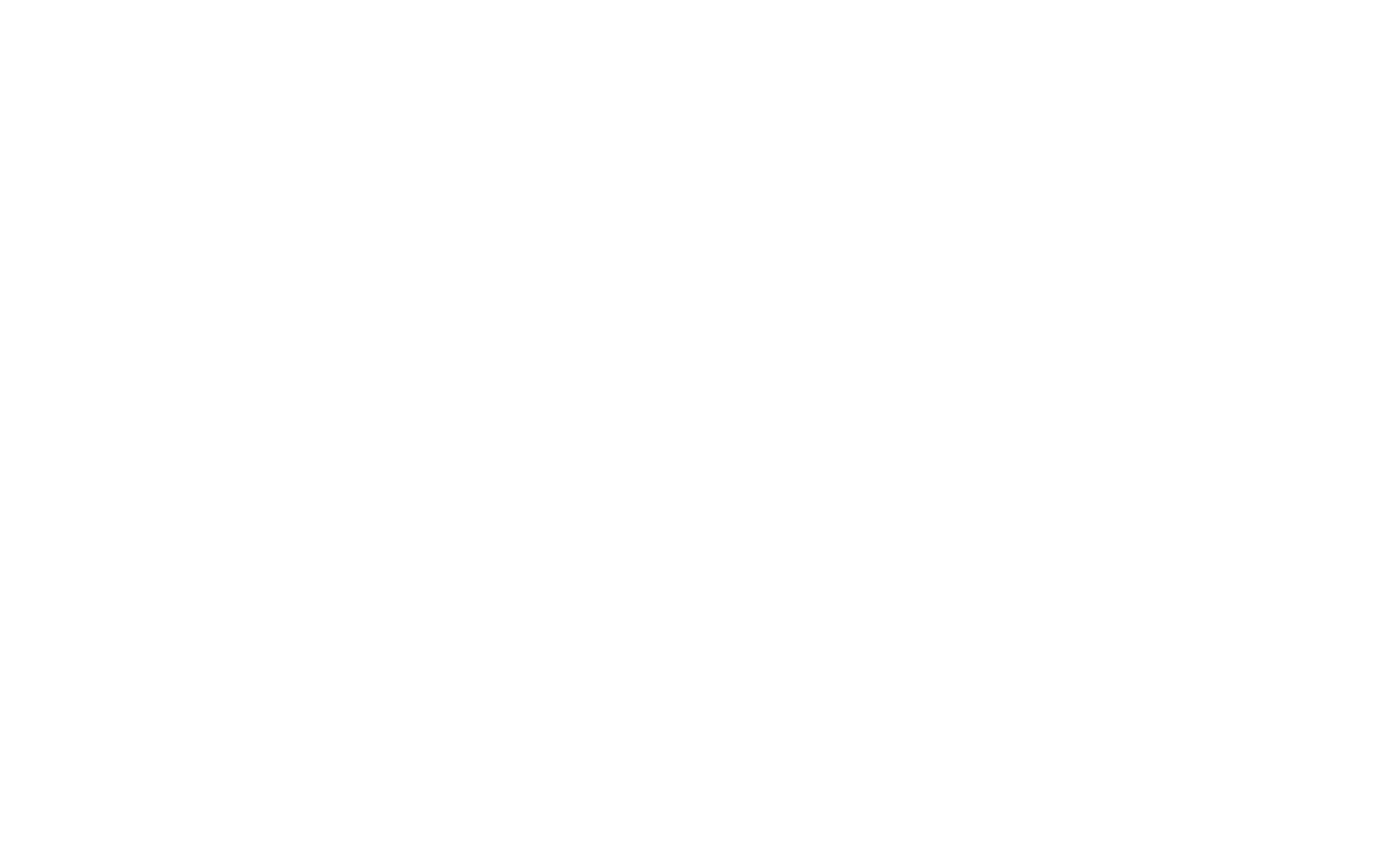| STATE OF NEW YORK<br>COUNTY - Herkimer<br>- Ohio<br>TOWN | 2 0 1 6<br>FINAL<br>TAXABLE SECTION OF THE ROLL - 1                       | PAGE<br>-1<br>VALUATION DATE-JUL 01, 2015<br>TAXABLE STATUS DATE-MAR 01, 2016 |                                                                                                                    |                                                  |                       |
|----------------------------------------------------------|---------------------------------------------------------------------------|-------------------------------------------------------------------------------|--------------------------------------------------------------------------------------------------------------------|--------------------------------------------------|-----------------------|
| SWIS<br>$-214200$                                        |                                                                           | OWNERS NAME SEQUENCE                                                          | UNIFORM PERCENT OF VALUE IS 100.00                                                                                 |                                                  |                       |
| TAX MAP PARCEL NUMBER<br>CURRENT OWNERS NAME             | SCHOOL DISTRICT                                                           | LAND                                                                          | PROPERTY LOCATION & CLASS ASSESSMENT EXEMPTION CODE---------------COUNTY-------TOWN------SCHOOL<br>TAX DESCRIPTION | TAXABLE VALUE                                    |                       |
| CURRENT OWNERS ADDRESS                                   | PARCEL SIZE/GRID COORD                                                    | TOTAL                                                                         | SPECIAL DISTRICTS                                                                                                  |                                                  | ACCOUNT NO.           |
|                                                          |                                                                           | ***********                                                                   |                                                                                                                    | ******************* 074.3-1-19.2 *************** |                       |
|                                                          | Whaley Rd                                                                 |                                                                               |                                                                                                                    |                                                  |                       |
| $074.3 - 1 - 19.2$                                       | 240 Rural res                                                             |                                                                               | COUNTY TAXABLE VALUE                                                                                               | 119,500                                          |                       |
| 110 Whaley Rd Land Trust<br>110 Whaley Rd                | Poland Central 213803<br>76 Jer Pat                                       | 29,800<br>119,500                                                             | TAXABLE VALUE<br>TOWN<br>SCHOOL TAXABLE VALUE                                                                      | 119,500<br>119,500                               |                       |
| Ohio, NY 13324                                           | ACRES<br>13.80                                                            |                                                                               | FD200 Ohio fire prot #1                                                                                            | 119,500 TO M                                     |                       |
|                                                          | EAST-0374358 NRTH-1641446<br>DEED BOOK 1368 PG-283                        |                                                                               |                                                                                                                    |                                                  |                       |
|                                                          | FULL MARKET VALUE                                                         | 119,500                                                                       |                                                                                                                    |                                                  |                       |
|                                                          | ****************************                                              |                                                                               |                                                                                                                    |                                                  |                       |
|                                                          | 1060 Gray Wilmurt Rd                                                      |                                                                               |                                                                                                                    |                                                  | 130036720             |
| $079.3 - 1 - 3.1$                                        | 240 Rural res<br>Poland Central 213803                                    |                                                                               | COUNTY TAXABLE VALUE<br>TOWN<br>TAXABLE VALUE                                                                      | 101,000<br>101,000                               |                       |
| 2096 Dennis, LLC<br>1 South Main St                      | 43 Jer Pat                                                                | 37,500<br>101,000                                                             | SCHOOL TAXABLE VALUE                                                                                               | 101,000                                          |                       |
| Dolgeville, NY 13329                                     | FRNT 1435.00 DPTH                                                         |                                                                               | FD200 Ohio fire prot #1                                                                                            | 101,000 TO M                                     |                       |
|                                                          | ACRES 70.90<br>EAST-0374590 NRTH-1633105<br>DEED BOOK 1554 PG-289         |                                                                               |                                                                                                                    |                                                  |                       |
|                                                          | FULL MARKET VALUE                                                         | 101,000                                                                       |                                                                                                                    |                                                  |                       |
|                                                          |                                                                           |                                                                               |                                                                                                                    |                                                  |                       |
|                                                          | Dead Lk                                                                   |                                                                               |                                                                                                                    |                                                  | 130076170             |
| $064.11 - 1 - 34$<br>3467 Genesse St LLC                 | 314 Rural vac<10<br>Adirondack<br>302601                                  | 9,300                                                                         | COUNTY TAXABLE VALUE<br>TOWN<br>TAXABLE VALUE                                                                      | 9,300<br>9,300                                   |                       |
| 61 Havens Ave                                            | Lot 54                                                                    | 9,300                                                                         | SCHOOL TAXABLE VALUE                                                                                               | 9,300                                            |                       |
| Auburn, NY 13021                                         | Vl 1A                                                                     |                                                                               | FD215 Ohio fire prot #3                                                                                            | 9,300 TO M                                       |                       |
|                                                          | FRNT 150.00 DPTH 210.00<br>EAST-0341287 NRTH-1682126                      |                                                                               |                                                                                                                    |                                                  |                       |
|                                                          | DEED BOOK 1301 PG-177                                                     |                                                                               |                                                                                                                    |                                                  |                       |
|                                                          | FULL MARKET VALUE<br>*************************                            | 9,300                                                                         |                                                                                                                    |                                                  |                       |
|                                                          | Route 8                                                                   |                                                                               |                                                                                                                    |                                                  | 130038730             |
| $073.2 - 2 - 5$                                          | 322 Rural vac>10                                                          |                                                                               | COUNTY TAXABLE VALUE                                                                                               | 16,700                                           |                       |
| 6 Gun Land LLC                                           | Poland Central 213803                                                     | 16,700                                                                        | TAXABLE VALUE<br>TOWN                                                                                              | 16,700                                           |                       |
| 246-12 85-th Ave                                         | 78 Jer Pat                                                                | 16,700                                                                        | SCHOOL TAXABLE VALUE                                                                                               | 16,700                                           |                       |
| Bellerose, NY 11426-2136                                 | Hughes                                                                    |                                                                               | FD200 Ohio fire prot #1                                                                                            | 16,700 TO M                                      |                       |
|                                                          | ACRES 13.40                                                               |                                                                               |                                                                                                                    |                                                  |                       |
|                                                          | EAST-0366515 NRTH-1649596<br>DEED BOOK 1238 PG-749                        |                                                                               |                                                                                                                    |                                                  |                       |
|                                                          | FULL MARKET VALUE                                                         | 16,700<br>* * * * * * * * * *                                                 |                                                                                                                    |                                                  |                       |
|                                                          | Christman Rd                                                              |                                                                               |                                                                                                                    |                                                  | 130023520             |
| $079.3 - 1 - 17$                                         | 110 Livestock                                                             |                                                                               | STAR B<br>41854                                                                                                    | $\overline{0}$                                   | $\mathbf 0$<br>30,000 |
| Abend James                                              | Poland Central 213803                                                     | 47,900                                                                        | COUNTY TAXABLE VALUE                                                                                               | 127,100                                          |                       |
| 413 Christman Rd                                         | 42 Jer Pat                                                                | 127,100                                                                       | TOWN<br>TAXABLE VALUE                                                                                              | 127,100                                          |                       |
| Cold Brook, NY 13324                                     | ACRES<br>40.80                                                            |                                                                               | SCHOOL TAXABLE VALUE                                                                                               | 97,100                                           |                       |
|                                                          | EAST-0378871 NRTH-1630801<br>DEED BOOK 918<br>PG-692<br>FULL MARKET VALUE | 127,100                                                                       | FD200 Ohio fire prot #1                                                                                            | 127,100 TO M                                     |                       |
|                                                          |                                                                           |                                                                               |                                                                                                                    |                                                  |                       |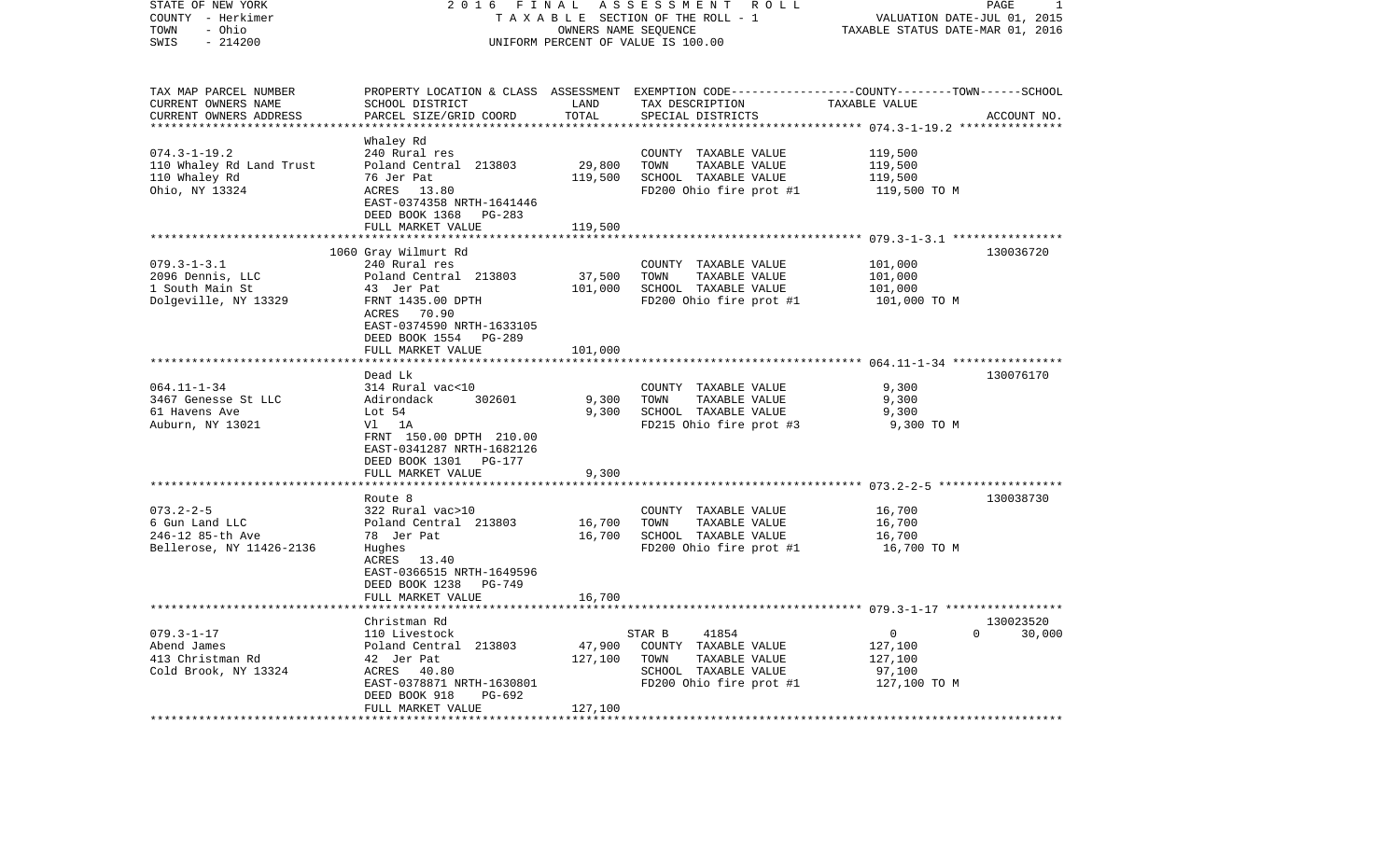| STATE OF NEW YORK<br>COUNTY - Herkimer<br>- Ohio<br>TOWN<br>$-214200$<br>SWIS                         | 2 0 1 6<br>FINAL<br>TAXABLE SECTION OF THE ROLL - 1<br>UNIFORM PERCENT OF VALUE IS 100.00                                                                                 | PAGE<br>2<br>VALUATION DATE-JUL 01, 2015<br>TAXABLE STATUS DATE-MAR 01, 2016 |                                                                                                                                          |                                                       |             |
|-------------------------------------------------------------------------------------------------------|---------------------------------------------------------------------------------------------------------------------------------------------------------------------------|------------------------------------------------------------------------------|------------------------------------------------------------------------------------------------------------------------------------------|-------------------------------------------------------|-------------|
| TAX MAP PARCEL NUMBER<br>CURRENT OWNERS NAME<br>CURRENT OWNERS ADDRESS<br>***********************     | SCHOOL DISTRICT<br>PARCEL SIZE/GRID COORD                                                                                                                                 | LAND<br>TOTAL                                                                | PROPERTY LOCATION & CLASS ASSESSMENT EXEMPTION CODE----------------COUNTY-------TOWN------SCHOOL<br>TAX DESCRIPTION<br>SPECIAL DISTRICTS | TAXABLE VALUE                                         | ACCOUNT NO. |
| $068. - 3 - 32$<br>Aceto John<br>6316 Walker Rd<br>Utica, NY 13502                                    | Farr Rd<br>322 Rural vac>10<br>305201<br>Remsen<br>ACRES<br>10.50<br>EAST-0340932 NRTH-1667541<br>DEED BOOK 1183 PG-490<br>FULL MARKET VALUE                              | 12,000<br>12,000<br>12,000                                                   | COUNTY TAXABLE VALUE<br>TOWN<br>TAXABLE VALUE<br>SCHOOL TAXABLE VALUE<br>FD215 Ohio fire prot #3                                         | 12,000<br>12,000<br>12,000<br>12,000 TO M             |             |
|                                                                                                       |                                                                                                                                                                           |                                                                              |                                                                                                                                          | *********************** 065.-2-26 ******************* |             |
| $065. - 2 - 26$<br>Achen Theodore<br>Achen Thomas<br>77 Clinton St Apt Y4<br>New York Mills, NY 13417 | 207 Withers Rd<br>260 Seasonal res<br>305201<br>Remsen<br>12 Rem Pat<br>V12 1<br>ACRES<br>0.55<br>EAST-0356902 NRTH-1681741<br>DEED BOOK 1537 PG-592                      | 10,900<br>40,300                                                             | COUNTY TAXABLE VALUE<br>TOWN<br>TAXABLE VALUE<br>SCHOOL TAXABLE VALUE<br>FD215 Ohio fire prot #3                                         | 40,300<br>40,300<br>40,300<br>40,300 TO M             | 130032850   |
|                                                                                                       | FULL MARKET VALUE                                                                                                                                                         | 40,300                                                                       |                                                                                                                                          |                                                       |             |
|                                                                                                       | ***********************                                                                                                                                                   | **********                                                                   |                                                                                                                                          |                                                       |             |
|                                                                                                       | 4955 Route 8                                                                                                                                                              |                                                                              |                                                                                                                                          |                                                       | 130040500   |
| $070. - 1 - 37$<br>Adamo Mary<br>4955 State Route 8<br>Cold Brook, NY 13324                           | 210 1 Family Res<br>Poland Central 213803<br>68 Rem Pat<br>ACRES<br>2.50<br>EAST-0394382 NRTH-1661330<br>DEED BOOK 00638 PG-00696                                         | 21,000<br>60,800                                                             | COUNTY TAXABLE VALUE<br>TOWN<br>TAXABLE VALUE<br>SCHOOL TAXABLE VALUE<br>FD200 Ohio fire prot #1                                         | 60,800<br>60,800<br>60,800<br>60,800 TO M             |             |
|                                                                                                       | FULL MARKET VALUE                                                                                                                                                         | 60,800                                                                       |                                                                                                                                          |                                                       |             |
|                                                                                                       |                                                                                                                                                                           |                                                                              |                                                                                                                                          |                                                       |             |
| $074.1 - 2 - 29$<br>Adirohdacks, LLC<br>35 Townsend Rd<br>Wanaque, NJ 07465                           | 114 Remonda Rd<br>210 1 Family Res<br>Poland Central 213803<br>75 Rem Pat<br>ACRES<br>2.00<br>EAST-0375570 NRTH-1655613<br>DEED BOOK 1561<br>PG-948<br>FULL MARKET VALUE  | 15,500<br>175,500<br>175,500                                                 | COUNTY TAXABLE VALUE<br>TOWN<br>TAXABLE VALUE<br>SCHOOL TAXABLE VALUE<br>FD200 Ohio fire prot #1                                         | 175,500<br>175,500<br>175,500<br>175,500 TO M         | 130010320   |
|                                                                                                       |                                                                                                                                                                           |                                                                              |                                                                                                                                          | ******* 046. - 2-42 *******************               |             |
| $046. - 2 - 42$<br>Adirondack League Club<br>PO Box 8<br>Old Forge, NY 13420                          | Near Moose Riv<br>910 Priv forest<br>Poland Central 213803<br>65 Moose River<br>Township 2<br>P-Fr 156<br>ACRES19393.10<br>EAST-0392817 NRTH-1757626<br>FULL MARKET VALUE | 9405,000<br>9660,000<br>9660,000                                             | COUNTY TAXABLE VALUE<br>TOWN<br>TAXABLE VALUE<br>SCHOOL TAXABLE VALUE<br>FD215 Ohio fire prot #3                                         | 9660,000<br>9660,000<br>9660,000<br>9660,000 ТО М     | 130002340   |
| * * * * * * * * * * * * * * * * * * *                                                                 |                                                                                                                                                                           |                                                                              |                                                                                                                                          |                                                       |             |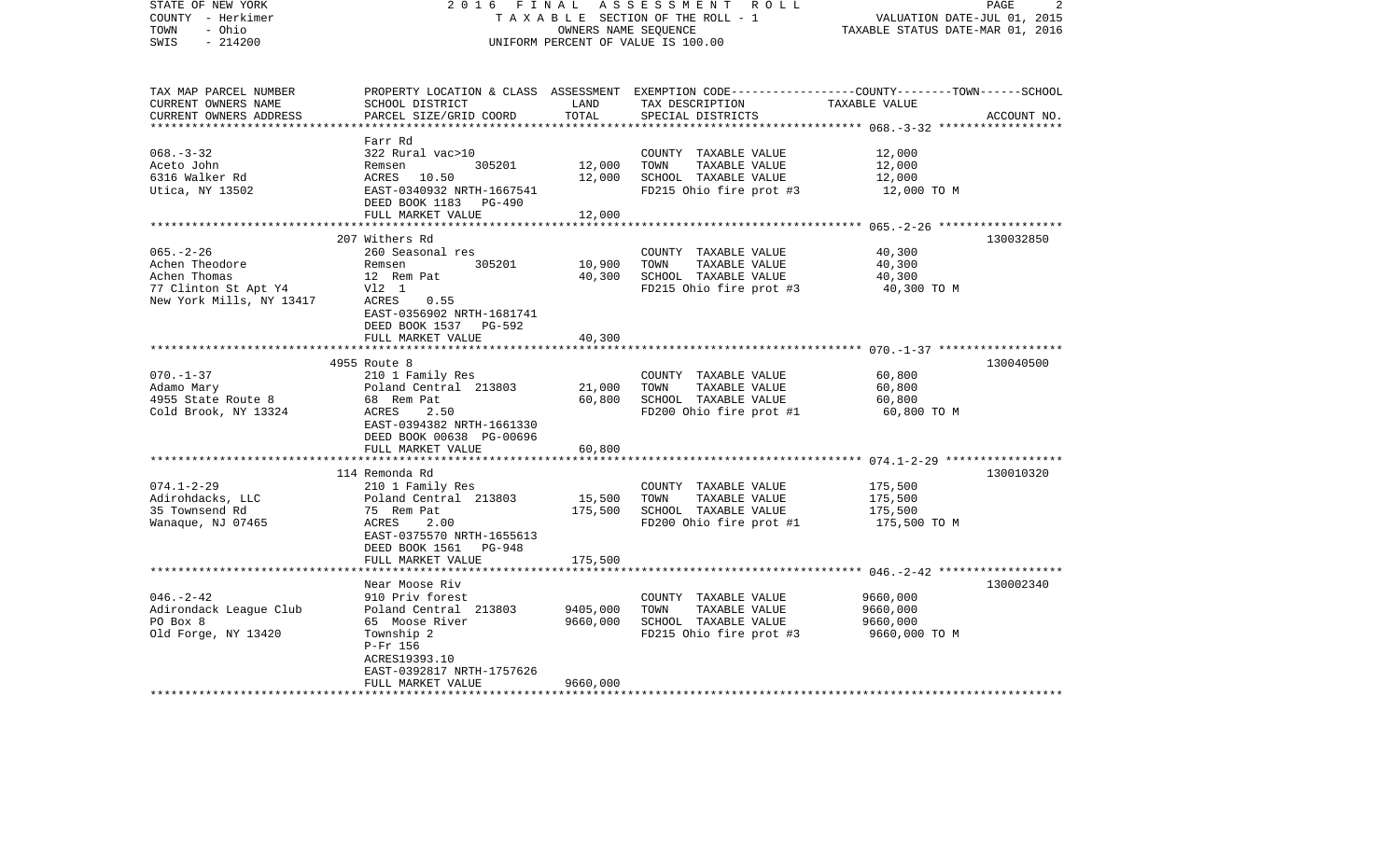| STATE OF NEW YORK<br>COUNTY - Herkimer<br>- Ohio<br>TOWN<br>$-214200$<br>SWIS | 2016<br>FINAL                                                                                | OWNERS NAME SEQUENCE | ASSESSMENT<br>R O L L<br>TAXABLE SECTION OF THE ROLL - 1<br>UNIFORM PERCENT OF VALUE IS 100.00                                          | VALUATION DATE-JUL 01, 2015<br>TAXABLE STATUS DATE-MAR 01, 2016 | PAGE<br>3   |
|-------------------------------------------------------------------------------|----------------------------------------------------------------------------------------------|----------------------|-----------------------------------------------------------------------------------------------------------------------------------------|-----------------------------------------------------------------|-------------|
| TAX MAP PARCEL NUMBER<br>CURRENT OWNERS NAME<br>CURRENT OWNERS ADDRESS        | SCHOOL DISTRICT<br>PARCEL SIZE/GRID COORD                                                    | LAND<br>TOTAL        | PROPERTY LOCATION & CLASS ASSESSMENT EXEMPTION CODE---------------COUNTY-------TOWN------SCHOOL<br>TAX DESCRIPTION<br>SPECIAL DISTRICTS | TAXABLE VALUE                                                   | ACCOUNT NO. |
| $053. -2 - 1.2$                                                               | Near Sand Lk<br>910 Priv forest                                                              |                      | COUNTY TAXABLE VALUE                                                                                                                    | 75,800                                                          |             |
| Adirondack League Club                                                        | Adirondack<br>302601                                                                         | 75,800               | TAXABLE VALUE<br>TOWN                                                                                                                   | 75,800                                                          |             |
| Old Forge, NY 13420                                                           | 24 Moose River                                                                               | 75,800               | SCHOOL TAXABLE VALUE                                                                                                                    | 75,800                                                          |             |
|                                                                               | ACRES 154.90<br>EAST-0368182 NRTH-1723936<br>DEED BOOK 740<br>PG-173                         |                      | FD215 Ohio fire prot #3                                                                                                                 | 75,800 TO M                                                     |             |
|                                                                               | FULL MARKET VALUE                                                                            | 75,800               |                                                                                                                                         |                                                                 |             |
|                                                                               |                                                                                              |                      |                                                                                                                                         |                                                                 |             |
| $054. -2 - 1$                                                                 | Near North Br<br>910 Priv forest                                                             |                      | COUNTY TAXABLE VALUE                                                                                                                    | 5,700                                                           | 130009030   |
| Adirondack League Club                                                        | Poland Central 213803                                                                        | 5,700                | TOWN<br>TAXABLE VALUE                                                                                                                   | 5,700                                                           |             |
| Old Forge, NY 13420                                                           | Moose River                                                                                  | 5,700                | SCHOOL TAXABLE VALUE                                                                                                                    | 5,700                                                           |             |
|                                                                               | $P-Fr$ 15                                                                                    |                      | FD215 Ohio fire prot #3                                                                                                                 | 5,700 TO M                                                      |             |
|                                                                               | ACRES<br>9.90<br>EAST-0384792 NRTH-1735695<br>DEED BOOK 697<br>$PG-632$<br>FULL MARKET VALUE | 5,700                |                                                                                                                                         |                                                                 |             |
|                                                                               | **************************                                                                   |                      |                                                                                                                                         |                                                                 |             |
|                                                                               | Near North Br                                                                                |                      |                                                                                                                                         |                                                                 | 130004230   |
| $054. - 2 - 2$                                                                | 910 Priv forest - WTRFNT                                                                     |                      | COUNTY TAXABLE VALUE                                                                                                                    | 11,800                                                          |             |
| Adirondack League Club<br>Old Forge, NY 13420                                 | Poland Central 213803<br>6 Moose River                                                       | 11,800<br>11,800     | TOWN<br>TAXABLE VALUE<br>SCHOOL TAXABLE VALUE                                                                                           | 11,800<br>11,800                                                |             |
|                                                                               | Township 6                                                                                   |                      | FD215 Ohio fire prot #3                                                                                                                 | 11,800 TO M                                                     |             |
|                                                                               | $P-Fr 20$                                                                                    |                      |                                                                                                                                         |                                                                 |             |
|                                                                               | ACRES<br>2.20                                                                                |                      |                                                                                                                                         |                                                                 |             |
|                                                                               | EAST-0386973 NRTH-1737609                                                                    |                      |                                                                                                                                         |                                                                 |             |
|                                                                               | FULL MARKET VALUE<br>************************                                                | 11,800               |                                                                                                                                         |                                                                 |             |
|                                                                               | Honnedaga Lake Rd                                                                            |                      |                                                                                                                                         |                                                                 |             |
| $58. - 1 - 6.2$                                                               | 312 Vac w/imprv                                                                              |                      | COUNTY TAXABLE VALUE                                                                                                                    | 39,000                                                          |             |
| Adirondack League Club                                                        | Poland Central 213803                                                                        | 14,000               | TOWN<br>TAXABLE VALUE                                                                                                                   | 39,000                                                          |             |
| PO Box 8                                                                      | 1.80<br>ACRES                                                                                | 39,000               | SCHOOL TAXABLE VALUE                                                                                                                    | 39,000                                                          |             |
| Old Forge, NY 13420                                                           | EAST-0392065 NRTH-1713614                                                                    |                      | FD217 Ohio fire prot #4                                                                                                                 | 39,000 TO M                                                     |             |
|                                                                               | FULL MARKET VALUE                                                                            | 39,000               |                                                                                                                                         |                                                                 |             |
|                                                                               |                                                                                              |                      |                                                                                                                                         |                                                                 |             |
| $058. - 1 - 14$                                                               | Honnedaga Lake Rd<br>312 Vac w/imprv - WTRFNT                                                |                      | COUNTY TAXABLE VALUE                                                                                                                    | 80,500                                                          | 130006600   |
| Adirondack League Club                                                        | Poland Central 213803                                                                        | 75,500               | TOWN<br>TAXABLE VALUE                                                                                                                   | 80,500                                                          |             |
| PO Box 8                                                                      | P26 Moose River                                                                              | 80,500               | SCHOOL TAXABLE VALUE                                                                                                                    | 80,500                                                          |             |
| Old Forge, NY 13420                                                           | Sens 6                                                                                       |                      | FD215 Ohio fire prot #3                                                                                                                 | 80,500 TO M                                                     |             |
|                                                                               | ACRES<br>6.00                                                                                |                      |                                                                                                                                         |                                                                 |             |
|                                                                               | EAST-0393517 NRTH-1713433                                                                    |                      |                                                                                                                                         |                                                                 |             |
| ************************                                                      | FULL MARKET VALUE                                                                            | 80,500               |                                                                                                                                         |                                                                 |             |
|                                                                               |                                                                                              |                      |                                                                                                                                         |                                                                 |             |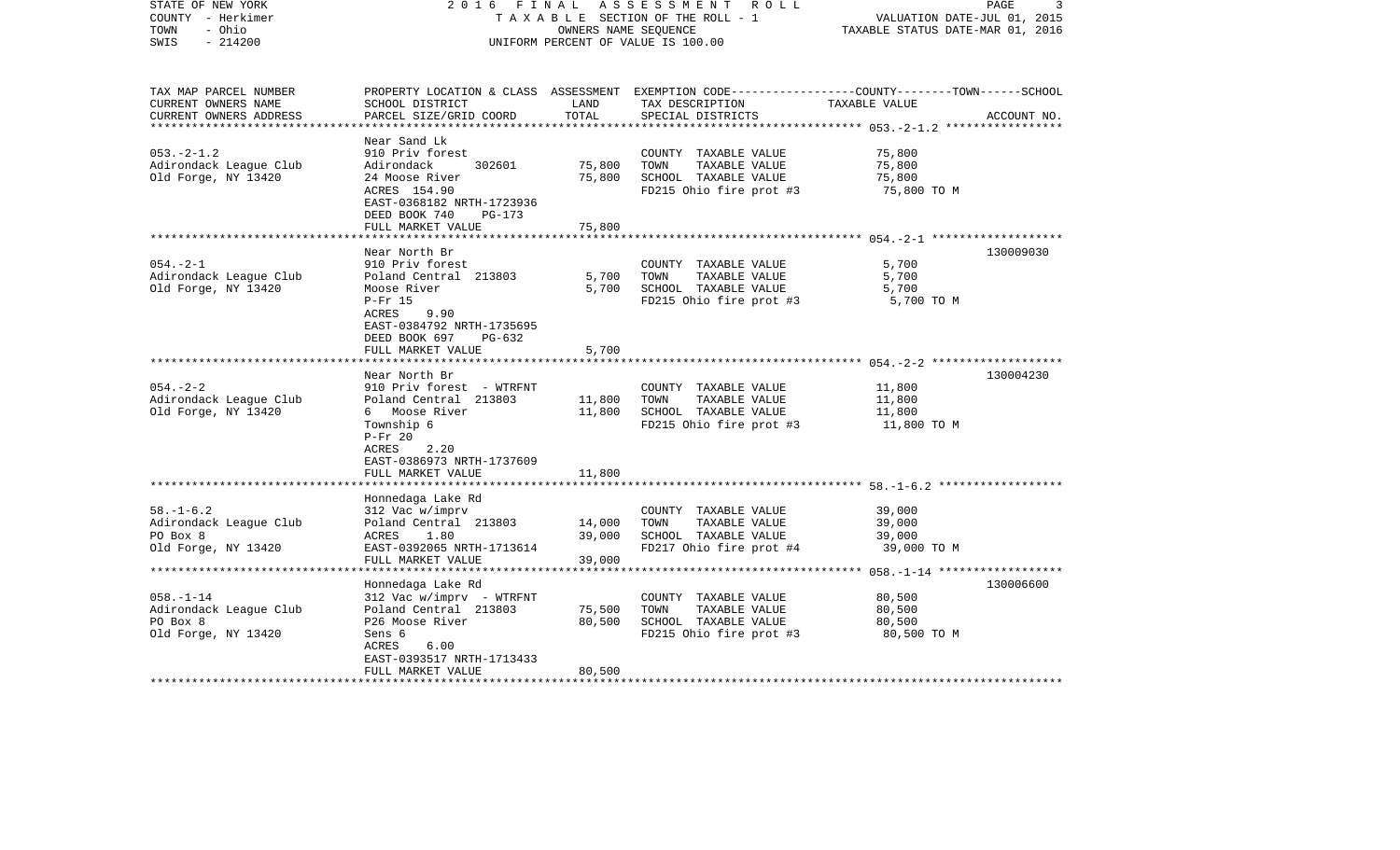| STATE OF NEW YORK<br>COUNTY - Herkimer<br>- Ohio<br>TOWN<br>$-214200$<br>SWIS |                                             |        | 2016 FINAL ASSESSMENT ROLL<br>TAXABLE SECTION OF THE ROLL - 1<br>OWNERS NAME SEQUENCE<br>UNIFORM PERCENT OF VALUE IS 100.00 | TAXABLE STATUS DATE-MAR 01, 2016 | PAGE<br>4<br>VALUATION DATE-JUL 01, 2015 |
|-------------------------------------------------------------------------------|---------------------------------------------|--------|-----------------------------------------------------------------------------------------------------------------------------|----------------------------------|------------------------------------------|
|                                                                               |                                             |        |                                                                                                                             |                                  |                                          |
| TAX MAP PARCEL NUMBER                                                         |                                             |        | PROPERTY LOCATION & CLASS ASSESSMENT EXEMPTION CODE----------------COUNTY-------TOWN------SCHOOL                            |                                  |                                          |
| CURRENT OWNERS NAME                                                           | SCHOOL DISTRICT                             | LAND   | TAX DESCRIPTION                                                                                                             | TAXABLE VALUE                    |                                          |
| CURRENT OWNERS ADDRESS<br>************************                            | PARCEL SIZE/GRID COORD                      | TOTAL  | SPECIAL DISTRICTS                                                                                                           |                                  | ACCOUNT NO.                              |
|                                                                               | Honnedaga Lake Rd                           |        |                                                                                                                             |                                  | 130008340                                |
| $058. - 1 - 15$                                                               | 314 Rural vac<10                            |        | COUNTY TAXABLE VALUE                                                                                                        | 9,000                            |                                          |
| Adirondack League Club                                                        | Poland Central 213803                       | 9,000  | TOWN<br>TAXABLE VALUE                                                                                                       | 9,000                            |                                          |
| PO Box 8                                                                      | R26 Moose River                             | 9,000  | SCHOOL TAXABLE VALUE                                                                                                        | 9,000                            |                                          |
| Old Forge, NY 13420                                                           | $P-Fr$ 9                                    |        | FD215 Ohio fire prot #3                                                                                                     | 9,000 TO M                       |                                          |
|                                                                               | ACRES<br>9.00                               |        |                                                                                                                             |                                  |                                          |
|                                                                               | EAST-0393362 NRTH-1713682                   |        |                                                                                                                             |                                  |                                          |
|                                                                               | FULL MARKET VALUE                           | 9,000  |                                                                                                                             |                                  |                                          |
|                                                                               |                                             |        |                                                                                                                             |                                  |                                          |
| $058. - 1 - 34$                                                               | Road Access To Lk<br>322 Rural vac>10       |        | COUNTY TAXABLE VALUE                                                                                                        | 10,000                           | 130004200                                |
| Adirondack League Club                                                        | Poland Central 213803                       | 10,000 | TAXABLE VALUE<br>TOWN                                                                                                       | 10,000                           |                                          |
| Old Forge, NY 13420                                                           | 14 Moose River                              | 10,000 | SCHOOL TAXABLE VALUE                                                                                                        | 10,000                           |                                          |
|                                                                               | Township 6                                  |        | FD215 Ohio fire prot #3                                                                                                     | 10,000 TO M                      |                                          |
|                                                                               | P-Fr 19.5                                   |        |                                                                                                                             |                                  |                                          |
|                                                                               | ACRES 19.50                                 |        |                                                                                                                             |                                  |                                          |
|                                                                               | EAST-0390307 NRTH-1712432                   |        |                                                                                                                             |                                  |                                          |
|                                                                               | DEED BOOK 341<br>PG-137                     |        |                                                                                                                             |                                  |                                          |
|                                                                               | FULL MARKET VALUE                           | 10,000 |                                                                                                                             |                                  |                                          |
|                                                                               | Honnedaga Lk                                |        |                                                                                                                             |                                  | 130008010                                |
| $059. -1 - 5$                                                                 | 314 Rural vac<10                            |        | COUNTY TAXABLE VALUE                                                                                                        | 6,000                            |                                          |
| Adirondack League Club                                                        | Poland Central 213803                       | 6,000  | TOWN<br>TAXABLE VALUE                                                                                                       | 6,000                            |                                          |
| Old Forge, NY 13420                                                           | R19 Moose River                             | 6,000  | SCHOOL TAXABLE VALUE                                                                                                        | 6,000                            |                                          |
|                                                                               | W <sub>2/3</sub>                            |        | FD215 Ohio fire prot #3                                                                                                     | 6,000 TO M                       |                                          |
|                                                                               | $P-Fr$ 6                                    |        |                                                                                                                             |                                  |                                          |
|                                                                               | ACRES<br>6.00                               |        |                                                                                                                             |                                  |                                          |
|                                                                               | EAST-0400272 NRTH-1712469                   | 6,000  |                                                                                                                             |                                  |                                          |
|                                                                               | FULL MARKET VALUE<br>********************** |        |                                                                                                                             |                                  |                                          |
|                                                                               | Honnedaga Lk                                |        |                                                                                                                             |                                  | 130006270                                |
| $059. - 1 - 6$                                                                | 314 Rural vac<10 - WTRFNT                   |        | COUNTY TAXABLE VALUE                                                                                                        | 82,500                           |                                          |
| Adirondack League Club                                                        | Poland Central 213803                       | 82,500 | TOWN<br>TAXABLE VALUE                                                                                                       | 82,500                           |                                          |
| Old Forge, NY 13420                                                           | P19 Moose River                             | 82,500 | SCHOOL TAXABLE VALUE                                                                                                        | 82,500                           |                                          |
|                                                                               | W <sub>2/3</sub>                            |        | FD215 Ohio fire prot #3                                                                                                     | 82,500 TO M                      |                                          |
|                                                                               | $P-Fr 4$                                    |        |                                                                                                                             |                                  |                                          |
|                                                                               | ACRES<br>4.70<br>EAST-0400227 NRTH-1711888  |        |                                                                                                                             |                                  |                                          |
|                                                                               | FULL MARKET VALUE                           | 82,500 |                                                                                                                             |                                  |                                          |
|                                                                               |                                             |        |                                                                                                                             |                                  |                                          |
|                                                                               | Honnedaga Lk                                |        |                                                                                                                             |                                  | 130007980                                |
| $059. -1 - 9$                                                                 | 314 Rural vac<10                            |        | COUNTY TAXABLE VALUE                                                                                                        | 2,600                            |                                          |
| Adirondack League Club                                                        | Poland Central 213803                       | 2,600  | TOWN<br>TAXABLE VALUE                                                                                                       | 2,600                            |                                          |
| Old Forge, NY 13420                                                           | R18 Moose River                             | 2,600  | SCHOOL TAXABLE VALUE                                                                                                        | 2,600                            |                                          |
|                                                                               | W <sub>1/3</sub>                            |        | FD215 Ohio fire prot #3                                                                                                     | 2,600 TO M                       |                                          |
|                                                                               | $P-Fr$ 3<br>ACRES<br>2.60                   |        |                                                                                                                             |                                  |                                          |
|                                                                               | EAST-0402557 NRTH-1712179                   |        |                                                                                                                             |                                  |                                          |
|                                                                               | FULL MARKET VALUE                           | 2,600  |                                                                                                                             |                                  |                                          |
|                                                                               |                                             |        |                                                                                                                             |                                  |                                          |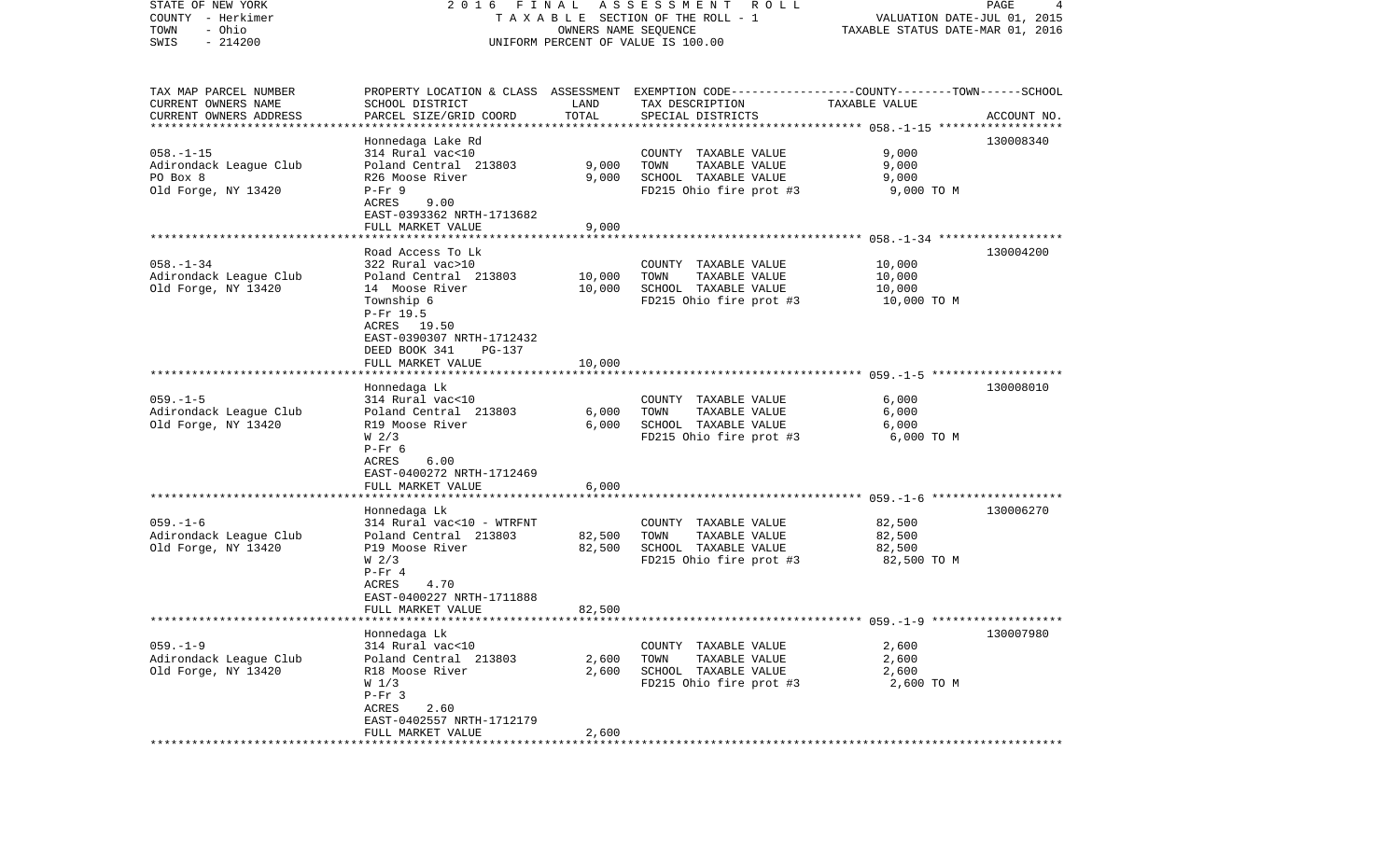| STATE OF NEW YORK<br>COUNTY - Herkimer<br>- Ohio<br>TOWN<br>$-214200$<br>SWIS                       | FINAL<br>A S S E S S M E N T<br>R O L L<br>2016<br>TAXABLE SECTION OF THE ROLL - 1<br>OWNERS NAME SEQUENCE<br>UNIFORM PERCENT OF VALUE IS 100.00                                              |                            |                                                                                                                                         | PAGE<br>5<br>VALUATION DATE-JUL 01, 2015<br>TAXABLE STATUS DATE-MAR 01, 2016 |             |
|-----------------------------------------------------------------------------------------------------|-----------------------------------------------------------------------------------------------------------------------------------------------------------------------------------------------|----------------------------|-----------------------------------------------------------------------------------------------------------------------------------------|------------------------------------------------------------------------------|-------------|
| TAX MAP PARCEL NUMBER<br>CURRENT OWNERS NAME<br>CURRENT OWNERS ADDRESS<br>************************* | SCHOOL DISTRICT<br>PARCEL SIZE/GRID COORD                                                                                                                                                     | LAND<br>TOTAL              | PROPERTY LOCATION & CLASS ASSESSMENT EXEMPTION CODE---------------COUNTY-------TOWN------SCHOOL<br>TAX DESCRIPTION<br>SPECIAL DISTRICTS | TAXABLE VALUE                                                                | ACCOUNT NO. |
| $059. - 1 - 10$<br>Adirondack League Club<br>Old Forge, NY 13420                                    | Honnedaga Lk<br>314 Rural vac<10 - WTRFNT<br>Poland Central 213803<br>P18 Moose River<br>W Part<br>$P-Fr$ 3<br>ACRES<br>2.90<br>EAST-0402487 NRTH-1711625                                     | 72,200<br>72,200           | COUNTY TAXABLE VALUE<br>TOWN<br>TAXABLE VALUE<br>SCHOOL TAXABLE VALUE<br>FD215 Ohio fire prot #3                                        | 72,200<br>72,200<br>72,200<br>72,200 TO M                                    | 130006240   |
| $059. -1 - 11$                                                                                      | FULL MARKET VALUE<br>Honnedaga Lk<br>314 Rural vac<10 - WTRFNT                                                                                                                                | 72,200                     | COUNTY TAXABLE VALUE                                                                                                                    | 71,500                                                                       | 130006180   |
| Adirondack League Club<br>Old Forge, NY 13420                                                       | Poland Central 213803<br>P18 Moose River<br>E Part<br>$P-Fr 2$<br>3.00<br>ACRES<br>EAST-0402077 NRTH-1711677                                                                                  | 71,500<br>71,500           | TOWN<br>TAXABLE VALUE<br>SCHOOL TAXABLE VALUE<br>FD215 Ohio fire prot #3                                                                | 71,500<br>71,500<br>71,500 TO M                                              |             |
|                                                                                                     | FULL MARKET VALUE                                                                                                                                                                             | 71,500                     |                                                                                                                                         |                                                                              |             |
| $059. - 1 - 12$<br>Adirondack League Club<br>Old Forge, NY 13420                                    | Honnedaga Lk<br>314 Rural vac<10<br>Poland Central 213803<br>R18 Moose River<br>$E$ 1/3<br>$P-Fr$ 3<br>ACRES<br>2.60<br>EAST-0402163 NRTH-1712246                                             | 2,600<br>2,600             | COUNTY TAXABLE VALUE<br>TOWN<br>TAXABLE VALUE<br>SCHOOL TAXABLE VALUE<br>FD215 Ohio fire prot #3                                        | 2,600<br>2,600<br>2,600<br>2,600 TO M                                        | 130007920   |
|                                                                                                     | FULL MARKET VALUE                                                                                                                                                                             | 2,600                      |                                                                                                                                         |                                                                              |             |
| $059. - 1 - 13$<br>Adirondack League Club<br>PO Box 8<br>Old Forge, NY 13430                        | Honnedaga Lk<br>314 Rural vac<10<br>Poland Central 213803<br>R18 Moose River<br>ACRES<br>2.60<br>EAST-0402356 NRTH-1712201<br>DEED BOOK 856<br>$PG-652$                                       | 2,600<br>2,600             | COUNTY TAXABLE VALUE<br>TOWN<br>TAXABLE VALUE<br>SCHOOL TAXABLE VALUE<br>FD215 Ohio fire prot #3                                        | 2,600<br>2,600<br>2,600<br>2,600 TO M                                        | 130007950   |
|                                                                                                     | FULL MARKET VALUE                                                                                                                                                                             | 2,600                      |                                                                                                                                         |                                                                              |             |
| $059. - 1 - 14$<br>Adirondack League Club<br>PO Box 8<br>Old Forge, NY 13430                        | Honnedaga Lk<br>314 Rural vac<10 - WTRFNT<br>Poland Central 213803<br>P18 Moose River<br>N Part<br>ACRES<br>2.60<br>EAST-0402277 NRTH-1711600<br>DEED BOOK 856<br>PG-652<br>FULL MARKET VALUE | 67,900<br>67,900<br>67,900 | COUNTY TAXABLE VALUE<br>TOWN<br>TAXABLE VALUE<br>SCHOOL TAXABLE VALUE<br>FD215 Ohio fire prot #3                                        | 67,900<br>67,900<br>67,900<br>67,900 TO M                                    | 130006210   |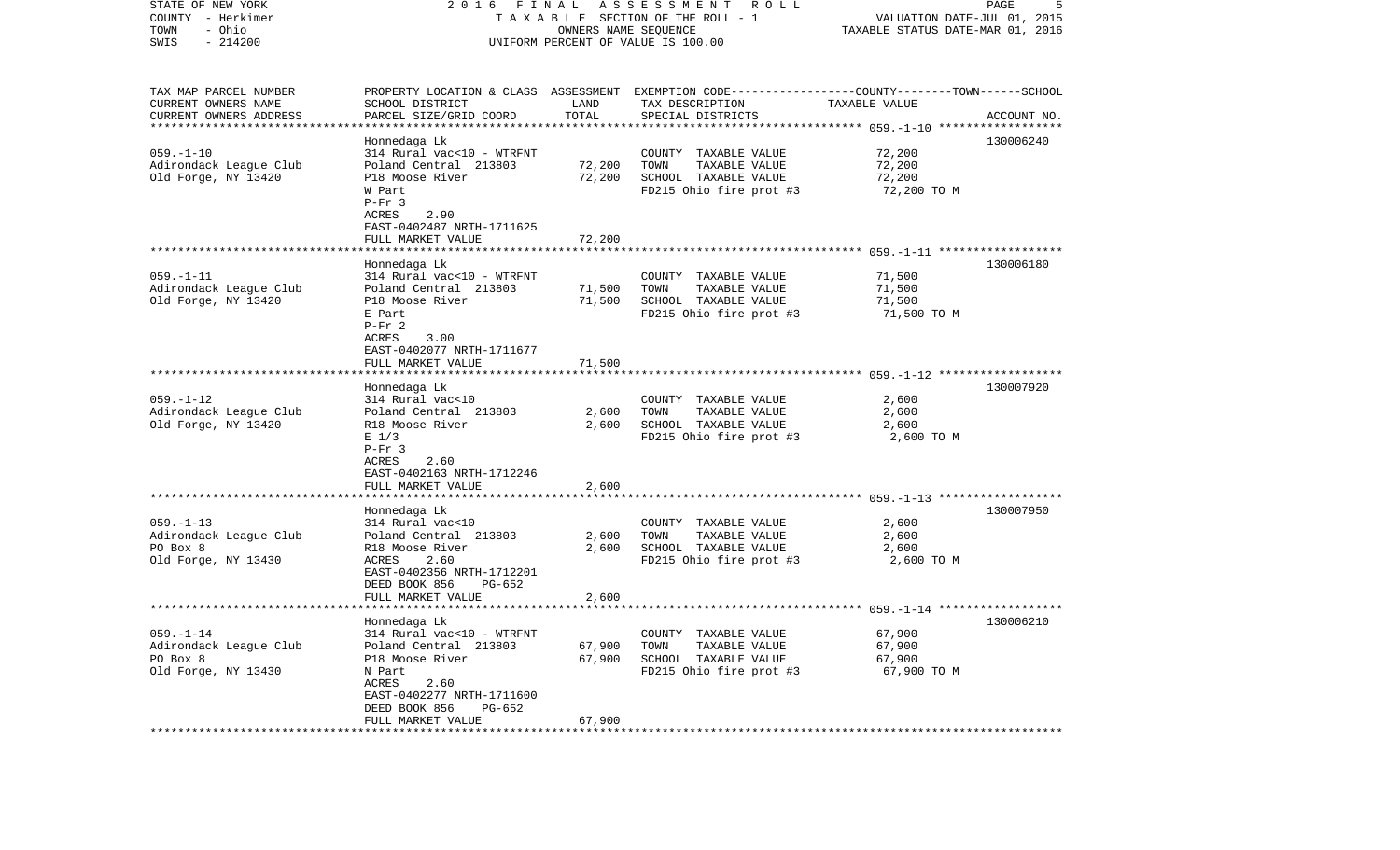| STATE OF NEW YORK<br>COUNTY - Herkimer        | 2016 FINAL                                                                                                         |                      | A S S E S S M E N T A O L L<br>TAXABLE SECTION OF THE ROLL - 1 | VALUATION DATE-JUL 01, 2015      | PAGE<br>6   |
|-----------------------------------------------|--------------------------------------------------------------------------------------------------------------------|----------------------|----------------------------------------------------------------|----------------------------------|-------------|
| - Ohio<br>TOWN                                |                                                                                                                    | OWNERS NAME SEQUENCE |                                                                | TAXABLE STATUS DATE-MAR 01, 2016 |             |
| $-214200$<br>SWIS                             |                                                                                                                    |                      | UNIFORM PERCENT OF VALUE IS 100.00                             |                                  |             |
|                                               |                                                                                                                    |                      |                                                                |                                  |             |
|                                               |                                                                                                                    |                      |                                                                |                                  |             |
| TAX MAP PARCEL NUMBER<br>CURRENT OWNERS NAME  | PROPERTY LOCATION & CLASS ASSESSMENT EXEMPTION CODE---------------COUNTY-------TOWN------SCHOOL<br>SCHOOL DISTRICT | LAND                 | TAX DESCRIPTION                                                | TAXABLE VALUE                    |             |
| CURRENT OWNERS ADDRESS                        | PARCEL SIZE/GRID COORD                                                                                             | TOTAL                | SPECIAL DISTRICTS                                              |                                  | ACCOUNT NO. |
| ************************                      |                                                                                                                    |                      |                                                                |                                  |             |
|                                               | Honnedaga Lk                                                                                                       |                      |                                                                |                                  | 130005670   |
| $059. - 1 - 47$                               | 314 Rural vac<10 - WTRFNT                                                                                          |                      | COUNTY TAXABLE VALUE                                           | 68,800                           |             |
| Adirondack League Club                        | Poland Central 213803                                                                                              | 68,800               | TOWN<br>TAXABLE VALUE                                          | 68,800                           |             |
| PO Box 8                                      | P3 Moose River                                                                                                     | 68,800               | SCHOOL TAXABLE VALUE                                           | 68,800                           |             |
| Old Forge, NY 13420                           | S Part                                                                                                             |                      | FD215 Ohio fire prot #3                                        | 68,800 TO M                      |             |
|                                               | Sens 2                                                                                                             |                      |                                                                |                                  |             |
|                                               | ACRES<br>2.40                                                                                                      |                      |                                                                |                                  |             |
|                                               | EAST-0410002 NRTH-1709194                                                                                          |                      |                                                                |                                  |             |
|                                               | DEED BOOK 841<br><b>PG-560</b>                                                                                     |                      |                                                                |                                  |             |
|                                               | FULL MARKET VALUE                                                                                                  | 68,800               |                                                                |                                  |             |
|                                               | Honnedaga Lk                                                                                                       |                      |                                                                |                                  | 130007410   |
| $059. - 1 - 48$                               | 314 Rural vac<10                                                                                                   |                      | COUNTY TAXABLE VALUE                                           | 3,000                            |             |
| Adirondack League Club                        | Poland Central 213803                                                                                              | 3,000                | TOWN<br>TAXABLE VALUE                                          | 3,000                            |             |
| PO Box 8                                      | R3 Moose River                                                                                                     | 3,000                | SCHOOL TAXABLE VALUE                                           | 3,000                            |             |
| Old Forge, NY 13420                           | S Part                                                                                                             |                      | FD215 Ohio fire prot #3                                        | 3,000 TO M                       |             |
|                                               | $P-Fr$ 3                                                                                                           |                      |                                                                |                                  |             |
|                                               | ACRES<br>3.00                                                                                                      |                      |                                                                |                                  |             |
|                                               | EAST-0410475 NRTH-1709333                                                                                          |                      |                                                                |                                  |             |
|                                               | DEED BOOK 841<br>PG-566                                                                                            |                      |                                                                |                                  |             |
|                                               | FULL MARKET VALUE                                                                                                  | 3,000                |                                                                |                                  |             |
|                                               |                                                                                                                    |                      |                                                                |                                  |             |
| $059. - 1 - 57$                               | Honnedaga Lk<br>920 Priv Hunt/Fi - WTRFNT                                                                          |                      | COUNTY TAXABLE VALUE                                           | 816,600                          | 130007260   |
| Adirondack League Club                        | Poland Central 213803                                                                                              | 163,800              | TOWN<br>TAXABLE VALUE                                          | 816,600                          |             |
| Old Forge, NY 13420                           | P43 Moose River                                                                                                    | 816,600              | SCHOOL TAXABLE VALUE                                           | 816,600                          |             |
|                                               | Recreation-2Guesthouse-T                                                                                           |                      | FD215 Ohio fire prot #3                                        | 816,600 TO M                     |             |
|                                               | Club House-Caretakers-Bar                                                                                          |                      |                                                                |                                  |             |
|                                               | ACRES 29.20                                                                                                        |                      |                                                                |                                  |             |
|                                               | EAST-0411787 NRTH-1707733                                                                                          |                      |                                                                |                                  |             |
|                                               | FULL MARKET VALUE                                                                                                  | 816,600              |                                                                |                                  |             |
|                                               |                                                                                                                    |                      |                                                                |                                  |             |
|                                               | Honnedaga Lk                                                                                                       |                      |                                                                |                                  | 130008970   |
| $059. -1 - 58$                                | 322 Rural vac>10                                                                                                   |                      | COUNTY TAXABLE VALUE                                           | 17,300                           |             |
| Adirondack League Club<br>Old Forge, NY 13420 | Poland Central 213803<br>R43 Moose River                                                                           | 17,300<br>17,300     | TAXABLE VALUE<br>TOWN<br>SCHOOL TAXABLE VALUE                  | 17,300<br>17,300                 |             |
|                                               | $P-Fr$ 6                                                                                                           |                      | FD215 Ohio fire prot #3                                        | 17,300 TO M                      |             |
|                                               | ACRES 17.30                                                                                                        |                      |                                                                |                                  |             |
|                                               | EAST-0412063 NRTH-1708208                                                                                          |                      |                                                                |                                  |             |
|                                               | FULL MARKET VALUE                                                                                                  | 17,300               |                                                                |                                  |             |
|                                               |                                                                                                                    |                      |                                                                |                                  |             |
|                                               | Honnedaga Lk                                                                                                       |                      |                                                                |                                  | 130006840   |
| $059. - 1 - 84$                               | 314 Rural vac<10                                                                                                   |                      | COUNTY TAXABLE VALUE                                           | 1,000                            |             |
| Adirondack League Club                        | Poland Central 213803                                                                                              | 1,000                | TOWN<br>TAXABLE VALUE                                          | 1,000                            |             |
| Old Forge, NY 13420                           | P32 Moose River                                                                                                    | 1,000                | SCHOOL TAXABLE VALUE                                           | 1,000                            |             |
|                                               | S Part                                                                                                             |                      | FD215 Ohio fire prot #3                                        | 1,000 TO M                       |             |
|                                               | $P-Fr 1$                                                                                                           |                      |                                                                |                                  |             |
|                                               | ACRES<br>1.00<br>EAST-0409835 NRTH-1702572                                                                         |                      |                                                                |                                  |             |
|                                               | FULL MARKET VALUE                                                                                                  | 1,000                |                                                                |                                  |             |
|                                               |                                                                                                                    |                      |                                                                |                                  |             |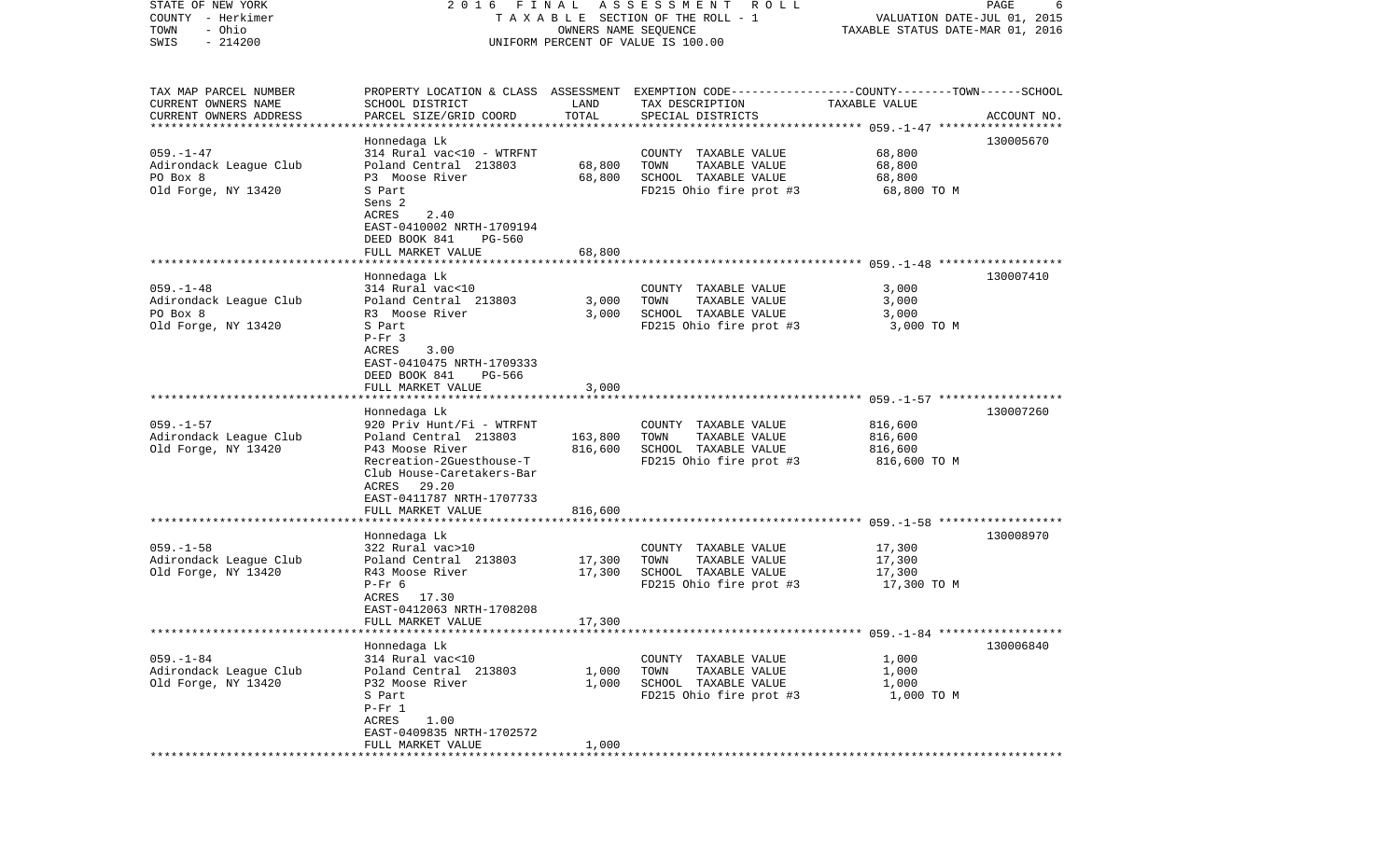| STATE OF NEW YORK<br>COUNTY - Herkimer               |                                               |                      | 2016 FINAL ASSESSMENT<br>R O L L<br>TAXABLE SECTION OF THE ROLL - 1                              | VALUATION DATE-JUL 01, 2015      | 7<br>PAGE   |
|------------------------------------------------------|-----------------------------------------------|----------------------|--------------------------------------------------------------------------------------------------|----------------------------------|-------------|
| - Ohio<br>TOWN                                       |                                               | OWNERS NAME SEQUENCE |                                                                                                  | TAXABLE STATUS DATE-MAR 01, 2016 |             |
| $-214200$<br>SWIS                                    |                                               |                      | UNIFORM PERCENT OF VALUE IS 100.00                                                               |                                  |             |
|                                                      |                                               |                      |                                                                                                  |                                  |             |
| TAX MAP PARCEL NUMBER                                |                                               |                      | PROPERTY LOCATION & CLASS ASSESSMENT EXEMPTION CODE----------------COUNTY-------TOWN------SCHOOL |                                  |             |
| CURRENT OWNERS NAME                                  | SCHOOL DISTRICT                               | LAND                 | TAX DESCRIPTION                                                                                  | TAXABLE VALUE                    |             |
| CURRENT OWNERS ADDRESS                               | PARCEL SIZE/GRID COORD                        | TOTAL                | SPECIAL DISTRICTS                                                                                |                                  | ACCOUNT NO. |
| **********************                               |                                               |                      |                                                                                                  |                                  |             |
|                                                      | Honnedaga Lk                                  |                      |                                                                                                  |                                  | 130006810   |
| $059. -1 - 85$                                       | 314 Rural vac<10<br>Poland Central 213803     | 1,500                | COUNTY TAXABLE VALUE<br>TOWN<br>TAXABLE VALUE                                                    | 1,500                            |             |
| Adirondack League Club<br>Old Forge, NY 13420        | P32 Moose River                               | 1,500                | SCHOOL TAXABLE VALUE                                                                             | 1,500<br>1,500                   |             |
|                                                      | N Part                                        |                      | FD215 Ohio fire prot #3                                                                          | 1,500 TO M                       |             |
|                                                      | $P-Fr$ 2                                      |                      |                                                                                                  |                                  |             |
|                                                      | ACRES<br>1.50                                 |                      |                                                                                                  |                                  |             |
|                                                      | EAST-0409906 NRTH-1702479                     |                      |                                                                                                  |                                  |             |
|                                                      | FULL MARKET VALUE                             | 1,500                |                                                                                                  |                                  |             |
|                                                      |                                               |                      |                                                                                                  |                                  |             |
|                                                      | Honnedaga Lk                                  |                      |                                                                                                  |                                  | 130008550   |
| $059. - 1 - 87$                                      | 314 Rural vac<10                              |                      | COUNTY TAXABLE VALUE                                                                             | 2,000                            |             |
| Adirondack League Club                               | Poland Central 213803                         | 2,000                | TOWN<br>TAXABLE VALUE                                                                            | 2,000                            |             |
| Old Forge, NY 13420                                  | R32 Moose River                               | 2,000                | SCHOOL TAXABLE VALUE                                                                             | 2,000                            |             |
|                                                      | N Part                                        |                      | FD215 Ohio fire prot #3                                                                          | 2,000 TO M                       |             |
|                                                      | $P-Fr$ 2                                      |                      |                                                                                                  |                                  |             |
|                                                      | ACRES<br>2.00                                 |                      |                                                                                                  |                                  |             |
|                                                      | EAST-0410394 NRTH-1701880                     |                      |                                                                                                  |                                  |             |
|                                                      | FULL MARKET VALUE                             | 2,000                |                                                                                                  |                                  |             |
|                                                      | Honnedaga Lk                                  |                      |                                                                                                  |                                  | 130004170   |
| $059. - 1 - 96$                                      | 910 Priv forest - WTRFNT                      |                      | COUNTY TAXABLE VALUE                                                                             | 3940,500                         |             |
| Adirondack League Club                               | Poland Central 213803                         | 3915,500             | TAXABLE VALUE<br>TOWN                                                                            | 3940,500                         |             |
| PO Box 8                                             | 12 Moose River                                | 3940,500             | SCHOOL TAXABLE VALUE                                                                             | 3940,500                         |             |
| Old Forge, NY 13420                                  | Township 6                                    |                      | FD215 Ohio fire prot #3                                                                          | 3940,500 TO M                    |             |
|                                                      | P-Fr 337                                      |                      |                                                                                                  |                                  |             |
|                                                      | ACRES 7119.00                                 |                      |                                                                                                  |                                  |             |
|                                                      | EAST-0405579 NRTH-1707633                     |                      |                                                                                                  |                                  |             |
|                                                      | FULL MARKET VALUE                             | 3940,500             |                                                                                                  |                                  |             |
|                                                      | *************************                     |                      |                                                                                                  |                                  |             |
|                                                      | Jones Rd                                      |                      |                                                                                                  |                                  | 130035760   |
| $074.2 - 1 - 8$                                      | 260 Seasonal res                              |                      | COUNTY TAXABLE VALUE                                                                             | 148,500                          |             |
| AER Irrevocable Trust<br>402 Downey Ave              | Poland Central 213803<br>$6-2$ Vrv Pat        | 123,100              | TOWN<br>TAXABLE VALUE                                                                            | 148,500<br>148,500               |             |
| Herkimer, NY 13350                                   | R1 177A                                       | 148,500              | SCHOOL TAXABLE VALUE<br>FD217 Ohio fire prot #4                                                  | 148,500 TO M                     |             |
|                                                      | ACRES 177.00                                  |                      |                                                                                                  |                                  |             |
|                                                      | EAST-0388061 NRTH-1653603                     |                      |                                                                                                  |                                  |             |
|                                                      | DEED BOOK 1540<br>PG-348                      |                      |                                                                                                  |                                  |             |
|                                                      | FULL MARKET VALUE                             | 148,500              |                                                                                                  |                                  |             |
|                                                      |                                               |                      |                                                                                                  |                                  |             |
|                                                      | 3650 Rt 8                                     |                      |                                                                                                  |                                  | 130014460   |
| $074.1 - 2 - 74.1$                                   | 260 Seasonal res                              |                      | COUNTY TAXABLE VALUE                                                                             | 49,000                           |             |
| Agenjo Vincent Adeline Lawrenc Poland Central 213803 |                                               | 8,200                | TOWN<br>TAXABLE VALUE                                                                            | 49,000                           |             |
| Matos Anibal                                         | 75 Rem Pat                                    | 49,000               | SCHOOL TAXABLE VALUE                                                                             | 49,000                           |             |
| 1004 Howells Rd                                      | Rem Pat                                       |                      | FD200 Ohio fire prot #1                                                                          | 49,000 TO M                      |             |
| Bay Shore, NY 11706                                  | ACRES<br>2.20                                 |                      |                                                                                                  |                                  |             |
|                                                      | EAST-0372380 NRTH-1651848                     |                      |                                                                                                  |                                  |             |
|                                                      | DEED BOOK 1193<br>PG-376<br>FULL MARKET VALUE | 49,000               |                                                                                                  |                                  |             |
|                                                      |                                               |                      |                                                                                                  |                                  |             |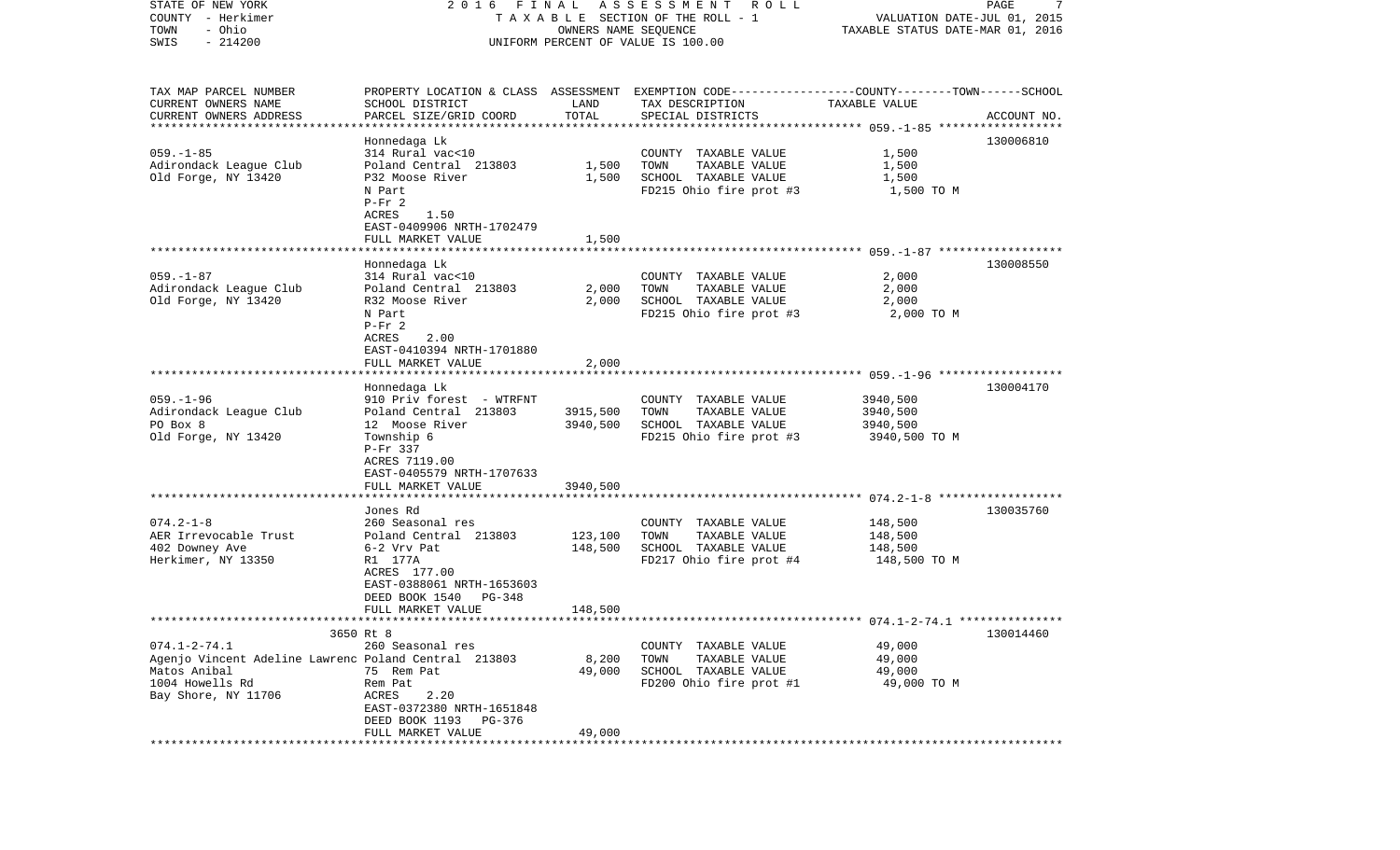| PROPERTY LOCATION & CLASS ASSESSMENT EXEMPTION CODE----------------COUNTY-------TOWN------SCHOOL<br>CURRENT OWNERS NAME<br>SCHOOL DISTRICT<br>LAND<br>TAX DESCRIPTION<br>TAXABLE VALUE<br>PARCEL SIZE/GRID COORD<br>TOTAL<br>SPECIAL DISTRICTS<br>ACCOUNT NO.<br>***********************<br>*************************<br>***************<br>North Lake Rd<br>$061. - 1 - 41.2$<br>260 Seasonal res<br>34,400<br>COUNTY TAXABLE VALUE<br>21,400<br>TOWN<br>TAXABLE VALUE<br>34,400<br>Aiken John C<br>Adirondack<br>302601<br>Izzo Michele<br>ACRES 11.20<br>34,400<br>SCHOOL TAXABLE VALUE<br>34,400<br>1103 Lenox Ave<br>EAST-0362955 NRTH-1696816<br>FD215 Ohio fire prot #3<br>34,400 TO M<br>Utica, NY 13502<br>DEED BOOK 940<br><b>PG-192</b><br>34,400<br>FULL MARKET VALUE<br>Mill Wood Hill Rd<br>130060001<br>$073.2 - 1 - 22$<br>314 Rural vac<10<br>COUNTY TAXABLE VALUE<br>12,100<br>12,100<br>TOWN<br>12,100<br>Poland Central 213803<br>TAXABLE VALUE<br>Lot 79 Jer Pat<br>12,100<br>SCHOOL TAXABLE VALUE<br>12,100<br>V12 6A<br>FD200 Ohio fire prot #1<br>12,100 TO M<br>ACRES<br>6.00<br>EAST-0372531 NRTH-1648292<br>DEED BOOK 1495<br>PG-476<br>FULL MARKET VALUE<br>12,100<br>Figert Rd<br>130012570<br>$073.4 - 2 - 1$<br>322 Rural vac>10<br>COUNTY TAXABLE VALUE<br>31,600<br>31,600<br>TOWN<br>TAXABLE VALUE<br>31,600<br>Albert I Teige Family Trust<br>Poland Central 213803<br>175-36 Grand Central Parkway<br>31,600<br>SCHOOL TAXABLE VALUE<br>77 Jer Pat<br>31,600<br>FD200 Ohio fire prot #1<br>$P-Fr 40$<br>31,600 TO M<br>40.00<br>ACRES<br>EAST-0372419 NRTH-1647370<br>DEED BOOK 1497<br>PG-862<br>31,600<br>FULL MARKET VALUE<br>********************<br>155 Hooper Dooper Rd<br>130025290<br>$073.2 - 1 - 46$<br>30,000<br>271 Mfg housings<br>STAR B<br>41854<br>$\mathbf 0$<br>$\Omega$<br>17,500<br>COUNTY TAXABLE VALUE<br>Albin Tina M<br>Poland Central 213803<br>37,500<br>37,500<br>407 Lee Blvd<br>63 Rem Pat<br>TOWN<br>TAXABLE VALUE<br>37,500<br>2 Trailers + Add's<br>SCHOOL TAXABLE VALUE<br>Utica, NY 13502<br>7,500<br>3.00<br>FD217 Ohio fire prot #4<br>37,500 TO M<br>ACRES<br>EAST-0371463 NRTH-1653549<br>DEED BOOK 1538<br>PG-834<br>37,500<br>FULL MARKET VALUE<br>*******************<br>***********<br>Hooper Dooper Ave<br>$073.2 - 1 - 58.3$<br>322 Rural vac>10<br>COUNTY TAXABLE VALUE<br>15,677<br>Poland Central 213803<br>15,677<br>TOWN<br>TAXABLE VALUE<br>15,677<br>FRNT 1093.00 DPTH<br>15,677<br>15,677<br>SCHOOL TAXABLE VALUE<br>ACRES 15.60<br>EAST-0370909 NRTH-1655016<br>DEED BOOK 940<br>PG-461<br>FULL MARKET VALUE<br>15,677 | STATE OF NEW YORK<br>COUNTY - Herkimer<br>- Ohio<br>TOWN<br>$-214200$<br>SWIS | 2 0 1 6<br>FINAL<br>TAXABLE SECTION OF THE ROLL - 1<br>UNIFORM PERCENT OF VALUE IS 100.00 | PAGE<br>8<br>VALUATION DATE-JUL 01, 2015<br>TAXABLE STATUS DATE-MAR 01, 2016 |  |  |
|-----------------------------------------------------------------------------------------------------------------------------------------------------------------------------------------------------------------------------------------------------------------------------------------------------------------------------------------------------------------------------------------------------------------------------------------------------------------------------------------------------------------------------------------------------------------------------------------------------------------------------------------------------------------------------------------------------------------------------------------------------------------------------------------------------------------------------------------------------------------------------------------------------------------------------------------------------------------------------------------------------------------------------------------------------------------------------------------------------------------------------------------------------------------------------------------------------------------------------------------------------------------------------------------------------------------------------------------------------------------------------------------------------------------------------------------------------------------------------------------------------------------------------------------------------------------------------------------------------------------------------------------------------------------------------------------------------------------------------------------------------------------------------------------------------------------------------------------------------------------------------------------------------------------------------------------------------------------------------------------------------------------------------------------------------------------------------------------------------------------------------------------------------------------------------------------------------------------------------------------------------------------------------------------------------------------------------------------------------------------------------------------------------------------------------------------------------------------------------------------------------------------------------------------------------------------------------------------------------------------|-------------------------------------------------------------------------------|-------------------------------------------------------------------------------------------|------------------------------------------------------------------------------|--|--|
|                                                                                                                                                                                                                                                                                                                                                                                                                                                                                                                                                                                                                                                                                                                                                                                                                                                                                                                                                                                                                                                                                                                                                                                                                                                                                                                                                                                                                                                                                                                                                                                                                                                                                                                                                                                                                                                                                                                                                                                                                                                                                                                                                                                                                                                                                                                                                                                                                                                                                                                                                                                                                 | TAX MAP PARCEL NUMBER                                                         |                                                                                           |                                                                              |  |  |
|                                                                                                                                                                                                                                                                                                                                                                                                                                                                                                                                                                                                                                                                                                                                                                                                                                                                                                                                                                                                                                                                                                                                                                                                                                                                                                                                                                                                                                                                                                                                                                                                                                                                                                                                                                                                                                                                                                                                                                                                                                                                                                                                                                                                                                                                                                                                                                                                                                                                                                                                                                                                                 |                                                                               |                                                                                           |                                                                              |  |  |
|                                                                                                                                                                                                                                                                                                                                                                                                                                                                                                                                                                                                                                                                                                                                                                                                                                                                                                                                                                                                                                                                                                                                                                                                                                                                                                                                                                                                                                                                                                                                                                                                                                                                                                                                                                                                                                                                                                                                                                                                                                                                                                                                                                                                                                                                                                                                                                                                                                                                                                                                                                                                                 | CURRENT OWNERS ADDRESS                                                        |                                                                                           |                                                                              |  |  |
|                                                                                                                                                                                                                                                                                                                                                                                                                                                                                                                                                                                                                                                                                                                                                                                                                                                                                                                                                                                                                                                                                                                                                                                                                                                                                                                                                                                                                                                                                                                                                                                                                                                                                                                                                                                                                                                                                                                                                                                                                                                                                                                                                                                                                                                                                                                                                                                                                                                                                                                                                                                                                 |                                                                               |                                                                                           |                                                                              |  |  |
|                                                                                                                                                                                                                                                                                                                                                                                                                                                                                                                                                                                                                                                                                                                                                                                                                                                                                                                                                                                                                                                                                                                                                                                                                                                                                                                                                                                                                                                                                                                                                                                                                                                                                                                                                                                                                                                                                                                                                                                                                                                                                                                                                                                                                                                                                                                                                                                                                                                                                                                                                                                                                 |                                                                               |                                                                                           |                                                                              |  |  |
|                                                                                                                                                                                                                                                                                                                                                                                                                                                                                                                                                                                                                                                                                                                                                                                                                                                                                                                                                                                                                                                                                                                                                                                                                                                                                                                                                                                                                                                                                                                                                                                                                                                                                                                                                                                                                                                                                                                                                                                                                                                                                                                                                                                                                                                                                                                                                                                                                                                                                                                                                                                                                 |                                                                               |                                                                                           |                                                                              |  |  |
|                                                                                                                                                                                                                                                                                                                                                                                                                                                                                                                                                                                                                                                                                                                                                                                                                                                                                                                                                                                                                                                                                                                                                                                                                                                                                                                                                                                                                                                                                                                                                                                                                                                                                                                                                                                                                                                                                                                                                                                                                                                                                                                                                                                                                                                                                                                                                                                                                                                                                                                                                                                                                 |                                                                               |                                                                                           |                                                                              |  |  |
|                                                                                                                                                                                                                                                                                                                                                                                                                                                                                                                                                                                                                                                                                                                                                                                                                                                                                                                                                                                                                                                                                                                                                                                                                                                                                                                                                                                                                                                                                                                                                                                                                                                                                                                                                                                                                                                                                                                                                                                                                                                                                                                                                                                                                                                                                                                                                                                                                                                                                                                                                                                                                 |                                                                               |                                                                                           |                                                                              |  |  |
|                                                                                                                                                                                                                                                                                                                                                                                                                                                                                                                                                                                                                                                                                                                                                                                                                                                                                                                                                                                                                                                                                                                                                                                                                                                                                                                                                                                                                                                                                                                                                                                                                                                                                                                                                                                                                                                                                                                                                                                                                                                                                                                                                                                                                                                                                                                                                                                                                                                                                                                                                                                                                 |                                                                               |                                                                                           |                                                                              |  |  |
|                                                                                                                                                                                                                                                                                                                                                                                                                                                                                                                                                                                                                                                                                                                                                                                                                                                                                                                                                                                                                                                                                                                                                                                                                                                                                                                                                                                                                                                                                                                                                                                                                                                                                                                                                                                                                                                                                                                                                                                                                                                                                                                                                                                                                                                                                                                                                                                                                                                                                                                                                                                                                 |                                                                               |                                                                                           |                                                                              |  |  |
|                                                                                                                                                                                                                                                                                                                                                                                                                                                                                                                                                                                                                                                                                                                                                                                                                                                                                                                                                                                                                                                                                                                                                                                                                                                                                                                                                                                                                                                                                                                                                                                                                                                                                                                                                                                                                                                                                                                                                                                                                                                                                                                                                                                                                                                                                                                                                                                                                                                                                                                                                                                                                 |                                                                               |                                                                                           |                                                                              |  |  |
|                                                                                                                                                                                                                                                                                                                                                                                                                                                                                                                                                                                                                                                                                                                                                                                                                                                                                                                                                                                                                                                                                                                                                                                                                                                                                                                                                                                                                                                                                                                                                                                                                                                                                                                                                                                                                                                                                                                                                                                                                                                                                                                                                                                                                                                                                                                                                                                                                                                                                                                                                                                                                 |                                                                               |                                                                                           |                                                                              |  |  |
|                                                                                                                                                                                                                                                                                                                                                                                                                                                                                                                                                                                                                                                                                                                                                                                                                                                                                                                                                                                                                                                                                                                                                                                                                                                                                                                                                                                                                                                                                                                                                                                                                                                                                                                                                                                                                                                                                                                                                                                                                                                                                                                                                                                                                                                                                                                                                                                                                                                                                                                                                                                                                 |                                                                               |                                                                                           |                                                                              |  |  |
|                                                                                                                                                                                                                                                                                                                                                                                                                                                                                                                                                                                                                                                                                                                                                                                                                                                                                                                                                                                                                                                                                                                                                                                                                                                                                                                                                                                                                                                                                                                                                                                                                                                                                                                                                                                                                                                                                                                                                                                                                                                                                                                                                                                                                                                                                                                                                                                                                                                                                                                                                                                                                 | Albert I Teige Family Trust                                                   |                                                                                           |                                                                              |  |  |
|                                                                                                                                                                                                                                                                                                                                                                                                                                                                                                                                                                                                                                                                                                                                                                                                                                                                                                                                                                                                                                                                                                                                                                                                                                                                                                                                                                                                                                                                                                                                                                                                                                                                                                                                                                                                                                                                                                                                                                                                                                                                                                                                                                                                                                                                                                                                                                                                                                                                                                                                                                                                                 | 175-36 Grand Central Parkway                                                  |                                                                                           |                                                                              |  |  |
|                                                                                                                                                                                                                                                                                                                                                                                                                                                                                                                                                                                                                                                                                                                                                                                                                                                                                                                                                                                                                                                                                                                                                                                                                                                                                                                                                                                                                                                                                                                                                                                                                                                                                                                                                                                                                                                                                                                                                                                                                                                                                                                                                                                                                                                                                                                                                                                                                                                                                                                                                                                                                 | Jamaica, NY 11432                                                             |                                                                                           |                                                                              |  |  |
|                                                                                                                                                                                                                                                                                                                                                                                                                                                                                                                                                                                                                                                                                                                                                                                                                                                                                                                                                                                                                                                                                                                                                                                                                                                                                                                                                                                                                                                                                                                                                                                                                                                                                                                                                                                                                                                                                                                                                                                                                                                                                                                                                                                                                                                                                                                                                                                                                                                                                                                                                                                                                 |                                                                               |                                                                                           |                                                                              |  |  |
|                                                                                                                                                                                                                                                                                                                                                                                                                                                                                                                                                                                                                                                                                                                                                                                                                                                                                                                                                                                                                                                                                                                                                                                                                                                                                                                                                                                                                                                                                                                                                                                                                                                                                                                                                                                                                                                                                                                                                                                                                                                                                                                                                                                                                                                                                                                                                                                                                                                                                                                                                                                                                 |                                                                               |                                                                                           |                                                                              |  |  |
|                                                                                                                                                                                                                                                                                                                                                                                                                                                                                                                                                                                                                                                                                                                                                                                                                                                                                                                                                                                                                                                                                                                                                                                                                                                                                                                                                                                                                                                                                                                                                                                                                                                                                                                                                                                                                                                                                                                                                                                                                                                                                                                                                                                                                                                                                                                                                                                                                                                                                                                                                                                                                 |                                                                               |                                                                                           |                                                                              |  |  |
|                                                                                                                                                                                                                                                                                                                                                                                                                                                                                                                                                                                                                                                                                                                                                                                                                                                                                                                                                                                                                                                                                                                                                                                                                                                                                                                                                                                                                                                                                                                                                                                                                                                                                                                                                                                                                                                                                                                                                                                                                                                                                                                                                                                                                                                                                                                                                                                                                                                                                                                                                                                                                 |                                                                               |                                                                                           |                                                                              |  |  |
|                                                                                                                                                                                                                                                                                                                                                                                                                                                                                                                                                                                                                                                                                                                                                                                                                                                                                                                                                                                                                                                                                                                                                                                                                                                                                                                                                                                                                                                                                                                                                                                                                                                                                                                                                                                                                                                                                                                                                                                                                                                                                                                                                                                                                                                                                                                                                                                                                                                                                                                                                                                                                 |                                                                               |                                                                                           |                                                                              |  |  |
|                                                                                                                                                                                                                                                                                                                                                                                                                                                                                                                                                                                                                                                                                                                                                                                                                                                                                                                                                                                                                                                                                                                                                                                                                                                                                                                                                                                                                                                                                                                                                                                                                                                                                                                                                                                                                                                                                                                                                                                                                                                                                                                                                                                                                                                                                                                                                                                                                                                                                                                                                                                                                 |                                                                               |                                                                                           |                                                                              |  |  |
|                                                                                                                                                                                                                                                                                                                                                                                                                                                                                                                                                                                                                                                                                                                                                                                                                                                                                                                                                                                                                                                                                                                                                                                                                                                                                                                                                                                                                                                                                                                                                                                                                                                                                                                                                                                                                                                                                                                                                                                                                                                                                                                                                                                                                                                                                                                                                                                                                                                                                                                                                                                                                 |                                                                               |                                                                                           |                                                                              |  |  |
|                                                                                                                                                                                                                                                                                                                                                                                                                                                                                                                                                                                                                                                                                                                                                                                                                                                                                                                                                                                                                                                                                                                                                                                                                                                                                                                                                                                                                                                                                                                                                                                                                                                                                                                                                                                                                                                                                                                                                                                                                                                                                                                                                                                                                                                                                                                                                                                                                                                                                                                                                                                                                 |                                                                               |                                                                                           |                                                                              |  |  |
|                                                                                                                                                                                                                                                                                                                                                                                                                                                                                                                                                                                                                                                                                                                                                                                                                                                                                                                                                                                                                                                                                                                                                                                                                                                                                                                                                                                                                                                                                                                                                                                                                                                                                                                                                                                                                                                                                                                                                                                                                                                                                                                                                                                                                                                                                                                                                                                                                                                                                                                                                                                                                 | Jamica, NY 11432                                                              |                                                                                           |                                                                              |  |  |
|                                                                                                                                                                                                                                                                                                                                                                                                                                                                                                                                                                                                                                                                                                                                                                                                                                                                                                                                                                                                                                                                                                                                                                                                                                                                                                                                                                                                                                                                                                                                                                                                                                                                                                                                                                                                                                                                                                                                                                                                                                                                                                                                                                                                                                                                                                                                                                                                                                                                                                                                                                                                                 |                                                                               |                                                                                           |                                                                              |  |  |
|                                                                                                                                                                                                                                                                                                                                                                                                                                                                                                                                                                                                                                                                                                                                                                                                                                                                                                                                                                                                                                                                                                                                                                                                                                                                                                                                                                                                                                                                                                                                                                                                                                                                                                                                                                                                                                                                                                                                                                                                                                                                                                                                                                                                                                                                                                                                                                                                                                                                                                                                                                                                                 |                                                                               |                                                                                           |                                                                              |  |  |
|                                                                                                                                                                                                                                                                                                                                                                                                                                                                                                                                                                                                                                                                                                                                                                                                                                                                                                                                                                                                                                                                                                                                                                                                                                                                                                                                                                                                                                                                                                                                                                                                                                                                                                                                                                                                                                                                                                                                                                                                                                                                                                                                                                                                                                                                                                                                                                                                                                                                                                                                                                                                                 |                                                                               |                                                                                           |                                                                              |  |  |
|                                                                                                                                                                                                                                                                                                                                                                                                                                                                                                                                                                                                                                                                                                                                                                                                                                                                                                                                                                                                                                                                                                                                                                                                                                                                                                                                                                                                                                                                                                                                                                                                                                                                                                                                                                                                                                                                                                                                                                                                                                                                                                                                                                                                                                                                                                                                                                                                                                                                                                                                                                                                                 |                                                                               |                                                                                           |                                                                              |  |  |
|                                                                                                                                                                                                                                                                                                                                                                                                                                                                                                                                                                                                                                                                                                                                                                                                                                                                                                                                                                                                                                                                                                                                                                                                                                                                                                                                                                                                                                                                                                                                                                                                                                                                                                                                                                                                                                                                                                                                                                                                                                                                                                                                                                                                                                                                                                                                                                                                                                                                                                                                                                                                                 |                                                                               |                                                                                           |                                                                              |  |  |
|                                                                                                                                                                                                                                                                                                                                                                                                                                                                                                                                                                                                                                                                                                                                                                                                                                                                                                                                                                                                                                                                                                                                                                                                                                                                                                                                                                                                                                                                                                                                                                                                                                                                                                                                                                                                                                                                                                                                                                                                                                                                                                                                                                                                                                                                                                                                                                                                                                                                                                                                                                                                                 |                                                                               |                                                                                           |                                                                              |  |  |
|                                                                                                                                                                                                                                                                                                                                                                                                                                                                                                                                                                                                                                                                                                                                                                                                                                                                                                                                                                                                                                                                                                                                                                                                                                                                                                                                                                                                                                                                                                                                                                                                                                                                                                                                                                                                                                                                                                                                                                                                                                                                                                                                                                                                                                                                                                                                                                                                                                                                                                                                                                                                                 |                                                                               |                                                                                           |                                                                              |  |  |
|                                                                                                                                                                                                                                                                                                                                                                                                                                                                                                                                                                                                                                                                                                                                                                                                                                                                                                                                                                                                                                                                                                                                                                                                                                                                                                                                                                                                                                                                                                                                                                                                                                                                                                                                                                                                                                                                                                                                                                                                                                                                                                                                                                                                                                                                                                                                                                                                                                                                                                                                                                                                                 |                                                                               |                                                                                           |                                                                              |  |  |
|                                                                                                                                                                                                                                                                                                                                                                                                                                                                                                                                                                                                                                                                                                                                                                                                                                                                                                                                                                                                                                                                                                                                                                                                                                                                                                                                                                                                                                                                                                                                                                                                                                                                                                                                                                                                                                                                                                                                                                                                                                                                                                                                                                                                                                                                                                                                                                                                                                                                                                                                                                                                                 |                                                                               |                                                                                           |                                                                              |  |  |
|                                                                                                                                                                                                                                                                                                                                                                                                                                                                                                                                                                                                                                                                                                                                                                                                                                                                                                                                                                                                                                                                                                                                                                                                                                                                                                                                                                                                                                                                                                                                                                                                                                                                                                                                                                                                                                                                                                                                                                                                                                                                                                                                                                                                                                                                                                                                                                                                                                                                                                                                                                                                                 |                                                                               |                                                                                           |                                                                              |  |  |
|                                                                                                                                                                                                                                                                                                                                                                                                                                                                                                                                                                                                                                                                                                                                                                                                                                                                                                                                                                                                                                                                                                                                                                                                                                                                                                                                                                                                                                                                                                                                                                                                                                                                                                                                                                                                                                                                                                                                                                                                                                                                                                                                                                                                                                                                                                                                                                                                                                                                                                                                                                                                                 |                                                                               |                                                                                           |                                                                              |  |  |
|                                                                                                                                                                                                                                                                                                                                                                                                                                                                                                                                                                                                                                                                                                                                                                                                                                                                                                                                                                                                                                                                                                                                                                                                                                                                                                                                                                                                                                                                                                                                                                                                                                                                                                                                                                                                                                                                                                                                                                                                                                                                                                                                                                                                                                                                                                                                                                                                                                                                                                                                                                                                                 |                                                                               |                                                                                           |                                                                              |  |  |
|                                                                                                                                                                                                                                                                                                                                                                                                                                                                                                                                                                                                                                                                                                                                                                                                                                                                                                                                                                                                                                                                                                                                                                                                                                                                                                                                                                                                                                                                                                                                                                                                                                                                                                                                                                                                                                                                                                                                                                                                                                                                                                                                                                                                                                                                                                                                                                                                                                                                                                                                                                                                                 |                                                                               |                                                                                           |                                                                              |  |  |
|                                                                                                                                                                                                                                                                                                                                                                                                                                                                                                                                                                                                                                                                                                                                                                                                                                                                                                                                                                                                                                                                                                                                                                                                                                                                                                                                                                                                                                                                                                                                                                                                                                                                                                                                                                                                                                                                                                                                                                                                                                                                                                                                                                                                                                                                                                                                                                                                                                                                                                                                                                                                                 |                                                                               |                                                                                           |                                                                              |  |  |
|                                                                                                                                                                                                                                                                                                                                                                                                                                                                                                                                                                                                                                                                                                                                                                                                                                                                                                                                                                                                                                                                                                                                                                                                                                                                                                                                                                                                                                                                                                                                                                                                                                                                                                                                                                                                                                                                                                                                                                                                                                                                                                                                                                                                                                                                                                                                                                                                                                                                                                                                                                                                                 |                                                                               |                                                                                           |                                                                              |  |  |
|                                                                                                                                                                                                                                                                                                                                                                                                                                                                                                                                                                                                                                                                                                                                                                                                                                                                                                                                                                                                                                                                                                                                                                                                                                                                                                                                                                                                                                                                                                                                                                                                                                                                                                                                                                                                                                                                                                                                                                                                                                                                                                                                                                                                                                                                                                                                                                                                                                                                                                                                                                                                                 |                                                                               |                                                                                           |                                                                              |  |  |
|                                                                                                                                                                                                                                                                                                                                                                                                                                                                                                                                                                                                                                                                                                                                                                                                                                                                                                                                                                                                                                                                                                                                                                                                                                                                                                                                                                                                                                                                                                                                                                                                                                                                                                                                                                                                                                                                                                                                                                                                                                                                                                                                                                                                                                                                                                                                                                                                                                                                                                                                                                                                                 | Albrecht Todd                                                                 |                                                                                           |                                                                              |  |  |
|                                                                                                                                                                                                                                                                                                                                                                                                                                                                                                                                                                                                                                                                                                                                                                                                                                                                                                                                                                                                                                                                                                                                                                                                                                                                                                                                                                                                                                                                                                                                                                                                                                                                                                                                                                                                                                                                                                                                                                                                                                                                                                                                                                                                                                                                                                                                                                                                                                                                                                                                                                                                                 | 3533 Center Street Rd                                                         |                                                                                           |                                                                              |  |  |
|                                                                                                                                                                                                                                                                                                                                                                                                                                                                                                                                                                                                                                                                                                                                                                                                                                                                                                                                                                                                                                                                                                                                                                                                                                                                                                                                                                                                                                                                                                                                                                                                                                                                                                                                                                                                                                                                                                                                                                                                                                                                                                                                                                                                                                                                                                                                                                                                                                                                                                                                                                                                                 | Auburn, NY 13021                                                              |                                                                                           |                                                                              |  |  |
|                                                                                                                                                                                                                                                                                                                                                                                                                                                                                                                                                                                                                                                                                                                                                                                                                                                                                                                                                                                                                                                                                                                                                                                                                                                                                                                                                                                                                                                                                                                                                                                                                                                                                                                                                                                                                                                                                                                                                                                                                                                                                                                                                                                                                                                                                                                                                                                                                                                                                                                                                                                                                 |                                                                               |                                                                                           |                                                                              |  |  |
|                                                                                                                                                                                                                                                                                                                                                                                                                                                                                                                                                                                                                                                                                                                                                                                                                                                                                                                                                                                                                                                                                                                                                                                                                                                                                                                                                                                                                                                                                                                                                                                                                                                                                                                                                                                                                                                                                                                                                                                                                                                                                                                                                                                                                                                                                                                                                                                                                                                                                                                                                                                                                 |                                                                               |                                                                                           |                                                                              |  |  |
|                                                                                                                                                                                                                                                                                                                                                                                                                                                                                                                                                                                                                                                                                                                                                                                                                                                                                                                                                                                                                                                                                                                                                                                                                                                                                                                                                                                                                                                                                                                                                                                                                                                                                                                                                                                                                                                                                                                                                                                                                                                                                                                                                                                                                                                                                                                                                                                                                                                                                                                                                                                                                 |                                                                               |                                                                                           |                                                                              |  |  |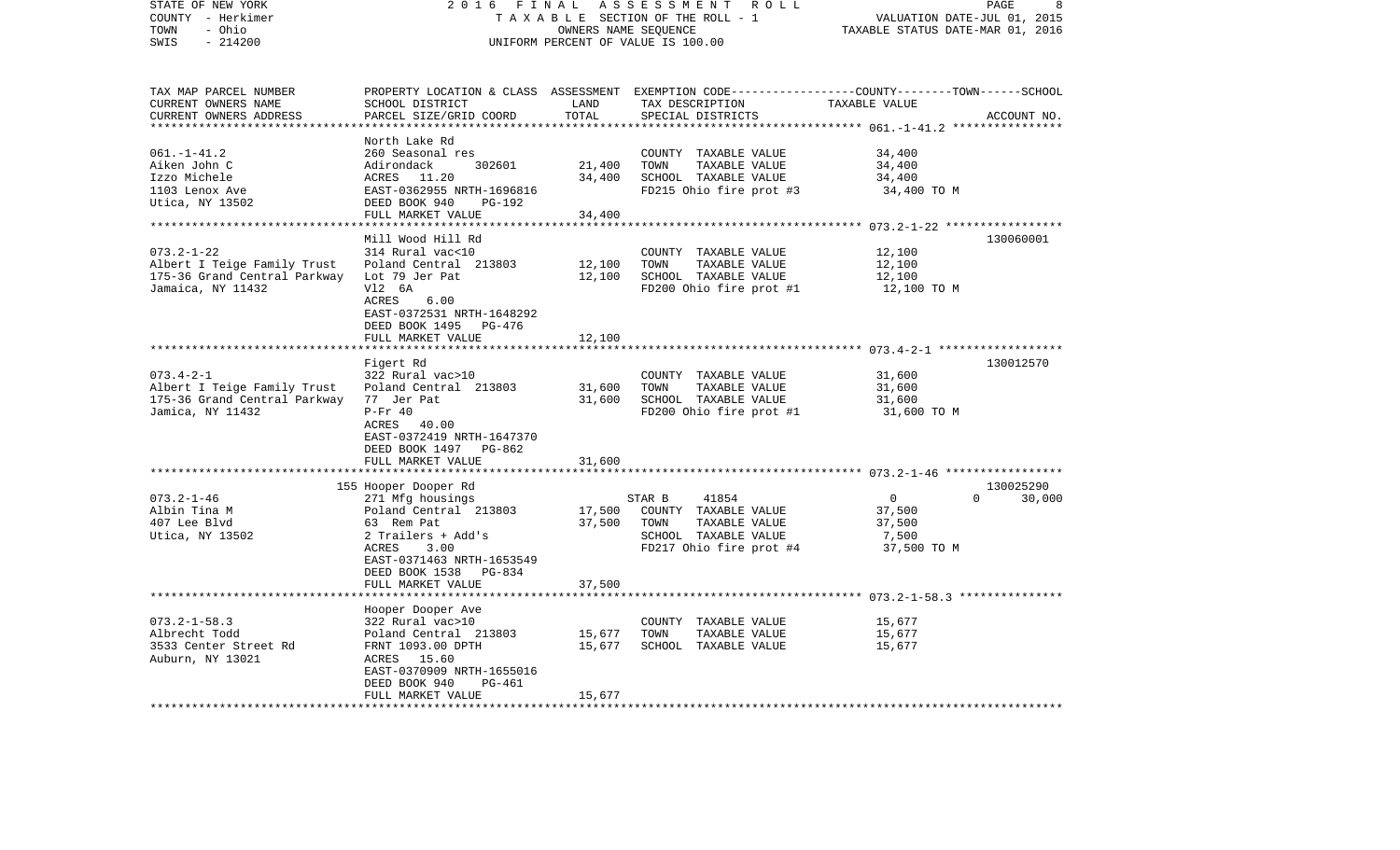| STATE OF NEW YORK<br>COUNTY - Herkimer<br>- Ohio<br>TOWN<br>$-214200$<br>SWIS                  | ASSESSMENT<br>2016 FINAL<br>R O L L<br>T A X A B L E SECTION OF THE ROLL - 1<br>OWNERS NAME SEQUENCE<br>UNIFORM PERCENT OF VALUE IS 100.00                                                                                                      |                                        |                                                                                                                                                                       | 9<br>PAGE<br>VALUATION DATE-JUL 01, 2015<br>TAXABLE STATUS DATE-MAR 01, 2016                     |             |
|------------------------------------------------------------------------------------------------|-------------------------------------------------------------------------------------------------------------------------------------------------------------------------------------------------------------------------------------------------|----------------------------------------|-----------------------------------------------------------------------------------------------------------------------------------------------------------------------|--------------------------------------------------------------------------------------------------|-------------|
| TAX MAP PARCEL NUMBER<br>CURRENT OWNERS NAME<br>CURRENT OWNERS ADDRESS<br>******************** | SCHOOL DISTRICT<br>PARCEL SIZE/GRID COORD                                                                                                                                                                                                       | LAND<br>TOTAL                          | PROPERTY LOCATION & CLASS ASSESSMENT EXEMPTION CODE---------------COUNTY-------TOWN-----SCHOOL<br>TAX DESCRIPTION<br>SPECIAL DISTRICTS<br>*************************** | TAXABLE VALUE<br>**************** 085.3-2-7.3 *****************                                  | ACCOUNT NO. |
| $085.3 - 2 - 7.3$<br>Albright Harold<br>240 Southwest Colony Rd<br>Hillsdale, NY 12529         | Tea Cup St<br>314 Rural vac<10<br>Poland Central 213803<br>10 Jer Pat<br>3.00<br>ACRES<br>EAST-0376296 NRTH-1614676<br>DEED BOOK 779<br><b>PG-184</b><br>FULL MARKET VALUE                                                                      | 10,000<br>10,000<br>10,000             | COUNTY TAXABLE VALUE<br>TOWN<br>TAXABLE VALUE<br>SCHOOL TAXABLE VALUE<br>FD200 Ohio fire prot #1                                                                      | 10,000<br>10,000<br>10,000<br>10,000 TO M                                                        |             |
| $085.3 - 2 - 9$<br>Albright Harold<br>240 Southwest Colony Rd<br>Hillsdale, NY 12529           | Tea Cup St<br>314 Rural vac<10<br>Poland Central 213803<br>Lot 10 Jer Pat<br>Seas 4.89 A<br>Tea Cup Street<br>4.90<br>ACRES<br>EAST-0376210 NRTH-1615376<br>DEED BOOK 1080<br>PG-389<br>FULL MARKET VALUE<br>***************                    | 11,300<br>11,300<br>11,300<br>******** | COUNTY TAXABLE VALUE<br>TOWN<br>TAXABLE VALUE<br>SCHOOL TAXABLE VALUE<br>FD200 Ohio fire prot #1                                                                      | 11,300<br>11,300<br>11,300<br>11,300 TO M                                                        | 130090055   |
| $085.3 - 2 - 7.2$<br>Albright Harold R<br>240 Southwest Colony Rd<br>Hillsdale, NY 12529       | Tea Cup St<br>260 Seasonal res<br>Poland Central 213803<br>10 Jer Pat<br>FRNT 208.00 DPTH 208.00<br>ACRES<br>0.99<br>EAST-0376506 NRTH-1615034<br>DEED BOOK 770<br>$PG-089$<br>FULL MARKET VALUE<br>********************                        | 6,000<br>28,300<br>28,300              | COUNTY TAXABLE VALUE<br>TAXABLE VALUE<br>TOWN<br>SCHOOL TAXABLE VALUE<br>FD200 Ohio fire prot #1                                                                      | ********************** 085.3-2-7.2 ****************<br>28,300<br>28,300<br>28,300<br>28,300 TO M | 130034890   |
| $058. - 2 - 52$<br>Alexander Eva M<br>2620 Crestway<br>Utica, NY 13501                         | South Lake Rd<br>260 Seasonal res - WTRFNT<br>Adirondack<br>302601<br>$1 \quad$<br>Nob Pat<br>S Lake<br>Sens 1<br>FRNT 211.50 DPTH 310.00<br><b>ACRES</b><br>0.88<br>EAST-0385418 NRTH-1706434<br>DEED BOOK 1099<br>PG-485<br>FULL MARKET VALUE | 112,100<br>183,000<br>183,000          | COUNTY TAXABLE VALUE<br>TOWN<br>TAXABLE VALUE<br>SCHOOL TAXABLE VALUE<br>FD215 Ohio fire prot #3                                                                      | 183,000<br>183,000<br>183,000<br>183,000 TO M                                                    | 130015480   |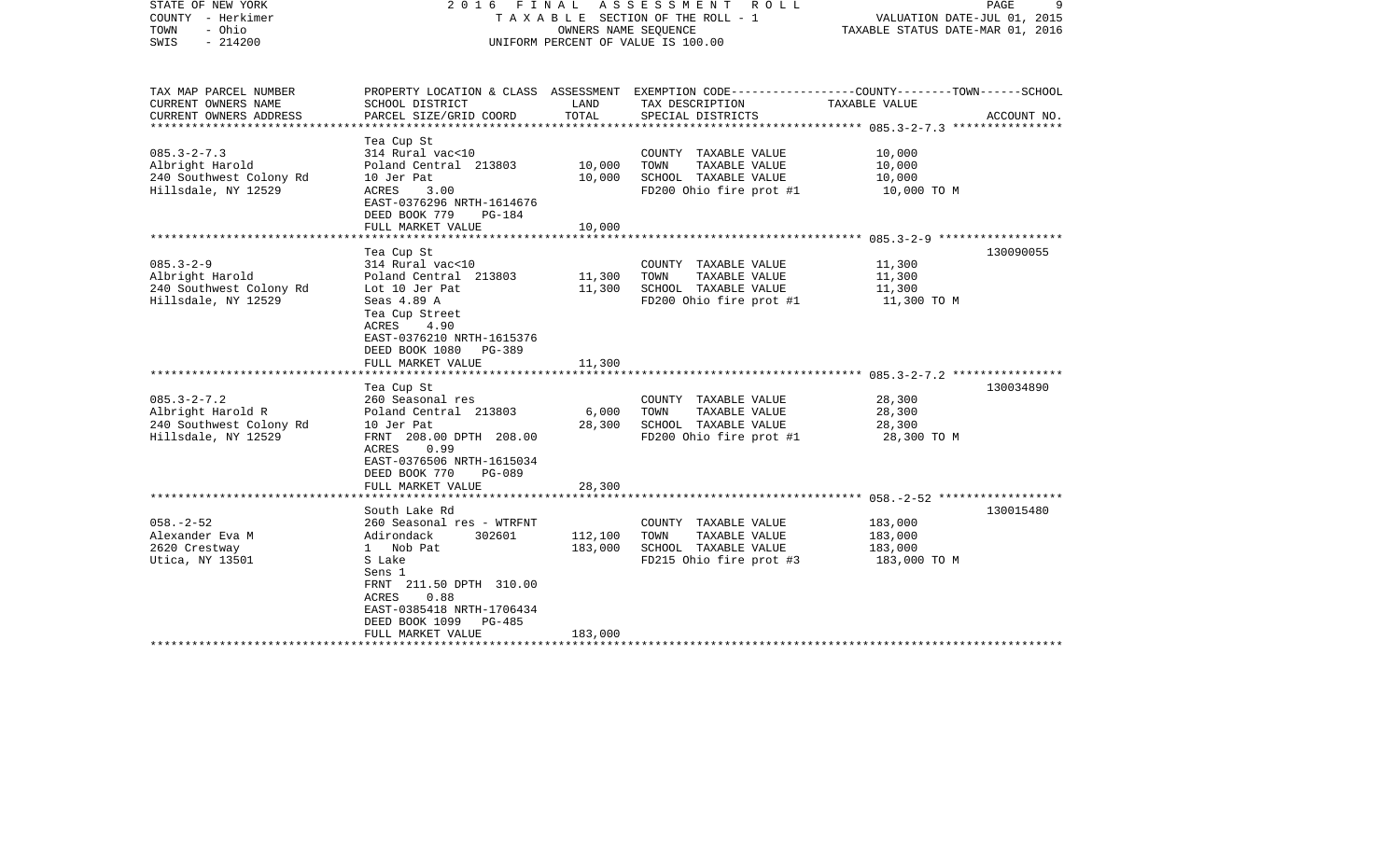| STATE OF NEW YORK<br>COUNTY - Herkimer<br>- Ohio<br>TOWN<br>$-214200$<br>SWIS                                  | FINAL<br>2016                                                                                                                                                                                                       | OWNERS NAME SEQUENCE    | ASSESSMENT ROLL<br>TAXABLE SECTION OF THE ROLL - 1<br>UNIFORM PERCENT OF VALUE IS 100.00                                                 | VALUATION DATE-JUL 01, 2015<br>TAXABLE STATUS DATE-MAR 01, 2016 | PAGE<br>10  |
|----------------------------------------------------------------------------------------------------------------|---------------------------------------------------------------------------------------------------------------------------------------------------------------------------------------------------------------------|-------------------------|------------------------------------------------------------------------------------------------------------------------------------------|-----------------------------------------------------------------|-------------|
| TAX MAP PARCEL NUMBER<br>CURRENT OWNERS NAME<br>CURRENT OWNERS ADDRESS<br>***********************              | SCHOOL DISTRICT<br>PARCEL SIZE/GRID COORD                                                                                                                                                                           | LAND<br>TOTAL           | PROPERTY LOCATION & CLASS ASSESSMENT EXEMPTION CODE----------------COUNTY-------TOWN------SCHOOL<br>TAX DESCRIPTION<br>SPECIAL DISTRICTS | TAXABLE VALUE                                                   | ACCOUNT NO. |
| $058. - 2 - 8.4$<br>Allanson Mary Weiss Jo<br>Evans Irrevocable<br>34-2 Rattan Cir<br>Pawleys Island, SC 29585 | North Lake Rd<br>314 Rural vac<10<br>Adirondack<br>302601<br>1 Nob Pat<br>ACRES<br>2.00<br>EAST-0376258 NRTH-1712740<br>DEED BOOK 1392 PG-215<br>FULL MARKET VALUE<br>********************                          | 1,800<br>1,800<br>1,800 | COUNTY TAXABLE VALUE<br>TOWN<br>TAXABLE VALUE<br>SCHOOL TAXABLE VALUE<br>FD215 Ohio fire prot #3                                         | 1,800<br>1,800<br>1,800<br>1,800 TO M                           |             |
|                                                                                                                | North Lk                                                                                                                                                                                                            |                         |                                                                                                                                          |                                                                 | 130020850   |
| $058. - 2 - 11$<br>Allanson Mary Weiss Jo<br>Evans Irrevocable<br>34-2 Rattan Cir<br>Pawleys Island, SC 29585  | 260 Seasonal res - WTRFNT<br>Adirondack<br>302601<br>1 Nob Pat<br>Sens 1<br>FRNT 132.00 DPTH 187.00<br>EAST-0376256 NRTH-1712477<br>DEED BOOK 1392 PG-215                                                           | 109,600<br>140,000      | COUNTY TAXABLE VALUE<br>TAXABLE VALUE<br>TOWN<br>SCHOOL TAXABLE VALUE<br>FD215 Ohio fire prot #3                                         | 140,000<br>140,000<br>140,000<br>140,000 TO M                   |             |
|                                                                                                                | FULL MARKET VALUE                                                                                                                                                                                                   | 140,000                 |                                                                                                                                          |                                                                 |             |
| $058. - 2 - 12$<br>Allanson Mary Weiss Jo<br>Evans Irrevocable<br>34-2 Rattan Cir<br>Pawleys Island, SC 29585  | North Lk<br>260 Seasonal res - WTRFNT<br>Adirondack<br>302601<br>1 Nob Pat A Fram<br>N Lake<br>Seas $1/2A$<br>FRNT 120.80 DPTH 135.40<br>EAST-0376155 NRTH-1712388<br>DEED BOOK 1392 PG-215                         | 96,900<br>158,000       | COUNTY TAXABLE VALUE<br>TOWN<br>TAXABLE VALUE<br>SCHOOL TAXABLE VALUE<br>FD215 Ohio fire prot #3                                         | 158,000<br>158,000<br>158,000<br>158,000 TO M                   | 130000210   |
|                                                                                                                | FULL MARKET VALUE<br>***********************                                                                                                                                                                        | 158,000                 |                                                                                                                                          |                                                                 |             |
| $074.1 - 2 - 70$<br>Allen Rane<br>110 Coleman Ln<br>Cold Brook, NY 13324                                       | 110 Coleman Ln<br>210 1 Family Res<br>Poland Central 213803<br>Rem P<br>Lot 75<br>FRNT 100.00 DPTH 310.00<br>0.71<br>ACRES<br>EAST-0372047 NRTH-1651885<br>DEED BOOK 1304<br>PG-832                                 | 11,700<br>38,400        | COUNTY TAXABLE VALUE<br>TOWN<br>TAXABLE VALUE<br>SCHOOL TAXABLE VALUE<br>FD200 Ohio fire prot #1                                         | 38,400<br>38,400<br>38,400<br>38,400 TO M                       | 130060210   |
| ************************                                                                                       | FULL MARKET VALUE                                                                                                                                                                                                   | 38,400                  |                                                                                                                                          |                                                                 |             |
| $074.1 - 2 - 74.2$<br>Allen Rane<br>110 Coleman Ln<br>Cold Brook, NY 13324                                     | Coleman Rd<br>314 Rural vac<10<br>Poland Central 213803<br>75 Rem Pat<br>Rem Pat<br>Store<br>FRNT 126.00 DPTH 340.00<br>0.87<br>ACRES<br>EAST-0371994 NRTH-1651972<br>DEED BOOK 1304<br>PG-832<br>FULL MARKET VALUE | 3,900<br>3,900<br>3,900 | COUNTY TAXABLE VALUE<br>TOWN<br>TAXABLE VALUE<br>SCHOOL TAXABLE VALUE<br>FD200 Ohio fire prot #1                                         | 3,900<br>3,900<br>3,900<br>3,900 TO M                           | 130014460   |
|                                                                                                                |                                                                                                                                                                                                                     |                         |                                                                                                                                          |                                                                 |             |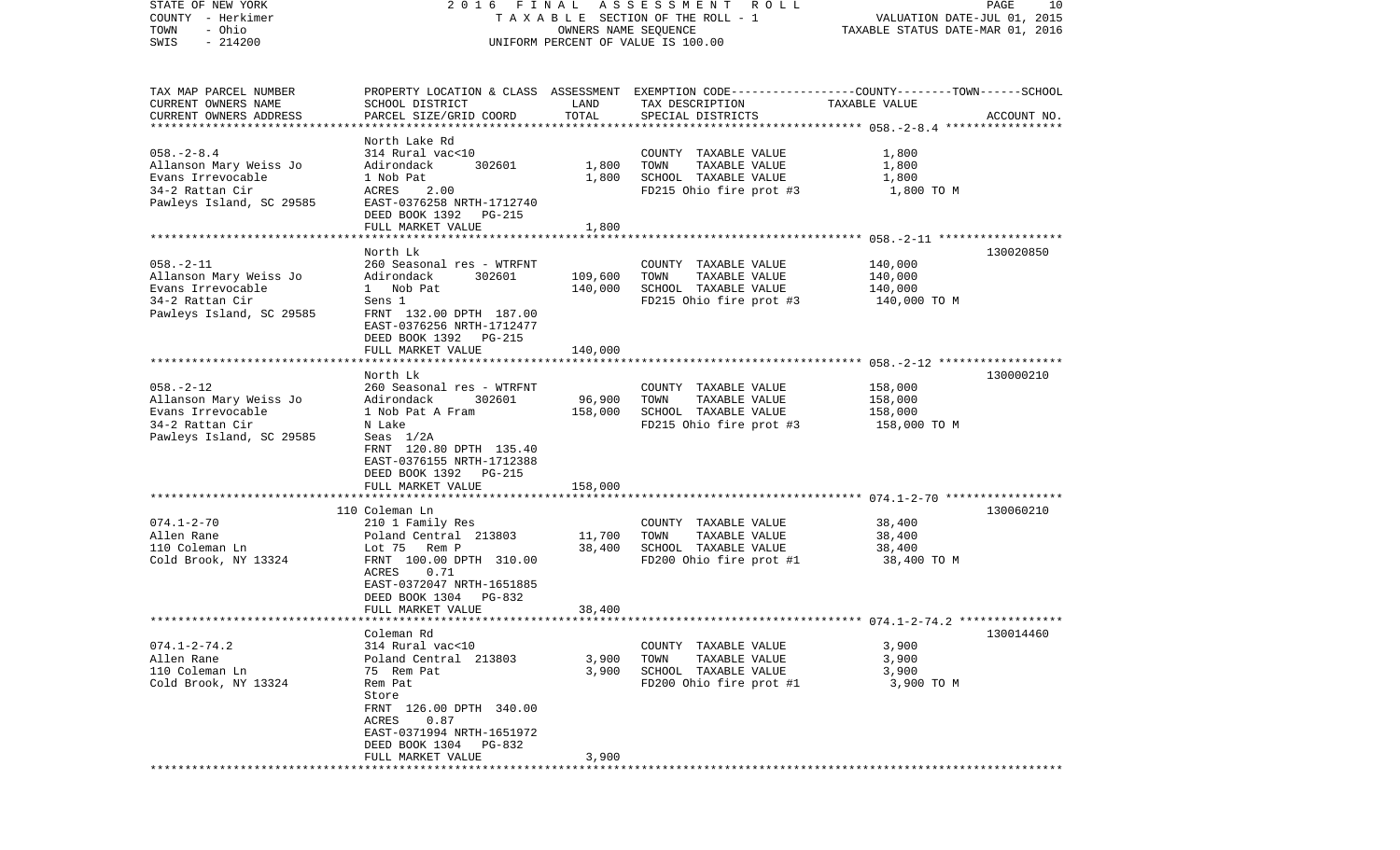| STATE OF NEW YORK      |                                       |                                  | 2016 FINAL ASSESSMENT ROLL                                                                      |               | PAGE<br>11  |  |  |
|------------------------|---------------------------------------|----------------------------------|-------------------------------------------------------------------------------------------------|---------------|-------------|--|--|
| COUNTY - Herkimer      | T A X A B L E SECTION OF THE ROLL - 1 | VALUATION DATE-JUL 01, 2015      |                                                                                                 |               |             |  |  |
| - Ohio<br>TOWN         |                                       | TAXABLE STATUS DATE-MAR 01, 2016 |                                                                                                 |               |             |  |  |
| $-214200$<br>SWIS      |                                       |                                  | UNIFORM PERCENT OF VALUE IS 100.00                                                              |               |             |  |  |
|                        |                                       |                                  |                                                                                                 |               |             |  |  |
|                        |                                       |                                  |                                                                                                 |               |             |  |  |
| TAX MAP PARCEL NUMBER  |                                       |                                  | PROPERTY LOCATION & CLASS ASSESSMENT EXEMPTION CODE---------------COUNTY-------TOWN------SCHOOL |               |             |  |  |
| CURRENT OWNERS NAME    | SCHOOL DISTRICT                       | LAND                             | TAX DESCRIPTION                                                                                 | TAXABLE VALUE |             |  |  |
| CURRENT OWNERS ADDRESS | PARCEL SIZE/GRID COORD                | TOTAL                            | SPECIAL DISTRICTS                                                                               |               | ACCOUNT NO. |  |  |
|                        |                                       |                                  |                                                                                                 |               |             |  |  |
|                        | Route 8                               |                                  |                                                                                                 |               | 130013050   |  |  |
| $070.4 - 1 - 33$       | 210 1 Family Res - WTRFNT             |                                  | COUNTY TAXABLE VALUE                                                                            | 87,000        |             |  |  |
| Allen Robert R         | Poland Central 213803                 | 17,200                           | TOWN<br>TAXABLE VALUE                                                                           | 87,000        |             |  |  |
| Lascelles Sharlene     | 74 Rem Pat                            | 87,000                           | SCHOOL TAXABLE VALUE                                                                            | 87,000        |             |  |  |
| 7256 Yager Rd          | ACRES<br>4.50                         |                                  | FD200 Ohio fire prot #1                                                                         | 87,000 TO M   |             |  |  |
| Durhamville, NY 13054  | EAST-0384937 NRTH-1655398             |                                  |                                                                                                 |               |             |  |  |
|                        | DEED BOOK 1410 PG-775                 |                                  |                                                                                                 |               |             |  |  |
|                        | FULL MARKET VALUE                     | 87,000                           |                                                                                                 |               |             |  |  |
|                        |                                       |                                  |                                                                                                 |               |             |  |  |
|                        | Route 8                               |                                  |                                                                                                 |               | 130013110   |  |  |
| $070.4 - 1 - 29$       | 322 Rural vac>10                      |                                  | COUNTY TAXABLE VALUE                                                                            | 28,900        |             |  |  |
| Allen Russell          |                                       |                                  | TAXABLE VALUE                                                                                   |               |             |  |  |
|                        | Poland Central 213803                 | 28,900                           | TOWN                                                                                            | 28,900        |             |  |  |
| 2766 State Rt 31       | 74 Rem Pat                            | 28,900                           | SCHOOL TAXABLE VALUE                                                                            | 28,900        |             |  |  |
| Canastota, NY 13032    | ACRES 20.00                           |                                  | FD200 Ohio fire prot #1                                                                         | 28,900 TO M   |             |  |  |
|                        | EAST-0384416 NRTH-1655911             |                                  |                                                                                                 |               |             |  |  |
|                        | DEED BOOK 1522 PG-402                 |                                  |                                                                                                 |               |             |  |  |
|                        | FULL MARKET VALUE                     | 28,900                           |                                                                                                 |               |             |  |  |
|                        |                                       |                                  |                                                                                                 |               |             |  |  |
|                        | Route 8                               |                                  |                                                                                                 |               | 130013020   |  |  |
| $070.4 - 1 - 35$       | 314 Rural vac<10                      |                                  | COUNTY TAXABLE VALUE                                                                            | 1,000         |             |  |  |
| Allen Russell          | Poland Central 213803                 | 1,000                            | TAXABLE VALUE<br>TOWN                                                                           | 1,000         |             |  |  |
| 2766 State Rt 31       | 74 Rem Pat                            | 1,000                            | SCHOOL TAXABLE VALUE                                                                            | 1,000         |             |  |  |
| Canastota, NY 13032    | Schoolhouse                           |                                  | FD200 Ohio fire prot #1                                                                         | 1,000 TO M    |             |  |  |
|                        | $Sc-1$ 54 $S2$ Ros                    |                                  |                                                                                                 |               |             |  |  |
|                        | FRNT 148.50 DPTH<br>99.00             |                                  |                                                                                                 |               |             |  |  |
|                        | ACRES<br>0.34                         |                                  |                                                                                                 |               |             |  |  |
|                        | EAST-0384960 NRTH-1655872             |                                  |                                                                                                 |               |             |  |  |
|                        | DEED BOOK 1522 PG-402                 |                                  |                                                                                                 |               |             |  |  |
|                        | FULL MARKET VALUE                     | 1,000                            |                                                                                                 |               |             |  |  |
|                        |                                       |                                  |                                                                                                 |               |             |  |  |
|                        | Route 8                               |                                  |                                                                                                 |               | 130012810   |  |  |
| $070.4 - 1 - 37$       | 322 Rural vac>10 - WTRFNT             |                                  | COUNTY TAXABLE VALUE                                                                            | 31,100        |             |  |  |
| Allen Russell          | Poland Central 213803                 | 31,100                           | TOWN<br>TAXABLE VALUE                                                                           | 31,100        |             |  |  |
| 2766 State Rt 31       | 74 Rem Pat                            | 31,100                           | SCHOOL TAXABLE VALUE                                                                            | 31,100        |             |  |  |
| Canastota, NY 13032    | Sub 7                                 |                                  | FD200 Ohio fire prot #1                                                                         | 31,100 TO M   |             |  |  |
|                        | V12 16A                               |                                  |                                                                                                 |               |             |  |  |
|                        | ACRES 22.00                           |                                  |                                                                                                 |               |             |  |  |
|                        | EAST-0386344 NRTH-1656499             |                                  |                                                                                                 |               |             |  |  |
|                        | DEED BOOK 1522 PG-402                 |                                  |                                                                                                 |               |             |  |  |
|                        | FULL MARKET VALUE                     | 31,100                           |                                                                                                 |               |             |  |  |
|                        |                                       |                                  |                                                                                                 |               |             |  |  |
|                        | Route 8                               |                                  |                                                                                                 |               | 130012750   |  |  |
| $070.4 - 1 - 38$       | 314 Rural vac<10 - WTRFNT             |                                  | COUNTY TAXABLE VALUE                                                                            | 12,400        |             |  |  |
| Allen Russell          | Poland Central 213803                 | 12,400                           | TAXABLE VALUE<br>TOWN                                                                           | 12,400        |             |  |  |
| 2766 State Rt 31       | 74 Rem Pat                            | 12,400                           | SCHOOL TAXABLE VALUE                                                                            | 12,400        |             |  |  |
| Canastota, NY 13032    | ACRES<br>5.00                         |                                  | FD200 Ohio fire prot #1                                                                         | 12,400 TO M   |             |  |  |
|                        | EAST-0386666 NRTH-1657002             |                                  |                                                                                                 |               |             |  |  |
|                        | DEED BOOK 1522 PG-402                 |                                  |                                                                                                 |               |             |  |  |
|                        | FULL MARKET VALUE                     | 12,400                           |                                                                                                 |               |             |  |  |
|                        |                                       |                                  |                                                                                                 |               |             |  |  |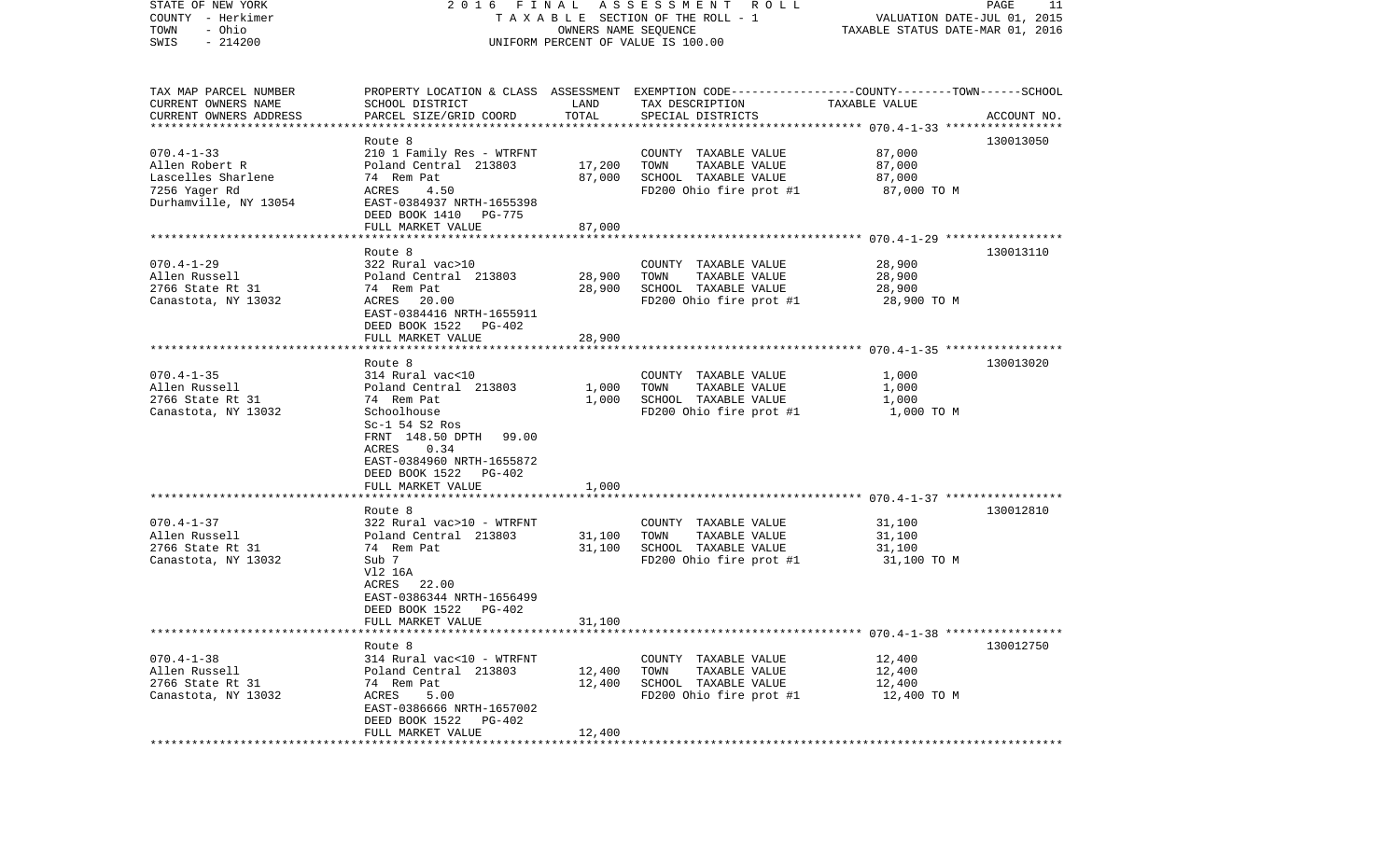| STATE OF NEW YORK<br>COUNTY - Herkimer<br>- Ohio<br>TOWN<br>$-214200$<br>SWIS                    | 2016 FINAL                                                                                                                                                                                                      | OWNERS NAME SEQUENCE       | ASSESSMENT ROLL<br>TAXABLE SECTION OF THE ROLL - 1<br>UNIFORM PERCENT OF VALUE IS 100.00                                                | VALUATION DATE-JUL 01, 2015<br>TAXABLE STATUS DATE-MAR 01, 2016 | 12<br>PAGE  |
|--------------------------------------------------------------------------------------------------|-----------------------------------------------------------------------------------------------------------------------------------------------------------------------------------------------------------------|----------------------------|-----------------------------------------------------------------------------------------------------------------------------------------|-----------------------------------------------------------------|-------------|
| TAX MAP PARCEL NUMBER<br>CURRENT OWNERS NAME<br>CURRENT OWNERS ADDRESS<br>********************** | SCHOOL DISTRICT<br>PARCEL SIZE/GRID COORD                                                                                                                                                                       | LAND<br>TOTAL              | PROPERTY LOCATION & CLASS ASSESSMENT EXEMPTION CODE---------------COUNTY-------TOWN------SCHOOL<br>TAX DESCRIPTION<br>SPECIAL DISTRICTS | TAXABLE VALUE                                                   | ACCOUNT NO. |
| $070.4 - 1 - 39$<br>Allen Russell<br>2766 State Rt 31<br>Canastota, NY 13032                     | Route 8<br>314 Rural vac<10 - WTRFNT<br>Poland Central 213803<br>74 Rem Pat<br>FRNT 1050.00 DPTH<br>30.00<br><b>ACRES</b><br>0.72<br>EAST-0386479 NRTH-1656047<br>DEED BOOK 1522<br>PG-402<br>FULL MARKET VALUE | 3,000<br>3,000<br>3,000    | COUNTY TAXABLE VALUE<br>TOWN<br>TAXABLE VALUE<br>SCHOOL TAXABLE VALUE<br>FD200 Ohio fire prot #1                                        | 3,000<br>3,000<br>3,000<br>3,000 TO M                           | 130012840   |
|                                                                                                  |                                                                                                                                                                                                                 |                            |                                                                                                                                         |                                                                 |             |
| $070.4 - 1 - 36$<br>Allen Ruth M<br>7256 Yager Rd<br>Durhamville, NY 13054                       | Route 8<br>260 Seasonal res<br>Poland Central 213803<br>74 Rem Pat<br>Sub 6<br>ACRES 14.00<br>EAST-0385450 NRTH-1656555<br>DEED BOOK 1331<br>PG-214<br>FULL MARKET VALUE                                        | 32,700<br>50,000<br>50,000 | COUNTY TAXABLE VALUE<br>TAXABLE VALUE<br>TOWN<br>SCHOOL TAXABLE VALUE<br>FD200 Ohio fire prot #1                                        | 50,000<br>50,000<br>50,000<br>50,000 TO M                       | 130029610   |
|                                                                                                  |                                                                                                                                                                                                                 |                            |                                                                                                                                         |                                                                 |             |
| $074.1 - 1 - 42$<br>Allen Ruth M<br>7256 Yager Rd<br>Durhamville, NY 13054                       | Route 8<br>314 Rural vac<10<br>Poland Central 213803<br>75 Rem Pat<br>Richard Bridge<br>V1 2 2<br>FRNT 360.00 DPTH 200.00<br>1.60<br>ACRES<br>EAST-0384518 NRTH-1655144<br>DEED BOOK 13342 PG-214               | 2,000<br>2,000             | COUNTY TAXABLE VALUE<br>TOWN<br>TAXABLE VALUE<br>SCHOOL TAXABLE VALUE<br>FD200 Ohio fire prot #1                                        | 2,000<br>2,000<br>2,000<br>2,000 TO M                           | 130017340   |
|                                                                                                  | FULL MARKET VALUE                                                                                                                                                                                               | 2,000                      |                                                                                                                                         |                                                                 |             |
| $074.1 - 1 - 43$<br>Allen Ruth M<br>7256 Yager Rd<br>Durhamville, NY 13054                       | Route 8<br>314 Rural vac<10<br>Poland Central 213803<br>74 Rem Pat<br>$V12 \quad 3/4A$<br>FRNT 150.00 DPTH 190.00<br>ACRES<br>0.65<br>EAST-0384630 NRTH-1655273<br>DEED BOOK 1333<br>PG-214                     | 1,000<br>1,000             | COUNTY TAXABLE VALUE<br>TOWN<br>TAXABLE VALUE<br>SCHOOL TAXABLE VALUE<br>FD200 Ohio fire prot #1                                        | 1,000<br>1,000<br>1,000<br>1,000 TO M                           | 130013140   |
|                                                                                                  | FULL MARKET VALUE                                                                                                                                                                                               | 1,000                      |                                                                                                                                         |                                                                 |             |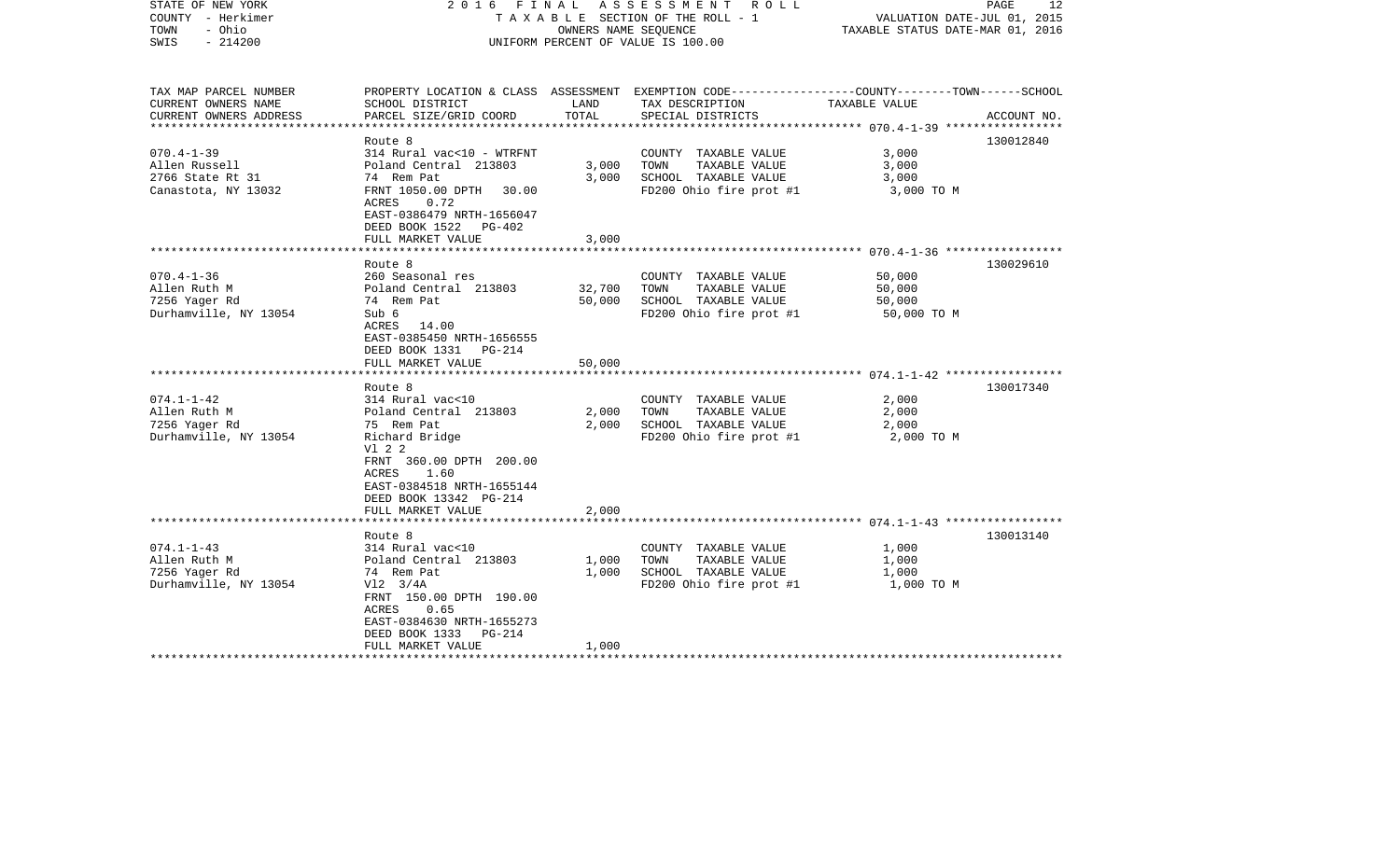| STATE OF NEW YORK<br>COUNTY - Herkimer<br>- Ohio<br>TOWN                  | 2016 FINAL                                 |                | A S S E S S M E N T R O L L<br>T A X A B L E SECTION OF THE ROLL - 1<br>OWNERS NAME SEQUENCE    | VALUATION DATE-JUL 01, 2015<br>TAXABLE STATUS DATE-MAR 01, 2016 | PAGE     | 13             |
|---------------------------------------------------------------------------|--------------------------------------------|----------------|-------------------------------------------------------------------------------------------------|-----------------------------------------------------------------|----------|----------------|
| $-214200$<br>SWIS                                                         |                                            |                | UNIFORM PERCENT OF VALUE IS 100.00                                                              |                                                                 |          |                |
| TAX MAP PARCEL NUMBER                                                     |                                            |                | PROPERTY LOCATION & CLASS ASSESSMENT EXEMPTION CODE---------------COUNTY-------TOWN------SCHOOL |                                                                 |          |                |
| CURRENT OWNERS NAME<br>CURRENT OWNERS ADDRESS<br>************************ | SCHOOL DISTRICT<br>PARCEL SIZE/GRID COORD  | LAND<br>TOTAL  | TAX DESCRIPTION<br>SPECIAL DISTRICTS                                                            | TAXABLE VALUE                                                   |          | ACCOUNT NO.    |
|                                                                           | Route 8                                    |                |                                                                                                 |                                                                 |          | 130012870      |
| $078.4 - 1 - 27$                                                          | 322 Rural vac>10                           |                | COUNTY TAXABLE VALUE                                                                            | 15,000                                                          |          |                |
| Allen Ruth M                                                              | Poland Central 213803                      | 15,000         | TAXABLE VALUE<br>TOWN                                                                           | 15,000                                                          |          |                |
| 7256 Yager Rd                                                             | 12 Jer Pat                                 | 15,000         | SCHOOL TAXABLE VALUE                                                                            | 15,000                                                          |          |                |
| Durhamville, NY 13054                                                     | $P-Fr$ 14                                  |                | FD200 Ohio fire prot #1                                                                         | 15,000 TO M                                                     |          |                |
|                                                                           | ACRES 20.20                                |                |                                                                                                 |                                                                 |          |                |
|                                                                           | EAST-0364304 NRTH-1626139                  |                |                                                                                                 |                                                                 |          |                |
|                                                                           | DEED BOOK 1333 PG-214                      |                |                                                                                                 |                                                                 |          |                |
|                                                                           | FULL MARKET VALUE                          | 15,000         |                                                                                                 |                                                                 |          |                |
|                                                                           | 520 Reese Rd                               |                |                                                                                                 |                                                                 |          |                |
| $073.4 - 1 - 33.3$                                                        | 210 1 Family Res                           |                | 41834<br>STAR EN                                                                                | $\overline{0}$                                                  | $\Omega$ | 54,000         |
| Allen Wayne E II                                                          | Poland Central 213803                      | 18,000         | COUNTY TAXABLE VALUE                                                                            | 54,000                                                          |          |                |
| Allen Crystal A                                                           | 48 Jer Pat                                 | 54,000         | TOWN<br>TAXABLE VALUE                                                                           | 54,000                                                          |          |                |
| PO Box 283                                                                | ACRES<br>3.50                              |                | SCHOOL TAXABLE VALUE                                                                            | $\overline{0}$                                                  |          |                |
| Cold Brook, NY 13324                                                      | EAST-0362882 NRTH-1643474                  |                | FD200 Ohio fire prot #1                                                                         | 54,000 TO M                                                     |          |                |
|                                                                           | DEED BOOK 1351 PG-598                      |                |                                                                                                 |                                                                 |          |                |
|                                                                           | FULL MARKET VALUE                          | 54,000         |                                                                                                 |                                                                 |          |                |
|                                                                           | Rt 8                                       |                |                                                                                                 |                                                                 |          |                |
| $073.4 - 1 - 55.2$                                                        | 240 Rural res                              |                | 41854<br>STAR B                                                                                 | $\overline{0}$                                                  | $\Omega$ | 30,000         |
| Allen Wayne R                                                             | Poland Central 213803                      | 28,300         | COUNTY TAXABLE VALUE                                                                            | 62,500                                                          |          |                |
| Erb Diane E                                                               | 77 Jer Pat                                 | 62,500         | TOWN<br>TAXABLE VALUE                                                                           | 62,500                                                          |          |                |
| 3120 State Route 8                                                        | Mcintosh Pl                                |                | SCHOOL TAXABLE VALUE                                                                            | 32,500                                                          |          |                |
| Cold Brook, NY 13324                                                      | FRNT 325.00 DPTH                           |                | FD217 Ohio fire prot #4                                                                         | 62,500 TO M                                                     |          |                |
|                                                                           | ACRES 10.00                                |                |                                                                                                 |                                                                 |          |                |
|                                                                           | EAST-0365631 NRTH-1645000                  |                |                                                                                                 |                                                                 |          |                |
|                                                                           | DEED BOOK 797<br>PG-680                    |                |                                                                                                 |                                                                 |          |                |
|                                                                           | FULL MARKET VALUE<br>********************* | 62,500         |                                                                                                 |                                                                 |          |                |
|                                                                           | Figert Rd                                  |                |                                                                                                 |                                                                 |          | 130060445      |
| $074.1 - 1 - 14$                                                          | 210 1 Family Res                           |                | AGED-CT<br>41801                                                                                | 75,750                                                          | 75,750   | $\overline{0}$ |
| Alsheimer Francis                                                         | Poland Central 213803                      | 26,500 STAR EN | 41834                                                                                           | $\overline{0}$                                                  | $\Omega$ | 65,300         |
| 105 Atwood Lake Rd                                                        | Lot 2 VrO Pat                              | 151,500        | COUNTY TAXABLE VALUE                                                                            | 75,750                                                          |          |                |
| Ohio, NY 13324                                                            | R1 2.5A                                    |                | TAXABLE VALUE<br>TOWN                                                                           | 75,750                                                          |          |                |
|                                                                           | 9.20<br>ACRES                              |                | SCHOOL TAXABLE VALUE                                                                            | 86,200                                                          |          |                |
|                                                                           | EAST-0380687 NRTH-1649850                  |                | FD200 Ohio fire prot #1                                                                         | 151,500 TO M                                                    |          |                |
|                                                                           | DEED BOOK 1331<br>PG-474                   |                |                                                                                                 |                                                                 |          |                |
|                                                                           | FULL MARKET VALUE                          | 151,500        |                                                                                                 |                                                                 |          |                |
|                                                                           | 502 Reese Rd                               |                |                                                                                                 |                                                                 |          |                |
| $073.4 - 1 - 33.4$                                                        | 270 Mfg housing                            |                | COUNTY TAXABLE VALUE                                                                            | 30,000                                                          |          |                |
| Ambrosino David                                                           | Poland Central 213803                      | 13,400         | TOWN<br>TAXABLE VALUE                                                                           | 30,000                                                          |          |                |
| Ambrosino Beth Ann                                                        | FRNT 299.00 DPTH                           | 30,000         | SCHOOL TAXABLE VALUE                                                                            | 30,000                                                          |          |                |
| 138 Summit View Rd                                                        | ACRES<br>5.30                              |                | FD200 Ohio fire prot #1                                                                         | 30,000 TO M                                                     |          |                |
| Gloversville, NY 12078                                                    | EAST-0362656 NRTH-1643008                  |                |                                                                                                 |                                                                 |          |                |
|                                                                           | DEED BOOK 874<br>PG-218                    |                |                                                                                                 |                                                                 |          |                |
|                                                                           | FULL MARKET VALUE                          | 30,000         |                                                                                                 |                                                                 |          |                |
| ***********                                                               |                                            |                |                                                                                                 |                                                                 |          |                |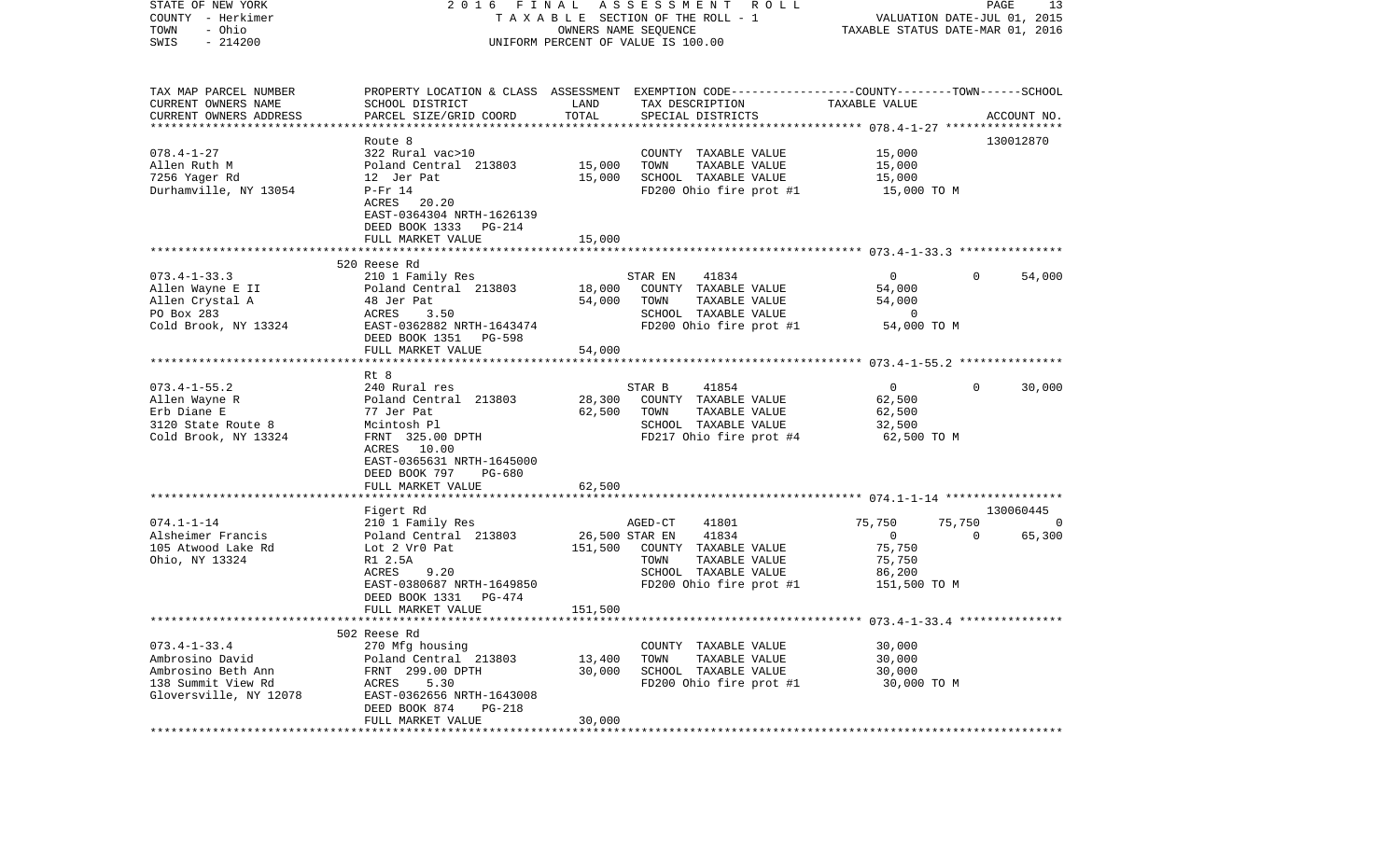| UNIFORM PERCENT OF VALUE IS 100.00<br>PROPERTY LOCATION & CLASS ASSESSMENT EXEMPTION CODE----------------COUNTY-------TOWN------SCHOOL<br>CURRENT OWNERS NAME<br>SCHOOL DISTRICT<br>LAND<br>TAX DESCRIPTION<br>TAXABLE VALUE<br>TOTAL<br>PARCEL SIZE/GRID COORD<br>SPECIAL DISTRICTS<br>ACCOUNT NO.<br>**********************<br>Reese Rd<br>$073.4 - 1 - 30.2$<br>13,800<br>314 Rural vac<10<br>COUNTY TAXABLE VALUE<br>Ambrosino Joseph<br>Poland Central 213803<br>13,800<br>TOWN<br>TAXABLE VALUE<br>13,800<br>Ambrosino Wilhelmina<br>48 Jer Pat<br>13,800<br>SCHOOL TAXABLE VALUE<br>13,800<br>2629 Lake Dr<br><b>ACRES</b><br>FD200 Ohio fire prot #1<br>13,800 TO M<br>8.40<br>Singer Island, FL 33404<br>EAST-0361631 NRTH-1642662<br>DEED BOOK 790<br>$PG-36$<br>FULL MARKET VALUE<br>13,800<br>*****************************<br>Reese Rd<br>$073.4 - 1 - 30.4$<br>260 Seasonal res<br>18,400<br>COUNTY TAXABLE VALUE<br>Ambrosino Robert<br>14,900<br>TOWN<br>18,400<br>Poland Central 213803<br>TAXABLE VALUE<br>SCHOOL TAXABLE VALUE<br>2853 S Highway 30<br>48 Jer Pat<br>18,400<br>18,400<br>Gloversville, NY 12078<br>ACRES<br>FD200 Ohio fire prot #1<br>18,400 TO M<br>5.80<br>EAST-0361829 NRTH-1643193<br>DEED BOOK 790<br>$PG-40$<br>18,400<br>FULL MARKET VALUE<br>******************************<br>521 Reese Rd<br>130042210<br>24,500<br>260 Seasonal res<br>COUNTY TAXABLE VALUE<br>8,700<br>24,500<br>Poland Central 213803<br>TOWN<br>TAXABLE VALUE<br>24,500<br>SCHOOL TAXABLE VALUE<br>24,500<br>Ambrosino Sharon R<br>48 Jer Pat<br>Vets Camp<br>ACRES<br>1.60<br>FD200 Ohio fire prot #1<br>24,500 TO M<br>600 County Rd 146<br>EAST-0362422 NRTH-1643647<br>Gloversville, NY 12078<br>DEED BOOK 845<br>PG-617<br>24,500<br>FULL MARKET VALUE<br>***********************<br>************************ 073.4-1-27.1 ****************<br>130019950<br>555 Reese Rd<br>314 Rural vac<10<br>4,000<br>COUNTY TAXABLE VALUE<br>Poland Central 213803<br>4,000<br>TOWN<br>TAXABLE VALUE<br>4,000<br>4,000<br>SCHOOL TAXABLE VALUE<br>4,000<br>48 Jer Pat<br>FRNT 180.00 DPTH 240.00<br>FD200 Ohio fire prot #1<br>4,000 TO M<br>ACRES<br>0.95<br>EAST-0362652 NRTH-1644170<br>DEED BOOK 1276<br>PG-380<br>FULL MARKET VALUE<br>4,000<br>Reese Rd<br>130000330<br>$073.4 - 1 - 30.1$<br>322 Rural vac>10<br>COUNTY TAXABLE VALUE<br>19,500<br>Poland Central 213803<br>19,500<br>TOWN<br>TAXABLE VALUE<br>19,500<br>SCHOOL TAXABLE VALUE<br>48 Jer Pat<br>19,500<br>19,500<br>ACRES 16.50<br>FD200 Ohio fire prot #1<br>19,500 TO M<br>EAST-0362073 NRTH-1643793 | STATE OF NEW YORK<br>COUNTY - Herkimer<br>- Ohio<br>TOWN | 2 0 1 6<br>FINAL | OWNERS NAME SEQUENCE | ASSESSMENT<br>R O L L<br>TAXABLE SECTION OF THE ROLL - 1 | PAGE<br>VALUATION DATE-JUL 01, 2015<br>TAXABLE STATUS DATE-MAR 01, 2016 | 14 |
|-----------------------------------------------------------------------------------------------------------------------------------------------------------------------------------------------------------------------------------------------------------------------------------------------------------------------------------------------------------------------------------------------------------------------------------------------------------------------------------------------------------------------------------------------------------------------------------------------------------------------------------------------------------------------------------------------------------------------------------------------------------------------------------------------------------------------------------------------------------------------------------------------------------------------------------------------------------------------------------------------------------------------------------------------------------------------------------------------------------------------------------------------------------------------------------------------------------------------------------------------------------------------------------------------------------------------------------------------------------------------------------------------------------------------------------------------------------------------------------------------------------------------------------------------------------------------------------------------------------------------------------------------------------------------------------------------------------------------------------------------------------------------------------------------------------------------------------------------------------------------------------------------------------------------------------------------------------------------------------------------------------------------------------------------------------------------------------------------------------------------------------------------------------------------------------------------------------------------------------------------------------------------------------------------------------------------------------------------------------------------------------------------------------------------------------------------------------------------------------------------------------------------------------------------------------------------------------------|----------------------------------------------------------|------------------|----------------------|----------------------------------------------------------|-------------------------------------------------------------------------|----|
|                                                                                                                                                                                                                                                                                                                                                                                                                                                                                                                                                                                                                                                                                                                                                                                                                                                                                                                                                                                                                                                                                                                                                                                                                                                                                                                                                                                                                                                                                                                                                                                                                                                                                                                                                                                                                                                                                                                                                                                                                                                                                                                                                                                                                                                                                                                                                                                                                                                                                                                                                                                         | $-214200$<br>SWIS                                        |                  |                      |                                                          |                                                                         |    |
|                                                                                                                                                                                                                                                                                                                                                                                                                                                                                                                                                                                                                                                                                                                                                                                                                                                                                                                                                                                                                                                                                                                                                                                                                                                                                                                                                                                                                                                                                                                                                                                                                                                                                                                                                                                                                                                                                                                                                                                                                                                                                                                                                                                                                                                                                                                                                                                                                                                                                                                                                                                         | TAX MAP PARCEL NUMBER                                    |                  |                      |                                                          |                                                                         |    |
|                                                                                                                                                                                                                                                                                                                                                                                                                                                                                                                                                                                                                                                                                                                                                                                                                                                                                                                                                                                                                                                                                                                                                                                                                                                                                                                                                                                                                                                                                                                                                                                                                                                                                                                                                                                                                                                                                                                                                                                                                                                                                                                                                                                                                                                                                                                                                                                                                                                                                                                                                                                         | CURRENT OWNERS ADDRESS                                   |                  |                      |                                                          |                                                                         |    |
|                                                                                                                                                                                                                                                                                                                                                                                                                                                                                                                                                                                                                                                                                                                                                                                                                                                                                                                                                                                                                                                                                                                                                                                                                                                                                                                                                                                                                                                                                                                                                                                                                                                                                                                                                                                                                                                                                                                                                                                                                                                                                                                                                                                                                                                                                                                                                                                                                                                                                                                                                                                         |                                                          |                  |                      |                                                          |                                                                         |    |
|                                                                                                                                                                                                                                                                                                                                                                                                                                                                                                                                                                                                                                                                                                                                                                                                                                                                                                                                                                                                                                                                                                                                                                                                                                                                                                                                                                                                                                                                                                                                                                                                                                                                                                                                                                                                                                                                                                                                                                                                                                                                                                                                                                                                                                                                                                                                                                                                                                                                                                                                                                                         |                                                          |                  |                      |                                                          |                                                                         |    |
|                                                                                                                                                                                                                                                                                                                                                                                                                                                                                                                                                                                                                                                                                                                                                                                                                                                                                                                                                                                                                                                                                                                                                                                                                                                                                                                                                                                                                                                                                                                                                                                                                                                                                                                                                                                                                                                                                                                                                                                                                                                                                                                                                                                                                                                                                                                                                                                                                                                                                                                                                                                         |                                                          |                  |                      |                                                          |                                                                         |    |
|                                                                                                                                                                                                                                                                                                                                                                                                                                                                                                                                                                                                                                                                                                                                                                                                                                                                                                                                                                                                                                                                                                                                                                                                                                                                                                                                                                                                                                                                                                                                                                                                                                                                                                                                                                                                                                                                                                                                                                                                                                                                                                                                                                                                                                                                                                                                                                                                                                                                                                                                                                                         |                                                          |                  |                      |                                                          |                                                                         |    |
|                                                                                                                                                                                                                                                                                                                                                                                                                                                                                                                                                                                                                                                                                                                                                                                                                                                                                                                                                                                                                                                                                                                                                                                                                                                                                                                                                                                                                                                                                                                                                                                                                                                                                                                                                                                                                                                                                                                                                                                                                                                                                                                                                                                                                                                                                                                                                                                                                                                                                                                                                                                         |                                                          |                  |                      |                                                          |                                                                         |    |
|                                                                                                                                                                                                                                                                                                                                                                                                                                                                                                                                                                                                                                                                                                                                                                                                                                                                                                                                                                                                                                                                                                                                                                                                                                                                                                                                                                                                                                                                                                                                                                                                                                                                                                                                                                                                                                                                                                                                                                                                                                                                                                                                                                                                                                                                                                                                                                                                                                                                                                                                                                                         |                                                          |                  |                      |                                                          |                                                                         |    |
|                                                                                                                                                                                                                                                                                                                                                                                                                                                                                                                                                                                                                                                                                                                                                                                                                                                                                                                                                                                                                                                                                                                                                                                                                                                                                                                                                                                                                                                                                                                                                                                                                                                                                                                                                                                                                                                                                                                                                                                                                                                                                                                                                                                                                                                                                                                                                                                                                                                                                                                                                                                         |                                                          |                  |                      |                                                          |                                                                         |    |
|                                                                                                                                                                                                                                                                                                                                                                                                                                                                                                                                                                                                                                                                                                                                                                                                                                                                                                                                                                                                                                                                                                                                                                                                                                                                                                                                                                                                                                                                                                                                                                                                                                                                                                                                                                                                                                                                                                                                                                                                                                                                                                                                                                                                                                                                                                                                                                                                                                                                                                                                                                                         |                                                          |                  |                      |                                                          |                                                                         |    |
|                                                                                                                                                                                                                                                                                                                                                                                                                                                                                                                                                                                                                                                                                                                                                                                                                                                                                                                                                                                                                                                                                                                                                                                                                                                                                                                                                                                                                                                                                                                                                                                                                                                                                                                                                                                                                                                                                                                                                                                                                                                                                                                                                                                                                                                                                                                                                                                                                                                                                                                                                                                         |                                                          |                  |                      |                                                          |                                                                         |    |
|                                                                                                                                                                                                                                                                                                                                                                                                                                                                                                                                                                                                                                                                                                                                                                                                                                                                                                                                                                                                                                                                                                                                                                                                                                                                                                                                                                                                                                                                                                                                                                                                                                                                                                                                                                                                                                                                                                                                                                                                                                                                                                                                                                                                                                                                                                                                                                                                                                                                                                                                                                                         |                                                          |                  |                      |                                                          |                                                                         |    |
|                                                                                                                                                                                                                                                                                                                                                                                                                                                                                                                                                                                                                                                                                                                                                                                                                                                                                                                                                                                                                                                                                                                                                                                                                                                                                                                                                                                                                                                                                                                                                                                                                                                                                                                                                                                                                                                                                                                                                                                                                                                                                                                                                                                                                                                                                                                                                                                                                                                                                                                                                                                         |                                                          |                  |                      |                                                          |                                                                         |    |
|                                                                                                                                                                                                                                                                                                                                                                                                                                                                                                                                                                                                                                                                                                                                                                                                                                                                                                                                                                                                                                                                                                                                                                                                                                                                                                                                                                                                                                                                                                                                                                                                                                                                                                                                                                                                                                                                                                                                                                                                                                                                                                                                                                                                                                                                                                                                                                                                                                                                                                                                                                                         |                                                          |                  |                      |                                                          |                                                                         |    |
|                                                                                                                                                                                                                                                                                                                                                                                                                                                                                                                                                                                                                                                                                                                                                                                                                                                                                                                                                                                                                                                                                                                                                                                                                                                                                                                                                                                                                                                                                                                                                                                                                                                                                                                                                                                                                                                                                                                                                                                                                                                                                                                                                                                                                                                                                                                                                                                                                                                                                                                                                                                         |                                                          |                  |                      |                                                          |                                                                         |    |
|                                                                                                                                                                                                                                                                                                                                                                                                                                                                                                                                                                                                                                                                                                                                                                                                                                                                                                                                                                                                                                                                                                                                                                                                                                                                                                                                                                                                                                                                                                                                                                                                                                                                                                                                                                                                                                                                                                                                                                                                                                                                                                                                                                                                                                                                                                                                                                                                                                                                                                                                                                                         |                                                          |                  |                      |                                                          |                                                                         |    |
|                                                                                                                                                                                                                                                                                                                                                                                                                                                                                                                                                                                                                                                                                                                                                                                                                                                                                                                                                                                                                                                                                                                                                                                                                                                                                                                                                                                                                                                                                                                                                                                                                                                                                                                                                                                                                                                                                                                                                                                                                                                                                                                                                                                                                                                                                                                                                                                                                                                                                                                                                                                         |                                                          |                  |                      |                                                          |                                                                         |    |
|                                                                                                                                                                                                                                                                                                                                                                                                                                                                                                                                                                                                                                                                                                                                                                                                                                                                                                                                                                                                                                                                                                                                                                                                                                                                                                                                                                                                                                                                                                                                                                                                                                                                                                                                                                                                                                                                                                                                                                                                                                                                                                                                                                                                                                                                                                                                                                                                                                                                                                                                                                                         |                                                          |                  |                      |                                                          |                                                                         |    |
|                                                                                                                                                                                                                                                                                                                                                                                                                                                                                                                                                                                                                                                                                                                                                                                                                                                                                                                                                                                                                                                                                                                                                                                                                                                                                                                                                                                                                                                                                                                                                                                                                                                                                                                                                                                                                                                                                                                                                                                                                                                                                                                                                                                                                                                                                                                                                                                                                                                                                                                                                                                         |                                                          |                  |                      |                                                          |                                                                         |    |
|                                                                                                                                                                                                                                                                                                                                                                                                                                                                                                                                                                                                                                                                                                                                                                                                                                                                                                                                                                                                                                                                                                                                                                                                                                                                                                                                                                                                                                                                                                                                                                                                                                                                                                                                                                                                                                                                                                                                                                                                                                                                                                                                                                                                                                                                                                                                                                                                                                                                                                                                                                                         |                                                          |                  |                      |                                                          |                                                                         |    |
|                                                                                                                                                                                                                                                                                                                                                                                                                                                                                                                                                                                                                                                                                                                                                                                                                                                                                                                                                                                                                                                                                                                                                                                                                                                                                                                                                                                                                                                                                                                                                                                                                                                                                                                                                                                                                                                                                                                                                                                                                                                                                                                                                                                                                                                                                                                                                                                                                                                                                                                                                                                         | $073.4 - 1 - 29$                                         |                  |                      |                                                          |                                                                         |    |
|                                                                                                                                                                                                                                                                                                                                                                                                                                                                                                                                                                                                                                                                                                                                                                                                                                                                                                                                                                                                                                                                                                                                                                                                                                                                                                                                                                                                                                                                                                                                                                                                                                                                                                                                                                                                                                                                                                                                                                                                                                                                                                                                                                                                                                                                                                                                                                                                                                                                                                                                                                                         | Ambrosino Ronald S                                       |                  |                      |                                                          |                                                                         |    |
|                                                                                                                                                                                                                                                                                                                                                                                                                                                                                                                                                                                                                                                                                                                                                                                                                                                                                                                                                                                                                                                                                                                                                                                                                                                                                                                                                                                                                                                                                                                                                                                                                                                                                                                                                                                                                                                                                                                                                                                                                                                                                                                                                                                                                                                                                                                                                                                                                                                                                                                                                                                         |                                                          |                  |                      |                                                          |                                                                         |    |
|                                                                                                                                                                                                                                                                                                                                                                                                                                                                                                                                                                                                                                                                                                                                                                                                                                                                                                                                                                                                                                                                                                                                                                                                                                                                                                                                                                                                                                                                                                                                                                                                                                                                                                                                                                                                                                                                                                                                                                                                                                                                                                                                                                                                                                                                                                                                                                                                                                                                                                                                                                                         |                                                          |                  |                      |                                                          |                                                                         |    |
|                                                                                                                                                                                                                                                                                                                                                                                                                                                                                                                                                                                                                                                                                                                                                                                                                                                                                                                                                                                                                                                                                                                                                                                                                                                                                                                                                                                                                                                                                                                                                                                                                                                                                                                                                                                                                                                                                                                                                                                                                                                                                                                                                                                                                                                                                                                                                                                                                                                                                                                                                                                         |                                                          |                  |                      |                                                          |                                                                         |    |
|                                                                                                                                                                                                                                                                                                                                                                                                                                                                                                                                                                                                                                                                                                                                                                                                                                                                                                                                                                                                                                                                                                                                                                                                                                                                                                                                                                                                                                                                                                                                                                                                                                                                                                                                                                                                                                                                                                                                                                                                                                                                                                                                                                                                                                                                                                                                                                                                                                                                                                                                                                                         |                                                          |                  |                      |                                                          |                                                                         |    |
|                                                                                                                                                                                                                                                                                                                                                                                                                                                                                                                                                                                                                                                                                                                                                                                                                                                                                                                                                                                                                                                                                                                                                                                                                                                                                                                                                                                                                                                                                                                                                                                                                                                                                                                                                                                                                                                                                                                                                                                                                                                                                                                                                                                                                                                                                                                                                                                                                                                                                                                                                                                         |                                                          |                  |                      |                                                          |                                                                         |    |
|                                                                                                                                                                                                                                                                                                                                                                                                                                                                                                                                                                                                                                                                                                                                                                                                                                                                                                                                                                                                                                                                                                                                                                                                                                                                                                                                                                                                                                                                                                                                                                                                                                                                                                                                                                                                                                                                                                                                                                                                                                                                                                                                                                                                                                                                                                                                                                                                                                                                                                                                                                                         |                                                          |                  |                      |                                                          |                                                                         |    |
|                                                                                                                                                                                                                                                                                                                                                                                                                                                                                                                                                                                                                                                                                                                                                                                                                                                                                                                                                                                                                                                                                                                                                                                                                                                                                                                                                                                                                                                                                                                                                                                                                                                                                                                                                                                                                                                                                                                                                                                                                                                                                                                                                                                                                                                                                                                                                                                                                                                                                                                                                                                         | $073.4 - 1 - 27.1$                                       |                  |                      |                                                          |                                                                         |    |
|                                                                                                                                                                                                                                                                                                                                                                                                                                                                                                                                                                                                                                                                                                                                                                                                                                                                                                                                                                                                                                                                                                                                                                                                                                                                                                                                                                                                                                                                                                                                                                                                                                                                                                                                                                                                                                                                                                                                                                                                                                                                                                                                                                                                                                                                                                                                                                                                                                                                                                                                                                                         | Ambrosino Terry                                          |                  |                      |                                                          |                                                                         |    |
|                                                                                                                                                                                                                                                                                                                                                                                                                                                                                                                                                                                                                                                                                                                                                                                                                                                                                                                                                                                                                                                                                                                                                                                                                                                                                                                                                                                                                                                                                                                                                                                                                                                                                                                                                                                                                                                                                                                                                                                                                                                                                                                                                                                                                                                                                                                                                                                                                                                                                                                                                                                         | Ambrosino Heidi                                          |                  |                      |                                                          |                                                                         |    |
|                                                                                                                                                                                                                                                                                                                                                                                                                                                                                                                                                                                                                                                                                                                                                                                                                                                                                                                                                                                                                                                                                                                                                                                                                                                                                                                                                                                                                                                                                                                                                                                                                                                                                                                                                                                                                                                                                                                                                                                                                                                                                                                                                                                                                                                                                                                                                                                                                                                                                                                                                                                         | 141 Co.HWY 146                                           |                  |                      |                                                          |                                                                         |    |
|                                                                                                                                                                                                                                                                                                                                                                                                                                                                                                                                                                                                                                                                                                                                                                                                                                                                                                                                                                                                                                                                                                                                                                                                                                                                                                                                                                                                                                                                                                                                                                                                                                                                                                                                                                                                                                                                                                                                                                                                                                                                                                                                                                                                                                                                                                                                                                                                                                                                                                                                                                                         | Gloversville, NY 12078                                   |                  |                      |                                                          |                                                                         |    |
|                                                                                                                                                                                                                                                                                                                                                                                                                                                                                                                                                                                                                                                                                                                                                                                                                                                                                                                                                                                                                                                                                                                                                                                                                                                                                                                                                                                                                                                                                                                                                                                                                                                                                                                                                                                                                                                                                                                                                                                                                                                                                                                                                                                                                                                                                                                                                                                                                                                                                                                                                                                         |                                                          |                  |                      |                                                          |                                                                         |    |
|                                                                                                                                                                                                                                                                                                                                                                                                                                                                                                                                                                                                                                                                                                                                                                                                                                                                                                                                                                                                                                                                                                                                                                                                                                                                                                                                                                                                                                                                                                                                                                                                                                                                                                                                                                                                                                                                                                                                                                                                                                                                                                                                                                                                                                                                                                                                                                                                                                                                                                                                                                                         |                                                          |                  |                      |                                                          |                                                                         |    |
|                                                                                                                                                                                                                                                                                                                                                                                                                                                                                                                                                                                                                                                                                                                                                                                                                                                                                                                                                                                                                                                                                                                                                                                                                                                                                                                                                                                                                                                                                                                                                                                                                                                                                                                                                                                                                                                                                                                                                                                                                                                                                                                                                                                                                                                                                                                                                                                                                                                                                                                                                                                         |                                                          |                  |                      |                                                          |                                                                         |    |
|                                                                                                                                                                                                                                                                                                                                                                                                                                                                                                                                                                                                                                                                                                                                                                                                                                                                                                                                                                                                                                                                                                                                                                                                                                                                                                                                                                                                                                                                                                                                                                                                                                                                                                                                                                                                                                                                                                                                                                                                                                                                                                                                                                                                                                                                                                                                                                                                                                                                                                                                                                                         |                                                          |                  |                      |                                                          |                                                                         |    |
|                                                                                                                                                                                                                                                                                                                                                                                                                                                                                                                                                                                                                                                                                                                                                                                                                                                                                                                                                                                                                                                                                                                                                                                                                                                                                                                                                                                                                                                                                                                                                                                                                                                                                                                                                                                                                                                                                                                                                                                                                                                                                                                                                                                                                                                                                                                                                                                                                                                                                                                                                                                         |                                                          |                  |                      |                                                          |                                                                         |    |
|                                                                                                                                                                                                                                                                                                                                                                                                                                                                                                                                                                                                                                                                                                                                                                                                                                                                                                                                                                                                                                                                                                                                                                                                                                                                                                                                                                                                                                                                                                                                                                                                                                                                                                                                                                                                                                                                                                                                                                                                                                                                                                                                                                                                                                                                                                                                                                                                                                                                                                                                                                                         | Ambrosino Terry                                          |                  |                      |                                                          |                                                                         |    |
|                                                                                                                                                                                                                                                                                                                                                                                                                                                                                                                                                                                                                                                                                                                                                                                                                                                                                                                                                                                                                                                                                                                                                                                                                                                                                                                                                                                                                                                                                                                                                                                                                                                                                                                                                                                                                                                                                                                                                                                                                                                                                                                                                                                                                                                                                                                                                                                                                                                                                                                                                                                         | Ambrosino Heidi                                          |                  |                      |                                                          |                                                                         |    |
|                                                                                                                                                                                                                                                                                                                                                                                                                                                                                                                                                                                                                                                                                                                                                                                                                                                                                                                                                                                                                                                                                                                                                                                                                                                                                                                                                                                                                                                                                                                                                                                                                                                                                                                                                                                                                                                                                                                                                                                                                                                                                                                                                                                                                                                                                                                                                                                                                                                                                                                                                                                         | 141 County Hwy 146                                       |                  |                      |                                                          |                                                                         |    |
|                                                                                                                                                                                                                                                                                                                                                                                                                                                                                                                                                                                                                                                                                                                                                                                                                                                                                                                                                                                                                                                                                                                                                                                                                                                                                                                                                                                                                                                                                                                                                                                                                                                                                                                                                                                                                                                                                                                                                                                                                                                                                                                                                                                                                                                                                                                                                                                                                                                                                                                                                                                         | Gloversville, NY 12078                                   |                  |                      |                                                          |                                                                         |    |
| DEED BOOK 790<br>$PG-042$                                                                                                                                                                                                                                                                                                                                                                                                                                                                                                                                                                                                                                                                                                                                                                                                                                                                                                                                                                                                                                                                                                                                                                                                                                                                                                                                                                                                                                                                                                                                                                                                                                                                                                                                                                                                                                                                                                                                                                                                                                                                                                                                                                                                                                                                                                                                                                                                                                                                                                                                                               |                                                          |                  |                      |                                                          |                                                                         |    |
| FULL MARKET VALUE<br>19,500<br>**********************                                                                                                                                                                                                                                                                                                                                                                                                                                                                                                                                                                                                                                                                                                                                                                                                                                                                                                                                                                                                                                                                                                                                                                                                                                                                                                                                                                                                                                                                                                                                                                                                                                                                                                                                                                                                                                                                                                                                                                                                                                                                                                                                                                                                                                                                                                                                                                                                                                                                                                                                   |                                                          |                  |                      |                                                          |                                                                         |    |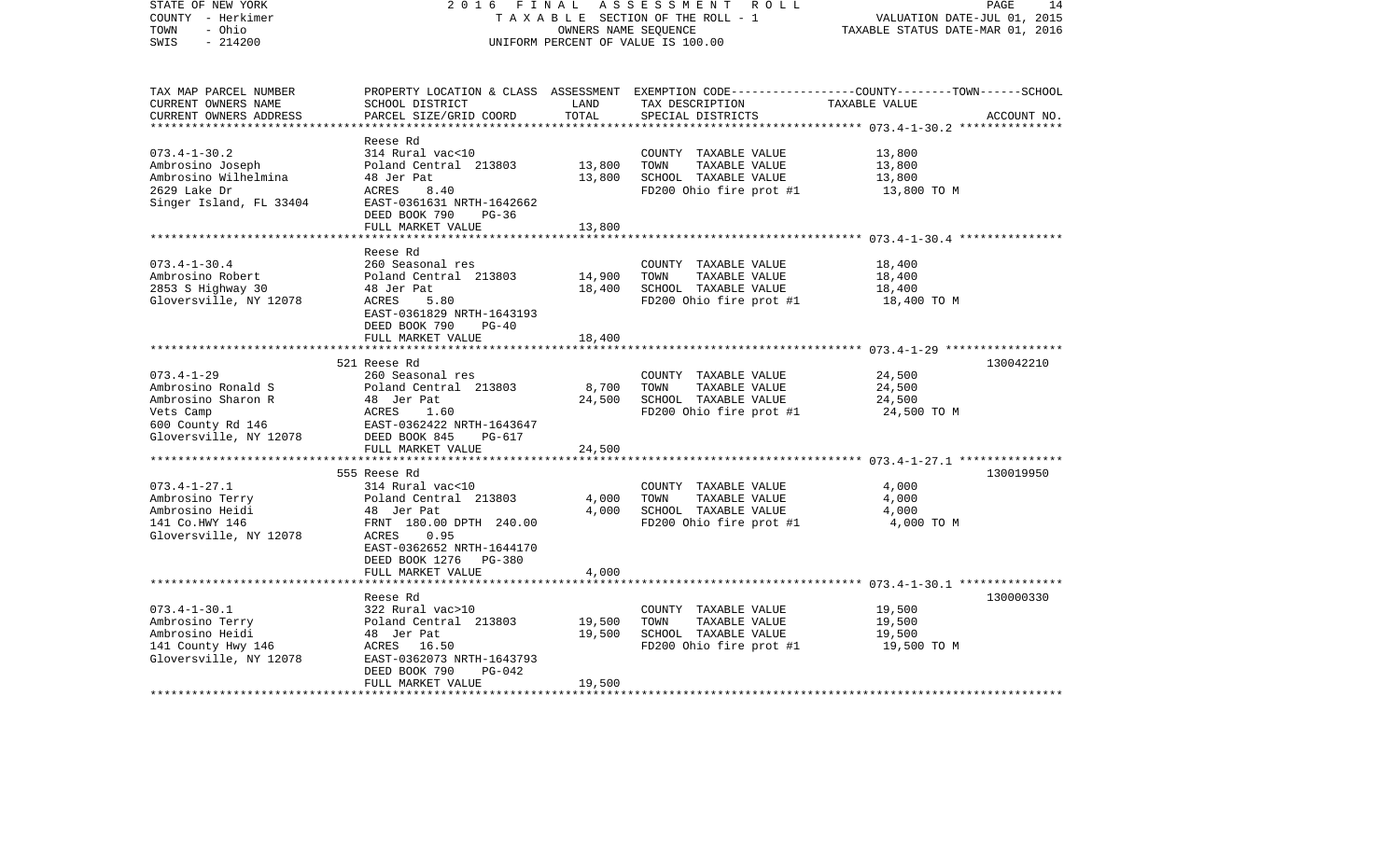| STATE OF NEW YORK<br>COUNTY - Herkimer<br>- Ohio<br>TOWN<br>$-214200$<br>SWIS                                | 2 0 1 6<br>FINAL                                                                                                                                                    |                    | ASSESSMENT<br>ROLL<br>TAXABLE SECTION OF THE ROLL - 1<br>OWNERS NAME SEQUENCE<br>UNIFORM PERCENT OF VALUE IS 100.00                     | VALUATION DATE-JUL 01, 2015<br>TAXABLE STATUS DATE-MAR 01, 2016 |              | PAGE<br>15  |
|--------------------------------------------------------------------------------------------------------------|---------------------------------------------------------------------------------------------------------------------------------------------------------------------|--------------------|-----------------------------------------------------------------------------------------------------------------------------------------|-----------------------------------------------------------------|--------------|-------------|
| TAX MAP PARCEL NUMBER<br>CURRENT OWNERS NAME<br>CURRENT OWNERS ADDRESS                                       | SCHOOL DISTRICT<br>PARCEL SIZE/GRID COORD                                                                                                                           | LAND<br>TOTAL      | PROPERTY LOCATION & CLASS ASSESSMENT EXEMPTION CODE---------------COUNTY-------TOWN------SCHOOL<br>TAX DESCRIPTION<br>SPECIAL DISTRICTS | TAXABLE VALUE                                                   |              | ACCOUNT NO. |
|                                                                                                              | 444 Reese Rd                                                                                                                                                        |                    |                                                                                                                                         |                                                                 |              | 130000300   |
| $073.4 - 1 - 33.1$<br>Ambrosino Terry<br>Ambrosino Heidi<br>141 County Highway 146<br>Gloversville, NY 12078 | 322 Rural vac>10<br>Poland Central 213803<br>48 Jer Pat<br>ACRES 25.00<br>EAST-0362697 NRTH-1642354<br>DEED BOOK 874<br><b>PG-221</b>                               | 21,900<br>21,900   | COUNTY TAXABLE VALUE<br>TOWN<br>TAXABLE VALUE<br>SCHOOL TAXABLE VALUE<br>FD200 Ohio fire prot #1                                        | 21,900<br>21,900<br>21,900<br>21,900 TO M                       |              |             |
|                                                                                                              | FULL MARKET VALUE                                                                                                                                                   | 21,900             |                                                                                                                                         |                                                                 |              |             |
| $073.4 - 2 - 30.2$<br>Ambroze Mark<br>292 Figert Rd<br>Cold Brook, NY 13324                                  | 292 Figert Rd<br>210 1 Family Res<br>Poland Central 213803<br>49 Jer Pat<br>ACRES<br>5.20<br>EAST-0367348 NRTH-1639934<br>DEED BOOK 1287 PG-317                     | 19,600<br>58,500   | STAR B<br>41854<br>COUNTY TAXABLE VALUE<br>TAXABLE VALUE<br>TOWN<br>SCHOOL TAXABLE VALUE<br>FD200 Ohio fire prot #1                     | $\overline{0}$<br>58,500<br>58,500<br>28,500<br>58,500 TO M     | $\mathbf{0}$ | 30,000      |
|                                                                                                              | FULL MARKET VALUE                                                                                                                                                   | 58,500             |                                                                                                                                         |                                                                 |              |             |
|                                                                                                              |                                                                                                                                                                     |                    |                                                                                                                                         |                                                                 |              |             |
| $058. - 2 - 4$<br>Amicucci John<br>Amicucci Barbara<br>11790 North Lake Rd<br>Forestport, NY 13338           | North Lk<br>260 Seasonal res - WTRFNT<br>Adirondack<br>302601<br>Lot 1<br>Nob Pat<br>ACRES<br>4.40<br>EAST-0377472 NRTH-1714539<br>DEED BOOK 1282 PG-760            | 114,100<br>168,100 | COUNTY TAXABLE VALUE<br>TAXABLE VALUE<br>TOWN<br>SCHOOL TAXABLE VALUE<br>FD215 Ohio fire prot #3                                        | 168,100<br>168,100<br>168,100<br>168,100 TO M                   |              | 130060615   |
|                                                                                                              | FULL MARKET VALUE                                                                                                                                                   | 168,100            |                                                                                                                                         |                                                                 |              |             |
|                                                                                                              |                                                                                                                                                                     |                    |                                                                                                                                         |                                                                 |              |             |
| $079.1 - 1 - 36$<br>Amini Issa<br>Amini Sudabeh<br>300 Beverly Rd<br>Douglaston, NY 11363                    | 1212 Gray Wilmurt Rd<br>260 Seasonal res<br>Poland Central 213803<br>50 Jer Pat<br>R1f 466<br>ACRES 237.00<br>EAST-0376340 NRTH-1637162<br>DEED BOOK 1402<br>PG-888 | 148,200<br>270,000 | COUNTY TAXABLE VALUE<br>TOWN<br>TAXABLE VALUE<br>SCHOOL TAXABLE VALUE<br>FD200 Ohio fire prot #1                                        | 270,000<br>270,000<br>270,000<br>270,000 TO M                   |              | 130011850   |
|                                                                                                              | FULL MARKET VALUE<br>*************************                                                                                                                      | 270,000            |                                                                                                                                         |                                                                 |              |             |
|                                                                                                              | Bull Hill Rd                                                                                                                                                        |                    |                                                                                                                                         |                                                                 |              | 130021840   |
| $079.4 - 2 - 26.3$                                                                                           | 210 1 Family Res                                                                                                                                                    |                    | VET COM CT 41131                                                                                                                        | 7,625                                                           | 7,625        | 0           |
| Amphlett James                                                                                               | Poland Central 213803                                                                                                                                               | 12,500 AGED-CT     | 41801                                                                                                                                   | 11,438                                                          | 11,438       | $\mathbf 0$ |
| 338 Billy Hamlin Rd                                                                                          | Lot 41 Jer Pat                                                                                                                                                      |                    | 30,500 STAR EN<br>41834                                                                                                                 | $\mathbf 0$                                                     | $\Omega$     | 30,500      |
| Cold Brook, NY 13324                                                                                         | 1.00<br>ACRES<br>EAST-0389401 NRTH-1625022<br><b>PG-108</b><br>DEED BOOK 831<br>FULL MARKET VALUE                                                                   |                    | COUNTY TAXABLE VALUE<br>TOWN<br>TAXABLE VALUE<br>SCHOOL TAXABLE VALUE<br>30,500 FD200 Ohio fire prot #1                                 | 11,437<br>11,437<br>$\mathbf 0$<br>30,500 TO M                  |              |             |
|                                                                                                              |                                                                                                                                                                     |                    |                                                                                                                                         |                                                                 |              |             |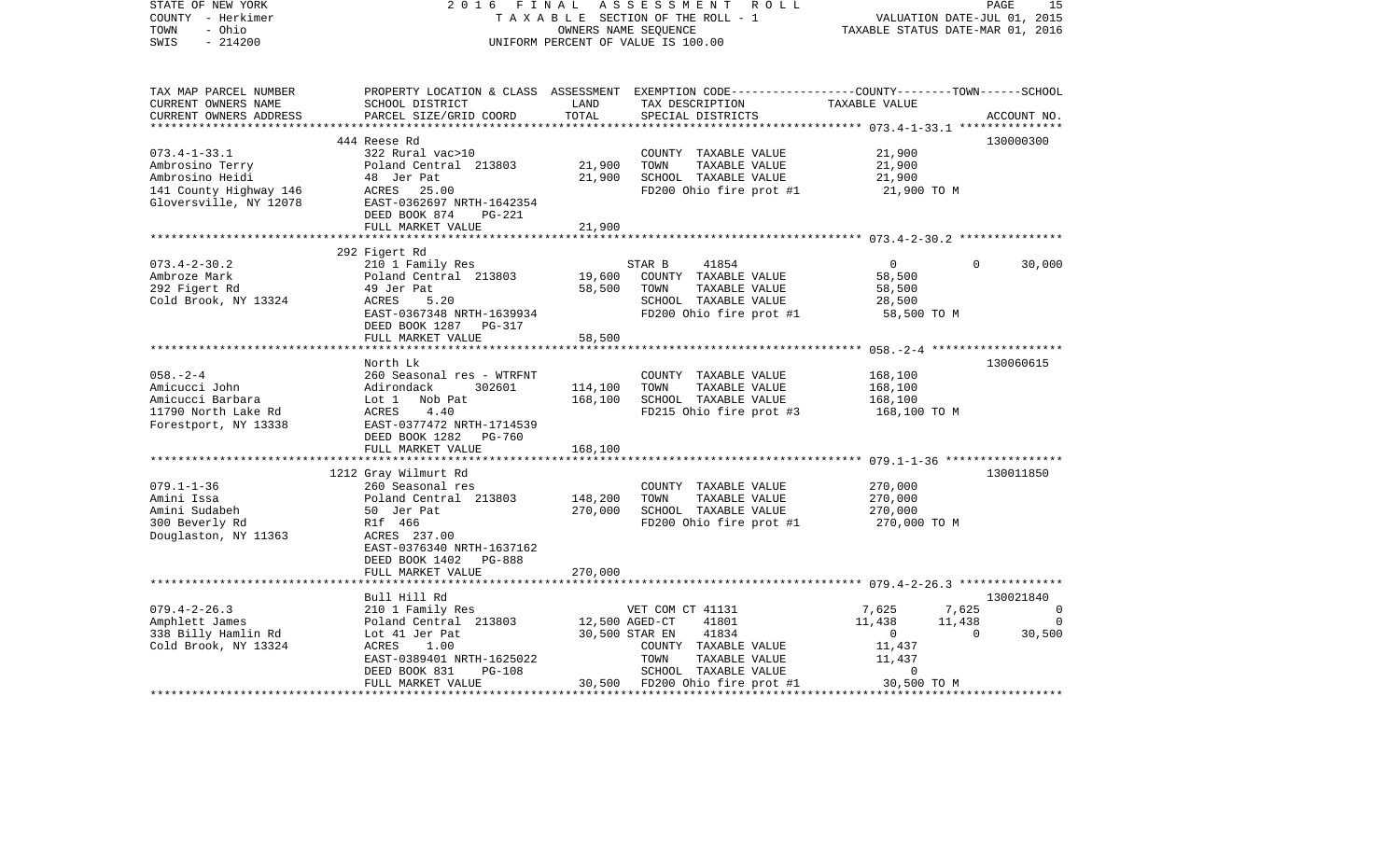| STATE OF NEW YORK<br>COUNTY - Herkimer<br>- Ohio<br>TOWN | 2016 FINAL                                    |                  | A S S E S S M E N T R O L L<br>T A X A B L E SECTION OF THE ROLL - 1<br>OWNERS NAME SEQUENCE                       | VALUATION DATE-JUL 01, 2015<br>TAXABLE STATUS DATE-MAR 01, 2016 | PAGE<br>16  |
|----------------------------------------------------------|-----------------------------------------------|------------------|--------------------------------------------------------------------------------------------------------------------|-----------------------------------------------------------------|-------------|
| $-214200$<br>SWIS                                        |                                               |                  | UNIFORM PERCENT OF VALUE IS 100.00                                                                                 |                                                                 |             |
| TAX MAP PARCEL NUMBER<br>CURRENT OWNERS NAME             | SCHOOL DISTRICT                               | LAND             | PROPERTY LOCATION & CLASS ASSESSMENT EXEMPTION CODE---------------COUNTY-------TOWN------SCHOOL<br>TAX DESCRIPTION | TAXABLE VALUE                                                   |             |
| CURRENT OWNERS ADDRESS                                   | PARCEL SIZE/GRID COORD                        | TOTAL            | SPECIAL DISTRICTS                                                                                                  |                                                                 | ACCOUNT NO. |
| *************************                                |                                               |                  |                                                                                                                    |                                                                 |             |
| $085.1 - 1 - 39$                                         | Tea Cup St<br>322 Rural vac>10                |                  | COUNTY TAXABLE VALUE                                                                                               | 23,100                                                          | 130024720   |
| Andrea SweetJohnson Spencer St Poland Central 213803     |                                               | 23,100           | TOWN<br>TAXABLE VALUE                                                                                              | 23,100                                                          |             |
| Trustees Johnson Trust July 10 22 Jer Pat                |                                               | 23,100           | SCHOOL TAXABLE VALUE                                                                                               | 23,100                                                          |             |
| 97 Fairfield St                                          | ACRES 40.20                                   |                  | FD210 Ohio fire prot #2                                                                                            | 23,100 TO M                                                     |             |
| Middleville, NY 13406                                    | EAST-0383015 NRTH-1619508                     |                  |                                                                                                                    |                                                                 |             |
|                                                          | DEED BOOK 1446 PG-645<br>FULL MARKET VALUE    | 23,100           |                                                                                                                    |                                                                 |             |
|                                                          |                                               |                  |                                                                                                                    |                                                                 |             |
|                                                          | Bull Hill Rd                                  |                  |                                                                                                                    |                                                                 | 130022140   |
| $085.2 - 2 - 22$                                         | 314 Rural vac<10                              |                  | COUNTY TAXABLE VALUE                                                                                               | 3,900                                                           |             |
| Andreassi Diane                                          | Poland Central 213803                         | 3,900            | TAXABLE VALUE<br>TOWN                                                                                              | 3,900                                                           |             |
| Pereira Anna<br>152B Church St                           | 22 Jer Pat<br>FRNT 200.00 DPTH 200.00         | 3,900            | SCHOOL TAXABLE VALUE<br>FD210 Ohio fire prot #2                                                                    | 3,900<br>3,900 TO M                                             |             |
| Holbrook, NY 11741                                       | 0.92<br>ACRES                                 |                  |                                                                                                                    |                                                                 |             |
|                                                          | EAST-0386330 NRTH-1620493                     |                  |                                                                                                                    |                                                                 |             |
|                                                          | DEED BOOK 1311 PG-406                         |                  |                                                                                                                    |                                                                 |             |
|                                                          | FULL MARKET VALUE                             | 3,900            |                                                                                                                    |                                                                 |             |
|                                                          | Bull Hill Rd                                  |                  |                                                                                                                    |                                                                 | 130042150   |
| $085.2 - 2 - 21$                                         | 910 Priv forest                               |                  | COUNTY TAXABLE VALUE                                                                                               | 86,500                                                          |             |
| Andreassi Marc                                           | Poland Central 213803                         | 86,500           | TAXABLE VALUE<br>TOWN                                                                                              | 86,500                                                          |             |
| Pereira Joaquim                                          | 22 Jer Pat                                    | 86,500           | SCHOOL TAXABLE VALUE                                                                                               | 86,500                                                          |             |
| 1523 B Church St                                         | Ab F 85                                       |                  | FD210 Ohio fire prot #2                                                                                            | 86,500 TO M                                                     |             |
| Holbrook, NY 11741                                       | ACRES 130.60<br>EAST-0387417 NRTH-1620033     |                  |                                                                                                                    |                                                                 |             |
|                                                          | DEED BOOK 1228<br>PG-350                      |                  |                                                                                                                    |                                                                 |             |
|                                                          | FULL MARKET VALUE                             | 86,500           |                                                                                                                    |                                                                 |             |
|                                                          |                                               |                  |                                                                                                                    |                                                                 |             |
|                                                          | Ed Smith Rd                                   |                  |                                                                                                                    |                                                                 | 130022200   |
| $078.1 - 3 - 5$                                          | 314 Rural vac<10                              |                  | COUNTY TAXABLE VALUE                                                                                               | 12,200                                                          |             |
| Andreotta Sean E<br>PO Box 23                            | Poland Central 213803<br>45 Jer Pat           | 12,200<br>12,200 | TOWN<br>TAXABLE VALUE<br>SCHOOL TAXABLE VALUE                                                                      | 12,200<br>12,200                                                |             |
| Cold Brook, NY 13324                                     | $P-Fr$ 14                                     |                  | FD217 Ohio fire prot #4                                                                                            | 12,200 TO M                                                     |             |
|                                                          | FRNT 200.00 DPTH                              |                  |                                                                                                                    |                                                                 |             |
|                                                          | 6.20<br>ACRES                                 |                  |                                                                                                                    |                                                                 |             |
|                                                          | EAST-0355051 NRTH-1640054                     |                  |                                                                                                                    |                                                                 |             |
|                                                          | DEED BOOK 1401<br>PG-894<br>FULL MARKET VALUE | 12,200           |                                                                                                                    |                                                                 |             |
|                                                          |                                               |                  |                                                                                                                    |                                                                 |             |
|                                                          | 2409 Route 8                                  |                  |                                                                                                                    |                                                                 |             |
| $078.2 - 2 - 44.3$                                       | 210 1 Family Res                              |                  | STAR B<br>41854                                                                                                    | 0                                                               | 30,000<br>0 |
| Anna Betty J                                             | Poland Central 213803                         | 24,200           | COUNTY TAXABLE VALUE                                                                                               | 40,000                                                          |             |
| 2409 State Rt8<br>Cold Brook, NY 13324                   | 44 Jer Pat<br>ACRES<br>6.30                   | 40,000           | TOWN<br>TAXABLE VALUE<br>SCHOOL TAXABLE VALUE                                                                      | 40,000<br>10,000                                                |             |
|                                                          | EAST-0366905 NRTH-1632007                     |                  | FD200 Ohio fire prot #1                                                                                            | 40,000 TO M                                                     |             |
|                                                          | DEED BOOK 880<br>PG-338                       |                  |                                                                                                                    |                                                                 |             |
|                                                          | FULL MARKET VALUE                             | 40,000           |                                                                                                                    |                                                                 |             |
|                                                          |                                               |                  |                                                                                                                    |                                                                 |             |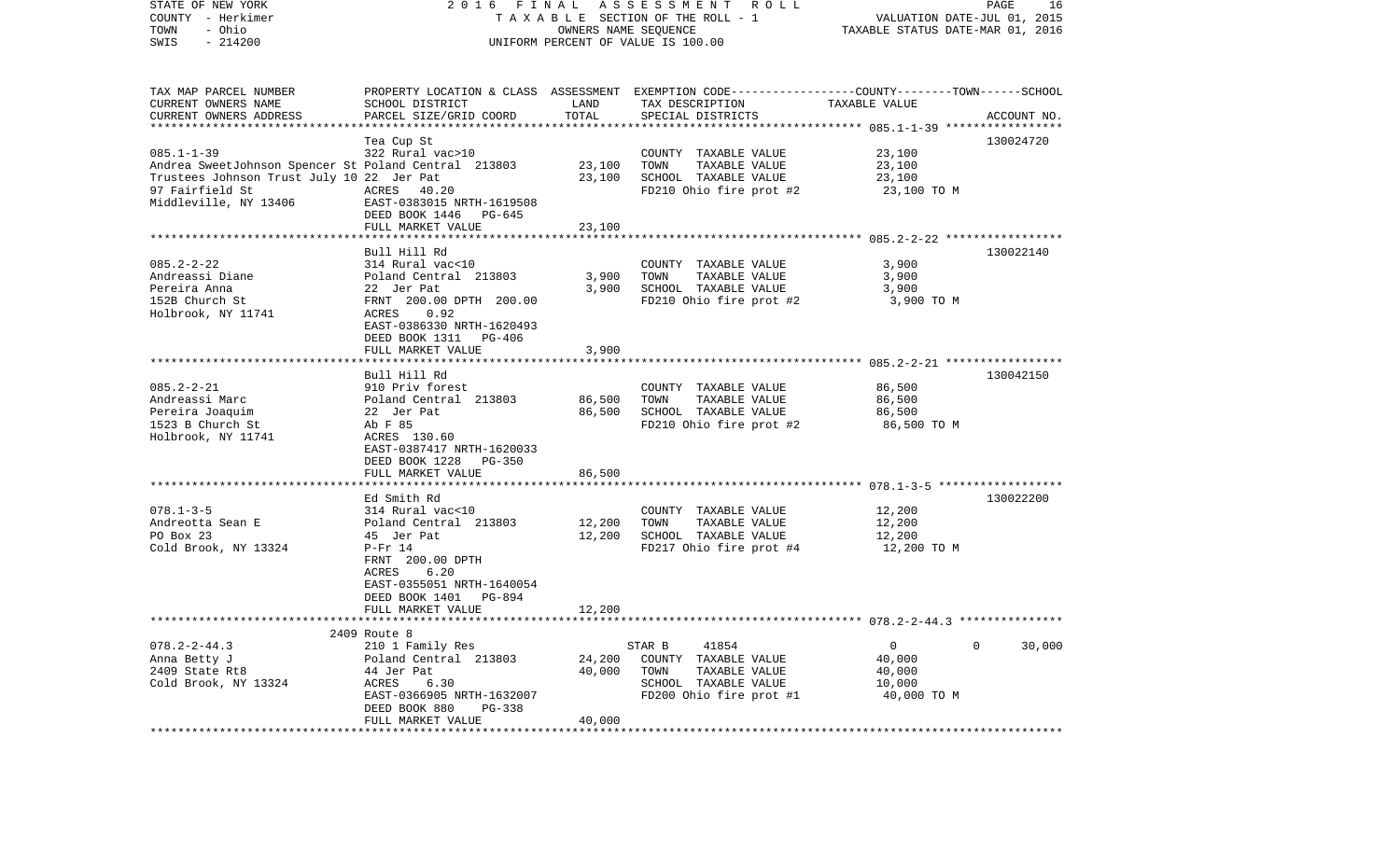| COUNTY<br>– Herkimer<br>- Ohio<br>TOWN<br>SWIS<br>$-214200$ |                                                                      | T A X A B L E SECTION OF THE ROLL - 1<br>OWNERS NAME SEQUENCE<br>UNIFORM PERCENT OF VALUE IS 100.00 | VALUATION DATE-JUL 01, 2015<br>TAXABLE STATUS DATE-MAR 01, 2016                                                    |                            |             |
|-------------------------------------------------------------|----------------------------------------------------------------------|-----------------------------------------------------------------------------------------------------|--------------------------------------------------------------------------------------------------------------------|----------------------------|-------------|
|                                                             |                                                                      |                                                                                                     |                                                                                                                    |                            |             |
| TAX MAP PARCEL NUMBER<br>CURRENT OWNERS NAME                | SCHOOL DISTRICT                                                      | LAND                                                                                                | PROPERTY LOCATION & CLASS ASSESSMENT EXEMPTION CODE---------------COUNTY-------TOWN------SCHOOL<br>TAX DESCRIPTION | TAXABLE VALUE              |             |
| CURRENT OWNERS ADDRESS                                      | PARCEL SIZE/GRID COORD                                               | TOTAL                                                                                               | SPECIAL DISTRICTS                                                                                                  |                            | ACCOUNT NO. |
|                                                             | 104 Christman Road Spur                                              |                                                                                                     |                                                                                                                    |                            |             |
| $079.3 - 1 - 10.4$                                          | 240 Rural res                                                        |                                                                                                     | 41854<br>STAR B                                                                                                    | $\overline{0}$<br>$\Omega$ | 30,000      |
| Anna Franklin F                                             | Poland Central 213803                                                | 46,200                                                                                              | COUNTY TAXABLE VALUE                                                                                               | 253,000                    |             |
| Anna Darlene M                                              | 42 Jer Pat                                                           | 253,000                                                                                             | TOWN<br>TAXABLE VALUE                                                                                              | 253,000                    |             |
| 104 Christman Road Spur                                     | Saw Mill                                                             |                                                                                                     | SCHOOL TAXABLE VALUE                                                                                               | 223,000                    |             |
| Ohio, NY 13324                                              | ACRES<br>38.20<br>EAST-0377783 NRTH-1627306<br>DEED BOOK 1397 PG-963 |                                                                                                     | FD200 Ohio fire prot #1                                                                                            | 253,000 TO M               |             |
|                                                             | FULL MARKET VALUE                                                    | 253,000                                                                                             |                                                                                                                    |                            |             |
|                                                             |                                                                      |                                                                                                     |                                                                                                                    |                            |             |
|                                                             | 714 Bull Hill Rd                                                     |                                                                                                     |                                                                                                                    |                            | 130009450   |
| $085.3 - 3 - 10$                                            | 210 1 Family Res                                                     |                                                                                                     | COUNTY TAXABLE VALUE                                                                                               | 45,000                     |             |
| Anna Kenneth                                                | Poland Central 213803                                                | 14,900                                                                                              | TAXABLE VALUE<br>TOWN                                                                                              | 45,000                     |             |
| 718 Bull Hill Rd                                            | 9 Jer Pat                                                            | 45,000                                                                                              | SCHOOL TAXABLE VALUE                                                                                               | 45,000                     |             |
| Ohio, NY 13324                                              | ACRES<br>1.40<br>EAST-0384079 NRTH-1615513                           |                                                                                                     | FD210 Ohio fire prot #2                                                                                            | 45,000 TO M                |             |
|                                                             | DEED BOOK 1538<br>PG-232                                             |                                                                                                     |                                                                                                                    |                            |             |
|                                                             | FULL MARKET VALUE                                                    | 45,000                                                                                              |                                                                                                                    |                            |             |
|                                                             | ****************************                                         |                                                                                                     |                                                                                                                    |                            |             |
|                                                             | 718 Bull Hill Rd                                                     |                                                                                                     |                                                                                                                    |                            | 130030360   |
| $085.3 - 3 - 34$                                            | 210 1 Family Res                                                     |                                                                                                     | 41854<br>STAR B                                                                                                    | $\overline{0}$<br>$\Omega$ | 30,000      |
| Anna Leo W                                                  | Poland Central 213803                                                | 10,300                                                                                              | COUNTY TAXABLE VALUE                                                                                               | 45,000                     |             |
| Anna Kenneth M                                              | 9 Jer Pat                                                            | 45,000                                                                                              | TOWN<br>TAXABLE VALUE                                                                                              | 45,000                     |             |
| 718 Bull Hill Rd<br>Cold Brook, NY 13324                    | FRNT 100.00 DPTH 200.00<br>0.46<br>ACRES                             |                                                                                                     | SCHOOL TAXABLE VALUE<br>FD210 Ohio fire prot #2                                                                    | 15,000<br>45,000 TO M      |             |
|                                                             | EAST-0384167 NRTH-1615659                                            |                                                                                                     |                                                                                                                    |                            |             |
|                                                             | DEED BOOK 909<br><b>PG-220</b>                                       |                                                                                                     |                                                                                                                    |                            |             |
|                                                             | FULL MARKET VALUE                                                    | 45,000                                                                                              |                                                                                                                    |                            |             |
|                                                             |                                                                      |                                                                                                     |                                                                                                                    |                            |             |
|                                                             | Route 8                                                              |                                                                                                     |                                                                                                                    |                            | 130061010   |
| $074.1 - 1 - 22$                                            | 322 Rural vac>10                                                     |                                                                                                     | COUNTY TAXABLE VALUE                                                                                               | 25,600                     |             |
| Arcuri Vincent N<br>Arcuri Carolyn                          | Poland Central 213803<br>75 Rem Pat                                  | 25,600<br>25,600                                                                                    | TOWN<br>TAXABLE VALUE<br>SCHOOL TAXABLE VALUE                                                                      | 25,600<br>25,600           |             |
| 8785 S Main St                                              | Sub 10                                                               |                                                                                                     | FD200 Ohio fire prot #1                                                                                            | 25,600 TO M                |             |
| Poland, NY 13431                                            | U12 17A                                                              |                                                                                                     |                                                                                                                    |                            |             |
|                                                             | ACRES 17.00                                                          |                                                                                                     |                                                                                                                    |                            |             |
|                                                             | EAST-0380933 NRTH-1656712                                            |                                                                                                     |                                                                                                                    |                            |             |
|                                                             | DEED BOOK 00647 PG-00073                                             |                                                                                                     |                                                                                                                    |                            |             |
|                                                             | FULL MARKET VALUE                                                    | 25,600                                                                                              |                                                                                                                    |                            |             |
|                                                             |                                                                      |                                                                                                     |                                                                                                                    |                            |             |
| $070.4 - 1 - 3.1$                                           | Route 8<br>910 Priv forest - WTRFNT                                  |                                                                                                     | COUNTY TAXABLE VALUE                                                                                               | 70,000                     | 130000600.1 |
| Arcuri-Petrilli Laura J                                     | Poland Central 213803                                                | 70,000                                                                                              | TOWN<br>TAXABLE VALUE                                                                                              | 70,000                     |             |
| Arcuri Fredrick A                                           | 68 Rem Pat                                                           | 70,000                                                                                              | SCHOOL TAXABLE VALUE                                                                                               | 70,000                     |             |
| Attn: Frederick A. Arcuri                                   | $P-Fr$ 67                                                            |                                                                                                     | FD200 Ohio fire prot #1                                                                                            | 70,000 TO M                |             |
| 9369 Butler Rd                                              | FRNT 1263.00 DPTH                                                    |                                                                                                     |                                                                                                                    |                            |             |
| Sauquoit, NY 13456                                          | ACRES<br>24.80                                                       |                                                                                                     |                                                                                                                    |                            |             |
|                                                             | EAST-0391528 NRTH-1658883                                            |                                                                                                     |                                                                                                                    |                            |             |
|                                                             | DEED BOOK 920<br>PG-103                                              |                                                                                                     |                                                                                                                    |                            |             |
|                                                             | FULL MARKET VALUE                                                    | 70,000                                                                                              |                                                                                                                    |                            |             |

STATE OF NEW YORK 2 0 1 6 F I N A L A S S E S S M E N T R O L L PAGE 17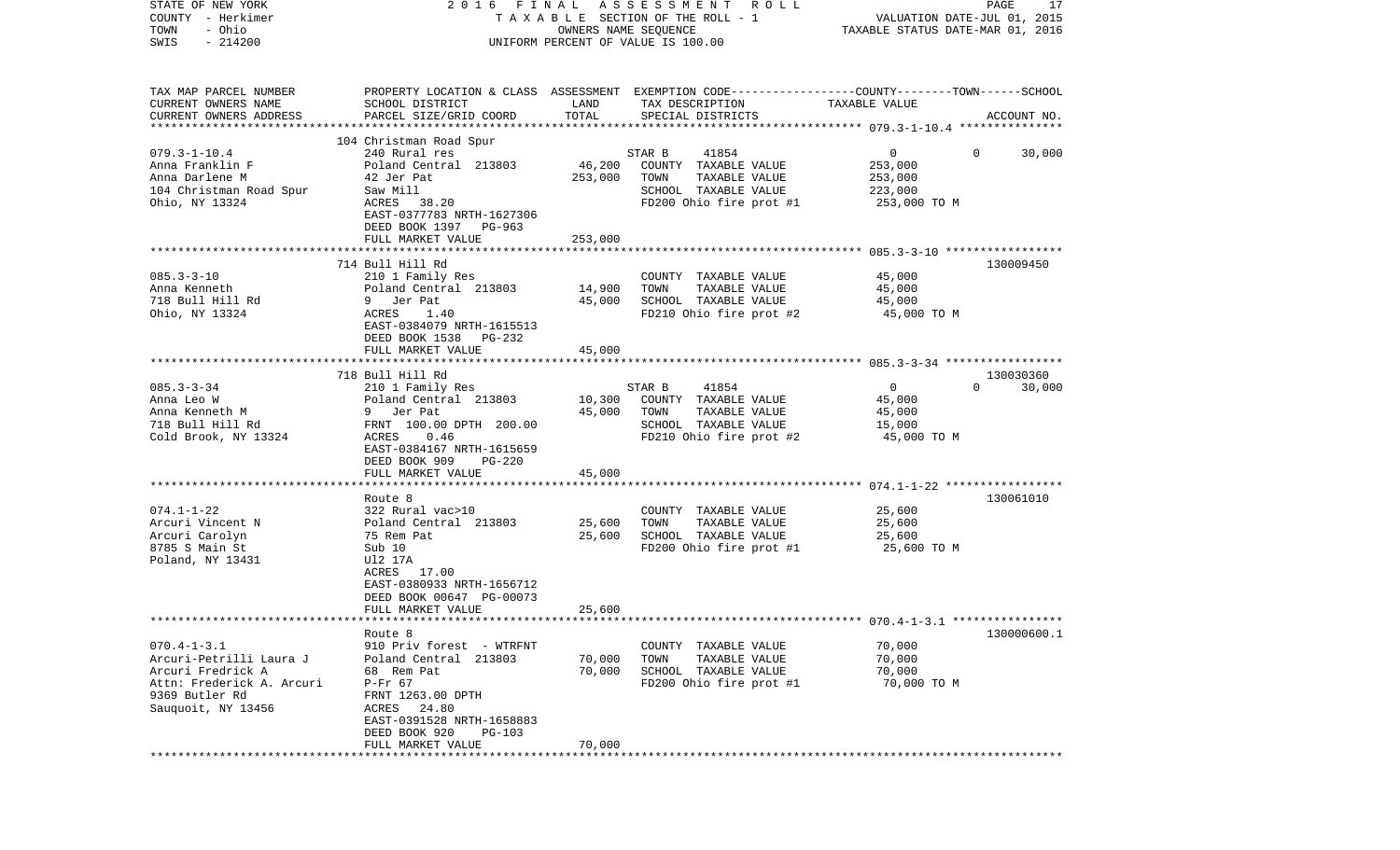| STATE OF NEW YORK<br>COUNTY - Herkimer<br>- Ohio<br>TOWN | 2016                                               | FINAL  | A S S E S S M E N T R O L L<br>TAXABLE SECTION OF THE ROLL - 1<br>OWNERS NAME SEQUENCE                              | VALUATION DATE-JUL 01, 2015<br>TAXABLE STATUS DATE-MAR 01, 2016 | PAGE<br>18         |
|----------------------------------------------------------|----------------------------------------------------|--------|---------------------------------------------------------------------------------------------------------------------|-----------------------------------------------------------------|--------------------|
| $-214200$<br>SWIS                                        |                                                    |        | UNIFORM PERCENT OF VALUE IS 100.00                                                                                  |                                                                 |                    |
| TAX MAP PARCEL NUMBER<br>CURRENT OWNERS NAME             | SCHOOL DISTRICT                                    | LAND   | PROPERTY LOCATION & CLASS ASSESSMENT EXEMPTION CODE----------------COUNTY-------TOWN------SCHOOL<br>TAX DESCRIPTION | TAXABLE VALUE                                                   |                    |
| CURRENT OWNERS ADDRESS<br>************************       | PARCEL SIZE/GRID COORD                             | TOTAL  | SPECIAL DISTRICTS                                                                                                   |                                                                 | ACCOUNT NO.        |
|                                                          | Tea Cup St                                         |        |                                                                                                                     |                                                                 | 130044160          |
| $085.1 - 1 - 15$                                         | 910 Priv forest                                    |        | COUNTY TAXABLE VALUE                                                                                                | 58,100                                                          |                    |
| Argazzi Robert A                                         | Poland Central 213803                              | 58,100 | TAXABLE VALUE<br>TOWN                                                                                               | 58,100                                                          |                    |
| Argazzi Paul C                                           | 21 Jer Pat                                         | 58,100 | SCHOOL TAXABLE VALUE                                                                                                | 58,100                                                          |                    |
| 100 Spicewood Ln                                         | ACRES 100.00                                       |        | FD210 Ohio fire prot #2                                                                                             | 58,100 TO M                                                     |                    |
| Kensington, CT 06037                                     | EAST-0378077 NRTH-1622561<br>DEED BOOK 1567 PG-151 |        |                                                                                                                     |                                                                 |                    |
|                                                          | FULL MARKET VALUE                                  | 58,100 |                                                                                                                     |                                                                 |                    |
|                                                          | 4424 Route 8                                       |        |                                                                                                                     |                                                                 | 130013260          |
| $070.4 - 1 - 34$                                         | $312$ Vac w/imprv - WTRFNT                         |        | COUNTY TAXABLE VALUE                                                                                                | 47,600                                                          |                    |
| Arkison Owen                                             | Poland Central 213803                              | 38,000 | TAXABLE VALUE<br>TOWN                                                                                               | 47,600                                                          |                    |
| Arkison Karen                                            | 74 Rem Pat                                         | 47,600 | SCHOOL TAXABLE VALUE                                                                                                | 47,600                                                          |                    |
| 140 Cardinal Ave                                         | ACRES 10.00                                        |        | FD200 Ohio fire prot #1                                                                                             | 47,600 TO M                                                     |                    |
| Albany, NY 12209-1106                                    | EAST-0385534 NRTH-1655754                          |        |                                                                                                                     |                                                                 |                    |
|                                                          | DEED BOOK 1382 PG-431                              |        |                                                                                                                     |                                                                 |                    |
|                                                          | FULL MARKET VALUE                                  | 47,600 |                                                                                                                     |                                                                 |                    |
|                                                          | 865 Bull Hill Rd                                   |        |                                                                                                                     |                                                                 | 130000270          |
| $085.2 - 2 - 15$                                         | 210 1 Family Res                                   |        | STAR EN<br>41834                                                                                                    | $\overline{0}$                                                  | $\Omega$<br>56,000 |
| Arnold Kenneth                                           | Poland Central 213803                              | 12,500 | COUNTY TAXABLE VALUE                                                                                                | 56,000                                                          |                    |
| Arnold Cathryn                                           | 22 Jer Pat                                         | 56,000 | TOWN<br>TAXABLE VALUE                                                                                               | 56,000                                                          |                    |
| 865 Bull Hill Rd                                         | R 1 1                                              |        | SCHOOL TAXABLE VALUE                                                                                                | 0                                                               |                    |
| Cold Brook, NY 13324                                     | FRNT 132.00 DPTH 325.00                            |        | FD210 Ohio fire prot #2                                                                                             | 56,000 TO M                                                     |                    |
|                                                          | 0.99<br>ACRES                                      |        |                                                                                                                     |                                                                 |                    |
|                                                          | EAST-0385420 NRTH-1618226                          |        |                                                                                                                     |                                                                 |                    |
|                                                          | DEED BOOK 1347 PG-719                              |        |                                                                                                                     |                                                                 |                    |
|                                                          | FULL MARKET VALUE<br>***********************       | 56,000 |                                                                                                                     |                                                                 |                    |
|                                                          | 563 Smith Rd                                       |        |                                                                                                                     |                                                                 | 130019500          |
| $078.2 - 1 - 55$                                         | 910 Priv forest                                    |        | COUNTY TAXABLE VALUE                                                                                                | 80,000                                                          |                    |
| Ash Creek Ventures LLC                                   | Poland Central 213803                              | 80,000 | TAXABLE VALUE<br>TOWN                                                                                               | 80,000                                                          |                    |
| c/o Lou Tirrito                                          | 50 Jer Pat                                         | 80,000 | SCHOOL TAXABLE VALUE                                                                                                | 80,000                                                          |                    |
| 3959 State Hwy 30                                        | Smith Lot                                          |        | FD200 Ohio fire prot #1                                                                                             | 80,000 TO M                                                     |                    |
| Amsterdam, NY 12010                                      | $P-Fr$ 82                                          |        |                                                                                                                     |                                                                 |                    |
|                                                          | ACRES 68.40                                        |        |                                                                                                                     |                                                                 |                    |
|                                                          | EAST-0372412 NRTH-1636731                          |        |                                                                                                                     |                                                                 |                    |
|                                                          | DEED BOOK 1533<br>PG-306                           |        |                                                                                                                     |                                                                 |                    |
|                                                          | FULL MARKET VALUE                                  | 80,000 |                                                                                                                     |                                                                 |                    |
|                                                          | 346 Crab Rd                                        |        |                                                                                                                     |                                                                 | 130016530          |
| $078.3 - 2 - 1$                                          | 210 1 Family Res                                   |        | COUNTY TAXABLE VALUE                                                                                                | 84,100                                                          |                    |
| Ashton James M                                           | Poland Central 213803                              | 15,200 | TAXABLE VALUE<br>TOWN                                                                                               | 84,100                                                          |                    |
| 346 Crab Rd                                              | 18 Jer Pat                                         | 84,100 | SCHOOL TAXABLE VALUE                                                                                                | 84,100                                                          |                    |
| Cold Brook, NY 13324                                     | Sub 4                                              |        | FD200 Ohio fire prot #1                                                                                             | 84,100 TO M                                                     |                    |
|                                                          | ACRES<br>1.60                                      |        |                                                                                                                     |                                                                 |                    |
|                                                          | EAST-0355696 NRTH-1633038                          |        |                                                                                                                     |                                                                 |                    |
|                                                          | DEED BOOK 1577 PG-475                              |        |                                                                                                                     |                                                                 |                    |
| *********                                                | FULL MARKET VALUE                                  | 84,100 |                                                                                                                     |                                                                 |                    |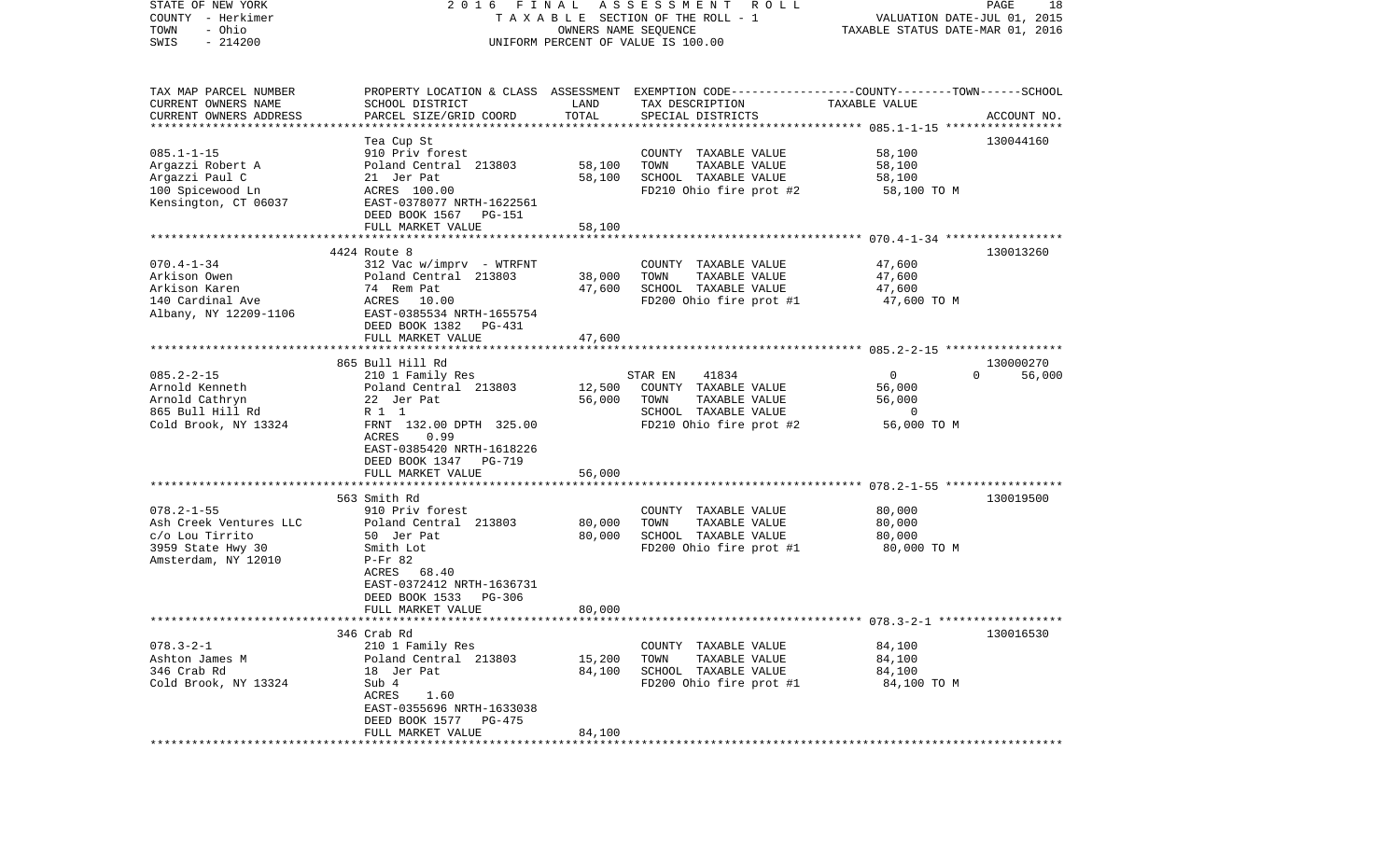| STATE OF NEW YORK<br>COUNTY - Herkimer<br>- Ohio<br>TOWN<br>$-214200$<br>SWIS                                                           | 2 0 1 6<br>FINAL                                                                                                                                                                | TAXABLE SECTION OF THE ROLL - 1<br>OWNERS NAME SEQUENCE<br>UNIFORM PERCENT OF VALUE IS 100.00 |                | ASSESSMENT ROLL                                                                                   | VALUATION DATE-JUL 01, 2015<br>TAXABLE STATUS DATE-MAR 01, 2016 | PAGE      | 19                  |
|-----------------------------------------------------------------------------------------------------------------------------------------|---------------------------------------------------------------------------------------------------------------------------------------------------------------------------------|-----------------------------------------------------------------------------------------------|----------------|---------------------------------------------------------------------------------------------------|-----------------------------------------------------------------|-----------|---------------------|
| TAX MAP PARCEL NUMBER<br>CURRENT OWNERS NAME<br>CURRENT OWNERS ADDRESS<br>*************************                                     | PROPERTY LOCATION & CLASS ASSESSMENT EXEMPTION CODE----------------COUNTY-------TOWN------SCHOOL<br>SCHOOL DISTRICT<br>PARCEL SIZE/GRID COORD                                   | LAND<br>TOTAL                                                                                 |                | TAX DESCRIPTION<br>SPECIAL DISTRICTS                                                              | TAXABLE VALUE                                                   |           | ACCOUNT NO.         |
| $058. - 2 - 74$<br>Atwell Fish & Game Club<br>Cynthia Cox<br>3436 South Lake Rd<br>Forestport, NY 13338<br>**************************** | North Lake Rd<br>920 Priv Hunt/Fi<br>Adirondack<br>302601<br>FRNT 106.00 DPTH 113.00<br>EAST-0374355 NRTH-1709377<br>FULL MARKET VALUE<br>*********************                 | $\Omega$<br>8,000<br>8,000                                                                    | TOWN           | COUNTY TAXABLE VALUE<br>TAXABLE VALUE<br>SCHOOL TAXABLE VALUE                                     | 8,000<br>8,000<br>8,000                                         |           |                     |
| $064.11 - 1 - 38$<br>Auringer Debra<br>Transamerica Real Estate<br>160 Deep Lake Rd<br>Forestport, NY 13338                             | Dead Lk<br>210 1 Family Res<br>Adirondack<br>302601<br>54 Woodhull<br>ACRES<br>1.40<br>EAST-0340460 NRTH-1681276<br>DEED BOOK 687<br>PG-150<br>FULL MARKET VALUE                | 12,900<br>84,500<br>84,500                                                                    | STAR B<br>TOWN | 41854<br>COUNTY TAXABLE VALUE<br>TAXABLE VALUE<br>SCHOOL TAXABLE VALUE<br>FD215 Ohio fire prot #3 | $\mathbf 0$<br>84,500<br>84,500<br>54,500<br>84,500 TO M        | $\Omega$  | 130037890<br>30,000 |
|                                                                                                                                         | 4893 Route 8                                                                                                                                                                    |                                                                                               |                |                                                                                                   | *********************** 070.-1-56 *******************           |           | 130060003           |
| $070. - 1 - 56$<br>Austin Sandra L<br>Evans Jeff<br>4893 State RT 8<br>Cold Brook, NY 13324                                             | 210 1 Family Res<br>Poland Central 213803<br>Rem 68<br>FRNT 100.00 DPTH 200.00<br>0.46<br>ACRES<br>EAST-0393238 NRTH-1660561<br>DEED BOOK 1172<br>PG-897<br>FULL MARKET VALUE   | 14,500<br>50,000<br>50,000                                                                    | STAR B<br>TOWN | 41854<br>COUNTY TAXABLE VALUE<br>TAXABLE VALUE<br>SCHOOL TAXABLE VALUE<br>FD200 Ohio fire prot #1 | $\Omega$<br>50,000<br>50,000<br>20,000<br>50,000 TO M           | $\Omega$  | 30,000              |
|                                                                                                                                         | ***********************                                                                                                                                                         |                                                                                               |                |                                                                                                   |                                                                 |           |                     |
| $085.1 - 1 - 34.2$<br>Babineau Donald<br>Gilday Kathleen<br>392 Tea Cup St<br>Cold Brook, NY 13324                                      | Tea Cup St<br>240 Rural res<br>Poland Central 213803<br>9 Jer Pat<br>ACRES<br>11.30<br>EAST-0379374 NRTH-1618323<br>DEED BOOK 920<br><b>PG-114</b>                              | 28,000<br>86,500                                                                              | STAR B<br>TOWN | 41854<br>COUNTY TAXABLE VALUE<br>TAXABLE VALUE<br>SCHOOL TAXABLE VALUE<br>FD200 Ohio fire prot #1 | $\mathbf 0$<br>86,500<br>86,500<br>56,500<br>86,500 TO M        | $\Omega$  | 30,000              |
|                                                                                                                                         | FULL MARKET VALUE<br>********************                                                                                                                                       | 86,500                                                                                        |                |                                                                                                   |                                                                 |           |                     |
| $069. -3 - 10$<br>Babowicz David E<br>Babowicz Jerrianne M<br>6049 Hemlock Ln<br>Marcy, NY 13403                                        | Busseyville<br>270 Mfg housing<br>Poland Central 213803<br>54 Rem Pat<br>Sens 5<br>5.00<br>ACRES<br>EAST-0369635 NRTH-1663005<br>DEED BOOK 857<br>$PG-027$<br>FULL MARKET VALUE | 6,500<br>9,000<br>9,000                                                                       | COUNTY<br>TOWN | TAXABLE VALUE<br>TAXABLE VALUE<br>SCHOOL TAXABLE VALUE<br>FD217 Ohio fire prot #4                 | 9,000<br>9,000<br>9,000<br>9,000 TO M                           | 130012630 |                     |
|                                                                                                                                         |                                                                                                                                                                                 |                                                                                               |                |                                                                                                   |                                                                 |           |                     |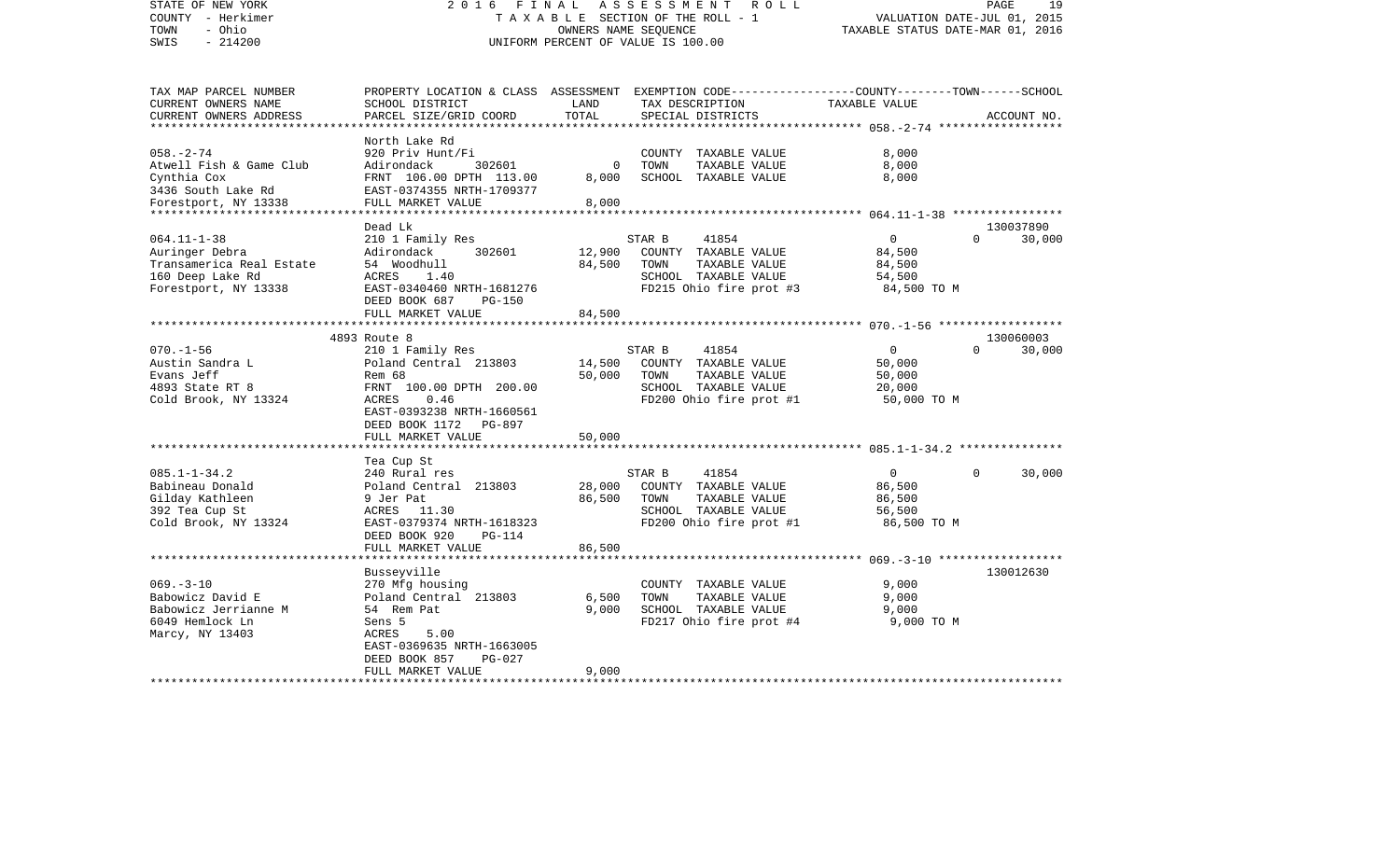| STATE OF NEW YORK                                   | 2016 FINAL                     |                      | A S S E S S M E N T R O L L                                                                     |                                  | PAGE<br>20  |
|-----------------------------------------------------|--------------------------------|----------------------|-------------------------------------------------------------------------------------------------|----------------------------------|-------------|
| COUNTY - Herkimer                                   |                                |                      | TAXABLE SECTION OF THE ROLL - 1                                                                 | VALUATION DATE-JUL 01, 2015      |             |
| - Ohio<br>TOWN                                      |                                | OWNERS NAME SEQUENCE |                                                                                                 | TAXABLE STATUS DATE-MAR 01, 2016 |             |
| $-214200$<br>SWIS                                   |                                |                      | UNIFORM PERCENT OF VALUE IS 100.00                                                              |                                  |             |
|                                                     |                                |                      |                                                                                                 |                                  |             |
|                                                     |                                |                      |                                                                                                 |                                  |             |
| TAX MAP PARCEL NUMBER                               |                                |                      | PROPERTY LOCATION & CLASS ASSESSMENT EXEMPTION CODE---------------COUNTY-------TOWN------SCHOOL |                                  |             |
| CURRENT OWNERS NAME                                 | SCHOOL DISTRICT                | LAND                 | TAX DESCRIPTION                                                                                 | TAXABLE VALUE                    |             |
| CURRENT OWNERS ADDRESS<br>************************* | PARCEL SIZE/GRID COORD         | TOTAL                | SPECIAL DISTRICTS                                                                               |                                  | ACCOUNT NO. |
|                                                     |                                |                      |                                                                                                 |                                  |             |
|                                                     | Busseyville                    |                      |                                                                                                 |                                  | 130039780   |
| $069. -3 - 15$                                      | 322 Rural vac>10               |                      | COUNTY TAXABLE VALUE                                                                            | 18,500                           |             |
| Babowicz Gary                                       | Poland Central 213803          | 18,500               | TOWN<br>TAXABLE VALUE                                                                           | 18,500                           |             |
| Babowicz G                                          | 54 Rem Pat                     | 18,500               | SCHOOL TAXABLE VALUE                                                                            | 18,500                           |             |
| Attn: Sportsman's Club Inc.                         | P Fr 32.30A                    |                      | FD217 Ohio fire prot #4                                                                         | 18,500 TO M                      |             |
| 1210 Jervis Ave                                     | ACRES 32.30                    |                      |                                                                                                 |                                  |             |
| Rome, NY 13440                                      | EAST-0369894 NRTH-1661550      |                      |                                                                                                 |                                  |             |
|                                                     | DEED BOOK 698<br><b>PG-001</b> |                      |                                                                                                 |                                  |             |
|                                                     | FULL MARKET VALUE              | 18,500               |                                                                                                 |                                  |             |
|                                                     |                                |                      |                                                                                                 |                                  |             |
|                                                     | Busseyville                    |                      |                                                                                                 |                                  | 130039750   |
| $069. -3 - 17$                                      | 260 Seasonal res               |                      | COUNTY TAXABLE VALUE                                                                            | 62,100                           |             |
| Babowicz Gary                                       | Poland Central 213803          | 53,100               | TOWN<br>TAXABLE VALUE                                                                           | 62,100                           |             |
| Babowicz D                                          | 54 Rem Pat                     | 62,100               | SCHOOL TAXABLE VALUE                                                                            | 62,100                           |             |
| Attn: Sportsment Club Inc                           | Seas 91.40A                    |                      | FD217 Ohio fire prot #4                                                                         | 62,100 TO M                      |             |
| 1210 Jervis Rd                                      | ACRES 91.40                    |                      |                                                                                                 |                                  |             |
| Rome, NY 13440                                      | EAST-0370324 NRTH-1659763      |                      |                                                                                                 |                                  |             |
|                                                     | DEED BOOK 902<br>PG-413        |                      |                                                                                                 |                                  |             |
|                                                     | FULL MARKET VALUE              | 62,100               |                                                                                                 |                                  |             |
|                                                     |                                |                      |                                                                                                 |                                  |             |
|                                                     | Honnedaga Lk                   |                      |                                                                                                 |                                  | 130007860   |
| $059. - 1 - 17$                                     | 322 Rural vac>10               |                      | COUNTY TAXABLE VALUE                                                                            | 10,000                           |             |
| Bacon Elinor R                                      | Poland Central 213803          | 10,000               | TOWN<br>TAXABLE VALUE                                                                           | 10,000                           |             |
| Bacon Revoc                                         | R16 Moose River                | 10,000               | SCHOOL TAXABLE VALUE                                                                            | 10,000                           |             |
| 6 Tremont St Apt 2                                  | $P-Fr$ 10                      |                      | FD215 Ohio fire prot #3                                                                         | 10,000 TO M                      |             |
| Montpelier, VT 05602-3224                           | ACRES 10.00                    |                      |                                                                                                 |                                  |             |
|                                                     | EAST-0404059 NRTH-1712018      |                      |                                                                                                 |                                  |             |
|                                                     | DEED BOOK 1521<br>PG-923       |                      |                                                                                                 |                                  |             |
|                                                     | FULL MARKET VALUE              | 10,000               |                                                                                                 |                                  |             |
|                                                     | **********************         |                      |                                                                                                 |                                  |             |
|                                                     | Honnedaga Lk                   |                      |                                                                                                 |                                  | 130006120   |
| $059. - 1 - 18$                                     | 260 Seasonal res - WTRFNT      |                      | COUNTY TAXABLE VALUE                                                                            | 135,000                          |             |
| Bacon Elinor R                                      | Poland Central 213803          | 98,600               | TOWN<br>TAXABLE VALUE                                                                           | 135,000                          |             |
| Bacon Revoc                                         | P16 Moose River                | 135,000              | SCHOOL TAXABLE VALUE                                                                            | 135,000                          |             |
| 6 Tremont St Apt 2                                  | $P-Fr$ 9                       |                      | FD215 Ohio fire prot #3                                                                         | 135,000 TO M                     |             |
| Montpelier, VT 05602-3224                           | ACRES 11.80                    |                      |                                                                                                 |                                  |             |
|                                                     | EAST-0403973 NRTH-1711453      |                      |                                                                                                 |                                  |             |
|                                                     | DEED BOOK 1521<br>PG-923       |                      |                                                                                                 |                                  |             |
|                                                     | FULL MARKET VALUE              | 135,000              |                                                                                                 |                                  |             |
|                                                     |                                |                      |                                                                                                 |                                  |             |
|                                                     | Honnedaga Lk                   |                      |                                                                                                 |                                  | 130006090   |
| $059. -1 - 19$                                      | 314 Rural vac<10 - WTRFNT      |                      | COUNTY TAXABLE VALUE                                                                            | 99,600                           |             |
| Bacon Family Trust                                  | Poland Central 213803          | 99,600               | TOWN<br>TAXABLE VALUE                                                                           | 99,600                           |             |
| c/o Stuart Rosenblum                                | P15 Moose River                | 99,600               | SCHOOL TAXABLE VALUE                                                                            | 99,600                           |             |
| 4400 Route 9 S                                      | $P-Fr$ 7                       |                      | FD215 Ohio fire prot #3                                                                         | 99,600 TO M                      |             |
| Freehold, NJ 07728                                  | ACRES<br>15.70                 |                      |                                                                                                 |                                  |             |
|                                                     | EAST-0404706 NRTH-1711697      |                      |                                                                                                 |                                  |             |
|                                                     | DEED BOOK 1589<br>PG-674       |                      |                                                                                                 |                                  |             |
|                                                     | FULL MARKET VALUE              | 99,600               |                                                                                                 |                                  |             |
|                                                     | ****************************** |                      | **************************                                                                      |                                  |             |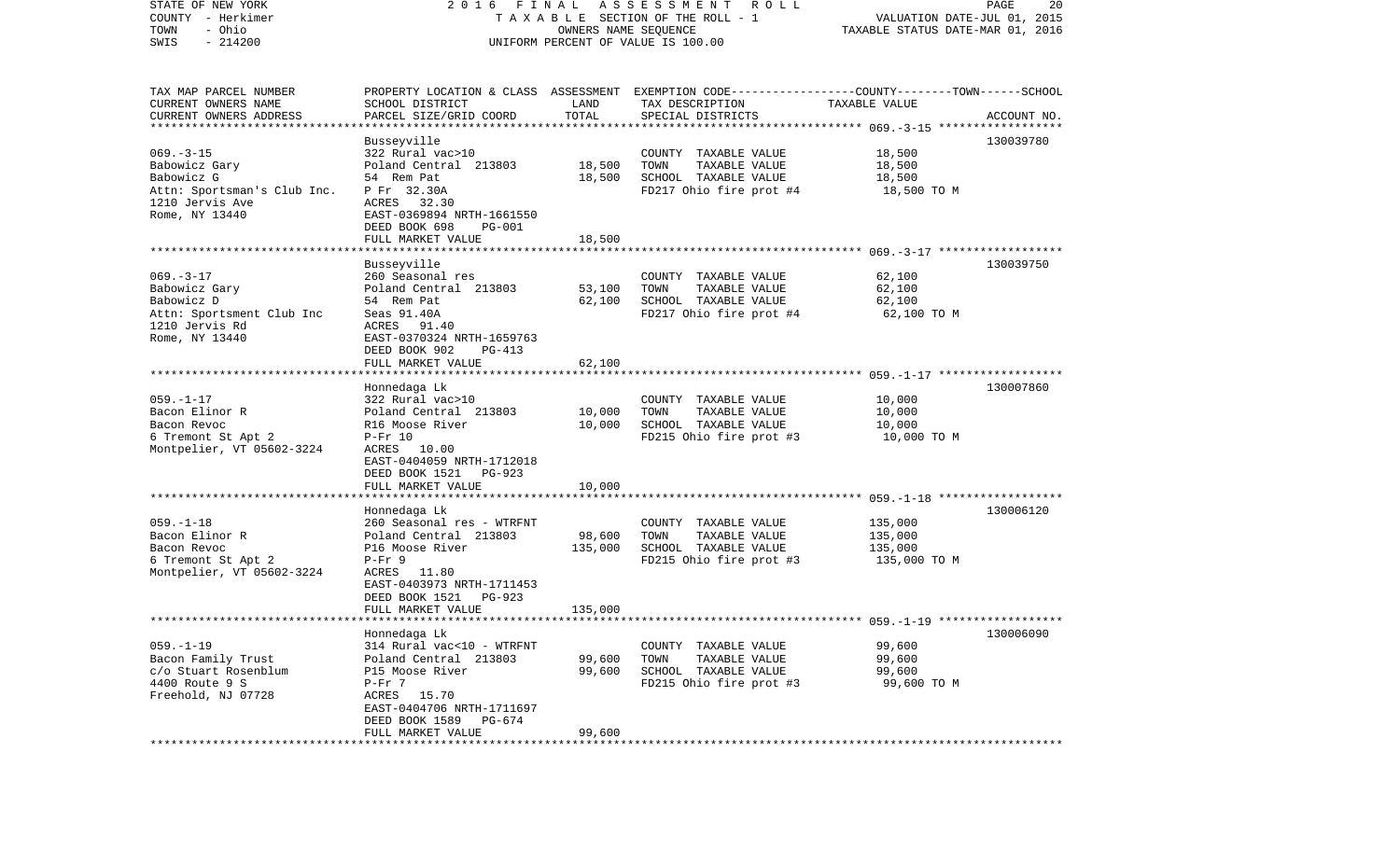| STATE OF NEW YORK<br>COUNTY - Herkimer<br>- Ohio<br>TOWN<br>SWIS<br>$-214200$                                                               | 2 0 1 6<br>FINAL<br>ASSESSMENT ROLL<br>TAXABLE SECTION OF THE ROLL - 1<br>OWNERS NAME SEQUENCE<br>UNIFORM PERCENT OF VALUE IS 100.00                                                           |                               |                                                                                                                     | PAGE<br>21<br>VALUATION DATE-JUL 01, 2015<br>TAXABLE STATUS DATE-MAR 01, 2016                                                   |        |  |
|---------------------------------------------------------------------------------------------------------------------------------------------|------------------------------------------------------------------------------------------------------------------------------------------------------------------------------------------------|-------------------------------|---------------------------------------------------------------------------------------------------------------------|---------------------------------------------------------------------------------------------------------------------------------|--------|--|
| TAX MAP PARCEL NUMBER<br>CURRENT OWNERS NAME<br>CURRENT OWNERS ADDRESS<br>***********************                                           | SCHOOL DISTRICT<br>PARCEL SIZE/GRID COORD                                                                                                                                                      | LAND<br>TOTAL                 | TAX DESCRIPTION<br>SPECIAL DISTRICTS                                                                                | PROPERTY LOCATION & CLASS ASSESSMENT EXEMPTION CODE---------------COUNTY-------TOWN------SCHOOL<br>TAXABLE VALUE<br>ACCOUNT NO. |        |  |
| $059. - 1 - 22$<br>Bacon Family Trust<br>c/o Stuart Rosenblum<br>4400 Route 9 S<br>Freehold, NJ 07728                                       | Honnedaga Lk<br>314 Rural vac<10 - WTRFNT<br>Poland Central 213803<br>P14 Moose River<br>$P-Fr$ 6<br>ACRES 14.70<br>EAST-0405305 NRTH-1711658<br>DEED BOOK 1589<br>PG-674<br>FULL MARKET VALUE | 100,400<br>100,400<br>100,400 | COUNTY TAXABLE VALUE<br>TOWN<br>TAXABLE VALUE<br>SCHOOL TAXABLE VALUE<br>FD215 Ohio fire prot #3                    | 130006060<br>100,400<br>100,400<br>100,400<br>100,400 TO M                                                                      |        |  |
|                                                                                                                                             | **********************                                                                                                                                                                         |                               |                                                                                                                     |                                                                                                                                 |        |  |
| $059. - 1 - 23$<br>Bacon Michael C<br>230 West End Ave Apt 7D<br>New York, NY 10023                                                         | Honnedaga Lk<br>260 Seasonal res - WTRFNT<br>Poland Central 213803<br>P13 Moose River<br>ACRES<br>9.60<br>EAST-0405789 NRTH-1711537<br>DEED BOOK 883<br>PG-76                                  | 100,200<br>155,000            | COUNTY TAXABLE VALUE<br>TOWN<br>TAXABLE VALUE<br>SCHOOL TAXABLE VALUE<br>FD215 Ohio fire prot #3                    | 130006030<br>155,000<br>155,000<br>155,000<br>155,000 TO M                                                                      |        |  |
|                                                                                                                                             | FULL MARKET VALUE                                                                                                                                                                              | 155,000                       |                                                                                                                     |                                                                                                                                 |        |  |
|                                                                                                                                             |                                                                                                                                                                                                |                               |                                                                                                                     |                                                                                                                                 |        |  |
| $078.4 - 1 - 16$<br>Bagetis Scott D<br>Bagetis Mary J<br>2349 State Route 8<br>Cold Brook, NY 13324                                         | 2349 Route 8<br>240 Rural res<br>Poland Central 213803<br>19 Jer Pat<br>ACRES 147.50<br>EAST-0364064 NRTH-1631193<br>DEED BOOK 698<br>PG-479                                                   | 103,000<br>186,500            | 41854<br>STAR B<br>COUNTY TAXABLE VALUE<br>TOWN<br>TAXABLE VALUE<br>SCHOOL TAXABLE VALUE<br>FD200 Ohio fire prot #1 | 130018360<br>$\overline{0}$<br>$\Omega$<br>186,500<br>186,500<br>156,500<br>186,500 TO M                                        | 30,000 |  |
|                                                                                                                                             | FULL MARKET VALUE                                                                                                                                                                              | 186,500                       |                                                                                                                     |                                                                                                                                 |        |  |
| $085.1 - 1 - 3$<br>Baglivo Anthony<br>2000 NW 13th Ave                                                                                      | 418 Gray Wilmurt Rd<br>240 Rural res<br>Poland Central 213803<br>10 Jer Pat                                                                                                                    | 74,900<br>164,000             | COUNTY TAXABLE VALUE<br>TOWN<br>TAXABLE VALUE<br>SCHOOL TAXABLE VALUE                                               | 130040980<br>164,000<br>164,000<br>164,000                                                                                      |        |  |
| Fort Lauderdale, FL 33311                                                                                                                   | merged w/ 085.1-1-4 2004<br>ACRES 89.20<br>EAST-0373610 NRTH-1621681<br>DEED BOOK 1085 PG-720<br>FULL MARKET VALUE                                                                             | 164,000                       | FD200 Ohio fire prot #1                                                                                             | 164,000 TO M                                                                                                                    |        |  |
|                                                                                                                                             | North Lake Rd                                                                                                                                                                                  |                               |                                                                                                                     | 130042300                                                                                                                       |        |  |
| $058. - 2 - 16$<br>Bailey Delbert Moron Barbara<br>Bailey family Irrevcable Trust 1 Nob Pat<br>106 Belle Isles Place<br>Boonville, NY 13309 | 260 Seasonal res - WTRFNT<br>Adirondack<br>302601<br>FRNT 130.00 DPTH 174.00<br>EAST-0375140 NRTH-1708964<br>DEED BOOK 1438<br><b>PG-897</b><br>FULL MARKET VALUE                              | 107,200<br>161,500<br>161,500 | COUNTY TAXABLE VALUE<br>TOWN<br>TAXABLE VALUE<br>SCHOOL TAXABLE VALUE<br>FD215 Ohio fire prot #3                    | 161,500<br>161,500<br>161,500<br>161,500 TO M                                                                                   |        |  |
|                                                                                                                                             |                                                                                                                                                                                                |                               |                                                                                                                     |                                                                                                                                 |        |  |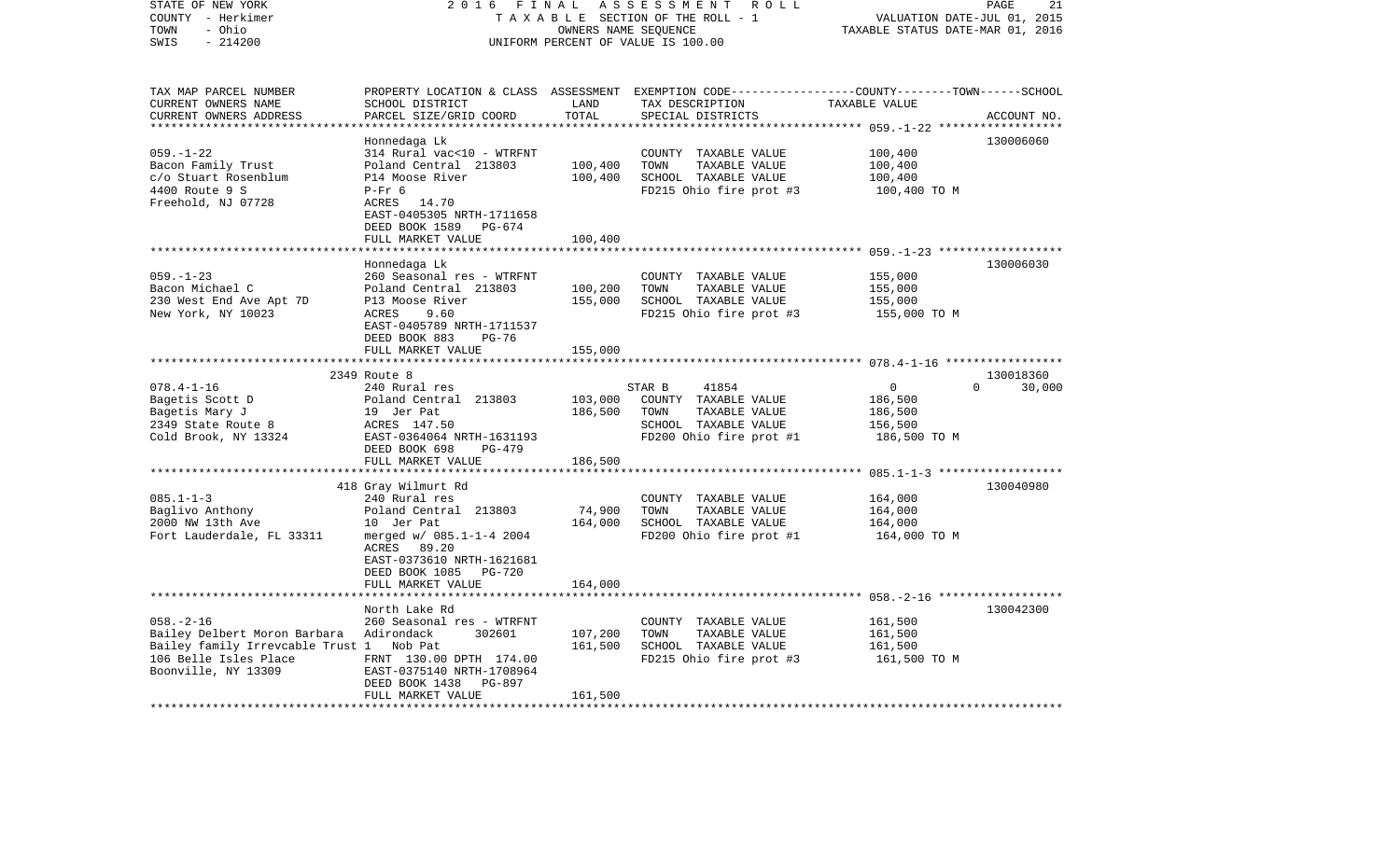| STATE OF NEW YORK<br>COUNTY - Herkimer<br>TOWN<br>- Ohio<br>$-214200$<br>SWIS                      | 2016<br>FINAL                                                                                                                                                                                                          | OWNERS NAME SEQUENCE       | ASSESSMENT ROLL<br>TAXABLE SECTION OF THE ROLL - 1<br>UNIFORM PERCENT OF VALUE IS 100.00                                                 | VALUATION DATE-JUL 01, 2015<br>TAXABLE STATUS DATE-MAR 01, 2016                                   | PAGE<br>22  |
|----------------------------------------------------------------------------------------------------|------------------------------------------------------------------------------------------------------------------------------------------------------------------------------------------------------------------------|----------------------------|------------------------------------------------------------------------------------------------------------------------------------------|---------------------------------------------------------------------------------------------------|-------------|
| TAX MAP PARCEL NUMBER<br>CURRENT OWNERS NAME<br>CURRENT OWNERS ADDRESS<br>**********************   | SCHOOL DISTRICT<br>PARCEL SIZE/GRID COORD                                                                                                                                                                              | LAND<br>TOTAL              | PROPERTY LOCATION & CLASS ASSESSMENT EXEMPTION CODE----------------COUNTY-------TOWN------SCHOOL<br>TAX DESCRIPTION<br>SPECIAL DISTRICTS | TAXABLE VALUE                                                                                     | ACCOUNT NO. |
| $085.3 - 2 - 15$<br>Bailey Thomas Lt<br>Kimba Alberta<br>616 Elizabethtown Rd<br>Ilion, NY 13357   | Tea Cup St<br>314 Rural vac<10<br>Poland Central 213803<br>Lot $9$ 10 Jer P.<br>Vl 2<br>.50A<br>FRNT 110.00 DPTH 225.00<br>0.57<br>ACRES<br>EAST-0376679 NRTH-1614897<br>DEED BOOK 00622 PG-00091<br>FULL MARKET VALUE | 3,500<br>3,500<br>3,500    | COUNTY TAXABLE VALUE<br>TAXABLE VALUE<br>TOWN<br>SCHOOL TAXABLE VALUE<br>FD210 Ohio fire prot #2                                         | 3,500<br>3,500<br>3,500<br>3,500 TO M                                                             | 130060255   |
|                                                                                                    | ***********************                                                                                                                                                                                                |                            |                                                                                                                                          |                                                                                                   |             |
| $084.2 - 2 - 12$<br>Baker Bernard Jr<br>Baker Nancy<br>148 Smith Rd<br>Herkimer, NY 13350          | Santmier Rd<br>314 Rural vac<10<br>Poland Central 213803<br>11 Jer Pat<br><b>ACRES</b><br>2.00<br>EAST-0370280 NRTH-1621097<br>DEED BOOK 786<br><b>PG-117</b><br>FULL MARKET VALUE                                     | 7,000<br>7,000<br>7,000    | COUNTY TAXABLE VALUE<br>TOWN<br>TAXABLE VALUE<br>SCHOOL TAXABLE VALUE<br>FD200 Ohio fire prot #1                                         | 7,000<br>7,000<br>7,000<br>7,000 TO M                                                             | 130009090   |
|                                                                                                    | *************************                                                                                                                                                                                              |                            |                                                                                                                                          |                                                                                                   |             |
| $064.11 - 1 - 3$<br>Baker Darwin<br>Baker Carol<br>7300 Butternut Ln<br>Hamilton, NY 13346-2125    | Dead Lk<br>260 Seasonal res<br>Adirondack<br>302601<br>54 Woodhull<br>FRNT 300.00 DPTH 150.00<br>EAST-0340751 NRTH-1682702<br>DEED BOOK 707<br>$PG-428$                                                                | 12,500<br>81,500           | COUNTY TAXABLE VALUE<br>TOWN<br>TAXABLE VALUE<br>SCHOOL TAXABLE VALUE<br>FD215 Ohio fire prot #3                                         | 81,500<br>81,500<br>81,500<br>81,500 TO M                                                         | 130009150   |
|                                                                                                    | FULL MARKET VALUE                                                                                                                                                                                                      | 81,500                     |                                                                                                                                          |                                                                                                   |             |
| $064.11 - 1 - 4$<br>Baker Darwin<br>Baker Carol<br>7300 Butternut Ln<br>Hamilton, NY 13346-2125    | Dead Lk<br>314 Rural vac<10<br>Adirondack<br>302601<br>54 Woodhull<br>FRNT 150.00 DPTH 300.00<br>EAST-0340938 NRTH-1682635<br>DEED BOOK 677<br>$PG-13$                                                                 | ******<br>10,000<br>10,000 | COUNTY TAXABLE VALUE<br>TOWN<br>TAXABLE VALUE<br>SCHOOL TAXABLE VALUE<br>FD215 Ohio fire prot #3                                         | ********************** 064.11-1-4 ******************<br>10,000<br>10,000<br>10,000<br>10,000 TO M | 130009120   |
|                                                                                                    | FULL MARKET VALUE                                                                                                                                                                                                      | 10,000                     |                                                                                                                                          |                                                                                                   |             |
| $078.4 - 1 - 9$<br>Baker Jere<br>Baker Diane<br>97 CTY RTE 56<br>PO Box 75<br>Maplecrest, NY 12454 | ***************************<br>2121 Route 8<br>270 Mfg housing<br>Poland Central 213803<br>12 Jer Pat<br>ACRES 10.00<br>EAST-0364004 NRTH-1627191<br>DEED BOOK 1339<br>$PG-12$                                         | 28,300<br>49,100           | COUNTY TAXABLE VALUE<br>TOWN<br>TAXABLE VALUE<br>SCHOOL TAXABLE VALUE<br>FD200 Ohio fire prot #1                                         | 49,100<br>49,100<br>49,100<br>49,100 TO M                                                         | 130022020   |
|                                                                                                    | FULL MARKET VALUE                                                                                                                                                                                                      | 49,100                     |                                                                                                                                          |                                                                                                   |             |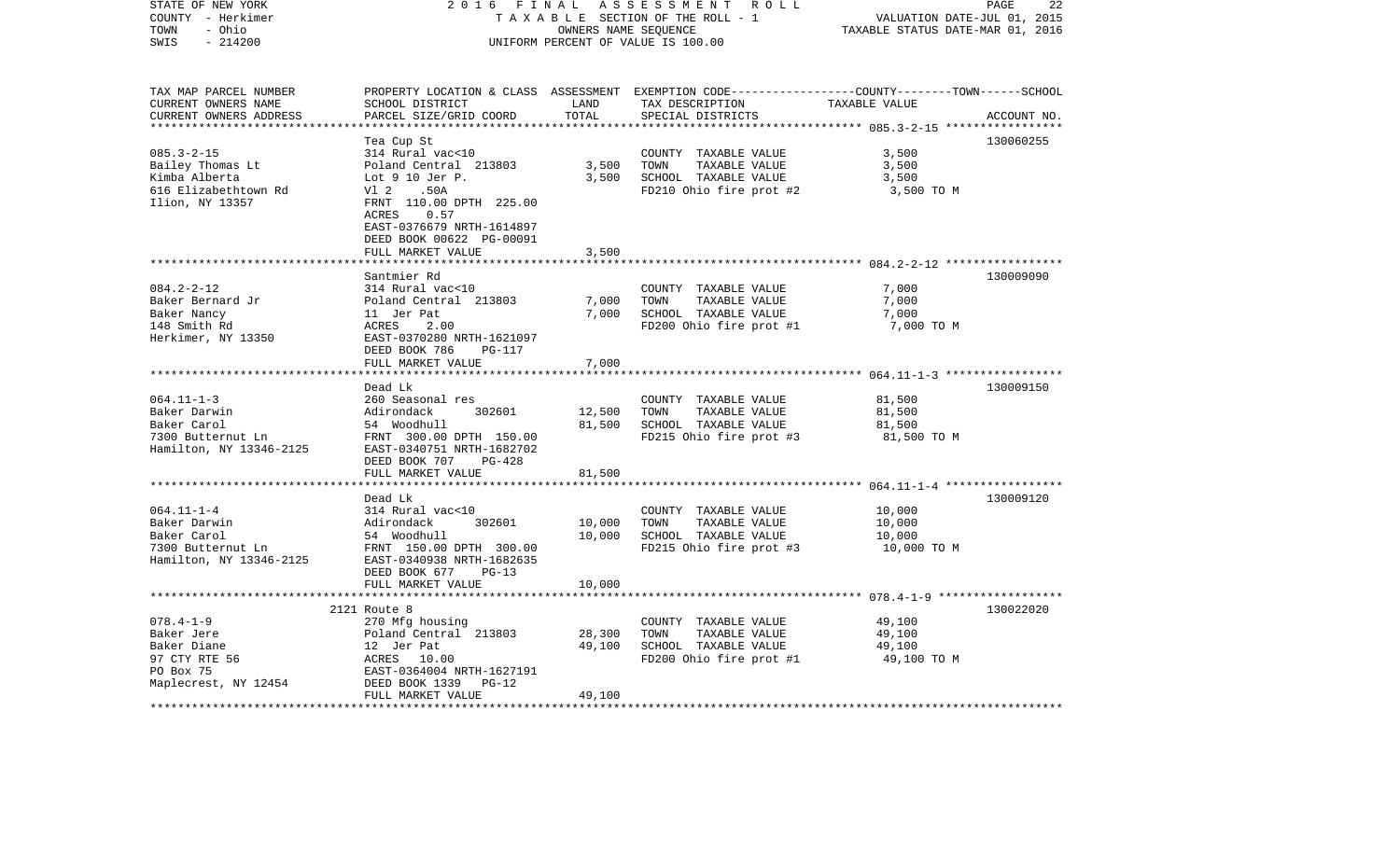| STATE OF NEW YORK                             | 2016 FINAL                                              |                      | A S S E S S M E N T R O L L                                                                     |                                  | PAGE<br>23  |
|-----------------------------------------------|---------------------------------------------------------|----------------------|-------------------------------------------------------------------------------------------------|----------------------------------|-------------|
| COUNTY - Herkimer                             |                                                         |                      | TAXABLE SECTION OF THE ROLL - 1                                                                 | VALUATION DATE-JUL 01, 2015      |             |
| - Ohio<br>TOWN                                |                                                         | OWNERS NAME SEQUENCE |                                                                                                 | TAXABLE STATUS DATE-MAR 01, 2016 |             |
| $-214200$<br>SWIS                             |                                                         |                      | UNIFORM PERCENT OF VALUE IS 100.00                                                              |                                  |             |
|                                               |                                                         |                      |                                                                                                 |                                  |             |
|                                               |                                                         |                      |                                                                                                 |                                  |             |
| TAX MAP PARCEL NUMBER                         |                                                         |                      | PROPERTY LOCATION & CLASS ASSESSMENT EXEMPTION CODE---------------COUNTY-------TOWN------SCHOOL |                                  |             |
| CURRENT OWNERS NAME                           | SCHOOL DISTRICT                                         | LAND                 | TAX DESCRIPTION                                                                                 | TAXABLE VALUE                    |             |
| CURRENT OWNERS ADDRESS                        | PARCEL SIZE/GRID COORD                                  | TOTAL                | SPECIAL DISTRICTS                                                                               |                                  | ACCOUNT NO. |
| ************************                      |                                                         |                      |                                                                                                 |                                  |             |
| $084.2 - 2 - 13.2$                            | Santmier Rd<br>322 Rural vac>10                         |                      | COUNTY TAXABLE VALUE                                                                            | 30,400                           |             |
| Baker Patrick & Kristin                       | Poland Central 213803                                   | 30,400               | TOWN<br>TAXABLE VALUE                                                                           | 30,400                           |             |
| Baker Bernard W & Nancy E                     | 11 Jer Pat                                              | 30,400               | SCHOOL TAXABLE VALUE                                                                            | 30,400                           |             |
| 463 Shells Bush Rd                            | ACRES 33.00                                             |                      | FD200 Ohio fire prot #1                                                                         | 30,400 TO M                      |             |
| Herkimer, NY 13350                            | EAST-0368671 NRTH-1622090                               |                      |                                                                                                 |                                  |             |
|                                               | DEED BOOK 1545 PG-92                                    |                      |                                                                                                 |                                  |             |
|                                               | FULL MARKET VALUE                                       | 30,400               |                                                                                                 |                                  |             |
|                                               |                                                         |                      |                                                                                                 |                                  |             |
|                                               | Honnedaga Lk                                            |                      |                                                                                                 |                                  | 130008190   |
| $058. - 1 - 25$                               | 322 Rural vac>10                                        |                      | COUNTY TAXABLE VALUE                                                                            | 14,000                           |             |
| Ballantine Andrew V                           | Poland Central 213803                                   | 14,000               | TOWN<br>TAXABLE VALUE                                                                           | 14,000                           |             |
| 3901 SE Saint Lucie Blvd Unit R22 Moose River |                                                         | 14,000               | SCHOOL TAXABLE VALUE                                                                            | 14,000                           |             |
| Stuart, FL 34997                              | $P-Fr 14$                                               |                      | FD215 Ohio fire prot #3                                                                         | 14,000 TO M                      |             |
|                                               | ACRES 14.00                                             |                      |                                                                                                 |                                  |             |
|                                               | EAST-0397461 NRTH-1712914                               |                      |                                                                                                 |                                  |             |
|                                               | DEED BOOK 1399<br>PG-499                                |                      |                                                                                                 |                                  |             |
|                                               | FULL MARKET VALUE                                       | 14,000               |                                                                                                 |                                  |             |
|                                               | Honnedaga Lk                                            |                      |                                                                                                 |                                  | 130006450   |
| $058. - 1 - 26$                               | 260 Seasonal res - WTRFNT                               |                      | COUNTY TAXABLE VALUE                                                                            | 186,000                          |             |
| Ballantine Andrew V                           | Poland Central 213803                                   | 110,500              | TAXABLE VALUE<br>TOWN                                                                           | 186,000                          |             |
| 3901 SE Saint Lucie Blvd Unit P22 Moose River |                                                         | 186,000              | SCHOOL TAXABLE VALUE                                                                            | 186,000                          |             |
| Stuart, FL 34997                              | Seas 13                                                 |                      | FD215 Ohio fire prot #3                                                                         | 186,000 TO M                     |             |
|                                               | ACRES 11.50                                             |                      |                                                                                                 |                                  |             |
|                                               | EAST-0397333 NRTH-1712342                               |                      |                                                                                                 |                                  |             |
|                                               | DEED BOOK 1399<br>PG-499                                |                      |                                                                                                 |                                  |             |
|                                               | FULL MARKET VALUE                                       | 186,000              |                                                                                                 |                                  |             |
|                                               | ********************                                    |                      |                                                                                                 |                                  |             |
|                                               | Honnedaga Lk                                            |                      |                                                                                                 |                                  | 130005820   |
| $059. - 1 - 39$                               | 314 Rural vac<10 - WTRFNT                               |                      | COUNTY TAXABLE VALUE                                                                            | 68,600                           |             |
| Barbara M. Osborne GST Trust                  | Poland Central 213803                                   | 68,600               | TOWN<br>TAXABLE VALUE                                                                           | 68,600                           |             |
| Osborne (Trustee) Jonathan M                  | P7 Moose River                                          | 68,600               | SCHOOL TAXABLE VALUE                                                                            | 68,600                           |             |
| Attn: Central Trust Company                   | W Part                                                  |                      | FD215 Ohio fire prot #3                                                                         | 68,600 TO M                      |             |
| c/o Kevin Bohn                                | $P-Fr$ 3<br>2.20<br>ACRES                               |                      |                                                                                                 |                                  |             |
| 7707 Forsyth Blvd<br>St. Louis, MO 63105      |                                                         |                      |                                                                                                 |                                  |             |
|                                               | EAST-0409013 NRTH-1710550<br>DEED BOOK 1546<br>$PG-455$ |                      |                                                                                                 |                                  |             |
|                                               | FULL MARKET VALUE                                       | 68,600               |                                                                                                 |                                  |             |
|                                               |                                                         |                      |                                                                                                 |                                  |             |
|                                               | Honnedaga Lk                                            |                      |                                                                                                 |                                  | 130007560   |
| $059. - 1 - 40$                               | 314 Rural vac<10                                        |                      | COUNTY TAXABLE VALUE                                                                            | 3,000                            |             |
| Barbara M. Osborne GST Trust                  | Poland Central 213803                                   | 3,000                | TOWN<br>TAXABLE VALUE                                                                           | 3,000                            |             |
| Osborne (Trustee) Jonathan M                  | R7 Moose River                                          | 3,000                | SCHOOL TAXABLE VALUE                                                                            | 3,000                            |             |
| Attn: Central Trust Company                   | W Part                                                  |                      | FD215 Ohio fire prot #3                                                                         | 3,000 TO M                       |             |
| c/o Kevin Bohn                                | $P-Fr$ 3                                                |                      |                                                                                                 |                                  |             |
| 7707 Forsyth Blvd                             | ACRES<br>3.00                                           |                      |                                                                                                 |                                  |             |
| St. Louis, MO 63105                           | EAST-0409090 NRTH-1711087                               |                      |                                                                                                 |                                  |             |
|                                               | DEED BOOK 1546<br>PG-455                                |                      |                                                                                                 |                                  |             |
|                                               | FULL MARKET VALUE                                       | 3,000                |                                                                                                 |                                  |             |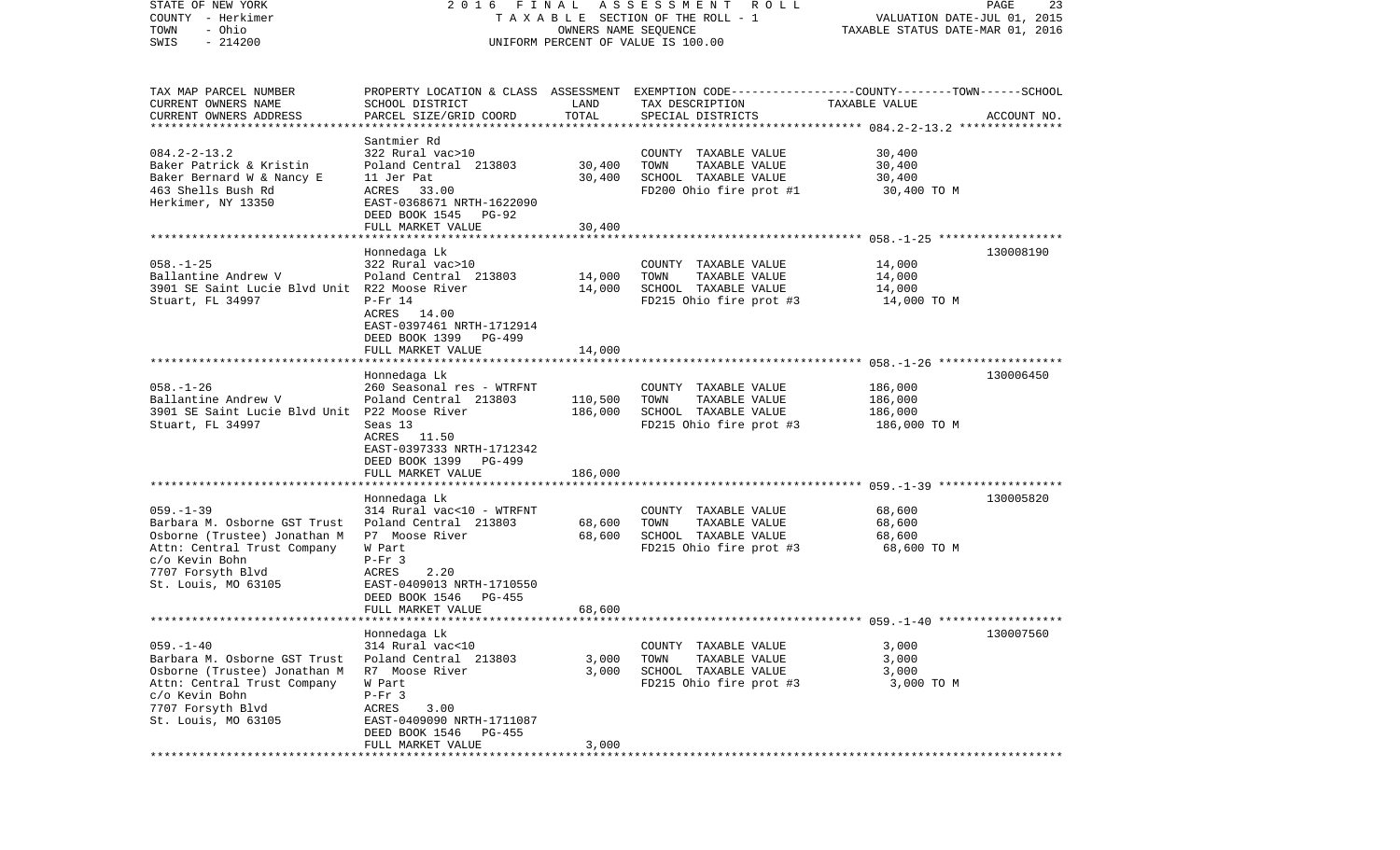| STATE OF NEW YORK<br>COUNTY - Herkimer<br>- Ohio<br>TOWN<br>$-214200$<br>SWIS |                                           | OWNERS NAME SEQUENCE | 2016 FINAL ASSESSMENT ROLL<br>TAXABLE SECTION OF THE ROLL - 1<br>UNIFORM PERCENT OF VALUE IS 100.00 | VALUATION DATE-JUL 01, 2015<br>TAXABLE STATUS DATE-MAR 01, 2016 | PAGE<br>24  |
|-------------------------------------------------------------------------------|-------------------------------------------|----------------------|-----------------------------------------------------------------------------------------------------|-----------------------------------------------------------------|-------------|
|                                                                               |                                           |                      |                                                                                                     |                                                                 |             |
| TAX MAP PARCEL NUMBER                                                         |                                           |                      | PROPERTY LOCATION & CLASS ASSESSMENT EXEMPTION CODE---------------COUNTY-------TOWN------SCHOOL     |                                                                 |             |
| CURRENT OWNERS NAME                                                           | SCHOOL DISTRICT                           | LAND                 | TAX DESCRIPTION                                                                                     | TAXABLE VALUE                                                   |             |
| CURRENT OWNERS ADDRESS                                                        | PARCEL SIZE/GRID COORD                    | TOTAL                | SPECIAL DISTRICTS                                                                                   |                                                                 | ACCOUNT NO. |
| ***********************                                                       |                                           |                      |                                                                                                     |                                                                 |             |
|                                                                               | Figert Rd                                 |                      |                                                                                                     |                                                                 | 130027690   |
| $074.3 - 1 - 8$                                                               | 260 Seasonal res                          |                      | COUNTY TAXABLE VALUE                                                                                | 63,400                                                          |             |
| BarbaraFobare Douglas Abbe Irr Poland Central 213803                          |                                           | 28,900               | TOWN<br>TAXABLE VALUE<br>SCHOOL TAXABLE VALUE                                                       | 63,400                                                          |             |
| Douglas Barbara Fobare Fobare 80 Jer Pat<br>9457 Pair Hill Rd                 |                                           | 63,400               |                                                                                                     | 63,400                                                          |             |
| Sauquoit, NY 13456                                                            | Figert Pl 7 Pin<br>ACRES 12.50            |                      | FD200 Ohio fire prot #1                                                                             | 63,400 TO M                                                     |             |
|                                                                               | EAST-0375669 NRTH-1646786                 |                      |                                                                                                     |                                                                 |             |
|                                                                               | DEED BOOK 1472<br>PG-323                  |                      |                                                                                                     |                                                                 |             |
|                                                                               | FULL MARKET VALUE                         | 63,400               |                                                                                                     |                                                                 |             |
|                                                                               |                                           |                      |                                                                                                     |                                                                 |             |
|                                                                               | 412 Reese Rd                              |                      |                                                                                                     |                                                                 |             |
| $073.4 - 1 - 31.3$                                                            | 260 Seasonal res                          |                      | COUNTY TAXABLE VALUE                                                                                | 30,000                                                          |             |
| Barden Patricia                                                               | Poland Central 213803                     | 20,600               | TOWN<br>TAXABLE VALUE                                                                               | 30,000                                                          |             |
| McFadden Brian                                                                | FRNT 614.00 DPTH                          | 30,000               | SCHOOL TAXABLE VALUE                                                                                | 30,000                                                          |             |
| PO Box 47                                                                     | ACRES 10.00                               |                      | FD200 Ohio fire prot #1                                                                             | 30,000 TO M                                                     |             |
| Cold Brook, NY 13324                                                          | EAST-0361321 NRTH-1640700                 |                      |                                                                                                     |                                                                 |             |
|                                                                               | DEED BOOK 1464<br>PG-344                  |                      |                                                                                                     |                                                                 |             |
|                                                                               | FULL MARKET VALUE                         | 30,000               |                                                                                                     |                                                                 |             |
|                                                                               |                                           |                      |                                                                                                     |                                                                 |             |
|                                                                               | Gray Wilmurt Rd                           |                      |                                                                                                     |                                                                 |             |
| $078.4 - 1 - 35.2$                                                            | 240 Rural res                             |                      | COUNTY TAXABLE VALUE                                                                                | 111,800                                                         |             |
| Baren Lionel                                                                  | Poland Central 213803                     | 110,800              | TOWN<br>TAXABLE VALUE                                                                               | 111,800                                                         |             |
| PO Box 547<br>Hull, MA 02045                                                  | 43 Jer Pat<br>1 House 1 Garage            | 111,800              | SCHOOL TAXABLE VALUE<br>FD200 Ohio fire prot #1                                                     | 111,800<br>111,800 TO M                                         |             |
|                                                                               | ACRES 152.40                              |                      |                                                                                                     |                                                                 |             |
|                                                                               | EAST-0335730 NRTH-1205040                 |                      |                                                                                                     |                                                                 |             |
|                                                                               | DEED BOOK 820<br>PG-527                   |                      |                                                                                                     |                                                                 |             |
|                                                                               | FULL MARKET VALUE                         | 111,800              |                                                                                                     |                                                                 |             |
|                                                                               | ******************                        |                      |                                                                                                     |                                                                 |             |
|                                                                               | Gray Wilmurt Rd                           |                      |                                                                                                     |                                                                 | 130044700   |
| $078.4 - 1 - 35.1$                                                            | 210 1 Family Res                          |                      | COUNTY TAXABLE VALUE                                                                                | 31,400                                                          |             |
| Baren Lionel S                                                                | Poland Central 213803                     | 26,400               | TOWN<br>TAXABLE VALUE                                                                               | 31,400                                                          |             |
| PO Box 547                                                                    | 43 Jer Pat                                | 31,400               | SCHOOL TAXABLE VALUE                                                                                | 31,400                                                          |             |
| Hull, MA 02045                                                                | 1 Trailer-1 House                         |                      | FD200 Ohio fire prot #1                                                                             | 31,400 TO M                                                     |             |
|                                                                               | ACRES<br>8.60                             |                      |                                                                                                     |                                                                 |             |
|                                                                               | EAST-0337320 NRTH-1204760                 |                      |                                                                                                     |                                                                 |             |
|                                                                               | DEED BOOK 933<br>PG-62                    |                      |                                                                                                     |                                                                 |             |
|                                                                               | FULL MARKET VALUE                         | 31,400               |                                                                                                     |                                                                 |             |
|                                                                               |                                           |                      |                                                                                                     |                                                                 |             |
| $074.1 - 2 - 11$                                                              | Rt 8                                      |                      | COUNTY TAXABLE VALUE                                                                                |                                                                 | 130037110   |
| Barnes Douglas                                                                | 260 Seasonal res<br>Poland Central 213803 |                      |                                                                                                     | 12,600                                                          |             |
| PO Box 209                                                                    | 64 Rem Pat                                | 5,100<br>12,600      | TAXABLE VALUE<br>TOWN<br>SCHOOL TAXABLE VALUE                                                       | 12,600<br>12,600                                                |             |
| Downsville, NY 13755                                                          | FRNT 165.00 DPTH 132.00                   |                      | FD200 Ohio fire prot #1                                                                             | 12,600 TO M                                                     |             |
|                                                                               | 0.50<br>ACRES                             |                      |                                                                                                     |                                                                 |             |
|                                                                               | EAST-0375020 NRTH-1656192                 |                      |                                                                                                     |                                                                 |             |
|                                                                               | DEED BOOK 789<br>$PG-028$                 |                      |                                                                                                     |                                                                 |             |
|                                                                               | FULL MARKET VALUE                         | 12,600               |                                                                                                     |                                                                 |             |
|                                                                               |                                           |                      |                                                                                                     |                                                                 |             |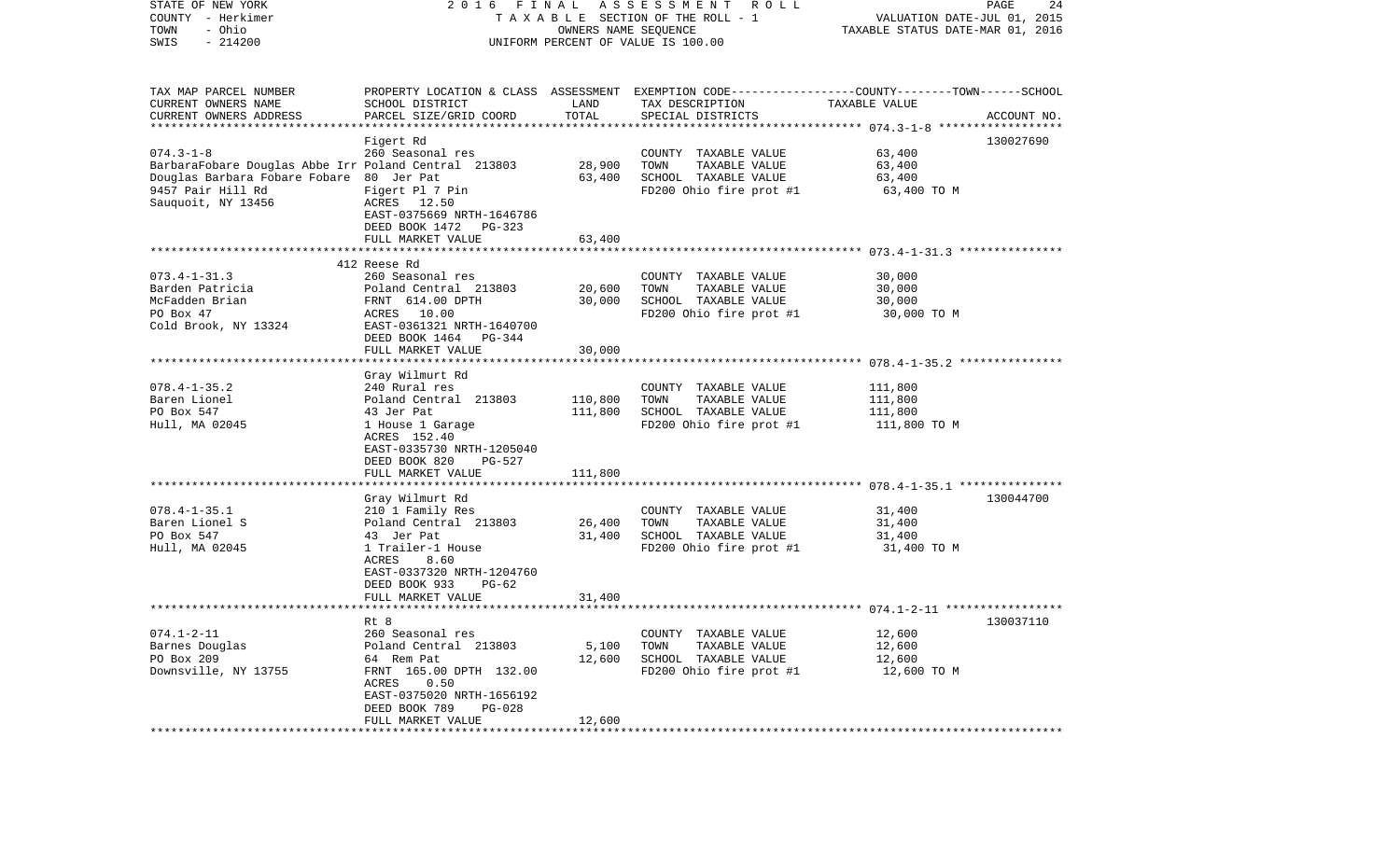| COUNTY<br>– Herkimer<br>- Ohio<br>TOWN |                                                 | TAXABLE<br>SECTION OF THE ROLL - 1<br>OWNERS NAME SEQUENCE |                                                                                                 |                  |                                 |
|----------------------------------------|-------------------------------------------------|------------------------------------------------------------|-------------------------------------------------------------------------------------------------|------------------|---------------------------------|
| SWIS<br>$-214200$                      | UNIFORM PERCENT OF VALUE IS 100.00              | TAXABLE STATUS DATE-MAR 01, 2016                           |                                                                                                 |                  |                                 |
|                                        |                                                 |                                                            |                                                                                                 |                  |                                 |
| TAX MAP PARCEL NUMBER                  |                                                 |                                                            | PROPERTY LOCATION & CLASS ASSESSMENT EXEMPTION CODE---------------COUNTY-------TOWN------SCHOOL |                  |                                 |
| CURRENT OWNERS NAME                    | SCHOOL DISTRICT                                 | LAND                                                       | TAX DESCRIPTION                                                                                 | TAXABLE VALUE    |                                 |
| CURRENT OWNERS ADDRESS                 | PARCEL SIZE/GRID COORD                          | TOTAL                                                      | SPECIAL DISTRICTS                                                                               |                  | ACCOUNT NO.                     |
|                                        |                                                 |                                                            |                                                                                                 |                  |                                 |
|                                        | South Lake Rd                                   |                                                            |                                                                                                 |                  | 130043770                       |
| $058. - 2 - 57$                        | 210 1 Family Res - WTRFNT                       |                                                            | VET WAR C 41122                                                                                 | 9,000            | $\Omega$<br>$\overline{0}$<br>0 |
| Barnes Ronald F<br>Barnes Jane M       | Adirondack<br>302601<br>Nob Pat<br>$\mathbf{1}$ | 195,000 STAR B                                             | 105,400 VET WAR T 41123<br>41854                                                                | 12,000<br>0<br>0 | 30,000<br>$\mathbf{0}$          |
| 154 South Lake Club Rd                 | FRNT 100.00 DPTH 318.90                         |                                                            | COUNTY TAXABLE VALUE                                                                            | 186,000          |                                 |
| Forestport, NY 13338                   | 0.67<br>ACRES                                   |                                                            | TOWN<br>TAXABLE VALUE                                                                           | 183,000          |                                 |
|                                        | EAST-0385321 NRTH-1705889                       |                                                            | SCHOOL TAXABLE VALUE                                                                            | 165,000          |                                 |
|                                        | DEED BOOK 841<br>PG-193                         |                                                            | FD215 Ohio fire prot #3                                                                         | 195,000 TO M     |                                 |
|                                        | FULL MARKET VALUE                               | 195,000                                                    |                                                                                                 |                  |                                 |
|                                        |                                                 |                                                            |                                                                                                 |                  |                                 |
|                                        | Off Rt 8 Nobelboro                              |                                                            |                                                                                                 |                  | 130037620                       |
| $070. - 1 - 66$                        | 314 Rural vac<10                                |                                                            | COUNTY TAXABLE VALUE                                                                            | 9,700            |                                 |
| Barrows Berdet                         | Poland Central 213803                           | 9,700                                                      | TOWN<br>TAXABLE VALUE                                                                           | 9,700            |                                 |
| Barroes Sharon                         | 68 Rem Pat                                      | 9,700                                                      | SCHOOL TAXABLE VALUE                                                                            | 9,700            |                                 |
| 1444 Gray Wilmurt Rd                   | V1 2 4.44 A                                     |                                                            | FD200 Ohio fire prot #1                                                                         | 9,700 TO M       |                                 |
| Cold Brook, NY 13324                   | ACRES<br>2.50<br>EAST-0395905 NRTH-1662064      |                                                            |                                                                                                 |                  |                                 |
|                                        | DEED BOOK 1455<br>PG-882                        |                                                            |                                                                                                 |                  |                                 |
|                                        | FULL MARKET VALUE                               | 9,700                                                      |                                                                                                 |                  |                                 |
|                                        | *****************                               |                                                            |                                                                                                 |                  |                                 |
|                                        | Little York                                     |                                                            |                                                                                                 |                  | 130035910                       |
| $074.4 - 1 - 7$                        | 260 Seasonal res                                |                                                            | COUNTY TAXABLE VALUE                                                                            | 37,800           |                                 |
| Barrows Berdet                         | Poland Central 213803                           | 22,800                                                     | TOWN<br>TAXABLE VALUE                                                                           | 37,800           |                                 |
| 1444 Graywilmurt Rd                    | 13 Vrv Pat                                      | 37,800                                                     | SCHOOL TAXABLE VALUE                                                                            | 37,800           |                                 |
| Cold Brook, NY 13324                   | Seas. 50A                                       |                                                            | FD200 Ohio fire prot #1                                                                         | 37,800 TO M      |                                 |
|                                        | 53.20<br>ACRES                                  |                                                            |                                                                                                 |                  |                                 |
|                                        | EAST-0391496 NRTH-1646648                       |                                                            |                                                                                                 |                  |                                 |
|                                        | DEED BOOK 669<br>PG-622<br>FULL MARKET VALUE    | 37,800                                                     |                                                                                                 |                  |                                 |
|                                        |                                                 |                                                            |                                                                                                 |                  |                                 |
|                                        | Gray Wilmurt Rd                                 |                                                            |                                                                                                 |                  | 130015300                       |
| $079.1 - 1 - 1.1$                      | 322 Rural vac>10                                |                                                            | COUNTY TAXABLE VALUE                                                                            | 21,900           |                                 |
| Barrows Berdet                         | Poland Central 213803                           | 21,900                                                     | TOWN<br>TAXABLE VALUE                                                                           | 21,900           |                                 |
| Barrows Sharon                         | 50 Jer Pat                                      | 21,900                                                     | SCHOOL TAXABLE VALUE                                                                            | 21,900           |                                 |
| 1444 Graywilmurt Rd                    | FRNT 516.00 DPTH                                |                                                            | FD200 Ohio fire prot #1                                                                         | 21,900 TO M      |                                 |
| Cold Brook, NY 13324                   | ACRES<br>20.00                                  |                                                            |                                                                                                 |                  |                                 |
|                                        | EAST-0374791 NRTH-1640090                       |                                                            |                                                                                                 |                  |                                 |
|                                        | DEED BOOK 796<br>PG-569                         |                                                            |                                                                                                 |                  |                                 |
|                                        | FULL MARKET VALUE                               | 21,900                                                     |                                                                                                 |                  |                                 |
|                                        | Unclemier Rd                                    |                                                            |                                                                                                 |                  | 130011250                       |
| $079.1 - 1 - 24$                       | 910 Priv forest                                 |                                                            | COUNTY TAXABLE VALUE                                                                            | 35,300           |                                 |
| Barrows Berdet                         | Poland Central 213803                           | 35,300                                                     | TOWN<br>TAXABLE VALUE                                                                           | 35,300           |                                 |
| 1444 Gray-Wilmurt Rd                   | 51 Jer Pat                                      | 35,300                                                     | SCHOOL TAXABLE VALUE                                                                            | 35,300           |                                 |
| Cold Brook, NY 13324                   | Little York Rd                                  |                                                            | FD200 Ohio fire prot #1                                                                         | 35,300 TO M      |                                 |
|                                        | $P-Fr$ 75                                       |                                                            |                                                                                                 |                  |                                 |
|                                        | ACRES 79.30                                     |                                                            |                                                                                                 |                  |                                 |
|                                        | EAST-0380647 NRTH-1634132                       |                                                            |                                                                                                 |                  |                                 |
|                                        | DEED BOOK 1214<br>PG-65                         |                                                            |                                                                                                 |                  |                                 |
|                                        | FULL MARKET VALUE<br>****************           | 35,300                                                     |                                                                                                 |                  |                                 |

STATE OF NEW YORK 2 0 1 6 F I N A L A S S E S S M E N T R O L L PAGE 25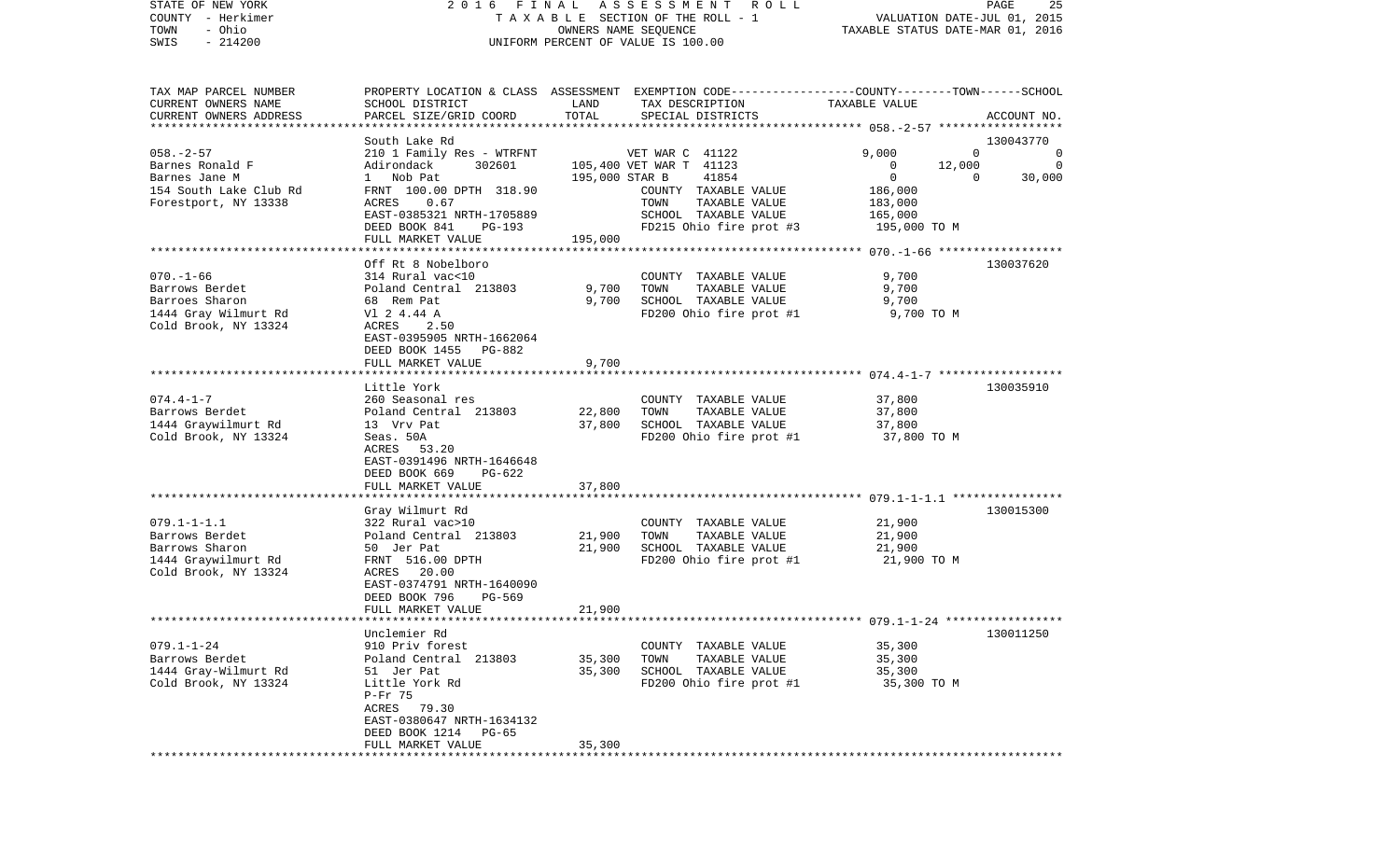| STATE OF NEW YORK<br>COUNTY - Herkimer<br>- Ohio<br>TOWN<br>$-214200$<br>SWIS                                                 | 2016 FINAL ASSESSMENT ROLL<br>TAXABLE SECTION OF THE ROLL - 1<br>OWNERS NAME SEQUENCE<br>UNIFORM PERCENT OF VALUE IS 100.00                                                                                            |                            |                                                                                                                                          | PAGE<br>26<br>VALUATION DATE-JUL 01, 2015<br>TAXABLE STATUS DATE-MAR 01, 2016 |             |
|-------------------------------------------------------------------------------------------------------------------------------|------------------------------------------------------------------------------------------------------------------------------------------------------------------------------------------------------------------------|----------------------------|------------------------------------------------------------------------------------------------------------------------------------------|-------------------------------------------------------------------------------|-------------|
| TAX MAP PARCEL NUMBER<br>CURRENT OWNERS NAME<br>CURRENT OWNERS ADDRESS                                                        | SCHOOL DISTRICT<br>PARCEL SIZE/GRID COORD                                                                                                                                                                              | LAND<br>TOTAL              | PROPERTY LOCATION & CLASS ASSESSMENT EXEMPTION CODE----------------COUNTY-------TOWN------SCHOOL<br>TAX DESCRIPTION<br>SPECIAL DISTRICTS | TAXABLE VALUE                                                                 | ACCOUNT NO. |
| **********************<br>$079.1 - 1 - 25$<br>Barrows Berdet<br>Barrows Sharon<br>1444 Graywilmurt Rd<br>Cold Brook, NY 13324 | Unclemier Rd<br>322 Rural vac>10<br>Poland Central 213803<br>51 Jer Pat<br>Lot <sub>35</sub><br>V1 2 21.5<br>ACRES 21.50<br>EAST-0382041 NRTH-1632960<br>DEED BOOK 686<br><b>PG-681</b>                                | 7,500<br>7,500             | COUNTY TAXABLE VALUE<br>TAXABLE VALUE<br>TOWN<br>SCHOOL TAXABLE VALUE<br>FD217 Ohio fire prot #4                                         | 7,500<br>7,500<br>7,500<br>7,500 TO M                                         | 130027870   |
|                                                                                                                               | FULL MARKET VALUE<br>*********************                                                                                                                                                                             | 7,500                      |                                                                                                                                          |                                                                               |             |
| $079.3 - 1 - 29$<br>Barrows Berdet<br>Barrows Sharon<br>1444 Gray Wilmurt Rd<br>Cold Brook, NY 13324                          | Christman Rd<br>322 Rural vac>10<br>Poland Central 213803<br>42 Jer Pat<br>Sub Div Lot 8 9<br>Vl2 Map Mm2c4<br>ACRES<br>39.40<br>EAST-0378321 NRTH-1625302<br>DEED BOOK 905<br>$PG-414$<br>FULL MARKET VALUE           | 12,884<br>12,884<br>12,884 | COUNTY TAXABLE VALUE<br>TAXABLE VALUE<br>TOWN<br>SCHOOL TAXABLE VALUE<br>FD200 Ohio fire prot #1                                         | 12,884<br>12,884<br>12,884<br>12,884 TO M                                     | 130012060   |
| $079.1 - 1 - 23$<br>Barrows Berdet A Sr<br>Barrows Sharon L<br>1444 Gray-Wilmurt Rd<br>Cold Brook, NY 13324                   | Unclemier Rd<br>314 Rural vac<10<br>Poland Central 213803<br>Lot 51 Jer Pat<br>V12<br>Map Jj2c13<br>ACRES<br>6.12<br>EAST-0379658 NRTH-1634789<br>DEED BOOK 1452 PG-25<br>FULL MARKET VALUE<br>*********************** | 12,200<br>12,200<br>12,200 | COUNTY TAXABLE VALUE<br>TAXABLE VALUE<br>TOWN<br>SCHOOL TAXABLE VALUE<br>FD200 Ohio fire prot #1                                         | 12,200<br>12,200<br>12,200<br>12,200 TO M                                     |             |
|                                                                                                                               | Gray Wilmur Rd                                                                                                                                                                                                         |                            |                                                                                                                                          |                                                                               |             |
| $074.3 - 1 - 34.2$<br>Barrows Berdet Jr<br>Barrows Michelle<br>1443 Gray Wilmurt Rd<br>Cold Brook, NY 13324                   | 210 1 Family Res<br>Poland Central 213803<br>76 Jer Pat<br>ACRES<br>5.00<br>EAST-0375932 NRTH-1640191<br>DEED BOOK 816<br>$PG-427$<br>FULL MARKET VALUE                                                                | 17,900<br>41,200<br>41,200 | 41854<br>STAR B<br>COUNTY TAXABLE VALUE<br>TOWN<br>TAXABLE VALUE<br>SCHOOL TAXABLE VALUE<br>FD200 Ohio fire prot #1                      | $\overline{0}$<br>$\Omega$<br>41,200<br>41,200<br>11,200<br>41,200 TO M       | 30,000      |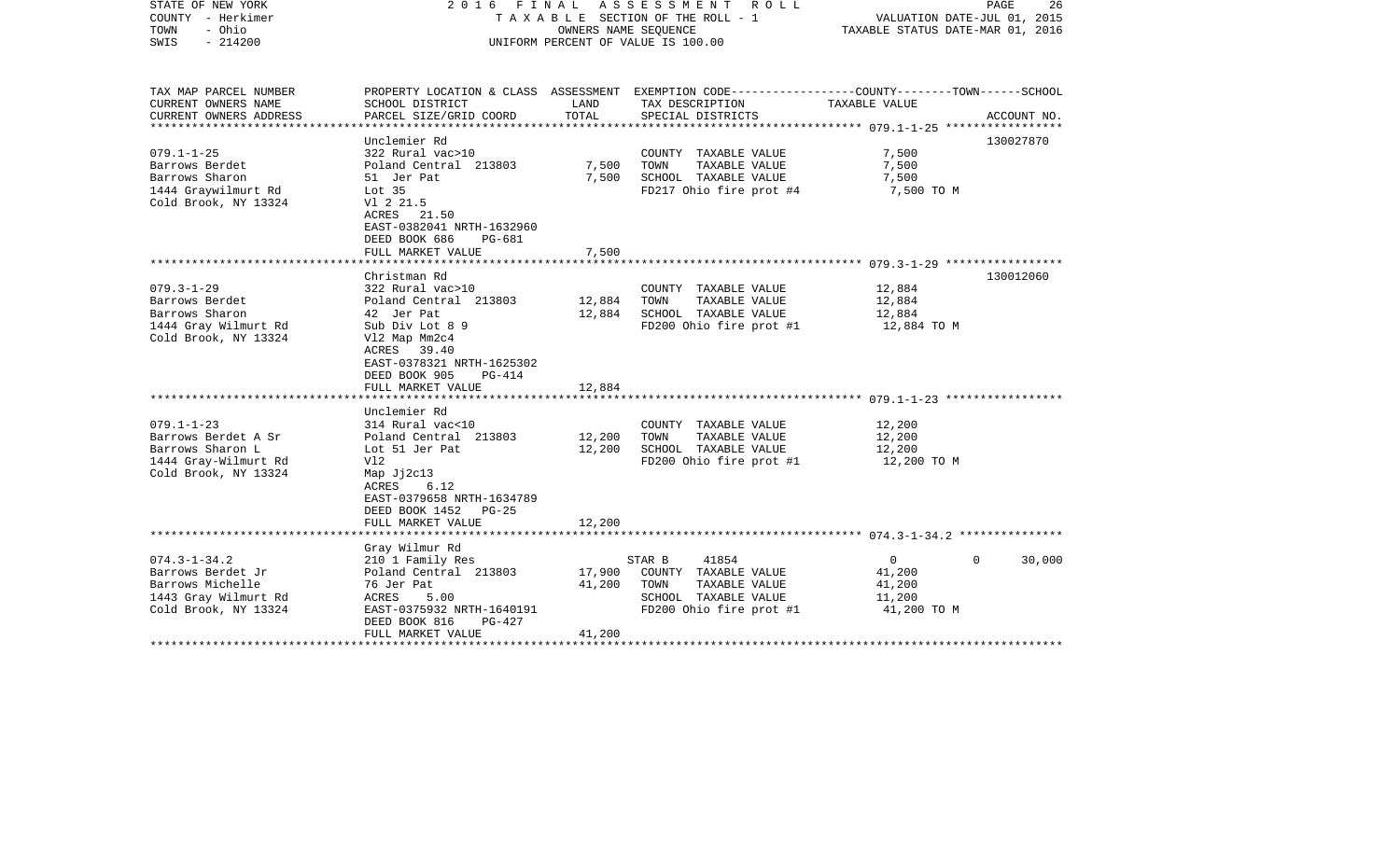| STATE OF NEW YORK<br>COUNTY - Herkimer<br>- Ohio<br>TOWN<br>SWIS<br>$-214200$                                | 2016<br>FINAL<br>TAXABLE SECTION OF THE ROLL - 1<br>UNIFORM PERCENT OF VALUE IS 100.00                                                                                          | PAGE<br>27<br>VALUATION DATE-JUL 01, 2015<br>TAXABLE STATUS DATE-MAR 01, 2016 |                                                                                                                                         |                                                                       |                          |             |
|--------------------------------------------------------------------------------------------------------------|---------------------------------------------------------------------------------------------------------------------------------------------------------------------------------|-------------------------------------------------------------------------------|-----------------------------------------------------------------------------------------------------------------------------------------|-----------------------------------------------------------------------|--------------------------|-------------|
| TAX MAP PARCEL NUMBER<br>CURRENT OWNERS NAME<br>CURRENT OWNERS ADDRESS                                       | SCHOOL DISTRICT<br>PARCEL SIZE/GRID COORD                                                                                                                                       | LAND<br>TOTAL<br>***********                                                  | PROPERTY LOCATION & CLASS ASSESSMENT EXEMPTION CODE---------------COUNTY-------TOWN------SCHOOL<br>TAX DESCRIPTION<br>SPECIAL DISTRICTS | TAXABLE VALUE                                                         |                          | ACCOUNT NO. |
| $085.1 - 1 - 43$<br>Barrows Berdet Jr<br>Barrows Michelle<br>1443 Gray Wilmurt Rd<br>Ohio, NY 13324          | Tea Cup St<br>910 Priv forest<br>Poland Central 213803<br>22 Jer Pat<br>ACRES 54.00<br>EAST-0382009 NRTH-1620121<br>DEED BOOK 1207 PG-934<br>FULL MARKET VALUE                  | 24,400<br>24,400<br>24,400                                                    | COUNTY TAXABLE VALUE<br>TAXABLE VALUE<br>TOWN<br>SCHOOL TAXABLE VALUE<br>FD210 Ohio fire prot #2                                        | 24,400<br>24,400<br>24,400<br>24,400 TO M                             |                          |             |
|                                                                                                              |                                                                                                                                                                                 |                                                                               |                                                                                                                                         |                                                                       |                          |             |
| $079.1 - 1 - 47$<br>Barrows Berdet Sr<br>1444 Gray Wilmurt Rd<br>Cold Brook, NY 13324                        | 1444 Gray Wilmur Rd<br>240 Rural res<br>Poland Central 213803<br>76 Jer Pat<br>ACRES 25.00<br>EAST-0376998 NRTH-1639840<br>DEED BOOK 826<br>PG-268<br>FULL MARKET VALUE         | 37,600 STAR EN<br>95,000<br>95,000                                            | VET COM CT 41131<br>41834<br>COUNTY TAXABLE VALUE<br>TOWN<br>TAXABLE VALUE<br>SCHOOL TAXABLE VALUE<br>FD200 Ohio fire prot #1           | 15,000<br>$\overline{0}$<br>80,000<br>75,000<br>29,700<br>95,000 TO M | 20,000<br>$\overline{0}$ | 65,300      |
|                                                                                                              | ************************                                                                                                                                                        | ****************                                                              |                                                                                                                                         |                                                                       |                          |             |
| $079.3 - 1 - 36$<br>Barrows Berdet Sr.<br>Barrows Berdet Jr.<br>1444 Gray-Wilmurt Rd<br>Cold Brook, NY 13324 | Christman Lot<br>910 Priv forest<br>Poland Central 213803<br>42 Jer Pat<br>Lots 20 21 22 2<br>V12 117.9<br>ACRES 157.80<br>EAST-0382436 NRTH-1629385<br>DEED BOOK 916<br>PG-645 | 58,200<br>58,200                                                              | COUNTY TAXABLE VALUE<br>TOWN<br>TAXABLE VALUE<br>SCHOOL TAXABLE VALUE<br>FD217 Ohio fire prot #4                                        | 58,200<br>58,200<br>58,200<br>58,200 TO M                             |                          | 130020760   |
|                                                                                                              | FULL MARKET VALUE                                                                                                                                                               | 58,200                                                                        |                                                                                                                                         |                                                                       |                          |             |
|                                                                                                              |                                                                                                                                                                                 |                                                                               |                                                                                                                                         |                                                                       |                          |             |
| $074.3 - 1 - 34.3$<br>Barrows Brenda<br>1495 Gray Wilmurt Rd<br>Cold Brook, NY 13324                         | 1495 Gray Wilmurt Rd<br>210 1 Family Res<br>Poland Central 213803<br>76 Jer Pat<br>ACRES<br>4.00<br>EAST-0376723 NRTH-1640708<br>DEED BOOK 831<br>PG-511                        | 18,500<br>40,000                                                              | 41854<br>STAR B<br>COUNTY TAXABLE VALUE<br>TAXABLE VALUE<br>TOWN<br>SCHOOL TAXABLE VALUE<br>FD200 Ohio fire prot #1                     | $\overline{0}$<br>40,000<br>40,000<br>10,000<br>40,000 TO M           | $\Omega$                 | 30,000      |
|                                                                                                              | FULL MARKET VALUE                                                                                                                                                               | 40,000                                                                        |                                                                                                                                         |                                                                       |                          |             |
|                                                                                                              |                                                                                                                                                                                 |                                                                               |                                                                                                                                         |                                                                       |                          |             |
| $074.4 - 1 - 17$<br>Barrows Russel<br>1469 Gray Wilmurt Rd<br>Cold Brook, NY 13324                           | Little York<br>910 Priv forest<br>Poland Central 213803<br>9 Vrv Pat<br>V12-26.38A<br>ACRES 13.50<br>EAST-0393991 NRTH-1642615<br>DEED BOOK 861<br><b>PG-004</b>                | 7,000<br>7,000                                                                | COUNTY TAXABLE VALUE<br>TOWN<br>TAXABLE VALUE<br>SCHOOL TAXABLE VALUE<br>FD217 Ohio fire prot #4                                        | 7,000<br>7,000<br>7,000<br>7,000 TO M                                 |                          | 130043110   |
|                                                                                                              | FULL MARKET VALUE                                                                                                                                                               | 7,000<br>***********                                                          |                                                                                                                                         |                                                                       |                          |             |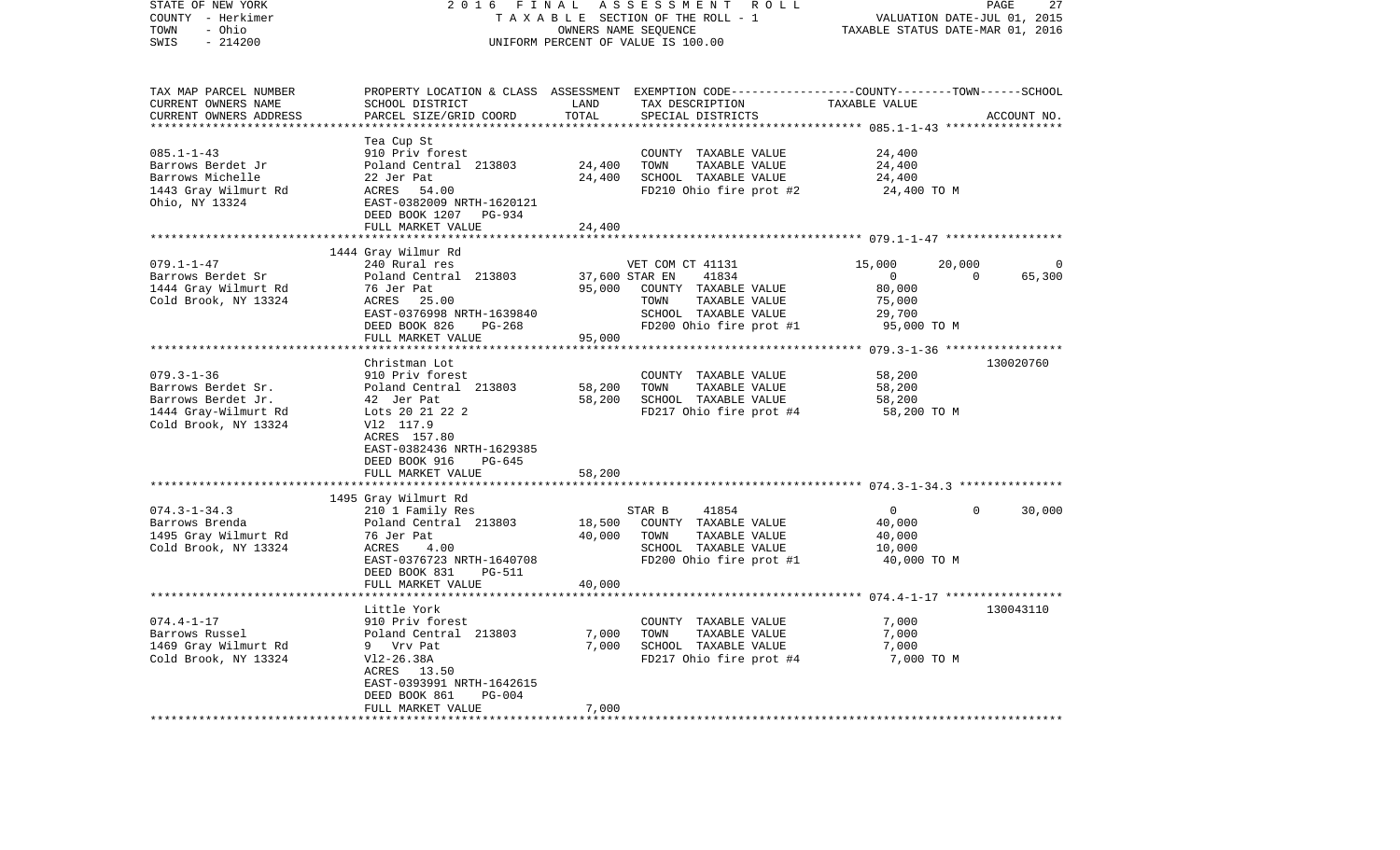| STATE OF NEW YORK<br>COUNTY - Herkimer<br>TOWN<br>- Ohio<br>$-214200$<br>SWIS             | FINAL<br>ASSESSMENT ROLL<br>2016<br>TAXABLE SECTION OF THE ROLL - 1<br>OWNERS NAME SEQUENCE<br>UNIFORM PERCENT OF VALUE IS 100.00                                  |                            |                          |                                                                                                   | PAGE<br>28<br>VALUATION DATE-JUL 01, 2015<br>TAXABLE STATUS DATE-MAR 01, 2016 |                            |                     |
|-------------------------------------------------------------------------------------------|--------------------------------------------------------------------------------------------------------------------------------------------------------------------|----------------------------|--------------------------|---------------------------------------------------------------------------------------------------|-------------------------------------------------------------------------------|----------------------------|---------------------|
| TAX MAP PARCEL NUMBER<br>CURRENT OWNERS NAME<br>CURRENT OWNERS ADDRESS                    | PROPERTY LOCATION & CLASS ASSESSMENT EXEMPTION CODE---------------COUNTY-------TOWN------SCHOOL<br>SCHOOL DISTRICT<br>PARCEL SIZE/GRID COORD                       | LAND<br>TOTAL              |                          | TAX DESCRIPTION<br>SPECIAL DISTRICTS                                                              | TAXABLE VALUE                                                                 |                            | ACCOUNT NO.         |
| *****************                                                                         |                                                                                                                                                                    |                            |                          |                                                                                                   |                                                                               |                            |                     |
| $079.1 - 1 - 48$<br>Barrows Russel Jr<br>RR1 Gray-Wilmurt Rd<br>Cold Brook, NY 13324      | Gray Wilmur Rd<br>240 Rural res<br>Poland Central 213803<br>76 Jer Pat<br>FRNT 1770.00 DPTH<br>ACRES 23.00<br>EAST-0377525 NRTH-1640730<br>DEED BOOK 834<br>PG-159 | 36,200 STAR B<br>112,000   | CW_15_VET/ 41162<br>TOWN | 41854<br>COUNTY TAXABLE VALUE<br>TAXABLE VALUE<br>SCHOOL TAXABLE VALUE<br>FD200 Ohio fire prot #1 | 9,000<br>$\mathbf{0}$<br>103,000<br>112,000<br>82,000<br>112,000 TO M         | $\overline{0}$<br>$\Omega$ | 30,000              |
|                                                                                           | FULL MARKET VALUE                                                                                                                                                  | 112,000                    |                          |                                                                                                   |                                                                               |                            |                     |
| $074.4 - 1 - 16$<br>Barrows Russell<br>1469 Graywilmurt Rd<br>Cold Brook, NY 13324        | Little York<br>260 Seasonal res<br>Poland Central 213803<br>9 Vrv Pat<br>ACRES 48.20<br>EAST-0393372 NRTH-1643328<br>DEED BOOK 756<br>PG-101<br>FULL MARKET VALUE  | 19,700<br>37,500<br>37,500 | TOWN                     | COUNTY TAXABLE VALUE<br>TAXABLE VALUE<br>SCHOOL TAXABLE VALUE<br>FD217 Ohio fire prot #4          | 37,500<br>37,500<br>37,500<br>37,500 TO M                                     |                            | 130035460           |
|                                                                                           | Atwood Lk. Rd.                                                                                                                                                     |                            |                          |                                                                                                   |                                                                               |                            |                     |
| $074.4 - 1 - 18$<br>Barrows Russell<br>1469 Gray Wilmert Rd.<br>Ohio, NY 13324            | 314 Rural vac<10<br>Poland Central 213803<br>ACRES<br>2.90<br>EAST-0357354 NRTH-0217521<br>FULL MARKET VALUE                                                       | 1,500<br>1,500<br>1,500    | TOWN                     | COUNTY TAXABLE VALUE<br>TAXABLE VALUE<br>SCHOOL TAXABLE VALUE                                     | 1,500<br>1,500<br>1,500                                                       |                            |                     |
|                                                                                           |                                                                                                                                                                    |                            |                          |                                                                                                   |                                                                               |                            |                     |
| $074.3 - 1 - 34.1$<br>Barrows Russell Sr<br>1469 Gray Wilmurt Rd<br>Cold Brook, NY 13324  | 1469 Gray-Wilmurt Rd<br>240 Rural res<br>Poland Central 213803<br>76 Jer Pat<br>FRNT 1665.00 DPTH<br>ACRES 58.30<br>EAST-0377262 NRTH-1642160                      | 59,100<br>112,500          | STAR EN<br>TOWN          | 41834<br>COUNTY TAXABLE VALUE<br>TAXABLE VALUE<br>SCHOOL TAXABLE VALUE<br>FD200 Ohio fire prot #1 | $\overline{0}$<br>112,500<br>112,500<br>47,200<br>112,500 TO M                | $\Omega$                   | 130015330<br>65,300 |
|                                                                                           | DEED BOOK 831<br><b>PG-511</b><br>FULL MARKET VALUE                                                                                                                | 112,500                    |                          |                                                                                                   |                                                                               |                            |                     |
|                                                                                           |                                                                                                                                                                    |                            |                          |                                                                                                   |                                                                               |                            |                     |
| $079.1 - 1 - 1.3$<br>Barrows Sherri<br>Nix Cody<br>1423 Gray Wilmurt Rd<br>Ohio, NY 13324 | 1423 Gray Wilmurt Rd<br>210 1 Family Res<br>Poland Central 213803<br>FRNT 450.00 DPTH<br>ACRES<br>6.00<br>DEED BOOK 1290<br>PG-650<br>FULL MARKET VALUE            | 22,000<br>45,000<br>45,000 | STAR B<br>TOWN           | 41854<br>COUNTY TAXABLE VALUE<br>TAXABLE VALUE<br>SCHOOL TAXABLE VALUE                            | $\overline{0}$<br>45,000<br>45,000<br>15,000                                  | $\Omega$                   | 30,000              |
|                                                                                           |                                                                                                                                                                    |                            |                          |                                                                                                   |                                                                               |                            |                     |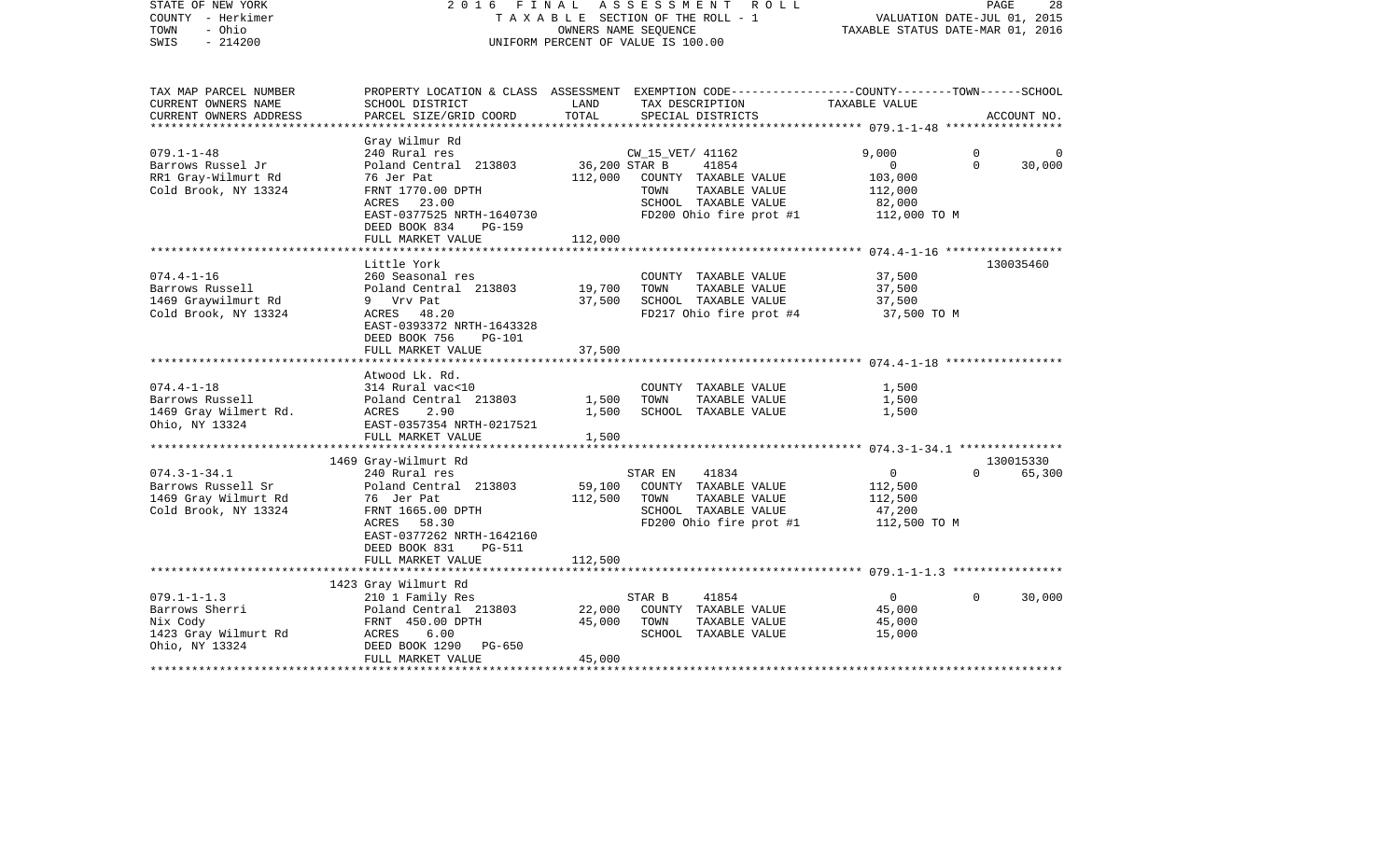| STATE OF NEW YORK<br>COUNTY - Herkimer<br>- Ohio<br>TOWN<br>$-214200$<br>SWIS                    | 2016 FINAL ASSESSMENT ROLL<br>TAXABLE SECTION OF THE ROLL - 1<br>UNIFORM PERCENT OF VALUE IS 100.00                                                                                | VALUATION DATE-JUL 01, 2015<br>TAXABLE STATUS DATE-MAR 01, 2016 | PAGE<br>29                                                                                                                             |                                                             |                    |
|--------------------------------------------------------------------------------------------------|------------------------------------------------------------------------------------------------------------------------------------------------------------------------------------|-----------------------------------------------------------------|----------------------------------------------------------------------------------------------------------------------------------------|-------------------------------------------------------------|--------------------|
| TAX MAP PARCEL NUMBER<br>CURRENT OWNERS NAME<br>CURRENT OWNERS ADDRESS                           | SCHOOL DISTRICT<br>PARCEL SIZE/GRID COORD                                                                                                                                          | LAND<br>TOTAL                                                   | PROPERTY LOCATION & CLASS ASSESSMENT EXEMPTION CODE---------------COUNTY-------TOWN-----SCHOOL<br>TAX DESCRIPTION<br>SPECIAL DISTRICTS | TAXABLE VALUE                                               | ACCOUNT NO.        |
|                                                                                                  |                                                                                                                                                                                    |                                                                 |                                                                                                                                        |                                                             |                    |
| $079.3 - 1 - 23$<br>Bartholomew David<br>Bartholomew Susan<br>PO Box 21<br>Remsen, NY 13438      | Christman Spur Rd<br>260 Seasonal res<br>Poland Central 213803<br>42 Jer Pat<br>Lot 2<br>ACRES 35.90<br>EAST-0379211 NRTH-1628732<br>DEED BOOK 1346<br>PG-445<br>FULL MARKET VALUE | 24,200<br>30,500<br>30,500                                      | COUNTY TAXABLE VALUE<br>TAXABLE VALUE<br>TOWN<br>SCHOOL TAXABLE VALUE<br>FD200 Ohio fire prot #1                                       | 30,500<br>30,500<br>30,500<br>30,500 TO M                   | 130027810          |
|                                                                                                  |                                                                                                                                                                                    |                                                                 |                                                                                                                                        |                                                             |                    |
| $074.1 - 2 - 17$<br>Barton Justice S<br>Barton Dixie Lee<br>225 Bell Hill Rd<br>Poland, NY 13431 | State Rt. 8<br>240 Rural res<br>Poland Central 213803<br>7.10<br>ACRES<br>EAST-0378507 NRTH-1655916<br>FULL MARKET VALUE                                                           | 22,000<br>77,000<br>77,000                                      | COUNTY TAXABLE VALUE<br>TAXABLE VALUE<br>TOWN<br>SCHOOL TAXABLE VALUE<br>FD200 Ohio fire prot #1                                       | 77,000<br>77,000<br>77,000<br>77,000 TO M                   |                    |
|                                                                                                  | Bull Hill Rd                                                                                                                                                                       |                                                                 |                                                                                                                                        |                                                             | 130037200          |
| $085.2 - 2 - 8$<br>Bates Gary<br>Bates Deborah<br>1029 Bull Hill Rd<br>Cold Brook, NY 13324      | 210 1 Family Res<br>Poland Central 213803<br>22 Jer Pat<br>ACRES<br>1.80<br>EAST-0386500 NRTH-1621225<br>DEED BOOK 786<br><b>PG-119</b><br>FULL MARKET VALUE                       | 15,400<br>67,500<br>67,500                                      | 41854<br>STAR B<br>COUNTY TAXABLE VALUE<br>TOWN<br>TAXABLE VALUE<br>SCHOOL TAXABLE VALUE<br>FD210 Ohio fire prot #2                    | $\overline{0}$<br>67,500<br>67,500<br>37,500<br>67,500 TO M | $\Omega$<br>30,000 |
|                                                                                                  |                                                                                                                                                                                    |                                                                 |                                                                                                                                        |                                                             |                    |
| $085.2 - 2 - 11.2$<br>Bates Gary<br>Bates Deborah<br>1029 Bull Hill Rd<br>Cold Brook, NY 13324   | Bull Hill Rd<br>314 Rural vac<10<br>Poland Central 213803<br>ACRES<br>2.00<br>EAST-0386293 NRTH-1621193<br>DEED BOOK 796<br>PG-217                                                 | 7,000<br>7,000                                                  | COUNTY TAXABLE VALUE<br>TAXABLE VALUE<br>TOWN<br>SCHOOL TAXABLE VALUE<br>FD200 Ohio fire prot #1                                       | 7,000<br>7,000<br>7,000<br>7,000 TO M                       |                    |
|                                                                                                  | FULL MARKET VALUE                                                                                                                                                                  | 7,000                                                           |                                                                                                                                        |                                                             |                    |
|                                                                                                  |                                                                                                                                                                                    |                                                                 |                                                                                                                                        |                                                             |                    |
| $074.3 - 1 - 31.3$<br>Bates Gregory M<br>PO Box 391<br>Herkimer, NY 13350                        | Hill Rd<br>322 Rural vac>10<br>Poland Central 213803<br>ACRES 13.50<br>EAST-0379133 NRTH-1646781<br>DEED BOOK 788<br>PG-234<br>FULL MARKET VALUE                                   | 17,400<br>17,400<br>17,400                                      | COUNTY TAXABLE VALUE<br>TOWN<br>TAXABLE VALUE<br>SCHOOL TAXABLE VALUE<br>FD200 Ohio fire prot #1                                       | 17,400<br>17,400<br>17,400<br>17,400 TO M                   |                    |
|                                                                                                  |                                                                                                                                                                                    |                                                                 |                                                                                                                                        |                                                             |                    |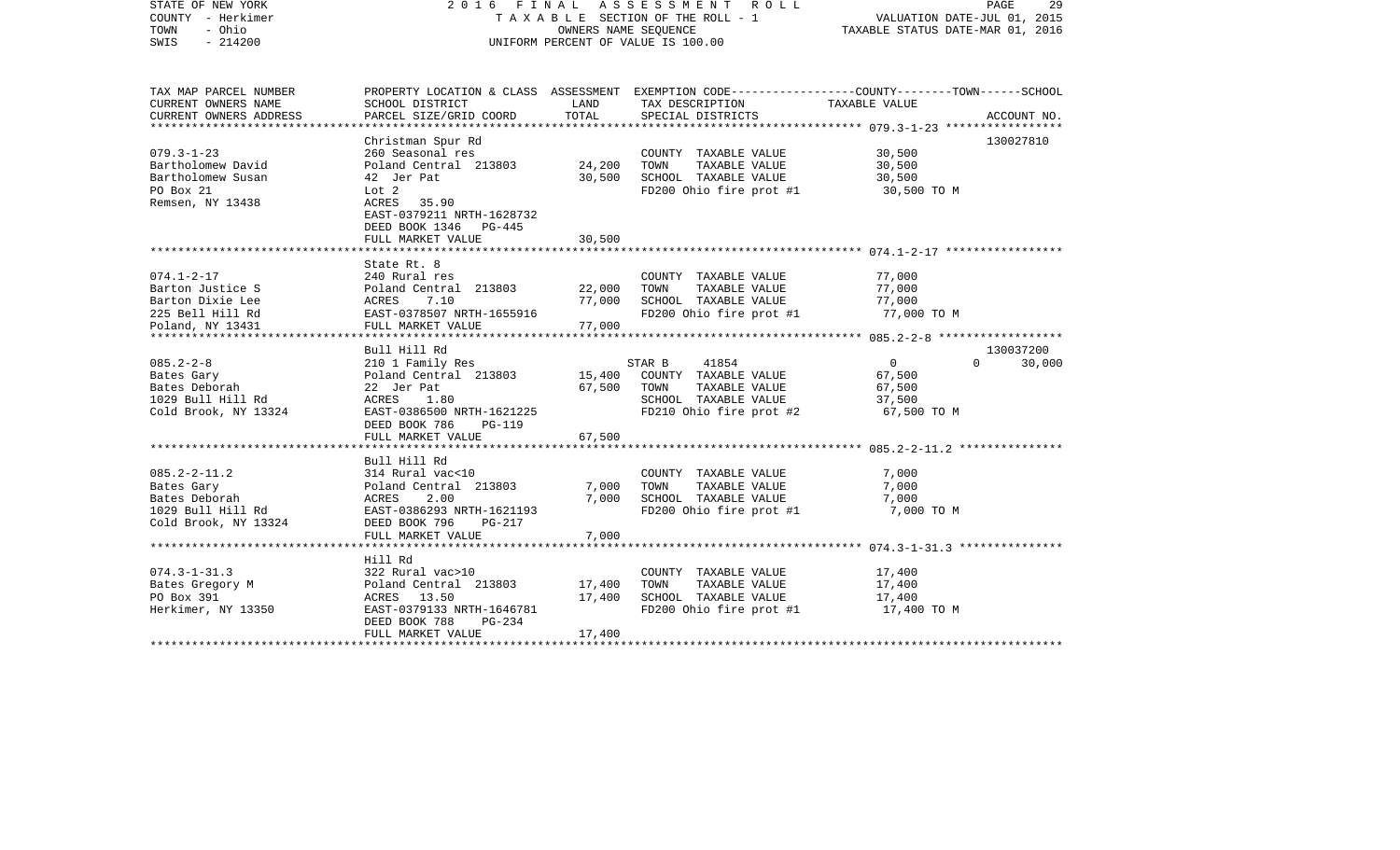| STATE OF NEW YORK<br>COUNTY - Herkimer<br>- Ohio<br>TOWN<br>$-214200$<br>SWIS                    | 2016 FINAL ASSESSMENT ROLL<br>T A X A B L E SECTION OF THE ROLL - 1<br>OWNERS NAME SEQUENCE<br>UNIFORM PERCENT OF VALUE IS 100.00                                                                                 |                              |                                                                                                                                         | PAGE<br>30<br>VALUATION DATE-JUL 01, 2015<br>TAXABLE STATUS DATE-MAR 01, 2016 |                                 |
|--------------------------------------------------------------------------------------------------|-------------------------------------------------------------------------------------------------------------------------------------------------------------------------------------------------------------------|------------------------------|-----------------------------------------------------------------------------------------------------------------------------------------|-------------------------------------------------------------------------------|---------------------------------|
| TAX MAP PARCEL NUMBER<br>CURRENT OWNERS NAME<br>CURRENT OWNERS ADDRESS                           | SCHOOL DISTRICT<br>PARCEL SIZE/GRID COORD                                                                                                                                                                         | LAND<br>TOTAL                | PROPERTY LOCATION & CLASS ASSESSMENT EXEMPTION CODE---------------COUNTY-------TOWN------SCHOOL<br>TAX DESCRIPTION<br>SPECIAL DISTRICTS | TAXABLE VALUE                                                                 | ACCOUNT NO.                     |
|                                                                                                  |                                                                                                                                                                                                                   |                              |                                                                                                                                         |                                                                               |                                 |
|                                                                                                  | 3885 Rt 8                                                                                                                                                                                                         |                              |                                                                                                                                         |                                                                               | 130026820                       |
| $074.1 - 2 - 35$<br>Baumes Scott M<br>3885 State Route 8<br>Cold Brook, NY 13324                 | 210 1 Family Res<br>Poland Central 213803<br>64 Rem Pat<br>FRNT 50.00 DPTH 187.00<br>ACRES<br>0.22 BANK 035<br>EAST-0375322 NRTH-1655039<br>DEED BOOK 847<br>$PG-285$                                             | 11,200<br>51,800             | 41854<br>STAR B<br>COUNTY TAXABLE VALUE<br>TOWN<br>TAXABLE VALUE<br>SCHOOL TAXABLE VALUE<br>FD200 Ohio fire prot #1                     | $\overline{0}$<br>51,800<br>51,800<br>21,800<br>51,800 TO M                   | $\Omega$<br>30,000              |
|                                                                                                  | FULL MARKET VALUE                                                                                                                                                                                                 | 51,800                       |                                                                                                                                         |                                                                               |                                 |
| $074.1 - 2 - 36$<br>Baumes Scott M<br>3885 State Route 8                                         | Rt 8<br>314 Rural vac<10<br>Poland Central 213803<br>Lot 64 Rem P.                                                                                                                                                | 1,000<br>1,000               | COUNTY TAXABLE VALUE<br>TOWN<br>TAXABLE VALUE<br>SCHOOL TAXABLE VALUE                                                                   | 1,000<br>1,000<br>1,000                                                       | 130060450                       |
| Cold Brook, NY 13324                                                                             | FRNT<br>98.00 DPTH 157.00<br>ACRES<br>$0.35$ BANK<br>035<br>EAST-0375187 NRTH-1655051<br>DEED BOOK 847<br>$PG-285$<br>FULL MARKET VALUE                                                                           | 1,000                        | FD200 Ohio fire prot #1                                                                                                                 | 1,000 TO M                                                                    |                                 |
|                                                                                                  |                                                                                                                                                                                                                   |                              |                                                                                                                                         |                                                                               |                                 |
| $058. - 2 - 26$<br>Bayzon Ronald<br>Bayzon Carole<br>235 Dropp Rd<br>Richfield Springs, NY 13439 | South Lake Rd<br>260 Seasonal res - WTRFNT<br>Adirondack<br>302601<br>1 Nob Pat<br>N Lake<br>Sens $1/2$<br>FRNT<br>64.90 DPTH 66.00<br>EAST-0375991 NRTH-1708436<br>DEED BOOK 1539<br>PG-802<br>FULL MARKET VALUE | 50,000<br>70,500<br>70,500   | COUNTY TAXABLE VALUE<br>TAXABLE VALUE<br>TOWN<br>SCHOOL TAXABLE VALUE<br>FD215 Ohio fire prot #3                                        | 70,500<br>70,500<br>70,500<br>70,500 TO M                                     | 130044100                       |
|                                                                                                  |                                                                                                                                                                                                                   |                              |                                                                                                                                         |                                                                               |                                 |
| $074.1 - 2 - 7.1$<br>Bazan Stephen<br>PO Box 61<br>Poland, NY 13431                              | Rt 8<br>240 Rural res<br>Poland Central 213803<br>75 Rem Pat<br>Sub 15<br>R1 & Garage & Barn<br>ACRES<br>56.90<br>EAST-0374283 NRTH-1655127<br>DEED BOOK 697<br>$PG-342$<br>FULL MARKET VALUE                     | 79,500<br>123,500<br>123,500 | STAR B<br>41854<br>COUNTY TAXABLE VALUE<br>TOWN<br>TAXABLE VALUE<br>SCHOOL TAXABLE VALUE<br>FD200 Ohio fire prot #1                     | $\overline{0}$<br>123,500<br>123,500<br>93,500<br>123,500 TO M                | 130030900<br>$\Omega$<br>30,000 |
|                                                                                                  |                                                                                                                                                                                                                   |                              |                                                                                                                                         |                                                                               |                                 |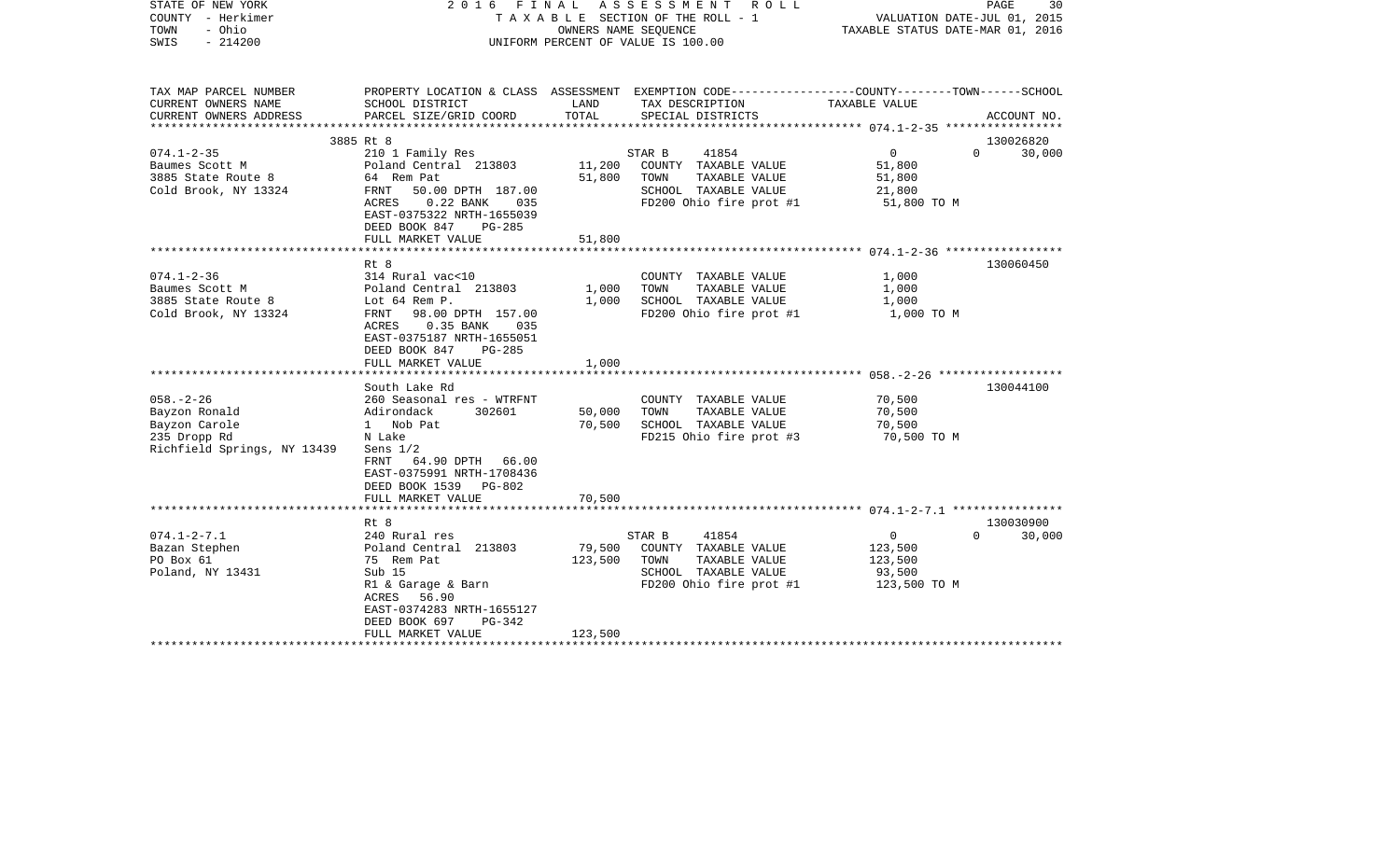| STATE OF NEW YORK<br>COUNTY - Herkimer<br>- Ohio<br>TOWN<br>$-214200$<br>SWIS                                     | 2016 FINAL                                                                                                                                                                                                       | OWNERS NAME SEQUENCE       | A S S E S S M E N T R O L L<br>TAXABLE SECTION OF THE ROLL - 1<br>UNIFORM PERCENT OF VALUE IS 100.00                                    | VALUATION DATE-JUL 01, 2015<br>TAXABLE STATUS DATE-MAR 01, 2016         | 31<br>PAGE  |
|-------------------------------------------------------------------------------------------------------------------|------------------------------------------------------------------------------------------------------------------------------------------------------------------------------------------------------------------|----------------------------|-----------------------------------------------------------------------------------------------------------------------------------------|-------------------------------------------------------------------------|-------------|
| TAX MAP PARCEL NUMBER<br>CURRENT OWNERS NAME<br>CURRENT OWNERS ADDRESS<br>************************                | SCHOOL DISTRICT<br>PARCEL SIZE/GRID COORD                                                                                                                                                                        | LAND<br>TOTAL              | PROPERTY LOCATION & CLASS ASSESSMENT EXEMPTION CODE---------------COUNTY-------TOWN------SCHOOL<br>TAX DESCRIPTION<br>SPECIAL DISTRICTS | TAXABLE VALUE                                                           | ACCOUNT NO. |
| $085.2 - 2 - 51$<br>Beach Steven L<br>Beach Gail K<br>c/o Jessica Deering<br>5701 8th St N<br>Arlington, VA 22205 | Bull Hill Rd<br>260 Seasonal res<br>Poland Central 213803<br>22 Jer Pat<br>R 1 1<br>FRNT 338.70 DPTH 112.00<br>ACRES<br>0.74<br>EAST-0384698 NRTH-1616874<br>DEED BOOK 680<br><b>PG-601</b><br>FULL MARKET VALUE | 11,800<br>46,400<br>46,400 | COUNTY TAXABLE VALUE<br>TAXABLE VALUE<br>TOWN<br>SCHOOL TAXABLE VALUE<br>FD210 Ohio fire prot #2                                        | 46,400<br>46,400<br>46,400<br>46,400 TO M                               | 130024780   |
|                                                                                                                   |                                                                                                                                                                                                                  |                            |                                                                                                                                         |                                                                         |             |
| $085.2 - 2 - 54.1$<br>Beach Steven L<br>Beach Gail<br>c/o Jessica Deering<br>5701 8th St N<br>Arlington, VA 22205 | Bull Hill Rd<br>322 Rural vac>10<br>Poland Central 213803<br>22 Jer Pat<br>Vl 47.2A<br>ACRES 46.50<br>EAST-0385546 NRTH-1616366<br>DEED BOOK 863<br>$PG-90$                                                      | 39,200<br>39,200           | COUNTY TAXABLE VALUE<br>TOWN<br>TAXABLE VALUE<br>SCHOOL TAXABLE VALUE<br>FD210 Ohio fire prot #2                                        | 39,200<br>39,200<br>39,200<br>39,200 TO M                               | 130019890   |
|                                                                                                                   | FULL MARKET VALUE                                                                                                                                                                                                | 39,200                     |                                                                                                                                         |                                                                         |             |
|                                                                                                                   | *********************************                                                                                                                                                                                |                            |                                                                                                                                         |                                                                         |             |
|                                                                                                                   | 729 Fisher Rd                                                                                                                                                                                                    |                            |                                                                                                                                         |                                                                         | 130044432   |
| $078.4 - 1 - 8.6$<br>Beauregard Gary R<br>Beaurgard Kelly A<br>729 Fisher Rd<br>Cold Brook, NY 13324              | 240 Rural res<br>Poland Central 213803<br>12 Jer Pat<br>Log Home & Garage<br>ACRES 11.40<br>EAST-0362651 NRTH-1625349<br>DEED BOOK 1379 PG-500                                                                   | 28,100<br>90,000<br>90,000 | 41854<br>STAR B<br>COUNTY TAXABLE VALUE<br>TOWN<br>TAXABLE VALUE<br>SCHOOL TAXABLE VALUE<br>FD200 Ohio fire prot #1                     | $\overline{0}$<br>$\Omega$<br>90,000<br>90,000<br>60,000<br>90,000 TO M | 30,000      |
|                                                                                                                   | FULL MARKET VALUE<br>***********************                                                                                                                                                                     |                            |                                                                                                                                         |                                                                         |             |
| $074.1 - 1 - 29$<br>Bell Joseph<br>Bell Kierin<br>4602 Jersey Hill Rd<br>Amsterdam, NY 12010                      | Route 8<br>322 Rural vac>10<br>Poland Central 213803<br>75 Rem Pat<br>Sub 8<br>V12 40<br>FRNT 212.00 DPTH<br>ACRES 39.90<br>EAST-0382462 NRTH-1657746<br>DEED BOOK 1586<br>PG-766<br>FULL MARKET VALUE           | 42,200<br>42,200<br>42,200 | COUNTY TAXABLE VALUE<br>TOWN<br>TAXABLE VALUE<br>SCHOOL TAXABLE VALUE<br>FD200 Ohio fire prot #1                                        | 42,200<br>42,200<br>42,200<br>42,200 TO M                               | 130034080   |
|                                                                                                                   |                                                                                                                                                                                                                  |                            |                                                                                                                                         |                                                                         |             |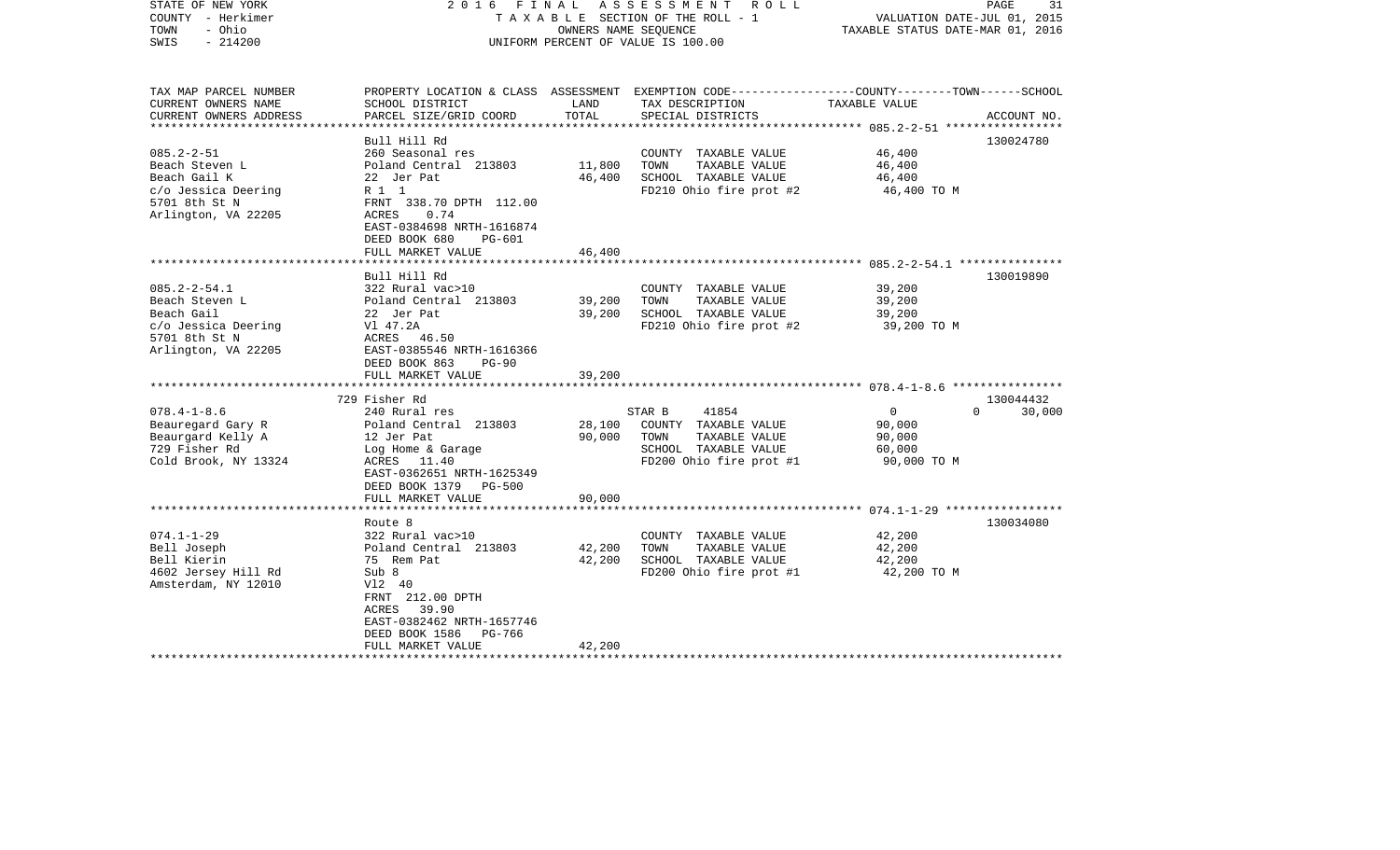| STATE OF NEW YORK<br>COUNTY - Herkimer<br>- Ohio<br>TOWN<br>$-214200$<br>SWIS | 2016 FINAL ASSESSMENT ROLL<br>TAXABLE SECTION OF THE ROLL - 1<br>UNIFORM PERCENT OF VALUE IS 100.00 | PAGE<br>32<br>VALUATION DATE-JUL 01, 2015<br>TAXABLE STATUS DATE-MAR 01, 2016 |                                                                                                                     |                       |             |
|-------------------------------------------------------------------------------|-----------------------------------------------------------------------------------------------------|-------------------------------------------------------------------------------|---------------------------------------------------------------------------------------------------------------------|-----------------------|-------------|
| TAX MAP PARCEL NUMBER<br>CURRENT OWNERS NAME                                  | SCHOOL DISTRICT                                                                                     | LAND<br>TOTAL                                                                 | PROPERTY LOCATION & CLASS ASSESSMENT EXEMPTION CODE----------------COUNTY-------TOWN------SCHOOL<br>TAX DESCRIPTION | TAXABLE VALUE         |             |
| CURRENT OWNERS ADDRESS                                                        | PARCEL SIZE/GRID COORD                                                                              |                                                                               | SPECIAL DISTRICTS                                                                                                   |                       | ACCOUNT NO. |
|                                                                               | Ed Smith Rd                                                                                         |                                                                               |                                                                                                                     |                       | 130039060   |
| $073.3 - 2 - 70$                                                              | 260 Seasonal res                                                                                    |                                                                               | COUNTY TAXABLE VALUE                                                                                                | 41,800                |             |
| Belmonte Daniel J Jr                                                          | Poland Central 213803                                                                               | 25,800                                                                        | TOWN<br>TAXABLE VALUE                                                                                               | 41,800                |             |
| Delmonte Susan                                                                | 45 Jer Pat                                                                                          | 41,800                                                                        | SCHOOL TAXABLE VALUE                                                                                                | 41,800                |             |
| 13 Allen Rd                                                                   | ACRES<br>8.10                                                                                       |                                                                               | FD200 Ohio fire prot #1                                                                                             | 41,800 TO M           |             |
| Goshen, CT 06756                                                              | EAST-0354971 NRTH-1641343                                                                           |                                                                               |                                                                                                                     |                       |             |
|                                                                               | DEED BOOK 1229 PG-951                                                                               |                                                                               |                                                                                                                     |                       |             |
|                                                                               | FULL MARKET VALUE                                                                                   | 41,800                                                                        |                                                                                                                     |                       |             |
|                                                                               |                                                                                                     |                                                                               |                                                                                                                     |                       |             |
|                                                                               | Ed Smith Rd                                                                                         |                                                                               |                                                                                                                     |                       | 130029670   |
| $078.1 - 2 - 3.2$                                                             | 314 Rural vac<10                                                                                    |                                                                               | COUNTY TAXABLE VALUE                                                                                                | 11,500                |             |
| Bendino Betty J                                                               | Poland Central 213803                                                                               | 11,500<br>11,500                                                              | TAXABLE VALUE<br>TOWN<br>SCHOOL TAXABLE VALUE                                                                       | 11,500                |             |
| Bendino Alice<br>6713 Lakeshore Rd                                            | 45 Jer Pat<br>78.1-2-3 DELETED USING S/                                                             |                                                                               | FD200 Ohio fire prot #1                                                                                             | 11,500<br>11,500 TO M |             |
| PO Box 45                                                                     | #3                                                                                                  |                                                                               |                                                                                                                     |                       |             |
| Verona, NY 13162                                                              | ACRES<br>5.10                                                                                       |                                                                               |                                                                                                                     |                       |             |
|                                                                               | EAST-0355406 NRTH-1638947                                                                           |                                                                               |                                                                                                                     |                       |             |
|                                                                               | DEED BOOK 1345<br>PG-189                                                                            |                                                                               |                                                                                                                     |                       |             |
|                                                                               | FULL MARKET VALUE                                                                                   | 11,500                                                                        |                                                                                                                     |                       |             |
|                                                                               |                                                                                                     |                                                                               |                                                                                                                     |                       |             |
|                                                                               | Reed Mill Road Rd                                                                                   |                                                                               |                                                                                                                     |                       | 130060595   |
| $064. - 1 - 20$                                                               | 322 Rural vac>10                                                                                    |                                                                               | COUNTY TAXABLE VALUE                                                                                                | 26,300                |             |
| Bennett Brian E                                                               | 302601<br>Adirondack                                                                                | 26,300                                                                        | TAXABLE VALUE<br>TOWN                                                                                               | 26,300                |             |
| 221 Fay Ln                                                                    | Lot 15 Rem Pat                                                                                      | 26,300                                                                        | SCHOOL TAXABLE VALUE                                                                                                | 26,300                |             |
| Minoa, NY 13116                                                               | ACRES 26.70                                                                                         |                                                                               | FD215 Ohio fire prot #3                                                                                             | 26,300 TO M           |             |
|                                                                               | EAST-0340662 NRTH-1672387<br>DEED BOOK 936<br>$PG-163$                                              |                                                                               |                                                                                                                     |                       |             |
|                                                                               | FULL MARKET VALUE                                                                                   | 26,300                                                                        |                                                                                                                     |                       |             |
|                                                                               |                                                                                                     | **************                                                                |                                                                                                                     |                       |             |
|                                                                               | Reed Mill Road Rd                                                                                   |                                                                               |                                                                                                                     |                       | 130010050   |
| $064. -1 - 21$                                                                | 910 Priv forest                                                                                     |                                                                               | COUNTY TAXABLE VALUE                                                                                                | 26,300                |             |
| Bennett Deborah D                                                             | Adirondack<br>302601                                                                                | 26,300                                                                        | TOWN<br>TAXABLE VALUE                                                                                               | 26,300                |             |
| 100 E. Dauenhauer St                                                          | 15 Rem Pat                                                                                          | 26,300                                                                        | SCHOOL TAXABLE VALUE                                                                                                | 26,300                |             |
| East Syracuse, NY 13057                                                       | FRNT 200.00 DPTH                                                                                    |                                                                               | FD215 Ohio fire prot #3                                                                                             | 26,300 TO M           |             |
|                                                                               | ACRES 26.70                                                                                         |                                                                               |                                                                                                                     |                       |             |
|                                                                               | EAST-0341270 NRTH-1673872                                                                           |                                                                               |                                                                                                                     |                       |             |
|                                                                               | DEED BOOK 1305 PG-469                                                                               |                                                                               |                                                                                                                     |                       |             |
|                                                                               | FULL MARKET VALUE                                                                                   | 26,300                                                                        |                                                                                                                     |                       |             |
|                                                                               |                                                                                                     |                                                                               |                                                                                                                     |                       |             |
| $079.3 - 1 - 5$                                                               | 944 Gray Wilmurt Rd                                                                                 |                                                                               | COUNTY TAXABLE VALUE                                                                                                | 78,000                | 130060410   |
| Bergin Keith                                                                  | 210 1 Family Res<br>Poland Central 213803                                                           | 28,900                                                                        | TOWN<br>TAXABLE VALUE                                                                                               | 78,000                |             |
| Bergin Christina M                                                            | Lot 43 Jer Pat                                                                                      | 78,000                                                                        | SCHOOL TAXABLE VALUE                                                                                                | 78,000                |             |
| 161 Ridge Rd                                                                  | Dbl Trl & Garage                                                                                    |                                                                               | FD200 Ohio fire prot #1                                                                                             | 78,000 TO M           |             |
| Dover Plains, NY 12522-5745                                                   | ACRES 12.60                                                                                         |                                                                               |                                                                                                                     |                       |             |
|                                                                               | EAST-0373904 NRTH-1631019                                                                           |                                                                               |                                                                                                                     |                       |             |
|                                                                               | DEED BOOK 836<br>$PG-685$                                                                           |                                                                               |                                                                                                                     |                       |             |
|                                                                               | FULL MARKET VALUE                                                                                   | 78,000                                                                        |                                                                                                                     |                       |             |
|                                                                               |                                                                                                     |                                                                               |                                                                                                                     |                       |             |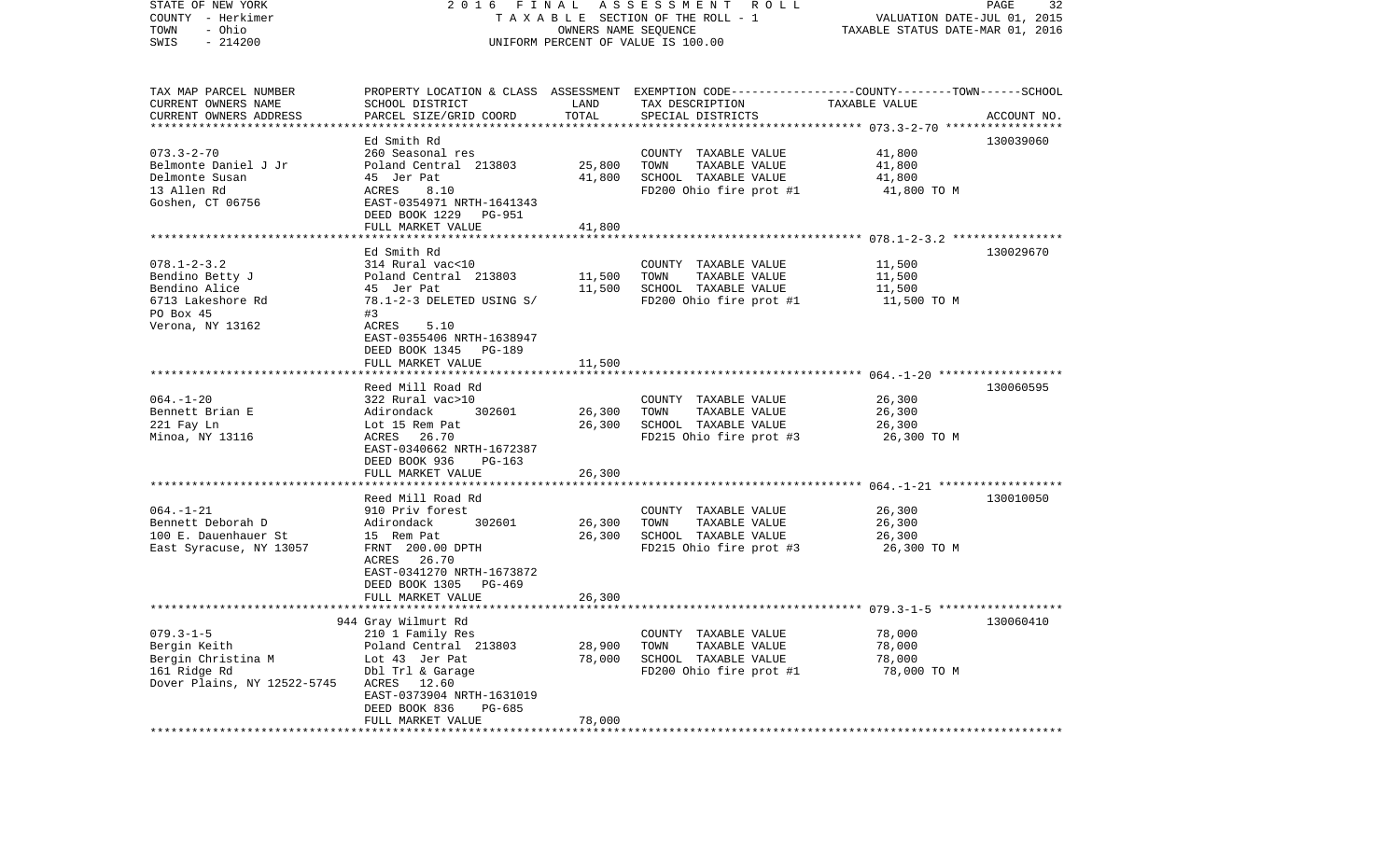| T A X A B L E SECTION OF THE ROLL - 1<br>VALUATION DATE-JUL 01, 2015<br>- Ohio<br>TOWN<br>OWNERS NAME SEQUENCE<br>TAXABLE STATUS DATE-MAR 01, 2016<br>SWIS<br>$-214200$<br>UNIFORM PERCENT OF VALUE IS 100.00<br>PROPERTY LOCATION & CLASS ASSESSMENT EXEMPTION CODE----------------COUNTY-------TOWN-----SCHOOL<br>SCHOOL DISTRICT<br>LAND<br>TAX DESCRIPTION<br>TAXABLE VALUE<br>PARCEL SIZE/GRID COORD<br>TOTAL<br>SPECIAL DISTRICTS<br>ACCOUNT NO.<br>164 Atwood Lake Rd<br>130060245<br>$074.1 - 1 - 18$<br>15,000<br>20,000<br>210 1 Family Res<br>VET COM CT 41131<br>0<br>24,900 VET DIS CT 41141<br>30,000<br>40,000<br>0<br>Poland Central 213803<br>Bergstrom Eleanor<br>96,400 STAR EN<br>41834<br>$\overline{0}$<br>$\overline{0}$<br>65,300<br>Lot 2 Vro Pat<br>FRNT 485.00 DPTH<br>COUNTY TAXABLE VALUE<br>51,400<br>Cold Brook, NY 13324<br>5.70<br>TAXABLE VALUE<br>36,400<br>ACRES<br>TOWN<br>EAST-0381800 NRTH-1649417<br>SCHOOL TAXABLE VALUE<br>31,100<br>DEED BOOK 769<br>FD200 Ohio fire prot #1<br>96,400 TO M<br>PG-147<br>FULL MARKET VALUE<br>96,400<br>130035550.2<br>Route 8<br>314 Rural vac<10<br>COUNTY TAXABLE VALUE<br>100<br>100<br>Poland Central 213803<br>100<br>TOWN<br>TAXABLE VALUE<br>SCHOOL TAXABLE VALUE<br>100<br>100<br>Lot 49 Jer Pat<br>32.00 DPTH 135.00<br>FD200 Ohio fire prot #1<br>FRNT<br>100 TO M<br>ACRES<br>0.04<br>EAST-0365058 NRTH-1638447<br>DEED BOOK 1374 PG-989<br>100<br>FULL MARKET VALUE<br>2755 Rt 8<br>130035370.1<br>$078.2 - 2 - 27.1$<br>421 Restaurant<br>COUNTY TAXABLE VALUE<br>150,000<br>Bernier James<br>Poland Central 213803<br>41,300<br>TAXABLE VALUE<br>TOWN<br>150,000<br>Pauling Rd<br>150,000<br>SCHOOL TAXABLE VALUE<br>44 Jer Pat<br>150,000<br>PO Box 88<br>FD200 Ohio fire prot #1<br>Hotel Ohio<br>150,000 то м<br>Piseco, NY 12139<br>$Com$ 23<br>ACRES 21.90<br>EAST-0364774 NRTH-1637638<br>DEED BOOK 1415<br>PG-57<br>FULL MARKET VALUE<br>150,000<br>190 Reese Rd<br>$078.1 - 2 - 9.4$<br>260 Seasonal res<br>73,000<br>COUNTY TAXABLE VALUE<br>Biagini Michael J<br>Poland Central 213803<br>28,600<br>TOWN<br>TAXABLE VALUE<br>73,000<br>Biagini Linda K<br>73,000<br>SCHOOL TAXABLE VALUE<br>73,000<br>45 Jer Pat<br>11358 Landing Estates Dr<br>ACRES 12.20<br>FD200 Ohio fire prot #1<br>73,000 TO M<br>Jacksonville, FL 32257-1524<br>EAST-0359672 NRTH-1637646<br>DEED BOOK 869<br>$PG-465$<br>FULL MARKET VALUE<br>73,000<br>130021960<br>620 Atwood Lk Rd<br>$074.2 - 1 - 5.2$<br>240 Rural res<br>41834<br>0<br>65,300<br>STAR EN<br>0<br>Bianchi Michael<br>27,800<br>TAXABLE VALUE<br>76,500<br>Poland Central 213803<br>COUNTY<br>76,500<br>76,500<br>620 Atwood Lk Rd<br>Lot 23 Vrooman Pat<br>TOWN<br>TAXABLE VALUE<br>Cold Brook, NY 13324<br>FRNT 866.00 DPTH<br>SCHOOL<br>TAXABLE VALUE<br>11,200<br>FD200 Ohio fire prot #1<br>ACRES<br>11.00<br>76,500 TO M<br>EAST-0388863 NRTH-1652387<br>DEED BOOK 935<br>PG-215<br>76,500<br>FULL MARKET VALUE<br>*********<br>**************** | STATE OF NEW YORK      | 2016<br>FINAL | A S S E S S M E N T<br>ROLL ROLL | PAGE | 33 |
|---------------------------------------------------------------------------------------------------------------------------------------------------------------------------------------------------------------------------------------------------------------------------------------------------------------------------------------------------------------------------------------------------------------------------------------------------------------------------------------------------------------------------------------------------------------------------------------------------------------------------------------------------------------------------------------------------------------------------------------------------------------------------------------------------------------------------------------------------------------------------------------------------------------------------------------------------------------------------------------------------------------------------------------------------------------------------------------------------------------------------------------------------------------------------------------------------------------------------------------------------------------------------------------------------------------------------------------------------------------------------------------------------------------------------------------------------------------------------------------------------------------------------------------------------------------------------------------------------------------------------------------------------------------------------------------------------------------------------------------------------------------------------------------------------------------------------------------------------------------------------------------------------------------------------------------------------------------------------------------------------------------------------------------------------------------------------------------------------------------------------------------------------------------------------------------------------------------------------------------------------------------------------------------------------------------------------------------------------------------------------------------------------------------------------------------------------------------------------------------------------------------------------------------------------------------------------------------------------------------------------------------------------------------------------------------------------------------------------------------------------------------------------------------------------------------------------------------------------------------------------------------------------------------------------------------------------------------------------------------------------------|------------------------|---------------|----------------------------------|------|----|
|                                                                                                                                                                                                                                                                                                                                                                                                                                                                                                                                                                                                                                                                                                                                                                                                                                                                                                                                                                                                                                                                                                                                                                                                                                                                                                                                                                                                                                                                                                                                                                                                                                                                                                                                                                                                                                                                                                                                                                                                                                                                                                                                                                                                                                                                                                                                                                                                                                                                                                                                                                                                                                                                                                                                                                                                                                                                                                                                                                                                         | COUNTY - Herkimer      |               |                                  |      |    |
|                                                                                                                                                                                                                                                                                                                                                                                                                                                                                                                                                                                                                                                                                                                                                                                                                                                                                                                                                                                                                                                                                                                                                                                                                                                                                                                                                                                                                                                                                                                                                                                                                                                                                                                                                                                                                                                                                                                                                                                                                                                                                                                                                                                                                                                                                                                                                                                                                                                                                                                                                                                                                                                                                                                                                                                                                                                                                                                                                                                                         |                        |               |                                  |      |    |
|                                                                                                                                                                                                                                                                                                                                                                                                                                                                                                                                                                                                                                                                                                                                                                                                                                                                                                                                                                                                                                                                                                                                                                                                                                                                                                                                                                                                                                                                                                                                                                                                                                                                                                                                                                                                                                                                                                                                                                                                                                                                                                                                                                                                                                                                                                                                                                                                                                                                                                                                                                                                                                                                                                                                                                                                                                                                                                                                                                                                         |                        |               |                                  |      |    |
|                                                                                                                                                                                                                                                                                                                                                                                                                                                                                                                                                                                                                                                                                                                                                                                                                                                                                                                                                                                                                                                                                                                                                                                                                                                                                                                                                                                                                                                                                                                                                                                                                                                                                                                                                                                                                                                                                                                                                                                                                                                                                                                                                                                                                                                                                                                                                                                                                                                                                                                                                                                                                                                                                                                                                                                                                                                                                                                                                                                                         |                        |               |                                  |      |    |
|                                                                                                                                                                                                                                                                                                                                                                                                                                                                                                                                                                                                                                                                                                                                                                                                                                                                                                                                                                                                                                                                                                                                                                                                                                                                                                                                                                                                                                                                                                                                                                                                                                                                                                                                                                                                                                                                                                                                                                                                                                                                                                                                                                                                                                                                                                                                                                                                                                                                                                                                                                                                                                                                                                                                                                                                                                                                                                                                                                                                         |                        |               |                                  |      |    |
|                                                                                                                                                                                                                                                                                                                                                                                                                                                                                                                                                                                                                                                                                                                                                                                                                                                                                                                                                                                                                                                                                                                                                                                                                                                                                                                                                                                                                                                                                                                                                                                                                                                                                                                                                                                                                                                                                                                                                                                                                                                                                                                                                                                                                                                                                                                                                                                                                                                                                                                                                                                                                                                                                                                                                                                                                                                                                                                                                                                                         | TAX MAP PARCEL NUMBER  |               |                                  |      |    |
|                                                                                                                                                                                                                                                                                                                                                                                                                                                                                                                                                                                                                                                                                                                                                                                                                                                                                                                                                                                                                                                                                                                                                                                                                                                                                                                                                                                                                                                                                                                                                                                                                                                                                                                                                                                                                                                                                                                                                                                                                                                                                                                                                                                                                                                                                                                                                                                                                                                                                                                                                                                                                                                                                                                                                                                                                                                                                                                                                                                                         | CURRENT OWNERS NAME    |               |                                  |      |    |
|                                                                                                                                                                                                                                                                                                                                                                                                                                                                                                                                                                                                                                                                                                                                                                                                                                                                                                                                                                                                                                                                                                                                                                                                                                                                                                                                                                                                                                                                                                                                                                                                                                                                                                                                                                                                                                                                                                                                                                                                                                                                                                                                                                                                                                                                                                                                                                                                                                                                                                                                                                                                                                                                                                                                                                                                                                                                                                                                                                                                         | CURRENT OWNERS ADDRESS |               |                                  |      |    |
|                                                                                                                                                                                                                                                                                                                                                                                                                                                                                                                                                                                                                                                                                                                                                                                                                                                                                                                                                                                                                                                                                                                                                                                                                                                                                                                                                                                                                                                                                                                                                                                                                                                                                                                                                                                                                                                                                                                                                                                                                                                                                                                                                                                                                                                                                                                                                                                                                                                                                                                                                                                                                                                                                                                                                                                                                                                                                                                                                                                                         |                        |               |                                  |      |    |
|                                                                                                                                                                                                                                                                                                                                                                                                                                                                                                                                                                                                                                                                                                                                                                                                                                                                                                                                                                                                                                                                                                                                                                                                                                                                                                                                                                                                                                                                                                                                                                                                                                                                                                                                                                                                                                                                                                                                                                                                                                                                                                                                                                                                                                                                                                                                                                                                                                                                                                                                                                                                                                                                                                                                                                                                                                                                                                                                                                                                         |                        |               |                                  |      |    |
|                                                                                                                                                                                                                                                                                                                                                                                                                                                                                                                                                                                                                                                                                                                                                                                                                                                                                                                                                                                                                                                                                                                                                                                                                                                                                                                                                                                                                                                                                                                                                                                                                                                                                                                                                                                                                                                                                                                                                                                                                                                                                                                                                                                                                                                                                                                                                                                                                                                                                                                                                                                                                                                                                                                                                                                                                                                                                                                                                                                                         |                        |               |                                  |      |    |
|                                                                                                                                                                                                                                                                                                                                                                                                                                                                                                                                                                                                                                                                                                                                                                                                                                                                                                                                                                                                                                                                                                                                                                                                                                                                                                                                                                                                                                                                                                                                                                                                                                                                                                                                                                                                                                                                                                                                                                                                                                                                                                                                                                                                                                                                                                                                                                                                                                                                                                                                                                                                                                                                                                                                                                                                                                                                                                                                                                                                         | Bergstrom Thomas G     |               |                                  |      |    |
|                                                                                                                                                                                                                                                                                                                                                                                                                                                                                                                                                                                                                                                                                                                                                                                                                                                                                                                                                                                                                                                                                                                                                                                                                                                                                                                                                                                                                                                                                                                                                                                                                                                                                                                                                                                                                                                                                                                                                                                                                                                                                                                                                                                                                                                                                                                                                                                                                                                                                                                                                                                                                                                                                                                                                                                                                                                                                                                                                                                                         |                        |               |                                  |      |    |
|                                                                                                                                                                                                                                                                                                                                                                                                                                                                                                                                                                                                                                                                                                                                                                                                                                                                                                                                                                                                                                                                                                                                                                                                                                                                                                                                                                                                                                                                                                                                                                                                                                                                                                                                                                                                                                                                                                                                                                                                                                                                                                                                                                                                                                                                                                                                                                                                                                                                                                                                                                                                                                                                                                                                                                                                                                                                                                                                                                                                         | 164 Atwood Lk          |               |                                  |      |    |
|                                                                                                                                                                                                                                                                                                                                                                                                                                                                                                                                                                                                                                                                                                                                                                                                                                                                                                                                                                                                                                                                                                                                                                                                                                                                                                                                                                                                                                                                                                                                                                                                                                                                                                                                                                                                                                                                                                                                                                                                                                                                                                                                                                                                                                                                                                                                                                                                                                                                                                                                                                                                                                                                                                                                                                                                                                                                                                                                                                                                         |                        |               |                                  |      |    |
|                                                                                                                                                                                                                                                                                                                                                                                                                                                                                                                                                                                                                                                                                                                                                                                                                                                                                                                                                                                                                                                                                                                                                                                                                                                                                                                                                                                                                                                                                                                                                                                                                                                                                                                                                                                                                                                                                                                                                                                                                                                                                                                                                                                                                                                                                                                                                                                                                                                                                                                                                                                                                                                                                                                                                                                                                                                                                                                                                                                                         |                        |               |                                  |      |    |
|                                                                                                                                                                                                                                                                                                                                                                                                                                                                                                                                                                                                                                                                                                                                                                                                                                                                                                                                                                                                                                                                                                                                                                                                                                                                                                                                                                                                                                                                                                                                                                                                                                                                                                                                                                                                                                                                                                                                                                                                                                                                                                                                                                                                                                                                                                                                                                                                                                                                                                                                                                                                                                                                                                                                                                                                                                                                                                                                                                                                         |                        |               |                                  |      |    |
|                                                                                                                                                                                                                                                                                                                                                                                                                                                                                                                                                                                                                                                                                                                                                                                                                                                                                                                                                                                                                                                                                                                                                                                                                                                                                                                                                                                                                                                                                                                                                                                                                                                                                                                                                                                                                                                                                                                                                                                                                                                                                                                                                                                                                                                                                                                                                                                                                                                                                                                                                                                                                                                                                                                                                                                                                                                                                                                                                                                                         |                        |               |                                  |      |    |
|                                                                                                                                                                                                                                                                                                                                                                                                                                                                                                                                                                                                                                                                                                                                                                                                                                                                                                                                                                                                                                                                                                                                                                                                                                                                                                                                                                                                                                                                                                                                                                                                                                                                                                                                                                                                                                                                                                                                                                                                                                                                                                                                                                                                                                                                                                                                                                                                                                                                                                                                                                                                                                                                                                                                                                                                                                                                                                                                                                                                         |                        |               |                                  |      |    |
|                                                                                                                                                                                                                                                                                                                                                                                                                                                                                                                                                                                                                                                                                                                                                                                                                                                                                                                                                                                                                                                                                                                                                                                                                                                                                                                                                                                                                                                                                                                                                                                                                                                                                                                                                                                                                                                                                                                                                                                                                                                                                                                                                                                                                                                                                                                                                                                                                                                                                                                                                                                                                                                                                                                                                                                                                                                                                                                                                                                                         |                        |               |                                  |      |    |
|                                                                                                                                                                                                                                                                                                                                                                                                                                                                                                                                                                                                                                                                                                                                                                                                                                                                                                                                                                                                                                                                                                                                                                                                                                                                                                                                                                                                                                                                                                                                                                                                                                                                                                                                                                                                                                                                                                                                                                                                                                                                                                                                                                                                                                                                                                                                                                                                                                                                                                                                                                                                                                                                                                                                                                                                                                                                                                                                                                                                         | $078.2 - 1 - 5.3$      |               |                                  |      |    |
|                                                                                                                                                                                                                                                                                                                                                                                                                                                                                                                                                                                                                                                                                                                                                                                                                                                                                                                                                                                                                                                                                                                                                                                                                                                                                                                                                                                                                                                                                                                                                                                                                                                                                                                                                                                                                                                                                                                                                                                                                                                                                                                                                                                                                                                                                                                                                                                                                                                                                                                                                                                                                                                                                                                                                                                                                                                                                                                                                                                                         | Bernier James          |               |                                  |      |    |
|                                                                                                                                                                                                                                                                                                                                                                                                                                                                                                                                                                                                                                                                                                                                                                                                                                                                                                                                                                                                                                                                                                                                                                                                                                                                                                                                                                                                                                                                                                                                                                                                                                                                                                                                                                                                                                                                                                                                                                                                                                                                                                                                                                                                                                                                                                                                                                                                                                                                                                                                                                                                                                                                                                                                                                                                                                                                                                                                                                                                         | Pawling Rd             |               |                                  |      |    |
|                                                                                                                                                                                                                                                                                                                                                                                                                                                                                                                                                                                                                                                                                                                                                                                                                                                                                                                                                                                                                                                                                                                                                                                                                                                                                                                                                                                                                                                                                                                                                                                                                                                                                                                                                                                                                                                                                                                                                                                                                                                                                                                                                                                                                                                                                                                                                                                                                                                                                                                                                                                                                                                                                                                                                                                                                                                                                                                                                                                                         | PO Box 88              |               |                                  |      |    |
|                                                                                                                                                                                                                                                                                                                                                                                                                                                                                                                                                                                                                                                                                                                                                                                                                                                                                                                                                                                                                                                                                                                                                                                                                                                                                                                                                                                                                                                                                                                                                                                                                                                                                                                                                                                                                                                                                                                                                                                                                                                                                                                                                                                                                                                                                                                                                                                                                                                                                                                                                                                                                                                                                                                                                                                                                                                                                                                                                                                                         | Piseco, NY 12139       |               |                                  |      |    |
|                                                                                                                                                                                                                                                                                                                                                                                                                                                                                                                                                                                                                                                                                                                                                                                                                                                                                                                                                                                                                                                                                                                                                                                                                                                                                                                                                                                                                                                                                                                                                                                                                                                                                                                                                                                                                                                                                                                                                                                                                                                                                                                                                                                                                                                                                                                                                                                                                                                                                                                                                                                                                                                                                                                                                                                                                                                                                                                                                                                                         |                        |               |                                  |      |    |
|                                                                                                                                                                                                                                                                                                                                                                                                                                                                                                                                                                                                                                                                                                                                                                                                                                                                                                                                                                                                                                                                                                                                                                                                                                                                                                                                                                                                                                                                                                                                                                                                                                                                                                                                                                                                                                                                                                                                                                                                                                                                                                                                                                                                                                                                                                                                                                                                                                                                                                                                                                                                                                                                                                                                                                                                                                                                                                                                                                                                         |                        |               |                                  |      |    |
|                                                                                                                                                                                                                                                                                                                                                                                                                                                                                                                                                                                                                                                                                                                                                                                                                                                                                                                                                                                                                                                                                                                                                                                                                                                                                                                                                                                                                                                                                                                                                                                                                                                                                                                                                                                                                                                                                                                                                                                                                                                                                                                                                                                                                                                                                                                                                                                                                                                                                                                                                                                                                                                                                                                                                                                                                                                                                                                                                                                                         |                        |               |                                  |      |    |
|                                                                                                                                                                                                                                                                                                                                                                                                                                                                                                                                                                                                                                                                                                                                                                                                                                                                                                                                                                                                                                                                                                                                                                                                                                                                                                                                                                                                                                                                                                                                                                                                                                                                                                                                                                                                                                                                                                                                                                                                                                                                                                                                                                                                                                                                                                                                                                                                                                                                                                                                                                                                                                                                                                                                                                                                                                                                                                                                                                                                         |                        |               |                                  |      |    |
|                                                                                                                                                                                                                                                                                                                                                                                                                                                                                                                                                                                                                                                                                                                                                                                                                                                                                                                                                                                                                                                                                                                                                                                                                                                                                                                                                                                                                                                                                                                                                                                                                                                                                                                                                                                                                                                                                                                                                                                                                                                                                                                                                                                                                                                                                                                                                                                                                                                                                                                                                                                                                                                                                                                                                                                                                                                                                                                                                                                                         |                        |               |                                  |      |    |
|                                                                                                                                                                                                                                                                                                                                                                                                                                                                                                                                                                                                                                                                                                                                                                                                                                                                                                                                                                                                                                                                                                                                                                                                                                                                                                                                                                                                                                                                                                                                                                                                                                                                                                                                                                                                                                                                                                                                                                                                                                                                                                                                                                                                                                                                                                                                                                                                                                                                                                                                                                                                                                                                                                                                                                                                                                                                                                                                                                                                         |                        |               |                                  |      |    |
|                                                                                                                                                                                                                                                                                                                                                                                                                                                                                                                                                                                                                                                                                                                                                                                                                                                                                                                                                                                                                                                                                                                                                                                                                                                                                                                                                                                                                                                                                                                                                                                                                                                                                                                                                                                                                                                                                                                                                                                                                                                                                                                                                                                                                                                                                                                                                                                                                                                                                                                                                                                                                                                                                                                                                                                                                                                                                                                                                                                                         |                        |               |                                  |      |    |
|                                                                                                                                                                                                                                                                                                                                                                                                                                                                                                                                                                                                                                                                                                                                                                                                                                                                                                                                                                                                                                                                                                                                                                                                                                                                                                                                                                                                                                                                                                                                                                                                                                                                                                                                                                                                                                                                                                                                                                                                                                                                                                                                                                                                                                                                                                                                                                                                                                                                                                                                                                                                                                                                                                                                                                                                                                                                                                                                                                                                         |                        |               |                                  |      |    |
|                                                                                                                                                                                                                                                                                                                                                                                                                                                                                                                                                                                                                                                                                                                                                                                                                                                                                                                                                                                                                                                                                                                                                                                                                                                                                                                                                                                                                                                                                                                                                                                                                                                                                                                                                                                                                                                                                                                                                                                                                                                                                                                                                                                                                                                                                                                                                                                                                                                                                                                                                                                                                                                                                                                                                                                                                                                                                                                                                                                                         |                        |               |                                  |      |    |
|                                                                                                                                                                                                                                                                                                                                                                                                                                                                                                                                                                                                                                                                                                                                                                                                                                                                                                                                                                                                                                                                                                                                                                                                                                                                                                                                                                                                                                                                                                                                                                                                                                                                                                                                                                                                                                                                                                                                                                                                                                                                                                                                                                                                                                                                                                                                                                                                                                                                                                                                                                                                                                                                                                                                                                                                                                                                                                                                                                                                         |                        |               |                                  |      |    |
|                                                                                                                                                                                                                                                                                                                                                                                                                                                                                                                                                                                                                                                                                                                                                                                                                                                                                                                                                                                                                                                                                                                                                                                                                                                                                                                                                                                                                                                                                                                                                                                                                                                                                                                                                                                                                                                                                                                                                                                                                                                                                                                                                                                                                                                                                                                                                                                                                                                                                                                                                                                                                                                                                                                                                                                                                                                                                                                                                                                                         |                        |               |                                  |      |    |
|                                                                                                                                                                                                                                                                                                                                                                                                                                                                                                                                                                                                                                                                                                                                                                                                                                                                                                                                                                                                                                                                                                                                                                                                                                                                                                                                                                                                                                                                                                                                                                                                                                                                                                                                                                                                                                                                                                                                                                                                                                                                                                                                                                                                                                                                                                                                                                                                                                                                                                                                                                                                                                                                                                                                                                                                                                                                                                                                                                                                         |                        |               |                                  |      |    |
|                                                                                                                                                                                                                                                                                                                                                                                                                                                                                                                                                                                                                                                                                                                                                                                                                                                                                                                                                                                                                                                                                                                                                                                                                                                                                                                                                                                                                                                                                                                                                                                                                                                                                                                                                                                                                                                                                                                                                                                                                                                                                                                                                                                                                                                                                                                                                                                                                                                                                                                                                                                                                                                                                                                                                                                                                                                                                                                                                                                                         |                        |               |                                  |      |    |
|                                                                                                                                                                                                                                                                                                                                                                                                                                                                                                                                                                                                                                                                                                                                                                                                                                                                                                                                                                                                                                                                                                                                                                                                                                                                                                                                                                                                                                                                                                                                                                                                                                                                                                                                                                                                                                                                                                                                                                                                                                                                                                                                                                                                                                                                                                                                                                                                                                                                                                                                                                                                                                                                                                                                                                                                                                                                                                                                                                                                         |                        |               |                                  |      |    |
|                                                                                                                                                                                                                                                                                                                                                                                                                                                                                                                                                                                                                                                                                                                                                                                                                                                                                                                                                                                                                                                                                                                                                                                                                                                                                                                                                                                                                                                                                                                                                                                                                                                                                                                                                                                                                                                                                                                                                                                                                                                                                                                                                                                                                                                                                                                                                                                                                                                                                                                                                                                                                                                                                                                                                                                                                                                                                                                                                                                                         |                        |               |                                  |      |    |
|                                                                                                                                                                                                                                                                                                                                                                                                                                                                                                                                                                                                                                                                                                                                                                                                                                                                                                                                                                                                                                                                                                                                                                                                                                                                                                                                                                                                                                                                                                                                                                                                                                                                                                                                                                                                                                                                                                                                                                                                                                                                                                                                                                                                                                                                                                                                                                                                                                                                                                                                                                                                                                                                                                                                                                                                                                                                                                                                                                                                         |                        |               |                                  |      |    |
|                                                                                                                                                                                                                                                                                                                                                                                                                                                                                                                                                                                                                                                                                                                                                                                                                                                                                                                                                                                                                                                                                                                                                                                                                                                                                                                                                                                                                                                                                                                                                                                                                                                                                                                                                                                                                                                                                                                                                                                                                                                                                                                                                                                                                                                                                                                                                                                                                                                                                                                                                                                                                                                                                                                                                                                                                                                                                                                                                                                                         |                        |               |                                  |      |    |
|                                                                                                                                                                                                                                                                                                                                                                                                                                                                                                                                                                                                                                                                                                                                                                                                                                                                                                                                                                                                                                                                                                                                                                                                                                                                                                                                                                                                                                                                                                                                                                                                                                                                                                                                                                                                                                                                                                                                                                                                                                                                                                                                                                                                                                                                                                                                                                                                                                                                                                                                                                                                                                                                                                                                                                                                                                                                                                                                                                                                         |                        |               |                                  |      |    |
|                                                                                                                                                                                                                                                                                                                                                                                                                                                                                                                                                                                                                                                                                                                                                                                                                                                                                                                                                                                                                                                                                                                                                                                                                                                                                                                                                                                                                                                                                                                                                                                                                                                                                                                                                                                                                                                                                                                                                                                                                                                                                                                                                                                                                                                                                                                                                                                                                                                                                                                                                                                                                                                                                                                                                                                                                                                                                                                                                                                                         |                        |               |                                  |      |    |
|                                                                                                                                                                                                                                                                                                                                                                                                                                                                                                                                                                                                                                                                                                                                                                                                                                                                                                                                                                                                                                                                                                                                                                                                                                                                                                                                                                                                                                                                                                                                                                                                                                                                                                                                                                                                                                                                                                                                                                                                                                                                                                                                                                                                                                                                                                                                                                                                                                                                                                                                                                                                                                                                                                                                                                                                                                                                                                                                                                                                         |                        |               |                                  |      |    |
|                                                                                                                                                                                                                                                                                                                                                                                                                                                                                                                                                                                                                                                                                                                                                                                                                                                                                                                                                                                                                                                                                                                                                                                                                                                                                                                                                                                                                                                                                                                                                                                                                                                                                                                                                                                                                                                                                                                                                                                                                                                                                                                                                                                                                                                                                                                                                                                                                                                                                                                                                                                                                                                                                                                                                                                                                                                                                                                                                                                                         |                        |               |                                  |      |    |
|                                                                                                                                                                                                                                                                                                                                                                                                                                                                                                                                                                                                                                                                                                                                                                                                                                                                                                                                                                                                                                                                                                                                                                                                                                                                                                                                                                                                                                                                                                                                                                                                                                                                                                                                                                                                                                                                                                                                                                                                                                                                                                                                                                                                                                                                                                                                                                                                                                                                                                                                                                                                                                                                                                                                                                                                                                                                                                                                                                                                         |                        |               |                                  |      |    |
|                                                                                                                                                                                                                                                                                                                                                                                                                                                                                                                                                                                                                                                                                                                                                                                                                                                                                                                                                                                                                                                                                                                                                                                                                                                                                                                                                                                                                                                                                                                                                                                                                                                                                                                                                                                                                                                                                                                                                                                                                                                                                                                                                                                                                                                                                                                                                                                                                                                                                                                                                                                                                                                                                                                                                                                                                                                                                                                                                                                                         |                        |               |                                  |      |    |
|                                                                                                                                                                                                                                                                                                                                                                                                                                                                                                                                                                                                                                                                                                                                                                                                                                                                                                                                                                                                                                                                                                                                                                                                                                                                                                                                                                                                                                                                                                                                                                                                                                                                                                                                                                                                                                                                                                                                                                                                                                                                                                                                                                                                                                                                                                                                                                                                                                                                                                                                                                                                                                                                                                                                                                                                                                                                                                                                                                                                         |                        |               |                                  |      |    |
|                                                                                                                                                                                                                                                                                                                                                                                                                                                                                                                                                                                                                                                                                                                                                                                                                                                                                                                                                                                                                                                                                                                                                                                                                                                                                                                                                                                                                                                                                                                                                                                                                                                                                                                                                                                                                                                                                                                                                                                                                                                                                                                                                                                                                                                                                                                                                                                                                                                                                                                                                                                                                                                                                                                                                                                                                                                                                                                                                                                                         |                        |               |                                  |      |    |
|                                                                                                                                                                                                                                                                                                                                                                                                                                                                                                                                                                                                                                                                                                                                                                                                                                                                                                                                                                                                                                                                                                                                                                                                                                                                                                                                                                                                                                                                                                                                                                                                                                                                                                                                                                                                                                                                                                                                                                                                                                                                                                                                                                                                                                                                                                                                                                                                                                                                                                                                                                                                                                                                                                                                                                                                                                                                                                                                                                                                         |                        |               |                                  |      |    |
|                                                                                                                                                                                                                                                                                                                                                                                                                                                                                                                                                                                                                                                                                                                                                                                                                                                                                                                                                                                                                                                                                                                                                                                                                                                                                                                                                                                                                                                                                                                                                                                                                                                                                                                                                                                                                                                                                                                                                                                                                                                                                                                                                                                                                                                                                                                                                                                                                                                                                                                                                                                                                                                                                                                                                                                                                                                                                                                                                                                                         |                        |               |                                  |      |    |
|                                                                                                                                                                                                                                                                                                                                                                                                                                                                                                                                                                                                                                                                                                                                                                                                                                                                                                                                                                                                                                                                                                                                                                                                                                                                                                                                                                                                                                                                                                                                                                                                                                                                                                                                                                                                                                                                                                                                                                                                                                                                                                                                                                                                                                                                                                                                                                                                                                                                                                                                                                                                                                                                                                                                                                                                                                                                                                                                                                                                         |                        |               |                                  |      |    |
|                                                                                                                                                                                                                                                                                                                                                                                                                                                                                                                                                                                                                                                                                                                                                                                                                                                                                                                                                                                                                                                                                                                                                                                                                                                                                                                                                                                                                                                                                                                                                                                                                                                                                                                                                                                                                                                                                                                                                                                                                                                                                                                                                                                                                                                                                                                                                                                                                                                                                                                                                                                                                                                                                                                                                                                                                                                                                                                                                                                                         |                        |               |                                  |      |    |
|                                                                                                                                                                                                                                                                                                                                                                                                                                                                                                                                                                                                                                                                                                                                                                                                                                                                                                                                                                                                                                                                                                                                                                                                                                                                                                                                                                                                                                                                                                                                                                                                                                                                                                                                                                                                                                                                                                                                                                                                                                                                                                                                                                                                                                                                                                                                                                                                                                                                                                                                                                                                                                                                                                                                                                                                                                                                                                                                                                                                         |                        |               |                                  |      |    |
|                                                                                                                                                                                                                                                                                                                                                                                                                                                                                                                                                                                                                                                                                                                                                                                                                                                                                                                                                                                                                                                                                                                                                                                                                                                                                                                                                                                                                                                                                                                                                                                                                                                                                                                                                                                                                                                                                                                                                                                                                                                                                                                                                                                                                                                                                                                                                                                                                                                                                                                                                                                                                                                                                                                                                                                                                                                                                                                                                                                                         |                        |               |                                  |      |    |
|                                                                                                                                                                                                                                                                                                                                                                                                                                                                                                                                                                                                                                                                                                                                                                                                                                                                                                                                                                                                                                                                                                                                                                                                                                                                                                                                                                                                                                                                                                                                                                                                                                                                                                                                                                                                                                                                                                                                                                                                                                                                                                                                                                                                                                                                                                                                                                                                                                                                                                                                                                                                                                                                                                                                                                                                                                                                                                                                                                                                         |                        |               |                                  |      |    |
|                                                                                                                                                                                                                                                                                                                                                                                                                                                                                                                                                                                                                                                                                                                                                                                                                                                                                                                                                                                                                                                                                                                                                                                                                                                                                                                                                                                                                                                                                                                                                                                                                                                                                                                                                                                                                                                                                                                                                                                                                                                                                                                                                                                                                                                                                                                                                                                                                                                                                                                                                                                                                                                                                                                                                                                                                                                                                                                                                                                                         |                        |               |                                  |      |    |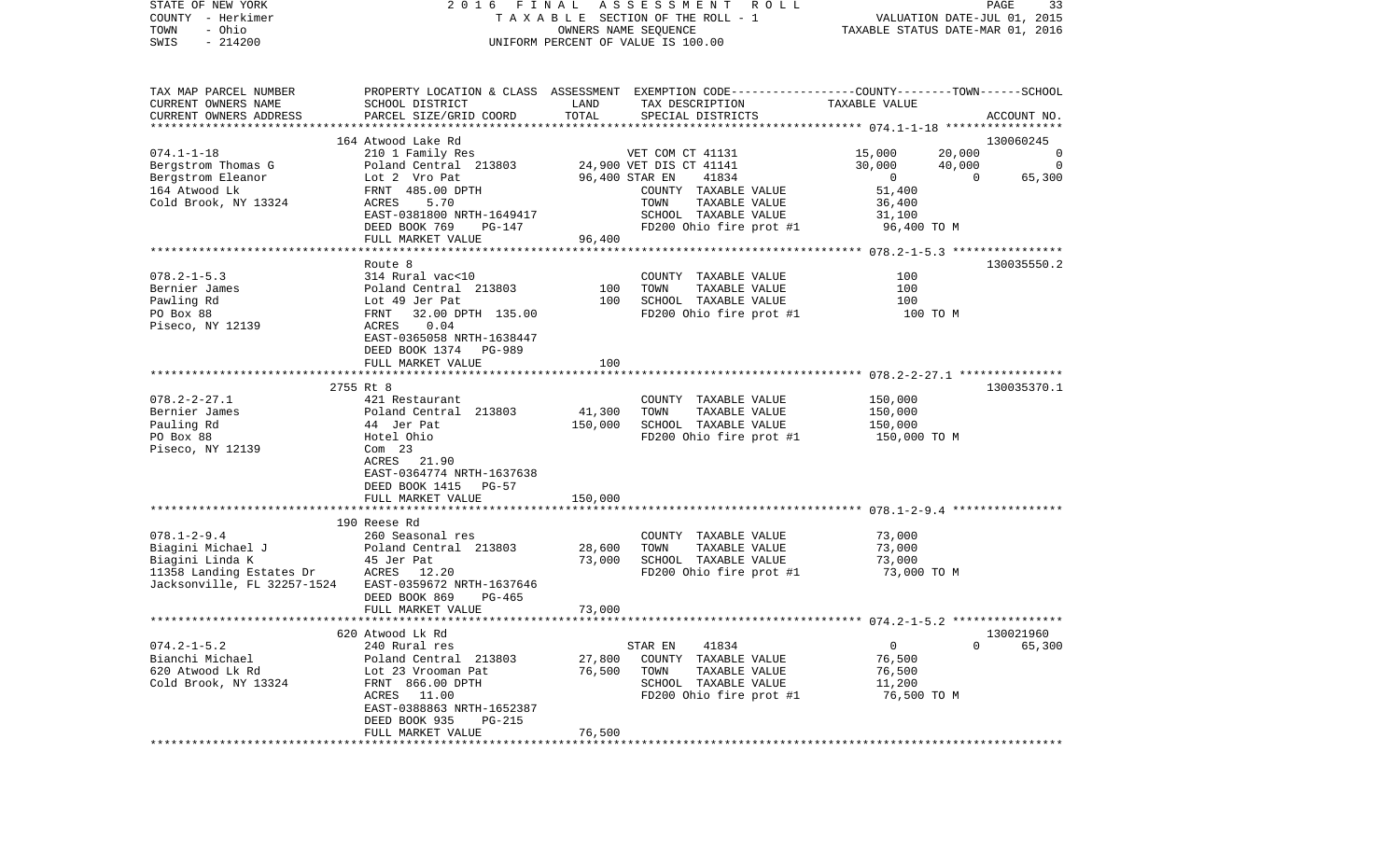| STATE OF NEW YORK<br>COUNTY - Herkimer<br>- Ohio<br>TOWN<br>$-214200$<br>SWIS | FINAL<br>2016<br>TAXABLE SECTION OF THE ROLL - 1<br>UNIFORM PERCENT OF VALUE IS 100.00                       | PAGE<br>34<br>VALUATION DATE-JUL 01, 2015<br>TAXABLE STATUS DATE-MAR 01, 2016 |                                                                                                                     |                         |             |
|-------------------------------------------------------------------------------|--------------------------------------------------------------------------------------------------------------|-------------------------------------------------------------------------------|---------------------------------------------------------------------------------------------------------------------|-------------------------|-------------|
| TAX MAP PARCEL NUMBER<br>CURRENT OWNERS NAME                                  | SCHOOL DISTRICT                                                                                              | LAND                                                                          | PROPERTY LOCATION & CLASS ASSESSMENT EXEMPTION CODE----------------COUNTY-------TOWN------SCHOOL<br>TAX DESCRIPTION | TAXABLE VALUE           |             |
| CURRENT OWNERS ADDRESS<br>***********************                             | PARCEL SIZE/GRID COORD                                                                                       | TOTAL                                                                         | SPECIAL DISTRICTS                                                                                                   |                         | ACCOUNT NO. |
|                                                                               | Fly Brook Rd                                                                                                 |                                                                               |                                                                                                                     |                         | 130060805   |
| $073.3 - 2 - 57$<br>Biando Donald L<br>Biando Joy M                           | 312 Vac w/imprv<br>Poland Central 213803<br>Lot 47 Jer Pat                                                   | 2,200<br>2,500                                                                | COUNTY TAXABLE VALUE<br>TAXABLE VALUE<br>TOWN<br>SCHOOL TAXABLE VALUE                                               | 2,500<br>2,500<br>2,500 |             |
| 423 N Washington St<br>Herkimer, NY 13350                                     | V1 2 0.5 A<br>FRNT 100.00 DPTH 153.00<br>ACRES<br>0.29<br>EAST-0355135 NRTH-1644250<br>DEED BOOK 1455 PG-365 |                                                                               | FD200 Ohio fire prot #1                                                                                             | 2,500 TO M              |             |
|                                                                               | FULL MARKET VALUE                                                                                            | 2,500                                                                         |                                                                                                                     |                         |             |
|                                                                               |                                                                                                              |                                                                               |                                                                                                                     |                         |             |
| $073.3 - 2 - 56$<br>Biando Peter L                                            | Fly Brook Rd<br>260 Seasonal res<br>Poland Central 213803                                                    | 10,000                                                                        | COUNTY TAXABLE VALUE<br>TOWN<br>TAXABLE VALUE                                                                       | 42,000<br>42,000        | 130010260   |
| 251 Brockway Rd<br>Frankfort, NY 13340                                        | 47 Jer Pat<br>FRNT 102.00 DPTH 205.00<br>0.42<br>ACRES<br>EAST-0355167 NRTH-1644153<br>DEED BOOK 1523 PG-627 | 42,000                                                                        | SCHOOL TAXABLE VALUE<br>FD200 Ohio fire prot #1                                                                     | 42,000<br>42,000 TO M   |             |
|                                                                               | FULL MARKET VALUE                                                                                            | 42,000                                                                        |                                                                                                                     |                         |             |
|                                                                               |                                                                                                              |                                                                               |                                                                                                                     |                         |             |
|                                                                               | 244 Mill Wood Hill Rd                                                                                        |                                                                               |                                                                                                                     |                         | 130010440   |
| $073.2 - 1 - 15$<br>Bick Cynthia                                              | 312 Vac w/imprv<br>Poland Central 213803                                                                     | 12,500                                                                        | COUNTY TAXABLE VALUE<br>TAXABLE VALUE<br>TOWN                                                                       | 27,000<br>27,000        |             |
| 262 Millwood Hill Rd                                                          | 79                                                                                                           | 27,000                                                                        | SCHOOL TAXABLE VALUE                                                                                                | 27,000                  |             |
| Ohio, NY 13324                                                                | ACRES<br>8.00<br>EAST-0371694 NRTH-1649144<br>DEED BOOK 921<br>PG-422                                        |                                                                               | FD200 Ohio fire prot #1                                                                                             | 27,000 TO M             |             |
|                                                                               | FULL MARKET VALUE                                                                                            | 27,000                                                                        |                                                                                                                     |                         |             |
| $060. -1 - 7$                                                                 | **********************<br>Woodhull Crk<br>260 Seasonal res                                                   |                                                                               | COUNTY TAXABLE VALUE                                                                                                | 7,200                   | 130039420   |
| Bick Steven                                                                   | Adirondack<br>302601                                                                                         | 4,200                                                                         | TOWN<br>TAXABLE VALUE                                                                                               | 7,200                   |             |
| Nahor Evan R                                                                  | 3 Woodhull                                                                                                   | 7,200                                                                         | SCHOOL TAXABLE VALUE                                                                                                | 7,200                   |             |
| PO Box 284<br>Thendara, NY 13472                                              | 2.10<br>ACRES<br>EAST-0339989 NRTH-1701040<br>DEED BOOK 940<br>PG-407<br>FULL MARKET VALUE                   | 7,200                                                                         | FD215 Ohio fire prot #3                                                                                             | 7,200 TO M              |             |
|                                                                               |                                                                                                              |                                                                               |                                                                                                                     |                         |             |
|                                                                               | Fire Acres Ln                                                                                                |                                                                               |                                                                                                                     |                         | 130016680   |
| $073.2 - 1 - 79$                                                              | 322 Rural vac>10                                                                                             |                                                                               | COUNTY TAXABLE VALUE                                                                                                | 28,900                  |             |
| Bickelhaupt Mark                                                              | Poland Central 213803                                                                                        | 28,900                                                                        | TAXABLE VALUE<br>TOWN                                                                                               | 28,900                  |             |
| Bickelhaupt Teresa<br>1058 State Rt 170                                       | Lot 77 Jer Pat                                                                                               | 28,900                                                                        | SCHOOL TAXABLE VALUE<br>FD200 Ohio fire prot #1                                                                     | 28,900                  |             |
| Little Falls, NY 13365                                                        | Vl2<br>ACRES<br>20.00<br>EAST-0368472 NRTH-1649352<br>DEED BOOK 885<br>PG-475<br>FULL MARKET VALUE           | 28,900                                                                        |                                                                                                                     | 28,900 TO M             |             |
|                                                                               |                                                                                                              |                                                                               |                                                                                                                     |                         |             |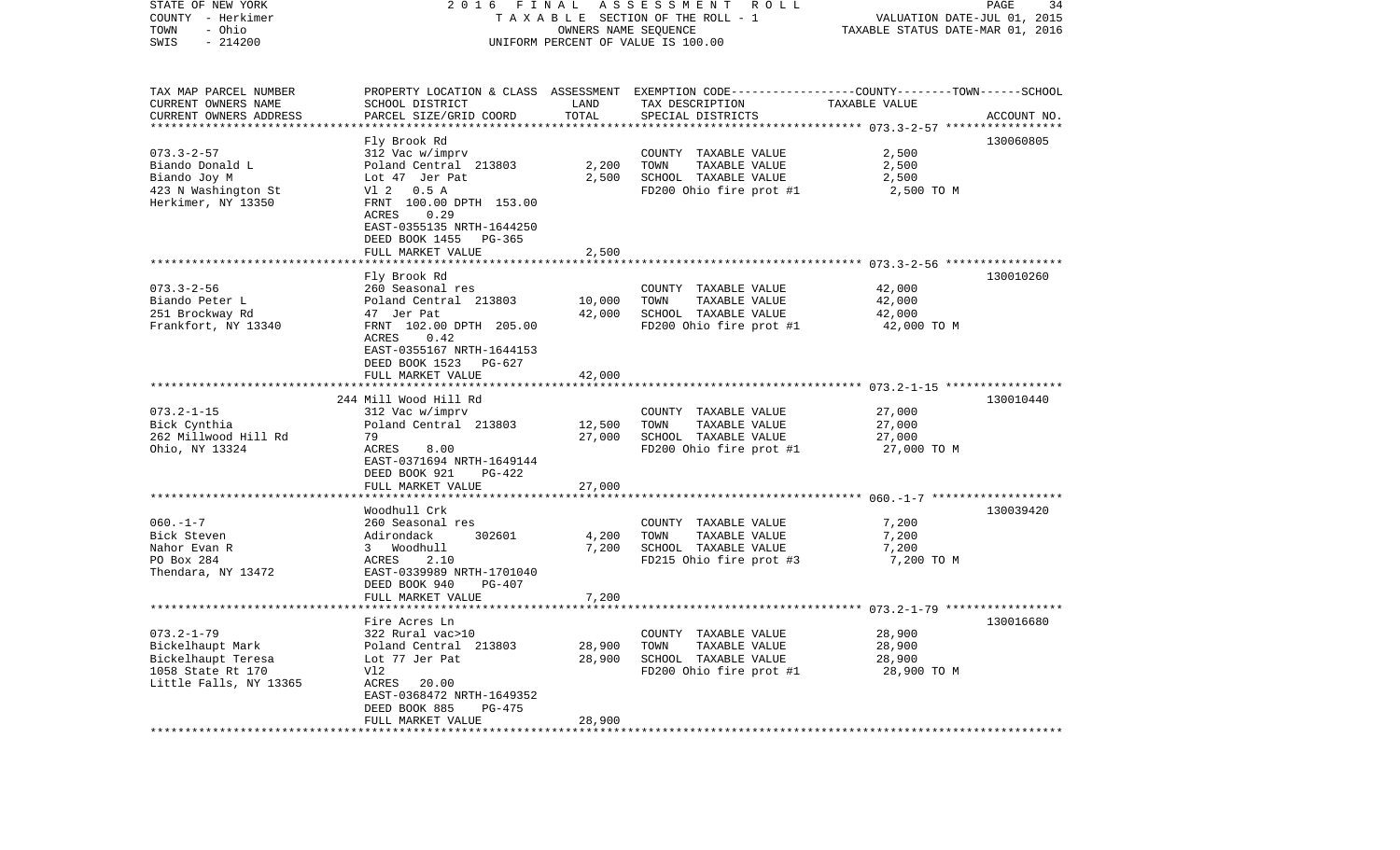| STATE OF NEW YORK<br>COUNTY - Herkimer<br>- Ohio<br>TOWN<br>$-214200$<br>SWIS                                   | 2016 FINAL<br>A S S E S S M E N T R O L L<br>TAXABLE SECTION OF THE ROLL - 1<br>OWNERS NAME SEQUENCE<br>UNIFORM PERCENT OF VALUE IS 100.00                                                    |                              |                                                                                                                                         | PAGE<br>35<br>VALUATION DATE-JUL 01, 2015<br>TAXABLE STATUS DATE-MAR 01, 2016 |             |  |
|-----------------------------------------------------------------------------------------------------------------|-----------------------------------------------------------------------------------------------------------------------------------------------------------------------------------------------|------------------------------|-----------------------------------------------------------------------------------------------------------------------------------------|-------------------------------------------------------------------------------|-------------|--|
| TAX MAP PARCEL NUMBER<br>CURRENT OWNERS NAME<br>CURRENT OWNERS ADDRESS<br>*************************             | SCHOOL DISTRICT<br>PARCEL SIZE/GRID COORD                                                                                                                                                     | LAND<br>TOTAL                | PROPERTY LOCATION & CLASS ASSESSMENT EXEMPTION CODE---------------COUNTY-------TOWN------SCHOOL<br>TAX DESCRIPTION<br>SPECIAL DISTRICTS | TAXABLE VALUE                                                                 | ACCOUNT NO. |  |
| $073.4 - 1 - 74$<br>Bickelhaupt Mark<br>Bickelhaupt Teresa<br>1058 State Rt 170<br>Little Falls, NY 13365       | Fire Acres Ln<br>314 Rural vac<10<br>Poland Central 213803<br>77 Jer Pat<br>FRNT 100.00 DPTH 300.00<br>ACRES<br>0.69<br>EAST-0369259 NRTH-1649469<br>DEED BOOK 768<br><b>PG-103</b>           | 3,700<br>3,700               | COUNTY TAXABLE VALUE<br>TOWN<br>TAXABLE VALUE<br>SCHOOL TAXABLE VALUE<br>FD200 Ohio fire prot #1                                        | 3,700<br>3,700<br>3,700<br>3,700 TO M                                         | 130036150   |  |
|                                                                                                                 | FULL MARKET VALUE                                                                                                                                                                             | 3,700                        |                                                                                                                                         |                                                                               |             |  |
| $073.2 - 1 - 12.1$<br>Bickelhaupt Mark J<br>Bickelhaupt Terese A<br>1058 State Rt 170<br>Little Falls, NY 13365 | Mill Wood Hill Rd<br>322 Rural vac>10<br>Poland Central 213803<br>79 Jer Pat<br>87.80<br>ACRES<br>EAST-0370627 NRTH-1649858<br>DEED BOOK 1162<br>PG-295                                       | 64,200<br>64,200             | COUNTY TAXABLE VALUE<br>TOWN<br>TAXABLE VALUE<br>SCHOOL TAXABLE VALUE<br>FD200 Ohio fire prot #1                                        | 64,200<br>64,200<br>64,200<br>64,200 TO M                                     | 130012360   |  |
|                                                                                                                 | FULL MARKET VALUE                                                                                                                                                                             | 64,200                       |                                                                                                                                         |                                                                               |             |  |
| $073.2 - 1 - 4$<br>Bickelhaupt Teresa A<br>Bickelhaupt Mark J<br>1058 State Rt 170<br>Little Falls, NY 13365    | 359 Five Acres Ln<br>240 Rural res<br>Poland Central 213803<br>Lot 79 Jer Pat<br>R1 62.66 A<br>ACRES 72.20<br>EAST-0369339 NRTH-1651028<br>DEED BOOK 884<br><b>PG-75</b><br>FULL MARKET VALUE | 93,200<br>150,000<br>150,000 | COUNTY TAXABLE VALUE<br>TOWN<br>TAXABLE VALUE<br>SCHOOL TAXABLE VALUE<br>FD200 Ohio fire prot #1                                        | 150,000<br>150,000<br>150,000<br>150,000 TO M                                 | 130019560   |  |
|                                                                                                                 |                                                                                                                                                                                               |                              |                                                                                                                                         |                                                                               |             |  |
| $065. - 2 - 9$<br>Bielowicz Theodore<br>Bielowicz Albert J<br>190 Kemp Dr<br>Macedon, NY 14502                  | Farr Rd<br>260 Seasonal res<br>Remsen<br>305201<br>12 Rem Pat<br>FRNT 160.00 DPTH<br>8.00<br>ACRES<br>EAST-0352698 NRTH-1680616<br>DEED BOOK 1244<br>PG-792<br>FULL MARKET VALUE              | 19,200<br>46,500<br>46,500   | COUNTY TAXABLE VALUE<br>TOWN<br>TAXABLE VALUE<br>SCHOOL TAXABLE VALUE<br>FD215 Ohio fire prot #3                                        | 46,500<br>46,500<br>46,500<br>46,500 TO M                                     | 130036360   |  |
|                                                                                                                 |                                                                                                                                                                                               |                              |                                                                                                                                         |                                                                               |             |  |
| $065. - 2 - 10$<br>Bielowicz Theodore<br>Bielowicz Albert J<br>190 Kemp Drive<br>Macedone, NY 14502             | Farr Rd<br>314 Rural vac<10<br>Remsen<br>305201<br>12 Rem Pat<br>FRNT 230.00 DPTH 300.00<br>ACRES<br>1.00<br>EAST-0352663 NRTH-1681321<br>DEED BOOK 1244<br>PG-793<br>FULL MARKET VALUE       | 4,000<br>4,000<br>4,000      | COUNTY TAXABLE VALUE<br>TOWN<br>TAXABLE VALUE<br>SCHOOL TAXABLE VALUE<br>FD215 Ohio fire prot #3                                        | 4,000<br>4,000<br>4,000<br>4,000 TO M                                         | 130036390   |  |
|                                                                                                                 |                                                                                                                                                                                               |                              |                                                                                                                                         |                                                                               |             |  |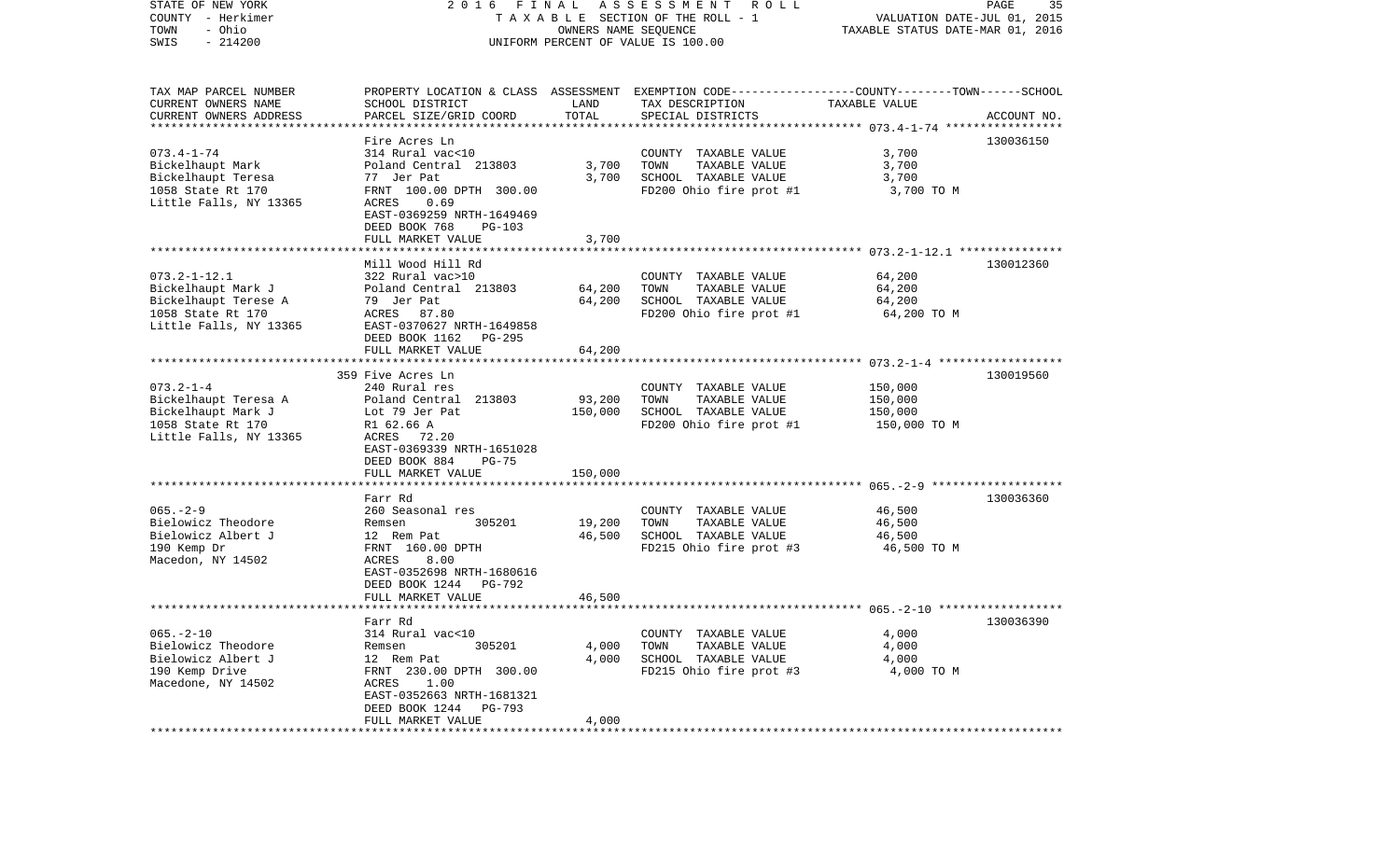| STATE OF NEW YORK<br>COUNTY - Herkimer<br>- Ohio<br>TOWN<br>SWIS<br>$-214200$                    | 2 0 1 6                                                                                                                                                                                  | FINAL<br>ASSESSMENT<br>R O L L<br>PAGE<br>36<br>TAXABLE SECTION OF THE ROLL - 1<br>VALUATION DATE-JUL 01, 2015<br>OWNERS NAME SEQUENCE<br>TAXABLE STATUS DATE-MAR 01, 2016<br>UNIFORM PERCENT OF VALUE IS 100.00 |                                                                                                                                                            |                                                                          |                              |                                    |
|--------------------------------------------------------------------------------------------------|------------------------------------------------------------------------------------------------------------------------------------------------------------------------------------------|------------------------------------------------------------------------------------------------------------------------------------------------------------------------------------------------------------------|------------------------------------------------------------------------------------------------------------------------------------------------------------|--------------------------------------------------------------------------|------------------------------|------------------------------------|
| TAX MAP PARCEL NUMBER<br>CURRENT OWNERS NAME<br>CURRENT OWNERS ADDRESS<br>********************** | SCHOOL DISTRICT<br>PARCEL SIZE/GRID COORD                                                                                                                                                | LAND<br>TOTAL<br>***************                                                                                                                                                                                 | PROPERTY LOCATION & CLASS ASSESSMENT EXEMPTION CODE----------------COUNTY-------TOWN------SCHOOL<br>TAX DESCRIPTION<br>SPECIAL DISTRICTS                   | TAXABLE VALUE                                                            |                              | ACCOUNT NO.                        |
| $073.4 - 2 - 52$<br>Billick Raymond D<br>3419 Black Creek Rd<br>Cold Brook, NY 13324             | Figert Rd<br>314 Rural vac<10<br>Poland Central 213803<br>Lot 77<br>Jer Pat<br>ACRES<br>0.50<br>EAST-0369232 NRTH-1642882<br>DEED BOOK 815<br>PG-377<br>FULL MARKET VALUE                | 3,400<br>3,400<br>3,400                                                                                                                                                                                          | COUNTY TAXABLE VALUE<br>TOWN<br>TAXABLE VALUE<br>SCHOOL TAXABLE VALUE<br>FD200 Ohio fire prot #1                                                           | 3,400<br>3,400<br>3,400<br>3,400 TO M                                    |                              | 130060009                          |
|                                                                                                  |                                                                                                                                                                                          |                                                                                                                                                                                                                  |                                                                                                                                                            | ************************ 073.4-2-53 ******************                   |                              |                                    |
| $073.4 - 2 - 53$<br>Billick Raymond D<br>3419 Black Creek Rd<br>Cold Brook, NY 13324             | Figert Rd<br>314 Rural vac<10<br>Poland Central 213803<br>Lot 77 Jer Pat<br>FRNT 400.00 DPTH 200.00<br>ACRES<br>0.37<br>EAST-0369243 NRTH-1643042<br>DEED BOOK 815<br>PG-377             | 1,000<br>1,000                                                                                                                                                                                                   | COUNTY TAXABLE VALUE<br>TOWN<br>TAXABLE VALUE<br>SCHOOL TAXABLE VALUE<br>FD200 Ohio fire prot #1                                                           | 1,000<br>1,000<br>1,000<br>1,000 TO M                                    |                              | 130060825                          |
|                                                                                                  | FULL MARKET VALUE<br>******************                                                                                                                                                  | 1,000                                                                                                                                                                                                            |                                                                                                                                                            |                                                                          |                              |                                    |
| $084.2 - 2 - 8.1$<br>Binas Peter<br>Binas Debra<br>177 Bush St<br>Cobleskill, NY 12043           | Santmire Rd<br>910 Priv forest<br>Poland Central 213803<br>11 Jer Pat<br>ACRES 81.70<br>EAST-0367418 NRTH-1625091<br>DEED BOOK 713<br>PG-152<br>FULL MARKET VALUE                        | 56,100<br>56,100<br>56,100                                                                                                                                                                                       | COUNTY TAXABLE VALUE<br>TOWN<br>TAXABLE VALUE<br>SCHOOL TAXABLE VALUE<br>FD200 Ohio fire prot #1                                                           | 56,100<br>56,100<br>56,100<br>56,100 TO M                                |                              | 130037410                          |
|                                                                                                  | *********************                                                                                                                                                                    | ***********                                                                                                                                                                                                      | **************************** 058.-2-32 ******************                                                                                                  |                                                                          |                              |                                    |
| $058. - 2 - 32$<br>Bink Edward L<br>145 Wolf Creek Rd<br>Forestport, NY 13338                    | North Lake Rd<br>210 1 Family Res - WTRFNT<br>Adirondack<br>302601<br>1 Nob Pat<br>FRNT 120.00 DPTH 523.70<br>EAST-0376497 NRTH-1709607<br>DEED BOOK 00576 PG-00855<br>FULL MARKET VALUE | 143,500 STAR EN<br>143,500                                                                                                                                                                                       | VET WAR CT 41121<br>117,700 AGED-ALL<br>41800<br>41834<br>COUNTY TAXABLE VALUE<br>TOWN<br>TAXABLE VALUE<br>SCHOOL TAXABLE VALUE<br>FD215 Ohio fire prot #3 | 9,000<br>67,250<br>$\Omega$<br>67,250<br>65,750<br>6,450<br>143,500 TO M | 12,000<br>65,750<br>$\Omega$ | 130010290<br>0<br>71,750<br>65,300 |
| ************************                                                                         | ******************                                                                                                                                                                       | ***********                                                                                                                                                                                                      |                                                                                                                                                            |                                                                          |                              |                                    |
| $078.1 - 2 - 9.2$<br>Birkhead Danielle<br>2168 Plantation Circle<br>Little River, SC 29566       | Reese Rd<br>322 Rural vac>10<br>Poland Central 213803<br>45 Jer Pat<br>ACRES<br>10.10<br>EAST-0358912 NRTH-1636604<br>DEED BOOK 1173<br><b>PG-187</b>                                    | 15,000<br>15,000                                                                                                                                                                                                 | COUNTY TAXABLE VALUE<br>TOWN<br>TAXABLE VALUE<br>SCHOOL TAXABLE VALUE<br>FD200 Ohio fire prot #1                                                           | 15,000<br>15,000<br>15,000<br>15,000 TO M                                |                              |                                    |
| ********************                                                                             | FULL MARKET VALUE                                                                                                                                                                        | 15,000                                                                                                                                                                                                           |                                                                                                                                                            |                                                                          |                              |                                    |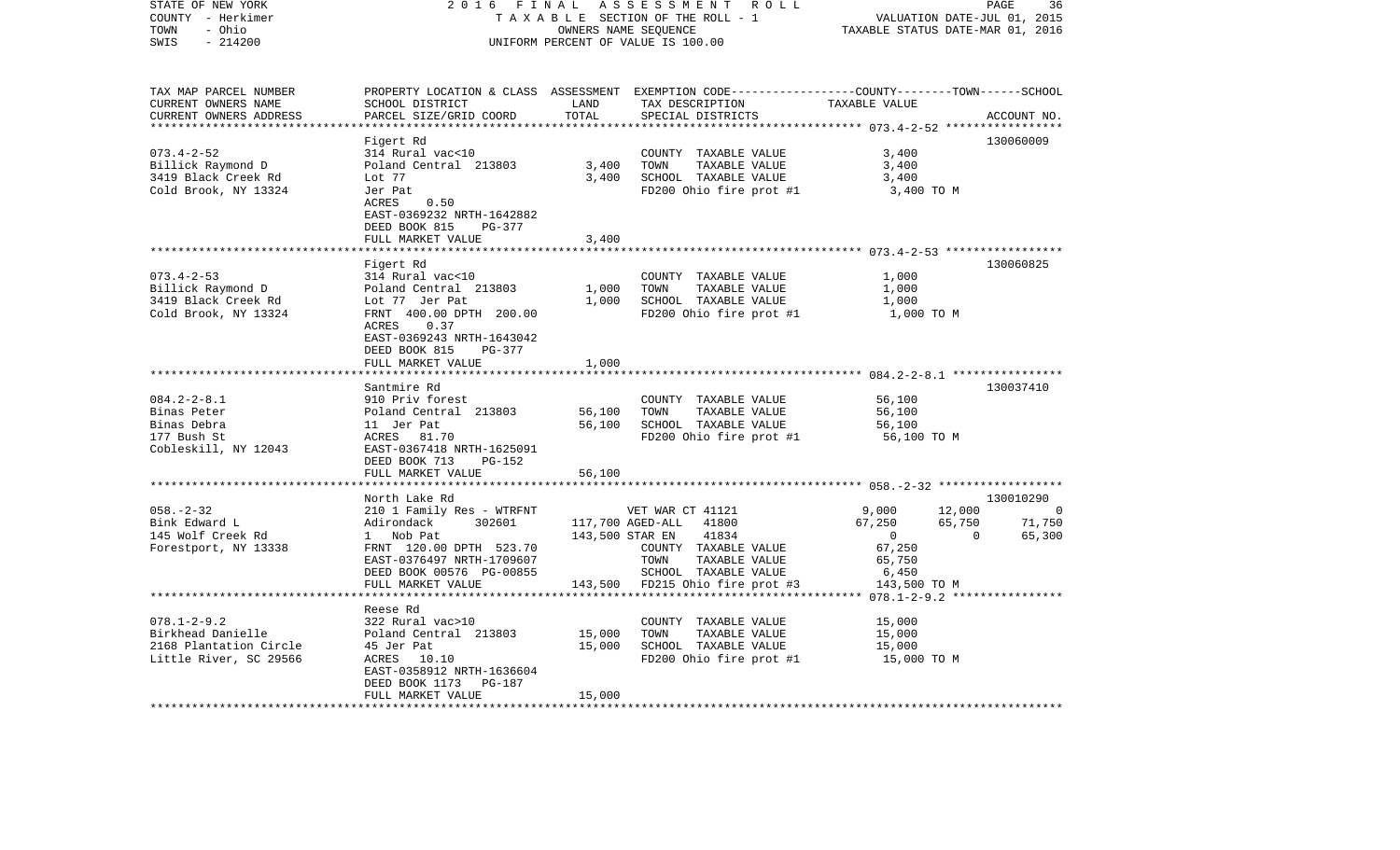| STATE OF NEW YORK<br>COUNTY - Herkimer<br>- Ohio<br>TOWN<br>$-214200$<br>SWIS                                                   | 2016                                                                                                                                                                                                      | FINAL<br>ASSESSMENT ROLL<br>TAXABLE SECTION OF THE ROLL - 1<br>OWNERS NAME SEQUENCE<br>UNIFORM PERCENT OF VALUE IS 100.00 | PAGE<br>37<br>VALUATION DATE-JUL 01, 2015<br>TAXABLE STATUS DATE-MAR 01, 2016                                                           |                                               |             |
|---------------------------------------------------------------------------------------------------------------------------------|-----------------------------------------------------------------------------------------------------------------------------------------------------------------------------------------------------------|---------------------------------------------------------------------------------------------------------------------------|-----------------------------------------------------------------------------------------------------------------------------------------|-----------------------------------------------|-------------|
| TAX MAP PARCEL NUMBER<br>CURRENT OWNERS NAME<br>CURRENT OWNERS ADDRESS                                                          | SCHOOL DISTRICT<br>PARCEL SIZE/GRID COORD                                                                                                                                                                 | LAND<br>TOTAL                                                                                                             | PROPERTY LOCATION & CLASS ASSESSMENT EXEMPTION CODE---------------COUNTY-------TOWN------SCHOOL<br>TAX DESCRIPTION<br>SPECIAL DISTRICTS | TAXABLE VALUE                                 | ACCOUNT NO. |
| $073.2 - 1 - 56$<br>Black Creek Hunting Club<br>Jenkins-Bracett-Clark<br>Attn: Jenkins Adam<br>556 Gage Rd<br>Newport, NY 13416 | Hooper Dooper Rd<br>312 Vac w/imprv<br>Poland Central 213803<br>Lot 63 Rem Pat<br>FRNT 420.00 DPTH<br>65.00<br>ACRES<br>0.56<br>EAST-0371543 NRTH-1652540<br>DEED BOOK 640<br>PG-854<br>FULL MARKET VALUE | 2,600<br>4,600<br>4,600                                                                                                   | COUNTY TAXABLE VALUE<br>TOWN<br>TAXABLE VALUE<br>SCHOOL TAXABLE VALUE<br>FD200 Ohio fire prot #1                                        | 4,600<br>4,600<br>4,600<br>4,600 TO M         | 130060850   |
|                                                                                                                                 |                                                                                                                                                                                                           |                                                                                                                           |                                                                                                                                         |                                               |             |
| $066. - 1 - 14$<br>Black Creek Hunting Lodge<br>Attn: Jenkins Adam<br>556 Gage Rd<br>Newport, NY 13416                          | Cotton Lk<br>920 Priv Hunt/Fi<br>Poland Central 213803<br>48 Nob Pat<br>Little Black Cr<br>1.00<br>ACRES<br>EAST-0374704 NRTH-1674606<br>DEED BOOK 269<br><b>PG-230</b><br>FULL MARKET VALUE              | 2,500<br>13,500<br>13,500                                                                                                 | COUNTY TAXABLE VALUE<br>TOWN<br>TAXABLE VALUE<br>SCHOOL TAXABLE VALUE<br>FD217 Ohio fire prot #4                                        | 13,500<br>13,500<br>13,500<br>13,500 TO M     | 130010380   |
|                                                                                                                                 |                                                                                                                                                                                                           |                                                                                                                           |                                                                                                                                         |                                               |             |
| $073.2 - 1 - 34.1$<br>Black Creek Hunting Lodge<br>Attn: Jenkins Adam<br>556 Gage Rd<br>Newport, NY 13416                       | Hooper Dooper Rd<br>314 Rural vac<10<br>Poland Central 213803<br>63 Rem Pat<br>ACRES<br>1.10<br>EAST-0371131 NRTH-1657185<br>DEED BOOK 00555 PG-00093<br>FULL MARKET VALUE                                | 4,300<br>4,300<br>4,300                                                                                                   | COUNTY TAXABLE VALUE<br>TOWN<br>TAXABLE VALUE<br>SCHOOL TAXABLE VALUE<br>FD200 Ohio fire prot #1                                        | 4,300<br>4,300<br>4,300<br>4,300 TO M         | 130010410   |
|                                                                                                                                 |                                                                                                                                                                                                           |                                                                                                                           |                                                                                                                                         |                                               |             |
| $059. - 1 - 76$<br>Black Fly Bight Trust<br>Emerson Robert G 111<br>1001 River Planation PL NE<br>Townsend, GA 31331            | Honnedaga Lk<br>314 Rural vac<10<br>Poland Central 213803<br>R35 Moose River<br>$P-Fr$ 5<br>ACRES<br>5.70<br>EAST-0411582 NRTH-1703089<br>DEED BOOK 12220 PG-107                                          | 5,700<br>5,700                                                                                                            | COUNTY TAXABLE VALUE<br>TOWN<br>TAXABLE VALUE<br>SCHOOL TAXABLE VALUE<br>FD215 Ohio fire prot #3                                        | 5,700<br>5,700<br>5,700<br>5,700 TO M         | 130008700   |
|                                                                                                                                 | FULL MARKET VALUE                                                                                                                                                                                         | 5,700                                                                                                                     |                                                                                                                                         |                                               |             |
| $059. -1 - 77$<br>Black Fly Bight Trust<br>Emerson Robert G 111<br>1001 River Plantation Pl NE<br>Townsend, GA 31331            | Honnedaga Lk<br>260 Seasonal res - WTRFNT<br>Poland Central 213803<br>P35 Moose River<br>ACRES<br>9.80<br>EAST-0411253 NRTH-1703485<br>DEED BOOK 1220<br><b>PG-230</b>                                    | 102,900<br>220,000                                                                                                        | COUNTY TAXABLE VALUE<br>TOWN<br>TAXABLE VALUE<br>SCHOOL TAXABLE VALUE<br>FD215 Ohio fire prot #3                                        | 220,000<br>220,000<br>220,000<br>220,000 TO M | 130006960   |
|                                                                                                                                 | FULL MARKET VALUE                                                                                                                                                                                         | 220,000                                                                                                                   |                                                                                                                                         |                                               |             |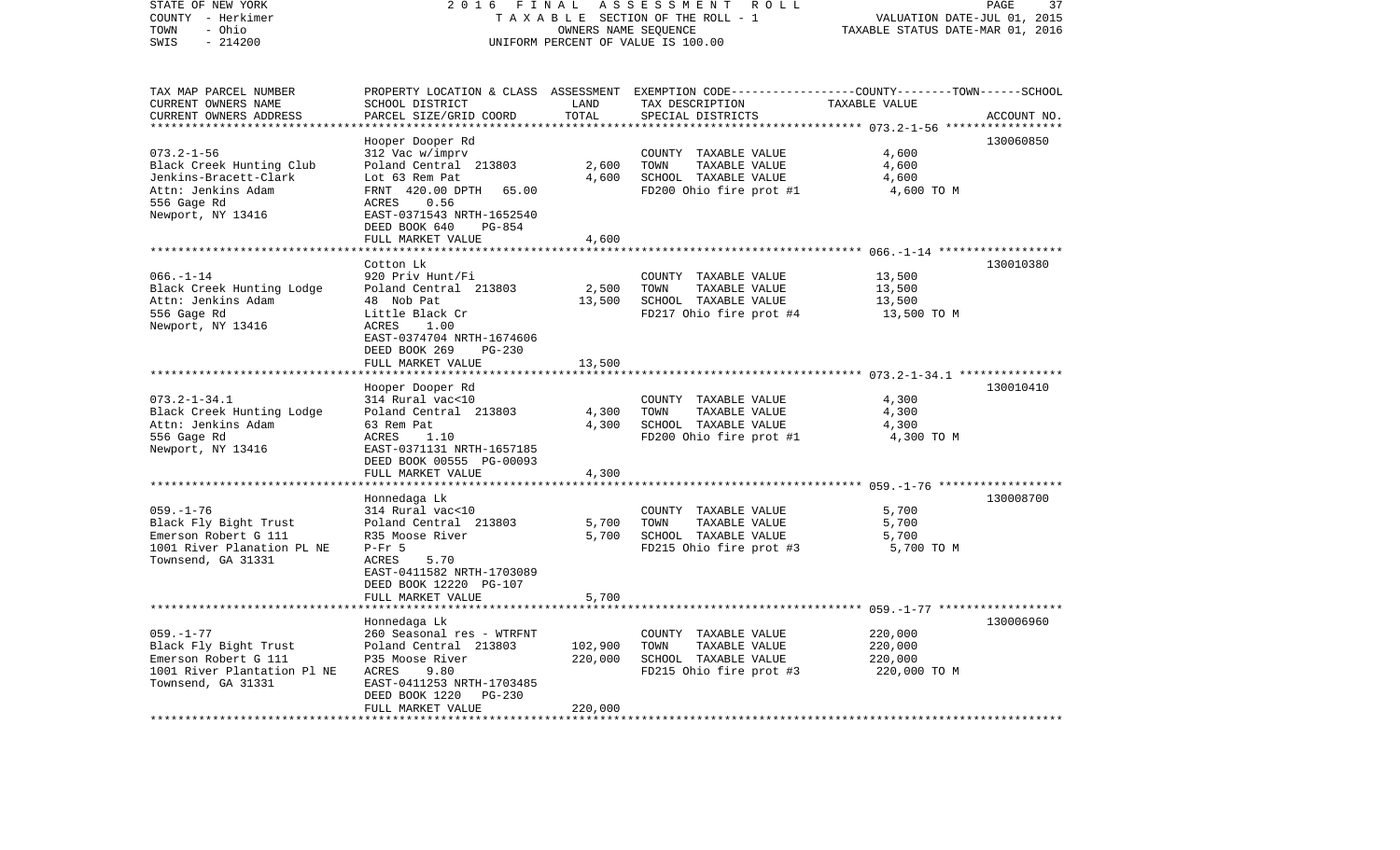| COUNTY<br>– Herkimer<br>- Ohio<br>TOWN       |                                                                                                                    | TAXABLE<br>SECTION OF THE ROLL - 1<br>OWNERS NAME SEQUENCE |                                         |                                                           | VALUATION DATE-JUL 01, 2015<br>TAXABLE STATUS DATE-MAR 01, 2016 |  |  |
|----------------------------------------------|--------------------------------------------------------------------------------------------------------------------|------------------------------------------------------------|-----------------------------------------|-----------------------------------------------------------|-----------------------------------------------------------------|--|--|
| SWIS<br>$-214200$                            | UNIFORM PERCENT OF VALUE IS 100.00                                                                                 |                                                            |                                         |                                                           |                                                                 |  |  |
|                                              |                                                                                                                    |                                                            |                                         |                                                           |                                                                 |  |  |
| TAX MAP PARCEL NUMBER<br>CURRENT OWNERS NAME | PROPERTY LOCATION & CLASS ASSESSMENT EXEMPTION CODE---------------COUNTY-------TOWN------SCHOOL<br>SCHOOL DISTRICT | LAND                                                       | TAX DESCRIPTION                         | TAXABLE VALUE                                             |                                                                 |  |  |
| CURRENT OWNERS ADDRESS                       | PARCEL SIZE/GRID COORD                                                                                             | TOTAL                                                      | SPECIAL DISTRICTS                       |                                                           | ACCOUNT NO.                                                     |  |  |
|                                              | 3614 Rt 8                                                                                                          |                                                            |                                         |                                                           | 130040020                                                       |  |  |
| $074.1 - 2 - 67$                             | 210 1 Family Res                                                                                                   |                                                            | VET COM C 41132                         | 15,000                                                    | $\overline{0}$<br>0                                             |  |  |
| Blackman Peter C                             | Poland Central 213803                                                                                              |                                                            | 13,600 VET COM T 41133<br>41854         | $\overline{0}$<br>$\overline{0}$                          | 17,725<br>$\mathbf 0$<br>$\Omega$                               |  |  |
| 3614 State Rt 8E<br>Ohio, NY 13324           | 76 Rem Pat<br>FRNT 108.00 DPTH 154.00                                                                              | 70,900 STAR B                                              | COUNTY TAXABLE VALUE                    | 55,900                                                    | 30,000                                                          |  |  |
|                                              | ACRES<br>0.38                                                                                                      |                                                            | TOWN<br>TAXABLE VALUE                   | 53,175                                                    |                                                                 |  |  |
|                                              | EAST-0371783 NRTH-1651975                                                                                          |                                                            | SCHOOL TAXABLE VALUE                    | 40,900                                                    |                                                                 |  |  |
|                                              | DEED BOOK 848<br>PG-568                                                                                            |                                                            | FD200 Ohio fire prot #1                 | 70,900 TO M                                               |                                                                 |  |  |
|                                              | FULL MARKET VALUE                                                                                                  | 70,900                                                     |                                         |                                                           |                                                                 |  |  |
|                                              | ************************                                                                                           |                                                            |                                         |                                                           |                                                                 |  |  |
|                                              | 1256 Route 365                                                                                                     |                                                            |                                         |                                                           | 130000390<br>$\Omega$                                           |  |  |
| $073. - 1 - 50$<br>Blackstone Thomas         | 240 Rural res<br>Poland Central 213803                                                                             | 88,100                                                     | 41854<br>STAR B<br>COUNTY TAXABLE VALUE | 0<br>171,000                                              | 30,000                                                          |  |  |
| 1256 State Rt 365                            | 79   Rem Pat                                                                                                       | 171,000                                                    | TOWN<br>TAXABLE VALUE                   | 171,000                                                   |                                                                 |  |  |
| Remsen, NY 13438                             | G Reising Pl                                                                                                       |                                                            | SCHOOL TAXABLE VALUE                    | 141,000                                                   |                                                                 |  |  |
|                                              | ACRES<br>66.50                                                                                                     |                                                            | FD200 Ohio fire prot #1                 | 171,000 TO M                                              |                                                                 |  |  |
|                                              | EAST-0359249 NRTH-1650221<br>DEED BOOK 1209<br>PG-716                                                              |                                                            |                                         |                                                           |                                                                 |  |  |
|                                              | FULL MARKET VALUE<br>*********************                                                                         | 171,000<br>********                                        |                                         |                                                           |                                                                 |  |  |
|                                              | 1256 Route 365                                                                                                     |                                                            |                                         | *************************** 073.-1-51 ******************* | 130000420                                                       |  |  |
| $073. - 1 - 51$                              | 314 Rural vac<10                                                                                                   |                                                            | COUNTY TAXABLE VALUE                    | 1,000                                                     |                                                                 |  |  |
| Blackstone Thomas                            | Poland Central 213803                                                                                              | 1,000                                                      | TOWN<br>TAXABLE VALUE                   | 1,000                                                     |                                                                 |  |  |
| 1256 State Rt 365                            | 79 Rem Pat                                                                                                         | 1,000                                                      | SCHOOL TAXABLE VALUE                    | 1,000                                                     |                                                                 |  |  |
| Remsen, NY 13438                             | Dec Map #3220                                                                                                      |                                                            | FD200 Ohio fire prot #1                 | 1,000 TO M                                                |                                                                 |  |  |
|                                              | FRNT 169.00 DPTH 157.00                                                                                            |                                                            |                                         |                                                           |                                                                 |  |  |
|                                              | EAST-0360124 NRTH-1648886                                                                                          |                                                            |                                         |                                                           |                                                                 |  |  |
|                                              | DEED BOOK 1209<br>PG-716                                                                                           |                                                            |                                         |                                                           |                                                                 |  |  |
|                                              | FULL MARKET VALUE                                                                                                  | 1,000                                                      |                                         |                                                           |                                                                 |  |  |
|                                              | Honnedaga Lk                                                                                                       |                                                            |                                         |                                                           | 130006870                                                       |  |  |
| $059. - 1 - 82$                              | 920 Priv Hunt/Fi - WTRFNT                                                                                          |                                                            | COUNTY TAXABLE VALUE                    | 225,000                                                   |                                                                 |  |  |
| Boardman Thomas                              | Poland Central 213803                                                                                              | 99,900                                                     | TOWN<br>TAXABLE VALUE                   | 225,000                                                   |                                                                 |  |  |
| Adirondack League Club                       | P33 Moose River                                                                                                    | 225,000                                                    | SCHOOL TAXABLE VALUE                    | 225,000                                                   |                                                                 |  |  |
| 37 Gillis Rd                                 | N Part                                                                                                             |                                                            | FD215 Ohio fire prot #3                 | 225,000 TO M                                              |                                                                 |  |  |
| Greenwich, NY 12834                          | Sens 5                                                                                                             |                                                            |                                         |                                                           |                                                                 |  |  |
|                                              | ACRES<br>6.60                                                                                                      |                                                            |                                         |                                                           |                                                                 |  |  |
|                                              | EAST-0410225 NRTH-1702851                                                                                          |                                                            |                                         |                                                           |                                                                 |  |  |
|                                              | DEED BOOK 843<br>PG-481                                                                                            |                                                            |                                         |                                                           |                                                                 |  |  |
|                                              | FULL MARKET VALUE                                                                                                  | 225,000                                                    |                                         |                                                           |                                                                 |  |  |
|                                              | Honnedaga Lk                                                                                                       |                                                            |                                         |                                                           | 130008610                                                       |  |  |
| $059. -1 - 88$                               | 314 Rural vac<10                                                                                                   |                                                            | TAXABLE VALUE<br>COUNTY                 | 6,000                                                     |                                                                 |  |  |
| Boardman Thomas                              | Poland Central 213803                                                                                              | 6,000                                                      | TOWN<br>TAXABLE VALUE                   | 6,000                                                     |                                                                 |  |  |
| Adirondack League Club                       | R33 Moose River                                                                                                    | 6,000                                                      | SCHOOL TAXABLE VALUE                    | 6,000                                                     |                                                                 |  |  |
| 37 Gillis Rd                                 | N Part                                                                                                             |                                                            | FD215 Ohio fire prot #3                 | 6,000 TO M                                                |                                                                 |  |  |
| Greenwich, NY 12854                          | $P-Fr$ 6                                                                                                           |                                                            |                                         |                                                           |                                                                 |  |  |
|                                              | ACRES<br>6.00                                                                                                      |                                                            |                                         |                                                           |                                                                 |  |  |
|                                              | EAST-0410567 NRTH-1702437                                                                                          |                                                            |                                         |                                                           |                                                                 |  |  |
|                                              | DEED BOOK 843<br>PG-481<br>FULL MARKET VALUE                                                                       | 6,000                                                      |                                         |                                                           |                                                                 |  |  |
|                                              |                                                                                                                    |                                                            |                                         |                                                           |                                                                 |  |  |

STATE OF NEW YORK 2 0 1 6 F I N A L A S S E S S M E N T R O L L PAGE 38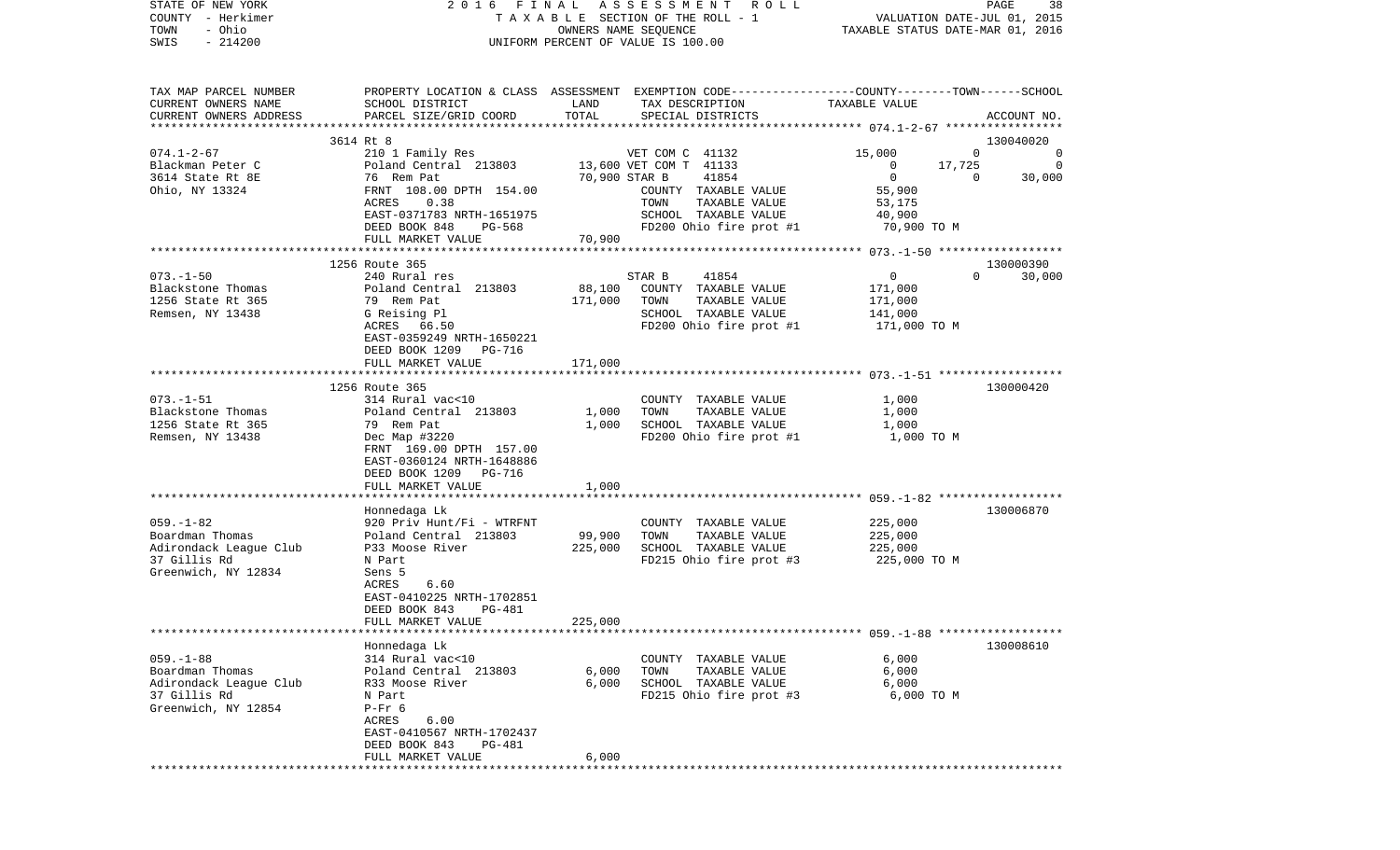| TAXABLE SECTION OF THE ROLL - 1<br>VALUATION DATE-JUL 01, 2015<br>- Ohio<br>OWNERS NAME SEQUENCE<br>TAXABLE STATUS DATE-MAR 01, 2016<br>$-214200$<br>UNIFORM PERCENT OF VALUE IS 100.00<br>PROPERTY LOCATION & CLASS ASSESSMENT EXEMPTION CODE----------------COUNTY-------TOWN------SCHOOL<br>SCHOOL DISTRICT<br>LAND<br>TAX DESCRIPTION<br>TAXABLE VALUE<br>TOTAL<br>PARCEL SIZE/GRID COORD<br>SPECIAL DISTRICTS<br>ACCOUNT NO.<br>130008580<br>Honnedaga Lk<br>$059. - 1 - 89$<br>2,000<br>314 Rural vac<10<br>COUNTY TAXABLE VALUE<br>Boardman Thomas<br>Poland Central 213803<br>2,000<br>TOWN<br>TAXABLE VALUE<br>2,000<br>SCHOOL TAXABLE VALUE<br>Adirondack League Club<br>R33 Moose River<br>2,000<br>2,000<br>37 Gillis Rd<br>FD215 Ohio fire prot #3<br>S Part<br>2,000 TO M<br>Greenwich, NY 12834<br>ACRES<br>2.00<br>EAST-0410788 NRTH-1702201<br>DEED BOOK 843<br>PG-481<br>FULL MARKET VALUE<br>2,000<br>465 Billy Hamlin Rd<br>130010140<br>$085.2 - 2 - 35$<br>260 Seasonal res<br>COUNTY TAXABLE VALUE<br>25,000<br>Boepple Rory<br>Poland Central 213803<br>10,200<br>TOWN<br>TAXABLE VALUE<br>25,000<br>SCHOOL TAXABLE VALUE<br>1 Douglas Ave<br>40 Jer Pat<br>25,000<br>25,000<br>2.60<br>FD210 Ohio fire prot #2<br>Little Falls, NY 13365<br>ACRES<br>25,000 TO M<br>EAST-0391671 NRTH-1624964<br>DEED BOOK 1552<br>PG-408<br>FULL MARKET VALUE<br>25,000<br>Haskell Rd<br>130030000<br>260 Seasonal res<br>COUNTY TAXABLE VALUE<br>22,100<br>Poland Central 213803<br>7,200<br>TOWN<br>TAXABLE VALUE<br>22,100<br>22,100<br>22,100<br>SCHOOL TAXABLE VALUE<br>104 Nob Pat<br>Vernon Center, NY 13477<br>FD217 Ohio fire prot #4<br>ACRES<br>1.10<br>22,100 TO M<br>EAST-0396183 NRTH-1664453<br>DEED BOOK 756<br>PG-191<br>FULL MARKET VALUE<br>22,100<br>130021000<br>Mill Creek Lk<br>$070. - 1 - 16$<br>25,200<br>260 Seasonal res - WTRFNT<br>COUNTY TAXABLE VALUE<br>Boice Richard K<br>TAXABLE VALUE<br>25,200<br>Poland Central 213803<br>11,600<br>TOWN<br>6000 Barker Rd<br>112 Nob Pat<br>25,200<br>SCHOOL TAXABLE VALUE<br>25,200<br>Oriskany Falls, NY 13425<br>Mill Cr Lake<br>FD217 Ohio fire prot #4<br>25,200 TO M<br>Addition On Camp 250<br>ACRES<br>3.00<br>EAST-0389517 NRTH-1671093<br>DEED BOOK 700<br>PG-459<br>25,200<br>FULL MARKET VALUE<br>104 Bull Hill Rd<br>130026100<br>COUNTY TAXABLE VALUE<br>314 Rural vac<10<br>3,800<br>Poland Central 213803<br>3,800<br>TOWN<br>TAXABLE VALUE<br>3,800<br>SCHOOL TAXABLE VALUE<br>22 Jer Pat<br>3,800<br>3,800<br>V12 1<br>FD210 Ohio fire prot #2<br>3,800 TO M<br>FRNT 200.00 DPTH 174.90<br>ACRES<br>0.80<br>EAST-0386860 NRTH-1621368<br>DEED BOOK 1134<br>PG-346<br>FULL MARKET VALUE<br>3,800 | STATE OF NEW YORK         | 2016 FINAL | A S S E S S M E N T R O L L |  | 39<br>PAGE |  |
|----------------------------------------------------------------------------------------------------------------------------------------------------------------------------------------------------------------------------------------------------------------------------------------------------------------------------------------------------------------------------------------------------------------------------------------------------------------------------------------------------------------------------------------------------------------------------------------------------------------------------------------------------------------------------------------------------------------------------------------------------------------------------------------------------------------------------------------------------------------------------------------------------------------------------------------------------------------------------------------------------------------------------------------------------------------------------------------------------------------------------------------------------------------------------------------------------------------------------------------------------------------------------------------------------------------------------------------------------------------------------------------------------------------------------------------------------------------------------------------------------------------------------------------------------------------------------------------------------------------------------------------------------------------------------------------------------------------------------------------------------------------------------------------------------------------------------------------------------------------------------------------------------------------------------------------------------------------------------------------------------------------------------------------------------------------------------------------------------------------------------------------------------------------------------------------------------------------------------------------------------------------------------------------------------------------------------------------------------------------------------------------------------------------------------------------------------------------------------------------------------------------------------------------------------------------------------------------------------------------------------------------------------------------------------------------------------|---------------------------|------------|-----------------------------|--|------------|--|
|                                                                                                                                                                                                                                                                                                                                                                                                                                                                                                                                                                                                                                                                                                                                                                                                                                                                                                                                                                                                                                                                                                                                                                                                                                                                                                                                                                                                                                                                                                                                                                                                                                                                                                                                                                                                                                                                                                                                                                                                                                                                                                                                                                                                                                                                                                                                                                                                                                                                                                                                                                                                                                                                                                    | COUNTY - Herkimer         |            |                             |  |            |  |
|                                                                                                                                                                                                                                                                                                                                                                                                                                                                                                                                                                                                                                                                                                                                                                                                                                                                                                                                                                                                                                                                                                                                                                                                                                                                                                                                                                                                                                                                                                                                                                                                                                                                                                                                                                                                                                                                                                                                                                                                                                                                                                                                                                                                                                                                                                                                                                                                                                                                                                                                                                                                                                                                                                    | TOWN                      |            |                             |  |            |  |
|                                                                                                                                                                                                                                                                                                                                                                                                                                                                                                                                                                                                                                                                                                                                                                                                                                                                                                                                                                                                                                                                                                                                                                                                                                                                                                                                                                                                                                                                                                                                                                                                                                                                                                                                                                                                                                                                                                                                                                                                                                                                                                                                                                                                                                                                                                                                                                                                                                                                                                                                                                                                                                                                                                    | SWIS                      |            |                             |  |            |  |
|                                                                                                                                                                                                                                                                                                                                                                                                                                                                                                                                                                                                                                                                                                                                                                                                                                                                                                                                                                                                                                                                                                                                                                                                                                                                                                                                                                                                                                                                                                                                                                                                                                                                                                                                                                                                                                                                                                                                                                                                                                                                                                                                                                                                                                                                                                                                                                                                                                                                                                                                                                                                                                                                                                    |                           |            |                             |  |            |  |
|                                                                                                                                                                                                                                                                                                                                                                                                                                                                                                                                                                                                                                                                                                                                                                                                                                                                                                                                                                                                                                                                                                                                                                                                                                                                                                                                                                                                                                                                                                                                                                                                                                                                                                                                                                                                                                                                                                                                                                                                                                                                                                                                                                                                                                                                                                                                                                                                                                                                                                                                                                                                                                                                                                    | TAX MAP PARCEL NUMBER     |            |                             |  |            |  |
|                                                                                                                                                                                                                                                                                                                                                                                                                                                                                                                                                                                                                                                                                                                                                                                                                                                                                                                                                                                                                                                                                                                                                                                                                                                                                                                                                                                                                                                                                                                                                                                                                                                                                                                                                                                                                                                                                                                                                                                                                                                                                                                                                                                                                                                                                                                                                                                                                                                                                                                                                                                                                                                                                                    | CURRENT OWNERS NAME       |            |                             |  |            |  |
|                                                                                                                                                                                                                                                                                                                                                                                                                                                                                                                                                                                                                                                                                                                                                                                                                                                                                                                                                                                                                                                                                                                                                                                                                                                                                                                                                                                                                                                                                                                                                                                                                                                                                                                                                                                                                                                                                                                                                                                                                                                                                                                                                                                                                                                                                                                                                                                                                                                                                                                                                                                                                                                                                                    | CURRENT OWNERS ADDRESS    |            |                             |  |            |  |
|                                                                                                                                                                                                                                                                                                                                                                                                                                                                                                                                                                                                                                                                                                                                                                                                                                                                                                                                                                                                                                                                                                                                                                                                                                                                                                                                                                                                                                                                                                                                                                                                                                                                                                                                                                                                                                                                                                                                                                                                                                                                                                                                                                                                                                                                                                                                                                                                                                                                                                                                                                                                                                                                                                    | ************************* |            |                             |  |            |  |
|                                                                                                                                                                                                                                                                                                                                                                                                                                                                                                                                                                                                                                                                                                                                                                                                                                                                                                                                                                                                                                                                                                                                                                                                                                                                                                                                                                                                                                                                                                                                                                                                                                                                                                                                                                                                                                                                                                                                                                                                                                                                                                                                                                                                                                                                                                                                                                                                                                                                                                                                                                                                                                                                                                    |                           |            |                             |  |            |  |
|                                                                                                                                                                                                                                                                                                                                                                                                                                                                                                                                                                                                                                                                                                                                                                                                                                                                                                                                                                                                                                                                                                                                                                                                                                                                                                                                                                                                                                                                                                                                                                                                                                                                                                                                                                                                                                                                                                                                                                                                                                                                                                                                                                                                                                                                                                                                                                                                                                                                                                                                                                                                                                                                                                    |                           |            |                             |  |            |  |
|                                                                                                                                                                                                                                                                                                                                                                                                                                                                                                                                                                                                                                                                                                                                                                                                                                                                                                                                                                                                                                                                                                                                                                                                                                                                                                                                                                                                                                                                                                                                                                                                                                                                                                                                                                                                                                                                                                                                                                                                                                                                                                                                                                                                                                                                                                                                                                                                                                                                                                                                                                                                                                                                                                    |                           |            |                             |  |            |  |
|                                                                                                                                                                                                                                                                                                                                                                                                                                                                                                                                                                                                                                                                                                                                                                                                                                                                                                                                                                                                                                                                                                                                                                                                                                                                                                                                                                                                                                                                                                                                                                                                                                                                                                                                                                                                                                                                                                                                                                                                                                                                                                                                                                                                                                                                                                                                                                                                                                                                                                                                                                                                                                                                                                    |                           |            |                             |  |            |  |
|                                                                                                                                                                                                                                                                                                                                                                                                                                                                                                                                                                                                                                                                                                                                                                                                                                                                                                                                                                                                                                                                                                                                                                                                                                                                                                                                                                                                                                                                                                                                                                                                                                                                                                                                                                                                                                                                                                                                                                                                                                                                                                                                                                                                                                                                                                                                                                                                                                                                                                                                                                                                                                                                                                    |                           |            |                             |  |            |  |
|                                                                                                                                                                                                                                                                                                                                                                                                                                                                                                                                                                                                                                                                                                                                                                                                                                                                                                                                                                                                                                                                                                                                                                                                                                                                                                                                                                                                                                                                                                                                                                                                                                                                                                                                                                                                                                                                                                                                                                                                                                                                                                                                                                                                                                                                                                                                                                                                                                                                                                                                                                                                                                                                                                    |                           |            |                             |  |            |  |
|                                                                                                                                                                                                                                                                                                                                                                                                                                                                                                                                                                                                                                                                                                                                                                                                                                                                                                                                                                                                                                                                                                                                                                                                                                                                                                                                                                                                                                                                                                                                                                                                                                                                                                                                                                                                                                                                                                                                                                                                                                                                                                                                                                                                                                                                                                                                                                                                                                                                                                                                                                                                                                                                                                    |                           |            |                             |  |            |  |
|                                                                                                                                                                                                                                                                                                                                                                                                                                                                                                                                                                                                                                                                                                                                                                                                                                                                                                                                                                                                                                                                                                                                                                                                                                                                                                                                                                                                                                                                                                                                                                                                                                                                                                                                                                                                                                                                                                                                                                                                                                                                                                                                                                                                                                                                                                                                                                                                                                                                                                                                                                                                                                                                                                    |                           |            |                             |  |            |  |
|                                                                                                                                                                                                                                                                                                                                                                                                                                                                                                                                                                                                                                                                                                                                                                                                                                                                                                                                                                                                                                                                                                                                                                                                                                                                                                                                                                                                                                                                                                                                                                                                                                                                                                                                                                                                                                                                                                                                                                                                                                                                                                                                                                                                                                                                                                                                                                                                                                                                                                                                                                                                                                                                                                    |                           |            |                             |  |            |  |
|                                                                                                                                                                                                                                                                                                                                                                                                                                                                                                                                                                                                                                                                                                                                                                                                                                                                                                                                                                                                                                                                                                                                                                                                                                                                                                                                                                                                                                                                                                                                                                                                                                                                                                                                                                                                                                                                                                                                                                                                                                                                                                                                                                                                                                                                                                                                                                                                                                                                                                                                                                                                                                                                                                    |                           |            |                             |  |            |  |
|                                                                                                                                                                                                                                                                                                                                                                                                                                                                                                                                                                                                                                                                                                                                                                                                                                                                                                                                                                                                                                                                                                                                                                                                                                                                                                                                                                                                                                                                                                                                                                                                                                                                                                                                                                                                                                                                                                                                                                                                                                                                                                                                                                                                                                                                                                                                                                                                                                                                                                                                                                                                                                                                                                    |                           |            |                             |  |            |  |
|                                                                                                                                                                                                                                                                                                                                                                                                                                                                                                                                                                                                                                                                                                                                                                                                                                                                                                                                                                                                                                                                                                                                                                                                                                                                                                                                                                                                                                                                                                                                                                                                                                                                                                                                                                                                                                                                                                                                                                                                                                                                                                                                                                                                                                                                                                                                                                                                                                                                                                                                                                                                                                                                                                    |                           |            |                             |  |            |  |
|                                                                                                                                                                                                                                                                                                                                                                                                                                                                                                                                                                                                                                                                                                                                                                                                                                                                                                                                                                                                                                                                                                                                                                                                                                                                                                                                                                                                                                                                                                                                                                                                                                                                                                                                                                                                                                                                                                                                                                                                                                                                                                                                                                                                                                                                                                                                                                                                                                                                                                                                                                                                                                                                                                    |                           |            |                             |  |            |  |
|                                                                                                                                                                                                                                                                                                                                                                                                                                                                                                                                                                                                                                                                                                                                                                                                                                                                                                                                                                                                                                                                                                                                                                                                                                                                                                                                                                                                                                                                                                                                                                                                                                                                                                                                                                                                                                                                                                                                                                                                                                                                                                                                                                                                                                                                                                                                                                                                                                                                                                                                                                                                                                                                                                    |                           |            |                             |  |            |  |
|                                                                                                                                                                                                                                                                                                                                                                                                                                                                                                                                                                                                                                                                                                                                                                                                                                                                                                                                                                                                                                                                                                                                                                                                                                                                                                                                                                                                                                                                                                                                                                                                                                                                                                                                                                                                                                                                                                                                                                                                                                                                                                                                                                                                                                                                                                                                                                                                                                                                                                                                                                                                                                                                                                    |                           |            |                             |  |            |  |
|                                                                                                                                                                                                                                                                                                                                                                                                                                                                                                                                                                                                                                                                                                                                                                                                                                                                                                                                                                                                                                                                                                                                                                                                                                                                                                                                                                                                                                                                                                                                                                                                                                                                                                                                                                                                                                                                                                                                                                                                                                                                                                                                                                                                                                                                                                                                                                                                                                                                                                                                                                                                                                                                                                    |                           |            |                             |  |            |  |
|                                                                                                                                                                                                                                                                                                                                                                                                                                                                                                                                                                                                                                                                                                                                                                                                                                                                                                                                                                                                                                                                                                                                                                                                                                                                                                                                                                                                                                                                                                                                                                                                                                                                                                                                                                                                                                                                                                                                                                                                                                                                                                                                                                                                                                                                                                                                                                                                                                                                                                                                                                                                                                                                                                    |                           |            |                             |  |            |  |
|                                                                                                                                                                                                                                                                                                                                                                                                                                                                                                                                                                                                                                                                                                                                                                                                                                                                                                                                                                                                                                                                                                                                                                                                                                                                                                                                                                                                                                                                                                                                                                                                                                                                                                                                                                                                                                                                                                                                                                                                                                                                                                                                                                                                                                                                                                                                                                                                                                                                                                                                                                                                                                                                                                    |                           |            |                             |  |            |  |
|                                                                                                                                                                                                                                                                                                                                                                                                                                                                                                                                                                                                                                                                                                                                                                                                                                                                                                                                                                                                                                                                                                                                                                                                                                                                                                                                                                                                                                                                                                                                                                                                                                                                                                                                                                                                                                                                                                                                                                                                                                                                                                                                                                                                                                                                                                                                                                                                                                                                                                                                                                                                                                                                                                    |                           |            |                             |  |            |  |
|                                                                                                                                                                                                                                                                                                                                                                                                                                                                                                                                                                                                                                                                                                                                                                                                                                                                                                                                                                                                                                                                                                                                                                                                                                                                                                                                                                                                                                                                                                                                                                                                                                                                                                                                                                                                                                                                                                                                                                                                                                                                                                                                                                                                                                                                                                                                                                                                                                                                                                                                                                                                                                                                                                    | $070. - 1 - 31$           |            |                             |  |            |  |
|                                                                                                                                                                                                                                                                                                                                                                                                                                                                                                                                                                                                                                                                                                                                                                                                                                                                                                                                                                                                                                                                                                                                                                                                                                                                                                                                                                                                                                                                                                                                                                                                                                                                                                                                                                                                                                                                                                                                                                                                                                                                                                                                                                                                                                                                                                                                                                                                                                                                                                                                                                                                                                                                                                    | Boice Denny               |            |                             |  |            |  |
|                                                                                                                                                                                                                                                                                                                                                                                                                                                                                                                                                                                                                                                                                                                                                                                                                                                                                                                                                                                                                                                                                                                                                                                                                                                                                                                                                                                                                                                                                                                                                                                                                                                                                                                                                                                                                                                                                                                                                                                                                                                                                                                                                                                                                                                                                                                                                                                                                                                                                                                                                                                                                                                                                                    | Box 3840 Arquint Rd       |            |                             |  |            |  |
|                                                                                                                                                                                                                                                                                                                                                                                                                                                                                                                                                                                                                                                                                                                                                                                                                                                                                                                                                                                                                                                                                                                                                                                                                                                                                                                                                                                                                                                                                                                                                                                                                                                                                                                                                                                                                                                                                                                                                                                                                                                                                                                                                                                                                                                                                                                                                                                                                                                                                                                                                                                                                                                                                                    |                           |            |                             |  |            |  |
|                                                                                                                                                                                                                                                                                                                                                                                                                                                                                                                                                                                                                                                                                                                                                                                                                                                                                                                                                                                                                                                                                                                                                                                                                                                                                                                                                                                                                                                                                                                                                                                                                                                                                                                                                                                                                                                                                                                                                                                                                                                                                                                                                                                                                                                                                                                                                                                                                                                                                                                                                                                                                                                                                                    |                           |            |                             |  |            |  |
|                                                                                                                                                                                                                                                                                                                                                                                                                                                                                                                                                                                                                                                                                                                                                                                                                                                                                                                                                                                                                                                                                                                                                                                                                                                                                                                                                                                                                                                                                                                                                                                                                                                                                                                                                                                                                                                                                                                                                                                                                                                                                                                                                                                                                                                                                                                                                                                                                                                                                                                                                                                                                                                                                                    |                           |            |                             |  |            |  |
|                                                                                                                                                                                                                                                                                                                                                                                                                                                                                                                                                                                                                                                                                                                                                                                                                                                                                                                                                                                                                                                                                                                                                                                                                                                                                                                                                                                                                                                                                                                                                                                                                                                                                                                                                                                                                                                                                                                                                                                                                                                                                                                                                                                                                                                                                                                                                                                                                                                                                                                                                                                                                                                                                                    |                           |            |                             |  |            |  |
|                                                                                                                                                                                                                                                                                                                                                                                                                                                                                                                                                                                                                                                                                                                                                                                                                                                                                                                                                                                                                                                                                                                                                                                                                                                                                                                                                                                                                                                                                                                                                                                                                                                                                                                                                                                                                                                                                                                                                                                                                                                                                                                                                                                                                                                                                                                                                                                                                                                                                                                                                                                                                                                                                                    |                           |            |                             |  |            |  |
|                                                                                                                                                                                                                                                                                                                                                                                                                                                                                                                                                                                                                                                                                                                                                                                                                                                                                                                                                                                                                                                                                                                                                                                                                                                                                                                                                                                                                                                                                                                                                                                                                                                                                                                                                                                                                                                                                                                                                                                                                                                                                                                                                                                                                                                                                                                                                                                                                                                                                                                                                                                                                                                                                                    |                           |            |                             |  |            |  |
|                                                                                                                                                                                                                                                                                                                                                                                                                                                                                                                                                                                                                                                                                                                                                                                                                                                                                                                                                                                                                                                                                                                                                                                                                                                                                                                                                                                                                                                                                                                                                                                                                                                                                                                                                                                                                                                                                                                                                                                                                                                                                                                                                                                                                                                                                                                                                                                                                                                                                                                                                                                                                                                                                                    |                           |            |                             |  |            |  |
|                                                                                                                                                                                                                                                                                                                                                                                                                                                                                                                                                                                                                                                                                                                                                                                                                                                                                                                                                                                                                                                                                                                                                                                                                                                                                                                                                                                                                                                                                                                                                                                                                                                                                                                                                                                                                                                                                                                                                                                                                                                                                                                                                                                                                                                                                                                                                                                                                                                                                                                                                                                                                                                                                                    |                           |            |                             |  |            |  |
|                                                                                                                                                                                                                                                                                                                                                                                                                                                                                                                                                                                                                                                                                                                                                                                                                                                                                                                                                                                                                                                                                                                                                                                                                                                                                                                                                                                                                                                                                                                                                                                                                                                                                                                                                                                                                                                                                                                                                                                                                                                                                                                                                                                                                                                                                                                                                                                                                                                                                                                                                                                                                                                                                                    |                           |            |                             |  |            |  |
|                                                                                                                                                                                                                                                                                                                                                                                                                                                                                                                                                                                                                                                                                                                                                                                                                                                                                                                                                                                                                                                                                                                                                                                                                                                                                                                                                                                                                                                                                                                                                                                                                                                                                                                                                                                                                                                                                                                                                                                                                                                                                                                                                                                                                                                                                                                                                                                                                                                                                                                                                                                                                                                                                                    |                           |            |                             |  |            |  |
|                                                                                                                                                                                                                                                                                                                                                                                                                                                                                                                                                                                                                                                                                                                                                                                                                                                                                                                                                                                                                                                                                                                                                                                                                                                                                                                                                                                                                                                                                                                                                                                                                                                                                                                                                                                                                                                                                                                                                                                                                                                                                                                                                                                                                                                                                                                                                                                                                                                                                                                                                                                                                                                                                                    |                           |            |                             |  |            |  |
|                                                                                                                                                                                                                                                                                                                                                                                                                                                                                                                                                                                                                                                                                                                                                                                                                                                                                                                                                                                                                                                                                                                                                                                                                                                                                                                                                                                                                                                                                                                                                                                                                                                                                                                                                                                                                                                                                                                                                                                                                                                                                                                                                                                                                                                                                                                                                                                                                                                                                                                                                                                                                                                                                                    |                           |            |                             |  |            |  |
|                                                                                                                                                                                                                                                                                                                                                                                                                                                                                                                                                                                                                                                                                                                                                                                                                                                                                                                                                                                                                                                                                                                                                                                                                                                                                                                                                                                                                                                                                                                                                                                                                                                                                                                                                                                                                                                                                                                                                                                                                                                                                                                                                                                                                                                                                                                                                                                                                                                                                                                                                                                                                                                                                                    |                           |            |                             |  |            |  |
|                                                                                                                                                                                                                                                                                                                                                                                                                                                                                                                                                                                                                                                                                                                                                                                                                                                                                                                                                                                                                                                                                                                                                                                                                                                                                                                                                                                                                                                                                                                                                                                                                                                                                                                                                                                                                                                                                                                                                                                                                                                                                                                                                                                                                                                                                                                                                                                                                                                                                                                                                                                                                                                                                                    |                           |            |                             |  |            |  |
|                                                                                                                                                                                                                                                                                                                                                                                                                                                                                                                                                                                                                                                                                                                                                                                                                                                                                                                                                                                                                                                                                                                                                                                                                                                                                                                                                                                                                                                                                                                                                                                                                                                                                                                                                                                                                                                                                                                                                                                                                                                                                                                                                                                                                                                                                                                                                                                                                                                                                                                                                                                                                                                                                                    |                           |            |                             |  |            |  |
|                                                                                                                                                                                                                                                                                                                                                                                                                                                                                                                                                                                                                                                                                                                                                                                                                                                                                                                                                                                                                                                                                                                                                                                                                                                                                                                                                                                                                                                                                                                                                                                                                                                                                                                                                                                                                                                                                                                                                                                                                                                                                                                                                                                                                                                                                                                                                                                                                                                                                                                                                                                                                                                                                                    |                           |            |                             |  |            |  |
|                                                                                                                                                                                                                                                                                                                                                                                                                                                                                                                                                                                                                                                                                                                                                                                                                                                                                                                                                                                                                                                                                                                                                                                                                                                                                                                                                                                                                                                                                                                                                                                                                                                                                                                                                                                                                                                                                                                                                                                                                                                                                                                                                                                                                                                                                                                                                                                                                                                                                                                                                                                                                                                                                                    | $085.2 - 2 - 23$          |            |                             |  |            |  |
|                                                                                                                                                                                                                                                                                                                                                                                                                                                                                                                                                                                                                                                                                                                                                                                                                                                                                                                                                                                                                                                                                                                                                                                                                                                                                                                                                                                                                                                                                                                                                                                                                                                                                                                                                                                                                                                                                                                                                                                                                                                                                                                                                                                                                                                                                                                                                                                                                                                                                                                                                                                                                                                                                                    | Bojarczuk Joseph T        |            |                             |  |            |  |
|                                                                                                                                                                                                                                                                                                                                                                                                                                                                                                                                                                                                                                                                                                                                                                                                                                                                                                                                                                                                                                                                                                                                                                                                                                                                                                                                                                                                                                                                                                                                                                                                                                                                                                                                                                                                                                                                                                                                                                                                                                                                                                                                                                                                                                                                                                                                                                                                                                                                                                                                                                                                                                                                                                    | 9631 Taylor Rd            |            |                             |  |            |  |
|                                                                                                                                                                                                                                                                                                                                                                                                                                                                                                                                                                                                                                                                                                                                                                                                                                                                                                                                                                                                                                                                                                                                                                                                                                                                                                                                                                                                                                                                                                                                                                                                                                                                                                                                                                                                                                                                                                                                                                                                                                                                                                                                                                                                                                                                                                                                                                                                                                                                                                                                                                                                                                                                                                    | Alder Creek, NY 13301     |            |                             |  |            |  |
|                                                                                                                                                                                                                                                                                                                                                                                                                                                                                                                                                                                                                                                                                                                                                                                                                                                                                                                                                                                                                                                                                                                                                                                                                                                                                                                                                                                                                                                                                                                                                                                                                                                                                                                                                                                                                                                                                                                                                                                                                                                                                                                                                                                                                                                                                                                                                                                                                                                                                                                                                                                                                                                                                                    |                           |            |                             |  |            |  |
|                                                                                                                                                                                                                                                                                                                                                                                                                                                                                                                                                                                                                                                                                                                                                                                                                                                                                                                                                                                                                                                                                                                                                                                                                                                                                                                                                                                                                                                                                                                                                                                                                                                                                                                                                                                                                                                                                                                                                                                                                                                                                                                                                                                                                                                                                                                                                                                                                                                                                                                                                                                                                                                                                                    |                           |            |                             |  |            |  |
|                                                                                                                                                                                                                                                                                                                                                                                                                                                                                                                                                                                                                                                                                                                                                                                                                                                                                                                                                                                                                                                                                                                                                                                                                                                                                                                                                                                                                                                                                                                                                                                                                                                                                                                                                                                                                                                                                                                                                                                                                                                                                                                                                                                                                                                                                                                                                                                                                                                                                                                                                                                                                                                                                                    |                           |            |                             |  |            |  |
|                                                                                                                                                                                                                                                                                                                                                                                                                                                                                                                                                                                                                                                                                                                                                                                                                                                                                                                                                                                                                                                                                                                                                                                                                                                                                                                                                                                                                                                                                                                                                                                                                                                                                                                                                                                                                                                                                                                                                                                                                                                                                                                                                                                                                                                                                                                                                                                                                                                                                                                                                                                                                                                                                                    |                           |            |                             |  |            |  |
|                                                                                                                                                                                                                                                                                                                                                                                                                                                                                                                                                                                                                                                                                                                                                                                                                                                                                                                                                                                                                                                                                                                                                                                                                                                                                                                                                                                                                                                                                                                                                                                                                                                                                                                                                                                                                                                                                                                                                                                                                                                                                                                                                                                                                                                                                                                                                                                                                                                                                                                                                                                                                                                                                                    |                           |            |                             |  |            |  |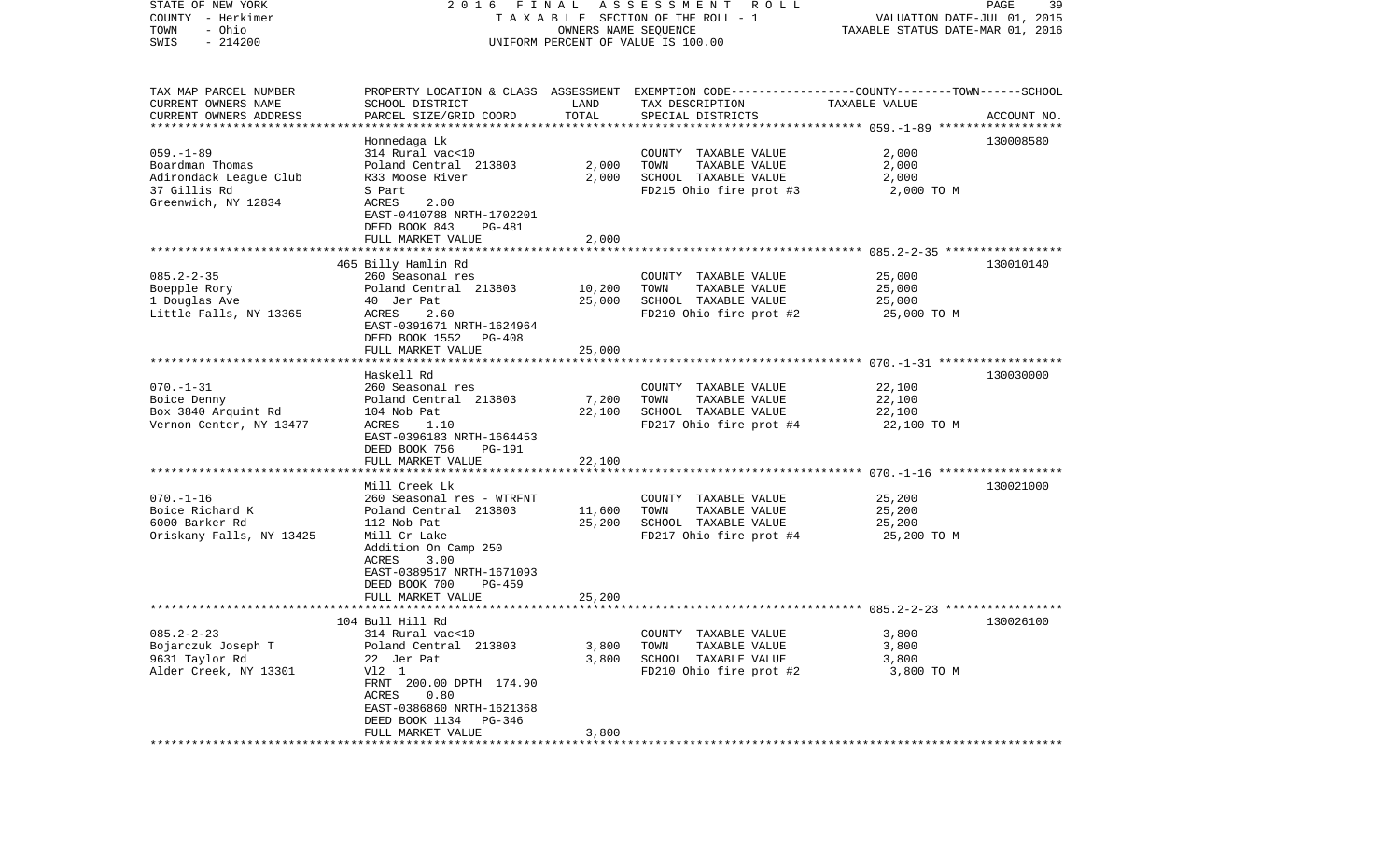| STATE OF NEW YORK<br>COUNTY - Herkimer<br>- Ohio<br>TOWN | 2016 FINAL ASSESSMENT ROLL<br>T A X A B L E SECTION OF THE ROLL - 1 | PAGE<br>40<br>VALUATION DATE-JUL 01, 2015<br>TAXABLE STATUS DATE-MAR 01, 2016 |                                                                                                                     |                  |             |
|----------------------------------------------------------|---------------------------------------------------------------------|-------------------------------------------------------------------------------|---------------------------------------------------------------------------------------------------------------------|------------------|-------------|
| $-214200$<br>SWIS                                        |                                                                     |                                                                               | UNIFORM PERCENT OF VALUE IS 100.00                                                                                  |                  |             |
| TAX MAP PARCEL NUMBER<br>CURRENT OWNERS NAME             | SCHOOL DISTRICT                                                     | LAND                                                                          | PROPERTY LOCATION & CLASS ASSESSMENT EXEMPTION CODE----------------COUNTY-------TOWN------SCHOOL<br>TAX DESCRIPTION | TAXABLE VALUE    |             |
| CURRENT OWNERS ADDRESS<br>*************************      | PARCEL SIZE/GRID COORD                                              | TOTAL                                                                         | SPECIAL DISTRICTS                                                                                                   |                  | ACCOUNT NO. |
|                                                          | Bull Hill Rd                                                        |                                                                               |                                                                                                                     |                  | 130029580   |
| $085.2 - 2 - 24$                                         | 260 Seasonal res                                                    |                                                                               | COUNTY TAXABLE VALUE                                                                                                | 32,900           |             |
| Bojarczuk Joseph T                                       | Poland Central 213803                                               | 11,900                                                                        | TAXABLE VALUE<br>TOWN                                                                                               | 32,900           |             |
| 9631 Taylor Rd                                           | 22 Jer Pat                                                          | 32,900                                                                        | SCHOOL TAXABLE VALUE                                                                                                | 32,900           |             |
| Alder Creek, NY 13301                                    | Garg 1<br>FRNT 200.00 DPTH 174.70                                   |                                                                               | FD210 Ohio fire prot #2                                                                                             | 32,900 TO M      |             |
|                                                          | ACRES<br>0.75                                                       |                                                                               |                                                                                                                     |                  |             |
|                                                          | EAST-0386963 NRTH-1621519                                           |                                                                               |                                                                                                                     |                  |             |
|                                                          | DEED BOOK 1133 PG-346                                               |                                                                               |                                                                                                                     |                  |             |
|                                                          | FULL MARKET VALUE                                                   | 32,900                                                                        |                                                                                                                     |                  |             |
|                                                          | Hooper Dooper Rd                                                    |                                                                               |                                                                                                                     |                  | 130010800   |
| $073. - 2 - 2$                                           | 314 Rural vac<10                                                    |                                                                               | COUNTY TAXABLE VALUE                                                                                                | 11,600           |             |
| Boratyn John                                             | Poland Central 213803                                               | 11,600                                                                        | TOWN<br>TAXABLE VALUE                                                                                               | 11,600           |             |
| 4297 Lay Rd                                              | 63 Rem Pat<br>ACRES 10.00                                           | 11,600                                                                        | SCHOOL TAXABLE VALUE                                                                                                | 11,600           |             |
| Madison, NY 13402                                        | EAST-0369627 NRTH-1655414                                           |                                                                               | FD200 Ohio fire prot #1                                                                                             | 11,600 TO M      |             |
|                                                          | DEED BOOK 770<br>PG-148                                             |                                                                               |                                                                                                                     |                  |             |
|                                                          | FULL MARKET VALUE                                                   | 11,600                                                                        |                                                                                                                     |                  |             |
|                                                          |                                                                     |                                                                               |                                                                                                                     |                  | 130012690   |
| $069. -3 - 12$                                           | Busseyville<br>260 Seasonal res                                     |                                                                               | COUNTY TAXABLE VALUE                                                                                                | 13,100           |             |
| Bord Richard Sr                                          | Poland Central 213803                                               | 2,400                                                                         | TOWN<br>TAXABLE VALUE                                                                                               | 13,100           |             |
| Bord Richard Jr                                          | 54 Rem Pat                                                          | 13,100                                                                        | SCHOOL TAXABLE VALUE                                                                                                | 13,100           |             |
| 8137 Old Floyd Rd                                        | V1 2 1                                                              |                                                                               | FD200 Ohio fire prot #1                                                                                             | 13,100 TO M      |             |
| Rome, NY 13440                                           | FRNT 280.00 DPTH 250.00<br>EAST-0369051 NRTH-1662039                |                                                                               |                                                                                                                     |                  |             |
|                                                          | DEED BOOK 803<br><b>PG-109</b>                                      |                                                                               |                                                                                                                     |                  |             |
|                                                          | FULL MARKET VALUE                                                   | 13,100                                                                        |                                                                                                                     |                  |             |
|                                                          | ***************************                                         |                                                                               |                                                                                                                     |                  |             |
| $069. -3 - 13$                                           | Busseyville<br>314 Rural vac<10                                     |                                                                               | COUNTY TAXABLE VALUE                                                                                                | 600              | 130012660   |
| Bord Richard Sr                                          | Poland Central 213803                                               | 600                                                                           | TOWN<br>TAXABLE VALUE                                                                                               | 600              |             |
| Bord Dennis W Jr                                         | 54 Rem Pat                                                          | 600                                                                           | SCHOOL TAXABLE VALUE                                                                                                | 600              |             |
| 8137 Old Floyd Rd                                        | $P-Fr 1$                                                            |                                                                               | FD200 Ohio fire prot #1                                                                                             | 600 TO M         |             |
| Rome, NY 13440                                           | 1.00<br>ACRES<br>EAST-0369044 NRTH-1661760                          |                                                                               |                                                                                                                     |                  |             |
|                                                          | DEED BOOK 803<br><b>PG-109</b>                                      |                                                                               |                                                                                                                     |                  |             |
|                                                          | FULL MARKET VALUE                                                   | 600                                                                           |                                                                                                                     |                  |             |
|                                                          |                                                                     |                                                                               | ******************************* 073.-2-59 ******************                                                        |                  |             |
| $073. - 2 - 59$                                          | Hooper Dooper Rd<br>260 Seasonal res                                |                                                                               |                                                                                                                     |                  | 130010830   |
| Bordeau Thomas                                           | Poland Central 213803                                               | 12,500                                                                        | COUNTY TAXABLE VALUE<br>TOWN<br>TAXABLE VALUE                                                                       | 49,000<br>49,000 |             |
| Bordeau Mary Ellen                                       | 63 Rem Pat                                                          | 49,000                                                                        | SCHOOL TAXABLE VALUE                                                                                                | 49,000           |             |
| Attn: Thomas Bordeau                                     | ACRES<br>5.00                                                       |                                                                               | FD200 Ohio fire prot #1                                                                                             | 49,000 TO M      |             |
| 7082 Academy Ln<br>Lockport, NY 14094                    | EAST-0369938 NRTH-1654829                                           |                                                                               |                                                                                                                     |                  |             |
|                                                          | DEED BOOK 792<br>PG-27<br>FULL MARKET VALUE                         | 49,000                                                                        |                                                                                                                     |                  |             |
|                                                          |                                                                     |                                                                               |                                                                                                                     |                  |             |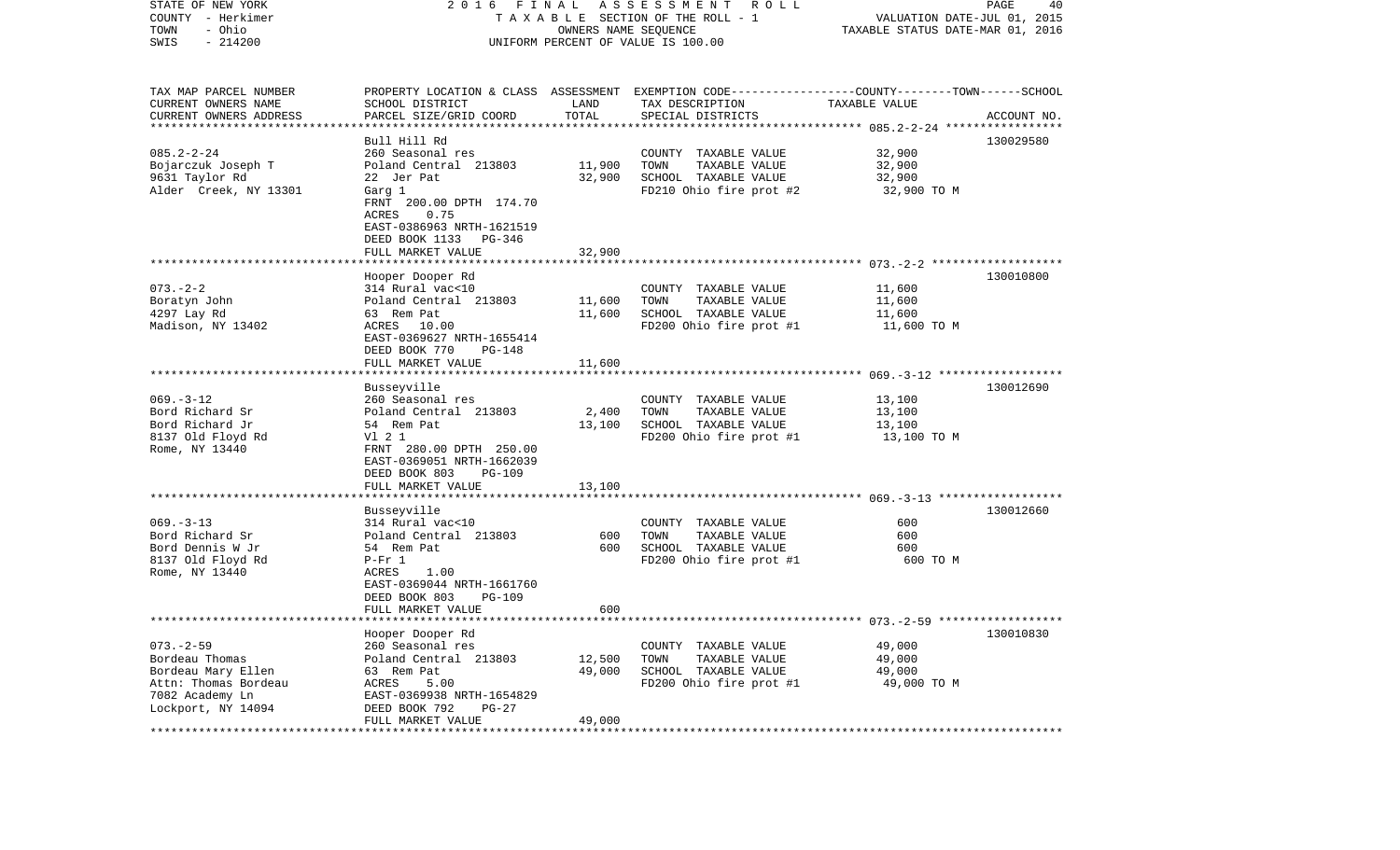| STATE OF NEW YORK<br>COUNTY - Herkimer<br>- Ohio<br>TOWN<br>$-214200$ | FINAL<br>2016<br>T A X A B L E SECTION OF THE ROLL - 1 | PAGE<br>41<br>VALUATION DATE-JUL 01, 2015<br>TAXABLE STATUS DATE-MAR 01, 2016 |                                                                                                  |                  |             |
|-----------------------------------------------------------------------|--------------------------------------------------------|-------------------------------------------------------------------------------|--------------------------------------------------------------------------------------------------|------------------|-------------|
| SWIS                                                                  |                                                        |                                                                               | UNIFORM PERCENT OF VALUE IS 100.00                                                               |                  |             |
| TAX MAP PARCEL NUMBER                                                 |                                                        |                                                                               | PROPERTY LOCATION & CLASS ASSESSMENT EXEMPTION CODE----------------COUNTY-------TOWN------SCHOOL |                  |             |
| CURRENT OWNERS NAME                                                   | SCHOOL DISTRICT                                        | LAND<br>TOTAL                                                                 | TAX DESCRIPTION                                                                                  | TAXABLE VALUE    |             |
| CURRENT OWNERS ADDRESS<br>************************                    | PARCEL SIZE/GRID COORD                                 |                                                                               | SPECIAL DISTRICTS                                                                                |                  | ACCOUNT NO. |
|                                                                       | Farr Rd                                                |                                                                               |                                                                                                  |                  | 130034530   |
| $065. -1 - 30$                                                        | 260 Seasonal res                                       |                                                                               | COUNTY TAXABLE VALUE                                                                             | 22,200           |             |
| Borek Stanley                                                         | Adirondack<br>302601                                   | 7,100                                                                         | TOWN<br>TAXABLE VALUE                                                                            | 22,200           |             |
| 19 White St                                                           | 30 Minuse                                              | 22,200                                                                        | SCHOOL TAXABLE VALUE                                                                             | 22,200           |             |
| New York Mills, NY 13417                                              | N Wilmurs                                              |                                                                               | FD215 Ohio fire prot #3                                                                          | 22,200 TO M      |             |
|                                                                       | Sens 7<br>ACRES<br>6.00                                |                                                                               |                                                                                                  |                  |             |
|                                                                       | EAST-0359251 NRTH-1681673                              |                                                                               |                                                                                                  |                  |             |
|                                                                       | DEED BOOK 1367 PG-525                                  |                                                                               |                                                                                                  |                  |             |
|                                                                       | FULL MARKET VALUE                                      | 22,200                                                                        |                                                                                                  |                  |             |
|                                                                       |                                                        |                                                                               |                                                                                                  |                  |             |
|                                                                       | Gray-Wilmurt Rd                                        |                                                                               |                                                                                                  |                  | 130036570   |
| $074.3 - 1 - 35.1$<br>Boscaino Michele                                | 910 Priv forest<br>Poland Central 213803               |                                                                               | COUNTY TAXABLE VALUE                                                                             | 80,600           |             |
| Gary Rosen Law Firm, P.C.                                             | 76 Jer Pat                                             | 80,600<br>80,600                                                              | TOWN<br>TAXABLE VALUE<br>SCHOOL TAXABLE VALUE                                                    | 80,600<br>80,600 |             |
| 2 Bella Vista Ct                                                      | ACRES 118.00                                           |                                                                               | FD200 Ohio fire prot #1                                                                          | 80,600 TO M      |             |
| Colts Neck, NJ 07722                                                  | EAST-0379516 NRTH-1641262                              |                                                                               |                                                                                                  |                  |             |
|                                                                       | DEED BOOK 918<br>PG-330                                |                                                                               |                                                                                                  |                  |             |
|                                                                       | FULL MARKET VALUE                                      | 80,600                                                                        |                                                                                                  |                  |             |
|                                                                       |                                                        |                                                                               |                                                                                                  |                  |             |
| $074.3 - 1 - 35.2$                                                    | 1594 Gray Wilmurt Rd<br>240 Rural res                  |                                                                               | COUNTY TAXABLE VALUE                                                                             | 308,000          |             |
| Boscaino Michele                                                      | Poland Central 213803                                  | 30,600                                                                        | TOWN<br>TAXABLE VALUE                                                                            | 308,000          |             |
| Gary Rosen Law Firm, P.C.                                             | 76 Jer Pat                                             | 308,000                                                                       | SCHOOL TAXABLE VALUE                                                                             | 308,000          |             |
| 2 Bella Vista Ct                                                      | FRNT 1250.00 DPTH                                      |                                                                               | FD200 Ohio fire prot #1                                                                          | 308,000 TO M     |             |
| Colts Neck, NJ 07722                                                  | ACRES 15.00                                            |                                                                               |                                                                                                  |                  |             |
|                                                                       | EAST-0378329 NRTH-1641499                              |                                                                               |                                                                                                  |                  |             |
|                                                                       | DEED BOOK 918<br>PG-330<br>FULL MARKET VALUE           | 308,000                                                                       |                                                                                                  |                  |             |
|                                                                       | *******************                                    |                                                                               |                                                                                                  |                  |             |
|                                                                       | Busseyville                                            |                                                                               |                                                                                                  |                  | 130010950   |
| $069. -3 - 14$                                                        | 260 Seasonal res                                       |                                                                               | COUNTY TAXABLE VALUE                                                                             | 17,800           |             |
| Boucher Donald R                                                      | Poland Central 213803                                  | 6,700                                                                         | TOWN<br>TAXABLE VALUE                                                                            | 17,800           |             |
| 11 Cedar Lane                                                         | 54 Rem Pat                                             | 17,800                                                                        | SCHOOL TAXABLE VALUE                                                                             | 17,800           |             |
| New York Mills, NY 13417                                              | Vl2<br>ACRES<br>5.40                                   |                                                                               | FD200 Ohio fire prot #1                                                                          | 17,800 TO M      |             |
|                                                                       | EAST-0369077 NRTH-1661250                              |                                                                               |                                                                                                  |                  |             |
|                                                                       | DEED BOOK 1378<br>PG-605                               |                                                                               |                                                                                                  |                  |             |
|                                                                       | FULL MARKET VALUE                                      | 17,800                                                                        |                                                                                                  |                  |             |
|                                                                       |                                                        |                                                                               |                                                                                                  |                  |             |
|                                                                       | 115 Black Creek Rd                                     |                                                                               |                                                                                                  |                  | 130035580   |
| $085.3 - 2 - 4$                                                       | 210 1 Family Res                                       |                                                                               | 41834<br>STAR EN                                                                                 | 0                | 53,000<br>0 |
| Boulden David<br>115 Bull Hill Rd                                     | Poland Central 213803<br>Lot 10 Jer Pat                | 9,000<br>53,000                                                               | COUNTY<br>TAXABLE VALUE<br>TOWN<br>TAXABLE VALUE                                                 | 53,000<br>53,000 |             |
| Cold Brook, NY 13324                                                  | FRNT 110.00 DPTH 110.00                                |                                                                               | SCHOOL TAXABLE VALUE                                                                             | 0                |             |
|                                                                       | ACRES<br>0.28                                          |                                                                               | FD210 Ohio fire prot #2                                                                          | 53,000 TO M      |             |
|                                                                       | EAST-0373474 NRTH-1614887                              |                                                                               |                                                                                                  |                  |             |
|                                                                       | DEED BOOK 926<br>PG-557                                |                                                                               |                                                                                                  |                  |             |
|                                                                       | FULL MARKET VALUE<br>**************************        | 53,000                                                                        | *******************************                                                                  |                  |             |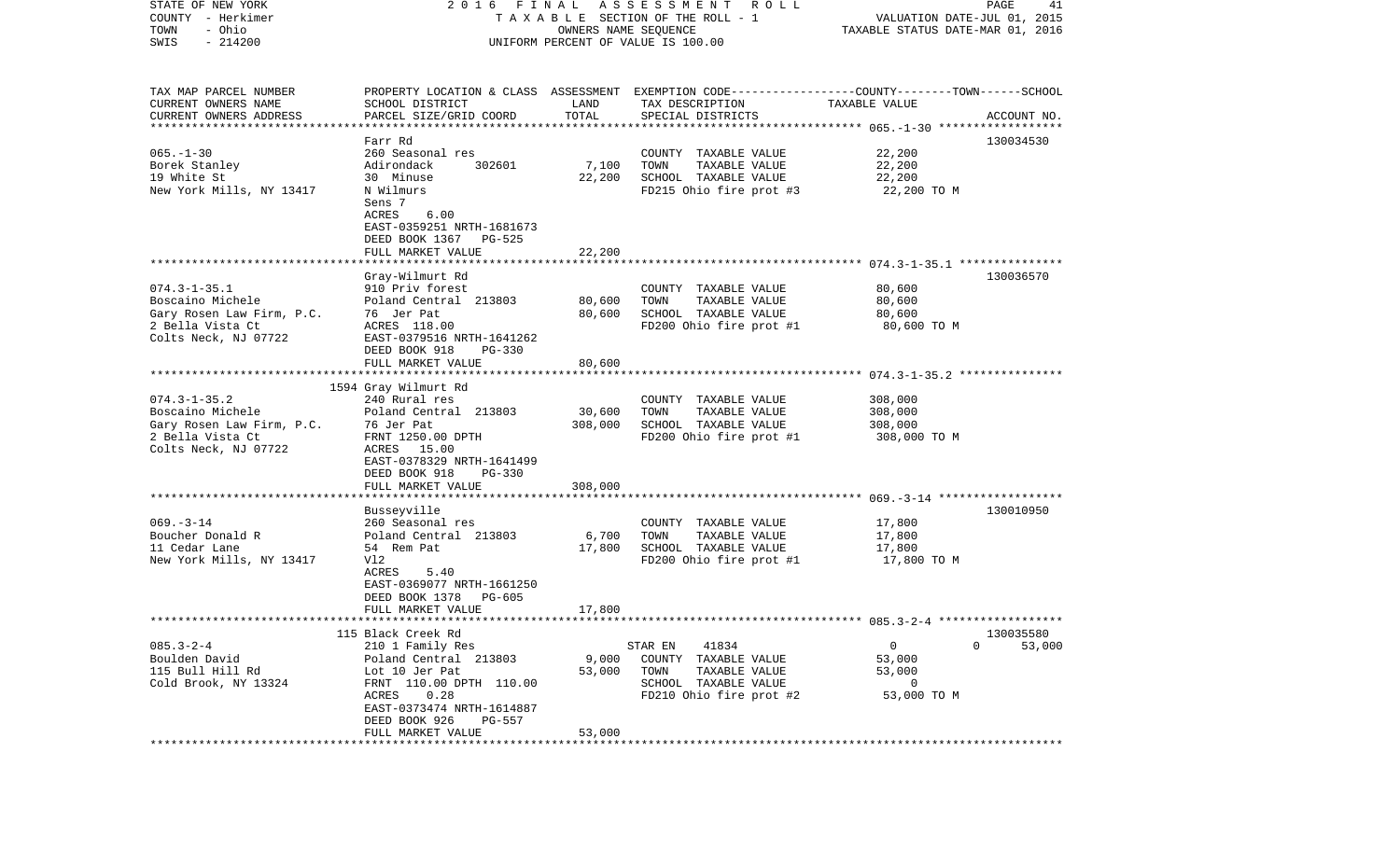| STATE OF NEW YORK<br>COUNTY - Herkimer<br>- Ohio<br>TOWN<br>$-214200$<br>SWIS                           | 2 0 1 6<br>FINAL<br>ASSESSMENT ROLL<br>TAXABLE SECTION OF THE ROLL - 1<br>OWNERS NAME SEQUENCE<br>UNIFORM PERCENT OF VALUE IS 100.00                                      |                    |                                                                                                                                         | VALUATION DATE-JUL 01, 2015<br>TAXABLE STATUS DATE-MAR 01, 2016 | PAGE<br>42         |
|---------------------------------------------------------------------------------------------------------|---------------------------------------------------------------------------------------------------------------------------------------------------------------------------|--------------------|-----------------------------------------------------------------------------------------------------------------------------------------|-----------------------------------------------------------------|--------------------|
| TAX MAP PARCEL NUMBER<br>CURRENT OWNERS NAME<br>CURRENT OWNERS ADDRESS                                  | SCHOOL DISTRICT<br>PARCEL SIZE/GRID COORD                                                                                                                                 | LAND<br>TOTAL      | PROPERTY LOCATION & CLASS ASSESSMENT EXEMPTION CODE---------------COUNTY-------TOWN------SCHOOL<br>TAX DESCRIPTION<br>SPECIAL DISTRICTS | TAXABLE VALUE                                                   | ACCOUNT NO.        |
|                                                                                                         | North Lk                                                                                                                                                                  |                    |                                                                                                                                         |                                                                 | 130010170          |
| $058. - 2 - 40$<br>Bourgeois Stuart<br>Bourgeois Janet<br>PO Box 624<br>Boonville, NY 13309             | 260 Seasonal res - WTRFNT<br>302601<br>Adirondack<br>1 Nob Pat<br>FRNT 125.00 DPTH 247.30<br>EAST-0376671 NRTH-1710509<br>DEED BOOK 1381 PG-27                            | 114,100<br>180,000 | COUNTY TAXABLE VALUE<br>TOWN<br>TAXABLE VALUE<br>SCHOOL TAXABLE VALUE<br>FD215 Ohio fire prot #3                                        | 180,000<br>180,000<br>180,000<br>180,000 TO M                   |                    |
|                                                                                                         | FULL MARKET VALUE                                                                                                                                                         | 180,000            |                                                                                                                                         |                                                                 |                    |
| $058. - 2 - 44.2$<br>Bourgeois Stuart C<br>Bourgeois Janet F<br>1456 Woodgate Dr<br>Boonville, NY 13309 | North Lk<br>314 Rural vac<10 - WTRFNT<br>Adirondack<br>302601<br>1 Nob Pat<br>ACRES<br>1.10<br>EAST-0376924 NRTH-1710965<br>DEED BOOK 1176 PG-161                         | 60,000<br>60,000   | COUNTY TAXABLE VALUE<br>TOWN<br>TAXABLE VALUE<br>SCHOOL TAXABLE VALUE<br>FD215 Ohio fire prot #3                                        | 60,000<br>60,000<br>60,000<br>60,000 TO M                       |                    |
|                                                                                                         | FULL MARKET VALUE                                                                                                                                                         | 60,000             |                                                                                                                                         |                                                                 |                    |
|                                                                                                         |                                                                                                                                                                           |                    |                                                                                                                                         |                                                                 |                    |
| $073.3 - 2 - 78.2$<br>Bowie Brian<br>Bowie Jennifer<br>PO Box 322<br>Ohio, NY 13324                     | 382 Cummings Rd<br>210 1 Family Res<br>Poland Central 213803<br>48 Rem Pat<br>FRNT 456.00 DPTH<br>ACRES<br>4.50<br>EAST-0360863 NRTH-1641791<br>DEED BOOK 890<br>$PG-567$ | 18,800<br>60,000   | 41854<br>STAR B<br>COUNTY TAXABLE VALUE<br>TOWN<br>TAXABLE VALUE<br>SCHOOL TAXABLE VALUE<br>FD200 Ohio fire prot #1                     | $\circ$<br>60,000<br>60,000<br>30,000<br>60,000 TO M            | $\Omega$<br>30,000 |
|                                                                                                         | FULL MARKET VALUE                                                                                                                                                         | 60,000             |                                                                                                                                         |                                                                 |                    |
|                                                                                                         | 660 Snyder Rd                                                                                                                                                             |                    |                                                                                                                                         |                                                                 |                    |
| $078.2 - 2 - 8.3$<br>Bowman Robert L<br>Bowman Christina H<br>PO Box 25<br>Cold Brook, NY 13324         | 240 Rural res<br>Poland Central 213803<br>ACRES 62.90<br>EAST-0362650 NRTH-1633970<br>DEED BOOK 1110<br>PG-87                                                             | 61,000<br>142,000  | STAR EN<br>41834<br>COUNTY TAXABLE VALUE<br>TAXABLE VALUE<br>TOWN<br>SCHOOL TAXABLE VALUE                                               | $\mathbf{0}$<br>142,000<br>142,000<br>76,700                    | 65,300<br>$\Omega$ |
|                                                                                                         | FULL MARKET VALUE                                                                                                                                                         | 142,000            |                                                                                                                                         |                                                                 |                    |
| $074.3 - 1 - 31.4$<br>Boyd Sheila K<br>PO Box 92<br>Remsen, NY 13438                                    | Gray-Wilmurt Rd<br>322 Rural vac>10<br>Poland Central 213803<br>80 Jer Pat<br>ACRES 10.00<br>EAST-0379906 NRTH-1647730                                                    | 14,900<br>14,900   | COUNTY TAXABLE VALUE<br>TOWN<br>TAXABLE VALUE<br>SCHOOL TAXABLE VALUE<br>FD200 Ohio fire prot #1                                        | 14,900<br>14,900<br>14,900<br>14,900 TO M                       |                    |
|                                                                                                         | DEED BOOK 813<br>$PG-213$<br>FULL MARKET VALUE                                                                                                                            | 14,900             |                                                                                                                                         |                                                                 |                    |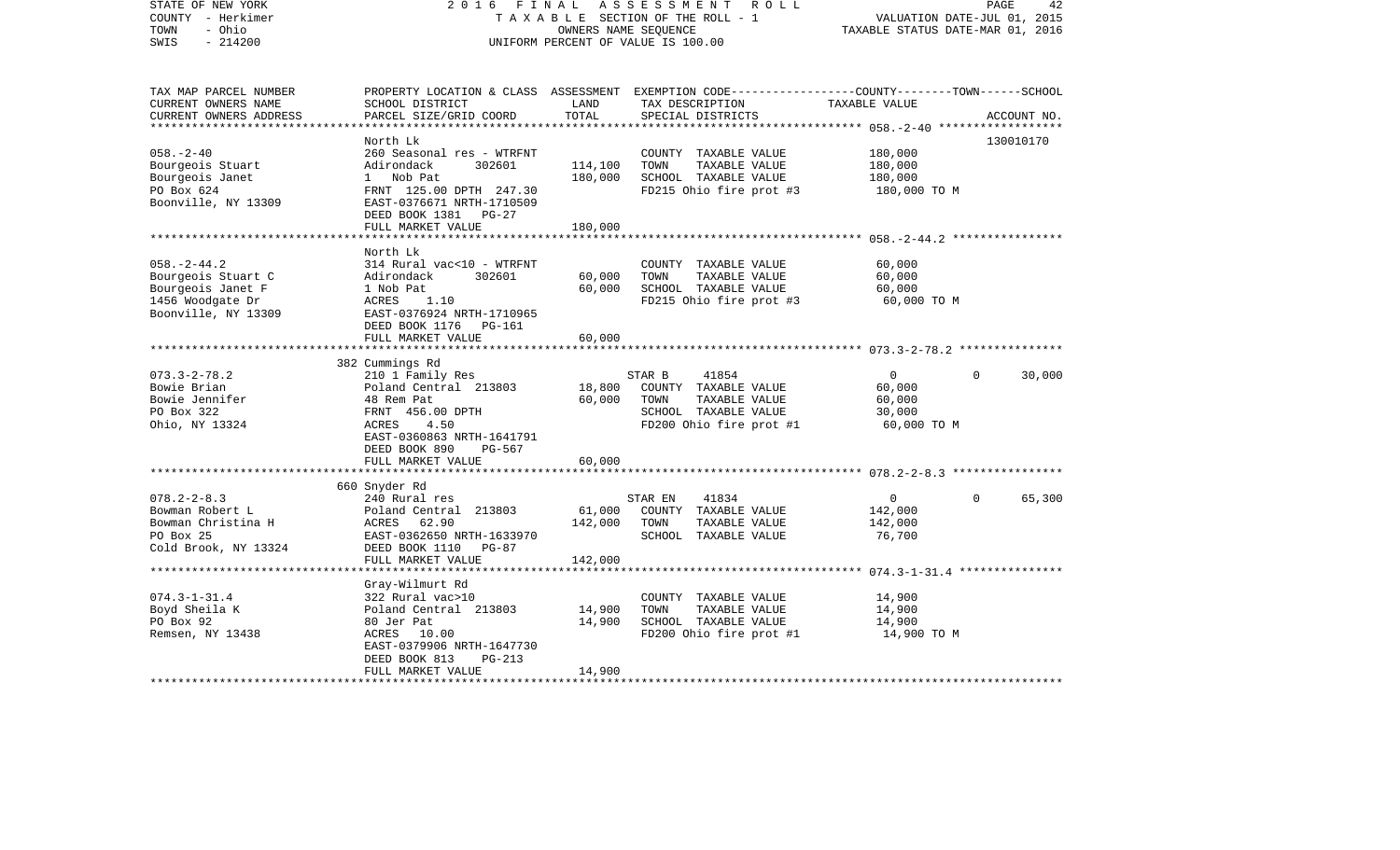| STATE OF NEW YORK<br>COUNTY - Herkimer<br>- Ohio<br>TOWN<br>$-214200$<br>SWIS | FINAL<br>2016<br>TAXABLE SECTION OF THE ROLL - 1<br>UNIFORM PERCENT OF VALUE IS 100.00            | PAGE<br>43<br>VALUATION DATE-JUL 01, 2015<br>TAXABLE STATUS DATE-MAR 01, 2016 |                                                                                                                     |                         |                                   |
|-------------------------------------------------------------------------------|---------------------------------------------------------------------------------------------------|-------------------------------------------------------------------------------|---------------------------------------------------------------------------------------------------------------------|-------------------------|-----------------------------------|
| TAX MAP PARCEL NUMBER<br>CURRENT OWNERS NAME                                  | SCHOOL DISTRICT                                                                                   | LAND                                                                          | PROPERTY LOCATION & CLASS ASSESSMENT EXEMPTION CODE----------------COUNTY-------TOWN------SCHOOL<br>TAX DESCRIPTION | TAXABLE VALUE           |                                   |
| CURRENT OWNERS ADDRESS<br>**********************                              | PARCEL SIZE/GRID COORD<br>*********************                                                   | TOTAL                                                                         | SPECIAL DISTRICTS                                                                                                   |                         | ACCOUNT NO.                       |
|                                                                               | Bull Hill Rd                                                                                      |                                                                               |                                                                                                                     |                         | 130042030.1                       |
| $085.2 - 2 - 11.1$                                                            | 260 Seasonal res                                                                                  |                                                                               | COUNTY TAXABLE VALUE                                                                                                | 220,000                 |                                   |
| Boyeson Hans                                                                  | Poland Central 213803                                                                             | 101,400                                                                       | TOWN<br>TAXABLE VALUE                                                                                               | 220,000                 |                                   |
| 921 Barnford Mill Rd                                                          | 22 Jer Pat                                                                                        | 220,000                                                                       | SCHOOL TAXABLE VALUE                                                                                                | 220,000                 |                                   |
| Wake Forest, NC 27587                                                         | 82.3a<br>Abd F Map Jj1c15<br>ACRES 151.90<br>EAST-0385224 NRTH-1620285<br>DEED BOOK 675<br>PG-255 |                                                                               | FD210 Ohio fire prot #2                                                                                             | 220,000 TO M            |                                   |
|                                                                               | FULL MARKET VALUE                                                                                 | 220,000                                                                       |                                                                                                                     |                         |                                   |
|                                                                               | Fisher Rd                                                                                         |                                                                               |                                                                                                                     |                         | 130027425                         |
| $084.1 - 2 - 1.4$                                                             | 210 1 Family Res                                                                                  |                                                                               | COUNTY TAXABLE VALUE                                                                                                | 115,000                 |                                   |
| Branning John Clifford                                                        | Poland Central 213803                                                                             | 26,500                                                                        | TOWN<br>TAXABLE VALUE                                                                                               | 115,000                 |                                   |
| Branning Deborah M                                                            | 12 Jer Pat                                                                                        | 115,000                                                                       | SCHOOL TAXABLE VALUE                                                                                                | 115,000                 |                                   |
| 3867 Condor Circle<br>Liverpool, NY 13090                                     | FRNT 858.00 DPTH<br>ACRES<br>9.20<br>EAST-0357577 NRTH-1623877<br>DEED BOOK 1173<br>PG-35         |                                                                               | FD200 Ohio fire prot #1                                                                                             | 115,000 TO M            |                                   |
|                                                                               | FULL MARKET VALUE                                                                                 | 115,000                                                                       |                                                                                                                     |                         |                                   |
|                                                                               | 742 Figert Rd                                                                                     |                                                                               |                                                                                                                     |                         |                                   |
| $074.3 - 1 - 12$                                                              | 240 Rural res                                                                                     |                                                                               | VET WAR CT 41121                                                                                                    | 9,000                   | 12,000<br>0                       |
| Braue Jessie S                                                                | Poland Central 213803                                                                             |                                                                               | 42,500 VET DIS CT 41141                                                                                             | 9,575                   | 9,575<br>0                        |
| Travis Cindee L                                                               | ACRES 32.60<br>EAST-0373966 NRTH-1644460                                                          | 191,500 STAR EN                                                               | 41834<br>COUNTY TAXABLE VALUE                                                                                       | $\mathbf{0}$<br>172,925 | $\Omega$<br>65,300                |
| 742 Figert Rd<br>Cold Brook, NY 13324                                         | DEED BOOK 1554<br>PG-675                                                                          |                                                                               | TOWN<br>TAXABLE VALUE                                                                                               | 169,925                 |                                   |
|                                                                               | FULL MARKET VALUE                                                                                 | 191,500                                                                       | SCHOOL TAXABLE VALUE                                                                                                | 126,200                 |                                   |
|                                                                               | *********************                                                                             |                                                                               |                                                                                                                     |                         | *** 078.2-1-62 ****************** |
|                                                                               | Smith & Figert Rd                                                                                 |                                                                               |                                                                                                                     |                         | 130020040                         |
| $078.2 - 1 - 62$                                                              | 200 Residential                                                                                   |                                                                               | STAR B<br>41854                                                                                                     | 0                       | $\Omega$<br>15,200                |
| Brenner Philip                                                                | Poland Central 213803                                                                             | 12,200                                                                        | COUNTY TAXABLE VALUE                                                                                                | 15,200                  |                                   |
| Brenner June<br>218 Smith Rd                                                  | 49 Jer Pat<br>V1 10A                                                                              | 15,200                                                                        | TOWN<br>TAXABLE VALUE<br>SCHOOL TAXABLE VALUE                                                                       | 15,200<br>0             |                                   |
| Cold Brook, NY 13324                                                          | FRNT 866.00 DPTH                                                                                  |                                                                               | FD200 Ohio fire prot #1                                                                                             | 15,200 TO M             |                                   |
|                                                                               | 6.20<br>ACRES<br>EAST-0366178 NRTH-1639374<br>DEED BOOK 1353<br>$PG-54$                           |                                                                               |                                                                                                                     |                         |                                   |
| *********************                                                         | FULL MARKET VALUE                                                                                 | 15,200                                                                        |                                                                                                                     |                         |                                   |
|                                                                               | Route 8                                                                                           |                                                                               |                                                                                                                     |                         | 130012900                         |
| $073.4 - 5 - 1$                                                               | 910 Priv forest                                                                                   |                                                                               | COUNTY TAXABLE VALUE                                                                                                | 24,480                  |                                   |
| Breuder David                                                                 | Poland Central 213803                                                                             | 24,480                                                                        | TAXABLE VALUE<br>TOWN                                                                                               | 24,480                  |                                   |
| 60 Littletown Rd                                                              | 49 Jer Pat                                                                                        | 24,480                                                                        | SCHOOL TAXABLE VALUE                                                                                                | 24,480                  |                                   |
| Morris Plains, NJ 07950                                                       | FRNT 363.00 DPTH<br>ACRES<br>13.60<br>EAST-0365639 NRTH-1644610<br>DEED BOOK 1488<br>PG-833       |                                                                               | FD200 Ohio fire prot #1                                                                                             | 24,480 TO M             |                                   |
|                                                                               | FULL MARKET VALUE                                                                                 | 24,480                                                                        |                                                                                                                     |                         |                                   |
|                                                                               |                                                                                                   |                                                                               |                                                                                                                     |                         |                                   |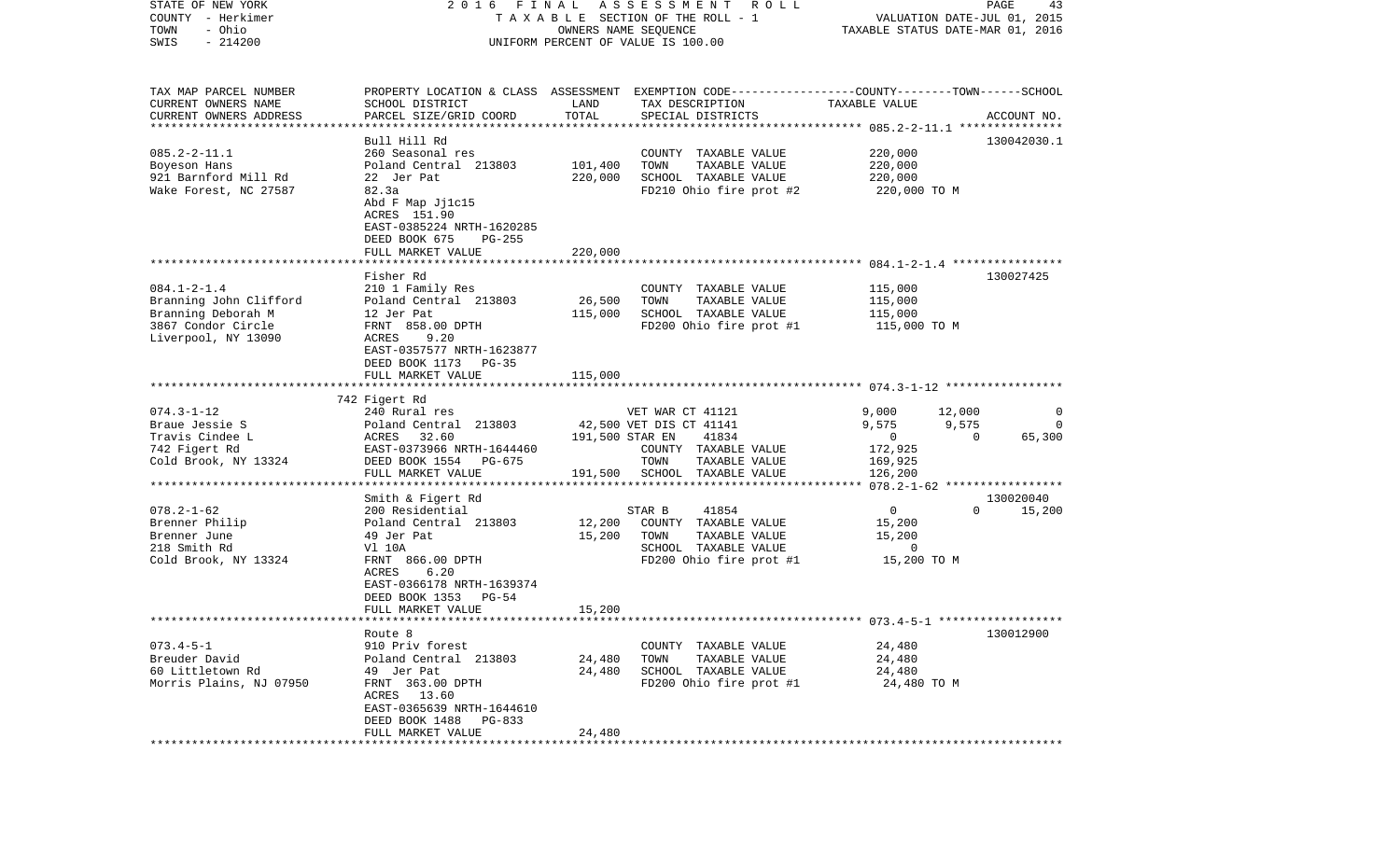| TAXABLE SECTION OF THE ROLL - 1<br>VALUATION DATE-JUL 01, 2015<br>- Ohio<br>TOWN<br>OWNERS NAME SEQUENCE<br>TAXABLE STATUS DATE-MAR 01, 2016<br>$-214200$<br>SWIS<br>UNIFORM PERCENT OF VALUE IS 100.00<br>TAX MAP PARCEL NUMBER<br>PROPERTY LOCATION & CLASS ASSESSMENT EXEMPTION CODE---------------COUNTY-------TOWN------SCHOOL<br>CURRENT OWNERS NAME<br>SCHOOL DISTRICT<br>LAND<br>TAX DESCRIPTION<br>TAXABLE VALUE<br>TOTAL<br>CURRENT OWNERS ADDRESS<br>PARCEL SIZE/GRID COORD<br>SPECIAL DISTRICTS<br>ACCOUNT NO.<br>*************************<br>130012900<br>Route <sub>8</sub><br>$073.4 - 5 - 2$<br>910 Priv forest<br>24,480<br>COUNTY TAXABLE VALUE<br>24,480<br>Breuder David<br>Poland Central 213803<br>TOWN<br>TAXABLE VALUE<br>24,480<br>60 Littletown Rd<br>49 Jer Pat<br>24,480<br>SCHOOL TAXABLE VALUE<br>24,480<br>Morris Plains, NJ 07950<br>FRNT 363.00 DPTH<br>FD200 Ohio fire prot #1<br>24,480 TO M<br>ACRES 13.60<br>EAST-0365487 NRTH-1644289<br>DEED BOOK 1488<br>PG-830<br>FULL MARKET VALUE<br>24,480<br>130060750<br>Fly Brook Rd<br>312 Vac w/imprv<br>3,000<br>COUNTY TAXABLE VALUE<br>Poland Central 213803<br>2,800<br>TOWN<br>TAXABLE VALUE<br>3,000<br>SCHOOL TAXABLE VALUE<br>3,000<br>3,000<br>Lot 47 Jer Pat<br>FRNT 100.00 DPTH 320.00<br>FD200 Ohio fire prot #1<br>3,000 TO M<br>ACRES<br>0.69<br>EAST-0355079 NRTH-1643814<br>DEED BOOK 1428<br>PG-893<br>FULL MARKET VALUE<br>3,000<br>Reese Rd<br>260 Seasonal res<br>27,500<br>COUNTY TAXABLE VALUE<br>Poland Central 213803<br>22,100<br>TOWN<br>TAXABLE VALUE<br>27,500<br>27,500<br>SCHOOL TAXABLE VALUE<br>45 Jer Pat<br>27,500<br>FD200 Ohio fire prot #1<br>ACRES 12.20<br>27,500 TO M<br>EAST-0359913 NRTH-1638150<br>DEED BOOK 1545<br><b>PG-98</b><br>FULL MARKET VALUE<br>27,500<br>*******************<br>Gray Wilmurt Rd<br>130000060<br>$085.3 - 2 - 63$<br>210 1 Family Res<br>VET COM C 41132<br>15,000<br>$\mathbf 0$<br>0<br>Broadbent Gale A<br>Poland Central 213803<br>7,800 VET COM T 41133<br>$\overline{0}$<br>20,000<br>0<br>84 Gray Wilmurt Rd<br>10 Jer Pat<br>128,300 STAR B<br>41854<br>$\overline{0}$<br>30,000<br>$\Omega$<br>Cold Brook, NY 13324<br>R 1 3/4<br>COUNTY TAXABLE VALUE<br>113,300<br>FRNT 145.00 DPTH 65.00<br>TAXABLE VALUE<br>TOWN<br>108,300<br>$0.21$ BANK<br>035<br>SCHOOL TAXABLE VALUE<br>ACRES<br>98,300<br>EAST-0373229 NRTH-1614587<br>FD200 Ohio fire prot #1<br>128,300 TO M<br>DEED BOOK 921<br>$PG-45$<br>128,300<br>FULL MARKET VALUE<br>Honnedaga Lake Rd<br>130008370<br>$058. - 1 - 12$<br>322 Rural vac>10<br>COUNTY TAXABLE VALUE<br>11,900<br>Broadwater Douglas D<br>Poland Central 213803<br>11,900<br>TOWN<br>TAXABLE VALUE<br>11,900<br>1185 Park Ave Apt 16-K<br>11,900<br>11,900<br>R27 Moose River<br>SCHOOL TAXABLE VALUE<br>New York, NY 10128<br>$P-Fr$ 16<br>FD215 Ohio fire prot #3<br>11,900 TO M<br>ACRES<br>11.90<br>EAST-0393461 NRTH-1712273<br>DEED BOOK 1192<br>PG-312<br>11,900<br>FULL MARKET VALUE<br>************ | STATE OF NEW YORK     |  | 2016 FINAL ASSESSMENT ROLL |  | PAGE<br>44 |
|---------------------------------------------------------------------------------------------------------------------------------------------------------------------------------------------------------------------------------------------------------------------------------------------------------------------------------------------------------------------------------------------------------------------------------------------------------------------------------------------------------------------------------------------------------------------------------------------------------------------------------------------------------------------------------------------------------------------------------------------------------------------------------------------------------------------------------------------------------------------------------------------------------------------------------------------------------------------------------------------------------------------------------------------------------------------------------------------------------------------------------------------------------------------------------------------------------------------------------------------------------------------------------------------------------------------------------------------------------------------------------------------------------------------------------------------------------------------------------------------------------------------------------------------------------------------------------------------------------------------------------------------------------------------------------------------------------------------------------------------------------------------------------------------------------------------------------------------------------------------------------------------------------------------------------------------------------------------------------------------------------------------------------------------------------------------------------------------------------------------------------------------------------------------------------------------------------------------------------------------------------------------------------------------------------------------------------------------------------------------------------------------------------------------------------------------------------------------------------------------------------------------------------------------------------------------------------------------------------------------------------------------------------------------------------------------------------------------------------------------------------------------------------------------------------------------------------------------------------------------------------------------------------------------------------------------------------------------------------------------------------------|-----------------------|--|----------------------------|--|------------|
|                                                                                                                                                                                                                                                                                                                                                                                                                                                                                                                                                                                                                                                                                                                                                                                                                                                                                                                                                                                                                                                                                                                                                                                                                                                                                                                                                                                                                                                                                                                                                                                                                                                                                                                                                                                                                                                                                                                                                                                                                                                                                                                                                                                                                                                                                                                                                                                                                                                                                                                                                                                                                                                                                                                                                                                                                                                                                                                                                                                                               | COUNTY - Herkimer     |  |                            |  |            |
|                                                                                                                                                                                                                                                                                                                                                                                                                                                                                                                                                                                                                                                                                                                                                                                                                                                                                                                                                                                                                                                                                                                                                                                                                                                                                                                                                                                                                                                                                                                                                                                                                                                                                                                                                                                                                                                                                                                                                                                                                                                                                                                                                                                                                                                                                                                                                                                                                                                                                                                                                                                                                                                                                                                                                                                                                                                                                                                                                                                                               |                       |  |                            |  |            |
|                                                                                                                                                                                                                                                                                                                                                                                                                                                                                                                                                                                                                                                                                                                                                                                                                                                                                                                                                                                                                                                                                                                                                                                                                                                                                                                                                                                                                                                                                                                                                                                                                                                                                                                                                                                                                                                                                                                                                                                                                                                                                                                                                                                                                                                                                                                                                                                                                                                                                                                                                                                                                                                                                                                                                                                                                                                                                                                                                                                                               |                       |  |                            |  |            |
|                                                                                                                                                                                                                                                                                                                                                                                                                                                                                                                                                                                                                                                                                                                                                                                                                                                                                                                                                                                                                                                                                                                                                                                                                                                                                                                                                                                                                                                                                                                                                                                                                                                                                                                                                                                                                                                                                                                                                                                                                                                                                                                                                                                                                                                                                                                                                                                                                                                                                                                                                                                                                                                                                                                                                                                                                                                                                                                                                                                                               |                       |  |                            |  |            |
|                                                                                                                                                                                                                                                                                                                                                                                                                                                                                                                                                                                                                                                                                                                                                                                                                                                                                                                                                                                                                                                                                                                                                                                                                                                                                                                                                                                                                                                                                                                                                                                                                                                                                                                                                                                                                                                                                                                                                                                                                                                                                                                                                                                                                                                                                                                                                                                                                                                                                                                                                                                                                                                                                                                                                                                                                                                                                                                                                                                                               |                       |  |                            |  |            |
|                                                                                                                                                                                                                                                                                                                                                                                                                                                                                                                                                                                                                                                                                                                                                                                                                                                                                                                                                                                                                                                                                                                                                                                                                                                                                                                                                                                                                                                                                                                                                                                                                                                                                                                                                                                                                                                                                                                                                                                                                                                                                                                                                                                                                                                                                                                                                                                                                                                                                                                                                                                                                                                                                                                                                                                                                                                                                                                                                                                                               |                       |  |                            |  |            |
|                                                                                                                                                                                                                                                                                                                                                                                                                                                                                                                                                                                                                                                                                                                                                                                                                                                                                                                                                                                                                                                                                                                                                                                                                                                                                                                                                                                                                                                                                                                                                                                                                                                                                                                                                                                                                                                                                                                                                                                                                                                                                                                                                                                                                                                                                                                                                                                                                                                                                                                                                                                                                                                                                                                                                                                                                                                                                                                                                                                                               |                       |  |                            |  |            |
|                                                                                                                                                                                                                                                                                                                                                                                                                                                                                                                                                                                                                                                                                                                                                                                                                                                                                                                                                                                                                                                                                                                                                                                                                                                                                                                                                                                                                                                                                                                                                                                                                                                                                                                                                                                                                                                                                                                                                                                                                                                                                                                                                                                                                                                                                                                                                                                                                                                                                                                                                                                                                                                                                                                                                                                                                                                                                                                                                                                                               |                       |  |                            |  |            |
|                                                                                                                                                                                                                                                                                                                                                                                                                                                                                                                                                                                                                                                                                                                                                                                                                                                                                                                                                                                                                                                                                                                                                                                                                                                                                                                                                                                                                                                                                                                                                                                                                                                                                                                                                                                                                                                                                                                                                                                                                                                                                                                                                                                                                                                                                                                                                                                                                                                                                                                                                                                                                                                                                                                                                                                                                                                                                                                                                                                                               |                       |  |                            |  |            |
|                                                                                                                                                                                                                                                                                                                                                                                                                                                                                                                                                                                                                                                                                                                                                                                                                                                                                                                                                                                                                                                                                                                                                                                                                                                                                                                                                                                                                                                                                                                                                                                                                                                                                                                                                                                                                                                                                                                                                                                                                                                                                                                                                                                                                                                                                                                                                                                                                                                                                                                                                                                                                                                                                                                                                                                                                                                                                                                                                                                                               |                       |  |                            |  |            |
|                                                                                                                                                                                                                                                                                                                                                                                                                                                                                                                                                                                                                                                                                                                                                                                                                                                                                                                                                                                                                                                                                                                                                                                                                                                                                                                                                                                                                                                                                                                                                                                                                                                                                                                                                                                                                                                                                                                                                                                                                                                                                                                                                                                                                                                                                                                                                                                                                                                                                                                                                                                                                                                                                                                                                                                                                                                                                                                                                                                                               |                       |  |                            |  |            |
|                                                                                                                                                                                                                                                                                                                                                                                                                                                                                                                                                                                                                                                                                                                                                                                                                                                                                                                                                                                                                                                                                                                                                                                                                                                                                                                                                                                                                                                                                                                                                                                                                                                                                                                                                                                                                                                                                                                                                                                                                                                                                                                                                                                                                                                                                                                                                                                                                                                                                                                                                                                                                                                                                                                                                                                                                                                                                                                                                                                                               |                       |  |                            |  |            |
|                                                                                                                                                                                                                                                                                                                                                                                                                                                                                                                                                                                                                                                                                                                                                                                                                                                                                                                                                                                                                                                                                                                                                                                                                                                                                                                                                                                                                                                                                                                                                                                                                                                                                                                                                                                                                                                                                                                                                                                                                                                                                                                                                                                                                                                                                                                                                                                                                                                                                                                                                                                                                                                                                                                                                                                                                                                                                                                                                                                                               |                       |  |                            |  |            |
|                                                                                                                                                                                                                                                                                                                                                                                                                                                                                                                                                                                                                                                                                                                                                                                                                                                                                                                                                                                                                                                                                                                                                                                                                                                                                                                                                                                                                                                                                                                                                                                                                                                                                                                                                                                                                                                                                                                                                                                                                                                                                                                                                                                                                                                                                                                                                                                                                                                                                                                                                                                                                                                                                                                                                                                                                                                                                                                                                                                                               |                       |  |                            |  |            |
|                                                                                                                                                                                                                                                                                                                                                                                                                                                                                                                                                                                                                                                                                                                                                                                                                                                                                                                                                                                                                                                                                                                                                                                                                                                                                                                                                                                                                                                                                                                                                                                                                                                                                                                                                                                                                                                                                                                                                                                                                                                                                                                                                                                                                                                                                                                                                                                                                                                                                                                                                                                                                                                                                                                                                                                                                                                                                                                                                                                                               |                       |  |                            |  |            |
|                                                                                                                                                                                                                                                                                                                                                                                                                                                                                                                                                                                                                                                                                                                                                                                                                                                                                                                                                                                                                                                                                                                                                                                                                                                                                                                                                                                                                                                                                                                                                                                                                                                                                                                                                                                                                                                                                                                                                                                                                                                                                                                                                                                                                                                                                                                                                                                                                                                                                                                                                                                                                                                                                                                                                                                                                                                                                                                                                                                                               |                       |  |                            |  |            |
|                                                                                                                                                                                                                                                                                                                                                                                                                                                                                                                                                                                                                                                                                                                                                                                                                                                                                                                                                                                                                                                                                                                                                                                                                                                                                                                                                                                                                                                                                                                                                                                                                                                                                                                                                                                                                                                                                                                                                                                                                                                                                                                                                                                                                                                                                                                                                                                                                                                                                                                                                                                                                                                                                                                                                                                                                                                                                                                                                                                                               |                       |  |                            |  |            |
|                                                                                                                                                                                                                                                                                                                                                                                                                                                                                                                                                                                                                                                                                                                                                                                                                                                                                                                                                                                                                                                                                                                                                                                                                                                                                                                                                                                                                                                                                                                                                                                                                                                                                                                                                                                                                                                                                                                                                                                                                                                                                                                                                                                                                                                                                                                                                                                                                                                                                                                                                                                                                                                                                                                                                                                                                                                                                                                                                                                                               |                       |  |                            |  |            |
|                                                                                                                                                                                                                                                                                                                                                                                                                                                                                                                                                                                                                                                                                                                                                                                                                                                                                                                                                                                                                                                                                                                                                                                                                                                                                                                                                                                                                                                                                                                                                                                                                                                                                                                                                                                                                                                                                                                                                                                                                                                                                                                                                                                                                                                                                                                                                                                                                                                                                                                                                                                                                                                                                                                                                                                                                                                                                                                                                                                                               |                       |  |                            |  |            |
|                                                                                                                                                                                                                                                                                                                                                                                                                                                                                                                                                                                                                                                                                                                                                                                                                                                                                                                                                                                                                                                                                                                                                                                                                                                                                                                                                                                                                                                                                                                                                                                                                                                                                                                                                                                                                                                                                                                                                                                                                                                                                                                                                                                                                                                                                                                                                                                                                                                                                                                                                                                                                                                                                                                                                                                                                                                                                                                                                                                                               | $073.3 - 2 - 52$      |  |                            |  |            |
|                                                                                                                                                                                                                                                                                                                                                                                                                                                                                                                                                                                                                                                                                                                                                                                                                                                                                                                                                                                                                                                                                                                                                                                                                                                                                                                                                                                                                                                                                                                                                                                                                                                                                                                                                                                                                                                                                                                                                                                                                                                                                                                                                                                                                                                                                                                                                                                                                                                                                                                                                                                                                                                                                                                                                                                                                                                                                                                                                                                                               | Bridges Michelle L    |  |                            |  |            |
|                                                                                                                                                                                                                                                                                                                                                                                                                                                                                                                                                                                                                                                                                                                                                                                                                                                                                                                                                                                                                                                                                                                                                                                                                                                                                                                                                                                                                                                                                                                                                                                                                                                                                                                                                                                                                                                                                                                                                                                                                                                                                                                                                                                                                                                                                                                                                                                                                                                                                                                                                                                                                                                                                                                                                                                                                                                                                                                                                                                                               | 44 Rabbit Lane        |  |                            |  |            |
|                                                                                                                                                                                                                                                                                                                                                                                                                                                                                                                                                                                                                                                                                                                                                                                                                                                                                                                                                                                                                                                                                                                                                                                                                                                                                                                                                                                                                                                                                                                                                                                                                                                                                                                                                                                                                                                                                                                                                                                                                                                                                                                                                                                                                                                                                                                                                                                                                                                                                                                                                                                                                                                                                                                                                                                                                                                                                                                                                                                                               | Whiting, ME 04691     |  |                            |  |            |
|                                                                                                                                                                                                                                                                                                                                                                                                                                                                                                                                                                                                                                                                                                                                                                                                                                                                                                                                                                                                                                                                                                                                                                                                                                                                                                                                                                                                                                                                                                                                                                                                                                                                                                                                                                                                                                                                                                                                                                                                                                                                                                                                                                                                                                                                                                                                                                                                                                                                                                                                                                                                                                                                                                                                                                                                                                                                                                                                                                                                               |                       |  |                            |  |            |
|                                                                                                                                                                                                                                                                                                                                                                                                                                                                                                                                                                                                                                                                                                                                                                                                                                                                                                                                                                                                                                                                                                                                                                                                                                                                                                                                                                                                                                                                                                                                                                                                                                                                                                                                                                                                                                                                                                                                                                                                                                                                                                                                                                                                                                                                                                                                                                                                                                                                                                                                                                                                                                                                                                                                                                                                                                                                                                                                                                                                               |                       |  |                            |  |            |
|                                                                                                                                                                                                                                                                                                                                                                                                                                                                                                                                                                                                                                                                                                                                                                                                                                                                                                                                                                                                                                                                                                                                                                                                                                                                                                                                                                                                                                                                                                                                                                                                                                                                                                                                                                                                                                                                                                                                                                                                                                                                                                                                                                                                                                                                                                                                                                                                                                                                                                                                                                                                                                                                                                                                                                                                                                                                                                                                                                                                               |                       |  |                            |  |            |
|                                                                                                                                                                                                                                                                                                                                                                                                                                                                                                                                                                                                                                                                                                                                                                                                                                                                                                                                                                                                                                                                                                                                                                                                                                                                                                                                                                                                                                                                                                                                                                                                                                                                                                                                                                                                                                                                                                                                                                                                                                                                                                                                                                                                                                                                                                                                                                                                                                                                                                                                                                                                                                                                                                                                                                                                                                                                                                                                                                                                               |                       |  |                            |  |            |
|                                                                                                                                                                                                                                                                                                                                                                                                                                                                                                                                                                                                                                                                                                                                                                                                                                                                                                                                                                                                                                                                                                                                                                                                                                                                                                                                                                                                                                                                                                                                                                                                                                                                                                                                                                                                                                                                                                                                                                                                                                                                                                                                                                                                                                                                                                                                                                                                                                                                                                                                                                                                                                                                                                                                                                                                                                                                                                                                                                                                               |                       |  |                            |  |            |
|                                                                                                                                                                                                                                                                                                                                                                                                                                                                                                                                                                                                                                                                                                                                                                                                                                                                                                                                                                                                                                                                                                                                                                                                                                                                                                                                                                                                                                                                                                                                                                                                                                                                                                                                                                                                                                                                                                                                                                                                                                                                                                                                                                                                                                                                                                                                                                                                                                                                                                                                                                                                                                                                                                                                                                                                                                                                                                                                                                                                               |                       |  |                            |  |            |
|                                                                                                                                                                                                                                                                                                                                                                                                                                                                                                                                                                                                                                                                                                                                                                                                                                                                                                                                                                                                                                                                                                                                                                                                                                                                                                                                                                                                                                                                                                                                                                                                                                                                                                                                                                                                                                                                                                                                                                                                                                                                                                                                                                                                                                                                                                                                                                                                                                                                                                                                                                                                                                                                                                                                                                                                                                                                                                                                                                                                               | $078.1 - 2 - 9.5$     |  |                            |  |            |
|                                                                                                                                                                                                                                                                                                                                                                                                                                                                                                                                                                                                                                                                                                                                                                                                                                                                                                                                                                                                                                                                                                                                                                                                                                                                                                                                                                                                                                                                                                                                                                                                                                                                                                                                                                                                                                                                                                                                                                                                                                                                                                                                                                                                                                                                                                                                                                                                                                                                                                                                                                                                                                                                                                                                                                                                                                                                                                                                                                                                               | Briere Robert G Jr.   |  |                            |  |            |
|                                                                                                                                                                                                                                                                                                                                                                                                                                                                                                                                                                                                                                                                                                                                                                                                                                                                                                                                                                                                                                                                                                                                                                                                                                                                                                                                                                                                                                                                                                                                                                                                                                                                                                                                                                                                                                                                                                                                                                                                                                                                                                                                                                                                                                                                                                                                                                                                                                                                                                                                                                                                                                                                                                                                                                                                                                                                                                                                                                                                               | 431 Furman St         |  |                            |  |            |
|                                                                                                                                                                                                                                                                                                                                                                                                                                                                                                                                                                                                                                                                                                                                                                                                                                                                                                                                                                                                                                                                                                                                                                                                                                                                                                                                                                                                                                                                                                                                                                                                                                                                                                                                                                                                                                                                                                                                                                                                                                                                                                                                                                                                                                                                                                                                                                                                                                                                                                                                                                                                                                                                                                                                                                                                                                                                                                                                                                                                               | Schenectady, NY 12304 |  |                            |  |            |
|                                                                                                                                                                                                                                                                                                                                                                                                                                                                                                                                                                                                                                                                                                                                                                                                                                                                                                                                                                                                                                                                                                                                                                                                                                                                                                                                                                                                                                                                                                                                                                                                                                                                                                                                                                                                                                                                                                                                                                                                                                                                                                                                                                                                                                                                                                                                                                                                                                                                                                                                                                                                                                                                                                                                                                                                                                                                                                                                                                                                               |                       |  |                            |  |            |
|                                                                                                                                                                                                                                                                                                                                                                                                                                                                                                                                                                                                                                                                                                                                                                                                                                                                                                                                                                                                                                                                                                                                                                                                                                                                                                                                                                                                                                                                                                                                                                                                                                                                                                                                                                                                                                                                                                                                                                                                                                                                                                                                                                                                                                                                                                                                                                                                                                                                                                                                                                                                                                                                                                                                                                                                                                                                                                                                                                                                               |                       |  |                            |  |            |
|                                                                                                                                                                                                                                                                                                                                                                                                                                                                                                                                                                                                                                                                                                                                                                                                                                                                                                                                                                                                                                                                                                                                                                                                                                                                                                                                                                                                                                                                                                                                                                                                                                                                                                                                                                                                                                                                                                                                                                                                                                                                                                                                                                                                                                                                                                                                                                                                                                                                                                                                                                                                                                                                                                                                                                                                                                                                                                                                                                                                               |                       |  |                            |  |            |
|                                                                                                                                                                                                                                                                                                                                                                                                                                                                                                                                                                                                                                                                                                                                                                                                                                                                                                                                                                                                                                                                                                                                                                                                                                                                                                                                                                                                                                                                                                                                                                                                                                                                                                                                                                                                                                                                                                                                                                                                                                                                                                                                                                                                                                                                                                                                                                                                                                                                                                                                                                                                                                                                                                                                                                                                                                                                                                                                                                                                               |                       |  |                            |  |            |
|                                                                                                                                                                                                                                                                                                                                                                                                                                                                                                                                                                                                                                                                                                                                                                                                                                                                                                                                                                                                                                                                                                                                                                                                                                                                                                                                                                                                                                                                                                                                                                                                                                                                                                                                                                                                                                                                                                                                                                                                                                                                                                                                                                                                                                                                                                                                                                                                                                                                                                                                                                                                                                                                                                                                                                                                                                                                                                                                                                                                               |                       |  |                            |  |            |
|                                                                                                                                                                                                                                                                                                                                                                                                                                                                                                                                                                                                                                                                                                                                                                                                                                                                                                                                                                                                                                                                                                                                                                                                                                                                                                                                                                                                                                                                                                                                                                                                                                                                                                                                                                                                                                                                                                                                                                                                                                                                                                                                                                                                                                                                                                                                                                                                                                                                                                                                                                                                                                                                                                                                                                                                                                                                                                                                                                                                               |                       |  |                            |  |            |
|                                                                                                                                                                                                                                                                                                                                                                                                                                                                                                                                                                                                                                                                                                                                                                                                                                                                                                                                                                                                                                                                                                                                                                                                                                                                                                                                                                                                                                                                                                                                                                                                                                                                                                                                                                                                                                                                                                                                                                                                                                                                                                                                                                                                                                                                                                                                                                                                                                                                                                                                                                                                                                                                                                                                                                                                                                                                                                                                                                                                               |                       |  |                            |  |            |
|                                                                                                                                                                                                                                                                                                                                                                                                                                                                                                                                                                                                                                                                                                                                                                                                                                                                                                                                                                                                                                                                                                                                                                                                                                                                                                                                                                                                                                                                                                                                                                                                                                                                                                                                                                                                                                                                                                                                                                                                                                                                                                                                                                                                                                                                                                                                                                                                                                                                                                                                                                                                                                                                                                                                                                                                                                                                                                                                                                                                               |                       |  |                            |  |            |
|                                                                                                                                                                                                                                                                                                                                                                                                                                                                                                                                                                                                                                                                                                                                                                                                                                                                                                                                                                                                                                                                                                                                                                                                                                                                                                                                                                                                                                                                                                                                                                                                                                                                                                                                                                                                                                                                                                                                                                                                                                                                                                                                                                                                                                                                                                                                                                                                                                                                                                                                                                                                                                                                                                                                                                                                                                                                                                                                                                                                               |                       |  |                            |  |            |
|                                                                                                                                                                                                                                                                                                                                                                                                                                                                                                                                                                                                                                                                                                                                                                                                                                                                                                                                                                                                                                                                                                                                                                                                                                                                                                                                                                                                                                                                                                                                                                                                                                                                                                                                                                                                                                                                                                                                                                                                                                                                                                                                                                                                                                                                                                                                                                                                                                                                                                                                                                                                                                                                                                                                                                                                                                                                                                                                                                                                               |                       |  |                            |  |            |
|                                                                                                                                                                                                                                                                                                                                                                                                                                                                                                                                                                                                                                                                                                                                                                                                                                                                                                                                                                                                                                                                                                                                                                                                                                                                                                                                                                                                                                                                                                                                                                                                                                                                                                                                                                                                                                                                                                                                                                                                                                                                                                                                                                                                                                                                                                                                                                                                                                                                                                                                                                                                                                                                                                                                                                                                                                                                                                                                                                                                               |                       |  |                            |  |            |
|                                                                                                                                                                                                                                                                                                                                                                                                                                                                                                                                                                                                                                                                                                                                                                                                                                                                                                                                                                                                                                                                                                                                                                                                                                                                                                                                                                                                                                                                                                                                                                                                                                                                                                                                                                                                                                                                                                                                                                                                                                                                                                                                                                                                                                                                                                                                                                                                                                                                                                                                                                                                                                                                                                                                                                                                                                                                                                                                                                                                               |                       |  |                            |  |            |
|                                                                                                                                                                                                                                                                                                                                                                                                                                                                                                                                                                                                                                                                                                                                                                                                                                                                                                                                                                                                                                                                                                                                                                                                                                                                                                                                                                                                                                                                                                                                                                                                                                                                                                                                                                                                                                                                                                                                                                                                                                                                                                                                                                                                                                                                                                                                                                                                                                                                                                                                                                                                                                                                                                                                                                                                                                                                                                                                                                                                               |                       |  |                            |  |            |
|                                                                                                                                                                                                                                                                                                                                                                                                                                                                                                                                                                                                                                                                                                                                                                                                                                                                                                                                                                                                                                                                                                                                                                                                                                                                                                                                                                                                                                                                                                                                                                                                                                                                                                                                                                                                                                                                                                                                                                                                                                                                                                                                                                                                                                                                                                                                                                                                                                                                                                                                                                                                                                                                                                                                                                                                                                                                                                                                                                                                               |                       |  |                            |  |            |
|                                                                                                                                                                                                                                                                                                                                                                                                                                                                                                                                                                                                                                                                                                                                                                                                                                                                                                                                                                                                                                                                                                                                                                                                                                                                                                                                                                                                                                                                                                                                                                                                                                                                                                                                                                                                                                                                                                                                                                                                                                                                                                                                                                                                                                                                                                                                                                                                                                                                                                                                                                                                                                                                                                                                                                                                                                                                                                                                                                                                               |                       |  |                            |  |            |
|                                                                                                                                                                                                                                                                                                                                                                                                                                                                                                                                                                                                                                                                                                                                                                                                                                                                                                                                                                                                                                                                                                                                                                                                                                                                                                                                                                                                                                                                                                                                                                                                                                                                                                                                                                                                                                                                                                                                                                                                                                                                                                                                                                                                                                                                                                                                                                                                                                                                                                                                                                                                                                                                                                                                                                                                                                                                                                                                                                                                               |                       |  |                            |  |            |
|                                                                                                                                                                                                                                                                                                                                                                                                                                                                                                                                                                                                                                                                                                                                                                                                                                                                                                                                                                                                                                                                                                                                                                                                                                                                                                                                                                                                                                                                                                                                                                                                                                                                                                                                                                                                                                                                                                                                                                                                                                                                                                                                                                                                                                                                                                                                                                                                                                                                                                                                                                                                                                                                                                                                                                                                                                                                                                                                                                                                               |                       |  |                            |  |            |
|                                                                                                                                                                                                                                                                                                                                                                                                                                                                                                                                                                                                                                                                                                                                                                                                                                                                                                                                                                                                                                                                                                                                                                                                                                                                                                                                                                                                                                                                                                                                                                                                                                                                                                                                                                                                                                                                                                                                                                                                                                                                                                                                                                                                                                                                                                                                                                                                                                                                                                                                                                                                                                                                                                                                                                                                                                                                                                                                                                                                               |                       |  |                            |  |            |
|                                                                                                                                                                                                                                                                                                                                                                                                                                                                                                                                                                                                                                                                                                                                                                                                                                                                                                                                                                                                                                                                                                                                                                                                                                                                                                                                                                                                                                                                                                                                                                                                                                                                                                                                                                                                                                                                                                                                                                                                                                                                                                                                                                                                                                                                                                                                                                                                                                                                                                                                                                                                                                                                                                                                                                                                                                                                                                                                                                                                               |                       |  |                            |  |            |
|                                                                                                                                                                                                                                                                                                                                                                                                                                                                                                                                                                                                                                                                                                                                                                                                                                                                                                                                                                                                                                                                                                                                                                                                                                                                                                                                                                                                                                                                                                                                                                                                                                                                                                                                                                                                                                                                                                                                                                                                                                                                                                                                                                                                                                                                                                                                                                                                                                                                                                                                                                                                                                                                                                                                                                                                                                                                                                                                                                                                               |                       |  |                            |  |            |
|                                                                                                                                                                                                                                                                                                                                                                                                                                                                                                                                                                                                                                                                                                                                                                                                                                                                                                                                                                                                                                                                                                                                                                                                                                                                                                                                                                                                                                                                                                                                                                                                                                                                                                                                                                                                                                                                                                                                                                                                                                                                                                                                                                                                                                                                                                                                                                                                                                                                                                                                                                                                                                                                                                                                                                                                                                                                                                                                                                                                               |                       |  |                            |  |            |
|                                                                                                                                                                                                                                                                                                                                                                                                                                                                                                                                                                                                                                                                                                                                                                                                                                                                                                                                                                                                                                                                                                                                                                                                                                                                                                                                                                                                                                                                                                                                                                                                                                                                                                                                                                                                                                                                                                                                                                                                                                                                                                                                                                                                                                                                                                                                                                                                                                                                                                                                                                                                                                                                                                                                                                                                                                                                                                                                                                                                               |                       |  |                            |  |            |
|                                                                                                                                                                                                                                                                                                                                                                                                                                                                                                                                                                                                                                                                                                                                                                                                                                                                                                                                                                                                                                                                                                                                                                                                                                                                                                                                                                                                                                                                                                                                                                                                                                                                                                                                                                                                                                                                                                                                                                                                                                                                                                                                                                                                                                                                                                                                                                                                                                                                                                                                                                                                                                                                                                                                                                                                                                                                                                                                                                                                               |                       |  |                            |  |            |
|                                                                                                                                                                                                                                                                                                                                                                                                                                                                                                                                                                                                                                                                                                                                                                                                                                                                                                                                                                                                                                                                                                                                                                                                                                                                                                                                                                                                                                                                                                                                                                                                                                                                                                                                                                                                                                                                                                                                                                                                                                                                                                                                                                                                                                                                                                                                                                                                                                                                                                                                                                                                                                                                                                                                                                                                                                                                                                                                                                                                               |                       |  |                            |  |            |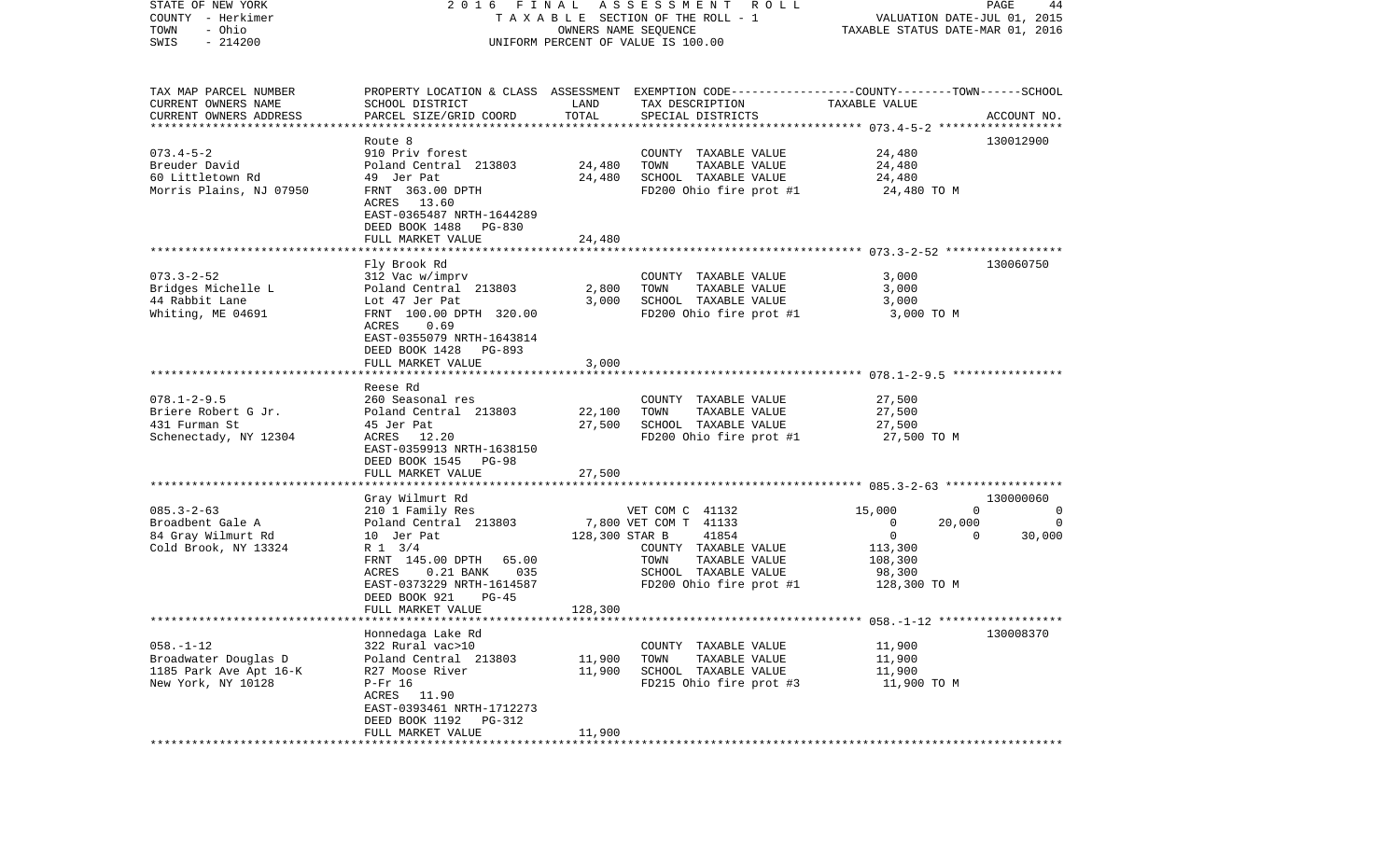| STATE OF NEW YORK                                    | FINAL<br>2016                              |         | A S S E S S M E N T A O L L                                                                     |                                  | PAGE<br>45  |
|------------------------------------------------------|--------------------------------------------|---------|-------------------------------------------------------------------------------------------------|----------------------------------|-------------|
| COUNTY - Herkimer                                    |                                            |         | TAXABLE SECTION OF THE ROLL - 1                                                                 | VALUATION DATE-JUL 01, 2015      |             |
| - Ohio<br>TOWN                                       | OWNERS NAME SEQUENCE                       |         |                                                                                                 | TAXABLE STATUS DATE-MAR 01, 2016 |             |
| $-214200$<br>SWIS                                    |                                            |         | UNIFORM PERCENT OF VALUE IS 100.00                                                              |                                  |             |
|                                                      |                                            |         |                                                                                                 |                                  |             |
| TAX MAP PARCEL NUMBER                                |                                            |         | PROPERTY LOCATION & CLASS ASSESSMENT EXEMPTION CODE---------------COUNTY-------TOWN------SCHOOL |                                  |             |
| CURRENT OWNERS NAME                                  | SCHOOL DISTRICT                            | LAND    | TAX DESCRIPTION                                                                                 | TAXABLE VALUE                    |             |
| CURRENT OWNERS ADDRESS                               | PARCEL SIZE/GRID COORD                     | TOTAL   | SPECIAL DISTRICTS                                                                               |                                  | ACCOUNT NO. |
| *************************                            |                                            |         |                                                                                                 |                                  |             |
|                                                      | Honnedaga Lake Rd                          |         |                                                                                                 |                                  | 130006630   |
| $058. - 1 - 13$                                      | 920 Priv Hunt/Fi - WTRFNT                  |         | COUNTY TAXABLE VALUE                                                                            | 565,000                          |             |
| Broadwater Douglas D                                 | Poland Central 213803                      | 104,500 | TOWN<br>TAXABLE VALUE                                                                           | 565,000                          |             |
| 1185 Park Ave Apt 16-K                               | P27 Moose River                            | 565,000 | SCHOOL TAXABLE VALUE                                                                            | 565,000                          |             |
| New York, NY 10128                                   | Sens 8                                     |         | FD215 Ohio fire prot #3                                                                         | 565,000 TO M                     |             |
|                                                      | ACRES<br>8.80                              |         |                                                                                                 |                                  |             |
|                                                      | EAST-0393632 NRTH-1712672                  |         |                                                                                                 |                                  |             |
|                                                      | DEED BOOK 1192 PG-312                      |         |                                                                                                 |                                  |             |
|                                                      | FULL MARKET VALUE                          | 565,000 |                                                                                                 |                                  |             |
|                                                      |                                            |         |                                                                                                 |                                  |             |
|                                                      | Figert Rd                                  |         |                                                                                                 |                                  | 130020640   |
| $074.3 - 1 - 29$                                     | 260 Seasonal res                           |         | COUNTY TAXABLE VALUE                                                                            | 78,000                           |             |
| Brockett Irrevocable Trust Liv Poland Central 213803 |                                            | 45,600  | TOWN<br>TAXABLE VALUE                                                                           | 78,000                           |             |
| PO Box 236                                           | 80 Jer Pat                                 | 78,000  | SCHOOL TAXABLE VALUE                                                                            | 78,000                           |             |
| West Winfield, NY 13491                              | ACRES 37.30                                |         | FD200 Ohio fire prot #1                                                                         | 78,000 TO M                      |             |
|                                                      | EAST-0378908 NRTH-1648491                  |         |                                                                                                 |                                  |             |
|                                                      | DEED BOOK 1352<br>PG-203                   |         |                                                                                                 |                                  |             |
|                                                      | FULL MARKET VALUE                          | 78,000  |                                                                                                 |                                  |             |
|                                                      |                                            |         |                                                                                                 |                                  |             |
|                                                      | Figert Rd                                  |         |                                                                                                 |                                  | 130020670   |
| $074.3 - 1 - 30$                                     | 314 Rural vac<10                           |         | COUNTY TAXABLE VALUE                                                                            | 11,400                           |             |
| Brockett Irrevocable Trust Liv Poland Central 213803 |                                            | 11,400  | TAXABLE VALUE<br>TOWN                                                                           | 11,400                           |             |
| PO Box 236                                           | 1 Vrv Pat                                  | 11,400  | SCHOOL TAXABLE VALUE                                                                            | 11,400                           |             |
| West Winfield, NY 13491                              | ACRES<br>5.00                              |         | FD200 Ohio fire prot #1                                                                         | 11,400 TO M                      |             |
|                                                      | EAST-0378890 NRTH-1649292                  |         |                                                                                                 |                                  |             |
|                                                      | DEED BOOK 1352<br>PG-203                   |         |                                                                                                 |                                  |             |
|                                                      | FULL MARKET VALUE                          | 11,400  |                                                                                                 |                                  |             |
|                                                      |                                            |         |                                                                                                 |                                  |             |
|                                                      | 206 Conway Rd                              |         |                                                                                                 |                                  | 130090110   |
| $078.1 - 2 - 20.2$                                   | 240 Rural res                              |         | COUNTY TAXABLE VALUE                                                                            | 62,440                           |             |
| Bronson April                                        | Poland Central 213803                      | 14,600  | TAXABLE VALUE<br>TOWN                                                                           | 62,440                           |             |
| 206 Conway Rd                                        | 18 Jer Pat                                 | 62,440  | SCHOOL TAXABLE VALUE                                                                            | 62,440                           |             |
| Cold Brook, NY 13324                                 | V1 2 10A                                   |         | FD200 Ohio fire prot #1                                                                         | 62,440 TO M                      |             |
|                                                      | Map Jj1b29                                 |         |                                                                                                 |                                  |             |
|                                                      | 9.50<br>ACRES                              |         |                                                                                                 |                                  |             |
|                                                      | EAST-0357002 NRTH-1634609                  |         |                                                                                                 |                                  |             |
|                                                      | DEED BOOK 1429<br>PG-296                   |         |                                                                                                 |                                  |             |
|                                                      | FULL MARKET VALUE                          | 62,440  |                                                                                                 |                                  |             |
|                                                      |                                            |         |                                                                                                 |                                  |             |
|                                                      | Farr Rd                                    |         |                                                                                                 |                                  | 130034620   |
| $065. -1 - 34$                                       | 314 Rural vac<10                           |         | COUNTY TAXABLE VALUE                                                                            | 3,000                            |             |
| Brooks William J                                     | Adirondack<br>302601                       | 3,000   | TAXABLE VALUE<br>TOWN                                                                           | 3,000                            |             |
| PO Box 196                                           | Minuse<br>$\mathbf{1}$                     | 3,000   | SCHOOL TAXABLE VALUE                                                                            | 3,000                            |             |
| Hamilton, NY 13346                                   | V12 1                                      |         | FD215 Ohio fire prot #3                                                                         | 3,000 TO M                       |             |
|                                                      | FRNT 150.00 DPTH 250.00                    |         |                                                                                                 |                                  |             |
|                                                      | ACRES<br>1.00                              |         |                                                                                                 |                                  |             |
|                                                      | EAST-0359530 NRTH-1681788<br>DEED BOOK 855 |         |                                                                                                 |                                  |             |
|                                                      | PG-581                                     | 3,000   |                                                                                                 |                                  |             |
|                                                      | FULL MARKET VALUE                          |         |                                                                                                 |                                  |             |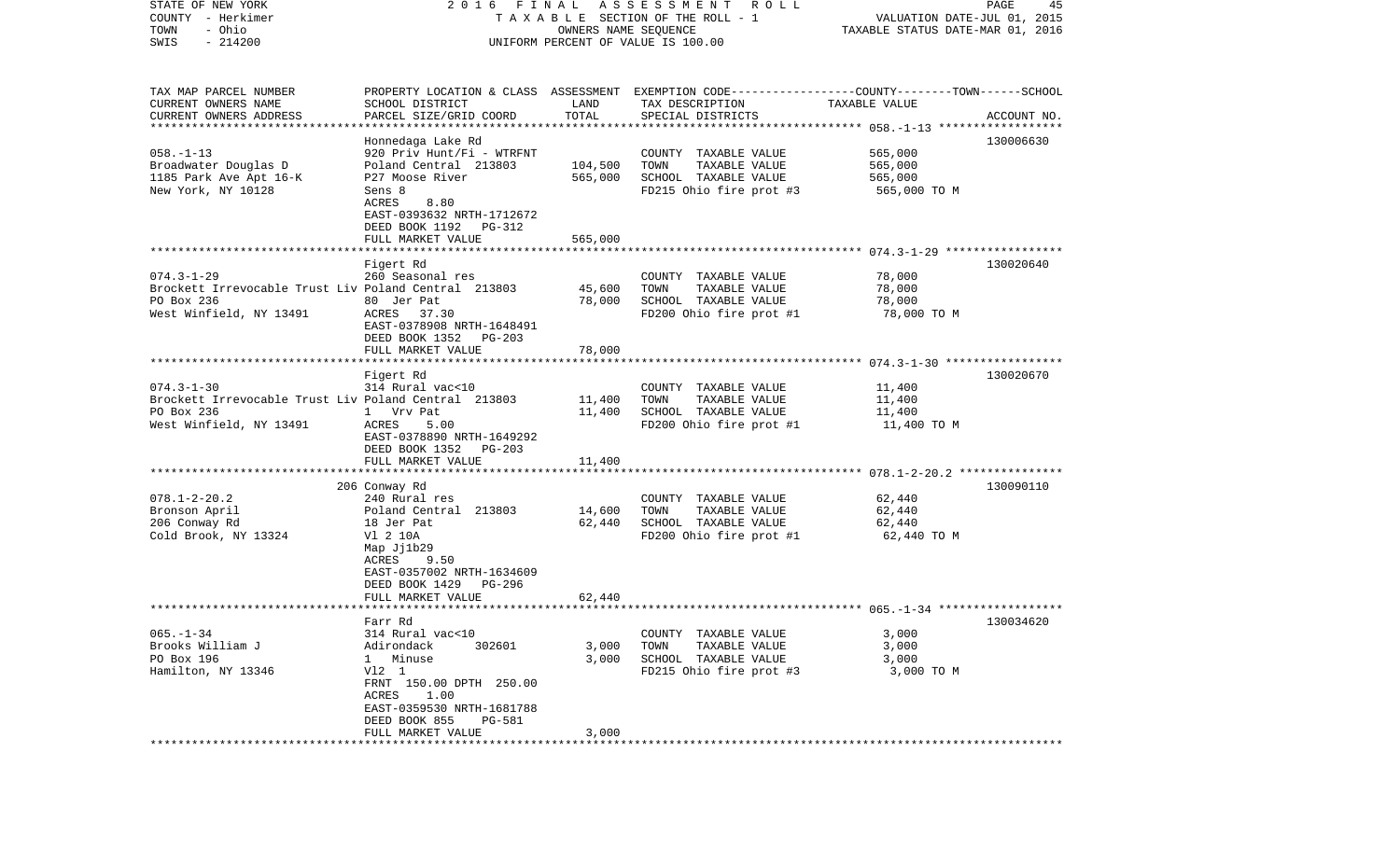| STATE OF NEW YORK                          |                                                     |                                  | 2016 FINAL ASSESSMENT ROLL                                                                      |               | PAGE<br>46  |
|--------------------------------------------|-----------------------------------------------------|----------------------------------|-------------------------------------------------------------------------------------------------|---------------|-------------|
| COUNTY - Herkimer                          | T A X A B L E SECTION OF THE ROLL - 1               | VALUATION DATE-JUL 01, 2015      |                                                                                                 |               |             |
| - Ohio<br>TOWN                             |                                                     | TAXABLE STATUS DATE-MAR 01, 2016 |                                                                                                 |               |             |
| $-214200$<br>SWIS                          | UNIFORM PERCENT OF VALUE IS 100.00                  |                                  |                                                                                                 |               |             |
|                                            |                                                     |                                  |                                                                                                 |               |             |
|                                            |                                                     |                                  |                                                                                                 |               |             |
| TAX MAP PARCEL NUMBER                      |                                                     |                                  | PROPERTY LOCATION & CLASS ASSESSMENT EXEMPTION CODE---------------COUNTY-------TOWN------SCHOOL |               |             |
| CURRENT OWNERS NAME                        | SCHOOL DISTRICT                                     | LAND                             | TAX DESCRIPTION                                                                                 | TAXABLE VALUE |             |
| CURRENT OWNERS ADDRESS                     | PARCEL SIZE/GRID COORD                              | TOTAL                            | SPECIAL DISTRICTS                                                                               |               | ACCOUNT NO. |
| *************************                  |                                                     |                                  |                                                                                                 |               |             |
|                                            | Farr Rd                                             |                                  |                                                                                                 |               | 130034590   |
| $065. -1 - 35$                             | 260 Seasonal res                                    |                                  | COUNTY TAXABLE VALUE                                                                            | 37,200        |             |
| Brooks William J                           | Adirondack<br>302601                                | 9,500                            | TOWN<br>TAXABLE VALUE                                                                           | 37,200        |             |
| PO Box 196                                 | 1 Minuse                                            | 37,200                           | SCHOOL TAXABLE VALUE                                                                            | 37,200        |             |
| Hamilton, NY 13346                         | ACRES<br>2.50                                       |                                  | FD215 Ohio fire prot #3                                                                         | 37,200 TO M   |             |
|                                            | EAST-0359549 NRTH-1681903                           |                                  |                                                                                                 |               |             |
|                                            | DEED BOOK 855<br>PG-581                             |                                  |                                                                                                 |               |             |
|                                            | FULL MARKET VALUE                                   | 37,200                           |                                                                                                 |               |             |
|                                            |                                                     |                                  |                                                                                                 |               |             |
|                                            | Atwood Lake Rd                                      |                                  |                                                                                                 |               | 130021180   |
| $074.2 - 1 - 17$                           | 260 Seasonal res                                    |                                  | COUNTY TAXABLE VALUE                                                                            | 6,300         |             |
| Brown Douglas                              | Poland Central 213803                               | 3,300                            | TAXABLE VALUE<br>TOWN                                                                           | 6,300         |             |
| Carol Cross                                | 15 Vrv Pat                                          | 6,300                            | SCHOOL TAXABLE VALUE                                                                            | 6,300         |             |
| 206 Willis Ave                             | Seas                                                |                                  | FD200 Ohio fire prot #1                                                                         | 6,300 TO M    |             |
| Herkimer, NY 13350                         | ACRES<br>1.50                                       |                                  |                                                                                                 |               |             |
|                                            | EAST-0387627 NRTH-1649152                           |                                  |                                                                                                 |               |             |
|                                            | DEED BOOK 891<br>PG-217                             |                                  |                                                                                                 |               |             |
|                                            | FULL MARKET VALUE                                   | 6,300                            |                                                                                                 |               |             |
|                                            |                                                     |                                  |                                                                                                 |               |             |
|                                            | Figert Rd                                           |                                  |                                                                                                 |               | 130020010   |
| $073.4 - 2 - 14.1$                         | 322 Rural vac>10                                    |                                  | COUNTY TAXABLE VALUE                                                                            | 23,600        |             |
| Brown Maynard H Jr                         | Poland Central 213803                               | 23,600                           | TAXABLE VALUE<br>TOWN                                                                           | 23,600        |             |
| Brown JohAnna E                            | 77 Jer Pat                                          | 23,600                           | SCHOOL TAXABLE VALUE                                                                            | 23,600        |             |
| PO Box 22                                  | $P-Fr$ 25                                           |                                  | FD200 Ohio fire prot #1                                                                         | 23,600 TO M   |             |
| Fisher Landing, NY 13641                   | FRNT 1543.90 DPTH                                   |                                  |                                                                                                 |               |             |
|                                            | ACRES 22.60                                         |                                  |                                                                                                 |               |             |
|                                            | EAST-0370936 NRTH-1643195                           |                                  |                                                                                                 |               |             |
|                                            | DEED BOOK 1206 PG-961                               |                                  |                                                                                                 |               |             |
|                                            | FULL MARKET VALUE<br>****************************** | 23,600                           |                                                                                                 |               |             |
|                                            |                                                     |                                  |                                                                                                 |               |             |
| $074.2 - 1 - 11$                           | 251 Buckingham Rd                                   |                                  |                                                                                                 |               | 130020370   |
|                                            | 260 Seasonal res                                    |                                  | COUNTY TAXABLE VALUE                                                                            | 175,000       |             |
| Brown Paul W                               | Poland Central 213803                               | 72,900                           | TOWN<br>TAXABLE VALUE                                                                           | 175,000       |             |
| Brown Jennifer A                           | 22 Vrv Pat                                          | 175,000                          | SCHOOL TAXABLE VALUE                                                                            | 175,000       |             |
| 74 Diamond St                              | Four Mile Creek                                     |                                  | FD217 Ohio fire prot #4                                                                         | 175,000 TO M  |             |
| Little Falls, NY 13365                     | P-Fr 86                                             |                                  |                                                                                                 |               |             |
|                                            | ACRES 81.30<br>EAST-0389084 NRTH-1650620            |                                  |                                                                                                 |               |             |
|                                            | DEED BOOK 1488<br><b>PG-905</b>                     |                                  |                                                                                                 |               |             |
|                                            |                                                     |                                  |                                                                                                 |               |             |
|                                            | FULL MARKET VALUE                                   | 175,000                          |                                                                                                 |               |             |
|                                            | 2222 Gray-Wilmurt Rd                                |                                  |                                                                                                 |               | 130011130   |
| $074.1 - 1 - 3$                            |                                                     |                                  |                                                                                                 | 13,700        |             |
| Bruderhof Communities Ny Inc               | 330 Vacant comm<br>Poland Central 213803            | 13,700                           | COUNTY TAXABLE VALUE<br>TOWN<br>TAXABLE VALUE                                                   | 13,700        |             |
| Butler Lake Community                      | 1 Vrv Pat                                           | 13,700                           |                                                                                                 |               |             |
|                                            |                                                     |                                  | SCHOOL TAXABLE VALUE                                                                            | 13,700        |             |
| 340 Atwood Lake Rd<br>Cold Brook, NY 13324 | ACRES<br>8.30                                       |                                  | FD200 Ohio fire prot #1                                                                         | 13,700 TO M   |             |
|                                            | EAST-0381163 NRTH-1654498                           |                                  |                                                                                                 |               |             |
|                                            | DEED BOOK 1143 PG-393                               |                                  |                                                                                                 |               |             |
| *****************                          | FULL MARKET VALUE                                   | 13,700                           |                                                                                                 |               |             |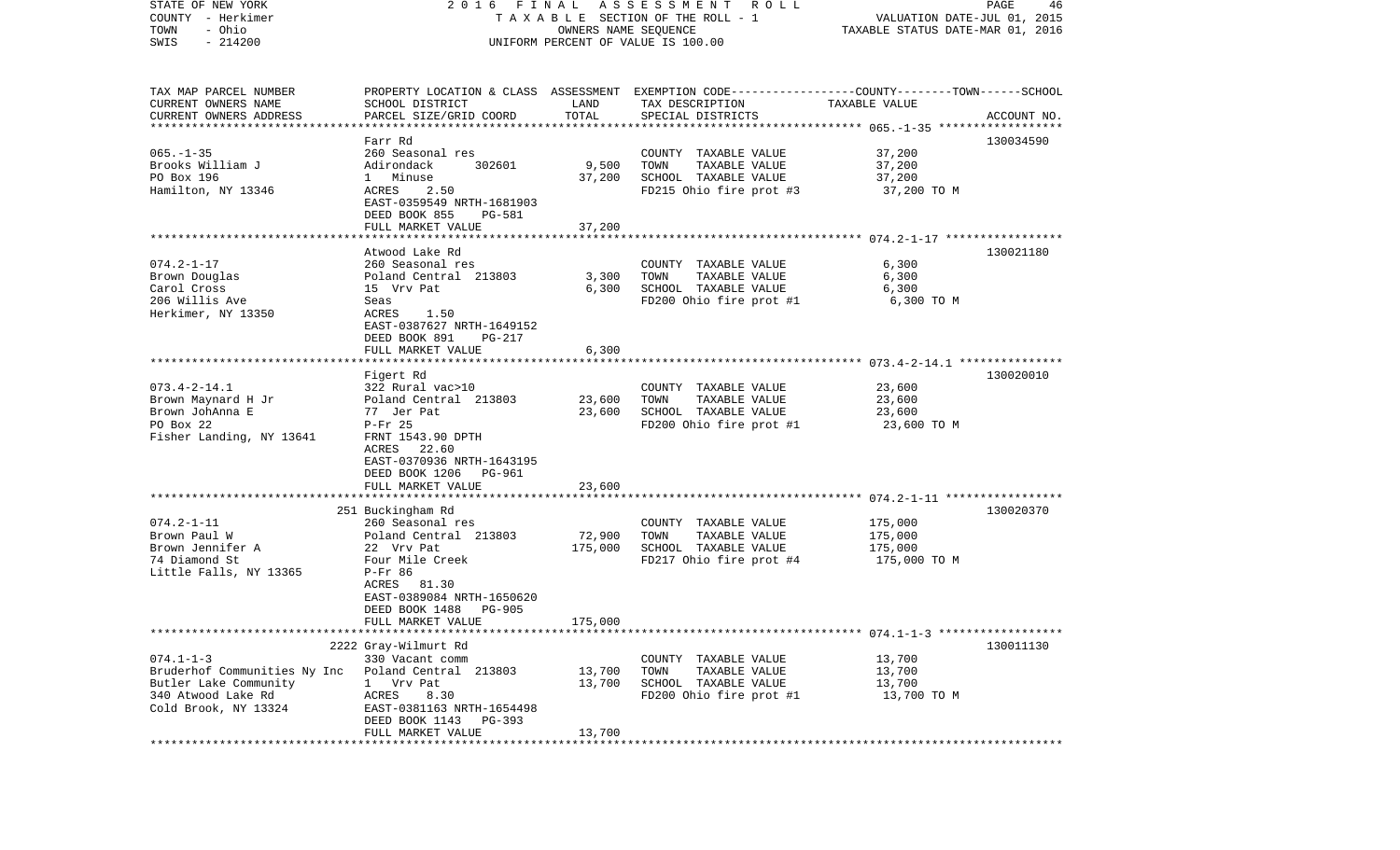| STATE OF NEW YORK                                      | F I N A L<br>2016                                 |                      | ASSESSMENT<br>R O L L                                                                            |                                                                 | PAGE<br>47  |
|--------------------------------------------------------|---------------------------------------------------|----------------------|--------------------------------------------------------------------------------------------------|-----------------------------------------------------------------|-------------|
| COUNTY - Herkimer<br>- Ohio<br>TOWN                    |                                                   | OWNERS NAME SEQUENCE | T A X A B L E SECTION OF THE ROLL - 1                                                            | VALUATION DATE-JUL 01, 2015<br>TAXABLE STATUS DATE-MAR 01, 2016 |             |
| $-214200$<br>SWIS                                      |                                                   |                      | UNIFORM PERCENT OF VALUE IS 100.00                                                               |                                                                 |             |
|                                                        |                                                   |                      |                                                                                                  |                                                                 |             |
| TAX MAP PARCEL NUMBER                                  |                                                   |                      | PROPERTY LOCATION & CLASS ASSESSMENT EXEMPTION CODE----------------COUNTY-------TOWN------SCHOOL |                                                                 |             |
| CURRENT OWNERS NAME                                    | SCHOOL DISTRICT                                   | LAND                 | TAX DESCRIPTION                                                                                  | TAXABLE VALUE                                                   |             |
| CURRENT OWNERS ADDRESS                                 | PARCEL SIZE/GRID COORD                            | TOTAL                | SPECIAL DISTRICTS                                                                                |                                                                 | ACCOUNT NO. |
|                                                        |                                                   |                      |                                                                                                  |                                                                 |             |
|                                                        | 2222 Gray-Wilmurt Rd                              |                      |                                                                                                  |                                                                 | 130011100   |
| $074.1 - 1 - 4$                                        | 920 Priv Hunt/Fi - WTRFNT                         |                      | COUNTY TAXABLE VALUE                                                                             | 1260,000                                                        |             |
| Bruderhof Communities Ny Inc Poland Central 213803     |                                                   | 377,000              | TOWN<br>TAXABLE VALUE                                                                            | 1260,000                                                        |             |
| Butler Lake Community                                  | 6-5 Vrv Pat                                       | 1260,000             | SCHOOL TAXABLE VALUE                                                                             | 1260,000                                                        |             |
| 340 Atwood Lake Rd<br>Cold Brook, NY 13324             | Butler Lake<br>ACRES 596.90                       |                      | FD200 Ohio fire prot #1                                                                          | 1260,000 TO M                                                   |             |
|                                                        | EAST-0383084 NRTH-1652364                         |                      |                                                                                                  |                                                                 |             |
|                                                        | DEED BOOK 1143<br>PG-393                          |                      |                                                                                                  |                                                                 |             |
|                                                        | FULL MARKET VALUE                                 | 1260,000             |                                                                                                  |                                                                 |             |
|                                                        |                                                   |                      |                                                                                                  |                                                                 |             |
|                                                        | 340 Atwood Lake Rd                                |                      |                                                                                                  |                                                                 | 130037440   |
| $074.2 - 1 - 13$                                       | 240 Rural res<br>- WTRFNT                         |                      | COUNTY TAXABLE VALUE                                                                             | 165,000                                                         |             |
| Bruderhof Communities NY INC Poland Central 213803     |                                                   | 77,700               | TOWN<br>TAXABLE VALUE                                                                            | 165,000                                                         |             |
| Butler Lake Community                                  | 5-6 Vrv Pat                                       | 165,000              | SCHOOL TAXABLE VALUE                                                                             | 165,000                                                         |             |
| 340 Atwood Lake Rd                                     | Atwood Lake                                       |                      | FD200 Ohio fire prot #1                                                                          | 165,000 TO M                                                    |             |
| Cold Brook, NY 13324                                   | ACRES<br>90.20<br>EAST-0386683 NRTH-1650745       |                      |                                                                                                  |                                                                 |             |
|                                                        | DEED BOOK 1161<br>$PG-23$                         |                      |                                                                                                  |                                                                 |             |
|                                                        | FULL MARKET VALUE                                 | 165,000              |                                                                                                  |                                                                 |             |
|                                                        |                                                   |                      |                                                                                                  |                                                                 |             |
|                                                        | 341 Atwood Lake Rd                                |                      |                                                                                                  |                                                                 | 130037560   |
| $074.2 - 1 - 14$                                       | 240 Rural res<br>- WTRFNT                         |                      | COUNTY TAXABLE VALUE                                                                             | 185,000                                                         |             |
| Bruderhof Communities Ny Inc Poland Central 213803     |                                                   | 77,300               | TOWN<br>TAXABLE VALUE                                                                            | 185,000                                                         |             |
| Butler Lake Community                                  | 5-6 Vrv Pat                                       | 185,000              | SCHOOL TAXABLE VALUE                                                                             | 185,000                                                         |             |
| 340 Atwood Lake Rd                                     | Atwood Lake                                       |                      | FD200 Ohio fire prot #1                                                                          | 185,000 TO M                                                    |             |
| Cold Brook, NY 13324                                   | ACRES 69.40                                       |                      |                                                                                                  |                                                                 |             |
|                                                        | EAST-0385264 NRTH-1651269<br>DEED BOOK 1161 PG-28 |                      |                                                                                                  |                                                                 |             |
|                                                        | FULL MARKET VALUE                                 | 185,000              |                                                                                                  |                                                                 |             |
|                                                        |                                                   |                      |                                                                                                  |                                                                 |             |
|                                                        | Ohio City Rd                                      |                      |                                                                                                  |                                                                 |             |
| $078.1 - 2 - 13$                                       | 314 Rural vac<10                                  |                      | FOREST<br>47460                                                                                  | 10,119<br>10,119                                                | 10,119      |
| Brueckner Jeffrey                                      | Poland Central 213803                             | 13,900               | COUNTY TAXABLE VALUE                                                                             | 3,781                                                           |             |
| Brueckner Tina                                         | Lot 4s Jer Pat                                    | 13,900               | TOWN<br>TAXABLE VALUE                                                                            | 3,781                                                           |             |
| 216 Baker Rd                                           | 8.60<br>ACRES                                     |                      | SCHOOL TAXABLE VALUE                                                                             | 3,781                                                           |             |
| West Hurley, NY 12491                                  | EAST-0355530 NRTH-1636732                         |                      | FD200 Ohio fire prot #1                                                                          | 13,900 TO M                                                     |             |
|                                                        | DEED BOOK 1258<br>PG-706                          |                      |                                                                                                  |                                                                 |             |
| MAY BE SUBJECT TO PAYMENT<br>UNDER RPTL480A UNTIL 2025 | FULL MARKET VALUE                                 | 13,900               |                                                                                                  |                                                                 |             |
| *********************                                  |                                                   |                      |                                                                                                  |                                                                 |             |
|                                                        | Ohio City Rd                                      |                      |                                                                                                  |                                                                 | 130033270   |
| $078.1 - 2 - 14$                                       | 260 Seasonal res                                  |                      | FOREST<br>47460                                                                                  | 39,562<br>39,562                                                | 39,562      |
| Brueckner Jeffrey                                      | Poland Central 213803                             | 63,400               | COUNTY TAXABLE VALUE                                                                             | 120,438                                                         |             |
| Brueckner Tina                                         | Lot 45 Jer Pat                                    | 160,000              | TOWN<br>TAXABLE VALUE                                                                            | 120,438                                                         |             |
| 216 Baker Rd                                           | 65.50<br>ACRES                                    |                      | SCHOOL TAXABLE VALUE                                                                             | 120,438                                                         |             |
| West Hurley, NY 12491                                  | EAST-0356182 NRTH-1635478                         |                      | FD200 Ohio fire prot #1                                                                          | 160,000 TO M                                                    |             |
|                                                        | DEED BOOK 1258<br>PG-706                          |                      |                                                                                                  |                                                                 |             |
| MAY BE SUBJECT TO PAYMENT                              | FULL MARKET VALUE                                 | 160,000              |                                                                                                  |                                                                 |             |
| UNDER RPTL480A UNTIL 2025                              |                                                   |                      |                                                                                                  |                                                                 |             |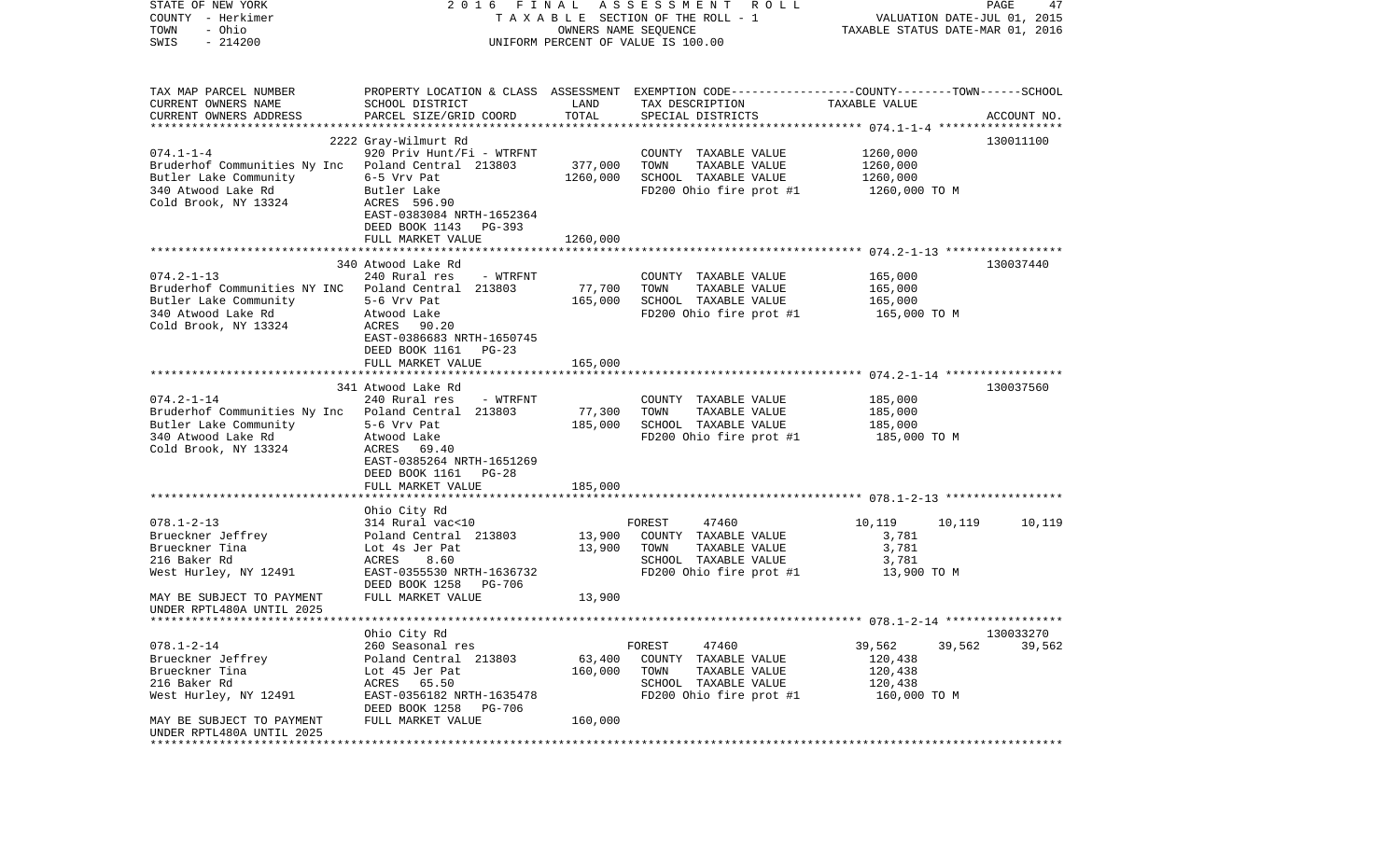| - Ohio<br>TOWN<br>OWNERS NAME SEQUENCE<br>$-214200$<br>UNIFORM PERCENT OF VALUE IS 100.00<br>SWIS                                                                                                                                                                                                                                                                                                                                  |                                                                                        | TAXABLE STATUS DATE-MAR 01, 2016                                |
|------------------------------------------------------------------------------------------------------------------------------------------------------------------------------------------------------------------------------------------------------------------------------------------------------------------------------------------------------------------------------------------------------------------------------------|----------------------------------------------------------------------------------------|-----------------------------------------------------------------|
| TAX MAP PARCEL NUMBER<br>PROPERTY LOCATION & CLASS ASSESSMENT EXEMPTION CODE---------------COUNTY-------TOWN------SCHOOL<br>CURRENT OWNERS NAME<br>SCHOOL DISTRICT<br>LAND<br>TAX DESCRIPTION<br>TOTAL<br>CURRENT OWNERS ADDRESS<br>PARCEL SIZE/GRID COORD<br>SPECIAL DISTRICTS                                                                                                                                                    | TAXABLE VALUE                                                                          | ACCOUNT NO.                                                     |
| ***********************<br>**********************                                                                                                                                                                                                                                                                                                                                                                                  |                                                                                        |                                                                 |
| Pardeeville Ohio Rd                                                                                                                                                                                                                                                                                                                                                                                                                |                                                                                        | 130037322                                                       |
| $078.1 - 2 - 11.1$<br>322 Rural vac>10<br>FOREST<br>47460<br>Poland Central 213803<br>19,800<br>Brueckner Tina M<br>COUNTY TAXABLE VALUE<br>Brueckner Jeffrey M<br>45 Jer Pat<br>19,800<br>TOWN<br>TAXABLE VALUE<br>216 Baker Rd<br>ACRES 17.00<br>SCHOOL TAXABLE VALUE<br>West Hurley, NY 12491<br>EAST-0356846 NRTH-1636207<br>FD200 Ohio fire prot #1<br>DEED BOOK 1324 PG-700                                                  | 15,840<br>3,960<br>3,960<br>3,960<br>19,800 TO M                                       | 15,840<br>15,840                                                |
| FULL MARKET VALUE<br>19,800<br>MAY BE SUBJECT TO PAYMENT<br>UNDER RPTL480A UNTIL 2025                                                                                                                                                                                                                                                                                                                                              |                                                                                        |                                                                 |
| Bull Hill Rd                                                                                                                                                                                                                                                                                                                                                                                                                       |                                                                                        | 130011670                                                       |
| $079.4 - 2 - 17$<br>260 Seasonal res<br>COUNTY TAXABLE VALUE<br>47,700<br>TAXABLE VALUE<br>Buck Point Lodge Inc<br>Poland Central 213803<br>TOWN<br>Attn: David Semit<br>53 Jer Pat<br>72,700<br>SCHOOL TAXABLE VALUE<br>53 Center St<br>U12 75<br>FD217 Ohio fire prot #4<br>Little Falls, NY 13365<br>ACRES 80.40<br>EAST-0393902 NRTH-1630479<br>DEED BOOK 00546 PG-00740<br>FULL MARKET VALUE<br>72,700                        | 72,700<br>72,700<br>72,700<br>72,700 TO M                                              |                                                                 |
| .<br>********<br>************************ 079.3-1-30.1 ****************                                                                                                                                                                                                                                                                                                                                                            |                                                                                        |                                                                 |
| Christman Rd<br>$079.3 - 1 - 30.1$<br>910 Priv forest<br>COUNTY TAXABLE VALUE<br>Buckoski Franklyn Caroline K Poland Central 213803<br>42,300<br>TAXABLE VALUE<br>TOWN<br>Buckoski Brian S<br>42 Jer Pat<br>42,300<br>SCHOOL TAXABLE VALUE<br>FD200 Ohio fire prot #1<br>3439 W Main St<br>Sub Lots 10, 11,<br>Mims, FL 32754<br>ACRES 129.10<br>EAST-0380036 NRTH-1624665<br>DEED BOOK 1531 PG-531<br>FULL MARKET VALUE<br>42,300 | 42,300<br>42,300<br>42,300<br>42,300 TO M                                              | 130009900                                                       |
|                                                                                                                                                                                                                                                                                                                                                                                                                                    |                                                                                        |                                                                 |
| 169 Dead Lk<br>$064.11 - 1 - 27$<br>210 1 Family Res - WTRFNT<br>VET COM C 41132<br>Bulinski Debra Suzanne<br>40,000 VET COM T 41133<br>Adirondack<br>302601                                                                                                                                                                                                                                                                       | 15,000<br>$\Omega$                                                                     | 130036300<br>$\Omega$<br>$\Omega$<br>20,000<br>$\mathbf 0$      |
| 169 Dead Lk<br>54 Woodhull<br>135,000 VET DIS C 41142<br>Forestport, NY 13338<br>Dead Lake Lot 1<br>VET DIS T 41143<br>41854<br>STAR B<br>Sens 1<br>FRNT 200.00 DPTH 218.00<br>COUNTY TAXABLE VALUE<br>TAXABLE VALUE<br>ACRES<br>1.00<br>TOWN<br>SCHOOL TAXABLE VALUE<br>EAST-0340483 NRTH-1681672<br>DEED BOOK 1442<br>FD215 Ohio fire prot #3<br>PG-318<br>135,000<br>FULL MARKET VALUE                                          | 30,000<br>$\mathbf 0$<br>$\overline{0}$<br>90,000<br>75,000<br>105,000<br>135,000 TO M | $\overline{0}$<br>0<br>40,000<br>$\Omega$<br>$\Omega$<br>30,000 |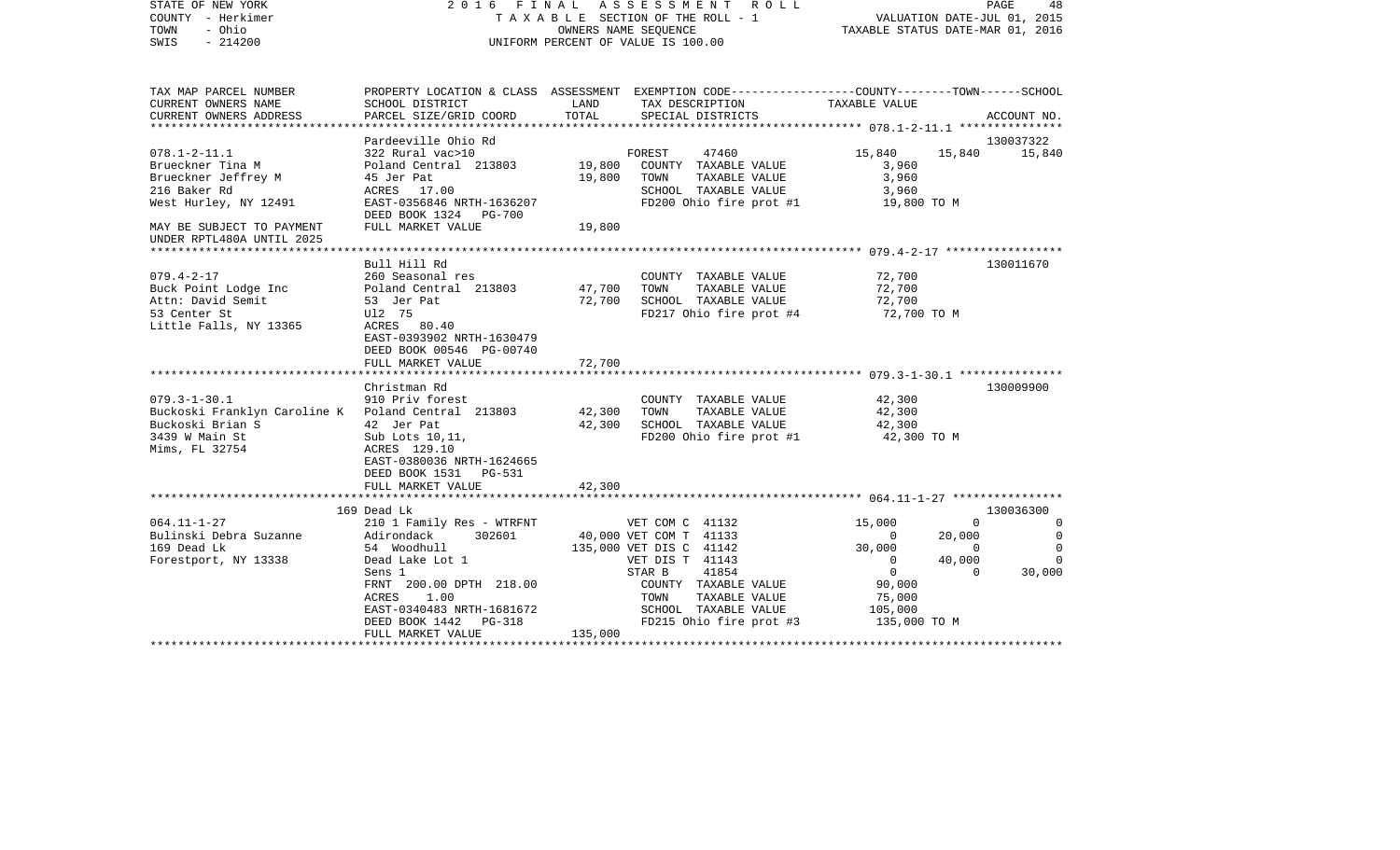| STATE OF NEW YORK<br>COUNTY - Herkimer<br>- Ohio<br>TOWN<br>$-214200$<br>SWIS | 2016 FINAL ASSESSMENT ROLL<br>TAXABLE SECTION OF THE ROLL - 1<br>UNIFORM PERCENT OF VALUE IS 100.00 | PAGE<br>49<br>VALUATION DATE-JUL 01, 2015<br>TAXABLE STATUS DATE-MAR 01, 2016 |                                                                                                                    |                       |             |
|-------------------------------------------------------------------------------|-----------------------------------------------------------------------------------------------------|-------------------------------------------------------------------------------|--------------------------------------------------------------------------------------------------------------------|-----------------------|-------------|
| TAX MAP PARCEL NUMBER<br>CURRENT OWNERS NAME                                  | SCHOOL DISTRICT                                                                                     | LAND                                                                          | PROPERTY LOCATION & CLASS ASSESSMENT EXEMPTION CODE---------------COUNTY-------TOWN------SCHOOL<br>TAX DESCRIPTION | TAXABLE VALUE         |             |
| CURRENT OWNERS ADDRESS<br>*************************                           | PARCEL SIZE/GRID COORD                                                                              | TOTAL                                                                         | SPECIAL DISTRICTS                                                                                                  |                       | ACCOUNT NO. |
|                                                                               | Dead Lk                                                                                             |                                                                               |                                                                                                                    |                       | 130036330   |
| $064.11 - 1 - 43$                                                             | 314 Rural vac<10                                                                                    |                                                                               | COUNTY TAXABLE VALUE                                                                                               | 8,300                 |             |
| Bulinski Debra Suzanne                                                        | Adirondack<br>302601                                                                                | 8,300                                                                         | TOWN<br>TAXABLE VALUE                                                                                              | 8,300                 |             |
| 169 Dead Lk                                                                   | 54 Woodhull                                                                                         | 8,300                                                                         | SCHOOL TAXABLE VALUE                                                                                               | 8,300                 |             |
| Forestport, NY 13338                                                          | $V1$ 2 3/4<br>FRNT 100.00 DPTH 200.00                                                               |                                                                               | FD215 Ohio fire prot #3                                                                                            | 8,300 TO M            |             |
|                                                                               | EAST-0340575 NRTH-1681507<br>DEED BOOK 1442 PG-318                                                  |                                                                               |                                                                                                                    |                       |             |
|                                                                               | FULL MARKET VALUE                                                                                   | 8,300                                                                         |                                                                                                                    |                       |             |
|                                                                               | Dead Lk                                                                                             |                                                                               |                                                                                                                    |                       | 130022290   |
| $064.11 - 1 - 45$                                                             | 314 Rural vac<10                                                                                    |                                                                               | COUNTY TAXABLE VALUE                                                                                               | 7,500                 |             |
| Bulinski Debra Suzanne                                                        | 302601<br>Adirondack                                                                                | 7,500                                                                         | TOWN<br>TAXABLE VALUE                                                                                              | 7,500                 |             |
| 169 Dead Lk                                                                   | 54 Woodhull                                                                                         | 7,500                                                                         | SCHOOL TAXABLE VALUE                                                                                               | 7,500                 |             |
| Forestport, NY 13338                                                          | V1 2 1/8                                                                                            |                                                                               | FD215 Ohio fire prot #3                                                                                            | 7,500 TO M            |             |
|                                                                               | FRNT 100.00 DPTH 150.00                                                                             |                                                                               |                                                                                                                    |                       |             |
|                                                                               | 0.34<br>ACRES<br>EAST-0340603 NRTH-1681303                                                          |                                                                               |                                                                                                                    |                       |             |
|                                                                               | DEED BOOK 1442<br>PG-318                                                                            |                                                                               |                                                                                                                    |                       |             |
|                                                                               | FULL MARKET VALUE                                                                                   | 7,500                                                                         |                                                                                                                    |                       |             |
|                                                                               |                                                                                                     |                                                                               |                                                                                                                    |                       |             |
|                                                                               | Tea Cup St                                                                                          |                                                                               |                                                                                                                    |                       | 130044250   |
| $085.3 - 2 - 14$                                                              | 910 Priv forest                                                                                     |                                                                               | COUNTY TAXABLE VALUE                                                                                               | 60,600                |             |
| Bunce Carlton<br>Fredrich Reed                                                | Poland Central 213803<br>9 Jer Pat                                                                  | 60,600<br>60,600                                                              | TAXABLE VALUE<br>TOWN<br>SCHOOL TAXABLE VALUE                                                                      | 60,600                |             |
| 278 Tea Cup St                                                                | ACRES 97.80                                                                                         |                                                                               | FD210 Ohio fire prot #2                                                                                            | 60,600<br>60,600 TO M |             |
| Cold Brook, NY 13324                                                          | EAST-0378095 NRTH-1615847<br>DEED BOOK 767<br>PG-125                                                |                                                                               |                                                                                                                    |                       |             |
|                                                                               | FULL MARKET VALUE                                                                                   | 60,600                                                                        |                                                                                                                    |                       |             |
|                                                                               | ********************                                                                                |                                                                               |                                                                                                                    |                       |             |
|                                                                               | Figert Rd                                                                                           |                                                                               |                                                                                                                    |                       |             |
| $073.4 - 2 - 30.4$                                                            | 260 Seasonal res                                                                                    |                                                                               | COUNTY TAXABLE VALUE                                                                                               | 31,100                |             |
| Burden Daniel                                                                 | Poland Central 213803                                                                               | 13,100                                                                        | TOWN<br>TAXABLE VALUE                                                                                              | 31,100                |             |
| Burden Bonita<br>69 Thomson Ave                                               | 49 Jer Pat<br>5.20<br>ACRES                                                                         | 31,100                                                                        | SCHOOL TAXABLE VALUE<br>FD200 Ohio fire prot #1                                                                    | 31,100<br>31,100 TO M |             |
| Lake George, NY 12845                                                         | EAST-0367089 NRTH-1639396                                                                           |                                                                               |                                                                                                                    |                       |             |
|                                                                               | DEED BOOK 1428<br>PG-868                                                                            |                                                                               |                                                                                                                    |                       |             |
|                                                                               | FULL MARKET VALUE                                                                                   | 31,100                                                                        |                                                                                                                    |                       |             |
|                                                                               |                                                                                                     |                                                                               |                                                                                                                    |                       |             |
|                                                                               | Route 8                                                                                             |                                                                               |                                                                                                                    |                       | 130018240   |
| $084.2 - 2 - 5.3$                                                             | 910 Priv forest                                                                                     |                                                                               | COUNTY TAXABLE VALUE                                                                                               | 85,000                |             |
| Burdick Scott<br>Burdick Tracey                                               | Poland Central 213803<br>11 Jer Pat                                                                 | 85,000<br>85,000                                                              | TAXABLE VALUE<br>TOWN<br>SCHOOL TAXABLE VALUE                                                                      | 85,000<br>85,000      |             |
| 1071 Center Rd                                                                | Allen Farm                                                                                          |                                                                               | FD200 Ohio fire prot #1                                                                                            | 85,000 TO M           |             |
| Frankfort, NY 13340                                                           | ACRES 121.60                                                                                        |                                                                               |                                                                                                                    |                       |             |
|                                                                               | EAST-0364540 NRTH-1619538                                                                           |                                                                               |                                                                                                                    |                       |             |
|                                                                               | DEED BOOK 1531<br>$PG-92$                                                                           |                                                                               |                                                                                                                    |                       |             |
|                                                                               | FULL MARKET VALUE                                                                                   | 85,000                                                                        |                                                                                                                    |                       |             |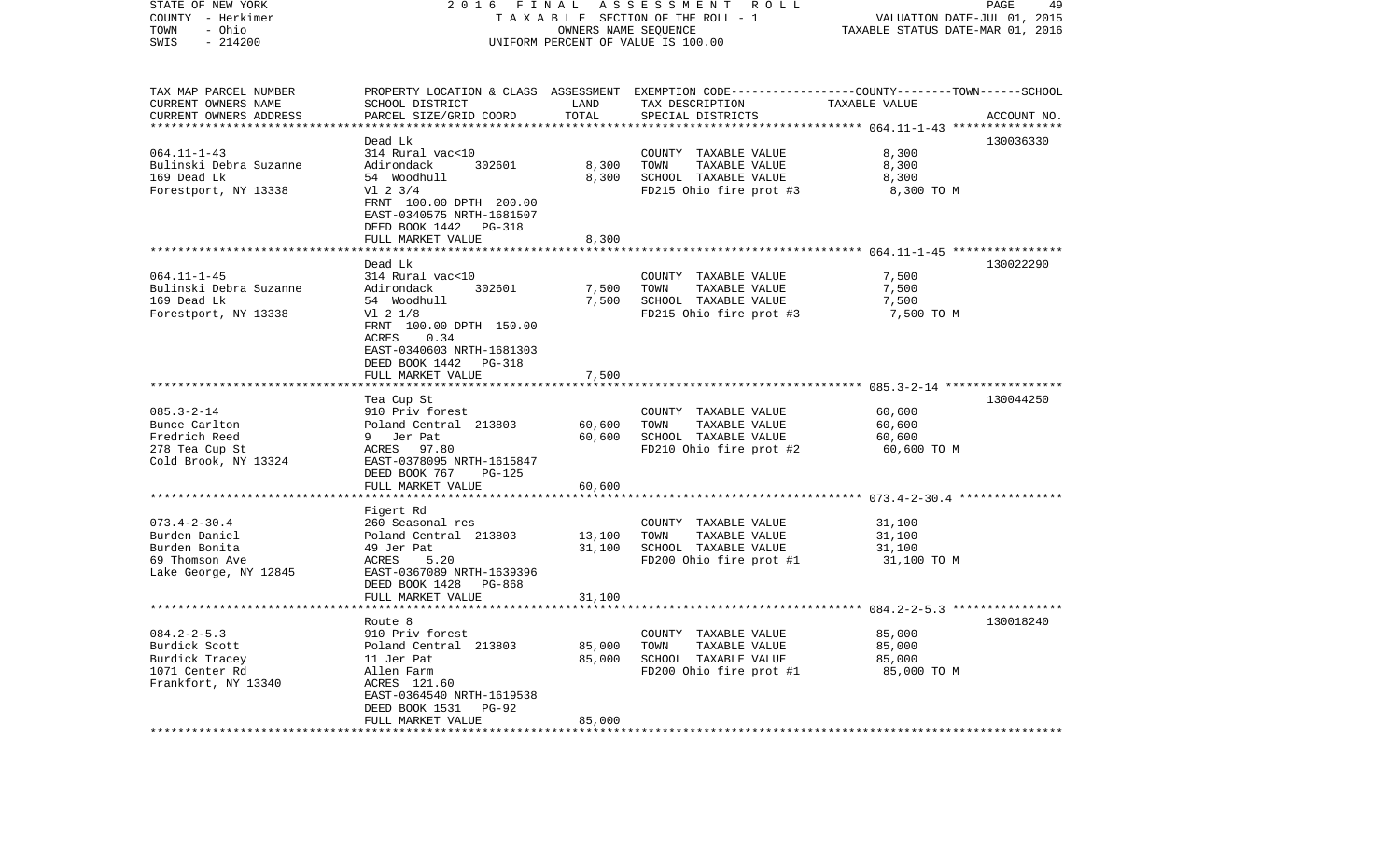| $-214200$<br>SWIS<br>UNIFORM PERCENT OF VALUE IS 100.00<br>PROPERTY LOCATION & CLASS ASSESSMENT EXEMPTION CODE----------------COUNTY-------TOWN------SCHOOL<br>TAX MAP PARCEL NUMBER<br>CURRENT OWNERS NAME<br>SCHOOL DISTRICT<br>LAND<br>TAX DESCRIPTION<br>TAXABLE VALUE<br>TOTAL<br>CURRENT OWNERS ADDRESS<br>PARCEL SIZE/GRID COORD<br>SPECIAL DISTRICTS<br>ACCOUNT NO.<br>***********************<br>130031230<br>Busseyville<br>$069. -3 -3$<br>314 Rural vac<10<br>COUNTY TAXABLE VALUE<br>2,300<br>2,300<br>Burge Thomas J<br>Poland Central 213803<br>TOWN<br>TAXABLE VALUE<br>2,300<br>2,300<br>Attn: Murphy Charles F<br>54 Rem Pat<br>SCHOOL TAXABLE VALUE<br>2,300<br>FD200 Ohio fire prot #1<br>2,300 TO M<br>ACRES<br>4.00<br>EAST-0366313 NRTH-1661850<br>DEED BOOK 733<br>PG-237<br>FULL MARKET VALUE<br>2,300<br>********<br>130060845<br>Unclemier Rd<br>$079.1 - 1 - 21$<br>7,000<br>314 Rural vac<10<br>COUNTY TAXABLE VALUE<br>7,000<br>TOWN<br>TAXABLE VALUE<br>7,000<br>Burke Mary<br>Poland Central 213803<br>7,000<br>Lot 51 Jer Pat<br>SCHOOL TAXABLE VALUE<br>7,000<br>Otter Lake, NY 13338<br>ACRES<br>2.00<br>FD200 Ohio fire prot #1<br>7,000 TO M<br>EAST-0379044 NRTH-1634439<br>DEED BOOK 761<br>PG-014<br>FULL MARKET VALUE<br>7,000<br>130032790.1<br>128 Christman Rd<br>$079.3 - 1 - 12.1$<br>$\overline{0}$<br>30,000<br>240 Rural res<br>41854<br>$\Omega$<br>STAR B<br>37,600<br>Burns Barbara<br>Poland Central 213803<br>COUNTY TAXABLE VALUE<br>160,000<br>160,000<br>TOWN<br>42 Jer pat<br>TAXABLE VALUE<br>160,000<br>FRNT 915.00 DPTH<br>SCHOOL TAXABLE VALUE<br>130,000<br>ACRES 25.00<br>FD200 Ohio fire prot #1<br>160,000 TO M<br>EAST-0374807 NRTH-1628350<br>DEED BOOK 1551 PG-806<br>FULL MARKET VALUE<br>160,000<br>210 Christman Rd<br>$079.3 - 1 - 12.2$<br>41854<br>210 1 Family Res<br>STAR B<br>$\overline{0}$<br>$\Omega$<br>30,000<br>Burns Chad<br>19,000<br>COUNTY TAXABLE VALUE<br>Poland Central 213803<br>165,000<br>210 Christman Rd<br>FRNT 545.00 DPTH<br>165,000<br>TOWN<br>TAXABLE VALUE<br>165,000<br>Cold Brook, NY 13324<br>5.00<br>ACRES<br>SCHOOL TAXABLE VALUE<br>135,000<br>EAST-0376360 NRTH-1629444<br>FD200 Ohio fire prot #1<br>165,000 TO M<br>DEED BOOK 916<br>PG-296<br>165,000<br>FULL MARKET VALUE<br>******************<br>130032790.3<br>Christman Rd<br>$079.3 - 1 - 12.3$<br>40,200<br>322 Rural vac>10<br>COUNTY TAXABLE VALUE<br>Poland Central 213803<br>40,200<br>TOWN<br>40,200<br>Burns Derek<br>TAXABLE VALUE<br>40,200<br>SCHOOL TAXABLE VALUE<br>Burns Collin<br>42 Jer pat<br>40,200<br>FD200 Ohio fire prot #1<br>c/o Chad Burns<br>FRNT 641.50 DPTH<br>40,200 TO M<br>210 Christman Rd<br>ACRES 48.00<br>Cold Brook, NY 13324<br>EAST-0375631 NRTH-1628360<br>DEED BOOK 1551<br>PG-806<br>FULL MARKET VALUE<br>40,200<br>*************************<br>*******************<br>************************* | STATE OF NEW YORK<br>COUNTY - Herkimer<br>TOWN<br>- Ohio | 2 0 1 6<br>FINAL | ASSESSMENT ROLL<br>TAXABLE SECTION OF THE ROLL - 1<br>OWNERS NAME SEQUENCE | VALUATION DATE-JUL 01, 2015<br>TAXABLE STATUS DATE-MAR 01, 2016 | PAGE<br>50 |
|----------------------------------------------------------------------------------------------------------------------------------------------------------------------------------------------------------------------------------------------------------------------------------------------------------------------------------------------------------------------------------------------------------------------------------------------------------------------------------------------------------------------------------------------------------------------------------------------------------------------------------------------------------------------------------------------------------------------------------------------------------------------------------------------------------------------------------------------------------------------------------------------------------------------------------------------------------------------------------------------------------------------------------------------------------------------------------------------------------------------------------------------------------------------------------------------------------------------------------------------------------------------------------------------------------------------------------------------------------------------------------------------------------------------------------------------------------------------------------------------------------------------------------------------------------------------------------------------------------------------------------------------------------------------------------------------------------------------------------------------------------------------------------------------------------------------------------------------------------------------------------------------------------------------------------------------------------------------------------------------------------------------------------------------------------------------------------------------------------------------------------------------------------------------------------------------------------------------------------------------------------------------------------------------------------------------------------------------------------------------------------------------------------------------------------------------------------------------------------------------------------------------------------------------------------------------------------------------------------------------------------------------------------------------------------------------------------------------------------------------------------------------------------------------------------------------------------------------------------------------------------------------------------------|----------------------------------------------------------|------------------|----------------------------------------------------------------------------|-----------------------------------------------------------------|------------|
|                                                                                                                                                                                                                                                                                                                                                                                                                                                                                                                                                                                                                                                                                                                                                                                                                                                                                                                                                                                                                                                                                                                                                                                                                                                                                                                                                                                                                                                                                                                                                                                                                                                                                                                                                                                                                                                                                                                                                                                                                                                                                                                                                                                                                                                                                                                                                                                                                                                                                                                                                                                                                                                                                                                                                                                                                                                                                                                |                                                          |                  |                                                                            |                                                                 |            |
|                                                                                                                                                                                                                                                                                                                                                                                                                                                                                                                                                                                                                                                                                                                                                                                                                                                                                                                                                                                                                                                                                                                                                                                                                                                                                                                                                                                                                                                                                                                                                                                                                                                                                                                                                                                                                                                                                                                                                                                                                                                                                                                                                                                                                                                                                                                                                                                                                                                                                                                                                                                                                                                                                                                                                                                                                                                                                                                |                                                          |                  |                                                                            |                                                                 |            |
|                                                                                                                                                                                                                                                                                                                                                                                                                                                                                                                                                                                                                                                                                                                                                                                                                                                                                                                                                                                                                                                                                                                                                                                                                                                                                                                                                                                                                                                                                                                                                                                                                                                                                                                                                                                                                                                                                                                                                                                                                                                                                                                                                                                                                                                                                                                                                                                                                                                                                                                                                                                                                                                                                                                                                                                                                                                                                                                |                                                          |                  |                                                                            |                                                                 |            |
|                                                                                                                                                                                                                                                                                                                                                                                                                                                                                                                                                                                                                                                                                                                                                                                                                                                                                                                                                                                                                                                                                                                                                                                                                                                                                                                                                                                                                                                                                                                                                                                                                                                                                                                                                                                                                                                                                                                                                                                                                                                                                                                                                                                                                                                                                                                                                                                                                                                                                                                                                                                                                                                                                                                                                                                                                                                                                                                |                                                          |                  |                                                                            |                                                                 |            |
|                                                                                                                                                                                                                                                                                                                                                                                                                                                                                                                                                                                                                                                                                                                                                                                                                                                                                                                                                                                                                                                                                                                                                                                                                                                                                                                                                                                                                                                                                                                                                                                                                                                                                                                                                                                                                                                                                                                                                                                                                                                                                                                                                                                                                                                                                                                                                                                                                                                                                                                                                                                                                                                                                                                                                                                                                                                                                                                |                                                          |                  |                                                                            |                                                                 |            |
|                                                                                                                                                                                                                                                                                                                                                                                                                                                                                                                                                                                                                                                                                                                                                                                                                                                                                                                                                                                                                                                                                                                                                                                                                                                                                                                                                                                                                                                                                                                                                                                                                                                                                                                                                                                                                                                                                                                                                                                                                                                                                                                                                                                                                                                                                                                                                                                                                                                                                                                                                                                                                                                                                                                                                                                                                                                                                                                |                                                          |                  |                                                                            |                                                                 |            |
|                                                                                                                                                                                                                                                                                                                                                                                                                                                                                                                                                                                                                                                                                                                                                                                                                                                                                                                                                                                                                                                                                                                                                                                                                                                                                                                                                                                                                                                                                                                                                                                                                                                                                                                                                                                                                                                                                                                                                                                                                                                                                                                                                                                                                                                                                                                                                                                                                                                                                                                                                                                                                                                                                                                                                                                                                                                                                                                | 258 Turtle Pond Pry                                      |                  |                                                                            |                                                                 |            |
|                                                                                                                                                                                                                                                                                                                                                                                                                                                                                                                                                                                                                                                                                                                                                                                                                                                                                                                                                                                                                                                                                                                                                                                                                                                                                                                                                                                                                                                                                                                                                                                                                                                                                                                                                                                                                                                                                                                                                                                                                                                                                                                                                                                                                                                                                                                                                                                                                                                                                                                                                                                                                                                                                                                                                                                                                                                                                                                | Hyde Park, MA 02136                                      |                  |                                                                            |                                                                 |            |
|                                                                                                                                                                                                                                                                                                                                                                                                                                                                                                                                                                                                                                                                                                                                                                                                                                                                                                                                                                                                                                                                                                                                                                                                                                                                                                                                                                                                                                                                                                                                                                                                                                                                                                                                                                                                                                                                                                                                                                                                                                                                                                                                                                                                                                                                                                                                                                                                                                                                                                                                                                                                                                                                                                                                                                                                                                                                                                                |                                                          |                  |                                                                            |                                                                 |            |
|                                                                                                                                                                                                                                                                                                                                                                                                                                                                                                                                                                                                                                                                                                                                                                                                                                                                                                                                                                                                                                                                                                                                                                                                                                                                                                                                                                                                                                                                                                                                                                                                                                                                                                                                                                                                                                                                                                                                                                                                                                                                                                                                                                                                                                                                                                                                                                                                                                                                                                                                                                                                                                                                                                                                                                                                                                                                                                                |                                                          |                  |                                                                            |                                                                 |            |
|                                                                                                                                                                                                                                                                                                                                                                                                                                                                                                                                                                                                                                                                                                                                                                                                                                                                                                                                                                                                                                                                                                                                                                                                                                                                                                                                                                                                                                                                                                                                                                                                                                                                                                                                                                                                                                                                                                                                                                                                                                                                                                                                                                                                                                                                                                                                                                                                                                                                                                                                                                                                                                                                                                                                                                                                                                                                                                                |                                                          |                  |                                                                            |                                                                 |            |
|                                                                                                                                                                                                                                                                                                                                                                                                                                                                                                                                                                                                                                                                                                                                                                                                                                                                                                                                                                                                                                                                                                                                                                                                                                                                                                                                                                                                                                                                                                                                                                                                                                                                                                                                                                                                                                                                                                                                                                                                                                                                                                                                                                                                                                                                                                                                                                                                                                                                                                                                                                                                                                                                                                                                                                                                                                                                                                                |                                                          |                  |                                                                            |                                                                 |            |
|                                                                                                                                                                                                                                                                                                                                                                                                                                                                                                                                                                                                                                                                                                                                                                                                                                                                                                                                                                                                                                                                                                                                                                                                                                                                                                                                                                                                                                                                                                                                                                                                                                                                                                                                                                                                                                                                                                                                                                                                                                                                                                                                                                                                                                                                                                                                                                                                                                                                                                                                                                                                                                                                                                                                                                                                                                                                                                                |                                                          |                  |                                                                            |                                                                 |            |
|                                                                                                                                                                                                                                                                                                                                                                                                                                                                                                                                                                                                                                                                                                                                                                                                                                                                                                                                                                                                                                                                                                                                                                                                                                                                                                                                                                                                                                                                                                                                                                                                                                                                                                                                                                                                                                                                                                                                                                                                                                                                                                                                                                                                                                                                                                                                                                                                                                                                                                                                                                                                                                                                                                                                                                                                                                                                                                                | 13978 State Rt 28                                        |                  |                                                                            |                                                                 |            |
|                                                                                                                                                                                                                                                                                                                                                                                                                                                                                                                                                                                                                                                                                                                                                                                                                                                                                                                                                                                                                                                                                                                                                                                                                                                                                                                                                                                                                                                                                                                                                                                                                                                                                                                                                                                                                                                                                                                                                                                                                                                                                                                                                                                                                                                                                                                                                                                                                                                                                                                                                                                                                                                                                                                                                                                                                                                                                                                |                                                          |                  |                                                                            |                                                                 |            |
|                                                                                                                                                                                                                                                                                                                                                                                                                                                                                                                                                                                                                                                                                                                                                                                                                                                                                                                                                                                                                                                                                                                                                                                                                                                                                                                                                                                                                                                                                                                                                                                                                                                                                                                                                                                                                                                                                                                                                                                                                                                                                                                                                                                                                                                                                                                                                                                                                                                                                                                                                                                                                                                                                                                                                                                                                                                                                                                |                                                          |                  |                                                                            |                                                                 |            |
|                                                                                                                                                                                                                                                                                                                                                                                                                                                                                                                                                                                                                                                                                                                                                                                                                                                                                                                                                                                                                                                                                                                                                                                                                                                                                                                                                                                                                                                                                                                                                                                                                                                                                                                                                                                                                                                                                                                                                                                                                                                                                                                                                                                                                                                                                                                                                                                                                                                                                                                                                                                                                                                                                                                                                                                                                                                                                                                |                                                          |                  |                                                                            |                                                                 |            |
|                                                                                                                                                                                                                                                                                                                                                                                                                                                                                                                                                                                                                                                                                                                                                                                                                                                                                                                                                                                                                                                                                                                                                                                                                                                                                                                                                                                                                                                                                                                                                                                                                                                                                                                                                                                                                                                                                                                                                                                                                                                                                                                                                                                                                                                                                                                                                                                                                                                                                                                                                                                                                                                                                                                                                                                                                                                                                                                |                                                          |                  |                                                                            |                                                                 |            |
|                                                                                                                                                                                                                                                                                                                                                                                                                                                                                                                                                                                                                                                                                                                                                                                                                                                                                                                                                                                                                                                                                                                                                                                                                                                                                                                                                                                                                                                                                                                                                                                                                                                                                                                                                                                                                                                                                                                                                                                                                                                                                                                                                                                                                                                                                                                                                                                                                                                                                                                                                                                                                                                                                                                                                                                                                                                                                                                |                                                          |                  |                                                                            |                                                                 |            |
|                                                                                                                                                                                                                                                                                                                                                                                                                                                                                                                                                                                                                                                                                                                                                                                                                                                                                                                                                                                                                                                                                                                                                                                                                                                                                                                                                                                                                                                                                                                                                                                                                                                                                                                                                                                                                                                                                                                                                                                                                                                                                                                                                                                                                                                                                                                                                                                                                                                                                                                                                                                                                                                                                                                                                                                                                                                                                                                |                                                          |                  |                                                                            |                                                                 |            |
|                                                                                                                                                                                                                                                                                                                                                                                                                                                                                                                                                                                                                                                                                                                                                                                                                                                                                                                                                                                                                                                                                                                                                                                                                                                                                                                                                                                                                                                                                                                                                                                                                                                                                                                                                                                                                                                                                                                                                                                                                                                                                                                                                                                                                                                                                                                                                                                                                                                                                                                                                                                                                                                                                                                                                                                                                                                                                                                |                                                          |                  |                                                                            |                                                                 |            |
|                                                                                                                                                                                                                                                                                                                                                                                                                                                                                                                                                                                                                                                                                                                                                                                                                                                                                                                                                                                                                                                                                                                                                                                                                                                                                                                                                                                                                                                                                                                                                                                                                                                                                                                                                                                                                                                                                                                                                                                                                                                                                                                                                                                                                                                                                                                                                                                                                                                                                                                                                                                                                                                                                                                                                                                                                                                                                                                | 128 Christman Rd                                         |                  |                                                                            |                                                                 |            |
|                                                                                                                                                                                                                                                                                                                                                                                                                                                                                                                                                                                                                                                                                                                                                                                                                                                                                                                                                                                                                                                                                                                                                                                                                                                                                                                                                                                                                                                                                                                                                                                                                                                                                                                                                                                                                                                                                                                                                                                                                                                                                                                                                                                                                                                                                                                                                                                                                                                                                                                                                                                                                                                                                                                                                                                                                                                                                                                | Cold Brook, NY 13324                                     |                  |                                                                            |                                                                 |            |
|                                                                                                                                                                                                                                                                                                                                                                                                                                                                                                                                                                                                                                                                                                                                                                                                                                                                                                                                                                                                                                                                                                                                                                                                                                                                                                                                                                                                                                                                                                                                                                                                                                                                                                                                                                                                                                                                                                                                                                                                                                                                                                                                                                                                                                                                                                                                                                                                                                                                                                                                                                                                                                                                                                                                                                                                                                                                                                                |                                                          |                  |                                                                            |                                                                 |            |
|                                                                                                                                                                                                                                                                                                                                                                                                                                                                                                                                                                                                                                                                                                                                                                                                                                                                                                                                                                                                                                                                                                                                                                                                                                                                                                                                                                                                                                                                                                                                                                                                                                                                                                                                                                                                                                                                                                                                                                                                                                                                                                                                                                                                                                                                                                                                                                                                                                                                                                                                                                                                                                                                                                                                                                                                                                                                                                                |                                                          |                  |                                                                            |                                                                 |            |
|                                                                                                                                                                                                                                                                                                                                                                                                                                                                                                                                                                                                                                                                                                                                                                                                                                                                                                                                                                                                                                                                                                                                                                                                                                                                                                                                                                                                                                                                                                                                                                                                                                                                                                                                                                                                                                                                                                                                                                                                                                                                                                                                                                                                                                                                                                                                                                                                                                                                                                                                                                                                                                                                                                                                                                                                                                                                                                                |                                                          |                  |                                                                            |                                                                 |            |
|                                                                                                                                                                                                                                                                                                                                                                                                                                                                                                                                                                                                                                                                                                                                                                                                                                                                                                                                                                                                                                                                                                                                                                                                                                                                                                                                                                                                                                                                                                                                                                                                                                                                                                                                                                                                                                                                                                                                                                                                                                                                                                                                                                                                                                                                                                                                                                                                                                                                                                                                                                                                                                                                                                                                                                                                                                                                                                                |                                                          |                  |                                                                            |                                                                 |            |
|                                                                                                                                                                                                                                                                                                                                                                                                                                                                                                                                                                                                                                                                                                                                                                                                                                                                                                                                                                                                                                                                                                                                                                                                                                                                                                                                                                                                                                                                                                                                                                                                                                                                                                                                                                                                                                                                                                                                                                                                                                                                                                                                                                                                                                                                                                                                                                                                                                                                                                                                                                                                                                                                                                                                                                                                                                                                                                                |                                                          |                  |                                                                            |                                                                 |            |
|                                                                                                                                                                                                                                                                                                                                                                                                                                                                                                                                                                                                                                                                                                                                                                                                                                                                                                                                                                                                                                                                                                                                                                                                                                                                                                                                                                                                                                                                                                                                                                                                                                                                                                                                                                                                                                                                                                                                                                                                                                                                                                                                                                                                                                                                                                                                                                                                                                                                                                                                                                                                                                                                                                                                                                                                                                                                                                                |                                                          |                  |                                                                            |                                                                 |            |
|                                                                                                                                                                                                                                                                                                                                                                                                                                                                                                                                                                                                                                                                                                                                                                                                                                                                                                                                                                                                                                                                                                                                                                                                                                                                                                                                                                                                                                                                                                                                                                                                                                                                                                                                                                                                                                                                                                                                                                                                                                                                                                                                                                                                                                                                                                                                                                                                                                                                                                                                                                                                                                                                                                                                                                                                                                                                                                                |                                                          |                  |                                                                            |                                                                 |            |
|                                                                                                                                                                                                                                                                                                                                                                                                                                                                                                                                                                                                                                                                                                                                                                                                                                                                                                                                                                                                                                                                                                                                                                                                                                                                                                                                                                                                                                                                                                                                                                                                                                                                                                                                                                                                                                                                                                                                                                                                                                                                                                                                                                                                                                                                                                                                                                                                                                                                                                                                                                                                                                                                                                                                                                                                                                                                                                                |                                                          |                  |                                                                            |                                                                 |            |
|                                                                                                                                                                                                                                                                                                                                                                                                                                                                                                                                                                                                                                                                                                                                                                                                                                                                                                                                                                                                                                                                                                                                                                                                                                                                                                                                                                                                                                                                                                                                                                                                                                                                                                                                                                                                                                                                                                                                                                                                                                                                                                                                                                                                                                                                                                                                                                                                                                                                                                                                                                                                                                                                                                                                                                                                                                                                                                                |                                                          |                  |                                                                            |                                                                 |            |
|                                                                                                                                                                                                                                                                                                                                                                                                                                                                                                                                                                                                                                                                                                                                                                                                                                                                                                                                                                                                                                                                                                                                                                                                                                                                                                                                                                                                                                                                                                                                                                                                                                                                                                                                                                                                                                                                                                                                                                                                                                                                                                                                                                                                                                                                                                                                                                                                                                                                                                                                                                                                                                                                                                                                                                                                                                                                                                                |                                                          |                  |                                                                            |                                                                 |            |
|                                                                                                                                                                                                                                                                                                                                                                                                                                                                                                                                                                                                                                                                                                                                                                                                                                                                                                                                                                                                                                                                                                                                                                                                                                                                                                                                                                                                                                                                                                                                                                                                                                                                                                                                                                                                                                                                                                                                                                                                                                                                                                                                                                                                                                                                                                                                                                                                                                                                                                                                                                                                                                                                                                                                                                                                                                                                                                                |                                                          |                  |                                                                            |                                                                 |            |
|                                                                                                                                                                                                                                                                                                                                                                                                                                                                                                                                                                                                                                                                                                                                                                                                                                                                                                                                                                                                                                                                                                                                                                                                                                                                                                                                                                                                                                                                                                                                                                                                                                                                                                                                                                                                                                                                                                                                                                                                                                                                                                                                                                                                                                                                                                                                                                                                                                                                                                                                                                                                                                                                                                                                                                                                                                                                                                                |                                                          |                  |                                                                            |                                                                 |            |
|                                                                                                                                                                                                                                                                                                                                                                                                                                                                                                                                                                                                                                                                                                                                                                                                                                                                                                                                                                                                                                                                                                                                                                                                                                                                                                                                                                                                                                                                                                                                                                                                                                                                                                                                                                                                                                                                                                                                                                                                                                                                                                                                                                                                                                                                                                                                                                                                                                                                                                                                                                                                                                                                                                                                                                                                                                                                                                                |                                                          |                  |                                                                            |                                                                 |            |
|                                                                                                                                                                                                                                                                                                                                                                                                                                                                                                                                                                                                                                                                                                                                                                                                                                                                                                                                                                                                                                                                                                                                                                                                                                                                                                                                                                                                                                                                                                                                                                                                                                                                                                                                                                                                                                                                                                                                                                                                                                                                                                                                                                                                                                                                                                                                                                                                                                                                                                                                                                                                                                                                                                                                                                                                                                                                                                                |                                                          |                  |                                                                            |                                                                 |            |
|                                                                                                                                                                                                                                                                                                                                                                                                                                                                                                                                                                                                                                                                                                                                                                                                                                                                                                                                                                                                                                                                                                                                                                                                                                                                                                                                                                                                                                                                                                                                                                                                                                                                                                                                                                                                                                                                                                                                                                                                                                                                                                                                                                                                                                                                                                                                                                                                                                                                                                                                                                                                                                                                                                                                                                                                                                                                                                                |                                                          |                  |                                                                            |                                                                 |            |
|                                                                                                                                                                                                                                                                                                                                                                                                                                                                                                                                                                                                                                                                                                                                                                                                                                                                                                                                                                                                                                                                                                                                                                                                                                                                                                                                                                                                                                                                                                                                                                                                                                                                                                                                                                                                                                                                                                                                                                                                                                                                                                                                                                                                                                                                                                                                                                                                                                                                                                                                                                                                                                                                                                                                                                                                                                                                                                                |                                                          |                  |                                                                            |                                                                 |            |
|                                                                                                                                                                                                                                                                                                                                                                                                                                                                                                                                                                                                                                                                                                                                                                                                                                                                                                                                                                                                                                                                                                                                                                                                                                                                                                                                                                                                                                                                                                                                                                                                                                                                                                                                                                                                                                                                                                                                                                                                                                                                                                                                                                                                                                                                                                                                                                                                                                                                                                                                                                                                                                                                                                                                                                                                                                                                                                                |                                                          |                  |                                                                            |                                                                 |            |
|                                                                                                                                                                                                                                                                                                                                                                                                                                                                                                                                                                                                                                                                                                                                                                                                                                                                                                                                                                                                                                                                                                                                                                                                                                                                                                                                                                                                                                                                                                                                                                                                                                                                                                                                                                                                                                                                                                                                                                                                                                                                                                                                                                                                                                                                                                                                                                                                                                                                                                                                                                                                                                                                                                                                                                                                                                                                                                                |                                                          |                  |                                                                            |                                                                 |            |
|                                                                                                                                                                                                                                                                                                                                                                                                                                                                                                                                                                                                                                                                                                                                                                                                                                                                                                                                                                                                                                                                                                                                                                                                                                                                                                                                                                                                                                                                                                                                                                                                                                                                                                                                                                                                                                                                                                                                                                                                                                                                                                                                                                                                                                                                                                                                                                                                                                                                                                                                                                                                                                                                                                                                                                                                                                                                                                                |                                                          |                  |                                                                            |                                                                 |            |
|                                                                                                                                                                                                                                                                                                                                                                                                                                                                                                                                                                                                                                                                                                                                                                                                                                                                                                                                                                                                                                                                                                                                                                                                                                                                                                                                                                                                                                                                                                                                                                                                                                                                                                                                                                                                                                                                                                                                                                                                                                                                                                                                                                                                                                                                                                                                                                                                                                                                                                                                                                                                                                                                                                                                                                                                                                                                                                                |                                                          |                  |                                                                            |                                                                 |            |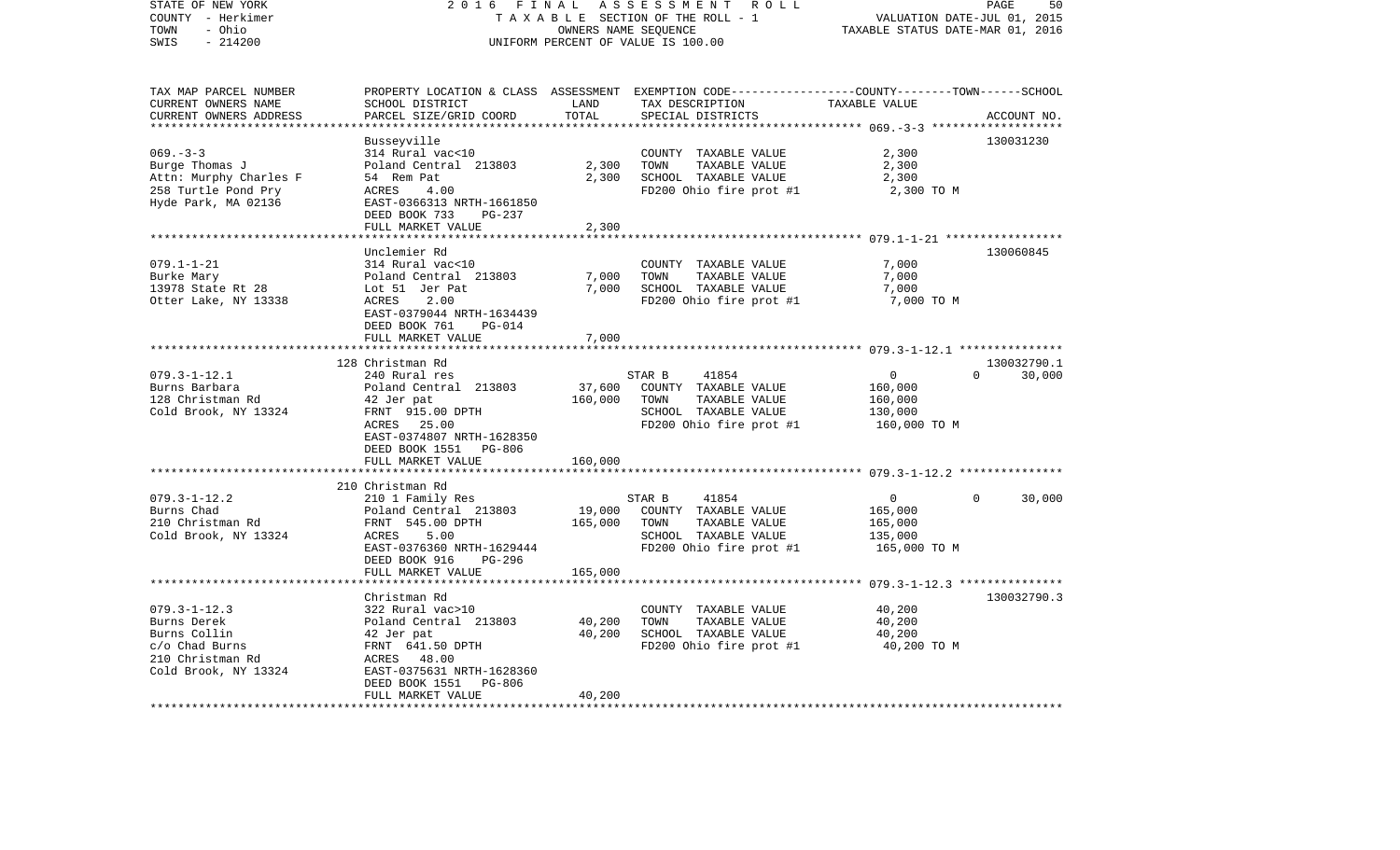| STATE OF NEW YORK<br>COUNTY - Herkimer<br>- Ohio<br>TOWN<br>SWIS<br>$-214200$                       | 2016<br>F I N A L<br>TAXABLE SECTION OF THE ROLL - 1<br>UNIFORM PERCENT OF VALUE IS 100.00                                                                                                                          | ASSESSMENT ROLL<br>PAGE<br>51<br>VALUATION DATE-JUL 01, 2015<br>TAXABLE STATUS DATE-MAR 01, 2016 |                                                                                                                                         |                                                             |                                 |
|-----------------------------------------------------------------------------------------------------|---------------------------------------------------------------------------------------------------------------------------------------------------------------------------------------------------------------------|--------------------------------------------------------------------------------------------------|-----------------------------------------------------------------------------------------------------------------------------------------|-------------------------------------------------------------|---------------------------------|
| TAX MAP PARCEL NUMBER<br>CURRENT OWNERS NAME<br>CURRENT OWNERS ADDRESS                              | SCHOOL DISTRICT<br>PARCEL SIZE/GRID COORD                                                                                                                                                                           | LAND<br>TOTAL<br>*************                                                                   | PROPERTY LOCATION & CLASS ASSESSMENT EXEMPTION CODE---------------COUNTY-------TOWN------SCHOOL<br>TAX DESCRIPTION<br>SPECIAL DISTRICTS | TAXABLE VALUE                                               | ACCOUNT NO.                     |
| $079.3 - 1 - 6$<br>Burns Larry A<br>128 Christman Rd<br>Cold Brook, NY 13324                        | Gray-Wilmurt & Christman<br>270 Mfg housing<br>Poland Central 213803<br>43<br>ACRES 33.90<br>EAST-0374596 NRTH-1629400<br>DEED BOOK 787<br>PG-564<br>FULL MARKET VALUE                                              | 43,400<br>51,400<br>51,400                                                                       | COUNTY TAXABLE VALUE<br>TOWN<br>TAXABLE VALUE<br>SCHOOL TAXABLE VALUE<br>FD217 Ohio fire prot #4                                        | 51,400<br>51,400<br>51,400<br>51,400 TO M                   | 130300090                       |
|                                                                                                     | **************************                                                                                                                                                                                          |                                                                                                  |                                                                                                                                         |                                                             |                                 |
| $079.3 - 1 - 16$<br>Burns Stewart<br>Burns Jeanette L<br>372 Christman Rd<br>Cold Brook, NY 13324   | 338 Christman Rd<br>240 Rural res<br>Poland Central 213803<br>42 Jer Pgt<br>R1 27.07A<br>House $600$ Garage $100 + Tr$<br>ACRES 27.20<br>EAST-0378886 NRTH-1629584<br>DEED BOOK 00647 PG-00972<br>FULL MARKET VALUE | 39,400<br>97,000<br>97,000                                                                       | STAR B<br>41854<br>COUNTY TAXABLE VALUE<br>TOWN<br>TAXABLE VALUE<br>SCHOOL TAXABLE VALUE<br>FD200 Ohio fire prot #1                     | $\overline{0}$<br>97,000<br>97,000<br>67,000<br>97,000 TO M | 130061040<br>$\Omega$<br>30,000 |
| $079.1 - 1 - 49$<br>Burns Stewart B<br>Burns Jeannette L<br>372 Chrisman Rd<br>Cold Brook, NY 13324 | Christman Rd<br>322 Rural vac>10<br>Poland Central 213803<br>ACRES 13.50<br>EAST-0383270 NRTH-1632707<br>DEED BOOK 1523<br>PG-793<br>FULL MARKET VALUE                                                              | 7,700<br>7,700<br>7,700                                                                          | COUNTY TAXABLE VALUE<br>TOWN<br>TAXABLE VALUE<br>SCHOOL TAXABLE VALUE                                                                   | 7,700<br>7,700<br>7,700                                     |                                 |
|                                                                                                     |                                                                                                                                                                                                                     |                                                                                                  |                                                                                                                                         |                                                             |                                 |
| $074.1 - 2 - 6.1$<br>Bussey Dennis<br>3768 State Rt 8<br>Cold Brook, NY 13324                       | 3767 State Rt 8<br>240 Rural res<br>Poland Central 213803<br>64 Rem Pat<br>Sub 16<br>ACRES 55.40<br>EAST-0373662 NRTH-1654785<br>DEED BOOK 1447 PG-78                                                               | 52,200<br>80,000                                                                                 | COUNTY TAXABLE VALUE<br>TAXABLE VALUE<br>TOWN<br>SCHOOL TAXABLE VALUE<br>FD200 Ohio fire prot #1                                        | 80,000<br>80,000<br>80,000<br>80,000 TO M                   | 130012600                       |
|                                                                                                     | FULL MARKET VALUE                                                                                                                                                                                                   | 80,000                                                                                           |                                                                                                                                         |                                                             |                                 |
| $074.1 - 2 - 6.2$<br>Bussey Dennis<br>3768 State Route 8<br>Cold Brook, NY 13324                    | Route 8<br>210 1 Family Res<br>Poland Central 213803<br>64 Rem Pat<br>Sub 16<br>7.90<br>ACRES<br>EAST-0374560 NRTH-1652638<br>DEED BOOK 932<br>PG-570                                                               | 25,900<br>110,500                                                                                | 41854<br>STAR B<br>COUNTY TAXABLE VALUE<br>TOWN<br>TAXABLE VALUE<br>SCHOOL TAXABLE VALUE<br>FD200 Ohio fire prot #1                     | 0<br>110,500<br>110,500<br>80,500<br>110,500 TO M           | 130012602<br>$\Omega$<br>30,000 |
|                                                                                                     | FULL MARKET VALUE                                                                                                                                                                                                   | 110,500                                                                                          |                                                                                                                                         |                                                             |                                 |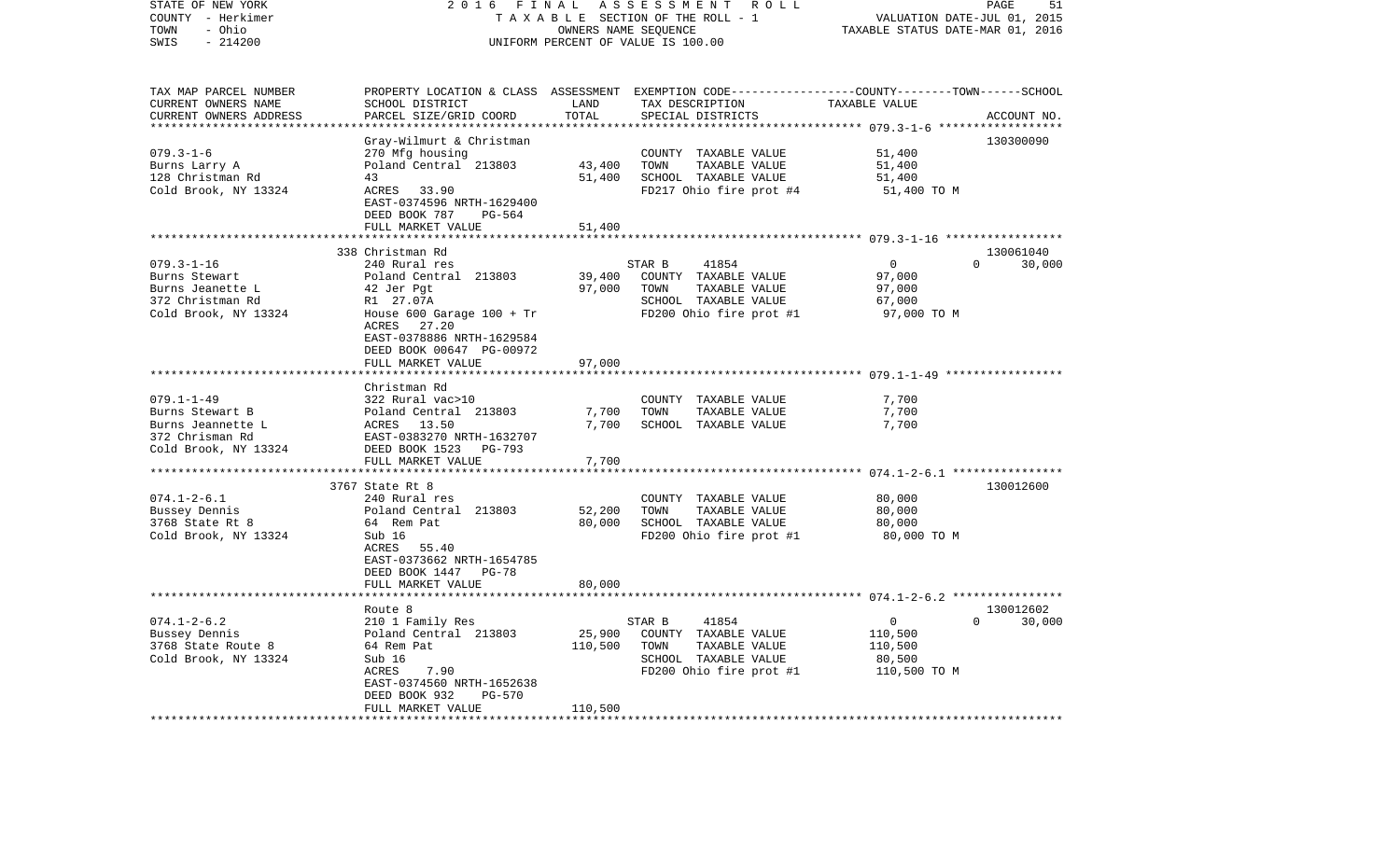| STATE OF NEW YORK<br>COUNTY - Herkimer<br>- Ohio<br>TOWN<br>$-214200$<br>SWIS  | 2016 FINAL                                                                                                                                                                                           | OWNERS NAME SEQUENCE         | ASSESSMENT ROLL<br>TAXABLE SECTION OF THE ROLL - 1<br>UNIFORM PERCENT OF VALUE IS 100.00                                                | VALUATION DATE-JUL 01, 2015<br>TAXABLE STATUS DATE-MAR 01, 2016                                      | 52<br>PAGE  |
|--------------------------------------------------------------------------------|------------------------------------------------------------------------------------------------------------------------------------------------------------------------------------------------------|------------------------------|-----------------------------------------------------------------------------------------------------------------------------------------|------------------------------------------------------------------------------------------------------|-------------|
| TAX MAP PARCEL NUMBER<br>CURRENT OWNERS NAME<br>CURRENT OWNERS ADDRESS         | SCHOOL DISTRICT<br>PARCEL SIZE/GRID COORD                                                                                                                                                            | LAND<br>TOTAL                | PROPERTY LOCATION & CLASS ASSESSMENT EXEMPTION CODE---------------COUNTY-------TOWN------SCHOOL<br>TAX DESCRIPTION<br>SPECIAL DISTRICTS | TAXABLE VALUE                                                                                        | ACCOUNT NO. |
| $074.1 - 2 - 86$<br>Bussey Dennis<br>3768 State RT8<br>Cold Brook, NY 13324    | Rt 8<br>314 Rural vac<10<br>Poland Central 213803<br>Lot 63&75<br>V12 0.75 A.<br>FRNT 132.00 DPTH 160.00<br>ACRES<br>0.49<br>EAST-0373700 NRTH-1653313<br>DEED BOOK 1495 PG-282<br>FULL MARKET VALUE | 3,400<br>3,400<br>3,400      | COUNTY TAXABLE VALUE<br>TOWN<br>TAXABLE VALUE<br>SCHOOL TAXABLE VALUE<br>FD200 Ohio fire prot #1                                        | 3,400<br>3,400<br>3,400<br>3,400 TO M                                                                | 130075750   |
| $074.1 - 2 - 87$<br>Bussey Dennis<br>3768 State Rt 8<br>Cold Brook, NY 13324   | Rt 8<br>270 Mfg housing<br>Poland Central 213803<br>63 Rem Pat<br>FRNT 165.00 DPTH 132.00<br>0.50<br>ACRES                                                                                           | ********<br>10,600<br>25,600 | COUNTY TAXABLE VALUE<br>TOWN<br>TAXABLE VALUE<br>SCHOOL TAXABLE VALUE<br>FD200 Ohio fire prot #1                                        | ************************* 074.1-2-87 ******************<br>25,600<br>25,600<br>25,600<br>25,600 TO M | 130032250   |
|                                                                                | EAST-0373675 NRTH-1653062<br>DEED BOOK 1444 PG-256<br>FULL MARKET VALUE<br>Rt 8                                                                                                                      | 25,600                       |                                                                                                                                         |                                                                                                      | 130060005   |
| $074.1 - 2 - 88$<br>Bussey Dennis<br>3768 State Rt 8<br>Cold Brook, NY 13324   | 314 Rural vac<10<br>Poland Central 213803<br>Lot $63$<br>Rem Pat<br>R1.50A<br>FRNT 165.00 DPTH 132.00<br>0.50<br>ACRES<br>EAST-0373617 NRTH-1653214<br>DEED BOOK 1495 PG-279                         | 3,400<br>3,400               | COUNTY TAXABLE VALUE<br>TOWN<br>TAXABLE VALUE<br>SCHOOL TAXABLE VALUE<br>FD200 Ohio fire prot #1                                        | 3,400<br>3,400<br>3,400<br>3,400 TO M                                                                |             |
|                                                                                | FULL MARKET VALUE                                                                                                                                                                                    | 3,400                        |                                                                                                                                         |                                                                                                      |             |
| $074.1 - 2 - 40$<br>Bussey Dennis W<br>3768 State Rt 8<br>Cold Brook, NY 13324 | Rt 8<br>312 Vac w/imprv<br>Poland Central 213803<br>63 Rem Pat<br>Sub 16<br>FRNT 195.00 DPTH 195.00<br>0.78<br>ACRES<br>EAST-0374496 NRTH-1652928<br>DEED BOOK 856<br>$PG-379$<br>FULL MARKET VALUE  | 2,900<br>3,000<br>3,000      | COUNTY TAXABLE VALUE<br>TAXABLE VALUE<br>TOWN<br>SCHOOL TAXABLE VALUE<br>FD200 Ohio fire prot #1                                        | 3,000<br>3,000<br>3,000<br>3,000 TO M                                                                | 130031980   |
|                                                                                |                                                                                                                                                                                                      |                              |                                                                                                                                         |                                                                                                      |             |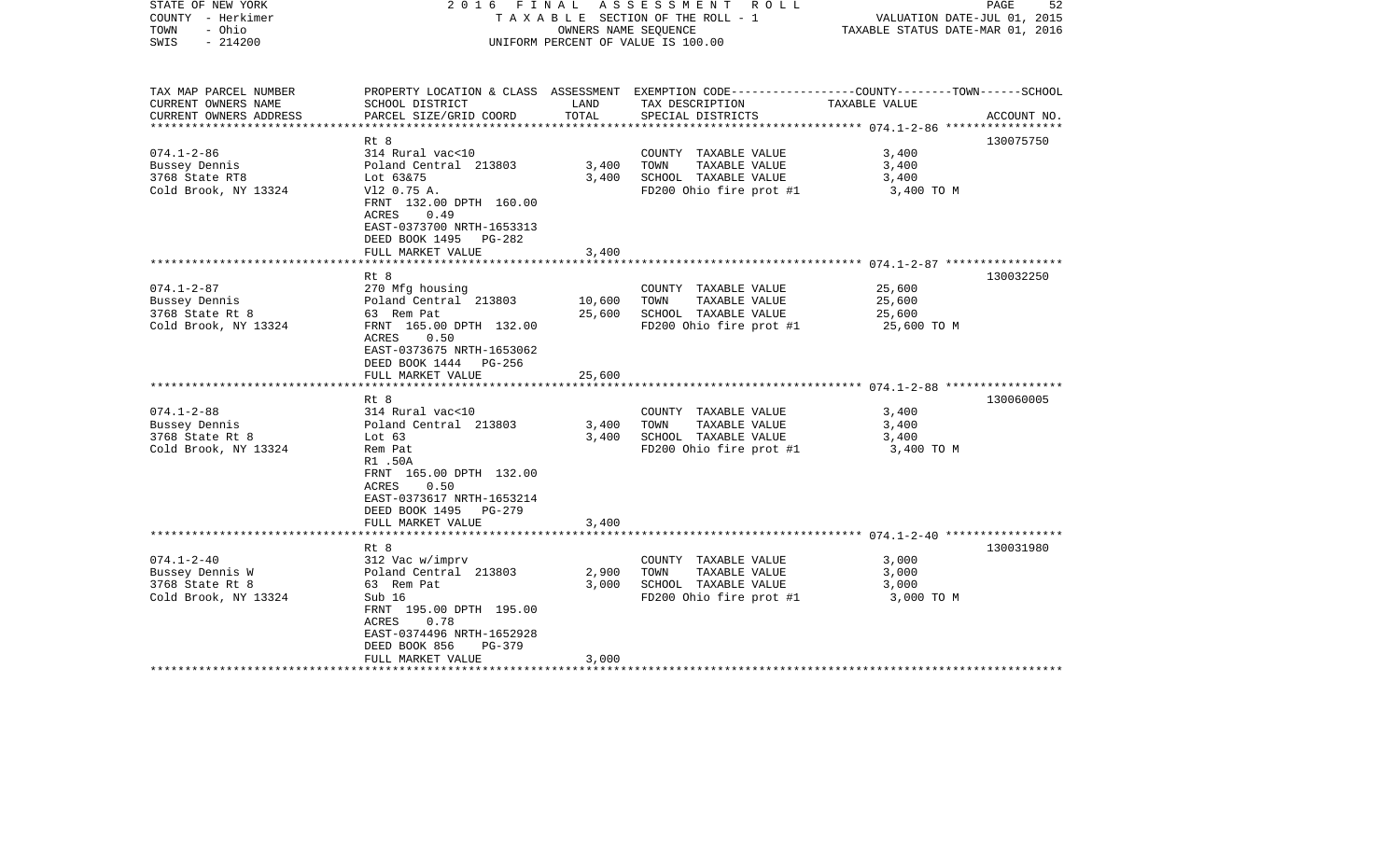| STATE OF NEW YORK<br>COUNTY - Herkimer            | 2016<br>FINAL                  |                      | ASSESSMENT<br>R O L L<br>TAXABLE SECTION OF THE ROLL - 1                                        | VALUATION DATE-JUL 01, 2015      | PAGE<br>53  |
|---------------------------------------------------|--------------------------------|----------------------|-------------------------------------------------------------------------------------------------|----------------------------------|-------------|
| - Ohio<br>TOWN<br>SWIS<br>$-214200$               |                                | OWNERS NAME SEQUENCE | UNIFORM PERCENT OF VALUE IS 100.00                                                              | TAXABLE STATUS DATE-MAR 01, 2016 |             |
| TAX MAP PARCEL NUMBER                             |                                |                      | PROPERTY LOCATION & CLASS ASSESSMENT EXEMPTION CODE----------------COUNTY-------TOWN-----SCHOOL |                                  |             |
| CURRENT OWNERS NAME                               | SCHOOL DISTRICT                | LAND                 | TAX DESCRIPTION                                                                                 | TAXABLE VALUE                    |             |
| CURRENT OWNERS ADDRESS<br>*********************** | PARCEL SIZE/GRID COORD         | TOTAL                | SPECIAL DISTRICTS                                                                               |                                  | ACCOUNT NO. |
|                                                   |                                |                      |                                                                                                 |                                  |             |
|                                                   | 2861 Route 8                   |                      |                                                                                                 | $\Omega$                         | 130017430   |
| $078.2 - 1 - 18$                                  | 210 1 Family Res               |                      | STAR B<br>41854                                                                                 | 0                                | 30,000      |
| Bussey II Dennis                                  | Poland Central 213803          | 19,900               | COUNTY TAXABLE VALUE                                                                            | 126,741                          |             |
| 2861 State RT 8                                   | 49 Jer Pat                     | 126,741              | TOWN<br>TAXABLE VALUE                                                                           | 126,741                          |             |
| Cold Brook, NY 13324                              | ACRES<br>1.40                  |                      | SCHOOL TAXABLE VALUE                                                                            | 96,741                           |             |
|                                                   | EAST-0364791 NRTH-1640442      |                      | FD200 Ohio fire prot #1                                                                         | 126,741 TO M                     |             |
|                                                   | DEED BOOK 914<br>$PG-203$      |                      |                                                                                                 |                                  |             |
|                                                   | FULL MARKET VALUE              | 126,741              |                                                                                                 |                                  |             |
|                                                   |                                |                      |                                                                                                 |                                  | 130014250   |
| $085.1 - 1 - 16$                                  | Tea Cup St<br>260 Seasonal res |                      | COUNTY TAXABLE VALUE                                                                            | 87,400                           |             |
| Butler Robert F                                   | Poland Central 213803          | 65,800               | TAXABLE VALUE<br>TOWN                                                                           | 87,400                           |             |
| Butler Jane A                                     | 21 Jer Pat                     | 87,400               | SCHOOL TAXABLE VALUE                                                                            | 87,400                           |             |
| 6 Berchman Dr                                     | Sub 4                          |                      | FD210 Ohio fire prot #2                                                                         | 87,400 TO M                      |             |
| Ballston Lake, NY 12019                           | ACRES 107.50                   |                      |                                                                                                 |                                  |             |
|                                                   | EAST-0378604 NRTH-1623512      |                      |                                                                                                 |                                  |             |
|                                                   | DEED BOOK 836<br>$PG-223$      |                      |                                                                                                 |                                  |             |
|                                                   | FULL MARKET VALUE              | 87,400               |                                                                                                 |                                  |             |
|                                                   | ********************           |                      |                                                                                                 |                                  |             |
|                                                   | Tea Cup St                     |                      |                                                                                                 |                                  | 130014280   |
| $085.1 - 1 - 21$                                  | 314 Rural vac<10               |                      | COUNTY TAXABLE VALUE                                                                            | 1,900                            |             |
| Butler Robert F                                   | Poland Central 213803          | 1,900                | TOWN<br>TAXABLE VALUE                                                                           | 1,900                            |             |
| Butler Jane A                                     | 22 Jer Pat                     | 1,900                | SCHOOL TAXABLE VALUE                                                                            | 1,900                            |             |
| 6 Berchman Dr                                     | ACRES<br>3.30                  |                      | FD210 Ohio fire prot #2                                                                         | 1,900 TO M                       |             |
| Ballston Lake, NY 12019                           | EAST-0380330 NRTH-1622386      |                      |                                                                                                 |                                  |             |
|                                                   | DEED BOOK 836<br>$PG-235$      |                      |                                                                                                 |                                  |             |
|                                                   | FULL MARKET VALUE              | 1,900                |                                                                                                 |                                  |             |
|                                                   |                                |                      |                                                                                                 |                                  |             |
|                                                   | Busseyville                    |                      |                                                                                                 |                                  | 130010350   |
| $069. -3 - 33$                                    | 260 Seasonal res               |                      | COUNTY TAXABLE VALUE                                                                            | 32,660                           |             |
| Cady Fred                                         | Poland Central 213803          | 6,700                | TOWN<br>TAXABLE VALUE                                                                           | 32,660                           |             |
| Lichtenberger R                                   | 54 Rem Pat                     | 32,660               | SCHOOL TAXABLE VALUE                                                                            | 32,660                           |             |
| 7790 Maple Ave                                    | Seas 8.A                       |                      | FD200 Ohio fire prot #1                                                                         | 32,660 TO M                      |             |
| Holland Patent, NY 13354                          | Sens 4                         |                      |                                                                                                 |                                  |             |
|                                                   | ACRES<br>5.40                  |                      |                                                                                                 |                                  |             |
|                                                   | EAST-0367423 NRTH-1661089      |                      |                                                                                                 |                                  |             |
|                                                   | DEED BOOK 875<br>$PG-5$        |                      |                                                                                                 |                                  |             |
|                                                   | FULL MARKET VALUE              | 32,660               |                                                                                                 |                                  |             |
|                                                   | *************************      |                      |                                                                                                 |                                  |             |
|                                                   | Busseyville                    |                      |                                                                                                 |                                  | 130014520   |
| $069. -3 -36.2$                                   | 314 Rural vac<10               |                      | COUNTY TAXABLE VALUE                                                                            | 2,300                            |             |
| Cady Fred                                         | Poland Central 213803          | 2,300                | TOWN<br>TAXABLE VALUE                                                                           | 2,300                            |             |
| Lichtenberg R                                     | ACRES<br>4.00                  | 2,300                | SCHOOL TAXABLE VALUE                                                                            | 2,300                            |             |
| 7790 Maple Ave                                    | EAST-0367685 NRTH-1660370      |                      | FD200 Ohio fire prot #1                                                                         | 2,300 TO M                       |             |
| Holland Patent, NY 13354                          | DEED BOOK 865<br>$PG-215$      |                      |                                                                                                 |                                  |             |
|                                                   | FULL MARKET VALUE              | 2,300                |                                                                                                 |                                  |             |
|                                                   |                                |                      |                                                                                                 |                                  |             |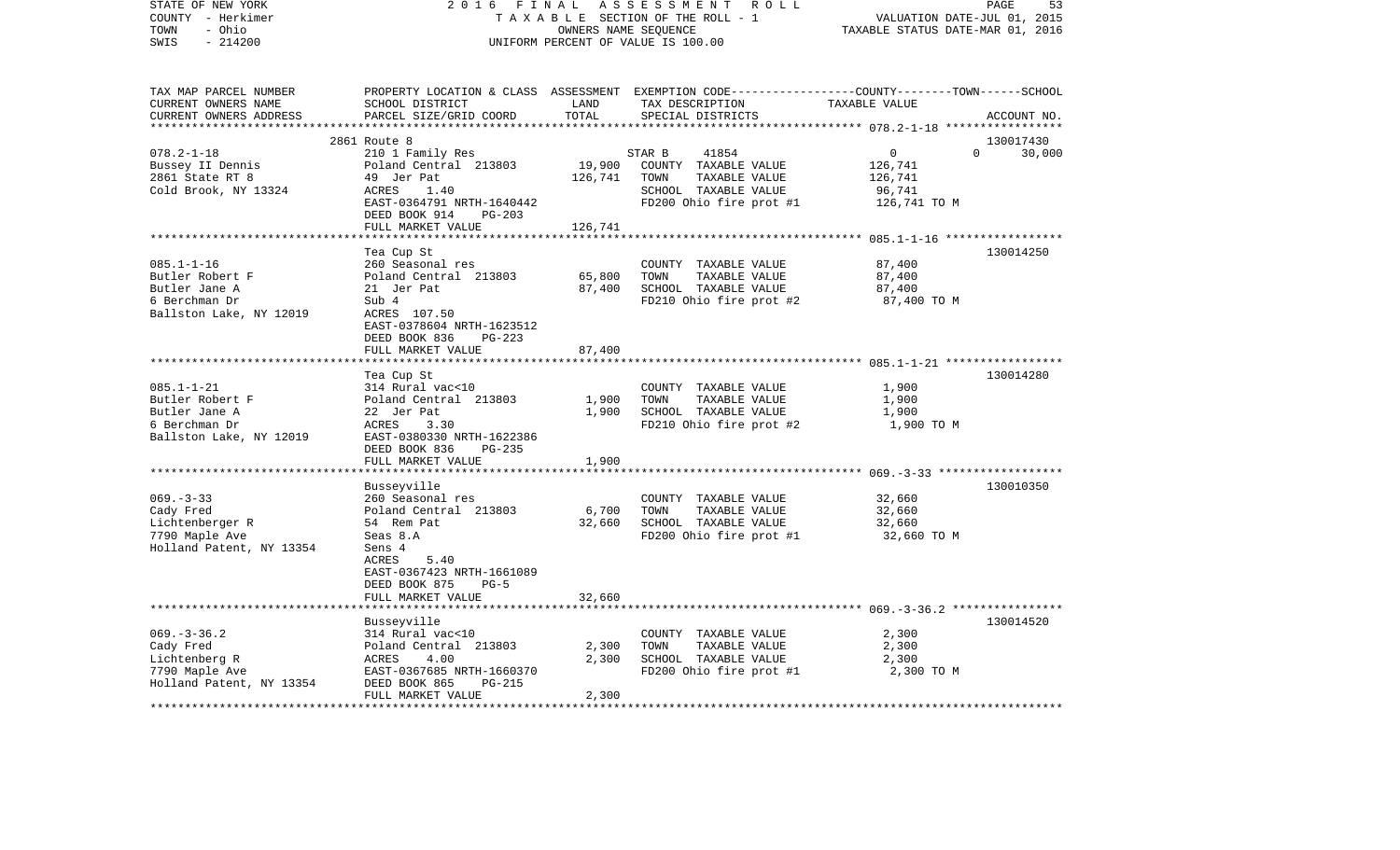| STATE OF NEW YORK<br>COUNTY - Herkimer     | 2016 FINAL                                |                      | A S S E S S M E N T A O L L                                                                      |                                                                 | PAGE<br>54         |
|--------------------------------------------|-------------------------------------------|----------------------|--------------------------------------------------------------------------------------------------|-----------------------------------------------------------------|--------------------|
| - Ohio<br>TOWN                             |                                           | OWNERS NAME SEQUENCE | TAXABLE SECTION OF THE ROLL - 1                                                                  | VALUATION DATE-JUL 01, 2015<br>TAXABLE STATUS DATE-MAR 01, 2016 |                    |
| $-214200$<br>SWIS                          |                                           |                      | UNIFORM PERCENT OF VALUE IS 100.00                                                               |                                                                 |                    |
|                                            |                                           |                      |                                                                                                  |                                                                 |                    |
| TAX MAP PARCEL NUMBER                      |                                           |                      | PROPERTY LOCATION & CLASS ASSESSMENT EXEMPTION CODE----------------COUNTY-------TOWN------SCHOOL |                                                                 |                    |
| CURRENT OWNERS NAME                        | SCHOOL DISTRICT                           | LAND                 | TAX DESCRIPTION                                                                                  | TAXABLE VALUE                                                   |                    |
| CURRENT OWNERS ADDRESS                     | PARCEL SIZE/GRID COORD                    | TOTAL                | SPECIAL DISTRICTS                                                                                |                                                                 | ACCOUNT NO.        |
| ************************                   |                                           |                      |                                                                                                  |                                                                 |                    |
|                                            | Busseyville                               |                      |                                                                                                  |                                                                 | 130011460          |
| $069. -3 -35$<br>Cady Fred Lichtenberger R | 314 Rural vac<10<br>Poland Central 213803 | 4,600                | COUNTY TAXABLE VALUE<br>TOWN<br>TAXABLE VALUE                                                    | 4,600<br>4,600                                                  |                    |
| Cady Alan Kratzenberg J                    | 54 Rem Pat                                | 4,600                | SCHOOL TAXABLE VALUE                                                                             | 4,600                                                           |                    |
| 7790 Maple Ave                             | Trl 8                                     |                      | FD200 Ohio fire prot #1                                                                          | 4,600 TO M                                                      |                    |
| Holland Patent, NY 13354                   | ACRES<br>8.00                             |                      |                                                                                                  |                                                                 |                    |
|                                            | EAST-0367751 NRTH-1660723                 |                      |                                                                                                  |                                                                 |                    |
|                                            | DEED BOOK 875<br>$PG-5$                   |                      |                                                                                                  |                                                                 |                    |
|                                            | FULL MARKET VALUE                         | 4,600                |                                                                                                  |                                                                 |                    |
|                                            |                                           |                      |                                                                                                  |                                                                 |                    |
|                                            | 540 Ohio City Rd                          |                      |                                                                                                  |                                                                 | 130021330          |
| $078.2 - 2 - 12$<br>Call William Sr        | 210 1 Family Res<br>Poland Central 213803 | 10,300               | 41834<br>STAR EN<br>COUNTY TAXABLE VALUE                                                         | $\circ$<br>54,700                                               | $\Omega$<br>54,700 |
| 540 Ohio City Rd                           | 44 Jer Pat                                | 54,700               | TOWN<br>TAXABLE VALUE                                                                            | 54,700                                                          |                    |
| Cold Brook, NY 13324                       | FRNT 300.00 DPTH 140.00                   |                      | SCHOOL TAXABLE VALUE                                                                             | 0                                                               |                    |
|                                            | ACRES<br>0.45                             |                      | FD200 Ohio fire prot #1                                                                          | 54,700 TO M                                                     |                    |
|                                            | EAST-0363084 NRTH-1636134                 |                      |                                                                                                  |                                                                 |                    |
|                                            | DEED BOOK 1179<br>PG-627                  |                      |                                                                                                  |                                                                 |                    |
|                                            | FULL MARKET VALUE                         | 54,700               |                                                                                                  |                                                                 |                    |
|                                            |                                           |                      |                                                                                                  |                                                                 |                    |
|                                            | Farr Rd                                   |                      |                                                                                                  |                                                                 | 130031020          |
| $065. - 1 - 21$<br>Campbell James M        | 260 Seasonal res<br>Adirondack<br>302601  | 4,600                | COUNTY TAXABLE VALUE<br>TOWN<br>TAXABLE VALUE                                                    | 5,200<br>5,200                                                  |                    |
| 23 Elwood Ave                              | 30 Minuse                                 | 5,200                | SCHOOL TAXABLE VALUE                                                                             | 5,200                                                           |                    |
| Cortland, NY 13045                         | V12 2                                     |                      | FD215 Ohio fire prot #3                                                                          | 5,200 TO M                                                      |                    |
|                                            | ACRES<br>1.80                             |                      |                                                                                                  |                                                                 |                    |
|                                            | EAST-0355753 NRTH-1683471                 |                      |                                                                                                  |                                                                 |                    |
|                                            | DEED BOOK 1206<br>PG-352                  |                      |                                                                                                  |                                                                 |                    |
|                                            | FULL MARKET VALUE                         | 5,200                |                                                                                                  |                                                                 |                    |
|                                            | **********************                    |                      |                                                                                                  |                                                                 |                    |
| $085.3 - 3 - 32$                           | Bull Hill Rd<br>260 Seasonal res          |                      |                                                                                                  | 56,300                                                          | 130076350          |
| Campbell Jeffrey C                         | Poland Central 213803                     | 32,300               | COUNTY TAXABLE VALUE<br>TOWN<br>TAXABLE VALUE                                                    | 56,300                                                          |                    |
| 49A S Main St                              | Lot 9 Jer Pat                             | 56,300               | SCHOOL TAXABLE VALUE                                                                             | 56,300                                                          |                    |
| New Milford, CT 06776                      | Seas 17.2A                                |                      | FD210 Ohio fire prot #2                                                                          | 56,300 TO M                                                     |                    |
|                                            | 2 Cabins                                  |                      |                                                                                                  |                                                                 |                    |
|                                            | ACRES 17.20                               |                      |                                                                                                  |                                                                 |                    |
|                                            | EAST-0381499 NRTH-1613610                 |                      |                                                                                                  |                                                                 |                    |
|                                            | DEED BOOK 794<br>PG-552                   |                      |                                                                                                  |                                                                 |                    |
|                                            | FULL MARKET VALUE                         | 56,300               |                                                                                                  |                                                                 |                    |
|                                            | Figert Rd & Smith                         |                      |                                                                                                  |                                                                 | 130026340          |
| $078.2 - 1 - 23.1$                         | 322 Rural vac>10                          |                      | COUNTY TAXABLE VALUE                                                                             | 30,400                                                          |                    |
| Campola David                              | Poland Central 213803                     | 30,400               | TOWN<br>TAXABLE VALUE                                                                            | 30,400                                                          |                    |
| Campola Michele                            | 49 Jer Pat                                | 30,400               | SCHOOL TAXABLE VALUE                                                                             | 30,400                                                          |                    |
| 4 Christopher Cir                          | FRNT 1222.00 DPTH                         |                      | FD200 Ohio fire prot #1                                                                          | 30,400 TO M                                                     |                    |
| New Hartford, NY 13413                     | ACRES 33.00                               |                      |                                                                                                  |                                                                 |                    |
|                                            | EAST-0367836 NRTH-1638143                 |                      |                                                                                                  |                                                                 |                    |
|                                            | DEED BOOK 1510 PG-816                     |                      |                                                                                                  |                                                                 |                    |
|                                            | FULL MARKET VALUE                         | 30,400               |                                                                                                  |                                                                 |                    |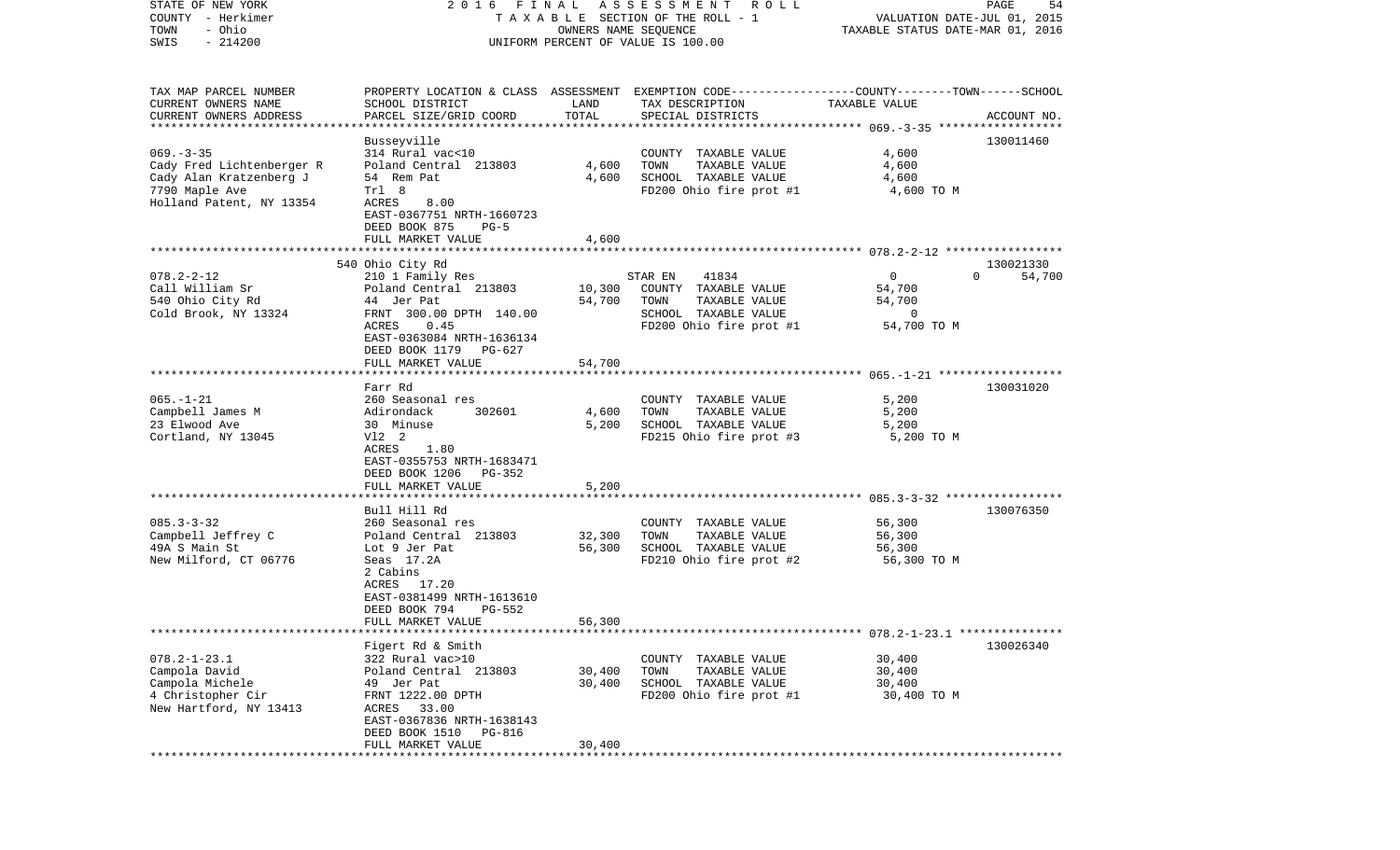| STATE OF NEW YORK<br>COUNTY - Herkimer<br>- Ohio<br>TOWN | 2 0 1 6                                                                 | FINAL<br>OWNERS NAME SEQUENCE | ASSESSMENT ROLL<br>TAXABLE SECTION OF THE ROLL - 1                                                                  | VALUATION DATE-JUL 01, 2015<br>TAXABLE STATUS DATE-MAR 01, 2016 | PAGE<br>55  |
|----------------------------------------------------------|-------------------------------------------------------------------------|-------------------------------|---------------------------------------------------------------------------------------------------------------------|-----------------------------------------------------------------|-------------|
| SWIS<br>$-214200$                                        |                                                                         |                               | UNIFORM PERCENT OF VALUE IS 100.00                                                                                  |                                                                 |             |
| TAX MAP PARCEL NUMBER<br>CURRENT OWNERS NAME             | SCHOOL DISTRICT                                                         | LAND                          | PROPERTY LOCATION & CLASS ASSESSMENT EXEMPTION CODE----------------COUNTY-------TOWN------SCHOOL<br>TAX DESCRIPTION | TAXABLE VALUE                                                   |             |
| CURRENT OWNERS ADDRESS                                   | PARCEL SIZE/GRID COORD                                                  | TOTAL                         | SPECIAL DISTRICTS                                                                                                   |                                                                 | ACCOUNT NO. |
|                                                          |                                                                         | * * * * * * * * * * *         |                                                                                                                     | *********** 085.3-2-67 ******************                       |             |
|                                                          | Gray Wilmurt Rd                                                         |                               |                                                                                                                     |                                                                 | 130029160   |
| $085.3 - 2 - 67$                                         | 210 1 Family Res                                                        |                               | COUNTY TAXABLE VALUE                                                                                                | 115,500                                                         |             |
| Cancelino Susan J                                        | Poland Central 213803                                                   | 12,700                        | TAXABLE VALUE<br>TOWN                                                                                               | 115,500                                                         |             |
| 350 Eastern Ave                                          | 10 Jer Pat                                                              | 115,500                       | SCHOOL TAXABLE VALUE                                                                                                | 115,500                                                         |             |
| Herkimer, NY 13350                                       | ACRES<br>1.02<br>EAST-0373015 NRTH-1614820<br>DEED BOOK 765<br>$PG-142$ |                               | FD210 Ohio fire prot #2                                                                                             | 115,500 TO M                                                    |             |
|                                                          | FULL MARKET VALUE                                                       | 115,500                       |                                                                                                                     |                                                                 |             |
|                                                          | ***************************                                             |                               |                                                                                                                     |                                                                 |             |
|                                                          | 8934 North Lake Rd                                                      |                               |                                                                                                                     |                                                                 | 130020820   |
| $061. -1 -1$                                             | 260 Seasonal res                                                        |                               | COUNTY TAXABLE VALUE                                                                                                | 115,000                                                         |             |
| Candee Glenn                                             | Remsen<br>305201                                                        | 57,300                        | TOWN<br>TAXABLE VALUE                                                                                               | 115,000                                                         |             |
| Candee Jeanne                                            | 11 Miller                                                               | 115,000                       | SCHOOL TAXABLE VALUE                                                                                                | 115,000                                                         |             |
| 63 Riverside Dr                                          | Woodhull Creek                                                          |                               | FD215 Ohio fire prot #3                                                                                             | 115,000 TO M                                                    |             |
| Phoenix, NY 13135                                        | ACRES 100.00<br>EAST-0351523 NRTH-1697390<br>DEED BOOK 1602 PG-1        |                               |                                                                                                                     |                                                                 |             |
|                                                          | FULL MARKET VALUE                                                       | 115,000                       |                                                                                                                     |                                                                 |             |
|                                                          |                                                                         |                               |                                                                                                                     |                                                                 |             |
|                                                          | Figert Rd                                                               |                               |                                                                                                                     |                                                                 | 130013350   |
| $073.4 - 2 - 7$<br>Candella Michael                      | 322 Rural vac>10<br>Poland Central 213803                               | 23,300                        | COUNTY TAXABLE VALUE<br>TOWN<br>TAXABLE VALUE                                                                       | 23,300<br>23,300                                                |             |
| Candella Florence                                        | 77 Jer Pat                                                              | 23,300                        | SCHOOL TAXABLE VALUE                                                                                                | 23,300                                                          |             |
| 9256 River Rd                                            | V12 20A                                                                 |                               | FD200 Ohio fire prot #1                                                                                             | 23,300 TO M                                                     |             |
| Marcy, NY 13403                                          | ACRES 22.10                                                             |                               |                                                                                                                     |                                                                 |             |
|                                                          | EAST-0371900 NRTH-1645195                                               |                               |                                                                                                                     |                                                                 |             |
|                                                          | DEED BOOK 1501 PG-928                                                   |                               |                                                                                                                     |                                                                 |             |
|                                                          | FULL MARKET VALUE                                                       | 23,300                        |                                                                                                                     |                                                                 |             |
|                                                          | **************************                                              |                               |                                                                                                                     |                                                                 |             |
| $073.4 - 2 - 12$                                         | 658 Figert Rd<br>210 1 Family Res - WTRFNT                              |                               | COUNTY TAXABLE VALUE                                                                                                | 334,300                                                         | 130015420   |
| Capparelli Paul                                          | Poland Central 213803                                                   | 82,000                        | TAXABLE VALUE<br>TOWN                                                                                               | 334,300                                                         |             |
| 2906 Shore Rd                                            | 76 Jer Pat                                                              | 334,300                       | SCHOOL TAXABLE VALUE                                                                                                | 334,300                                                         |             |
| Bellmore, NY 11710                                       | Figert Place                                                            |                               | FD200 Ohio fire prot #1                                                                                             | 334,300 TO M                                                    |             |
|                                                          | ACRES 90.00                                                             |                               |                                                                                                                     |                                                                 |             |
|                                                          | EAST-0372980 NRTH-1643789<br>DEED BOOK 1360<br>PG-696                   |                               |                                                                                                                     |                                                                 |             |
|                                                          | FULL MARKET VALUE                                                       | 334,300                       |                                                                                                                     |                                                                 |             |
|                                                          |                                                                         |                               |                                                                                                                     | *********************** 085.2-2-40 ******************           |             |
| $085.2 - 2 - 40$                                         | Coonradt Rd                                                             |                               |                                                                                                                     | 69,000                                                          | 130015150   |
| Cappellett David                                         | 910 Priv forest<br>Poland Central 213803                                | 69,000                        | COUNTY TAXABLE VALUE<br>TOWN<br>TAXABLE VALUE                                                                       | 69,000                                                          |             |
| Cappellett Brian                                         | 40 Jer Pat                                                              | 69,000                        | SCHOOL TAXABLE VALUE                                                                                                | 69,000                                                          |             |
| 87 Old Newark Valley Rd                                  | ACRES 105.30                                                            |                               | FD210 Ohio fire prot #2                                                                                             | 69,000 TO M                                                     |             |
| Endicott, NY 13760                                       | EAST-0390824 NRTH-1621329                                               |                               |                                                                                                                     |                                                                 |             |
|                                                          | DEED BOOK 906<br><b>PG-700</b>                                          |                               |                                                                                                                     |                                                                 |             |
|                                                          | FULL MARKET VALUE                                                       | 69,000<br>***********         |                                                                                                                     |                                                                 |             |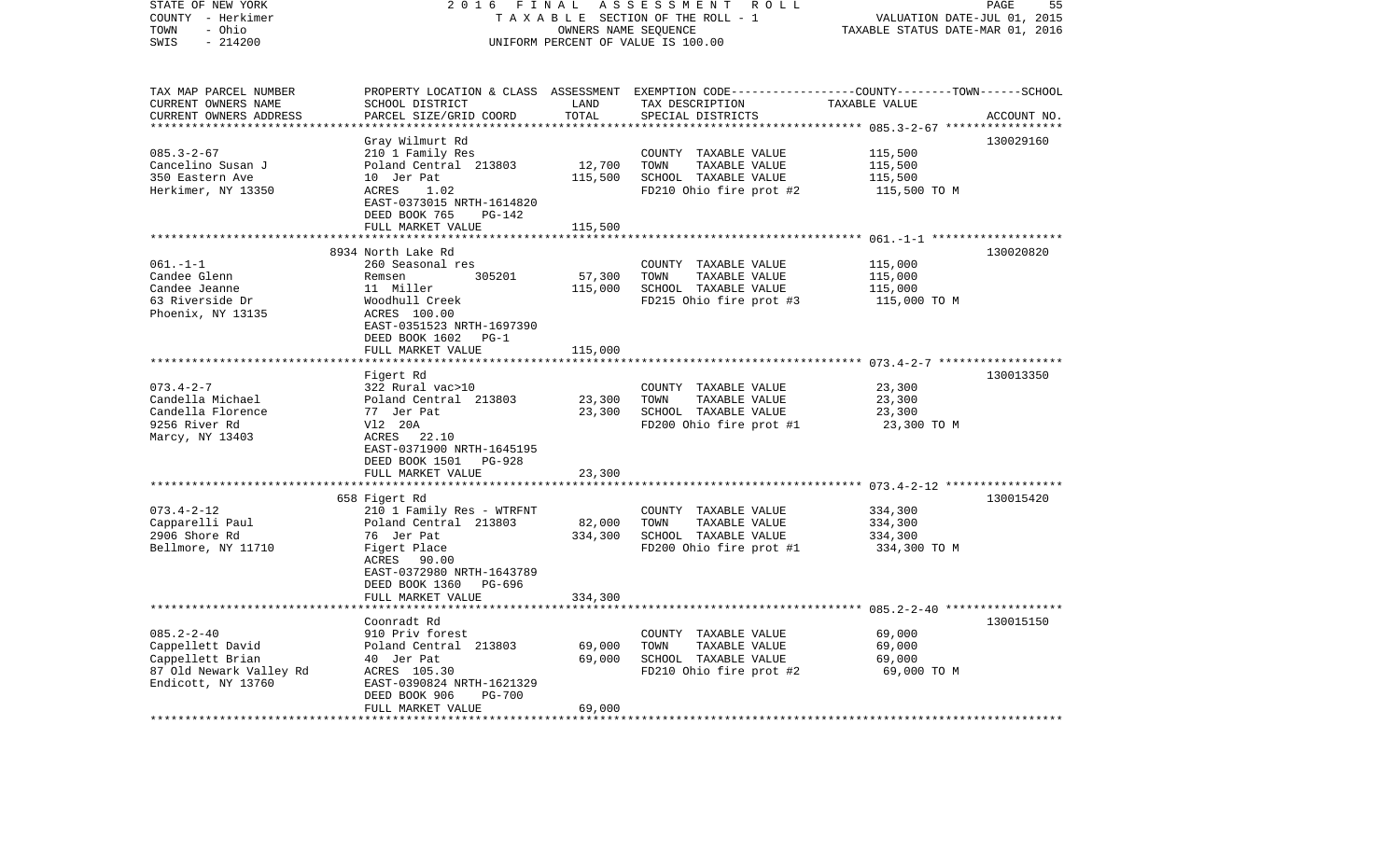| STATE OF NEW YORK<br>COUNTY - Herkimer<br>TOWN<br>- Ohio<br>SWIS<br>$-214200$ | 2016 FINAL ASSESSMENT ROLL<br>TAXABLE SECTION OF THE ROLL - 1<br>UNIFORM PERCENT OF VALUE IS 100.00 | PAGE<br>56<br>VALUATION DATE-JUL 01, 2015<br>TAXABLE STATUS DATE-MAR 01, 2016 |                                                                                                 |                       |             |
|-------------------------------------------------------------------------------|-----------------------------------------------------------------------------------------------------|-------------------------------------------------------------------------------|-------------------------------------------------------------------------------------------------|-----------------------|-------------|
| TAX MAP PARCEL NUMBER                                                         |                                                                                                     |                                                                               | PROPERTY LOCATION & CLASS ASSESSMENT EXEMPTION CODE---------------COUNTY-------TOWN------SCHOOL |                       |             |
| CURRENT OWNERS NAME<br>CURRENT OWNERS ADDRESS                                 | SCHOOL DISTRICT<br>PARCEL SIZE/GRID COORD                                                           | LAND<br>TOTAL                                                                 | TAX DESCRIPTION<br>SPECIAL DISTRICTS                                                            | TAXABLE VALUE         | ACCOUNT NO. |
| *************************                                                     |                                                                                                     |                                                                               |                                                                                                 |                       |             |
| $085.2 - 2 - 43$                                                              | Coonradt Rd<br>314 Rural vac<10                                                                     |                                                                               | COUNTY TAXABLE VALUE                                                                            | 3,500                 | 130015120   |
| Cappellett David                                                              | Poland Central 213803                                                                               | 3,500                                                                         | TOWN<br>TAXABLE VALUE                                                                           | 3,500                 |             |
| Rose, Craig & Ronald                                                          | 40 Jer Pat                                                                                          | 3,500                                                                         | SCHOOL TAXABLE VALUE                                                                            | 3,500                 |             |
| 87 Old Neward Valley Rd                                                       | FRNT 240.00 DPTH 160.00                                                                             |                                                                               | FD210 Ohio fire prot #2                                                                         | 3,500 TO M            |             |
| Endicott, NY 13760                                                            | ACRES<br>0.59<br>EAST-0390191 NRTH-1621784<br>DEED BOOK 919<br>PG-471                               |                                                                               |                                                                                                 |                       |             |
|                                                                               | FULL MARKET VALUE                                                                                   | 3,500                                                                         |                                                                                                 |                       |             |
|                                                                               |                                                                                                     |                                                                               |                                                                                                 |                       |             |
|                                                                               | Farr Rd                                                                                             |                                                                               |                                                                                                 |                       | 130013380   |
| $065. - 1 - 4$                                                                | 260 Seasonal res                                                                                    |                                                                               | COUNTY TAXABLE VALUE                                                                            | 31,200                |             |
| Capron Edward                                                                 | 305201<br>Remsen                                                                                    | 19,100                                                                        | TAXABLE VALUE<br>TOWN<br>SCHOOL TAXABLE VALUE                                                   | 31,200                |             |
| Capron Debrah<br>133 Erwin St                                                 | 20 Miller<br>P Fr 17 A.                                                                             | 31,200                                                                        | FD215 Ohio fire prot #3                                                                         | 31,200<br>31,200 TO M |             |
| PO Box 396                                                                    | ACRES 27.00                                                                                         |                                                                               |                                                                                                 |                       |             |
| Boonville, NY 13309                                                           | EAST-0351679 NRTH-1684889                                                                           |                                                                               |                                                                                                 |                       |             |
|                                                                               | DEED BOOK 859<br>PG-543                                                                             |                                                                               |                                                                                                 |                       |             |
|                                                                               | FULL MARKET VALUE                                                                                   | 31,200                                                                        |                                                                                                 |                       |             |
|                                                                               |                                                                                                     |                                                                               |                                                                                                 |                       |             |
| $065. - 1 - 7$                                                                | Farr Rd<br>322 Rural vac>10                                                                         |                                                                               | COUNTY TAXABLE VALUE                                                                            | 13,200                | 130060855   |
| Capron Jeffrey W                                                              | 305201<br>Remsen                                                                                    | 13,200                                                                        | TOWN<br>TAXABLE VALUE                                                                           | 13,200                |             |
| 343 Sargent Rd                                                                | Lot 20 Miller T                                                                                     | 13,200                                                                        | SCHOOL TAXABLE VALUE                                                                            | 13,200                |             |
| Boonville, NY 13309                                                           | 16.10<br>ACRES                                                                                      |                                                                               | FD215 Ohio fire prot #3                                                                         | 13,200 TO M           |             |
|                                                                               | EAST-0350616 NRTH-1685374                                                                           |                                                                               |                                                                                                 |                       |             |
|                                                                               | DEED BOOK 1442<br>PG-517                                                                            |                                                                               |                                                                                                 |                       |             |
|                                                                               | FULL MARKET VALUE                                                                                   | 13,200                                                                        |                                                                                                 |                       |             |
|                                                                               | Whaley Rd                                                                                           |                                                                               |                                                                                                 |                       | 130060900   |
| $074.3 - 1 - 21$                                                              | 322 Rural vac>10                                                                                    |                                                                               | COUNTY TAXABLE VALUE                                                                            | 16,800                |             |
| Cardinal Thomas K                                                             | Poland Central 213803                                                                               | 16,800                                                                        | TOWN<br>TAXABLE VALUE                                                                           | 16,800                |             |
| Cardinal Andrea                                                               | Lot 76 Jer Pat.                                                                                     | 16,800                                                                        | SCHOOL TAXABLE VALUE                                                                            | 16,800                |             |
| 315 Oak Drive                                                                 | V1 2 18.75 A                                                                                        |                                                                               | FD200 Ohio fire prot #1                                                                         | 16,800 TO M           |             |
| New Windsor, NY 12553                                                         | Whaley Pl.                                                                                          |                                                                               |                                                                                                 |                       |             |
|                                                                               | ACRES 18.80<br>EAST-0376038 NRTH-1641819                                                            |                                                                               |                                                                                                 |                       |             |
|                                                                               | DEED BOOK 00641 PG-00691                                                                            |                                                                               |                                                                                                 |                       |             |
|                                                                               | FULL MARKET VALUE                                                                                   | 16,800                                                                        |                                                                                                 |                       |             |
|                                                                               |                                                                                                     |                                                                               |                                                                                                 |                       |             |
|                                                                               | Four Mile                                                                                           |                                                                               |                                                                                                 |                       |             |
| $074.4 - 1 - 8.2$                                                             | 312 Vac w/imprv                                                                                     |                                                                               | COUNTY TAXABLE VALUE                                                                            | 55,400                |             |
| Carl Robert H Jr<br>Carl R                                                    | Poland Central 213803<br>Lot 16 & 21 Vro Pat                                                        | 54,400<br>55,400                                                              | TOWN<br>TAXABLE VALUE<br>SCHOOL TAXABLE VALUE                                                   | 55,400<br>55,400      |             |
| 709 Middlebury Rd                                                             | ACRES 100.00                                                                                        |                                                                               | FD217 Ohio fire prot #4                                                                         | 55,400 TO M           |             |
| Webster, NY 14580                                                             | EAST-0391730 NRTH-1648530                                                                           |                                                                               |                                                                                                 |                       |             |
|                                                                               | DEED BOOK 718<br>$PG-018$                                                                           |                                                                               |                                                                                                 |                       |             |
|                                                                               | FULL MARKET VALUE                                                                                   | 55,400                                                                        |                                                                                                 |                       |             |
|                                                                               |                                                                                                     |                                                                               |                                                                                                 |                       |             |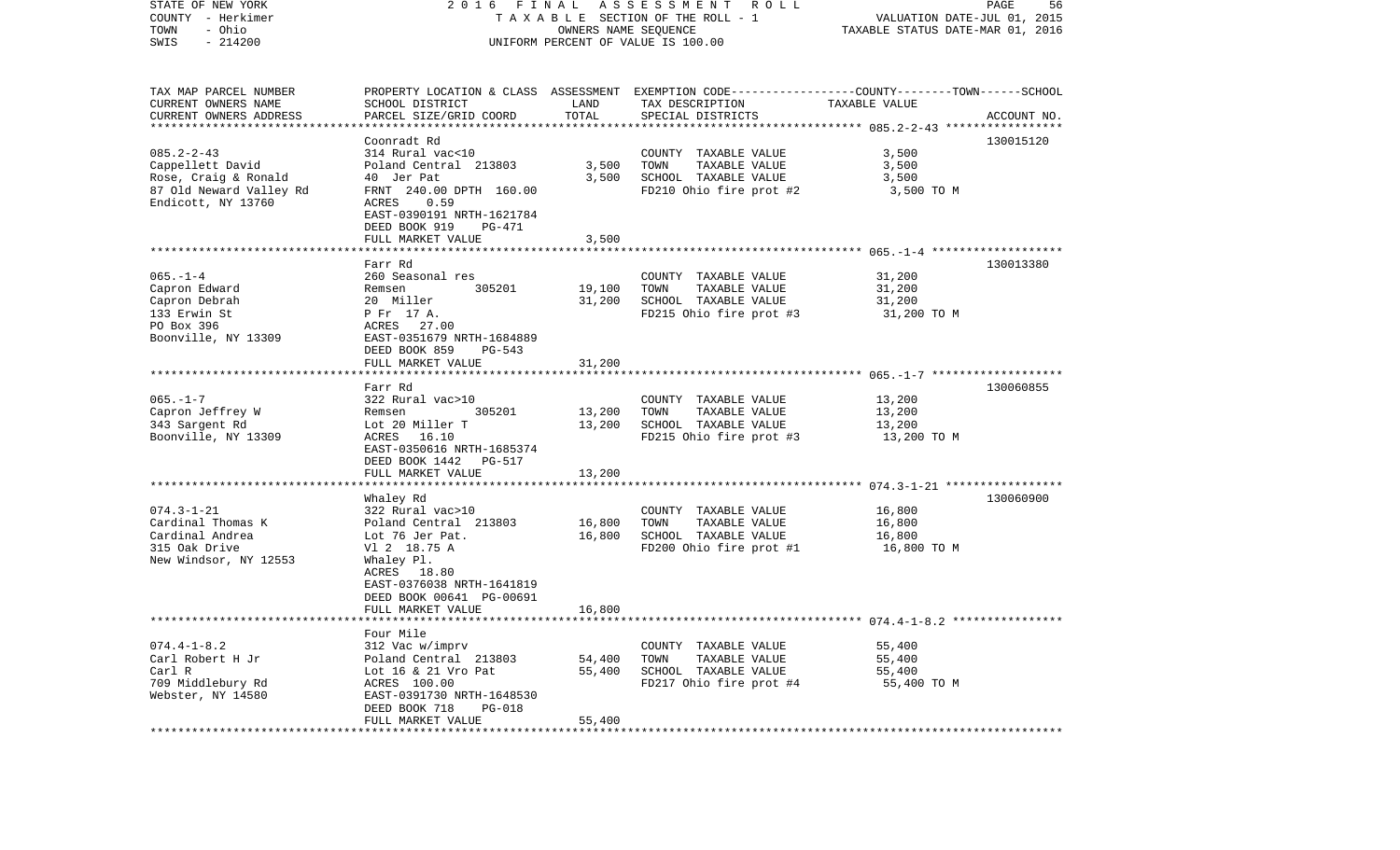| STATE OF NEW YORK<br>COUNTY - Herkimer<br>- Ohio<br>TOWN<br>SWIS<br>$-214200$                                | 2016<br>FINAL<br>TAXABLE SECTION OF THE ROLL - 1<br>UNIFORM PERCENT OF VALUE IS 100.00                                                                                                                            | PAGE<br>57<br>VALUATION DATE-JUL 01, 2015<br>TAXABLE STATUS DATE-MAR 01, 2016 |                                                                                                                                         |                                                                                             |             |
|--------------------------------------------------------------------------------------------------------------|-------------------------------------------------------------------------------------------------------------------------------------------------------------------------------------------------------------------|-------------------------------------------------------------------------------|-----------------------------------------------------------------------------------------------------------------------------------------|---------------------------------------------------------------------------------------------|-------------|
| TAX MAP PARCEL NUMBER<br>CURRENT OWNERS NAME<br>CURRENT OWNERS ADDRESS                                       | SCHOOL DISTRICT<br>PARCEL SIZE/GRID COORD                                                                                                                                                                         | LAND<br>TOTAL                                                                 | PROPERTY LOCATION & CLASS ASSESSMENT EXEMPTION CODE---------------COUNTY-------TOWN------SCHOOL<br>TAX DESCRIPTION<br>SPECIAL DISTRICTS | TAXABLE VALUE                                                                               | ACCOUNT NO. |
|                                                                                                              | Figert Rd                                                                                                                                                                                                         |                                                                               |                                                                                                                                         | ************* 073.4-2-15.1 ****************                                                 | 130038880   |
| $073.4 - 2 - 15.1$<br>Caroli Joseph A<br>3 Prospect St<br>Utica, NY 13501                                    | 270 Mfg housing<br>Poland Central 213803<br>77 Jer Pat<br>ACRES 51.80<br>EAST-0369830 NRTH-1644422<br>DEED BOOK 1400 PG-735<br>FULL MARKET VALUE                                                                  | 38,500<br>38,500<br>38,500                                                    | COUNTY TAXABLE VALUE<br>TOWN<br>TAXABLE VALUE<br>SCHOOL TAXABLE VALUE<br>FD200 Ohio fire prot #1                                        | 38,500<br>38,500<br>38,500<br>38,500 TO M                                                   |             |
|                                                                                                              |                                                                                                                                                                                                                   |                                                                               |                                                                                                                                         |                                                                                             |             |
| $073.4 - 2 - 22$<br>Caroli Joseph A Jr<br>3 Prospect St<br>Utica, NY 13501                                   | Figert Rd<br>314 Rural vac<10 - WTRFNT<br>Poland Central 213803<br>77 Jer Pat<br>V1 2 1<br>1.00<br>ACRES<br>EAST-0369550 NRTH-1643691                                                                             | 9,600<br>9,600                                                                | COUNTY TAXABLE VALUE<br>TOWN<br>TAXABLE VALUE<br>SCHOOL TAXABLE VALUE<br>FD200 Ohio fire prot #1                                        | 9,600<br>9,600<br>9,600<br>9,600 TO M                                                       | 130028080   |
|                                                                                                              | DEED BOOK 802<br>$PG-377$<br>FULL MARKET VALUE                                                                                                                                                                    | 9,600                                                                         |                                                                                                                                         |                                                                                             |             |
| $073.4 - 2 - 23$<br>Caroli Joseph A Jr<br>3 Prospect St<br>Utica, NY 13501                                   | Figert Rd<br>260 Seasonal res - WTRFNT<br>Poland Central 213803<br>77 Jer Pat<br>Sens 1<br>ACRES<br>1.00<br>EAST-0369503 NRTH-1643886<br>DEED BOOK 802<br>PG-377                                                  | 10,000<br>56,200                                                              | COUNTY TAXABLE VALUE<br>TOWN<br>TAXABLE VALUE<br>SCHOOL TAXABLE VALUE<br>FD200 Ohio fire prot #1                                        | 56,200<br>56,200<br>56,200<br>56,200 TO M                                                   | 130028050   |
|                                                                                                              | FULL MARKET VALUE                                                                                                                                                                                                 | 56,200                                                                        |                                                                                                                                         |                                                                                             |             |
| $073.3 - 2 - 33$<br>Carroll Kevin M<br>Carroll Sharon A<br>2685 Northwest 27th Ave<br>Boca Raton, FL 33434   | *********************<br>Harvey Bridge Rd<br>314 Rural vac<10<br>Poland Central 213803<br>Lot $48$<br>Vl I<br>2A<br>1.20<br>ACRES<br>EAST-0361363 NRTH-1644431<br>DEED BOOK 1434 PG-657                           | 3,600<br>3,600                                                                | COUNTY TAXABLE VALUE<br>TOWN<br>TAXABLE VALUE<br>SCHOOL TAXABLE VALUE<br>FD200 Ohio fire prot #1                                        | 3,600<br>3,600<br>3,600<br>3,600 TO M                                                       | 130075330   |
|                                                                                                              | FULL MARKET VALUE                                                                                                                                                                                                 | 3,600                                                                         |                                                                                                                                         |                                                                                             |             |
| $073.3 - 2 - 34$<br>Carroll Kevin M<br>2685 NW 27TH Ave<br>Boca Raton, FL 33434<br>************************* | Harvey Bridge Rd<br>314 Rural vac<10<br>Poland Central 213803<br>Lot 48 Jer Pat<br>ACRES<br>1.20<br>EAST-0361241 NRTH-1644325<br>DEED BOOK 886<br><b>PG-701</b><br>FULL MARKET VALUE<br>************************* | * * * * * *<br>3,600<br>3,600<br>3,600<br>**********                          | COUNTY TAXABLE VALUE<br>TOWN<br>TAXABLE VALUE<br>SCHOOL TAXABLE VALUE<br>FD200 Ohio fire prot #1                                        | ******************** 073.3-2-34 ******************<br>3,600<br>3,600<br>3,600<br>3,600 TO M | 130060085   |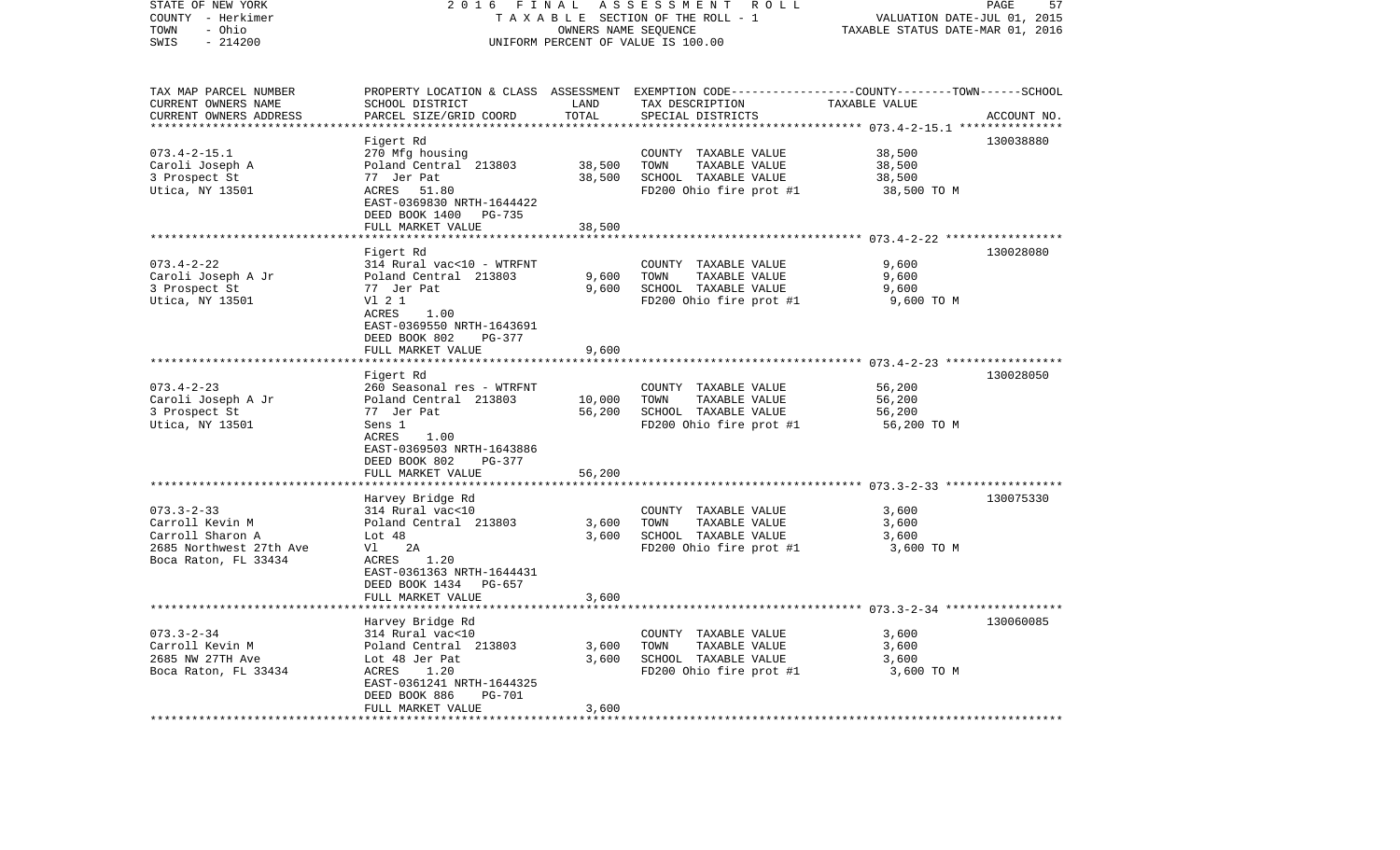| STATE OF NEW YORK                   | FINAL<br>2016                               |                      | A S S E S S M E N T R O L L                                                                      |                                                                 | PAGE<br>58  |
|-------------------------------------|---------------------------------------------|----------------------|--------------------------------------------------------------------------------------------------|-----------------------------------------------------------------|-------------|
| COUNTY - Herkimer<br>- Ohio<br>TOWN |                                             | OWNERS NAME SEQUENCE | TAXABLE SECTION OF THE ROLL - 1                                                                  | VALUATION DATE-JUL 01, 2015<br>TAXABLE STATUS DATE-MAR 01, 2016 |             |
| $-214200$<br>SWIS                   |                                             |                      | UNIFORM PERCENT OF VALUE IS 100.00                                                               |                                                                 |             |
|                                     |                                             |                      |                                                                                                  |                                                                 |             |
|                                     |                                             |                      |                                                                                                  |                                                                 |             |
| TAX MAP PARCEL NUMBER               |                                             |                      | PROPERTY LOCATION & CLASS ASSESSMENT EXEMPTION CODE----------------COUNTY-------TOWN------SCHOOL |                                                                 |             |
| CURRENT OWNERS NAME                 | SCHOOL DISTRICT                             | LAND                 | TAX DESCRIPTION                                                                                  | TAXABLE VALUE                                                   |             |
| CURRENT OWNERS ADDRESS              | PARCEL SIZE/GRID COORD                      | TOTAL                | SPECIAL DISTRICTS                                                                                |                                                                 | ACCOUNT NO. |
| ***********************             |                                             |                      |                                                                                                  |                                                                 |             |
|                                     | North Lake Rd                               |                      |                                                                                                  |                                                                 | 130060330   |
| $058. - 2 - 22$                     | 260 Seasonal res                            |                      | COUNTY TAXABLE VALUE                                                                             | 75,400                                                          |             |
| Carstenbrock Melanie A              | Adirondack<br>302601                        | 41,900               | TOWN<br>TAXABLE VALUE                                                                            | 75,400                                                          |             |
| Sperry Burton                       | Lot 1 Nob Pat                               | 75,400               | SCHOOL TAXABLE VALUE                                                                             | 75,400                                                          |             |
| 648 Mulberry St                     | FRNT 100.00 DPTH 207.24                     |                      | FD215 Ohio fire prot #3                                                                          | 75,400 TO M                                                     |             |
| Sebastian, FL 32958                 | EAST-0375316 NRTH-1708540                   |                      |                                                                                                  |                                                                 |             |
|                                     | DEED BOOK 1348 PG-829<br>FULL MARKET VALUE  | 75,400               |                                                                                                  |                                                                 |             |
|                                     | ***********************                     |                      |                                                                                                  |                                                                 |             |
|                                     | Fisher Rd                                   |                      |                                                                                                  |                                                                 | 130027425   |
| $084.1 - 2 - 1.2$                   | 314 Rural vac<10                            |                      | COUNTY TAXABLE VALUE                                                                             | 11,100                                                          |             |
| Carswell Luke                       | Poland Central 213803                       | 11,100               | TAXABLE VALUE<br>TOWN                                                                            | 11,100                                                          |             |
| 6188 Leslie Ann Path                | 12 Jer Pat                                  | 11,100               | SCHOOL TAXABLE VALUE                                                                             | 11,100                                                          |             |
| Cicero, NY 13039                    | FRNT 932.00 DPTH                            |                      | FD200 Ohio fire prot #1                                                                          | 11,100 TO M                                                     |             |
|                                     | 9.80<br>ACRES                               |                      |                                                                                                  |                                                                 |             |
|                                     | EAST-0358083 NRTH-1624075                   |                      |                                                                                                  |                                                                 |             |
|                                     | DEED BOOK 1173 PG-36                        |                      |                                                                                                  |                                                                 |             |
|                                     | FULL MARKET VALUE                           | 11,100               |                                                                                                  |                                                                 |             |
|                                     | ****************************                |                      |                                                                                                  |                                                                 |             |
|                                     | Fisher Rd                                   |                      |                                                                                                  |                                                                 | 130027420   |
| $084.1 - 2 - 1.1$                   | 312 Vac w/imprv                             |                      | COUNTY TAXABLE VALUE                                                                             | 38,400                                                          |             |
| Carswell Luke S                     | Poland Central 213803                       | 37,400               | TAXABLE VALUE<br>TOWN                                                                            | 38,400                                                          |             |
| 6188 Leslieanne Path                | 12 Jer Pat                                  | 38,400               | SCHOOL TAXABLE VALUE                                                                             | 38,400                                                          |             |
| Cicero, NY 13039                    | F Fisher Pl                                 |                      | FD200 Ohio fire prot #1                                                                          | 38,400 TO M                                                     |             |
|                                     | FRNT 1440.00 DPTH                           |                      |                                                                                                  |                                                                 |             |
|                                     | ACRES 53.40                                 |                      |                                                                                                  |                                                                 |             |
|                                     | EAST-0357377 NRTH-1622870                   |                      |                                                                                                  |                                                                 |             |
|                                     | DEED BOOK 1371 PG-302                       |                      |                                                                                                  |                                                                 |             |
|                                     | FULL MARKET VALUE<br>*********************  | 38,400               |                                                                                                  |                                                                 |             |
|                                     | Rt 8                                        |                      |                                                                                                  |                                                                 | 130011160   |
| $074.1 - 2 - 76$                    | 314 Rural vac<10                            |                      | COUNTY TAXABLE VALUE                                                                             | 3,500                                                           |             |
| Case Richard                        | Poland Central 213803                       | 3,500                | TOWN<br>TAXABLE VALUE                                                                            | 3,500                                                           |             |
| 886 State Hwy 67                    | 75 Rem Pat                                  | 3,500                | SCHOOL TAXABLE VALUE                                                                             | 3,500                                                           |             |
| Fort Plain, NY 13339                | FRNT 175.00 DPTH 139.00                     |                      | FD200 Ohio fire prot #1                                                                          | 3,500 TO M                                                      |             |
|                                     | ACRES<br>0.56                               |                      |                                                                                                  |                                                                 |             |
|                                     | EAST-0372536 NRTH-1651547                   |                      |                                                                                                  |                                                                 |             |
|                                     | DEED BOOK 754<br><b>PG-208</b>              |                      |                                                                                                  |                                                                 |             |
|                                     | FULL MARKET VALUE                           | 3,500                |                                                                                                  |                                                                 |             |
| ************************            |                                             |                      |                                                                                                  |                                                                 |             |
|                                     | North Lake Rd                               |                      |                                                                                                  |                                                                 | 130023310   |
| $058. - 2 - 76$                     | 260 Seasonal res                            |                      | COUNTY TAXABLE VALUE                                                                             | 52,400                                                          |             |
| Caudill Jubel                       | Adirondack<br>302601                        | 0                    | TOWN<br>TAXABLE VALUE                                                                            | 52,400                                                          |             |
| Caudill Rafer W                     | Nob Pat<br>$\mathbf{1}$                     | 52,400               | SCHOOL TAXABLE VALUE                                                                             | 52,400                                                          |             |
| 989 Musician Rd                     | N Lake                                      |                      | FD217 Ohio fire prot #4                                                                          | 52,400 TO M                                                     |             |
| Earlville, NY 13332                 | Sens State Per                              |                      |                                                                                                  |                                                                 |             |
|                                     | FRNT<br>26.00 DPTH<br>16.00                 |                      |                                                                                                  |                                                                 |             |
|                                     | 0.01<br>ACRES                               |                      |                                                                                                  |                                                                 |             |
|                                     | DEED BOOK 11351 PG-284<br>FULL MARKET VALUE | 52,400               |                                                                                                  |                                                                 |             |
|                                     |                                             |                      |                                                                                                  |                                                                 |             |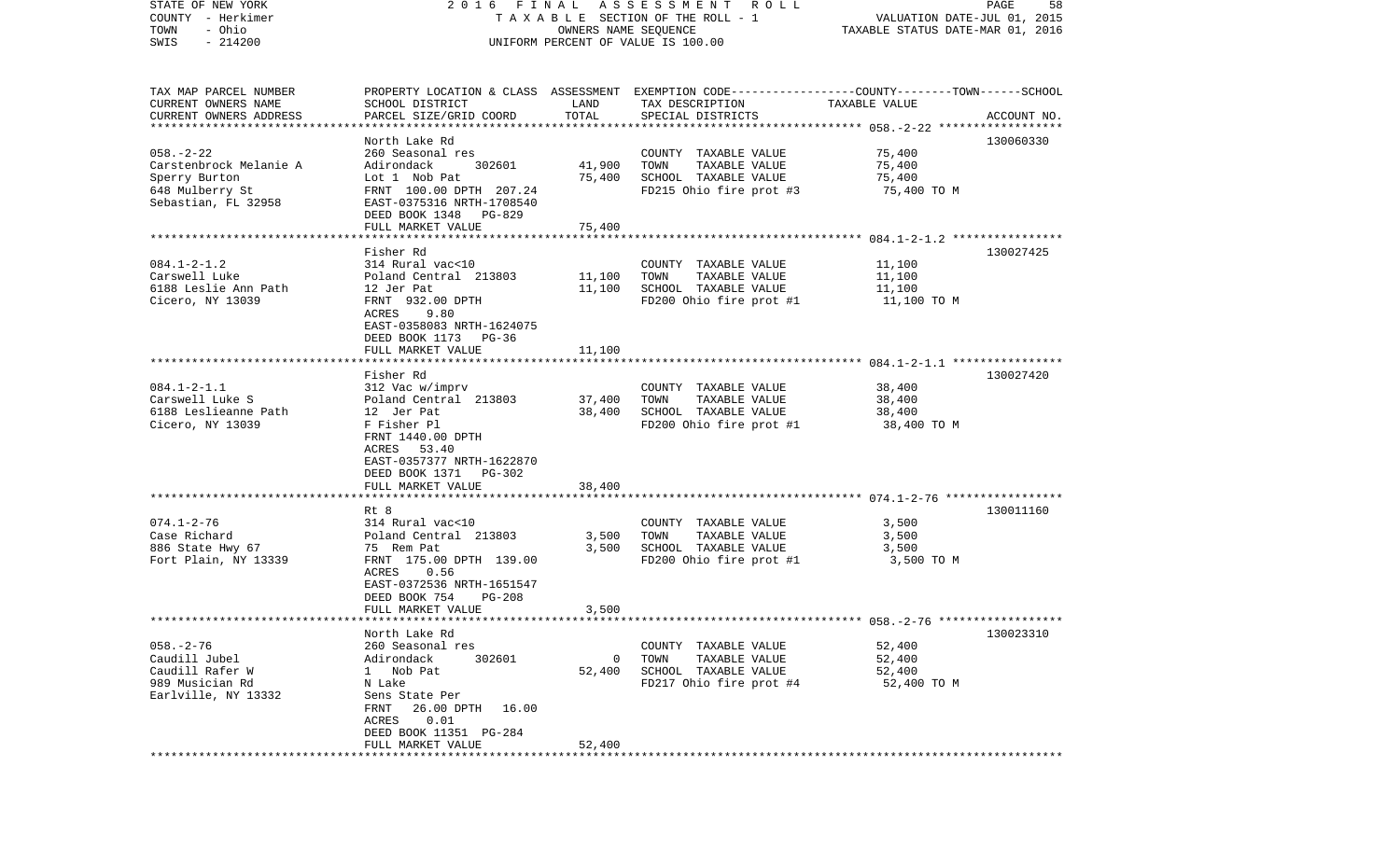| STATE OF NEW YORK<br>COUNTY - Herkimer<br>- Ohio<br>TOWN<br>SWIS<br>$-214200$                                                         | 2016<br>FINAL<br>ASSESSMENT ROLL<br>TAXABLE SECTION OF THE ROLL - 1<br>OWNERS NAME SEOUENCE<br>UNIFORM PERCENT OF VALUE IS 100.00                                                                                                                     |                                    |                                                                                                                                         | PAGE<br>59<br>VALUATION DATE-JUL 01, 2015<br>TAXABLE STATUS DATE-MAR 01, 2016 |             |
|---------------------------------------------------------------------------------------------------------------------------------------|-------------------------------------------------------------------------------------------------------------------------------------------------------------------------------------------------------------------------------------------------------|------------------------------------|-----------------------------------------------------------------------------------------------------------------------------------------|-------------------------------------------------------------------------------|-------------|
| TAX MAP PARCEL NUMBER<br>CURRENT OWNERS NAME<br>CURRENT OWNERS ADDRESS                                                                | SCHOOL DISTRICT<br>PARCEL SIZE/GRID COORD                                                                                                                                                                                                             | LAND<br>TOTAL<br>*********         | PROPERTY LOCATION & CLASS ASSESSMENT EXEMPTION CODE---------------COUNTY-------TOWN------SCHOOL<br>TAX DESCRIPTION<br>SPECIAL DISTRICTS | TAXABLE VALUE<br>*********** 064.11-1-1 ******************                    | ACCOUNT NO. |
| $064.11 - 1 - 1$<br>Cavallo Thomas J<br>9344 Paris Hill Rd<br>Sauquoit, NY 13456                                                      | 376 North Lake Rd<br>210 1 Family Res - WTRFNT<br>Adirondack<br>302601<br>54 Woodhull<br>FRNT 175.40 DPTH 240.10<br>EAST-0340377 NRTH-1682575<br>DEED BOOK 1516 PG-695<br>FULL MARKET VALUE                                                           | 39,700<br>97,500<br>97,500         | COUNTY TAXABLE VALUE<br>TOWN<br>TAXABLE VALUE<br>SCHOOL TAXABLE VALUE<br>FD215 Ohio fire prot #3                                        | 97,500<br>97,500<br>97,500<br>97,500 TO M                                     | 130025680   |
|                                                                                                                                       |                                                                                                                                                                                                                                                       |                                    |                                                                                                                                         |                                                                               |             |
| $073.3 - 2 - 73.4$<br>Ceneviva Barbara Trustee<br>Michael Joan Zucker Trust 9-18 48 Jer Pat<br>200 Palisade St<br>Herkimer, NY 13350  | 325 Cumnings Rd<br>260 Seasonal res<br>Poland Central 213803<br>FRNT 733.00 DPTH<br>8.00<br>ACRES<br>EAST-0359120 NRTH-1641762<br>DEED BOOK 1457 PG-146                                                                                               | 19,200<br>48,900                   | COUNTY TAXABLE VALUE<br>TOWN<br>TAXABLE VALUE<br>SCHOOL TAXABLE VALUE<br>FD200 Ohio fire prot #1                                        | 48,900<br>48,900<br>48,900<br>48,900 TO M                                     |             |
|                                                                                                                                       | FULL MARKET VALUE                                                                                                                                                                                                                                     | 48,900                             |                                                                                                                                         |                                                                               |             |
| $068. - 3 - 7$<br>Cerio Thomas J<br>4075 South Warren St F15<br>Syracuse, NY 13202                                                    | Farr Rd<br>260 Seasonal res<br>302601<br>Adirondack<br>16 Rem Pat<br>FRNT 125.00 DPTH 200.00<br>EAST-0338769 NRTH-1674008<br>DEED BOOK 1469 PG-955                                                                                                    | 2,100<br>31,400                    | COUNTY TAXABLE VALUE<br>TOWN<br>TAXABLE VALUE<br>SCHOOL TAXABLE VALUE<br>FD215 Ohio fire prot #3                                        | 31,400<br>31,400<br>31,400<br>31,400 TO M                                     | 130043560   |
|                                                                                                                                       | FULL MARKET VALUE                                                                                                                                                                                                                                     | 31,400                             |                                                                                                                                         |                                                                               |             |
| $073.3 - 2 - 43.2$<br>Certo Joseph<br>Certo Judy<br>920 Route 414<br>Waterloo, NY 13165                                               | Harvey Bridge Rd<br>260 Seasonal res<br>Poland Central 213803<br>Lot 48 Jer Pat<br>ACRES<br>3.90<br>EAST-0359901 NRTH-1644991<br>DEED BOOK 855<br>PG-138<br>FULL MARKET VALUE                                                                         | 18,400<br>30,500<br>30,500         | COUNTY TAXABLE VALUE<br>TOWN<br>TAXABLE VALUE<br>SCHOOL TAXABLE VALUE<br>FD200 Ohio fire prot #1                                        | 30,500<br>30,500<br>30,500<br>30,500 TO M                                     |             |
|                                                                                                                                       | ******************                                                                                                                                                                                                                                    |                                    |                                                                                                                                         |                                                                               |             |
| $074.3 - 1 - 33$<br>Chachakis Frederick D<br>Chachakis Beatrice<br>6 Northview Ct<br>Centereach, NY 11720<br>************************ | Gray-Wilmurr Rd<br>910 Priv forest<br>Poland Central 213803<br>76 Jer Pat<br>V1 2 196 A<br>FRNT 4415.00 DPTH<br>ACRES 199.60<br>EAST-0379118 NRTH-1643784<br>DEED BOOK 00632 PG-00400<br>FULL MARKET VALUE<br>* * * * * * * * * * * * * * * * * * * * | 107,900<br>107,900<br>107,900<br>. | COUNTY TAXABLE VALUE<br>TAXABLE VALUE<br>TOWN<br>SCHOOL TAXABLE VALUE<br>FD200 Ohio fire prot #1                                        | 107,900<br>107,900<br>107,900<br>107,900 TO M                                 | 130027270   |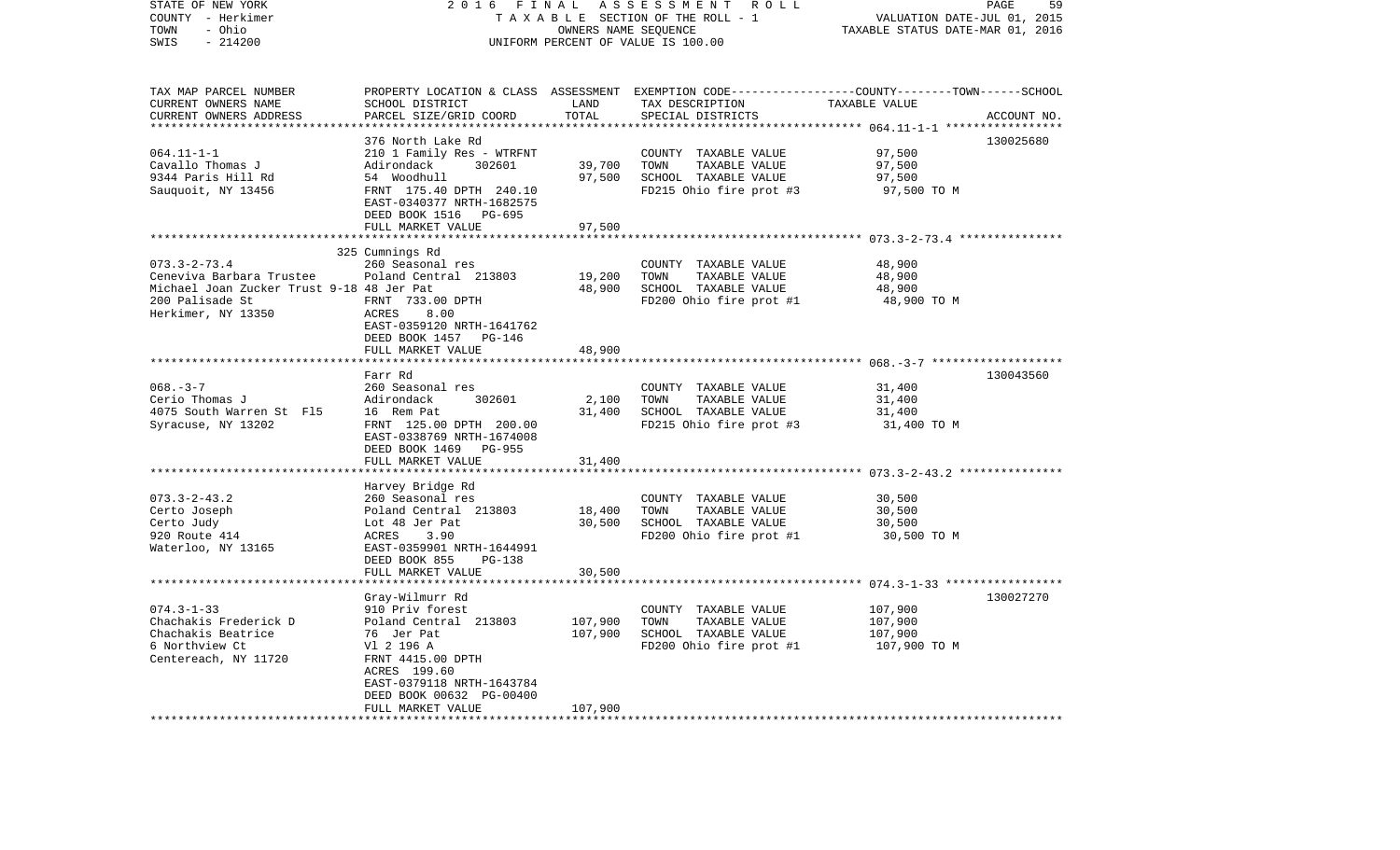| STATE OF NEW YORK<br>COUNTY - Herkimer<br>- Ohio<br>TOWN<br>SWIS<br>$-214200$                                                 | 2016<br>FINAL<br>TAXABLE SECTION OF THE ROLL - 1<br>UNIFORM PERCENT OF VALUE IS 100.00                                                                                                                          | PAGE<br>60<br>VALUATION DATE-JUL 01, 2015<br>TAXABLE STATUS DATE-MAR 01, 2016 |                                                                                                  |                                                                                                                  |             |
|-------------------------------------------------------------------------------------------------------------------------------|-----------------------------------------------------------------------------------------------------------------------------------------------------------------------------------------------------------------|-------------------------------------------------------------------------------|--------------------------------------------------------------------------------------------------|------------------------------------------------------------------------------------------------------------------|-------------|
| TAX MAP PARCEL NUMBER<br>CURRENT OWNERS NAME<br>CURRENT OWNERS ADDRESS                                                        | SCHOOL DISTRICT<br>PARCEL SIZE/GRID COORD                                                                                                                                                                       | LAND<br>TOTAL                                                                 | TAX DESCRIPTION<br>SPECIAL DISTRICTS                                                             | PROPERTY LOCATION & CLASS ASSESSMENT EXEMPTION CODE----------------COUNTY-------TOWN-----SCHOOL<br>TAXABLE VALUE | ACCOUNT NO. |
| *********************<br>$074.3 - 1 - 41$<br>Chachakis Frederick D<br>Chachakis Beatri<br>6 N View Ct<br>Centereach, NY 11720 | *************************<br>Gray-Wilmurt Rd<br>314 Rural vac<10<br>Poland Central 213803<br>76 Jer Pat<br>Sens 2<br>ACRES<br>2.00<br>EAST-0380994 NRTH-1643603<br>DEED BOOK 670<br>PG-527<br>FULL MARKET VALUE | **************<br>6,000<br>6,000<br>6,000                                     | COUNTY TAXABLE VALUE<br>TOWN<br>TAXABLE VALUE<br>SCHOOL TAXABLE VALUE<br>FD217 Ohio fire prot #4 | 130012090<br>6,000<br>6,000<br>6,000<br>6,000 TO M                                                               |             |
|                                                                                                                               |                                                                                                                                                                                                                 | ***********                                                                   |                                                                                                  |                                                                                                                  |             |
| $065. - 2 - 11$<br>Chandler Larry<br>Howell Richard<br>Richard Howell<br>570 Bowbell Rd<br>Greene, NY 13778                   | Farr Rd<br>260 Seasonal res<br>305201<br>Remsen<br>12 Rem Pat<br>N Wilmurr<br>FRNT 160.00 DPTH 312.00<br>ACRES<br>1.00<br>EAST-0352990 NRTH-1681648<br>DEED BOOK 719<br>PG-086                                  | 5,600<br>28,200                                                               | COUNTY TAXABLE VALUE<br>TAXABLE VALUE<br>TOWN<br>SCHOOL TAXABLE VALUE<br>FD215 Ohio fire prot #3 | 130025740<br>28,200<br>28,200<br>28,200<br>28,200 TO M                                                           |             |
|                                                                                                                               | FULL MARKET VALUE                                                                                                                                                                                               | 28,200                                                                        |                                                                                                  |                                                                                                                  |             |
| $074.1 - 2 - 14.1$<br>Chapman Lonnie<br>3953 State Rt 8<br>Cold Brook, NY 13324                                               | 3969 Route 8<br>322 Rural vac>10<br>Poland Central 213803<br>ACRES 15.70<br>EAST-0376064 NRTH-1657029<br>DEED BOOK 1171<br>PG-382<br>FULL MARKET VALUE                                                          | 9,000<br>9,000<br>9,000                                                       | COUNTY TAXABLE VALUE<br>TAXABLE VALUE<br>TOWN<br>SCHOOL TAXABLE VALUE                            | 9,000<br>9,000<br>9,000                                                                                          |             |
|                                                                                                                               |                                                                                                                                                                                                                 |                                                                               |                                                                                                  | ********* 074.1-2-25.1 ****************                                                                          |             |
| $074.1 - 2 - 25.1$<br>Chapman Lonnie<br>3953 State Rt 8<br>Cold Brook, NY 13324                                               | 3953 Route 8<br>421 Restaurant<br>Poland Central 213803<br>FRNT 218.00 DPTH<br>ACRES<br>5.50<br>EAST-0376338 NRTH-1656083                                                                                       | 23,300<br>90,600                                                              | COUNTY TAXABLE VALUE<br>TOWN<br>TAXABLE VALUE<br>SCHOOL TAXABLE VALUE                            | 90,600<br>90,600<br>90,600                                                                                       |             |
|                                                                                                                               | DEED BOOK 1171<br>PG-382<br>FULL MARKET VALUE                                                                                                                                                                   | 90,600                                                                        |                                                                                                  |                                                                                                                  |             |
| $073.4 - 4 - 5$<br>Chapman Virginia<br>90 Ferndale Ave<br>Selden, NY 11784                                                    | ***********************<br>232 Harvey Bridge Rd<br>210 1 Family Res<br>Poland Central 213803<br>FRNT 429.00 DPTH<br>ACRES<br>7.20<br>EAST-0363245 NRTH-1643014<br>DEED BOOK 1533<br>PG-607<br>FULL MARKET VALUE | 12,900<br>33,150<br>33,150                                                    | COUNTY TAXABLE VALUE<br>TOWN<br>TAXABLE VALUE<br>SCHOOL TAXABLE VALUE                            | 33,150<br>33,150<br>33,150                                                                                       |             |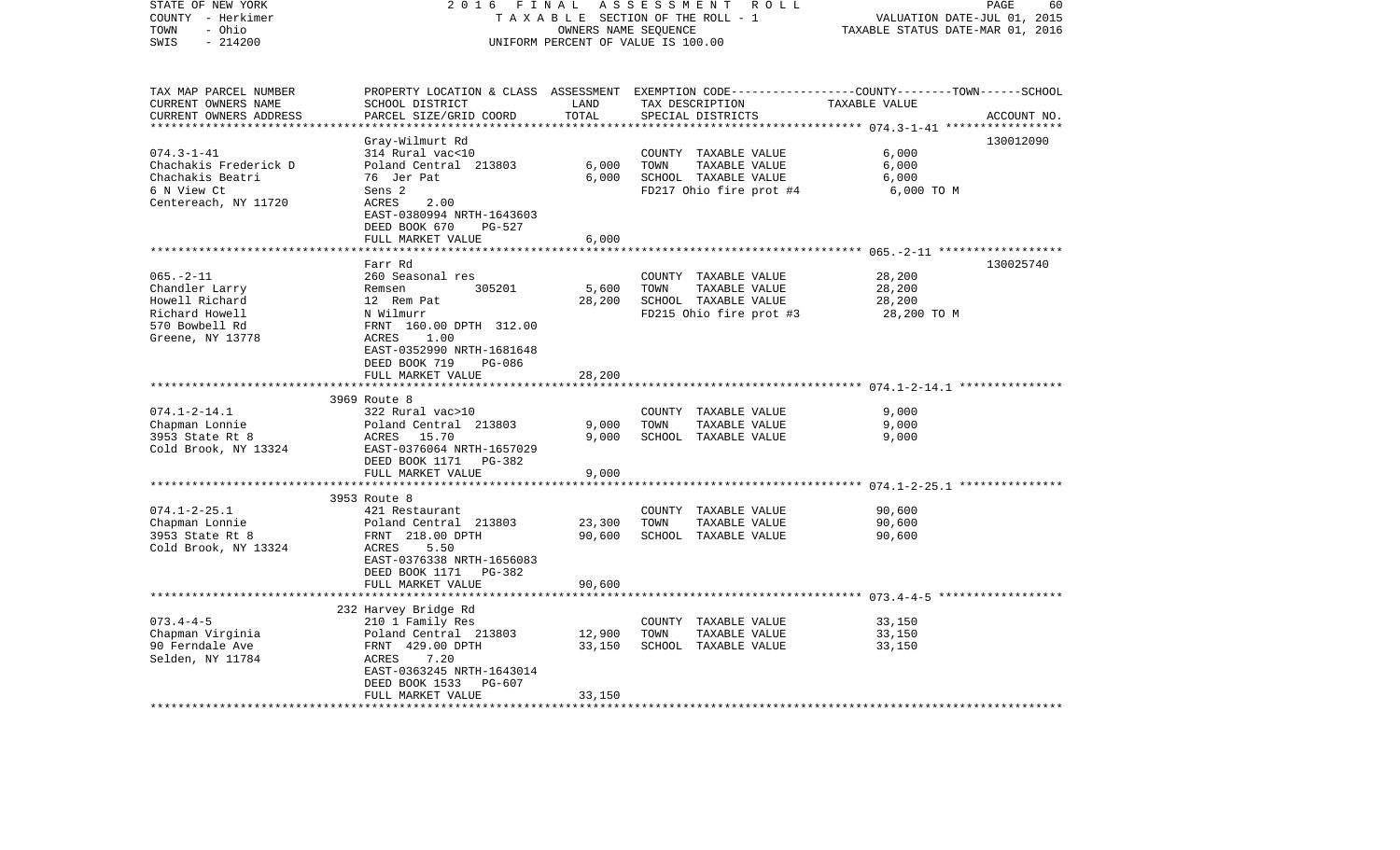| STATE OF NEW YORK<br>COUNTY - Herkimer<br>- Ohio<br>TOWN<br>$-214200$<br>SWIS                               | 2 0 1 6<br>FINAL                                                                                                                                                         |                  | ASSESSMENT ROLL<br>TAXABLE SECTION OF THE ROLL - 1<br>OWNERS NAME SEQUENCE<br>UNIFORM PERCENT OF VALUE IS 100.00                        | PAGE<br>61<br>VALUATION DATE-JUL 01, 2015<br>TAXABLE STATUS DATE-MAR 01, 2016 |             |
|-------------------------------------------------------------------------------------------------------------|--------------------------------------------------------------------------------------------------------------------------------------------------------------------------|------------------|-----------------------------------------------------------------------------------------------------------------------------------------|-------------------------------------------------------------------------------|-------------|
| TAX MAP PARCEL NUMBER<br>CURRENT OWNERS NAME<br>CURRENT OWNERS ADDRESS                                      | SCHOOL DISTRICT<br>PARCEL SIZE/GRID COORD                                                                                                                                | LAND<br>TOTAL    | PROPERTY LOCATION & CLASS ASSESSMENT EXEMPTION CODE---------------COUNTY-------TOWN------SCHOOL<br>TAX DESCRIPTION<br>SPECIAL DISTRICTS | TAXABLE VALUE<br>********* 073.2-1-59 ****                                    | ACCOUNT NO. |
|                                                                                                             | Route 8                                                                                                                                                                  |                  |                                                                                                                                         |                                                                               | 130090035   |
| $073.2 - 1 - 59$<br>Charbonneau Michael<br>Charbonneau Faith<br>7369 Wileytown Rd<br>Middle Grove, NY 12850 | 314 Rural vac<10<br>Poland Central 213803<br>Lot 19 Rem Pat<br>V1 2 8.0 A<br>6.10<br>ACRES<br>EAST-0371442 NRTH-1651721<br>DEED BOOK 1539<br>PG-235                      | 42,800<br>42,800 | COUNTY TAXABLE VALUE<br>TOWN<br>TAXABLE VALUE<br>SCHOOL TAXABLE VALUE<br>FD200 Ohio fire prot #1                                        | 42,800<br>42,800<br>42,800<br>42,800 TO M                                     |             |
|                                                                                                             | FULL MARKET VALUE                                                                                                                                                        | 42,800           |                                                                                                                                         |                                                                               |             |
| $078.2 - 1 - 52$<br>Chinea Michael E<br>Chinea Magdalena<br>919 Blossom Dr<br>Baskin Ridge, NJ 07920        | 128 Kohler Rd<br>260 Seasonal res<br>Poland Central 213803<br>50 Jer Pat<br>ACRES<br>38.00<br>EAST-0371419 NRTH-1638273<br>DEED BOOK 1293<br><b>PG-79</b>                | 46,100<br>85,000 | COUNTY TAXABLE VALUE<br>TOWN<br>TAXABLE VALUE<br>SCHOOL TAXABLE VALUE<br>FD200 Ohio fire prot #1                                        | 85,000<br>85,000<br>85,000<br>85,000 TO M                                     | 130019920   |
|                                                                                                             | FULL MARKET VALUE                                                                                                                                                        | 85,000           |                                                                                                                                         |                                                                               |             |
|                                                                                                             |                                                                                                                                                                          |                  |                                                                                                                                         |                                                                               |             |
|                                                                                                             | Unclemier Rd                                                                                                                                                             |                  |                                                                                                                                         |                                                                               | 130039030   |
| $079.1 - 1 - 40$                                                                                            | 260 Seasonal res                                                                                                                                                         |                  | COUNTY TAXABLE VALUE                                                                                                                    | 7,900                                                                         |             |
| Christiano P                                                                                                | Poland Central 213803                                                                                                                                                    | 4,900            | TOWN<br>TAXABLE VALUE                                                                                                                   | 7,900                                                                         |             |
| McEvoy P<br>Unclemier Rd                                                                                    | 75 Jer Pat<br>Sens 3                                                                                                                                                     | 7,900            | SCHOOL TAXABLE VALUE<br>FD200 Ohio fire prot #1                                                                                         | 7,900<br>7,900 TO M                                                           |             |
| PO Box 563<br>Middleville, NY 13406                                                                         | ACRES<br>3.00<br>EAST-0382453 NRTH-1639065<br>DEED BOOK 917<br>PG-629                                                                                                    |                  |                                                                                                                                         |                                                                               |             |
|                                                                                                             | FULL MARKET VALUE                                                                                                                                                        | 7,900            |                                                                                                                                         |                                                                               |             |
|                                                                                                             | ***********************<br>465 Christman Rd                                                                                                                              |                  |                                                                                                                                         |                                                                               |             |
| $079.3 - 1 - 19.4$<br>Christiansen Peter<br>Christiansen Paticia<br>95 Jennifer Lane<br>Bulington, NJ 08016 | 260 Seasonal res<br>Poland Central 213803<br>24.20<br>ACRES<br>EAST-0376800 NRTH-1627489<br>DEED BOOK 1469<br>PG-374                                                     | 17,500<br>35,700 | COUNTY TAXABLE VALUE<br>TOWN<br>TAXABLE VALUE<br>SCHOOL TAXABLE VALUE<br>FD200 Ohio fire prot #1                                        | 35,700<br>35,700<br>35,700<br>35,700 TO M                                     |             |
|                                                                                                             | FULL MARKET VALUE                                                                                                                                                        | 35,700           |                                                                                                                                         |                                                                               |             |
|                                                                                                             |                                                                                                                                                                          |                  |                                                                                                                                         |                                                                               |             |
| $074.2 - 1 - 9$<br>Chuch Communities NY Inc<br>2032 Rt 213<br>Rifton, NY 12471                              | Jones Rd<br>910 Priv forest<br>Poland Central 213803<br>22 Vrv Pat<br>J Jones Rd<br>P-Fr 72.5<br>72.50<br>ACRES<br>EAST-0386349 NRTH-1652726<br>DEED BOOK 1234<br>PG-957 | 55,000<br>55,000 | COUNTY TAXABLE VALUE<br>TOWN<br>TAXABLE VALUE<br>SCHOOL TAXABLE VALUE<br>FD200 Ohio fire prot #1                                        | 55,000<br>55,000<br>55,000<br>55,000 TO M                                     | 130035790   |
|                                                                                                             | FULL MARKET VALUE                                                                                                                                                        | 55,000           |                                                                                                                                         |                                                                               |             |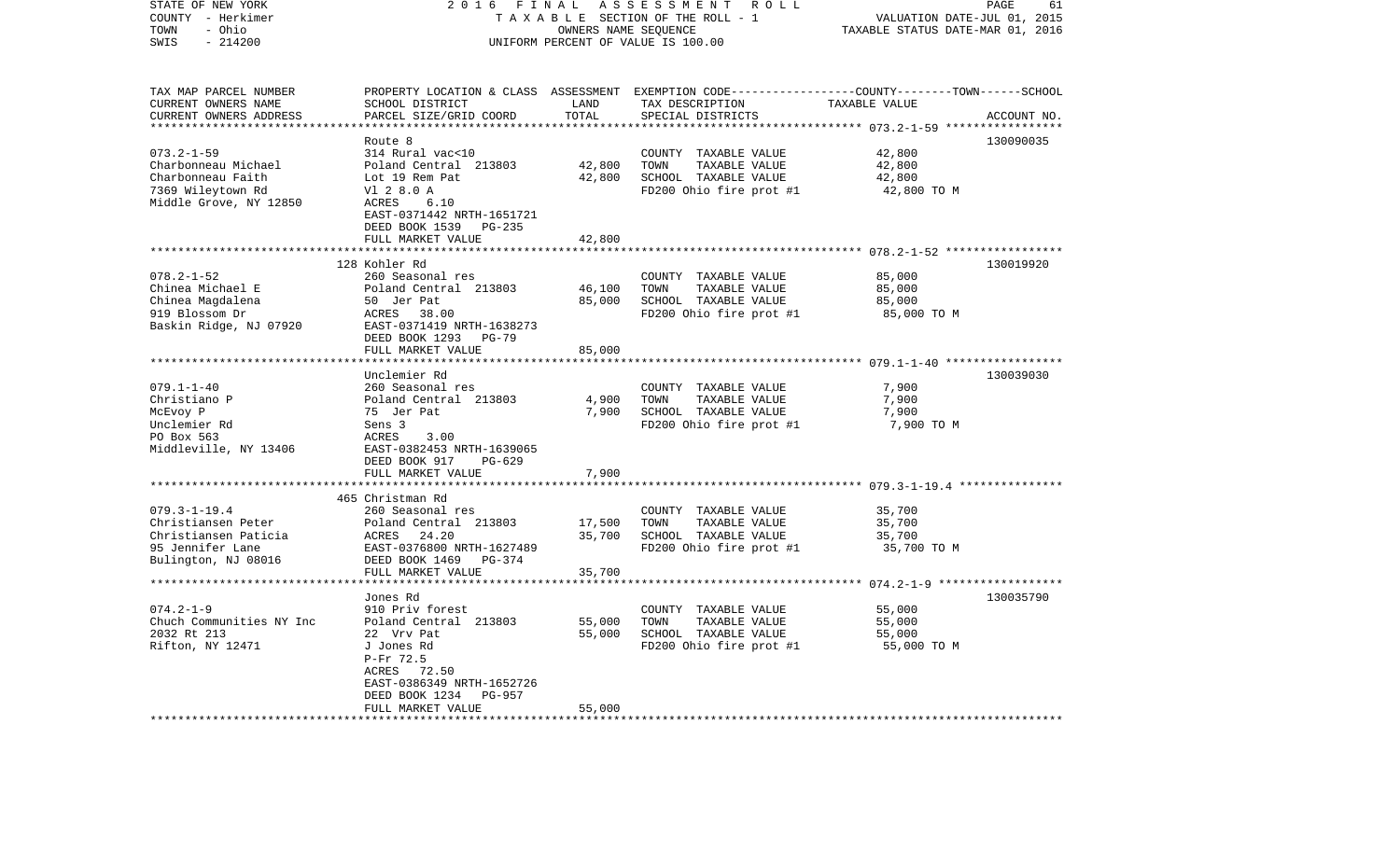| STATE OF NEW YORK<br>COUNTY - Herkimer<br>- Ohio<br>TOWN<br>$-214200$<br>SWIS                                  | 2016 FINAL<br>TAXABLE SECTION OF THE ROLL - 1<br>UNIFORM PERCENT OF VALUE IS 100.00                                                                                         | PAGE<br>62<br>VALUATION DATE-JUL 01, 2015<br>TAXABLE STATUS DATE-MAR 01, 2016 |                                                                                                                                          |                                                          |                                     |
|----------------------------------------------------------------------------------------------------------------|-----------------------------------------------------------------------------------------------------------------------------------------------------------------------------|-------------------------------------------------------------------------------|------------------------------------------------------------------------------------------------------------------------------------------|----------------------------------------------------------|-------------------------------------|
| TAX MAP PARCEL NUMBER<br>CURRENT OWNERS NAME<br>CURRENT OWNERS ADDRESS<br>************************             | SCHOOL DISTRICT<br>PARCEL SIZE/GRID COORD                                                                                                                                   | LAND<br>TOTAL                                                                 | PROPERTY LOCATION & CLASS ASSESSMENT EXEMPTION CODE----------------COUNTY-------TOWN------SCHOOL<br>TAX DESCRIPTION<br>SPECIAL DISTRICTS | TAXABLE VALUE                                            | ACCOUNT NO.                         |
| $069. -3 - 41$<br>Ciccone Merino Jr<br>Ciccone Thomas W<br>1501 Craig St<br>Rome, NY 13440                     | Busseyville<br>260 Seasonal res<br>Poland Central 213803<br>54 Rem Pat<br>ACRES 20.00<br>EAST-0366469 NRTH-1659806<br>DEED BOOK 822<br>PG-442<br>FULL MARKET VALUE          | 15,100<br>27,000<br>27,000                                                    | COUNTY TAXABLE VALUE<br>TAXABLE VALUE<br>TOWN<br>SCHOOL TAXABLE VALUE<br>FD200 Ohio fire prot #1                                         | 27,000<br>27,000<br>27,000<br>27,000 TO M                | 130014070                           |
|                                                                                                                |                                                                                                                                                                             |                                                                               |                                                                                                                                          |                                                          |                                     |
| $069. -3 - 2$<br>Cifonelli Michael<br>Cosmo B<br>Attn: Salvatore Cifonelli<br>9381 Cosmo Court<br>Sauquoit, NY | Busseyville<br>260 Seasonal res<br>Poland Central 213803<br>54 Rem Pat<br>Sens 4<br>ACRES<br>4.00<br>EAST-0366022 NRTH-1661807<br>DEED BOOK 00599 PG-00402                  | 5,700<br>23,000                                                               | COUNTY TAXABLE VALUE<br>TAXABLE VALUE<br>TOWN<br>SCHOOL TAXABLE VALUE<br>FD200 Ohio fire prot #1                                         | 23,000<br>23,000<br>23,000<br>23,000 TO M                | 130009870                           |
|                                                                                                                | FULL MARKET VALUE                                                                                                                                                           | 23,000                                                                        |                                                                                                                                          |                                                          |                                     |
| $069. -3 - 28$<br>Cifonelli Scott D<br>Cifonelli Kelly T<br>2687 Mohawk St<br>Sauquoit, NY 13456               | Busseyville<br>314 Rural vac<10<br>Poland Central 213803<br>54 Rem Pat<br>V12 4<br>ACRES<br>4.00<br>EAST-0366449 NRTH-1661358<br>DEED BOOK 1475 PG-596<br>FULL MARKET VALUE | 2,300<br>2,300<br>2,300                                                       | COUNTY TAXABLE VALUE<br>TAXABLE VALUE<br>TOWN<br>SCHOOL TAXABLE VALUE<br>FD200 Ohio fire prot #1                                         | 2,300<br>2,300<br>2,300<br>2,300 TO M                    | 130014100                           |
|                                                                                                                | ************************                                                                                                                                                    |                                                                               |                                                                                                                                          |                                                          |                                     |
| $073.3 - 3 - 19$<br>Ciotti Andre<br>6586 Roberts Rd<br>Utica, NY 13502-7114                                    | Rt 365<br>260 Seasonal res<br>Poland Central 213803<br>80 Rem Pat<br>Sens $3/4$<br>ACRES<br>0.36<br>EAST-0354744 NRTH-1647048<br>DEED BOOK 1515 PG-386<br>FULL MARKET VALUE | 3,800<br>5,000<br>5,000                                                       | COUNTY TAXABLE VALUE<br>TAXABLE VALUE<br>TOWN<br>SCHOOL TAXABLE VALUE<br>FD200 Ohio fire prot #1                                         | 5,000<br>5,000<br>5,000<br>5,000 TO M                    | 130030240                           |
|                                                                                                                |                                                                                                                                                                             |                                                                               |                                                                                                                                          |                                                          |                                     |
| $073.3 - 3 - 20$<br>Ciotti Andre<br>6586 Roberts Rd<br>Utica, NY . 13502-7114                                  | Rt 365<br>240 Rural res<br>Poland Central 213803<br>80 Rem Pat<br>Sens 1 3/4<br>ACRES<br>4.00<br>EAST-0354816 NRTH-1647191<br>DEED BOOK 1515<br>PG-383<br>FULL MARKET VALUE | 9,800<br>53,100<br>53,100                                                     | 41854<br>STAR B<br>COUNTY TAXABLE VALUE<br>TOWN<br>TAXABLE VALUE<br>SCHOOL TAXABLE VALUE<br>FD200 Ohio fire prot #1                      | $\mathbf 0$<br>53,100<br>53,100<br>23,100<br>53,100 TO M | 130010770<br>30,000<br>$\mathbf{0}$ |
|                                                                                                                | *********************                                                                                                                                                       | ************                                                                  |                                                                                                                                          |                                                          |                                     |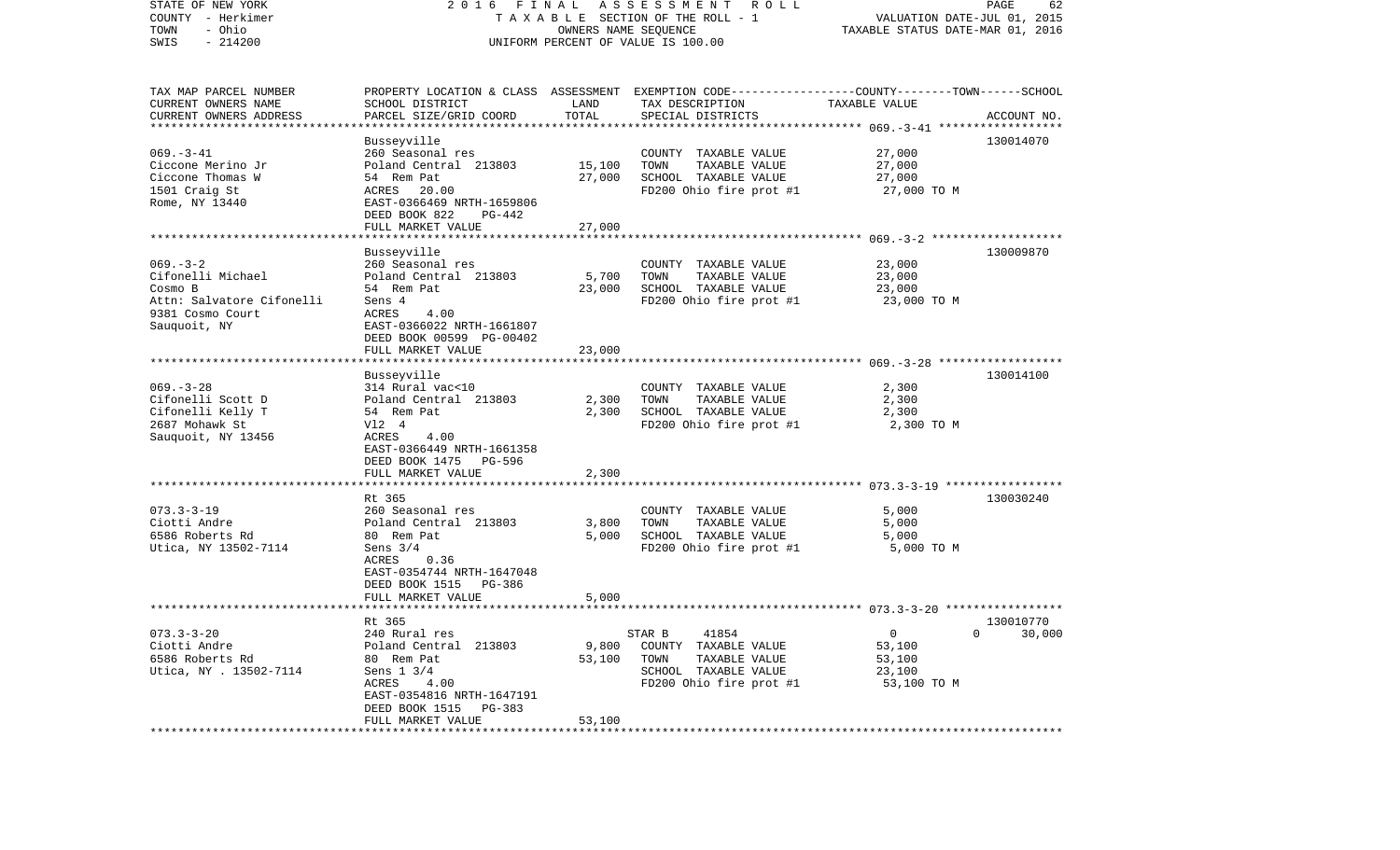| COUNTY - Herkimer<br>TAXABLE SECTION OF THE ROLL - 1 |                                                                                          |                                                            |                                                                                                | VALUATION DATE-JUL 01, 2015<br>TAXABLE STATUS DATE-MAR 01, 2016 |                        |             |
|------------------------------------------------------|------------------------------------------------------------------------------------------|------------------------------------------------------------|------------------------------------------------------------------------------------------------|-----------------------------------------------------------------|------------------------|-------------|
| TOWN<br>- Ohio<br>SWIS<br>$-214200$                  |                                                                                          | OWNERS NAME SEQUENCE<br>UNIFORM PERCENT OF VALUE IS 100.00 |                                                                                                |                                                                 |                        |             |
|                                                      |                                                                                          |                                                            |                                                                                                |                                                                 |                        |             |
| TAX MAP PARCEL NUMBER                                |                                                                                          |                                                            | PROPERTY LOCATION & CLASS ASSESSMENT EXEMPTION CODE---------------COUNTY-------TOWN-----SCHOOL |                                                                 |                        |             |
| CURRENT OWNERS NAME                                  | SCHOOL DISTRICT                                                                          | LAND                                                       | TAX DESCRIPTION TAXABLE VALUE                                                                  |                                                                 |                        |             |
| CURRENT OWNERS ADDRESS                               | PARCEL SIZE/GRID COORD                                                                   | TOTAL                                                      | SPECIAL DISTRICTS                                                                              |                                                                 |                        | ACCOUNT NO. |
|                                                      |                                                                                          |                                                            |                                                                                                |                                                                 |                        |             |
| $073.3 - 3 - 21$                                     | Rt 365<br>314 Rural vac<10                                                               |                                                            | COUNTY TAXABLE VALUE                                                                           | 8,900                                                           |                        | 130040590   |
| Ciotti Andre                                         | Poland Central 213803                                                                    | 8,900                                                      | TOWN<br>TAXABLE VALUE                                                                          | 8,900                                                           |                        |             |
| 6586 Roberts Rd                                      | 80 Rem Pat                                                                               | 8,900                                                      | SCHOOL TAXABLE VALUE                                                                           | 8,900                                                           |                        |             |
| Utica, NY 13502-7114                                 | FRNT 161.21 DPTH 170.20                                                                  |                                                            | FD200 Ohio fire prot #1                                                                        | 8,900 TO M                                                      |                        |             |
|                                                      | ACRES<br>0.59                                                                            |                                                            |                                                                                                |                                                                 |                        |             |
|                                                      | EAST-0354769 NRTH-1646920                                                                |                                                            |                                                                                                |                                                                 |                        |             |
|                                                      | DEED BOOK 1515 PG-389                                                                    |                                                            |                                                                                                |                                                                 |                        |             |
|                                                      | FULL MARKET VALUE                                                                        | 8,900                                                      |                                                                                                |                                                                 |                        |             |
|                                                      |                                                                                          |                                                            |                                                                                                |                                                                 |                        |             |
|                                                      | 3253 Route 8                                                                             |                                                            |                                                                                                |                                                                 |                        | 130009780   |
| $073.4 - 1 - 4$<br>Citrin David W                    | 210 1 Family Res<br>Poland Central 213803                                                | 19,700                                                     | STAR B<br>41854<br>COUNTY TAXABLE VALUE                                                        | $\overline{0}$<br>100,700                                       | $\Omega$               | 30,000      |
| Citrin Melissa S                                     | 78 Jer Pat                                                                               | 100,700                                                    | TOWN<br>TAXABLE VALUE                                                                          | 100,700                                                         |                        |             |
| 3253 State Rt 8                                      | R1 2                                                                                     |                                                            | SCHOOL TAXABLE VALUE                                                                           | 70,700                                                          |                        |             |
| Cold Brook, NY 13324                                 | FRNT 285.00 DPTH 10.00                                                                   |                                                            | FD200 Ohio fire prot #1                                                                        | 100,700 TO M                                                    |                        |             |
|                                                      | ACRES<br>1.30                                                                            |                                                            |                                                                                                |                                                                 |                        |             |
|                                                      | EAST-0365941 NRTH-1647542                                                                |                                                            |                                                                                                |                                                                 |                        |             |
|                                                      | DEED BOOK 1401 PG-576                                                                    |                                                            |                                                                                                |                                                                 |                        |             |
|                                                      | FULL MARKET VALUE                                                                        | 100,700                                                    |                                                                                                |                                                                 |                        |             |
|                                                      |                                                                                          |                                                            |                                                                                                |                                                                 |                        |             |
|                                                      | Dead Lk                                                                                  |                                                            |                                                                                                |                                                                 |                        | 130032310   |
| $064.11 - 1 - 16$<br>Clark Curtis L                  | 314 Rural vac<10 - WTRFNT                                                                | 15,100                                                     | COUNTY TAXABLE VALUE<br>TOWN<br>TAXABLE VALUE                                                  | 15,100<br>15,100                                                |                        |             |
| Brott Sandra J                                       |                                                                                          | 15,100                                                     | SCHOOL TAXABLE VALUE                                                                           | 15,100                                                          |                        |             |
| 6440 Town Hall Rd                                    | Adirondack 302601<br>54 Woodhull<br>FRNT 100.00 DPTH 150.00<br>EAST-0340761 NRTH-1682329 |                                                            | FD215 Ohio fire prot #3                                                                        | 15,100 TO M                                                     |                        |             |
| Auburn, NY 13021                                     |                                                                                          |                                                            |                                                                                                |                                                                 |                        |             |
|                                                      | DEED BOOK 888 PG-54                                                                      |                                                            |                                                                                                |                                                                 |                        |             |
|                                                      | FULL MARKET VALUE                                                                        | 15,100                                                     |                                                                                                |                                                                 |                        |             |
|                                                      |                                                                                          |                                                            |                                                                                                |                                                                 |                        |             |
|                                                      | Dead Lk                                                                                  |                                                            |                                                                                                |                                                                 |                        | 130014340   |
| $064.11 - 1 - 17.1$                                  | 260 Seasonal res - WTRFNT                                                                |                                                            | COUNTY TAXABLE VALUE                                                                           | 17,500                                                          |                        |             |
| Clark Curtis L<br>Brott Sandra J                     | 302601                                                                                   | 16,600<br>17,500                                           | TAXABLE VALUE<br>TOWN<br>SCHOOL TAXABLE VALUE                                                  | 17,500<br>17,500                                                |                        |             |
| 6440 Town Hall Rd                                    | Adirondack 3<br>54 Woodhull<br>Lot 4 Bend Lake                                           |                                                            | FD215 Ohio fire prot #3                                                                        | 17,500 TO M                                                     |                        |             |
| Auburn, NY 13021                                     | FRNT 50.50 DPTH 194.00                                                                   |                                                            |                                                                                                |                                                                 |                        |             |
|                                                      | EAST-0340829 NRTH-1682307                                                                |                                                            |                                                                                                |                                                                 |                        |             |
|                                                      | DEED BOOK 1250 PG-678                                                                    |                                                            |                                                                                                |                                                                 |                        |             |
|                                                      | FULL MARKET VALUE                                                                        | 17,500                                                     |                                                                                                |                                                                 |                        |             |
|                                                      | *************************                                                                |                                                            |                                                                                                |                                                                 |                        |             |
|                                                      | Figert Rd                                                                                |                                                            |                                                                                                |                                                                 |                        | 130060440   |
| $074.1 - 1 - 13$                                     | 210 1 Family Res                                                                         |                                                            | VET COM CT 41131                                                                               | 15,000                                                          | 18,775                 | $\sim$ 0    |
| Clark Phillip A Sr                                   | Poland Central 213803<br>Lot 2 Vr0 Pat                                                   |                                                            | 15,500 VET DIS CT 41141                                                                        | 18,775                                                          | 18,775<br>$\mathbf{0}$ | 0           |
| Clark Violet L<br>1168 Figert Rd                     | ACRES<br>2.00                                                                            |                                                            | 75,100 STAR EN<br>41834<br>COUNTY TAXABLE VALUE                                                | $\overline{0}$<br>41,325                                        |                        | 65,300      |
| Cold Brook, NY 13324                                 | EAST-0380130 NRTH-1649388                                                                |                                                            | TAXABLE VALUE<br>TOWN                                                                          | 37,550                                                          |                        |             |
|                                                      | PG-341<br>DEED BOOK 870                                                                  |                                                            | SCHOOL TAXABLE VALUE                                                                           | 9,800                                                           |                        |             |
|                                                      | FULL MARKET VALUE                                                                        |                                                            | 75,100 FD200 Ohio fire prot #1                                                                 | 75,100 TO M                                                     |                        |             |
|                                                      |                                                                                          |                                                            |                                                                                                |                                                                 |                        |             |

STATE OF NEW YORK 2 0 1 6 F I N A L A S S E S S M E N T R O L L PAGE 63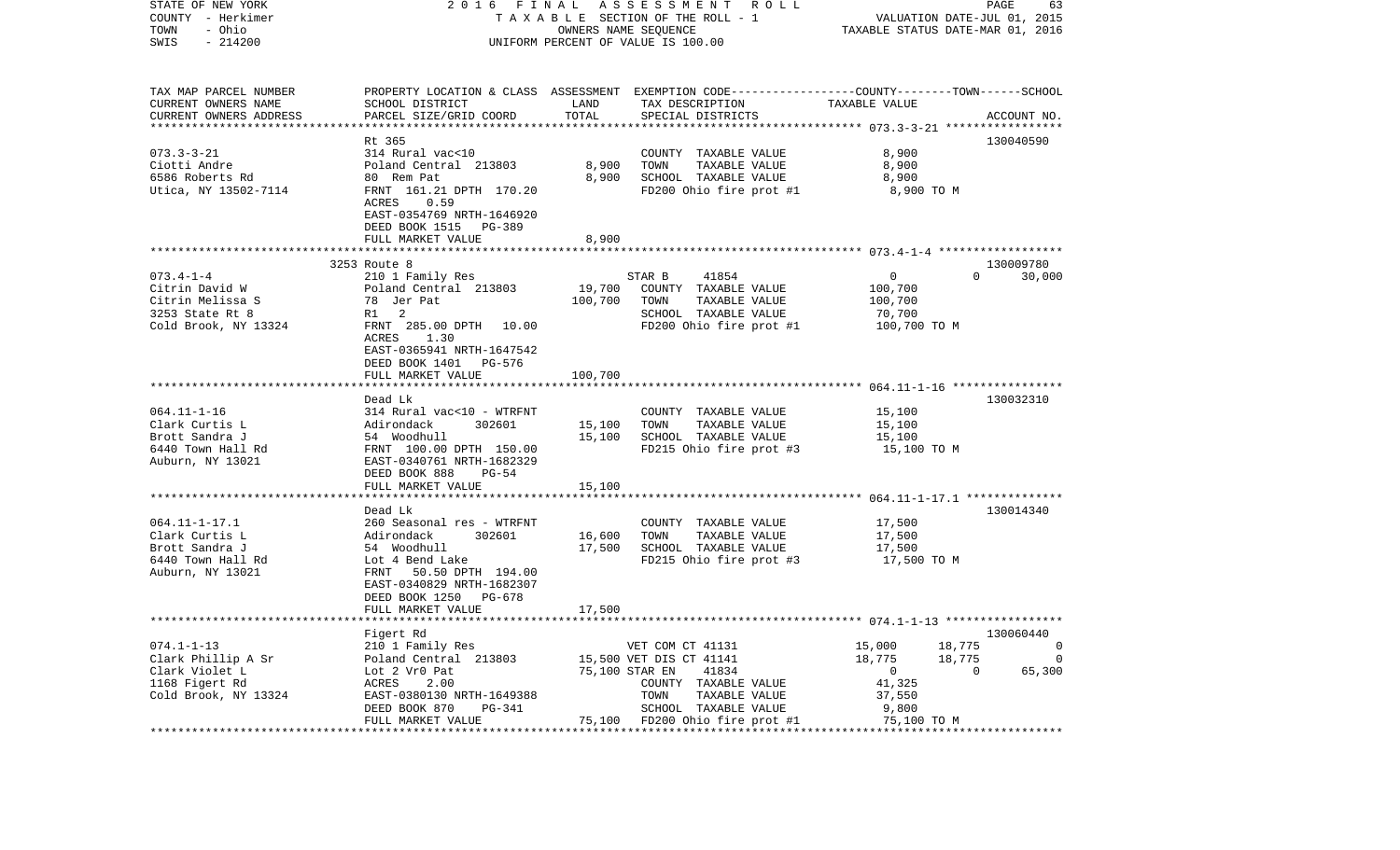| STATE OF NEW YORK<br>COUNTY - Herkimer | 2 0 1 6<br>FINAL<br>ASSESSMENT<br>R O L L<br>TAXABLE SECTION OF THE ROLL - 1<br>VALUATION DATE-JUL 01, 2015 |                                  |                                                                                                 |                                                         |             |
|----------------------------------------|-------------------------------------------------------------------------------------------------------------|----------------------------------|-------------------------------------------------------------------------------------------------|---------------------------------------------------------|-------------|
| - Ohio<br>TOWN                         |                                                                                                             | TAXABLE STATUS DATE-MAR 01, 2016 |                                                                                                 |                                                         |             |
| SWIS<br>$-214200$                      | UNIFORM PERCENT OF VALUE IS 100.00                                                                          |                                  |                                                                                                 |                                                         |             |
| TAX MAP PARCEL NUMBER                  |                                                                                                             |                                  | PROPERTY LOCATION & CLASS ASSESSMENT EXEMPTION CODE---------------COUNTY-------TOWN------SCHOOL |                                                         |             |
| CURRENT OWNERS NAME                    | SCHOOL DISTRICT                                                                                             | LAND                             | TAX DESCRIPTION                                                                                 | TAXABLE VALUE                                           |             |
| CURRENT OWNERS ADDRESS                 | PARCEL SIZE/GRID COORD                                                                                      | TOTAL                            | SPECIAL DISTRICTS                                                                               |                                                         | ACCOUNT NO. |
| **********************                 |                                                                                                             |                                  |                                                                                                 |                                                         |             |
|                                        | Hooper Dooper Rd                                                                                            |                                  |                                                                                                 |                                                         | 130090205   |
| $073.2 - 1 - 34.2$                     | 312 Vac w/imprv                                                                                             |                                  | COUNTY TAXABLE VALUE                                                                            | 4,500                                                   |             |
| Clark Robert<br>341 Hurlbut Rd         | Poland Central 213803<br>Lot 63 Rem Pat                                                                     | 3,300<br>4,500                   | TOWN<br>TAXABLE VALUE                                                                           | 4,500                                                   |             |
| Mexico, NY 13114                       | ACRES<br>1.10                                                                                               |                                  | SCHOOL TAXABLE VALUE<br>FD200 Ohio fire prot #1                                                 | 4,500<br>4,500 TO M                                     |             |
|                                        | EAST-0370964 NRTH-1657107                                                                                   |                                  |                                                                                                 |                                                         |             |
|                                        | DEED BOOK 648<br><b>PG-598</b>                                                                              |                                  |                                                                                                 |                                                         |             |
|                                        | FULL MARKET VALUE                                                                                           | 4,500                            |                                                                                                 |                                                         |             |
|                                        |                                                                                                             |                                  |                                                                                                 | *********** 069.-3-6 ********************               |             |
|                                        | Busseyville                                                                                                 |                                  |                                                                                                 |                                                         | 130075150   |
| $069. -3 - 6$                          | 314 Rural vac<10                                                                                            |                                  | COUNTY TAXABLE VALUE                                                                            | 4,000                                                   |             |
| Clark Robert A                         | Poland Central 213803                                                                                       | 4,000                            | TOWN<br>TAXABLE VALUE                                                                           | 4,000                                                   |             |
| 341 Hurlbut Rd                         | Lot 54 Jer Pat                                                                                              | 4,000                            | SCHOOL TAXABLE VALUE                                                                            | 4,000                                                   |             |
| Mexico, NY 13114                       | Vl 7A                                                                                                       |                                  | FD200 Ohio fire prot #1                                                                         | 4,000 TO M                                              |             |
|                                        | ACRES<br>7.00<br>EAST-0367428 NRTH-1662278                                                                  |                                  |                                                                                                 |                                                         |             |
|                                        | DEED BOOK 00613 PG-00231                                                                                    |                                  |                                                                                                 |                                                         |             |
|                                        | FULL MARKET VALUE                                                                                           | 4,000                            |                                                                                                 |                                                         |             |
|                                        |                                                                                                             |                                  |                                                                                                 | *************** 069. -3-18 *******************          |             |
|                                        | Busseyville                                                                                                 |                                  |                                                                                                 |                                                         | 130023130   |
| $069. -3 - 18$                         | 314 Rural vac<10                                                                                            |                                  | COUNTY TAXABLE VALUE                                                                            | 6,700                                                   |             |
| Clark Robert A                         | Poland Central 213803                                                                                       | 6,700                            | TOWN<br>TAXABLE VALUE                                                                           | 6,700                                                   |             |
| 341 Hurlbut Rd                         | 54 Rem Pat                                                                                                  | 6,700                            | SCHOOL TAXABLE VALUE                                                                            | 6,700                                                   |             |
| Mexico, NY 13114                       | Sens 10                                                                                                     |                                  | FD200 Ohio fire prot #1                                                                         | 6,700 TO M                                              |             |
|                                        | ACRES 10.00<br>EAST-0369205 NRTH-1659141                                                                    |                                  |                                                                                                 |                                                         |             |
|                                        | DEED BOOK 00652 PG-00811                                                                                    |                                  |                                                                                                 |                                                         |             |
|                                        | FULL MARKET VALUE                                                                                           | 6,700                            |                                                                                                 |                                                         |             |
|                                        |                                                                                                             |                                  |                                                                                                 | ************************* 070.4-1-21 ****************** |             |
|                                        | Route 8                                                                                                     |                                  |                                                                                                 |                                                         | 130014190   |
| $070.4 - 1 - 21$                       | 260 Seasonal res - WTRFNT                                                                                   |                                  | COUNTY TAXABLE VALUE                                                                            | 105,000                                                 |             |
| Clark Russell                          | Poland Central 213803                                                                                       | 38,700                           | TOWN<br>TAXABLE VALUE                                                                           | 105,000                                                 |             |
| Clark David                            | 74 Rem Pat                                                                                                  | 105,000                          | SCHOOL TAXABLE VALUE                                                                            | 105,000                                                 |             |
| Attn: Russell Clark                    | ACRES<br>22.50                                                                                              |                                  | FD200 Ohio fire prot #1                                                                         | 105,000 TO M                                            |             |
| 409 Margaret St                        | EAST-0388503 NRTH-1658239                                                                                   |                                  |                                                                                                 |                                                         |             |
| Herkimer, NY 13350                     | DEED BOOK 706<br>$PG-293$<br>FULL MARKET VALUE                                                              |                                  |                                                                                                 |                                                         |             |
|                                        | ***********************                                                                                     | 105,000<br>**********            |                                                                                                 |                                                         |             |
|                                        | 264 Withers Rd                                                                                              |                                  |                                                                                                 |                                                         | 130014370   |
| $065. - 1 - 41$                        | 260 Seasonal res                                                                                            |                                  | COUNTY TAXABLE VALUE                                                                            | 58,000                                                  |             |
| Clark Steven G                         | 302601<br>Adirondack                                                                                        | 32,300                           | TAXABLE VALUE<br>TOWN                                                                           | 58,000                                                  |             |
| 1996 Hosier Rd                         | $1 \quad$<br>Minuse                                                                                         | 58,000                           | SCHOOL TAXABLE VALUE                                                                            | 58,000                                                  |             |
| Suffolk, VA 23434                      | ACRES<br>50.00                                                                                              |                                  | FD215 Ohio fire prot #3                                                                         | 58,000 TO M                                             |             |
|                                        | EAST-0359183 NRTH-1681072                                                                                   |                                  |                                                                                                 |                                                         |             |
|                                        | DEED BOOK 784<br>PG-645                                                                                     |                                  |                                                                                                 |                                                         |             |
| ************************               | FULL MARKET VALUE<br>***********************                                                                | 58,000<br>**********             |                                                                                                 |                                                         |             |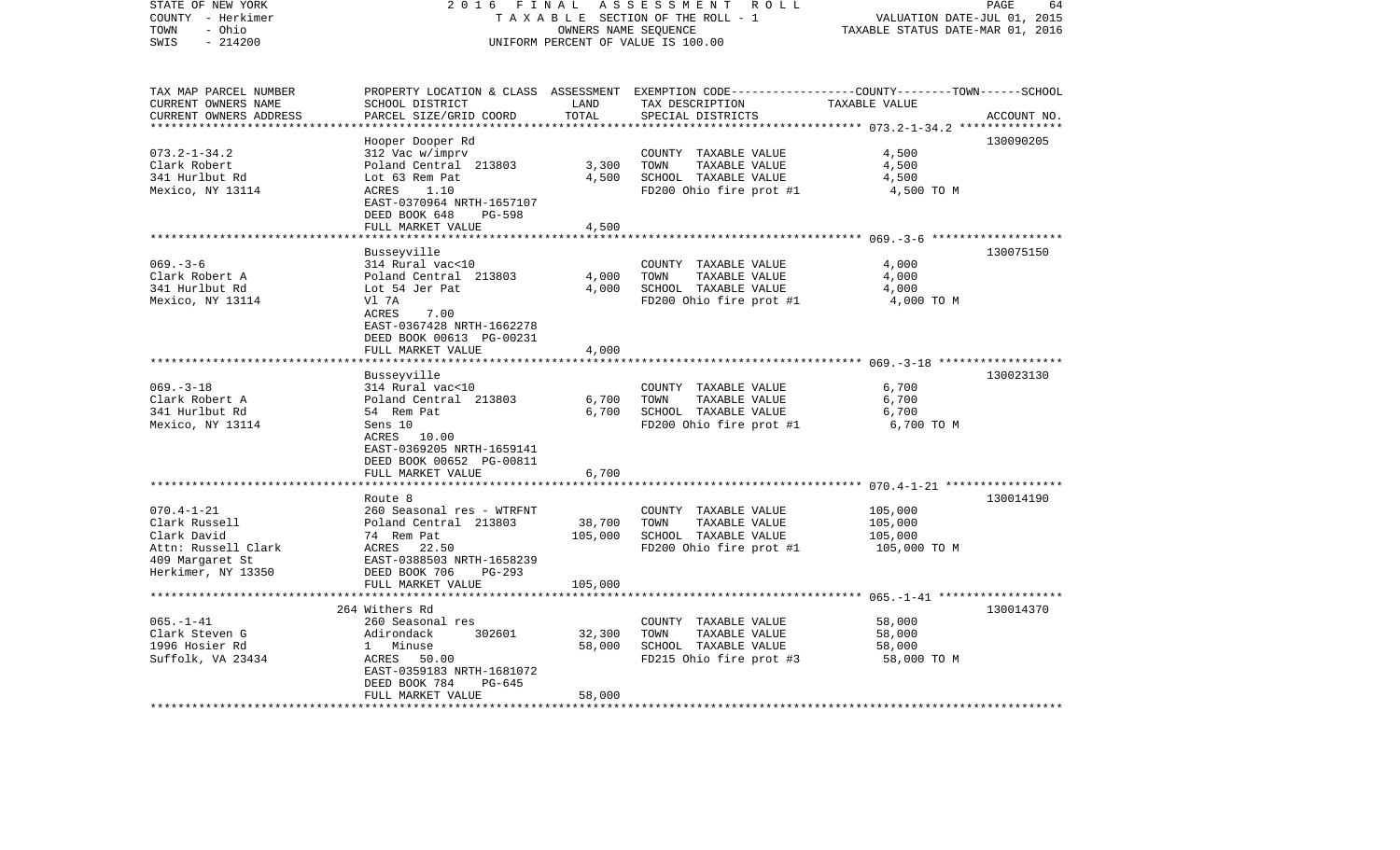| STATE OF NEW YORK<br>COUNTY - Herkimer       | 2016                                                       | FINAL                            | ASSESSMENT ROLL<br>TAXABLE SECTION OF THE ROLL - 1                                                                 |                                          | PAGE<br>65<br>VALUATION DATE-JUL 01, 2015 |
|----------------------------------------------|------------------------------------------------------------|----------------------------------|--------------------------------------------------------------------------------------------------------------------|------------------------------------------|-------------------------------------------|
| - Ohio<br>TOWN<br>$-214200$<br>SWIS          | UNIFORM PERCENT OF VALUE IS 100.00                         | TAXABLE STATUS DATE-MAR 01, 2016 |                                                                                                                    |                                          |                                           |
| TAX MAP PARCEL NUMBER<br>CURRENT OWNERS NAME | SCHOOL DISTRICT                                            | LAND                             | PROPERTY LOCATION & CLASS ASSESSMENT EXEMPTION CODE----------------COUNTY-------TOWN-----SCHOOL<br>TAX DESCRIPTION | TAXABLE VALUE                            |                                           |
| CURRENT OWNERS ADDRESS                       | PARCEL SIZE/GRID COORD                                     | TOTAL                            | SPECIAL DISTRICTS                                                                                                  |                                          | ACCOUNT NO.                               |
|                                              |                                                            |                                  |                                                                                                                    | ********** 074.3-1-26 *****              |                                           |
| $074.3 - 1 - 26$                             | Hill Rd<br>260 Seasonal res                                |                                  | COUNTY TAXABLE VALUE                                                                                               | 13,400                                   | 130090125                                 |
| Clarke Nancy G                               | Poland Central 213803                                      | 10,400                           | TOWN<br>TAXABLE VALUE                                                                                              | 13,400                                   |                                           |
| Clarke Scott                                 | 76 Jer Pat                                                 | 13,400                           | SCHOOL TAXABLE VALUE                                                                                               | 13,400                                   |                                           |
| PO Box 322                                   | ACRES<br>2.70                                              |                                  | FD200 Ohio fire prot #1                                                                                            | 13,400 TO M                              |                                           |
| Newport, NY 13416                            | EAST-0377901 NRTH-1645429<br>DEED BOOK 830<br>PG-96        |                                  |                                                                                                                    |                                          |                                           |
|                                              | FULL MARKET VALUE                                          | 13,400                           |                                                                                                                    |                                          |                                           |
|                                              |                                                            |                                  |                                                                                                                    |                                          |                                           |
|                                              | Mill Wood Hill Rd                                          |                                  |                                                                                                                    |                                          | 130012364                                 |
| $073.2 - 1 - 12.2$<br>Claytor Carolyn L      | 312 Vac w/imprv<br>Poland Central 213803                   | 49,000                           | COUNTY TAXABLE VALUE<br>TOWN<br>TAXABLE VALUE                                                                      | 49,100<br>49,100                         |                                           |
| 209 Mill Wood Hill Rd                        | 79 Jer Pat                                                 | 49,100                           | SCHOOL TAXABLE VALUE                                                                                               | 49,100                                   |                                           |
| Cold Brook, NY 13324                         | ACRES 62.80                                                |                                  | FD200 Ohio fire prot #1                                                                                            | 49,100 TO M                              |                                           |
|                                              | EAST-0372854 NRTH-1650043<br>DEED BOOK 761<br>PG-276       |                                  |                                                                                                                    |                                          |                                           |
|                                              | FULL MARKET VALUE                                          | 49,100                           |                                                                                                                    |                                          |                                           |
|                                              | **********************                                     |                                  |                                                                                                                    |                                          |                                           |
|                                              | 209 Mill Wood Hill Rd                                      |                                  |                                                                                                                    |                                          | 130060305                                 |
| $073.2 - 1 - 13$<br>Claytor Carolyn L        | 270 Mfg housing<br>Poland Central 213803                   |                                  | AGED-CT<br>41801<br>27,000 STAR EN<br>41834                                                                        | 27,850<br>27,850<br>$\overline{0}$       | 0<br>$\mathbf 0$<br>55,700                |
| 209 Millwood Hill Rd                         | Lot 79 Rem Pat                                             | 55,700                           | COUNTY TAXABLE VALUE                                                                                               | 27,850                                   |                                           |
| Cold Brook, NY 13324                         | ACRES<br>9.90                                              |                                  | TOWN<br>TAXABLE VALUE                                                                                              | 27,850                                   |                                           |
|                                              | EAST-0371906 NRTH-1650334                                  |                                  | SCHOOL TAXABLE VALUE                                                                                               | $\Omega$                                 |                                           |
|                                              | DEED BOOK 761<br>PG-276                                    |                                  | FD200 Ohio fire prot #1                                                                                            | 55,700 TO M                              |                                           |
|                                              | FULL MARKET VALUE                                          | 55,700                           |                                                                                                                    |                                          |                                           |
|                                              |                                                            |                                  |                                                                                                                    |                                          |                                           |
|                                              | 120 Skinner Rd                                             |                                  |                                                                                                                    |                                          | 130030510<br>$\Omega$                     |
| $073.4 - 2 - 19$<br>Clemons Gary A           | 210 1 Family Res<br>Poland Central 213803                  | 15,100                           | STAR B<br>41854<br>COUNTY TAXABLE VALUE                                                                            | $\mathbf{0}$<br>46,400                   | 30,000                                    |
| 120 Skinner Rd Rd                            | 77 Jer Pat                                                 | 46,400                           | TOWN<br>TAXABLE VALUE                                                                                              | 46,400                                   |                                           |
| Ohio, NY 13324                               | ACRES<br>1.50                                              |                                  | SCHOOL TAXABLE VALUE                                                                                               | 16,400                                   |                                           |
|                                              | EAST-0369786 NRTH-1643808                                  |                                  | FD200 Ohio fire prot #1                                                                                            | 46,400 TO M                              |                                           |
|                                              | DEED BOOK 1444 PG-574                                      |                                  |                                                                                                                    |                                          |                                           |
|                                              | FULL MARKET VALUE                                          | 46,400                           |                                                                                                                    |                                          |                                           |
|                                              | **********************                                     |                                  |                                                                                                                    | ********** 078.2-1-56.1 **************** |                                           |
|                                              | 448 Smith Rd                                               |                                  |                                                                                                                    |                                          |                                           |
| $078.2 - 1 - 56.1$<br>Cloughen Steven M      | 322 Rural vac>10<br>Poland Central 213803                  | 58,300                           | COUNTY TAXABLE VALUE<br>TAXABLE VALUE<br>TOWN                                                                      | 58,300<br>58,300                         |                                           |
| Cloughen Elizabeth                           | 43 Jer Pat                                                 | 58,300                           | SCHOOL TAXABLE VALUE                                                                                               | 58,300                                   |                                           |
| 18 Grace Park Dr                             | 78.2-1-56 DELETED USING S                                  |                                  | FD200 Ohio fire prot #1                                                                                            | 58,300 TO M                              |                                           |
| Commack, NY 11725                            | #4                                                         |                                  |                                                                                                                    |                                          |                                           |
|                                              | FRNT 1890.00 DPTH                                          |                                  |                                                                                                                    |                                          |                                           |
|                                              | ACRES<br>57.00                                             |                                  |                                                                                                                    |                                          |                                           |
|                                              | EAST-0370809 NRTH-1636538                                  |                                  |                                                                                                                    |                                          |                                           |
|                                              | DEED BOOK 1512<br>PG-71                                    |                                  |                                                                                                                    |                                          |                                           |
| **********************                       | FULL MARKET VALUE<br>* * * * * * * * * * * * * * * * * * * | 58,300<br>******                 |                                                                                                                    |                                          |                                           |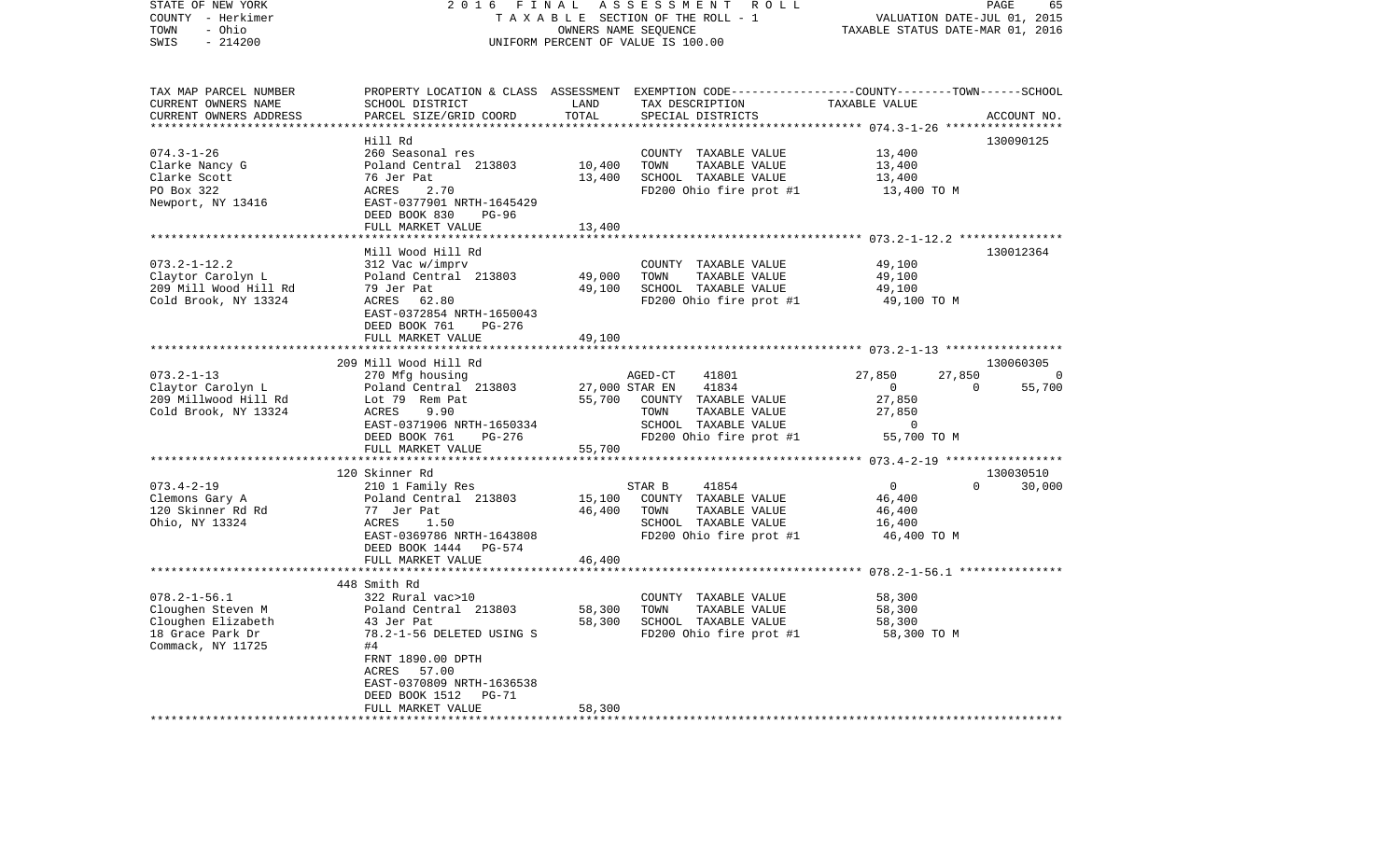| STATE OF NEW YORK<br>COUNTY - Herkimer | 2 0 1 6                                                             | FINAL                            | ASSESSMENT<br>R O L L<br>TAXABLE SECTION OF THE ROLL - 1                                         | VALUATION DATE-JUL 01, 2015                         | PAGE<br>66  |
|----------------------------------------|---------------------------------------------------------------------|----------------------------------|--------------------------------------------------------------------------------------------------|-----------------------------------------------------|-------------|
| - Ohio<br>TOWN                         |                                                                     | TAXABLE STATUS DATE-MAR 01, 2016 |                                                                                                  |                                                     |             |
| $-214200$<br>SWIS                      |                                                                     |                                  | OWNERS NAME SEQUENCE<br>UNIFORM PERCENT OF VALUE IS 100.00                                       |                                                     |             |
| TAX MAP PARCEL NUMBER                  |                                                                     |                                  | PROPERTY LOCATION & CLASS ASSESSMENT EXEMPTION CODE----------------COUNTY-------TOWN------SCHOOL |                                                     |             |
| CURRENT OWNERS NAME                    | SCHOOL DISTRICT                                                     | LAND                             | TAX DESCRIPTION                                                                                  | TAXABLE VALUE                                       |             |
| CURRENT OWNERS ADDRESS                 | PARCEL SIZE/GRID COORD                                              | TOTAL                            | SPECIAL DISTRICTS                                                                                |                                                     | ACCOUNT NO. |
|                                        |                                                                     |                                  |                                                                                                  | ********* 078.2-2-53.1 ***                          |             |
|                                        | Smith Rd                                                            |                                  |                                                                                                  |                                                     | 130011940   |
| $078.2 - 2 - 53.1$                     | 910 Priv forest                                                     |                                  | COUNTY<br>TAXABLE VALUE                                                                          | 21,900                                              |             |
| Cloughen Steven M                      | Poland Central 213803                                               | 21,900                           | TOWN<br>TAXABLE VALUE                                                                            | 21,900                                              |             |
| Cloughen Elizabeth                     | 43 Jer Pat                                                          | 21,900                           | SCHOOL TAXABLE VALUE                                                                             | 21,900                                              |             |
| 18 Grace Park Dr                       | V12 50                                                              |                                  | FD200 Ohio fire prot #1                                                                          | 21,900 TO M                                         |             |
| Commack, NY 11725                      | ACRES 25.00<br>EAST-0370107 NRTH-1635529<br>DEED BOOK 1512<br>PG-72 |                                  |                                                                                                  |                                                     |             |
|                                        | FULL MARKET VALUE                                                   | 21,900                           |                                                                                                  |                                                     |             |
|                                        |                                                                     |                                  |                                                                                                  |                                                     |             |
|                                        | 119 Reese Rd                                                        |                                  |                                                                                                  |                                                     |             |
| $078.1 - 2 - 11.11$                    | 260 Seasonal res                                                    |                                  | COUNTY<br>TAXABLE VALUE                                                                          | 51,000                                              |             |
| Coddington Jason                       | Poland Central 213803                                               | 20,600                           | TOWN<br>TAXABLE VALUE                                                                            | 51,000                                              |             |
| 82 Old Rt. 299                         | FRNT 357.00 DPTH                                                    | 51,000                           | SCHOOL TAXABLE VALUE                                                                             | 51,000                                              |             |
| New Paltz, NY 12561                    | 10.00<br>ACRES<br>EAST-0358054 NRTH-1636858                         |                                  |                                                                                                  |                                                     |             |
|                                        | DEED BOOK 1077<br>PG-332                                            |                                  |                                                                                                  |                                                     |             |
|                                        | FULL MARKET VALUE                                                   | 51,000                           |                                                                                                  |                                                     |             |
|                                        | ********************                                                |                                  |                                                                                                  |                                                     |             |
|                                        | Route 8                                                             |                                  |                                                                                                  |                                                     | 130043650   |
| $074.1 - 2 - 2$                        | 210 1 Family Res                                                    |                                  | STAR B<br>41854                                                                                  | $\mathbf 0$<br>0                                    | 30,000      |
| Coe Christine                          | Poland Central 213803                                               | 13,700                           | COUNTY TAXABLE VALUE                                                                             | 84,900                                              |             |
| 3747 State Rt 8                        | 63 Rem Pat                                                          | 84,900                           | TAXABLE VALUE<br>TOWN                                                                            | 84,900                                              |             |
| Cold Brook, NY 13324                   | FRNT 177.00 DPTH 140.00                                             |                                  | SCHOOL TAXABLE VALUE                                                                             | 54,900                                              |             |
|                                        | ACRES<br>0.39                                                       |                                  | FD200 Ohio fire prot #1                                                                          | 84,900 TO M                                         |             |
|                                        | EAST-0374120 NRTH-1652996                                           |                                  |                                                                                                  |                                                     |             |
|                                        | DEED BOOK 926<br>PG-617                                             |                                  |                                                                                                  |                                                     |             |
|                                        | FULL MARKET VALUE                                                   | 84,900                           |                                                                                                  |                                                     |             |
|                                        |                                                                     |                                  |                                                                                                  |                                                     |             |
|                                        | Rt 8                                                                |                                  |                                                                                                  |                                                     | 130043620   |
| $074.1 - 2 - 41$                       | 314 Rural vac<10                                                    |                                  | COUNTY TAXABLE VALUE                                                                             | 8,000                                               |             |
| Coe Christine<br>3747 State Rt 8       | Poland Central 213803                                               | 8,000<br>8,000                   | TOWN<br>TAXABLE VALUE<br>SCHOOL TAXABLE VALUE                                                    | 8,000<br>8,000                                      |             |
| Cold Brook, NY 13324                   | 63 Rempat Sub16<br>FRNT 220.00 DPTH 180.00                          |                                  | FD200 Ohio fire prot #1                                                                          | 8,000 TO M                                          |             |
|                                        | ACRES<br>1.02                                                       |                                  |                                                                                                  |                                                     |             |
|                                        | EAST-0374213 NRTH-1652951                                           |                                  |                                                                                                  |                                                     |             |
|                                        | DEED BOOK 926<br>$PG-620$                                           |                                  |                                                                                                  |                                                     |             |
|                                        | FULL MARKET VALUE                                                   | 8,000                            |                                                                                                  |                                                     |             |
|                                        |                                                                     |                                  |                                                                                                  | ********************* 085.1-1-26.4 **************** |             |
|                                        | Tea Cup St                                                          |                                  |                                                                                                  |                                                     |             |
| $085.1 - 1 - 26.4$                     | 314 Rural vac<10                                                    |                                  | COUNTY<br>TAXABLE VALUE                                                                          | 12,000                                              |             |
| Cognetto, III Vincent N                | Poland Central 213803                                               | 12,000                           | TOWN<br>TAXABLE VALUE                                                                            | 12,000                                              |             |
| 479 Ashwood Ave                        | FRNT 373.00 DPTH                                                    | 12,000                           | SCHOOL TAXABLE VALUE                                                                             | 12,000                                              |             |
| Utica, NY 13502                        | 9.00<br>ACRES                                                       |                                  |                                                                                                  |                                                     |             |
|                                        | EAST-0380527 NRTH-1621218                                           |                                  |                                                                                                  |                                                     |             |
|                                        | DEED BOOK 1523<br><b>PG-817</b>                                     |                                  |                                                                                                  |                                                     |             |
|                                        | FULL MARKET VALUE<br>*****************                              | 12,000                           |                                                                                                  |                                                     |             |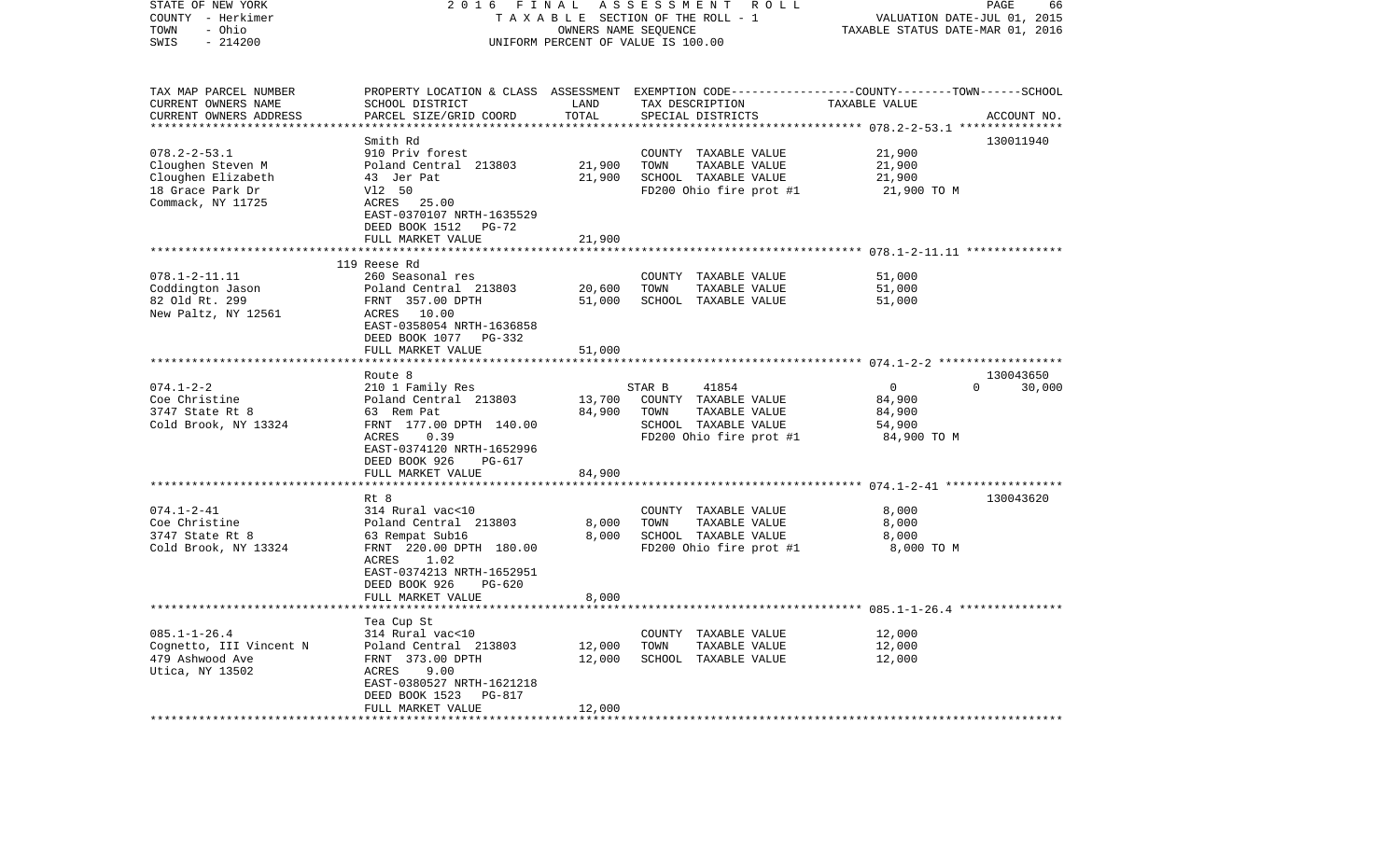| STATE OF NEW YORK<br>COUNTY - Herkimer<br>- Ohio<br>TOWN<br>$-214200$<br>SWIS | 2 0 1 6<br>FINAL                                      | OWNERS NAME SEQUENCE | ASSESSMENT ROLL<br>TAXABLE SECTION OF THE ROLL - 1<br>UNIFORM PERCENT OF VALUE IS 100.00 | PAGE<br>67<br>VALUATION DATE-JUL 01, 2015<br>TAXABLE STATUS DATE-MAR 01, 2016                                    |
|-------------------------------------------------------------------------------|-------------------------------------------------------|----------------------|------------------------------------------------------------------------------------------|------------------------------------------------------------------------------------------------------------------|
|                                                                               |                                                       |                      |                                                                                          |                                                                                                                  |
| TAX MAP PARCEL NUMBER<br>CURRENT OWNERS NAME                                  | SCHOOL DISTRICT                                       | LAND                 | TAX DESCRIPTION                                                                          | PROPERTY LOCATION & CLASS ASSESSMENT EXEMPTION CODE---------------COUNTY-------TOWN------SCHOOL<br>TAXABLE VALUE |
| CURRENT OWNERS ADDRESS                                                        | PARCEL SIZE/GRID COORD                                | TOTAL                | SPECIAL DISTRICTS                                                                        | ACCOUNT NO.                                                                                                      |
|                                                                               |                                                       |                      |                                                                                          |                                                                                                                  |
| $078.2 - 1 - 45.1$                                                            | Smith Rd<br>322 Rural vac>10                          |                      | COUNTY TAXABLE VALUE                                                                     | 130021630<br>19,000                                                                                              |
| Cole Perry                                                                    | Poland Central 213803                                 | 19,000               | TOWN<br>TAXABLE VALUE                                                                    | 19,000                                                                                                           |
| Cole Sherry                                                                   | 44 Jer Pat                                            | 19,000               | SCHOOL TAXABLE VALUE                                                                     | 19,000                                                                                                           |
| 30 Lincoln St                                                                 | ACRES 20.60                                           |                      | FD200 Ohio fire prot #1                                                                  | 19,000 TO M                                                                                                      |
| Plainville, CT 06062                                                          | EAST-0369597 NRTH-1637275                             |                      |                                                                                          |                                                                                                                  |
|                                                                               | DEED BOOK 864<br>PG-89                                |                      |                                                                                          |                                                                                                                  |
|                                                                               | FULL MARKET VALUE                                     | 19,000               |                                                                                          |                                                                                                                  |
|                                                                               |                                                       |                      |                                                                                          |                                                                                                                  |
|                                                                               | Smith Rd                                              |                      |                                                                                          |                                                                                                                  |
| $078.2 - 1 - 45.2$                                                            | 322 Rural vac>10                                      |                      | COUNTY TAXABLE VALUE                                                                     | 18,600                                                                                                           |
| Cole Perry                                                                    | Poland Central 213803                                 | 18,600               | TAXABLE VALUE<br>TOWN                                                                    | 18,600                                                                                                           |
| Cole Sherry                                                                   | 44 Jer Pat                                            | 18,600               | SCHOOL TAXABLE VALUE                                                                     | 18,600                                                                                                           |
| 30 Lincoln St                                                                 | ACRES 20.00                                           |                      | FD200 Ohio fire prot #1                                                                  | 18,600 TO M                                                                                                      |
| Plainville Conn, 06062                                                        | EAST-0369075 NRTH-1637489<br>DEED BOOK 765<br>PG-470  |                      |                                                                                          |                                                                                                                  |
|                                                                               | FULL MARKET VALUE                                     | 18,600               |                                                                                          |                                                                                                                  |
|                                                                               |                                                       |                      |                                                                                          |                                                                                                                  |
|                                                                               | 3969 Route 8                                          |                      |                                                                                          |                                                                                                                  |
| $074.1 - 2 - 14.2$                                                            | 210 1 Family Res                                      |                      | COUNTY TAXABLE VALUE                                                                     | 165,000                                                                                                          |
| Collier Gary T                                                                | Poland Central 213803                                 | 15,900               | TAXABLE VALUE<br>TOWN                                                                    | 165,000                                                                                                          |
| Collier Bette J                                                               | ACRES<br>2.20                                         | 165,000              | SCHOOL TAXABLE VALUE                                                                     | 165,000                                                                                                          |
| 15 Franklin St                                                                | EAST-0376364 NRTH-1656801                             |                      |                                                                                          |                                                                                                                  |
| Phelps, NY 14532                                                              | DEED BOOK 1600 PG-765                                 |                      |                                                                                          |                                                                                                                  |
|                                                                               | FULL MARKET VALUE                                     | 165,000              |                                                                                          |                                                                                                                  |
|                                                                               | Route 8                                               |                      |                                                                                          |                                                                                                                  |
| $074.1 - 2 - 25.2$                                                            | 314 Rural vac<10                                      |                      | COUNTY TAXABLE VALUE                                                                     | 9,800                                                                                                            |
| Collier Gary T                                                                | Poland Central 213803                                 | 9,800                | TAXABLE VALUE<br>TOWN                                                                    | 9,800                                                                                                            |
| Coller Bette J                                                                | FRNT 98.40 DPTH                                       | 9,800                | SCHOOL TAXABLE VALUE                                                                     | 9,800                                                                                                            |
| 15 Franklin St                                                                | 2.60<br>ACRES                                         |                      |                                                                                          |                                                                                                                  |
| Phelps, NY 14532                                                              | EAST-0376514 NRTH-1656212<br>DEED BOOK 1600<br>PG-765 |                      |                                                                                          |                                                                                                                  |
|                                                                               | FULL MARKET VALUE                                     | 9,800                |                                                                                          |                                                                                                                  |
|                                                                               |                                                       |                      |                                                                                          |                                                                                                                  |
|                                                                               | Honnedaga Lk                                          |                      |                                                                                          | 130006990                                                                                                        |
| $059. - 1 - 74$                                                               | 314 Rural vac<10 - WTRFNT                             |                      | COUNTY TAXABLE VALUE                                                                     | 84,000                                                                                                           |
| Collum Sarah                                                                  | Poland Central 213803                                 | 84,000               | TAXABLE VALUE<br>TOWN                                                                    | 84,000                                                                                                           |
| 345 Rock Road East                                                            | P36 Moose River                                       | 84,000               | SCHOOL TAXABLE VALUE                                                                     | 84,000                                                                                                           |
| Lamberville, NJ 08530                                                         | $P-Fr$ 7                                              |                      | FD215 Ohio fire prot #3                                                                  | 84,000 TO M                                                                                                      |
|                                                                               | 8.20<br>ACRES                                         |                      |                                                                                          |                                                                                                                  |
|                                                                               | EAST-0411739 NRTH-1703852<br>DEED BOOK 941<br>PG-566  |                      |                                                                                          |                                                                                                                  |
|                                                                               | FULL MARKET VALUE                                     | 84,000               |                                                                                          |                                                                                                                  |
|                                                                               |                                                       |                      |                                                                                          |                                                                                                                  |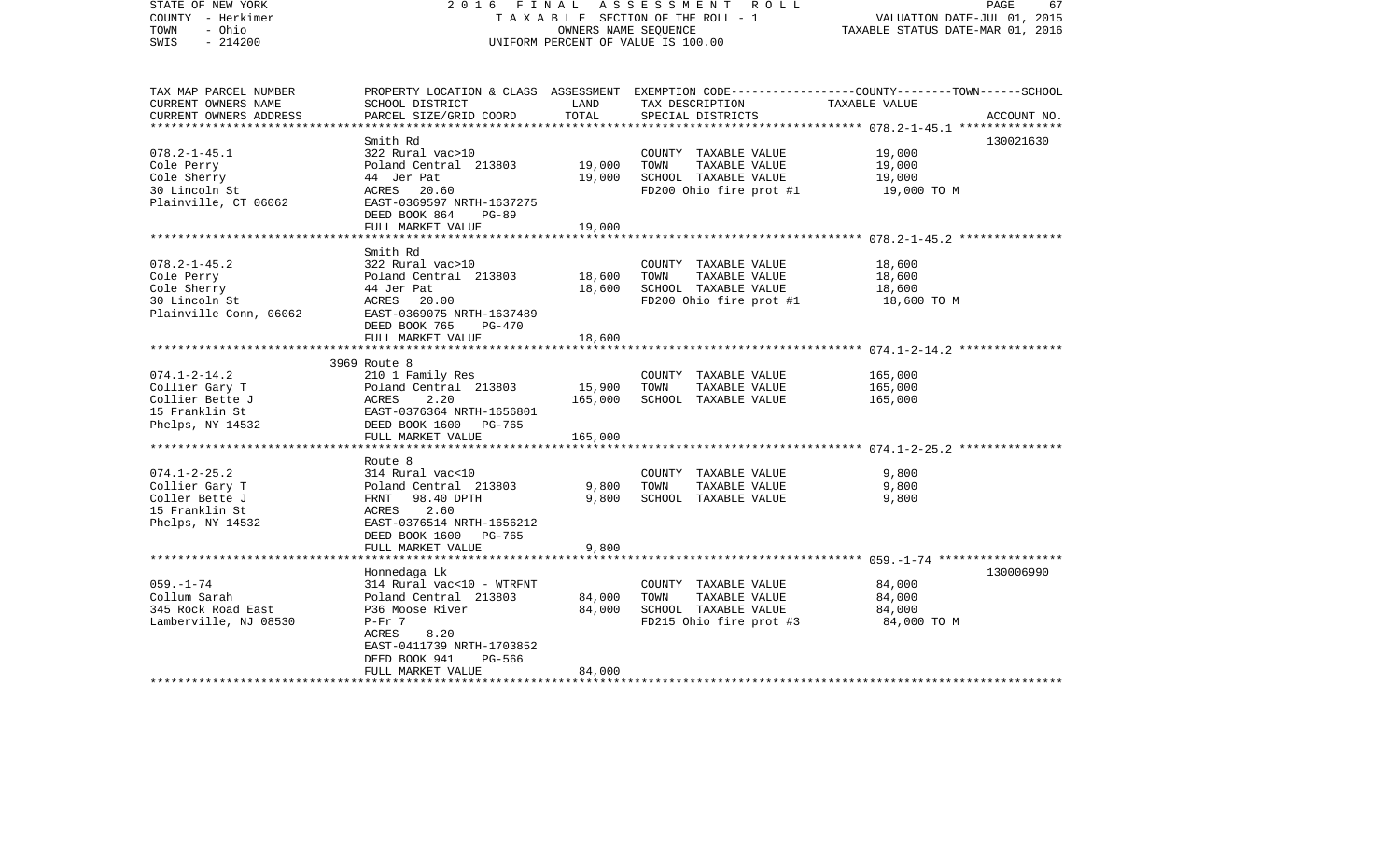| STATE OF NEW YORK           | 2016 FINAL                      |                                  | A S S E S S M E N T<br>R O L L                                                                  |                          | PAGE<br>68         |
|-----------------------------|---------------------------------|----------------------------------|-------------------------------------------------------------------------------------------------|--------------------------|--------------------|
| COUNTY - Herkimer           | TAXABLE SECTION OF THE ROLL - 1 | VALUATION DATE-JUL 01, 2015      |                                                                                                 |                          |                    |
| - Ohio<br>TOWN              |                                 | TAXABLE STATUS DATE-MAR 01, 2016 |                                                                                                 |                          |                    |
| $-214200$<br>SWIS           |                                 |                                  | UNIFORM PERCENT OF VALUE IS 100.00                                                              |                          |                    |
|                             |                                 |                                  |                                                                                                 |                          |                    |
|                             |                                 |                                  |                                                                                                 |                          |                    |
| TAX MAP PARCEL NUMBER       |                                 |                                  | PROPERTY LOCATION & CLASS ASSESSMENT EXEMPTION CODE---------------COUNTY-------TOWN------SCHOOL |                          |                    |
| CURRENT OWNERS NAME         | SCHOOL DISTRICT                 | LAND                             | TAX DESCRIPTION                                                                                 | TAXABLE VALUE            |                    |
| CURRENT OWNERS ADDRESS      | PARCEL SIZE/GRID COORD          | TOTAL                            | SPECIAL DISTRICTS                                                                               |                          | ACCOUNT NO.        |
| ************************    |                                 |                                  |                                                                                                 |                          |                    |
|                             | Honnedaga Lk                    |                                  |                                                                                                 |                          | 130008730          |
| $059. -1 - 75$              | 314 Rural vac<10                |                                  | COUNTY TAXABLE VALUE                                                                            | 5,100                    |                    |
| Collum Sarah                | Poland Central 213803           | 5,100                            | TOWN<br>TAXABLE VALUE                                                                           | 5,100                    |                    |
| 345 Rock Road East          | R36 Moose River                 | 5,100                            | SCHOOL TAXABLE VALUE                                                                            | 5,100                    |                    |
| Lambertville, NJ 08530      | $P-Fr$ 6                        |                                  | FD215 Ohio fire prot #3                                                                         | 5,100 TO M               |                    |
|                             | ACRES<br>5.10                   |                                  |                                                                                                 |                          |                    |
|                             | EAST-0412029 NRTH-1703449       |                                  |                                                                                                 |                          |                    |
|                             | DEED BOOK 941<br>PG-565         |                                  |                                                                                                 |                          |                    |
|                             | FULL MARKET VALUE               | 5,100                            |                                                                                                 |                          |                    |
|                             |                                 |                                  |                                                                                                 |                          |                    |
|                             | 2452 Route 8                    |                                  |                                                                                                 |                          | 130013740          |
| $078.2 - 2 - 47$            | 322 Rural vac>10                |                                  | COUNTY TAXABLE VALUE                                                                            | 36,900                   |                    |
| Colosi Joseph               | Poland Central 213803           | 36,900                           | TAXABLE VALUE<br>TOWN                                                                           | 36,900                   |                    |
| Palumbo Paul F              | 44 Jer Pat                      | 36,900                           | SCHOOL TAXABLE VALUE                                                                            | 36,900                   |                    |
| 6539 Roberts Rd             | Sens 30                         |                                  | FD200 Ohio fire prot #1                                                                         | 36,900 TO M              |                    |
| Deerfield, NY 13502         | ACRES 30.00                     |                                  |                                                                                                 |                          |                    |
|                             | EAST-0367499 NRTH-1633042       |                                  |                                                                                                 |                          |                    |
|                             | DEED BOOK 1595<br>PG-403        |                                  |                                                                                                 |                          |                    |
|                             | FULL MARKET VALUE               | 36,900                           |                                                                                                 |                          |                    |
|                             |                                 |                                  |                                                                                                 |                          |                    |
|                             | Bill Hamblin Rd                 |                                  |                                                                                                 |                          | 130060660          |
| $085.2 - 2 - 37$            | 260 Seasonal res                |                                  | COUNTY TAXABLE VALUE                                                                            | 32,600                   |                    |
| Comstock Harold L           | Poland Central 213803           | 20,800                           | TAXABLE VALUE<br>TOWN                                                                           | 32,600                   |                    |
| Comstock Harry              | Lot 40 Jer Pat                  | 32,600                           | SCHOOL TAXABLE VALUE                                                                            | 32,600                   |                    |
| 141 Top Notch Rd            | ACRES 10.00                     |                                  | FD210 Ohio fire prot #2                                                                         | 32,600 TO M              |                    |
| Little Falls, NY 13365-9359 | EAST-0392247 NRTH-1624310       |                                  |                                                                                                 |                          |                    |
|                             | DEED BOOK 703<br><b>PG-918</b>  |                                  |                                                                                                 |                          |                    |
|                             | FULL MARKET VALUE               | 32,600                           |                                                                                                 |                          |                    |
|                             | *******************             |                                  |                                                                                                 |                          |                    |
|                             | Route 8                         |                                  |                                                                                                 |                          |                    |
| $073.4 - 1 - 50.4$          | 270 Mfg housing                 |                                  | VET COM C 41132                                                                                 | 10,200                   | 0<br>0             |
| Comstock Lee S              | Poland Central 213803           |                                  | 22,800 VET COM T 41133                                                                          | $\overline{0}$<br>10,200 | 0                  |
| Comstock Rebecca E          | Lot $48/49$ Jer Pat             | 40,800 STAR B                    | 41854                                                                                           | $\mathbf 0$              | 30,000<br>$\Omega$ |
| 2964 State Route 8          | ACRES<br>5.00                   |                                  | COUNTY TAXABLE VALUE                                                                            | 30,600                   |                    |
| Cold Brook, NY 13324        | EAST-0365099 NRTH-1642604       |                                  | TOWN<br>TAXABLE VALUE                                                                           | 30,600                   |                    |
|                             | DEED BOOK 920<br>PG-457         |                                  | SCHOOL TAXABLE VALUE                                                                            | 10,800                   |                    |
|                             | FULL MARKET VALUE               | 40,800                           | FD200 Ohio fire prot #1                                                                         | 40,800 TO M              |                    |
|                             |                                 |                                  |                                                                                                 |                          |                    |
|                             | Hooper Dooper Rd                |                                  |                                                                                                 |                          | 130014730          |
| $073.2 - 1 - 35$            | 314 Rural vac<10                |                                  | COUNTY TAXABLE VALUE                                                                            | 5,200                    |                    |
| Conklin Brook #10 Club      | Poland Central 213803           | 5,200                            | TAXABLE VALUE<br>TOWN                                                                           | 5,200                    |                    |
| Attn: Michael Pettit        | 63 Rem Pat                      | 5,200                            | SCHOOL TAXABLE VALUE                                                                            | 5,200                    |                    |
| 16 Elmwood Ave              | Ten Garage                      |                                  | FD200 Ohio fire prot #1                                                                         | 5,200 TO M               |                    |
| Sodus, NY 14551-1108        | V12 1                           |                                  |                                                                                                 |                          |                    |
|                             | FRNT 350.00 DPTH 340.00         |                                  |                                                                                                 |                          |                    |
|                             | 1.40<br>ACRES                   |                                  |                                                                                                 |                          |                    |
|                             | EAST-0371048 NRTH-1656862       |                                  |                                                                                                 |                          |                    |
|                             | DEED BOOK 00524 PG-00085        |                                  |                                                                                                 |                          |                    |
|                             | FULL MARKET VALUE               | 5,200                            |                                                                                                 |                          |                    |
|                             |                                 |                                  |                                                                                                 |                          |                    |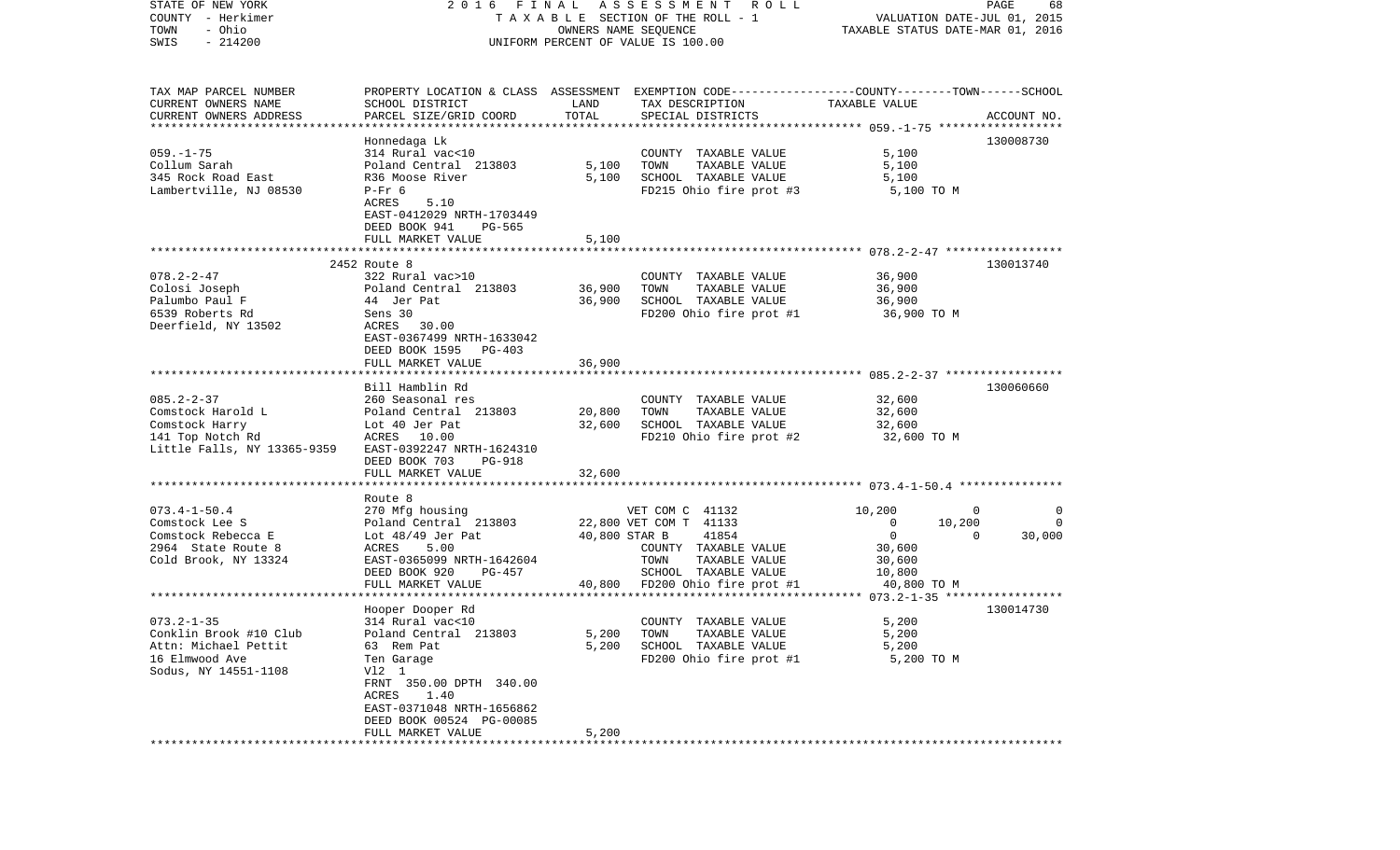| TAX MAP PARCEL NUMBER<br>PROPERTY LOCATION & CLASS ASSESSMENT EXEMPTION CODE---------------COUNTY-------TOWN------SCHOOL<br>TAX DESCRIPTION TAXABLE VALUE<br>CURRENT OWNERS NAME<br>SCHOOL DISTRICT<br>LAND<br>TOTAL<br>CURRENT OWNERS ADDRESS<br>PARCEL SIZE/GRID COORD<br>SPECIAL DISTRICTS<br>ACCOUNT NO.<br>Busseyville<br>130014760<br>$069. -3 -7$<br>40,200<br>920 Priv Hunt/Fi<br>COUNTY TAXABLE VALUE<br>27,200<br>Conklin Brook #10 Club Inc<br>Poland Central 213803<br>TOWN<br>TAXABLE VALUE<br>40,200<br>40,200<br>SCHOOL TAXABLE VALUE<br>40,200<br>Attn: Michael Pettit<br>54 Rem Pat<br>16 Elmwood Ave<br>ACRES 41.10<br>FD200 Ohio fire prot #1<br>40,200 TO M<br>Sodus, NY 14551<br>EAST-0368682 NRTH-1662635<br>DEED BOOK 00000<br>40,200<br>FULL MARKET VALUE<br>Santmier Rd<br>$084.2 - 2 - 15.2$<br>910 Priv forest<br>COUNTY TAXABLE VALUE<br>57,300<br>57,300<br>Conner Steven H<br>TOWN<br>TAXABLE VALUE<br>Conner Linda J<br>57,300<br>SCHOOL TAXABLE VALUE<br>57,300<br>PO Box 227<br>WEaton, NY 13484<br>EAST-0369491 NRTH-1622731<br>57,300<br>FULL MARKET VALUE<br>130014880<br>Smith Rd<br>$073.4 - 3 - 1$<br>314 Rural vac<10<br>3,700<br>COUNTY TAXABLE VALUE<br>Poland Central 213803<br>Convertino Daniel<br>3,700<br>TOWN<br>TAXABLE VALUE<br>3,700<br>3,700<br>SCHOOL TAXABLE VALUE<br>Convertion Jeanne<br>50 Jer Pat<br>3,700<br>FRNT 150.00 DPTH 200.00<br>5864 Smith Hill Rd<br>FD200 Ohio fire prot #1<br>3,700 TO M<br>Utica, NY 13502<br>ACRES<br>0.69<br>EAST-0371845 NRTH-1640960<br>DEED BOOK 1076 PG-619<br>FULL MARKET VALUE<br>3,700<br>130014940<br>North Lake Rd<br>$064. -1 - 5.1$<br>4,000<br>4,000<br>260 Seasonal res<br>VETFUND CT 41101<br>$\Omega$<br>302601<br>Cook Dale K<br>33,600<br>COUNTY TAXABLE VALUE<br>62,100<br>Adirondack<br>3660 Potash Hill Rd<br>54 Woodhull Sammar Start<br>66,100<br>TOWN<br>TAXABLE VALUE<br>62,100<br>Vernon, NY 13477<br>ACRES 19.30<br>SCHOOL TAXABLE VALUE<br>66,100<br>FD215 Ohio fire prot #3 66,100 TO M<br>EAST-0341515 NRTH-1682800<br>DEED BOOK 1380 PG-424<br>FULL MARKET VALUE<br>66,100<br>North Lake Rd<br>$064. -1 - 5.2$<br>260 Seasonal res<br>COUNTY TAXABLE VALUE<br>57,500<br>57,500<br>Cook Dale K<br>302601<br>7,800<br>TOWN<br>TAXABLE VALUE<br>Adirondack<br>54 Woodhull<br>57,500<br>SCHOOL TAXABLE VALUE<br>3660 Potash Hill Rd<br>57,500<br>FD215 Ohio fire prot $#3$ 57,500 TO M<br>Vernon Center, NY 13477<br>ACRES 1.20<br>EAST-0341910 NRTH-1682399<br>DEED BOOK 772<br>PG-654<br>FULL MARKET VALUE<br>57,500<br>********************* | STATE OF NEW YORK<br>COUNTY - Herkimer<br>- Ohio<br>TOWN<br>$-214200$<br>SWIS | 2016 FINAL<br>TAXABLE SECTION OF THE ROLL - 1<br>UNIFORM PERCENT OF VALUE IS 100.00 | PAGE<br>69<br>VALUATION DATE-JUL 01, 2015<br>TAXABLE STATUS DATE-MAR 01, 2016 |  |  |
|--------------------------------------------------------------------------------------------------------------------------------------------------------------------------------------------------------------------------------------------------------------------------------------------------------------------------------------------------------------------------------------------------------------------------------------------------------------------------------------------------------------------------------------------------------------------------------------------------------------------------------------------------------------------------------------------------------------------------------------------------------------------------------------------------------------------------------------------------------------------------------------------------------------------------------------------------------------------------------------------------------------------------------------------------------------------------------------------------------------------------------------------------------------------------------------------------------------------------------------------------------------------------------------------------------------------------------------------------------------------------------------------------------------------------------------------------------------------------------------------------------------------------------------------------------------------------------------------------------------------------------------------------------------------------------------------------------------------------------------------------------------------------------------------------------------------------------------------------------------------------------------------------------------------------------------------------------------------------------------------------------------------------------------------------------------------------------------------------------------------------------------------------------------------------------------------------------------------------------------------------------------------------------------------------------------------------------------------------------------------------------------------------------------------------------------------------------------------------------------------------------------------------------------------------------------------|-------------------------------------------------------------------------------|-------------------------------------------------------------------------------------|-------------------------------------------------------------------------------|--|--|
|                                                                                                                                                                                                                                                                                                                                                                                                                                                                                                                                                                                                                                                                                                                                                                                                                                                                                                                                                                                                                                                                                                                                                                                                                                                                                                                                                                                                                                                                                                                                                                                                                                                                                                                                                                                                                                                                                                                                                                                                                                                                                                                                                                                                                                                                                                                                                                                                                                                                                                                                                                    |                                                                               |                                                                                     |                                                                               |  |  |
|                                                                                                                                                                                                                                                                                                                                                                                                                                                                                                                                                                                                                                                                                                                                                                                                                                                                                                                                                                                                                                                                                                                                                                                                                                                                                                                                                                                                                                                                                                                                                                                                                                                                                                                                                                                                                                                                                                                                                                                                                                                                                                                                                                                                                                                                                                                                                                                                                                                                                                                                                                    |                                                                               |                                                                                     |                                                                               |  |  |
|                                                                                                                                                                                                                                                                                                                                                                                                                                                                                                                                                                                                                                                                                                                                                                                                                                                                                                                                                                                                                                                                                                                                                                                                                                                                                                                                                                                                                                                                                                                                                                                                                                                                                                                                                                                                                                                                                                                                                                                                                                                                                                                                                                                                                                                                                                                                                                                                                                                                                                                                                                    |                                                                               |                                                                                     |                                                                               |  |  |
|                                                                                                                                                                                                                                                                                                                                                                                                                                                                                                                                                                                                                                                                                                                                                                                                                                                                                                                                                                                                                                                                                                                                                                                                                                                                                                                                                                                                                                                                                                                                                                                                                                                                                                                                                                                                                                                                                                                                                                                                                                                                                                                                                                                                                                                                                                                                                                                                                                                                                                                                                                    |                                                                               |                                                                                     |                                                                               |  |  |
|                                                                                                                                                                                                                                                                                                                                                                                                                                                                                                                                                                                                                                                                                                                                                                                                                                                                                                                                                                                                                                                                                                                                                                                                                                                                                                                                                                                                                                                                                                                                                                                                                                                                                                                                                                                                                                                                                                                                                                                                                                                                                                                                                                                                                                                                                                                                                                                                                                                                                                                                                                    |                                                                               |                                                                                     |                                                                               |  |  |
|                                                                                                                                                                                                                                                                                                                                                                                                                                                                                                                                                                                                                                                                                                                                                                                                                                                                                                                                                                                                                                                                                                                                                                                                                                                                                                                                                                                                                                                                                                                                                                                                                                                                                                                                                                                                                                                                                                                                                                                                                                                                                                                                                                                                                                                                                                                                                                                                                                                                                                                                                                    |                                                                               |                                                                                     |                                                                               |  |  |
|                                                                                                                                                                                                                                                                                                                                                                                                                                                                                                                                                                                                                                                                                                                                                                                                                                                                                                                                                                                                                                                                                                                                                                                                                                                                                                                                                                                                                                                                                                                                                                                                                                                                                                                                                                                                                                                                                                                                                                                                                                                                                                                                                                                                                                                                                                                                                                                                                                                                                                                                                                    |                                                                               |                                                                                     |                                                                               |  |  |
|                                                                                                                                                                                                                                                                                                                                                                                                                                                                                                                                                                                                                                                                                                                                                                                                                                                                                                                                                                                                                                                                                                                                                                                                                                                                                                                                                                                                                                                                                                                                                                                                                                                                                                                                                                                                                                                                                                                                                                                                                                                                                                                                                                                                                                                                                                                                                                                                                                                                                                                                                                    |                                                                               |                                                                                     |                                                                               |  |  |
|                                                                                                                                                                                                                                                                                                                                                                                                                                                                                                                                                                                                                                                                                                                                                                                                                                                                                                                                                                                                                                                                                                                                                                                                                                                                                                                                                                                                                                                                                                                                                                                                                                                                                                                                                                                                                                                                                                                                                                                                                                                                                                                                                                                                                                                                                                                                                                                                                                                                                                                                                                    |                                                                               |                                                                                     |                                                                               |  |  |
|                                                                                                                                                                                                                                                                                                                                                                                                                                                                                                                                                                                                                                                                                                                                                                                                                                                                                                                                                                                                                                                                                                                                                                                                                                                                                                                                                                                                                                                                                                                                                                                                                                                                                                                                                                                                                                                                                                                                                                                                                                                                                                                                                                                                                                                                                                                                                                                                                                                                                                                                                                    |                                                                               |                                                                                     |                                                                               |  |  |
|                                                                                                                                                                                                                                                                                                                                                                                                                                                                                                                                                                                                                                                                                                                                                                                                                                                                                                                                                                                                                                                                                                                                                                                                                                                                                                                                                                                                                                                                                                                                                                                                                                                                                                                                                                                                                                                                                                                                                                                                                                                                                                                                                                                                                                                                                                                                                                                                                                                                                                                                                                    |                                                                               |                                                                                     |                                                                               |  |  |
|                                                                                                                                                                                                                                                                                                                                                                                                                                                                                                                                                                                                                                                                                                                                                                                                                                                                                                                                                                                                                                                                                                                                                                                                                                                                                                                                                                                                                                                                                                                                                                                                                                                                                                                                                                                                                                                                                                                                                                                                                                                                                                                                                                                                                                                                                                                                                                                                                                                                                                                                                                    |                                                                               |                                                                                     |                                                                               |  |  |
|                                                                                                                                                                                                                                                                                                                                                                                                                                                                                                                                                                                                                                                                                                                                                                                                                                                                                                                                                                                                                                                                                                                                                                                                                                                                                                                                                                                                                                                                                                                                                                                                                                                                                                                                                                                                                                                                                                                                                                                                                                                                                                                                                                                                                                                                                                                                                                                                                                                                                                                                                                    |                                                                               |                                                                                     |                                                                               |  |  |
|                                                                                                                                                                                                                                                                                                                                                                                                                                                                                                                                                                                                                                                                                                                                                                                                                                                                                                                                                                                                                                                                                                                                                                                                                                                                                                                                                                                                                                                                                                                                                                                                                                                                                                                                                                                                                                                                                                                                                                                                                                                                                                                                                                                                                                                                                                                                                                                                                                                                                                                                                                    |                                                                               |                                                                                     |                                                                               |  |  |
|                                                                                                                                                                                                                                                                                                                                                                                                                                                                                                                                                                                                                                                                                                                                                                                                                                                                                                                                                                                                                                                                                                                                                                                                                                                                                                                                                                                                                                                                                                                                                                                                                                                                                                                                                                                                                                                                                                                                                                                                                                                                                                                                                                                                                                                                                                                                                                                                                                                                                                                                                                    |                                                                               |                                                                                     |                                                                               |  |  |
|                                                                                                                                                                                                                                                                                                                                                                                                                                                                                                                                                                                                                                                                                                                                                                                                                                                                                                                                                                                                                                                                                                                                                                                                                                                                                                                                                                                                                                                                                                                                                                                                                                                                                                                                                                                                                                                                                                                                                                                                                                                                                                                                                                                                                                                                                                                                                                                                                                                                                                                                                                    |                                                                               |                                                                                     |                                                                               |  |  |
|                                                                                                                                                                                                                                                                                                                                                                                                                                                                                                                                                                                                                                                                                                                                                                                                                                                                                                                                                                                                                                                                                                                                                                                                                                                                                                                                                                                                                                                                                                                                                                                                                                                                                                                                                                                                                                                                                                                                                                                                                                                                                                                                                                                                                                                                                                                                                                                                                                                                                                                                                                    |                                                                               |                                                                                     |                                                                               |  |  |
|                                                                                                                                                                                                                                                                                                                                                                                                                                                                                                                                                                                                                                                                                                                                                                                                                                                                                                                                                                                                                                                                                                                                                                                                                                                                                                                                                                                                                                                                                                                                                                                                                                                                                                                                                                                                                                                                                                                                                                                                                                                                                                                                                                                                                                                                                                                                                                                                                                                                                                                                                                    |                                                                               |                                                                                     |                                                                               |  |  |
|                                                                                                                                                                                                                                                                                                                                                                                                                                                                                                                                                                                                                                                                                                                                                                                                                                                                                                                                                                                                                                                                                                                                                                                                                                                                                                                                                                                                                                                                                                                                                                                                                                                                                                                                                                                                                                                                                                                                                                                                                                                                                                                                                                                                                                                                                                                                                                                                                                                                                                                                                                    |                                                                               |                                                                                     |                                                                               |  |  |
|                                                                                                                                                                                                                                                                                                                                                                                                                                                                                                                                                                                                                                                                                                                                                                                                                                                                                                                                                                                                                                                                                                                                                                                                                                                                                                                                                                                                                                                                                                                                                                                                                                                                                                                                                                                                                                                                                                                                                                                                                                                                                                                                                                                                                                                                                                                                                                                                                                                                                                                                                                    |                                                                               |                                                                                     |                                                                               |  |  |
|                                                                                                                                                                                                                                                                                                                                                                                                                                                                                                                                                                                                                                                                                                                                                                                                                                                                                                                                                                                                                                                                                                                                                                                                                                                                                                                                                                                                                                                                                                                                                                                                                                                                                                                                                                                                                                                                                                                                                                                                                                                                                                                                                                                                                                                                                                                                                                                                                                                                                                                                                                    |                                                                               |                                                                                     |                                                                               |  |  |
|                                                                                                                                                                                                                                                                                                                                                                                                                                                                                                                                                                                                                                                                                                                                                                                                                                                                                                                                                                                                                                                                                                                                                                                                                                                                                                                                                                                                                                                                                                                                                                                                                                                                                                                                                                                                                                                                                                                                                                                                                                                                                                                                                                                                                                                                                                                                                                                                                                                                                                                                                                    |                                                                               |                                                                                     |                                                                               |  |  |
|                                                                                                                                                                                                                                                                                                                                                                                                                                                                                                                                                                                                                                                                                                                                                                                                                                                                                                                                                                                                                                                                                                                                                                                                                                                                                                                                                                                                                                                                                                                                                                                                                                                                                                                                                                                                                                                                                                                                                                                                                                                                                                                                                                                                                                                                                                                                                                                                                                                                                                                                                                    |                                                                               |                                                                                     |                                                                               |  |  |
|                                                                                                                                                                                                                                                                                                                                                                                                                                                                                                                                                                                                                                                                                                                                                                                                                                                                                                                                                                                                                                                                                                                                                                                                                                                                                                                                                                                                                                                                                                                                                                                                                                                                                                                                                                                                                                                                                                                                                                                                                                                                                                                                                                                                                                                                                                                                                                                                                                                                                                                                                                    |                                                                               |                                                                                     |                                                                               |  |  |
|                                                                                                                                                                                                                                                                                                                                                                                                                                                                                                                                                                                                                                                                                                                                                                                                                                                                                                                                                                                                                                                                                                                                                                                                                                                                                                                                                                                                                                                                                                                                                                                                                                                                                                                                                                                                                                                                                                                                                                                                                                                                                                                                                                                                                                                                                                                                                                                                                                                                                                                                                                    |                                                                               |                                                                                     |                                                                               |  |  |
|                                                                                                                                                                                                                                                                                                                                                                                                                                                                                                                                                                                                                                                                                                                                                                                                                                                                                                                                                                                                                                                                                                                                                                                                                                                                                                                                                                                                                                                                                                                                                                                                                                                                                                                                                                                                                                                                                                                                                                                                                                                                                                                                                                                                                                                                                                                                                                                                                                                                                                                                                                    |                                                                               |                                                                                     |                                                                               |  |  |
|                                                                                                                                                                                                                                                                                                                                                                                                                                                                                                                                                                                                                                                                                                                                                                                                                                                                                                                                                                                                                                                                                                                                                                                                                                                                                                                                                                                                                                                                                                                                                                                                                                                                                                                                                                                                                                                                                                                                                                                                                                                                                                                                                                                                                                                                                                                                                                                                                                                                                                                                                                    |                                                                               |                                                                                     |                                                                               |  |  |
|                                                                                                                                                                                                                                                                                                                                                                                                                                                                                                                                                                                                                                                                                                                                                                                                                                                                                                                                                                                                                                                                                                                                                                                                                                                                                                                                                                                                                                                                                                                                                                                                                                                                                                                                                                                                                                                                                                                                                                                                                                                                                                                                                                                                                                                                                                                                                                                                                                                                                                                                                                    |                                                                               |                                                                                     |                                                                               |  |  |
|                                                                                                                                                                                                                                                                                                                                                                                                                                                                                                                                                                                                                                                                                                                                                                                                                                                                                                                                                                                                                                                                                                                                                                                                                                                                                                                                                                                                                                                                                                                                                                                                                                                                                                                                                                                                                                                                                                                                                                                                                                                                                                                                                                                                                                                                                                                                                                                                                                                                                                                                                                    |                                                                               |                                                                                     |                                                                               |  |  |
|                                                                                                                                                                                                                                                                                                                                                                                                                                                                                                                                                                                                                                                                                                                                                                                                                                                                                                                                                                                                                                                                                                                                                                                                                                                                                                                                                                                                                                                                                                                                                                                                                                                                                                                                                                                                                                                                                                                                                                                                                                                                                                                                                                                                                                                                                                                                                                                                                                                                                                                                                                    |                                                                               |                                                                                     |                                                                               |  |  |
|                                                                                                                                                                                                                                                                                                                                                                                                                                                                                                                                                                                                                                                                                                                                                                                                                                                                                                                                                                                                                                                                                                                                                                                                                                                                                                                                                                                                                                                                                                                                                                                                                                                                                                                                                                                                                                                                                                                                                                                                                                                                                                                                                                                                                                                                                                                                                                                                                                                                                                                                                                    |                                                                               |                                                                                     |                                                                               |  |  |
|                                                                                                                                                                                                                                                                                                                                                                                                                                                                                                                                                                                                                                                                                                                                                                                                                                                                                                                                                                                                                                                                                                                                                                                                                                                                                                                                                                                                                                                                                                                                                                                                                                                                                                                                                                                                                                                                                                                                                                                                                                                                                                                                                                                                                                                                                                                                                                                                                                                                                                                                                                    |                                                                               |                                                                                     |                                                                               |  |  |
|                                                                                                                                                                                                                                                                                                                                                                                                                                                                                                                                                                                                                                                                                                                                                                                                                                                                                                                                                                                                                                                                                                                                                                                                                                                                                                                                                                                                                                                                                                                                                                                                                                                                                                                                                                                                                                                                                                                                                                                                                                                                                                                                                                                                                                                                                                                                                                                                                                                                                                                                                                    |                                                                               |                                                                                     |                                                                               |  |  |
|                                                                                                                                                                                                                                                                                                                                                                                                                                                                                                                                                                                                                                                                                                                                                                                                                                                                                                                                                                                                                                                                                                                                                                                                                                                                                                                                                                                                                                                                                                                                                                                                                                                                                                                                                                                                                                                                                                                                                                                                                                                                                                                                                                                                                                                                                                                                                                                                                                                                                                                                                                    |                                                                               |                                                                                     |                                                                               |  |  |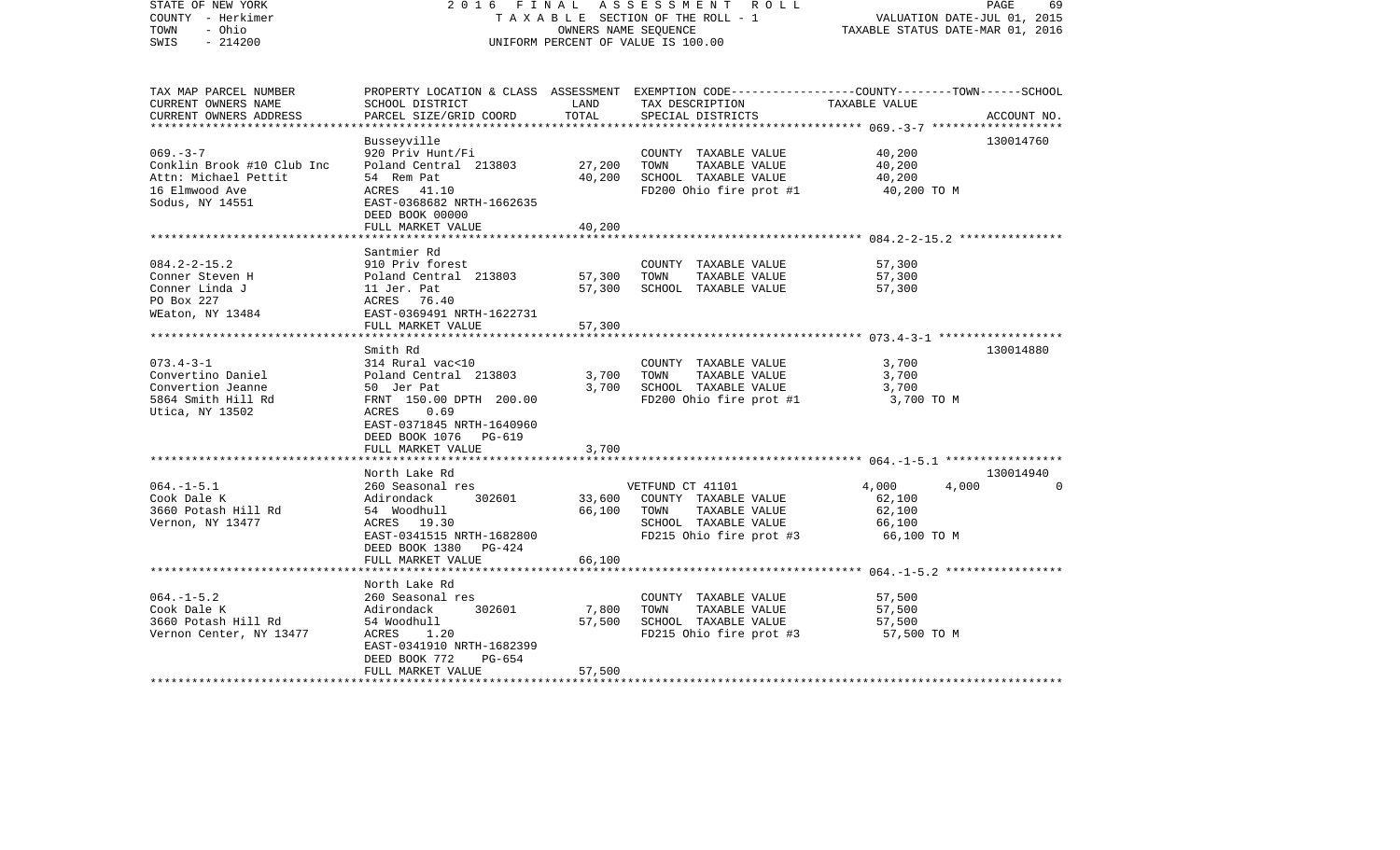| STATE OF NEW YORK<br>COUNTY - Herkimer<br>- Ohio<br>TOWN<br>SWIS<br>$-214200$                    | 2016<br>FINAL<br>TAXABLE SECTION OF THE ROLL - 1<br>UNIFORM PERCENT OF VALUE IS 100.00                                                                                                              | PAGE<br>70<br>VALUATION DATE-JUL 01, 2015<br>TAXABLE STATUS DATE-MAR 01, 2016 |                                                                                                                                         |                                           |             |
|--------------------------------------------------------------------------------------------------|-----------------------------------------------------------------------------------------------------------------------------------------------------------------------------------------------------|-------------------------------------------------------------------------------|-----------------------------------------------------------------------------------------------------------------------------------------|-------------------------------------------|-------------|
| TAX MAP PARCEL NUMBER<br>CURRENT OWNERS NAME<br>CURRENT OWNERS ADDRESS                           | SCHOOL DISTRICT<br>PARCEL SIZE/GRID COORD                                                                                                                                                           | LAND<br>TOTAL                                                                 | PROPERTY LOCATION & CLASS ASSESSMENT EXEMPTION CODE---------------COUNTY-------TOWN------SCHOOL<br>TAX DESCRIPTION<br>SPECIAL DISTRICTS | TAXABLE VALUE                             | ACCOUNT NO. |
| $085.4 - 2 - 2$<br>Cool Chad C<br>Cool Cory C<br>3475 South Side Rd<br>Frankfort, NY 13340       | Bull Hill Rd<br>322 Rural vac>10<br>Poland Central 213803<br>23 Jer Pat<br>v12 24<br>ACRES 25.00<br>EAST-0386889 NRTH-1615921<br>$PG-398$<br>DEED BOOK 810<br>FULL MARKET VALUE                     | 25,200<br>25,200<br>25,200                                                    | COUNTY TAXABLE VALUE<br>TOWN<br>TAXABLE VALUE<br>SCHOOL TAXABLE VALUE<br>FD200 Ohio fire prot #1                                        | 25,200<br>25,200<br>25,200<br>25,200 TO M | 130009060   |
|                                                                                                  |                                                                                                                                                                                                     |                                                                               |                                                                                                                                         |                                           |             |
| $078.4 - 1 - 24.1$<br>Cooley Joan<br>Attn: Jean Kemp<br>10354 Woods Rd<br>Utica, NY 13502-6722   | Route 8<br>322 Rural vac>10<br>Poland Central 213803<br>Lot 20 Jer Pat<br>R1 165A<br>FRNT 1662.00 DPTH<br>ACRES 169.00<br>EAST-0367436 NRTH-1627826<br>DEED BOOK 695<br>PG-811<br>FULL MARKET VALUE | 99,300<br>99,300<br>99,300                                                    | COUNTY TAXABLE VALUE<br>TOWN<br>TAXABLE VALUE<br>SCHOOL TAXABLE VALUE<br>FD200 Ohio fire prot #1                                        | 99,300<br>99,300<br>99,300<br>99,300 TO M | 130060135.1 |
|                                                                                                  |                                                                                                                                                                                                     |                                                                               |                                                                                                                                         |                                           |             |
| $078.4 - 1 - 22$<br>Cooley Joan C<br>Attn: Jean Kemp<br>10354 Woods Rd<br>Utica, NY 13502-6722   | Route 8<br>910 Priv forest<br>Poland Central 213803<br>20 Jer Pat<br>V1 2 57<br>ACRES 57.00<br>EAST-0367670 NRTH-1629107<br>DEED BOOK 674<br>PG-413<br>FULL MARKET VALUE                            | 65,200<br>65,200<br>65,200                                                    | COUNTY TAXABLE VALUE<br>TOWN<br>TAXABLE VALUE<br>SCHOOL TAXABLE VALUE<br>FD200 Ohio fire prot #1                                        | 65,200<br>65,200<br>65,200<br>65,200 TO M | 130017400   |
| **************************                                                                       |                                                                                                                                                                                                     |                                                                               |                                                                                                                                         |                                           |             |
| $073. - 1 - 2.2$<br>Cooley William S Sr<br>Joan Cooley<br>10354 Woods Rd<br>Utica, NY 13502-6722 | 365<br>322 Rural vac>10<br>Poland Central 213803<br>ACRES 44.60<br>FULL MARKET VALUE                                                                                                                | 39,961<br>39,961<br>39,961                                                    | COUNTY TAXABLE VALUE<br>TOWN<br>TAXABLE VALUE<br>SCHOOL TAXABLE VALUE                                                                   | 39,961<br>39,961<br>39,961                |             |
|                                                                                                  |                                                                                                                                                                                                     |                                                                               |                                                                                                                                         |                                           |             |
| $074.1 - 2 - 60$<br>Coon James<br>Fabris-Coon Deborah<br>117 Sunset Ave<br>Penn Yan, NY 14527    | Rt 8<br>314 Rural vac<10<br>Poland Central 213803<br>75 Rem Pat<br>FRNT 200.00 DPTH 200.00<br>ACRES<br>1.70<br>EAST-0372201 NRTH-1651265<br>DEED BOOK 1451<br>PG-362                                | 6,100<br>6,100                                                                | COUNTY TAXABLE VALUE<br>TOWN<br>TAXABLE VALUE<br>SCHOOL TAXABLE VALUE<br>FD200 Ohio fire prot #1                                        | 6,100<br>6,100<br>6,100<br>6,100 TO M     | 130028140   |
|                                                                                                  | FULL MARKET VALUE                                                                                                                                                                                   | 6,100<br>************                                                         |                                                                                                                                         |                                           |             |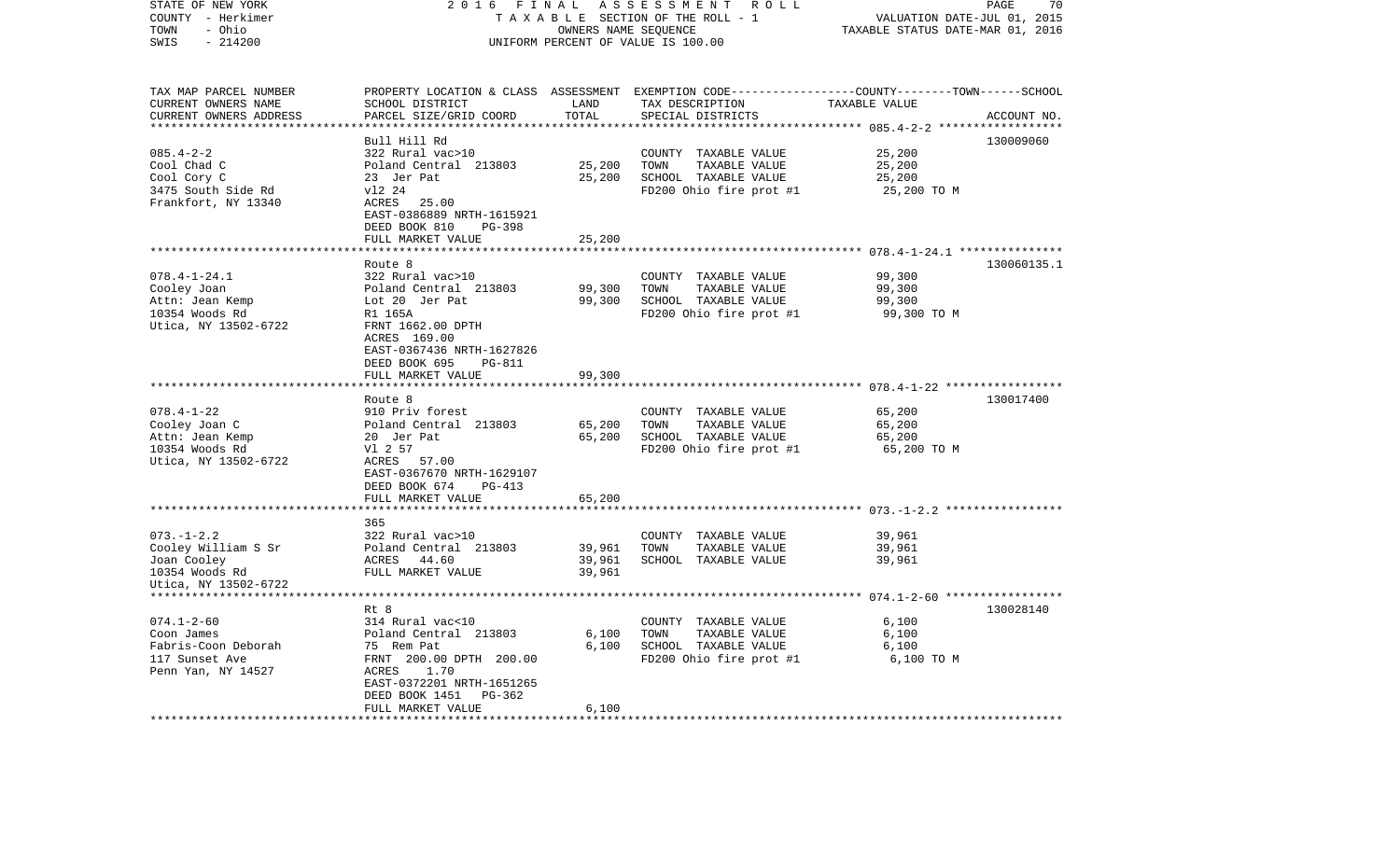| STATE OF NEW YORK<br>COUNTY - Herkimer<br>- Ohio<br>TOWN | 2016 FINAL                                            | OWNERS NAME SEQUENCE | A S S E S S M E N T R O L L<br>T A X A B L E SECTION OF THE ROLL - 1                            | VALUATION DATE-JUL 01, 2015<br>TAXABLE STATUS DATE-MAR 01, 2016 | PAGE<br>71         |
|----------------------------------------------------------|-------------------------------------------------------|----------------------|-------------------------------------------------------------------------------------------------|-----------------------------------------------------------------|--------------------|
| SWIS<br>$-214200$                                        |                                                       |                      | UNIFORM PERCENT OF VALUE IS 100.00                                                              |                                                                 |                    |
| TAX MAP PARCEL NUMBER                                    |                                                       |                      | PROPERTY LOCATION & CLASS ASSESSMENT EXEMPTION CODE---------------COUNTY-------TOWN------SCHOOL |                                                                 |                    |
| CURRENT OWNERS NAME<br>CURRENT OWNERS ADDRESS            | SCHOOL DISTRICT<br>PARCEL SIZE/GRID COORD             | LAND<br>TOTAL        | TAX DESCRIPTION<br>SPECIAL DISTRICTS                                                            | TAXABLE VALUE                                                   | ACCOUNT NO.        |
| *************************                                |                                                       |                      |                                                                                                 |                                                                 |                    |
|                                                          | 126 Coleman Rd                                        |                      |                                                                                                 |                                                                 | 130027660          |
| $074.1 - 2 - 73$                                         | 260 Seasonal res<br>Poland Central 213803             | 12,400               | COUNTY TAXABLE VALUE<br>TOWN<br>TAXABLE VALUE                                                   | 42,600<br>42,600                                                |                    |
| Coon James<br>Fabris-Coon Deborah                        | 75 Rem Pat                                            | 42,600               | SCHOOL TAXABLE VALUE                                                                            | 42,600                                                          |                    |
| 117 Sunset Ave                                           | Sub 18                                                |                      | FD200 Ohio fire prot #1                                                                         | 42,600 TO M                                                     |                    |
| Penn Yan, NY 14527                                       | Seas 200'X200'                                        |                      |                                                                                                 |                                                                 |                    |
|                                                          | FRNT 210.00 DPTH 200.00                               |                      |                                                                                                 |                                                                 |                    |
|                                                          | ACRES<br>0.96                                         |                      |                                                                                                 |                                                                 |                    |
|                                                          | EAST-0372096 NRTH-1651546<br>DEED BOOK 1451<br>PG-362 |                      |                                                                                                 |                                                                 |                    |
|                                                          | FULL MARKET VALUE                                     | 42,600               |                                                                                                 |                                                                 |                    |
|                                                          |                                                       |                      |                                                                                                 |                                                                 | 130015090          |
| $999.130 - 1 - 50.9$                                     | 260 Seasonal res                                      |                      | STAR B<br>41854                                                                                 | $\mathbf 0$                                                     | $\Omega$<br>20,000 |
| Cooper Carlton J                                         | Adirondack<br>302601                                  | 7,300                | COUNTY TAXABLE VALUE                                                                            | 20,000                                                          |                    |
| Forestport, NY 13338                                     | Lot 1 Nob Pat                                         | 20,000               | TAXABLE VALUE<br>TOWN                                                                           | 20,000                                                          |                    |
|                                                          | 18x22                                                 |                      | SCHOOL TAXABLE VALUE                                                                            | 0                                                               |                    |
|                                                          | Seas                                                  |                      | FD217 Ohio fire prot #4                                                                         | 20,000 TO M                                                     |                    |
|                                                          | FULL MARKET VALUE                                     | 20,000               |                                                                                                 |                                                                 |                    |
|                                                          | 1306 Farr Rd                                          |                      |                                                                                                 |                                                                 | 130012240          |
| $065. -2 - 13$                                           | 260 Seasonal res                                      |                      | COUNTY TAXABLE VALUE                                                                            | 47,300                                                          |                    |
| Cooper Robert                                            | 305201<br>Remsen                                      | 12,200               | TOWN<br>TAXABLE VALUE                                                                           | 47,300                                                          |                    |
| PO Box 428                                               | Lot 12 Rem Pat                                        | 47,300               | SCHOOL TAXABLE VALUE                                                                            | 47,300                                                          |                    |
| Manlius, NY 13104                                        | FRNT 197.00 DPTH                                      |                      | FD215 Ohio fire prot #3                                                                         | 47,300 TO M                                                     |                    |
|                                                          | ACRES<br>4.30                                         |                      |                                                                                                 |                                                                 |                    |
|                                                          | EAST-0353279 NRTH-1681615                             |                      |                                                                                                 |                                                                 |                    |
|                                                          | DEED BOOK 1302<br>PG-497                              |                      |                                                                                                 |                                                                 |                    |
|                                                          | FULL MARKET VALUE                                     | 47,300               |                                                                                                 |                                                                 |                    |
|                                                          | **************************                            |                      |                                                                                                 |                                                                 |                    |
|                                                          | Farr Rd                                               |                      |                                                                                                 |                                                                 | 130041130          |
| $065. - 2 - 14$                                          | 314 Rural vac<10                                      |                      | COUNTY TAXABLE VALUE                                                                            | 2,400                                                           |                    |
| Cooper Robert                                            | 305201<br>Remsen                                      | 2,400                | TOWN<br>TAXABLE VALUE                                                                           | 2,400                                                           |                    |
| PO Box 428                                               | 12 Rem Pat                                            | 2,400                | SCHOOL TAXABLE VALUE                                                                            | 2,400                                                           |                    |
| Manlius, NY 13104                                        | FRNT 126.00 DPTH 128.00<br>ACRES<br>0.20              |                      | FD215 Ohio fire prot #3                                                                         | 2,400 TO M                                                      |                    |
|                                                          | EAST-0353247 NRTH-1681872                             |                      |                                                                                                 |                                                                 |                    |
|                                                          | DEED BOOK 1302<br>PG-497                              |                      |                                                                                                 |                                                                 |                    |
|                                                          | FULL MARKET VALUE                                     | 2,400                |                                                                                                 |                                                                 |                    |
|                                                          |                                                       |                      |                                                                                                 |                                                                 |                    |
|                                                          | North Lake Rd                                         |                      |                                                                                                 |                                                                 | 130015060          |
| $061. - 1 - 33$                                          | 260 Seasonal res                                      |                      | COUNTY TAXABLE VALUE                                                                            | 27,000                                                          |                    |
| Cooper William J                                         | Adirondack<br>302601                                  | 13,000               | TOWN<br>TAXABLE VALUE                                                                           | 27,000                                                          |                    |
| Cooper Robert                                            | 11 Minuse                                             | 27,000               | SCHOOL TAXABLE VALUE                                                                            | 27,000                                                          |                    |
| Attn: Jeffrey Harland                                    | ACRES<br>5.00                                         |                      | FD215 Ohio fire prot #3                                                                         | 27,000 TO M                                                     |                    |
| 6212 Willow Dr                                           | EAST-0361817 NRTH-1693386                             |                      |                                                                                                 |                                                                 |                    |
| Williamson, NY 14589                                     | DEED BOOK 879<br>$PG-59$                              |                      |                                                                                                 |                                                                 |                    |
|                                                          | FULL MARKET VALUE                                     | 27,000               |                                                                                                 |                                                                 |                    |
| **********                                               |                                                       |                      |                                                                                                 |                                                                 |                    |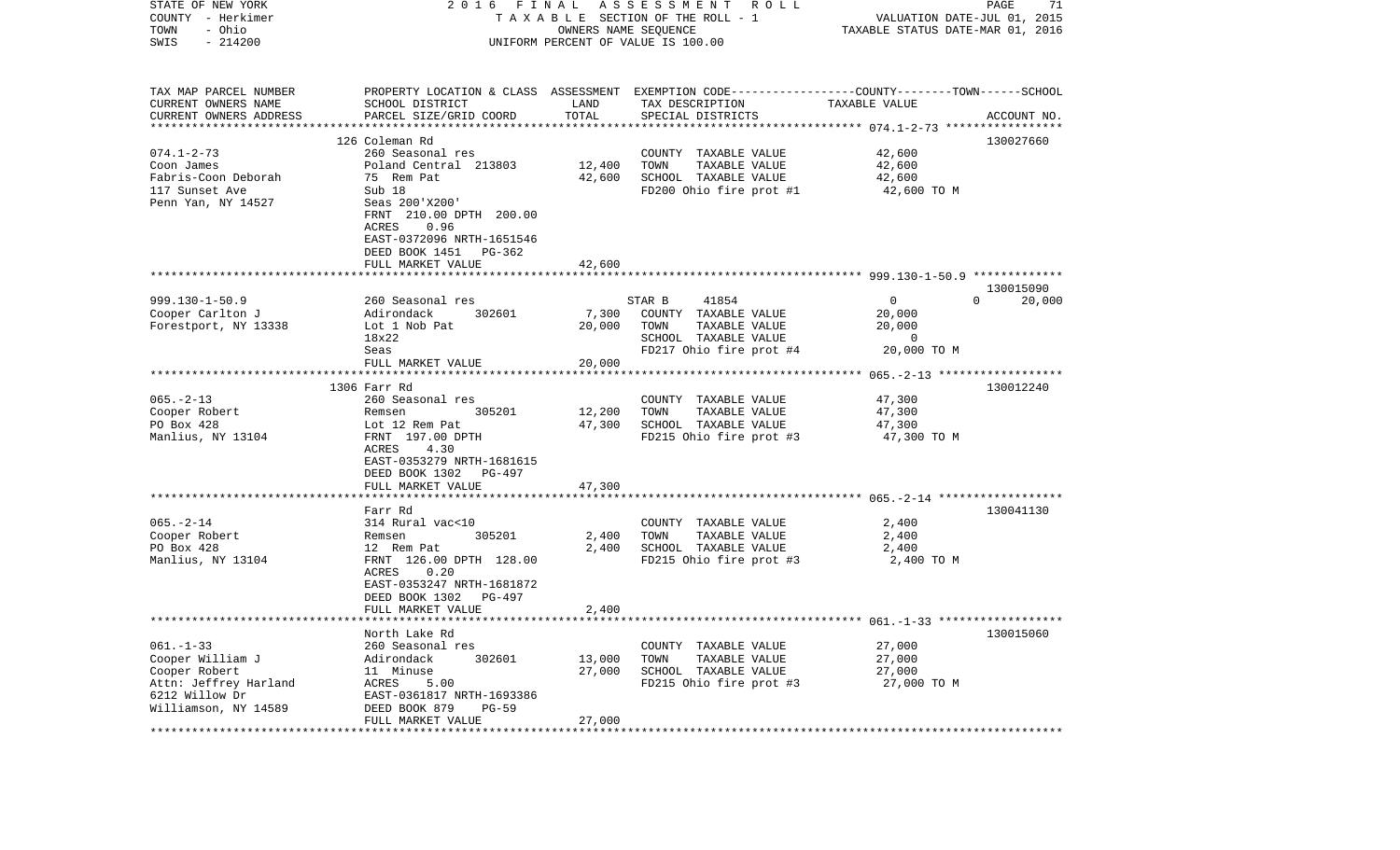| STATE OF NEW YORK<br>COUNTY - Herkimer<br>- Ohio<br>TOWN<br>$-214200$<br>SWIS                                              | 2016 FINAL ASSESSMENT ROLL<br>TAXABLE SECTION OF THE ROLL - 1<br>OWNERS NAME SEQUENCE<br>UNIFORM PERCENT OF VALUE IS 100.00                                                                                      |                              |                                                                                                                                         | PAGE<br>72<br>VALUATION DATE-JUL 01, 2015<br>TAXABLE STATUS DATE-MAR 01, 2016 |                                 |  |
|----------------------------------------------------------------------------------------------------------------------------|------------------------------------------------------------------------------------------------------------------------------------------------------------------------------------------------------------------|------------------------------|-----------------------------------------------------------------------------------------------------------------------------------------|-------------------------------------------------------------------------------|---------------------------------|--|
| TAX MAP PARCEL NUMBER<br>CURRENT OWNERS NAME<br>CURRENT OWNERS ADDRESS                                                     | SCHOOL DISTRICT<br>PARCEL SIZE/GRID COORD                                                                                                                                                                        | LAND<br>TOTAL                | PROPERTY LOCATION & CLASS ASSESSMENT EXEMPTION CODE---------------COUNTY-------TOWN------SCHOOL<br>TAX DESCRIPTION<br>SPECIAL DISTRICTS | TAXABLE VALUE                                                                 | ACCOUNT NO.                     |  |
| $074.1 - 1 - 9.1$<br>Corey Dale<br>1135 Figert Rd<br>Ohio, NY                                                              | 1135 Figert Rd<br>240 Rural res<br>Poland Central 213803<br>Lot 2 Vrooman<br>ACRES 64.00<br>EAST-0378623 NRTH-1650195<br>DEED BOOK 938<br>PG-641<br>FULL MARKET VALUE                                            | 62,500<br>155,100<br>155,100 | 41854<br>STAR B<br>COUNTY TAXABLE VALUE<br>TOWN<br>TAXABLE VALUE<br>SCHOOL TAXABLE VALUE<br>FD200 Ohio fire prot #1                     | 0<br>155,100<br>155,100<br>125,100<br>155,100 TO M                            | 130032730<br>30,000<br>$\Omega$ |  |
| $079.4 - 2 - 24$<br>Corliss Boyd B Sr<br>187 Parkhurst Rd<br>Gansevoort, NY 12831                                          | Bull Hill Rd<br>314 Rural vac<10<br>Poland Central 213803<br>41 Jer Pat<br>$V12 \t1/4$<br>FRNT 104.00 DPTH 104.00<br>0.25<br>ACRES<br>EAST-0389954 NRTH-1625160<br>DEED BOOK 00595 PG-00793<br>FULL MARKET VALUE | 2,800<br>2,800<br>2,800      | COUNTY TAXABLE VALUE<br>TAXABLE VALUE<br>TOWN<br>SCHOOL TAXABLE VALUE<br>FD200 Ohio fire prot #1                                        | 2,800<br>2,800<br>2,800<br>2,800 TO M                                         | 130015210                       |  |
| $079.1 - 1 - 14$<br>Corn Timothy<br>1502 Burrstone Rd<br>Utica, NY 13502                                                   | Unclemier Rd<br>260 Seasonal res<br>Poland Central 213803<br>Lot 51 Jer P<br>8.30<br>ACRES<br>EAST-0376338 NRTH-1634891<br>DEED BOOK 1124 PG-235                                                                 | 19,400<br>38,600             | COUNTY TAXABLE VALUE<br>TAXABLE VALUE<br>TOWN<br>SCHOOL TAXABLE VALUE<br>FD200 Ohio fire prot #1                                        | 38,600<br>38,600<br>38,600<br>38,600 TO M                                     | 130060405                       |  |
|                                                                                                                            | FULL MARKET VALUE<br>************************                                                                                                                                                                    | 38,600                       |                                                                                                                                         |                                                                               |                                 |  |
| $064.11 - 1 - 14$<br>Cornish David L<br>Sagrestano Christine L<br>Cornish David<br>239 Deep Lake Rd<br>Foestport, NY 13338 | 239 Dead Lk<br>210 1 Family Res - WTRFNT<br>Adirondack<br>302601<br>54 Woodhull<br>FRNT 100.00 DPTH 345.00<br>EAST-0340607 NRTH-1682435<br>DEED BOOK 1118 PG-976<br>FULL MARKET VALUE                            | 38,300<br>139,467<br>139,467 | STAR EN<br>41834<br>COUNTY TAXABLE VALUE<br>TOWN<br>TAXABLE VALUE<br>SCHOOL TAXABLE VALUE<br>FD215 Ohio fire prot #3                    | $\overline{0}$<br>139,467<br>139,467<br>74,167<br>139,467 TO M                | 130018630<br>65,300<br>$\Omega$ |  |
| $064.11 - 1 - 15$<br>Cornish Kevin<br>11 Hillside Dr<br>New York Mills, NY 13417                                           | Dead Lk<br>260 Seasonal res - WTRFNT<br>Adirondack<br>302601<br>54 Woodhull<br>N Lake Rd Dend<br>Sens $1/3$<br>FRNT 100.00 DPTH 150.00<br>EAST-0340655 NRTH-1682352<br>DEED BOOK 1377 PG-23<br>FULL MARKET VALUE | 30,200<br>43,000<br>43,000   | COUNTY TAXABLE VALUE<br>TAXABLE VALUE<br>TOWN<br>SCHOOL TAXABLE VALUE<br>FD215 Ohio fire prot #3                                        | 43,000<br>43,000<br>43,000<br>43,000 TO M                                     | 130027570                       |  |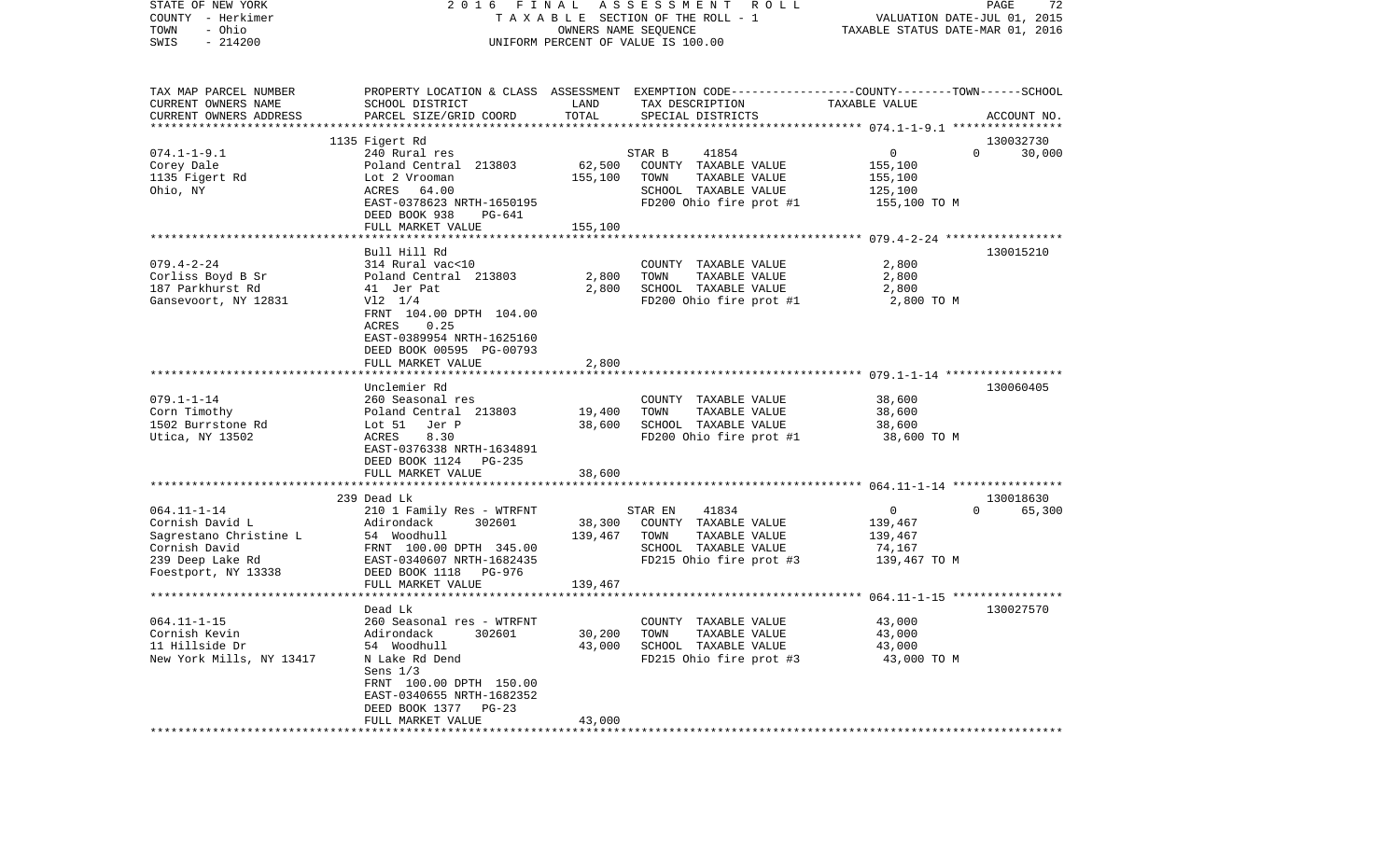| STATE OF NEW YORK<br>COUNTY - Herkimer<br>- Ohio<br>TOWN<br>$-214200$<br>SWIS                         | 2016 FINAL<br>T A X A B L E SECTION OF THE ROLL - 1<br>UNIFORM PERCENT OF VALUE IS 100.00                                                                                                  | PAGE<br>73<br>VALUATION DATE-JUL 01, 2015<br>TAXABLE STATUS DATE-MAR 01, 2016 |                                                                                                  |                                                                                                                                 |  |
|-------------------------------------------------------------------------------------------------------|--------------------------------------------------------------------------------------------------------------------------------------------------------------------------------------------|-------------------------------------------------------------------------------|--------------------------------------------------------------------------------------------------|---------------------------------------------------------------------------------------------------------------------------------|--|
| TAX MAP PARCEL NUMBER<br>CURRENT OWNERS NAME<br>CURRENT OWNERS ADDRESS<br>*******************         | SCHOOL DISTRICT<br>PARCEL SIZE/GRID COORD<br>*******************                                                                                                                           | LAND<br>TOTAL<br>* * * * * * * * * * *                                        | TAX DESCRIPTION<br>SPECIAL DISTRICTS                                                             | PROPERTY LOCATION & CLASS ASSESSMENT EXEMPTION CODE---------------COUNTY-------TOWN------SCHOOL<br>TAXABLE VALUE<br>ACCOUNT NO. |  |
| $064.11 - 1 - 25$<br>Cornish Kevin<br>Cornish Irene<br>11 Hillside Dr<br>New York Mills, NY 13417     | Dead Lk<br>314 Rural vac<10 - WTRFNT<br>Adirondack<br>302601<br>54 Woodhull<br>11<br>FRNT 100.00 DPTH 150.00<br>EAST-0340743 NRTH-1681670<br>DEED BOOK 1274<br>$PG-1$<br>FULL MARKET VALUE | 19,600<br>19,600<br>19,600                                                    | COUNTY TAXABLE VALUE<br>TAXABLE VALUE<br>TOWN<br>SCHOOL TAXABLE VALUE<br>FD215 Ohio fire prot #3 | 130038130<br>19,600<br>19,600<br>19,600<br>19,600 TO M                                                                          |  |
|                                                                                                       | ******************                                                                                                                                                                         |                                                                               |                                                                                                  |                                                                                                                                 |  |
| $064.11 - 1 - 12$<br>Cornish Kevin L<br>Cornish Irene K<br>11 Hillside Dr<br>New York Mills, NY 13417 | Dead Lk<br>314 Rural vac<10<br>Adirondack<br>302601<br>Lot 54 Woodhull<br>Dead Lake<br>V12 0.22 A<br>77.50 DPTH 176.00<br>FRNT<br>EAST-0340718 NRTH-1682462<br>DEED BOOK 1377<br>$PG-23$   | 9,200<br>9,200                                                                | COUNTY TAXABLE VALUE<br>TOWN<br>TAXABLE VALUE<br>SCHOOL TAXABLE VALUE<br>FD215 Ohio fire prot #3 | 130060760<br>9,200<br>9,200<br>9,200<br>9,200 TO M                                                                              |  |
|                                                                                                       | FULL MARKET VALUE<br>*************************                                                                                                                                             | 9,200                                                                         |                                                                                                  |                                                                                                                                 |  |
| $074.3 - 1 - 27$<br>Cowan James<br>Cowan Andrea<br>222 Ramblewood Dr<br>Utica, NY 13502               | Hill Rd<br>260 Seasonal res<br>Poland Central 213803<br>Lot 76 Jer Pat<br>Trl W/add 47.26A<br>ACRES<br>73.93<br>EAST-0377269 NRTH-1646890<br>DEED BOOK 926<br>$PG-93$                      | 62,000<br>121,500<br>121,500                                                  | COUNTY TAXABLE VALUE<br>TOWN<br>TAXABLE VALUE<br>SCHOOL TAXABLE VALUE<br>FD200 Ohio fire prot #1 | 130011190<br>121,500<br>121,500<br>121,500<br>121,500 TO M                                                                      |  |
|                                                                                                       | FULL MARKET VALUE<br>********************                                                                                                                                                  |                                                                               |                                                                                                  |                                                                                                                                 |  |
| $074.3 - 1 - 28$<br>Cowan James<br>Cowan Andrea<br>222 Ramblewood Dr<br>Deerfield, NY 13502           | Hill Rd<br>910 Priv forest<br>Poland Central 213803<br>R1 50 A<br>76 Jer Pat<br>ACRES<br>50.00<br>EAST-0378237 NRTH-1646606<br>DEED BOOK 947<br>$PG-249$<br>FULL MARKET VALUE              | 41,500<br>41,500<br>41,500                                                    | COUNTY TAXABLE VALUE<br>TAXABLE VALUE<br>TOWN<br>SCHOOL TAXABLE VALUE<br>FD217 Ohio fire prot #4 | 130060940<br>41,500<br>41,500<br>41,500<br>41,500 TO M                                                                          |  |
|                                                                                                       |                                                                                                                                                                                            |                                                                               |                                                                                                  |                                                                                                                                 |  |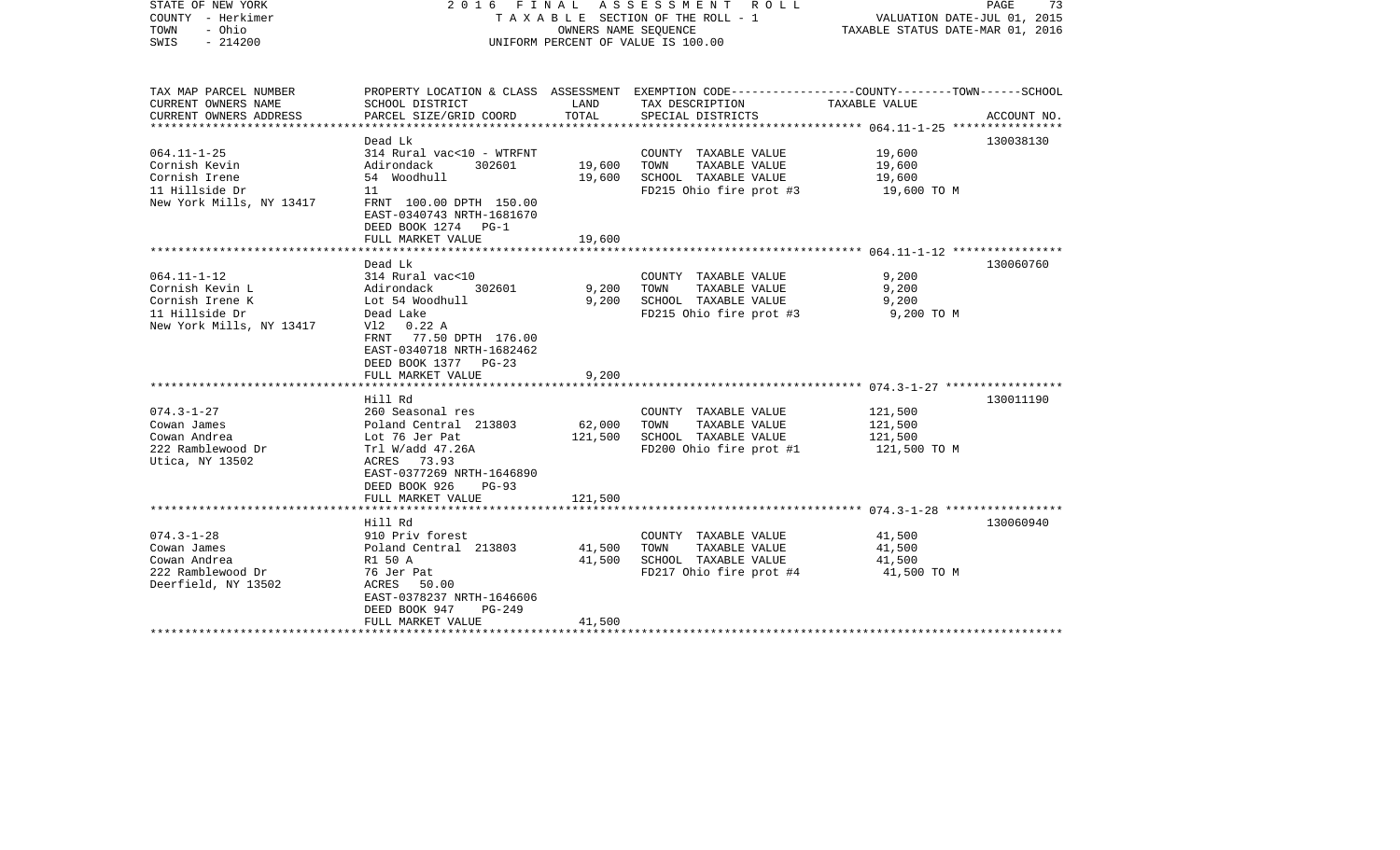| STATE OF NEW YORK<br>2016 FINAL ASSESSMENT<br>COUNTY - Herkimer<br>TAXABLE SECTION OF THE ROLL - 1<br>- Ohio<br>TOWN<br>OWNERS NAME SEQUENCE<br>$-214200$<br>SWIS<br>UNIFORM PERCENT OF VALUE IS 100.00 |                                                                                                                                                                             |                              | R O L L                                                                                                                                 | PAGE<br>74<br>VALUATION DATE-JUL 01, 2015<br>TAXABLE STATUS DATE-MAR 01, 2016      |                                      |  |
|---------------------------------------------------------------------------------------------------------------------------------------------------------------------------------------------------------|-----------------------------------------------------------------------------------------------------------------------------------------------------------------------------|------------------------------|-----------------------------------------------------------------------------------------------------------------------------------------|------------------------------------------------------------------------------------|--------------------------------------|--|
| TAX MAP PARCEL NUMBER<br>CURRENT OWNERS NAME<br>CURRENT OWNERS ADDRESS<br>***********************                                                                                                       | SCHOOL DISTRICT<br>PARCEL SIZE/GRID COORD                                                                                                                                   | LAND<br>TOTAL                | PROPERTY LOCATION & CLASS ASSESSMENT EXEMPTION CODE---------------COUNTY-------TOWN------SCHOOL<br>TAX DESCRIPTION<br>SPECIAL DISTRICTS | TAXABLE VALUE                                                                      | ACCOUNT NO.                          |  |
| $074.1 - 1 - 11$<br>Cox Glenn M<br>1181 Figert Rd<br>Ohio, NY 13324                                                                                                                                     | 1181 Figert Rd<br>210 1 Family Res<br>Poland Central 213803<br>Lot 2 Vro Pat<br>R1 7A.<br>ACRES<br>5.80<br>EAST-0380116 NRTH-1649878<br>DEED BOOK 1225<br>PG-336            | 21,400<br>156,200            | 41854<br>STAR B<br>COUNTY TAXABLE VALUE<br>TOWN<br>TAXABLE VALUE<br>SCHOOL TAXABLE VALUE<br>FD200 Ohio fire prot #1                     | 0<br>156,200<br>156,200<br>126,200<br>156,200 TO M                                 | 130060895<br>$\Omega$<br>30,000      |  |
|                                                                                                                                                                                                         | FULL MARKET VALUE                                                                                                                                                           | 156,200                      |                                                                                                                                         |                                                                                    |                                      |  |
| $062. - 1 - 28$<br>Cox Richard S<br>Cox Cynthia<br>3436 South Lake Rd<br>Forestport, NY 13338                                                                                                           | 3436 South Lk<br>210 1 Family Res<br>302601<br>Adirondack<br>1 Nob Pat<br>FRNT 70.00 DPTH 208.50<br>ACRES<br>0.10<br>EAST-0385053 NRTH-1703723<br>DEED BOOK 756<br>$PG-303$ | 20,000 STAR B<br>130,000     | VET WAR CT 41121<br>41854<br>COUNTY TAXABLE VALUE<br>TOWN<br>TAXABLE VALUE<br>SCHOOL TAXABLE VALUE<br>FD215 Ohio fire prot #3           | 9,000<br>12,000<br>$\overline{0}$<br>121,000<br>118,000<br>100,000<br>130,000 TO M | 130038010<br>0<br>$\Omega$<br>30,000 |  |
|                                                                                                                                                                                                         | FULL MARKET VALUE                                                                                                                                                           | 130,000                      |                                                                                                                                         |                                                                                    |                                      |  |
| $065. - 1 - 2$<br>Crabtree John & Barbara<br>Crabtree Eric & Evan<br>PO Box 505<br>Poland, NY 13431                                                                                                     | North Lake Rd<br>260 Seasonal res<br>305201<br>Remsen<br>19 Miller<br>ACRES<br>96.20<br>EAST-0351785 NRTH-1686892<br>DEED BOOK 1361<br>PG-806<br>FULL MARKET VALUE          | 55,500<br>75,000<br>75,000   | COUNTY TAXABLE VALUE<br>TOWN<br>TAXABLE VALUE<br>SCHOOL TAXABLE VALUE<br>FD215 Ohio fire prot #3                                        | 75,000<br>75,000<br>75,000<br>75,000 TO M                                          | 130041250                            |  |
| $059. - 1 - 64$<br>Cragan Brook Farrell Trustee Poland Central 213803<br>Cragan Mark Trustee<br>4007 Spring Island<br>0'Katie, SC 29909                                                                 | *******************<br>Honnedaga Lk<br>314 Rural vac<10<br>R40 Moose River<br>W Part<br>$P-Fr$ 8<br>7.30<br>ACRES<br>EAST-0413162 NRTH-1706400<br>DEED BOOK 1467<br>PG-808  | 7,300<br>7,300               | COUNTY TAXABLE VALUE<br>TOWN<br>TAXABLE VALUE<br>SCHOOL TAXABLE VALUE<br>FD215 Ohio fire prot #3                                        | 7,300<br>7,300<br>7,300<br>7,300 TO M                                              | 130008850                            |  |
|                                                                                                                                                                                                         | FULL MARKET VALUE<br>Honnedaga Lk                                                                                                                                           | 7,300                        |                                                                                                                                         |                                                                                    | 130007110                            |  |
| $059. - 1 - 65$<br>Cragan Brook Farrell Trustee<br>Cragan Mark Trustee<br>4007 Spring Island<br>0'Katie, SC 29909                                                                                       | 260 Seasonal res - WTRFNT<br>Poland Central 213803<br>P40 Moose River<br>ACRES<br>5.40<br>EAST-0412660 NRTH-1706114<br>DEED BOOK 1467<br><b>PG-808</b><br>FULL MARKET VALUE | 92,100<br>275,000<br>275,000 | COUNTY TAXABLE VALUE<br>TOWN<br>TAXABLE VALUE<br>SCHOOL TAXABLE VALUE<br>FD215 Ohio fire prot #3                                        | 275,000<br>275,000<br>275,000<br>275,000 TO M                                      |                                      |  |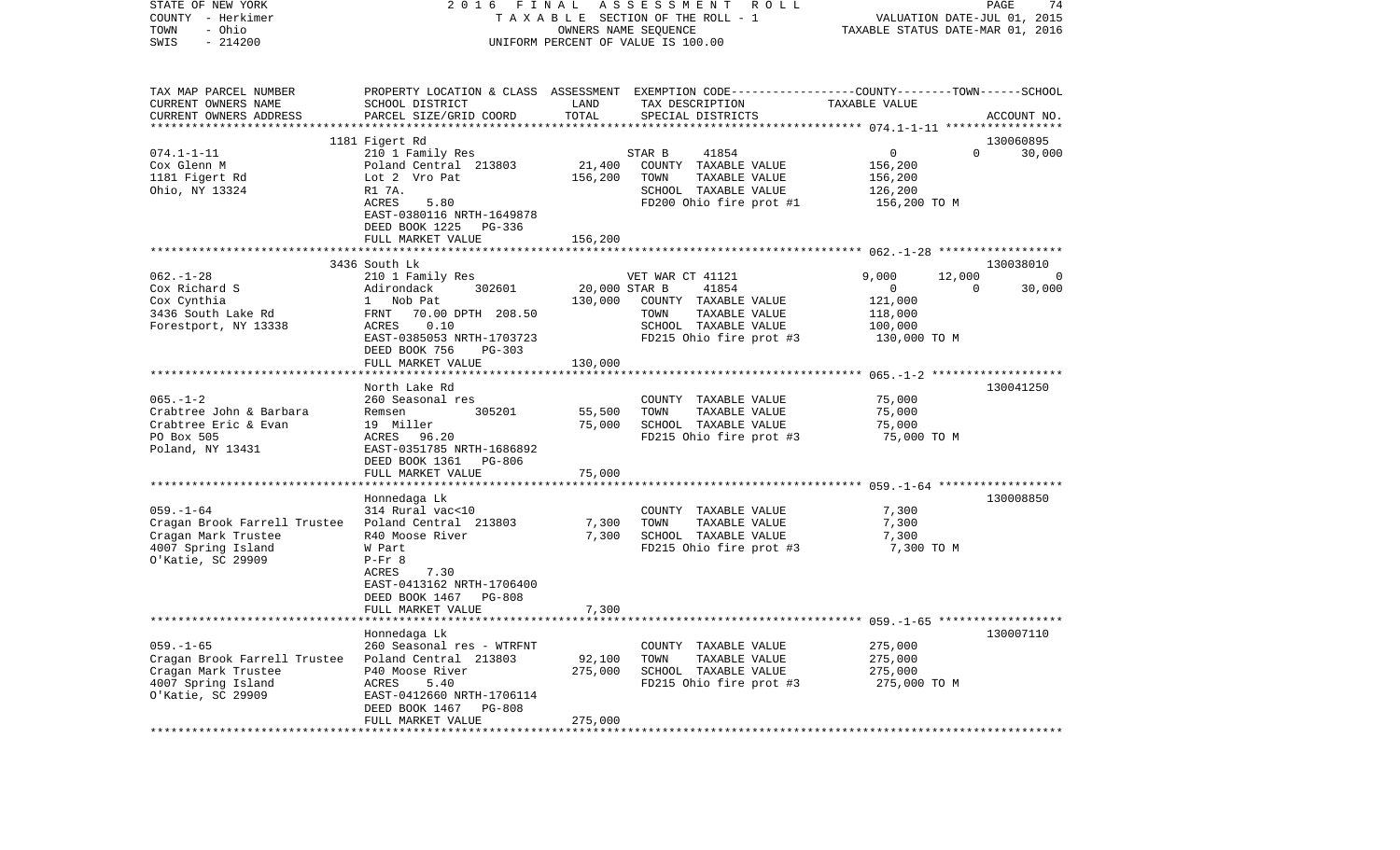| STATE OF NEW YORK<br>COUNTY - Herkimer<br>- Ohio<br>TOWN                 | 2 0 1 6<br>FINAL<br>TAXABLE SECTION OF THE ROLL - 1                                                                 | 75<br>PAGE<br>VALUATION DATE-JUL 01, 2015<br>TAXABLE STATUS DATE-MAR 01, 2016 |                                                                                                 |                         |                    |
|--------------------------------------------------------------------------|---------------------------------------------------------------------------------------------------------------------|-------------------------------------------------------------------------------|-------------------------------------------------------------------------------------------------|-------------------------|--------------------|
| $-214200$<br>SWIS                                                        |                                                                                                                     | OWNERS NAME SEQUENCE                                                          | UNIFORM PERCENT OF VALUE IS 100.00                                                              |                         |                    |
| TAX MAP PARCEL NUMBER                                                    |                                                                                                                     |                                                                               | PROPERTY LOCATION & CLASS ASSESSMENT EXEMPTION CODE---------------COUNTY-------TOWN------SCHOOL |                         |                    |
| CURRENT OWNERS NAME<br>CURRENT OWNERS ADDRESS<br>*********************** | SCHOOL DISTRICT<br>PARCEL SIZE/GRID COORD                                                                           | LAND<br>TOTAL                                                                 | TAX DESCRIPTION<br>SPECIAL DISTRICTS                                                            | TAXABLE VALUE           | ACCOUNT NO.        |
|                                                                          | South Lake Rd                                                                                                       |                                                                               |                                                                                                 |                         | 130019260          |
| $058. - 2 - 53$<br>Craig Robert                                          | 260 Seasonal res - WTRFNT<br>Adirondack<br>302601                                                                   | 106,000                                                                       | COUNTY TAXABLE VALUE<br>TAXABLE VALUE<br>TOWN                                                   | 157,500<br>157,500      |                    |
| Craig Virginia<br>14253 Desert Haven St St<br>Windermere, FL 13202       | 1 Nob Pat<br>FRNT 100.00 DPTH 327.30<br>ACRES<br>0.73<br>EAST-0385384 NRTH-1706277<br>DEED BOOK 710<br><b>PG-71</b> | 157,500                                                                       | SCHOOL TAXABLE VALUE<br>FD215 Ohio fire prot #3                                                 | 157,500<br>157,500 TO M |                    |
|                                                                          | FULL MARKET VALUE                                                                                                   | 157,500                                                                       |                                                                                                 |                         |                    |
|                                                                          | Conway Rd                                                                                                           |                                                                               |                                                                                                 |                         | 130060010          |
| $078.3 - 2 - 6$                                                          | 314 Rural vac<10<br>Poland Central 213803                                                                           | 6,100                                                                         | COUNTY TAXABLE VALUE<br>TOWN<br>TAXABLE VALUE                                                   | 6,100<br>6,100          |                    |
| Crandall Mary C<br>410 N Main St                                         | Lot 18                                                                                                              | 6,100                                                                         | SCHOOL TAXABLE VALUE                                                                            | 6,100                   |                    |
| Herkimer, NY 13350                                                       | Jer Pat<br>1.70<br>ACRES<br>EAST-0355651 NRTH-1631591<br>DEED BOOK 710<br><b>PG-534</b><br>FULL MARKET VALUE        | 6,100                                                                         | FD200 Ohio fire prot #1                                                                         | 6,100 TO M              |                    |
|                                                                          |                                                                                                                     | * * * * * * * * * * *                                                         |                                                                                                 |                         |                    |
|                                                                          | Route 8                                                                                                             |                                                                               |                                                                                                 |                         | 130044312          |
| $070. -1 - 55.3$                                                         | 322 Rural vac>10                                                                                                    |                                                                               | COUNTY TAXABLE VALUE                                                                            | 61,100                  |                    |
| Crane Richard A                                                          | Poland Central 213803                                                                                               | 61,100                                                                        | TOWN<br>TAXABLE VALUE                                                                           | 61,100                  |                    |
| Crane Mary E<br>5785 Limestone Lane                                      | 68 Rem Pat<br>ACRES<br>27.00                                                                                        | 61,100                                                                        | SCHOOL TAXABLE VALUE<br>FD200 Ohio fire prot #1                                                 | 61,100<br>61,100 TO M   |                    |
| Farmington, NY 14425                                                     | EAST-0392965 NRTH-1659723<br>DEED BOOK 1345<br>$PG-9$                                                               |                                                                               |                                                                                                 |                         |                    |
|                                                                          | FULL MARKET VALUE                                                                                                   | 61,100                                                                        |                                                                                                 |                         |                    |
|                                                                          | **************************<br>Route 8                                                                               |                                                                               |                                                                                                 |                         | 130026430          |
| $070. - 1 - 72$                                                          | 314 Rural vac<10                                                                                                    |                                                                               | COUNTY TAXABLE VALUE                                                                            | 18,800                  |                    |
| Crane Richard A                                                          | Poland Central 213803                                                                                               | 18,800                                                                        | TAXABLE VALUE<br>TOWN                                                                           | 18,800                  |                    |
| Crane Mary E                                                             | 68 Rem Pat                                                                                                          | 18,800                                                                        | SCHOOL TAXABLE VALUE                                                                            | 18,800                  |                    |
| 5785 Limestone Lane<br>Farmington, NY 14425                              | ACRES<br>8.33<br>EAST-0393600 NRTH-1659887                                                                          |                                                                               | FD200 Ohio fire prot #1                                                                         | 18,800 TO M             |                    |
|                                                                          | DEED BOOK 1345<br>$PG-9$<br>FULL MARKET VALUE                                                                       | 18,800                                                                        |                                                                                                 |                         |                    |
|                                                                          | *********************                                                                                               |                                                                               |                                                                                                 |                         |                    |
|                                                                          | 500 Harvey Bridge Rd                                                                                                |                                                                               |                                                                                                 |                         | 130009480          |
| $073.4 - 1 - 21$                                                         | 210 1 Family Res                                                                                                    |                                                                               | STAR B<br>41854                                                                                 | $\mathbf 0$             | $\Omega$<br>30,000 |
| Cranford Connie                                                          | Poland Central 213803                                                                                               | 15,100                                                                        | COUNTY TAXABLE VALUE                                                                            | 80,000                  |                    |
| 500 Harvey Bridge Rd                                                     | 48 Jer Pat                                                                                                          | 80,000                                                                        | TOWN<br>TAXABLE VALUE                                                                           | 80,000                  |                    |
| Cold Brook, NY 13324                                                     | ACRES<br>1.50<br>EAST-0359914 NRTH-1647323<br>DEED BOOK 1599<br>PG-579                                              |                                                                               | SCHOOL TAXABLE VALUE<br>FD200 Ohio fire prot #1                                                 | 50,000<br>80,000 TO M   |                    |
|                                                                          | FULL MARKET VALUE                                                                                                   | 80,000                                                                        |                                                                                                 |                         |                    |
|                                                                          |                                                                                                                     |                                                                               |                                                                                                 |                         |                    |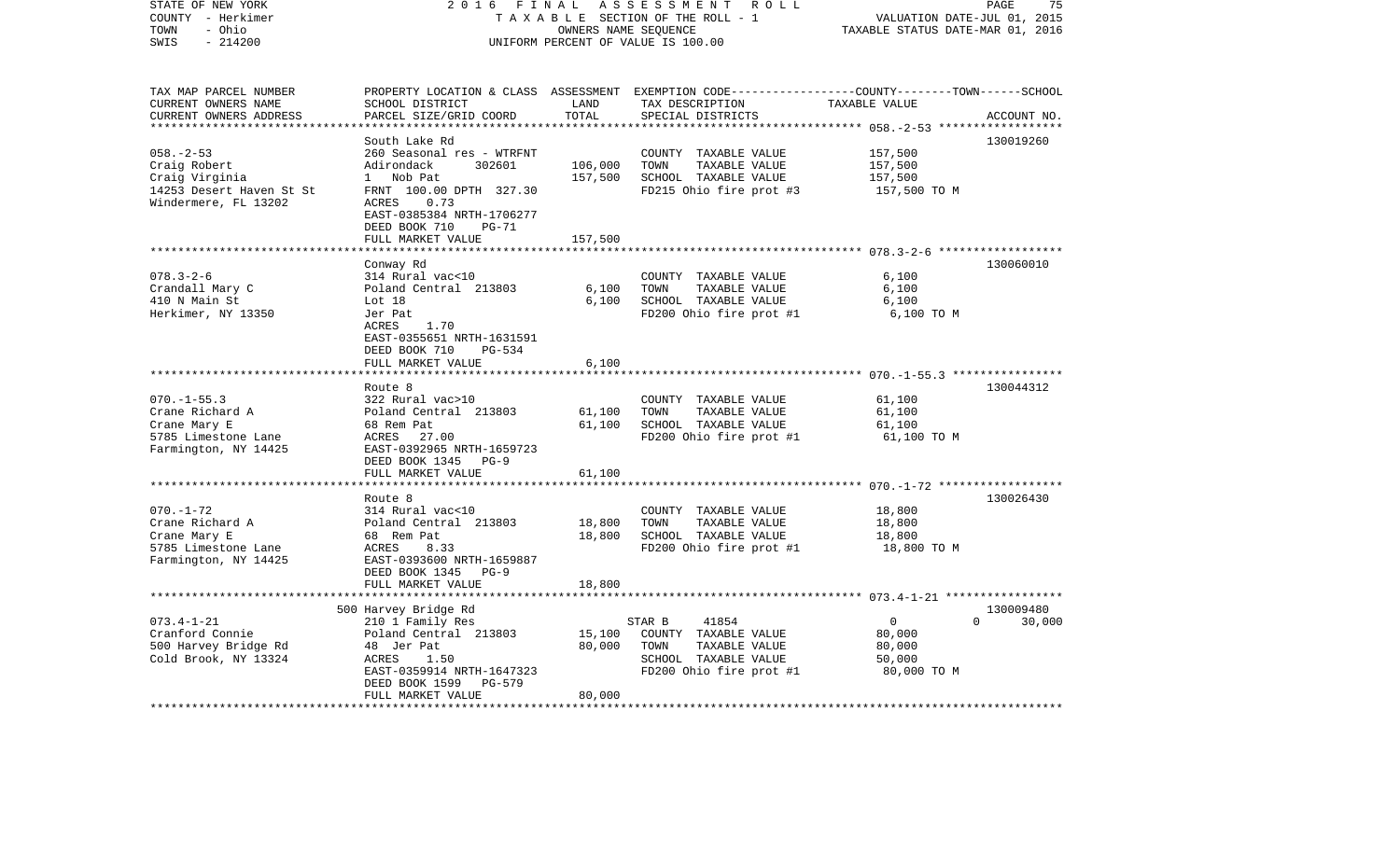| TAX MAP PARCEL NUMBER<br>PROPERTY LOCATION & CLASS ASSESSMENT EXEMPTION CODE----------------COUNTY-------TOWN------SCHOOL<br>CURRENT OWNERS NAME<br>SCHOOL DISTRICT<br>LAND<br>TAX DESCRIPTION<br>TAXABLE VALUE<br>TOTAL<br>PARCEL SIZE/GRID COORD<br>SPECIAL DISTRICTS<br>CURRENT OWNERS ADDRESS<br>ACCOUNT NO.<br>**********************<br>416 Harvey Bridge Rd<br>130061030<br>$073.4 - 1 - 20$<br>210 1 Family Res<br>$\overline{0}$<br>STAR B<br>41854<br>$\Omega$<br>30,000<br>Poland Central 213803<br>12,200<br>Crim Larry<br>COUNTY TAXABLE VALUE<br>62,000<br>62,000<br>TAXABLE VALUE<br>416 Harvey Bridge Rd<br>48 Jer Pgt<br>TOWN<br>62,000<br>Cold Brook, NY 13324<br>SCHOOL TAXABLE VALUE<br>R1.89a<br>32,000<br>FRNT 200.00 DPTH 194.00<br>FD200 Ohio fire prot #1<br>62,000 TO M<br>ACRES<br>0.89<br>EAST-0361086 NRTH-1646445<br>DEED BOOK 1526 PG-497<br>FULL MARKET VALUE<br>62,000<br>************************* 065. -1-39 *******************<br>130000840<br>Farr Rd<br>$065. - 1 - 39$<br>260 Seasonal res<br>31,000<br>COUNTY TAXABLE VALUE<br>7,500<br>TOWN<br>TAXABLE VALUE<br>Croce Nicholas J<br>Adirondack<br>302601<br>31,000<br>SCHOOL TAXABLE VALUE<br>220 West Elm St<br>30 Min Pat<br>31,000<br>31,000<br>ERochester, NY 14445<br>Sens 1<br>FD215 Ohio fire prot #3<br>31,000 TO M<br>FRNT 150.00 DPTH 250.00<br>ACRES<br>1.00<br>EAST-0359922 NRTH-1681150<br>DEED BOOK 1084 PG-555<br>FULL MARKET VALUE<br>31,000<br>******************<br>***********<br>Smith Rd<br>130060920<br>$073.4 - 1 - 42$<br>260 Seasonal res<br>66,700<br>COUNTY TAXABLE VALUE<br>19,200<br>Crossman Mark<br>Poland Central 213803<br>TOWN<br>TAXABLE VALUE<br>66,700<br>66,700<br>SCHOOL TAXABLE VALUE<br>66,700<br>Crossman Rosemary<br>Lot $49$<br>FD200 Ohio fire prot #1<br>3020 Route 91<br>Jer Pat<br>66,700 TO M<br>Jamesville, NY 13078<br>ACRES<br>8.00<br>EAST-0366361 NRTH-1639933<br>DEED BOOK 1260<br>PG-319<br>FULL MARKET VALUE<br>66,700<br>**************************<br>130060050<br>Harvey Bridge Rd<br>$073.3 - 2 - 7$<br>314 Rural vac<10<br>COUNTY TAXABLE VALUE<br>3,500<br>Crowe Shawn<br>Poland Central 213803<br>3,500<br>TOWN<br>TAXABLE VALUE<br>3,500<br>Crowe Monica<br>3,500<br>SCHOOL TAXABLE VALUE<br>3,500<br>Lot $48$<br>FD200 Ohio fire prot #1<br>9411 Fisherlane Rd<br>Jer Pat<br>3,500 TO M<br>FRNT 116.00 DPTH 208.00<br>Marcy, NY 13403<br>ACRES<br>0.55<br>EAST-0360326 NRTH-1646536<br>DEED BOOK 1166<br>PG-119<br>FULL MARKET VALUE<br>3,500 | STATE OF NEW YORK<br>COUNTY - Herkimer<br>TOWN<br>- Ohio<br>$-214200$<br>SWIS | 2016 | FINAL<br>OWNERS NAME SEQUENCE | A S S E S S M E N T R O L L<br>TAXABLE SECTION OF THE ROLL - 1<br>UNIFORM PERCENT OF VALUE IS 100.00 | VALUATION DATE-JUL 01, 2015<br>TAXABLE STATUS DATE-MAR 01, 2016 | PAGE<br>76 |
|-----------------------------------------------------------------------------------------------------------------------------------------------------------------------------------------------------------------------------------------------------------------------------------------------------------------------------------------------------------------------------------------------------------------------------------------------------------------------------------------------------------------------------------------------------------------------------------------------------------------------------------------------------------------------------------------------------------------------------------------------------------------------------------------------------------------------------------------------------------------------------------------------------------------------------------------------------------------------------------------------------------------------------------------------------------------------------------------------------------------------------------------------------------------------------------------------------------------------------------------------------------------------------------------------------------------------------------------------------------------------------------------------------------------------------------------------------------------------------------------------------------------------------------------------------------------------------------------------------------------------------------------------------------------------------------------------------------------------------------------------------------------------------------------------------------------------------------------------------------------------------------------------------------------------------------------------------------------------------------------------------------------------------------------------------------------------------------------------------------------------------------------------------------------------------------------------------------------------------------------------------------------------------------------------------------------------------------------------------------------------------------------------------------------------------------------------------------------------------------------------------------|-------------------------------------------------------------------------------|------|-------------------------------|------------------------------------------------------------------------------------------------------|-----------------------------------------------------------------|------------|
|                                                                                                                                                                                                                                                                                                                                                                                                                                                                                                                                                                                                                                                                                                                                                                                                                                                                                                                                                                                                                                                                                                                                                                                                                                                                                                                                                                                                                                                                                                                                                                                                                                                                                                                                                                                                                                                                                                                                                                                                                                                                                                                                                                                                                                                                                                                                                                                                                                                                                                           |                                                                               |      |                               |                                                                                                      |                                                                 |            |
|                                                                                                                                                                                                                                                                                                                                                                                                                                                                                                                                                                                                                                                                                                                                                                                                                                                                                                                                                                                                                                                                                                                                                                                                                                                                                                                                                                                                                                                                                                                                                                                                                                                                                                                                                                                                                                                                                                                                                                                                                                                                                                                                                                                                                                                                                                                                                                                                                                                                                                           |                                                                               |      |                               |                                                                                                      |                                                                 |            |
|                                                                                                                                                                                                                                                                                                                                                                                                                                                                                                                                                                                                                                                                                                                                                                                                                                                                                                                                                                                                                                                                                                                                                                                                                                                                                                                                                                                                                                                                                                                                                                                                                                                                                                                                                                                                                                                                                                                                                                                                                                                                                                                                                                                                                                                                                                                                                                                                                                                                                                           |                                                                               |      |                               |                                                                                                      |                                                                 |            |
|                                                                                                                                                                                                                                                                                                                                                                                                                                                                                                                                                                                                                                                                                                                                                                                                                                                                                                                                                                                                                                                                                                                                                                                                                                                                                                                                                                                                                                                                                                                                                                                                                                                                                                                                                                                                                                                                                                                                                                                                                                                                                                                                                                                                                                                                                                                                                                                                                                                                                                           |                                                                               |      |                               |                                                                                                      |                                                                 |            |
|                                                                                                                                                                                                                                                                                                                                                                                                                                                                                                                                                                                                                                                                                                                                                                                                                                                                                                                                                                                                                                                                                                                                                                                                                                                                                                                                                                                                                                                                                                                                                                                                                                                                                                                                                                                                                                                                                                                                                                                                                                                                                                                                                                                                                                                                                                                                                                                                                                                                                                           |                                                                               |      |                               |                                                                                                      |                                                                 |            |
|                                                                                                                                                                                                                                                                                                                                                                                                                                                                                                                                                                                                                                                                                                                                                                                                                                                                                                                                                                                                                                                                                                                                                                                                                                                                                                                                                                                                                                                                                                                                                                                                                                                                                                                                                                                                                                                                                                                                                                                                                                                                                                                                                                                                                                                                                                                                                                                                                                                                                                           |                                                                               |      |                               |                                                                                                      |                                                                 |            |
|                                                                                                                                                                                                                                                                                                                                                                                                                                                                                                                                                                                                                                                                                                                                                                                                                                                                                                                                                                                                                                                                                                                                                                                                                                                                                                                                                                                                                                                                                                                                                                                                                                                                                                                                                                                                                                                                                                                                                                                                                                                                                                                                                                                                                                                                                                                                                                                                                                                                                                           |                                                                               |      |                               |                                                                                                      |                                                                 |            |
|                                                                                                                                                                                                                                                                                                                                                                                                                                                                                                                                                                                                                                                                                                                                                                                                                                                                                                                                                                                                                                                                                                                                                                                                                                                                                                                                                                                                                                                                                                                                                                                                                                                                                                                                                                                                                                                                                                                                                                                                                                                                                                                                                                                                                                                                                                                                                                                                                                                                                                           |                                                                               |      |                               |                                                                                                      |                                                                 |            |
|                                                                                                                                                                                                                                                                                                                                                                                                                                                                                                                                                                                                                                                                                                                                                                                                                                                                                                                                                                                                                                                                                                                                                                                                                                                                                                                                                                                                                                                                                                                                                                                                                                                                                                                                                                                                                                                                                                                                                                                                                                                                                                                                                                                                                                                                                                                                                                                                                                                                                                           |                                                                               |      |                               |                                                                                                      |                                                                 |            |
|                                                                                                                                                                                                                                                                                                                                                                                                                                                                                                                                                                                                                                                                                                                                                                                                                                                                                                                                                                                                                                                                                                                                                                                                                                                                                                                                                                                                                                                                                                                                                                                                                                                                                                                                                                                                                                                                                                                                                                                                                                                                                                                                                                                                                                                                                                                                                                                                                                                                                                           |                                                                               |      |                               |                                                                                                      |                                                                 |            |
|                                                                                                                                                                                                                                                                                                                                                                                                                                                                                                                                                                                                                                                                                                                                                                                                                                                                                                                                                                                                                                                                                                                                                                                                                                                                                                                                                                                                                                                                                                                                                                                                                                                                                                                                                                                                                                                                                                                                                                                                                                                                                                                                                                                                                                                                                                                                                                                                                                                                                                           |                                                                               |      |                               |                                                                                                      |                                                                 |            |
|                                                                                                                                                                                                                                                                                                                                                                                                                                                                                                                                                                                                                                                                                                                                                                                                                                                                                                                                                                                                                                                                                                                                                                                                                                                                                                                                                                                                                                                                                                                                                                                                                                                                                                                                                                                                                                                                                                                                                                                                                                                                                                                                                                                                                                                                                                                                                                                                                                                                                                           |                                                                               |      |                               |                                                                                                      |                                                                 |            |
|                                                                                                                                                                                                                                                                                                                                                                                                                                                                                                                                                                                                                                                                                                                                                                                                                                                                                                                                                                                                                                                                                                                                                                                                                                                                                                                                                                                                                                                                                                                                                                                                                                                                                                                                                                                                                                                                                                                                                                                                                                                                                                                                                                                                                                                                                                                                                                                                                                                                                                           |                                                                               |      |                               |                                                                                                      |                                                                 |            |
|                                                                                                                                                                                                                                                                                                                                                                                                                                                                                                                                                                                                                                                                                                                                                                                                                                                                                                                                                                                                                                                                                                                                                                                                                                                                                                                                                                                                                                                                                                                                                                                                                                                                                                                                                                                                                                                                                                                                                                                                                                                                                                                                                                                                                                                                                                                                                                                                                                                                                                           |                                                                               |      |                               |                                                                                                      |                                                                 |            |
|                                                                                                                                                                                                                                                                                                                                                                                                                                                                                                                                                                                                                                                                                                                                                                                                                                                                                                                                                                                                                                                                                                                                                                                                                                                                                                                                                                                                                                                                                                                                                                                                                                                                                                                                                                                                                                                                                                                                                                                                                                                                                                                                                                                                                                                                                                                                                                                                                                                                                                           |                                                                               |      |                               |                                                                                                      |                                                                 |            |
|                                                                                                                                                                                                                                                                                                                                                                                                                                                                                                                                                                                                                                                                                                                                                                                                                                                                                                                                                                                                                                                                                                                                                                                                                                                                                                                                                                                                                                                                                                                                                                                                                                                                                                                                                                                                                                                                                                                                                                                                                                                                                                                                                                                                                                                                                                                                                                                                                                                                                                           |                                                                               |      |                               |                                                                                                      |                                                                 |            |
|                                                                                                                                                                                                                                                                                                                                                                                                                                                                                                                                                                                                                                                                                                                                                                                                                                                                                                                                                                                                                                                                                                                                                                                                                                                                                                                                                                                                                                                                                                                                                                                                                                                                                                                                                                                                                                                                                                                                                                                                                                                                                                                                                                                                                                                                                                                                                                                                                                                                                                           |                                                                               |      |                               |                                                                                                      |                                                                 |            |
|                                                                                                                                                                                                                                                                                                                                                                                                                                                                                                                                                                                                                                                                                                                                                                                                                                                                                                                                                                                                                                                                                                                                                                                                                                                                                                                                                                                                                                                                                                                                                                                                                                                                                                                                                                                                                                                                                                                                                                                                                                                                                                                                                                                                                                                                                                                                                                                                                                                                                                           |                                                                               |      |                               |                                                                                                      |                                                                 |            |
|                                                                                                                                                                                                                                                                                                                                                                                                                                                                                                                                                                                                                                                                                                                                                                                                                                                                                                                                                                                                                                                                                                                                                                                                                                                                                                                                                                                                                                                                                                                                                                                                                                                                                                                                                                                                                                                                                                                                                                                                                                                                                                                                                                                                                                                                                                                                                                                                                                                                                                           |                                                                               |      |                               |                                                                                                      |                                                                 |            |
|                                                                                                                                                                                                                                                                                                                                                                                                                                                                                                                                                                                                                                                                                                                                                                                                                                                                                                                                                                                                                                                                                                                                                                                                                                                                                                                                                                                                                                                                                                                                                                                                                                                                                                                                                                                                                                                                                                                                                                                                                                                                                                                                                                                                                                                                                                                                                                                                                                                                                                           |                                                                               |      |                               |                                                                                                      |                                                                 |            |
|                                                                                                                                                                                                                                                                                                                                                                                                                                                                                                                                                                                                                                                                                                                                                                                                                                                                                                                                                                                                                                                                                                                                                                                                                                                                                                                                                                                                                                                                                                                                                                                                                                                                                                                                                                                                                                                                                                                                                                                                                                                                                                                                                                                                                                                                                                                                                                                                                                                                                                           |                                                                               |      |                               |                                                                                                      |                                                                 |            |
|                                                                                                                                                                                                                                                                                                                                                                                                                                                                                                                                                                                                                                                                                                                                                                                                                                                                                                                                                                                                                                                                                                                                                                                                                                                                                                                                                                                                                                                                                                                                                                                                                                                                                                                                                                                                                                                                                                                                                                                                                                                                                                                                                                                                                                                                                                                                                                                                                                                                                                           |                                                                               |      |                               |                                                                                                      |                                                                 |            |
|                                                                                                                                                                                                                                                                                                                                                                                                                                                                                                                                                                                                                                                                                                                                                                                                                                                                                                                                                                                                                                                                                                                                                                                                                                                                                                                                                                                                                                                                                                                                                                                                                                                                                                                                                                                                                                                                                                                                                                                                                                                                                                                                                                                                                                                                                                                                                                                                                                                                                                           |                                                                               |      |                               |                                                                                                      |                                                                 |            |
|                                                                                                                                                                                                                                                                                                                                                                                                                                                                                                                                                                                                                                                                                                                                                                                                                                                                                                                                                                                                                                                                                                                                                                                                                                                                                                                                                                                                                                                                                                                                                                                                                                                                                                                                                                                                                                                                                                                                                                                                                                                                                                                                                                                                                                                                                                                                                                                                                                                                                                           |                                                                               |      |                               |                                                                                                      |                                                                 |            |
|                                                                                                                                                                                                                                                                                                                                                                                                                                                                                                                                                                                                                                                                                                                                                                                                                                                                                                                                                                                                                                                                                                                                                                                                                                                                                                                                                                                                                                                                                                                                                                                                                                                                                                                                                                                                                                                                                                                                                                                                                                                                                                                                                                                                                                                                                                                                                                                                                                                                                                           |                                                                               |      |                               |                                                                                                      |                                                                 |            |
|                                                                                                                                                                                                                                                                                                                                                                                                                                                                                                                                                                                                                                                                                                                                                                                                                                                                                                                                                                                                                                                                                                                                                                                                                                                                                                                                                                                                                                                                                                                                                                                                                                                                                                                                                                                                                                                                                                                                                                                                                                                                                                                                                                                                                                                                                                                                                                                                                                                                                                           |                                                                               |      |                               |                                                                                                      |                                                                 |            |
|                                                                                                                                                                                                                                                                                                                                                                                                                                                                                                                                                                                                                                                                                                                                                                                                                                                                                                                                                                                                                                                                                                                                                                                                                                                                                                                                                                                                                                                                                                                                                                                                                                                                                                                                                                                                                                                                                                                                                                                                                                                                                                                                                                                                                                                                                                                                                                                                                                                                                                           |                                                                               |      |                               |                                                                                                      |                                                                 |            |
|                                                                                                                                                                                                                                                                                                                                                                                                                                                                                                                                                                                                                                                                                                                                                                                                                                                                                                                                                                                                                                                                                                                                                                                                                                                                                                                                                                                                                                                                                                                                                                                                                                                                                                                                                                                                                                                                                                                                                                                                                                                                                                                                                                                                                                                                                                                                                                                                                                                                                                           |                                                                               |      |                               |                                                                                                      |                                                                 |            |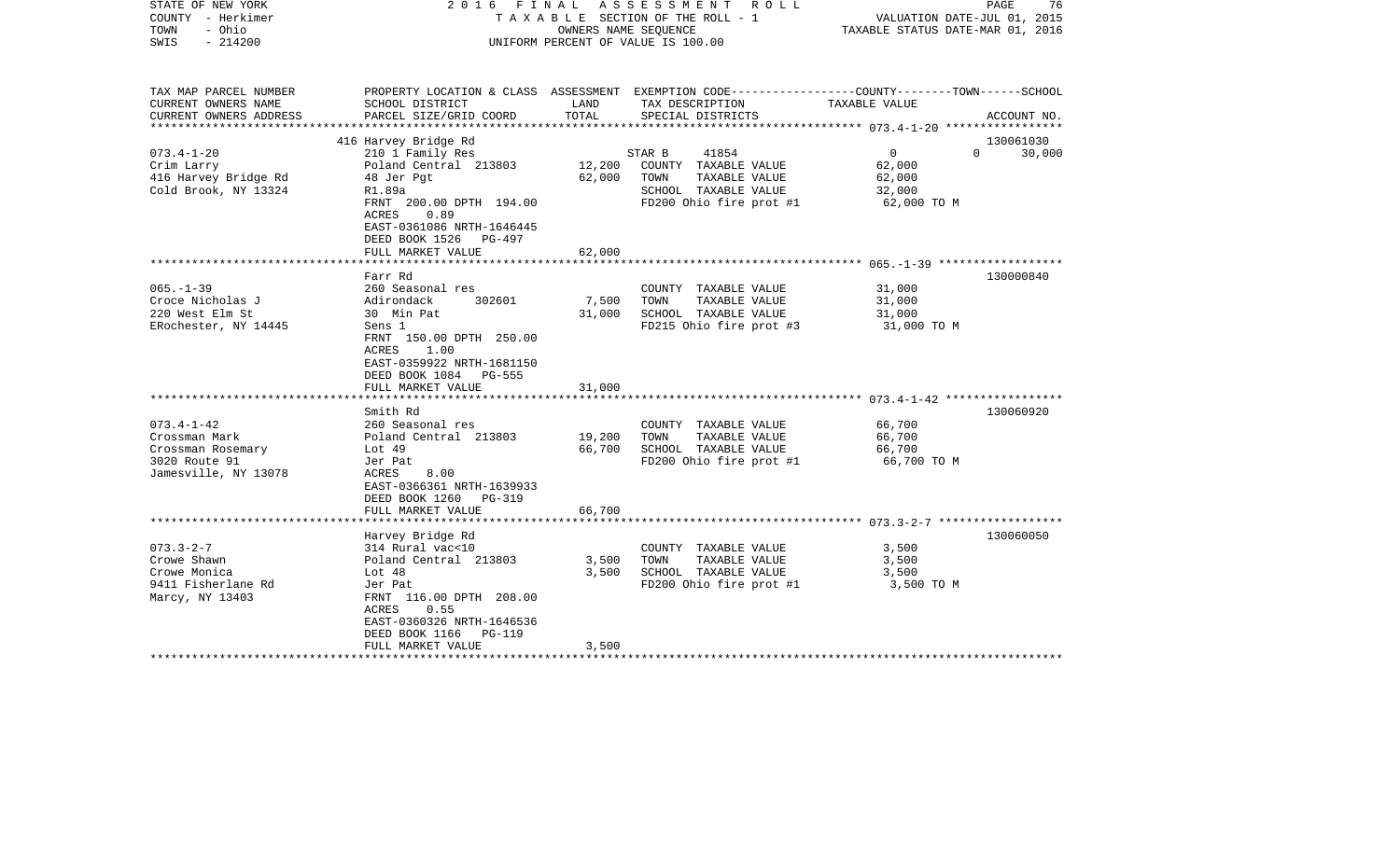| STATE OF NEW YORK<br>COUNTY - Herkimer<br>- Ohio<br>TOWN<br>$-214200$<br>SWIS                          | FINAL<br>2016<br>T A X A B L E SECTION OF THE ROLL - 1<br>UNIFORM PERCENT OF VALUE IS 100.00                                                                                                          | PAGE<br>77<br>VALUATION DATE-JUL 01, 2015<br>TAXABLE STATUS DATE-MAR 01, 2016 |                                                                                                                                          |                                           |             |
|--------------------------------------------------------------------------------------------------------|-------------------------------------------------------------------------------------------------------------------------------------------------------------------------------------------------------|-------------------------------------------------------------------------------|------------------------------------------------------------------------------------------------------------------------------------------|-------------------------------------------|-------------|
| TAX MAP PARCEL NUMBER<br>CURRENT OWNERS NAME<br>CURRENT OWNERS ADDRESS<br>***********************      | SCHOOL DISTRICT<br>PARCEL SIZE/GRID COORD                                                                                                                                                             | LAND<br>TOTAL                                                                 | PROPERTY LOCATION & CLASS ASSESSMENT EXEMPTION CODE----------------COUNTY-------TOWN------SCHOOL<br>TAX DESCRIPTION<br>SPECIAL DISTRICTS | TAXABLE VALUE                             | ACCOUNT NO. |
| $073.3 - 2 - 8.1$<br>Crowe Shawn<br>Crowe Monica<br>9411 Fisherlane Rd<br>Marcy, NY 13403              | Harvey Bridge Rd<br>322 Rural vac>10<br>Poland Central 213803<br>Lot 48 Jer Pat<br>ACRES 36.40<br>EAST-0359890 NRTH-1645821<br>DEED BOOK 1166 PG-119<br>FULL MARKET VALUE                             | 32,600<br>32,600<br>32,600                                                    | COUNTY TAXABLE VALUE<br>TAXABLE VALUE<br>TOWN<br>SCHOOL TAXABLE VALUE<br>FD200 Ohio fire prot #1                                         | 32,600<br>32,600<br>32,600<br>32,600 TO M | 130012480   |
|                                                                                                        | Harvey Bridge Rd                                                                                                                                                                                      |                                                                               |                                                                                                                                          |                                           | 130060645   |
| $073.3 - 2 - 9$<br>Crowe Shawn<br>Crowe Monica<br>9411 Fisherlane Rd<br>Marcy, NY 13403                | 314 Rural vac<10<br>Poland Central 213803<br>Lot 48 Jer Pa<br>Vl2<br>2 Acres<br>1.90<br>ACRES<br>EAST-0360512 NRTH-1646346<br>DEED BOOK 1166 PG-119<br>FULL MARKET VALUE                              | 6,700<br>6,700<br>6,700                                                       | COUNTY TAXABLE VALUE<br>TAXABLE VALUE<br>TOWN<br>SCHOOL TAXABLE VALUE<br>FD200 Ohio fire prot #1                                         | 6,700<br>6,700<br>6,700<br>6,700 TO M     |             |
|                                                                                                        |                                                                                                                                                                                                       |                                                                               |                                                                                                                                          |                                           |             |
| $078.2 - 3 - 2$<br>Cruthers Donald J II<br>139 Griffis Rd<br>Gloversville, NY 12078                    | Smith Rd<br>260 Seasonal res<br>Poland Central 213803<br>49 Jer Pat<br>FRNT 262.50 DPTH<br>ACRES<br>3.50<br>EAST-0369123 NRTH-1638550<br>DEED BOOK 1323<br>PG-691<br>FULL MARKET VALUE                | 11,500<br>35,600<br>35,600                                                    | COUNTY TAXABLE VALUE<br>TAXABLE VALUE<br>TOWN<br>SCHOOL TAXABLE VALUE<br>FD200 Ohio fire prot #1                                         | 35,600<br>35,600<br>35,600<br>35,600 TO M | 130042600   |
|                                                                                                        | ***************************                                                                                                                                                                           |                                                                               |                                                                                                                                          |                                           |             |
| $078.2 - 1 - 23.5$<br>Cryan Paul<br>Cryan Debra<br>75 Pawcatuck Ave.<br>Pawcatuck, CT 06379            | 274 Figert Rd & Smith<br>260 Seasonal res<br>Poland Central 213803<br>49 Jer Pat<br>FRNT 436.00 DPTH<br>ACRES 10.90<br>EAST-0367048 NRTH-1638467<br>DEED BOOK 1166<br>PG-83<br>FULL MARKET VALUE      | 27,700<br>90,000<br>90,000                                                    | COUNTY TAXABLE VALUE<br>TAXABLE VALUE<br>TOWN<br>SCHOOL TAXABLE VALUE<br>FD200 Ohio fire prot #1                                         | 90,000<br>90,000<br>90,000<br>90,000 TO M | 130026340   |
|                                                                                                        |                                                                                                                                                                                                       |                                                                               |                                                                                                                                          |                                           |             |
| $073.4 - 2 - 26$<br>Currie William<br>Currie Patricia<br>Kim Bowman<br>PO Box 125<br>Newport, NY 13416 | Figert Rd<br>270 Mfg housing - WTRFNT<br>Poland Central 213803<br>77 Jer Pat<br>FRNT 190.00 DPTH 185.00<br>ACRES<br>4.00<br>EAST-0368931 NRTH-1643388<br>DEED BOOK 753<br>PG-168<br>FULL MARKET VALUE | 16,000<br>22,000<br>22,000                                                    | COUNTY TAXABLE VALUE<br>TOWN<br>TAXABLE VALUE<br>SCHOOL TAXABLE VALUE<br>FD200 Ohio fire prot #1                                         | 22,000<br>22,000<br>22,000<br>22,000 TO M | 130030600   |
|                                                                                                        |                                                                                                                                                                                                       |                                                                               |                                                                                                                                          |                                           |             |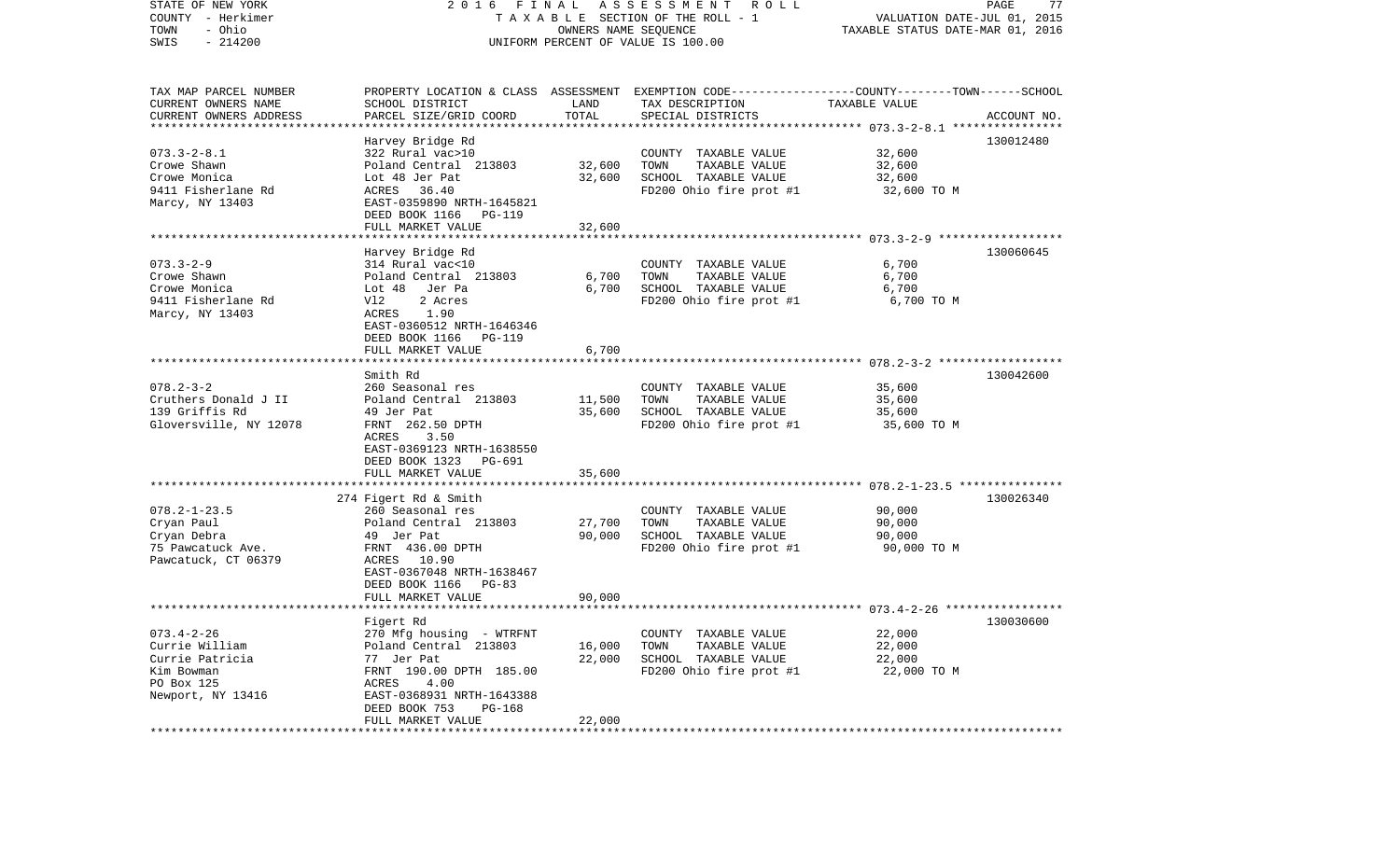| STATE OF NEW YORK                          |                                                                                                 |                      | 2016 FINAL ASSESSMENT ROLL         |                                  | PAGE<br>78  |
|--------------------------------------------|-------------------------------------------------------------------------------------------------|----------------------|------------------------------------|----------------------------------|-------------|
| COUNTY - Herkimer                          |                                                                                                 |                      | TAXABLE SECTION OF THE ROLL - 1    | VALUATION DATE-JUL 01, 2015      |             |
| TOWN<br>- Ohio                             |                                                                                                 | OWNERS NAME SEQUENCE |                                    | TAXABLE STATUS DATE-MAR 01, 2016 |             |
| SWIS<br>$-214200$                          |                                                                                                 |                      | UNIFORM PERCENT OF VALUE IS 100.00 |                                  |             |
|                                            |                                                                                                 |                      |                                    |                                  |             |
| TAX MAP PARCEL NUMBER                      | PROPERTY LOCATION & CLASS ASSESSMENT EXEMPTION CODE---------------COUNTY-------TOWN------SCHOOL |                      |                                    |                                  |             |
| CURRENT OWNERS NAME                        | SCHOOL DISTRICT                                                                                 | LAND                 | TAX DESCRIPTION                    | TAXABLE VALUE                    |             |
| CURRENT OWNERS ADDRESS                     | PARCEL SIZE/GRID COORD                                                                          | TOTAL                | SPECIAL DISTRICTS                  |                                  | ACCOUNT NO. |
| *************************                  |                                                                                                 |                      |                                    |                                  |             |
|                                            | Route 8                                                                                         |                      |                                    |                                  | 130038730   |
| $073.2 - 2 - 7$                            | 322 Rural vac>10                                                                                |                      | COUNTY TAXABLE VALUE               | 12,800                           |             |
| Curtin Patrick J                           | Poland Central 213803                                                                           | 12,800               | TOWN<br>TAXABLE VALUE              | 12,800                           |             |
| 310 Gordon Ave                             | 78 Jer Pat                                                                                      | 12,800               | SCHOOL TAXABLE VALUE               | 12,800                           |             |
| Sherrill, NY 13461                         | Hughes                                                                                          |                      | FD200 Ohio fire prot #1            | 12,800 TO M                      |             |
|                                            | ACRES 12.60                                                                                     |                      |                                    |                                  |             |
|                                            | EAST-0366915 NRTH-1650423                                                                       |                      |                                    |                                  |             |
|                                            | DEED BOOK 1224<br>PG-901                                                                        |                      |                                    |                                  |             |
|                                            | FULL MARKET VALUE                                                                               | 12,800               |                                    |                                  |             |
|                                            |                                                                                                 |                      |                                    |                                  |             |
| $073.2 - 2 - 6$                            | Route 8<br>322 Rural vac>10                                                                     |                      | COUNTY TAXABLE VALUE               | 17,200                           | 130038730   |
| Curtin Patrick L                           | Poland Central 213803                                                                           | 17,200               | TAXABLE VALUE<br>TOWN              | 17,200                           |             |
| 565 E Mountain Rd                          | 78 Jer Pat                                                                                      | 17,200               | SCHOOL TAXABLE VALUE               | 17,200                           |             |
| Peterborough, NH 03458                     | Hughes                                                                                          |                      | FD200 Ohio fire prot #1            | 17,200 TO M                      |             |
|                                            | ACRES 14.00                                                                                     |                      |                                    |                                  |             |
|                                            | EAST-0366735 NRTH-1650006                                                                       |                      |                                    |                                  |             |
|                                            | DEED BOOK 1224<br>PG-905                                                                        |                      |                                    |                                  |             |
|                                            | FULL MARKET VALUE                                                                               | 17,200               |                                    |                                  |             |
|                                            |                                                                                                 |                      |                                    |                                  |             |
|                                            | North Lake Rd                                                                                   |                      |                                    |                                  | 130011550   |
| $064. -1 - 11.1$                           | 322 Rural vac>10                                                                                |                      | COUNTY TAXABLE VALUE               | 26,700                           |             |
| Curtis NacnyM Scott James Gret Adirondack  | 302601                                                                                          | 26,700               | TOWN<br>TAXABLE VALUE              | 26,700                           |             |
| Disclaimer Trust UWO Niles Cur 20 Woodhull |                                                                                                 | 26,700               | SCHOOL TAXABLE VALUE               | 26,700                           |             |
| PO Box 25                                  | Lot 192                                                                                         |                      | FD215 Ohio fire prot #3            | 26,700 TO M                      |             |
| Cooperstown, NY 13326                      | ACRES 30.00                                                                                     |                      |                                    |                                  |             |
|                                            | EAST-0336140 NRTH-1682622                                                                       |                      |                                    |                                  |             |
|                                            | DEED BOOK 1446<br>PG-891                                                                        |                      |                                    |                                  |             |
|                                            | FULL MARKET VALUE<br>*******************                                                        | 26,700               |                                    |                                  |             |
|                                            |                                                                                                 |                      |                                    |                                  |             |
| $058. - 2 - 33$                            | Wolf Creek Rd<br>260 Seasonal res - WTRFNT                                                      |                      | COUNTY TAXABLE VALUE               | 202,500                          | 130023820   |
| Curtis Ron S                               | Adirondack<br>302601                                                                            | 117,800              | TOWN<br>TAXABLE VALUE              | 202,500                          |             |
| The M.L. Curtis-Siega Trust                | 1 Nob Pat                                                                                       | 202,500              | SCHOOL TAXABLE VALUE               | 202,500                          |             |
| 110 Munson Rd                              | V12 1A                                                                                          |                      | FD215 Ohio fire prot #3            | 202,500 TO M                     |             |
| Burlington Flats, NY 13315                 | FRNT 130.00 DPTH 380.50                                                                         |                      |                                    |                                  |             |
|                                            | ACRES<br>1.25                                                                                   |                      |                                    |                                  |             |
|                                            | EAST-0376387 NRTH-1709685                                                                       |                      |                                    |                                  |             |
|                                            | DEED BOOK 1577<br>PG-438                                                                        |                      |                                    |                                  |             |
|                                            | FULL MARKET VALUE                                                                               | 202,500              |                                    |                                  |             |
|                                            |                                                                                                 |                      |                                    |                                  |             |
|                                            | Harvey Bridge Rd                                                                                |                      |                                    |                                  |             |
| $073.4 - 4 - 3$                            | 314 Rural vac<10                                                                                |                      | COUNTY TAXABLE VALUE               | 14,700                           |             |
| Czop Gorden                                | Poland Central 213803                                                                           | 14,700               | TOWN<br>TAXABLE VALUE              | 14,700                           |             |
| 42 Shinhollow Rd                           | FRNT 420.00 DPTH                                                                                | 14,700               | SCHOOL TAXABLE VALUE               | 14,700                           |             |
| Port Jervis, NY 12771                      | ACRES<br>7.10                                                                                   |                      |                                    |                                  |             |
|                                            | EAST-0363889 NRTH-1643802                                                                       |                      |                                    |                                  |             |
|                                            | DEED BOOK 1089<br>PG-433                                                                        |                      |                                    |                                  |             |
| **********                                 | FULL MARKET VALUE                                                                               | 14,700               |                                    |                                  |             |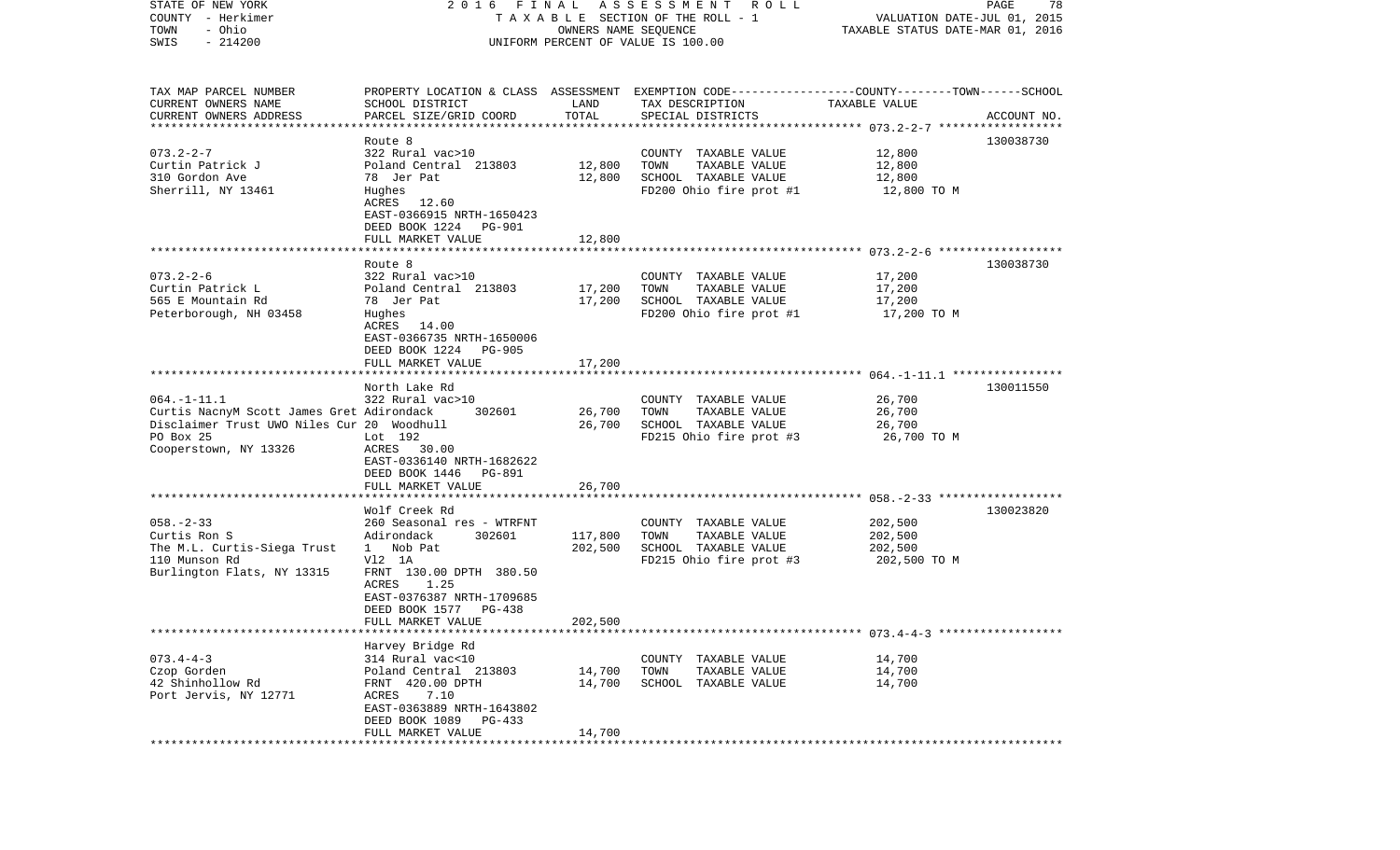| STATE OF NEW YORK<br>COUNTY - Herkimer<br>- Ohio<br>TOWN<br>$-214200$<br>SWIS | 2016 FINAL ASSESSMENT ROLL<br>TAXABLE SECTION OF THE ROLL - 1<br>UNIFORM PERCENT OF VALUE IS 100.00 | PAGE<br>79<br>VALUATION DATE-JUL 01, 2015<br>TAXABLE STATUS DATE-MAR 01, 2016 |                                               |                  |             |
|-------------------------------------------------------------------------------|-----------------------------------------------------------------------------------------------------|-------------------------------------------------------------------------------|-----------------------------------------------|------------------|-------------|
|                                                                               |                                                                                                     |                                                                               |                                               |                  |             |
| TAX MAP PARCEL NUMBER                                                         | PROPERTY LOCATION & CLASS ASSESSMENT EXEMPTION CODE---------------COUNTY-------TOWN------SCHOOL     |                                                                               |                                               |                  |             |
| CURRENT OWNERS NAME                                                           | SCHOOL DISTRICT                                                                                     | LAND                                                                          | TAX DESCRIPTION                               | TAXABLE VALUE    |             |
| CURRENT OWNERS ADDRESS                                                        | PARCEL SIZE/GRID COORD                                                                              | TOTAL                                                                         | SPECIAL DISTRICTS                             |                  | ACCOUNT NO. |
| *************************                                                     |                                                                                                     |                                                                               |                                               |                  |             |
| $073.4 - 4 - 1$                                                               | Harvey Bridge Rd                                                                                    |                                                                               |                                               |                  |             |
| Czop Gordon                                                                   | 314 Rural vac<10<br>Poland Central 213803                                                           | 14,900                                                                        | COUNTY TAXABLE VALUE<br>TOWN<br>TAXABLE VALUE | 14,900<br>14,900 |             |
| Huang Gordon                                                                  | FRNT 450.00 DPTH                                                                                    | 14,900                                                                        | SCHOOL TAXABLE VALUE                          | 14,900           |             |
| 42 Shinhollow Rd                                                              | 7.30<br>ACRES                                                                                       |                                                                               |                                               |                  |             |
| Port Jervis, NY 12771                                                         | EAST-0364324 NRTH-1644739                                                                           |                                                                               |                                               |                  |             |
|                                                                               | DEED BOOK 1089 PG-433                                                                               |                                                                               |                                               |                  |             |
|                                                                               | FULL MARKET VALUE                                                                                   | 14,900                                                                        |                                               |                  |             |
|                                                                               |                                                                                                     |                                                                               |                                               |                  |             |
|                                                                               | Harvey Bridge Rd                                                                                    |                                                                               |                                               |                  |             |
| $073.4 - 4 - 2$                                                               | 314 Rural vac<10                                                                                    |                                                                               | COUNTY TAXABLE VALUE                          | 17,100           |             |
| Czop Gordon                                                                   | Poland Central 213803                                                                               | 17,100                                                                        | TOWN<br>TAXABLE VALUE                         | 17,100           |             |
| 42 Shinhollow RD                                                              | FRNT 572.00 DPTH                                                                                    | 17,100                                                                        | SCHOOL TAXABLE VALUE                          | 17,100           |             |
| Port Jervis, NY 12771                                                         | ACRES<br>9.30                                                                                       |                                                                               |                                               |                  |             |
|                                                                               | EAST-0364085 NRTH-1644293<br>DEED BOOK 1089 PG-433                                                  |                                                                               |                                               |                  |             |
|                                                                               | FULL MARKET VALUE                                                                                   | 17,100                                                                        |                                               |                  |             |
|                                                                               |                                                                                                     |                                                                               |                                               |                  |             |
|                                                                               | Smith Rd                                                                                            |                                                                               |                                               |                  | 130000810   |
| $073.4 - 1 - 49$                                                              | 314 Rural vac<10                                                                                    |                                                                               | COUNTY TAXABLE VALUE                          | 10,100           |             |
| D'Onofrio Anthony T                                                           | Poland Central 213803                                                                               | 10,100                                                                        | TAXABLE VALUE<br>TOWN                         | 10,100           |             |
| D'Onofrio Sheila L                                                            | 49 Jer Pat                                                                                          | 10,100                                                                        | SCHOOL TAXABLE VALUE                          | 10,100           |             |
| PO Box 62                                                                     | 3.20<br>ACRES                                                                                       |                                                                               | FD200 Ohio fire prot #1                       | 10,100 TO M      |             |
| Cold Brook, NY 13324                                                          | EAST-0365398 NRTH-1641642                                                                           |                                                                               |                                               |                  |             |
|                                                                               | DEED BOOK 673<br>PG-339                                                                             |                                                                               |                                               |                  |             |
|                                                                               | FULL MARKET VALUE                                                                                   | 10,100                                                                        |                                               |                  |             |
|                                                                               | Rt 365                                                                                              |                                                                               |                                               |                  | 130013170   |
| $073. - 1 - 16$                                                               | 910 Priv forest                                                                                     |                                                                               | COUNTY TAXABLE VALUE                          | 72,500           |             |
| Dain John & Laura                                                             | Poland Central 213803                                                                               | 72,500                                                                        | TAXABLE VALUE<br>TOWN                         | 72,500           |             |
| 251 Elizabethtown Rd                                                          | 78 Rem Pat                                                                                          | 72,500                                                                        | SCHOOL TAXABLE VALUE                          | 72,500           |             |
| Ilion, NY 13357                                                               | V1 101.A                                                                                            |                                                                               | FD217 Ohio fire prot #4                       | 72,500 TO M      |             |
|                                                                               | ACRES 103.00                                                                                        |                                                                               |                                               |                  |             |
|                                                                               | EAST-0360863 NRTH-1651171                                                                           |                                                                               |                                               |                  |             |
|                                                                               | DEED BOOK 934<br>PG-640                                                                             |                                                                               |                                               |                  |             |
|                                                                               | FULL MARKET VALUE                                                                                   | 72,500                                                                        |                                               |                  |             |
|                                                                               |                                                                                                     |                                                                               |                                               |                  |             |
|                                                                               | 266 Amberg Rd                                                                                       |                                                                               |                                               |                  | 130042060   |
| $085.2 - 2 - 7.1$                                                             | 260 Seasonal res<br>Poland Central 213803                                                           | 10,600                                                                        | COUNTY TAXABLE VALUE                          | 46,380<br>46,380 |             |
| Danz, III Theodore J<br>241 Brandle Rd                                        | 22 Jer Pat                                                                                          | 46,380                                                                        | TOWN<br>TAXABLE VALUE<br>SCHOOL TAXABLE VALUE | 46,380           |             |
| Altamont, NY 12009                                                            | 85.2-2-7 DELETED USING S/                                                                           |                                                                               | FD210 Ohio fire prot #2                       | 46,380 TO M      |             |
|                                                                               | #5                                                                                                  |                                                                               |                                               |                  |             |
|                                                                               | FRNT<br>50.00 DPTH                                                                                  |                                                                               |                                               |                  |             |
|                                                                               | ACRES<br>3.90                                                                                       |                                                                               |                                               |                  |             |
|                                                                               | EAST-0385720 NRTH-1622077                                                                           |                                                                               |                                               |                  |             |
|                                                                               | DEED BOOK 1560<br>PG-546                                                                            |                                                                               |                                               |                  |             |
|                                                                               | FULL MARKET VALUE                                                                                   | 46,380                                                                        |                                               |                  |             |
|                                                                               |                                                                                                     |                                                                               |                                               |                  |             |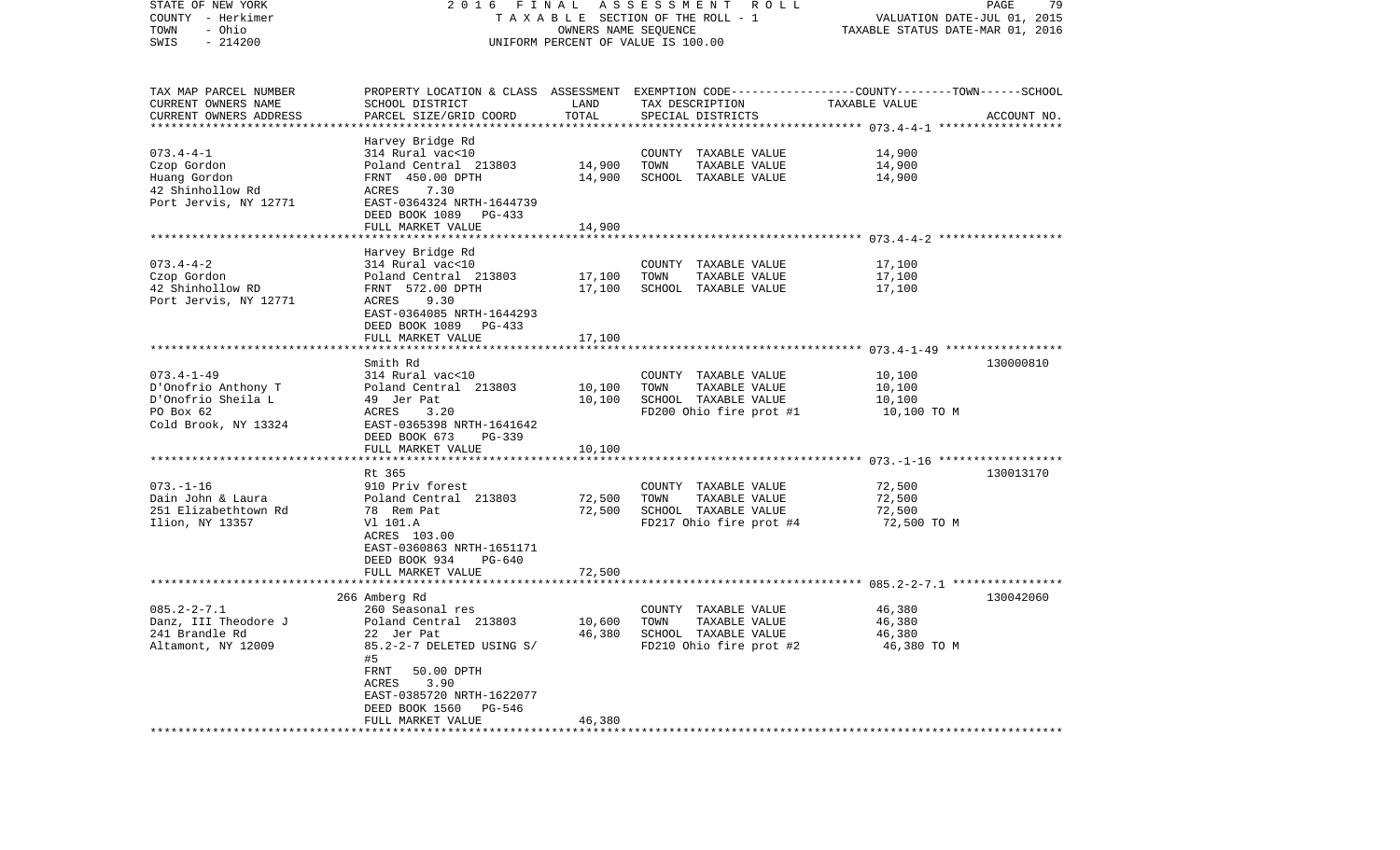| STATE OF NEW YORK<br>COUNTY - Herkimer<br>- Ohio<br>TOWN<br>$-214200$<br>SWIS                        |                                                                                                                                                                                                                                              |                         | 2016 FINAL ASSESSMENT ROLL<br>T A X A B L E SECTION OF THE ROLL - 1<br>OWNERS NAME SEQUENCE<br>UNIFORM PERCENT OF VALUE IS 100.00       | VALUATION DATE-JUL 01, 2015<br>TAXABLE STATUS DATE-MAR 01, 2016 | PAGE<br>80  |
|------------------------------------------------------------------------------------------------------|----------------------------------------------------------------------------------------------------------------------------------------------------------------------------------------------------------------------------------------------|-------------------------|-----------------------------------------------------------------------------------------------------------------------------------------|-----------------------------------------------------------------|-------------|
| TAX MAP PARCEL NUMBER<br>CURRENT OWNERS NAME<br>CURRENT OWNERS ADDRESS                               | SCHOOL DISTRICT<br>PARCEL SIZE/GRID COORD                                                                                                                                                                                                    | LAND<br>TOTAL           | PROPERTY LOCATION & CLASS ASSESSMENT EXEMPTION CODE---------------COUNTY-------TOWN------SCHOOL<br>TAX DESCRIPTION<br>SPECIAL DISTRICTS | TAXABLE VALUE                                                   | ACCOUNT NO. |
|                                                                                                      |                                                                                                                                                                                                                                              |                         |                                                                                                                                         |                                                                 | 130031260   |
| $073. - 2 - 60$<br>Darling David A Sr<br>Darling Betty J<br>PO Box 198<br>Salisbury Center, NY 13454 | 145 Smithson Lane Spur<br>260 Seasonal res<br>Poland Central 213803<br>63 Rem Pat<br>V1 2 4<br>ACRES<br>4.00<br>EAST-0369858 NRTH-1655077<br>DEED BOOK 1491<br>PG-357                                                                        | 12,000<br>60,000        | COUNTY TAXABLE VALUE<br>TOWN<br>TAXABLE VALUE<br>SCHOOL TAXABLE VALUE<br>FD200 Ohio fire prot #1                                        | 60,000<br>60,000<br>60,000<br>60,000 TO M                       |             |
|                                                                                                      | FULL MARKET VALUE                                                                                                                                                                                                                            | 60,000                  |                                                                                                                                         |                                                                 |             |
| $073.4 - 2 - 5$<br>Darrow Brett T<br>Darrow Chelsea L<br>741 Figert Rd<br>Cold Brook, NY 13324       | 741 Figert Rd<br>240 Rural res<br>Poland Central 213803<br>77 Jer Pat<br>ACRES 85.00<br>EAST-0372023 NRTH-1646268<br>DEED BOOK 1591<br>PG-942                                                                                                | 75,100<br>128,500       | COUNTY TAXABLE VALUE<br>TOWN<br>TAXABLE VALUE<br>SCHOOL TAXABLE VALUE<br>FD200 Ohio fire prot #1                                        | 128,500<br>128,500<br>128,500<br>128,500 TO M                   | 130036600   |
|                                                                                                      | FULL MARKET VALUE                                                                                                                                                                                                                            | 128,500                 |                                                                                                                                         |                                                                 |             |
|                                                                                                      | 134 Tea Cup St                                                                                                                                                                                                                               |                         |                                                                                                                                         |                                                                 | 130060030   |
| $085.3 - 2 - 19$<br>Darrow Donald<br>PO Box 84<br>Cold Brook, NY 13324                               | 314 Rural vac<10<br>Poland Central 213803<br>Lot 9 10<br>Jer Pat<br>FRNT 127.00 DPTH 100.00<br>ACRES<br>0.29<br>EAST-0376298 NRTH-1614167<br>DEED BOOK 1151 PG-587                                                                           | 1,500<br>1,500          | COUNTY TAXABLE VALUE<br>TOWN<br>TAXABLE VALUE<br>SCHOOL TAXABLE VALUE<br>FD210 Ohio fire prot #2                                        | 1,500<br>1,500<br>1,500<br>1,500 TO M                           |             |
|                                                                                                      | FULL MARKET VALUE                                                                                                                                                                                                                            | 1,500                   |                                                                                                                                         |                                                                 |             |
| $085.3 - 2 - 26$<br>Darrow Donald<br>Box 84<br>Cold Brook, NY 13324                                  | *************************<br>Bull Hill Rd<br>314 Rural vac<10<br>Poland Central 213803<br>Lot 9/10 Jer Pa<br>FRNT 100.00 DPTH 125.00<br>0.29<br>ACRES<br>EAST-0377425 NRTH-1613936<br>DEED BOOK 786<br>PG-624                                | 2,900<br>2,900          | COUNTY TAXABLE VALUE<br>TOWN<br>TAXABLE VALUE<br>SCHOOL TAXABLE VALUE<br>FD210 Ohio fire prot #2                                        | 2,900<br>2,900<br>2,900<br>2,900 TO M                           | 130060665   |
|                                                                                                      | FULL MARKET VALUE                                                                                                                                                                                                                            | 2,900                   |                                                                                                                                         |                                                                 |             |
|                                                                                                      |                                                                                                                                                                                                                                              |                         |                                                                                                                                         |                                                                 |             |
| $085.3 - 2 - 27$<br>Darrow Donald<br>Box 84<br>Cold Brook, NY 13318                                  | Bull Hill Rd<br>260 Seasonal res<br>Poland Central 213803<br>Lot $9-10$ Jer.p.<br>Triangle Lawton<br>V1 2<br>.75 A<br>FRNT 200.00 DPTH 100.00<br>ACRES<br>0.46<br>EAST-0377562 NRTH-1613947<br>DEED BOOK 00622 PG-00991<br>FULL MARKET VALUE | 5,000<br>6,000<br>6,000 | COUNTY TAXABLE VALUE<br>TOWN<br>TAXABLE VALUE<br>SCHOOL TAXABLE VALUE<br>FD210 Ohio fire prot #2                                        | 6,000<br>6,000<br>6,000<br>6,000 TO M                           | 130060265   |
|                                                                                                      | *****************************                                                                                                                                                                                                                |                         | **********************                                                                                                                  |                                                                 |             |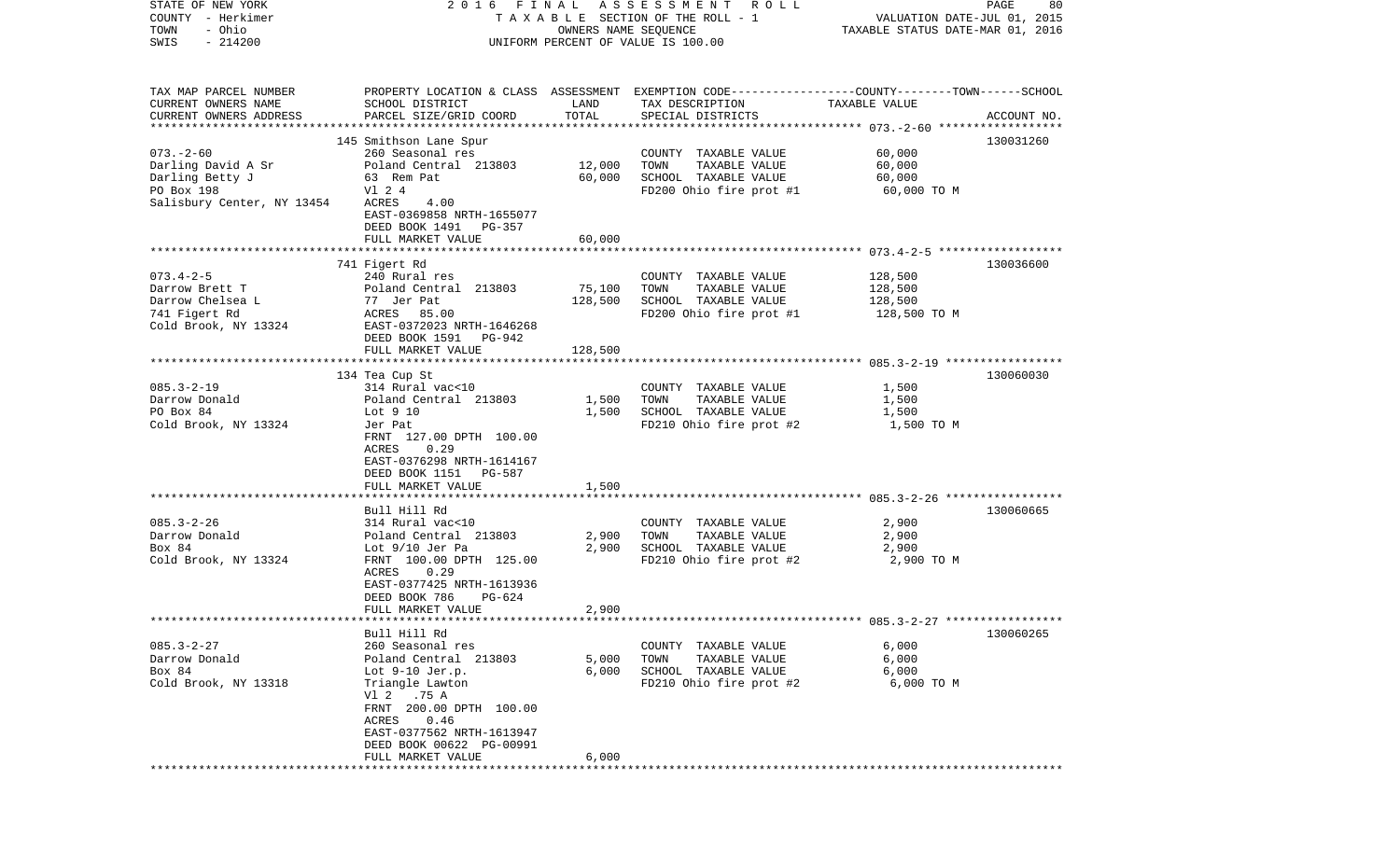| STATE OF NEW YORK<br>COUNTY - Herkimer<br>- Ohio<br>TOWN<br>$-214200$<br>SWIS                                                              | 2016 FINAL                                                                                                                                                                                                                                                                                                                                                                                                                       | OWNERS NAME SEQUENCE                               | A S S E S S M E N T R O L L<br>TAXABLE SECTION OF THE ROLL - 1<br>UNIFORM PERCENT OF VALUE IS 100.00                                                                                                 | VALUATION DATE-JUL 01, 2015<br>TAXABLE STATUS DATE-MAR 01, 2016                | PAGE<br>81             |
|--------------------------------------------------------------------------------------------------------------------------------------------|----------------------------------------------------------------------------------------------------------------------------------------------------------------------------------------------------------------------------------------------------------------------------------------------------------------------------------------------------------------------------------------------------------------------------------|----------------------------------------------------|------------------------------------------------------------------------------------------------------------------------------------------------------------------------------------------------------|--------------------------------------------------------------------------------|------------------------|
| TAX MAP PARCEL NUMBER<br>CURRENT OWNERS NAME<br>CURRENT OWNERS ADDRESS                                                                     | SCHOOL DISTRICT<br>PARCEL SIZE/GRID COORD                                                                                                                                                                                                                                                                                                                                                                                        | LAND<br>TOTAL                                      | PROPERTY LOCATION & CLASS ASSESSMENT EXEMPTION CODE---------------COUNTY-------TOWN------SCHOOL<br>TAX DESCRIPTION TAXABLE VALUE<br>SPECIAL DISTRICTS                                                |                                                                                | ACCOUNT NO.            |
| $085.3 - 2 - 29$<br>Darrow Donald<br>Box 84<br>Cold Brook, NY 13324                                                                        | Bull Hill Rd<br>314 Rural vac<10<br>Poland Central 213803<br>Lot 9<br>V1.25A<br>FRNT 100.00 DPTH 100.00<br>0.23<br>ACRES<br>EAST-0377920 NRTH-1614050<br>DEED BOOK 00620 PG-00491<br>FULL MARKET VALUE                                                                                                                                                                                                                           | 700<br>700<br>700                                  | COUNTY TAXABLE VALUE<br>TOWN<br>TAXABLE VALUE<br>SCHOOL TAXABLE VALUE<br>FD210 Ohio fire prot #2                                                                                                     | 700<br>700<br>700<br>700 TO M                                                  | 130076050              |
|                                                                                                                                            |                                                                                                                                                                                                                                                                                                                                                                                                                                  |                                                    |                                                                                                                                                                                                      |                                                                                |                        |
| $085.3 - 2 - 30$<br>Darrow Donald<br>Box 84<br>Cold Brook, NY 13324<br>$085.3 - 2 - 31$<br>Darrow Donald<br>Box 84<br>Cold Brook, NY 13324 | Bull Hill Rd<br>314 Rural vac<10<br>Poland Central 213803<br>9-1 Jer Pat<br>Lawton Cor<br>FRNT 100.00 DPTH 75.00<br>0.17<br>ACRES<br>EAST-0377924 NRTH-1613966<br>DEED BOOK 747<br>PG-175<br>FULL MARKET VALUE<br>Bull Hill Rd<br>312 Vac w/imprv<br>Poland Central 213803<br>Lot9&10<br>$VI$ $1/5A$<br>FRNT 100.00 DPTH 75.00<br>ACRES 0.17<br>EAST-0378019 NRTH-1613968<br>DEED BOOK 919<br><b>PG-199</b><br>FULL MARKET VALUE | 1,000<br>1,000<br>1,000<br>1,600<br>2,500<br>2,500 | COUNTY TAXABLE VALUE<br>TAXABLE VALUE<br>TOWN<br>SCHOOL TAXABLE VALUE<br>FD210 Ohio fire prot #2<br>COUNTY TAXABLE VALUE<br>TOWN<br>TAXABLE VALUE<br>SCHOOL TAXABLE VALUE<br>FD210 Ohio fire prot #2 | 1,000<br>1,000<br>1,000<br>1,000 TO M<br>2,500<br>2,500<br>2,500<br>2,500 TO M | 130031710<br>130076080 |
|                                                                                                                                            |                                                                                                                                                                                                                                                                                                                                                                                                                                  |                                                    |                                                                                                                                                                                                      |                                                                                |                        |
| $085.3 - 2 - 32$<br>Darrow Donald<br>Box 84<br>Cold Brook, NY 13324                                                                        | Bull Hill Rd<br>314 Rural vac<10<br>Poland Central 213803<br>Lot $9+10$ Jer P<br>V12 0.5A<br>FRNT 50.00 DPTH 175.00<br>ACRES<br>0.43<br>EAST-0378048 NRTH-1614061<br>DEED BOOK 919<br>PG-199<br>FULL MARKET VALUE                                                                                                                                                                                                                | 3,200<br>3,200<br>3,200                            | COUNTY TAXABLE VALUE<br>TOWN<br>TAXABLE VALUE<br>SCHOOL TAXABLE VALUE<br>FD210 Ohio fire prot #2                                                                                                     | 3,200<br>3,200<br>3,200<br>3,200 TO M                                          | 130060425              |
|                                                                                                                                            |                                                                                                                                                                                                                                                                                                                                                                                                                                  |                                                    |                                                                                                                                                                                                      |                                                                                |                        |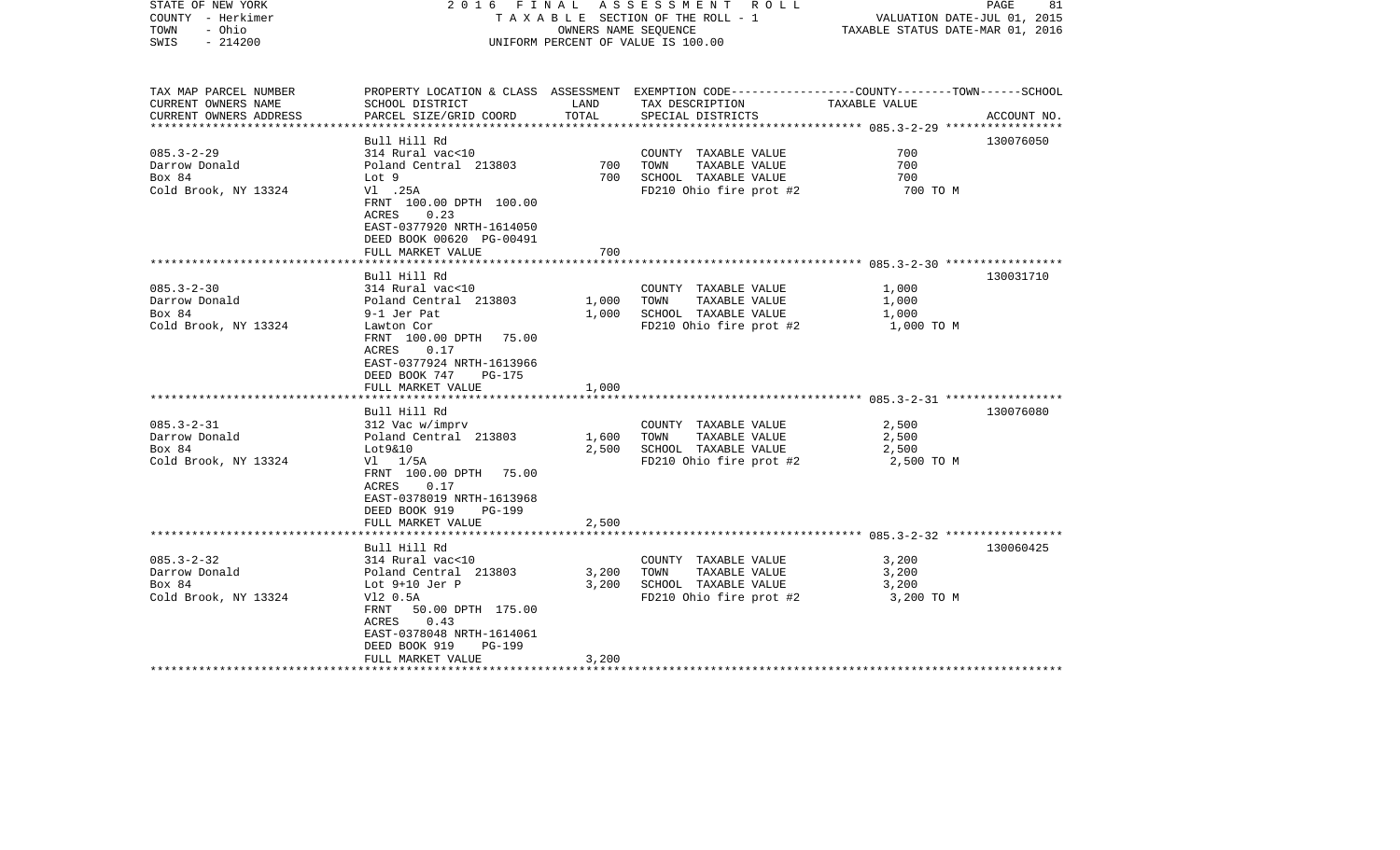| STATE OF NEW YORK<br>COUNTY - Herkimer<br>- Ohio<br>TOWN | 2016                                                   | FINAL<br>OWNERS NAME SEQUENCE | A S S E S S M E N T A O L L<br>TAXABLE SECTION OF THE ROLL - 1                                                     | VALUATION DATE-JUL 01, 2015<br>TAXABLE STATUS DATE-MAR 01, 2016 | PAGE<br>82  |
|----------------------------------------------------------|--------------------------------------------------------|-------------------------------|--------------------------------------------------------------------------------------------------------------------|-----------------------------------------------------------------|-------------|
| $-214200$<br>SWIS                                        |                                                        |                               | UNIFORM PERCENT OF VALUE IS 100.00                                                                                 |                                                                 |             |
| TAX MAP PARCEL NUMBER<br>CURRENT OWNERS NAME             | SCHOOL DISTRICT                                        | LAND                          | PROPERTY LOCATION & CLASS ASSESSMENT EXEMPTION CODE---------------COUNTY-------TOWN------SCHOOL<br>TAX DESCRIPTION | TAXABLE VALUE                                                   |             |
| CURRENT OWNERS ADDRESS<br>**********************         | PARCEL SIZE/GRID COORD                                 | TOTAL                         | SPECIAL DISTRICTS                                                                                                  |                                                                 | ACCOUNT NO. |
|                                                          | Bull Hill Rd                                           |                               |                                                                                                                    |                                                                 | 130024060   |
| $085.3 - 2 - 40$                                         | 270 Mfg housing                                        |                               | COUNTY TAXABLE VALUE                                                                                               | 4,200                                                           |             |
| Darrow Donald                                            | Poland Central 213803                                  | 3,700                         | TOWN<br>TAXABLE VALUE                                                                                              | 4,200                                                           |             |
| Box 84                                                   | Jer Pat<br>9                                           | 4,200                         | SCHOOL TAXABLE VALUE                                                                                               | 4,200                                                           |             |
| Cold Brook, NY 13324                                     | Trl .25A<br>FRNT 120.00 DPTH<br>75.00<br>ACRES<br>0.21 |                               | FD210 Ohio fire prot #2                                                                                            | 4,200 TO M                                                      |             |
|                                                          | EAST-0379298 NRTH-1613775<br>DEED BOOK 919<br>PG-202   |                               |                                                                                                                    |                                                                 |             |
|                                                          | FULL MARKET VALUE                                      | 4,200                         |                                                                                                                    |                                                                 |             |
|                                                          | 176 Bull Hill Rd                                       |                               |                                                                                                                    |                                                                 | 130015930   |
| $085.3 - 2 - 51$                                         | 270 Mfg housing                                        |                               | COUNTY TAXABLE VALUE                                                                                               | 16,600                                                          |             |
| Darrow Donald                                            | Poland Central 213803                                  | 15,100                        | TOWN<br>TAXABLE VALUE                                                                                              | 16,600                                                          |             |
| PO Box 84                                                | 10 Jer Pat                                             | 16,600                        | SCHOOL TAXABLE VALUE                                                                                               | 16,600                                                          |             |
| Cold Brook, NY 13324                                     | Carl Farber Pl<br>1.50<br>ACRES                        |                               | FD210 Ohio fire prot #2                                                                                            | 16,600 TO M                                                     |             |
|                                                          | EAST-0374617 NRTH-1614400<br>DEED BOOK 777<br>PG-068   |                               |                                                                                                                    |                                                                 |             |
|                                                          | FULL MARKET VALUE                                      | 16,600                        |                                                                                                                    |                                                                 |             |
|                                                          |                                                        |                               |                                                                                                                    |                                                                 |             |
|                                                          | Haskell Rd                                             |                               |                                                                                                                    |                                                                 | 130039960   |
| $071. - 1 - 17$<br>Darrow Edward J                       | 260 Seasonal res<br>Poland Central 213803              | 22,000                        | COUNTY TAXABLE VALUE<br>TAXABLE VALUE<br>TOWN                                                                      | 79,000<br>79,000                                                |             |
| 311 Dan Davis Rd                                         | 103 Nob Pat                                            | 79,000                        | SCHOOL TAXABLE VALUE                                                                                               | 79,000                                                          |             |
| Cold Brook, NY 13324                                     | ACRES<br>3.00                                          |                               | FD200 Ohio fire prot #1                                                                                            | 79,000 TO M                                                     |             |
|                                                          | EAST-0400003 NRTH-1668901                              |                               |                                                                                                                    |                                                                 |             |
|                                                          | DEED BOOK 1288<br>PG-989<br>FULL MARKET VALUE          | 79,000                        |                                                                                                                    |                                                                 |             |
|                                                          | ***********************                                |                               |                                                                                                                    |                                                                 |             |
|                                                          | Cumnings Rd                                            |                               |                                                                                                                    |                                                                 | 130032220   |
| $073.3 - 2 - 72.3$                                       | 322 Rural vac>10                                       |                               | COUNTY TAXABLE VALUE                                                                                               | 30,500                                                          |             |
| Darrow Ernest J Jr                                       | Poland Central 213803                                  | 30,500                        | TOWN<br>TAXABLE VALUE                                                                                              | 30,500                                                          |             |
| 586 Butler Rd<br>Poland, NY 13431                        | 45 Jer Pat<br>FRNT 1832.30 DPTH                        | 30,500                        | SCHOOL TAXABLE VALUE<br>FD200 Ohio fire prot #1                                                                    | 30,500<br>30,500 TO M                                           |             |
|                                                          | 33.10<br>ACRES                                         |                               |                                                                                                                    |                                                                 |             |
|                                                          | EAST-0356864 NRTH-1640387<br>DEED BOOK 1161<br>PG-425  |                               |                                                                                                                    |                                                                 |             |
|                                                          | FULL MARKET VALUE                                      | 30,500                        |                                                                                                                    |                                                                 |             |
|                                                          | Cumnings Rd                                            |                               | ******************************* 073.3-2-72.1 ***************                                                       |                                                                 | 130032220   |
| $073.3 - 2 - 72.1$                                       | 322 Rural vac>10                                       |                               | COUNTY TAXABLE VALUE                                                                                               | 30,500                                                          |             |
| Darrow James                                             | Poland Central 213803                                  | 30,500                        | TOWN<br>TAXABLE VALUE                                                                                              | 30,500                                                          |             |
| PO Box 606                                               | 45 Jer Pat                                             | 30,500                        | SCHOOL TAXABLE VALUE                                                                                               | 30,500                                                          |             |
| Unionville, NY 10988                                     | ACRES 33.10                                            |                               | FD200 Ohio fire prot #1                                                                                            | 30,500 TO M                                                     |             |
|                                                          | EAST-0357691 NRTH-1640172<br>DEED BOOK 713<br>PG-314   |                               |                                                                                                                    |                                                                 |             |
|                                                          | FULL MARKET VALUE                                      | 30,500                        |                                                                                                                    |                                                                 |             |
|                                                          |                                                        |                               |                                                                                                                    |                                                                 |             |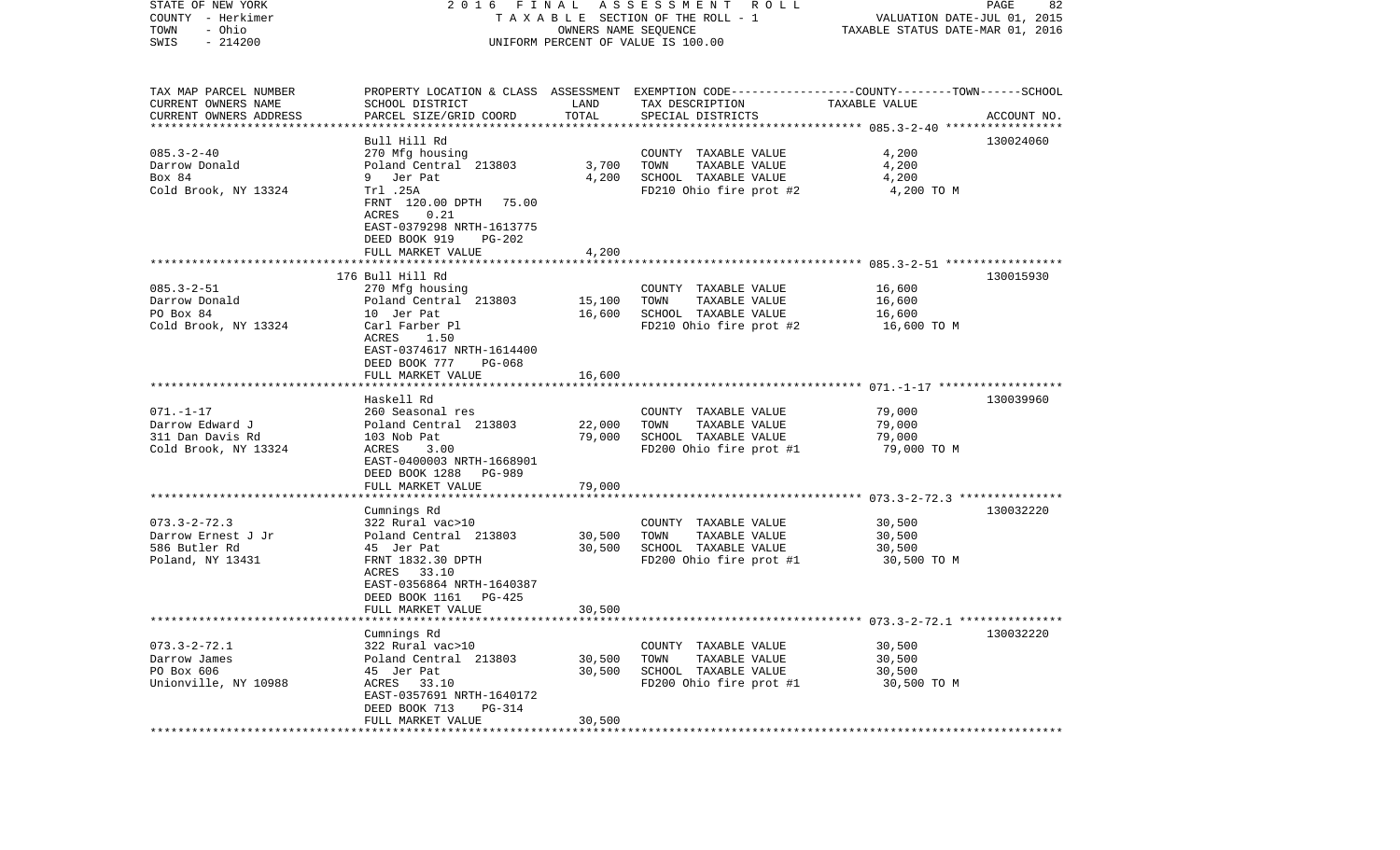| STATE OF NEW YORK<br>COUNTY - Herkimer<br>TOWN<br>- Ohio<br>SWIS<br>$-214200$      | 2 0 1 6<br>FINAL<br>TAXABLE SECTION OF THE ROLL - 1<br>UNIFORM PERCENT OF VALUE IS 100.00                                                                                                          | PAGE<br>83<br>VALUATION DATE-JUL 01, 2015<br>TAXABLE STATUS DATE-MAR 01, 2016 |                                                                                                                                                        |                                                                                                                        |                                                |
|------------------------------------------------------------------------------------|----------------------------------------------------------------------------------------------------------------------------------------------------------------------------------------------------|-------------------------------------------------------------------------------|--------------------------------------------------------------------------------------------------------------------------------------------------------|------------------------------------------------------------------------------------------------------------------------|------------------------------------------------|
| TAX MAP PARCEL NUMBER<br>CURRENT OWNERS NAME<br>CURRENT OWNERS ADDRESS             | SCHOOL DISTRICT<br>PARCEL SIZE/GRID COORD                                                                                                                                                          | LAND<br>TOTAL<br>*********                                                    | PROPERTY LOCATION & CLASS ASSESSMENT EXEMPTION CODE---------------COUNTY-------TOWN-----SCHOOL<br>TAX DESCRIPTION<br>SPECIAL DISTRICTS                 | TAXABLE VALUE<br>************ 085.3-2-23 ******************                                                            | ACCOUNT NO.                                    |
| $085.3 - 2 - 23$<br>Darrow Kenneth<br>93 Gray-Wilmurt Rd<br>Cold Brook, NY 13324   | Tea Cup St<br>270 Mfg housing<br>Poland Central 213803<br>ACRES 15.40<br>EAST-0377359 NRTH-1614434<br>DEED BOOK 1170 PG-256<br>FULL MARKET VALUE<br>************************                       | 30,900<br>34,900<br>34,900                                                    | COUNTY TAXABLE VALUE<br>TOWN<br>TAXABLE VALUE<br>SCHOOL TAXABLE VALUE<br>FD210 Ohio fire prot #2                                                       | 34,900<br>34,900<br>34,900<br>34,900 TO M                                                                              |                                                |
| $085.3 - 3 - 5$<br>Darrow Megan L<br>523 Bull Hill Rd<br>Ohio, NY 13324            | Bull Hill Rd<br>210 1 Family Res<br>Poland Central 213803<br>9 Jer Pat<br>ACRES<br>6.00<br>EAST-0381220 NRTH-1614706<br>DEED BOOK 1420 PG-516<br>FULL MARKET VALUE                                 | 22,000<br>55,000<br>55,000                                                    | STAR B<br>41854<br>COUNTY TAXABLE VALUE<br>TAXABLE VALUE<br>TOWN<br>SCHOOL TAXABLE VALUE<br>FD210 Ohio fire prot #2                                    | $\overline{0}$<br>$\Omega$<br>55,000<br>55,000<br>25,000<br>55,000 TO M                                                | 130044220<br>30,000                            |
| $065. - 1 - 38$<br>Dattel Craig T<br>High St<br>PO Box 146<br>Downsville, NY 13755 | Farr Rd<br>260 Seasonal res<br>Adirondack<br>302601<br>1 Minuse<br>Sens 2<br>FRNT 150.00 DPTH 250.00<br>ACRES<br>2.00<br>EAST-0359555 NRTH-1681323<br>DEED BOOK 935<br>PG-610<br>FULL MARKET VALUE | 4,100<br>16,100<br>16,100                                                     | COUNTY TAXABLE VALUE<br>TOWN<br>TAXABLE VALUE<br>SCHOOL TAXABLE VALUE<br>FD215 Ohio fire prot #3                                                       | 16,100<br>16,100<br>16,100<br>16,100 TO M                                                                              | 130009720                                      |
| $073.4 - 3 - 3$<br>Dauck Michael E<br>290 Kohler Rd<br>Cold Brook, NY 13324        | Kohler Rd<br>314 Rural vac<10<br>Poland Central 213803<br>50 Jer Pat<br>V1 2 200X300<br>ACRES<br>1.40<br>EAST-0372080 NRTH-1640922<br>DEED BOOK 940<br>PG-417<br>FULL MARKET VALUE                 | 4,200<br>4,200<br>4,200                                                       | COUNTY TAXABLE VALUE<br>TAXABLE VALUE<br>TOWN<br>SCHOOL TAXABLE VALUE<br>FD200 Ohio fire prot #1                                                       | 4,200<br>4,200<br>4,200<br>4,200 TO M                                                                                  | 130029850                                      |
| $073.4 - 3 - 4$<br>Dauck Michael E<br>290 Kohler Rd<br>Cold Brook, NY 13324        | 290 Kohler Rd<br>210 1 Family Res<br>Poland Central 213803<br>50 Jer Pat<br>FRNT 150.00 DPTH 200.00<br>ACRES<br>0.69<br>EAST-0371963 NRTH-1641223<br>DEED BOOK 877<br>PG-196<br>FULL MARKET VALUE  | 33,000 STAR B<br>33,000                                                       | VET COM C 41132<br>11,600 VET COM T 41133<br>41854<br>COUNTY TAXABLE VALUE<br>TOWN<br>TAXABLE VALUE<br>SCHOOL TAXABLE VALUE<br>FD200 Ohio fire prot #1 | 8,250<br>$\Omega$<br>$\overline{0}$<br>8,250<br>$\overline{0}$<br>$\Omega$<br>24,750<br>24,750<br>3,000<br>33,000 TO M | 130015750<br>$\Omega$<br>$\mathbf 0$<br>30,000 |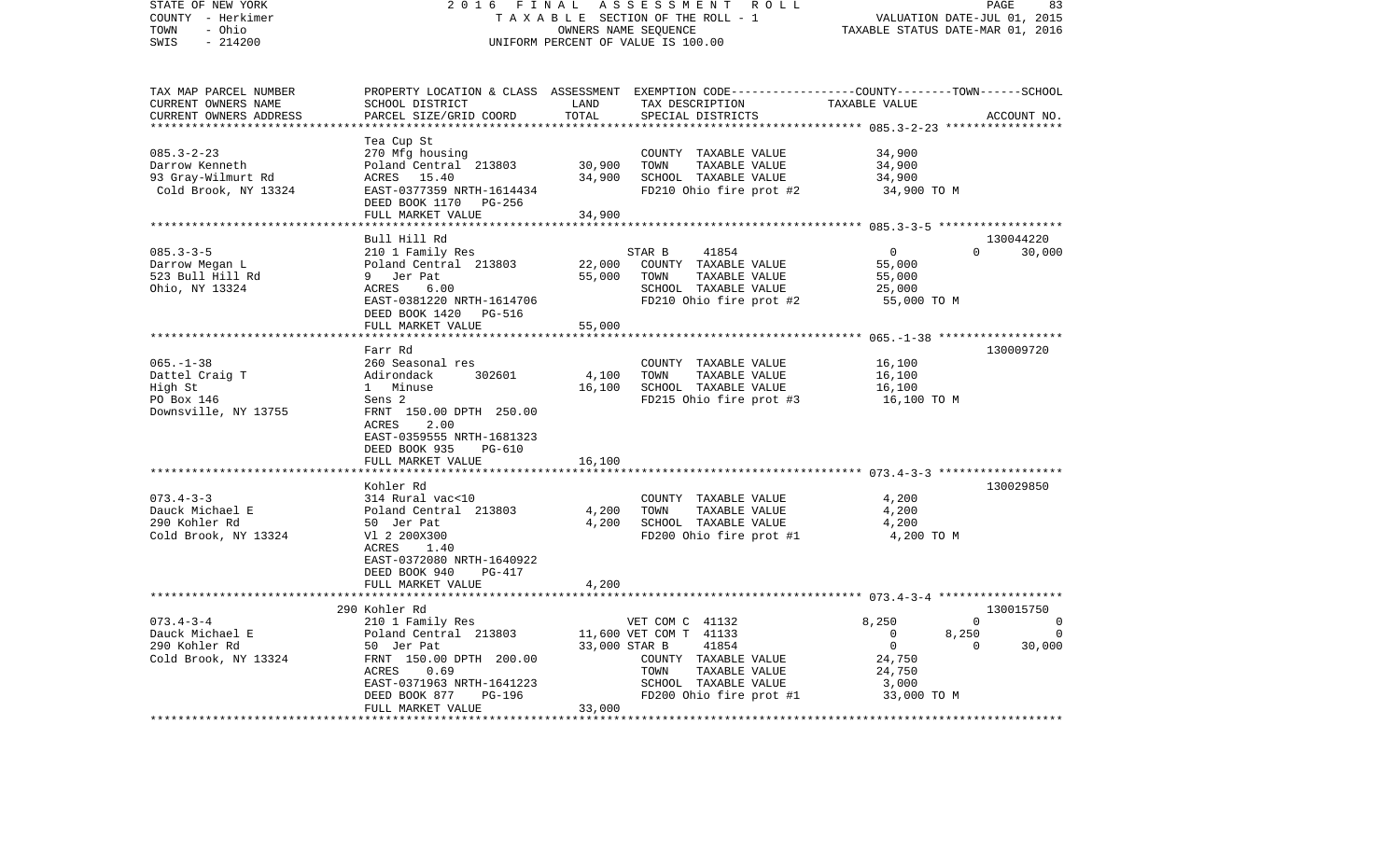| COUNTY - Herkimer<br>TOWN<br>- Ohio<br>$-214200$<br>SWIS | TAXABLE SECTION OF THE ROLL - 1<br>UNIFORM PERCENT OF VALUE IS 100.00 | VALUATION DATE-JUL 01, 2015<br>TAXABLE STATUS DATE-MAR 01, 2016 |                                                                                                 |                    |             |
|----------------------------------------------------------|-----------------------------------------------------------------------|-----------------------------------------------------------------|-------------------------------------------------------------------------------------------------|--------------------|-------------|
|                                                          |                                                                       |                                                                 |                                                                                                 |                    |             |
| TAX MAP PARCEL NUMBER                                    |                                                                       |                                                                 | PROPERTY LOCATION & CLASS ASSESSMENT EXEMPTION CODE---------------COUNTY-------TOWN------SCHOOL |                    |             |
| CURRENT OWNERS NAME                                      | SCHOOL DISTRICT                                                       | LAND                                                            | TAX DESCRIPTION                                                                                 | TAXABLE VALUE      |             |
| CURRENT OWNERS ADDRESS                                   | PARCEL SIZE/GRID COORD                                                | TOTAL                                                           | SPECIAL DISTRICTS                                                                               |                    | ACCOUNT NO. |
|                                                          |                                                                       |                                                                 |                                                                                                 |                    |             |
| $073.4 - 3 - 5$                                          | Kohler Rd                                                             |                                                                 |                                                                                                 |                    | 130015780   |
| Dauck Michael E                                          | 312 Vac w/imprv<br>Poland Central 213803                              | 6,700                                                           | COUNTY TAXABLE VALUE<br>TOWN<br>TAXABLE VALUE                                                   | 7,700<br>7,700     |             |
| 290 Kohler Rd                                            | 50 Jer Pat                                                            | 7,700                                                           | SCHOOL TAXABLE VALUE                                                                            | 7,700              |             |
| Cold Brook, NY 13324                                     | $VI$ 2 1 3/4                                                          |                                                                 | FD200 Ohio fire prot #1                                                                         | 7,700 TO M         |             |
|                                                          | 2.23<br>ACRES                                                         |                                                                 |                                                                                                 |                    |             |
|                                                          | EAST-0372152 NRTH-1641170                                             |                                                                 |                                                                                                 |                    |             |
|                                                          | DEED BOOK 877<br>PG-196                                               |                                                                 |                                                                                                 |                    |             |
|                                                          | FULL MARKET VALUE                                                     | 7,700                                                           |                                                                                                 |                    |             |
|                                                          |                                                                       |                                                                 |                                                                                                 |                    |             |
|                                                          | South Lake Rd                                                         |                                                                 |                                                                                                 |                    | 130016080   |
| $058. - 2 - 54$<br>Davis Jerome F                        | 260 Seasonal res - WTRFNT<br>Adirondack<br>302601                     | 105,900                                                         | COUNTY TAXABLE VALUE<br>TAXABLE VALUE<br>TOWN                                                   | 145,000<br>145,000 |             |
| Oxenford Heather L                                       | 1 Nob Pat                                                             | 145,000                                                         | SCHOOL TAXABLE VALUE                                                                            | 145,000            |             |
| 1699 State Route 80                                      | Sens $3/4$                                                            |                                                                 | FD215 Ohio fire prot #3                                                                         | 145,000 TO M       |             |
| New Woodstock, NY 13122                                  | FRNT 100.00 DPTH 327.30                                               |                                                                 |                                                                                                 |                    |             |
|                                                          | ACRES<br>0.72                                                         |                                                                 |                                                                                                 |                    |             |
|                                                          | EAST-0385374 NRTH-1706187                                             |                                                                 |                                                                                                 |                    |             |
|                                                          | DEED BOOK 1541<br>PG-580                                              |                                                                 |                                                                                                 |                    |             |
|                                                          | FULL MARKET VALUE                                                     | 145,000                                                         |                                                                                                 |                    |             |
|                                                          | Unclemier Rd                                                          |                                                                 |                                                                                                 |                    | 130061005   |
| $079.1 - 1 - 15$                                         | 260 Seasonal res                                                      |                                                                 | COUNTY TAXABLE VALUE                                                                            | 24,400             |             |
| Davis Richard L                                          | Poland Central 213803                                                 | 11,000                                                          | TOWN<br>TAXABLE VALUE                                                                           | 24,400             |             |
| PO Box 238                                               | 51 Jer Pgt                                                            | 24,400                                                          | SCHOOL TAXABLE VALUE                                                                            | 24,400             |             |
| West Winfield, NY 13491                                  | ACRES<br>3.00                                                         |                                                                 | FD200 Ohio fire prot #1                                                                         | 24,400 TO M        |             |
|                                                          | EAST-0376850 NRTH-1634768                                             |                                                                 |                                                                                                 |                    |             |
|                                                          | DEED BOOK 819<br>PG-178                                               |                                                                 |                                                                                                 |                    |             |
|                                                          | FULL MARKET VALUE                                                     | 24,400                                                          |                                                                                                 |                    |             |
|                                                          | Unclemier Rd                                                          |                                                                 |                                                                                                 |                    | 130060790   |
| $079.1 - 1 - 16$                                         | 260 Seasonal res                                                      |                                                                 | COUNTY TAXABLE VALUE                                                                            | 20,000             |             |
| Davis Richard L                                          | Poland Central 213803                                                 | 9,200                                                           | TOWN<br>TAXABLE VALUE                                                                           | 20,000             |             |
| PO Box 238                                               | Lot 50 Jer Pat                                                        | 20,000                                                          | SCHOOL TAXABLE VALUE                                                                            | 20,000             |             |
| West Winfeild, NY 13491                                  | V1 2<br>2.18 A                                                        |                                                                 | FD200 Ohio fire prot #1                                                                         | 20,000 TO M        |             |
|                                                          | 2.10<br>ACRES                                                         |                                                                 |                                                                                                 |                    |             |
|                                                          | EAST-0377090 NRTH-1634711                                             |                                                                 |                                                                                                 |                    |             |
|                                                          | DEED BOOK 1174<br>PG-101                                              |                                                                 |                                                                                                 |                    |             |
|                                                          | FULL MARKET VALUE<br>*************************                        | 20,000                                                          |                                                                                                 |                    |             |
|                                                          | Honnedaga Lk                                                          |                                                                 |                                                                                                 |                    | 130007050   |
| $059. - 1 - 70$                                          | 260 Seasonal res - WTRFNT                                             |                                                                 | COUNTY TAXABLE VALUE                                                                            | 309,200            |             |
| Day Margaret E                                           | Poland Central 213803                                                 | 94,600                                                          | TOWN<br>TAXABLE VALUE                                                                           | 309,200            |             |
| 764 Brave Heart Loop                                     | P38 Moose River                                                       | 309,200                                                         | SCHOOL TAXABLE VALUE                                                                            | 309,200            |             |
| Bozeman, MT 59718                                        | $P-Fr$ 5                                                              |                                                                 | FD215 Ohio fire prot #3                                                                         | 309,200 TO M       |             |
|                                                          | ACRES<br>5.00                                                         |                                                                 |                                                                                                 |                    |             |
|                                                          | EAST-0412496 NRTH-1704609                                             |                                                                 |                                                                                                 |                    |             |
|                                                          | DEED BOOK 943<br>PG-372                                               |                                                                 |                                                                                                 |                    |             |
|                                                          | FULL MARKET VALUE                                                     | 309,200                                                         |                                                                                                 |                    |             |

STATE OF NEW YORK 2 0 1 6 F I N A L A S S E S S M E N T R O L L PAGE 84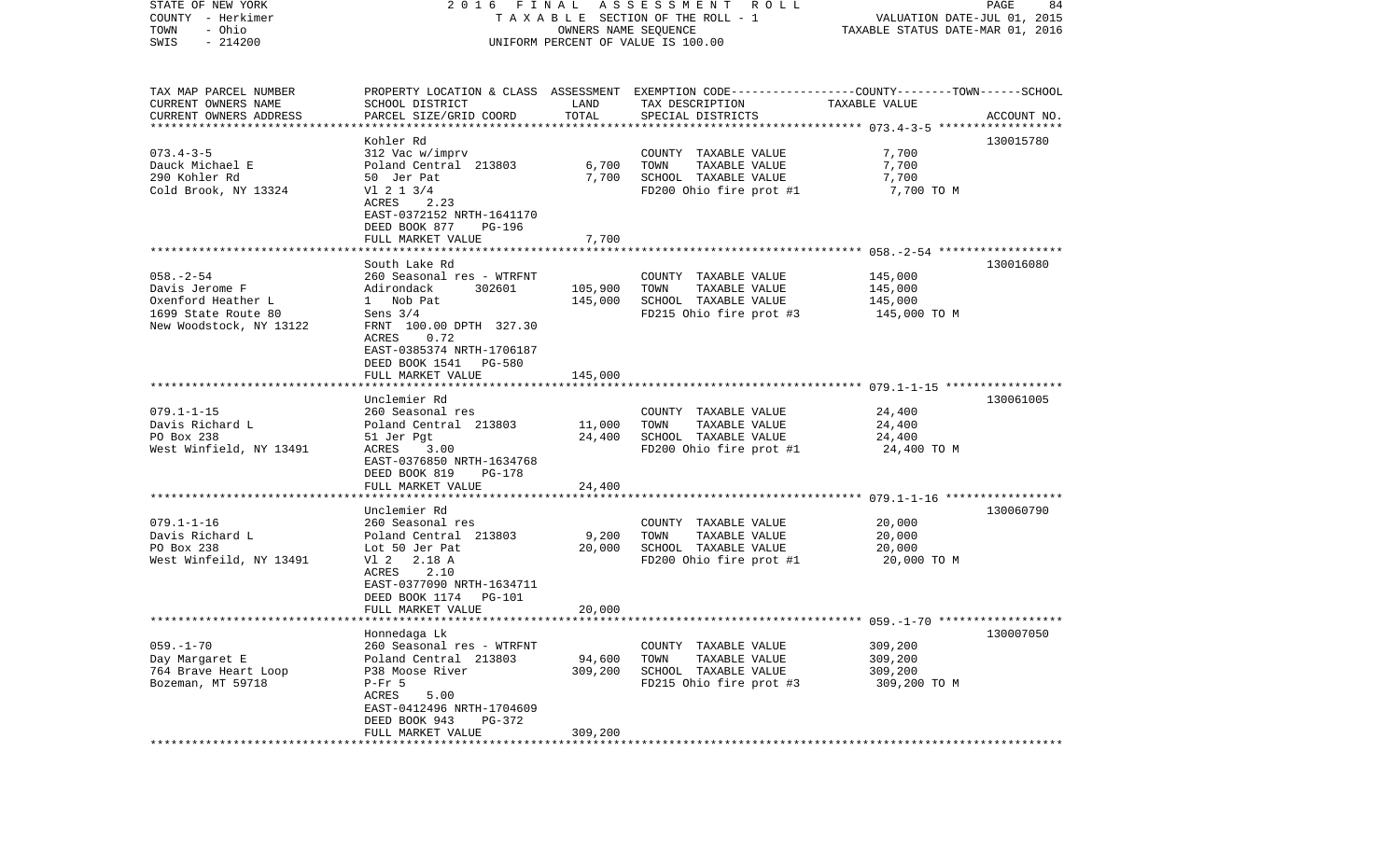| STATE OF NEW YORK         | 2016                      | FINAL  | A S S E S S M E N T<br>R O L L                                                                  |                                  | PAGE<br>85                  |
|---------------------------|---------------------------|--------|-------------------------------------------------------------------------------------------------|----------------------------------|-----------------------------|
| COUNTY - Herkimer         |                           |        | TAXABLE SECTION OF THE ROLL - 1                                                                 |                                  | VALUATION DATE-JUL 01, 2015 |
| - Ohio<br>TOWN            |                           |        | OWNERS NAME SEQUENCE                                                                            | TAXABLE STATUS DATE-MAR 01, 2016 |                             |
| $-214200$<br>SWIS         |                           |        | UNIFORM PERCENT OF VALUE IS 100.00                                                              |                                  |                             |
|                           |                           |        |                                                                                                 |                                  |                             |
| TAX MAP PARCEL NUMBER     |                           |        | PROPERTY LOCATION & CLASS ASSESSMENT EXEMPTION CODE---------------COUNTY-------TOWN------SCHOOL |                                  |                             |
| CURRENT OWNERS NAME       | SCHOOL DISTRICT           | LAND   | TAX DESCRIPTION                                                                                 | TAXABLE VALUE                    |                             |
| CURRENT OWNERS ADDRESS    | PARCEL SIZE/GRID COORD    | TOTAL  | SPECIAL DISTRICTS                                                                               |                                  | ACCOUNT NO.                 |
| ************************* |                           |        |                                                                                                 |                                  |                             |
|                           | Honnedaga Lk              |        |                                                                                                 |                                  | 130008790                   |
| $059. - 1 - 71$           | 314 Rural vac<10          |        |                                                                                                 | 4,000                            |                             |
| Day Margaret E            | Poland Central 213803     | 4,000  | COUNTY TAXABLE VALUE<br>TOWN<br>TAXABLE VALUE                                                   | 4,000                            |                             |
| 764 Brave Heart Loop      | R38 Moose River           | 4,000  | SCHOOL TAXABLE VALUE                                                                            | 4,000                            |                             |
| Bozeman, MT 59718         |                           |        |                                                                                                 | 4,000 TO M                       |                             |
|                           | $P-Fr 4$<br>ACRES<br>4.00 |        | FD215 Ohio fire prot #3                                                                         |                                  |                             |
|                           |                           |        |                                                                                                 |                                  |                             |
|                           | EAST-0412866 NRTH-1704229 |        |                                                                                                 |                                  |                             |
|                           | DEED BOOK 943<br>PG-371   |        |                                                                                                 |                                  |                             |
|                           | FULL MARKET VALUE         | 4,000  |                                                                                                 |                                  |                             |
|                           |                           |        |                                                                                                 |                                  |                             |
|                           | Thorpe Vly                |        |                                                                                                 |                                  | 130009960                   |
| $079.4 - 2 - 5$           | 260 Seasonal res          |        | COUNTY TAXABLE VALUE                                                                            | 59,800                           |                             |
| Day Timothy               | Poland Central 213803     | 34,800 | TOWN<br>TAXABLE VALUE                                                                           | 59,800                           |                             |
| Yardley R                 | 52 Jer Pat                | 59,800 | SCHOOL TAXABLE VALUE                                                                            | 59,800                           |                             |
| Timothy Seymour           | 58,59,61                  |        | FD200 Ohio fire prot #1                                                                         | 59,800 TO M                      |                             |
| 447 Otsego St             | ACRES 91.40               |        |                                                                                                 |                                  |                             |
| Ilion, NY 13357           | EAST-0385398 NRTH-1631026 |        |                                                                                                 |                                  |                             |
|                           | DEED BOOK 857<br>$PG-43$  |        |                                                                                                 |                                  |                             |
|                           | FULL MARKET VALUE         | 59,800 |                                                                                                 |                                  |                             |
|                           |                           |        |                                                                                                 |                                  |                             |
|                           | 331 Harvey Bridge Rd      |        |                                                                                                 |                                  | 130017910                   |
| $073.3 - 2 - 18$          | 270 Mfg housing           |        | 41854<br>STAR B                                                                                 | $\mathbf 0$                      | $\Omega$<br>30,000          |
| Decker Randy              | Poland Central 213803     | 11,400 | COUNTY TAXABLE VALUE                                                                            | 40,400                           |                             |
| 331 Harvey Bridge Rd      | 48 Jer Pat                | 40,400 | TOWN<br>TAXABLE VALUE                                                                           | 40,400                           |                             |
| Cold Brook, NY 13324      | 75.00 DPTH 232.00<br>FRNT |        | SCHOOL TAXABLE VALUE                                                                            | 10,400                           |                             |
|                           | 0.65<br>ACRES             |        | FD200 Ohio fire prot #1                                                                         | 40,400 TO M                      |                             |
|                           | EAST-0362154 NRTH-1645010 |        |                                                                                                 |                                  |                             |
|                           | DEED BOOK 1292<br>PG-947  |        |                                                                                                 |                                  |                             |
|                           | FULL MARKET VALUE         | 40,400 |                                                                                                 |                                  |                             |
|                           |                           |        |                                                                                                 |                                  |                             |
|                           | Harvey Bridge Rd          |        |                                                                                                 |                                  | 130075360                   |
| $073.3 - 2 - 19$          | 314 Rural vac<10          |        | COUNTY TAXABLE VALUE                                                                            | 3,900                            |                             |
| Decker Randy              | Poland Central 213803     | 3,900  | TOWN<br>TAXABLE VALUE                                                                           | 3,900                            |                             |
| 331 Harvey Bridge Rd      | Lot 48                    | 3,900  | SCHOOL TAXABLE VALUE                                                                            | 3,900                            |                             |
| Ohio, NY 13324            | FRNT 125.00 DPTH 350.00   |        | FD200 Ohio fire prot #1                                                                         | 3,900 TO M                       |                             |
|                           | 0.93<br>ACRES             |        |                                                                                                 |                                  |                             |
|                           | EAST-0362212 NRTH-1644881 |        |                                                                                                 |                                  |                             |
|                           | DEED BOOK 1437<br>PG-826  |        |                                                                                                 |                                  |                             |
|                           | FULL MARKET VALUE         | 3,900  |                                                                                                 |                                  |                             |
|                           |                           |        |                                                                                                 |                                  |                             |
|                           | Harvey Bridge Rd          |        |                                                                                                 |                                  | 130060315                   |
| $073.3 - 2 - 20$          | 314 Rural vac<10          |        | COUNTY TAXABLE VALUE                                                                            | 2,800                            |                             |
| Decker Randy              | Poland Central 213803     | 2,800  | TOWN<br>TAXABLE VALUE                                                                           | 2,800                            |                             |
| 331 Harvey Bridge Rd      | Lot 48 Jer Pat            | 2,800  | SCHOOL TAXABLE VALUE                                                                            | 2,800                            |                             |
| Cold Brook, NY 13324      | FRNT 173.00 DPTH 231.00   |        | FD200 Ohio fire prot #1                                                                         | 2,800 TO M                       |                             |
|                           | 0.92<br>ACRES             |        |                                                                                                 |                                  |                             |
|                           | EAST-0362049 NRTH-1644823 |        |                                                                                                 |                                  |                             |
|                           | DEED BOOK 1161<br>$PG-18$ |        |                                                                                                 |                                  |                             |
|                           | FULL MARKET VALUE         | 2,800  |                                                                                                 |                                  |                             |
| **********                |                           |        |                                                                                                 |                                  |                             |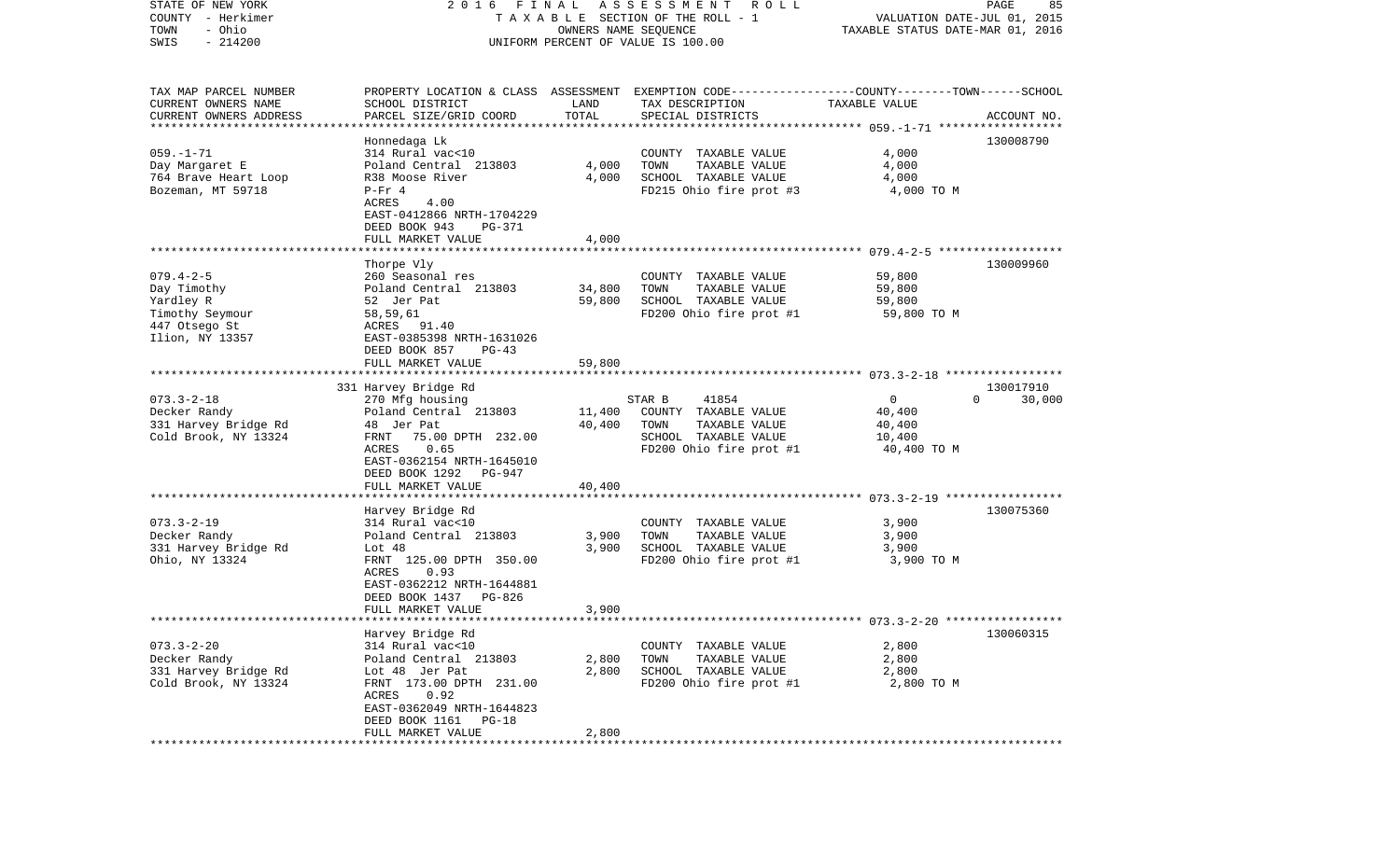| STATE OF NEW YORK<br>COUNTY - Herkimer<br>- Ohio<br>TOWN<br>$-214200$<br>SWIS                    | FINAL<br>2016                                                                                                                                                                                                        |                            | A S S E S S M E N T R O L L<br>TAXABLE SECTION OF THE ROLL - 1<br>OWNERS NAME SEOUENCE<br>UNIFORM PERCENT OF VALUE IS 100.00             | VALUATION DATE-JUL 01, 2015<br>TAXABLE STATUS DATE-MAR 01, 2016            | PAGE<br>86                      |
|--------------------------------------------------------------------------------------------------|----------------------------------------------------------------------------------------------------------------------------------------------------------------------------------------------------------------------|----------------------------|------------------------------------------------------------------------------------------------------------------------------------------|----------------------------------------------------------------------------|---------------------------------|
| TAX MAP PARCEL NUMBER<br>CURRENT OWNERS NAME<br>CURRENT OWNERS ADDRESS<br>********************** | SCHOOL DISTRICT<br>PARCEL SIZE/GRID COORD                                                                                                                                                                            | LAND<br>TOTAL              | PROPERTY LOCATION & CLASS ASSESSMENT EXEMPTION CODE----------------COUNTY-------TOWN------SCHOOL<br>TAX DESCRIPTION<br>SPECIAL DISTRICTS | TAXABLE VALUE<br>**************************** 073.3-2-21 ***************** | ACCOUNT NO.                     |
| $073.3 - 2 - 21$<br>Decker Randy<br>331 Harvey Bridge Rd<br>Ohio, NY 13324                       | Harvey Bridge Rd<br>314 Rural vac<10<br>Poland Central 213803<br>48 Jer Pat<br>FRNT 125.00 DPTH 250.00<br>ACRES<br>0.72<br>EAST-0362085 NRTH-1644626<br>DEED BOOK 1435 PG-826<br>FULL MARKET VALUE                   | 2,200<br>2,200<br>2,200    | COUNTY TAXABLE VALUE<br>TAXABLE VALUE<br>TOWN<br>SCHOOL TAXABLE VALUE<br>FD200 Ohio fire prot #1                                         | 2,200<br>2,200<br>2,200<br>2,200 TO M                                      | 130037050                       |
|                                                                                                  |                                                                                                                                                                                                                      |                            |                                                                                                                                          |                                                                            |                                 |
| $073.4 - 1 - 22$<br>Decker Randy<br>331 Harvey Bridge Rd<br>Cold Brook, NY 13324                 | Harvey Bridge Rd<br>260 Seasonal res<br>Poland Central 213803<br>48 Jer Pat<br>FRNT 100.00 DPTH 342.00<br><b>ACRES</b><br>0.77<br>EAST-0362272 NRTH-1644761<br>DEED BOOK 1420<br>PG-826<br>FULL MARKET VALUE<br>Rt 8 | 5,700<br>18,200<br>18,200  | COUNTY TAXABLE VALUE<br>TOWN<br>TAXABLE VALUE<br>SCHOOL TAXABLE VALUE<br>FD200 Ohio fire prot #1                                         | 18,200<br>18,200<br>18,200<br>18,200 TO M                                  | 130037020<br>130019680          |
| $073.2 - 1 - 57$<br>Deegan Therese<br>8973 Henry Clay BLVD<br>Clay, NY 13041                     | 314 Rural vac<10<br>Poland Central 213803<br>63 Rem Pat<br>H O Road<br>Seas .45A<br>FRNT 115.00 DPTH 105.00<br>0.27<br>ACRES<br>EAST-0371693 NRTH-1652441<br>DEED BOOK 1292<br>PG-665<br>FULL MARKET VALUE           | 2,000<br>2,000<br>2,000    | COUNTY TAXABLE VALUE<br>TOWN<br>TAXABLE VALUE<br>SCHOOL TAXABLE VALUE<br>FD200 Ohio fire prot #1                                         | 2,000<br>2,000<br>2,000<br>2,000 TO M                                      |                                 |
|                                                                                                  |                                                                                                                                                                                                                      |                            |                                                                                                                                          |                                                                            |                                 |
| $078.4 - 1 - 5$<br>Delano Lawrence<br>Delano Linda<br>601 Fisher Rd<br>Cold Brook, NY 13324      | 601 Fisher Rd<br>210 1 Family Res<br>Poland Central 213803<br>12 Jer Pat<br>Map Mm9d31<br>R 1 8<br>8.00<br>ACRES<br>EAST-0359969 NRTH-1624908<br>DEED BOOK 731<br><b>PG-080</b><br>FULL MARKET VALUE                 | 25,700<br>75,000<br>75,000 | 41834<br>STAR EN<br>COUNTY TAXABLE VALUE<br>TOWN<br>TAXABLE VALUE<br>SCHOOL TAXABLE VALUE<br>FD200 Ohio fire prot #1                     | $\mathbf 0$<br>75,000<br>75,000<br>9,700<br>75,000 TO M                    | 130012180<br>$\Omega$<br>65,300 |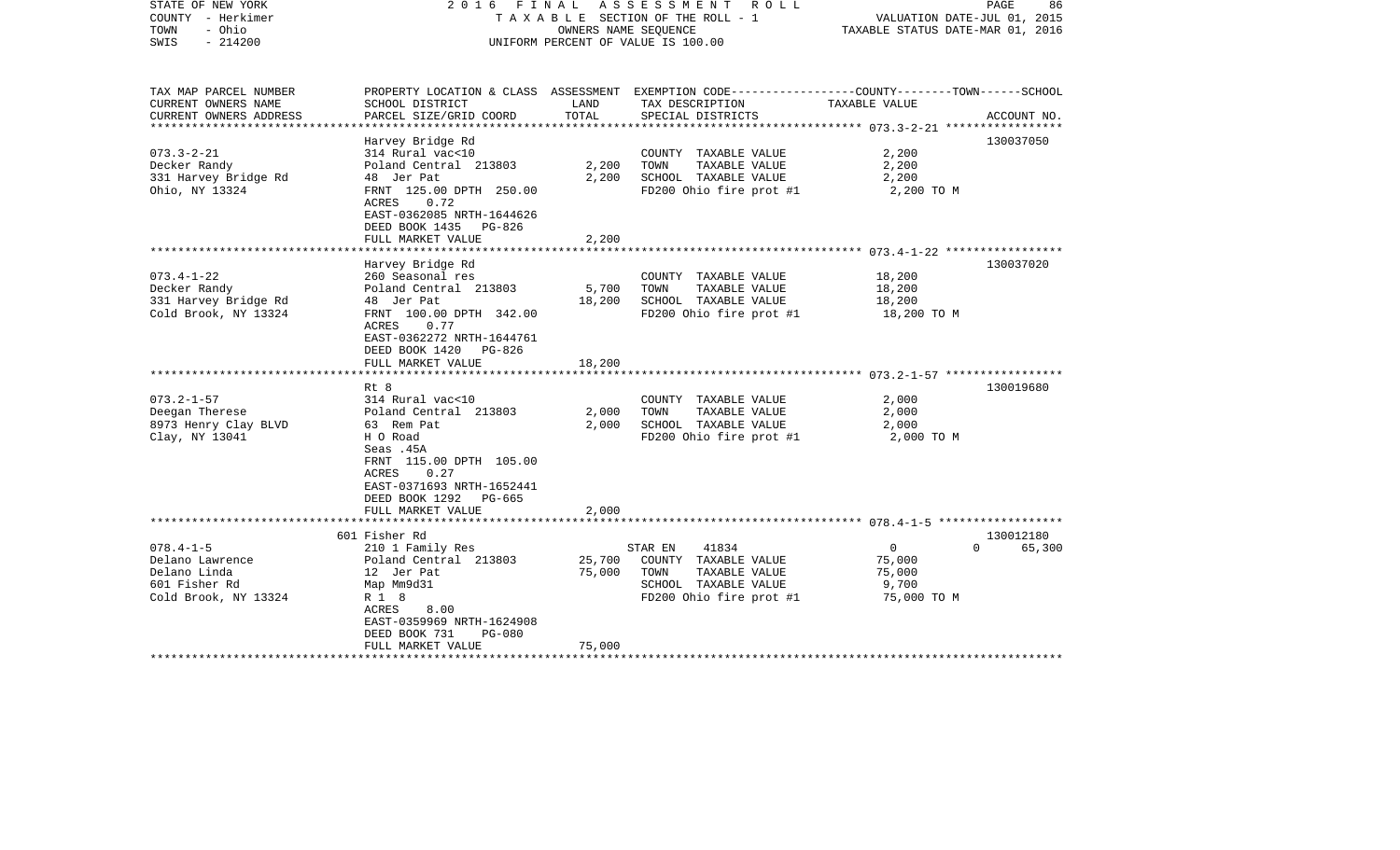| STATE OF NEW YORK<br>COUNTY - Herkimer<br>- Ohio<br>TOWN<br>$-214200$<br>SWIS | 2 0 1 6<br>FINAL                                       | OWNERS NAME SEQUENCE | ASSESSMENT<br>R O L L<br>TAXABLE SECTION OF THE ROLL - 1<br>UNIFORM PERCENT OF VALUE IS 100.00                      | VALUATION DATE-JUL 01, 2015<br>TAXABLE STATUS DATE-MAR 01, 2016 | PAGE<br>87         |
|-------------------------------------------------------------------------------|--------------------------------------------------------|----------------------|---------------------------------------------------------------------------------------------------------------------|-----------------------------------------------------------------|--------------------|
|                                                                               |                                                        |                      |                                                                                                                     |                                                                 |                    |
| TAX MAP PARCEL NUMBER<br>CURRENT OWNERS NAME                                  | SCHOOL DISTRICT                                        | LAND                 | PROPERTY LOCATION & CLASS ASSESSMENT EXEMPTION CODE----------------COUNTY-------TOWN------SCHOOL<br>TAX DESCRIPTION | TAXABLE VALUE                                                   |                    |
| CURRENT OWNERS ADDRESS                                                        | PARCEL SIZE/GRID COORD                                 | TOTAL                | SPECIAL DISTRICTS                                                                                                   |                                                                 | ACCOUNT NO.        |
| ********************                                                          |                                                        | ******************** |                                                                                                                     |                                                                 |                    |
|                                                                               | Ash Creek Rd                                           |                      |                                                                                                                     |                                                                 | 130014610          |
| $078.2 - 2 - 36$                                                              | 314 Rural vac<10                                       |                      | COUNTY TAXABLE VALUE                                                                                                | 2,000                                                           |                    |
| Delano Raymond                                                                | Poland Central 213803                                  | 2,000                | TOWN<br>TAXABLE VALUE                                                                                               | 2,000                                                           |                    |
| Kazlauskas Kay                                                                | 44 Jer Pat                                             | 2,000                | SCHOOL TAXABLE VALUE                                                                                                | 2,000                                                           |                    |
| 116 Ash Creek Rd                                                              | ACRES<br>2.00                                          |                      | FD200 Ohio fire prot #1                                                                                             | 2,000 TO M                                                      |                    |
| Cold Brook, NY 13324                                                          | EAST-0365736 NRTH-1634298<br>DEED BOOK 823<br>$PG-109$ |                      |                                                                                                                     |                                                                 |                    |
|                                                                               | FULL MARKET VALUE                                      | 2,000                |                                                                                                                     |                                                                 |                    |
|                                                                               | ****************************                           |                      |                                                                                                                     |                                                                 |                    |
|                                                                               | Route 8                                                |                      |                                                                                                                     |                                                                 | 130014640          |
| $078.2 - 2 - 40$                                                              | 210 1 Family Res                                       |                      | STAR B<br>41854                                                                                                     | $\mathbf 0$                                                     | 30,000<br>$\Omega$ |
| Delano Raymond                                                                | Poland Central 213803                                  | 25,700               | COUNTY TAXABLE VALUE                                                                                                | 78,900                                                          |                    |
| Kazlauskas Kay                                                                | 44 Jer Pat                                             | 78,900               | TAXABLE VALUE<br>TOWN                                                                                               | 78,900                                                          |                    |
| 116 Ash Creek Rd                                                              | <b>ACRES</b><br>8.00 BANK<br>822                       |                      | SCHOOL TAXABLE VALUE                                                                                                | 48,900                                                          |                    |
| Cold Brook, NY 13324                                                          | EAST-0366263 NRTH-1633968                              |                      | FD200 Ohio fire prot #1                                                                                             | 78,900 TO M                                                     |                    |
|                                                                               | DEED BOOK 823<br><b>PG-109</b>                         |                      |                                                                                                                     |                                                                 |                    |
|                                                                               | FULL MARKET VALUE                                      | 78,900               |                                                                                                                     |                                                                 |                    |
|                                                                               |                                                        |                      |                                                                                                                     |                                                                 |                    |
| $084.2 - 2 - 5.1$                                                             | Route 8                                                |                      |                                                                                                                     |                                                                 | 130018241          |
| Delano Raymond                                                                | 322 Rural vac>10<br>Poland Central 213803              | 29,100               | COUNTY TAXABLE VALUE<br>TOWN<br>TAXABLE VALUE                                                                       | 29,100<br>29,100                                                |                    |
| Delano Kay                                                                    | 11 Jer Pat                                             | 29,100               | SCHOOL TAXABLE VALUE                                                                                                | 29,100                                                          |                    |
| 116 Ashcreek Rd                                                               | ACRES 48.50                                            |                      | FD200 Ohio fire prot #1                                                                                             | 29,100 TO M                                                     |                    |
| Cold Brook, NY 13324                                                          | EAST-0362989 NRTH-1620951                              |                      |                                                                                                                     |                                                                 |                    |
|                                                                               | DEED BOOK 1163 PG-94                                   |                      |                                                                                                                     |                                                                 |                    |
|                                                                               | FULL MARKET VALUE                                      | 29,100               |                                                                                                                     |                                                                 |                    |
|                                                                               | ************************                               |                      |                                                                                                                     |                                                                 |                    |
|                                                                               | Route 8                                                |                      |                                                                                                                     |                                                                 | 130015990          |
| $084.2 - 2 - 6.3$                                                             | 314 Rural vac<10                                       |                      | COUNTY TAXABLE VALUE                                                                                                | 9,000                                                           |                    |
| Delano Raymond                                                                | Poland Central 213803                                  | 9,000                | TOWN<br>TAXABLE VALUE                                                                                               | 9,000                                                           |                    |
| Delano Kay                                                                    | 11 Jer Pat                                             | 9,000                | SCHOOL TAXABLE VALUE                                                                                                | 9,000                                                           |                    |
| 116 Ash Creek Rd.                                                             | FRNT 396.00 DPTH<br>ACRES<br>9.90                      |                      | FD200 Ohio fire prot #1                                                                                             | 9,000 TO M                                                      |                    |
| Cold Brook, NY 13324                                                          | EAST-0394437 NRTH-1622725                              |                      |                                                                                                                     |                                                                 |                    |
|                                                                               | DEED BOOK 1177 PG-706                                  |                      |                                                                                                                     |                                                                 |                    |
|                                                                               | FULL MARKET VALUE                                      | 9,000                |                                                                                                                     |                                                                 |                    |
|                                                                               |                                                        |                      | ****************************** 078.1-2-21.1 ***************                                                         |                                                                 |                    |
|                                                                               | Crab Rd                                                |                      |                                                                                                                     |                                                                 | 130010560          |
| $078.1 - 2 - 21.1$                                                            | 322 Rural vac>10                                       |                      | COUNTY TAXABLE VALUE                                                                                                | 24,400                                                          |                    |
| Delduca Sebastian Jr                                                          | Poland Central 213803                                  | 24,400               | TOWN<br>TAXABLE VALUE                                                                                               | 24,400                                                          |                    |
| Francis Delduca                                                               | 18 Jer Pat                                             | 24,400               | SCHOOL TAXABLE VALUE                                                                                                | 24,400                                                          |                    |
| 10 Buttonwood Dr                                                              | ACRES<br>23.80                                         |                      | FD200 Ohio fire prot #1                                                                                             | 24,400 TO M                                                     |                    |
| Parlin, NJ 08859-1110                                                         | EAST-0355700 NRTH-1634159                              |                      |                                                                                                                     |                                                                 |                    |
|                                                                               | DEED BOOK 781<br>$PG-204$                              |                      |                                                                                                                     |                                                                 |                    |
|                                                                               | FULL MARKET VALUE<br>*********************             | 24,400<br>********** |                                                                                                                     |                                                                 |                    |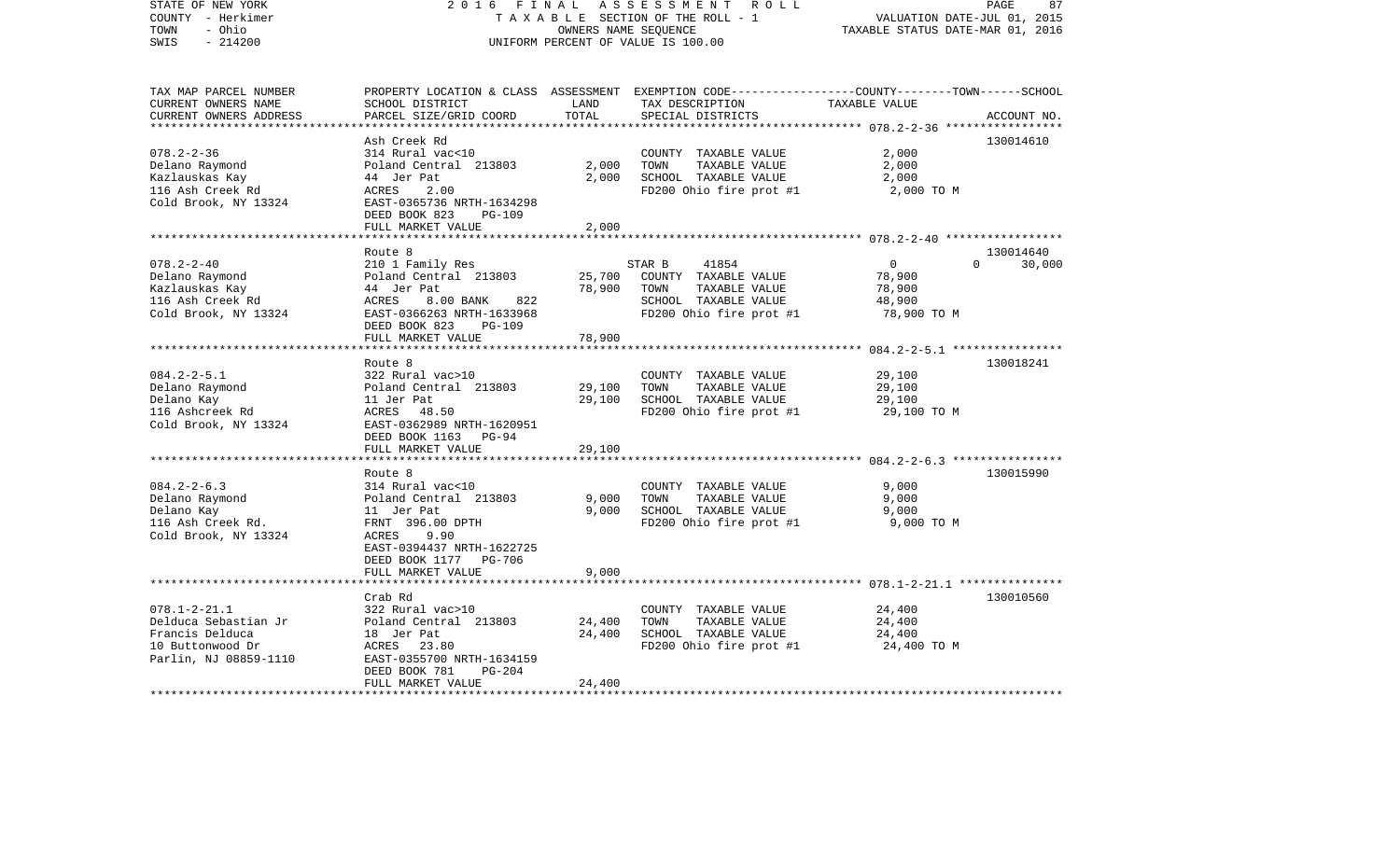| STATE OF NEW YORK<br>COUNTY - Herkimer<br>- Ohio<br>TOWN<br>$-214200$<br>SWIS | 2 0 1 6<br>FINAL                                   | OWNERS NAME SEQUENCE   | ASSESSMENT<br>R O L L<br>TAXABLE SECTION OF THE ROLL - 1<br>UNIFORM PERCENT OF VALUE IS 100.00                                          | VALUATION DATE-JUL 01, 2015<br>TAXABLE STATUS DATE-MAR 01, 2016 | PAGE<br>88  |
|-------------------------------------------------------------------------------|----------------------------------------------------|------------------------|-----------------------------------------------------------------------------------------------------------------------------------------|-----------------------------------------------------------------|-------------|
| TAX MAP PARCEL NUMBER<br>CURRENT OWNERS NAME<br>CURRENT OWNERS ADDRESS        | SCHOOL DISTRICT<br>PARCEL SIZE/GRID COORD          | LAND<br>TOTAL          | PROPERTY LOCATION & CLASS ASSESSMENT EXEMPTION CODE---------------COUNTY-------TOWN------SCHOOL<br>TAX DESCRIPTION<br>SPECIAL DISTRICTS | TAXABLE VALUE                                                   | ACCOUNT NO. |
|                                                                               | Cumnings Rd                                        |                        |                                                                                                                                         |                                                                 | 130060095   |
| $073.3 - 2 - 74$                                                              | 314 Rural vac<10                                   |                        | COUNTY TAXABLE VALUE                                                                                                                    | 10,300                                                          |             |
| Denmark George                                                                | Poland Central 213803                              | 10,300                 | TOWN<br>TAXABLE VALUE                                                                                                                   | 10,300                                                          |             |
| 8465 Bergen Beach Rd                                                          | Lot $48$                                           | 10,300                 | SCHOOL TAXABLE VALUE                                                                                                                    | 10,300                                                          |             |
| Interlaken, NY 14847                                                          | Jer Pat<br>V1 2 3A                                 |                        | FD200 Ohio fire prot #1                                                                                                                 | 10,300 TO M                                                     |             |
|                                                                               | 3.40<br>ACRES                                      |                        |                                                                                                                                         |                                                                 |             |
|                                                                               | EAST-0360982 NRTH-1642325                          |                        |                                                                                                                                         |                                                                 |             |
|                                                                               | DEED BOOK 1202<br>$PG-149$                         |                        |                                                                                                                                         |                                                                 |             |
|                                                                               | FULL MARKET VALUE<br>****************              | 10,300<br>************ |                                                                                                                                         |                                                                 |             |
|                                                                               | Cumnings Rd                                        |                        |                                                                                                                                         |                                                                 | 130060090   |
| $073.3 - 2 - 75$                                                              | 260 Seasonal res                                   |                        | COUNTY TAXABLE VALUE                                                                                                                    | 22,300                                                          |             |
| Denmark George                                                                | Poland Central 213803                              | 19,800                 | TOWN<br>TAXABLE VALUE                                                                                                                   | 22,300                                                          |             |
| 8465 Bergen Beach Rd                                                          | Lot $48$                                           | 22,300                 | SCHOOL TAXABLE VALUE                                                                                                                    | 22,300                                                          |             |
| Interlaken, NY 14847                                                          | Jer Pat                                            |                        | FD200 Ohio fire prot #1                                                                                                                 | 22,300 TO M                                                     |             |
|                                                                               | Vl 2 10Acres<br>ACRES<br>8.90                      |                        |                                                                                                                                         |                                                                 |             |
|                                                                               | EAST-0361304 NRTH-1642340                          |                        |                                                                                                                                         |                                                                 |             |
|                                                                               | DEED BOOK 1202<br>PG-149                           |                        |                                                                                                                                         |                                                                 |             |
|                                                                               | FULL MARKET VALUE                                  | 22,300                 |                                                                                                                                         |                                                                 |             |
|                                                                               | ******************                                 |                        |                                                                                                                                         |                                                                 |             |
| $073.3 - 2 - 76$                                                              | Cumnings Rd<br>314 Rural vac<10                    |                        | COUNTY TAXABLE VALUE                                                                                                                    | 9,100                                                           | 130060100   |
| Denmark Sandra J                                                              | Poland Central 213803                              | 9,100                  | TAXABLE VALUE<br>TOWN                                                                                                                   | 9,100                                                           |             |
| 8465 Bergen beach Rd Rd                                                       | Lot $48$                                           | 9,100                  | SCHOOL TAXABLE VALUE                                                                                                                    | 9,100                                                           |             |
| Interlaken, NY 14847                                                          | Jer Pat                                            |                        | FD200 Ohio fire prot #1                                                                                                                 | 9,100 TO M                                                      |             |
|                                                                               | V1 2 4A                                            |                        |                                                                                                                                         |                                                                 |             |
|                                                                               | ACRES<br>2.70                                      |                        |                                                                                                                                         |                                                                 |             |
|                                                                               | EAST-0361472 NRTH-1642050<br>DEED BOOK 1170 PG-423 |                        |                                                                                                                                         |                                                                 |             |
|                                                                               | FULL MARKET VALUE                                  | 9,100                  |                                                                                                                                         |                                                                 |             |
|                                                                               |                                                    |                        |                                                                                                                                         |                                                                 |             |
|                                                                               | Reese Rd                                           |                        |                                                                                                                                         |                                                                 | 130060105   |
| $073.3 - 2 - 77$                                                              | 260 Seasonal res                                   |                        | COUNTY TAXABLE VALUE                                                                                                                    | 19,000                                                          |             |
| Denmark Sandra J                                                              | Poland Central 213803<br>Lot 48                    | $6,400$<br>19,000      | TOWN<br>TAXABLE VALUE<br>SCHOOL TAXABLE VALUE                                                                                           | 19,000<br>19,000                                                |             |
| 8465 Bergen beach Rd Rd<br>Interlaken, NY 14847                               | Jer Pat                                            |                        | FD200 Ohio fire prot #1                                                                                                                 | 19,000 TO M                                                     |             |
|                                                                               | V1 2 1A                                            |                        |                                                                                                                                         |                                                                 |             |
|                                                                               | FRNT 100.00 DPTH 415.00                            |                        |                                                                                                                                         |                                                                 |             |
|                                                                               | 1.03<br>ACRES                                      |                        |                                                                                                                                         |                                                                 |             |
|                                                                               | EAST-0361618 NRTH-1641915                          |                        |                                                                                                                                         |                                                                 |             |
|                                                                               | DEED BOOK 1170<br>PG-423<br>FULL MARKET VALUE      | 19,000                 |                                                                                                                                         |                                                                 |             |
|                                                                               |                                                    |                        |                                                                                                                                         |                                                                 |             |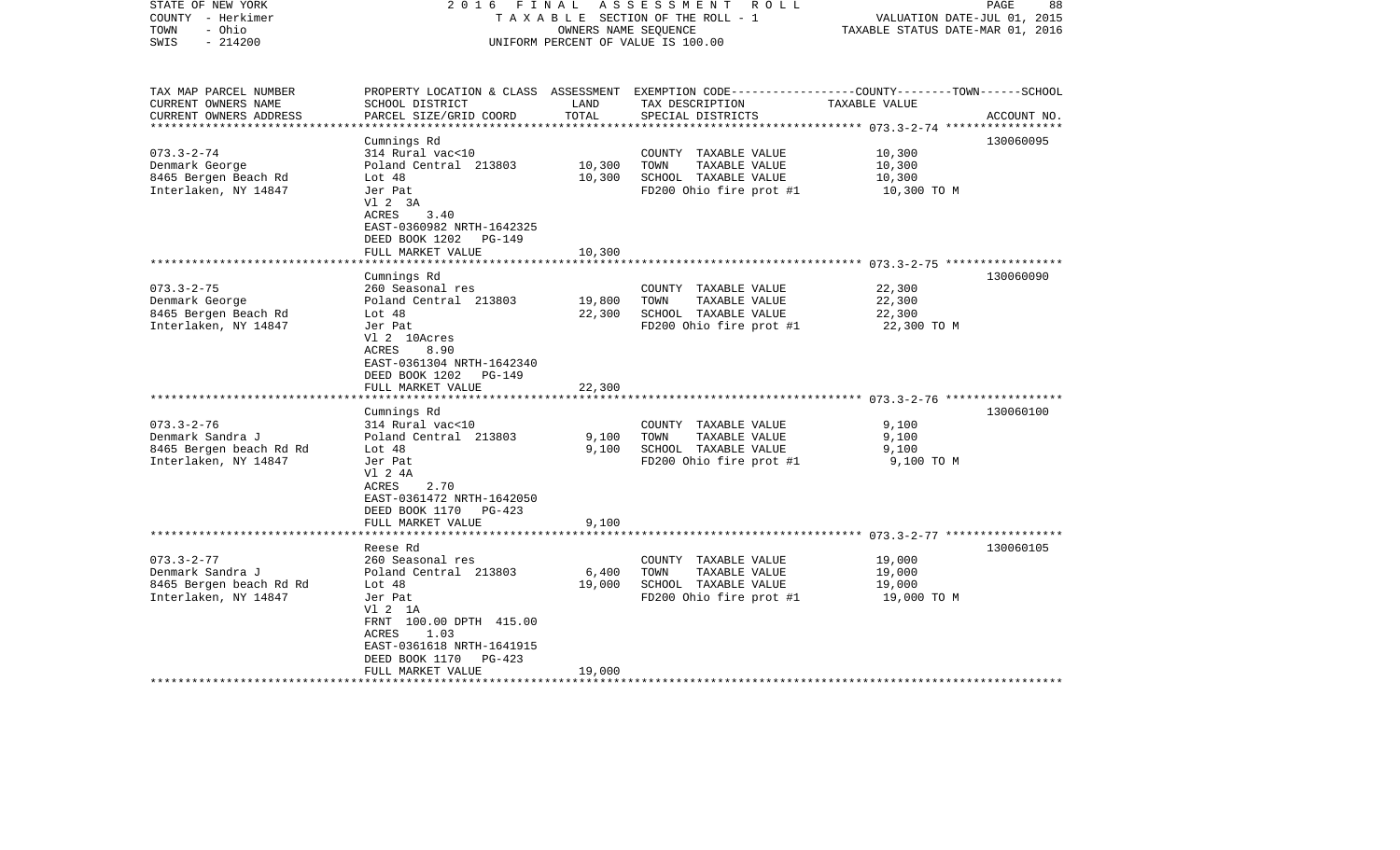| STATE OF NEW YORK      | 2 0 1 6                                     | FINAL               | ASSESSMENT<br>R O L L                                                                            |                                  | 89<br>PAGE  |
|------------------------|---------------------------------------------|---------------------|--------------------------------------------------------------------------------------------------|----------------------------------|-------------|
| COUNTY - Herkimer      |                                             |                     | TAXABLE SECTION OF THE ROLL - 1                                                                  | VALUATION DATE-JUL 01, 2015      |             |
| - Ohio<br>TOWN         |                                             |                     | OWNERS NAME SEOUENCE                                                                             | TAXABLE STATUS DATE-MAR 01, 2016 |             |
| SWIS<br>$-214200$      |                                             |                     | UNIFORM PERCENT OF VALUE IS 100.00                                                               |                                  |             |
|                        |                                             |                     |                                                                                                  |                                  |             |
| TAX MAP PARCEL NUMBER  |                                             |                     | PROPERTY LOCATION & CLASS ASSESSMENT EXEMPTION CODE----------------COUNTY-------TOWN------SCHOOL |                                  |             |
| CURRENT OWNERS NAME    | SCHOOL DISTRICT                             | LAND                | TAX DESCRIPTION                                                                                  | TAXABLE VALUE                    |             |
| CURRENT OWNERS ADDRESS | PARCEL SIZE/GRID COORD                      | TOTAL               | SPECIAL DISTRICTS                                                                                |                                  | ACCOUNT NO. |
|                        |                                             | * * * * * * * * * * |                                                                                                  |                                  |             |
|                        | Woods Lane Rd                               |                     |                                                                                                  |                                  | 130060550.3 |
| $073.3 - 2 - 40.3$     | 314 Rural vac<10                            |                     | COUNTY TAXABLE VALUE                                                                             | 1,500                            |             |
| Dennis Fred W          | Poland Central 213803                       | 1,500               | TOWN<br>TAXABLE VALUE                                                                            | 1,500                            |             |
| PO Box 586             | Lot 48 Jer Pat                              | 1,500               | SCHOOL TAXABLE VALUE                                                                             | 1,500                            |             |
| Port Byron, NY 13140   | ACRES<br>0.15                               |                     | FD200 Ohio fire prot #1                                                                          | 1,500 TO M                       |             |
|                        | EAST-0360526 NRTH-1644742                   |                     |                                                                                                  |                                  |             |
|                        | DEED BOOK 1535<br>PG-112                    |                     |                                                                                                  |                                  |             |
|                        | FULL MARKET VALUE                           | 1,500               |                                                                                                  |                                  |             |
|                        | *******************************             |                     |                                                                                                  |                                  |             |
|                        | 151 Wood Ln                                 |                     |                                                                                                  |                                  | 130060580   |
| $073.3 - 2 - 42$       | 260 Seasonal res                            |                     | COUNTY TAXABLE VALUE                                                                             | 90,000                           |             |
| Dennis Fred W          | Poland Central 213803                       | 14,700              | TOWN<br>TAXABLE VALUE                                                                            | 90,000                           |             |
| PO Box 586             | Lot 48 Jer Pat                              | 90,000              | SCHOOL TAXABLE VALUE                                                                             | 90,000                           |             |
| Port Byron, NY 13140   | ACRES<br>1.30                               |                     | FD200 Ohio fire prot #1                                                                          | 90,000 TO M                      |             |
|                        | EAST-0360466 NRTH-1644532                   |                     |                                                                                                  |                                  |             |
|                        | DEED BOOK 808<br>PG-317                     |                     |                                                                                                  |                                  |             |
|                        | FULL MARKET VALUE                           | 90,000              |                                                                                                  |                                  |             |
|                        |                                             |                     |                                                                                                  |                                  |             |
|                        | Hooper Dooper Rd                            |                     |                                                                                                  |                                  | 130038940   |
| $073. - 2 - 58$        | 260 Seasonal res                            |                     | COUNTY TAXABLE VALUE                                                                             | 24,000                           |             |
| Derby Gaylord          | Poland Central 213803                       | 9,000               | TOWN<br>TAXABLE VALUE                                                                            | 24,000                           |             |
| Attn: Derby George     | 63 Rem Pat                                  | 24,000              | SCHOOL TAXABLE VALUE                                                                             | 24,000                           |             |
| 358 Spohn Rd           | Seas 2 A                                    |                     | FD200 Ohio fire prot #1                                                                          | 24,000 TO M                      |             |
|                        | 2.00<br>ACRES                               |                     |                                                                                                  |                                  |             |
| Ilion, NY 13357        | EAST-0370030 NRTH-1654678                   |                     |                                                                                                  |                                  |             |
|                        | $PG-85$                                     |                     |                                                                                                  |                                  |             |
|                        | DEED BOOK 805                               |                     |                                                                                                  |                                  |             |
|                        | FULL MARKET VALUE<br>********************** | 24,000              |                                                                                                  |                                  |             |
|                        |                                             |                     |                                                                                                  |                                  |             |
|                        | Hooper Dooper Rd                            |                     |                                                                                                  |                                  | 130018450   |
| $073.2 - 1 - 31$       | 314 Rural vac<10                            |                     | COUNTY TAXABLE VALUE                                                                             | 12,000                           |             |
| Derby George D         | Poland Central 213803                       | 12,000              | TAXABLE VALUE<br>TOWN                                                                            | 12,000                           |             |
| 1164 Webster Ave       | 63 Rem Pat                                  | 12,000              | SCHOOL TAXABLE VALUE                                                                             | 12,000                           |             |
| Utica, NY 13501        | V12 1.75A                                   |                     | FD200 Ohio fire prot #1                                                                          | 12,000 TO M                      |             |
|                        | ACRES<br>2.10                               |                     |                                                                                                  |                                  |             |
|                        | EAST-0371164 NRTH-1655894                   |                     |                                                                                                  |                                  |             |
|                        | DEED BOOK 1531<br>PG-956                    |                     |                                                                                                  |                                  |             |
|                        | FULL MARKET VALUE                           | 12,000              |                                                                                                  |                                  |             |
|                        | ******************                          |                     |                                                                                                  |                                  |             |
|                        | Hooper Dooper Rd                            |                     |                                                                                                  |                                  | 130011730   |
| $073.2 - 1 - 48$       | 260 Seasonal res                            |                     | COUNTY TAXABLE VALUE                                                                             | 44,800                           |             |
| Derby Tyler John       | Poland Central 213803                       | 15,500              | TOWN<br>TAXABLE VALUE                                                                            | 44,800                           |             |
| 358 Spohn Rd           | 63 Rem Pat                                  | 44,800              | SCHOOL TAXABLE VALUE                                                                             | 44,800                           |             |
| Ilion, NY 13357        | Sub 18-19                                   |                     | FD200 Ohio fire prot #1                                                                          | 44,800 TO M                      |             |
|                        | ACRES<br>2.00                               |                     |                                                                                                  |                                  |             |
|                        | EAST-0371019 NRTH-1654123                   |                     |                                                                                                  |                                  |             |
|                        | DEED BOOK 738<br>PG-160                     |                     |                                                                                                  |                                  |             |
|                        | FULL MARKET VALUE                           | 44,800              |                                                                                                  |                                  |             |
| *********************  |                                             |                     |                                                                                                  |                                  |             |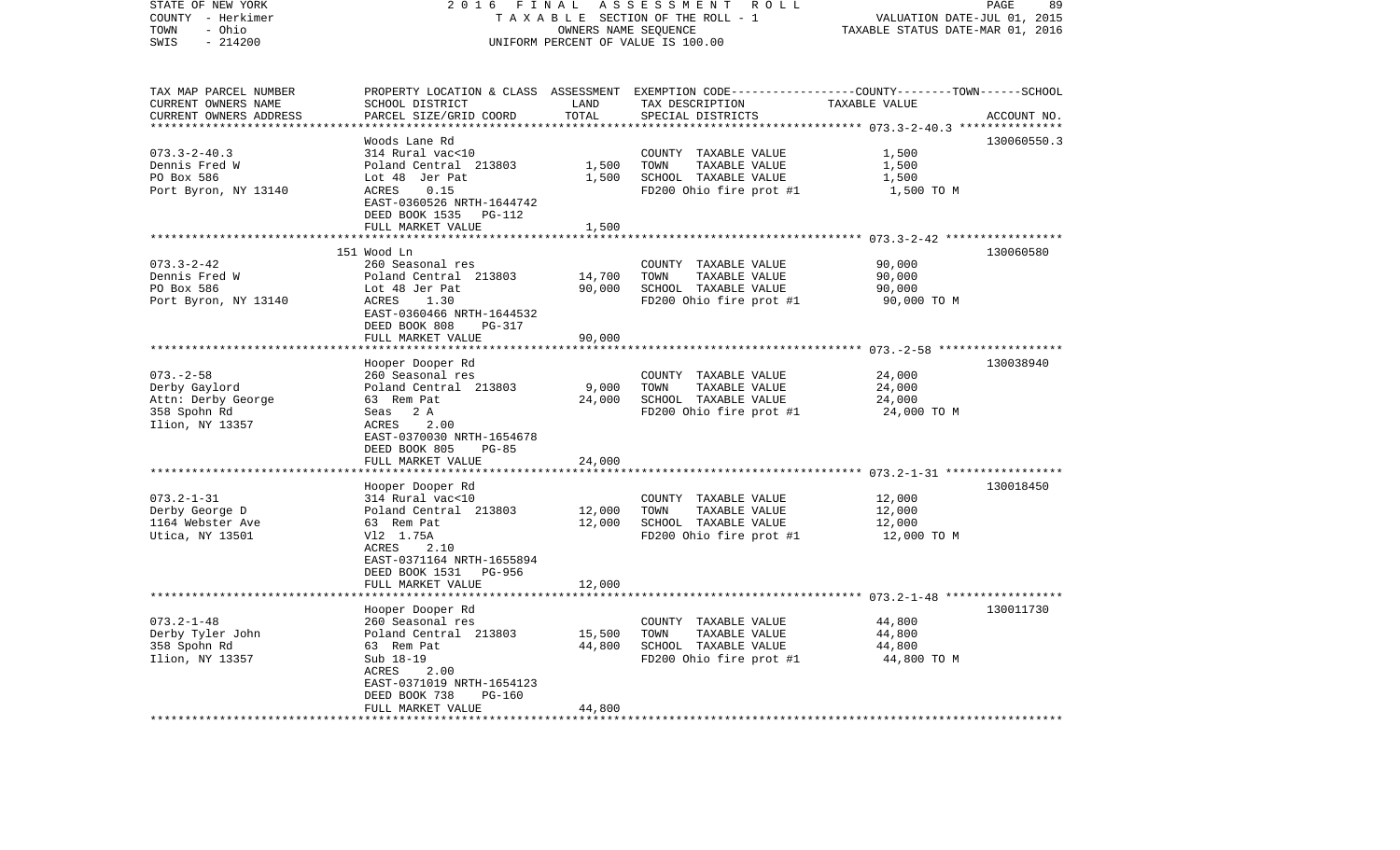| STATE OF NEW YORK<br>COUNTY - Herkimer<br>- Ohio<br>TOWN<br>$-214200$<br>SWIS | 2 0 1 6                                                                   | FINAL       | ASSESSMENT<br>ROLL<br>TAXABLE SECTION OF THE ROLL - 1<br>OWNERS NAME SEQUENCE<br>UNIFORM PERCENT OF VALUE IS 100.00 | VALUATION DATE-JUL 01, 2015<br>TAXABLE STATUS DATE-MAR 01, 2016 | PAGE<br>90         |
|-------------------------------------------------------------------------------|---------------------------------------------------------------------------|-------------|---------------------------------------------------------------------------------------------------------------------|-----------------------------------------------------------------|--------------------|
|                                                                               |                                                                           |             |                                                                                                                     |                                                                 |                    |
| TAX MAP PARCEL NUMBER                                                         |                                                                           | LAND        | PROPERTY LOCATION & CLASS ASSESSMENT EXEMPTION CODE---------------COUNTY-------TOWN------SCHOOL                     | TAXABLE VALUE                                                   |                    |
| CURRENT OWNERS NAME<br>CURRENT OWNERS ADDRESS                                 | SCHOOL DISTRICT<br>PARCEL SIZE/GRID COORD                                 | TOTAL       | TAX DESCRIPTION<br>SPECIAL DISTRICTS                                                                                |                                                                 | ACCOUNT NO.        |
|                                                                               |                                                                           | ********    |                                                                                                                     | ********** 073.2-1-49 ****                                      |                    |
|                                                                               | Hooper Dooper Rd                                                          |             |                                                                                                                     |                                                                 | 130075570          |
| $073.2 - 1 - 49$                                                              | 314 Rural vac<10                                                          |             | COUNTY TAXABLE VALUE                                                                                                | 2,600                                                           |                    |
| Derby Tyler John                                                              | Poland Central 213803                                                     | 2,600       | TOWN<br>TAXABLE VALUE                                                                                               | 2,600                                                           |                    |
| 358 Spohn Rd                                                                  | Lot 63 Rem Pat                                                            | 2,600       | SCHOOL TAXABLE VALUE                                                                                                | 2,600                                                           |                    |
| Ilion, NY 13357                                                               | FRNT 100.00 DPTH 289.00<br>0.85<br>ACRES                                  |             | FD200 Ohio fire prot #1                                                                                             | 2,600 TO M                                                      |                    |
|                                                                               | EAST-0370758 NRTH-1654158<br>DEED BOOK 879<br>PG-254<br>FULL MARKET VALUE | 2,600       |                                                                                                                     |                                                                 |                    |
|                                                                               |                                                                           |             |                                                                                                                     |                                                                 |                    |
|                                                                               | Harvey Bridge Rd                                                          |             |                                                                                                                     |                                                                 | 130075270          |
| $073.3 - 2 - 16$                                                              | 314 Rural vac<10                                                          |             | COUNTY TAXABLE VALUE                                                                                                | 6,400                                                           |                    |
| Des Rosiers Damon                                                             | Poland Central 213803                                                     | 6,400       | TOWN<br>TAXABLE VALUE                                                                                               | 6,400                                                           |                    |
| Des Rosiers Joyce                                                             | Lot $48$                                                                  | 6,400       | SCHOOL TAXABLE VALUE                                                                                                | 6,400                                                           |                    |
| 362 River St                                                                  | ACRES<br>2.50                                                             |             | FD200 Ohio fire prot #1                                                                                             | 6,400 TO M                                                      |                    |
| Halifax, MA 02338                                                             | EAST-0361733 NRTH-1645206<br>DEED BOOK 1183<br>PG-41                      |             |                                                                                                                     |                                                                 |                    |
|                                                                               | FULL MARKET VALUE                                                         | 6,400       |                                                                                                                     |                                                                 |                    |
|                                                                               | ****************************                                              |             |                                                                                                                     |                                                                 |                    |
| $073.3 - 2 - 29$                                                              | Harvey Bridge Rd                                                          |             |                                                                                                                     |                                                                 | 130060110          |
| Des Rosiers Damon                                                             | 260 Seasonal res<br>Poland Central 213803                                 | 7,800       | COUNTY TAXABLE VALUE<br>TOWN<br>TAXABLE VALUE                                                                       | 41,400<br>41,400                                                |                    |
| Des Rosiers Joyce                                                             | Lot $48$                                                                  | 41,400      | SCHOOL TAXABLE VALUE                                                                                                | 41,400                                                          |                    |
| 362 River St                                                                  | Jer Pat                                                                   |             | FD200 Ohio fire prot #1                                                                                             | 41,400 TO M                                                     |                    |
| Halifax, MA 02338                                                             | ACRES<br>1.20<br>EAST-0361661 NRTH-1644889                                |             |                                                                                                                     |                                                                 |                    |
|                                                                               | DEED BOOK 1183<br>PG-41                                                   |             |                                                                                                                     |                                                                 |                    |
|                                                                               | FULL MARKET VALUE                                                         | 41,400      |                                                                                                                     |                                                                 |                    |
|                                                                               |                                                                           |             |                                                                                                                     |                                                                 |                    |
|                                                                               | Millwood Hill Rd                                                          |             |                                                                                                                     |                                                                 |                    |
| $073.2 - 1 - 12.4$                                                            | 210 1 Family Res                                                          |             | STAR B<br>41854                                                                                                     | $\overline{0}$                                                  | $\Omega$<br>30,000 |
| Desiato Dominick                                                              | Poland Central 213803                                                     | 22,000      | COUNTY TAXABLE VALUE                                                                                                | 44,800                                                          |                    |
| 190 Millwood Hill Rd                                                          | 79 Jer Pat                                                                | 44,800      | TAXABLE VALUE<br>TOWN                                                                                               | 44,800                                                          |                    |
| Cold Brook, NY 13324                                                          | ACRES<br>6.00                                                             |             | SCHOOL TAXABLE VALUE                                                                                                | 14,800                                                          |                    |
|                                                                               | EAST-0371173 NRTH-1649811                                                 |             | FD200 Ohio fire prot #1                                                                                             | 44,800 TO M                                                     |                    |
|                                                                               | DEED BOOK 883<br>PG-167                                                   |             |                                                                                                                     |                                                                 |                    |
|                                                                               | FULL MARKET VALUE<br>*******************                                  | 44,800      |                                                                                                                     |                                                                 |                    |
|                                                                               | Harvey Bridge Rd                                                          |             |                                                                                                                     |                                                                 | 130060590          |
| $073.3 - 2 - 28$                                                              | 314 Rural vac<10                                                          |             | COUNTY TAXABLE VALUE                                                                                                | 7,100                                                           |                    |
| DesRosiers Damon J                                                            | Poland Central 213803                                                     | 7,100       | TOWN<br>TAXABLE VALUE                                                                                               | 7,100                                                           |                    |
| DesRosiers Joyce D                                                            | Lot 48 Jer Pat                                                            | 7,100       | SCHOOL TAXABLE VALUE                                                                                                | 7,100                                                           |                    |
| 362 River St                                                                  | V1 2<br>4A                                                                |             | FD200 Ohio fire prot #1                                                                                             | 7,100 TO M                                                      |                    |
| Halifax, MA 02338                                                             | ACRES<br>3.50                                                             |             |                                                                                                                     |                                                                 |                    |
|                                                                               | EAST-0361867 NRTH-1644853                                                 |             |                                                                                                                     |                                                                 |                    |
|                                                                               | DEED BOOK 1569<br><b>PG-769</b>                                           |             |                                                                                                                     |                                                                 |                    |
|                                                                               | FULL MARKET VALUE                                                         | 7,100       |                                                                                                                     |                                                                 |                    |
|                                                                               |                                                                           | *********** |                                                                                                                     |                                                                 |                    |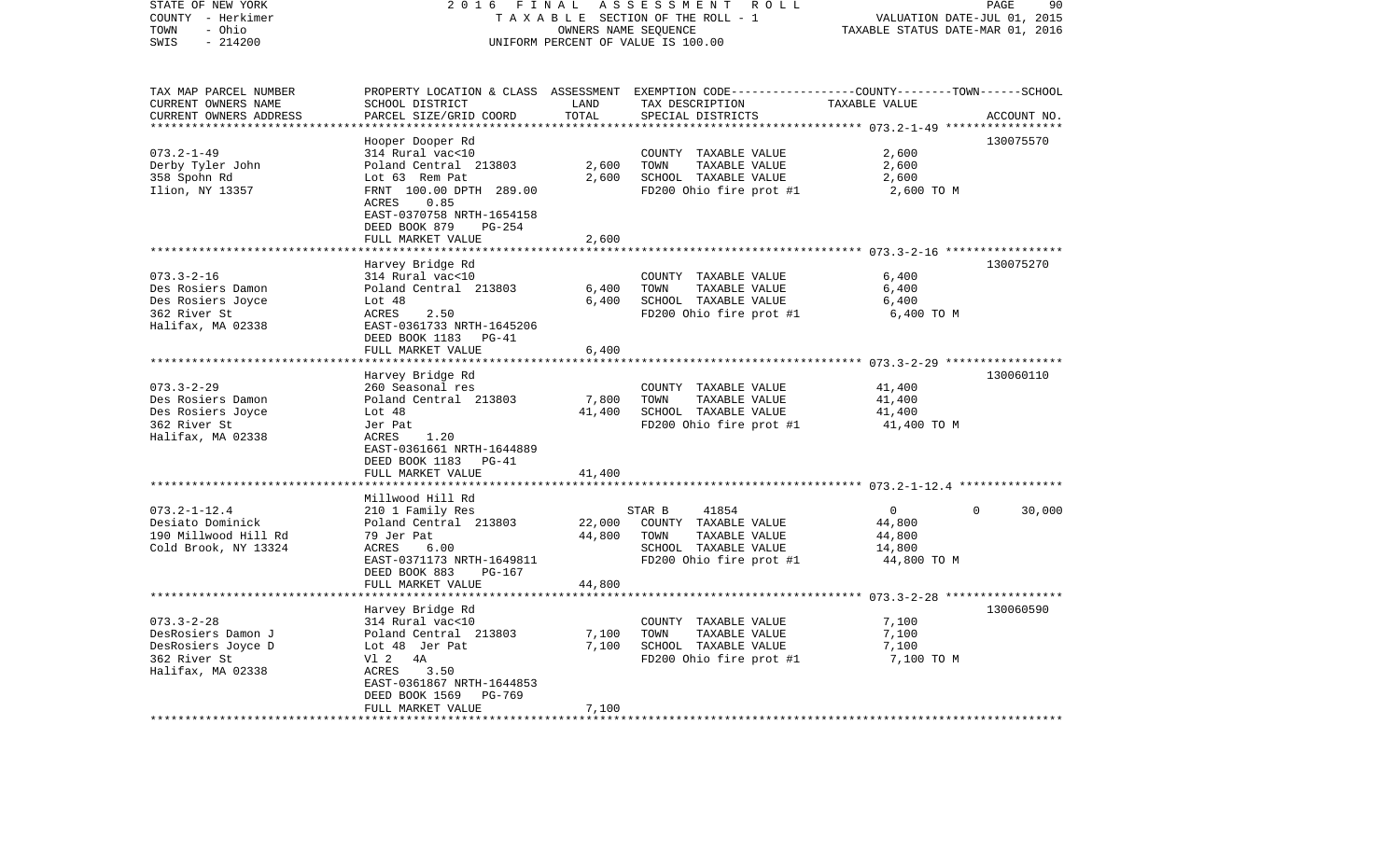| STATE OF NEW YORK<br>COUNTY - Herkimer<br>- Ohio<br>TOWN<br>$-214200$<br>SWIS | A S S E S S M E N T R O L L<br>FINAL<br>2016<br>TAXABLE SECTION OF THE ROLL - 1<br>OWNERS NAME SEQUENCE<br>UNIFORM PERCENT OF VALUE IS 100.00 |               |                                                                                                  | PAGE<br>91<br>VALUATION DATE-JUL 01, 2015<br>TAXABLE STATUS DATE-MAR 01, 2016 |             |  |
|-------------------------------------------------------------------------------|-----------------------------------------------------------------------------------------------------------------------------------------------|---------------|--------------------------------------------------------------------------------------------------|-------------------------------------------------------------------------------|-------------|--|
| TAX MAP PARCEL NUMBER                                                         |                                                                                                                                               |               | PROPERTY LOCATION & CLASS ASSESSMENT EXEMPTION CODE----------------COUNTY-------TOWN------SCHOOL |                                                                               |             |  |
| CURRENT OWNERS NAME<br>CURRENT OWNERS ADDRESS                                 | SCHOOL DISTRICT<br>PARCEL SIZE/GRID COORD                                                                                                     | LAND<br>TOTAL | TAX DESCRIPTION<br>SPECIAL DISTRICTS                                                             | TAXABLE VALUE                                                                 | ACCOUNT NO. |  |
| *************************                                                     |                                                                                                                                               |               |                                                                                                  |                                                                               |             |  |
| $085.2 - 2 - 28$                                                              | 144 Bull Hill Rd<br>210 1 Family Res                                                                                                          |               | COUNTY TAXABLE VALUE                                                                             | 50,500                                                                        | 130032580   |  |
| Devereaux Lee                                                                 | Poland Central 213803                                                                                                                         | 19,000        | TAXABLE VALUE<br>TOWN                                                                            | 50,500                                                                        |             |  |
| 144 Billy Hamlin Rd                                                           | 41 Jer Pat                                                                                                                                    | 50,500        | SCHOOL TAXABLE VALUE                                                                             | 50,500                                                                        |             |  |
| Ohio, NY 13324                                                                | <b>ACRES</b><br>5.00 BANK<br>074<br>EAST-0387426 NRTH-1622149                                                                                 |               | FD210 Ohio fire prot #2                                                                          | 50,500 TO M                                                                   |             |  |
|                                                                               | DEED BOOK 1365 PG-711                                                                                                                         |               |                                                                                                  |                                                                               |             |  |
|                                                                               | FULL MARKET VALUE                                                                                                                             | 50,500        |                                                                                                  |                                                                               |             |  |
|                                                                               | Figert Rd                                                                                                                                     |               |                                                                                                  |                                                                               | 130013680   |  |
| $073.4 - 2 - 20$                                                              | 314 Rural vac<10                                                                                                                              |               | COUNTY TAXABLE VALUE                                                                             | 4,600                                                                         |             |  |
| Devoe Daniel L                                                                | Poland Central 213803                                                                                                                         | 4,600         | TAXABLE VALUE<br>TOWN                                                                            | 4,600                                                                         |             |  |
| Frascatore KarenMarie                                                         | 77 Jer Pat                                                                                                                                    | 4,600         | SCHOOL TAXABLE VALUE                                                                             | 4,600                                                                         |             |  |
| 42 Petrwi Circle                                                              | V12 1                                                                                                                                         |               | FD200 Ohio fire prot #1                                                                          | 4,600 TO M                                                                    |             |  |
| Needham, MA 02492                                                             | ACRES<br>1.20<br>EAST-0369806 NRTH-1643520<br>DEED BOOK 1152 PG-741                                                                           |               |                                                                                                  |                                                                               |             |  |
|                                                                               | FULL MARKET VALUE                                                                                                                             | 4,600         |                                                                                                  |                                                                               |             |  |
|                                                                               | Fly Brook Rd                                                                                                                                  |               |                                                                                                  |                                                                               | 130060300   |  |
| $073.3 - 2 - 64$                                                              | 314 Rural vac<10                                                                                                                              |               | COUNTY TAXABLE VALUE                                                                             | 3,200                                                                         |             |  |
| Dewey Jack E                                                                  | Poland Central 213803                                                                                                                         | 3,200         | TAXABLE VALUE<br>TOWN                                                                            | 3,200                                                                         |             |  |
| Dewey Ann G                                                                   | Lot $47-48$ J.p.                                                                                                                              | 3,200         | SCHOOL TAXABLE VALUE                                                                             | 3,200                                                                         |             |  |
| 241 CR 23                                                                     | FRNT 100.00 DPTH 187.00                                                                                                                       |               | FD200 Ohio fire prot #1                                                                          | 3,200 TO M                                                                    |             |  |
| Norwich, NY 13815                                                             | ACRES<br>0.42                                                                                                                                 |               |                                                                                                  |                                                                               |             |  |
|                                                                               | EAST-0354747 NRTH-1643951                                                                                                                     |               |                                                                                                  |                                                                               |             |  |
|                                                                               | DEED BOOK 845<br>PG-681<br>FULL MARKET VALUE                                                                                                  | 3,200         |                                                                                                  |                                                                               |             |  |
|                                                                               | *********************                                                                                                                         |               |                                                                                                  |                                                                               |             |  |
|                                                                               | Thorpe Vly                                                                                                                                    |               |                                                                                                  |                                                                               | 130060155   |  |
| $079.2 - 1 - 7.1$                                                             | 314 Rural vac<10                                                                                                                              |               | COUNTY TAXABLE VALUE                                                                             | 6,300                                                                         |             |  |
| Deyle John                                                                    | Poland Central 213803                                                                                                                         | 6,300         | TOWN<br>TAXABLE VALUE                                                                            | 6,300                                                                         |             |  |
| Deyle Daniel                                                                  | Lot 74                                                                                                                                        | 6,300         | SCHOOL TAXABLE VALUE                                                                             | 6,300                                                                         |             |  |
| 218 Barringer Rd                                                              | Sub 109                                                                                                                                       |               | FD217 Ohio fire prot #4                                                                          | 6,300 TO M                                                                    |             |  |
| Ilion, NY 13357                                                               | ACRES 10.90                                                                                                                                   |               |                                                                                                  |                                                                               |             |  |
|                                                                               | EAST-0391692 NRTH-1638773<br>DEED BOOK 791<br><b>PG-554</b>                                                                                   |               |                                                                                                  |                                                                               |             |  |
|                                                                               | FULL MARKET VALUE                                                                                                                             | 6,300         |                                                                                                  |                                                                               |             |  |
|                                                                               |                                                                                                                                               |               |                                                                                                  |                                                                               |             |  |
|                                                                               | 5 JeepTrail Rd                                                                                                                                |               |                                                                                                  |                                                                               | 130021660   |  |
| $079.2 - 1 - 6$                                                               | 260 Seasonal res                                                                                                                              |               | COUNTY TAXABLE VALUE                                                                             | 19,000                                                                        |             |  |
| Deyle John Patrick                                                            | Poland Central 213803                                                                                                                         | 6,500         | TOWN<br>TAXABLE VALUE                                                                            | 19,000                                                                        |             |  |
| Coleman Travis D                                                              | 74 Jer Pat                                                                                                                                    | 19,000        | SCHOOL TAXABLE VALUE                                                                             | 19,000                                                                        |             |  |
| 218 Barringer Rd                                                              | 24x16 1 1/2 Sto                                                                                                                               |               | FD210 Ohio fire prot #2                                                                          | 19,000 TO M                                                                   |             |  |
| Ilion, NY 13357                                                               | ACRES<br>5.00<br>EAST-0391461 NRTH-1637200                                                                                                    |               |                                                                                                  |                                                                               |             |  |
|                                                                               | DEED BOOK 1587<br>PG-438<br>FULL MARKET VALUE                                                                                                 | 19,000        |                                                                                                  |                                                                               |             |  |
|                                                                               |                                                                                                                                               |               |                                                                                                  |                                                                               |             |  |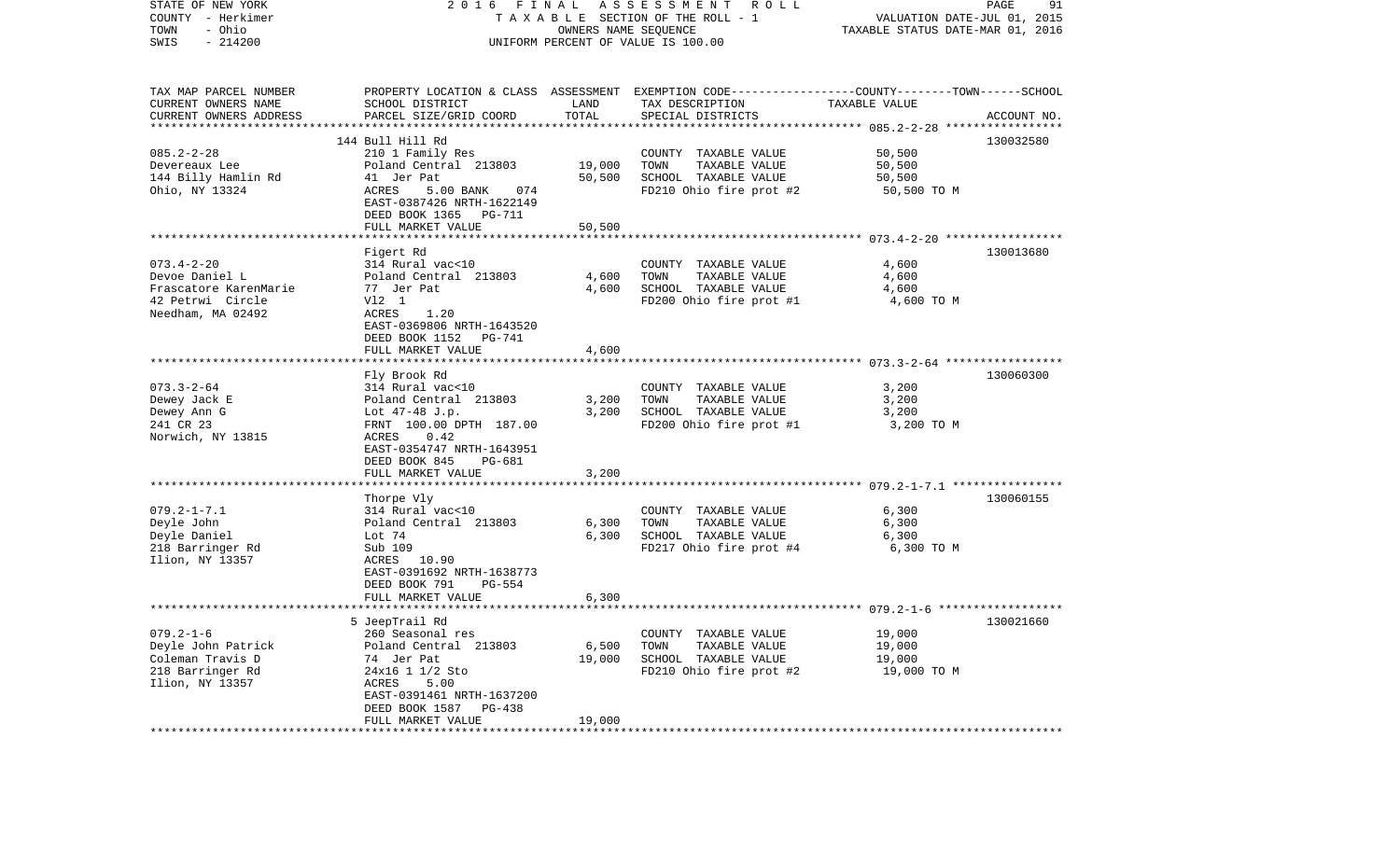| STATE OF NEW YORK<br>COUNTY - Herkimer<br>- Ohio<br>TOWN<br>$-214200$<br>SWIS                 | 2016                                                                                                                                                             | FINAL<br>OWNERS NAME SEOUENCE | A S S E S S M E N T R O L L<br>T A X A B L E SECTION OF THE ROLL - 1<br>UNIFORM PERCENT OF VALUE IS 100.00         | VALUATION DATE-JUL 01, 2015<br>TAXABLE STATUS DATE-MAR 01, 2016 | 92<br>PAGE  |
|-----------------------------------------------------------------------------------------------|------------------------------------------------------------------------------------------------------------------------------------------------------------------|-------------------------------|--------------------------------------------------------------------------------------------------------------------|-----------------------------------------------------------------|-------------|
| TAX MAP PARCEL NUMBER<br>CURRENT OWNERS NAME                                                  | SCHOOL DISTRICT                                                                                                                                                  | LAND                          | PROPERTY LOCATION & CLASS ASSESSMENT EXEMPTION CODE---------------COUNTY-------TOWN------SCHOOL<br>TAX DESCRIPTION | TAXABLE VALUE                                                   |             |
| CURRENT OWNERS ADDRESS                                                                        | PARCEL SIZE/GRID COORD                                                                                                                                           | TOTAL                         | SPECIAL DISTRICTS                                                                                                  |                                                                 | ACCOUNT NO. |
|                                                                                               |                                                                                                                                                                  |                               |                                                                                                                    |                                                                 |             |
|                                                                                               | 3883 Rt 8                                                                                                                                                        |                               |                                                                                                                    |                                                                 | 130026760   |
| $074.1 - 2 - 33$<br>Diehl Darryl J                                                            | 210 1 Family Res<br>Poland Central 213803                                                                                                                        | 15,600                        | STAR B<br>41854<br>COUNTY TAXABLE VALUE                                                                            | $\overline{0}$<br>$\Omega$<br>58,600                            | 30,000      |
| 3883 State Rt 8                                                                               | 63/ Rem Pat                                                                                                                                                      | 58,600                        | TAXABLE VALUE<br>TOWN                                                                                              | 58,600                                                          |             |
| Ohio, NY 13324                                                                                | FRNT 145.00 DPTH 215.00<br>ACRES<br>0.60<br>EAST-0375291 NRTH-1654983<br>DEED BOOK 1246<br><b>PG-870</b>                                                         |                               | SCHOOL TAXABLE VALUE<br>FD200 Ohio fire prot #1                                                                    | 28,600<br>58,600 TO M                                           |             |
|                                                                                               | FULL MARKET VALUE                                                                                                                                                | 58,600                        |                                                                                                                    |                                                                 |             |
|                                                                                               |                                                                                                                                                                  |                               |                                                                                                                    |                                                                 |             |
|                                                                                               | Rt 8                                                                                                                                                             |                               |                                                                                                                    |                                                                 | 130000630   |
| $074.1 - 2 - 31$<br>Dietz Gerald                                                              | 312 Vac w/imprv<br>Poland Central 213803                                                                                                                         | 2,700                         | COUNTY TAXABLE VALUE<br>TAXABLE VALUE<br>TOWN                                                                      | 2,700<br>2,700                                                  |             |
| 51 Medallion Dr                                                                               | 64 Rem Pat                                                                                                                                                       | 2,700                         | SCHOOL TAXABLE VALUE                                                                                               | 2,700                                                           |             |
| Rochester, NY 14626                                                                           | FRNT 180.00 DPTH<br>66.00                                                                                                                                        |                               | FD200 Ohio fire prot #1                                                                                            | 2,700 TO M                                                      |             |
|                                                                                               | 0.27<br>ACRES<br>EAST-0375217 NRTH-1655389<br>DEED BOOK 1533<br>PG-512<br>FULL MARKET VALUE                                                                      | 2,700                         |                                                                                                                    |                                                                 |             |
|                                                                                               |                                                                                                                                                                  |                               |                                                                                                                    |                                                                 |             |
|                                                                                               | Rt 365                                                                                                                                                           |                               |                                                                                                                    |                                                                 | 130016710   |
| $073.3 - 3 - 1$                                                                               | 312 Vac w/imprv                                                                                                                                                  |                               | COUNTY TAXABLE VALUE                                                                                               | 2,500                                                           |             |
| Digiorgio Jack                                                                                | Poland Central 213803                                                                                                                                            | 2,400                         | TAXABLE VALUE<br>TOWN                                                                                              | 2,500                                                           |             |
| Digiorgio Teresa<br>156 Carder Lane                                                           | 80 Rem Pat<br>Lots $65-66-57-5$                                                                                                                                  | 2,500                         | SCHOOL TAXABLE VALUE<br>FD200 Ohio fire prot #1                                                                    | 2,500                                                           |             |
| Frankfort, NY 13340                                                                           | FRNT<br>80.00 DPTH 240.00<br>ACRES<br>0.44<br>EAST-0354751 NRTH-1648301<br>DEED BOOK 00600 PG-00622<br>FULL MARKET VALUE                                         | 2,500                         |                                                                                                                    | 2,500 TO M                                                      |             |
|                                                                                               |                                                                                                                                                                  |                               |                                                                                                                    |                                                                 |             |
|                                                                                               | 105 Route 8                                                                                                                                                      |                               |                                                                                                                    |                                                                 | 130038730   |
| $073.2 - 2 - 2$<br>Dimens Vlad<br>Nalibotsky Maya<br>141 Van Sicklen St<br>Brooklyn, NY 11223 | 260 Seasonal res<br>Poland Central 213803<br>78 Jer Pat<br>Hughes<br>FRNT 472.00 DPTH<br>ACRES<br>11.10<br>EAST-0365962 NRTH-1648301<br>DEED BOOK 1236<br>PG-403 | 30,500<br>114,500             | COUNTY TAXABLE VALUE<br>TAXABLE VALUE<br>TOWN<br>SCHOOL TAXABLE VALUE<br>FD200 Ohio fire prot #1                   | 114,500<br>114,500<br>114,500<br>114,500 TO M                   |             |
|                                                                                               | FULL MARKET VALUE                                                                                                                                                | 114,500                       |                                                                                                                    |                                                                 |             |
|                                                                                               |                                                                                                                                                                  |                               |                                                                                                                    |                                                                 |             |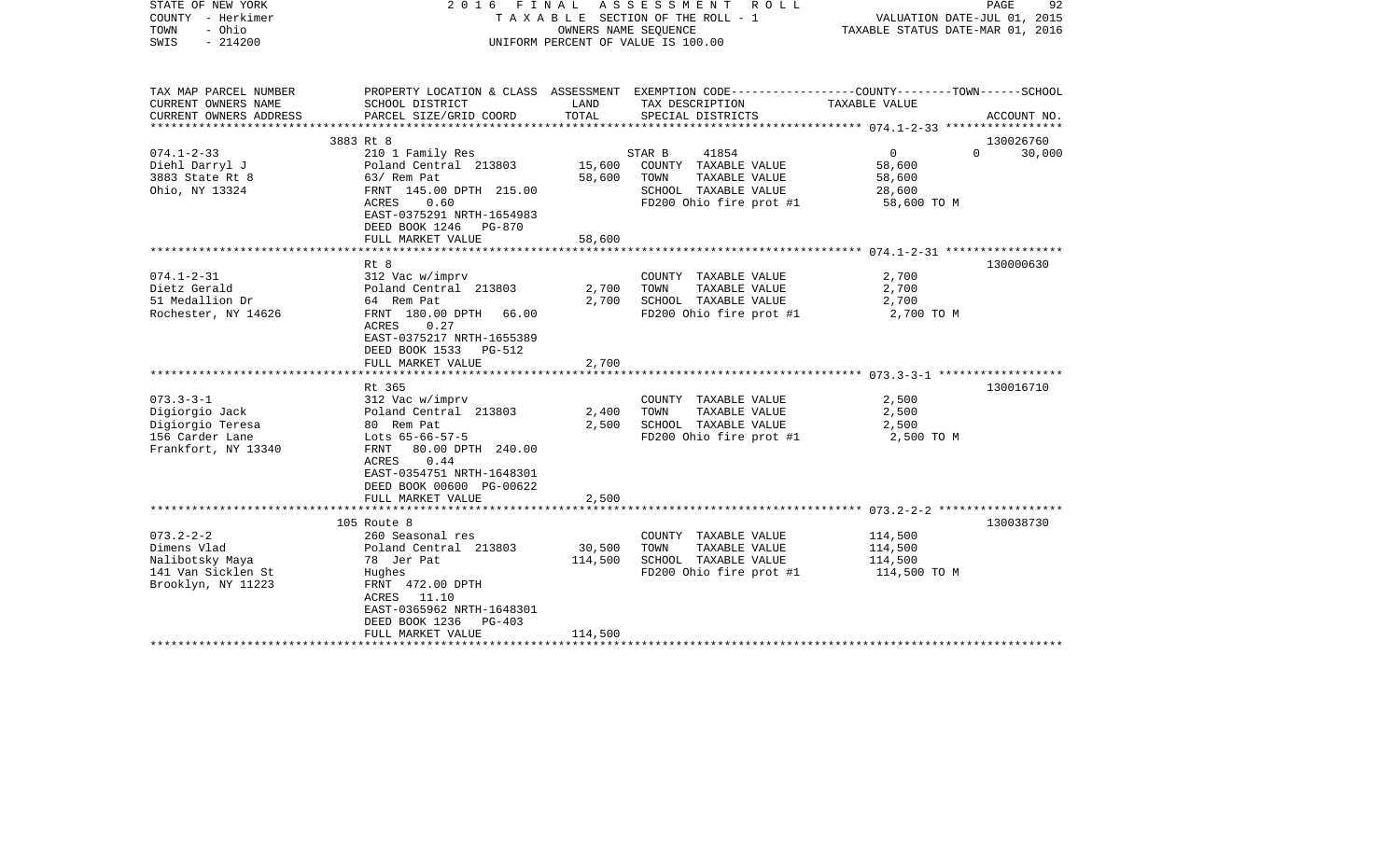| STATE OF NEW YORK<br>COUNTY - Herkimer<br>- Ohio<br>TOWN<br>$-214200$<br>SWIS |                                                         | OWNERS NAME SEQUENCE | 2016 FINAL ASSESSMENT<br>R O L L<br>T A X A B L E SECTION OF THE ROLL - 1<br>UNIFORM PERCENT OF VALUE IS 100.00 | PAGE<br>VALUATION DATE-JUL 01, 2015<br>TAXABLE STATUS DATE-MAR 01, 2016                                         | 93          |
|-------------------------------------------------------------------------------|---------------------------------------------------------|----------------------|-----------------------------------------------------------------------------------------------------------------|-----------------------------------------------------------------------------------------------------------------|-------------|
| TAX MAP PARCEL NUMBER<br>CURRENT OWNERS NAME                                  | SCHOOL DISTRICT                                         | LAND                 | TAX DESCRIPTION                                                                                                 | PROPERTY LOCATION & CLASS ASSESSMENT EXEMPTION CODE---------------COUNTY-------TOWN-----SCHOOL<br>TAXABLE VALUE |             |
| CURRENT OWNERS ADDRESS                                                        | PARCEL SIZE/GRID COORD                                  | TOTAL                | SPECIAL DISTRICTS                                                                                               |                                                                                                                 | ACCOUNT NO. |
| ************************                                                      |                                                         |                      |                                                                                                                 |                                                                                                                 |             |
| $058. - 1 - 33$                                                               | North Lk<br>260 Seasonal res - WTRFNT                   |                      | COUNTY TAXABLE VALUE                                                                                            | 93,300                                                                                                          | 130039450   |
| Dinitto Anthony                                                               | Adirondack<br>302601                                    | 92,300               | TAXABLE VALUE<br>TOWN                                                                                           | 93,300                                                                                                          |             |
| Dinitto Johanne                                                               | 1 Nob Pat                                               | 93,300               | SCHOOL TAXABLE VALUE                                                                                            | 93,300                                                                                                          |             |
| 8163 River Rd                                                                 | Seas 1.0 A                                              |                      | FD215 Ohio fire prot #3                                                                                         | 93,300 TO M                                                                                                     |             |
| Rome, NY 13440                                                                | Sens                                                    |                      |                                                                                                                 |                                                                                                                 |             |
|                                                                               | 2.00 DPTH 2.00<br>FRNT                                  |                      |                                                                                                                 |                                                                                                                 |             |
|                                                                               | 0.92<br>ACRES                                           |                      |                                                                                                                 |                                                                                                                 |             |
|                                                                               | EAST-0380316 NRTH-1715677                               |                      |                                                                                                                 |                                                                                                                 |             |
|                                                                               | DEED BOOK 00513 PG-00400<br>FULL MARKET VALUE           | 93,300               |                                                                                                                 |                                                                                                                 |             |
|                                                                               |                                                         |                      |                                                                                                                 |                                                                                                                 |             |
|                                                                               | South Lake Rd                                           |                      |                                                                                                                 |                                                                                                                 | 130060025   |
| $058. - 2 - 47$                                                               | $312$ Vac w/imprv - WTRFNT                              |                      | COUNTY TAXABLE VALUE                                                                                            | 7,000                                                                                                           |             |
| Dinitto Anthony                                                               | Adirondack<br>302601                                    | 5,000                | TOWN<br>TAXABLE VALUE                                                                                           | 7,000                                                                                                           |             |
| Dinitto Johanne                                                               | Lot 1                                                   | 7,000                | SCHOOL TAXABLE VALUE                                                                                            | 7,000                                                                                                           |             |
| 8163 River Rd                                                                 | Nob Pat                                                 |                      | FD215 Ohio fire prot #3                                                                                         | 7,000 TO M                                                                                                      |             |
| Rome, NY 13440                                                                | FRNT<br>30.00 DPTH 30.50                                |                      |                                                                                                                 |                                                                                                                 |             |
|                                                                               | EAST-0385009 NRTH-1706800                               |                      |                                                                                                                 |                                                                                                                 |             |
|                                                                               | DEED BOOK 778<br>$PG-528$<br>FULL MARKET VALUE          | 7,000                |                                                                                                                 |                                                                                                                 |             |
|                                                                               |                                                         |                      |                                                                                                                 |                                                                                                                 |             |
|                                                                               | South Lk                                                |                      |                                                                                                                 |                                                                                                                 | 130029250   |
| $062. -1 - 29$                                                                | 260 Seasonal res                                        |                      | COUNTY TAXABLE VALUE                                                                                            | 125,000                                                                                                         |             |
| Dinitto Anthony                                                               | Adirondack<br>302601                                    | 49,000               | TOWN<br>TAXABLE VALUE                                                                                           | 125,000                                                                                                         |             |
| Dinitto Johanne                                                               | 1 Nob Pat                                               | 125,000              | SCHOOL TAXABLE VALUE                                                                                            | 125,000                                                                                                         |             |
| 8163 River Rd                                                                 | FRNT 140.80 DPTH 208.50                                 |                      | FD215 Ohio fire prot #3                                                                                         | 125,000 TO M                                                                                                    |             |
| Rome, NY 13440                                                                | ACRES<br>0.90                                           |                      |                                                                                                                 |                                                                                                                 |             |
|                                                                               | EAST-0385156 NRTH-1703708<br>DEED BOOK 778<br>$PG-528$  |                      |                                                                                                                 |                                                                                                                 |             |
|                                                                               | FULL MARKET VALUE                                       | 125,000              |                                                                                                                 |                                                                                                                 |             |
|                                                                               |                                                         |                      |                                                                                                                 |                                                                                                                 |             |
|                                                                               | Figert Rd                                               |                      |                                                                                                                 |                                                                                                                 | 130033000.3 |
| $074.3 - 1 - 10.3$                                                            | 314 Rural vac<10                                        |                      | COUNTY TAXABLE VALUE                                                                                            | 11,000                                                                                                          |             |
| DiPoffi David L                                                               | Poland Central 213803                                   | 11,000               | TAXABLE VALUE<br>TOWN                                                                                           | 11,000                                                                                                          |             |
| DiPoffi Michael D                                                             | 77 Jer Pat                                              | 11,000               | SCHOOL TAXABLE VALUE                                                                                            | 11,000                                                                                                          |             |
| 441 Shannon St                                                                | FRNT 340.00 DPTH                                        |                      | FD200 Ohio fire prot #1                                                                                         | 11,000 TO M                                                                                                     |             |
| Schenectady, NY 12306                                                         | ACRES<br>3.50                                           |                      |                                                                                                                 |                                                                                                                 |             |
|                                                                               | EAST-0374046 NRTH-1647065<br>DEED BOOK 1568<br>$PG-370$ |                      |                                                                                                                 |                                                                                                                 |             |
|                                                                               | FULL MARKET VALUE                                       | 11,000               |                                                                                                                 |                                                                                                                 |             |
|                                                                               |                                                         |                      |                                                                                                                 |                                                                                                                 |             |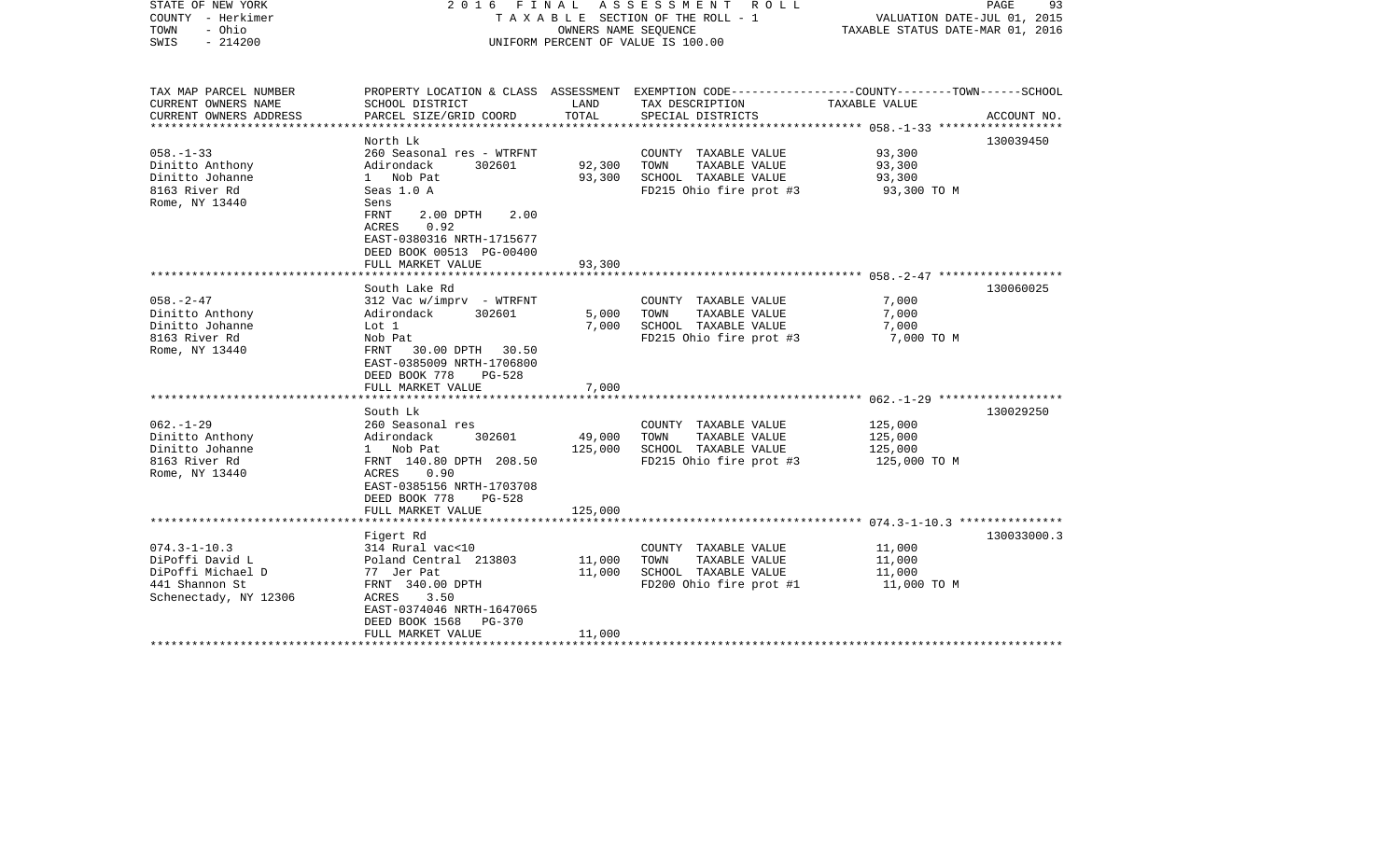| STATE OF NEW YORK                                |                                            |          | 2016 FINAL ASSESSMENT ROLL                                                                      |                                  | PAGE<br>94  |
|--------------------------------------------------|--------------------------------------------|----------|-------------------------------------------------------------------------------------------------|----------------------------------|-------------|
| COUNTY - Herkimer                                |                                            |          | TAXABLE SECTION OF THE ROLL - 1                                                                 | VALUATION DATE-JUL 01, 2015      |             |
| - Ohio<br>TOWN                                   |                                            |          | OWNERS NAME SEQUENCE                                                                            | TAXABLE STATUS DATE-MAR 01, 2016 |             |
| $-214200$<br>SWIS                                |                                            |          | UNIFORM PERCENT OF VALUE IS 100.00                                                              |                                  |             |
|                                                  |                                            |          |                                                                                                 |                                  |             |
| TAX MAP PARCEL NUMBER                            |                                            |          | PROPERTY LOCATION & CLASS ASSESSMENT EXEMPTION CODE---------------COUNTY-------TOWN------SCHOOL |                                  |             |
| CURRENT OWNERS NAME                              | SCHOOL DISTRICT                            | LAND     | TAX DESCRIPTION                                                                                 | TAXABLE VALUE                    |             |
| CURRENT OWNERS ADDRESS<br>********************** | PARCEL SIZE/GRID COORD                     | TOTAL    | SPECIAL DISTRICTS                                                                               |                                  | ACCOUNT NO. |
|                                                  | Bull Hill                                  |          |                                                                                                 |                                  | 130016110   |
| $085.4 - 2 - 12$                                 | 260 Seasonal res                           |          | COUNTY TAXABLE VALUE                                                                            | 32,500                           |             |
| Dittmann Rosalie M                               | Poland Central 213803                      | 7,200    | TOWN<br>TAXABLE VALUE                                                                           | 32,500                           |             |
| Dittmann Dane S                                  | 23 Rem Pat                                 | 32,500   | SCHOOL TAXABLE VALUE                                                                            | 32,500                           |             |
| 121 East Orchard St                              | Sens $3/4$                                 |          | FD210 Ohio fire prot #2                                                                         | 32,500 TO M                      |             |
| Frankford, NY 13340                              | ACRES<br>1.10                              |          |                                                                                                 |                                  |             |
|                                                  | EAST-0345800 NRTH-1190620                  |          |                                                                                                 |                                  |             |
|                                                  | DEED BOOK 909<br>PG-179                    |          |                                                                                                 |                                  |             |
|                                                  | FULL MARKET VALUE                          | 32,500   |                                                                                                 |                                  |             |
|                                                  |                                            |          |                                                                                                 |                                  |             |
|                                                  | Christman Rd                               |          |                                                                                                 |                                  | 130013980   |
| $079.3 - 1 - 13$                                 | 322 Rural vac>10                           |          | COUNTY TAXABLE VALUE                                                                            | 23,300                           |             |
| Dmitri Henry Marc                                | Poland Central 213803                      | 23,300   | TAXABLE VALUE<br>TOWN                                                                           | 23,300                           |             |
| PO Box 467                                       | 42 Jer Pat                                 | 23,300   | SCHOOL TAXABLE VALUE                                                                            | 23,300                           |             |
| Newport, NY 13416                                | V12 14                                     |          | FD200 Ohio fire prot #1                                                                         | 23,300 TO M                      |             |
|                                                  | ACRES 22.00                                |          |                                                                                                 |                                  |             |
|                                                  | EAST-0375572 NRTH-1629762                  |          |                                                                                                 |                                  |             |
|                                                  | DEED BOOK 1592<br>PG-581                   |          |                                                                                                 |                                  |             |
|                                                  | FULL MARKET VALUE                          | 23,300   |                                                                                                 |                                  |             |
|                                                  |                                            |          |                                                                                                 |                                  |             |
|                                                  | Route 8                                    |          |                                                                                                 |                                  | 130044910   |
| $070.4 - 1 - 12$                                 | 260 Seasonal res - WTRFNT                  |          | COUNTY TAXABLE VALUE                                                                            | 35,000                           |             |
| Dobey Daniel                                     | Poland Central 213803                      | 10,000   | TAXABLE VALUE<br>TOWN                                                                           | 35,000                           |             |
| Raimondi Sharon<br>760 Lawrence Ave              | 74 Rem Pat<br>Sub 4                        | 35,000   | SCHOOL TAXABLE VALUE<br>FD200 Ohio fire prot #1                                                 | 35,000                           |             |
|                                                  | FRNT 109.00 DPTH 200.00                    |          |                                                                                                 | 35,000 TO M                      |             |
| East Aurora, NY 14052                            | 0.50<br>ACRES                              |          |                                                                                                 |                                  |             |
|                                                  | EAST-0389805 NRTH-1658211                  |          |                                                                                                 |                                  |             |
|                                                  | DEED BOOK 882<br>PG-189                    |          |                                                                                                 |                                  |             |
|                                                  | FULL MARKET VALUE                          | 35,000   |                                                                                                 |                                  |             |
|                                                  | ***********************                    | ******** |                                                                                                 |                                  |             |
|                                                  | Route 8                                    |          |                                                                                                 |                                  | 130025200   |
| $070.4 - 1 - 13$                                 | 322 Rural vac>10 - WTRFNT                  |          | COUNTY TAXABLE VALUE                                                                            | 12,300                           |             |
| Dobey Daniel                                     | Poland Central 213803                      | 12,300   | TOWN<br>TAXABLE VALUE                                                                           | 12,300                           |             |
| Raimondi Sharon L                                | 74 Rem Pat                                 | 12,300   | SCHOOL TAXABLE VALUE                                                                            | 12,300                           |             |
| 760 Lawrence Ave                                 | ACRES<br>12.50                             |          | FD200 Ohio fire prot #1                                                                         | 12,300 TO M                      |             |
| East Aurora, NY 14052                            | EAST-0389438 NRTH-1658361                  |          |                                                                                                 |                                  |             |
|                                                  | DEED BOOK 933<br><b>PG-105</b>             |          |                                                                                                 |                                  |             |
|                                                  | FULL MARKET VALUE                          | 12,300   |                                                                                                 |                                  |             |
|                                                  |                                            |          |                                                                                                 |                                  |             |
|                                                  | Bull Hill Rd                               |          |                                                                                                 |                                  | 130016920   |
| $085.4 - 2 - 10$                                 | 260 Seasonal res                           |          | COUNTY TAXABLE VALUE                                                                            | 28,500                           |             |
| Donahue Thomas P                                 | Poland Central 213803                      | 18,300   | TOWN<br>TAXABLE VALUE                                                                           | 28,500                           |             |
| PO Box 405                                       | Jer Pat<br>8                               | 28,500   | SCHOOL TAXABLE VALUE                                                                            | 28,500                           |             |
| Herkimer, NY 13350                               | Calif Rd                                   |          | FD210 Ohio fire prot #2                                                                         | 28,500 TO M                      |             |
|                                                  | 3.80<br>ACRES                              |          |                                                                                                 |                                  |             |
|                                                  | EAST-0386367 NRTH-1615194<br><b>PG-341</b> |          |                                                                                                 |                                  |             |
|                                                  | DEED BOOK 818<br>FULL MARKET VALUE         | 28,500   |                                                                                                 |                                  |             |
|                                                  |                                            |          |                                                                                                 |                                  |             |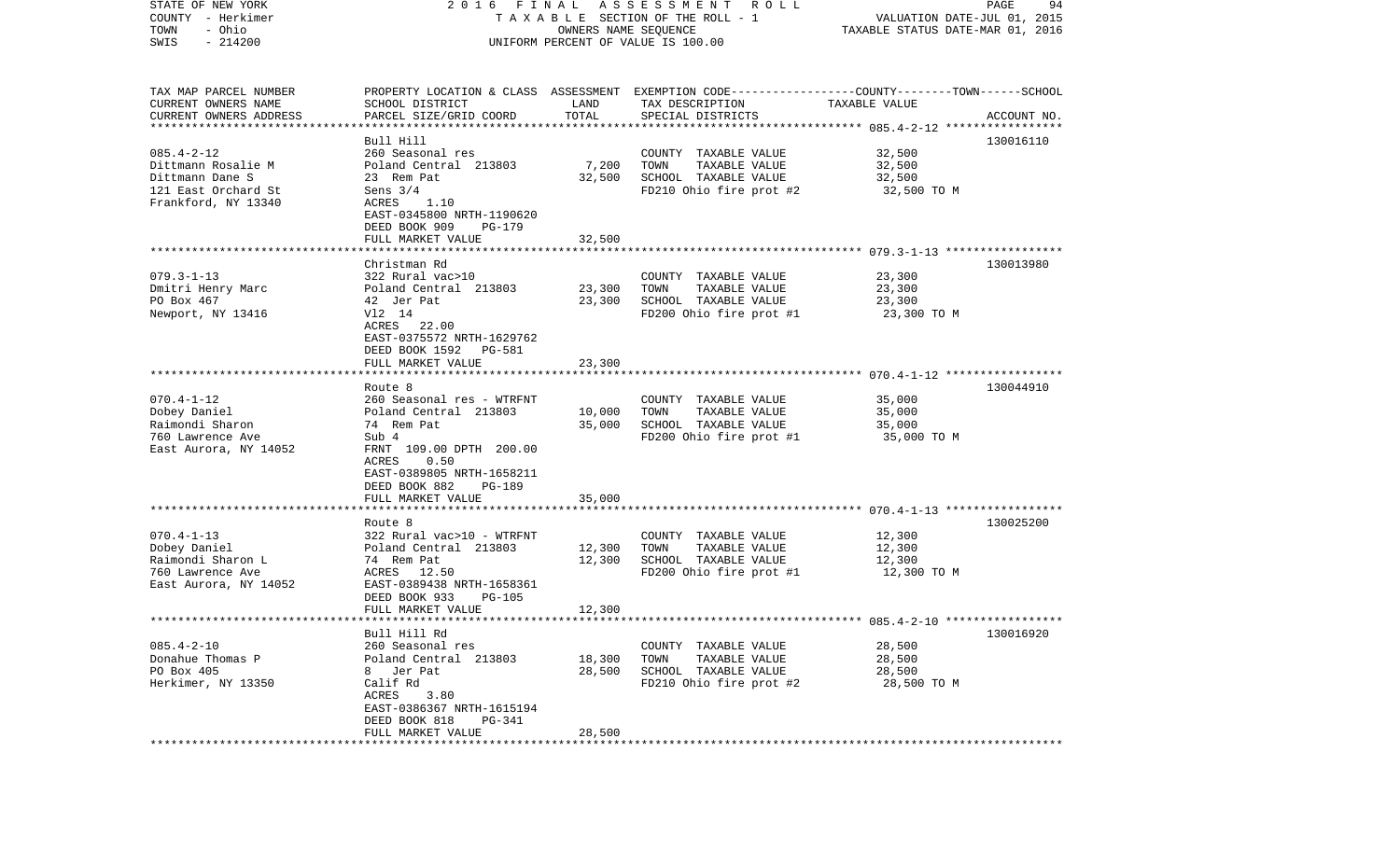| STATE OF NEW YORK<br>COUNTY - Herkimer<br>- Ohio<br>TOWN |                                              | OWNERS NAME SEQUENCE | 2016 FINAL ASSESSMENT ROLL<br>TAXABLE SECTION OF THE ROLL - 1                                                      | VALUATION DATE-JUL 01, 2015<br>TAXABLE STATUS DATE-MAR 01, 2016 | PAGE<br>95  |
|----------------------------------------------------------|----------------------------------------------|----------------------|--------------------------------------------------------------------------------------------------------------------|-----------------------------------------------------------------|-------------|
| $-214200$<br>SWIS                                        |                                              |                      | UNIFORM PERCENT OF VALUE IS 100.00                                                                                 |                                                                 |             |
| TAX MAP PARCEL NUMBER<br>CURRENT OWNERS NAME             | SCHOOL DISTRICT                              | LAND                 | PROPERTY LOCATION & CLASS ASSESSMENT EXEMPTION CODE---------------COUNTY-------TOWN------SCHOOL<br>TAX DESCRIPTION | TAXABLE VALUE                                                   |             |
| CURRENT OWNERS ADDRESS                                   | PARCEL SIZE/GRID COORD                       | TOTAL                | SPECIAL DISTRICTS                                                                                                  |                                                                 | ACCOUNT NO. |
|                                                          | Rt 365                                       |                      |                                                                                                                    |                                                                 | 130045150   |
| $073.3 - 3 - 6$                                          | 322 Rural vac>10                             |                      | COUNTY TAXABLE VALUE                                                                                               | 19,300                                                          |             |
| Donaruma Franciso S                                      | Poland Central 213803                        | 19,300               | TOWN<br>TAXABLE VALUE                                                                                              | 19,300                                                          |             |
| 55 Preston St                                            | 80 Rem Pat                                   | 19,300               | SCHOOL TAXABLE VALUE                                                                                               | 19,300                                                          |             |
| Ridgefield, NJ 07660                                     | $V12$ 10 3/4                                 |                      | FD200 Ohio fire prot #1                                                                                            | 19,300 TO M                                                     |             |
|                                                          | ACRES 17.50<br>EAST-0354685 NRTH-1648489     |                      |                                                                                                                    |                                                                 |             |
|                                                          | DEED BOOK 1454<br>PG-561                     |                      |                                                                                                                    |                                                                 |             |
|                                                          | FULL MARKET VALUE                            | 19,300               |                                                                                                                    |                                                                 |             |
|                                                          |                                              |                      |                                                                                                                    |                                                                 |             |
|                                                          | Bull Hill Rd<br>260 Seasonal res             |                      |                                                                                                                    |                                                                 | 130018870   |
| $079.4 - 2 - 10$<br>Donohue Daniel C                     | Poland Central 213803                        | 4,200                | COUNTY TAXABLE VALUE<br>TOWN<br>TAXABLE VALUE                                                                      | 5,000<br>5,000                                                  |             |
| 3674 East Saddleback Rd                                  | 41 Jer Pat                                   | 5,000                | SCHOOL TAXABLE VALUE                                                                                               | 5,000                                                           |             |
| Canadaigua, NY 14424                                     | FRNT 118.50 DPTH<br>90.00                    |                      | FD210 Ohio fire prot #2                                                                                            | 5,000 TO M                                                      |             |
|                                                          | ACRES<br>0.25                                |                      |                                                                                                                    |                                                                 |             |
|                                                          | EAST-0388821 NRTH-1624474                    |                      |                                                                                                                    |                                                                 |             |
|                                                          | DEED BOOK 689<br>PG-523<br>FULL MARKET VALUE | 5,000                |                                                                                                                    |                                                                 |             |
|                                                          |                                              |                      |                                                                                                                    |                                                                 |             |
|                                                          | Dead Lk                                      |                      |                                                                                                                    |                                                                 | 130060150   |
| $064.11 - 1 - 32.1$                                      | 314 Rural vac<10 - WTRFNT                    |                      | COUNTY TAXABLE VALUE                                                                                               | 15,200                                                          |             |
| Doolittle Kenneth<br>Doolittle Catherine                 | 302601<br>Adirondack<br>Lot 54 Sub 19        | 15,200<br>15,200     | TOWN<br>TAXABLE VALUE<br>SCHOOL TAXABLE VALUE                                                                      | 15,200<br>15,200                                                |             |
| 151 Erwin St                                             | FRNT 62.00 DPTH 150.00                       |                      | FD215 Ohio fire prot #3                                                                                            | 15,200 TO M                                                     |             |
| Boonville, NY 13309                                      | EAST-0340095 NRTH-1682037                    |                      |                                                                                                                    |                                                                 |             |
|                                                          | DEED BOOK 775<br><b>PG-410</b>               |                      |                                                                                                                    |                                                                 |             |
|                                                          | FULL MARKET VALUE                            | 15,200               |                                                                                                                    | ****************************** 064.11-1-32.2 **************     |             |
|                                                          | Dead Lk                                      |                      |                                                                                                                    |                                                                 | 130060155   |
| $064.11 - 1 - 32.2$                                      | 314 Rural vac<10 - WTRFNT                    |                      | COUNTY TAXABLE VALUE                                                                                               | 15,400                                                          |             |
| Doolittle Kenneth                                        | Adirondack<br>302601                         | 15,400               | TOWN<br>TAXABLE VALUE                                                                                              | 15,400                                                          |             |
| Doolittle Catherine                                      | Lot 54 Sub19                                 | 15,400               | SCHOOL TAXABLE VALUE                                                                                               | 15,400                                                          |             |
| 151 Erwin St                                             | FRNT<br>62.00 DPTH 150.00                    |                      | FD215 Ohio fire prot #3                                                                                            | 15,400 TO M                                                     |             |
| Boonville, NY 13309                                      | 0.37<br>ACRES<br>EAST-0340025 NRTH-1682128   |                      |                                                                                                                    |                                                                 |             |
|                                                          | DEED BOOK 775<br>PG-412                      |                      |                                                                                                                    |                                                                 |             |
|                                                          | FULL MARKET VALUE                            | 15,400               |                                                                                                                    |                                                                 |             |
|                                                          |                                              |                      |                                                                                                                    |                                                                 |             |
| $073.2 - 1 - 47$                                         | 237 Hooper Dooper Rd                         |                      |                                                                                                                    |                                                                 | 130039180   |
| Dowling Daniel                                           | 260 Seasonal res<br>Poland Central 213803    | 19,000               | COUNTY TAXABLE VALUE<br>TAXABLE VALUE<br>TOWN                                                                      | 39,500<br>39,500                                                |             |
| Smithson Donald                                          | 63 Rem Pat                                   | 39,500               | SCHOOL TAXABLE VALUE                                                                                               | 39,500                                                          |             |
| 237 Hooper Dooper Rd                                     | V1 2 1                                       |                      | FD200 Ohio fire prot #1                                                                                            | 39,500 TO M                                                     |             |
| Cold Brook, NY 13324                                     | ACRES<br>7.70                                |                      |                                                                                                                    |                                                                 |             |
|                                                          | EAST-0371401 NRTH-1654136<br>$PG-550$        |                      |                                                                                                                    |                                                                 |             |
|                                                          | DEED BOOK 1546<br>FULL MARKET VALUE          | 39,500               |                                                                                                                    |                                                                 |             |
|                                                          |                                              |                      |                                                                                                                    |                                                                 |             |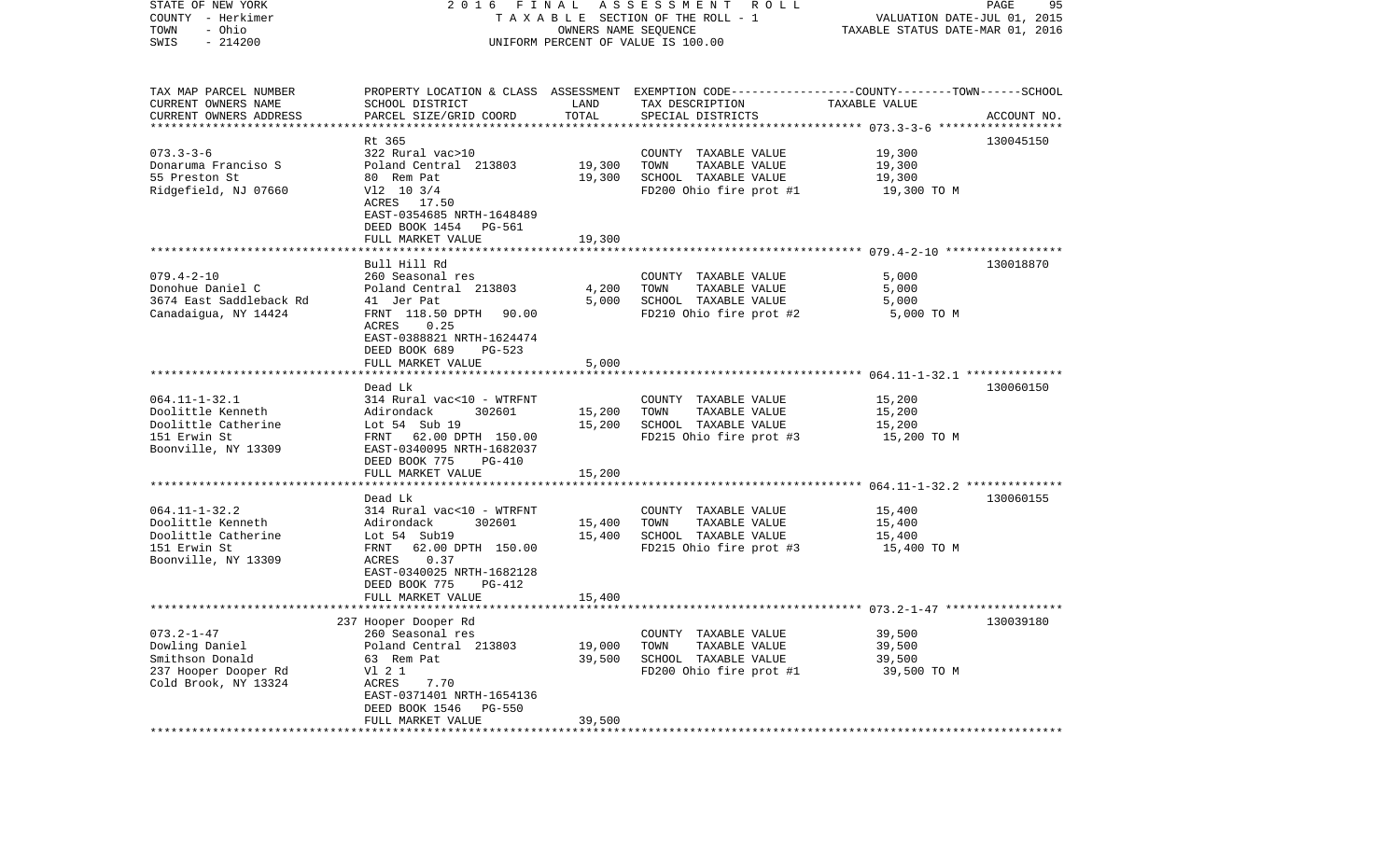| STATE OF NEW YORK<br>COUNTY - Herkimer<br>- Ohio<br>TOWN | 2016                                         | FINAL<br>OWNERS NAME SEQUENCE | A S S E S S M E N T R O L L<br>T A X A B L E SECTION OF THE ROLL - 1                                              | VALUATION DATE-JUL 01, 2015<br>TAXABLE STATUS DATE-MAR 01, 2016 | PAGE<br>96         |
|----------------------------------------------------------|----------------------------------------------|-------------------------------|-------------------------------------------------------------------------------------------------------------------|-----------------------------------------------------------------|--------------------|
| $-214200$<br>SWIS                                        |                                              |                               | UNIFORM PERCENT OF VALUE IS 100.00                                                                                |                                                                 |                    |
| TAX MAP PARCEL NUMBER<br>CURRENT OWNERS NAME             | SCHOOL DISTRICT                              | LAND                          | PROPERTY LOCATION & CLASS ASSESSMENT EXEMPTION CODE---------------COUNTY-------TOWN-----SCHOOL<br>TAX DESCRIPTION | TAXABLE VALUE                                                   |                    |
| CURRENT OWNERS ADDRESS<br>************************       | PARCEL SIZE/GRID COORD                       | TOTAL                         | SPECIAL DISTRICTS                                                                                                 |                                                                 | ACCOUNT NO.        |
|                                                          | Haskell Rd                                   |                               |                                                                                                                   |                                                                 | 130036810          |
| $070. - 1 - 35$                                          | 260 Seasonal res                             |                               | COUNTY TAXABLE VALUE                                                                                              | 24,400                                                          |                    |
| Doyle James                                              | Poland Central 213803                        | 11,000                        | TOWN<br>TAXABLE VALUE                                                                                             | 24,400                                                          |                    |
| Kerber Albert                                            | 104 Nob Pat                                  | 24,400                        | SCHOOL TAXABLE VALUE                                                                                              | 24,400                                                          |                    |
| 247 Gravesville Rd                                       | Nobelboro                                    |                               | FD217 Ohio fire prot #4                                                                                           | 24,400 TO M                                                     |                    |
| Poland, NY 13431                                         | ACRES<br>3.00<br>EAST-0395982 NRTH-1664109   |                               |                                                                                                                   |                                                                 |                    |
|                                                          | DEED BOOK 818<br>PG-443                      |                               |                                                                                                                   |                                                                 |                    |
|                                                          | FULL MARKET VALUE                            | 24,400                        |                                                                                                                   |                                                                 |                    |
|                                                          |                                              |                               |                                                                                                                   |                                                                 |                    |
|                                                          | Figert Rd                                    |                               |                                                                                                                   |                                                                 | 130020010          |
| $073.4 - 2 - 14.2$                                       | 314 Rural vac<10                             |                               | COUNTY TAXABLE VALUE                                                                                              | 500                                                             |                    |
| Drennen Daniel                                           | Poland Central 213803                        | 500<br>500                    | TOWN<br>TAXABLE VALUE<br>SCHOOL TAXABLE VALUE                                                                     | 500                                                             |                    |
| Drennen Dawn<br>574 Figert Rd                            | 77 Jer Pat<br>$P-Fr$ 25                      |                               | FD200 Ohio fire prot #1                                                                                           | 500<br>500 TO M                                                 |                    |
| Ohio, NY 13324                                           | FRNT 131.50 DPTH                             |                               |                                                                                                                   |                                                                 |                    |
|                                                          | 2.40<br>ACRES                                |                               |                                                                                                                   |                                                                 |                    |
|                                                          | EAST-0370520 NRTH-1643088                    |                               |                                                                                                                   |                                                                 |                    |
|                                                          | DEED BOOK 1334 PG-1<br>FULL MARKET VALUE     | 500                           |                                                                                                                   |                                                                 |                    |
|                                                          |                                              |                               |                                                                                                                   |                                                                 |                    |
|                                                          | 574 Figert Rd                                |                               |                                                                                                                   |                                                                 |                    |
| $073.4 - 2 - 15.2$                                       | 210 1 Family Res                             |                               | 41854<br>STAR B                                                                                                   | $\mathbf 0$                                                     | 30,000<br>$\Omega$ |
| Drennen Daniel                                           | Poland Central 213803                        | 24,400                        | COUNTY TAXABLE VALUE                                                                                              | 37,600                                                          |                    |
| Drennen Dawn                                             | FRNT 400.00 DPTH                             | 37,600                        | TOWN<br>TAXABLE VALUE                                                                                             | 37,600                                                          |                    |
| 574 Figert Rd<br>Cold Brook, NY 13324                    | ACRES<br>6.80<br>EAST-0370332 NRTH-1643075   |                               | SCHOOL TAXABLE VALUE<br>FD200 Ohio fire prot #1                                                                   | 7,600<br>37,600 TO M                                            |                    |
|                                                          | DEED BOOK 895<br>PG-563                      |                               |                                                                                                                   |                                                                 |                    |
|                                                          | FULL MARKET VALUE                            | 37,600                        |                                                                                                                   |                                                                 |                    |
|                                                          | *********************                        |                               |                                                                                                                   |                                                                 |                    |
|                                                          | Figert Rd                                    |                               |                                                                                                                   |                                                                 | 130017190          |
| $073.4 - 2 - 62$                                         | 314 Rural vac<10                             |                               | COUNTY TAXABLE VALUE                                                                                              | 3,800                                                           |                    |
| Duegaw Patrick<br>124 Windtree Rdg                       | Poland Central 213803<br>77 Jer Pat          | 3,800<br>3,800                | TOWN<br>TAXABLE VALUE<br>SCHOOL TAXABLE VALUE                                                                     | 3,800<br>3,800                                                  |                    |
| Pickens, SC 29671                                        | FRNT 200.00 DPTH 175.00                      |                               | FD200 Ohio fire prot #1                                                                                           | 3,800 TO M                                                      |                    |
|                                                          | ACRES<br>0.80                                |                               |                                                                                                                   |                                                                 |                    |
|                                                          | EAST-0370241 NRTH-1643308                    |                               |                                                                                                                   |                                                                 |                    |
|                                                          | DEED BOOK 00601 PG-00853                     |                               |                                                                                                                   |                                                                 |                    |
|                                                          | FULL MARKET VALUE                            | 3,800                         |                                                                                                                   |                                                                 |                    |
|                                                          | Farr Rd                                      |                               |                                                                                                                   |                                                                 | 130018810          |
| $065. - 2 - 30.2$                                        | 314 Rural vac<10                             |                               | COUNTY TAXABLE VALUE                                                                                              | 1,500                                                           |                    |
| Duesler Stephen                                          | 305201<br>Remsen                             | 1,500                         | TAXABLE VALUE<br>TOWN                                                                                             | 1,500                                                           |                    |
| 8119 St. Hwy 5                                           | Lot 12 Rem Pat                               | 1,500                         | SCHOOL TAXABLE VALUE                                                                                              | 1,500                                                           |                    |
| St Johnsville, NY 13452                                  | ACRES<br>0.50                                |                               | FD215 Ohio fire prot #3                                                                                           | 1,500 TO M                                                      |                    |
|                                                          | EAST-0354978 NRTH-1681769                    |                               |                                                                                                                   |                                                                 |                    |
|                                                          | DEED BOOK 941<br>$PG-1$<br>FULL MARKET VALUE | 1,500                         |                                                                                                                   |                                                                 |                    |
| ***********                                              |                                              |                               |                                                                                                                   |                                                                 |                    |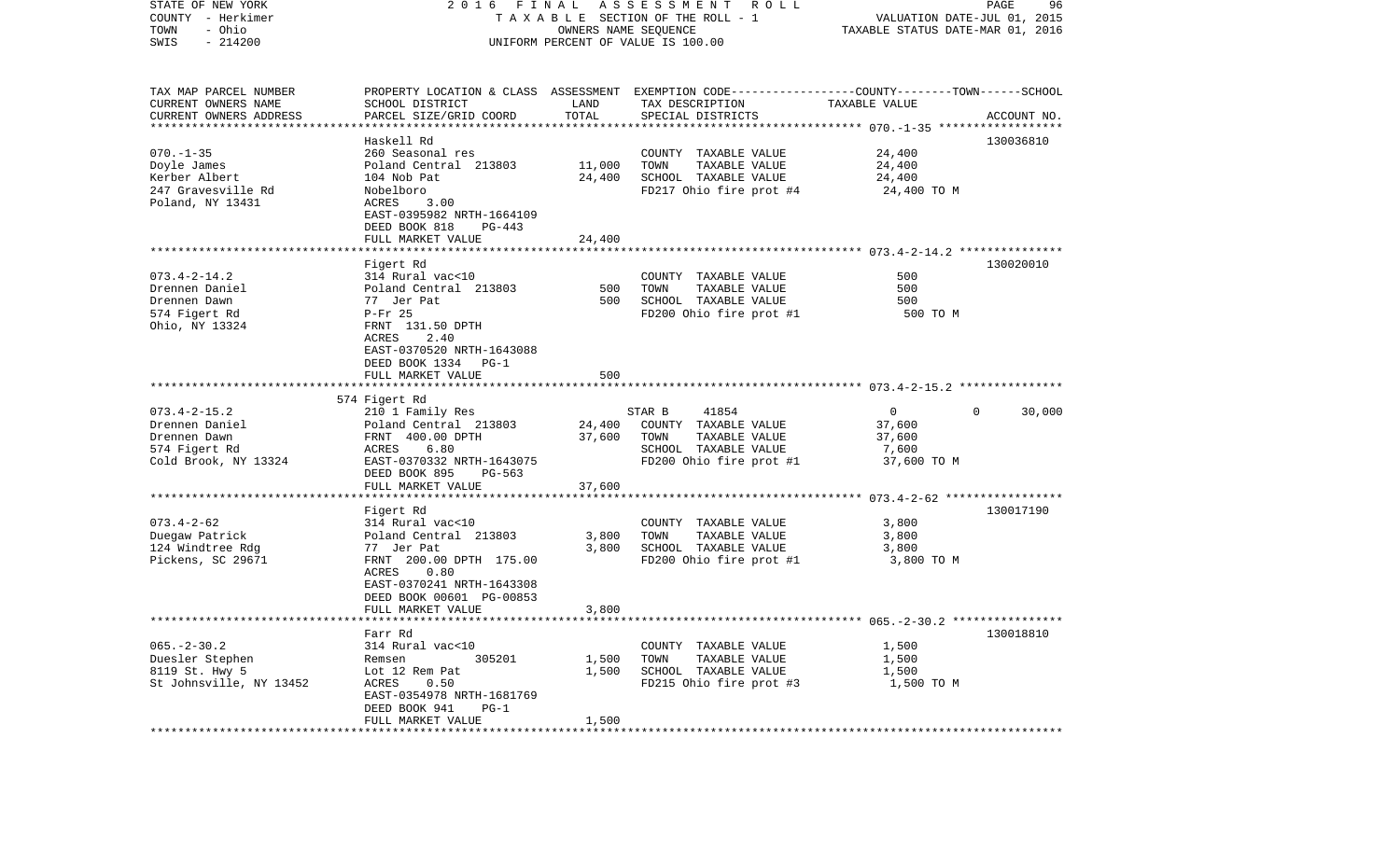| STATE OF NEW YORK           | 2016                               | FINAL                            | ASSESSMENT ROLL                                                                                 |                                   | 97<br>PAGE  |
|-----------------------------|------------------------------------|----------------------------------|-------------------------------------------------------------------------------------------------|-----------------------------------|-------------|
| COUNTY - Herkimer           | TAXABLE SECTION OF THE ROLL - 1    | VALUATION DATE-JUL 01, 2015      |                                                                                                 |                                   |             |
| - Ohio<br>TOWN              |                                    | TAXABLE STATUS DATE-MAR 01, 2016 |                                                                                                 |                                   |             |
| SWIS<br>$-214200$           | UNIFORM PERCENT OF VALUE IS 100.00 |                                  |                                                                                                 |                                   |             |
|                             |                                    |                                  |                                                                                                 |                                   |             |
|                             |                                    |                                  |                                                                                                 |                                   |             |
| TAX MAP PARCEL NUMBER       |                                    |                                  | PROPERTY LOCATION & CLASS ASSESSMENT EXEMPTION CODE---------------COUNTY-------TOWN------SCHOOL |                                   |             |
| CURRENT OWNERS NAME         | SCHOOL DISTRICT                    | LAND                             | TAX DESCRIPTION                                                                                 | TAXABLE VALUE                     |             |
| CURRENT OWNERS ADDRESS      | PARCEL SIZE/GRID COORD             | TOTAL                            | SPECIAL DISTRICTS                                                                               |                                   | ACCOUNT NO. |
| ***********************     |                                    |                                  |                                                                                                 |                                   |             |
|                             | 233 Fly Brook Rd                   |                                  |                                                                                                 |                                   | 130029730   |
| $073.3 - 2 - 62$            | 260 Seasonal res                   |                                  | COUNTY TAXABLE VALUE                                                                            | 42,400                            |             |
| Dufford Frank W Jr          | Poland Central 213803              | 14,900                           | TOWN<br>TAXABLE VALUE                                                                           | 42,400                            |             |
| 135 Lynch Rd                | 47 Jer Pat                         | 42,400                           | SCHOOL TAXABLE VALUE                                                                            | 42,400                            |             |
| Little Falls, NY 13365      | ACRES<br>1.40                      |                                  | FD200 Ohio fire prot #1                                                                         | 42,400 TO M                       |             |
|                             | EAST-0318150 NRTH-1219706          |                                  |                                                                                                 |                                   |             |
|                             | DEED BOOK 1148<br>$PG-47$          |                                  |                                                                                                 |                                   |             |
|                             | FULL MARKET VALUE                  | 42,400                           |                                                                                                 |                                   |             |
|                             |                                    |                                  |                                                                                                 | *********** 060.-1-9 ************ |             |
|                             | Woodhull Creek                     |                                  |                                                                                                 |                                   |             |
| $060. -1 - 9$               | 322 Rural vac>10                   |                                  | COUNTY TAXABLE VALUE                                                                            | 12,000                            |             |
| Dunn Brett                  | Adirondack<br>302601               | 12,000                           | TOWN<br>TAXABLE VALUE                                                                           | 12,000                            |             |
| 8 Clark St                  | ACRES<br>26.40                     | 12,000                           | SCHOOL TAXABLE VALUE                                                                            | 12,000                            |             |
| Cazenovia, NY 13035         | EAST-0332592 NRTH-1702275          |                                  | FD215 Ohio fire prot #3                                                                         | 12,000 TO M                       |             |
|                             | DEED BOOK 1577<br>PG-907           |                                  |                                                                                                 |                                   |             |
|                             | FULL MARKET VALUE                  | 12,000                           |                                                                                                 |                                   |             |
|                             |                                    |                                  |                                                                                                 |                                   |             |
|                             | 9 Woodhull Creek                   |                                  |                                                                                                 |                                   |             |
| $060. -1 - 10$              | 260 Seasonal res                   |                                  | COUNTY TAXABLE VALUE                                                                            | 30,600                            |             |
| Dunn Brett                  | 302601<br>Adirondack               | 12,200                           | TOWN<br>TAXABLE VALUE                                                                           | 30,600                            |             |
| 8 Clark St                  | ACRES<br>6.30                      | 30,600                           | SCHOOL TAXABLE VALUE                                                                            | 30,600                            |             |
| Cazenovia, NY 13035         | EAST-0332819 NRTH-1702508          |                                  | FD215 Ohio fire prot #3                                                                         | 30,600 TO M                       |             |
|                             | DEED BOOK 1577 PG-907              |                                  |                                                                                                 |                                   |             |
|                             | FULL MARKET VALUE                  | 30,600                           |                                                                                                 |                                   |             |
|                             | *************************          | * * * * * * * * * * * * * *      |                                                                                                 |                                   |             |
|                             | 3943 Rt 8                          |                                  |                                                                                                 |                                   | 130027990   |
| $074.1 - 2 - 26$            | 210 1 Family Res                   |                                  | COUNTY TAXABLE VALUE                                                                            | 60,000                            |             |
| Dutcher Janet               | Poland Central 213803              | 15,000                           | TOWN<br>TAXABLE VALUE                                                                           | 60,000                            |             |
| Sharpe Ellen                | 64 Rem Pat                         | 60,000                           | SCHOOL TAXABLE VALUE                                                                            | 60,000                            |             |
| 3943 State Route 8          | Sub 13                             |                                  | FD200 Ohio fire prot #1                                                                         | 60,000 TO M                       |             |
| Cold Brook, NY 13324        | R 1 .5                             |                                  |                                                                                                 |                                   |             |
|                             | FRNT 150.00 DPTH 150.00            |                                  |                                                                                                 |                                   |             |
|                             | ACRES<br>0.52                      |                                  |                                                                                                 |                                   |             |
|                             | EAST-0376305 NRTH-1655785          |                                  |                                                                                                 |                                   |             |
|                             | DEED BOOK 1586<br>PG-426           |                                  |                                                                                                 |                                   |             |
|                             | FULL MARKET VALUE                  | 60,000                           |                                                                                                 |                                   |             |
|                             | ********************************   |                                  |                                                                                                 |                                   |             |
|                             | 254 California Rd                  |                                  |                                                                                                 |                                   | 130024270   |
| $085.3 - 3 - 27$            | 260 Seasonal res                   |                                  | COUNTY TAXABLE VALUE                                                                            | 31,000                            |             |
| Dye David                   | Poland Central 213803              | 6,000                            | TOWN<br>TAXABLE VALUE                                                                           | 31,000                            |             |
| Dye Colleen                 | 9 Jer Pat                          | 31,000                           | SCHOOL TAXABLE VALUE                                                                            | 31,000                            |             |
| 356 Skinner Rd              | FRNT<br>99.00 DPTH 429.00          |                                  | FD210 Ohio fire prot #2                                                                         | 31,000 TO M                       |             |
| Richfield Springs, NY 13439 | 0.98<br>ACRES                      |                                  |                                                                                                 |                                   |             |
|                             | EAST-0385638 NRTH-1614803          |                                  |                                                                                                 |                                   |             |
|                             | DEED BOOK 1590<br>PG-157           |                                  |                                                                                                 |                                   |             |
|                             | FULL MARKET VALUE                  | 31,000                           |                                                                                                 |                                   |             |
|                             |                                    |                                  |                                                                                                 |                                   |             |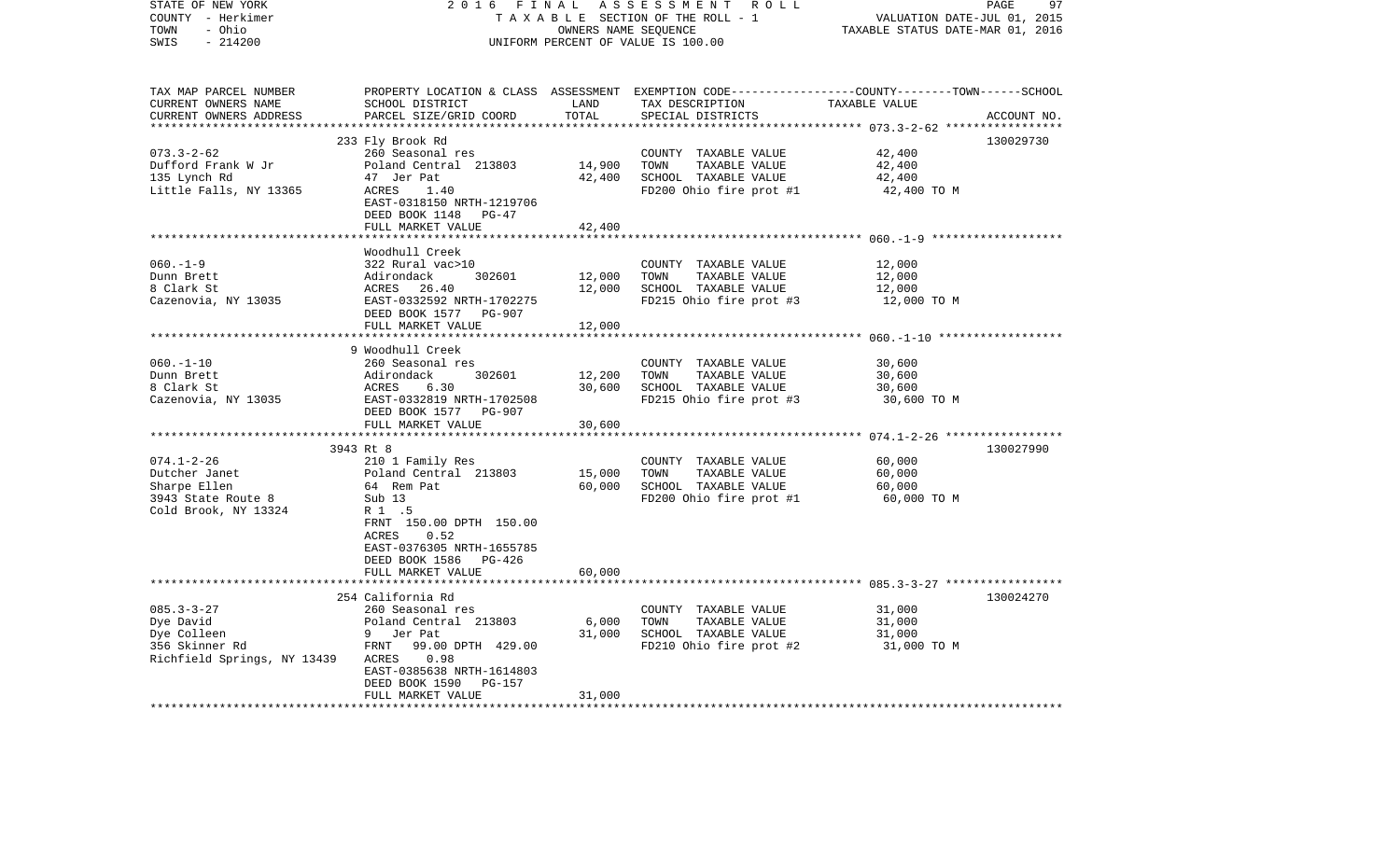| STATE OF NEW YORK<br>COUNTY - Herkimer<br>- Ohio<br>TOWN<br>$-214200$<br>SWIS                                   | FINAL<br>2016                                                                                                                                                                 | OWNERS NAME SEQUENCE       | ASSESSMENT ROLL<br>TAXABLE SECTION OF THE ROLL - 1<br>UNIFORM PERCENT OF VALUE IS 100.00                                                | VALUATION DATE-JUL 01, 2015<br>TAXABLE STATUS DATE-MAR 01, 2016 | PAGE<br>98                      |
|-----------------------------------------------------------------------------------------------------------------|-------------------------------------------------------------------------------------------------------------------------------------------------------------------------------|----------------------------|-----------------------------------------------------------------------------------------------------------------------------------------|-----------------------------------------------------------------|---------------------------------|
| TAX MAP PARCEL NUMBER<br>CURRENT OWNERS NAME<br>CURRENT OWNERS ADDRESS<br>*************************             | SCHOOL DISTRICT<br>PARCEL SIZE/GRID COORD                                                                                                                                     | LAND<br>TOTAL              | PROPERTY LOCATION & CLASS ASSESSMENT EXEMPTION CODE---------------COUNTY-------TOWN------SCHOOL<br>TAX DESCRIPTION<br>SPECIAL DISTRICTS | TAXABLE VALUE                                                   | ACCOUNT NO.                     |
| $085.3 - 3 - 26$<br>Dye David V<br>Dye Colleen H<br>356 Skinner Rd<br>Richfield Springs, NY 13339               | California Rd<br>314 Rural vac<10<br>Poland Central 213803<br>9 Jer Pat<br>ACRES<br>1.00<br>EAST-0385528 NRTH-1614765<br>DEED BOOK 800<br>PG-65<br>FULL MARKET VALUE          | 4,000<br>4,000<br>4,000    | COUNTY TAXABLE VALUE<br>TAXABLE VALUE<br>TOWN<br>SCHOOL TAXABLE VALUE<br>FD210 Ohio fire prot #2                                        | 4,000<br>4,000<br>4,000<br>4,000 TO M                           | 130040950                       |
|                                                                                                                 | Remonda Rd                                                                                                                                                                    |                            |                                                                                                                                         |                                                                 | 130020970                       |
| $074.1 - 2 - 9$<br>Dygert David<br>149 Remonda Rd<br>Ohio, NY 13324                                             | 312 Vac w/imprv<br>Poland Central 213803<br>64 Rem Pat<br>Sub 14<br>FRNT 110.00 DPTH 362.00<br>ACRES<br>0.57<br>EAST-0374883 NRTH-1656055<br>DEED BOOK 936<br>PG-511          | 3,500<br>15,500            | COUNTY TAXABLE VALUE<br>TAXABLE VALUE<br>TOWN<br>SCHOOL TAXABLE VALUE<br>FD200 Ohio fire prot #1                                        | 15,500<br>15,500<br>15,500<br>15,500 TO M                       |                                 |
|                                                                                                                 | FULL MARKET VALUE                                                                                                                                                             | 15,500                     |                                                                                                                                         |                                                                 |                                 |
| $074.1 - 2 - 10$<br>Dygert David<br>Dygert Geraldine<br>149 Remonda Rd<br>Cold Brook, NY 13324                  | 149 Remonda Rd<br>210 1 Family Res<br>Poland Central 213803<br>63 Rem Pat<br>FRNT 198.00 DPTH 216.00<br>ACRES<br>0.72<br>EAST-0374963 NRTH-1655965<br>DEED BOOK 819<br>PG-252 | 16,400<br>86,500           | 41854<br>STAR B<br>COUNTY TAXABLE VALUE<br>TAXABLE VALUE<br>TOWN<br>SCHOOL TAXABLE VALUE<br>FD200 Ohio fire prot #1                     | $\mathbf 0$<br>86,500<br>86,500<br>56,500<br>86,500 TO M        | 130036960<br>$\Omega$<br>30,000 |
|                                                                                                                 | FULL MARKET VALUE                                                                                                                                                             | 86,500                     |                                                                                                                                         |                                                                 |                                 |
| $069. -3 - 29$<br>Dygert Rickey<br>Dygert Brenda<br>PO Box 555<br>Holland Patent, NY 13354                      | Busseyville<br>322 Rural vac>10<br>Poland Central 213803<br>54 Rem Pat<br>V1 2 12.5<br>ACRES 12.30<br>EAST-0365997 NRTH-1660931<br>DEED BOOK 1589<br>PG-447                   | 7,100<br>7,100             | COUNTY TAXABLE VALUE<br>TOWN<br>TAXABLE VALUE<br>SCHOOL TAXABLE VALUE<br>FD217 Ohio fire prot #4                                        | 7,100<br>7,100<br>7,100<br>7,100 TO M                           | 130027330                       |
|                                                                                                                 | FULL MARKET VALUE                                                                                                                                                             | 7,100                      |                                                                                                                                         |                                                                 |                                 |
| $073.3 - 3 - 22$<br>Dykstra Dolores<br>Dykstra Fred Fernanda<br>2482 Co. Hwy. 26<br>Richfield Springs, NY 13439 | 976 Rt 365<br>314 Rural vac<10<br>Poland Central 213803<br>80 Rem Pat<br>ACRES<br>5.50<br>EAST-0355101 NRTH-1647297<br>DEED BOOK 1208<br>PG-454<br>FULL MARKET VALUE          | 48,000<br>48,000<br>48,000 | COUNTY TAXABLE VALUE<br>TAXABLE VALUE<br>TOWN<br>SCHOOL TAXABLE VALUE<br>FD200 Ohio fire prot #1                                        | 48,000<br>48,000<br>48,000<br>48,000 TO M                       | 130019290                       |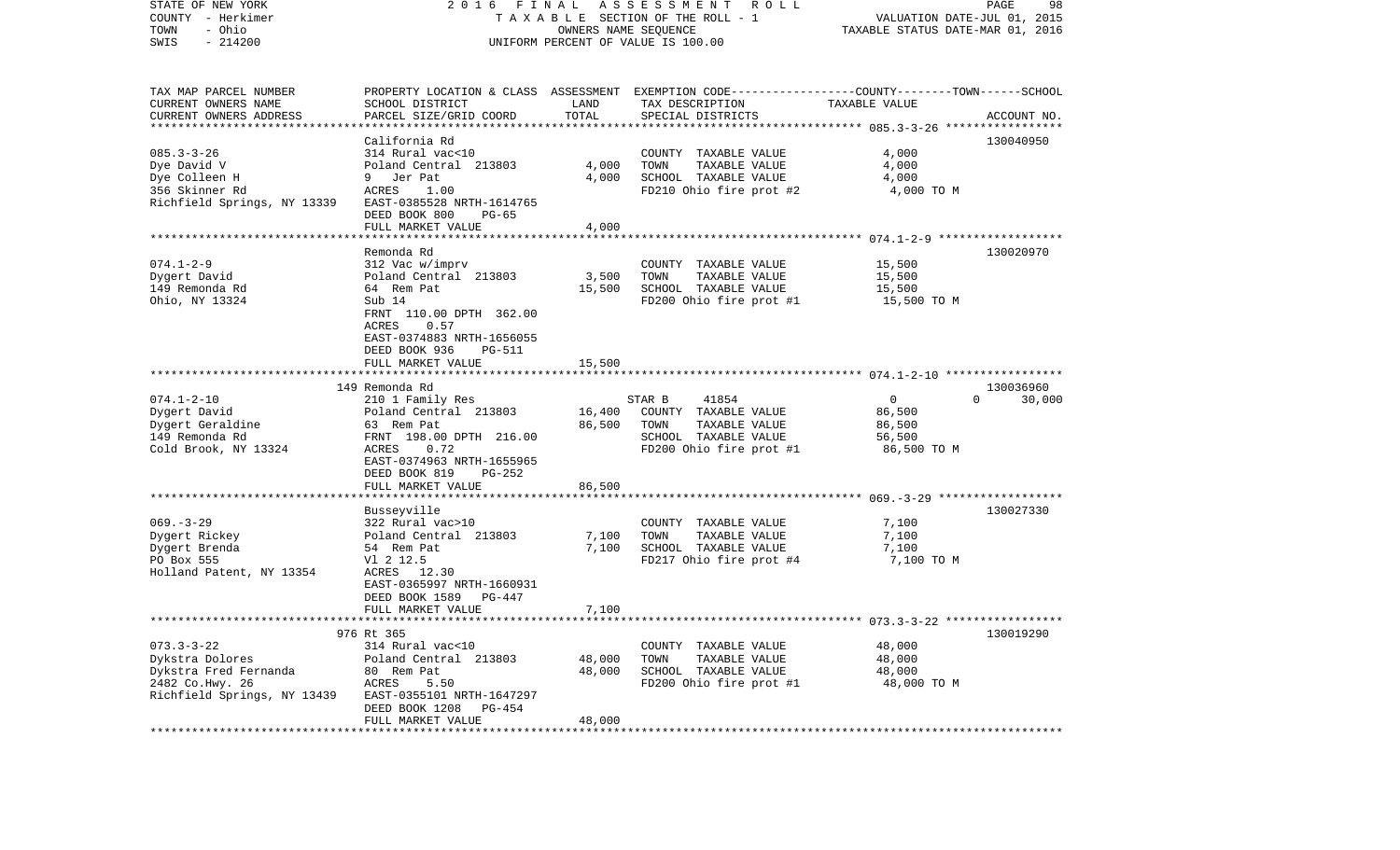| STATE OF NEW YORK<br>COUNTY - Herkimer<br>- Ohio<br>TOWN<br>$-214200$<br>SWIS | 2016                                                                                          | OWNERS NAME SEQUENCE | FINAL ASSESSMENT ROLL<br>T A X A B L E SECTION OF THE ROLL - 1<br>UNIFORM PERCENT OF VALUE IS 100.00               | VALUATION DATE-JUL 01, 2015<br>TAXABLE STATUS DATE-MAR 01, 2016 | PAGE<br>99  |
|-------------------------------------------------------------------------------|-----------------------------------------------------------------------------------------------|----------------------|--------------------------------------------------------------------------------------------------------------------|-----------------------------------------------------------------|-------------|
| TAX MAP PARCEL NUMBER<br>CURRENT OWNERS NAME                                  | SCHOOL DISTRICT                                                                               | LAND                 | PROPERTY LOCATION & CLASS ASSESSMENT EXEMPTION CODE---------------COUNTY-------TOWN------SCHOOL<br>TAX DESCRIPTION | TAXABLE VALUE                                                   |             |
| CURRENT OWNERS ADDRESS<br>* * * * * * * * * * * * * *                         | PARCEL SIZE/GRID COORD                                                                        | TOTAL                | SPECIAL DISTRICTS                                                                                                  | ******************** 073.3-2-63 ******************              | ACCOUNT NO. |
|                                                                               | Fly Brook Rd                                                                                  |                      |                                                                                                                    |                                                                 | 130015390   |
| $073.3 - 2 - 63$                                                              | 314 Rural vac<10                                                                              |                      | COUNTY TAXABLE VALUE                                                                                               | 3,300                                                           |             |
| Dylis Donald David Jr                                                         | Poland Central 213803                                                                         | 3,300                | TOWN<br>TAXABLE VALUE                                                                                              | 3,300                                                           |             |
| 16 Woodberry Rd                                                               | 47 Jer Pat                                                                                    | 3,300                | SCHOOL TAXABLE VALUE                                                                                               | 3,300                                                           |             |
| New Hartford, NY 13413                                                        | FRNT 100.00 DPTH 198.00                                                                       |                      | FD200 Ohio fire prot #1                                                                                            | 3,300 TO M                                                      |             |
|                                                                               | ACRES<br>0.44                                                                                 |                      |                                                                                                                    |                                                                 |             |
|                                                                               | EAST-0354745 NRTH-1644064                                                                     |                      |                                                                                                                    |                                                                 |             |
|                                                                               | DEED BOOK 776<br><b>PG-018</b>                                                                |                      |                                                                                                                    |                                                                 |             |
|                                                                               | FULL MARKET VALUE                                                                             | 3,300                |                                                                                                                    |                                                                 |             |
|                                                                               |                                                                                               |                      |                                                                                                                    |                                                                 |             |
|                                                                               | Honnedaga Lake Rd                                                                             |                      |                                                                                                                    |                                                                 | 130006540   |
| $058. - 1 - 18$                                                               | $312$ Vac w/imprv - WTRFNT                                                                    |                      | COUNTY TAXABLE VALUE                                                                                               | 89,600                                                          |             |
| E. Wilbur Rice, III Rev. Trust Poland Central 213803                          |                                                                                               | 79,600               | TOWN<br>TAXABLE VALUE                                                                                              | 89,600                                                          |             |
| 8701 Vermont Route 30                                                         | P25 Moose River                                                                               | 89,600               | SCHOOL TAXABLE VALUE                                                                                               | 89,600                                                          |             |
| Rawsonville, VT 05155                                                         | $E$ 1/2                                                                                       |                      | FD215 Ohio fire prot #3                                                                                            | 89,600 TO M                                                     |             |
|                                                                               | Boat House<br>ACRES<br>2.50<br>EAST-0393992 NRTH-1713627<br>DEED BOOK 1539<br>PG-190          |                      |                                                                                                                    |                                                                 |             |
|                                                                               | FULL MARKET VALUE                                                                             | 89,600               |                                                                                                                    |                                                                 |             |
|                                                                               | *************************                                                                     |                      |                                                                                                                    |                                                                 |             |
|                                                                               | Honnedaga Lake Rd                                                                             |                      |                                                                                                                    |                                                                 | 130008280   |
| $058. - 1 - 19$                                                               | 314 Rural vac<10                                                                              |                      | COUNTY TAXABLE VALUE                                                                                               | 2,500                                                           |             |
| E. Wilbur Rice, III Rev. Trust Poland Central 213803                          |                                                                                               | 2,500<br>2,500       | TOWN<br>TAXABLE VALUE                                                                                              | 2,500<br>2,500                                                  |             |
| 8701 Vermont Route 30<br>Rawsonville, VT 05155                                | R25 Moose River<br>$E$ 1/2                                                                    |                      | SCHOOL TAXABLE VALUE                                                                                               |                                                                 |             |
|                                                                               | $P-Fr$ 2 1/2<br>2.50<br>ACRES<br>EAST-0394056 NRTH-1714105<br>DEED BOOK 1539<br><b>PG-190</b> |                      | FD215 Ohio fire prot #3                                                                                            | 2,500 TO M                                                      |             |
|                                                                               | FULL MARKET VALUE                                                                             | 2,500                |                                                                                                                    |                                                                 |             |
|                                                                               |                                                                                               |                      |                                                                                                                    |                                                                 |             |
| $059. - 1 - 25$                                                               | Honnedaga Lk                                                                                  |                      |                                                                                                                    |                                                                 | 130007740   |
|                                                                               | 314 Rural vac<10                                                                              | 2,600                | COUNTY TAXABLE VALUE<br>TOWN<br>TAXABLE VALUE                                                                      | 2,600<br>2,600                                                  |             |
| E. Wilbur Rice, III Rev. Trust Poland Central 213803<br>8701 Vermont Route 30 | R12 Moose River                                                                               | 2,600                | SCHOOL TAXABLE VALUE                                                                                               | 2,600                                                           |             |
| Rawsonville, VT 05155                                                         | W Part                                                                                        |                      | FD215 Ohio fire prot #3                                                                                            | 2,600 TO M                                                      |             |
|                                                                               | $P-Fr$ 3                                                                                      |                      |                                                                                                                    |                                                                 |             |
|                                                                               | ACRES<br>2.60                                                                                 |                      |                                                                                                                    |                                                                 |             |
|                                                                               | EAST-0406101 NRTH-1711638                                                                     |                      |                                                                                                                    |                                                                 |             |
|                                                                               | DEED BOOK 1539<br>PG-190                                                                      |                      |                                                                                                                    |                                                                 |             |
|                                                                               | FULL MARKET VALUE                                                                             | 2,600                |                                                                                                                    |                                                                 |             |
|                                                                               |                                                                                               |                      | *****************************                                                                                      |                                                                 |             |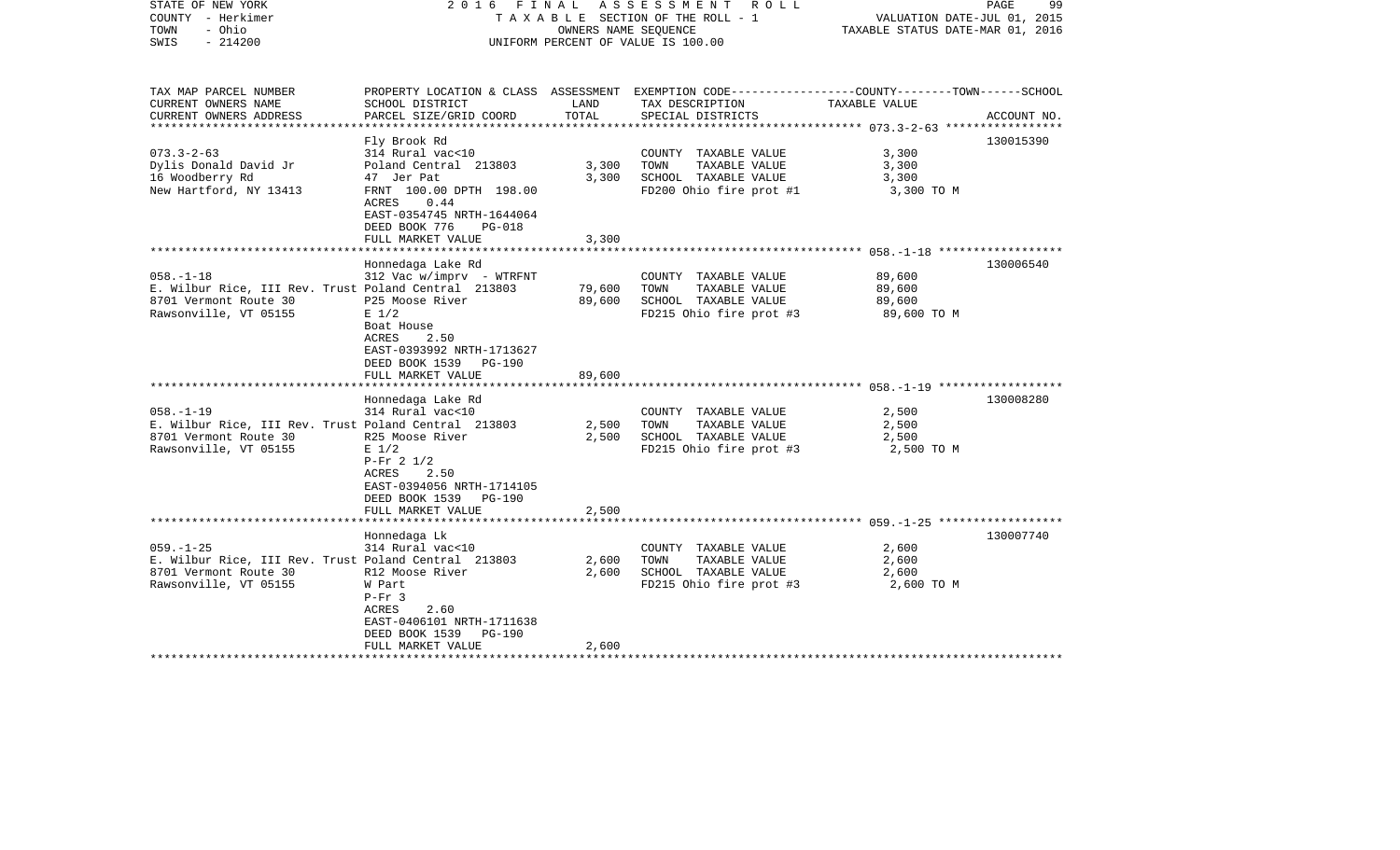| STATE OF NEW YORK<br>COUNTY - Herkimer<br>- Ohio<br>TOWN<br>$-214200$<br>SWIS                                             | 2016<br>FINAL                                                                                                                                                          | OWNERS NAME SEOUENCE | ASSESSMENT ROLL<br>T A X A B L E SECTION OF THE ROLL - 1<br>UNIFORM PERCENT OF VALUE IS 100.00                                           | VALUATION DATE-JUL 01, 2015<br>TAXABLE STATUS DATE-MAR 01, 2016 | PAGE<br>100        |
|---------------------------------------------------------------------------------------------------------------------------|------------------------------------------------------------------------------------------------------------------------------------------------------------------------|----------------------|------------------------------------------------------------------------------------------------------------------------------------------|-----------------------------------------------------------------|--------------------|
| TAX MAP PARCEL NUMBER<br>CURRENT OWNERS NAME<br>CURRENT OWNERS ADDRESS                                                    | SCHOOL DISTRICT<br>PARCEL SIZE/GRID COORD                                                                                                                              | LAND<br>TOTAL        | PROPERTY LOCATION & CLASS ASSESSMENT EXEMPTION CODE----------------COUNTY-------TOWN------SCHOOL<br>TAX DESCRIPTION<br>SPECIAL DISTRICTS | TAXABLE VALUE                                                   | ACCOUNT NO.        |
| **********************                                                                                                    |                                                                                                                                                                        |                      |                                                                                                                                          |                                                                 |                    |
| $059. - 1 - 26$<br>E. Wilbur Rice, III Rev. Trust Poland Central 213803<br>8701 Vermont Route 30<br>Rawsonville, VT 05155 | Honnedaga Lk<br>314 Rural vac<10 - WTRFNT<br>P12 Moose River<br>W Part<br>$P-Fr$ 2<br>ACRES<br>1.60<br>EAST-0406014 NRTH-1711138<br>DEED BOOK 1539<br><b>PG-190</b>    | 65,900<br>65,900     | COUNTY TAXABLE VALUE<br>TOWN<br>TAXABLE VALUE<br>SCHOOL TAXABLE VALUE<br>FD215 Ohio fire prot #3                                         | 65,900<br>65,900<br>65,900<br>65,900 TO M                       | 130006000          |
|                                                                                                                           | FULL MARKET VALUE                                                                                                                                                      | 65,900               |                                                                                                                                          |                                                                 |                    |
| $059. -1 - 59$<br>E. Wilbur Rice, III Rev. Trust Poland Central 213803                                                    | Honnedaga Lk<br>314 Rural vac<10                                                                                                                                       | 5,300                | COUNTY TAXABLE VALUE<br>TOWN<br>TAXABLE VALUE                                                                                            | 5,300<br>5,300                                                  | 130008940          |
| 8701 Vermont Route 30<br>Rawsonville, VT 05155                                                                            | R42 Moose River<br>E Part<br>$P-Fr$ 3<br>5.30<br>ACRES<br>EAST-0412754 NRTH-1707217<br>DEED BOOK 1539<br><b>PG-190</b>                                                 | 5,300                | SCHOOL TAXABLE VALUE<br>FD215 Ohio fire prot #3                                                                                          | 5,300<br>5,300 TO M                                             |                    |
|                                                                                                                           | FULL MARKET VALUE                                                                                                                                                      | 5,300                |                                                                                                                                          |                                                                 |                    |
|                                                                                                                           | Honnedaga Lk                                                                                                                                                           |                      |                                                                                                                                          |                                                                 | 130007230          |
| $059. - 1 - 60$<br>E. Wilbur Rice, III Rev. Trust Poland Central 213803<br>8701 Vermont Route 30<br>Rawsonville, VT 05155 | 260 Seasonal res - WTRFNT<br>P42 Moose River<br>Sens 7<br>7.00<br>ACRES<br>EAST-0412391 NRTH-1707027<br>DEED BOOK 1539<br><b>PG-190</b>                                | 100,300<br>325,000   | COUNTY TAXABLE VALUE<br>TOWN<br>TAXABLE VALUE<br>SCHOOL TAXABLE VALUE<br>FD215 Ohio fire prot #3                                         | 325,000<br>325,000<br>325,000<br>325,000 TO M                   |                    |
|                                                                                                                           | FULL MARKET VALUE                                                                                                                                                      | 325,000              |                                                                                                                                          |                                                                 |                    |
|                                                                                                                           | 3633 State Rt 8                                                                                                                                                        |                      |                                                                                                                                          |                                                                 | 130027600          |
| $073.2 - 1 - 76$<br>Eaton David<br>3633 State Rt 8<br>Ohio, NY 13324                                                      | 210 1 Family Res<br>Poland Central 213803<br>63 Rem Pat<br>Sub 18<br>FRNT 200.00 DPTH 150.00<br>0.73<br>ACRES<br>EAST-0372131 NRTH-1652194<br>DEED BOOK 1261<br>PG-459 | 16,500<br>50,000     | 41854<br>STAR B<br>COUNTY TAXABLE VALUE<br>TAXABLE VALUE<br>TOWN<br>SCHOOL TAXABLE VALUE<br>FD200 Ohio fire prot #1                      | $\mathbf 0$<br>50,000<br>50,000<br>20,000<br>50,000 TO M        | $\Omega$<br>30,000 |
|                                                                                                                           | FULL MARKET VALUE                                                                                                                                                      | 50,000               |                                                                                                                                          |                                                                 |                    |
|                                                                                                                           |                                                                                                                                                                        |                      |                                                                                                                                          |                                                                 |                    |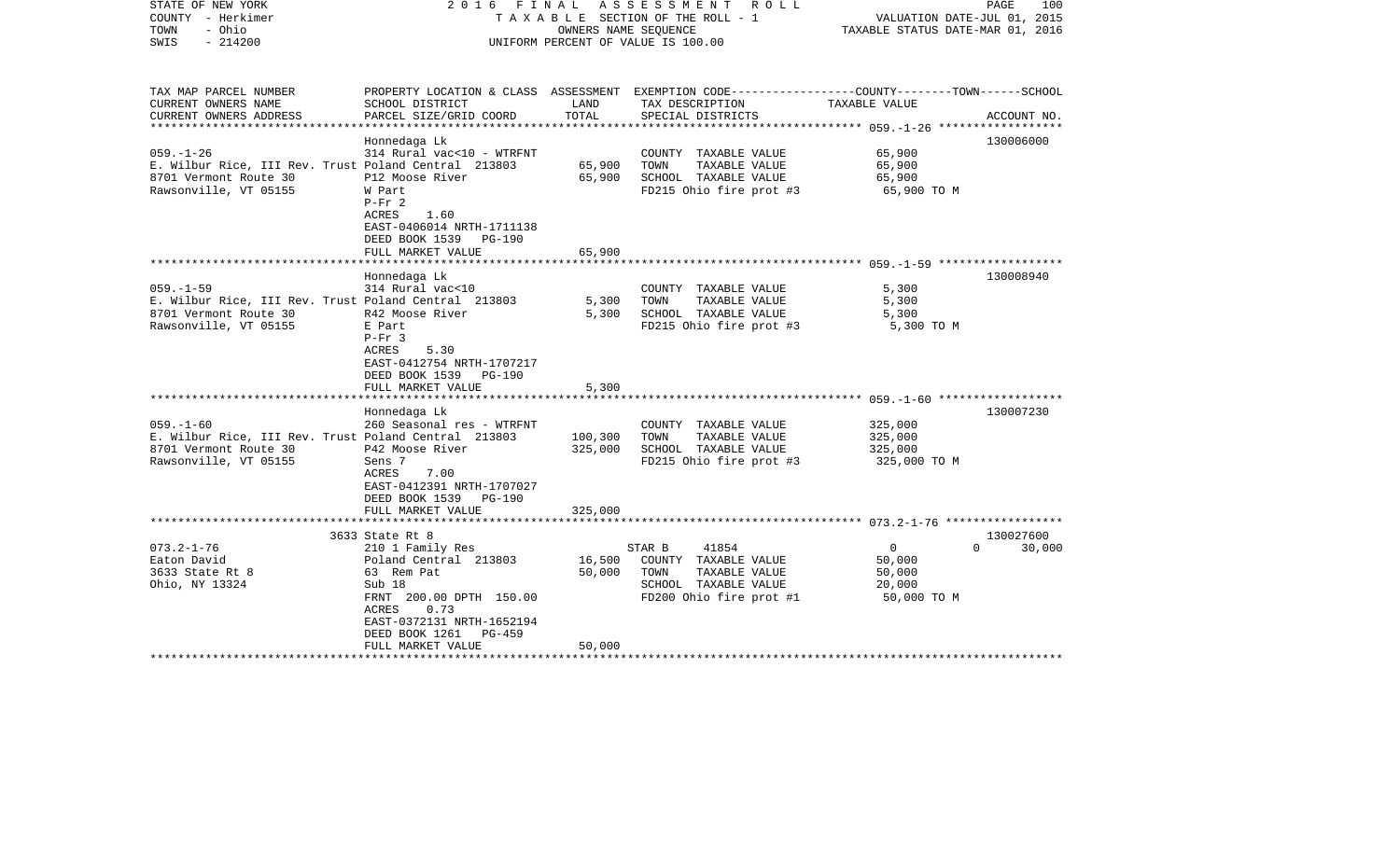| STATE OF NEW YORK<br>COUNTY - Herkimer<br>TOWN<br>- Ohio<br>$-214200$<br>SWIS                                                         | 2016<br>FINAL<br>TAXABLE SECTION OF THE ROLL - 1<br>UNIFORM PERCENT OF VALUE IS 100.00                                                            | PAGE<br>101<br>VALUATION DATE-JUL 01, 2015<br>TAXABLE STATUS DATE-MAR 01, 2016 |                                                                                                                     |                                                      |                                             |
|---------------------------------------------------------------------------------------------------------------------------------------|---------------------------------------------------------------------------------------------------------------------------------------------------|--------------------------------------------------------------------------------|---------------------------------------------------------------------------------------------------------------------|------------------------------------------------------|---------------------------------------------|
| TAX MAP PARCEL NUMBER<br>CURRENT OWNERS NAME<br>CURRENT OWNERS ADDRESS<br>***********************                                     | PROPERTY LOCATION & CLASS ASSESSMENT<br>SCHOOL DISTRICT<br>PARCEL SIZE/GRID COORD<br>***************************                                  | LAND<br>TOTAL<br>************                                                  | EXEMPTION CODE-----------------COUNTY-------TOWN------SCHOOL<br>TAX DESCRIPTION<br>SPECIAL DISTRICTS                | TAXABLE VALUE                                        | ACCOUNT NO.                                 |
|                                                                                                                                       | 3633 State Rt 8                                                                                                                                   |                                                                                |                                                                                                                     |                                                      | 130024000                                   |
| $073.2 - 1 - 77$<br>Eaton David<br>3633 State Rt 8<br>Ohio, NY 13324                                                                  | 314 Rural vac<10<br>Poland Central 213803<br>63 Rem Pat<br>Sub 18<br>FRNT<br>66.00 DPTH 165.00<br>0.25<br>ACRES                                   | 1,000<br>1,000                                                                 | COUNTY TAXABLE VALUE<br>TOWN<br>TAXABLE VALUE<br>SCHOOL TAXABLE VALUE<br>FD200 Ohio fire prot #1                    | 1,000<br>1,000<br>1,000<br>1,000 TO M                |                                             |
|                                                                                                                                       | EAST-0372311 NRTH-1652200<br>DEED BOOK 1343<br>PG-288<br>FULL MARKET VALUE                                                                        | 1,000                                                                          |                                                                                                                     |                                                      |                                             |
|                                                                                                                                       |                                                                                                                                                   |                                                                                |                                                                                                                     | *********************** 073.4-1-56.1 *************** |                                             |
| $073.4 - 1 - 56.1$                                                                                                                    | Five Acres Ln<br>240 Rural res                                                                                                                    |                                                                                | STAR B<br>41854                                                                                                     | $\mathbf{0}$                                         | 130032910<br>$\Omega$<br>30,000             |
| Eddy Kenneth D<br>Eddy Cynthia<br>116 Five Acres Ln                                                                                   | Poland Central 213803<br>77 Jer Pat<br>ACRES 13.70                                                                                                | 29,700<br>93,200                                                               | COUNTY TAXABLE VALUE<br>TOWN<br>TAXABLE VALUE<br>SCHOOL TAXABLE VALUE                                               | 93,200<br>93,200<br>63,200                           |                                             |
| Cold Brook, NY 13324                                                                                                                  | EAST-0366260 NRTH-1646687<br>DEED BOOK 801<br><b>PG-518</b><br>FULL MARKET VALUE                                                                  | 93,200                                                                         | FD200 Ohio fire prot #1                                                                                             | 93,200 TO M                                          |                                             |
|                                                                                                                                       | *************************                                                                                                                         |                                                                                |                                                                                                                     |                                                      |                                             |
| $073.4 - 1 - 57.2$<br>Eddy Kenneth D<br>Eddy Cynthia A<br>116 Five Acres Lane<br>Cold Brook, NY 13324                                 | 3174 Route 8<br>314 Rural vac<10<br>Poland Central 213803<br>77 Jer Pat<br>ACRES<br>1.80<br>EAST-0365886 NRTH-1646624<br>DEED BOOK 1096<br>PG-696 | 8,900<br>8,900                                                                 | COUNTY TAXABLE VALUE<br>TOWN<br>TAXABLE VALUE<br>SCHOOL TAXABLE VALUE<br>FD200 Ohio fire prot #1                    | 8,900<br>8,900<br>8,900<br>8,900 TO M                |                                             |
|                                                                                                                                       | FULL MARKET VALUE                                                                                                                                 | 8,900                                                                          |                                                                                                                     |                                                      |                                             |
|                                                                                                                                       | ***************************<br>Atwood Lake Rd                                                                                                     |                                                                                |                                                                                                                     |                                                      |                                             |
| $074.2 - 1 - 5.3$<br>Edward F. Sylvia Irrev. Trust Poland Central 213803<br>Sylvia Eileen<br>15 McAlpine Dr<br>Poughkeepsie, NY 12601 | 210 1 Family Res<br>ACRES<br>4.10<br>EAST-0389218 NRTH-1652675<br>DEED BOOK 1543<br>PG-928<br>FULL MARKET VALUE                                   | 18,600<br>76,400<br>76,400                                                     | COUNTY TAXABLE VALUE<br>TOWN<br>TAXABLE VALUE<br>SCHOOL TAXABLE VALUE<br>FD200 Ohio fire prot #1                    | 76,400<br>76,400<br>76,400<br>76,400 TO M            |                                             |
|                                                                                                                                       |                                                                                                                                                   |                                                                                |                                                                                                                     | ******** 085.1-1-41 ******************               |                                             |
|                                                                                                                                       | Bull Hill Rd                                                                                                                                      |                                                                                |                                                                                                                     |                                                      | 130019860                                   |
| $085.1 - 1 - 41$<br>Edwards George                                                                                                    | 240 Rural res<br>Poland Central 213803                                                                                                            |                                                                                | VET COM C 41132<br>40,100 VET COM T 41133                                                                           | 15,000<br>0                                          | 0<br>$\mathbf 0$<br>18,675<br>0             |
| Edwards Anita L<br>PO Box 235<br>Cold Brook, NY 13324                                                                                 | 22 Jer Pat<br>ACRES<br>50.00<br>EAST-0383778 NRTH-1617206<br>DEED BOOK 876<br>PG-504<br>FULL MARKET VALUE                                         | 74,700                                                                         | 74,700 VET DIS CT 41141<br>STAR B<br>41854<br>COUNTY TAXABLE VALUE<br>TOWN<br>TAXABLE VALUE<br>SCHOOL TAXABLE VALUE | 18,675<br>$\mathbf 0$<br>41,025<br>37,350<br>44,700  | 18,675<br>$\mathbf 0$<br>30,000<br>$\Omega$ |
| **********************************                                                                                                    |                                                                                                                                                   |                                                                                | FD210 Ohio fire prot #2                                                                                             | 74,700 TO M                                          |                                             |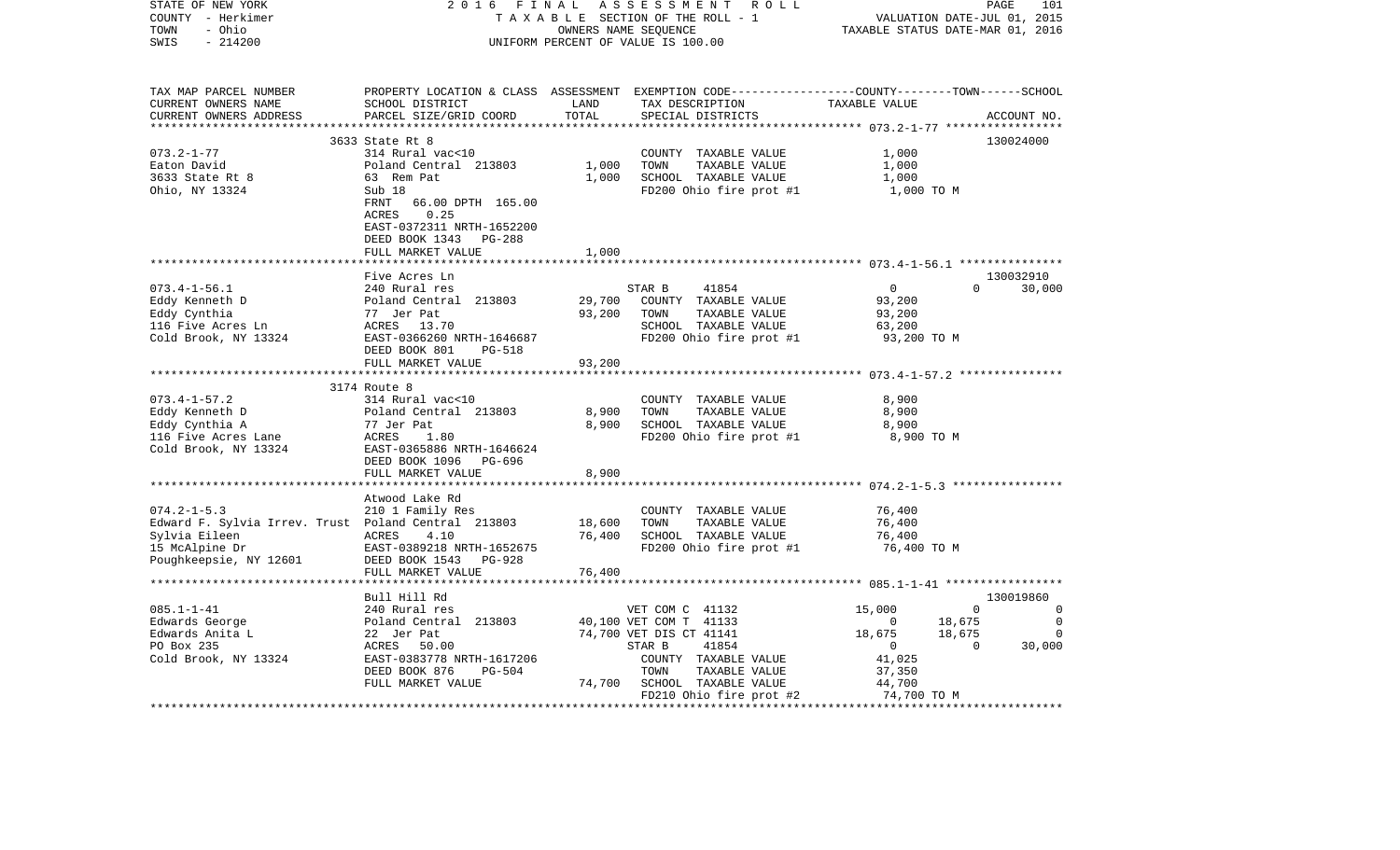| STATE OF NEW YORK<br>COUNTY - Herkimer<br>- Ohio<br>TOWN<br>SWIS<br>$-214200$                             | 2016<br>FINAL                                                                                                                                                                                                   | OWNERS NAME SEQUENCE                                  | ASSESSMENT ROLL<br>TAXABLE SECTION OF THE ROLL - 1<br>UNIFORM PERCENT OF VALUE IS 100.00                                                | VALUATION DATE-JUL 01, 2015<br>TAXABLE STATUS DATE-MAR 01, 2016 | PAGE<br>102                     |
|-----------------------------------------------------------------------------------------------------------|-----------------------------------------------------------------------------------------------------------------------------------------------------------------------------------------------------------------|-------------------------------------------------------|-----------------------------------------------------------------------------------------------------------------------------------------|-----------------------------------------------------------------|---------------------------------|
| TAX MAP PARCEL NUMBER<br>CURRENT OWNERS NAME<br>CURRENT OWNERS ADDRESS                                    | SCHOOL DISTRICT<br>PARCEL SIZE/GRID COORD                                                                                                                                                                       | LAND<br>TOTAL<br>*************                        | PROPERTY LOCATION & CLASS ASSESSMENT EXEMPTION CODE---------------COUNTY-------TOWN------SCHOOL<br>TAX DESCRIPTION<br>SPECIAL DISTRICTS | TAXABLE VALUE                                                   | ACCOUNT NO.                     |
|                                                                                                           | Fly Brook Rd                                                                                                                                                                                                    |                                                       |                                                                                                                                         |                                                                 | 130040260                       |
| $073.3 - 2 - 47$<br>Edwards James H Jr.<br>Edwards Greta C<br>3108 North St<br>Newport, NY 13416          | 260 Seasonal res<br>Poland Central 213803<br>47 Jer Pat<br>Seas 15A<br>ACRES 22.50<br>EAST-0358338 NRTH-1643672<br>DEED BOOK 1552 PG-486<br>FULL MARKET VALUE                                                   | 29,400<br>32,900<br>32,900                            | COUNTY TAXABLE VALUE<br>TOWN<br>TAXABLE VALUE<br>SCHOOL TAXABLE VALUE<br>FD217 Ohio fire prot #4                                        | 32,900<br>32,900<br>32,900<br>32,900 TO M                       |                                 |
|                                                                                                           |                                                                                                                                                                                                                 |                                                       |                                                                                                                                         |                                                                 |                                 |
| $085.3 - 2 - 57$<br>Edwards Kyle D<br>Edwards Sarah E<br>116 Bull Hill Rd<br>Cold Brook, NY 13324         | 116 Bull Hill Rd<br>210 1 Family Res<br>Poland Central 213803<br>10 Jer Pat<br>R1 .25<br>FRNT 41.00 DPTH 177.00<br>EAST-0373466 NRTH-1611472<br>DEED BOOK 1530 PG-601<br>FULL MARKET VALUE                      | 8,500<br>65,000<br>65,000                             | STAR B<br>41854<br>COUNTY TAXABLE VALUE<br>TOWN<br>TAXABLE VALUE<br>SCHOOL TAXABLE VALUE<br>FD200 Ohio fire prot #1                     | $\overline{0}$<br>65,000<br>65,000<br>35,000<br>65,000 TO M     | 130043470<br>$\Omega$<br>30,000 |
|                                                                                                           |                                                                                                                                                                                                                 |                                                       |                                                                                                                                         |                                                                 |                                 |
| $085.3 - 3 - 31.1$<br>Ehart Jodi<br>607 Bull Hill Rd<br>Cold Brook, NY 13324                              | Bull Hill Rd<br>210 1 Family Res<br>Poland Central 213803<br>9 Jer Pat<br>ACRES<br>2.40 BANK<br>641<br>EAST-0382510 NRTH-1614228<br>DEED BOOK 1236 PG-90                                                        | 16,300<br>85,500                                      | 41854<br>STAR B<br>COUNTY TAXABLE VALUE<br>TOWN<br>TAXABLE VALUE<br>SCHOOL TAXABLE VALUE<br>FD210 Ohio fire prot #2                     | $\overline{0}$<br>85,500<br>85,500<br>55,500<br>85,500 TO M     | 130035220<br>$\Omega$<br>30,000 |
|                                                                                                           | FULL MARKET VALUE                                                                                                                                                                                               | 85,500                                                |                                                                                                                                         |                                                                 |                                 |
| $085.3 - 3 - 31.3$<br>Ehart Jodi A<br>Ehart Russell<br>607 Bull Hill Rd<br>Ohio, NY                       | Bull Hill Rd<br>322 Rural vac>10<br>Poland Central 213803<br>Lot 9 Jer Pat<br>ACRES 12.00<br>EAST-0382874 NRTH-1613825<br>DEED BOOK 944<br>PG-316<br>FULL MARKET VALUE                                          | 16,300<br>16,300<br>16,300                            | COUNTY TAXABLE VALUE<br>TOWN<br>TAXABLE VALUE<br>SCHOOL TAXABLE VALUE<br>FD210 Ohio fire prot #2                                        | 16,300<br>16,300<br>16,300<br>16,300 TO M                       |                                 |
|                                                                                                           |                                                                                                                                                                                                                 |                                                       |                                                                                                                                         |                                                                 |                                 |
| $073.4 - 3 - 6$<br>Eisemann Richard J<br>340 Kohler Rd<br>Cold Brook, NY 13324<br>*********************** | 340 Kohler Rd<br>240 Rural res<br>Poland Central 213803<br>49 Jer Pat<br>Sens 29<br>ACRES 33.60 BANK<br>035<br>EAST-0372786 NRTH-1640922<br>DEED BOOK 804<br>PG-464<br>FULL MARKET VALUE<br>******************* | 43,200<br>63,700<br>63,700<br>* * * * * * * * * * * * | COUNTY TAXABLE VALUE<br>TOWN<br>TAXABLE VALUE<br>SCHOOL TAXABLE VALUE<br>FD200 Ohio fire prot #1                                        | 63,700<br>63,700<br>63,700<br>63,700 TO M                       | 130022080                       |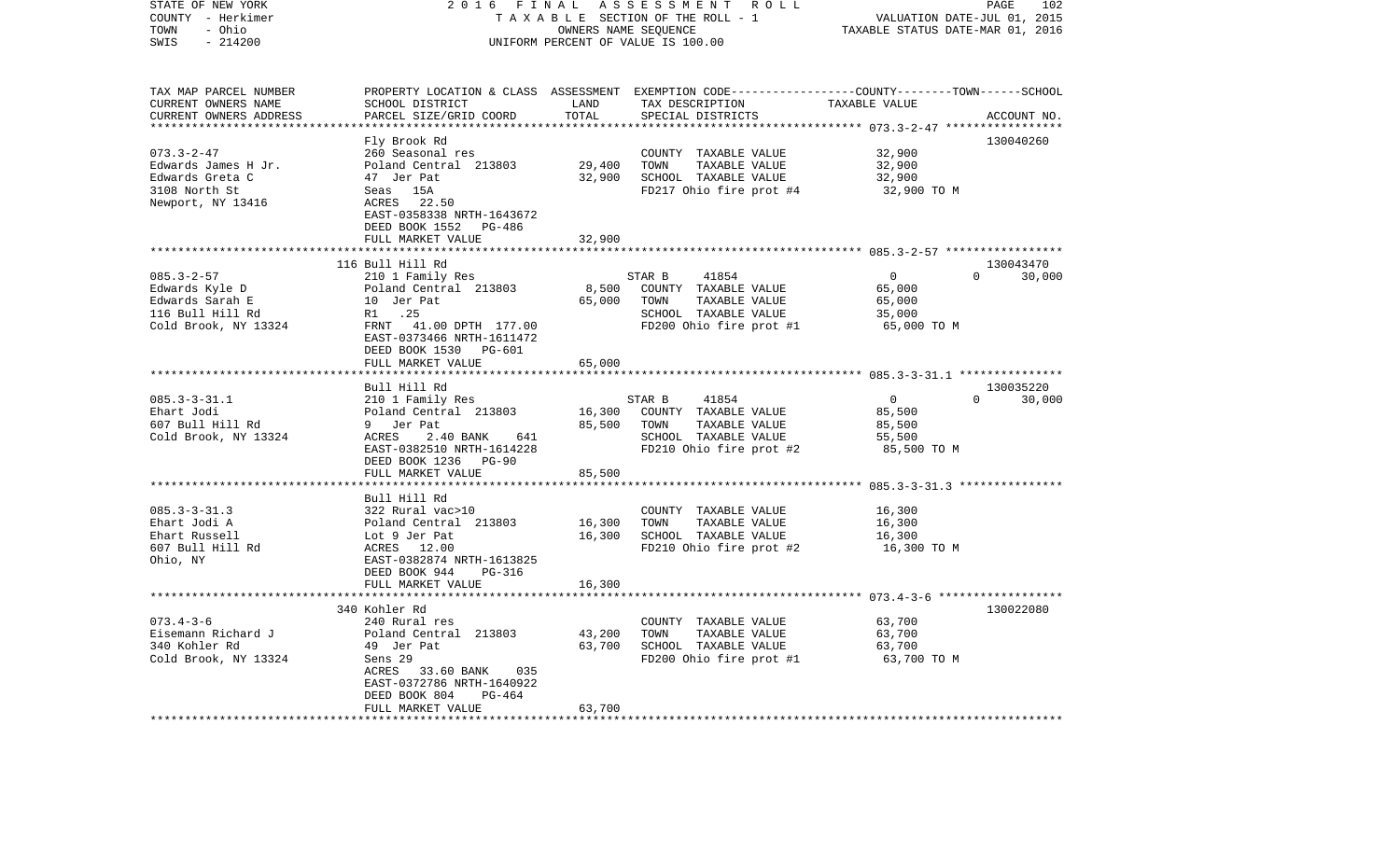| STATE OF NEW YORK<br>COUNTY - Herkimer<br>- Ohio<br>TOWN                | 2016<br>FINAL<br>ASSESSMENT ROLL<br>TAXABLE SECTION OF THE ROLL - 1<br>OWNERS NAME SEQUENCE<br>UNIFORM PERCENT OF VALUE IS 100.00 |                                 |        |                                      |                                                        | PAGE<br>103<br>VALUATION DATE-JUL 01, 2015<br>TAXABLE STATUS DATE-MAR 01, 2016 |  |
|-------------------------------------------------------------------------|-----------------------------------------------------------------------------------------------------------------------------------|---------------------------------|--------|--------------------------------------|--------------------------------------------------------|--------------------------------------------------------------------------------|--|
| SWIS<br>$-214200$                                                       |                                                                                                                                   |                                 |        |                                      |                                                        |                                                                                |  |
| TAX MAP PARCEL NUMBER                                                   | PROPERTY LOCATION & CLASS ASSESSMENT EXEMPTION CODE----------------COUNTY-------TOWN-----SCHOOL                                   |                                 |        |                                      |                                                        |                                                                                |  |
| CURRENT OWNERS NAME<br>CURRENT OWNERS ADDRESS<br>********************** | SCHOOL DISTRICT<br>PARCEL SIZE/GRID COORD                                                                                         | LAND<br>TOTAL<br>************** |        | TAX DESCRIPTION<br>SPECIAL DISTRICTS | TAXABLE VALUE                                          | ACCOUNT NO.                                                                    |  |
|                                                                         | Christman Rd                                                                                                                      |                                 |        |                                      |                                                        |                                                                                |  |
| $079.3 - 1 - 11.2$                                                      | 260 Seasonal res                                                                                                                  |                                 | COUNTY | TAXABLE VALUE                        | 60,000                                                 |                                                                                |  |
| Eklund Gary                                                             | Poland Central 213803                                                                                                             | 26,200                          | TOWN   | TAXABLE VALUE                        | 60,000                                                 |                                                                                |  |
| Eklund Lisa                                                             | 42 Jer Pat                                                                                                                        | 60,000                          |        | SCHOOL TAXABLE VALUE                 | 60,000                                                 |                                                                                |  |
| 3 Appleton Way                                                          | FRNT 625.00 DPTH                                                                                                                  |                                 |        |                                      |                                                        |                                                                                |  |
| Medway, MA 02053                                                        | ACRES 18.00<br>EAST-0377387 NRTH-1628802                                                                                          |                                 |        |                                      |                                                        |                                                                                |  |
|                                                                         | DEED BOOK 1365<br>PG-122                                                                                                          |                                 |        |                                      |                                                        |                                                                                |  |
|                                                                         | FULL MARKET VALUE                                                                                                                 | 60,000                          |        |                                      |                                                        |                                                                                |  |
|                                                                         |                                                                                                                                   |                                 |        |                                      |                                                        |                                                                                |  |
|                                                                         | Christman Rd                                                                                                                      |                                 |        |                                      |                                                        |                                                                                |  |
| $079.3 - 1 - 19.3$                                                      | 322 Rural vac>10                                                                                                                  |                                 |        | COUNTY TAXABLE VALUE                 | 20,500                                                 |                                                                                |  |
| Eklund Gary R                                                           | Poland Central 213803                                                                                                             | 20,500                          | TOWN   | TAXABLE VALUE                        | 20,500                                                 |                                                                                |  |
| Eklund Lisa D                                                           | ACRES 18.00                                                                                                                       | 20,500                          |        | SCHOOL TAXABLE VALUE                 | 20,500                                                 |                                                                                |  |
| 3 Appleton Way<br>Medwdy, MA 02053                                      | EAST-0376779 NRTH-1629005<br>DEED BOOK 1365                                                                                       |                                 |        | FD200 Ohio fire prot #1              | 20,500 TO M                                            |                                                                                |  |
|                                                                         | PG-119<br>FULL MARKET VALUE                                                                                                       | 20,500                          |        |                                      |                                                        |                                                                                |  |
|                                                                         | ***********************                                                                                                           | **********                      |        |                                      | ************************* 079.3-1-19.6 *************** |                                                                                |  |
|                                                                         | Christman Rd                                                                                                                      |                                 |        |                                      |                                                        |                                                                                |  |
| $079.3 - 1 - 19.6$                                                      | 322 Rural vac>10                                                                                                                  |                                 | COUNTY | TAXABLE VALUE                        | 13,800                                                 |                                                                                |  |
| Eklund Gary R                                                           | Poland Central 213803                                                                                                             | 13,800                          | TOWN   | TAXABLE VALUE                        | 13,800                                                 |                                                                                |  |
| Eklund Lisa D                                                           | ACRES<br>24.00                                                                                                                    | 13,800                          |        | SCHOOL TAXABLE VALUE                 | 13,800                                                 |                                                                                |  |
| 3 Appleton Way                                                          | EAST-0376216 NRTH-1627712                                                                                                         |                                 |        |                                      |                                                        |                                                                                |  |
| Medway, MA 02053                                                        | DEED BOOK 1228<br>PG-812<br>FULL MARKET VALUE                                                                                     | 13,800                          |        |                                      |                                                        |                                                                                |  |
|                                                                         |                                                                                                                                   | * * * * * * *                   |        |                                      | ******************** 085.3-2-18 ******************     |                                                                                |  |
|                                                                         | Tea Cup St                                                                                                                        |                                 |        |                                      |                                                        | 130013500                                                                      |  |
| $085.3 - 2 - 18$                                                        | 314 Rural vac<10                                                                                                                  |                                 |        | COUNTY TAXABLE VALUE                 | 1,300                                                  |                                                                                |  |
| Ellis Wayne                                                             | Poland Central 213803                                                                                                             | 1,300                           | TOWN   | TAXABLE VALUE                        | 1,300                                                  |                                                                                |  |
| 2049 Hanover Rd                                                         | 9-1 Jer Pat                                                                                                                       | 1,300                           |        | SCHOOL TAXABLE VALUE                 | 1,300                                                  |                                                                                |  |
| Waterville, NY 13480                                                    | Triangle Lawton                                                                                                                   |                                 |        | FD210 Ohio fire prot #2              | 1,300 TO M                                             |                                                                                |  |
|                                                                         | FRNT<br>60.00 DPTH<br>60.00                                                                                                       |                                 |        |                                      |                                                        |                                                                                |  |
|                                                                         | 0.08<br>ACRES                                                                                                                     |                                 |        |                                      |                                                        |                                                                                |  |
|                                                                         | EAST-0376313 NRTH-1614259<br>DEED BOOK 1319<br>PG-527                                                                             |                                 |        |                                      |                                                        |                                                                                |  |
|                                                                         | FULL MARKET VALUE                                                                                                                 | 1,300                           |        |                                      |                                                        |                                                                                |  |
|                                                                         |                                                                                                                                   |                                 |        |                                      |                                                        |                                                                                |  |
|                                                                         | Bull Hill Rd                                                                                                                      |                                 |        |                                      |                                                        | 130060250                                                                      |  |
| $085.3 - 2 - 22$                                                        | 314 Rural vac<10                                                                                                                  |                                 |        | COUNTY TAXABLE VALUE                 | 2,100                                                  |                                                                                |  |
| Ellis Wayne                                                             | Poland Central 213803                                                                                                             | 2,100                           | TOWN   | TAXABLE VALUE                        | 2,100                                                  |                                                                                |  |
| Ellis Cynthia                                                           | Lot 9 & 10 J.p.                                                                                                                   | 2,100                           |        | SCHOOL TAXABLE VALUE                 | 2,100                                                  |                                                                                |  |
| 2049 Hanover Rd                                                         | FRNT 160.00 DPTH 135.00                                                                                                           |                                 |        | FD210 Ohio fire prot #2              | 2,100 TO M                                             |                                                                                |  |
| Waterville, NY 13480                                                    | ACRES<br>0.50<br>EAST-0376755 NRTH-1613850                                                                                        |                                 |        |                                      |                                                        |                                                                                |  |
|                                                                         | DEED BOOK 11361 PG-136                                                                                                            |                                 |        |                                      |                                                        |                                                                                |  |
|                                                                         | FULL MARKET VALUE                                                                                                                 | 2,100                           |        |                                      |                                                        |                                                                                |  |
|                                                                         |                                                                                                                                   |                                 |        |                                      |                                                        |                                                                                |  |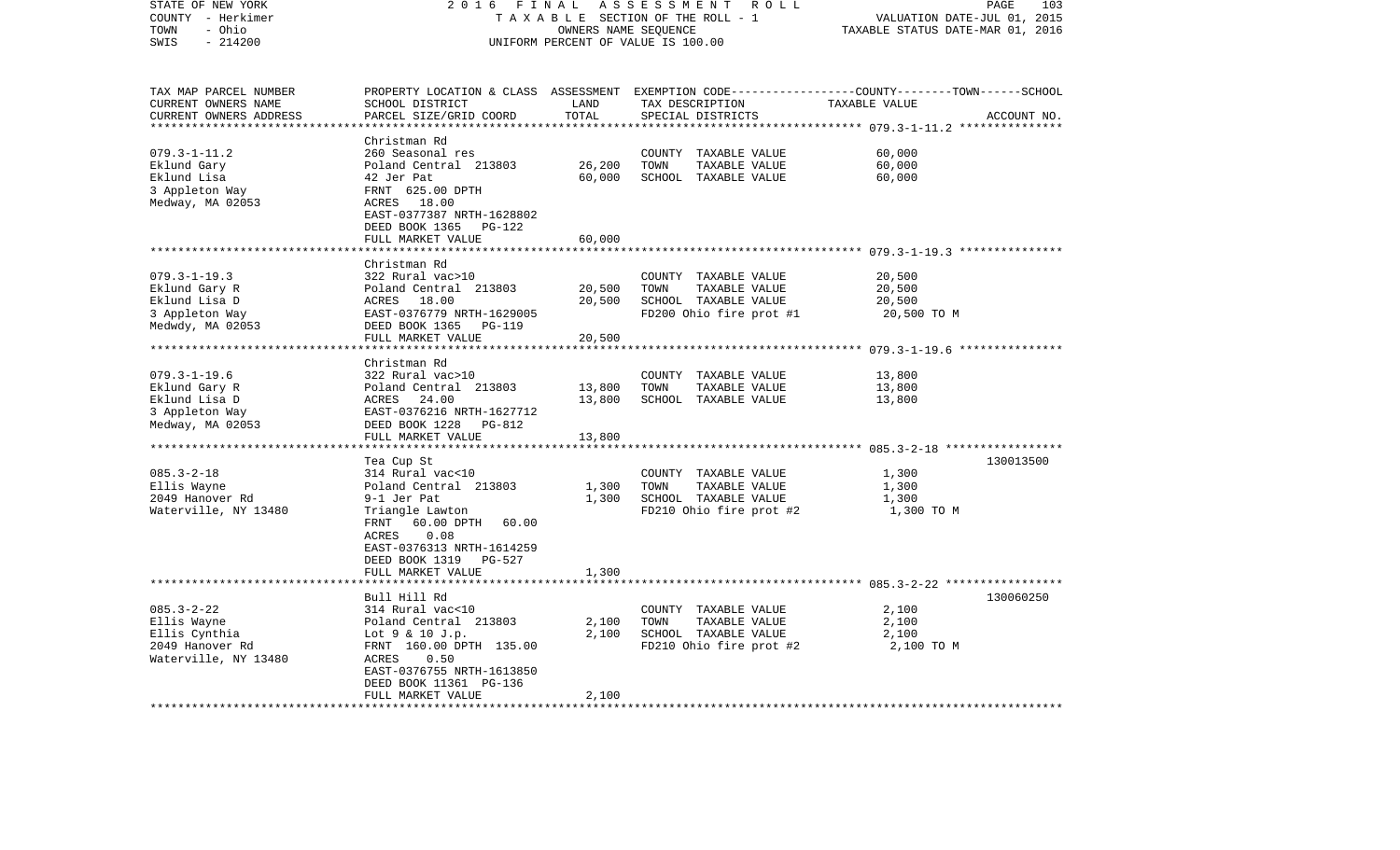| STATE OF NEW YORK<br>COUNTY - Herkimer<br>- Ohio<br>TOWN<br>$-214200$<br>SWIS                     |                                                                                                                                                                                                           | OWNERS NAME SEQUENCE          | 2016 FINAL ASSESSMENT ROLL<br>TAXABLE SECTION OF THE ROLL - 1<br>UNIFORM PERCENT OF VALUE IS 100.00                 | VALUATION DATE-JUL 01, 2015<br>TAXABLE STATUS DATE-MAR 01, 2016 | PAGE<br>104        |
|---------------------------------------------------------------------------------------------------|-----------------------------------------------------------------------------------------------------------------------------------------------------------------------------------------------------------|-------------------------------|---------------------------------------------------------------------------------------------------------------------|-----------------------------------------------------------------|--------------------|
| TAX MAP PARCEL NUMBER<br>CURRENT OWNERS NAME<br>CURRENT OWNERS ADDRESS                            | PROPERTY LOCATION & CLASS ASSESSMENT EXEMPTION CODE---------------COUNTY-------TOWN------SCHOOL<br>SCHOOL DISTRICT<br>PARCEL SIZE/GRID COORD                                                              | LAND<br>TOTAL                 | TAX DESCRIPTION<br>SPECIAL DISTRICTS                                                                                | TAXABLE VALUE                                                   | ACCOUNT NO.        |
|                                                                                                   | 1154 Figert Rd                                                                                                                                                                                            |                               |                                                                                                                     |                                                                 | 130060905          |
| $074.1 - 1 - 12.1$<br>Ellis Wendy L<br>1154 Figert Rd<br>Cold Brook, NY 13324                     | 240 Rural res<br>Poland Central 213803<br>Lot 2 Vro Pat<br>Double Wide & Single<br>ACRES 13.60<br>EAST-0379562 NRTH-1649142<br>DEED BOOK 1119 PG-660<br>FULL MARKET VALUE                                 | 29,600<br>67,800<br>67,800    | STAR B<br>41854<br>COUNTY TAXABLE VALUE<br>TOWN<br>TAXABLE VALUE<br>SCHOOL TAXABLE VALUE<br>FD200 Ohio fire prot #1 | $\mathbf 0$<br>67,800<br>67,800<br>37,800<br>67,800 TO M        | $\Omega$<br>30,000 |
|                                                                                                   |                                                                                                                                                                                                           |                               |                                                                                                                     |                                                                 |                    |
| $061. - 1 - 30$<br>Emanuel Episcopal Chuch<br>588 Albany St<br>Little Falls, NY 13365             | North Lake Rd<br>322 Rural vac>10<br>302601<br>Adirondack<br>11 Minuse<br>J H Lot<br>$P-Fr 20$<br>ACRES<br>20.00<br>EAST-0364041 NRTH-1692784<br>DEED BOOK 1449 PG-627                                    | 10,300<br>10,300              | COUNTY TAXABLE VALUE<br>TOWN<br>TAXABLE VALUE<br>SCHOOL TAXABLE VALUE<br>FD215 Ohio fire prot #3                    | 10,300<br>10,300<br>10,300<br>10,300 TO M                       | 130009840          |
|                                                                                                   | FULL MARKET VALUE                                                                                                                                                                                         | 10,300                        |                                                                                                                     |                                                                 |                    |
| $074.1 - 1 - 17.2$<br>Emery Douglas<br>Emery Martha<br>128 Atwood Lake Rd<br>Cold Brook, NY 13324 | 128 Atwood Lake Rd<br>240 Rural res<br>Poland Central 213803<br>Lot 2 Vroo Pat<br>ACRES 18.50<br>EAST-0381419 NRTH-1649056<br>DEED BOOK 1601 PG-84<br>FULL MARKET VALUE                                   | 33,100<br>130,000<br>130,000  | COUNTY TAXABLE VALUE<br>TOWN<br>TAXABLE VALUE<br>SCHOOL TAXABLE VALUE<br>FD200 Ohio fire prot #1                    | 130,000<br>130,000<br>130,000<br>130,000 TO M                   |                    |
|                                                                                                   |                                                                                                                                                                                                           |                               |                                                                                                                     |                                                                 |                    |
| $059. - 1 - 7$<br>Enderlin Holly W<br>as Trustee<br>603 West Fifth St<br>Chilicothe, OH 45601     | Honnedaga Lk<br>260 Seasonal res - WTRFNT<br>Poland Central 213803<br>P19 Moose River<br>$E$ 1/3<br>Sens 2<br>ACRES<br>9.20<br>EAST-0400768 NRTH-1711737<br>DEED BOOK 1373<br>PG-334<br>FULL MARKET VALUE | 108,500<br>275,000<br>275,000 | COUNTY TAXABLE VALUE<br>TOWN<br>TAXABLE VALUE<br>SCHOOL TAXABLE VALUE<br>FD215 Ohio fire prot #3                    | 275,000<br>275,000<br>275,000<br>275,000 TO M                   | 130006300          |
|                                                                                                   |                                                                                                                                                                                                           |                               |                                                                                                                     |                                                                 |                    |
| $059. -1 - 8$<br>Enderlin Holly W<br>as Trustee<br>603 West Fifth St<br>Chilicothe, OH 45601      | Honnedaga Lk<br>322 Rural vac>10<br>Poland Central 213803<br>R19 Moose River<br>$E$ 1/3<br>$P-Fr$ 3<br>ACRES 14.70<br>EAST-0400844 NRTH-1712315<br>DEED BOOK 1373 PG-334<br>FULL MARKET VALUE             | 14,700<br>14,700<br>14,700    | COUNTY TAXABLE VALUE<br>TOWN<br>TAXABLE VALUE<br>SCHOOL TAXABLE VALUE<br>FD215 Ohio fire prot #3                    | 14,700<br>14,700<br>14,700<br>14,700 TO M                       | 130008040          |
|                                                                                                   |                                                                                                                                                                                                           |                               |                                                                                                                     |                                                                 |                    |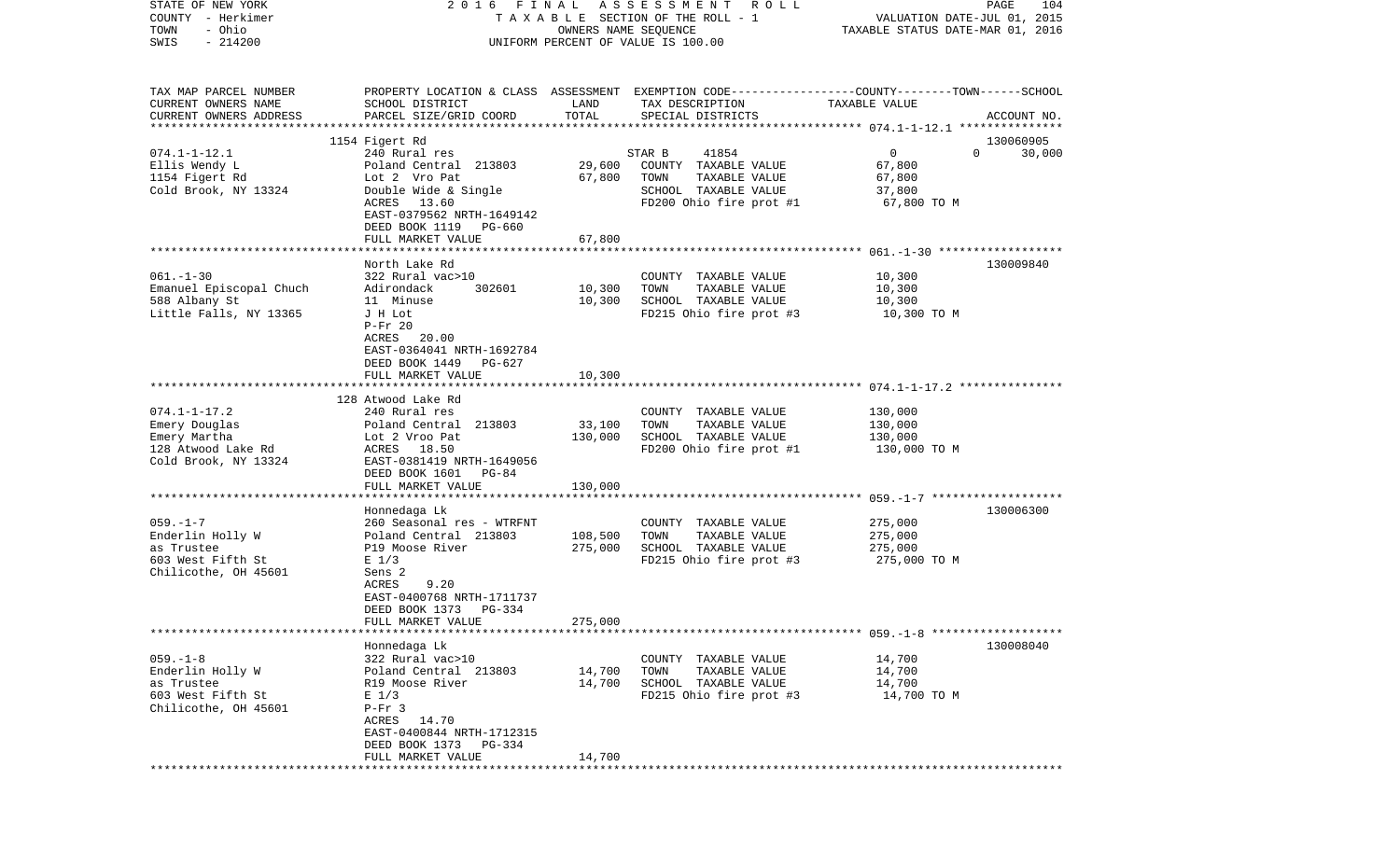| STATE OF NEW YORK<br>COUNTY - Herkimer<br>- Ohio<br>TOWN<br>$-214200$<br>SWIS | F I N A L<br>2016                                 |               | ASSESSMENT<br>R O L L<br>TAXABLE SECTION OF THE ROLL - 1<br>OWNERS NAME SEQUENCE<br>UNIFORM PERCENT OF VALUE IS 100.00 | TAXABLE STATUS DATE-MAR 01, 2016   | PAGE<br>105<br>VALUATION DATE-JUL 01, 2015 |
|-------------------------------------------------------------------------------|---------------------------------------------------|---------------|------------------------------------------------------------------------------------------------------------------------|------------------------------------|--------------------------------------------|
| TAX MAP PARCEL NUMBER                                                         |                                                   |               | PROPERTY LOCATION & CLASS ASSESSMENT EXEMPTION CODE----------------COUNTY-------TOWN------SCHOOL                       |                                    |                                            |
| CURRENT OWNERS NAME<br>CURRENT OWNERS ADDRESS                                 | SCHOOL DISTRICT                                   | LAND<br>TOTAL | TAX DESCRIPTION                                                                                                        | TAXABLE VALUE                      |                                            |
| *********************                                                         | PARCEL SIZE/GRID COORD<br>*********************** |               | SPECIAL DISTRICTS                                                                                                      |                                    | ACCOUNT NO.                                |
|                                                                               | Snyder Rd                                         |               |                                                                                                                        |                                    | 130015630                                  |
| $078.2 - 2 - 8.2$                                                             | 314 Rural vac<10                                  |               | COUNTY TAXABLE VALUE                                                                                                   | 5,000                              |                                            |
| Ensell Michael                                                                | Poland Central 213803                             | 5,000         | TOWN<br>TAXABLE VALUE                                                                                                  | 5,000                              |                                            |
| Ensell Joanne                                                                 | 44 Jer Pat                                        | 5,000         | SCHOOL TAXABLE VALUE<br>FD200 Ohio fire prot #1                                                                        | 5,000                              |                                            |
| 690 Snyder Rd<br>Cold Brook, NY 13324                                         | ACRES<br>1.70<br>EAST-0362113 NRTH-1635637        |               |                                                                                                                        | 5,000 TO M                         |                                            |
|                                                                               | DEED BOOK 769<br>PG-610                           |               |                                                                                                                        |                                    |                                            |
|                                                                               | FULL MARKET VALUE                                 | 5,000         |                                                                                                                        |                                    |                                            |
|                                                                               |                                                   |               |                                                                                                                        |                                    |                                            |
| $078.2 - 2 - 9$                                                               | Snyder Rd<br>210 1 Family Res                     |               | VET WAR C 41122                                                                                                        | 9,000                              | 130060655<br>$\mathbf 0$<br>0              |
| Ensell Michael                                                                | Poland Central 213803                             |               | 12,400 VET WAR T 41123                                                                                                 | 11,850<br>$\circ$                  | $\Omega$                                   |
| Ensell Joanne                                                                 | Lot 44 Jer Pat                                    | 79,000 STAR B | 41854                                                                                                                  | $\mathbf 0$                        | 30,000<br>$\Omega$                         |
| 690 Snyder Rd                                                                 | FRNT 130.10 DPTH 324.00                           |               | COUNTY TAXABLE VALUE                                                                                                   | 70,000                             |                                            |
| Cold Brook, NY 13324                                                          | 0.95<br>ACRES                                     |               | TAXABLE VALUE<br>TOWN                                                                                                  | 67,150                             |                                            |
|                                                                               | EAST-0362175 NRTH-1635819<br>DEED BOOK 748        |               | SCHOOL TAXABLE VALUE<br>FD200 Ohio fire prot #1                                                                        | 49,000                             |                                            |
|                                                                               | <b>PG-189</b><br>FULL MARKET VALUE                | 79,000        |                                                                                                                        | 79,000 TO M                        |                                            |
|                                                                               | ***********************************               |               |                                                                                                                        |                                    |                                            |
|                                                                               | North Lake Rd                                     |               |                                                                                                                        |                                    | 130026940                                  |
| $058. - 2 - 29$                                                               | 314 Rural vac<10 - WTRFNT                         |               | COUNTY TAXABLE VALUE                                                                                                   | 5,600                              |                                            |
| Eric Koenig Realty LLC                                                        | Adirondack<br>302601                              | 5,600         | TOWN<br>TAXABLE VALUE                                                                                                  | 5,600                              |                                            |
| 127 Hayes Circle<br>Barneveld, NY 13304                                       | 1 Nob Pat<br>$V12 \t13/5$                         | 5,600         | SCHOOL TAXABLE VALUE<br>FD215 Ohio fire prot #3                                                                        | 5,600<br>5,600 TO M                |                                            |
|                                                                               | FRNT 790.00 DPTH<br>71.68                         |               |                                                                                                                        |                                    |                                            |
|                                                                               | ACRES<br>1.30                                     |               |                                                                                                                        |                                    |                                            |
|                                                                               | EAST-0376745 NRTH-1708873                         |               |                                                                                                                        |                                    |                                            |
|                                                                               | DEED BOOK 1503<br>PG-335                          |               |                                                                                                                        |                                    |                                            |
|                                                                               | FULL MARKET VALUE<br>********************         | 5,600         |                                                                                                                        | $064. -1 - 8.1$ ****************** |                                            |
|                                                                               | 441 North Lake Rd                                 |               |                                                                                                                        |                                    | 130013590                                  |
| $064. -1 - 8.1$                                                               | 444 Lumber yd/ml                                  |               | COUNTY TAXABLE VALUE                                                                                                   | 100,000                            |                                            |
| Eric Koenig Realty LLC                                                        | Adirondack<br>302601                              | 27,800        | TOWN<br>TAXABLE VALUE                                                                                                  | 100,000                            |                                            |
| 127 Hayes Circle                                                              | 54 Woodhull                                       | 100,000       | SCHOOL TAXABLE VALUE                                                                                                   | 100,000                            |                                            |
| Barneveld, NY 13304                                                           | ACRES 11.00<br>EAST-0340650 NRTH-1683189          |               | FD215 Ohio fire prot #3                                                                                                | 100,000 TO M                       |                                            |
|                                                                               | DEED BOOK 1503<br>$PG-335$                        |               |                                                                                                                        |                                    |                                            |
|                                                                               | FULL MARKET VALUE                                 | 100,000       |                                                                                                                        |                                    |                                            |
|                                                                               |                                                   |               |                                                                                                                        |                                    |                                            |
|                                                                               | West Canada Crk                                   |               |                                                                                                                        |                                    | 130027030                                  |
| $067. - 1 - 17$<br>Eric Koenig Realty LLC                                     | 314 Rural vac<10<br>Poland Central 213803         | 3,700         | COUNTY TAXABLE VALUE<br>TOWN<br>TAXABLE VALUE                                                                          | 3,700<br>3,700                     |                                            |
| 127 Hayes Circle                                                              | 102 Nob Pat                                       | 3,700         | SCHOOL TAXABLE VALUE                                                                                                   | 3,700                              |                                            |
| Barneveld, NY 13304                                                           | V12 6.428                                         |               | FD217 Ohio fire prot #4                                                                                                | 3,700 TO M                         |                                            |
|                                                                               | ACRES<br>6.40                                     |               |                                                                                                                        |                                    |                                            |
|                                                                               | EAST-0403445 NRTH-1675419                         |               |                                                                                                                        |                                    |                                            |
|                                                                               | DEED BOOK 1503<br>PG-335<br>FULL MARKET VALUE     | 3,700         |                                                                                                                        |                                    |                                            |
|                                                                               |                                                   |               |                                                                                                                        |                                    |                                            |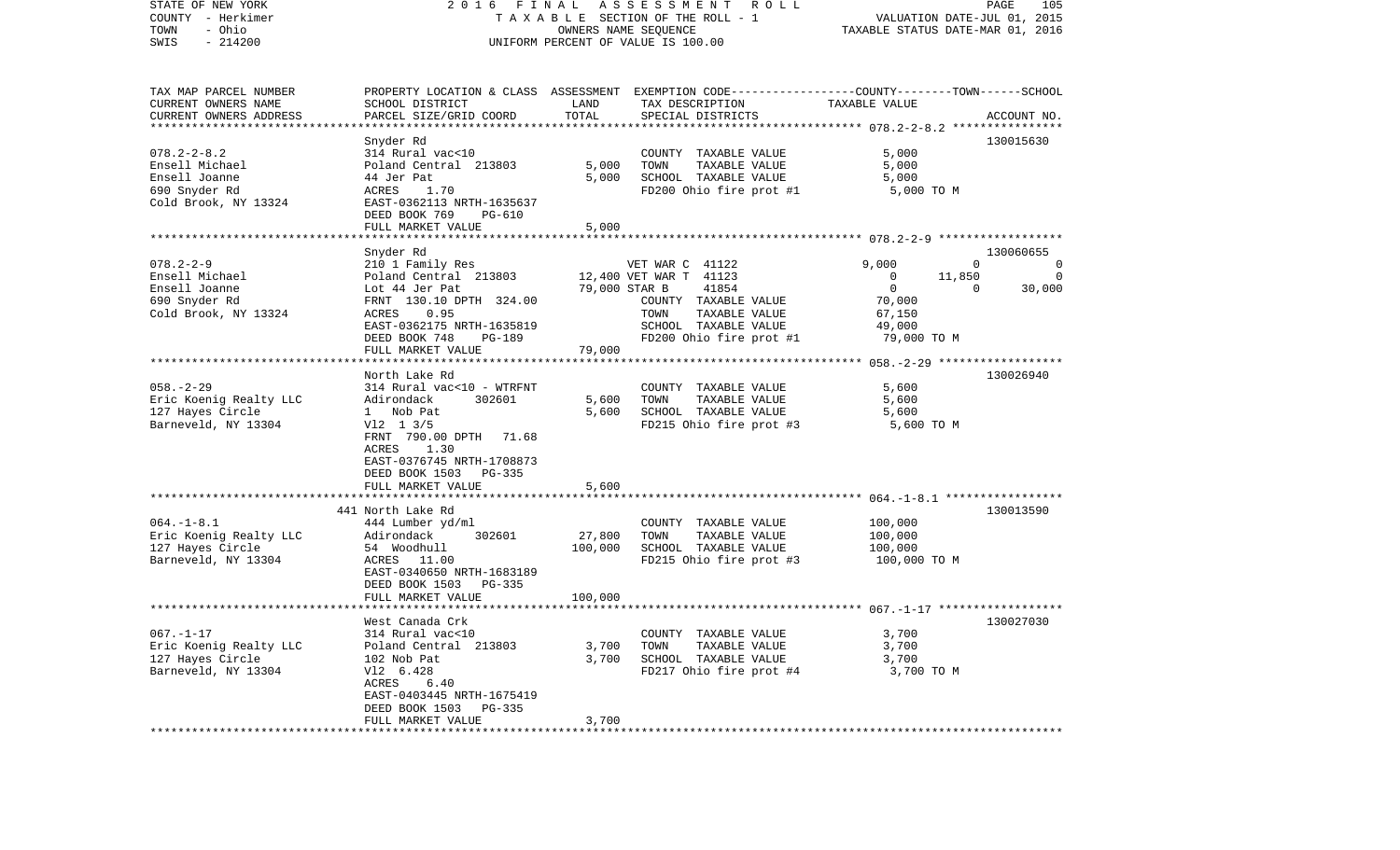| STATE OF NEW YORK         |                                                                                               |                      | 2016 FINAL ASSESSMENT ROLL         |                                  | PAGE<br>106 |
|---------------------------|-----------------------------------------------------------------------------------------------|----------------------|------------------------------------|----------------------------------|-------------|
| COUNTY - Herkimer         |                                                                                               |                      | TAXABLE SECTION OF THE ROLL - 1    | VALUATION DATE-JUL 01, 2015      |             |
| TOWN<br>- Ohio            |                                                                                               | OWNERS NAME SEQUENCE |                                    | TAXABLE STATUS DATE-MAR 01, 2016 |             |
| SWIS<br>$-214200$         |                                                                                               |                      | UNIFORM PERCENT OF VALUE IS 100.00 |                                  |             |
|                           |                                                                                               |                      |                                    |                                  |             |
|                           |                                                                                               |                      |                                    |                                  |             |
| TAX MAP PARCEL NUMBER     | PROPERTY LOCATION & CLASS ASSESSMENT EXEMPTION CODE--------------COUNTY-------TOWN-----SCHOOL |                      |                                    |                                  |             |
| CURRENT OWNERS NAME       | SCHOOL DISTRICT                                                                               | LAND                 | TAX DESCRIPTION                    | TAXABLE VALUE                    |             |
| CURRENT OWNERS ADDRESS    | PARCEL SIZE/GRID COORD                                                                        | TOTAL                | SPECIAL DISTRICTS                  |                                  | ACCOUNT NO. |
| ************************* |                                                                                               |                      |                                    |                                  |             |
|                           | Fly Brook Rd                                                                                  |                      |                                    |                                  | 130030870   |
| $073.3 - 2 - 59$          | 314 Rural vac<10                                                                              |                      | COUNTY TAXABLE VALUE               | 800                              |             |
| Ernenwein Donald P        | Poland Central 213803                                                                         | 800                  | TOWN<br>TAXABLE VALUE              | 800                              |             |
| Ernenwein Donna L         | 47 Jer Pat                                                                                    | 800                  | SCHOOL TAXABLE VALUE               | 800                              |             |
| 8747 East Floyd Rd        | Seas $0.27$ A                                                                                 |                      | FD217 Ohio fire prot #4            | 800 TO M                         |             |
| Holland Patent, NY 13354  | FRNT 108.00 DPTH 200.00                                                                       |                      |                                    |                                  |             |
|                           | ACRES<br>0.27                                                                                 |                      |                                    |                                  |             |
|                           | EAST-0355083 NRTH-1644369                                                                     |                      |                                    |                                  |             |
|                           | DEED BOOK 689<br>PG-962                                                                       |                      |                                    |                                  |             |
|                           | FULL MARKET VALUE                                                                             | 800                  |                                    |                                  |             |
|                           |                                                                                               |                      |                                    |                                  |             |
|                           | Fly Brook Rd                                                                                  |                      |                                    |                                  | 130000450   |
| $073.3 - 2 - 60$          | 260 Seasonal res                                                                              |                      | COUNTY TAXABLE VALUE               | 20,000                           |             |
| Ernenwein Donald P        | Poland Central 213803                                                                         | 10,100               | TOWN<br>TAXABLE VALUE              | 20,000                           |             |
| Ernenwein Donna L         | 47/ Jer Pat                                                                                   | 20,000               | SCHOOL TAXABLE VALUE               | 20,000                           |             |
| 8747 East Floyd Rd        | 89.00 DPTH 199.00<br>FRNT                                                                     |                      | FD217 Ohio fire prot #4            | 20,000 TO M                      |             |
| Holland Patent, NY 13354  | ACRES<br>0.43                                                                                 |                      |                                    |                                  |             |
|                           | EAST-0354995 NRTH-1644385                                                                     |                      |                                    |                                  |             |
|                           | DEED BOOK 689<br>PG-960                                                                       |                      |                                    |                                  |             |
|                           | FULL MARKET VALUE                                                                             | 20,000               |                                    |                                  |             |
|                           |                                                                                               |                      |                                    |                                  |             |
|                           | Farr Rd                                                                                       |                      |                                    |                                  | 130022110   |
| $065. - 2 - 8$            | 260 Seasonal res                                                                              |                      | COUNTY TAXABLE VALUE               | 35,000                           |             |
| Esch Kevin                | 305201<br>Remsen                                                                              | 12,500               | TAXABLE VALUE<br>TOWN              | 35,000                           |             |
| 254 Pleasant Ave          | 12 Rem Pat                                                                                    | 35,000               | SCHOOL TAXABLE VALUE               | 35,000                           |             |
| Rome, NY 13440            | Sens 1                                                                                        |                      | FD215 Ohio fire prot #3            | 35,000 TO M                      |             |
|                           | FRNT 170.00 DPTH<br>ACRES<br>1.00                                                             |                      |                                    |                                  |             |
|                           | EAST-0352434 NRTH-1681052                                                                     |                      |                                    |                                  |             |
|                           | DEED BOOK 1541<br>PG-561                                                                      |                      |                                    |                                  |             |
|                           |                                                                                               |                      |                                    |                                  |             |
|                           | FULL MARKET VALUE                                                                             | 35,000               |                                    |                                  |             |
|                           | 255 Smith Rd                                                                                  |                      |                                    |                                  |             |
| $073.4 - 2 - 30.5$        | 260 Seasonal res                                                                              |                      | COUNTY TAXABLE VALUE               | 64,500                           |             |
| Esposito Heather          | Poland Central 213803                                                                         | 13,100               | TAXABLE VALUE<br>TOWN              | 64,500                           |             |
| 376 Pancake Hollow Rd     | 49 Jer Pat                                                                                    | 64,500               | SCHOOL TAXABLE VALUE               | 64,500                           |             |
| Highland, NY 12528        | ACRES<br>5.20                                                                                 |                      | FD200 Ohio fire prot #1            | 64,500 TO M                      |             |
|                           | EAST-0366973 NRTH-1639170                                                                     |                      |                                    |                                  |             |
|                           | DEED BOOK 1159<br>PG-361                                                                      |                      |                                    |                                  |             |
|                           | FULL MARKET VALUE                                                                             | 64,500               |                                    |                                  |             |
|                           |                                                                                               |                      |                                    |                                  |             |
|                           | Fisher Rd                                                                                     |                      |                                    |                                  | 130044430   |
| $078.4 - 1 - 8.1$         | 312 Vac w/imprv                                                                               |                      | COUNTY TAXABLE VALUE               | 4,000                            |             |
| Evans Jon                 | Poland Central 213803                                                                         | 3,000                | TOWN<br>TAXABLE VALUE              | 4,000                            |             |
| Evans Laura               | 12 Jer Pat                                                                                    | 4,000                | SCHOOL TAXABLE VALUE               | 4,000                            |             |
| 9561 Donley Rd            | Trl                                                                                           |                      | FD200 Ohio fire prot #1            | 4,000 TO M                       |             |
| Cassville, NY 13318       | ACRES<br>0.98                                                                                 |                      |                                    |                                  |             |
|                           | EAST-0361037 NRTH-1624588                                                                     |                      |                                    |                                  |             |
|                           | DEED BOOK 1364 PG-795                                                                         |                      |                                    |                                  |             |
|                           | FULL MARKET VALUE                                                                             | 4,000                |                                    |                                  |             |
|                           |                                                                                               |                      |                                    |                                  |             |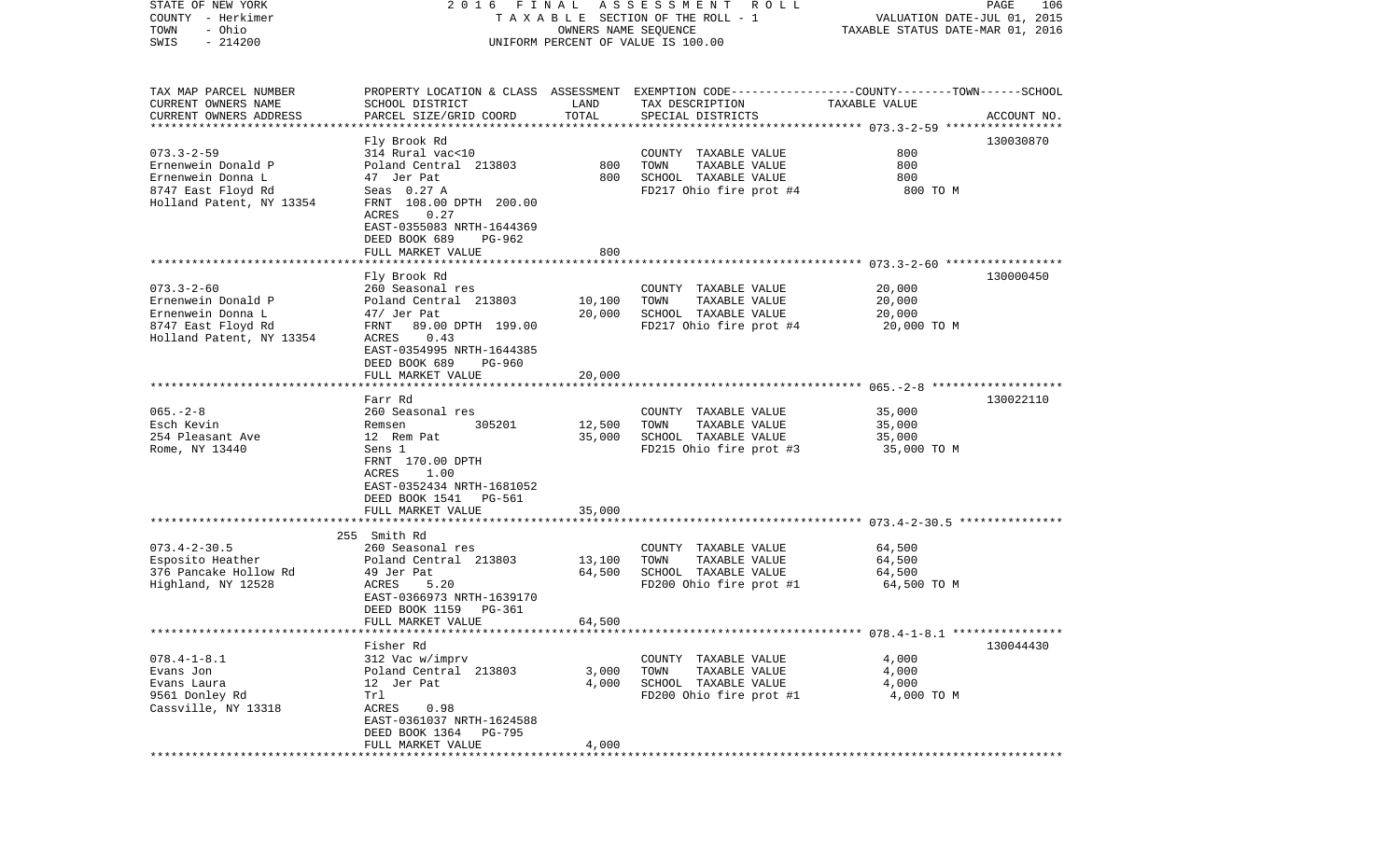| STATE OF NEW YORK<br>COUNTY - Herkimer<br>- Ohio<br>TOWN<br>$-214200$<br>SWIS | 2016<br>FINAL<br>ASSESSMENT ROLL<br>TAXABLE SECTION OF THE ROLL - 1<br>OWNERS NAME SEQUENCE<br>UNIFORM PERCENT OF VALUE IS 100.00                        |                  |                                                                                                                                         | PAGE<br>107<br>VALUATION DATE-JUL 01, 2015<br>TAXABLE STATUS DATE-MAR 01, 2016 |             |
|-------------------------------------------------------------------------------|----------------------------------------------------------------------------------------------------------------------------------------------------------|------------------|-----------------------------------------------------------------------------------------------------------------------------------------|--------------------------------------------------------------------------------|-------------|
| TAX MAP PARCEL NUMBER<br>CURRENT OWNERS NAME<br>CURRENT OWNERS ADDRESS        | SCHOOL DISTRICT<br>PARCEL SIZE/GRID COORD                                                                                                                | LAND<br>TOTAL    | PROPERTY LOCATION & CLASS ASSESSMENT EXEMPTION CODE---------------COUNTY-------TOWN------SCHOOL<br>TAX DESCRIPTION<br>SPECIAL DISTRICTS | TAXABLE VALUE                                                                  | ACCOUNT NO. |
| $069. -3 - 32$<br>Evans William C<br>10424 Starr Hill Rd<br>Remsen, NY 13438  | Busseyville<br>260 Seasonal res<br>Poland Central 213803<br>54 Jer Pat<br>ACRES<br>4.00<br>EAST-0366714 NRTH-1661117<br>DEED BOOK 1242 PG-820            | 5,700<br>16,000  | COUNTY TAXABLE VALUE<br>TOWN<br>TAXABLE VALUE<br>SCHOOL TAXABLE VALUE<br>FD200 Ohio fire prot #1                                        | 16,000<br>16,000<br>16,000<br>16,000 TO M                                      | 130016170   |
|                                                                               | FULL MARKET VALUE                                                                                                                                        | 16,000           |                                                                                                                                         |                                                                                |             |
| $084.2 - 2 - 3$                                                               | Route 8<br>314 Rural vac<10                                                                                                                              |                  | COUNTY TAXABLE VALUE                                                                                                                    | 16,900                                                                         | 130018300   |
| Eykelhoff Henry<br>358 Allen Rd<br>Cold Brook, NY 13324                       | Poland Central 213803<br>11 Jer Pat<br>V12 7<br>9.10<br>ACRES<br>EAST-0362433 NRTH-1620586<br>DEED BOOK 00568 PG-00706                                   | 16,900<br>16,900 | TAXABLE VALUE<br>TOWN<br>SCHOOL TAXABLE VALUE<br>FD200 Ohio fire prot #1                                                                | 16,900<br>16,900<br>16,900 TO M                                                |             |
|                                                                               | FULL MARKET VALUE                                                                                                                                        | 16,900           |                                                                                                                                         |                                                                                |             |
|                                                                               | ************************                                                                                                                                 |                  |                                                                                                                                         |                                                                                |             |
| $084.1 - 2 - 2$<br>Eykelhoff Jean S<br>358 Allen Rd<br>Cold Brook, NY 13324   | Fisher Rd<br>322 Rural vac>10<br>Poland Central 213803<br>12 Jer Pat<br>V1 2 13.5<br>ACRES 13.50<br>EAST-0357089 NRTH-1622073<br>DEED BOOK 828<br>PG-573 | 17,400<br>17,400 | COUNTY TAXABLE VALUE<br>TOWN<br>TAXABLE VALUE<br>SCHOOL TAXABLE VALUE<br>FD200 Ohio fire prot #1                                        | 17,400<br>17,400<br>17,400<br>17,400 TO M                                      | 130032070   |
|                                                                               | FULL MARKET VALUE                                                                                                                                        | 17,400           |                                                                                                                                         |                                                                                |             |
| $078.2 - 2 - 42$<br>Eykelhoff John<br>59 Case St<br>Bantam Conn, 06750        | Route 8<br>322 Rural vac>10<br>Poland Central 213803<br>Lot 44 Jer Pat<br>ACRES 18.20<br>EAST-0366134 NRTH-1632496<br>DEED BOOK 00633 PG-00776           | 26,900<br>26,900 | COUNTY TAXABLE VALUE<br>TOWN<br>TAXABLE VALUE<br>SCHOOL TAXABLE VALUE<br>FD200 Ohio fire prot #1                                        | 26,900<br>26,900<br>26,900<br>26,900 TO M                                      | 130060680   |
|                                                                               | FULL MARKET VALUE                                                                                                                                        | 26,900           |                                                                                                                                         |                                                                                |             |
| $084.2 - 2 - 5.2$<br>Eykelhoff Linda L<br>Route 8<br>Ohio, NY 13324           | *****************<br>Route 8<br>910 Priv forest<br>Poland Central 213803<br>11 Jer Pat<br>Allen Farm<br>ACRES 70.80<br>EAST-0362691 NRTH-1621352         | 80,800<br>80,800 | COUNTY TAXABLE VALUE<br>TOWN<br>TAXABLE VALUE<br>SCHOOL TAXABLE VALUE<br>FD200 Ohio fire prot #1                                        | 80,800<br>80,800<br>80,800<br>80,800 TO M                                      | 1?00182?5   |
| *************************                                                     | DEED BOOK 1528<br><b>PG-705</b><br>FULL MARKET VALUE<br>*******************************                                                                  | 80,800           |                                                                                                                                         |                                                                                |             |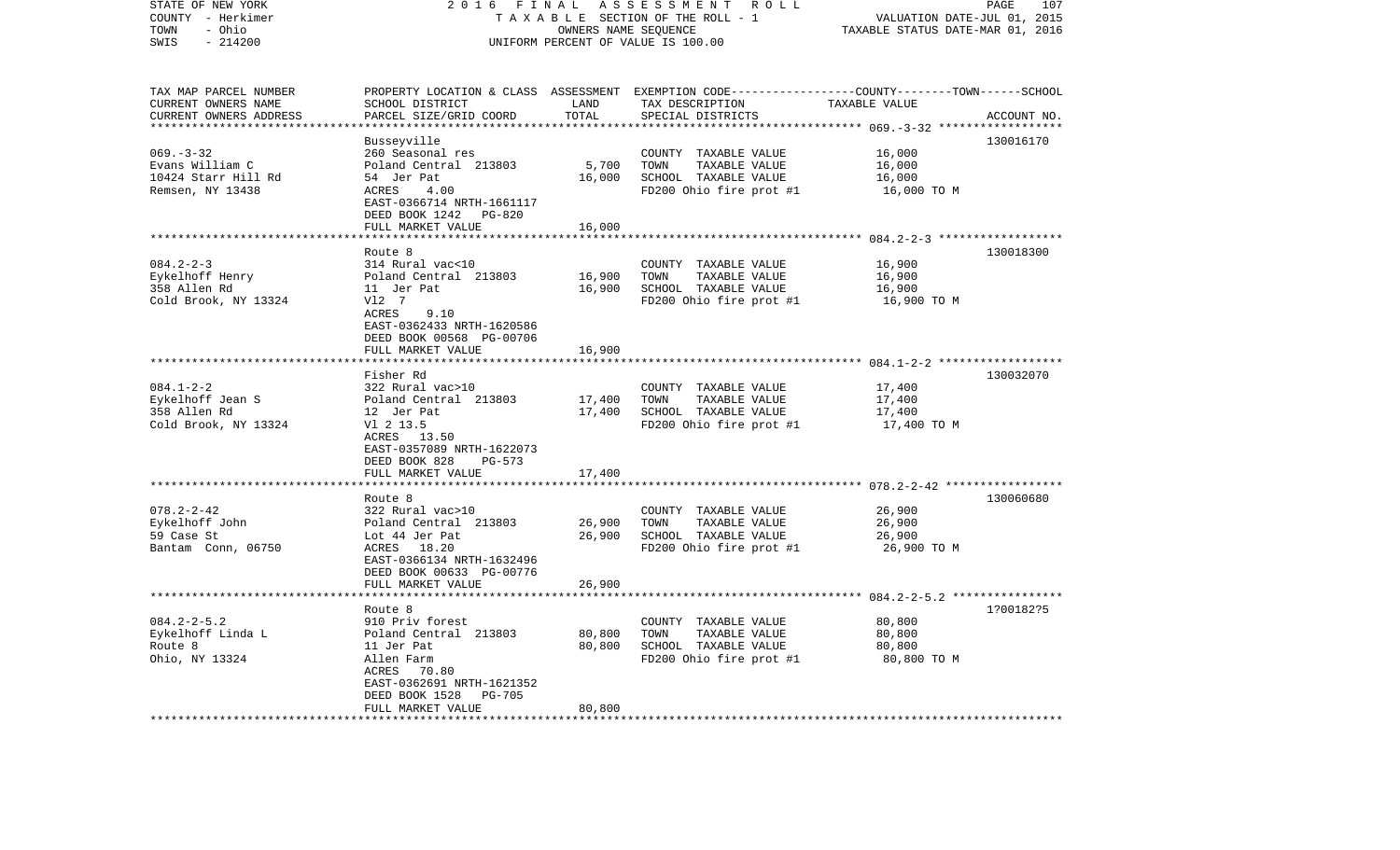| STATE OF NEW YORK<br>COUNTY - Herkimer<br>- Ohio<br>TOWN<br>SWIS<br>$-214200$ | 2016                                |                  | FINAL ASSESSMENT<br>R O L L<br>TAXABLE SECTION OF THE ROLL - 1<br>OWNERS NAME SEQUENCE<br>UNIFORM PERCENT OF VALUE IS 100.00 | VALUATION DATE-JUL 01, 2015<br>TAXABLE STATUS DATE-MAR 01, 2016 | PAGE<br>108        |
|-------------------------------------------------------------------------------|-------------------------------------|------------------|------------------------------------------------------------------------------------------------------------------------------|-----------------------------------------------------------------|--------------------|
| TAX MAP PARCEL NUMBER<br>CURRENT OWNERS NAME<br>CURRENT OWNERS ADDRESS        | SCHOOL DISTRICT                     | LAND<br>TOTAL    | PROPERTY LOCATION & CLASS ASSESSMENT EXEMPTION CODE---------------COUNTY-------TOWN-----SCHOOL<br>TAX DESCRIPTION            | TAXABLE VALUE                                                   |                    |
| ***********************                                                       | PARCEL SIZE/GRID COORD              |                  | SPECIAL DISTRICTS                                                                                                            |                                                                 | ACCOUNT NO.        |
|                                                                               | 1793 Route 8                        |                  |                                                                                                                              |                                                                 | 130018241          |
| $084.2 - 2 - 5.5$                                                             | 210 1 Family Res                    |                  | STAR EN<br>41834                                                                                                             | 0                                                               | $\Omega$<br>65,300 |
| Eykelhoff Theresa                                                             | Poland Central 213803               | 24,000           | COUNTY TAXABLE VALUE                                                                                                         | 73,600                                                          |                    |
| 1793 State Route 8                                                            | 11 Jer Pat                          | 73,600           | TOWN<br>TAXABLE VALUE                                                                                                        | 73,600                                                          |                    |
| Cold Brook, NY 13324                                                          | ACRES<br>6.10                       |                  | SCHOOL TAXABLE VALUE                                                                                                         | 8,300                                                           |                    |
|                                                                               | EAST-0364596 NRTH-1621117           |                  | FD200 Ohio fire prot #1                                                                                                      | 73,600 TO M                                                     |                    |
|                                                                               | DEED BOOK 692<br>PG-629             |                  |                                                                                                                              |                                                                 |                    |
|                                                                               | FULL MARKET VALUE                   | 73,600           |                                                                                                                              |                                                                 |                    |
|                                                                               |                                     |                  |                                                                                                                              |                                                                 |                    |
|                                                                               | Harvey Bridge Rd                    |                  |                                                                                                                              |                                                                 | 130018420          |
| $073.4 - 1 - 35$                                                              | 314 Rural vac<10                    |                  | COUNTY TAXABLE VALUE                                                                                                         | 4,000                                                           |                    |
| Fagan John                                                                    | Poland Central 213803               | 4,000            | TOWN<br>TAXABLE VALUE                                                                                                        | 4,000                                                           |                    |
| Fagan Donna                                                                   | 48 Jer Pat                          | 4,000            | SCHOOL TAXABLE VALUE                                                                                                         | 4,000                                                           |                    |
| 2533 St Hwy 29                                                                | FRNT 209.00 DPTH 209.00             |                  | FD200 Ohio fire prot #1                                                                                                      | 4,000 TO M                                                      |                    |
| Johnstown, NY 12095-9740                                                      | <b>ACRES</b><br>1.00                |                  |                                                                                                                              |                                                                 |                    |
|                                                                               | EAST-0362881 NRTH-1644042           |                  |                                                                                                                              |                                                                 |                    |
|                                                                               | DEED BOOK 782<br>PG-402             |                  |                                                                                                                              |                                                                 |                    |
|                                                                               | FULL MARKET VALUE                   | 4,000            |                                                                                                                              |                                                                 |                    |
|                                                                               |                                     |                  |                                                                                                                              |                                                                 |                    |
|                                                                               | North Lake Rd                       |                  |                                                                                                                              |                                                                 | 130021210          |
| $058. - 2 - 27$                                                               | 260 Seasonal res - WTRFNT           |                  | COUNTY TAXABLE VALUE                                                                                                         | 225,000                                                         |                    |
| Falso Frank J                                                                 | Adirondack<br>302601                | 89,000           | TOWN<br>TAXABLE VALUE                                                                                                        | 225,000                                                         |                    |
| 8 Tremain Dr                                                                  | 1 Nob Pat                           | 225,000          | SCHOOL TAXABLE VALUE                                                                                                         | 225,000                                                         |                    |
| Fayetteville, NY 13066                                                        | Sens 1                              |                  | FD215 Ohio fire prot #3                                                                                                      | 225,000 TO M                                                    |                    |
|                                                                               | FRNT 170.00 DPTH 70.00              |                  |                                                                                                                              |                                                                 |                    |
|                                                                               | EAST-0376103 NRTH-1708478           |                  |                                                                                                                              |                                                                 |                    |
|                                                                               | DEED BOOK 1157 PG-330               |                  |                                                                                                                              |                                                                 |                    |
|                                                                               | FULL MARKET VALUE                   | 225,000          |                                                                                                                              |                                                                 |                    |
|                                                                               | ***********************             | **********       |                                                                                                                              |                                                                 |                    |
|                                                                               | North Lk                            |                  |                                                                                                                              |                                                                 | 130018750          |
| $058. - 2 - 41$                                                               | 260 Seasonal res - WTRFNT           |                  | COUNTY TAXABLE VALUE                                                                                                         | 198,000                                                         |                    |
| Falso Raymond Jr                                                              | Adirondack<br>302601                | 110,200          | TOWN<br>TAXABLE VALUE                                                                                                        | 198,000                                                         |                    |
| 2909 Estey Rd                                                                 | 1 Nob Pat                           | 198,000          | SCHOOL TAXABLE VALUE                                                                                                         | 198,000                                                         |                    |
| Manlius, NY 13104                                                             | FRNT 120.00 DPTH 273.00             |                  | FD215 Ohio fire prot #3                                                                                                      | 198,000 TO M                                                    |                    |
|                                                                               | EAST-0376748 NRTH-1710637           |                  |                                                                                                                              |                                                                 |                    |
|                                                                               | DEED BOOK 779<br><b>PG-009</b>      |                  |                                                                                                                              |                                                                 |                    |
|                                                                               | FULL MARKET VALUE                   | 198,000          |                                                                                                                              |                                                                 |                    |
|                                                                               |                                     |                  |                                                                                                                              |                                                                 |                    |
|                                                                               | Bull Hill Rd                        |                  |                                                                                                                              |                                                                 | 130040920          |
| $079.4 - 2 - 13$<br>Falzareno David J                                         | 322 Rural vac>10                    |                  | COUNTY TAXABLE VALUE                                                                                                         | 13,300                                                          |                    |
| 11 Ryans Point Dr                                                             | Poland Central 213803<br>52 Jer Pat | 13,300<br>13,300 | TAXABLE VALUE<br>TOWN<br>SCHOOL TAXABLE VALUE                                                                                | 13,300                                                          |                    |
|                                                                               |                                     |                  |                                                                                                                              | 13,300                                                          |                    |
| San Antonio, TX 78248                                                         | Lot 72<br>V1 2 23.1                 |                  | FD217 Ohio fire prot #4                                                                                                      | 13,300 TO M                                                     |                    |
|                                                                               | ACRES 23.10                         |                  |                                                                                                                              |                                                                 |                    |
|                                                                               | EAST-0390159 NRTH-1627664           |                  |                                                                                                                              |                                                                 |                    |
|                                                                               | DEED BOOK 00566 PG-00440            |                  |                                                                                                                              |                                                                 |                    |
|                                                                               | FULL MARKET VALUE                   | 13,300           |                                                                                                                              |                                                                 |                    |
|                                                                               | *******************                 |                  |                                                                                                                              |                                                                 |                    |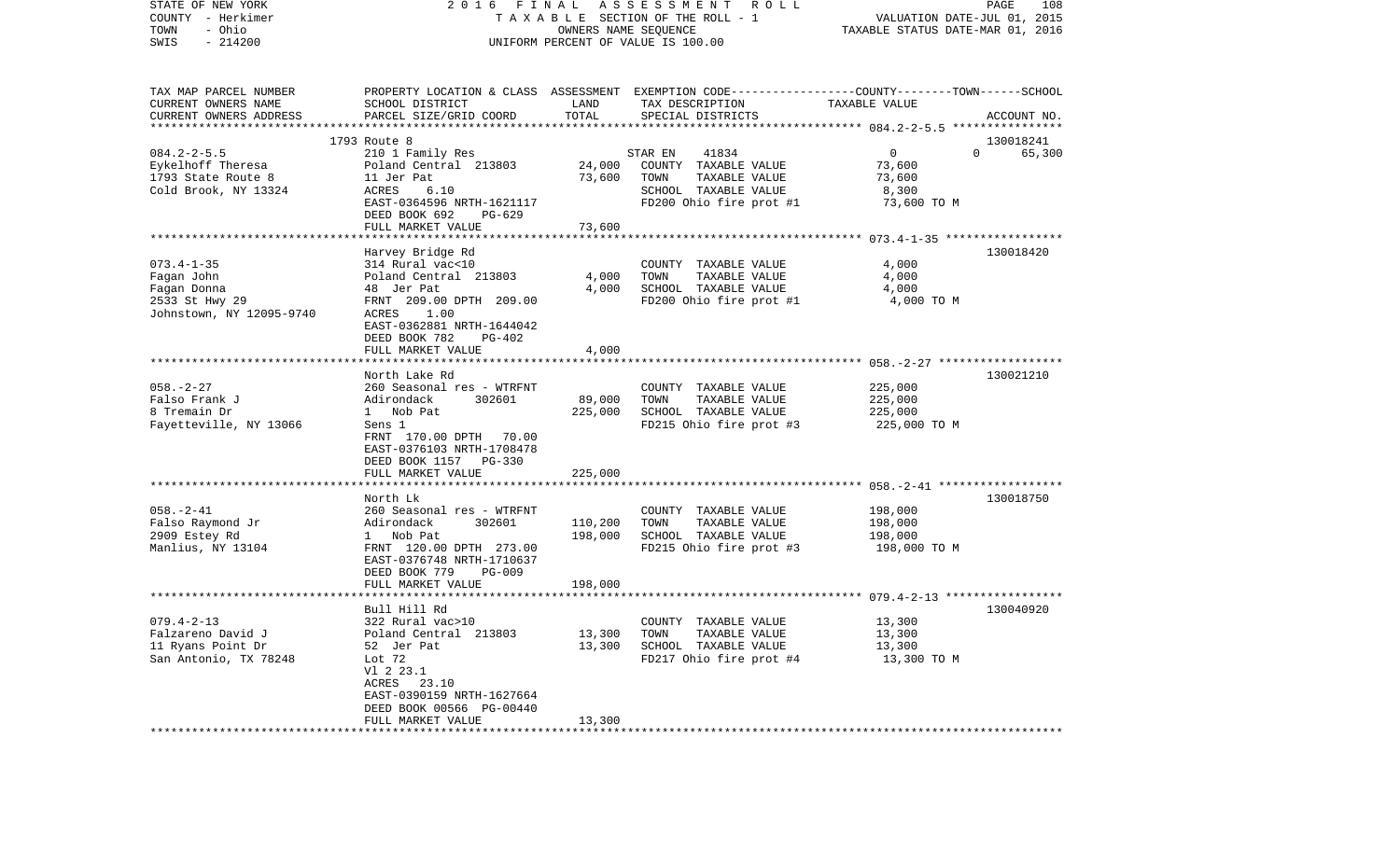| STATE OF NEW YORK<br>COUNTY - Herkimer<br>- Ohio<br>TOWN<br>$-214200$<br>SWIS                              |                                                                                                                                                                                                                 | OWNERS NAME SEQUENCE          | 2016 FINAL ASSESSMENT ROLL<br>TAXABLE SECTION OF THE ROLL - 1<br>UNIFORM PERCENT OF VALUE IS 100.00                                    | VALUATION DATE-JUL 01, 2015<br>TAXABLE STATUS DATE-MAR 01, 2016 | PAGE<br>109 |
|------------------------------------------------------------------------------------------------------------|-----------------------------------------------------------------------------------------------------------------------------------------------------------------------------------------------------------------|-------------------------------|----------------------------------------------------------------------------------------------------------------------------------------|-----------------------------------------------------------------|-------------|
| TAX MAP PARCEL NUMBER<br>CURRENT OWNERS NAME<br>CURRENT OWNERS ADDRESS                                     | SCHOOL DISTRICT<br>PARCEL SIZE/GRID COORD                                                                                                                                                                       | LAND<br>TOTAL                 | PROPERTY LOCATION & CLASS ASSESSMENT EXEMPTION CODE---------------COUNTY-------TOWN-----SCHOOL<br>TAX DESCRIPTION<br>SPECIAL DISTRICTS | TAXABLE VALUE                                                   | ACCOUNT NO. |
| $059. -1 - 83$<br>Famulari Anthony C<br>Adirondack League Club<br>480 Merlin Rd<br>Phoenixville, PA 19460  | Honnedaga Lk<br>260 Seasonal res - WTRFNT<br>Poland Central 213803<br>P32 Moose River<br>S Part<br>ACRES<br>5.00<br>EAST-0409701 NRTH-1702733<br>DEED BOOK 685<br>PG-462<br>FULL MARKET VALUE                   | 94,400<br>195,000<br>195,000  | COUNTY TAXABLE VALUE<br>TOWN<br>TAXABLE VALUE<br>SCHOOL TAXABLE VALUE<br>FD215 Ohio fire prot #3                                       | 195,000<br>195,000<br>195,000<br>195,000 TO M                   | 130006780   |
|                                                                                                            |                                                                                                                                                                                                                 |                               |                                                                                                                                        |                                                                 |             |
| $059. - 1 - 86$<br>Famulari Anthony C<br>Adirondack League Club<br>480 Merlin Rd<br>Phoenixville, PA 19460 | Honnedaga Lk<br>314 Rural vac<10<br>Poland Central 213803<br>R32 Moose River<br>S Part<br>6.20<br>ACRES<br>EAST-0410155 NRTH-1702160<br>DEED BOOK 685<br>PG-462<br>FULL MARKET VALUE                            | 6,200<br>6.200<br>6,200       | COUNTY TAXABLE VALUE<br>TAXABLE VALUE<br>TOWN<br>SCHOOL TAXABLE VALUE<br>FD215 Ohio fire prot #3                                       | 6,200<br>6,200<br>6,200<br>6,200 TO M                           | 130008520   |
|                                                                                                            |                                                                                                                                                                                                                 |                               |                                                                                                                                        |                                                                 | 130006930   |
| $059. - 1 - 78$<br>Famulari Peter Vincent<br>909 S Highland Ave<br>Los Angeles, CA 90036                   | Honnedaga Lk<br>260 Seasonal res - WTRFNT<br>Poland Central 213803<br>P34 Moose River<br>S <sub>2/3</sub><br>Sens 4<br>ACRES<br>8.70<br>EAST-0410694 NRTH-1703162<br>DEED BOOK 1348 PG-216<br>FULL MARKET VALUE | 138,500<br>490,000<br>490,000 | COUNTY TAXABLE VALUE<br>TOWN<br>TAXABLE VALUE<br>SCHOOL TAXABLE VALUE<br>FD215 Ohio fire prot #3                                       | 490,000<br>490,000<br>490,000<br>490,000 TO M                   |             |
|                                                                                                            |                                                                                                                                                                                                                 |                               |                                                                                                                                        |                                                                 |             |
| $059. - 1 - 79$<br>Famulari Peter Vincent<br>909 S Highland Ave<br>Los Angeles, CA 90036                   | Honnedaga Lk<br>314 Rural vac<10<br>Poland Central 213803<br>R34 Moose River<br>N <sub>1/3</sub><br>$P-Fr 2 2/3$<br>1.90<br>ACRES<br>EAST-0411262 NRTH-1702807<br>DEED BOOK 1348<br>PG-216<br>FULL MARKET VALUE | 1,900<br>1,900<br>1,900       | COUNTY TAXABLE VALUE<br>TAXABLE VALUE<br>TOWN<br>SCHOOL TAXABLE VALUE<br>FD215 Ohio fire prot #3                                       | 1,900<br>1,900<br>1,900<br>1,900 TO M                           | 130008640   |
| **********************                                                                                     |                                                                                                                                                                                                                 |                               |                                                                                                                                        |                                                                 |             |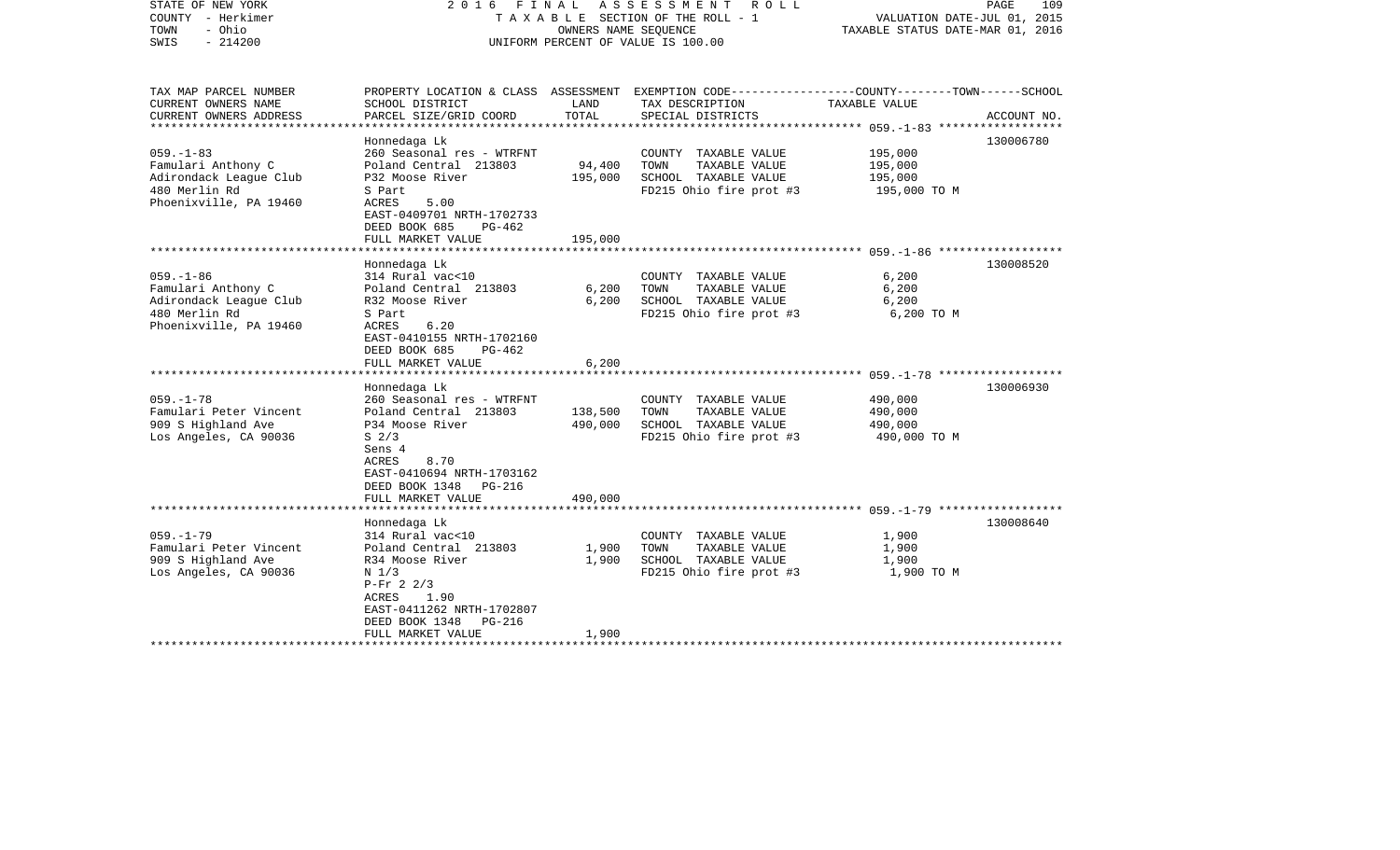| STATE OF NEW YORK<br>COUNTY - Herkimer<br>- Ohio<br>TOWN<br>$-214200$<br>SWIS | FINAL<br>2016                                                                                                                |        | A S S E S S M E N T<br>R O L L<br>TAXABLE SECTION OF THE ROLL - 1<br>OWNERS NAME SEOUENCE<br>UNIFORM PERCENT OF VALUE IS 100.00 | VALUATION DATE-JUL 01, 2015<br>TAXABLE STATUS DATE-MAR 01, 2016 | PAGE<br>110        |
|-------------------------------------------------------------------------------|------------------------------------------------------------------------------------------------------------------------------|--------|---------------------------------------------------------------------------------------------------------------------------------|-----------------------------------------------------------------|--------------------|
| TAX MAP PARCEL NUMBER<br>CURRENT OWNERS NAME                                  | SCHOOL DISTRICT                                                                                                              | LAND   | PROPERTY LOCATION & CLASS ASSESSMENT EXEMPTION CODE---------------COUNTY-------TOWN------SCHOOL<br>TAX DESCRIPTION              | TAXABLE VALUE                                                   |                    |
| CURRENT OWNERS ADDRESS                                                        | PARCEL SIZE/GRID COORD                                                                                                       | TOTAL  | SPECIAL DISTRICTS                                                                                                               |                                                                 | ACCOUNT NO.        |
| ***********************                                                       | Honnedaga Lk                                                                                                                 |        |                                                                                                                                 |                                                                 | 130008670          |
| $059. -1 - 80$                                                                | 314 Rural vac<10                                                                                                             |        | COUNTY TAXABLE VALUE                                                                                                            | 4,700                                                           |                    |
| Famulari Peter Vincent                                                        | Poland Central 213803                                                                                                        | 4,700  | TOWN<br>TAXABLE VALUE                                                                                                           | 4,700                                                           |                    |
| 909 S Highland Ave                                                            | R34 Moose River                                                                                                              | 4,700  | SCHOOL TAXABLE VALUE                                                                                                            | 4,700                                                           |                    |
| Los Angeles, CA 90036                                                         | S <sub>2/3</sub><br>$P-Fr$ 5 1/3<br>ACRES<br>4.70<br>EAST-0410998 NRTH-1702651<br>DEED BOOK 1348 PG-216<br>FULL MARKET VALUE | 4,700  | FD215 Ohio fire prot #3                                                                                                         | 4,700 TO M                                                      |                    |
|                                                                               |                                                                                                                              |        |                                                                                                                                 |                                                                 |                    |
|                                                                               | 2192 Route 8                                                                                                                 |        |                                                                                                                                 |                                                                 | 130060135.2        |
| $078.4 - 1 - 24.2$                                                            | 230 3 Family Res                                                                                                             |        | 41854<br>STAR B                                                                                                                 | $\mathbf 0$                                                     | $\Omega$<br>30,000 |
| Farber David W                                                                | Poland Central 213803                                                                                                        | 18,100 | COUNTY TAXABLE VALUE                                                                                                            | 53,000                                                          |                    |
| PO Box 25<br>Piseco, NY 12139                                                 | Lot 20 Jer Pat<br>R1 165A                                                                                                    | 53,000 | TAXABLE VALUE<br>TOWN<br>SCHOOL TAXABLE VALUE                                                                                   | 53,000<br>23,000                                                |                    |
|                                                                               | FRNT 450.40 DPTH                                                                                                             |        | FD200 Ohio fire prot #1                                                                                                         | 53,000 TO M                                                     |                    |
|                                                                               | ACRES<br>10.00 BANK<br>014<br>EAST-0366011 NRTH-1627782<br>DEED BOOK 1562<br>PG-752<br>FULL MARKET VALUE                     | 53,000 |                                                                                                                                 |                                                                 |                    |
|                                                                               |                                                                                                                              |        |                                                                                                                                 |                                                                 |                    |
|                                                                               | Conway Rd                                                                                                                    |        |                                                                                                                                 |                                                                 | 130020400          |
| $078.1 - 2 - 19.1$                                                            | 240 Rural res                                                                                                                |        | STAR B<br>41854                                                                                                                 | $\mathbf{0}$                                                    | $\Omega$<br>30,000 |
| Farley Anne Marie                                                             | Poland Central 213803                                                                                                        | 29,800 | COUNTY TAXABLE VALUE                                                                                                            | 60,000                                                          |                    |
| 279 Conway Rd                                                                 | Lot 18 Jer Pat                                                                                                               | 60,000 | TOWN<br>TAXABLE VALUE                                                                                                           | 60,000                                                          |                    |
| Cold Brook, NY 13324                                                          | ACRES 13.80<br>EAST-0356765 NRTH-1632977                                                                                     |        | SCHOOL TAXABLE VALUE<br>FD200 Ohio fire prot #1                                                                                 | 30,000<br>60,000 TO M                                           |                    |
|                                                                               | DEED BOOK 774<br>$PG-626$                                                                                                    |        |                                                                                                                                 |                                                                 |                    |
|                                                                               | FULL MARKET VALUE                                                                                                            | 60,000 |                                                                                                                                 |                                                                 |                    |
|                                                                               |                                                                                                                              |        |                                                                                                                                 |                                                                 |                    |
|                                                                               | Bull Hill Rd                                                                                                                 |        |                                                                                                                                 |                                                                 | 130009420          |
| $085.2 - 2 - 52$<br>Farrell Joseph M                                          | 210 1 Family Res<br>Poland Central 213803                                                                                    | 15,200 | STAR B<br>41854<br>COUNTY TAXABLE VALUE                                                                                         | $\mathbf 0$<br>90,600                                           | 30,000<br>$\Omega$ |
| 770 Bull Hill Rd                                                              | 22 Jer Pat                                                                                                                   | 90,600 | TOWN<br>TAXABLE VALUE                                                                                                           | 90,600                                                          |                    |
| Cold Brook, NY 13324                                                          | Gold Star Mother                                                                                                             |        | SCHOOL TAXABLE VALUE                                                                                                            | 60,600                                                          |                    |
|                                                                               | War time25%                                                                                                                  |        | FD210 Ohio fire prot #2                                                                                                         | 90,600 TO M                                                     |                    |
|                                                                               | FRNT 475.00 DPTH                                                                                                             |        |                                                                                                                                 |                                                                 |                    |
|                                                                               | 1.40<br>ACRES                                                                                                                |        |                                                                                                                                 |                                                                 |                    |
|                                                                               | EAST-0384575 NRTH-1616488                                                                                                    |        |                                                                                                                                 |                                                                 |                    |
|                                                                               | DEED BOOK 1351<br>PG-427                                                                                                     |        |                                                                                                                                 |                                                                 |                    |
|                                                                               | FULL MARKET VALUE                                                                                                            | 90,600 |                                                                                                                                 |                                                                 |                    |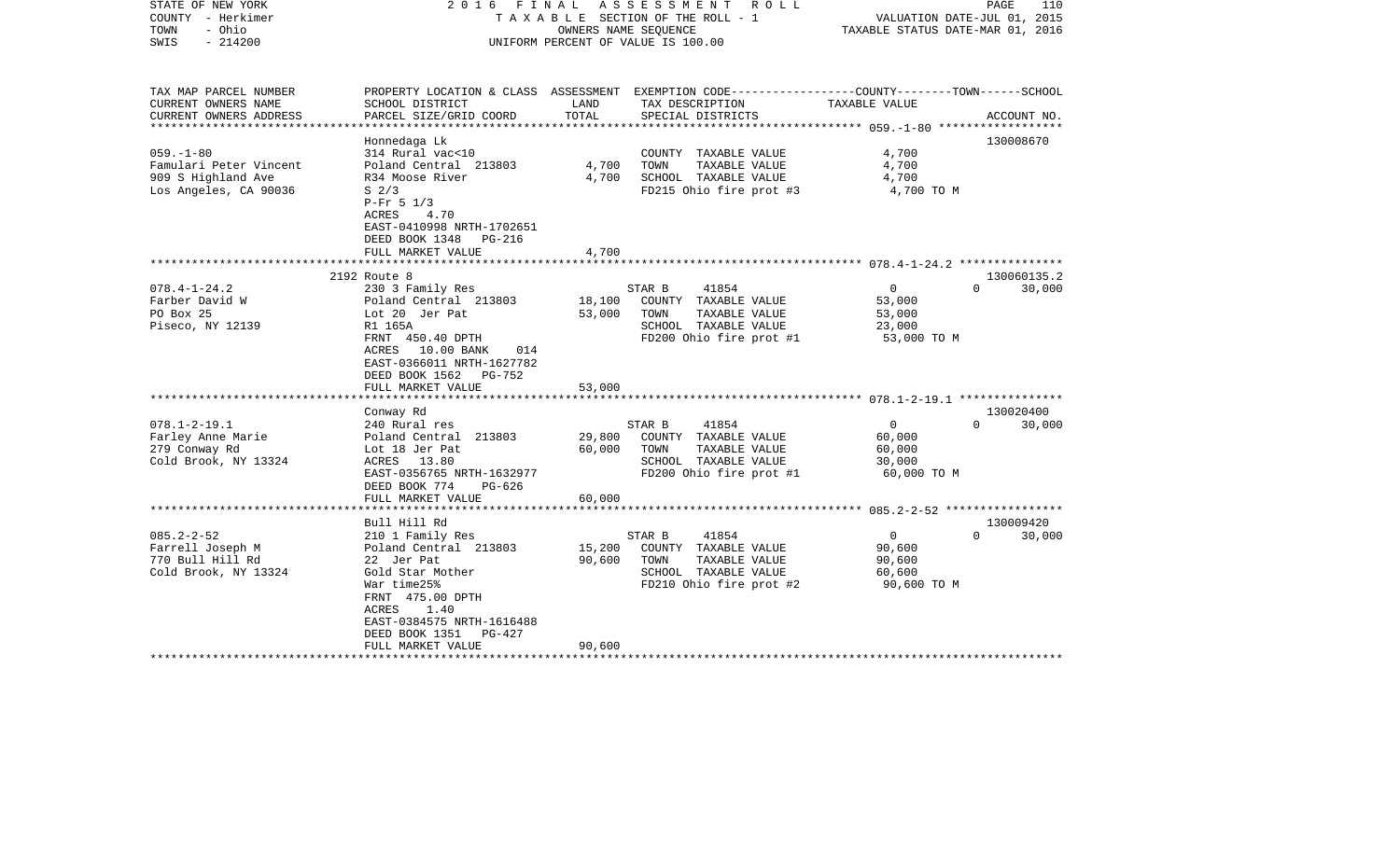| STATE OF NEW YORK         |                                    |                      | 2016 FINAL ASSESSMENT ROLL                                                                      |                                  | PAGE<br>111 |
|---------------------------|------------------------------------|----------------------|-------------------------------------------------------------------------------------------------|----------------------------------|-------------|
| COUNTY - Herkimer         |                                    |                      | TAXABLE SECTION OF THE ROLL - 1                                                                 | VALUATION DATE-JUL 01, 2015      |             |
| - Ohio<br>TOWN            |                                    | OWNERS NAME SEQUENCE |                                                                                                 | TAXABLE STATUS DATE-MAR 01, 2016 |             |
| $-214200$<br>SWIS         |                                    |                      | UNIFORM PERCENT OF VALUE IS 100.00                                                              |                                  |             |
|                           |                                    |                      |                                                                                                 |                                  |             |
|                           |                                    |                      |                                                                                                 |                                  |             |
| TAX MAP PARCEL NUMBER     |                                    |                      | PROPERTY LOCATION & CLASS ASSESSMENT EXEMPTION CODE---------------COUNTY-------TOWN------SCHOOL |                                  |             |
| CURRENT OWNERS NAME       | SCHOOL DISTRICT                    | LAND                 | TAX DESCRIPTION                                                                                 | TAXABLE VALUE                    |             |
| CURRENT OWNERS ADDRESS    | PARCEL SIZE/GRID COORD             | TOTAL                | SPECIAL DISTRICTS                                                                               |                                  | ACCOUNT NO. |
| ************************* |                                    |                      |                                                                                                 |                                  |             |
|                           | Keller Rd                          |                      |                                                                                                 |                                  | 130025830.2 |
| $085.1 - 1 - 40.2$        | 910 Priv forest                    |                      | COUNTY TAXABLE VALUE                                                                            | 10,000                           |             |
| Fashner Lowell D          | Poland Central 213803              | 10,000               | TOWN<br>TAXABLE VALUE                                                                           | 10,000                           |             |
| Fashner Sondra J          | 22 Jer Pat                         | 10,000               | SCHOOL TAXABLE VALUE                                                                            | 10,000                           |             |
| 3447 Byrket Rd            | ACRES 19.50                        |                      | FD210 Ohio fire prot #2                                                                         | 10,000 TO M                      |             |
| Greenville, OH 45331      | EAST-0381457 NRTH-1616177          |                      |                                                                                                 |                                  |             |
|                           | DEED BOOK 1578 PG-869              |                      |                                                                                                 |                                  |             |
|                           | FULL MARKET VALUE                  | 10,000               |                                                                                                 |                                  |             |
|                           |                                    |                      |                                                                                                 |                                  |             |
|                           | Keller Rd                          |                      |                                                                                                 |                                  | 130043800   |
| $085.3 - 3 - 1$           | 314 Rural vac<10                   |                      | COUNTY TAXABLE VALUE                                                                            | 3,600                            |             |
| Fashner Lowell D          | Poland Central 213803              | 3,600                | TAXABLE VALUE<br>TOWN                                                                           | 3,600                            |             |
| Fashner Sondra J          | 9 Jer Pat                          | 3,600                | SCHOOL TAXABLE VALUE                                                                            | 3,600                            |             |
| 3447 Byrket Rd            | ACRES<br>1.30                      |                      | FD210 Ohio fire prot #2                                                                         | 3,600 TO M                       |             |
| Greenville, OH 45331      | EAST-0381203 NRTH-1616038          |                      |                                                                                                 |                                  |             |
|                           | DEED BOOK 1578 PG-869              |                      |                                                                                                 |                                  |             |
|                           | FULL MARKET VALUE                  | 3,600                |                                                                                                 |                                  |             |
|                           |                                    |                      |                                                                                                 |                                  |             |
|                           | 211 Keller Rd                      |                      |                                                                                                 |                                  | 130025860   |
| $085.3 - 3 - 2$           | 210 1 Family Res                   |                      | COUNTY TAXABLE VALUE                                                                            | 138,500                          |             |
| Fashner Lowell D          | Poland Central 213803              | 26,300               | TAXABLE VALUE<br>TOWN                                                                           | 138,500                          |             |
| Fashner Sondra J          | 9 Jer Pat                          | 138,500              | SCHOOL TAXABLE VALUE                                                                            | 138,500                          |             |
|                           |                                    |                      |                                                                                                 |                                  |             |
| 3447 Byrket Rd            | Sens 8                             |                      | FD210 Ohio fire prot #2                                                                         | 138,500 TO M                     |             |
| Greenville, OH 45331      | FRNT<br>50.00 DPTH<br>9.20         |                      |                                                                                                 |                                  |             |
|                           | ACRES<br>EAST-0380958 NRTH-1615960 |                      |                                                                                                 |                                  |             |
|                           |                                    |                      |                                                                                                 |                                  |             |
|                           | DEED BOOK 1578<br>PG-869           |                      |                                                                                                 |                                  |             |
|                           | FULL MARKET VALUE                  | 138,500              |                                                                                                 |                                  |             |
|                           |                                    |                      |                                                                                                 |                                  |             |
|                           | Christman Rd                       |                      |                                                                                                 |                                  | 130018900   |
| $079.3 - 1 - 24$          | 322 Rural vac>10                   |                      | COUNTY TAXABLE VALUE                                                                            | 9,500                            |             |
| Faver Willis R            | Poland Central 213803              | 9,500                | TOWN<br>TAXABLE VALUE                                                                           | 9,500                            |             |
| Longstaff Jane            | 42 Jer Pat                         | 9,500                | SCHOOL TAXABLE VALUE                                                                            | 9,500                            |             |
| 208 Bethany Village       | Lot 3                              |                      | FD200 Ohio fire prot #1                                                                         | 9,500 TO M                       |             |
| West Coxsackie, NY 12192  | ACRES 16.60                        |                      |                                                                                                 |                                  |             |
|                           | EAST-0379631 NRTH-1627455          |                      |                                                                                                 |                                  |             |
|                           | DEED BOOK 1556<br>PG-609           |                      |                                                                                                 |                                  |             |
|                           | FULL MARKET VALUE                  | 9,500                |                                                                                                 |                                  |             |
|                           |                                    |                      |                                                                                                 |                                  |             |
|                           | Route 8                            |                      |                                                                                                 |                                  | 130010740   |
| $070.4 - 1 - 22$          | 210 1 Family Res - WTRFNT          |                      | COUNTY TAXABLE VALUE                                                                            | 95,000                           |             |
| Fedorova Elmira           | Poland Central 213803              | 26,800               | TOWN<br>TAXABLE VALUE                                                                           | 95,000                           |             |
| PO Box 277                | 75 Rem Pat                         | 95,000               | SCHOOL TAXABLE VALUE                                                                            | 95,000                           |             |
| Cold Brook, NY 13324      | Sub 4 Rt 8                         |                      | FD200 Ohio fire prot #1                                                                         | 95,000 TO M                      |             |
|                           | Also Part Of 70.4-1-43             |                      |                                                                                                 |                                  |             |
|                           | ACRES 12.60                        |                      |                                                                                                 |                                  |             |
|                           | EAST-0387640 NRTH-1657654          |                      |                                                                                                 |                                  |             |
|                           | DEED BOOK 1292<br>PG-987           |                      |                                                                                                 |                                  |             |
|                           | FULL MARKET VALUE                  | 95,000               |                                                                                                 |                                  |             |
|                           |                                    |                      |                                                                                                 |                                  |             |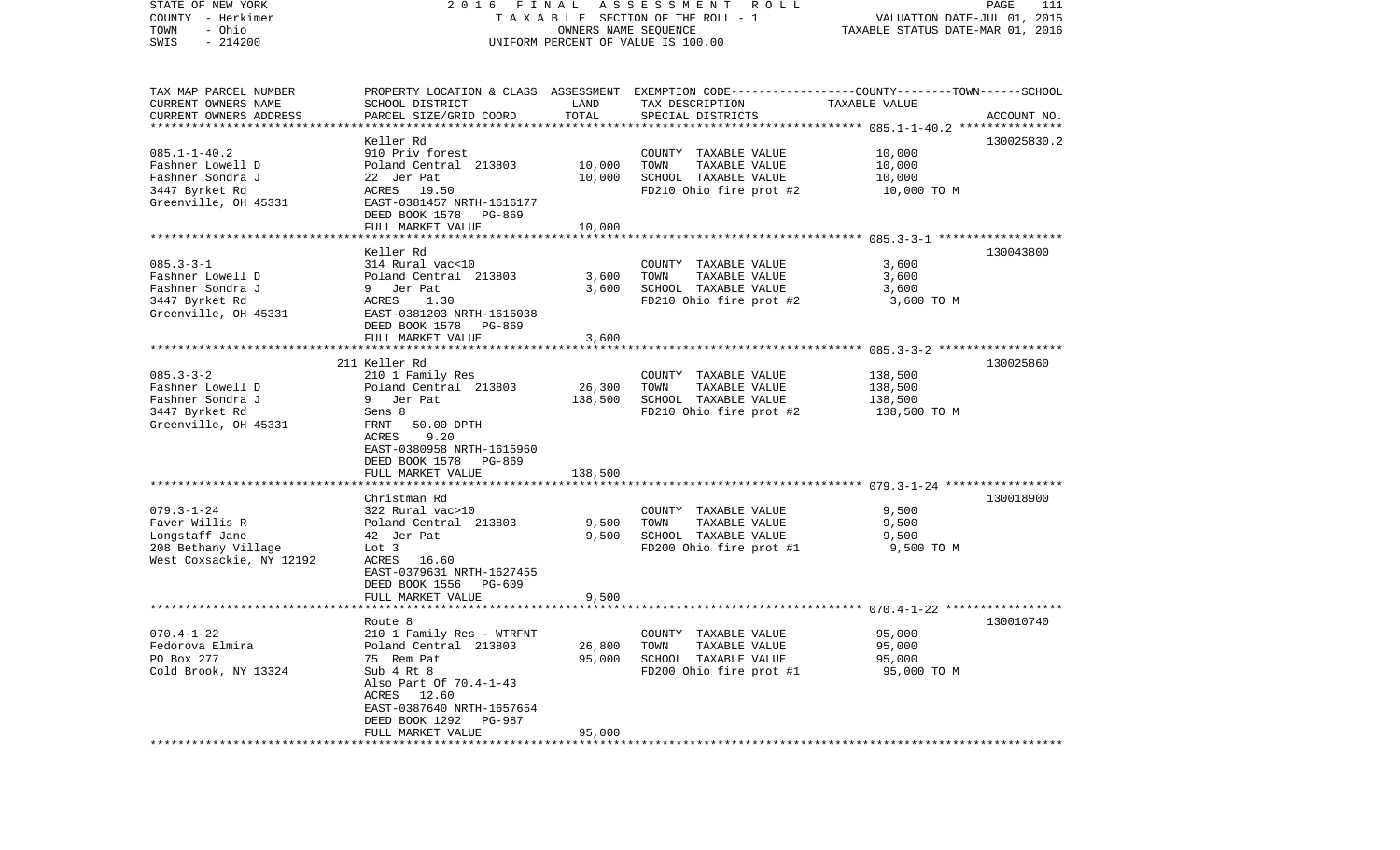| STATE OF NEW YORK<br>FINAL<br>2016<br>COUNTY - Herkimer<br>T A X A B L E SECTION OF THE ROLL - 1<br>- Ohio<br>TOWN<br>OWNERS NAME SEQUENCE<br>$-214200$<br>UNIFORM PERCENT OF VALUE IS 100.00<br>SWIS |                                                      |               | ASSESSMENT ROLL                                                                                  | PAGE<br>112<br>VALUATION DATE-JUL 01, 2015<br>TAXABLE STATUS DATE-MAR 01, 2016 |             |  |
|-------------------------------------------------------------------------------------------------------------------------------------------------------------------------------------------------------|------------------------------------------------------|---------------|--------------------------------------------------------------------------------------------------|--------------------------------------------------------------------------------|-------------|--|
| TAX MAP PARCEL NUMBER                                                                                                                                                                                 |                                                      |               | PROPERTY LOCATION & CLASS ASSESSMENT EXEMPTION CODE----------------COUNTY-------TOWN------SCHOOL |                                                                                |             |  |
| CURRENT OWNERS NAME<br>CURRENT OWNERS ADDRESS<br>************************                                                                                                                             | SCHOOL DISTRICT<br>PARCEL SIZE/GRID COORD            | LAND<br>TOTAL | TAX DESCRIPTION<br>SPECIAL DISTRICTS                                                             | TAXABLE VALUE                                                                  | ACCOUNT NO. |  |
|                                                                                                                                                                                                       | Tea Cup St                                           |               |                                                                                                  |                                                                                | 130022620   |  |
| $085.1 - 1 - 9$                                                                                                                                                                                       | 260 Seasonal res                                     |               | COUNTY TAXABLE VALUE                                                                             | 107,400                                                                        |             |  |
| Feldman Robert                                                                                                                                                                                        | Poland Central 213803                                | 81,400        | TAXABLE VALUE<br>TOWN                                                                            | 107,400                                                                        |             |  |
| Feldman Phyllis                                                                                                                                                                                       | 10 Jer Pat                                           | 107,400       | SCHOOL TAXABLE VALUE                                                                             | 107,400                                                                        |             |  |
| 6982 County Highway 18                                                                                                                                                                                | ACRES 106.50                                         |               | FD210 Ohio fire prot #2                                                                          | 107,400 TO M                                                                   |             |  |
| West Winfield, NY 13491                                                                                                                                                                               | EAST-0377191 NRTH-1618746                            |               |                                                                                                  |                                                                                |             |  |
|                                                                                                                                                                                                       | DEED BOOK 777<br>PG-333                              |               |                                                                                                  |                                                                                |             |  |
|                                                                                                                                                                                                       | FULL MARKET VALUE                                    | 107,400       |                                                                                                  |                                                                                |             |  |
|                                                                                                                                                                                                       | 657 Gray Wilmurt Rd                                  |               |                                                                                                  |                                                                                | 130011970   |  |
| $078.4 - 1 - 31$                                                                                                                                                                                      | 260 Seasonal res                                     |               | COUNTY TAXABLE VALUE                                                                             | 174,500                                                                        |             |  |
| Felicio Alvaro Teodosio                                                                                                                                                                               | Poland Central 213803                                | 139,500       | TAXABLE VALUE<br>TOWN                                                                            | 174,500                                                                        |             |  |
| Joao F , Felicio Alvard G                                                                                                                                                                             | 20 Jer Pat                                           | 174,500       | SCHOOL TAXABLE VALUE                                                                             | 174,500                                                                        |             |  |
| 169 McWhorter St                                                                                                                                                                                      | V12 191A                                             |               | FD200 Ohio fire prot #1                                                                          | 174,500 TO M                                                                   |             |  |
| Newark, NJ 07105                                                                                                                                                                                      | ACRES 211.60                                         |               |                                                                                                  |                                                                                |             |  |
|                                                                                                                                                                                                       | EAST-0371057 NRTH-1626403                            |               |                                                                                                  |                                                                                |             |  |
|                                                                                                                                                                                                       | DEED BOOK 1219 PG-93                                 |               |                                                                                                  |                                                                                |             |  |
|                                                                                                                                                                                                       | FULL MARKET VALUE                                    | 174,500       |                                                                                                  |                                                                                |             |  |
|                                                                                                                                                                                                       |                                                      |               |                                                                                                  |                                                                                |             |  |
| $073.2 - 2 - 3$                                                                                                                                                                                       | Route 8<br>322 Rural vac>10                          |               | COUNTY TAXABLE VALUE                                                                             | 18,200                                                                         | 130038730   |  |
| Fernandez Christina M                                                                                                                                                                                 | Poland Central 213803                                | 18,200        | TAXABLE VALUE<br>TOWN                                                                            | 18,200                                                                         |             |  |
| 1611 84th St                                                                                                                                                                                          | 78 Jer Pat                                           | 18,200        | SCHOOL TAXABLE VALUE                                                                             | 18,200                                                                         |             |  |
| North Bergen, NJ 07047                                                                                                                                                                                | Hughes                                               |               | FD200 Ohio fire prot #1                                                                          | 18,200 TO M                                                                    |             |  |
|                                                                                                                                                                                                       | ACRES 15.10                                          |               |                                                                                                  |                                                                                |             |  |
|                                                                                                                                                                                                       | EAST-0366045 NRTH-1648777                            |               |                                                                                                  |                                                                                |             |  |
|                                                                                                                                                                                                       | DEED BOOK 1223<br>PG-607                             |               |                                                                                                  |                                                                                |             |  |
|                                                                                                                                                                                                       | FULL MARKET VALUE                                    | 18,200        |                                                                                                  |                                                                                |             |  |
|                                                                                                                                                                                                       | ***********************                              |               |                                                                                                  |                                                                                |             |  |
|                                                                                                                                                                                                       | Farr Rd                                              |               |                                                                                                  |                                                                                | 130041970   |  |
| $065. -1 - 13$                                                                                                                                                                                        | 260 Seasonal res                                     |               | COUNTY TAXABLE VALUE                                                                             | 45,000                                                                         |             |  |
| Ferris Salem                                                                                                                                                                                          | Adirondack<br>302601                                 | 35,000        | TOWN<br>TAXABLE VALUE                                                                            | 45,000                                                                         |             |  |
| 147 Village Ln                                                                                                                                                                                        | 25 Minuse                                            | 45,000        | SCHOOL TAXABLE VALUE                                                                             | 45,000                                                                         |             |  |
| Daytona Beach, FL 32119                                                                                                                                                                               | N Wilmust<br>ACRES 50.00                             |               | FD215 Ohio fire prot #3                                                                          | 45,000 TO M                                                                    |             |  |
|                                                                                                                                                                                                       | EAST-0358587 NRTH-1689444                            |               |                                                                                                  |                                                                                |             |  |
|                                                                                                                                                                                                       | DEED BOOK 00635 PG-00195                             |               |                                                                                                  |                                                                                |             |  |
|                                                                                                                                                                                                       | FULL MARKET VALUE                                    | 45,000        |                                                                                                  |                                                                                |             |  |
|                                                                                                                                                                                                       |                                                      |               |                                                                                                  |                                                                                |             |  |
|                                                                                                                                                                                                       | South Lake Rd                                        |               |                                                                                                  |                                                                                | 130040410   |  |
| $058. - 2 - 63$                                                                                                                                                                                       | 260 Seasonal res - WTRFNT                            |               | COUNTY TAXABLE VALUE                                                                             | 222,200                                                                        |             |  |
| Fields Lisa J                                                                                                                                                                                         | Adirondack<br>302601                                 | 126,400       | TOWN<br>TAXABLE VALUE                                                                            | 222,200                                                                        |             |  |
| Attn: Fields Janice                                                                                                                                                                                   | Nob Pat<br>$\mathbf{1}$                              | 222,200       | SCHOOL TAXABLE VALUE                                                                             | 222,200                                                                        |             |  |
| 8075 South Gifford Hill Rd                                                                                                                                                                            | FRNT 110.10 DPTH 291.50                              |               | FD215 Ohio fire prot #3                                                                          | 222,200 TO M                                                                   |             |  |
| Holland Patent, NY 13354                                                                                                                                                                              | ACRES<br>1.29                                        |               |                                                                                                  |                                                                                |             |  |
|                                                                                                                                                                                                       | EAST-0385502 NRTH-1705296<br>DEED BOOK 891<br>PG-381 |               |                                                                                                  |                                                                                |             |  |
|                                                                                                                                                                                                       | FULL MARKET VALUE                                    | 222,200       |                                                                                                  |                                                                                |             |  |
|                                                                                                                                                                                                       |                                                      |               |                                                                                                  |                                                                                |             |  |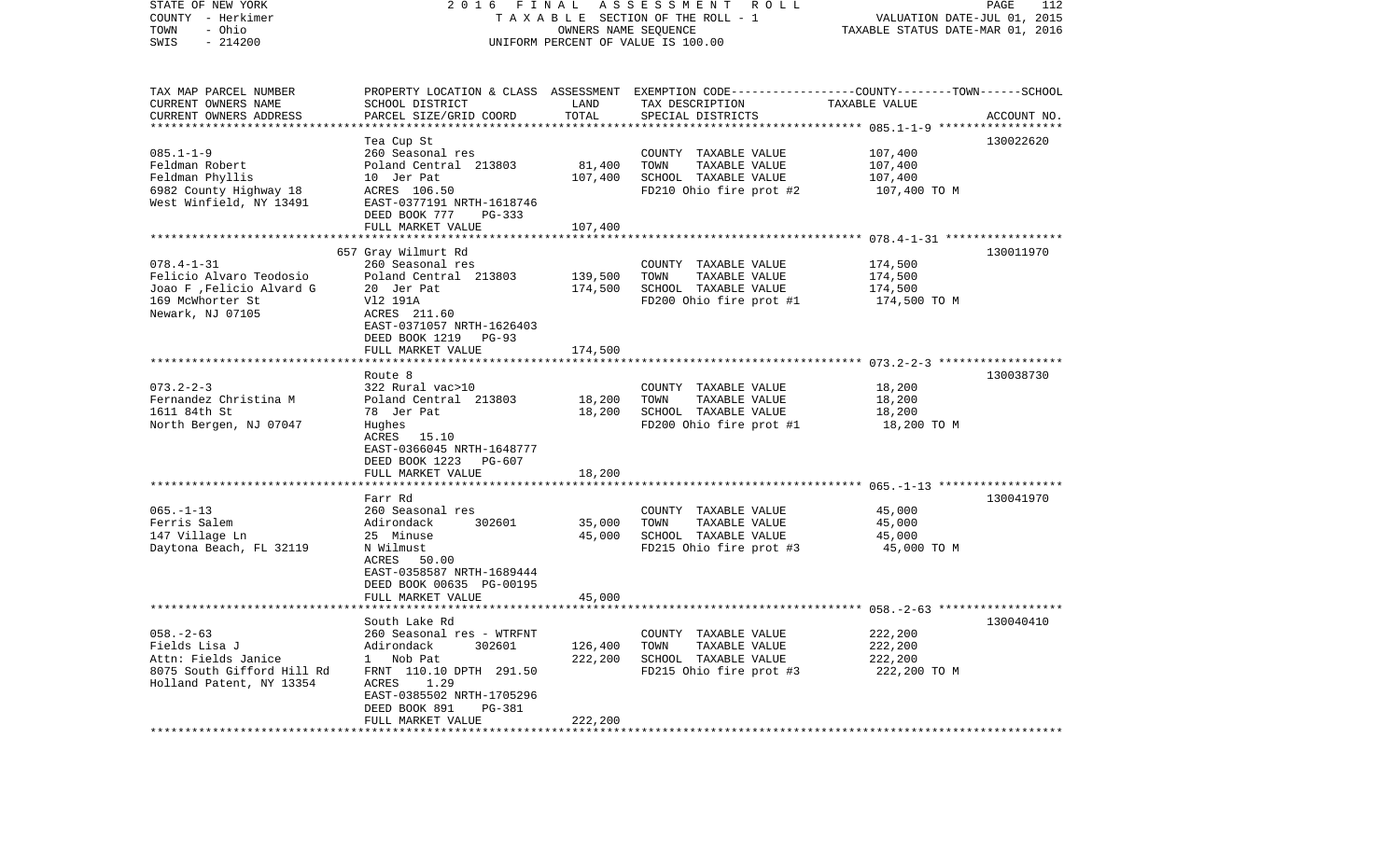| STATE OF NEW YORK<br>COUNTY - Herkimer<br>TOWN<br>- Ohio<br>$-214200$<br>SWIS | 2016 FINAL                                |         | ASSESSMENT ROLL<br>TAXABLE SECTION OF THE ROLL - 1<br>OWNERS NAME SEOUENCE<br>UNIFORM PERCENT OF VALUE IS 100.00    | VALUATION DATE-JUL 01, 2015<br>TAXABLE STATUS DATE-MAR 01, 2016 | PAGE<br>113 |
|-------------------------------------------------------------------------------|-------------------------------------------|---------|---------------------------------------------------------------------------------------------------------------------|-----------------------------------------------------------------|-------------|
| TAX MAP PARCEL NUMBER<br>CURRENT OWNERS NAME                                  | SCHOOL DISTRICT                           | LAND    | PROPERTY LOCATION & CLASS ASSESSMENT EXEMPTION CODE----------------COUNTY-------TOWN------SCHOOL<br>TAX DESCRIPTION | TAXABLE VALUE                                                   |             |
| CURRENT OWNERS ADDRESS<br>**********************                              | PARCEL SIZE/GRID COORD                    | TOTAL   | SPECIAL DISTRICTS                                                                                                   |                                                                 | ACCOUNT NO. |
|                                                                               | Cummings Rd                               |         |                                                                                                                     |                                                                 | 130010530   |
| $078.1 - 2 - 6$                                                               | 322 Rural vac>10                          |         | COUNTY TAXABLE VALUE                                                                                                | 29,000                                                          |             |
| Finch Larry                                                                   | Poland Central 213803                     | 29,000  | TOWN<br>TAXABLE VALUE                                                                                               | 29,000                                                          |             |
| Finch Liane                                                                   | 45 Jer Pat                                | 29,000  | SCHOOL TAXABLE VALUE                                                                                                | 29,000                                                          |             |
| 583 Beecher Rd                                                                | Map Sm 264                                |         | FD200 Ohio fire prot #1                                                                                             | 29,000 TO M                                                     |             |
| Poland, NY 13431                                                              | $P-Fr$ 30                                 |         |                                                                                                                     |                                                                 |             |
|                                                                               | ACRES 30.90                               |         |                                                                                                                     |                                                                 |             |
|                                                                               | EAST-0358954 NRTH-1640608                 |         |                                                                                                                     |                                                                 |             |
|                                                                               | DEED BOOK 00657 PG-00946                  |         |                                                                                                                     |                                                                 |             |
|                                                                               | FULL MARKET VALUE                         | 29,000  |                                                                                                                     |                                                                 |             |
|                                                                               | Mill Creek Lk                             |         |                                                                                                                     |                                                                 | 130019200   |
| $070. - 1 - 14$                                                               | 260 Seasonal res - WTRFNT                 |         | COUNTY TAXABLE VALUE                                                                                                | 14,400                                                          |             |
| Firley Joseph J                                                               | Poland Central 213803                     | 9,400   | TOWN<br>TAXABLE VALUE                                                                                               | 14,400                                                          |             |
| Mill St                                                                       | 112 Nob Pat                               | 14,400  | SCHOOL TAXABLE VALUE                                                                                                | 14,400                                                          |             |
| PO Box 4                                                                      | Mill Creek                                |         | FD217 Ohio fire prot #4                                                                                             | 14,400 TO M                                                     |             |
| Stittville, NY 13469                                                          | Sens 4.1                                  |         |                                                                                                                     |                                                                 |             |
|                                                                               | ACRES<br>5.10                             |         |                                                                                                                     |                                                                 |             |
|                                                                               | EAST-0388916 NRTH-1668884                 |         |                                                                                                                     |                                                                 |             |
|                                                                               | DEED BOOK 807<br>$PG-330$                 |         |                                                                                                                     |                                                                 |             |
|                                                                               | FULL MARKET VALUE                         | 14,400  |                                                                                                                     |                                                                 |             |
|                                                                               | Honnedaga Lk                              |         |                                                                                                                     |                                                                 | 130005701   |
| $059. - 1 - 46$                                                               | 260 Seasonal res - WTRFNT                 |         | COUNTY TAXABLE VALUE                                                                                                | 167,000                                                         |             |
| Fischer C. Stewart                                                            | Poland Central 213803                     | 89,400  | TAXABLE VALUE<br>TOWN                                                                                               | 167,000                                                         |             |
| 489 Stewart Dr                                                                | P <sub>4</sub>                            | 167,000 | SCHOOL TAXABLE VALUE                                                                                                | 167,000                                                         |             |
| West Chester, PA 19380                                                        | Seas<br>5A                                |         | FD215 Ohio fire prot #3                                                                                             | 167,000 TO M                                                    |             |
|                                                                               | 3.80<br>ACRES                             |         |                                                                                                                     |                                                                 |             |
|                                                                               | EAST-0409955 NRTH-1709473                 |         |                                                                                                                     |                                                                 |             |
|                                                                               | DEED BOOK 1116<br>$PG-96$                 |         |                                                                                                                     |                                                                 |             |
|                                                                               | FULL MARKET VALUE                         | 167,000 |                                                                                                                     |                                                                 |             |
|                                                                               |                                           |         |                                                                                                                     |                                                                 |             |
|                                                                               | Honnedaga Lk                              |         |                                                                                                                     |                                                                 | 130007380   |
| $059. - 1 - 50$<br>Fischer C. Stewart                                         | 314 Rural vac<10<br>Poland Central 213803 | 5,000   | COUNTY TAXABLE VALUE<br>TOWN<br>TAXABLE VALUE                                                                       | 5,000<br>5,000                                                  |             |
| 489 Stewart Dr                                                                | R3 Moose River                            | 5,000   | SCHOOL TAXABLE VALUE                                                                                                | 5,000                                                           |             |
| West Chester, PA 19380                                                        | N Part                                    |         | FD215 Ohio fire prot #3                                                                                             | 5,000 TO M                                                      |             |
|                                                                               | $P-Fr$ 5                                  |         |                                                                                                                     |                                                                 |             |
|                                                                               | 5.00<br>ACRES                             |         |                                                                                                                     |                                                                 |             |
|                                                                               | EAST-0410581 NRTH-1709024                 |         |                                                                                                                     |                                                                 |             |
|                                                                               | DEED BOOK 1116<br>PG-96                   |         |                                                                                                                     |                                                                 |             |
|                                                                               | FULL MARKET VALUE                         | 5,000   |                                                                                                                     |                                                                 |             |
|                                                                               |                                           |         |                                                                                                                     |                                                                 |             |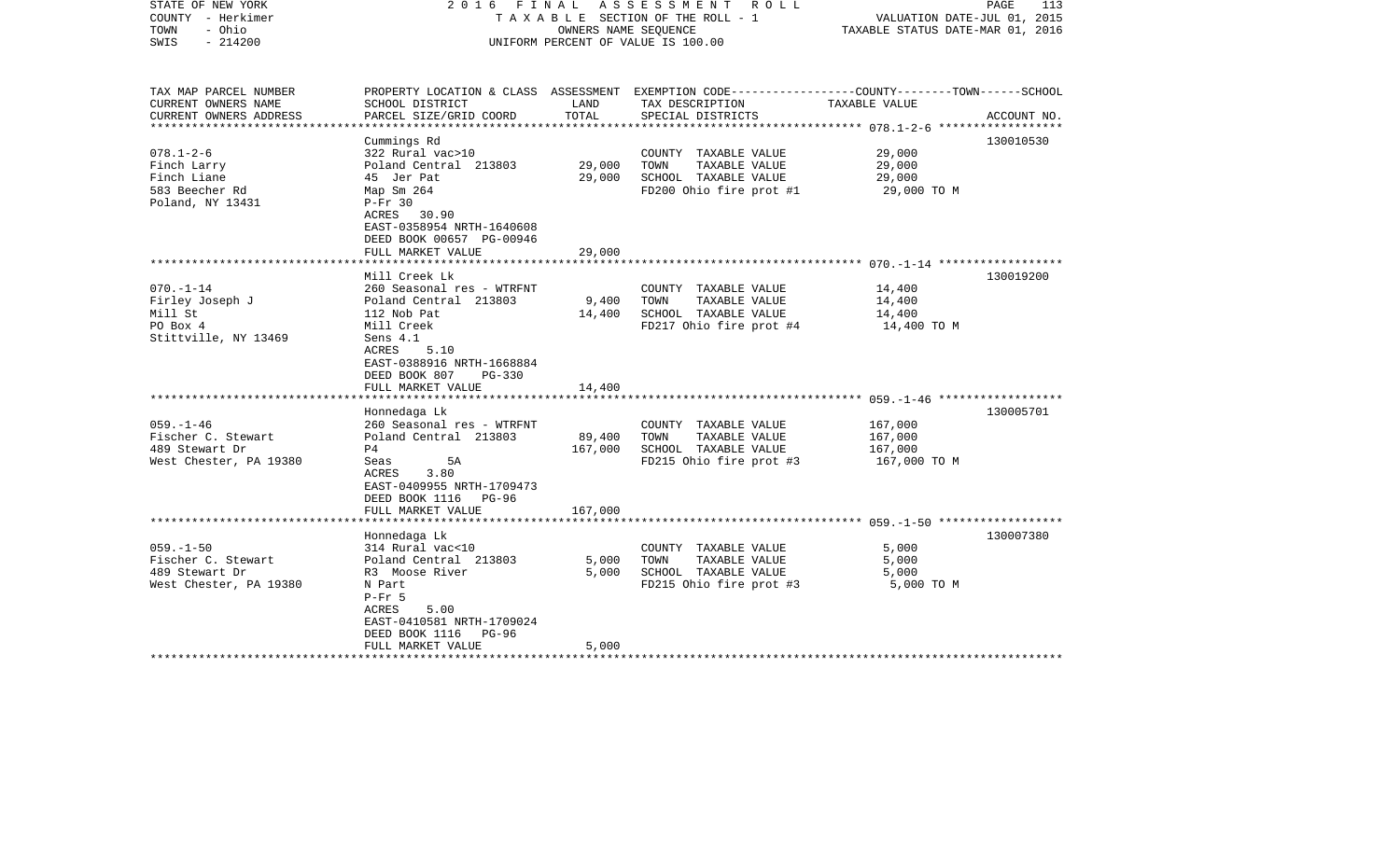| STATE OF NEW YORK<br>COUNTY - Herkimer<br>- Ohio<br>TOWN<br>SWIS<br>$-214200$                                                                                                                                    | 2016 FINAL ASSESSMENT<br>R O L L<br>TAXABLE SECTION OF THE ROLL - 1<br>OWNERS NAME SEOUENCE<br>UNIFORM PERCENT OF VALUE IS 100.00                                                                                                                                                                                                                                                                           |                                              |                                                                                                                                                                                                      | PAGE<br>114<br>VALUATION DATE-JUL 01, 2015<br>TAXABLE STATUS DATE-MAR 01, 2016     |                        |
|------------------------------------------------------------------------------------------------------------------------------------------------------------------------------------------------------------------|-------------------------------------------------------------------------------------------------------------------------------------------------------------------------------------------------------------------------------------------------------------------------------------------------------------------------------------------------------------------------------------------------------------|----------------------------------------------|------------------------------------------------------------------------------------------------------------------------------------------------------------------------------------------------------|------------------------------------------------------------------------------------|------------------------|
| TAX MAP PARCEL NUMBER<br>CURRENT OWNERS NAME                                                                                                                                                                     | SCHOOL DISTRICT                                                                                                                                                                                                                                                                                                                                                                                             | LAND                                         | PROPERTY LOCATION & CLASS ASSESSMENT EXEMPTION CODE---------------COUNTY-------TOWN------SCHOOL<br>TAX DESCRIPTION                                                                                   | TAXABLE VALUE                                                                      |                        |
| CURRENT OWNERS ADDRESS                                                                                                                                                                                           | PARCEL SIZE/GRID COORD                                                                                                                                                                                                                                                                                                                                                                                      | TOTAL                                        | SPECIAL DISTRICTS                                                                                                                                                                                    |                                                                                    | ACCOUNT NO.            |
| $059. -1 - 45$<br>Fischer Charles S<br>Adirondack League Club<br>489 Stewart Dr<br>West Chester, PA 19380                                                                                                        | Honnedaga Lk<br>314 Rural vac<10<br>Poland Central 213803<br>R4 Moose River<br>$P-Fr$ 5<br>ACRES<br>3.50<br>EAST-0410405 NRTH-1709580<br>DEED BOOK 681<br>$PG-410$                                                                                                                                                                                                                                          | 3,500<br>3,500                               | COUNTY TAXABLE VALUE<br>TOWN<br>TAXABLE VALUE<br>SCHOOL TAXABLE VALUE<br>FD215 Ohio fire prot #3                                                                                                     | 3.500<br>3,500<br>3,500<br>3,500 TO M                                              | 130007440              |
|                                                                                                                                                                                                                  | FULL MARKET VALUE                                                                                                                                                                                                                                                                                                                                                                                           | 3,500                                        |                                                                                                                                                                                                      |                                                                                    |                        |
| $059. - 1 - 49$<br>Fischer Charles S<br>Adirondack League Club<br>489 Stewart Dr Rd<br>West Chester, PA 19380<br>$073.2 - 1 - 29$<br>Fisher Family Trust<br>Fisher Robert W<br>7210 Bunal Blvd<br>Rome, NY 13440 | Honnedaga Lk<br>314 Rural vac<10 - WTRFNT<br>Poland Central 213803<br>P3 Moose River<br>N Part<br>$P-Fr 4$<br>4.00<br>ACRES<br>EAST-0410063 NRTH-1708892<br>DEED BOOK 681<br>PG-410<br>FULL MARKET VALUE<br>Hooper Dooper Rd<br>314 Rural vac<10<br>Poland Central 213803<br>Lot 63 Rem P<br>V1 2<br>1.50A<br>FRNT 170.00 DPTH 340.00<br>ACRES<br>0.98<br>EAST-0370755 NRTH-1654813<br>DEED BOOK 1550 PG-19 | 76,900<br>76,900<br>76,900<br>2,900<br>2,900 | COUNTY TAXABLE VALUE<br>TAXABLE VALUE<br>TOWN<br>SCHOOL TAXABLE VALUE<br>FD215 Ohio fire prot #3<br>COUNTY TAXABLE VALUE<br>TOWN<br>TAXABLE VALUE<br>SCHOOL TAXABLE VALUE<br>FD200 Ohio fire prot #1 | 76,900<br>76,900<br>76,900<br>76,900 ТО М<br>2,900<br>2,900<br>2,900<br>2,900 TO M | 130005640<br>130060165 |
|                                                                                                                                                                                                                  | FULL MARKET VALUE                                                                                                                                                                                                                                                                                                                                                                                           | 2,900                                        |                                                                                                                                                                                                      |                                                                                    |                        |
| $074.3 - 1 - 10.2$<br>Fisk Patricia D<br>Kindberg Carl<br>250 Flynt St<br>Palmer, MA 01069                                                                                                                       | 835 Figert Rd<br>312 Vac w/imprv<br>Poland Central 213803<br>77 Jer Pat<br>FRNT 779.00 DPTH<br>ACRES 18.20<br>EAST-0373796 NRTH-1646537<br>DEED BOOK 1448<br>PG-696<br>FULL MARKET VALUE                                                                                                                                                                                                                    | 26,300<br>55,000<br>55,000                   | COUNTY TAXABLE VALUE<br>TOWN<br>TAXABLE VALUE<br>SCHOOL TAXABLE VALUE<br>FD200 Ohio fire prot #1                                                                                                     | 55,000<br>55,000<br>55,000<br>55,000 TO M                                          | 130033000              |
|                                                                                                                                                                                                                  |                                                                                                                                                                                                                                                                                                                                                                                                             |                                              |                                                                                                                                                                                                      |                                                                                    |                        |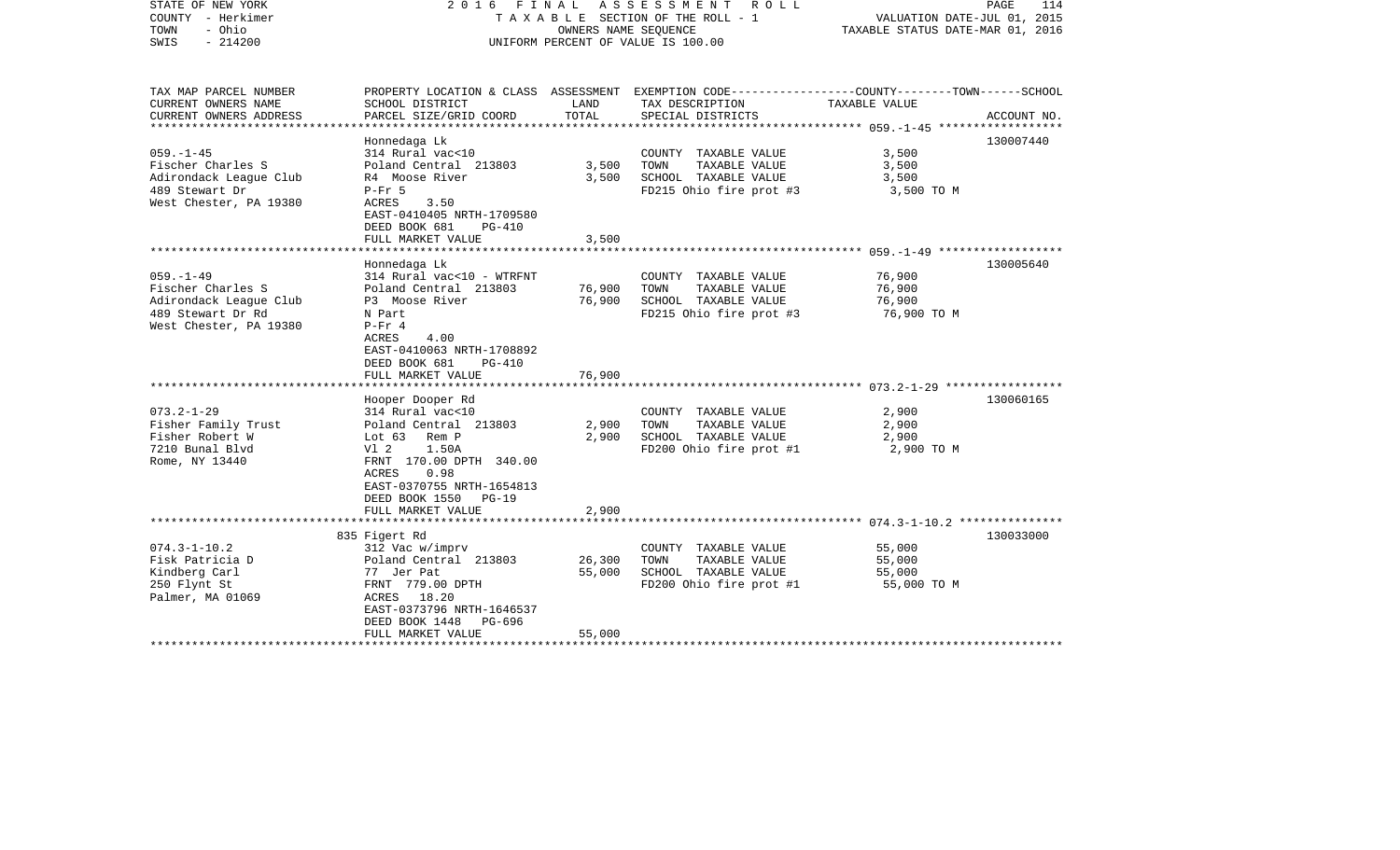| STATE OF NEW YORK<br>COUNTY - Herkimer<br>- Ohio<br>TOWN<br>$-214200$<br>SWIS               | 2 0 1 6<br>FINAL                                                                                                                                                                       | OWNERS NAME SEOUENCE          | ASSESSMENT ROLL<br>TAXABLE SECTION OF THE ROLL - 1<br>UNIFORM PERCENT OF VALUE IS 100.00                                                 | VALUATION DATE-JUL 01, 2015<br>TAXABLE STATUS DATE-MAR 01, 2016                                    | PAGE<br>115 |
|---------------------------------------------------------------------------------------------|----------------------------------------------------------------------------------------------------------------------------------------------------------------------------------------|-------------------------------|------------------------------------------------------------------------------------------------------------------------------------------|----------------------------------------------------------------------------------------------------|-------------|
| TAX MAP PARCEL NUMBER<br>CURRENT OWNERS NAME<br>CURRENT OWNERS ADDRESS                      | SCHOOL DISTRICT<br>PARCEL SIZE/GRID COORD                                                                                                                                              | LAND<br>TOTAL                 | PROPERTY LOCATION & CLASS ASSESSMENT EXEMPTION CODE----------------COUNTY-------TOWN------SCHOOL<br>TAX DESCRIPTION<br>SPECIAL DISTRICTS | TAXABLE VALUE                                                                                      | ACCOUNT NO. |
| $079.3 - 1 - 32$<br>Fitch Robert John<br>33 E River St<br>Ilion, NY 13357                   | Christman Lot<br>260 Seasonal res<br>Poland Central 213803<br>42 Jer Pat<br>Lot 16, Map Mm2c4<br>V1 2 22.3<br>ACRES<br>22.30<br>EAST-0380892 NRTH-1626086<br>DEED BOOK 906<br>$PG-199$ | 16,400<br>20,400              | COUNTY TAXABLE VALUE<br>TOWN<br>TAXABLE VALUE<br>SCHOOL TAXABLE VALUE<br>FD217 Ohio fire prot #4                                         | 20,400<br>20,400<br>20,400<br>20,400 TO M                                                          | 130030540   |
|                                                                                             | FULL MARKET VALUE                                                                                                                                                                      | 20,400                        |                                                                                                                                          | ************************** 070.-1-71 *******************                                           |             |
| $070. - 1 - 71$<br>Flansburg William H<br>PO Box 45<br>Newport, NY 13416                    | Route 8<br>910 Priv forest<br>Poland Central 213803<br>ACRES 152.00<br>DEED BOOK 1580 PG-544<br>FULL MARKET VALUE                                                                      | 129,100<br>129,100<br>129,100 | COUNTY TAXABLE VALUE<br>TOWN<br>TAXABLE VALUE<br>SCHOOL TAXABLE VALUE                                                                    | 129,100<br>129,100<br>129,100                                                                      |             |
|                                                                                             |                                                                                                                                                                                        |                               |                                                                                                                                          |                                                                                                    |             |
| $065. - 1 - 20.1$<br>Flay Charles J<br>5536 Townline Rd<br>Sanborn, NY 14132                | Farr Rd<br>314 Rural vac<10<br>Adirondack<br>302601<br>FRNT 209.00 DPTH<br>ACRES<br>9.90<br>EAST-0356168 NRTH-1683567<br>DEED BOOK 1565<br>PG-777                                      | 12,700<br>12,700              | COUNTY TAXABLE VALUE<br>TAXABLE VALUE<br>TOWN<br>SCHOOL TAXABLE VALUE                                                                    | 12,700<br>12,700<br>12,700                                                                         |             |
|                                                                                             | FULL MARKET VALUE                                                                                                                                                                      | 12,700<br>******              |                                                                                                                                          |                                                                                                    |             |
| $065. - 1 - 20.2$<br>Flay Charles J<br>Flay Gail M<br>5536 Townline Rd<br>Sanborn, NY 14132 | Farr Rd<br>260 Seasonal res<br>Adirondack<br>302601<br>FRNT 95.00 DPTH 400.00<br>EAST-0355781 NRTH-1683630<br>DEED BOOK 1565 PG-777<br>FULL MARKET VALUE                               | 12,200<br>37,200<br>37,200    | COUNTY TAXABLE VALUE<br>TAXABLE VALUE<br>TOWN<br>SCHOOL TAXABLE VALUE<br>FD215 Ohio fire prot #3                                         | *********************** 065.-1-20.2 *****************<br>37,200<br>37,200<br>37,200<br>37,200 TO M | 130033690   |
|                                                                                             |                                                                                                                                                                                        |                               |                                                                                                                                          |                                                                                                    |             |
| $085.1 - 1 - 26.1$<br>Fleming Debra A<br>431 N 4th St<br>Lindenhurst, NY 11757              | Tea Cup St<br>260 Seasonal res<br>Poland Central 213803<br>Lot 22 Jer Pat<br>ACRES<br>8.70<br>EAST-0380645 NRTH-1620926<br>DEED BOOK 1412<br><b>PG-209</b>                             | 14,000<br>18,800              | COUNTY TAXABLE VALUE<br>TAXABLE VALUE<br>TOWN<br>SCHOOL TAXABLE VALUE<br>FD210 Ohio fire prot #2                                         | 18,800<br>18,800<br>18,800<br>18,800 TO M                                                          | 130060740   |
|                                                                                             | FULL MARKET VALUE                                                                                                                                                                      | 18,800                        |                                                                                                                                          |                                                                                                    |             |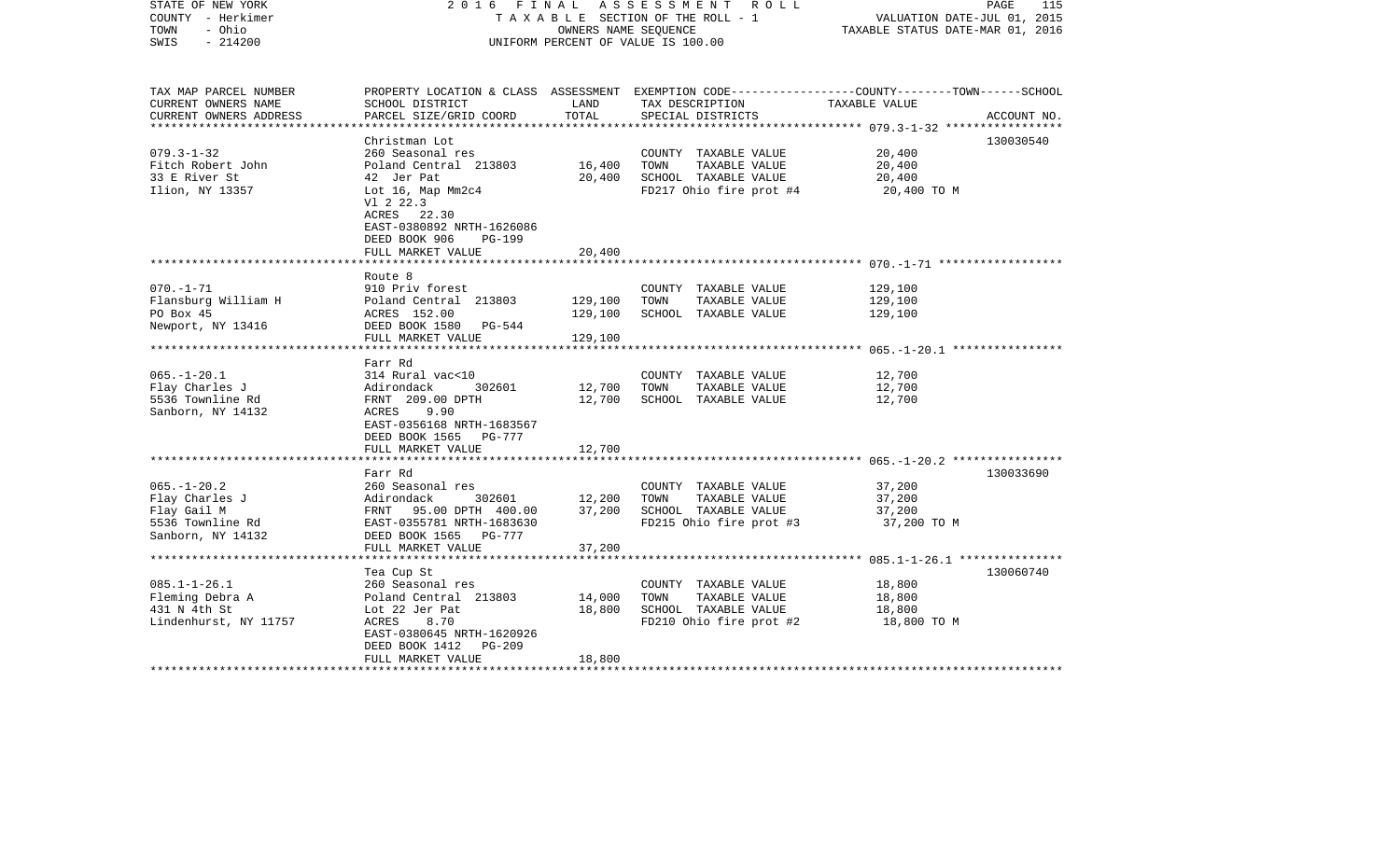| COUNTY<br>- Herkimer                         | T A X A B L E SECTION OF THE ROLL - 1      | VALUATION DATE-JUL 01, 2015 |                                                                                                 |                    |                    |
|----------------------------------------------|--------------------------------------------|-----------------------------|-------------------------------------------------------------------------------------------------|--------------------|--------------------|
| TOWN<br>- Ohio                               |                                            |                             | TAXABLE STATUS DATE-MAR 01, 2016                                                                |                    |                    |
| $-214200$<br>SWIS                            | UNIFORM PERCENT OF VALUE IS 100.00         |                             |                                                                                                 |                    |                    |
|                                              |                                            |                             |                                                                                                 |                    |                    |
| TAX MAP PARCEL NUMBER                        |                                            |                             | PROPERTY LOCATION & CLASS ASSESSMENT EXEMPTION CODE---------------COUNTY-------TOWN------SCHOOL |                    |                    |
| CURRENT OWNERS NAME                          | SCHOOL DISTRICT                            | LAND                        | TAX DESCRIPTION                                                                                 | TAXABLE VALUE      |                    |
| CURRENT OWNERS ADDRESS                       | PARCEL SIZE/GRID COORD                     | TOTAL                       | SPECIAL DISTRICTS                                                                               |                    | ACCOUNT NO.        |
| ************************                     |                                            |                             |                                                                                                 |                    |                    |
|                                              | Bull Hill Rd                               |                             |                                                                                                 |                    | 130076380          |
| $085.3 - 3 - 6$<br>Fleming Debra A           | 240 Rural res<br>Poland Central 213803     |                             | COUNTY TAXABLE VALUE                                                                            | 110,500            |                    |
| 431 N 4th St                                 | Lot 9                                      | 34,200<br>110,500           | TOWN<br>TAXABLE VALUE<br>SCHOOL TAXABLE VALUE                                                   | 110,500<br>110,500 |                    |
| Lindenhurst, NY 11757                        | R1 22.5A                                   |                             | FD210 Ohio fire prot #2                                                                         | 110,500 TO M       |                    |
|                                              | ACRES<br>20.10                             |                             |                                                                                                 |                    |                    |
|                                              | EAST-0381681 NRTH-1614302                  |                             |                                                                                                 |                    |                    |
|                                              | DEED BOOK 1528<br>PG-531                   |                             |                                                                                                 |                    |                    |
|                                              | FULL MARKET VALUE                          | 110,500                     |                                                                                                 |                    |                    |
|                                              |                                            |                             |                                                                                                 |                    |                    |
|                                              | 122 Millwood Hill Rd                       |                             |                                                                                                 |                    | 130019590          |
| $073.2 - 1 - 11$                             | 210 1 Family Res                           |                             | VET COM CT 41131                                                                                | 9,400              | 9,400<br>0         |
| Flike Shirley                                | Poland Central 213803                      |                             | 15,300 AGED-CT<br>41801                                                                         | 14,100             | 14,100<br>0        |
| 122 Millwood Hill Rd                         | 79 Jer Pat                                 |                             | 37,600 STAR EN<br>41834                                                                         | $\mathbf{0}$       | $\Omega$<br>37,600 |
| Cold Brook, NY 13324                         | $V12 \t1 \t2/3$                            |                             | COUNTY TAXABLE VALUE                                                                            | 14,100             |                    |
|                                              | 1.70<br>ACRES                              |                             | TOWN<br>TAXABLE VALUE                                                                           | 14,100             |                    |
|                                              | EAST-0369856 NRTH-1650212                  |                             | SCHOOL TAXABLE VALUE                                                                            | $\mathbf 0$        |                    |
|                                              | DEED BOOK 00556 PG-00326                   |                             | FD200 Ohio fire prot #1                                                                         | 37,600 TO M        |                    |
|                                              | FULL MARKET VALUE<br>********************* | 37,600                      |                                                                                                 |                    |                    |
|                                              | Gray Wilmurt Rd                            |                             |                                                                                                 |                    | 130037530          |
| $079.1 - 1 - 11$                             | 210 1 Family Res                           |                             | STAR B<br>41854                                                                                 | 0                  | $\Omega$<br>30,000 |
| Flike Timothy                                | Poland Central 213803                      | 12,400                      | COUNTY TAXABLE VALUE                                                                            | 81,800             |                    |
| 1116 Gray Wilmurt                            | 50 Jer Pat                                 | 81,800                      | TOWN<br>TAXABLE VALUE                                                                           | 81,800             |                    |
| Cold Brook, NY 13324                         | Sens 1                                     |                             | SCHOOL TAXABLE VALUE                                                                            | 51,800             |                    |
|                                              | FRNT 132.00 DPTH 310.00                    |                             | FD200 Ohio fire prot #1                                                                         | 81,800 TO M        |                    |
|                                              | ACRES<br>0.94                              |                             |                                                                                                 |                    |                    |
|                                              | EAST-0373890 NRTH-1634263                  |                             |                                                                                                 |                    |                    |
|                                              | DEED BOOK 833<br>PG-639                    |                             |                                                                                                 |                    |                    |
|                                              | FULL MARKET VALUE                          | 81,800                      |                                                                                                 |                    |                    |
|                                              |                                            |                             |                                                                                                 |                    |                    |
|                                              | Gray Wilmurt Rd                            |                             |                                                                                                 |                    | 130060540          |
| $079.3 - 1 - 1$                              | 314 Rural vac<10                           |                             | COUNTY TAXABLE VALUE                                                                            | 5,200              |                    |
| Flike Timothy                                | Poland Central 213803                      | 5,200                       | TOWN<br>TAXABLE VALUE                                                                           | 5,200              |                    |
| 1116 Gray Wilmurt Rd<br>Cold Brook, NY 13324 | Lot 43 Jer Pat<br>Vl 2<br>1.4 A            | 5,200                       | SCHOOL TAXABLE VALUE<br>FD200 Ohio fire prot #1                                                 | 5,200              |                    |
|                                              | 1.40<br>ACRES                              |                             |                                                                                                 | 5,200 TO M         |                    |
|                                              | EAST-0373879 NRTH-1634094                  |                             |                                                                                                 |                    |                    |
|                                              | DEED BOOK 833<br>PG-639                    |                             |                                                                                                 |                    |                    |
|                                              | FULL MARKET VALUE                          | 5,200                       |                                                                                                 |                    |                    |
|                                              | **********************                     |                             |                                                                                                 |                    |                    |
|                                              | 20 Honnedaga Lk                            |                             |                                                                                                 |                    | 130008070          |
| $059. -1 -3$                                 | 322 Rural vac>10                           |                             | COUNTY<br>TAXABLE VALUE                                                                         | 11,000             |                    |
| Flinn Grier B                                | Poland Central 213803                      | 11,000                      | TOWN<br>TAXABLE VALUE                                                                           | 11,000             |                    |
| 2400 North Grant Ave                         | R20 Moose River                            | 11,000                      | SCHOOL TAXABLE VALUE                                                                            | 11,000             |                    |
| Wilmington, DE 19806                         | $P-Fr$ 11                                  |                             | FD215 Ohio fire prot #3                                                                         | 11,000 TO M        |                    |
|                                              | ACRES<br>11.00                             |                             |                                                                                                 |                    |                    |
|                                              | EAST-0399751 NRTH-1712533                  |                             |                                                                                                 |                    |                    |
|                                              | DEED BOOK 1282<br>PG-449                   |                             |                                                                                                 |                    |                    |
|                                              | FULL MARKET VALUE                          | 11,000                      |                                                                                                 |                    |                    |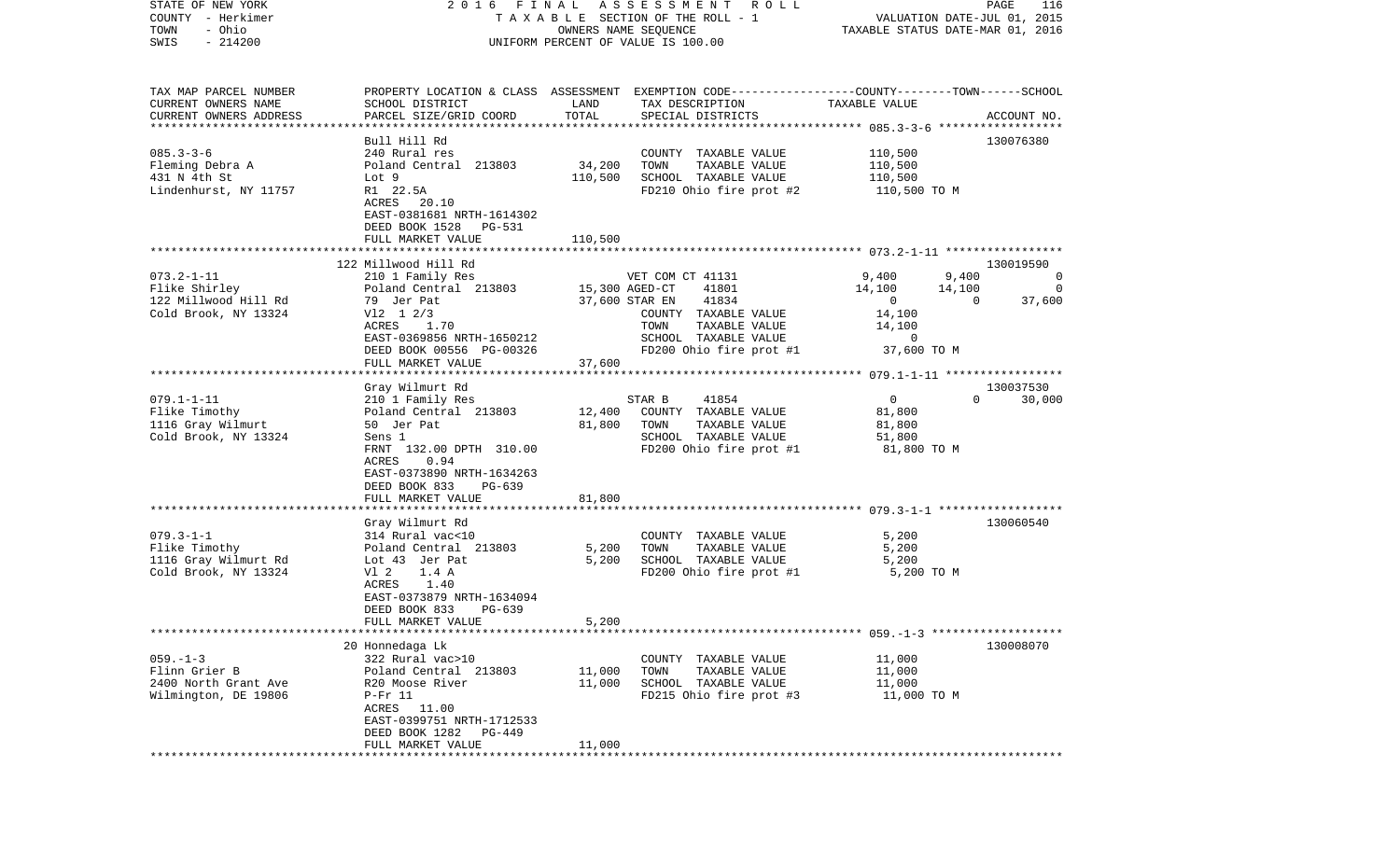| STATE OF NEW YORK<br>COUNTY - Herkimer<br>- Ohio<br>TOWN<br>$-214200$<br>SWIS | 2 0 1 6<br>FINAL<br>ASSESSMENT ROLL<br>TAXABLE SECTION OF THE ROLL - 1<br>OWNERS NAME SEQUENCE<br>UNIFORM PERCENT OF VALUE IS 100.00 |                  |                                                                                                                    | PAGE<br>117<br>VALUATION DATE-JUL 01, 2015<br>TAXABLE STATUS DATE-MAR 01, 2016 |                        |  |
|-------------------------------------------------------------------------------|--------------------------------------------------------------------------------------------------------------------------------------|------------------|--------------------------------------------------------------------------------------------------------------------|--------------------------------------------------------------------------------|------------------------|--|
| TAX MAP PARCEL NUMBER<br>CURRENT OWNERS NAME                                  | SCHOOL DISTRICT                                                                                                                      | LAND             | PROPERTY LOCATION & CLASS ASSESSMENT EXEMPTION CODE---------------COUNTY-------TOWN------SCHOOL<br>TAX DESCRIPTION | TAXABLE VALUE                                                                  |                        |  |
| CURRENT OWNERS ADDRESS                                                        | PARCEL SIZE/GRID COORD                                                                                                               | TOTAL            | SPECIAL DISTRICTS                                                                                                  |                                                                                | ACCOUNT NO.            |  |
|                                                                               |                                                                                                                                      |                  |                                                                                                                    |                                                                                |                        |  |
| $059. -1 -4$                                                                  | 20 Honnedaga Lk<br>260 Seasonal res - WTRFNT                                                                                         |                  | COUNTY TAXABLE VALUE                                                                                               | 284,000                                                                        | 130006330              |  |
| Flinn Grier B                                                                 | Poland Central 213803                                                                                                                | 105,200          | TOWN<br>TAXABLE VALUE                                                                                              | 284,000                                                                        |                        |  |
| 2400 North Grant Ave                                                          | P20 Moose River                                                                                                                      | 284,000          | SCHOOL TAXABLE VALUE                                                                                               | 284,000                                                                        |                        |  |
| Wilmington, DE 19806                                                          | $P-Fr$ 9                                                                                                                             |                  | FD215 Ohio fire prot #3                                                                                            | 284,000 TO M                                                                   |                        |  |
|                                                                               | ACRES<br>9.00                                                                                                                        |                  |                                                                                                                    |                                                                                |                        |  |
|                                                                               | EAST-0399701 NRTH-1712012                                                                                                            |                  |                                                                                                                    |                                                                                |                        |  |
|                                                                               | DEED BOOK 1282<br>PG-449                                                                                                             |                  |                                                                                                                    |                                                                                |                        |  |
|                                                                               | FULL MARKET VALUE                                                                                                                    | 284,000          |                                                                                                                    |                                                                                |                        |  |
|                                                                               | Hooper Dooper Rd                                                                                                                     |                  |                                                                                                                    |                                                                                | 130012540              |  |
| $073. - 2 - 1$                                                                | 260 Seasonal res                                                                                                                     |                  | COUNTY TAXABLE VALUE                                                                                               | 90,000                                                                         |                        |  |
| Flint Steven                                                                  | Poland Central 213803                                                                                                                | 69,000           | TOWN<br>TAXABLE VALUE                                                                                              | 90,000                                                                         |                        |  |
| Flint Michael                                                                 | 63 Rem Pat                                                                                                                           | 90,000           | SCHOOL TAXABLE VALUE                                                                                               | 90,000                                                                         |                        |  |
| Attn: Flint Sandra                                                            | Pri For 140A                                                                                                                         |                  | FD200 Ohio fire prot #1                                                                                            | 90,000 TO M                                                                    |                        |  |
| 39 Pashely Rd<br>Scotia, NY 12302                                             | ACRES 153.00<br>EAST-0368750 NRTH-1656618                                                                                            |                  |                                                                                                                    |                                                                                |                        |  |
|                                                                               | DEED BOOK 890<br>PG-559                                                                                                              |                  |                                                                                                                    |                                                                                |                        |  |
|                                                                               | FULL MARKET VALUE                                                                                                                    | 90,000           |                                                                                                                    |                                                                                |                        |  |
|                                                                               | *********************                                                                                                                |                  |                                                                                                                    |                                                                                |                        |  |
|                                                                               | 446 Hill Rd                                                                                                                          |                  |                                                                                                                    |                                                                                |                        |  |
| $074.3 - 1 - 32.2$                                                            | 240 Rural res                                                                                                                        |                  | STAR B<br>41854                                                                                                    | $\overline{0}$                                                                 | $\mathbf{0}$<br>30,000 |  |
| Fogerty Brian J<br>Fogerty Pamela F                                           | Poland Central 213803<br>76 Jer Pat                                                                                                  | 27,100<br>70,000 | COUNTY TAXABLE VALUE<br>TOWN<br>TAXABLE VALUE                                                                      | 70,000<br>70,000                                                               |                        |  |
| 446 Hill Rd                                                                   | ACRES 10.00 BANK<br>620                                                                                                              |                  | SCHOOL TAXABLE VALUE                                                                                               | 40,000                                                                         |                        |  |
| Cold Brook, NY 13324                                                          | EAST-0379727 NRTH-1646357                                                                                                            |                  | FD200 Ohio fire prot #1                                                                                            | 70,000 TO M                                                                    |                        |  |
|                                                                               | DEED BOOK 823<br>PG-254                                                                                                              |                  |                                                                                                                    |                                                                                |                        |  |
|                                                                               | FULL MARKET VALUE                                                                                                                    | 70,000           |                                                                                                                    |                                                                                |                        |  |
|                                                                               |                                                                                                                                      |                  |                                                                                                                    |                                                                                |                        |  |
| $085.3 - 3 - 11$                                                              | Bull Hill Rd                                                                                                                         |                  | STAR B<br>41854                                                                                                    | $\overline{0}$                                                                 | 130041790<br>$\Omega$  |  |
| Forestieri Kevin                                                              | 210 1 Family Res<br>Poland Central 213803                                                                                            | 10,600           | COUNTY TAXABLE VALUE                                                                                               | 18,600                                                                         | 18,600                 |  |
| 702 Bull Hill Rd                                                              | 9 Jer Pat                                                                                                                            | 18,600           | TOWN<br>TAXABLE VALUE                                                                                              | 18,600                                                                         |                        |  |
| Cold Brook, NY 13324                                                          | FRNT 100.00 DPTH 216.00                                                                                                              |                  | SCHOOL TAXABLE VALUE                                                                                               | $\overline{0}$                                                                 |                        |  |
|                                                                               | ACRES<br>0.50                                                                                                                        |                  | FD210 Ohio fire prot #2                                                                                            | 18,600 TO M                                                                    |                        |  |
|                                                                               | EAST-0383993 NRTH-1615348                                                                                                            |                  |                                                                                                                    |                                                                                |                        |  |
|                                                                               | DEED BOOK 1245<br>PG-797                                                                                                             |                  |                                                                                                                    |                                                                                |                        |  |
|                                                                               | FULL MARKET VALUE                                                                                                                    | 18,600           |                                                                                                                    |                                                                                |                        |  |
|                                                                               | 147 Kelly Rd                                                                                                                         |                  |                                                                                                                    |                                                                                |                        |  |
| $078.2 - 2 - 2.4$                                                             | 240 Rural res                                                                                                                        |                  | STAR B<br>41854                                                                                                    | $\overline{0}$                                                                 | $\mathbf{0}$<br>30,000 |  |
| Forman James P                                                                | Poland Central 213803                                                                                                                | 29,600           | COUNTY TAXABLE VALUE                                                                                               | 120,400                                                                        |                        |  |
| 147 Kelly Rd                                                                  | Lot 44 Jer Pat                                                                                                                       | 120,400          | TOWN<br>TAXABLE VALUE                                                                                              | 120,400                                                                        |                        |  |
| Cold Brook, NY 13324                                                          | ACRES 13.50                                                                                                                          |                  | SCHOOL TAXABLE VALUE                                                                                               | 90,400                                                                         |                        |  |
|                                                                               | EAST-0362429 NRTH-1637480                                                                                                            |                  | FD200 Ohio fire prot #1                                                                                            | 120,400 TO M                                                                   |                        |  |
|                                                                               | <b>PG-738</b><br>DEED BOOK 1322                                                                                                      |                  |                                                                                                                    |                                                                                |                        |  |
| **********************                                                        | FULL MARKET VALUE                                                                                                                    | 120,400          |                                                                                                                    |                                                                                |                        |  |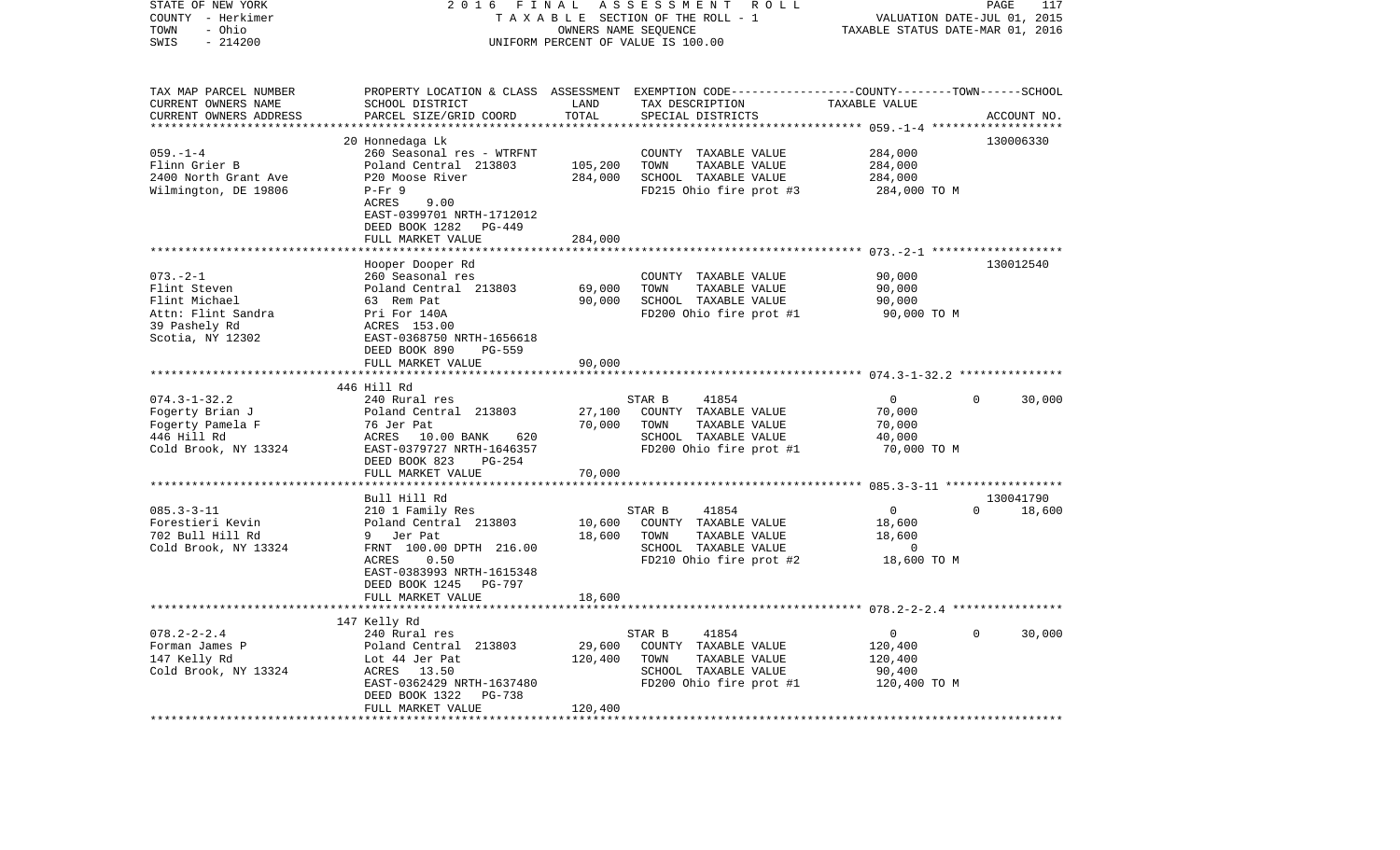| SWIS<br>$-214200$<br>UNIFORM PERCENT OF VALUE IS 100.00<br>TAX MAP PARCEL NUMBER<br>PROPERTY LOCATION & CLASS ASSESSMENT EXEMPTION CODE--------------COUNTY-------TOWN------SCHOOL<br>CURRENT OWNERS NAME<br>SCHOOL DISTRICT<br>LAND<br>TAX DESCRIPTION<br>TAXABLE VALUE<br>CURRENT OWNERS ADDRESS<br>PARCEL SIZE/GRID COORD<br>TOTAL<br>SPECIAL DISTRICTS<br>ACCOUNT NO.<br>************************<br>Bull Hill Rd<br>130017280<br>$079.4 - 2 - 25$<br>260 Seasonal res<br>24,400<br>COUNTY TAXABLE VALUE<br>8,800<br>Forrest Donald<br>Poland Central 213803<br>TOWN<br>TAXABLE VALUE<br>24,400<br>24,400<br>Forrest Judy<br>41 Jer Pat<br>SCHOOL TAXABLE VALUE<br>24,400<br>PO Box 106<br>FRNT 104.00 DPTH 104.00<br>FD210 Ohio fire prot #2<br>24,400 TO M<br>So Otselic, NY 13155<br>ACRES<br>0.25<br>EAST-0390045 NRTH-1625110<br>DEED BOOK 700<br><b>PG-150</b><br>FULL MARKET VALUE<br>24,400<br>Bull Hill Rd<br>130016260<br>$085.4 - 2 - 3$<br>322 Rural vac>10<br>COUNTY TAXABLE VALUE<br>24,600<br>24,600<br>24,600<br>Foster Rose<br>Poland Central 213803<br>TOWN<br>TAXABLE VALUE<br>24,600<br>SCHOOL TAXABLE VALUE<br>24,600<br>270 Old City Rd<br>23 Jer Pat<br>Newport, NY 13416<br>Sens $24 \frac{1}{2}$<br>FD210 Ohio fire prot #2<br>24,600 TO M<br>ACRES 24.00<br>EAST-0387568 NRTH-1615656<br>DEED BOOK 00535 PG-00040<br>FULL MARKET VALUE<br>24,600<br>130011520<br>Atwood Lake Rd<br>$074.2 - 1 - 12$<br>39,300<br>210 1 Family Res<br>COUNTY TAXABLE VALUE<br>Four Mile Brook Trust<br>Poland Central 213803<br>15,500<br>TOWN<br>TAXABLE VALUE<br>39,300<br>SCHOOL TAXABLE VALUE<br>Andrews David<br>22 Vrv Pat<br>39,300<br>39,300<br>506 Atwood Lake Rd<br>ACRES<br>FD200 Ohio fire prot #1<br>39,300 TO M<br>2.00<br>Cold Brook, NY 13324<br>EAST-0387729 NRTH-1650837<br>DEED BOOK 1075<br>PG-288<br>FULL MARKET VALUE<br>39,300<br>******************** 059. -1-43 *******************<br>*******<br>130005730<br>Honnedaga Lk<br>$059. - 1 - 43$<br>265,000<br>260 Seasonal res - WTRFNT<br>COUNTY TAXABLE VALUE<br>89,300<br>Fournier David M<br>Poland Central 213803<br>TOWN<br>TAXABLE VALUE<br>265,000<br>110 Eden Pond Rd<br>P5 Moose River<br>265,000<br>SCHOOL TAXABLE VALUE<br>265,000<br>Chadds Ford, PA 19317<br>FD215 Ohio fire prot #3<br>ACRES<br>4.10<br>265,000 TO M<br>EAST-0409915 NRTH-1709891<br>DEED BOOK 1530<br>PG-894<br>FULL MARKET VALUE<br>265,000<br>*******************<br>130007470<br>Honnedaga Lk<br>$059. - 1 - 44$<br>314 Rural vac<10<br>5,000<br>COUNTY TAXABLE VALUE<br>Fournier David M<br>Poland Central 213803<br>5,000<br>TAXABLE VALUE<br>5,000<br>TOWN<br>110 Eden Pond Rd<br>5,000<br>SCHOOL TAXABLE VALUE<br>R5 Moose River<br>5,000<br>Chadds Ford, PA 19317<br>ACRES<br>5.00<br>FD215 Ohio fire prot #3<br>5,000 TO M<br>EAST-0410270 NRTH-1710039<br>DEED BOOK 1530<br>PG-894<br>FULL MARKET VALUE<br>5,000<br>**************************<br>*********************** | STATE OF NEW YORK<br>COUNTY - Herkimer<br>- Ohio<br>TOWN | 2 0 1 6<br>FINAL<br>TAXABLE SECTION OF THE ROLL - 1 | PAGE<br>118<br>VALUATION DATE-JUL 01, 2015<br>TAXABLE STATUS DATE-MAR 01, 2016 |  |  |  |  |  |
|----------------------------------------------------------------------------------------------------------------------------------------------------------------------------------------------------------------------------------------------------------------------------------------------------------------------------------------------------------------------------------------------------------------------------------------------------------------------------------------------------------------------------------------------------------------------------------------------------------------------------------------------------------------------------------------------------------------------------------------------------------------------------------------------------------------------------------------------------------------------------------------------------------------------------------------------------------------------------------------------------------------------------------------------------------------------------------------------------------------------------------------------------------------------------------------------------------------------------------------------------------------------------------------------------------------------------------------------------------------------------------------------------------------------------------------------------------------------------------------------------------------------------------------------------------------------------------------------------------------------------------------------------------------------------------------------------------------------------------------------------------------------------------------------------------------------------------------------------------------------------------------------------------------------------------------------------------------------------------------------------------------------------------------------------------------------------------------------------------------------------------------------------------------------------------------------------------------------------------------------------------------------------------------------------------------------------------------------------------------------------------------------------------------------------------------------------------------------------------------------------------------------------------------------------------------------------------------------------------------------------------------------------------------------------------------------------------------------------------------------------------------------------------------------------------------------------------------------------------------------------------------------------------------------------------------------------------|----------------------------------------------------------|-----------------------------------------------------|--------------------------------------------------------------------------------|--|--|--|--|--|
|                                                                                                                                                                                                                                                                                                                                                                                                                                                                                                                                                                                                                                                                                                                                                                                                                                                                                                                                                                                                                                                                                                                                                                                                                                                                                                                                                                                                                                                                                                                                                                                                                                                                                                                                                                                                                                                                                                                                                                                                                                                                                                                                                                                                                                                                                                                                                                                                                                                                                                                                                                                                                                                                                                                                                                                                                                                                                                                                                          |                                                          |                                                     | OWNERS NAME SEQUENCE                                                           |  |  |  |  |  |
|                                                                                                                                                                                                                                                                                                                                                                                                                                                                                                                                                                                                                                                                                                                                                                                                                                                                                                                                                                                                                                                                                                                                                                                                                                                                                                                                                                                                                                                                                                                                                                                                                                                                                                                                                                                                                                                                                                                                                                                                                                                                                                                                                                                                                                                                                                                                                                                                                                                                                                                                                                                                                                                                                                                                                                                                                                                                                                                                                          |                                                          |                                                     |                                                                                |  |  |  |  |  |
|                                                                                                                                                                                                                                                                                                                                                                                                                                                                                                                                                                                                                                                                                                                                                                                                                                                                                                                                                                                                                                                                                                                                                                                                                                                                                                                                                                                                                                                                                                                                                                                                                                                                                                                                                                                                                                                                                                                                                                                                                                                                                                                                                                                                                                                                                                                                                                                                                                                                                                                                                                                                                                                                                                                                                                                                                                                                                                                                                          |                                                          |                                                     |                                                                                |  |  |  |  |  |
|                                                                                                                                                                                                                                                                                                                                                                                                                                                                                                                                                                                                                                                                                                                                                                                                                                                                                                                                                                                                                                                                                                                                                                                                                                                                                                                                                                                                                                                                                                                                                                                                                                                                                                                                                                                                                                                                                                                                                                                                                                                                                                                                                                                                                                                                                                                                                                                                                                                                                                                                                                                                                                                                                                                                                                                                                                                                                                                                                          |                                                          |                                                     |                                                                                |  |  |  |  |  |
|                                                                                                                                                                                                                                                                                                                                                                                                                                                                                                                                                                                                                                                                                                                                                                                                                                                                                                                                                                                                                                                                                                                                                                                                                                                                                                                                                                                                                                                                                                                                                                                                                                                                                                                                                                                                                                                                                                                                                                                                                                                                                                                                                                                                                                                                                                                                                                                                                                                                                                                                                                                                                                                                                                                                                                                                                                                                                                                                                          |                                                          |                                                     |                                                                                |  |  |  |  |  |
|                                                                                                                                                                                                                                                                                                                                                                                                                                                                                                                                                                                                                                                                                                                                                                                                                                                                                                                                                                                                                                                                                                                                                                                                                                                                                                                                                                                                                                                                                                                                                                                                                                                                                                                                                                                                                                                                                                                                                                                                                                                                                                                                                                                                                                                                                                                                                                                                                                                                                                                                                                                                                                                                                                                                                                                                                                                                                                                                                          |                                                          |                                                     |                                                                                |  |  |  |  |  |
|                                                                                                                                                                                                                                                                                                                                                                                                                                                                                                                                                                                                                                                                                                                                                                                                                                                                                                                                                                                                                                                                                                                                                                                                                                                                                                                                                                                                                                                                                                                                                                                                                                                                                                                                                                                                                                                                                                                                                                                                                                                                                                                                                                                                                                                                                                                                                                                                                                                                                                                                                                                                                                                                                                                                                                                                                                                                                                                                                          |                                                          |                                                     |                                                                                |  |  |  |  |  |
|                                                                                                                                                                                                                                                                                                                                                                                                                                                                                                                                                                                                                                                                                                                                                                                                                                                                                                                                                                                                                                                                                                                                                                                                                                                                                                                                                                                                                                                                                                                                                                                                                                                                                                                                                                                                                                                                                                                                                                                                                                                                                                                                                                                                                                                                                                                                                                                                                                                                                                                                                                                                                                                                                                                                                                                                                                                                                                                                                          |                                                          |                                                     |                                                                                |  |  |  |  |  |
|                                                                                                                                                                                                                                                                                                                                                                                                                                                                                                                                                                                                                                                                                                                                                                                                                                                                                                                                                                                                                                                                                                                                                                                                                                                                                                                                                                                                                                                                                                                                                                                                                                                                                                                                                                                                                                                                                                                                                                                                                                                                                                                                                                                                                                                                                                                                                                                                                                                                                                                                                                                                                                                                                                                                                                                                                                                                                                                                                          |                                                          |                                                     |                                                                                |  |  |  |  |  |
|                                                                                                                                                                                                                                                                                                                                                                                                                                                                                                                                                                                                                                                                                                                                                                                                                                                                                                                                                                                                                                                                                                                                                                                                                                                                                                                                                                                                                                                                                                                                                                                                                                                                                                                                                                                                                                                                                                                                                                                                                                                                                                                                                                                                                                                                                                                                                                                                                                                                                                                                                                                                                                                                                                                                                                                                                                                                                                                                                          |                                                          |                                                     |                                                                                |  |  |  |  |  |
|                                                                                                                                                                                                                                                                                                                                                                                                                                                                                                                                                                                                                                                                                                                                                                                                                                                                                                                                                                                                                                                                                                                                                                                                                                                                                                                                                                                                                                                                                                                                                                                                                                                                                                                                                                                                                                                                                                                                                                                                                                                                                                                                                                                                                                                                                                                                                                                                                                                                                                                                                                                                                                                                                                                                                                                                                                                                                                                                                          |                                                          |                                                     |                                                                                |  |  |  |  |  |
|                                                                                                                                                                                                                                                                                                                                                                                                                                                                                                                                                                                                                                                                                                                                                                                                                                                                                                                                                                                                                                                                                                                                                                                                                                                                                                                                                                                                                                                                                                                                                                                                                                                                                                                                                                                                                                                                                                                                                                                                                                                                                                                                                                                                                                                                                                                                                                                                                                                                                                                                                                                                                                                                                                                                                                                                                                                                                                                                                          |                                                          |                                                     |                                                                                |  |  |  |  |  |
|                                                                                                                                                                                                                                                                                                                                                                                                                                                                                                                                                                                                                                                                                                                                                                                                                                                                                                                                                                                                                                                                                                                                                                                                                                                                                                                                                                                                                                                                                                                                                                                                                                                                                                                                                                                                                                                                                                                                                                                                                                                                                                                                                                                                                                                                                                                                                                                                                                                                                                                                                                                                                                                                                                                                                                                                                                                                                                                                                          |                                                          |                                                     |                                                                                |  |  |  |  |  |
|                                                                                                                                                                                                                                                                                                                                                                                                                                                                                                                                                                                                                                                                                                                                                                                                                                                                                                                                                                                                                                                                                                                                                                                                                                                                                                                                                                                                                                                                                                                                                                                                                                                                                                                                                                                                                                                                                                                                                                                                                                                                                                                                                                                                                                                                                                                                                                                                                                                                                                                                                                                                                                                                                                                                                                                                                                                                                                                                                          |                                                          |                                                     |                                                                                |  |  |  |  |  |
|                                                                                                                                                                                                                                                                                                                                                                                                                                                                                                                                                                                                                                                                                                                                                                                                                                                                                                                                                                                                                                                                                                                                                                                                                                                                                                                                                                                                                                                                                                                                                                                                                                                                                                                                                                                                                                                                                                                                                                                                                                                                                                                                                                                                                                                                                                                                                                                                                                                                                                                                                                                                                                                                                                                                                                                                                                                                                                                                                          |                                                          |                                                     |                                                                                |  |  |  |  |  |
|                                                                                                                                                                                                                                                                                                                                                                                                                                                                                                                                                                                                                                                                                                                                                                                                                                                                                                                                                                                                                                                                                                                                                                                                                                                                                                                                                                                                                                                                                                                                                                                                                                                                                                                                                                                                                                                                                                                                                                                                                                                                                                                                                                                                                                                                                                                                                                                                                                                                                                                                                                                                                                                                                                                                                                                                                                                                                                                                                          |                                                          |                                                     |                                                                                |  |  |  |  |  |
|                                                                                                                                                                                                                                                                                                                                                                                                                                                                                                                                                                                                                                                                                                                                                                                                                                                                                                                                                                                                                                                                                                                                                                                                                                                                                                                                                                                                                                                                                                                                                                                                                                                                                                                                                                                                                                                                                                                                                                                                                                                                                                                                                                                                                                                                                                                                                                                                                                                                                                                                                                                                                                                                                                                                                                                                                                                                                                                                                          |                                                          |                                                     |                                                                                |  |  |  |  |  |
|                                                                                                                                                                                                                                                                                                                                                                                                                                                                                                                                                                                                                                                                                                                                                                                                                                                                                                                                                                                                                                                                                                                                                                                                                                                                                                                                                                                                                                                                                                                                                                                                                                                                                                                                                                                                                                                                                                                                                                                                                                                                                                                                                                                                                                                                                                                                                                                                                                                                                                                                                                                                                                                                                                                                                                                                                                                                                                                                                          |                                                          |                                                     |                                                                                |  |  |  |  |  |
|                                                                                                                                                                                                                                                                                                                                                                                                                                                                                                                                                                                                                                                                                                                                                                                                                                                                                                                                                                                                                                                                                                                                                                                                                                                                                                                                                                                                                                                                                                                                                                                                                                                                                                                                                                                                                                                                                                                                                                                                                                                                                                                                                                                                                                                                                                                                                                                                                                                                                                                                                                                                                                                                                                                                                                                                                                                                                                                                                          |                                                          |                                                     |                                                                                |  |  |  |  |  |
|                                                                                                                                                                                                                                                                                                                                                                                                                                                                                                                                                                                                                                                                                                                                                                                                                                                                                                                                                                                                                                                                                                                                                                                                                                                                                                                                                                                                                                                                                                                                                                                                                                                                                                                                                                                                                                                                                                                                                                                                                                                                                                                                                                                                                                                                                                                                                                                                                                                                                                                                                                                                                                                                                                                                                                                                                                                                                                                                                          |                                                          |                                                     |                                                                                |  |  |  |  |  |
|                                                                                                                                                                                                                                                                                                                                                                                                                                                                                                                                                                                                                                                                                                                                                                                                                                                                                                                                                                                                                                                                                                                                                                                                                                                                                                                                                                                                                                                                                                                                                                                                                                                                                                                                                                                                                                                                                                                                                                                                                                                                                                                                                                                                                                                                                                                                                                                                                                                                                                                                                                                                                                                                                                                                                                                                                                                                                                                                                          |                                                          |                                                     |                                                                                |  |  |  |  |  |
|                                                                                                                                                                                                                                                                                                                                                                                                                                                                                                                                                                                                                                                                                                                                                                                                                                                                                                                                                                                                                                                                                                                                                                                                                                                                                                                                                                                                                                                                                                                                                                                                                                                                                                                                                                                                                                                                                                                                                                                                                                                                                                                                                                                                                                                                                                                                                                                                                                                                                                                                                                                                                                                                                                                                                                                                                                                                                                                                                          |                                                          |                                                     |                                                                                |  |  |  |  |  |
|                                                                                                                                                                                                                                                                                                                                                                                                                                                                                                                                                                                                                                                                                                                                                                                                                                                                                                                                                                                                                                                                                                                                                                                                                                                                                                                                                                                                                                                                                                                                                                                                                                                                                                                                                                                                                                                                                                                                                                                                                                                                                                                                                                                                                                                                                                                                                                                                                                                                                                                                                                                                                                                                                                                                                                                                                                                                                                                                                          |                                                          |                                                     |                                                                                |  |  |  |  |  |
|                                                                                                                                                                                                                                                                                                                                                                                                                                                                                                                                                                                                                                                                                                                                                                                                                                                                                                                                                                                                                                                                                                                                                                                                                                                                                                                                                                                                                                                                                                                                                                                                                                                                                                                                                                                                                                                                                                                                                                                                                                                                                                                                                                                                                                                                                                                                                                                                                                                                                                                                                                                                                                                                                                                                                                                                                                                                                                                                                          |                                                          |                                                     |                                                                                |  |  |  |  |  |
|                                                                                                                                                                                                                                                                                                                                                                                                                                                                                                                                                                                                                                                                                                                                                                                                                                                                                                                                                                                                                                                                                                                                                                                                                                                                                                                                                                                                                                                                                                                                                                                                                                                                                                                                                                                                                                                                                                                                                                                                                                                                                                                                                                                                                                                                                                                                                                                                                                                                                                                                                                                                                                                                                                                                                                                                                                                                                                                                                          |                                                          |                                                     |                                                                                |  |  |  |  |  |
|                                                                                                                                                                                                                                                                                                                                                                                                                                                                                                                                                                                                                                                                                                                                                                                                                                                                                                                                                                                                                                                                                                                                                                                                                                                                                                                                                                                                                                                                                                                                                                                                                                                                                                                                                                                                                                                                                                                                                                                                                                                                                                                                                                                                                                                                                                                                                                                                                                                                                                                                                                                                                                                                                                                                                                                                                                                                                                                                                          |                                                          |                                                     |                                                                                |  |  |  |  |  |
|                                                                                                                                                                                                                                                                                                                                                                                                                                                                                                                                                                                                                                                                                                                                                                                                                                                                                                                                                                                                                                                                                                                                                                                                                                                                                                                                                                                                                                                                                                                                                                                                                                                                                                                                                                                                                                                                                                                                                                                                                                                                                                                                                                                                                                                                                                                                                                                                                                                                                                                                                                                                                                                                                                                                                                                                                                                                                                                                                          |                                                          |                                                     |                                                                                |  |  |  |  |  |
|                                                                                                                                                                                                                                                                                                                                                                                                                                                                                                                                                                                                                                                                                                                                                                                                                                                                                                                                                                                                                                                                                                                                                                                                                                                                                                                                                                                                                                                                                                                                                                                                                                                                                                                                                                                                                                                                                                                                                                                                                                                                                                                                                                                                                                                                                                                                                                                                                                                                                                                                                                                                                                                                                                                                                                                                                                                                                                                                                          |                                                          |                                                     |                                                                                |  |  |  |  |  |
|                                                                                                                                                                                                                                                                                                                                                                                                                                                                                                                                                                                                                                                                                                                                                                                                                                                                                                                                                                                                                                                                                                                                                                                                                                                                                                                                                                                                                                                                                                                                                                                                                                                                                                                                                                                                                                                                                                                                                                                                                                                                                                                                                                                                                                                                                                                                                                                                                                                                                                                                                                                                                                                                                                                                                                                                                                                                                                                                                          |                                                          |                                                     |                                                                                |  |  |  |  |  |
|                                                                                                                                                                                                                                                                                                                                                                                                                                                                                                                                                                                                                                                                                                                                                                                                                                                                                                                                                                                                                                                                                                                                                                                                                                                                                                                                                                                                                                                                                                                                                                                                                                                                                                                                                                                                                                                                                                                                                                                                                                                                                                                                                                                                                                                                                                                                                                                                                                                                                                                                                                                                                                                                                                                                                                                                                                                                                                                                                          |                                                          |                                                     |                                                                                |  |  |  |  |  |
|                                                                                                                                                                                                                                                                                                                                                                                                                                                                                                                                                                                                                                                                                                                                                                                                                                                                                                                                                                                                                                                                                                                                                                                                                                                                                                                                                                                                                                                                                                                                                                                                                                                                                                                                                                                                                                                                                                                                                                                                                                                                                                                                                                                                                                                                                                                                                                                                                                                                                                                                                                                                                                                                                                                                                                                                                                                                                                                                                          |                                                          |                                                     |                                                                                |  |  |  |  |  |
|                                                                                                                                                                                                                                                                                                                                                                                                                                                                                                                                                                                                                                                                                                                                                                                                                                                                                                                                                                                                                                                                                                                                                                                                                                                                                                                                                                                                                                                                                                                                                                                                                                                                                                                                                                                                                                                                                                                                                                                                                                                                                                                                                                                                                                                                                                                                                                                                                                                                                                                                                                                                                                                                                                                                                                                                                                                                                                                                                          |                                                          |                                                     |                                                                                |  |  |  |  |  |
|                                                                                                                                                                                                                                                                                                                                                                                                                                                                                                                                                                                                                                                                                                                                                                                                                                                                                                                                                                                                                                                                                                                                                                                                                                                                                                                                                                                                                                                                                                                                                                                                                                                                                                                                                                                                                                                                                                                                                                                                                                                                                                                                                                                                                                                                                                                                                                                                                                                                                                                                                                                                                                                                                                                                                                                                                                                                                                                                                          |                                                          |                                                     |                                                                                |  |  |  |  |  |
|                                                                                                                                                                                                                                                                                                                                                                                                                                                                                                                                                                                                                                                                                                                                                                                                                                                                                                                                                                                                                                                                                                                                                                                                                                                                                                                                                                                                                                                                                                                                                                                                                                                                                                                                                                                                                                                                                                                                                                                                                                                                                                                                                                                                                                                                                                                                                                                                                                                                                                                                                                                                                                                                                                                                                                                                                                                                                                                                                          |                                                          |                                                     |                                                                                |  |  |  |  |  |
|                                                                                                                                                                                                                                                                                                                                                                                                                                                                                                                                                                                                                                                                                                                                                                                                                                                                                                                                                                                                                                                                                                                                                                                                                                                                                                                                                                                                                                                                                                                                                                                                                                                                                                                                                                                                                                                                                                                                                                                                                                                                                                                                                                                                                                                                                                                                                                                                                                                                                                                                                                                                                                                                                                                                                                                                                                                                                                                                                          |                                                          |                                                     |                                                                                |  |  |  |  |  |
|                                                                                                                                                                                                                                                                                                                                                                                                                                                                                                                                                                                                                                                                                                                                                                                                                                                                                                                                                                                                                                                                                                                                                                                                                                                                                                                                                                                                                                                                                                                                                                                                                                                                                                                                                                                                                                                                                                                                                                                                                                                                                                                                                                                                                                                                                                                                                                                                                                                                                                                                                                                                                                                                                                                                                                                                                                                                                                                                                          |                                                          |                                                     |                                                                                |  |  |  |  |  |
|                                                                                                                                                                                                                                                                                                                                                                                                                                                                                                                                                                                                                                                                                                                                                                                                                                                                                                                                                                                                                                                                                                                                                                                                                                                                                                                                                                                                                                                                                                                                                                                                                                                                                                                                                                                                                                                                                                                                                                                                                                                                                                                                                                                                                                                                                                                                                                                                                                                                                                                                                                                                                                                                                                                                                                                                                                                                                                                                                          |                                                          |                                                     |                                                                                |  |  |  |  |  |
|                                                                                                                                                                                                                                                                                                                                                                                                                                                                                                                                                                                                                                                                                                                                                                                                                                                                                                                                                                                                                                                                                                                                                                                                                                                                                                                                                                                                                                                                                                                                                                                                                                                                                                                                                                                                                                                                                                                                                                                                                                                                                                                                                                                                                                                                                                                                                                                                                                                                                                                                                                                                                                                                                                                                                                                                                                                                                                                                                          |                                                          |                                                     |                                                                                |  |  |  |  |  |
|                                                                                                                                                                                                                                                                                                                                                                                                                                                                                                                                                                                                                                                                                                                                                                                                                                                                                                                                                                                                                                                                                                                                                                                                                                                                                                                                                                                                                                                                                                                                                                                                                                                                                                                                                                                                                                                                                                                                                                                                                                                                                                                                                                                                                                                                                                                                                                                                                                                                                                                                                                                                                                                                                                                                                                                                                                                                                                                                                          |                                                          |                                                     |                                                                                |  |  |  |  |  |
|                                                                                                                                                                                                                                                                                                                                                                                                                                                                                                                                                                                                                                                                                                                                                                                                                                                                                                                                                                                                                                                                                                                                                                                                                                                                                                                                                                                                                                                                                                                                                                                                                                                                                                                                                                                                                                                                                                                                                                                                                                                                                                                                                                                                                                                                                                                                                                                                                                                                                                                                                                                                                                                                                                                                                                                                                                                                                                                                                          |                                                          |                                                     |                                                                                |  |  |  |  |  |
|                                                                                                                                                                                                                                                                                                                                                                                                                                                                                                                                                                                                                                                                                                                                                                                                                                                                                                                                                                                                                                                                                                                                                                                                                                                                                                                                                                                                                                                                                                                                                                                                                                                                                                                                                                                                                                                                                                                                                                                                                                                                                                                                                                                                                                                                                                                                                                                                                                                                                                                                                                                                                                                                                                                                                                                                                                                                                                                                                          |                                                          |                                                     |                                                                                |  |  |  |  |  |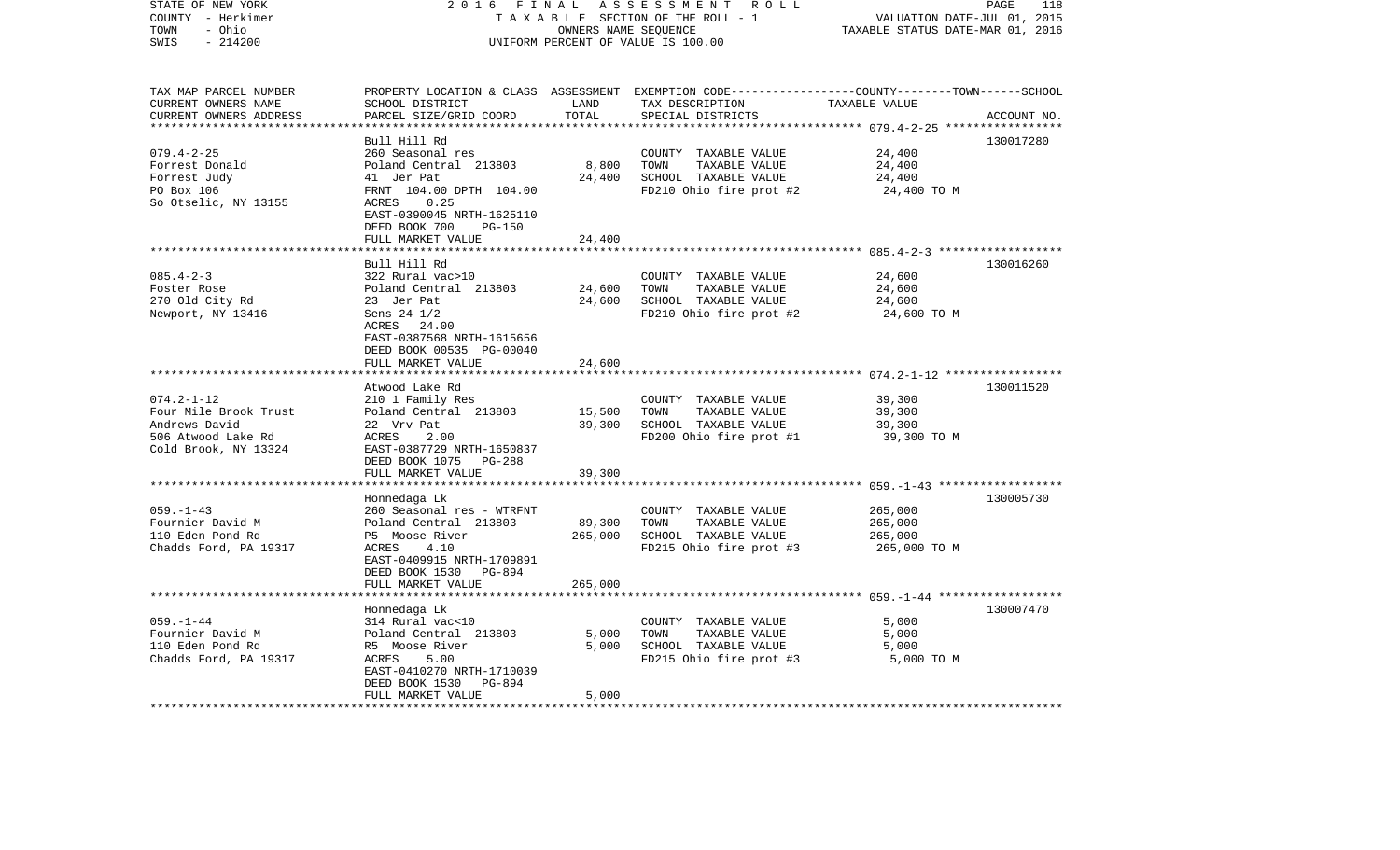| STATE OF NEW YORK<br>2 0 1 6<br>FINAL<br>ASSESSMENT<br>ROLL<br>COUNTY - Herkimer<br>TAXABLE SECTION OF THE ROLL - 1<br>- Ohio<br>TOWN<br>OWNERS NAME SEQUENCE<br>SWIS<br>$-214200$<br>UNIFORM PERCENT OF VALUE IS 100.00 |                                                                                                                                                                                                                                             |                                                                                                           | PAGE<br>119<br>VALUATION DATE-JUL 01, 2015<br>TAXABLE STATUS DATE-MAR 01, 2016 |                                                                                                                                                               |  |
|--------------------------------------------------------------------------------------------------------------------------------------------------------------------------------------------------------------------------|---------------------------------------------------------------------------------------------------------------------------------------------------------------------------------------------------------------------------------------------|-----------------------------------------------------------------------------------------------------------|--------------------------------------------------------------------------------|---------------------------------------------------------------------------------------------------------------------------------------------------------------|--|
| SCHOOL DISTRICT<br>PARCEL SIZE/GRID COORD                                                                                                                                                                                | LAND<br>TOTAL                                                                                                                                                                                                                               | TAX DESCRIPTION<br>SPECIAL DISTRICTS                                                                      | TAXABLE VALUE                                                                  | ACCOUNT NO.                                                                                                                                                   |  |
| Cumnings Rd<br>260 Seasonal res<br>Poland Central 213803<br>48 Jer Pat<br>FRNT 593.70 DPTH<br>ACRES<br>3.50<br>EAST-0359938 NRTH-1641624<br>DEED BOOK 1190<br>PG-663<br>FULL MARKET VALUE                                | 11,500<br>21,100<br>21,100                                                                                                                                                                                                                  | COUNTY TAXABLE VALUE<br>TOWN<br>TAXABLE VALUE<br>SCHOOL TAXABLE VALUE<br>FD200 Ohio fire prot #1          | 21,100<br>21,100<br>21,100<br>21,100 TO M                                      |                                                                                                                                                               |  |
|                                                                                                                                                                                                                          |                                                                                                                                                                                                                                             |                                                                                                           |                                                                                | 130020250                                                                                                                                                     |  |
| Poland Central 213803<br>48 Jer Pat<br>ACRES<br>1.50<br>EAST-0361921 NRTH-1645367<br>DEED BOOK 935<br>PG-311                                                                                                             | 15,100<br>38,000                                                                                                                                                                                                                            | COUNTY TAXABLE VALUE<br>TAXABLE VALUE<br>TOWN<br>SCHOOL TAXABLE VALUE<br>FD200 Ohio fire prot #1          | 38,000<br>38,000<br>$\overline{0}$<br>38,000 TO M                              | 38,000<br>$\Omega$                                                                                                                                            |  |
| FULL MARKET VALUE                                                                                                                                                                                                        | 38,000                                                                                                                                                                                                                                      |                                                                                                           |                                                                                |                                                                                                                                                               |  |
| 260 Seasonal res<br>Poland Central 213803<br>9 Jer Pat<br>ACRES 46.50<br>EAST-0384951 NRTH-1614678<br>DEED BOOK 1582<br>PG-467                                                                                           | 45,100<br>89,500                                                                                                                                                                                                                            | COUNTY TAXABLE VALUE<br>TOWN<br>TAXABLE VALUE<br>SCHOOL TAXABLE VALUE<br>FD210 Ohio fire prot #2          | 89,500<br>89,500<br>89,500<br>89,500 TO M                                      | 130000090                                                                                                                                                     |  |
|                                                                                                                                                                                                                          |                                                                                                                                                                                                                                             |                                                                                                           |                                                                                |                                                                                                                                                               |  |
| Fire Acres Ln<br>210 1 Family Res<br>Poland Central 213803<br>77 Jer Pat<br>ACRES<br>3.00<br>EAST-0366585 NRTH-1647802<br>DEED BOOK 946<br>$PG-21$<br>FULL MARKET VALUE                                                  | 17,500<br>55,500<br>55,500                                                                                                                                                                                                                  | 41854<br>COUNTY TAXABLE VALUE<br>TOWN<br>TAXABLE VALUE<br>SCHOOL TAXABLE VALUE<br>FD200 Ohio fire prot #1 | $\mathbf 0$<br>55,500<br>55,500<br>25,500<br>55,500 TO M                       | 130013230<br>$\Omega$<br>30,000                                                                                                                               |  |
| ***************                                                                                                                                                                                                          |                                                                                                                                                                                                                                             |                                                                                                           |                                                                                |                                                                                                                                                               |  |
| 314 Rural vac<10<br>N Part<br>$P-Fr$ 2<br>2.90<br>ACRES<br>EAST-0410602 NRTH-1708765<br>DEED BOOK 1331<br>PG-812<br>FULL MARKET VALUE                                                                                    | 2,900<br>2,900<br>2,900                                                                                                                                                                                                                     | COUNTY TAXABLE VALUE<br>TOWN<br>TAXABLE VALUE<br>SCHOOL TAXABLE VALUE<br>FD215 Ohio fire prot #3          | 2,900<br>2,900<br>2,900<br>2,900 TO M                                          | 130007320                                                                                                                                                     |  |
|                                                                                                                                                                                                                          | Douglassville, PA 19518-7104<br>357 Harvey Bridge Rd<br>210 1 Family Res<br>283 California Rd<br>FULL MARKET VALUE<br>Honnedaga Lk<br>Fredrick Allen Jr Trustee Unde Poland Central 213803<br>Allen DSuzanne Revocable Trust R2 Moose River | 89,500                                                                                                    | 41834<br>STAR EN<br>***********<br>STAR B                                      | PROPERTY LOCATION & CLASS ASSESSMENT EXEMPTION CODE----------------COUNTY-------TOWN-----SCHOOL<br>*********** 073.3-2-73.7 ***************<br>$\overline{0}$ |  |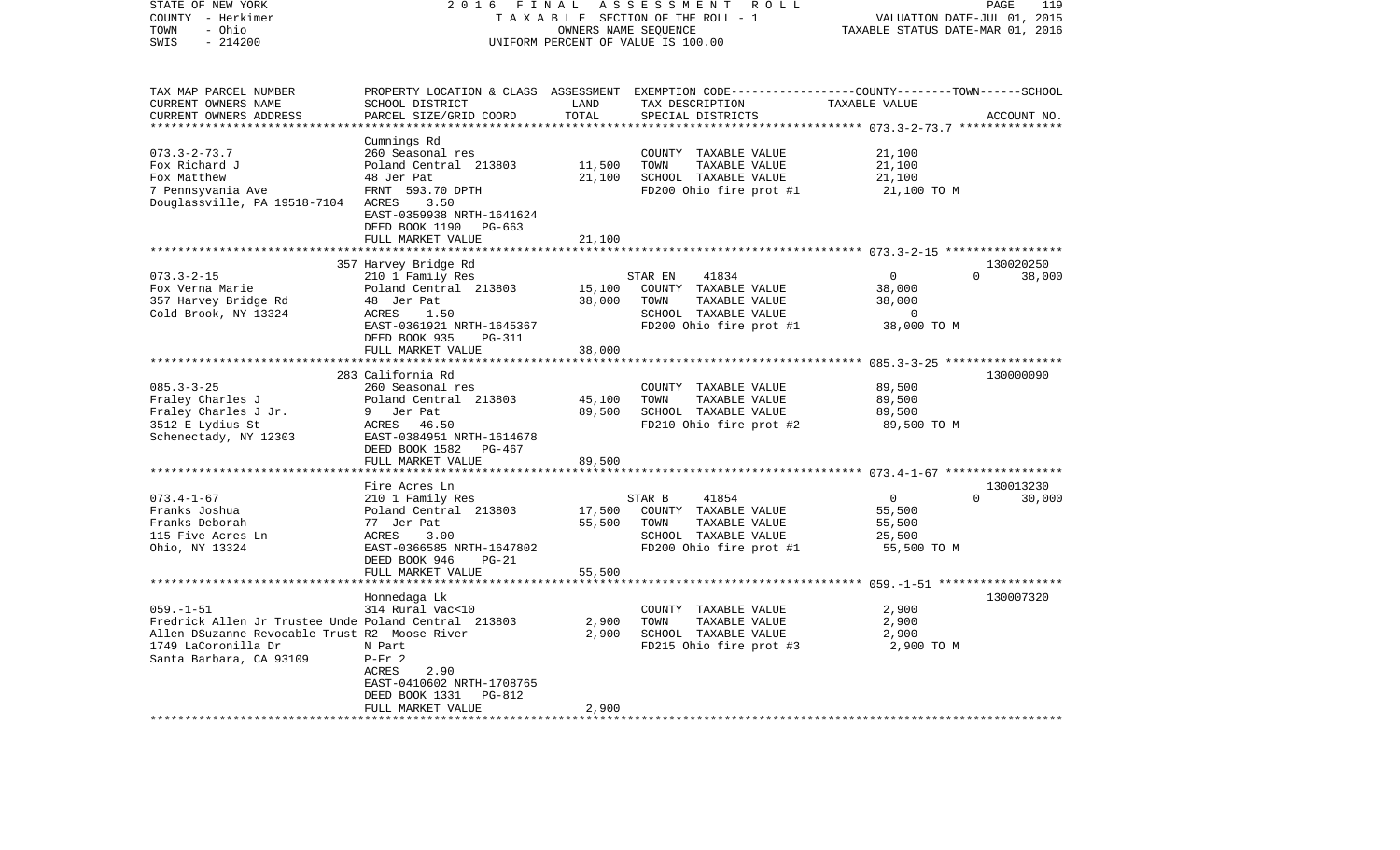| STATE OF NEW YORK<br>COUNTY - Herkimer                                 | 2016 FINAL                                                                                      |                      | A S S E S S M E N T<br>ROLL<br>TAXABLE SECTION OF THE ROLL - 1 | VALUATION DATE-JUL 01, 2015      | PAGE<br>120 |
|------------------------------------------------------------------------|-------------------------------------------------------------------------------------------------|----------------------|----------------------------------------------------------------|----------------------------------|-------------|
| - Ohio<br>TOWN                                                         |                                                                                                 | OWNERS NAME SEQUENCE |                                                                | TAXABLE STATUS DATE-MAR 01, 2016 |             |
| $-214200$<br>SWIS                                                      |                                                                                                 |                      | UNIFORM PERCENT OF VALUE IS 100.00                             |                                  |             |
|                                                                        |                                                                                                 |                      |                                                                |                                  |             |
|                                                                        |                                                                                                 |                      |                                                                |                                  |             |
| TAX MAP PARCEL NUMBER                                                  | PROPERTY LOCATION & CLASS ASSESSMENT EXEMPTION CODE---------------COUNTY-------TOWN------SCHOOL |                      |                                                                |                                  |             |
| CURRENT OWNERS NAME                                                    | SCHOOL DISTRICT                                                                                 | LAND                 | TAX DESCRIPTION                                                | TAXABLE VALUE                    |             |
| CURRENT OWNERS ADDRESS                                                 | PARCEL SIZE/GRID COORD                                                                          | TOTAL                | SPECIAL DISTRICTS                                              |                                  | ACCOUNT NO. |
| ************************                                               |                                                                                                 |                      |                                                                |                                  |             |
|                                                                        | Honnedaga Lk                                                                                    |                      |                                                                |                                  | 130005580   |
| $059. -1 - 52$<br>Fredrick Allen Jr Trustee Unde Poland Central 213803 | 314 Rural vac<10 - WTRFNT                                                                       | 67,900               | COUNTY TAXABLE VALUE<br>TOWN<br>TAXABLE VALUE                  | 67,900<br>67,900                 |             |
| Allen DSuzanne Revocable Trust P2 Moose River                          |                                                                                                 | 67,900               | SCHOOL TAXABLE VALUE                                           | 67,900                           |             |
| 1749 LaCoronilla Dr                                                    | N Part                                                                                          |                      | FD215 Ohio fire prot #3                                        | 67,900 TO M                      |             |
| Santa Barbara, CA 93109                                                | $P-Fr$ 2                                                                                        |                      |                                                                |                                  |             |
|                                                                        | ACRES<br>2.60                                                                                   |                      |                                                                |                                  |             |
|                                                                        | EAST-0410041 NRTH-1708607                                                                       |                      |                                                                |                                  |             |
|                                                                        | DEED BOOK 1331 PG-812                                                                           |                      |                                                                |                                  |             |
|                                                                        | FULL MARKET VALUE                                                                               | 67,900               |                                                                |                                  |             |
|                                                                        |                                                                                                 |                      |                                                                |                                  |             |
|                                                                        | Honnedaga Lk                                                                                    |                      |                                                                |                                  | 130005610   |
| $059. -1 - 53$                                                         | 920 Priv Hunt/Fi - WTRFNT                                                                       |                      | COUNTY TAXABLE VALUE                                           | 215,900                          |             |
| Fredrick Allen Jr Trustee Unde Poland Central 213803                   |                                                                                                 | 98,700               | TOWN<br>TAXABLE VALUE                                          | 215,900                          |             |
| Allen DSuzanne Revocable Trust P2 Moose River                          |                                                                                                 | 215,900              | SCHOOL TAXABLE VALUE                                           | 215,900                          |             |
| 1749 LaCoronilla Dr                                                    | S Part                                                                                          |                      | FD215 Ohio fire prot #3                                        | 215,900 TO M                     |             |
| Santa Barbara, CA 93109                                                | ACRES<br>6.20                                                                                   |                      |                                                                |                                  |             |
|                                                                        | EAST-0410105 NRTH-1708280                                                                       |                      |                                                                |                                  |             |
|                                                                        | DEED BOOK 1331 PG-812                                                                           |                      |                                                                |                                  |             |
|                                                                        | FULL MARKET VALUE                                                                               | 215,900              |                                                                |                                  |             |
|                                                                        |                                                                                                 |                      |                                                                |                                  |             |
| $059. - 1 - 54$                                                        | Honnedaga Lk<br>314 Rural vac<10                                                                |                      |                                                                |                                  | 130007350   |
| Fredrick Allen Jr Trustee Unde Poland Central 213803                   |                                                                                                 |                      | COUNTY TAXABLE VALUE<br>TOWN<br>TAXABLE VALUE                  | 5,100<br>5,100                   |             |
| Allen DSuzanne Revocable Trust R2 Moose River                          |                                                                                                 | 5,100<br>5,100       | SCHOOL TAXABLE VALUE                                           | 5,100                            |             |
| 1749 LaCoronilla Dr                                                    | S Part                                                                                          |                      | FD215 Ohio fire prot #3                                        | 5,100 TO M                       |             |
| Santa Barbara, CA 93109                                                | $P-Fr$ 8                                                                                        |                      |                                                                |                                  |             |
|                                                                        | ACRES<br>5.10                                                                                   |                      |                                                                |                                  |             |
|                                                                        | EAST-0410666 NRTH-1708464                                                                       |                      |                                                                |                                  |             |
|                                                                        | DEED BOOK 1331 PG-812                                                                           |                      |                                                                |                                  |             |
|                                                                        | FULL MARKET VALUE                                                                               | 5,100                |                                                                |                                  |             |
|                                                                        |                                                                                                 |                      |                                                                |                                  |             |
|                                                                        | Figert Rd                                                                                       |                      |                                                                |                                  | 130013770   |
| $073.4 - 1 - 47$                                                       | 322 Rural vac>10                                                                                |                      | COUNTY TAXABLE VALUE                                           | 21,900                           |             |
| Friesen Garrie L                                                       | Poland Central 213803                                                                           | 21,900               | TOWN<br>TAXABLE VALUE                                          | 21,900                           |             |
| Friesen Sharon                                                         | 49 Jer Pat                                                                                      | 21,900               | SCHOOL TAXABLE VALUE                                           | 21,900                           |             |
| PO Box 879                                                             | ACRES 20.00                                                                                     |                      | FD200 Ohio fire prot #1                                        | 21,900 TO M                      |             |
| Wildomar, CA 92595                                                     | EAST-0367064 NRTH-1642097                                                                       |                      |                                                                |                                  |             |
|                                                                        | DEED BOOK 00662 PG-00475                                                                        |                      |                                                                |                                  |             |
|                                                                        | FULL MARKET VALUE                                                                               | 21,900               |                                                                |                                  |             |
|                                                                        |                                                                                                 |                      |                                                                |                                  | 130021930   |
| $074.2 - 1 - 15$                                                       | Atwood Lake Rd                                                                                  |                      |                                                                |                                  |             |
| Fritschi Paula Margaret Cool Poland Central 213803                     | 260 Seasonal res                                                                                | 93,400               | COUNTY TAXABLE VALUE<br>TOWN<br>TAXABLE VALUE                  | 122,700<br>122,700               |             |
| Murphy Patrica Grubner John Jr 15 Vrv Pat                              |                                                                                                 | 122,700              | SCHOOL TAXABLE VALUE                                           | 122,700                          |             |
| 63 N Main St                                                           | FRNT 75.24 DPTH 339.60                                                                          |                      | FD217 Ohio fire prot #4                                        | 122,700 TO M                     |             |
| Middleville, NY 13406                                                  | ACRES 117.50                                                                                    |                      |                                                                |                                  |             |
|                                                                        | EAST-0388249 NRTH-1649384                                                                       |                      |                                                                |                                  |             |
|                                                                        | DEED BOOK 1305 PG-779                                                                           |                      |                                                                |                                  |             |
|                                                                        | FULL MARKET VALUE                                                                               | 122,700              |                                                                |                                  |             |
|                                                                        |                                                                                                 |                      |                                                                |                                  |             |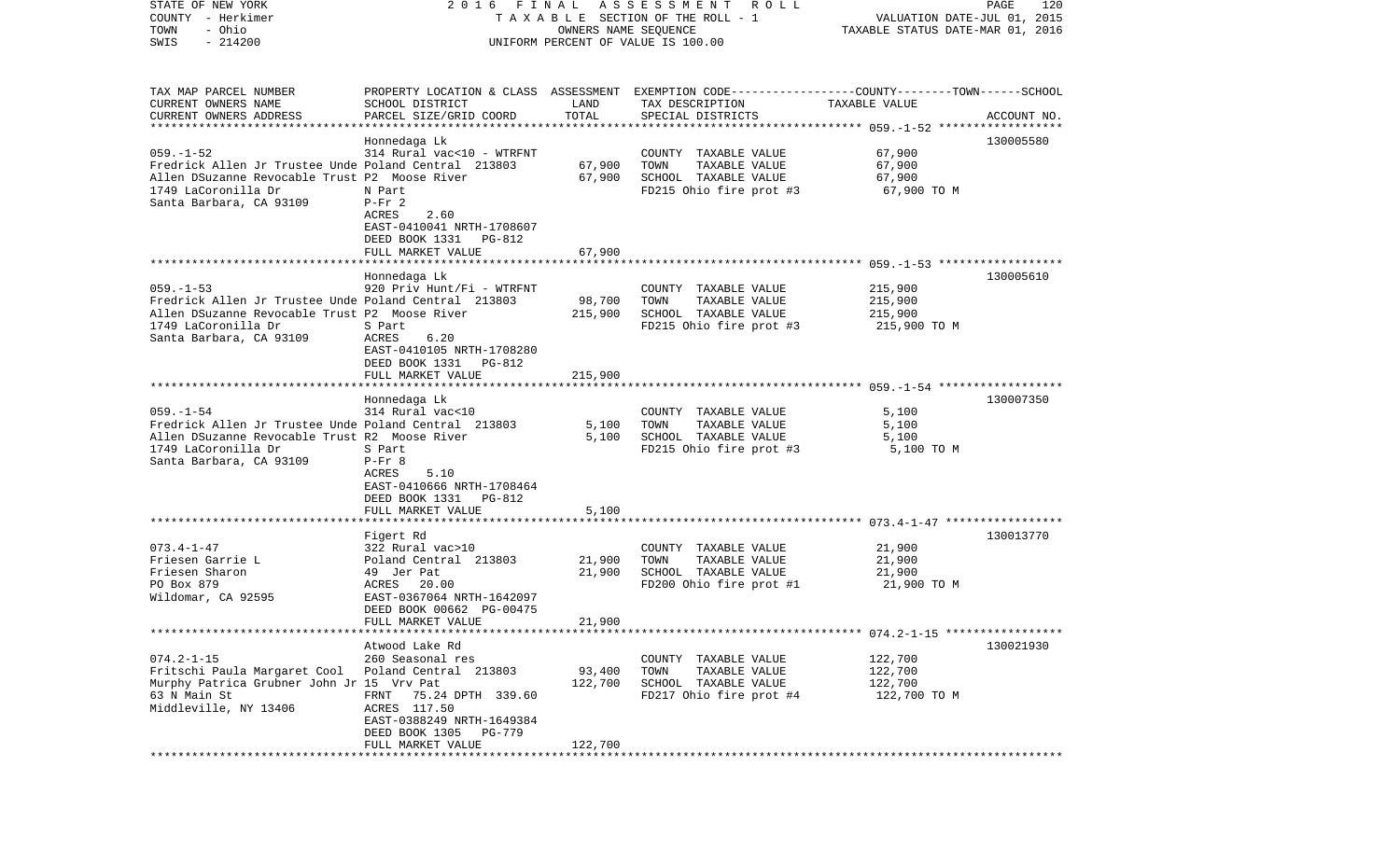| STATE OF NEW YORK       |                                |                | 2016 FINAL ASSESSMENT ROLL                                                                       |                                  | PAGE<br>121                |
|-------------------------|--------------------------------|----------------|--------------------------------------------------------------------------------------------------|----------------------------------|----------------------------|
| COUNTY - Herkimer       |                                |                | TAXABLE SECTION OF THE ROLL - 1                                                                  | VALUATION DATE-JUL 01, 2015      |                            |
| - Ohio<br>TOWN          |                                |                | OWNERS NAME SEQUENCE                                                                             | TAXABLE STATUS DATE-MAR 01, 2016 |                            |
| $-214200$<br>SWIS       |                                |                | UNIFORM PERCENT OF VALUE IS 100.00                                                               |                                  |                            |
|                         |                                |                |                                                                                                  |                                  |                            |
| TAX MAP PARCEL NUMBER   |                                |                | PROPERTY LOCATION & CLASS ASSESSMENT EXEMPTION CODE----------------COUNTY-------TOWN------SCHOOL |                                  |                            |
| CURRENT OWNERS NAME     | SCHOOL DISTRICT                | LAND           | TAX DESCRIPTION                                                                                  | TAXABLE VALUE                    |                            |
| CURRENT OWNERS ADDRESS  | PARCEL SIZE/GRID COORD         | TOTAL          | SPECIAL DISTRICTS                                                                                |                                  | ACCOUNT NO.                |
|                         |                                |                |                                                                                                  |                                  |                            |
|                         | Ash Creek Rd                   |                |                                                                                                  |                                  | 130060620                  |
| $078.2 - 2 - 38$        | 910 Priv forest                |                | COUNTY TAXABLE VALUE                                                                             | 59,000                           |                            |
| Froschauer Peter A      | Poland Central 213803          | 59,000         | TOWN<br>TAXABLE VALUE                                                                            | 59,000                           |                            |
| Froschauer Connie Lou   | Lot 44 Jer Pat                 | 59,000         | SCHOOL TAXABLE VALUE                                                                             | 59,000                           |                            |
| 6724 Lawrence St        | V12 85.2 A                     |                | FD200 Ohio fire prot #1                                                                          | 59,000 TO M                      |                            |
| Rome, NY 13440          | ACRES 85.20                    |                |                                                                                                  |                                  |                            |
|                         | EAST-0364334 NRTH-1633128      |                |                                                                                                  |                                  |                            |
|                         | DEED BOOK 1551 PG-638          |                |                                                                                                  |                                  |                            |
|                         | FULL MARKET VALUE              | 59,000         |                                                                                                  |                                  |                            |
|                         |                                |                |                                                                                                  |                                  |                            |
|                         | Ohio Pardeeville Rd            |                |                                                                                                  |                                  | 130090005                  |
| $078.2 - 2 - 2.5$       | 314 Rural vac<10               |                | COUNTY TAXABLE VALUE                                                                             | 13,500                           |                            |
| Fullem Chrisopher       | Poland Central 213803          | 13,500         | TOWN<br>TAXABLE VALUE                                                                            | 13,500                           |                            |
| 493 Ohio Pardeeville Rd | Lot 44 Jer Pat                 | 13,500         | SCHOOL TAXABLE VALUE                                                                             | 13,500                           |                            |
| Cold Brook, NY 13324    | FRNT 559.00 DPTH               |                | FD200 Ohio fire prot #1                                                                          | 13,500 TO M                      |                            |
|                         | ACRES<br>8.00                  |                |                                                                                                  |                                  |                            |
|                         | EAST-0362441 NRTH-1636484      |                |                                                                                                  |                                  |                            |
|                         | DEED BOOK 1378<br>PG-593       |                |                                                                                                  |                                  |                            |
|                         | FULL MARKET VALUE              | 13,500         |                                                                                                  |                                  |                            |
|                         |                                |                |                                                                                                  |                                  |                            |
|                         | Ohio Pardeeville Rd            |                |                                                                                                  |                                  | 130090006                  |
| $078.2 - 2 - 2.2$       | 210 1 Family Res               |                | VET COM C 41132                                                                                  | 15,000                           | $\Omega$<br>$\overline{0}$ |
| Fullem Christopher      | Poland Central 213803          |                | 18,800 VET COM T 41133                                                                           | $\mathbf{0}$                     | 20,000<br>0                |
| 493 Ohio Pardeeville Rd | Lot 44 Jer Pat                 | 126,000 STAR B | 41854                                                                                            | $\mathbf 0$                      | $\Omega$<br>30,000         |
| Ohio, NY 13324          | ACRES<br>4.50 BANK<br>135      |                | COUNTY TAXABLE VALUE                                                                             | 111,000                          |                            |
|                         | EAST-0362010 NRTH-1636432      |                | TAXABLE VALUE<br>TOWN                                                                            | 106,000                          |                            |
|                         | DEED BOOK 1510 PG-797          |                | SCHOOL TAXABLE VALUE                                                                             | 96,000                           |                            |
|                         | FULL MARKET VALUE              |                | 126,000 FD200 Ohio fire prot #1                                                                  | 126,000 TO M                     |                            |
|                         |                                |                |                                                                                                  |                                  |                            |
|                         | 451 Ohio Pardeeville Rd        |                |                                                                                                  |                                  | 155430                     |
| $078.2 - 2 - 2.6$       | 314 Rural vac<10               |                | COUNTY TAXABLE VALUE                                                                             | 2,700                            |                            |
| Fullem Christopher      | Poland Central 213803          | 2,700          | TOWN<br>TAXABLE VALUE                                                                            | 2,700                            |                            |
| Fullem Christna         |                                | 2,700          | SCHOOL TAXABLE VALUE                                                                             |                                  |                            |
|                         | Lot 44 Jer Pat                 |                |                                                                                                  | 2,700                            |                            |
| 493 Ohio Pardeeville Rd | FRNT 180.00 DPTH 279.00        |                | FD200 Ohio fire prot #1                                                                          | 2,700 TO M                       |                            |
| Ohio, NY 13324          | 0.90<br>ACRES                  |                |                                                                                                  |                                  |                            |
|                         | EAST-0361909 NRTH-1636834      |                |                                                                                                  |                                  |                            |
|                         | DEED BOOK 1338<br>PG-152       |                |                                                                                                  |                                  |                            |
|                         | FULL MARKET VALUE              | 2,700          |                                                                                                  |                                  |                            |
|                         |                                |                |                                                                                                  |                                  |                            |
|                         | 1827 State Rt 8                |                |                                                                                                  |                                  | 130090135                  |
| $073.2 - 1 - 44$        | 270 Mfg housing                |                | COUNTY TAXABLE VALUE                                                                             | 24,800                           |                            |
| Fullem Christopher A    | Poland Central 213803          | 9,800          | TOWN<br>TAXABLE VALUE                                                                            | 24,800                           |                            |
| 493 Pardeeville Ohio Rd | Lot 63 Rem Pat                 | 24,800         | SCHOOL TAXABLE VALUE                                                                             | 24,800                           |                            |
| Ohio, NY 13324          | V1 2 3.98 A                    |                | FD200 Ohio fire prot #1                                                                          | 24,800 TO M                      |                            |
|                         | Sub 19                         |                |                                                                                                  |                                  |                            |
|                         | ACRES<br>4.00                  |                |                                                                                                  |                                  |                            |
|                         | EAST-0370467 NRTH-1653228      |                |                                                                                                  |                                  |                            |
|                         | DEED BOOK 849<br><b>PG-209</b> |                |                                                                                                  |                                  |                            |
|                         | FULL MARKET VALUE              | 24,800         |                                                                                                  |                                  |                            |
|                         |                                |                |                                                                                                  |                                  |                            |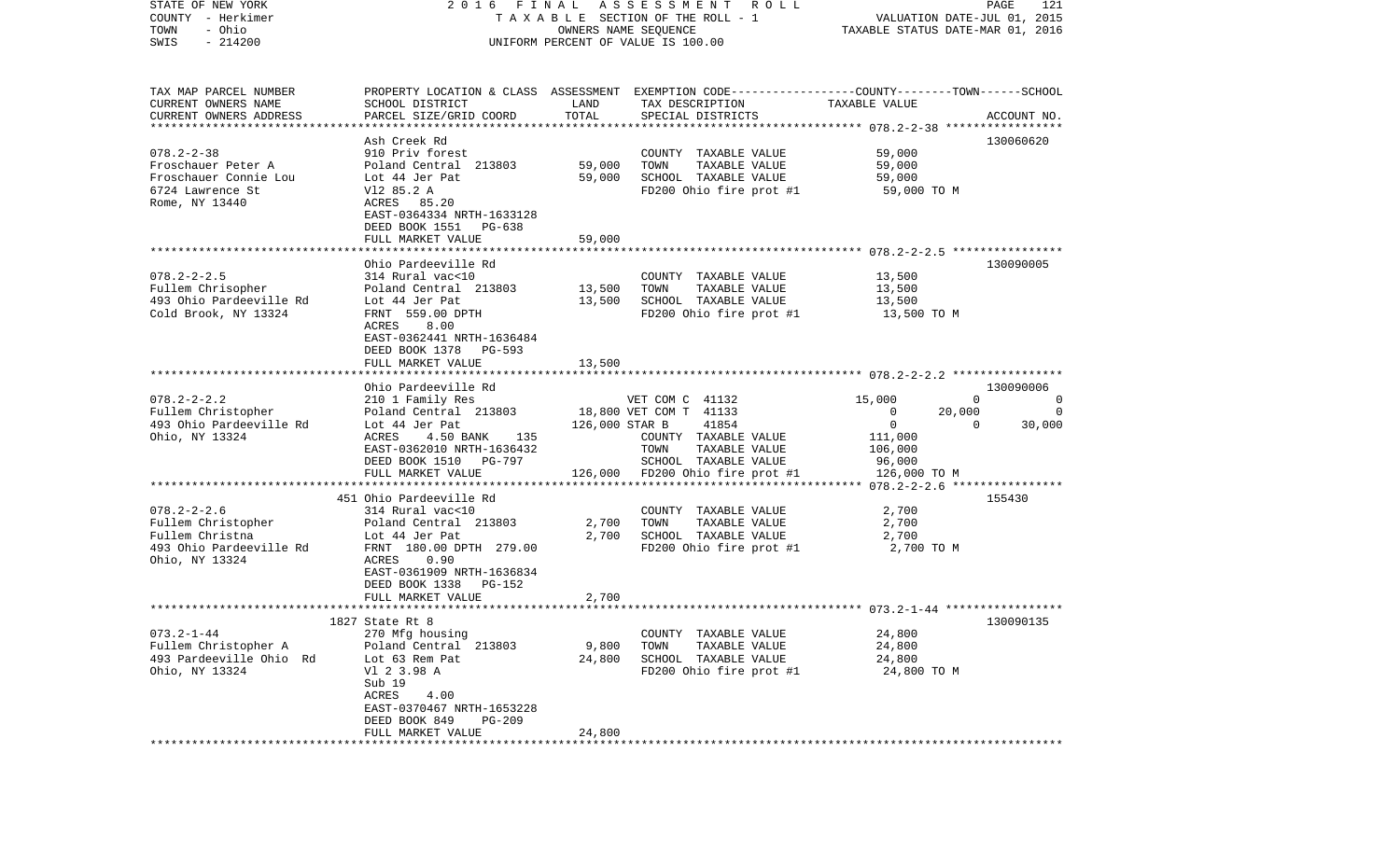| STATE OF NEW YORK<br>COUNTY - Herkimer<br>- Ohio<br>TOWN | 2 0 1 6                                             | FINAL<br>OWNERS NAME SEOUENCE | ASSESSMENT<br>ROLL<br>TAXABLE SECTION OF THE ROLL - 1                                            | VALUATION DATE-JUL 01, 2015<br>TAXABLE STATUS DATE-MAR 01, 2016 | PAGE<br>122 |
|----------------------------------------------------------|-----------------------------------------------------|-------------------------------|--------------------------------------------------------------------------------------------------|-----------------------------------------------------------------|-------------|
| SWIS<br>$-214200$                                        |                                                     |                               | UNIFORM PERCENT OF VALUE IS 100.00                                                               |                                                                 |             |
| TAX MAP PARCEL NUMBER                                    |                                                     |                               | PROPERTY LOCATION & CLASS ASSESSMENT EXEMPTION CODE----------------COUNTY-------TOWN------SCHOOL |                                                                 |             |
| CURRENT OWNERS NAME                                      | SCHOOL DISTRICT<br>PARCEL SIZE/GRID COORD           | LAND<br>TOTAL                 | TAX DESCRIPTION                                                                                  | TAXABLE VALUE                                                   | ACCOUNT NO. |
| CURRENT OWNERS ADDRESS                                   |                                                     |                               | SPECIAL DISTRICTS                                                                                | ********** 073.2-1-51.1 ***                                     |             |
|                                                          | Hooper Dooper Rd                                    |                               |                                                                                                  |                                                                 | 130037920   |
| $073.2 - 1 - 51.1$                                       | 314 Rural vac<10                                    |                               | COUNTY TAXABLE VALUE                                                                             | 11,800                                                          |             |
| Fullem Christopher A                                     | Poland Central 213803                               | 11,800                        | TOWN<br>TAXABLE VALUE                                                                            | 11,800                                                          |             |
| 493 Pardeeville Ohio Rd                                  | 63 Rem Pat                                          | 11,800                        | SCHOOL TAXABLE VALUE                                                                             | 11,800                                                          |             |
| Ohio, NY 13324                                           | ACRES<br>5.50                                       |                               | FD200 Ohio fire prot #1                                                                          | 11,800 TO M                                                     |             |
|                                                          | EAST-0370216 NRTH-1653625                           |                               |                                                                                                  |                                                                 |             |
|                                                          | DEED BOOK 849<br>PG-207<br>FULL MARKET VALUE        | 11,800                        |                                                                                                  |                                                                 |             |
|                                                          | ***********************                             |                               |                                                                                                  |                                                                 |             |
|                                                          | Figert Rd                                           |                               |                                                                                                  |                                                                 | 130020550   |
| $073.4 - 1 - 46$                                         | 322 Rural vac>10                                    |                               | COUNTY TAXABLE VALUE                                                                             | 14,900                                                          |             |
| Fuller John A                                            | Poland Central 213803                               | 14,900                        | TOWN<br>TAXABLE VALUE                                                                            | 14,900                                                          |             |
| Gifaldi Kim Ann                                          | 49 Jer Pat                                          | 14,900                        | SCHOOL TAXABLE VALUE                                                                             | 14,900                                                          |             |
| Attn: Norris A Fuller                                    | V12 10                                              |                               | FD200 Ohio fire prot #1                                                                          | 14,900 TO M                                                     |             |
| 96 Shore Vista Dr                                        | ACRES 10.00                                         |                               |                                                                                                  |                                                                 |             |
| Rochester, NY 14612-3461                                 | EAST-0366972 NRTH-1641638                           |                               |                                                                                                  |                                                                 |             |
|                                                          | DEED BOOK 815<br>$PG-97$<br>FULL MARKET VALUE       | 14,900                        |                                                                                                  |                                                                 |             |
|                                                          | ******************************                      |                               |                                                                                                  |                                                                 |             |
|                                                          | Busseyville                                         |                               |                                                                                                  |                                                                 | 130014520   |
| $069. -3 - 36.1$                                         | 314 Rural vac<10                                    |                               | COUNTY TAXABLE VALUE                                                                             | 2,300                                                           |             |
| Furlong Richard                                          | Poland Central 213803                               | 2,300                         | TOWN<br>TAXABLE VALUE                                                                            | 2,300                                                           |             |
| Stein Tracy F                                            | 54 Rem Pat                                          | 2,300                         | SCHOOL TAXABLE VALUE                                                                             | 2,300                                                           |             |
| 7754 Maple Ave                                           | ACRES<br>4.00                                       |                               | FD200 Ohio fire prot #1                                                                          | 2,300 TO M                                                      |             |
| Holland Patent, NY 13354                                 | EAST-0367795 NRTH-1659956                           |                               |                                                                                                  |                                                                 |             |
|                                                          | DEED BOOK 863<br>$PG-590$<br>FULL MARKET VALUE      | 2,300                         |                                                                                                  |                                                                 |             |
|                                                          | *******************                                 | ***********                   |                                                                                                  |                                                                 |             |
|                                                          | Busseyville                                         |                               |                                                                                                  |                                                                 | 130020340   |
| $069. -3 - 37$                                           | 260 Seasonal res                                    |                               | COUNTY TAXABLE VALUE                                                                             | 15,400                                                          |             |
| Furlong Richard                                          | Poland Central 213803                               | 5,700                         | TOWN<br>TAXABLE VALUE                                                                            | 15,400                                                          |             |
| 7554 Maple Ave                                           | 54 Rem Pat                                          | 15,400                        | SCHOOL TAXABLE VALUE                                                                             | 15,400                                                          |             |
| Holland Patent, NY 13554                                 | Sens 4                                              |                               | FD217 Ohio fire prot #4                                                                          | 15,400 TO M                                                     |             |
|                                                          | ACRES<br>4.00                                       |                               |                                                                                                  |                                                                 |             |
|                                                          | EAST-0368104 NRTH-1660340                           |                               |                                                                                                  |                                                                 |             |
|                                                          | DEED BOOK 1300<br>$PG-4$<br>FULL MARKET VALUE       | 15,400                        |                                                                                                  |                                                                 |             |
|                                                          | ******************                                  |                               |                                                                                                  |                                                                 |             |
|                                                          | Conway Rd                                           |                               |                                                                                                  |                                                                 | 130090110   |
| $078.1 - 2 - 20.1$                                       | 322 Rural vac>10                                    |                               | COUNTY TAXABLE VALUE                                                                             | 15,300                                                          |             |
| Gaffney Jean                                             | Poland Central 213803                               | 15,300                        | TOWN<br>TAXABLE VALUE                                                                            | 15,300                                                          |             |
| 6 Waterford Ln                                           | 18 Jer Pat                                          | 15,300                        | SCHOOL TAXABLE VALUE                                                                             | 15,300                                                          |             |
| Utica, NY 13501                                          | Map Jj1b29                                          |                               | FD200 Ohio fire prot #1                                                                          | 15,300 TO M                                                     |             |
|                                                          | ACRES<br>10.50                                      |                               |                                                                                                  |                                                                 |             |
|                                                          | EAST-0356845 NRTH-1634185                           |                               |                                                                                                  |                                                                 |             |
|                                                          | DEED BOOK 662<br><b>PG-410</b><br>FULL MARKET VALUE | 15,300                        |                                                                                                  |                                                                 |             |
| ************************                                 | .                                                   |                               |                                                                                                  |                                                                 |             |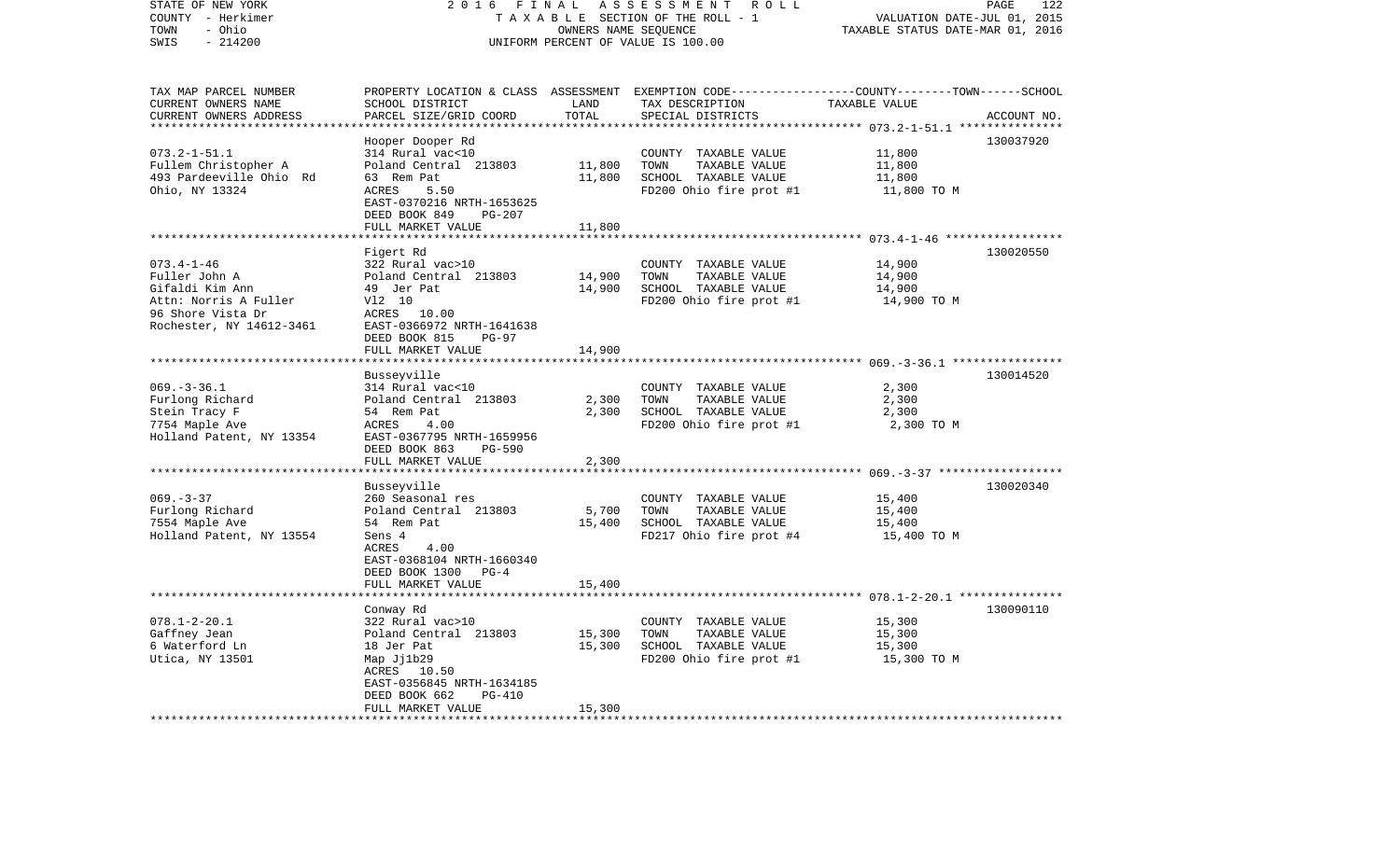| STATE OF NEW YORK<br>COUNTY - Herkimer<br>- Ohio<br>TOWN<br>$-214200$<br>SWIS | 2 0 1 6<br>FINAL                           | OWNERS NAME SEQUENCE                 | ASSESSMENT<br>ROLL<br>TAXABLE SECTION OF THE ROLL - 1<br>UNIFORM PERCENT OF VALUE IS 100.00 | VALUATION DATE-JUL 01, 2015<br>TAXABLE STATUS DATE-MAR 01, 2016 | PAGE<br>123 |
|-------------------------------------------------------------------------------|--------------------------------------------|--------------------------------------|---------------------------------------------------------------------------------------------|-----------------------------------------------------------------|-------------|
|                                                                               |                                            |                                      |                                                                                             |                                                                 |             |
| TAX MAP PARCEL NUMBER                                                         | PROPERTY LOCATION & CLASS                  |                                      | ASSESSMENT EXEMPTION CODE-----------------COUNTY-------TOWN------SCHOOL                     |                                                                 |             |
| CURRENT OWNERS NAME<br>CURRENT OWNERS ADDRESS<br>*******************          | SCHOOL DISTRICT<br>PARCEL SIZE/GRID COORD  | LAND<br>TOTAL<br>* * * * * * * * * * | TAX DESCRIPTION<br>SPECIAL DISTRICTS                                                        | TAXABLE VALUE                                                   | ACCOUNT NO. |
|                                                                               | Busseyville                                |                                      |                                                                                             |                                                                 | 130076560   |
| $069. -3 - 8$                                                                 | 314 Rural vac<10                           |                                      | COUNTY TAXABLE VALUE                                                                        | 2,900                                                           |             |
| Gage David                                                                    | Poland Central 213803                      | 2,900                                | TOWN<br>TAXABLE VALUE                                                                       | 2,900                                                           |             |
| Lynch Robert                                                                  | Lot 54 Rem Pat                             | 2,900                                | SCHOOL TAXABLE VALUE                                                                        | 2,900                                                           |             |
| William Pratt                                                                 | ACRES<br>5.00                              |                                      | FD200 Ohio fire prot #1                                                                     | 2,900 TO M                                                      |             |
| 142 Jones Rd                                                                  | EAST-0368812 NRTH-1661837                  |                                      |                                                                                             |                                                                 |             |
| Ilion, NY 13357                                                               | DEED BOOK 00611 PG-00291                   |                                      |                                                                                             |                                                                 |             |
|                                                                               | FULL MARKET VALUE                          | 2,900                                |                                                                                             |                                                                 |             |
|                                                                               | ******************                         | *******                              |                                                                                             | ********************* 074.2-1-6 *******************             |             |
|                                                                               | Jones Rd                                   |                                      |                                                                                             |                                                                 | 130033090   |
| $074.2 - 1 - 6$                                                               | 314 Rural vac<10                           |                                      | COUNTY TAXABLE VALUE                                                                        | 4,000                                                           |             |
| Gage Marcus M                                                                 | Poland Central 213803                      | 4,000                                | TOWN<br>TAXABLE VALUE                                                                       | 4,000                                                           |             |
| Gage David W                                                                  | 23 Vrv Pat                                 | 4,000                                | SCHOOL TAXABLE VALUE                                                                        | 4,000                                                           |             |
| 119 Dar- Lind Lane                                                            | FRNT 208.00 DPTH 208.00                    |                                      | FD217 Ohio fire prot #4                                                                     | 4,000 TO M                                                      |             |
| Palmyra, NY 14522                                                             | ACRES<br>0.99<br>EAST-0389254 NRTH-1652963 |                                      |                                                                                             |                                                                 |             |
|                                                                               | $PG-084$<br>DEED BOOK 872                  |                                      |                                                                                             |                                                                 |             |
|                                                                               | FULL MARKET VALUE                          | 4,000                                |                                                                                             |                                                                 |             |
|                                                                               |                                            |                                      |                                                                                             |                                                                 |             |
|                                                                               | Smith & Route 8                            |                                      |                                                                                             |                                                                 | 130026370   |
| $078.2 - 1 - 21$                                                              | 210 1 Family Res                           |                                      | 41834<br>STAR EN                                                                            | $\overline{0}$<br>$\Omega$                                      | 65,300      |
| Gagnon Alain                                                                  | Poland Central 213803                      | 15,100                               | COUNTY TAXABLE VALUE                                                                        | 67,500                                                          |             |
| Gagnon Elizabeth                                                              | 49 Jer Pat                                 | 67,500                               | TOWN<br>TAXABLE VALUE                                                                       | 67,500                                                          |             |
| 176 Smith Rd                                                                  | ACRES<br>1.50                              |                                      | SCHOOL TAXABLE VALUE                                                                        | 2,200                                                           |             |
| Cold Brook, NY 13324                                                          | EAST-0365508 NRTH-1640329                  |                                      | FD200 Ohio fire prot #1                                                                     | 67,500 TO M                                                     |             |
|                                                                               | DEED BOOK 766<br>PG-076                    |                                      |                                                                                             |                                                                 |             |
|                                                                               | FULL MARKET VALUE                          | 67,500                               |                                                                                             |                                                                 |             |
|                                                                               |                                            |                                      |                                                                                             | **************** 078.2-1-22 *****************                   |             |
|                                                                               | Route 8                                    |                                      |                                                                                             |                                                                 | 130022230   |
| $078.2 - 1 - 22$                                                              | 314 Rural vac<10                           |                                      | COUNTY TAXABLE VALUE                                                                        | 8,500                                                           |             |
| Gagnon Alain                                                                  | Poland Central 213803                      | 8,500                                | TOWN<br>TAXABLE VALUE                                                                       | 8,500                                                           |             |
| Gagnon Elizabeth                                                              | 49 Jer Pat                                 | 8,500                                | SCHOOL TAXABLE VALUE                                                                        | 8,500                                                           |             |
| 176 Smith Rd                                                                  | ACRES<br>2.50                              |                                      | FD200 Ohio fire prot #1                                                                     | 8,500 TO M                                                      |             |
| Cold Brook, NY 13324                                                          | EAST-0365530 NRTH-1640221                  |                                      |                                                                                             |                                                                 |             |
|                                                                               | DEED BOOK 825<br><b>PG-504</b>             |                                      |                                                                                             |                                                                 |             |
|                                                                               | FULL MARKET VALUE<br>*****************     | 8,500                                |                                                                                             |                                                                 |             |
|                                                                               |                                            |                                      |                                                                                             | ********************* 064.-1-6 ********************             |             |
| $064. -1 - 6$                                                                 | North Lake Rd                              |                                      |                                                                                             | 6,600                                                           | 130013470   |
| Gagnon Joseph D                                                               | 312 Vac w/imprv<br>302601<br>Adirondack    | 5,600                                | COUNTY TAXABLE VALUE<br>TOWN<br>TAXABLE VALUE                                               | 6,600                                                           |             |
| 419 Noth Lake Rd                                                              | 54 Woodhull                                | 6,600                                | SCHOOL TAXABLE VALUE                                                                        | 6,600                                                           |             |
| Forestport, NY 13338                                                          | R1 1.14A                                   |                                      | FD215 Ohio fire prot #3                                                                     | 6,600 TO M                                                      |             |
|                                                                               | FRNT 200.00 DPTH 207.00                    |                                      |                                                                                             |                                                                 |             |
|                                                                               | EAST-0341079 NRTH-1683306                  |                                      |                                                                                             |                                                                 |             |
|                                                                               | DEED BOOK 932<br>PG-251                    |                                      |                                                                                             |                                                                 |             |
|                                                                               | FULL MARKET VALUE                          | 6,600                                |                                                                                             |                                                                 |             |
|                                                                               |                                            |                                      |                                                                                             |                                                                 |             |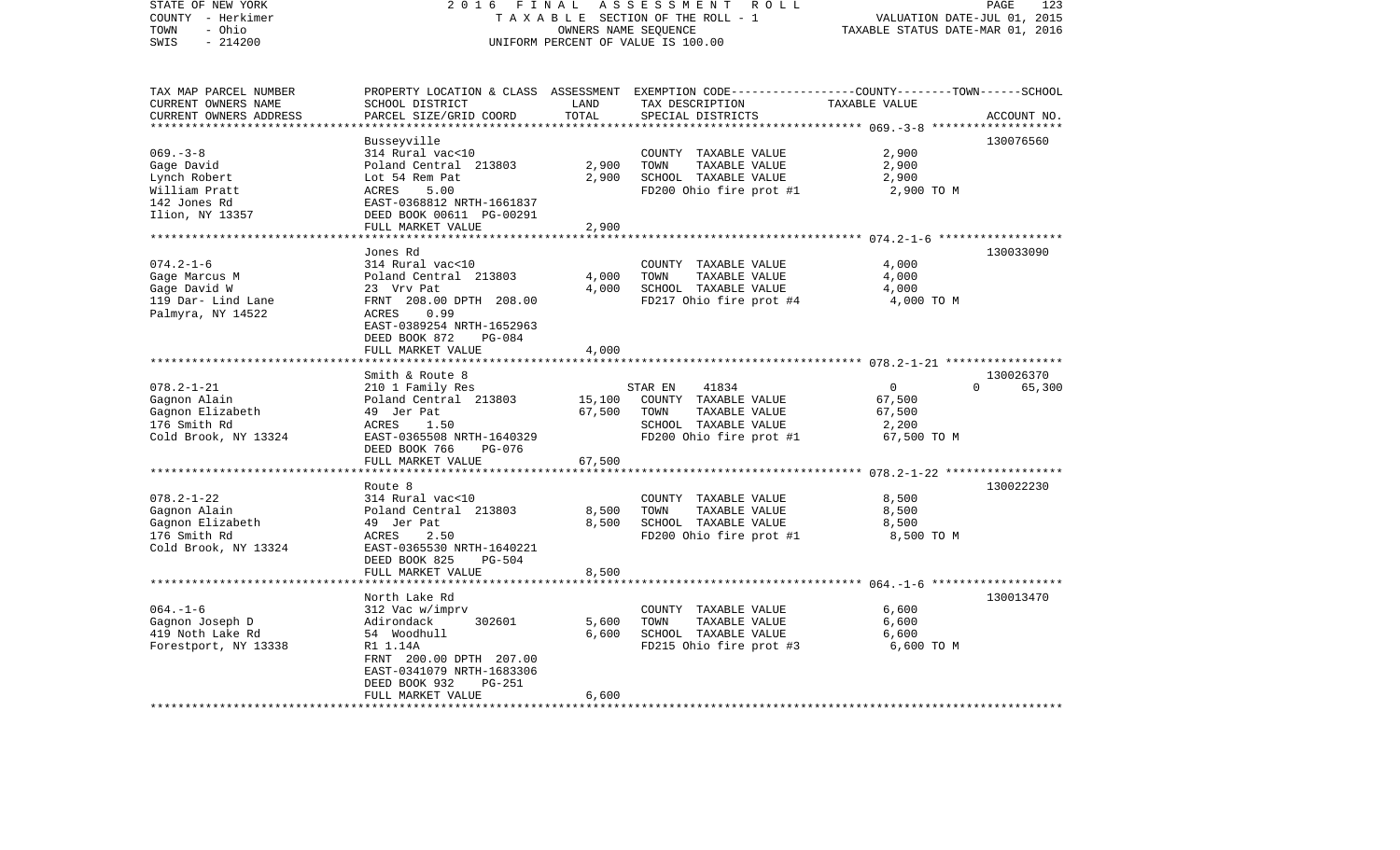| STATE OF NEW YORK<br>COUNTY - Herkimer                                                                         |                                                                                                                                                              |                  | 2016 FINAL ASSESSMENT ROLL<br>T A X A B L E SECTION OF THE ROLL - 1                              | VALUATION DATE-JUL 01, 2015               | PAGE<br>124                     |
|----------------------------------------------------------------------------------------------------------------|--------------------------------------------------------------------------------------------------------------------------------------------------------------|------------------|--------------------------------------------------------------------------------------------------|-------------------------------------------|---------------------------------|
| TOWN<br>- Ohio<br>$-214200$<br>SWIS                                                                            |                                                                                                                                                              |                  | OWNERS NAME SEQUENCE<br>UNIFORM PERCENT OF VALUE IS 100.00                                       | TAXABLE STATUS DATE-MAR 01, 2016          |                                 |
|                                                                                                                |                                                                                                                                                              |                  |                                                                                                  |                                           |                                 |
| TAX MAP PARCEL NUMBER                                                                                          | PROPERTY LOCATION & CLASS ASSESSMENT EXEMPTION CODE----------------COUNTY-------TOWN------SCHOOL                                                             |                  |                                                                                                  |                                           |                                 |
| CURRENT OWNERS NAME<br>CURRENT OWNERS ADDRESS                                                                  | SCHOOL DISTRICT<br>PARCEL SIZE/GRID COORD                                                                                                                    | LAND<br>TOTAL    | TAX DESCRIPTION<br>SPECIAL DISTRICTS                                                             | TAXABLE VALUE                             | ACCOUNT NO.                     |
|                                                                                                                |                                                                                                                                                              |                  |                                                                                                  |                                           |                                 |
| $064. -1 -7$                                                                                                   | 419 North Lake Rd<br>270 Mfg housing                                                                                                                         |                  | STAR EN<br>41834                                                                                 | 0                                         | 130060275<br>$\Omega$<br>51,300 |
| Gagnon Joseph D<br>c/o Sally Ganyon (Life Use)<br>419 North Lake Rd                                            | Adirondack<br>302601<br>Lot 54 Woodhull<br>Vl 2<br>$5/6$ A                                                                                                   | 23,800<br>51,300 | COUNTY TAXABLE VALUE<br>TAXABLE VALUE<br>TOWN<br>SCHOOL TAXABLE VALUE                            | 51,300<br>51,300<br>0                     |                                 |
| Forestport, NY 13338                                                                                           | Lot 6<br>FRNT 150.00 DPTH 255.00<br>EAST-0340932 NRTH-1683186<br>DEED BOOK 932<br><b>PG-251</b>                                                              |                  | FD215 Ohio fire prot #3                                                                          | 51,300 TO M                               |                                 |
|                                                                                                                | FULL MARKET VALUE                                                                                                                                            | 51,300           |                                                                                                  |                                           |                                 |
|                                                                                                                | Harvey Bridge Rd                                                                                                                                             |                  |                                                                                                  |                                           | 130018570                       |
| $073.4 - 1 - 36$<br>Gaige Judith                                                                               | 271 Mfg housings<br>Poland Central 213803                                                                                                                    | 12,500           | COUNTY TAXABLE VALUE<br>TOWN<br>TAXABLE VALUE                                                    | 16,000<br>16,000                          |                                 |
| Henry Barbara<br>105 Elmwood Ave<br>Johnstown, NY 12095                                                        | 48 Jer Pat<br>FRNT 209.00 DPTH 209.00<br>ACRES<br>1.00<br>EAST-0362982 NRTH-1643886<br>DEED BOOK 1104<br>PG-350                                              | 16,000           | SCHOOL TAXABLE VALUE<br>FD200 Ohio fire prot #1                                                  | 16,000<br>16,000 TO M                     |                                 |
|                                                                                                                | FULL MARKET VALUE                                                                                                                                            | 16,000           |                                                                                                  |                                           |                                 |
|                                                                                                                | 2923 South Lake Rd                                                                                                                                           |                  |                                                                                                  |                                           | 130040710                       |
| $058. - 2 - 23$<br>Gambill Elna D<br>7416 Hoffman Rd<br>Holland Patent, NY 13354                               | 260 Seasonal res - WTRFNT<br>Adirondack<br>302601<br>1 Nob Pat<br>Sens 1<br>FRNT 200.00 DPTH 165.00<br>EAST-0375646 NRTH-1708387<br>DEED BOOK 00657 PG-00703 | 66,150<br>90,000 | COUNTY TAXABLE VALUE<br>TOWN<br>TAXABLE VALUE<br>SCHOOL TAXABLE VALUE<br>FD215 Ohio fire prot #3 | 90,000<br>90,000<br>90,000<br>90,000 TO M |                                 |
|                                                                                                                | FULL MARKET VALUE                                                                                                                                            | 90,000           |                                                                                                  |                                           |                                 |
|                                                                                                                | California Rd                                                                                                                                                |                  |                                                                                                  |                                           | 130020520                       |
| $085.3 - 3 - 21$<br>Garland Roy<br>Stark Marie<br>Karen Christiansen<br>4820 66th Lane<br>Vero Beach, FL 32967 | 314 Rural vac<10<br>Poland Central 213803<br>9 Jer Pat<br>V12 1<br>ACRES<br>1.00<br>EAST-0383347 NRTH-1614353                                                | 4,000<br>4,000   | COUNTY TAXABLE VALUE<br>TOWN<br>TAXABLE VALUE<br>SCHOOL TAXABLE VALUE<br>FD210 Ohio fire prot #2 | 4,000<br>4,000<br>4,000<br>4,000 TO M     |                                 |

\*\*\*\*\*\*\*\*\*\*\*\*\*\*\*\*\*\*\*\*\*\*\*\*\*\*\*\*\*\*\*\*\*\*\*\*\*\*\*\*\*\*\*\*\*\*\*\*\*\*\*\*\*\*\*\*\*\*\*\*\*\*\*\*\*\*\*\*\*\*\*\*\*\*\*\*\*\*\*\*\*\*\*\*\*\*\*\*\*\*\*\*\*\*\*\*\*\*\*\*\*\*\*\*\*\*\*\*\*\*\*\*\*\*\*\*\*\*\*\*\*\*\*\*\*\*\*\*\*\*\*\*

DEED BOOK 00373 PG-00031

FULL MARKET VALUE 4,000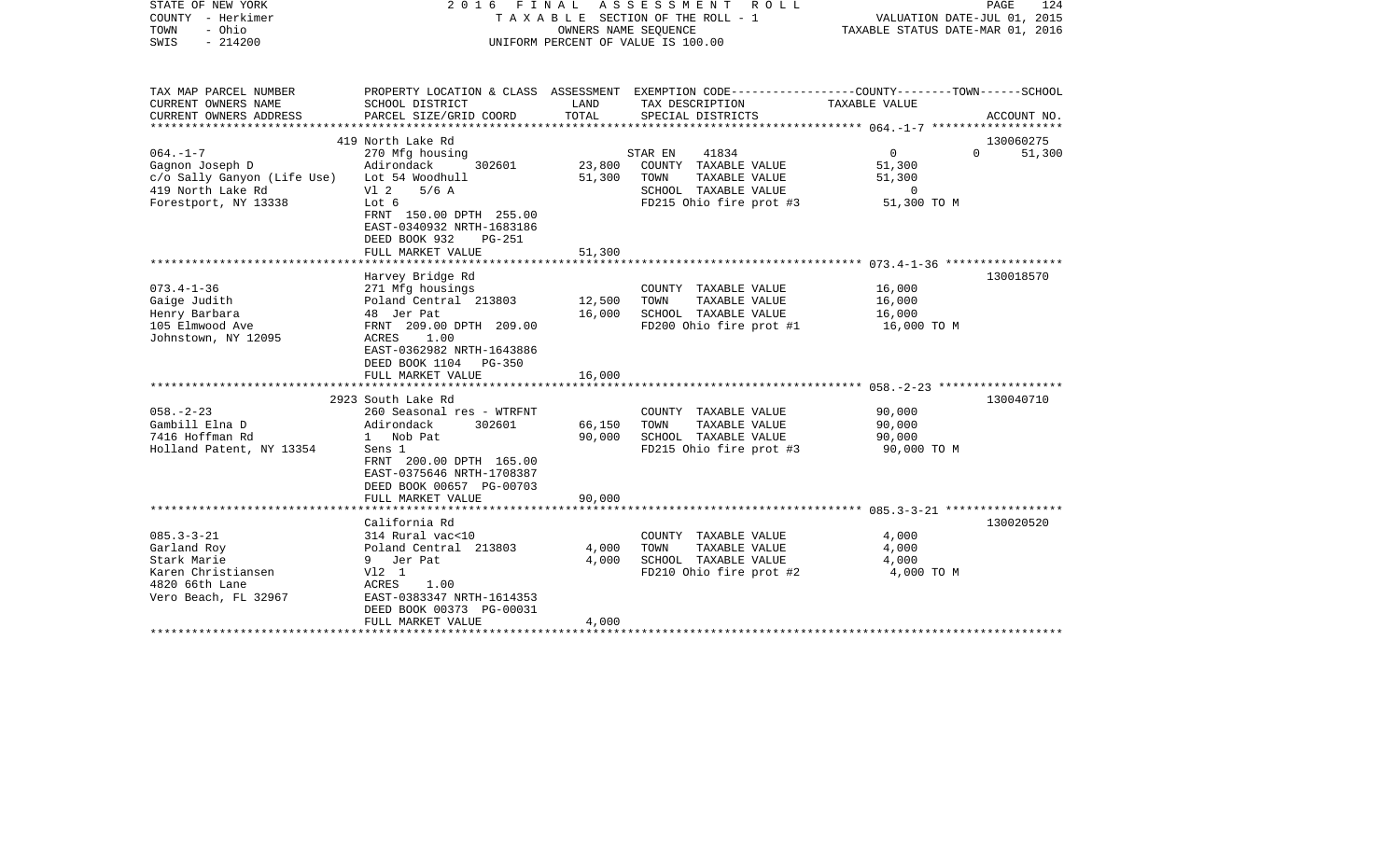| COUNTY - Herkimer                                                                                          |                                                        |                                                                                                                            |                                                      |
|------------------------------------------------------------------------------------------------------------|--------------------------------------------------------|----------------------------------------------------------------------------------------------------------------------------|------------------------------------------------------|
| TOWN<br>- Ohio                                                                                             |                                                        | T A X A B L E SECTION OF THE ROLL - 1 VALUATION DATE-JUL 01, 2015<br>OWNERS NAME SEQUENCE TAXABLE STATUS DATE-MAR 01, 2016 |                                                      |
| $-214200$<br>SWIS                                                                                          |                                                        | UNIFORM PERCENT OF VALUE IS 100.00                                                                                         |                                                      |
|                                                                                                            |                                                        |                                                                                                                            |                                                      |
|                                                                                                            |                                                        |                                                                                                                            |                                                      |
| TAX MAP PARCEL NUMBER                                                                                      |                                                        | PROPERTY LOCATION & CLASS ASSESSMENT EXEMPTION CODE---------------COUNTY-------TOWN-----SCHOOL                             |                                                      |
| CURRENT OWNERS NAME                                                                                        | SCHOOL DISTRICT                                        | TAX DESCRIPTION TAXABLE VALUE<br>LAND                                                                                      |                                                      |
| CURRENT OWNERS ADDRESS                                                                                     | PARCEL SIZE/GRID COORD                                 | TOTAL<br>SPECIAL DISTRICTS                                                                                                 | ACCOUNT NO.                                          |
| **********************                                                                                     |                                                        |                                                                                                                            |                                                      |
|                                                                                                            | 165 Kelly Rd                                           |                                                                                                                            |                                                      |
| $078.2 - 2 - 2.3$                                                                                          | 240 Rural res                                          | VET WAR CT 41121                                                                                                           | 9,000<br>12,000<br>$\Omega$                          |
|                                                                                                            |                                                        | 39,100 STAR EN<br>41834<br>100,000<br>COUNTY TAXABLE VALUE                                                                 | 65,300<br>$\overline{0}$<br>91,000                   |
|                                                                                                            | Poland Central 213803<br>Lot 44 Jer Pat<br>ACRES 27.30 | TAXABLE VALUE<br>TOWN                                                                                                      | 88,000                                               |
| Cold Brook, NY 13324                                                                                       | EAST-0362546 NRTH-1637944                              | SCHOOL TAXABLE VALUE                                                                                                       | 34,700                                               |
|                                                                                                            | DEED BOOK 731<br>PG-114                                | FD200 Ohio fire prot #1 $100,000$ TO M                                                                                     |                                                      |
|                                                                                                            | FULL MARKET VALUE                                      | 100,000                                                                                                                    |                                                      |
|                                                                                                            |                                                        |                                                                                                                            |                                                      |
|                                                                                                            | 538 Reese Rd                                           |                                                                                                                            | 130018510                                            |
| $073.4 - 1 - 34$                                                                                           | 210 1 Family Res                                       | 41854<br>STAR B                                                                                                            | $\overline{0}$<br>$\overline{0}$<br>30,000           |
| Gates Arthur G<br>All 1 Famil<br>210 1 Famil<br>210 1 Famil<br>48 Jer Pat<br>48 Jer Pat<br>2.3<br>EAST-000 | Poland Central 213803                                  | 16,100<br>COUNTY TAXABLE VALUE                                                                                             | 74,800                                               |
| Gates Sandra                                                                                               |                                                        | 74,800<br>TOWN<br>TAXABLE VALUE                                                                                            | 74,800                                               |
| 538 Reese Rd                                                                                               | 2.30                                                   | SCHOOL TAXABLE VALUE                                                                                                       | 44,800                                               |
| Cold Brook, NY 13324                                                                                       | EAST-0362814 NRTH-1643770                              | FD200 Ohio fire prot #1                                                                                                    | 74,800 TO M                                          |
|                                                                                                            | DEED BOOK 671<br>PG-835<br>FULL MARKET VALUE           | 74,800                                                                                                                     |                                                      |
|                                                                                                            | *********************************                      |                                                                                                                            | ********************** 074.1-2-90 ****************** |
|                                                                                                            | Route 8                                                |                                                                                                                            | 130020730                                            |
| 074.1-2-90                                                                                                 | 210 1 Family Res                                       | VET COM C 41132 15,000                                                                                                     | $\overline{0}$<br>$\mathbf 0$                        |
| Gates David Lee                                                                                            | Poland Central 213803                                  | 14,900 VET COM T 41133                                                                                                     | $\overline{0}$<br>16,375<br>$\overline{0}$           |
| PO Box 315                                                                                                 | 63 Rem Pat                                             | 65,500 STAR B<br>41854                                                                                                     | 30,000<br>$\overline{0}$<br>$\overline{0}$           |
| Cold Brook, NY 13324                                                                                       | Trailer                                                | COUNTY TAXABLE VALUE                                                                                                       | 50,500                                               |
|                                                                                                            | 1.40<br>ACRES                                          | TAXABLE VALUE<br>TOWN                                                                                                      | 49,125                                               |
|                                                                                                            | EAST-0373274 NRTH-1652828                              | SCHOOL TAXABLE VALUE                                                                                                       | 35,500                                               |
|                                                                                                            | DEED BOOK 928<br>PG-354                                | FD200 Ohio fire prot #1 65,500 TO M                                                                                        |                                                      |
|                                                                                                            | FULL MARKET VALUE                                      | 65,500                                                                                                                     | ********** 058. - 2 - 35 *******************         |
|                                                                                                            | North Lake Rd                                          |                                                                                                                            | 130038370                                            |
| $058. - 2 - 35$                                                                                            | 260 Seasonal res - WTRFNT                              | COUNTY TAXABLE VALUE                                                                                                       | 149,500                                              |
| Gates Geoffrey K                                                                                           | Adirondack<br>302601                                   | 119,500<br>TOWN<br>TAXABLE VALUE                                                                                           | 149,500                                              |
| 161 Wolf Creek Rd                                                                                          | 1 Nob Pat                                              | 149,500<br>SCHOOL TAXABLE VALUE                                                                                            | 149,500                                              |
| Forestport, NY 13338                                                                                       | FRNT 155.00 DPTH 274.20                                | FD215 Ohio fire prot #3                                                                                                    | 149,500 TO M                                         |
|                                                                                                            | EAST-0376242 NRTH-1709869                              |                                                                                                                            |                                                      |
|                                                                                                            | DEED BOOK 911<br>PG-252                                |                                                                                                                            |                                                      |
|                                                                                                            | FULL MARKET VALUE<br>******************                | 149,500                                                                                                                    |                                                      |
|                                                                                                            | Ed Smith Rd                                            |                                                                                                                            | 130022200                                            |
| $078.1 - 3 - 4$                                                                                            | 314 Rural vac<10                                       | COUNTY TAXABLE VALUE                                                                                                       | 12,200                                               |
| Gateway Properties of New York Poland Central 213803                                                       |                                                        | 12,200<br>TOWN<br>TAXABLE VALUE                                                                                            | 12,200                                               |
| c/o Oscar Dorta<br>45 Jer Pat                                                                              |                                                        | 12,200<br>SCHOOL TAXABLE VALUE                                                                                             | 12,200                                               |
| 583 Ilyssa Way                                                                                             | $P-Fr$ 14                                              | FD217 Ohio fire prot $#4$ 12,200 TO M                                                                                      |                                                      |
| Staten Island, NY 10312                                                                                    | FRNT 200.00 DPTH                                       |                                                                                                                            |                                                      |
|                                                                                                            | ACRES<br>6.10                                          |                                                                                                                            |                                                      |
|                                                                                                            | EAST-0355276 NRTH-1640319                              |                                                                                                                            |                                                      |
|                                                                                                            | DEED BOOK 1358<br>$PG-39$                              |                                                                                                                            |                                                      |
|                                                                                                            | FULL MARKET VALUE                                      | 12,200                                                                                                                     |                                                      |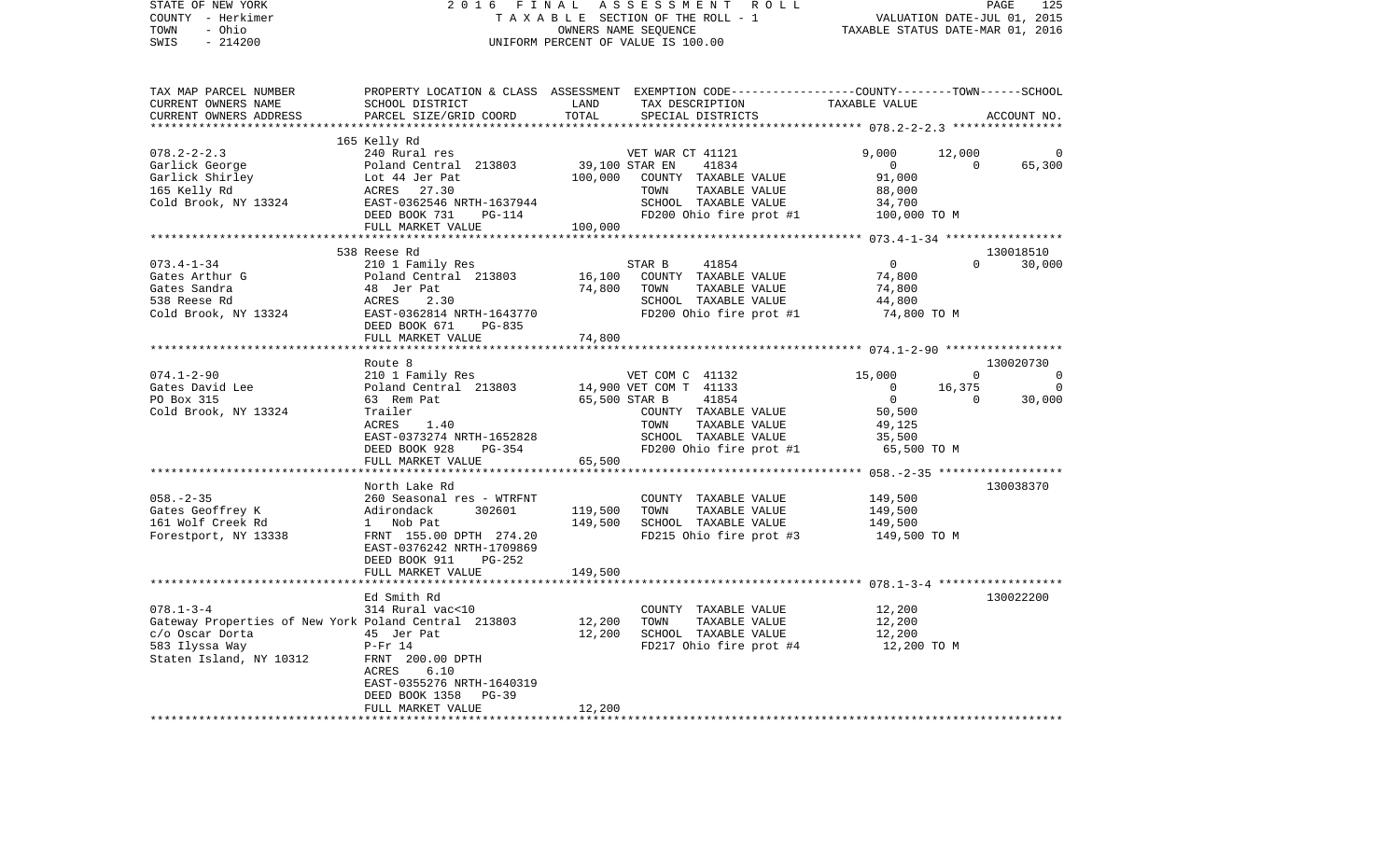| STATE OF NEW YORK<br>COUNTY - Herkimer |                           |                      | 2016 FINAL ASSESSMENT ROLL<br>TAXABLE SECTION OF THE ROLL - 1                                    | VALUATION DATE-JUL 01, 2015                            | PAGE<br>126 |
|----------------------------------------|---------------------------|----------------------|--------------------------------------------------------------------------------------------------|--------------------------------------------------------|-------------|
| - Ohio<br>TOWN                         |                           | OWNERS NAME SEQUENCE |                                                                                                  | TAXABLE STATUS DATE-MAR 01, 2016                       |             |
| $-214200$<br>SWIS                      |                           |                      | UNIFORM PERCENT OF VALUE IS 100.00                                                               |                                                        |             |
|                                        |                           |                      |                                                                                                  |                                                        |             |
|                                        |                           |                      |                                                                                                  |                                                        |             |
| TAX MAP PARCEL NUMBER                  |                           |                      | PROPERTY LOCATION & CLASS ASSESSMENT EXEMPTION CODE----------------COUNTY-------TOWN------SCHOOL |                                                        |             |
| CURRENT OWNERS NAME                    | SCHOOL DISTRICT           | LAND                 | TAX DESCRIPTION                                                                                  | TAXABLE VALUE                                          |             |
| CURRENT OWNERS ADDRESS                 | PARCEL SIZE/GRID COORD    | TOTAL                | SPECIAL DISTRICTS                                                                                |                                                        | ACCOUNT NO. |
| ************************               |                           |                      |                                                                                                  |                                                        |             |
|                                        | Thorpe Vly                |                      |                                                                                                  |                                                        | 130035490   |
| $079.2 - 1 - 9.1$                      | 260 Seasonal res          |                      | COUNTY TAXABLE VALUE                                                                             | 30,500                                                 |             |
| Gauthier Ricky N                       | Poland Central 213803     | 9,800                | TOWN<br>TAXABLE VALUE                                                                            | 30,500                                                 |             |
| Gauthier Irene S                       | 74 Jer Pat                | 30,500               | SCHOOL TAXABLE VALUE                                                                             | 30,500                                                 |             |
| 8959 N.Main St                         | Lot 100                   |                      | FD217 Ohio fire prot #4                                                                          | 30,500 TO M                                            |             |
| Poland, NY 13431                       | Seas $21.4$               |                      |                                                                                                  |                                                        |             |
|                                        | ACRES 10.80               |                      |                                                                                                  |                                                        |             |
|                                        | EAST-0388788 NRTH-1634726 |                      |                                                                                                  |                                                        |             |
|                                        | DEED BOOK 1457 PG-193     |                      |                                                                                                  |                                                        |             |
|                                        | FULL MARKET VALUE         | 30,500               |                                                                                                  |                                                        |             |
|                                        |                           |                      |                                                                                                  |                                                        |             |
|                                        | Bull Hill Rd              |                      |                                                                                                  |                                                        | 130011760   |
| $085.3 - 2 - 39$                       | 210 1 Family Res          |                      | COUNTY TAXABLE VALUE                                                                             | 24,000                                                 |             |
| Gay Randall A                          | Poland Central 213803     | 8,500                | TOWN<br>TAXABLE VALUE                                                                            | 24,000                                                 |             |
| Bunce Franklin                         | 9 Jer Pat                 | 24,000               | SCHOOL TAXABLE VALUE                                                                             | 24,000                                                 |             |
| PO Box 146                             | $R1 \t1/4$                |                      | FD210 Ohio fire prot #2                                                                          | 24,000 TO M                                            |             |
| Middleville, NY 13406-0146             | FRNT 85.00 DPTH 100.00    |                      |                                                                                                  |                                                        |             |
|                                        | 0.24<br>ACRES             |                      |                                                                                                  |                                                        |             |
|                                        | EAST-0379405 NRTH-1613817 |                      |                                                                                                  |                                                        |             |
|                                        | DEED BOOK 679<br>PG-647   |                      |                                                                                                  |                                                        |             |
|                                        | FULL MARKET VALUE         | 24,000               |                                                                                                  |                                                        |             |
|                                        |                           |                      |                                                                                                  |                                                        |             |
|                                        | 461 Bill Hamblin Rd       |                      |                                                                                                  |                                                        | 130044040   |
| $085.2 - 2 - 34.1$                     | 260 Seasonal res          |                      | COUNTY TAXABLE VALUE                                                                             | 80,000                                                 |             |
| Gee Harry                              | Poland Central 213803     | 43,500               | TOWN<br>TAXABLE VALUE                                                                            | 80,000                                                 |             |
| Gee Lisa                               | 40 Jer Pat                | 80,000               | SCHOOL TAXABLE VALUE                                                                             | 80,000                                                 |             |
| 10646 Hulser Rd                        | ACRES 34.00               |                      | FD210 Ohio fire prot #2                                                                          | 80,000 TO M                                            |             |
| Deerfield, NY 13502                    | EAST-0391050 NRTH-1625472 |                      |                                                                                                  |                                                        |             |
|                                        | DEED BOOK 1578 PG-623     |                      |                                                                                                  |                                                        |             |
|                                        | FULL MARKET VALUE         | 80,000               |                                                                                                  |                                                        |             |
|                                        |                           | *******              |                                                                                                  | ************************ 073.4-5-3 ******************* |             |
|                                        | Route 8                   |                      |                                                                                                  |                                                        | 130012900   |
| $073.4 - 5 - 3$                        | 910 Priv forest           |                      | COUNTY TAXABLE VALUE                                                                             | 24,660                                                 |             |
| Geel Sean R                            | Poland Central 213803     | 24,660               | TOWN<br>TAXABLE VALUE                                                                            | 24,660                                                 |             |
| Geel Jennifer J                        | 49 Jer Pat                | 24,660               | SCHOOL TAXABLE VALUE                                                                             | 24,660                                                 |             |
| 115 Oak St                             | FRNT 363.00 DPTH          |                      | FD200 Ohio fire prot #1                                                                          | 24,660 TO M                                            |             |
| Southington, CT 06489                  | ACRES 13.70               |                      |                                                                                                  |                                                        |             |
|                                        | EAST-0365353 NRTH-1643946 |                      |                                                                                                  |                                                        |             |
|                                        | DEED BOOK 1482    PG-984  |                      |                                                                                                  |                                                        |             |
|                                        | FULL MARKET VALUE         | 24,660               |                                                                                                  |                                                        |             |
|                                        |                           |                      |                                                                                                  |                                                        |             |
|                                        | Farr Rd                   |                      |                                                                                                  |                                                        | 130010110   |
| $064. - 1 - 22$                        | 260 Seasonal res          |                      | COUNTY TAXABLE VALUE                                                                             | 88,000                                                 |             |
| Geer Thomas Nelson                     | 302601<br>Adirondack      | 78,700               | TAXABLE VALUE<br>TOWN                                                                            | 88,000                                                 |             |
| Gear Deborah Ann                       | 15 Rem Pat                | 88,000               | SCHOOL TAXABLE VALUE                                                                             | 88,000                                                 |             |
| 363 Mowers Rd                          | Seas 91 A                 |                      | FD215 Ohio fire prot #3                                                                          | 88,000 TO M                                            |             |
| Frankfort, NY 13340                    | ACRES 91.00               |                      |                                                                                                  |                                                        |             |
|                                        | EAST-0341848 NRTH-1673190 |                      |                                                                                                  |                                                        |             |
|                                        | DEED BOOK 878<br>PG-605   |                      |                                                                                                  |                                                        |             |
|                                        | FULL MARKET VALUE         | 88,000               |                                                                                                  |                                                        |             |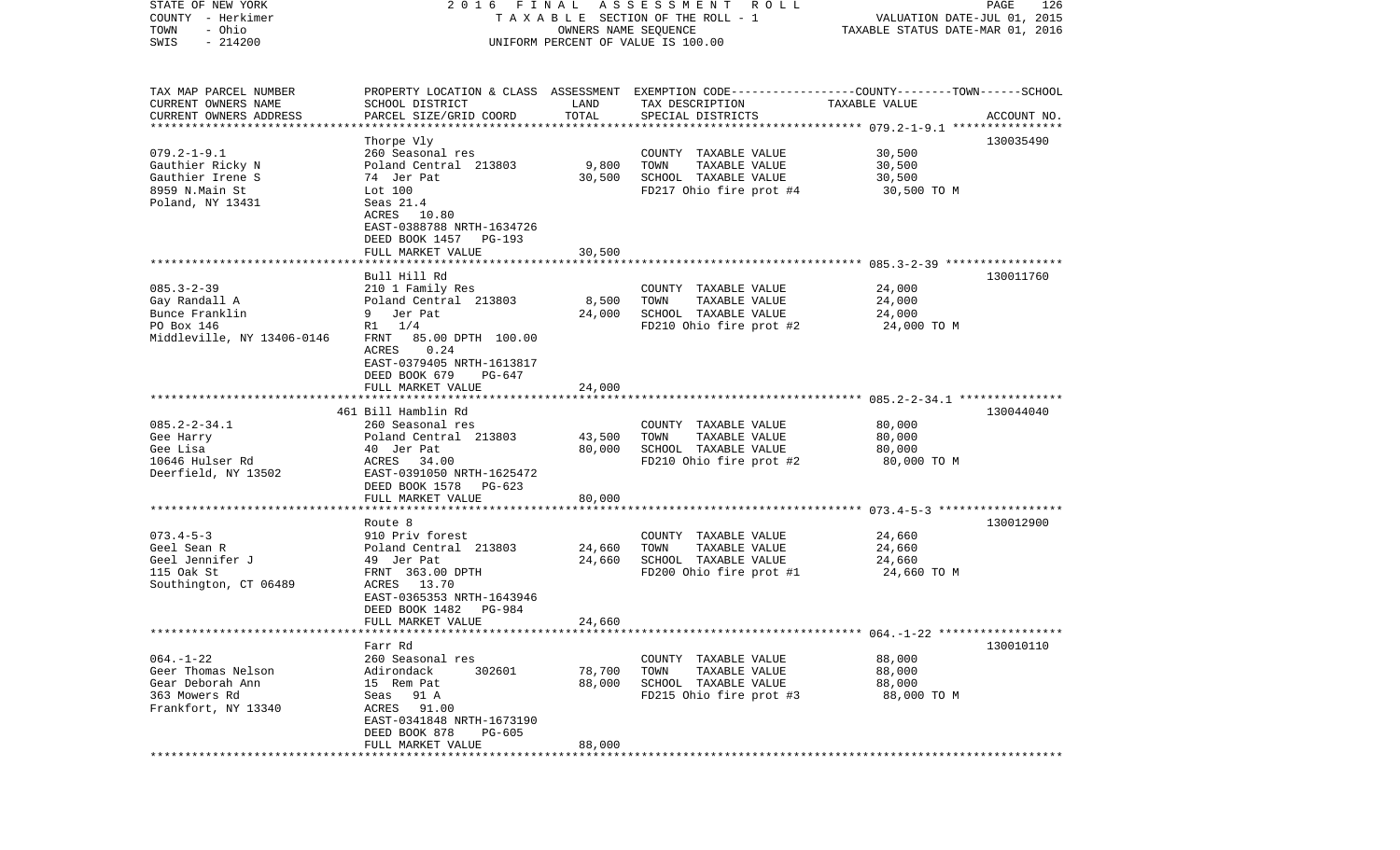| STATE OF NEW YORK<br>COUNTY - Herkimer<br>- Ohio<br>TOWN<br>SWIS<br>$-214200$                                 | 2 0 1 6                                                                                                                                                                                                                       | FINAL<br>OWNERS NAME SEQUENCE               | ASSESSMENT<br>ROLL<br>TAXABLE SECTION OF THE ROLL - 1<br>UNIFORM PERCENT OF VALUE IS 100.00                                             | VALUATION DATE-JUL 01, 2015<br>TAXABLE STATUS DATE-MAR 01, 2016 | PAGE<br>127 |
|---------------------------------------------------------------------------------------------------------------|-------------------------------------------------------------------------------------------------------------------------------------------------------------------------------------------------------------------------------|---------------------------------------------|-----------------------------------------------------------------------------------------------------------------------------------------|-----------------------------------------------------------------|-------------|
| TAX MAP PARCEL NUMBER<br>CURRENT OWNERS NAME<br>CURRENT OWNERS ADDRESS                                        | SCHOOL DISTRICT<br>PARCEL SIZE/GRID COORD                                                                                                                                                                                     | LAND<br>TOTAL<br>*******                    | PROPERTY LOCATION & CLASS ASSESSMENT EXEMPTION CODE---------------COUNTY-------TOWN------SCHOOL<br>TAX DESCRIPTION<br>SPECIAL DISTRICTS | TAXABLE VALUE<br>********* 058.-2-65 ****                       | ACCOUNT NO. |
| $058. - 2 - 65$<br>Gehringer Melissa J<br>3410 Oneida St<br>Chadwicks, NY 1331902                             | 194 South Lake Clb. Rd<br>260 Seasonal res - WTRFNT<br>Adirondack<br>302601<br>South Lake<br>Seas 1A<br>FRNT 118.00 DPTH 308.20<br>ACRES<br>0.75<br>EAST-0385816 NRTH-1705373<br>DEED BOOK 1209<br>PG-70<br>FULL MARKET VALUE | 109,200<br>160,000<br>160,000               | COUNTY TAXABLE VALUE<br>TOWN<br>TAXABLE VALUE<br>SCHOOL TAXABLE VALUE<br>FD215 Ohio fire prot #3                                        | 160,000<br>160,000<br>160,000<br>160,000 TO M                   | 130076740   |
|                                                                                                               | ***********************                                                                                                                                                                                                       |                                             |                                                                                                                                         |                                                                 |             |
| $078.2 - 2 - 8.1$<br>Gensler Gregory T<br>Gensler Kaulleen J<br>812 Harold St<br>Ballston Spa, NY 12020       | Snyder Rd<br>260 Seasonal res<br>Poland Central 213803<br>44 Jer Pat<br>ACRES 23.40<br>EAST-0362601 NRTH-1635374<br>DEED BOOK 1110<br>PG-80<br>FULL MARKET VALUE                                                              | 30,000<br>85,200<br>85,200                  | COUNTY TAXABLE VALUE<br>TOWN<br>TAXABLE VALUE<br>SCHOOL TAXABLE VALUE<br>FD200 Ohio fire prot #1                                        | 85,200<br>85,200<br>85,200<br>85,200 TO M                       | 130015630   |
|                                                                                                               |                                                                                                                                                                                                                               |                                             |                                                                                                                                         |                                                                 |             |
| $065. - 1 - 28.2$<br>Gentile Vincenzo<br>Gentile Grace<br>17 Kelly Rd<br>Carmel, NY 10512                     | Farr Rd<br>322 Rural vac>10<br>Adirondack<br>302601<br>ACRES<br>43.20<br>EAST-0357470 NRTH-1682314<br>DEED BOOK 1560<br><b>PG-107</b>                                                                                         | 25,000<br>25,000                            | COUNTY TAXABLE VALUE<br>TOWN<br>TAXABLE VALUE<br>SCHOOL TAXABLE VALUE<br>FD215 Ohio fire prot #3                                        | 25,000<br>25,000<br>25,000<br>25,000 TO M                       |             |
|                                                                                                               | FULL MARKET VALUE                                                                                                                                                                                                             | 25,000                                      |                                                                                                                                         |                                                                 |             |
| $058. - 2 - 5$<br>George V. Beach Needs Trust<br>Beach Welcome Carolyn<br>9 Circle Ave<br>Larchmont, NY 10538 | 522 North Lk<br>260 Seasonal res - WTRFNT<br>Adirondack<br>302601<br>Lot 1<br>Seas 1A<br>3.40<br>ACRES<br>EAST-0377841 NRTH-1714250<br>DEED BOOK 1602 PG-874                                                                  | 152,600<br>243,600                          | COUNTY TAXABLE VALUE<br>TAXABLE VALUE<br>TOWN<br>SCHOOL TAXABLE VALUE<br>FD215 Ohio fire prot #3                                        | 243,600<br>243,600<br>243,600<br>243,600 TO M                   | 130075000   |
|                                                                                                               | FULL MARKET VALUE<br>****************************                                                                                                                                                                             | 243,600                                     |                                                                                                                                         |                                                                 |             |
| $058. - 2 - 7$<br>George V. Beach Needs Trust<br>Beach Welcome Carolyn<br>9 Circle Ave<br>Larchmont, NY 10538 | North Lk<br>312 Vac w/imprv - WTRFNT<br>302601<br>Adirondack<br>1 Nob Pat<br>Garage 1A<br>ACRES<br>1.20<br>EAST-0377405 NRTH-1713998<br>DEED BOOK 1602<br>PG-874<br>FULL MARKET VALUE                                         | 128,000<br>131,000<br>131,000<br>********** | COUNTY TAXABLE VALUE<br>TOWN<br>TAXABLE VALUE<br>SCHOOL TAXABLE VALUE<br>FD215 Ohio fire prot #3                                        | 131,000<br>131,000<br>131,000<br>131,000 TO M                   | 130009510   |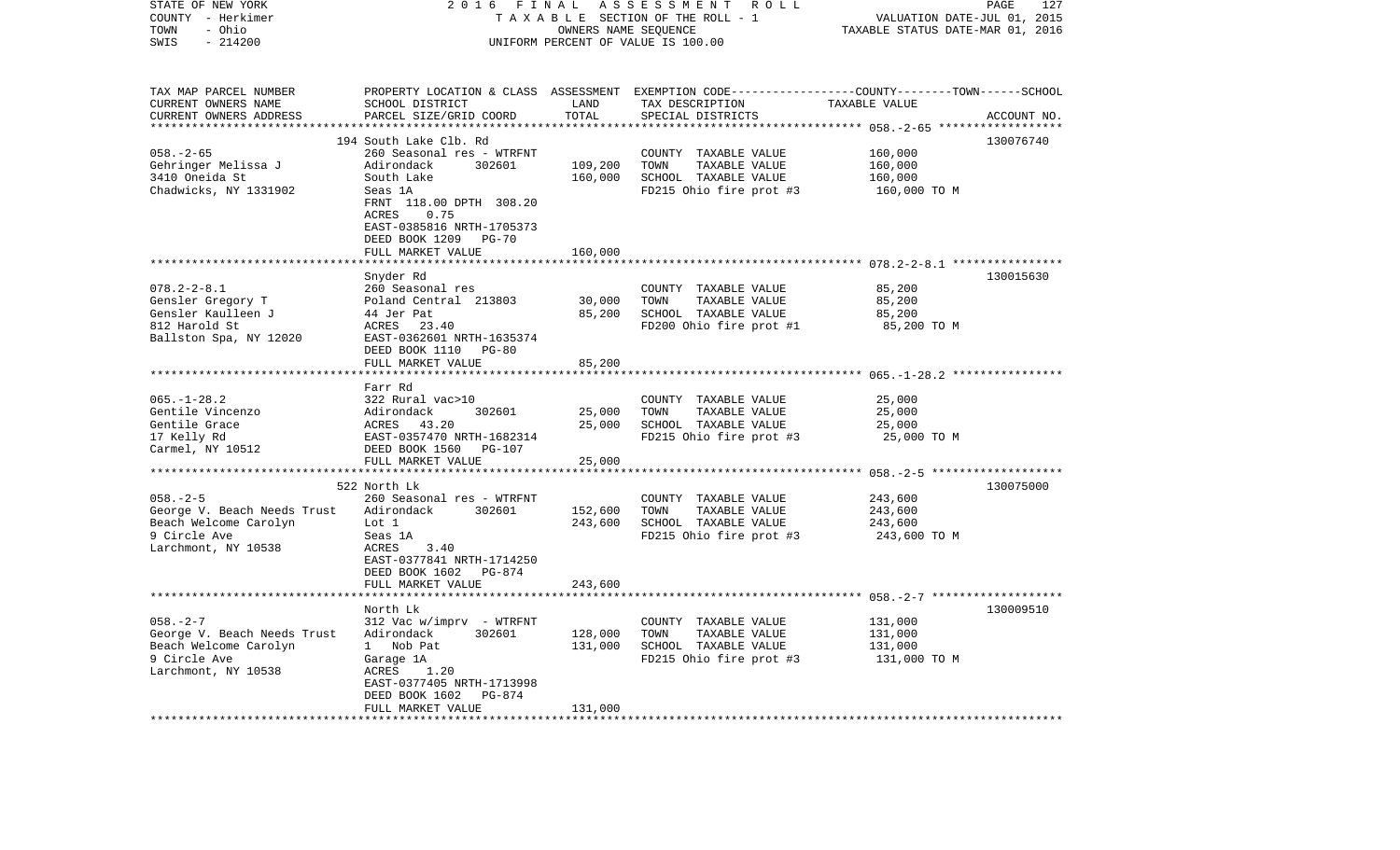| STATE OF NEW YORK<br>COUNTY - Herkimer<br>- Ohio<br>TOWN | FINAL<br>2016                                |                      | A S S E S S M E N T R O L L<br>TAXABLE SECTION OF THE ROLL - 1                                  | VALUATION DATE-JUL 01, 2015      | PAGE<br>128 |
|----------------------------------------------------------|----------------------------------------------|----------------------|-------------------------------------------------------------------------------------------------|----------------------------------|-------------|
| $-214200$<br>SWIS                                        |                                              | OWNERS NAME SEQUENCE | UNIFORM PERCENT OF VALUE IS 100.00                                                              | TAXABLE STATUS DATE-MAR 01, 2016 |             |
|                                                          |                                              |                      |                                                                                                 |                                  |             |
| TAX MAP PARCEL NUMBER                                    |                                              |                      | PROPERTY LOCATION & CLASS ASSESSMENT EXEMPTION CODE---------------COUNTY-------TOWN------SCHOOL |                                  |             |
| CURRENT OWNERS NAME                                      | SCHOOL DISTRICT                              | LAND<br>TOTAL        | TAX DESCRIPTION                                                                                 | TAXABLE VALUE                    |             |
| CURRENT OWNERS ADDRESS<br>*************************      | PARCEL SIZE/GRID COORD                       |                      | SPECIAL DISTRICTS                                                                               |                                  | ACCOUNT NO. |
|                                                          | Rt 365                                       |                      |                                                                                                 |                                  | 130000180   |
| $073.3 - 3 - 25$                                         | 260 Seasonal res                             |                      | COUNTY TAXABLE VALUE                                                                            | 10,000                           |             |
| Gerardo Joseph                                           | Poland Central 213803                        | 4,600                | TAXABLE VALUE<br>TOWN                                                                           | 10,000                           |             |
| Gerardo Jenee                                            | 80 Rem Pat                                   | 10,000               | SCHOOL TAXABLE VALUE                                                                            | 10,000                           |             |
| 32 Whitesboro St                                         | FRNT 120.00 DPTH 252.00                      |                      | FD200 Ohio fire prot #1                                                                         | 10,000 TO M                      |             |
| Yorkville, NY 13495                                      | ACRES<br>0.66                                |                      |                                                                                                 |                                  |             |
|                                                          | EAST-0355412 NRTH-1647457                    |                      |                                                                                                 |                                  |             |
|                                                          | DEED BOOK 797<br>PG-635<br>FULL MARKET VALUE | 10,000               |                                                                                                 |                                  |             |
|                                                          |                                              |                      |                                                                                                 |                                  |             |
|                                                          | Farr Rd                                      |                      |                                                                                                 |                                  | 130018810   |
| $065. -2 - 30.1$                                         | 240 Rural res                                |                      | COUNTY TAXABLE VALUE                                                                            | 49,800                           |             |
| Gerst Dale E                                             | 305201<br>Remsen                             | 36,300               | TAXABLE VALUE<br>TOWN                                                                           | 49,800                           |             |
| Shepard Patricia L                                       | Lot 12 Rem Pat                               | 49,800               | SCHOOL TAXABLE VALUE                                                                            | 49,800                           |             |
| 139 Penelope Rd                                          | R1 11A                                       |                      | FD215 Ohio fire prot #3                                                                         | 49,800 TO M                      |             |
| Greene, NY 13778                                         | FRNT 462.00 DPTH<br>33.00<br>ACRES           |                      |                                                                                                 |                                  |             |
|                                                          | EAST-0353926 NRTH-1681457                    |                      |                                                                                                 |                                  |             |
|                                                          | DEED BOOK 1124 PG-10                         |                      |                                                                                                 |                                  |             |
|                                                          | FULL MARKET VALUE                            | 49,800               |                                                                                                 |                                  |             |
|                                                          |                                              |                      |                                                                                                 |                                  |             |
|                                                          | Farr Rd                                      |                      |                                                                                                 |                                  | 130032670   |
| $068. -3 - 14$                                           | 314 Rural vac<10                             |                      | COUNTY TAXABLE VALUE                                                                            | 1,000                            |             |
| Getman Janet<br>Getman James                             | Adirondack<br>302601<br>16 Rem Pat           | 1,000<br>1,000       | TAXABLE VALUE<br>TOWN<br>SCHOOL TAXABLE VALUE                                                   | 1,000<br>1,000                   |             |
| 178 Burt Rd                                              | $V12 \t1/2$                                  |                      | FD215 Ohio fire prot #3                                                                         | 1,000 TO M                       |             |
| Herkimer, NY 13350                                       | FRNT 100.00 DPTH 200.00                      |                      |                                                                                                 |                                  |             |
|                                                          | EAST-0339264 NRTH-1674367                    |                      |                                                                                                 |                                  |             |
|                                                          | DEED BOOK 822<br>PG-483                      |                      |                                                                                                 |                                  |             |
|                                                          | FULL MARKET VALUE                            | 1,000                |                                                                                                 |                                  |             |
|                                                          | ******************                           | *******              |                                                                                                 |                                  |             |
| $068. -3 - 15$                                           | Off the Cross Road<br>260 Seasonal res       |                      | COUNTY TAXABLE VALUE                                                                            | 10,000                           | 130032640   |
| Getman Janet                                             | Adirondack<br>302601                         | 1,900                | TOWN<br>TAXABLE VALUE                                                                           | 10,000                           |             |
| Getman James                                             | 16 Rem Pat                                   | 10,000               | SCHOOL TAXABLE VALUE                                                                            | 10,000                           |             |
| 178 Burt Rd                                              | Sens $1/2$                                   |                      | FD215 Ohio fire prot #3                                                                         | 10,000 TO M                      |             |
| Herkimer, NY 13350                                       | FRNT 100.00 DPTH 200.00                      |                      |                                                                                                 |                                  |             |
|                                                          | EAST-0339352 NRTH-1674369                    |                      |                                                                                                 |                                  |             |
|                                                          | DEED BOOK 822<br>PG-483                      |                      |                                                                                                 |                                  |             |
|                                                          | FULL MARKET VALUE                            | 10,000               |                                                                                                 |                                  |             |
|                                                          |                                              |                      |                                                                                                 |                                  |             |
| $084.1 - 2 - 1.5$                                        | Fisher Rd<br>910 Priv forest                 |                      | COUNTY TAXABLE VALUE                                                                            | 35,700                           |             |
| Gifford Walter S                                         | Poland Central 213803                        | 35,700               | TAXABLE VALUE<br>TOWN                                                                           | 35,700                           |             |
| 268 Sunset Lodge Rd                                      | 12 Jer Pat                                   | 35,700               | SCHOOL TAXABLE VALUE                                                                            | 35,700                           |             |
| Cold Brook, NY 13324                                     | FRNT 3575.00 DPTH                            |                      | FD200 Ohio fire prot #1                                                                         | 35,700 TO M                      |             |
|                                                          | ACRES 50.00                                  |                      |                                                                                                 |                                  |             |
|                                                          | EAST-0356527 NRTH-1624205                    |                      |                                                                                                 |                                  |             |
|                                                          | DEED BOOK 1346 PG-189                        |                      |                                                                                                 |                                  |             |
|                                                          | FULL MARKET VALUE                            | 35,700               |                                                                                                 |                                  |             |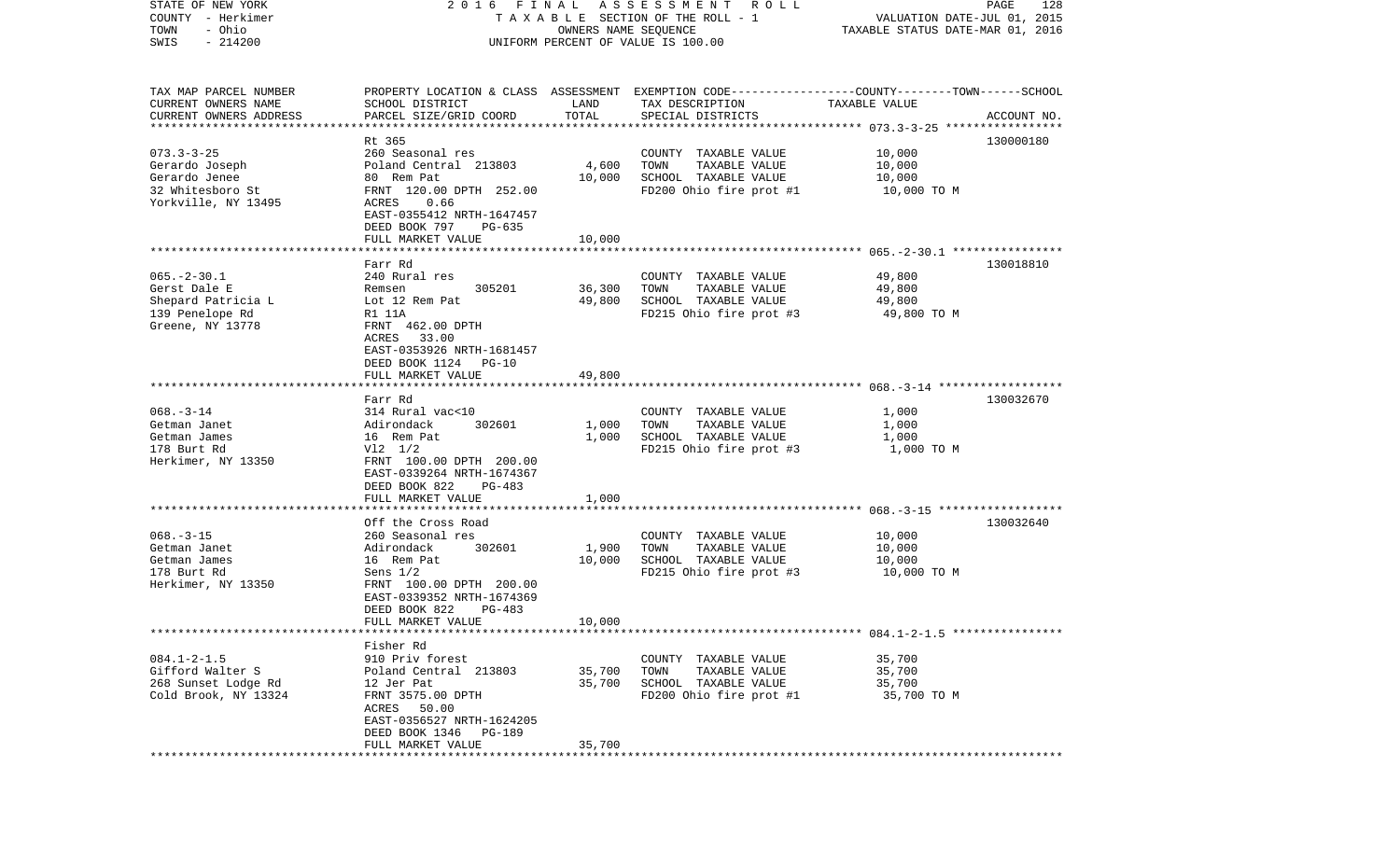| COUNTY - Herkimer<br>TOWN<br>- Ohio | T A X A B L E SECTION OF THE ROLL - 1        | VALUATION DATE-JUL 01, 2015<br>TAXABLE STATUS DATE-MAR 01, 2016 |                                                                                                 |               |                              |
|-------------------------------------|----------------------------------------------|-----------------------------------------------------------------|-------------------------------------------------------------------------------------------------|---------------|------------------------------|
| $-214200$<br>SWIS                   | UNIFORM PERCENT OF VALUE IS 100.00           |                                                                 |                                                                                                 |               |                              |
|                                     |                                              |                                                                 |                                                                                                 |               |                              |
| TAX MAP PARCEL NUMBER               |                                              |                                                                 | PROPERTY LOCATION & CLASS ASSESSMENT EXEMPTION CODE---------------COUNTY-------TOWN------SCHOOL |               |                              |
| CURRENT OWNERS NAME                 | SCHOOL DISTRICT                              | LAND                                                            | TAX DESCRIPTION                                                                                 | TAXABLE VALUE |                              |
| CURRENT OWNERS ADDRESS              | PARCEL SIZE/GRID COORD                       | TOTAL                                                           | SPECIAL DISTRICTS                                                                               |               | ACCOUNT NO.                  |
|                                     | Unclemier Rd                                 |                                                                 |                                                                                                 |               | 130042180                    |
| $079.1 - 1 - 30$                    | 910 Priv forest                              |                                                                 | COUNTY TAXABLE VALUE                                                                            | 31,800        |                              |
| Ginster John                        | Poland Central 213803                        | 31,800                                                          | TOWN<br>TAXABLE VALUE                                                                           | 31,800        |                              |
| 739 Ravine Dr                       | 51 Jer Pat                                   | 31,800                                                          | SCHOOL TAXABLE VALUE                                                                            | 31,800        |                              |
| Utica, NY 13502                     | Little York Rd                               |                                                                 | FD217 Ohio fire prot #4                                                                         | 31,800 TO M   |                              |
|                                     | 50.00<br>ACRES                               |                                                                 |                                                                                                 |               |                              |
|                                     | EAST-0380883 NRTH-1636331                    |                                                                 |                                                                                                 |               |                              |
|                                     | DEED BOOK 1261<br>PG-973                     |                                                                 |                                                                                                 |               |                              |
|                                     | FULL MARKET VALUE                            | 31,800                                                          |                                                                                                 |               |                              |
|                                     | 451 Ohio Pardeeville Rd                      |                                                                 |                                                                                                 |               |                              |
| $078.2 - 2 - 2.1$                   | 240 Rural res                                |                                                                 | STAR B<br>41854                                                                                 | $\mathbf{0}$  | 155430<br>$\Omega$<br>30,000 |
| Gipe Jeffrey                        | Poland Central 213803                        | 50,600                                                          | COUNTY TAXABLE VALUE                                                                            | 112,900       |                              |
| Gipe Kimberly                       | Lot 44 Jer Pat                               | 112,900                                                         | TOWN<br>TAXABLE VALUE                                                                           | 112,900       |                              |
| 451 Pardeeville Ohio Rd             | FRNT 1031.00 DPTH                            |                                                                 | SCHOOL TAXABLE VALUE                                                                            | 82,900        |                              |
| Cold Brook, NY 13324                | ACRES 45.00                                  |                                                                 | FD200 Ohio fire prot #1                                                                         | 112,900 TO M  |                              |
|                                     | EAST-0361732 NRTH-1637019                    |                                                                 |                                                                                                 |               |                              |
|                                     | DEED BOOK 1256<br>PG-812                     |                                                                 |                                                                                                 |               |                              |
|                                     | FULL MARKET VALUE                            | 112,900                                                         |                                                                                                 |               |                              |
|                                     | Harvey Bridge Rd                             |                                                                 |                                                                                                 |               | 130041820                    |
| $073.4 - 1 - 23$                    | 260 Seasonal res                             |                                                                 | COUNTY TAXABLE VALUE                                                                            | 36,900        |                              |
| Glidden Terry S                     | Poland Central 213803                        | 12,900                                                          | TAXABLE VALUE<br>TOWN                                                                           | 36,900        |                              |
| 12 Poolside Dr                      | 48 Jer Pat                                   | 36,900                                                          | SCHOOL TAXABLE VALUE                                                                            | 36,900        |                              |
| Rochester, NY 14625-2625            | FRNT 252.00 DPTH 220.00                      |                                                                 | FD200 Ohio fire prot #1                                                                         | 36,900 TO M   |                              |
|                                     | ACRES<br>1.03                                |                                                                 |                                                                                                 |               |                              |
|                                     | EAST-0362438 NRTH-1644658                    |                                                                 |                                                                                                 |               |                              |
|                                     | DEED BOOK 825<br>PG-221                      |                                                                 |                                                                                                 |               |                              |
|                                     | FULL MARKET VALUE<br>**********************  | 36,900                                                          |                                                                                                 |               |                              |
|                                     | Route 8                                      |                                                                 |                                                                                                 |               | 130044433                    |
| $078.4 - 1 - 8.11$                  | 322 Rural vac>10                             |                                                                 | COUNTY TAXABLE VALUE                                                                            | 20,200        |                              |
| Goff John                           | Poland Central 213803                        | 20,200                                                          | TAXABLE VALUE<br>TOWN                                                                           | 20,200        |                              |
| 2063 State Rt 8                     | 12 Jer Pat                                   | 20,200                                                          | SCHOOL TAXABLE VALUE                                                                            | 20,200        |                              |
| Ohio, NY 13324                      | V12 12.08A                                   |                                                                 | FD200 Ohio fire prot #1                                                                         | 20,200 TO M   |                              |
|                                     | ACRES 12.10 BANK<br>010                      |                                                                 |                                                                                                 |               |                              |
|                                     | EAST-0362791 NRTH-1626324                    |                                                                 |                                                                                                 |               |                              |
|                                     | DEED BOOK 1442<br>PG-298                     |                                                                 |                                                                                                 |               |                              |
|                                     | FULL MARKET VALUE<br>*********************** | 20,200                                                          |                                                                                                 |               |                              |
|                                     | Rt8 & Fisher Rd                              |                                                                 |                                                                                                 |               | 130044432                    |
| $078.4 - 1 - 8.8$                   | 240 Rural res                                |                                                                 | STAR B<br>41854                                                                                 | $\mathbf 0$   | $\overline{0}$<br>30,000     |
| Goff John                           | Poland Central 213803                        | 30,600                                                          | COUNTY TAXABLE VALUE                                                                            | 85,500        |                              |
| 2063 State Rt 8                     | 12 Jer Pat                                   | 85,500                                                          | TOWN<br>TAXABLE VALUE                                                                           | 85,500        |                              |
| Ohio, NY 13324                      | Double Trailer & Garage                      |                                                                 | SCHOOL TAXABLE VALUE                                                                            | 55,500        |                              |
|                                     | ACRES 12.10                                  |                                                                 | FD200 Ohio fire prot #1                                                                         | 85,500 TO M   |                              |
|                                     | EAST-0362761 NRTH-1626082                    |                                                                 |                                                                                                 |               |                              |
|                                     | DEED BOOK 1442<br>PG-298                     |                                                                 |                                                                                                 |               |                              |
|                                     | FULL MARKET VALUE                            | 85,500                                                          |                                                                                                 |               |                              |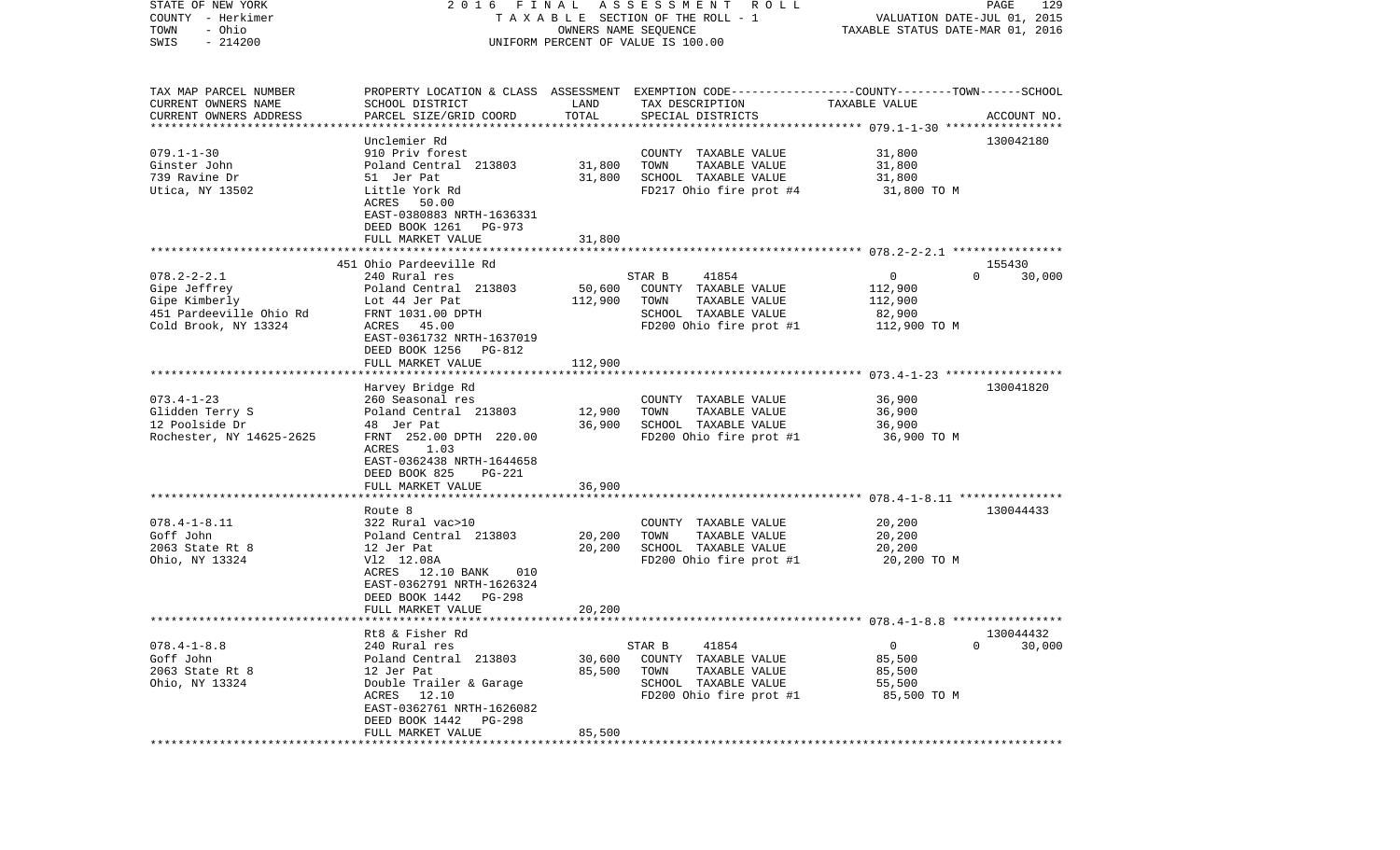| STATE OF NEW YORK<br>COUNTY - Herkimer<br>TOWN<br>- Ohio<br>$-214200$<br>SWIS | 2 0 1 6<br>FINAL                                     |                       | ASSESSMENT ROLL<br>TAXABLE SECTION OF THE ROLL - 1<br>OWNERS NAME SEQUENCE<br>UNIFORM PERCENT OF VALUE IS 100.00                        | VALUATION DATE-JUL 01, 2015<br>TAXABLE STATUS DATE-MAR 01, 2016 | PAGE<br>130        |
|-------------------------------------------------------------------------------|------------------------------------------------------|-----------------------|-----------------------------------------------------------------------------------------------------------------------------------------|-----------------------------------------------------------------|--------------------|
| TAX MAP PARCEL NUMBER<br>CURRENT OWNERS NAME<br>CURRENT OWNERS ADDRESS        | SCHOOL DISTRICT<br>PARCEL SIZE/GRID COORD            | LAND<br>TOTAL         | PROPERTY LOCATION & CLASS ASSESSMENT EXEMPTION CODE---------------COUNTY-------TOWN------SCHOOL<br>TAX DESCRIPTION<br>SPECIAL DISTRICTS | TAXABLE VALUE                                                   | ACCOUNT NO.        |
|                                                                               |                                                      |                       |                                                                                                                                         |                                                                 |                    |
|                                                                               | 438 Busseyville                                      |                       |                                                                                                                                         |                                                                 | 130038340          |
| $069. -3 - 30$<br>Goggin Allen & Barbara                                      | 260 Seasonal res<br>Poland Central 213803            | 5,500                 | COUNTY TAXABLE VALUE<br>TOWN<br>TAXABLE VALUE                                                                                           | 33,600<br>33,600                                                |                    |
| Route 8                                                                       | 54 Rem Pat                                           | 33,600                | SCHOOL TAXABLE VALUE                                                                                                                    | 33,600                                                          |                    |
| Cold Brook, NY 13324                                                          | ACRES<br>3.80                                        |                       | FD217 Ohio fire prot #4                                                                                                                 | 33,600 TO M                                                     |                    |
|                                                                               | EAST-0366516 NRTH-1660727<br>DEED BOOK 896<br>PG-190 |                       |                                                                                                                                         |                                                                 |                    |
|                                                                               | FULL MARKET VALUE                                    | 33,600                |                                                                                                                                         |                                                                 |                    |
|                                                                               |                                                      | * * * * * * * * * * * |                                                                                                                                         | .***************************** 079.1-1-35 ******************    |                    |
|                                                                               | 255 Unclemier Rd                                     |                       |                                                                                                                                         |                                                                 |                    |
| $079.1 - 1 - 35$                                                              | 210 1 Family Res                                     |                       | COUNTY TAXABLE VALUE                                                                                                                    | 27,000                                                          |                    |
| Goggin Dennis                                                                 | Poland Central 213803                                | 20,400                | TAXABLE VALUE<br>TOWN                                                                                                                   | 27,000                                                          |                    |
| 833 Old State Rd                                                              | Lot 50 Jer Pat                                       | 27,000                | SCHOOL TAXABLE VALUE                                                                                                                    | 27,000                                                          |                    |
| Poland, NY 13431                                                              | 9.70<br>ACRES<br>EAST-0376907 NRTH-1635650           |                       | FD200 Ohio fire prot #1                                                                                                                 | 27,000 TO M                                                     |                    |
|                                                                               | DEED BOOK 1448 PG-816                                |                       |                                                                                                                                         |                                                                 |                    |
|                                                                               | FULL MARKET VALUE                                    | 27,000                |                                                                                                                                         |                                                                 |                    |
|                                                                               |                                                      |                       |                                                                                                                                         |                                                                 |                    |
|                                                                               | 114 Bull Hill Rd                                     |                       |                                                                                                                                         |                                                                 | 130014550          |
| $085.3 - 2 - 58$                                                              | 210 1 Family Res                                     |                       | 41854<br>STAR B                                                                                                                         | $\overline{0}$                                                  | $\Omega$<br>30,000 |
| Gokey Jason                                                                   | Poland Central 213803                                | 11,200                | COUNTY TAXABLE VALUE                                                                                                                    | 58,300                                                          |                    |
| Gokey Andrea                                                                  | Poland Centr<br>10 Jer Pat<br>FRNT 112.00            | 58,300                | TOWN<br>TAXABLE VALUE                                                                                                                   | 58,300                                                          |                    |
| 114 Bull Hill Rd                                                              | FRNT 112.00 DPTH 281.00                              |                       | SCHOOL TAXABLE VALUE                                                                                                                    | 28,300                                                          |                    |
| Ohio, NY 13324                                                                | ACRES<br>0.61                                        |                       | FD200 Ohio fire prot #1                                                                                                                 | 58,300 TO M                                                     |                    |
|                                                                               | EAST-0373367 NRTH-1614721                            |                       |                                                                                                                                         |                                                                 |                    |
|                                                                               | DEED BOOK 1430 PG-987                                | 58,300                |                                                                                                                                         |                                                                 |                    |
|                                                                               | FULL MARKET VALUE                                    |                       |                                                                                                                                         |                                                                 |                    |
|                                                                               | 286 California Rd                                    |                       |                                                                                                                                         |                                                                 | 130015240          |
| $085.3 - 3 - 28$                                                              | 260 Seasonal res                                     |                       | COUNTY TAXABLE VALUE                                                                                                                    | 22,800                                                          |                    |
| Gollegly Frank                                                                | Poland Central 213803                                | 6,000                 | TOWN<br>TAXABLE VALUE                                                                                                                   | 22,800                                                          |                    |
| Sanders Bradley`                                                              | 9 Jer Pat                                            | 22,800                | SCHOOL TAXABLE VALUE                                                                                                                    | 22,800                                                          |                    |
| 600 McKennan Rd                                                               | FRNT 214.50 DPTH 214.50                              |                       | FD210 Ohio fire prot #2                                                                                                                 | 22,800 TO M                                                     |                    |
| Herkimer, NY 13350                                                            | ACRES 1.00                                           |                       |                                                                                                                                         |                                                                 |                    |
|                                                                               | EAST-0385844 NRTH-1614928                            |                       |                                                                                                                                         |                                                                 |                    |
|                                                                               | DEED BOOK 1285 PG-924                                |                       |                                                                                                                                         |                                                                 |                    |
|                                                                               | FULL MARKET VALUE                                    | 22,800                |                                                                                                                                         |                                                                 |                    |
|                                                                               |                                                      |                       |                                                                                                                                         |                                                                 | 130042630          |
| $073.4 - 1 - 12$                                                              | 270 Harvey Bridge Rd<br>270 Mfg housing              |                       | VET COM C 41132                                                                                                                         | 6,575                                                           | $\Omega$<br>0      |
| Goyette Donald E                                                              | Poland Central 213803                                |                       | 12,500 VET COM T 41133                                                                                                                  | 6,575<br>$\overline{0}$                                         | $\overline{0}$     |
| 270 Harvey Bridge Rd                                                          | 48 Jer Pat                                           | 26,300 STAR B         | 41854                                                                                                                                   | $\overline{0}$                                                  | $\Omega$<br>26,300 |
| Cold Brook, NY 13324                                                          | ACRES<br>1.00                                        |                       | COUNTY TAXABLE VALUE                                                                                                                    | 19,725                                                          |                    |
|                                                                               | EAST-0363124 NRTH-1644197                            |                       | TOWN<br>TAXABLE VALUE                                                                                                                   | 19,725                                                          |                    |
|                                                                               | PG-163<br>DEED BOOK 811                              |                       | SCHOOL TAXABLE VALUE                                                                                                                    | $\overline{0}$                                                  |                    |
|                                                                               | FULL MARKET VALUE                                    |                       | 26,300 FD200 Ohio fire prot #1                                                                                                          | 26,300 TO M                                                     |                    |
|                                                                               |                                                      |                       |                                                                                                                                         |                                                                 |                    |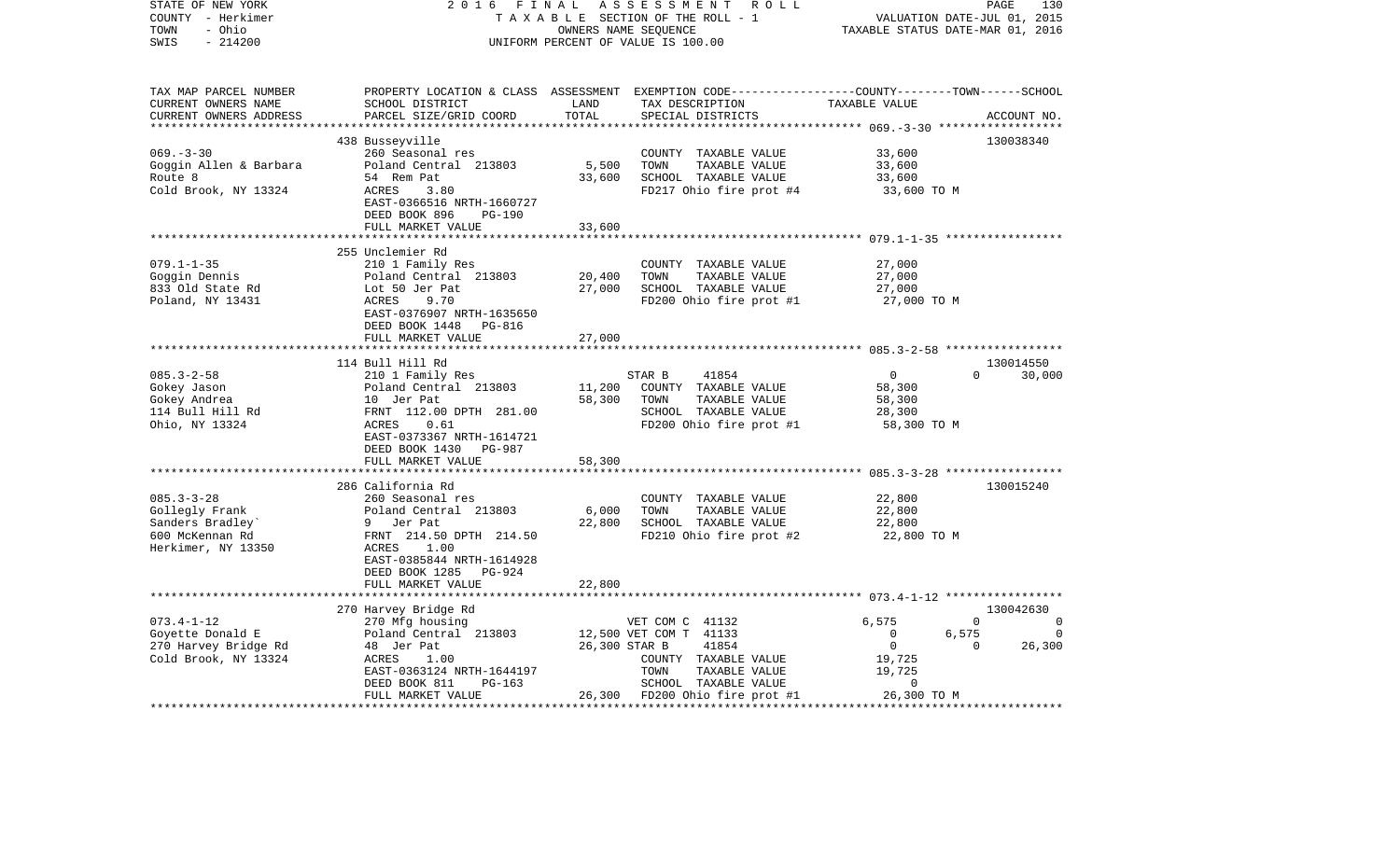| COUNTY - Herkimer                    |                                                                                                 |                      | T A X A B L E SECTION OF THE ROLL - 1                              | VALUATION DATE-JUL 01, 2015<br>TAXABLE STATUS DATE-MAR 01, 2016 |                          |
|--------------------------------------|-------------------------------------------------------------------------------------------------|----------------------|--------------------------------------------------------------------|-----------------------------------------------------------------|--------------------------|
| - Ohio<br>TOWN                       |                                                                                                 | OWNERS NAME SEQUENCE |                                                                    |                                                                 |                          |
| SWIS<br>$-214200$                    |                                                                                                 |                      | UNIFORM PERCENT OF VALUE IS 100.00                                 |                                                                 |                          |
|                                      |                                                                                                 |                      |                                                                    |                                                                 |                          |
| TAX MAP PARCEL NUMBER                | PROPERTY LOCATION & CLASS ASSESSMENT EXEMPTION CODE---------------COUNTY-------TOWN------SCHOOL |                      |                                                                    |                                                                 |                          |
| CURRENT OWNERS NAME                  | SCHOOL DISTRICT                                                                                 | LAND                 | TAX DESCRIPTION                                                    | TAXABLE VALUE                                                   |                          |
| CURRENT OWNERS ADDRESS               | PARCEL SIZE/GRID COORD                                                                          | TOTAL                | SPECIAL DISTRICTS                                                  |                                                                 | ACCOUNT NO.              |
|                                      |                                                                                                 |                      |                                                                    |                                                                 |                          |
|                                      | 2829 Route 8                                                                                    |                      |                                                                    |                                                                 | 130033540                |
| $078.2 - 1 - 12$                     | 210 1 Family Res                                                                                |                      | VET COM CT 41131                                                   | 14,125                                                          | 14,125<br>$\overline{0}$ |
| Goyette William                      | Poland Central 213803                                                                           | 20,700 AGED-CT       | 41801                                                              | $21,188$<br>0<br>21,188                                         | $\Omega$                 |
| 2829 State Route 8                   | 49 Jer Pat                                                                                      | 56,500 STAR EN       | 41834                                                              | $\overline{0}$                                                  | 56,500                   |
| Cold Brook, NY 13324                 | 2.20<br>ACRES                                                                                   |                      | COUNTY TAXABLE VALUE                                               | 21,187                                                          |                          |
|                                      | EAST-0364883 NRTH-1639778                                                                       |                      | TOWN<br>TAXABLE VALUE                                              | 21,187                                                          |                          |
|                                      | DEED BOOK 701<br>PG-141                                                                         |                      | SCHOOL TAXABLE VALUE<br>56,500 FD200 Ohio fire prot #1 56,500 TO M | $\overline{0}$                                                  |                          |
|                                      | FULL MARKET VALUE                                                                               |                      |                                                                    |                                                                 |                          |
|                                      |                                                                                                 |                      |                                                                    |                                                                 |                          |
|                                      | Route 8                                                                                         |                      |                                                                    |                                                                 | 130044970                |
| $078.2 - 1 - 11$                     | 314 Rural vac<10                                                                                |                      | COUNTY TAXABLE VALUE                                               | 1,000                                                           |                          |
| Goyette William A<br>2829 State Rt 8 | Poland Central 213803<br>49 Jer Pat                                                             | 1,000<br>1,000       | TOWN<br>TAXABLE VALUE<br>SCHOOL TAXABLE VALUE                      | 1,000                                                           |                          |
| Cold Brook, NY 13324-1358 Gar 1/2    | 49 Jer Pat                                                                                      |                      |                                                                    | 1,000                                                           |                          |
|                                      |                                                                                                 |                      | FD200 Ohio fire prot #1                                            | 1,000 TO M                                                      |                          |
|                                      | FRNT 135.00 DPTH 300.00<br>ACRES<br>0.42                                                        |                      |                                                                    |                                                                 |                          |
|                                      | EAST-0364961 NRTH-1639695                                                                       |                      |                                                                    |                                                                 |                          |
|                                      | DEED BOOK 872<br>PG-488                                                                         |                      |                                                                    |                                                                 |                          |
|                                      | FULL MARKET VALUE                                                                               | 1,000                |                                                                    |                                                                 |                          |
|                                      | ****************************                                                                    |                      |                                                                    |                                                                 |                          |
|                                      | Route 8                                                                                         |                      |                                                                    |                                                                 | 130029130                |
| $078.2 - 1 - 15$                     | 314 Rural vac<10                                                                                |                      | COUNTY TAXABLE VALUE                                               | 3,000                                                           |                          |
| Goyette William A Jr                 | Poland Central 213803                                                                           | 3,000                | TOWN<br>TAXABLE VALUE                                              | 3,000                                                           |                          |
| 2829 State Rte 8                     | 49 Jer Pat                                                                                      | 3,000                | SCHOOL TAXABLE VALUE                                               | 3,000                                                           |                          |
| Cold Brook, NY 13324                 | ACRES 1.60                                                                                      |                      | FD200 Ohio fire prot #1                                            | 3,000 TO M                                                      |                          |
|                                      | EAST-0364740 NRTH-1640066                                                                       |                      |                                                                    |                                                                 |                          |
|                                      | DEED BOOK 884<br>PG-513                                                                         |                      |                                                                    |                                                                 |                          |
|                                      | FULL MARKET VALUE                                                                               | 3,000                |                                                                    |                                                                 |                          |
|                                      |                                                                                                 |                      |                                                                    |                                                                 |                          |
|                                      | Route 8                                                                                         |                      |                                                                    |                                                                 | 130033810                |
| $078.2 - 1 - 14$                     | 314 Rural vac<10                                                                                |                      | COUNTY TAXABLE VALUE                                               | 3,000                                                           |                          |
| Goyette William Jr                   | Poland Central 213803                                                                           | 3,000                | TOWN<br>TAXABLE VALUE                                              | 3,000                                                           |                          |
| 2829 State Rte 8                     | 49 Jer Pat                                                                                      | 3,000                | SCHOOL TAXABLE VALUE                                               | 3,000                                                           |                          |
| Cold Brook, NY 13324                 | ACRES<br>1.60                                                                                   |                      | FD200 Ohio fire prot #1                                            | 3,000 TO M                                                      |                          |
|                                      | EAST-0364693 NRTH-1639951                                                                       |                      |                                                                    |                                                                 |                          |
|                                      | DEED BOOK 884<br><b>PG-510</b>                                                                  |                      |                                                                    |                                                                 |                          |
|                                      | FULL MARKET VALUE                                                                               | 3,000                |                                                                    |                                                                 |                          |
|                                      | ********************                                                                            |                      |                                                                    | ************************* 074.1-2-50 ******************         |                          |
|                                      | Rt 8                                                                                            |                      |                                                                    |                                                                 | 130041850                |
| $074.1 - 2 - 50$                     | 314 Rural vac<10                                                                                |                      | COUNTY TAXABLE VALUE                                               | 2,000                                                           |                          |
| Granato Kathleen A                   | Poland Central 213803                                                                           | 2,000                | TOWN<br>TAXABLE VALUE                                              | 2,000                                                           |                          |
| 3658 State Rt. 8                     | 76 Rem Pat                                                                                      | 2,000                | SCHOOL TAXABLE VALUE                                               | 2,000                                                           |                          |
| Cold Brook, NY 13324                 | 99.00 DPTH 246.00<br>FRNT                                                                       |                      | FD200 Ohio fire prot #1                                            | 2,000 TO M                                                      |                          |
|                                      | $0.56$ BANK<br>ACRES<br>822                                                                     |                      |                                                                    |                                                                 |                          |
|                                      | EAST-0372773 NRTH-1651968                                                                       |                      |                                                                    |                                                                 |                          |
|                                      | DEED BOOK 834<br>PG-242                                                                         |                      |                                                                    |                                                                 |                          |
|                                      | FULL MARKET VALUE                                                                               | 2,000                |                                                                    |                                                                 |                          |
|                                      |                                                                                                 |                      |                                                                    |                                                                 |                          |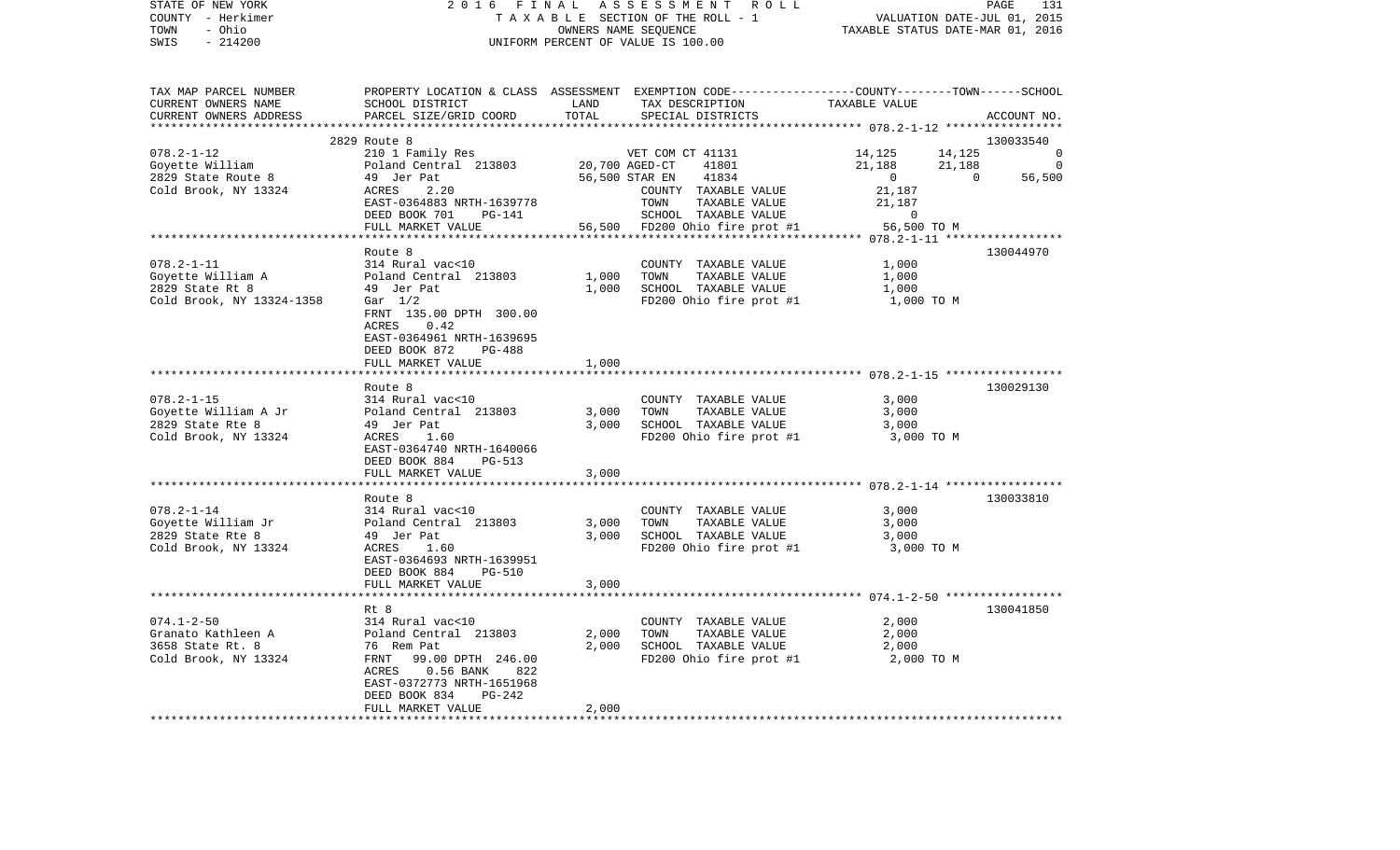| COUNTY - Herkimer<br>TOWN<br>- Ohio                                                                                                         | T A X A B L E SECTION OF THE ROLL - 1                                                                                                                                                                            | VALUATION DATE-JUL 01, 2015<br>TAXABLE STATUS DATE-MAR 01, 2016 |                                                                                                                     |                                                          |                       |
|---------------------------------------------------------------------------------------------------------------------------------------------|------------------------------------------------------------------------------------------------------------------------------------------------------------------------------------------------------------------|-----------------------------------------------------------------|---------------------------------------------------------------------------------------------------------------------|----------------------------------------------------------|-----------------------|
| SWIS<br>$-214200$                                                                                                                           |                                                                                                                                                                                                                  | UNIFORM PERCENT OF VALUE IS 100.00                              |                                                                                                                     |                                                          |                       |
| TAX MAP PARCEL NUMBER<br>CURRENT OWNERS NAME<br>CURRENT OWNERS ADDRESS                                                                      | PROPERTY LOCATION & CLASS ASSESSMENT EXEMPTION CODE---------------COUNTY-------TOWN------SCHOOL<br>SCHOOL DISTRICT<br>PARCEL SIZE/GRID COORD                                                                     | LAND<br>TOTAL                                                   | TAX DESCRIPTION<br>SPECIAL DISTRICTS                                                                                | TAXABLE VALUE                                            | ACCOUNT NO.           |
|                                                                                                                                             |                                                                                                                                                                                                                  |                                                                 |                                                                                                                     |                                                          |                       |
|                                                                                                                                             | Rt 8                                                                                                                                                                                                             |                                                                 |                                                                                                                     |                                                          | 130022560<br>$\Omega$ |
| $074.1 - 2 - 51$<br>Granato Kathleen A<br>3658 State Rt 8<br>Cold Brook, NY 13324                                                           | 210 1 Family Res<br>Poland Central 213803<br>17 Rem Pat<br>FRNT<br>82.00 DPTH 239.80<br>0.72 BANK 740<br>ACRES<br>EAST-0372678 NRTH-1651945<br>DEED BOOK 834<br>PG-242<br>FULL MARKET VALUE                      | 16,400<br>64,800<br>64,800                                      | 41854<br>STAR B<br>COUNTY TAXABLE VALUE<br>TOWN<br>TAXABLE VALUE<br>SCHOOL TAXABLE VALUE<br>FD200 Ohio fire prot #1 | $\mathbf 0$<br>64,800<br>64,800<br>34,800<br>64,800 TO M | 30,000                |
|                                                                                                                                             | **********************                                                                                                                                                                                           |                                                                 |                                                                                                                     |                                                          |                       |
| $078.2 - 2 - 17$<br>Grange Hall Ass C/o<br>Mark Hall<br>899 Grant Rd<br>Cold Brook, NY 13324                                                | 607 Ohio City Rd<br>210 1 Family Res<br>Poland Central 213803<br>44 Jer Pat<br>Hall .25<br>FRNT<br>66.00 DPTH 160.00<br>ACRES<br>0.24<br>EAST-0364382 NRTH-1636007<br>DEED BOOK 00202 PG-74<br>FULL MARKET VALUE | 8,500<br>31,000<br>31,000                                       | COUNTY TAXABLE VALUE<br>TOWN<br>TAXABLE VALUE<br>SCHOOL TAXABLE VALUE<br>FD217 Ohio fire prot #4                    | 31,000<br>31,000<br>31,000<br>31,000 TO M                | 130021270             |
|                                                                                                                                             |                                                                                                                                                                                                                  |                                                                 |                                                                                                                     |                                                          |                       |
|                                                                                                                                             | North Lake Rd                                                                                                                                                                                                    |                                                                 |                                                                                                                     |                                                          | 130024210             |
| $061. - 1 - 40$<br>Graus Robert<br>Graus Maryann<br>8 Heritage Woods Court<br>Rochester, NY 14615                                           | 260 Seasonal res<br>Adirondack<br>302601<br>15 Minuse<br>ACRES<br>1.50<br>EAST-0363147 NRTH-1697124<br>DEED BOOK 721<br><b>PG-001</b>                                                                            | 8,600<br>45,000                                                 | COUNTY TAXABLE VALUE<br>TOWN<br>TAXABLE VALUE<br>SCHOOL TAXABLE VALUE<br>FD215 Ohio fire prot #3                    | 45,000<br>45,000<br>45,000<br>45,000 TO M                |                       |
|                                                                                                                                             | FULL MARKET VALUE                                                                                                                                                                                                | 45,000                                                          |                                                                                                                     |                                                          |                       |
| $084.2 - 2 - 8.3$<br>Graves Donald<br>1699 State Rt. 8<br>Cold Brook, NY 13324                                                              | **************************<br>246 Santmire Rd<br>312 Vac w/imprv<br>Poland Central 213803<br>FRNT 208.00 DPTH<br>ACRES<br>3.00<br>EAST-0366336 NRTH-1624373<br>DEED BOOK 943<br>PG-72<br>FULL MARKET VALUE       | 9,000<br>12,000<br>12,000                                       | COUNTY TAXABLE VALUE<br>TOWN<br>TAXABLE VALUE<br>SCHOOL TAXABLE VALUE                                               | 12,000<br>12,000<br>12,000                               |                       |
|                                                                                                                                             |                                                                                                                                                                                                                  |                                                                 |                                                                                                                     |                                                          |                       |
| $079.3 - 1 - 40$<br>Graves James R Sr+Jr Arthur Gr Poland Central 213803<br>J Smoyer J Horodnick<br>444 E Hamilton St<br>Sherrill, NY 13461 | Christman Lot<br>260 Seasonal res<br>51 Jer Pat<br>Lot 53<br>17.70<br>ACRES<br>EAST-0383620 NRTH-1631802<br>DEED BOOK 1095<br>PG-897<br>FULL MARKET VALUE                                                        | 13,800<br>31,200<br>31,200                                      | COUNTY TAXABLE VALUE<br>TOWN<br>TAXABLE VALUE<br>SCHOOL TAXABLE VALUE<br>FD217 Ohio fire prot #4                    | 31,200<br>31,200<br>31,200<br>31,200 TO M                | 130045210             |
|                                                                                                                                             |                                                                                                                                                                                                                  |                                                                 |                                                                                                                     |                                                          |                       |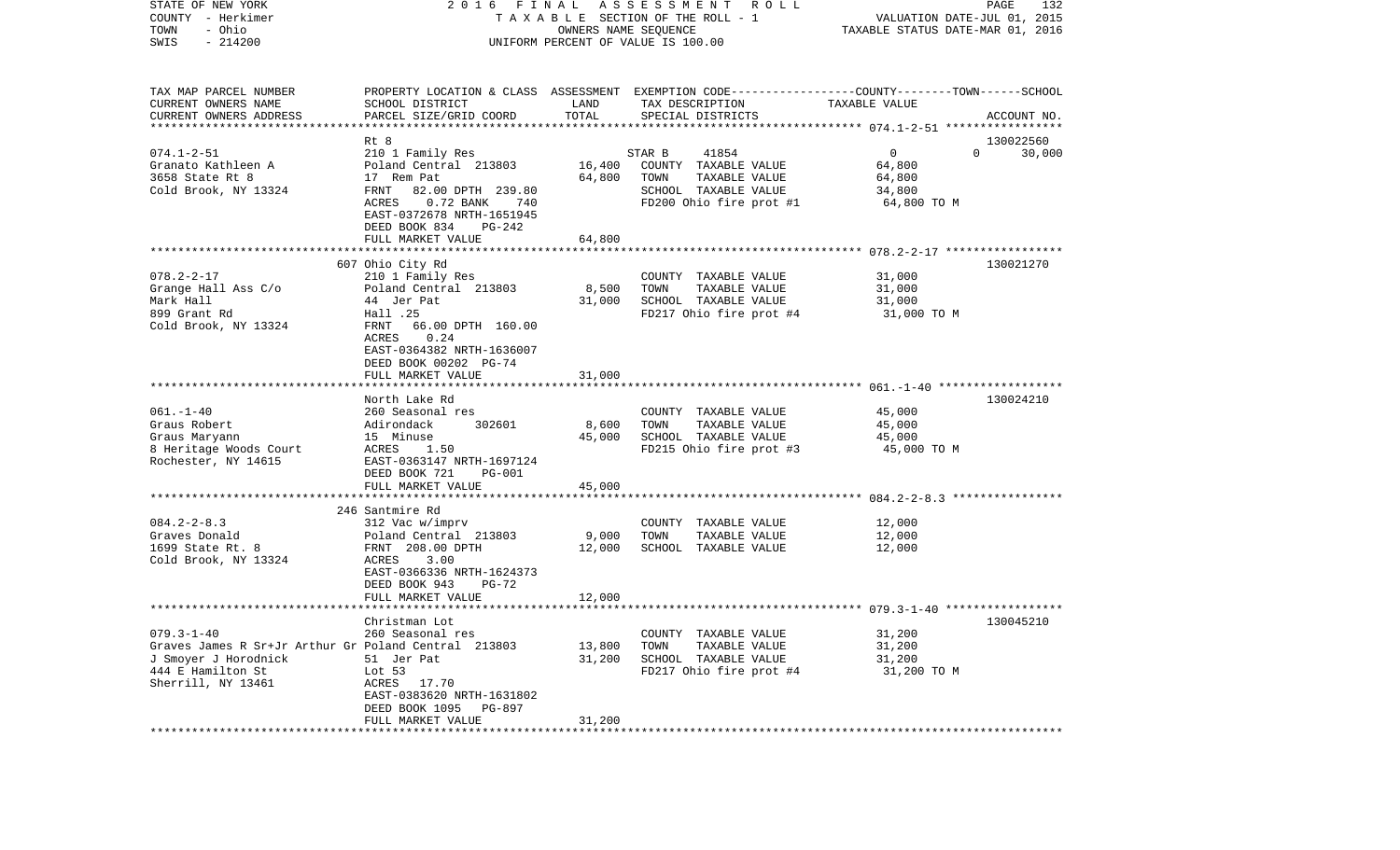| STATE OF NEW YORK                         | 2016 FINAL                                |                   | ASSESSMENT<br><b>ROLL</b>                                                                      |                                               | PAGE<br>133 |
|-------------------------------------------|-------------------------------------------|-------------------|------------------------------------------------------------------------------------------------|-----------------------------------------------|-------------|
| COUNTY - Herkimer                         |                                           |                   | TAXABLE SECTION OF THE ROLL - 1                                                                | VALUATION DATE-JUL 01, 2015                   |             |
| - Ohio<br>TOWN<br>$-214200$               |                                           |                   | OWNERS NAME SEQUENCE                                                                           | TAXABLE STATUS DATE-MAR 01, 2016              |             |
| SWIS                                      |                                           |                   | UNIFORM PERCENT OF VALUE IS 100.00                                                             |                                               |             |
| TAX MAP PARCEL NUMBER                     |                                           |                   | PROPERTY LOCATION & CLASS ASSESSMENT EXEMPTION CODE---------------COUNTY-------TOWN-----SCHOOL |                                               |             |
| CURRENT OWNERS NAME                       | SCHOOL DISTRICT                           | LAND              | TAX DESCRIPTION                                                                                | TAXABLE VALUE                                 |             |
| CURRENT OWNERS ADDRESS                    | PARCEL SIZE/GRID COORD                    | TOTAL             | SPECIAL DISTRICTS                                                                              |                                               | ACCOUNT NO. |
| *************************                 |                                           |                   |                                                                                                |                                               |             |
| $085.3 - 3 - 8.1$                         | Bull Hill Rd<br>910 Priv forest           |                   |                                                                                                |                                               | 130010710   |
| Greco Guido                               | Poland Central 213803                     | 67,200            | COUNTY TAXABLE VALUE<br>TOWN<br>TAXABLE VALUE                                                  | 67,200<br>67,200                              |             |
| 22 Tanager Ln                             | Jer Pat                                   | 67,200            | SCHOOL TAXABLE VALUE                                                                           | 67,200                                        |             |
| Northport, NY 11768                       | V12                                       |                   | FD210 Ohio fire prot #2                                                                        | 67,200 TO M                                   |             |
|                                           | ACRES 111.70                              |                   |                                                                                                |                                               |             |
|                                           | EAST-0382905 NRTH-1615709                 |                   |                                                                                                |                                               |             |
|                                           | DEED BOOK 795<br>PG-269                   |                   |                                                                                                |                                               |             |
|                                           | FULL MARKET VALUE                         | 67,200            |                                                                                                |                                               |             |
|                                           |                                           |                   |                                                                                                |                                               |             |
|                                           | Bull Hill Rd                              |                   |                                                                                                |                                               | 130044130   |
| $085.3 - 3 - 8.3$<br>Greco Guido          | 314 Rural vac<10<br>Poland Central 213803 | 900               | COUNTY TAXABLE VALUE<br>TOWN<br>TAXABLE VALUE                                                  | 900<br>900                                    |             |
| 22 Tanager Ln                             | 9 Jer Pat                                 | 900               | SCHOOL TAXABLE VALUE                                                                           | 900                                           |             |
| Northport, NY 11768                       | FRNT 165.00 DPTH<br>80.00                 |                   | FD210 Ohio fire prot #2                                                                        | 900 TO M                                      |             |
|                                           | ACRES<br>0.30                             |                   |                                                                                                |                                               |             |
|                                           | EAST-0382472 NRTH-1614440                 |                   |                                                                                                |                                               |             |
|                                           | DEED BOOK 770<br>PG-504                   |                   |                                                                                                |                                               |             |
|                                           | FULL MARKET VALUE                         | 900               |                                                                                                |                                               |             |
|                                           |                                           |                   |                                                                                                |                                               |             |
|                                           | Harvey Bridge Rd                          |                   |                                                                                                |                                               | 130035730   |
| $073.3 - 2 - 14$<br>Greco Josephine       | 260 Seasonal res<br>Poland Central 213803 | 4,700             | COUNTY TAXABLE VALUE<br>TOWN<br>TAXABLE VALUE                                                  | 6,700<br>6,700                                |             |
| South Hampton Trailer Park                | 48 Jer Pat                                | 6,700             | SCHOOL TAXABLE VALUE                                                                           | 6,700                                         |             |
| 31400 Darden St 209                       | 80.00 DPTH 208.00<br>FRNT                 |                   | FD200 Ohio fire prot #1                                                                        | 6,700 TO M                                    |             |
| Franklin, VA 23851-4339                   | 0.38<br>ACRES                             |                   |                                                                                                |                                               |             |
|                                           | EAST-0361796 NRTH-1645525                 |                   |                                                                                                |                                               |             |
|                                           | DEED BOOK 776<br>PG-183                   |                   |                                                                                                |                                               |             |
|                                           | FULL MARKET VALUE                         | 6,700             |                                                                                                |                                               |             |
|                                           | *******************                       |                   |                                                                                                |                                               |             |
|                                           | 437 Farr Rd                               |                   |                                                                                                |                                               | 130043680   |
| $068. - 3 - 17$<br>Greene James W         | 240 Rural res<br>Adirondack<br>302601     | 56,700 STAR EN    | VET WAR CT 41121<br>41834                                                                      | 9,000<br>12,000<br>$\overline{0}$<br>$\Omega$ | 0<br>65,300 |
| Greene Dorothy                            | 16 Rem Pat                                | 163,900           | COUNTY TAXABLE VALUE                                                                           | 154,900                                       |             |
| 437 Farr Rd                               | Log Home & Garage                         |                   | TAXABLE VALUE<br>TOWN                                                                          | 151,900                                       |             |
| Forestport, NY 13338                      | ACRES<br>54.40                            |                   | SCHOOL TAXABLE VALUE                                                                           | 98,600                                        |             |
|                                           | EAST-0339966 NRTH-1672560                 |                   | FD215 Ohio fire prot #3                                                                        | 163,900 TO M                                  |             |
|                                           | DEED BOOK 808<br>PG-644                   |                   |                                                                                                |                                               |             |
|                                           | FULL MARKET VALUE                         | 163,900           |                                                                                                |                                               |             |
|                                           |                                           |                   |                                                                                                |                                               |             |
|                                           | Kelly Rd & Ohio City Rd                   |                   |                                                                                                |                                               | 130021360   |
| $078.2 - 2 - 25$                          | 210 1 Family Res                          |                   | STAR B<br>41854                                                                                | 0<br>0                                        | 30,000      |
| Greene Jeffrey F<br>Greene Mary Elizabeth | Poland Central 213803<br>44 Jer Pat       | 25,800<br>110,500 | COUNTY<br>TAXABLE VALUE<br>TOWN<br>TAXABLE VALUE                                               | 110,500<br>110,500                            |             |
| 138 Kelly Rd                              | ACRES<br>8.20                             |                   | SCHOOL<br>TAXABLE VALUE                                                                        | 80,500                                        |             |
| Cold Brook, NY 13324                      | EAST-0363503 NRTH-1636647                 |                   | FD200 Ohio fire prot #1                                                                        | 110,500 TO M                                  |             |
|                                           | DEED BOOK 778<br>PG-184                   |                   |                                                                                                |                                               |             |
|                                           | FULL MARKET VALUE                         | 110,500           |                                                                                                |                                               |             |
|                                           |                                           |                   |                                                                                                |                                               |             |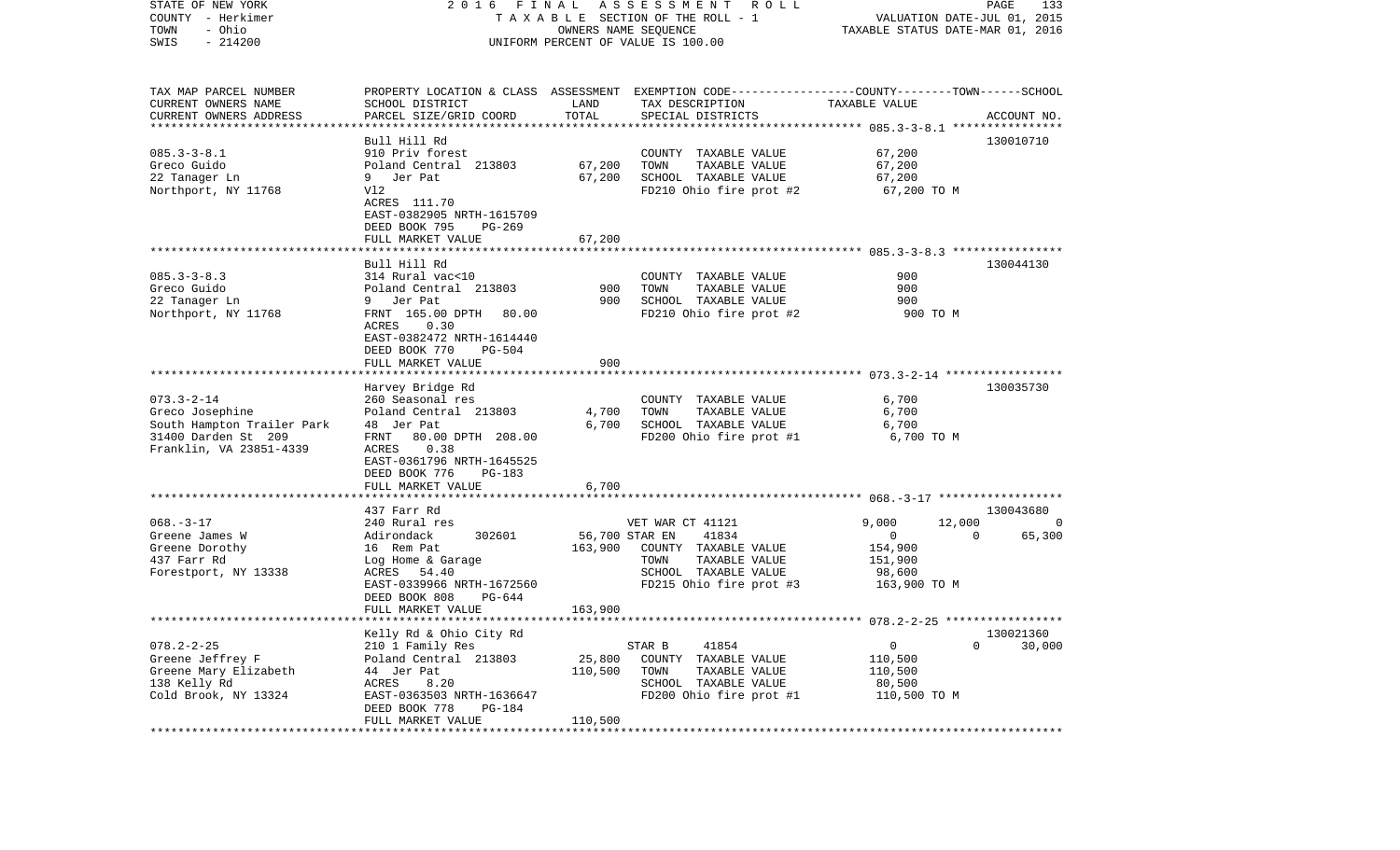| STATE OF NEW YORK<br>COUNTY - Herkimer<br>- Ohio<br>TOWN<br>$-214200$<br>SWIS | 2016                              |                      | FINAL ASSESSMENT<br>R O L L<br>TAXABLE SECTION OF THE ROLL - 1<br>OWNERS NAME SEQUENCE<br>UNIFORM PERCENT OF VALUE IS 100.00 |                                           | PAGE<br>134<br>VALUATION DATE-JUL 01, 2015<br>TAXABLE STATUS DATE-MAR 01, 2016 |
|-------------------------------------------------------------------------------|-----------------------------------|----------------------|------------------------------------------------------------------------------------------------------------------------------|-------------------------------------------|--------------------------------------------------------------------------------|
|                                                                               |                                   |                      |                                                                                                                              |                                           |                                                                                |
| TAX MAP PARCEL NUMBER<br>CURRENT OWNERS NAME                                  | SCHOOL DISTRICT                   | LAND                 | PROPERTY LOCATION & CLASS ASSESSMENT EXEMPTION CODE----------------COUNTY-------TOWN------SCHOOL                             | TAXABLE VALUE                             |                                                                                |
| CURRENT OWNERS ADDRESS<br>************************                            | PARCEL SIZE/GRID COORD            | TOTAL                | TAX DESCRIPTION<br>SPECIAL DISTRICTS                                                                                         |                                           | ACCOUNT NO.                                                                    |
|                                                                               | Fly Brook Rd                      |                      |                                                                                                                              |                                           | 130060755                                                                      |
| $073.3 - 2 - 53$                                                              | 312 Vac w/imprv                   |                      | COUNTY TAXABLE VALUE                                                                                                         | 2,500                                     |                                                                                |
| Greenwood Delbert                                                             | Poland Central 213803             | 2,000                | TOWN<br>TAXABLE VALUE                                                                                                        | 2,500                                     |                                                                                |
| Greenwood Carmel                                                              | Lot 47 Jer Pat                    | 2,500                | SCHOOL TAXABLE VALUE                                                                                                         | 2,500                                     |                                                                                |
| 1879 Fisk Rd                                                                  | FRNT 100.00 DPTH 293.00           |                      | FD200 Ohio fire prot #1                                                                                                      | 2,500 TO M                                |                                                                                |
| Eaton, NY 13334-9801                                                          | 0.59<br>ACRES                     |                      |                                                                                                                              |                                           |                                                                                |
|                                                                               | EAST-0355027 NRTH-1643906         |                      |                                                                                                                              |                                           |                                                                                |
|                                                                               | DEED BOOK 813<br>PG-368           |                      |                                                                                                                              |                                           |                                                                                |
|                                                                               | FULL MARKET VALUE                 | 2,500                |                                                                                                                              |                                           |                                                                                |
|                                                                               | Fly Brook Rd                      |                      |                                                                                                                              |                                           | 130061045                                                                      |
| $073.3 - 2 - 54$                                                              | 314 Rural vac<10                  |                      | COUNTY TAXABLE VALUE                                                                                                         | 1,100                                     |                                                                                |
| Greenwood Delbert J                                                           | Poland Central 213803             | 1,100                | TOWN<br>TAXABLE VALUE                                                                                                        | 1,100                                     |                                                                                |
| 1879 Fisk Rd                                                                  | 47 Jer Pgt                        | 1,100                | SCHOOL TAXABLE VALUE                                                                                                         | 1,100                                     |                                                                                |
| Eaton, NY 13334                                                               | Pr1 For 0.54A                     |                      | FD200 Ohio fire prot #1                                                                                                      | 1,100 TO M                                |                                                                                |
|                                                                               | FRNT 100.00 DPTH 236.00           |                      |                                                                                                                              |                                           |                                                                                |
|                                                                               | 0.49<br>ACRES                     |                      |                                                                                                                              |                                           |                                                                                |
|                                                                               | EAST-0354998 NRTH-1643992         |                      |                                                                                                                              |                                           |                                                                                |
|                                                                               | DEED BOOK 1408<br>PG-651          |                      |                                                                                                                              |                                           |                                                                                |
|                                                                               | FULL MARKET VALUE                 | 1,100                |                                                                                                                              |                                           |                                                                                |
|                                                                               |                                   |                      |                                                                                                                              |                                           |                                                                                |
|                                                                               | 291 Mill Wood Hill Rd             |                      |                                                                                                                              |                                           | 130061050                                                                      |
| $073.2 - 1 - 17.1$                                                            | 210 1 Family Res                  |                      | VET COM CT 41131                                                                                                             | 15,000                                    | 20,000<br>0                                                                    |
| Greer Gary J                                                                  | Poland Central 213803             |                      | 25,100 VET DIS CT 41141                                                                                                      | 30,000                                    | 37,500<br>$\Omega$                                                             |
| 291 Mill Wood Hill Rd                                                         | Lot 79 Jer Pat                    | 150,000 STAR EN      | 41834                                                                                                                        | $\mathbf{0}$                              | 65,300<br>$\Omega$                                                             |
| Ohio, NY 13324                                                                | FRNT 775.20 DPTH<br>7.10<br>ACRES |                      | COUNTY TAXABLE VALUE<br>TOWN<br>TAXABLE VALUE                                                                                | 105,000                                   |                                                                                |
|                                                                               | EAST-0372586 NRTH-1648939         |                      | SCHOOL TAXABLE VALUE                                                                                                         | 92,500<br>84,700                          |                                                                                |
|                                                                               | DEED BOOK 1331<br>PG-701          |                      | FD200 Ohio fire prot #1                                                                                                      | 150,000 TO M                              |                                                                                |
|                                                                               | FULL MARKET VALUE                 | 150,000              |                                                                                                                              |                                           |                                                                                |
|                                                                               | ***********************           | ******************** |                                                                                                                              | *********** 073.4-2-40 ****************** |                                                                                |
|                                                                               | 414 Figert Rd                     |                      |                                                                                                                              |                                           | 130021450                                                                      |
| $073.4 - 2 - 40$                                                              | 240 Rural res<br>- WTRFNT         |                      | VETFUND CT 41101                                                                                                             | 5,500                                     | 5,500<br>0                                                                     |
| Gregorka Robert J                                                             | Poland Central 213803             | 168,600 STAR B       | 41854                                                                                                                        | $\overline{0}$                            | $\Omega$<br>30,000                                                             |
| 414 Figert Rd                                                                 | 49 Jer Pat                        | 287,200              | COUNTY TAXABLE VALUE                                                                                                         | 281,700                                   |                                                                                |
| Cold Brook, NY 13324                                                          | ACRES 229.20                      |                      | TAXABLE VALUE<br>TOWN                                                                                                        | 281,700                                   |                                                                                |
|                                                                               | EAST-0369829 NRTH-1641294         |                      | SCHOOL TAXABLE VALUE                                                                                                         | 257,200                                   |                                                                                |
|                                                                               | DEED BOOK 685<br>PG-869           |                      | FD200 Ohio fire prot #1                                                                                                      | 287,200 TO M                              |                                                                                |
|                                                                               | FULL MARKET VALUE                 | 287,200              |                                                                                                                              |                                           |                                                                                |
|                                                                               |                                   |                      |                                                                                                                              |                                           |                                                                                |
| $065. - 2 - 3$                                                                | 1399 Farr Rd                      |                      |                                                                                                                              |                                           | 130022590                                                                      |
|                                                                               | 210 1 Family Res                  |                      | 41801<br>AGED-CT                                                                                                             | 25,250                                    | 25,250<br>0<br>0                                                               |
| Gregory Francis G<br>1399 Far Rd                                              | 305201<br>Remsen<br>12 Rem Pat    |                      | 16,500 AGED-SCHL<br>41804<br>41834<br>50,500 STAR EN                                                                         | 0<br>$\mathbf 0$                          | 22,725<br>$\Omega$<br>27,775                                                   |
| Forestport, NY 13338                                                          | ACRES<br>2.50                     |                      | COUNTY<br>TAXABLE VALUE                                                                                                      | 25,250                                    |                                                                                |
|                                                                               | EAST-0354910 NRTH-1682523         |                      | TOWN<br>TAXABLE VALUE                                                                                                        | 25,250                                    |                                                                                |
|                                                                               | DEED BOOK 779<br>PG-138           |                      | SCHOOL TAXABLE VALUE                                                                                                         | 0                                         |                                                                                |
|                                                                               | FULL MARKET VALUE                 | 50,500               | FD215 Ohio fire prot #3                                                                                                      | 50,500 TO M                               |                                                                                |
|                                                                               | ***************                   |                      | **************                                                                                                               |                                           |                                                                                |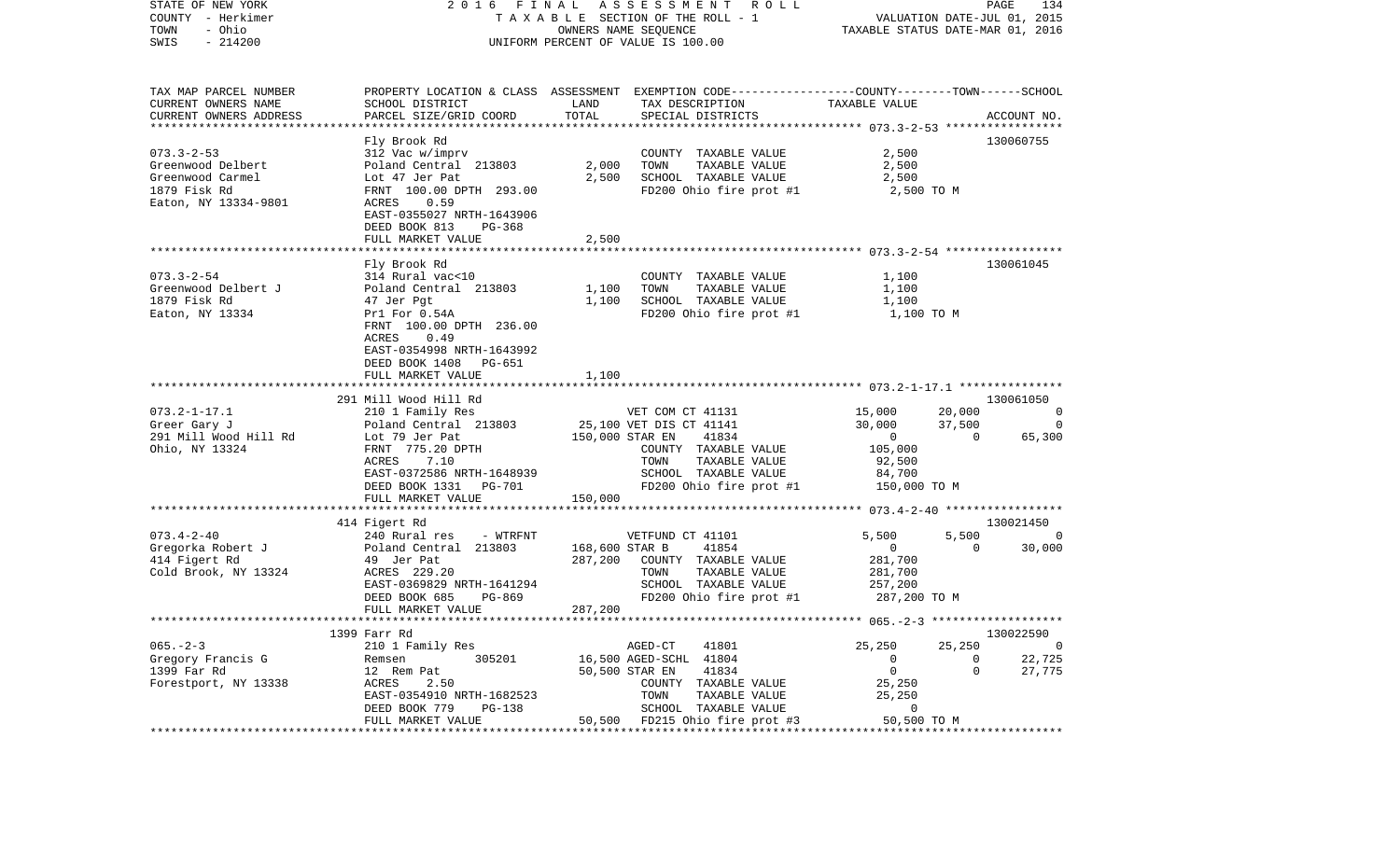| STATE OF NEW YORK       | 2 0 1 6<br>FINAL                     |                             | ASSESSMENT<br>R O L L              | PAGE<br>135                                                                                      |
|-------------------------|--------------------------------------|-----------------------------|------------------------------------|--------------------------------------------------------------------------------------------------|
| COUNTY - Herkimer       | TAXABLE SECTION OF THE ROLL - 1      | VALUATION DATE-JUL 01, 2015 |                                    |                                                                                                  |
| - Ohio<br>TOWN          |                                      | OWNERS NAME SEQUENCE        |                                    | TAXABLE STATUS DATE-MAR 01, 2016                                                                 |
| SWIS<br>$-214200$       |                                      |                             | UNIFORM PERCENT OF VALUE IS 100.00 |                                                                                                  |
|                         |                                      |                             |                                    |                                                                                                  |
| TAX MAP PARCEL NUMBER   |                                      |                             |                                    | PROPERTY LOCATION & CLASS ASSESSMENT EXEMPTION CODE----------------COUNTY-------TOWN------SCHOOL |
| CURRENT OWNERS NAME     | SCHOOL DISTRICT                      | LAND                        | TAX DESCRIPTION                    | TAXABLE VALUE                                                                                    |
| CURRENT OWNERS ADDRESS  | PARCEL SIZE/GRID COORD               | TOTAL                       | SPECIAL DISTRICTS                  | ACCOUNT NO.                                                                                      |
|                         |                                      |                             |                                    |                                                                                                  |
|                         | Figert Rd                            |                             |                                    | 130013320                                                                                        |
| $074.1 - 1 - 8$         | 210 1 Family Res                     |                             | 41854<br>STAR B                    | 0<br>0<br>30,000                                                                                 |
| Greiner Danielle J      | Poland Central 213803                | 23,500                      | COUNTY TAXABLE VALUE               | 97,100                                                                                           |
| Roark Brandon           | 1 Vrv Pat                            | 97,100                      | TOWN<br>TAXABLE VALUE              | 97,100                                                                                           |
| 1111 Figert Rd          | ACRES<br>6.50                        |                             | SCHOOL TAXABLE VALUE               | 67,100                                                                                           |
| Ohio, NY 13324          | EAST-0378369 NRTH-1649557            |                             | FD200 Ohio fire prot #1            | 97,100 TO M                                                                                      |
|                         | DEED BOOK 1513 PG-434                |                             |                                    |                                                                                                  |
|                         | FULL MARKET VALUE                    | 97,100                      |                                    |                                                                                                  |
|                         |                                      |                             |                                    | ******** 058.-2-28 ******************                                                            |
|                         | 2957 South Lake Rd                   |                             |                                    | 130036780                                                                                        |
| $058. - 2 - 28$         | 260 Seasonal res - WTRFNT            |                             | COUNTY TAXABLE VALUE               | 115,500                                                                                          |
| Gribnau Steven Dean     | Adirondack<br>302601                 | 77,400                      | TOWN<br>TAXABLE VALUE              | 115,500                                                                                          |
| Gribnau Linda           | 1 Nob Pat                            | 115,500                     | SCHOOL TAXABLE VALUE               | 115,500                                                                                          |
| 139 Hoes Ln             | Seas .29A                            |                             | FD215 Ohio fire prot #3            | 115,500 TO M                                                                                     |
|                         |                                      |                             |                                    |                                                                                                  |
| Shelburne, VT 05482     | FRNT 125.00 DPTH<br>73.00            |                             |                                    |                                                                                                  |
|                         | EAST-0376275 NRTH-1708570            |                             |                                    |                                                                                                  |
|                         | DEED BOOK 1542<br>PG-955             |                             |                                    |                                                                                                  |
|                         | FULL MARKET VALUE                    | 115,500                     |                                    |                                                                                                  |
|                         |                                      |                             |                                    | ************** 078.1-2-11.5 ***********                                                          |
|                         | 119 Reese Rd                         |                             |                                    | 130037326                                                                                        |
| $078.1 - 2 - 11.5$      | 322 Rural vac>10                     |                             | COUNTY TAXABLE VALUE               | 35,600                                                                                           |
| Griffin John            | Poland Central 213803                | 35,600                      | TOWN<br>TAXABLE VALUE              | 35,600                                                                                           |
| Griffin Kathleen        | 45 Jer Pat                           | 35,600                      | SCHOOL TAXABLE VALUE               | 35,600                                                                                           |
| 239 Mountain Rd         | ACRES 41.00                          |                             | FD200 Ohio fire prot #1            | 35,600 TO M                                                                                      |
| Pine Bush, NY 12566     | EAST-0357870 NRTH-1637415            |                             |                                    |                                                                                                  |
|                         | DEED BOOK 716<br><b>PG-056</b>       |                             |                                    |                                                                                                  |
|                         | FULL MARKET VALUE                    | 35,600                      |                                    |                                                                                                  |
|                         | *******************                  |                             |                                    |                                                                                                  |
|                         | Haskell Rd                           |                             |                                    | 130037710                                                                                        |
| $070. - 1 - 26$         | 260 Seasonal res                     |                             | COUNTY TAXABLE VALUE               | 20,000                                                                                           |
| Griffiths Brian         | Poland Central 213803                | 8,900                       | TOWN<br>TAXABLE VALUE              | 20,000                                                                                           |
| 127 Junior Hickling Rd  | 104 Nob Pat                          | 20,000                      | SCHOOL TAXABLE VALUE               | 20,000                                                                                           |
| Edmeston, NY 13335      | V1 2 1.8                             |                             | FD217 Ohio fire prot #4            | 20,000 TO M                                                                                      |
|                         | ACRES<br>1.80                        |                             |                                    |                                                                                                  |
|                         | EAST-0395483 NRTH-1664419            |                             |                                    |                                                                                                  |
|                         | DEED BOOK 1337<br>PG-381             |                             |                                    |                                                                                                  |
|                         | FULL MARKET VALUE                    | 20,000                      |                                    |                                                                                                  |
|                         | *****************                    |                             |                                    |                                                                                                  |
|                         |                                      |                             |                                    | 130011310                                                                                        |
| $073.3 - 2 - 12$        | Harvey Bridge Rd<br>314 Rural vac<10 |                             |                                    |                                                                                                  |
|                         |                                      |                             | COUNTY TAXABLE VALUE               | 10,000                                                                                           |
| Grimaldi Joel           | Poland Central 213803                | 10,000                      | TOWN<br>TAXABLE VALUE              | 10,000                                                                                           |
| 82 Taber Rd             | 48 Jer Pat                           | 10,000                      | SCHOOL TAXABLE VALUE               | 10,000                                                                                           |
| New Hartford, NY 12413  | ACRES<br>3.00                        |                             | FD217 Ohio fire prot #4            | 10,000 TO M                                                                                      |
|                         | EAST-0361205 NRTH-1646042            |                             |                                    |                                                                                                  |
|                         | DEED BOOK 1517<br>PG-315             |                             |                                    |                                                                                                  |
|                         | FULL MARKET VALUE                    | 10,000                      |                                    |                                                                                                  |
| *********************** | ********************                 | *********                   |                                    |                                                                                                  |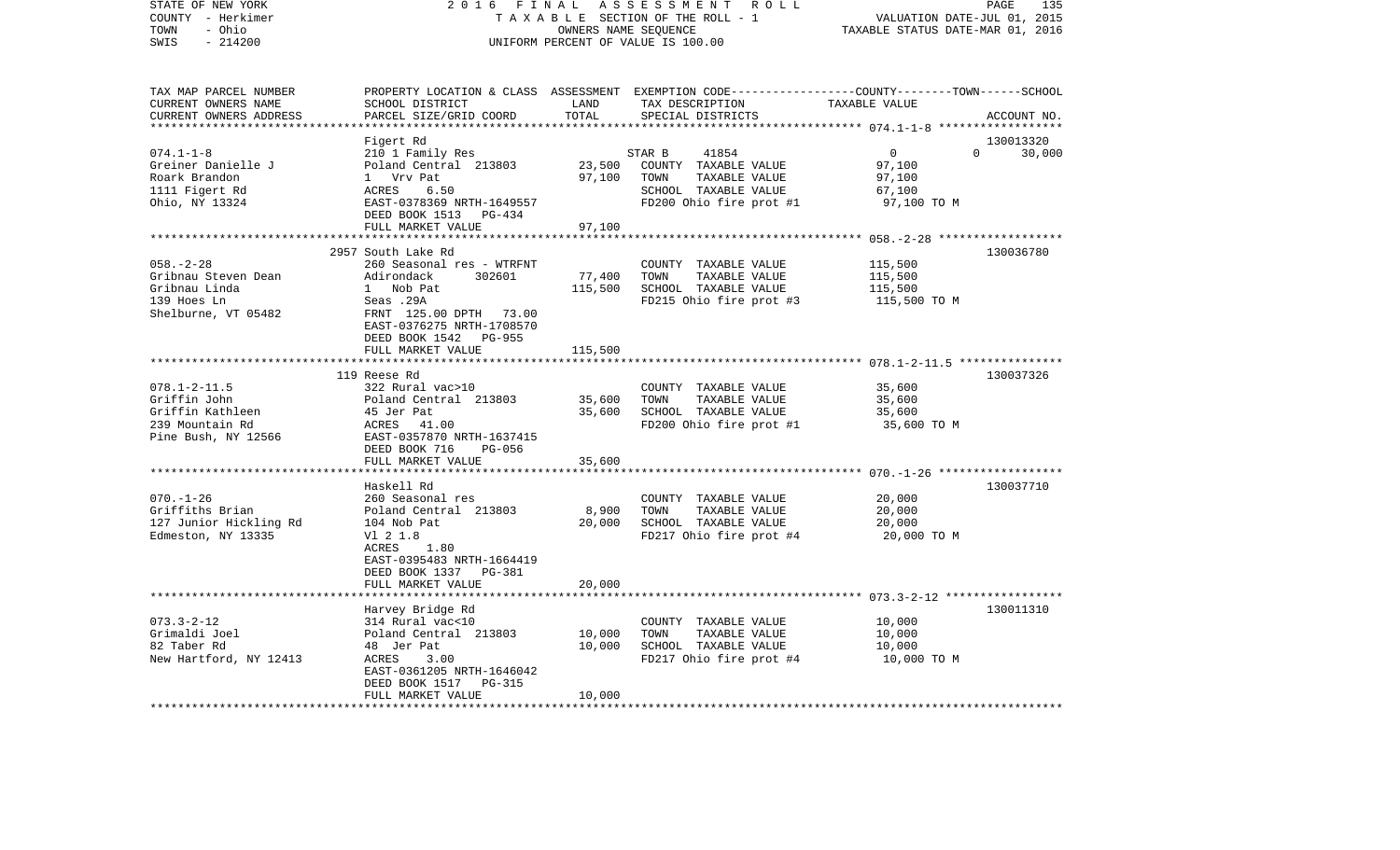| 2016                                                                                                                                                                               | PAGE<br>136<br>VALUATION DATE-JUL 01, 2015<br>TAXABLE STATUS DATE-MAR 01, 2016 |                                                                                                     |                                                                                                                                                    |                                                                                                                                                                 |
|------------------------------------------------------------------------------------------------------------------------------------------------------------------------------------|--------------------------------------------------------------------------------|-----------------------------------------------------------------------------------------------------|----------------------------------------------------------------------------------------------------------------------------------------------------|-----------------------------------------------------------------------------------------------------------------------------------------------------------------|
| SCHOOL DISTRICT<br>PARCEL SIZE/GRID COORD                                                                                                                                          | LAND<br>TOTAL                                                                  | TAX DESCRIPTION<br>SPECIAL DISTRICTS                                                                | TAXABLE VALUE                                                                                                                                      | ACCOUNT NO.                                                                                                                                                     |
| Route 365<br>433 Auto body<br>Poland Central 213803<br>Lot 63 Rem Pat<br>ACRES 26.80<br>EAST-0370931 NRTH-1653419<br>DEED BOOK 843<br>PG-56                                        | 38,800<br>66,610                                                               | COUNTY TAXABLE VALUE<br>TAXABLE VALUE<br>TOWN<br>SCHOOL TAXABLE VALUE<br>FD200 Ohio fire prot #1    | 66,610<br>66,610<br>66,610<br>66,610 TO M                                                                                                          | 130060995                                                                                                                                                       |
|                                                                                                                                                                                    |                                                                                |                                                                                                     |                                                                                                                                                    |                                                                                                                                                                 |
| 1836 State Rt 365<br>270 Mfg housing<br>Poland Central 213803<br>76 Rem Pat                                                                                                        | 18,300<br>66,300                                                               | 41854<br>COUNTY TAXABLE VALUE<br>TOWN<br>TAXABLE VALUE                                              | $\mathbf 0$<br>66,300<br>66,300                                                                                                                    | 130029550<br>30,000<br>$\Omega$                                                                                                                                 |
| Trl 1<br>FRNT 180.00 DPTH 260.00<br>1.07<br>ACRES<br>EAST-0370795 NRTH-1652461<br>DEED BOOK 704<br>PG-348<br>FULL MARKET VALUE                                                     | 66,300                                                                         | FD200 Ohio fire prot #1                                                                             | 66,300 TO M                                                                                                                                        |                                                                                                                                                                 |
|                                                                                                                                                                                    |                                                                                |                                                                                                     |                                                                                                                                                    |                                                                                                                                                                 |
| Rt 365<br>314 Rural vac<10<br>Poland Central 213803<br>FRNT 130.00 DPTH<br>ACRES<br>2.90<br>EAST-0371473 NRTH-1652717<br>DEED BOOK 1442 PG-786                                     | 10,100<br>10,100                                                               | COUNTY TAXABLE VALUE<br>TAXABLE VALUE<br>TOWN<br>SCHOOL TAXABLE VALUE                               | 10,100<br>10,100<br>10,100<br>10,100 TO M                                                                                                          |                                                                                                                                                                 |
| FULL MARKET VALUE                                                                                                                                                                  | 10,100                                                                         |                                                                                                     |                                                                                                                                                    |                                                                                                                                                                 |
| 1836 State Rt 365<br>312 Vac w/imprv<br>Poland Central 213803<br>63 Rem Pat<br>V1 2 1 1/2<br>ACRES<br>1.00<br>EAST-0371004 NRTH-1652347<br>DEED BOOK 836<br>PG-683                 | 3,000<br>4,000                                                                 | COUNTY TAXABLE VALUE<br>TOWN<br>TAXABLE VALUE<br>SCHOOL TAXABLE VALUE                               | 4,000<br>4,000<br>4,000<br>4,000 TO M                                                                                                              | 130041370                                                                                                                                                       |
| FULL MARKET VALUE                                                                                                                                                                  | 4,000                                                                          |                                                                                                     |                                                                                                                                                    |                                                                                                                                                                 |
| Honnedaga Lk<br>260 Seasonal res - WTRFNT<br>Poland Central 213803<br>P10 Moose River<br>ACRES 10.00<br>EAST-0407212 NRTH-1711023<br>DEED BOOK 1326<br>PG-224<br>FULL MARKET VALUE | 111,400<br>220,000<br>220,000                                                  | COUNTY<br>TAXABLE VALUE<br>TOWN<br>TAXABLE VALUE<br>SCHOOL TAXABLE VALUE<br>FD215 Ohio fire prot #3 | 220,000<br>220,000<br>220,000<br>220,000 TO M                                                                                                      | 130005910                                                                                                                                                       |
|                                                                                                                                                                                    | FULL MARKET VALUE<br>Sub 18 & 19<br>****************                           | FINAL<br>66,610<br>* * * * * * * * *                                                                | ASSESSMENT ROLL<br>TAXABLE SECTION OF THE ROLL - 1<br>OWNERS NAME SEQUENCE<br>UNIFORM PERCENT OF VALUE IS 100.00<br>STAR B<br>SCHOOL TAXABLE VALUE | PROPERTY LOCATION & CLASS ASSESSMENT EXEMPTION CODE---------------COUNTY-------TOWN------SCHOOL<br>36,300<br>FD200 Ohio fire prot #1<br>FD200 Ohio fire prot #1 |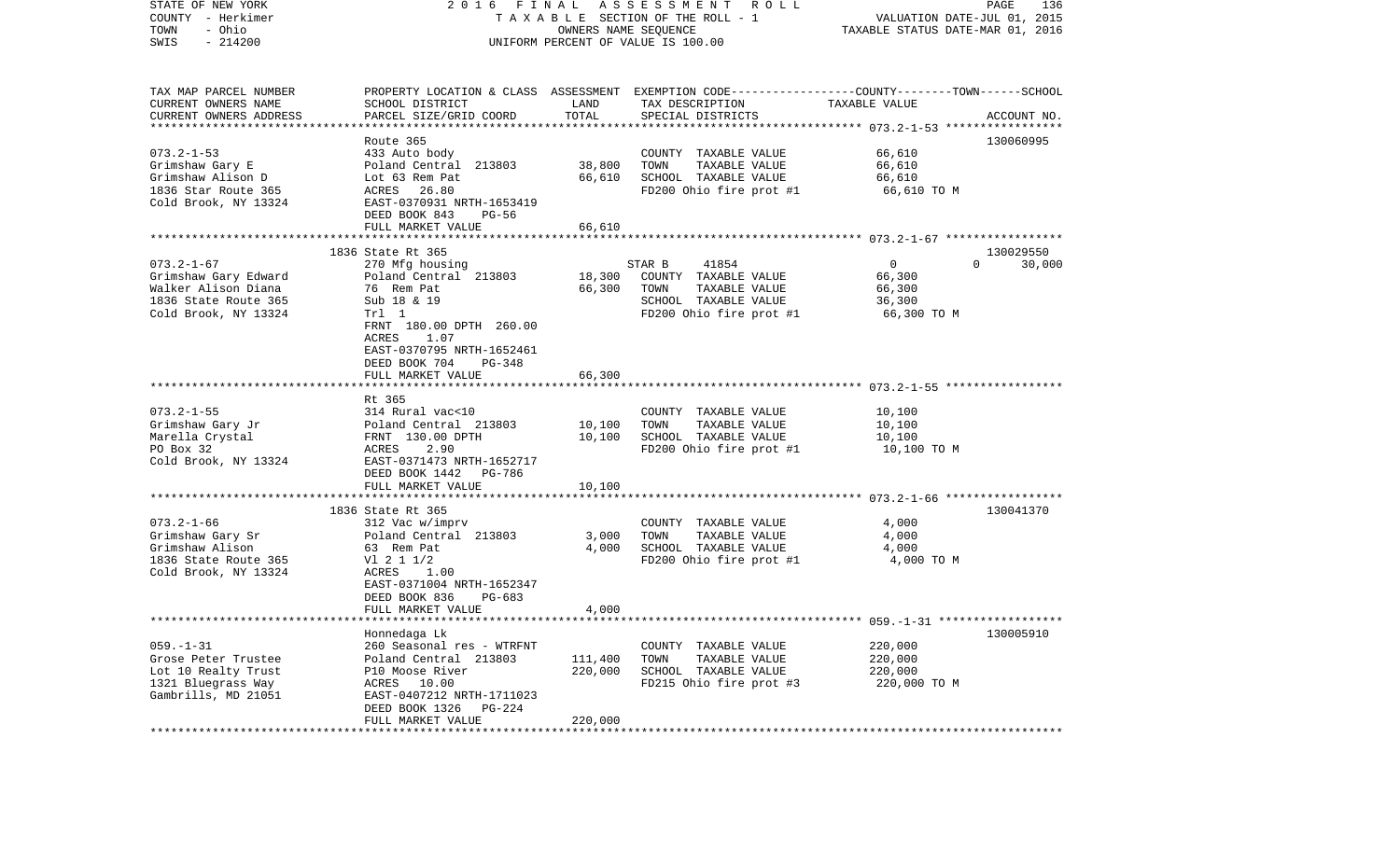| STATE OF NEW YORK<br>COUNTY - Herkimer<br>- Ohio<br>TOWN<br>SWIS<br>$-214200$                              | 2016<br>FINAL<br>ASSESSMENT ROLL<br>TAXABLE SECTION OF THE ROLL - 1<br>OWNERS NAME SEQUENCE<br>UNIFORM PERCENT OF VALUE IS 100.00                                                                                    |                            |                                                                                                  | 137<br>PAGE<br>VALUATION DATE-JUL 01, 2015<br>TAXABLE STATUS DATE-MAR 01, 2016                                                  |  |
|------------------------------------------------------------------------------------------------------------|----------------------------------------------------------------------------------------------------------------------------------------------------------------------------------------------------------------------|----------------------------|--------------------------------------------------------------------------------------------------|---------------------------------------------------------------------------------------------------------------------------------|--|
| TAX MAP PARCEL NUMBER<br>CURRENT OWNERS NAME<br>CURRENT OWNERS ADDRESS                                     | SCHOOL DISTRICT<br>PARCEL SIZE/GRID COORD                                                                                                                                                                            | LAND<br>TOTAL              | TAX DESCRIPTION<br>SPECIAL DISTRICTS                                                             | PROPERTY LOCATION & CLASS ASSESSMENT EXEMPTION CODE---------------COUNTY-------TOWN------SCHOOL<br>TAXABLE VALUE<br>ACCOUNT NO. |  |
|                                                                                                            |                                                                                                                                                                                                                      |                            |                                                                                                  |                                                                                                                                 |  |
| $059. - 1 - 32$<br>Grose Peter Trustee<br>Lot 10 Realty Trust<br>1321 Bluegrass Way<br>Gambrills, MD 21051 | Honnedaga Lk<br>322 Rural vac>10<br>Poland Central 213803<br>R10 Moose River<br>10.60<br>ACRES 11.50<br>EAST-0407282 NRTH-1711502<br>DEED BOOK 1326<br>PG-224                                                        | 10,600<br>10,600           | COUNTY TAXABLE VALUE<br>TOWN<br>TAXABLE VALUE<br>SCHOOL TAXABLE VALUE<br>FD215 Ohio fire prot #3 | 130007650<br>10,600<br>10,600<br>10,600<br>10,600 TO M                                                                          |  |
|                                                                                                            | FULL MARKET VALUE                                                                                                                                                                                                    | 10,600                     |                                                                                                  |                                                                                                                                 |  |
| $069. -3 - 5$<br>Groves Fenton<br>Groves Stephen<br>15 Cedar St<br>PO Box 205<br>Morrisville, NY 13408     | 438 Busseyville<br>260 Seasonal res<br>Poland Central 213803<br>54 Rem Pat<br>Seas 7.80A<br>ACRES<br>7.80<br>EAST-0366998 NRTH-1662119<br>DEED BOOK 690<br><b>PG-008</b><br>FULL MARKET VALUE                        | 8,100<br>17,800<br>17,800  | COUNTY TAXABLE VALUE<br>TOWN<br>TAXABLE VALUE<br>SCHOOL TAXABLE VALUE<br>FD217 Ohio fire prot #4 | 130042570<br>17,800<br>17,800<br>17,800<br>17,800 TO M                                                                          |  |
|                                                                                                            |                                                                                                                                                                                                                      |                            |                                                                                                  |                                                                                                                                 |  |
| $073.4 - 4 - 9$<br>Grow Robert<br>7684 Hilltop Court<br>New Tripoli, PA 18066                              | Harvey Bridge<br>260 Seasonal res<br>260 Seasonal res<br>Poland Central   213803<br>FRNT   389.00 DPTH<br>FRNT 389.00 DPTH<br>ACRES 10.20<br>EAST-0364247 NRTH-1641246<br>DEED BOOK 1089 PG-246<br>FULL MARKET VALUE | 20,700<br>43,000<br>43,000 | COUNTY TAXABLE VALUE<br>TOWN<br>TAXABLE VALUE<br>SCHOOL TAXABLE VALUE                            | 43,000<br>43,000<br>43,000                                                                                                      |  |
|                                                                                                            |                                                                                                                                                                                                                      | **********                 |                                                                                                  |                                                                                                                                 |  |
| $079.4 - 2 - 26.7$<br>Grower Jeffrey<br>Grower Anna<br>1950 Newport Gray Rd<br>Cold Brook, NY 13324        | Bull Hill Rd<br>260 Seasonal res<br>Poland Central 213803<br>Lot 41 Jer Pat<br>ACRES<br>1.00<br>EAST-0389648 NRTH-1625026<br>DEED BOOK 726<br>PG-092                                                                 | 6,000<br>35,000            | COUNTY TAXABLE VALUE<br>TOWN<br>TAXABLE VALUE<br>SCHOOL TAXABLE VALUE<br>FD210 Ohio fire prot #2 | 35,000<br>35,000<br>35,000<br>35,000 TO M                                                                                       |  |
|                                                                                                            | FULL MARKET VALUE                                                                                                                                                                                                    | 35,000                     |                                                                                                  |                                                                                                                                 |  |
|                                                                                                            |                                                                                                                                                                                                                      |                            |                                                                                                  |                                                                                                                                 |  |
| $085.3 - 3 - 9$<br>Grower Jeffrey<br>1950 Newport Gray Rd<br>Cold Brook, NY 13324                          | 724 Bull Hill Rd<br>270 Mfg housing<br>Poland Central 213803<br>Lot 9 Jer Pat<br>R1 1.12 A<br>ACRES<br>1.10<br>EAST-0384257 NRTH-1615802<br>DEED BOOK 1507<br>PG-427<br>FULL MARKET VALUE                            | 13,700<br>26,200<br>26,200 | COUNTY TAXABLE VALUE<br>TOWN<br>TAXABLE VALUE<br>SCHOOL TAXABLE VALUE<br>FD210 Ohio fire prot #2 | 130076110<br>26,200<br>26,200<br>26,200<br>26,200 TO M                                                                          |  |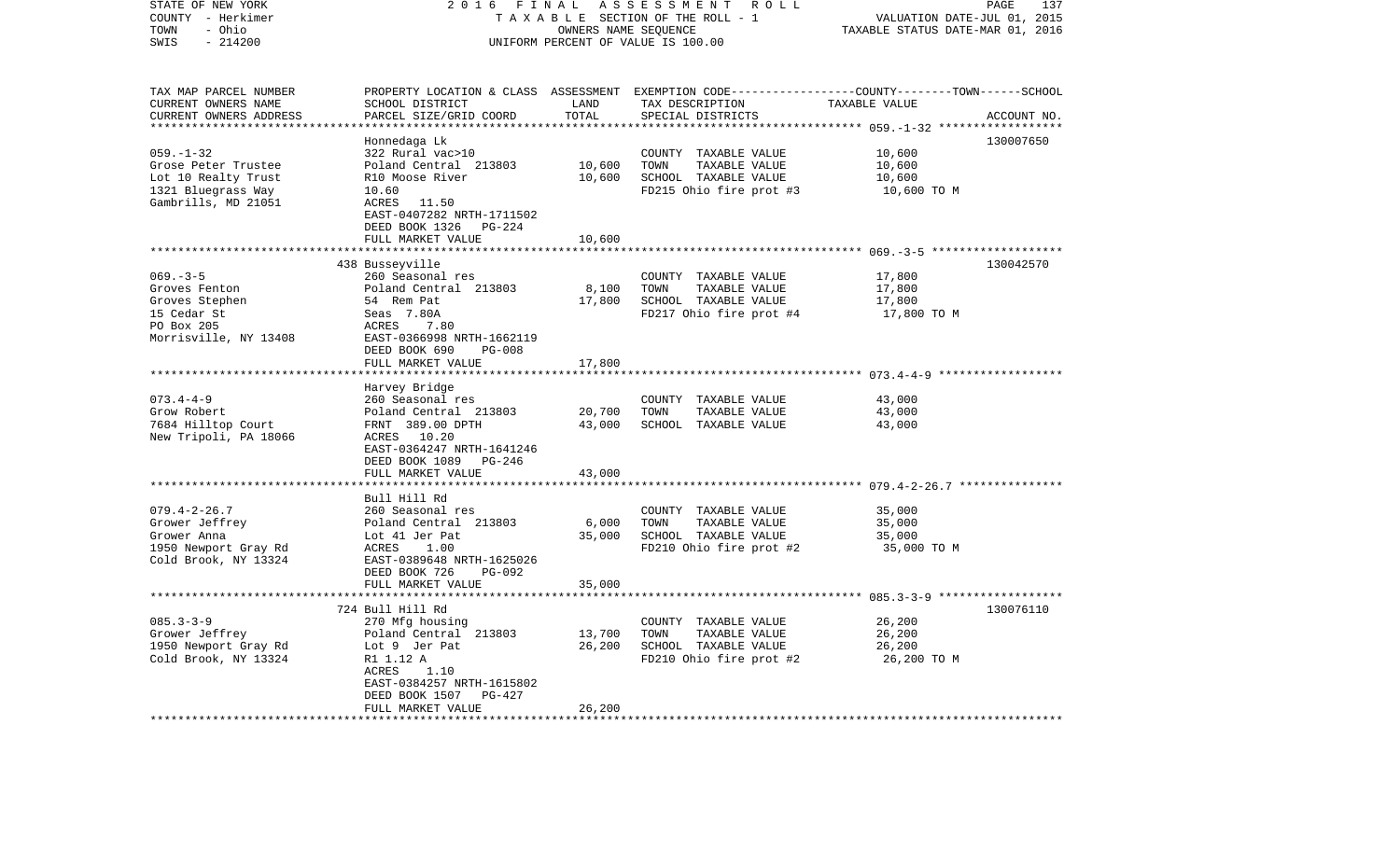| STATE OF NEW YORK<br>COUNTY - Herkimer<br>TOWN<br>- Ohio<br>$-214200$<br>SWIS                  | 2016 FINAL                                                                                                                                          | OWNERS NAME SEQUENCE    | ASSESSMENT ROLL<br>TAXABLE SECTION OF THE ROLL - 1<br>UNIFORM PERCENT OF VALUE IS 100.00                                                 | VALUATION DATE-JUL 01, 2015<br>TAXABLE STATUS DATE-MAR 01, 2016                                  | PAGE<br>138         |
|------------------------------------------------------------------------------------------------|-----------------------------------------------------------------------------------------------------------------------------------------------------|-------------------------|------------------------------------------------------------------------------------------------------------------------------------------|--------------------------------------------------------------------------------------------------|---------------------|
| TAX MAP PARCEL NUMBER<br>CURRENT OWNERS NAME<br>CURRENT OWNERS ADDRESS                         | SCHOOL DISTRICT<br>PARCEL SIZE/GRID COORD                                                                                                           | LAND<br>TOTAL           | PROPERTY LOCATION & CLASS ASSESSMENT EXEMPTION CODE----------------COUNTY-------TOWN------SCHOOL<br>TAX DESCRIPTION<br>SPECIAL DISTRICTS | TAXABLE VALUE                                                                                    | ACCOUNT NO.         |
|                                                                                                | Bull Hill Rd                                                                                                                                        |                         |                                                                                                                                          |                                                                                                  | 0060600             |
| $079.4 - 2 - 9$<br>Grower John<br>Grower Kim                                                   | 322 Rural vac>10<br>Poland Central 213803<br>Lot 41 Jer Pat                                                                                         | 26,400<br>26,400        | COUNTY TAXABLE VALUE<br>TOWN<br>TAXABLE VALUE<br>SCHOOL TAXABLE VALUE                                                                    | 26,400<br>26,400<br>26,400                                                                       |                     |
| 278 Billy Hamlin Rd<br>Cold Brook, NY 13324                                                    | ACRES 26.80<br>EAST-0388558 NRTH-1624688<br>DEED BOOK 875<br>PG-146<br>FULL MARKET VALUE                                                            | 26,400                  | FD200 Ohio fire prot #1                                                                                                                  | 26,400 TO M                                                                                      |                     |
|                                                                                                |                                                                                                                                                     |                         |                                                                                                                                          |                                                                                                  |                     |
| $079.4 - 2 - 26.6$<br>Grower John<br>Grower Kim<br>278 Billy Hamlin Rd<br>Cold Brook, NY 13324 | Bull Hill Rd<br>210 1 Family Res<br>Poland Central 213803<br>41 Jer Pat<br>FRNT 104.00 DPTH 182.00<br>ACRES<br>0.44<br>EAST-0388907 NRTH-1624050    | 10,200<br>70,000        | STAR B<br>41854<br>COUNTY TAXABLE VALUE<br>TOWN<br>TAXABLE VALUE<br>SCHOOL TAXABLE VALUE<br>FD210 Ohio fire prot #2                      | $\overline{0}$<br>$\Omega$<br>70,000<br>70,000<br>40,000<br>70,000 TO M                          | 130021840<br>30,000 |
|                                                                                                | DEED BOOK 689<br>PG-351<br>FULL MARKET VALUE                                                                                                        | 70,000                  |                                                                                                                                          |                                                                                                  |                     |
| $079.4 - 2 - 26.8$<br>Grower Millard<br>Bull Hill Rd<br>Ohio, NY 13324                         | Bull Hill Rd<br>314 Rural vac<10<br>Poland Central 213803<br>FRNT 280.00 DPTH 108.00<br>FULL MARKET VALUE                                           | 500<br>500<br>500       | COUNTY TAXABLE VALUE<br>TOWN<br>TAXABLE VALUE<br>SCHOOL TAXABLE VALUE                                                                    | 500<br>500<br>500                                                                                |                     |
|                                                                                                | Bull Hill Rd                                                                                                                                        |                         |                                                                                                                                          |                                                                                                  | 130042240           |
| $079.4 - 2 - 23$<br>Grower Millard F<br>318 Billy Hamlin Rd<br>Cold Brook, NY 13324            | 270 Mfg housing<br>Poland Central 213803<br>41 Jer Pat<br>Trailer & Garage<br>FRNT 100.00 DPTH 100.00<br>ACRES<br>0.23<br>EAST-0389100 NRTH-1624806 | 8,300 STAR EN<br>27,300 | VET WAR CT 41121<br>41834<br>COUNTY TAXABLE VALUE<br>TAXABLE VALUE<br>TOWN<br>SCHOOL TAXABLE VALUE<br>FD210 Ohio fire prot #2            | 4,095<br>4,095<br>$\overline{0}$<br>$\overline{0}$<br>23,205<br>23,205<br>$\circ$<br>27,300 TO M | 0<br>27,300         |
|                                                                                                | DEED BOOK 821<br>PG-144<br>FULL MARKET VALUE                                                                                                        | 27,300                  |                                                                                                                                          |                                                                                                  |                     |
|                                                                                                | Bull Hill Rd                                                                                                                                        |                         |                                                                                                                                          |                                                                                                  | 130021840           |
| $079.4 - 2 - 26.1$<br>Grower Millard F<br>318 Billy Hamlin Rd<br>Cold Brook, NY 13324          | 322 Rural vac>10<br>Poland Central 213803<br>Lot 41 Jer Pat<br>ACRES 19.90<br>EAST-0389479 NRTH-1624498                                             | 19,300<br>19,300        | COUNTY TAXABLE VALUE<br>TOWN<br>TAXABLE VALUE<br>SCHOOL TAXABLE VALUE<br>FD210 Ohio fire prot #2                                         | 19,300<br>19,300<br>19,300<br>19,300 TO M                                                        |                     |
|                                                                                                | DEED BOOK 821<br>PG-144<br>FULL MARKET VALUE                                                                                                        | 19,300                  |                                                                                                                                          |                                                                                                  |                     |
|                                                                                                |                                                                                                                                                     |                         |                                                                                                                                          |                                                                                                  |                     |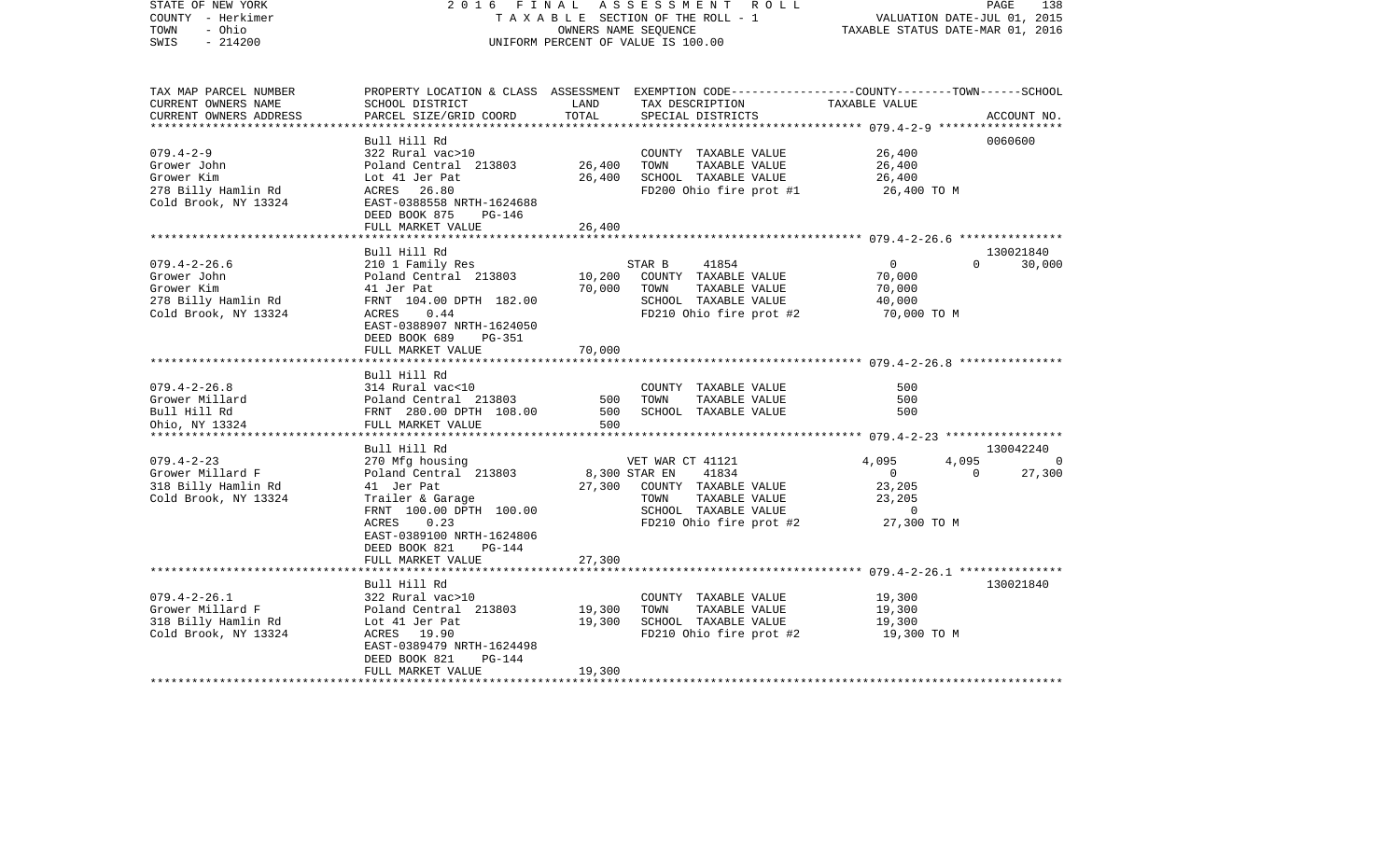| COUNTY<br>– Herkimer<br>TOWN<br>- Ohio      |                                                      |                                    | TAXABLE SECTION OF THE ROLL - 1<br>OWNERS NAME SEQUENCE                                         | VALUATION DATE-JUL 01, 2015<br>TAXABLE STATUS DATE-MAR 01, 2016 |                    |  |
|---------------------------------------------|------------------------------------------------------|------------------------------------|-------------------------------------------------------------------------------------------------|-----------------------------------------------------------------|--------------------|--|
| SWIS<br>$-214200$                           |                                                      | UNIFORM PERCENT OF VALUE IS 100.00 |                                                                                                 |                                                                 |                    |  |
|                                             |                                                      |                                    |                                                                                                 |                                                                 |                    |  |
| TAX MAP PARCEL NUMBER                       |                                                      |                                    | PROPERTY LOCATION & CLASS ASSESSMENT EXEMPTION CODE---------------COUNTY-------TOWN------SCHOOL |                                                                 |                    |  |
| CURRENT OWNERS NAME                         | SCHOOL DISTRICT                                      | LAND                               | TAX DESCRIPTION                                                                                 | TAXABLE VALUE                                                   |                    |  |
| CURRENT OWNERS ADDRESS                      | PARCEL SIZE/GRID COORD                               | TOTAL                              | SPECIAL DISTRICTS                                                                               |                                                                 | ACCOUNT NO.        |  |
|                                             |                                                      |                                    |                                                                                                 |                                                                 |                    |  |
| $079.4 - 2 - 26.5$                          | Bull Hill Rd<br>314 Rural vac<10                     |                                    | COUNTY TAXABLE VALUE                                                                            | 2,300                                                           | 130021840          |  |
| Grower Millard F                            | Poland Central 213803                                | 2,300                              | TOWN<br>TAXABLE VALUE                                                                           | 2,300                                                           |                    |  |
| 318 Billy Hamlin Rd                         | Lot 41 Jer Pat                                       | 2,300                              | SCHOOL TAXABLE VALUE                                                                            | 2,300                                                           |                    |  |
| Cold Brook, NY 13324                        | 87.00 DPTH<br>FRNT<br>96.00                          |                                    | FD210 Ohio fire prot #2                                                                         | 2,300 TO M                                                      |                    |  |
|                                             | 0.19<br>ACRES                                        |                                    |                                                                                                 |                                                                 |                    |  |
|                                             | EAST-0388920 NRTH-1624290                            |                                    |                                                                                                 |                                                                 |                    |  |
|                                             | DEED BOOK 821<br><b>PG-144</b>                       |                                    |                                                                                                 |                                                                 |                    |  |
|                                             | FULL MARKET VALUE                                    | 2,300                              |                                                                                                 |                                                                 |                    |  |
|                                             | 160 Bull Hill Rd                                     |                                    |                                                                                                 |                                                                 | 130015900          |  |
| $085.3 - 2 - 52$                            | 210 1 Family Res                                     |                                    | VET WAR CT 41121                                                                                | 8,400<br>8,400                                                  | - 0                |  |
| Grower Raymond                              | Poland Central 213803                                |                                    | 41834<br>10,800 STAR EN                                                                         | 0                                                               | 56,000<br>$\Omega$ |  |
| Grower Alice                                | 10 Jer Pat                                           | 56,000                             | COUNTY TAXABLE VALUE                                                                            | 47,600                                                          |                    |  |
| 160 Bull Hill Rd                            | Furdon Place                                         |                                    | TAXABLE VALUE<br>TOWN                                                                           | 47,600                                                          |                    |  |
| Cold Brook, NY 13324                        | FRNT<br>76.00 DPTH 165.00                            |                                    | SCHOOL TAXABLE VALUE                                                                            | 0                                                               |                    |  |
|                                             | 0.53<br>ACRES                                        |                                    | FD200 Ohio fire prot #1                                                                         | 56,000 TO M                                                     |                    |  |
|                                             | EAST-0374332 NRTH-1614482<br>DEED BOOK 744<br>PG-149 |                                    |                                                                                                 |                                                                 |                    |  |
|                                             | FULL MARKET VALUE                                    | 56,000                             |                                                                                                 |                                                                 |                    |  |
|                                             |                                                      |                                    |                                                                                                 |                                                                 |                    |  |
|                                             | Black Creek Rd                                       |                                    |                                                                                                 |                                                                 | 130020580          |  |
| $085.3 - 2 - 54$                            | 314 Rural vac<10                                     |                                    | COUNTY TAXABLE VALUE                                                                            | 2,900                                                           |                    |  |
| Grower Raymond                              | Poland Central 213803                                | 2,900                              | TOWN<br>TAXABLE VALUE                                                                           | 2,900                                                           |                    |  |
| Grower Alice                                | 10 Jer Pat                                           | 2,900                              | SCHOOL TAXABLE VALUE                                                                            | 2,900                                                           |                    |  |
| 160 Bull Hill Rd<br>Cold Brook, NY 13324    | 80.00 DPTH 150.00<br>FRNT<br>0.28<br>ACRES           |                                    | FD200 Ohio fire prot #1                                                                         | 2,900 TO M                                                      |                    |  |
|                                             | EAST-0374146 NRTH-1614534                            |                                    |                                                                                                 |                                                                 |                    |  |
|                                             | DEED BOOK 798<br>PG-576                              |                                    |                                                                                                 |                                                                 |                    |  |
|                                             | FULL MARKET VALUE                                    | 2,900                              |                                                                                                 |                                                                 |                    |  |
|                                             |                                                      |                                    |                                                                                                 |                                                                 |                    |  |
|                                             | Black Creek Rd                                       |                                    |                                                                                                 |                                                                 | 130075840          |  |
| $085.3 - 2 - 53$                            | 260 Seasonal res                                     |                                    | COUNTY TAXABLE VALUE                                                                            | 15,000                                                          |                    |  |
| Grower Raymond B<br>Grower Alice            | Poland Central 213803<br>Lot 10 Jer Pat              | 4,300<br>15,000                    | TAXABLE VALUE<br>TOWN<br>SCHOOL TAXABLE VALUE                                                   | 15,000<br>15,000                                                |                    |  |
| 160 Bull Hill Rd                            | 80.00 DPTH 150.00<br>FRNT                            |                                    | FD200 Ohio fire prot #1                                                                         | 15,000 TO M                                                     |                    |  |
| Cold Brook, NY 13324                        | 0.28<br>ACRES                                        |                                    |                                                                                                 |                                                                 |                    |  |
|                                             | EAST-0374229 NRTH-1614515                            |                                    |                                                                                                 |                                                                 |                    |  |
|                                             | DEED BOOK 756<br>PG-351                              |                                    |                                                                                                 |                                                                 |                    |  |
|                                             | FULL MARKET VALUE                                    | 15,000                             |                                                                                                 |                                                                 |                    |  |
|                                             |                                                      |                                    |                                                                                                 |                                                                 |                    |  |
|                                             | Rt 8 Nobelboro                                       |                                    |                                                                                                 |                                                                 | 130033300          |  |
| $070. - 1 - 62$                             | 260 Seasonal res<br>Poland Central 213803            | 5,000                              | COUNTY TAXABLE VALUE<br>TOWN<br>TAXABLE VALUE                                                   | 20,300                                                          |                    |  |
| Grygiel -Smith Rita M<br>1204 Cedarbrook Dr | 68 Rem Pat                                           | 20,300                             | SCHOOL TAXABLE VALUE                                                                            | 20,300<br>20,300                                                |                    |  |
| Rome, NY 13440                              | ACRES<br>1.00                                        |                                    | FD217 Ohio fire prot #4                                                                         | 20,300 TO M                                                     |                    |  |
|                                             | EAST-0392863 NRTH-1660149                            |                                    |                                                                                                 |                                                                 |                    |  |
|                                             | DEED BOOK 756<br><b>PG-060</b>                       |                                    |                                                                                                 |                                                                 |                    |  |
|                                             | FULL MARKET VALUE                                    | 20,300                             |                                                                                                 |                                                                 |                    |  |
|                                             |                                                      |                                    |                                                                                                 |                                                                 |                    |  |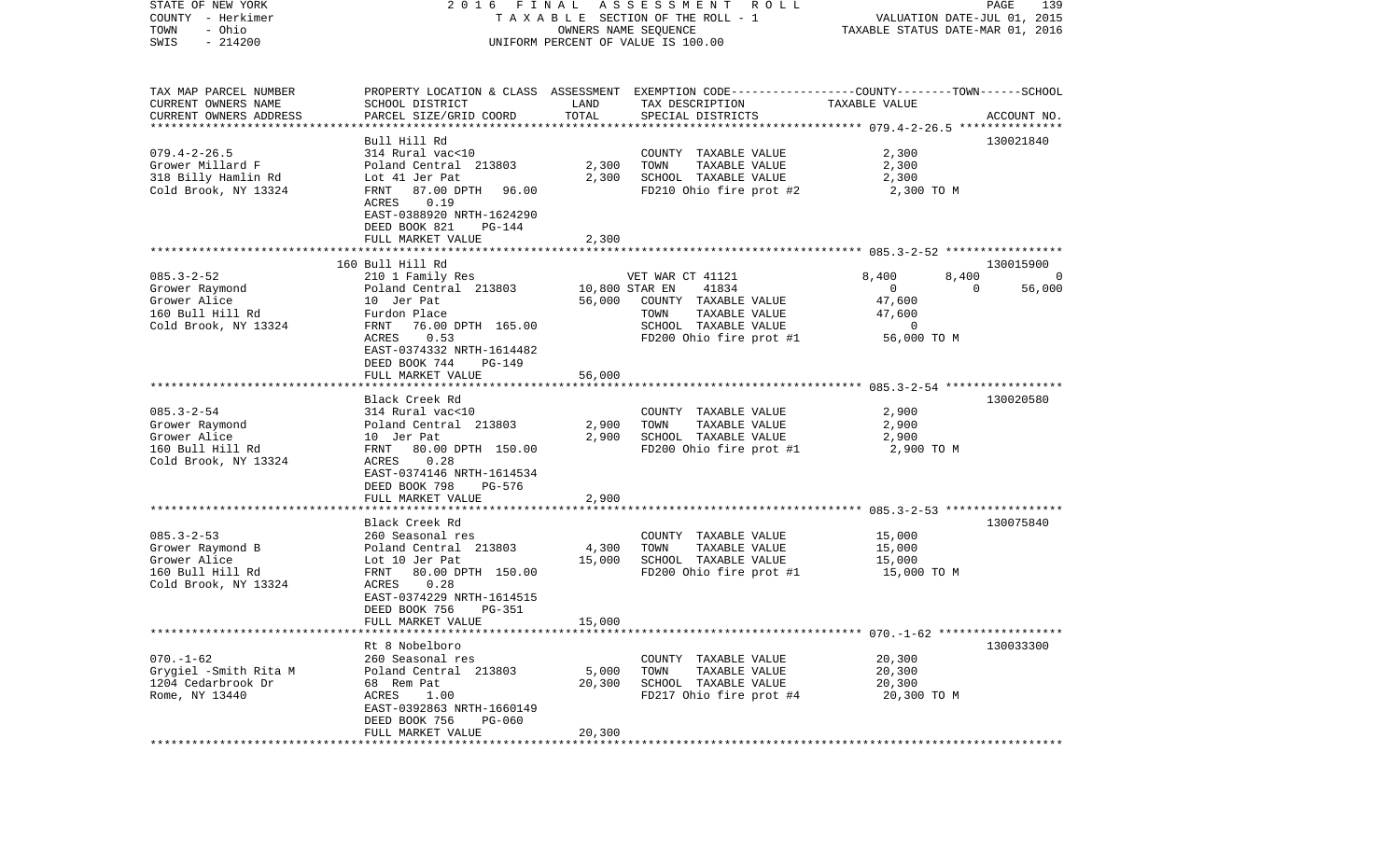| STATE OF NEW YORK<br>COUNTY - Herkimer<br>- Ohio<br>TOWN<br>$-214200$<br>SWIS              | 2016 FINAL                                                                                                                                                                                   |                  | A S S E S S M E N T R O L L<br>TAXABLE SECTION OF THE ROLL - 1<br>OWNERS NAME SEQUENCE<br>UNIFORM PERCENT OF VALUE IS 100.00            | VALUATION DATE-JUL 01, 2015<br>TAXABLE STATUS DATE-MAR 01, 2016 | PAGE<br>140                     |
|--------------------------------------------------------------------------------------------|----------------------------------------------------------------------------------------------------------------------------------------------------------------------------------------------|------------------|-----------------------------------------------------------------------------------------------------------------------------------------|-----------------------------------------------------------------|---------------------------------|
| TAX MAP PARCEL NUMBER<br>CURRENT OWNERS NAME<br>CURRENT OWNERS ADDRESS                     | SCHOOL DISTRICT<br>PARCEL SIZE/GRID COORD                                                                                                                                                    | LAND<br>TOTAL    | PROPERTY LOCATION & CLASS ASSESSMENT EXEMPTION CODE---------------COUNTY-------TOWN------SCHOOL<br>TAX DESCRIPTION<br>SPECIAL DISTRICTS | TAXABLE VALUE                                                   | ACCOUNT NO.                     |
| *************************                                                                  |                                                                                                                                                                                              |                  |                                                                                                                                         |                                                                 |                                 |
|                                                                                            | Tea Cup St                                                                                                                                                                                   |                  |                                                                                                                                         |                                                                 | 130024150                       |
| $085.1 - 1 - 24$<br>Gubler Harry<br>Gubler Lynn<br>2206 County Rt 7                        | 260 Seasonal res<br>Poland Central 213803<br>22 Jer Pat<br>FRNT<br>50.00 DPTH 330.00                                                                                                         | 1,700<br>10,300  | COUNTY TAXABLE VALUE<br>TOWN<br>TAXABLE VALUE<br>SCHOOL TAXABLE VALUE<br>FD210 Ohio fire prot #2                                        | 10,300<br>10,300<br>10,300<br>10,300 TO M                       |                                 |
| Capake, NY 12516                                                                           | 0.38<br>ACRES<br>EAST-0380109 NRTH-1621923<br>DEED BOOK 741<br>PG-157                                                                                                                        |                  |                                                                                                                                         |                                                                 |                                 |
|                                                                                            | FULL MARKET VALUE                                                                                                                                                                            | 10,300           |                                                                                                                                         |                                                                 |                                 |
|                                                                                            | Tea Cup St                                                                                                                                                                                   |                  |                                                                                                                                         |                                                                 | 130024120                       |
| $085.1 - 1 - 25$<br>Gubler Harry<br>Gubler Lynn<br>2206 County Route 7<br>Copake, NY 12516 | 314 Rural vac<10<br>Poland Central 213803<br>22 Jer Pat<br>FRNT 100.00 DPTH 330.00<br>ACRES<br>0.73<br>EAST-0380068 NRTH-1621859                                                             | 2,200<br>2,200   | COUNTY TAXABLE VALUE<br>TOWN<br>TAXABLE VALUE<br>SCHOOL TAXABLE VALUE<br>FD210 Ohio fire prot #2                                        | 2,200<br>2,200<br>2,200<br>2,200 TO M                           |                                 |
|                                                                                            | DEED BOOK 741<br>PG-157                                                                                                                                                                      |                  |                                                                                                                                         |                                                                 |                                 |
|                                                                                            | FULL MARKET VALUE                                                                                                                                                                            | 2,200            |                                                                                                                                         |                                                                 |                                 |
|                                                                                            | 1165 Figert Rd                                                                                                                                                                               |                  |                                                                                                                                         |                                                                 |                                 |
| $074.1 - 1 - 10$<br>Guerrera Alice L<br>1165 Figert Rd<br>Cold Brook, NY 13324             | 210 1 Family Res<br>Poland Central 213803<br>Lot 2 Uro Pgt<br>ACRES<br>3.00 BANK<br>641<br>EAST-0379834 NRTH-1649949<br>DEED BOOK 733<br>PG-340                                              | 17,500<br>37,900 | 41834<br>STAR EN<br>COUNTY TAXABLE VALUE<br>TAXABLE VALUE<br>TOWN<br>SCHOOL TAXABLE VALUE<br>FD200 Ohio fire prot #1                    | 0<br>37,900<br>37,900<br>$\overline{0}$<br>37,900 TO M          | 130061035<br>$\Omega$<br>37,900 |
|                                                                                            | FULL MARKET VALUE                                                                                                                                                                            | 37,900           |                                                                                                                                         |                                                                 |                                 |
|                                                                                            |                                                                                                                                                                                              |                  |                                                                                                                                         |                                                                 |                                 |
| $085.2 - 2 - 9$<br>Guidera George<br>853 Bull Hill Rd<br>Cold Brook, NY 13324              | 853 Bull Hill Rd<br>260 Seasonal res<br>Poland Central 213803<br>22 Jer Pat<br>Bull Hill Rd 1.75A<br>Vl2 Map Sm288<br>ACRES<br>1.60<br>EAST-0385335 NRTH-1618105<br>DEED BOOK 1491<br>PG-749 | 8,700<br>18,800  | COUNTY TAXABLE VALUE<br>TOWN<br>TAXABLE VALUE<br>SCHOOL TAXABLE VALUE<br>FD210 Ohio fire prot #2                                        | 18,800<br>18,800<br>18,800<br>18,800 TO M                       | 130042450                       |
|                                                                                            | FULL MARKET VALUE                                                                                                                                                                            | 18,800           |                                                                                                                                         |                                                                 |                                 |
|                                                                                            |                                                                                                                                                                                              |                  |                                                                                                                                         |                                                                 |                                 |
| $078.2 - 2 - 50$<br>Guilbeault Leon W Sr<br>7 Biette Rd<br>Clifton Park, NY 12065          | Figert Rd<br>910 Priv forest<br>Poland Central 213803<br>44 Jer Pat<br>ACRES<br>50.00<br>EAST-0366082 NRTH-1637553<br>DEED BOOK 764<br><b>PG-508</b>                                         | 41,500<br>41,500 | COUNTY TAXABLE VALUE<br>TAXABLE VALUE<br>TOWN<br>SCHOOL TAXABLE VALUE<br>FD200 Ohio fire prot #1                                        | 41,500<br>41,500<br>41,500<br>41,500 TO M                       | 130025890                       |
|                                                                                            | FULL MARKET VALUE                                                                                                                                                                            | 41,500           |                                                                                                                                         |                                                                 |                                 |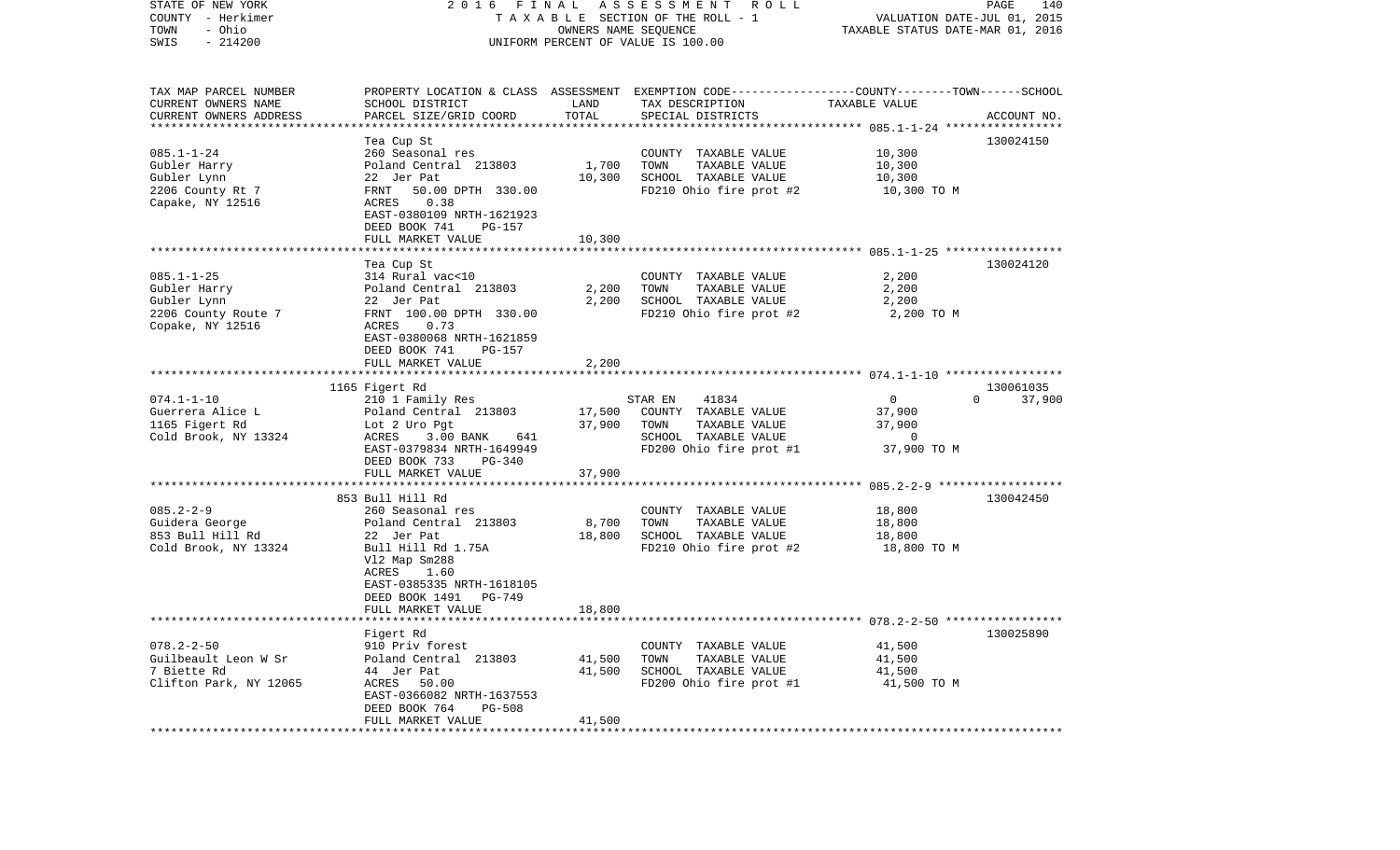| TAXABLE SECTION OF THE ROLL - 1<br>VALUATION DATE-JUL 01, 2015<br>- Ohio<br>TOWN<br>OWNERS NAME SEQUENCE<br>TAXABLE STATUS DATE-MAR 01, 2016<br>SWIS<br>$-214200$<br>UNIFORM PERCENT OF VALUE IS 100.00<br>TAX MAP PARCEL NUMBER<br>PROPERTY LOCATION & CLASS ASSESSMENT EXEMPTION CODE---------------COUNTY-------TOWN------SCHOOL<br>CURRENT OWNERS NAME<br>SCHOOL DISTRICT<br>LAND<br>TAX DESCRIPTION<br>TAXABLE VALUE<br>TOTAL<br>CURRENT OWNERS ADDRESS<br>PARCEL SIZE/GRID COORD<br>SPECIAL DISTRICTS<br>ACCOUNT NO.<br>***********************<br>130017250<br>Hooper Dooper Rd<br>$073.2 - 1 - 37$<br>12,800<br>270 Mfg housing<br>COUNTY TAXABLE VALUE<br>Hadcock Francis L<br>Poland Central 213803<br>7,800<br>TOWN<br>TAXABLE VALUE<br>12,800<br>SCHOOL TAXABLE VALUE<br>PO Box 181<br>63 Rem Pat<br>12,800<br>12,800<br>Mohawk, NY 13407<br>Sub 18<br>FD200 Ohio fire prot #1<br>12,800 TO M<br>ACRES<br>1.20<br>EAST-0370773 NRTH-1654473<br>DEED BOOK 796<br>PG-193<br>FULL MARKET VALUE<br>12,800<br>393 Reese Rd<br>130037380<br>$073.3 - 2 - 78.1$<br>260 Seasonal res<br>38,000<br>COUNTY TAXABLE VALUE<br>Hagadorn Rickey Jr<br>Poland Central 213803<br>20,700<br>TAXABLE VALUE<br>38,000<br>TOWN<br>Jones William<br>48 Rem Pat<br>38,000<br>SCHOOL TAXABLE VALUE<br>38,000<br>1806 RT 32 North<br>FRNT 925.00 DPTH<br>FD200 Ohio fire prot #1<br>38,000 TO M<br>Gansevoort, NY 12831<br>ACRES 10.20<br>EAST-0361036 NRTH-1641393<br>DEED BOOK 932<br>PG-536<br>FULL MARKET VALUE<br>38,000<br>Coleman Rd<br>130016380<br>$074.1 - 2 - 65$<br>260 Seasonal res<br>20,400<br>COUNTY TAXABLE VALUE<br>Hailston David C<br>Poland Central 213803<br>4,200<br>TOWN<br>TAXABLE VALUE<br>20,400<br>PO Box 302<br>SCHOOL TAXABLE VALUE<br>76 Rem Pat<br>20,400<br>20,400<br>FD200 Ohio fire prot #1<br>Ilion, NY 13357<br>Lot $19$<br>20,400 TO M<br>FRNT 115.00 DPTH 100.00<br>0.26<br>ACRES<br>EAST-0371959 NRTH-1651485<br>DEED BOOK 827<br>PG-468<br>FULL MARKET VALUE<br>20,400<br>*****************<br>Reese Rd<br>$078.1 - 2 - 9.6$<br>322 Rural vac>10<br>COUNTY TAXABLE VALUE<br>16,400<br>Haines Norman J J<br>Poland Central 213803<br>16,400<br>TOWN<br>TAXABLE VALUE<br>16,400<br>Haines Marjorie<br>16,400<br>SCHOOL TAXABLE VALUE<br>45 Jer Pat<br>16,400<br>246 Eleanor Rd<br>ACRES 12.10<br>FD200 Ohio fire prot #1<br>16,400 то м<br>Pittsfield, MA 01201-2445<br>EAST-0360162 NRTH-1638659<br>DEED BOOK 797<br>PG-213<br>16,400<br>FULL MARKET VALUE<br>Cumnings Rd<br>314 Rural vac<10<br>$073.3 - 2 - 73.6$<br>COUNTY TAXABLE VALUE<br>10,400<br>Hall Dale H<br>Poland Central 213803<br>10,400<br>10,400<br>TOWN<br>TAXABLE VALUE<br>Hall Laurie Orlando<br>48 Jer Pat<br>10,400<br>SCHOOL TAXABLE VALUE<br>10,400<br>25 O'Connell RD Ext<br>FD200 Ohio fire prot #1<br>ACRES<br>3.60<br>10,400 TO M<br>Colchester, CT 06415-5012<br>EAST-0359650 NRTH-1641506<br>DEED BOOK 839<br>$PG-13$<br>10,400<br>FULL MARKET VALUE | STATE OF NEW YORK |  | 2016 FINAL ASSESSMENT ROLL | PAGE<br>141 |
|----------------------------------------------------------------------------------------------------------------------------------------------------------------------------------------------------------------------------------------------------------------------------------------------------------------------------------------------------------------------------------------------------------------------------------------------------------------------------------------------------------------------------------------------------------------------------------------------------------------------------------------------------------------------------------------------------------------------------------------------------------------------------------------------------------------------------------------------------------------------------------------------------------------------------------------------------------------------------------------------------------------------------------------------------------------------------------------------------------------------------------------------------------------------------------------------------------------------------------------------------------------------------------------------------------------------------------------------------------------------------------------------------------------------------------------------------------------------------------------------------------------------------------------------------------------------------------------------------------------------------------------------------------------------------------------------------------------------------------------------------------------------------------------------------------------------------------------------------------------------------------------------------------------------------------------------------------------------------------------------------------------------------------------------------------------------------------------------------------------------------------------------------------------------------------------------------------------------------------------------------------------------------------------------------------------------------------------------------------------------------------------------------------------------------------------------------------------------------------------------------------------------------------------------------------------------------------------------------------------------------------------------------------------------------------------------------------------------------------------------------------------------------------------------------------------------------------------------------------------------------------------------------------------------------------------------------------------|-------------------|--|----------------------------|-------------|
|                                                                                                                                                                                                                                                                                                                                                                                                                                                                                                                                                                                                                                                                                                                                                                                                                                                                                                                                                                                                                                                                                                                                                                                                                                                                                                                                                                                                                                                                                                                                                                                                                                                                                                                                                                                                                                                                                                                                                                                                                                                                                                                                                                                                                                                                                                                                                                                                                                                                                                                                                                                                                                                                                                                                                                                                                                                                                                                                                                | COUNTY - Herkimer |  |                            |             |
|                                                                                                                                                                                                                                                                                                                                                                                                                                                                                                                                                                                                                                                                                                                                                                                                                                                                                                                                                                                                                                                                                                                                                                                                                                                                                                                                                                                                                                                                                                                                                                                                                                                                                                                                                                                                                                                                                                                                                                                                                                                                                                                                                                                                                                                                                                                                                                                                                                                                                                                                                                                                                                                                                                                                                                                                                                                                                                                                                                |                   |  |                            |             |
|                                                                                                                                                                                                                                                                                                                                                                                                                                                                                                                                                                                                                                                                                                                                                                                                                                                                                                                                                                                                                                                                                                                                                                                                                                                                                                                                                                                                                                                                                                                                                                                                                                                                                                                                                                                                                                                                                                                                                                                                                                                                                                                                                                                                                                                                                                                                                                                                                                                                                                                                                                                                                                                                                                                                                                                                                                                                                                                                                                |                   |  |                            |             |
|                                                                                                                                                                                                                                                                                                                                                                                                                                                                                                                                                                                                                                                                                                                                                                                                                                                                                                                                                                                                                                                                                                                                                                                                                                                                                                                                                                                                                                                                                                                                                                                                                                                                                                                                                                                                                                                                                                                                                                                                                                                                                                                                                                                                                                                                                                                                                                                                                                                                                                                                                                                                                                                                                                                                                                                                                                                                                                                                                                |                   |  |                            |             |
|                                                                                                                                                                                                                                                                                                                                                                                                                                                                                                                                                                                                                                                                                                                                                                                                                                                                                                                                                                                                                                                                                                                                                                                                                                                                                                                                                                                                                                                                                                                                                                                                                                                                                                                                                                                                                                                                                                                                                                                                                                                                                                                                                                                                                                                                                                                                                                                                                                                                                                                                                                                                                                                                                                                                                                                                                                                                                                                                                                |                   |  |                            |             |
|                                                                                                                                                                                                                                                                                                                                                                                                                                                                                                                                                                                                                                                                                                                                                                                                                                                                                                                                                                                                                                                                                                                                                                                                                                                                                                                                                                                                                                                                                                                                                                                                                                                                                                                                                                                                                                                                                                                                                                                                                                                                                                                                                                                                                                                                                                                                                                                                                                                                                                                                                                                                                                                                                                                                                                                                                                                                                                                                                                |                   |  |                            |             |
|                                                                                                                                                                                                                                                                                                                                                                                                                                                                                                                                                                                                                                                                                                                                                                                                                                                                                                                                                                                                                                                                                                                                                                                                                                                                                                                                                                                                                                                                                                                                                                                                                                                                                                                                                                                                                                                                                                                                                                                                                                                                                                                                                                                                                                                                                                                                                                                                                                                                                                                                                                                                                                                                                                                                                                                                                                                                                                                                                                |                   |  |                            |             |
|                                                                                                                                                                                                                                                                                                                                                                                                                                                                                                                                                                                                                                                                                                                                                                                                                                                                                                                                                                                                                                                                                                                                                                                                                                                                                                                                                                                                                                                                                                                                                                                                                                                                                                                                                                                                                                                                                                                                                                                                                                                                                                                                                                                                                                                                                                                                                                                                                                                                                                                                                                                                                                                                                                                                                                                                                                                                                                                                                                |                   |  |                            |             |
|                                                                                                                                                                                                                                                                                                                                                                                                                                                                                                                                                                                                                                                                                                                                                                                                                                                                                                                                                                                                                                                                                                                                                                                                                                                                                                                                                                                                                                                                                                                                                                                                                                                                                                                                                                                                                                                                                                                                                                                                                                                                                                                                                                                                                                                                                                                                                                                                                                                                                                                                                                                                                                                                                                                                                                                                                                                                                                                                                                |                   |  |                            |             |
|                                                                                                                                                                                                                                                                                                                                                                                                                                                                                                                                                                                                                                                                                                                                                                                                                                                                                                                                                                                                                                                                                                                                                                                                                                                                                                                                                                                                                                                                                                                                                                                                                                                                                                                                                                                                                                                                                                                                                                                                                                                                                                                                                                                                                                                                                                                                                                                                                                                                                                                                                                                                                                                                                                                                                                                                                                                                                                                                                                |                   |  |                            |             |
|                                                                                                                                                                                                                                                                                                                                                                                                                                                                                                                                                                                                                                                                                                                                                                                                                                                                                                                                                                                                                                                                                                                                                                                                                                                                                                                                                                                                                                                                                                                                                                                                                                                                                                                                                                                                                                                                                                                                                                                                                                                                                                                                                                                                                                                                                                                                                                                                                                                                                                                                                                                                                                                                                                                                                                                                                                                                                                                                                                |                   |  |                            |             |
|                                                                                                                                                                                                                                                                                                                                                                                                                                                                                                                                                                                                                                                                                                                                                                                                                                                                                                                                                                                                                                                                                                                                                                                                                                                                                                                                                                                                                                                                                                                                                                                                                                                                                                                                                                                                                                                                                                                                                                                                                                                                                                                                                                                                                                                                                                                                                                                                                                                                                                                                                                                                                                                                                                                                                                                                                                                                                                                                                                |                   |  |                            |             |
|                                                                                                                                                                                                                                                                                                                                                                                                                                                                                                                                                                                                                                                                                                                                                                                                                                                                                                                                                                                                                                                                                                                                                                                                                                                                                                                                                                                                                                                                                                                                                                                                                                                                                                                                                                                                                                                                                                                                                                                                                                                                                                                                                                                                                                                                                                                                                                                                                                                                                                                                                                                                                                                                                                                                                                                                                                                                                                                                                                |                   |  |                            |             |
|                                                                                                                                                                                                                                                                                                                                                                                                                                                                                                                                                                                                                                                                                                                                                                                                                                                                                                                                                                                                                                                                                                                                                                                                                                                                                                                                                                                                                                                                                                                                                                                                                                                                                                                                                                                                                                                                                                                                                                                                                                                                                                                                                                                                                                                                                                                                                                                                                                                                                                                                                                                                                                                                                                                                                                                                                                                                                                                                                                |                   |  |                            |             |
|                                                                                                                                                                                                                                                                                                                                                                                                                                                                                                                                                                                                                                                                                                                                                                                                                                                                                                                                                                                                                                                                                                                                                                                                                                                                                                                                                                                                                                                                                                                                                                                                                                                                                                                                                                                                                                                                                                                                                                                                                                                                                                                                                                                                                                                                                                                                                                                                                                                                                                                                                                                                                                                                                                                                                                                                                                                                                                                                                                |                   |  |                            |             |
|                                                                                                                                                                                                                                                                                                                                                                                                                                                                                                                                                                                                                                                                                                                                                                                                                                                                                                                                                                                                                                                                                                                                                                                                                                                                                                                                                                                                                                                                                                                                                                                                                                                                                                                                                                                                                                                                                                                                                                                                                                                                                                                                                                                                                                                                                                                                                                                                                                                                                                                                                                                                                                                                                                                                                                                                                                                                                                                                                                |                   |  |                            |             |
|                                                                                                                                                                                                                                                                                                                                                                                                                                                                                                                                                                                                                                                                                                                                                                                                                                                                                                                                                                                                                                                                                                                                                                                                                                                                                                                                                                                                                                                                                                                                                                                                                                                                                                                                                                                                                                                                                                                                                                                                                                                                                                                                                                                                                                                                                                                                                                                                                                                                                                                                                                                                                                                                                                                                                                                                                                                                                                                                                                |                   |  |                            |             |
|                                                                                                                                                                                                                                                                                                                                                                                                                                                                                                                                                                                                                                                                                                                                                                                                                                                                                                                                                                                                                                                                                                                                                                                                                                                                                                                                                                                                                                                                                                                                                                                                                                                                                                                                                                                                                                                                                                                                                                                                                                                                                                                                                                                                                                                                                                                                                                                                                                                                                                                                                                                                                                                                                                                                                                                                                                                                                                                                                                |                   |  |                            |             |
|                                                                                                                                                                                                                                                                                                                                                                                                                                                                                                                                                                                                                                                                                                                                                                                                                                                                                                                                                                                                                                                                                                                                                                                                                                                                                                                                                                                                                                                                                                                                                                                                                                                                                                                                                                                                                                                                                                                                                                                                                                                                                                                                                                                                                                                                                                                                                                                                                                                                                                                                                                                                                                                                                                                                                                                                                                                                                                                                                                |                   |  |                            |             |
|                                                                                                                                                                                                                                                                                                                                                                                                                                                                                                                                                                                                                                                                                                                                                                                                                                                                                                                                                                                                                                                                                                                                                                                                                                                                                                                                                                                                                                                                                                                                                                                                                                                                                                                                                                                                                                                                                                                                                                                                                                                                                                                                                                                                                                                                                                                                                                                                                                                                                                                                                                                                                                                                                                                                                                                                                                                                                                                                                                |                   |  |                            |             |
|                                                                                                                                                                                                                                                                                                                                                                                                                                                                                                                                                                                                                                                                                                                                                                                                                                                                                                                                                                                                                                                                                                                                                                                                                                                                                                                                                                                                                                                                                                                                                                                                                                                                                                                                                                                                                                                                                                                                                                                                                                                                                                                                                                                                                                                                                                                                                                                                                                                                                                                                                                                                                                                                                                                                                                                                                                                                                                                                                                |                   |  |                            |             |
|                                                                                                                                                                                                                                                                                                                                                                                                                                                                                                                                                                                                                                                                                                                                                                                                                                                                                                                                                                                                                                                                                                                                                                                                                                                                                                                                                                                                                                                                                                                                                                                                                                                                                                                                                                                                                                                                                                                                                                                                                                                                                                                                                                                                                                                                                                                                                                                                                                                                                                                                                                                                                                                                                                                                                                                                                                                                                                                                                                |                   |  |                            |             |
|                                                                                                                                                                                                                                                                                                                                                                                                                                                                                                                                                                                                                                                                                                                                                                                                                                                                                                                                                                                                                                                                                                                                                                                                                                                                                                                                                                                                                                                                                                                                                                                                                                                                                                                                                                                                                                                                                                                                                                                                                                                                                                                                                                                                                                                                                                                                                                                                                                                                                                                                                                                                                                                                                                                                                                                                                                                                                                                                                                |                   |  |                            |             |
|                                                                                                                                                                                                                                                                                                                                                                                                                                                                                                                                                                                                                                                                                                                                                                                                                                                                                                                                                                                                                                                                                                                                                                                                                                                                                                                                                                                                                                                                                                                                                                                                                                                                                                                                                                                                                                                                                                                                                                                                                                                                                                                                                                                                                                                                                                                                                                                                                                                                                                                                                                                                                                                                                                                                                                                                                                                                                                                                                                |                   |  |                            |             |
|                                                                                                                                                                                                                                                                                                                                                                                                                                                                                                                                                                                                                                                                                                                                                                                                                                                                                                                                                                                                                                                                                                                                                                                                                                                                                                                                                                                                                                                                                                                                                                                                                                                                                                                                                                                                                                                                                                                                                                                                                                                                                                                                                                                                                                                                                                                                                                                                                                                                                                                                                                                                                                                                                                                                                                                                                                                                                                                                                                |                   |  |                            |             |
|                                                                                                                                                                                                                                                                                                                                                                                                                                                                                                                                                                                                                                                                                                                                                                                                                                                                                                                                                                                                                                                                                                                                                                                                                                                                                                                                                                                                                                                                                                                                                                                                                                                                                                                                                                                                                                                                                                                                                                                                                                                                                                                                                                                                                                                                                                                                                                                                                                                                                                                                                                                                                                                                                                                                                                                                                                                                                                                                                                |                   |  |                            |             |
|                                                                                                                                                                                                                                                                                                                                                                                                                                                                                                                                                                                                                                                                                                                                                                                                                                                                                                                                                                                                                                                                                                                                                                                                                                                                                                                                                                                                                                                                                                                                                                                                                                                                                                                                                                                                                                                                                                                                                                                                                                                                                                                                                                                                                                                                                                                                                                                                                                                                                                                                                                                                                                                                                                                                                                                                                                                                                                                                                                |                   |  |                            |             |
|                                                                                                                                                                                                                                                                                                                                                                                                                                                                                                                                                                                                                                                                                                                                                                                                                                                                                                                                                                                                                                                                                                                                                                                                                                                                                                                                                                                                                                                                                                                                                                                                                                                                                                                                                                                                                                                                                                                                                                                                                                                                                                                                                                                                                                                                                                                                                                                                                                                                                                                                                                                                                                                                                                                                                                                                                                                                                                                                                                |                   |  |                            |             |
|                                                                                                                                                                                                                                                                                                                                                                                                                                                                                                                                                                                                                                                                                                                                                                                                                                                                                                                                                                                                                                                                                                                                                                                                                                                                                                                                                                                                                                                                                                                                                                                                                                                                                                                                                                                                                                                                                                                                                                                                                                                                                                                                                                                                                                                                                                                                                                                                                                                                                                                                                                                                                                                                                                                                                                                                                                                                                                                                                                |                   |  |                            |             |
|                                                                                                                                                                                                                                                                                                                                                                                                                                                                                                                                                                                                                                                                                                                                                                                                                                                                                                                                                                                                                                                                                                                                                                                                                                                                                                                                                                                                                                                                                                                                                                                                                                                                                                                                                                                                                                                                                                                                                                                                                                                                                                                                                                                                                                                                                                                                                                                                                                                                                                                                                                                                                                                                                                                                                                                                                                                                                                                                                                |                   |  |                            |             |
|                                                                                                                                                                                                                                                                                                                                                                                                                                                                                                                                                                                                                                                                                                                                                                                                                                                                                                                                                                                                                                                                                                                                                                                                                                                                                                                                                                                                                                                                                                                                                                                                                                                                                                                                                                                                                                                                                                                                                                                                                                                                                                                                                                                                                                                                                                                                                                                                                                                                                                                                                                                                                                                                                                                                                                                                                                                                                                                                                                |                   |  |                            |             |
|                                                                                                                                                                                                                                                                                                                                                                                                                                                                                                                                                                                                                                                                                                                                                                                                                                                                                                                                                                                                                                                                                                                                                                                                                                                                                                                                                                                                                                                                                                                                                                                                                                                                                                                                                                                                                                                                                                                                                                                                                                                                                                                                                                                                                                                                                                                                                                                                                                                                                                                                                                                                                                                                                                                                                                                                                                                                                                                                                                |                   |  |                            |             |
|                                                                                                                                                                                                                                                                                                                                                                                                                                                                                                                                                                                                                                                                                                                                                                                                                                                                                                                                                                                                                                                                                                                                                                                                                                                                                                                                                                                                                                                                                                                                                                                                                                                                                                                                                                                                                                                                                                                                                                                                                                                                                                                                                                                                                                                                                                                                                                                                                                                                                                                                                                                                                                                                                                                                                                                                                                                                                                                                                                |                   |  |                            |             |
|                                                                                                                                                                                                                                                                                                                                                                                                                                                                                                                                                                                                                                                                                                                                                                                                                                                                                                                                                                                                                                                                                                                                                                                                                                                                                                                                                                                                                                                                                                                                                                                                                                                                                                                                                                                                                                                                                                                                                                                                                                                                                                                                                                                                                                                                                                                                                                                                                                                                                                                                                                                                                                                                                                                                                                                                                                                                                                                                                                |                   |  |                            |             |
|                                                                                                                                                                                                                                                                                                                                                                                                                                                                                                                                                                                                                                                                                                                                                                                                                                                                                                                                                                                                                                                                                                                                                                                                                                                                                                                                                                                                                                                                                                                                                                                                                                                                                                                                                                                                                                                                                                                                                                                                                                                                                                                                                                                                                                                                                                                                                                                                                                                                                                                                                                                                                                                                                                                                                                                                                                                                                                                                                                |                   |  |                            |             |
|                                                                                                                                                                                                                                                                                                                                                                                                                                                                                                                                                                                                                                                                                                                                                                                                                                                                                                                                                                                                                                                                                                                                                                                                                                                                                                                                                                                                                                                                                                                                                                                                                                                                                                                                                                                                                                                                                                                                                                                                                                                                                                                                                                                                                                                                                                                                                                                                                                                                                                                                                                                                                                                                                                                                                                                                                                                                                                                                                                |                   |  |                            |             |
|                                                                                                                                                                                                                                                                                                                                                                                                                                                                                                                                                                                                                                                                                                                                                                                                                                                                                                                                                                                                                                                                                                                                                                                                                                                                                                                                                                                                                                                                                                                                                                                                                                                                                                                                                                                                                                                                                                                                                                                                                                                                                                                                                                                                                                                                                                                                                                                                                                                                                                                                                                                                                                                                                                                                                                                                                                                                                                                                                                |                   |  |                            |             |
|                                                                                                                                                                                                                                                                                                                                                                                                                                                                                                                                                                                                                                                                                                                                                                                                                                                                                                                                                                                                                                                                                                                                                                                                                                                                                                                                                                                                                                                                                                                                                                                                                                                                                                                                                                                                                                                                                                                                                                                                                                                                                                                                                                                                                                                                                                                                                                                                                                                                                                                                                                                                                                                                                                                                                                                                                                                                                                                                                                |                   |  |                            |             |
|                                                                                                                                                                                                                                                                                                                                                                                                                                                                                                                                                                                                                                                                                                                                                                                                                                                                                                                                                                                                                                                                                                                                                                                                                                                                                                                                                                                                                                                                                                                                                                                                                                                                                                                                                                                                                                                                                                                                                                                                                                                                                                                                                                                                                                                                                                                                                                                                                                                                                                                                                                                                                                                                                                                                                                                                                                                                                                                                                                |                   |  |                            |             |
|                                                                                                                                                                                                                                                                                                                                                                                                                                                                                                                                                                                                                                                                                                                                                                                                                                                                                                                                                                                                                                                                                                                                                                                                                                                                                                                                                                                                                                                                                                                                                                                                                                                                                                                                                                                                                                                                                                                                                                                                                                                                                                                                                                                                                                                                                                                                                                                                                                                                                                                                                                                                                                                                                                                                                                                                                                                                                                                                                                |                   |  |                            |             |
|                                                                                                                                                                                                                                                                                                                                                                                                                                                                                                                                                                                                                                                                                                                                                                                                                                                                                                                                                                                                                                                                                                                                                                                                                                                                                                                                                                                                                                                                                                                                                                                                                                                                                                                                                                                                                                                                                                                                                                                                                                                                                                                                                                                                                                                                                                                                                                                                                                                                                                                                                                                                                                                                                                                                                                                                                                                                                                                                                                |                   |  |                            |             |
|                                                                                                                                                                                                                                                                                                                                                                                                                                                                                                                                                                                                                                                                                                                                                                                                                                                                                                                                                                                                                                                                                                                                                                                                                                                                                                                                                                                                                                                                                                                                                                                                                                                                                                                                                                                                                                                                                                                                                                                                                                                                                                                                                                                                                                                                                                                                                                                                                                                                                                                                                                                                                                                                                                                                                                                                                                                                                                                                                                |                   |  |                            |             |
|                                                                                                                                                                                                                                                                                                                                                                                                                                                                                                                                                                                                                                                                                                                                                                                                                                                                                                                                                                                                                                                                                                                                                                                                                                                                                                                                                                                                                                                                                                                                                                                                                                                                                                                                                                                                                                                                                                                                                                                                                                                                                                                                                                                                                                                                                                                                                                                                                                                                                                                                                                                                                                                                                                                                                                                                                                                                                                                                                                |                   |  |                            |             |
|                                                                                                                                                                                                                                                                                                                                                                                                                                                                                                                                                                                                                                                                                                                                                                                                                                                                                                                                                                                                                                                                                                                                                                                                                                                                                                                                                                                                                                                                                                                                                                                                                                                                                                                                                                                                                                                                                                                                                                                                                                                                                                                                                                                                                                                                                                                                                                                                                                                                                                                                                                                                                                                                                                                                                                                                                                                                                                                                                                |                   |  |                            |             |
|                                                                                                                                                                                                                                                                                                                                                                                                                                                                                                                                                                                                                                                                                                                                                                                                                                                                                                                                                                                                                                                                                                                                                                                                                                                                                                                                                                                                                                                                                                                                                                                                                                                                                                                                                                                                                                                                                                                                                                                                                                                                                                                                                                                                                                                                                                                                                                                                                                                                                                                                                                                                                                                                                                                                                                                                                                                                                                                                                                |                   |  |                            |             |
|                                                                                                                                                                                                                                                                                                                                                                                                                                                                                                                                                                                                                                                                                                                                                                                                                                                                                                                                                                                                                                                                                                                                                                                                                                                                                                                                                                                                                                                                                                                                                                                                                                                                                                                                                                                                                                                                                                                                                                                                                                                                                                                                                                                                                                                                                                                                                                                                                                                                                                                                                                                                                                                                                                                                                                                                                                                                                                                                                                |                   |  |                            |             |
|                                                                                                                                                                                                                                                                                                                                                                                                                                                                                                                                                                                                                                                                                                                                                                                                                                                                                                                                                                                                                                                                                                                                                                                                                                                                                                                                                                                                                                                                                                                                                                                                                                                                                                                                                                                                                                                                                                                                                                                                                                                                                                                                                                                                                                                                                                                                                                                                                                                                                                                                                                                                                                                                                                                                                                                                                                                                                                                                                                |                   |  |                            |             |
|                                                                                                                                                                                                                                                                                                                                                                                                                                                                                                                                                                                                                                                                                                                                                                                                                                                                                                                                                                                                                                                                                                                                                                                                                                                                                                                                                                                                                                                                                                                                                                                                                                                                                                                                                                                                                                                                                                                                                                                                                                                                                                                                                                                                                                                                                                                                                                                                                                                                                                                                                                                                                                                                                                                                                                                                                                                                                                                                                                |                   |  |                            |             |
|                                                                                                                                                                                                                                                                                                                                                                                                                                                                                                                                                                                                                                                                                                                                                                                                                                                                                                                                                                                                                                                                                                                                                                                                                                                                                                                                                                                                                                                                                                                                                                                                                                                                                                                                                                                                                                                                                                                                                                                                                                                                                                                                                                                                                                                                                                                                                                                                                                                                                                                                                                                                                                                                                                                                                                                                                                                                                                                                                                |                   |  |                            |             |
|                                                                                                                                                                                                                                                                                                                                                                                                                                                                                                                                                                                                                                                                                                                                                                                                                                                                                                                                                                                                                                                                                                                                                                                                                                                                                                                                                                                                                                                                                                                                                                                                                                                                                                                                                                                                                                                                                                                                                                                                                                                                                                                                                                                                                                                                                                                                                                                                                                                                                                                                                                                                                                                                                                                                                                                                                                                                                                                                                                |                   |  |                            |             |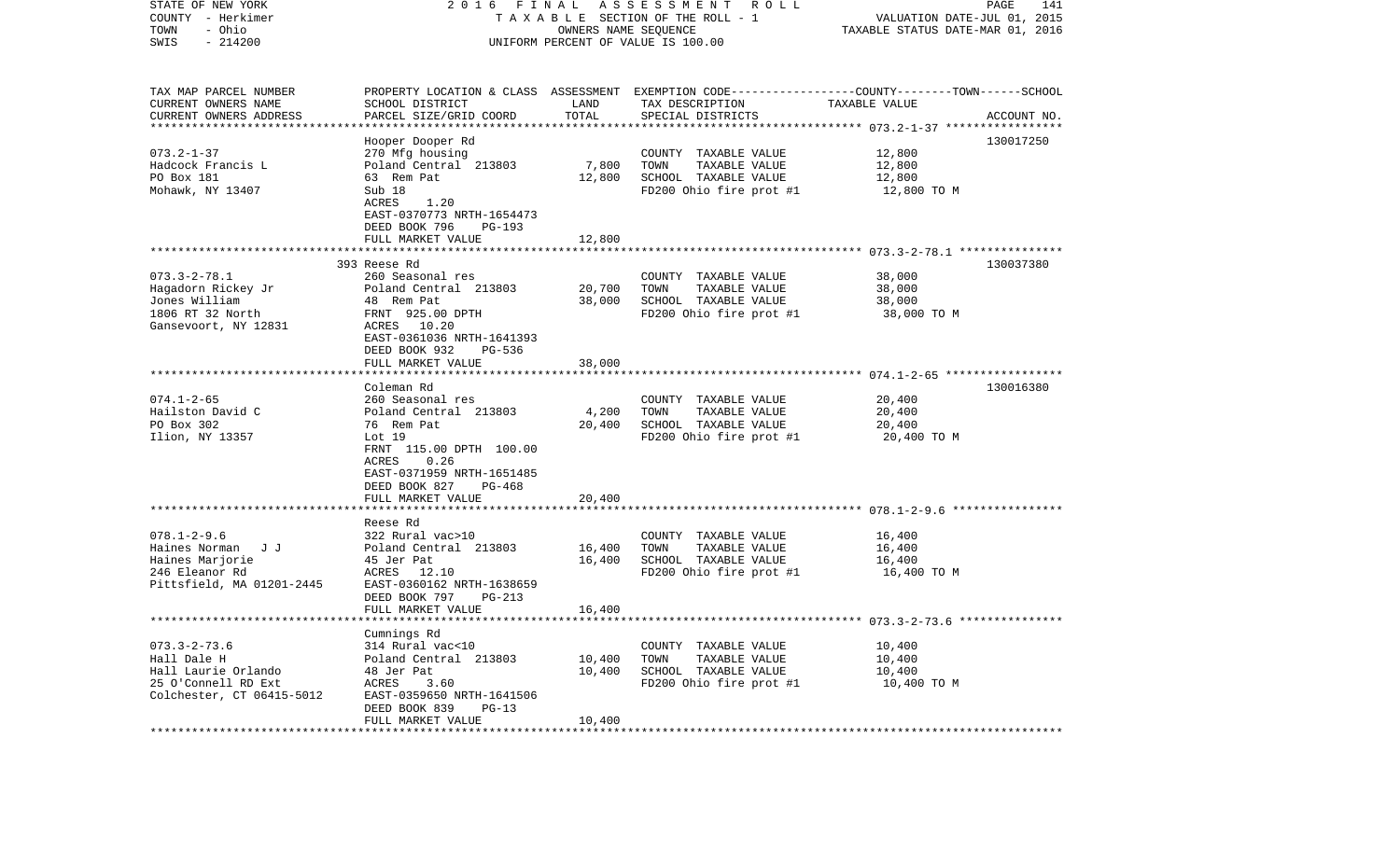| STATE OF NEW YORK         | 2016                            | FINAL                            | ASSESSMENT ROLL                                                                                 |                                                      | 142<br>PAGE |
|---------------------------|---------------------------------|----------------------------------|-------------------------------------------------------------------------------------------------|------------------------------------------------------|-------------|
| COUNTY - Herkimer         | TAXABLE SECTION OF THE ROLL - 1 | VALUATION DATE-JUL 01, 2015      |                                                                                                 |                                                      |             |
| - Ohio<br>TOWN            |                                 | TAXABLE STATUS DATE-MAR 01, 2016 |                                                                                                 |                                                      |             |
| SWIS<br>$-214200$         |                                 |                                  | UNIFORM PERCENT OF VALUE IS 100.00                                                              |                                                      |             |
|                           |                                 |                                  |                                                                                                 |                                                      |             |
| TAX MAP PARCEL NUMBER     |                                 |                                  | PROPERTY LOCATION & CLASS ASSESSMENT EXEMPTION CODE---------------COUNTY-------TOWN------SCHOOL |                                                      |             |
| CURRENT OWNERS NAME       | SCHOOL DISTRICT                 | LAND                             | TAX DESCRIPTION                                                                                 | TAXABLE VALUE                                        |             |
| CURRENT OWNERS ADDRESS    | PARCEL SIZE/GRID COORD          | TOTAL                            | SPECIAL DISTRICTS                                                                               |                                                      | ACCOUNT NO. |
| ***********************   | **************************      | ***********                      |                                                                                                 |                                                      |             |
|                           | Route 8                         |                                  |                                                                                                 |                                                      | 130015990   |
| $084.2 - 2 - 6.1$         | 322 Rural vac>10                |                                  | COUNTY TAXABLE VALUE                                                                            | 26,900                                               |             |
| Hall James L              | Poland Central 213803           | 26,900                           | TOWN<br>TAXABLE VALUE                                                                           | 26,900                                               |             |
| 1925 State Rt 8           | 11 Jer Pat                      | 26,900                           | SCHOOL TAXABLE VALUE                                                                            | 26,900                                               |             |
| Ohio, NY 13324            | FRNT 1141.00 DPTH               |                                  | FD200 Ohio fire prot #1                                                                         | 26,900 ТО М                                          |             |
|                           | ACRES 18.20                     |                                  |                                                                                                 |                                                      |             |
|                           | EAST-0363452 NRTH-1622725       |                                  |                                                                                                 |                                                      |             |
|                           | DEED BOOK 1349<br>PG-918        |                                  |                                                                                                 |                                                      |             |
|                           | FULL MARKET VALUE               | 26,900                           |                                                                                                 |                                                      |             |
|                           | ************************        |                                  |                                                                                                 |                                                      |             |
|                           | 1926 Route 8                    |                                  |                                                                                                 |                                                      | 130015990   |
| $084.2 - 2 - 6.2$         | 240 Rural res                   |                                  | COUNTY TAXABLE VALUE                                                                            | 70,000                                               |             |
| Hall James L              | Poland Central 213803           | 28,500                           | TAXABLE VALUE<br>TOWN                                                                           | 70,000                                               |             |
| 1926 State RT 8           | 11 Jer Pat                      | 70,000                           | SCHOOL TAXABLE VALUE                                                                            | 70,000                                               |             |
| Ohio, NY 13324            | FRNT 297.30 DPTH                |                                  | FD200 Ohio fire prot #1                                                                         | 70,000 TO M                                          |             |
|                           | ACRES 10.20                     |                                  |                                                                                                 |                                                      |             |
|                           | EAST-0363512 NRTH-1623467       |                                  |                                                                                                 |                                                      |             |
|                           | DEED BOOK 1177<br><b>PG-102</b> |                                  |                                                                                                 |                                                      |             |
|                           | FULL MARKET VALUE               | 70,000                           |                                                                                                 |                                                      |             |
|                           |                                 |                                  |                                                                                                 |                                                      |             |
|                           | S W Corner Lot #64              |                                  |                                                                                                 |                                                      | 130019530   |
| $070. - 1 - 69$           | 322 Rural vac>10                |                                  | COUNTY TAXABLE VALUE                                                                            | 22,800                                               |             |
| Hall Mary                 | Poland Central 213803           | 22,800                           | TOWN<br>TAXABLE VALUE                                                                           | 22,800                                               |             |
| Hall Adele                | 64 Rem Pat                      | 22,800                           | SCHOOL TAXABLE VALUE                                                                            | 22,800                                               |             |
| PO Box 61                 | ACRES<br>39.70                  |                                  | FD200 Ohio fire prot #1                                                                         | 22,800 TO M                                          |             |
| Poland, NY 13431          | EAST-0373007 NRTH-1657274       |                                  |                                                                                                 |                                                      |             |
|                           | DEED BOOK 787<br>PG-181         |                                  |                                                                                                 |                                                      |             |
|                           | FULL MARKET VALUE               | 22,800                           |                                                                                                 |                                                      |             |
|                           |                                 |                                  |                                                                                                 | ********************** 070.-1-70 ******************* |             |
|                           | S W Corner Lot #64              |                                  |                                                                                                 |                                                      | 130034950   |
| $070. - 1 - 70$           | 314 Rural vac<10                |                                  | COUNTY TAXABLE VALUE                                                                            | 1,700                                                |             |
| Hall Mary                 | Poland Central 213803           | 1,700                            | TOWN<br>TAXABLE VALUE                                                                           | 1,700                                                |             |
| Hall Adele                | 64 Rem Pat                      | 1,700                            | SCHOOL TAXABLE VALUE                                                                            | 1,700                                                |             |
| PO Box 61                 | ACRES<br>3.00                   |                                  | FD200 Ohio fire prot #1                                                                         | 1,700 TO M                                           |             |
| Poland, NY 13431          | EAST-0373810 NRTH-1656888       |                                  |                                                                                                 |                                                      |             |
|                           | DEED BOOK 787<br><b>PG-181</b>  |                                  |                                                                                                 |                                                      |             |
|                           | FULL MARKET VALUE               | 1,700                            |                                                                                                 |                                                      |             |
|                           | *******************             |                                  |                                                                                                 |                                                      |             |
|                           | North Lake Rd                   |                                  |                                                                                                 |                                                      | 130029190   |
| $064. -1 -19$             | 910 Priv forest                 |                                  | COUNTY TAXABLE VALUE                                                                            | 36,800                                               |             |
| Halpin Martin H III       | 302601<br>Adirondack            | 36,800                           | TAXABLE VALUE<br>TOWN                                                                           | 36,800                                               |             |
| Attn: Halpin Arthur       | 8<br>Rem Pat                    | 36,800                           | SCHOOL TAXABLE VALUE                                                                            | 36,800                                               |             |
| 159 Hayes                 | ACRES<br>73.50                  |                                  | FD215 Ohio fire prot #3                                                                         | 36,800 TO M                                          |             |
| Barneveld, NY 13304       | EAST-0336672 NRTH-1675086       |                                  |                                                                                                 |                                                      |             |
|                           | DEED BOOK 820<br>PG-419         |                                  |                                                                                                 |                                                      |             |
|                           | FULL MARKET VALUE               | 36,800                           |                                                                                                 |                                                      |             |
| ************************* | ***********************         | **********                       |                                                                                                 |                                                      |             |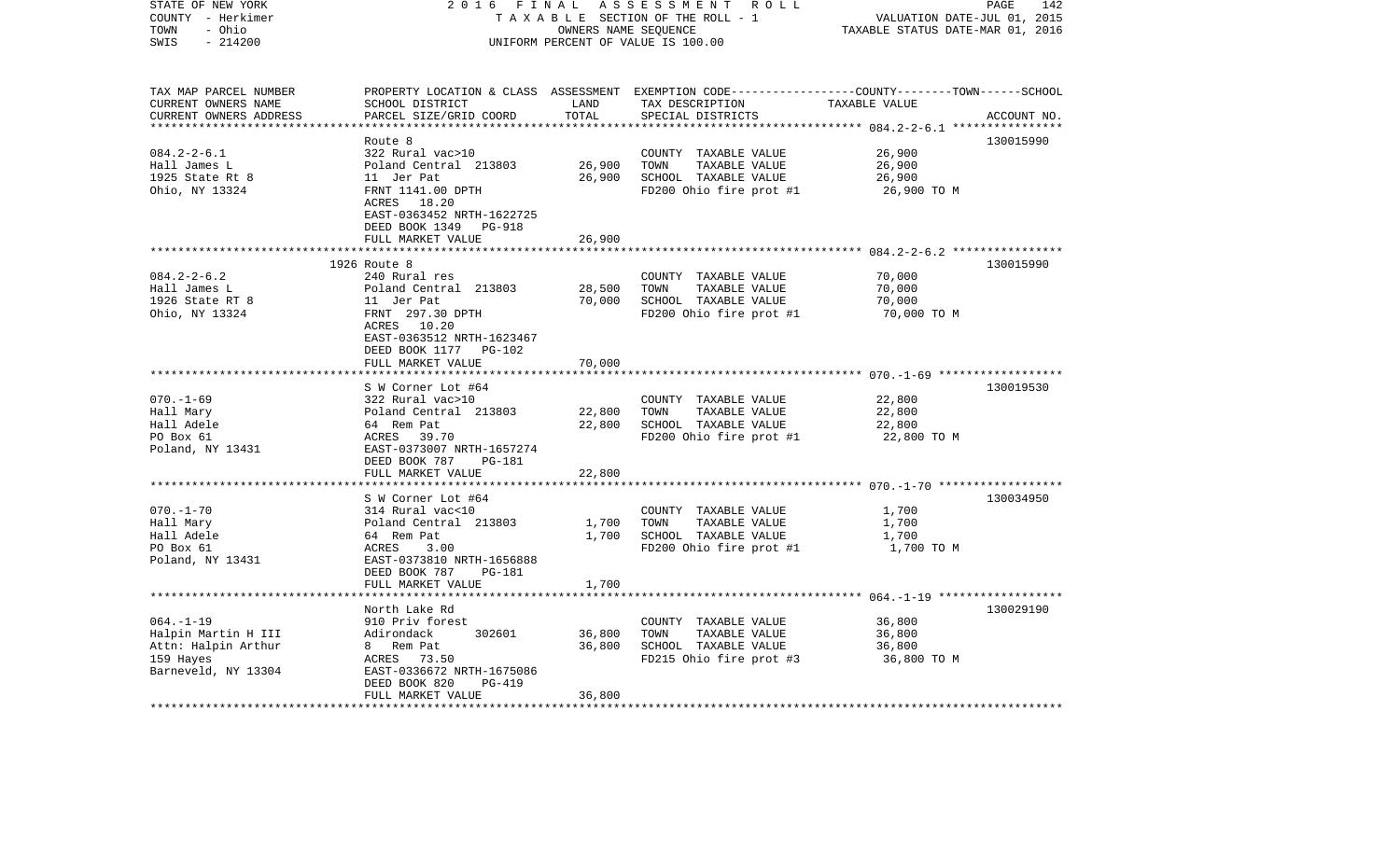| STATE OF NEW YORK<br>COUNTY - Herkimer<br>- Ohio<br>TOWN<br>$-214200$<br>SWIS                        | 2 0 1 6<br>FINAL<br>TAXABLE SECTION OF THE ROLL - 1<br>UNIFORM PERCENT OF VALUE IS 100.00                                                                 | PAGE<br>143<br>VALUATION DATE-JUL 01, 2015<br>TAXABLE STATUS DATE-MAR 01, 2016 |                                                                                                                                         |                                                               |             |
|------------------------------------------------------------------------------------------------------|-----------------------------------------------------------------------------------------------------------------------------------------------------------|--------------------------------------------------------------------------------|-----------------------------------------------------------------------------------------------------------------------------------------|---------------------------------------------------------------|-------------|
| TAX MAP PARCEL NUMBER<br>CURRENT OWNERS NAME<br>CURRENT OWNERS ADDRESS<br>************************** | SCHOOL DISTRICT<br>PARCEL SIZE/GRID COORD                                                                                                                 | LAND<br>TOTAL                                                                  | PROPERTY LOCATION & CLASS ASSESSMENT EXEMPTION CODE---------------COUNTY-------TOWN------SCHOOL<br>TAX DESCRIPTION<br>SPECIAL DISTRICTS | TAXABLE VALUE                                                 | ACCOUNT NO. |
|                                                                                                      | Bull Hill Rd                                                                                                                                              |                                                                                |                                                                                                                                         |                                                               | 130014400   |
| $085.3 - 2 - 38$<br>Haltigan Julia<br>132 Ludlow St Apt 7<br>New York, NY 10002                      | 260 Seasonal res<br>Poland Central 213803<br>9 Jer Pat<br>Sens 28<br>ACRES 19.50<br>EAST-0380130 NRTH-1616668                                             | 33,800<br>59,000                                                               | COUNTY TAXABLE VALUE<br>TOWN<br>TAXABLE VALUE<br>SCHOOL TAXABLE VALUE<br>FD210 Ohio fire prot #2                                        | 59,000<br>59,000<br>59,000<br>59,000 TO M                     |             |
|                                                                                                      | DEED BOOK 1199 PG-173                                                                                                                                     |                                                                                |                                                                                                                                         |                                                               |             |
|                                                                                                      | FULL MARKET VALUE                                                                                                                                         | 59,000                                                                         |                                                                                                                                         |                                                               |             |
| $073.3 - 2 - 78.3$<br>Hammond Michael<br>Hammond Lois<br>155 South Line RD<br>Middle Grove, NY 12850 | Reese Rd<br>260 Seasonal res<br>Poland Central 213803<br>FRNT 580.00 DPTH<br>ACRES<br>5.00<br>EAST-0360635 NRTH-1640958<br>DEED BOOK 882<br><b>PG-110</b> | 12,500<br>22,500                                                               | COUNTY TAXABLE VALUE<br>TOWN<br>TAXABLE VALUE<br>SCHOOL TAXABLE VALUE<br>FD200 Ohio fire prot #1                                        | 22,500<br>22,500<br>22,500<br>22,500 TO M                     |             |
|                                                                                                      | FULL MARKET VALUE                                                                                                                                         | 22,500                                                                         |                                                                                                                                         |                                                               |             |
|                                                                                                      | *************************                                                                                                                                 |                                                                                |                                                                                                                                         |                                                               |             |
| $079.1 - 1 - 39$<br>Hampston Forrest Dale<br>Przelski Ronald<br>PO Box 67<br>Poland, NY 13431        | 560 Unclemier Rd<br>260 Seasonal res<br>Poland Central 213803<br>75 Jer Pat<br>ACRES 146.00<br>EAST-0381036 NRTH-1638817<br>DEED BOOK 1171<br>PG-903      | 76,600<br>96,000                                                               | COUNTY TAXABLE VALUE<br>TOWN<br>TAXABLE VALUE<br>SCHOOL TAXABLE VALUE<br>FD217 Ohio fire prot #4                                        | 96,000<br>96,000<br>96,000<br>96,000 TO M                     | 130027900   |
|                                                                                                      | FULL MARKET VALUE                                                                                                                                         | 96,000                                                                         |                                                                                                                                         |                                                               |             |
|                                                                                                      | ***********************                                                                                                                                   |                                                                                |                                                                                                                                         |                                                               |             |
| $079.1 - 1 - 33.3$<br>Hanley Brian G Jr<br>110 Bristol Rd<br>Fayetteville, NY 13066                  | Unclemier Rd<br>260 Seasonal res<br>Poland Central 213803<br>51 Jer Pat<br>ACRES 25.00<br>EAST-0380063 NRTH-1636905<br>DEED BOOK 930<br>PG-349            | 31,100<br>36,100                                                               | COUNTY TAXABLE VALUE<br>TOWN<br>TAXABLE VALUE<br>SCHOOL TAXABLE VALUE<br>FD200 Ohio fire prot #1                                        | 36,100<br>36,100<br>36,100<br>36,100 TO M                     |             |
|                                                                                                      | FULL MARKET VALUE                                                                                                                                         | 36,100                                                                         |                                                                                                                                         |                                                               |             |
|                                                                                                      |                                                                                                                                                           |                                                                                |                                                                                                                                         |                                                               |             |
|                                                                                                      | 1153 Figert Rd                                                                                                                                            |                                                                                |                                                                                                                                         |                                                               |             |
| $074.1 - 1 - 9.2$<br>Haponski Arthur E<br>Haponski Sheila M<br>1153 Figert Rd<br>Ohio, NY 13324      | 240 Rural res<br>Poland Central 213803<br>Lot 2 Vrooman<br>ACRES<br>3.80<br>EAST-0379652 NRTH-1649958                                                     | 18,300<br>115,000                                                              | STAR B<br>41854<br>COUNTY TAXABLE VALUE<br>TOWN<br>TAXABLE VALUE<br>SCHOOL TAXABLE VALUE<br>FD200 Ohio fire prot #1                     | 0<br>$\Omega$<br>115,000<br>115,000<br>85,000<br>115,000 TO M | 30,000      |
|                                                                                                      | DEED BOOK 1506<br>PG-754<br>FULL MARKET VALUE                                                                                                             | 115,000                                                                        |                                                                                                                                         |                                                               |             |
|                                                                                                      |                                                                                                                                                           |                                                                                |                                                                                                                                         |                                                               |             |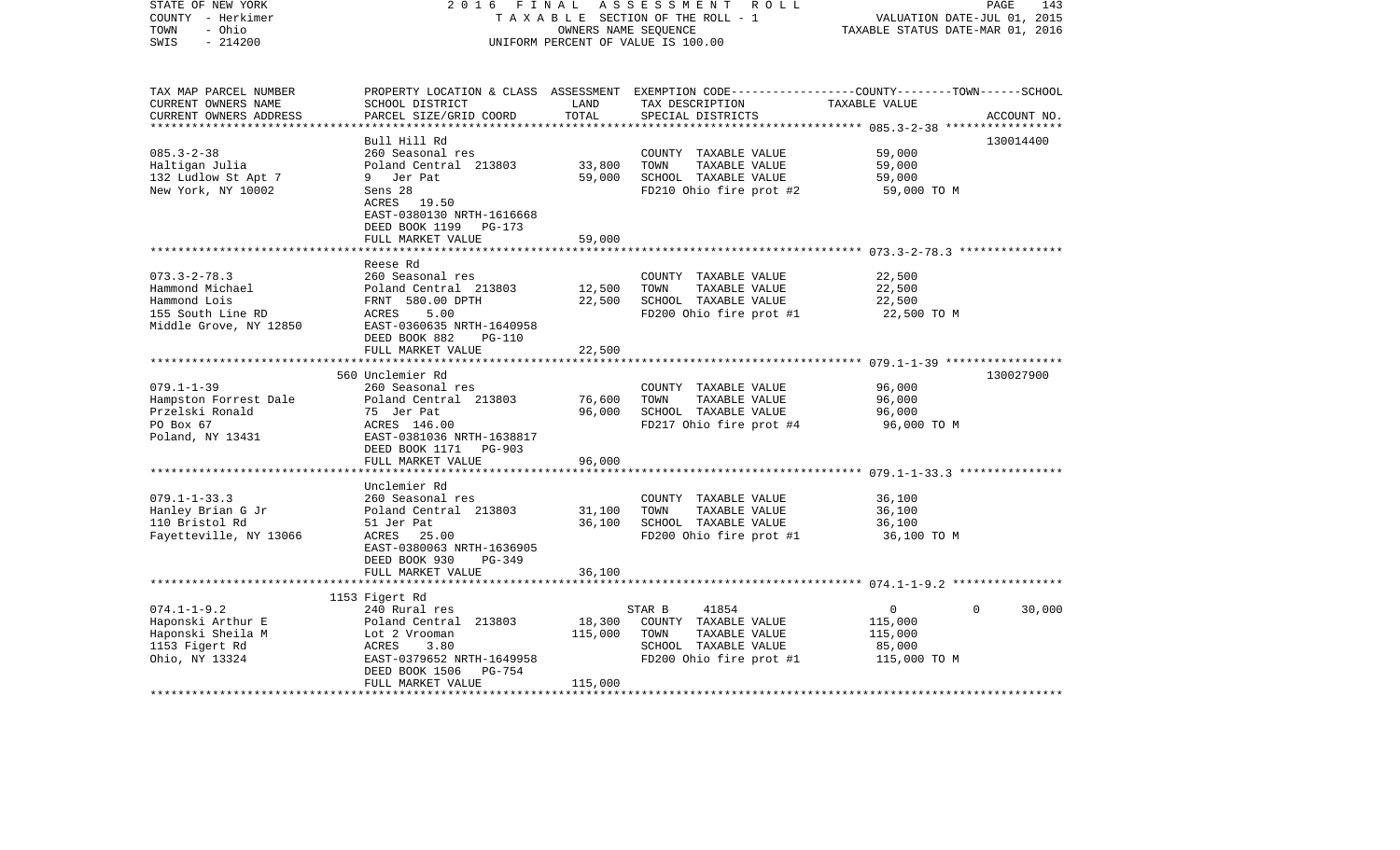| STATE OF NEW YORK<br>COUNTY - Herkimer<br>- Ohio<br>TOWN<br>$-214200$<br>SWIS                     | 2 0 1 6<br>FINAL<br>TAXABLE SECTION OF THE ROLL - 1<br>UNIFORM PERCENT OF VALUE IS 100.00                                                                                                  | R O L L<br>PAGE<br>144<br>VALUATION DATE-JUL 01, 2015<br>TAXABLE STATUS DATE-MAR 01, 2016 |                                                                                                                                                                   |                                                                                                      |                                             |
|---------------------------------------------------------------------------------------------------|--------------------------------------------------------------------------------------------------------------------------------------------------------------------------------------------|-------------------------------------------------------------------------------------------|-------------------------------------------------------------------------------------------------------------------------------------------------------------------|------------------------------------------------------------------------------------------------------|---------------------------------------------|
| TAX MAP PARCEL NUMBER<br>CURRENT OWNERS NAME<br>CURRENT OWNERS ADDRESS<br>*********************** | SCHOOL DISTRICT<br>PARCEL SIZE/GRID COORD                                                                                                                                                  | LAND<br>TOTAL                                                                             | PROPERTY LOCATION & CLASS ASSESSMENT EXEMPTION CODE----------------COUNTY-------TOWN------SCHOOL<br>TAX DESCRIPTION<br>SPECIAL DISTRICTS                          | TAXABLE VALUE                                                                                        | ACCOUNT NO.                                 |
| $079.3 - 1 - 38$<br>Harkins James G Jr<br>2017 Newport Gray Rd<br>Cold Brook, NY 13324            | Christman Lot<br>322 Rural vac>10<br>Poland Central 213803<br>51 Jer Pat<br>Lot <sub>55</sub><br>ACRES 17.70<br>EAST-0383251 NRTH-1631111<br>DEED BOOK 00638 PG-00226<br>FULL MARKET VALUE | 8,900<br>8,900<br>8,900                                                                   | COUNTY TAXABLE VALUE<br>TAXABLE VALUE<br>TOWN<br>SCHOOL TAXABLE VALUE<br>FD217 Ohio fire prot #4                                                                  | 8,900<br>8,900<br>8,900<br>8,900 TO M                                                                | 130023670                                   |
|                                                                                                   | ************************                                                                                                                                                                   |                                                                                           |                                                                                                                                                                   |                                                                                                      |                                             |
| $085.3 - 3 - 8.2$<br>Harlow Timothy<br>Harlow Sandra<br>635 Bull Hill Rd<br>Cold Brook, NY 13324  | 635 Bull Hill Rd<br>210 1 Family Res<br>Poland Central 213803<br>Lot 9 Jer Pat<br>ACRES<br>4.50<br>EAST-0382674 NRTH-1614521<br>DEED BOOK 1280 PG-528                                      | 18,800<br>30,000                                                                          | STAR B<br>41854<br>COUNTY TAXABLE VALUE<br>TOWN<br>TAXABLE VALUE<br>SCHOOL TAXABLE VALUE<br>FD210 Ohio fire prot #2                                               | $\Omega$<br>30,000<br>30,000<br>$\Omega$<br>30,000 TO M                                              | 30,000<br>$\Omega$                          |
|                                                                                                   | FULL MARKET VALUE                                                                                                                                                                          | 30,000                                                                                    |                                                                                                                                                                   |                                                                                                      |                                             |
|                                                                                                   |                                                                                                                                                                                            |                                                                                           |                                                                                                                                                                   | *********************** 078.2-2-44.1 ***************                                                 |                                             |
| $078.2 - 2 - 44.1$<br>Harris Jeffrey<br>Harris Bertha<br>125 Franken Rd<br>Ohio, NY 13324         | Route 8<br>314 Rural vac<10<br>Poland Central 213803<br>44 Jer Pat<br>Lot 20 Jer Pat<br>ACRES<br>2.50<br>EAST-0367348 NRTH-1632144<br>DEED BOOK 1528 PG-579                                | 6,000<br>6,000                                                                            | COUNTY TAXABLE VALUE<br>TOWN<br>TAXABLE VALUE<br>SCHOOL TAXABLE VALUE<br>FD200 Ohio fire prot #1                                                                  | 6,000<br>6,000<br>6,000<br>6,000 TO M                                                                | 130018390                                   |
|                                                                                                   | FULL MARKET VALUE                                                                                                                                                                          | 6,000<br>* * * * * *                                                                      |                                                                                                                                                                   |                                                                                                      |                                             |
| $078.2 - 2 - 52.1$<br>Harris Jeffrey<br>125 Franken Rd<br>Cold Brook, NY 13324                    | 125 Franken Rd<br>240 Rural res<br>Poland Central 213803<br>43 Jer Pat<br>ACRES 33.80<br>EAST-0368575 NRTH-1634021<br><b>PG-579</b>                                                        | 43,300<br>92,000                                                                          | COUNTY TAXABLE VALUE<br>TAXABLE VALUE<br>TOWN<br>SCHOOL TAXABLE VALUE<br>FD200 Ohio fire prot #1                                                                  | ************************* 078.2-2-52.1 ****************<br>92,000<br>92,000<br>92,000<br>92,000 TO M | 130036510                                   |
|                                                                                                   | DEED BOOK 1528<br>FULL MARKET VALUE<br>***********************                                                                                                                             | 92,000                                                                                    |                                                                                                                                                                   |                                                                                                      |                                             |
| $073.4 - 1 - 75.2$<br>Hart Jerry R<br>260 Five Acre Ln<br>Cold Brook, NY 13324                    | 260 Five Acre Ln<br>240 Rural res<br>Poland Central 213803<br>Lot 76 Jer Pat<br>ACRES 114.80 BANK<br>035<br>EAST-0370049 NRTH-1648278                                                      | *************<br>92,000 STAR EN<br>150,000                                                | ****************************** 073.4-1-75.2 ***************<br>VET COM CT 41131<br>41834<br>COUNTY TAXABLE VALUE<br>TOWN<br>TAXABLE VALUE<br>SCHOOL TAXABLE VALUE | 20,000<br>15,000<br>$\mathbf{0}$<br>135,000<br>130,000<br>84,700                                     | 130090095<br>$\Omega$<br>65,300<br>$\Omega$ |
|                                                                                                   | DEED BOOK 1158<br>PG-967<br>FULL MARKET VALUE                                                                                                                                              | 150,000<br>*************                                                                  | FD200 Ohio fire prot #1                                                                                                                                           | 150,000 TO M<br>****************************                                                         |                                             |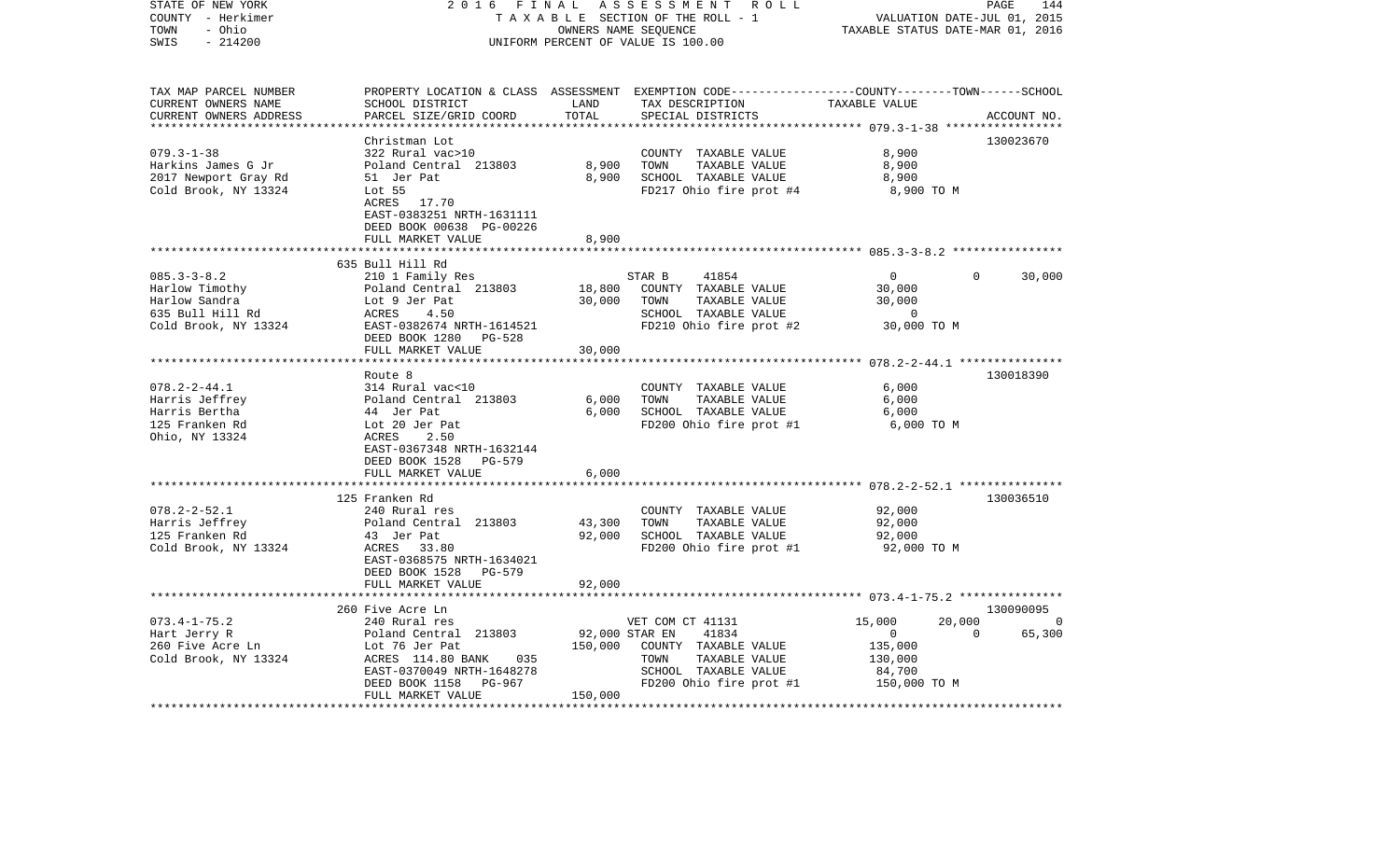| STATE OF NEW YORK<br>COUNTY - Herkimer |                                     |                | 2016 FINAL ASSESSMENT<br>R O L L<br>TAXABLE SECTION OF THE ROLL - 1                            | VALUATION DATE-JUL 01, 2015      | PAGE<br>145    |
|----------------------------------------|-------------------------------------|----------------|------------------------------------------------------------------------------------------------|----------------------------------|----------------|
| - Ohio<br>TOWN                         |                                     |                | OWNERS NAME SEQUENCE                                                                           | TAXABLE STATUS DATE-MAR 01, 2016 |                |
| $-214200$<br>SWIS                      |                                     |                | UNIFORM PERCENT OF VALUE IS 100.00                                                             |                                  |                |
|                                        |                                     |                |                                                                                                |                                  |                |
| TAX MAP PARCEL NUMBER                  |                                     |                | PROPERTY LOCATION & CLASS ASSESSMENT EXEMPTION CODE---------------COUNTY-------TOWN-----SCHOOL |                                  |                |
| CURRENT OWNERS NAME                    | SCHOOL DISTRICT                     | LAND           | TAX DESCRIPTION                                                                                | TAXABLE VALUE                    |                |
| CURRENT OWNERS ADDRESS                 | PARCEL SIZE/GRID COORD              | TOTAL          | SPECIAL DISTRICTS                                                                              |                                  | ACCOUNT NO.    |
|                                        |                                     |                |                                                                                                |                                  |                |
|                                        | 539 Reese Rd                        |                |                                                                                                |                                  | 130018480      |
| $073.4 - 1 - 28$                       | 270 Mfg housing                     |                | 41854<br>STAR B                                                                                | $\overline{0}$<br>$\Omega$       | 9,000          |
| Hart Marquerite                        | Poland Central 213803               | 5,500          | COUNTY TAXABLE VALUE                                                                           | 9,000                            |                |
| 539 Reese Rd                           | 48 Jer Pat                          | 9,000          | TOWN<br>TAXABLE VALUE                                                                          | 9,000                            |                |
| Cold Brook, NY 13324                   | ACRES<br>1.50                       |                | SCHOOL TAXABLE VALUE<br>FD200 Ohio fire prot #1                                                | $\overline{0}$<br>9,000 TO M     |                |
|                                        | EAST-0362551 NRTH-1643916<br>PG-404 |                |                                                                                                |                                  |                |
|                                        | DEED BOOK 796<br>FULL MARKET VALUE  | 9,000          |                                                                                                |                                  |                |
|                                        |                                     |                |                                                                                                |                                  |                |
|                                        | 341 Kohler Rd                       |                |                                                                                                |                                  | 130021120      |
| $073.4 - 2 - 13$                       | 240 Rural res                       |                | VET COM CT 41131                                                                               | 15,000<br>20,000                 | $\overline{0}$ |
| Hart Stephen L                         | Poland Central 213803               | 73,200 STAR EN | 41834                                                                                          | $\mathbf{0}$<br>$\Omega$         | 65,300         |
| Hart Ann L                             | 49- Jer Pat                         | 101,300        | COUNTY TAXABLE VALUE                                                                           | 86,300                           |                |
| 341 Kohler Rd                          | Kohler                              |                | TAXABLE VALUE<br>TOWN                                                                          | 81,300                           |                |
| Cold Brook, NY 13324                   | ACRES<br>81.80 BANK<br>291          |                | SCHOOL TAXABLE VALUE                                                                           | 36,000                           |                |
|                                        | EAST-0371950 NRTH-1642671           |                | FD200 Ohio fire prot #1                                                                        | 101,300 TO M                     |                |
|                                        | DEED BOOK 881<br>$PG-293$           |                |                                                                                                |                                  |                |
|                                        | FULL MARKET VALUE                   | 101,300        |                                                                                                |                                  |                |
|                                        |                                     |                |                                                                                                |                                  |                |
|                                        | 254 Harvey Bridge Rd                |                |                                                                                                |                                  | 130023190      |
| $073.4 - 1 - 11$                       | 270 Mfg housing                     |                | COUNTY TAXABLE VALUE                                                                           | 23,000                           |                |
| Hart William                           | Poland Central 213803               | 17,900         | TAXABLE VALUE<br>TOWN                                                                          | 23,000                           |                |
| 254 Harvey Bridge Rd                   | 48 Jer Pat                          | 23,000         | SCHOOL TAXABLE VALUE                                                                           | 23,000                           |                |
| Cold Brook, NY 13324                   | ACRES<br>3.40                       |                | FD200 Ohio fire prot #1                                                                        | 23,000 TO M                      |                |
|                                        | EAST-0326758 NRTH-1219368           |                |                                                                                                |                                  |                |
|                                        | DEED BOOK 785<br>PG-656             |                |                                                                                                |                                  |                |
|                                        | FULL MARKET VALUE                   | 23,000         |                                                                                                |                                  |                |
|                                        |                                     |                |                                                                                                |                                  |                |
|                                        | 254 Harvey Bridge Rd                |                |                                                                                                |                                  | 130038970      |
| $073.4 - 1 - 14$                       | 271 Mfg housings                    |                | COUNTY TAXABLE VALUE                                                                           | 65,200                           |                |
| Hart William D                         | Poland Central 213803               | 41,700         | TOWN<br>TAXABLE VALUE                                                                          | 65,200                           |                |
| 254 Harvey Bridge Rd                   | 48 Jer Pat                          | 65,200         | SCHOOL TAXABLE VALUE                                                                           | 65,200                           |                |
| Cold Brook, NY 13324                   | FRNT 1026.00 DPTH                   |                | FD200 Ohio fire prot #1                                                                        | 65,200 TO M                      |                |
|                                        | ACRES<br>52.20                      |                |                                                                                                |                                  |                |
|                                        | EAST-0363304 NRTH-1645050           |                |                                                                                                |                                  |                |
|                                        | DEED BOOK 00622 PG-00470            |                |                                                                                                |                                  |                |
|                                        | FULL MARKET VALUE                   | 65,200         |                                                                                                |                                  |                |
|                                        |                                     |                |                                                                                                |                                  |                |
|                                        | Conway Rd                           |                |                                                                                                |                                  | 130022530      |
| $078.3 - 2 - 5.1$                      | 240 Rural res                       |                | COUNTY TAXABLE VALUE                                                                           | 76,600                           |                |
| Harvey Allen W<br>127 Boon St          | Poland Central 213803               | 66,600         | TOWN<br>TAXABLE VALUE                                                                          | 76,600                           |                |
| Barneveld, NY 13304                    | 18 Jer Pat<br>Sub 4                 | 76,600         | SCHOOL TAXABLE VALUE<br>FD200 Ohio fire prot #1                                                | 76,600<br>76,600 TO M            |                |
|                                        | R1 85A                              |                |                                                                                                |                                  |                |
|                                        | FRNT 2050.00 DPTH                   |                |                                                                                                |                                  |                |
|                                        | ACRES 70.80                         |                |                                                                                                |                                  |                |
|                                        | EAST-0356259 NRTH-1631830           |                |                                                                                                |                                  |                |
|                                        | DEED BOOK 1433 PG-472               |                |                                                                                                |                                  |                |
|                                        | FULL MARKET VALUE                   | 76,600         |                                                                                                |                                  |                |
|                                        |                                     |                |                                                                                                |                                  |                |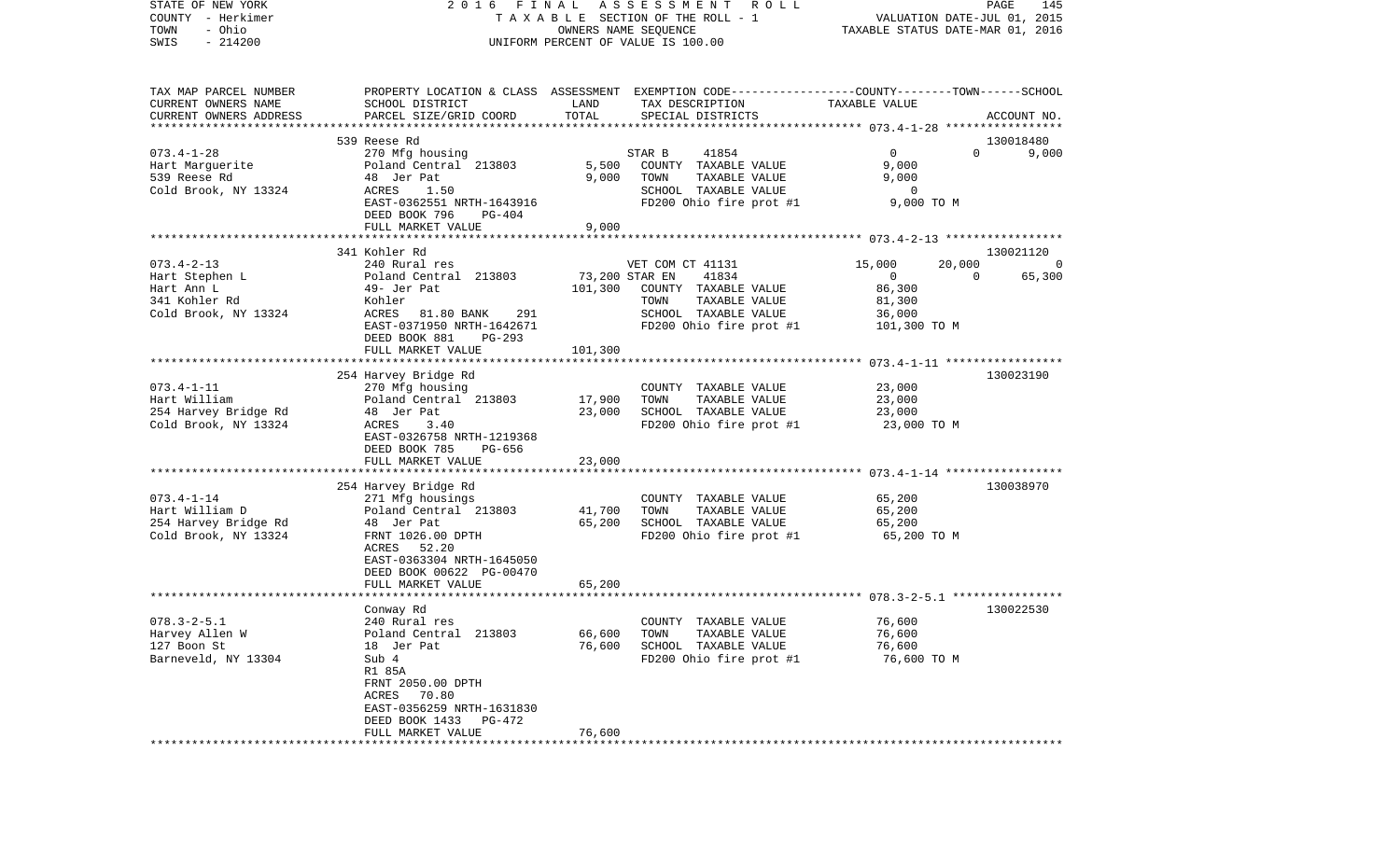| STATE OF NEW YORK<br>COUNTY - Herkimer<br>- Ohio<br>TOWN<br>SWIS<br>$-214200$                              |                                                                                                                                                                                    | 2016 FINAL ASSESSMENT ROLL<br>TAXABLE SECTION OF THE ROLL - 1<br>OWNERS NAME SEQUENCE<br>UNIFORM PERCENT OF VALUE IS 100.00 |                                                                                                                      |                                                               | PAGE<br>146<br>VALUATION DATE-JUL 01, 2015<br>TAXABLE STATUS DATE-MAR 01, 2016 |                     |
|------------------------------------------------------------------------------------------------------------|------------------------------------------------------------------------------------------------------------------------------------------------------------------------------------|-----------------------------------------------------------------------------------------------------------------------------|----------------------------------------------------------------------------------------------------------------------|---------------------------------------------------------------|--------------------------------------------------------------------------------|---------------------|
| TAX MAP PARCEL NUMBER<br>CURRENT OWNERS NAME                                                               | SCHOOL DISTRICT                                                                                                                                                                    | LAND                                                                                                                        | PROPERTY LOCATION & CLASS ASSESSMENT EXEMPTION CODE----------------COUNTY-------TOWN------SCHOOL<br>TAX DESCRIPTION  | TAXABLE VALUE                                                 |                                                                                |                     |
| CURRENT OWNERS ADDRESS                                                                                     | PARCEL SIZE/GRID COORD                                                                                                                                                             | TOTAL                                                                                                                       | SPECIAL DISTRICTS                                                                                                    |                                                               |                                                                                | ACCOUNT NO.         |
|                                                                                                            | 141 Dagenkolb Rd                                                                                                                                                                   |                                                                                                                             |                                                                                                                      |                                                               |                                                                                | 130022530           |
| $078.3 - 2 - 5.2$<br>Harvey Michael J<br>141 Dagenkolb Rd<br>Cold Brook, NY 13324                          | 314 Rural vac<10<br>Poland Central 213803<br>18 Jer Pat<br>Sub 4                                                                                                                   | 6,600<br>6,600                                                                                                              | COUNTY TAXABLE VALUE<br>TOWN<br>TAXABLE VALUE<br>SCHOOL TAXABLE VALUE<br>FD200 Ohio fire prot #1                     | 6,600<br>6,600<br>6,600<br>6,600 TO M                         |                                                                                |                     |
|                                                                                                            | R1 85A<br>2.80<br>ACRES<br>EAST-0355653 NRTH-1630592<br>DEED BOOK 00627 PG-00979<br>FULL MARKET VALUE<br>**********************                                                    | 6,600                                                                                                                       |                                                                                                                      |                                                               |                                                                                |                     |
|                                                                                                            | 609 Ohio City Rd                                                                                                                                                                   |                                                                                                                             |                                                                                                                      |                                                               |                                                                                | 130060930           |
| $078.2 - 2 - 16$<br>Harvey Robert<br>609 Ohio City Rd<br>Cold Brook, NY 13324                              | 210 1 Family Res<br>Poland Central 213803<br>Lot 44<br>Jer Pat<br>ACRES<br>6.60<br>EAST-0364716 NRTH-1636278<br>DEED BOOK 00642 PG-00456<br>FULL MARKET VALUE                      | 23,800<br>58,000<br>58,000                                                                                                  | VET WAR CT 41121<br>COUNTY TAXABLE VALUE<br>TOWN<br>TAXABLE VALUE<br>SCHOOL TAXABLE VALUE<br>FD200 Ohio fire prot #1 | 8,700<br>49,300<br>49,300<br>58,000<br>58,000 TO M            | 8,700                                                                          | $\Omega$            |
|                                                                                                            | ***********************                                                                                                                                                            |                                                                                                                             |                                                                                                                      |                                                               |                                                                                |                     |
| $078.3 - 2 - 4$<br>Harvey Robert James Sr<br>Harvey Robin Shirley<br>342 Conway Rd<br>Cold Brook, NY 13324 | 342 Conway Rd<br>270 Mfg housing<br>Poland Central 213803<br>18 Jer Pat<br>Sub 4<br>V1 2 2<br>1.20<br>ACRES<br>EAST-0355535 NRTH-1632301<br>DEED BOOK 789<br>PG-258                | 14,300<br>22,000                                                                                                            | 41854<br>STAR B<br>COUNTY TAXABLE VALUE<br>TOWN<br>TAXABLE VALUE<br>SCHOOL TAXABLE VALUE<br>FD200 Ohio fire prot #1  | $\overline{0}$<br>22,000<br>22,000<br>$\sim$ 0<br>22,000 TO M | $\Omega$                                                                       | 130022500<br>22,000 |
|                                                                                                            | FULL MARKET VALUE                                                                                                                                                                  | 22,000                                                                                                                      |                                                                                                                      |                                                               |                                                                                |                     |
| $061. - 1 - 36$<br>Hass Richard K<br>Hass Dawn M<br>9312 Burch Hill Rd<br>Springwater, NY 14560            | North Lake Rd<br>260 Seasonal res<br>302601<br>Adirondack<br>14 Minuse<br>Sens 97 3/4<br>ACRES 97.70<br>EAST-0364704 NRTH-1695034<br>DEED BOOK 1086<br>PG-133<br>FULL MARKET VALUE | 55,900<br>68,400<br>68,400                                                                                                  | COUNTY TAXABLE VALUE<br>TOWN<br>TAXABLE VALUE<br>SCHOOL TAXABLE VALUE<br>FD215 Ohio fire prot #3                     | 68,400<br>68,400<br>68,400<br>68,400 TO M                     |                                                                                | 130026310           |
|                                                                                                            |                                                                                                                                                                                    |                                                                                                                             |                                                                                                                      |                                                               |                                                                                |                     |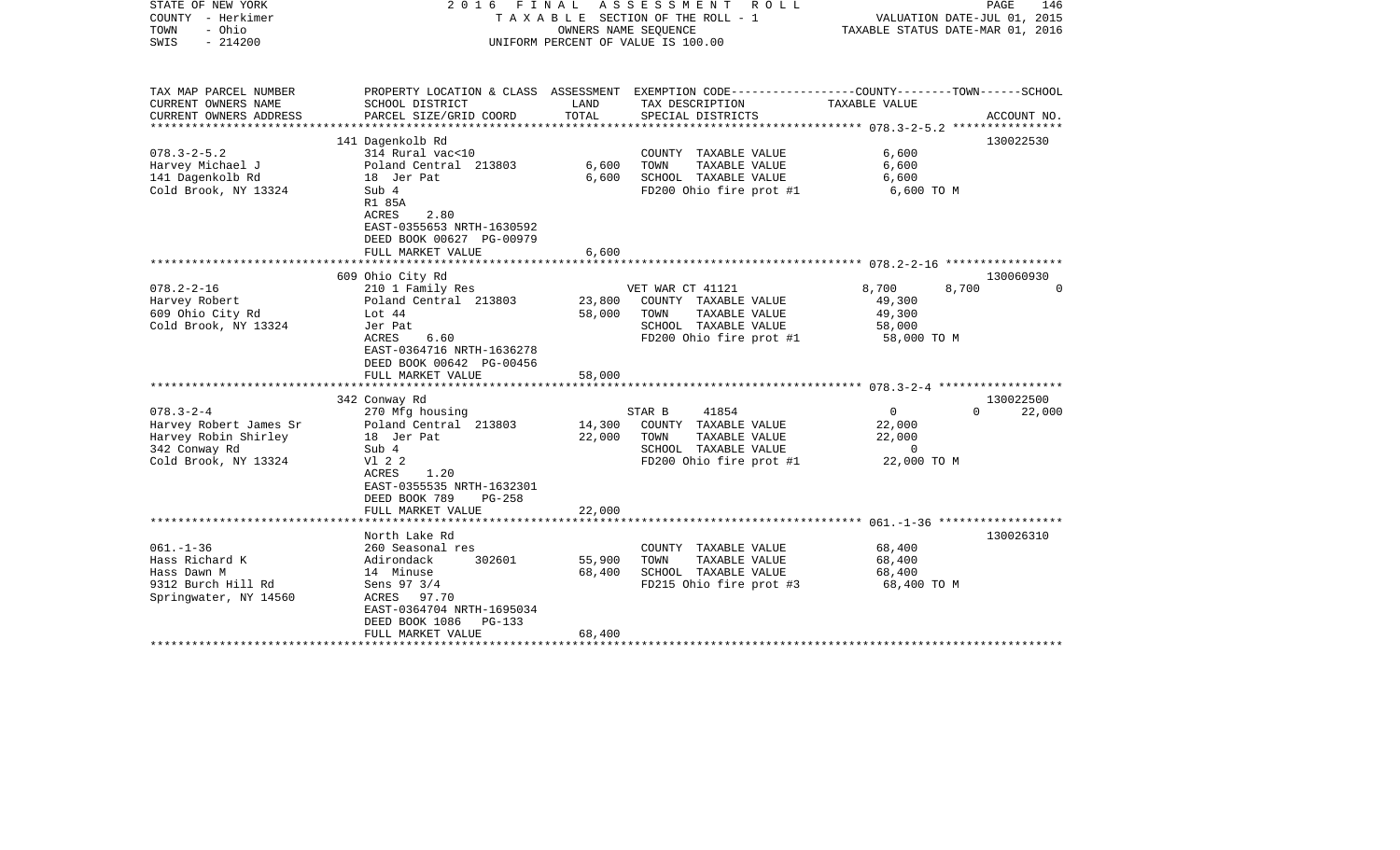| COUNTY<br>- Herkimer<br>TOWN<br>- Ohio<br>SWIS<br>$-214200$                                                             | T A X A B L E SECTION OF THE ROLL - 1<br>UNIFORM PERCENT OF VALUE IS 100.00                                                                                                                                                                 | VALUATION DATE-JUL 01, 2015<br>TAXABLE STATUS DATE-MAR 01, 2016 |                                                                                                                                          |                                                             |                                 |
|-------------------------------------------------------------------------------------------------------------------------|---------------------------------------------------------------------------------------------------------------------------------------------------------------------------------------------------------------------------------------------|-----------------------------------------------------------------|------------------------------------------------------------------------------------------------------------------------------------------|-------------------------------------------------------------|---------------------------------|
| TAX MAP PARCEL NUMBER<br>CURRENT OWNERS NAME<br>CURRENT OWNERS ADDRESS<br>**********************                        | SCHOOL DISTRICT<br>PARCEL SIZE/GRID COORD                                                                                                                                                                                                   | LAND<br>TOTAL                                                   | PROPERTY LOCATION & CLASS ASSESSMENT EXEMPTION CODE----------------COUNTY-------TOWN------SCHOOL<br>TAX DESCRIPTION<br>SPECIAL DISTRICTS | TAXABLE VALUE                                               | ACCOUNT NO.                     |
| $078.4 - 1 - 6$<br>Hatch Nathaniel<br>Hatch Shelly<br>674 Fisher Rd<br>Cold Brook, NY 13324                             | Fisher Rd<br>240 Rural res<br>Poland Central 213803<br>12 Jer Pat<br>R1 14.90 A<br>ACRES 18.40 BANK<br>035<br>EAST-0361997 NRTH-1624504<br>DEED BOOK 841<br>$PG-12$<br>FULL MARKET VALUE                                                    | 33,000<br>72,000<br>72,000                                      | 41854<br>STAR B<br>COUNTY TAXABLE VALUE<br>TOWN<br>TAXABLE VALUE<br>SCHOOL TAXABLE VALUE<br>FD200 Ohio fire prot #1                      | $\overline{0}$<br>72,000<br>72,000<br>42,000<br>72,000 TO M | 130000690<br>$\Omega$<br>30,000 |
| $069. -3 - 40$<br>Hatton Lawrence<br>Hatton Mary<br>2215 Cypress Island Dr Apt 405 Seas 100A<br>Pompano Beach, FL 33069 | Hooper Dooper Rd<br>260 Seasonal res<br>Poland Central 213803<br>54 Rem Pat<br>ACRES 100.00<br>EAST-0368040 NRTH-1659472<br>DEED BOOK 00623 PG-00381<br>FULL MARKET VALUE                                                                   | 51,500<br>57,500<br>57,500                                      | COUNTY TAXABLE VALUE<br>TOWN<br>TAXABLE VALUE<br>SCHOOL TAXABLE VALUE<br>FD217 Ohio fire prot #4                                         | 57,500<br>57,500<br>57,500<br>57,500 TO M                   | 130012390                       |
| $058. - 2 - 24$<br>Hawkins Charles E III<br>2574 E Hill Rd<br>Marcellus, NY 13108                                       | ***********************<br>North Lake Rd<br>260 Seasonal res - WTRFNT<br>Adirondack<br>302601<br>1 Nob Pat<br>FRNT 125.00 DPTH 165.00<br>EAST-0375786 NRTH-1708419<br>DEED BOOK 791<br>PG-266<br>FULL MARKET VALUE                          | 84,000<br>164,000<br>164,000                                    | COUNTY TAXABLE VALUE<br>TOWN<br>TAXABLE VALUE<br>SCHOOL TAXABLE VALUE<br>FD215 Ohio fire prot #3                                         | 164,000<br>164,000<br>164,000<br>164,000 TO M               | 130031950                       |
| $059. - 1 - 97$<br>Hawley Richard D<br>Sclafani Georgia H<br>3 Standish Ter<br>Syracuse, NY 13224                       | Honnedaga Lk<br>314 Rural vac<10<br>Poland Central 213803<br>R30 Moose River<br>9.70<br>ACRES<br>EAST-0396959 NRTH-1710230<br>DEED BOOK 1531<br>PG-683                                                                                      | 9,700<br>9,700                                                  | COUNTY TAXABLE VALUE<br>TOWN<br>TAXABLE VALUE<br>SCHOOL TAXABLE VALUE<br>FD215 Ohio fire prot #3                                         | 9,700<br>9,700<br>9,700<br>9,700 TO M                       | 130008460                       |
| $059. - 1 - 98$<br>Hawley Richard D<br>Sclafani Georgia H<br>3 Standish Ter<br>Syracuse, NY 13224                       | FULL MARKET VALUE<br>******************************<br>Honnedaga Lk<br>260 Seasonal res - WTRFNT<br>Poland Central 213803<br>P30 Moose River<br>8.50<br>ACRES<br>EAST-0397080 NRTH-1710914<br>DEED BOOK 1531<br>PG-683<br>FULL MARKET VALUE | 9,700<br>102,800<br>240,000<br>240,000                          | COUNTY TAXABLE VALUE<br>TOWN<br>TAXABLE VALUE<br>SCHOOL TAXABLE VALUE<br>FD215 Ohio fire prot #3                                         | 240,000<br>240,000<br>240,000<br>240,000 TO M               | 130006720                       |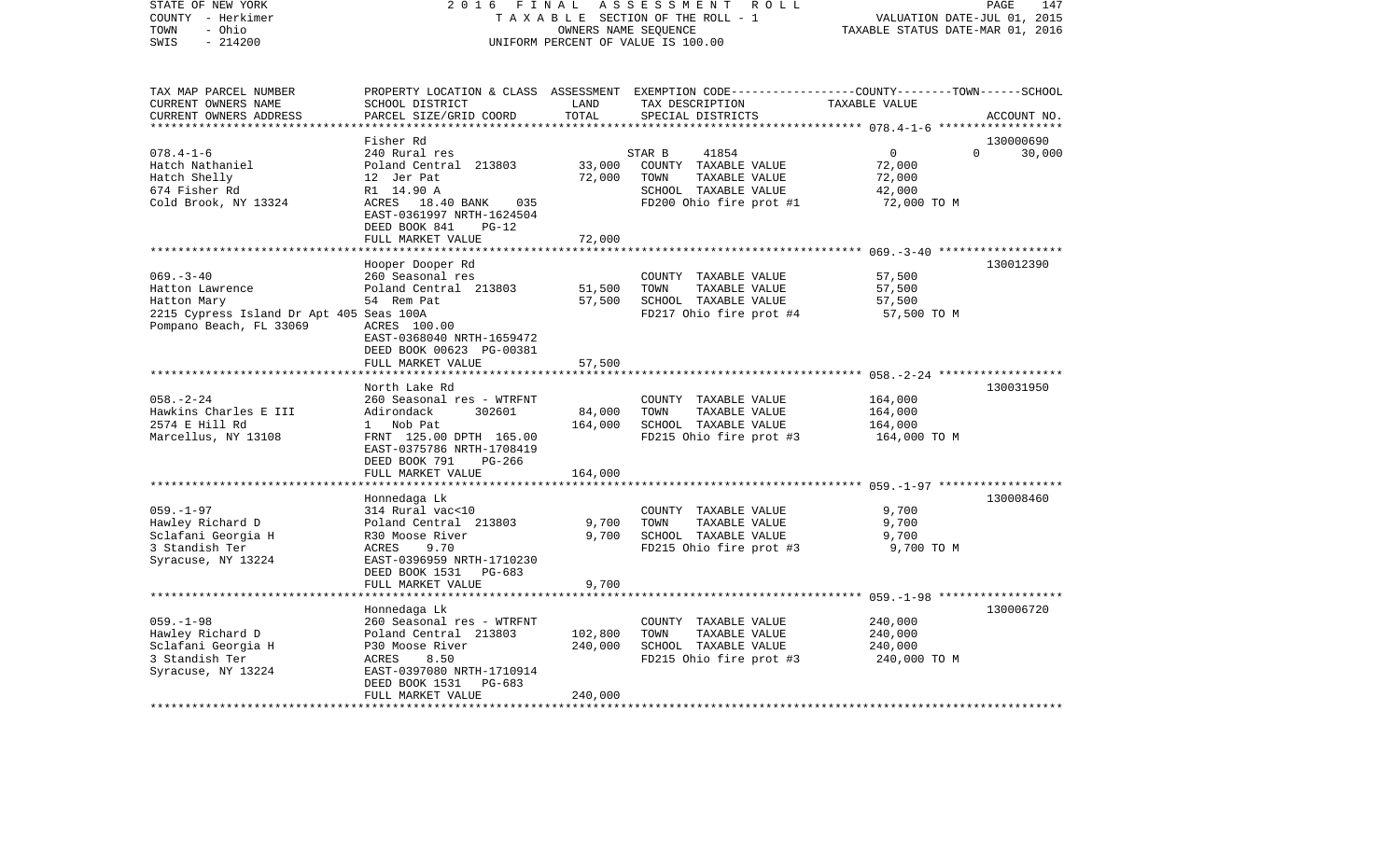| STATE OF NEW YORK                             |                               |                      | 2016 FINAL ASSESSMENT ROLL                                                                      |                                  | PAGE<br>148 |
|-----------------------------------------------|-------------------------------|----------------------|-------------------------------------------------------------------------------------------------|----------------------------------|-------------|
| COUNTY - Herkimer                             |                               |                      | T A X A B L E SECTION OF THE ROLL - 1                                                           | VALUATION DATE-JUL 01, 2015      |             |
| - Ohio<br>TOWN                                |                               | OWNERS NAME SEQUENCE |                                                                                                 | TAXABLE STATUS DATE-MAR 01, 2016 |             |
| $-214200$<br>SWIS                             |                               |                      | UNIFORM PERCENT OF VALUE IS 100.00                                                              |                                  |             |
|                                               |                               |                      |                                                                                                 |                                  |             |
| TAX MAP PARCEL NUMBER                         |                               |                      | PROPERTY LOCATION & CLASS ASSESSMENT EXEMPTION CODE---------------COUNTY-------TOWN------SCHOOL |                                  |             |
| CURRENT OWNERS NAME                           | SCHOOL DISTRICT               | LAND                 | TAX DESCRIPTION                                                                                 | TAXABLE VALUE                    |             |
| CURRENT OWNERS ADDRESS                        | PARCEL SIZE/GRID COORD        | TOTAL                | SPECIAL DISTRICTS                                                                               |                                  | ACCOUNT NO. |
| *************************                     |                               |                      |                                                                                                 |                                  |             |
|                                               | 1832 North Lake Rd            |                      |                                                                                                 |                                  | 130022710   |
| $061. -1 - 41.1$                              | 260 Seasonal res              |                      | COUNTY TAXABLE VALUE                                                                            | 105,000                          |             |
| Hayes Ronald J                                | Adirondack<br>302601          | 69,300               | TOWN<br>TAXABLE VALUE                                                                           | 105,000                          |             |
| 67 Bright Autumn Lane                         | 15 Minuse                     | 105,000              | SCHOOL TAXABLE VALUE                                                                            | 105,000                          |             |
| Rochester, NY 14626                           | ACRES 85.80                   |                      | FD215 Ohio fire prot #3                                                                         | 105,000 TO M                     |             |
|                                               | EAST-0365011 NRTH-1695801     |                      |                                                                                                 |                                  |             |
|                                               | DEED BOOK 1085 PG-881         |                      |                                                                                                 |                                  |             |
|                                               | FULL MARKET VALUE             | 105,000              |                                                                                                 |                                  |             |
|                                               |                               |                      |                                                                                                 |                                  |             |
|                                               | Farr Rd                       |                      |                                                                                                 |                                  | 130060865   |
| $065. -1 - 3$                                 | 260 Seasonal res              |                      | COUNTY TAXABLE VALUE                                                                            | 6,900                            |             |
| Hayes Thomas W                                | 305201<br>Remsen              | 5,900                | TOWN<br>TAXABLE VALUE                                                                           | 6,900                            |             |
| 22 Hickory Ridge Rd South                     | Lot 20 Miller T               | 6,900                | SCHOOL TAXABLE VALUE                                                                            | 6,900                            |             |
| Putney, VT 05346                              | ACRES 13.20                   |                      | FD215 Ohio fire prot #3                                                                         | 6,900 TO M                       |             |
|                                               | EAST-0350573 NRTH-1686295     |                      |                                                                                                 |                                  |             |
|                                               | DEED BOOK 861<br>$PG-21$      |                      |                                                                                                 |                                  |             |
|                                               | FULL MARKET VALUE             | 6,900                |                                                                                                 |                                  |             |
|                                               |                               |                      |                                                                                                 |                                  |             |
|                                               | 244 Kohler Rd                 |                      |                                                                                                 |                                  | 130041220   |
| $079.1 - 1 - 2$                               | 260 Seasonal res              |                      | COUNTY TAXABLE VALUE                                                                            | 55,000                           |             |
| Heap Jan                                      | Poland Central 213803         | 40,900               | TAXABLE VALUE<br>TOWN                                                                           | 55,000                           |             |
| 221 South Main St                             | 50 Jer Pat                    | 55,000               | SCHOOL TAXABLE VALUE                                                                            | 55,000                           |             |
| Herkimer, NY 13350                            | V1 2 50                       |                      | FD217 Ohio fire prot #4                                                                         | 55,000 TO M                      |             |
|                                               | ACRES 46.00                   |                      |                                                                                                 |                                  |             |
|                                               | EAST-0372413 NRTH-1640013     |                      |                                                                                                 |                                  |             |
|                                               | DEED BOOK 1115<br>PG-371      |                      |                                                                                                 |                                  |             |
|                                               | FULL MARKET VALUE             | 55,000               |                                                                                                 |                                  |             |
|                                               |                               |                      |                                                                                                 |                                  |             |
|                                               | Honnedaga Lk                  |                      |                                                                                                 |                                  | 130028410   |
| $059. -1 - 1.1$                               | 910 Priv forest               |                      | COUNTY TAXABLE VALUE                                                                            | 27,008                           |             |
| Heartwood Forest Land Fund                    | Poland Central 213803         | 27,008               | TAXABLE VALUE<br>TOWN                                                                           | 27,008                           |             |
| Insurance Co                                  | Conservation Easm .8400       | 27,008               | SCHOOL TAXABLE VALUE                                                                            | 27,008                           |             |
| PO Box 9162                                   | 2 Moose River                 |                      | FD217 Ohio fire prot #4                                                                         | 27,008 TO M                      |             |
| Chaple Hill, NC 27515                         | ACRES 645.00                  |                      |                                                                                                 |                                  |             |
|                                               | EAST-0399501 NRTH-1718040     |                      |                                                                                                 |                                  |             |
|                                               | DEED BOOK 942<br>PG-497       |                      |                                                                                                 |                                  |             |
|                                               | CONSERVATION ESMT % 84.00     |                      |                                                                                                 |                                  |             |
|                                               | FULL MARKET VALUE             | 27,008               |                                                                                                 |                                  |             |
|                                               |                               |                      |                                                                                                 |                                  |             |
|                                               | Near Sand Lk                  |                      |                                                                                                 |                                  | 130029010   |
| $053. -2 - 1.1$                               | 910 Priv forest               |                      | COUNTY TAXABLE VALUE                                                                            | 21,888                           |             |
| Heartwood Forestland Fund IV L Adirondack     | 302601                        | 21,888               | TOWN<br>TAXABLE VALUE                                                                           | 21,888                           |             |
| Co Llc                                        | <b>Conservation Easm.8400</b> | 21,888               | SCHOOL TAXABLE VALUE                                                                            | 21,888                           |             |
| 1512 East Franklin St Suite104 24 Moose River |                               |                      | FD217 Ohio fire prot #4                                                                         | 21,888 TO M                      |             |
| Chapel Hill, NC 27514                         | ACRES 325.00                  |                      |                                                                                                 |                                  |             |
|                                               | EAST-0370049 NRTH-1722273     |                      |                                                                                                 |                                  |             |
|                                               | DEED BOOK 941<br>PG-497       |                      |                                                                                                 |                                  |             |
|                                               | CONSERVATION ESMT % 84.00     |                      |                                                                                                 |                                  |             |
|                                               | FULL MARKET VALUE             | 21,888               |                                                                                                 |                                  |             |
| **************                                |                               |                      |                                                                                                 |                                  |             |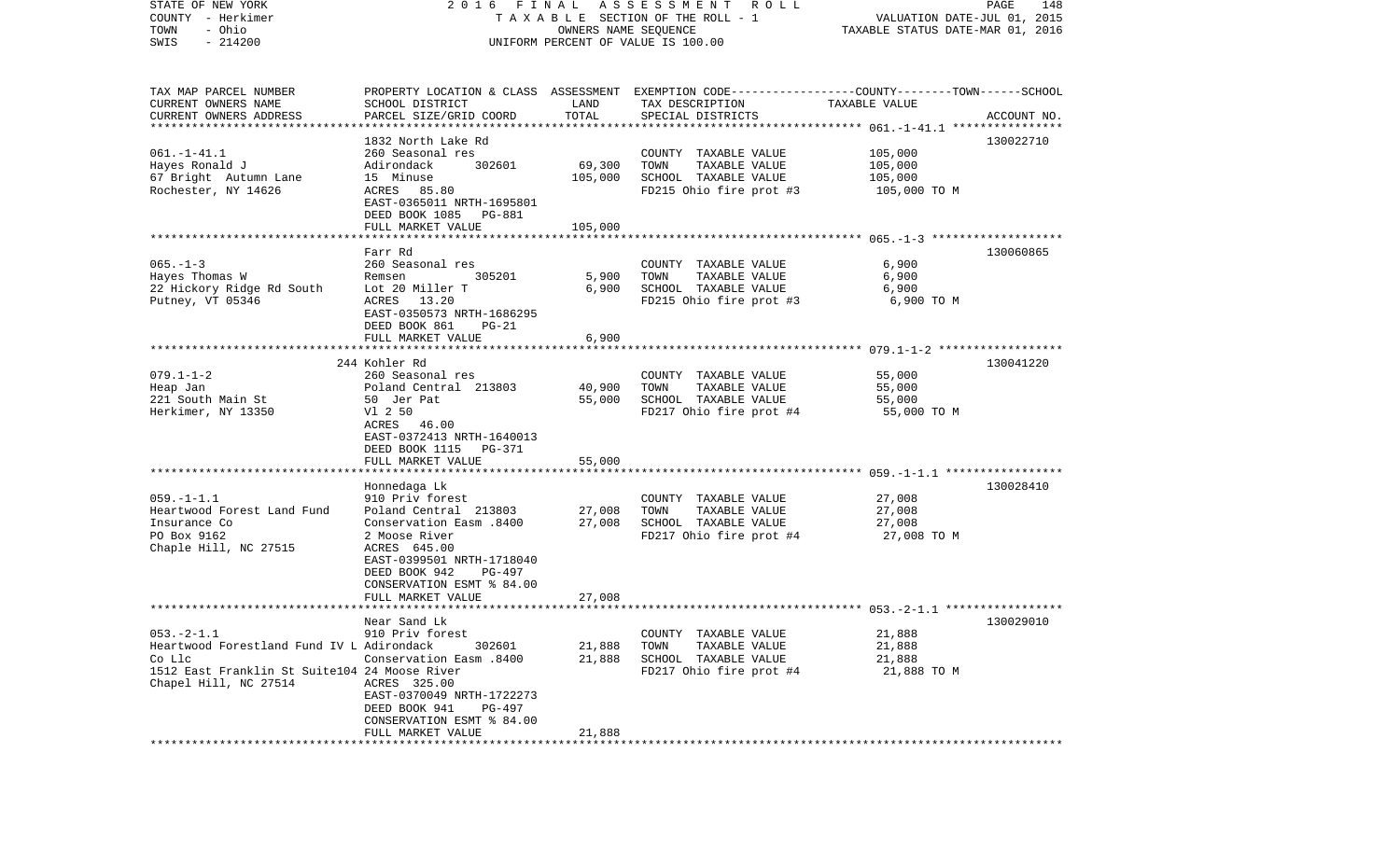| STATE OF NEW YORK<br>COUNTY - Herkimer<br>- Ohio<br>TOWN<br>SWIS<br>$-214200$                                                              | 2016<br>FINAL                                                                                                                                                                     | OWNERS NAME SEQUENCE       | ASSESSMENT<br>R O L L<br>TAXABLE SECTION OF THE ROLL - 1<br>UNIFORM PERCENT OF VALUE IS 100.00                                          | VALUATION DATE-JUL 01, 2015<br>TAXABLE STATUS DATE-MAR 01, 2016 | PAGE<br>149 |
|--------------------------------------------------------------------------------------------------------------------------------------------|-----------------------------------------------------------------------------------------------------------------------------------------------------------------------------------|----------------------------|-----------------------------------------------------------------------------------------------------------------------------------------|-----------------------------------------------------------------|-------------|
| TAX MAP PARCEL NUMBER<br>CURRENT OWNERS NAME<br>CURRENT OWNERS ADDRESS                                                                     | SCHOOL DISTRICT<br>PARCEL SIZE/GRID COORD                                                                                                                                         | LAND<br>TOTAL              | PROPERTY LOCATION & CLASS ASSESSMENT EXEMPTION CODE---------------COUNTY-------TOWN------SCHOOL<br>TAX DESCRIPTION<br>SPECIAL DISTRICTS | TAXABLE VALUE                                                   | ACCOUNT NO. |
|                                                                                                                                            |                                                                                                                                                                                   | *************              |                                                                                                                                         |                                                                 |             |
| $054. - 2 - 3.1$<br>Heartwood Forestland Fund IV L Poland Central 213803<br>Co Llc<br>PO Box 9162<br>Chaple Hill, NC 27515                 | Near North Br<br>910 Priv forest<br>Conservation Easm .8400<br>Ex Strip<br>ACRES 285.00<br>EAST-0387238 NRTH-1733392<br>DEED BOOK 941<br>PG-497                                   | 20,528<br>20,528           | COUNTY TAXABLE VALUE<br>TOWN<br>TAXABLE VALUE<br>SCHOOL TAXABLE VALUE<br>FD217 Ohio fire prot #4                                        | 20,528<br>20,528<br>20,528<br>20,528 TO M                       | 130028530   |
|                                                                                                                                            | CONSERVATION ESMT % 84.00<br>FULL MARKET VALUE                                                                                                                                    | 20,528                     |                                                                                                                                         |                                                                 |             |
|                                                                                                                                            | Near North Br                                                                                                                                                                     | *********                  |                                                                                                                                         |                                                                 | 130028440   |
| $054. - 2 - 6$<br>Heartwood Forestland Fund IV L Poland Central 213803<br>Co LLC<br>PO Box 9162<br>Chapel Hill, NC 27515                   | 910 Priv forest<br>0400 Conservation Easm<br>$P-Fr$ 620<br>ACRES 620.00<br>EAST-0396466 NRTH-1721714<br>DEED BOOK 941<br>PG-497<br>CONSERVATION ESMT % 84.00<br>FULL MARKET VALUE | 26,608<br>26,608<br>26,608 | COUNTY TAXABLE VALUE<br>TOWN<br>TAXABLE VALUE<br>SCHOOL TAXABLE VALUE<br>FD217 Ohio fire prot #4                                        | 26,608<br>26,608<br>26,608<br>26,608 TO M                       |             |
|                                                                                                                                            | Near North Br                                                                                                                                                                     |                            |                                                                                                                                         |                                                                 | 130028800   |
| $054. - 2 - 11$<br>Heartwood Forestland Fund IV L Adirondack<br>Co LLC<br>1512 East FranklinSt Suite 104 P-Fr 620<br>Chaple Hill, NC 27514 | 910 Priv forest<br>302601<br>Conservation Easm .8400<br>ACRES 620.00<br>EAST-0380973 NRTH-1724106<br>DEED BOOK 941<br>PG-497<br>CONSERVATION ESMT % 84.00                         | 26,608<br>26,608           | COUNTY TAXABLE VALUE<br>TAXABLE VALUE<br>TOWN<br>SCHOOL TAXABLE VALUE<br>FD217 Ohio fire prot #4                                        | 26,608<br>26,608<br>26,608<br>26,608 TO M                       |             |
|                                                                                                                                            | FULL MARKET VALUE<br>********************                                                                                                                                         | 26,608                     |                                                                                                                                         |                                                                 |             |
| $054. - 2 - 12$<br>Heartwood Forestland Fund IV L Adirondack<br>Co LLC<br>1512 East Franklin St Suite 10 P-Fr 620<br>Chaple Hill, NC 27514 | Near North Br<br>910 Priv forest<br>302601<br>Conservation Easm .8400<br>ACRES 620.00<br>EAST-0373610 NRTH-1725238<br>DEED BOOK 941<br>PG-497<br>CONSERVATION ESMT % 84.00        | 26,608<br>26,608           | COUNTY TAXABLE VALUE<br>TOWN<br>TAXABLE VALUE<br>SCHOOL TAXABLE VALUE<br>FD217 Ohio fire prot #4                                        | 26,608<br>26,608<br>26,608<br>26,608 TO M                       | 130028860   |
|                                                                                                                                            | FULL MARKET VALUE                                                                                                                                                                 | 26,608                     |                                                                                                                                         |                                                                 |             |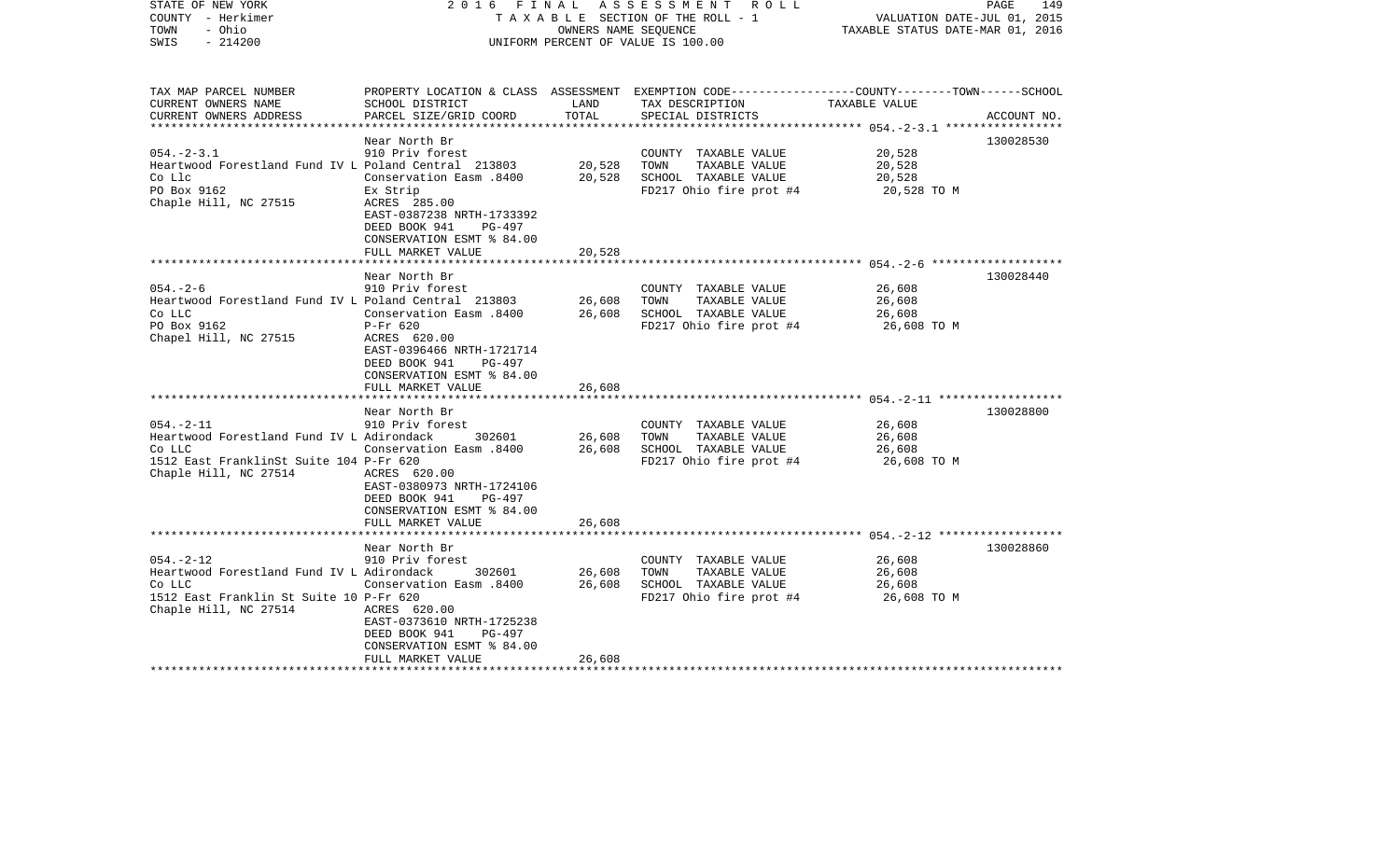| COUNTY - Herkimer<br>TOWN<br>- Ohio<br>$-214200$<br>SWIS                                                                                                | TAXABLE SECTION OF THE ROLL - 1<br>OWNERS NAME SEQUENCE<br>UNIFORM PERCENT OF VALUE IS 100.00                                                                                                       |                            |                                                                                                                                          | VALUATION DATE-JUL 01, 2015<br>TAXABLE STATUS DATE-MAR 01, 2016 |             |
|---------------------------------------------------------------------------------------------------------------------------------------------------------|-----------------------------------------------------------------------------------------------------------------------------------------------------------------------------------------------------|----------------------------|------------------------------------------------------------------------------------------------------------------------------------------|-----------------------------------------------------------------|-------------|
| TAX MAP PARCEL NUMBER<br>CURRENT OWNERS NAME<br>CURRENT OWNERS ADDRESS                                                                                  | SCHOOL DISTRICT<br>PARCEL SIZE/GRID COORD                                                                                                                                                           | LAND<br>TOTAL              | PROPERTY LOCATION & CLASS ASSESSMENT EXEMPTION CODE----------------COUNTY-------TOWN------SCHOOL<br>TAX DESCRIPTION<br>SPECIAL DISTRICTS | TAXABLE VALUE                                                   | ACCOUNT NO. |
| $054. - 2 - 13$<br>Heartwood Forestland Fund IV L Adirondack<br>Co LLC<br>1512 East Franklin St Suite 10 P-Fr 620<br>Chapel Hill, NC 27514              | Near North Br<br>910 Priv forest<br>302601<br>Conservation Easm .8400<br>ACRES 620.00<br>EAST-0376986 NRTH-1721247<br>DEED BOOK 941<br>PG-497<br>CONSERVATION ESMT % 84.00<br>FULL MARKET VALUE     | 26,608<br>26,608<br>26,608 | COUNTY TAXABLE VALUE<br>TOWN<br>TAXABLE VALUE<br>SCHOOL TAXABLE VALUE<br>FD217 Ohio fire prot #4                                         | 26,608<br>26,608<br>26,608<br>26,608 TO M                       | 130028890   |
| 054.-2-14<br>Heartwood Forestland Fund IV L Adirondack<br>Co LLC<br>1512 East Fraklin St Suite 104 ACRES 151.90<br>Chapel Hill, NC 27514                | Near North Br<br>910 Priv forest<br>302601<br>Conservation Easm .8400<br>EAST-0373449 NRTH-1719782<br>DEED BOOK 941<br>PG-497<br>CONSERVATION ESMT % 84.00<br>FULL MARKET VALUE                     | 11,936<br>11,936<br>11,936 | COUNTY TAXABLE VALUE<br>TOWN<br>TAXABLE VALUE<br>SCHOOL TAXABLE VALUE<br>FD217 Ohio fire prot #4                                         | 11,936<br>11,936<br>11,936<br>11,936 TO M                       | 130028980   |
| 058.-1-1<br>Heartwood Forestland Fund IV L Adirondack<br>Co LLC<br>1512 East Frankin St Suite 104 Township 6<br>Chapel Hill, NC 27514                   | North Lk<br>910 Priv forest - WTRFNT<br>302601<br>Conservation Easm .8400<br>ACRES 463.60<br>EAST-0380469 NRTH-1717411<br>DEED BOOK 941<br>PG-497<br>CONSERVATION ESMT % 84.00<br>FULL MARKET VALUE | 36,736<br>36,736<br>36,736 | COUNTY TAXABLE VALUE<br>TOWN<br>TAXABLE VALUE<br>SCHOOL TAXABLE VALUE<br>FD217 Ohio fire prot #4                                         | 36,736<br>36,736<br>36,736<br>36,736 TO M                       | 130028920   |
| $058. - 1 - 2$<br>Heartwood Forestland Fund IV L Adirondack    302601<br>Co LLC<br>1512 East Franklin St Suite 10 ACRES 629.80<br>Chapel Hill, NC 27514 | North Lk<br>910 Priv forest - WTRFNT<br>Conservation Easm .8400<br>EAST-0384391 NRTH-1719900<br>DEED BOOK 941<br>PG-497<br>CONSERVATION ESMT % 84.00<br>FULL MARKET VALUE                           | 43,152<br>43,152<br>43,152 | COUNTY TAXABLE VALUE<br>TOWN<br>TAXABLE VALUE<br>SCHOOL TAXABLE VALUE<br>FD217 Ohio fire prot #4                                         | 43,152<br>43,152<br>43,152<br>43,152 TO M                       | 130028770   |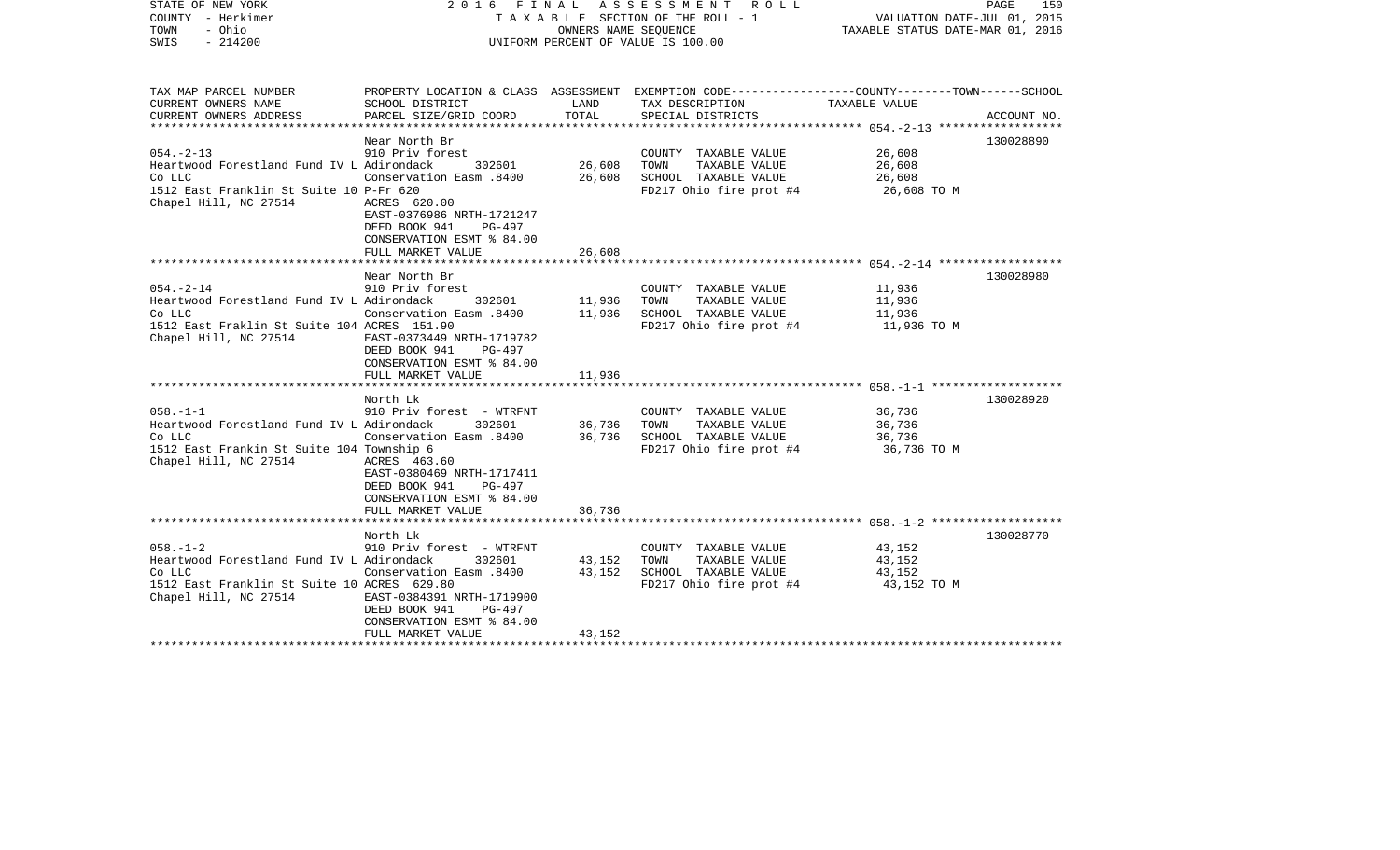STATE OF NEW YORK 2 0 1 6 F I N A L A S S E S S M E N T R O L L PAGE 151COUNTY - Herkimer **T A X A B L E** SECTION OF THE ROLL - 1 VALUATION DATE-JUL 01, 2015 TOWN - Ohio OWNERS NAME SEQUENCE TAXABLE STATUS DATE-MAR 01, 2016 SWIS - 214200 UNIFORM PERCENT OF VALUE IS 100.00TAX MAP PARCEL NUMBER PROPERTY LOCATION & CLASS ASSESSMENT EXEMPTION CODE------------------COUNTY--------TOWN------SCHOOL CURRENT OWNERS NAME SCHOOL DISTRICT LAND TAX DESCRIPTION TAXABLE VALUECURRENT OWNERS ADDRESS PARCEL SIZE/GRID COORD TOTAL SPECIAL DISTRICTS ACCOUNT NO. \*\*\*\*\*\*\*\*\*\*\*\*\*\*\*\*\*\*\*\*\*\*\*\*\*\*\*\*\*\*\*\*\*\*\*\*\*\*\*\*\*\*\*\*\*\*\*\*\*\*\*\*\*\*\*\*\*\*\*\*\*\*\*\*\*\*\*\*\*\*\*\*\*\*\*\*\*\*\*\*\*\*\*\*\*\*\*\*\*\*\*\*\*\*\*\*\*\*\*\*\*\*\* 058.-1-3 \*\*\*\*\*\*\*\*\*\*\*\*\*\*\*\*\*\*\* Honnedaga Lake Rd 130028650 058.-1-3 910 Priv forest COUNTY TAXABLE VALUE 27,168 Heartwood Forestland Fund IV L Poland Central 213803 27,168 TOWN TAXABLE VALUE 27,168 Co LLC Conservation Easm .8400 27,168 SCHOOL TAXABLE VALUE 27,168 PO Box 9162 **ACRES** 654.90 **ACRES 654.90** FD217 Ohio fire prot #4 27,168 TO M Chapel Hill, NC 27515 EAST-0392022 NRTH-1718767 DEED BOOK 941 PG-497 CONSERVATION ESMT % 84.00 FULL MARKET VALUE 27,168 \*\*\*\*\*\*\*\*\*\*\*\*\*\*\*\*\*\*\*\*\*\*\*\*\*\*\*\*\*\*\*\*\*\*\*\*\*\*\*\*\*\*\*\*\*\*\*\*\*\*\*\*\*\*\*\*\*\*\*\*\*\*\*\*\*\*\*\*\*\*\*\*\*\*\*\*\*\*\*\*\*\*\*\*\*\*\*\*\*\*\*\*\*\*\*\*\*\*\*\*\*\*\* 058.-1-4 \*\*\*\*\*\*\*\*\*\*\*\*\*\*\*\*\*\*\* Honnedaga Lake Rd 130028740 058.-1-4 910 Priv forest COUNTY TAXABLE VALUE 26,608 Heartwood Forestland Fund IV L Poland Central 213803 26,608 TOWN TAXABLE VALUE 26,608 Co LLC Conservation Easm .8400 26,608 SCHOOL TAXABLE VALUE 26,608 PO Box 9162 **P-Fr 620** P-Fr 620 **FD217** Ohio fire prot #4 26,608 TO M Chapel Hill, NC 27515 ACRES 620.00 EAST-0387538 NRTH-1715850 DEED BOOK 941 PG-497 CONSERVATION ESMT % 84.00FULL MARKET VALUE 26,608 \*\*\*\*\*\*\*\*\*\*\*\*\*\*\*\*\*\*\*\*\*\*\*\*\*\*\*\*\*\*\*\*\*\*\*\*\*\*\*\*\*\*\*\*\*\*\*\*\*\*\*\*\*\*\*\*\*\*\*\*\*\*\*\*\*\*\*\*\*\*\*\*\*\*\*\*\*\*\*\*\*\*\*\*\*\*\*\*\*\*\*\*\*\*\*\*\*\*\*\*\*\*\* 058.-1-5 \*\*\*\*\*\*\*\*\*\*\*\*\*\*\*\*\*\*\* Honnedaga Lake Rd 130028950 058.-1-5 910 Priv forest COUNTY TAXABLE VALUE 13,008 Heartwood Forestland Fund IV L Poland Central 213803 13,008 TOWN TAXABLE VALUE 13,008 Co LLC Conservation Easm .8400 13,008 SCHOOL TAXABLE VALUE 13,008 PO Box 9162 **ACRES 168.30** FD217 Ohio fire prot #4 13,008 TO M Chapel Hill, NC 27515 EAST-0384395 NRTH-1714186 DEED BOOK 941 PG-497 CONSERVATION ESMT % 84.00FULL MARKET VALUE 13,008 \*\*\*\*\*\*\*\*\*\*\*\*\*\*\*\*\*\*\*\*\*\*\*\*\*\*\*\*\*\*\*\*\*\*\*\*\*\*\*\*\*\*\*\*\*\*\*\*\*\*\*\*\*\*\*\*\*\*\*\*\*\*\*\*\*\*\*\*\*\*\*\*\*\*\*\*\*\*\*\*\*\*\*\*\*\*\*\*\*\*\*\*\*\*\*\*\*\*\*\*\*\*\* 058.-1-6.1 \*\*\*\*\*\*\*\*\*\*\*\*\*\*\*\*\* Honnedaga Lake Rd 130028710 058.-1-6.1 910 Priv forest COUNTY TAXABLE VALUE 25,040 Heartwood Forestland Fund IV L Poland Central 213803 25,040 TOWN TAXABLE VALUE 25,040 Co LLC Conservation Easm .8400 25,040 SCHOOL TAXABLE VALUE 25,040 PO Box 9162 ACRES 508.10 FD217 Ohio fire prot #4 25,040 TO M EAST-0391141 NRTH-1711772 DEED BOOK 941 PG-497 CONSERVATION ESMT % 84.00 FULL MARKET VALUE 25,040 \*\*\*\*\*\*\*\*\*\*\*\*\*\*\*\*\*\*\*\*\*\*\*\*\*\*\*\*\*\*\*\*\*\*\*\*\*\*\*\*\*\*\*\*\*\*\*\*\*\*\*\*\*\*\*\*\*\*\*\*\*\*\*\*\*\*\*\*\*\*\*\*\*\*\*\*\*\*\*\*\*\*\*\*\*\*\*\*\*\*\*\*\*\*\*\*\*\*\*\*\*\*\* 054.-2-5 \*\*\*\*\*\*\*\*\*\*\*\*\*\*\*\*\*\*\* Near North Br 130028470054.-2-5 910 Priv forest COUNTY TAXABLE VALUE 26,608 Heartwood Forestland FundIv Li Poland Central 213803 26,608 TOWN TAXABLE VALUE 26,608 Co LLC Conservation Easm .8400 26,608 SCHOOL TAXABLE VALUE 26,608 PO Box 9162 **P-Fr 620** P-Fr 620 **FD217** Ohio fire prot #4 26,608 TO M Chapel Hill, NC 27515 ACRES 620.00 EAST-0393079 NRTH-1726097 DEED BOOK 941 PG-497 CONSERVATION ESMT % 84.00FULL MARKET VALUE 26,608

\*\*\*\*\*\*\*\*\*\*\*\*\*\*\*\*\*\*\*\*\*\*\*\*\*\*\*\*\*\*\*\*\*\*\*\*\*\*\*\*\*\*\*\*\*\*\*\*\*\*\*\*\*\*\*\*\*\*\*\*\*\*\*\*\*\*\*\*\*\*\*\*\*\*\*\*\*\*\*\*\*\*\*\*\*\*\*\*\*\*\*\*\*\*\*\*\*\*\*\*\*\*\*\*\*\*\*\*\*\*\*\*\*\*\*\*\*\*\*\*\*\*\*\*\*\*\*\*\*\*\*\*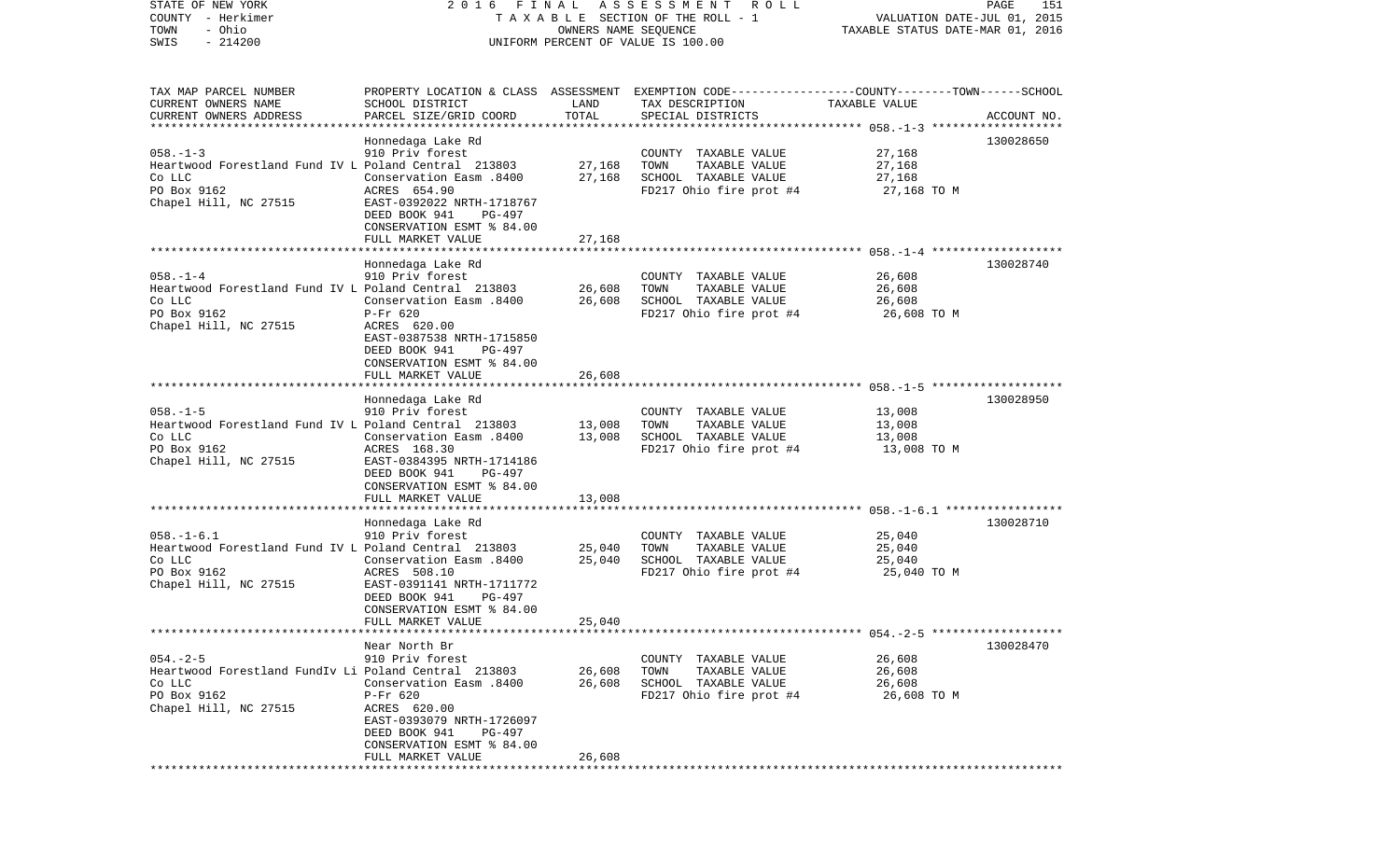| COUNTY - Herkimer<br>TOWN<br>- Ohio<br>SWIS<br>$-214200$                                                                   |                                                                                                                                                                                      | OWNERS NAME SEQUENCE       | TAXABLE SECTION OF THE ROLL - 1<br>UNIFORM PERCENT OF VALUE IS 100.00                                                                    | VALUATION DATE-JUL 01, 2015<br>TAXABLE STATUS DATE-MAR 01, 2016 |             |
|----------------------------------------------------------------------------------------------------------------------------|--------------------------------------------------------------------------------------------------------------------------------------------------------------------------------------|----------------------------|------------------------------------------------------------------------------------------------------------------------------------------|-----------------------------------------------------------------|-------------|
| TAX MAP PARCEL NUMBER<br>CURRENT OWNERS NAME<br>CURRENT OWNERS ADDRESS                                                     | SCHOOL DISTRICT<br>PARCEL SIZE/GRID COORD                                                                                                                                            | LAND<br>TOTAL              | PROPERTY LOCATION & CLASS ASSESSMENT EXEMPTION CODE----------------COUNTY-------TOWN------SCHOOL<br>TAX DESCRIPTION<br>SPECIAL DISTRICTS | TAXABLE VALUE                                                   | ACCOUNT NO. |
|                                                                                                                            |                                                                                                                                                                                      |                            |                                                                                                                                          |                                                                 |             |
| $054. - 2 - 8$<br>Heartwood Forsetland Fund IV - Poland Central - 213803<br>Co LLC<br>PO Box 9162<br>Chapel Hill, NC 27515 | Near North Br<br>910 Priv forest<br>8400 Conservation Easm<br>P-Fr 620<br>ACRES 620.00<br>EAST-0385497 NRTH-1727204<br>DEED BOOK 941<br>PG-497                                       | 26,608<br>26,608           | COUNTY TAXABLE VALUE<br>TAXABLE VALUE<br>TOWN<br>SCHOOL TAXABLE VALUE<br>FD217 Ohio fire prot #4                                         | 26,608<br>26,608<br>26,608<br>26,608 TO M                       | 130028590   |
|                                                                                                                            | CONSERVATION ESMT % 84.00                                                                                                                                                            | 26,608                     |                                                                                                                                          |                                                                 |             |
|                                                                                                                            | FULL MARKET VALUE                                                                                                                                                                    |                            |                                                                                                                                          |                                                                 |             |
| $054. - 2 - 9$<br>Heartwood Forsetland Fund IV - Poland Central - 213803<br>Co LLC<br>PO Box 9162<br>Chapel Hill, NC 27515 | Near North Br<br>910 Priv forest<br>8400 Conservation Easm<br>ACRES 610.00<br>EAST-0382253 NRTH-1731518<br>DEED BOOK 941<br>PG-497<br>CONSERVATION ESMT % 84.00<br>FULL MARKET VALUE | 26,448<br>26,448<br>26,448 | COUNTY TAXABLE VALUE<br>TOWN<br>TAXABLE VALUE<br>SCHOOL TAXABLE VALUE<br>FD217 Ohio fire prot #4                                         | 26,448<br>26,448<br>26,448<br>26,448 TO M                       | 130028560   |
|                                                                                                                            | Near North Br                                                                                                                                                                        |                            |                                                                                                                                          |                                                                 | 130028500   |
| $054. - 2 - 4$<br>Heartwood Forsetland Fund IV L Poland Central 213803<br>Co LLC<br>PO Box 9162<br>Chapel Hill, NC 27515   | 910 Priv forest<br>Conservation Easm .8400<br>$P-Fr$ 620<br>ACRES 620.00<br>EAST-0389762 NRTH-1730461<br>DEED BOOK 941<br>PG-497<br>CONSERVATION ESMT % 84.00<br>FULL MARKET VALUE   | 26,608<br>26,608<br>26,608 | COUNTY TAXABLE VALUE<br>TAXABLE VALUE<br>TOWN<br>SCHOOL TAXABLE VALUE<br>FD217 Ohio fire prot #4                                         | 26,608<br>26,608<br>26,608<br>26,608 TO M                       |             |
|                                                                                                                            | Near North Br                                                                                                                                                                        |                            |                                                                                                                                          |                                                                 | 130028620   |
| 054.-2-7<br>Heartwood Forstland Fund IV Li Poland Central  213803<br>Co LLC<br>PO Box 9162<br>Chapel Hill, NC 27515        | 910 Priv forest<br>8400. Conservation Easm<br>P-Fr 620<br>ACRES 620.00<br>EAST-0388963 NRTH-1723006<br>DEED BOOK 941<br>PG-497<br>CONSERVATION ESMT % 84.00<br>FULL MARKET VALUE     | 26,608<br>26,608<br>26,608 | COUNTY TAXABLE VALUE<br>TOWN<br>TAXABLE VALUE<br>SCHOOL TAXABLE VALUE<br>FD217 Ohio fire prot #4                                         | 26,608<br>26,608<br>26,608<br>26,608 TO M                       |             |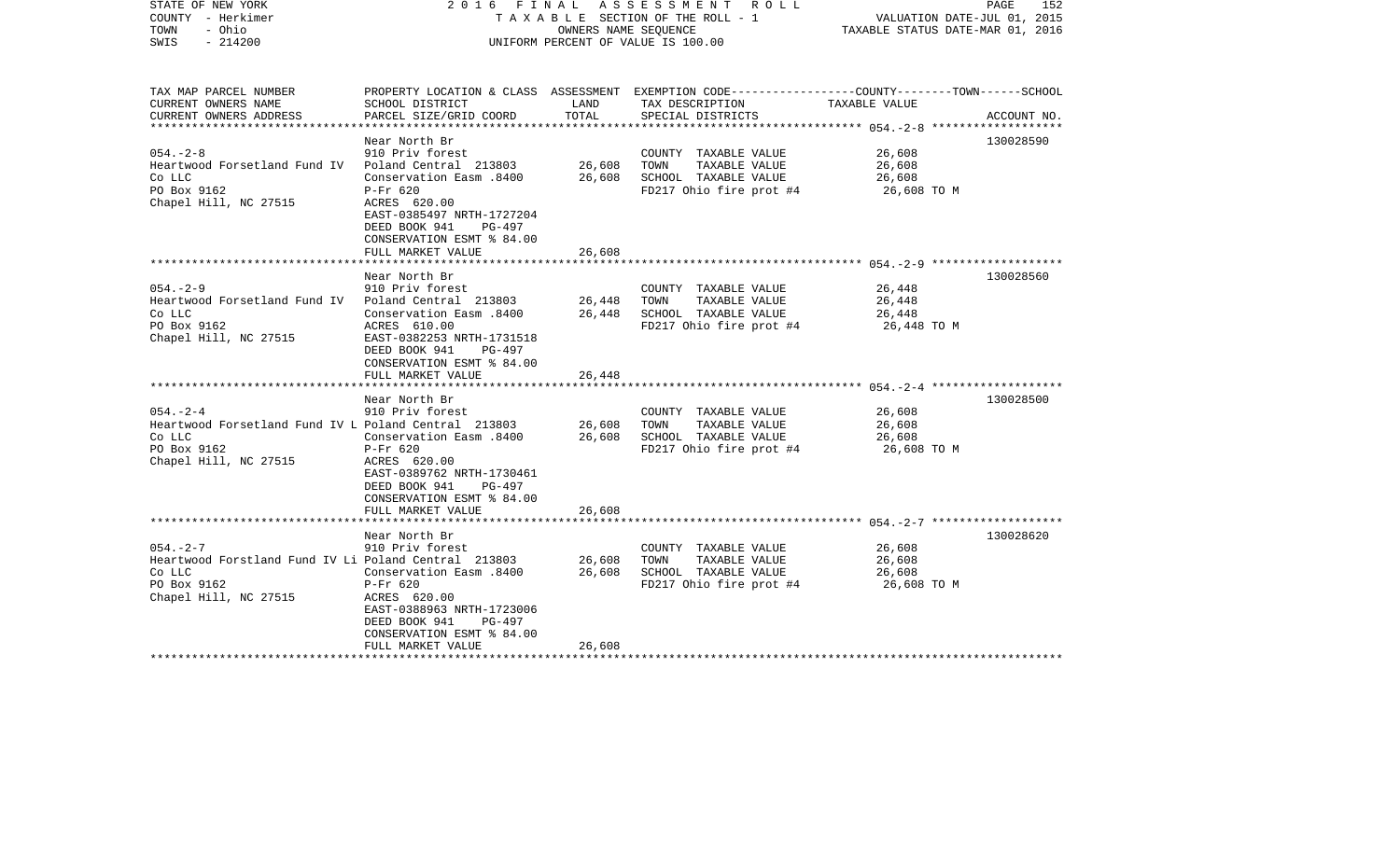| STATE OF NEW YORK<br>COUNTY - Herkimer<br>- Ohio<br>TOWN<br>$-214200$<br>SWIS |                                                                                                                        | OWNERS NAME SEQUENCE | 2016 FINAL ASSESSMENT<br>ROLL<br>T A X A B L E SECTION OF THE ROLL - 1<br>UNIFORM PERCENT OF VALUE IS 100.00 | PAGE<br>VALUATION DATE-JUL 01, 2015<br>TAXABLE STATUS DATE-MAR 01, 2016                                         | 153 |
|-------------------------------------------------------------------------------|------------------------------------------------------------------------------------------------------------------------|----------------------|--------------------------------------------------------------------------------------------------------------|-----------------------------------------------------------------------------------------------------------------|-----|
| TAX MAP PARCEL NUMBER<br>CURRENT OWNERS NAME                                  | SCHOOL DISTRICT                                                                                                        | LAND                 | TAX DESCRIPTION                                                                                              | PROPERTY LOCATION & CLASS ASSESSMENT EXEMPTION CODE---------------COUNTY-------TOWN-----SCHOOL<br>TAXABLE VALUE |     |
| CURRENT OWNERS ADDRESS                                                        | PARCEL SIZE/GRID COORD                                                                                                 | TOTAL                | SPECIAL DISTRICTS                                                                                            | ACCOUNT NO.                                                                                                     |     |
|                                                                               | Near North Br                                                                                                          |                      |                                                                                                              | 130028830                                                                                                       |     |
| $054. - 2 - 10$                                                               | 910 Priv forest                                                                                                        |                      | COUNTY TAXABLE VALUE                                                                                         | 26,608                                                                                                          |     |
| Heartwood Forstland Fund IV Li Adirondack                                     | 302601                                                                                                                 | 26,608               | TAXABLE VALUE<br>TOWN                                                                                        | 26,608                                                                                                          |     |
| Co LLC                                                                        | Conservation Easm .8400                                                                                                | 26,608               | SCHOOL TAXABLE VALUE                                                                                         | 26,608                                                                                                          |     |
| 1512 East Franklin St Suite 10 P-Fr 620<br>Chapel Hill, NC 27514              | ACRES 620.00<br>EAST-0377913 NRTH-1728341<br>DEED BOOK 941<br>PG-497<br>CONSERVATION ESMT % 84.00<br>FULL MARKET VALUE | 26,608               | FD217 Ohio fire prot #4                                                                                      | 26,608 TO M                                                                                                     |     |
|                                                                               |                                                                                                                        |                      |                                                                                                              |                                                                                                                 |     |
|                                                                               | Honnedaga Lake Rd                                                                                                      |                      |                                                                                                              | 130028680                                                                                                       |     |
| $058. - 1 - 7$                                                                | 910 Priv forest                                                                                                        |                      | COUNTY TAXABLE VALUE                                                                                         | 11,872                                                                                                          |     |
| Heartwood Forstland Fund IV Li Poland Central 213803                          |                                                                                                                        | 11,872               | TOWN<br>TAXABLE VALUE                                                                                        | 11,872                                                                                                          |     |
| Co LLC                                                                        | 008. Conservation Easm                                                                                                 | 11,872               | SCHOOL TAXABLE VALUE                                                                                         | 11,872                                                                                                          |     |
| PO Box 9162<br>Chaple Hill, NC 27515                                          | ACRES 151.00<br>EAST-0394634 NRTH-1708773<br>DEED BOOK 941<br>PG-497<br>CONSERVATION ESMT % 84.00<br>FULL MARKET VALUE | 11,872               | FD217 Ohio fire prot #4                                                                                      | 11,872 TO M                                                                                                     |     |
|                                                                               | 279 Unclemier Rd                                                                                                       |                      |                                                                                                              |                                                                                                                 |     |
| $079.1 - 1 - 33.4$                                                            | 310 Res Vac                                                                                                            |                      | COUNTY TAXABLE VALUE                                                                                         | 67,412                                                                                                          |     |
| Hedges Danny G                                                                | Poland Central 213803                                                                                                  | 67,412               | TAXABLE VALUE<br>TOWN                                                                                        | 67,412                                                                                                          |     |
| PO Box 3                                                                      | 51 Jer Pat                                                                                                             | 67,412               | SCHOOL TAXABLE VALUE                                                                                         | 67,412                                                                                                          |     |
| Harriman, NY 10926                                                            | FRNT 550.00 DPTH<br>ACRES 92.00<br>EAST-0378797 NRTH-1636547<br>DEED BOOK 1512 PG-601                                  |                      | FD200 Ohio fire prot #1                                                                                      | 67,412 TO M                                                                                                     |     |
|                                                                               | FULL MARKET VALUE                                                                                                      | 67,412               |                                                                                                              |                                                                                                                 |     |
|                                                                               | Farr Rd                                                                                                                |                      |                                                                                                              | 130035820                                                                                                       |     |
| $068. - 3 - 3$                                                                | 260 Seasonal res                                                                                                       |                      | COUNTY TAXABLE VALUE                                                                                         | 36,000                                                                                                          |     |
| Helder Phillip R                                                              | 302601<br>Adirondack                                                                                                   | 24,900               | TAXABLE VALUE<br>TOWN                                                                                        | 36,000                                                                                                          |     |
| Helder Elfriede A                                                             | 16 Rem Pat                                                                                                             | 36,000               | SCHOOL TAXABLE VALUE                                                                                         | 36,000                                                                                                          |     |
| 15 B Montauk Ave                                                              | P-Fr 37.06A                                                                                                            |                      | FD215 Ohio fire prot #3                                                                                      | 36,000 TO M                                                                                                     |     |
| East Northport, NY 11731                                                      | ACRES 37.06<br>EAST-0336417 NRTH-1672408<br>DEED BOOK 00622 PG-00450                                                   |                      |                                                                                                              |                                                                                                                 |     |
|                                                                               | FULL MARKET VALUE                                                                                                      | 36,000               |                                                                                                              |                                                                                                                 |     |
|                                                                               |                                                                                                                        |                      |                                                                                                              |                                                                                                                 |     |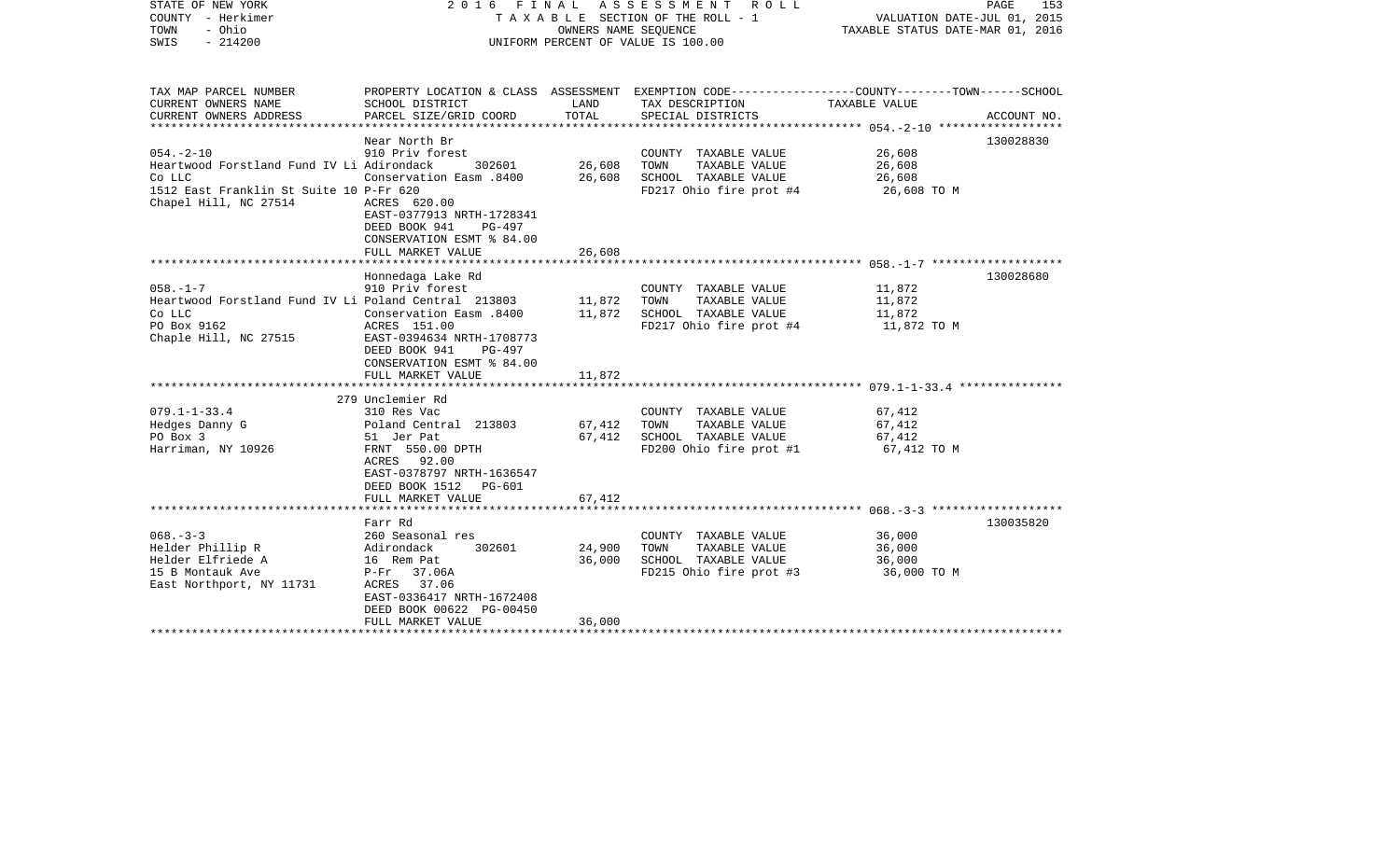| - Herkimer<br>COUNTY<br>TOWN<br>- Ohio<br>$-214200$<br>SWIS |                                                                        | OWNERS NAME SEQUENCE | TAXABLE SECTION OF THE ROLL - 1<br>UNIFORM PERCENT OF VALUE IS 100.00                                              | VALUATION DATE-JUL 01, 2015<br>TAXABLE STATUS DATE-MAR 01, 2016 |             |
|-------------------------------------------------------------|------------------------------------------------------------------------|----------------------|--------------------------------------------------------------------------------------------------------------------|-----------------------------------------------------------------|-------------|
|                                                             |                                                                        |                      |                                                                                                                    |                                                                 |             |
| TAX MAP PARCEL NUMBER<br>CURRENT OWNERS NAME                | SCHOOL DISTRICT                                                        | LAND                 | PROPERTY LOCATION & CLASS ASSESSMENT EXEMPTION CODE---------------COUNTY-------TOWN------SCHOOL<br>TAX DESCRIPTION | TAXABLE VALUE                                                   |             |
| CURRENT OWNERS ADDRESS                                      | PARCEL SIZE/GRID COORD                                                 | TOTAL                | SPECIAL DISTRICTS                                                                                                  |                                                                 | ACCOUNT NO. |
|                                                             | Route 8                                                                |                      |                                                                                                                    |                                                                 | 130019020   |
| $078.2 - 1 - 9$                                             | 210 1 Family Res                                                       |                      | STAR B<br>41854                                                                                                    | $\overline{0}$<br>$\Omega$                                      | 30,000      |
| Hemingway David                                             | Poland Central 213803                                                  | 20,200               | COUNTY TAXABLE VALUE                                                                                               | 79,200                                                          |             |
| VonDorpp Noreen                                             | 49 Jer Pat                                                             | 79,200               | TOWN<br>TAXABLE VALUE                                                                                              | 79,200                                                          |             |
| PO Box 242                                                  | FRNT 160.00 DPTH 350.00                                                |                      | SCHOOL TAXABLE VALUE                                                                                               | 49,200                                                          |             |
| Cold Brook, NY 13324                                        | ACRES<br>1.60<br>EAST-0364809 NRTH-1639651<br>DEED BOOK 1257<br>PG-790 |                      | FD200 Ohio fire prot #1                                                                                            | 79,200 TO M                                                     |             |
|                                                             | FULL MARKET VALUE                                                      | 79,200               |                                                                                                                    |                                                                 |             |
|                                                             |                                                                        | ***********          |                                                                                                                    |                                                                 |             |
|                                                             | Route 8                                                                |                      |                                                                                                                    |                                                                 | 130019050   |
| $078.2 - 1 - 10$<br>Hemingway David                         | 314 Rural vac<10<br>Poland Central 213803                              | 10,800               | COUNTY TAXABLE VALUE<br>TAXABLE VALUE<br>TOWN                                                                      | 10,800<br>10,800                                                |             |
| VonDorpp Noreen                                             | 49 Jer Pat                                                             | 10,800               | SCHOOL TAXABLE VALUE                                                                                               | 10,800                                                          |             |
| PO Box 242                                                  | ACRES<br>4.20                                                          |                      | FD200 Ohio fire prot #1                                                                                            | 10,800 TO M                                                     |             |
| Cold Brook, NY 13324                                        | EAST-0364472 NRTH-1639686                                              |                      |                                                                                                                    |                                                                 |             |
|                                                             | DEED BOOK 1257 PG-790                                                  |                      |                                                                                                                    |                                                                 |             |
|                                                             | FULL MARKET VALUE<br>**************************                        | 10,800               |                                                                                                                    |                                                                 |             |
|                                                             |                                                                        |                      |                                                                                                                    |                                                                 |             |
| $079.1 - 1 - 17$                                            | 272 Unclemier Rd<br>210 1 Family Res                                   |                      | COUNTY TAXABLE VALUE                                                                                               | 30,100                                                          | 130060545   |
| Henley Gary                                                 | Poland Central 213803                                                  | 16,300               | TOWN<br>TAXABLE VALUE                                                                                              | 30,100                                                          |             |
| Henley Susan                                                | Lot 51 Jer Pat                                                         | 30,100               | SCHOOL TAXABLE VALUE                                                                                               | 30,100                                                          |             |
| PO Box 273                                                  | 2.40<br>ACRES                                                          |                      | FD200 Ohio fire prot #1                                                                                            | 30,100 TO M                                                     |             |
| Cold Brook, NY 13324                                        | EAST-0377201 NRTH-1634596                                              |                      |                                                                                                                    |                                                                 |             |
|                                                             | DEED BOOK 1162<br>PG-440                                               |                      |                                                                                                                    |                                                                 |             |
|                                                             | FULL MARKET VALUE<br>***********************                           | 30,100               |                                                                                                                    |                                                                 |             |
|                                                             | Mill Creek Lk                                                          |                      |                                                                                                                    |                                                                 | 130009630   |
| $070. - 1 - 15$                                             | 260 Seasonal res - WTRFNT                                              |                      | COUNTY TAXABLE VALUE                                                                                               | 28,500                                                          |             |
| Hennings Michael J                                          | Poland Central 213803                                                  | 10,100               | TAXABLE VALUE<br>TOWN                                                                                              | 28,500                                                          |             |
| 223 Plumb Rd                                                | 104 Nob Pat                                                            | 28,500               | SCHOOL TAXABLE VALUE                                                                                               | 28,500                                                          |             |
| Poland, NY 13431                                            | 6.40<br>ACRES                                                          |                      | FD217 Ohio fire prot #4                                                                                            | 28,500 TO M                                                     |             |
|                                                             | EAST-0389117 NRTH-1668888                                              |                      |                                                                                                                    |                                                                 |             |
|                                                             | DEED BOOK 1382 PG-466                                                  |                      |                                                                                                                    |                                                                 |             |
|                                                             | FULL MARKET VALUE                                                      | 28,500               |                                                                                                                    |                                                                 |             |
|                                                             | Haskell Rd                                                             |                      |                                                                                                                    |                                                                 | 130009660   |
| $071.3 - 2 - 5$                                             | 314 Rural vac<10                                                       |                      | COUNTY TAXABLE VALUE                                                                                               | 1,000                                                           |             |
| Hennings Michael J                                          | Poland Central 213803                                                  | 1,000                | TOWN<br>TAXABLE VALUE                                                                                              | 1,000                                                           |             |
| 223 Plumb Rd                                                | 104 Nob Pat                                                            | 1,000                | SCHOOL TAXABLE VALUE                                                                                               | 1,000                                                           |             |
| Poland, NY 13431                                            | $V12 \t1/2$                                                            |                      | FD217 Ohio fire prot #4                                                                                            | 1,000 TO M                                                      |             |
|                                                             | FRNT 100.00 DPTH 231.00                                                |                      |                                                                                                                    |                                                                 |             |
|                                                             | ACRES<br>0.53                                                          |                      |                                                                                                                    |                                                                 |             |
|                                                             | EAST-0395553 NRTH-1663314<br>DEED BOOK 1382<br>PG-466                  |                      |                                                                                                                    |                                                                 |             |
|                                                             | FULL MARKET VALUE                                                      | 1,000                |                                                                                                                    |                                                                 |             |
| *************************                                   |                                                                        |                      |                                                                                                                    |                                                                 |             |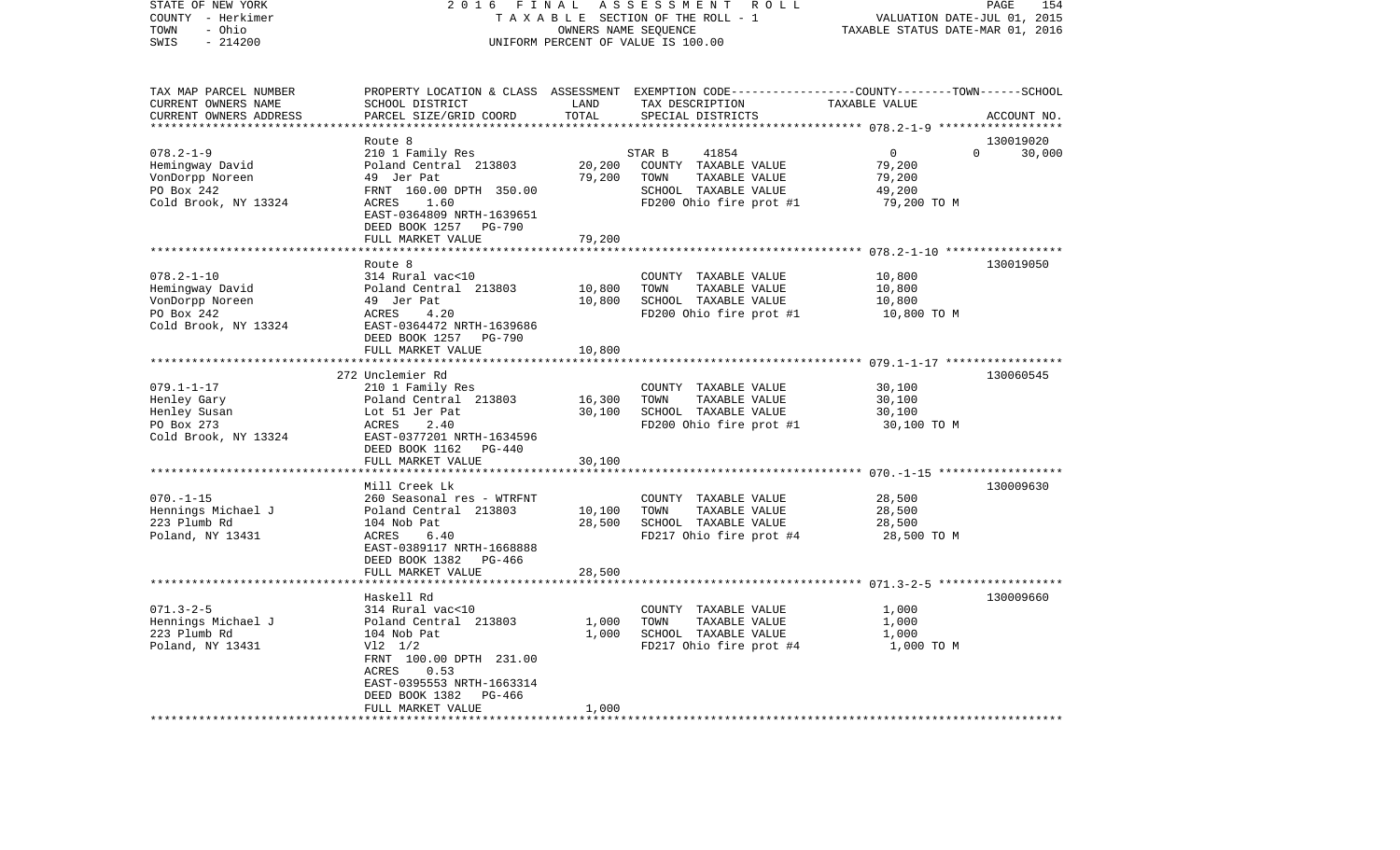| STATE OF NEW YORK<br>COUNTY - Herkimer<br>- Ohio<br>TOWN<br>$-214200$<br>SWIS              | FINAL<br>2016                                                                                                                                                                             | OWNERS NAME SEQUENCE            | ASSESSMENT<br>R O L L<br>TAXABLE SECTION OF THE ROLL - 1<br>UNIFORM PERCENT OF VALUE IS 100.00   | PAGE<br>VALUATION DATE-JUL 01, 2015<br>TAXABLE STATUS DATE-MAR 01, 2016                                           | 155         |
|--------------------------------------------------------------------------------------------|-------------------------------------------------------------------------------------------------------------------------------------------------------------------------------------------|---------------------------------|--------------------------------------------------------------------------------------------------|-------------------------------------------------------------------------------------------------------------------|-------------|
| TAX MAP PARCEL NUMBER<br>CURRENT OWNERS NAME<br>CURRENT OWNERS ADDRESS                     | SCHOOL DISTRICT<br>PARCEL SIZE/GRID COORD                                                                                                                                                 | LAND<br>TOTAL<br>************** | TAX DESCRIPTION<br>SPECIAL DISTRICTS                                                             | PROPERTY LOCATION & CLASS ASSESSMENT EXEMPTION CODE----------------COUNTY-------TOWN------SCHOOL<br>TAXABLE VALUE | ACCOUNT NO. |
| $078.4 - 1 - 20.1$<br>Henry Ronald B<br>1334 Main St<br>Schenectady, NY 12303              | Rt. 8<br>910 Priv forest<br>Poland Central 213803<br>FRNT 1555.00 DPTH<br>ACRES<br>49.00<br>EAST-0368151 NRTH-1630828<br>FULL MARKET VALUE                                                | 50,800<br>50,800<br>50,800      | COUNTY TAXABLE VALUE<br>TOWN<br>TAXABLE VALUE<br>SCHOOL TAXABLE VALUE                            | 50,800<br>50,800<br>50,800                                                                                        |             |
|                                                                                            |                                                                                                                                                                                           | ******                          |                                                                                                  | **************** 078.4-1-23 ******************                                                                    |             |
| $078.4 - 1 - 23$<br>Henry Ronald B<br>1334 Main St<br>Schenectady, NY 12303                | 2264 Route 8<br>260 Seasonal res<br>Poland Central 213803<br>20 Jer Pat<br>ACRES 10.00<br>EAST-0366571 NRTH-1629437<br>DEED BOOK 820<br><b>PG-327</b><br>FULL MARKET VALUE                | 15,800<br>87,000<br>87,000      | COUNTY TAXABLE VALUE<br>TOWN<br>TAXABLE VALUE<br>SCHOOL TAXABLE VALUE<br>FD200 Ohio fire prot #1 | 87,000<br>87,000<br>87,000<br>87,000 TO M                                                                         | 130033870   |
|                                                                                            |                                                                                                                                                                                           |                                 |                                                                                                  |                                                                                                                   |             |
| $079.1 - 1 - 19.1$<br>Herthum Charles<br>208 Comenale Crescent<br>New York Mills, NY 13417 | 288 Unclemier Rd<br>260 Seasonal res<br>Poland Central 213803<br>51<br>ACRES 71.80<br>EAST-0377887 NRTH-1633211<br>DEED BOOK 1158<br>PG-420<br>FULL MARKET VALUE                          | 46,800<br>51,800<br>51,800      | COUNTY TAXABLE VALUE<br>TOWN<br>TAXABLE VALUE<br>SCHOOL TAXABLE VALUE<br>FD200 Ohio fire prot #1 | 51,800<br>51,800<br>51,800<br>51,800 TO M                                                                         | 130041460   |
|                                                                                            |                                                                                                                                                                                           |                                 |                                                                                                  |                                                                                                                   |             |
| $070. - 1 - 57$<br>Hewitt David John<br>4539 Brooks Rd<br>Morrisville, NY 13408            | Route 8 Nobelboro<br>314 Rural vac<10<br>Poland Central 213803<br>Lot 68<br>FRNT 100.00 DPTH 200.00<br>ACRES<br>0.46                                                                      | 1,000<br>1,000                  | COUNTY TAXABLE VALUE<br>TOWN<br>TAXABLE VALUE<br>SCHOOL TAXABLE VALUE<br>FD200 Ohio fire prot #1 | 1,000<br>1,000<br>1,000<br>1,000 TO M                                                                             | 130075930   |
|                                                                                            | EAST-0393166 NRTH-1660474<br>DEED BOOK 736<br><b>PG-137</b><br>FULL MARKET VALUE                                                                                                          | 1,000                           |                                                                                                  | ************************ 070.-1-58 *******************                                                            |             |
| $070. -1 - 58$<br>Hewitt David John<br>4539 Brooks Rd<br>Morrisville, NY 13408             | Route 8<br>314 Rural vac<10<br>Poland Central 213803<br>Lot $68$<br>FRNT 100.00 DPTH 200.00<br>ACRES<br>0.46<br>EAST-0393097 NRTH-1660402<br>DEED BOOK 736<br>PG-137<br>FULL MARKET VALUE | 1,000<br>1,000<br>1,000         | COUNTY TAXABLE VALUE<br>TOWN<br>TAXABLE VALUE<br>SCHOOL TAXABLE VALUE<br>FD200 Ohio fire prot #1 | 1,000<br>1,000<br>1,000<br>1,000 TO M                                                                             | 130075960   |
|                                                                                            |                                                                                                                                                                                           |                                 |                                                                                                  |                                                                                                                   |             |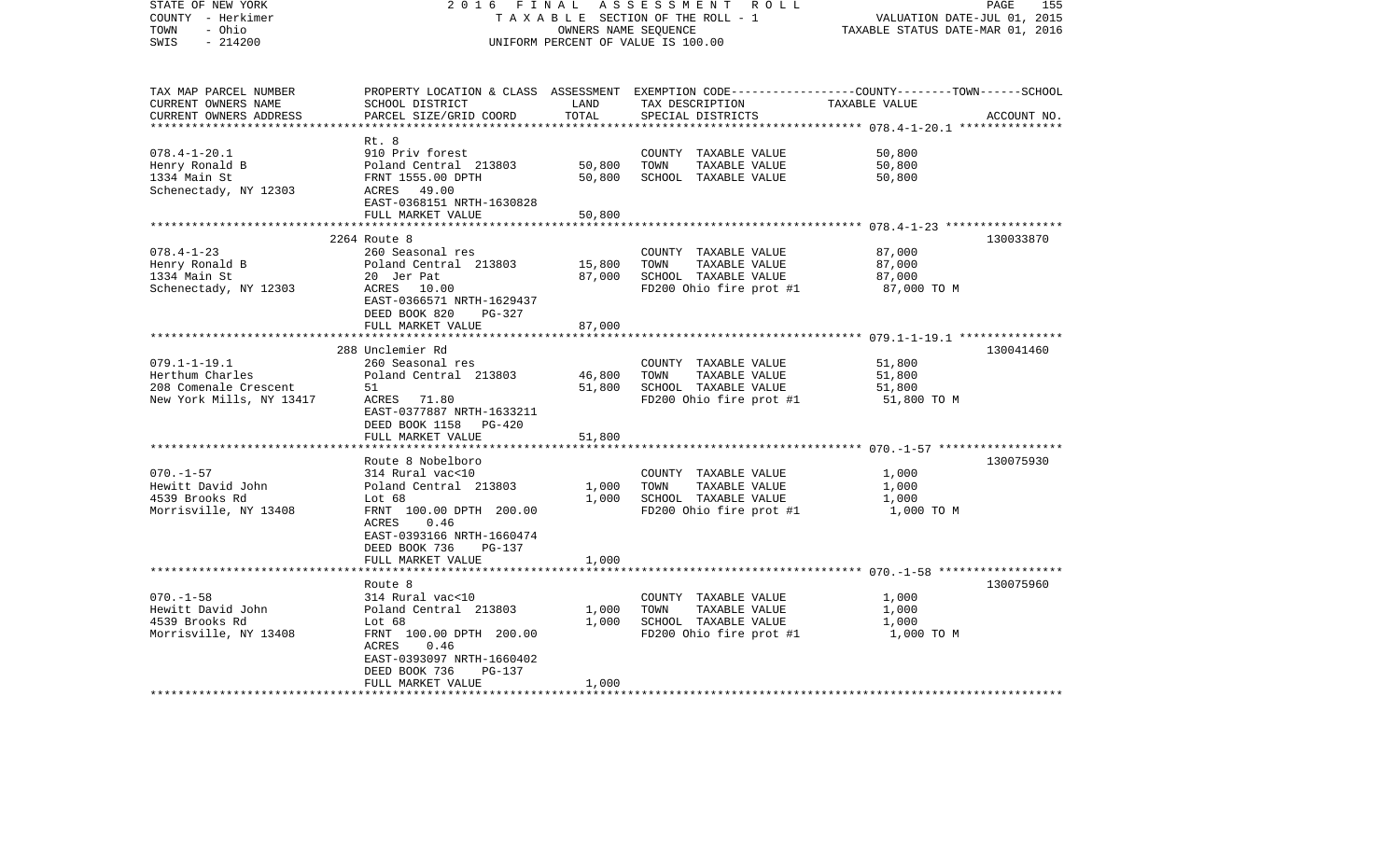| STATE OF NEW YORK<br>COUNTY - Herkimer<br>- Ohio<br>TOWN<br>$-214200$<br>SWIS                                   | 2016<br>FINAL<br>ASSESSMENT<br>R O L L<br>TAXABLE SECTION OF THE ROLL - 1<br>OWNERS NAME SEQUENCE<br>UNIFORM PERCENT OF VALUE IS 100.00                                                                       |                                |                                                                                                                                          | PAGE<br>156<br>VALUATION DATE-JUL 01, 2015<br>TAXABLE STATUS DATE-MAR 01, 2016 |                     |  |
|-----------------------------------------------------------------------------------------------------------------|---------------------------------------------------------------------------------------------------------------------------------------------------------------------------------------------------------------|--------------------------------|------------------------------------------------------------------------------------------------------------------------------------------|--------------------------------------------------------------------------------|---------------------|--|
| TAX MAP PARCEL NUMBER<br>CURRENT OWNERS NAME<br>CURRENT OWNERS ADDRESS                                          | SCHOOL DISTRICT<br>PARCEL SIZE/GRID COORD                                                                                                                                                                     | LAND<br>TOTAL<br>*********     | PROPERTY LOCATION & CLASS ASSESSMENT EXEMPTION CODE----------------COUNTY-------TOWN------SCHOOL<br>TAX DESCRIPTION<br>SPECIAL DISTRICTS | TAXABLE VALUE<br>********** 078.2-1-20 ******************                      | ACCOUNT NO.         |  |
| $078.2 - 1 - 20$<br>Hicks Stewart Sr<br>Lynch Winifred<br>2862 State Route 8<br>Cold Brook, NY 13324            | Route 8<br>210 1 Family Res<br>Poland Central 213803<br>49 Jer Pat<br>24x38 Double Wide<br>FRNT 135.00 DPTH 105.00<br>ACRES<br>1.80<br>EAST-0365463 NRTH-1640432<br>DEED BOOK 735<br><b>PG-318</b>            | 20,400<br>50,500               | STAR B<br>41854<br>COUNTY TAXABLE VALUE<br>TOWN<br>TAXABLE VALUE<br>SCHOOL TAXABLE VALUE<br>FD200 Ohio fire prot #1                      | $\mathbf 0$<br>$\Omega$<br>50,500<br>50,500<br>20,500<br>50,500 TO M           | 130016800<br>30,000 |  |
|                                                                                                                 | FULL MARKET VALUE                                                                                                                                                                                             | 50,500                         |                                                                                                                                          |                                                                                |                     |  |
| $074.1 - 1 - 6$<br>Hidden Valley Hunting Club<br>Attn: Leslie S Crossett<br>1642 Castle Rd<br>Newport, NY 13416 | *******************<br>Figert Rd<br>910 Priv forest<br>Poland Central 213803<br>Lot 79 Jer Pat<br>V1 2 93<br>ACRES 94.10<br>EAST-0374769 NRTH-1649973<br>DEED BOOK 924<br><b>PG-181</b>                       | **********<br>47,300<br>47,400 | COUNTY TAXABLE VALUE<br>TOWN<br>TAXABLE VALUE<br>SCHOOL TAXABLE VALUE<br>FD200 Ohio fire prot #1                                         | 47,400<br>47,400<br>47,400<br>47,400 TO M                                      | 130012450           |  |
|                                                                                                                 | FULL MARKET VALUE                                                                                                                                                                                             | 47,400                         |                                                                                                                                          |                                                                                |                     |  |
|                                                                                                                 |                                                                                                                                                                                                               |                                |                                                                                                                                          |                                                                                |                     |  |
| $078.1 - 2 - 9.7$<br>Hill Denise<br>53 Cardinal Rd<br>Hyde Park, NY 12538                                       | 282 Reese Rd<br>312 Vac w/imprv<br>Poland Central 213803<br>45 Jer Pat<br>ACRES 12.00<br>EAST-0360417 NRTH-1639160<br>DEED BOOK 1496<br><b>PG-220</b><br>FULL MARKET VALUE<br>******************************* | 16,300<br>18,300<br>18,300     | COUNTY TAXABLE VALUE<br>TOWN<br>TAXABLE VALUE<br>SCHOOL TAXABLE VALUE<br>FD200 Ohio fire prot #1                                         | 18,300<br>18,300<br>18,300<br>18,300 TO M                                      |                     |  |
|                                                                                                                 |                                                                                                                                                                                                               |                                |                                                                                                                                          |                                                                                |                     |  |
| $074.3 - 1 - 34.4$<br>Hill Spurgeon C<br>5730 Dresserville Rd<br>Muravin, NY 13118                              | 1551 Gray Wilmurt Rd<br>260 Seasonal res<br>Poland Central 213803<br>FRNT 350.00 DPTH<br>ACRES<br>5.00<br>EAST-0377756 NRTH-1641730                                                                           | 12,500<br>38,500               | COUNTY TAXABLE VALUE<br>TOWN<br>TAXABLE VALUE<br>SCHOOL TAXABLE VALUE                                                                    | 38,500<br>38,500<br>38,500                                                     |                     |  |
|                                                                                                                 | DEED BOOK 1089 PG-701                                                                                                                                                                                         |                                |                                                                                                                                          |                                                                                |                     |  |
|                                                                                                                 | FULL MARKET VALUE<br>***********************                                                                                                                                                                  | 38,500<br>*********            |                                                                                                                                          |                                                                                |                     |  |
| $058. - 2 - 8.1$<br>Hilts Bernard<br>Hilts Jacqueline<br>6936 Irish Rd<br>Marcy, NY 13403                       | North Lk<br>322 Rural vac>10<br>302601<br>Adirondack<br>1 Nob Pat<br>ACRES<br>17.70<br>EAST-0376953 NRTH-1713882<br>DEED BOOK 1429<br><b>PG-507</b><br>FULL MARKET VALUE                                      | 20,000<br>20,000<br>20,000     | COUNTY TAXABLE VALUE<br>TOWN<br>TAXABLE VALUE<br>SCHOOL TAXABLE VALUE<br>FD215 Ohio fire prot #3                                         | 20,000<br>20,000<br>20,000<br>20,000 TO M                                      | 130009750           |  |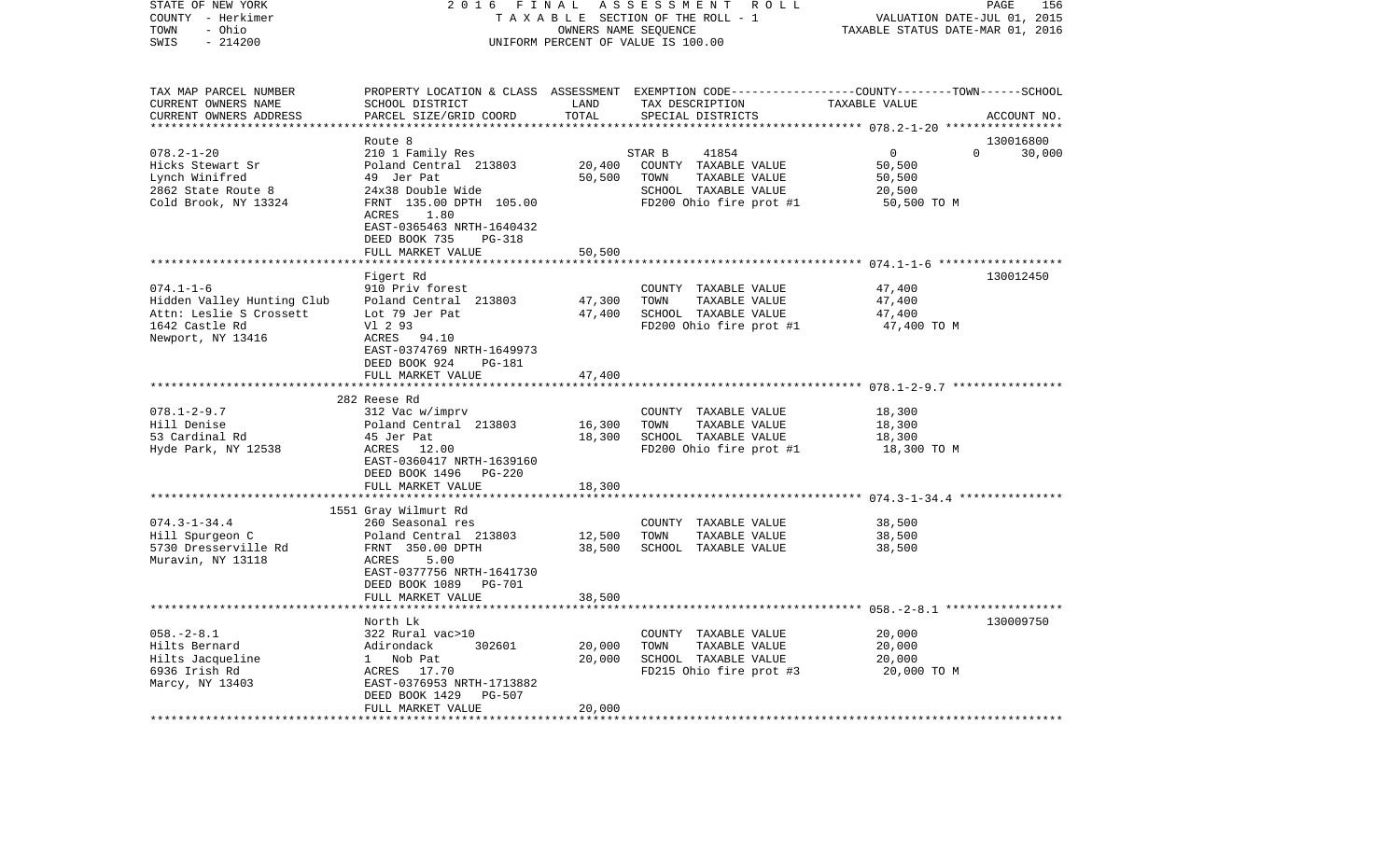| 2 0 1 6<br>FINAL<br>ASSESSMENT ROLL<br>TAXABLE SECTION OF THE ROLL - 1<br>OWNERS NAME SEQUENCE<br>UNIFORM PERCENT OF VALUE IS 100.00                                                                        |                                                                                                           |                                                                                                  | PAGE<br>157<br>VALUATION DATE-JUL 01, 2015<br>TAXABLE STATUS DATE-MAR 01, 2016 |                                                                                                                                                                                                         |
|-------------------------------------------------------------------------------------------------------------------------------------------------------------------------------------------------------------|-----------------------------------------------------------------------------------------------------------|--------------------------------------------------------------------------------------------------|--------------------------------------------------------------------------------|---------------------------------------------------------------------------------------------------------------------------------------------------------------------------------------------------------|
| SCHOOL DISTRICT<br>PARCEL SIZE/GRID COORD                                                                                                                                                                   | LAND<br>TOTAL                                                                                             | TAX DESCRIPTION<br>SPECIAL DISTRICTS                                                             | TAXABLE VALUE                                                                  | ACCOUNT NO.                                                                                                                                                                                             |
| North Lk<br>260 Seasonal res - WTRFNT<br>Adirondack<br>302601<br>1 Nob Pat<br>V1 3.77A<br>3.50<br>ACRES<br>EAST-0377216 NRTH-1713426<br>DEED BOOK 1429 PG-507                                               | 154,100<br>248,500                                                                                        | COUNTY TAXABLE VALUE<br>TAXABLE VALUE<br>TOWN<br>SCHOOL TAXABLE VALUE<br>FD215 Ohio fire prot #3 | 248,500<br>248,500<br>248,500<br>248,500 TO M                                  | 130009750                                                                                                                                                                                               |
|                                                                                                                                                                                                             |                                                                                                           |                                                                                                  |                                                                                |                                                                                                                                                                                                         |
| 277 Tea Cup St<br>910 Priv forest<br>Hilts Logging Excavating LLC<br>Poland Central 213803<br>10 Jer Pat<br>ACRES<br>56.30<br>EAST-0376023 NRTH-1617390                                                     | 39,700<br>39,700                                                                                          | COUNTY TAXABLE VALUE<br>TOWN<br>TAXABLE VALUE<br>SCHOOL TAXABLE VALUE<br>FD210 Ohio fire prot #2 | 39,700<br>39,700<br>39,700<br>39,700 TO M                                      | 130044190                                                                                                                                                                                               |
|                                                                                                                                                                                                             |                                                                                                           |                                                                                                  |                                                                                |                                                                                                                                                                                                         |
| Tea Cup St<br>322 Rural vac>10<br>Poland Central 213803<br>10 Jer Pat<br>ACRES 17.00<br>EAST-0377072 NRTH-1617243<br>DEED BOOK 1420 PG-676                                                                  | 19,800<br>19,800                                                                                          | COUNTY TAXABLE VALUE<br>TOWN<br>TAXABLE VALUE<br>SCHOOL TAXABLE VALUE<br>FD210 Ohio fire prot #2 | 19,800<br>19,800<br>19,800<br>19,800 TO M                                      | 130044192                                                                                                                                                                                               |
|                                                                                                                                                                                                             |                                                                                                           |                                                                                                  |                                                                                |                                                                                                                                                                                                         |
| Tea Cup St<br>314 Rural vac<10<br>Poland Central 213803<br>10 Jer Pat<br>ACRES<br>1.50<br>EAST-0377574 NRTH-1617275<br>DEED BOOK 1420<br>PG-676                                                             | 5,500<br>5,500                                                                                            | COUNTY TAXABLE VALUE<br>TOWN<br>TAXABLE VALUE<br>SCHOOL TAXABLE VALUE<br>FD210 Ohio fire prot #2 | 5,500<br>5,500<br>5,500<br>5,500 TO M                                          | 130030060                                                                                                                                                                                               |
| *******************                                                                                                                                                                                         |                                                                                                           |                                                                                                  |                                                                                |                                                                                                                                                                                                         |
| Snyder Rd<br>910 Priv forest<br>Poland Central 213803<br>Revocable Trust Of Hiromi Shin 12 Jer Pat<br>V12 165<br>ACRES 140.10<br>EAST-0359328 NRTH-1626776<br>DEED BOOK 1447<br>PG-138<br>FULL MARKET VALUE | 91,700<br>91,700<br>91,700                                                                                | COUNTY TAXABLE VALUE<br>TOWN<br>TAXABLE VALUE<br>SCHOOL TAXABLE VALUE<br>FD200 Ohio fire prot #1 | 91,700<br>91,700<br>91,700<br>91,700 TO M                                      | 130035340                                                                                                                                                                                               |
|                                                                                                                                                                                                             | FULL MARKET VALUE<br>DEED BOOK 1420 PG-676<br>FULL MARKET VALUE<br>FULL MARKET VALUE<br>FULL MARKET VALUE | 248,500<br>39,700<br>19,800<br>5,500                                                             |                                                                                | PROPERTY LOCATION & CLASS ASSESSMENT EXEMPTION CODE----------------COUNTY-------TOWN------SCHOOL<br>·******************* 085.1-1-8.2 ****************<br>**************** 078.3-2-11 ****************** |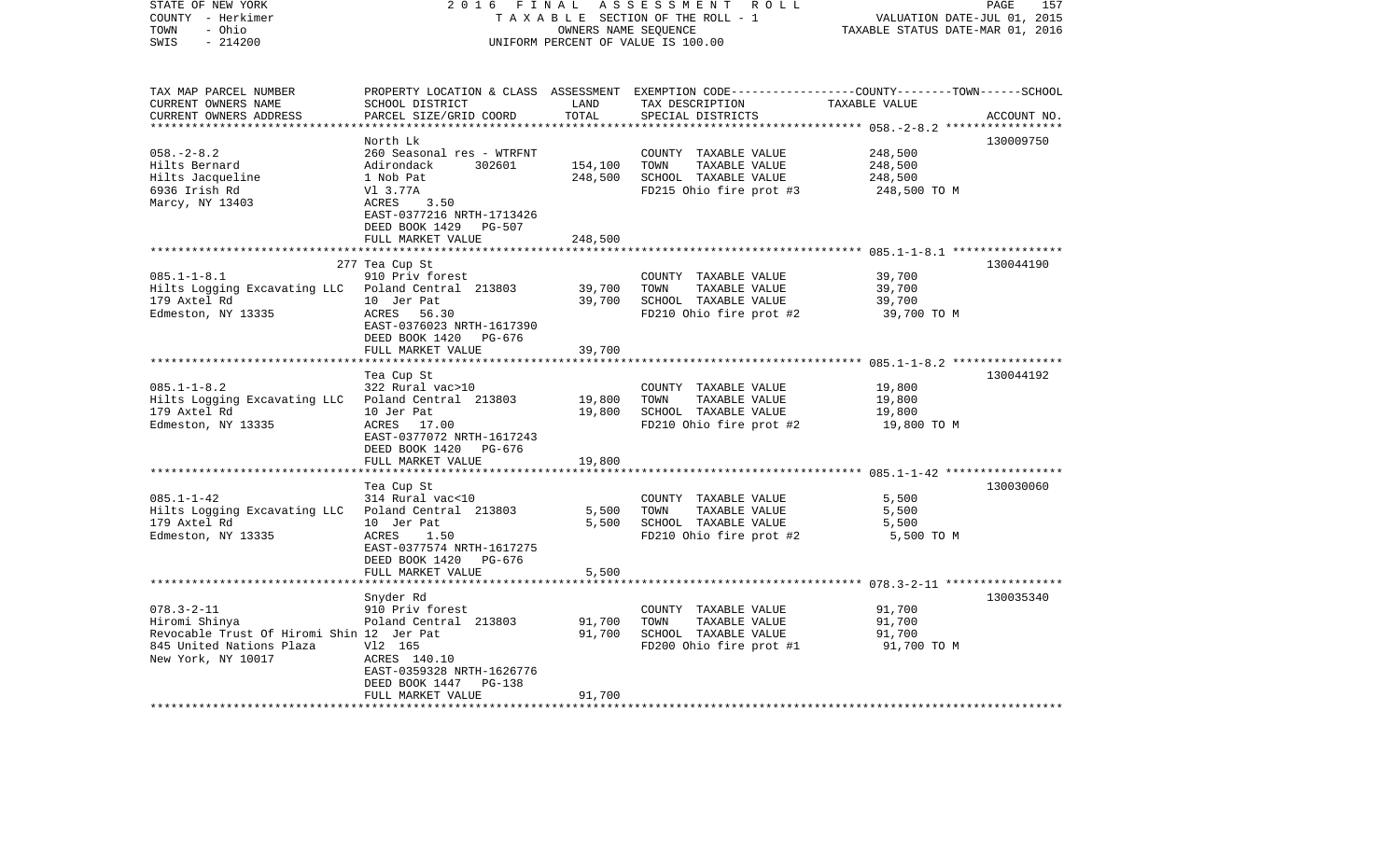| STATE OF NEW YORK<br>COUNTY - Herkimer<br>TOWN<br>- Ohio<br>$-214200$<br>SWIS                                                                    |                                                                                                                                                                                                                                                                               | OWNERS NAME SEQUENCE              | 2016 FINAL ASSESSMENT ROLL<br>TAXABLE SECTION OF THE ROLL - 1<br>UNIFORM PERCENT OF VALUE IS 100.00                                               | PAGE<br>VALUATION DATE-JUL 01, 2015<br>TAXABLE STATUS DATE-MAR 01, 2016                                          | 158         |
|--------------------------------------------------------------------------------------------------------------------------------------------------|-------------------------------------------------------------------------------------------------------------------------------------------------------------------------------------------------------------------------------------------------------------------------------|-----------------------------------|---------------------------------------------------------------------------------------------------------------------------------------------------|------------------------------------------------------------------------------------------------------------------|-------------|
| TAX MAP PARCEL NUMBER<br>CURRENT OWNERS NAME<br>CURRENT OWNERS ADDRESS                                                                           | SCHOOL DISTRICT<br>PARCEL SIZE/GRID COORD                                                                                                                                                                                                                                     | LAND<br>TOTAL                     | TAX DESCRIPTION<br>SPECIAL DISTRICTS                                                                                                              | PROPERTY LOCATION & CLASS ASSESSMENT EXEMPTION CODE---------------COUNTY-------TOWN------SCHOOL<br>TAXABLE VALUE | ACCOUNT NO. |
| $085.2 - 2 - 32$<br>Hitchcock Peter<br>Hitchcock Theresa<br>2066 County Road 16<br>Plymouth, NY 13832                                            | 406 Billy Hamblin Rd<br>270 Mfg housing<br>Poland Central 213803<br>40 Jer Pat<br>Tr1 5/8<br>FRNT 125.00 DPTH 200.00<br>ACRES<br>0.57<br>EAST-0390248 NRTH-1624981<br>DEED BOOK 891<br>$PG-368$<br>FULL MARKET VALUE                                                          | 5,300<br>6,300<br>6,300           | COUNTY TAXABLE VALUE<br>TOWN<br>TAXABLE VALUE<br>SCHOOL TAXABLE VALUE<br>FD217 Ohio fire prot #4                                                  | 6,300<br>6,300<br>6,300<br>6,300 то м                                                                            | 130042960   |
|                                                                                                                                                  |                                                                                                                                                                                                                                                                               | * * * * * * * * *                 |                                                                                                                                                   | ************************** 085.2-2-31 *****************                                                          |             |
| $085.2 - 2 - 31$<br>Hitchcock Peter D<br>Hitchcock Theresa M<br>2066 County Road 16<br>Plymouth, NY 13832<br>$078.2 - 1 - 56.5$<br>Hoehl Maureen | Billy Hamlin Rd<br>314 Rural vac<10<br>Poland Central 213803<br>40 Jer Pat<br>$V1$ 2 5/8<br>FRNT 125.00 DPTH 200.00<br>ACRES<br>0.57<br>EAST-0390130 NRTH-1625009<br>DEED BOOK 891<br>PG-368<br>FULL MARKET VALUE<br>448 Smith Rd<br>910 Priv forest<br>Poland Central 213803 | 3,500<br>3,500<br>3,500<br>21,644 | COUNTY TAXABLE VALUE<br>TOWN<br>TAXABLE VALUE<br>SCHOOL TAXABLE VALUE<br>FD217 Ohio fire prot #4<br>COUNTY TAXABLE VALUE<br>TOWN<br>TAXABLE VALUE | 3,500<br>3,500<br>3,500<br>3,500 TO M<br>21,644<br>21,644                                                        | 130042990   |
| 1910 Margerum Ave<br>Lake Como, NJ 07719                                                                                                         | 43 Jer Pat<br>78.2-1-56 DELETED USING S<br>#4<br>FRNT 1172.00 DPTH<br>ACRES 35.00<br>EAST-0372007 NRTH-1635596<br>DEED BOOK 1506 PG-573<br>FULL MARKET VALUE                                                                                                                  | 21,644<br>21,644                  | SCHOOL TAXABLE VALUE<br>FD200 Ohio fire prot #1                                                                                                   | 21,644<br>21,644 TO M                                                                                            |             |
|                                                                                                                                                  | Smith Rd                                                                                                                                                                                                                                                                      |                                   |                                                                                                                                                   |                                                                                                                  | 130011940   |
| $078.2 - 2 - 53.2$<br>Hoehl Maureen<br>1910 Margerum Ave<br>Lake Como, NJ 07719                                                                  | 910 Priv forest<br>Poland Central 213803<br>43 Jer Pat<br>V12 50<br>ACRES<br>20.00<br>EAST-0371065 NRTH-1635049<br>DEED BOOK 1506<br>PG-573<br>FULL MARKET VALUE                                                                                                              | 15,240<br>15,240<br>15,240        | COUNTY TAXABLE VALUE<br>TOWN<br>TAXABLE VALUE<br>SCHOOL TAXABLE VALUE<br>FD200 Ohio fire prot #1                                                  | 15,240<br>15,240<br>15,240<br>15,240 TO M                                                                        |             |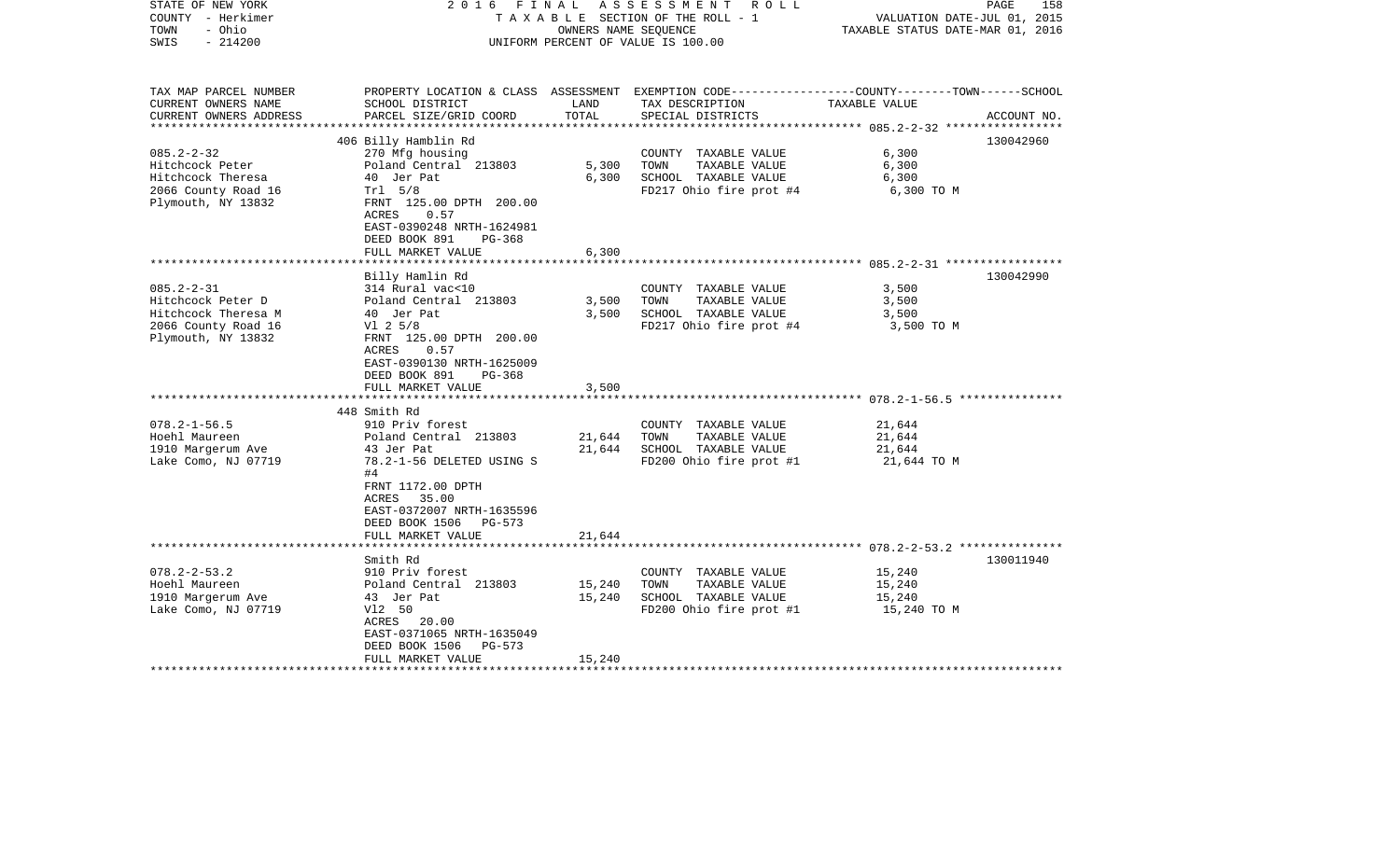| STATE OF NEW YORK<br>COUNTY - Herkimer<br>- Ohio<br>TOWN<br>SWIS<br>$-214200$ | 2016<br>FINAL<br>TAXABLE SECTION OF THE ROLL - 1<br>UNIFORM PERCENT OF VALUE IS 100.00 | PAGE<br>159<br>VALUATION DATE-JUL 01, 2015<br>TAXABLE STATUS DATE-MAR 01, 2016 |                                                                                            |                       |                      |
|-------------------------------------------------------------------------------|----------------------------------------------------------------------------------------|--------------------------------------------------------------------------------|--------------------------------------------------------------------------------------------|-----------------------|----------------------|
| TAX MAP PARCEL NUMBER<br>CURRENT OWNERS NAME                                  | PROPERTY LOCATION & CLASS<br>SCHOOL DISTRICT                                           | LAND                                                                           | ASSESSMENT EXEMPTION CODE-----------------COUNTY-------TOWN------SCHOOL<br>TAX DESCRIPTION | TAXABLE VALUE         |                      |
| CURRENT OWNERS ADDRESS                                                        | PARCEL SIZE/GRID COORD                                                                 | TOTAL                                                                          | SPECIAL DISTRICTS                                                                          |                       | ACCOUNT NO.          |
| ***********************                                                       |                                                                                        |                                                                                |                                                                                            |                       |                      |
| $059. -1 -15$                                                                 | Honnedaga Lk<br>260 Seasonal res - WTRFNT                                              |                                                                                | COUNTY TAXABLE VALUE                                                                       | 325,000               | 130006150            |
| Hoen Thomas Deford                                                            | Poland Central 213803                                                                  | 120,200                                                                        | TOWN<br>TAXABLE VALUE                                                                      | 325,000               |                      |
| Adirondack League Club                                                        | P17 Moose River                                                                        | 325,000                                                                        | SCHOOL TAXABLE VALUE                                                                       | 325,000               |                      |
| 5307 Fall Road Ter                                                            | 3 Camps-1 Kitchen-Boathou                                                              |                                                                                | FD215 Ohio fire prot #3                                                                    | 325,000 TO M          |                      |
| Baltimore, MD 21210                                                           | ACRES 14.80                                                                            |                                                                                |                                                                                            |                       |                      |
|                                                                               | EAST-0403127 NRTH-1711576<br>DEED BOOK 859<br><b>PG-105</b>                            |                                                                                |                                                                                            |                       |                      |
|                                                                               | FULL MARKET VALUE                                                                      | 325,000                                                                        |                                                                                            |                       |                      |
|                                                                               | *******************                                                                    |                                                                                |                                                                                            |                       |                      |
|                                                                               | Honnedaga Lk                                                                           |                                                                                |                                                                                            |                       | 130007890            |
| $059. - 1 - 16$                                                               | 322 Rural vac>10                                                                       |                                                                                | COUNTY TAXABLE VALUE                                                                       | 14,000                |                      |
| Hoen Thomas Deford                                                            | Poland Central 213803                                                                  | 14,000                                                                         | TOWN<br>TAXABLE VALUE                                                                      | 14,000                |                      |
| Adirondack League Club<br>5307 Fall Road Ter                                  | R17 Moose River<br>ACRES 14.00                                                         | 14,000                                                                         | SCHOOL TAXABLE VALUE<br>FD215 Ohio fire prot #3                                            | 14,000<br>14,000 TO M |                      |
| Baltimore, MD 21210                                                           | EAST-0403147 NRTH-1712162                                                              |                                                                                |                                                                                            |                       |                      |
|                                                                               | DEED BOOK 859<br>$PG-105$                                                              |                                                                                |                                                                                            |                       |                      |
|                                                                               | FULL MARKET VALUE                                                                      | 14,000                                                                         |                                                                                            |                       |                      |
|                                                                               |                                                                                        |                                                                                |                                                                                            |                       |                      |
|                                                                               | Thorpe Vly                                                                             |                                                                                |                                                                                            |                       | 130011640            |
| $079.2 - 1 - 5$<br>Hoffman Stephen                                            | 910 Priv forest<br>Poland Central 213803                                               | 161,700                                                                        | COUNTY TAXABLE VALUE<br>TOWN<br>TAXABLE VALUE                                              | 161,700<br>161,700    |                      |
| PO Box 156                                                                    | Lot 74 T 52 I P                                                                        | 161,700                                                                        | SCHOOL TAXABLE VALUE                                                                       | 161,700               |                      |
| Selingrove, PA 17870                                                          | Thorpe Fly L 92                                                                        |                                                                                | FD217 Ohio fire prot #4                                                                    | 161,700 TO M          |                      |
|                                                                               | ACRES 574.20                                                                           |                                                                                |                                                                                            |                       |                      |
|                                                                               | EAST-0392946 NRTH-1635245                                                              |                                                                                |                                                                                            |                       |                      |
|                                                                               | DEED BOOK 1360<br>$PG-673$                                                             |                                                                                |                                                                                            |                       |                      |
|                                                                               | FULL MARKET VALUE                                                                      | 161,700                                                                        |                                                                                            |                       |                      |
|                                                                               | 168 Amberg Rd                                                                          |                                                                                |                                                                                            |                       | 130041190            |
| $085.2 - 2 - 6$                                                               | 210 1 Family Res                                                                       |                                                                                | COUNTY TAXABLE VALUE                                                                       | 110,000               |                      |
| Hoffmann Henry Jr                                                             | Poland Central 213803                                                                  | 18,500                                                                         | TAXABLE VALUE<br>TOWN                                                                      | 110,000               |                      |
| Hoffmann Susan                                                                | 22<br>Jer Pat                                                                          | 110,000                                                                        | SCHOOL TAXABLE VALUE                                                                       | 110,000               |                      |
| 168 Amberg Rd                                                                 | ACRES<br>4.00                                                                          |                                                                                | FD210 Ohio fire prot #2                                                                    | 110,000 TO M          |                      |
| Cold Brook, NY 13324                                                          | EAST-0385910 NRTH-1621774                                                              |                                                                                |                                                                                            |                       |                      |
|                                                                               | DEED BOOK 752<br>$PG-270$<br>FULL MARKET VALUE                                         | 110,000                                                                        |                                                                                            |                       |                      |
|                                                                               | ***********************                                                                |                                                                                |                                                                                            |                       |                      |
|                                                                               | 687 Figert Rd                                                                          |                                                                                |                                                                                            |                       | 130033030            |
| $073.4 - 2 - 8$                                                               | 240 Rural res                                                                          |                                                                                | STAR B<br>41854                                                                            | $\mathbf{0}$          | 30,000<br>$\Omega$   |
| Holland Russell N                                                             | Poland Central 213803                                                                  | 37,500                                                                         | COUNTY TAXABLE VALUE                                                                       | 187,600               |                      |
| Brown Susan E                                                                 | 77 Jer Pat                                                                             | 187,600                                                                        | TOWN<br>TAXABLE VALUE                                                                      | 187,600               |                      |
| 687 Figert Rd                                                                 | ACRES<br>24.80                                                                         |                                                                                | SCHOOL TAXABLE VALUE                                                                       | 157,600               |                      |
| Cold Brook, NY 13324                                                          | EAST-0370594 NRTH-1646184<br>DEED BOOK 907<br>PG-266                                   |                                                                                | FD200 Ohio fire prot #1                                                                    | 187,600 TO M          |                      |
|                                                                               | FULL MARKET VALUE                                                                      | 187,600                                                                        |                                                                                            |                       |                      |
|                                                                               |                                                                                        |                                                                                |                                                                                            |                       | ******************** |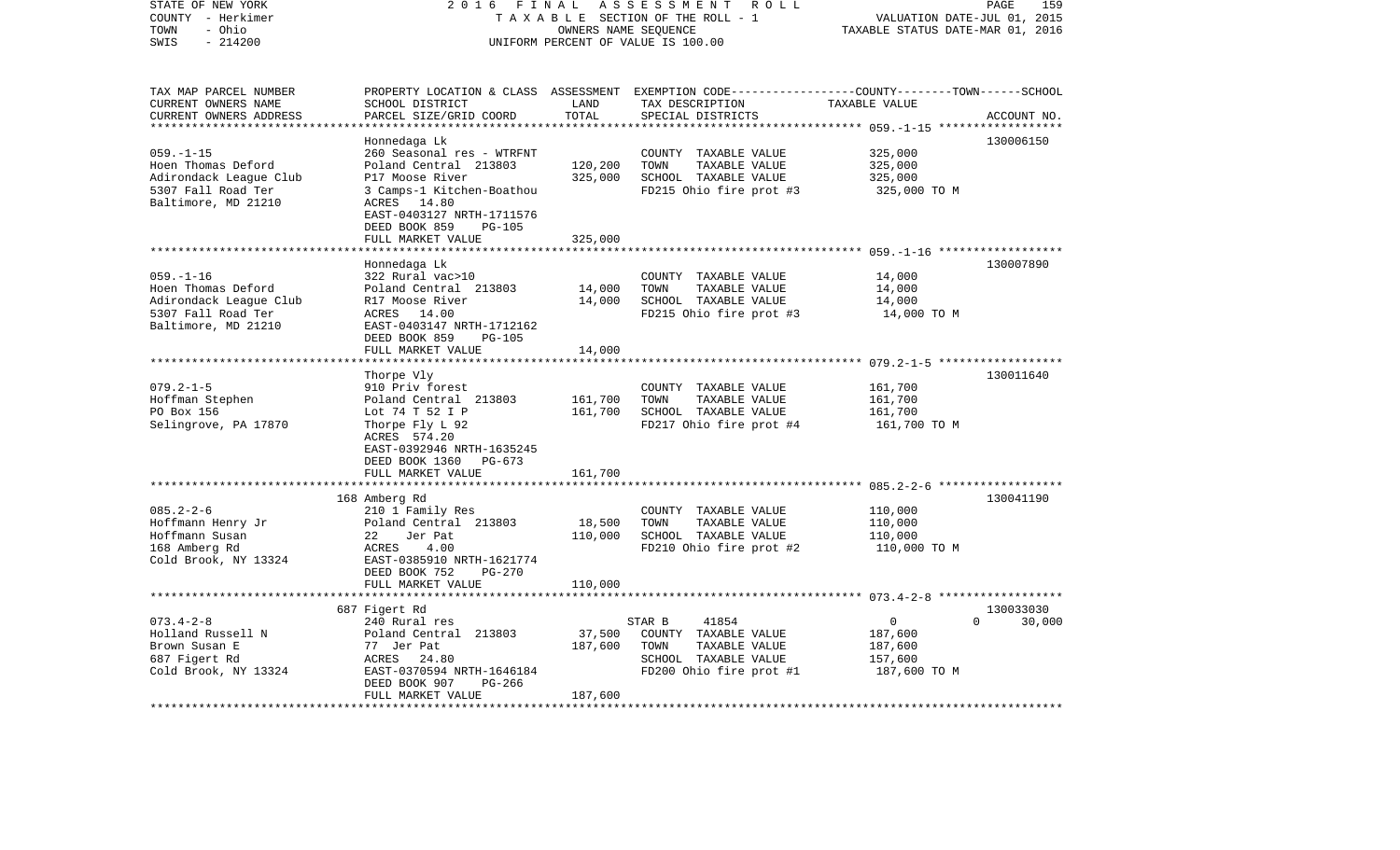| – Herkimer<br>COUNTY<br>TOWN<br>- Ohio<br>SWIS<br>$-214200$                                                                        | T A X A B L E SECTION OF THE ROLL - 1<br>UNIFORM PERCENT OF VALUE IS 100.00                                                                                                                       | VALUATION DATE-JUL 01, 2015<br>TAXABLE STATUS DATE-MAR 01, 2016 |                                                                                                                                         |                                               |             |
|------------------------------------------------------------------------------------------------------------------------------------|---------------------------------------------------------------------------------------------------------------------------------------------------------------------------------------------------|-----------------------------------------------------------------|-----------------------------------------------------------------------------------------------------------------------------------------|-----------------------------------------------|-------------|
| TAX MAP PARCEL NUMBER<br>CURRENT OWNERS NAME<br>CURRENT OWNERS ADDRESS<br>*************************                                | SCHOOL DISTRICT<br>PARCEL SIZE/GRID COORD                                                                                                                                                         | LAND<br>TOTAL                                                   | PROPERTY LOCATION & CLASS ASSESSMENT EXEMPTION CODE---------------COUNTY-------TOWN------SCHOOL<br>TAX DESCRIPTION<br>SPECIAL DISTRICTS | TAXABLE VALUE                                 | ACCOUNT NO. |
| $078.1 - 2 - 16$<br>Holley Richard Dunn John J 1V Poland Central 213803<br>Eldridge Donald W<br>PO Box 6265<br>Watertown, NY 13601 | Conway Rd<br>314 Rural vac<10<br>45 Jer Pat<br>V1 2 6A<br>ACRES<br>12.50<br>EAST-0358532 NRTH-1635817<br>DEED BOOK 796<br>PG-625                                                                  | 18,750<br>18,750                                                | COUNTY TAXABLE VALUE<br>TOWN<br>TAXABLE VALUE<br>SCHOOL TAXABLE VALUE<br>FD200 Ohio fire prot #1                                        | 18,750<br>18,750<br>18,750<br>18,750 TO M     | 130023760   |
|                                                                                                                                    | FULL MARKET VALUE                                                                                                                                                                                 | 18,750                                                          |                                                                                                                                         |                                               |             |
| $078.2 - 2 - 15$<br>Holman Jennifer L<br>Holman Christian J<br>5 Diamond Ave<br>Barnesville, PA 18214                              | Ohio City Rd<br>322 Rural vac>10<br>Poland Central 213803<br>44 Jer Pat<br>$2 \frac{1}{4}$<br>R1 I<br>FRNT 240.50 DPTH<br>ACRES<br>10.80<br>EAST-0364561 NRTH-1634878<br>DEED BOOK 1548<br>PG-290 | 15,500<br>15,500                                                | COUNTY TAXABLE VALUE<br>TOWN<br>TAXABLE VALUE<br>SCHOOL TAXABLE VALUE<br>FD200 Ohio fire prot #1                                        | 15,500<br>15,500<br>15,500<br>15,500 TO M     | 130021510   |
|                                                                                                                                    | FULL MARKET VALUE                                                                                                                                                                                 | 15,500                                                          |                                                                                                                                         |                                               |             |
| $078.2 - 2 - 35$<br>Holman Jennifer L<br>Holman Christian J<br>5 Diamond Ave<br>Barnesville, PA 18214                              | 171 Ash Creek Rd<br>210 1 Family Res<br>Poland Central 213803<br>44 Jer Pat<br>Barn 29<br>ACRES 19.00<br>EAST-0364980 NRTH-1634840<br>DEED BOOK 1548<br>PG-290                                    | 33,400<br>164,500                                               | COUNTY TAXABLE VALUE<br>TOWN<br>TAXABLE VALUE<br>SCHOOL TAXABLE VALUE<br>FD200 Ohio fire prot #1                                        | 164,500<br>164,500<br>164,500<br>164,500 TO M | 130021570   |
|                                                                                                                                    | FULL MARKET VALUE                                                                                                                                                                                 | 164,500                                                         |                                                                                                                                         |                                               |             |
| $073.2 - 1 - 73.1$<br>Holmes Richard F<br>Evans Donald T<br>7665 Humphrey Rd<br>Oriskany, NY 13424                                 | Hooper Dooper Rd<br>270 Mfg housing<br>Poland Central 213803<br>63 Rem Pat<br>ACRES<br>5.50<br>EAST-0371362 NRTH-1655200<br>DEED BOOK 1587<br>PG-395<br>FULL MARKET VALUE                         | 20,500<br>27,500<br>27,500                                      | COUNTY TAXABLE VALUE<br>TOWN<br>TAXABLE VALUE<br>SCHOOL TAXABLE VALUE<br>FD200 Ohio fire prot #1                                        | 27,500<br>27,500<br>27,500<br>27,500 TO M     | 130039990   |
|                                                                                                                                    |                                                                                                                                                                                                   |                                                                 |                                                                                                                                         |                                               |             |
| $079.4 - 2 - 12$<br>Homer Jacqueline<br>3 Walnut<br>PO Box 1297<br>Richfield Springs, NY 13439                                     | Bull Hill Rd<br>312 Vac w/imprv<br>Poland Central 213803<br>41 Jer Pat<br>FRNT 340.00 DPTH 100.00<br>0.78<br>ACRES<br>EAST-0388756 NRTH-1624241<br>DEED BOOK 916<br>$PG-247$<br>FULL MARKET VALUE | 2,900<br>3,500<br>3,500                                         | COUNTY TAXABLE VALUE<br>TOWN<br>TAXABLE VALUE<br>SCHOOL TAXABLE VALUE<br>FD210 Ohio fire prot #2                                        | 3,500<br>3,500<br>3,500<br>3,500 TO M         | 130018840   |
|                                                                                                                                    |                                                                                                                                                                                                   |                                                                 |                                                                                                                                         |                                               |             |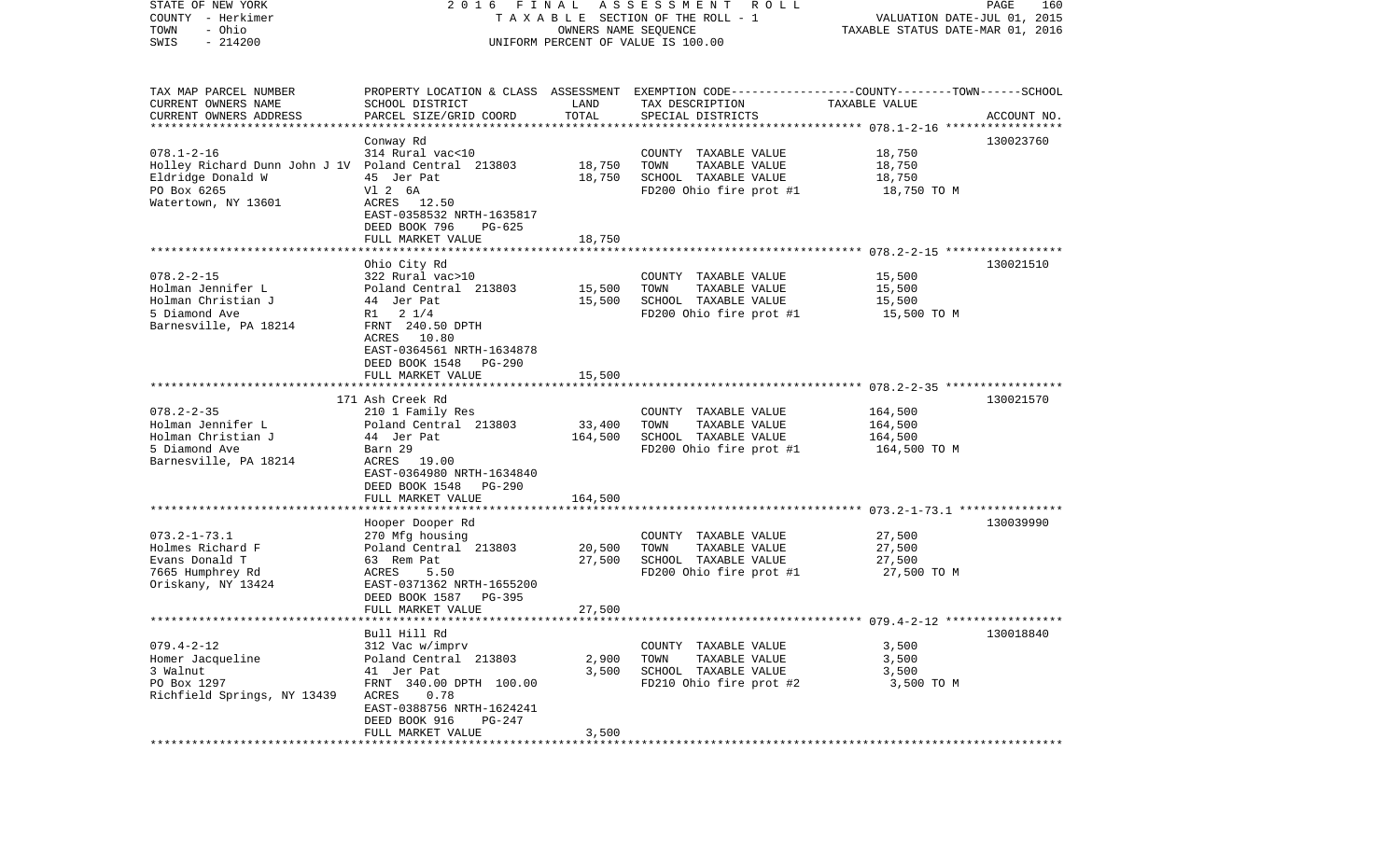| STATE OF NEW YORK<br>COUNTY - Herkimer | 2 0 1 6<br>FINAL                |                      | ASSESSMENT ROLL<br>TAXABLE SECTION OF THE ROLL - 1                                              | VALUATION DATE-JUL 01, 2015      | PAGE<br>161        |
|----------------------------------------|---------------------------------|----------------------|-------------------------------------------------------------------------------------------------|----------------------------------|--------------------|
| - Ohio<br>TOWN                         |                                 | OWNERS NAME SEQUENCE |                                                                                                 | TAXABLE STATUS DATE-MAR 01, 2016 |                    |
| SWIS<br>$-214200$                      |                                 |                      | UNIFORM PERCENT OF VALUE IS 100.00                                                              |                                  |                    |
|                                        |                                 |                      |                                                                                                 |                                  |                    |
| TAX MAP PARCEL NUMBER                  |                                 |                      | PROPERTY LOCATION & CLASS ASSESSMENT EXEMPTION CODE---------------COUNTY-------TOWN------SCHOOL |                                  |                    |
| CURRENT OWNERS NAME                    | SCHOOL DISTRICT                 | LAND                 | TAX DESCRIPTION                                                                                 | TAXABLE VALUE                    |                    |
| CURRENT OWNERS ADDRESS                 | PARCEL SIZE/GRID COORD          | TOTAL                | SPECIAL DISTRICTS                                                                               |                                  | ACCOUNT NO.        |
|                                        |                                 | * * * * * * * * * *  |                                                                                                 | *********** 073.-2-10 ******     |                    |
|                                        | 436 Hooper Dooper Rd            |                      |                                                                                                 |                                  | 130023490          |
| $073. - 2 - 10$                        | 260 Seasonal res                |                      | COUNTY TAXABLE VALUE                                                                            | 55,000                           |                    |
| Hooper Dooper Lodge Inc.               | Poland Central 213803           | 24,700               | TOWN<br>TAXABLE VALUE                                                                           | 55,000                           |                    |
| 436 Hooper Dooper Rd                   | 63 Rem Pat                      | 55,000               | SCHOOL TAXABLE VALUE                                                                            | 55,000                           |                    |
| Cold Brook, NY 13324                   | ACRES<br>15.80                  |                      | FD217 Ohio fire prot #4                                                                         | 55,000 TO M                      |                    |
|                                        | EAST-0371345 NRTH-1658353       |                      |                                                                                                 |                                  |                    |
|                                        | DEED BOOK 1133 PG-351           |                      |                                                                                                 |                                  |                    |
|                                        | FULL MARKET VALUE               | 55,000               |                                                                                                 |                                  |                    |
|                                        | Bull Hill Rd                    |                      |                                                                                                 |                                  | 130060270          |
| $085.3 - 2 - 25$                       | 314 Rural vac<10                |                      | COUNTY TAXABLE VALUE                                                                            | 3,800                            |                    |
| Hopfmann Alwin E                       | Poland Central 213803           | 3,800                | TAXABLE VALUE<br>TOWN                                                                           | 3,800                            |                    |
| Hopfmann Mary Beth                     | Lot 9-10 Jer P.                 | 3,800                | SCHOOL TAXABLE VALUE                                                                            | 3,800                            |                    |
| 17 Wheeler Rd                          | FRNT 200.00 DPTH 175.00         |                      | FD210 Ohio fire prot #2                                                                         | 3,800 TO M                       |                    |
| Rutland, MA 01543                      | 0.80<br>ACRES                   |                      |                                                                                                 |                                  |                    |
|                                        | EAST-0377252 NRTH-1613931       |                      |                                                                                                 |                                  |                    |
|                                        | DEED BOOK 919<br>$PG-653$       |                      |                                                                                                 |                                  |                    |
|                                        | FULL MARKET VALUE               | 3,800                |                                                                                                 |                                  |                    |
|                                        |                                 |                      |                                                                                                 |                                  |                    |
|                                        | 223 Bull Hill Rd                |                      |                                                                                                 |                                  | 130034890          |
| $085.3 - 2 - 7.1$                      | 240 Rural res                   |                      | COUNTY TAXABLE VALUE                                                                            | 65,000                           |                    |
| Hopple Robert H 111                    | Poland Central 213803           | 37,600               | TAXABLE VALUE<br>TOWN                                                                           | 65,000                           |                    |
| Hopple Kimberly K                      | 10 Jer Pat                      | 65,000               | SCHOOL TAXABLE VALUE                                                                            | 65,000                           |                    |
| 6230 Cider Press Rd                    | FRNT 436.30 DPTH                |                      | FD200 Ohio fire prot #1                                                                         | 65,000 TO M                      |                    |
| Harrisburg, PA 17111                   | ACRES 25.00                     |                      |                                                                                                 |                                  |                    |
|                                        | EAST-0375692 NRTH-1614977       |                      |                                                                                                 |                                  |                    |
|                                        | DEED BOOK 1362<br>PG-261        |                      |                                                                                                 |                                  |                    |
|                                        | FULL MARKET VALUE               | 65,000               |                                                                                                 |                                  |                    |
|                                        | ********************            |                      |                                                                                                 |                                  |                    |
|                                        | Ohio Pardeeville Rd             |                      |                                                                                                 |                                  | 130037334          |
| $078.1 - 2 - 11.3$                     | 314 Rural vac<10                |                      | COUNTY TAXABLE VALUE                                                                            | 14,100                           |                    |
| Horn Frank J                           | Poland Central 213803           | 14,100               | TOWN<br>TAXABLE VALUE                                                                           | 14,100                           |                    |
| 119 Zeller Rd                          | 45 Jer Pat                      | 14,100               | SCHOOL TAXABLE VALUE                                                                            | 14,100                           |                    |
| Sharon Springs, NY 13459               | ACRES<br>8.90                   |                      | FD200 Ohio fire prot #1                                                                         | 14,100 TO M                      |                    |
|                                        | EAST-0357058 NRTH-1636730       |                      |                                                                                                 |                                  |                    |
|                                        | DEED BOOK 716<br><b>PG-107</b>  |                      |                                                                                                 |                                  |                    |
|                                        | FULL MARKET VALUE               | 14,100               |                                                                                                 |                                  |                    |
|                                        | *******************             |                      |                                                                                                 |                                  |                    |
|                                        | Route 8 & Remonda Rd            |                      |                                                                                                 |                                  | 130026400          |
| $074.1 - 2 - 92$                       | 210 1 Family Res                |                      | 41854<br>STAR B                                                                                 | $\overline{0}$                   | $\Omega$<br>30,000 |
| Horne Leann                            | Poland Central 213803           | 13,800               | COUNTY TAXABLE VALUE                                                                            | 87,700                           |                    |
| 3901 State Rt 8                        | 64 Rem Pat                      | 87,700               | TOWN<br>TAXABLE VALUE                                                                           | 87,700                           |                    |
| Cold Brook, NY 13324                   | FRNT 150.00 DPTH 115.00         |                      | SCHOOL TAXABLE VALUE                                                                            | 57,700                           |                    |
|                                        | ACRES<br>0.40                   |                      | FD200 Ohio fire prot #1                                                                         | 87,700 TO M                      |                    |
|                                        | EAST-0375472 NRTH-1655318       |                      |                                                                                                 |                                  |                    |
|                                        | DEED BOOK 1230<br><b>PG-900</b> | 87,700               |                                                                                                 |                                  |                    |
| ************************               | FULL MARKET VALUE               |                      |                                                                                                 |                                  |                    |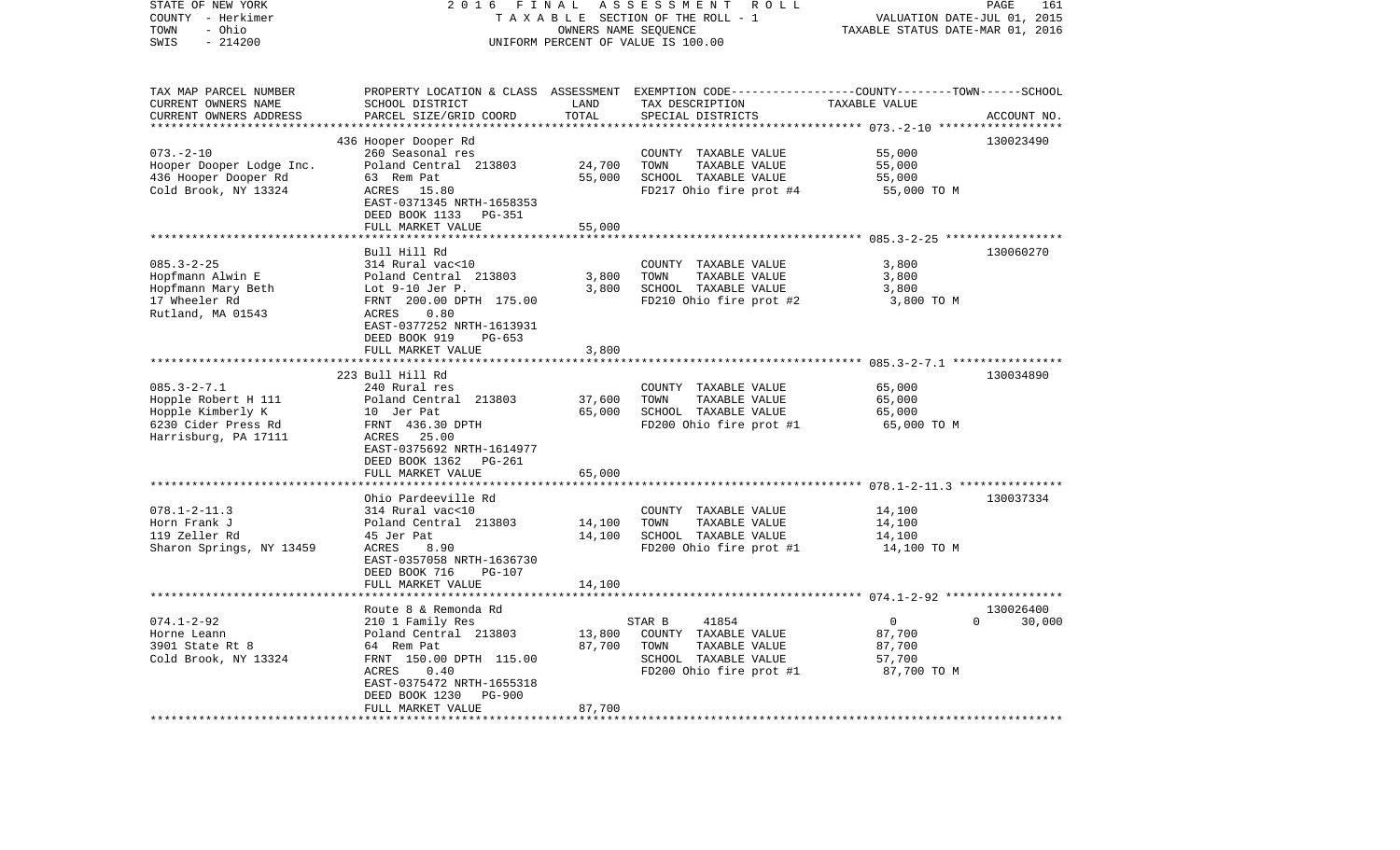| STATE OF NEW YORK<br>COUNTY - Herkimer<br>- Ohio<br>TOWN | 2 0 1 6                                              | FINAL               | ASSESSMENT<br>R O L L<br>TAXABLE SECTION OF THE ROLL - 1<br>OWNERS NAME SEQUENCE                | VALUATION DATE-JUL 01, 2015<br>TAXABLE STATUS DATE-MAR 01, 2016 | 162<br>PAGE |
|----------------------------------------------------------|------------------------------------------------------|---------------------|-------------------------------------------------------------------------------------------------|-----------------------------------------------------------------|-------------|
| SWIS<br>$-214200$                                        | UNIFORM PERCENT OF VALUE IS 100.00                   |                     |                                                                                                 |                                                                 |             |
| TAX MAP PARCEL NUMBER                                    |                                                      |                     | PROPERTY LOCATION & CLASS ASSESSMENT EXEMPTION CODE---------------COUNTY-------TOWN------SCHOOL |                                                                 |             |
| CURRENT OWNERS NAME<br>CURRENT OWNERS ADDRESS            | SCHOOL DISTRICT<br>PARCEL SIZE/GRID COORD            | LAND<br>TOTAL       | TAX DESCRIPTION<br>SPECIAL DISTRICTS                                                            | TAXABLE VALUE                                                   | ACCOUNT NO. |
| *********************                                    | North Lake Is                                        | * * * * * * * * * * |                                                                                                 |                                                                 | 130014910   |
| $058. - 2 - 73$<br>House Frank                           | 260 Seasonal res<br>302601<br>Adirondack             | $\mathbf 0$         | COUNTY TAXABLE VALUE<br>TOWN<br>TAXABLE VALUE                                                   | 23,500<br>23,500                                                |             |
| House Cheryl                                             | $\mathbf{1}$<br>Nob Pat                              | 23,500              | SCHOOL TAXABLE VALUE                                                                            | 23,500                                                          |             |
| 2479 County Rt 37<br>Central Square, NY 13036            | FULL MARKET VALUE                                    | 23,500              | FD217 Ohio fire prot #4                                                                         | 23,500 TO M                                                     |             |
|                                                          | *********************************                    |                     |                                                                                                 | **************** 073.4-4-6 *******************                  |             |
|                                                          | Harvey Bridge Rd                                     |                     |                                                                                                 |                                                                 |             |
| $073.4 - 4 - 6$<br>Houser David                          | 314 Rural vac<10<br>Poland Central 213803            | 11,600              | COUNTY TAXABLE VALUE<br>TOWN<br>TAXABLE VALUE                                                   | 11,600<br>11,600                                                |             |
| Houser Sherry                                            | FRNT 425.00 DPTH                                     | 11,600              | SCHOOL TAXABLE VALUE                                                                            | 11,600                                                          |             |
| 1153 Ashbourne Dr<br>Reading, PA 19605                   | ACRES<br>5.30<br>EAST-0363553 NRTH-1642755           |                     |                                                                                                 |                                                                 |             |
|                                                          | DEED BOOK 1076<br>PG-797                             |                     |                                                                                                 |                                                                 |             |
|                                                          | FULL MARKET VALUE                                    | 11,600              |                                                                                                 | *********** 059.-1-27 *******                                   |             |
|                                                          | Honnedaga Lk                                         |                     |                                                                                                 |                                                                 | 130005970   |
| $059. - 1 - 27$                                          | 920 Priv Hunt/Fi - WTRFNT                            |                     | COUNTY TAXABLE VALUE                                                                            | 150,000                                                         |             |
| Houston David                                            | Poland Central 213803                                | 101,900             | TOWN<br>TAXABLE VALUE                                                                           | 150,000                                                         |             |
| Ruffner Lewis                                            | P12 Moose River                                      | 150,000             | SCHOOL TAXABLE VALUE                                                                            | 150,000                                                         |             |
| Adirondack League Club<br>30 Staniford Rd                | E Part<br>ACRES<br>7.60                              |                     | FD215 Ohio fire prot #3                                                                         | 150,000 TO M                                                    |             |
| Burlington, VT 05401                                     | EAST-0406446 NRTH-1711089                            |                     |                                                                                                 |                                                                 |             |
|                                                          | DEED BOOK 839<br>PG-132                              |                     |                                                                                                 |                                                                 |             |
|                                                          | FULL MARKET VALUE                                    | 150,000             |                                                                                                 |                                                                 |             |
|                                                          |                                                      |                     |                                                                                                 | ******************** 059.-1-28 *******************              |             |
|                                                          | Honnedaga Lk                                         |                     |                                                                                                 |                                                                 | 130007710   |
| $059. - 1 - 28$<br>Houston David                         | 314 Rural vac<10<br>Poland Central 213803            | 7,900               | COUNTY TAXABLE VALUE<br>TOWN<br>TAXABLE VALUE                                                   | 7,900<br>7,900                                                  |             |
| Ruffner Lewis                                            | R12 Moose River                                      | 7,900               | SCHOOL TAXABLE VALUE                                                                            | 7,900                                                           |             |
| Adirondack League Club                                   | E Part                                               |                     | FD215 Ohio fire prot #3                                                                         | 7,900 TO M                                                      |             |
| 30 Staniford Rd                                          | $P-Fr$ 7                                             |                     |                                                                                                 |                                                                 |             |
| Burlington, VT 05401                                     | ACRES<br>7.90                                        |                     |                                                                                                 |                                                                 |             |
|                                                          | EAST-0406528 NRTH-1711610<br>DEED BOOK 839<br>PG-132 |                     |                                                                                                 |                                                                 |             |
|                                                          | FULL MARKET VALUE                                    | 7,900               |                                                                                                 |                                                                 |             |
|                                                          | 407 Bull Hill Rd                                     |                     |                                                                                                 |                                                                 | 130011790   |
| $085.3 - 2 - 33$                                         | 210 1 Family Res                                     |                     | COUNTY TAXABLE VALUE                                                                            | 7,600                                                           |             |
| Howland John                                             | Poland Central 213803                                | 5,600               | TOWN<br>TAXABLE VALUE                                                                           | 7,600                                                           |             |
| 407 Bull Hill Rd                                         | 9<br>Jer Pat                                         | 7,600               | SCHOOL TAXABLE VALUE                                                                            | 7,600                                                           |             |
| Cold Brook, NY 13324                                     | FRNT 274.00 DPTH 125.00                              |                     | FD210 Ohio fire prot #2                                                                         | 7,600 TO M                                                      |             |
|                                                          | 0.69<br>ACRES                                        |                     |                                                                                                 |                                                                 |             |
|                                                          | EAST-0378577 NRTH-1613933<br><b>PG-287</b>           |                     |                                                                                                 |                                                                 |             |
|                                                          | DEED BOOK 1527<br>FULL MARKET VALUE                  | 7,600               |                                                                                                 |                                                                 |             |
| ***********************                                  | *********************************                    | ******              |                                                                                                 |                                                                 |             |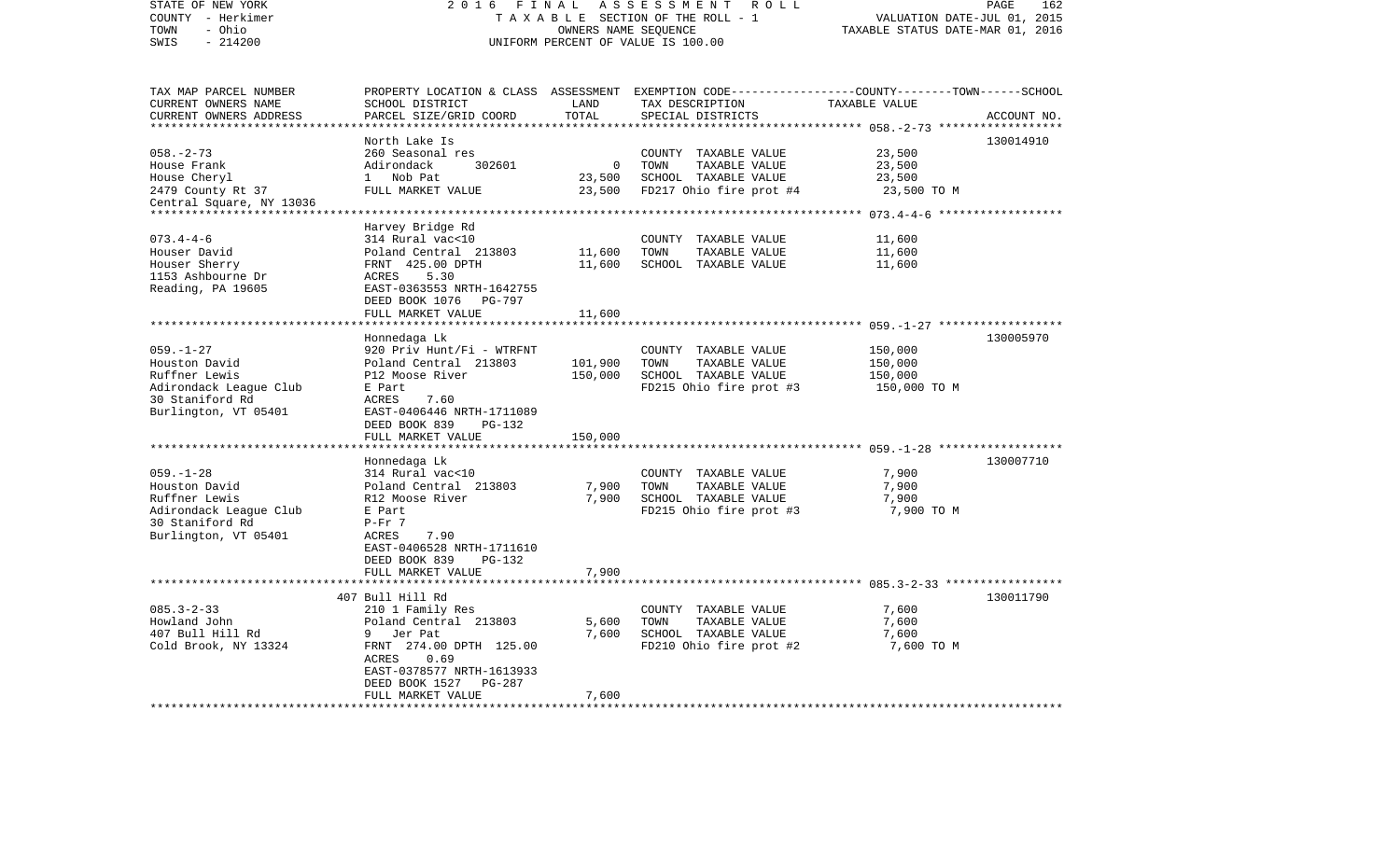| STATE OF NEW YORK         | 2016 FINAL                                                             |         | A S S E S S M E N T R O L L                                                                      |                                  | PAGE<br>163                 |
|---------------------------|------------------------------------------------------------------------|---------|--------------------------------------------------------------------------------------------------|----------------------------------|-----------------------------|
| COUNTY - Herkimer         |                                                                        |         | TAXABLE SECTION OF THE ROLL - 1                                                                  |                                  | VALUATION DATE-JUL 01, 2015 |
| - Ohio<br>TOWN            |                                                                        |         | OWNERS NAME SEQUENCE                                                                             | TAXABLE STATUS DATE-MAR 01, 2016 |                             |
| $-214200$<br>SWIS         |                                                                        |         | UNIFORM PERCENT OF VALUE IS 100.00                                                               |                                  |                             |
|                           |                                                                        |         |                                                                                                  |                                  |                             |
| TAX MAP PARCEL NUMBER     |                                                                        |         | PROPERTY LOCATION & CLASS ASSESSMENT EXEMPTION CODE----------------COUNTY-------TOWN------SCHOOL |                                  |                             |
| CURRENT OWNERS NAME       | SCHOOL DISTRICT                                                        | LAND    | TAX DESCRIPTION                                                                                  | TAXABLE VALUE                    |                             |
| CURRENT OWNERS ADDRESS    | PARCEL SIZE/GRID COORD                                                 | TOTAL   | SPECIAL DISTRICTS                                                                                |                                  | ACCOUNT NO.                 |
| ************************* |                                                                        |         |                                                                                                  |                                  |                             |
|                           | Bull Hill Rd                                                           |         |                                                                                                  |                                  | 130024030                   |
| $085.3 - 2 - 34$          | 314 Rural vac<10                                                       |         | COUNTY TAXABLE VALUE                                                                             | 1,000                            |                             |
| Howland John              | Poland Central 213803                                                  | 1,000   | TOWN<br>TAXABLE VALUE                                                                            | 1,000                            |                             |
| Howland Mary              | 9 Jer Pat                                                              | 1,000   | SCHOOL TAXABLE VALUE                                                                             | 1,000                            |                             |
| 407 Bull Hill Rd          | FRNT<br>70.00 DPTH 95.00                                               |         | FD210 Ohio fire prot #2                                                                          | 1,000 TO M                       |                             |
| Ohio, NY 13324            | ACRES<br>0.15<br>EAST-0378733 NRTH-1613864<br>DEED BOOK 890<br>$PG-15$ |         |                                                                                                  |                                  |                             |
|                           | FULL MARKET VALUE                                                      | 1,000   |                                                                                                  |                                  |                             |
|                           |                                                                        |         |                                                                                                  |                                  |                             |
|                           | 407 Bull Hill Rd                                                       |         |                                                                                                  |                                  | 130060215                   |
| $085.3 - 2 - 36$          | 210 1 Family Res                                                       |         | STAR B<br>41854                                                                                  | $\overline{0}$                   | 30,000<br>$\Omega$          |
| Howland John              | Poland Central 213803                                                  | 25,600  | COUNTY TAXABLE VALUE                                                                             | 62,600                           |                             |
| Howland Mary              | Jer P<br>Lot 9                                                         | 62,600  | TAXABLE VALUE<br>TOWN                                                                            | 62,600                           |                             |
| 407 Bull Hill Rd          | Dbl Trailer & Single Trai                                              |         | SCHOOL TAXABLE VALUE                                                                             | 32,600                           |                             |
| Cold Brook, NY 13324      | ACRES<br>7.80                                                          |         | FD210 Ohio fire prot #2                                                                          | 62,600 TO M                      |                             |
|                           | EAST-0378804 NRTH-1614273<br>DEED BOOK 890<br>$PG-15$                  |         |                                                                                                  |                                  |                             |
|                           | FULL MARKET VALUE                                                      | 62,600  |                                                                                                  |                                  |                             |
|                           |                                                                        |         |                                                                                                  |                                  |                             |
|                           | 565 Ohio City Rd                                                       |         |                                                                                                  |                                  |                             |
| $078.2 - 2 - 19.1$        | 270 Mfg housing                                                        |         | COUNTY TAXABLE VALUE                                                                             | 21,100                           |                             |
| Huckabone Frank           | Poland Central 213803                                                  | 15,100  | TOWN<br>TAXABLE VALUE                                                                            | 21,100                           |                             |
| c/o Kelly Gonzalez        | 44 Jer Pat                                                             | 21,100  | SCHOOL TAXABLE VALUE                                                                             | 21,100                           |                             |
| 1420 Buckley Rd           | Sens 5                                                                 |         | FD200 Ohio fire prot #1                                                                          | 21,100 TO M                      |                             |
| Utica, NY 13501           | ACRES<br>1.50                                                          |         |                                                                                                  |                                  |                             |
|                           | EAST-0363644 NRTH-1636321                                              |         |                                                                                                  |                                  |                             |
|                           | DEED BOOK 805<br><b>PG-429</b>                                         |         |                                                                                                  |                                  |                             |
|                           | FULL MARKET VALUE                                                      | 21,100  |                                                                                                  |                                  |                             |
|                           |                                                                        |         |                                                                                                  |                                  |                             |
|                           | Hooper Dooper Rd                                                       |         |                                                                                                  |                                  | 130076800                   |
| $073.2 - 1 - 28$          | 260 Seasonal res                                                       |         | COUNTY TAXABLE VALUE                                                                             | 22,000                           |                             |
| Hughes Brett H            | Poland Central 213803                                                  | 6,000   | TOWN<br>TAXABLE VALUE                                                                            | 22,000                           |                             |
| Hughes Jacqueline M       | Lot $63$                                                               | 22,000  | SCHOOL TAXABLE VALUE                                                                             | 22,000                           |                             |
| 572 Beecher Rd            | FRNT 208.00 DPTH 208.00                                                |         | FD200 Ohio fire prot #1                                                                          | 22,000 TO M                      |                             |
| Poland, NY 13431          | 0.99<br>ACRES                                                          |         |                                                                                                  |                                  |                             |
|                           | EAST-0370543 NRTH-1654768                                              |         |                                                                                                  |                                  |                             |
|                           | DEED BOOK 1564<br>PG-349                                               |         |                                                                                                  |                                  |                             |
|                           | FULL MARKET VALUE                                                      | 22,000  |                                                                                                  |                                  |                             |
|                           |                                                                        |         |                                                                                                  |                                  |                             |
|                           | 509 Bull Hill Rd                                                       |         |                                                                                                  |                                  | 130027630                   |
| $085.3 - 3 - 3.1$         | 240 Rural res                                                          |         | STAR B<br>41854                                                                                  | 0                                | $\mathbf 0$<br>30,000       |
| Hulbert Addison C         | Poland Central 213803                                                  | 36,200  | COUNTY TAXABLE VALUE                                                                             | 102,000                          |                             |
| Hulbert Mark              | 9<br>Jer Pat                                                           | 102,000 | TOWN<br>TAXABLE VALUE                                                                            | 102,000                          |                             |
| 479 Bull Hill Rd          | FRNT 1688.00 DPTH                                                      |         | SCHOOL TAXABLE VALUE                                                                             | 72,000                           |                             |
| Cold Brook, NY 13324      | 23.00<br>ACRES                                                         |         | FD210 Ohio fire prot #2                                                                          | 102,000 TO M                     |                             |
|                           | EAST-0380303 NRTH-1614528                                              |         |                                                                                                  |                                  |                             |
|                           | DEED BOOK 868<br>PG-293                                                |         |                                                                                                  |                                  |                             |
| ***********               | FULL MARKET VALUE                                                      | 102,000 |                                                                                                  |                                  |                             |
|                           |                                                                        |         |                                                                                                  |                                  |                             |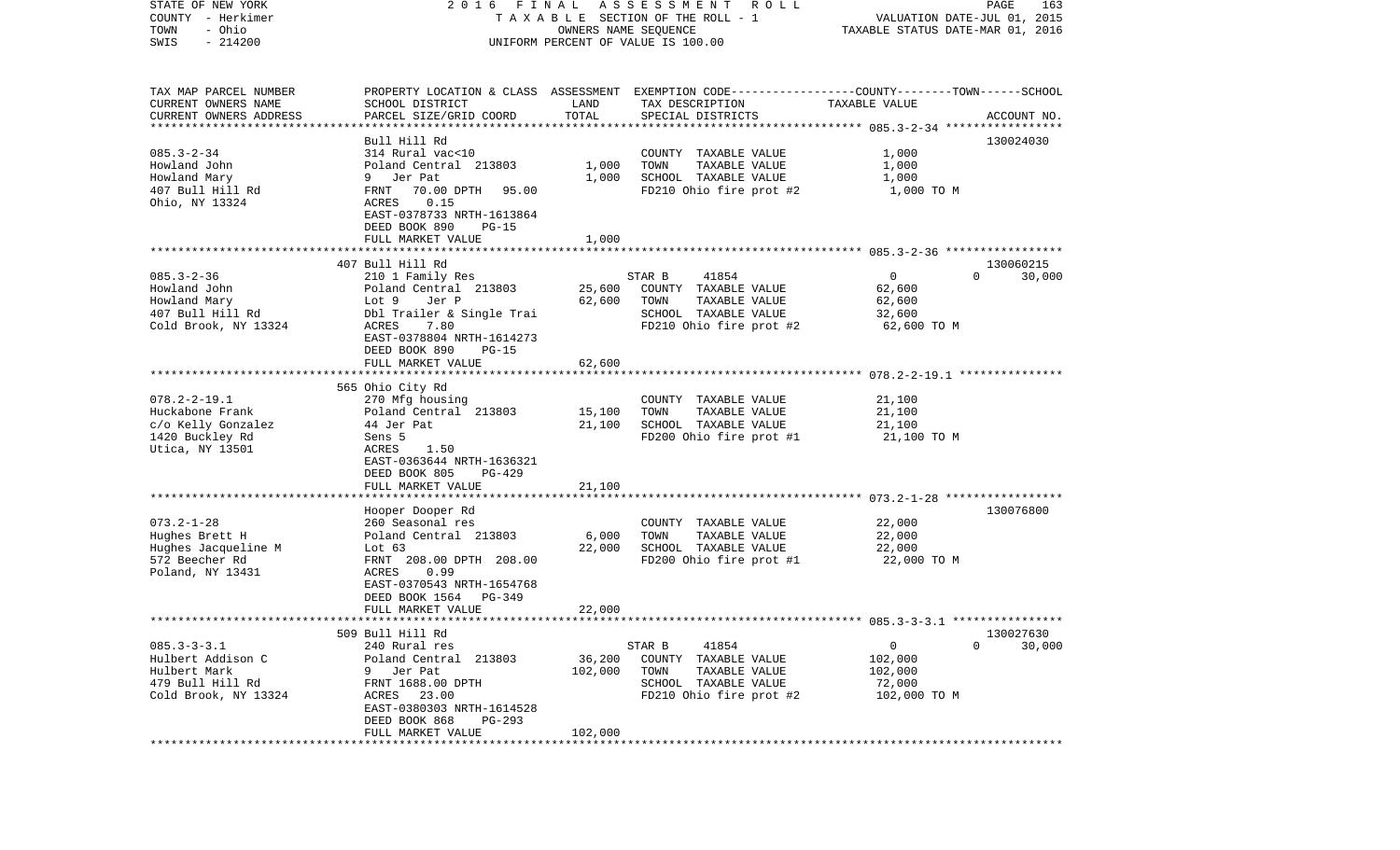| COUNTY - Herkimer        |                                                                                                                      | T A X A B L E SECTION OF THE ROLL - 1<br>OWNERS NAME SEQUENCE                                   | VALUATION DATE-JUL 01, 2015                   |  |  |
|--------------------------|----------------------------------------------------------------------------------------------------------------------|-------------------------------------------------------------------------------------------------|-----------------------------------------------|--|--|
| TOWN<br>- Ohio           |                                                                                                                      | TAXABLE STATUS DATE-MAR 01, 2016                                                                |                                               |  |  |
| SWIS<br>$-214200$        | UNIFORM PERCENT OF VALUE IS 100.00                                                                                   |                                                                                                 |                                               |  |  |
|                          |                                                                                                                      |                                                                                                 |                                               |  |  |
| TAX MAP PARCEL NUMBER    |                                                                                                                      | PROPERTY LOCATION & CLASS ASSESSMENT EXEMPTION CODE---------------COUNTY-------TOWN------SCHOOL |                                               |  |  |
| CURRENT OWNERS NAME      | SCHOOL DISTRICT                                                                                                      | LAND<br>TAX DESCRIPTION                                                                         | TAXABLE VALUE                                 |  |  |
| CURRENT OWNERS ADDRESS   | PARCEL SIZE/GRID COORD                                                                                               | TOTAL<br>SPECIAL DISTRICTS                                                                      | ACCOUNT NO.                                   |  |  |
|                          |                                                                                                                      |                                                                                                 |                                               |  |  |
|                          | 122 Billy Hamlin Rd                                                                                                  |                                                                                                 | 130060730                                     |  |  |
| $085.2 - 2 - 25$         | 210 1 Family Res                                                                                                     | 41854<br>STAR B                                                                                 | $\overline{0}$<br>$\Omega$<br>30,000          |  |  |
| Hulbert Addison G Jr     | Poland Central 213803                                                                                                | 11,900<br>COUNTY TAXABLE VALUE                                                                  | 31,000                                        |  |  |
| Hulbert Lorry            | Lot 41 Jer Pat                                                                                                       | 31,000<br>TOWN<br>TAXABLE VALUE                                                                 | 31,000                                        |  |  |
| 122 Billy Hamlin Rd      | R1 1A                                                                                                                | SCHOOL TAXABLE VALUE                                                                            | 1,000                                         |  |  |
| Cold Brook, NY 13431     | FRNT 160.00 DPTH 210.00                                                                                              | FD200 Ohio fire prot #1                                                                         | 31,000 TO M                                   |  |  |
|                          | ACRES<br>0.77                                                                                                        |                                                                                                 |                                               |  |  |
|                          | EAST-0387083 NRTH-1621699                                                                                            |                                                                                                 |                                               |  |  |
|                          | DEED BOOK 751<br>PG-125                                                                                              |                                                                                                 |                                               |  |  |
|                          | FULL MARKET VALUE                                                                                                    | 31,000                                                                                          |                                               |  |  |
|                          |                                                                                                                      |                                                                                                 |                                               |  |  |
|                          | 509 Bull Hill Rd Rd                                                                                                  |                                                                                                 | 130044280                                     |  |  |
| $085.3 - 3 - 4$          | 210 1 Family Res                                                                                                     | 41834<br>STAR EN                                                                                | $\overline{0}$<br>$\Omega$<br>35,000          |  |  |
| Hulbert Carol R          | Poland Central 213803                                                                                                | 12,100<br>COUNTY TAXABLE VALUE                                                                  | 35,000                                        |  |  |
| Hulbert Addison          | 9 Jer Pat                                                                                                            | 35,000<br>TOWN<br>TAXABLE VALUE                                                                 | 35,000                                        |  |  |
| 509 Bull Hill Rd         | R1 + Garage                                                                                                          | SCHOOL TAXABLE VALUE                                                                            | $\overline{0}$                                |  |  |
| Cold Brook, NY 13324     | FRNT 181.50 DPTH 206.00                                                                                              | FD210 Ohio fire prot #2                                                                         | 35,000 TO M                                   |  |  |
|                          | ACRES<br>0.84<br>EAST-0380697 NRTH-1614156                                                                           |                                                                                                 |                                               |  |  |
|                          | DEED BOOK 834<br>PG-547                                                                                              |                                                                                                 |                                               |  |  |
|                          | FULL MARKET VALUE                                                                                                    | 35,000                                                                                          |                                               |  |  |
|                          |                                                                                                                      |                                                                                                 |                                               |  |  |
|                          | Bull Hill Rd                                                                                                         |                                                                                                 | 130016290                                     |  |  |
| $085.2 - 2 - 4$          | 314 Rural vac<10                                                                                                     | COUNTY TAXABLE VALUE                                                                            | 3,000                                         |  |  |
| Hulbert Lorry            | Poland Central 213803                                                                                                | 3,000<br>TAXABLE VALUE<br>TOWN                                                                  | 3,000                                         |  |  |
| 122 Billy Hamlin Rd      | 22 Jer Pat                                                                                                           | 3,000<br>SCHOOL TAXABLE VALUE                                                                   | 3,000                                         |  |  |
| Cold Brook, NY 13324     | ACRES<br>1.00                                                                                                        | FD210 Ohio fire prot #2                                                                         | 3,000 TO M                                    |  |  |
|                          | EAST-0386839 NRTH-1621861                                                                                            |                                                                                                 |                                               |  |  |
|                          | DEED BOOK 1231<br>PG-143                                                                                             |                                                                                                 |                                               |  |  |
|                          | FULL MARKET VALUE                                                                                                    | 3,000                                                                                           |                                               |  |  |
|                          |                                                                                                                      |                                                                                                 | **************** 065.-1-20.3 **************** |  |  |
|                          | Farr Rd                                                                                                              |                                                                                                 | 130033690                                     |  |  |
| $065. - 1 - 20.3$        | 260 Seasonal res                                                                                                     | COUNTY TAXABLE VALUE                                                                            | 19,500                                        |  |  |
| Hull Donald A            |                                                                                                                      | 11,400<br>TOWN<br>TAXABLE VALUE                                                                 | 19,500                                        |  |  |
| Hull Jeffrey W           |                                                                                                                      | 19,500<br>SCHOOL TAXABLE VALUE                                                                  | 19,500                                        |  |  |
| 4996 Route 365           | Poland Central 213803<br>FRNT 95.00 DPTH 300.00<br>EAST-0355738 NRTH-1683769<br>DEED BOOK 885 PG-620<br>THE BOOK 885 | FD215 Ohio fire prot #3                                                                         | 19,500 TO M                                   |  |  |
| Verona, NY 13478         |                                                                                                                      |                                                                                                 |                                               |  |  |
|                          | FULL MARKET VALUE                                                                                                    | 19,500                                                                                          |                                               |  |  |
|                          | **********************                                                                                               |                                                                                                 |                                               |  |  |
|                          | 213 Fire Acres Ln                                                                                                    |                                                                                                 | 130060415                                     |  |  |
| $073.4 - 1 - 70$         | 210 1 Family Res                                                                                                     | VET COM C 41132                                                                                 | 11,675<br>$\Omega$<br>- 0                     |  |  |
| Humphrey Alan J          | Poland Central 213803                                                                                                | 12,500 VET COM T 41133                                                                          | 11,675<br>$\overline{0}$<br>$\sim$ 0          |  |  |
| 213 Fire Acres Ln        | Lot 77 Jer Pat                                                                                                       | 46,700 VET DIS CT 41141                                                                         | 2,335<br>2,335<br>0                           |  |  |
| Cold Brook, NY 13324     | FRNT 200.00 DPTH 216.00                                                                                              | STAR B<br>41854                                                                                 | $\overline{0}$<br>$\mathbf{0}$<br>30,000      |  |  |
|                          | ACRES<br>1.00<br>EAST-0368214 NRTH-1648079                                                                           | COUNTY TAXABLE VALUE<br>TOWN<br>TAXABLE VALUE                                                   | 32,690                                        |  |  |
|                          | DEED BOOK 1227<br>$PG-9$                                                                                             | SCHOOL TAXABLE VALUE                                                                            | 32,690<br>16,700                              |  |  |
|                          | FULL MARKET VALUE                                                                                                    | 46,700 FD217 Ohio fire prot #4                                                                  | 46,700 TO M                                   |  |  |
| ************************ | *************************                                                                                            |                                                                                                 |                                               |  |  |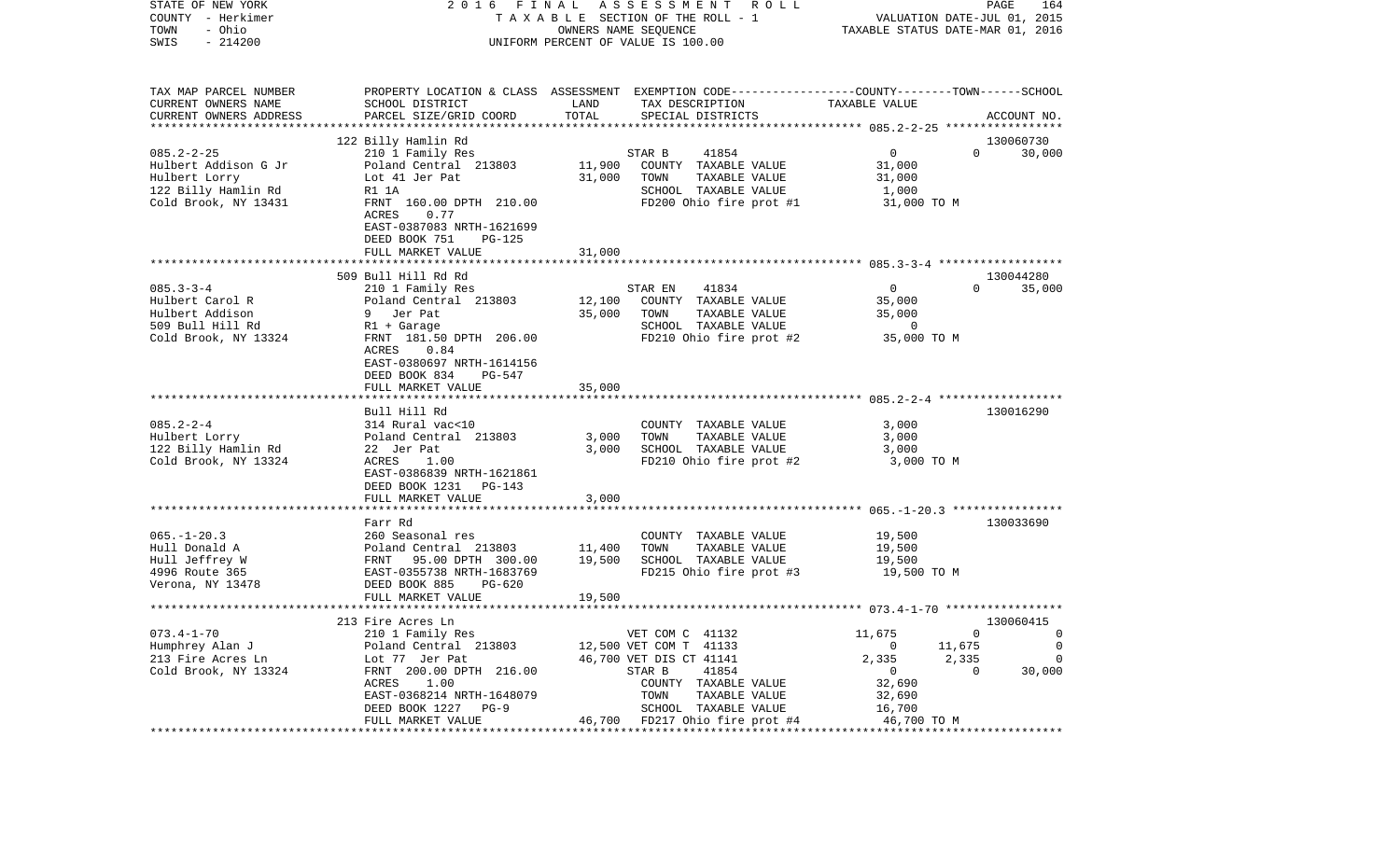| STATE OF NEW YORK<br>COUNTY - Herkimer<br>- Ohio<br>TOWN<br>$-214200$<br>SWIS | FINAL<br>A S S E S S M E N T<br>ROLL<br>2016<br>PAGE<br>TAXABLE SECTION OF THE ROLL - 1<br>VALUATION DATE-JUL 01, 2015<br>OWNERS NAME SEQUENCE<br>TAXABLE STATUS DATE-MAR 01, 2016<br>UNIFORM PERCENT OF VALUE IS 100.00 |               |                                                                                                                                          |               |             |
|-------------------------------------------------------------------------------|--------------------------------------------------------------------------------------------------------------------------------------------------------------------------------------------------------------------------|---------------|------------------------------------------------------------------------------------------------------------------------------------------|---------------|-------------|
| TAX MAP PARCEL NUMBER<br>CURRENT OWNERS NAME<br>CURRENT OWNERS ADDRESS        | SCHOOL DISTRICT<br>PARCEL SIZE/GRID COORD                                                                                                                                                                                | LAND<br>TOTAL | PROPERTY LOCATION & CLASS ASSESSMENT EXEMPTION CODE----------------COUNTY-------TOWN------SCHOOL<br>TAX DESCRIPTION<br>SPECIAL DISTRICTS | TAXABLE VALUE | ACCOUNT NO. |
| ***********************                                                       |                                                                                                                                                                                                                          |               |                                                                                                                                          |               |             |
|                                                                               | Reese & Pardeeville                                                                                                                                                                                                      |               |                                                                                                                                          |               | 130037330   |
| $078.1 - 2 - 11.7$                                                            | 910 Priv forest                                                                                                                                                                                                          |               | COUNTY TAXABLE VALUE                                                                                                                     | 43,800        |             |
| Hyland John C Jr                                                              | Poland Central 213803                                                                                                                                                                                                    | 43,800        | TOWN<br>TAXABLE VALUE                                                                                                                    | 43,800        |             |
| 427 Closter Dock Rd                                                           | 45 Jer Pat                                                                                                                                                                                                               | 43,800        | SCHOOL TAXABLE VALUE                                                                                                                     | 43,800        |             |
| Closter, NJ 07624                                                             | ACRES 53.80<br>EAST-0358899 NRTH-1639407                                                                                                                                                                                 |               | FD200 Ohio fire prot #1                                                                                                                  | 43,800 TO M   |             |
|                                                                               | DEED BOOK 715<br>PG-129                                                                                                                                                                                                  |               |                                                                                                                                          |               |             |
|                                                                               | FULL MARKET VALUE                                                                                                                                                                                                        | 43,800        |                                                                                                                                          |               |             |
|                                                                               |                                                                                                                                                                                                                          |               |                                                                                                                                          |               |             |
|                                                                               | Farr Rd                                                                                                                                                                                                                  |               |                                                                                                                                          |               | 130018780   |
| $065. - 1 - 28.1$                                                             | 260 Seasonal res                                                                                                                                                                                                         |               | COUNTY TAXABLE VALUE                                                                                                                     | 47,500        |             |
| Ingalls William R                                                             | Adirondack<br>302601                                                                                                                                                                                                     | 33,900        | TAXABLE VALUE<br>TOWN                                                                                                                    | 47,500        |             |
| Ingalls Carolyn M                                                             | 30 Minuse                                                                                                                                                                                                                | 47,500        | SCHOOL TAXABLE VALUE<br>FD215 Ohio fire prot #3                                                                                          | 47,500        |             |
| 404 Chepachet Rd<br>West Winfield, NY 13491                                   | Farr In Woods<br>Sens 78 1/4                                                                                                                                                                                             |               |                                                                                                                                          | 47,500 TO M   |             |
|                                                                               | ACRES 29.30                                                                                                                                                                                                              |               |                                                                                                                                          |               |             |
|                                                                               | EAST-0356546 NRTH-1682908                                                                                                                                                                                                |               |                                                                                                                                          |               |             |
|                                                                               | DEED BOOK 1573<br>PG-129                                                                                                                                                                                                 |               |                                                                                                                                          |               |             |
|                                                                               | FULL MARKET VALUE                                                                                                                                                                                                        | 47,500        |                                                                                                                                          |               |             |
|                                                                               |                                                                                                                                                                                                                          |               |                                                                                                                                          |               |             |
|                                                                               | Hooper Dooper Rd                                                                                                                                                                                                         |               |                                                                                                                                          |               | 130075390   |
| $073.2 - 1 - 41$                                                              | 314 Rural vac<10                                                                                                                                                                                                         |               | COUNTY TAXABLE VALUE                                                                                                                     | 4,000         |             |
| Jackson Douglas                                                               | Poland Central 213803                                                                                                                                                                                                    | 4,000         | TAXABLE VALUE<br>TOWN                                                                                                                    | 4,000         |             |
| 2674 Mount Hope Ave                                                           | Lot $63$                                                                                                                                                                                                                 | 4,000         | SCHOOL TAXABLE VALUE                                                                                                                     | 4,000         |             |
| Oneida, NY 13421                                                              | FRNT 208.00 DPTH 208.00<br>ACRES<br>0.99                                                                                                                                                                                 |               | FD200 Ohio fire prot #1                                                                                                                  | 4,000 TO M    |             |
|                                                                               | EAST-0371872 NRTH-1653985                                                                                                                                                                                                |               |                                                                                                                                          |               |             |
|                                                                               | DEED BOOK 725<br>PG-293                                                                                                                                                                                                  |               |                                                                                                                                          |               |             |
|                                                                               | FULL MARKET VALUE                                                                                                                                                                                                        | 4,000         |                                                                                                                                          |               |             |
|                                                                               |                                                                                                                                                                                                                          |               |                                                                                                                                          |               |             |
|                                                                               | Hooper Dooper Rd                                                                                                                                                                                                         |               |                                                                                                                                          |               | 130076500   |
| $073.2 - 1 - 42$                                                              | 314 Rural vac<10                                                                                                                                                                                                         |               | COUNTY TAXABLE VALUE                                                                                                                     | 3,000         |             |
| Jackson Douglas                                                               | Poland Central 213803                                                                                                                                                                                                    | 3,000         | TOWN<br>TAXABLE VALUE                                                                                                                    | 3,000         |             |
| 2674 Mount Hope Ave                                                           | Lot 63                                                                                                                                                                                                                   | 3,000         | SCHOOL TAXABLE VALUE                                                                                                                     | 3,000         |             |
| Oneida, NY 13421                                                              | FRNT 208.00 DPTH 208.00                                                                                                                                                                                                  |               | FD200 Ohio fire prot #1                                                                                                                  | 3,000 TO M    |             |
|                                                                               | ACRES<br>0.99                                                                                                                                                                                                            |               |                                                                                                                                          |               |             |
|                                                                               | EAST-0371668 NRTH-1654006<br>PG-293                                                                                                                                                                                      |               |                                                                                                                                          |               |             |
|                                                                               | DEED BOOK 725<br>FULL MARKET VALUE                                                                                                                                                                                       | 3,000         |                                                                                                                                          |               |             |
| ***********************                                                       |                                                                                                                                                                                                                          |               |                                                                                                                                          |               |             |
|                                                                               | Figert Rd                                                                                                                                                                                                                |               |                                                                                                                                          |               | 130023640   |
| $073.4 - 2 - 25$                                                              | 314 Rural vac<10 - WTRFNT                                                                                                                                                                                                |               | COUNTY TAXABLE VALUE                                                                                                                     | 10,300        |             |
| Jaikin Peter                                                                  | Poland Central 213803                                                                                                                                                                                                    | 10,300        | TOWN<br>TAXABLE VALUE                                                                                                                    | 10,300        |             |
| Jaikin Ruth                                                                   | 77 Jer Pat                                                                                                                                                                                                               | 10,300        | SCHOOL TAXABLE VALUE                                                                                                                     | 10,300        |             |
| 60 E.Spofford Ave                                                             | Seas 1A                                                                                                                                                                                                                  |               | FD200 Ohio fire prot #1                                                                                                                  | 10,300 TO M   |             |
| Doldeville, NY 13329                                                          | 1.20<br>ACRES                                                                                                                                                                                                            |               |                                                                                                                                          |               |             |
|                                                                               | EAST-0369375 NRTH-1643433                                                                                                                                                                                                |               |                                                                                                                                          |               |             |
|                                                                               | DEED BOOK 1386<br>PG-706                                                                                                                                                                                                 |               |                                                                                                                                          |               |             |
|                                                                               | FULL MARKET VALUE                                                                                                                                                                                                        | 10,300        |                                                                                                                                          |               |             |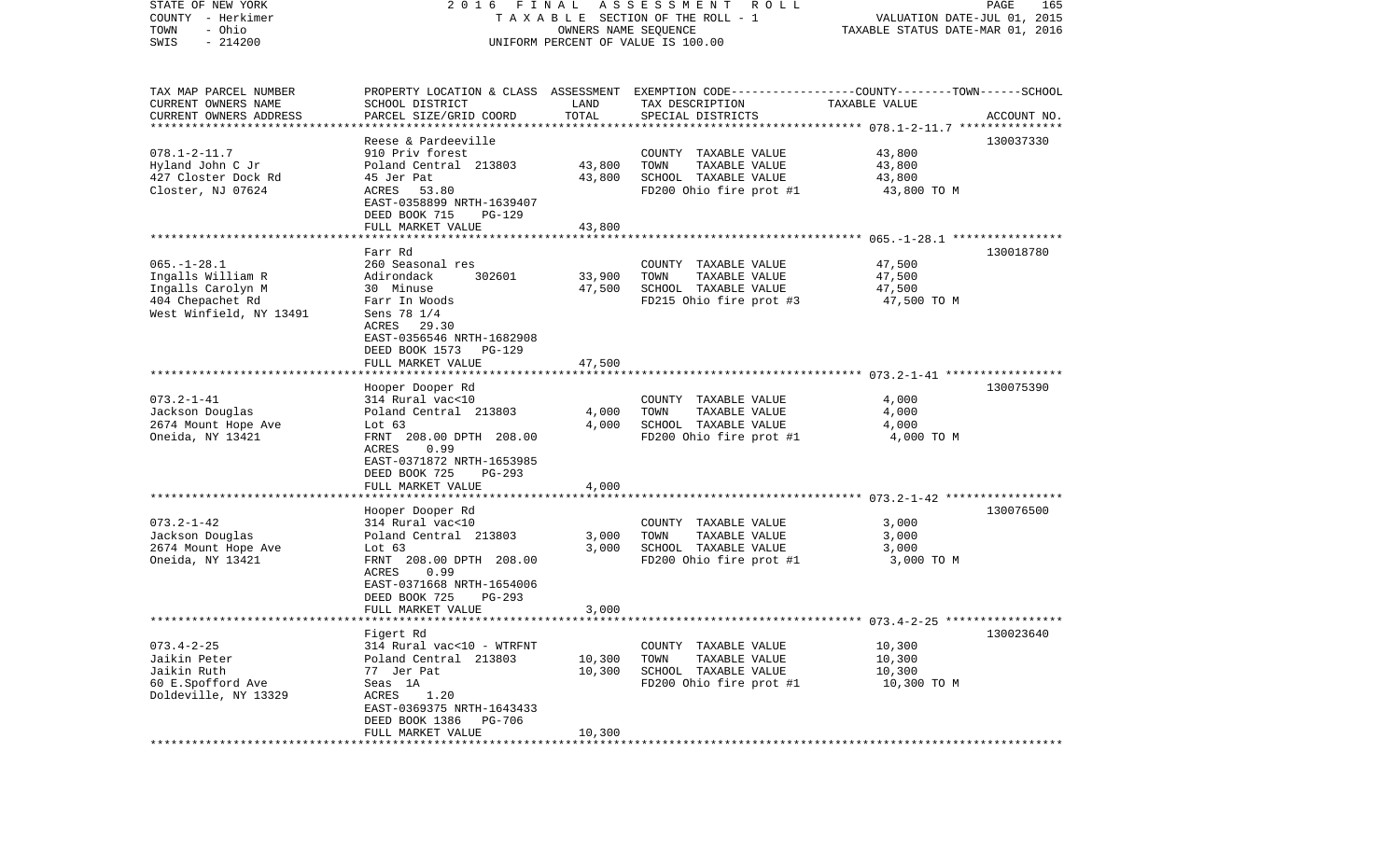| STATE OF NEW YORK<br>COUNTY - Herkimer<br>TOWN<br>- Ohio<br>$-214200$<br>SWIS                                           | FINAL<br>2 0 1 6                                                                                                                                                           |                               | ASSESSMENT<br>R O L L<br>TAXABLE SECTION OF THE ROLL - 1<br>OWNERS NAME SEQUENCE<br>UNIFORM PERCENT OF VALUE IS 100.00                 |                                                           | PAGE<br>166<br>VALUATION DATE-JUL 01, 2015<br>TAXABLE STATUS DATE-MAR 01, 2016 |
|-------------------------------------------------------------------------------------------------------------------------|----------------------------------------------------------------------------------------------------------------------------------------------------------------------------|-------------------------------|----------------------------------------------------------------------------------------------------------------------------------------|-----------------------------------------------------------|--------------------------------------------------------------------------------|
| TAX MAP PARCEL NUMBER<br>CURRENT OWNERS NAME<br>CURRENT OWNERS ADDRESS<br>**********************                        | SCHOOL DISTRICT<br>PARCEL SIZE/GRID COORD                                                                                                                                  | LAND<br>TOTAL                 | PROPERTY LOCATION & CLASS ASSESSMENT EXEMPTION CODE---------------COUNTY-------TOWN-----SCHOOL<br>TAX DESCRIPTION<br>SPECIAL DISTRICTS | TAXABLE VALUE                                             | ACCOUNT NO.                                                                    |
| $069. -2 -15$<br>Jake Associates, LLC<br>Attn: Sean Kolb<br>$MA5 - 100 - 04 - 05$<br>100 Federal St<br>Boston, MA 02110 | South Branch Cr<br>910 Priv forest<br>Poland Central 213803<br>56 Rem Pat<br>ACRES 500.00<br>EAST-0357771 NRTH-1660316<br>DEED BOOK 1542 PG-947<br>FULL MARKET VALUE       | 142,700<br>142,700<br>142,700 | COUNTY TAXABLE VALUE<br>TOWN<br>TAXABLE VALUE<br>SCHOOL TAXABLE VALUE<br>FD217 Ohio fire prot #4                                       | 142,700<br>142,700<br>142,700<br>142,700 TO M             | 130030150                                                                      |
|                                                                                                                         | *********************                                                                                                                                                      |                               |                                                                                                                                        |                                                           |                                                                                |
| $073.2 - 1 - 12.3$<br>Jankowski Richard D<br>PO Box 52<br>Cold Brook, NY 13324                                          | Mill Wood Hill Rd<br>210 1 Family Res<br>Poland Central 213803<br>79 Jer Pat<br>ACRES<br>6.00<br>EAST-0372726 NRTH-1649299<br>DEED BOOK 879<br>PG-252                      | 22,000<br>80,000              | STAR B<br>41854<br>COUNTY TAXABLE VALUE<br>TOWN<br>TAXABLE VALUE<br>SCHOOL TAXABLE VALUE<br>FD200 Ohio fire prot #1                    | $\mathbf 0$<br>80,000<br>80,000<br>50,000<br>80,000 TO M  | 130012366<br>$\Omega$<br>30,000                                                |
|                                                                                                                         | FULL MARKET VALUE                                                                                                                                                          | 80,000                        |                                                                                                                                        |                                                           |                                                                                |
|                                                                                                                         |                                                                                                                                                                            |                               |                                                                                                                                        |                                                           |                                                                                |
| $074.3 - 1 - 16$<br>Javis Wendy<br>377 Kohler Rd<br>Ohio, NY 13324                                                      | Kohler Rd<br>312 Vac w/imprv<br>Poland Central 213803<br>Lot 76 Jer Pat<br>ACRES<br>5.10<br>EAST-0373544 NRTH-1641777<br>DEED BOOK 1447 PG-509                             | 9,600<br>14,600               | COUNTY TAXABLE VALUE<br>TOWN<br>TAXABLE VALUE<br>SCHOOL TAXABLE VALUE<br>FD200 Ohio fire prot #1                                       | 14,600<br>14,600<br>14,600<br>14,600 TO M                 | 130060815                                                                      |
|                                                                                                                         | FULL MARKET VALUE                                                                                                                                                          | 14,600                        |                                                                                                                                        |                                                           |                                                                                |
|                                                                                                                         |                                                                                                                                                                            |                               |                                                                                                                                        |                                                           |                                                                                |
| $074.3 - 1 - 17$<br>Javis Wendy<br>377 Kohler Rd<br>Ohio, NY 13324                                                      | Kohler Rd<br>210 1 Family Res<br>Poland Central 213803<br>Lot 76 Jer Pat<br>FRNT 260.00 DPTH 265.00<br>0.60<br>ACRES<br>EAST-0373265 NRTH-1641463<br>DEED BOOK 1447 PG-509 | 11,100<br>80,400              | STAR B<br>41854<br>COUNTY TAXABLE VALUE<br>TOWN<br>TAXABLE VALUE<br>SCHOOL TAXABLE VALUE<br>FD200 Ohio fire prot #1                    | $\mathbf{0}$<br>80,400<br>80,400<br>50,400<br>80,400 TO M | 130060230<br>$\Omega$<br>30,000                                                |
|                                                                                                                         | FULL MARKET VALUE                                                                                                                                                          | 80,400                        |                                                                                                                                        |                                                           |                                                                                |
|                                                                                                                         |                                                                                                                                                                            |                               |                                                                                                                                        |                                                           |                                                                                |
| $073.2 - 1 - 3$<br>Jay Michael<br>Jay Gail<br>3443 State Route 8<br>Cold Brook, NY 13324                                | Route 8<br>210 1 Family Res<br>Poland Central 213803<br>79 Jer Pat<br>7.50<br>ACRES<br>EAST-0368458 NRTH-1650316<br>DEED BOOK 779<br>$PG-457$                              | 25,500<br>72,300              | N/P-RELIG 25110<br>COUNTY TAXABLE VALUE<br>TOWN<br>TAXABLE VALUE<br>SCHOOL TAXABLE VALUE<br>FD200 Ohio fire prot #1<br>72,300 EX       | 72,300<br>0<br>$\Omega$<br>$\Omega$<br>0 TO M             | 130038670<br>72,300<br>72,300                                                  |
| *********************                                                                                                   | FULL MARKET VALUE<br>***********************                                                                                                                               | 72,300<br>***************     |                                                                                                                                        |                                                           |                                                                                |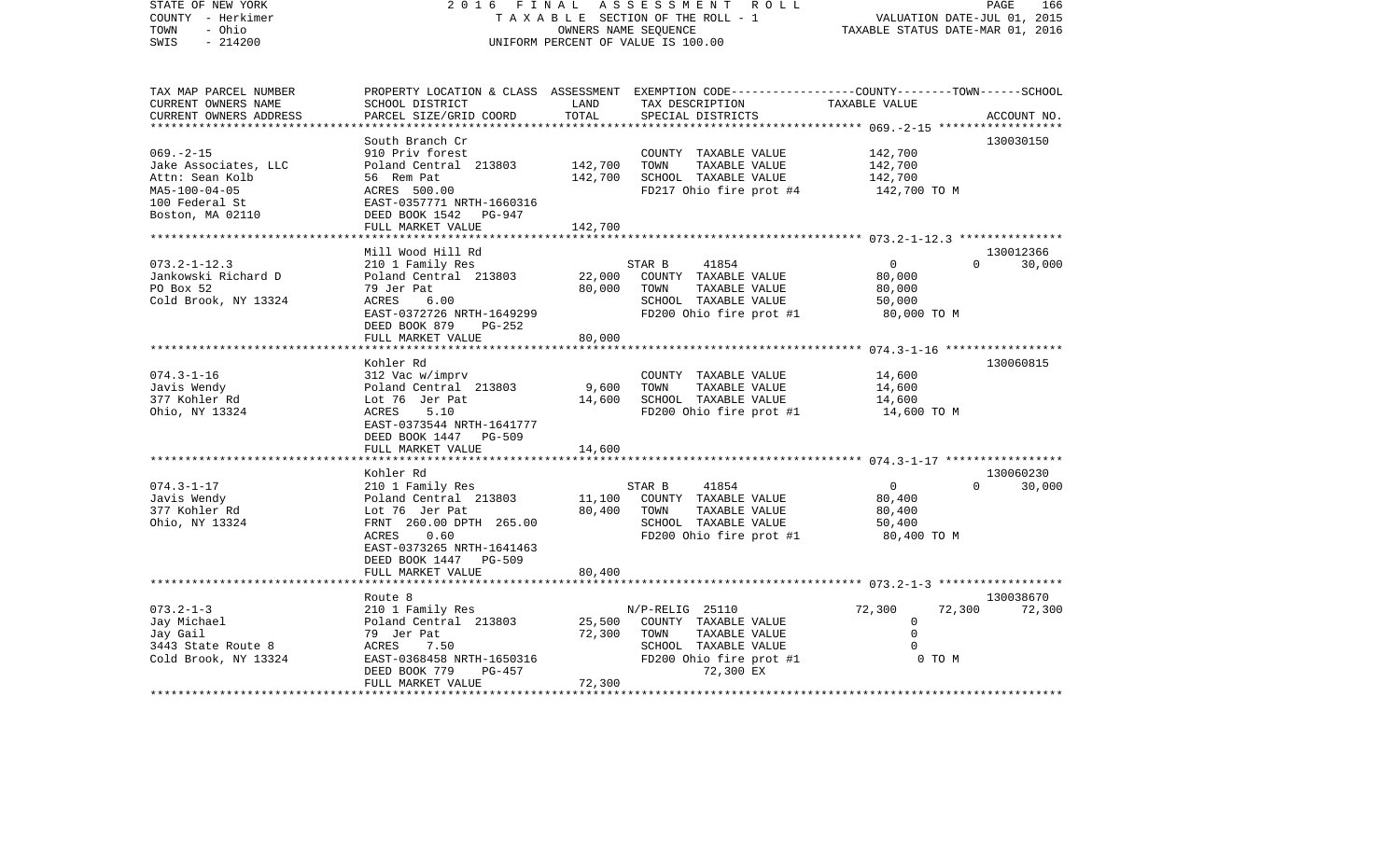| STATE OF NEW YORK<br>COUNTY - Herkimer<br>- Ohio<br>TOWN<br>$-214200$<br>SWIS                          | 2 0 1 6<br>FINAL                                                                                                                                                                     |                              | ASSESSMENT ROLL<br>TAXABLE SECTION OF THE ROLL - 1<br>OWNERS NAME SEQUENCE<br>UNIFORM PERCENT OF VALUE IS 100.00    | PAGE<br>VALUATION DATE-JUL 01, 2015<br>TAXABLE STATUS DATE-MAR 01, 2016                                          | 167                 |
|--------------------------------------------------------------------------------------------------------|--------------------------------------------------------------------------------------------------------------------------------------------------------------------------------------|------------------------------|---------------------------------------------------------------------------------------------------------------------|------------------------------------------------------------------------------------------------------------------|---------------------|
| TAX MAP PARCEL NUMBER<br>CURRENT OWNERS NAME<br>CURRENT OWNERS ADDRESS                                 | SCHOOL DISTRICT<br>PARCEL SIZE/GRID COORD                                                                                                                                            | LAND<br>TOTAL                | TAX DESCRIPTION<br>SPECIAL DISTRICTS                                                                                | PROPERTY LOCATION & CLASS ASSESSMENT EXEMPTION CODE---------------COUNTY-------TOWN------SCHOOL<br>TAXABLE VALUE | ACCOUNT NO.         |
|                                                                                                        | 295 Reese Rd                                                                                                                                                                         |                              |                                                                                                                     |                                                                                                                  | 130037320           |
| $078.1 - 2 - 11.8$<br>Jayne Bret D<br>PO Box 487<br>West Hampton, NY 11977                             | 260 Seasonal res<br>Poland Central 213803<br>45 Jer Pat<br>ACRES 15.00<br>EAST-0359727 NRTH-1639980<br>DEED BOOK 717<br>PG-312                                                       | 24,100<br>90,000             | COUNTY TAXABLE VALUE<br>TOWN<br>TAXABLE VALUE<br>SCHOOL TAXABLE VALUE<br>FD200 Ohio fire prot #1                    | 90,000<br>90,000<br>90,000<br>90,000 TO M                                                                        |                     |
|                                                                                                        | FULL MARKET VALUE                                                                                                                                                                    | 90,000                       |                                                                                                                     |                                                                                                                  |                     |
| $064. -1 - 11.3$<br>JBA Tower, LLC<br>5630 Horatio St<br>Utica, NY 13502                               | North Lake Rd<br>661 Military<br>Adirondack<br>302601<br>20 Woodhull<br>Lot 192<br>FRNT 100.00 DPTH 146.00<br>EAST-0335481 NRTH-1680596<br>DEED BOOK 1588 PG-67<br>FULL MARKET VALUE | 16,400<br>112,900<br>112,900 | COUNTY TAXABLE VALUE<br>TOWN<br>TAXABLE VALUE<br>SCHOOL TAXABLE VALUE<br>FD215 Ohio fire prot #3                    | 112,900<br>112,900<br>112,900<br>112,900 TO M                                                                    | 130011550           |
|                                                                                                        |                                                                                                                                                                                      |                              |                                                                                                                     |                                                                                                                  |                     |
| $079.1 - 1 - 4$<br>Jedrzejek Joseph<br>Jedrzejek Diana<br>1321 Gray Wilmurt Rd<br>Cold Brook, NY 13324 | Gray Wilmurt Rd<br>322 Rural vac>10<br>Poland Central 213803<br>Lot 50 Jer Pat<br>ACRES 14.50<br>EAST-0374617 NRTH-1638716<br>DEED BOOK 787<br>PG-502                                | 18,100<br>18,100             | COUNTY TAXABLE VALUE<br>TOWN<br>TAXABLE VALUE<br>SCHOOL TAXABLE VALUE<br>FD200 Ohio fire prot #1                    | 18,100<br>18,100<br>18,100<br>18,100 TO M                                                                        | 130060345           |
|                                                                                                        | FULL MARKET VALUE                                                                                                                                                                    | 18,100                       |                                                                                                                     |                                                                                                                  |                     |
| $079.1 - 1 - 5$<br>Jedrzejek Joseph<br>Jedrzejek Diana<br>1321 Gray Wilmurt Rd<br>Cold Brook, NY 13324 | Gray Wilmurt Rd<br>210 1 Family Res<br>Poland Central 213803<br>50 Jer Pat<br>ACRES<br>5.50<br>EAST-0374995 NRTH-1638088<br>DEED BOOK 787<br>PG-502<br>FULL MARKET VALUE             | 20,500<br>97,500<br>97,500   | STAR B<br>41854<br>COUNTY TAXABLE VALUE<br>TOWN<br>TAXABLE VALUE<br>SCHOOL TAXABLE VALUE<br>FD200 Ohio fire prot #1 | $\overline{0}$<br>$\Omega$<br>97,500<br>97,500<br>67,500<br>97,500 TO M                                          | 130026880<br>30,000 |
|                                                                                                        |                                                                                                                                                                                      |                              |                                                                                                                     |                                                                                                                  |                     |
| $073.2 - 1 - 78$<br>Jersey George<br>Jersey Tina<br>3371 State Rt 8<br>Cold Brook, NY 13324            | 3371 Route 8<br>240 Rural res<br>Poland Central 213803<br>Lot 77 Jer Pat<br>ACRES 17.10 BANK<br>023<br>EAST-0367362 NRTH-1649412<br>DEED BOOK 889<br>$PG-11$<br>FULL MARKET VALUE    | 36,100<br>185,000<br>185,000 | STAR B<br>41854<br>COUNTY TAXABLE VALUE<br>TOWN<br>TAXABLE VALUE<br>SCHOOL TAXABLE VALUE<br>FD200 Ohio fire prot #1 | $\Omega$<br>$\overline{0}$<br>185,000<br>185,000<br>155,000<br>185,000 TO M                                      | 130060335<br>30,000 |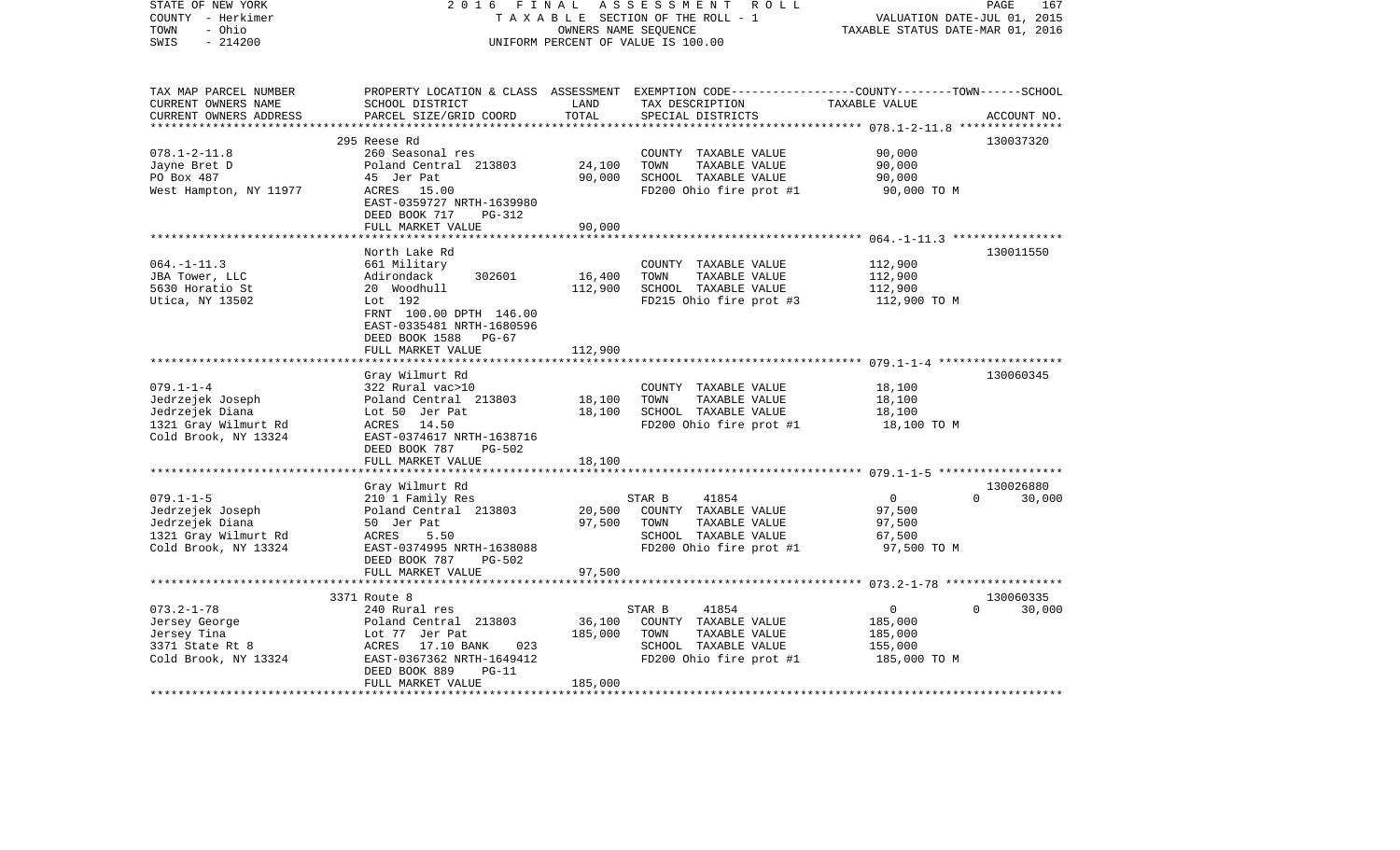| STATE OF NEW YORK<br>COUNTY - Herkimer<br>- Ohio<br>TOWN<br>$-214200$<br>SWIS | 2016 FINAL                                         | OWNERS NAME SEQUENCE | A S S E S S M E N T<br>R O L L<br>T A X A B L E SECTION OF THE ROLL - 1<br>UNIFORM PERCENT OF VALUE IS 100.00 | TAXABLE STATUS DATE-MAR 01, 2016 | PAGE<br>168<br>VALUATION DATE-JUL 01, 2015 |
|-------------------------------------------------------------------------------|----------------------------------------------------|----------------------|---------------------------------------------------------------------------------------------------------------|----------------------------------|--------------------------------------------|
| TAX MAP PARCEL NUMBER                                                         |                                                    |                      | PROPERTY LOCATION & CLASS ASSESSMENT EXEMPTION CODE---------------COUNTY-------TOWN------SCHOOL               |                                  |                                            |
| CURRENT OWNERS NAME<br>CURRENT OWNERS ADDRESS<br>**********************       | SCHOOL DISTRICT<br>PARCEL SIZE/GRID COORD          | LAND<br>TOTAL        | TAX DESCRIPTION<br>SPECIAL DISTRICTS                                                                          | TAXABLE VALUE                    | ACCOUNT NO.                                |
|                                                                               | Hooper Dooper Rd                                   |                      |                                                                                                               |                                  |                                            |
| $069. -3 - 24$                                                                | 322 Rural vac>10                                   |                      | COUNTY TAXABLE VALUE                                                                                          | 9,100                            |                                            |
| Joasil Osman                                                                  | Poland Central 213803                              | 9,100                | TOWN<br>TAXABLE VALUE                                                                                         | 9,100                            |                                            |
| 4025 Carpenter Ave                                                            | ACRES 15.90                                        | 9,100                | SCHOOL TAXABLE VALUE                                                                                          | 9,100                            |                                            |
| Bronx, NY 10466                                                               | EAST-0367592 NRTH-1661439<br>DEED BOOK 1154 PG-159 |                      | FD200 Ohio fire prot #1                                                                                       | 9,100 TO M                       |                                            |
|                                                                               | FULL MARKET VALUE                                  | 9,100                |                                                                                                               |                                  |                                            |
|                                                                               | Dead Lk                                            |                      |                                                                                                               |                                  | 130025620                                  |
| $064.11 - 1 - 33$                                                             | 210 1 Family Res - WTRFNT                          |                      | 41854<br>STAR B                                                                                               | 0                                | 30,000<br>$\Omega$                         |
| Johnson Alfred D                                                              | Adirondack<br>302601                               | 56,500               | COUNTY TAXABLE VALUE                                                                                          | 127,500                          |                                            |
| 362 North Lake Rd                                                             | 54 Woodhull                                        | 127,500              | TOWN<br>TAXABLE VALUE                                                                                         | 127,500                          |                                            |
| Forestport, NY 13338                                                          | House 600 Garage 200 Barn                          |                      | SCHOOL TAXABLE VALUE                                                                                          | 97,500                           |                                            |
|                                                                               | 2.20<br>ACRES                                      |                      | FD215 Ohio fire prot #3                                                                                       | 127,500 TO M                     |                                            |
|                                                                               | EAST-0340056 NRTH-1682398                          |                      |                                                                                                               |                                  |                                            |
|                                                                               | DEED BOOK 1156 PG-722<br>FULL MARKET VALUE         | 127,500              |                                                                                                               |                                  |                                            |
|                                                                               |                                                    |                      |                                                                                                               |                                  |                                            |
|                                                                               | 744 Bull Hill Rd                                   |                      |                                                                                                               |                                  | 130024750                                  |
| $085.3 - 3 - 12.1$                                                            | 210 1 Family Res                                   |                      | 41854<br>STAR B                                                                                               | $\overline{0}$                   | 30,000<br>$\Omega$                         |
| Johnson Dana L                                                                | Poland Central 213803                              | 16,300               | COUNTY TAXABLE VALUE                                                                                          | 53,000                           |                                            |
| PO Box 141                                                                    | 9 Jer Pat                                          | 53,000               | TOWN<br>TAXABLE VALUE                                                                                         | 53,000                           |                                            |
| Poland, NY 13431                                                              | 2.40<br>ACRES                                      |                      | SCHOOL TAXABLE VALUE                                                                                          | 23,000                           |                                            |
|                                                                               | EAST-0384415 NRTH-1616072                          |                      | FD210 Ohio fire prot #2                                                                                       | 53,000 TO M                      |                                            |
|                                                                               | DEED BOOK 817<br>$PG-123$                          | 53,000               |                                                                                                               |                                  |                                            |
|                                                                               | FULL MARKET VALUE<br>************************      |                      |                                                                                                               |                                  |                                            |
|                                                                               | North Lake Rd                                      |                      |                                                                                                               |                                  | 130024930                                  |
| $064. -1 - 14$                                                                | 910 Priv forest                                    |                      | COUNTY TAXABLE VALUE                                                                                          | 49,800                           |                                            |
| Johnson Edward W                                                              | Adirondack<br>302601                               | 49,800               | TOWN<br>TAXABLE VALUE                                                                                         | 49,800                           |                                            |
| Johnson Eric Carl                                                             | 54 Woodhull                                        | 49,800               | SCHOOL TAXABLE VALUE                                                                                          | 49,800                           |                                            |
| Christine                                                                     | Dead Lake                                          |                      | FD215 Ohio fire prot #3                                                                                       | 49,800 TO M                      |                                            |
| 6080 Cavanaugh Rd                                                             | 86.50                                              |                      |                                                                                                               |                                  |                                            |
| Marcy, NY 13403                                                               | ACRES<br>87.10                                     |                      |                                                                                                               |                                  |                                            |
|                                                                               | EAST-0339329 NRTH-1681347                          |                      |                                                                                                               |                                  |                                            |
|                                                                               | DEED BOOK 815<br>$PG-330$                          | 49,800               |                                                                                                               |                                  |                                            |
|                                                                               | FULL MARKET VALUE                                  |                      |                                                                                                               |                                  |                                            |
|                                                                               | North Lake Rd                                      |                      |                                                                                                               |                                  | 130024870                                  |
| $064. - 1 - 17$                                                               | 260 Seasonal res                                   |                      | COUNTY TAXABLE VALUE                                                                                          | 131,100                          |                                            |
| Johnson Fred                                                                  | Adirondack<br>302601                               | 94,800               | TAXABLE VALUE<br>TOWN                                                                                         | 131,100                          |                                            |
| Johnson Clara                                                                 | Lot 20 Woodhull                                    | 131,100              | SCHOOL TAXABLE VALUE                                                                                          | 131,100                          |                                            |
| 4410 Kelley Rd                                                                | Seas 103.90A                                       |                      | FD215 Ohio fire prot #3                                                                                       | 131,100 TO M                     |                                            |
| Canastota, NY 13032                                                           | FRNT 2210.00 DPTH                                  |                      |                                                                                                               |                                  |                                            |
|                                                                               | ACRES 109.40                                       |                      |                                                                                                               |                                  |                                            |
|                                                                               | EAST-0338493 NRTH-1681428                          |                      |                                                                                                               |                                  |                                            |
|                                                                               | DEED BOOK 681<br>$PG-50$<br>FULL MARKET VALUE      | 131,100              |                                                                                                               |                                  |                                            |
|                                                                               |                                                    |                      |                                                                                                               |                                  |                                            |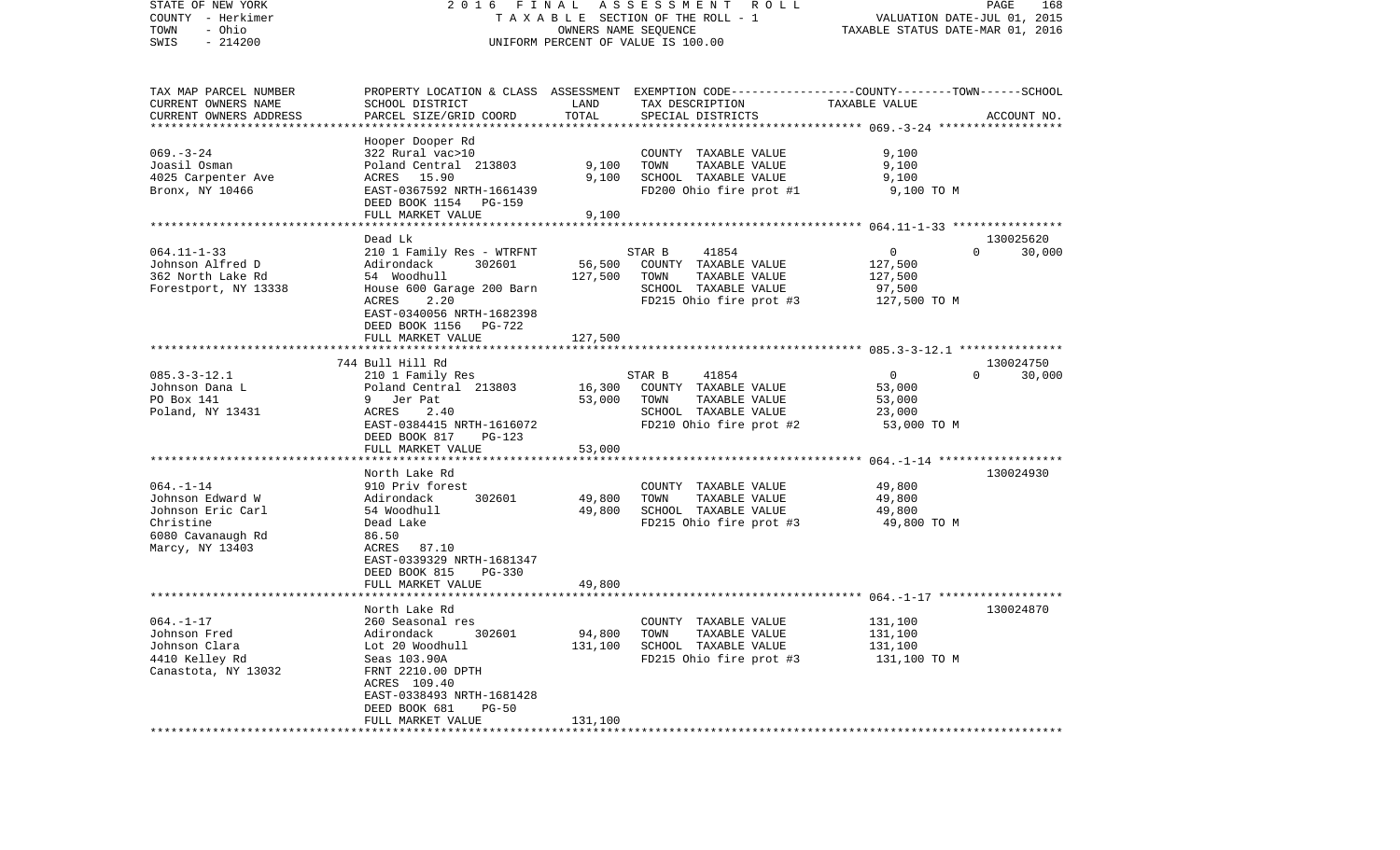| STATE OF NEW YORK<br>COUNTY - Herkimer<br>- Ohio<br>TOWN | FINAL<br>2016                                                                                  | OWNERS NAME SEQUENCE | ASSESSMENT<br>R O L L<br>TAXABLE SECTION OF THE ROLL - 1                                                            | TAXABLE STATUS DATE-MAR 01, 2016 |              | PAGE<br>169<br>VALUATION DATE-JUL 01, 2015 |
|----------------------------------------------------------|------------------------------------------------------------------------------------------------|----------------------|---------------------------------------------------------------------------------------------------------------------|----------------------------------|--------------|--------------------------------------------|
| $-214200$<br>SWIS                                        |                                                                                                |                      | UNIFORM PERCENT OF VALUE IS 100.00                                                                                  |                                  |              |                                            |
| TAX MAP PARCEL NUMBER<br>CURRENT OWNERS NAME             | SCHOOL DISTRICT                                                                                | LAND                 | PROPERTY LOCATION & CLASS ASSESSMENT EXEMPTION CODE----------------COUNTY-------TOWN------SCHOOL<br>TAX DESCRIPTION | TAXABLE VALUE                    |              |                                            |
| CURRENT OWNERS ADDRESS                                   | PARCEL SIZE/GRID COORD                                                                         | TOTAL                | SPECIAL DISTRICTS                                                                                                   |                                  |              | ACCOUNT NO.                                |
|                                                          | Dead Lk                                                                                        |                      |                                                                                                                     |                                  |              | 130024840                                  |
| $064.11 - 1 - 30$                                        | 314 Rural vac<10 - WTRFNT                                                                      |                      | COUNTY TAXABLE VALUE                                                                                                | 12,000                           |              |                                            |
| Johnson Gilbert F                                        | Adirondack<br>302601                                                                           | 12,000               | TOWN<br>TAXABLE VALUE                                                                                               | 12,000                           |              |                                            |
| 4410 Kelley Rd                                           | 54 Woodhull                                                                                    | 12,000               | SCHOOL TAXABLE VALUE                                                                                                | 12,000                           |              |                                            |
| Canastota, NY 13032                                      | Dend Lake<br>Vl 2                                                                              |                      | FD215 Ohio fire prot #3                                                                                             | 12,000 TO M                      |              |                                            |
|                                                          | FRNT 125.00 DPTH<br>56.00<br><b>ACRES</b><br>0.31<br>EAST-0340249 NRTH-1682019                 |                      |                                                                                                                     |                                  |              |                                            |
|                                                          | DEED BOOK 00599 PG-00703                                                                       |                      |                                                                                                                     |                                  |              |                                            |
|                                                          | FULL MARKET VALUE                                                                              | 12,000               |                                                                                                                     |                                  |              |                                            |
|                                                          | Dead Lk                                                                                        |                      |                                                                                                                     |                                  |              | 130024960                                  |
| $064.11 - 1 - 31$                                        | 260 Seasonal res - WTRFNT                                                                      |                      | COUNTY TAXABLE VALUE                                                                                                | 80,500                           |              |                                            |
| Johnson James                                            | Adirondack<br>302601                                                                           | 30,600               | TOWN<br>TAXABLE VALUE                                                                                               | 80,500                           |              |                                            |
| Lawson Sue                                               | 54 Woodhull                                                                                    | 80,500               | SCHOOL TAXABLE VALUE                                                                                                | 80,500                           |              |                                            |
| 127 Deep Lake Rd                                         | Sub 21 A                                                                                       |                      | FD215 Ohio fire prot #3                                                                                             | 80,500 TO M                      |              |                                            |
| Forestport, NY 13338                                     | Sens $1/2$<br>FRNT 125.00 DPTH 175.00<br>EAST-0340186 NRTH-1682049<br>DEED BOOK 1452<br>PG-489 |                      |                                                                                                                     |                                  |              |                                            |
|                                                          | FULL MARKET VALUE<br>*******************************                                           | 80,500               |                                                                                                                     |                                  |              |                                            |
|                                                          |                                                                                                |                      |                                                                                                                     |                                  |              | 130029970                                  |
| $079.1 - 1 - 38$                                         | Gray Wilmurt Rd<br>240 Rural res                                                               |                      | VET COM C 41132                                                                                                     | 15,000                           | $\mathbf 0$  | 0                                          |
| Johnson John E                                           | Poland Central 213803                                                                          |                      | 57,500 VET COM T 41133                                                                                              | 0                                | 20,000       | $\mathbf 0$                                |
| Johnson Wanda G                                          | 50 Jer Pat                                                                                     |                      | 112,300 VET DIS C 41142                                                                                             | 30,000                           | $\Omega$     | $\Omega$                                   |
| 1418 Gray Wilmurt Rd                                     | 55.30<br>ACRES                                                                                 |                      | VET DIS T 41143                                                                                                     | $\mathbf{0}$                     | 33,690       | $\Omega$                                   |
| Cold Brook, NY 13324                                     | EAST-0377929 NRTH-1638888                                                                      |                      | 41854<br>STAR B                                                                                                     | $\overline{0}$                   | $\mathbf{0}$ | 30,000                                     |
|                                                          | DEED BOOK 811<br>PG-652                                                                        |                      | COUNTY TAXABLE VALUE                                                                                                | 67,300                           |              |                                            |
|                                                          | FULL MARKET VALUE                                                                              | 112,300              | TOWN<br>TAXABLE VALUE                                                                                               | 58,610                           |              |                                            |
|                                                          |                                                                                                |                      | SCHOOL TAXABLE VALUE                                                                                                | 82,300                           |              |                                            |
|                                                          |                                                                                                |                      | FD200 Ohio fire prot #1                                                                                             | 112,300 TO M                     |              |                                            |
|                                                          | Black Creek Rd                                                                                 |                      |                                                                                                                     |                                  |              | 130030660                                  |
| $085.3 - 2 - 6$                                          | 312 Vac w/imprv                                                                                |                      | COUNTY TAXABLE VALUE                                                                                                | 8,700                            |              |                                            |
| Johnson John F                                           | Poland Central 213803                                                                          | 6,700                | TOWN<br>TAXABLE VALUE                                                                                               | 8,700                            |              |                                            |
| 126 Bull Hill Rd                                         | 10 Jer Pat                                                                                     | 8,700                | SCHOOL TAXABLE VALUE                                                                                                | 8,700                            |              |                                            |
| Cold Brook, NY 13324                                     | FRNT 120.50 DPTH 264.00                                                                        |                      | FD200 Ohio fire prot #1                                                                                             | 8,700 TO M                       |              |                                            |
|                                                          | ACRES<br>0.73<br>EAST-0373722 NRTH-1614874<br>DEED BOOK 1256<br>PG-386                         |                      |                                                                                                                     |                                  |              |                                            |
|                                                          | FULL MARKET VALUE                                                                              | 8,700                |                                                                                                                     |                                  |              |                                            |
|                                                          |                                                                                                |                      |                                                                                                                     |                                  |              |                                            |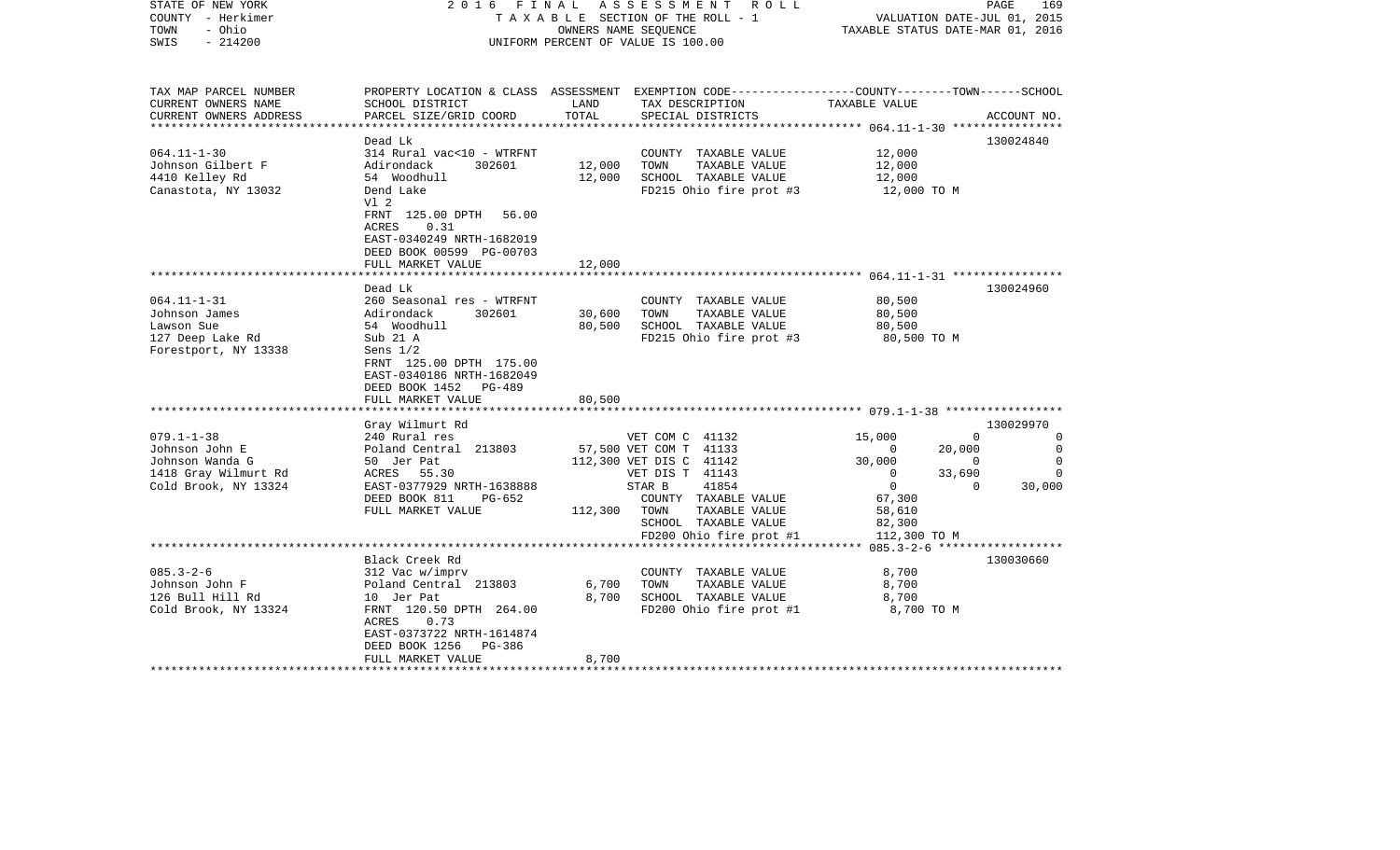| STATE OF NEW YORK<br>COUNTY - Herkimer        | 2 0 1 6<br>FINAL<br>TAXABLE SECTION OF THE ROLL - 1   | PAGE<br>170<br>VALUATION DATE-JUL 01, 2015 |                                                                                                 |                                                     |          |             |
|-----------------------------------------------|-------------------------------------------------------|--------------------------------------------|-------------------------------------------------------------------------------------------------|-----------------------------------------------------|----------|-------------|
| TOWN<br>- Ohio                                |                                                       | TAXABLE STATUS DATE-MAR 01, 2016           |                                                                                                 |                                                     |          |             |
| $-214200$<br>SWIS                             | UNIFORM PERCENT OF VALUE IS 100.00                    |                                            |                                                                                                 |                                                     |          |             |
|                                               |                                                       |                                            |                                                                                                 |                                                     |          |             |
| TAX MAP PARCEL NUMBER                         |                                                       |                                            | PROPERTY LOCATION & CLASS ASSESSMENT EXEMPTION CODE---------------COUNTY-------TOWN------SCHOOL |                                                     |          |             |
| CURRENT OWNERS NAME<br>CURRENT OWNERS ADDRESS | SCHOOL DISTRICT<br>PARCEL SIZE/GRID COORD             | LAND<br>TOTAL                              | TAX DESCRIPTION<br>SPECIAL DISTRICTS                                                            | TAXABLE VALUE                                       |          |             |
| ***********************                       |                                                       |                                            |                                                                                                 |                                                     |          | ACCOUNT NO. |
|                                               | 126 Bull Hill Rd                                      |                                            |                                                                                                 |                                                     |          | 130030840   |
| $085.3 - 2 - 55$                              | 210 1 Family Res                                      |                                            | VET COM CT 41131                                                                                | 15,000                                              | 15,000   |             |
| Johnson John F                                | Poland Central 213803                                 |                                            | 26,000 VET DIS CT 41141                                                                         | 30,000                                              | 30,000   | $\Omega$    |
| 126 Bull Hill Rd                              | 10 Jer Pat                                            |                                            | 60,000 STAR EN<br>41834                                                                         | $\overline{0}$                                      | $\Omega$ | 60,000      |
| Cold Brook, NY 13324                          | 8.40<br>ACRES                                         |                                            | COUNTY TAXABLE VALUE                                                                            | 15,000                                              |          |             |
|                                               | EAST-0373984 NRTH-1614317                             |                                            | TOWN<br>TAXABLE VALUE                                                                           | 15,000                                              |          |             |
|                                               | DEED BOOK 804<br><b>PG-144</b>                        |                                            | SCHOOL TAXABLE VALUE                                                                            | 0                                                   |          |             |
|                                               | FULL MARKET VALUE                                     | 60,000                                     | FD200 Ohio fire prot #1                                                                         | 60,000 TO M                                         |          |             |
|                                               |                                                       |                                            |                                                                                                 | $064. -1 - 10$ *****                                |          |             |
|                                               | North Lake Rd                                         |                                            |                                                                                                 |                                                     |          | 130027360   |
| $064. -1 - 10$                                | 260 Seasonal res                                      |                                            | COUNTY TAXABLE VALUE                                                                            | 22,100                                              |          |             |
| Johnson Marjorie                              | Adirondack<br>302601                                  | 10,600                                     | TOWN<br>TAXABLE VALUE                                                                           | 22,100                                              |          |             |
| 4410 Kelley Rd                                | 20 Woodhull                                           | 22,100                                     | SCHOOL TAXABLE VALUE                                                                            | 22,100                                              |          |             |
| Canastota, NY 13032                           | Abds $1/2$                                            |                                            | FD215 Ohio fire prot #3                                                                         | 22,100 TO M                                         |          |             |
|                                               | FRNT 132.00 DPTH 165.00                               |                                            |                                                                                                 |                                                     |          |             |
|                                               | EAST-0337560 NRTH-1681497<br>DEED BOOK 1580<br>PG-228 |                                            |                                                                                                 |                                                     |          |             |
|                                               | FULL MARKET VALUE                                     | 22,100                                     |                                                                                                 |                                                     |          |             |
|                                               |                                                       |                                            | ****************************** 078.1-2-21.3 ***************                                     |                                                     |          |             |
|                                               | Crab Rd                                               |                                            |                                                                                                 |                                                     |          | 130010560.3 |
| $078.1 - 2 - 21.3$                            | 314 Rural vac<10                                      |                                            | COUNTY TAXABLE VALUE                                                                            | 5,500                                               |          |             |
| Johnston Bruce L                              | Poland Central 213803                                 | 5,500                                      | TOWN<br>TAXABLE VALUE                                                                           | 5,500                                               |          |             |
| 5047 Clinton Rd                               | 18 Jer Pat                                            | 5,500                                      | SCHOOL TAXABLE VALUE                                                                            | 5,500                                               |          |             |
| Whitesboro, NY 13492                          | FRNT 260.00 DPTH                                      |                                            | FD200 Ohio fire prot #1                                                                         | 5,500 TO M                                          |          |             |
|                                               | ACRES<br>1.50                                         |                                            |                                                                                                 |                                                     |          |             |
|                                               | EAST-0355478 NRTH-1633071                             |                                            |                                                                                                 |                                                     |          |             |
|                                               | DEED BOOK 781<br><b>PG-204</b>                        |                                            |                                                                                                 |                                                     |          |             |
|                                               | FULL MARKET VALUE                                     | 5,500<br>*****                             |                                                                                                 | ********************* 074.1-1-27 ****************** |          |             |
|                                               | Route 8                                               |                                            |                                                                                                 |                                                     |          | 130038160   |
| $074.1 - 1 - 27$                              | 314 Rural vac<10                                      |                                            | COUNTY TAXABLE VALUE                                                                            | 4,100                                               |          |             |
| Jones Douglas                                 | Poland Central 213803                                 | 4,100                                      | TAXABLE VALUE<br>TOWN                                                                           | 4,100                                               |          |             |
| Jones Nancy                                   | 75 Rem Pat                                            | 4,100                                      | SCHOOL TAXABLE VALUE                                                                            | 4,100                                               |          |             |
| 174 Graves Rd                                 | Sub 9                                                 |                                            | FD200 Ohio fire prot #1                                                                         | 4,100 TO M                                          |          |             |
| Newport, NY 13416                             | Sens <sub>2</sub>                                     |                                            |                                                                                                 |                                                     |          |             |
|                                               | ACRES<br>2.00                                         |                                            |                                                                                                 |                                                     |          |             |
|                                               | EAST-0381995 NRTH-1656012                             |                                            |                                                                                                 |                                                     |          |             |
|                                               | DEED BOOK 00625 PG-00213                              |                                            |                                                                                                 |                                                     |          |             |
|                                               | FULL MARKET VALUE                                     | 4,100                                      |                                                                                                 |                                                     |          |             |
|                                               | ******************************                        |                                            |                                                                                                 |                                                     |          |             |
|                                               | Route 8                                               |                                            |                                                                                                 |                                                     |          |             |
| $074.1 - 1 - 26$                              | 314 Rural vac<10                                      |                                            | COUNTY TAXABLE VALUE                                                                            | 3,150                                               |          |             |
| Jones Douglas M                               | Poland Central 213803                                 | 3,150                                      | TAXABLE VALUE<br>TOWN                                                                           | 3,150                                               |          |             |
| Jones Nancy W                                 | ACRES<br>1.50                                         | 3,150                                      | SCHOOL TAXABLE VALUE                                                                            | 3,150                                               |          |             |
| 174 Graves Rd<br>Newport, NY 13416            | EAST-0381811 NRTH-1656007<br>FULL MARKET VALUE        | 3,150                                      | FD200 Ohio fire prot #1                                                                         | 3,150 TO M                                          |          |             |
|                                               |                                                       | ****************                           |                                                                                                 |                                                     |          |             |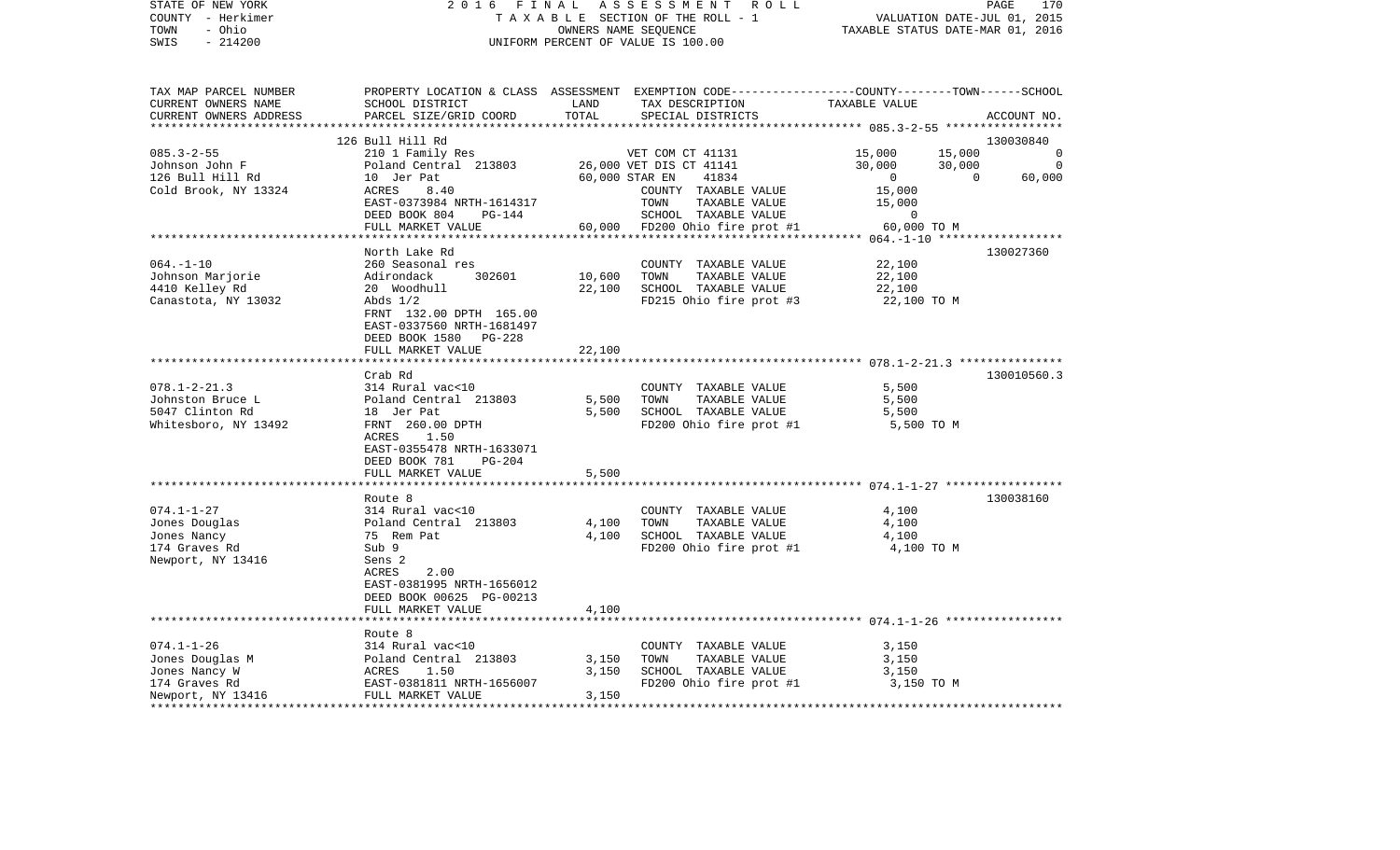| STATE OF NEW YORK<br>COUNTY - Herkimer<br>- Ohio<br>TOWN<br>$-214200$<br>SWIS                                      | 2016 FINAL<br>TAXABLE SECTION OF THE ROLL - 1<br>UNIFORM PERCENT OF VALUE IS 100.00                                                                                              | PAGE<br>171<br>VALUATION DATE-JUL 01, 2015<br>TAXABLE STATUS DATE-MAR 01, 2016 |                                                                                                                                          |                                                    |                                 |
|--------------------------------------------------------------------------------------------------------------------|----------------------------------------------------------------------------------------------------------------------------------------------------------------------------------|--------------------------------------------------------------------------------|------------------------------------------------------------------------------------------------------------------------------------------|----------------------------------------------------|---------------------------------|
| TAX MAP PARCEL NUMBER<br>CURRENT OWNERS NAME<br>CURRENT OWNERS ADDRESS                                             | SCHOOL DISTRICT<br>PARCEL SIZE/GRID COORD                                                                                                                                        | LAND<br>TOTAL                                                                  | PROPERTY LOCATION & CLASS ASSESSMENT EXEMPTION CODE----------------COUNTY-------TOWN------SCHOOL<br>TAX DESCRIPTION<br>SPECIAL DISTRICTS | TAXABLE VALUE                                      | ACCOUNT NO.                     |
| ************************<br>$058. - 2 - 51$<br>Jones Joseph J<br>Jones Mary<br>PO Box 61<br>Westernville, NY 13486 | South Lake Rd<br>260 Seasonal res - WTRFNT<br>Adirondack<br>302601<br>Lot 1 Nob Pat<br>Seas 1 A<br>V1 2 1A<br>FRNT 155.00 DPTH 279.30<br>EAST-0385375 NRTH-1706556               | 70,000<br>116,000                                                              | COUNTY TAXABLE VALUE<br>TOWN<br>TAXABLE VALUE<br>SCHOOL TAXABLE VALUE<br>FD215 Ohio fire prot #3                                         | 116,000<br>116,000<br>116,000<br>116,000 TO M      | 130019770                       |
|                                                                                                                    | DEED BOOK 00651 PG-00124<br>FULL MARKET VALUE                                                                                                                                    | 116,000                                                                        |                                                                                                                                          |                                                    |                                 |
| $085.4 - 2 - 4$<br>Jones Kenneth G<br>Jones Heidi L<br>866 State Rt 51<br>Ilion, NY 13357                          | Bull Hill Rd<br>260 Seasonal res<br>Poland Central 213803<br>23 Jer Pat<br>ACRES 83.00<br>EAST-0391885 NRTH-1613428<br>DEED BOOK 891<br>$PG-621$                                 | 54,000<br>89,600                                                               | COUNTY TAXABLE VALUE<br>TOWN<br>TAXABLE VALUE<br>SCHOOL TAXABLE VALUE<br>FD210 Ohio fire prot #2                                         | 89,600<br>89,600<br>89,600<br>89,600 TO M          | 130044610                       |
|                                                                                                                    | FULL MARKET VALUE                                                                                                                                                                | 89,600                                                                         |                                                                                                                                          |                                                    |                                 |
| $085.4 - 2 - 5$<br>Jones Kenneth G<br>Jones Heidi L<br>866 State Rt 51<br>Ilion, NY 13357                          | Bull Hill Rd<br>314 Rural vac<10<br>Poland Central 213803<br>23 Jer Pat<br>ACRES<br>2.80<br>EAST-0392251 NRTH-1611478<br>DEED BOOK 891<br><b>PG-621</b><br>FULL MARKET VALUE     | 1,600<br>1,600<br>1,600                                                        | COUNTY TAXABLE VALUE<br>TOWN<br>TAXABLE VALUE<br>SCHOOL TAXABLE VALUE<br>FD210 Ohio fire prot #2                                         | 1,600<br>1,600<br>1,600<br>1,600 TO M              |                                 |
|                                                                                                                    |                                                                                                                                                                                  |                                                                                |                                                                                                                                          |                                                    |                                 |
| $078.4 - 1 - 8.7$<br>Jones Kevin<br>Jones Sharon<br>695 Fisher Rd<br>Cold Brook, NY 13324                          | Fisher Rd<br>210 1 Family Res<br>Poland Central 213803<br>12 Jer Pat<br>ACRES<br>8.30 BANK<br>641<br>EAST-0361908 NRTH-1625370<br>DEED BOOK 770<br>$PG-643$<br>FULL MARKET VALUE | 25,900<br>160,000<br>160,000                                                   | STAR B<br>41854<br>COUNTY TAXABLE VALUE<br>TOWN<br>TAXABLE VALUE<br>SCHOOL TAXABLE VALUE<br>FD200 Ohio fire prot #1                      | 0<br>160,000<br>160,000<br>130,000<br>160,000 TO M | 130044432<br>$\Omega$<br>30,000 |
|                                                                                                                    | Gray Wilmurt Rd                                                                                                                                                                  |                                                                                |                                                                                                                                          |                                                    | 130035190                       |
| 074.1-1-1<br>Jones Thomas R<br>Vivlamore Thomas R<br>Stone Rd<br>PO Box 536<br>West Winfield, NY 13491             | 260 Seasonal res<br>Poland Central 213803<br>1 Vrv Pat<br>S Of W C Gorge<br>V1 2 5<br>ACRES<br>3.50<br>EAST-0381364 NRTH-1655180<br>DEED BOOK 697<br>PG-312                      | 14,000<br>35,000                                                               | COUNTY TAXABLE VALUE<br>TAXABLE VALUE<br>TOWN<br>SCHOOL TAXABLE VALUE<br>FD200 Ohio fire prot #1                                         | 35,000<br>35,000<br>35,000<br>35,000 TO M          |                                 |
|                                                                                                                    | FULL MARKET VALUE                                                                                                                                                                | 35,000                                                                         |                                                                                                                                          |                                                    |                                 |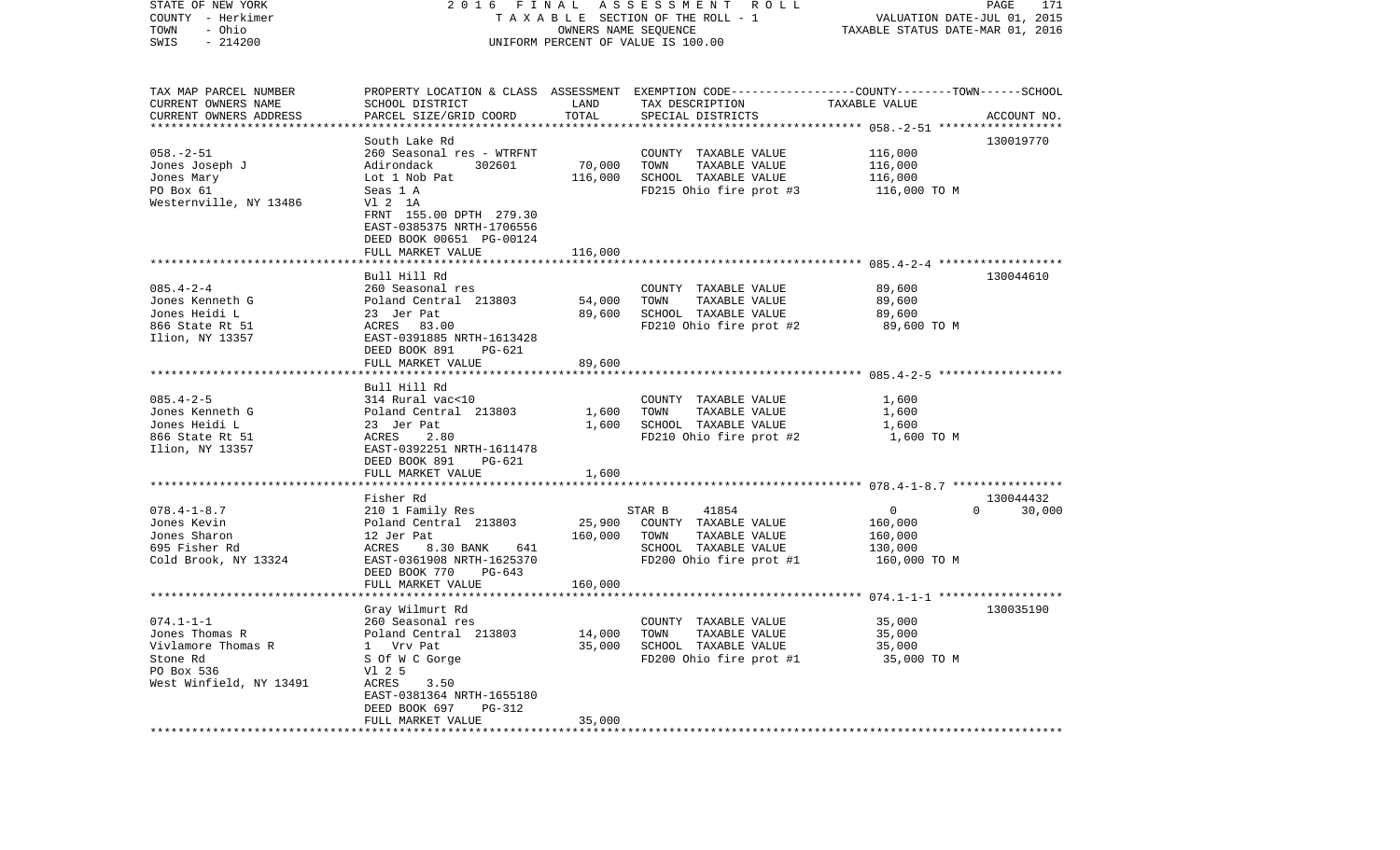| STATE OF NEW YORK                                 | 2016 FINAL                                    |                      | A S S E S S M E N T A O L L                                                                      |                                  | PAGE<br>172 |
|---------------------------------------------------|-----------------------------------------------|----------------------|--------------------------------------------------------------------------------------------------|----------------------------------|-------------|
| COUNTY - Herkimer                                 |                                               |                      | TAXABLE SECTION OF THE ROLL - 1                                                                  | VALUATION DATE-JUL 01, 2015      |             |
| TOWN<br>- Ohio<br>SWIS<br>$-214200$               |                                               | OWNERS NAME SEQUENCE | UNIFORM PERCENT OF VALUE IS 100.00                                                               | TAXABLE STATUS DATE-MAR 01, 2016 |             |
|                                                   |                                               |                      |                                                                                                  |                                  |             |
|                                                   |                                               |                      |                                                                                                  |                                  |             |
| TAX MAP PARCEL NUMBER                             |                                               |                      | PROPERTY LOCATION & CLASS ASSESSMENT EXEMPTION CODE----------------COUNTY-------TOWN------SCHOOL |                                  |             |
| CURRENT OWNERS NAME                               | SCHOOL DISTRICT                               | LAND                 | TAX DESCRIPTION                                                                                  | TAXABLE VALUE                    |             |
| CURRENT OWNERS ADDRESS<br>*********************** | PARCEL SIZE/GRID COORD                        | TOTAL                | SPECIAL DISTRICTS                                                                                |                                  | ACCOUNT NO. |
|                                                   | Hooper Dooper Rd                              |                      |                                                                                                  |                                  |             |
| $073.2 - 1 - 73.2$                                | 314 Rural vac<10                              |                      | COUNTY TAXABLE VALUE                                                                             | 10,000                           |             |
| Jones Walter                                      | Poland Central 213803                         | 10,000               | TOWN<br>TAXABLE VALUE                                                                            | 10,000                           |             |
| Jones Donna                                       | 63 Rem Pat                                    | 10,000               | SCHOOL TAXABLE VALUE                                                                             | 10,000                           |             |
| 33 Beechnut Ter                                   | ACRES<br>3.00                                 |                      | FD200 Ohio fire prot #1                                                                          | 10,000 TO M                      |             |
| Whitesboro, NY 13492                              | EAST-0371290 NRTH-1655610                     |                      |                                                                                                  |                                  |             |
|                                                   | DEED BOOK 1334 PG-943                         |                      |                                                                                                  |                                  |             |
|                                                   | FULL MARKET VALUE                             | 10,000               |                                                                                                  |                                  |             |
|                                                   |                                               |                      |                                                                                                  |                                  |             |
| $073.4 - 1 - 5$                                   | Route 8<br>322 Rural vac>10                   |                      | COUNTY TAXABLE VALUE                                                                             | 58,600                           | 130034980   |
| Jordan Richard                                    | Poland Central 213803                         | 58,600               | TOWN<br>TAXABLE VALUE                                                                            | 58,600                           |             |
| Jordan Maureen                                    | Lot 78                                        | 58,600               | SCHOOL TAXABLE VALUE                                                                             | 58,600                           |             |
| PO Box 105                                        | fronts on West Canada Cr                      |                      | FD200 Ohio fire prot #1                                                                          | 58,600 TO M                      |             |
| Montrose, PA 18801                                | ACRES<br>47.00                                |                      |                                                                                                  |                                  |             |
|                                                   | EAST-0365246 NRTH-1647516                     |                      |                                                                                                  |                                  |             |
|                                                   | DEED BOOK 1377 PG-828                         |                      |                                                                                                  |                                  |             |
|                                                   | FULL MARKET VALUE                             | 58,600               |                                                                                                  |                                  |             |
|                                                   | Route 8                                       |                      |                                                                                                  |                                  | 130016590   |
| $073.4 - 1 - 8$                                   | 910 Priv forest                               |                      | COUNTY TAXABLE VALUE                                                                             | 127,900                          |             |
| Jordan Richard M                                  | Poland Central 213803                         | 127,900              | TOWN<br>TAXABLE VALUE                                                                            | 127,900                          |             |
| Jordan Maureen                                    | 78 Jer Pat                                    | 127,900              | SCHOOL TAXABLE VALUE                                                                             | 127,900                          |             |
| PO Box 105                                        | Hane Pl                                       |                      | FD200 Ohio fire prot #1                                                                          | 127,900 TO M                     |             |
| Montrose, PA 18801                                | ACRES 125.90                                  |                      |                                                                                                  |                                  |             |
|                                                   | EAST-0364141 NRTH-1646649                     |                      |                                                                                                  |                                  |             |
|                                                   | DEED BOOK 1371 PG-497                         |                      |                                                                                                  |                                  |             |
|                                                   | FULL MARKET VALUE<br>********************     | 127,900              |                                                                                                  |                                  |             |
|                                                   | Coonradt Rd                                   |                      |                                                                                                  |                                  | 130025230   |
| $085.2 - 2 - 42$                                  | 260 Seasonal res                              |                      | COUNTY TAXABLE VALUE                                                                             | 10,000                           |             |
| Judd Wesley                                       | Poland Central 213803                         | 6,000                | TOWN<br>TAXABLE VALUE                                                                            | 10,000                           |             |
| Judd Donald                                       | 40 Jer Pat                                    | 10,000               | SCHOOL TAXABLE VALUE                                                                             | 10,000                           |             |
| 1543 Belle Meadre Ct                              | Sub Goodrich Rd                               |                      | FD210 Ohio fire prot #2                                                                          | 10,000 TO M                      |             |
| Prescott, AZ 86301                                | Sens 1                                        |                      |                                                                                                  |                                  |             |
|                                                   | FRNT 208.50 DPTH 208.50                       |                      |                                                                                                  |                                  |             |
|                                                   | 1.00<br>ACRES                                 |                      |                                                                                                  |                                  |             |
|                                                   | EAST-0390366 NRTH-1621822                     |                      |                                                                                                  |                                  |             |
|                                                   | DEED BOOK 00600 PG-00747<br>FULL MARKET VALUE | 10,000               |                                                                                                  |                                  |             |
|                                                   |                                               |                      |                                                                                                  |                                  |             |
|                                                   | Woodhull Crk                                  |                      |                                                                                                  |                                  | 130025260   |
| $060. -1 - 6$                                     | 260 Seasonal res                              |                      | COUNTY TAXABLE VALUE                                                                             | 14,100                           |             |
| Jweid Sam                                         | Adirondack<br>302601                          | 8,800                | TOWN<br>TAXABLE VALUE                                                                            | 14,100                           |             |
| 9587 Sessions Rd                                  | 3 Woodhull                                    | 14,100               | SCHOOL TAXABLE VALUE                                                                             | 14,100                           |             |
| Sauquoit, NY 13456                                | Sens 6                                        |                      | FD215 Ohio fire prot #3                                                                          | 14,100 TO M                      |             |
|                                                   | ACRES<br>9.00                                 |                      |                                                                                                  |                                  |             |
|                                                   | EAST-0339580 NRTH-1703104                     |                      |                                                                                                  |                                  |             |
|                                                   | DEED BOOK 00506 PG-00204<br>FULL MARKET VALUE | 14,100               |                                                                                                  |                                  |             |
|                                                   |                                               |                      |                                                                                                  |                                  |             |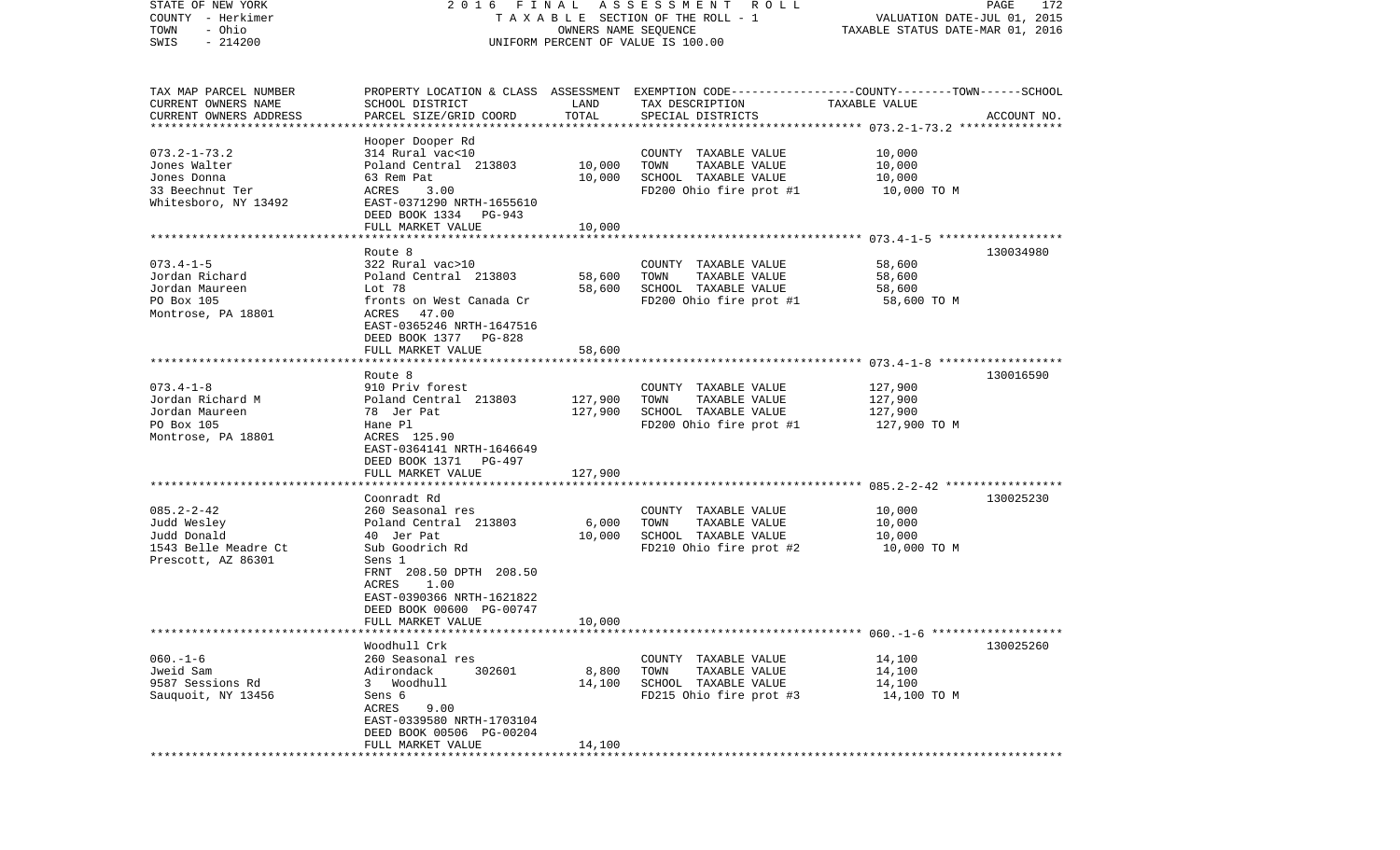| STATE OF NEW YORK<br>COUNTY - Herkimer<br>- Ohio<br>TOWN<br>$-214200$<br>SWIS                                             | 2016 FINAL<br>A S S E S S M E N T R O L L<br>TAXABLE SECTION OF THE ROLL - 1<br>OWNERS NAME SEOUENCE<br>UNIFORM PERCENT OF VALUE IS 100.00                                                                       |                               |                                                                                                                                         | PAGE<br>173<br>VALUATION DATE-JUL 01, 2015<br>TAXABLE STATUS DATE-MAR 01, 2016 |             |  |
|---------------------------------------------------------------------------------------------------------------------------|------------------------------------------------------------------------------------------------------------------------------------------------------------------------------------------------------------------|-------------------------------|-----------------------------------------------------------------------------------------------------------------------------------------|--------------------------------------------------------------------------------|-------------|--|
| TAX MAP PARCEL NUMBER<br>CURRENT OWNERS NAME<br>CURRENT OWNERS ADDRESS<br>**********************                          | SCHOOL DISTRICT<br>PARCEL SIZE/GRID COORD                                                                                                                                                                        | LAND<br>TOTAL                 | PROPERTY LOCATION & CLASS ASSESSMENT EXEMPTION CODE---------------COUNTY-------TOWN------SCHOOL<br>TAX DESCRIPTION<br>SPECIAL DISTRICTS | TAXABLE VALUE                                                                  | ACCOUNT NO. |  |
| $073. - 1 - 15$<br>Ka Wan Rod Ton Ka Wan Rod<br>Gun Club<br>Susan B Doolittle<br>8366 St Rt 28 Hwy<br>Barneveld, NY 13304 | Rt 365<br>910 Priv forest<br>Poland Central 213803<br>78 Rem Pat<br>P-Fr 229<br>ACRES 229.00<br>EAST-0362025 NRTH-1651603<br>DEED BOOK 214<br>PG-427<br>FULL MARKET VALUE                                        | 137,500<br>137,500<br>137,500 | COUNTY TAXABLE VALUE<br>TAXABLE VALUE<br>TOWN<br>SCHOOL TAXABLE VALUE<br>FD217 Ohio fire prot #4                                        | 137,500<br>137,500<br>137,500<br>137,500 TO M                                  | 130041040   |  |
|                                                                                                                           |                                                                                                                                                                                                                  |                               |                                                                                                                                         |                                                                                |             |  |
| $058. - 2 - 75$<br>Kaiser A. David<br>Kaiser Diane D<br>11160 Pitford Rd<br>Forestport, NY 13338                          | North Lake Rd<br>260 Seasonal res<br>302601<br>Adirondack<br>Lot 1 Nob Pat<br>$0.11$ A Seas<br>State Permit<br>FRNT 100.00 DPTH 50.00<br>DEED BOOK 1239 PG-576                                                   | $\mathbf 0$<br>90,100         | COUNTY TAXABLE VALUE<br>TOWN<br>TAXABLE VALUE<br>SCHOOL TAXABLE VALUE<br>FD217 Ohio fire prot #4                                        | 90,100<br>90,100<br>90,100<br>90,100 TO M                                      | 130032490   |  |
|                                                                                                                           | FULL MARKET VALUE                                                                                                                                                                                                | 90,100                        |                                                                                                                                         |                                                                                |             |  |
|                                                                                                                           |                                                                                                                                                                                                                  |                               |                                                                                                                                         |                                                                                |             |  |
| $070.4 - 1 - 19$<br>Kaminski Joseph 4th<br>8329 Broken Willow Ln<br>Fort Richey, FL 34668                                 | Route 8<br>314 Rural vac<10 - WTRFNT<br>Poland Central 213803<br>74<br>Sub 4<br>FRNT 166.00 DPTH 66.50<br>ACRES<br>0.25<br>EAST-0389550 NRTH-1658313<br>DEED BOOK 1327 PG-281                                    | 3,000<br>3,000                | COUNTY TAXABLE VALUE<br>TAXABLE VALUE<br>TOWN<br>SCHOOL TAXABLE VALUE<br>FD217 Ohio fire prot #4                                        | 3,000<br>3,000<br>3,000<br>3,000 TO M                                          | 130025350   |  |
|                                                                                                                           | FULL MARKET VALUE                                                                                                                                                                                                | 3,000                         |                                                                                                                                         |                                                                                |             |  |
|                                                                                                                           | Route 8                                                                                                                                                                                                          |                               |                                                                                                                                         |                                                                                | 130025440   |  |
| $070.4 - 1 - 20$<br>Kaminski Joseph 4th<br>8329 Broken Willow Ln<br>Fort Richey, FL 34668                                 | 314 Rural vac<10 - WTRFNT<br>Poland Central 213803<br>74 Rem Pat<br>Sub 4<br>Sens $1/4$<br>FRNT 166.00 DPTH 66.50<br>0.25<br>ACRES<br>EAST-0389570 NRTH-1658253<br>DEED BOOK 1327<br>PG-281<br>FULL MARKET VALUE | 3,000<br>3,000<br>3,000       | COUNTY TAXABLE VALUE<br>TOWN<br>TAXABLE VALUE<br>SCHOOL TAXABLE VALUE<br>FD200 Ohio fire prot #1                                        | 3,000<br>3,000<br>3,000<br>3,000 TO M                                          |             |  |
|                                                                                                                           |                                                                                                                                                                                                                  |                               |                                                                                                                                         |                                                                                |             |  |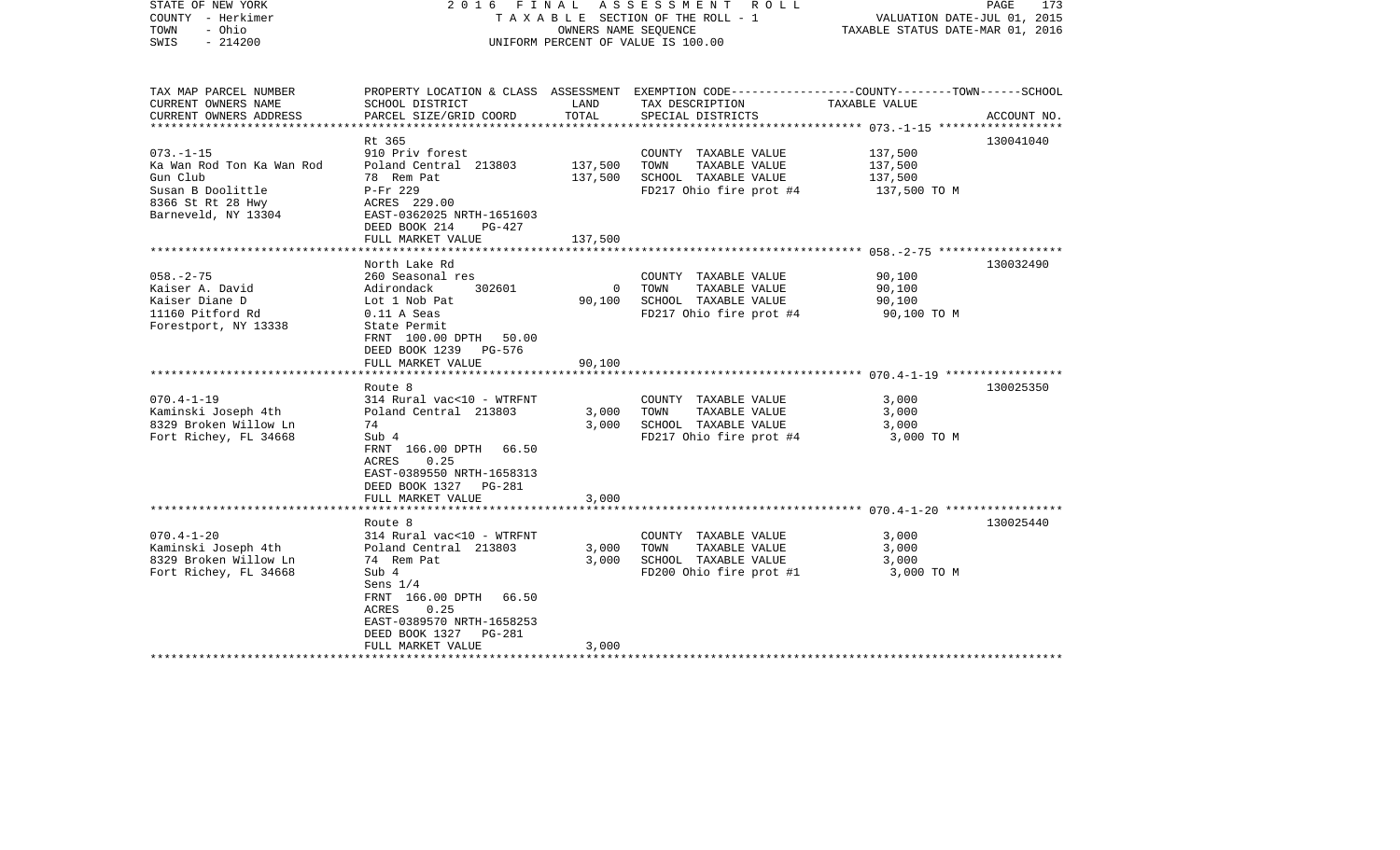| STATE OF NEW YORK               | 2016 FINAL                                     |                                 | ASSESSMENT ROLL                                                                                  |                                  | PAGE<br>174 |
|---------------------------------|------------------------------------------------|---------------------------------|--------------------------------------------------------------------------------------------------|----------------------------------|-------------|
| COUNTY - Herkimer               |                                                |                                 | TAXABLE SECTION OF THE ROLL - 1                                                                  | VALUATION DATE-JUL 01, 2015      |             |
| - Ohio<br>TOWN                  |                                                | OWNERS NAME SEQUENCE            |                                                                                                  | TAXABLE STATUS DATE-MAR 01, 2016 |             |
| $-214200$<br>SWIS               |                                                |                                 | UNIFORM PERCENT OF VALUE IS 100.00                                                               |                                  |             |
|                                 |                                                |                                 |                                                                                                  |                                  |             |
| TAX MAP PARCEL NUMBER           |                                                |                                 | PROPERTY LOCATION & CLASS ASSESSMENT EXEMPTION CODE----------------COUNTY-------TOWN------SCHOOL |                                  |             |
| CURRENT OWNERS NAME             | SCHOOL DISTRICT                                | LAND                            | TAX DESCRIPTION                                                                                  | TAXABLE VALUE                    |             |
| CURRENT OWNERS ADDRESS          | PARCEL SIZE/GRID COORD                         | TOTAL                           | SPECIAL DISTRICTS                                                                                |                                  | ACCOUNT NO. |
| *******************             |                                                |                                 |                                                                                                  |                                  |             |
|                                 | California Rd                                  |                                 |                                                                                                  |                                  | 130034770   |
| $085.3 - 3 - 14$                | 312 Vac w/imprv                                |                                 | COUNTY TAXABLE VALUE                                                                             | 4,400                            |             |
| Kamp Kevin J                    | Poland Central 213803                          | 3,900                           | TOWN<br>TAXABLE VALUE                                                                            | 4,400                            |             |
| 33-35 River Dr                  | Jer Pat<br>9                                   | 4,400                           | SCHOOL TAXABLE VALUE                                                                             | 4,400                            |             |
| Ilion, NY 13357                 | FRNT 260.00 DPTH 200.00                        |                                 | FD210 Ohio fire prot #2                                                                          | 4,400 TO M                       |             |
|                                 | ACRES<br>1.30                                  |                                 |                                                                                                  |                                  |             |
|                                 | EAST-0383930 NRTH-1614791                      |                                 |                                                                                                  |                                  |             |
|                                 | DEED BOOK 1451<br>PG-50                        |                                 |                                                                                                  |                                  |             |
|                                 | FULL MARKET VALUE                              | 4,400                           |                                                                                                  |                                  |             |
|                                 |                                                |                                 |                                                                                                  |                                  |             |
|                                 | California Rd                                  |                                 |                                                                                                  |                                  | 130034740   |
| $085.3 - 3 - 15$                | 260 Seasonal res                               |                                 | COUNTY TAXABLE VALUE                                                                             | 21,000                           |             |
| Kamp Kevin J                    | Poland Central 213803                          | 12,400                          | TAXABLE VALUE<br>TOWN                                                                            | 21,000                           |             |
| 33-35 River Dr                  | 9 Jer Pat                                      | 21,000                          | SCHOOL TAXABLE VALUE                                                                             | 21,000                           |             |
|                                 | 4.70<br>ACRES                                  |                                 |                                                                                                  |                                  |             |
| Ilion, NY 13357                 | EAST-0384199 NRTH-1614947                      |                                 | FD210 Ohio fire prot #2                                                                          | 21,000 TO M                      |             |
|                                 |                                                |                                 |                                                                                                  |                                  |             |
|                                 | DEED BOOK 1451<br>PG-50                        |                                 |                                                                                                  |                                  |             |
|                                 | FULL MARKET VALUE<br>************************* | 21,000<br>* * * * * * * * *     |                                                                                                  |                                  |             |
|                                 |                                                |                                 |                                                                                                  |                                  |             |
|                                 | Haskell Rd                                     |                                 |                                                                                                  |                                  | 130025470   |
| $070. - 1 - 25$                 | 314 Rural vac<10                               |                                 | COUNTY TAXABLE VALUE                                                                             | 5,700                            |             |
| Karlik Richard Arthur<br>Miller | Poland Central 213803                          | 5,700                           | TAXABLE VALUE<br>TOWN                                                                            | 5,700                            |             |
|                                 | 104 Nob Pat                                    | 5,700                           | SCHOOL TAXABLE VALUE                                                                             | 5,700                            |             |
| Attn: Steve Garlock             | $P-Fr$ 2 3/4                                   |                                 | FD217 Ohio fire prot #4                                                                          | 5,700 TO M                       |             |
| 25 South St Apt 19              | FRNT 133.00 DPTH 319.00                        |                                 |                                                                                                  |                                  |             |
| Marcellus, NY 13108             | ACRES<br>0.87                                  |                                 |                                                                                                  |                                  |             |
|                                 | EAST-0395330 NRTH-1664377                      |                                 |                                                                                                  |                                  |             |
|                                 | DEED BOOK 00579 PG-00800                       |                                 |                                                                                                  |                                  |             |
|                                 | FULL MARKET VALUE                              | 5,700                           |                                                                                                  |                                  |             |
|                                 |                                                |                                 |                                                                                                  |                                  |             |
|                                 | Haskell Rd                                     |                                 |                                                                                                  |                                  | 130025500   |
| $070. - 1 - 20$                 | 260 Seasonal res                               |                                 | COUNTY TAXABLE VALUE                                                                             | 15,000                           |             |
| Karlik Steve Jr                 | Poland Central 213803                          | 9,800                           | TOWN<br>TAXABLE VALUE                                                                            | 15,000                           |             |
| Richard Karlik                  | 104 Nob Pat                                    | 15,000                          | SCHOOL TAXABLE VALUE                                                                             | 15,000                           |             |
| 25 South St Apt 19              | V1 2 2                                         |                                 | FD217 Ohio fire prot #4                                                                          | 15,000 TO M                      |             |
| Marcellus, NY 13108             | 2.80<br>ACRES                                  |                                 |                                                                                                  |                                  |             |
|                                 | EAST-0395651 NRTH-1664164                      |                                 |                                                                                                  |                                  |             |
|                                 | DEED BOOK 00579 PG-00800                       |                                 |                                                                                                  |                                  |             |
| **********************          | FULL MARKET VALUE                              | 15,000<br>* * * * * * * * * * * |                                                                                                  |                                  |             |
|                                 |                                                |                                 |                                                                                                  |                                  |             |
|                                 | 156 Coleman Rd                                 |                                 |                                                                                                  |                                  | 130037830   |
| $074.1 - 2 - 56$                | 210 1 Family Res                               |                                 | TAXABLE VALUE<br>COUNTY                                                                          | 75,000                           |             |
| Karwacki John                   | Poland Central 213803                          | 15,200                          | TOWN<br>TAXABLE VALUE                                                                            | 75,000                           |             |
| Karwacki Maureen                | 75<br>Rem Pat                                  | 75,000                          | SCHOOL TAXABLE VALUE                                                                             | 75,000                           |             |
| 1120 Hammond Ave                | R1<br>1 A                                      |                                 | FD200 Ohio fire prot #1                                                                          | 75,000 TO M                      |             |
| Utica, NY 13501                 | ACRES<br>1.60                                  |                                 |                                                                                                  |                                  |             |
|                                 | EAST-0372875 NRTH-1651293                      |                                 |                                                                                                  |                                  |             |
|                                 | DEED BOOK 1599<br>PG-364                       |                                 |                                                                                                  |                                  |             |
|                                 | FULL MARKET VALUE                              | 75,000                          |                                                                                                  |                                  |             |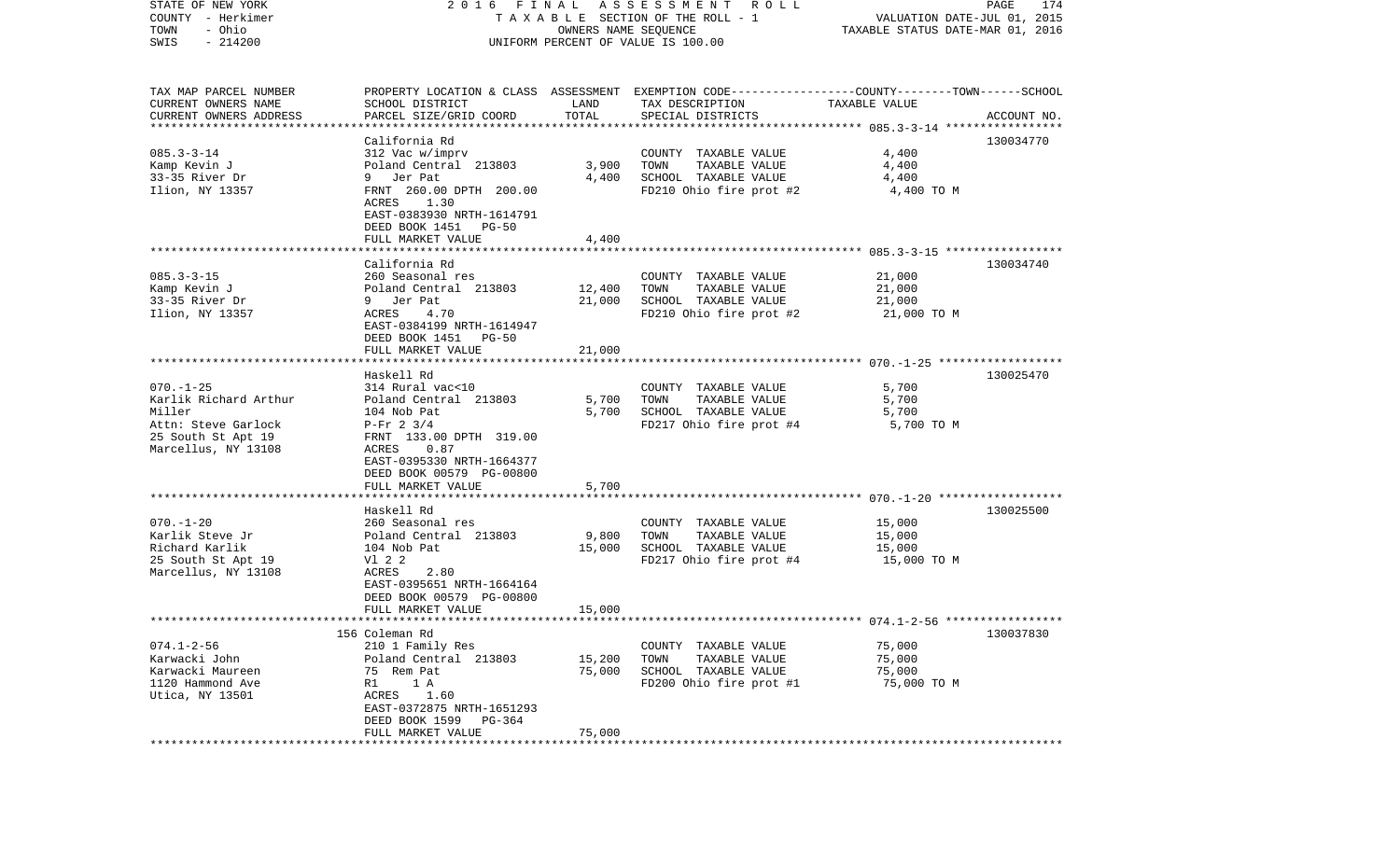| STATE OF NEW YORK                                   | 2016 FINAL                                                                                      |                         | A S S E S S M E N T<br><b>ROLL</b>    |                                  | PAGE<br>175 |
|-----------------------------------------------------|-------------------------------------------------------------------------------------------------|-------------------------|---------------------------------------|----------------------------------|-------------|
| COUNTY - Herkimer                                   |                                                                                                 |                         | TAXABLE SECTION OF THE ROLL - 1       | VALUATION DATE-JUL 01, 2015      |             |
| - Ohio<br>TOWN                                      |                                                                                                 | OWNERS NAME SEQUENCE    |                                       | TAXABLE STATUS DATE-MAR 01, 2016 |             |
| $-214200$<br>SWIS                                   |                                                                                                 |                         | UNIFORM PERCENT OF VALUE IS 100.00    |                                  |             |
|                                                     |                                                                                                 |                         |                                       |                                  |             |
|                                                     |                                                                                                 |                         |                                       |                                  |             |
| TAX MAP PARCEL NUMBER                               | PROPERTY LOCATION & CLASS ASSESSMENT EXEMPTION CODE---------------COUNTY-------TOWN------SCHOOL |                         |                                       |                                  |             |
| CURRENT OWNERS NAME                                 | SCHOOL DISTRICT                                                                                 | LAND                    | TAX DESCRIPTION                       | TAXABLE VALUE                    |             |
| CURRENT OWNERS ADDRESS<br>************************* | PARCEL SIZE/GRID COORD                                                                          | TOTAL                   | SPECIAL DISTRICTS                     |                                  | ACCOUNT NO. |
|                                                     | 4787 Route 8                                                                                    |                         |                                       |                                  | 130000600   |
| $070.4 - 1 - 3.2$                                   | 260 Seasonal res                                                                                |                         | COUNTY TAXABLE VALUE                  | 115,000                          |             |
| Kashorek John A                                     | Poland Central 213803                                                                           | 84,000                  | TOWN<br>TAXABLE VALUE                 | 115,000                          |             |
| Kashorek Denise H                                   | 68 Rem Pat                                                                                      | 115,000                 | SCHOOL TAXABLE VALUE                  | 115,000                          |             |
| 104 Main St                                         | $P-Fr$ 67                                                                                       |                         | FD200 Ohio fire prot #1               | 115,000 TO M                     |             |
| Potsdam, NY 13676                                   | FRNT 1263.00 DPTH                                                                               |                         |                                       |                                  |             |
|                                                     | ACRES<br>72.50                                                                                  |                         |                                       |                                  |             |
|                                                     | EAST-0390926 NRTH-1660593                                                                       |                         |                                       |                                  |             |
|                                                     | DEED BOOK 1538<br>PG-59                                                                         |                         |                                       |                                  |             |
|                                                     | FULL MARKET VALUE                                                                               | 115,000                 |                                       |                                  |             |
|                                                     |                                                                                                 |                         |                                       |                                  |             |
|                                                     | Woodhull Crk                                                                                    |                         |                                       |                                  | 130030630   |
| $060. -1 - 11$                                      | 260 Seasonal res                                                                                |                         | COUNTY TAXABLE VALUE                  | 19,400                           |             |
| Keach Ronald H                                      | 302601<br>Adirondack                                                                            | 6,900                   | TOWN<br>TAXABLE VALUE                 | 19,400                           |             |
| Miller Barry                                        | 3 Woodhull                                                                                      | 19,400                  | SCHOOL TAXABLE VALUE                  | 19,400                           |             |
| 218 Hamilton Ave                                    | Sens 5                                                                                          |                         | FD215 Ohio fire prot #3               | 19,400 TO M                      |             |
| Sherrill, NY 13461                                  | ACRES<br>5.70                                                                                   |                         |                                       |                                  |             |
|                                                     | EAST-0337096 NRTH-1698362                                                                       |                         |                                       |                                  |             |
|                                                     | DEED BOOK 1349<br>PG-237                                                                        |                         |                                       |                                  |             |
|                                                     | FULL MARKET VALUE                                                                               | 19,400                  |                                       |                                  |             |
|                                                     |                                                                                                 |                         |                                       |                                  |             |
|                                                     | Haskell Rd                                                                                      |                         |                                       |                                  | 130016350   |
| $070. - 1 - 30$                                     | 260 Seasonal res                                                                                |                         | COUNTY TAXABLE VALUE                  | 16,500                           |             |
| Kearns Hillary Degroat                              | Poland Central 213803                                                                           | 8,200                   | TAXABLE VALUE<br>TOWN                 | 16,500                           |             |
| Degroat Allen M                                     | 104 Nob Pat                                                                                     | 16,500                  | SCHOOL TAXABLE VALUE                  | 16,500                           |             |
| 1054 Reilly St                                      | $VI$ 2 1 1/4                                                                                    |                         | FD200 Ohio fire prot #1               | 16,500 TO M                      |             |
| Bay Shore, NY 11706                                 | ACRES<br>1.30                                                                                   |                         |                                       |                                  |             |
|                                                     | EAST-0396045 NRTH-1664455                                                                       |                         |                                       |                                  |             |
|                                                     | DEED BOOK 1414<br><b>PG-229</b>                                                                 |                         |                                       |                                  |             |
|                                                     | FULL MARKET VALUE<br>*****************                                                          | 16,500                  |                                       |                                  |             |
|                                                     |                                                                                                 |                         |                                       |                                  |             |
| $065. - 1 - 40$                                     | Withers Rd<br>260 Seasonal res                                                                  |                         | COUNTY TAXABLE VALUE                  | 37,100                           | 130026070   |
| Kelley Timothy P                                    | Adirondack<br>302601                                                                            | 7,900                   | TOWN<br>TAXABLE VALUE                 | 37,100                           |             |
| 51 Wheeler Ave                                      |                                                                                                 | 37,100                  | SCHOOL TAXABLE VALUE                  |                                  |             |
|                                                     | 30 Minuse<br>ACRES<br>7.50                                                                      |                         |                                       | 37,100                           |             |
| Cortland, NY 13045                                  |                                                                                                 |                         | FD215 Ohio fire prot #3               | 37,100 TO M                      |             |
|                                                     | EAST-0360448 NRTH-1680999<br>DEED BOOK 00629 PG-00267                                           |                         |                                       |                                  |             |
|                                                     | FULL MARKET VALUE                                                                               | 37,100                  |                                       |                                  |             |
|                                                     |                                                                                                 | * * * * * * * * * * * * |                                       |                                  |             |
|                                                     | 2758 Route 8                                                                                    |                         |                                       |                                  | 130035400   |
| $078.2 - 1 - 32$                                    | 210 1 Family Res                                                                                |                         | STAR B<br>41854                       | 0<br>0                           | 30,000      |
| Kelly Edward Jr                                     | Poland Central 213803                                                                           | 13,800                  | COUNTY TAXABLE VALUE                  | 46,000                           |             |
| 2758 State Rt 8                                     | Lot 49 Jer Pat                                                                                  | 46,000                  | TOWN<br>TAXABLE VALUE                 | 46,000                           |             |
| Cold Brook, NY 13324                                | R1 1A                                                                                           |                         | SCHOOL TAXABLE VALUE                  | 16,000                           |             |
|                                                     | FRNT 122.18 DPTH 130.00                                                                         |                         | FD200 Ohio fire prot #1               | 46,000 TO M                      |             |
|                                                     | ACRES<br>$0.40$ BANK<br>291                                                                     |                         |                                       |                                  |             |
|                                                     | EAST-0365249 NRTH-1638426                                                                       |                         |                                       |                                  |             |
|                                                     | DEED BOOK 844<br>PG-562                                                                         |                         |                                       |                                  |             |
|                                                     | FULL MARKET VALUE                                                                               | 46,000                  |                                       |                                  |             |
|                                                     | ******************************                                                                  |                         | ************************************* |                                  |             |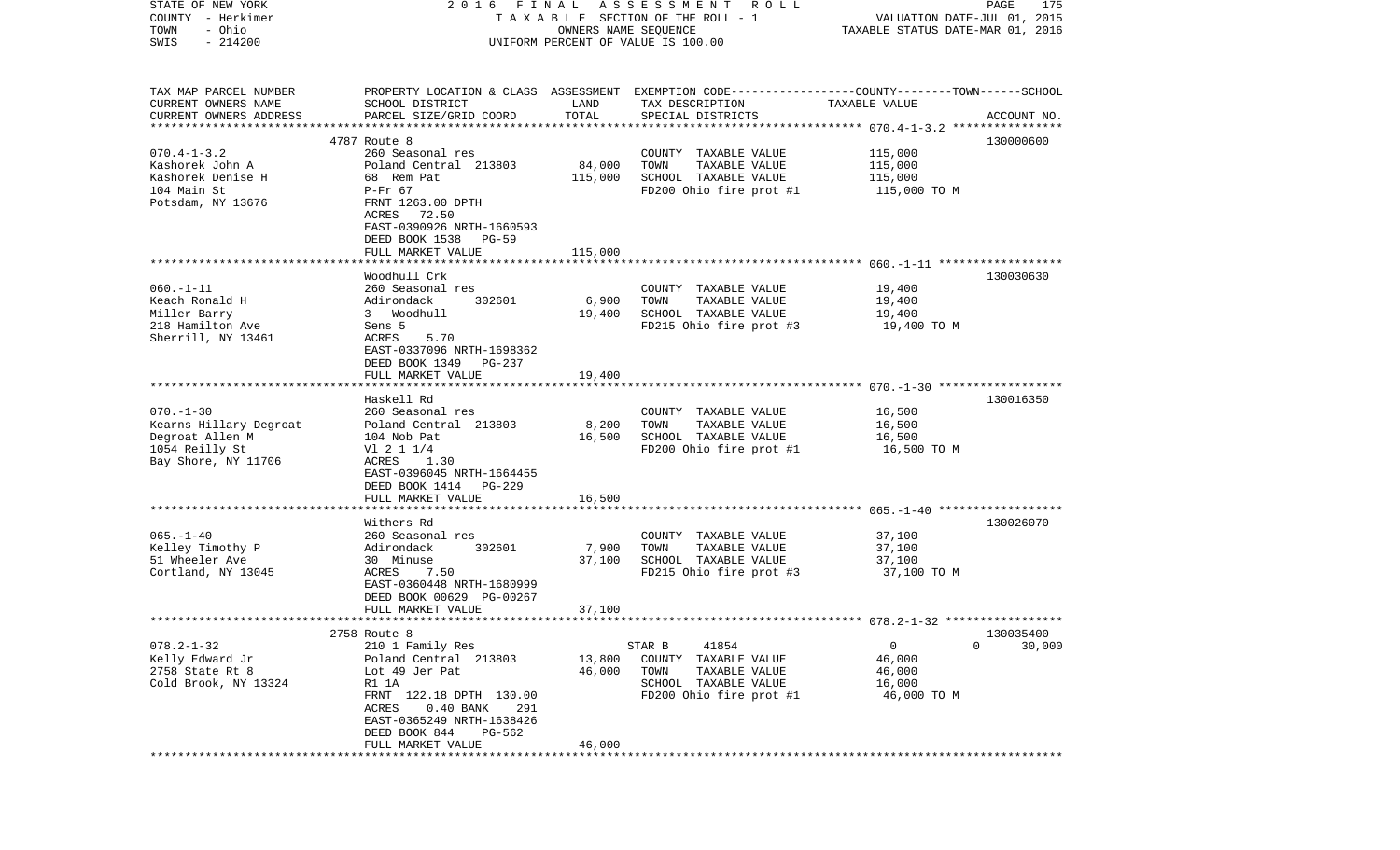| STATE OF NEW YORK         |                                |                      | 2016 FINAL ASSESSMENT<br>R O L L                                                                |                                  | PAGE<br>176        |
|---------------------------|--------------------------------|----------------------|-------------------------------------------------------------------------------------------------|----------------------------------|--------------------|
| COUNTY - Herkimer         |                                |                      | TAXABLE SECTION OF THE ROLL - 1                                                                 | VALUATION DATE-JUL 01, 2015      |                    |
| - Ohio<br>TOWN            |                                | OWNERS NAME SEQUENCE |                                                                                                 | TAXABLE STATUS DATE-MAR 01, 2016 |                    |
| $-214200$<br>SWIS         |                                |                      | UNIFORM PERCENT OF VALUE IS 100.00                                                              |                                  |                    |
|                           |                                |                      |                                                                                                 |                                  |                    |
| TAX MAP PARCEL NUMBER     |                                |                      | PROPERTY LOCATION & CLASS ASSESSMENT EXEMPTION CODE---------------COUNTY-------TOWN------SCHOOL |                                  |                    |
| CURRENT OWNERS NAME       | SCHOOL DISTRICT                | LAND                 | TAX DESCRIPTION                                                                                 | TAXABLE VALUE                    |                    |
| CURRENT OWNERS ADDRESS    | PARCEL SIZE/GRID COORD         | TOTAL                | SPECIAL DISTRICTS                                                                               |                                  | ACCOUNT NO.        |
| ************************* |                                |                      |                                                                                                 |                                  |                    |
|                           | 2758 Route 8                   |                      |                                                                                                 |                                  | 130034320          |
| $078.2 - 1 - 33$          | 270 Mfg housing                |                      | 41854<br>STAR B                                                                                 | 0                                | $\Omega$<br>19,000 |
| Kelly Edward W Jr         | Poland Central 213803          | 10,000               | COUNTY TAXABLE VALUE                                                                            | 19,000                           |                    |
| 2758 State Rt 8           | 49 Jer Pat                     | 19,000               | TAXABLE VALUE<br>TOWN                                                                           | 19,000                           |                    |
| Cold Brook, NY 13324      | ACRES<br>1.00                  |                      | SCHOOL TAXABLE VALUE                                                                            | $\overline{0}$                   |                    |
|                           | EAST-0365510 NRTH-1638317      |                      | FD200 Ohio fire prot #1                                                                         | 19,000 TO M                      |                    |
|                           | DEED BOOK 844<br>PG-564        |                      |                                                                                                 |                                  |                    |
|                           | FULL MARKET VALUE              | 19,000               |                                                                                                 |                                  |                    |
|                           |                                |                      |                                                                                                 |                                  |                    |
|                           | Haskell Rd                     |                      |                                                                                                 |                                  | 130026220          |
| $070. - 1 - 27$           | 260 Seasonal res               |                      | COUNTY TAXABLE VALUE                                                                            | 23,100                           |                    |
| Kennett Bernard W         | Poland Central 213803          | 8,900                | TAXABLE VALUE<br>TOWN                                                                           | 23,100                           |                    |
| 204 Betsinger Rd Apt 45   | 104 Nob Pat                    | 23,100               | SCHOOL TAXABLE VALUE                                                                            | 23,100                           |                    |
| Sherrill, NY 13461        |                                |                      | FD217 Ohio fire prot #4                                                                         |                                  |                    |
|                           | Sub 6 Mill Cr                  |                      |                                                                                                 | 23,100 TO M                      |                    |
|                           | $P-Fr$ 1.8                     |                      |                                                                                                 |                                  |                    |
|                           | ACRES<br>1.80                  |                      |                                                                                                 |                                  |                    |
|                           | EAST-0395626 NRTH-1664430      |                      |                                                                                                 |                                  |                    |
|                           | DEED BOOK 889<br><b>PG-389</b> |                      |                                                                                                 |                                  |                    |
|                           | FULL MARKET VALUE              | 23,100               |                                                                                                 |                                  |                    |
|                           |                                |                      |                                                                                                 |                                  |                    |
|                           | Christman Rd                   |                      |                                                                                                 |                                  | 130026250          |
| $079.3 - 1 - 21$          | 260 Seasonal res               |                      | COUNTY TAXABLE VALUE                                                                            | 26,100                           |                    |
| Keno Mitchell             | Poland Central 213803          | 18,000               | TOWN<br>TAXABLE VALUE                                                                           | 26,100                           |                    |
| Hammond John R            | 42 Jer Pat                     | 26,100               | SCHOOL TAXABLE VALUE                                                                            | 26,100                           |                    |
| 13 Hillside Place         | Sens 25                        |                      | FD217 Ohio fire prot #4                                                                         | 26,100 TO M                      |                    |
| Ilion, NY 13357           | ACRES 25.00                    |                      |                                                                                                 |                                  |                    |
|                           | EAST-0380318 NRTH-1630664      |                      |                                                                                                 |                                  |                    |
|                           | DEED BOOK 1495 PG-271          |                      |                                                                                                 |                                  |                    |
|                           | FULL MARKET VALUE              | 26,100               |                                                                                                 |                                  |                    |
|                           | *********************          |                      |                                                                                                 |                                  |                    |
|                           | Withers Rd                     |                      |                                                                                                 |                                  | 130034560          |
| $065. - 1 - 37$           | 260 Seasonal res               |                      | COUNTY TAXABLE VALUE                                                                            | 43,100                           |                    |
| Kenyon Elizabeth          | Adirondack<br>302601           | 4,100                | TOWN<br>TAXABLE VALUE                                                                           | 43,100                           |                    |
| 4135 South ST Rd          | 1 Minuse                       | 43,100               | SCHOOL TAXABLE VALUE                                                                            | 43,100                           |                    |
| Marcellus, NY 13108       | Sens 2                         |                      | FD215 Ohio fire prot #3                                                                         | 43,100 TO M                      |                    |
|                           | ACRES<br>2.00                  |                      |                                                                                                 |                                  |                    |
|                           | EAST-0359725 NRTH-1681485      |                      |                                                                                                 |                                  |                    |
|                           | DEED BOOK 00662 PG-00772       |                      |                                                                                                 |                                  |                    |
|                           | FULL MARKET VALUE              | 43,100               |                                                                                                 |                                  |                    |
|                           |                                |                      |                                                                                                 |                                  |                    |
|                           | Off Haskell Rd                 |                      |                                                                                                 |                                  | 130013530          |
| $070. - 1 - 23$           | 260 Seasonal res               |                      | COUNTY TAXABLE VALUE                                                                            | 35,000                           |                    |
| Kermizian Christopher     | Poland Central 213803          | 9,400                | TOWN<br>TAXABLE VALUE                                                                           | 35,000                           |                    |
| Kermizian David           | 104 Nob Pat                    | 35,000               | SCHOOL TAXABLE VALUE                                                                            | 35,000                           |                    |
| 465 Christman Rd          | $P-Fr$ 3                       |                      | FD200 Ohio fire prot #1                                                                         | 35,000 TO M                      |                    |
| Cold Brook, NY 13324      | 2.20<br>ACRES                  |                      |                                                                                                 |                                  |                    |
|                           | EAST-0394914 NRTH-1664565      |                      |                                                                                                 |                                  |                    |
|                           | DEED BOOK 1105<br>PG-170       |                      |                                                                                                 |                                  |                    |
|                           | FULL MARKET VALUE              | 35,000               |                                                                                                 |                                  |                    |
|                           | *************************      |                      |                                                                                                 |                                  |                    |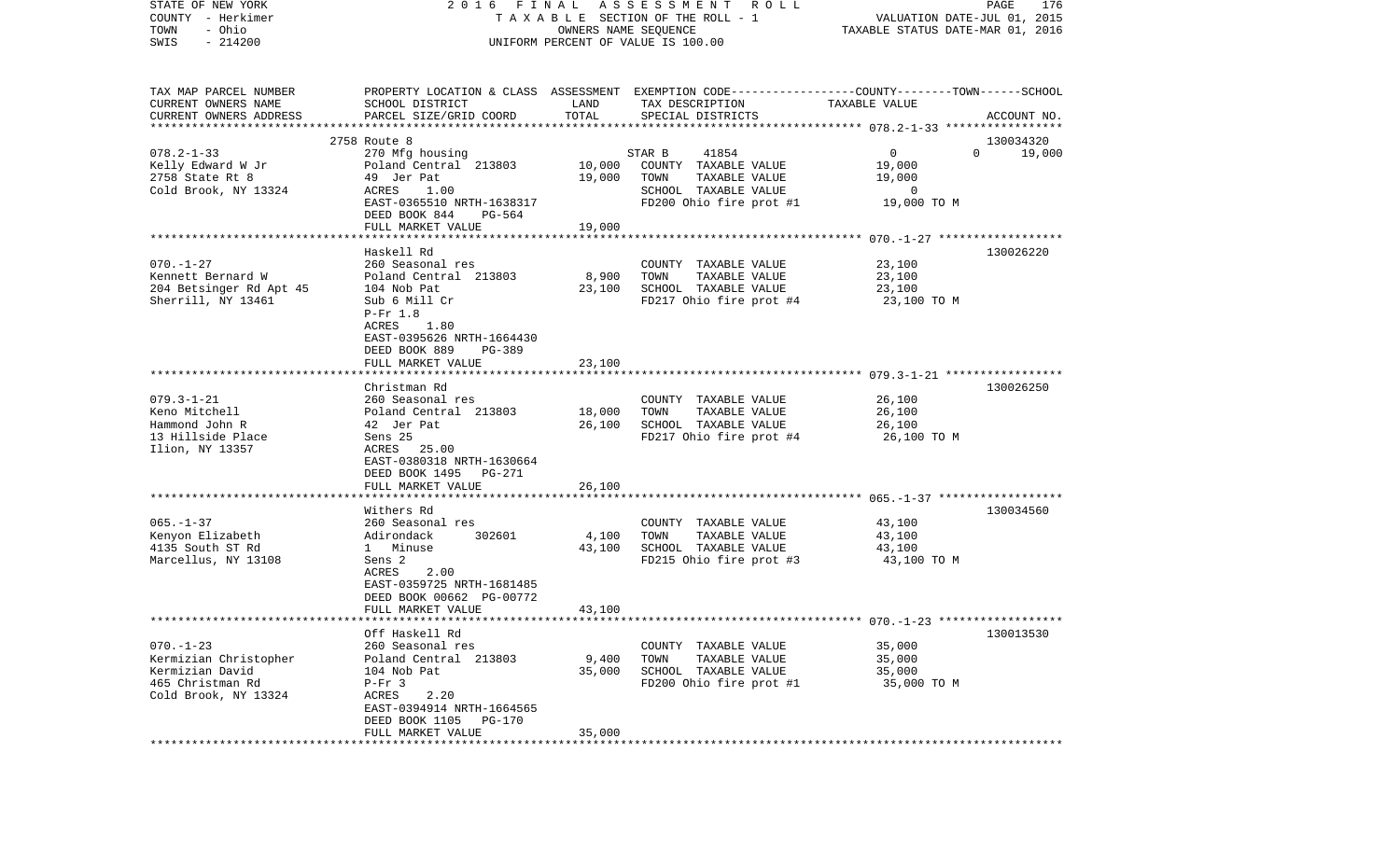| COUNTY<br>– Herkimer<br>- Ohio<br>TOWN<br>$-214200$<br>SWIS | T A X A B L E SECTION OF THE ROLL - 1<br>UNIFORM PERCENT OF VALUE IS 100.00                                            | VALUATION DATE-JUL 01, 2015<br>TAXABLE STATUS DATE-MAR 01, 2016 |                                                                                                                    |                                                        |             |
|-------------------------------------------------------------|------------------------------------------------------------------------------------------------------------------------|-----------------------------------------------------------------|--------------------------------------------------------------------------------------------------------------------|--------------------------------------------------------|-------------|
| TAX MAP PARCEL NUMBER<br>CURRENT OWNERS NAME                | SCHOOL DISTRICT                                                                                                        | LAND                                                            | PROPERTY LOCATION & CLASS ASSESSMENT EXEMPTION CODE---------------COUNTY-------TOWN------SCHOOL<br>TAX DESCRIPTION | TAXABLE VALUE                                          |             |
| CURRENT OWNERS ADDRESS                                      | PARCEL SIZE/GRID COORD                                                                                                 | TOTAL                                                           | SPECIAL DISTRICTS                                                                                                  |                                                        | ACCOUNT NO. |
|                                                             | Off Haskell Rd                                                                                                         |                                                                 |                                                                                                                    |                                                        | 130013560   |
| $070. - 1 - 32$                                             | 314 Rural vac<10                                                                                                       |                                                                 | TAXABLE VALUE<br>COUNTY                                                                                            | 2,600                                                  |             |
| Kermizian Christopher                                       | Poland Central 213803                                                                                                  | 2,600                                                           | TOWN<br>TAXABLE VALUE                                                                                              | 2,600                                                  |             |
| Kermizian David                                             | 104 Nob Pat                                                                                                            | 2,600                                                           | SCHOOL TAXABLE VALUE                                                                                               | 2,600                                                  |             |
| 465 Christman Rd<br>Cold Brook, NY 13324                    | $P-Fr$ 8<br>FRNT 132.00 DPTH 281.00<br>ACRES<br>0.85<br>EAST-0396348 NRTH-1664467<br>DEED BOOK 1105<br>PG-170          |                                                                 | FD200 Ohio fire prot #1                                                                                            | 2,600 TO M                                             |             |
|                                                             | FULL MARKET VALUE                                                                                                      | 2,600                                                           |                                                                                                                    |                                                        |             |
|                                                             | Harvey Bridge Rd                                                                                                       |                                                                 |                                                                                                                    |                                                        | 130018540   |
| $073.4 - 1 - 37$                                            | 312 Vac w/imprv                                                                                                        |                                                                 | COUNTY TAXABLE VALUE                                                                                               | 3,100                                                  |             |
| Kermizian Contruction LLC                                   | Poland Central 213803                                                                                                  | 3,000                                                           | TOWN<br>TAXABLE VALUE                                                                                              | 3,100                                                  |             |
| 465 Christman Rd                                            | 48 Jer Pat                                                                                                             | 3,100                                                           | SCHOOL TAXABLE VALUE                                                                                               | 3,100                                                  |             |
| Cold Brook, NY 13324                                        | FRNT 209.00 DPTH 209.00<br>ACRES<br>1.00<br>EAST-0363103 NRTH-1643722<br>DEED BOOK 1543<br>PG-951<br>FULL MARKET VALUE | 3,100                                                           | FD200 Ohio fire prot #1                                                                                            | 3,100 TO M                                             |             |
|                                                             |                                                                                                                        |                                                                 |                                                                                                                    |                                                        |             |
|                                                             | 425 Tea Cup St                                                                                                         |                                                                 |                                                                                                                    |                                                        | 130043440   |
| $085.1 - 1 - 33$                                            | 260 Seasonal res                                                                                                       |                                                                 | COUNTY TAXABLE VALUE                                                                                               | 57,460                                                 |             |
| Kermizian Contruction LLC<br>465 Christman Rd               | Poland Central 213803<br>22 Jer Pat                                                                                    | 10,700<br>57,460                                                | TOWN<br>TAXABLE VALUE<br>SCHOOL TAXABLE VALUE                                                                      | 57,460<br>57,460                                       |             |
| Cold Brook, NY 13324                                        | ACRES<br>4.00                                                                                                          |                                                                 | FD210 Ohio fire prot #2                                                                                            | 57,460 TO M                                            |             |
|                                                             | EAST-0379117 NRTH-1618937                                                                                              |                                                                 |                                                                                                                    |                                                        |             |
|                                                             | DEED BOOK 1509<br>PG-252                                                                                               |                                                                 |                                                                                                                    |                                                        |             |
|                                                             | FULL MARKET VALUE<br>******************                                                                                | 57,460                                                          |                                                                                                                    |                                                        |             |
|                                                             | Bull Hill Rd                                                                                                           |                                                                 |                                                                                                                    | ************************* 085.2-2-11.3 *************** | 130042030.3 |
| $085.2 - 2 - 11.3$                                          | 260 Seasonal res                                                                                                       |                                                                 | COUNTY<br>TAXABLE VALUE                                                                                            | 55,000                                                 |             |
| Kermizian David                                             | Poland Central 213803                                                                                                  | 15,000                                                          | TOWN<br>TAXABLE VALUE                                                                                              | 55,000                                                 |             |
| Kermizian Christopher                                       | 22 Jer Pat                                                                                                             | 55,000                                                          | SCHOOL TAXABLE VALUE                                                                                               | 55,000                                                 |             |
| 465 Christman Rd                                            | 82.3a                                                                                                                  |                                                                 | FD210 Ohio fire prot #2                                                                                            | 55,000 TO M                                            |             |
| Cold Brook, NY 13324                                        | Abd F Map Jj1c15<br>9.80<br>ACRES                                                                                      |                                                                 |                                                                                                                    |                                                        |             |
|                                                             | EAST-0386014 NRTH-1620921                                                                                              |                                                                 |                                                                                                                    |                                                        |             |
|                                                             | DEED BOOK 1574<br>PG-94                                                                                                |                                                                 |                                                                                                                    |                                                        |             |
|                                                             | FULL MARKET VALUE                                                                                                      | 55,000                                                          |                                                                                                                    |                                                        |             |
|                                                             |                                                                                                                        |                                                                 |                                                                                                                    |                                                        |             |
| $079.3 - 1 - 10.2$                                          | 310 Christman Rd<br>322 Rural vac>10                                                                                   |                                                                 | TAXABLE VALUE<br>COUNTY                                                                                            | 25,500                                                 |             |
| Kermizian Michael S                                         | Poland Central 213803                                                                                                  | 25,500                                                          | TOWN<br>TAXABLE VALUE                                                                                              | 25,500                                                 |             |
| Kermizian Shelley L                                         | 42 Jer Pat                                                                                                             | 25,500                                                          | SCHOOL TAXABLE VALUE                                                                                               | 25,500                                                 |             |
| 465 Christman Rd                                            | Saw Mill                                                                                                               |                                                                 | FD200 Ohio fire prot #1                                                                                            | 25,500 TO M                                            |             |
| Ohio, NY 13324                                              | FRNT 230.00 DPTH                                                                                                       |                                                                 |                                                                                                                    |                                                        |             |
|                                                             | 25.50<br>ACRES<br>EAST-0377511 NRTH-1627988                                                                            |                                                                 |                                                                                                                    |                                                        |             |
|                                                             | DEED BOOK 1165<br>PG-796                                                                                               |                                                                 |                                                                                                                    |                                                        |             |
|                                                             | FULL MARKET VALUE                                                                                                      | 25,500                                                          |                                                                                                                    |                                                        |             |
|                                                             |                                                                                                                        |                                                                 |                                                                                                                    |                                                        |             |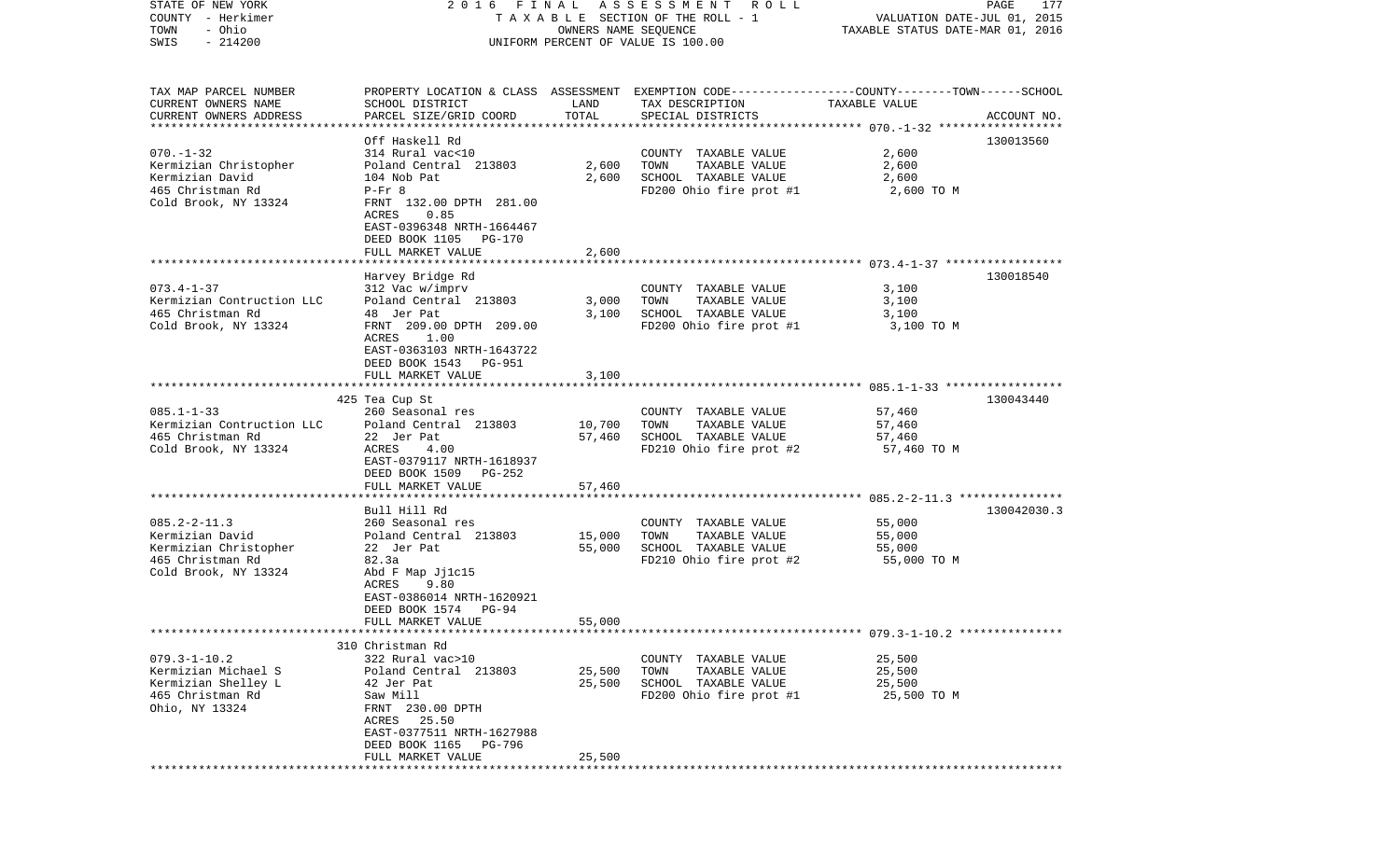| STATE OF NEW YORK<br>COUNTY - Herkimer<br>- Ohio<br>TOWN<br>$-214200$<br>SWIS | ASSESSMENT ROLL<br>FINAL<br>2016<br>TAXABLE SECTION OF THE ROLL - 1<br>OWNERS NAME SEQUENCE<br>UNIFORM PERCENT OF VALUE IS 100.00 |         |                                                                                                                     | PAGE<br>178<br>VALUATION DATE-JUL 01, 2015<br>TAXABLE STATUS DATE-MAR 01, 2016 |             |
|-------------------------------------------------------------------------------|-----------------------------------------------------------------------------------------------------------------------------------|---------|---------------------------------------------------------------------------------------------------------------------|--------------------------------------------------------------------------------|-------------|
| TAX MAP PARCEL NUMBER<br>CURRENT OWNERS NAME                                  | SCHOOL DISTRICT                                                                                                                   | LAND    | PROPERTY LOCATION & CLASS ASSESSMENT EXEMPTION CODE----------------COUNTY-------TOWN------SCHOOL<br>TAX DESCRIPTION | TAXABLE VALUE                                                                  |             |
| CURRENT OWNERS ADDRESS                                                        | PARCEL SIZE/GRID COORD                                                                                                            | TOTAL   | SPECIAL DISTRICTS                                                                                                   |                                                                                | ACCOUNT NO. |
|                                                                               |                                                                                                                                   |         |                                                                                                                     |                                                                                |             |
|                                                                               | Christman Rd                                                                                                                      |         |                                                                                                                     |                                                                                | 130060195   |
| $079.3 - 1 - 18$<br>Kermizian Michael S                                       | 322 Rural vac>10<br>Poland Central 213803                                                                                         | 6,300   | COUNTY TAXABLE VALUE<br>TAXABLE VALUE<br>TOWN                                                                       | 6,300<br>6,300                                                                 |             |
| 465 Christman Rd                                                              | Lot $42$<br>Jerpa                                                                                                                 | 6,300   | SCHOOL TAXABLE VALUE                                                                                                | 6,300                                                                          |             |
| Cold Brook, NY 13324                                                          | V1 2<br>11A                                                                                                                       |         | FD200 Ohio fire prot #1                                                                                             | 6,300 TO M                                                                     |             |
|                                                                               | ACRES 11.00                                                                                                                       |         |                                                                                                                     |                                                                                |             |
|                                                                               | EAST-0379350 NRTH-1631527                                                                                                         |         |                                                                                                                     |                                                                                |             |
|                                                                               | DEED BOOK 00625 PG-00813                                                                                                          |         |                                                                                                                     |                                                                                |             |
|                                                                               | FULL MARKET VALUE                                                                                                                 | 6,300   |                                                                                                                     |                                                                                |             |
|                                                                               | 465 Christman Rd                                                                                                                  |         |                                                                                                                     |                                                                                | 130014010   |
| $079.3 - 1 - 19.1$                                                            | 240 Rural res                                                                                                                     |         | 41834<br>STAR EN                                                                                                    | $\overline{0}$<br>$\Omega$                                                     | 65,300      |
| Kermizian Michael S                                                           | Poland Central 213803                                                                                                             | 154,500 | COUNTY TAXABLE VALUE                                                                                                | 260,000                                                                        |             |
| Kermizian Shelley                                                             | 42 Jer Pat                                                                                                                        | 260,000 | TOWN<br>TAXABLE VALUE                                                                                               | 260,000                                                                        |             |
| 465 Christman Rd                                                              | Pr. ID 079.3-1-11.1/079.3                                                                                                         |         | SCHOOL TAXABLE VALUE                                                                                                | 194,700                                                                        |             |
| Cold Brook, NY 13324                                                          | FRNT 655.00 DPTH<br>ACRES 248.60                                                                                                  |         | FD200 Ohio fire prot #1                                                                                             | 260,000 TO M                                                                   |             |
|                                                                               | EAST-0377833 NRTH-1631554                                                                                                         |         |                                                                                                                     |                                                                                |             |
|                                                                               | DEED BOOK 00618 PG-00734                                                                                                          |         |                                                                                                                     |                                                                                |             |
|                                                                               | FULL MARKET VALUE                                                                                                                 | 260,000 |                                                                                                                     |                                                                                |             |
|                                                                               |                                                                                                                                   |         |                                                                                                                     |                                                                                |             |
|                                                                               | Christman Lot                                                                                                                     |         |                                                                                                                     |                                                                                | 130010980   |
| $079.3 - 1 - 39$<br>Kermizian Michael S                                       | 260 Seasonal res                                                                                                                  | 13,900  | COUNTY TAXABLE VALUE<br>TOWN<br>TAXABLE VALUE                                                                       | 36,500<br>36,500                                                               |             |
| Kermizian Shelley L                                                           | Poland Central 213803<br>51 Jer Pat                                                                                               | 36,500  | SCHOOL TAXABLE VALUE                                                                                                | 36,500                                                                         |             |
| 465 Christman Rd                                                              | Sub 54                                                                                                                            |         | FD200 Ohio fire prot #1                                                                                             | 36,500 TO M                                                                    |             |
| Cold Brook, NY 13324                                                          | V12 17.7                                                                                                                          |         |                                                                                                                     |                                                                                |             |
|                                                                               | ACRES 17.70                                                                                                                       |         |                                                                                                                     |                                                                                |             |
|                                                                               | EAST-0383435 NRTH-1631415                                                                                                         |         |                                                                                                                     |                                                                                |             |
|                                                                               | DEED BOOK 913<br>$PG-182$<br>FULL MARKET VALUE                                                                                    | 36,500  |                                                                                                                     |                                                                                |             |
|                                                                               | *************************                                                                                                         |         |                                                                                                                     |                                                                                |             |
|                                                                               | 140 Unclemier Rd                                                                                                                  |         |                                                                                                                     |                                                                                | 130036870   |
| $079.1 - 1 - 12$                                                              | 910 Priv forest                                                                                                                   |         | COUNTY TAXABLE VALUE                                                                                                | 76,100                                                                         |             |
| Kern Edward G                                                                 | Poland Central 213803                                                                                                             | 76,100  | TAXABLE VALUE<br>TOWN                                                                                               | 76,100                                                                         |             |
| Kern Linda                                                                    | 50 Jer Pat                                                                                                                        | 76,100  | SCHOOL TAXABLE VALUE                                                                                                | 76,100                                                                         |             |
| 21 Old Noxon Rd<br>Poughkeepsie, NY 12603                                     | V1 2 72 A<br>ACRES 110.80                                                                                                         |         | FD200 Ohio fire prot #1                                                                                             | 76,100 то м                                                                    |             |
|                                                                               | EAST-0375320 NRTH-1634299                                                                                                         |         |                                                                                                                     |                                                                                |             |
|                                                                               | DEED BOOK 909<br>$PG-351$                                                                                                         |         |                                                                                                                     |                                                                                |             |
|                                                                               | FULL MARKET VALUE                                                                                                                 | 76,100  |                                                                                                                     |                                                                                |             |
|                                                                               |                                                                                                                                   |         |                                                                                                                     |                                                                                |             |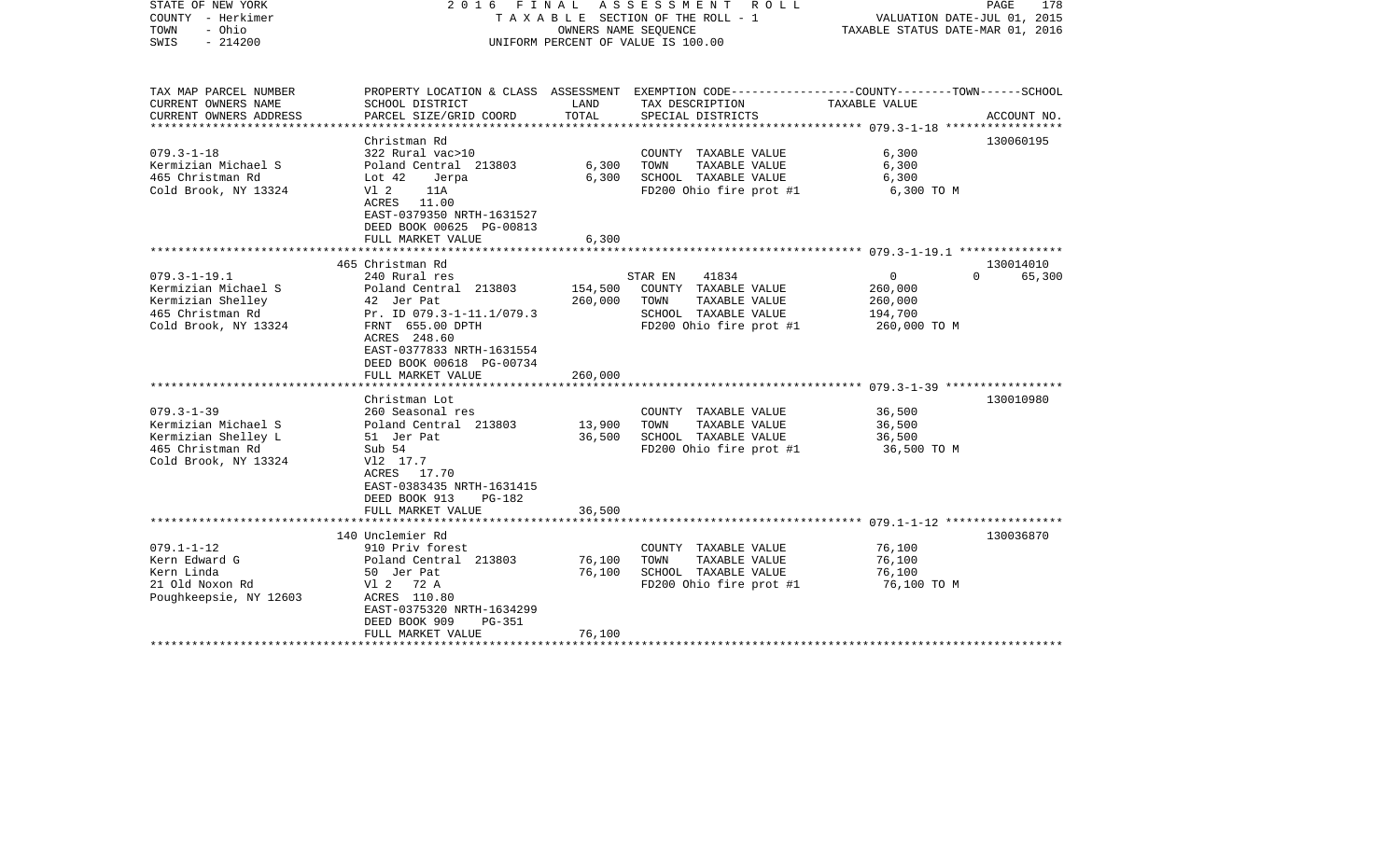| STATE OF NEW YORK<br>COUNTY - Herkimer<br>- Ohio<br>TOWN<br>SWIS<br>$-214200$                    | 2016<br>FINAL<br>A S S E S S M E N T R O L L<br>TAXABLE SECTION OF THE ROLL - 1<br>OWNERS NAME SEQUENCE<br>UNIFORM PERCENT OF VALUE IS 100.00                                      |                                |                                                                                                                                        | PAGE<br>179<br>VALUATION DATE-JUL 01, 2015<br>TAXABLE STATUS DATE-MAR 01, 2016 |                            |  |
|--------------------------------------------------------------------------------------------------|------------------------------------------------------------------------------------------------------------------------------------------------------------------------------------|--------------------------------|----------------------------------------------------------------------------------------------------------------------------------------|--------------------------------------------------------------------------------|----------------------------|--|
| TAX MAP PARCEL NUMBER<br>CURRENT OWNERS NAME<br>CURRENT OWNERS ADDRESS                           | SCHOOL DISTRICT<br>PARCEL SIZE/GRID COORD                                                                                                                                          | LAND<br>TOTAL<br>************* | PROPERTY LOCATION & CLASS ASSESSMENT EXEMPTION CODE---------------COUNTY-------TOWN-----SCHOOL<br>TAX DESCRIPTION<br>SPECIAL DISTRICTS | TAXABLE VALUE                                                                  | ACCOUNT NO.                |  |
| $079.1 - 1 - 13$<br>Kern Kari<br>6308 RT 82<br>Stanfordville, NY 12581                           | Unclemier Rd<br>260 Seasonal res<br>Poland Central 213803<br>Lot 50 Jer Pat<br>5 A.<br>R1<br>ACRES 3.60<br>EAST-0374343 NRTH-1635576<br>DEED BOOK 1261 PG-164<br>FULL MARKET VALUE | 18,100<br>69,200<br>69,200     | COUNTY TAXABLE VALUE<br>TOWN<br>TAXABLE VALUE<br>SCHOOL TAXABLE VALUE<br>FD200 Ohio fire prot #1                                       | 69,200<br>69,200<br>69,200<br>69,200 TO M                                      | 130060820                  |  |
| $079.4 - 2 - 11$<br>Kerns Connie<br>Kerns James<br>378 Bull Hill Rd<br>COld Brook, NY 13324      | Bull Hill Rd<br>314 Rural vac<10<br>Poland Central 213803<br>41 Jer Pat<br>V1 2 7.5A<br>ACRES 7.50<br>EAST-0388951 NRTH-1625172<br>DEED BOOK 1170<br>PG-337<br>FULL MARKET VALUE   | 13,200<br>13,200<br>13,200     | COUNTY TAXABLE VALUE<br>TOWN<br>TAXABLE VALUE<br>SCHOOL TAXABLE VALUE<br>FD210 Ohio fire prot #2                                       | 13,200<br>13,200<br>13,200<br>13,200 TO M                                      | 130032520                  |  |
| $079.4 - 2 - 29$<br>Kerns Connie<br>378 Billy Hamlin Rd<br>Cold Brook, NY 13324                  | Bull Hill Rd<br>210 1 Family Res<br>Poland Central 213803<br>41 Jer Pat<br>641<br>ACRES<br>1.40 BANK<br>EAST-0389670 NRTH-1625304<br>DEED BOOK 853<br>PG-82<br>FULL MARKET VALUE   | 14,900<br>82,300<br>82,300     | STAR B<br>41854<br>COUNTY TAXABLE VALUE<br>TOWN<br>TAXABLE VALUE<br>SCHOOL TAXABLE VALUE<br>FD210 Ohio fire prot #2                    | $\overline{0}$<br>82,300<br>82,300<br>52,300<br>82,300 TO M                    | 130021810<br>$0 \t 30,000$ |  |
| $079.4 - 2 - 26.2$<br>Kerns James<br>Kerns Connie<br>378 Billy Hamlin Rd<br>Cold Brook, NY 13324 | Bull Hill Rd<br>210 1 Family Res<br>Poland Central 213803<br>41 Jer Pat<br>3.20<br>ACRES<br>EAST-0389395 NRTH-1625333<br>DEED BOOK 948<br>PG-261<br>FULL MARKET VALUE              | 17,700<br>35,000<br>35,000     | COUNTY TAXABLE VALUE<br>TOWN<br>TAXABLE VALUE<br>SCHOOL TAXABLE VALUE<br>FD210 Ohio fire prot #2                                       | 35,000<br>35,000<br>35,000<br>35,000 TO M                                      | 130021840                  |  |
| $085.2 - 2 - 27$<br>Kerns James<br>378 Billy Hamlin Rd<br>Cold Brook, NY 13324                   | Bull Hill Rd<br>322 Rural vac>10<br>Poland Central 213803<br>41 Jer Pat<br>R1 40A Trl<br>ACRES 31.40<br>EAST-0388076 NRTH-1621826<br>DEED BOOK 945<br>PG-145<br>FULL MARKET VALUE  | 29,400<br>29,400<br>29,400     | COUNTY TAXABLE VALUE<br>TOWN<br>TAXABLE VALUE<br>SCHOOL TAXABLE VALUE<br>FD200 Ohio fire prot #1                                       | 29,400<br>29,400<br>29,400<br>29,400 TO M                                      | 130023610                  |  |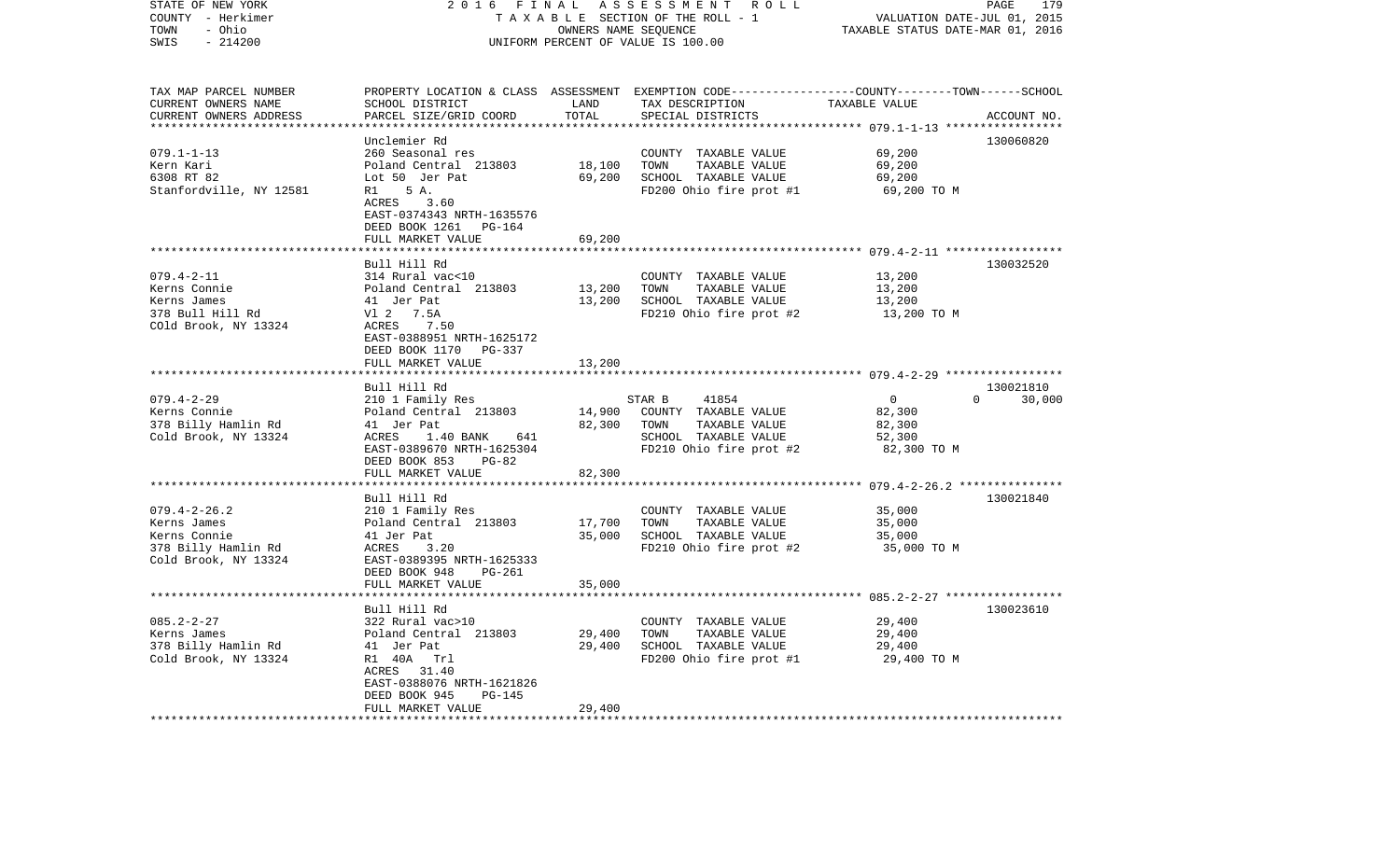| STATE OF NEW YORK<br>COUNTY - Herkimer | 2 0 1 6<br>FINAL                             |                           | A S S E S S M E N T<br>R O L L<br>TAXABLE SECTION OF THE ROLL - 1 | PAGE<br>180<br>VALUATION DATE-JUL 01, 2015                                                       |
|----------------------------------------|----------------------------------------------|---------------------------|-------------------------------------------------------------------|--------------------------------------------------------------------------------------------------|
| - Ohio<br>TOWN                         |                                              |                           | OWNERS NAME SEQUENCE                                              | TAXABLE STATUS DATE-MAR 01, 2016                                                                 |
| SWIS<br>$-214200$                      |                                              |                           | UNIFORM PERCENT OF VALUE IS 100.00                                |                                                                                                  |
|                                        |                                              |                           |                                                                   |                                                                                                  |
| TAX MAP PARCEL NUMBER                  |                                              |                           |                                                                   | PROPERTY LOCATION & CLASS ASSESSMENT EXEMPTION CODE----------------COUNTY-------TOWN------SCHOOL |
| CURRENT OWNERS NAME                    | SCHOOL DISTRICT                              | LAND                      | TAX DESCRIPTION                                                   | TAXABLE VALUE                                                                                    |
| CURRENT OWNERS ADDRESS                 | PARCEL SIZE/GRID COORD                       | TOTAL                     | SPECIAL DISTRICTS                                                 | ACCOUNT NO.                                                                                      |
| ***********************                |                                              |                           |                                                                   |                                                                                                  |
|                                        | 136 Whaley Rd                                |                           |                                                                   | 130024660                                                                                        |
| $074.3 - 1 - 19.1$                     | 240 Rural res                                |                           | STAR B<br>41854                                                   | $\overline{0}$<br>$\Omega$<br>30,000                                                             |
| Kerr Thomas J                          | Poland Central 213803                        | 30,000                    | COUNTY TAXABLE VALUE                                              | 92,400                                                                                           |
| Kerr Arlene Maxfield                   | 76 Jer Pat                                   | 92,400                    | TOWN<br>TAXABLE VALUE                                             | 92,400                                                                                           |
| 136 Whaley Rd                          | ACRES 14.10                                  |                           | SCHOOL TAXABLE VALUE                                              | 62,400                                                                                           |
| Cold Brook, NY 13324                   | EAST-0374777 NRTH-1641263                    |                           | FD200 Ohio fire prot #1                                           | 92,400 TO M                                                                                      |
|                                        | DEED BOOK 702<br>PG-290                      |                           |                                                                   |                                                                                                  |
|                                        | FULL MARKET VALUE                            | 92,400<br>* * * * * * * * |                                                                   | ********* 058. - 2-64 *******************                                                        |
|                                        | South Lake Rd                                |                           |                                                                   | 130018930                                                                                        |
| $058. - 2 - 64$                        | 260 Seasonal res - WTRFNT                    |                           | COUNTY TAXABLE VALUE                                              | 180,000                                                                                          |
| Kershaw Kristin                        | Adirondack<br>302601                         | 130,600                   | TOWN<br>TAXABLE VALUE                                             | 180,000                                                                                          |
| kershaw Adam P                         | 1 Nob Pat                                    | 180,000                   | SCHOOL TAXABLE VALUE                                              | 180,000                                                                                          |
| 5334 English Ave                       | FRNT 163.00 DPTH 291.50                      |                           | FD215 Ohio fire prot #3                                           | 180,000 TO M                                                                                     |
| Hamilton, NY                           | ACRES<br>1.57                                |                           |                                                                   |                                                                                                  |
|                                        | EAST-0385673 NRTH-1705346                    |                           |                                                                   |                                                                                                  |
|                                        | DEED BOOK 1411 PG-915                        |                           |                                                                   |                                                                                                  |
|                                        | FULL MARKET VALUE                            | 180,000                   |                                                                   |                                                                                                  |
|                                        |                                              |                           |                                                                   |                                                                                                  |
|                                        | 282 Figert Rd                                |                           |                                                                   |                                                                                                  |
| $073.4 - 2 - 30.3$                     | 210 1 Family Res                             |                           | COUNTY TAXABLE VALUE                                              | 165,000                                                                                          |
| Kervin James B Jr.                     | Poland Central 213803                        | 20,000                    | TOWN<br>TAXABLE VALUE                                             | 165,000                                                                                          |
| Kervin Roxanne L                       | 49 Jer Pat                                   | 165,000                   | SCHOOL TAXABLE VALUE                                              | 165,000                                                                                          |
| 23 Keller Ave                          | ACRES<br>5.20                                |                           | FD200 Ohio fire prot #1                                           | 165,000 TO M                                                                                     |
| Cookstown, NJ 08511                    | EAST-0367235 NRTH-1639667                    |                           |                                                                   |                                                                                                  |
|                                        | DEED BOOK 1546 PG-962                        |                           |                                                                   |                                                                                                  |
|                                        | FULL MARKET VALUE                            | 165,000                   |                                                                   |                                                                                                  |
|                                        |                                              |                           |                                                                   |                                                                                                  |
|                                        | Route 8                                      |                           |                                                                   | 130042840                                                                                        |
| $073.4 - 1 - 57.1$                     | 314 Rural vac<10                             |                           | COUNTY TAXABLE VALUE                                              | 8,900                                                                                            |
| Keyes Kimberly E                       | Poland Central 213803                        | 8,900                     | TOWN<br>TAXABLE VALUE                                             | 8,900                                                                                            |
| 3208 Route 8                           | 77 Jer Pat                                   | 8,900                     | SCHOOL TAXABLE VALUE                                              | 8,900                                                                                            |
| Ohio, NY 13324                         | ACRES<br>1.80 BANK<br>641                    |                           | FD200 Ohio fire prot #1                                           | 8,900 TO M                                                                                       |
|                                        | EAST-0365736 NRTH-1646297                    |                           |                                                                   |                                                                                                  |
|                                        | DEED BOOK 1599 PG-851                        |                           |                                                                   |                                                                                                  |
|                                        | FULL MARKET VALUE<br>*********************** | 8,900                     |                                                                   |                                                                                                  |
|                                        |                                              |                           |                                                                   | **************** 073.4-1-58 ******************                                                   |
| $073.4 - 1 - 58$                       | 3208 Route 8                                 |                           | COUNTY TAXABLE VALUE                                              | 130042810<br>63,700                                                                              |
|                                        | 210 1 Family Res                             |                           | TOWN<br>TAXABLE VALUE                                             |                                                                                                  |
| Keyes Kimberly E<br>3208 Route 8       | Poland Central 213803<br>77 Jer Pat          | 17,600<br>63,700          | SCHOOL TAXABLE VALUE                                              | 63,700<br>63,700                                                                                 |
| Ohio, NY 13324                         | FRNT 209.00 DPTH 213.70                      |                           | FD200 Ohio fire prot #1                                           | 63,700 TO M                                                                                      |
|                                        | 1.01<br>ACRES                                |                           |                                                                   |                                                                                                  |
|                                        | EAST-0365992 NRTH-1646869                    |                           |                                                                   |                                                                                                  |
|                                        | PG-851<br>DEED BOOK 1599                     |                           |                                                                   |                                                                                                  |
|                                        | FULL MARKET VALUE                            | 63,700                    |                                                                   |                                                                                                  |
| **************************             | *************************                    | ******************        |                                                                   |                                                                                                  |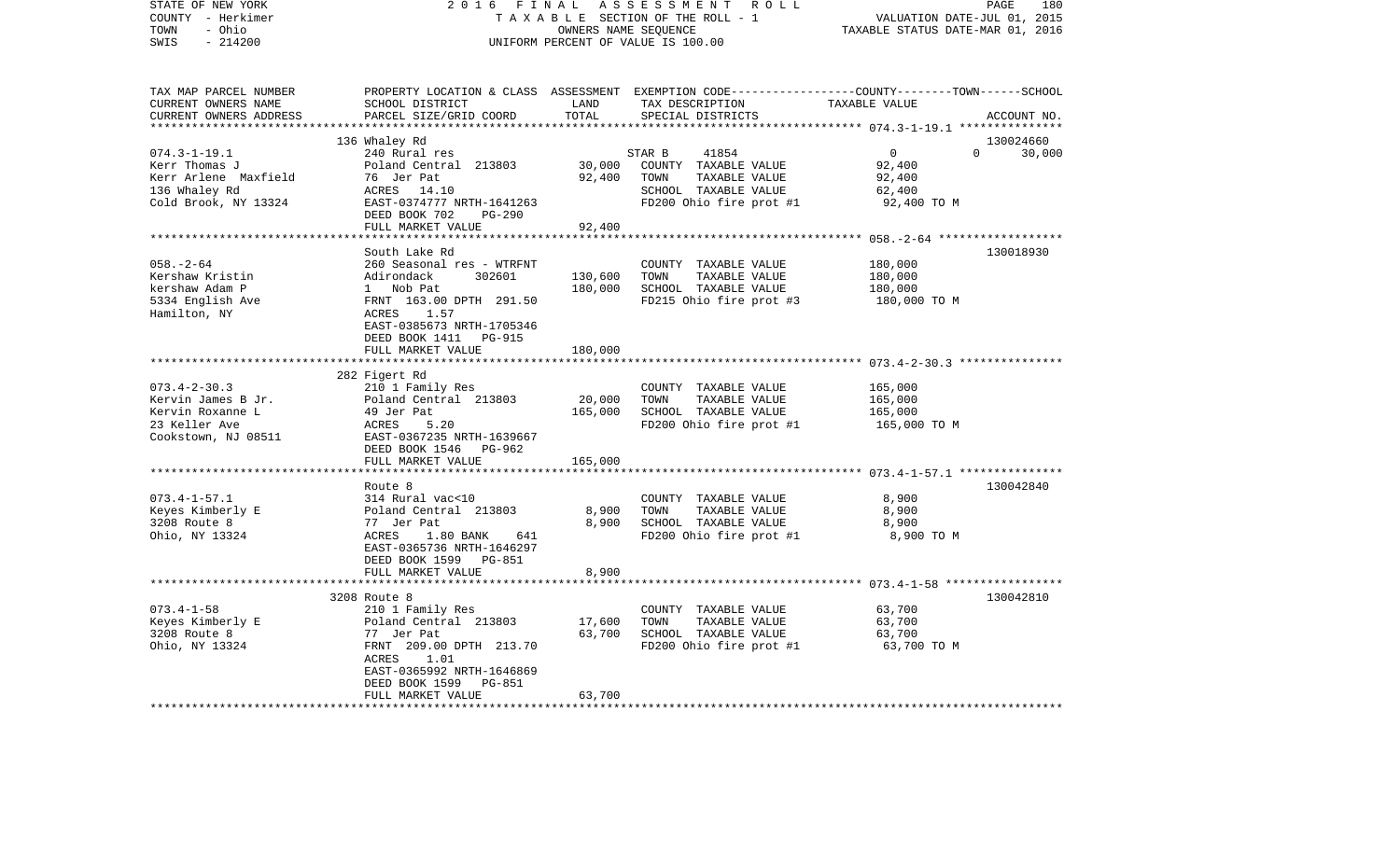| STATE OF NEW YORK         | 2016                           | FINAL                | ASSESSMENT ROLL                                                                                  |                                  | PAGE<br>181        |
|---------------------------|--------------------------------|----------------------|--------------------------------------------------------------------------------------------------|----------------------------------|--------------------|
| COUNTY - Herkimer         |                                |                      | TAXABLE SECTION OF THE ROLL - 1                                                                  | VALUATION DATE-JUL 01, 2015      |                    |
| - Ohio<br>TOWN            |                                | OWNERS NAME SEQUENCE |                                                                                                  | TAXABLE STATUS DATE-MAR 01, 2016 |                    |
| $-214200$<br>SWIS         |                                |                      | UNIFORM PERCENT OF VALUE IS 100.00                                                               |                                  |                    |
|                           |                                |                      |                                                                                                  |                                  |                    |
|                           |                                |                      |                                                                                                  |                                  |                    |
| TAX MAP PARCEL NUMBER     |                                |                      | PROPERTY LOCATION & CLASS ASSESSMENT EXEMPTION CODE----------------COUNTY-------TOWN------SCHOOL |                                  |                    |
| CURRENT OWNERS NAME       | SCHOOL DISTRICT                | LAND                 | TAX DESCRIPTION                                                                                  | TAXABLE VALUE                    |                    |
| CURRENT OWNERS ADDRESS    | PARCEL SIZE/GRID COORD         | TOTAL                | SPECIAL DISTRICTS                                                                                |                                  | ACCOUNT NO.        |
| ************************  |                                |                      |                                                                                                  |                                  |                    |
|                           | Smith Rd                       |                      |                                                                                                  |                                  |                    |
| $078.2 - 1 - 63$          | 260 Seasonal res               |                      | COUNTY TAXABLE VALUE                                                                             | 46,900                           |                    |
| Kiddney Darin             | Poland Central 213803          | 19,100               | TOWN<br>TAXABLE VALUE                                                                            | 46,900                           |                    |
| Kiddney Sherry            | Lot 49 Jer Pat                 | 46,900               | SCHOOL TAXABLE VALUE                                                                             | 46,900                           |                    |
| 223 Ferguson Rd           | ACRES<br>7.80                  |                      | FD200 Ohio fire prot #1                                                                          | 46,900 TO M                      |                    |
| Frankfort, NY 13340       | EAST-0365625 NRTH-1639957      |                      |                                                                                                  |                                  |                    |
|                           |                                |                      |                                                                                                  |                                  |                    |
|                           | DEED BOOK 865<br>PG-207        |                      |                                                                                                  |                                  |                    |
|                           | FULL MARKET VALUE              | 46,900               |                                                                                                  |                                  |                    |
|                           | ************************       |                      |                                                                                                  |                                  |                    |
|                           | Fly Brook Rd                   |                      |                                                                                                  |                                  | 130014850          |
| $073.3 - 2 - 58$          | 260 Seasonal res               |                      | COUNTY TAXABLE VALUE                                                                             | 25,000                           |                    |
| King Allan                | Poland Central 213803          | 9,700                | TAXABLE VALUE<br>TOWN                                                                            | 25,000                           |                    |
| King Patrica              | 47 Jer Pat                     | 25,000               | SCHOOL TAXABLE VALUE                                                                             | 25,000                           |                    |
| 4305 State Rt 49          | 85.00 DPTH 200.00<br>FRNT      |                      | FD200 Ohio fire prot #1                                                                          | 25,000 TO M                      |                    |
| Blossvale, NY 13308       | 0.37<br>ACRES                  |                      |                                                                                                  |                                  |                    |
|                           | EAST-0354911 NRTH-1644344      |                      |                                                                                                  |                                  |                    |
|                           | DEED BOOK 784<br><b>PG-225</b> |                      |                                                                                                  |                                  |                    |
|                           | FULL MARKET VALUE              | 25,000               |                                                                                                  |                                  |                    |
|                           |                                |                      |                                                                                                  |                                  |                    |
|                           | Route 8                        |                      |                                                                                                  |                                  | 130026520          |
| $078.4 - 1 - 25$          | 314 Rural vac<10               |                      | COUNTY TAXABLE VALUE                                                                             | 2,000                            |                    |
| King Jeffrey C            | Poland Central 213803          | 2,000                | TOWN<br>TAXABLE VALUE                                                                            | 2,000                            |                    |
| Roach Jennifer            |                                | 2,000                | SCHOOL TAXABLE VALUE                                                                             | 2,000                            |                    |
|                           | 20 Jer Pat                     |                      |                                                                                                  |                                  |                    |
| 2134 State Rt8            | FRNT 180.00 DPTH 242.00        |                      | FD200 Ohio fire prot #1                                                                          | 2,000 TO M                       |                    |
| Cold Brook, NY 13324      | ACRES<br>0.97                  |                      |                                                                                                  |                                  |                    |
|                           | EAST-0364936 NRTH-1627134      |                      |                                                                                                  |                                  |                    |
|                           | DEED BOOK 1278<br>PG-747       |                      |                                                                                                  |                                  |                    |
|                           | FULL MARKET VALUE              | 2,000                |                                                                                                  |                                  |                    |
|                           | **********************         |                      |                                                                                                  |                                  |                    |
|                           | 2134 Route 8                   |                      |                                                                                                  |                                  | 130026490          |
| $078.4 - 1 - 26$          | 210 1 Family Res               |                      | STAR B<br>41854                                                                                  | $\mathbf{0}$                     | $\Omega$<br>30,000 |
| King Jeffrey C            | Poland Central 213803          | 18,000               | COUNTY TAXABLE VALUE                                                                             | 61,200                           |                    |
| Roach Jennifer            | 12 Jer Pat                     | 61,200               | TOWN<br>TAXABLE VALUE                                                                            | 61,200                           |                    |
| 2134 State Route 8        | V12 1                          |                      | SCHOOL TAXABLE VALUE                                                                             | 31,200                           |                    |
| Cold Brook, NY 13324      | FRNT 180.00 DPTH 297.00        |                      | FD200 Ohio fire prot #1                                                                          | 61,200 TO M                      |                    |
|                           | ACRES<br>1.08                  |                      |                                                                                                  |                                  |                    |
|                           | EAST-0364815 NRTH-1626992      |                      |                                                                                                  |                                  |                    |
|                           | DEED BOOK 1342<br>PG-869       |                      |                                                                                                  |                                  |                    |
|                           | FULL MARKET VALUE              | 61,200               |                                                                                                  |                                  |                    |
| ************************  |                                |                      |                                                                                                  |                                  |                    |
|                           | Four Mile                      |                      |                                                                                                  |                                  | 130026580          |
| $074.4 - 1 - 11$          | 260 Seasonal res               |                      | COUNTY TAXABLE VALUE                                                                             | 21,200                           |                    |
| Kirk Norman A Jr          |                                |                      |                                                                                                  |                                  |                    |
|                           | Poland Central 213803          | 9,700                | TOWN<br>TAXABLE VALUE                                                                            | 21,200                           |                    |
| Kirk David M              | 21 Urv Pat                     | 21,200               | SCHOOL TAXABLE VALUE                                                                             | 21,200                           |                    |
| Attn. Norman A. Kirk, Sr. | Sens 10.63                     |                      | FD217 Ohio fire prot #4                                                                          | 21,200 TO M                      |                    |
| 197 Cardinal Dr           | ACRES 10.60                    |                      |                                                                                                  |                                  |                    |
| Montgomery, NY 12549      | EAST-0394831 NRTH-1649092      |                      |                                                                                                  |                                  |                    |
|                           | DEED BOOK 1350<br>PG-929       |                      |                                                                                                  |                                  |                    |
|                           | FULL MARKET VALUE              | 21,200               |                                                                                                  |                                  |                    |
|                           |                                |                      |                                                                                                  |                                  |                    |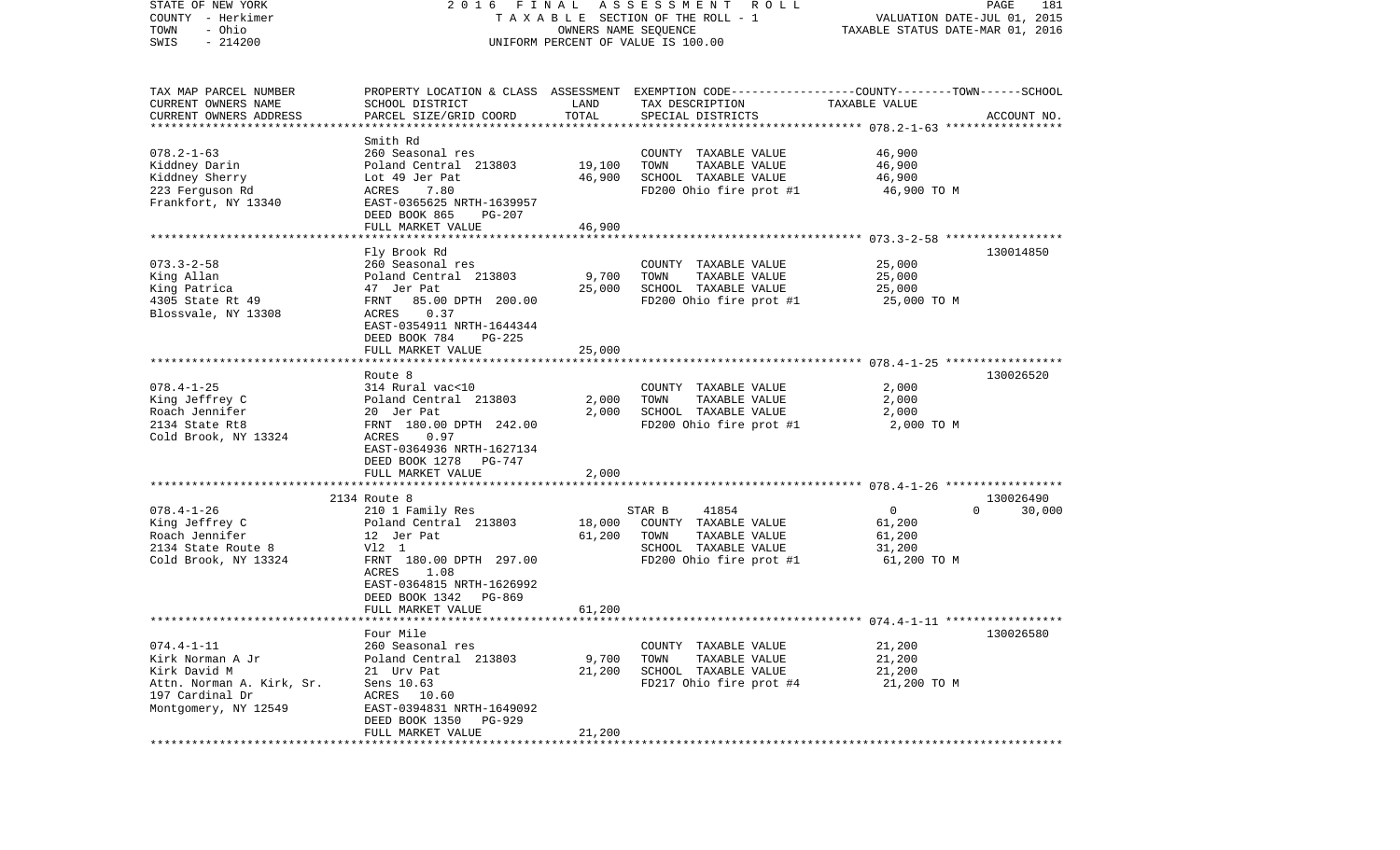| PROPERTY LOCATION & CLASS ASSESSMENT EXEMPTION CODE---------------COUNTY-------TOWN------SCHOOL<br>TAX MAP PARCEL NUMBER<br>CURRENT OWNERS NAME<br>SCHOOL DISTRICT<br>LAND<br>TAX DESCRIPTION<br>TAXABLE VALUE<br>TOTAL<br>CURRENT OWNERS ADDRESS<br>PARCEL SIZE/GRID COORD<br>SPECIAL DISTRICTS<br>ACCOUNT NO.<br>130023730<br>Rt 8<br>$074.1 - 2 - 62$<br>312 Vac w/imprv<br>2,900<br>COUNTY TAXABLE VALUE<br>Poland Central 213803<br>TAXABLE VALUE<br>Klosek Wayne<br>1,900<br>TOWN<br>2,900<br>76 Rem Pat<br>2,900<br>SCHOOL TAXABLE VALUE<br>Klosek Carolyn<br>2,900<br>10552 Joslyn Rd<br>Priest Place Su<br>FD200 Ohio fire prot #1<br>2,900 TO M<br>Remsen, NY 13438<br>R1 68X100<br>FRNT 100.00 DPTH<br>60.00<br>0.14<br>ACRES<br>EAST-0371837 NRTH-1651360<br>DEED BOOK 1357 PG-136<br>FULL MARKET VALUE<br>2,900<br>Coleman Rd<br>130023700<br>$074.1 - 2 - 63$<br>260 Seasonal res<br>125,000<br>COUNTY TAXABLE VALUE<br>Klosek Wayne<br>Poland Central 213803<br>4,500<br>TOWN<br>TAXABLE VALUE<br>125,000<br>Klosek Carolyn<br>76 Rem Pat<br>125,000<br>SCHOOL TAXABLE VALUE<br>125,000<br>10552 Joslyn Rd<br>Sub 18-19<br>FD200 Ohio fire prot #1<br>125,000 TO M<br>Remsen, NY 13438<br>Seas .50A<br>FRNT 100.00 DPTH 150.00<br>0.34<br>ACRES<br>EAST-0371765 NRTH-1651363<br>DEED BOOK 1358<br>PG-136<br>FULL MARKET VALUE<br>125,000<br>130026730<br>$999.130 - 2 - 67.3$<br>260 Seasonal res<br>COUNTY TAXABLE VALUE<br>35,000<br>TAXABLE VALUE<br>Adirondack<br>300<br>TOWN<br>35,000<br>Knapp Le Roy<br>302601<br>c/o Bonnie Fagle<br>SCHOOL TAXABLE VALUE<br>35,000<br>1 Nob Pat<br>35,000<br>2575 Adams St<br>FD217 Ohio fire prot #4<br>State Permit<br>35,000 TO M<br>Eugene, OR 97402<br>ACRES<br>0.01<br>DEED BOOK 00594 PG-00683<br>FULL MARKET VALUE<br>35,000<br>*************************<br>130040800<br>North Lk<br>$058. - 2 - 3$<br>260 Seasonal res - WTRFNT<br>COUNTY TAXABLE VALUE<br>123,000<br>Knobel Robert T<br>302601<br>106,200<br>TOWN<br>TAXABLE VALUE<br>123,000<br>Adirondack<br>SCHOOL TAXABLE VALUE<br>Knobel Larry R<br>123,000<br>123,000<br>$1 \quad$<br>Nob Pat<br>1867 Oshea Rd<br>2.70<br>FD215 Ohio fire prot #3<br>123,000 TO M<br>ACRES<br>EAST-0377594 NRTH-1714684<br>Homer, NY 13077<br>DEED BOOK 680<br>PG-937<br>123,000<br>FULL MARKET VALUE | STATE OF NEW YORK<br>COUNTY - Herkimer<br>- Ohio<br>TOWN<br>$-214200$<br>SWIS | FINAL<br>2016 | OWNERS NAME SEOUENCE | A S S E S S M E N T<br>ROLL<br>T A X A B L E SECTION OF THE ROLL - 1<br>UNIFORM PERCENT OF VALUE IS 100.00 | PAGE<br>182<br>VALUATION DATE-JUL 01, 2015<br>TAXABLE STATUS DATE-MAR 01, 2016 |
|----------------------------------------------------------------------------------------------------------------------------------------------------------------------------------------------------------------------------------------------------------------------------------------------------------------------------------------------------------------------------------------------------------------------------------------------------------------------------------------------------------------------------------------------------------------------------------------------------------------------------------------------------------------------------------------------------------------------------------------------------------------------------------------------------------------------------------------------------------------------------------------------------------------------------------------------------------------------------------------------------------------------------------------------------------------------------------------------------------------------------------------------------------------------------------------------------------------------------------------------------------------------------------------------------------------------------------------------------------------------------------------------------------------------------------------------------------------------------------------------------------------------------------------------------------------------------------------------------------------------------------------------------------------------------------------------------------------------------------------------------------------------------------------------------------------------------------------------------------------------------------------------------------------------------------------------------------------------------------------------------------------------------------------------------------------------------------------------------------------------------------------------------------------------------------------------------------------------------------------------------------------------------------------------------------------|-------------------------------------------------------------------------------|---------------|----------------------|------------------------------------------------------------------------------------------------------------|--------------------------------------------------------------------------------|
|                                                                                                                                                                                                                                                                                                                                                                                                                                                                                                                                                                                                                                                                                                                                                                                                                                                                                                                                                                                                                                                                                                                                                                                                                                                                                                                                                                                                                                                                                                                                                                                                                                                                                                                                                                                                                                                                                                                                                                                                                                                                                                                                                                                                                                                                                                                |                                                                               |               |                      |                                                                                                            |                                                                                |
|                                                                                                                                                                                                                                                                                                                                                                                                                                                                                                                                                                                                                                                                                                                                                                                                                                                                                                                                                                                                                                                                                                                                                                                                                                                                                                                                                                                                                                                                                                                                                                                                                                                                                                                                                                                                                                                                                                                                                                                                                                                                                                                                                                                                                                                                                                                |                                                                               |               |                      |                                                                                                            |                                                                                |
|                                                                                                                                                                                                                                                                                                                                                                                                                                                                                                                                                                                                                                                                                                                                                                                                                                                                                                                                                                                                                                                                                                                                                                                                                                                                                                                                                                                                                                                                                                                                                                                                                                                                                                                                                                                                                                                                                                                                                                                                                                                                                                                                                                                                                                                                                                                |                                                                               |               |                      |                                                                                                            |                                                                                |
|                                                                                                                                                                                                                                                                                                                                                                                                                                                                                                                                                                                                                                                                                                                                                                                                                                                                                                                                                                                                                                                                                                                                                                                                                                                                                                                                                                                                                                                                                                                                                                                                                                                                                                                                                                                                                                                                                                                                                                                                                                                                                                                                                                                                                                                                                                                |                                                                               |               |                      |                                                                                                            |                                                                                |
|                                                                                                                                                                                                                                                                                                                                                                                                                                                                                                                                                                                                                                                                                                                                                                                                                                                                                                                                                                                                                                                                                                                                                                                                                                                                                                                                                                                                                                                                                                                                                                                                                                                                                                                                                                                                                                                                                                                                                                                                                                                                                                                                                                                                                                                                                                                |                                                                               |               |                      |                                                                                                            |                                                                                |
|                                                                                                                                                                                                                                                                                                                                                                                                                                                                                                                                                                                                                                                                                                                                                                                                                                                                                                                                                                                                                                                                                                                                                                                                                                                                                                                                                                                                                                                                                                                                                                                                                                                                                                                                                                                                                                                                                                                                                                                                                                                                                                                                                                                                                                                                                                                |                                                                               |               |                      |                                                                                                            |                                                                                |
|                                                                                                                                                                                                                                                                                                                                                                                                                                                                                                                                                                                                                                                                                                                                                                                                                                                                                                                                                                                                                                                                                                                                                                                                                                                                                                                                                                                                                                                                                                                                                                                                                                                                                                                                                                                                                                                                                                                                                                                                                                                                                                                                                                                                                                                                                                                |                                                                               |               |                      |                                                                                                            |                                                                                |
|                                                                                                                                                                                                                                                                                                                                                                                                                                                                                                                                                                                                                                                                                                                                                                                                                                                                                                                                                                                                                                                                                                                                                                                                                                                                                                                                                                                                                                                                                                                                                                                                                                                                                                                                                                                                                                                                                                                                                                                                                                                                                                                                                                                                                                                                                                                |                                                                               |               |                      |                                                                                                            |                                                                                |
|                                                                                                                                                                                                                                                                                                                                                                                                                                                                                                                                                                                                                                                                                                                                                                                                                                                                                                                                                                                                                                                                                                                                                                                                                                                                                                                                                                                                                                                                                                                                                                                                                                                                                                                                                                                                                                                                                                                                                                                                                                                                                                                                                                                                                                                                                                                |                                                                               |               |                      |                                                                                                            |                                                                                |
|                                                                                                                                                                                                                                                                                                                                                                                                                                                                                                                                                                                                                                                                                                                                                                                                                                                                                                                                                                                                                                                                                                                                                                                                                                                                                                                                                                                                                                                                                                                                                                                                                                                                                                                                                                                                                                                                                                                                                                                                                                                                                                                                                                                                                                                                                                                |                                                                               |               |                      |                                                                                                            |                                                                                |
|                                                                                                                                                                                                                                                                                                                                                                                                                                                                                                                                                                                                                                                                                                                                                                                                                                                                                                                                                                                                                                                                                                                                                                                                                                                                                                                                                                                                                                                                                                                                                                                                                                                                                                                                                                                                                                                                                                                                                                                                                                                                                                                                                                                                                                                                                                                |                                                                               |               |                      |                                                                                                            |                                                                                |
|                                                                                                                                                                                                                                                                                                                                                                                                                                                                                                                                                                                                                                                                                                                                                                                                                                                                                                                                                                                                                                                                                                                                                                                                                                                                                                                                                                                                                                                                                                                                                                                                                                                                                                                                                                                                                                                                                                                                                                                                                                                                                                                                                                                                                                                                                                                |                                                                               |               |                      |                                                                                                            |                                                                                |
|                                                                                                                                                                                                                                                                                                                                                                                                                                                                                                                                                                                                                                                                                                                                                                                                                                                                                                                                                                                                                                                                                                                                                                                                                                                                                                                                                                                                                                                                                                                                                                                                                                                                                                                                                                                                                                                                                                                                                                                                                                                                                                                                                                                                                                                                                                                |                                                                               |               |                      |                                                                                                            |                                                                                |
|                                                                                                                                                                                                                                                                                                                                                                                                                                                                                                                                                                                                                                                                                                                                                                                                                                                                                                                                                                                                                                                                                                                                                                                                                                                                                                                                                                                                                                                                                                                                                                                                                                                                                                                                                                                                                                                                                                                                                                                                                                                                                                                                                                                                                                                                                                                |                                                                               |               |                      |                                                                                                            |                                                                                |
|                                                                                                                                                                                                                                                                                                                                                                                                                                                                                                                                                                                                                                                                                                                                                                                                                                                                                                                                                                                                                                                                                                                                                                                                                                                                                                                                                                                                                                                                                                                                                                                                                                                                                                                                                                                                                                                                                                                                                                                                                                                                                                                                                                                                                                                                                                                |                                                                               |               |                      |                                                                                                            |                                                                                |
|                                                                                                                                                                                                                                                                                                                                                                                                                                                                                                                                                                                                                                                                                                                                                                                                                                                                                                                                                                                                                                                                                                                                                                                                                                                                                                                                                                                                                                                                                                                                                                                                                                                                                                                                                                                                                                                                                                                                                                                                                                                                                                                                                                                                                                                                                                                |                                                                               |               |                      |                                                                                                            |                                                                                |
|                                                                                                                                                                                                                                                                                                                                                                                                                                                                                                                                                                                                                                                                                                                                                                                                                                                                                                                                                                                                                                                                                                                                                                                                                                                                                                                                                                                                                                                                                                                                                                                                                                                                                                                                                                                                                                                                                                                                                                                                                                                                                                                                                                                                                                                                                                                |                                                                               |               |                      |                                                                                                            |                                                                                |
|                                                                                                                                                                                                                                                                                                                                                                                                                                                                                                                                                                                                                                                                                                                                                                                                                                                                                                                                                                                                                                                                                                                                                                                                                                                                                                                                                                                                                                                                                                                                                                                                                                                                                                                                                                                                                                                                                                                                                                                                                                                                                                                                                                                                                                                                                                                |                                                                               |               |                      |                                                                                                            |                                                                                |
|                                                                                                                                                                                                                                                                                                                                                                                                                                                                                                                                                                                                                                                                                                                                                                                                                                                                                                                                                                                                                                                                                                                                                                                                                                                                                                                                                                                                                                                                                                                                                                                                                                                                                                                                                                                                                                                                                                                                                                                                                                                                                                                                                                                                                                                                                                                |                                                                               |               |                      |                                                                                                            |                                                                                |
|                                                                                                                                                                                                                                                                                                                                                                                                                                                                                                                                                                                                                                                                                                                                                                                                                                                                                                                                                                                                                                                                                                                                                                                                                                                                                                                                                                                                                                                                                                                                                                                                                                                                                                                                                                                                                                                                                                                                                                                                                                                                                                                                                                                                                                                                                                                |                                                                               |               |                      |                                                                                                            |                                                                                |
|                                                                                                                                                                                                                                                                                                                                                                                                                                                                                                                                                                                                                                                                                                                                                                                                                                                                                                                                                                                                                                                                                                                                                                                                                                                                                                                                                                                                                                                                                                                                                                                                                                                                                                                                                                                                                                                                                                                                                                                                                                                                                                                                                                                                                                                                                                                |                                                                               |               |                      |                                                                                                            |                                                                                |
|                                                                                                                                                                                                                                                                                                                                                                                                                                                                                                                                                                                                                                                                                                                                                                                                                                                                                                                                                                                                                                                                                                                                                                                                                                                                                                                                                                                                                                                                                                                                                                                                                                                                                                                                                                                                                                                                                                                                                                                                                                                                                                                                                                                                                                                                                                                |                                                                               |               |                      |                                                                                                            |                                                                                |
|                                                                                                                                                                                                                                                                                                                                                                                                                                                                                                                                                                                                                                                                                                                                                                                                                                                                                                                                                                                                                                                                                                                                                                                                                                                                                                                                                                                                                                                                                                                                                                                                                                                                                                                                                                                                                                                                                                                                                                                                                                                                                                                                                                                                                                                                                                                |                                                                               |               |                      |                                                                                                            |                                                                                |
|                                                                                                                                                                                                                                                                                                                                                                                                                                                                                                                                                                                                                                                                                                                                                                                                                                                                                                                                                                                                                                                                                                                                                                                                                                                                                                                                                                                                                                                                                                                                                                                                                                                                                                                                                                                                                                                                                                                                                                                                                                                                                                                                                                                                                                                                                                                |                                                                               |               |                      |                                                                                                            |                                                                                |
|                                                                                                                                                                                                                                                                                                                                                                                                                                                                                                                                                                                                                                                                                                                                                                                                                                                                                                                                                                                                                                                                                                                                                                                                                                                                                                                                                                                                                                                                                                                                                                                                                                                                                                                                                                                                                                                                                                                                                                                                                                                                                                                                                                                                                                                                                                                |                                                                               |               |                      |                                                                                                            |                                                                                |
|                                                                                                                                                                                                                                                                                                                                                                                                                                                                                                                                                                                                                                                                                                                                                                                                                                                                                                                                                                                                                                                                                                                                                                                                                                                                                                                                                                                                                                                                                                                                                                                                                                                                                                                                                                                                                                                                                                                                                                                                                                                                                                                                                                                                                                                                                                                |                                                                               |               |                      |                                                                                                            |                                                                                |
|                                                                                                                                                                                                                                                                                                                                                                                                                                                                                                                                                                                                                                                                                                                                                                                                                                                                                                                                                                                                                                                                                                                                                                                                                                                                                                                                                                                                                                                                                                                                                                                                                                                                                                                                                                                                                                                                                                                                                                                                                                                                                                                                                                                                                                                                                                                |                                                                               |               |                      |                                                                                                            |                                                                                |
|                                                                                                                                                                                                                                                                                                                                                                                                                                                                                                                                                                                                                                                                                                                                                                                                                                                                                                                                                                                                                                                                                                                                                                                                                                                                                                                                                                                                                                                                                                                                                                                                                                                                                                                                                                                                                                                                                                                                                                                                                                                                                                                                                                                                                                                                                                                |                                                                               |               |                      |                                                                                                            |                                                                                |
|                                                                                                                                                                                                                                                                                                                                                                                                                                                                                                                                                                                                                                                                                                                                                                                                                                                                                                                                                                                                                                                                                                                                                                                                                                                                                                                                                                                                                                                                                                                                                                                                                                                                                                                                                                                                                                                                                                                                                                                                                                                                                                                                                                                                                                                                                                                |                                                                               |               |                      |                                                                                                            |                                                                                |
|                                                                                                                                                                                                                                                                                                                                                                                                                                                                                                                                                                                                                                                                                                                                                                                                                                                                                                                                                                                                                                                                                                                                                                                                                                                                                                                                                                                                                                                                                                                                                                                                                                                                                                                                                                                                                                                                                                                                                                                                                                                                                                                                                                                                                                                                                                                |                                                                               |               |                      |                                                                                                            |                                                                                |
|                                                                                                                                                                                                                                                                                                                                                                                                                                                                                                                                                                                                                                                                                                                                                                                                                                                                                                                                                                                                                                                                                                                                                                                                                                                                                                                                                                                                                                                                                                                                                                                                                                                                                                                                                                                                                                                                                                                                                                                                                                                                                                                                                                                                                                                                                                                |                                                                               |               |                      |                                                                                                            |                                                                                |
|                                                                                                                                                                                                                                                                                                                                                                                                                                                                                                                                                                                                                                                                                                                                                                                                                                                                                                                                                                                                                                                                                                                                                                                                                                                                                                                                                                                                                                                                                                                                                                                                                                                                                                                                                                                                                                                                                                                                                                                                                                                                                                                                                                                                                                                                                                                |                                                                               |               |                      |                                                                                                            |                                                                                |
|                                                                                                                                                                                                                                                                                                                                                                                                                                                                                                                                                                                                                                                                                                                                                                                                                                                                                                                                                                                                                                                                                                                                                                                                                                                                                                                                                                                                                                                                                                                                                                                                                                                                                                                                                                                                                                                                                                                                                                                                                                                                                                                                                                                                                                                                                                                |                                                                               |               |                      |                                                                                                            |                                                                                |
|                                                                                                                                                                                                                                                                                                                                                                                                                                                                                                                                                                                                                                                                                                                                                                                                                                                                                                                                                                                                                                                                                                                                                                                                                                                                                                                                                                                                                                                                                                                                                                                                                                                                                                                                                                                                                                                                                                                                                                                                                                                                                                                                                                                                                                                                                                                |                                                                               |               |                      |                                                                                                            |                                                                                |
|                                                                                                                                                                                                                                                                                                                                                                                                                                                                                                                                                                                                                                                                                                                                                                                                                                                                                                                                                                                                                                                                                                                                                                                                                                                                                                                                                                                                                                                                                                                                                                                                                                                                                                                                                                                                                                                                                                                                                                                                                                                                                                                                                                                                                                                                                                                |                                                                               |               |                      |                                                                                                            |                                                                                |
|                                                                                                                                                                                                                                                                                                                                                                                                                                                                                                                                                                                                                                                                                                                                                                                                                                                                                                                                                                                                                                                                                                                                                                                                                                                                                                                                                                                                                                                                                                                                                                                                                                                                                                                                                                                                                                                                                                                                                                                                                                                                                                                                                                                                                                                                                                                |                                                                               |               |                      |                                                                                                            |                                                                                |
|                                                                                                                                                                                                                                                                                                                                                                                                                                                                                                                                                                                                                                                                                                                                                                                                                                                                                                                                                                                                                                                                                                                                                                                                                                                                                                                                                                                                                                                                                                                                                                                                                                                                                                                                                                                                                                                                                                                                                                                                                                                                                                                                                                                                                                                                                                                |                                                                               |               |                      |                                                                                                            |                                                                                |
|                                                                                                                                                                                                                                                                                                                                                                                                                                                                                                                                                                                                                                                                                                                                                                                                                                                                                                                                                                                                                                                                                                                                                                                                                                                                                                                                                                                                                                                                                                                                                                                                                                                                                                                                                                                                                                                                                                                                                                                                                                                                                                                                                                                                                                                                                                                |                                                                               |               |                      |                                                                                                            |                                                                                |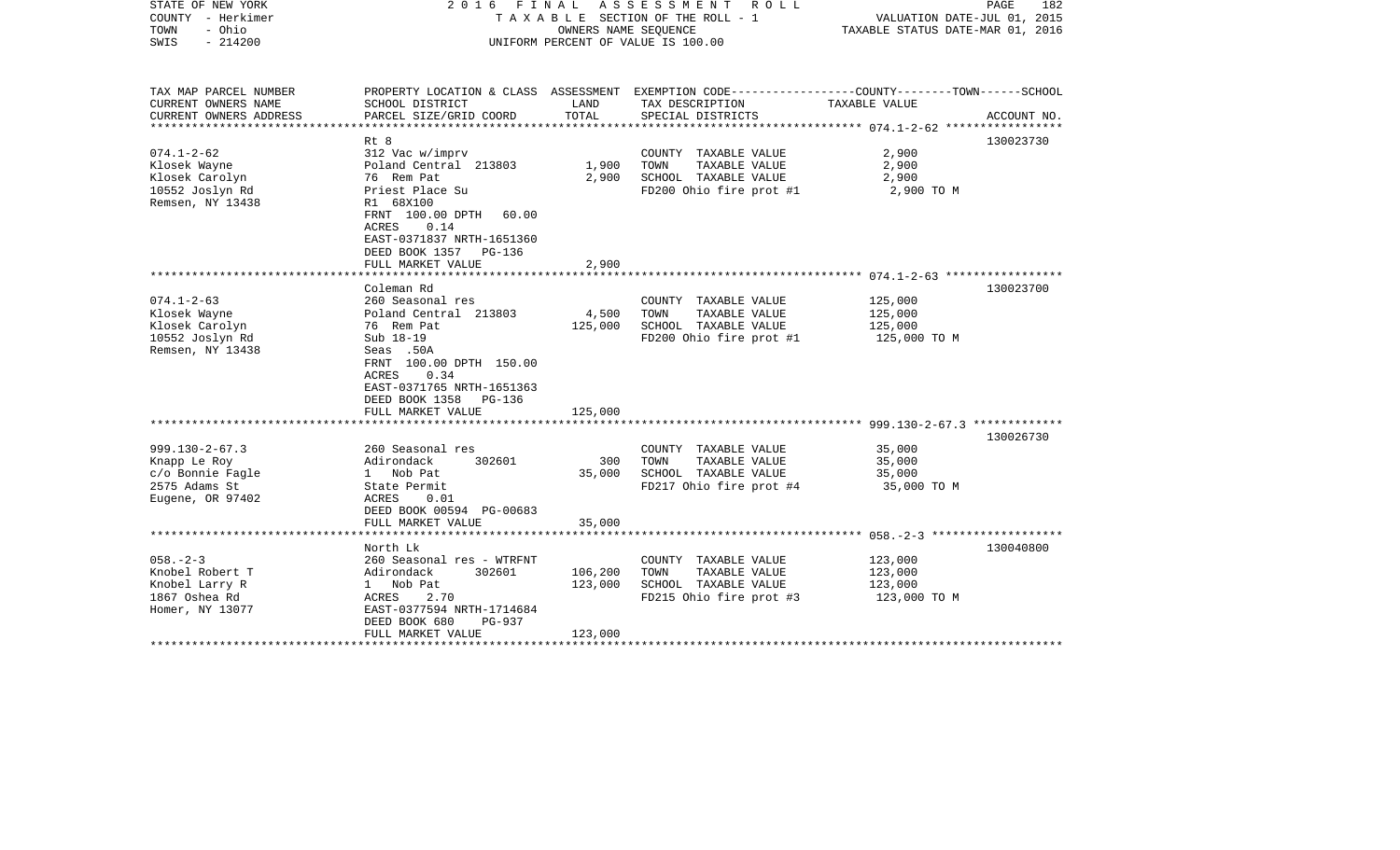| STATE OF NEW YORK<br>COUNTY - Herkimer<br>- Ohio<br>TOWN<br>$-214200$<br>SWIS |                                            | OWNERS NAME SEQUENCE | 2016 FINAL ASSESSMENT ROLL<br>T A X A B L E SECTION OF THE ROLL - 1<br>UNIFORM PERCENT OF VALUE IS 100.00 | VALUATION DATE-JUL 01, 2015<br>TAXABLE STATUS DATE-MAR 01, 2016 | PAGE<br>183              |
|-------------------------------------------------------------------------------|--------------------------------------------|----------------------|-----------------------------------------------------------------------------------------------------------|-----------------------------------------------------------------|--------------------------|
|                                                                               |                                            |                      |                                                                                                           |                                                                 |                          |
| TAX MAP PARCEL NUMBER                                                         |                                            |                      | PROPERTY LOCATION & CLASS ASSESSMENT EXEMPTION CODE---------------COUNTY-------TOWN------SCHOOL           |                                                                 |                          |
| CURRENT OWNERS NAME                                                           | SCHOOL DISTRICT                            | LAND                 | TAX DESCRIPTION                                                                                           | TAXABLE VALUE                                                   |                          |
| CURRENT OWNERS ADDRESS                                                        | PARCEL SIZE/GRID COORD                     | TOTAL                | SPECIAL DISTRICTS                                                                                         |                                                                 | ACCOUNT NO.              |
| ************************                                                      |                                            |                      |                                                                                                           |                                                                 |                          |
|                                                                               | Haskell Rd                                 |                      |                                                                                                           |                                                                 | 130040890                |
| $071.3 - 2 - 18$                                                              | 210 1 Family Res                           |                      | 41834<br>STAR EN                                                                                          | $\mathbf 0$                                                     | $\Omega$<br>28,000       |
| Knobloch David C<br>147 Haskell Rd                                            | Poland Central 213803                      | 11,800<br>28,000     | COUNTY TAXABLE VALUE                                                                                      | 28,000                                                          |                          |
|                                                                               | 104 Nob Pat                                |                      | TOWN<br>TAXABLE VALUE                                                                                     | 28,000                                                          |                          |
| Cold Brook, NY 13324                                                          | Seas .3A<br>FRNT<br>50.00 DPTH 339.00      |                      | SCHOOL TAXABLE VALUE<br>FD200 Ohio fire prot #1                                                           | 0<br>28,000 TO M                                                |                          |
|                                                                               | 0.39<br>ACRES                              |                      |                                                                                                           |                                                                 |                          |
|                                                                               | EAST-0395768 NRTH-1662989                  |                      |                                                                                                           |                                                                 |                          |
|                                                                               | DEED BOOK 907<br>PG-253                    |                      |                                                                                                           |                                                                 |                          |
|                                                                               | FULL MARKET VALUE                          | 28,000               |                                                                                                           |                                                                 |                          |
|                                                                               |                                            |                      |                                                                                                           |                                                                 |                          |
|                                                                               | Haskell Rd                                 |                      |                                                                                                           |                                                                 | 130027150                |
| $071.3 - 2 - 19$                                                              | 314 Rural vac<10                           |                      | COUNTY TAXABLE VALUE                                                                                      | 6,100                                                           |                          |
| Knobloch David C                                                              | Poland Central 213803                      | 6,100                | TOWN<br>TAXABLE VALUE                                                                                     | 6,100                                                           |                          |
| 147 Haskell Rd                                                                | 104 Nob Pat                                | 6,100                | SCHOOL TAXABLE VALUE                                                                                      | 6,100                                                           |                          |
| Cold Brook, NY 13324                                                          | FRNT 179.00 DPTH 329.00                    |                      | FD200 Ohio fire prot #1                                                                                   | 6,100 TO M                                                      |                          |
|                                                                               | ACRES<br>1.70                              |                      |                                                                                                           |                                                                 |                          |
|                                                                               | EAST-0395746 NRTH-1662842                  |                      |                                                                                                           |                                                                 |                          |
|                                                                               | DEED BOOK 704<br>$PG-25$                   |                      |                                                                                                           |                                                                 |                          |
|                                                                               | FULL MARKET VALUE                          | 6,100                |                                                                                                           |                                                                 |                          |
|                                                                               |                                            |                      |                                                                                                           |                                                                 |                          |
| $058. - 2 - 31$                                                               | North Lake Rd<br>260 Seasonal res - WTRFNT |                      |                                                                                                           |                                                                 | 130027060                |
| Koenig Bruce E                                                                | Adirondack<br>302601                       | 163,200              | COUNTY TAXABLE VALUE<br>TAXABLE VALUE<br>TOWN                                                             | 230,700<br>230,700                                              |                          |
| North Lake Rd                                                                 | 1 Nob Pat                                  | 230,700              | SCHOOL TAXABLE VALUE                                                                                      | 230,700                                                         |                          |
| Forestport, NY 13338                                                          | Garage 400                                 |                      | FD215 Ohio fire prot #3                                                                                   | 230,700 TO M                                                    |                          |
|                                                                               | Camp 900 New Camp 1000                     |                      |                                                                                                           |                                                                 |                          |
|                                                                               | ACRES<br>5.20                              |                      |                                                                                                           |                                                                 |                          |
|                                                                               | EAST-0376820 NRTH-1709467                  |                      |                                                                                                           |                                                                 |                          |
|                                                                               | DEED BOOK 759<br>PG-257                    |                      |                                                                                                           |                                                                 |                          |
|                                                                               | FULL MARKET VALUE                          | 230,700              |                                                                                                           |                                                                 |                          |
|                                                                               |                                            |                      |                                                                                                           |                                                                 |                          |
|                                                                               | 367 North Lake Rd                          |                      |                                                                                                           |                                                                 |                          |
| $064. -1 - 8.2$                                                               | 240 Rural res                              |                      | 41834<br>STAR EN                                                                                          | 0                                                               | 65,300<br>$\overline{0}$ |
| Koenig Bruce E                                                                | 302601<br>Adirondack                       | 55,300               | COUNTY TAXABLE VALUE                                                                                      | 154,364                                                         |                          |
| 367 North Lake Rd                                                             | 54 Woodhull                                | 154,364              | TOWN<br>TAXABLE VALUE                                                                                     | 154,364                                                         |                          |
| Forestport, NY 13338                                                          | ACRES 34.00                                |                      | SCHOOL TAXABLE VALUE                                                                                      | 89,064                                                          |                          |
|                                                                               | EAST-0339464 NRTH-1682837                  |                      | FD215 Ohio fire prot #3                                                                                   | 154,364 TO M                                                    |                          |
|                                                                               | DEED BOOK 759<br>PG-255                    |                      |                                                                                                           |                                                                 |                          |
|                                                                               | FULL MARKET VALUE                          | 154,364              |                                                                                                           |                                                                 |                          |
|                                                                               | 121 Wolf Creek Rd                          |                      |                                                                                                           |                                                                 | 130060640                |
| $058. - 2 - 30$                                                               | 260 Seasonal res - WTRFNT                  |                      | COUNTY TAXABLE VALUE                                                                                      | 179,400                                                         |                          |
| Koenig Eric                                                                   | Adirondack<br>302601                       | 133,400              | TOWN<br>TAXABLE VALUE                                                                                     | 179,400                                                         |                          |
| 9681 Route 365                                                                | ACRES 4.30                                 | 179,400              | SCHOOL TAXABLE VALUE                                                                                      | 179,400                                                         |                          |
| Holland Patent, NY 13304                                                      | EAST-0377192 NRTH-1709346                  |                      | FD215 Ohio fire prot #3                                                                                   | 179,400 TO M                                                    |                          |
|                                                                               | DEED BOOK 1499 PG-899                      |                      |                                                                                                           |                                                                 |                          |
|                                                                               | FULL MARKET VALUE                          | 179,400              |                                                                                                           |                                                                 |                          |
|                                                                               |                                            |                      |                                                                                                           |                                                                 |                          |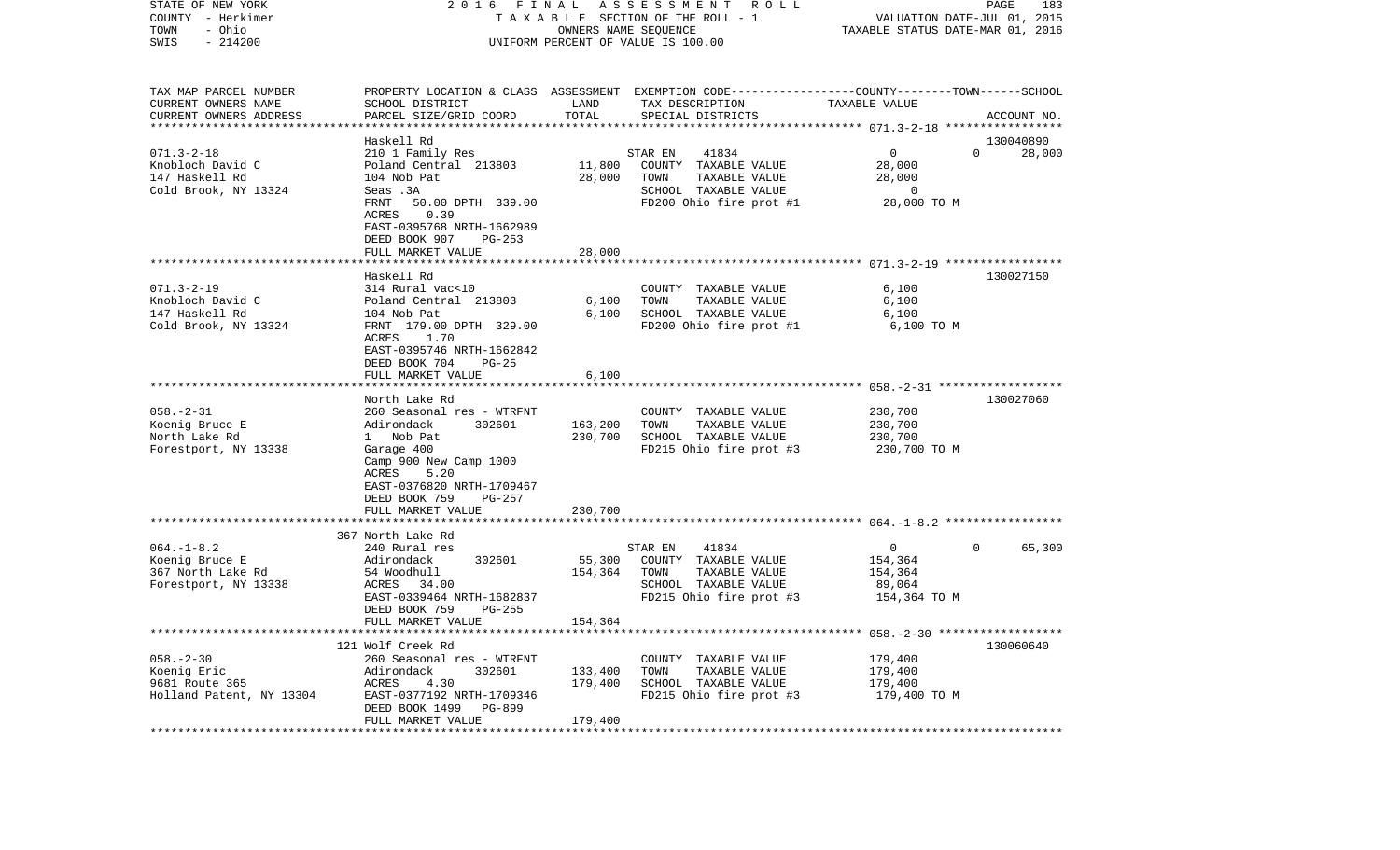| STATE OF NEW YORK<br>COUNTY - Herkimer<br>- Ohio<br>TOWN<br>$-214200$<br>SWIS                       | 2 0 1 6<br>FINAL                                                                                                                                                                                      |                                            | ASSESSMENT<br>R O L L<br>TAXABLE SECTION OF THE ROLL - 1<br>OWNERS NAME SEQUENCE<br>UNIFORM PERCENT OF VALUE IS 100.00                                                    | VALUATION DATE-JUL 01, 2015<br>TAXABLE STATUS DATE-MAR 01, 2016  | PAGE<br>184 |
|-----------------------------------------------------------------------------------------------------|-------------------------------------------------------------------------------------------------------------------------------------------------------------------------------------------------------|--------------------------------------------|---------------------------------------------------------------------------------------------------------------------------------------------------------------------------|------------------------------------------------------------------|-------------|
| TAX MAP PARCEL NUMBER<br>CURRENT OWNERS NAME<br>CURRENT OWNERS ADDRESS                              | SCHOOL DISTRICT<br>PARCEL SIZE/GRID COORD                                                                                                                                                             | LAND<br>TOTAL<br>* * * * * * * * * * * * * | PROPERTY LOCATION & CLASS ASSESSMENT EXEMPTION CODE----------------COUNTY-------TOWN------SCHOOL<br>TAX DESCRIPTION<br>SPECIAL DISTRICTS                                  | TAXABLE VALUE                                                    | ACCOUNT NO. |
| $079.3 - 1 - 4$<br>Kolosky Dave J<br>Pompeii J<br>97 Corson Rd<br>Main, NY 13802                    | Gray Wilmurt Rd<br>260 Seasonal res<br>Poland Central 213803<br>43 Jer Pat<br>ACRES<br>1.00<br>EAST-0373564 NRTH-1631580<br>DEED BOOK 707<br>$PG-248$                                                 | 12,500<br>20,000                           | COUNTY TAXABLE VALUE<br>TOWN<br>TAXABLE VALUE<br>SCHOOL TAXABLE VALUE<br>FD200 Ohio fire prot #1                                                                          | ********* 079.3-1-4<br>20,000<br>20,000<br>20,000<br>20,000 TO M | 130034110   |
|                                                                                                     | FULL MARKET VALUE                                                                                                                                                                                     | 20,000                                     |                                                                                                                                                                           |                                                                  |             |
| $078.1 - 2 - 19.2$<br>Koop Sheila<br>269 Conway Rd                                                  | 269 Conway Rd<br>240 Rural res<br>Poland Central 213803<br>Lot 18 Jer Pat                                                                                                                             | * * * * * * * * * * * * * *<br>70,000      | VET WAR CT 41121<br>28,400 STAR EN<br>41834<br>COUNTY TAXABLE VALUE                                                                                                       | 9,000<br>10,500<br>0<br>61,000                                   | 65,300<br>0 |
| Cold Brook, NY 13324                                                                                | 11.90<br>ACRES<br>EAST-0357158 NRTH-1633491<br>DEED BOOK 885<br>PG-447<br>FULL MARKET VALUE                                                                                                           | 70,000                                     | TOWN<br>TAXABLE VALUE<br>SCHOOL TAXABLE VALUE<br>FD200 Ohio fire prot #1                                                                                                  | 59,500<br>4,700<br>70,000 TO M                                   |             |
|                                                                                                     |                                                                                                                                                                                                       |                                            |                                                                                                                                                                           |                                                                  |             |
| $074.3 - 1 - 14$<br>Kosto Michael<br>Kosto Gladys<br>497 Tanzman Rd<br>Parksville, NY 12768         | Kohler Rd<br>260 Seasonal res<br>Poland Central 213803<br>76 Jer Pat<br>ACRES<br>45.00<br>EAST-0374347 NRTH-1643031<br>DEED BOOK 1565<br>PG-889                                                       | 50,600<br>71,600                           | COUNTY TAXABLE VALUE<br>TOWN<br>TAXABLE VALUE<br>SCHOOL TAXABLE VALUE<br>FD200 Ohio fire prot #1                                                                          | 71,600<br>71,600<br>71,600<br>71,600 TO M                        | 130017970   |
|                                                                                                     | FULL MARKET VALUE<br>**********************                                                                                                                                                           | 71,600                                     |                                                                                                                                                                           |                                                                  |             |
| $085.3 - 2 - 16$<br>Kotary Patrick<br>Kotary Veronica<br>20 Maryland Blvd<br>Hampton Bays, NY 11946 | Tea Cup St<br>314 Rural vac<10<br>Poland Central 213803<br>Lot 9 & 10 J.p.<br>FRNT 100.00 DPTH 210.00<br>EAST-0376641 NRTH-1614803<br>DEED BOOK 765<br>$PG-497$                                       | 3,400<br>3,400                             | **************************************6 085.3-2-16 ******************<br>COUNTY TAXABLE VALUE<br>TOWN<br>TAXABLE VALUE<br>SCHOOL TAXABLE VALUE<br>FD210 Ohio fire prot #2 | 3,400<br>3,400<br>3,400<br>3,400 TO M                            | 130060260   |
|                                                                                                     | FULL MARKET VALUE                                                                                                                                                                                     | 3,400                                      |                                                                                                                                                                           | ********************* 085.3-2-17 ******************              |             |
| $085.3 - 2 - 17$<br>Kotary Patrick<br>Kotary Veronica<br>20 Maryland Blvd<br>Hampton Bays, NY 11946 | Tea Cup St<br>314 Rural vac<10<br>Poland Central 213803<br>Lot $9-10$ Jer P.<br>FRNT 100.00 DPTH 110.00<br>ACRES<br>0.25<br>EAST-0376553 NRTH-1614729<br>DEED BOOK 745<br>PG-097<br>FULL MARKET VALUE | 2,800<br>2,800<br>2,800                    | COUNTY TAXABLE VALUE<br>TOWN<br>TAXABLE VALUE<br>SCHOOL TAXABLE VALUE<br>FD210 Ohio fire prot #2                                                                          | 2,800<br>2,800<br>2,800<br>2,800 TO M                            | 130060770   |
|                                                                                                     | ********************                                                                                                                                                                                  |                                            |                                                                                                                                                                           |                                                                  |             |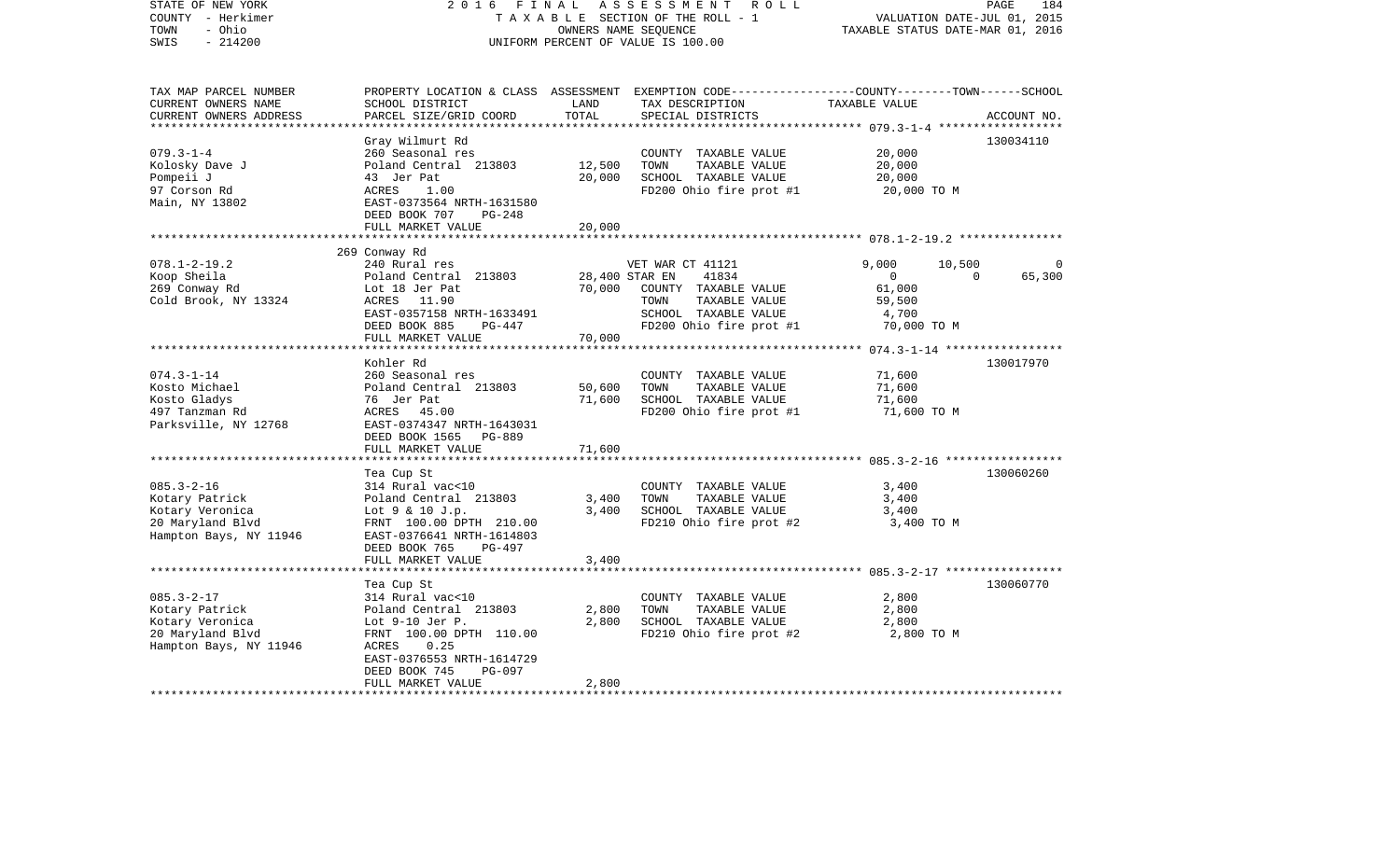| STATE OF NEW YORK<br>COUNTY - Herkimer<br>- Ohio<br>TOWN<br>$-214200$<br>SWIS | 2016 FINAL                                                                                           | OWNERS NAME SEQUENCE | A S S E S S M E N T R O L L<br>TAXABLE SECTION OF THE ROLL - 1<br>UNIFORM PERCENT OF VALUE IS 100.00               | VALUATION DATE-JUL 01, 2015<br>TAXABLE STATUS DATE-MAR 01, 2016 | PAGE<br>185        |
|-------------------------------------------------------------------------------|------------------------------------------------------------------------------------------------------|----------------------|--------------------------------------------------------------------------------------------------------------------|-----------------------------------------------------------------|--------------------|
| TAX MAP PARCEL NUMBER<br>CURRENT OWNERS NAME                                  | SCHOOL DISTRICT                                                                                      | LAND                 | PROPERTY LOCATION & CLASS ASSESSMENT EXEMPTION CODE---------------COUNTY-------TOWN------SCHOOL<br>TAX DESCRIPTION | TAXABLE VALUE                                                   |                    |
| CURRENT OWNERS ADDRESS<br>***********************                             | PARCEL SIZE/GRID COORD                                                                               | TOTAL                | SPECIAL DISTRICTS                                                                                                  |                                                                 | ACCOUNT NO.        |
|                                                                               | Bull Hill Rd                                                                                         |                      |                                                                                                                    |                                                                 | 130060605          |
| $085.2 - 2 - 30$                                                              | 312 Vac w/imprv                                                                                      |                      | COUNTY TAXABLE VALUE                                                                                               | 41,200                                                          |                    |
| Kotary Patrick Jr                                                             | Poland Central 213803                                                                                | 21,200               | TOWN<br>TAXABLE VALUE                                                                                              | 41,200                                                          |                    |
| 20 Maryland Blvd                                                              | Lot 41 Jer Pat                                                                                       | 41,200               | SCHOOL TAXABLE VALUE                                                                                               | 41,200                                                          |                    |
| Hampton Bays, NY 11946                                                        | ACRES 20.40<br>EAST-0388962 NRTH-1623331<br>DEED BOOK 696<br>PG-523<br>FULL MARKET VALUE             | 41,200               | FD210 Ohio fire prot #2                                                                                            | 41,200 TO M                                                     |                    |
|                                                                               |                                                                                                      |                      |                                                                                                                    |                                                                 |                    |
|                                                                               | Coonradt Rd                                                                                          |                      |                                                                                                                    |                                                                 | 130018090          |
| $085.2 - 2 - 44$                                                              | 322 Rural vac>10                                                                                     |                      | COUNTY TAXABLE VALUE                                                                                               | 16,800                                                          |                    |
| Kotary Patrick Jr                                                             | Poland Central 213803                                                                                | 16,800               | TOWN<br>TAXABLE VALUE                                                                                              | 16,800                                                          |                    |
| 20 Maryland Blvd                                                              | 40 Jer Pat                                                                                           | 16,800               | SCHOOL TAXABLE VALUE                                                                                               | 16,800                                                          |                    |
| Hampton Bays, NY 11946                                                        | ACRES 29.20<br>EAST-0389904 NRTH-1622919<br>DEED BOOK 696<br>PG-523                                  |                      | FD210 Ohio fire prot #2                                                                                            | 16,800 TO M                                                     |                    |
|                                                                               | FULL MARKET VALUE                                                                                    | 16,800               |                                                                                                                    |                                                                 |                    |
|                                                                               | 972 Figert Rd                                                                                        |                      |                                                                                                                    |                                                                 | 130027120          |
| $074.3 - 1 - 4$                                                               | 210 1 Family Res                                                                                     |                      | STAR B<br>41854                                                                                                    | $\overline{0}$                                                  | $\Omega$<br>30,000 |
| Kraszewski Francis Pl                                                         | Poland Central 213803                                                                                | 18,600               | COUNTY TAXABLE VALUE                                                                                               | 165,000                                                         |                    |
| 972 Figert Rd                                                                 | 80 Jer Pat                                                                                           | 165,000              | TAXABLE VALUE<br>TOWN                                                                                              | 165,000                                                         |                    |
| Cold Brook, NY 13324                                                          | ACRES<br>4.20                                                                                        |                      | SCHOOL TAXABLE VALUE                                                                                               | 135,000                                                         |                    |
|                                                                               | EAST-0376793 NRTH-1648315<br>DEED BOOK 792<br>PG-591                                                 |                      | FD200 Ohio fire prot #1                                                                                            | 165,000 TO M                                                    |                    |
|                                                                               | FULL MARKET VALUE                                                                                    | 165,000              |                                                                                                                    |                                                                 |                    |
|                                                                               |                                                                                                      |                      |                                                                                                                    |                                                                 |                    |
|                                                                               | Fisher Rd                                                                                            |                      |                                                                                                                    |                                                                 | 130036840          |
| $078.3 - 2 - 10$                                                              | 910 Priv forest                                                                                      |                      | COUNTY TAXABLE VALUE                                                                                               | 43,000                                                          |                    |
| Krauciunas James P                                                            | Poland Central 213803                                                                                | 43,000               | TAXABLE VALUE<br>TOWN                                                                                              | 43,000                                                          |                    |
| Krauciunas Patricia                                                           | 12 Jer Pat                                                                                           | 43,000               | SCHOOL TAXABLE VALUE                                                                                               | 43,000                                                          |                    |
| 343 Fisher Ln                                                                 | R1 188.8A                                                                                            |                      | FD200 Ohio fire prot #1                                                                                            | 43,000 TO M                                                     |                    |
| Cold Brook, NY 13324                                                          | ACRES 130.90<br>EAST-0357105 NRTH-1627783                                                            |                      |                                                                                                                    |                                                                 |                    |
|                                                                               | DEED BOOK 805<br><b>PG-498</b>                                                                       |                      |                                                                                                                    |                                                                 |                    |
|                                                                               | FULL MARKET VALUE                                                                                    | 43,000               |                                                                                                                    |                                                                 |                    |
|                                                                               |                                                                                                      |                      |                                                                                                                    |                                                                 |                    |
|                                                                               | 343 Fisher Ln                                                                                        |                      |                                                                                                                    |                                                                 |                    |
| $078.3 - 2 - 12.2$                                                            |                                                                                                      |                      | 41854<br>STAR B                                                                                                    | $\overline{0}$                                                  | $\Omega$<br>30,000 |
| Krauciunas James P                                                            | Poland Central 213803                                                                                | 47,600               | COUNTY TAXABLE VALUE                                                                                               | 109,800                                                         |                    |
| Krauciunas Patricia                                                           | 740                                                                                                  | 109,800              | TOWN<br>TAXABLE VALUE                                                                                              | 109,800                                                         |                    |
| 343 Fisher Ln                                                                 | --- Aural res<br>Poland Central 213<br>ACRES 44.50 BANK<br>EAST-0356777<br>EAST-0356777 NRTH-1625493 |                      | SCHOOL TAXABLE VALUE                                                                                               | 79,800                                                          |                    |
| Cold Brook, NY 13324                                                          | FULL MARKET VALUE                                                                                    |                      | 109,800 FD200 Ohio fire prot #1                                                                                    | 109,800 TO M                                                    |                    |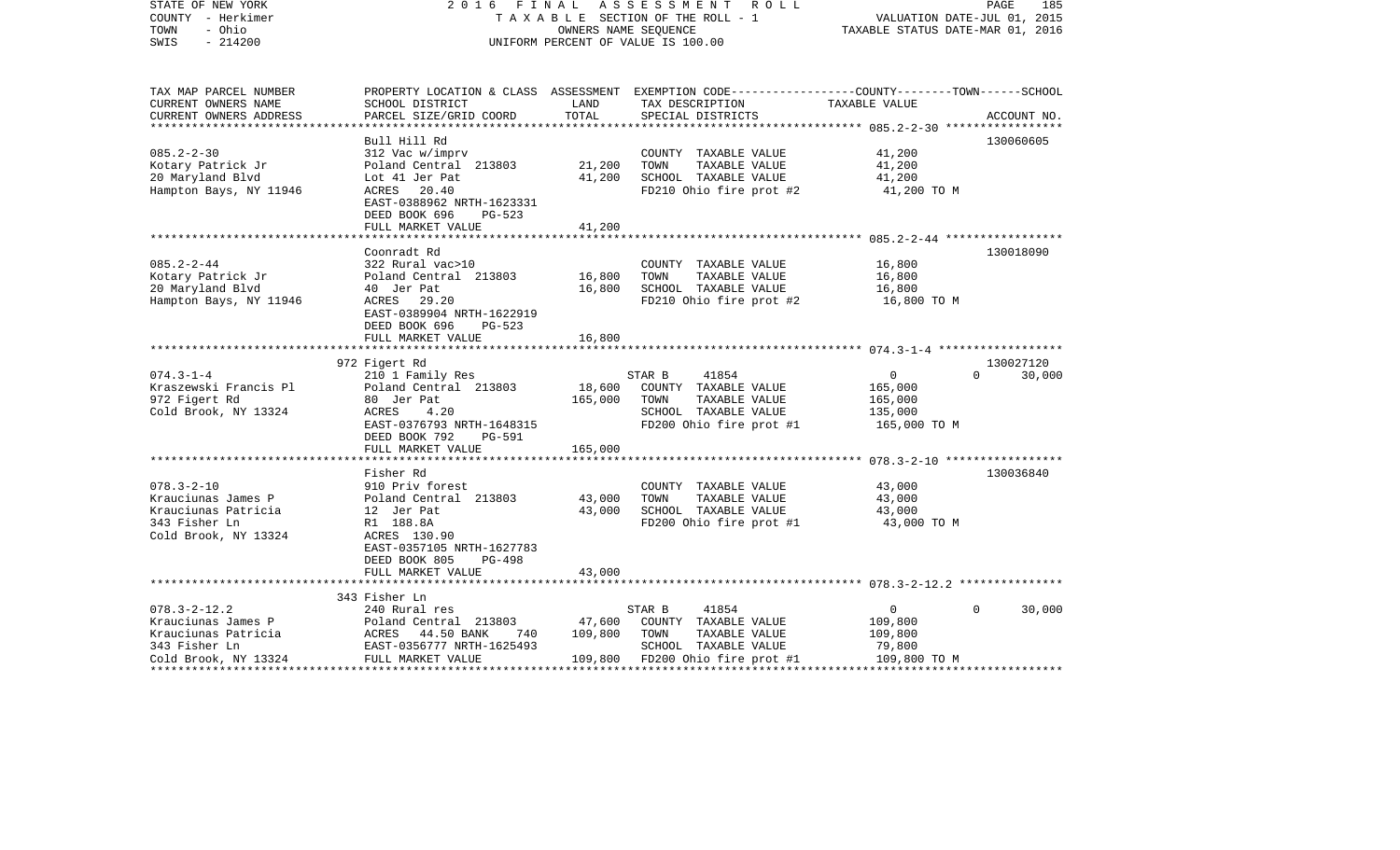| STATE OF NEW YORK                   |                                                        |                         | 2016 FINAL ASSESSMENT ROLL                                                                      |                                  | PAGE<br>186 |
|-------------------------------------|--------------------------------------------------------|-------------------------|-------------------------------------------------------------------------------------------------|----------------------------------|-------------|
| COUNTY - Herkimer                   |                                                        |                         | TAXABLE SECTION OF THE ROLL - 1                                                                 | VALUATION DATE-JUL 01, 2015      |             |
| - Ohio<br>TOWN                      |                                                        | OWNERS NAME SEQUENCE    |                                                                                                 | TAXABLE STATUS DATE-MAR 01, 2016 |             |
| $-214200$<br>SWIS                   |                                                        |                         | UNIFORM PERCENT OF VALUE IS 100.00                                                              |                                  |             |
| TAX MAP PARCEL NUMBER               |                                                        |                         | PROPERTY LOCATION & CLASS ASSESSMENT EXEMPTION CODE---------------COUNTY-------TOWN------SCHOOL |                                  |             |
| CURRENT OWNERS NAME                 | SCHOOL DISTRICT                                        | LAND                    | TAX DESCRIPTION                                                                                 | TAXABLE VALUE                    |             |
| CURRENT OWNERS ADDRESS              | PARCEL SIZE/GRID COORD                                 | TOTAL                   | SPECIAL DISTRICTS                                                                               |                                  | ACCOUNT NO. |
| *************************           |                                                        |                         |                                                                                                 |                                  |             |
|                                     | Gray Wilmurt Rd                                        |                         |                                                                                                 |                                  | 130036030   |
| $078.4 - 1 - 32$<br>Kristman Gary J | 910 Priv forest<br>Poland Central 213803               | 38,500                  | COUNTY TAXABLE VALUE<br>TOWN<br>TAXABLE VALUE                                                   | 38,500<br>38,500                 |             |
| 729 Burdett Dr Twin Oaks            | 20 Jer Pat                                             | 38,500                  | SCHOOL TAXABLE VALUE                                                                            | 38,500                           |             |
| Aston, PA 19014                     | $P-Fr 70$                                              |                         | FD200 Ohio fire prot #1                                                                         | 38,500 TO M                      |             |
|                                     | ACRES 70.00                                            |                         |                                                                                                 |                                  |             |
|                                     | EAST-0371032 NRTH-1628188                              |                         |                                                                                                 |                                  |             |
|                                     | DEED BOOK 00609 PG-00444                               |                         |                                                                                                 |                                  |             |
|                                     | FULL MARKET VALUE                                      | 38,500                  |                                                                                                 |                                  |             |
|                                     |                                                        |                         |                                                                                                 |                                  |             |
|                                     | Nellis Rd                                              |                         |                                                                                                 |                                  | 130035250   |
| $078.4 - 1 - 34$                    | 910 Priv forest                                        |                         | COUNTY TAXABLE VALUE                                                                            | 42,400                           |             |
| Kristman Gary J                     | Poland Central 213803                                  | 42,400                  | TOWN<br>TAXABLE VALUE                                                                           | 42,400                           |             |
| 729 Burdett                         | 43 Jer Pat<br>Vl 2 57                                  | 42,400                  | SCHOOL TAXABLE VALUE                                                                            | 42,400                           |             |
| Aston, PA 19014                     | ACRES 51.50                                            |                         | FD200 Ohio fire prot #1                                                                         | 42,400 TO M                      |             |
|                                     | EAST-0370678 NRTH-1630103                              |                         |                                                                                                 |                                  |             |
|                                     | DEED BOOK 879<br>PG-670                                |                         |                                                                                                 |                                  |             |
|                                     | FULL MARKET VALUE                                      | 42,400                  |                                                                                                 |                                  |             |
|                                     |                                                        |                         |                                                                                                 |                                  |             |
|                                     | Ed Smith Rd                                            |                         |                                                                                                 |                                  | 130022200   |
| $078.1 - 3 - 1$                     | 314 Rural vac<10                                       |                         | COUNTY TAXABLE VALUE                                                                            | 12,100                           |             |
| Kroes Daniel E                      | Poland Central 213803                                  | 12,100                  | TOWN<br>TAXABLE VALUE                                                                           | 12,100                           |             |
| 3953 Overlook Point Ct              | 45 Jer Pat                                             | 12,100                  | SCHOOL TAXABLE VALUE                                                                            | 12,100                           |             |
| Baton Ruoge, LA 70817               | $P-Fr 14$                                              |                         | FD217 Ohio fire prot #4                                                                         | 12,100 TO M                      |             |
|                                     | FRNT 1295.70 DPTH<br>6.00<br>ACRES                     |                         |                                                                                                 |                                  |             |
|                                     | EAST-0355308 NRTH-1641190                              |                         |                                                                                                 |                                  |             |
|                                     | DEED BOOK 1368 PG-84                                   |                         |                                                                                                 |                                  |             |
|                                     | FULL MARKET VALUE                                      | 12,100                  |                                                                                                 |                                  |             |
|                                     | ******************                                     | **********              |                                                                                                 |                                  |             |
|                                     | Kelly Rd                                               |                         |                                                                                                 |                                  |             |
| $078.2 - 1 - 1.3$                   | 314 Rural vac<10                                       |                         | COUNTY TAXABLE VALUE                                                                            | 11,700                           |             |
| Krull Thomas                        | Poland Central 213803                                  | 11,700                  | TOWN<br>TAXABLE VALUE                                                                           | 11,700                           |             |
| Krull Darlene                       | 49 Jer Pat                                             | 11,700                  | SCHOOL TAXABLE VALUE                                                                            | 11,700                           |             |
| 261 Kelly Rd                        | 5.40<br>ACRES                                          |                         | FD200 Ohio fire prot #1                                                                         | 11,700 TO M                      |             |
| Cold Brook, NY 13324                | EAST-0364146 NRTH-1640269<br>DEED BOOK 1206<br>$PG-21$ |                         |                                                                                                 |                                  |             |
|                                     | FULL MARKET VALUE                                      | 11,700                  |                                                                                                 |                                  |             |
|                                     |                                                        |                         |                                                                                                 |                                  |             |
|                                     | Kelly Rd                                               |                         |                                                                                                 |                                  | 130035280   |
| $078.2 - 1 - 1.1$                   | 322 Rural vac>10                                       |                         | COUNTY TAXABLE VALUE                                                                            | 20,300                           |             |
| Krull Thomas G                      | Poland Central 213803                                  | 20,300                  | TOWN<br>TAXABLE VALUE                                                                           | 20,300                           |             |
| Krull Darlene                       | 49 Jer Pat                                             | 20,300                  | SCHOOL TAXABLE VALUE                                                                            | 20,300                           |             |
| 261 Kelly Rd                        | ACRES 17.70                                            |                         | FD200 Ohio fire prot #1                                                                         | 20,300 TO M                      |             |
| Cold Brook, NY 13324                | EAST-0363642 NRTH-1640432                              |                         |                                                                                                 |                                  |             |
|                                     | DEED BOOK 846<br>PG-673                                |                         |                                                                                                 |                                  |             |
|                                     | FULL MARKET VALUE<br>*******************               | 20,300<br>************* |                                                                                                 |                                  |             |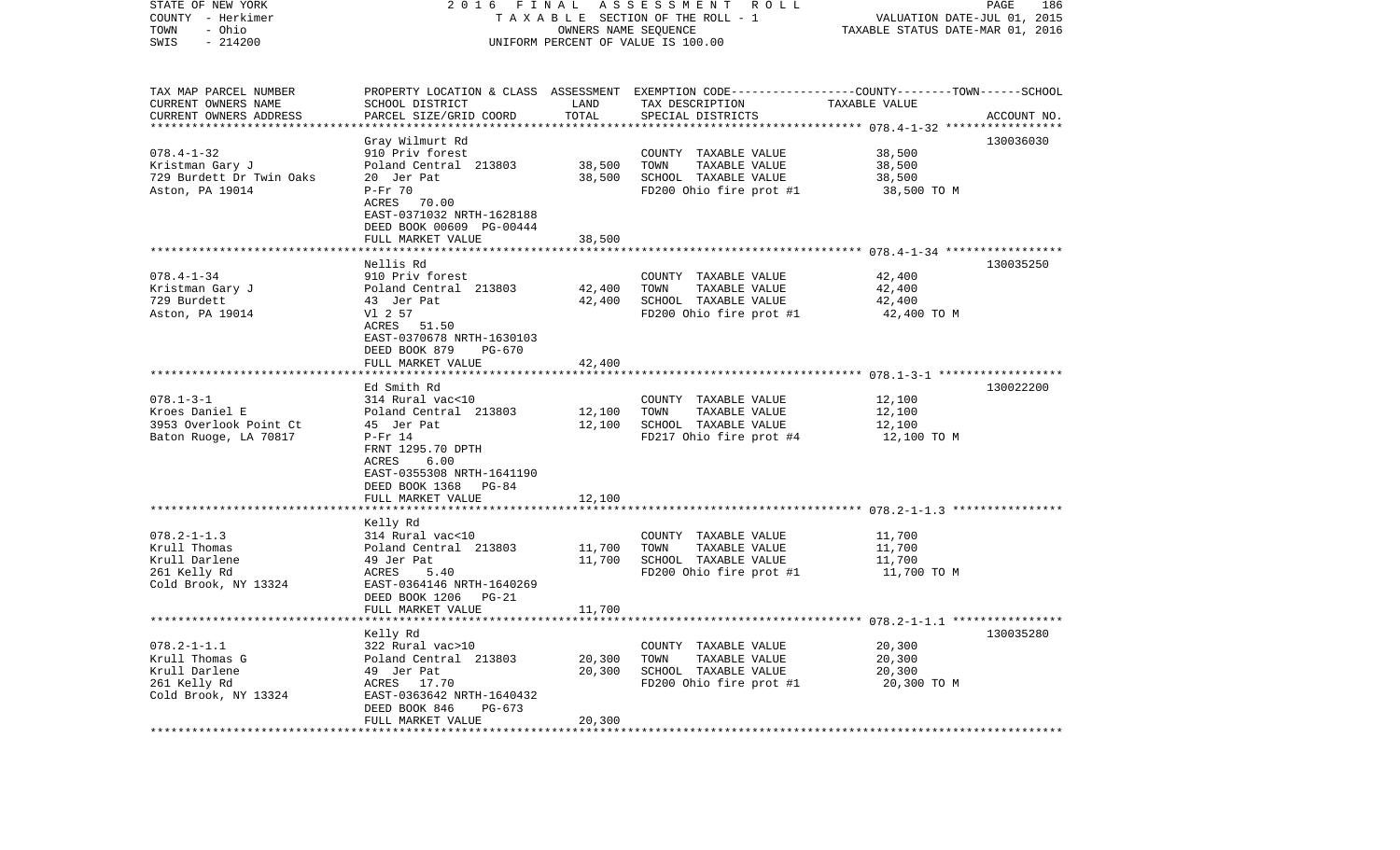| STATE OF NEW YORK<br>COUNTY - Herkimer<br>- Ohio<br>TOWN<br>$-214200$<br>SWIS                     | 2 0 1 6<br>FINAL                                                                                                                                                                           |                                       | ASSESSMENT<br>R O L L<br>TAXABLE SECTION OF THE ROLL - 1<br>OWNERS NAME SEQUENCE<br>UNIFORM PERCENT OF VALUE IS 100.00                   |                                                                                                  | PAGE<br>VALUATION DATE-JUL 01, 2015<br>TAXABLE STATUS DATE-MAR 01, 2016 | 187                            |
|---------------------------------------------------------------------------------------------------|--------------------------------------------------------------------------------------------------------------------------------------------------------------------------------------------|---------------------------------------|------------------------------------------------------------------------------------------------------------------------------------------|--------------------------------------------------------------------------------------------------|-------------------------------------------------------------------------|--------------------------------|
| TAX MAP PARCEL NUMBER<br>CURRENT OWNERS NAME<br>CURRENT OWNERS ADDRESS<br>*********************** | SCHOOL DISTRICT<br>PARCEL SIZE/GRID COORD                                                                                                                                                  | LAND<br>TOTAL                         | PROPERTY LOCATION & CLASS ASSESSMENT EXEMPTION CODE----------------COUNTY-------TOWN------SCHOOL<br>TAX DESCRIPTION<br>SPECIAL DISTRICTS | TAXABLE VALUE                                                                                    | ACCOUNT NO.                                                             |                                |
| $078.2 - 1 - 1.2$<br>Krull Thomas G<br>Krull Darlene S<br>261 Kelly Rd<br>Cold Brook, NY 13324    | Kelly Rd<br>322 Rural vac>10<br>Poland Central 213803<br>49 Jer Pat<br>ACRES<br>17.70<br>EAST-0363816 NRTH-1641024<br>DEED BOOK 879<br>PG-256<br>FULL MARKET VALUE                         | 20,300<br>20,300<br>20,300<br>******* | COUNTY TAXABLE VALUE<br>TOWN<br>TAXABLE VALUE<br>SCHOOL TAXABLE VALUE<br>FD200 Ohio fire prot #1                                         | 20,300<br>20,300<br>20,300<br>20,300 TO M<br>********************* 078.2-1-4 ******************* |                                                                         |                                |
|                                                                                                   | Kelly Rd                                                                                                                                                                                   |                                       |                                                                                                                                          |                                                                                                  | 130025980                                                               |                                |
| $078.2 - 1 - 4$<br>Krull Thomas G<br>Krull Darlene<br>261 Kelly Rd<br>Cold Brook, NY 13324        | 210 1 Family Res<br>Poland Central 213803<br>44 Jer Pat<br>ACRES<br>1.95<br>EAST-0363823 NRTH-1639231<br>DEED BOOK 805<br>PG-435                                                           | 45,900 STAR B                         | VET COM C 41132<br>15,500 VET COM T 41133<br>41854<br>COUNTY TAXABLE VALUE<br>TOWN<br>TAXABLE VALUE<br>SCHOOL TAXABLE VALUE              | 11,475<br>$\bigcirc$<br>$\overline{0}$<br>34,425<br>34,425<br>15,900                             | $\Omega$<br>11,475<br>$\Omega$                                          | $\Omega$<br>$\Omega$<br>30,000 |
|                                                                                                   | FULL MARKET VALUE                                                                                                                                                                          |                                       | 45,900 FD200 Ohio fire prot #1                                                                                                           | 45,900 TO M                                                                                      |                                                                         |                                |
| *********************                                                                             | ******************************                                                                                                                                                             |                                       |                                                                                                                                          |                                                                                                  |                                                                         |                                |
| $074.1 - 1 - 41$<br>Krumholtz Family Trust<br>12 Butternut Dr<br>Baltimore, MD 21220-5502         | 4350 State Rt 8<br>210 1 Family Res<br>Poland Central 213803<br>68 Rem Pat<br>Sub 7<br>ACRES<br>2.00<br>EAST-0384195 NRTH-1655162<br>DEED BOOK 1471 PG-709                                 | 20,500<br>115,000                     | COUNTY TAXABLE VALUE<br>TOWN<br>TAXABLE VALUE<br>SCHOOL TAXABLE VALUE<br>FD200 Ohio fire prot #1                                         | 115,000<br>115,000<br>115,000<br>115,000 TO M                                                    | 130000570                                                               |                                |
|                                                                                                   | FULL MARKET VALUE                                                                                                                                                                          | 115,000                               |                                                                                                                                          |                                                                                                  |                                                                         |                                |
| $069. -3 - 25$<br>Kruse Richard<br>10679 John St<br>Barneveld, NY 13304                           | Busseyville<br>260 Seasonal res<br>Poland Central 213803<br>Lot 54 Jer Pat<br>ACRES 15.00<br>EAST-0368104 NRTH-1661838<br>DEED BOOK 811<br>$PG-62$                                         | 12,200<br>32,700                      | COUNTY TAXABLE VALUE<br>TOWN<br>TAXABLE VALUE<br>SCHOOL TAXABLE VALUE<br>FD200 Ohio fire prot #1                                         | 32,700<br>32,700<br>32,700<br>32,700 TO M                                                        | 130076470                                                               |                                |
|                                                                                                   | FULL MARKET VALUE<br>**********************                                                                                                                                                | 32,700                                |                                                                                                                                          | *********************** 078.1-2-11.9 ****************                                            |                                                                         |                                |
| $078.1 - 2 - 11.9$<br>Kuklinski Richard J<br>405 Manor Dr<br>E Syracuse, NY 13057                 | Reese Rd<br>260 Seasonal res<br>Poland Central 213803<br>45 Jer Pat<br>Log Home Under Const<br>14.60<br>ACRES<br>EAST-0359988 NRTH-1640552<br>DEED BOOK 715<br>PG-128<br>FULL MARKET VALUE | 30,300<br>60,000<br>60,000            | COUNTY TAXABLE VALUE<br>TOWN<br>TAXABLE VALUE<br>SCHOOL TAXABLE VALUE<br>FD200 Ohio fire prot #1                                         | 60,000<br>60,000<br>60,000<br>60,000 TO M                                                        | 130037332                                                               |                                |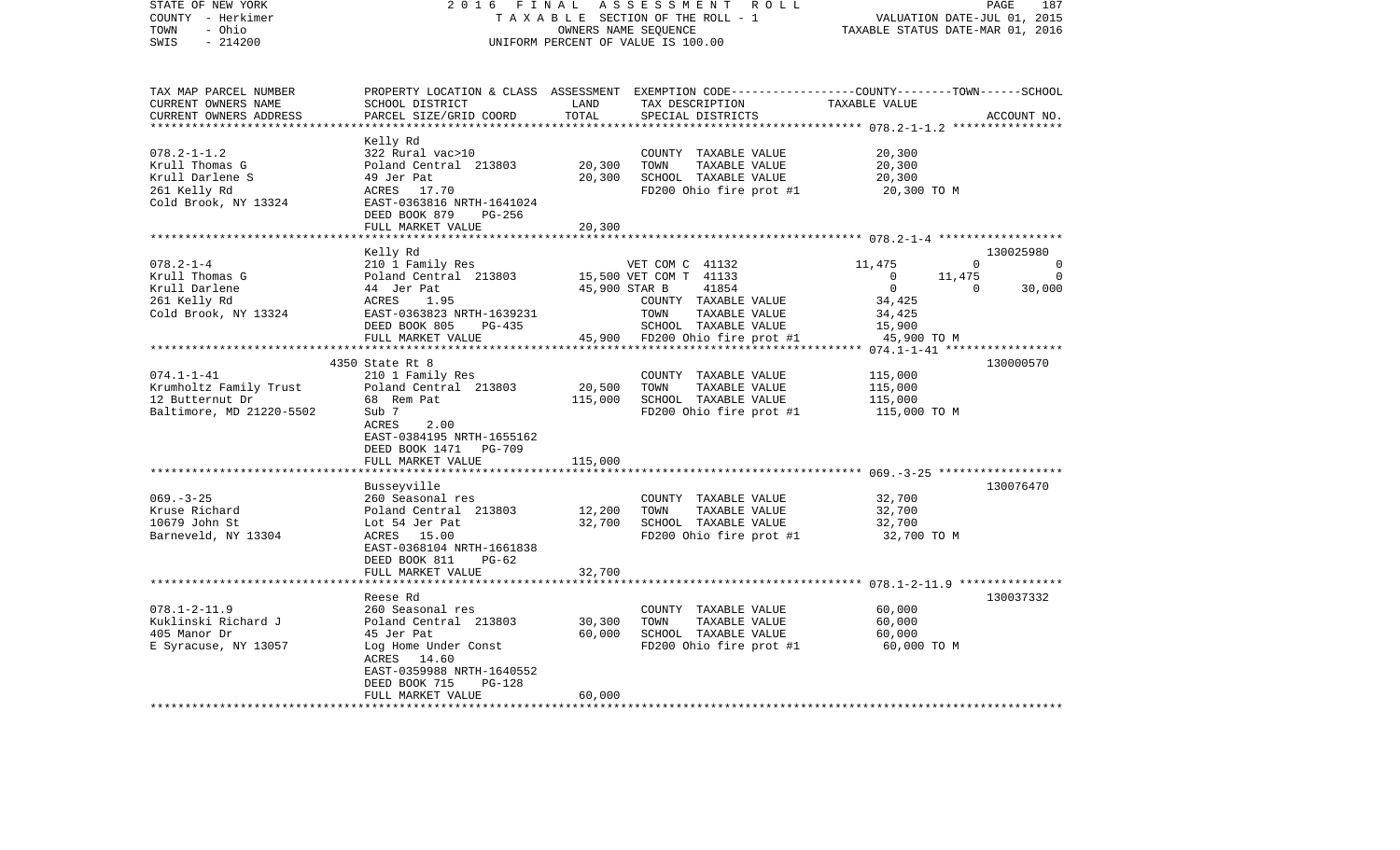| STATE OF NEW YORK<br>COUNTY - Herkimer           | 2 0 1 6                                                    | FINAL                                                      | ASSESSMENT<br>R O L L<br>TAXABLE SECTION OF THE ROLL - 1                                        | TAXABLE STATUS DATE-MAR 01, 2016 | PAGE<br>188<br>VALUATION DATE-JUL 01, 2015 |  |
|--------------------------------------------------|------------------------------------------------------------|------------------------------------------------------------|-------------------------------------------------------------------------------------------------|----------------------------------|--------------------------------------------|--|
| - Ohio<br>TOWN<br>$-214200$<br>SWIS              |                                                            | OWNERS NAME SEQUENCE<br>UNIFORM PERCENT OF VALUE IS 100.00 |                                                                                                 |                                  |                                            |  |
|                                                  |                                                            |                                                            |                                                                                                 |                                  |                                            |  |
| TAX MAP PARCEL NUMBER                            |                                                            |                                                            | PROPERTY LOCATION & CLASS ASSESSMENT EXEMPTION CODE---------------COUNTY-------TOWN------SCHOOL |                                  |                                            |  |
| CURRENT OWNERS NAME                              | SCHOOL DISTRICT                                            | LAND                                                       | TAX DESCRIPTION                                                                                 | TAXABLE VALUE                    |                                            |  |
| CURRENT OWNERS ADDRESS<br>********************** | PARCEL SIZE/GRID COORD                                     | TOTAL                                                      | SPECIAL DISTRICTS                                                                               |                                  | ACCOUNT NO.                                |  |
|                                                  |                                                            |                                                            |                                                                                                 |                                  |                                            |  |
| $074.1 - 2 - 71$                                 | 118 Coleman Ln<br>210 1 Family Res                         |                                                            | COUNTY TAXABLE VALUE                                                                            | 66,300                           | 130060004                                  |  |
| Kulig Randolph                                   | Poland Central 213803                                      | 11,300                                                     | TOWN<br>TAXABLE VALUE                                                                           | 66,300                           |                                            |  |
| Kulig Pamela                                     | Lot 75                                                     | 66,300                                                     | SCHOOL TAXABLE VALUE                                                                            | 66,300                           |                                            |  |
| 118 Coleman Ln                                   | Rem Pat                                                    |                                                            | FD200 Ohio fire prot #1                                                                         | 66,300 TO M                      |                                            |  |
| Cold Brook, NY 13324                             | 50.00 DPTH 286.00<br>FRNT                                  |                                                            |                                                                                                 |                                  |                                            |  |
|                                                  | 0.64<br>ACRES                                              |                                                            |                                                                                                 |                                  |                                            |  |
|                                                  | EAST-0371991 NRTH-1651787                                  |                                                            |                                                                                                 |                                  |                                            |  |
|                                                  | DEED BOOK 1183<br>PG-766                                   |                                                            |                                                                                                 |                                  |                                            |  |
|                                                  | FULL MARKET VALUE                                          | 66,300                                                     |                                                                                                 |                                  |                                            |  |
|                                                  |                                                            |                                                            |                                                                                                 |                                  |                                            |  |
|                                                  | Coleman Ln                                                 |                                                            |                                                                                                 |                                  | 130017610                                  |  |
| $074.1 - 2 - 72$                                 | 312 Vac w/imprv<br>Poland Central 213803                   |                                                            | 41854<br>STAR B                                                                                 | $\mathbf 0$                      | $\Omega$<br>13,300                         |  |
| Kulig Randolph<br>Kulig Pamela                   | 75 Rem Pat                                                 | 2,300<br>13,300                                            | COUNTY TAXABLE VALUE<br>TOWN<br>TAXABLE VALUE                                                   | 13,300<br>13,300                 |                                            |  |
| 118 Coleman Ln                                   | FRNT 100.00 DPTH 150.00                                    |                                                            | SCHOOL TAXABLE VALUE                                                                            | 0                                |                                            |  |
| Cold Brook, NY 13324                             | 0.34<br>ACRES                                              |                                                            | FD200 Ohio fire prot #1                                                                         | 13,300 TO M                      |                                            |  |
|                                                  | EAST-0372084 NRTH-1651729                                  |                                                            |                                                                                                 |                                  |                                            |  |
|                                                  | DEED BOOK 1183<br>PG-766                                   |                                                            |                                                                                                 |                                  |                                            |  |
|                                                  | FULL MARKET VALUE                                          | 13,300                                                     |                                                                                                 |                                  |                                            |  |
|                                                  |                                                            |                                                            |                                                                                                 |                                  |                                            |  |
|                                                  | 389 Ohio City Rd                                           |                                                            |                                                                                                 |                                  | 130039330                                  |  |
| $078.1 - 2 - 10.1$                               | 260 Seasonal res                                           |                                                            | COUNTY TAXABLE VALUE                                                                            | 50,000                           |                                            |  |
| Kurasz Joseph W                                  | Poland Central 213803                                      | 19,600                                                     | TAXABLE VALUE<br>TOWN                                                                           | 50,000                           |                                            |  |
| 707 Texas Rd                                     | 45 Jer Pat                                                 | 50,000                                                     | SCHOOL TAXABLE VALUE                                                                            | 50,000                           |                                            |  |
| Easton, PA 18042                                 | ACRES<br>8.50<br>EAST-0360433 NRTH-1636353                 |                                                            | FD200 Ohio fire prot #1                                                                         | 50,000 TO M                      |                                            |  |
|                                                  | DEED BOOK 835<br>PG-120                                    |                                                            |                                                                                                 |                                  |                                            |  |
|                                                  | FULL MARKET VALUE                                          | 50,000                                                     |                                                                                                 |                                  |                                            |  |
|                                                  |                                                            |                                                            |                                                                                                 |                                  |                                            |  |
|                                                  | Route 8                                                    |                                                            |                                                                                                 |                                  | 130060530                                  |  |
| $078.4 - 1 - 13$                                 | 322 Rural vac>10                                           |                                                            | COUNTY TAXABLE VALUE                                                                            | 38,900                           |                                            |  |
| Kutalek George                                   | Poland Central 213803                                      | 38,900                                                     | TOWN<br>TAXABLE VALUE                                                                           | 38,900                           |                                            |  |
| 1141 Camp Rd                                     | Lot 19 Jer Pat                                             | 38,900                                                     | SCHOOL TAXABLE VALUE                                                                            | 38,900                           |                                            |  |
| Hallstead, PA 18822                              | FRNT 681.00 DPTH                                           |                                                            | FD200 Ohio fire prot #1                                                                         | 38,900 TO M                      |                                            |  |
|                                                  | 34.50<br>ACRES                                             |                                                            |                                                                                                 |                                  |                                            |  |
|                                                  | EAST-0364628 NRTH-1628077                                  |                                                            |                                                                                                 |                                  |                                            |  |
|                                                  | DEED BOOK 1528<br>PG-889                                   |                                                            |                                                                                                 |                                  |                                            |  |
| **********************                           | FULL MARKET VALUE<br>************************************* | 38,900                                                     |                                                                                                 |                                  |                                            |  |
|                                                  | Amberg Rd                                                  |                                                            |                                                                                                 |                                  | 130027300                                  |  |
| $085.1 - 1 - 18$                                 | 920 Priv Hunt/Fi                                           |                                                            | COUNTY TAXABLE VALUE                                                                            | 62,900                           |                                            |  |
| Kuyahoora Hare Club                              | Poland Central 213803                                      | 45,300                                                     | TOWN<br>TAXABLE VALUE                                                                           | 62,900                           |                                            |  |
| c/o Harry Snow                                   | 214 Jer Pat                                                | 62,900                                                     | SCHOOL TAXABLE VALUE                                                                            | 62,900                           |                                            |  |
| 7333 Davis Rd                                    | Haver Pl Teacup                                            |                                                            | FD210 Ohio fire prot #2                                                                         | 62,900 TO M                      |                                            |  |
| Rome, NY 13440                                   | ACRES<br>94.00                                             |                                                            |                                                                                                 |                                  |                                            |  |
|                                                  | EAST-0383413 NRTH-1622580                                  |                                                            |                                                                                                 |                                  |                                            |  |
|                                                  | DEED BOOK 484<br>PG-607                                    |                                                            |                                                                                                 |                                  |                                            |  |
|                                                  | FULL MARKET VALUE                                          | 62,900                                                     |                                                                                                 |                                  |                                            |  |
| ************                                     |                                                            |                                                            |                                                                                                 |                                  |                                            |  |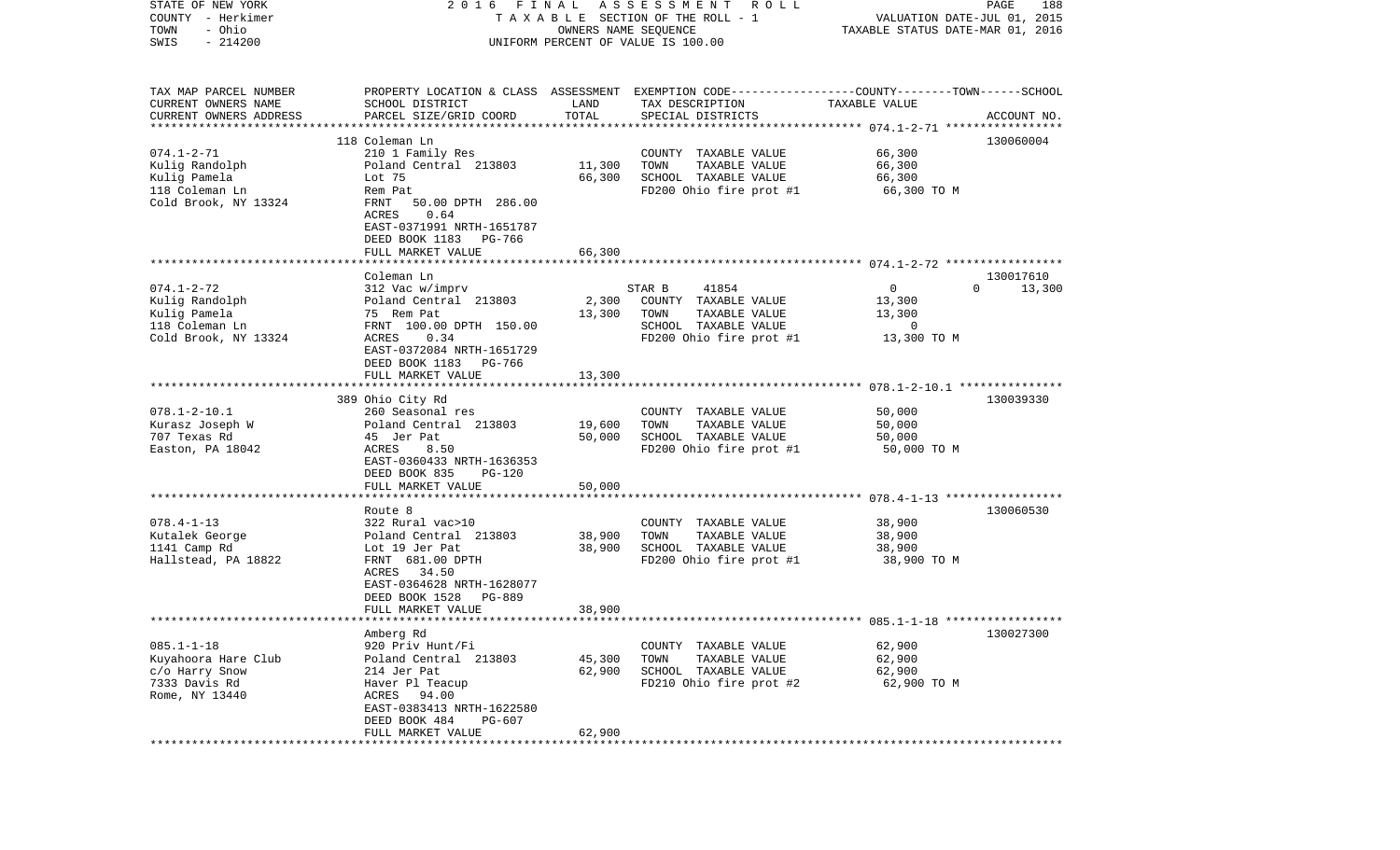| STATE OF NEW YORK<br>COUNTY - Herkimer           |                                            |                       | 2016 FINAL ASSESSMENT ROLL<br>TAXABLE SECTION OF THE ROLL - 1                                    | VALUATION DATE-JUL 01, 2015      | PAGE<br>189        |
|--------------------------------------------------|--------------------------------------------|-----------------------|--------------------------------------------------------------------------------------------------|----------------------------------|--------------------|
| - Ohio<br>TOWN                                   |                                            | OWNERS NAME SEQUENCE  |                                                                                                  | TAXABLE STATUS DATE-MAR 01, 2016 |                    |
| $-214200$<br>SWIS                                |                                            |                       | UNIFORM PERCENT OF VALUE IS 100.00                                                               |                                  |                    |
|                                                  |                                            |                       |                                                                                                  |                                  |                    |
| TAX MAP PARCEL NUMBER                            |                                            |                       | PROPERTY LOCATION & CLASS ASSESSMENT EXEMPTION CODE----------------COUNTY-------TOWN------SCHOOL |                                  |                    |
| CURRENT OWNERS NAME                              | SCHOOL DISTRICT                            | LAND                  | TAX DESCRIPTION                                                                                  | TAXABLE VALUE                    |                    |
| CURRENT OWNERS ADDRESS<br>********************** | PARCEL SIZE/GRID COORD                     | TOTAL                 | SPECIAL DISTRICTS                                                                                |                                  | ACCOUNT NO.        |
|                                                  | Hooper Dooper Rd                           |                       |                                                                                                  |                                  | 130019710          |
| $073.2 - 1 - 33$                                 | 210 1 Family Res                           |                       | COUNTY TAXABLE VALUE                                                                             | 29,200                           |                    |
| Kwet Colleen                                     | Poland Central 213803                      | 11,600                | TOWN<br>TAXABLE VALUE                                                                            | 29,200                           |                    |
| 436 Hooper Dooper Ave                            | 63 Rem Pat                                 | 29,200                | SCHOOL TAXABLE VALUE                                                                             | 29,200                           |                    |
| Cold Brook, NY 13724                             | $P-Fr 2$                                   |                       | FD200 Ohio fire prot #1                                                                          | 29,200 TO M                      |                    |
|                                                  | ACRES<br>2.00                              |                       |                                                                                                  |                                  |                    |
|                                                  | EAST-0371375 NRTH-1657683                  |                       |                                                                                                  |                                  |                    |
|                                                  | DEED BOOK 1588<br>PG-493                   |                       |                                                                                                  |                                  |                    |
|                                                  | FULL MARKET VALUE                          | 29,200                |                                                                                                  |                                  |                    |
|                                                  |                                            |                       |                                                                                                  |                                  |                    |
| $073.4 - 1 - 72.4$                               | Rt 8<br>314 Rural vac<10                   |                       | COUNTY TAXABLE VALUE                                                                             | 10,300                           | 130010230          |
| La Barge James                                   | Poland Central 213803                      | 10,300                | TAXABLE VALUE<br>TOWN                                                                            | 10,300                           |                    |
| 245 Five Acres Ln                                | 77jer Pat R1.12                            | 10,300                | SCHOOL TAXABLE VALUE                                                                             | 10,300                           |                    |
| Ohio, NY 13324                                   | FRNT 570.00 DPTH                           |                       | FD200 Ohio fire prot #1                                                                          | 10,300 TO M                      |                    |
|                                                  | ACRES<br>9.40                              |                       |                                                                                                  |                                  |                    |
|                                                  | EAST-0367893 NRTH-1648930                  |                       |                                                                                                  |                                  |                    |
|                                                  | DEED BOOK 1370<br>PG-30                    |                       |                                                                                                  |                                  |                    |
|                                                  | FULL MARKET VALUE                          | 10,300                |                                                                                                  |                                  |                    |
|                                                  |                                            |                       |                                                                                                  |                                  |                    |
|                                                  | 245 Five Acres Ln                          |                       |                                                                                                  |                                  | 130010230          |
| $073.4 - 1 - 72.1$                               | 240 Rural res                              |                       | COUNTY TAXABLE VALUE                                                                             | 51,500                           |                    |
| LaBarge James<br>246 Five Acres Ln               | Poland Central 213803<br>77jer Pat R1.12   | 28,600<br>51,500      | TOWN<br>TAXABLE VALUE<br>SCHOOL TAXABLE VALUE                                                    | 51,500<br>51,500                 |                    |
| Ohio, NY 13324                                   | FRNT 407.00 DPTH                           |                       | FD200 Ohio fire prot #1                                                                          | 51,500 TO M                      |                    |
|                                                  | 2.70<br>ACRES                              |                       |                                                                                                  |                                  |                    |
|                                                  | EAST-0368474 NRTH-1648623                  |                       |                                                                                                  |                                  |                    |
|                                                  | DEED BOOK 1510<br>PG-399                   |                       |                                                                                                  |                                  |                    |
|                                                  | FULL MARKET VALUE                          | 51,500                |                                                                                                  |                                  |                    |
|                                                  | ****************************               |                       |                                                                                                  |                                  |                    |
|                                                  | Five Acre Ln                               |                       |                                                                                                  |                                  | 130090085          |
| $073.4 - 1 - 72.2$                               | 210 1 Family Res                           |                       | STAR B<br>41854                                                                                  | $\overline{\mathbf{0}}$          | $\Omega$<br>30,000 |
| Labarge James                                    | Poland Central 213803                      | 18,700                | COUNTY TAXABLE VALUE                                                                             | 36,700                           |                    |
| 246 Five Acres Lane                              | Lot 77 Jer Pat<br>4.3a                     | 36,700                | TOWN<br>TAXABLE VALUE<br>SCHOOL TAXABLE VALUE                                                    | 36,700<br>6,700                  |                    |
| Cold Brook, NY 13324                             | 4.30<br>ACRES                              |                       | FD200 Ohio fire prot #1                                                                          | 36,700 TO M                      |                    |
|                                                  | EAST-0368768 NRTH-1648476                  |                       |                                                                                                  |                                  |                    |
|                                                  | DEED BOOK 673<br>PG-889                    |                       |                                                                                                  |                                  |                    |
|                                                  | FULL MARKET VALUE                          | 36,700                |                                                                                                  |                                  |                    |
|                                                  |                                            |                       |                                                                                                  |                                  |                    |
|                                                  | Fly Brook Rd                               |                       |                                                                                                  |                                  | 130090020          |
| $073.3 - 2 - 45.2$                               | 260 Seasonal res                           |                       | COUNTY TAXABLE VALUE                                                                             | 11,500                           |                    |
| Lacomb Louis                                     | Poland Central 213803                      | 6,000                 | TOWN<br>TAXABLE VALUE                                                                            | 11,500                           |                    |
| Lacomb Brigid                                    | Lot 48 Jer Pat                             | 11,500                | SCHOOL TAXABLE VALUE                                                                             | 11,500                           |                    |
| PO Box 177                                       | Seas 1A                                    |                       | FD200 Ohio fire prot #1                                                                          | 11,500 TO M                      |                    |
| Newport, NY 13416                                | ACRES<br>1.00<br>EAST-0359321 NRTH-1643685 |                       |                                                                                                  |                                  |                    |
|                                                  | DEED BOOK 833<br><b>PG-190</b>             |                       |                                                                                                  |                                  |                    |
|                                                  | FULL MARKET VALUE                          | 11,500                |                                                                                                  |                                  |                    |
|                                                  | ****************************               | ********************* |                                                                                                  |                                  |                    |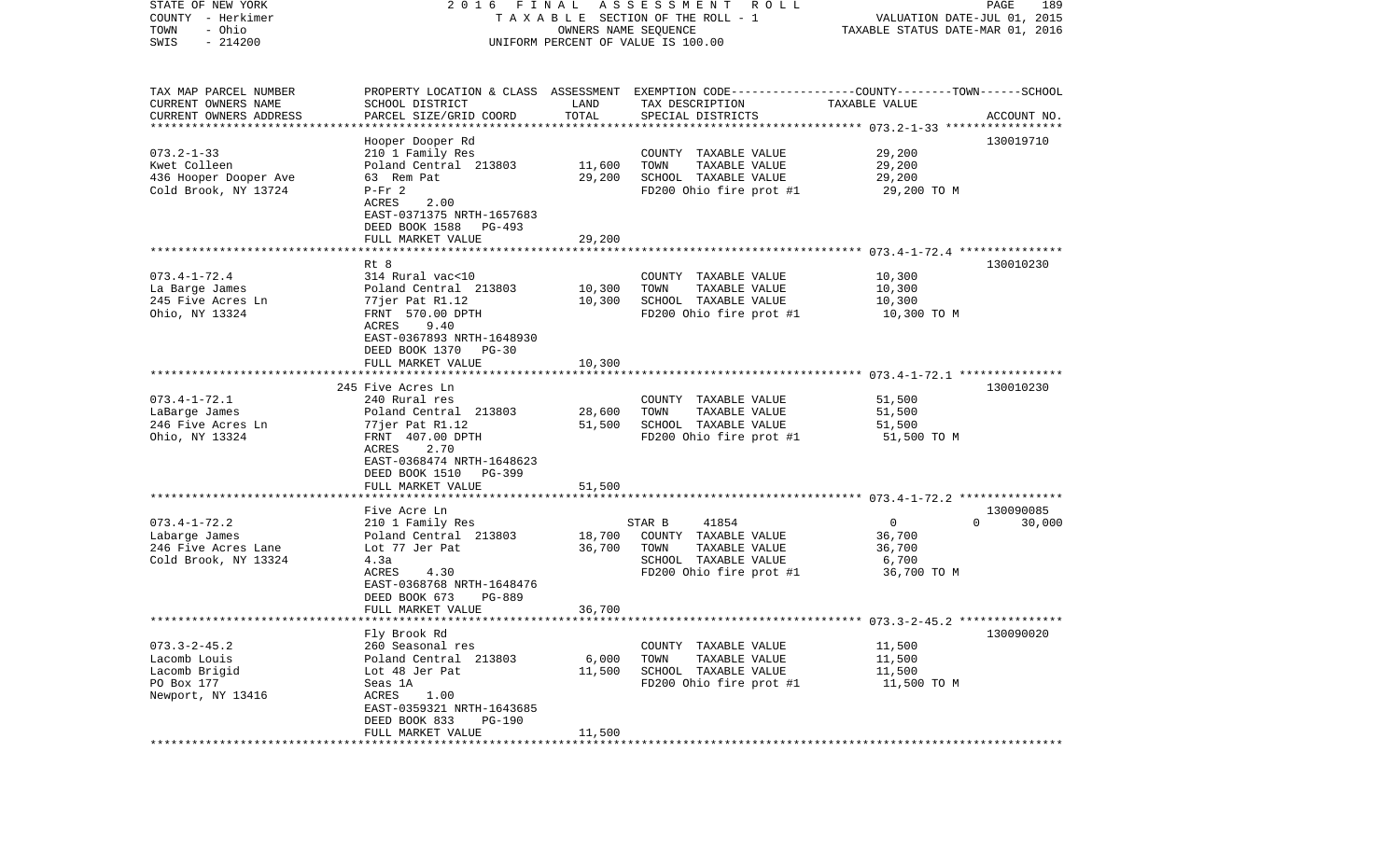| STATE OF NEW YORK<br>COUNTY - Herkimer<br>- Ohio<br>TOWN<br>$-214200$<br>SWIS                  | 2 0 1 6<br>FINAL                                                                                                                                                                        | OWNERS NAME SEQUENCE | ASSESSMENT<br>R O L L<br>TAXABLE SECTION OF THE ROLL - 1<br>UNIFORM PERCENT OF VALUE IS 100.00                                           | VALUATION DATE-JUL 01, 2015<br>TAXABLE STATUS DATE-MAR 01, 2016                                     | PAGE<br>190 |
|------------------------------------------------------------------------------------------------|-----------------------------------------------------------------------------------------------------------------------------------------------------------------------------------------|----------------------|------------------------------------------------------------------------------------------------------------------------------------------|-----------------------------------------------------------------------------------------------------|-------------|
| TAX MAP PARCEL NUMBER<br>CURRENT OWNERS NAME<br>CURRENT OWNERS ADDRESS<br>******************** | SCHOOL DISTRICT<br>PARCEL SIZE/GRID COORD                                                                                                                                               | LAND<br>TOTAL        | PROPERTY LOCATION & CLASS ASSESSMENT EXEMPTION CODE----------------COUNTY-------TOWN------SCHOOL<br>TAX DESCRIPTION<br>SPECIAL DISTRICTS | TAXABLE VALUE                                                                                       | ACCOUNT NO. |
| $073.3 - 2 - 45.4$<br>Lacomb Louis<br>Lacomb Brigid<br>PO Box 177<br>Newport, NY 13416         | Fly Brook<br>314 Rural vac<10<br>Poland Central 213803<br>Lot 48 Jer Pat<br>8.30<br>ACRES<br>EAST-0356115 NRTH-1642998<br>DEED BOOK 856<br>$PG-95$                                      | 4,800<br>4,800       | COUNTY TAXABLE VALUE<br>TOWN<br>TAXABLE VALUE<br>SCHOOL TAXABLE VALUE<br>FD200 Ohio fire prot #1                                         | 4,800<br>4,800<br>4,800<br>4,800 TO M                                                               |             |
|                                                                                                | FULL MARKET VALUE                                                                                                                                                                       | 4,800                |                                                                                                                                          |                                                                                                     |             |
| $073.3 - 2 - 45.5$<br>Lacomb Louis<br>Lacomb Brigid<br>PO Box 177<br>Newport, NY 13416         | *****************************<br>Fly Brook Rd<br>314 Rural vac<10<br>Poland Central 213803<br>Lot 48 Jer Pat<br>ACRES<br>6.00<br>EAST-0357237 NRTH-1643118<br>DEED BOOK 866<br>$PG-628$ | 3,400<br>3,400       | COUNTY TAXABLE VALUE<br>TOWN<br>TAXABLE VALUE<br>SCHOOL TAXABLE VALUE<br>FD200 Ohio fire prot #1                                         | 3,400<br>3,400<br>3,400<br>3,400 TO M                                                               |             |
|                                                                                                | FULL MARKET VALUE                                                                                                                                                                       | 3,400                |                                                                                                                                          |                                                                                                     |             |
|                                                                                                | *******************************                                                                                                                                                         |                      |                                                                                                                                          |                                                                                                     |             |
| $073.3 - 2 - 71$<br>LaComb Louis<br>PO Box 177<br>Newport, NY 13416                            | Cummings Rd<br>322 Rural vac>10<br>Poland Central 213803<br>45 Jer Pat<br>ACRES 17.00<br>EAST-0356694 NRTH-1641865<br>DEED BOOK 1345<br>PG-411                                          | 16,500<br>16,500     | COUNTY TAXABLE VALUE<br>TAXABLE VALUE<br>TOWN<br>SCHOOL TAXABLE VALUE<br>FD200 Ohio fire prot #1                                         | 16,500<br>16,500<br>16,500<br>16,500 TO M                                                           | 130039090   |
|                                                                                                | FULL MARKET VALUE                                                                                                                                                                       | 16,500               |                                                                                                                                          |                                                                                                     |             |
| $073.3 - 2 - 45.1$<br>LaComb Louis C<br>LaComb Brigid A<br>Box 177<br>Newport, NY 13416        | *******************<br>Fly Brook Rd<br>910 Priv forest<br>Poland Central 213803<br>Lot 48 Jer Pat<br>V12 96A<br>ACRES<br>96.00<br>EAST-0358335 NRTH-1642656<br>DEED BOOK 697<br>$PG-98$ | 65,700<br>65,700     | COUNTY TAXABLE VALUE<br>TOWN<br>TAXABLE VALUE<br>SCHOOL TAXABLE VALUE<br>FD200 Ohio fire prot #1                                         | ************************ 073.3-2-45.1 ****************<br>65,700<br>65,700<br>65,700<br>65,700 TO M | 130030390   |
|                                                                                                | FULL MARKET VALUE<br>*************                                                                                                                                                      | 65,700               |                                                                                                                                          |                                                                                                     |             |
| $073.3 - 2 - 45.3$<br>Lacomb Louis C<br>Lacomb Brigid H<br>PO Box 177<br>Newport, NY 13416     | Fly Brook Rd<br>314 Rural vac<10<br>Poland Central 213803<br>Lot 48 Jer Pat<br>ACRES<br>10.00<br>EAST-0356745 NRTH-1642856<br>DEED BOOK 881<br>PG-439                                   | 7,000<br>7,000       | COUNTY TAXABLE VALUE<br>TOWN<br>TAXABLE VALUE<br>SCHOOL TAXABLE VALUE<br>FD200 Ohio fire prot #1                                         | 7,000<br>7,000<br>7,000<br>7,000 TO M                                                               | 130090210   |
|                                                                                                | FULL MARKET VALUE                                                                                                                                                                       | 7,000                |                                                                                                                                          |                                                                                                     |             |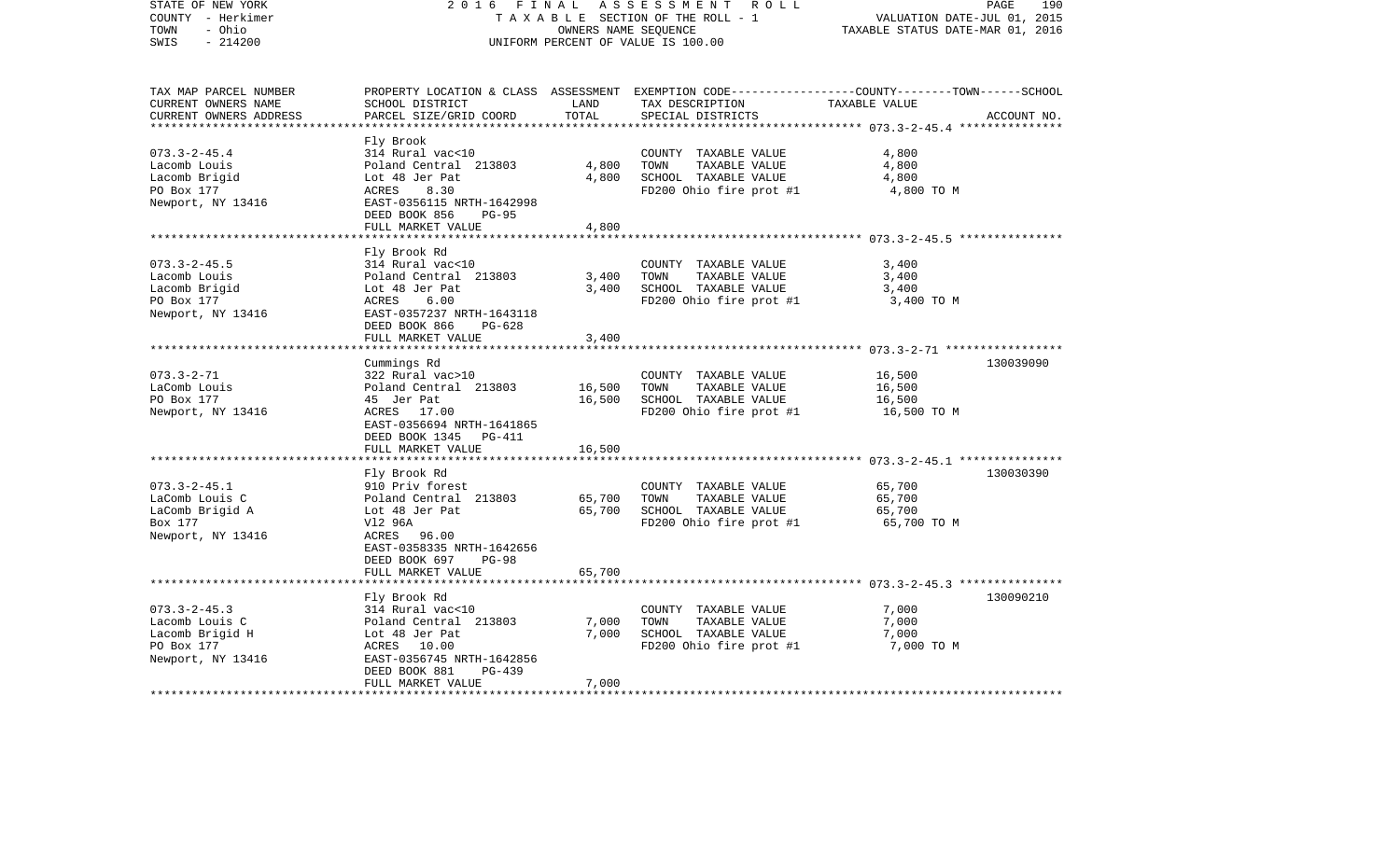| STATE OF NEW YORK<br>COUNTY - Herkimer<br>- Ohio<br>TOWN<br>$-214200$<br>SWIS                                                  | A S S E S S M E N T R O L L<br>FINAL<br>2016<br>TAXABLE SECTION OF THE ROLL - 1<br>OWNERS NAME SEQUENCE<br>UNIFORM PERCENT OF VALUE IS 100.00                                           |                            |                                                                                                                                         | 191<br>PAGE<br>VALUATION DATE-JUL 01, 2015<br>TAXABLE STATUS DATE-MAR 01, 2016 |             |  |
|--------------------------------------------------------------------------------------------------------------------------------|-----------------------------------------------------------------------------------------------------------------------------------------------------------------------------------------|----------------------------|-----------------------------------------------------------------------------------------------------------------------------------------|--------------------------------------------------------------------------------|-------------|--|
| TAX MAP PARCEL NUMBER<br>CURRENT OWNERS NAME<br>CURRENT OWNERS ADDRESS                                                         | SCHOOL DISTRICT<br>PARCEL SIZE/GRID COORD                                                                                                                                               | LAND<br>TOTAL              | PROPERTY LOCATION & CLASS ASSESSMENT EXEMPTION CODE---------------COUNTY-------TOWN------SCHOOL<br>TAX DESCRIPTION<br>SPECIAL DISTRICTS | TAXABLE VALUE                                                                  | ACCOUNT NO. |  |
| ***********************<br>$073.3 - 2 - 72.2$<br>Lacomb Louis C<br>Lacomb Brigid A<br>154 Newport-Gray Rd<br>Newport, NY 13416 | Cumnings Rd<br>322 Rural vac>10<br>Poland Central 213803<br>45 Jer Pat<br>FRNT 1738.00 DPTH<br>ACRES 30.30<br>EAST-0357829 NRTH-1641462<br>DEED BOOK 1161 PG-415                        | 20,200<br>20,200           | COUNTY TAXABLE VALUE<br>TAXABLE VALUE<br>TOWN<br>SCHOOL TAXABLE VALUE<br>FD200 Ohio fire prot #1                                        | 20,200<br>20,200<br>20,200<br>20,200 TO M                                      | 130032220   |  |
|                                                                                                                                | FULL MARKET VALUE                                                                                                                                                                       | 20,200                     |                                                                                                                                         |                                                                                |             |  |
| $073.3 - 2 - 73.2$<br>LaComb Louis C<br>PO Box 177<br>Newport, NY 13416                                                        | Cumning Rd<br>322 Rural vac>10<br>Poland Central 213803<br>48 Jer Pat<br>ACRES 10.10<br>EAST-0360281 NRTH-1642340<br>DEED BOOK 1276 PG-535<br>FULL MARKET VALUE                         | 15,000<br>15,000<br>15,000 | COUNTY TAXABLE VALUE<br>TAXABLE VALUE<br>TOWN<br>SCHOOL TAXABLE VALUE<br>FD200 Ohio fire prot #1                                        | 15,000<br>15,000<br>15,000<br>15,000 TO M                                      |             |  |
|                                                                                                                                |                                                                                                                                                                                         |                            |                                                                                                                                         |                                                                                |             |  |
| $073.3 - 2 - 73.3$<br>LaComb Louis C<br>LaComb Brigid H<br>PO Box 177<br>Newport, NY 13416                                     | Cumnings Rd<br>312 Vac w/imprv<br>Poland Central 213803<br>48 Jer Pat<br>FRNT 440.00 DPTH<br>ACRES 18.00<br>EAST-0359658 NRTH-1642364<br>DEED BOOK 1323 PG-962<br>FULL MARKET VALUE     | 19,500<br>20,000<br>20,000 | COUNTY TAXABLE VALUE<br>TAXABLE VALUE<br>TOWN<br>SCHOOL TAXABLE VALUE<br>FD200 Ohio fire prot #1                                        | 20,000<br>20,000<br>20,000<br>20,000 TO M                                      |             |  |
|                                                                                                                                | ************************                                                                                                                                                                | ********************       |                                                                                                                                         |                                                                                |             |  |
| $073.3 - 2 - 66$<br>Lacomb Nora<br>Rt8<br>PO Box 77<br>Cold Brook, NY 13324                                                    | Fly Brook Rd<br>260 Seasonal res<br>Poland Central 213803<br>Lot 48 Jer Pat<br>Seas 8.10A<br>ACRES<br>8.10<br>EAST-0354728 NRTH-1644253<br>DEED BOOK 820<br>PG-548<br>FULL MARKET VALUE | 19,300<br>30,100<br>30,100 | COUNTY TAXABLE VALUE<br>TOWN<br>TAXABLE VALUE<br>SCHOOL TAXABLE VALUE<br>FD200 Ohio fire prot #1                                        | 30,100<br>30,100<br>30,100<br>30,100 TO M                                      | 130090030   |  |
|                                                                                                                                |                                                                                                                                                                                         |                            |                                                                                                                                         |                                                                                |             |  |
| $065. -2 - 16$<br>Ladd Robert K<br>Ladd Frances<br>10118 Mapledale Rd<br>Holland Patent, NY 13354                              | Farr Rd<br>260 Seasonal res<br>305201<br>Remsen<br>12 Rem Pat<br>FRNT 1016.50 DPTH<br>ACRES<br>7.50<br>EAST-0354311 NRTH-1682110<br>DEED BOOK 1401<br>PG-707<br>FULL MARKET VALUE       | 18,900<br>35,000<br>35,000 | COUNTY TAXABLE VALUE<br>TOWN<br>TAXABLE VALUE<br>SCHOOL TAXABLE VALUE<br>FD215 Ohio fire prot #3                                        | 35,000<br>35,000<br>35,000<br>35,000 TO M                                      | 130015810   |  |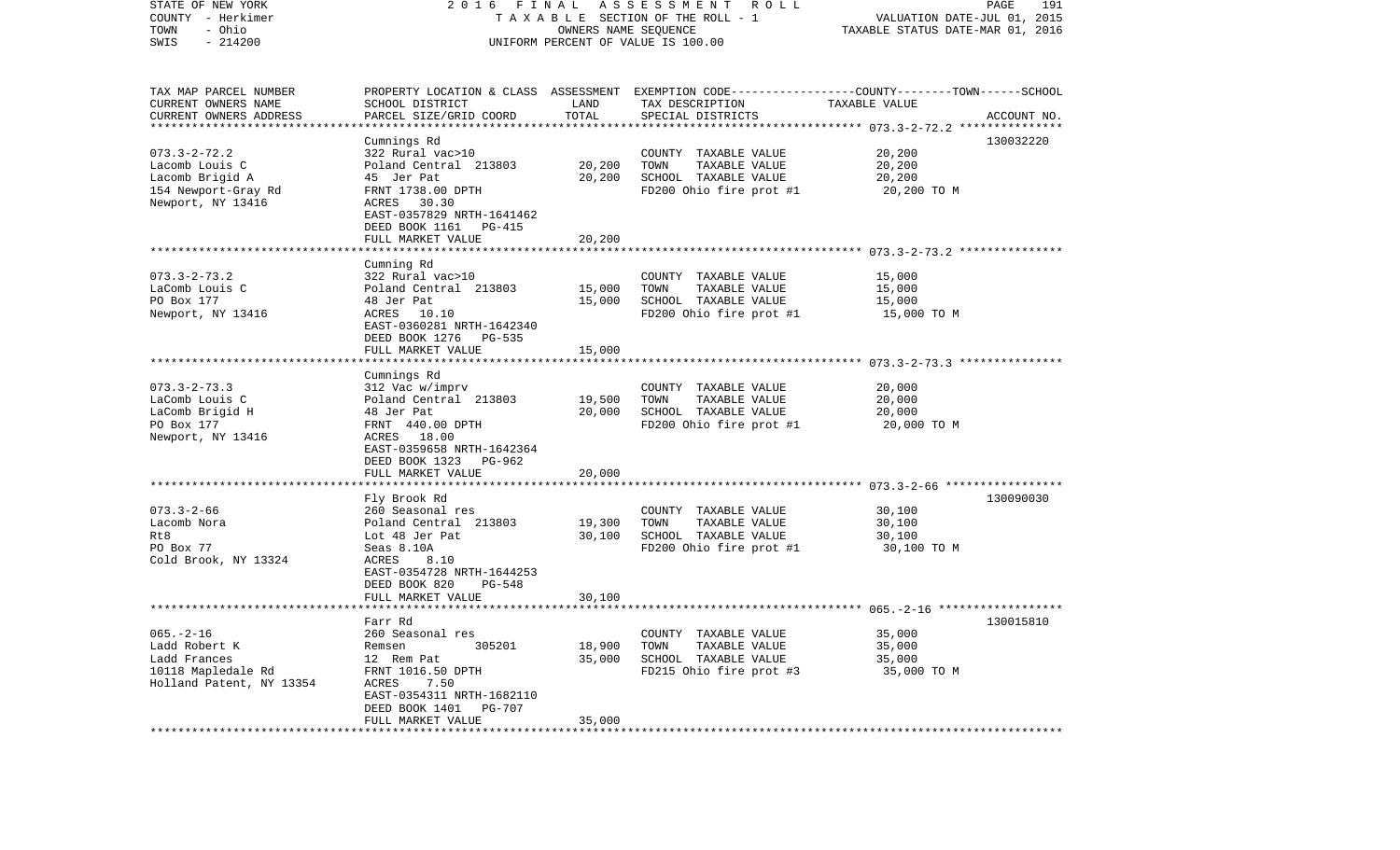| STATE OF NEW YORK<br>COUNTY - Herkimer<br>- Ohio<br>TOWN<br>SWIS<br>$-214200$                           | 2016<br>FINAL<br>ASSESSMENT ROLL<br>TAXABLE SECTION OF THE ROLL - 1<br>OWNERS NAME SEQUENCE<br>UNIFORM PERCENT OF VALUE IS 100.00                                                |                            |                                                                                                                                         | PAGE<br>192<br>VALUATION DATE-JUL 01, 2015<br>TAXABLE STATUS DATE-MAR 01, 2016                       |             |
|---------------------------------------------------------------------------------------------------------|----------------------------------------------------------------------------------------------------------------------------------------------------------------------------------|----------------------------|-----------------------------------------------------------------------------------------------------------------------------------------|------------------------------------------------------------------------------------------------------|-------------|
| TAX MAP PARCEL NUMBER<br>CURRENT OWNERS NAME<br>CURRENT OWNERS ADDRESS                                  | SCHOOL DISTRICT<br>PARCEL SIZE/GRID COORD                                                                                                                                        | LAND<br>TOTAL              | PROPERTY LOCATION & CLASS ASSESSMENT EXEMPTION CODE---------------COUNTY-------TOWN------SCHOOL<br>TAX DESCRIPTION<br>SPECIAL DISTRICTS | TAXABLE VALUE<br>************ 068. -3-8 *****                                                        | ACCOUNT NO. |
| $068. - 3 - 8$<br>Lado William A<br>PO Box 1188<br>Oneonta, NY 13820                                    | Farr Rd<br>270 Mfg housing<br>302601<br>Adirondack<br>Lot 16 Rem Pat<br>1.20<br>ACRES<br>EAST-0338642 NRTH-1674148<br>DEED BOOK 751<br><b>PG-350</b><br>FULL MARKET VALUE        | 2,800<br>10,800<br>10,800  | COUNTY TAXABLE VALUE<br>TOWN<br>TAXABLE VALUE<br>SCHOOL TAXABLE VALUE<br>FD215 Ohio fire prot #3                                        | 10,800<br>10,800<br>10,800<br>10,800 TO M                                                            | 130060515   |
|                                                                                                         |                                                                                                                                                                                  |                            |                                                                                                                                         |                                                                                                      |             |
| $068. - 3 - 9$<br>Lado William A<br>PO Box 1188<br>Oneonta, NY 13820                                    | Farr Rd<br>314 Rural vac<10<br>302601<br>Adirondack<br>16 Rem Pat<br>V1 2 1<br>FRNT 200.00 DPTH 226.00<br>EAST-0338828 NRTH-1674298<br>DEED BOOK 00643 PG-00575                  | 1,500<br>1,500             | COUNTY TAXABLE VALUE<br>TAXABLE VALUE<br>TOWN<br>SCHOOL TAXABLE VALUE<br>FD215 Ohio fire prot #3                                        | 1,500<br>1,500<br>1,500<br>1,500 TO M                                                                | 130027390   |
|                                                                                                         | FULL MARKET VALUE                                                                                                                                                                | 1,500                      |                                                                                                                                         |                                                                                                      |             |
|                                                                                                         | *********************                                                                                                                                                            |                            |                                                                                                                                         |                                                                                                      |             |
| $068. - 3 - 10.2$<br>Lagoy Richard<br>Lagoy Rose Marie<br>19 N Sconondoa St Box 184<br>Vernon, NY 13476 | Off the Cross Road<br>260 Seasonal res<br>302601<br>Adirondack<br>16 Rem Pat<br>FRNT 269.00 DPTH 108.00<br>ACRES<br>0.66<br>EAST-0339612 NRTH-1674233<br>DEED BOOK 784<br>PG-656 | 2,200<br>25,000            | COUNTY TAXABLE VALUE<br>TAXABLE VALUE<br>TOWN<br>SCHOOL TAXABLE VALUE<br>FD215 Ohio fire prot #3                                        | 25,000<br>25,000<br>25,000<br>25,000 TO M                                                            |             |
|                                                                                                         | FULL MARKET VALUE                                                                                                                                                                | 25,000                     |                                                                                                                                         |                                                                                                      |             |
| $068. - 3 - 10.1$<br>LaGoy Seth E<br>7019 Sanger Hill Rd<br>Waterville, NY 13480                        | Farr Rd<br>260 Seasonal res<br>Adirondack<br>302601<br>16 Rem Pat<br>ACRES<br>27.80<br>EAST-0339007 NRTH-1674671<br>DEED BOOK 1451 PG-335                                        | 21,500<br>48,400           | COUNTY TAXABLE VALUE<br>TOWN<br>TAXABLE VALUE<br>SCHOOL TAXABLE VALUE<br>FD215 Ohio fire prot #3                                        | ************************* 068.-3-10.1 *****************<br>48,400<br>48,400<br>48,400<br>48,400 TO M | 130027450   |
|                                                                                                         | FULL MARKET VALUE<br>* * * * * * * * * * * * * * * * * * *                                                                                                                       | 48,400                     |                                                                                                                                         |                                                                                                      |             |
|                                                                                                         | 415 Ohio City Rd                                                                                                                                                                 |                            |                                                                                                                                         | ****************************** 078.2-2-6 ******************                                          | 130013950   |
| $078.2 - 2 - 6$<br>Lamb, IV W. Joseph<br>707 Texas Rd<br>Easton, PA 18042                               | 260 Seasonal res<br>Poland Central 213803<br>44 Jer Pat<br>V12 6.2A<br>ACRES<br>5.90<br>EAST-0360975 NRTH-1636206<br>DEED BOOK 1554<br>PG-535<br>FULL MARKET VALUE               | 20,500<br>56,000<br>56,000 | COUNTY TAXABLE VALUE<br>TOWN<br>TAXABLE VALUE<br>SCHOOL TAXABLE VALUE<br>FD200 Ohio fire prot #1                                        | 56,000<br>56,000<br>56,000<br>56,000 TO M                                                            |             |
| *************************                                                                               | ****************************                                                                                                                                                     |                            |                                                                                                                                         |                                                                                                      |             |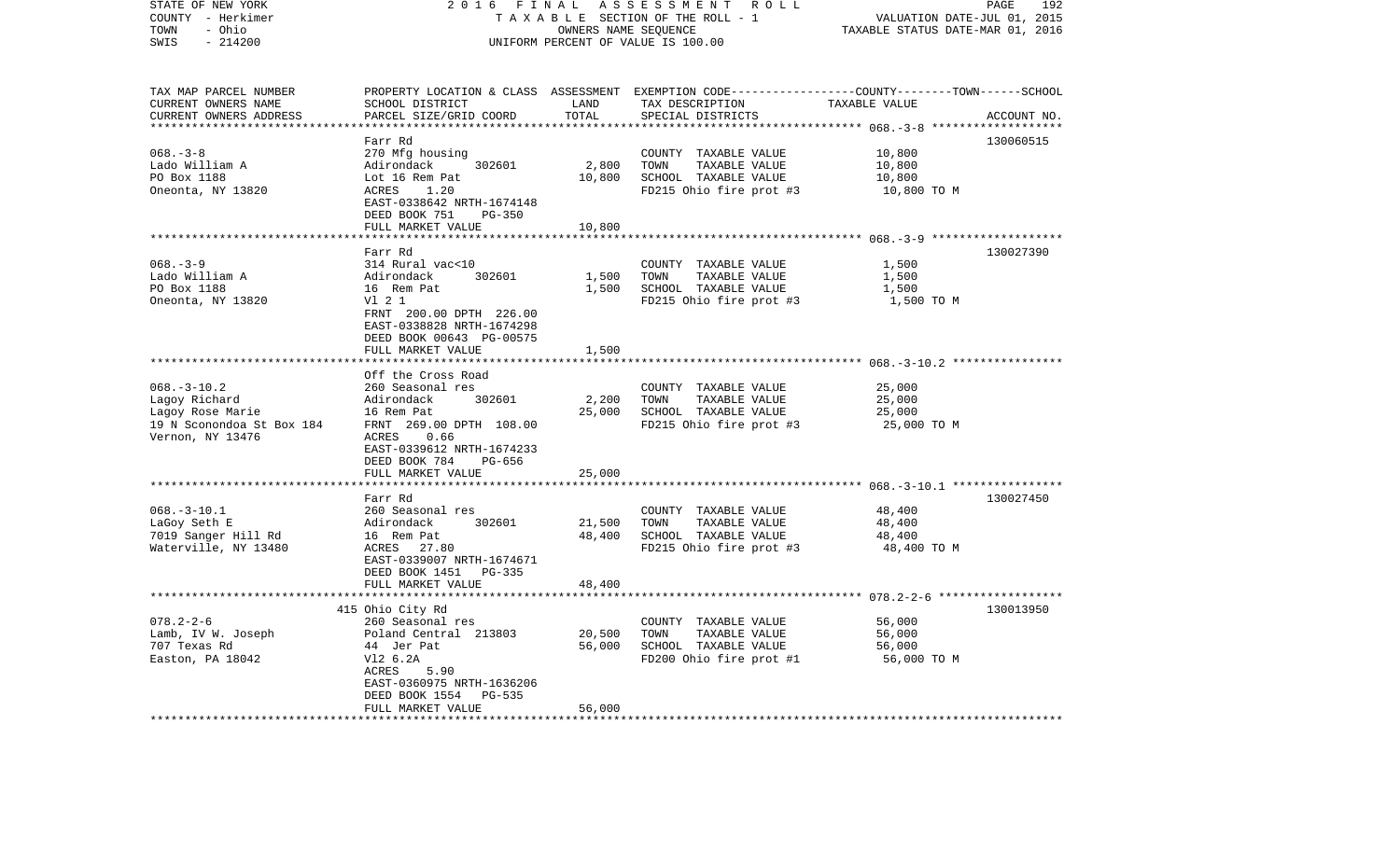| STATE OF NEW YORK<br>COUNTY - Herkimer | FINAL<br>2016                                                                                   |                      | A S S E S S M E N T R O L L<br>TAXABLE SECTION OF THE ROLL - 1 |                                                                 | PAGE<br>193        |
|----------------------------------------|-------------------------------------------------------------------------------------------------|----------------------|----------------------------------------------------------------|-----------------------------------------------------------------|--------------------|
| - Ohio<br>TOWN                         |                                                                                                 | OWNERS NAME SEQUENCE |                                                                | VALUATION DATE-JUL 01, 2015<br>TAXABLE STATUS DATE-MAR 01, 2016 |                    |
| $-214200$<br>SWIS                      |                                                                                                 |                      | UNIFORM PERCENT OF VALUE IS 100.00                             |                                                                 |                    |
|                                        |                                                                                                 |                      |                                                                |                                                                 |                    |
| TAX MAP PARCEL NUMBER                  | PROPERTY LOCATION & CLASS ASSESSMENT EXEMPTION CODE---------------COUNTY-------TOWN------SCHOOL |                      |                                                                |                                                                 |                    |
| CURRENT OWNERS NAME                    | SCHOOL DISTRICT                                                                                 | LAND                 | TAX DESCRIPTION                                                | TAXABLE VALUE                                                   |                    |
| CURRENT OWNERS ADDRESS                 | PARCEL SIZE/GRID COORD                                                                          | TOTAL                | SPECIAL DISTRICTS                                              |                                                                 | ACCOUNT NO.        |
| **********************                 |                                                                                                 |                      |                                                                |                                                                 |                    |
|                                        | 206 Black Creek Rd                                                                              |                      |                                                                |                                                                 | 130090050          |
| $085.3 - 2 - 49$                       | 270 Mfg housing                                                                                 |                      | COUNTY TAXABLE VALUE                                           | 26,400                                                          |                    |
| Lamphere Nicole L                      | Poland Central 213803                                                                           | 14,900               | TOWN<br>TAXABLE VALUE                                          | 26,400                                                          |                    |
| Lamphere Tracy S                       | Lot 10 Jer Pat                                                                                  | 26,400               | SCHOOL TAXABLE VALUE                                           | 26,400<br>26,400 TO M                                           |                    |
| 12221 Brayton Rd<br>Poland, NY 13431   | FRNT 379.00 DPTH<br>ACRES<br>1.40                                                               |                      | FD200 Ohio fire prot #1                                        |                                                                 |                    |
|                                        | EAST-0375208 NRTH-1614264                                                                       |                      |                                                                |                                                                 |                    |
|                                        | DEED BOOK 1557 PG-204                                                                           |                      |                                                                |                                                                 |                    |
|                                        | FULL MARKET VALUE                                                                               | 26,400               |                                                                |                                                                 |                    |
|                                        |                                                                                                 |                      |                                                                |                                                                 |                    |
|                                        | 117 Haskell Ln                                                                                  |                      |                                                                |                                                                 | 130038310          |
| $074.1 - 2 - 53$                       | 210 1 Family Res                                                                                |                      | 41854<br>STAR B                                                | $\circ$                                                         | $\Omega$<br>30,000 |
| Landers Lory L                         | Poland Central 213803                                                                           | 15,500               | COUNTY TAXABLE VALUE                                           | 84,300                                                          |                    |
| Artz Julie L                           | 75 Rem Pat                                                                                      | 84,300               | TOWN<br>TAXABLE VALUE                                          | 84,300                                                          |                    |
| 117 Haskell Lane                       | 2.00<br>ACRES<br>EAST-0372821 NRTH-1651755                                                      |                      | SCHOOL TAXABLE VALUE                                           | 54,300                                                          |                    |
| Ohio, NY 13324                         | DEED BOOK 1174 PG-652                                                                           |                      | FD200 Ohio fire prot #1                                        | 84,300 TO M                                                     |                    |
|                                        | FULL MARKET VALUE                                                                               | 84,300               |                                                                |                                                                 |                    |
|                                        |                                                                                                 |                      |                                                                |                                                                 |                    |
|                                        | Hill Rd                                                                                         |                      |                                                                |                                                                 | 130018990          |
| $074.3 - 1 - 23$                       | 260 Seasonal res                                                                                |                      | COUNTY TAXABLE VALUE                                           | 113,000                                                         |                    |
| Lang Charles                           | Poland Central 213803                                                                           | 53,600               | TOWN<br>TAXABLE VALUE                                          | 113,000                                                         |                    |
| Lang Diana                             | 76 Jer Pat                                                                                      | 113,000              | SCHOOL TAXABLE VALUE                                           | 113,000                                                         |                    |
| PO Box 101                             | Dagenkolb Camp                                                                                  |                      | FD200 Ohio fire prot #1                                        | 113,000 TO M                                                    |                    |
| Greentowne, PA 18426                   | Sens 60                                                                                         |                      |                                                                |                                                                 |                    |
|                                        | ACRES 60.00<br>EAST-0376005 NRTH-1643176                                                        |                      |                                                                |                                                                 |                    |
|                                        | DEED BOOK 906<br>PG-317                                                                         |                      |                                                                |                                                                 |                    |
|                                        | FULL MARKET VALUE                                                                               | 113,000              |                                                                |                                                                 |                    |
|                                        |                                                                                                 |                      |                                                                |                                                                 |                    |
|                                        | Farr Rd                                                                                         |                      |                                                                |                                                                 | 130061100          |
| $065. - 2 - 2$                         | 910 Priv forest                                                                                 |                      | COUNTY TAXABLE VALUE                                           | 54,900                                                          |                    |
| Lapide John                            | 305201<br>Remsen                                                                                | 54,900               | TOWN<br>TAXABLE VALUE                                          | 54,900                                                          |                    |
| Lapide Alisa                           | Lot 12 Rem Pat                                                                                  | 54,900               | SCHOOL TAXABLE VALUE                                           | 54,900                                                          |                    |
| 966 Kuser Rd                           | V1 2 60 A                                                                                       |                      | FD215 Ohio fire prot #3                                        | 54,900 TO M                                                     |                    |
| Hamilton, NJ 08619-4019                | Was Not In Bk                                                                                   |                      |                                                                |                                                                 |                    |
|                                        | 72.30<br>ACRES<br>EAST-0352712 NRTH-1682527                                                     |                      |                                                                |                                                                 |                    |
|                                        | DEED BOOK 699<br>PG-420                                                                         |                      |                                                                |                                                                 |                    |
|                                        | FULL MARKET VALUE                                                                               | 54,900               |                                                                |                                                                 |                    |
|                                        |                                                                                                 |                      |                                                                |                                                                 |                    |
|                                        | Farr Rd                                                                                         |                      |                                                                |                                                                 | 130042660          |
| $065. - 2 - 7$                         | 260 Seasonal res                                                                                |                      | COUNTY TAXABLE VALUE                                           | 20,000                                                          |                    |
| Lapide John                            | 305201<br>Remsen                                                                                | 5,700                | TOWN<br>TAXABLE VALUE                                          | 20,000                                                          |                    |
| Lapide Alisa                           | 12 Rem Pat                                                                                      | 20,000               | SCHOOL TAXABLE VALUE                                           | 20,000                                                          |                    |
| 966 Kuser Rd                           | FRNT 330.00 DPTH 132.00                                                                         |                      | FD215 Ohio fire prot #3                                        | 20,000 TO M                                                     |                    |
| Hamilton, NJ 08619-4019                | ACRES<br>0.60<br>EAST-0353460 NRTH-1682020                                                      |                      |                                                                |                                                                 |                    |
|                                        | DEED BOOK 699<br>PG-420                                                                         |                      |                                                                |                                                                 |                    |
|                                        | FULL MARKET VALUE                                                                               | 20,000               |                                                                |                                                                 |                    |
|                                        |                                                                                                 |                      |                                                                |                                                                 |                    |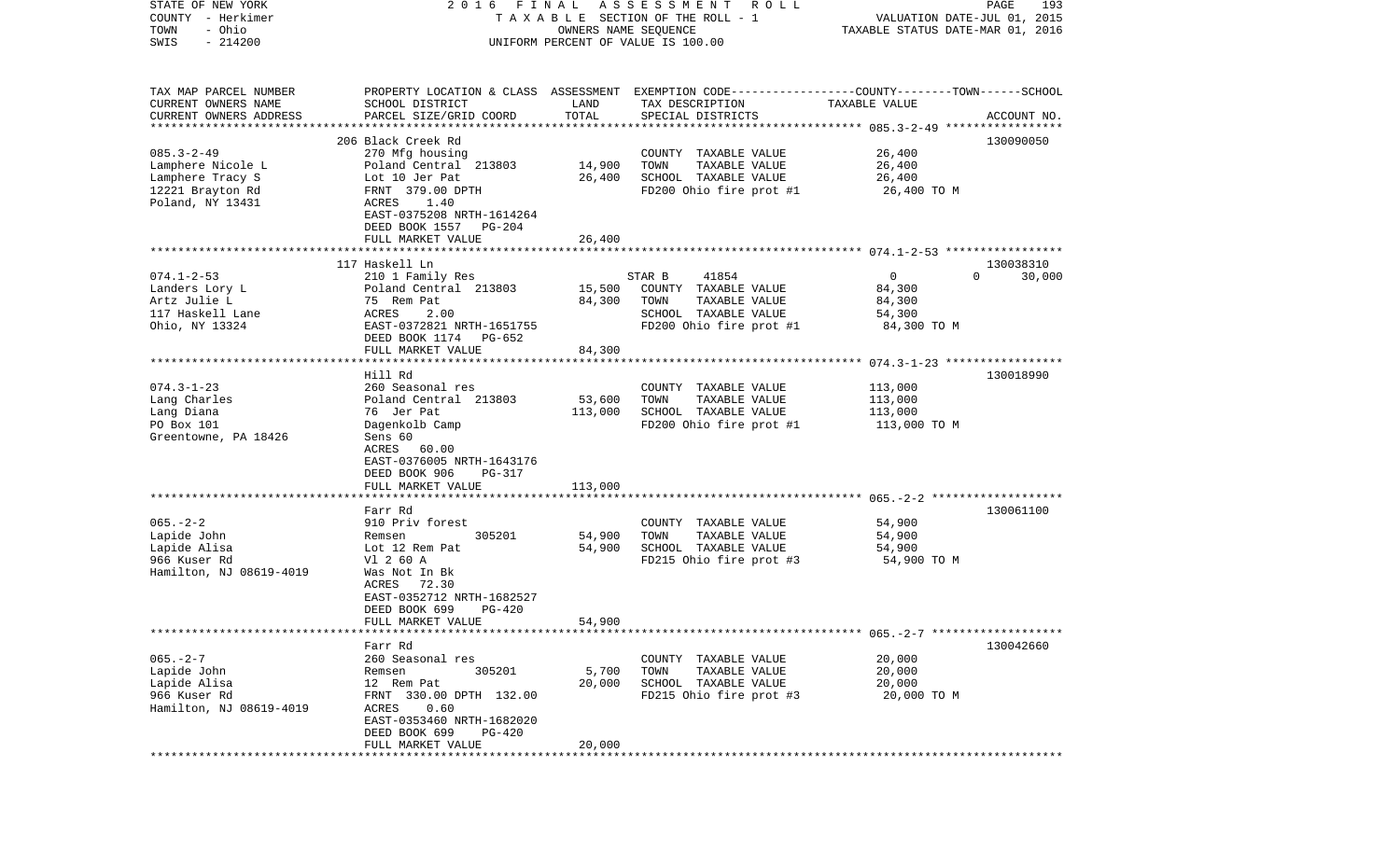| STATE OF NEW YORK<br>COUNTY - Herkimer<br>- Ohio<br>TOWN<br>SWIS<br>$-214200$ | 2016<br>FINAL<br>ASSESSMENT ROLL<br>TAXABLE SECTION OF THE ROLL - 1<br>OWNERS NAME SEQUENCE<br>UNIFORM PERCENT OF VALUE IS 100.00 |               |                                                                                                 | 194<br>PAGE<br>VALUATION DATE-JUL 01, 2015<br>TAXABLE STATUS DATE-MAR 01, 2016 |             |
|-------------------------------------------------------------------------------|-----------------------------------------------------------------------------------------------------------------------------------|---------------|-------------------------------------------------------------------------------------------------|--------------------------------------------------------------------------------|-------------|
| TAX MAP PARCEL NUMBER<br>CURRENT OWNERS NAME                                  |                                                                                                                                   |               | PROPERTY LOCATION & CLASS ASSESSMENT EXEMPTION CODE---------------COUNTY-------TOWN------SCHOOL | TAXABLE VALUE                                                                  |             |
| CURRENT OWNERS ADDRESS                                                        | SCHOOL DISTRICT<br>PARCEL SIZE/GRID COORD                                                                                         | LAND<br>TOTAL | TAX DESCRIPTION<br>SPECIAL DISTRICTS                                                            |                                                                                | ACCOUNT NO. |
|                                                                               |                                                                                                                                   |               |                                                                                                 |                                                                                |             |
|                                                                               | Farr Rd                                                                                                                           |               |                                                                                                 |                                                                                | 130029760   |
| $065. - 2 - 15$                                                               | 260 Seasonal res                                                                                                                  |               | COUNTY TAXABLE VALUE                                                                            | 44,200                                                                         |             |
| Lapierre Dale                                                                 | 305201<br>Remsen                                                                                                                  | 9,000         | TOWN<br>TAXABLE VALUE                                                                           | 44,200                                                                         |             |
| Lapierre Cynthia<br>5809 Marlow Dr                                            | 12 Rem Pat<br>FRNT 674.00 DPTH                                                                                                    | 44,200        | SCHOOL TAXABLE VALUE<br>FD215 Ohio fire prot #3                                                 | 44,200<br>44,200 TO M                                                          |             |
| E Syracuse, NY 13057                                                          | ACRES<br>2.00                                                                                                                     |               |                                                                                                 |                                                                                |             |
|                                                                               | EAST-0353600 NRTH-1681935                                                                                                         |               |                                                                                                 |                                                                                |             |
|                                                                               | DEED BOOK 753<br>PG-341                                                                                                           |               |                                                                                                 |                                                                                |             |
|                                                                               | FULL MARKET VALUE                                                                                                                 | 44,200        |                                                                                                 |                                                                                |             |
|                                                                               |                                                                                                                                   |               |                                                                                                 |                                                                                |             |
|                                                                               | 236 Hill Rd                                                                                                                       |               |                                                                                                 |                                                                                | 130020880   |
| $074.3 - 1 - 24.1$<br>LaPlaca Frank                                           | 312 Vac w/imprv<br>Poland Central 213803                                                                                          | 23,600        | COUNTY TAXABLE VALUE<br>TOWN<br>TAXABLE VALUE                                                   | 58,440<br>58,440                                                               |             |
| 50 Highland Terrace                                                           | 76 Jer Pat                                                                                                                        | 58,440        | SCHOOL TAXABLE VALUE                                                                            | 58,440                                                                         |             |
| Manhasset, NY 11030                                                           | V1 42A                                                                                                                            |               | FD200 Ohio fire prot #1                                                                         | 58,440 TO M                                                                    |             |
|                                                                               | ACRES<br>24.00                                                                                                                    |               |                                                                                                 |                                                                                |             |
|                                                                               | EAST-0376944 NRTH-1644027                                                                                                         |               |                                                                                                 |                                                                                |             |
|                                                                               | DEED BOOK 1086 PG-274<br>FULL MARKET VALUE                                                                                        | 58,440        |                                                                                                 |                                                                                |             |
|                                                                               |                                                                                                                                   |               |                                                                                                 |                                                                                |             |
|                                                                               | 3655 Rt 8                                                                                                                         |               |                                                                                                 |                                                                                |             |
| $073.2 - 1 - 58.2$                                                            | 418 Inn/lodge                                                                                                                     |               | COUNTY TAXABLE VALUE                                                                            | 107,800                                                                        |             |
| Larb MGMT LLc                                                                 | Poland Central 213803                                                                                                             | 22,300        | TAXABLE VALUE<br>TOWN                                                                           | 107,800                                                                        |             |
| 3655 Rt 8                                                                     | 75 Rem Pat                                                                                                                        | 107,800       | SCHOOL TAXABLE VALUE                                                                            | 107,800                                                                        |             |
| Cold Brook, NY 13324                                                          | Sub 18<br>Haskells Inn                                                                                                            |               | FD200 Ohio fire prot #1                                                                         | 107,800 TO M                                                                   |             |
|                                                                               | ACRES<br>4.00                                                                                                                     |               |                                                                                                 |                                                                                |             |
|                                                                               | EAST-0372561 NRTH-1652277                                                                                                         |               |                                                                                                 |                                                                                |             |
|                                                                               | DEED BOOK 1512<br>PG-229                                                                                                          |               |                                                                                                 |                                                                                |             |
|                                                                               | FULL MARKET VALUE                                                                                                                 | 107,800       |                                                                                                 |                                                                                |             |
|                                                                               |                                                                                                                                   |               |                                                                                                 |                                                                                |             |
| $070. -1 - 13.1$                                                              | Mill Creek Lk<br>260 Seasonal res - WTRFNT                                                                                        |               | COUNTY TAXABLE VALUE                                                                            | 19,700                                                                         | 130030480   |
| Lareau Richard                                                                | Poland Central 213803                                                                                                             | 14,800        | TOWN<br>TAXABLE VALUE                                                                           | 19,700                                                                         |             |
| 48 Easy St                                                                    | 104 Nob Pat                                                                                                                       | 19,700        | SCHOOL TAXABLE VALUE                                                                            | 19,700                                                                         |             |
| Catskill, NY 12414                                                            | ACRES<br>5.90                                                                                                                     |               | FD217 Ohio fire prot #4                                                                         | 19,700 TO M                                                                    |             |
|                                                                               | EAST-0388482 NRTH-1668931                                                                                                         |               |                                                                                                 |                                                                                |             |
|                                                                               | DEED BOOK 1527 PG-470                                                                                                             |               |                                                                                                 |                                                                                |             |
|                                                                               | FULL MARKET VALUE<br>******************                                                                                           | 19,700        |                                                                                                 |                                                                                |             |
|                                                                               | Mill Creek Lk                                                                                                                     |               |                                                                                                 |                                                                                | 130030480   |
| $070. -1 - 13.2$                                                              | 260 Seasonal res - WTRFNT                                                                                                         |               | COUNTY TAXABLE VALUE                                                                            | 55,000                                                                         |             |
| Lareau Richard                                                                | Poland Central 213803                                                                                                             | 14,300        | TOWN<br>TAXABLE VALUE                                                                           | 55,000                                                                         |             |
| 48 Easy St                                                                    | ACRES<br>5.00                                                                                                                     | 55,000        | SCHOOL TAXABLE VALUE                                                                            | 55,000                                                                         |             |
| Catskill, NY 12414                                                            | EAST-0388697 NRTH-1668840                                                                                                         |               | FD217 Ohio fire prot #4                                                                         | 55,000 TO M                                                                    |             |
|                                                                               | DEED BOOK 1527<br>PG-470                                                                                                          |               |                                                                                                 |                                                                                |             |
|                                                                               | FULL MARKET VALUE                                                                                                                 | 55,000        |                                                                                                 |                                                                                |             |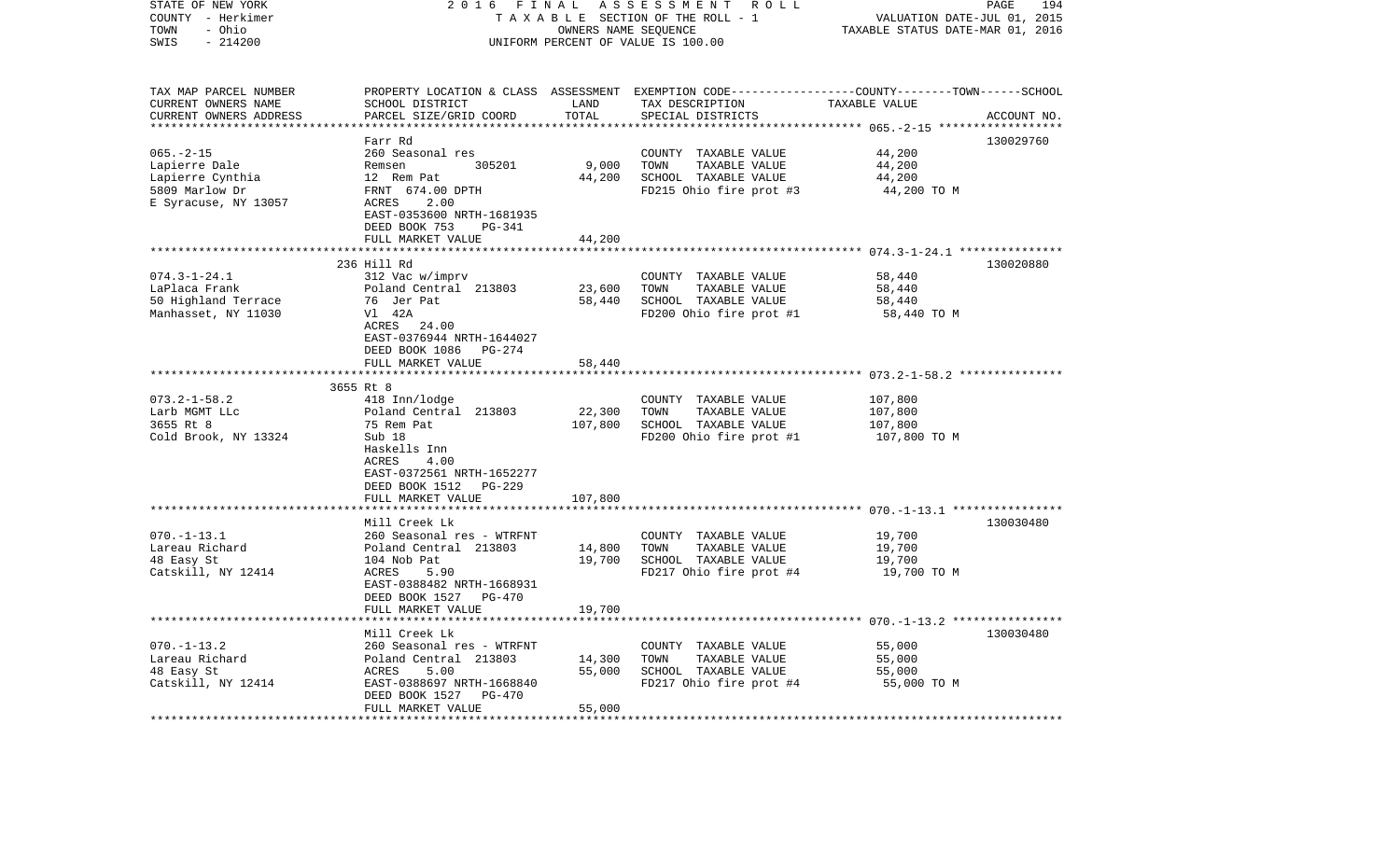| STATE OF NEW YORK                         | FINAL<br>2016                                                                                   |                                  | A S S E S S M E N T<br><b>ROLL</b> |                | PAGE<br>195                 |
|-------------------------------------------|-------------------------------------------------------------------------------------------------|----------------------------------|------------------------------------|----------------|-----------------------------|
| COUNTY - Herkimer                         |                                                                                                 | OWNERS NAME SEQUENCE             | TAXABLE SECTION OF THE ROLL - 1    |                | VALUATION DATE-JUL 01, 2015 |
| - Ohio<br>TOWN                            |                                                                                                 | TAXABLE STATUS DATE-MAR 01, 2016 |                                    |                |                             |
| $-214200$<br>SWIS                         | UNIFORM PERCENT OF VALUE IS 100.00                                                              |                                  |                                    |                |                             |
|                                           |                                                                                                 |                                  |                                    |                |                             |
| TAX MAP PARCEL NUMBER                     | PROPERTY LOCATION & CLASS ASSESSMENT EXEMPTION CODE---------------COUNTY-------TOWN------SCHOOL |                                  |                                    |                |                             |
| CURRENT OWNERS NAME                       | SCHOOL DISTRICT                                                                                 | LAND                             | TAX DESCRIPTION                    | TAXABLE VALUE  |                             |
| CURRENT OWNERS ADDRESS                    | PARCEL SIZE/GRID COORD                                                                          | TOTAL                            | SPECIAL DISTRICTS                  |                | ACCOUNT NO.                 |
| *************************                 |                                                                                                 |                                  |                                    |                |                             |
|                                           | South Lake Rd                                                                                   |                                  |                                    |                | 130023910                   |
| $058. - 2 - 61$                           | 260 Seasonal res - WTRFNT                                                                       |                                  | COUNTY TAXABLE VALUE               | 145,000        |                             |
| Larry Hotaling as Trustee unde Adirondack | 302601                                                                                          | 95,800                           | TOWN<br>TAXABLE VALUE              | 145,000        |                             |
| Hotaling Irrevocable Living Tr 1 Nob Pat  |                                                                                                 | 145,000                          | SCHOOL TAXABLE VALUE               | 145,000        |                             |
| 615 East Hamilton                         | Seas 1A                                                                                         |                                  | FD215 Ohio fire prot #3            | 145,000 TO M   |                             |
| Sherrill, NY 13461                        | FRNT<br>78.00 DPTH 202.40                                                                       |                                  |                                    |                |                             |
|                                           | 0.36<br>ACRES                                                                                   |                                  |                                    |                |                             |
|                                           | EAST-0385263 NRTH-1705462                                                                       |                                  |                                    |                |                             |
|                                           | DEED BOOK 1512<br>PG-337                                                                        |                                  |                                    |                |                             |
|                                           | FULL MARKET VALUE                                                                               | 145,000                          |                                    |                |                             |
|                                           |                                                                                                 |                                  |                                    |                |                             |
|                                           | 3802 Route 8                                                                                    |                                  |                                    |                | 130030901                   |
| $074.1 - 2 - 7.2$                         | 210 1 Family Res                                                                                |                                  | 41854<br>STAR B                    | $\overline{0}$ | $\Omega$<br>30,000          |
| Lasher Gary D                             | Poland Central 213803                                                                           | 23,000                           | COUNTY TAXABLE VALUE               | 71,200         |                             |
| Levesque Deanna                           | 75 Rem Pat                                                                                      | 71,200                           | TOWN<br>TAXABLE VALUE              | 71,200         |                             |
| 3802 State Rt 8                           | ACRES<br>5.20                                                                                   |                                  | SCHOOL TAXABLE VALUE               | 41,200         |                             |
| Cold Brook, NY 13324                      | EAST-0375301 NRTH-1653190                                                                       |                                  | FD200 Ohio fire prot #1            | 71,200 TO M    |                             |
|                                           | DEED BOOK 854<br>$PG-632$                                                                       |                                  |                                    |                |                             |
|                                           | FULL MARKET VALUE                                                                               | 71,200                           |                                    |                |                             |
|                                           |                                                                                                 |                                  |                                    |                |                             |
|                                           | Figert Rd                                                                                       |                                  |                                    |                | 130027720                   |
| $073.4 - 2 - 2$                           | 314 Rural vac<10                                                                                |                                  | COUNTY TAXABLE VALUE               | 7,100          |                             |
| Laskowski Alex Sr                         | Poland Central 213803                                                                           | 7,100                            | TOWN<br>TAXABLE VALUE              | 7,100          |                             |
| Laskowski Alex Jr                         | 77 Jer Pat                                                                                      | 7,100                            | SCHOOL TAXABLE VALUE               | 7,100          |                             |
| 9563 Hayes Rd                             | FRNT 210.00 DPTH 420.00                                                                         |                                  | FD200 Ohio fire prot #1            | 7,100 TO M     |                             |
| Marcy, NY 13403                           | 2.03<br>ACRES                                                                                   |                                  |                                    |                |                             |
|                                           | EAST-0373862 NRTH-1645952                                                                       |                                  |                                    |                |                             |
|                                           | DEED BOOK 00518 PG-00309                                                                        |                                  |                                    |                |                             |
|                                           | FULL MARKET VALUE                                                                               | 7,100                            |                                    |                |                             |
|                                           | ********************************                                                                |                                  |                                    |                |                             |
|                                           | 163 Wolf Creek Rd                                                                               |                                  |                                    |                | 130043740                   |
| $058. - 2 - 36$                           | 260 Seasonal res - WTRFNT                                                                       |                                  | COUNTY TAXABLE VALUE               | 185,500        |                             |
| Lavere James R                            | Adirondack<br>302601                                                                            | 104,900                          | TOWN<br>TAXABLE VALUE              | 185,500        |                             |
| Lavere Carolyn                            | 1 Nob Pat                                                                                       | 185,500                          | SCHOOL TAXABLE VALUE               | 185,500        |                             |
| 168 Progress Dr                           | N Lake                                                                                          |                                  | FD215 Ohio fire prot #3            | 185,500 TO M   |                             |
| Doylestown, PA 18901                      | V L2 1                                                                                          |                                  |                                    |                |                             |
|                                           | FRNT 100.00 DPTH 274.00                                                                         |                                  |                                    |                |                             |
|                                           | EAST-0376314 NRTH-1709982                                                                       |                                  |                                    |                |                             |
|                                           | PG-651<br>DEED BOOK 804                                                                         |                                  |                                    |                |                             |
|                                           | FULL MARKET VALUE                                                                               | 185,500                          |                                    |                |                             |
|                                           |                                                                                                 |                                  |                                    |                |                             |
|                                           | Honnedaga Lk                                                                                    |                                  |                                    |                | 130007170                   |
| $059. - 1 - 62$                           | 260 Seasonal res - WTRFNT                                                                       |                                  | COUNTY TAXABLE VALUE               | 287,300        |                             |
| Lawrence Frederica W                      | Poland Central 213803                                                                           | 129,600                          | TAXABLE VALUE<br>TOWN              | 287,300        |                             |
| Adirondack League Club                    | P41 Moose River                                                                                 | 287,300                          | SCHOOL TAXABLE VALUE               | 287,300        |                             |
| 16501 Cypress Villa Lane                  | E Part                                                                                          |                                  | FD215 Ohio fire prot #3            | 287,300 TO M   |                             |
| Fort Meyers, FL 33908                     | ACRES 12.30                                                                                     |                                  |                                    |                |                             |
|                                           | EAST-0412707 NRTH-1706625                                                                       |                                  |                                    |                |                             |
|                                           | FULL MARKET VALUE                                                                               | 287,300                          |                                    |                |                             |
|                                           |                                                                                                 |                                  |                                    |                |                             |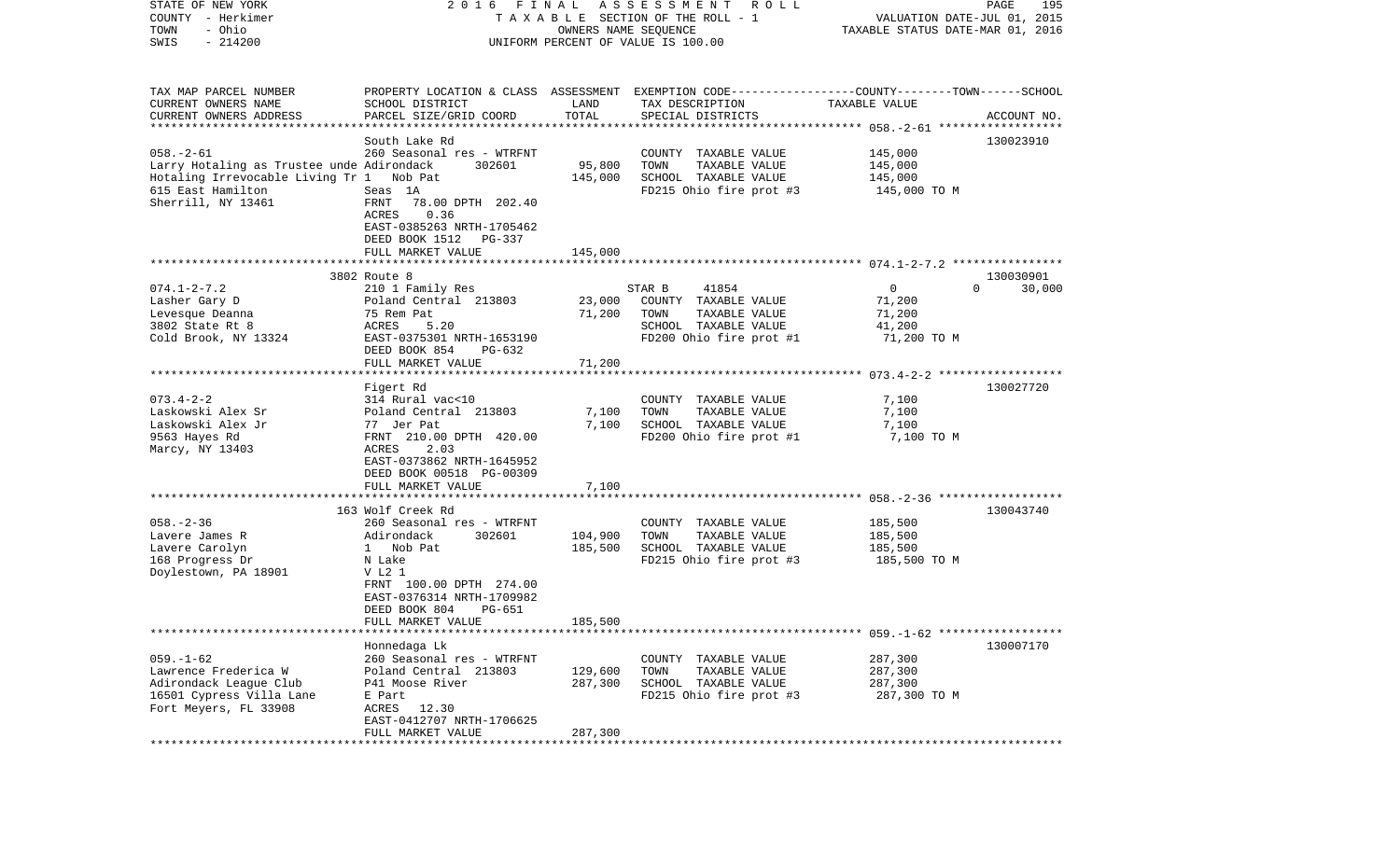| COUNTY - Herkimer<br>- Ohio<br>TOWN<br>$-214200$<br>SWIS                                               | TAXABLE SECTION OF THE ROLL - 1<br>OWNERS NAME SEQUENCE<br>UNIFORM PERCENT OF VALUE IS 100.00                                                                                                                          |                              |                                                                                                                     | VALUATION DATE-JUL 01, 2015<br>TAXABLE STATUS DATE-MAR 01, 2016            |                            |
|--------------------------------------------------------------------------------------------------------|------------------------------------------------------------------------------------------------------------------------------------------------------------------------------------------------------------------------|------------------------------|---------------------------------------------------------------------------------------------------------------------|----------------------------------------------------------------------------|----------------------------|
| TAX MAP PARCEL NUMBER<br>CURRENT OWNERS NAME<br>CURRENT OWNERS ADDRESS                                 | PROPERTY LOCATION & CLASS ASSESSMENT EXEMPTION CODE----------------COUNTY-------TOWN-----SCHOOL<br>SCHOOL DISTRICT<br>PARCEL SIZE/GRID COORD                                                                           | LAND<br>TOTAL                | TAX DESCRIPTION<br>SPECIAL DISTRICTS                                                                                | TAXABLE VALUE<br>****************** 073.4-1-65 ******************          | ACCOUNT NO.                |
| $073.4 - 1 - 65$<br>Lawrence Joseph<br>166 Fire Acres Ln<br>Ohio, NY 13324                             | 166 Fire Acres Ln<br>240 Rural res<br>Poland Central 213803<br>77 Jer Pat<br>ACRES 73.80<br>EAST-0369057 NRTH-1647101<br>DEED BOOK 1224 PG-717<br>FULL MARKET VALUE                                                    | 68,400<br>125,400<br>125,400 | STAR B<br>41854<br>COUNTY TAXABLE VALUE<br>TOWN<br>TAXABLE VALUE<br>SCHOOL TAXABLE VALUE<br>FD200 Ohio fire prot #1 | $\overline{0}$<br>$\Omega$<br>125,400<br>125,400<br>95,400<br>125,400 TO M | 130030750<br>30,000        |
|                                                                                                        |                                                                                                                                                                                                                        |                              |                                                                                                                     |                                                                            |                            |
| $074.1 - 2 - 3$<br>Lawson Dina<br>3681 State Rt 8<br>Cold Brook, NY 13324                              | Off Rt 8<br>322 Rural vac>10<br>Poland Central 213803<br>63 Jer Pat<br>ACRES 10.00<br>EAST-0372397 NRTH-1655901<br>DEED BOOK 1452 PG-350                                                                               | 5,700<br>5,700               | COUNTY TAXABLE VALUE<br>TOWN<br>TAXABLE VALUE<br>SCHOOL TAXABLE VALUE<br>FD200 Ohio fire prot #1                    | 5,700<br>5,700<br>5,700<br>5,700 TO M                                      | 130032970                  |
|                                                                                                        | FULL MARKET VALUE                                                                                                                                                                                                      | 5,700                        |                                                                                                                     |                                                                            |                            |
| $074.1 - 2 - 79$<br>Lawson Dina<br>3681 State Rt 8<br>Cold Brook, NY 13324                             | Rt 8<br>314 Rural vac<10<br>0.75<br>ACRES<br>EAST-0372922 NRTH-1652261<br>DEED BOOK 1502<br>PG-686                                                                                                                     |                              | COUNTY TAXABLE VALUE<br>TOWN<br>TAXABLE VALUE<br>SCHOOL TAXABLE VALUE                                               | 2,000<br>2,000<br>2,000                                                    |                            |
|                                                                                                        | FULL MARKET VALUE                                                                                                                                                                                                      | 2,000                        |                                                                                                                     |                                                                            |                            |
| $074.1 - 2 - 80$<br>Lawson Dina<br>3861 State Rt 8<br>Cold Brook, NY 13324                             | Rt 8<br>300 Vacant Land<br>Poland Central 213803<br>63 Rem Pat<br>ACRES<br>2.70<br>EAST-0373449 NRTH-1652517<br>DEED BOOK 1520 PG-469<br>FULL MARKET VALUE                                                             | 21,200<br>21,200<br>21,200   | COUNTY TAXABLE VALUE<br>TOWN<br>TAXABLE VALUE<br>SCHOOL TAXABLE VALUE<br>FD200 Ohio fire prot #1                    | 21,200<br>21,200<br>21,200<br>21,200 TO M                                  | 130013860                  |
|                                                                                                        |                                                                                                                                                                                                                        |                              |                                                                                                                     |                                                                            |                            |
| $074.1 - 2 - 4$<br>Lawson Dina .<br>3681 State Rt 8<br>Cold Brook, NY 13324<br>*********************** | State Rt 8<br>240 Rural res<br>Poland Central 213803<br>76 Rem Pat<br>Sub 17<br>R 1 44<br>ACRES 44.00<br>EAST-0372458 NRTH-1653925<br>DEED BOOK 1502<br>PG-689<br>FULL MARKET VALUE<br>******************************* | 65,700<br>167,188<br>167,188 | 41854<br>STAR B<br>COUNTY TAXABLE VALUE<br>TOWN<br>TAXABLE VALUE<br>SCHOOL TAXABLE VALUE<br>FD200 Ohio fire prot #1 | $\overline{0}$<br>167,188<br>167,188<br>137,188<br>167,188 TO M            | 130023430<br>$0 \t 30,000$ |

PAGE 196

STATE OF NEW YORK 2 0 1 6 F I N A L A S S E S S M E N T R O L L PAGE 196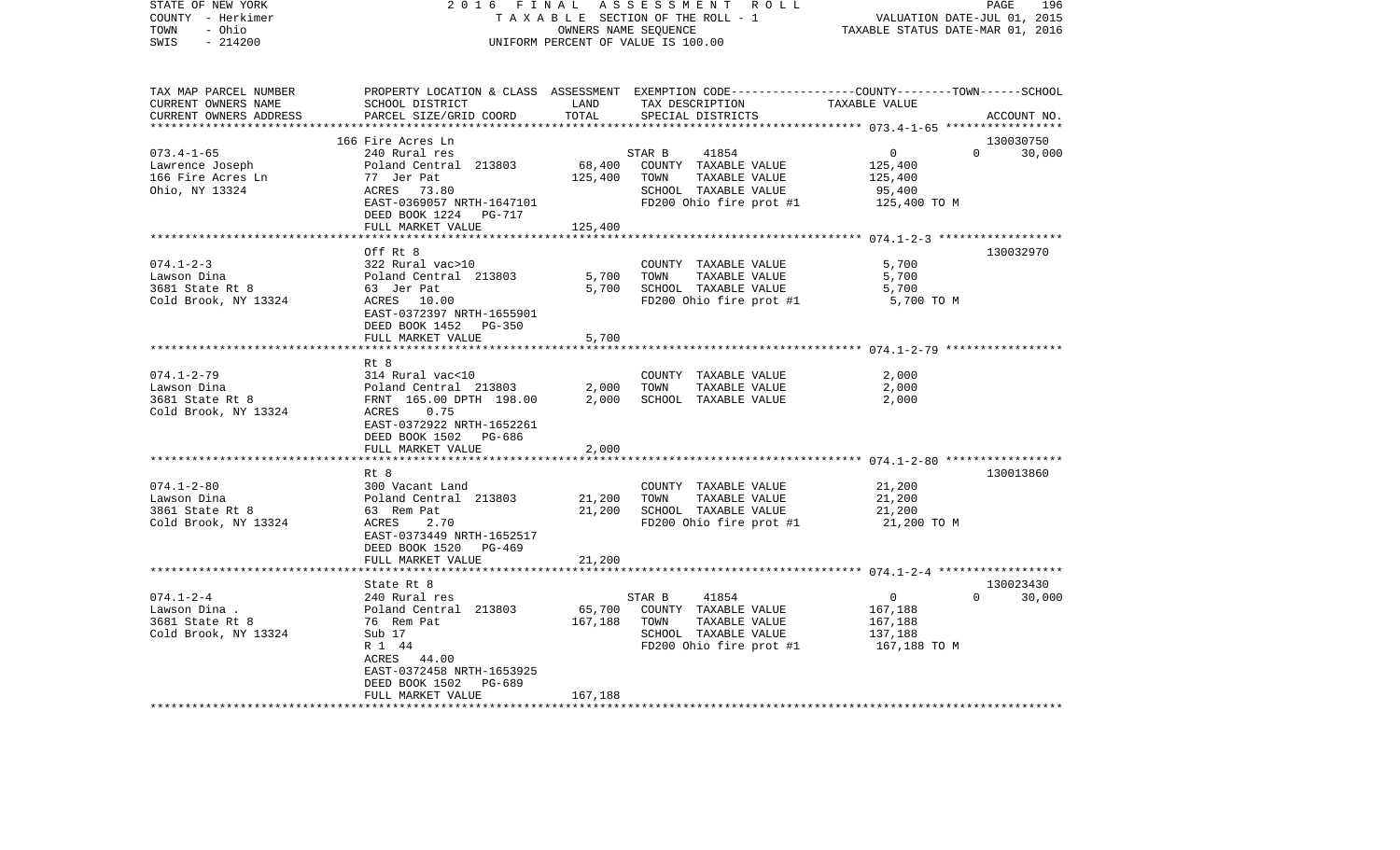| STATE OF NEW YORK<br>COUNTY - Herkimer<br>- Ohio<br>TOWN<br>$-214200$<br>SWIS | 2016 FINAL ASSESSMENT ROLL<br>TAXABLE SECTION OF THE ROLL - 1<br>OWNERS NAME SEOUENCE<br>UNIFORM PERCENT OF VALUE IS 100.00 |               |                                                                                                 | 197<br>PAGE<br>VALUATION DATE-JUL 01, 2015<br>TAXABLE STATUS DATE-MAR 01, 2016 |                    |
|-------------------------------------------------------------------------------|-----------------------------------------------------------------------------------------------------------------------------|---------------|-------------------------------------------------------------------------------------------------|--------------------------------------------------------------------------------|--------------------|
| TAX MAP PARCEL NUMBER                                                         |                                                                                                                             |               | PROPERTY LOCATION & CLASS ASSESSMENT EXEMPTION CODE---------------COUNTY-------TOWN------SCHOOL |                                                                                |                    |
| CURRENT OWNERS NAME<br>CURRENT OWNERS ADDRESS                                 | SCHOOL DISTRICT<br>PARCEL SIZE/GRID COORD                                                                                   | LAND<br>TOTAL | TAX DESCRIPTION<br>SPECIAL DISTRICTS                                                            | TAXABLE VALUE                                                                  | ACCOUNT NO.        |
|                                                                               | 168 Coleman Rd                                                                                                              |               |                                                                                                 |                                                                                | 130013890          |
| $074.1 - 2 - 47$                                                              | 260 Seasonal res                                                                                                            |               | COUNTY TAXABLE VALUE                                                                            | 80,000                                                                         |                    |
| Lawson George                                                                 | Poland Central 213803                                                                                                       | 19,600        | TOWN<br>TAXABLE VALUE                                                                           | 80,000                                                                         |                    |
| 3020 State Rt 8                                                               | 63 Rem Pat                                                                                                                  | 80,000        | SCHOOL TAXABLE VALUE                                                                            | 80,000                                                                         |                    |
| Cold Brook, NY 13324                                                          | Sub 17                                                                                                                      |               | FD200 Ohio fire prot #1                                                                         | 80,000 TO M                                                                    |                    |
|                                                                               | Building On Creek<br>ACRES<br>2.20<br>EAST-0373114 NRTH-1651693<br>DEED BOOK 1395 PG-245                                    |               |                                                                                                 |                                                                                |                    |
|                                                                               | FULL MARKET VALUE                                                                                                           | 80,000        |                                                                                                 |                                                                                |                    |
|                                                                               |                                                                                                                             |               |                                                                                                 |                                                                                |                    |
|                                                                               | Rt 8                                                                                                                        |               |                                                                                                 |                                                                                | 130026670          |
| $074.1 - 2 - 45$                                                              | 210 1 Family Res                                                                                                            |               | COUNTY TAXABLE VALUE                                                                            | 60,000                                                                         |                    |
| Lawson George D                                                               | Poland Central 213803                                                                                                       | 19,900        | TOWN<br>TAXABLE VALUE                                                                           | 60,000                                                                         |                    |
| 3020 State Rt                                                                 | 76 Rem Pat                                                                                                                  | 60,000        | SCHOOL TAXABLE VALUE                                                                            | 60,000                                                                         |                    |
| Cold Brook, NY 13324                                                          | Sub 18<br>House & Garage<br>1.40<br>ACRES<br>EAST-0373210 NRTH-1652001<br>DEED BOOK 1395 PG-245                             |               | FD200 Ohio fire prot #1                                                                         | 60,000 TO M                                                                    |                    |
|                                                                               | FULL MARKET VALUE                                                                                                           | 60,000        |                                                                                                 |                                                                                |                    |
|                                                                               | Route 8                                                                                                                     |               |                                                                                                 |                                                                                | 130060020          |
| $073.4 - 1 - 50.1$                                                            | 312 Vac w/imprv                                                                                                             |               | COUNTY TAXABLE VALUE                                                                            | 14,900                                                                         |                    |
| Lawson George J                                                               | Poland Central 213803                                                                                                       | 12,900        | TAXABLE VALUE<br>TOWN                                                                           | 14,900                                                                         |                    |
| 3020 St Rt 8                                                                  | Lot 48/49 Jer Pat                                                                                                           | 14,900        | SCHOOL TAXABLE VALUE                                                                            | 14,900                                                                         |                    |
| Cold Brook, NY 13324                                                          | FRNT 479.00 DPTH<br>ACRES 10.00<br>EAST-0365068 NRTH-1642929<br>DEED BOOK 00617 PG-00401<br>FULL MARKET VALUE               | 14,900        | FD200 Ohio fire prot #1                                                                         | 14,900 TO M                                                                    |                    |
|                                                                               |                                                                                                                             |               |                                                                                                 |                                                                                |                    |
|                                                                               | 3583 Route 8                                                                                                                |               |                                                                                                 |                                                                                | 130012510          |
| $073.2 - 1 - 63$                                                              | 210 1 Family Res                                                                                                            |               | 41834<br>STAR EN                                                                                | $\overline{0}$                                                                 | $\Omega$<br>65,300 |
| Lawson James G                                                                | Poland Central 213803                                                                                                       | 20,300        | COUNTY TAXABLE VALUE                                                                            | 89,550                                                                         |                    |
| Difilleppo Lawson Barbara Lot 63 Rem Pat                                      |                                                                                                                             | 89,550        | TOWN<br>TAXABLE VALUE                                                                           | 89,550                                                                         |                    |
| 3583 State Route 8                                                            | R 1 1.5 A                                                                                                                   |               | SCHOOL TAXABLE VALUE                                                                            | 24,250                                                                         |                    |
| Cold Brook, NY 13324                                                          | F 15<br>1.20<br>ACRES<br>EAST-0371098 NRTH-1652149<br>DEED BOOK 667<br>PG-263<br>FULL MARKET VALUE                          | 89,550        | FD200 Ohio fire prot #1                                                                         | 89,550 TO M                                                                    |                    |
|                                                                               |                                                                                                                             |               |                                                                                                 |                                                                                |                    |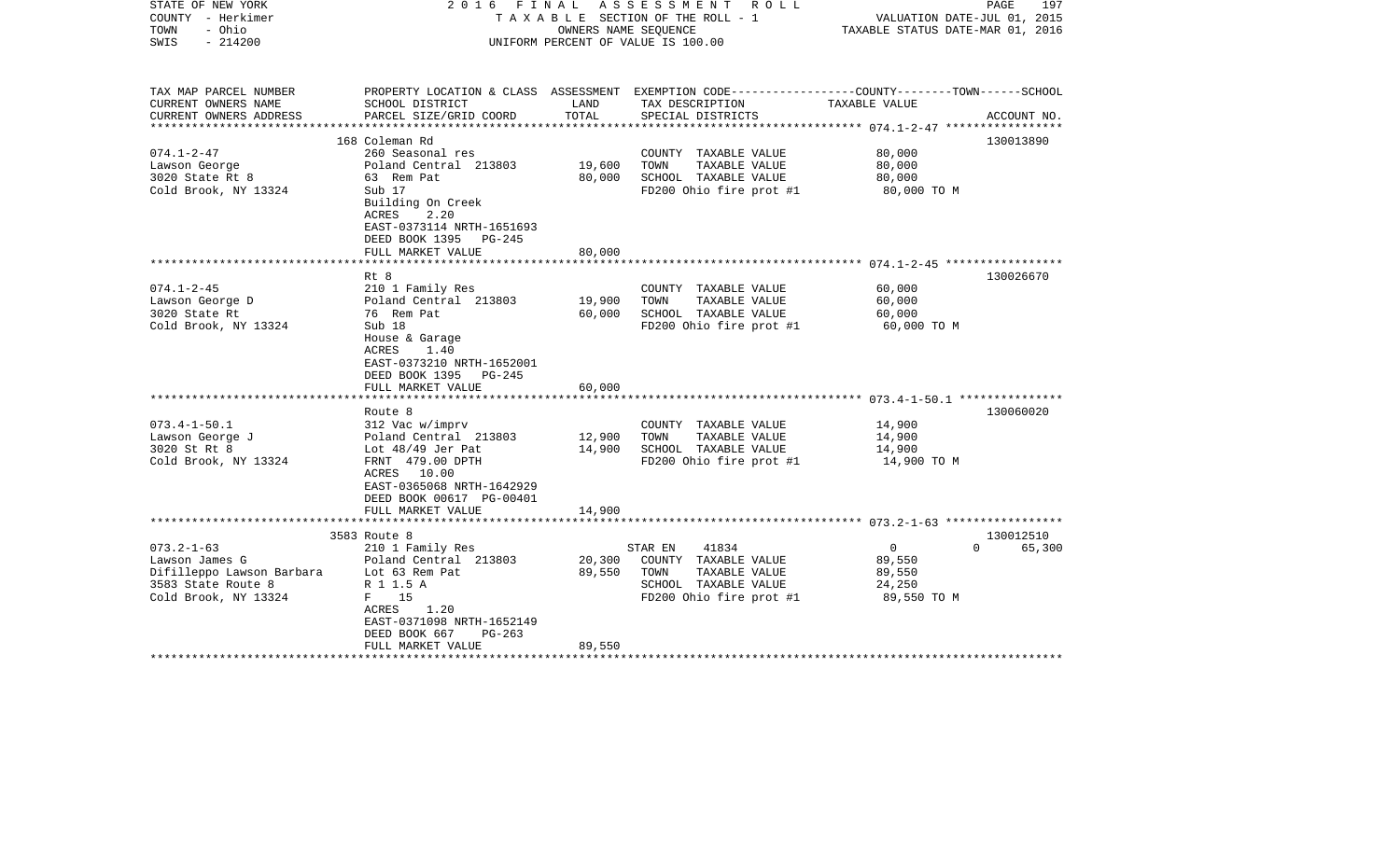| STATE OF NEW YORK<br>COUNTY - Herkimer<br>- Ohio<br>TOWN<br>$-214200$<br>SWIS                                                    | 2016 FINAL ASSESSMENT ROLL<br>TAXABLE SECTION OF THE ROLL - 1<br>OWNERS NAME SEQUENCE<br>UNIFORM PERCENT OF VALUE IS 100.00                                                                                    |                              |                                                                                                                                         | 198<br>PAGE<br>VALUATION DATE-JUL 01, 2015<br>TAXABLE STATUS DATE-MAR 01, 2016 |                                                                   |
|----------------------------------------------------------------------------------------------------------------------------------|----------------------------------------------------------------------------------------------------------------------------------------------------------------------------------------------------------------|------------------------------|-----------------------------------------------------------------------------------------------------------------------------------------|--------------------------------------------------------------------------------|-------------------------------------------------------------------|
| TAX MAP PARCEL NUMBER<br>CURRENT OWNERS NAME<br>CURRENT OWNERS ADDRESS                                                           | SCHOOL DISTRICT<br>PARCEL SIZE/GRID COORD                                                                                                                                                                      | LAND<br>TOTAL                | PROPERTY LOCATION & CLASS ASSESSMENT EXEMPTION CODE---------------COUNTY-------TOWN------SCHOOL<br>TAX DESCRIPTION<br>SPECIAL DISTRICTS | TAXABLE VALUE                                                                  | ACCOUNT NO.                                                       |
|                                                                                                                                  |                                                                                                                                                                                                                |                              |                                                                                                                                         |                                                                                |                                                                   |
| $073.2 - 1 - 58.1$<br>Lawson Keith<br>State Rt 8<br>Ohio, NY 13324                                                               | 242 Route 8<br>322 Rural vac>10<br>Poland Central 213803<br>75 Rem Pat<br>Sub 18<br>FRNT 1936.00 DPTH<br>ACRES 24.70                                                                                           | 25,000<br>25,000             | COUNTY TAXABLE VALUE<br>TAXABLE VALUE<br>TOWN<br>SCHOOL TAXABLE VALUE<br>FD200 Ohio fire prot #1                                        | 25,000<br>25,000<br>25,000<br>25,000 TO M                                      | 130014430                                                         |
|                                                                                                                                  | EAST-0372174 NRTH-1653175<br>DEED BOOK 1299 PG-811<br>FULL MARKET VALUE                                                                                                                                        | 25,000                       |                                                                                                                                         |                                                                                |                                                                   |
|                                                                                                                                  | 3578 Route 8                                                                                                                                                                                                   |                              |                                                                                                                                         |                                                                                | 130028200                                                         |
| $073.2 - 1 - 61$<br>Lawson Keith<br>3578 State Route 8<br>Cold Brook, NY 13324                                                   | 210 1 Family Res<br>Poland Central 213803<br>76 Rem Pat<br>Sub 18 19<br>FRNT 230.00 DPTH 198.00<br>ACRES<br>1.05<br>EAST-0371243 NRTH-1651938<br>DEED BOOK 1578 PG-959<br>FULL MARKET VALUE                    | 18,100<br>118,200<br>118,200 | STAR B<br>41854<br>COUNTY TAXABLE VALUE<br>TOWN<br>TAXABLE VALUE<br>SCHOOL TAXABLE VALUE<br>FD200 Ohio fire prot #1                     | 0<br>118,200<br>118,200<br>88,200<br>118,200 TO M                              | $\Omega$<br>30,000                                                |
|                                                                                                                                  |                                                                                                                                                                                                                |                              |                                                                                                                                         |                                                                                |                                                                   |
| $078.2 - 2 - 39.3$<br>Lawson Kyle<br>123 Ash Creek Rd<br>Cold Brook, NY 13324                                                    | 123 Ash Creek Rd<br>210 1 Family Res<br>Poland Central 213803<br>FRNT 389.00 DPTH<br>ACRES 7.50<br>EAST-0366057 NRTH-1633221<br>DEED BOOK 1565 PG-112<br>FULL MARKET VALUE                                     | 25,400<br>149,000<br>149,000 | COUNTY TAXABLE VALUE<br>TOWN<br>TAXABLE VALUE<br>SCHOOL TAXABLE VALUE                                                                   | 149,000<br>149,000<br>149,000                                                  |                                                                   |
|                                                                                                                                  |                                                                                                                                                                                                                |                              |                                                                                                                                         |                                                                                |                                                                   |
| $074.1 - 2 - 44$<br>Lawson Margaret<br>Ingersoll M<br>Ingersoll M<br>Attn: Sharon Jones<br>695 Fisher Rd<br>Cold Brook, NY 13324 | 3702 Rt 8<br>210 1 Family Res<br>Poland Central 213803<br>63 Rem Pat<br>Sub 17<br>House & Garage<br>ACRES 4 80<br>ACRES<br>4.80<br>EAST-0373638 NRTH-1652152<br>DEED BOOK 890<br>$PG-505$<br>FULL MARKET VALUE | 22,700 STAR EN<br>118,700    | 41801<br>AGED-CT<br>41834<br>118,700 COUNTY TAXABLE VALUE<br>TAXABLE VALUE<br>TOWN<br>SCHOOL TAXABLE VALUE<br>FD200 Ohio fire prot #1   | 59,350<br>$\overline{0}$<br>59,350<br>59,350<br>53,400<br>118,700 TO M         | 130027960<br>59,350<br>$\overline{0}$<br>$\overline{0}$<br>65,300 |
|                                                                                                                                  |                                                                                                                                                                                                                |                              |                                                                                                                                         |                                                                                |                                                                   |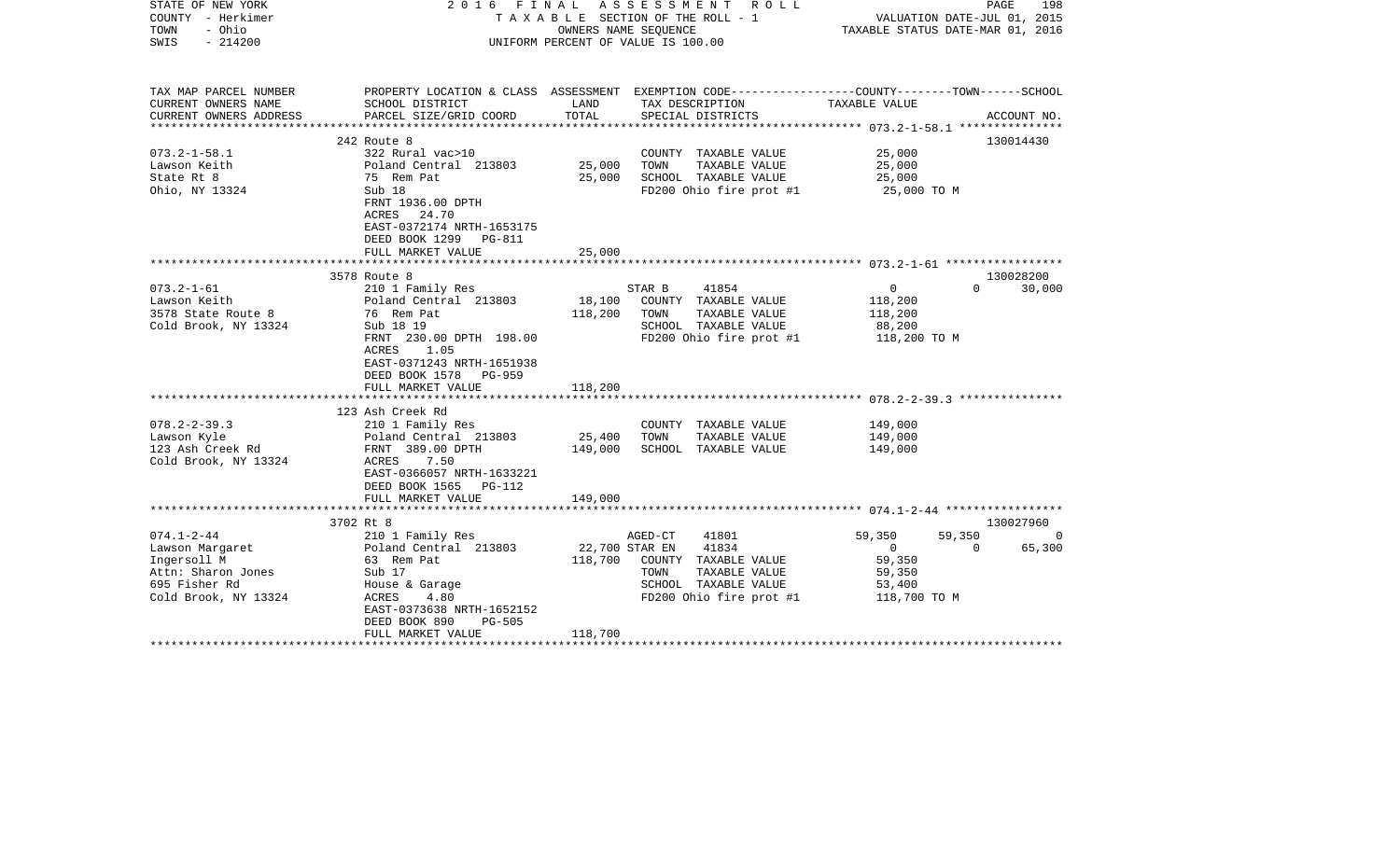| STATE OF NEW YORK<br>COUNTY - Herkimer<br>- Ohio<br>TOWN<br>$-214200$<br>SWIS                        | 2016 FINAL ASSESSMENT ROLL<br>TAXABLE SECTION OF THE ROLL - 1<br>UNIFORM PERCENT OF VALUE IS 100.00                                                                                        | PAGE<br>199<br>VALUATION DATE-JUL 01, 2015<br>TAXABLE STATUS DATE-MAR 01, 2016 |                                                                                                                                                                            |                                                                               |                                                           |                     |
|------------------------------------------------------------------------------------------------------|--------------------------------------------------------------------------------------------------------------------------------------------------------------------------------------------|--------------------------------------------------------------------------------|----------------------------------------------------------------------------------------------------------------------------------------------------------------------------|-------------------------------------------------------------------------------|-----------------------------------------------------------|---------------------|
| TAX MAP PARCEL NUMBER<br>CURRENT OWNERS NAME<br>CURRENT OWNERS ADDRESS<br>************************** | SCHOOL DISTRICT<br>PARCEL SIZE/GRID COORD                                                                                                                                                  | LAND<br>TOTAL                                                                  | PROPERTY LOCATION & CLASS ASSESSMENT EXEMPTION CODE---------------COUNTY-------TOWN------SCHOOL<br>TAX DESCRIPTION<br>SPECIAL DISTRICTS                                    | TAXABLE VALUE                                                                 | ACCOUNT NO.                                               |                     |
| $074.1 - 2 - 38$<br>Lawson Mi Young<br>487 Main St<br>Cold Brook, NY 13324                           | 3786 State Route 8<br>210 1 Family Res<br>Poland Central 213803<br>64 Rem Pat<br>ACRES<br>5.00<br>EAST-0375041 NRTH-1652941<br>DEED BOOK 1122 PG-926<br>FULL MARKET VALUE                  | 22,800<br>52,000<br>52,000                                                     | COUNTY TAXABLE VALUE<br>TOWN<br>TAXABLE VALUE<br>SCHOOL TAXABLE VALUE<br>FD200 Ohio fire prot #1                                                                           | 52,000<br>52,000<br>52,000<br>52,000 TO M                                     | 130030330                                                 |                     |
|                                                                                                      |                                                                                                                                                                                            |                                                                                |                                                                                                                                                                            |                                                                               |                                                           |                     |
| $084.2 - 2 - 2$<br>Lawson Michael<br>Helmer Karen<br>529 Allen Rd<br>Cold Brook, NY 13324            | 358 Allen Rd<br>113 Cattle farm<br>Poland Central 213803<br>12 Jer Pat<br>J Allen Rd<br>R1-800, 2G-200, Pb-100, B400<br>ACRES 251.30<br>EAST-0360838 NRTH-1622085<br>DEED BOOK 1576 PG-228 | 155,600<br>243,000                                                             | COUNTY TAXABLE VALUE<br>TAXABLE VALUE<br>TOWN<br>SCHOOL TAXABLE VALUE<br>FD200 Ohio fire prot #1                                                                           | 243,000<br>243,000<br>243,000<br>243,000 TO M                                 | 130018270                                                 |                     |
|                                                                                                      | FULL MARKET VALUE                                                                                                                                                                          | 243,000                                                                        |                                                                                                                                                                            |                                                                               |                                                           |                     |
| $070. - 1 - 67$<br>Lawson Michael S<br>3681 State Rt8<br>Cold Brook, NY 13324                        | Off Route 8<br>260 Seasonal res<br>Poland Central 213803<br>64 Rem Pat<br>ACRES<br>1.00<br>EAST-0377044 NRTH-1658773<br>DEED BOOK 1502 PG-692<br>FULL MARKET VALUE                         | 9,400<br>25,160<br>25,160                                                      | COUNTY TAXABLE VALUE<br>TAXABLE VALUE<br>TOWN<br>SCHOOL TAXABLE VALUE<br>FD200 Ohio fire prot #1                                                                           | 25,160<br>25,160<br>25,160<br>25,160 TO M                                     | 130020910                                                 |                     |
|                                                                                                      | *************************                                                                                                                                                                  |                                                                                |                                                                                                                                                                            |                                                                               |                                                           |                     |
| $074.1 - 2 - 27$<br>Lawson Roberta<br>Lawson Merle<br>3935 State Rt 8<br>Cold Brook, NY 13324        | 3935 Rt 8<br>210 1 Family Res<br>Poland Central 213803<br>64 Rem Pat<br>Sub 14<br>FRNT 320.00 DPTH 149.00<br>1.26<br>ACRES<br>EAST-0376031 NRTH-1655657<br>DEED BOOK 778<br>PG-109         |                                                                                | VET WAR CT 41121<br>19,600 VET WAR CT 41121<br>84,000 STAR EN<br>41834<br>COUNTY TAXABLE VALUE<br>TOWN<br>TAXABLE VALUE<br>SCHOOL TAXABLE VALUE<br>FD200 Ohio fire prot #1 | 9,000<br>9,000<br>$\overline{0}$<br>66,000<br>60,000<br>18,700<br>84,000 TO M | 130028020<br>12,000<br>12,000<br>$\overline{0}$<br>65,300 | 0<br>$\overline{0}$ |
|                                                                                                      | FULL MARKET VALUE                                                                                                                                                                          | 84,000                                                                         |                                                                                                                                                                            |                                                                               |                                                           |                     |
| $078.2 - 2 - 37$<br>Lawson Ryan S<br>145 Ash Creek Rd<br>Ohio, NY 13324                              | 145 Ash Creek Rd<br>210 1 Family Res<br>Poland Central 213803<br>Lot 44 Jer Pat<br>ACRES<br>6.20<br>EAST-0365389 NRTH-1634032<br>DEED BOOK 1505<br>PG-417<br>FULL MARKET VALUE             | 22,600<br>119,000<br>119,000                                                   | 41854<br>STAR B<br>COUNTY TAXABLE VALUE<br>TOWN<br>TAXABLE VALUE<br>SCHOOL TAXABLE VALUE<br>FD200 Ohio fire prot #1                                                        | 0<br>119,000<br>119,000<br>89,000<br>119,000 TO M                             | 130060670<br>$\Omega$<br>30,000                           |                     |
|                                                                                                      |                                                                                                                                                                                            |                                                                                |                                                                                                                                                                            |                                                                               |                                                           |                     |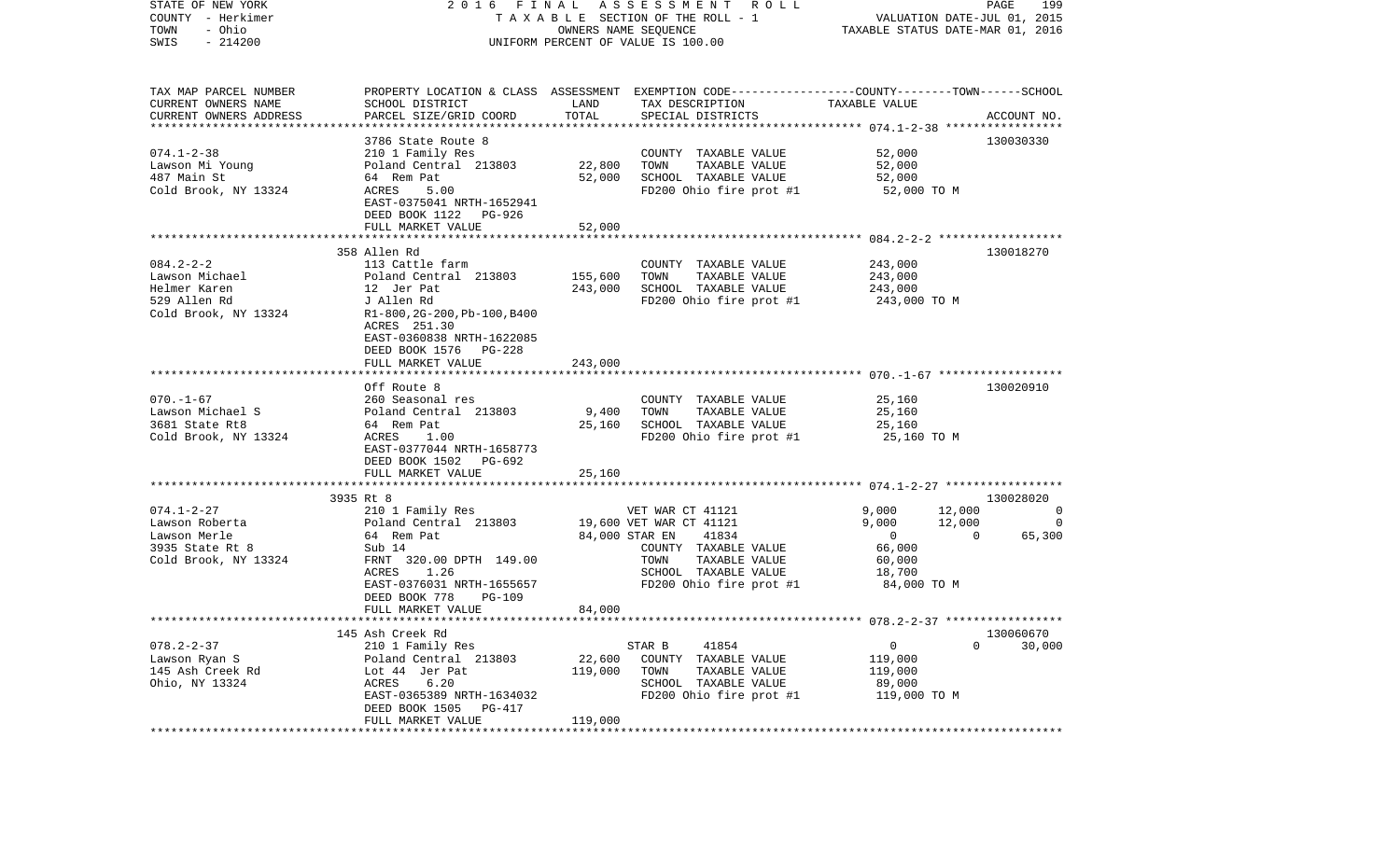| STATE OF NEW YORK<br>COUNTY - Herkimer<br>- Ohio<br>TOWN                  | 2 0 1 6<br>FINAL<br>A S S E S S M E N T R O L L<br>TAXABLE SECTION OF THE ROLL - 1<br>OWNERS NAME SEQUENCE<br>UNIFORM PERCENT OF VALUE IS 100.00 |                    |                                                                                                  | 200<br>PAGE<br>VALUATION DATE-JUL 01, 2015<br>TAXABLE STATUS DATE-MAR 01, 2016 |             |
|---------------------------------------------------------------------------|--------------------------------------------------------------------------------------------------------------------------------------------------|--------------------|--------------------------------------------------------------------------------------------------|--------------------------------------------------------------------------------|-------------|
| SWIS<br>$-214200$                                                         |                                                                                                                                                  |                    |                                                                                                  |                                                                                |             |
| TAX MAP PARCEL NUMBER                                                     |                                                                                                                                                  |                    | PROPERTY LOCATION & CLASS ASSESSMENT EXEMPTION CODE----------------COUNTY-------TOWN------SCHOOL |                                                                                |             |
| CURRENT OWNERS NAME<br>CURRENT OWNERS ADDRESS<br>************************ | SCHOOL DISTRICT<br>PARCEL SIZE/GRID COORD                                                                                                        | LAND<br>TOTAL      | TAX DESCRIPTION<br>SPECIAL DISTRICTS                                                             | TAXABLE VALUE                                                                  | ACCOUNT NO. |
|                                                                           | Farr Rd                                                                                                                                          |                    |                                                                                                  |                                                                                | 130043950   |
| $065. - 1 - 36$                                                           | 260 Seasonal res                                                                                                                                 |                    | COUNTY TAXABLE VALUE                                                                             | 56,200                                                                         |             |
| Layton Edward G                                                           | Adirondack<br>302601                                                                                                                             | 19,400             | TOWN<br>TAXABLE VALUE                                                                            | 56,200                                                                         |             |
| 6525 Stage Rd                                                             | 1 Minuse                                                                                                                                         | 56,200             | SCHOOL TAXABLE VALUE                                                                             | 56,200                                                                         |             |
| Utica, NY 13502                                                           | Sens 17                                                                                                                                          |                    | FD215 Ohio fire prot #3                                                                          | 56,200 TO M                                                                    |             |
|                                                                           | ACRES 27.40                                                                                                                                      |                    |                                                                                                  |                                                                                |             |
|                                                                           | EAST-0358800 NRTH-1682031                                                                                                                        |                    |                                                                                                  |                                                                                |             |
|                                                                           | DEED BOOK 819<br>$PG-43$<br>FULL MARKET VALUE                                                                                                    | 56,200             |                                                                                                  |                                                                                |             |
|                                                                           |                                                                                                                                                  |                    |                                                                                                  |                                                                                |             |
|                                                                           | 110 Gray-Wilmurt & Atwood La                                                                                                                     |                    |                                                                                                  |                                                                                | 130090065   |
| $074.1 - 1 - 15$                                                          | 210 1 Family Res                                                                                                                                 |                    | STAR EN<br>41834                                                                                 | $\Omega$<br>$\mathbf{0}$                                                       | 65,300      |
| Lazio Elizabeth A                                                         | Poland Central 213803                                                                                                                            | 19,000             | COUNTY TAXABLE VALUE                                                                             | 115,000                                                                        |             |
| Rizzo Christine J                                                         | Lot 2 Vroom Pat                                                                                                                                  | 115,000            | TOWN<br>TAXABLE VALUE                                                                            | 115,000                                                                        |             |
| 110 Atwood Lake Rd                                                        | ACRES<br>5.00 BANK<br>021                                                                                                                        |                    | SCHOOL TAXABLE VALUE                                                                             | 49,700                                                                         |             |
| Cold Brook, NY 13324                                                      | EAST-0380596 NRTH-1649268                                                                                                                        |                    | FD200 Ohio fire prot #1                                                                          | 115,000 TO M                                                                   |             |
|                                                                           | DEED BOOK 789<br><b>PG-100</b>                                                                                                                   |                    |                                                                                                  |                                                                                |             |
|                                                                           | FULL MARKET VALUE                                                                                                                                | 115,000            |                                                                                                  |                                                                                |             |
|                                                                           | 769 Gray Wilmurt Rd                                                                                                                              |                    |                                                                                                  |                                                                                |             |
| $079.3 - 1 - 9.2$                                                         | 240 Rural res                                                                                                                                    |                    | COUNTY TAXABLE VALUE                                                                             | 153,000                                                                        |             |
| LBK Trust                                                                 | Poland Central 213803                                                                                                                            | 77,300             | TOWN<br>TAXABLE VALUE                                                                            | 153,000                                                                        |             |
| Kennedy Joseph                                                            | FRNT 1390.00 DPTH                                                                                                                                | 153,000            | SCHOOL TAXABLE VALUE                                                                             | 153,000                                                                        |             |
| PO Box 441                                                                | ACRES 88.60                                                                                                                                      |                    | FD200 Ohio fire prot #1                                                                          | 153,000 TO M                                                                   |             |
| Waterville, NY 13480                                                      | EAST-0372654 NRTH-1627516                                                                                                                        |                    |                                                                                                  |                                                                                |             |
|                                                                           | DEED BOOK 1565 PG-931                                                                                                                            |                    |                                                                                                  |                                                                                |             |
|                                                                           | FULL MARKET VALUE                                                                                                                                | 153,000            |                                                                                                  |                                                                                |             |
|                                                                           |                                                                                                                                                  |                    |                                                                                                  |                                                                                |             |
|                                                                           | North Lake Rd                                                                                                                                    |                    |                                                                                                  |                                                                                | 130028230   |
| $058. - 2 - 18$                                                           | 260 Seasonal res - WTRFNT                                                                                                                        |                    | COUNTY TAXABLE VALUE                                                                             | 136,000                                                                        |             |
| Leahy Robert<br>Jean Mc Avoy                                              | Adirondack<br>302601<br>1 Nob Pat                                                                                                                | 104,900<br>136,000 | TOWN<br>TAXABLE VALUE<br>SCHOOL TAXABLE VALUE                                                    | 136,000<br>136,000                                                             |             |
| 27634 New York RT 283 52                                                  | Sens $1/2$                                                                                                                                       |                    | FD215 Ohio fire prot #3                                                                          | 136,000 TO M                                                                   |             |
| Black River, NY 13612                                                     | FRNT 129.60 DPTH 161.90                                                                                                                          |                    |                                                                                                  |                                                                                |             |
|                                                                           | EAST-0375334 NRTH-1708826                                                                                                                        |                    |                                                                                                  |                                                                                |             |
|                                                                           | DEED BOOK 00582 PG-00001                                                                                                                         |                    |                                                                                                  |                                                                                |             |
|                                                                           | FULL MARKET VALUE                                                                                                                                | 136,000            |                                                                                                  |                                                                                |             |
|                                                                           |                                                                                                                                                  |                    |                                                                                                  |                                                                                |             |
|                                                                           | 469 Harvey Bridge Rd                                                                                                                             |                    |                                                                                                  |                                                                                |             |
| $073.3 - 2 - 8.3$                                                         | 260 Seasonal res                                                                                                                                 |                    | COUNTY TAXABLE VALUE                                                                             | 41,900                                                                         |             |
| LeClair Leon                                                              | Poland Central 213803                                                                                                                            | 24,100             | TOWN<br>TAXABLE VALUE                                                                            | 41,900                                                                         |             |
| LeClair Joan                                                              | FRNT 300.00 DPTH                                                                                                                                 | 41,900             | SCHOOL TAXABLE VALUE                                                                             | 41,900                                                                         |             |
| 512 Tamarack St                                                           | ACRES 15.00                                                                                                                                      |                    | FD200 Ohio fire prot #1                                                                          | 41,900 TO M                                                                    |             |
| Utica, NY 13502                                                           | EAST-0359636 NRTH-1646486<br>DEED BOOK 937<br>PG-280                                                                                             |                    |                                                                                                  |                                                                                |             |
|                                                                           | FULL MARKET VALUE                                                                                                                                | 41,900             |                                                                                                  |                                                                                |             |
|                                                                           |                                                                                                                                                  |                    |                                                                                                  |                                                                                |             |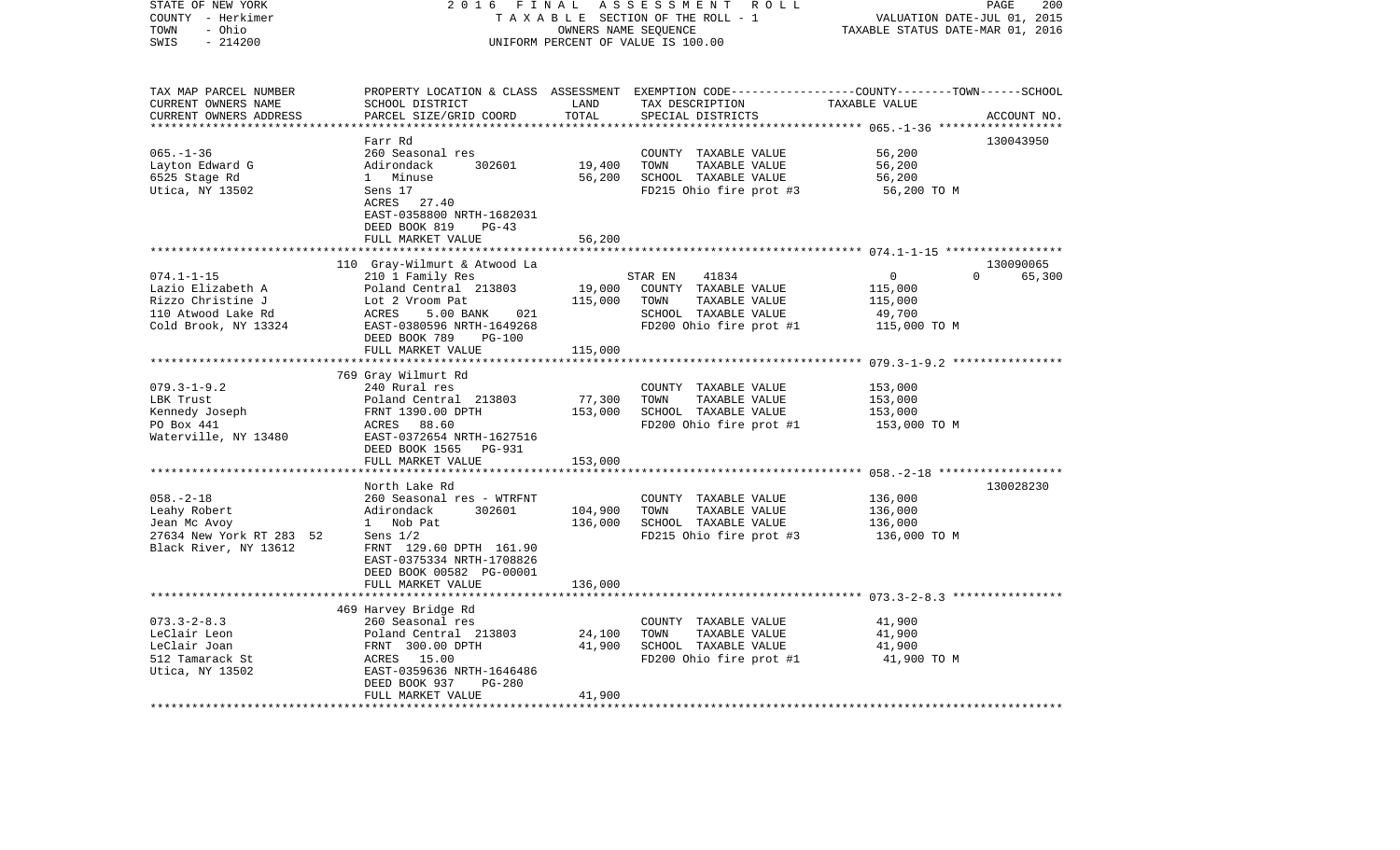| STATE OF NEW YORK<br>COUNTY - Herkimer |                                                                                                  |                           | 2016 FINAL ASSESSMENT ROLL<br>TAXABLE SECTION OF THE ROLL - 1 |                                  | PAGE<br>VALUATION DATE-JUL 01, 2015 | 201         |
|----------------------------------------|--------------------------------------------------------------------------------------------------|---------------------------|---------------------------------------------------------------|----------------------------------|-------------------------------------|-------------|
| - Ohio<br>TOWN                         |                                                                                                  |                           | OWNERS NAME SEQUENCE                                          | TAXABLE STATUS DATE-MAR 01, 2016 |                                     |             |
| SWIS<br>$-214200$                      |                                                                                                  |                           | UNIFORM PERCENT OF VALUE IS 100.00                            |                                  |                                     |             |
| TAX MAP PARCEL NUMBER                  | PROPERTY LOCATION & CLASS ASSESSMENT EXEMPTION CODE----------------COUNTY-------TOWN------SCHOOL |                           |                                                               |                                  |                                     |             |
| CURRENT OWNERS NAME                    | SCHOOL DISTRICT                                                                                  | LAND                      | TAX DESCRIPTION                                               | TAXABLE VALUE                    |                                     |             |
| CURRENT OWNERS ADDRESS                 | PARCEL SIZE/GRID COORD                                                                           | TOTAL                     | SPECIAL DISTRICTS                                             |                                  | ACCOUNT NO.                         |             |
| **********************                 | *****************************<br>224 Dead Lk                                                     |                           |                                                               |                                  | 130000360                           |             |
| $064.11 - 1 - 5$                       | 270 Mfg housing                                                                                  |                           | VET WAR CT 41121                                              | 5,700                            | 5,700                               | $\mathbf 0$ |
| Lee Jeffrey C                          | 302601<br>Adirondack                                                                             |                           | 14,000 VET DIS CT 41141                                       | 17,100                           | 17,100                              | $\mathbf 0$ |
| Lee Sandra J                           | 54 Woodhull                                                                                      |                           | 38,000 STAR EN<br>41834                                       | $\overline{0}$                   | $\mathbf 0$                         | 38,000      |
| 224 Deep Lake Rd                       | FRNT 155.00 DPTH 100.00                                                                          |                           | COUNTY TAXABLE VALUE                                          | 15,200                           |                                     |             |
| PO Box 52                              | EAST-0340917 NRTH-1682463                                                                        |                           | TOWN<br>TAXABLE VALUE                                         | 15,200                           |                                     |             |
| Forestport, NY 13338                   | DEED BOOK 803<br>PG-478                                                                          |                           | SCHOOL TAXABLE VALUE                                          | $\mathsf{O}$                     |                                     |             |
|                                        | FULL MARKET VALUE                                                                                | 38,000                    | FD215 Ohio fire prot #3                                       | 38,000 TO M                      |                                     |             |
|                                        | Dead Lk                                                                                          |                           |                                                               |                                  | 130039120                           |             |
| $064.11 - 1 - 6$                       | 314 Rural vac<10                                                                                 |                           | COUNTY TAXABLE VALUE                                          | 9,300                            |                                     |             |
| Lee Jeffrey C                          | Adirondack<br>302601                                                                             | 9,300                     | TOWN<br>TAXABLE VALUE                                         | 9,300                            |                                     |             |
| Lee Sandra                             | 54 Woodhull                                                                                      | 9,300                     | SCHOOL TAXABLE VALUE                                          | 9,300                            |                                     |             |
| 224 Deep Lake Rd                       | FRNT 155.00 DPTH 200.00                                                                          |                           | FD215 Ohio fire prot #3                                       | 9,300 TO M                       |                                     |             |
| PO Box 52                              | EAST-0341089 NRTH-1682519                                                                        |                           |                                                               |                                  |                                     |             |
| Forestport, NY 13338                   | DEED BOOK 818<br>PG-109<br>FULL MARKET VALUE                                                     | 9,300                     |                                                               |                                  |                                     |             |
|                                        |                                                                                                  |                           |                                                               |                                  |                                     |             |
|                                        | Dead Lk                                                                                          |                           |                                                               |                                  | 130076200                           |             |
| $064.11 - 1 - 7$                       | 314 Rural vac<10                                                                                 |                           | COUNTY TAXABLE VALUE                                          | 9,300                            |                                     |             |
| Lee Jeffrey C                          | 302601<br>Adirondack                                                                             | 9,300                     | TOWN<br>TAXABLE VALUE                                         | 9,300                            |                                     |             |
| Lee Sandra J                           | Lot 54                                                                                           | 9,300                     | SCHOOL TAXABLE VALUE                                          | 9,300                            |                                     |             |
| 224 Dead Lk                            | $2$ lots $(11 \& 12)$                                                                            |                           | FD215 Ohio fire prot #3                                       | 9,300 TO M                       |                                     |             |
| PO Box 52                              | V1.75                                                                                            |                           |                                                               |                                  |                                     |             |
| Forestport, NY 13338                   | FRNT 150.00 DPTH 200.00<br>EAST-0341165 NRTH-1682417                                             |                           |                                                               |                                  |                                     |             |
|                                        | DEED BOOK 1153 PG-523                                                                            |                           |                                                               |                                  |                                     |             |
|                                        | FULL MARKET VALUE                                                                                | 9,300                     |                                                               |                                  |                                     |             |
|                                        | *******************                                                                              |                           |                                                               |                                  |                                     |             |
|                                        | Dead Lk                                                                                          |                           |                                                               |                                  | 130017940                           |             |
| $064.11 - 1 - 8$                       | 314 Rural vac<10                                                                                 |                           | COUNTY TAXABLE VALUE                                          | 7,500                            |                                     |             |
| Lee Jeffrey C                          | 302601<br>Adirondack                                                                             | 7,500                     | TAXABLE VALUE<br>TOWN                                         | 7,500                            |                                     |             |
| Lee Sandra J                           | 54 Woodhull                                                                                      | 7,500                     | SCHOOL TAXABLE VALUE                                          | 7,500                            |                                     |             |
| 224 Dead Lk                            | Dend Lake                                                                                        |                           | FD215 Ohio fire prot #3                                       | 7,500 TO M                       |                                     |             |
| PO Box 52                              | $V12 \t3/8$                                                                                      |                           |                                                               |                                  |                                     |             |
| Foresport, NY 13338                    | FRNT 150.00 DPTH 100.00<br>EAST-0341029 NRTH-1682337                                             |                           |                                                               |                                  |                                     |             |
|                                        | PG-524<br>DEED BOOK 1153                                                                         |                           |                                                               |                                  |                                     |             |
|                                        | FULL MARKET VALUE                                                                                | 7,500                     |                                                               |                                  |                                     |             |
|                                        |                                                                                                  | * * * * * * * * * * * * * |                                                               |                                  |                                     |             |
|                                        | Dead Lk                                                                                          |                           |                                                               |                                  | 130060240                           |             |
| $064.11 - 1 - 9$                       | 314 Rural vac<10                                                                                 |                           | COUNTY TAXABLE VALUE                                          | 7,500                            |                                     |             |
| ToO. Toffrow C                         | $\lambda$ dirondack 202601                                                                       |                           | $7.500$ $TOMM$<br>TAVADIE VAIHE                               | 7.500                            |                                     |             |

|                     | FULL MARKET VALUE          | 7,500 |                         |            |
|---------------------|----------------------------|-------|-------------------------|------------|
|                     |                            |       |                         |            |
|                     | Dead Lk                    |       |                         |            |
| $064.11 - 1 - 9$    | 314 Rural vac<10           |       | TAXABLE VALUE<br>COUNTY | 7,500      |
| Lee Jeffrey C       | Adirondack<br>302601       | 7,500 | TAXABLE VALUE<br>TOWN   | 7,500      |
| Lee Sandra J        | Lot 54 Woodhull            | 7,500 | SCHOOL TAXABLE VALUE    | 7,500      |
| 224 Dead Lk         | Dead L Lot 15              |       | FD215 Ohio fire prot #3 | 7,500 TO M |
| PO Box 52           | P Fr. 0.36 A               |       |                         |            |
| Foresport, NY 13338 | FRNT 150.00 DPTH<br>100.00 |       |                         |            |
|                     | EAST-0341309 NRTH-1682302  |       |                         |            |
|                     | DEED BOOK 1153<br>PG-524   |       |                         |            |
|                     | FULL MARKET VALUE          | 7,500 |                         |            |
|                     |                            |       |                         |            |

\*\*\*\*\*\*\*\*\*\*\*\*\*\*\*\*\*\*\*\*\*\*\*\*\*\*\*\*\*\*\*\*\*\*\*\*\*\*\*\*\*\*\*\*\*\*\*\*\*\*\*\*\*\*\*\*\*\*\*\*\*\*\*\*\*\*\*\*\*\*\*\*\*\*\*\*\*\*\*\*\*\*\*\*\*\*\*\*\*\*\*\*\*\*\*\*\*\*\*\*\*\*\*\*\*\*\*\*\*\*\*\*\*\*\*\*\*\*\*\*\*\*\*\*\*\*\*\*\*\*\*\*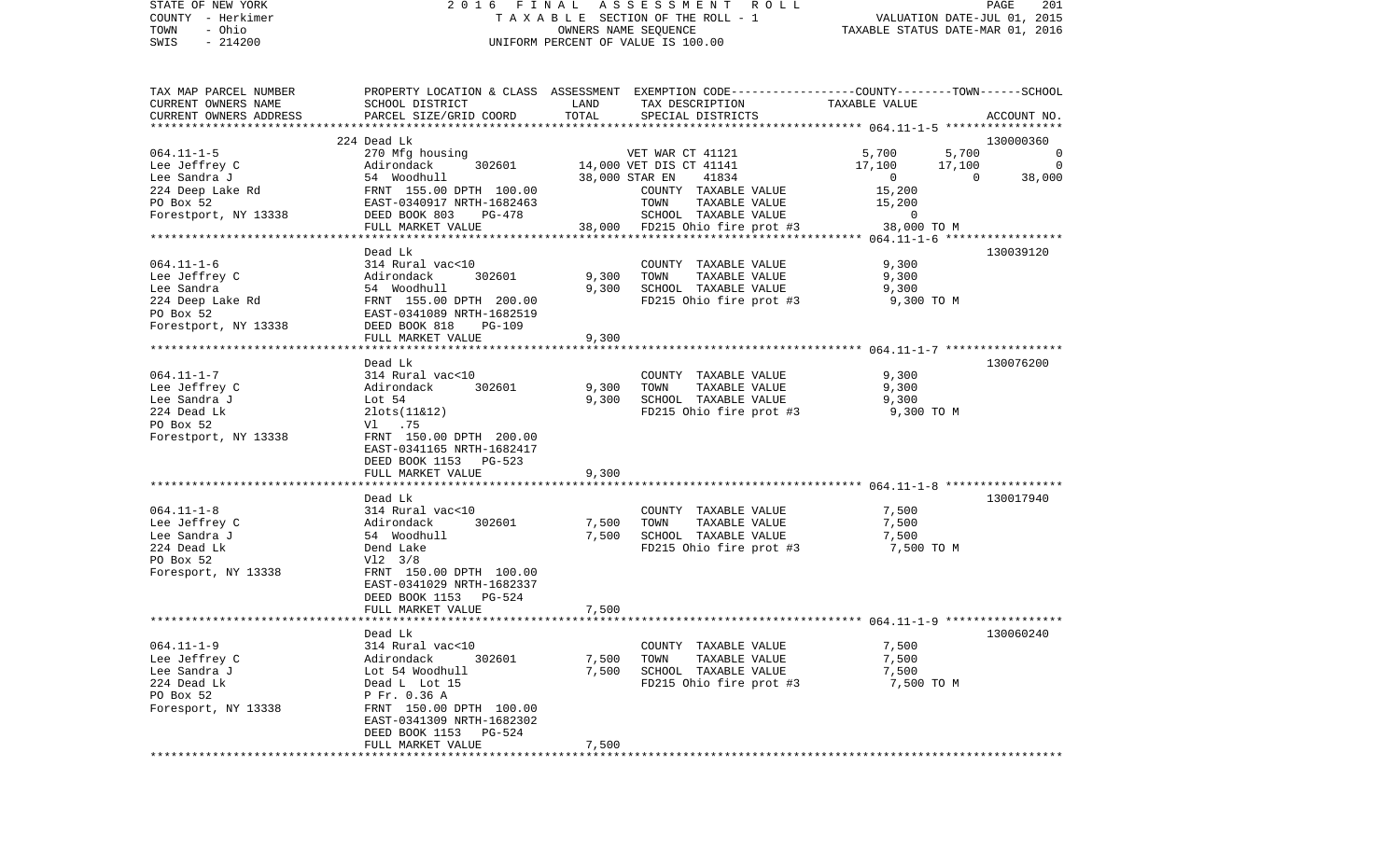| STATE OF NEW YORK<br>COUNTY - Herkimer<br>- Ohio<br>TOWN<br>$-214200$<br>SWIS | 2016 FINAL ASSESSMENT ROLL<br>TAXABLE SECTION OF THE ROLL - 1<br>UNIFORM PERCENT OF VALUE IS 100.00 | PAGE<br>202<br>VALUATION DATE-JUL 01, 2015<br>TAXABLE STATUS DATE-MAR 01, 2016 |                                                                                                 |               |             |
|-------------------------------------------------------------------------------|-----------------------------------------------------------------------------------------------------|--------------------------------------------------------------------------------|-------------------------------------------------------------------------------------------------|---------------|-------------|
|                                                                               |                                                                                                     |                                                                                |                                                                                                 |               |             |
| TAX MAP PARCEL NUMBER                                                         |                                                                                                     |                                                                                | PROPERTY LOCATION & CLASS ASSESSMENT EXEMPTION CODE---------------COUNTY-------TOWN------SCHOOL |               |             |
| CURRENT OWNERS NAME                                                           | SCHOOL DISTRICT                                                                                     | LAND                                                                           | TAX DESCRIPTION                                                                                 | TAXABLE VALUE |             |
| CURRENT OWNERS ADDRESS                                                        | PARCEL SIZE/GRID COORD                                                                              | TOTAL                                                                          | SPECIAL DISTRICTS                                                                               |               | ACCOUNT NO. |
|                                                                               | Dead Lk                                                                                             |                                                                                |                                                                                                 |               | 130076140   |
| $064.11 - 1 - 10$                                                             | 314 Rural vac<10                                                                                    |                                                                                | COUNTY TAXABLE VALUE                                                                            | 9,300         |             |
| Lee Jeffrey C                                                                 | Adirondack<br>302601                                                                                | 9,300                                                                          | TOWN<br>TAXABLE VALUE                                                                           | 9,300         |             |
| Lee Sandra J                                                                  | Lot $54$                                                                                            | 9,300                                                                          | SCHOOL TAXABLE VALUE                                                                            | 9,300         |             |
| 224 Dead Lk                                                                   | Dead L.1.13-14                                                                                      |                                                                                | FD215 Ohio fire prot #3                                                                         | 9,300 TO M    |             |
| PO Box 52                                                                     | P Fr. 0.69 A                                                                                        |                                                                                |                                                                                                 |               |             |
| Foresport, NY 13338                                                           | FRNT 150.00 DPTH 200.00                                                                             |                                                                                |                                                                                                 |               |             |
|                                                                               | EAST-0341190 NRTH-1682242                                                                           |                                                                                |                                                                                                 |               |             |
|                                                                               | DEED BOOK 1153 PG-524<br>FULL MARKET VALUE                                                          | 9,300                                                                          |                                                                                                 |               |             |
|                                                                               |                                                                                                     |                                                                                |                                                                                                 |               |             |
|                                                                               | Dead Lk                                                                                             |                                                                                |                                                                                                 |               | 130040080   |
| $064.11 - 1 - 11$                                                             | 314 Rural vac<10                                                                                    |                                                                                | COUNTY TAXABLE VALUE                                                                            | 5,600         |             |
| Lee Jeffrey C                                                                 | 302601<br>Adirondack                                                                                | 5,600                                                                          | TOWN<br>TAXABLE VALUE                                                                           | 5,600         |             |
| Lee Sandra                                                                    | 54 Woodhull                                                                                         | 5,600                                                                          | SCHOOL TAXABLE VALUE                                                                            | 5,600         |             |
| 224 Deep Lake Rd                                                              | Dead Lake                                                                                           |                                                                                | FD215 Ohio fire prot #3                                                                         | 5,600 TO M    |             |
| PO Box 52                                                                     | $VI$ 2 $1/2$                                                                                        |                                                                                |                                                                                                 |               |             |
| Forestport, NY 13338                                                          | FRNT 74.50 DPTH 107.50                                                                              |                                                                                |                                                                                                 |               |             |
|                                                                               | EAST-0340809 NRTH-1682412<br>DEED BOOK 886<br>PG-50                                                 |                                                                                |                                                                                                 |               |             |
|                                                                               | FULL MARKET VALUE                                                                                   | 5,600                                                                          |                                                                                                 |               |             |
|                                                                               |                                                                                                     |                                                                                |                                                                                                 |               |             |
|                                                                               | Dead Lk                                                                                             |                                                                                |                                                                                                 |               |             |
| $064.11 - 1 - 17.2$                                                           | $312$ Vac w/imprv - WTRFNT                                                                          |                                                                                | COUNTY TAXABLE VALUE                                                                            | 18,600        |             |
| Lee Jeffrey C                                                                 | 302601<br>Adirondack                                                                                | 16,600                                                                         | TOWN<br>TAXABLE VALUE                                                                           | 18,600        |             |
| Lee Sandra                                                                    | 54 Woodhull                                                                                         | 18,600                                                                         | SCHOOL TAXABLE VALUE                                                                            | 18,600        |             |
| 224 Deep Lake Rd                                                              | FRNT 50.50 DPTH 188.00                                                                              |                                                                                | FD215 Ohio fire prot #3                                                                         | 18,600 TO M   |             |
| PO Box 52<br>Forestport, NY 13338                                             | EAST-0340874 NRTH-1682279<br>DEED BOOK 886<br>PG-50                                                 |                                                                                |                                                                                                 |               |             |
|                                                                               | FULL MARKET VALUE                                                                                   | 18,600                                                                         |                                                                                                 |               |             |
|                                                                               |                                                                                                     | ***********                                                                    |                                                                                                 |               |             |
|                                                                               | 3742 Rt 8                                                                                           |                                                                                |                                                                                                 |               | 130015540   |
| $074.1 - 2 - 42$                                                              | 210 1 Family Res                                                                                    |                                                                                | COUNTY TAXABLE VALUE                                                                            | 63,200        |             |
| Lee Kendra G                                                                  | Poland Central 213803                                                                               | 19,300                                                                         | TOWN<br>TAXABLE VALUE                                                                           | 63,200        |             |
| 3742 State Rt 8                                                               | 64 Rem Pat                                                                                          | 63,200                                                                         | SCHOOL TAXABLE VALUE                                                                            | 63,200        |             |
| Cold Brook, NY 13324                                                          | Sub 6                                                                                               |                                                                                | FD200 Ohio fire prot #1                                                                         | 63,200 TO M   |             |
|                                                                               | ACRES<br>1.20<br>EAST-0374216 NRTH-1652670                                                          |                                                                                |                                                                                                 |               |             |
|                                                                               | DEED BOOK 931<br>PG-163                                                                             |                                                                                |                                                                                                 |               |             |
|                                                                               | FULL MARKET VALUE                                                                                   | 63,200                                                                         |                                                                                                 |               |             |
|                                                                               |                                                                                                     |                                                                                |                                                                                                 |               |             |
|                                                                               | Hooper Dooper Rd                                                                                    |                                                                                |                                                                                                 |               | 130029460   |
| $073.2 - 1 - 40$                                                              | 314 Rural vac<10                                                                                    |                                                                                | COUNTY TAXABLE VALUE                                                                            | 4,000         |             |
| Lee Richard                                                                   | Poland Central 213803                                                                               | 4,000                                                                          | TOWN<br>TAXABLE VALUE                                                                           | 4,000         |             |
| 421 Mountain Ave                                                              | 63 Rem Pat                                                                                          | 4,000                                                                          | SCHOOL TAXABLE VALUE                                                                            | 4,000         |             |
| North Plainfield N Jersey                                                     | Sub 18                                                                                              |                                                                                | FD217 Ohio fire prot #4                                                                         | 4,000 TO M    |             |
|                                                                               | 07060 Vl 2 1A<br>FRNT 208.00 DPTH 208.00                                                            |                                                                                |                                                                                                 |               |             |
|                                                                               | ACRES 0.99                                                                                          |                                                                                |                                                                                                 |               |             |
|                                                                               | EAST-0371862 NRTH-1654171                                                                           |                                                                                |                                                                                                 |               |             |
|                                                                               | DEED BOOK 00603 PG-00088                                                                            |                                                                                |                                                                                                 |               |             |
|                                                                               | FULL MARKET VALUE                                                                                   | 4,000                                                                          |                                                                                                 |               |             |
|                                                                               |                                                                                                     |                                                                                |                                                                                                 |               |             |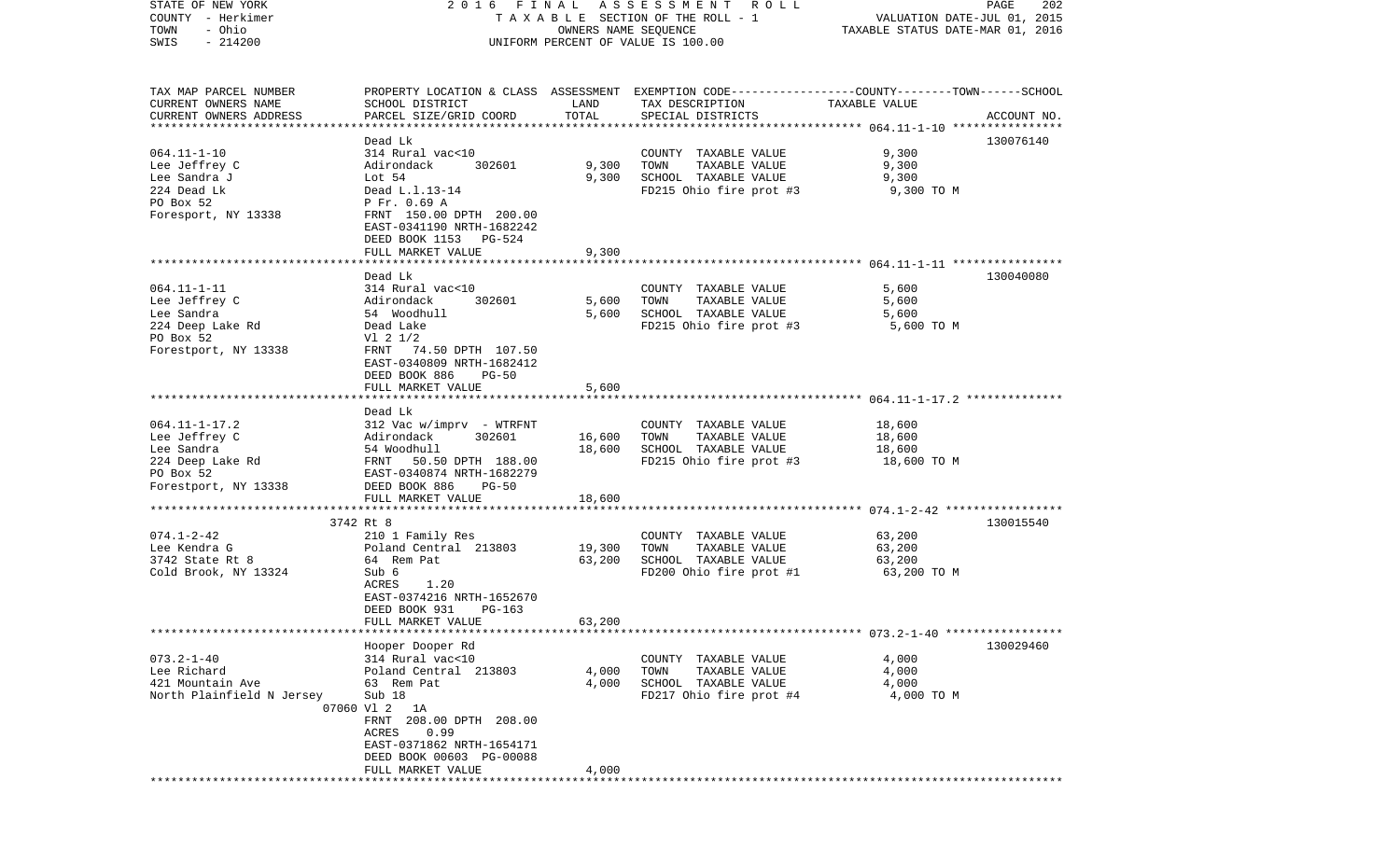| STATE OF NEW YORK<br>COUNTY - Herkimer<br>- Ohio<br>TOWN<br>$-214200$<br>SWIS | ASSESSMENT<br>FINAL<br>R O L L<br>2016<br>TAXABLE SECTION OF THE ROLL - 1<br>OWNERS NAME SEQUENCE<br>UNIFORM PERCENT OF VALUE IS 100.00 |                     |                                                                                                                     | VALUATION DATE-JUL 01, 2015<br>TAXABLE STATUS DATE-MAR 01, 2016 |                    |  |
|-------------------------------------------------------------------------------|-----------------------------------------------------------------------------------------------------------------------------------------|---------------------|---------------------------------------------------------------------------------------------------------------------|-----------------------------------------------------------------|--------------------|--|
| TAX MAP PARCEL NUMBER<br>CURRENT OWNERS NAME                                  | SCHOOL DISTRICT                                                                                                                         | LAND                | PROPERTY LOCATION & CLASS ASSESSMENT EXEMPTION CODE----------------COUNTY-------TOWN------SCHOOL<br>TAX DESCRIPTION | TAXABLE VALUE                                                   |                    |  |
| CURRENT OWNERS ADDRESS                                                        | PARCEL SIZE/GRID COORD                                                                                                                  | TOTAL               | SPECIAL DISTRICTS                                                                                                   |                                                                 | ACCOUNT NO.        |  |
| ***********************                                                       | **********************                                                                                                                  |                     |                                                                                                                     |                                                                 |                    |  |
| $068. -3 - 12$                                                                | Off the Cross Rd. (Darrow<br>260 Seasonal res                                                                                           |                     | COUNTY TAXABLE VALUE                                                                                                | 14,000                                                          | 130041430          |  |
| Lefevre Living Trust Ivan J Tr Adirondack                                     | 302601                                                                                                                                  | 1,900               | TOWN<br>TAXABLE VALUE                                                                                               | 14,000                                                          |                    |  |
| Lefevre Germaine Trutee                                                       | 16 Rem Pat                                                                                                                              | 14,000              | SCHOOL TAXABLE VALUE                                                                                                | 14,000                                                          |                    |  |
| 306 Buck Lane                                                                 | $V1$ 2.5                                                                                                                                |                     | FD215 Ohio fire prot #3                                                                                             | 14,000 TO M                                                     |                    |  |
| Forestport, NY 13338                                                          | FRNT 100.00 DPTH 200.00<br>EAST-0339057 NRTH-1674375<br>DEED BOOK 1468 PG-586                                                           |                     |                                                                                                                     |                                                                 |                    |  |
|                                                                               | FULL MARKET VALUE                                                                                                                       | 14,000              |                                                                                                                     |                                                                 |                    |  |
|                                                                               |                                                                                                                                         |                     |                                                                                                                     |                                                                 |                    |  |
|                                                                               | Tea Cup St                                                                                                                              |                     |                                                                                                                     |                                                                 | 130060035          |  |
| $085.3 - 2 - 20$                                                              | 314 Rural vac<10                                                                                                                        |                     | COUNTY TAXABLE VALUE                                                                                                | 3,000                                                           |                    |  |
| Leigh Martin R                                                                | Poland Central 213803                                                                                                                   | 3,000               | TOWN<br>TAXABLE VALUE<br>SCHOOL TAXABLE VALUE                                                                       | 3,000                                                           |                    |  |
| Leigh Pamela L<br>114 Tea Cup St                                              | Lot 9 10<br>Jers Pat                                                                                                                    | 3,000               | FD210 Ohio fire prot #2                                                                                             | 3,000<br>3,000 TO M                                             |                    |  |
| Cold Brook, NY 13324                                                          | V1 2 1A                                                                                                                                 |                     |                                                                                                                     |                                                                 |                    |  |
|                                                                               | 1.00<br>ACRES                                                                                                                           |                     |                                                                                                                     |                                                                 |                    |  |
|                                                                               | EAST-0376273 NRTH-1614004                                                                                                               |                     |                                                                                                                     |                                                                 |                    |  |
|                                                                               | DEED BOOK 1597 PG-667                                                                                                                   |                     |                                                                                                                     |                                                                 |                    |  |
|                                                                               | FULL MARKET VALUE                                                                                                                       | 3,000               |                                                                                                                     |                                                                 |                    |  |
|                                                                               |                                                                                                                                         |                     |                                                                                                                     |                                                                 |                    |  |
| $085.3 - 2 - 21$                                                              | 114 Tea Cup St<br>270 Mfg housing                                                                                                       |                     | VET COM CT 41131                                                                                                    | 10,000<br>10,000                                                | 130060455<br>0     |  |
| Leigh Martin R                                                                | Poland Central 213803                                                                                                                   |                     | 12,500 VET DIS CT 41141                                                                                             | 6,000<br>6,000                                                  | $\Omega$           |  |
| Leigh Pamela L                                                                | Lot $9-10$ Jer P.                                                                                                                       | 40,000 STAR B       | 41854                                                                                                               | $\overline{0}$                                                  | 30,000<br>$\Omega$ |  |
| 114 Tea Cup St                                                                | Trailer & Barn                                                                                                                          |                     | COUNTY TAXABLE VALUE                                                                                                | 24,000                                                          |                    |  |
| Cold Brook, NY 13324                                                          | <b>ACRES</b><br>1.00                                                                                                                    |                     | TAXABLE VALUE<br>TOWN                                                                                               | 24,000                                                          |                    |  |
|                                                                               | EAST-0376196 NRTH-1613809                                                                                                               |                     | SCHOOL TAXABLE VALUE                                                                                                | 10,000                                                          |                    |  |
|                                                                               | DEED BOOK 1597 PG-667                                                                                                                   |                     | FD200 Ohio fire prot #1                                                                                             | 40,000 TO M                                                     |                    |  |
|                                                                               | FULL MARKET VALUE<br>*******************                                                                                                | 40,000<br>********* |                                                                                                                     | ********** 073.2-1-23 ******************                        |                    |  |
|                                                                               | Route 8                                                                                                                                 |                     |                                                                                                                     |                                                                 |                    |  |
| $073.2 - 1 - 23$                                                              | 314 Rural vac<10                                                                                                                        |                     | COUNTY TAXABLE VALUE                                                                                                | 6,500                                                           |                    |  |
| LeRoy Thomas F                                                                | Poland Central 213803                                                                                                                   | 6,500               | TOWN<br>TAXABLE VALUE                                                                                               | 6,500                                                           |                    |  |
| 7177 Hoose Rd                                                                 | ACRES<br>1.20                                                                                                                           | 6,500               | SCHOOL TAXABLE VALUE                                                                                                | 6,500                                                           |                    |  |
| Earlville, NY 13332                                                           | EAST-0367200 NRTH-1650504                                                                                                               |                     | FD200 Ohio fire prot #1                                                                                             | 6,500 TO M                                                      |                    |  |
|                                                                               | DEED BOOK 933<br>PG-679<br>FULL MARKET VALUE                                                                                            | 6,500               |                                                                                                                     |                                                                 |                    |  |
|                                                                               |                                                                                                                                         |                     |                                                                                                                     |                                                                 |                    |  |
|                                                                               | Christman Lot                                                                                                                           |                     |                                                                                                                     |                                                                 | 130043350          |  |
| $079.3 - 1 - 35$                                                              | 260 Seasonal res                                                                                                                        |                     | COUNTY TAXABLE VALUE                                                                                                | 33,000                                                          |                    |  |
| Lesniak Jean                                                                  | Poland Central 213803                                                                                                                   | 16,400              | TOWN<br>TAXABLE VALUE                                                                                               | 33,000                                                          |                    |  |
| PO Box 472                                                                    | 21/ Jer Pat                                                                                                                             | 33,000              | SCHOOL TAXABLE VALUE                                                                                                | 33,000                                                          |                    |  |
| Newport, NY 13416                                                             | Lot 19                                                                                                                                  |                     | FD217 Ohio fire prot #4                                                                                             | 33,000 TO M                                                     |                    |  |
|                                                                               | ACRES 22.30<br>EAST-0381481 NRTH-1627503                                                                                                |                     |                                                                                                                     |                                                                 |                    |  |
|                                                                               | DEED BOOK 1078<br>PG-849                                                                                                                |                     |                                                                                                                     |                                                                 |                    |  |
|                                                                               | FULL MARKET VALUE                                                                                                                       | 33,000              |                                                                                                                     |                                                                 |                    |  |
|                                                                               |                                                                                                                                         |                     |                                                                                                                     |                                                                 |                    |  |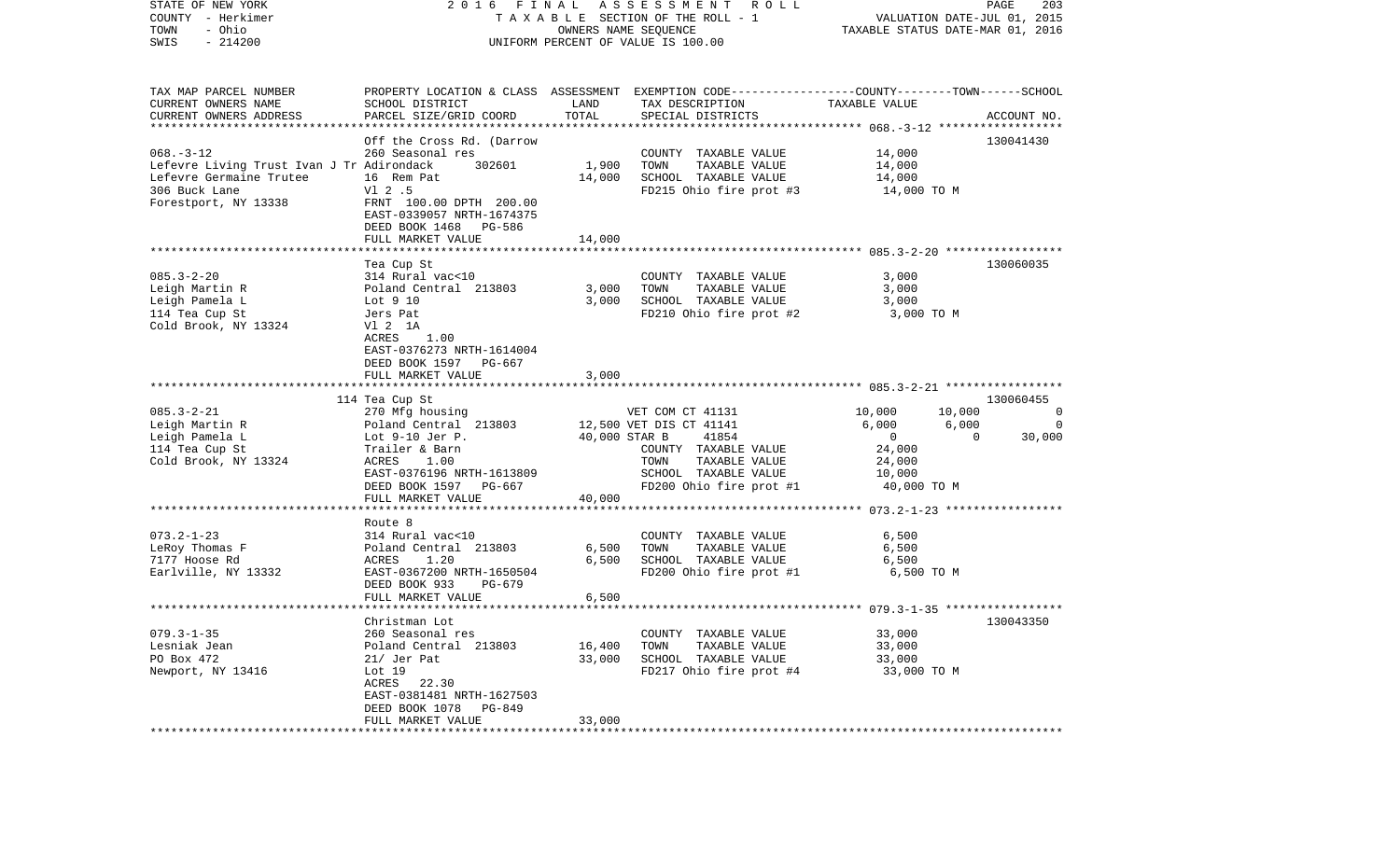| OWNERS NAME SEQUENCE<br>TAXABLE STATUS DATE-MAR 01, 2016<br>$-214200$<br>UNIFORM PERCENT OF VALUE IS 100.00<br>TAX MAP PARCEL NUMBER<br>PROPERTY LOCATION & CLASS ASSESSMENT EXEMPTION CODE---------------COUNTY-------TOWN------SCHOOL<br>CURRENT OWNERS NAME<br>LAND<br>SCHOOL DISTRICT<br>TAX DESCRIPTION<br>TAXABLE VALUE<br>TOTAL<br>CURRENT OWNERS ADDRESS<br>PARCEL SIZE/GRID COORD<br>SPECIAL DISTRICTS<br>ACCOUNT NO.<br>************************<br>Rt 8<br>130020610<br>$074.1 - 2 - 32$<br>38,500<br>210 1 Family Res<br>COUNTY TAXABLE VALUE<br>14,000<br>38,500<br>Lewis Patrica A<br>Poland Central 213803<br>TOWN<br>TAXABLE VALUE<br>105 Remonda Rd<br>38,500<br>SCHOOL TAXABLE VALUE<br>64 Rem Pat<br>38,500<br>FD200 Ohio fire prot #1<br>Sub 14<br>38,500 TO M<br>FRNT 123.00 DPTH 185.00<br>ACRES<br>0.42<br>EAST-0375366 NRTH-1655171<br>DEED BOOK 1190<br>PG-514<br>38,500<br>FULL MARKET VALUE<br>130060000<br>North Lake Rd<br>260 Seasonal res - WTRFNT<br>COUNTY TAXABLE VALUE<br>51,500<br>Adirondack<br>302601<br>1,500<br>TOWN<br>TAXABLE VALUE<br>51,500<br>Lot 1 Nob<br>51,500<br>SCHOOL TAXABLE VALUE<br>51,500<br>FRNT 91.00 DPTH 70.00<br>FD215 Ohio fire prot #3<br>51,500 TO M<br>EAST-0375912 NRTH-1708427<br>DEED BOOK 1196<br>PG-169<br>FULL MARKET VALUE<br>51,500<br>Coonradt Rd<br>$085.2 - 2 - 45.2$<br>322 Rural vac>10<br>17,700<br>COUNTY TAXABLE VALUE<br>17,700<br>17,700<br>Poland Central 213803<br>TOWN<br>TAXABLE VALUE<br>Lindsell Debraah Lindsell Jame 40 Jer Pat<br>17,700<br>SCHOOL TAXABLE VALUE<br>17,700<br>FD210 Ohio fire prot #2<br>17,700 TO M<br>$P-Fr$ 74<br>Cold Brook, NY 13324<br>FRNT 1450.00 DPTH<br>ACRES 14.00<br>EAST-0389482 NRTH-1620910<br>DEED BOOK 1374<br>PG-625<br>17,700<br>FULL MARKET VALUE<br>******************<br>********<br>**********************************6 085.2-2-46 ******************<br>130016830<br>Coonradt Rd<br>STAR B<br>41854<br>0<br>30,000<br>240 Rural res<br>$\Omega$<br>Poland Central 213803<br>54,000<br>COUNTY TAXABLE VALUE<br>313,500<br>313,500<br>TOWN<br>TAXABLE VALUE<br>23 Jer Pat<br>313,500<br>202 Coonradt Rd<br>ACRES 50.00<br>SCHOOL TAXABLE VALUE<br>283,500<br>Cold Brook, NY 13324-9801<br>EAST-0389858 NRTH-1619872<br>FD210 Ohio fire prot #2<br>313,500 TO M<br>DEED BOOK 1374<br>PG-625<br>313,500<br>FULL MARKET VALUE<br>Coonradt Rd<br>130042090<br>$085.2 - 2 - 47$<br>322 Rural vac>10<br>14,400<br>COUNTY TAXABLE VALUE<br>Poland Central 213803<br>14,400<br>TOWN<br>TAXABLE VALUE<br>14,400<br>Lindsell Debraah Lindsell Jame 23 Jer Pat<br>14,400<br>SCHOOL TAXABLE VALUE<br>14,400<br>202 Coonradt Rd<br>FD210 Ohio fire prot #2<br>ACRES 25.00<br>14,400 TO M<br>EAST-0388960 NRTH-1619295<br>DEED BOOK 1374<br>PG-625<br>FULL MARKET VALUE<br>14,400 | STATE OF NEW YORK<br>COUNTY - Herkimer<br>- Ohio<br>TOWN | 2016 FINAL | A S S E S S M E N T R O L L<br>TAXABLE SECTION OF THE ROLL - 1 | VALUATION DATE-JUL 01, 2015 | 204<br>PAGE |
|------------------------------------------------------------------------------------------------------------------------------------------------------------------------------------------------------------------------------------------------------------------------------------------------------------------------------------------------------------------------------------------------------------------------------------------------------------------------------------------------------------------------------------------------------------------------------------------------------------------------------------------------------------------------------------------------------------------------------------------------------------------------------------------------------------------------------------------------------------------------------------------------------------------------------------------------------------------------------------------------------------------------------------------------------------------------------------------------------------------------------------------------------------------------------------------------------------------------------------------------------------------------------------------------------------------------------------------------------------------------------------------------------------------------------------------------------------------------------------------------------------------------------------------------------------------------------------------------------------------------------------------------------------------------------------------------------------------------------------------------------------------------------------------------------------------------------------------------------------------------------------------------------------------------------------------------------------------------------------------------------------------------------------------------------------------------------------------------------------------------------------------------------------------------------------------------------------------------------------------------------------------------------------------------------------------------------------------------------------------------------------------------------------------------------------------------------------------------------------------------------------------------------------------------------------------------------------------------------------------------------------------------------------------------------------------------------------------------------------------------------------------------------------------------------|----------------------------------------------------------|------------|----------------------------------------------------------------|-----------------------------|-------------|
|                                                                                                                                                                                                                                                                                                                                                                                                                                                                                                                                                                                                                                                                                                                                                                                                                                                                                                                                                                                                                                                                                                                                                                                                                                                                                                                                                                                                                                                                                                                                                                                                                                                                                                                                                                                                                                                                                                                                                                                                                                                                                                                                                                                                                                                                                                                                                                                                                                                                                                                                                                                                                                                                                                                                                                                                      | SWIS                                                     |            |                                                                |                             |             |
|                                                                                                                                                                                                                                                                                                                                                                                                                                                                                                                                                                                                                                                                                                                                                                                                                                                                                                                                                                                                                                                                                                                                                                                                                                                                                                                                                                                                                                                                                                                                                                                                                                                                                                                                                                                                                                                                                                                                                                                                                                                                                                                                                                                                                                                                                                                                                                                                                                                                                                                                                                                                                                                                                                                                                                                                      |                                                          |            |                                                                |                             |             |
|                                                                                                                                                                                                                                                                                                                                                                                                                                                                                                                                                                                                                                                                                                                                                                                                                                                                                                                                                                                                                                                                                                                                                                                                                                                                                                                                                                                                                                                                                                                                                                                                                                                                                                                                                                                                                                                                                                                                                                                                                                                                                                                                                                                                                                                                                                                                                                                                                                                                                                                                                                                                                                                                                                                                                                                                      |                                                          |            |                                                                |                             |             |
|                                                                                                                                                                                                                                                                                                                                                                                                                                                                                                                                                                                                                                                                                                                                                                                                                                                                                                                                                                                                                                                                                                                                                                                                                                                                                                                                                                                                                                                                                                                                                                                                                                                                                                                                                                                                                                                                                                                                                                                                                                                                                                                                                                                                                                                                                                                                                                                                                                                                                                                                                                                                                                                                                                                                                                                                      |                                                          |            |                                                                |                             |             |
|                                                                                                                                                                                                                                                                                                                                                                                                                                                                                                                                                                                                                                                                                                                                                                                                                                                                                                                                                                                                                                                                                                                                                                                                                                                                                                                                                                                                                                                                                                                                                                                                                                                                                                                                                                                                                                                                                                                                                                                                                                                                                                                                                                                                                                                                                                                                                                                                                                                                                                                                                                                                                                                                                                                                                                                                      |                                                          |            |                                                                |                             |             |
|                                                                                                                                                                                                                                                                                                                                                                                                                                                                                                                                                                                                                                                                                                                                                                                                                                                                                                                                                                                                                                                                                                                                                                                                                                                                                                                                                                                                                                                                                                                                                                                                                                                                                                                                                                                                                                                                                                                                                                                                                                                                                                                                                                                                                                                                                                                                                                                                                                                                                                                                                                                                                                                                                                                                                                                                      |                                                          |            |                                                                |                             |             |
|                                                                                                                                                                                                                                                                                                                                                                                                                                                                                                                                                                                                                                                                                                                                                                                                                                                                                                                                                                                                                                                                                                                                                                                                                                                                                                                                                                                                                                                                                                                                                                                                                                                                                                                                                                                                                                                                                                                                                                                                                                                                                                                                                                                                                                                                                                                                                                                                                                                                                                                                                                                                                                                                                                                                                                                                      |                                                          |            |                                                                |                             |             |
|                                                                                                                                                                                                                                                                                                                                                                                                                                                                                                                                                                                                                                                                                                                                                                                                                                                                                                                                                                                                                                                                                                                                                                                                                                                                                                                                                                                                                                                                                                                                                                                                                                                                                                                                                                                                                                                                                                                                                                                                                                                                                                                                                                                                                                                                                                                                                                                                                                                                                                                                                                                                                                                                                                                                                                                                      | Cold Brook, NY 13324                                     |            |                                                                |                             |             |
|                                                                                                                                                                                                                                                                                                                                                                                                                                                                                                                                                                                                                                                                                                                                                                                                                                                                                                                                                                                                                                                                                                                                                                                                                                                                                                                                                                                                                                                                                                                                                                                                                                                                                                                                                                                                                                                                                                                                                                                                                                                                                                                                                                                                                                                                                                                                                                                                                                                                                                                                                                                                                                                                                                                                                                                                      |                                                          |            |                                                                |                             |             |
|                                                                                                                                                                                                                                                                                                                                                                                                                                                                                                                                                                                                                                                                                                                                                                                                                                                                                                                                                                                                                                                                                                                                                                                                                                                                                                                                                                                                                                                                                                                                                                                                                                                                                                                                                                                                                                                                                                                                                                                                                                                                                                                                                                                                                                                                                                                                                                                                                                                                                                                                                                                                                                                                                                                                                                                                      |                                                          |            |                                                                |                             |             |
|                                                                                                                                                                                                                                                                                                                                                                                                                                                                                                                                                                                                                                                                                                                                                                                                                                                                                                                                                                                                                                                                                                                                                                                                                                                                                                                                                                                                                                                                                                                                                                                                                                                                                                                                                                                                                                                                                                                                                                                                                                                                                                                                                                                                                                                                                                                                                                                                                                                                                                                                                                                                                                                                                                                                                                                                      |                                                          |            |                                                                |                             |             |
|                                                                                                                                                                                                                                                                                                                                                                                                                                                                                                                                                                                                                                                                                                                                                                                                                                                                                                                                                                                                                                                                                                                                                                                                                                                                                                                                                                                                                                                                                                                                                                                                                                                                                                                                                                                                                                                                                                                                                                                                                                                                                                                                                                                                                                                                                                                                                                                                                                                                                                                                                                                                                                                                                                                                                                                                      |                                                          |            |                                                                |                             |             |
|                                                                                                                                                                                                                                                                                                                                                                                                                                                                                                                                                                                                                                                                                                                                                                                                                                                                                                                                                                                                                                                                                                                                                                                                                                                                                                                                                                                                                                                                                                                                                                                                                                                                                                                                                                                                                                                                                                                                                                                                                                                                                                                                                                                                                                                                                                                                                                                                                                                                                                                                                                                                                                                                                                                                                                                                      |                                                          |            |                                                                |                             |             |
|                                                                                                                                                                                                                                                                                                                                                                                                                                                                                                                                                                                                                                                                                                                                                                                                                                                                                                                                                                                                                                                                                                                                                                                                                                                                                                                                                                                                                                                                                                                                                                                                                                                                                                                                                                                                                                                                                                                                                                                                                                                                                                                                                                                                                                                                                                                                                                                                                                                                                                                                                                                                                                                                                                                                                                                                      |                                                          |            |                                                                |                             |             |
|                                                                                                                                                                                                                                                                                                                                                                                                                                                                                                                                                                                                                                                                                                                                                                                                                                                                                                                                                                                                                                                                                                                                                                                                                                                                                                                                                                                                                                                                                                                                                                                                                                                                                                                                                                                                                                                                                                                                                                                                                                                                                                                                                                                                                                                                                                                                                                                                                                                                                                                                                                                                                                                                                                                                                                                                      | $058. - 2 - 25$                                          |            |                                                                |                             |             |
|                                                                                                                                                                                                                                                                                                                                                                                                                                                                                                                                                                                                                                                                                                                                                                                                                                                                                                                                                                                                                                                                                                                                                                                                                                                                                                                                                                                                                                                                                                                                                                                                                                                                                                                                                                                                                                                                                                                                                                                                                                                                                                                                                                                                                                                                                                                                                                                                                                                                                                                                                                                                                                                                                                                                                                                                      | Lindovski William F                                      |            |                                                                |                             |             |
|                                                                                                                                                                                                                                                                                                                                                                                                                                                                                                                                                                                                                                                                                                                                                                                                                                                                                                                                                                                                                                                                                                                                                                                                                                                                                                                                                                                                                                                                                                                                                                                                                                                                                                                                                                                                                                                                                                                                                                                                                                                                                                                                                                                                                                                                                                                                                                                                                                                                                                                                                                                                                                                                                                                                                                                                      | Lindovski Barbara T                                      |            |                                                                |                             |             |
|                                                                                                                                                                                                                                                                                                                                                                                                                                                                                                                                                                                                                                                                                                                                                                                                                                                                                                                                                                                                                                                                                                                                                                                                                                                                                                                                                                                                                                                                                                                                                                                                                                                                                                                                                                                                                                                                                                                                                                                                                                                                                                                                                                                                                                                                                                                                                                                                                                                                                                                                                                                                                                                                                                                                                                                                      | 92 Kenyon Rd                                             |            |                                                                |                             |             |
|                                                                                                                                                                                                                                                                                                                                                                                                                                                                                                                                                                                                                                                                                                                                                                                                                                                                                                                                                                                                                                                                                                                                                                                                                                                                                                                                                                                                                                                                                                                                                                                                                                                                                                                                                                                                                                                                                                                                                                                                                                                                                                                                                                                                                                                                                                                                                                                                                                                                                                                                                                                                                                                                                                                                                                                                      | Mexico, NY 13114                                         |            |                                                                |                             |             |
|                                                                                                                                                                                                                                                                                                                                                                                                                                                                                                                                                                                                                                                                                                                                                                                                                                                                                                                                                                                                                                                                                                                                                                                                                                                                                                                                                                                                                                                                                                                                                                                                                                                                                                                                                                                                                                                                                                                                                                                                                                                                                                                                                                                                                                                                                                                                                                                                                                                                                                                                                                                                                                                                                                                                                                                                      |                                                          |            |                                                                |                             |             |
|                                                                                                                                                                                                                                                                                                                                                                                                                                                                                                                                                                                                                                                                                                                                                                                                                                                                                                                                                                                                                                                                                                                                                                                                                                                                                                                                                                                                                                                                                                                                                                                                                                                                                                                                                                                                                                                                                                                                                                                                                                                                                                                                                                                                                                                                                                                                                                                                                                                                                                                                                                                                                                                                                                                                                                                                      |                                                          |            |                                                                |                             |             |
|                                                                                                                                                                                                                                                                                                                                                                                                                                                                                                                                                                                                                                                                                                                                                                                                                                                                                                                                                                                                                                                                                                                                                                                                                                                                                                                                                                                                                                                                                                                                                                                                                                                                                                                                                                                                                                                                                                                                                                                                                                                                                                                                                                                                                                                                                                                                                                                                                                                                                                                                                                                                                                                                                                                                                                                                      |                                                          |            |                                                                |                             |             |
|                                                                                                                                                                                                                                                                                                                                                                                                                                                                                                                                                                                                                                                                                                                                                                                                                                                                                                                                                                                                                                                                                                                                                                                                                                                                                                                                                                                                                                                                                                                                                                                                                                                                                                                                                                                                                                                                                                                                                                                                                                                                                                                                                                                                                                                                                                                                                                                                                                                                                                                                                                                                                                                                                                                                                                                                      |                                                          |            |                                                                |                             |             |
|                                                                                                                                                                                                                                                                                                                                                                                                                                                                                                                                                                                                                                                                                                                                                                                                                                                                                                                                                                                                                                                                                                                                                                                                                                                                                                                                                                                                                                                                                                                                                                                                                                                                                                                                                                                                                                                                                                                                                                                                                                                                                                                                                                                                                                                                                                                                                                                                                                                                                                                                                                                                                                                                                                                                                                                                      | Lindsell Frank                                           |            |                                                                |                             |             |
|                                                                                                                                                                                                                                                                                                                                                                                                                                                                                                                                                                                                                                                                                                                                                                                                                                                                                                                                                                                                                                                                                                                                                                                                                                                                                                                                                                                                                                                                                                                                                                                                                                                                                                                                                                                                                                                                                                                                                                                                                                                                                                                                                                                                                                                                                                                                                                                                                                                                                                                                                                                                                                                                                                                                                                                                      |                                                          |            |                                                                |                             |             |
|                                                                                                                                                                                                                                                                                                                                                                                                                                                                                                                                                                                                                                                                                                                                                                                                                                                                                                                                                                                                                                                                                                                                                                                                                                                                                                                                                                                                                                                                                                                                                                                                                                                                                                                                                                                                                                                                                                                                                                                                                                                                                                                                                                                                                                                                                                                                                                                                                                                                                                                                                                                                                                                                                                                                                                                                      | 202 Coonradt Rd                                          |            |                                                                |                             |             |
|                                                                                                                                                                                                                                                                                                                                                                                                                                                                                                                                                                                                                                                                                                                                                                                                                                                                                                                                                                                                                                                                                                                                                                                                                                                                                                                                                                                                                                                                                                                                                                                                                                                                                                                                                                                                                                                                                                                                                                                                                                                                                                                                                                                                                                                                                                                                                                                                                                                                                                                                                                                                                                                                                                                                                                                                      |                                                          |            |                                                                |                             |             |
|                                                                                                                                                                                                                                                                                                                                                                                                                                                                                                                                                                                                                                                                                                                                                                                                                                                                                                                                                                                                                                                                                                                                                                                                                                                                                                                                                                                                                                                                                                                                                                                                                                                                                                                                                                                                                                                                                                                                                                                                                                                                                                                                                                                                                                                                                                                                                                                                                                                                                                                                                                                                                                                                                                                                                                                                      |                                                          |            |                                                                |                             |             |
|                                                                                                                                                                                                                                                                                                                                                                                                                                                                                                                                                                                                                                                                                                                                                                                                                                                                                                                                                                                                                                                                                                                                                                                                                                                                                                                                                                                                                                                                                                                                                                                                                                                                                                                                                                                                                                                                                                                                                                                                                                                                                                                                                                                                                                                                                                                                                                                                                                                                                                                                                                                                                                                                                                                                                                                                      |                                                          |            |                                                                |                             |             |
|                                                                                                                                                                                                                                                                                                                                                                                                                                                                                                                                                                                                                                                                                                                                                                                                                                                                                                                                                                                                                                                                                                                                                                                                                                                                                                                                                                                                                                                                                                                                                                                                                                                                                                                                                                                                                                                                                                                                                                                                                                                                                                                                                                                                                                                                                                                                                                                                                                                                                                                                                                                                                                                                                                                                                                                                      |                                                          |            |                                                                |                             |             |
|                                                                                                                                                                                                                                                                                                                                                                                                                                                                                                                                                                                                                                                                                                                                                                                                                                                                                                                                                                                                                                                                                                                                                                                                                                                                                                                                                                                                                                                                                                                                                                                                                                                                                                                                                                                                                                                                                                                                                                                                                                                                                                                                                                                                                                                                                                                                                                                                                                                                                                                                                                                                                                                                                                                                                                                                      |                                                          |            |                                                                |                             |             |
|                                                                                                                                                                                                                                                                                                                                                                                                                                                                                                                                                                                                                                                                                                                                                                                                                                                                                                                                                                                                                                                                                                                                                                                                                                                                                                                                                                                                                                                                                                                                                                                                                                                                                                                                                                                                                                                                                                                                                                                                                                                                                                                                                                                                                                                                                                                                                                                                                                                                                                                                                                                                                                                                                                                                                                                                      |                                                          |            |                                                                |                             |             |
|                                                                                                                                                                                                                                                                                                                                                                                                                                                                                                                                                                                                                                                                                                                                                                                                                                                                                                                                                                                                                                                                                                                                                                                                                                                                                                                                                                                                                                                                                                                                                                                                                                                                                                                                                                                                                                                                                                                                                                                                                                                                                                                                                                                                                                                                                                                                                                                                                                                                                                                                                                                                                                                                                                                                                                                                      | $085.2 - 2 - 46$                                         |            |                                                                |                             |             |
|                                                                                                                                                                                                                                                                                                                                                                                                                                                                                                                                                                                                                                                                                                                                                                                                                                                                                                                                                                                                                                                                                                                                                                                                                                                                                                                                                                                                                                                                                                                                                                                                                                                                                                                                                                                                                                                                                                                                                                                                                                                                                                                                                                                                                                                                                                                                                                                                                                                                                                                                                                                                                                                                                                                                                                                                      | LIndsell Frank                                           |            |                                                                |                             |             |
|                                                                                                                                                                                                                                                                                                                                                                                                                                                                                                                                                                                                                                                                                                                                                                                                                                                                                                                                                                                                                                                                                                                                                                                                                                                                                                                                                                                                                                                                                                                                                                                                                                                                                                                                                                                                                                                                                                                                                                                                                                                                                                                                                                                                                                                                                                                                                                                                                                                                                                                                                                                                                                                                                                                                                                                                      | Lindsell Deborah                                         |            |                                                                |                             |             |
|                                                                                                                                                                                                                                                                                                                                                                                                                                                                                                                                                                                                                                                                                                                                                                                                                                                                                                                                                                                                                                                                                                                                                                                                                                                                                                                                                                                                                                                                                                                                                                                                                                                                                                                                                                                                                                                                                                                                                                                                                                                                                                                                                                                                                                                                                                                                                                                                                                                                                                                                                                                                                                                                                                                                                                                                      |                                                          |            |                                                                |                             |             |
|                                                                                                                                                                                                                                                                                                                                                                                                                                                                                                                                                                                                                                                                                                                                                                                                                                                                                                                                                                                                                                                                                                                                                                                                                                                                                                                                                                                                                                                                                                                                                                                                                                                                                                                                                                                                                                                                                                                                                                                                                                                                                                                                                                                                                                                                                                                                                                                                                                                                                                                                                                                                                                                                                                                                                                                                      |                                                          |            |                                                                |                             |             |
|                                                                                                                                                                                                                                                                                                                                                                                                                                                                                                                                                                                                                                                                                                                                                                                                                                                                                                                                                                                                                                                                                                                                                                                                                                                                                                                                                                                                                                                                                                                                                                                                                                                                                                                                                                                                                                                                                                                                                                                                                                                                                                                                                                                                                                                                                                                                                                                                                                                                                                                                                                                                                                                                                                                                                                                                      |                                                          |            |                                                                |                             |             |
|                                                                                                                                                                                                                                                                                                                                                                                                                                                                                                                                                                                                                                                                                                                                                                                                                                                                                                                                                                                                                                                                                                                                                                                                                                                                                                                                                                                                                                                                                                                                                                                                                                                                                                                                                                                                                                                                                                                                                                                                                                                                                                                                                                                                                                                                                                                                                                                                                                                                                                                                                                                                                                                                                                                                                                                                      |                                                          |            |                                                                |                             |             |
|                                                                                                                                                                                                                                                                                                                                                                                                                                                                                                                                                                                                                                                                                                                                                                                                                                                                                                                                                                                                                                                                                                                                                                                                                                                                                                                                                                                                                                                                                                                                                                                                                                                                                                                                                                                                                                                                                                                                                                                                                                                                                                                                                                                                                                                                                                                                                                                                                                                                                                                                                                                                                                                                                                                                                                                                      |                                                          |            |                                                                |                             |             |
|                                                                                                                                                                                                                                                                                                                                                                                                                                                                                                                                                                                                                                                                                                                                                                                                                                                                                                                                                                                                                                                                                                                                                                                                                                                                                                                                                                                                                                                                                                                                                                                                                                                                                                                                                                                                                                                                                                                                                                                                                                                                                                                                                                                                                                                                                                                                                                                                                                                                                                                                                                                                                                                                                                                                                                                                      |                                                          |            |                                                                |                             |             |
|                                                                                                                                                                                                                                                                                                                                                                                                                                                                                                                                                                                                                                                                                                                                                                                                                                                                                                                                                                                                                                                                                                                                                                                                                                                                                                                                                                                                                                                                                                                                                                                                                                                                                                                                                                                                                                                                                                                                                                                                                                                                                                                                                                                                                                                                                                                                                                                                                                                                                                                                                                                                                                                                                                                                                                                                      | Lindsell Frank                                           |            |                                                                |                             |             |
|                                                                                                                                                                                                                                                                                                                                                                                                                                                                                                                                                                                                                                                                                                                                                                                                                                                                                                                                                                                                                                                                                                                                                                                                                                                                                                                                                                                                                                                                                                                                                                                                                                                                                                                                                                                                                                                                                                                                                                                                                                                                                                                                                                                                                                                                                                                                                                                                                                                                                                                                                                                                                                                                                                                                                                                                      |                                                          |            |                                                                |                             |             |
|                                                                                                                                                                                                                                                                                                                                                                                                                                                                                                                                                                                                                                                                                                                                                                                                                                                                                                                                                                                                                                                                                                                                                                                                                                                                                                                                                                                                                                                                                                                                                                                                                                                                                                                                                                                                                                                                                                                                                                                                                                                                                                                                                                                                                                                                                                                                                                                                                                                                                                                                                                                                                                                                                                                                                                                                      |                                                          |            |                                                                |                             |             |
|                                                                                                                                                                                                                                                                                                                                                                                                                                                                                                                                                                                                                                                                                                                                                                                                                                                                                                                                                                                                                                                                                                                                                                                                                                                                                                                                                                                                                                                                                                                                                                                                                                                                                                                                                                                                                                                                                                                                                                                                                                                                                                                                                                                                                                                                                                                                                                                                                                                                                                                                                                                                                                                                                                                                                                                                      | Cold Brook, NY 13324                                     |            |                                                                |                             |             |
|                                                                                                                                                                                                                                                                                                                                                                                                                                                                                                                                                                                                                                                                                                                                                                                                                                                                                                                                                                                                                                                                                                                                                                                                                                                                                                                                                                                                                                                                                                                                                                                                                                                                                                                                                                                                                                                                                                                                                                                                                                                                                                                                                                                                                                                                                                                                                                                                                                                                                                                                                                                                                                                                                                                                                                                                      |                                                          |            |                                                                |                             |             |
|                                                                                                                                                                                                                                                                                                                                                                                                                                                                                                                                                                                                                                                                                                                                                                                                                                                                                                                                                                                                                                                                                                                                                                                                                                                                                                                                                                                                                                                                                                                                                                                                                                                                                                                                                                                                                                                                                                                                                                                                                                                                                                                                                                                                                                                                                                                                                                                                                                                                                                                                                                                                                                                                                                                                                                                                      | ****************                                         |            |                                                                |                             |             |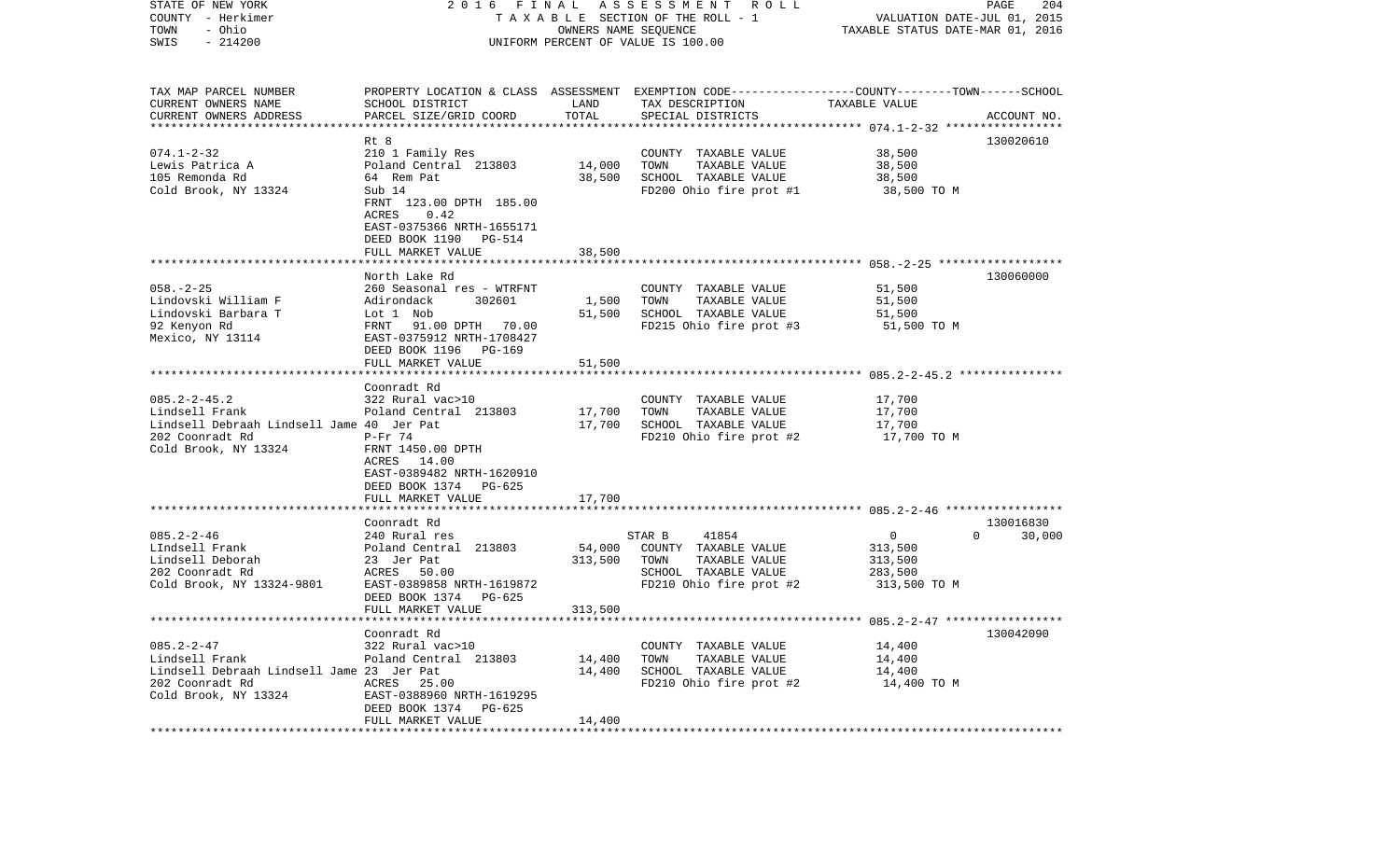| TAXABLE SECTION OF THE ROLL - 1<br>VALUATION DATE-JUL 01, 2015<br>- Ohio<br>TOWN<br>OWNERS NAME SEQUENCE<br>TAXABLE STATUS DATE-MAR 01, 2016<br>$-214200$<br>SWIS<br>UNIFORM PERCENT OF VALUE IS 100.00<br>TAX MAP PARCEL NUMBER<br>PROPERTY LOCATION & CLASS ASSESSMENT EXEMPTION CODE---------------COUNTY-------TOWN------SCHOOL<br>CURRENT OWNERS NAME<br>SCHOOL DISTRICT<br>LAND<br>TAX DESCRIPTION<br>TAXABLE VALUE<br>CURRENT OWNERS ADDRESS<br>TOTAL<br>PARCEL SIZE/GRID COORD<br>SPECIAL DISTRICTS<br>ACCOUNT NO.<br>Coonradt Rd<br>130016860<br>$085.2 - 2 - 48$<br>322 Rural vac>10<br>COUNTY TAXABLE VALUE<br>14,400<br>Lindsell Frank Lindsell Debora Poland Central 213803<br>14,400<br>TOWN<br>TAXABLE VALUE<br>14,400<br>23 Jer Pat<br>Lindsell James<br>14,400<br>SCHOOL TAXABLE VALUE<br>14,400<br>202 Coonradt Rd<br>25.00<br>FD210 Ohio fire prot #2<br>ACRES<br>14,400 TO M<br>Cold Brook, NY 13324<br>EAST-0389986 NRTH-1618973<br>DEED BOOK 1375<br>PG-625<br>FULL MARKET VALUE<br>14,400<br>Ed Smith Rd<br>130022200<br>$078.1 - 3 - 2$<br>314 Rural vac<10<br>COUNTY TAXABLE VALUE<br>12,100<br>Linzey Irving<br>Poland Central 213803<br>12,100<br>TOWN<br>TAXABLE VALUE<br>12,100<br>12,100<br>101 Mountain House Rd<br>45 Jer Pat<br>SCHOOL TAXABLE VALUE<br>12,100<br>Palenville, NY 12463<br>FD217 Ohio fire prot #4<br>$P-Fr$ 14<br>12,100 TO M<br>FRNT 228.40 DPTH<br><b>ACRES</b><br>6.00<br>EAST-0355516 NRTH-1641089<br>DEED BOOK 1431<br>PG-106<br>FULL MARKET VALUE<br>12,100<br>Harvey Bridge Rd<br>130011340<br>85,600<br>$073.4 - 1 - 19.1$<br>240 Rural res<br>COUNTY TAXABLE VALUE<br>TAXABLE VALUE<br>Little Rough, LLC<br>Poland Central 213803<br>75,600<br>TOWN<br>85,600<br>50 Bilberry Rd<br>85,600<br>SCHOOL TAXABLE VALUE<br>48 Jer Pat<br>85,600<br>Bridgewater, CT 06752<br>FD200 Ohio fire prot #1<br>FRNT 105.80 DPTH<br>85,600 TO M<br>ACRES 105.80<br>EAST-0361839 NRTH-1647122<br>DEED BOOK 1449 PG-595<br>FULL MARKET VALUE<br>85,600<br>130061020<br>Whaley Rd<br>$074.3 - 1 - 20$<br>322 Rural vac>10<br>COUNTY TAXABLE VALUE<br>29,600<br>Loduca Dennis<br>Poland Central 213803<br>29,600<br>TOWN<br>TAXABLE VALUE<br>29,600<br>Loduca Laura<br>76 Jer Pqt<br>29,600<br>SCHOOL TAXABLE VALUE<br>29,600<br>147 Corey Pl<br>FD200 Ohio fire prot #1<br>700 TO M<br>Whaley Pl<br>Huntington Station, NY 11746<br>V1 31.82A<br>ACRES 31.82<br>EAST-0375475 NRTH-1640875<br>DEED BOOK 701<br>PG-882<br>FULL MARKET VALUE<br>29,600<br>130038250<br>Rt 8<br>$074.1 - 2 - 48$<br>314 Rural vac<10<br>COUNTY TAXABLE VALUE<br>4,600<br>Loomis Douglas G<br>Poland Central 213803<br>4,600<br>TOWN<br>TAXABLE VALUE<br>4,600<br>3668 State Route 8<br>76 Rem Pat<br>4,600<br>SCHOOL TAXABLE VALUE<br>4,600<br>Cold Brook, NY 13324<br>FD200 Ohio fire prot #1<br>FRNT 50.00 DPTH 165.00<br>4,600 TO M<br>ACRES 0.19<br>EAST-0372953 NRTH-1652003<br>DEED BOOK 1084 PG-21<br>FULL MARKET VALUE<br>4,600 | STATE OF NEW YORK |  | 2016 FINAL ASSESSMENT ROLL | PAGE<br>205 |
|-------------------------------------------------------------------------------------------------------------------------------------------------------------------------------------------------------------------------------------------------------------------------------------------------------------------------------------------------------------------------------------------------------------------------------------------------------------------------------------------------------------------------------------------------------------------------------------------------------------------------------------------------------------------------------------------------------------------------------------------------------------------------------------------------------------------------------------------------------------------------------------------------------------------------------------------------------------------------------------------------------------------------------------------------------------------------------------------------------------------------------------------------------------------------------------------------------------------------------------------------------------------------------------------------------------------------------------------------------------------------------------------------------------------------------------------------------------------------------------------------------------------------------------------------------------------------------------------------------------------------------------------------------------------------------------------------------------------------------------------------------------------------------------------------------------------------------------------------------------------------------------------------------------------------------------------------------------------------------------------------------------------------------------------------------------------------------------------------------------------------------------------------------------------------------------------------------------------------------------------------------------------------------------------------------------------------------------------------------------------------------------------------------------------------------------------------------------------------------------------------------------------------------------------------------------------------------------------------------------------------------------------------------------------------------------------------------------------------------------------------------------------------------------------------------------------------------------------------------------------------------------------------------------------------------------------------------------|-------------------|--|----------------------------|-------------|
|                                                                                                                                                                                                                                                                                                                                                                                                                                                                                                                                                                                                                                                                                                                                                                                                                                                                                                                                                                                                                                                                                                                                                                                                                                                                                                                                                                                                                                                                                                                                                                                                                                                                                                                                                                                                                                                                                                                                                                                                                                                                                                                                                                                                                                                                                                                                                                                                                                                                                                                                                                                                                                                                                                                                                                                                                                                                                                                                                             | COUNTY - Herkimer |  |                            |             |
|                                                                                                                                                                                                                                                                                                                                                                                                                                                                                                                                                                                                                                                                                                                                                                                                                                                                                                                                                                                                                                                                                                                                                                                                                                                                                                                                                                                                                                                                                                                                                                                                                                                                                                                                                                                                                                                                                                                                                                                                                                                                                                                                                                                                                                                                                                                                                                                                                                                                                                                                                                                                                                                                                                                                                                                                                                                                                                                                                             |                   |  |                            |             |
|                                                                                                                                                                                                                                                                                                                                                                                                                                                                                                                                                                                                                                                                                                                                                                                                                                                                                                                                                                                                                                                                                                                                                                                                                                                                                                                                                                                                                                                                                                                                                                                                                                                                                                                                                                                                                                                                                                                                                                                                                                                                                                                                                                                                                                                                                                                                                                                                                                                                                                                                                                                                                                                                                                                                                                                                                                                                                                                                                             |                   |  |                            |             |
|                                                                                                                                                                                                                                                                                                                                                                                                                                                                                                                                                                                                                                                                                                                                                                                                                                                                                                                                                                                                                                                                                                                                                                                                                                                                                                                                                                                                                                                                                                                                                                                                                                                                                                                                                                                                                                                                                                                                                                                                                                                                                                                                                                                                                                                                                                                                                                                                                                                                                                                                                                                                                                                                                                                                                                                                                                                                                                                                                             |                   |  |                            |             |
|                                                                                                                                                                                                                                                                                                                                                                                                                                                                                                                                                                                                                                                                                                                                                                                                                                                                                                                                                                                                                                                                                                                                                                                                                                                                                                                                                                                                                                                                                                                                                                                                                                                                                                                                                                                                                                                                                                                                                                                                                                                                                                                                                                                                                                                                                                                                                                                                                                                                                                                                                                                                                                                                                                                                                                                                                                                                                                                                                             |                   |  |                            |             |
|                                                                                                                                                                                                                                                                                                                                                                                                                                                                                                                                                                                                                                                                                                                                                                                                                                                                                                                                                                                                                                                                                                                                                                                                                                                                                                                                                                                                                                                                                                                                                                                                                                                                                                                                                                                                                                                                                                                                                                                                                                                                                                                                                                                                                                                                                                                                                                                                                                                                                                                                                                                                                                                                                                                                                                                                                                                                                                                                                             |                   |  |                            |             |
|                                                                                                                                                                                                                                                                                                                                                                                                                                                                                                                                                                                                                                                                                                                                                                                                                                                                                                                                                                                                                                                                                                                                                                                                                                                                                                                                                                                                                                                                                                                                                                                                                                                                                                                                                                                                                                                                                                                                                                                                                                                                                                                                                                                                                                                                                                                                                                                                                                                                                                                                                                                                                                                                                                                                                                                                                                                                                                                                                             |                   |  |                            |             |
|                                                                                                                                                                                                                                                                                                                                                                                                                                                                                                                                                                                                                                                                                                                                                                                                                                                                                                                                                                                                                                                                                                                                                                                                                                                                                                                                                                                                                                                                                                                                                                                                                                                                                                                                                                                                                                                                                                                                                                                                                                                                                                                                                                                                                                                                                                                                                                                                                                                                                                                                                                                                                                                                                                                                                                                                                                                                                                                                                             |                   |  |                            |             |
|                                                                                                                                                                                                                                                                                                                                                                                                                                                                                                                                                                                                                                                                                                                                                                                                                                                                                                                                                                                                                                                                                                                                                                                                                                                                                                                                                                                                                                                                                                                                                                                                                                                                                                                                                                                                                                                                                                                                                                                                                                                                                                                                                                                                                                                                                                                                                                                                                                                                                                                                                                                                                                                                                                                                                                                                                                                                                                                                                             |                   |  |                            |             |
|                                                                                                                                                                                                                                                                                                                                                                                                                                                                                                                                                                                                                                                                                                                                                                                                                                                                                                                                                                                                                                                                                                                                                                                                                                                                                                                                                                                                                                                                                                                                                                                                                                                                                                                                                                                                                                                                                                                                                                                                                                                                                                                                                                                                                                                                                                                                                                                                                                                                                                                                                                                                                                                                                                                                                                                                                                                                                                                                                             |                   |  |                            |             |
|                                                                                                                                                                                                                                                                                                                                                                                                                                                                                                                                                                                                                                                                                                                                                                                                                                                                                                                                                                                                                                                                                                                                                                                                                                                                                                                                                                                                                                                                                                                                                                                                                                                                                                                                                                                                                                                                                                                                                                                                                                                                                                                                                                                                                                                                                                                                                                                                                                                                                                                                                                                                                                                                                                                                                                                                                                                                                                                                                             |                   |  |                            |             |
|                                                                                                                                                                                                                                                                                                                                                                                                                                                                                                                                                                                                                                                                                                                                                                                                                                                                                                                                                                                                                                                                                                                                                                                                                                                                                                                                                                                                                                                                                                                                                                                                                                                                                                                                                                                                                                                                                                                                                                                                                                                                                                                                                                                                                                                                                                                                                                                                                                                                                                                                                                                                                                                                                                                                                                                                                                                                                                                                                             |                   |  |                            |             |
|                                                                                                                                                                                                                                                                                                                                                                                                                                                                                                                                                                                                                                                                                                                                                                                                                                                                                                                                                                                                                                                                                                                                                                                                                                                                                                                                                                                                                                                                                                                                                                                                                                                                                                                                                                                                                                                                                                                                                                                                                                                                                                                                                                                                                                                                                                                                                                                                                                                                                                                                                                                                                                                                                                                                                                                                                                                                                                                                                             |                   |  |                            |             |
|                                                                                                                                                                                                                                                                                                                                                                                                                                                                                                                                                                                                                                                                                                                                                                                                                                                                                                                                                                                                                                                                                                                                                                                                                                                                                                                                                                                                                                                                                                                                                                                                                                                                                                                                                                                                                                                                                                                                                                                                                                                                                                                                                                                                                                                                                                                                                                                                                                                                                                                                                                                                                                                                                                                                                                                                                                                                                                                                                             |                   |  |                            |             |
|                                                                                                                                                                                                                                                                                                                                                                                                                                                                                                                                                                                                                                                                                                                                                                                                                                                                                                                                                                                                                                                                                                                                                                                                                                                                                                                                                                                                                                                                                                                                                                                                                                                                                                                                                                                                                                                                                                                                                                                                                                                                                                                                                                                                                                                                                                                                                                                                                                                                                                                                                                                                                                                                                                                                                                                                                                                                                                                                                             |                   |  |                            |             |
|                                                                                                                                                                                                                                                                                                                                                                                                                                                                                                                                                                                                                                                                                                                                                                                                                                                                                                                                                                                                                                                                                                                                                                                                                                                                                                                                                                                                                                                                                                                                                                                                                                                                                                                                                                                                                                                                                                                                                                                                                                                                                                                                                                                                                                                                                                                                                                                                                                                                                                                                                                                                                                                                                                                                                                                                                                                                                                                                                             |                   |  |                            |             |
|                                                                                                                                                                                                                                                                                                                                                                                                                                                                                                                                                                                                                                                                                                                                                                                                                                                                                                                                                                                                                                                                                                                                                                                                                                                                                                                                                                                                                                                                                                                                                                                                                                                                                                                                                                                                                                                                                                                                                                                                                                                                                                                                                                                                                                                                                                                                                                                                                                                                                                                                                                                                                                                                                                                                                                                                                                                                                                                                                             |                   |  |                            |             |
|                                                                                                                                                                                                                                                                                                                                                                                                                                                                                                                                                                                                                                                                                                                                                                                                                                                                                                                                                                                                                                                                                                                                                                                                                                                                                                                                                                                                                                                                                                                                                                                                                                                                                                                                                                                                                                                                                                                                                                                                                                                                                                                                                                                                                                                                                                                                                                                                                                                                                                                                                                                                                                                                                                                                                                                                                                                                                                                                                             |                   |  |                            |             |
|                                                                                                                                                                                                                                                                                                                                                                                                                                                                                                                                                                                                                                                                                                                                                                                                                                                                                                                                                                                                                                                                                                                                                                                                                                                                                                                                                                                                                                                                                                                                                                                                                                                                                                                                                                                                                                                                                                                                                                                                                                                                                                                                                                                                                                                                                                                                                                                                                                                                                                                                                                                                                                                                                                                                                                                                                                                                                                                                                             |                   |  |                            |             |
|                                                                                                                                                                                                                                                                                                                                                                                                                                                                                                                                                                                                                                                                                                                                                                                                                                                                                                                                                                                                                                                                                                                                                                                                                                                                                                                                                                                                                                                                                                                                                                                                                                                                                                                                                                                                                                                                                                                                                                                                                                                                                                                                                                                                                                                                                                                                                                                                                                                                                                                                                                                                                                                                                                                                                                                                                                                                                                                                                             |                   |  |                            |             |
|                                                                                                                                                                                                                                                                                                                                                                                                                                                                                                                                                                                                                                                                                                                                                                                                                                                                                                                                                                                                                                                                                                                                                                                                                                                                                                                                                                                                                                                                                                                                                                                                                                                                                                                                                                                                                                                                                                                                                                                                                                                                                                                                                                                                                                                                                                                                                                                                                                                                                                                                                                                                                                                                                                                                                                                                                                                                                                                                                             |                   |  |                            |             |
|                                                                                                                                                                                                                                                                                                                                                                                                                                                                                                                                                                                                                                                                                                                                                                                                                                                                                                                                                                                                                                                                                                                                                                                                                                                                                                                                                                                                                                                                                                                                                                                                                                                                                                                                                                                                                                                                                                                                                                                                                                                                                                                                                                                                                                                                                                                                                                                                                                                                                                                                                                                                                                                                                                                                                                                                                                                                                                                                                             |                   |  |                            |             |
|                                                                                                                                                                                                                                                                                                                                                                                                                                                                                                                                                                                                                                                                                                                                                                                                                                                                                                                                                                                                                                                                                                                                                                                                                                                                                                                                                                                                                                                                                                                                                                                                                                                                                                                                                                                                                                                                                                                                                                                                                                                                                                                                                                                                                                                                                                                                                                                                                                                                                                                                                                                                                                                                                                                                                                                                                                                                                                                                                             |                   |  |                            |             |
|                                                                                                                                                                                                                                                                                                                                                                                                                                                                                                                                                                                                                                                                                                                                                                                                                                                                                                                                                                                                                                                                                                                                                                                                                                                                                                                                                                                                                                                                                                                                                                                                                                                                                                                                                                                                                                                                                                                                                                                                                                                                                                                                                                                                                                                                                                                                                                                                                                                                                                                                                                                                                                                                                                                                                                                                                                                                                                                                                             |                   |  |                            |             |
|                                                                                                                                                                                                                                                                                                                                                                                                                                                                                                                                                                                                                                                                                                                                                                                                                                                                                                                                                                                                                                                                                                                                                                                                                                                                                                                                                                                                                                                                                                                                                                                                                                                                                                                                                                                                                                                                                                                                                                                                                                                                                                                                                                                                                                                                                                                                                                                                                                                                                                                                                                                                                                                                                                                                                                                                                                                                                                                                                             |                   |  |                            |             |
|                                                                                                                                                                                                                                                                                                                                                                                                                                                                                                                                                                                                                                                                                                                                                                                                                                                                                                                                                                                                                                                                                                                                                                                                                                                                                                                                                                                                                                                                                                                                                                                                                                                                                                                                                                                                                                                                                                                                                                                                                                                                                                                                                                                                                                                                                                                                                                                                                                                                                                                                                                                                                                                                                                                                                                                                                                                                                                                                                             |                   |  |                            |             |
|                                                                                                                                                                                                                                                                                                                                                                                                                                                                                                                                                                                                                                                                                                                                                                                                                                                                                                                                                                                                                                                                                                                                                                                                                                                                                                                                                                                                                                                                                                                                                                                                                                                                                                                                                                                                                                                                                                                                                                                                                                                                                                                                                                                                                                                                                                                                                                                                                                                                                                                                                                                                                                                                                                                                                                                                                                                                                                                                                             |                   |  |                            |             |
|                                                                                                                                                                                                                                                                                                                                                                                                                                                                                                                                                                                                                                                                                                                                                                                                                                                                                                                                                                                                                                                                                                                                                                                                                                                                                                                                                                                                                                                                                                                                                                                                                                                                                                                                                                                                                                                                                                                                                                                                                                                                                                                                                                                                                                                                                                                                                                                                                                                                                                                                                                                                                                                                                                                                                                                                                                                                                                                                                             |                   |  |                            |             |
|                                                                                                                                                                                                                                                                                                                                                                                                                                                                                                                                                                                                                                                                                                                                                                                                                                                                                                                                                                                                                                                                                                                                                                                                                                                                                                                                                                                                                                                                                                                                                                                                                                                                                                                                                                                                                                                                                                                                                                                                                                                                                                                                                                                                                                                                                                                                                                                                                                                                                                                                                                                                                                                                                                                                                                                                                                                                                                                                                             |                   |  |                            |             |
|                                                                                                                                                                                                                                                                                                                                                                                                                                                                                                                                                                                                                                                                                                                                                                                                                                                                                                                                                                                                                                                                                                                                                                                                                                                                                                                                                                                                                                                                                                                                                                                                                                                                                                                                                                                                                                                                                                                                                                                                                                                                                                                                                                                                                                                                                                                                                                                                                                                                                                                                                                                                                                                                                                                                                                                                                                                                                                                                                             |                   |  |                            |             |
|                                                                                                                                                                                                                                                                                                                                                                                                                                                                                                                                                                                                                                                                                                                                                                                                                                                                                                                                                                                                                                                                                                                                                                                                                                                                                                                                                                                                                                                                                                                                                                                                                                                                                                                                                                                                                                                                                                                                                                                                                                                                                                                                                                                                                                                                                                                                                                                                                                                                                                                                                                                                                                                                                                                                                                                                                                                                                                                                                             |                   |  |                            |             |
|                                                                                                                                                                                                                                                                                                                                                                                                                                                                                                                                                                                                                                                                                                                                                                                                                                                                                                                                                                                                                                                                                                                                                                                                                                                                                                                                                                                                                                                                                                                                                                                                                                                                                                                                                                                                                                                                                                                                                                                                                                                                                                                                                                                                                                                                                                                                                                                                                                                                                                                                                                                                                                                                                                                                                                                                                                                                                                                                                             |                   |  |                            |             |
|                                                                                                                                                                                                                                                                                                                                                                                                                                                                                                                                                                                                                                                                                                                                                                                                                                                                                                                                                                                                                                                                                                                                                                                                                                                                                                                                                                                                                                                                                                                                                                                                                                                                                                                                                                                                                                                                                                                                                                                                                                                                                                                                                                                                                                                                                                                                                                                                                                                                                                                                                                                                                                                                                                                                                                                                                                                                                                                                                             |                   |  |                            |             |
|                                                                                                                                                                                                                                                                                                                                                                                                                                                                                                                                                                                                                                                                                                                                                                                                                                                                                                                                                                                                                                                                                                                                                                                                                                                                                                                                                                                                                                                                                                                                                                                                                                                                                                                                                                                                                                                                                                                                                                                                                                                                                                                                                                                                                                                                                                                                                                                                                                                                                                                                                                                                                                                                                                                                                                                                                                                                                                                                                             |                   |  |                            |             |
|                                                                                                                                                                                                                                                                                                                                                                                                                                                                                                                                                                                                                                                                                                                                                                                                                                                                                                                                                                                                                                                                                                                                                                                                                                                                                                                                                                                                                                                                                                                                                                                                                                                                                                                                                                                                                                                                                                                                                                                                                                                                                                                                                                                                                                                                                                                                                                                                                                                                                                                                                                                                                                                                                                                                                                                                                                                                                                                                                             |                   |  |                            |             |
|                                                                                                                                                                                                                                                                                                                                                                                                                                                                                                                                                                                                                                                                                                                                                                                                                                                                                                                                                                                                                                                                                                                                                                                                                                                                                                                                                                                                                                                                                                                                                                                                                                                                                                                                                                                                                                                                                                                                                                                                                                                                                                                                                                                                                                                                                                                                                                                                                                                                                                                                                                                                                                                                                                                                                                                                                                                                                                                                                             |                   |  |                            |             |
|                                                                                                                                                                                                                                                                                                                                                                                                                                                                                                                                                                                                                                                                                                                                                                                                                                                                                                                                                                                                                                                                                                                                                                                                                                                                                                                                                                                                                                                                                                                                                                                                                                                                                                                                                                                                                                                                                                                                                                                                                                                                                                                                                                                                                                                                                                                                                                                                                                                                                                                                                                                                                                                                                                                                                                                                                                                                                                                                                             |                   |  |                            |             |
|                                                                                                                                                                                                                                                                                                                                                                                                                                                                                                                                                                                                                                                                                                                                                                                                                                                                                                                                                                                                                                                                                                                                                                                                                                                                                                                                                                                                                                                                                                                                                                                                                                                                                                                                                                                                                                                                                                                                                                                                                                                                                                                                                                                                                                                                                                                                                                                                                                                                                                                                                                                                                                                                                                                                                                                                                                                                                                                                                             |                   |  |                            |             |
|                                                                                                                                                                                                                                                                                                                                                                                                                                                                                                                                                                                                                                                                                                                                                                                                                                                                                                                                                                                                                                                                                                                                                                                                                                                                                                                                                                                                                                                                                                                                                                                                                                                                                                                                                                                                                                                                                                                                                                                                                                                                                                                                                                                                                                                                                                                                                                                                                                                                                                                                                                                                                                                                                                                                                                                                                                                                                                                                                             |                   |  |                            |             |
|                                                                                                                                                                                                                                                                                                                                                                                                                                                                                                                                                                                                                                                                                                                                                                                                                                                                                                                                                                                                                                                                                                                                                                                                                                                                                                                                                                                                                                                                                                                                                                                                                                                                                                                                                                                                                                                                                                                                                                                                                                                                                                                                                                                                                                                                                                                                                                                                                                                                                                                                                                                                                                                                                                                                                                                                                                                                                                                                                             |                   |  |                            |             |
|                                                                                                                                                                                                                                                                                                                                                                                                                                                                                                                                                                                                                                                                                                                                                                                                                                                                                                                                                                                                                                                                                                                                                                                                                                                                                                                                                                                                                                                                                                                                                                                                                                                                                                                                                                                                                                                                                                                                                                                                                                                                                                                                                                                                                                                                                                                                                                                                                                                                                                                                                                                                                                                                                                                                                                                                                                                                                                                                                             |                   |  |                            |             |
|                                                                                                                                                                                                                                                                                                                                                                                                                                                                                                                                                                                                                                                                                                                                                                                                                                                                                                                                                                                                                                                                                                                                                                                                                                                                                                                                                                                                                                                                                                                                                                                                                                                                                                                                                                                                                                                                                                                                                                                                                                                                                                                                                                                                                                                                                                                                                                                                                                                                                                                                                                                                                                                                                                                                                                                                                                                                                                                                                             |                   |  |                            |             |
|                                                                                                                                                                                                                                                                                                                                                                                                                                                                                                                                                                                                                                                                                                                                                                                                                                                                                                                                                                                                                                                                                                                                                                                                                                                                                                                                                                                                                                                                                                                                                                                                                                                                                                                                                                                                                                                                                                                                                                                                                                                                                                                                                                                                                                                                                                                                                                                                                                                                                                                                                                                                                                                                                                                                                                                                                                                                                                                                                             |                   |  |                            |             |
|                                                                                                                                                                                                                                                                                                                                                                                                                                                                                                                                                                                                                                                                                                                                                                                                                                                                                                                                                                                                                                                                                                                                                                                                                                                                                                                                                                                                                                                                                                                                                                                                                                                                                                                                                                                                                                                                                                                                                                                                                                                                                                                                                                                                                                                                                                                                                                                                                                                                                                                                                                                                                                                                                                                                                                                                                                                                                                                                                             |                   |  |                            |             |
|                                                                                                                                                                                                                                                                                                                                                                                                                                                                                                                                                                                                                                                                                                                                                                                                                                                                                                                                                                                                                                                                                                                                                                                                                                                                                                                                                                                                                                                                                                                                                                                                                                                                                                                                                                                                                                                                                                                                                                                                                                                                                                                                                                                                                                                                                                                                                                                                                                                                                                                                                                                                                                                                                                                                                                                                                                                                                                                                                             |                   |  |                            |             |
|                                                                                                                                                                                                                                                                                                                                                                                                                                                                                                                                                                                                                                                                                                                                                                                                                                                                                                                                                                                                                                                                                                                                                                                                                                                                                                                                                                                                                                                                                                                                                                                                                                                                                                                                                                                                                                                                                                                                                                                                                                                                                                                                                                                                                                                                                                                                                                                                                                                                                                                                                                                                                                                                                                                                                                                                                                                                                                                                                             |                   |  |                            |             |
|                                                                                                                                                                                                                                                                                                                                                                                                                                                                                                                                                                                                                                                                                                                                                                                                                                                                                                                                                                                                                                                                                                                                                                                                                                                                                                                                                                                                                                                                                                                                                                                                                                                                                                                                                                                                                                                                                                                                                                                                                                                                                                                                                                                                                                                                                                                                                                                                                                                                                                                                                                                                                                                                                                                                                                                                                                                                                                                                                             |                   |  |                            |             |
|                                                                                                                                                                                                                                                                                                                                                                                                                                                                                                                                                                                                                                                                                                                                                                                                                                                                                                                                                                                                                                                                                                                                                                                                                                                                                                                                                                                                                                                                                                                                                                                                                                                                                                                                                                                                                                                                                                                                                                                                                                                                                                                                                                                                                                                                                                                                                                                                                                                                                                                                                                                                                                                                                                                                                                                                                                                                                                                                                             |                   |  |                            |             |
|                                                                                                                                                                                                                                                                                                                                                                                                                                                                                                                                                                                                                                                                                                                                                                                                                                                                                                                                                                                                                                                                                                                                                                                                                                                                                                                                                                                                                                                                                                                                                                                                                                                                                                                                                                                                                                                                                                                                                                                                                                                                                                                                                                                                                                                                                                                                                                                                                                                                                                                                                                                                                                                                                                                                                                                                                                                                                                                                                             |                   |  |                            |             |
|                                                                                                                                                                                                                                                                                                                                                                                                                                                                                                                                                                                                                                                                                                                                                                                                                                                                                                                                                                                                                                                                                                                                                                                                                                                                                                                                                                                                                                                                                                                                                                                                                                                                                                                                                                                                                                                                                                                                                                                                                                                                                                                                                                                                                                                                                                                                                                                                                                                                                                                                                                                                                                                                                                                                                                                                                                                                                                                                                             |                   |  |                            |             |
|                                                                                                                                                                                                                                                                                                                                                                                                                                                                                                                                                                                                                                                                                                                                                                                                                                                                                                                                                                                                                                                                                                                                                                                                                                                                                                                                                                                                                                                                                                                                                                                                                                                                                                                                                                                                                                                                                                                                                                                                                                                                                                                                                                                                                                                                                                                                                                                                                                                                                                                                                                                                                                                                                                                                                                                                                                                                                                                                                             |                   |  |                            |             |
|                                                                                                                                                                                                                                                                                                                                                                                                                                                                                                                                                                                                                                                                                                                                                                                                                                                                                                                                                                                                                                                                                                                                                                                                                                                                                                                                                                                                                                                                                                                                                                                                                                                                                                                                                                                                                                                                                                                                                                                                                                                                                                                                                                                                                                                                                                                                                                                                                                                                                                                                                                                                                                                                                                                                                                                                                                                                                                                                                             |                   |  |                            |             |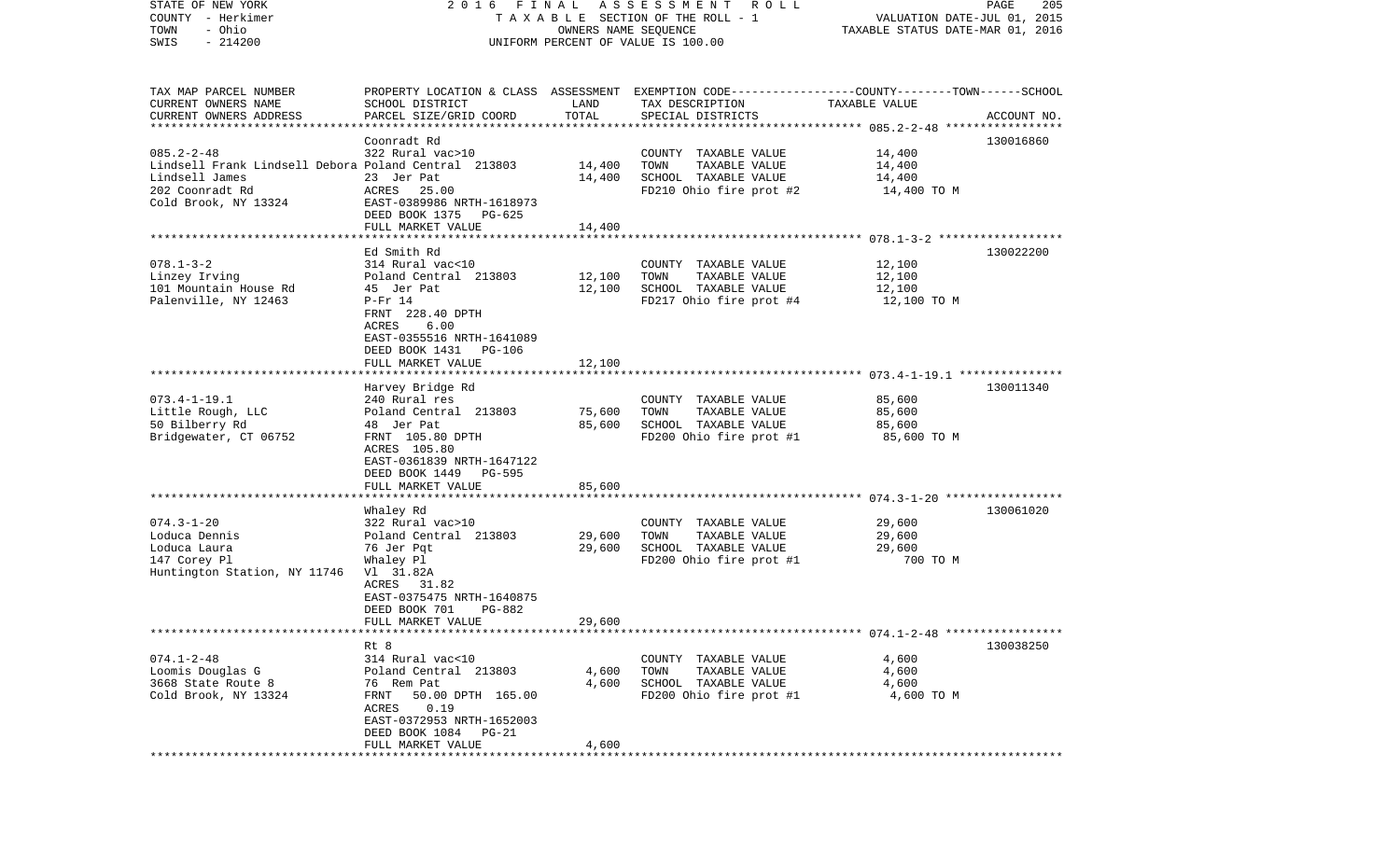| STATE OF NEW YORK<br>COUNTY - Herkimer            | 2016<br>FINAL                                                                                   |                      | A S S E S S M E N T A O L L<br>TAXABLE SECTION OF THE ROLL - 1 | VALUATION DATE-JUL 01, 2015      | PAGE<br>206        |
|---------------------------------------------------|-------------------------------------------------------------------------------------------------|----------------------|----------------------------------------------------------------|----------------------------------|--------------------|
| - Ohio<br>TOWN                                    |                                                                                                 | OWNERS NAME SEQUENCE |                                                                | TAXABLE STATUS DATE-MAR 01, 2016 |                    |
| $-214200$<br>SWIS                                 |                                                                                                 |                      | UNIFORM PERCENT OF VALUE IS 100.00                             |                                  |                    |
| TAX MAP PARCEL NUMBER                             | PROPERTY LOCATION & CLASS ASSESSMENT EXEMPTION CODE---------------COUNTY-------TOWN------SCHOOL |                      |                                                                |                                  |                    |
| CURRENT OWNERS NAME                               | SCHOOL DISTRICT                                                                                 | LAND                 | TAX DESCRIPTION                                                | TAXABLE VALUE                    |                    |
| CURRENT OWNERS ADDRESS<br>*********************** | PARCEL SIZE/GRID COORD                                                                          | TOTAL                | SPECIAL DISTRICTS                                              |                                  | ACCOUNT NO.        |
|                                                   | 3668 State Route 8                                                                              |                      |                                                                |                                  | 130017130          |
| $074.1 - 2 - 49$                                  | 210 1 Family Res                                                                                |                      | 41854<br>STAR B                                                | $\mathbf 0$                      | $\Omega$<br>30,000 |
| Loomis Douglas G                                  | Poland Central 213803                                                                           | 15,300               | COUNTY TAXABLE VALUE                                           | 68,500                           |                    |
| 3668 State Rt 8<br>Cold Brook, NY 13324           | 76 Rem Pat<br>FRNT<br>99.00 DPTH 246.00                                                         | 68,500               | TOWN<br>TAXABLE VALUE<br>SCHOOL TAXABLE VALUE                  | 68,500<br>38,500                 |                    |
|                                                   | ACRES<br>0.56                                                                                   |                      | FD200 Ohio fire prot #1                                        | 68,500 TO M                      |                    |
|                                                   | EAST-0372874 NRTH-1651983                                                                       |                      |                                                                |                                  |                    |
|                                                   | DEED BOOK 1084<br>PG-23                                                                         |                      |                                                                |                                  |                    |
|                                                   | FULL MARKET VALUE                                                                               | 68,500               |                                                                |                                  |                    |
|                                                   | 3253 Route 8                                                                                    |                      |                                                                |                                  | 130038730          |
| $073.2 - 2 - 1$                                   | 210 1 Family Res                                                                                |                      | COUNTY TAXABLE VALUE                                           | 142,000                          |                    |
| Lopez Anthony M                                   | Poland Central 213803                                                                           | 22,300               | TAXABLE VALUE<br>TOWN                                          | 142,000                          |                    |
| Lopez Rene                                        | 78 Jer Pat                                                                                      | 142,000              | SCHOOL TAXABLE VALUE                                           | 142,000                          |                    |
| 332 Ridge Rd                                      | Hughes<br>FRNT 329.50 DPTH                                                                      |                      | FD200 Ohio fire prot #1                                        | 142,000 TO M                     |                    |
| Hartsdale, NY 10530                               | ACRES<br>4.10                                                                                   |                      |                                                                |                                  |                    |
|                                                   | EAST-0365962 NRTH-1647825                                                                       |                      |                                                                |                                  |                    |
|                                                   | DEED BOOK 1238<br>PG-323                                                                        |                      |                                                                |                                  |                    |
|                                                   | FULL MARKET VALUE                                                                               | 142,000              |                                                                |                                  |                    |
|                                                   | North Lk                                                                                        |                      |                                                                |                                  | 130023340          |
| $058. - 2 - 39$                                   | 260 Seasonal res - WTRFNT                                                                       |                      | COUNTY TAXABLE VALUE                                           | 204,000                          |                    |
| Lotierzo Gerald                                   | Adirondack<br>302601                                                                            | 131,900              | TAXABLE VALUE<br>TOWN                                          | 204,000                          |                    |
| Lotierzo Susan                                    | 1 Nob Pat                                                                                       | 204,000              | SCHOOL TAXABLE VALUE                                           | 204,000                          |                    |
| 8214 Dexter Pkwy                                  | ACRES<br>1.50                                                                                   |                      | FD215 Ohio fire prot #3                                        | 204,000 TO M                     |                    |
| Baldwinsville, NY 13027                           | EAST-0376549 NRTH-1710312<br>DEED BOOK 777<br>PG-183                                            |                      |                                                                |                                  |                    |
|                                                   | FULL MARKET VALUE                                                                               | 204,000              |                                                                |                                  |                    |
|                                                   | ******************                                                                              |                      |                                                                |                                  |                    |
|                                                   | Honnedaga Lk                                                                                    |                      |                                                                |                                  | 130007530          |
| $059. - 1 - 37$                                   | 314 Rural vac<10                                                                                |                      | COUNTY TAXABLE VALUE                                           | 3,000                            |                    |
| Lovejoy Jesse Robert<br>Adirondack League Club    | Poland Central 213803<br>R7 Moose River                                                         | 3,000<br>3,000       | TOWN<br>TAXABLE VALUE<br>SCHOOL TAXABLE VALUE                  | 3,000<br>3,000                   |                    |
| 203 Hommocks Rd                                   | E Part                                                                                          |                      | FD215 Ohio fire prot #3                                        | 3,000 TO M                       |                    |
| Larchmont, NY 10538                               | $P-Fr$ 3                                                                                        |                      |                                                                |                                  |                    |
|                                                   | ACRES<br>3.00                                                                                   |                      |                                                                |                                  |                    |
|                                                   | EAST-0408877 NRTH-1711126<br>DEED BOOK 800<br>PG-492                                            |                      |                                                                |                                  |                    |
|                                                   | FULL MARKET VALUE                                                                               | 3,000                |                                                                |                                  |                    |
|                                                   |                                                                                                 |                      |                                                                |                                  |                    |
|                                                   | Honnedaga Lk                                                                                    |                      |                                                                |                                  | 130005790          |
| $059. - 1 - 38$                                   | 314 Rural vac<10 - WTRFNT                                                                       |                      | COUNTY TAXABLE VALUE                                           | 67,400                           |                    |
| Lovejoy Jesse Robert<br>Adirondack League Club    | Poland Central 213803<br>P7 Moose River                                                         | 67,400<br>67,400     | TOWN<br>TAXABLE VALUE<br>SCHOOL TAXABLE VALUE                  | 67,400<br>67,400                 |                    |
| 203 Hommocks Rd                                   | E Part                                                                                          |                      | FD215 Ohio fire prot #3                                        | 67,400 TO M                      |                    |
| Larchmont, NY 10538                               | $P-Fr 2$                                                                                        |                      |                                                                |                                  |                    |
|                                                   | ACRES<br>2.00                                                                                   |                      |                                                                |                                  |                    |
|                                                   | EAST-0408818 NRTH-1710636                                                                       |                      |                                                                |                                  |                    |
|                                                   | DEED BOOK 800<br>PG-492<br>FULL MARKET VALUE                                                    | 67,400               |                                                                |                                  |                    |
|                                                   |                                                                                                 |                      |                                                                |                                  |                    |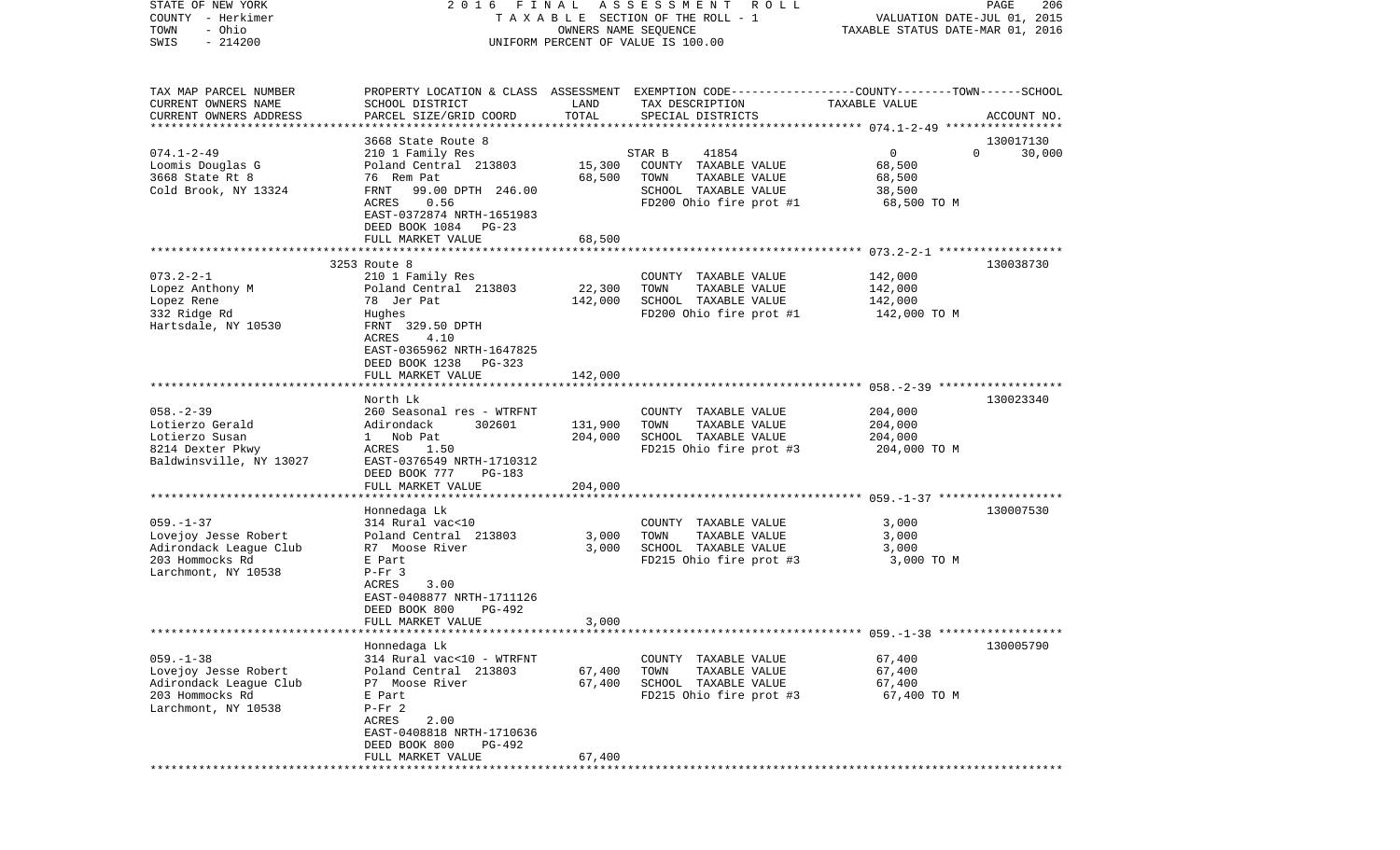| STATE OF NEW YORK<br>COUNTY - Herkimer<br>- Ohio<br>TOWN<br>$-214200$<br>SWIS                               | 2 0 1 6<br>FINAL<br>ASSESSMENT<br>R O L L<br>TAXABLE SECTION OF THE ROLL - 1<br>OWNERS NAME SEQUENCE<br>UNIFORM PERCENT OF VALUE IS 100.00      |                                  |                                                                                                  | PAGE<br>207<br>VALUATION DATE-JUL 01, 2015<br>TAXABLE STATUS DATE-MAR 01, 2016                         |  |  |
|-------------------------------------------------------------------------------------------------------------|-------------------------------------------------------------------------------------------------------------------------------------------------|----------------------------------|--------------------------------------------------------------------------------------------------|--------------------------------------------------------------------------------------------------------|--|--|
| TAX MAP PARCEL NUMBER<br>CURRENT OWNERS NAME<br>CURRENT OWNERS ADDRESS                                      | PROPERTY LOCATION & CLASS<br>SCHOOL DISTRICT<br>PARCEL SIZE/GRID COORD                                                                          | LAND<br>TOTAL                    | TAX DESCRIPTION<br>SPECIAL DISTRICTS                                                             | ASSESSMENT EXEMPTION CODE----------------COUNTY-------TOWN------SCHOOL<br>TAXABLE VALUE<br>ACCOUNT NO. |  |  |
| **********************                                                                                      | Honnedaga Lk                                                                                                                                    | **************                   |                                                                                                  | 130007500                                                                                              |  |  |
| $059. - 1 - 41$<br>Lovejoy Jesse Robert<br>Adirondack League Club<br>203 Hommocks Rd<br>Larchmont, NY 10538 | 322 Rural vac>10<br>Poland Central 213803<br>R6 Moose River<br>$P-Fr$ 16<br>ACRES 16.00<br>EAST-0409735 NRTH-1710730<br>DEED BOOK 800<br>PG-492 | 16,000<br>16,000                 | COUNTY TAXABLE VALUE<br>TOWN<br>TAXABLE VALUE<br>SCHOOL TAXABLE VALUE<br>FD215 Ohio fire prot #3 | 16,000<br>16,000<br>16,000<br>16,000 TO M                                                              |  |  |
|                                                                                                             | FULL MARKET VALUE<br>*******************                                                                                                        | 16,000<br>************           |                                                                                                  |                                                                                                        |  |  |
| $059. - 1 - 42$                                                                                             | Honnedaga Lk<br>260 Seasonal res - WTRFNT                                                                                                       |                                  | COUNTY TAXABLE VALUE                                                                             | 130005760<br>550,000                                                                                   |  |  |
| Lovejoy Jesse Robert<br>Adirondack League Club<br>203 Hommocks Rd<br>Larchmont, NY 10538                    | Poland Central 213803<br>P6 Moose River<br>Sens 16<br>ACRES<br>7.10<br>EAST-0409509 NRTH-1710328                                                | 101,400<br>550,000               | TOWN<br>TAXABLE VALUE<br>SCHOOL TAXABLE VALUE<br>FD215 Ohio fire prot #3                         | 550,000<br>550,000<br>550,000 TO M                                                                     |  |  |
|                                                                                                             | DEED BOOK 800<br>PG-492<br>FULL MARKET VALUE                                                                                                    | 550,000<br>* * * * * * * * * * * |                                                                                                  |                                                                                                        |  |  |
| $085.1 - 1 - 29$<br>Lovell George E<br>Lovell Carol J<br>PO Box 94<br>Poland, NY 13431                      | Tea Cup St<br>314 Rural vac<10<br>Poland Central 213803<br>22 Jer Pat<br>ACRES<br>5.00<br>EAST-0379861 NRTH-1619048<br>DEED BOOK 1171 PG-272    | 7,600<br>7,600                   | COUNTY TAXABLE VALUE<br>TOWN<br>TAXABLE VALUE<br>SCHOOL TAXABLE VALUE<br>FD210 Ohio fire prot #2 | 130029220<br>7,600<br>7,600<br>7,600<br>7,600 TO M                                                     |  |  |
|                                                                                                             | FULL MARKET VALUE                                                                                                                               | 7,600                            |                                                                                                  |                                                                                                        |  |  |
|                                                                                                             | 116 Christman Road Spur                                                                                                                         |                                  |                                                                                                  |                                                                                                        |  |  |
| $079.3 - 1 - 10.3$<br>Lubrano Luigi<br>Lubrano Diana<br>425 E 72nd St Apt 1E<br>New York, NY 10021          | 260 Seasonal res<br>Poland Central 213803<br>FRNT 750.00 DPTH<br>ACRES 12.00<br>EAST-0378401 NRTH-1628600<br>DEED BOOK 1586<br><b>PG-287</b>    | 22,000<br>32,000                 | COUNTY TAXABLE VALUE<br>TAXABLE VALUE<br>TOWN<br>SCHOOL TAXABLE VALUE                            | 32,000<br>32,000<br>32,000                                                                             |  |  |
|                                                                                                             | FULL MARKET VALUE                                                                                                                               | 32,000                           |                                                                                                  |                                                                                                        |  |  |
| *******************                                                                                         | ************************                                                                                                                        | **********                       |                                                                                                  |                                                                                                        |  |  |
| $074.1 - 2 - 20$<br>Lucchesi Joseph<br>107 Tarrytown Heights Dr<br>Syracuse, NY 13219                       | 4107 Rt 8<br>260 Seasonal res<br>Poland Central 213803<br>76 Rem Pat<br>ACRES<br>1.20<br>EAST-0379534 NRTH-1655784                              | 19,300<br>70,000                 | COUNTY TAXABLE VALUE<br>TOWN<br>TAXABLE VALUE<br>SCHOOL TAXABLE VALUE<br>FD200 Ohio fire prot #1 | 130022440<br>70,000<br>70,000<br>70,000<br>70,000 TO M                                                 |  |  |
| *********************                                                                                       | DEED BOOK 1155<br><b>PG-906</b><br>FULL MARKET VALUE                                                                                            | 70,000                           |                                                                                                  |                                                                                                        |  |  |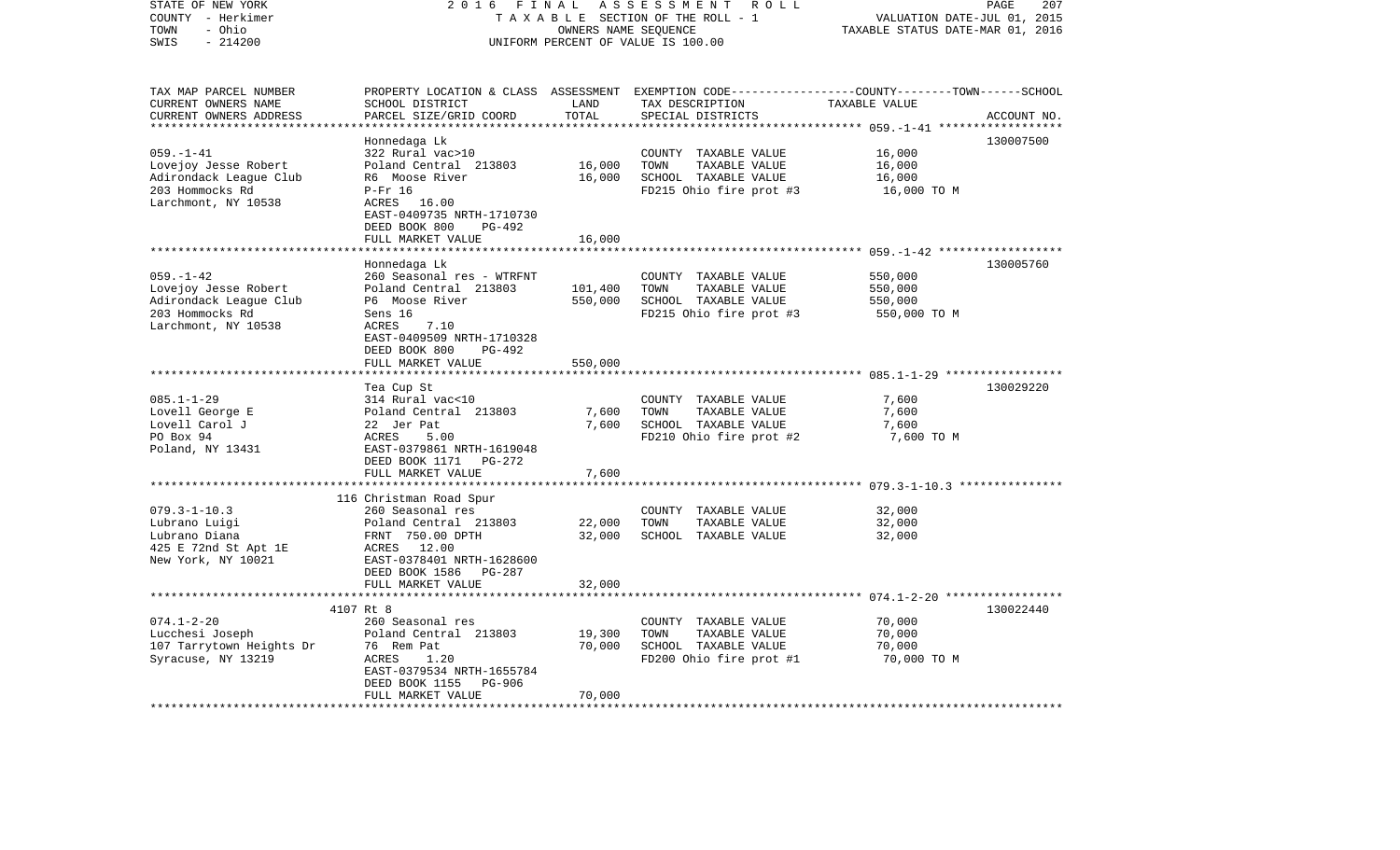| STATE OF NEW YORK<br>COUNTY - Herkimer<br>- Ohio<br>TOWN<br>$-214200$<br>SWIS                                         | 2016 FINAL<br>ASSESSMENT<br>T A X A B L E SECTION OF THE ROLL - 1<br>OWNERS NAME SEQUENCE<br>UNIFORM PERCENT OF VALUE IS 100.00                                                                                                         |                                               |                                                                                                                                                                         | R O L L<br>VALUATION DATE-JUL 01, 2015<br>TAXABLE STATUS DATE-MAR 01, 2016                        |                                 |  | PAGE<br>208 |
|-----------------------------------------------------------------------------------------------------------------------|-----------------------------------------------------------------------------------------------------------------------------------------------------------------------------------------------------------------------------------------|-----------------------------------------------|-------------------------------------------------------------------------------------------------------------------------------------------------------------------------|---------------------------------------------------------------------------------------------------|---------------------------------|--|-------------|
| TAX MAP PARCEL NUMBER<br>CURRENT OWNERS NAME<br>CURRENT OWNERS ADDRESS<br>********************                        | SCHOOL DISTRICT<br>PARCEL SIZE/GRID COORD<br>*********************                                                                                                                                                                      | LAND<br>TOTAL                                 | PROPERTY LOCATION & CLASS ASSESSMENT EXEMPTION CODE---------------COUNTY-------TOWN-----SCHOOL<br>TAX DESCRIPTION<br>SPECIAL DISTRICTS<br>***************************** | TAXABLE VALUE                                                                                     | ACCOUNT NO.                     |  |             |
| $067. - 1 - 37$<br>Luke Tim J<br>828 Country Line Rd<br>Fulton, NY 13069                                              | West Canada Crk<br>260 Seasonal res<br>Poland Central 213803<br>107 Nob Pat<br>5.20<br>ACRES<br>EAST-0412552 NRTH-1684675<br>DEED BOOK 874<br>PG-366<br>FULL MARKET VALUE                                                               | 6,600<br>44,500<br>44,500                     | COUNTY TAXABLE VALUE<br>TAXABLE VALUE<br>TOWN<br>SCHOOL TAXABLE VALUE<br>FD200 Ohio fire prot #1                                                                        | ************** 067.-1-37 *******************<br>44,500<br>44,500<br>44,500<br>44,500 TO M         | 130012120                       |  |             |
| $085.3 - 2 - 71$<br>Luther Mark<br>113 Gray Wilmurt Rd<br>Ohio, NY 13324                                              | Gray Wilmurt Rd<br>322 Rural vac>10<br>Poland Central 213803<br>10 Jer Pat<br>17.82a<br>V12 Map Sm232<br>ACRES 18.00<br>EAST-0372427 NRTH-1615219<br>DEED BOOK 1442<br>PG-451<br>FULL MARKET VALUE<br>****************                  | 20,500<br>20,500<br>20,500<br>* * * * * * * * | COUNTY TAXABLE VALUE<br>TOWN<br>TAXABLE VALUE<br>SCHOOL TAXABLE VALUE<br>FD200 Ohio fire prot #1                                                                        | 20,500<br>20,500<br>20,500<br>20,500 TO M<br>********************** 085.3-2-45 ****************** | 130015660                       |  |             |
| $085.3 - 2 - 45$<br>Luther Wayne<br>Attn: Luther Edward<br>113 Gray Wilmurt Rd<br>Cold Brook, NY 13324                | Bull Hill Rd<br>322 Rural vac>10<br>Poland Central 213803<br>9 Jer Pat<br>V1 2 15.5A<br>ACRES 16.40<br>EAST-0376396 NRTH-1613344<br>DEED BOOK 00618 PG-00051<br>FULL MARKET VALUE                                                       | 19,400<br>19,400<br>19,400                    | COUNTY TAXABLE VALUE<br>TAXABLE VALUE<br>TOWN<br>SCHOOL TAXABLE VALUE<br>FD210 Ohio fire prot #2                                                                        | 19,400<br>19,400<br>19,400<br>19,400 TO M                                                         | 130029310                       |  |             |
| $085.3 - 2 - 69$<br>Luther Wayne<br>Luther Mark<br>Attn: Edward Luther<br>113 Gray-Wilmurt Rd<br>Cold Brook, NY 13324 | 113 Gray Wilmurt Rd<br>210 1 Family Res<br>Poland Central 213803<br>10 Jer Pat<br>Map Sm174<br>R1<br>.6<br>FRNT 129.90 DPTH 110.00<br>0.33<br>ACRES<br>EAST-0373039 NRTH-1615112<br>DEED BOOK 889<br><b>PG-503</b><br>FULL MARKET VALUE | 9,400<br>48,000<br>48,000                     | 41834<br>STAR EN<br>COUNTY TAXABLE VALUE<br>TAXABLE VALUE<br>TOWN<br>SCHOOL TAXABLE VALUE<br>FD210 Ohio fire prot #2<br>*****************************                   | $\mathbf{0}$<br>48,000<br>48,000<br>0<br>48,000 TO M                                              | 130029340<br>48,000<br>$\Omega$ |  |             |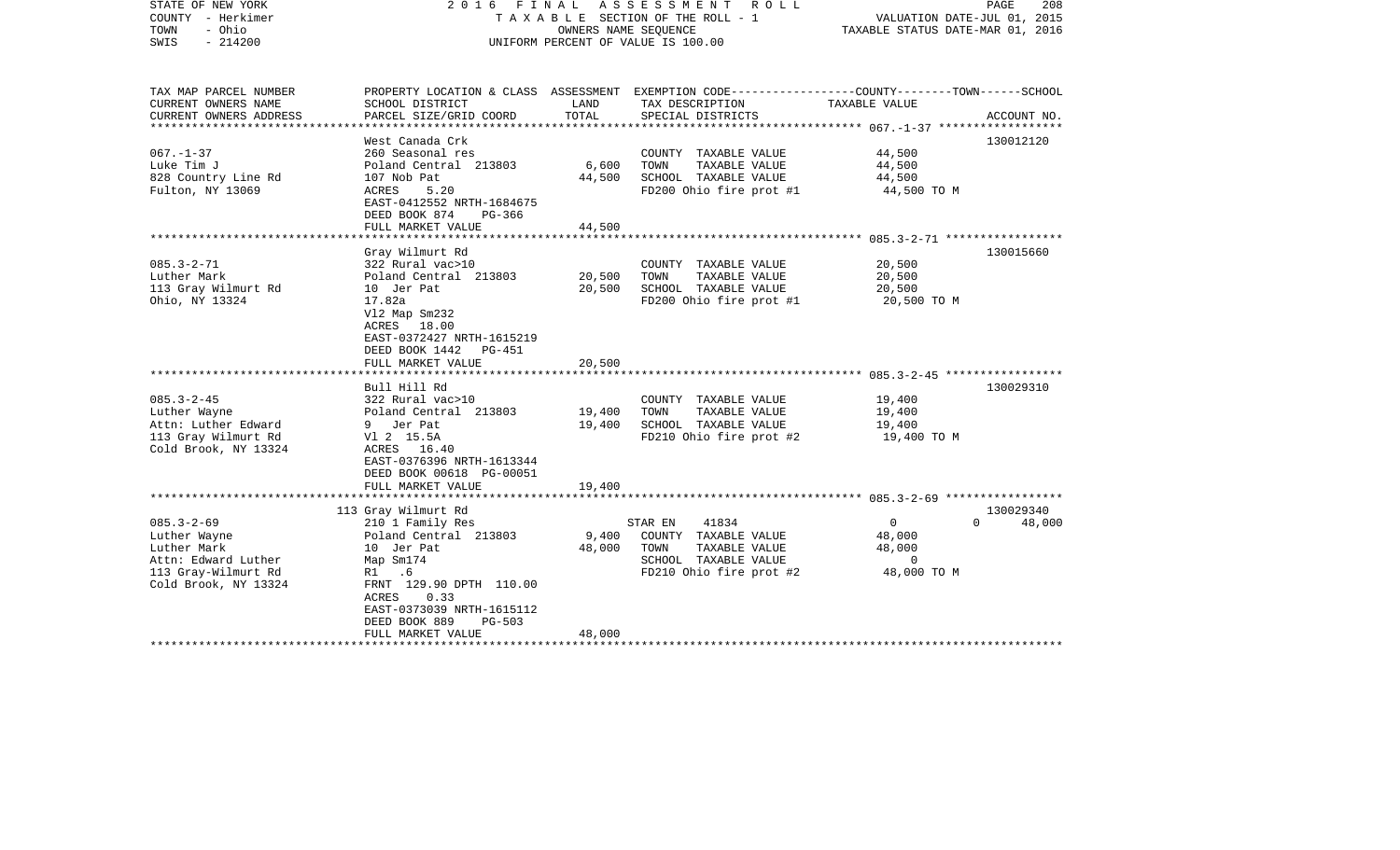| STATE OF NEW YORK<br>COUNTY - Herkimer | 2016 FINAL                     |        | A S S E S S M E N T R O L L<br>T A X A B L E SECTION OF THE ROLL - 1 | PAGE<br>VALUATION DATE-JUL 01, 2015                                                              | 209    |
|----------------------------------------|--------------------------------|--------|----------------------------------------------------------------------|--------------------------------------------------------------------------------------------------|--------|
| - Ohio<br>TOWN                         |                                |        | OWNERS NAME SEQUENCE                                                 | TAXABLE STATUS DATE-MAR 01, 2016                                                                 |        |
| $-214200$<br>SWIS                      |                                |        | UNIFORM PERCENT OF VALUE IS 100.00                                   |                                                                                                  |        |
|                                        |                                |        |                                                                      |                                                                                                  |        |
|                                        |                                |        |                                                                      |                                                                                                  |        |
| TAX MAP PARCEL NUMBER                  |                                |        |                                                                      | PROPERTY LOCATION & CLASS ASSESSMENT EXEMPTION CODE----------------COUNTY-------TOWN------SCHOOL |        |
| CURRENT OWNERS NAME                    | SCHOOL DISTRICT                | LAND   | TAX DESCRIPTION                                                      | TAXABLE VALUE                                                                                    |        |
| CURRENT OWNERS ADDRESS                 | PARCEL SIZE/GRID COORD         | TOTAL  | SPECIAL DISTRICTS                                                    | ACCOUNT NO.                                                                                      |        |
| ************************               |                                |        |                                                                      |                                                                                                  |        |
|                                        | Gray Wilmurt Rd                |        |                                                                      | 130060880                                                                                        |        |
| $085.3 - 2 - 70$                       | 314 Rural vac<10               |        | COUNTY TAXABLE VALUE                                                 | 4,600                                                                                            |        |
| Luther Wayne                           | Poland Central 213803          | 4,600  | TOWN<br>TAXABLE VALUE                                                | 4,600                                                                                            |        |
| Luther Mark                            | Lot 10 Jer Pat                 | 4,600  | SCHOOL TAXABLE VALUE                                                 | 4,600                                                                                            |        |
| Attn: Luther Edward                    | V1 2 1.18 A                    |        | FD200 Ohio fire prot #1                                              | 4,600 TO M                                                                                       |        |
| 113 Gray Wilmurt Rd                    | Gray Rd Map Sm 174             |        |                                                                      |                                                                                                  |        |
| Cold Brook, NY 13324                   | ACRES<br>1.20                  |        |                                                                      |                                                                                                  |        |
|                                        | EAST-0372917 NRTH-1615156      |        |                                                                      |                                                                                                  |        |
|                                        | DEED BOOK 00641 PG-00971       |        |                                                                      |                                                                                                  |        |
|                                        | FULL MARKET VALUE              | 4,600  |                                                                      |                                                                                                  |        |
|                                        |                                |        |                                                                      |                                                                                                  |        |
|                                        | 103 Ohio City & Reese Rd       |        |                                                                      |                                                                                                  |        |
| $078.1 - 2 - 11.4$                     | 210 1 Family Res               |        | COUNTY TAXABLE VALUE                                                 | 52,500                                                                                           |        |
| Lynam Dennis M                         | Poland Central 213803          | 25,900 | TOWN<br>TAXABLE VALUE                                                | 52,500                                                                                           |        |
| Lynam Susan E                          | 45 Jer Pat Lot 4               | 52,500 | SCHOOL TAXABLE VALUE                                                 | 52,500                                                                                           |        |
| 621 Sheafe Rd Lot 59                   | ACRES<br>8.30                  |        | FD200 Ohio fire prot #1                                              | 52,500 TO M                                                                                      |        |
| Poughkeepsie, NY 12601                 | EAST-0357976 NRTH-1636510      |        |                                                                      |                                                                                                  |        |
|                                        | DEED BOOK 817<br>$PG-458$      |        |                                                                      |                                                                                                  |        |
|                                        | FULL MARKET VALUE              | 52,500 |                                                                      |                                                                                                  |        |
|                                        |                                |        |                                                                      |                                                                                                  |        |
|                                        | Bull Hill Rd                   |        |                                                                      | 130024090                                                                                        |        |
| $085.3 - 2 - 43$                       | 210 1 Family Res               |        | COUNTY TAXABLE VALUE                                                 | 27,500                                                                                           |        |
| Lynch Harry F                          | Poland Central 213803          | 6,300  | TOWN<br>TAXABLE VALUE                                                | 27,500                                                                                           |        |
| 52 Marshall Ave                        | 9 Jer Pat                      | 27,500 | SCHOOL TAXABLE VALUE                                                 | 27,500                                                                                           |        |
| Mohawk, NY 13407-1131                  | FRNT<br>60.00 DPTH 110.00      |        | FD210 Ohio fire prot #2                                              | 27,500 TO M                                                                                      |        |
|                                        | 0.15<br>ACRES                  |        |                                                                      |                                                                                                  |        |
|                                        | EAST-0378748 NRTH-1613687      |        |                                                                      |                                                                                                  |        |
|                                        | DEED BOOK 1184 PG-152          |        |                                                                      |                                                                                                  |        |
|                                        | FULL MARKET VALUE              | 27,500 |                                                                      |                                                                                                  |        |
|                                        | ****************************** |        |                                                                      |                                                                                                  |        |
|                                        | 399 Smith Rd                   |        |                                                                      | 130017700                                                                                        |        |
| $078.2 - 1 - 44$                       | 210 1 Family Res               |        | STAR B<br>41854                                                      | $\overline{0}$<br>$\Omega$                                                                       | 30,000 |
| Lynch Leon F                           | Poland Central 213803          | 9,400  | COUNTY TAXABLE VALUE                                                 | 40,000                                                                                           |        |
| Miga Jennifer L                        | 49 Jer Pat                     | 40,000 | TOWN<br>TAXABLE VALUE                                                | 40,000                                                                                           |        |
| Smith Rd                               | Sens $3/8$                     |        | SCHOOL TAXABLE VALUE                                                 | 10,000                                                                                           |        |
| PO Box 42                              | FRNT 100.00 DPTH 150.00        |        | FD200 Ohio fire prot #1                                              | 40,000 TO M                                                                                      |        |
| Cold Brook, NY 13324                   | ACRES<br>0.34                  |        |                                                                      |                                                                                                  |        |
|                                        | EAST-0369734 NRTH-1638158      |        |                                                                      |                                                                                                  |        |
|                                        | DEED BOOK 909<br>PG-213        |        |                                                                      |                                                                                                  |        |
|                                        | FULL MARKET VALUE              | 40,000 |                                                                      |                                                                                                  |        |
|                                        |                                |        |                                                                      |                                                                                                  |        |
|                                        | Busseyville                    |        |                                                                      | 130029400                                                                                        |        |
| $069. -3 - 1$                          | 260 Seasonal res               |        | COUNTY TAXABLE VALUE                                                 | 14,900                                                                                           |        |
| Lynch Richard Thomas                   | Poland Central 213803          | 8,200  | TOWN<br>TAXABLE VALUE                                                | 14,900                                                                                           |        |
| Russo                                  | 54 Rem Pat                     | 14,900 | SCHOOL TAXABLE VALUE                                                 | 14,900                                                                                           |        |
| 6914 Guyder Rd                         | N W Cor                        |        | FD217 Ohio fire prot #4                                              | 14,900 TO M                                                                                      |        |
| Memphis, NY 13112                      | Sens 8                         |        |                                                                      |                                                                                                  |        |
|                                        | ACRES<br>8.00                  |        |                                                                      |                                                                                                  |        |
|                                        | EAST-0365642 NRTH-1661647      |        |                                                                      |                                                                                                  |        |
|                                        | DEED BOOK 00440 PG-00321       |        |                                                                      |                                                                                                  |        |
|                                        | FULL MARKET VALUE              | 14,900 |                                                                      |                                                                                                  |        |
|                                        |                                |        |                                                                      |                                                                                                  |        |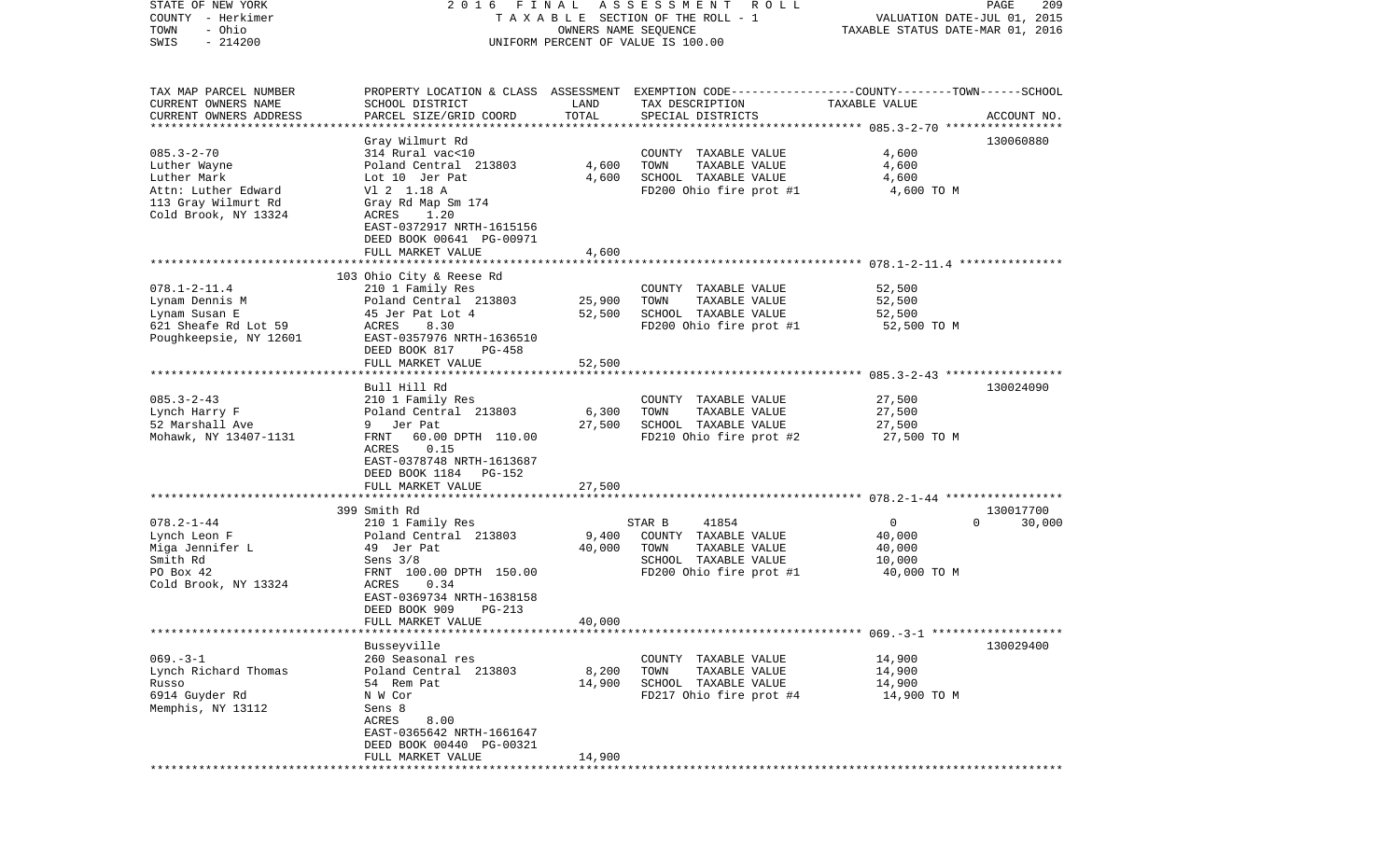| STATE OF NEW YORK<br>COUNTY - Herkimer<br>- Ohio<br>TOWN<br>$-214200$<br>SWIS                       |                                                                                                                                                                         | OWNERS NAME SEQUENCE       | 2016 FINAL ASSESSMENT ROLL<br>T A X A B L E SECTION OF THE ROLL - 1<br>UNIFORM PERCENT OF VALUE IS 100.00         | VALUATION DATE-JUL 01, 2015<br>TAXABLE STATUS DATE-MAR 01, 2016 | 210<br>PAGE |
|-----------------------------------------------------------------------------------------------------|-------------------------------------------------------------------------------------------------------------------------------------------------------------------------|----------------------------|-------------------------------------------------------------------------------------------------------------------|-----------------------------------------------------------------|-------------|
| TAX MAP PARCEL NUMBER<br>CURRENT OWNERS NAME                                                        | SCHOOL DISTRICT                                                                                                                                                         | LAND                       | PROPERTY LOCATION & CLASS ASSESSMENT EXEMPTION CODE---------------COUNTY-------TOWN-----SCHOOL<br>TAX DESCRIPTION | TAXABLE VALUE                                                   |             |
| CURRENT OWNERS ADDRESS                                                                              | PARCEL SIZE/GRID COORD                                                                                                                                                  | TOTAL                      | SPECIAL DISTRICTS                                                                                                 |                                                                 | ACCOUNT NO. |
|                                                                                                     | Coleman Rd                                                                                                                                                              |                            |                                                                                                                   |                                                                 | 130026280   |
| $074.1 - 2 - 61$<br>Lyons Carol<br>Smith Nancy                                                      | 260 Seasonal res<br>Poland Central 213803<br>76 Rem Pat                                                                                                                 | 12,500<br>23,000           | COUNTY TAXABLE VALUE<br>TAXABLE VALUE<br>TOWN<br>SCHOOL TAXABLE VALUE                                             | 23,000<br>23,000<br>23,000                                      |             |
| 3695 Howlett Hill Rd<br>Camillus, NY 13031                                                          | Sub 19<br>V12 .26<br>FRNT 117.75 DPTH 100.00<br>0.27<br>ACRES<br>EAST-0372031 NRTH-1651305<br>DEED BOOK 916<br><b>PG-240</b>                                            |                            | FD200 Ohio fire prot #1                                                                                           | 23,000 TO M                                                     |             |
|                                                                                                     | FULL MARKET VALUE                                                                                                                                                       | 23,000                     |                                                                                                                   |                                                                 |             |
|                                                                                                     | 1881 Bull Hill Rd                                                                                                                                                       |                            |                                                                                                                   |                                                                 | 130020700   |
| $074.3 - 1 - 31.2$<br>Mabbett Daryl W<br>Smithson Candace<br>6 Burns Ave<br>Mohawk, NY 13407        | 312 Vac w/imprv<br>Poland Central 213803<br>80 Jer Pat<br>Vl 13A<br>ACRES 14.10<br>EAST-0379713 NRTH-1647123                                                            | 16,800<br>25,000           | COUNTY TAXABLE VALUE<br>TOWN<br>TAXABLE VALUE<br>SCHOOL TAXABLE VALUE<br>FD200 Ohio fire prot #1                  | 25,000<br>25,000<br>25,000<br>25,000 TO M                       |             |
|                                                                                                     | DEED BOOK 1445 PG-696<br>FULL MARKET VALUE                                                                                                                              | 25,000                     |                                                                                                                   |                                                                 |             |
|                                                                                                     |                                                                                                                                                                         |                            |                                                                                                                   |                                                                 |             |
| $078.2 - 1 - 23.6$<br>Macri Salvatore<br>180 Jogee Rd<br>Middletown, NY 10940                       | Figert Rd & Smith<br>314 Rural vac<10<br>Poland Central 213803<br>49 Jer Pat<br>FRNT 541.00 DPTH<br>ACRES<br>7.90<br>EAST-0366434 NRTH-1638422<br>DEED BOOK 1503 PG-216 | 13,400<br>13,400           | COUNTY TAXABLE VALUE<br>TOWN<br>TAXABLE VALUE<br>SCHOOL TAXABLE VALUE<br>FD200 Ohio fire prot #1                  | 13,400<br>13,400<br>13,400<br>13,400 TO M                       | 130026340   |
|                                                                                                     | FULL MARKET VALUE                                                                                                                                                       | 13,400                     |                                                                                                                   |                                                                 |             |
|                                                                                                     | Fischer Rd                                                                                                                                                              |                            |                                                                                                                   |                                                                 | 130044433   |
| $078.4 - 1 - 8.3$<br>Mahar Joseph C<br>Mahar Marie<br>200 Chancellor Dr<br>Virginia Beach, VA 23452 | 322 Rural vac>10<br>Poland Central 213803<br>12 Jer Pat<br>V12 10 A<br>ACRES 10.00<br>EAST-0362240 NRTH-1625354<br>DEED BOOK 684<br>$PG-404$<br>FULL MARKET VALUE       | 14,900<br>14,900<br>14,900 | COUNTY TAXABLE VALUE<br>TAXABLE VALUE<br>TOWN<br>SCHOOL TAXABLE VALUE<br>FD200 Ohio fire prot #1                  | 14,900<br>14,900<br>14,900<br>14,900 TO M                       |             |
| ************************                                                                            |                                                                                                                                                                         |                            |                                                                                                                   |                                                                 |             |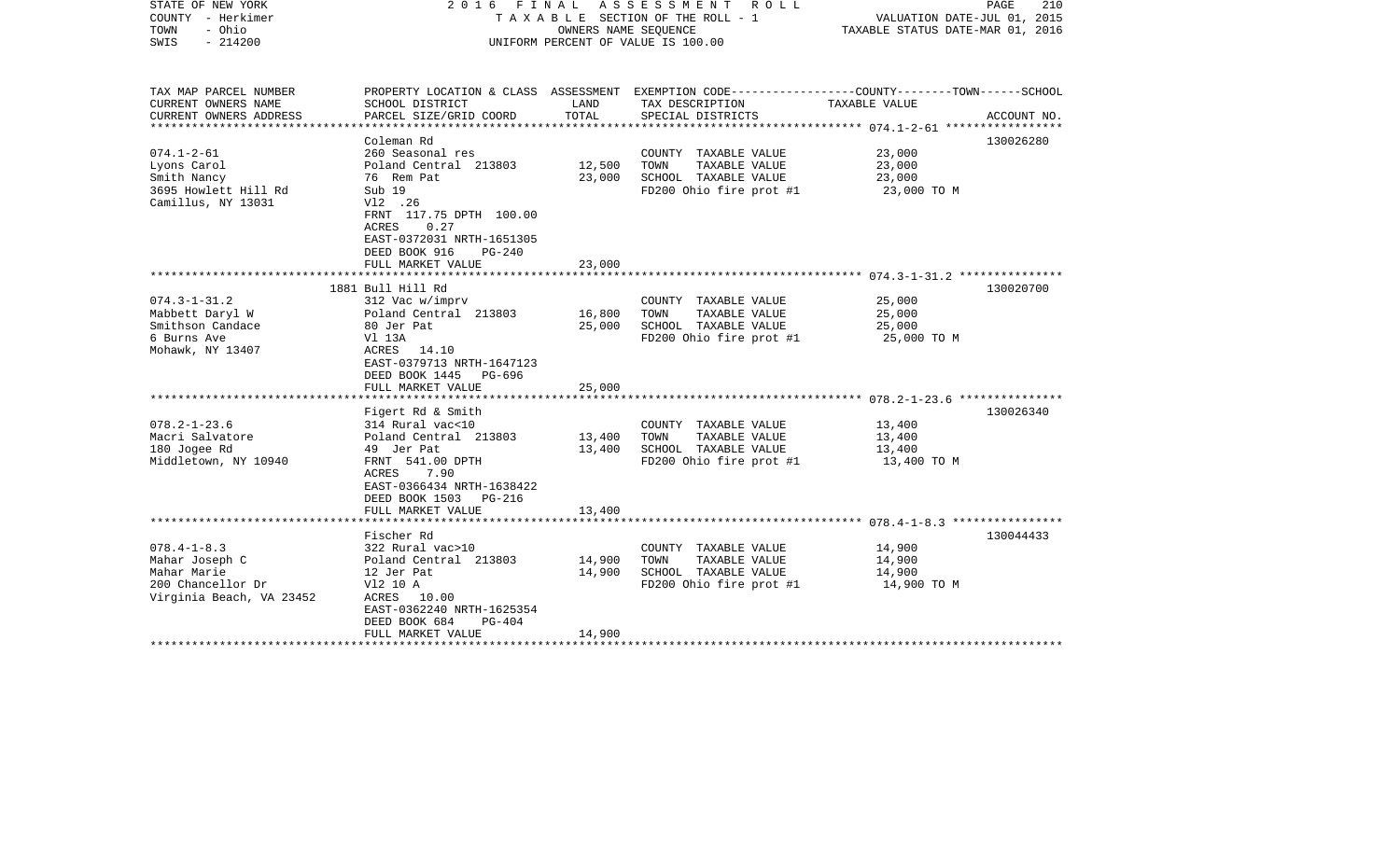| STATE OF NEW YORK         | 2 0 1 6                                                                                         | FINAL                | A S S E S S M E N T R O L L        |                                  | PAGE<br>211 |
|---------------------------|-------------------------------------------------------------------------------------------------|----------------------|------------------------------------|----------------------------------|-------------|
| COUNTY - Herkimer         |                                                                                                 |                      | TAXABLE SECTION OF THE ROLL - 1    | VALUATION DATE-JUL 01, 2015      |             |
| - Ohio<br>TOWN            |                                                                                                 | OWNERS NAME SEQUENCE |                                    | TAXABLE STATUS DATE-MAR 01, 2016 |             |
| $-214200$<br>SWIS         |                                                                                                 |                      | UNIFORM PERCENT OF VALUE IS 100.00 |                                  |             |
|                           |                                                                                                 |                      |                                    |                                  |             |
| TAX MAP PARCEL NUMBER     | PROPERTY LOCATION & CLASS ASSESSMENT EXEMPTION CODE---------------COUNTY-------TOWN------SCHOOL |                      |                                    |                                  |             |
| CURRENT OWNERS NAME       | SCHOOL DISTRICT                                                                                 | LAND                 | TAX DESCRIPTION                    | TAXABLE VALUE                    |             |
| CURRENT OWNERS ADDRESS    | PARCEL SIZE/GRID COORD                                                                          | TOTAL                | SPECIAL DISTRICTS                  |                                  | ACCOUNT NO. |
| ************************* |                                                                                                 |                      |                                    |                                  |             |
|                           | 3099 Route 8                                                                                    |                      |                                    |                                  | 130039480   |
| $073.4 - 1 - 9$           | 270 Mfg housing                                                                                 |                      | COUNTY TAXABLE VALUE               | 40,000                           |             |
| Maher Jason F             | Poland Central 213803                                                                           | 24,700               | TOWN<br>TAXABLE VALUE              | 40,000                           |             |
| 5957 State Route 26       | 48 Jer Pat                                                                                      | 40,000               | SCHOOL TAXABLE VALUE               | 40,000                           |             |
| Rome, NY 13340            | ACRES<br>6.80                                                                                   |                      | FD200 Ohio fire prot #1            | 40,000 TO M                      |             |
|                           | EAST-0364517 NRTH-1645112                                                                       |                      |                                    |                                  |             |
|                           | DEED BOOK 1141<br>PG-604                                                                        |                      |                                    |                                  |             |
|                           | FULL MARKET VALUE                                                                               | 40,000               |                                    |                                  |             |
|                           |                                                                                                 |                      |                                    |                                  |             |
|                           | Busseyville                                                                                     |                      |                                    |                                  | 130030450   |
| $069. -3 - 26$            | 260 Seasonal res                                                                                |                      | COUNTY TAXABLE VALUE               | 22,000                           |             |
| Maida Dale                | Poland Central 213803                                                                           | 4,900                | TAXABLE VALUE<br>TOWN              | 22,000                           |             |
| Maida Theresa             | 54 Rem Pat                                                                                      | 22,000               | SCHOOL TAXABLE VALUE               | 22,000                           |             |
| 12104 Twin Rock Rd        | Sens 3                                                                                          |                      | FD217 Ohio fire prot #4            | 22,000 TO M                      |             |
| PO Box 224                | 3.00<br>ACRES                                                                                   |                      |                                    |                                  |             |
| Hinckley, NY 13352        | EAST-0367367 NRTH-1661720                                                                       |                      |                                    |                                  |             |
|                           | DEED BOOK 1597<br>PG-988                                                                        |                      |                                    |                                  |             |
|                           | FULL MARKET VALUE                                                                               | 22,000               |                                    |                                  |             |
|                           |                                                                                                 |                      |                                    |                                  |             |
|                           | Fly Brook Rd                                                                                    |                      |                                    |                                  | 130030396   |
| $073.3 - 2 - 45.6$        | 322 Rural vac>10                                                                                |                      | COUNTY TAXABLE VALUE               | 13,100                           |             |
| Maine Michael J           | Poland Central 213803                                                                           | 13,100               | TOWN<br>TAXABLE VALUE              | 13,100                           |             |
| Maine Melissa A           | Lot 48 Jer Pat                                                                                  | 13,100               | SCHOOL TAXABLE VALUE               | 13,100                           |             |
| 5707 State Rt 28          | V12 12.12 A                                                                                     |                      | FD200 Ohio fire prot #1            | 13,100 TO M                      |             |
| Newport, NY 13416         | ACRES 12.12                                                                                     |                      |                                    |                                  |             |
|                           | EAST-0357073 NRTH-1643512                                                                       |                      |                                    |                                  |             |
|                           | DEED BOOK 1539<br>PG-607                                                                        |                      |                                    |                                  |             |
|                           | FULL MARKET VALUE                                                                               | 13,100               |                                    |                                  |             |
|                           | ********************                                                                            |                      |                                    |                                  |             |
|                           | Fly Brook Rd                                                                                    |                      |                                    |                                  | 130060290   |
| $073.3 - 2 - 48$          | 314 Rural vac<10                                                                                |                      | COUNTY TAXABLE VALUE               | 3,600                            |             |
| Maine Michael J           | Poland Central 213803                                                                           | 3,600                | TOWN<br>TAXABLE VALUE              | 3,600                            |             |
| Maine Melissa A           | Lot 48 Jer Pat                                                                                  | 3,600                | SCHOOL TAXABLE VALUE               | 3,600                            |             |
| 5707 State Rt 28          | V1 2<br>1.18 A                                                                                  |                      | FD200 Ohio fire prot #1            | 3,600 TO M                       |             |
| Newport, NY 13416         | 1.20<br>ACRES                                                                                   |                      |                                    |                                  |             |
|                           | EAST-0356452 NRTH-1643428                                                                       |                      |                                    |                                  |             |
|                           | DEED BOOK 1539<br>PG-607                                                                        |                      |                                    |                                  |             |
|                           | FULL MARKET VALUE                                                                               | 3,600                |                                    |                                  |             |
|                           |                                                                                                 |                      |                                    |                                  |             |
|                           | Fly Brook Rd                                                                                    |                      |                                    |                                  | 130017220   |
| $073.3 - 2 - 49$          | 314 Rural vac<10                                                                                |                      | COUNTY TAXABLE VALUE               | 2,700                            |             |
| Maine Michael J           | Poland Central 213803                                                                           | 2,700                | TOWN<br>TAXABLE VALUE              | 2,700                            |             |
| Maine Melissa H           | 47 Jer Pat                                                                                      | 2,700                | SCHOOL TAXABLE VALUE               | 2,700                            |             |
| 5707 State Route 28       | $P-Fr 1$                                                                                        |                      | FD200 Ohio fire prot #1            | 2,700 TO M                       |             |
| Newport, NY 13416         | FRNT 200.00 DPTH 200.00                                                                         |                      |                                    |                                  |             |
|                           | 0.91<br>ACRES                                                                                   |                      |                                    |                                  |             |
|                           | EAST-0356289 NRTH-1643515                                                                       |                      |                                    |                                  |             |
|                           | DEED BOOK 1597 PG-995                                                                           |                      |                                    |                                  |             |
|                           | FULL MARKET VALUE                                                                               | 2,700                |                                    |                                  |             |
|                           |                                                                                                 |                      |                                    |                                  |             |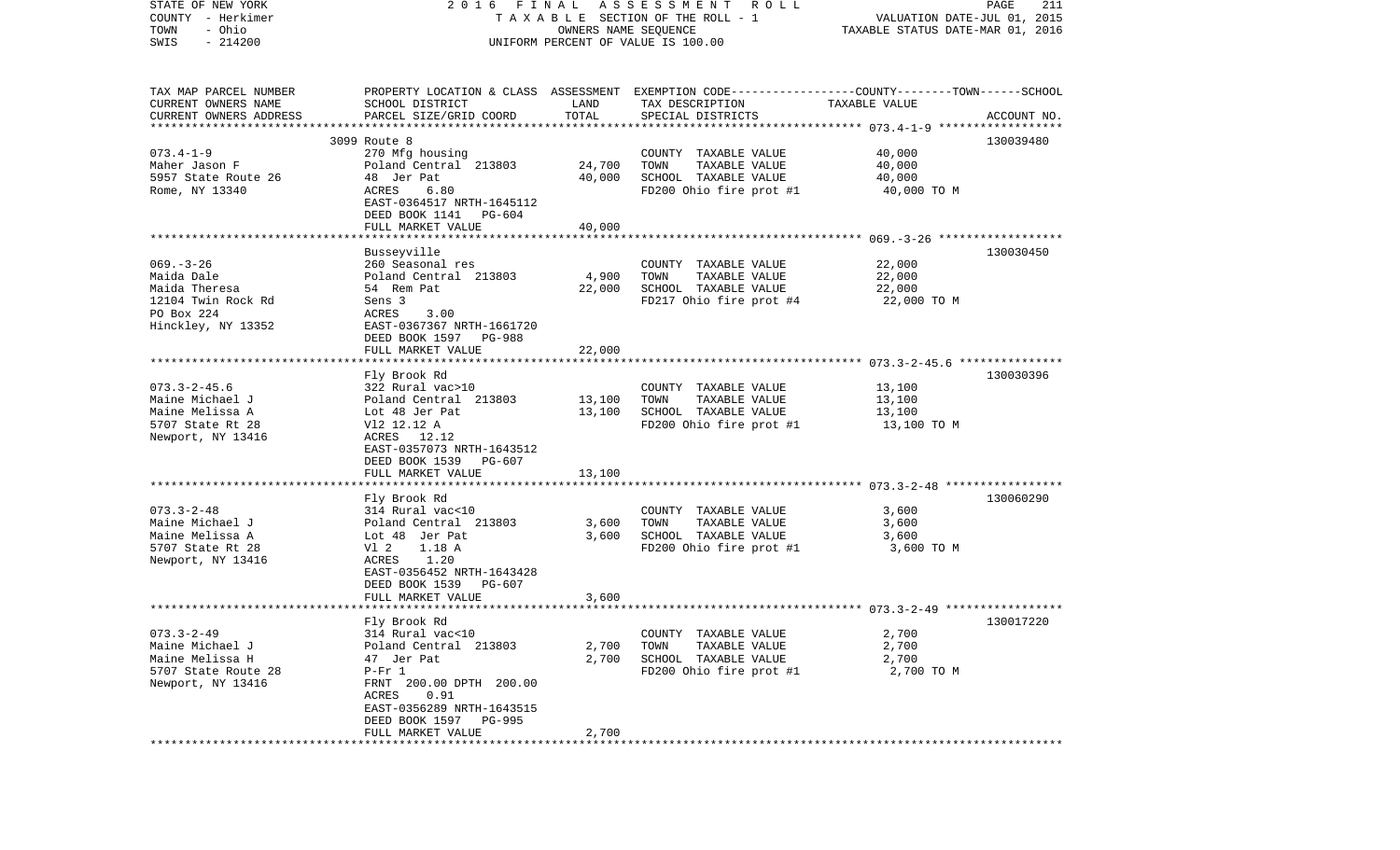| STATE OF NEW YORK<br>COUNTY - Herkimer<br>- Ohio<br>TOWN<br>SWIS<br>$-214200$                            | 2016<br>FINAL<br>ASSESSMENT<br>R O L L<br>TAXABLE SECTION OF THE ROLL - 1<br>OWNERS NAME SEQUENCE<br>UNIFORM PERCENT OF VALUE IS 100.00                                    |                              |                                                                                                                                          | PAGE<br>212<br>VALUATION DATE-JUL 01, 2015<br>TAXABLE STATUS DATE-MAR 01, 2016 |             |
|----------------------------------------------------------------------------------------------------------|----------------------------------------------------------------------------------------------------------------------------------------------------------------------------|------------------------------|------------------------------------------------------------------------------------------------------------------------------------------|--------------------------------------------------------------------------------|-------------|
| TAX MAP PARCEL NUMBER<br>CURRENT OWNERS NAME<br>CURRENT OWNERS ADDRESS<br>********************           | SCHOOL DISTRICT<br>PARCEL SIZE/GRID COORD                                                                                                                                  | LAND<br>TOTAL<br>*********** | PROPERTY LOCATION & CLASS ASSESSMENT EXEMPTION CODE----------------COUNTY-------TOWN------SCHOOL<br>TAX DESCRIPTION<br>SPECIAL DISTRICTS | TAXABLE VALUE                                                                  | ACCOUNT NO. |
| $073.3 - 2 - 82$<br>Maine Michael J<br>Maine Melissa A<br>5707 State Route 28<br>Newport, NY 13416       | Fly Brook Rd<br>314 Rural vac<10<br>Poland Central 213803<br>Lot 48 Jer Pat<br>ACRES<br>5.80<br>EAST-0356009 NRTH-1643433<br>DEED BOOK 1594<br>PG-203<br>FULL MARKET VALUE | 8,700<br>8,700<br>8,700      | COUNTY TAXABLE VALUE<br>TOWN<br>TAXABLE VALUE<br>SCHOOL TAXABLE VALUE<br>FD200 Ohio fire prot #1                                         | 8,700<br>8,700<br>8,700<br>8,700 TO M                                          | 130030390   |
|                                                                                                          |                                                                                                                                                                            |                              |                                                                                                                                          | ******** 078.2-1-54 ******************                                         |             |
| $078.2 - 1 - 54$<br>Maisch Harry M<br>Maisch Audrey H<br>132 Division Ave<br>Hasbrouck Heights, NJ 07604 | Kohler Rd<br>322 Rural vac>10<br>Poland Central 213803<br>50 Jer Pat<br>Trailer<br>ACRES<br>43.20<br>EAST-0371883 NRTH-1639191                                             | 37,000<br>37,000             | COUNTY TAXABLE VALUE<br>TOWN<br>TAXABLE VALUE<br>SCHOOL TAXABLE VALUE<br>FD200 Ohio fire prot #1                                         | 37,000<br>37,000<br>37,000<br>37,000 TO M                                      | 130021150   |
|                                                                                                          | DEED BOOK 00637 PG-01041                                                                                                                                                   |                              |                                                                                                                                          |                                                                                |             |
|                                                                                                          | FULL MARKET VALUE                                                                                                                                                          | 37,000                       |                                                                                                                                          | *********************** 079.1-1-22 ******************                          |             |
| $079.1 - 1 - 22$<br>Major George<br>2006 Misner Rd<br>Williamsport, PA 17701                             | Unclemier Rd<br>314 Rural vac<10<br>Poland Central 213803<br>50 Jer Pgt<br>ACRES<br>2.00<br>EAST-0379495 NRTH-1634494<br>DEED BOOK 1121<br>PG-578                          | 6,000<br>6,000               | COUNTY TAXABLE VALUE<br>TOWN<br>TAXABLE VALUE<br>SCHOOL TAXABLE VALUE<br>FD200 Ohio fire prot #1                                         | 6,000<br>6,000<br>6,000<br>6,000 TO M                                          | 130061025   |
|                                                                                                          | FULL MARKET VALUE                                                                                                                                                          | 6,000                        |                                                                                                                                          |                                                                                |             |
|                                                                                                          | *********************                                                                                                                                                      | *************                |                                                                                                                                          |                                                                                |             |
| $079.1 - 1 - 45$<br>Major George J<br>Major Karen M<br>2006 Misner Rd<br>Williamsport, PA 17701          | 378 Unclemier Rd<br>260 Seasonal res<br>Poland Central 213803<br>50 Jer Pat<br>ACRES<br>15.00<br>EAST-0379293 NRTH-1634146<br>DEED BOOK 1121<br>PG-579                     | 24,100<br>28,600             | COUNTY TAXABLE VALUE<br>TOWN<br>TAXABLE VALUE<br>SCHOOL TAXABLE VALUE<br>FD200 Ohio fire prot #1                                         | 28,600<br>28,600<br>28,600<br>28,600 TO M                                      | 130041470   |
|                                                                                                          | FULL MARKET VALUE<br>***********************                                                                                                                               | 28,600                       |                                                                                                                                          | ***** 078.2-1-23.2 ****************                                            |             |
|                                                                                                          | 277 Smith Rd                                                                                                                                                               |                              |                                                                                                                                          |                                                                                |             |
| $078.2 - 1 - 23.2$<br>Malone Francis<br>1 Court St<br>Little Falls, NY 13356                             | 260 Seasonal res<br>Poland Central 213803<br>49 Jer Pat<br>FRNT 598.00 DPTH<br>17.00<br>ACRES<br>EAST-0367817 NRTH-1639482<br>DEED BOOK 882<br>PG-487                      | 32,000<br>64,400             | COUNTY TAXABLE VALUE<br>TOWN<br>TAXABLE VALUE<br>SCHOOL TAXABLE VALUE<br>FD200 Ohio fire prot #1                                         | 64,400<br>64,400<br>64,400<br>64,400 TO M                                      |             |
| **************************                                                                               | FULL MARKET VALUE<br>*************************                                                                                                                             | 64,400                       |                                                                                                                                          |                                                                                |             |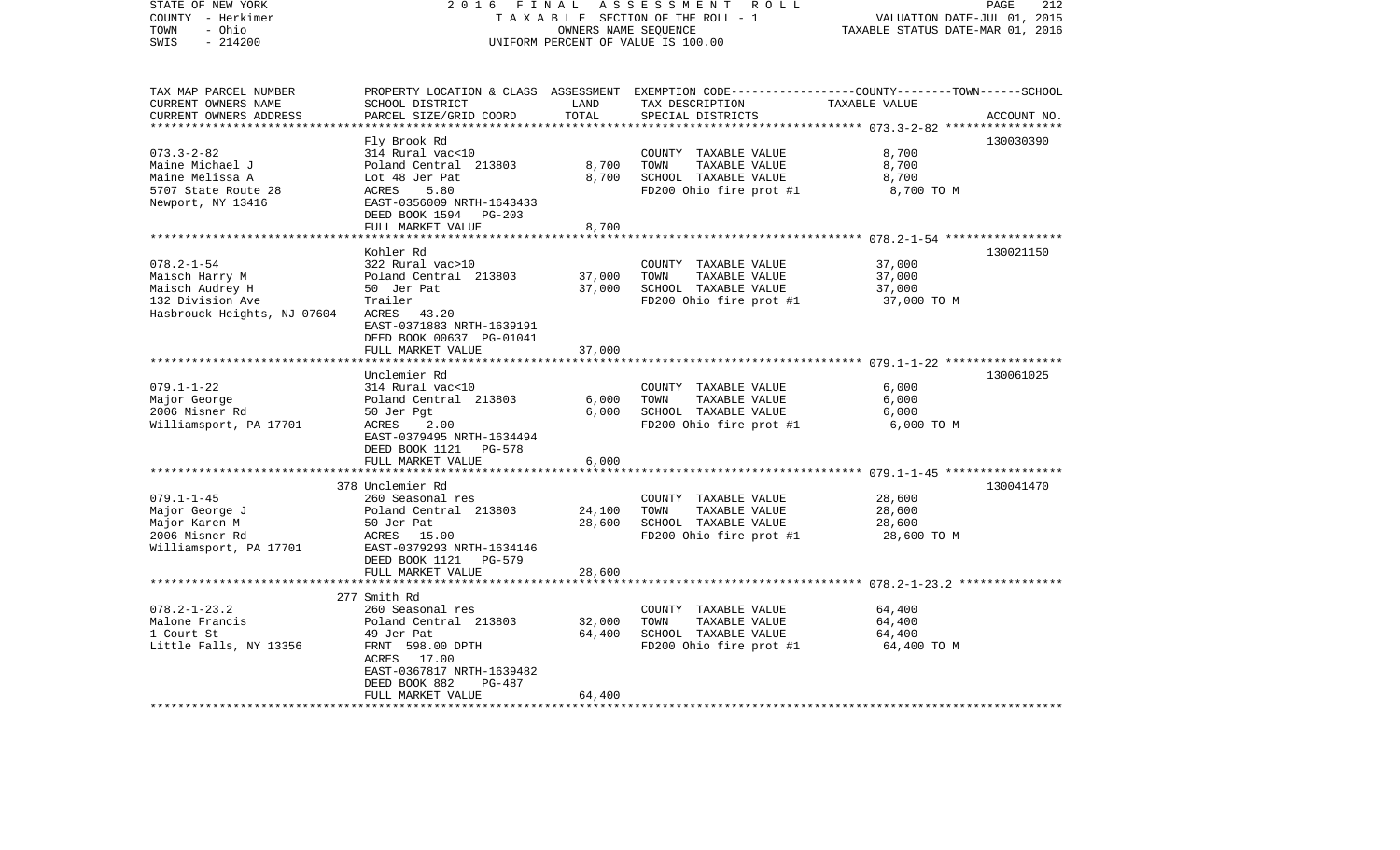| STATE OF NEW YORK<br>COUNTY - Herkimer<br>- Ohio<br>TOWN<br>$-214200$<br>SWIS |                                              |                               | 2016 FINAL ASSESSMENT ROLL<br>TAXABLE SECTION OF THE ROLL - 1<br>OWNERS NAME SEQUENCE<br>UNIFORM PERCENT OF VALUE IS 100.00 | VALUATION DATE-JUL 01, 2015<br>TAXABLE STATUS DATE-MAR 01, 2016 | PAGE<br>213 |
|-------------------------------------------------------------------------------|----------------------------------------------|-------------------------------|-----------------------------------------------------------------------------------------------------------------------------|-----------------------------------------------------------------|-------------|
| TAX MAP PARCEL NUMBER                                                         |                                              |                               | PROPERTY LOCATION & CLASS ASSESSMENT EXEMPTION CODE----------------COUNTY-------TOWN-----SCHOOL                             |                                                                 |             |
| CURRENT OWNERS NAME                                                           | SCHOOL DISTRICT                              | LAND                          | TAX DESCRIPTION                                                                                                             | TAXABLE VALUE                                                   |             |
| CURRENT OWNERS ADDRESS<br>*********************                               | PARCEL SIZE/GRID COORD                       | TOTAL                         | SPECIAL DISTRICTS                                                                                                           |                                                                 | ACCOUNT NO. |
|                                                                               | 346 Harvey Bridge Rd                         |                               |                                                                                                                             |                                                                 |             |
| $073.4 - 1 - 19.2$                                                            | 270 Mfg housing                              |                               | STAR B<br>41854                                                                                                             | $\overline{0}$<br>$\Omega$                                      | 30,000      |
| Maloy Michelle E                                                              | Poland Central 213803                        | 40,400                        | COUNTY TAXABLE VALUE                                                                                                        | 65,900                                                          |             |
| 346 Harvey Bridge Rd                                                          | ACRES 29.30                                  | 65,900                        | TOWN<br>TAXABLE VALUE                                                                                                       | 65,900                                                          |             |
| Cold Brook, NY 13324                                                          | EAST-0362572 NRTH-1646160                    |                               | SCHOOL TAXABLE VALUE                                                                                                        | 35,900                                                          |             |
|                                                                               | DEED BOOK 926<br>PG-677                      |                               | FD200 Ohio fire prot #1                                                                                                     | 65,900 TO M                                                     |             |
|                                                                               | FULL MARKET VALUE<br>*****************       | 65,900<br>* * * * * * * * * * |                                                                                                                             | ********** 068.-3-19 *******************                        |             |
|                                                                               | Farr Rd                                      |                               |                                                                                                                             |                                                                 | 130031920   |
| $068. - 3 - 19$                                                               | 322 Rural vac>10                             |                               | COUNTY TAXABLE VALUE                                                                                                        | 6,100                                                           |             |
| Mandes George J                                                               | 302601<br>Adirondack                         | 6,100                         | TAXABLE VALUE<br>TOWN                                                                                                       | 6,100                                                           |             |
| PO Box 3181                                                                   | 30 Rem Pat                                   | 6,100                         | SCHOOL TAXABLE VALUE                                                                                                        | 6,100                                                           |             |
| Homer, AK 99603                                                               | ACRES 10.60                                  |                               | FD215 Ohio fire prot #3                                                                                                     | 6,100 TO M                                                      |             |
|                                                                               | EAST-0336730 NRTH-1669053                    |                               |                                                                                                                             |                                                                 |             |
|                                                                               | DEED BOOK 843<br>PG-583                      |                               |                                                                                                                             |                                                                 |             |
|                                                                               | FULL MARKET VALUE                            | 6,100                         |                                                                                                                             |                                                                 |             |
|                                                                               | Farr Rd                                      |                               |                                                                                                                             |                                                                 | 130031860   |
| $068. - 3 - 20$                                                               | 322 Rural vac>10                             |                               | COUNTY TAXABLE VALUE                                                                                                        | 29,900                                                          |             |
| Mandes George J                                                               | Adirondack<br>302601                         | 29,900                        | TOWN<br>TAXABLE VALUE                                                                                                       | 29,900                                                          |             |
| PO Box 3181                                                                   | 31 Rem Pat                                   | 29,900                        | SCHOOL TAXABLE VALUE                                                                                                        | 29,900                                                          |             |
| Homer, AK 99603                                                               | ACRES 32.30                                  |                               | FD215 Ohio fire prot #3                                                                                                     | 29,900 TO M                                                     |             |
|                                                                               | EAST-0337631 NRTH-1668905                    |                               |                                                                                                                             |                                                                 |             |
|                                                                               | DEED BOOK 843<br>PG-583<br>FULL MARKET VALUE | 29,900                        |                                                                                                                             |                                                                 |             |
|                                                                               |                                              |                               |                                                                                                                             |                                                                 |             |
|                                                                               | Farr Rd                                      |                               |                                                                                                                             |                                                                 | 130031890   |
| $068. - 3 - 21$                                                               | 910 Priv forest                              |                               | COUNTY TAXABLE VALUE                                                                                                        | 68,500                                                          |             |
| Mandes George J                                                               | 302601<br>Adirondack                         | 68,500                        | TOWN<br>TAXABLE VALUE                                                                                                       | 68,500                                                          |             |
| PO Box 3181                                                                   | 31 Rem Pat                                   | 68,500                        | SCHOOL TAXABLE VALUE                                                                                                        | 68,500                                                          |             |
| Homer, AK 99603                                                               | ACRES 95.00                                  |                               | FD215 Ohio fire prot #3                                                                                                     | 68,500 TO M                                                     |             |
|                                                                               | EAST-0339141 NRTH-1669009                    |                               |                                                                                                                             |                                                                 |             |
|                                                                               | DEED BOOK 843<br>PG-583                      |                               |                                                                                                                             |                                                                 |             |
|                                                                               | FULL MARKET VALUE                            | 68,500                        |                                                                                                                             | **************** 068. -3-25 **************                      |             |
|                                                                               | Farr Rd                                      |                               |                                                                                                                             |                                                                 | 130031770   |
| $068. - 3 - 25$                                                               | 322 Rural vac>10                             |                               | COUNTY TAXABLE VALUE                                                                                                        | 31,600                                                          |             |
| Mandes George J                                                               | 302601<br>Adirondack                         | 31,600                        | TOWN<br>TAXABLE VALUE                                                                                                       | 31,600                                                          |             |
| PO Box 3181                                                                   | 31 Rem Pat                                   | 31,600                        | SCHOOL TAXABLE VALUE                                                                                                        | 31,600                                                          |             |
| Homer, AK 99603                                                               | ACRES 40.00                                  |                               | FD215 Ohio fire prot #3                                                                                                     | 31,600 TO M                                                     |             |
|                                                                               | EAST-0340498 NRTH-1669175                    |                               |                                                                                                                             |                                                                 |             |
|                                                                               | DEED BOOK 843<br>PG-583<br>FULL MARKET VALUE | 31,600                        |                                                                                                                             |                                                                 |             |
|                                                                               |                                              |                               |                                                                                                                             |                                                                 |             |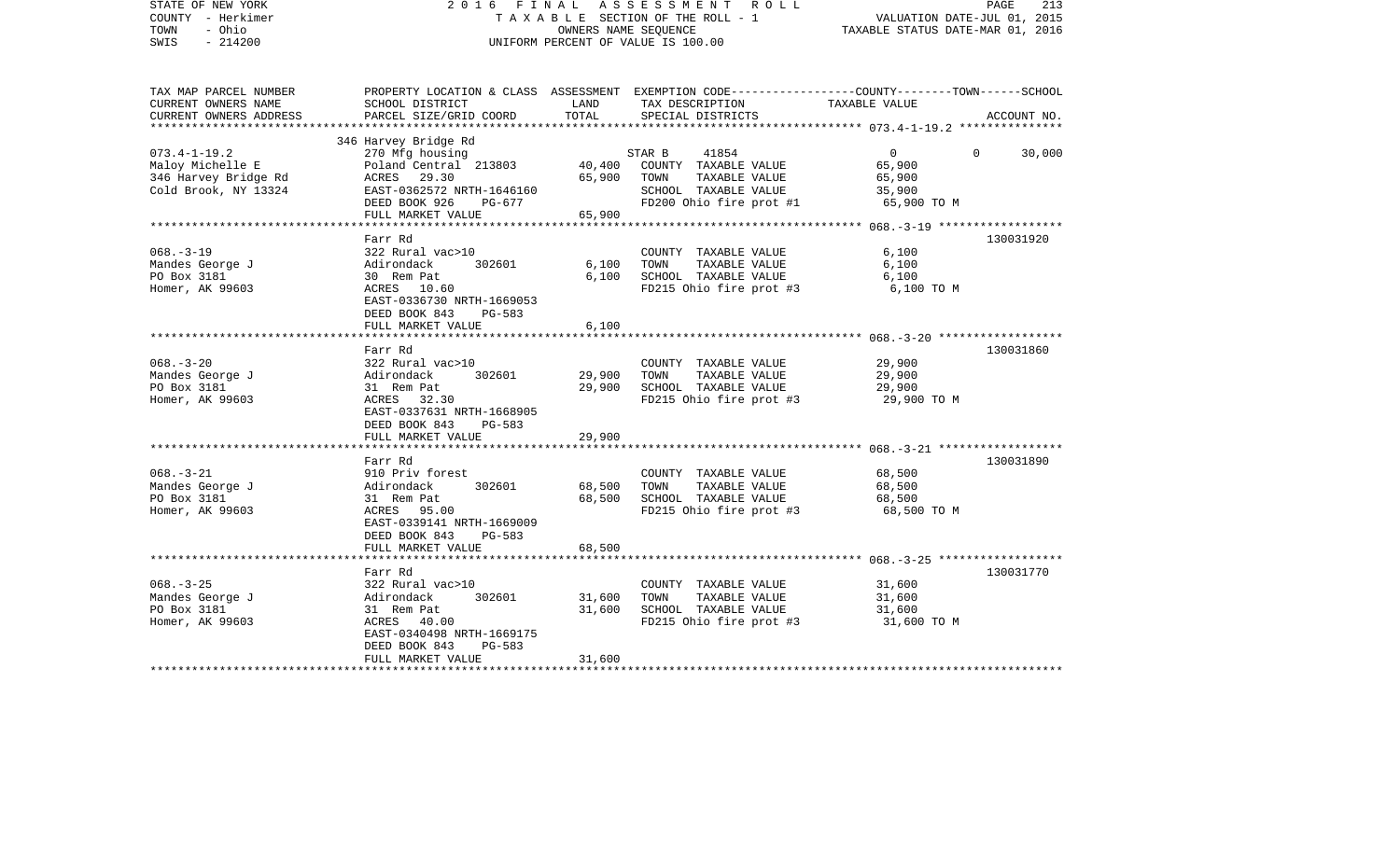| STATE OF NEW YORK<br>COUNTY - Herkimer<br>TOWN<br>- Ohio<br>$-214200$<br>SWIS |                                                                       | OWNERS NAME SEQUENCE | 2016 FINAL ASSESSMENT ROLL<br>TAXABLE SECTION OF THE ROLL - 1<br>UNIFORM PERCENT OF VALUE IS 100.00                                      | PAGE<br>VALUATION DATE-JUL 01, 2015<br>TAXABLE STATUS DATE-MAR 01, 2016 | 214         |
|-------------------------------------------------------------------------------|-----------------------------------------------------------------------|----------------------|------------------------------------------------------------------------------------------------------------------------------------------|-------------------------------------------------------------------------|-------------|
| TAX MAP PARCEL NUMBER<br>CURRENT OWNERS NAME<br>CURRENT OWNERS ADDRESS        | SCHOOL DISTRICT<br>PARCEL SIZE/GRID COORD                             | LAND<br>TOTAL        | PROPERTY LOCATION & CLASS ASSESSMENT EXEMPTION CODE----------------COUNTY-------TOWN------SCHOOL<br>TAX DESCRIPTION<br>SPECIAL DISTRICTS | TAXABLE VALUE                                                           | ACCOUNT NO. |
|                                                                               |                                                                       |                      |                                                                                                                                          |                                                                         |             |
| $068. - 3 - 26$                                                               | Farr Rd<br>314 Rural vac<10                                           |                      | COUNTY TAXABLE VALUE                                                                                                                     | 2,800                                                                   | 130031830   |
| Mandes George J                                                               | Adirondack<br>302601                                                  | 2,800                | TOWN<br>TAXABLE VALUE                                                                                                                    | 2,800                                                                   |             |
| PO Box 3181                                                                   | 31 Rem Pat                                                            | 2,800                | SCHOOL TAXABLE VALUE                                                                                                                     | 2,800                                                                   |             |
| Homer, AK 99603                                                               | ACRES<br>4.90<br>EAST-0339756 NRTH-1667633<br>DEED BOOK 843<br>PG-583 |                      | FD215 Ohio fire prot #3                                                                                                                  | 2,800 TO M                                                              |             |
|                                                                               | FULL MARKET VALUE                                                     | 2,800                |                                                                                                                                          |                                                                         |             |
|                                                                               | Farr Rd                                                               |                      |                                                                                                                                          |                                                                         | 130031800   |
| $068. - 3 - 27$                                                               | 314 Rural vac<10                                                      |                      | COUNTY TAXABLE VALUE                                                                                                                     | 3,400                                                                   |             |
| Mandes George J                                                               | Adirondack<br>302601                                                  | 3,400                | TOWN<br>TAXABLE VALUE                                                                                                                    | 3,400                                                                   |             |
| PO Box 3181                                                                   | 31 Rem Pat                                                            | 3,400                | SCHOOL TAXABLE VALUE                                                                                                                     | 3,400                                                                   |             |
| Homer, AK 99603                                                               | 6.00<br>ACRES<br>EAST-0340237 NRTH-1667859<br>DEED BOOK 843<br>PG-583 |                      | FD215 Ohio fire prot #3                                                                                                                  | 3,400 TO M                                                              |             |
|                                                                               | FULL MARKET VALUE                                                     | 3,400                |                                                                                                                                          |                                                                         |             |
|                                                                               | Farr Rd                                                               |                      |                                                                                                                                          |                                                                         | 130031740   |
| $068. - 3 - 30.1$                                                             | 322 Rural vac>10                                                      |                      | COUNTY TAXABLE VALUE                                                                                                                     | 24,300                                                                  |             |
| Mandes George J                                                               | 302601<br>Adirondack                                                  | 24,300               | TOWN<br>TAXABLE VALUE                                                                                                                    | 24,300                                                                  |             |
| PO Box 3181                                                                   | 31 Rem Pat                                                            | 24,300               | SCHOOL TAXABLE VALUE                                                                                                                     | 24,300                                                                  |             |
| Homer, AK 99603                                                               | ACRES 42.27                                                           |                      | FD215 Ohio fire prot #3                                                                                                                  | 24,300 TO M                                                             |             |
|                                                                               | EAST-0341808 NRTH-1667736                                             |                      |                                                                                                                                          |                                                                         |             |
|                                                                               | DEED BOOK 843<br>PG-583                                               |                      |                                                                                                                                          |                                                                         |             |
|                                                                               | FULL MARKET VALUE                                                     | 24,300               |                                                                                                                                          |                                                                         |             |
|                                                                               | Hill Rd                                                               |                      |                                                                                                                                          |                                                                         | 130020700   |
| $074.3 - 1 - 31.1$                                                            | 312 Vac w/imprv                                                       |                      | COUNTY TAXABLE VALUE                                                                                                                     | 20,000                                                                  |             |
| Mangle Elizbeth                                                               | Poland Central 213803                                                 | 13,400               | TAXABLE VALUE<br>TOWN                                                                                                                    | 20,000                                                                  |             |
| Thomas Mary                                                                   | 80 Jer Pat                                                            | 20,000               | SCHOOL TAXABLE VALUE                                                                                                                     | 20,000                                                                  |             |
| PO Box 790                                                                    | 9.30<br>ACRES                                                         |                      | FD200 Ohio fire prot #1                                                                                                                  | 20,000 TO M                                                             |             |
| Lake Pleasant, NY 12108                                                       | EAST-0380034 NRTH-1648217                                             |                      |                                                                                                                                          |                                                                         |             |
|                                                                               | DEED BOOK 1164 PG-200                                                 |                      |                                                                                                                                          |                                                                         |             |
|                                                                               | FULL MARKET VALUE                                                     | 20,000               |                                                                                                                                          |                                                                         |             |
|                                                                               |                                                                       |                      |                                                                                                                                          |                                                                         |             |
| $078.1 - 2 - 10.7$                                                            | Ohio City Rd<br>322 Rural vac>10                                      |                      | COUNTY TAXABLE VALUE                                                                                                                     | 18,600                                                                  |             |
| Martello Alice                                                                | Poland Central 213803                                                 | 18,600               | TOWN<br>TAXABLE VALUE                                                                                                                    | 18,600                                                                  |             |
| 2917 Tuscany Ct #110                                                          | 45 Jer Pat                                                            | 18,600               | SCHOOL TAXABLE VALUE                                                                                                                     | 18,600                                                                  |             |
| Palm Beach Gardens, FL 33410                                                  | ACRES 20.00                                                           |                      | FD200 Ohio fire prot #1                                                                                                                  | 18,600 TO M                                                             |             |
|                                                                               | EAST-0361755 NRTH-1639125                                             |                      |                                                                                                                                          |                                                                         |             |
|                                                                               | DEED BOOK 1140 PG-664                                                 |                      |                                                                                                                                          |                                                                         |             |
|                                                                               | FULL MARKET VALUE                                                     | 18,600               |                                                                                                                                          |                                                                         |             |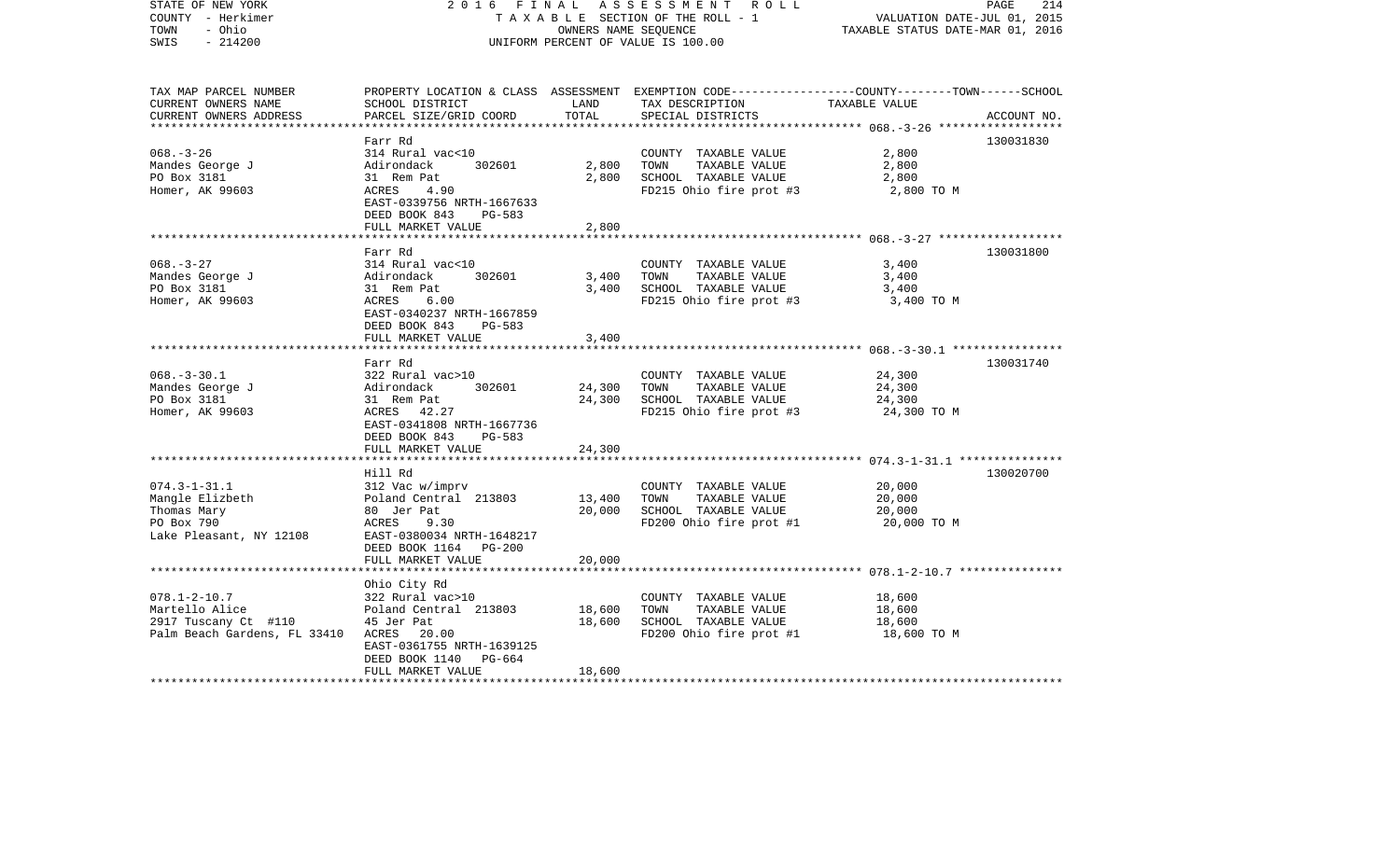| STATE OF NEW YORK<br>COUNTY - Herkimer<br>- Ohio<br>TOWN<br>$-214200$<br>SWIS                    | 2016 FINAL ASSESSMENT ROLL<br>T A X A B L E SECTION OF THE ROLL - 1<br>OWNERS NAME SEQUENCE<br>UNIFORM PERCENT OF VALUE IS 100.00                                               |                            |                                                                                                                                         | PAGE<br>215<br>VALUATION DATE-JUL 01, 2015<br>TAXABLE STATUS DATE-MAR 01, 2016 |             |
|--------------------------------------------------------------------------------------------------|---------------------------------------------------------------------------------------------------------------------------------------------------------------------------------|----------------------------|-----------------------------------------------------------------------------------------------------------------------------------------|--------------------------------------------------------------------------------|-------------|
| TAX MAP PARCEL NUMBER<br>CURRENT OWNERS NAME<br>CURRENT OWNERS ADDRESS                           | SCHOOL DISTRICT<br>PARCEL SIZE/GRID COORD                                                                                                                                       | LAND<br>TOTAL              | PROPERTY LOCATION & CLASS ASSESSMENT EXEMPTION CODE---------------COUNTY-------TOWN------SCHOOL<br>TAX DESCRIPTION<br>SPECIAL DISTRICTS | TAXABLE VALUE                                                                  | ACCOUNT NO. |
| $068. -3 - 13$<br>Martin Donald Keith<br>PO Box 13<br>Camillus, NY 13031                         | 260 Cross Road Spur<br>260 Seasonal res<br>Adirondack<br>302601<br>16 Rem Pat<br>Wild $1/2$<br>FRNT 100.00 DPTH 200.00<br>EAST-0339153 NRTH-1674362<br>DEED BOOK 00533 PG-00529 | 1,900<br>20,000            | COUNTY TAXABLE VALUE<br>TAXABLE VALUE<br>TOWN<br>SCHOOL TAXABLE VALUE<br>FD215 Ohio fire prot #3                                        | 20,000<br>20,000<br>20,000<br>20,000 TO M                                      | 130029880   |
|                                                                                                  | FULL MARKET VALUE                                                                                                                                                               | 20,000                     |                                                                                                                                         |                                                                                |             |
| $085.1 - 1 - 26.2$<br>Martin Francis<br>1109 State Route 37<br>Hogansburg, NY 13655              | Tea Cup St<br>314 Rural vac<10<br>Poland Central 213803<br>Lot 22 Jer Pat<br>ACRES<br>9.30<br>EAST-0380463 NRTH-1621748<br>DEED BOOK 1410 PG-783                                | 14,400<br>14,400           | COUNTY TAXABLE VALUE<br>TOWN<br>TAXABLE VALUE<br>SCHOOL TAXABLE VALUE<br>FD210 Ohio fire prot #2                                        | 14,400<br>14,400<br>14,400<br>14,400 TO M                                      |             |
|                                                                                                  | FULL MARKET VALUE                                                                                                                                                               | 14,400                     |                                                                                                                                         |                                                                                |             |
|                                                                                                  |                                                                                                                                                                                 |                            |                                                                                                                                         |                                                                                |             |
| $065. - 1 - 27$<br>Martin George<br>Martin Sandra<br>3086 Black Creek Rd<br>Cold Brook, NY 13324 | 1446 Farr Rd<br>260 Seasonal res<br>Adirondack<br>302601<br>30 Minuse<br>Seas 9.50A<br>ACRES<br>8.80<br>EAST-0356309 NRTH-1682290<br>DEED BOOK 1443 PG-508                      | 19,800<br>30,000           | COUNTY TAXABLE VALUE<br>TAXABLE VALUE<br>TOWN<br>SCHOOL TAXABLE VALUE<br>FD215 Ohio fire prot #3                                        | 30,000<br>30,000<br>30,000<br>30,000 TO M                                      | 130041940   |
|                                                                                                  | FULL MARKET VALUE                                                                                                                                                               | 30,000                     |                                                                                                                                         |                                                                                |             |
| $068. - 3 - 2$<br>Martin Gilbert<br>Martin Susan H<br>7139 Kerwin Rd<br>Booneville, NY 13309     | Farr Rd<br>314 Rural vac<10<br>Adirondack<br>302601<br>Lot 16 Rem Pat<br>P.fr. 1 A<br>1.00<br>ACRES<br>EAST-0336570 NRTH-1670756<br>DEED BOOK 1412 PG-160<br>FULL MARKET VALUE  | 600<br>600<br>600          | COUNTY TAXABLE VALUE<br>TAXABLE VALUE<br>TOWN<br>SCHOOL TAXABLE VALUE<br>FD215 Ohio fire prot #3                                        | 600<br>600<br>600<br>600 TO M                                                  | 130060525   |
|                                                                                                  |                                                                                                                                                                                 |                            |                                                                                                                                         |                                                                                |             |
| $068. - 3 - 18$<br>Martin Gilbert<br>7139 Kerwin Rd<br>Booneville, NY 13309                      | Farr Rd<br>910 Priv forest<br>Adirondack<br>302601<br>16 Rem Pat<br>P Fr 199 A<br>ACRES 113.40<br>EAST-0338861 NRTH-1670810<br>DEED BOOK 1412<br>PG-160<br>FULL MARKET VALUE    | 78,300<br>78,300<br>78,300 | COUNTY TAXABLE VALUE<br>TAXABLE VALUE<br>TOWN<br>SCHOOL TAXABLE VALUE<br>FD215 Ohio fire prot #3                                        | 78,300<br>78,300<br>78,300<br>78,300 TO M                                      | 130029100   |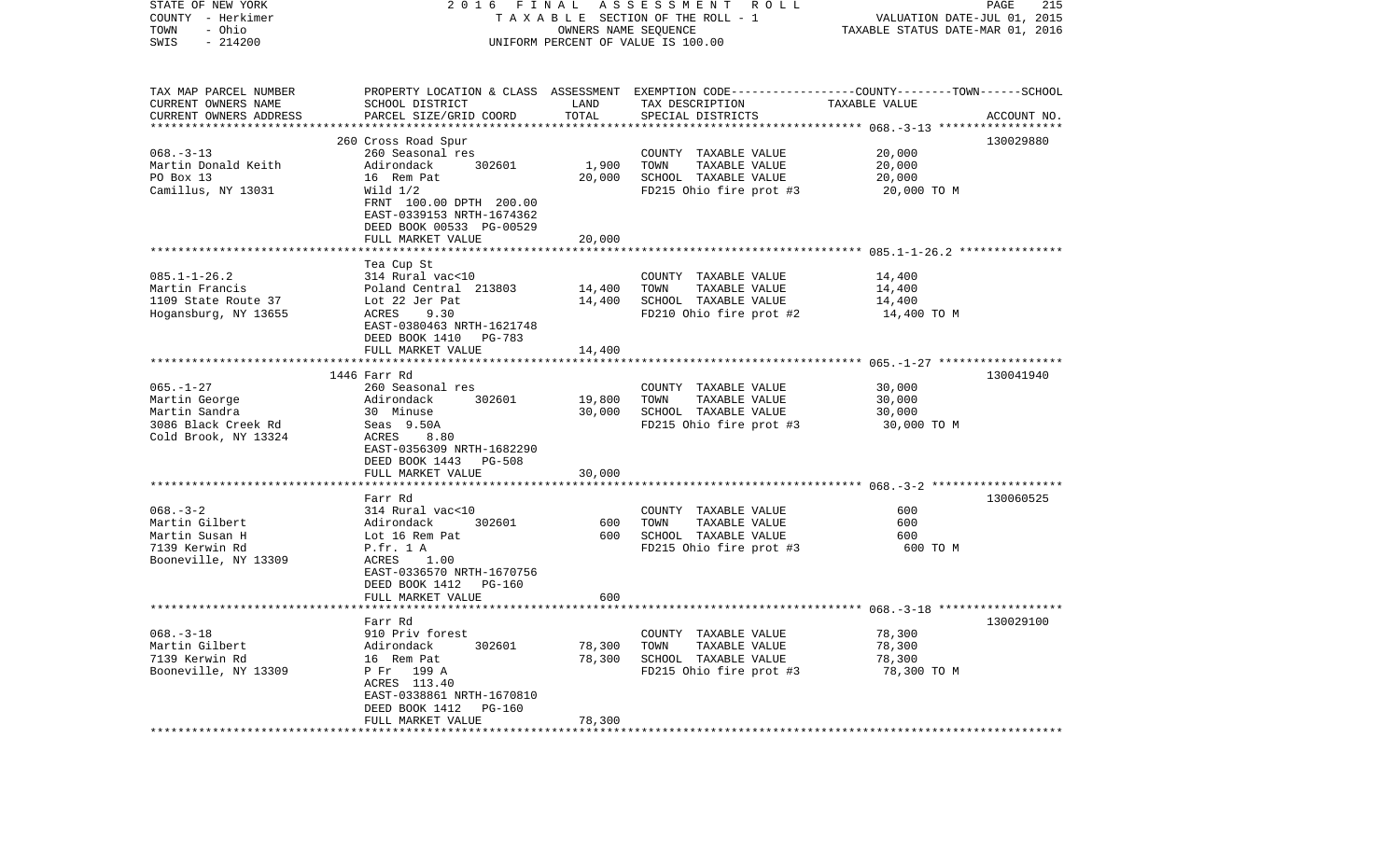| STATE OF NEW YORK         | 2016 FINAL                         |                      | A S S E S S M E N T R O L L                                                                      |                                  | 216<br>PAGE |
|---------------------------|------------------------------------|----------------------|--------------------------------------------------------------------------------------------------|----------------------------------|-------------|
| COUNTY - Herkimer         |                                    |                      | TAXABLE SECTION OF THE ROLL - 1                                                                  | VALUATION DATE-JUL 01, 2015      |             |
| - Ohio<br>TOWN            |                                    | OWNERS NAME SEQUENCE |                                                                                                  | TAXABLE STATUS DATE-MAR 01, 2016 |             |
| $-214200$<br>SWIS         | UNIFORM PERCENT OF VALUE IS 100.00 |                      |                                                                                                  |                                  |             |
|                           |                                    |                      |                                                                                                  |                                  |             |
| TAX MAP PARCEL NUMBER     |                                    |                      | PROPERTY LOCATION & CLASS ASSESSMENT EXEMPTION CODE----------------COUNTY-------TOWN------SCHOOL |                                  |             |
| CURRENT OWNERS NAME       | SCHOOL DISTRICT                    | LAND                 | TAX DESCRIPTION                                                                                  | TAXABLE VALUE                    |             |
| CURRENT OWNERS ADDRESS    | PARCEL SIZE/GRID COORD             | TOTAL                | SPECIAL DISTRICTS                                                                                |                                  | ACCOUNT NO. |
| ***********************   |                                    |                      |                                                                                                  |                                  |             |
|                           | Figert Rd                          |                      |                                                                                                  |                                  | 130019650   |
| $073.4 - 2 - 54$          | 260 Seasonal res                   |                      | COUNTY TAXABLE VALUE                                                                             | 23,300                           |             |
| Martin Kenneth            | Poland Central 213803              | 8,600                | TOWN<br>TAXABLE VALUE                                                                            | 23,300                           |             |
| Martin Elizabeth          | 77 Jer Pat                         |                      | SCHOOL TAXABLE VALUE                                                                             |                                  |             |
|                           |                                    | 23,300               |                                                                                                  | 23,300                           |             |
| 7272 Lakeshore Rd         | ACRES<br>1.58                      |                      | FD200 Ohio fire prot #1                                                                          | 23,300 TO M                      |             |
| Cicero, NY 13039          | EAST-0369373 NRTH-1643084          |                      |                                                                                                  |                                  |             |
|                           | DEED BOOK 815<br>PG-220            |                      |                                                                                                  |                                  |             |
|                           | FULL MARKET VALUE                  | 23,300               |                                                                                                  |                                  |             |
|                           |                                    |                      |                                                                                                  |                                  |             |
|                           | Ohio City Rd                       |                      |                                                                                                  |                                  | 130029670   |
| $078.1 - 2 - 3.1$         | 322 Rural vac>10                   |                      | COUNTY TAXABLE VALUE                                                                             | 18,000                           |             |
| Martin Marvin             | Poland Central 213803              | 18,000               | TAXABLE VALUE<br>TOWN                                                                            | 18,000                           |             |
| Martin Laura              | 45 Jer Pat                         | 18,000               | SCHOOL TAXABLE VALUE                                                                             | 18,000                           |             |
| 9297 Summit Rd            | 78.1-2-3 DELETED USING S/          |                      | FD200 Ohio fire prot #1                                                                          | 18,000 TO M                      |             |
| PO Box 373                | #3                                 |                      |                                                                                                  |                                  |             |
| Cassville, NY 13318       | ACRES 17.40                        |                      |                                                                                                  |                                  |             |
|                           | EAST-0355406 NRTH-1638947          |                      |                                                                                                  |                                  |             |
|                           | DEED BOOK 1603<br>PG-699           |                      |                                                                                                  |                                  |             |
|                           | FULL MARKET VALUE                  | 18,000               |                                                                                                  |                                  |             |
|                           |                                    |                      |                                                                                                  |                                  |             |
|                           | Ohio City Rd                       |                      |                                                                                                  |                                  | 130023880   |
| $078.1 - 2 - 4.1$         | 322 Rural vac>10                   |                      | COUNTY TAXABLE VALUE                                                                             | 28,000                           |             |
| Martin Marvin             | Poland Central 213803              | 28,000               | TAXABLE VALUE<br>TOWN                                                                            | 28,000                           |             |
| Martin Laura              | 45 Jer Pat                         | 28,000               | SCHOOL TAXABLE VALUE                                                                             | 28,000                           |             |
| 9297 Summit Rd            | ACRES 35.60                        |                      | FD200 Ohio fire prot #1                                                                          | 28,000 TO M                      |             |
| PO Box 373                | EAST-0356106 NRTH-1638336          |                      |                                                                                                  |                                  |             |
| Cassville, NY 13318       | DEED BOOK 1603<br>PG-699           |                      |                                                                                                  |                                  |             |
|                           | FULL MARKET VALUE                  | 28,000               |                                                                                                  |                                  |             |
|                           | **************************         | ************         |                                                                                                  |                                  |             |
|                           | 123 Ohio City Rd                   |                      |                                                                                                  |                                  |             |
| $078.1 - 2 - 4.2$         | 322 Rural vac>10                   |                      | COUNTY TAXABLE VALUE                                                                             | 18,500                           |             |
| Martin Marvin             | Poland Central 213803              | 18,500               | TOWN<br>TAXABLE VALUE                                                                            | 18,500                           |             |
| Martin Laura              | 45 Jer Pat                         | 18,500               | SCHOOL TAXABLE VALUE                                                                             | 18,500                           |             |
| 9297 Summit Rd            | ACRES 18.10                        |                      | FD200 Ohio fire prot #1                                                                          | 18,500 TO M                      |             |
| PO Box 373                | EAST-0355687 NRTH-1638550          |                      |                                                                                                  |                                  |             |
| Cassville, NY 13318       | DEED BOOK 1603<br>PG-699           |                      |                                                                                                  |                                  |             |
|                           |                                    | 18,500               |                                                                                                  |                                  |             |
|                           | FULL MARKET VALUE                  |                      |                                                                                                  |                                  |             |
|                           |                                    |                      |                                                                                                  |                                  |             |
|                           | 715 Fisher Rd                      |                      |                                                                                                  |                                  | 130018180   |
| $078.4 - 1 - 7$           | 210 1 Family Res                   |                      | COUNTY TAXABLE VALUE                                                                             | 50,000                           |             |
| Matteson Shirley          | Poland Central 213803              | 11,400               | TAXABLE VALUE<br>TOWN                                                                            | 50,000                           |             |
| Matteson Paul             | 12 Jer Pat                         | 50,000               | SCHOOL TAXABLE VALUE                                                                             | 50,000                           |             |
| 11203 Maplecrest Dr SE    | Ella Sheppard P                    |                      | FD200 Ohio fire prot #1                                                                          | 50,000 TO M                      |             |
| Huntsville, AL 35803-1515 | R1 1                               |                      |                                                                                                  |                                  |             |
|                           | FRNT 220.50 DPTH 204.40            |                      |                                                                                                  |                                  |             |
|                           | 0.66<br>ACRES                      |                      |                                                                                                  |                                  |             |
|                           | EAST-0362362 NRTH-1624829          |                      |                                                                                                  |                                  |             |
|                           | DEED BOOK 836<br>PG-506            |                      |                                                                                                  |                                  |             |
|                           | FULL MARKET VALUE                  | 50,000               |                                                                                                  |                                  |             |
|                           |                                    |                      |                                                                                                  |                                  |             |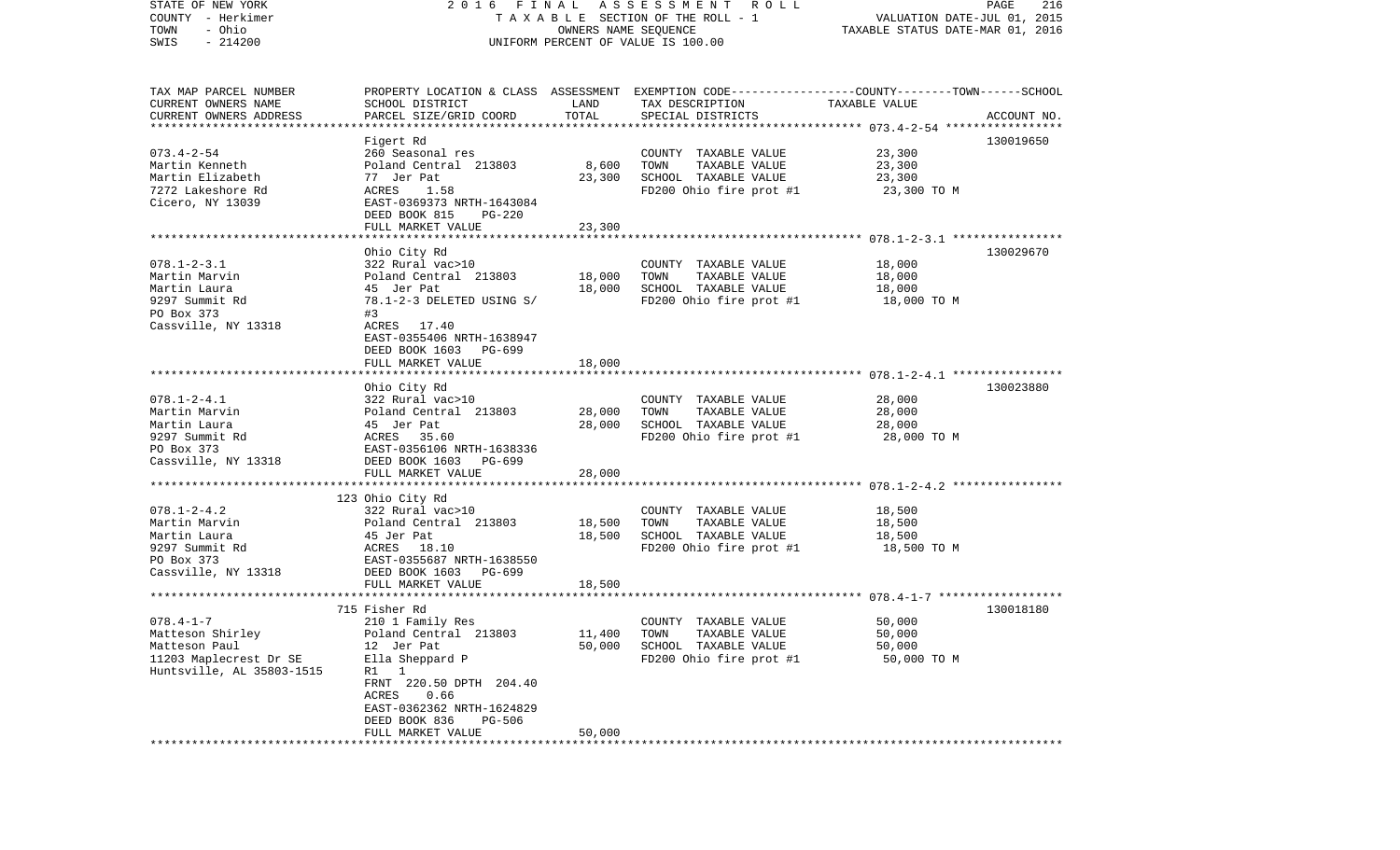| STATE OF NEW YORK<br>COUNTY - Herkimer<br>- Ohio<br>TOWN<br>$-214200$<br>SWIS                                            | 2016 FINAL<br>TAXABLE SECTION OF THE ROLL - 1<br>UNIFORM PERCENT OF VALUE IS 100.00                                                                                                 | PAGE<br>217<br>VALUATION DATE-JUL 01, 2015<br>TAXABLE STATUS DATE-MAR 01, 2016 |                                                                                                                      |                                                             |                                 |
|--------------------------------------------------------------------------------------------------------------------------|-------------------------------------------------------------------------------------------------------------------------------------------------------------------------------------|--------------------------------------------------------------------------------|----------------------------------------------------------------------------------------------------------------------|-------------------------------------------------------------|---------------------------------|
| TAX MAP PARCEL NUMBER<br>CURRENT OWNERS NAME                                                                             | SCHOOL DISTRICT                                                                                                                                                                     | LAND                                                                           | PROPERTY LOCATION & CLASS ASSESSMENT EXEMPTION CODE----------------COUNTY-------TOWN------SCHOOL<br>TAX DESCRIPTION  | TAXABLE VALUE                                               |                                 |
| CURRENT OWNERS ADDRESS                                                                                                   | PARCEL SIZE/GRID COORD                                                                                                                                                              | TOTAL                                                                          | SPECIAL DISTRICTS                                                                                                    |                                                             | ACCOUNT NO.                     |
| **********************                                                                                                   | ********************<br>Off Rt 8 On W C Crk                                                                                                                                         |                                                                                |                                                                                                                      |                                                             | 130031680                       |
| $073.2 - 1 - 5$<br>Matthews Teresa A<br>1058 State Rt 170<br>Little Falls, NY 13365                                      | 314 Rural vac<10<br>Poland Central 213803<br>79 Jer Pat<br>FRNT 133.00 DPTH 128.00<br>ACRES<br>0.28                                                                                 | 1,000<br>1,000                                                                 | COUNTY TAXABLE VALUE<br>TOWN<br>TAXABLE VALUE<br>SCHOOL TAXABLE VALUE<br>FD200 Ohio fire prot #1                     | 1,000<br>1,000<br>1,000<br>1,000 TO M                       |                                 |
|                                                                                                                          | EAST-0369920 NRTH-1652206<br>DEED BOOK 704<br>PG-821                                                                                                                                |                                                                                |                                                                                                                      |                                                             |                                 |
|                                                                                                                          | FULL MARKET VALUE                                                                                                                                                                   | 1,000                                                                          |                                                                                                                      |                                                             |                                 |
|                                                                                                                          | Route 8                                                                                                                                                                             |                                                                                |                                                                                                                      |                                                             | 130032940                       |
| $073.2 - 1 - 9$<br>Matthews Teresa A<br>1058 State Rt 170<br>Little Falls, NY 13365                                      | 314 Rural vac<10<br>Poland Central 213803<br>79 Jer Pat<br>V12 1<br>ACRES<br>0.78<br>EAST-0370245 NRTH-1651320<br>DEED BOOK 702<br>PG-077                                           | 2,000<br>2,000                                                                 | COUNTY TAXABLE VALUE<br>TAXABLE VALUE<br>TOWN<br>SCHOOL TAXABLE VALUE<br>FD200 Ohio fire prot #1                     | 2,000<br>2,000<br>2,000<br>2,000 TO M                       |                                 |
|                                                                                                                          | FULL MARKET VALUE                                                                                                                                                                   | 2,000                                                                          |                                                                                                                      |                                                             |                                 |
|                                                                                                                          |                                                                                                                                                                                     |                                                                                |                                                                                                                      |                                                             |                                 |
| $078.4 - 1 - 8.9$<br>Mauzy Bradley<br>Mauzy Jeanne<br>c/o Jennifer Quinlan<br>525 Harlequin Ln<br>Severna Park, MD 21146 | Fisher Rd<br>322 Rural vac>10<br>Poland Central 213803<br>12 Jer Pat<br>ACRES 11.10<br>EAST-0361547 NRTH-1625240<br>DEED BOOK 693<br>PG-191<br>FULL MARKET VALUE                    | 15,700<br>15,700<br>15,700                                                     | COUNTY TAXABLE VALUE<br>TAXABLE VALUE<br>TOWN<br>SCHOOL TAXABLE VALUE<br>FD200 Ohio fire prot #1                     | 15,700<br>15,700<br>15,700<br>15,700 TO M                   | 130044439                       |
|                                                                                                                          | ************************                                                                                                                                                            |                                                                                |                                                                                                                      |                                                             |                                 |
| $079.1 - 1 - 3$<br>Maxfield Russell Jr<br>1381 Gray Wilmurt Rd<br>Cold Brook, NY 13324                                   | 1381 Gray Wilmurt Rd<br>240 Rural res<br>Poland Central 213803<br>Lot 50 Jer Pat<br>ACRES 31.00<br>EAST-0374103 NRTH-1639686<br>DEED BOOK 735<br><b>PG-106</b><br>FULL MARKET VALUE | 41,500<br>96,500<br>96,500                                                     | STAR EN<br>41834<br>COUNTY TAXABLE VALUE<br>TOWN<br>TAXABLE VALUE<br>SCHOOL TAXABLE VALUE<br>FD200 Ohio fire prot #1 | $\overline{0}$<br>96,500<br>96,500<br>31,200<br>96,500 TO M | 130060945<br>$\Omega$<br>65,300 |
|                                                                                                                          |                                                                                                                                                                                     |                                                                                |                                                                                                                      |                                                             |                                 |
| $067. - 1 - 18$<br>Mazur Steven R<br>Mazur Jennifer R<br>Unit 3240 Box 76<br>DPO AA, 34021                               | West Canada Crk<br>260 Seasonal res<br>Poland Central 213803<br>147 Nob Pat<br>Burke Lot<br>$P-Fr$ 50<br>ACRES 50.80<br>EAST-0405090 NRTH-1675599                                   | 23,000<br>36,100                                                               | COUNTY TAXABLE VALUE<br>TAXABLE VALUE<br>TOWN<br>SCHOOL TAXABLE VALUE<br>FD200 Ohio fire prot #1                     | 36,100<br>36,100<br>36,100<br>36,100 TO M                   | 130010470                       |
|                                                                                                                          | DEED BOOK 1142<br>PG-427<br>FULL MARKET VALUE                                                                                                                                       | 36,100                                                                         |                                                                                                                      |                                                             |                                 |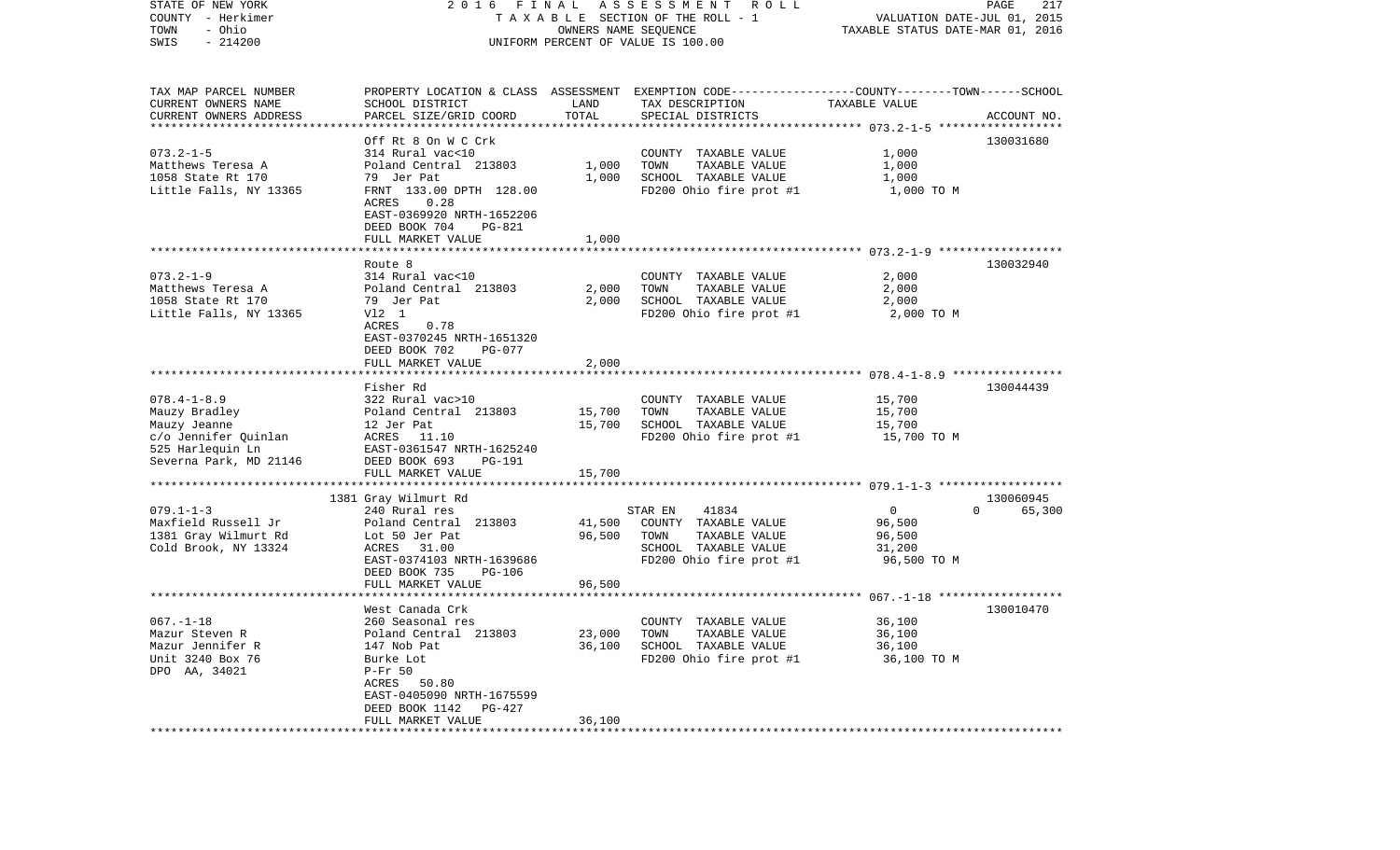| STATE OF NEW YORK<br>COUNTY - Herkimer<br>- Ohio<br>TOWN<br>$-214200$<br>SWIS                    |                                                                                                                                                                                 | OWNERS NAME SEQUENCE    | 2016 FINAL ASSESSMENT<br>ROLL ROLL<br>T A X A B L E SECTION OF THE ROLL - 1<br>UNIFORM PERCENT OF VALUE IS 100.00                        | VALUATION DATE-JUL 01, 2015<br>TAXABLE STATUS DATE-MAR 01, 2016 | PAGE<br>218 |
|--------------------------------------------------------------------------------------------------|---------------------------------------------------------------------------------------------------------------------------------------------------------------------------------|-------------------------|------------------------------------------------------------------------------------------------------------------------------------------|-----------------------------------------------------------------|-------------|
| TAX MAP PARCEL NUMBER<br>CURRENT OWNERS NAME<br>CURRENT OWNERS ADDRESS<br>********************** | SCHOOL DISTRICT<br>PARCEL SIZE/GRID COORD<br>************************                                                                                                           | LAND<br>TOTAL           | PROPERTY LOCATION & CLASS ASSESSMENT EXEMPTION CODE----------------COUNTY-------TOWN------SCHOOL<br>TAX DESCRIPTION<br>SPECIAL DISTRICTS | TAXABLE VALUE                                                   | ACCOUNT NO. |
| $067. - 1 - 21$<br>Mazur Steven R<br>Mazur Jennifer R<br>Unit 3240<br>PO Box 76<br>DPO AA, 34021 | West Canada Crk<br>910 Priv forest<br>Poland Central 213803<br>146 Nob Pat<br>New Survey<br>$P-Fr 50$<br>ACRES 51.10<br>EAST-0405607 NRTH-1676694<br>DEED BOOK 1142<br>$PG-424$ | 36,900<br>36,900        | COUNTY TAXABLE VALUE<br>TAXABLE VALUE<br>TOWN<br>SCHOOL TAXABLE VALUE<br>FD200 Ohio fire prot #1                                         | 36,900<br>36,900<br>36,900<br>36,900 TO M                       | 130010500   |
|                                                                                                  | FULL MARKET VALUE                                                                                                                                                               | 36,900                  |                                                                                                                                          |                                                                 |             |
| $068. -3 - 1$<br>McAndrew Michael<br>McAndrew Denise                                             | Farr Rd<br>322 Rural vac>10<br>305201<br>Remsen<br>31 Rem Pat                                                                                                                   | 7,300<br>7,300          | COUNTY TAXABLE VALUE<br>TAXABLE VALUE<br>TOWN<br>SCHOOL TAXABLE VALUE                                                                    | 7,300<br>7,300<br>7,300                                         | 130016230   |
| 3433 Route 91<br>Jamesville, NY 13078                                                            | V1 2 10<br>ACRES 12.80<br>EAST-0336509 NRTH-1669984<br>DEED BOOK 1215<br>PG-627<br>FULL MARKET VALUE                                                                            | 7,300                   | FD215 Ohio fire prot #3                                                                                                                  | 7,300 TO M                                                      |             |
|                                                                                                  |                                                                                                                                                                                 |                         |                                                                                                                                          |                                                                 |             |
| $073. - 1 - 9$<br>McArthur Sara Beth<br>32 Yankee Lake Rd<br>Wurtsboro, NY 12790                 | Rt 365<br>260 Seasonal res<br>Poland Central 213803<br>77 Rem Pat<br>Sens $1\,4/5$<br>ACRES<br>1.80<br>EAST-0366826 NRTH-1652198<br>DEED BOOK 1288 PG-681                       | 7,900<br>24,000         | COUNTY TAXABLE VALUE<br>TOWN<br>TAXABLE VALUE<br>SCHOOL TAXABLE VALUE<br>FD217 Ohio fire prot #4                                         | 24,000<br>24,000<br>24,000<br>24,000 TO M                       | 130031350   |
|                                                                                                  | FULL MARKET VALUE                                                                                                                                                               | 24,000                  |                                                                                                                                          |                                                                 |             |
|                                                                                                  |                                                                                                                                                                                 |                         |                                                                                                                                          |                                                                 | 130031380   |
| $073. - 1 - 11$<br>McArthur Sara Beth<br>32 Yankee Lake Rd<br>Wurtsboro, NY 12790                | Rt 365<br>314 Rural vac<10<br>Poland Central 213803<br>77 Rem Pat<br>V1 2 2<br>ACRES<br>2.00<br>EAST-0365502 NRTH-1654854<br>DEED BOOK 1288<br>PG-681<br>FULL MARKET VALUE      | 1,100<br>1,100<br>1,100 | COUNTY TAXABLE VALUE<br>TOWN<br>TAXABLE VALUE<br>SCHOOL TAXABLE VALUE<br>FD217 Ohio fire prot #4                                         | 1,100<br>1,100<br>1,100<br>1,100 TO M                           |             |
|                                                                                                  |                                                                                                                                                                                 |                         |                                                                                                                                          |                                                                 |             |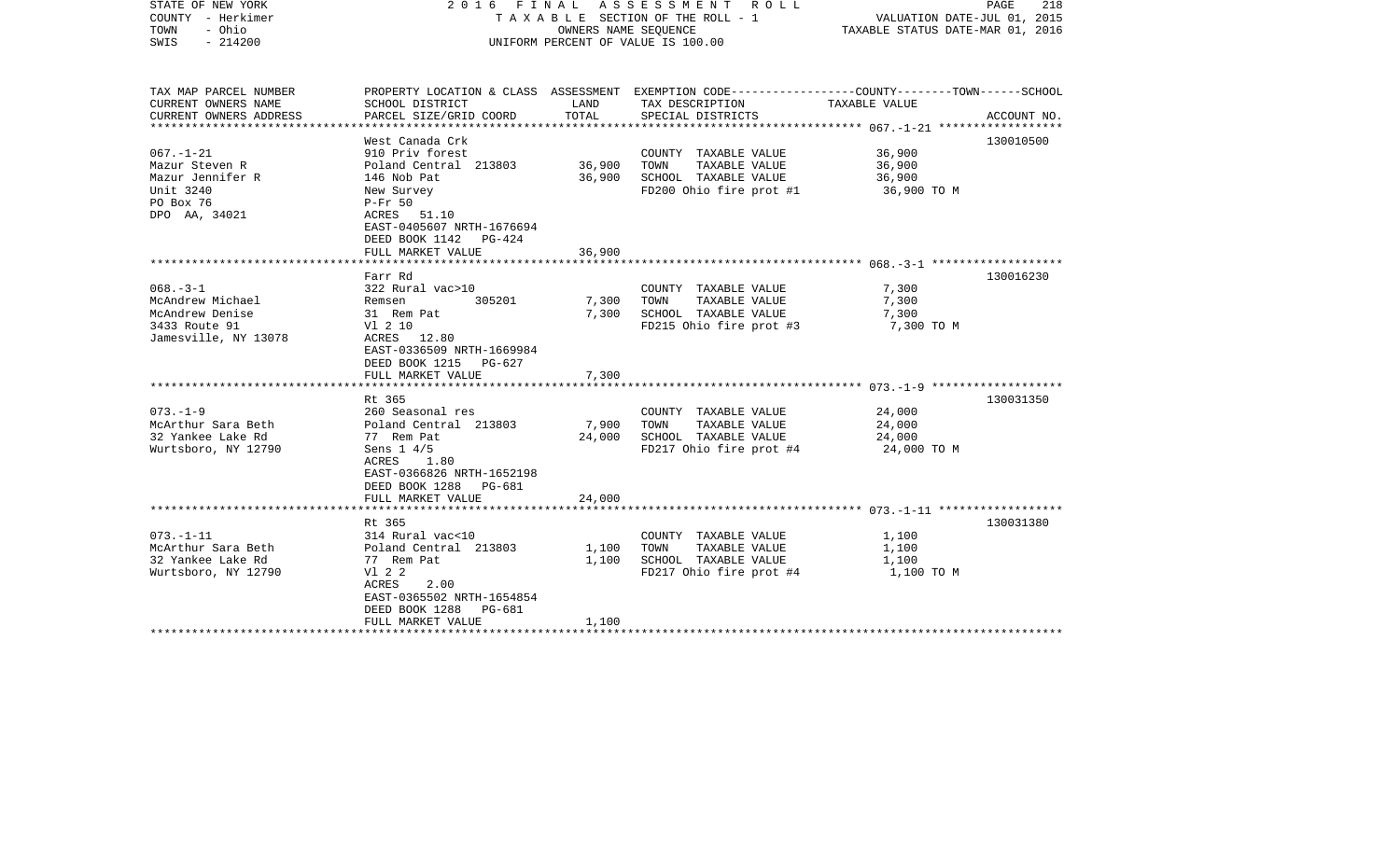| STATE OF NEW YORK<br>COUNTY - Herkimer<br>- Ohio<br>TOWN<br>$-214200$<br>SWIS                  | FINAL ASSESSMENT<br>R O L L<br>2016<br>T A X A B L E SECTION OF THE ROLL - 1<br>OWNERS NAME SEQUENCE<br>UNIFORM PERCENT OF VALUE IS 100.00                                                         |                            |                                                                                                                     | 219<br>PAGE<br>VALUATION DATE-JUL 01, 2015<br>TAXABLE STATUS DATE-MAR 01, 2016 |                |                |
|------------------------------------------------------------------------------------------------|----------------------------------------------------------------------------------------------------------------------------------------------------------------------------------------------------|----------------------------|---------------------------------------------------------------------------------------------------------------------|--------------------------------------------------------------------------------|----------------|----------------|
| TAX MAP PARCEL NUMBER<br>CURRENT OWNERS NAME                                                   | SCHOOL DISTRICT                                                                                                                                                                                    | LAND                       | PROPERTY LOCATION & CLASS ASSESSMENT EXEMPTION CODE---------------COUNTY-------TOWN------SCHOOL<br>TAX DESCRIPTION  | TAXABLE VALUE                                                                  |                |                |
| CURRENT OWNERS ADDRESS<br>************************                                             | PARCEL SIZE/GRID COORD                                                                                                                                                                             | TOTAL                      | SPECIAL DISTRICTS                                                                                                   |                                                                                |                | ACCOUNT NO.    |
|                                                                                                | Off Harvey Bridge Rd                                                                                                                                                                               |                            |                                                                                                                     |                                                                                |                |                |
| $073.3 - 2 - 26.2$<br>McAvey Laura<br>147 Woods Rd                                             | 270 Mfg housing<br>Poland Central 213803<br>Lot 48 Jer Pat                                                                                                                                         | 15,300<br>28,500           | VETFUND CT 41101<br>COUNTY TAXABLE VALUE<br>TOWN<br>TAXABLE VALUE                                                   | 13,600<br>14,900<br>14,900                                                     | 13,600         | $\mathbf 0$    |
| Cold Brook, NY 13324                                                                           | ACRES<br>1.70<br>EAST-0361433 NRTH-1644593<br>DEED BOOK 885<br>PG-112                                                                                                                              |                            | SCHOOL TAXABLE VALUE<br>FD200 Ohio fire prot #1                                                                     | 28,500<br>28,500 TO M                                                          |                |                |
|                                                                                                | FULL MARKET VALUE                                                                                                                                                                                  | 28,500                     |                                                                                                                     |                                                                                |                |                |
|                                                                                                |                                                                                                                                                                                                    |                            |                                                                                                                     |                                                                                |                |                |
| $073.3 - 2 - 27$                                                                               | 147 Woods Rd<br>210 1 Family Res                                                                                                                                                                   |                            | VETFUND CT 41101                                                                                                    | 29,000                                                                         | 29,000         | 130060115<br>0 |
| McAvey Laura<br>147 Woods Rd<br>Cold Brook, NY 13324                                           | Poland Central 213803<br>Lot 48<br>Jer Pat<br>ACRES<br>1.50<br>EAST-0361605 NRTH-1644727<br>DEED BOOK 876<br>$PG-47$                                                                               | 15,100 STAR EN<br>38,200   | 41834<br>COUNTY TAXABLE VALUE<br>TOWN<br>TAXABLE VALUE<br>SCHOOL TAXABLE VALUE<br>FD200 Ohio fire prot #1           | $\mathbf{0}$<br>9,200<br>9,200<br>0<br>38,200 TO M                             | $\overline{0}$ | 38,200         |
|                                                                                                | FULL MARKET VALUE                                                                                                                                                                                  | 38,200                     |                                                                                                                     |                                                                                |                |                |
|                                                                                                | Route 8 & Kelly Rd                                                                                                                                                                                 |                            |                                                                                                                     |                                                                                |                | 130031440      |
| $073.4 - 1 - 41$<br>McCaw George Jr<br>2879 State Rt 8<br>Ohio, NY 13324                       | 270 Mfg housing<br>Poland Central 213803<br>49 Jer Pat<br>Camp<br>ACRES<br>7.80<br>EAST-0365240 NRTH-1640848<br>DEED BOOK 1246<br>PG-431                                                           | 25,800<br>35,800           | STAR B<br>41854<br>COUNTY TAXABLE VALUE<br>TOWN<br>TAXABLE VALUE<br>SCHOOL TAXABLE VALUE<br>FD200 Ohio fire prot #1 | $\overline{0}$<br>35,800<br>35,800<br>5,800<br>35,800 TO M                     | $\Omega$       | 30,000         |
|                                                                                                | FULL MARKET VALUE                                                                                                                                                                                  | 35,800                     |                                                                                                                     |                                                                                |                |                |
| $058. - 1 - 11$<br>McCluskey Christine L<br>PO Box 50<br>Remsen, NY 13438                      | Honnedaga Lake Rd<br>322 Rural vac>10<br>Poland Central 213803<br>R28 Moose River<br>$P-Fr$ 10<br>ACRES 10.90<br>EAST-0394151 NRTH-1711695<br><b>PG-135</b><br>DEED BOOK 1401<br>FULL MARKET VALUE | 10,900<br>10,900<br>10,900 | COUNTY TAXABLE VALUE<br>TOWN<br>TAXABLE VALUE<br>SCHOOL TAXABLE VALUE<br>FD215 Ohio fire prot #3                    | 10,900<br>10,900<br>10,900<br>10,900 TO M                                      |                | 130008400      |
|                                                                                                |                                                                                                                                                                                                    |                            |                                                                                                                     |                                                                                |                |                |
| $058. - 1 - 10$<br>McCluskey Kevin<br>c/o Christine McCluskey<br>PO Box 50<br>Remsen, NY 13438 | Honnedaga Lake Rd<br>260 Seasonal res - WTRFNT<br>Poland Central 213803<br>P28 Moose River<br>Sens 7<br>ACRES<br>8.20<br>EAST-0394263 NRTH-1712345<br>DEED BOOK 1401<br><b>PG-135</b>              | 105,900<br>284,000         | COUNTY TAXABLE VALUE<br>TOWN<br>TAXABLE VALUE<br>SCHOOL TAXABLE VALUE<br>FD215 Ohio fire prot #3                    | 284,000<br>284,000<br>284,000<br>284,000 TO M                                  |                | 130006660      |
|                                                                                                | FULL MARKET VALUE                                                                                                                                                                                  | 284,000                    |                                                                                                                     |                                                                                |                |                |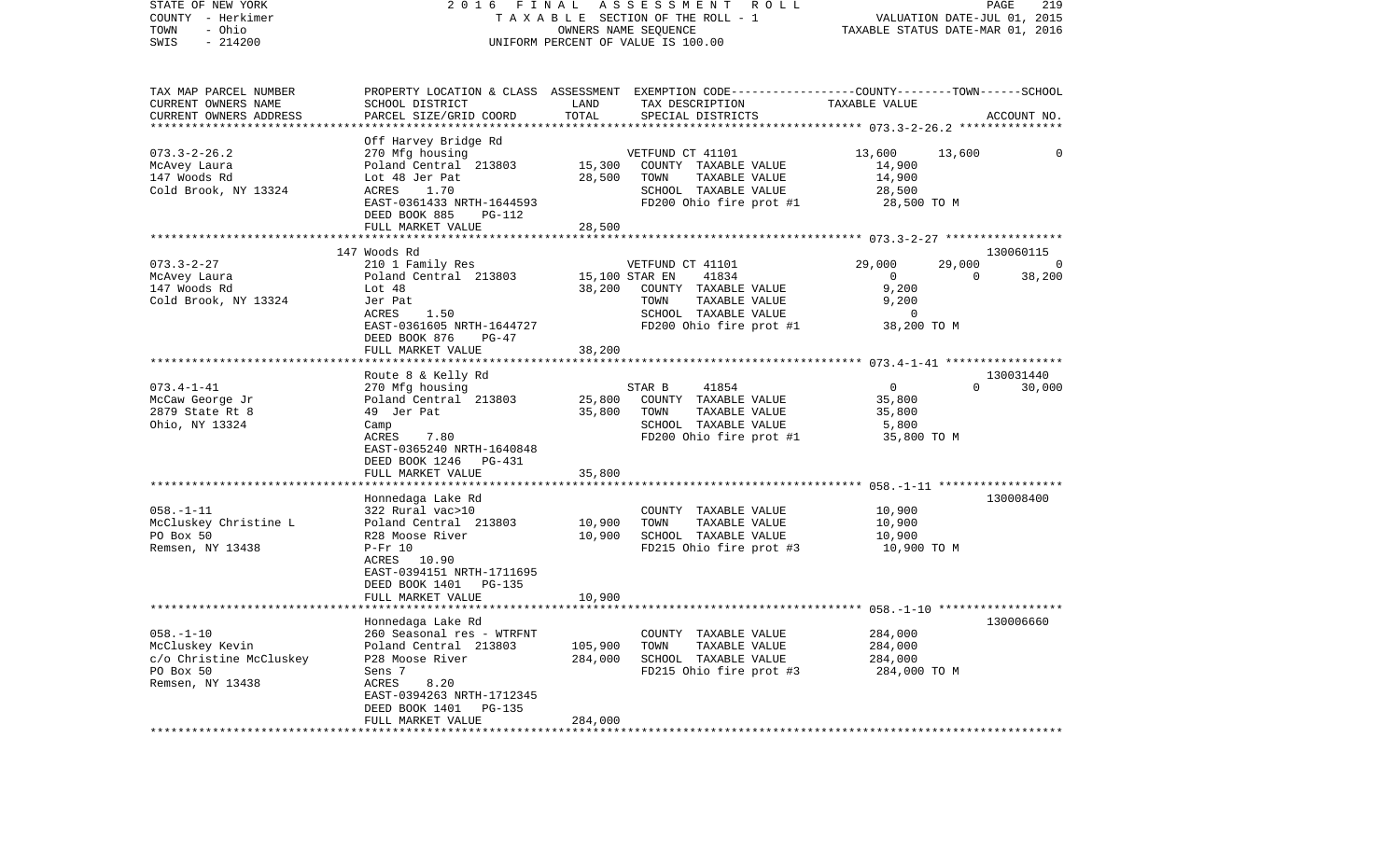| STATE OF NEW YORK<br>COUNTY - Herkimer<br>TOWN<br>- Ohio<br>$-214200$<br>SWIS                                                                                | 2016<br>FINAL                                                                                                                                                                                             | OWNERS NAME SEQUENCE    | ASSESSMENT ROLL<br>TAXABLE SECTION OF THE ROLL - 1<br>UNIFORM PERCENT OF VALUE IS 100.00                                                | VALUATION DATE-JUL 01, 2015<br>TAXABLE STATUS DATE-MAR 01, 2016     | PAGE<br>220        |
|--------------------------------------------------------------------------------------------------------------------------------------------------------------|-----------------------------------------------------------------------------------------------------------------------------------------------------------------------------------------------------------|-------------------------|-----------------------------------------------------------------------------------------------------------------------------------------|---------------------------------------------------------------------|--------------------|
| TAX MAP PARCEL NUMBER<br>CURRENT OWNERS NAME<br>CURRENT OWNERS ADDRESS<br>************************                                                           | SCHOOL DISTRICT<br>PARCEL SIZE/GRID COORD                                                                                                                                                                 | LAND<br>TOTAL           | PROPERTY LOCATION & CLASS ASSESSMENT EXEMPTION CODE---------------COUNTY-------TOWN------SCHOOL<br>TAX DESCRIPTION<br>SPECIAL DISTRICTS | TAXABLE VALUE                                                       | ACCOUNT NO.        |
| $073.2 - 1 - 72$<br>McCurry Carl<br>5723 Jerry Rd<br>Marcy, NY 13403                                                                                         | Hooper Dooper Rd<br>314 Rural vac<10<br>Poland Central 213803<br>75 Rem Pat<br>FRNT 200.00 DPTH 200.00<br>0.92<br>ACRES<br>EAST-0371293 NRTH-1654529<br>DEED BOOK 1594 PG-972<br>FULL MARKET VALUE        | 3,900<br>3,900<br>3,900 | COUNTY TAXABLE VALUE<br>TOWN<br>TAXABLE VALUE<br>SCHOOL TAXABLE VALUE<br>FD200 Ohio fire prot #1                                        | 3,900<br>3,900<br>3,900<br>3,900 TO M                               | 130031470          |
|                                                                                                                                                              |                                                                                                                                                                                                           |                         |                                                                                                                                         |                                                                     |                    |
| $085.3 - 2 - 50$<br>McCusker Joseph M<br>McCusker Elizabeth B<br>198 Bull Hill Rd<br>Ohio, NY 13324                                                          | 198 Bull Hill Rd<br>210 1 Family Res<br>Poland Central 213803<br>Lot 10 Jer Pat<br>Dbl Trailer & Garage<br>FRNT 150.00 DPTH 200.00<br>4.20<br>ACRES<br>EAST-0374833 NRTH-1614163<br>DEED BOOK 1169 PG-798 | 18,600<br>43,000        | COUNTY TAXABLE VALUE<br>TAXABLE VALUE<br>TOWN<br>SCHOOL TAXABLE VALUE<br>FD200 Ohio fire prot #1                                        | 43,000<br>43,000<br>43,000<br>43,000 TO M                           | 130060630          |
|                                                                                                                                                              | FULL MARKET VALUE                                                                                                                                                                                         | 43,000                  |                                                                                                                                         |                                                                     |                    |
| $073.3 - 2 - 83$<br>McEwan Sharon Trustee of the f Poland Central 213803<br>McEwan Living Trust 12-13-04 FRNT 646.00 DPTH<br>6640 Daily Rd<br>Rome, NY 13340 | Fly Brook Rd<br>314 Rural vac<10<br>ACRES<br>2.90<br>EAST-0354793 NRTH-1643532<br>DEED BOOK 1456 PG-928<br>FULL MARKET VALUE                                                                              | 6,600<br>6,600<br>6,600 | COUNTY TAXABLE VALUE<br>TOWN<br>TAXABLE VALUE<br>SCHOOL TAXABLE VALUE<br>FD200 Ohio fire prot #1                                        | 6,600<br>6,600<br>6,600<br>6,600 TO M                               |                    |
|                                                                                                                                                              |                                                                                                                                                                                                           |                         |                                                                                                                                         |                                                                     |                    |
| $073.4 - 1 - 31.2$<br>Mcfadden Brian<br>Barden Patricia<br>PO Box 47<br>Cold Brook, NY 13324                                                                 | Reese Rd<br>312 Vac w/imprv<br>Poland Central 213803<br>48 Jer Pat<br>ACRES<br>3.50<br>EAST-0361158 NRTH-1640864<br>DEED BOOK 1464 PG-348                                                                 | 11,500<br>15,500        | COUNTY TAXABLE VALUE<br>TOWN<br>TAXABLE VALUE<br>SCHOOL TAXABLE VALUE<br>FD200 Ohio fire prot #1                                        | 15,500<br>15,500<br>15,500<br>15,500 TO M                           |                    |
|                                                                                                                                                              | FULL MARKET VALUE<br>**************************                                                                                                                                                           | 15,500                  |                                                                                                                                         |                                                                     |                    |
|                                                                                                                                                              | 226 Christmas Rd                                                                                                                                                                                          |                         |                                                                                                                                         |                                                                     |                    |
| $078.1 - 2 - 10.5$<br>McFadden Brian<br>Barden Patricia<br>PO Box 47<br>Cold Brook, NY 13324                                                                 | 240 Rural res<br>Poland Central 213803<br>ACRES 10.20<br>EAST-0360897 NRTH-1637775<br>PG-348<br>DEED BOOK 1464                                                                                            | 20,700<br>60,000        | STAR EN<br>41834<br>COUNTY TAXABLE VALUE<br>TOWN<br>TAXABLE VALUE<br>SCHOOL TAXABLE VALUE<br>FD200 Ohio fire prot #1                    | $\overline{0}$<br>60,000<br>60,000<br>$\overline{0}$<br>60,000 TO M | $\Omega$<br>60,000 |
|                                                                                                                                                              | FULL MARKET VALUE                                                                                                                                                                                         | 60,000                  |                                                                                                                                         |                                                                     |                    |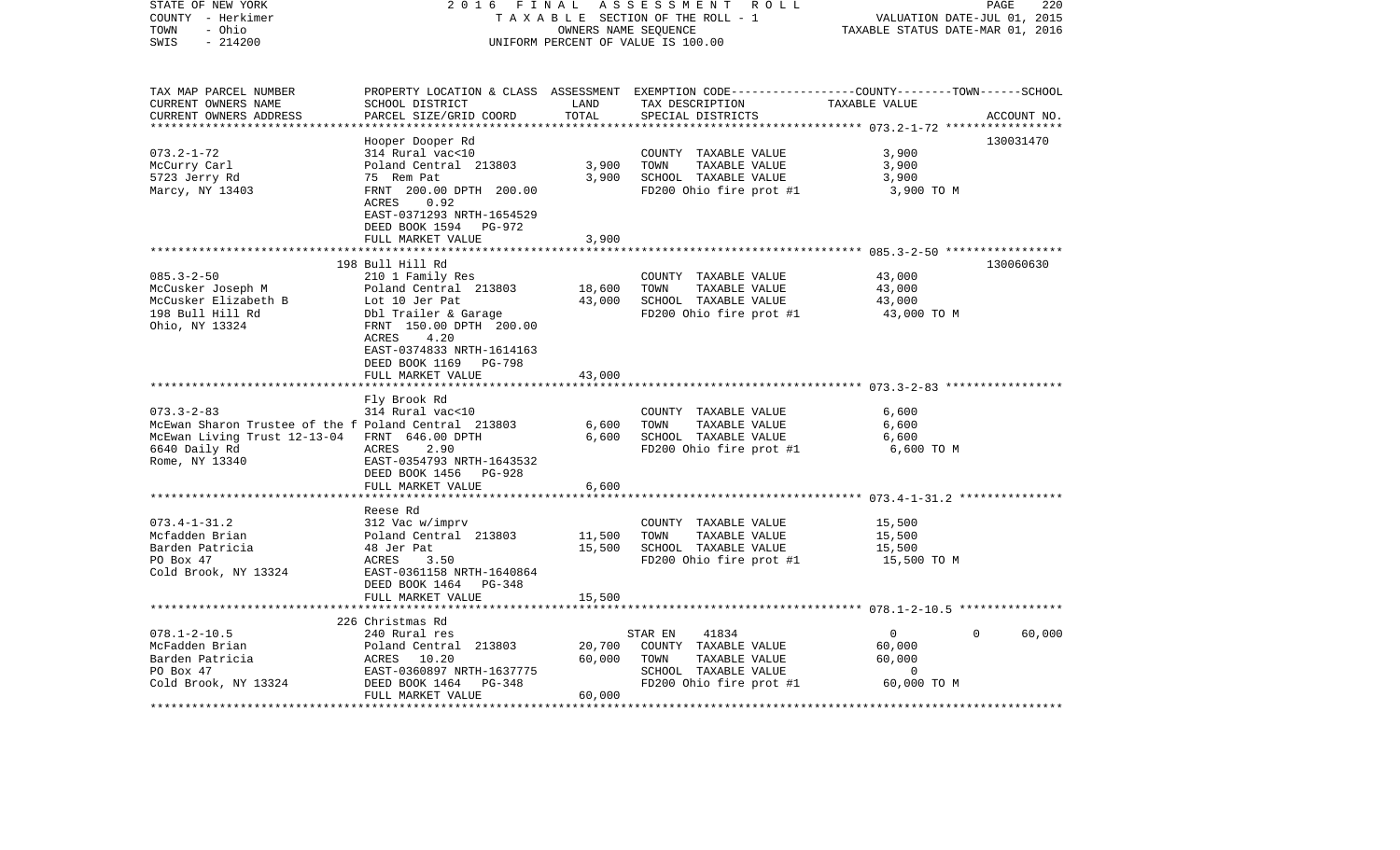| STATE OF NEW YORK         |                                                               |         | 2016 FINAL ASSESSMENT ROLL                                                                      |                                  | PAGE<br>221 |
|---------------------------|---------------------------------------------------------------|---------|-------------------------------------------------------------------------------------------------|----------------------------------|-------------|
| COUNTY - Herkimer         | T A X A B L E SECTION OF THE ROLL - 1<br>OWNERS NAME SEQUENCE |         |                                                                                                 | VALUATION DATE-JUL 01, 2015      |             |
| - Ohio<br>TOWN            |                                                               |         |                                                                                                 | TAXABLE STATUS DATE-MAR 01, 2016 |             |
| $-214200$<br>SWIS         |                                                               |         | UNIFORM PERCENT OF VALUE IS 100.00                                                              |                                  |             |
|                           |                                                               |         |                                                                                                 |                                  |             |
|                           |                                                               |         |                                                                                                 |                                  |             |
| TAX MAP PARCEL NUMBER     |                                                               |         | PROPERTY LOCATION & CLASS ASSESSMENT EXEMPTION CODE---------------COUNTY-------TOWN------SCHOOL |                                  |             |
| CURRENT OWNERS NAME       | SCHOOL DISTRICT                                               | LAND    | TAX DESCRIPTION                                                                                 | TAXABLE VALUE                    |             |
| CURRENT OWNERS ADDRESS    | PARCEL SIZE/GRID COORD                                        | TOTAL   | SPECIAL DISTRICTS                                                                               |                                  | ACCOUNT NO. |
| ************************* |                                                               |         |                                                                                                 |                                  |             |
|                           | North Lake Rd                                                 |         |                                                                                                 |                                  |             |
| $058. - 2 - 8.3$          | 260 Seasonal res - WTRFNT                                     |         | COUNTY TAXABLE VALUE                                                                            | 260,500                          |             |
| McGrath Mary Ann          | Adirondack<br>302601                                          | 169,700 | TOWN<br>TAXABLE VALUE                                                                           | 260,500                          |             |
| Trustee of Mary McGrath   | 1 Nob Pat                                                     | 260,500 | SCHOOL TAXABLE VALUE                                                                            | 260,500                          |             |
| 5963 SE Glen Eagle Way    | ACRES<br>5.60                                                 |         | FD215 Ohio fire prot #3                                                                         | 260,500 ТО М                     |             |
| Stuart, FL 34977          | EAST-0376932 NRTH-1713074                                     |         |                                                                                                 |                                  |             |
|                           | DEED BOOK 1257 PG-58                                          |         |                                                                                                 |                                  |             |
|                           | FULL MARKET VALUE                                             | 260,500 |                                                                                                 |                                  |             |
|                           |                                                               |         |                                                                                                 |                                  |             |
|                           | 43 Christman Lot                                              |         |                                                                                                 |                                  |             |
| $079.3 - 1 - 34$          | 322 Rural vac>10                                              |         | COUNTY TAXABLE VALUE                                                                            | 10,625                           |             |
| McKee John                | Poland Central 213803                                         | 10,625  | TOWN<br>TAXABLE VALUE                                                                           | 10,625                           |             |
| McKee Rita                | ACRES 22.30                                                   | 10,625  | SCHOOL TAXABLE VALUE                                                                            | 10,625                           |             |
| 3 Clemson Ct              | EAST-0381323 NRTH-1627016                                     |         | FD217 Ohio fire prot #4                                                                         | 10,625 TO M                      |             |
| Rockville, MD 20850       | DEED BOOK 578<br>PG-547                                       |         |                                                                                                 |                                  |             |
|                           | FULL MARKET VALUE                                             | 10,625  |                                                                                                 |                                  |             |
|                           |                                                               |         |                                                                                                 |                                  |             |
|                           | Christman Rd                                                  |         |                                                                                                 |                                  | 130031620   |
| $079.3 - 1 - 20$          | 322 Rural vac>10                                              |         | COUNTY TAXABLE VALUE                                                                            | 15,130                           |             |
| McKee John R              | Poland Central 213803                                         | 15,130  | TAXABLE VALUE<br>TOWN                                                                           | 15,130                           |             |
| McKee Rita A              | 51 Jer Pat                                                    | 15,130  | SCHOOL TAXABLE VALUE                                                                            | 15,130                           |             |
| 3 Clemson Ct              | Lots 33&34                                                    |         | FD217 Ohio fire prot #4                                                                         | 15,130 TO M                      |             |
| Rockville, MD 20850       | Pri For 43A                                                   |         |                                                                                                 |                                  |             |
|                           | ACRES 43.00                                                   |         |                                                                                                 |                                  |             |
|                           | EAST-0381671 NRTH-1632284                                     |         |                                                                                                 |                                  |             |
|                           | DEED BOOK 00566 PG-00227                                      |         |                                                                                                 |                                  |             |
|                           | FULL MARKET VALUE                                             | 15,130  |                                                                                                 |                                  |             |
|                           |                                                               |         |                                                                                                 |                                  |             |
|                           | Christman Rd                                                  |         |                                                                                                 |                                  | 130031560   |
| $079.3 - 1 - 22$          | 260 Seasonal res                                              |         | COUNTY TAXABLE VALUE                                                                            | 44,370                           |             |
| McKee John R              | Poland Central 213803                                         | 42,170  | TOWN<br>TAXABLE VALUE                                                                           | 44,370                           |             |
| McKee Rita A              | 42 Jer Pat                                                    | 44,370  | SCHOOL TAXABLE VALUE                                                                            | 44,370                           |             |
| 3 Clemson Ct              | L 25-28,31,32                                                 |         | FD217 Ohio fire prot #4                                                                         | 44,370 TO M                      |             |
| Rockville, MD 20850       | V1 2 129.7                                                    |         |                                                                                                 |                                  |             |
|                           | ACRES 129.70                                                  |         |                                                                                                 |                                  |             |
|                           | EAST-0380985 NRTH-1629930                                     |         |                                                                                                 |                                  |             |
|                           | DEED BOOK 00566 PG-00229                                      |         |                                                                                                 |                                  |             |
|                           | FULL MARKET VALUE                                             | 44,370  |                                                                                                 |                                  |             |
|                           |                                                               |         |                                                                                                 |                                  |             |
|                           | Christman Rd                                                  |         |                                                                                                 | 130031590                        |             |
| $079.3 - 1 - 27$          | 322 Rural vac>10                                              |         | COUNTY TAXABLE VALUE                                                                            | 17,340                           |             |
| McKee John R              | Poland Central 213803                                         | 17,340  | TOWN<br>TAXABLE VALUE                                                                           | 17,340                           |             |
| McKee Rita A              | 21 Jer Pat                                                    | 17,340  | SCHOOL TAXABLE VALUE                                                                            | 17,340                           |             |
| 3 Clemson Ct              | Lots 5 6 18                                                   |         | FD217 Ohio fire prot #4                                                                         | 17,340 TO M                      |             |
| Rockville, MD 20850       | P-Fr 58.6                                                     |         |                                                                                                 |                                  |             |
|                           | ACRES<br>36.30                                                |         |                                                                                                 |                                  |             |
|                           | EAST-0379072 NRTH-1626358                                     |         |                                                                                                 |                                  |             |
|                           | DEED BOOK 00578 PG-00547                                      |         |                                                                                                 |                                  |             |
|                           | FULL MARKET VALUE                                             | 17,340  |                                                                                                 |                                  |             |
|                           |                                                               |         |                                                                                                 |                                  |             |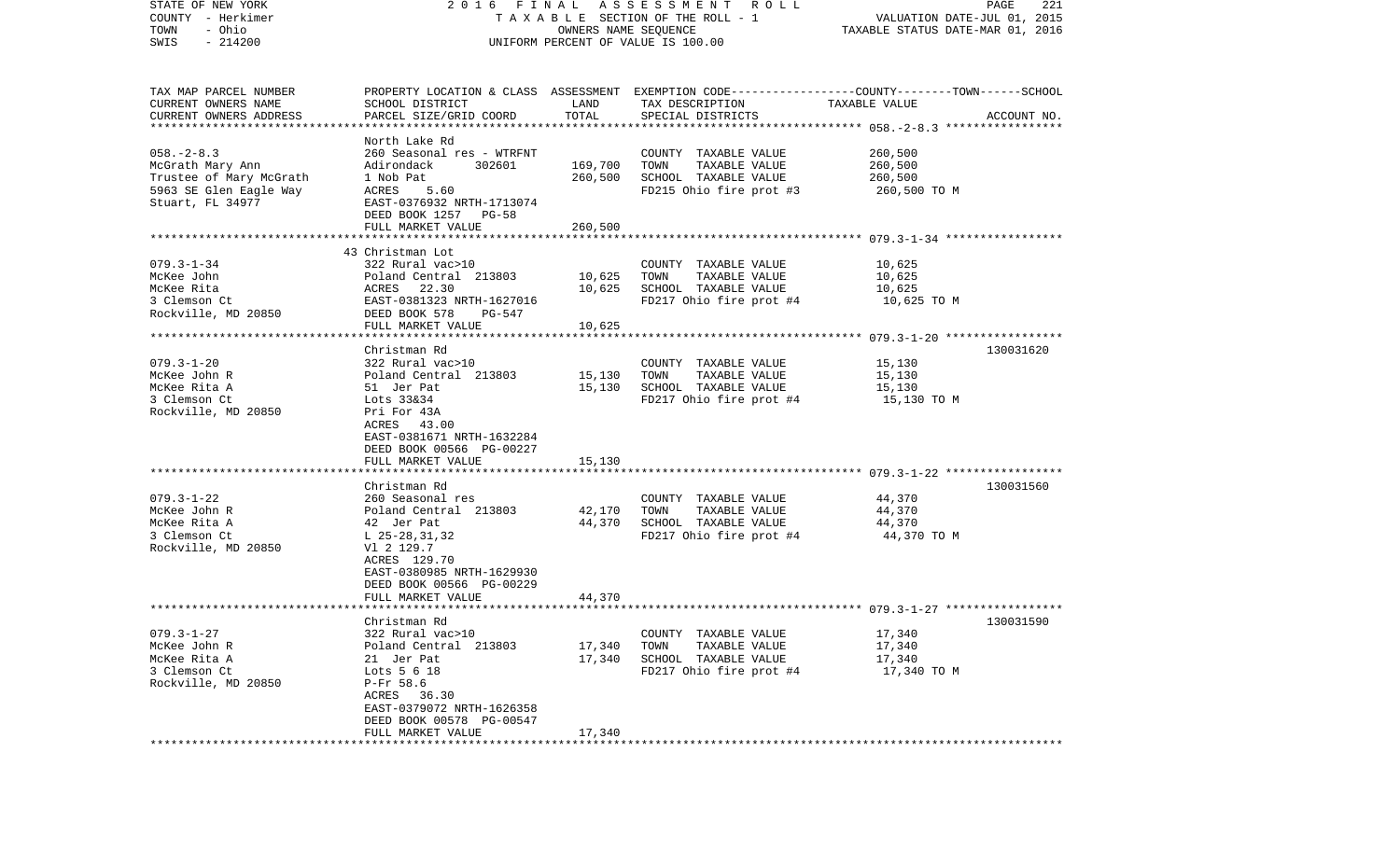| STATE OF NEW YORK                       | 2016<br>FINAL                             | PAGE<br>222                      |                                                                                                 |                            |             |
|-----------------------------------------|-------------------------------------------|----------------------------------|-------------------------------------------------------------------------------------------------|----------------------------|-------------|
| COUNTY - Herkimer                       | TAXABLE SECTION OF THE ROLL - 1           | VALUATION DATE-JUL 01, 2015      |                                                                                                 |                            |             |
| - Ohio<br>TOWN                          |                                           | TAXABLE STATUS DATE-MAR 01, 2016 |                                                                                                 |                            |             |
| SWIS<br>$-214200$                       |                                           |                                  | UNIFORM PERCENT OF VALUE IS 100.00                                                              |                            |             |
| TAX MAP PARCEL NUMBER                   |                                           |                                  | PROPERTY LOCATION & CLASS ASSESSMENT EXEMPTION CODE---------------COUNTY-------TOWN------SCHOOL |                            |             |
| CURRENT OWNERS NAME                     | SCHOOL DISTRICT                           | LAND                             | TAX DESCRIPTION                                                                                 | TAXABLE VALUE              |             |
| CURRENT OWNERS ADDRESS                  | PARCEL SIZE/GRID COORD                    | TOTAL                            | SPECIAL DISTRICTS                                                                               |                            | ACCOUNT NO. |
|                                         |                                           |                                  |                                                                                                 | ********* 078.1-2-9.1 **** |             |
|                                         | Reese Rd                                  |                                  |                                                                                                 |                            | 130030120   |
| $078.1 - 2 - 9.1$                       | 260 Seasonal res<br>Poland Central 213803 | 19,400                           | COUNTY TAXABLE VALUE<br>TOWN                                                                    | 44,000<br>44,000           |             |
| McKercher Paul R<br>McKercher Mary Jane | 45 Jer Pat                                | 44,000                           | TAXABLE VALUE<br>SCHOOL TAXABLE VALUE                                                           | 44,000                     |             |
| 1205 Main St                            | P-Fr 94                                   |                                  | FD200 Ohio fire prot #1                                                                         | 44,000 TO M                |             |
| Vestal, NY 13850                        | 8.30<br>ACRES                             |                                  |                                                                                                 |                            |             |
|                                         | EAST-0359381 NRTH-1636465                 |                                  |                                                                                                 |                            |             |
|                                         | DEED BOOK 806<br><b>PG-708</b>            |                                  |                                                                                                 |                            |             |
|                                         | FULL MARKET VALUE                         | 44,000                           |                                                                                                 |                            |             |
|                                         |                                           |                                  |                                                                                                 |                            |             |
|                                         | Ohio City Rd                              |                                  |                                                                                                 |                            |             |
| $078.1 - 2 - 10.2$                      | 322 Rural vac>10                          |                                  | COUNTY TAXABLE VALUE                                                                            | 15,400                     |             |
| Mckercher Paul R                        | Poland Central 213803                     | 15,400                           | TOWN<br>TAXABLE VALUE<br>SCHOOL TAXABLE VALUE                                                   | 15,400                     |             |
| Mckercher Mary J<br>1205 Main St        | ACRES 10.70<br>EAST-0359939 NRTH-1636513  | 15,400                           | FD200 Ohio fire prot #1                                                                         | 15,400<br>15,400 TO M      |             |
| Vestal, NY 13850                        | DEED BOOK 834<br>PG-269                   |                                  |                                                                                                 |                            |             |
|                                         | FULL MARKET VALUE                         | 15,400                           |                                                                                                 |                            |             |
|                                         | **************************                |                                  |                                                                                                 |                            |             |
|                                         | 202 Coonradt Rd                           |                                  |                                                                                                 |                            | 130039810   |
| $085.2 - 2 - 45.1$                      | 260 Seasonal res                          |                                  | COUNTY TAXABLE VALUE                                                                            | 75,000                     |             |
| McKernon Thomas J                       | Poland Central 213803                     | 44,800                           | TOWN<br>TAXABLE VALUE                                                                           | 75,000                     |             |
| 985 Sandy Plains Rd                     | 40 Jer Pat                                | 75,000                           | SCHOOL TAXABLE VALUE                                                                            | 75,000                     |             |
| Leeds, NY 12451                         | $P-Fr$ 74<br>46.10<br>ACRES               |                                  | FD210 Ohio fire prot #2                                                                         | 75,000 TO M                |             |
|                                         | EAST-0389385 NRTH-1621751                 |                                  |                                                                                                 |                            |             |
|                                         | DEED BOOK 1280<br>PG-663                  |                                  |                                                                                                 |                            |             |
|                                         | FULL MARKET VALUE                         | 75,000                           |                                                                                                 |                            |             |
|                                         |                                           |                                  |                                                                                                 |                            |             |
|                                         | Farr Rd                                   |                                  |                                                                                                 |                            | 130011220   |
| $068. -3 - 16$                          | 260 Seasonal res                          |                                  | COUNTY TAXABLE VALUE                                                                            | 11,000                     |             |
| McLaughlin Joseph E                     | 302601<br>Adirondack                      | 3,800                            | TAXABLE VALUE<br>TOWN                                                                           | 11,000                     |             |
| McLaughlin Marilyn A<br>27257 Nellis Rd | 16 Rem Pat<br>$P-Fr$ 1.4                  | 11,000                           | SCHOOL TAXABLE VALUE                                                                            | 11,000                     |             |
| Evans Mills, NY 13637                   | ACRES<br>1.80                             |                                  | FD215 Ohio fire prot #3                                                                         | 11,000 TO M                |             |
|                                         | EAST-0339492 NRTH-1674378                 |                                  |                                                                                                 |                            |             |
|                                         | DEED BOOK 1268<br>PG-851                  |                                  |                                                                                                 |                            |             |
|                                         | FULL MARKET VALUE                         | 11,000                           |                                                                                                 |                            |             |
|                                         |                                           |                                  |                                                                                                 |                            |             |
|                                         | 388 Dead Lk                               |                                  |                                                                                                 |                            | 130009540   |
| $064.11 - 1 - 2$                        | 260 Seasonal res - WTRFNT                 |                                  | COUNTY TAXABLE VALUE                                                                            | 72,000                     |             |
| Mclean Robert                           | Adirondack<br>302601                      | 39,500                           | TOWN<br>TAXABLE VALUE                                                                           | 72,000                     |             |
| Marilyn Swenson<br>22 College Hills Dr  | 54 Woodhull<br>FRNT 139.20 DPTH 292.00    | 72,000                           | SCHOOL TAXABLE VALUE<br>FD215 Ohio fire prot #3                                                 | 72,000<br>72,000 TO M      |             |
| Farmingville, NY 11738                  | BANK<br>600                               |                                  |                                                                                                 |                            |             |
|                                         | EAST-0340535 NRTH-1682567                 |                                  |                                                                                                 |                            |             |
|                                         | DEED BOOK 769<br>PG-345                   |                                  |                                                                                                 |                            |             |
|                                         | FULL MARKET VALUE                         | 72,000                           |                                                                                                 |                            |             |
|                                         | ***********************                   | ***********                      |                                                                                                 |                            |             |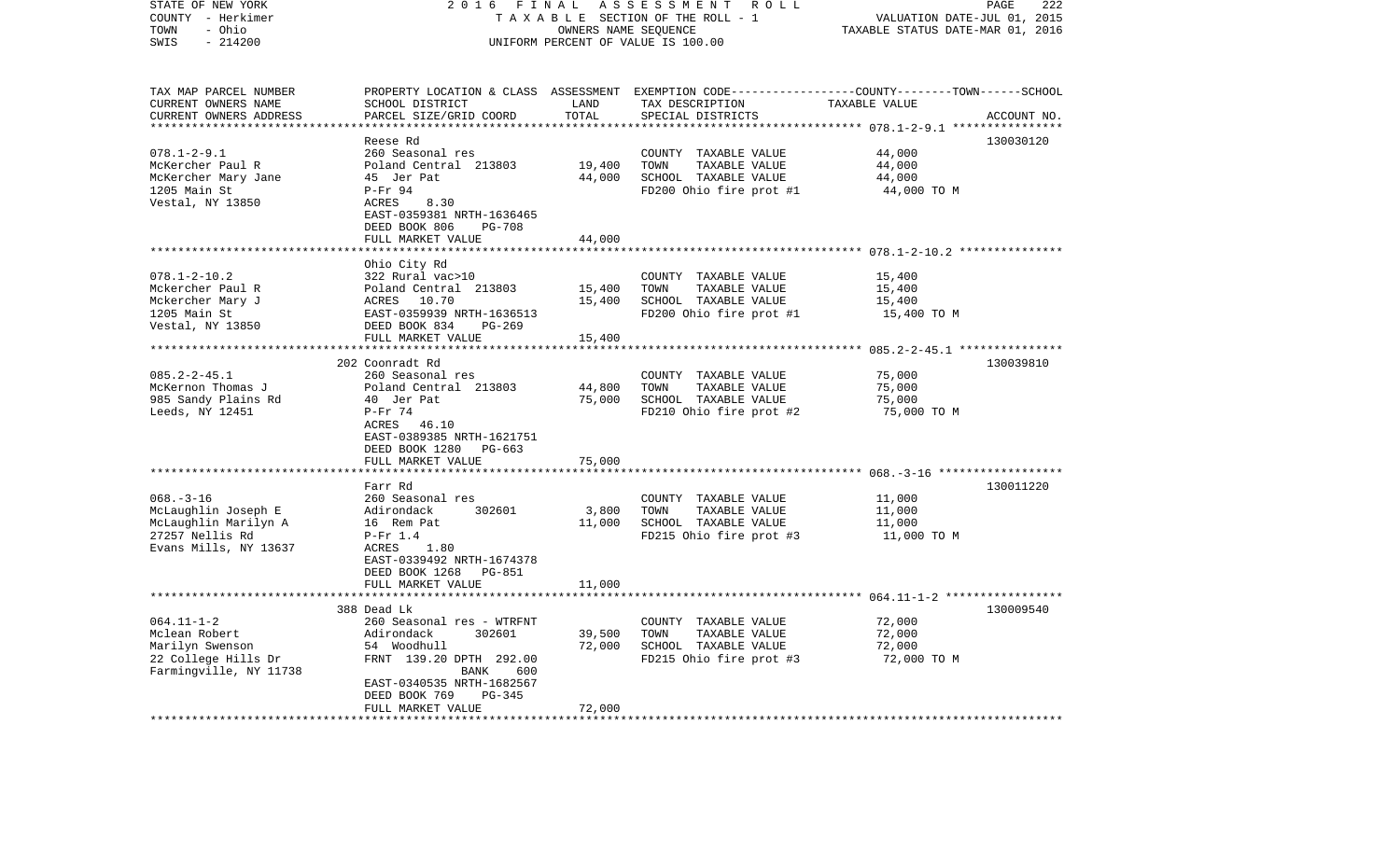| STATE OF NEW YORK       | FINAL<br>2016                         |                             | A S S E S S M E N T R O L L                                                                     |                                  | PAGE<br>223 |
|-------------------------|---------------------------------------|-----------------------------|-------------------------------------------------------------------------------------------------|----------------------------------|-------------|
| COUNTY - Herkimer       | T A X A B L E SECTION OF THE ROLL - 1 | VALUATION DATE-JUL 01, 2015 |                                                                                                 |                                  |             |
| - Ohio<br>TOWN          | OWNERS NAME SEQUENCE                  |                             |                                                                                                 | TAXABLE STATUS DATE-MAR 01, 2016 |             |
| $-214200$<br>SWIS       | UNIFORM PERCENT OF VALUE IS 100.00    |                             |                                                                                                 |                                  |             |
|                         |                                       |                             |                                                                                                 |                                  |             |
|                         |                                       |                             |                                                                                                 |                                  |             |
| TAX MAP PARCEL NUMBER   |                                       |                             | PROPERTY LOCATION & CLASS ASSESSMENT EXEMPTION CODE---------------COUNTY-------TOWN------SCHOOL |                                  |             |
|                         |                                       |                             |                                                                                                 |                                  |             |
| CURRENT OWNERS NAME     | SCHOOL DISTRICT                       | LAND                        | TAX DESCRIPTION                                                                                 | TAXABLE VALUE                    |             |
| CURRENT OWNERS ADDRESS  | PARCEL SIZE/GRID COORD                | TOTAL                       | SPECIAL DISTRICTS                                                                               |                                  | ACCOUNT NO. |
|                         | Gray Wilmurt Rd                       |                             |                                                                                                 |                                  |             |
| $079.3 - 1 - 9.1$       | 910 Priv forest                       |                             | COUNTY TAXABLE VALUE                                                                            | 85,800                           |             |
| McMullen David L        | Poland Central 213803                 | 85,800                      | TAXABLE VALUE<br>TOWN                                                                           | 85,800                           |             |
| 8012 Stillbrook Rd      | FRNT 1400.00 DPTH                     | 85,800                      | SCHOOL TAXABLE VALUE                                                                            | 85,800                           |             |
| Manassas, VA 20110      | ACRES 128.40                          |                             | FD200 Ohio fire prot #1                                                                         | 85,800 TO M                      |             |
|                         | EAST-0375206 NRTH-1626481             |                             |                                                                                                 |                                  |             |
|                         |                                       |                             |                                                                                                 |                                  |             |
|                         | DEED BOOK 931<br>PG-83                |                             |                                                                                                 |                                  |             |
|                         | FULL MARKET VALUE                     | 85,800                      |                                                                                                 |                                  |             |
|                         | 1440 Farr Rd                          |                             |                                                                                                 |                                  | 130076680   |
| $065. - 1 - 25$         | 260 Seasonal res                      |                             | COUNTY TAXABLE VALUE                                                                            | 27,000                           |             |
| McMullin Richard J Jr   | Adirondack<br>302601                  | 11,400                      | TAXABLE VALUE<br>TOWN                                                                           | 27,000                           |             |
| 2285 Stafford Rd        | Lot 30                                | 27,000                      | SCHOOL TAXABLE VALUE                                                                            | 27,000                           |             |
|                         |                                       |                             |                                                                                                 |                                  |             |
| Cortland, NY 13045      | Seas 1A                               |                             | FD215 Ohio fire prot #3                                                                         | 27,000 TO M                      |             |
|                         | FRNT 143.00 DPTH 200.00               |                             |                                                                                                 |                                  |             |
|                         | EAST-0355586 NRTH-1682523             |                             |                                                                                                 |                                  |             |
|                         | DEED BOOK 1489 PG-795                 |                             |                                                                                                 |                                  |             |
|                         | FULL MARKET VALUE                     | 27,000                      |                                                                                                 |                                  |             |
|                         |                                       |                             |                                                                                                 |                                  |             |
|                         | 1442 Farr Rd                          |                             |                                                                                                 |                                  | 130060975   |
| $065. - 1 - 26$         | 260 Seasonal res                      |                             | COUNTY TAXABLE VALUE                                                                            | 27,500                           |             |
| McMullin Richard J Jr   | Adirondack<br>302601                  | 8,900                       | TAXABLE VALUE<br>TOWN                                                                           | 27,500                           |             |
| 2285 Stafford Rd        | Lot 30 Minuse                         | 27,500                      | SCHOOL TAXABLE VALUE                                                                            | 27,500                           |             |
| Cortland, NY 13045      | 1.80<br>ACRES                         |                             | FD215 Ohio fire prot #3                                                                         | 27,500 TO M                      |             |
|                         | EAST-0355852 NRTH-1682424             |                             |                                                                                                 |                                  |             |
|                         | DEED BOOK 1507 PG-519                 |                             |                                                                                                 |                                  |             |
|                         | FULL MARKET VALUE                     | 27,500                      |                                                                                                 |                                  |             |
|                         |                                       |                             |                                                                                                 |                                  |             |
|                         | West Canada Crk                       |                             |                                                                                                 |                                  | 130033480   |
| $067. - 1 - 12$         | 260 Seasonal res                      |                             | COUNTY TAXABLE VALUE                                                                            | 10,000                           |             |
| Mcmurray Stephen P      | Poland Central 213803                 | 3,100                       | TAXABLE VALUE<br>TOWN                                                                           | 10,000                           |             |
| Mcmurray Michael J      | 114 Nob Pat                           | 10,000                      | SCHOOL TAXABLE VALUE                                                                            | 10,000                           |             |
| Attn: Axtell Clayton    | Big Brook                             |                             | FD217 Ohio fire prot #4                                                                         | 10,000 TO M                      |             |
| PO Box 338              | Sens 1.08                             |                             |                                                                                                 |                                  |             |
| Cowen, WV 26206         | ACRES<br>1.40                         |                             |                                                                                                 |                                  |             |
|                         | EAST-0400904 NRTH-1681048             |                             |                                                                                                 |                                  |             |
|                         | DEED BOOK 892<br>PG-629               |                             |                                                                                                 |                                  |             |
|                         | FULL MARKET VALUE                     | 10,000                      |                                                                                                 |                                  |             |
|                         |                                       |                             |                                                                                                 |                                  |             |
|                         | North Lk                              |                             |                                                                                                 |                                  | 130023970   |
| $058. - 2 - 13$         | 260 Seasonal res - WTRFNT             |                             | COUNTY TAXABLE VALUE                                                                            | 103,000                          |             |
| McNitt Tracy E          | 302601<br>Adirondack                  | 94,700                      | TAXABLE VALUE<br>TOWN                                                                           | 103,000                          |             |
| Silcox Timothy L        | Nob Pat<br>$\mathbf{1}$               | 103,000                     | SCHOOL TAXABLE VALUE                                                                            | 103,000                          |             |
| Bruce Youman            | Camp Mayhew                           |                             | FD215 Ohio fire prot #3                                                                         | 103,000 TO M                     |             |
| 10387 Baldwin Rd        | Seas 1A                               |                             |                                                                                                 |                                  |             |
| West Edmeston, NY 13485 | 70.00 DPTH 320.00<br>FRNT             |                             |                                                                                                 |                                  |             |
|                         | EAST-0376057 NRTH-1712356             |                             |                                                                                                 |                                  |             |
|                         | DEED BOOK 1321<br>PG-662              |                             |                                                                                                 |                                  |             |
|                         |                                       |                             |                                                                                                 |                                  |             |
|                         | FULL MARKET VALUE                     | 103,000                     |                                                                                                 |                                  |             |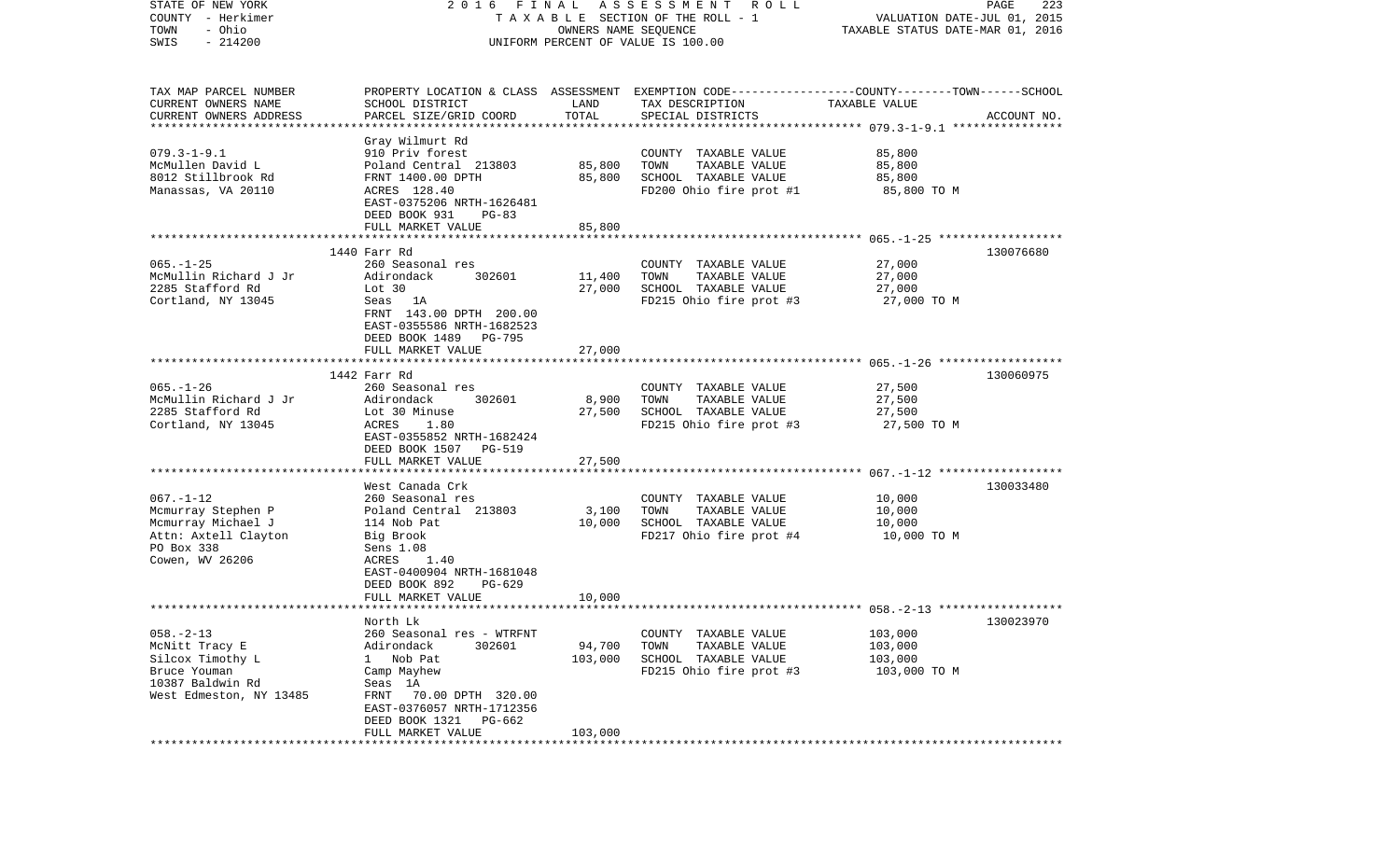| STATE OF NEW YORK                                   | 2016 FINAL                                            |                                  | A S S E S S M E N T R O L L                                                                     |                                    | PAGE<br>224        |
|-----------------------------------------------------|-------------------------------------------------------|----------------------------------|-------------------------------------------------------------------------------------------------|------------------------------------|--------------------|
| COUNTY - Herkimer                                   |                                                       | OWNERS NAME SEQUENCE             | T A X A B L E SECTION OF THE ROLL - 1                                                           | VALUATION DATE-JUL 01, 2015        |                    |
| - Ohio<br>TOWN<br>$-214200$<br>SWIS                 |                                                       | TAXABLE STATUS DATE-MAR 01, 2016 |                                                                                                 |                                    |                    |
|                                                     |                                                       |                                  | UNIFORM PERCENT OF VALUE IS 100.00                                                              |                                    |                    |
| TAX MAP PARCEL NUMBER                               |                                                       |                                  | PROPERTY LOCATION & CLASS ASSESSMENT EXEMPTION CODE---------------COUNTY-------TOWN------SCHOOL |                                    |                    |
| CURRENT OWNERS NAME                                 | SCHOOL DISTRICT                                       | LAND                             | TAX DESCRIPTION                                                                                 | TAXABLE VALUE                      |                    |
| CURRENT OWNERS ADDRESS<br>************************* | PARCEL SIZE/GRID COORD                                | TOTAL                            | SPECIAL DISTRICTS                                                                               |                                    | ACCOUNT NO.        |
|                                                     | Route 8                                               |                                  |                                                                                                 |                                    | 130020430          |
| $073.4 - 1 - 55.1$                                  | 910 Priv forest - WTRFNT                              |                                  | COUNTY TAXABLE VALUE                                                                            | 82,600                             |                    |
| McPherson Lucienne                                  | Poland Central 213803                                 | 82,600                           | TOWN<br>TAXABLE VALUE                                                                           | 82,600                             |                    |
| 898 Hance Rd                                        | 77 Jer Pat                                            | 82,600                           | SCHOOL TAXABLE VALUE                                                                            | 82,600                             |                    |
| Binghamton, NY 13903                                | Mc Intosh Pl                                          |                                  | FD200 Ohio fire prot #1                                                                         | 82,600 TO M                        |                    |
|                                                     | ACRES 92.30                                           |                                  |                                                                                                 |                                    |                    |
|                                                     | EAST-0367144 NRTH-1644737                             |                                  |                                                                                                 |                                    |                    |
|                                                     | DEED BOOK 674<br><b>PG-711</b>                        |                                  |                                                                                                 |                                    |                    |
|                                                     | FULL MARKET VALUE                                     | 82,600                           |                                                                                                 |                                    |                    |
|                                                     | 243 Black Creek Rd                                    |                                  |                                                                                                 |                                    |                    |
| $085.3 - 2 - 7.4$                                   | 210 1 Family Res                                      |                                  | COUNTY TAXABLE VALUE                                                                            | 69,500                             |                    |
| McQuiggan Charles                                   | Poland Central 213803                                 | 20,200                           | TAXABLE VALUE<br>TOWN                                                                           | 69,500                             |                    |
| McQuiggan Lisa Mary                                 | 10 Jer Pat                                            | 69,500                           | SCHOOL TAXABLE VALUE                                                                            | 69,500                             |                    |
| 243 Black Creek Rd                                  | FRNT 851.00 DPTH                                      |                                  | FD200 Ohio fire prot #1                                                                         | 69,500 TO M                        |                    |
| Cold Brook, NY 13324                                | ACRES<br>5.40                                         |                                  |                                                                                                 |                                    |                    |
|                                                     | EAST-0375920 NRTH-1614199                             |                                  |                                                                                                 |                                    |                    |
|                                                     | DEED BOOK 1565<br>PG-341<br>FULL MARKET VALUE         | 69,500                           |                                                                                                 |                                    |                    |
|                                                     |                                                       |                                  |                                                                                                 |                                    |                    |
|                                                     | 1646 Rt 365                                           |                                  |                                                                                                 |                                    | 130030270          |
| $073. - 1 - 7$                                      | 260 Seasonal res                                      |                                  | COUNTY TAXABLE VALUE                                                                            | 42,000                             |                    |
| Melious Andrew                                      | Poland Central 213803                                 | 28,100                           | TOWN<br>TAXABLE VALUE                                                                           | 42,000                             |                    |
| Melious Earlene                                     | 79 Rem Pat                                            | 42,000                           | SCHOOL TAXABLE VALUE                                                                            | 42,000                             |                    |
| Box 166 Mohawk Dr                                   | ACRES 42.60                                           |                                  | FD217 Ohio fire prot #4                                                                         | 42,000 TO M                        |                    |
| Tribes Hill, NY 12177                               | EAST-0366455 NRTH-1652921                             |                                  |                                                                                                 |                                    |                    |
|                                                     | DEED BOOK 679<br>PG-94                                |                                  |                                                                                                 |                                    |                    |
|                                                     | FULL MARKET VALUE<br>***************************      | 42,000                           |                                                                                                 |                                    |                    |
|                                                     | Rt 8                                                  |                                  |                                                                                                 |                                    | 130017550          |
| $074.1 - 2 - 52$                                    | 210 1 Family Res                                      |                                  | VET WAR C 41122                                                                                 | 9,000                              | $\Omega$<br>0      |
| Mendez Felix Jr.                                    | Poland Central 213803                                 |                                  | 13,200 VET WAR T 41123                                                                          | $\overline{\phantom{0}}$<br>10,875 | 0                  |
| 103 Haskell Ln                                      | 63 Rem Pat                                            | 72,500 STAR B                    | 41854                                                                                           | $\overline{0}$                     | 30,000<br>$\Omega$ |
| Cold Brook, NY 13324                                | Sub 18                                                |                                  | COUNTY TAXABLE VALUE                                                                            | 63,500                             |                    |
|                                                     | 82.00 DPTH 181.00<br>FRNT                             |                                  | TAXABLE VALUE<br>TOWN                                                                           | 61,625                             |                    |
|                                                     | 0.34<br>ACRES                                         |                                  | SCHOOL TAXABLE VALUE                                                                            | 42,500                             |                    |
|                                                     | EAST-0372587 NRTH-1651970<br>DEED BOOK 1118<br>PG-621 |                                  | FD200 Ohio fire prot #1                                                                         | 72,500 TO M                        |                    |
|                                                     | FULL MARKET VALUE                                     | 72,500                           |                                                                                                 |                                    |                    |
|                                                     |                                                       |                                  |                                                                                                 |                                    |                    |
|                                                     | 3050 Route 8                                          |                                  |                                                                                                 |                                    | 130012900          |
| $073.4 - 5 - 4$                                     | 210 1 Family Res                                      |                                  | COUNTY<br>TAXABLE VALUE                                                                         | 60,000                             |                    |
| Mendola Gasper                                      | Poland Central 213803                                 | 31,300                           | TOWN<br>TAXABLE VALUE                                                                           | 60,000                             |                    |
| Mendola Karen A                                     | 49 Jer Pat                                            | 60,000                           | SCHOOL TAXABLE VALUE                                                                            | 60,000                             |                    |
| 3053 Old Lakeveiw Rd                                | FRNT 386.00 DPTH                                      |                                  | FD200 Ohio fire prot #1                                                                         | 60,000 TO M                        |                    |
| Hamburg, NY 14075                                   | 13.50<br>ACRES                                        |                                  |                                                                                                 |                                    |                    |
|                                                     | EAST-0365201 NRTH-1643629<br><b>PG-731</b>            |                                  |                                                                                                 |                                    |                    |
|                                                     | DEED BOOK 1504<br>FULL MARKET VALUE                   | 60,000                           |                                                                                                 |                                    |                    |
|                                                     |                                                       |                                  |                                                                                                 |                                    |                    |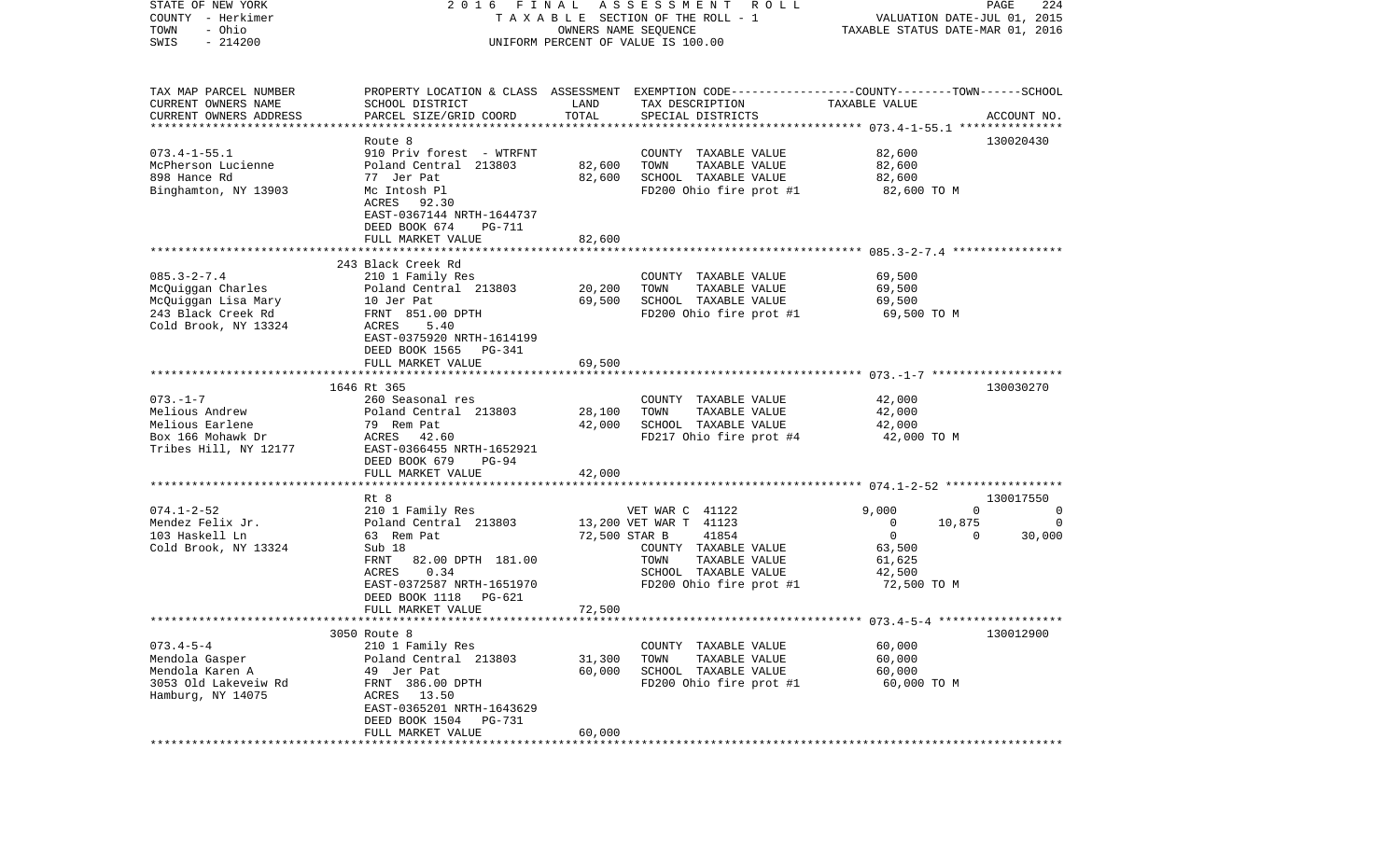| STATE OF NEW YORK<br>COUNTY - Herkimer<br>- Ohio<br>TOWN<br>$-214200$<br>SWIS | 2016 FINAL ASSESSMENT<br>R O L L<br>TAXABLE SECTION OF THE ROLL - 1<br>OWNERS NAME SEQUENCE<br>UNIFORM PERCENT OF VALUE IS 100.00 |                  |                                                                                                 | PAGE<br>225<br>VALUATION DATE-JUL 01, 2015<br>TAXABLE STATUS DATE-MAR 01, 2016 |             |  |
|-------------------------------------------------------------------------------|-----------------------------------------------------------------------------------------------------------------------------------|------------------|-------------------------------------------------------------------------------------------------|--------------------------------------------------------------------------------|-------------|--|
| TAX MAP PARCEL NUMBER                                                         |                                                                                                                                   |                  | PROPERTY LOCATION & CLASS ASSESSMENT EXEMPTION CODE---------------COUNTY-------TOWN------SCHOOL |                                                                                |             |  |
| CURRENT OWNERS NAME<br>CURRENT OWNERS ADDRESS                                 | SCHOOL DISTRICT<br>PARCEL SIZE/GRID COORD                                                                                         | LAND<br>TOTAL    | TAX DESCRIPTION<br>SPECIAL DISTRICTS                                                            | TAXABLE VALUE                                                                  | ACCOUNT NO. |  |
| ***********************                                                       |                                                                                                                                   |                  |                                                                                                 |                                                                                |             |  |
|                                                                               | Tea Cup St                                                                                                                        |                  |                                                                                                 |                                                                                |             |  |
| $085.1 - 1 - 26.3$                                                            | 260 Seasonal res                                                                                                                  |                  | COUNTY TAXABLE VALUE                                                                            | 36,000                                                                         |             |  |
| Meola Thomas ETAL<br>557 High St                                              | Poland Central 213803<br>Lot 22 Jer Pat                                                                                           | 20,700<br>36,000 | TOWN<br>TAXABLE VALUE<br>SCHOOL TAXABLE VALUE                                                   | 36,000<br>36,000                                                               |             |  |
| Monroe, NY 10950                                                              | ACRES 10.10                                                                                                                       |                  | FD210 Ohio fire prot #2                                                                         | 36,000 TO M                                                                    |             |  |
|                                                                               | EAST-0380491 NRTH-1621476                                                                                                         |                  |                                                                                                 |                                                                                |             |  |
|                                                                               | DEED BOOK 1222 PG-818                                                                                                             |                  |                                                                                                 |                                                                                |             |  |
|                                                                               | FULL MARKET VALUE                                                                                                                 | 36,000           |                                                                                                 |                                                                                |             |  |
|                                                                               |                                                                                                                                   |                  |                                                                                                 |                                                                                |             |  |
|                                                                               | South Lake Rd                                                                                                                     |                  |                                                                                                 |                                                                                | 130021720   |  |
| $058. - 2 - 56$<br>Merrill Jerry S                                            | 260 Seasonal res - WTRFNT<br>Adirondack<br>302601                                                                                 | 105,600          | COUNTY TAXABLE VALUE<br>TAXABLE VALUE<br>TOWN                                                   | 195,500<br>195,500                                                             |             |  |
| Merrill Patricia C                                                            | 1 Nob Pat                                                                                                                         | 195,500          | SCHOOL TAXABLE VALUE                                                                            | 195,500                                                                        |             |  |
| 21377 Church St                                                               | Sens 1                                                                                                                            |                  | FD215 Ohio fire prot #3                                                                         | 195,500 TO M                                                                   |             |  |
| Rodman, NY 13682                                                              | FRNT 100.00 DPTH 318.90                                                                                                           |                  |                                                                                                 |                                                                                |             |  |
|                                                                               | ACRES<br>0.69                                                                                                                     |                  |                                                                                                 |                                                                                |             |  |
|                                                                               | EAST-0385336 NRTH-1705989                                                                                                         |                  |                                                                                                 |                                                                                |             |  |
|                                                                               | DEED BOOK 1592 PG-963                                                                                                             |                  |                                                                                                 |                                                                                |             |  |
|                                                                               | FULL MARKET VALUE                                                                                                                 | 195,500          |                                                                                                 |                                                                                |             |  |
|                                                                               | Figert Rd                                                                                                                         |                  |                                                                                                 |                                                                                | 130041880   |  |
| $074.3 - 1 - 1.1$                                                             | 322 Rural vac>10                                                                                                                  |                  | COUNTY TAXABLE VALUE                                                                            | 15,500                                                                         |             |  |
| Messina Silvestro                                                             | Poland Central 213803                                                                                                             | 15,500           | TAXABLE VALUE<br>TOWN                                                                           | 15,500                                                                         |             |  |
| Messina Ann                                                                   | 80 Jer Pat                                                                                                                        | 15,500           | SCHOOL TAXABLE VALUE                                                                            | 15,500                                                                         |             |  |
| PO Box 138                                                                    | ACRES 10.80                                                                                                                       |                  | FD200 Ohio fire prot #1                                                                         | 15,500 TO M                                                                    |             |  |
| Moreland, GA 30259                                                            | EAST-0377853 NRTH-1648745                                                                                                         |                  |                                                                                                 |                                                                                |             |  |
|                                                                               | DEED BOOK 742<br>PG-285<br>FULL MARKET VALUE                                                                                      | 15,500           |                                                                                                 |                                                                                |             |  |
|                                                                               | ********************                                                                                                              |                  |                                                                                                 |                                                                                |             |  |
|                                                                               | Gray Wilmurt Rd                                                                                                                   |                  |                                                                                                 |                                                                                | 130032700   |  |
| $084.2 - 2 - 9$                                                               | 910 Priv forest                                                                                                                   |                  | COUNTY TAXABLE VALUE                                                                            | 83,000                                                                         |             |  |
| Messing John                                                                  | Poland Central 213803                                                                                                             | 83,000           | TOWN<br>TAXABLE VALUE                                                                           | 83,000                                                                         |             |  |
| Messing Frieda                                                                | 10- Jer Pat                                                                                                                       | 83,000           | SCHOOL TAXABLE VALUE                                                                            | 83,000                                                                         |             |  |
| 14 Garden Court                                                               | ACRES 122.80                                                                                                                      |                  | FD200 Ohio fire prot #1                                                                         | 83,000 TO M                                                                    |             |  |
| Bay Side, NY 11706                                                            | EAST-0370424 NRTH-1623544<br>DEED BOOK 1082 PG-246                                                                                |                  |                                                                                                 |                                                                                |             |  |
|                                                                               | FULL MARKET VALUE                                                                                                                 | 83,000           |                                                                                                 |                                                                                |             |  |
|                                                                               |                                                                                                                                   |                  |                                                                                                 |                                                                                |             |  |
|                                                                               | Route 8                                                                                                                           |                  |                                                                                                 |                                                                                | 130038490   |  |
| $074.1 - 1 - 36$                                                              | 314 Rural vac<10                                                                                                                  |                  | COUNTY TAXABLE VALUE                                                                            | 14,500                                                                         |             |  |
| Metropolitan Mortgage                                                         | Poland Central 213803                                                                                                             | 14,500           | TAXABLE VALUE<br>TOWN                                                                           | 14,500                                                                         |             |  |
| Attn: Maida Brian C                                                           | 75 Rem Pat                                                                                                                        | 14,500           | SCHOOL TAXABLE VALUE                                                                            | 14,500                                                                         |             |  |
| 4212 State Rt 8<br>Cold Brook, NY 13324                                       | Sub 10<br>V1 2 8.5                                                                                                                |                  | FD200 Ohio fire prot #1                                                                         | 14,500 TO M                                                                    |             |  |
|                                                                               | ACRES<br>6.90                                                                                                                     |                  |                                                                                                 |                                                                                |             |  |
|                                                                               | EAST-0381045 NRTH-1655509                                                                                                         |                  |                                                                                                 |                                                                                |             |  |
|                                                                               | DEED BOOK 831<br>PG-242                                                                                                           |                  |                                                                                                 |                                                                                |             |  |
|                                                                               | FULL MARKET VALUE                                                                                                                 | 14,500           |                                                                                                 |                                                                                |             |  |
|                                                                               |                                                                                                                                   |                  |                                                                                                 |                                                                                |             |  |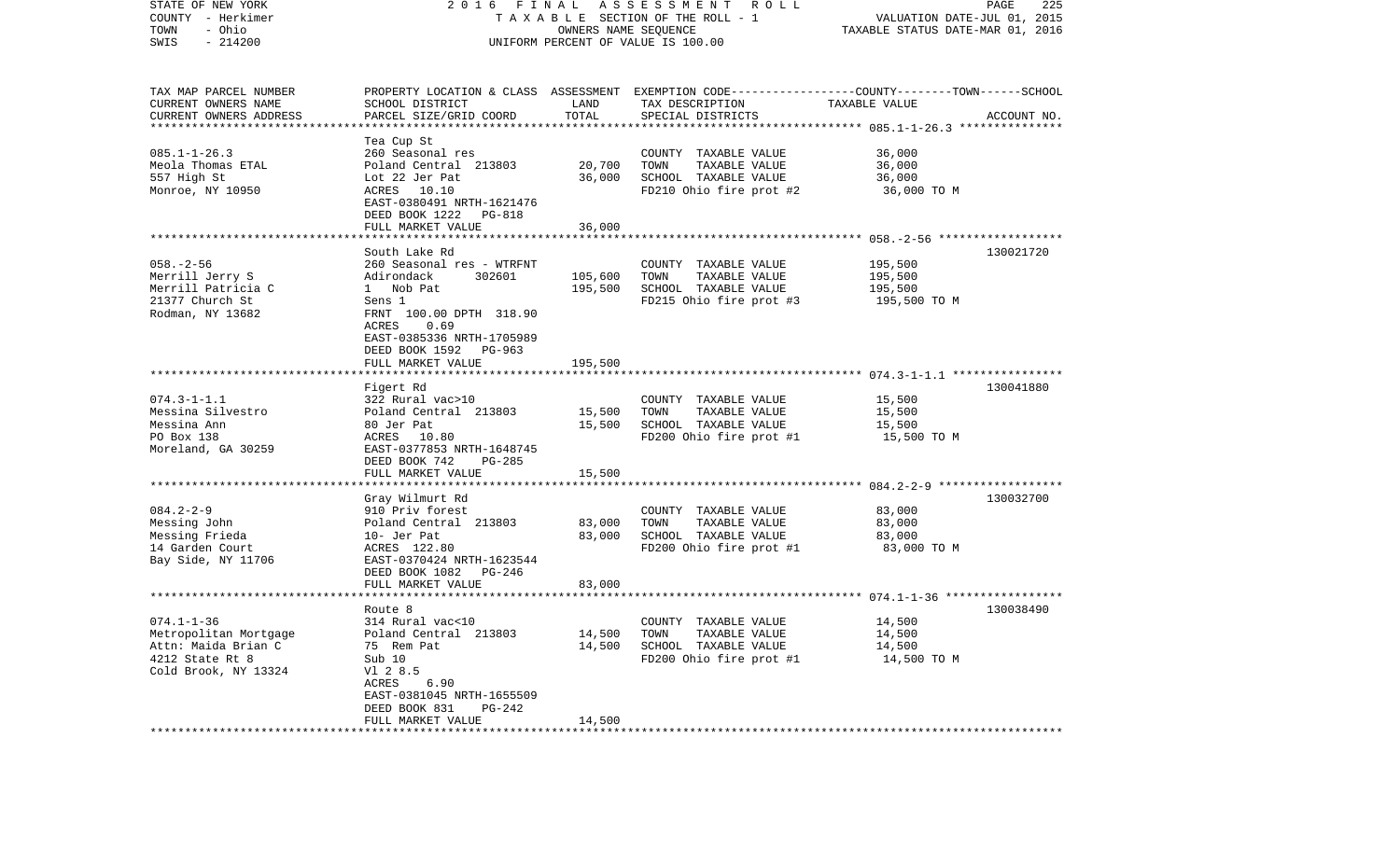| STATE OF NEW YORK<br>COUNTY - Herkimer<br>- Ohio<br>TOWN | 2016<br>FINAL<br>T A X A B L E SECTION OF THE ROLL - 1          | 226<br>PAGE<br>VALUATION DATE-JUL 01, 2015<br>TAXABLE STATUS DATE-MAR 01, 2016 |                                                                                                  |                |                       |  |
|----------------------------------------------------------|-----------------------------------------------------------------|--------------------------------------------------------------------------------|--------------------------------------------------------------------------------------------------|----------------|-----------------------|--|
| SWIS<br>$-214200$                                        | UNIFORM PERCENT OF VALUE IS 100.00                              |                                                                                |                                                                                                  |                |                       |  |
| TAX MAP PARCEL NUMBER                                    |                                                                 |                                                                                | PROPERTY LOCATION & CLASS ASSESSMENT EXEMPTION CODE----------------COUNTY-------TOWN------SCHOOL |                |                       |  |
| CURRENT OWNERS NAME<br>CURRENT OWNERS ADDRESS            | SCHOOL DISTRICT<br>PARCEL SIZE/GRID COORD<br>****************** | LAND<br>TOTAL<br>* * * * * * * * * * * *                                       | TAX DESCRIPTION<br>SPECIAL DISTRICTS                                                             | TAXABLE VALUE  | ACCOUNT NO.           |  |
|                                                          | Route 8                                                         |                                                                                |                                                                                                  |                |                       |  |
| $074.1 - 1 - 38$                                         | 314 Rural vac<10                                                |                                                                                | COUNTY TAXABLE VALUE                                                                             | 8,000          |                       |  |
| Metropolitan Mortgage                                    | Poland Central 213803                                           | 8,000                                                                          | TOWN<br>TAXABLE VALUE                                                                            | 8,000          |                       |  |
| Attn: Maida Brian C                                      | ACRES<br>1.00                                                   | 8,000                                                                          | SCHOOL TAXABLE VALUE                                                                             | 8,000          |                       |  |
| 4212 State Rt8<br>Cold Brook, NY 13324                   | EAST-0380578 NRTH-1655473<br>DEED BOOK 884<br>PG-569            |                                                                                | FD200 Ohio fire prot #1                                                                          | 8,000 TO M     |                       |  |
| *********************                                    | FULL MARKET VALUE<br>***************************                | 8,000                                                                          |                                                                                                  |                |                       |  |
|                                                          | 549 Ohio City Rd                                                |                                                                                |                                                                                                  |                | 130032550             |  |
| $078.2 - 2 - 23$                                         | 270 Mfg housing                                                 |                                                                                | AGED-ALL<br>41800                                                                                | 18,300         | 18,300<br>18,300      |  |
| Meyers Patricia                                          | Poland Central 213803                                           |                                                                                | 13,700 STAR EN<br>41834                                                                          | 0              | 18,300<br>$\mathbf 0$ |  |
| 549 Ohio City Rd                                         | 44 Jer Pat                                                      | 36,600                                                                         | COUNTY TAXABLE VALUE                                                                             | 18,300         |                       |  |
| Cold Brook, NY 13324                                     | ACRES<br>1.10                                                   |                                                                                | TOWN<br>TAXABLE VALUE                                                                            | 18,300         |                       |  |
|                                                          | EAST-0363362 NRTH-1636420                                       |                                                                                | SCHOOL TAXABLE VALUE                                                                             | $\Omega$       |                       |  |
|                                                          | DEED BOOK 932<br>PG-681                                         |                                                                                | FD200 Ohio fire prot #1                                                                          | 36,600 TO M    |                       |  |
|                                                          | FULL MARKET VALUE<br>**********************                     | 36,600                                                                         |                                                                                                  |                |                       |  |
|                                                          | 414 Reese Rd                                                    |                                                                                |                                                                                                  |                | 130017880             |  |
| $073.4 - 1 - 31.1$                                       | 240 Rural res                                                   |                                                                                | STAR B<br>41854                                                                                  | $\mathbf 0$    | $\Omega$<br>30,000    |  |
| Meza Oscar A                                             | Poland Central 213803                                           | 58,500                                                                         | COUNTY TAXABLE VALUE                                                                             | 84,000         |                       |  |
| Meza Stephanie                                           | 48 Jer Pat                                                      | 84,000                                                                         | TOWN<br>TAXABLE VALUE                                                                            | 84,000         |                       |  |
| 414 Reese Rd                                             | FRNT 905.00 DPTH                                                |                                                                                | SCHOOL TAXABLE VALUE                                                                             | 54,000         |                       |  |
| Cold Brook, NY 13324                                     | 68.20<br>ACRES                                                  |                                                                                | FD200 Ohio fire prot #1                                                                          | 84,000 TO M    |                       |  |
|                                                          | EAST-0362238 NRTH-1641114<br>DEED BOOK 887<br>PG-654            |                                                                                |                                                                                                  |                |                       |  |
|                                                          | FULL MARKET VALUE                                               | 84,000                                                                         |                                                                                                  |                |                       |  |
|                                                          | *****************                                               |                                                                                |                                                                                                  |                |                       |  |
| $068. - 3 - 28$                                          | Farr Rd<br>314 Rural vac<10                                     |                                                                                | COUNTY TAXABLE VALUE                                                                             | 2,300          | 130017490             |  |
| Mihlon Dane                                              | 305201<br>Remsen                                                | 2,300                                                                          | TOWN<br>TAXABLE VALUE                                                                            | 2,300          |                       |  |
| Dr                                                       | 31 Rem Pat                                                      | 2,300                                                                          | SCHOOL TAXABLE VALUE                                                                             | 2,300          |                       |  |
| PO Box 341                                               | V1 2 4                                                          |                                                                                | FD215 Ohio fire prot #3                                                                          | 2,300 TO M     |                       |  |
| Little Silver, NJ 07739                                  | ACRES<br>4.00                                                   |                                                                                |                                                                                                  |                |                       |  |
|                                                          | EAST-0340446 NRTH-1667521                                       |                                                                                |                                                                                                  |                |                       |  |
|                                                          | DEED BOOK 907<br>$PG-323$                                       |                                                                                |                                                                                                  |                |                       |  |
|                                                          | FULL MARKET VALUE                                               | 2,300                                                                          |                                                                                                  |                |                       |  |
|                                                          | ******************                                              |                                                                                |                                                                                                  |                |                       |  |
|                                                          | Farr Rd                                                         |                                                                                |                                                                                                  |                | 1666728               |  |
| $068. - 3 - 29$<br>Mihlon Dane                           | 322 Rural vac>10<br>305201<br>Remsen                            | 6,100                                                                          | COUNTY TAXABLE VALUE<br>TOWN<br>TAXABLE VALUE                                                    | 6,100<br>6,100 |                       |  |
| PO Box 341                                               | 31 Rem Pat                                                      | 6,100                                                                          | SCHOOL TAXABLE VALUE                                                                             | 6,100          |                       |  |
| Little Silver, NJ 07739                                  | V1 2 15                                                         |                                                                                | FD215 Ohio fire prot #3                                                                          | 6,100 TO M     |                       |  |
|                                                          | ACRES 10.70                                                     |                                                                                |                                                                                                  |                |                       |  |
|                                                          | EAST-0342393 NRTH-1666726                                       |                                                                                |                                                                                                  |                |                       |  |
|                                                          | DEED BOOK 947<br>$PG-48$                                        |                                                                                |                                                                                                  |                |                       |  |
|                                                          | FULL MARKET VALUE                                               | 6,100                                                                          |                                                                                                  |                |                       |  |
|                                                          |                                                                 |                                                                                |                                                                                                  |                |                       |  |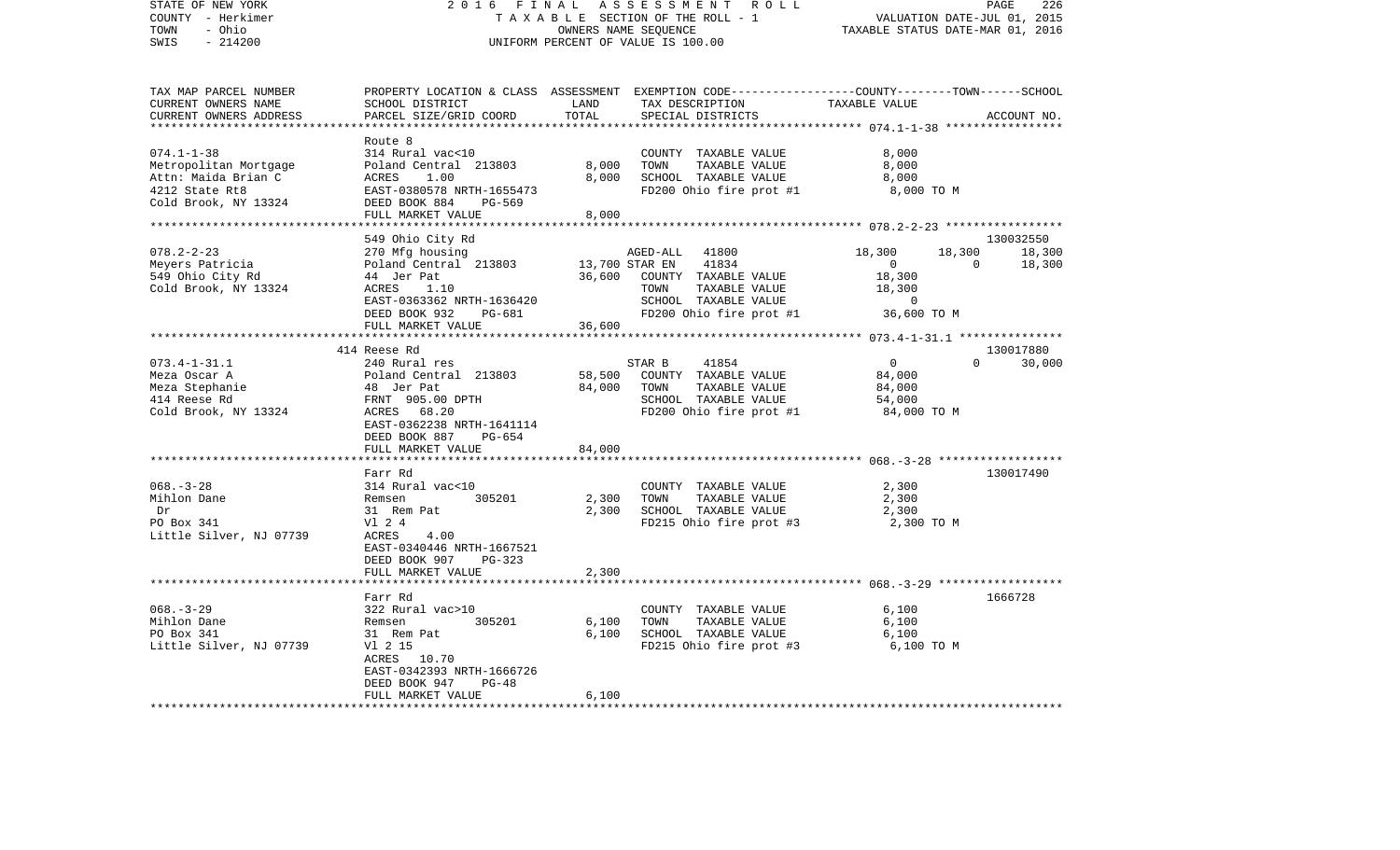| STATE OF NEW YORK<br>COUNTY - Herkimer<br>- Ohio<br>TOWN<br>$-214200$<br>SWIS                                                   | 2 0 1 6<br>FINAL                                                                                                                                                                                      |                                         | A S S E S S M E N T R O L L<br>TAXABLE SECTION OF THE ROLL - 1<br>OWNERS NAME SEQUENCE<br>UNIFORM PERCENT OF VALUE IS 100.00                         | VALUATION DATE-JUL 01, 2015<br>TAXABLE STATUS DATE-MAR 01, 2016         | PAGE<br>227         |
|---------------------------------------------------------------------------------------------------------------------------------|-------------------------------------------------------------------------------------------------------------------------------------------------------------------------------------------------------|-----------------------------------------|------------------------------------------------------------------------------------------------------------------------------------------------------|-------------------------------------------------------------------------|---------------------|
| TAX MAP PARCEL NUMBER<br>CURRENT OWNERS NAME<br>CURRENT OWNERS ADDRESS<br>**************************                            | SCHOOL DISTRICT<br>PARCEL SIZE/GRID COORD                                                                                                                                                             | LAND<br>TOTAL                           | PROPERTY LOCATION & CLASS ASSESSMENT EXEMPTION CODE---------------COUNTY-------TOWN-----SCHOOL<br>TAX DESCRIPTION TAXABLE VALUE<br>SPECIAL DISTRICTS |                                                                         | ACCOUNT NO.         |
| $068. - 3 - 30.2$<br>Mihlon Dane S<br>Anderson Kenneth<br>PO Box 341<br>Little Silver, NJ 07739                                 | Farr Rd<br>260 Seasonal res<br>302601<br>Adirondack<br>31 Rem Pat<br>Vl 8A<br>ACRES<br>8.00<br>EAST-0341691 NRTH-1668569<br>DEED BOOK 1160 PG-938                                                     | 19,200<br>45,000                        | COUNTY TAXABLE VALUE<br>TOWN<br>TAXABLE VALUE<br>SCHOOL TAXABLE VALUE<br>FD215 Ohio fire prot #3 45,000 TO M                                         | 45,000<br>45,000<br>45,000                                              | 130031740           |
| $059. - 1 - 73$<br>Millard Alexander J<br>745 Ridge Dr<br>Mclean Virginia, 22101                                                | FULL MARKET VALUE<br>Honnedaga Lk<br>260 Seasonal res - WTRFNT<br>Poland Central 213803<br>P37 Moose River<br>ACRES<br>8.20<br>EAST-0412168 NRTH-1704240<br>DEED BOOK 1438 PG-88<br>FULL MARKET VALUE | 45,000<br>101,300<br>265,500<br>265,500 | COUNTY TAXABLE VALUE<br>TAXABLE VALUE<br>TOWN<br>SCHOOL TAXABLE VALUE<br>FD215 Ohio fire prot #3                                                     | 265,500<br>265,500<br>265,500<br>265,500 TO M                           | 130007020           |
| $085.2 - 2 - 14$<br>Miller Andrew<br>Miller Angela<br>880 Bull Hill Rd<br>Ohio, NY 13324<br>Ohio, NY 13324                      | 880 Bull Hill Rd<br>240 Rural res<br>Poland Central 213803<br>22 Jer Pat<br>ACRES 10.80<br>EAST-0385527 N<br>EAST-0385527 NRTH-1618517<br>DEED BOOK 1503 PG-534                                       | 27,700<br>60,000                        | STAR B<br>41854<br>COUNTY TAXABLE VALUE<br>TOWN<br>TAXABLE VALUE<br>SCHOOL TAXABLE VALUE<br>FD210 Ohio fire prot #2                                  | $\overline{0}$<br>$\Omega$<br>60,000<br>60,000<br>30,000<br>60,000 TO M | 130025770<br>30,000 |
| $073.2 - 1 - 1$<br>Miller Joan F Co Trustee<br>Miller Clinton H Co Trustee<br>7434 Silver Pine Dr<br>Springfield, VA 22153-1819 | FULL MARKET VALUE<br>228 Red Pine Rd<br>260 Seasonal res<br>Poland Central 213803<br>78 Jer Pat<br>ACRES<br>1.00<br>EAST-0366984 NRTH-1650657<br>DEED BOOK 1394 PG-22<br>FULL MARKET VALUE            | 60,000<br>15,000<br>75,000<br>75,000    | COUNTY TAXABLE VALUE<br>TOWN<br>TAXABLE VALUE<br>SCHOOL TAXABLE VALUE<br>FD200 Ohio fire prot #1                                                     | 75,000<br>75,000<br>75,000<br>75,000 TO M                               | 130018600           |
| $079.3 - 1 - 9.3$<br>Miller John<br>Miller Patricia<br>680 Gray Wilmurt Rd<br>Cold Brook, NY 13324                              | Gray Wilmurt<br>322 Rural vac>10<br>Poland Central 213803<br>FRNT 522.00 DPTH<br>ACRES 10.00<br>EAST-0373009 NRTH-1626452<br>DEED BOOK 899<br>PG-240<br>FULL MARKET VALUE                             | 14,900<br>14,900<br>14,900              | COUNTY TAXABLE VALUE<br>TOWN<br>TAXABLE VALUE<br>SCHOOL TAXABLE VALUE<br>FD200 Ohio fire prot #1                                                     | 14,900<br>14,900<br>14,900<br>14,900 TO M                               |                     |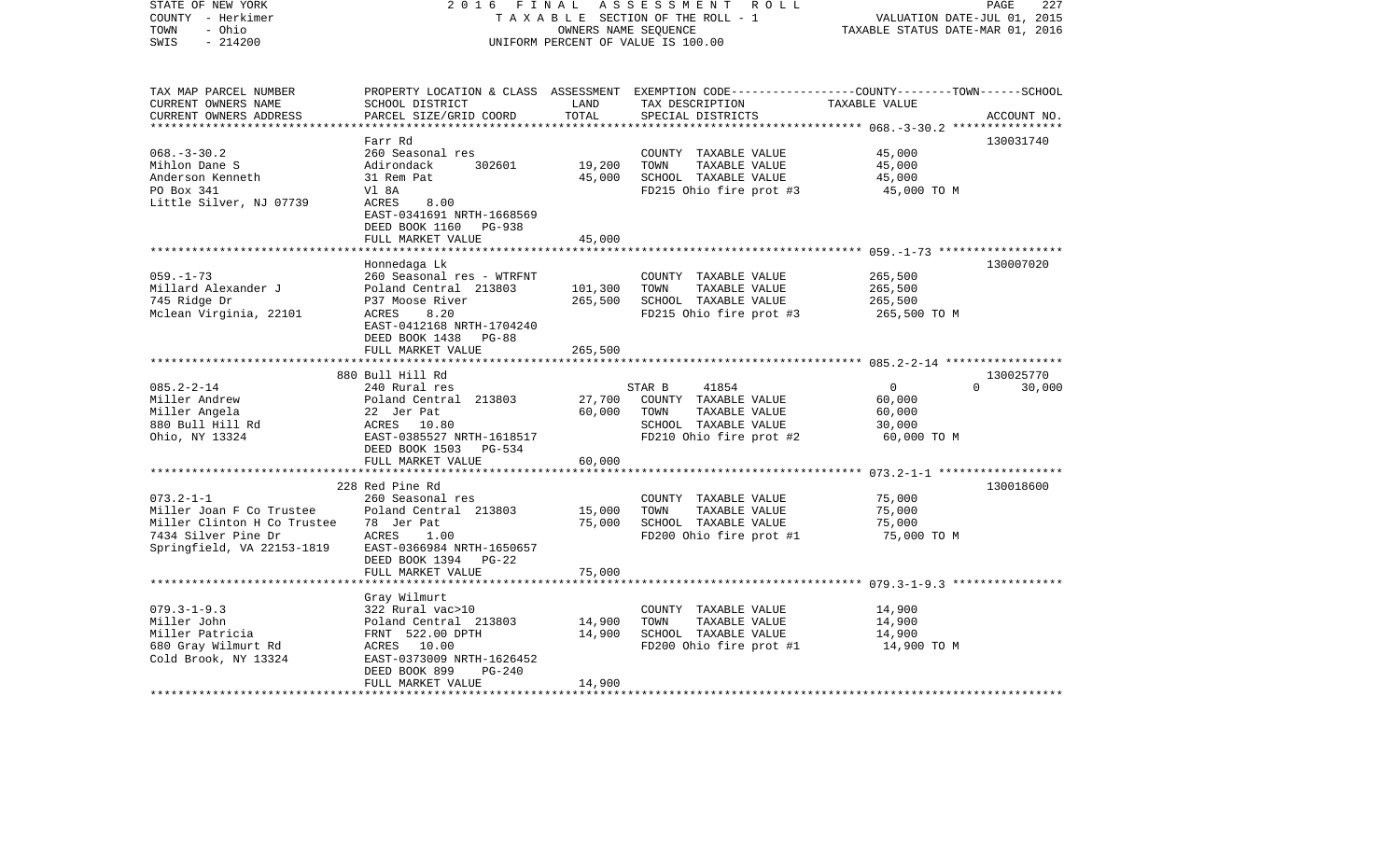| STATE OF NEW YORK<br>COUNTY - Herkimer<br>- Ohio<br>TOWN<br>$-214200$<br>SWIS                                                                                                                         | 2016 FINAL                                                                                                                                                                                                                                                                                                                                   |                                                                | ASSESSMENT<br>R O L L<br>TAXABLE SECTION OF THE ROLL - 1<br>OWNERS NAME SEQUENCE<br>UNIFORM PERCENT OF VALUE IS 100.00                                                                                                   | VALUATION DATE-JUL 01, 2015<br>TAXABLE STATUS DATE-MAR 01, 2016                                          | PAGE<br>228                                  |
|-------------------------------------------------------------------------------------------------------------------------------------------------------------------------------------------------------|----------------------------------------------------------------------------------------------------------------------------------------------------------------------------------------------------------------------------------------------------------------------------------------------------------------------------------------------|----------------------------------------------------------------|--------------------------------------------------------------------------------------------------------------------------------------------------------------------------------------------------------------------------|----------------------------------------------------------------------------------------------------------|----------------------------------------------|
| TAX MAP PARCEL NUMBER<br>CURRENT OWNERS NAME                                                                                                                                                          | SCHOOL DISTRICT                                                                                                                                                                                                                                                                                                                              | LAND                                                           | PROPERTY LOCATION & CLASS ASSESSMENT EXEMPTION CODE----------------COUNTY-------TOWN------SCHOOL<br>TAX DESCRIPTION                                                                                                      | TAXABLE VALUE                                                                                            |                                              |
| CURRENT OWNERS ADDRESS<br>**********************                                                                                                                                                      | PARCEL SIZE/GRID COORD                                                                                                                                                                                                                                                                                                                       | TOTAL                                                          | SPECIAL DISTRICTS                                                                                                                                                                                                        |                                                                                                          | ACCOUNT NO.                                  |
|                                                                                                                                                                                                       | Gray Wilmurt Rd                                                                                                                                                                                                                                                                                                                              |                                                                |                                                                                                                                                                                                                          |                                                                                                          | 130030720                                    |
| $079.3 - 1 - 7$<br>Miller John S<br>Miller Patricia J<br>680 Gray Wilmurt Rd                                                                                                                          | 314 Rural vac<10<br>Poland Central 213803<br>20 Jer Pat<br>V1 2 1                                                                                                                                                                                                                                                                            | 3,900<br>3,900                                                 | COUNTY TAXABLE VALUE<br>TOWN<br>TAXABLE VALUE<br>SCHOOL TAXABLE VALUE<br>FD200 Ohio fire prot #1                                                                                                                         | 3,900<br>3,900<br>3,900<br>3,900 TO M                                                                    |                                              |
| Cold Brook, NY 13324                                                                                                                                                                                  | FRNT 260.00 DPTH 150.00<br>ACRES<br>0.84<br>EAST-0373530 NRTH-1626348<br>DEED BOOK 00594 PG-00669<br>FULL MARKET VALUE                                                                                                                                                                                                                       | 3,900                                                          |                                                                                                                                                                                                                          |                                                                                                          |                                              |
|                                                                                                                                                                                                       | ************************                                                                                                                                                                                                                                                                                                                     |                                                                |                                                                                                                                                                                                                          |                                                                                                          |                                              |
| $079.3 - 1 - 8$<br>Miller John S<br>Miller Patricia J<br>680 Gray Wilmurt Rd<br>Cold Brook, NY 13324<br>$085.3 - 2 - 2$<br>Miller Roy<br>Miller Beverly J<br>105 Bull Hill Rd<br>Cold Brook, NY 13324 | 680 Gray Wilmurt Rd<br>210 1 Family Res<br>Poland Central 213803<br>20 Jer Pat<br>R 1 1<br>FRNT 240.00 DPTH 130.00<br>0.63<br>ACRES<br>EAST-0373446 NRTH-1626114<br>DEED BOOK 00594 PG-00713<br>FULL MARKET VALUE<br>105 Bull Hill Rd<br>210 1 Family Res<br>Poland Central 213803<br>10 Jer Pat<br>FRNT 150.00 DPTH 120.00<br>ACRES<br>0.44 | 11,300<br>90,000<br>90,000<br>************<br>10,200<br>63,300 | 41834<br>STAR EN<br>COUNTY TAXABLE VALUE<br>TAXABLE VALUE<br>TOWN<br>SCHOOL TAXABLE VALUE<br>FD200 Ohio fire prot #1<br>COUNTY TAXABLE VALUE<br>TOWN<br>TAXABLE VALUE<br>SCHOOL TAXABLE VALUE<br>FD200 Ohio fire prot #1 | $\overline{0}$<br>90,000<br>90,000<br>24,700<br>90,000 TO M<br>63,300<br>63,300<br>63,300<br>63,300 TO M | 130030690<br>65,300<br>$\Omega$<br>130030780 |
|                                                                                                                                                                                                       | EAST-0373256 NRTH-1614943<br>DEED BOOK 00518 PG-00145<br>FULL MARKET VALUE                                                                                                                                                                                                                                                                   | 63,300                                                         |                                                                                                                                                                                                                          |                                                                                                          |                                              |
|                                                                                                                                                                                                       | Black Creek Rd                                                                                                                                                                                                                                                                                                                               |                                                                |                                                                                                                                                                                                                          |                                                                                                          | 130030810                                    |
| $085.3 - 2 - 3$<br>Miller Roy Jr<br>Miller Beverly<br>105 Bull Hill Rd<br>Cold Brook, NY 13324                                                                                                        | 314 Rural vac<10<br>Poland Central 213803<br>10 Jer Pat<br>$VI$ 2 $1/3$<br>FRNT 100.00 DPTH 110.00<br>ACRES<br>0.25<br>EAST-0373376 NRTH-1614914<br>DEED BOOK 00597 PG-00283                                                                                                                                                                 | 2,800<br>2,800                                                 | COUNTY TAXABLE VALUE<br>TOWN<br>TAXABLE VALUE<br>SCHOOL TAXABLE VALUE<br>FD200 Ohio fire prot #1                                                                                                                         | 2,800<br>2,800<br>2,800<br>2,800 TO M                                                                    |                                              |
|                                                                                                                                                                                                       | FULL MARKET VALUE                                                                                                                                                                                                                                                                                                                            | 2,800                                                          |                                                                                                                                                                                                                          |                                                                                                          |                                              |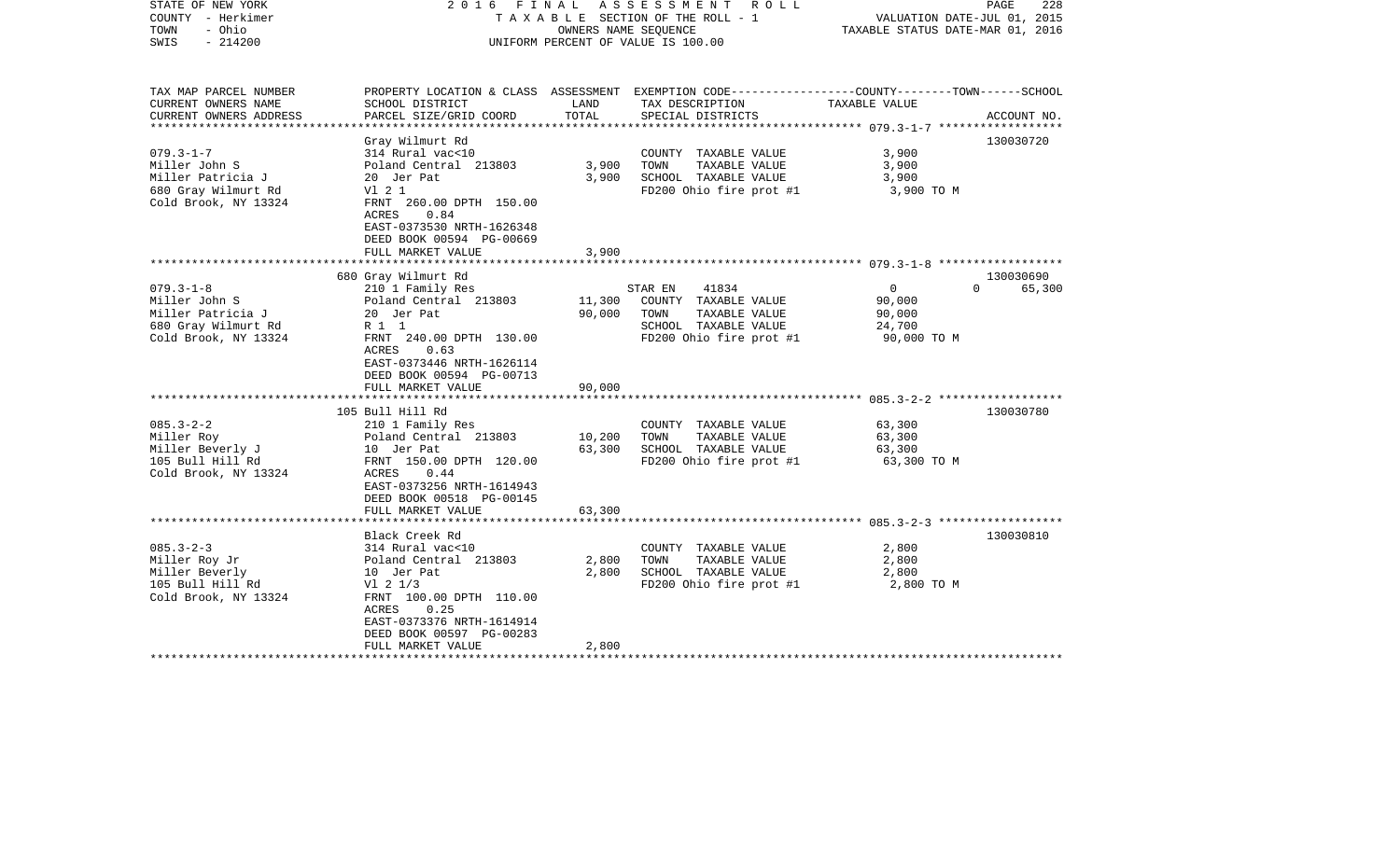| STATE OF NEW YORK<br>COUNTY - Herkimer<br>- Ohio<br>TOWN | 2 0 1 6<br><b>FINAL</b><br>ASSESSMENT ROLL<br>PAGE<br>TAXABLE SECTION OF THE ROLL - 1<br>VALUATION DATE-JUL 01, 2015<br>TAXABLE STATUS DATE-MAR 01, 2016<br>OWNERS NAME SEQUENCE |                |                                                                                                                     |                                  |                                            |
|----------------------------------------------------------|----------------------------------------------------------------------------------------------------------------------------------------------------------------------------------|----------------|---------------------------------------------------------------------------------------------------------------------|----------------------------------|--------------------------------------------|
| SWIS<br>$-214200$                                        | UNIFORM PERCENT OF VALUE IS 100.00                                                                                                                                               |                |                                                                                                                     |                                  |                                            |
| TAX MAP PARCEL NUMBER<br>CURRENT OWNERS NAME             | SCHOOL DISTRICT                                                                                                                                                                  | LAND           | PROPERTY LOCATION & CLASS ASSESSMENT EXEMPTION CODE----------------COUNTY-------TOWN------SCHOOL<br>TAX DESCRIPTION | TAXABLE VALUE                    |                                            |
| CURRENT OWNERS ADDRESS                                   | PARCEL SIZE/GRID COORD                                                                                                                                                           | TOTAL          | SPECIAL DISTRICTS                                                                                                   |                                  | ACCOUNT NO.                                |
| ************************                                 | Fly Brook Rd                                                                                                                                                                     |                |                                                                                                                     |                                  |                                            |
| $073.3 - 4 - 3$                                          | 314 Rural vac<10                                                                                                                                                                 |                | COUNTY TAXABLE VALUE                                                                                                | 10,600                           |                                            |
| Miller Wayne                                             | Poland Central 213803                                                                                                                                                            | 10,600         | TAXABLE VALUE<br>TOWN                                                                                               | 10,600                           |                                            |
| Miller Jean                                              | 45 Jer Pat                                                                                                                                                                       | 10,600         | SCHOOL TAXABLE VALUE                                                                                                | 10,600                           |                                            |
| 190 Pulaski Hwy<br>Pine Island, NY 10969                 | ACRES<br>3.80<br>EAST-0355377 NRTH-1642033<br>DEED BOOK 780<br>PG-676                                                                                                            |                | FD200 Ohio fire prot #1                                                                                             | 10,600 TO M                      |                                            |
|                                                          | FULL MARKET VALUE                                                                                                                                                                | 10,600         |                                                                                                                     |                                  |                                            |
|                                                          | Dead Lk                                                                                                                                                                          |                |                                                                                                                     |                                  | 130037860                                  |
| $064.11 - 1 - 37$                                        | 260 Seasonal res                                                                                                                                                                 |                | COUNTY TAXABLE VALUE                                                                                                | 15,000                           |                                            |
| Miranda Stephen                                          | Adirondack<br>302601                                                                                                                                                             | 7,500          | TOWN<br>TAXABLE VALUE                                                                                               | 15,000                           |                                            |
| 3365 State Rt 12                                         | 54 Woodhull                                                                                                                                                                      | 15,000         | SCHOOL TAXABLE VALUE                                                                                                | 15,000                           |                                            |
| Waterville, NY 13480                                     | FRNT 100.00 DPTH 150.00<br>EAST-0340481 NRTH-1681502<br>DEED BOOK 1079 PG-179                                                                                                    |                | FD215 Ohio fire prot #3                                                                                             | 15,000 TO M                      |                                            |
|                                                          | FULL MARKET VALUE                                                                                                                                                                | 15,000         |                                                                                                                     |                                  |                                            |
|                                                          | Reese Rd                                                                                                                                                                         |                |                                                                                                                     |                                  | 130021750                                  |
| $073.4 - 1 - 32$                                         | 312 Vac w/imprv                                                                                                                                                                  |                | COUNTY TAXABLE VALUE                                                                                                | 19,000                           |                                            |
| Misiaszek Thaddeus J                                     | Poland Central 213803                                                                                                                                                            | 9,000          | TOWN<br>TAXABLE VALUE                                                                                               | 19,000                           |                                            |
| 12 Helen Ave                                             | 48 Jer Pat                                                                                                                                                                       | 19,000         | SCHOOL TAXABLE VALUE                                                                                                | 19,000                           |                                            |
| New Hartford, NY 13413                                   | ACRES<br>3.00<br>EAST-0362043 NRTH-1642027<br>DEED BOOK 1261 PG-830                                                                                                              |                | FD200 Ohio fire prot #1                                                                                             | 19,000 TO M                      |                                            |
|                                                          | FULL MARKET VALUE<br>************************                                                                                                                                    | 19,000         |                                                                                                                     |                                  |                                            |
|                                                          | Route 8                                                                                                                                                                          |                |                                                                                                                     |                                  | 130017370                                  |
| $078.2 - 1 - 7$                                          | 210 1 Family Res                                                                                                                                                                 |                | STAR B<br>41854                                                                                                     | $\Omega$                         | $\Omega$<br>30,000                         |
| Moffatt Erney Jr                                         | Poland Central 213803                                                                                                                                                            | 21,300         | COUNTY TAXABLE VALUE                                                                                                | 33,300                           |                                            |
| 2801 Rt 8                                                | 49 Jer Pat                                                                                                                                                                       | 33,300         | TOWN<br>TAXABLE VALUE                                                                                               | 33,300                           |                                            |
| Cold Brook, NY 13324                                     | ACRES<br>2.80                                                                                                                                                                    |                | SCHOOL TAXABLE VALUE                                                                                                | 3,300                            |                                            |
|                                                          | EAST-0364752 NRTH-1639353<br>DEED BOOK 828<br>PG-601                                                                                                                             |                | FD200 Ohio fire prot #1                                                                                             | 33,300 TO M                      |                                            |
|                                                          | FULL MARKET VALUE                                                                                                                                                                | 33,300         |                                                                                                                     |                                  |                                            |
|                                                          |                                                                                                                                                                                  |                |                                                                                                                     |                                  |                                            |
|                                                          | 2802 State Rt 8                                                                                                                                                                  |                |                                                                                                                     |                                  | 130038100                                  |
| $078.2 - 1 - 26$                                         | 270 Mfg housing                                                                                                                                                                  |                | VETFUND CT 41101                                                                                                    | 28,000                           | 28,000<br>- 0                              |
| Moffatt Phyllis<br>Moffatt Erney E                       | Poland Central 213803<br>49 Jer Pat                                                                                                                                              | 17,500 AGED-CT | 41801<br>39,500 STAR EN<br>41834                                                                                    | 5,750<br>5,750<br>$\overline{0}$ | $\overline{0}$<br>$\overline{0}$<br>39,500 |
| 2802 State Rt 8                                          | R1 Trailer + Bldg                                                                                                                                                                |                | COUNTY TAXABLE VALUE                                                                                                | 5,750                            |                                            |
| PO Box 76                                                | FRNT 208.70 DPTH 208.70                                                                                                                                                          |                | TOWN<br>TAXABLE VALUE                                                                                               | 5,750                            |                                            |
| Cold Brook, NY 13324                                     | ACRES<br>1.00                                                                                                                                                                    |                | SCHOOL TAXABLE VALUE                                                                                                | $\overline{0}$                   |                                            |
|                                                          | EAST-0365289 NRTH-1639313<br>DEED BOOK 00652 PG-00697                                                                                                                            |                | FD200 Ohio fire prot #1                                                                                             | 39,500 TO M                      |                                            |
|                                                          | FULL MARKET VALUE                                                                                                                                                                | 39,500         |                                                                                                                     |                                  |                                            |
|                                                          |                                                                                                                                                                                  |                |                                                                                                                     |                                  |                                            |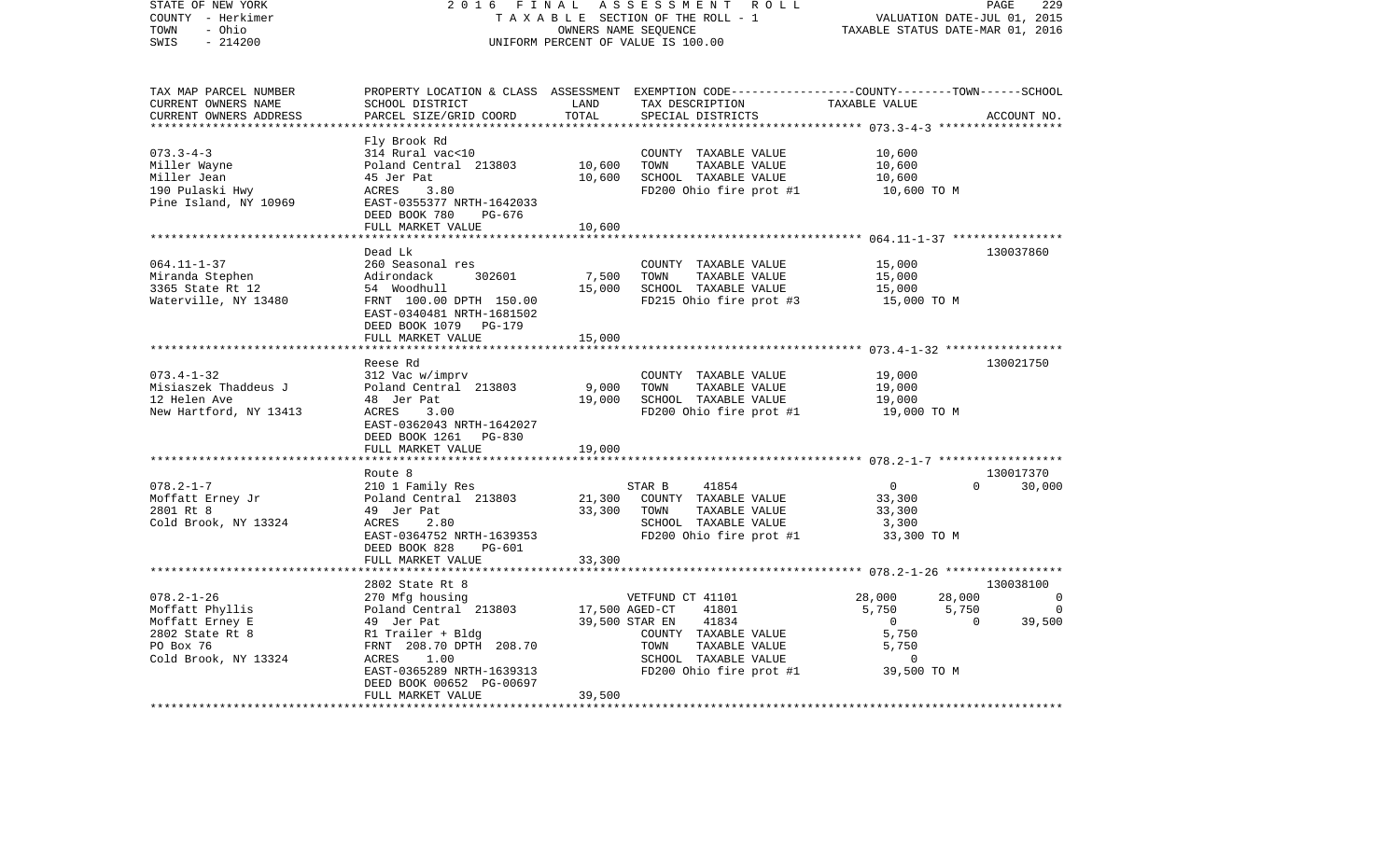| STATE OF NEW YORK<br>COUNTY - Herkimer<br>- Ohio<br>TOWN<br>$-214200$<br>SWIS                      | 2 0 1 6<br>FINAL<br>TAXABLE SECTION OF THE ROLL - 1<br>UNIFORM PERCENT OF VALUE IS 100.00                                                                                                            | PAGE<br>230<br>VALUATION DATE-JUL 01, 2015<br>TAXABLE STATUS DATE-MAR 01, 2016 |                                                                                                                                         |                                                             |                                 |
|----------------------------------------------------------------------------------------------------|------------------------------------------------------------------------------------------------------------------------------------------------------------------------------------------------------|--------------------------------------------------------------------------------|-----------------------------------------------------------------------------------------------------------------------------------------|-------------------------------------------------------------|---------------------------------|
| TAX MAP PARCEL NUMBER<br>CURRENT OWNERS NAME<br>CURRENT OWNERS ADDRESS<br>************************ | SCHOOL DISTRICT<br>PARCEL SIZE/GRID COORD                                                                                                                                                            | LAND<br>TOTAL                                                                  | PROPERTY LOCATION & CLASS ASSESSMENT EXEMPTION CODE---------------COUNTY-------TOWN------SCHOOL<br>TAX DESCRIPTION<br>SPECIAL DISTRICTS | TAXABLE VALUE                                               | ACCOUNT NO.                     |
| $085.2 - 2 - 29$<br>Monahan Terry J<br>PO Box 184<br>Lake Placid, NY 12946                         | 186 Billy Hamlin Rd<br>240 Rural res<br>Poland Central 213803<br>41 Jer Pat<br>ACRES 17.83<br>EAST-0387922 NRTH-1622727<br>FULL MARKET VALUE                                                         | 26,100<br>51,500<br>51,500                                                     | COUNTY TAXABLE VALUE<br>TOWN<br>TAXABLE VALUE<br>SCHOOL TAXABLE VALUE<br>FD210 Ohio fire prot #2                                        | 51,500<br>51,500<br>51,500<br>51,500 TO M                   | 130018060                       |
|                                                                                                    |                                                                                                                                                                                                      |                                                                                |                                                                                                                                         | ************************** 085.2-2-53 *****************     |                                 |
| $085.2 - 2 - 53$<br>Monahan Terry J<br>PO Box 184<br>Lake Placid, NY 12946                         | Billy Hamlin Rd<br>314 Rural vac<10<br>Poland Central 213803<br>Lot 40 Jer Pat<br>5.00<br>ACRES<br>EAST-0388265 NRTH-1623068<br>DEED BOOK 667<br>$PG-30$                                             | 11,400<br>11,400                                                               | COUNTY TAXABLE VALUE<br>TOWN<br>TAXABLE VALUE<br>SCHOOL TAXABLE VALUE<br>FD217 Ohio fire prot #4                                        | 11,400<br>11,400<br>11,400<br>11,400 TO M                   |                                 |
|                                                                                                    | FULL MARKET VALUE                                                                                                                                                                                    | 11,400                                                                         |                                                                                                                                         |                                                             |                                 |
| $073.4 - 1 - 40.1$<br>Moore Clint P<br>4502 Carpenter Bridge Rd<br>Felton, DE 19943                | 106 Short Cut Rd<br>210 1 Family Res<br>Poland Central 213803<br>48 Jer Pat<br>ACRES 10.10<br>EAST-0364277 NRTH-1642764<br>DEED BOOK 1508 PG-205<br>FULL MARKET VALUE                                | 28,400<br>85,000<br>85,000                                                     | COUNTY TAXABLE VALUE<br>TOWN<br>TAXABLE VALUE<br>SCHOOL TAXABLE VALUE<br>FD200 Ohio fire prot #1                                        | 85,000<br>85,000<br>85,000<br>85,000 TO M                   | 130012720                       |
|                                                                                                    |                                                                                                                                                                                                      |                                                                                |                                                                                                                                         |                                                             |                                 |
| $078.2 - 2 - 43$<br>Morabito Theresa<br>6328 Valley View Lane<br>Long Grove, IL 60047              | Route 8<br>260 Seasonal res<br>Poland Central 213803<br>Lot 44 Jer Pat<br>Vl2<br>13.8 A<br>ACRES 15.10<br>EAST-0366487 NRTH-1632250<br>DEED BOOK 1176 PG-205<br>FULL MARKET VALUE                    | 16,900<br>22,200<br>22,200                                                     | COUNTY TAXABLE VALUE<br>TOWN<br>TAXABLE VALUE<br>SCHOOL TAXABLE VALUE<br>FD200 Ohio fire prot #1                                        | 22,200<br>22,200<br>22,200<br>22,200 TO M                   | 130060685                       |
|                                                                                                    |                                                                                                                                                                                                      |                                                                                |                                                                                                                                         |                                                             |                                 |
| $085.3 - 2 - 42$<br>Moran Benjamen<br>422 Bull Hill Rd<br>Ohio, NY 13324                           | Bull Hill Rd<br>210 1 Family Res<br>Poland Central 213803<br>Lot 10 Jer Pat<br>FRNT 233.00 DPTH 153.00<br>0.66<br>ACRES<br>EAST-0378913 NRTH-1613590<br>DEED BOOK 932<br>PG-122<br>FULL MARKET VALUE | 11,400<br>67,500<br>67,500                                                     | STAR B<br>41854<br>COUNTY TAXABLE VALUE<br>TOWN<br>TAXABLE VALUE<br>SCHOOL TAXABLE VALUE<br>FD210 Ohio fire prot #2                     | $\overline{0}$<br>67,500<br>67,500<br>37,500<br>67,500 TO M | 130061015<br>$\Omega$<br>30,000 |
| ******************                                                                                 |                                                                                                                                                                                                      |                                                                                |                                                                                                                                         |                                                             |                                 |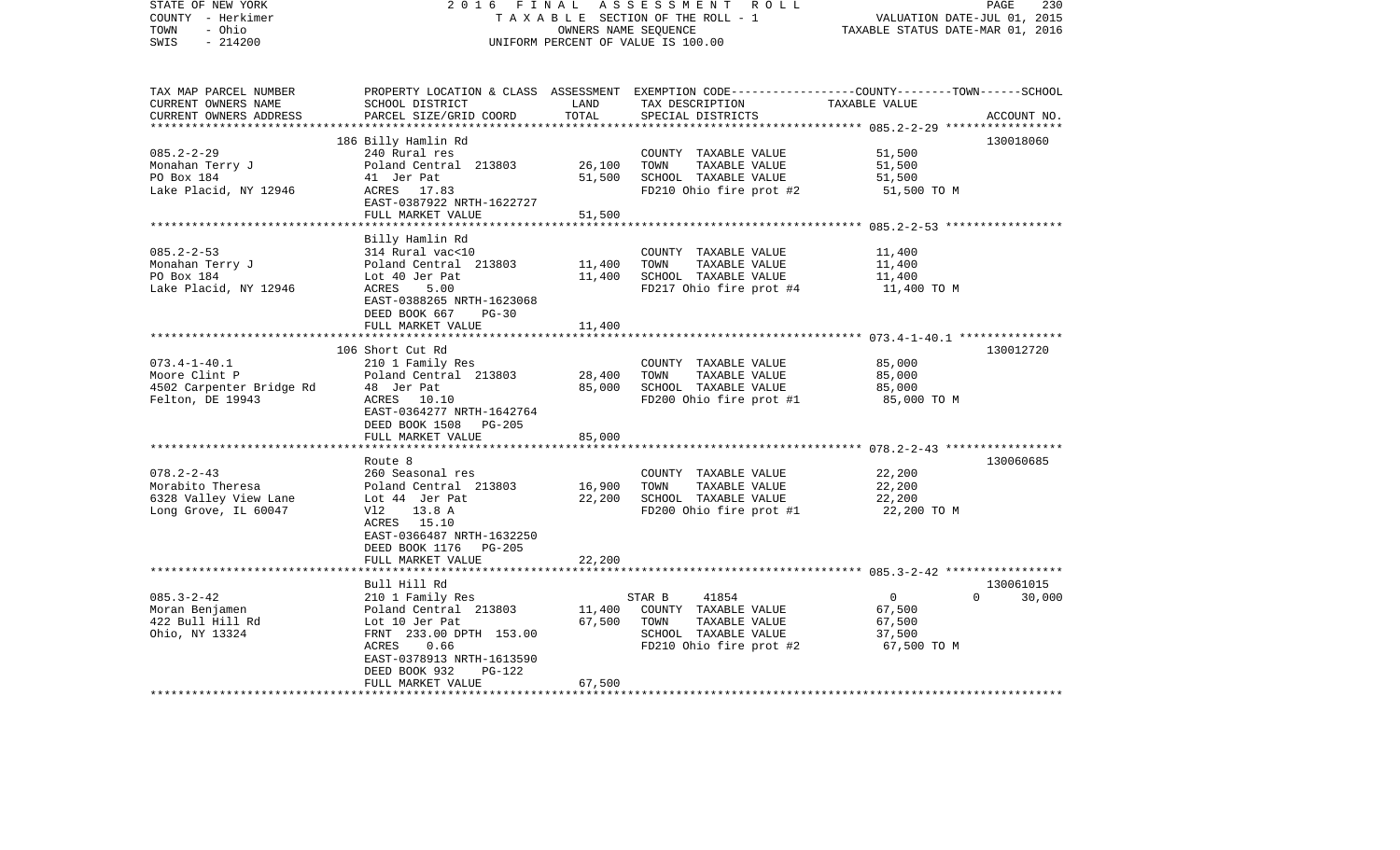| COUNTY<br>- Herkimer<br>- Ohio     | TAXABLE SECTION OF THE ROLL - 1           | VALUATION DATE-JUL 01, 2015<br>TAXABLE STATUS DATE-MAR 01, 2016 |                                                                                                  |                         |                                     |
|------------------------------------|-------------------------------------------|-----------------------------------------------------------------|--------------------------------------------------------------------------------------------------|-------------------------|-------------------------------------|
| TOWN<br>$-214200$<br>SWIS          | UNIFORM PERCENT OF VALUE IS 100.00        |                                                                 |                                                                                                  |                         |                                     |
|                                    |                                           |                                                                 |                                                                                                  |                         |                                     |
| TAX MAP PARCEL NUMBER              |                                           |                                                                 | PROPERTY LOCATION & CLASS ASSESSMENT EXEMPTION CODE----------------COUNTY-------TOWN------SCHOOL |                         |                                     |
| CURRENT OWNERS NAME                | SCHOOL DISTRICT                           | LAND                                                            | TAX DESCRIPTION                                                                                  | TAXABLE VALUE           |                                     |
| CURRENT OWNERS ADDRESS             | PARCEL SIZE/GRID COORD                    | TOTAL                                                           | SPECIAL DISTRICTS                                                                                |                         | ACCOUNT NO.                         |
|                                    |                                           |                                                                 |                                                                                                  |                         |                                     |
|                                    | Smith Rd                                  |                                                                 |                                                                                                  |                         | 130019800                           |
| $078.2 - 1 - 46$<br>Moran Kim M    | 322 Rural vac>10<br>Poland Central 213803 | 18,400                                                          | COUNTY TAXABLE VALUE<br>TOWN<br>TAXABLE VALUE                                                    | 18,400<br>18,400        |                                     |
| Moran Dale P                       | 44 Jer Pat                                | 18,400                                                          | SCHOOL TAXABLE VALUE                                                                             | 18,400                  |                                     |
| PO Box 436                         | V12 15                                    |                                                                 | FD200 Ohio fire prot #1                                                                          | 18,400 TO M             |                                     |
| Newport, NY 13431                  | ACRES 15.00                               |                                                                 |                                                                                                  |                         |                                     |
|                                    | EAST-0369985 NRTH-1636992                 |                                                                 |                                                                                                  |                         |                                     |
|                                    | DEED BOOK 1448<br>PG-118                  |                                                                 |                                                                                                  |                         |                                     |
|                                    | FULL MARKET VALUE                         | 18,400                                                          |                                                                                                  |                         |                                     |
|                                    |                                           |                                                                 |                                                                                                  |                         |                                     |
|                                    | Route 365                                 |                                                                 |                                                                                                  |                         | 130028322<br>$\Omega$               |
| $073. - 1 - 13.2$<br>Morgan Rodney | 240 Rural res<br>Poland Central 213803    | 81,400                                                          | 41854<br>STAR B<br>COUNTY TAXABLE VALUE                                                          | $\mathbf{0}$<br>165,000 | 30,000                              |
| 1514 State Rt 365                  | 77 Rem Pat                                | 165,000                                                         | TOWN<br>TAXABLE VALUE                                                                            | 165,000                 |                                     |
| Remsen, NY 13438                   | Little Deer Lake                          |                                                                 | SCHOOL TAXABLE VALUE                                                                             | 135,000                 |                                     |
|                                    | ACRES<br>87.70                            |                                                                 | FD200 Ohio fire prot #1                                                                          | 165,000 TO M            |                                     |
|                                    | EAST-0365295 NRTH-1650309                 |                                                                 |                                                                                                  |                         |                                     |
|                                    | DEED BOOK 745<br><b>PG-216</b>            |                                                                 |                                                                                                  |                         |                                     |
|                                    | FULL MARKET VALUE                         | 165,000                                                         |                                                                                                  |                         |                                     |
|                                    |                                           |                                                                 |                                                                                                  |                         |                                     |
| $074.3 - 1 - 22.2$                 | Whaley & Hill Rd<br>270 Mfg housing       |                                                                 | STAR B<br>41854                                                                                  | $\mathbf 0$             | 30,000<br>$\Omega$                  |
| Morgan Thomas                      | Poland Central 213803                     | 25,900                                                          | COUNTY TAXABLE VALUE                                                                             | 42,900                  |                                     |
| Beauchamp Joan                     | Lot 76 Jer Pat                            | 42,900                                                          | TOWN<br>TAXABLE VALUE                                                                            | 42,900                  |                                     |
| 107 Whaley Rd                      | ACRES<br>8.30 BANK<br>740                 |                                                                 | SCHOOL TAXABLE VALUE                                                                             | 12,900                  |                                     |
| Cold Brook, NY 13324               | EAST-0375329 NRTH-1641959                 |                                                                 | FD200 Ohio fire prot #1                                                                          | 42,900 TO M             |                                     |
|                                    | DEED BOOK 817<br>PG-704                   |                                                                 |                                                                                                  |                         |                                     |
|                                    | FULL MARKET VALUE                         | 42,900                                                          |                                                                                                  |                         |                                     |
|                                    |                                           |                                                                 |                                                                                                  |                         |                                     |
| $074.3 - 1 - 10.4$                 | Figert Rd<br>314 Rural vac<10             |                                                                 |                                                                                                  |                         | 130033000.4                         |
| Morris Matthew B                   | Poland Central 213803                     | 12,500                                                          | COUNTY TAXABLE VALUE<br>TOWN<br>TAXABLE VALUE                                                    | 12,500<br>12,500        |                                     |
| 50 Lake Shore Circle Dr            | 77 Jer Pat                                | 12,500                                                          | SCHOOL TAXABLE VALUE                                                                             | 12,500                  |                                     |
| Nassau, NY 12123                   | FRNT 811.20 DPTH                          |                                                                 | FD200 Ohio fire prot #1                                                                          | 12,500 TO M             |                                     |
|                                    | 3.70<br>ACRES                             |                                                                 |                                                                                                  |                         |                                     |
|                                    | EAST-0374360 NRTH-1646922                 |                                                                 |                                                                                                  |                         |                                     |
|                                    | DEED BOOK 1572<br>PG-710                  |                                                                 |                                                                                                  |                         |                                     |
|                                    | FULL MARKET VALUE                         | 12,500                                                          |                                                                                                  |                         |                                     |
|                                    | ***************************               |                                                                 |                                                                                                  |                         |                                     |
| $074.1 - 1 - 37$                   | 4150 Route 8<br>210 1 Family Res          |                                                                 | STAR B<br>41854                                                                                  | 0                       | 130022470<br>30,000<br>$\mathbf{0}$ |
| Morrow Glenn                       | Poland Central 213803                     | 17,500                                                          | COUNTY TAXABLE VALUE                                                                             | 98,000                  |                                     |
| Morrow Sandra                      | 75 Rem Pat                                | 98,000                                                          | TOWN<br>TAXABLE VALUE                                                                            | 98,000                  |                                     |
| 4150 State Rt 8                    | Sub 10                                    |                                                                 | SCHOOL TAXABLE VALUE                                                                             | 68,000                  |                                     |
| Cold Brook, NY 13324               | R1 1 A                                    |                                                                 | FD200 Ohio fire prot #1                                                                          | 98,000 TO M             |                                     |
|                                    | 720<br>ACRES<br>$1.00$ BANK               |                                                                 |                                                                                                  |                         |                                     |
|                                    | EAST-0380388 NRTH-1655482                 |                                                                 |                                                                                                  |                         |                                     |
|                                    | DEED BOOK 871<br>PG-606                   |                                                                 |                                                                                                  |                         |                                     |
|                                    | FULL MARKET VALUE                         | 98,000                                                          |                                                                                                  |                         |                                     |

STATE OF NEW YORK 2 0 1 6 F I N A L A S S E S S M E N T R O L L PAGE 231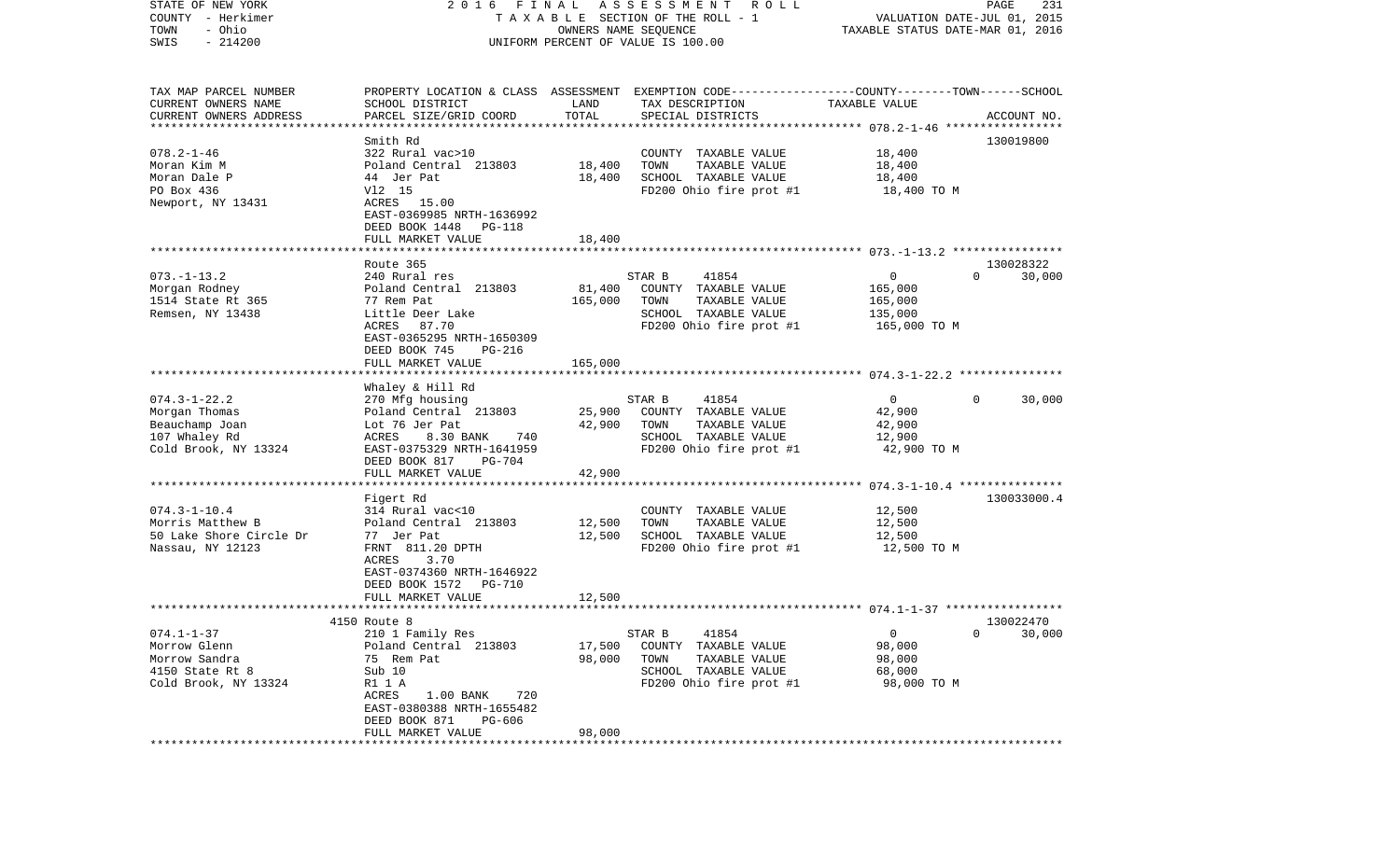| STATE OF NEW YORK<br>COUNTY - Herkimer<br>TOWN<br>- Ohio<br>$-214200$<br>SWIS                                  | 2016<br>F I N A L<br>TAXABLE SECTION OF THE ROLL - 1<br>UNIFORM PERCENT OF VALUE IS 100.00                                                                                                        | PAGE<br>232<br>VALUATION DATE-JUL 01, 2015<br>TAXABLE STATUS DATE-MAR 01, 2016 |                                                                                                                                          |                                                                |                                 |
|----------------------------------------------------------------------------------------------------------------|---------------------------------------------------------------------------------------------------------------------------------------------------------------------------------------------------|--------------------------------------------------------------------------------|------------------------------------------------------------------------------------------------------------------------------------------|----------------------------------------------------------------|---------------------------------|
| TAX MAP PARCEL NUMBER<br>CURRENT OWNERS NAME<br>CURRENT OWNERS ADDRESS                                         | SCHOOL DISTRICT<br>PARCEL SIZE/GRID COORD                                                                                                                                                         | LAND<br>TOTAL<br>***********                                                   | PROPERTY LOCATION & CLASS ASSESSMENT EXEMPTION CODE----------------COUNTY-------TOWN------SCHOOL<br>TAX DESCRIPTION<br>SPECIAL DISTRICTS | TAXABLE VALUE                                                  | ACCOUNT NO.                     |
|                                                                                                                | Rt 8                                                                                                                                                                                              |                                                                                |                                                                                                                                          |                                                                | 130076290                       |
| $074.1 - 2 - 21$<br>Morrow Glenn<br>Morrow Sandra<br>4150 State Rt 8<br>Cold Brook, NY 13324                   | 314 Rural vac<10<br>Poland Central 213803<br>Lot 76 Sub 11<br>ACRES<br>1.10 BANK<br>720<br>EAST-0380128 NRTH-1655400<br>DEED BOOK 871<br>PG-606<br>FULL MARKET VALUE                              | 8,100<br>8,100<br>8,100                                                        | COUNTY TAXABLE VALUE<br>TOWN<br>TAXABLE VALUE<br>SCHOOL TAXABLE VALUE<br>FD200 Ohio fire prot #1                                         | 8,100<br>8,100<br>8,100<br>8,100 TO M                          |                                 |
|                                                                                                                |                                                                                                                                                                                                   |                                                                                |                                                                                                                                          |                                                                |                                 |
| $085.3 - 2 - 48$<br>Morse Eva M<br>224 Black Creek Rd<br>Ohio, NY 13324                                        | 224 Black Creek Rd<br>240 Rural res<br>Poland Central 213803<br>10 Jer Pat<br>Trl 1<br>ACRES 11.40<br>EAST-0375410 NRTH-1613790<br>DEED BOOK 1306 PG-491<br>FULL MARKET VALUE                     | 28,100<br>93,000<br>93,000                                                     | STAR B<br>41854<br>COUNTY TAXABLE VALUE<br>TOWN<br>TAXABLE VALUE<br>SCHOOL TAXABLE VALUE<br>FD200 Ohio fire prot #1                      | $\overline{0}$<br>93,000<br>93,000<br>63,000<br>93,000 TO M    | 130034860<br>$\Omega$<br>30,000 |
|                                                                                                                |                                                                                                                                                                                                   |                                                                                |                                                                                                                                          |                                                                |                                 |
| $066. - 1 - 47$<br>Mountain Shanty Hunting<br>Club<br>Attn: Chris Rishel<br>1204 Ridley Rd<br>Phelps, NY 14532 | Near Black Crk<br>260 Seasonal res<br>Poland Central 213803<br>79 Nob Pat<br>ACRES<br>1.00<br>EAST-0386798 NRTH-1676112<br>DEED BOOK 00270 PG-00483<br>FULL MARKET VALUE                          | 2,500<br>7,800<br>7,800                                                        | COUNTY TAXABLE VALUE<br>TOWN<br>TAXABLE VALUE<br>SCHOOL TAXABLE VALUE<br>FD217 Ohio fire prot #4                                         | 7,800<br>7,800<br>7,800<br>7,800 TO M                          | 130031080                       |
|                                                                                                                |                                                                                                                                                                                                   | * * * * * * * * * * * * * * *                                                  |                                                                                                                                          |                                                                |                                 |
| $085.2 - 2 - 36$<br>Mower Arnold<br>Mower Beverley<br>2893 State Rt 169<br>Little Falls, NY 13365              | Billy Hamlin Rd<br>322 Rural vac>10<br>Poland Central 213803<br>Lot 40 Jer Pat<br>ACRES<br>10.00<br>EAST-0391780 NRTH-1624322<br>DEED BOOK 00634 PG-00627                                         | 14,900<br>14,900                                                               | COUNTY TAXABLE VALUE<br>TOWN<br>TAXABLE VALUE<br>SCHOOL TAXABLE VALUE<br>FD210 Ohio fire prot #2                                         | 14,900<br>14,900<br>14,900<br>14,900 TO M                      | 130060535                       |
|                                                                                                                | FULL MARKET VALUE<br>***********************                                                                                                                                                      | 14,900                                                                         |                                                                                                                                          |                                                                |                                 |
|                                                                                                                | 2687 Route 8                                                                                                                                                                                      |                                                                                |                                                                                                                                          |                                                                | 130034290                       |
| $078.2 - 2 - 28$<br>Mower David M<br>2687 State Rt 8<br>Cold Brook, NY 13324                                   | 210 1 Family Res<br>Poland Central 213803<br>44 Jer Pat<br>Com $1.2 A$<br>FRNT 147.80 DPTH 264.00<br>ACRES<br>1.06<br>EAST-0365038 NRTH-1637058<br>$PG-249$<br>DEED BOOK 833<br>FULL MARKET VALUE | 18,200<br>102,400<br>102,400                                                   | STAR B<br>41854<br>COUNTY TAXABLE VALUE<br>TOWN<br>TAXABLE VALUE<br>SCHOOL TAXABLE VALUE<br>FD200 Ohio fire prot #1                      | $\overline{0}$<br>102,400<br>102,400<br>72,400<br>102,400 TO M | $\Omega$<br>30,000              |
| ************************                                                                                       | ********************                                                                                                                                                                              | .                                                                              |                                                                                                                                          |                                                                |                                 |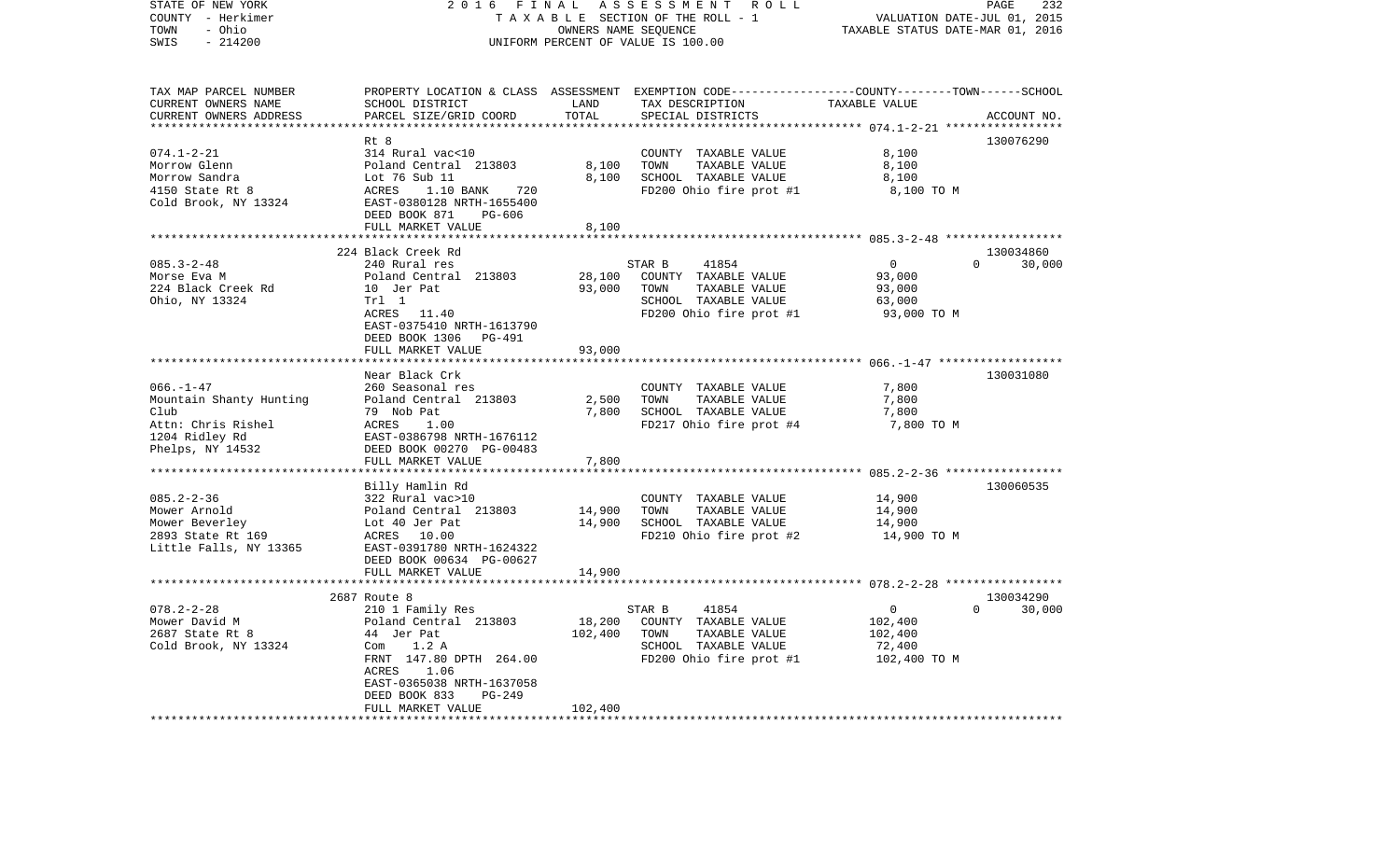| STATE OF NEW YORK<br>COUNTY - Herkimer<br>TOWN<br>- Ohio<br>$-214200$<br>SWIS                              | 2016<br>FINAL<br>TAXABLE SECTION OF THE ROLL - 1<br>UNIFORM PERCENT OF VALUE IS 100.00                                                                                          | ASSESSMENT ROLL          | PAGE<br>233<br>VALUATION DATE-JUL 01, 2015<br>TAXABLE STATUS DATE-MAR 01, 2016                                                 |                                                                                        |                          |                  |
|------------------------------------------------------------------------------------------------------------|---------------------------------------------------------------------------------------------------------------------------------------------------------------------------------|--------------------------|--------------------------------------------------------------------------------------------------------------------------------|----------------------------------------------------------------------------------------|--------------------------|------------------|
| TAX MAP PARCEL NUMBER<br>CURRENT OWNERS NAME<br>CURRENT OWNERS ADDRESS<br>************************         | PROPERTY LOCATION & CLASS ASSESSMENT EXEMPTION CODE---------------COUNTY-------TOWN------SCHOOL<br>SCHOOL DISTRICT<br>PARCEL SIZE/GRID COORD                                    | LAND<br>TOTAL            | TAX DESCRIPTION<br>SPECIAL DISTRICTS                                                                                           | TAXABLE VALUE                                                                          |                          | ACCOUNT NO.      |
|                                                                                                            | 4249 Route 8                                                                                                                                                                    |                          |                                                                                                                                |                                                                                        |                          | 130060340        |
| $074.1 - 1 - 28$<br>Mowers Katherine A<br>c/o Charlotte Cliffor<br>4249 State Rt 8<br>Cold Brook, NY 13324 | 210 1 Family Res<br>Poland Central 213803<br>Lot 75 Rem Pat<br>Sub 9 House<br>R1<br>1.3A<br>1.30<br>ACRES<br>EAST-0382309 NRTH-1655990<br>DEED BOOK 1263 PG-579                 | 19,700 STAR EN<br>45,000 | 41800<br>AGED-ALL<br>41834<br>COUNTY TAXABLE VALUE<br>TAXABLE VALUE<br>TOWN<br>SCHOOL TAXABLE VALUE<br>FD200 Ohio fire prot #1 | 22,500<br>$\overline{\mathbf{0}}$<br>22,500<br>22,500<br>$\overline{0}$<br>45,000 TO M | 22,500<br>$\overline{0}$ | 22,500<br>22,500 |
|                                                                                                            | FULL MARKET VALUE                                                                                                                                                               | 45,000                   |                                                                                                                                |                                                                                        |                          |                  |
|                                                                                                            |                                                                                                                                                                                 |                          |                                                                                                                                |                                                                                        |                          |                  |
|                                                                                                            | Route 8                                                                                                                                                                         |                          |                                                                                                                                |                                                                                        |                          | 130060190        |
| $074.1 - 1 - 31.1$<br>Mowers Katherine Wright<br>Mowers Mark E<br>4268 State RT8                           | 270 Mfg housing<br>Poland Central 213803<br>Lot 75 Sub9<br>FRNT 347.00 DPTH                                                                                                     | 22,700<br>56,700         | STAR EN<br>41834<br>COUNTY TAXABLE VALUE<br>TOWN<br>TAXABLE VALUE<br>SCHOOL TAXABLE VALUE                                      | $\mathbf 0$<br>56,700<br>56,700<br>$\overline{0}$                                      | $\Omega$                 | 56,700           |
| Cold Brook, NY 13324                                                                                       | ACRES<br>4.90<br>EAST-0382580 NRTH-1655443<br>DEED BOOK 1336 PG-599<br>FULL MARKET VALUE                                                                                        | 56,700                   | FD200 Ohio fire prot #1                                                                                                        | 56,700 TO M                                                                            |                          |                  |
|                                                                                                            |                                                                                                                                                                                 |                          |                                                                                                                                |                                                                                        |                          |                  |
| $074.1 - 1 - 24.2$<br>Mowers Mark E<br>4268 State Route 8<br>Cold Brook, NY 13324                          | Route 8<br>314 Rural vac<10<br>Poland Central 213803<br>FRNT<br>76.00 DPTH 460.00<br>ACRES<br>0.80<br>EAST-0382940 NRTH-1655493<br>DEED BOOK 924<br>PG-555<br>FULL MARKET VALUE | 900<br>900<br>900        | COUNTY TAXABLE VALUE<br>TOWN<br>TAXABLE VALUE<br>SCHOOL TAXABLE VALUE<br>FD200 Ohio fire prot #1                               | 900<br>900<br>900<br>900 TO M                                                          |                          |                  |
|                                                                                                            |                                                                                                                                                                                 |                          |                                                                                                                                |                                                                                        |                          |                  |
| $074.1 - 1 - 24.3$<br>Mowers Mark E<br>4268 State Route 8<br>Cold Brook, NY 13324                          | Route 8<br>314 Rural vac<10<br>Poland Central 213803<br>ACRES<br>0.10<br>EAST-0382891 NRTH-1655221<br>DEED BOOK 924<br>PG-558<br>FULL MARKET VALUE                              | 100<br>100<br>100        | COUNTY TAXABLE VALUE<br>TOWN<br>TAXABLE VALUE<br>SCHOOL TAXABLE VALUE<br>FD200 Ohio fire prot #1                               | 100<br>100<br>100<br>100 TO M                                                          |                          |                  |
|                                                                                                            |                                                                                                                                                                                 |                          |                                                                                                                                |                                                                                        |                          |                  |
| $074.1 - 1 - 31.2$<br>Mowers Mark E<br>4268 State Route 8<br>Ohio, NY 13324                                | Route 8<br>210 1 Family Res<br>Poland Central 213803<br>FRNT 107.00 DPTH<br>ACRES<br>4.00<br>EAST-0382786 NRTH-1655298                                                          | 22,300<br>151,660        | STAR B<br>41854<br>COUNTY TAXABLE VALUE<br>TOWN<br>TAXABLE VALUE<br>SCHOOL TAXABLE VALUE<br>FD200 Ohio fire prot #1            | $\mathbf 0$<br>151,660<br>151,660<br>121,660<br>151,660 TO M                           | $\Omega$                 | 30,000           |
|                                                                                                            | DEED BOOK 922<br>PG-213                                                                                                                                                         |                          |                                                                                                                                |                                                                                        |                          |                  |
|                                                                                                            | FULL MARKET VALUE                                                                                                                                                               | 151,660                  |                                                                                                                                |                                                                                        |                          |                  |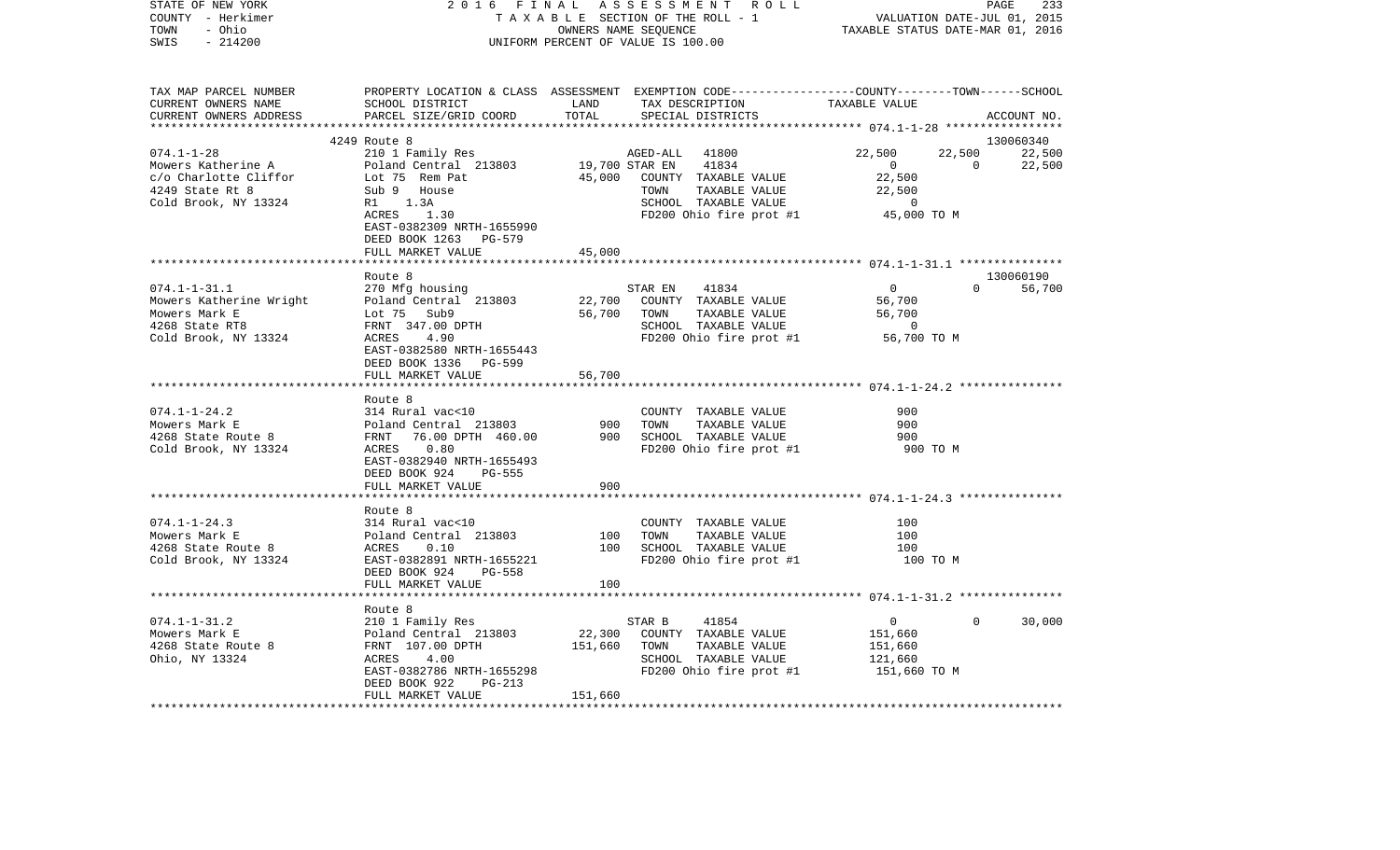| STATE OF NEW YORK       | 2016                                                      | FINAL   | ASSESSMENT ROLL                                                                                 |                                                     | PAGE<br>234 |
|-------------------------|-----------------------------------------------------------|---------|-------------------------------------------------------------------------------------------------|-----------------------------------------------------|-------------|
| COUNTY - Herkimer       |                                                           |         | TAXABLE SECTION OF THE ROLL - 1                                                                 | VALUATION DATE-JUL 01, 2015                         |             |
| - Ohio<br>TOWN          |                                                           |         | OWNERS NAME SEQUENCE                                                                            | TAXABLE STATUS DATE-MAR 01, 2016                    |             |
| $-214200$<br>SWIS       | UNIFORM PERCENT OF VALUE IS 100.00                        |         |                                                                                                 |                                                     |             |
|                         |                                                           |         |                                                                                                 |                                                     |             |
| TAX MAP PARCEL NUMBER   |                                                           |         | PROPERTY LOCATION & CLASS ASSESSMENT EXEMPTION CODE---------------COUNTY-------TOWN------SCHOOL |                                                     |             |
| CURRENT OWNERS NAME     | SCHOOL DISTRICT                                           | LAND    | TAX DESCRIPTION                                                                                 | TAXABLE VALUE                                       |             |
| CURRENT OWNERS ADDRESS  | PARCEL SIZE/GRID COORD                                    | TOTAL   | SPECIAL DISTRICTS                                                                               |                                                     | ACCOUNT NO. |
|                         |                                                           |         |                                                                                                 |                                                     |             |
|                         | 203 Whaley Rd                                             |         |                                                                                                 |                                                     | 130015330   |
| $074.3 - 1 - 34.5$      | 240 Rural res                                             |         | STAR B<br>41854                                                                                 | $\overline{0}$<br>$\Omega$                          | 30,000      |
| Muller Darleen R        | Poland Central 213803                                     | 28,400  | COUNTY TAXABLE VALUE                                                                            | 85,000                                              |             |
| 203 Whaley Rd           | 76 Jer Pat                                                | 85,000  | TOWN<br>TAXABLE VALUE                                                                           | 85,000                                              |             |
| Cold Brook, NY 13324    | FRNT 542.00 DPTH                                          |         | SCHOOL TAXABLE VALUE                                                                            | 55,000                                              |             |
|                         | ACRES 11.90                                               |         | FD200 Ohio fire prot #1                                                                         | 85,000 TO M                                         |             |
|                         | EAST-0376502 NRTH-1641160                                 |         |                                                                                                 |                                                     |             |
|                         | DEED BOOK 1262 PG-556                                     |         |                                                                                                 |                                                     |             |
|                         | FULL MARKET VALUE                                         | 85,000  |                                                                                                 |                                                     |             |
|                         |                                                           |         |                                                                                                 |                                                     |             |
|                         | Figert Rd                                                 |         |                                                                                                 |                                                     | 130031170   |
| $078.2 - 1 - 34$        | 314 Rural vac<10                                          |         | COUNTY TAXABLE VALUE                                                                            | 2,200                                               |             |
| Muller Henry F          |                                                           | 2,200   | TOWN<br>TAXABLE VALUE                                                                           | 2,200                                               |             |
| 466 Mortz Rd            | Poland Central 213803                                     | 2,200   | SCHOOL TAXABLE VALUE                                                                            |                                                     |             |
|                         | 49 Jer Pat                                                |         |                                                                                                 | 2,200                                               |             |
| German Flatts, NY 13350 | FRNT 209.00 DPTH 150.00<br>ACRES<br>0.72                  |         | FD200 Ohio fire prot #1                                                                         | 2,200 TO M                                          |             |
|                         |                                                           |         |                                                                                                 |                                                     |             |
|                         | EAST-0365686 NRTH-1638210                                 |         |                                                                                                 |                                                     |             |
|                         | DEED BOOK 1597 PG-98                                      |         |                                                                                                 |                                                     |             |
|                         | FULL MARKET VALUE                                         | 2,200   |                                                                                                 |                                                     |             |
|                         | Farr Rd                                                   |         |                                                                                                 |                                                     | 130045030   |
| $068. -3 - 31$          | 314 Rural vac<10                                          |         |                                                                                                 | 6,600                                               |             |
|                         | 305201                                                    |         | COUNTY TAXABLE VALUE                                                                            |                                                     |             |
| Murdock Emily A         | Remsen                                                    | 6,600   | TOWN<br>TAXABLE VALUE                                                                           | 6,600                                               |             |
| 700 Lenox Ave           | 31 Rem Pat                                                | 6,600   | SCHOOL TAXABLE VALUE                                                                            | 6,600                                               |             |
| Utica, NY 13502         | P-Fr 15                                                   |         | FD215 Ohio fire prot #3                                                                         | 6,600 TO M                                          |             |
|                         | 2.90<br>ACRES                                             |         |                                                                                                 |                                                     |             |
|                         | EAST-0342837 NRTH-1666402<br>PG-264                       |         |                                                                                                 |                                                     |             |
|                         | DEED BOOK 834                                             |         |                                                                                                 |                                                     |             |
|                         | FULL MARKET VALUE<br>************************************ | 6,600   |                                                                                                 |                                                     |             |
|                         |                                                           |         |                                                                                                 |                                                     |             |
|                         | 226 Dagenkolb Rd                                          |         |                                                                                                 | $\circ$<br>$\Omega$                                 | 130023160   |
| $078.3 - 2 - 7$         | 240 Rural res                                             |         | STAR B<br>41854                                                                                 |                                                     | 30,000      |
| Murdock Gary            | Poland Central 213803                                     | 76,700  | COUNTY TAXABLE VALUE                                                                            | 260,000                                             |             |
| Murdock Viola           | 18 Jer Pat                                                | 260,000 | TOWN<br>TAXABLE VALUE                                                                           | 260,000                                             |             |
| 226 Dagenkolb Rd        | ACRES 87.70                                               |         | SCHOOL TAXABLE VALUE                                                                            | 230,000                                             |             |
| Ohio, NY 13324          | EAST-0357309 NRTH-1630881                                 |         | FD200 Ohio fire prot #1                                                                         | 260,000 TO M                                        |             |
|                         | DEED BOOK 823<br>PG-524                                   |         |                                                                                                 |                                                     |             |
|                         | FULL MARKET VALUE                                         | 260,000 |                                                                                                 |                                                     |             |
|                         |                                                           |         |                                                                                                 | ********************** 078.3-2-8.2 **************** |             |
|                         | Dagenkolb Rd                                              |         |                                                                                                 |                                                     |             |
| $078.3 - 2 - 8.2$       | 314 Rural vac<10                                          |         | COUNTY TAXABLE VALUE                                                                            | 13,800                                              |             |
| Murdock Gary            | Poland Central 213803                                     | 13,800  | TOWN<br>TAXABLE VALUE                                                                           | 13,800                                              |             |
| Murdock Viola           | 19 Jer Pat<br>19 Jei<br>ACRES                             | 13,800  | SCHOOL TAXABLE VALUE                                                                            | 13,800                                              |             |
| 226 Dagenkolb Rd        | 8.40                                                      |         | FD200 Ohio fire prot #1                                                                         | 13,800 TO M                                         |             |
| Ohio, NY 13324          | EAST-0358335 NRTH-1631203                                 |         |                                                                                                 |                                                     |             |
|                         | DEED BOOK 823<br>PG-524                                   |         |                                                                                                 |                                                     |             |
|                         | FULL MARKET VALUE                                         | 13,800  |                                                                                                 |                                                     |             |
|                         |                                                           |         |                                                                                                 |                                                     |             |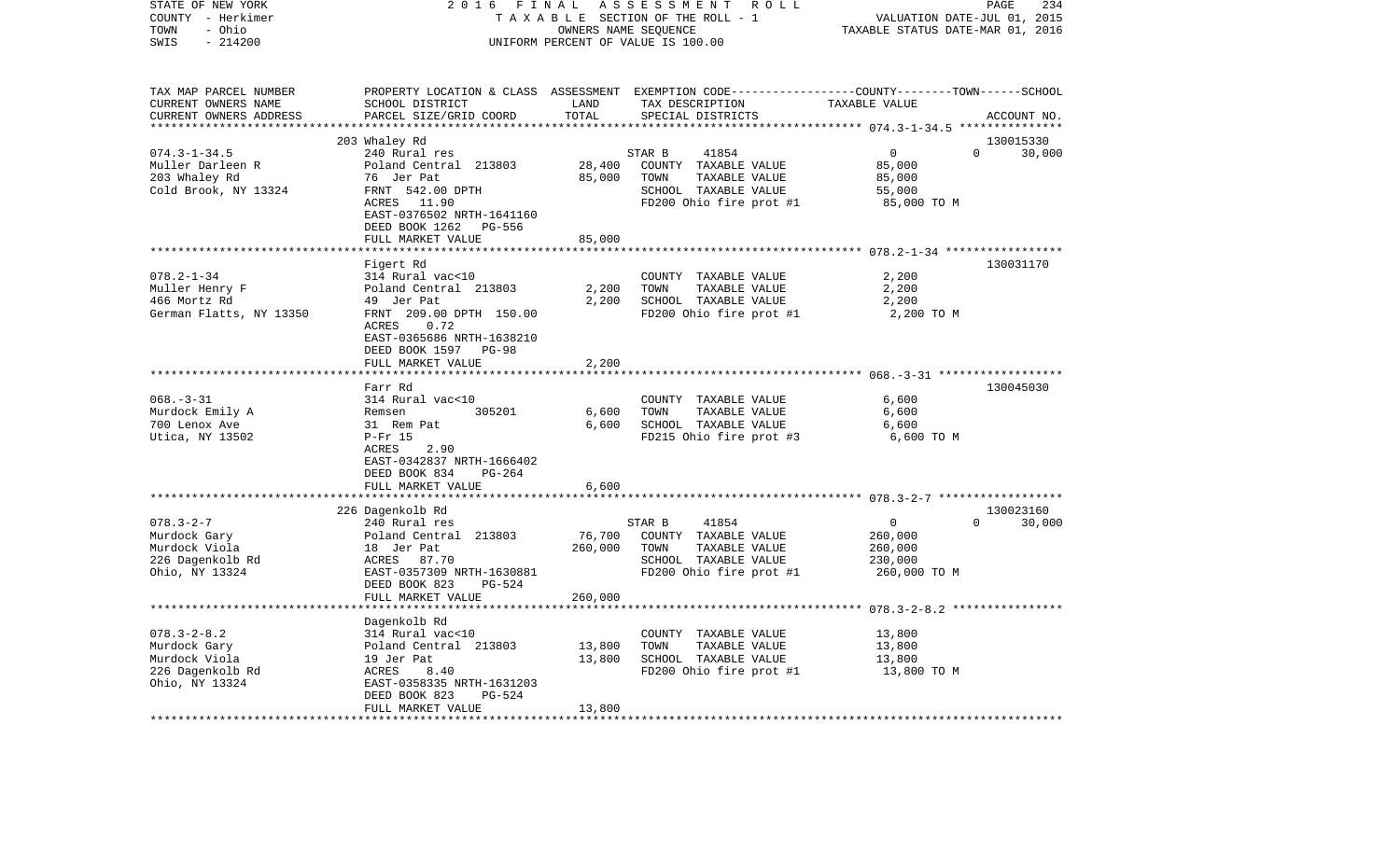| STATE OF NEW YORK<br>COUNTY - Herkimer<br>- Ohio<br>TOWN<br>$-214200$<br>SWIS                  | 2 0 1 6<br>FINAL                                                                                                                                                                                                   | OWNERS NAME SEQUENCE         | ASSESSMENT<br>ROLL<br>TAXABLE SECTION OF THE ROLL - 1<br>UNIFORM PERCENT OF VALUE IS 100.00                          | PAGE<br>VALUATION DATE-JUL 01, 2015<br>TAXABLE STATUS DATE-MAR 01, 2016                                          | 235         |
|------------------------------------------------------------------------------------------------|--------------------------------------------------------------------------------------------------------------------------------------------------------------------------------------------------------------------|------------------------------|----------------------------------------------------------------------------------------------------------------------|------------------------------------------------------------------------------------------------------------------|-------------|
| TAX MAP PARCEL NUMBER<br>CURRENT OWNERS NAME<br>CURRENT OWNERS ADDRESS<br>******************** | SCHOOL DISTRICT<br>PARCEL SIZE/GRID COORD                                                                                                                                                                          | LAND<br>TOTAL                | TAX DESCRIPTION<br>SPECIAL DISTRICTS                                                                                 | PROPERTY LOCATION & CLASS ASSESSMENT EXEMPTION CODE---------------COUNTY-------TOWN------SCHOOL<br>TAXABLE VALUE | ACCOUNT NO. |
| $078.3 - 2 - 8.3$<br>Murdock Gary E<br>Murdock Viola A<br>226 Dagen Kolb Rd<br>Ohio, NY 13324  | Dagen Kolb Rd<br>322 Rural vac>10<br>Poland Central 213803<br>FRNT 300.00 DPTH<br>ACRES<br>11.70<br>EAST-0358565 NRTH-1631019<br>DEED BOOK 921<br>$PG-91$                                                          | 16,100<br>16,100             | COUNTY TAXABLE VALUE<br>TOWN<br>TAXABLE VALUE<br>SCHOOL TAXABLE VALUE<br>FD200 Ohio fire prot #1                     | 16,100<br>16,100<br>16,100<br>16,100 TO M                                                                        |             |
|                                                                                                | FULL MARKET VALUE                                                                                                                                                                                                  | 16,100                       |                                                                                                                      |                                                                                                                  |             |
| $070. - 1 - 24$<br>Murphy Daniel P<br>4616 Amerman Rd<br>Skaneateles, NY 13152-9509            | 136 Haskell Rd<br>260 Seasonal res<br>Poland Central 213803<br>104 Nob Pat<br>ACRES<br>4.10<br>EAST-0395145 NRTH-1664361<br>DEED BOOK 824<br>$PG-306$                                                              | 18,600<br>70,000             | COUNTY TAXABLE VALUE<br>TOWN<br>TAXABLE VALUE<br>SCHOOL TAXABLE VALUE<br>FD217 Ohio fire prot #4                     | 130040770<br>70,000<br>70,000<br>70,000<br>70,000 TO M                                                           |             |
|                                                                                                | FULL MARKET VALUE                                                                                                                                                                                                  | 70,000                       |                                                                                                                      |                                                                                                                  |             |
|                                                                                                | ******************                                                                                                                                                                                                 |                              |                                                                                                                      | *************************** 073.-2-3 ********************                                                        |             |
| $073. - 2 - 3$<br>Murphy Shane<br>2419 Harvard Rd<br>East Branch, NY 13756                     | Hooper Dooper Rd<br>314 Rural vac<10<br>Poland Central 213803<br>Lot 76<br>Rem P<br>Vl2<br>5 A<br>5.00<br>ACRES<br>EAST-0370170 NRTH-1655661<br>DEED BOOK 1596<br><b>PG-155</b>                                    | 8,100<br>8,100               | COUNTY TAXABLE VALUE<br>TOWN<br>TAXABLE VALUE<br>SCHOOL TAXABLE VALUE<br>FD200 Ohio fire prot #1                     | 8,100<br>8,100<br>8,100<br>8,100 TO M                                                                            | 130060420   |
|                                                                                                | FULL MARKET VALUE                                                                                                                                                                                                  | 8,100                        |                                                                                                                      |                                                                                                                  |             |
| $074.3 - 1 - 42.2$<br>Murray Nieves<br>124 W Houston St<br>New York, NY 10012                  | *************************<br>1848 Gray Wilmurt Rd<br>260 Seasonal res<br>Poland Central 213803<br>80 Jer Pat<br>ACRES<br>38.40<br>EAST-0381183 NRTH-1645442<br>DEED BOOK 838<br><b>PG-104</b><br>FULL MARKET VALUE | 46,300<br>105,000<br>105,000 | COUNTY TAXABLE VALUE<br>TOWN<br>TAXABLE VALUE<br>SCHOOL TAXABLE VALUE<br>FD200 Ohio fire prot #1                     | 105,000<br>105,000<br>105,000<br>105,000 TO M                                                                    |             |
|                                                                                                |                                                                                                                                                                                                                    |                              |                                                                                                                      |                                                                                                                  |             |
| $073.4 - 1 - 40.2$<br>Muthig Beverly<br>2959 State Rt 8<br>Cold Brook, NY 13324                | 2959 State Rt 8<br>210 1 Family Res<br>Poland Central 213803<br>48 Jer Pat<br>ACRES<br>3.40<br>EAST-0364577 NRTH-1642291<br>DEED BOOK 1294<br>PG-573<br>FULL MARKET VALUE                                          | 21,800<br>106,000<br>106,000 | 41834<br>STAR EN<br>COUNTY TAXABLE VALUE<br>TAXABLE VALUE<br>TOWN<br>SCHOOL TAXABLE VALUE<br>FD200 Ohio fire prot #1 | 0<br>0<br>106,000<br>106,000<br>40,700<br>106,000 TO M                                                           | 65,300      |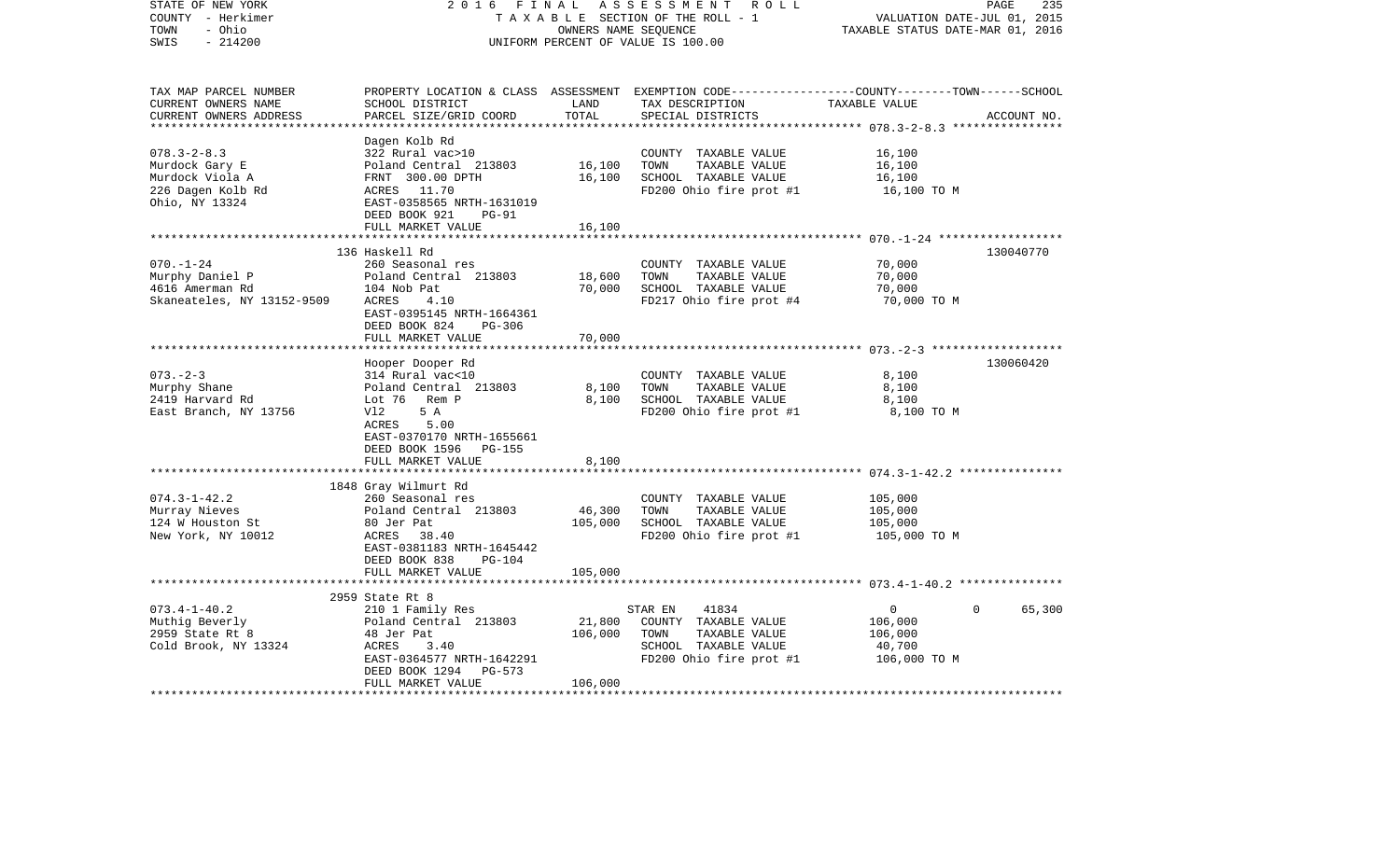| STATE OF NEW YORK<br>COUNTY - Herkimer<br>- Ohio<br>TOWN<br>$-214200$<br>SWIS                    | 2 0 1 6<br>FINAL<br>TAXABLE SECTION OF THE ROLL - 1<br>UNIFORM PERCENT OF VALUE IS 100.00                                                                              | PAGE<br>236<br>2015<br>VALUATION DATE-JUL 01,<br>TAXABLE STATUS DATE-MAR 01, 2016 |                                                                                                                                          |                                                                      |                     |
|--------------------------------------------------------------------------------------------------|------------------------------------------------------------------------------------------------------------------------------------------------------------------------|-----------------------------------------------------------------------------------|------------------------------------------------------------------------------------------------------------------------------------------|----------------------------------------------------------------------|---------------------|
| TAX MAP PARCEL NUMBER<br>CURRENT OWNERS NAME<br>CURRENT OWNERS ADDRESS<br>********************** | SCHOOL DISTRICT<br>PARCEL SIZE/GRID COORD                                                                                                                              | LAND<br>TOTAL                                                                     | PROPERTY LOCATION & CLASS ASSESSMENT EXEMPTION CODE----------------COUNTY-------TOWN------SCHOOL<br>TAX DESCRIPTION<br>SPECIAL DISTRICTS | TAXABLE VALUE                                                        | ACCOUNT NO.         |
| $073.4 - 1 - 27.2$<br>Muzzy Michael<br>Coleman Chis<br>287 Harvey Bridge<br>Cold Brook, NY 13324 | Harvey Bridge Rd<br>210 1 Family Res<br>Poland Central 213803<br>48 Jer Pat<br>FRNT 396.00 DPTH 196.00<br>EAST-0362706 NRTH-1644318<br>DEED BOOK 776<br>PG-392         | 15,100<br>46,000                                                                  | COUNTY TAXABLE VALUE<br>TOWN<br>TAXABLE VALUE<br>SCHOOL TAXABLE VALUE<br>FD200 Ohio fire prot #1                                         | 46,000<br>46,000<br>46,000<br>46,000 TO M                            |                     |
|                                                                                                  | FULL MARKET VALUE                                                                                                                                                      | 46,000                                                                            |                                                                                                                                          |                                                                      |                     |
| $074.3 - 1 - 9$<br>Nash Martin D<br>Nash Arthur W Jr<br>4044 M St<br>Philadelphia, PA 19124      | Figert Rd<br>260 Seasonal res<br>Poland Central 213803<br>76 Jer Pgt<br>ACRES<br>25.00<br>EAST-0375402 NRTH-1646402<br>DEED BOOK 845<br>$PG-303$                       | 37,600<br>53,600                                                                  | COUNTY TAXABLE VALUE<br>TOWN<br>TAXABLE VALUE<br>SCHOOL TAXABLE VALUE<br>FD200 Ohio fire prot #1                                         | 53,600<br>53,600<br>53,600<br>53,600 TO M                            | 130090105           |
|                                                                                                  | FULL MARKET VALUE                                                                                                                                                      | 53,600                                                                            |                                                                                                                                          |                                                                      |                     |
|                                                                                                  | *******************                                                                                                                                                    |                                                                                   |                                                                                                                                          | ***************** 074.3-1-24.2 ***************                       |                     |
| $074.3 - 1 - 24.2$<br>Nash Martin David<br>4044 M St<br>Philadelphia, PA 19124                   | Hill Rd<br>322 Rural vac>10<br>Poland Central 213803<br>76 Jer Pat<br>ACRES<br>14.30<br>EAST-0376832 NRTH-1645497<br>DEED BOOK 686<br><b>PG-92</b>                     | 17,900<br>17,900                                                                  | COUNTY TAXABLE VALUE<br>TOWN<br>TAXABLE VALUE<br>SCHOOL TAXABLE VALUE<br>FD200 Ohio fire prot #1                                         | 17,900<br>17,900<br>17,900<br>17,900 TO M                            | 130020885           |
|                                                                                                  | FULL MARKET VALUE                                                                                                                                                      | 17,900                                                                            |                                                                                                                                          |                                                                      |                     |
|                                                                                                  |                                                                                                                                                                        | * * * * * * * *                                                                   |                                                                                                                                          | ***************************** 073.3-2-73.8 ****************          |                     |
| $073.3 - 2 - 73.8$<br>Nelson Charles<br>Nelson Maureen<br>41 Collins Ave<br>Ramsey, NJ 04776     | Cumnings Rd<br>260 Seasonal res<br>Poland Central 213803<br>48 Jer Pat<br>ACRES<br>14.40<br>EAST-0360293 NRTH-1641431<br>DEED BOOK 874<br>$PG-23$<br>FULL MARKET VALUE | 23,700<br>37,500<br>37,500                                                        | COUNTY TAXABLE VALUE<br>TOWN<br>TAXABLE VALUE<br>SCHOOL TAXABLE VALUE<br>FD200 Ohio fire prot #1                                         | 37,500<br>37,500<br>37,500<br>37,500 TO M                            |                     |
|                                                                                                  |                                                                                                                                                                        |                                                                                   |                                                                                                                                          | ************ 073.2-1-68.1 ****************                           |                     |
| $073.2 - 1 - 68.1$<br>Newland Michael<br>Newland Marion<br>PO Box 95<br>Hinkley, NY 13352        | 1832 Route 365<br>210 1 Family Res<br>Poland Central 213803<br>76 Rem Pat<br>FRNT 110.00 DPTH 319.00<br>ACRES<br>0.85<br>EAST-0370467 NRTH-1652258                     | 17,000<br>85,400                                                                  | STAR B<br>41854<br>COUNTY TAXABLE VALUE<br>TOWN<br>TAXABLE VALUE<br>SCHOOL TAXABLE VALUE<br>FD200 Ohio fire prot #1                      | $\mathbf 0$<br>$\Omega$<br>85,400<br>85,400<br>55,400<br>85,400 TO M | 130041340<br>30,000 |
|                                                                                                  | DEED BOOK 1278<br>PG-496<br>FULL MARKET VALUE                                                                                                                          | 85,400                                                                            |                                                                                                                                          |                                                                      |                     |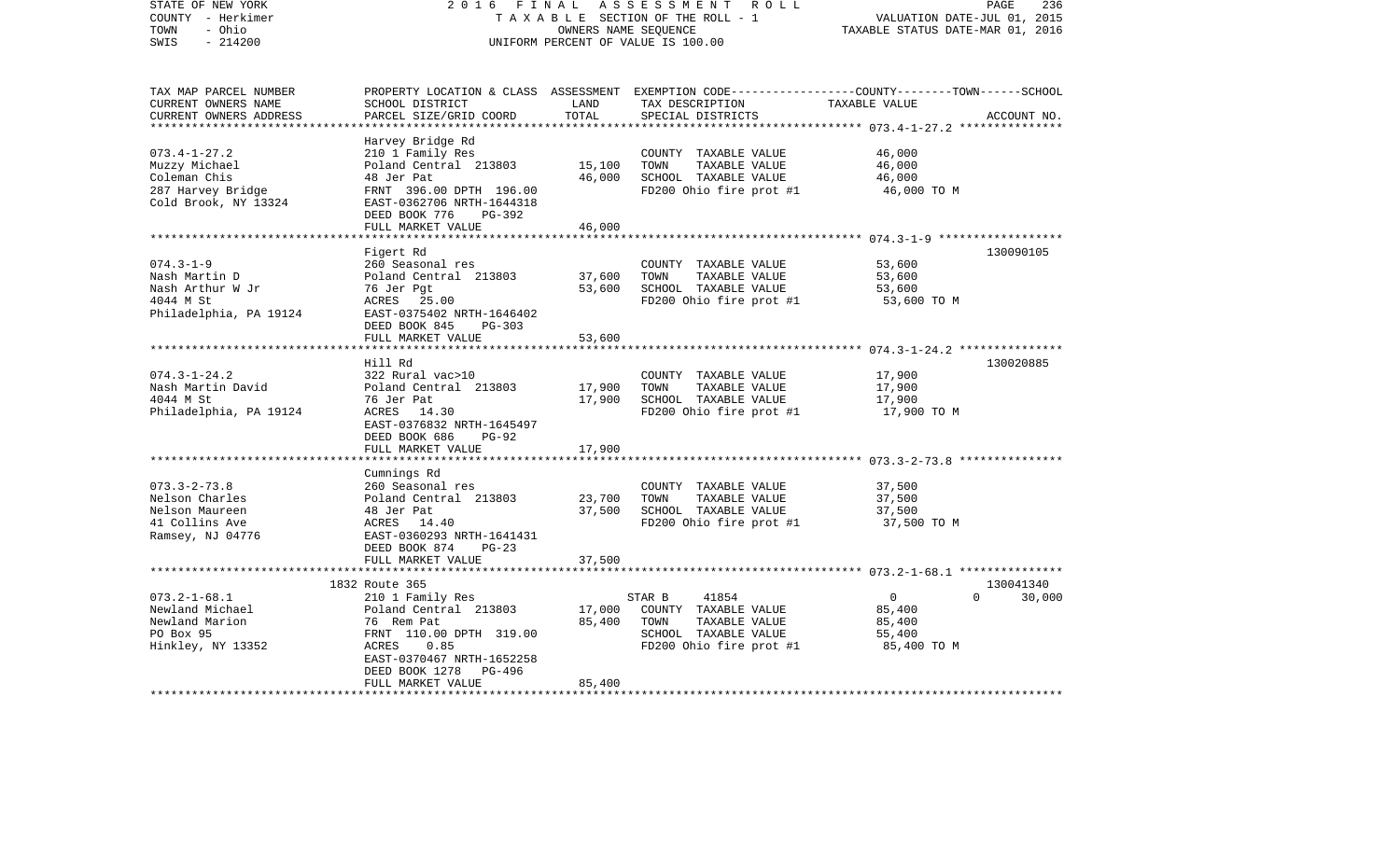| STATE OF NEW YORK<br>COUNTY - Herkimer<br>- Ohio<br>TOWN<br>SWIS<br>$-214200$                                      | 2 0 1 6<br>FINAL<br>ASSESSMENT ROLL<br>TAXABLE SECTION OF THE ROLL - 1<br>OWNERS NAME SEQUENCE<br>UNIFORM PERCENT OF VALUE IS 100.00                                                                   |                                    |                                                                                                                                        | PAGE<br>237<br>VALUATION DATE-JUL 01, 2015<br>TAXABLE STATUS DATE-MAR 01, 2016                         |             |  |
|--------------------------------------------------------------------------------------------------------------------|--------------------------------------------------------------------------------------------------------------------------------------------------------------------------------------------------------|------------------------------------|----------------------------------------------------------------------------------------------------------------------------------------|--------------------------------------------------------------------------------------------------------|-------------|--|
| TAX MAP PARCEL NUMBER<br>CURRENT OWNERS NAME<br>CURRENT OWNERS ADDRESS                                             | SCHOOL DISTRICT<br>PARCEL SIZE/GRID COORD                                                                                                                                                              | LAND<br>TOTAL<br>*************     | PROPERTY LOCATION & CLASS ASSESSMENT EXEMPTION CODE---------------COUNTY-------TOWN-----SCHOOL<br>TAX DESCRIPTION<br>SPECIAL DISTRICTS | TAXABLE VALUE                                                                                          | ACCOUNT NO. |  |
|                                                                                                                    | 1832 Route 365                                                                                                                                                                                         |                                    |                                                                                                                                        |                                                                                                        | 130041340   |  |
| $073.2 - 1 - 68.2$<br>Newland Michael<br>Newland Marion<br>PO Box 95<br>Hinkley, NY 13352                          | 314 Rural vac<10<br>Poland Central 213803<br>76 Rem Pat<br>FRNT 191.00 DPTH 301.00<br>ACRES<br>0.81<br>EAST-0370645 NRTH-1652409<br>DEED BOOK 1311 PG-505                                              | 2,000<br>2,000                     | COUNTY TAXABLE VALUE<br>TOWN<br>TAXABLE VALUE<br>SCHOOL TAXABLE VALUE<br>FD200 Ohio fire prot #1                                       | 2,000<br>2,000<br>2,000<br>2,000 TO M                                                                  |             |  |
|                                                                                                                    | FULL MARKET VALUE                                                                                                                                                                                      | 2,000                              |                                                                                                                                        |                                                                                                        |             |  |
| $073.4 - 1 - 50.3$<br>Newport Telephone Co Inc<br>Bridge St<br>Newport, NY 13416                                   | Route 8<br>314 Rural vac<10<br>Poland Central 213803<br>Lot $48/49$ Jer Pat<br>50.00 DPTH 109.00<br>FRNT<br>0.12<br>ACRES<br>EAST-0364753 NRTH-1642582<br>DEED BOOK 766<br>PG-535<br>FULL MARKET VALUE | 30,000<br>30,000<br>30,000         | COUNTY TAXABLE VALUE<br>TOWN<br>TAXABLE VALUE<br>SCHOOL TAXABLE VALUE<br>FD200 Ohio fire prot #1                                       | 30,000<br>30,000<br>30,000<br>30,000 TO M                                                              |             |  |
|                                                                                                                    | Five-Acre Ln                                                                                                                                                                                           |                                    |                                                                                                                                        |                                                                                                        |             |  |
| $073.2 - 1 - 74$<br>Newton-Bickelhaupt Teresa<br>Bickelhaupt Mark J<br>1058 State Rt 170<br>Little Falls, NY 13365 | 314 Rural vac<10<br>Poland Central 213803<br>FRNT 140.00 DPTH 363.00<br>ACRES<br>1.17<br>DEED BOOK 824<br>PG-658<br>FULL MARKET VALUE                                                                  | 8,200<br>8,200<br>8,200            | COUNTY TAXABLE VALUE<br>TOWN<br>TAXABLE VALUE<br>SCHOOL TAXABLE VALUE                                                                  | 8,200<br>8,200<br>8,200                                                                                |             |  |
|                                                                                                                    |                                                                                                                                                                                                        |                                    |                                                                                                                                        |                                                                                                        |             |  |
| $073.3 - 2 - 55$<br>Nicewicz Stanley A<br>422 Van Roen Rd<br>Utica, NY 13502                                       | Fly Brook Rd<br>314 Rural vac<10<br>Poland Central 213803<br>47 Jer Pat<br>FRNT 100.00 DPTH 177.00<br>ACRES<br>0.41<br>EAST-0354975 NRTH-1644103<br>DEED BOOK 724<br>PG-320                            | 3,200<br>3,200                     | COUNTY TAXABLE VALUE<br>TOWN<br>TAXABLE VALUE<br>SCHOOL TAXABLE VALUE<br>FD200 Ohio fire prot #1                                       | 3,200<br>3,200<br>3,200<br>3,200 TO M                                                                  | 130014820   |  |
|                                                                                                                    | FULL MARKET VALUE                                                                                                                                                                                      | 3,200                              |                                                                                                                                        |                                                                                                        |             |  |
|                                                                                                                    | 298 Billy Hamlin Rd                                                                                                                                                                                    |                                    |                                                                                                                                        |                                                                                                        | 130021840   |  |
| $079.4 - 2 - 26.4$<br>Nicholas James<br>Nicholas Janice<br>298 Billy Hamlin Rd<br>Cold Brook, NY 13324             | 210 1 Family Res<br>Poland Central 213803<br>41 Jer Pat<br>FRNT 147.00 DPTH 145.00<br>0.49<br>ACRES<br>EAST-0389018 NRTH-1624491<br>DEED BOOK 681<br>PG-557<br>FULL MARKET VALUE                       | 10,600 STAR EN<br>62,200<br>62,200 | AGED-CT<br>41801<br>41834<br>COUNTY TAXABLE VALUE<br>TOWN<br>TAXABLE VALUE<br>SCHOOL TAXABLE VALUE<br>FD210 Ohio fire prot #2          | 31,100<br>31,100<br>$\overline{\phantom{0}}$<br>$\overline{0}$<br>31,100<br>31,100<br>0<br>62,200 TO M | 62,200      |  |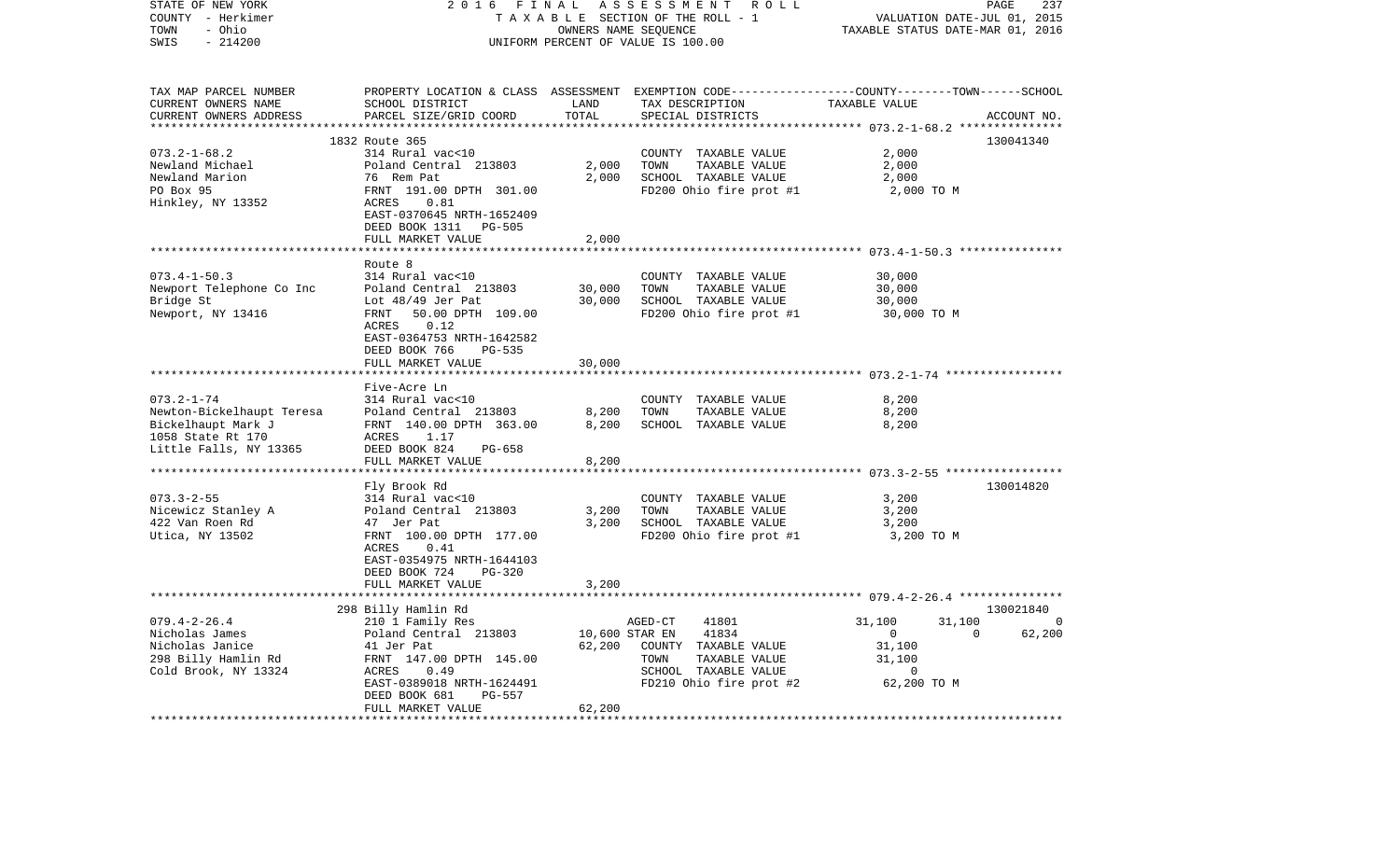| STATE OF NEW YORK<br>COUNTY - Herkimer<br>- Ohio<br>TOWN<br>$-214200$<br>SWIS                           |                                                                                                                                                                                                                        |                              | 2016 FINAL ASSESSMENT ROLL<br>TAXABLE SECTION OF THE ROLL - 1<br>OWNERS NAME SEQUENCE<br>UNIFORM PERCENT OF VALUE IS 100.00             | VALUATION DATE-JUL 01, 2015<br>TAXABLE STATUS DATE-MAR 01, 2016 | PAGE<br>238                     |
|---------------------------------------------------------------------------------------------------------|------------------------------------------------------------------------------------------------------------------------------------------------------------------------------------------------------------------------|------------------------------|-----------------------------------------------------------------------------------------------------------------------------------------|-----------------------------------------------------------------|---------------------------------|
| TAX MAP PARCEL NUMBER<br>CURRENT OWNERS NAME<br>CURRENT OWNERS ADDRESS                                  | SCHOOL DISTRICT<br>PARCEL SIZE/GRID COORD                                                                                                                                                                              | LAND<br>TOTAL                | PROPERTY LOCATION & CLASS ASSESSMENT EXEMPTION CODE---------------COUNTY-------TOWN------SCHOOL<br>TAX DESCRIPTION<br>SPECIAL DISTRICTS | TAXABLE VALUE                                                   | ACCOUNT NO.                     |
| $079.4 - 2 - 27$<br>Nicholas Janice<br>298 Billy Hamlin Rd<br>Cold Brook, NY 13324                      | Bull Hill Rd<br>260 Seasonal res<br>Poland Central 213803<br>41 Jer Pat<br>FRNT 104.00 DPTH 104.00<br>ACRES<br>0.25<br>EAST-0388950 NRTH-1624384<br>DEED BOOK 718<br>PG-285                                            | 8,800<br>19,000              | COUNTY TAXABLE VALUE<br>TOWN<br>TAXABLE VALUE<br>SCHOOL TAXABLE VALUE<br>FD210 Ohio fire prot #2                                        | 19,000<br>19,000<br>19,000<br>19,000 TO M                       | 130034470                       |
|                                                                                                         | FULL MARKET VALUE                                                                                                                                                                                                      | 19,000                       |                                                                                                                                         |                                                                 |                                 |
| $078.4 - 1 - 39$<br>Nicolosi Francis A<br>Nicolosi Geraldine E<br>400 Nellis Rd<br>Cold Brook, NY 13324 | 400 Nellis Rd<br>240 Rural res<br>Poland Central 213803<br>Lot 43<br>V1 2 50A<br>FRNT 3157.60 DPTH<br>ACRES 38.60<br>EAST-0372615 NRTH-1631820<br>DEED BOOK 1169 PG-973<br>FULL MARKET VALUE                           | 46,600<br>216,000<br>216,000 | STAR EN<br>41834<br>COUNTY TAXABLE VALUE<br>TAXABLE VALUE<br>TOWN<br>SCHOOL TAXABLE VALUE<br>FD200 Ohio fire prot #1                    | $\overline{0}$<br>216,000<br>216,000<br>150,700<br>216,000 TO M | 130060140<br>65,300<br>$\Omega$ |
|                                                                                                         |                                                                                                                                                                                                                        |                              |                                                                                                                                         |                                                                 |                                 |
| $074.4 - 1 - 19$<br>Niemetz Lynn<br>844 Hurricane Rd<br>Cold Brook, NY 13324                            | Four Mile<br>260 Seasonal res<br>Poland Central 213803<br>Lot 16&21 Uro Pat<br>ACRES 10.00<br>EAST-0390900 NRTH-1649655<br>DEED BOOK 904<br>PG-525                                                                     | 9,400<br>25,900              | COUNTY TAXABLE VALUE<br>TOWN<br>TAXABLE VALUE<br>SCHOOL TAXABLE VALUE<br>FD200 Ohio fire prot #1                                        | 25,900<br>25,900<br>25,900<br>25,900 TO M                       |                                 |
|                                                                                                         | FULL MARKET VALUE                                                                                                                                                                                                      | 25,900                       |                                                                                                                                         |                                                                 |                                 |
| $073.4 - 1 - 6$<br>Nightingale Amy B<br>3223 Route 8<br>Cold Brook, NY 13324                            | Route 8<br>210 1 Family Res<br>Poland Central 213803<br>78 Jer Pat<br>1.80<br>ACRES<br>EAST-0365753 NRTH-1647230<br>DEED BOOK 1489<br>PG-306<br>FULL MARKET VALUE                                                      | 20,400<br>119,700<br>119,700 | STAR B<br>41854<br>COUNTY TAXABLE VALUE<br>TOWN<br>TAXABLE VALUE<br>SCHOOL TAXABLE VALUE<br>FD200 Ohio fire prot #1                     | $\overline{0}$<br>119,700<br>119,700<br>89,700<br>119,700 TO M  | 130060935<br>30,000<br>$\Omega$ |
|                                                                                                         |                                                                                                                                                                                                                        |                              |                                                                                                                                         |                                                                 |                                 |
| $073.3 - 2 - 2$<br>Nightingale James<br>497 Harvey Bridge Rd<br>Cold Brook, NY 13324                    | 497 Harvey Bridge Rd<br>314 Rural vac<10<br>Poland Central 213803<br>48 Jer Pat<br>FRNT 208.00 DPTH 208.00<br>ACRES<br>$1.00$ BANK<br>023<br>EAST-0359697 NRTH-1647088<br>DEED BOOK 899<br>PG-564<br>FULL MARKET VALUE | 4,000<br>4,000<br>4,000      | COUNTY TAXABLE VALUE<br>TOWN<br>TAXABLE VALUE<br>SCHOOL TAXABLE VALUE<br>FD200 Ohio fire prot #1                                        | 4,000<br>4,000<br>4,000<br>4,000 TO M                           | 130035670                       |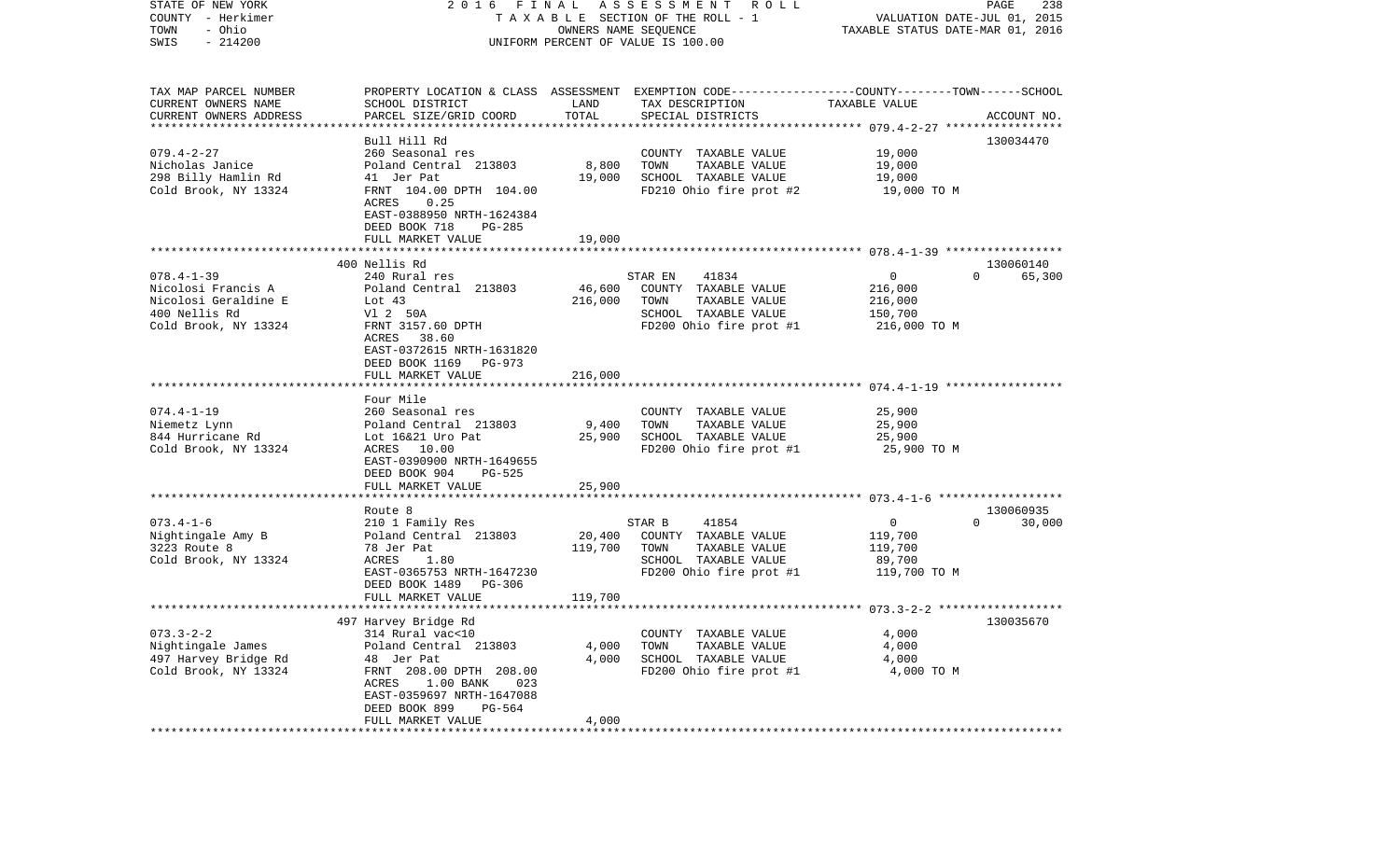| STATE OF NEW YORK      |                                |                | 2016 FINAL ASSESSMENT<br>R O L L                                                                |                                           | PAGE<br>239                 |
|------------------------|--------------------------------|----------------|-------------------------------------------------------------------------------------------------|-------------------------------------------|-----------------------------|
| COUNTY - Herkimer      |                                |                | TAXABLE SECTION OF THE ROLL - 1                                                                 |                                           | VALUATION DATE-JUL 01, 2015 |
| - Ohio<br>TOWN         |                                |                | OWNERS NAME SEQUENCE                                                                            | TAXABLE STATUS DATE-MAR 01, 2016          |                             |
| $-214200$<br>SWIS      |                                |                | UNIFORM PERCENT OF VALUE IS 100.00                                                              |                                           |                             |
|                        |                                |                |                                                                                                 |                                           |                             |
| TAX MAP PARCEL NUMBER  |                                |                | PROPERTY LOCATION & CLASS ASSESSMENT EXEMPTION CODE---------------COUNTY-------TOWN------SCHOOL |                                           |                             |
| CURRENT OWNERS NAME    | SCHOOL DISTRICT                | LAND           | TAX DESCRIPTION                                                                                 | TAXABLE VALUE                             |                             |
| CURRENT OWNERS ADDRESS | PARCEL SIZE/GRID COORD         | TOTAL          | SPECIAL DISTRICTS                                                                               |                                           | ACCOUNT NO.                 |
| ********************** |                                |                |                                                                                                 |                                           |                             |
|                        | 497 Harvey Bridge Rd           |                |                                                                                                 |                                           | 130060830                   |
| $073.3 - 2 - 3$        | 210 1 Family Res               |                | STAR B<br>41854                                                                                 | $\mathbf 0$                               | $\Omega$<br>30,000          |
| Nightingale James      | Poland Central 213803          | 15,400         | COUNTY TAXABLE VALUE                                                                            | 54,500                                    |                             |
| 497 Harvey Bridge Rd   | Lot 48 Jer Pat                 | 54,500         | TOWN<br>TAXABLE VALUE                                                                           | 54,500                                    |                             |
| Cold Brook, NY 13324   | FRNT 208.00 DPTH 416.00        |                | SCHOOL TAXABLE VALUE                                                                            | 24,500                                    |                             |
|                        | ACRES<br>1.90 BANK<br>023      |                | FD200 Ohio fire prot #1                                                                         | 54,500 TO M                               |                             |
|                        | EAST-0359447 NRTH-1646888      |                |                                                                                                 |                                           |                             |
|                        | DEED BOOK 899<br>PG-564        |                |                                                                                                 |                                           |                             |
|                        | FULL MARKET VALUE              | 54,500         |                                                                                                 |                                           |                             |
|                        |                                |                |                                                                                                 |                                           |                             |
|                        | 511 Harvey Bridge Rd           |                |                                                                                                 |                                           | 130075300                   |
| $073.3 - 2 - 44$       | 260 Seasonal res               |                | COUNTY TAXABLE VALUE                                                                            | 17,500                                    |                             |
| Nightingale Jim        | Poland Central 213803          | 9,000          | TOWN<br>TAXABLE VALUE                                                                           | 17,500                                    |                             |
| Nightingale Suellen    | Lot $48$                       | 17,500         | SCHOOL TAXABLE VALUE                                                                            | 17,500                                    |                             |
| 497 Harvey Bridge Rd   | 2.00<br>ACRES                  |                | FD200 Ohio fire prot #1                                                                         | 17,500 TO M                               |                             |
| Cold Brook, NY 13324   | EAST-0359354 NRTH-1647142      |                |                                                                                                 |                                           |                             |
|                        | DEED BOOK 1541<br>PG-767       |                |                                                                                                 |                                           |                             |
|                        | FULL MARKET VALUE              | 17,500         |                                                                                                 |                                           |                             |
|                        |                                |                |                                                                                                 |                                           |                             |
|                        | Route 8                        |                |                                                                                                 |                                           | 130044311                   |
| $070. -1 - 55.2$       | 240 Rural res                  |                | VET WAR C 41122                                                                                 | 9,000                                     | $\Omega$<br>$\overline{0}$  |
| Noble David            | Poland Central 213803          |                | 56,500 VET WAR T 41123                                                                          | 12,000<br>$\mathbf{0}$                    | $\Omega$                    |
| 4970 State Rt 8        | 68 Rem Pat                     | 154,400 STAR B | 41854                                                                                           | $\overline{0}$                            | $\Omega$<br>30,000          |
| Cold Brook, NY 13324   | ACRES 40.00                    |                | COUNTY TAXABLE VALUE                                                                            | 145,400                                   |                             |
|                        | EAST-0395036 NRTH-1661072      |                | TOWN<br>TAXABLE VALUE                                                                           | 142,400                                   |                             |
|                        | DEED BOOK 1076 PG-467          |                | SCHOOL TAXABLE VALUE                                                                            | 124,400                                   |                             |
|                        | FULL MARKET VALUE              |                | 154,400 FD200 Ohio fire prot #1                                                                 | 154,400 TO M                              |                             |
|                        | ***********************        |                | ************************************                                                            | *********** 073.3-2-68 ****************** |                             |
|                        | Fly Brook Rd                   |                |                                                                                                 |                                           | 130019140                   |
| $073.3 - 2 - 68$       | 240 Rural res                  |                | 41854<br>STAR B                                                                                 | $\overline{0}$                            | $\Omega$<br>30,000          |
| Noga Edward            | Poland Central 213803          | 27,900         | COUNTY TAXABLE VALUE                                                                            | 38,000                                    |                             |
| 158 Fly Brook Rd       | 47 Jer Pat                     | 38,000         | TOWN<br>TAXABLE VALUE                                                                           | 38,000                                    |                             |
| Cold Brook, NY 13324   | Sens 1.45A                     |                | SCHOOL TAXABLE VALUE                                                                            | 8,000                                     |                             |
|                        | ACRES 11.10                    |                | FD217 Ohio fire prot #4                                                                         | 38,000 TO M                               |                             |
|                        | EAST-0355450 NRTH-1642877      |                |                                                                                                 |                                           |                             |
|                        | DEED BOOK 688<br><b>PG-831</b> |                |                                                                                                 |                                           |                             |
|                        | FULL MARKET VALUE              | 38,000         |                                                                                                 |                                           |                             |
|                        |                                |                |                                                                                                 |                                           |                             |
|                        | South Lake Rd                  |                |                                                                                                 |                                           | 130015360                   |
| $058. - 2 - 49$        | 312 Vac w/imprv - WTRFNT       |                | COUNTY TAXABLE VALUE                                                                            | 97,300                                    |                             |
| Nolan Patrick J        | Adirondack<br>302601           | 96,300         | TOWN<br>TAXABLE VALUE                                                                           | 97,300                                    |                             |
| C Nolan Claudia B      | Nob Pat<br>$\mathbf{1}$        | 97,300         | SCHOOL TAXABLE VALUE                                                                            | 97,300                                    |                             |
| 27 Highview Dr         | 16x24                          |                | FD215 Ohio fire prot #3                                                                         | 97,300 TO M                               |                             |
| Deerfield, NY 13501    | Sens $1/2$                     |                |                                                                                                 |                                           |                             |
|                        | FRNT 320.00 DPTH<br>90.00      |                |                                                                                                 |                                           |                             |
|                        | ACRES<br>0.37                  |                |                                                                                                 |                                           |                             |
|                        | EAST-0385036 NRTH-1706619      |                |                                                                                                 |                                           |                             |
|                        | DEED BOOK 825<br>PG-668        |                |                                                                                                 |                                           |                             |
|                        | FULL MARKET VALUE              | 97,300         |                                                                                                 |                                           |                             |
|                        |                                |                |                                                                                                 |                                           |                             |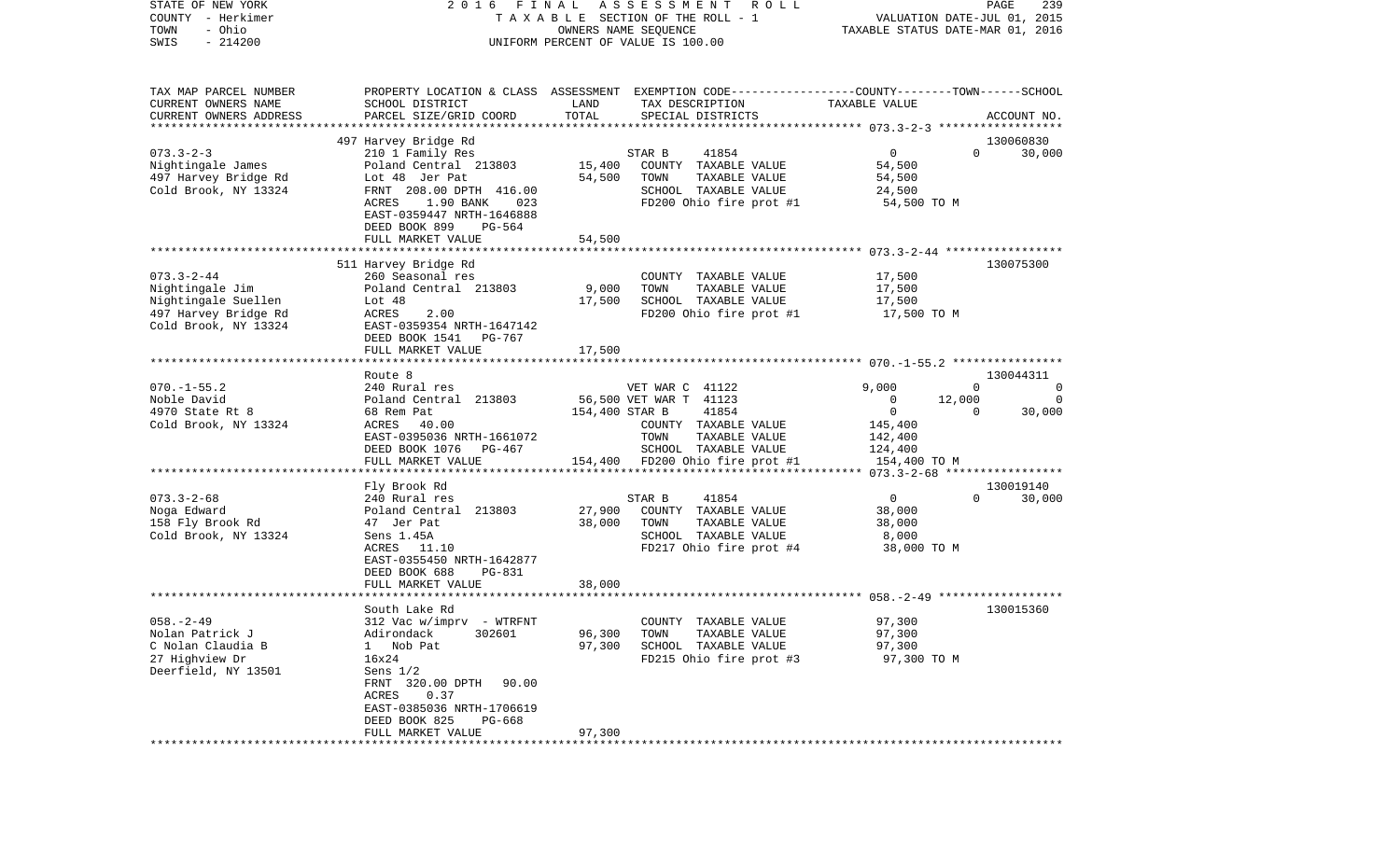| STATE OF NEW YORK<br>COUNTY - Herkimer<br>- Ohio<br>TOWN<br>$-214200$<br>SWIS | 2016 FINAL ASSESSMENT<br>TAXABLE SECTION OF THE ROLL - 1<br>OWNERS NAME SEOUENCE<br>UNIFORM PERCENT OF VALUE IS 100.00 |                        |                                                                                                                     | ROLL          |             | VALUATION DATE-JUL 01, 2015<br>TAXABLE STATUS DATE-MAR 01, 2016 | PAGE<br>240 |
|-------------------------------------------------------------------------------|------------------------------------------------------------------------------------------------------------------------|------------------------|---------------------------------------------------------------------------------------------------------------------|---------------|-------------|-----------------------------------------------------------------|-------------|
| TAX MAP PARCEL NUMBER<br>CURRENT OWNERS NAME                                  | SCHOOL DISTRICT                                                                                                        | LAND                   | PROPERTY LOCATION & CLASS ASSESSMENT EXEMPTION CODE----------------COUNTY-------TOWN------SCHOOL<br>TAX DESCRIPTION | TAXABLE VALUE |             |                                                                 |             |
| CURRENT OWNERS ADDRESS                                                        | PARCEL SIZE/GRID COORD                                                                                                 | TOTAL                  | SPECIAL DISTRICTS                                                                                                   |               | ACCOUNT NO. |                                                                 |             |
|                                                                               |                                                                                                                        |                        |                                                                                                                     |               |             |                                                                 |             |
| $058. - 2 - 50$                                                               | South Lake Rd<br>260 Seasonal res - WTRFNT                                                                             |                        |                                                                                                                     | 153,500       | 130027000   |                                                                 |             |
| Nolan Patrick J                                                               | Adirondack<br>302601                                                                                                   | 99,700                 | COUNTY TAXABLE VALUE<br>TOWN<br>TAXABLE VALUE                                                                       | 153,500       |             |                                                                 |             |
| Nolan Claudia B                                                               | Lot 1 Nob Pat                                                                                                          | 153,500                | SCHOOL TAXABLE VALUE                                                                                                | 153,500       |             |                                                                 |             |
| 27 Highview Dr                                                                | V12 1A S.lake                                                                                                          |                        | FD215 Ohio fire prot #3                                                                                             | 153,500 TO M  |             |                                                                 |             |
| Deerfield, NY 13501                                                           | V12 1                                                                                                                  |                        |                                                                                                                     |               |             |                                                                 |             |
|                                                                               | FRNT 111.30 DPTH 279.30                                                                                                |                        |                                                                                                                     |               |             |                                                                 |             |
|                                                                               | EAST-0385239 NRTH-1706659                                                                                              |                        |                                                                                                                     |               |             |                                                                 |             |
|                                                                               | DEED BOOK 825<br>PG-668                                                                                                |                        |                                                                                                                     |               |             |                                                                 |             |
|                                                                               | FULL MARKET VALUE<br>*******************                                                                               | 153,500<br>*********** |                                                                                                                     |               |             |                                                                 |             |
|                                                                               | South Lake Rd                                                                                                          |                        |                                                                                                                     |               | 130032340   |                                                                 |             |
| $058. - 2 - 55$                                                               | 260 Seasonal res - WTRFNT                                                                                              |                        | COUNTY TAXABLE VALUE                                                                                                | 160,000       |             |                                                                 |             |
| North Harpersfield                                                            | Adirondack<br>302601                                                                                                   | 105,600                | TOWN<br>TAXABLE VALUE                                                                                               | 160,000       |             |                                                                 |             |
| Hunting Club                                                                  | 1 Nob Pat                                                                                                              | 160,000                | SCHOOL TAXABLE VALUE                                                                                                | 160,000       |             |                                                                 |             |
| John E Wright                                                                 | Quonset Camp                                                                                                           |                        | FD215 Ohio fire prot #3                                                                                             | 160,000 TO M  |             |                                                                 |             |
| PO Box 91                                                                     | Sens 1                                                                                                                 |                        |                                                                                                                     |               |             |                                                                 |             |
| Jefferson, NY 12093                                                           | FRNT 100.00 DPTH 302.50                                                                                                |                        |                                                                                                                     |               |             |                                                                 |             |
|                                                                               | EAST-0385355 NRTH-1706084                                                                                              |                        |                                                                                                                     |               |             |                                                                 |             |
|                                                                               | DEED BOOK 00588 PG-00430                                                                                               |                        |                                                                                                                     |               |             |                                                                 |             |
|                                                                               | FULL MARKET VALUE                                                                                                      | 160,000                |                                                                                                                     |               |             |                                                                 |             |
|                                                                               | South Lake Rd                                                                                                          |                        |                                                                                                                     |               | 130011010   |                                                                 |             |
| $058. - 2 - 60$                                                               | 260 Seasonal res - WTRFNT                                                                                              |                        | COUNTY TAXABLE VALUE                                                                                                | 177,698       |             |                                                                 |             |
| Northup Fred                                                                  | Adirondack<br>302601                                                                                                   | 110,800                | TOWN<br>TAXABLE VALUE                                                                                               | 177,698       |             |                                                                 |             |
| Northup Anne                                                                  | 1 Nob Pat                                                                                                              | 177,698                | SCHOOL TAXABLE VALUE                                                                                                | 177,698       |             |                                                                 |             |
| 111 Lynch Rd                                                                  | Sens                                                                                                                   |                        | FD215 Ohio fire prot #3                                                                                             | 177,698 TO M  |             |                                                                 |             |
| Little Falls, NY 13365                                                        | FRNT 95.80 DPTH 233.40                                                                                                 |                        |                                                                                                                     |               |             |                                                                 |             |
|                                                                               | EAST-0385276 NRTH-1705577                                                                                              |                        |                                                                                                                     |               |             |                                                                 |             |
|                                                                               | DEED BOOK 944<br>PG-452                                                                                                |                        |                                                                                                                     |               |             |                                                                 |             |
|                                                                               | FULL MARKET VALUE                                                                                                      | 177,698                |                                                                                                                     |               |             |                                                                 |             |
|                                                                               | Busseyville                                                                                                            |                        |                                                                                                                     |               | 130032400   |                                                                 |             |
| $069. -3 - 31$                                                                | 314 Rural vac<10                                                                                                       |                        | COUNTY TAXABLE VALUE                                                                                                | 1,300         |             |                                                                 |             |
| Norton Family Trust                                                           | Poland Central 213803                                                                                                  | 1,300                  | TOWN<br>TAXABLE VALUE                                                                                               | 1,300         |             |                                                                 |             |
| Norton Thomas J                                                               | 54 Rem Pat                                                                                                             | 1,300                  | SCHOOL TAXABLE VALUE                                                                                                | 1,300         |             |                                                                 |             |
| 631 Herkimer Rd                                                               | $P-Fr 4$                                                                                                               |                        | FD217 Ohio fire prot #4                                                                                             | 1,300 TO M    |             |                                                                 |             |
| Utica, NY 13502                                                               | ACRES<br>2.20                                                                                                          |                        |                                                                                                                     |               |             |                                                                 |             |
|                                                                               | EAST-0366913 NRTH-1660844                                                                                              |                        |                                                                                                                     |               |             |                                                                 |             |
|                                                                               | DEED BOOK 1555 PG-929                                                                                                  |                        |                                                                                                                     |               |             |                                                                 |             |
| ************************                                                      | FULL MARKET VALUE<br>***********************                                                                           | 1,300                  |                                                                                                                     |               |             |                                                                 |             |
|                                                                               |                                                                                                                        |                        |                                                                                                                     |               |             |                                                                 |             |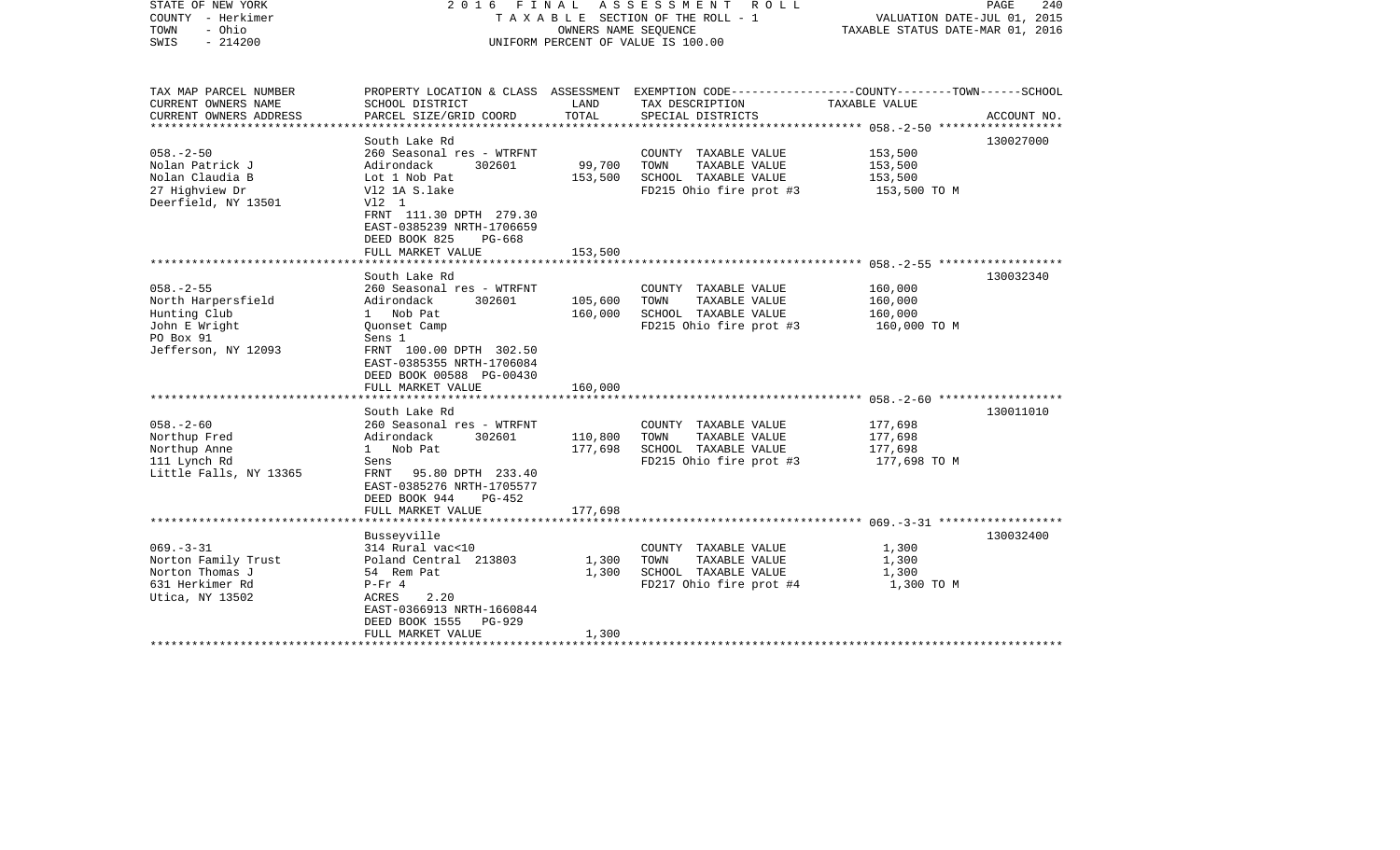| STATE OF NEW YORK<br>COUNTY - Herkimer<br>- Ohio<br>TOWN<br>SWIS<br>$-214200$ | 2016<br>FINAL                                         | OWNERS NAME SEQUENCE | ASSESSMENT<br>R O L L<br>TAXABLE SECTION OF THE ROLL - 1<br>UNIFORM PERCENT OF VALUE IS 100.00                     | VALUATION DATE-JUL 01, 2015<br>TAXABLE STATUS DATE-MAR 01, 2016 | PAGE<br>241 |
|-------------------------------------------------------------------------------|-------------------------------------------------------|----------------------|--------------------------------------------------------------------------------------------------------------------|-----------------------------------------------------------------|-------------|
|                                                                               |                                                       |                      |                                                                                                                    |                                                                 |             |
| TAX MAP PARCEL NUMBER<br>CURRENT OWNERS NAME                                  | SCHOOL DISTRICT                                       | LAND                 | PROPERTY LOCATION & CLASS ASSESSMENT EXEMPTION CODE----------------COUNTY-------TOWN-----SCHOOL<br>TAX DESCRIPTION | TAXABLE VALUE                                                   |             |
| CURRENT OWNERS ADDRESS                                                        | PARCEL SIZE/GRID COORD                                | TOTAL                | SPECIAL DISTRICTS                                                                                                  |                                                                 | ACCOUNT NO. |
|                                                                               |                                                       | * * * * * * * * *    |                                                                                                                    |                                                                 |             |
|                                                                               | Bull Hill Rd                                          |                      |                                                                                                                    |                                                                 | 130032430   |
| $085.4 - 2 - 11$                                                              | 910 Priv forest                                       |                      | COUNTY TAXABLE VALUE                                                                                               | 28,700                                                          |             |
| Nowak John A 111                                                              | Poland Central 213803                                 | 28,700               | TOWN<br>TAXABLE VALUE                                                                                              | 28,700                                                          |             |
| Nowak Living Trust Erika M                                                    | 23 Jer Pat                                            | 28,700               | SCHOOL TAXABLE VALUE                                                                                               | 28,700                                                          |             |
| 9075 West Antoinette Way                                                      | ACRES 50.00                                           |                      | FD210 Ohio fire prot #2                                                                                            | 28,700 TO M                                                     |             |
| Flagstaff, AZ 86001                                                           | EAST-0392758 NRTH-1615870<br>DEED BOOK 1257<br>PG-951 |                      |                                                                                                                    |                                                                 |             |
|                                                                               | FULL MARKET VALUE                                     | 28,700               |                                                                                                                    |                                                                 |             |
|                                                                               |                                                       |                      |                                                                                                                    |                                                                 |             |
|                                                                               | 431 Santmier Rd                                       |                      |                                                                                                                    |                                                                 | 130021540   |
| $084.2 - 2 - 7$                                                               | 910 Priv forest                                       |                      | COUNTY TAXABLE VALUE                                                                                               | 58,800                                                          |             |
| Nozzi Merle                                                                   | Poland Central 213803                                 | 58,800               | TOWN<br>TAXABLE VALUE                                                                                              | 58,800                                                          |             |
| Aquino Frank                                                                  | 11 Jer Pat                                            | 58,800               | SCHOOL TAXABLE VALUE                                                                                               | 58,800                                                          |             |
| 138 Amann Rd                                                                  | V12 71.778                                            |                      | FD200 Ohio fire prot #1                                                                                            | 58,800 TO M                                                     |             |
| Honeoye Falls, NY 14472                                                       | ACRES 81.80<br>EAST-0365327 NRTH-1624509              |                      |                                                                                                                    |                                                                 |             |
|                                                                               | DEED BOOK 1334<br>PG-274                              |                      |                                                                                                                    |                                                                 |             |
|                                                                               | FULL MARKET VALUE                                     | 58,800               |                                                                                                                    |                                                                 |             |
|                                                                               |                                                       |                      |                                                                                                                    |                                                                 |             |
|                                                                               | Rt 365                                                |                      |                                                                                                                    |                                                                 | 130028320   |
| $073. - 1 - 13.1$                                                             | 260 Seasonal res                                      |                      | COUNTY TAXABLE VALUE                                                                                               | 245,800                                                         |             |
| Nye Harold J                                                                  | Poland Central 213803                                 | 234,300              | TOWN<br>TAXABLE VALUE                                                                                              | 245,800                                                         |             |
| William J Gilberti Trustee                                                    | 77 Rem Pat                                            | 245,800              | SCHOOL TAXABLE VALUE                                                                                               | 245,800                                                         |             |
| 307 S Townsend St                                                             | ACRES 285.00<br>EAST-0365069 NRTH-1652365             |                      | FD200 Ohio fire prot #1                                                                                            | 245,800 TO M                                                    |             |
| Syracuse, NY 13202                                                            | DEED BOOK 774<br><b>PG-031</b>                        |                      |                                                                                                                    |                                                                 |             |
|                                                                               | FULL MARKET VALUE                                     | 245,800              |                                                                                                                    |                                                                 |             |
|                                                                               |                                                       |                      |                                                                                                                    |                                                                 |             |
|                                                                               | Rt 365                                                |                      |                                                                                                                    |                                                                 | 130028380   |
| $073. - 1 - 14$                                                               | 260 Seasonal res                                      |                      | COUNTY TAXABLE VALUE                                                                                               | 14,000                                                          |             |
| Nye Harold J                                                                  | Poland Central 213803                                 | 8,000                | TOWN<br>TAXABLE VALUE                                                                                              | 14,000                                                          |             |
| PO Box 56                                                                     | 77 Rem Pat                                            | 14,000               | SCHOOL TAXABLE VALUE                                                                                               | 14,000                                                          |             |
| Oneida, NY 13421                                                              | ACRES<br>2.00                                         |                      | FD200 Ohio fire prot #1                                                                                            | 14,000 TO M                                                     |             |
|                                                                               | EAST-0364600 NRTH-1650793<br>DEED BOOK 774<br>PG-031  |                      |                                                                                                                    |                                                                 |             |
|                                                                               | FULL MARKET VALUE                                     | 14,000               |                                                                                                                    |                                                                 |             |
|                                                                               |                                                       |                      |                                                                                                                    |                                                                 |             |
|                                                                               | Rt 8                                                  |                      |                                                                                                                    |                                                                 | 130044520   |
| $074.1 - 2 - 82$                                                              | 314 Rural vac<10                                      |                      | COUNTY TAXABLE VALUE                                                                                               | 4,000                                                           |             |
| O'Connor Felicia                                                              | Poland Central 213803                                 | 4,000                | TAXABLE VALUE<br>TOWN                                                                                              | 4,000                                                           |             |
| PO Box 143                                                                    | 63 Rem Pat                                            | 4,000                | SCHOOL TAXABLE VALUE                                                                                               | 4,000                                                           |             |
| Hinckley, NY 13352                                                            | Sub 17                                                |                      | FD200 Ohio fire prot #1                                                                                            | 4,000 TO M                                                      |             |
|                                                                               | FRNT 253.00 DPTH 185.00                               |                      |                                                                                                                    |                                                                 |             |
|                                                                               | ACRES<br>0.92<br>EAST-0373876 NRTH-1652710            |                      |                                                                                                                    |                                                                 |             |
|                                                                               | DEED BOOK 927<br>PG-441                               |                      |                                                                                                                    |                                                                 |             |
|                                                                               | FULL MARKET VALUE                                     | 4,000                |                                                                                                                    |                                                                 |             |
| ***********************                                                       | *******************                                   |                      |                                                                                                                    |                                                                 |             |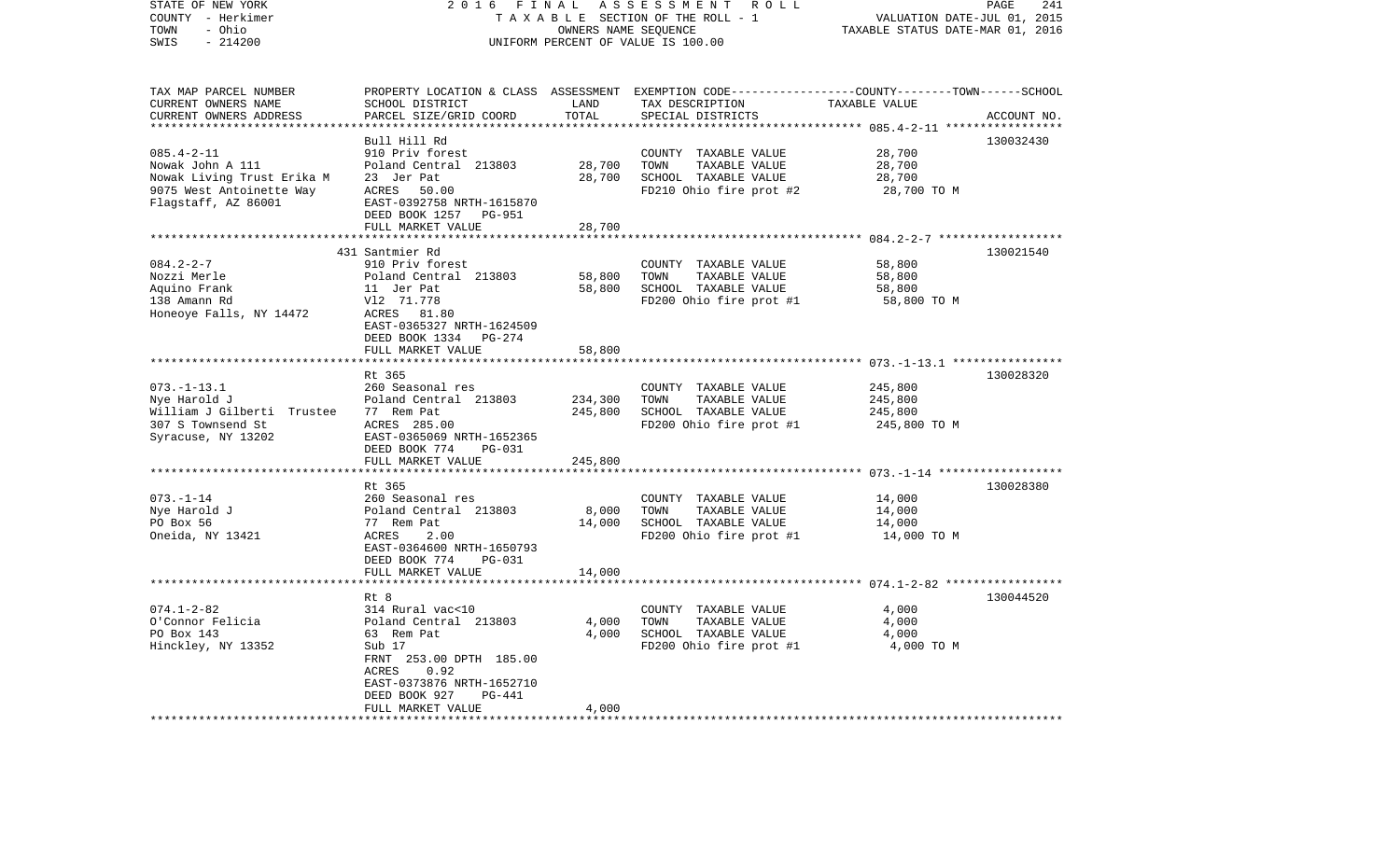| STATE OF NEW YORK                            |                                            |                                  | 2016 FINAL ASSESSMENT ROLL                                                                                         |                             | PAGE<br>242        |
|----------------------------------------------|--------------------------------------------|----------------------------------|--------------------------------------------------------------------------------------------------------------------|-----------------------------|--------------------|
| COUNTY - Herkimer                            |                                            |                                  | T A X A B L E SECTION OF THE ROLL - 1<br>OWNERS NAME SEQUENCE                                                      | VALUATION DATE-JUL 01, 2015 |                    |
| - Ohio<br>TOWN                               |                                            | TAXABLE STATUS DATE-MAR 01, 2016 |                                                                                                                    |                             |                    |
| $-214200$<br>SWIS                            |                                            |                                  | UNIFORM PERCENT OF VALUE IS 100.00                                                                                 |                             |                    |
|                                              |                                            |                                  |                                                                                                                    |                             |                    |
|                                              |                                            |                                  |                                                                                                                    |                             |                    |
| TAX MAP PARCEL NUMBER<br>CURRENT OWNERS NAME | SCHOOL DISTRICT                            | LAND                             | PROPERTY LOCATION & CLASS ASSESSMENT EXEMPTION CODE---------------COUNTY-------TOWN------SCHOOL<br>TAX DESCRIPTION | TAXABLE VALUE               |                    |
| CURRENT OWNERS ADDRESS                       | PARCEL SIZE/GRID COORD                     | TOTAL                            | SPECIAL DISTRICTS                                                                                                  |                             | ACCOUNT NO.        |
| **************************                   |                                            |                                  |                                                                                                                    |                             |                    |
|                                              | Rt 8                                       |                                  |                                                                                                                    |                             | 130075780          |
| $074.1 - 2 - 84$                             | 314 Rural vac<10                           |                                  | COUNTY TAXABLE VALUE                                                                                               | 3,700                       |                    |
| O'Connor Michael                             | Poland Central 213803                      | 3,700                            | TOWN<br>TAXABLE VALUE                                                                                              | 3,700                       |                    |
| Ln                                           | Lot $63$                                   | 3,700                            | SCHOOL TAXABLE VALUE                                                                                               | 3,700                       |                    |
| PO Box 143                                   | V12 2.50 A                                 |                                  | FD200 Ohio fire prot #1                                                                                            | 3,700 TO M                  |                    |
| Hinckley, NY 13352                           | ACRES<br>0.70                              |                                  |                                                                                                                    |                             |                    |
|                                              | EAST-0373999 NRTH-1652984                  |                                  |                                                                                                                    |                             |                    |
|                                              | PG-83                                      |                                  |                                                                                                                    |                             |                    |
|                                              | DEED BOOK 663                              |                                  |                                                                                                                    |                             |                    |
|                                              | FULL MARKET VALUE                          | 3,700                            |                                                                                                                    |                             |                    |
|                                              |                                            |                                  |                                                                                                                    |                             |                    |
| $074.1 - 2 - 83$                             | Rt 8<br>260 Seasonal res                   |                                  | COUNTY TAXABLE VALUE                                                                                               | 43,000                      | 130043050          |
| O'Connor Michael A                           | Poland Central 213803                      | 12,500                           | TOWN<br>TAXABLE VALUE                                                                                              | 43,000                      |                    |
| PO Box 143                                   | 63 Rem Pat                                 | 43,000                           | SCHOOL TAXABLE VALUE                                                                                               |                             |                    |
|                                              |                                            |                                  |                                                                                                                    | 43,000                      |                    |
| Hinckley, NY 13352                           | R1 1.24A                                   |                                  | FD200 Ohio fire prot #1                                                                                            | 43,000 TO M                 |                    |
|                                              | ACRES<br>1.00<br>EAST-0373771 NRTH-1652868 |                                  |                                                                                                                    |                             |                    |
|                                              | DEED BOOK 686                              |                                  |                                                                                                                    |                             |                    |
|                                              | PG-281                                     |                                  |                                                                                                                    |                             |                    |
|                                              | FULL MARKET VALUE                          | 43,000                           |                                                                                                                    |                             |                    |
|                                              | Rt 8                                       |                                  |                                                                                                                    |                             | 130090130          |
| $074.1 - 2 - 85$                             | 210 1 Family Res                           |                                  | 41854<br>STAR B                                                                                                    | $\overline{0}$              | $\Omega$<br>30,000 |
| O'Connor Michael A                           | Poland Central 213803                      | 13,700                           | COUNTY TAXABLE VALUE                                                                                               | 58,800                      |                    |
| PO Box 143                                   | Lot 63 Rem Pat                             | 58,800                           | TAXABLE VALUE<br>TOWN                                                                                              | 58,800                      |                    |
| Hinckley, NY 13352                           | R1 1.26A                                   |                                  | SCHOOL TAXABLE VALUE                                                                                               | 28,800                      |                    |
|                                              | Map Sm 321                                 |                                  | FD200 Ohio fire prot #1                                                                                            | 58,800 TO M                 |                    |
|                                              | ACRES<br>1.10                              |                                  |                                                                                                                    |                             |                    |
|                                              | EAST-0373869 NRTH-1653077                  |                                  |                                                                                                                    |                             |                    |
|                                              | DEED BOOK 663<br>PG-83                     |                                  |                                                                                                                    |                             |                    |
|                                              | FULL MARKET VALUE                          | 58,800                           |                                                                                                                    |                             |                    |
|                                              | *******************                        | ********                         |                                                                                                                    |                             |                    |
|                                              | Route 8                                    |                                  |                                                                                                                    |                             | 130012780          |
| $074.1 - 1 - 40$                             | 314 Rural vac<10                           |                                  | COUNTY TAXABLE VALUE                                                                                               | 17,800                      |                    |
| O'Connor Rene                                | Poland Central 213803                      | 17,800                           | TOWN<br>TAXABLE VALUE                                                                                              | 17,800                      |                    |
| O'Connor Michael                             | 74 Rem Pat                                 | 17,800                           | SCHOOL TAXABLE VALUE                                                                                               | 17,800                      |                    |
| 74 Werner Rd                                 | ACRES<br>9.90                              |                                  | FD200 Ohio fire prot #1                                                                                            | 17,800 TO M                 |                    |
| Clifton Park, NY 12065                       | EAST-0383779 NRTH-1655186                  |                                  |                                                                                                                    |                             |                    |
|                                              | DEED BOOK 1392<br>PG-244                   |                                  |                                                                                                                    |                             |                    |
|                                              | FULL MARKET VALUE                          | 17,800                           |                                                                                                                    |                             |                    |
|                                              |                                            |                                  |                                                                                                                    |                             |                    |
|                                              | Bull Hill Rd                               |                                  |                                                                                                                    |                             | 130010860          |
| $079.4 - 2 - 22$                             | 260 Seasonal res                           |                                  | COUNTY TAXABLE VALUE                                                                                               | 42,360                      |                    |
| O'Grady Ryan E                               | Poland Central 213803                      | 4,200                            | TOWN<br>TAXABLE VALUE                                                                                              | 42,360                      |                    |
| O'Grady Carrie A                             | 41 Jer Pat                                 | 42,360                           | SCHOOL TAXABLE VALUE                                                                                               | 42,360                      |                    |
| PO Box 464                                   | FRNT 104.00 DPTH 104.00                    |                                  | FD217 Ohio fire prot #4                                                                                            | 42,360 TO M                 |                    |
| Westmoreland, NY 13490                       | ACRES<br>0.25                              |                                  |                                                                                                                    |                             |                    |
|                                              | EAST-0389029 NRTH-1624617                  |                                  |                                                                                                                    |                             |                    |
|                                              | DEED BOOK 1330<br>PG-393                   |                                  |                                                                                                                    |                             |                    |
|                                              | FULL MARKET VALUE                          | 42,360                           |                                                                                                                    |                             |                    |
| *************                                |                                            |                                  |                                                                                                                    |                             |                    |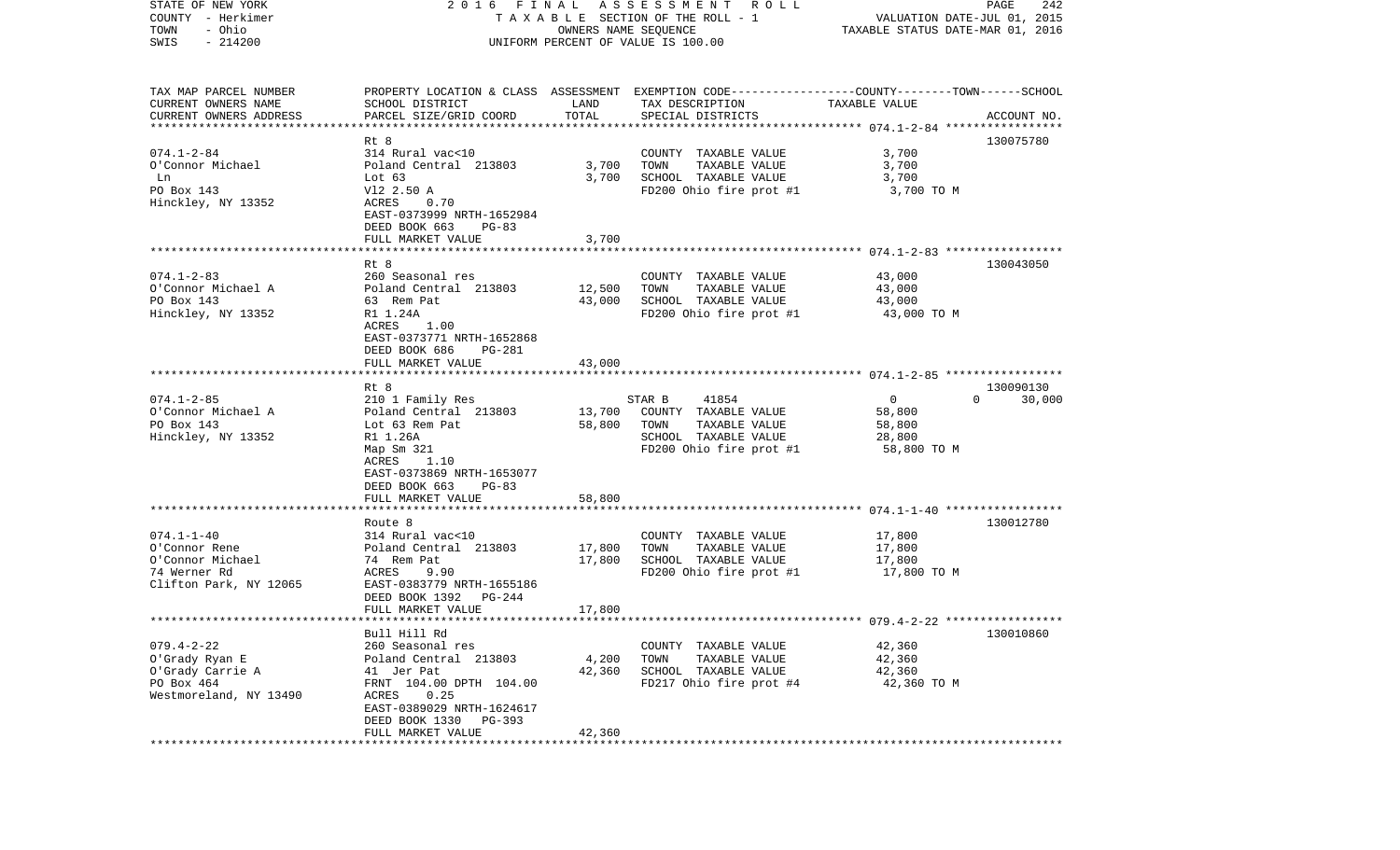| STATE OF NEW YORK<br>COUNTY - Herkimer           |                                               |                                  | 2016 FINAL ASSESSMENT ROLL<br>T A X A B L E SECTION OF THE ROLL - 1                             | VALUATION DATE-JUL 01, 2015 | PAGE<br>243                          |
|--------------------------------------------------|-----------------------------------------------|----------------------------------|-------------------------------------------------------------------------------------------------|-----------------------------|--------------------------------------|
| - Ohio<br>TOWN                                   |                                               | TAXABLE STATUS DATE-MAR 01, 2016 |                                                                                                 |                             |                                      |
| $-214200$<br>SWIS                                | UNIFORM PERCENT OF VALUE IS 100.00            |                                  |                                                                                                 |                             |                                      |
| TAX MAP PARCEL NUMBER                            |                                               |                                  | PROPERTY LOCATION & CLASS ASSESSMENT EXEMPTION CODE---------------COUNTY-------TOWN------SCHOOL |                             |                                      |
| CURRENT OWNERS NAME                              | SCHOOL DISTRICT                               | LAND                             | TAX DESCRIPTION                                                                                 | TAXABLE VALUE               |                                      |
| CURRENT OWNERS ADDRESS<br>********************** | PARCEL SIZE/GRID COORD                        | TOTAL                            | SPECIAL DISTRICTS                                                                               |                             | ACCOUNT NO.                          |
|                                                  |                                               |                                  |                                                                                                 |                             |                                      |
| $085.2 - 2 - 1$                                  | Amberg Rd<br>240 Rural res                    |                                  | VET WAR C 41122                                                                                 | 9,000                       | 130039210<br>$\mathbf 0$<br>$\Omega$ |
| O'Rourke Joseph                                  | Poland Central 213803                         |                                  | 128,100 VET WAR T 41123                                                                         | $\mathbf{0}$<br>12,000      | $\overline{0}$                       |
| O'Rourke Brenda                                  | 41 Jer Pat                                    | 203,000 STAR B                   | 41854                                                                                           | 0                           | $\Omega$<br>30,000                   |
| 225 Amberg Rd                                    | ACRES 186.90                                  |                                  | COUNTY TAXABLE VALUE                                                                            | 194,000                     |                                      |
| Cold Brook, NY 13324                             | EAST-0386156 NRTH-1623730                     |                                  | TAXABLE VALUE<br>TOWN                                                                           | 191,000                     |                                      |
|                                                  | DEED BOOK 710<br>PG-257                       |                                  | SCHOOL TAXABLE VALUE                                                                            | 173,000                     |                                      |
|                                                  | FULL MARKET VALUE                             |                                  | 203,000 FD210 Ohio fire prot #2                                                                 | 203,000 TO M                |                                      |
|                                                  |                                               |                                  |                                                                                                 |                             |                                      |
|                                                  | Kohler Rd                                     |                                  |                                                                                                 |                             | 130011400                            |
| $074.3 - 1 - 15$                                 | 210 1 Family Res                              |                                  | COUNTY TAXABLE VALUE                                                                            | 42,700                      |                                      |
| O'Sullivan Robert                                | Poland Central 213803                         | 15,100                           | TOWN<br>TAXABLE VALUE                                                                           | 42,700                      |                                      |
| O'Sullivan Phyllis<br>331 Emmons Hill Rd         | 76 Jer Pat<br>Sens 1 1/2                      | 42,700                           | SCHOOL TAXABLE VALUE<br>FD200 Ohio fire prot #1                                                 | 42,700<br>42,700 TO M       |                                      |
| Oneonta, NY 13820                                | ACRES<br>1.50                                 |                                  |                                                                                                 |                             |                                      |
|                                                  | EAST-0373836 NRTH-1641944                     |                                  |                                                                                                 |                             |                                      |
|                                                  | DEED BOOK 1461<br>$PG-540$                    |                                  |                                                                                                 |                             |                                      |
|                                                  | FULL MARKET VALUE                             | 42,700                           |                                                                                                 |                             |                                      |
|                                                  |                                               |                                  |                                                                                                 |                             |                                      |
|                                                  | Harvey Bridge Rd                              |                                  |                                                                                                 |                             | 130060060                            |
| $073.3 - 2 - 24$                                 | 314 Rural vac<10                              |                                  | COUNTY TAXABLE VALUE                                                                            | 1,200                       |                                      |
| Odell Ronald W                                   | Poland Central 213803                         | 1,200                            | TOWN<br>TAXABLE VALUE                                                                           | 1,200                       |                                      |
| Odell Janet R                                    | Lot 48                                        | 1,200                            | SCHOOL TAXABLE VALUE                                                                            | 1,200                       |                                      |
| 3545 River Rd<br>Downsville, NY 13755            | Jer Pat                                       |                                  | FD200 Ohio fire prot #1                                                                         | 1,200 TO M                  |                                      |
|                                                  | V1 2 1A<br>FRNT 132.00 DPTH 180.00            |                                  |                                                                                                 |                             |                                      |
|                                                  | ACRES<br>0.49                                 |                                  |                                                                                                 |                             |                                      |
|                                                  | EAST-0361975 NRTH-1644427                     |                                  |                                                                                                 |                             |                                      |
|                                                  | DEED BOOK 00616 PG-00551                      |                                  |                                                                                                 |                             |                                      |
|                                                  | FULL MARKET VALUE                             | 1,200                            |                                                                                                 |                             |                                      |
|                                                  | ******************                            | ********                         |                                                                                                 |                             |                                      |
|                                                  | North Lake Rd                                 |                                  |                                                                                                 |                             | 130060745                            |
| $061. - 1 - 38$                                  | 260 Seasonal res                              |                                  | COUNTY TAXABLE VALUE                                                                            | 25,000                      |                                      |
| Ogley Paul                                       | Adirondack<br>302601                          | 8,600                            | TOWN<br>TAXABLE VALUE                                                                           | 25,000                      |                                      |
| 5936 Tower Hill Rd                               | Lot 15 Minuse                                 | 25,000                           | SCHOOL TAXABLE VALUE                                                                            | 25,000                      |                                      |
| Byron, NY 14422                                  | V1 2 2.5 A<br>ACRES 1.50                      |                                  | FD215 Ohio fire prot #3                                                                         | 25,000 TO M                 |                                      |
|                                                  | EAST-0362837 NRTH-1696467                     |                                  |                                                                                                 |                             |                                      |
|                                                  | DEED BOOK 1128 PG-794                         |                                  |                                                                                                 |                             |                                      |
|                                                  | FULL MARKET VALUE                             | 25,000                           |                                                                                                 |                             |                                      |
|                                                  |                                               |                                  |                                                                                                 |                             |                                      |
|                                                  | North Lake Rd                                 |                                  |                                                                                                 |                             | 130022680                            |
| $061. - 1 - 37$                                  | 314 Rural vac<10                              |                                  | COUNTY TAXABLE VALUE                                                                            | 4,800                       |                                      |
| Ogley Paul F                                     | 302601<br>Adirondack                          | 4,800                            | TOWN<br>TAXABLE VALUE                                                                           | 4,800                       |                                      |
| 5936 Tower Hill Rd                               | 14 Minuse                                     | 4,800                            | SCHOOL TAXABLE VALUE                                                                            | 4,800                       |                                      |
| Byron, NY 14422                                  | ACRES<br>1.60                                 |                                  | FD215 Ohio fire prot #3                                                                         | 4,800 TO M                  |                                      |
|                                                  | EAST-0362834 NRTH-1696342                     |                                  |                                                                                                 |                             |                                      |
|                                                  | DEED BOOK 709<br>$PG-32$<br>FULL MARKET VALUE | 4,800                            |                                                                                                 |                             |                                      |
|                                                  |                                               |                                  |                                                                                                 |                             |                                      |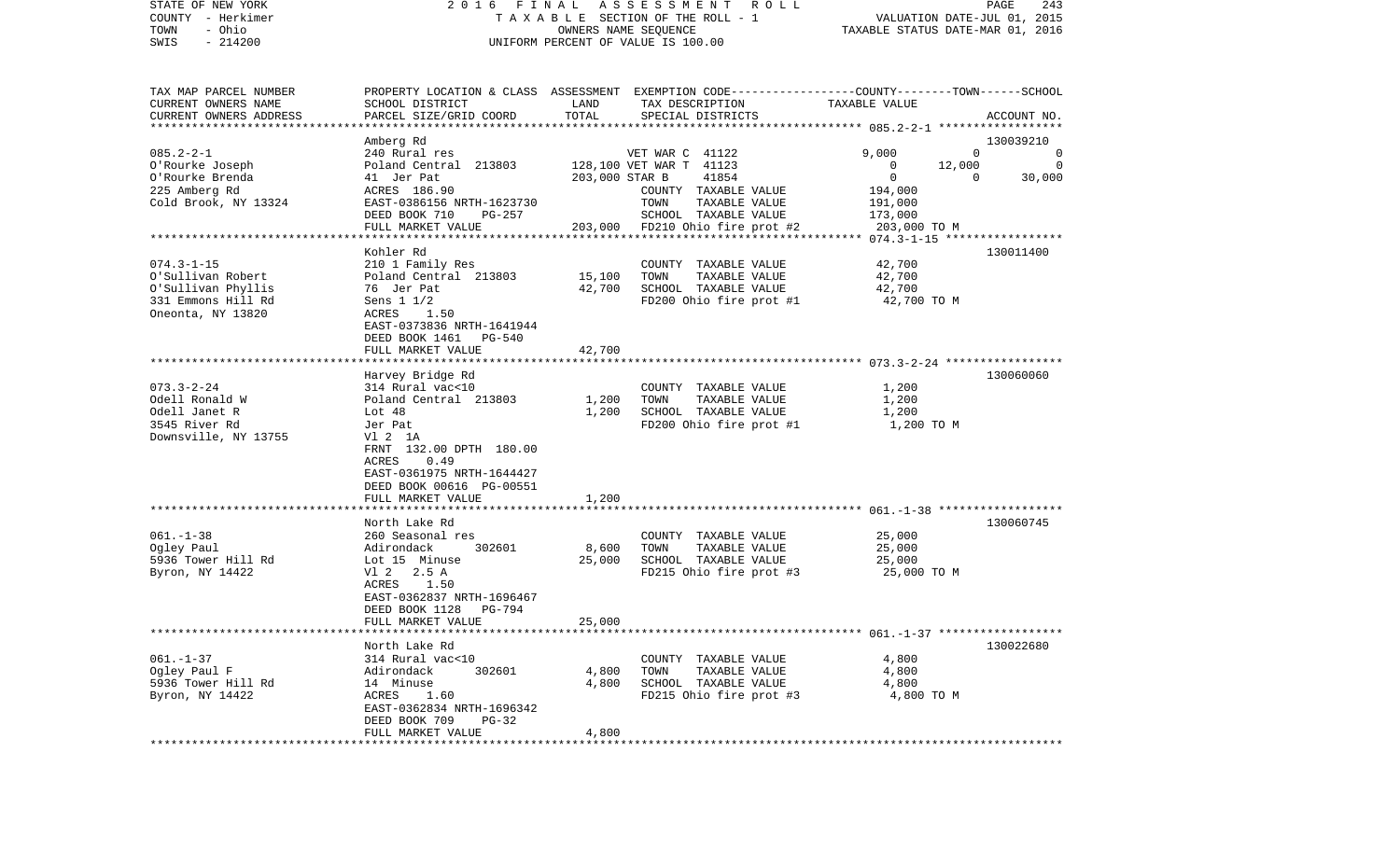| COUNTY<br>- Herkimer   | T A X A B L E SECTION OF THE ROLL - 1                                                            | VALUATION DATE-JUL 01, 2015      |                         |               |          |             |
|------------------------|--------------------------------------------------------------------------------------------------|----------------------------------|-------------------------|---------------|----------|-------------|
| TOWN<br>- Ohio         |                                                                                                  | TAXABLE STATUS DATE-MAR 01, 2016 |                         |               |          |             |
| SWIS<br>$-214200$      | UNIFORM PERCENT OF VALUE IS 100.00                                                               |                                  |                         |               |          |             |
|                        |                                                                                                  |                                  |                         |               |          |             |
| TAX MAP PARCEL NUMBER  | PROPERTY LOCATION & CLASS ASSESSMENT EXEMPTION CODE----------------COUNTY-------TOWN------SCHOOL |                                  |                         |               |          |             |
| CURRENT OWNERS NAME    | SCHOOL DISTRICT                                                                                  | LAND                             | TAX DESCRIPTION         | TAXABLE VALUE |          |             |
| CURRENT OWNERS ADDRESS | PARCEL SIZE/GRID COORD                                                                           | TOTAL                            | SPECIAL DISTRICTS       |               |          | ACCOUNT NO. |
|                        |                                                                                                  |                                  |                         |               |          |             |
|                        | Rt 8                                                                                             |                                  |                         |               |          | 130018960   |
| $074.1 - 2 - 58$       | 210 1 Family Res                                                                                 |                                  | STAR B<br>41854         | 0             | $\Omega$ | 30,000      |
| Olah Catherine         | Poland Central 213803                                                                            | 15,500                           | COUNTY TAXABLE VALUE    | 99,200        |          |             |
| 142 Coleman Rd         | 75 Rem Pat                                                                                       | 99,200                           | TAXABLE VALUE<br>TOWN   | 99,200        |          |             |
| Cold Brook, NY 13324   | House + 2 S Garage + 1 S                                                                         |                                  | SCHOOL TAXABLE VALUE    | 69,200        |          |             |
|                        | 2.00<br>ACRES                                                                                    |                                  | FD200 Ohio fire prot #1 | 99,200 TO M   |          |             |
|                        | EAST-0372505 NRTH-1651253                                                                        |                                  |                         |               |          |             |
|                        | DEED BOOK 1345<br>PG-654                                                                         |                                  |                         |               |          |             |
|                        | FULL MARKET VALUE                                                                                | 99,200                           |                         |               |          |             |
|                        |                                                                                                  |                                  |                         |               |          |             |
|                        | Rt 8                                                                                             |                                  |                         |               |          | 130060350   |
| $074.1 - 2 - 59$       | 314 Rural vac<10                                                                                 |                                  | COUNTY TAXABLE VALUE    | 4,000         |          |             |
| Olah Catherine         | Poland Central 213803                                                                            | 4,000                            | TOWN<br>TAXABLE VALUE   | 4,000         |          |             |
| 142 Coleman Rd         | Lot 75 Rem Pat                                                                                   | 4,000                            | SCHOOL TAXABLE VALUE    | 4,000         |          |             |
| Cold Brook, NY 13324   | Vl2<br>1.44A                                                                                     |                                  | FD200 Ohio fire prot #1 | 4,000 TO M    |          |             |
|                        | ACRES<br>1.00                                                                                    |                                  |                         |               |          |             |
|                        | EAST-0372364 NRTH-1651256                                                                        |                                  |                         |               |          |             |
|                        | DEED BOOK 1345<br>PG-654                                                                         |                                  |                         |               |          |             |
|                        | FULL MARKET VALUE                                                                                | 4,000                            |                         |               |          |             |
|                        | *******************                                                                              | * * * * * * * * * *              |                         |               |          |             |
|                        | Farr Rd                                                                                          |                                  |                         |               |          | 130029070   |
| $065. - 1 - 22$        | 260 Seasonal res                                                                                 |                                  | COUNTY TAXABLE VALUE    | 16,000        |          |             |
| Olearczyk Mark K       | Adirondack<br>302601                                                                             | 5,300                            | TOWN<br>TAXABLE VALUE   | 16,000        |          |             |
| Olearczyk Carolyn D    | 30 Minuse                                                                                        | 16,000                           | SCHOOL TAXABLE VALUE    | 16,000        |          |             |
| 150 Hayes Circle       | Larr Lands                                                                                       |                                  | FD215 Ohio fire prot #3 | 16,000 TO M   |          |             |
| Barneveld, NY 13304    | New Camp                                                                                         |                                  |                         |               |          |             |
|                        | FRNT 100.00 DPTH 200.00                                                                          |                                  |                         |               |          |             |
|                        | EAST-0355703 NRTH-1682873                                                                        |                                  |                         |               |          |             |
|                        | DEED BOOK 1273<br>PG-259                                                                         |                                  |                         |               |          |             |
|                        | FULL MARKET VALUE                                                                                | 16,000                           |                         |               |          |             |
|                        |                                                                                                  |                                  |                         |               |          |             |
|                        | 207 Nellis Rd                                                                                    |                                  |                         |               |          | 130036000   |
| $078.2 - 2 - 56$       | 210 1 Family Res                                                                                 |                                  | VET WAR CT 41121        | 9,000         | 12,000   | 0           |
| Olezeski Arthur        | Poland Central 213803                                                                            | 15,500 STAR EN                   | 41834                   | $\bigcirc$    | $\Omega$ | 65,300      |
| Olezeski Rosina        | 43 Jer Pat                                                                                       | 87,500                           | COUNTY TAXABLE VALUE    | 78,500        |          |             |
| 207 Nellis Rd          | ACRES<br>2.00 BANK<br>412                                                                        |                                  | TOWN<br>TAXABLE VALUE   | 75,500        |          |             |
| Cold Brook, NY 13324   | EAST-0369374 NRTH-1632214                                                                        |                                  | SCHOOL TAXABLE VALUE    | 22,200        |          |             |
|                        | DEED BOOK 694<br><b>PG-160</b>                                                                   |                                  | FD200 Ohio fire prot #1 | 87,500 TO M   |          |             |
|                        | FULL MARKET VALUE                                                                                | 87,500                           |                         |               |          |             |
|                        |                                                                                                  |                                  |                         |               |          |             |
|                        | Nellis Rd                                                                                        |                                  |                         |               |          | 130032010   |
| $078.4 - 1 - 18$       | 322 Rural vac>10                                                                                 |                                  | COUNTY TAXABLE VALUE    | 18,100        |          |             |
| Olezeski Arthur        | Poland Central 213803                                                                            | 18,100                           | TAXABLE VALUE<br>TOWN   | 18,100        |          |             |
| Olezeski Rosina        | 43 Jer Pat                                                                                       | 18,100                           | SCHOOL TAXABLE VALUE    | 18,100        |          |             |
| 207 Nellis Rd          | ACRES<br>14.50                                                                                   |                                  | FD200 Ohio fire prot #1 | 18,100 TO M   |          |             |
| Cold Brook, NY 13324   | EAST-0368919 NRTH-1631552                                                                        |                                  |                         |               |          |             |
|                        | DEED BOOK 839<br>PG-199                                                                          |                                  |                         |               |          |             |
|                        | FULL MARKET VALUE                                                                                | 18,100                           |                         |               |          |             |
|                        |                                                                                                  |                                  |                         |               |          |             |

STATE OF NEW YORK 2 0 1 6 F I N A L A S S E S S M E N T R O L L PAGE 244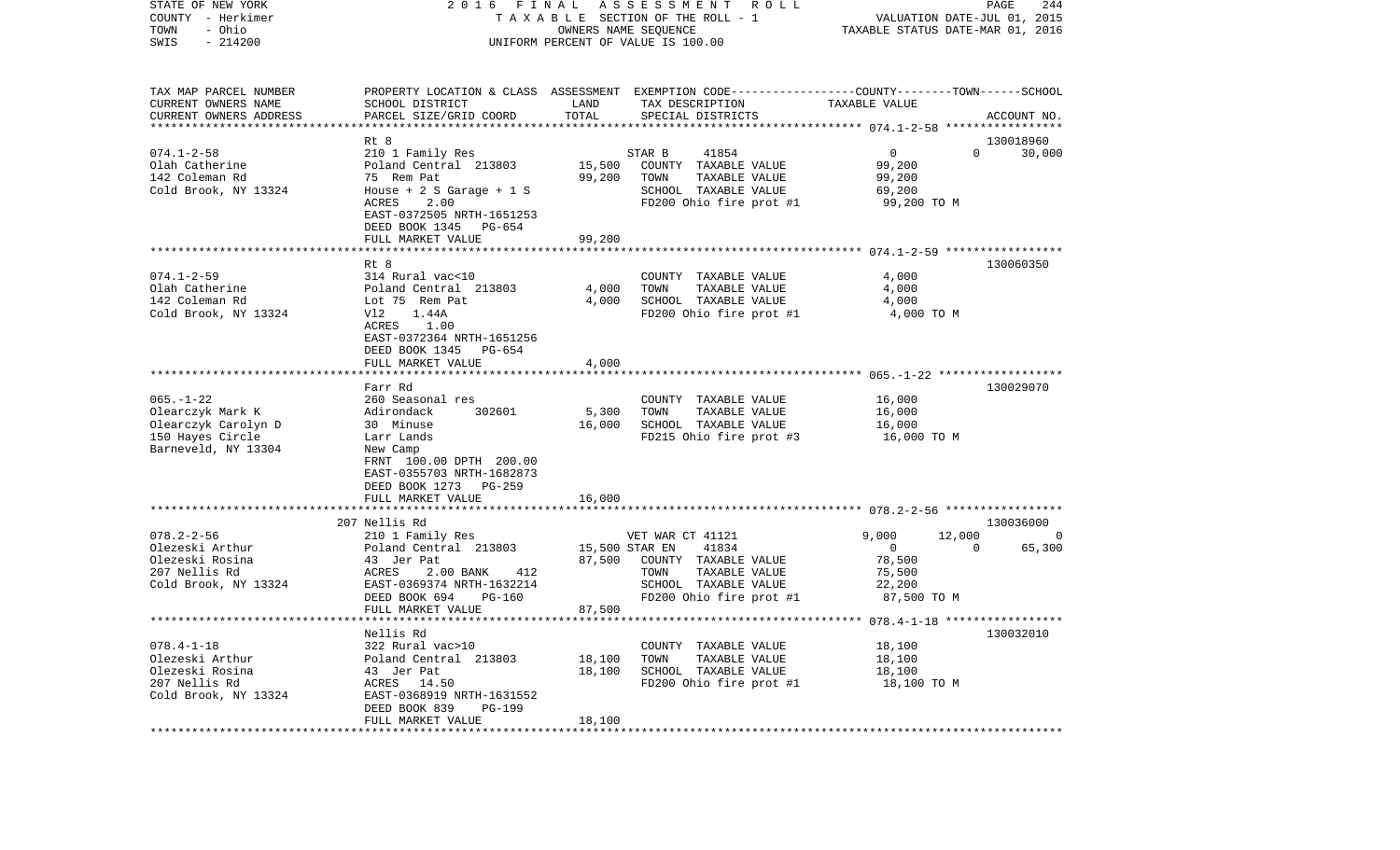| STATE OF NEW YORK<br>COUNTY - Herkimer<br>- Ohio<br>TOWN<br>$-214200$<br>SWIS                                   | 2016 FINAL                                                                                                                                                 | OWNERS NAME SEQUENCE | ASSESSMENT<br>R O L L<br>TAXABLE SECTION OF THE ROLL - 1<br>UNIFORM PERCENT OF VALUE IS 100.00                      | VALUATION DATE-JUL 01, 2015<br>TAXABLE STATUS DATE-MAR 01, 2016 | PAGE<br>245 |
|-----------------------------------------------------------------------------------------------------------------|------------------------------------------------------------------------------------------------------------------------------------------------------------|----------------------|---------------------------------------------------------------------------------------------------------------------|-----------------------------------------------------------------|-------------|
| TAX MAP PARCEL NUMBER<br>CURRENT OWNERS NAME                                                                    | SCHOOL DISTRICT                                                                                                                                            | LAND                 | PROPERTY LOCATION & CLASS ASSESSMENT EXEMPTION CODE----------------COUNTY-------TOWN------SCHOOL<br>TAX DESCRIPTION | TAXABLE VALUE                                                   |             |
| CURRENT OWNERS ADDRESS<br>********************                                                                  | PARCEL SIZE/GRID COORD<br>***********************                                                                                                          | TOTAL                | SPECIAL DISTRICTS                                                                                                   |                                                                 | ACCOUNT NO. |
|                                                                                                                 | Withers Rd                                                                                                                                                 |                      |                                                                                                                     |                                                                 | 130031200   |
| $065. -2 - 24.1$<br>Oliver Robert J                                                                             | 260 Seasonal res<br>Remsen<br>305201                                                                                                                       | 14,300               | COUNTY TAXABLE VALUE<br>TOWN<br>TAXABLE VALUE                                                                       | 48,600<br>48,600                                                |             |
| Oliver Deborah                                                                                                  | 12 Rem Pat                                                                                                                                                 | 48,600               | SCHOOL TAXABLE VALUE                                                                                                | 48,600                                                          |             |
| 6787 Fosterville Rd<br>Auburn, NY 13021                                                                         | N Wilmuct<br>7.10<br>ACRES<br>5.60<br>EAST-0355357 NRTH-1682262<br>DEED BOOK 1360<br>PG-447                                                                |                      | FD215 Ohio fire prot #3                                                                                             | 48,600 TO M                                                     |             |
|                                                                                                                 | FULL MARKET VALUE                                                                                                                                          | 48,600               |                                                                                                                     |                                                                 |             |
|                                                                                                                 | Farr Rd                                                                                                                                                    |                      |                                                                                                                     | $068 - 3 - 11$ *******************                              | 130038220   |
| $068. -3 - 11$<br>Osadchey William                                                                              | 260 Seasonal res<br>Adirondack<br>302601                                                                                                                   | 2,000                | COUNTY TAXABLE VALUE<br>TOWN<br>TAXABLE VALUE                                                                       | 23,500<br>23,500                                                |             |
| Osadchey Linda<br>2527 Apulia Rd<br>LaFayette, NY 13084                                                         | 16 Rem Pat<br>$VI$ 2 $1/2$<br>FRNT 100.00 DPTH 226.00<br>EAST-0338957 NRTH-1674360<br>DEED BOOK 00653 PG-00887                                             | 23,500               | SCHOOL TAXABLE VALUE<br>FD215 Ohio fire prot #3                                                                     | 23,500<br>23,500 TO M                                           |             |
|                                                                                                                 | FULL MARKET VALUE                                                                                                                                          | 23,500               |                                                                                                                     |                                                                 |             |
|                                                                                                                 |                                                                                                                                                            |                      |                                                                                                                     |                                                                 |             |
| $058. - 1 - 27$<br>Overholser Adrian<br>Adirondack League Club<br>7207 Gentian Ct                               | Honnedaga Lk<br>260 Seasonal res - WTRFNT<br>Poland Central 213803<br>P21 Moose River<br>W <sub>1/2</sub>                                                  | 86,300<br>275,000    | COUNTY TAXABLE VALUE<br>TOWN<br>TAXABLE VALUE<br>SCHOOL TAXABLE VALUE<br>FD215 Ohio fire prot #3                    | 275,000<br>275,000<br>275,000<br>275,000 TO M                   | 130006420   |
| Springfield, VA 22152-3847                                                                                      | $P-Fr 4$<br>ACRES<br>4.00<br>EAST-0397842 NRTH-1712163<br>DEED BOOK 837<br>PG-618<br>FULL MARKET VALUE                                                     | 275,000              |                                                                                                                     |                                                                 |             |
|                                                                                                                 | ***********************                                                                                                                                    |                      |                                                                                                                     |                                                                 |             |
| $058. - 1 - 28$<br>Overholser Adrian<br>Adirondack League Club<br>7207 Gentian Ct<br>Springfield, VA 22152-3847 | Honnedaga Lk<br>314 Rural vac<10<br>Poland Central 213803<br>R21 Moose River<br>W <sub>1/2</sub><br>$P-Fr$ 3<br>4.60<br>ACRES<br>EAST-0398004 NRTH-1712778 | 4,600<br>4,600       | COUNTY TAXABLE VALUE<br>TOWN<br>TAXABLE VALUE<br>SCHOOL TAXABLE VALUE<br>FD215 Ohio fire prot #3                    | 4,600<br>4,600<br>4,600<br>4,600 TO M                           | 130008160   |
|                                                                                                                 | DEED BOOK 837<br><b>PG-618</b><br>FULL MARKET VALUE                                                                                                        | 4,600                |                                                                                                                     |                                                                 |             |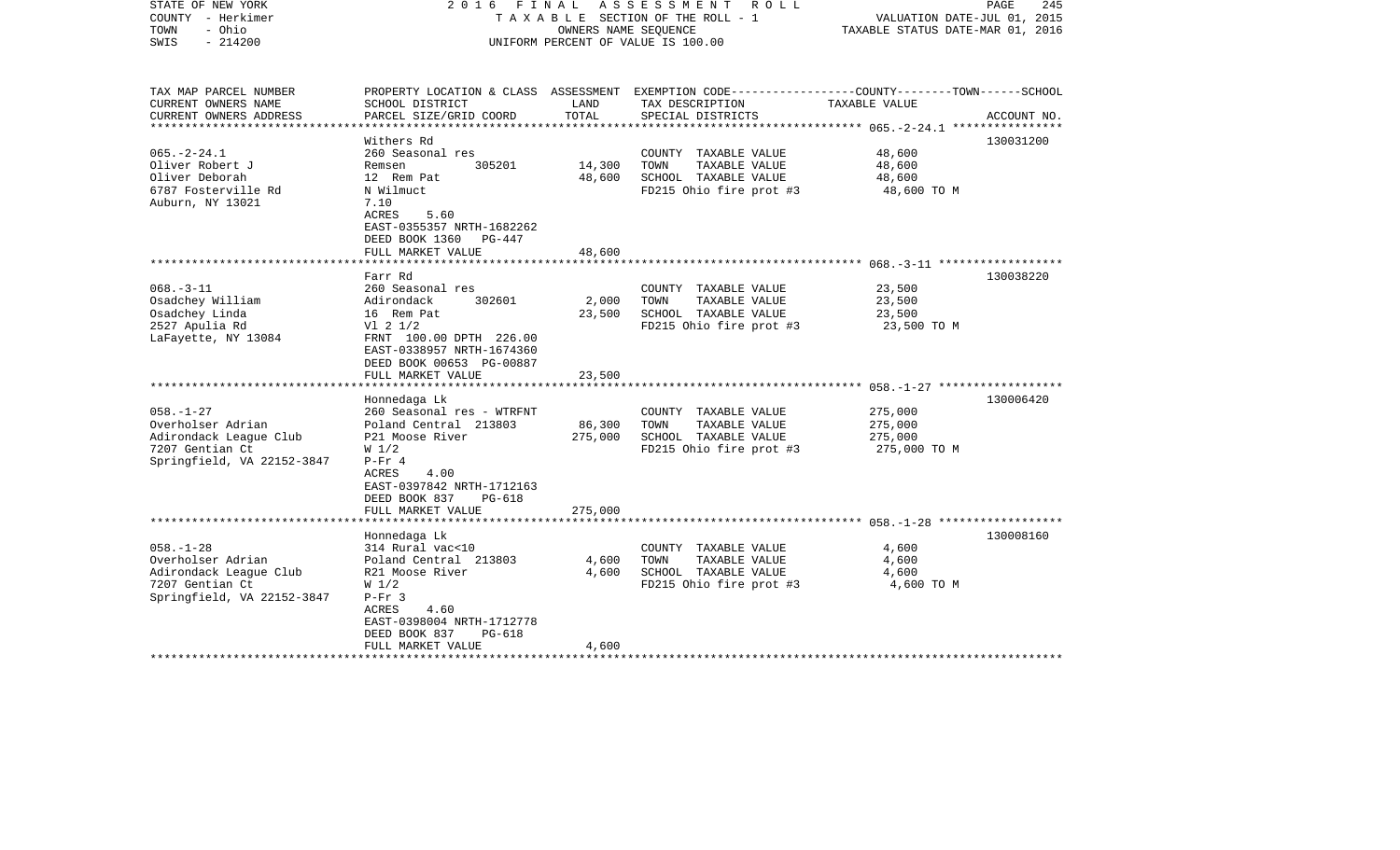| STATE OF NEW YORK<br>COUNTY - Herkimer<br>- Ohio<br>TOWN<br>$-214200$<br>SWIS                                   | 2016 FINAL                                                                                                                                                                                                                                          |                            | ASSESSMENT<br>R O L L<br>TAXABLE SECTION OF THE ROLL - 1<br>OWNERS NAME SEQUENCE<br>UNIFORM PERCENT OF VALUE IS 100.00                   | PAGE<br>246<br>VALUATION DATE-JUL 01, 2015<br>TAXABLE STATUS DATE-MAR 01, 2016 |                        |
|-----------------------------------------------------------------------------------------------------------------|-----------------------------------------------------------------------------------------------------------------------------------------------------------------------------------------------------------------------------------------------------|----------------------------|------------------------------------------------------------------------------------------------------------------------------------------|--------------------------------------------------------------------------------|------------------------|
| TAX MAP PARCEL NUMBER<br>CURRENT OWNERS NAME<br>CURRENT OWNERS ADDRESS                                          | SCHOOL DISTRICT<br>PARCEL SIZE/GRID COORD                                                                                                                                                                                                           | LAND<br>TOTAL              | PROPERTY LOCATION & CLASS ASSESSMENT EXEMPTION CODE----------------COUNTY-------TOWN------SCHOOL<br>TAX DESCRIPTION<br>SPECIAL DISTRICTS | TAXABLE VALUE                                                                  | ACCOUNT NO.            |
| **********************                                                                                          |                                                                                                                                                                                                                                                     |                            |                                                                                                                                          |                                                                                |                        |
| $058. - 1 - 29$<br>Overholser Adrian<br>Adirondack League Club<br>7207 Gentian Ct<br>Springfield, VA 22152-3847 | Honnedaga Lk<br>314 Rural vac<10<br>Poland Central 213803<br>R21 Moose River<br>$W$ 1/4 E 1/2<br>$P-Fr$ 3<br>2.40<br>ACRES<br>EAST-0398230 NRTH-1712726<br>DEED BOOK 837<br>PG-618                                                                  | 2,400<br>2,400             | COUNTY TAXABLE VALUE<br>TOWN<br>TAXABLE VALUE<br>SCHOOL TAXABLE VALUE<br>FD215 Ohio fire prot #3                                         | 2,400<br>2,400<br>2,400<br>2,400 TO M                                          | 130008130              |
|                                                                                                                 | FULL MARKET VALUE                                                                                                                                                                                                                                   | 2,400                      |                                                                                                                                          |                                                                                |                        |
| $058. - 1 - 30$<br>Overholser Adrian<br>Adirondack League Club<br>7207 Gentian Ct<br>Springfield, VA 22152-3847 | Honnedaga Lk<br>314 Rural vac<10<br>Poland Central 213803<br>R21 Moose River<br>$E$ 1/4<br>$P-Fr$ 3<br>ACRES<br>2.40<br>EAST-0398386 NRTH-1712719<br>DEED BOOK 837<br>PG-618<br>FULL MARKET VALUE<br>******************************<br>Honnedaga Lk | 2,400<br>2,400<br>2,400    | COUNTY TAXABLE VALUE<br>TOWN<br>TAXABLE VALUE<br>SCHOOL TAXABLE VALUE<br>FD215 Ohio fire prot #3                                         | 2,400<br>2,400<br>2,400<br>2,400 TO M                                          | 130008100<br>130006390 |
| $058. - 1 - 31$<br>Overholser Adrian<br>Adirondack League Club<br>7207 Gentian Ct<br>Springfield, VA 22152-3847 | 314 Rural vac<10 - WTRFNT<br>Poland Central 213803<br>P21 Moose River<br>$W$ 1/4 E 1/2<br>$P-Fr 2$<br>1.60<br>ACRES<br>EAST-0398095 NRTH-1712150<br>DEED BOOK 837<br>PG-618<br>FULL MARKET VALUE                                                    | 30,000<br>30,000<br>30,000 | COUNTY TAXABLE VALUE<br>TAXABLE VALUE<br>TOWN<br>SCHOOL TAXABLE VALUE<br>FD215 Ohio fire prot #3                                         | 30,000<br>30,000<br>30,000<br>30,000 TO M                                      |                        |
|                                                                                                                 |                                                                                                                                                                                                                                                     |                            |                                                                                                                                          | ************************** 058.-1-32 **************                            |                        |
| $058. - 1 - 32$<br>Overholser Adrian<br>Adirondack League Club<br>7207 Gentian Ct<br>Springfield, VA 22152-3847 | Honnedaga Lk<br>314 Rural vac<10 - WTRFNT<br>Poland Central 213803<br>P21 Moose River<br>$E$ 1/4<br>ACRES<br>2.00<br>EAST-0398248 NRTH-1712127<br>DEED BOOK 837<br><b>PG-618</b><br>FULL MARKET VALUE                                               | 55,400<br>55,400<br>55,400 | COUNTY TAXABLE VALUE<br>TOWN<br>TAXABLE VALUE<br>SCHOOL TAXABLE VALUE<br>FD215 Ohio fire prot #3                                         | 55,400<br>55,400<br>55,400<br>55,400 TO M                                      | 130006360              |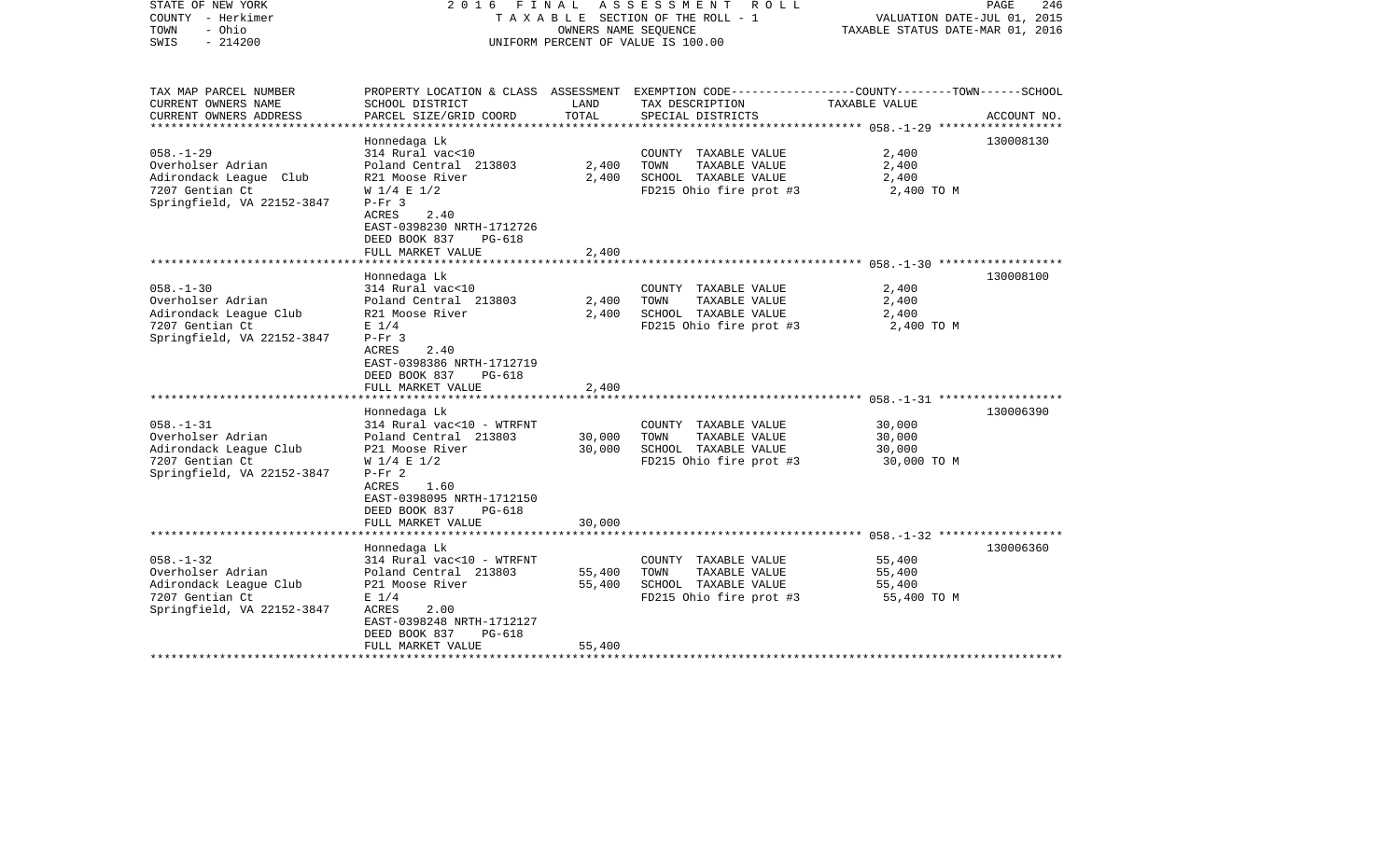| STATE OF NEW YORK         |                                                                                                 |                      | 2016 FINAL ASSESSMENT ROLL         |                                  | PAGE<br>247 |
|---------------------------|-------------------------------------------------------------------------------------------------|----------------------|------------------------------------|----------------------------------|-------------|
| COUNTY - Herkimer         |                                                                                                 |                      | TAXABLE SECTION OF THE ROLL - 1    | VALUATION DATE-JUL 01, 2015      |             |
| - Ohio<br>TOWN            |                                                                                                 | OWNERS NAME SEQUENCE |                                    | TAXABLE STATUS DATE-MAR 01, 2016 |             |
| $-214200$<br>SWIS         |                                                                                                 |                      | UNIFORM PERCENT OF VALUE IS 100.00 |                                  |             |
|                           |                                                                                                 |                      |                                    |                                  |             |
| TAX MAP PARCEL NUMBER     | PROPERTY LOCATION & CLASS ASSESSMENT EXEMPTION CODE---------------COUNTY-------TOWN------SCHOOL |                      |                                    |                                  |             |
| CURRENT OWNERS NAME       | SCHOOL DISTRICT                                                                                 | LAND                 | TAX DESCRIPTION                    | TAXABLE VALUE                    |             |
| CURRENT OWNERS ADDRESS    | PARCEL SIZE/GRID COORD                                                                          | TOTAL                | SPECIAL DISTRICTS                  |                                  | ACCOUNT NO. |
| ************************* |                                                                                                 |                      |                                    |                                  |             |
|                           | Kelly Rd                                                                                        |                      |                                    |                                  | 130011490   |
| $078.2 - 2 - 3$           | 314 Rural vac<10                                                                                |                      | COUNTY TAXABLE VALUE               | 2,900                            |             |
| Owens William             | Poland Central 213803                                                                           | 2,900                | TOWN<br>TAXABLE VALUE              | 2,900                            |             |
| 174 E Clark St            | 44 Jer Pat                                                                                      | 2,900                | SCHOOL TAXABLE VALUE               | 2,900                            |             |
| Ilion, NY 13357           | FRNT 100.00 DPTH 125.00                                                                         |                      | FD200 Ohio fire prot #1            | 2,900 TO M                       |             |
|                           | ACRES<br>0.29                                                                                   |                      |                                    |                                  |             |
|                           | EAST-0362817 NRTH-1636355                                                                       |                      |                                    |                                  |             |
|                           | DEED BOOK 1544 PG-293                                                                           |                      |                                    |                                  |             |
|                           | FULL MARKET VALUE                                                                               | 2,900                |                                    |                                  |             |
|                           |                                                                                                 |                      |                                    |                                  |             |
|                           | Kelly Rd                                                                                        |                      |                                    |                                  | 130021390   |
| $078.2 - 2 - 4.1$         | 210 1 Family Res                                                                                |                      | COUNTY TAXABLE VALUE               | 47,000                           |             |
| Owens William R           | Poland Central 213803<br>44 Jer Pat                                                             | 14,300               | TOWN<br>TAXABLE VALUE              | 47,000                           |             |
| 174 E Clark St            |                                                                                                 | 47,000               | SCHOOL TAXABLE VALUE               | 47,000                           |             |
| Ilion, NY 13357           | FRNT 200.00 DPTH 346.00<br>1.20<br>ACRES                                                        |                      | FD200 Ohio fire prot #1            | 47,000 TO M                      |             |
|                           | EAST-0326075 NRTH-1211735                                                                       |                      |                                    |                                  |             |
|                           | DEED BOOK 1544<br>PG-293                                                                        |                      |                                    |                                  |             |
|                           | FULL MARKET VALUE                                                                               | 47,000               |                                    |                                  |             |
|                           |                                                                                                 |                      |                                    |                                  |             |
|                           | Unclemier Rd                                                                                    |                      |                                    |                                  | 130014700   |
| $079.1 - 1 - 32$          | 260 Seasonal res                                                                                |                      | COUNTY TAXABLE VALUE               | 30,500                           |             |
| Paciello Louis J Sr       | Poland Central 213803                                                                           | 12,500               | TOWN<br>TAXABLE VALUE              | 30,500                           |             |
| Paciello Louis & Paul     | 51 Jer Pat                                                                                      | 30,500               | SCHOOL TAXABLE VALUE               | 30,500                           |             |
| 807 Beverly Rd            | FRNT 210.00 DPTH 210.00                                                                         |                      | FD200 Ohio fire prot #1            | 30,500 TO M                      |             |
| Utica, NY 13502-2209      | 1.00<br>ACRES                                                                                   |                      |                                    |                                  |             |
|                           | EAST-0379158 NRTH-1634910                                                                       |                      |                                    |                                  |             |
|                           | DEED BOOK 945<br>PG-516                                                                         |                      |                                    |                                  |             |
|                           | FULL MARKET VALUE                                                                               | 30,500               |                                    |                                  |             |
|                           | ******************************                                                                  |                      |                                    |                                  |             |
|                           | Kelly Rd                                                                                        |                      |                                    |                                  | 130025950   |
| $078.2 - 2 - 1$           | 240 Rural res                                                                                   |                      | COUNTY TAXABLE VALUE               | 180,000                          |             |
| Paine Kimberly B          | Poland Central 213803                                                                           | 56,800               | TOWN<br>TAXABLE VALUE              | 180,000                          |             |
| Attn: Barber Edward       | 44 Jer Pat                                                                                      | 180,000              | SCHOOL TAXABLE VALUE               | 180,000                          |             |
| 193 Kelly Rd              | ACRES 54.60                                                                                     |                      | FD200 Ohio fire prot #1            | 180,000 TO M                     |             |
| Cold Brook, NY 13324      | EAST-0362916 NRTH-1638802                                                                       |                      |                                    |                                  |             |
|                           | DEED BOOK 857<br>PG-211                                                                         |                      |                                    |                                  |             |
|                           | FULL MARKET VALUE                                                                               | 180,000              |                                    |                                  |             |
|                           |                                                                                                 |                      |                                    |                                  |             |
|                           | Kohler Rd                                                                                       |                      |                                    |                                  | 130032880   |
| $073.4 - 3 - 2$           | 314 Rural vac<10                                                                                |                      | COUNTY TAXABLE VALUE               | 3,700                            |             |
| Palazzoli John            | Poland Central 213803                                                                           | 3,700                | TOWN<br>TAXABLE VALUE              | 3,700                            |             |
| 623 Dawes Ave             | 59 Jer Pat                                                                                      | 3,700                | SCHOOL TAXABLE VALUE               | 3,700                            |             |
| Utica, NY 13502           | $V12 \t2/3$                                                                                     |                      | FD217 Ohio fire prot #4            | 3,700 TO M                       |             |
|                           | FRNT 150.00 DPTH 200.00                                                                         |                      |                                    |                                  |             |
|                           | 0.69<br>ACRES                                                                                   |                      |                                    |                                  |             |
|                           | EAST-0371910 NRTH-1641094                                                                       |                      |                                    |                                  |             |
|                           | DEED BOOK 00512 PG-00063                                                                        |                      |                                    |                                  |             |
|                           | FULL MARKET VALUE                                                                               | 3,700                |                                    |                                  |             |
|                           |                                                                                                 |                      |                                    |                                  |             |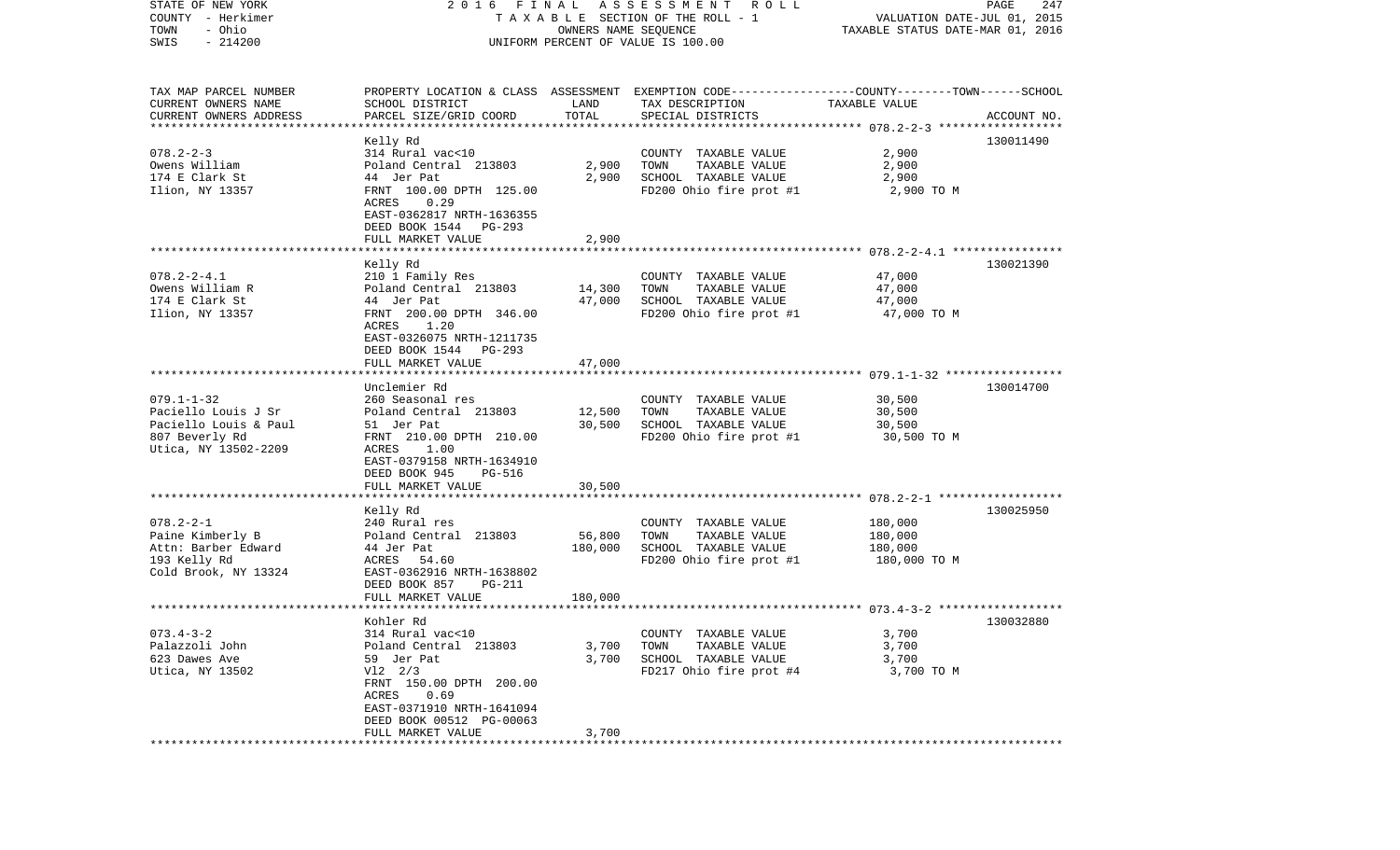| STATE OF NEW YORK<br>COUNTY - Herkimer<br>- Ohio<br>TOWN<br>$-214200$<br>SWIS                                                     | 2016 FINAL                                                                                                                                                                                                | OWNERS NAME SEQUENCE         | ASSESSMENT<br>R O L L<br>TAXABLE SECTION OF THE ROLL - 1<br>UNIFORM PERCENT OF VALUE IS 100.00   | PAGE<br>VALUATION DATE-JUL 01, 2015<br>TAXABLE STATUS DATE-MAR 01, 2016                                                        | 248 |
|-----------------------------------------------------------------------------------------------------------------------------------|-----------------------------------------------------------------------------------------------------------------------------------------------------------------------------------------------------------|------------------------------|--------------------------------------------------------------------------------------------------|--------------------------------------------------------------------------------------------------------------------------------|-----|
| TAX MAP PARCEL NUMBER<br>CURRENT OWNERS NAME<br>CURRENT OWNERS ADDRESS<br>***********************                                 | SCHOOL DISTRICT<br>PARCEL SIZE/GRID COORD                                                                                                                                                                 | LAND<br>TOTAL                | TAX DESCRIPTION<br>SPECIAL DISTRICTS                                                             | PROPERTY LOCATION & CLASS ASSESSMENT EXEMPTION CODE---------------COUNTY-------TOWN-----SCHOOL<br>TAXABLE VALUE<br>ACCOUNT NO. |     |
| $059. -1 - 35$<br>Parker Peter R<br>Adirondack League Club<br>1820 Amann Rd<br>Honeoye Falls, NY 14472<br>*********************** | Honnedaga Lk<br>260 Seasonal res - WTRFNT<br>Poland Central 213803<br>P8 Moose River<br>4.00<br>ACRES<br>EAST-0408533 NRTH-1710747<br>FULL MARKET VALUE                                                   | 89,600<br>235,500<br>235,500 | COUNTY TAXABLE VALUE<br>TOWN<br>TAXABLE VALUE<br>SCHOOL TAXABLE VALUE<br>FD215 Ohio fire prot #3 | 130005850<br>235,500<br>235,500<br>235,500<br>235,500 TO M                                                                     |     |
| $059. - 1 - 36$<br>Parker Peter R<br>Adirondack League Club<br>1820 Amann Rd<br>Honeoye Falls, NY 14472                           | Honnedaga Lk<br>314 Rural vac<10<br>Poland Central 213803<br>R8 Moose River<br>$P-Fr$ 5<br>ACRES<br>5.00<br>EAST-0408596 NRTH-1711198<br>FULL MARKET VALUE                                                | 5,000<br>5,000<br>5,000      | COUNTY TAXABLE VALUE<br>TOWN<br>TAXABLE VALUE<br>SCHOOL TAXABLE VALUE<br>FD215 Ohio fire prot #3 | 130007590<br>5,000<br>5,000<br>5,000<br>5,000 TO M                                                                             |     |
| $069. -3 - 22$<br>Parks James W<br>Parks Michael<br>7 Parks Rd<br>Livingston Manor, NY<br>12758693                                | Busseyville<br>314 Rural vac<10<br>Poland Central 213803<br>Lot 54<br>Vl 7A<br>7.00<br>ACRES<br>EAST-0368799 NRTH-1660649<br>DEED BOOK 834<br>PG-325                                                      | 4,000<br>4,000               | COUNTY TAXABLE VALUE<br>TOWN<br>TAXABLE VALUE<br>SCHOOL TAXABLE VALUE<br>FD217 Ohio fire prot #4 | 130076590<br>4,000<br>4,000<br>4,000<br>4,000 TO M                                                                             |     |
| ************************                                                                                                          | FULL MARKET VALUE                                                                                                                                                                                         | 4,000                        |                                                                                                  |                                                                                                                                |     |
| $069. -3 - 23$<br>Parks James W<br>Parks Michael<br>7 Parks Rd<br>Livingston Manor, NY 12758                                      | Busseyville<br>260 Seasonal res<br>Poland Central 213803<br>Lot 54<br>Seas 8A<br>ACRES<br>8.00<br>EAST-0368581 NRTH-1660885<br>DEED BOOK 682<br>PG-765                                                    | 8,200<br>20,100              | COUNTY TAXABLE VALUE<br>TAXABLE VALUE<br>TOWN<br>SCHOOL TAXABLE VALUE<br>FD200 Ohio fire prot #1 | 130075120<br>20,100<br>20,100<br>20,100<br>20,100 TO M                                                                         |     |
|                                                                                                                                   | FULL MARKET VALUE                                                                                                                                                                                         | 20,100                       |                                                                                                  |                                                                                                                                |     |
| $070. -1 - 22$<br>Passero Gary<br>Passero Joseph<br>242 W Main St Ste 100<br>Rochester, NY 14614<br>***********************       | Haskell Rd<br>322 Rural vac>10<br>Poland Central 213803<br>Lot 104 Nob Pat<br>ACRES 20.20<br>EAST-0394428 NRTH-1664149<br>DEED BOOK 890<br>PG-536<br>FULL MARKET VALUE<br>******************************* | 18,700<br>18,700<br>18,700   | COUNTY TAXABLE VALUE<br>TAXABLE VALUE<br>TOWN<br>SCHOOL TAXABLE VALUE<br>FD217 Ohio fire prot #4 | 130060007<br>18,700<br>18,700<br>18,700<br>18,700 TO M                                                                         |     |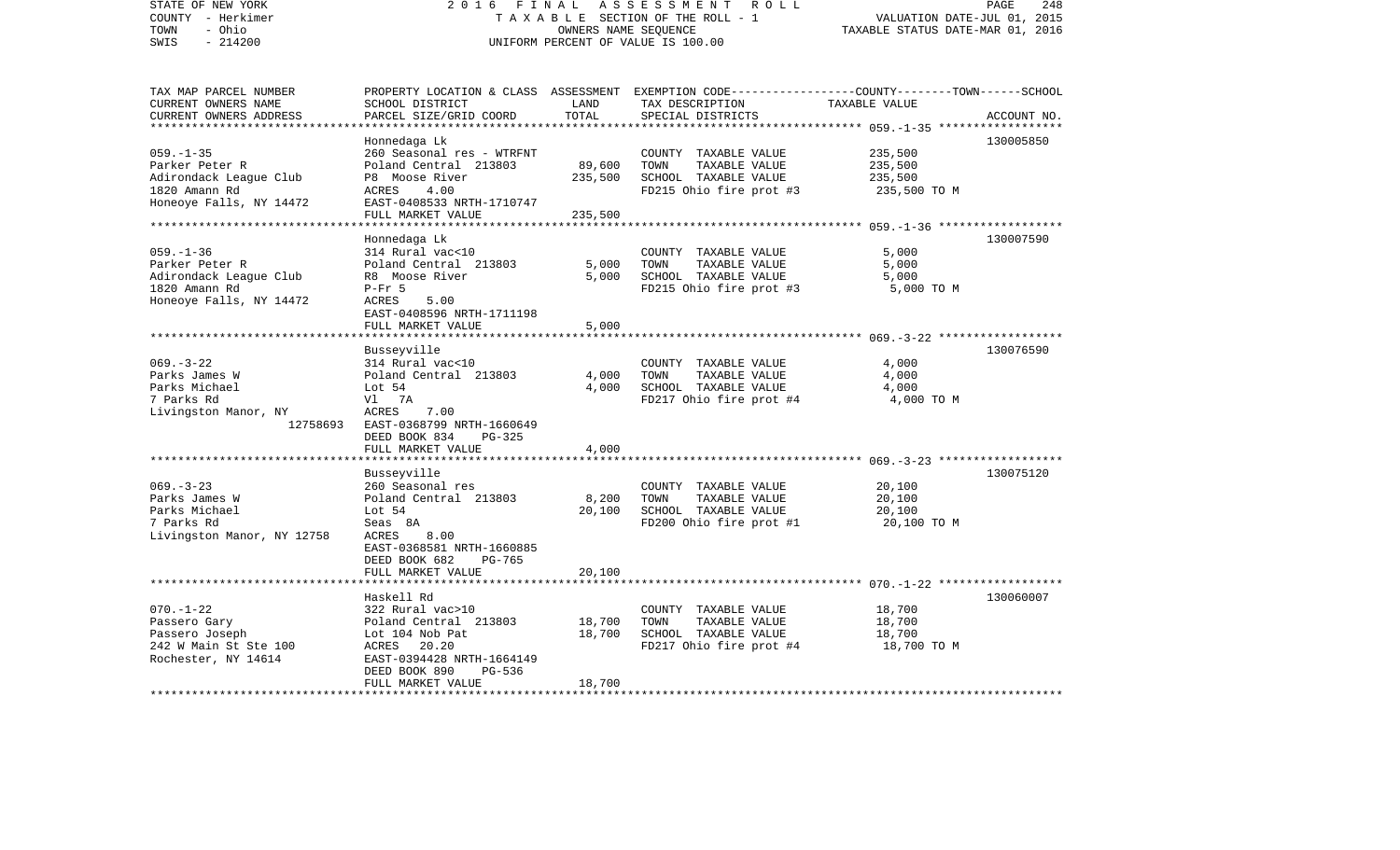| STATE OF NEW YORK<br>2016<br>COUNTY - Herkimer<br>- Ohio<br>TOWN<br>SWIS<br>$-214200$               |                                                                                                                                                                                                                    | FINAL                        | A S S E S S M E N T R O L L<br>TAXABLE SECTION OF THE ROLL - 1<br>OWNERS NAME SEOUENCE<br>UNIFORM PERCENT OF VALUE IS 100.00            | PAGE<br>249<br>VALUATION DATE-JUL 01, 2015<br>TAXABLE STATUS DATE-MAR 01, 2016 |                                 |
|-----------------------------------------------------------------------------------------------------|--------------------------------------------------------------------------------------------------------------------------------------------------------------------------------------------------------------------|------------------------------|-----------------------------------------------------------------------------------------------------------------------------------------|--------------------------------------------------------------------------------|---------------------------------|
| TAX MAP PARCEL NUMBER<br>CURRENT OWNERS NAME<br>CURRENT OWNERS ADDRESS                              | SCHOOL DISTRICT<br>PARCEL SIZE/GRID COORD                                                                                                                                                                          | LAND<br>TOTAL                | PROPERTY LOCATION & CLASS ASSESSMENT EXEMPTION CODE----------------COUNTY-------TOWN-----SCHOOL<br>TAX DESCRIPTION<br>SPECIAL DISTRICTS | TAXABLE VALUE                                                                  | ACCOUNT NO.                     |
|                                                                                                     |                                                                                                                                                                                                                    | * * * * * * * * * *          |                                                                                                                                         | ************ 070.-1-21 ******************                                      |                                 |
| $070. - 1 - 21$<br>Passero Ronald J<br>Passero Gary<br>242 West Main Ste 100<br>Rochester, NY 14614 | Haskell Rd<br>260 Seasonal res<br>Poland Central 213803<br>104 Nob Pat<br>ACRES<br>5.00<br>EAST-0393878 NRTH-1664392<br>DEED BOOK 00640 PG-00694<br>FULL MARKET VALUE                                              | 12,500<br>25,000<br>25,000   | COUNTY TAXABLE VALUE<br>TOWN<br>TAXABLE VALUE<br>SCHOOL TAXABLE VALUE<br>FD217 Ohio fire prot #4                                        | 25,000<br>25,000<br>25,000<br>25,000 TO M                                      | 130042870                       |
|                                                                                                     |                                                                                                                                                                                                                    |                              |                                                                                                                                         |                                                                                |                                 |
| $074.3 - 1 - 18$<br>Pastre Wayne<br>376 Kohler Rd<br>Cold Brook, NY 13324                           | 376 Kohler Rd<br>240 Rural res<br>Poland Central 213803<br>76 Jer Pat<br>ACRES 12.40<br>EAST-0373847 NRTH-1641407<br>DEED BOOK 1195 PG-224<br>FULL MARKET VALUE                                                    | 28,800<br>90,000<br>90,000   | STAR B<br>41854<br>COUNTY TAXABLE VALUE<br>TOWN<br>TAXABLE VALUE<br>SCHOOL TAXABLE VALUE<br>FD200 Ohio fire prot #1                     | $\overline{0}$<br>90,000<br>90,000<br>60,000<br>90,000 TO M                    | 130024990<br>$\Omega$<br>30,000 |
|                                                                                                     |                                                                                                                                                                                                                    |                              |                                                                                                                                         |                                                                                |                                 |
| $069. -3 - 21$<br>Patapow David<br>2617 Connors Rd<br>Baldwinsville, NY 13027                       | Off Hooper Dooper<br>314 Rural vac<10<br>Poland Central 213803<br>54 Rem Pat<br>ACRES<br>1.00<br>EAST-0368350 NRTH-1659419<br>DEED BOOK 947<br>PG-246<br>FULL MARKET VALUE                                         | 600<br>600<br>600            | COUNTY TAXABLE VALUE<br>TOWN<br>TAXABLE VALUE<br>SCHOOL TAXABLE VALUE<br>FD200 Ohio fire prot #1                                        | 600<br>600<br>600<br>600 TO M                                                  | 130024690                       |
|                                                                                                     |                                                                                                                                                                                                                    |                              |                                                                                                                                         |                                                                                |                                 |
| $079.1 - 1 - 6$<br>Pawlikowski Mary<br>PO Box 256<br>Poland, NY 13431                               | Gray Wilmurt Rd<br>210 1 Family Res<br>Poland Central 213803<br>Lot 50 Jer Pat<br>Seas 55.0 A<br>Richer Place<br>ACRES 55.50 BANK 035<br>EAST-0373843 NRTH-1638228<br>DEED BOOK 871<br>PG-559<br>FULL MARKET VALUE | 57,400<br>115,000<br>115,000 | STAR B<br>41854<br>COUNTY TAXABLE VALUE<br>TOWN<br>TAXABLE VALUE<br>SCHOOL TAXABLE VALUE<br>FD200 Ohio fire prot #1                     | $\mathbf{0}$<br>115,000<br>115,000<br>85,000<br>115,000 TO M                   | 130090145<br>30,000<br>$\Omega$ |
|                                                                                                     | ********************                                                                                                                                                                                               |                              |                                                                                                                                         |                                                                                |                                 |
| $074.1 - 1 - 23$<br>Pawloski Michael J<br>Palaski Richard L<br>423 Deland Dr<br>Utica, NY 13502     | Route 8<br>260 Seasonal res<br>Poland Central 213803<br>75 Rem Pat<br>Sub 8<br>ACRES 10.00<br>EAST-0381173 NRTH-1657701<br>$PG-16$<br>DEED BOOK 830<br>FULL MARKET VALUE                                           | 9,400<br>29,500<br>29,500    | COUNTY TAXABLE VALUE<br>TOWN<br>TAXABLE VALUE<br>SCHOOL TAXABLE VALUE<br>FD200 Ohio fire prot #1                                        | 29,500<br>29,500<br>29,500<br>29,500 TO M                                      | 130000780                       |
| *************************                                                                           | * * * * * * * * * * * * * * * * * * * *                                                                                                                                                                            |                              |                                                                                                                                         |                                                                                |                                 |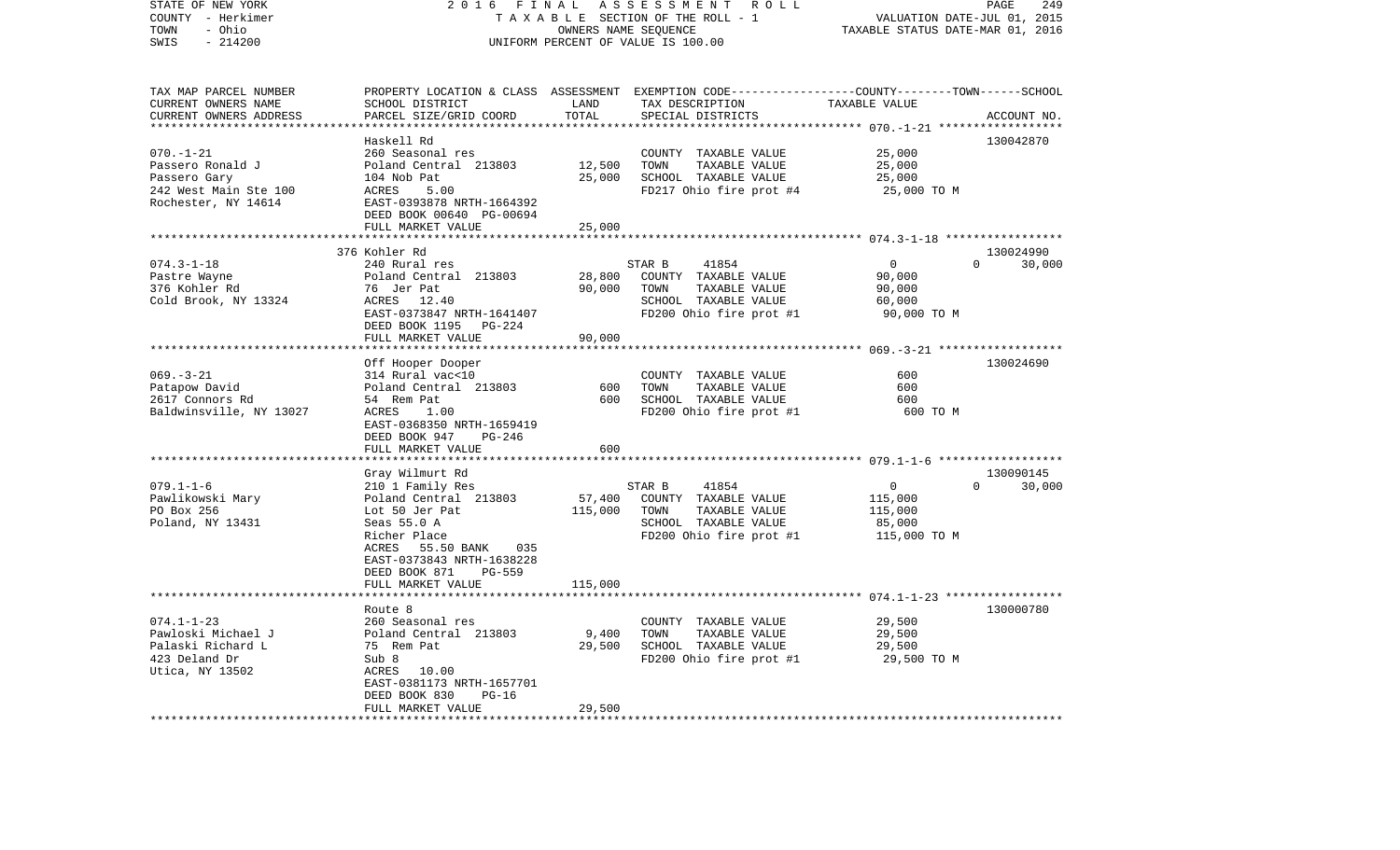| STATE OF NEW YORK<br>COUNTY - Herkimer<br>- Ohio<br>TOWN | 2016                                          | FINAL           | ASSESSMENT<br>R O L L<br>TAXABLE SECTION OF THE ROLL - 1<br>OWNERS NAME SEQUENCE                                   | VALUATION DATE-JUL 01, 2015<br>TAXABLE STATUS DATE-MAR 01, 2016 | 250<br>PAGE        |
|----------------------------------------------------------|-----------------------------------------------|-----------------|--------------------------------------------------------------------------------------------------------------------|-----------------------------------------------------------------|--------------------|
| $-214200$<br>SWIS                                        |                                               |                 | UNIFORM PERCENT OF VALUE IS 100.00                                                                                 |                                                                 |                    |
| TAX MAP PARCEL NUMBER<br>CURRENT OWNERS NAME             | SCHOOL DISTRICT                               | LAND            | PROPERTY LOCATION & CLASS ASSESSMENT EXEMPTION CODE---------------COUNTY-------TOWN------SCHOOL<br>TAX DESCRIPTION | TAXABLE VALUE                                                   |                    |
| CURRENT OWNERS ADDRESS                                   | PARCEL SIZE/GRID COORD                        | TOTAL           | SPECIAL DISTRICTS                                                                                                  |                                                                 | ACCOUNT NO.        |
| *************************                                | 124 Figert Rd                                 |                 |                                                                                                                    |                                                                 | 130010590          |
| $078.2 - 2 - 51$                                         | 312 Vac w/imprv                               |                 | COUNTY TAXABLE VALUE                                                                                               | 112,000                                                         |                    |
| Pawloski Michael Tara                                    | Poland Central 213803                         | 110,000         | TOWN<br>TAXABLE VALUE                                                                                              | 112,000                                                         |                    |
| Pawloski Dennis Charlotte                                | 44 Jer Pat                                    | 112,000         | SCHOOL TAXABLE VALUE                                                                                               | 112,000                                                         |                    |
| 6244 Cavanaugh Rd                                        | P-Fr 174                                      |                 | FD200 Ohio fire prot #1                                                                                            | 112,000 TO M                                                    |                    |
| Marcy, NY 13403                                          | ACRES 202.30                                  |                 |                                                                                                                    |                                                                 |                    |
|                                                          | EAST-0367448 NRTH-1635351                     |                 |                                                                                                                    |                                                                 |                    |
|                                                          | DEED BOOK 1427<br>PG-472<br>FULL MARKET VALUE | 112,000         |                                                                                                                    |                                                                 |                    |
|                                                          |                                               |                 |                                                                                                                    |                                                                 |                    |
|                                                          | 120 Hill Rd                                   |                 |                                                                                                                    |                                                                 | 130060890          |
| $074.3 - 1 - 22.1$                                       | 240 Rural res                                 |                 | STAR EN<br>41834                                                                                                   | $\overline{0}$                                                  | 65,300<br>$\Omega$ |
| Paye Gerald P                                            | Poland Central 213803                         | 28,300          | COUNTY TAXABLE VALUE                                                                                               | 80,200                                                          |                    |
| Corey Dale M                                             | Lot 76 Jer Pat                                | 80,200          | TOWN<br>TAXABLE VALUE                                                                                              | 80,200                                                          |                    |
| 120 Hill Rd<br>Cold Brook, NY 13324                      | ACRES<br>11.70<br>EAST-0375140 NRTH-1642470   |                 | SCHOOL TAXABLE VALUE<br>FD200 Ohio fire prot #1                                                                    | 14,900<br>80,200 TO M                                           |                    |
|                                                          | DEED BOOK 1371<br>PG-306                      |                 |                                                                                                                    |                                                                 |                    |
|                                                          | FULL MARKET VALUE                             | 80,200          |                                                                                                                    |                                                                 |                    |
|                                                          |                                               |                 |                                                                                                                    |                                                                 |                    |
|                                                          | Ohio City Rd                                  |                 |                                                                                                                    |                                                                 | 130029430          |
| $078.2 - 2 - 21$                                         | 210 1 Family Res                              |                 | COUNTY TAXABLE VALUE                                                                                               | 23,800                                                          |                    |
| Payne Heather<br>555 Ohio City Rd                        | Poland Central 213803<br>44 Jer Pat           | 9,800<br>23,800 | TOWN<br>TAXABLE VALUE<br>SCHOOL TAXABLE VALUE                                                                      | 23,800<br>23,800                                                |                    |
| Ohio, NY 13324                                           | Sens .25                                      |                 | FD200 Ohio fire prot #1                                                                                            | 23,800 TO M                                                     |                    |
|                                                          | FRNT<br>75.00 DPTH 225.00                     |                 |                                                                                                                    |                                                                 |                    |
|                                                          | 0.39<br>ACRES                                 |                 |                                                                                                                    |                                                                 |                    |
|                                                          | EAST-0363502 NRTH-1636346                     |                 |                                                                                                                    |                                                                 |                    |
|                                                          | DEED BOOK 1364 PG-619                         |                 |                                                                                                                    |                                                                 |                    |
|                                                          | FULL MARKET VALUE<br>*******************      | 23,800          |                                                                                                                    |                                                                 |                    |
|                                                          | Ohio City Rd                                  |                 |                                                                                                                    |                                                                 | 130009240          |
| $078.2 - 2 - 22$                                         | 210 1 Family Res                              |                 | COUNTY TAXABLE VALUE                                                                                               | 18,700                                                          |                    |
| Payne Heather                                            | Poland Central 213803                         | 9,100           | TOWN<br>TAXABLE VALUE                                                                                              | 18,700                                                          |                    |
| 555 Ohio City Rd                                         | 44 Jer Pat                                    | 18,700          | SCHOOL TAXABLE VALUE                                                                                               | 18,700                                                          |                    |
| Ohio, NY 13324                                           | 50.00 DPTH 260.00<br>FRNT                     |                 | FD200 Ohio fire prot #1                                                                                            | 18,700 TO M                                                     |                    |
|                                                          | ACRES<br>0.30<br>EAST-0363441 NRTH-1636378    |                 |                                                                                                                    |                                                                 |                    |
|                                                          | DEED BOOK 1364<br>PG-620                      |                 |                                                                                                                    |                                                                 |                    |
|                                                          | FULL MARKET VALUE                             | 18,700          |                                                                                                                    |                                                                 |                    |
|                                                          |                                               |                 |                                                                                                                    |                                                                 |                    |
|                                                          | 134 Woods Lane Rd                             |                 |                                                                                                                    |                                                                 | 130060560          |
| $073.3 - 2 - 39$                                         | 314 Rural vac<10                              |                 | COUNTY TAXABLE VALUE                                                                                               | 7,700                                                           |                    |
| Peck Scott<br>Peck Anne                                  | Poland Central 213803<br>Lot 48 Jer Pat       | 7,700<br>7,700  | TOWN<br>TAXABLE VALUE<br>SCHOOL TAXABLE VALUE                                                                      | 7,700<br>7,700                                                  |                    |
| 802 Stoney Point Rd                                      | ACRES<br>4.40                                 |                 | FD200 Ohio fire prot #1                                                                                            | 7,700 TO M                                                      |                    |
| Spencerport, NY 14559                                    | EAST-0360538 NRTH-1645069                     |                 |                                                                                                                    |                                                                 |                    |
|                                                          | DEED BOOK 1398<br>PG-431                      |                 |                                                                                                                    |                                                                 |                    |
|                                                          | FULL MARKET VALUE                             | 7,700           |                                                                                                                    |                                                                 |                    |
| ***************                                          |                                               |                 |                                                                                                                    |                                                                 |                    |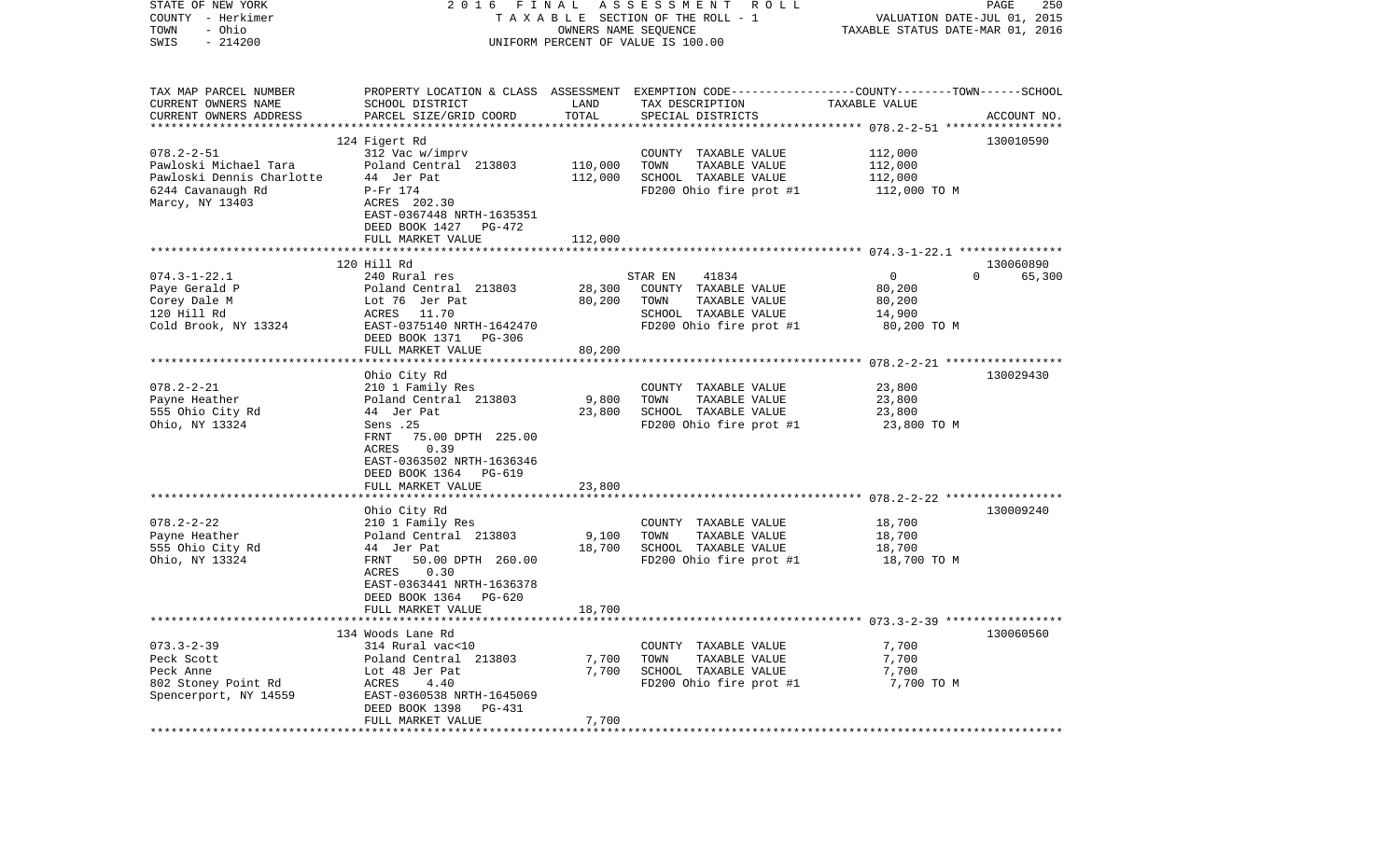| STATE OF NEW YORK<br>COUNTY - Herkimer<br>- Ohio<br>TOWN<br>$-214200$<br>SWIS | 2016                                               | OWNERS NAME SEQUENCE  | FINAL ASSESSMENT<br>ROLL<br>TAXABLE SECTION OF THE ROLL - 1<br>UNIFORM PERCENT OF VALUE IS 100.00                                       | VALUATION DATE-JUL 01, 2015<br>TAXABLE STATUS DATE-MAR 01, 2016 | PAGE<br>251 |
|-------------------------------------------------------------------------------|----------------------------------------------------|-----------------------|-----------------------------------------------------------------------------------------------------------------------------------------|-----------------------------------------------------------------|-------------|
| TAX MAP PARCEL NUMBER<br>CURRENT OWNERS NAME<br>CURRENT OWNERS ADDRESS        | SCHOOL DISTRICT<br>PARCEL SIZE/GRID COORD          | LAND<br>TOTAL         | PROPERTY LOCATION & CLASS ASSESSMENT EXEMPTION CODE---------------COUNTY-------TOWN------SCHOOL<br>TAX DESCRIPTION<br>SPECIAL DISTRICTS | TAXABLE VALUE                                                   | ACCOUNT NO. |
|                                                                               |                                                    |                       |                                                                                                                                         |                                                                 |             |
|                                                                               | 134 Woods Lane Rd                                  |                       |                                                                                                                                         |                                                                 | 130060550.1 |
| $073.3 - 2 - 40.1$                                                            | 210 1 Family Res                                   |                       | COUNTY TAXABLE VALUE                                                                                                                    | 100,600                                                         |             |
| Peck Scott                                                                    | Poland Central 213803                              | 15,300                | TOWN<br>TAXABLE VALUE                                                                                                                   | 100,600                                                         |             |
| Peck Anne                                                                     | Lot 48 Jer Pat                                     | 100,600               | SCHOOL TAXABLE VALUE                                                                                                                    | 100,600                                                         |             |
| 802 Stony Point Rd                                                            | ACRES<br>1.70                                      |                       | FD200 Ohio fire prot #1                                                                                                                 | 100,600 TO M                                                    |             |
| Spencerport, NY 14559                                                         | EAST-0360712 NRTH-1644864                          |                       |                                                                                                                                         |                                                                 |             |
|                                                                               | DEED BOOK 1398 PG-431<br>FULL MARKET VALUE         | 100,600               |                                                                                                                                         |                                                                 |             |
|                                                                               |                                                    |                       |                                                                                                                                         |                                                                 |             |
|                                                                               | Ohio City Rd                                       |                       |                                                                                                                                         |                                                                 | 130045120   |
| $078.2 - 2 - 18$                                                              | 322 Rural vac>10                                   |                       | COUNTY TAXABLE VALUE                                                                                                                    | 20,800                                                          |             |
| Penree Clarence                                                               | Poland Central 213803                              | 20,800                | TAXABLE VALUE<br>TOWN                                                                                                                   | 20,800                                                          |             |
| 6176 Walker Rd                                                                | Lot 44                                             | 20,800                | SCHOOL TAXABLE VALUE                                                                                                                    | 20,800                                                          |             |
| Deerfield, NY 13502                                                           | Jer Pat                                            |                       | FD200 Ohio fire prot #1                                                                                                                 | 20,800 TO M                                                     |             |
|                                                                               | R1 18.4 A                                          |                       |                                                                                                                                         |                                                                 |             |
|                                                                               | ACRES 18.40                                        |                       |                                                                                                                                         |                                                                 |             |
|                                                                               | EAST-0364284 NRTH-1636475<br>DEED BOOK 1569 PG-390 |                       |                                                                                                                                         |                                                                 |             |
|                                                                               | FULL MARKET VALUE                                  | 20,800                |                                                                                                                                         |                                                                 |             |
|                                                                               |                                                    |                       |                                                                                                                                         |                                                                 |             |
|                                                                               | Figert Rd                                          |                       |                                                                                                                                         |                                                                 | 130033360   |
| $078.2 - 1 - 35$                                                              | 314 Rural vac<10                                   |                       | COUNTY TAXABLE VALUE                                                                                                                    | 3,900                                                           |             |
| Penz Stanley Jr                                                               | Poland Central 213803                              | 3,900                 | TOWN<br>TAXABLE VALUE                                                                                                                   | 3,900                                                           |             |
| 189 Folts Rd                                                                  | 49 Jer Pat                                         | 3,900                 | SCHOOL TAXABLE VALUE                                                                                                                    | 3,900                                                           |             |
| Herkimer, NY 13350                                                            | Vl                                                 |                       | FD200 Ohio fire prot #1                                                                                                                 | 3,900 TO M                                                      |             |
|                                                                               | FRNT 209.00 DPTH 188.00                            |                       |                                                                                                                                         |                                                                 |             |
|                                                                               | ACRES<br>0.90                                      |                       |                                                                                                                                         |                                                                 |             |
|                                                                               | EAST-0365821 NRTH-1638220                          |                       |                                                                                                                                         |                                                                 |             |
|                                                                               | DEED BOOK 00526 PG-00253<br>FULL MARKET VALUE      | 3,900                 |                                                                                                                                         |                                                                 |             |
|                                                                               | *************************                          | *********             |                                                                                                                                         |                                                                 |             |
|                                                                               | 1398 Farr Rd                                       |                       |                                                                                                                                         |                                                                 | 130029790   |
| $065. -2 - 19$                                                                | 260 Seasonal res                                   |                       | COUNTY TAXABLE VALUE                                                                                                                    | 42,000                                                          |             |
| Perkins John S                                                                | Remsen<br>305201                                   | 11,600                | TOWN<br>TAXABLE VALUE                                                                                                                   | 42,000                                                          |             |
| Perkins Deborah S                                                             | 12 Rem Pat                                         | 42,000                | SCHOOL TAXABLE VALUE                                                                                                                    | 42,000                                                          |             |
| 4778 Stonehurst Rd                                                            | ACRES<br>3.60                                      |                       | FD215 Ohio fire prot #3                                                                                                                 | 42,000 TO M                                                     |             |
| Liverpool, NY 13090                                                           | EAST-0354283 NRTH-1681769                          |                       |                                                                                                                                         |                                                                 |             |
|                                                                               | DEED BOOK 1548 PG-23                               |                       |                                                                                                                                         |                                                                 |             |
|                                                                               | FULL MARKET VALUE                                  | 42,000                |                                                                                                                                         |                                                                 |             |
|                                                                               |                                                    |                       |                                                                                                                                         |                                                                 |             |
| $070. -1 - 19$                                                                | 180 Haskell Rd<br>260 Seasonal res                 |                       |                                                                                                                                         |                                                                 | 130023220   |
| Perkins Richard J                                                             | Poland Central 213803                              | 18,500                | COUNTY TAXABLE VALUE<br>TOWN<br>TAXABLE VALUE                                                                                           | 55,000<br>55,000                                                |             |
| Perkins Martha K                                                              | 104 Nob Pat                                        | 55,000                | SCHOOL TAXABLE VALUE                                                                                                                    | 55,000                                                          |             |
| 3752 Highland Ave                                                             | ACRES<br>7.00                                      |                       | FD217 Ohio fire prot #4                                                                                                                 | 55,000 TO M                                                     |             |
| Skaneateles, NY 13152                                                         | EAST-0393358 NRTH-1664417                          |                       |                                                                                                                                         |                                                                 |             |
|                                                                               | DEED BOOK 848<br>PG-249                            |                       |                                                                                                                                         |                                                                 |             |
|                                                                               | FULL MARKET VALUE                                  | 55,000                |                                                                                                                                         |                                                                 |             |
|                                                                               | *******************                                | ********************* |                                                                                                                                         |                                                                 |             |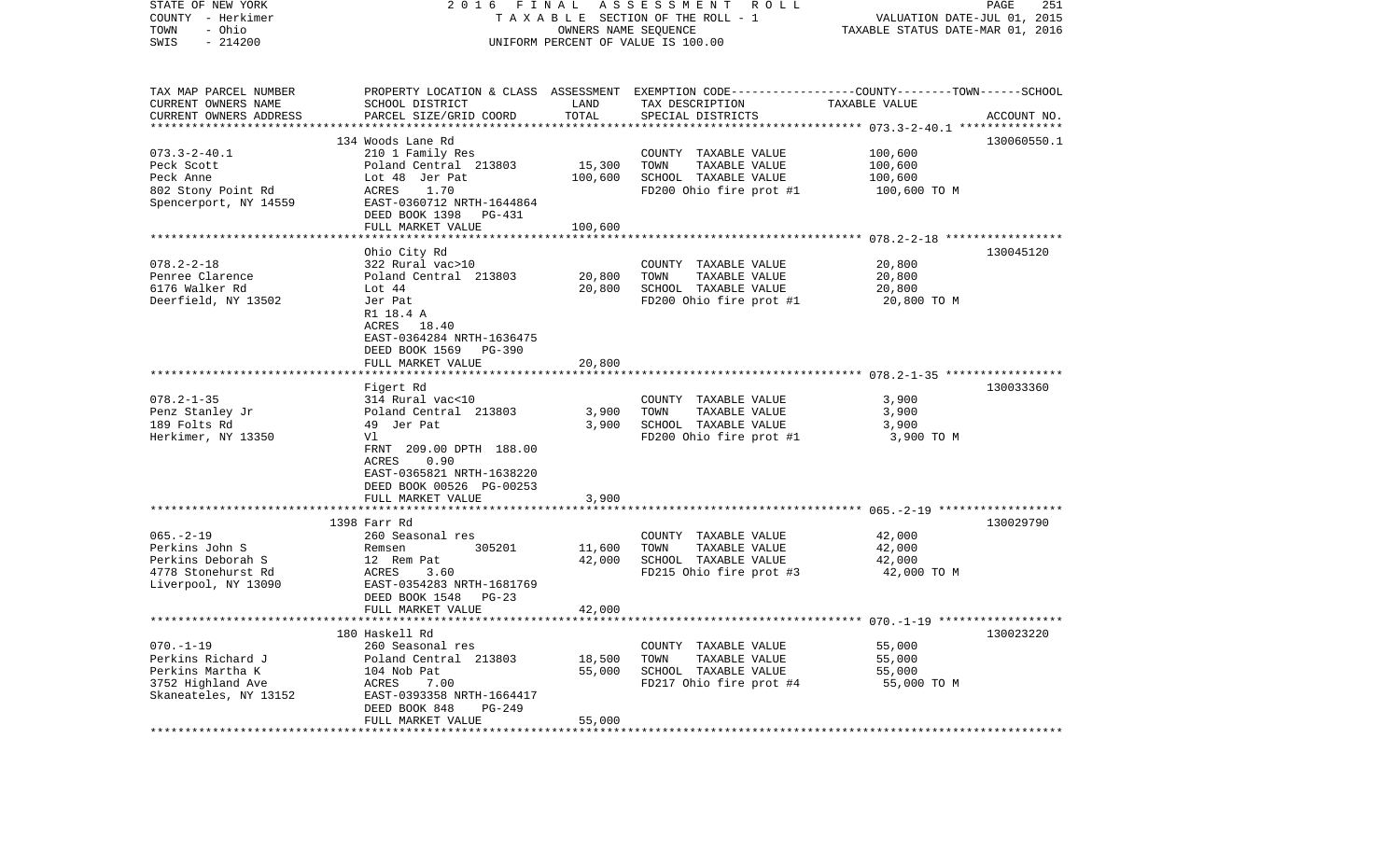| COUNTY<br>– Herkimer<br>- Ohio<br>TOWN              | TAXABLE                                              |        | SECTION OF THE ROLL - 1<br>OWNERS NAME SEQUENCE                                                  | TAXABLE STATUS DATE-MAR 01, 2016              | VALUATION DATE-JUL 01, 2015 |
|-----------------------------------------------------|------------------------------------------------------|--------|--------------------------------------------------------------------------------------------------|-----------------------------------------------|-----------------------------|
| SWIS<br>$-214200$                                   | UNIFORM PERCENT OF VALUE IS 100.00                   |        |                                                                                                  |                                               |                             |
|                                                     |                                                      |        |                                                                                                  |                                               |                             |
| TAX MAP PARCEL NUMBER                               |                                                      |        | PROPERTY LOCATION & CLASS ASSESSMENT EXEMPTION CODE----------------COUNTY-------TOWN------SCHOOL |                                               |                             |
| CURRENT OWNERS NAME                                 | SCHOOL DISTRICT                                      | LAND   | TAX DESCRIPTION                                                                                  | TAXABLE VALUE                                 |                             |
| CURRENT OWNERS ADDRESS<br>************************* | PARCEL SIZE/GRID COORD                               | TOTAL  | SPECIAL DISTRICTS                                                                                |                                               | ACCOUNT NO.                 |
|                                                     | California Rd                                        |        |                                                                                                  |                                               | 130019230                   |
| $085.3 - 3 - 18$                                    | 210 1 Family Res                                     |        | 41854<br>STAR B                                                                                  | $\overline{0}$                                | 30,000<br>$\Omega$          |
| Perry Anthony                                       | Poland Central 213803                                | 9,600  | COUNTY TAXABLE VALUE                                                                             | 33,600                                        |                             |
| Perry Melissa J                                     | Jer Pat<br>9                                         | 33,600 | TOWN<br>TAXABLE VALUE                                                                            | 33,600                                        |                             |
| 650 Bull Hill Rd                                    | FRNT 100.00 DPTH 190.00                              |        | SCHOOL TAXABLE VALUE                                                                             | 3,600                                         |                             |
| Cold Brook, NY 13324                                | 0.36<br>ACRES                                        |        | FD210 Ohio fire prot #2                                                                          | 33,600 TO M                                   |                             |
|                                                     | EAST-0383279 NRTH-1614592<br>DEED BOOK 814<br>PG-185 |        |                                                                                                  |                                               |                             |
|                                                     | FULL MARKET VALUE                                    | 33,600 |                                                                                                  |                                               |                             |
|                                                     | Harvey Bridge Rd                                     |        |                                                                                                  |                                               | 130020460                   |
| $073.4 - 1 - 24$                                    | 312 Vac w/imprv                                      |        | COUNTY TAXABLE VALUE                                                                             | 4,900                                         |                             |
| Perry Wanda F                                       | Poland Central 213803                                | 4,800  | TOWN<br>TAXABLE VALUE                                                                            | 4,900                                         |                             |
| 297 Harvey Bridge Rd                                | 48 Jer Pat                                           | 4,900  | SCHOOL TAXABLE VALUE                                                                             | 4,900                                         |                             |
| Cold Brook, NY 13324                                | 90.00 DPTH 264.00<br>FRNT                            |        | FD200 Ohio fire prot #1                                                                          | 4,900 TO M                                    |                             |
|                                                     | ACRES<br>0.56                                        |        |                                                                                                  |                                               |                             |
|                                                     | EAST-0362509 NRTH-1644529                            |        |                                                                                                  |                                               |                             |
|                                                     | DEED BOOK 837<br>PG-567                              |        |                                                                                                  |                                               |                             |
|                                                     | FULL MARKET VALUE                                    | 4,900  |                                                                                                  | ******************** 073.4-1-25 ************* |                             |
|                                                     | Harvey Bridge Rd                                     |        |                                                                                                  |                                               | 130020490                   |
| $073.4 - 1 - 25$                                    | 312 Vac w/imprv                                      |        | COUNTY TAXABLE VALUE                                                                             | 3,700                                         |                             |
| Perry Wanda F                                       | Poland Central 213803                                | 3,200  | TOWN<br>TAXABLE VALUE                                                                            | 3,700                                         |                             |
| Gould Kevin R                                       | 48 Jer Pat                                           | 3,700  | SCHOOL TAXABLE VALUE                                                                             | 3,700                                         |                             |
| 297 Harvey Bridge Rd                                | Fagan Pl                                             |        | FD200 Ohio fire prot #1                                                                          | 3,700 TO M                                    |                             |
| Coldbrook, NY 13324                                 | 82.50 DPTH 264.00<br>FRNT                            |        |                                                                                                  |                                               |                             |
|                                                     | 0.50<br>ACRES                                        |        |                                                                                                  |                                               |                             |
|                                                     | EAST-0362546 NRTH-1644442                            |        |                                                                                                  |                                               |                             |
|                                                     | DEED BOOK 842<br>$PG-22$                             |        |                                                                                                  |                                               |                             |
|                                                     | FULL MARKET VALUE                                    | 3,700  |                                                                                                  |                                               |                             |
|                                                     | Harvey Bridge Rd                                     |        |                                                                                                  |                                               | 130023370                   |
| $073.4 - 1 - 26$                                    | 210 1 Family Res                                     |        | STAR B<br>41854                                                                                  | 0                                             | $\Omega$<br>30,000          |
| Perry Wanda F                                       | Poland Central 213803                                | 10,600 | COUNTY TAXABLE VALUE                                                                             | 34,800                                        |                             |
| Gould Kevin                                         | 48 Jer Pat                                           | 34,800 | TOWN<br>TAXABLE VALUE                                                                            | 34,800                                        |                             |
| 297 Harvey Bridge Rd                                | 82.50 DPTH 264.00<br>FRNT                            |        | SCHOOL TAXABLE VALUE                                                                             | 4,800                                         |                             |
| Cold Brook, NY 13324                                | 0.50<br>ACRES                                        |        | FD200 Ohio fire prot #1                                                                          | 34,800 TO M                                   |                             |
|                                                     | EAST-0362601 NRTH-1644390                            |        |                                                                                                  |                                               |                             |
|                                                     | DEED BOOK 837<br>PG-567                              |        |                                                                                                  |                                               |                             |
|                                                     | FULL MARKET VALUE                                    | 34,800 |                                                                                                  |                                               |                             |
|                                                     | 141 Withers Rd                                       |        |                                                                                                  |                                               | 130033630                   |
| $065. - 2 - 25$                                     | 260 Seasonal res                                     |        | COUNTY TAXABLE VALUE                                                                             | 51,700                                        |                             |
| Peters Clay R                                       | 305201<br>Remsen                                     | 34,400 | TOWN<br>TAXABLE VALUE                                                                            | 51,700                                        |                             |
| 3716 Oxford Rd                                      | 12 Rem Pat/Withers Rd                                | 51,700 | SCHOOL TAXABLE VALUE                                                                             | 51,700                                        |                             |
| New Hartford, NY 13413                              | Sens .5/ Prior ID #:065.-                            |        | FD215 Ohio fire prot #3                                                                          | 51,700 TO M                                   |                             |
|                                                     | $/065. -2 - 24.2/065. -2 - 27$                       |        |                                                                                                  |                                               |                             |
|                                                     | FRNT 1305.00 DPTH 159.00                             |        |                                                                                                  |                                               |                             |
|                                                     | ACRES<br>30.00                                       |        |                                                                                                  |                                               |                             |
|                                                     | EAST-0355850 NRTH-1681710                            |        |                                                                                                  |                                               |                             |
|                                                     | DEED BOOK 00666 PG-00477<br>FULL MARKET VALUE        | 51,700 |                                                                                                  |                                               |                             |
|                                                     |                                                      |        |                                                                                                  |                                               |                             |

STATE OF NEW YORK 2 0 1 6 F I N A L A S S E S S M E N T R O L L PAGE 252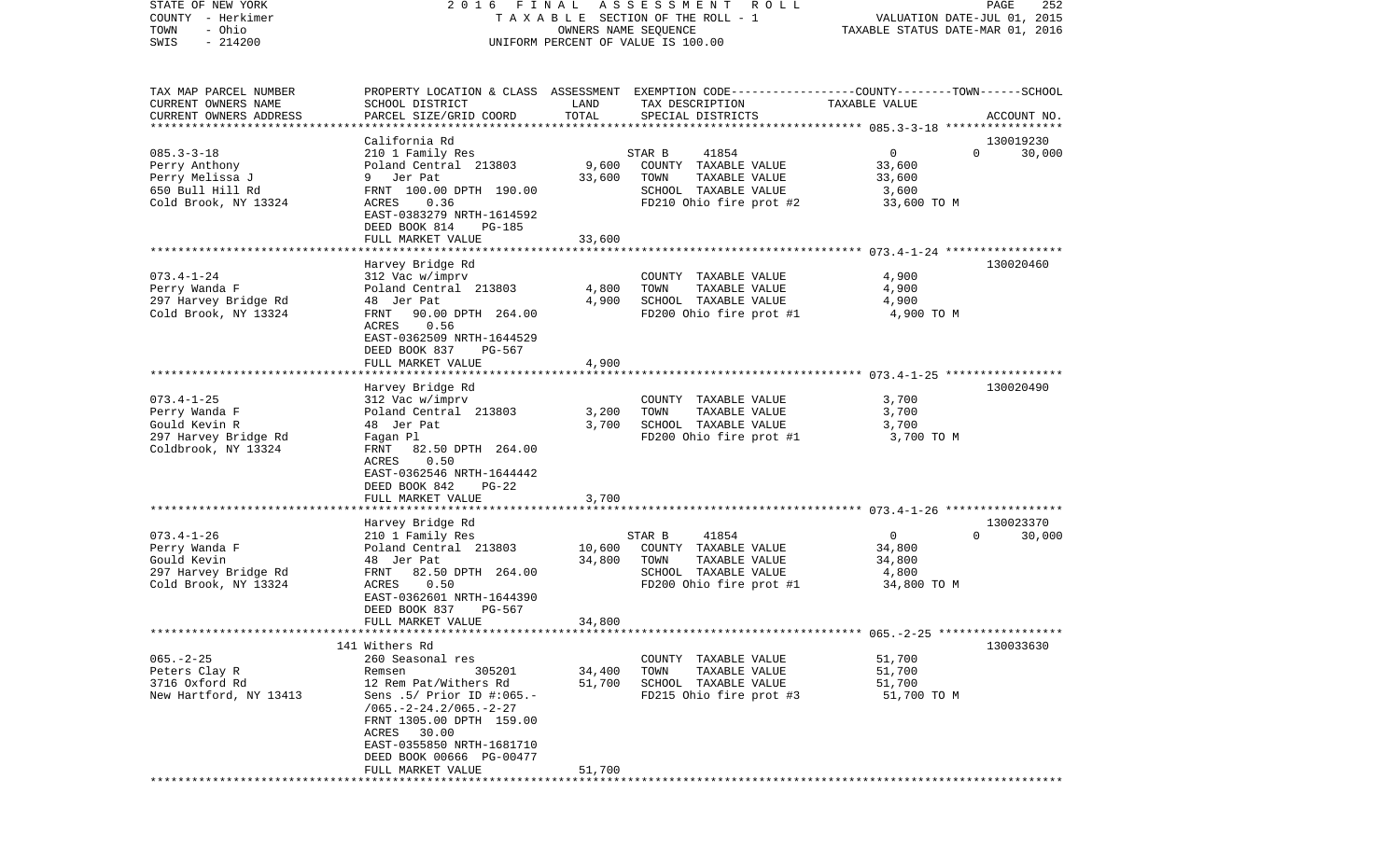| STATE OF NEW YORK<br>COUNTY - Herkimer | 2016                                | FINAL          | ASSESSMENT ROLL<br>TAXABLE SECTION OF THE ROLL - 1                                               | VALUATION DATE-JUL 01, 2015      | PAGE<br>253        |
|----------------------------------------|-------------------------------------|----------------|--------------------------------------------------------------------------------------------------|----------------------------------|--------------------|
| - Ohio<br>TOWN                         |                                     |                | OWNERS NAME SEQUENCE                                                                             | TAXABLE STATUS DATE-MAR 01, 2016 |                    |
| SWIS<br>$-214200$                      |                                     |                | UNIFORM PERCENT OF VALUE IS 100.00                                                               |                                  |                    |
|                                        |                                     |                |                                                                                                  |                                  |                    |
| TAX MAP PARCEL NUMBER                  |                                     |                | PROPERTY LOCATION & CLASS ASSESSMENT EXEMPTION CODE----------------COUNTY-------TOWN------SCHOOL |                                  |                    |
| CURRENT OWNERS NAME                    | SCHOOL DISTRICT                     | LAND           | TAX DESCRIPTION                                                                                  | TAXABLE VALUE                    |                    |
| CURRENT OWNERS ADDRESS                 | PARCEL SIZE/GRID COORD              | TOTAL          | SPECIAL DISTRICTS                                                                                |                                  | ACCOUNT NO.        |
|                                        |                                     |                |                                                                                                  | ************ 074.1-2-5 ******    |                    |
| $074.1 - 2 - 5$                        | Rt 8<br>260 Seasonal res            |                | COUNTY TAXABLE VALUE                                                                             | 24,400                           | 130013920          |
| Peters George                          | Poland Central 213803               | 14,000         | TOWN<br>TAXABLE VALUE                                                                            | 24,400                           |                    |
| Peters Brenda                          | 63 Rem Pat                          | 24,400         | SCHOOL TAXABLE VALUE                                                                             | 24,400                           |                    |
| 24 Sunset Rd                           | ACRES<br>48.80                      |                | FD200 Ohio fire prot #1                                                                          | 24,400 TO M                      |                    |
| Hannacroix, NY 12087                   | EAST-0373075 NRTH-1654333           |                |                                                                                                  |                                  |                    |
|                                        | DEED BOOK 1580<br>$PG-1$            |                |                                                                                                  |                                  |                    |
|                                        | FULL MARKET VALUE                   | 24,400         |                                                                                                  |                                  |                    |
|                                        |                                     |                |                                                                                                  |                                  |                    |
|                                        | Dagenkolb Rd                        |                |                                                                                                  |                                  | 130031290          |
| $078.1 - 2 - 18$                       | 240 Rural res                       |                | STAR B<br>41854                                                                                  | $\mathbf{0}$                     | $\Omega$<br>30,000 |
| Petro Jill                             | Poland Central 213803               | 84,000         | COUNTY TAXABLE VALUE                                                                             | 150,000                          |                    |
| 175 Dagenkolb Rd                       | 18 Jer Pat                          | 150,000        | TOWN<br>TAXABLE VALUE                                                                            | 150,000                          |                    |
| Ohio, NY 13324                         | ACRES 100.30                        |                | SCHOOL TAXABLE VALUE                                                                             | 120,000                          |                    |
|                                        | EAST-0358455 NRTH-1633441           |                | FD200 Ohio fire prot #1                                                                          | 150,000 TO M                     |                    |
|                                        | DEED BOOK 1081 PG-641               |                |                                                                                                  |                                  |                    |
|                                        | FULL MARKET VALUE                   | 150,000        |                                                                                                  |                                  |                    |
|                                        |                                     |                |                                                                                                  |                                  |                    |
|                                        | Busseyville                         |                |                                                                                                  |                                  | 130033780          |
| $069. -3 - 11$                         | 314 Rural vac<10                    |                | COUNTY TAXABLE VALUE                                                                             | 5,500                            |                    |
| Pettit Paul<br>1638 County Rt. 4       | Poland Central 213803<br>54 Rem Pat | 5,500<br>5,500 | TOWN<br>TAXABLE VALUE<br>SCHOOL TAXABLE VALUE                                                    | 5,500<br>5,500                   |                    |
| Central Square, NY 13036               | $P-Fr$                              |                | FD217 Ohio fire prot #4                                                                          | 5,500 TO M                       |                    |
|                                        | ACRES<br>9.50                       |                |                                                                                                  |                                  |                    |
|                                        | EAST-0369547 NRTH-1662253           |                |                                                                                                  |                                  |                    |
|                                        | DEED BOOK 909<br>PG-581             |                |                                                                                                  |                                  |                    |
|                                        | FULL MARKET VALUE                   | 5,500          |                                                                                                  |                                  |                    |
|                                        |                                     |                |                                                                                                  |                                  |                    |
|                                        | 376 Coonradt Rd                     |                |                                                                                                  |                                  | 130042120          |
| $085.2 - 2 - 39$                       | 260 Seasonal res                    |                | COUNTY TAXABLE VALUE                                                                             | 103,700                          |                    |
| Pfalzgraf Craig J                      | Poland Central 213803               | 86,900         | TAXABLE VALUE<br>TOWN                                                                            | 103,700                          |                    |
| 47 Millbrook Rd                        | 40 Jer Pat                          | 103,700        | SCHOOL TAXABLE VALUE                                                                             | 103,700                          |                    |
| New Vernon, NJ 07976                   | P-Fr 157.5                          |                | FD210 Ohio fire prot #2                                                                          | 103,700 TO M                     |                    |
|                                        | ACRES 171.20                        |                |                                                                                                  |                                  |                    |
|                                        | EAST-0392852 NRTH-1620548           |                |                                                                                                  |                                  |                    |
|                                        | DEED BOOK 878<br>PG-204             |                |                                                                                                  |                                  |                    |
|                                        | FULL MARKET VALUE                   | 103,700        |                                                                                                  |                                  |                    |
|                                        | ****************************        |                |                                                                                                  |                                  |                    |
|                                        | 107 Billy Hamlin Rd                 |                |                                                                                                  |                                  | 130076230          |
| $085.2 - 2 - 5$                        | 311 Res vac land                    |                | COUNTY TAXABLE VALUE                                                                             | 7,000                            |                    |
| Pham Loc                               | Poland Central 213803               | 7,000          | TOWN<br>TAXABLE VALUE                                                                            | 7,000                            |                    |
| 62 Walker St                           | Lot 41                              | 7,000          | SCHOOL TAXABLE VALUE                                                                             | 7,000                            |                    |
| North Quiney, MA 02171                 | R1 2A<br>2.00<br>ACRES              |                | FD217 Ohio fire prot #4                                                                          | 7,000 TO M                       |                    |
|                                        | EAST-0386708 NRTH-1621617           |                |                                                                                                  |                                  |                    |
|                                        | DEED BOOK 1522<br>PG-423            |                |                                                                                                  |                                  |                    |
|                                        | FULL MARKET VALUE                   | 7,000          |                                                                                                  |                                  |                    |
|                                        |                                     |                |                                                                                                  |                                  |                    |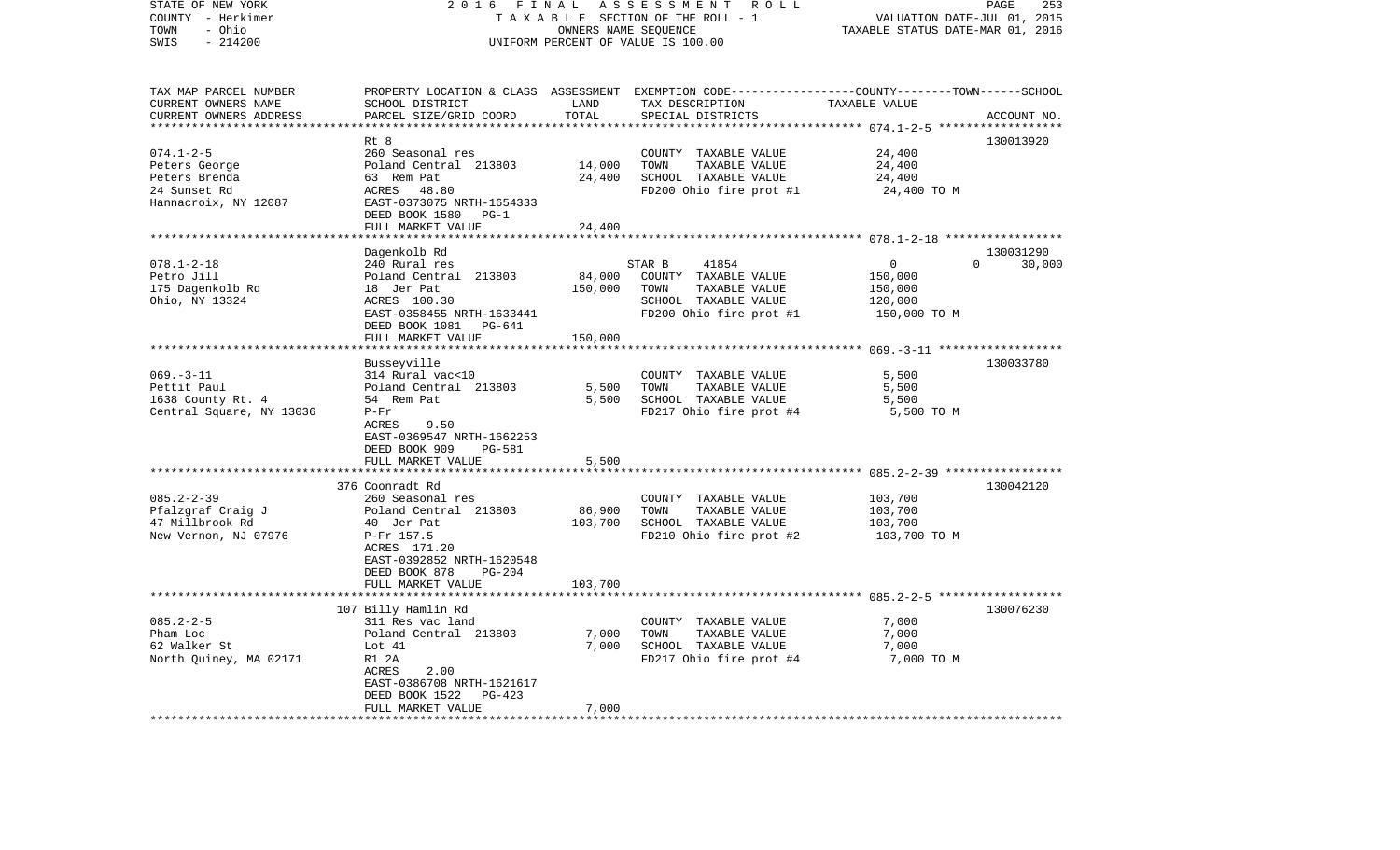| STATE OF NEW YORK<br>COUNTY - Herkimer<br>- Ohio<br>TOWN<br>SWIS<br>$-214200$ |                                                    |        | 2016 FINAL ASSESSMENT ROLL<br>T A X A B L E SECTION OF THE ROLL - 1<br>OWNERS NAME SEOUENCE<br>UNIFORM PERCENT OF VALUE IS 100.00 | VALUATION DATE-JUL 01, 2015<br>TAXABLE STATUS DATE-MAR 01, 2016 | PAGE<br>254 |
|-------------------------------------------------------------------------------|----------------------------------------------------|--------|-----------------------------------------------------------------------------------------------------------------------------------|-----------------------------------------------------------------|-------------|
| TAX MAP PARCEL NUMBER<br>CURRENT OWNERS NAME                                  | SCHOOL DISTRICT                                    | LAND   | PROPERTY LOCATION & CLASS ASSESSMENT EXEMPTION CODE---------------COUNTY-------TOWN------SCHOOL<br>TAX DESCRIPTION                | TAXABLE VALUE                                                   |             |
| CURRENT OWNERS ADDRESS                                                        | PARCEL SIZE/GRID COORD                             | TOTAL  | SPECIAL DISTRICTS                                                                                                                 |                                                                 | ACCOUNT NO. |
|                                                                               |                                                    |        |                                                                                                                                   |                                                                 |             |
|                                                                               | Bull Hill Rd                                       |        |                                                                                                                                   |                                                                 | 130042060   |
| $085.2 - 2 - 7.2$<br>Pham Loc                                                 | 322 Rural vac>10<br>Poland Central 213803          | 18,500 | COUNTY TAXABLE VALUE<br>TAXABLE VALUE<br>TOWN                                                                                     | 18,500<br>18,500                                                |             |
| Pham Thalya                                                                   | 22 Jer Pat                                         | 18,500 | SCHOOL TAXABLE VALUE                                                                                                              | 18,500                                                          |             |
| 62 Walker St                                                                  | 85.2-2-7 DELETED USING S/                          |        | FD210 Ohio fire prot #2                                                                                                           | 18,500 TO M                                                     |             |
| Quincy, MA 02171                                                              | #5                                                 |        |                                                                                                                                   |                                                                 |             |
|                                                                               | FRNT 806.00 DPTH                                   |        |                                                                                                                                   |                                                                 |             |
|                                                                               | ACRES 15.10                                        |        |                                                                                                                                   |                                                                 |             |
|                                                                               | EAST-0386619 NRTH-1622131<br>DEED BOOK 1317 PG-538 |        |                                                                                                                                   |                                                                 |             |
|                                                                               | FULL MARKET VALUE                                  | 18,500 |                                                                                                                                   |                                                                 |             |
|                                                                               |                                                    |        |                                                                                                                                   |                                                                 |             |
|                                                                               | Rt 365                                             |        |                                                                                                                                   |                                                                 | 130060235   |
| $073.3 - 3 - 27$                                                              | 314 Rural vac<10                                   |        | COUNTY TAXABLE VALUE                                                                                                              | 8,900                                                           |             |
| Phillips Gary Sr.                                                             | Poland Central 213803                              | 8,900  | TOWN<br>TAXABLE VALUE                                                                                                             | 8,900                                                           |             |
| PO Box 154<br>Hinckley, NY 13352                                              | Lot 80 Rem Pat<br>V1 2<br>.4A                      | 8,900  | SCHOOL TAXABLE VALUE<br>FD200 Ohio fire prot #1                                                                                   | 8,900<br>8,900 TO M                                             |             |
|                                                                               | ACRES<br>0.60                                      |        |                                                                                                                                   |                                                                 |             |
|                                                                               | EAST-0354485 NRTH-1646920                          |        |                                                                                                                                   |                                                                 |             |
|                                                                               | DEED BOOK 1406 PG-207                              |        |                                                                                                                                   |                                                                 |             |
|                                                                               | FULL MARKET VALUE                                  | 8,900  |                                                                                                                                   |                                                                 |             |
|                                                                               |                                                    |        |                                                                                                                                   |                                                                 | 130060130   |
| $078.4 - 1 - 28$                                                              | Santimire Rd<br>312 Vac w/imprv                    |        | COUNTY TAXABLE VALUE                                                                                                              | 53,500                                                          |             |
| Piacentino Perry                                                              | Poland Central 213803                              | 51,500 | TOWN<br>TAXABLE VALUE                                                                                                             | 53,500                                                          |             |
| 7040 Cheese Factory Rd                                                        | Lot 20 Jer Pat                                     | 53,500 | SCHOOL TAXABLE VALUE                                                                                                              | 53,500                                                          |             |
| Barneveld, NY 13304                                                           | Seas 65A                                           |        | FD200 Ohio fire prot #1                                                                                                           | 53,500 TO M                                                     |             |
|                                                                               | ACRES 68.40                                        |        |                                                                                                                                   |                                                                 |             |
|                                                                               | EAST-0365636 NRTH-1625932                          |        |                                                                                                                                   |                                                                 |             |
|                                                                               | DEED BOOK 686<br>PG-668<br>FULL MARKET VALUE       | 53,500 |                                                                                                                                   |                                                                 |             |
|                                                                               |                                                    |        |                                                                                                                                   |                                                                 |             |
|                                                                               | 221 Dead Lk                                        |        |                                                                                                                                   |                                                                 | 130042480   |
| $064.11 - 1 - 18$                                                             | 270 Mfg housing - WTRFNT                           |        | COUNTY TAXABLE VALUE                                                                                                              | 25,200                                                          |             |
| Piazza Joseph M                                                               | 302601<br>Adirondack                               | 20,100 | TAXABLE VALUE<br>TOWN                                                                                                             | 25,200                                                          |             |
| Scalise Gloria J<br>503 Millbrook Rd                                          | 54 Woodhull<br>FRNT 100.00 DPTH 166.00             | 25,200 | SCHOOL TAXABLE VALUE<br>FD215 Ohio fire prot #3                                                                                   | 25,200<br>25,200 TO M                                           |             |
| Rome, NY 13440                                                                | 0.37<br>ACRES                                      |        |                                                                                                                                   |                                                                 |             |
|                                                                               | EAST-0340913 NRTH-1682234                          |        |                                                                                                                                   |                                                                 |             |
|                                                                               | DEED BOOK 1454<br>PG-842                           |        |                                                                                                                                   |                                                                 |             |
|                                                                               | FULL MARKET VALUE                                  | 25,200 |                                                                                                                                   |                                                                 |             |
|                                                                               |                                                    |        |                                                                                                                                   |                                                                 |             |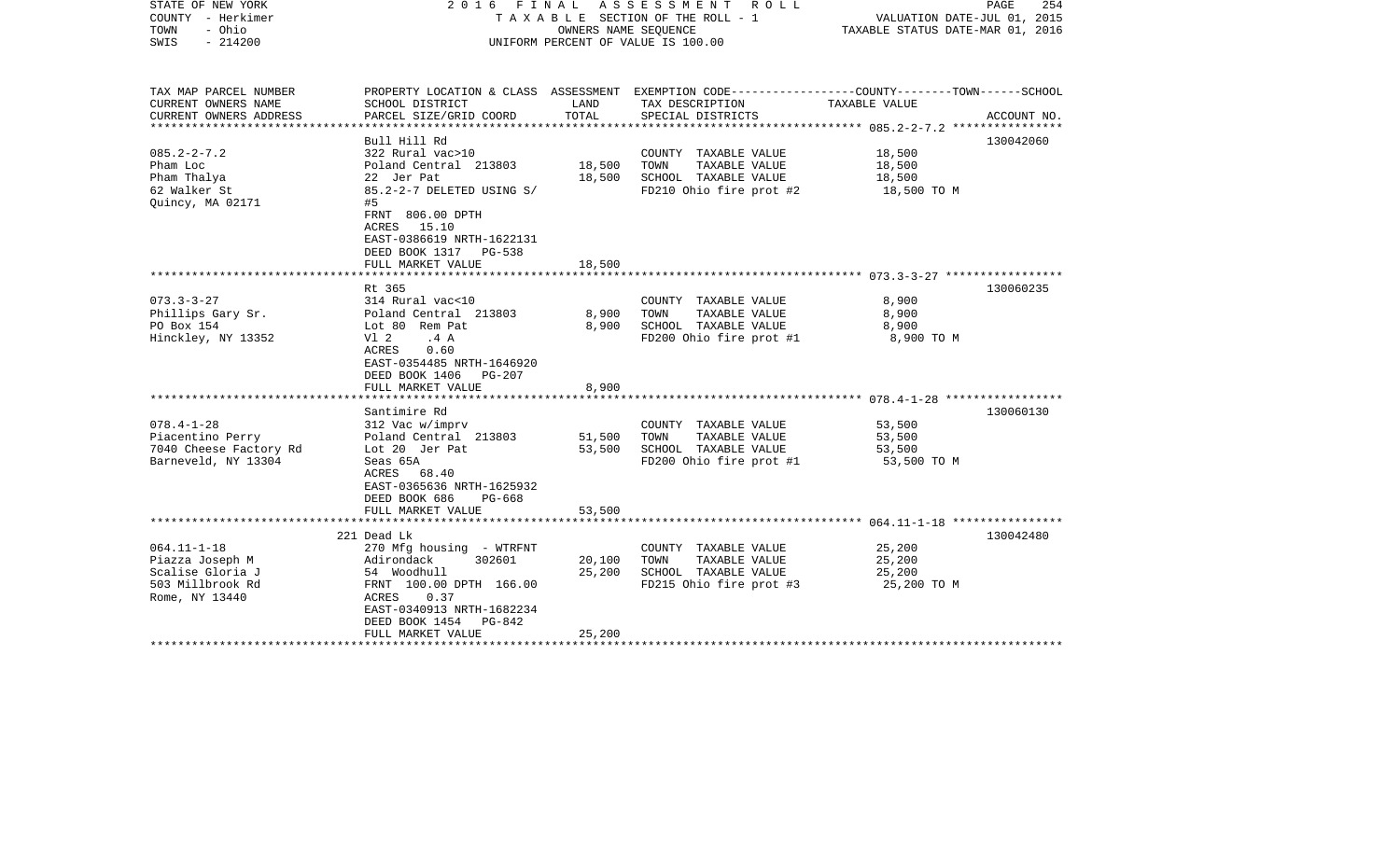| STATE OF NEW YORK<br>COUNTY - Herkimer<br>- Ohio<br>TOWN<br>$-214200$<br>SWIS                                                        |                                                                                                                                                                                                            |                            | 2016 FINAL ASSESSMENT<br>R O L L<br>TAXABLE SECTION OF THE ROLL - 1<br>OWNERS NAME SEQUENCE<br>UNIFORM PERCENT OF VALUE IS 100.00       | VALUATION DATE-JUL 01, 2015<br>TAXABLE STATUS DATE-MAR 01, 2016  | PAGE<br>255                     |
|--------------------------------------------------------------------------------------------------------------------------------------|------------------------------------------------------------------------------------------------------------------------------------------------------------------------------------------------------------|----------------------------|-----------------------------------------------------------------------------------------------------------------------------------------|------------------------------------------------------------------|---------------------------------|
| TAX MAP PARCEL NUMBER<br>CURRENT OWNERS NAME<br>CURRENT OWNERS ADDRESS<br>************************                                   | SCHOOL DISTRICT<br>PARCEL SIZE/GRID COORD                                                                                                                                                                  | LAND<br>TOTAL              | PROPERTY LOCATION & CLASS ASSESSMENT EXEMPTION CODE---------------COUNTY-------TOWN------SCHOOL<br>TAX DESCRIPTION<br>SPECIAL DISTRICTS | TAXABLE VALUE                                                    | ACCOUNT NO.                     |
| $085.2 - 2 - 26$<br>Picciotto Barbara Ella<br>134 Billy Hamlin Rd<br>Cold Brook, NY 13324                                            | 134 Bull Hill Rd<br>210 1 Family Res<br>Poland Central 213803<br>41 Jer Pat<br>FRNT 200.00 DPTH 200.00<br>ACRES<br>0.92<br>EAST-0387134 NRTH-1621866<br>DEED BOOK 765<br><b>PG-525</b>                     | 12,300<br>42,000           | 41834<br>STAR EN<br>COUNTY TAXABLE VALUE<br>TOWN<br>TAXABLE VALUE<br>SCHOOL TAXABLE VALUE<br>FD210 Ohio fire prot #2                    | $\mathbf 0$<br>42,000<br>42,000<br>$\overline{0}$<br>42,000 TO M | 130038040<br>42,000<br>$\Omega$ |
|                                                                                                                                      | FULL MARKET VALUE                                                                                                                                                                                          | 42,000                     |                                                                                                                                         |                                                                  |                                 |
| $067. - 1 - 23$<br>Pierce Daniel A<br>1308 Haskell Rd<br>Cold Brook, NY 13324                                                        | West Canada Crk<br>210 1 Family Res<br>Poland Central 213803<br>97 Nob Pat<br>2.50<br>ACRES<br>EAST-0406400 NRTH-1679769<br>DEED BOOK 769<br>$PG-140$                                                      | 9,500<br>32,000            | COUNTY TAXABLE VALUE<br>TOWN<br>TAXABLE VALUE<br>SCHOOL TAXABLE VALUE<br>FD217 Ohio fire prot #4                                        | 32,000<br>32,000<br>32,000<br>32,000 TO M                        | 130025560                       |
|                                                                                                                                      | FULL MARKET VALUE                                                                                                                                                                                          | 32,000                     |                                                                                                                                         |                                                                  |                                 |
| $085.2 - 2 - 18$<br>Pincott Daniel<br>41 Forest Glen Rd<br>Valley Cottage, NY 10989                                                  | 830 Bull Hill Rd<br>312 Vac w/imprv<br>Poland Central 213803<br>22 Jer Pat<br>ACRES 40.00<br>EAST-0386162 NRTH-1617140<br>DEED BOOK 1522<br>PG-876                                                         | 35,000<br>37,500           | COUNTY TAXABLE VALUE<br>TAXABLE VALUE<br>TOWN<br>SCHOOL TAXABLE VALUE<br>FD210 Ohio fire prot #2                                        | 37,500<br>37,500<br>37,500<br>37,500 TO M                        | 130031320                       |
|                                                                                                                                      | FULL MARKET VALUE                                                                                                                                                                                          | 37,500                     |                                                                                                                                         |                                                                  |                                 |
| $065. - 2 - 6$<br>Pinkos John V<br>PO Box 211<br>Barneveld, NY 13304                                                                 | Farr Rd<br>260 Seasonal res<br>305201<br>Remsen<br>8 Rem Pat<br>FRNT 590.00 DPTH<br>ACRES<br>3.20<br>EAST-0354068 NRTH-1382407<br>DEED BOOK 1198<br>PG-993<br>FULL MARKET VALUE                            | 11,200<br>40,000<br>40,000 | COUNTY TAXABLE VALUE<br>TAXABLE VALUE<br>TOWN<br>SCHOOL TAXABLE VALUE<br>FD215 Ohio fire prot #3                                        | 40,000<br>40,000<br>40,000<br>40,000 TO M                        | 130042420                       |
|                                                                                                                                      |                                                                                                                                                                                                            |                            |                                                                                                                                         |                                                                  |                                 |
| $078.1 - 3 - 3$<br>Pistritto Michael<br>193 Murray St 2ndFloor<br>Meriden, CT 06450<br>PRIOR OWNER ON 3/01/2016<br>Pistritto Michael | 120 Cummings Rd<br>314 Rural vac<10<br>Poland Central 213803<br>45 Jer Pat<br>$P-Fr 14$<br>FRNT 203.50 DPTH<br>ACRES<br>6.00<br>EAST-0355705 NRTH-1640963<br>DEED BOOK 1590<br>PG-956<br>FULL MARKET VALUE | 12,100<br>12,100<br>12,100 | COUNTY TAXABLE VALUE<br>TAXABLE VALUE<br>TOWN<br>SCHOOL TAXABLE VALUE<br>FD217 Ohio fire prot #4                                        | 12,100<br>12,100<br>12,100<br>12,100 TO M                        | 130022200                       |
|                                                                                                                                      |                                                                                                                                                                                                            |                            |                                                                                                                                         |                                                                  |                                 |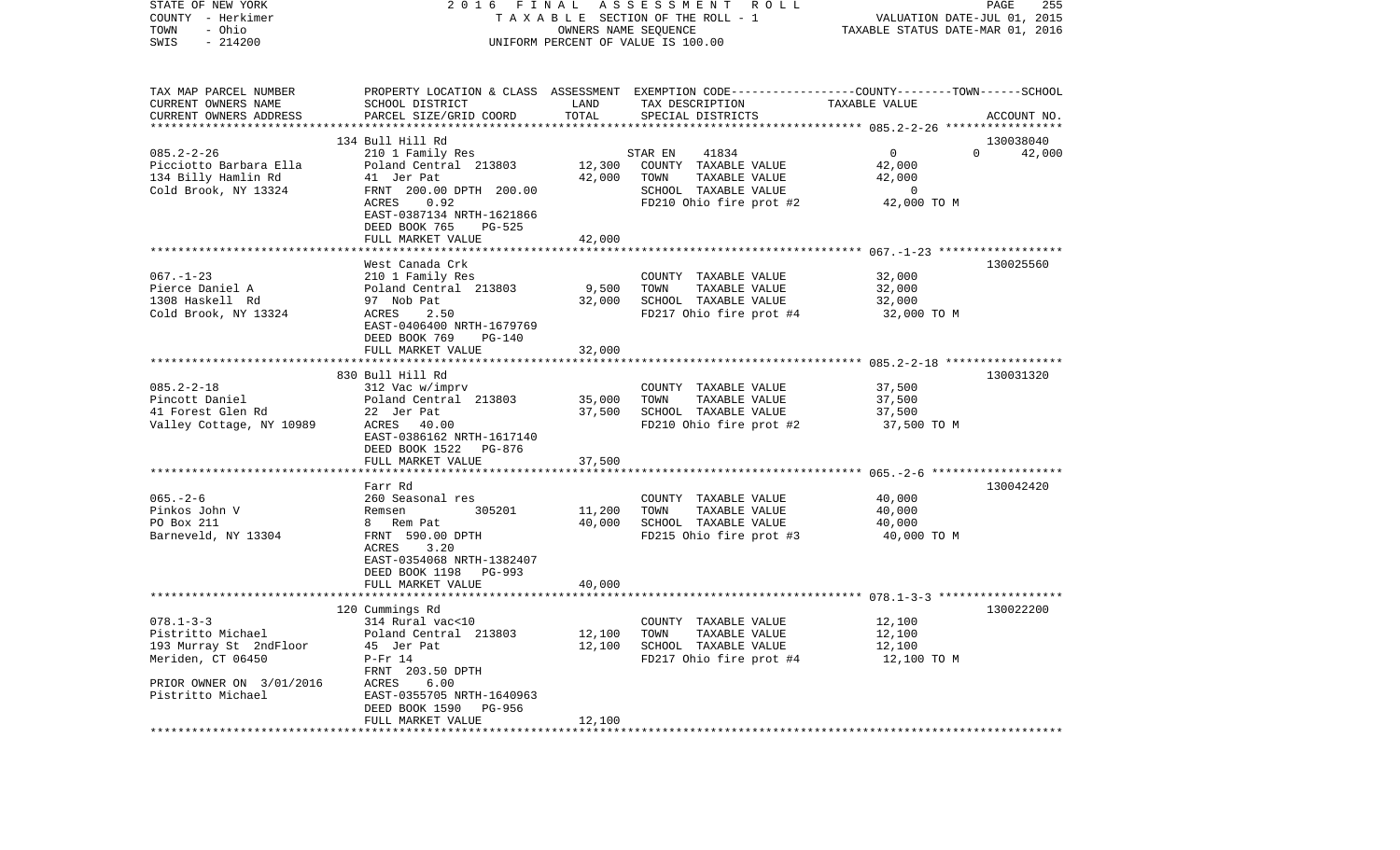| STATE OF NEW YORK         |                                                                                                   |                      | 2016 FINAL ASSESSMENT ROLL            |                                  | PAGE<br>256        |
|---------------------------|---------------------------------------------------------------------------------------------------|----------------------|---------------------------------------|----------------------------------|--------------------|
| COUNTY - Herkimer         |                                                                                                   |                      | T A X A B L E SECTION OF THE ROLL - 1 | VALUATION DATE-JUL 01, 2015      |                    |
| TOWN<br>- Ohio            |                                                                                                   | OWNERS NAME SEQUENCE |                                       | TAXABLE STATUS DATE-MAR 01, 2016 |                    |
| $-214200$<br>SWIS         |                                                                                                   |                      | UNIFORM PERCENT OF VALUE IS 100.00    |                                  |                    |
|                           |                                                                                                   |                      |                                       |                                  |                    |
| TAX MAP PARCEL NUMBER     | PROPERTY LOCATION & CLASS ASSESSMENT EXEMPTION CODE-----------------COUNTY-------TOWN------SCHOOL |                      |                                       |                                  |                    |
| CURRENT OWNERS NAME       | SCHOOL DISTRICT                                                                                   | LAND                 | TAX DESCRIPTION                       | TAXABLE VALUE                    |                    |
| CURRENT OWNERS ADDRESS    | PARCEL SIZE/GRID COORD                                                                            | TOTAL                | SPECIAL DISTRICTS                     |                                  | ACCOUNT NO.        |
|                           |                                                                                                   |                      |                                       |                                  |                    |
| $073.4 - 1 - 53.1$        | 409 Tom Kettle Lk<br>322 Rural vac>10                                                             |                      | COUNTY TAXABLE VALUE                  | 17,600                           | 130020070          |
| Piwinski Glenn            | Poland Central 213803                                                                             | 17,600               | TOWN<br>TAXABLE VALUE                 | 17,600                           |                    |
| Lindstrom Ruth Ann        | 49 Jer Pat                                                                                        | 17,600               | SCHOOL TAXABLE VALUE                  | 17,600                           |                    |
| 313 Forest Valley Rd      | V1 2 18.84A                                                                                       |                      | FD217 Ohio fire prot #4               | 17,600 TO M                      |                    |
| Pleasant Vally, NY 12569  | ACRES 18.50                                                                                       |                      |                                       |                                  |                    |
|                           |                                                                                                   |                      |                                       |                                  |                    |
|                           | EAST-0366549 NRTH-1643009                                                                         |                      |                                       |                                  |                    |
|                           | DEED BOOK 881<br>PG-685                                                                           |                      |                                       |                                  |                    |
|                           | FULL MARKET VALUE                                                                                 | 17,600               |                                       |                                  |                    |
|                           | 409 Figert Rd                                                                                     |                      |                                       |                                  | 130020071          |
| $073.4 - 1 - 53.2$        | 260 Seasonal res                                                                                  |                      | COUNTY TAXABLE VALUE                  | 54,600                           |                    |
| Piwinski Glenn            | Poland Central 213803                                                                             | 21,000               | TAXABLE VALUE<br>TOWN                 | 54,600                           |                    |
| Lindstrom Ruth Ann        | 49 Jer Pat                                                                                        | 54,600               | SCHOOL TAXABLE VALUE                  | 54,600                           |                    |
| 313 Forest Valley Rd      | V12 10                                                                                            |                      | FD200 Ohio fire prot #1               | 54,600 TO M                      |                    |
| Pleasant Valley, NY 12569 | ACRES 10.50                                                                                       |                      |                                       |                                  |                    |
|                           | EAST-0367575 NRTH-1642507                                                                         |                      |                                       |                                  |                    |
|                           | DEED BOOK 860<br>PG-685                                                                           |                      |                                       |                                  |                    |
|                           | FULL MARKET VALUE                                                                                 | 54,600               |                                       |                                  |                    |
|                           |                                                                                                   |                      |                                       |                                  |                    |
|                           | Bull Hill Rd                                                                                      |                      |                                       |                                  |                    |
| $085.3 - 3 - 31.2$        | 322 Rural vac>10                                                                                  |                      | COUNTY TAXABLE VALUE                  | 16,300                           |                    |
| Platt Denise              | Poland Central 213803                                                                             | 16,300               | TOWN<br>TAXABLE VALUE                 | 16,300                           |                    |
| 2301 NW 69 TH Court       | Lot 9 Jer Pat                                                                                     | 16,300               | SCHOOL TAXABLE VALUE                  | 16,300                           |                    |
| Fort Lauderdale, FL 33309 | ACRES 12.00                                                                                       |                      | FD210 Ohio fire prot #2               | 16,300 TO M                      |                    |
|                           | EAST-0382325 NRTH-1613527                                                                         |                      |                                       |                                  |                    |
|                           | DEED BOOK 1099<br>PG-326                                                                          |                      |                                       |                                  |                    |
|                           | FULL MARKET VALUE                                                                                 | 16,300               |                                       |                                  |                    |
|                           |                                                                                                   |                      |                                       |                                  |                    |
|                           | 651 Fischer Rd                                                                                    |                      |                                       |                                  | 130044434          |
| $078.4 - 1 - 8.4$         | 210 1 Family Res                                                                                  |                      | STAR B<br>41854                       | $\overline{0}$                   | $\Omega$<br>30,000 |
| Platt Gerald R            | Poland Central 213803                                                                             | 10,100               | COUNTY TAXABLE VALUE                  | 92,000                           |                    |
| 651 Fischer Rd            | 12 Jer Pat                                                                                        | 92,000               | TOWN<br>TAXABLE VALUE                 | 92,000                           |                    |
| Cold Brook, NY 13324      | R1 .424A                                                                                          |                      | SCHOOL TAXABLE VALUE                  | 62,000                           |                    |
|                           | FRNT 167.20 DPTH 115.50                                                                           |                      | FD200 Ohio fire prot #1               | 92,000 TO M                      |                    |
|                           | ACRES<br>0.43                                                                                     |                      |                                       |                                  |                    |
|                           | EAST-0361095 NRTH-1624844                                                                         |                      |                                       |                                  |                    |
|                           | DEED BOOK 1219<br>PG-112                                                                          |                      |                                       |                                  |                    |
|                           | FULL MARKET VALUE                                                                                 | 92,000               |                                       |                                  |                    |
|                           |                                                                                                   |                      |                                       |                                  |                    |
|                           | Rt 365                                                                                            |                      |                                       |                                  | 130034200          |
| $073.3 - 3 - 7$           | 210 1 Family Res                                                                                  |                      | COUNTY TAXABLE VALUE                  | 78,500                           |                    |
| Poczatek Stanley J        | Poland Central 213803                                                                             | 20,500               | TOWN<br>TAXABLE VALUE                 | 78,500                           |                    |
| Poczatek Fay              | 80 Rem Pat                                                                                        | 78,500               | SCHOOL TAXABLE VALUE                  | 78,500                           |                    |
| 959 State Rt 365          | Trl 2                                                                                             |                      | FD200 Ohio fire prot #1               | 78,500 TO M                      |                    |
| Remsen, NY 13438          | 2.00<br>ACRES                                                                                     |                      |                                       |                                  |                    |
|                           | EAST-0354532 NRTH-1647773                                                                         |                      |                                       |                                  |                    |
|                           | DEED BOOK 00580 PG-00458                                                                          |                      |                                       |                                  |                    |
|                           | FULL MARKET VALUE                                                                                 | 78,500               |                                       |                                  |                    |
| ************              |                                                                                                   |                      |                                       |                                  |                    |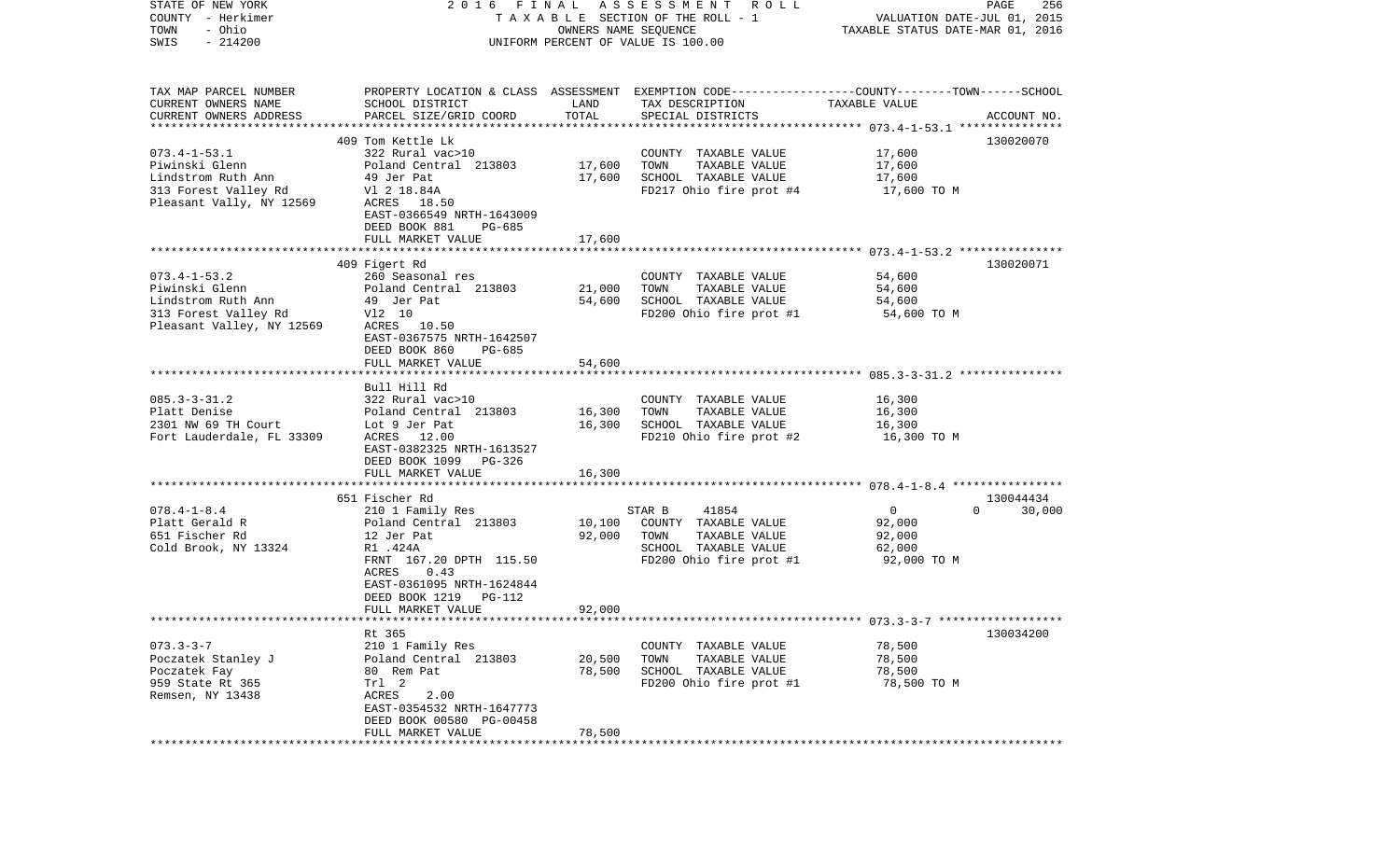| STATE OF NEW YORK                   | 2016 FINAL                                        |                      | A S S E S S M E N T A O L L                                                                     |                  | PAGE<br>257                      |
|-------------------------------------|---------------------------------------------------|----------------------|-------------------------------------------------------------------------------------------------|------------------|----------------------------------|
| COUNTY - Herkimer                   |                                                   |                      | TAXABLE SECTION OF THE ROLL - 1                                                                 |                  | VALUATION DATE-JUL 01, 2015      |
| - Ohio<br>TOWN<br>$-214200$<br>SWIS |                                                   | OWNERS NAME SEQUENCE | UNIFORM PERCENT OF VALUE IS 100.00                                                              |                  | TAXABLE STATUS DATE-MAR 01, 2016 |
|                                     |                                                   |                      |                                                                                                 |                  |                                  |
| TAX MAP PARCEL NUMBER               |                                                   |                      | PROPERTY LOCATION & CLASS ASSESSMENT EXEMPTION CODE---------------COUNTY-------TOWN------SCHOOL |                  |                                  |
| CURRENT OWNERS NAME                 | SCHOOL DISTRICT                                   | LAND                 | TAX DESCRIPTION                                                                                 | TAXABLE VALUE    |                                  |
| CURRENT OWNERS ADDRESS              | PARCEL SIZE/GRID COORD                            | TOTAL                | SPECIAL DISTRICTS                                                                               |                  | ACCOUNT NO.                      |
| *************************           |                                                   |                      |                                                                                                 |                  |                                  |
| $064. -1 -4$                        | North Lake Rd                                     |                      |                                                                                                 |                  | 130034650                        |
| Polam Fish & Game Club              | 260 Seasonal res<br>Adirondack<br>302601          | 17,900               | COUNTY TAXABLE VALUE<br>TOWN<br>TAXABLE VALUE                                                   | 47,900<br>47,900 |                                  |
| Robert Whelock                      | 54 Woodhull                                       | 47,900               | SCHOOL TAXABLE VALUE                                                                            | 47,900           |                                  |
| 9246 Willow Dale Ave                | R1 4                                              |                      | FD215 Ohio fire prot #3                                                                         | 47,900 TO M      |                                  |
| New Hartfort, NY 13413              | ACRES<br>3.40                                     |                      |                                                                                                 |                  |                                  |
|                                     | EAST-0341749 NRTH-1683436                         |                      |                                                                                                 |                  |                                  |
|                                     | DEED BOOK 516<br>PG-125                           |                      |                                                                                                 |                  |                                  |
|                                     | FULL MARKET VALUE                                 | 47,900               |                                                                                                 |                  |                                  |
|                                     |                                                   |                      |                                                                                                 |                  |                                  |
|                                     | Santmier Rd                                       |                      |                                                                                                 |                  |                                  |
| $084.2 - 2 - 15.1$                  | 910 Priv forest                                   |                      | COUNTY TAXABLE VALUE                                                                            | 135,200          |                                  |
| Polce Nicholas                      | Poland Central 213803                             | 135,200              | TOWN<br>TAXABLE VALUE                                                                           | 135,200          |                                  |
| Polce Nicholas Jr                   | 11 Jer. Pat                                       | 135,200              | SCHOOL TAXABLE VALUE                                                                            | 135,200          |                                  |
| PO Box 155                          | ACRES 233.70                                      |                      |                                                                                                 |                  |                                  |
| Alder Creek, NY 13301               | EAST-0368906 NRTH-1619092                         |                      |                                                                                                 |                  |                                  |
|                                     | DEED BOOK 1075<br>$PG-4$                          |                      |                                                                                                 |                  |                                  |
|                                     | FULL MARKET VALUE                                 | 135,200              |                                                                                                 |                  |                                  |
|                                     | Bull Hill Rd.                                     |                      |                                                                                                 |                  |                                  |
| $085.3 - 2 - 46$                    | 322 Rural vac>10                                  |                      | COUNTY TAXABLE VALUE                                                                            | 19,900           |                                  |
| Polce Nicholas                      | Poland Central 213803                             | 19,900               | TOWN<br>TAXABLE VALUE                                                                           | 19,900           |                                  |
| PO Box 155                          | FRNT 2220.00 DPTH                                 | 19,900               | SCHOOL TAXABLE VALUE                                                                            | 19,900           |                                  |
| Alder Creek, NY 13301               | ACRES 17.10                                       |                      |                                                                                                 |                  |                                  |
|                                     | DEED BOOK 1131<br>PG-938                          |                      |                                                                                                 |                  |                                  |
|                                     | FULL MARKET VALUE                                 | 19,900               |                                                                                                 |                  |                                  |
|                                     |                                                   |                      |                                                                                                 |                  |                                  |
|                                     | Cummings Rd                                       |                      |                                                                                                 |                  | 130060225                        |
| $078.1 - 2 - 5$                     | 240 Rural res                                     |                      | STAR B<br>41854                                                                                 | $\overline{0}$   | $\Omega$<br>30,000               |
| Pomichter Jason P                   | Poland Central 213803                             | 47,900               | COUNTY TAXABLE VALUE                                                                            | 85,600           |                                  |
| 179 Pardeeville Ohio Rd             | Lot 45 Jer P                                      | 85,600               | TAXABLE VALUE<br>TOWN                                                                           | 85,600           |                                  |
| Cold Brook, NY 13324                | Ella Harvey Pl                                    |                      | SCHOOL TAXABLE VALUE                                                                            | 55,600           |                                  |
|                                     | ACRES 40.90 BANK 135<br>EAST-0356877 NRTH-1638337 |                      | FD200 Ohio fire prot #1                                                                         | 85,600 TO M      |                                  |
|                                     | DEED BOOK 933<br>PG-342                           |                      |                                                                                                 |                  |                                  |
|                                     | FULL MARKET VALUE                                 | 85,600               |                                                                                                 |                  |                                  |
|                                     |                                                   |                      |                                                                                                 |                  |                                  |
|                                     | 259 Nellis Rd                                     |                      |                                                                                                 |                  |                                  |
| $078.2 - 1 - 56.2$                  | 260 Seasonal res                                  |                      | VET COM CT 41131                                                                                | 15,000           | 20,000<br>0                      |
| Poole Family Trust                  | Poland Central 213803                             |                      | 34,600 STAR EN 41834                                                                            | $\overline{0}$   | 65,300<br>$\sim$ 0               |
| 259 Nellis Rd                       | 43 Jer Pat                                        | 105,080              | COUNTY TAXABLE VALUE                                                                            | 90,080           |                                  |
| Cold Brook, NY 13324                | 78.2-1-56 DELETED USING S                         |                      | TAXABLE VALUE<br>TOWN                                                                           | 85,080           |                                  |
|                                     | #4                                                |                      | SCHOOL TAXABLE VALUE                                                                            | 39,780           |                                  |
|                                     | FRNT 552.00 DPTH                                  |                      | FD200 Ohio fire prot #1                                                                         | 105,080 TO M     |                                  |
|                                     | ACRES 20.70                                       |                      |                                                                                                 |                  |                                  |
|                                     | EAST-0370923 NRTH-1633075                         |                      |                                                                                                 |                  |                                  |
|                                     | DEED BOOK 1346<br>PG-368                          |                      |                                                                                                 |                  |                                  |
|                                     | FULL MARKET VALUE                                 | 105,080              |                                                                                                 |                  |                                  |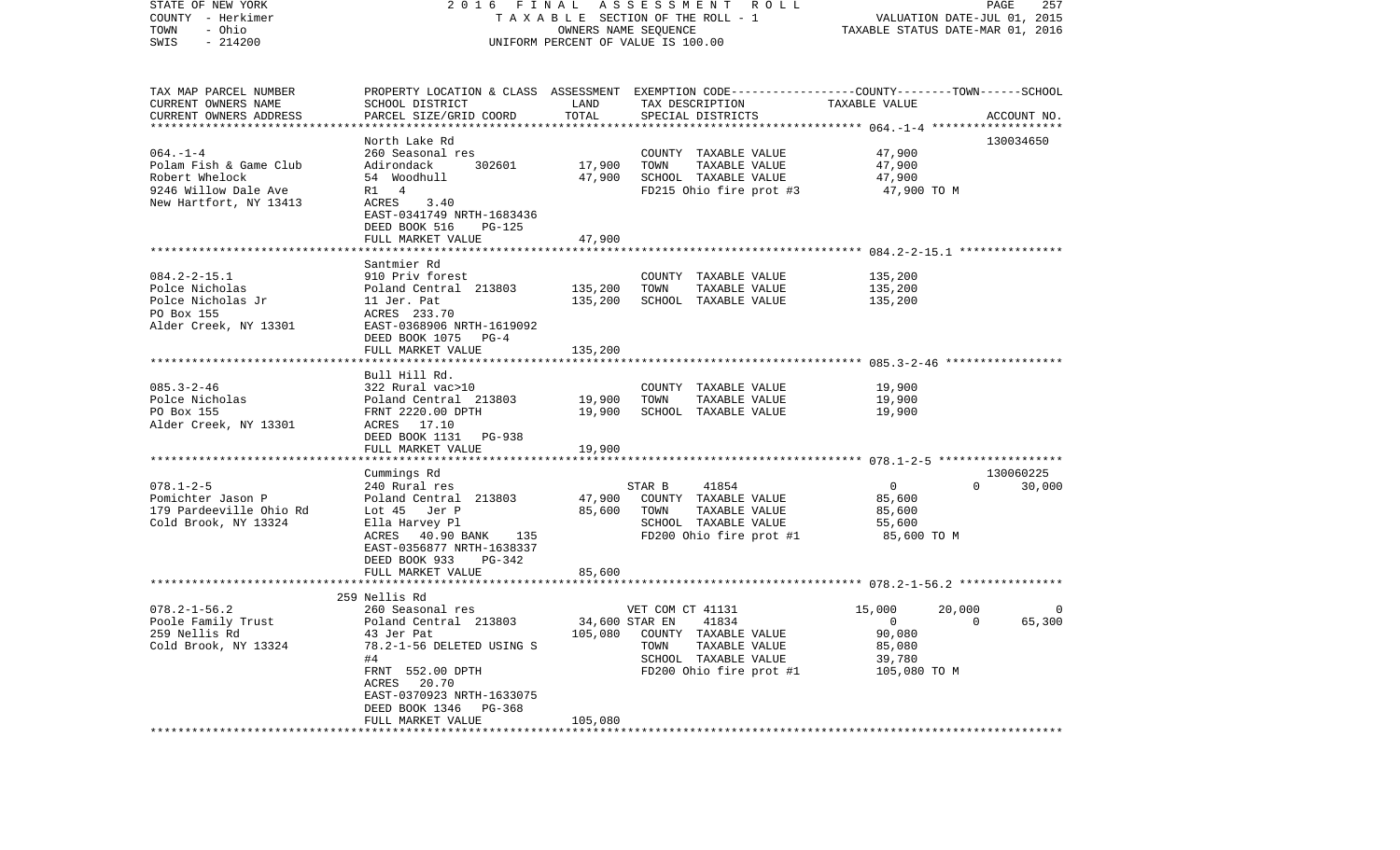| STATE OF NEW YORK<br>COUNTY - Herkimer                                                            | 2 0 1 6<br>FINAL<br>ASSESSMENT<br>R O L L<br>TAXABLE SECTION OF THE ROLL - 1                           |                         |                                                                                                                                          |                                                    | PAGE<br>258<br>VALUATION DATE-JUL 01, 2015 |
|---------------------------------------------------------------------------------------------------|--------------------------------------------------------------------------------------------------------|-------------------------|------------------------------------------------------------------------------------------------------------------------------------------|----------------------------------------------------|--------------------------------------------|
| - Ohio<br>TOWN<br>SWIS<br>$-214200$                                                               |                                                                                                        |                         | OWNERS NAME SEQUENCE<br>UNIFORM PERCENT OF VALUE IS 100.00                                                                               |                                                    | TAXABLE STATUS DATE-MAR 01, 2016           |
| TAX MAP PARCEL NUMBER<br>CURRENT OWNERS NAME<br>CURRENT OWNERS ADDRESS<br>*********************** | SCHOOL DISTRICT<br>PARCEL SIZE/GRID COORD                                                              | LAND<br>TOTAL           | PROPERTY LOCATION & CLASS ASSESSMENT EXEMPTION CODE----------------COUNTY-------TOWN------SCHOOL<br>TAX DESCRIPTION<br>SPECIAL DISTRICTS | TAXABLE VALUE                                      | ACCOUNT NO.                                |
|                                                                                                   | Bull Hill Rd                                                                                           |                         |                                                                                                                                          |                                                    | 130000240                                  |
| $085.2 - 2 - 20$                                                                                  | 322 Rural vac>10                                                                                       |                         | COUNTY TAXABLE VALUE                                                                                                                     | 34,300                                             |                                            |
| Pope Ronald J                                                                                     | Poland Central 213803                                                                                  | 34,300                  | TOWN<br>TAXABLE VALUE                                                                                                                    | 34,300                                             |                                            |
| PO Box 1177                                                                                       | 22 Jer Pat                                                                                             | 34,300                  | SCHOOL TAXABLE VALUE                                                                                                                     | 34,300                                             |                                            |
| Tupper Lake, NY 12986                                                                             | ACRES<br>39.00<br>EAST-0386701 NRTH-1618170<br>DEED BOOK 860<br>PG-644                                 |                         | FD210 Ohio fire prot #2                                                                                                                  | 34,300 TO M                                        |                                            |
|                                                                                                   | FULL MARKET VALUE                                                                                      | 34,300                  |                                                                                                                                          |                                                    |                                            |
|                                                                                                   |                                                                                                        | *******                 |                                                                                                                                          | ********************* 073.3-2-17 ***************** |                                            |
|                                                                                                   | Harvey Bridge Rd                                                                                       |                         |                                                                                                                                          |                                                    | 130020280                                  |
| $073.3 - 2 - 17$<br>Porter John M                                                                 | 260 Seasonal res<br>Poland Central 213803                                                              | 12,500                  | COUNTY TAXABLE VALUE<br>TOWN<br>TAXABLE VALUE                                                                                            | 16,500<br>16,500                                   |                                            |
| 6118 Star Rte 233                                                                                 | 48 Jer Pat                                                                                             | 16,500                  | SCHOOL TAXABLE VALUE                                                                                                                     | 16,500                                             |                                            |
| Rome, NY 13440                                                                                    | FRNT 208.00 DPTH 208.00                                                                                |                         | FD200 Ohio fire prot #1                                                                                                                  | 16,500 TO M                                        |                                            |
|                                                                                                   | 1.00<br>ACRES<br>EAST-0362075 NRTH-1645157<br>DEED BOOK 703<br>PG-125                                  |                         |                                                                                                                                          |                                                    |                                            |
|                                                                                                   | FULL MARKET VALUE                                                                                      | 16,500                  |                                                                                                                                          |                                                    |                                            |
|                                                                                                   | Ed Smith Rd                                                                                            |                         |                                                                                                                                          |                                                    | 130040200                                  |
| $078.1 - 2 - 2$                                                                                   | 910 Priv forest                                                                                        |                         | COUNTY TAXABLE VALUE                                                                                                                     | 31,500                                             |                                            |
| Portes Vivian                                                                                     | Poland Central 213803                                                                                  | 31,500                  | TOWN<br>TAXABLE VALUE                                                                                                                    | 31,500                                             |                                            |
| Kappmeyer Carolyn                                                                                 | 45 Jer Pat                                                                                             | 31,500                  | SCHOOL TAXABLE VALUE                                                                                                                     | 31,500                                             |                                            |
| 1648 New 96th Ave<br>Pembroke Pines, FL 33024                                                     | $P-Fr$ 30<br>34.70<br>ACRES<br>EAST-0356274 NRTH-1640640<br>DEED BOOK 1089 PG-578<br>FULL MARKET VALUE | 31,500                  | FD200 Ohio fire prot #1                                                                                                                  | 31,500 TO M                                        |                                            |
|                                                                                                   | *********************                                                                                  | ***********             |                                                                                                                                          |                                                    |                                            |
|                                                                                                   | 563 Figert Rd                                                                                          |                         |                                                                                                                                          |                                                    | 130034410                                  |
| $073.4 - 2 - 16$                                                                                  | 270 Mfg housing                                                                                        |                         | VET WAR CT 41121                                                                                                                         | 3,105                                              | 3,105<br>0                                 |
| Postiglion John                                                                                   | Poland Central 213803                                                                                  |                         | 16,700 AGED-CT<br>41801                                                                                                                  | 8,798                                              | 8,798<br>$\mathbf 0$                       |
| 563 Figert Rd                                                                                     | 77 Jer Pat                                                                                             |                         | 20,700 STAR EN<br>41834                                                                                                                  | $\overline{0}$                                     | 20,700<br>$\mathbf{0}$                     |
| Cold Brook, NY 13324                                                                              | ACRES<br>2.60<br>EAST-0370187 NRTH-1643761                                                             |                         | COUNTY TAXABLE VALUE<br>TOWN<br>TAXABLE VALUE                                                                                            | 8,797<br>8,797                                     |                                            |
|                                                                                                   | DEED BOOK 1276 PG-715                                                                                  |                         | SCHOOL TAXABLE VALUE                                                                                                                     | $\mathbf 0$                                        |                                            |
|                                                                                                   | FULL MARKET VALUE                                                                                      |                         | 20,700 FD200 Ohio fire prot #1                                                                                                           | 20,700 TO M                                        |                                            |
|                                                                                                   |                                                                                                        |                         |                                                                                                                                          |                                                    |                                            |
|                                                                                                   | Kelly Rd                                                                                               |                         |                                                                                                                                          |                                                    |                                            |
| $078.2 - 1 - 1.4$                                                                                 | 314 Rural vac<10                                                                                       |                         | COUNTY TAXABLE VALUE                                                                                                                     | 11,700                                             |                                            |
| Postol Joyce C                                                                                    | Poland Central 213803                                                                                  | 11,700                  | TOWN<br>TAXABLE VALUE                                                                                                                    | 11,700                                             |                                            |
| Postol Stanley J<br>492 Pardeeville-Ohio Rd                                                       | 49 Jer Pat<br>ACRES<br>5.40                                                                            | 11,700                  | SCHOOL TAXABLE VALUE<br>FD200 Ohio fire prot #1                                                                                          | 11,700<br>11,700 TO M                              |                                            |
| Cold Brook, NY 13324                                                                              | EAST-0364291 NRTH-1640608<br>DEED BOOK 879<br>PG-258                                                   |                         |                                                                                                                                          |                                                    |                                            |
| ************************                                                                          | FULL MARKET VALUE<br>*************************                                                         | 11,700<br>************* |                                                                                                                                          |                                                    |                                            |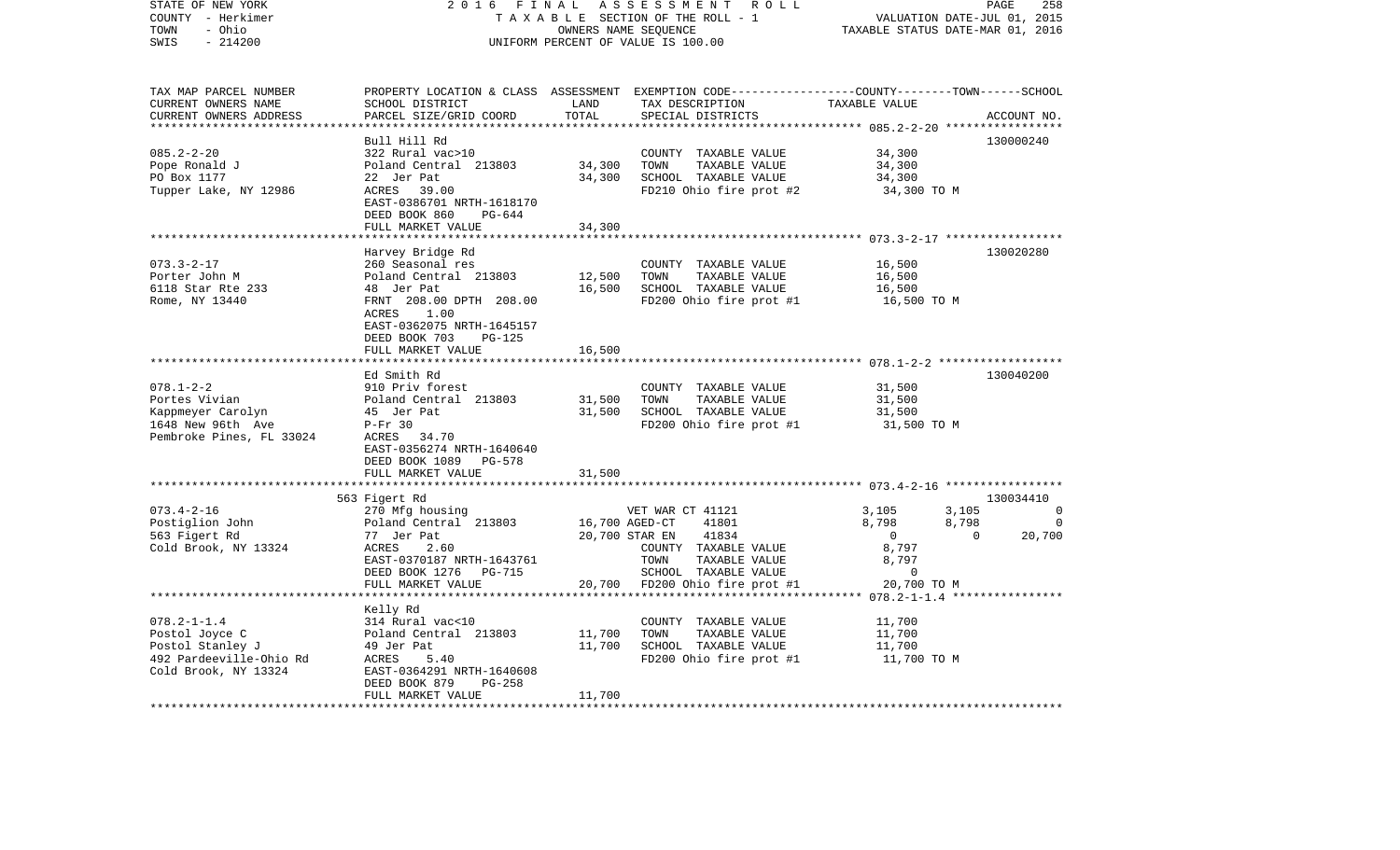| STATE OF NEW YORK<br>COUNTY - Herkimer |                                                             |        | 2016 FINAL ASSESSMENT<br>R O L L<br>TAXABLE SECTION OF THE ROLL - 1                             |                                      | PAGE<br>259<br>VALUATION DATE-JUL 01, 2015 |
|----------------------------------------|-------------------------------------------------------------|--------|-------------------------------------------------------------------------------------------------|--------------------------------------|--------------------------------------------|
| - Ohio<br>TOWN                         |                                                             |        | OWNERS NAME SEQUENCE                                                                            | TAXABLE STATUS DATE-MAR 01, 2016     |                                            |
| $-214200$<br>SWIS                      |                                                             |        | UNIFORM PERCENT OF VALUE IS 100.00                                                              |                                      |                                            |
|                                        |                                                             |        |                                                                                                 |                                      |                                            |
| TAX MAP PARCEL NUMBER                  |                                                             |        | PROPERTY LOCATION & CLASS ASSESSMENT EXEMPTION CODE---------------COUNTY-------TOWN------SCHOOL |                                      |                                            |
| CURRENT OWNERS NAME                    | SCHOOL DISTRICT                                             | LAND   | TAX DESCRIPTION                                                                                 | TAXABLE VALUE                        |                                            |
| CURRENT OWNERS ADDRESS                 | PARCEL SIZE/GRID COORD                                      | TOTAL  | SPECIAL DISTRICTS                                                                               |                                      | ACCOUNT NO.                                |
|                                        |                                                             |        |                                                                                                 |                                      |                                            |
|                                        | 698 Snyder Rd                                               |        |                                                                                                 |                                      |                                            |
| $078.2 - 2 - 10.2$<br>Postol Stanley J | 210 1 Family Res<br>Poland Central 213803                   |        | VET COM CT 41131<br>12,100 VET DIS CT 41141                                                     | 15,000<br>15,375<br>12,300<br>12,300 | 0<br>0                                     |
| Postol Joyce C                         | 44 Jer Pat                                                  |        | 61,500 STAR EN<br>41834                                                                         | 00                                   | $\overline{0}$<br>61,500                   |
| 698 Snyder Rd                          | FRNT 241.00 DPTH 220.00                                     |        | COUNTY TAXABLE VALUE                                                                            | 34,200                               |                                            |
| Cold Brook, NY 13324                   | ACRES<br>0.85                                               |        | TOWN<br>TAXABLE VALUE                                                                           | 33,825                               |                                            |
|                                        | EAST-0362188 NRTH-1635969                                   |        | SCHOOL TAXABLE VALUE                                                                            | $\mathbf 0$                          |                                            |
|                                        | DEED BOOK 842<br>PG-606                                     |        | FD200 Ohio fire prot #1                                                                         | 61,500 TO M                          |                                            |
|                                        | FULL MARKET VALUE                                           | 61,500 |                                                                                                 |                                      |                                            |
|                                        |                                                             |        |                                                                                                 |                                      |                                            |
|                                        | Withers Rd<br>260 Seasonal res                              |        | COUNTY TAXABLE VALUE                                                                            |                                      | 130011580                                  |
| $065. - 1 - 32$<br>Potrzeba David      | 302601<br>Adirondack                                        | 3,600  | TOWN<br>TAXABLE VALUE                                                                           | 30,000<br>30,000                     |                                            |
| 121 Floradale Rd                       | 1 Minuse                                                    | 30,000 | SCHOOL TAXABLE VALUE                                                                            | 30,000                               |                                            |
| Liverpool, NY 13088                    | Sens 1                                                      |        | FD215 Ohio fire prot #3                                                                         | 30,000 TO M                          |                                            |
|                                        | ACRES<br>1.70                                               |        |                                                                                                 |                                      |                                            |
|                                        | EAST-0359639 NRTH-1682016                                   |        |                                                                                                 |                                      |                                            |
|                                        | DEED BOOK 1421<br>PG-73                                     |        |                                                                                                 |                                      |                                            |
|                                        | FULL MARKET VALUE                                           | 30,000 |                                                                                                 |                                      |                                            |
|                                        | Farr Rd                                                     |        |                                                                                                 |                                      | 130025050                                  |
| $065. -1 - 23$                         | 314 Rural vac<10                                            |        | COUNTY TAXABLE VALUE                                                                            | 900                                  |                                            |
| Potrzeba Joseph J Jr                   | Adirondack<br>302601                                        | 900    | TOWN<br>TAXABLE VALUE                                                                           | 900                                  |                                            |
| 6599 Fox Rd                            | 30 Minuse                                                   | 900    | SCHOOL TAXABLE VALUE                                                                            | 900                                  |                                            |
| Marcy, NY 13403                        | $VI$ 2 $1/4$                                                |        | FD215 Ohio fire prot #3                                                                         | 900 TO M                             |                                            |
|                                        | FRNT 50.00 DPTH 200.00                                      |        |                                                                                                 |                                      |                                            |
|                                        | EAST-0355720 NRTH-1682954                                   |        |                                                                                                 |                                      |                                            |
|                                        | DEED BOOK 1105 PG-168                                       |        |                                                                                                 |                                      |                                            |
|                                        | FULL MARKET VALUE                                           | 900    |                                                                                                 |                                      |                                            |
|                                        | Gray-Wilmurt Rd                                             |        |                                                                                                 |                                      | 130036990                                  |
| $074.3 - 1 - 40$                       | 314 Rural vac<10                                            |        | COUNTY TAXABLE VALUE                                                                            | 4,000                                |                                            |
| Potter George                          | Poland Central 213803                                       | 4,000  | TOWN<br>TAXABLE VALUE                                                                           | 4,000                                |                                            |
| 6815 Benton Rd                         | 76 Jer Pat                                                  | 4,000  | SCHOOL TAXABLE VALUE                                                                            | 4,000                                |                                            |
| Marcy, NY 13403                        | ACRES<br>1.00                                               |        | FD217 Ohio fire prot #4                                                                         | 4,000 TO M                           |                                            |
|                                        | EAST-0380197 NRTH-1643504                                   |        |                                                                                                 |                                      |                                            |
|                                        | DEED BOOK 724<br>PG-334                                     |        |                                                                                                 |                                      |                                            |
|                                        | FULL MARKET VALUE                                           | 4,000  |                                                                                                 |                                      |                                            |
|                                        | 139 Coleman Rd                                              |        |                                                                                                 |                                      | 130027750                                  |
| $074.1 - 2 - 75$                       | 210 1 Family Res                                            |        | COUNTY TAXABLE VALUE                                                                            | 60,000                               |                                            |
| Potter John T                          | Poland Central 213803                                       | 10,300 | TAXABLE VALUE<br>TOWN                                                                           | 60,000                               |                                            |
| Potter Shirley J                       | 75 Rem Pat                                                  | 60,000 | SCHOOL TAXABLE VALUE                                                                            | 60,000                               |                                            |
| 210 County Hwy 120 Apt 2               | Sub 18                                                      |        | FD200 Ohio fire prot #1                                                                         | 60,000 TO M                          |                                            |
| Dolgeville, NY 13329                   | Trailer                                                     |        |                                                                                                 |                                      |                                            |
|                                        | FRNT 100.00 DPTH 200.00                                     |        |                                                                                                 |                                      |                                            |
|                                        | 0.46<br>ACRES                                               |        |                                                                                                 |                                      |                                            |
|                                        | EAST-0372394 NRTH-1651587<br>DEED BOOK 704<br><b>PG-985</b> |        |                                                                                                 |                                      |                                            |
|                                        | FULL MARKET VALUE                                           | 60,000 |                                                                                                 |                                      |                                            |
|                                        |                                                             |        |                                                                                                 |                                      |                                            |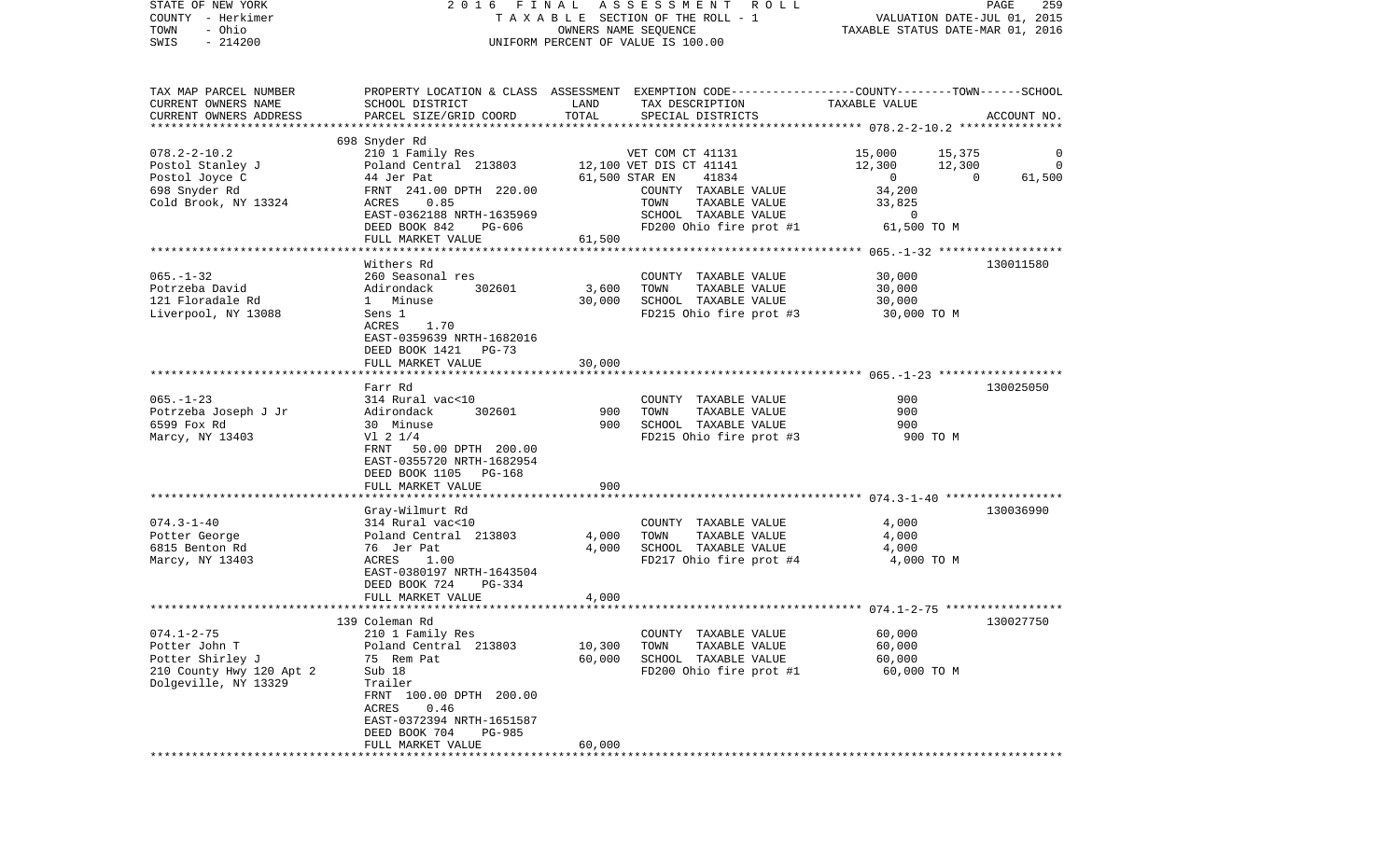| STATE OF NEW YORK                        | 2016 FINAL                         |                      | A S S E S S M E N T R O L L                                                                     |                                  | PAGE<br>260        |
|------------------------------------------|------------------------------------|----------------------|-------------------------------------------------------------------------------------------------|----------------------------------|--------------------|
| COUNTY - Herkimer                        |                                    |                      | TAXABLE SECTION OF THE ROLL - 1                                                                 | VALUATION DATE-JUL 01, 2015      |                    |
| - Ohio<br>TOWN                           |                                    | OWNERS NAME SEQUENCE |                                                                                                 | TAXABLE STATUS DATE-MAR 01, 2016 |                    |
| $-214200$<br>SWIS                        |                                    |                      | UNIFORM PERCENT OF VALUE IS 100.00                                                              |                                  |                    |
|                                          |                                    |                      |                                                                                                 |                                  |                    |
|                                          |                                    |                      |                                                                                                 |                                  |                    |
| TAX MAP PARCEL NUMBER                    |                                    |                      | PROPERTY LOCATION & CLASS ASSESSMENT EXEMPTION CODE---------------COUNTY-------TOWN------SCHOOL |                                  |                    |
| CURRENT OWNERS NAME                      | SCHOOL DISTRICT                    | LAND                 | TAX DESCRIPTION                                                                                 | TAXABLE VALUE                    |                    |
| CURRENT OWNERS ADDRESS                   | PARCEL SIZE/GRID COORD             | TOTAL                | SPECIAL DISTRICTS                                                                               |                                  | ACCOUNT NO.        |
|                                          | Haskell Rd                         |                      |                                                                                                 |                                  | 130060500          |
| $071. - 1 - 6$                           | 260 Seasonal res                   |                      | COUNTY TAXABLE VALUE                                                                            | 110,000                          |                    |
| Potter Larry Jeffrey Irvin               | Poland Central 213803              | 22,000               | TAXABLE VALUE<br>TOWN                                                                           | 110,000                          |                    |
| Leuthauser Joseph                        | Lot 103 Nob Pat                    | 110,000              | SCHOOL TAXABLE VALUE                                                                            | 110,000                          |                    |
| 151 Haskell Rd                           | ACRES<br>3.40                      |                      | FD217 Ohio fire prot #4                                                                         | 110,000 TO M                     |                    |
| Cold Brook, NY 13324                     | EAST-0403125 NRTH-1671957          |                      |                                                                                                 |                                  |                    |
|                                          | DEED BOOK 1438 PG-57               |                      |                                                                                                 |                                  |                    |
|                                          | FULL MARKET VALUE                  | 110,000              |                                                                                                 |                                  |                    |
|                                          |                                    |                      |                                                                                                 |                                  |                    |
|                                          | Haskell Rd                         |                      |                                                                                                 |                                  | 130045060          |
| $071.3 - 2 - 3$                          | 210 1 Family Res                   |                      | STAR B<br>41854                                                                                 | $\overline{0}$                   | 30,000<br>$\Omega$ |
| Potter Lary                              | Poland Central 213803              | 19,800               | COUNTY TAXABLE VALUE                                                                            | 175,000                          |                    |
| 151 Haskell Rd                           | 104 Nob Pat                        | 175,000              | TOWN<br>TAXABLE VALUE                                                                           | 175,000                          |                    |
| Cold Brook, NY 13324                     | 2.26<br>ACRES                      |                      | SCHOOL TAXABLE VALUE                                                                            | 145,000                          |                    |
|                                          | EAST-0395780 NRTH-1663176          |                      | FD200 Ohio fire prot #1                                                                         | 175,000 TO M                     |                    |
|                                          | DEED BOOK 00666 PG-00258           |                      |                                                                                                 |                                  |                    |
|                                          | FULL MARKET VALUE                  | 175,000              |                                                                                                 |                                  |                    |
|                                          |                                    |                      |                                                                                                 |                                  |                    |
|                                          | Swan Lk                            |                      |                                                                                                 |                                  | 130015030          |
| $070.4 - 1 - 14$                         | 910 Priv forest - WTRFNT           |                      | COUNTY TAXABLE VALUE                                                                            | 216,700                          |                    |
| Powers Roger                             | Poland Central 213803              | 216,700              | TAXABLE VALUE<br>TOWN                                                                           | 216,700                          |                    |
| Powers Elizabeth                         | 74 Rem Pat                         | 216,700              | SCHOOL TAXABLE VALUE                                                                            | 216,700                          |                    |
| c/o Frances & William Smith ACRES 218.90 |                                    |                      | FD200 Ohio fire prot #1                                                                         | 216,700 TO M                     |                    |
| 4142 Avon Caledonia Rd                   | EAST-0388586 NRTH-1659560          |                      |                                                                                                 |                                  |                    |
| Caledonia, NY 14423                      | DEED BOOK 697<br>PG-760            |                      |                                                                                                 |                                  |                    |
|                                          | FULL MARKET VALUE                  | 216,700              |                                                                                                 |                                  |                    |
|                                          |                                    |                      |                                                                                                 |                                  |                    |
|                                          | 4673 Route 8                       |                      |                                                                                                 |                                  | 130009180          |
| $070.4 - 1 - 15$                         | 260 Seasonal res - WTRFNT          |                      | COUNTY TAXABLE VALUE                                                                            | 56,000                           |                    |
| Powers Roger                             | Poland Central 213803              | 27,000               | TAXABLE VALUE<br>TOWN                                                                           | 56,000                           |                    |
| Powers Elizabeth                         | 74 Rem Pat                         | 56,000               | SCHOOL TAXABLE VALUE                                                                            | 56,000                           |                    |
| c/o Frances & William Smith              | 40x225                             |                      | FD200 Ohio fire prot #1                                                                         | 56,000 TO M                      |                    |
| 4142 Avon Caledonia Rd                   | House 900                          |                      |                                                                                                 |                                  |                    |
| Caledonia, NY 14423                      | FRNT 110.00 DPTH 300.00<br>0.76    |                      |                                                                                                 |                                  |                    |
|                                          | ACRES<br>EAST-0389451 NRTH-1658885 |                      |                                                                                                 |                                  |                    |
|                                          | DEED BOOK 697<br>PG-776            |                      |                                                                                                 |                                  |                    |
|                                          | FULL MARKET VALUE                  | 56,000               |                                                                                                 |                                  |                    |
|                                          |                                    |                      |                                                                                                 |                                  |                    |
|                                          | Route 8                            |                      |                                                                                                 |                                  | 130060160          |
| $070.4 - 1 - 16$                         | 260 Seasonal res - WTRFNT          |                      | COUNTY TAXABLE VALUE                                                                            | 90,000                           |                    |
| Powers Roger                             | Poland Central 213803              | 32,200               | TAXABLE VALUE<br>TOWN                                                                           | 90,000                           |                    |
| Powers Elizabeth                         | Lot $74$                           | 90,000               | SCHOOL TAXABLE VALUE                                                                            | 90,000                           |                    |
| c/o Frances & William Smith              | Sub 4                              |                      | FD200 Ohio fire prot #1                                                                         | 90,000 TO M                      |                    |
| 4142 Avon Caledonia Rd                   | FRNT 150.00 DPTH 377.00            |                      |                                                                                                 |                                  |                    |
| Caledonia, NY 14423                      | ACRES<br>1.50                      |                      |                                                                                                 |                                  |                    |
|                                          | EAST-0389344 NRTH-1658851          |                      |                                                                                                 |                                  |                    |
|                                          | DEED BOOK 697<br>PG-768            |                      |                                                                                                 |                                  |                    |
|                                          | FULL MARKET VALUE                  | 90,000               |                                                                                                 |                                  |                    |
| **********                               |                                    |                      |                                                                                                 |                                  |                    |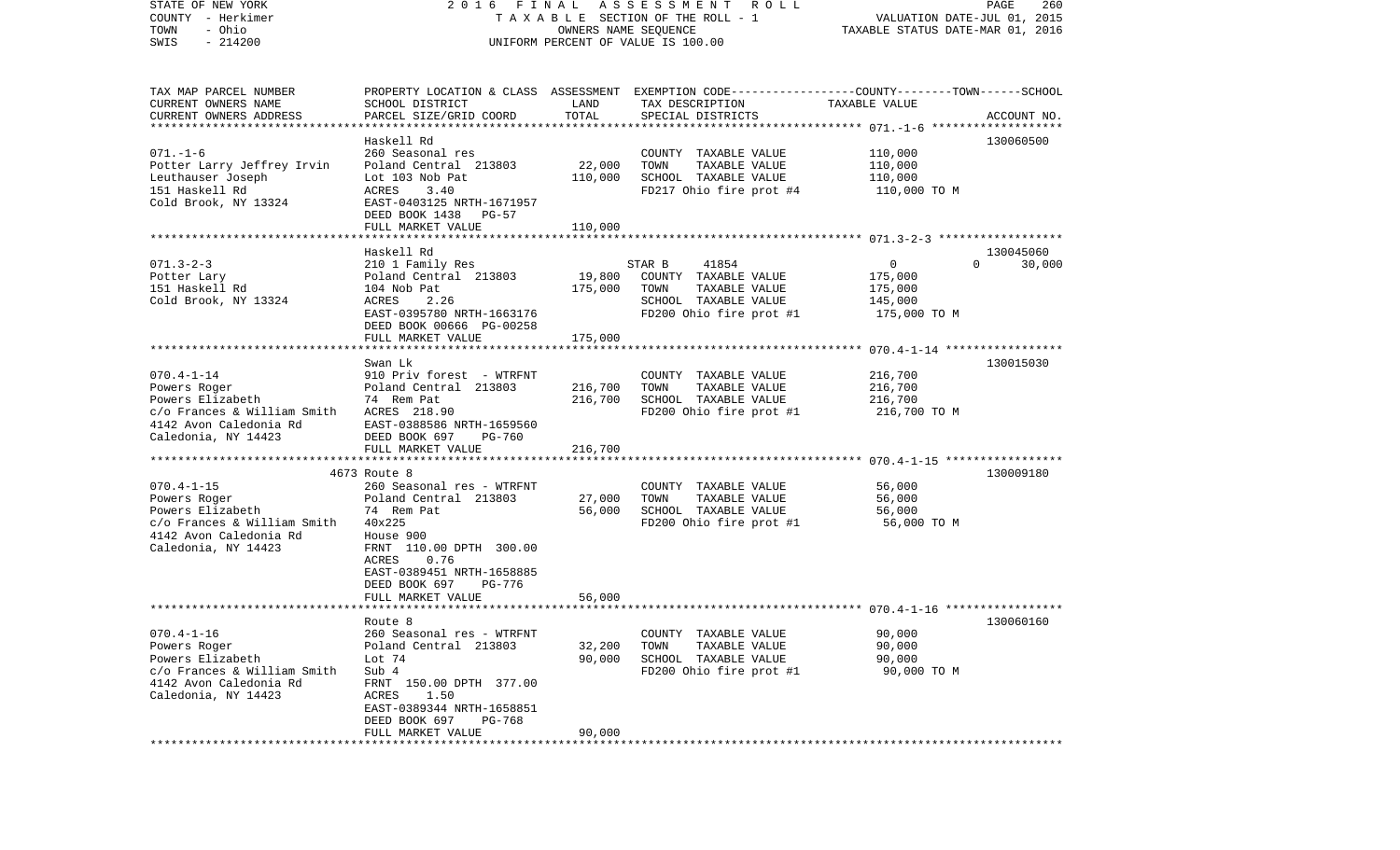| STATE OF NEW YORK           |                                                                                                  |                      | 2016 FINAL ASSESSMENT ROLL         |                                  | PAGE<br>261 |
|-----------------------------|--------------------------------------------------------------------------------------------------|----------------------|------------------------------------|----------------------------------|-------------|
| COUNTY - Herkimer           |                                                                                                  |                      | TAXABLE SECTION OF THE ROLL - 1    | VALUATION DATE-JUL 01, 2015      |             |
| - Ohio<br>TOWN              |                                                                                                  | OWNERS NAME SEQUENCE |                                    | TAXABLE STATUS DATE-MAR 01, 2016 |             |
| $-214200$<br>SWIS           |                                                                                                  |                      | UNIFORM PERCENT OF VALUE IS 100.00 |                                  |             |
|                             |                                                                                                  |                      |                                    |                                  |             |
| TAX MAP PARCEL NUMBER       | PROPERTY LOCATION & CLASS ASSESSMENT EXEMPTION CODE----------------COUNTY-------TOWN------SCHOOL |                      |                                    |                                  |             |
| CURRENT OWNERS NAME         | SCHOOL DISTRICT                                                                                  | LAND                 | TAX DESCRIPTION                    | TAXABLE VALUE                    |             |
| CURRENT OWNERS ADDRESS      | PARCEL SIZE/GRID COORD                                                                           | TOTAL                | SPECIAL DISTRICTS                  |                                  | ACCOUNT NO. |
|                             |                                                                                                  |                      |                                    |                                  |             |
|                             | Route 8                                                                                          |                      |                                    |                                  | 130015450   |
| $070.4 - 1 - 17$            | 314 Rural vac<10                                                                                 |                      | COUNTY TAXABLE VALUE               | 1,000                            |             |
| Powers Roger                | Poland Central 213803                                                                            | 1,000                | TOWN<br>TAXABLE VALUE              | 1,000                            |             |
| Powers Elizabeth            | 74 Rem Pat                                                                                       | 1,000                | SCHOOL TAXABLE VALUE               | 1,000                            |             |
| c/o Frances & William Smith | FRNT 120.00 DPTH 105.00                                                                          |                      | FD200 Ohio fire prot #1            | 1,000 TO M                       |             |
| 4142 Avon Caledonia Rd      | ACRES<br>0.29                                                                                    |                      |                                    |                                  |             |
| Caledonia, NY 14423         | EAST-0389227 NRTH-1658775                                                                        |                      |                                    |                                  |             |
|                             | DEED BOOK 697<br>PG-760                                                                          |                      |                                    |                                  |             |
|                             | FULL MARKET VALUE                                                                                | 1,000                |                                    |                                  |             |
|                             |                                                                                                  |                      |                                    |                                  |             |
|                             | Route 8                                                                                          |                      |                                    |                                  | 130025320   |
| $070.4 - 1 - 18$            | 314 Rural vac<10                                                                                 |                      | COUNTY TAXABLE VALUE               | 1,000                            |             |
| Powers Roger                | Poland Central 213803                                                                            | 1,000                | TAXABLE VALUE<br>TOWN              | 1,000                            |             |
| Powers Elizabeth            | 74 Rem Pat                                                                                       | 1,000                | SCHOOL TAXABLE VALUE               | 1,000                            |             |
| c/o Frances & William Smith | FRNT 103.00 DPTH 150.00                                                                          |                      | FD200 Ohio fire prot #1            | 1,000 TO M                       |             |
| 4142 Avon Caledonia Rd      | 0.36<br>ACRES                                                                                    |                      |                                    |                                  |             |
| Caledonia, NY 14423         | EAST-0389109 NRTH-1658758                                                                        |                      |                                    |                                  |             |
|                             | DEED BOOK 697<br>PG-776                                                                          |                      |                                    |                                  |             |
|                             | FULL MARKET VALUE                                                                                | 1,000                |                                    |                                  |             |
|                             |                                                                                                  |                      |                                    |                                  |             |
|                             | Tea Cup St                                                                                       |                      |                                    |                                  | 130013440   |
| $085.3 - 2 - 10$            | 260 Seasonal res                                                                                 |                      | COUNTY TAXABLE VALUE               | 25,100                           |             |
| Prior Michael               | Poland Central 213803                                                                            | 24,100               | TOWN<br>TAXABLE VALUE              | 25,100                           |             |
| 340 Hamilton Ave            | 10 Jer Pat                                                                                       | 25,100               | SCHOOL TAXABLE VALUE               | 25,100                           |             |
| Hewlett, NY 11557           | Sens 29                                                                                          |                      | FD210 Ohio fire prot #2            | 25,100 TO M                      |             |
|                             | ACRES 20.30                                                                                      |                      |                                    |                                  |             |
|                             | EAST-0376557 NRTH-1615900                                                                        |                      |                                    |                                  |             |
|                             | DEED BOOK 687<br>PG-914                                                                          |                      |                                    |                                  |             |
|                             | FULL MARKET VALUE                                                                                | 25,100               |                                    |                                  |             |
|                             |                                                                                                  |                      |                                    |                                  |             |
|                             | Pardeeville Ohio Rd                                                                              |                      |                                    |                                  | 130037324   |
| $078.1 - 2 - 11.2$          | 322 Rural vac>10                                                                                 |                      | COUNTY TAXABLE VALUE               | 20,200                           |             |
| Priore Lucia                | Poland Central 213803                                                                            | 20,200               | TOWN<br>TAXABLE VALUE              | 20,200                           |             |
| Priore Franco               | 45 Jer Pat                                                                                       | 20,200               | SCHOOL TAXABLE VALUE               | 20,200                           |             |
| 84 Farfilel Rd              | ACRES 17.50                                                                                      |                      | FD200 Ohio fire prot #1            | 20,200 TO M                      |             |
| Clifton, NJ 07013           | EAST-0357780 NRTH-1635899                                                                        |                      |                                    |                                  |             |
|                             | DEED BOOK 1171<br>PG-980                                                                         |                      |                                    |                                  |             |
|                             | FULL MARKET VALUE                                                                                | 20,200               |                                    |                                  |             |
|                             |                                                                                                  |                      |                                    |                                  |             |
|                             | Crab Rd                                                                                          |                      |                                    |                                  | 130090115   |
| $078.1 - 2 - 23$            | 322 Rural vac>10                                                                                 |                      | COUNTY TAXABLE VALUE               | 21,400                           |             |
| Priore Lucia                | Poland Central 213803                                                                            | 21,400               | TOWN<br>TAXABLE VALUE              | 21,400                           |             |
| Priore Franco               | 18 Jer Pat                                                                                       | 21,400               | SCHOOL TAXABLE VALUE               | 21,400                           |             |
| 84 Farfilel Rd              | Trailer 19.35A                                                                                   |                      | FD200 Ohio fire prot #1            | 21,400 TO M                      |             |
| Clifton, NJ 07013           | Map Jj1b29                                                                                       |                      |                                    |                                  |             |
|                             | ACRES 19.30                                                                                      |                      |                                    |                                  |             |
|                             | EAST-0356271 NRTH-1633587                                                                        |                      |                                    |                                  |             |
|                             | DEED BOOK 1171<br>PG-980                                                                         |                      |                                    |                                  |             |
|                             | FULL MARKET VALUE                                                                                | 21,400               |                                    |                                  |             |
|                             |                                                                                                  |                      |                                    |                                  |             |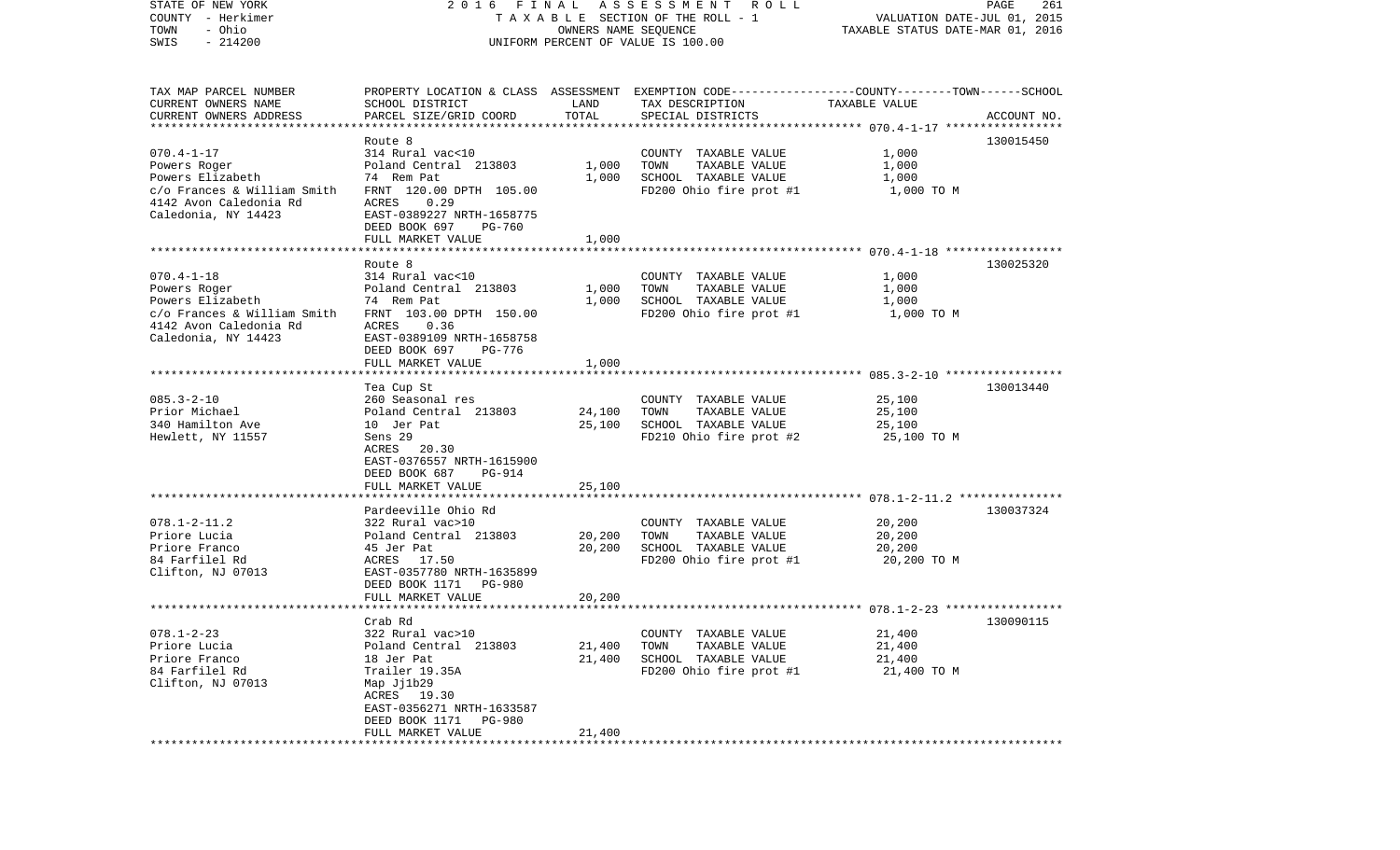| STATE OF NEW YORK<br>COUNTY - Herkimer<br>TOWN<br>- Ohio | 2016<br>FINAL                                                           |                  | ASSESSMENT<br>ROLL<br>TAXABLE SECTION OF THE ROLL - 1<br>OWNERS NAME SEQUENCE                                       | VALUATION DATE-JUL 01, 2015<br>TAXABLE STATUS DATE-MAR 01, 2016 | PAGE<br>262 |
|----------------------------------------------------------|-------------------------------------------------------------------------|------------------|---------------------------------------------------------------------------------------------------------------------|-----------------------------------------------------------------|-------------|
| $-214200$<br>SWIS                                        |                                                                         |                  | UNIFORM PERCENT OF VALUE IS 100.00                                                                                  |                                                                 |             |
| TAX MAP PARCEL NUMBER<br>CURRENT OWNERS NAME             | SCHOOL DISTRICT                                                         | LAND             | PROPERTY LOCATION & CLASS ASSESSMENT EXEMPTION CODE----------------COUNTY-------TOWN------SCHOOL<br>TAX DESCRIPTION | TAXABLE VALUE                                                   |             |
| CURRENT OWNERS ADDRESS                                   | PARCEL SIZE/GRID COORD                                                  | TOTAL            | SPECIAL DISTRICTS                                                                                                   |                                                                 | ACCOUNT NO. |
| **********************                                   |                                                                         |                  |                                                                                                                     |                                                                 |             |
| $073.3 - 2 - 51$                                         | Fly Brook Rd<br>314 Rural vac<10                                        |                  | COUNTY TAXABLE VALUE                                                                                                | 4,500                                                           | 130040620   |
| Przelski Ronald                                          | Poland Central 213803                                                   | 4,500            | TOWN<br>TAXABLE VALUE                                                                                               | 4,500                                                           |             |
| 261 Gravesville Rd                                       | 47 Jer Pat                                                              | 4,500            | SCHOOL TAXABLE VALUE                                                                                                | 4,500                                                           |             |
| Poland, NY 13431                                         | ACRES<br>1.50<br>EAST-0355260 NRTH-1643988<br>DEED BOOK 00654 PG-00337  |                  | FD217 Ohio fire prot #4                                                                                             | 4,500 TO M                                                      |             |
|                                                          | FULL MARKET VALUE                                                       | 4,500            |                                                                                                                     |                                                                 |             |
|                                                          |                                                                         |                  |                                                                                                                     |                                                                 |             |
| $074.4 - 1 - 4.2$                                        | Little York<br>314 Rural vac<10                                         |                  | COUNTY TAXABLE VALUE                                                                                                | 2,900                                                           | 130035430   |
| Przelski Ronald                                          | Poland Central 213803                                                   | 2,900            | TOWN<br>TAXABLE VALUE                                                                                               | 2,900                                                           |             |
| 261 Gravesville Rd                                       | 8 Vrv Pat                                                               | 2,900            | SCHOOL TAXABLE VALUE                                                                                                | 2,900                                                           |             |
| Poland, NY 13431                                         | ACRES<br>5.00                                                           |                  | FD217 Ohio fire prot #4                                                                                             | 2,900 TO M                                                      |             |
|                                                          | EAST-0392523 NRTH-1643061<br>DEED BOOK 675<br>PG-402                    |                  |                                                                                                                     |                                                                 |             |
|                                                          | FULL MARKET VALUE                                                       | 2,900            |                                                                                                                     | ***************** 085.3-2-8.1 *****************                 |             |
|                                                          | 254 Black Creek Rd                                                      |                  |                                                                                                                     |                                                                 | 130060480   |
| $085.3 - 2 - 8.1$                                        | 314 Rural vac<10                                                        |                  | COUNTY TAXABLE VALUE                                                                                                | 2,000                                                           |             |
| Rachon Bruce                                             | Poland Central 213803                                                   | 2,000            | TOWN<br>TAXABLE VALUE                                                                                               | 2,000                                                           |             |
| Rachon Diann                                             | Lot 10 Jer Pat                                                          | 2,000            | SCHOOL TAXABLE VALUE                                                                                                | 2,000                                                           |             |
| 254 Bull Hill Rd                                         | FRNT 200.00 DPTH 150.00                                                 |                  | FD200 Ohio fire prot #1                                                                                             | 2,000 TO M                                                      |             |
| Cold Brook, NY 13324                                     | 0.92<br>ACRES<br>EAST-0375969 NRTH-1613861<br>DEED BOOK 936<br>$PG-253$ |                  |                                                                                                                     |                                                                 |             |
|                                                          | FULL MARKET VALUE                                                       | 2,000            |                                                                                                                     |                                                                 |             |
|                                                          |                                                                         |                  |                                                                                                                     |                                                                 |             |
|                                                          | 254 Bull Hill Rd                                                        |                  |                                                                                                                     |                                                                 | 130076320   |
| $085.3 - 2 - 47$                                         | 270 Mfg housing                                                         |                  | STAR EN<br>41834                                                                                                    | 0<br>$\Omega$                                                   | 49,000      |
| Rachon Bruce<br>Rachon Diann                             | Poland Central 213803<br>Lot 10                                         | 18,800<br>49,000 | COUNTY TAXABLE VALUE                                                                                                | 49,000                                                          |             |
| 254 Bull Hill Rd                                         | Trl<br>1A                                                               |                  | TOWN<br>TAXABLE VALUE<br>SCHOOL TAXABLE VALUE                                                                       | 49,000<br>$\Omega$                                              |             |
| Cold Brook, NY 13324                                     | FRNT 680.00 DPTH                                                        |                  | FD200 Ohio fire prot #1                                                                                             | 49,000 TO M                                                     |             |
|                                                          | ACRES<br>4.60<br>EAST-0375772 NRTH-1613702<br>DEED BOOK 859<br>$PG-158$ |                  |                                                                                                                     |                                                                 |             |
|                                                          | FULL MARKET VALUE<br>************************                           | 49,000           |                                                                                                                     |                                                                 |             |
|                                                          | Black Creek Rd                                                          |                  |                                                                                                                     |                                                                 |             |
| $085.3 - 2 - 7.7$                                        | 314 Rural vac<10                                                        |                  | COUNTY<br>TAXABLE VALUE                                                                                             | 4,200                                                           |             |
| Rachon Bruce W                                           | Poland Central 213803                                                   | 4,200            | TOWN<br>TAXABLE VALUE                                                                                               | 4,200                                                           |             |
| 254 Bull Hill Rd Rd                                      | ACRES<br>1.40                                                           | 4,200            | SCHOOL TAXABLE VALUE                                                                                                | 4,200                                                           |             |
| Cold Brook, NY 13324                                     | EAST-0375163 NRTH-1614059                                               |                  |                                                                                                                     |                                                                 |             |
|                                                          | DEED BOOK 1482<br>PG-332                                                |                  |                                                                                                                     |                                                                 |             |
|                                                          | FULL MARKET VALUE                                                       | 4,200            |                                                                                                                     |                                                                 |             |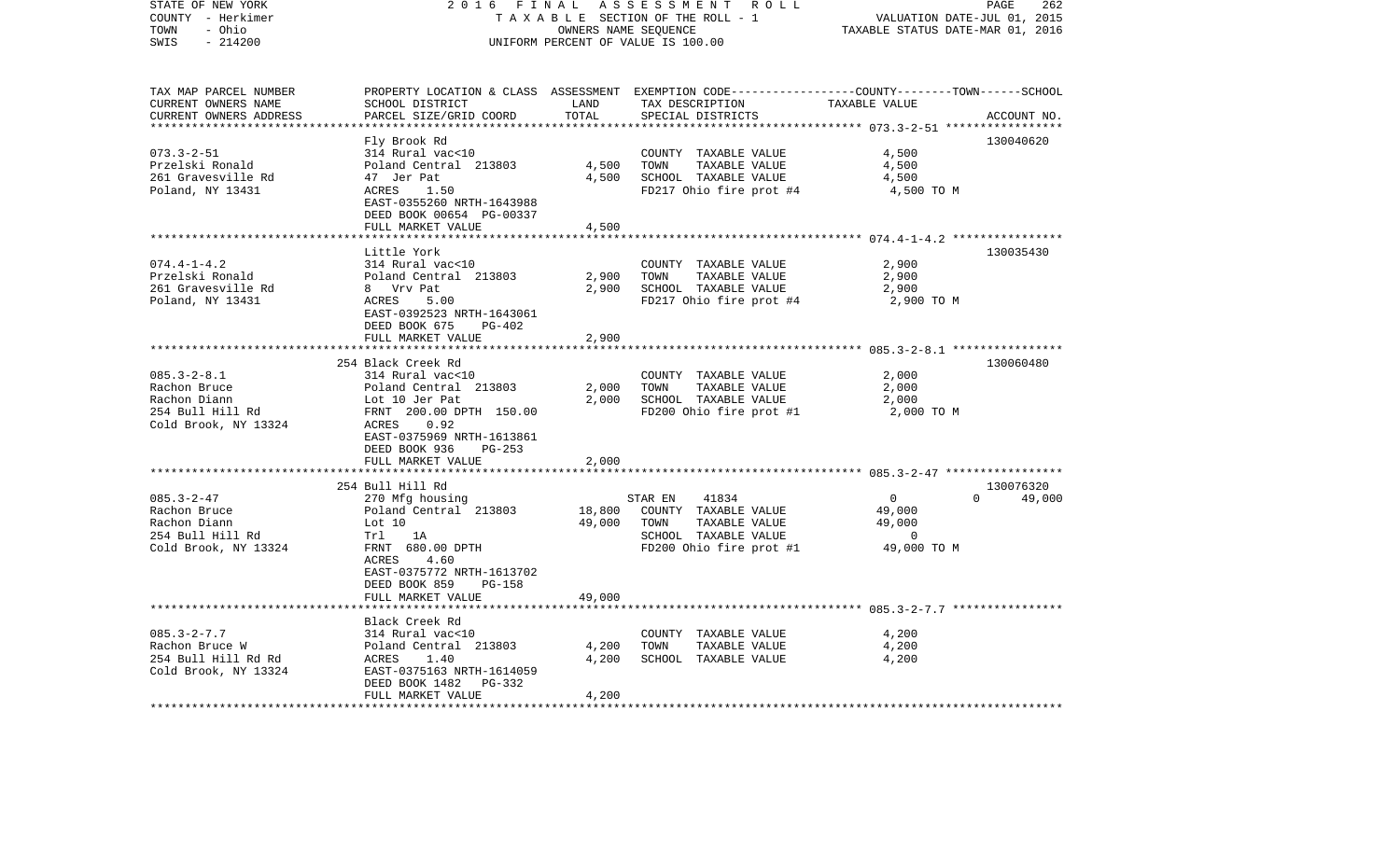| STATE OF NEW YORK<br>COUNTY - Herkimer<br>- Ohio<br>TOWN<br>SWIS<br>$-214200$                                                   | 2 0 1 6<br>FINAL<br>TAXABLE SECTION OF THE ROLL - 1<br>UNIFORM PERCENT OF VALUE IS 100.00                                                                         | PAGE<br>263<br>VALUATION DATE-JUL 01, 2015<br>TAXABLE STATUS DATE-MAR 01, 2016 |                                                                                                                                          |                                                                       |             |
|---------------------------------------------------------------------------------------------------------------------------------|-------------------------------------------------------------------------------------------------------------------------------------------------------------------|--------------------------------------------------------------------------------|------------------------------------------------------------------------------------------------------------------------------------------|-----------------------------------------------------------------------|-------------|
| TAX MAP PARCEL NUMBER<br>CURRENT OWNERS NAME<br>CURRENT OWNERS ADDRESS                                                          | SCHOOL DISTRICT<br>PARCEL SIZE/GRID COORD                                                                                                                         | LAND<br>TOTAL                                                                  | PROPERTY LOCATION & CLASS ASSESSMENT EXEMPTION CODE----------------COUNTY-------TOWN------SCHOOL<br>TAX DESCRIPTION<br>SPECIAL DISTRICTS | TAXABLE VALUE<br>********* 061.-1-32 ****                             | ACCOUNT NO. |
|                                                                                                                                 | North Lake Rd                                                                                                                                                     |                                                                                |                                                                                                                                          |                                                                       | 130034920   |
| $061. - 1 - 32$<br>Racquet Philip E<br>Michael Leonard<br>C/O Michael Racquet<br>3383 McConnellsville Rd<br>Blossvale, NY 13308 | 260 Seasonal res<br>Adirondack<br>302601<br>11 Minuse<br>FRNT 100.00 DPTH 200.00<br>ACRES<br>1.60<br>EAST-0362041 NRTH-1693616<br>DEED BOOK 705<br><b>PG-910</b>  | 3,500<br>7,100                                                                 | COUNTY TAXABLE VALUE<br>TOWN<br>TAXABLE VALUE<br>SCHOOL TAXABLE VALUE<br>FD215 Ohio fire prot #3                                         | 7,100<br>7,100<br>7,100<br>7,100 TO M                                 |             |
|                                                                                                                                 | FULL MARKET VALUE                                                                                                                                                 | 7,100                                                                          |                                                                                                                                          |                                                                       |             |
| $078.1 - 2 - 19.5$<br>Radford-Price Christopher<br>Radford-Price Lindsey H<br>7235 Lindsay Lane<br>Sparks, NV 89436             | Conway Rd<br>314 Rural vac<10<br>Poland Central 213803<br>Lot 18 Jer Pat<br>5.50<br>ACRES<br>EAST-0358033 NRTH-1634947                                            | 11,800<br>11,800                                                               | COUNTY TAXABLE VALUE<br>TOWN<br>TAXABLE VALUE<br>SCHOOL TAXABLE VALUE<br>FD200 Ohio fire prot #1                                         | 11,800<br>11,800<br>11,800<br>11,800 TO M                             |             |
|                                                                                                                                 | DEED BOOK 773<br><b>PG-078</b><br>FULL MARKET VALUE                                                                                                               | 11,800                                                                         |                                                                                                                                          |                                                                       |             |
| $073.4 - 2 - 29.1$<br>Rafferty Dorothy Trutee<br>of the DLR Living Trust<br>801 White St<br>Cassville, NY 13318                 | 461 Figert Rd<br>260 Seasonal res - WTRFNT<br>Poland Central 213803<br>49 Jer Pat<br>Seas 3.60A<br>FRNT 561.00 DPTH<br>4.00<br>ACRES<br>EAST-0368860 NRTH-1642868 | 9,000<br>50,100                                                                | COUNTY TAXABLE VALUE<br>TOWN<br>TAXABLE VALUE<br>SCHOOL TAXABLE VALUE<br>FD200 Ohio fire prot #1                                         | 50,100<br>50,100<br>50,100<br>50,100 TO M                             | 130022745   |
|                                                                                                                                 | DEED BOOK 1478<br>$PG-223$<br>FULL MARKET VALUE                                                                                                                   | 50,100                                                                         |                                                                                                                                          |                                                                       |             |
|                                                                                                                                 |                                                                                                                                                                   |                                                                                | ******************************** 070 4-1-25 *****************                                                                            |                                                                       |             |
| $070.4 - 1 - 25$<br>Rainey William & Grace<br>Rainey Bradford Kristen<br>774 Bozenkill Rd<br>Altamont, NY 12009                 | Route 8<br>910 Priv forest<br>Poland Central 213803<br>Rem Pat<br>8<br>ACRES 162.49<br>EAST-0384842 NRTH-1658412<br>DEED BOOK 1515<br>PG-946                      | 112,200<br>112,200                                                             | COUNTY TAXABLE VALUE<br>TOWN<br>TAXABLE VALUE<br>SCHOOL TAXABLE VALUE<br>FD200 Ohio fire prot #1                                         | 112,200<br>112,200<br>112,200<br>112,200 TO M                         | 130034020   |
|                                                                                                                                 | FULL MARKET VALUE                                                                                                                                                 | 112,200                                                                        |                                                                                                                                          |                                                                       |             |
| $070.4 - 1 - 26$<br>Rainey William & Grace<br>Rainey Bradford Kristen                                                           | White Lead Lake Rd<br>260 Seasonal res<br>Poland Central 213803<br>Rem Pat<br>8                                                                                   | 41,700<br>117,500                                                              | COUNTY<br>TAXABLE VALUE<br>TOWN<br>TAXABLE VALUE<br>SCHOOL TAXABLE VALUE                                                                 | ******* 070.4-1-26 *****************<br>117,500<br>117,500<br>117,500 | 130034050   |
| 774 Bozenkill Rd<br>Altamont, NY 12009<br>**************************                                                            | ACRES<br>32.69<br>EAST-0383505 NRTH-1657232<br>DEED BOOK 1515<br>PG-946<br>FULL MARKET VALUE<br>***********************                                           | 117,500<br>**********                                                          | FD200 Ohio fire prot #1                                                                                                                  | 117,500 TO M                                                          |             |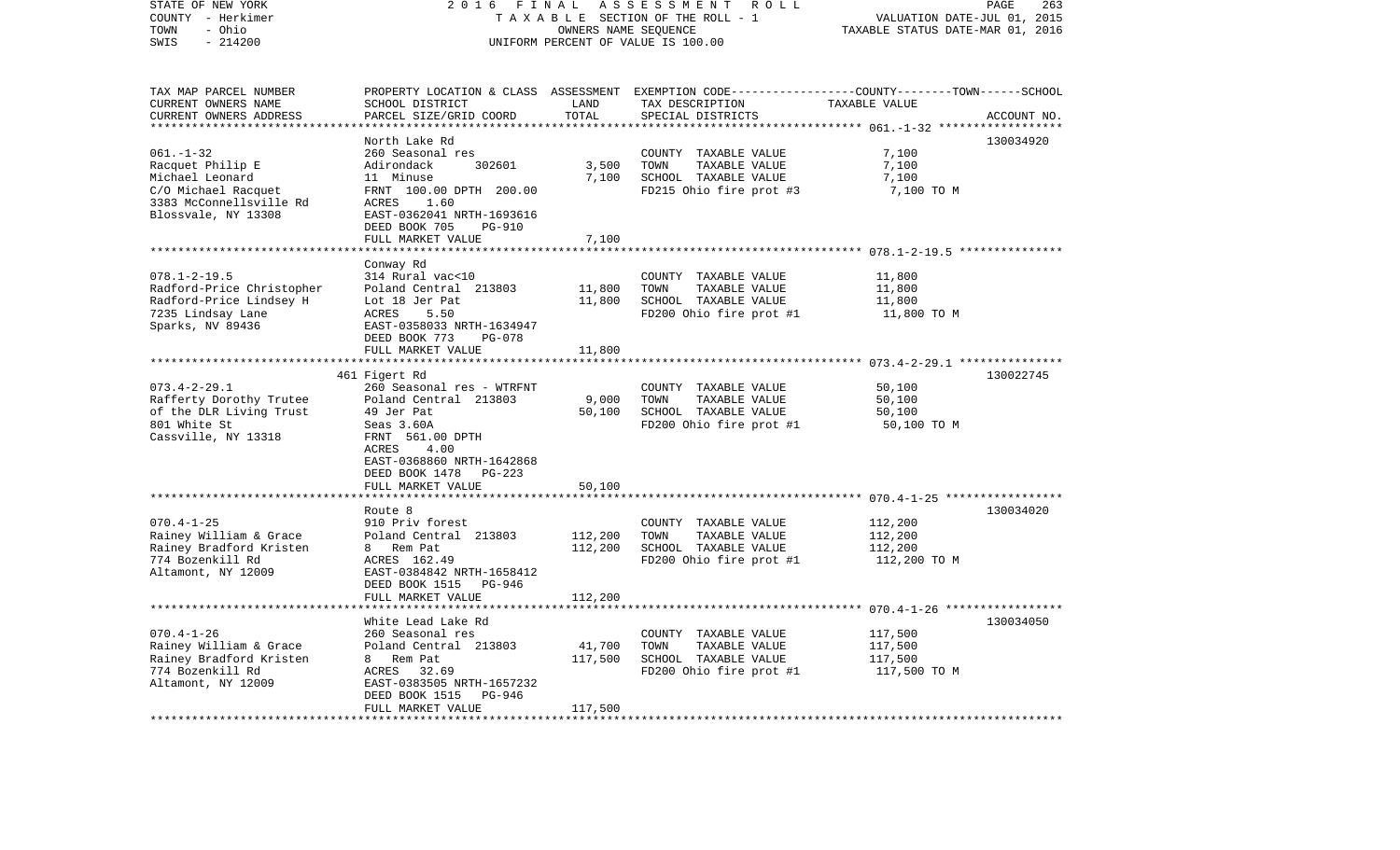| STATE OF NEW YORK<br>COUNTY - Herkimer<br>TOWN<br>- Ohio<br>$-214200$<br>SWIS                                   | 2016<br>FINAL<br>TAXABLE SECTION OF THE ROLL - 1<br>UNIFORM PERCENT OF VALUE IS 100.00                                                                                           | PAGE<br>264<br>VALUATION DATE-JUL 01, 2015<br>TAXABLE STATUS DATE-MAR 01, 2016 |                                                                                                                                          |                                                                      |             |
|-----------------------------------------------------------------------------------------------------------------|----------------------------------------------------------------------------------------------------------------------------------------------------------------------------------|--------------------------------------------------------------------------------|------------------------------------------------------------------------------------------------------------------------------------------|----------------------------------------------------------------------|-------------|
| TAX MAP PARCEL NUMBER<br>CURRENT OWNERS NAME<br>CURRENT OWNERS ADDRESS<br>************************              | SCHOOL DISTRICT<br>PARCEL SIZE/GRID COORD                                                                                                                                        | LAND<br>TOTAL                                                                  | PROPERTY LOCATION & CLASS ASSESSMENT EXEMPTION CODE----------------COUNTY-------TOWN------SCHOOL<br>TAX DESCRIPTION<br>SPECIAL DISTRICTS | TAXABLE VALUE                                                        | ACCOUNT NO. |
| $070.4 - 1 - 45$<br>Rainey William & Grace<br>Rainey Bradford Kristen<br>774 Bozenkill Rd<br>Altamont, NY 12009 | Route 8<br>314 Rural vac<10<br>Poland Central 213803<br>8 Rem Pat<br>ACRES<br>5.00<br>EAST-0383298 NRTH-1657857<br>DEED BOOK 1515 PG-946<br>FULL MARKET VALUE                    | 5,500<br>5,500<br>5,500                                                        | COUNTY TAXABLE VALUE<br>TOWN<br>TAXABLE VALUE<br>SCHOOL TAXABLE VALUE<br>FD200 Ohio fire prot #1                                         | 5,500<br>5,500<br>5,500<br>5,500 TO M                                | 130033960   |
|                                                                                                                 |                                                                                                                                                                                  |                                                                                |                                                                                                                                          |                                                                      | 130033990   |
| $074.1 - 1 - 39$<br>Rainey William & Grace<br>Rainey Bradford Kristen<br>774 Bozenkill Rd<br>Altamont, NY 12009 | Route 8<br>314 Rural vac<10<br>Poland Central 213803<br>66 Rem Pat<br>Sub 7<br>FRNT 1095.00 DPTH<br>ACRES<br>6.44                                                                | 7,100<br>7,100                                                                 | COUNTY TAXABLE VALUE<br>TAXABLE VALUE<br>TOWN<br>SCHOOL TAXABLE VALUE<br>FD200 Ohio fire prot #1                                         | 7,100<br>7,100<br>7,100<br>7,100 TO M                                |             |
|                                                                                                                 | EAST-0383571 NRTH-1655767<br>DEED BOOK 1515 PG-946<br>FULL MARKET VALUE                                                                                                          | 7,100                                                                          |                                                                                                                                          |                                                                      |             |
|                                                                                                                 | 1406 Gray Wilmurt Rd                                                                                                                                                             |                                                                                |                                                                                                                                          |                                                                      | 130015270   |
| $079.1 - 1 - 37$<br>Rando Jason<br>Rando Tiffanie<br>1406 Gray Wilmurt Rd<br>Cold Brook, NY 13324               | 240 Rural res<br>Poland Central 213803<br>50 Jer Pat<br>ACRES 44.60<br>EAST-0377086 NRTH-1638679<br>DEED BOOK 1331<br>PG-310                                                     | 50,300<br>81,500                                                               | 41854<br>STAR B<br>COUNTY TAXABLE VALUE<br>TOWN<br>TAXABLE VALUE<br>SCHOOL TAXABLE VALUE<br>FD200 Ohio fire prot #1                      | $\mathbf 0$<br>$\Omega$<br>81,500<br>81,500<br>51,500<br>81,500 TO M | 30,000      |
|                                                                                                                 | FULL MARKET VALUE                                                                                                                                                                | 81,500                                                                         |                                                                                                                                          |                                                                      |             |
| $085.2 - 2 - 34.3$<br>Raniolo William J<br>15 Woodhull Rd<br>E Setauket, NY 11733                               | Billy Hamlin Rd<br>322 Rural vac>10<br>Poland Central 213803<br>40 Jer Pat<br>ACRES<br>73.00<br>EAST-0391652 NRTH-1623757<br>DEED BOOK 671<br>$PG-305$                           | 55,300<br>55,300                                                               | COUNTY TAXABLE VALUE<br>TOWN<br>TAXABLE VALUE<br>SCHOOL TAXABLE VALUE<br>FD210 Ohio fire prot #2                                         | 55,300<br>55,300<br>55,300<br>55,300 TO M                            | 130044040   |
|                                                                                                                 | FULL MARKET VALUE                                                                                                                                                                | 55,300                                                                         |                                                                                                                                          |                                                                      |             |
| $084.1 - 2 - 1.3$<br>Rashford Peter S<br>Rashford Angela P<br>359 Fisher Rd<br>Cold Brook, NY 13324             | 359 Fisher Rd<br>240 Rural res<br>Poland Central 213803<br>12 Jer Pat<br>ACRES<br>6.00 BANK<br>035<br>EAST-0356235 NRTH-1623004<br>DEED BOOK 853<br>$PG-68$<br>FULL MARKET VALUE | 22,000<br>85,000<br>85,000                                                     | STAR EN<br>41834<br>COUNTY TAXABLE VALUE<br>TOWN<br>TAXABLE VALUE<br>SCHOOL TAXABLE VALUE<br>FD200 Ohio fire prot #1                     | $\mathbf 0$<br>$\Omega$<br>85,000<br>85,000<br>19,700<br>85,000 TO M | 65,300      |
|                                                                                                                 |                                                                                                                                                                                  |                                                                                |                                                                                                                                          |                                                                      |             |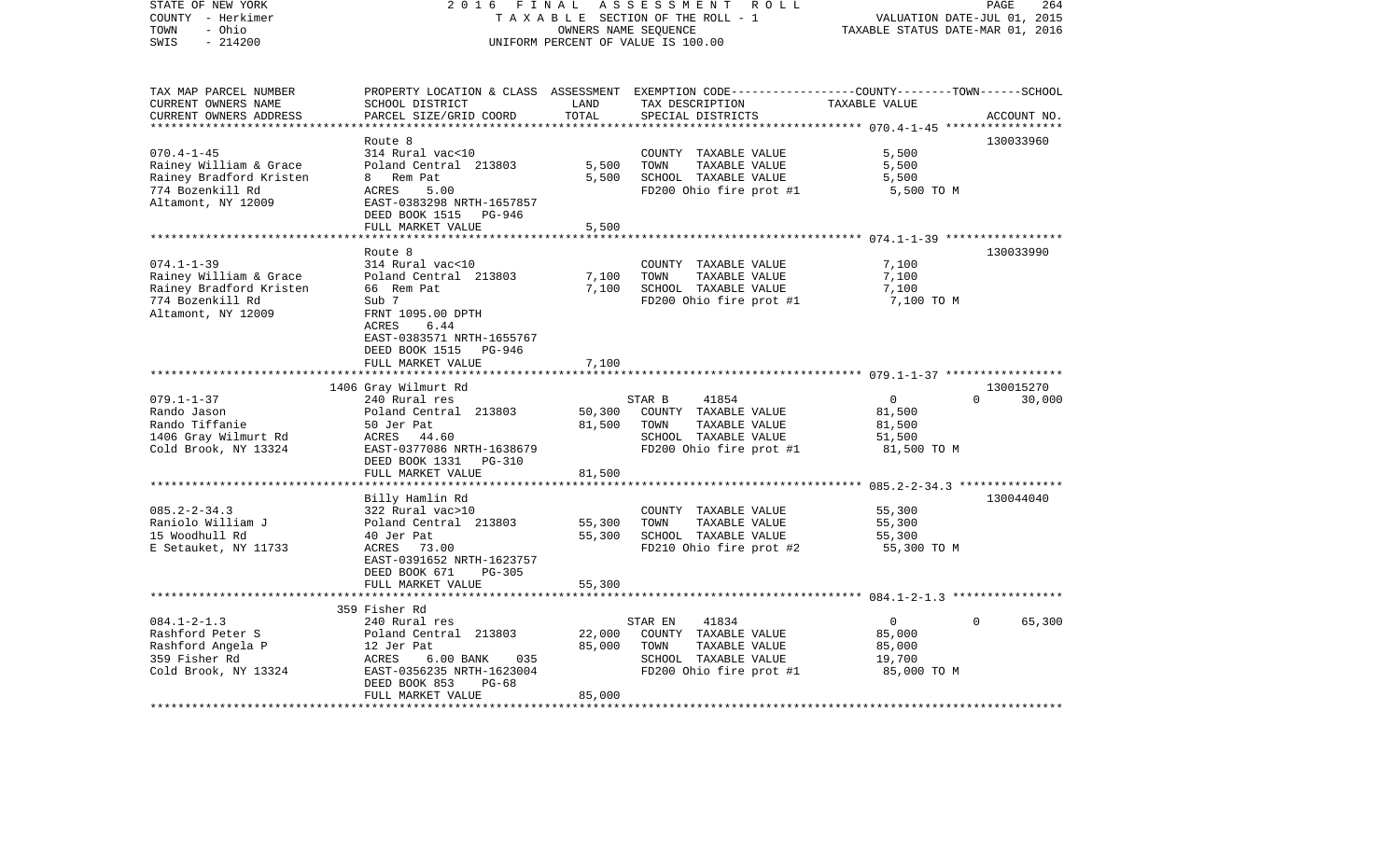| COUNTY<br>- Herkimer   |                                                      |                                    | T A X A B L E SECTION OF THE ROLL - 1                                                           | VALUATION DATE-JUL 01, 2015                              |             |
|------------------------|------------------------------------------------------|------------------------------------|-------------------------------------------------------------------------------------------------|----------------------------------------------------------|-------------|
| - Ohio<br>TOWN         |                                                      |                                    | OWNERS NAME SEQUENCE                                                                            | TAXABLE STATUS DATE-MAR 01, 2016                         |             |
| SWIS<br>$-214200$      |                                                      | UNIFORM PERCENT OF VALUE IS 100.00 |                                                                                                 |                                                          |             |
|                        |                                                      |                                    |                                                                                                 |                                                          |             |
| TAX MAP PARCEL NUMBER  |                                                      |                                    | PROPERTY LOCATION & CLASS ASSESSMENT EXEMPTION CODE---------------COUNTY-------TOWN------SCHOOL |                                                          |             |
| CURRENT OWNERS NAME    | SCHOOL DISTRICT                                      | LAND                               | TAX DESCRIPTION                                                                                 | TAXABLE VALUE                                            |             |
| CURRENT OWNERS ADDRESS | PARCEL SIZE/GRID COORD                               | TOTAL                              | SPECIAL DISTRICTS                                                                               |                                                          | ACCOUNT NO. |
|                        | **************************                           |                                    |                                                                                                 |                                                          |             |
|                        | Bull Hill Rd                                         |                                    |                                                                                                 |                                                          | 130060610   |
| $085.2 - 2 - 3$        | 210 1 Family Res                                     |                                    | STAR B<br>41854                                                                                 | 0<br>$\Omega$                                            | 30,000      |
| Raspante Jason         | Poland Central 213803                                | 15,400                             | COUNTY TAXABLE VALUE                                                                            | 58,500                                                   |             |
| 128 Amberg Rd          | Lot 23 Jer Pat                                       | 58,500                             | TOWN<br>TAXABLE VALUE                                                                           | 58,500                                                   |             |
| Cold Brook, NY 13324   | 1.90<br>ACRES                                        |                                    | SCHOOL TAXABLE VALUE                                                                            | 28,500                                                   |             |
|                        | EAST-0386155 NRTH-1621809                            |                                    | FD210 Ohio fire prot #2                                                                         | 58,500 TO M                                              |             |
|                        | DEED BOOK 1290<br>PG-276                             |                                    |                                                                                                 |                                                          |             |
|                        | FULL MARKET VALUE                                    | 58,500                             |                                                                                                 |                                                          |             |
|                        | *******************                                  |                                    |                                                                                                 | ************************** 058.-2-34 ******************* |             |
|                        | North Lake Rd                                        |                                    |                                                                                                 |                                                          | 130024600   |
| $058. - 2 - 34$        | 260 Seasonal res - WTRFNT                            |                                    | COUNTY<br>TAXABLE VALUE                                                                         | 275,000                                                  |             |
| Rath John W            | Adirondack<br>302601                                 | 136,700                            | TOWN<br>TAXABLE VALUE                                                                           | 275,000                                                  |             |
| c/o Nancy R. Thompson  | Nob Pat<br>$\mathbf{1}$                              | 275,000                            | SCHOOL TAXABLE VALUE                                                                            | 275,000                                                  |             |
| 3621 Harding Rd        | FRNT 300.00 DPTH 288.10<br>EAST-0376246 NRTH-1709759 |                                    | FD215 Ohio fire prot #3                                                                         | 275,000 TO M                                             |             |
| Clinton, NY 13323      | DEED BOOK 754<br>PG-030                              |                                    |                                                                                                 |                                                          |             |
|                        | FULL MARKET VALUE                                    | 275,000                            |                                                                                                 |                                                          |             |
|                        | **********************                               | *********                          |                                                                                                 | ************************* 064.11-1-28 *****************  |             |
|                        | 143 Dead Lk                                          |                                    |                                                                                                 |                                                          | 130018690   |
| $064.11 - 1 - 28$      | 210 1 Family Res - WTRFNT                            |                                    | COUNTY TAXABLE VALUE                                                                            | 45,000                                                   |             |
| Raux Lawrence          | Adirondack<br>302601                                 | 30,200                             | TAXABLE VALUE<br>TOWN                                                                           | 45,000                                                   |             |
| 143 Deep Lake Rd       | 54 Woodhull                                          | 45,000                             | SCHOOL TAXABLE VALUE                                                                            | 45,000                                                   |             |
| Forestport, NY 13338   | Lot 17                                               |                                    | FD215 Ohio fire prot #3                                                                         | 45,000 TO M                                              |             |
|                        | Sens $3/4$                                           |                                    |                                                                                                 |                                                          |             |
|                        | 75.00 DPTH 150.00<br>FRNT                            |                                    |                                                                                                 |                                                          |             |
|                        | EAST-0340361 NRTH-1681827                            |                                    |                                                                                                 |                                                          |             |
|                        | DEED BOOK 844<br>PG-109                              |                                    |                                                                                                 |                                                          |             |
|                        | FULL MARKET VALUE                                    | 45,000                             |                                                                                                 |                                                          |             |
|                        |                                                      |                                    |                                                                                                 |                                                          |             |
|                        | Dead Lk                                              |                                    |                                                                                                 |                                                          | 130018720   |
| $064.11 - 1 - 35$      | 314 Rural vac<10                                     |                                    | COUNTY TAXABLE VALUE                                                                            | 9,300                                                    |             |
| Raux Lawrence          | 302601<br>Adirondack                                 | 9,300                              | TAXABLE VALUE<br>TOWN                                                                           | 9,300                                                    |             |
| PO Box 447             | 54 Woodhull                                          | 9,300                              | SCHOOL TAXABLE VALUE                                                                            | 9,300                                                    |             |
| Marcy, NY 13403        | Dead Lake<br>Vll 1                                   |                                    | FD215 Ohio fire prot #3                                                                         | 9,300 TO M                                               |             |
|                        | FRNT 125.00 DPTH 239.00                              |                                    |                                                                                                 |                                                          |             |
|                        | EAST-0340154 NRTH-1681709                            |                                    |                                                                                                 |                                                          |             |
|                        | DEED BOOK 844<br><b>PG-109</b>                       |                                    |                                                                                                 |                                                          |             |
|                        | FULL MARKET VALUE                                    | 9,300                              |                                                                                                 |                                                          |             |
|                        |                                                      |                                    |                                                                                                 |                                                          |             |
|                        | Jones Rd                                             |                                    |                                                                                                 |                                                          | 130043980   |
| $071.3 - 1 - 1$        | 260 Seasonal res                                     |                                    | COUNTY TAXABLE VALUE                                                                            | 45,400                                                   |             |
| Raymer Robert A        | Poland Central 213803                                | 22,800                             | TOWN<br>TAXABLE VALUE                                                                           | 45,400                                                   |             |
| PO Box 365             | 46/ Vrv Pat                                          | 45,400                             | SCHOOL TAXABLE VALUE                                                                            | 45,400                                                   |             |
| Lyons, NY 14489-0365   | ACRES<br>5.00                                        |                                    | FD217 Ohio fire prot #4                                                                         | 45,400 TO M                                              |             |
|                        | EAST-0397746 NRTH-1661647                            |                                    |                                                                                                 |                                                          |             |
|                        | DEED BOOK 1130<br>PG-304                             |                                    |                                                                                                 |                                                          |             |
|                        | FULL MARKET VALUE                                    | 45,400                             |                                                                                                 |                                                          |             |
| *********************  | .                                                    |                                    |                                                                                                 |                                                          |             |

STATE OF NEW YORK 2 0 1 6 F I N A L A S S E S S M E N T R O L L PAGE 265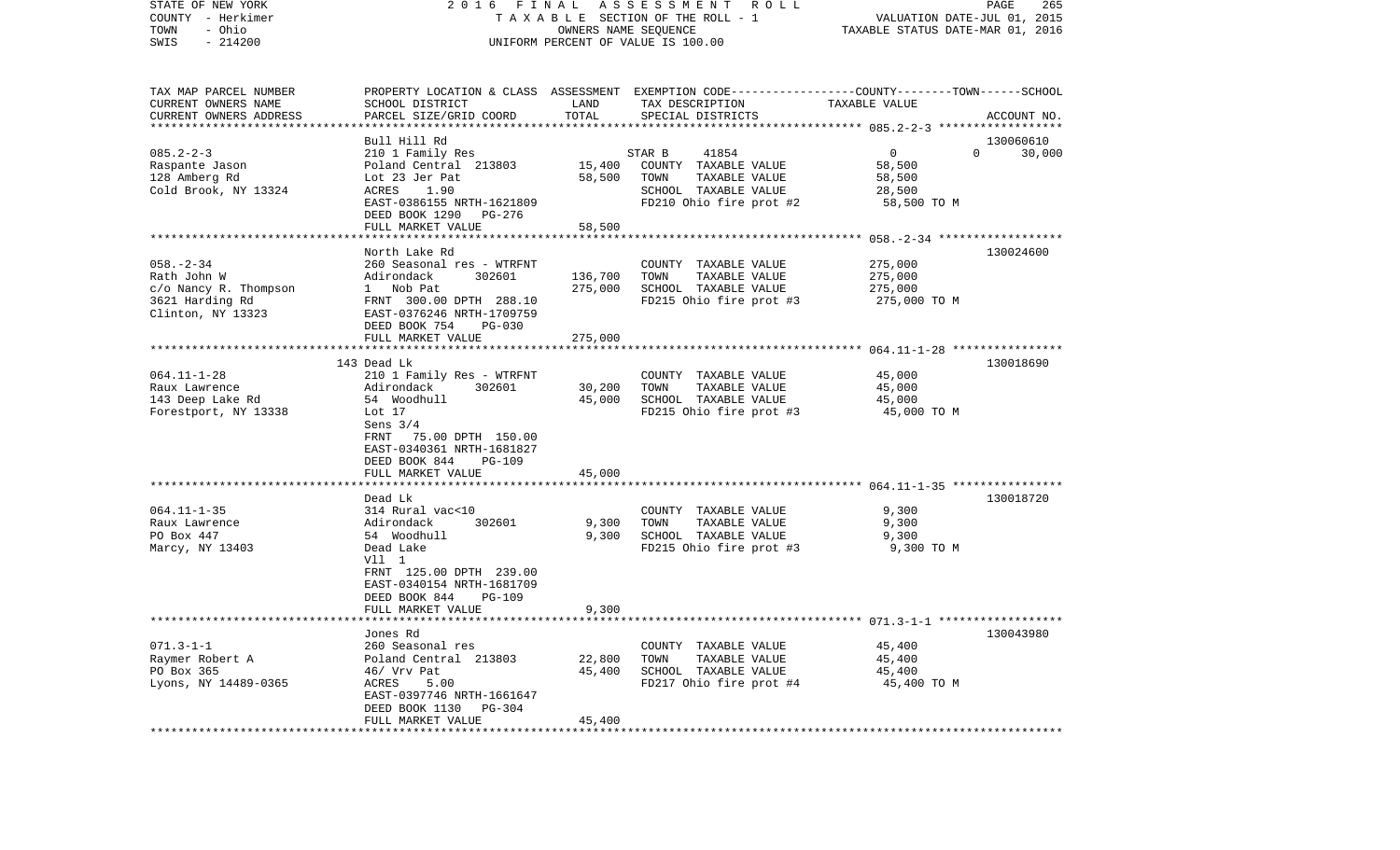| STATE OF NEW YORK<br>COUNTY - Herkimer<br>- Ohio<br>TOWN<br>$-214200$<br>SWIS                            | 2016<br>FINAL                                                                                                                                                                                 | OWNERS NAME SEQUENCE       | A S S E S S M E N T<br>R O L L<br>TAXABLE SECTION OF THE ROLL - 1<br>UNIFORM PERCENT OF VALUE IS 100.00                                 | VALUATION DATE-JUL 01, 2015<br>TAXABLE STATUS DATE-MAR 01, 2016 | PAGE<br>266                     |
|----------------------------------------------------------------------------------------------------------|-----------------------------------------------------------------------------------------------------------------------------------------------------------------------------------------------|----------------------------|-----------------------------------------------------------------------------------------------------------------------------------------|-----------------------------------------------------------------|---------------------------------|
|                                                                                                          |                                                                                                                                                                                               |                            |                                                                                                                                         |                                                                 |                                 |
| TAX MAP PARCEL NUMBER<br>CURRENT OWNERS NAME<br>CURRENT OWNERS ADDRESS                                   | SCHOOL DISTRICT<br>PARCEL SIZE/GRID COORD                                                                                                                                                     | LAND<br>TOTAL              | PROPERTY LOCATION & CLASS ASSESSMENT EXEMPTION CODE---------------COUNTY-------TOWN------SCHOOL<br>TAX DESCRIPTION<br>SPECIAL DISTRICTS | TAXABLE VALUE                                                   | ACCOUNT NO.                     |
| ***********************<br>$085.3 - 2 - 44$<br>Reardon Mark A<br>1633 State Rt. 28<br>Mohawk, NY 13407   | Bull Hill Rd<br>210 1 Family Res<br>Poland Central 213803<br>9 Jer Pat<br>FRNT 350.00 DPTH 100.00                                                                                             | 9,900<br>20,000            | COUNTY TAXABLE VALUE<br>TOWN<br>TAXABLE VALUE<br>SCHOOL TAXABLE VALUE<br>FD200 Ohio fire prot #1                                        | 20,000<br>20,000<br>20,000<br>20,000 TO M                       | 130038640                       |
|                                                                                                          | 0.40<br>ACRES<br>EAST-0378628 NRTH-1613752<br>DEED BOOK 909<br>PG-177<br>FULL MARKET VALUE                                                                                                    | 20,000                     |                                                                                                                                         |                                                                 |                                 |
| $085.1 - 1 - 6$<br>Rebeck Alice<br>711 Montgomery Rd<br>Hillsborough, NJ 08844                           | Gray Wilmurt Rd<br>312 Vac w/imprv<br>Poland Central 213803<br>Lot $10$<br>Jer Pat<br>ACRES 195.90<br>EAST-0374282 NRTH-1618995<br>DEED BOOK 1594<br>PG-485                                   | 114,200<br>128,200         | COUNTY TAXABLE VALUE<br>TOWN<br>TAXABLE VALUE<br>SCHOOL TAXABLE VALUE<br>FD200 Ohio fire prot #1                                        | 128,200<br>128,200<br>128,200<br>128,200 TO M                   | 130045938                       |
|                                                                                                          | FULL MARKET VALUE                                                                                                                                                                             | 128,200                    |                                                                                                                                         |                                                                 |                                 |
| $085.3 - 2 - 11$<br>Reed Frederick E<br>278 Teacup St<br>Cold Brook, NY 13324                            | Tea Cup St<br>314 Rural vac<10<br>Poland Central 213803<br>9 Jer Pat<br>ACRES<br>1.30<br>EAST-0377668 NRTH-1616972<br>DEED BOOK 709<br>PG-562<br>FULL MARKET VALUE                            | 4,900<br>4,900<br>4,900    | COUNTY TAXABLE VALUE<br>TOWN<br>TAXABLE VALUE<br>SCHOOL TAXABLE VALUE<br>FD210 Ohio fire prot #2                                        | 4,900<br>4,900<br>4,900<br>4,900 TO M                           | 130030030                       |
|                                                                                                          |                                                                                                                                                                                               |                            |                                                                                                                                         |                                                                 |                                 |
| $085.3 - 2 - 12$<br>Reed Frederick E<br>278 Teacup St<br>Cold Brook, NY 13324                            | Tea Cup St<br>210 1 Family Res<br>Poland Central 213803<br>Lot 9 Jer Pat<br>Camp & Garage<br>FRNT 165.00 DPTH 170.00<br>0.64<br>ACRES<br>EAST-0377557 NRTH-1616753<br>DEED BOOK 709<br>PG-560 | 11,300<br>70,000           | STAR B<br>41854<br>COUNTY TAXABLE VALUE<br>TOWN<br>TAXABLE VALUE<br>SCHOOL TAXABLE VALUE<br>FD210 Ohio fire prot #2                     | $\overline{0}$<br>70,000<br>70,000<br>40,000<br>70,000 TO M     | 130060800<br>$\Omega$<br>30,000 |
|                                                                                                          | FULL MARKET VALUE                                                                                                                                                                             | 70,000                     |                                                                                                                                         |                                                                 |                                 |
| $067. - 1 - 26$<br>Reehil Roy Reehil Glen Weaver<br>Thomson Douglas<br>PO Box 184<br>Cleveland, NY 13042 | Haskell Crk<br>260 Seasonal res<br>Poland Central 213803<br>142 Nob Pat<br>ACRES 11.40<br>EAST-0409510 NRTH-1683377<br>DEED BOOK 1458<br><b>PG-204</b><br>FULL MARKET VALUE                   | 10,200<br>54,400<br>54,400 | COUNTY TAXABLE VALUE<br>TOWN<br>TAXABLE VALUE<br>SCHOOL TAXABLE VALUE<br>FD200 Ohio fire prot #1                                        | 54,400<br>54,400<br>54,400<br>54,400 TO M                       | 130024810                       |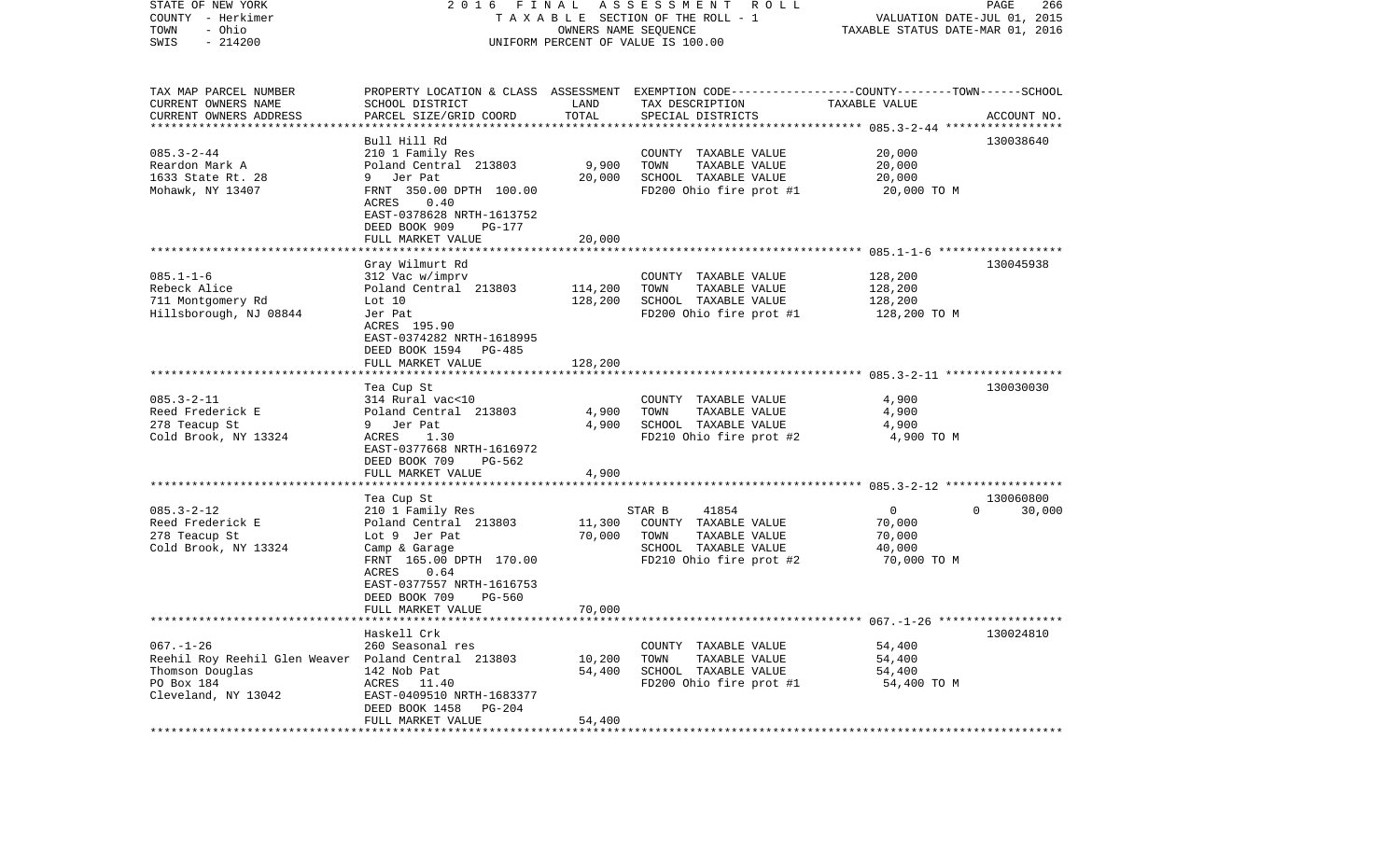| TAX MAP PARCEL NUMBER<br>PROPERTY LOCATION & CLASS ASSESSMENT EXEMPTION CODE---------------COUNTY-------TOWN------SCHOOL<br>CURRENT OWNERS NAME<br>LAND<br>SCHOOL DISTRICT<br>TAX DESCRIPTION<br>TAXABLE VALUE<br>TOTAL<br>CURRENT OWNERS ADDRESS<br>PARCEL SIZE/GRID COORD<br>SPECIAL DISTRICTS<br>ACCOUNT NO.<br>************************<br>2205 Route 8<br>130035130<br>$078.4 - 1 - 14$<br>210 1 Family Res<br>55,400<br>COUNTY TAXABLE VALUE<br>Reel Edward<br>Poland Central 213803<br>25,300<br>TOWN<br>TAXABLE VALUE<br>55,400<br>107 Reidy Dr<br>20 Jer Pat<br>55,400<br>SCHOOL TAXABLE VALUE<br>55,400<br>Ilion, NY 13357-5201<br>Dbl Trl-600 Sing Trl-300<br>FD200 Ohio fire prot #1<br>55,400 TO M<br>FRNT 638.00 DPTH<br>6.80<br>ACRES<br>EAST-0365369 NRTH-1628434<br>DEED BOOK 1314<br><b>PG-310</b><br>FULL MARKET VALUE<br>55,400<br>Woodhull Crk<br>130090240<br>$060. -1 - 2$<br>322 Rural vac>10<br>6,800<br>COUNTY TAXABLE VALUE<br>Reese Richard A<br>6,800<br>TOWN<br>TAXABLE VALUE<br>6,800<br>Adirondack<br>302601<br>Reese Ruth I<br>Lot 9 Woodhull<br>6,800<br>SCHOOL TAXABLE VALUE<br>6,800<br>3045 River Rd<br>ACRES 11.90<br>FD215 Ohio fire prot #3<br>6,800 TO M<br>Port Leyden, NY 13433<br>EAST-0334513 NRTH-1701505<br>DEED BOOK 665<br>PG-836<br>FULL MARKET VALUE<br>6,800<br>Busseyville<br>130060955<br>$069. -3 - 16$<br>260 Seasonal res<br>COUNTY TAXABLE VALUE<br>13,000<br>Reese Robert Jr<br>Poland Central 213803<br>2,200<br>TOWN<br>TAXABLE VALUE<br>13,000<br>Oliver Angevine<br>Lot 54<br>13,000<br>SCHOOL TAXABLE VALUE<br>13,000<br>27 Bayside Ave<br>FD217 Ohio fire prot #4<br>Seas 1 A<br>13,000 TO M<br>Port Washington, NY 11050<br>FRNT 260.00 DPTH 380.00<br>EAST-0369450 NRTH-1660207<br>DEED BOOK 670<br>PG-974<br>FULL MARKET VALUE<br>13,000<br>Fly Brook Rd<br>130040350<br>$073.3 - 2 - 61$<br>80,900<br>260 Seasonal res<br>COUNTY TAXABLE VALUE<br>Reinhart Thomas M<br>TAXABLE VALUE<br>Poland Central 213803<br>10,000<br>TOWN<br>80,900<br>467 Bay Oak Drive<br>47 Jer Pat<br>80,900<br>SCHOOL TAXABLE VALUE<br>80,900<br>Brick, NJ 08723<br>FD200 Ohio fire prot #1<br>$VI$ 2 $1/2$<br>80,900 TO M<br>FRNT 100.00 DPTH 179.00<br>0.41<br>ACRES<br>EAST-0354988 NRTH-1644204<br>DEED BOOK 1228<br><b>PG-755</b><br>FULL MARKET VALUE<br>80,900 | STATE OF NEW YORK<br>COUNTY - Herkimer<br>- Ohio<br>TOWN<br>$-214200$<br>SWIS | FINAL ASSESSMENT ROLL<br>2016<br>T A X A B L E SECTION OF THE ROLL - 1<br>OWNERS NAME SEQUENCE<br>UNIFORM PERCENT OF VALUE IS 100.00 |  |  | PAGE<br>267<br>VALUATION DATE-JUL 01, 2015<br>TAXABLE STATUS DATE-MAR 01, 2016 |  |
|-----------------------------------------------------------------------------------------------------------------------------------------------------------------------------------------------------------------------------------------------------------------------------------------------------------------------------------------------------------------------------------------------------------------------------------------------------------------------------------------------------------------------------------------------------------------------------------------------------------------------------------------------------------------------------------------------------------------------------------------------------------------------------------------------------------------------------------------------------------------------------------------------------------------------------------------------------------------------------------------------------------------------------------------------------------------------------------------------------------------------------------------------------------------------------------------------------------------------------------------------------------------------------------------------------------------------------------------------------------------------------------------------------------------------------------------------------------------------------------------------------------------------------------------------------------------------------------------------------------------------------------------------------------------------------------------------------------------------------------------------------------------------------------------------------------------------------------------------------------------------------------------------------------------------------------------------------------------------------------------------------------------------------------------------------------------------------------------------------------------------------------------------------------------------------------------------------------------------------------------------------------------------------------------------------------------------|-------------------------------------------------------------------------------|--------------------------------------------------------------------------------------------------------------------------------------|--|--|--------------------------------------------------------------------------------|--|
|                                                                                                                                                                                                                                                                                                                                                                                                                                                                                                                                                                                                                                                                                                                                                                                                                                                                                                                                                                                                                                                                                                                                                                                                                                                                                                                                                                                                                                                                                                                                                                                                                                                                                                                                                                                                                                                                                                                                                                                                                                                                                                                                                                                                                                                                                                                       |                                                                               |                                                                                                                                      |  |  |                                                                                |  |
|                                                                                                                                                                                                                                                                                                                                                                                                                                                                                                                                                                                                                                                                                                                                                                                                                                                                                                                                                                                                                                                                                                                                                                                                                                                                                                                                                                                                                                                                                                                                                                                                                                                                                                                                                                                                                                                                                                                                                                                                                                                                                                                                                                                                                                                                                                                       |                                                                               |                                                                                                                                      |  |  |                                                                                |  |
|                                                                                                                                                                                                                                                                                                                                                                                                                                                                                                                                                                                                                                                                                                                                                                                                                                                                                                                                                                                                                                                                                                                                                                                                                                                                                                                                                                                                                                                                                                                                                                                                                                                                                                                                                                                                                                                                                                                                                                                                                                                                                                                                                                                                                                                                                                                       |                                                                               |                                                                                                                                      |  |  |                                                                                |  |
|                                                                                                                                                                                                                                                                                                                                                                                                                                                                                                                                                                                                                                                                                                                                                                                                                                                                                                                                                                                                                                                                                                                                                                                                                                                                                                                                                                                                                                                                                                                                                                                                                                                                                                                                                                                                                                                                                                                                                                                                                                                                                                                                                                                                                                                                                                                       |                                                                               |                                                                                                                                      |  |  |                                                                                |  |
|                                                                                                                                                                                                                                                                                                                                                                                                                                                                                                                                                                                                                                                                                                                                                                                                                                                                                                                                                                                                                                                                                                                                                                                                                                                                                                                                                                                                                                                                                                                                                                                                                                                                                                                                                                                                                                                                                                                                                                                                                                                                                                                                                                                                                                                                                                                       |                                                                               |                                                                                                                                      |  |  |                                                                                |  |
|                                                                                                                                                                                                                                                                                                                                                                                                                                                                                                                                                                                                                                                                                                                                                                                                                                                                                                                                                                                                                                                                                                                                                                                                                                                                                                                                                                                                                                                                                                                                                                                                                                                                                                                                                                                                                                                                                                                                                                                                                                                                                                                                                                                                                                                                                                                       |                                                                               |                                                                                                                                      |  |  |                                                                                |  |
|                                                                                                                                                                                                                                                                                                                                                                                                                                                                                                                                                                                                                                                                                                                                                                                                                                                                                                                                                                                                                                                                                                                                                                                                                                                                                                                                                                                                                                                                                                                                                                                                                                                                                                                                                                                                                                                                                                                                                                                                                                                                                                                                                                                                                                                                                                                       |                                                                               |                                                                                                                                      |  |  |                                                                                |  |
|                                                                                                                                                                                                                                                                                                                                                                                                                                                                                                                                                                                                                                                                                                                                                                                                                                                                                                                                                                                                                                                                                                                                                                                                                                                                                                                                                                                                                                                                                                                                                                                                                                                                                                                                                                                                                                                                                                                                                                                                                                                                                                                                                                                                                                                                                                                       |                                                                               |                                                                                                                                      |  |  |                                                                                |  |
|                                                                                                                                                                                                                                                                                                                                                                                                                                                                                                                                                                                                                                                                                                                                                                                                                                                                                                                                                                                                                                                                                                                                                                                                                                                                                                                                                                                                                                                                                                                                                                                                                                                                                                                                                                                                                                                                                                                                                                                                                                                                                                                                                                                                                                                                                                                       |                                                                               |                                                                                                                                      |  |  |                                                                                |  |
|                                                                                                                                                                                                                                                                                                                                                                                                                                                                                                                                                                                                                                                                                                                                                                                                                                                                                                                                                                                                                                                                                                                                                                                                                                                                                                                                                                                                                                                                                                                                                                                                                                                                                                                                                                                                                                                                                                                                                                                                                                                                                                                                                                                                                                                                                                                       |                                                                               |                                                                                                                                      |  |  |                                                                                |  |
|                                                                                                                                                                                                                                                                                                                                                                                                                                                                                                                                                                                                                                                                                                                                                                                                                                                                                                                                                                                                                                                                                                                                                                                                                                                                                                                                                                                                                                                                                                                                                                                                                                                                                                                                                                                                                                                                                                                                                                                                                                                                                                                                                                                                                                                                                                                       |                                                                               |                                                                                                                                      |  |  |                                                                                |  |
|                                                                                                                                                                                                                                                                                                                                                                                                                                                                                                                                                                                                                                                                                                                                                                                                                                                                                                                                                                                                                                                                                                                                                                                                                                                                                                                                                                                                                                                                                                                                                                                                                                                                                                                                                                                                                                                                                                                                                                                                                                                                                                                                                                                                                                                                                                                       |                                                                               |                                                                                                                                      |  |  |                                                                                |  |
|                                                                                                                                                                                                                                                                                                                                                                                                                                                                                                                                                                                                                                                                                                                                                                                                                                                                                                                                                                                                                                                                                                                                                                                                                                                                                                                                                                                                                                                                                                                                                                                                                                                                                                                                                                                                                                                                                                                                                                                                                                                                                                                                                                                                                                                                                                                       |                                                                               |                                                                                                                                      |  |  |                                                                                |  |
|                                                                                                                                                                                                                                                                                                                                                                                                                                                                                                                                                                                                                                                                                                                                                                                                                                                                                                                                                                                                                                                                                                                                                                                                                                                                                                                                                                                                                                                                                                                                                                                                                                                                                                                                                                                                                                                                                                                                                                                                                                                                                                                                                                                                                                                                                                                       |                                                                               |                                                                                                                                      |  |  |                                                                                |  |
|                                                                                                                                                                                                                                                                                                                                                                                                                                                                                                                                                                                                                                                                                                                                                                                                                                                                                                                                                                                                                                                                                                                                                                                                                                                                                                                                                                                                                                                                                                                                                                                                                                                                                                                                                                                                                                                                                                                                                                                                                                                                                                                                                                                                                                                                                                                       |                                                                               |                                                                                                                                      |  |  |                                                                                |  |
|                                                                                                                                                                                                                                                                                                                                                                                                                                                                                                                                                                                                                                                                                                                                                                                                                                                                                                                                                                                                                                                                                                                                                                                                                                                                                                                                                                                                                                                                                                                                                                                                                                                                                                                                                                                                                                                                                                                                                                                                                                                                                                                                                                                                                                                                                                                       |                                                                               |                                                                                                                                      |  |  |                                                                                |  |
|                                                                                                                                                                                                                                                                                                                                                                                                                                                                                                                                                                                                                                                                                                                                                                                                                                                                                                                                                                                                                                                                                                                                                                                                                                                                                                                                                                                                                                                                                                                                                                                                                                                                                                                                                                                                                                                                                                                                                                                                                                                                                                                                                                                                                                                                                                                       |                                                                               |                                                                                                                                      |  |  |                                                                                |  |
|                                                                                                                                                                                                                                                                                                                                                                                                                                                                                                                                                                                                                                                                                                                                                                                                                                                                                                                                                                                                                                                                                                                                                                                                                                                                                                                                                                                                                                                                                                                                                                                                                                                                                                                                                                                                                                                                                                                                                                                                                                                                                                                                                                                                                                                                                                                       |                                                                               |                                                                                                                                      |  |  |                                                                                |  |
|                                                                                                                                                                                                                                                                                                                                                                                                                                                                                                                                                                                                                                                                                                                                                                                                                                                                                                                                                                                                                                                                                                                                                                                                                                                                                                                                                                                                                                                                                                                                                                                                                                                                                                                                                                                                                                                                                                                                                                                                                                                                                                                                                                                                                                                                                                                       |                                                                               |                                                                                                                                      |  |  |                                                                                |  |
|                                                                                                                                                                                                                                                                                                                                                                                                                                                                                                                                                                                                                                                                                                                                                                                                                                                                                                                                                                                                                                                                                                                                                                                                                                                                                                                                                                                                                                                                                                                                                                                                                                                                                                                                                                                                                                                                                                                                                                                                                                                                                                                                                                                                                                                                                                                       |                                                                               |                                                                                                                                      |  |  |                                                                                |  |
|                                                                                                                                                                                                                                                                                                                                                                                                                                                                                                                                                                                                                                                                                                                                                                                                                                                                                                                                                                                                                                                                                                                                                                                                                                                                                                                                                                                                                                                                                                                                                                                                                                                                                                                                                                                                                                                                                                                                                                                                                                                                                                                                                                                                                                                                                                                       |                                                                               |                                                                                                                                      |  |  |                                                                                |  |
|                                                                                                                                                                                                                                                                                                                                                                                                                                                                                                                                                                                                                                                                                                                                                                                                                                                                                                                                                                                                                                                                                                                                                                                                                                                                                                                                                                                                                                                                                                                                                                                                                                                                                                                                                                                                                                                                                                                                                                                                                                                                                                                                                                                                                                                                                                                       |                                                                               |                                                                                                                                      |  |  |                                                                                |  |
|                                                                                                                                                                                                                                                                                                                                                                                                                                                                                                                                                                                                                                                                                                                                                                                                                                                                                                                                                                                                                                                                                                                                                                                                                                                                                                                                                                                                                                                                                                                                                                                                                                                                                                                                                                                                                                                                                                                                                                                                                                                                                                                                                                                                                                                                                                                       |                                                                               |                                                                                                                                      |  |  |                                                                                |  |
|                                                                                                                                                                                                                                                                                                                                                                                                                                                                                                                                                                                                                                                                                                                                                                                                                                                                                                                                                                                                                                                                                                                                                                                                                                                                                                                                                                                                                                                                                                                                                                                                                                                                                                                                                                                                                                                                                                                                                                                                                                                                                                                                                                                                                                                                                                                       |                                                                               |                                                                                                                                      |  |  |                                                                                |  |
|                                                                                                                                                                                                                                                                                                                                                                                                                                                                                                                                                                                                                                                                                                                                                                                                                                                                                                                                                                                                                                                                                                                                                                                                                                                                                                                                                                                                                                                                                                                                                                                                                                                                                                                                                                                                                                                                                                                                                                                                                                                                                                                                                                                                                                                                                                                       |                                                                               |                                                                                                                                      |  |  |                                                                                |  |
|                                                                                                                                                                                                                                                                                                                                                                                                                                                                                                                                                                                                                                                                                                                                                                                                                                                                                                                                                                                                                                                                                                                                                                                                                                                                                                                                                                                                                                                                                                                                                                                                                                                                                                                                                                                                                                                                                                                                                                                                                                                                                                                                                                                                                                                                                                                       |                                                                               |                                                                                                                                      |  |  |                                                                                |  |
|                                                                                                                                                                                                                                                                                                                                                                                                                                                                                                                                                                                                                                                                                                                                                                                                                                                                                                                                                                                                                                                                                                                                                                                                                                                                                                                                                                                                                                                                                                                                                                                                                                                                                                                                                                                                                                                                                                                                                                                                                                                                                                                                                                                                                                                                                                                       |                                                                               |                                                                                                                                      |  |  |                                                                                |  |
|                                                                                                                                                                                                                                                                                                                                                                                                                                                                                                                                                                                                                                                                                                                                                                                                                                                                                                                                                                                                                                                                                                                                                                                                                                                                                                                                                                                                                                                                                                                                                                                                                                                                                                                                                                                                                                                                                                                                                                                                                                                                                                                                                                                                                                                                                                                       |                                                                               |                                                                                                                                      |  |  |                                                                                |  |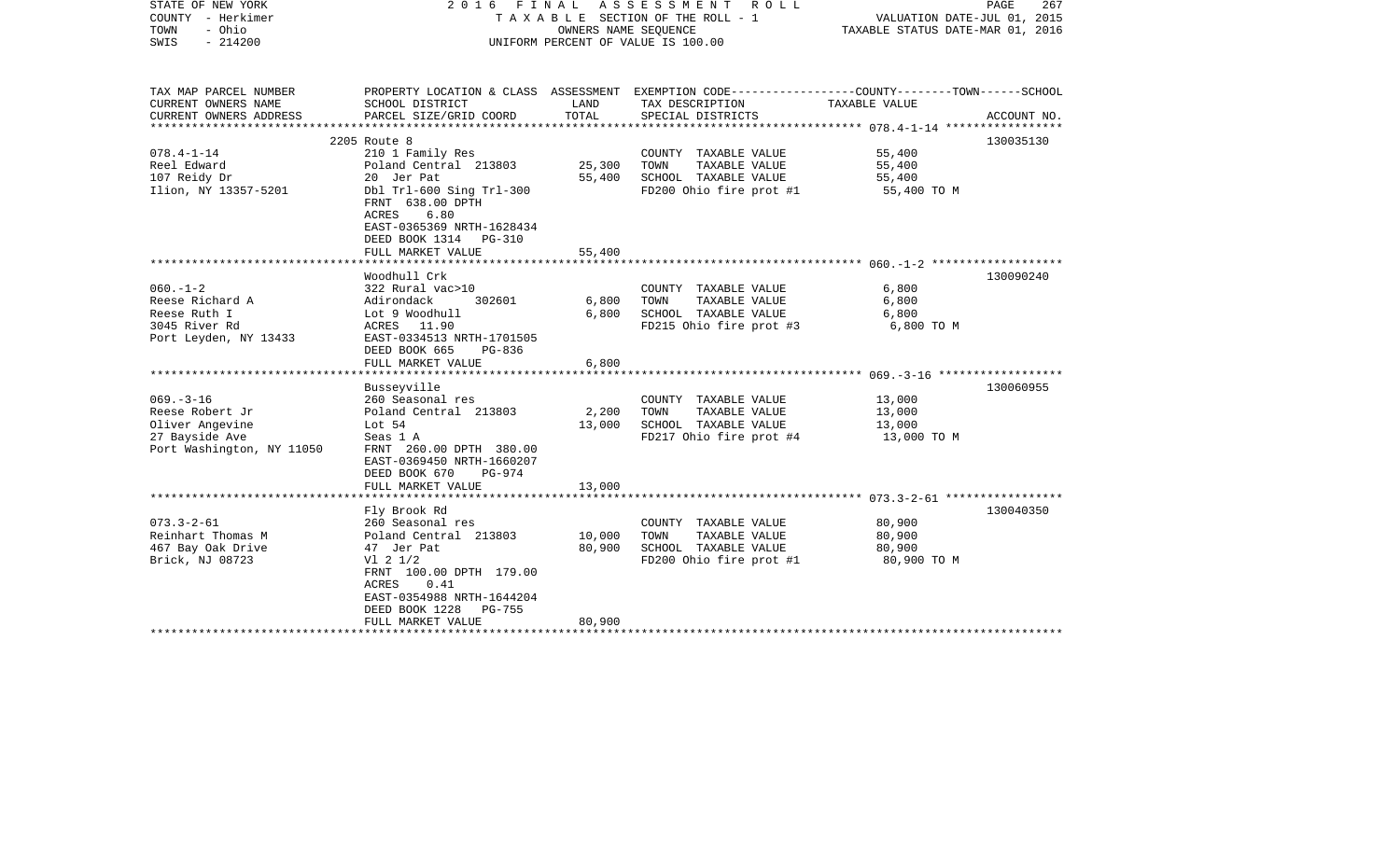| COUNTY<br>– Herkimer       |                                    | T A X A B L E SECTION OF THE ROLL - 1 | VALUATION DATE-JUL 01, 2015<br>TAXABLE STATUS DATE-MAR 01, 2016                                  |  |  |
|----------------------------|------------------------------------|---------------------------------------|--------------------------------------------------------------------------------------------------|--|--|
| TOWN<br>- Ohio             |                                    | OWNERS NAME SEQUENCE                  |                                                                                                  |  |  |
| SWIS<br>$-214200$          | UNIFORM PERCENT OF VALUE IS 100.00 |                                       |                                                                                                  |  |  |
|                            |                                    |                                       |                                                                                                  |  |  |
| TAX MAP PARCEL NUMBER      |                                    |                                       | PROPERTY LOCATION & CLASS ASSESSMENT EXEMPTION CODE----------------COUNTY-------TOWN------SCHOOL |  |  |
| CURRENT OWNERS NAME        | SCHOOL DISTRICT                    | LAND<br>TAX DESCRIPTION               | TAXABLE VALUE                                                                                    |  |  |
| CURRENT OWNERS ADDRESS     | PARCEL SIZE/GRID COORD             | TOTAL<br>SPECIAL DISTRICTS            | ACCOUNT NO.                                                                                      |  |  |
|                            |                                    |                                       |                                                                                                  |  |  |
|                            | 121 Bull Hill Rd                   |                                       | 130039870                                                                                        |  |  |
| $085.3 - 2 - 5$            | 210 1 Family Res                   | STAR B<br>41854                       | $\overline{0}$<br>$\Omega$<br>30,000                                                             |  |  |
| Renodin Sarah B            | Poland Central 213803              | 10,600<br>COUNTY TAXABLE VALUE        | 65,000                                                                                           |  |  |
| 121 Bull Hill Rd           | 10 Jer Pat                         | 65,000<br>TOWN<br>TAXABLE VALUE       | 65,000                                                                                           |  |  |
| Cold Brook, NY 13324       | R1 .50 A                           | SCHOOL TAXABLE VALUE                  | 35,000                                                                                           |  |  |
|                            | FRNT 113.40 DPTH 220.00            | FD200 Ohio fire prot #1               | 65,000 TO M                                                                                      |  |  |
|                            | ACRES<br>$0.49$ BANK<br>035        |                                       |                                                                                                  |  |  |
|                            | EAST-0373613 NRTH-1614887          |                                       |                                                                                                  |  |  |
|                            | DEED BOOK 843<br>PG-441            |                                       |                                                                                                  |  |  |
|                            | FULL MARKET VALUE                  | 65,000                                |                                                                                                  |  |  |
|                            |                                    |                                       |                                                                                                  |  |  |
|                            | Bull Hill Rd                       |                                       |                                                                                                  |  |  |
| $079.2 - 1 - 14$           | 910 Priv forest                    | 47460<br>FOREST                       | 38,200<br>38,200<br>38,200                                                                       |  |  |
| Rensma Timberlands LP      | Poland Central 213803              | 49,200<br>COUNTY TAXABLE VALUE        | 11,000                                                                                           |  |  |
| 46164 Harger Rd            | 52 Jer Pat                         | 49,200<br>TOWN<br>TAXABLE VALUE       | 11,000                                                                                           |  |  |
| Titusville, PA 16354       | ACRES 91.60                        | SCHOOL TAXABLE VALUE                  | 11,000                                                                                           |  |  |
|                            | EAST-0388958 NRTH-1632742          | FD217 Ohio fire prot #4               | 49,200 TO M                                                                                      |  |  |
| MAY BE SUBJECT TO PAYMENT  | DEED BOOK 1462<br>PG-636           |                                       |                                                                                                  |  |  |
| UNDER RPTL480A UNTIL 2025  | FULL MARKET VALUE                  | 49,200                                |                                                                                                  |  |  |
| ************************** | **********************             | ************                          |                                                                                                  |  |  |
|                            | Mosquito Hill Rd                   |                                       | 130043380                                                                                        |  |  |
| $079.4 - 2 - 3$            | 260 Seasonal res                   | FOREST<br>47460                       | 124,036<br>124,036<br>124,036                                                                    |  |  |
| Rensma Timberlands LP      | Poland Central 213803              | 159,300<br>COUNTY TAXABLE VALUE       | 37,264                                                                                           |  |  |
| 46164 Harger Rd            | 52 Jer Pat                         | 161,300<br>TOWN<br>TAXABLE VALUE      | 37,264                                                                                           |  |  |
| Titusville, PA 16354       | Lot 62-71 76-86                    | SCHOOL TAXABLE VALUE                  | 37,264                                                                                           |  |  |
|                            | ACRES 486.70                       | FD217 Ohio fire prot #4               | 161,300 TO M                                                                                     |  |  |
| MAY BE SUBJECT TO PAYMENT  | EAST-0388708 NRTH-1629702          |                                       |                                                                                                  |  |  |
| UNDER RPTL480A UNTIL 2025  | DEED BOOK 1462<br>PG-636           |                                       |                                                                                                  |  |  |
|                            | FULL MARKET VALUE                  | 161,300                               |                                                                                                  |  |  |
|                            |                                    |                                       |                                                                                                  |  |  |
|                            | Bill Hamblin Rd                    |                                       | 130012030                                                                                        |  |  |
| $079.4 - 2 - 6$            | 910 Priv forest                    | 47460<br>FOREST                       | 114,819<br>114,819<br>114,819                                                                    |  |  |
| Rensma Timberlands LP      | Poland Central 213803              | 153,200<br>COUNTY TAXABLE VALUE       | 38,381                                                                                           |  |  |
| 46164 Harger Rd            | 41 Jer Pat                         | 153,200<br>TOWN<br>TAXABLE VALUE      | 38,381                                                                                           |  |  |
| Titusville, PA 16354       | P-Fr 475                           | SCHOOL TAXABLE VALUE                  | 38,381                                                                                           |  |  |
|                            | ACRES 475.00                       | FD210 Ohio fire prot #2               | 153,200 TO M                                                                                     |  |  |
| MAY BE SUBJECT TO PAYMENT  | EAST-0386362 NRTH-1626808          |                                       |                                                                                                  |  |  |
| UNDER RPTL480A UNTIL 2025  | DEED BOOK 1493 PG-311              |                                       |                                                                                                  |  |  |
|                            | FULL MARKET VALUE                  | 153,200                               |                                                                                                  |  |  |
|                            |                                    |                                       |                                                                                                  |  |  |
|                            | Bull Hill Rd                       |                                       | 130043320                                                                                        |  |  |
| $079.4 - 2 - 16$           | 910 Priv forest                    | FOREST<br>47460                       | 46,264<br>46,264<br>46,264                                                                       |  |  |
| Rensma Timberlands LP      | Poland Central 213803              | 64,600<br>COUNTY<br>TAXABLE VALUE     | 18,336                                                                                           |  |  |
| 46164 Harger Rd            | 52 Jer Pat                         | 64,600<br>TOWN<br>TAXABLE VALUE       | 18,336                                                                                           |  |  |
| Titusville, PA 16354       | Lots 88-98                         | SCHOOL TAXABLE VALUE                  | 18,336                                                                                           |  |  |
|                            | ACRES 137.40                       | FD217 Ohio fire prot #4               | 64,600 TO M                                                                                      |  |  |
| MAY BE SUBJECT TO PAYMENT  | EAST-0391634 NRTH-1631452          |                                       |                                                                                                  |  |  |
| UNDER RPTL480A UNTIL 2025  | DEED BOOK 1462<br>PG-636           |                                       |                                                                                                  |  |  |
|                            | FULL MARKET VALUE                  | 64,600                                |                                                                                                  |  |  |
|                            |                                    |                                       |                                                                                                  |  |  |

STATE OF NEW YORK 2 0 1 6 F I N A L A S S E S S M E N T R O L L PAGE 268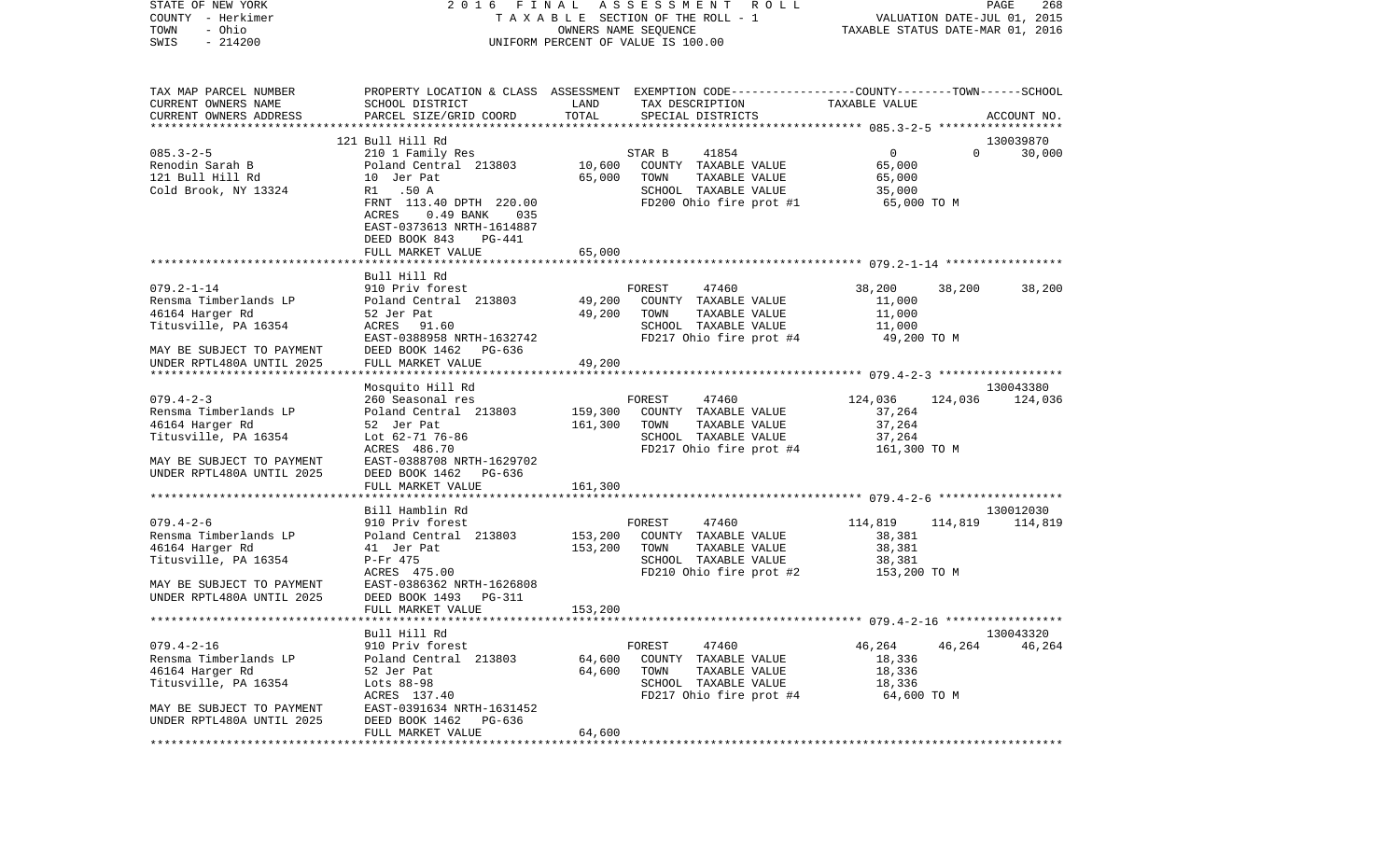| STATE OF NEW YORK<br>COUNTY - Herkimer<br>- Ohio<br>TOWN<br>$-214200$<br>SWIS                                 | 2016 FINAL                                                                                                                                                                                                      | OWNERS NAME SEQUENCE         | ASSESSMENT<br>R O L L<br>TAXABLE SECTION OF THE ROLL - 1<br>UNIFORM PERCENT OF VALUE IS 100.00                                          | VALUATION DATE-JUL 01, 2015<br>TAXABLE STATUS DATE-MAR 01, 2016 | PAGE<br>269                     |
|---------------------------------------------------------------------------------------------------------------|-----------------------------------------------------------------------------------------------------------------------------------------------------------------------------------------------------------------|------------------------------|-----------------------------------------------------------------------------------------------------------------------------------------|-----------------------------------------------------------------|---------------------------------|
| TAX MAP PARCEL NUMBER<br>CURRENT OWNERS NAME<br>CURRENT OWNERS ADDRESS                                        | SCHOOL DISTRICT<br>PARCEL SIZE/GRID COORD                                                                                                                                                                       | LAND<br>TOTAL                | PROPERTY LOCATION & CLASS ASSESSMENT EXEMPTION CODE---------------COUNTY-------TOWN------SCHOOL<br>TAX DESCRIPTION<br>SPECIAL DISTRICTS | TAXABLE VALUE                                                   | ACCOUNT NO.                     |
| $070.4 - 1 - 23$<br>Reome Susannah L<br>124 Oswego Ave<br>Canastota, NY 13032                                 | Rt 8 Swan Lk<br>260 Seasonal res<br>Poland Central 213803<br>74 Rem Pat<br>Sub 5<br>FRNT<br>89.00 DPTH 318.00<br>0.65<br>ACRES<br>EAST-0386546 NRTH-1657705<br>DEED BOOK 1579 PG-127<br>FULL MARKET VALUE       | 15,900<br>26,600<br>26,600   | COUNTY TAXABLE VALUE<br>TAXABLE VALUE<br>TOWN<br>SCHOOL TAXABLE VALUE<br>FD217 Ohio fire prot #4                                        | 26,600<br>26,600<br>26,600<br>26,600 TO M                       | 130036690                       |
|                                                                                                               | **********************                                                                                                                                                                                          |                              |                                                                                                                                         |                                                                 |                                 |
|                                                                                                               | 2779 Route 8                                                                                                                                                                                                    |                              |                                                                                                                                         |                                                                 | 130035550.1                     |
| $078.2 - 1 - 5.1$<br>Reuter Trustee Fred L<br>Reuter Trustee Patricia Ann<br>2779 State Rt8<br>Ohio, NY 13324 | 210 1 Family Res<br>Poland Central 213803<br>Lot 49 Jer Pat<br>FRNT 1381.00 DPTH<br>ACRES 17.40<br>EAST-0364585 NRTH-1639042<br>DEED BOOK 1440 PG-627<br>FULL MARKET VALUE                                      | 47,800<br>192,900<br>192,900 | STAR EN<br>41834<br>COUNTY TAXABLE VALUE<br>TAXABLE VALUE<br>TOWN<br>SCHOOL TAXABLE VALUE<br>FD200 Ohio fire prot #1                    | $\overline{0}$<br>192,900<br>192,900<br>127,600<br>192,900 TO M | $\Omega$<br>65,300              |
|                                                                                                               |                                                                                                                                                                                                                 |                              |                                                                                                                                         |                                                                 |                                 |
| $078.4 - 1 - 29$<br>Reynolds Everett<br>527 Gray Wilmurt Rd<br>Cold Brook, NY 13324                           | 527 Gray Wilmurt Rd<br>210 1 Family Res<br>Poland Central 213803<br>20 Jer Pat<br>FRNT 100.00 DPTH 200.00<br>0.46<br>ACRES<br>EAST-0372237 NRTH-1623278<br>DEED BOOK 891<br>PG-153<br>FULL MARKET VALUE         | 10,300<br>30,800<br>30,800   | 41854<br>STAR B<br>COUNTY TAXABLE VALUE<br>TOWN<br>TAXABLE VALUE<br>SCHOOL TAXABLE VALUE<br>FD200 Ohio fire prot #1                     | $\circ$<br>30,800<br>30,800<br>800<br>30,800 TO M               | 130027480<br>$\Omega$<br>30,000 |
|                                                                                                               |                                                                                                                                                                                                                 |                              |                                                                                                                                         |                                                                 |                                 |
| $084.2 - 2 - 11$<br>Reynolds John<br>509 Santmire Rd<br>Cold Brook, NY 13324                                  | 509 Santmire Rd<br>210 1 Family Res<br>Poland Central 213803<br>Lot 11<br>R1<br>0.33A<br>FRNT 100.00 DPTH 150.00<br>0.34<br>ACRES<br>EAST-0370458 NRTH-1621432<br>DEED BOOK 00627 PG-00910<br>FULL MARKET VALUE | 9,400<br>72,000<br>72,000    | STAR B<br>41854<br>COUNTY TAXABLE VALUE<br>TOWN<br>TAXABLE VALUE<br>SCHOOL TAXABLE VALUE<br>FD200 Ohio fire prot #1                     | $\overline{0}$<br>72,000<br>72,000<br>42,000<br>72,000 TO M     | 130075660<br>$\Omega$<br>30,000 |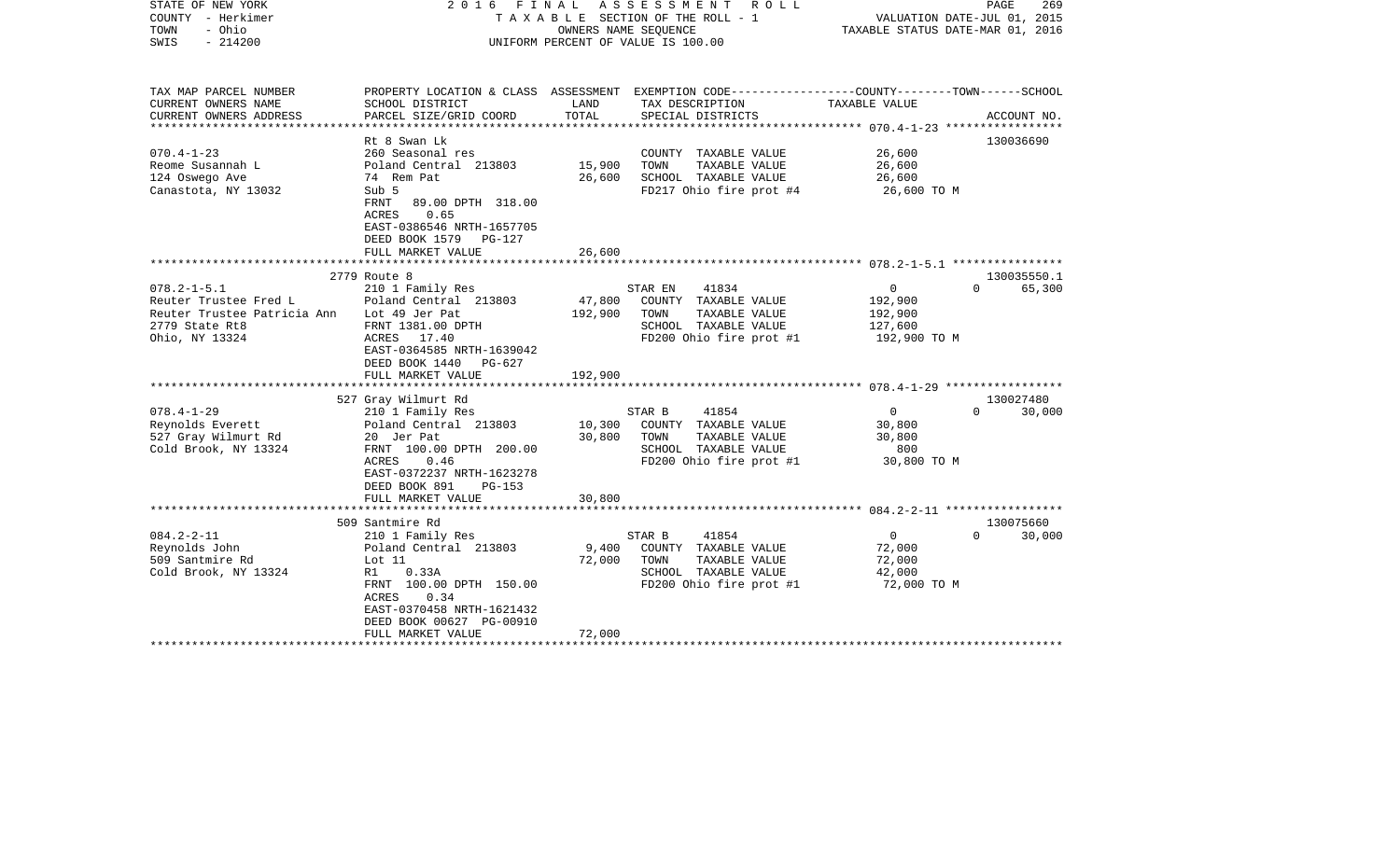| STATE OF NEW YORK<br>COUNTY - Herkimer<br>- Ohio<br>TOWN<br>$-214200$<br>SWIS                                                                                                               | FINAL<br>2016                                                                                                                                                                                                                                                                                                                                                                                                                   | OWNERS NAME SEQUENCE                         | ASSESSMENT ROLL<br>TAXABLE SECTION OF THE ROLL - 1<br>UNIFORM PERCENT OF VALUE IS 100.00                                                                                                                                | VALUATION DATE-JUL 01, 2015<br>TAXABLE STATUS DATE-MAR 01, 2016                                  | 270<br>PAGE                                  |
|---------------------------------------------------------------------------------------------------------------------------------------------------------------------------------------------|---------------------------------------------------------------------------------------------------------------------------------------------------------------------------------------------------------------------------------------------------------------------------------------------------------------------------------------------------------------------------------------------------------------------------------|----------------------------------------------|-------------------------------------------------------------------------------------------------------------------------------------------------------------------------------------------------------------------------|--------------------------------------------------------------------------------------------------|----------------------------------------------|
| TAX MAP PARCEL NUMBER<br>CURRENT OWNERS NAME<br>CURRENT OWNERS ADDRESS                                                                                                                      | SCHOOL DISTRICT<br>PARCEL SIZE/GRID COORD                                                                                                                                                                                                                                                                                                                                                                                       | LAND<br>TOTAL                                | PROPERTY LOCATION & CLASS ASSESSMENT EXEMPTION CODE----------------COUNTY-------TOWN------SCHOOL<br>TAX DESCRIPTION<br>SPECIAL DISTRICTS                                                                                | TAXABLE VALUE                                                                                    | ACCOUNT NO.                                  |
| ************************                                                                                                                                                                    | Harvey Bridge Rd                                                                                                                                                                                                                                                                                                                                                                                                                |                                              |                                                                                                                                                                                                                         |                                                                                                  | 130060780                                    |
| $073.3 - 2 - 35$                                                                                                                                                                            | 314 Rural vac<10                                                                                                                                                                                                                                                                                                                                                                                                                |                                              | COUNTY TAXABLE VALUE                                                                                                                                                                                                    | 700                                                                                              |                                              |
| Reynolds Laurence                                                                                                                                                                           | Poland Central 213803                                                                                                                                                                                                                                                                                                                                                                                                           | 700                                          | TOWN<br>TAXABLE VALUE                                                                                                                                                                                                   | 700                                                                                              |                                              |
| Reynolds Deborah M                                                                                                                                                                          | Lot 48 Jer Pat                                                                                                                                                                                                                                                                                                                                                                                                                  | 700                                          | SCHOOL TAXABLE VALUE                                                                                                                                                                                                    | 700                                                                                              |                                              |
| 12536 Basswood Dr<br>Manassas, VA 22111                                                                                                                                                     | V1 2<br>0.5 A<br>FRNT 100.00 DPTH 100.00<br>0.23<br>ACRES<br>EAST-0361397 NRTH-1644251<br>DEED BOOK 00639 PG-00114                                                                                                                                                                                                                                                                                                              |                                              | FD200 Ohio fire prot #1                                                                                                                                                                                                 | 700 TO M                                                                                         |                                              |
|                                                                                                                                                                                             | FULL MARKET VALUE                                                                                                                                                                                                                                                                                                                                                                                                               | 700                                          |                                                                                                                                                                                                                         |                                                                                                  |                                              |
|                                                                                                                                                                                             | ******************                                                                                                                                                                                                                                                                                                                                                                                                              |                                              |                                                                                                                                                                                                                         |                                                                                                  |                                              |
| $073.3 - 2 - 5$<br>Reynolds Wayne<br>481 Harvey Bridge Rd<br>Cold Brook, NY 13324<br>$073.3 - 2 - 4$<br>Reynolds Wayne E<br>Reynolds Jody A<br>481 Harvey Bridge Rd<br>Cold Brook, NY 13324 | Harvey Bridge Rd<br>270 Mfg housing<br>Poland Central 213803<br>Lot $48$<br>Jer Pat<br>Trl .50A<br>FRNT 104.00 DPTH 208.00<br>0.50<br>ACRES<br>EAST-0359934 NRTH-1646830<br>DEED BOOK 694<br>PG-305<br>FULL MARKET VALUE<br>Harvey Bridge Rd<br>314 Rural vac<10<br>Poland Central 213803<br>Lot 48<br>Jer Pat<br>$P-Fr$ 1A<br>FRNT 208.00 DPTH 208.00<br>1.00<br>ACRES<br>EAST-0359827 NRTH-1646937<br>DEED BOOK 845<br>PG-608 | 10,600<br>33,600<br>33,600<br>4,000<br>4,000 | 41854<br>STAR B<br>COUNTY TAXABLE VALUE<br>TOWN<br>TAXABLE VALUE<br>SCHOOL TAXABLE VALUE<br>FD200 Ohio fire prot #1<br>COUNTY TAXABLE VALUE<br>TAXABLE VALUE<br>TOWN<br>SCHOOL TAXABLE VALUE<br>FD200 Ohio fire prot #1 | $\mathbf 0$<br>33,600<br>33,600<br>3,600<br>33,600 TO M<br>4,000<br>4,000<br>4,000<br>4,000 TO M | 130060065<br>$\Omega$<br>30,000<br>130060925 |
|                                                                                                                                                                                             | FULL MARKET VALUE<br>**************************                                                                                                                                                                                                                                                                                                                                                                                 | 4,000                                        |                                                                                                                                                                                                                         |                                                                                                  |                                              |
|                                                                                                                                                                                             | 2490 Route 8                                                                                                                                                                                                                                                                                                                                                                                                                    |                                              |                                                                                                                                                                                                                         | $\mathbf{0}$                                                                                     | $\overline{0}$                               |
| $078.2 - 2 - 44.2$<br>Rhea David<br>Rhea Elizabeth J<br>2490 State Rt 8<br>Cold Brook, NY 13324                                                                                             | 240 Rural res<br>Poland Central 213803<br>44 Jer Pat<br>Log Home<br>ACRES<br>17.80<br>EAST-0366890 NRTH-1633726<br>DEED BOOK 832<br>$PG-47$                                                                                                                                                                                                                                                                                     | 31,400<br>135,000                            | STAR EN<br>41834<br>COUNTY TAXABLE VALUE<br>TOWN<br>TAXABLE VALUE<br>SCHOOL TAXABLE VALUE<br>FD200 Ohio fire prot #1                                                                                                    | 135,000<br>135,000<br>69,700<br>135,000 TO M                                                     | 65,300                                       |
|                                                                                                                                                                                             | FULL MARKET VALUE                                                                                                                                                                                                                                                                                                                                                                                                               | 135,000                                      |                                                                                                                                                                                                                         |                                                                                                  |                                              |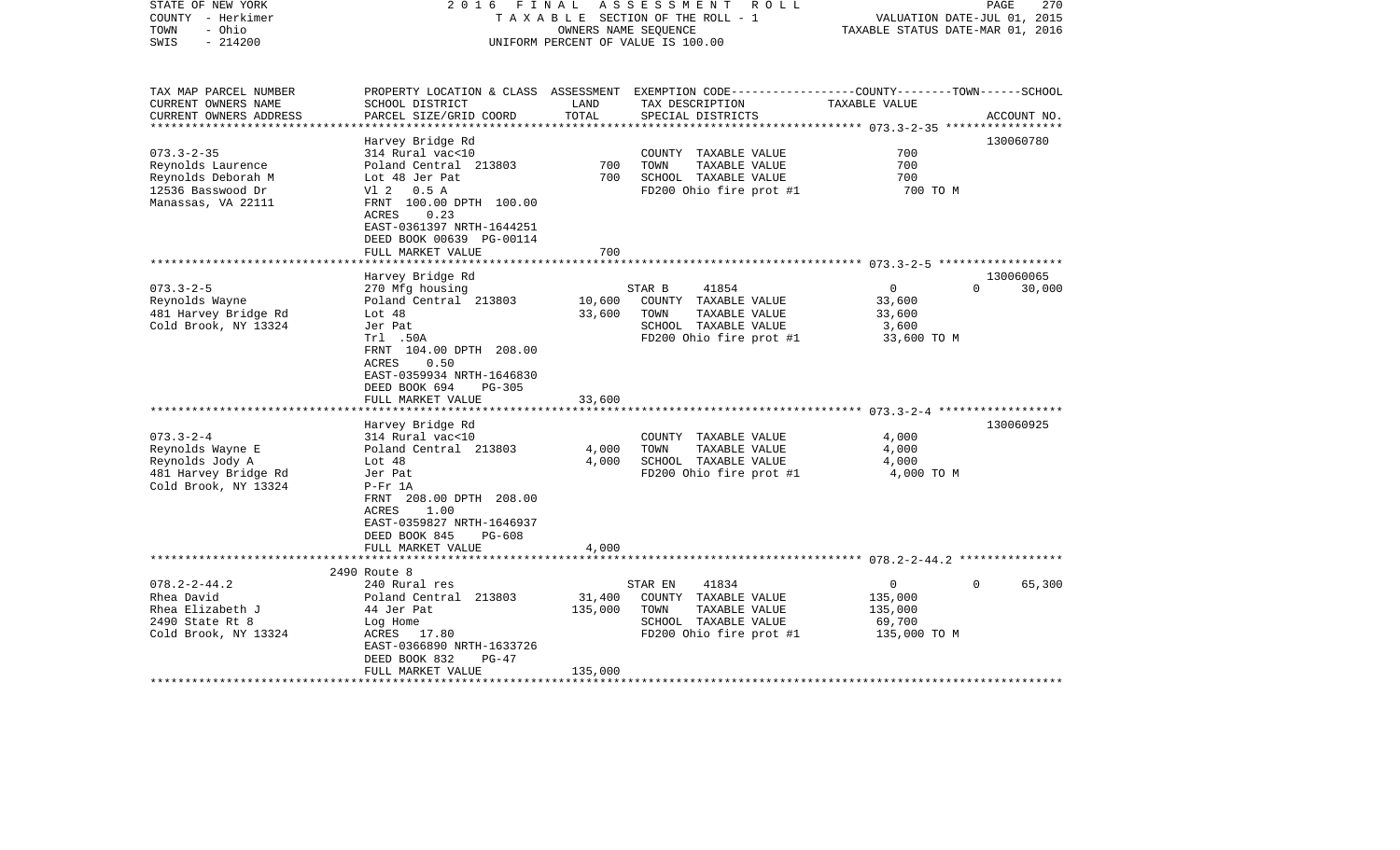| STATE OF NEW YORK           | FINAL<br>2016             |                      | A S S E S S M E N T A O L L                                                                      |                                  | 271<br>PAGE        |
|-----------------------------|---------------------------|----------------------|--------------------------------------------------------------------------------------------------|----------------------------------|--------------------|
| COUNTY - Herkimer           |                           |                      | TAXABLE SECTION OF THE ROLL - 1                                                                  | VALUATION DATE-JUL 01, 2015      |                    |
| - Ohio<br>TOWN              |                           | OWNERS NAME SEQUENCE |                                                                                                  | TAXABLE STATUS DATE-MAR 01, 2016 |                    |
| $-214200$<br>SWIS           |                           |                      | UNIFORM PERCENT OF VALUE IS 100.00                                                               |                                  |                    |
|                             |                           |                      |                                                                                                  |                                  |                    |
|                             |                           |                      |                                                                                                  |                                  |                    |
| TAX MAP PARCEL NUMBER       |                           |                      | PROPERTY LOCATION & CLASS ASSESSMENT EXEMPTION CODE----------------COUNTY-------TOWN------SCHOOL |                                  |                    |
| CURRENT OWNERS NAME         | SCHOOL DISTRICT           | LAND                 | TAX DESCRIPTION                                                                                  | TAXABLE VALUE                    |                    |
| CURRENT OWNERS ADDRESS      | PARCEL SIZE/GRID COORD    | TOTAL                | SPECIAL DISTRICTS                                                                                |                                  | ACCOUNT NO.        |
| ************************    |                           |                      |                                                                                                  |                                  |                    |
|                             | West Canada Crk           |                      |                                                                                                  |                                  | 130025530          |
| $067. - 1 - 39$             | 260 Seasonal res          |                      | COUNTY TAXABLE VALUE                                                                             | 41,700                           |                    |
| Ribble Gary J               | Poland Central 213803     | 7,500                | TAXABLE VALUE<br>TOWN                                                                            | 41,700                           |                    |
| White Family Irrevoc. Trust | 107 Nob Pat               | 41,700               | SCHOOL TAXABLE VALUE                                                                             | 41,700                           |                    |
| c/o Lester Crimmons         | Old Survey                |                      | FD200 Ohio fire prot #1                                                                          | 41,700 TO M                      |                    |
| 18 Division St 608          | FRNT 160.00 DPTH 272.25   |                      |                                                                                                  |                                  |                    |
| Saratoga Springs, NY 12866  | EAST-0410440 NRTH-1683405 |                      |                                                                                                  |                                  |                    |
|                             | DEED BOOK 1542 PG-465     |                      |                                                                                                  |                                  |                    |
|                             | FULL MARKET VALUE         | 41,700               |                                                                                                  |                                  |                    |
|                             |                           |                      |                                                                                                  |                                  |                    |
|                             | Bull Hill Rd              |                      |                                                                                                  |                                  | 130039690          |
| $085.2 - 2 - 55$            | 210 1 Family Res          |                      | 41854<br>STAR B                                                                                  | $\overline{0}$                   | $\Omega$<br>30,000 |
| Riccardi Christopher        | Poland Central 213803     | 27,100               | COUNTY TAXABLE VALUE                                                                             | 47,000                           |                    |
| PO Box 111                  | 41 Jer Pat                | 47,000               | TAXABLE VALUE<br>TOWN                                                                            | 47,000                           |                    |
| Cold Brook, NY 13324        | ACRES 10.00               |                      | SCHOOL TAXABLE VALUE                                                                             | 17,000                           |                    |
|                             | EAST-0388015 NRTH-1623499 |                      | FD210 Ohio fire prot #2                                                                          | 47,000 TO M                      |                    |
|                             | DEED BOOK 941<br>PG-372   |                      |                                                                                                  |                                  |                    |
|                             | FULL MARKET VALUE         | 47,000               |                                                                                                  |                                  |                    |
|                             |                           |                      |                                                                                                  |                                  |                    |
|                             | Honnedaga Lk              |                      |                                                                                                  |                                  | 130007620          |
| $059. -1 - 33$              | 314 Rural vac<10          |                      | COUNTY TAXABLE VALUE                                                                             | 7,000                            |                    |
| Rice Cynthia                | Poland Central 213803     | 7,000                | TAXABLE VALUE<br>TOWN                                                                            | 7,000                            |                    |
| Adirondack League Club      | R9 Moose River            | 7,000                | SCHOOL TAXABLE VALUE                                                                             | 7,000                            |                    |
| 4345 Gulf Pines Dr          | $P-Fr$ 7                  |                      | FD215 Ohio fire prot #3                                                                          | 7,000 TO M                       |                    |
| Sanibel, FL 33957-2907      | ACRES<br>7.00             |                      |                                                                                                  |                                  |                    |
|                             | EAST-0408122 NRTH-1711309 |                      |                                                                                                  |                                  |                    |
|                             | DEED BOOK 670<br>PG-551   |                      |                                                                                                  |                                  |                    |
|                             | FULL MARKET VALUE         | 7,000                |                                                                                                  |                                  |                    |
|                             | *******************       | **************       |                                                                                                  |                                  |                    |
|                             | Honnedaga Lk              |                      |                                                                                                  |                                  | 130005880          |
| $059. - 1 - 34$             | 920 Priv Hunt/Fi - WTRFNT |                      | COUNTY TAXABLE VALUE                                                                             | 262,000                          |                    |
| Rice Cynthia Living Trust   | Poland Central 213803     | 100,800              | TAXABLE VALUE<br>TOWN                                                                            | 262,000                          |                    |
| 4345 Gulf Pines Dr          | P9 Moose River            | 262,000              | SCHOOL TAXABLE VALUE                                                                             | 262,000                          |                    |
| Sanibel, FL 33957           | Sens 6                    |                      | FD215 Ohio fire prot #3                                                                          | 262,000 TO M                     |                    |
|                             | ACRES<br>6.80             |                      |                                                                                                  |                                  |                    |
|                             | EAST-0408019 NRTH-1710887 |                      |                                                                                                  |                                  |                    |
|                             | DEED BOOK 1483<br>PG-183  |                      |                                                                                                  |                                  |                    |
|                             | FULL MARKET VALUE         | 262,000              |                                                                                                  |                                  |                    |
|                             |                           |                      |                                                                                                  |                                  |                    |
|                             | Conway Rd                 |                      |                                                                                                  |                                  | 130019620          |
| $078.3 - 2 - 3$             | 314 Rural vac<10          |                      | COUNTY TAXABLE VALUE                                                                             | 4,000                            |                    |
| Richard Realty              | Poland Central 213803     | 4,000                | TAXABLE VALUE<br>TOWN                                                                            | 4,000                            |                    |
| Management LLC              | 18 Jer Pat                | 4,000                | SCHOOL TAXABLE VALUE                                                                             | 4,000                            |                    |
| 982 Main St Ste 4-200       | Sub 4                     |                      | FD200 Ohio fire prot #1                                                                          | 4,000 TO M                       |                    |
| Fishkill, NY 12524          | V12 1                     |                      |                                                                                                  |                                  |                    |
|                             | ACRES<br>1.00             |                      |                                                                                                  |                                  |                    |
|                             | EAST-0356072 NRTH-1632769 |                      |                                                                                                  |                                  |                    |
|                             | DEED BOOK 1323<br>PG-216  |                      |                                                                                                  |                                  |                    |
|                             | FULL MARKET VALUE         | 4,000                |                                                                                                  |                                  |                    |
|                             |                           |                      |                                                                                                  |                                  |                    |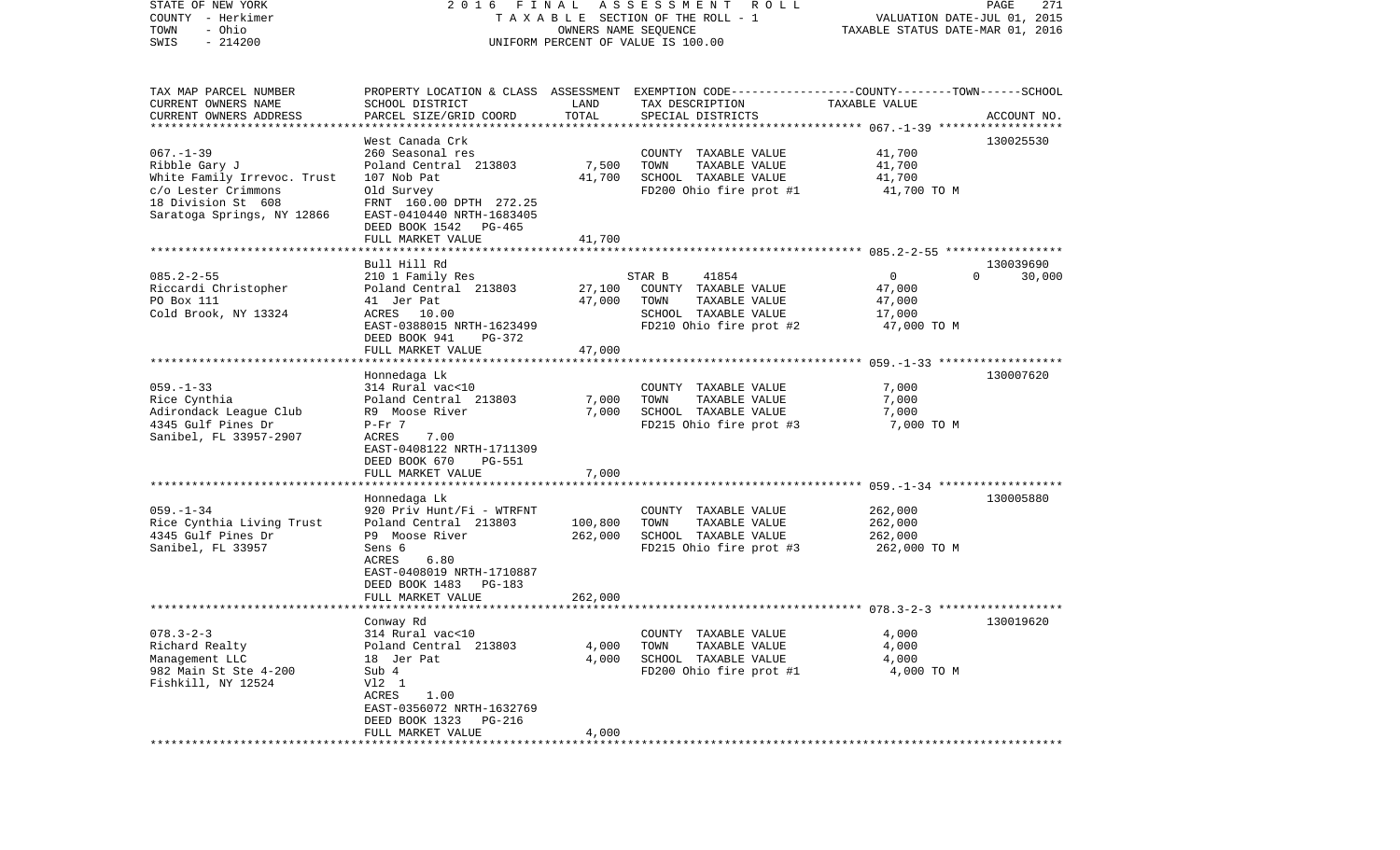| STATE OF NEW YORK<br>COUNTY - Herkimer<br>- Ohio<br>TOWN<br>$-214200$<br>SWIS                                 |                                                                                                                                                                                                            |                            | 2016 FINAL ASSESSMENT<br>R O L L<br>TAXABLE SECTION OF THE ROLL - 1<br>OWNERS NAME SEQUENCE<br>UNIFORM PERCENT OF VALUE IS 100.00                      | VALUATION DATE-JUL 01, 2015<br>TAXABLE STATUS DATE-MAR 01, 2016                             | PAGE<br>272                                                              |
|---------------------------------------------------------------------------------------------------------------|------------------------------------------------------------------------------------------------------------------------------------------------------------------------------------------------------------|----------------------------|--------------------------------------------------------------------------------------------------------------------------------------------------------|---------------------------------------------------------------------------------------------|--------------------------------------------------------------------------|
| TAX MAP PARCEL NUMBER<br>CURRENT OWNERS NAME<br>CURRENT OWNERS ADDRESS<br>************************            | SCHOOL DISTRICT<br>PARCEL SIZE/GRID COORD                                                                                                                                                                  | LAND<br>TOTAL              | PROPERTY LOCATION & CLASS ASSESSMENT EXEMPTION CODE---------------COUNTY-------TOWN------SCHOOL<br>TAX DESCRIPTION<br>SPECIAL DISTRICTS                | TAXABLE VALUE                                                                               | ACCOUNT NO.                                                              |
| $065. -1 - 5$<br>Richter Matthew D<br>20 Hearthstone Ln<br>Rochester, NY 14617                                | Farr Rd<br>260 Seasonal res<br>305201<br>Remsen<br>Lot 20 Miller T<br>8.80<br>ACRES<br>EAST-0351133 NRTH-1685789<br>DEED BOOK 918<br>PG-664<br>FULL MARKET VALUE                                           | 8,700<br>23,900<br>23,900  | COUNTY TAXABLE VALUE<br>TOWN<br>TAXABLE VALUE<br>SCHOOL TAXABLE VALUE<br>FD215 Ohio fire prot #3                                                       | 23,900<br>23,900<br>23,900<br>23,900 TO M                                                   | 130060870                                                                |
| $065. -1 - 6$<br>Richter Matthew D<br>20 Hearthstone Ln<br>Rochester, NY 14617                                | Farr Rd<br>314 Rural vac<10<br>Remsen<br>305201<br>Lot 20 Miller T<br>V1 2 14 A<br>ACRES 10.00<br>EAST-0351547 NRTH-1685681<br>DEED BOOK 1082 PG-516                                                       | 8,000<br>8,000             | COUNTY TAXABLE VALUE<br>TAXABLE VALUE<br>TOWN<br>SCHOOL TAXABLE VALUE<br>FD215 Ohio fire prot #3                                                       | 8,000<br>8,000<br>8,000<br>8,000 TO M                                                       | 130060860                                                                |
|                                                                                                               | FULL MARKET VALUE                                                                                                                                                                                          | 8,000                      |                                                                                                                                                        |                                                                                             |                                                                          |
| $078.2 - 2 - 10.3$<br>Rickard Carl W<br>Rickard Patricia M<br>500 Pardeeville-Ohio Rd<br>Cold Brook, NY 13324 | 500 Pardeeville-Ohio Rd<br>270 Mfg housing<br>Poland Central 213803<br>44 Jer Pat<br>FRNT 154.00 DPTH 200.00<br>ACRES<br>0.75<br>EAST-0362341 NRTH-1635985<br>DEED BOOK 842<br>PG-608<br>FULL MARKET VALUE | 29,700 STAR B<br>29,700    | VET WAR C 41122<br>11,900 VET WAR T 41123<br>41854<br>COUNTY TAXABLE VALUE<br>TOWN<br>TAXABLE VALUE<br>SCHOOL TAXABLE VALUE<br>FD200 Ohio fire prot #1 | 4,455<br>$\overline{0}$<br>$\overline{0}$<br>25,245<br>25,245<br>$\mathbf 0$<br>29,700 TO M | $\overline{\phantom{0}}$<br>0<br>4,455<br>$\Omega$<br>29,700<br>$\Omega$ |
|                                                                                                               | ***********************                                                                                                                                                                                    |                            |                                                                                                                                                        |                                                                                             |                                                                          |
| $078.2 - 2 - 11$<br>Rickard Gary W<br>Rickard Kathryn A<br>Hcr Box 96<br>Cold Brook, NY 13324                 | Ohio City Rd<br>210 1 Family Res<br>Poland Central 213803<br>Lot 44 Jer Pat.<br>Trailer<br>FRNT 198.00 DPTH 200.00<br>ACRES<br>0.91<br>EAST-0362800 NRTH-1636058<br>DEED BOOK 795<br>PG-275                | 12,300<br>65,000           | STAR B<br>41854<br>COUNTY TAXABLE VALUE<br>TOWN<br>TAXABLE VALUE<br>SCHOOL TAXABLE VALUE<br>FD200 Ohio fire prot #1                                    | $\overline{0}$<br>65,000<br>65,000<br>35,000<br>65,000 TO M                                 | 130060690<br>30,000<br>$\Omega$                                          |
|                                                                                                               | FULL MARKET VALUE                                                                                                                                                                                          | 65,000                     |                                                                                                                                                        |                                                                                             |                                                                          |
| $079.1 - 1 - 19.2$<br>Rickard Kathryn A<br>522 Pardeeville-Ohio Rd<br>Cold Brook, NY 13324                    | 290 Unclemier Rd<br>240 Rural res<br>Poland Central 213803<br>51 Jer Pat<br>ACRES<br>14.80<br>EAST-0377718 NRTH-1634167<br>DEED BOOK 1596<br>PG-717<br>FULL MARKET VALUE                                   | 30,500<br>50,000<br>50,000 | COUNTY TAXABLE VALUE<br>TAXABLE VALUE<br>TOWN<br>SCHOOL TAXABLE VALUE<br>FD200 Ohio fire prot #1                                                       | 50,000<br>50,000<br>50,000<br>50,000 TO M                                                   | 130041462                                                                |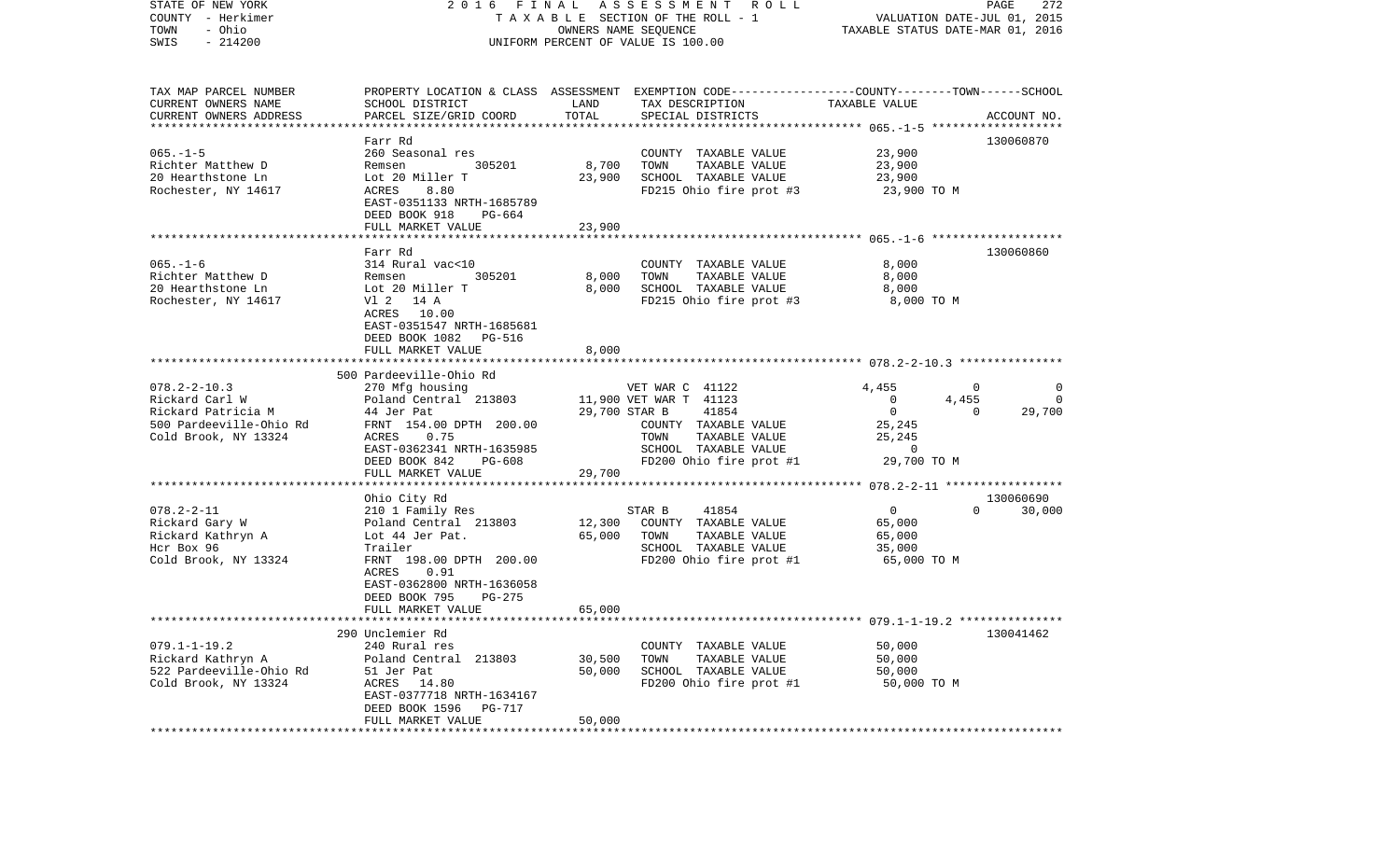| STATE OF NEW YORK<br>COUNTY - Herkimer<br>- Ohio<br>TOWN<br>$-214200$<br>SWIS |                                           | OWNERS NAME SEQUENCE | 2016 FINAL ASSESSMENT<br>R O L L<br>TAXABLE SECTION OF THE ROLL - 1<br>UNIFORM PERCENT OF VALUE IS 100.00 | TAXABLE STATUS DATE-MAR 01, 2016 | 273<br>PAGE<br>VALUATION DATE-JUL 01, 2015 |
|-------------------------------------------------------------------------------|-------------------------------------------|----------------------|-----------------------------------------------------------------------------------------------------------|----------------------------------|--------------------------------------------|
| TAX MAP PARCEL NUMBER                                                         |                                           |                      | PROPERTY LOCATION & CLASS ASSESSMENT EXEMPTION CODE----------------COUNTY-------TOWN-----SCHOOL           |                                  |                                            |
| CURRENT OWNERS NAME<br>CURRENT OWNERS ADDRESS                                 | SCHOOL DISTRICT<br>PARCEL SIZE/GRID COORD | LAND<br>TOTAL        | TAX DESCRIPTION<br>SPECIAL DISTRICTS                                                                      | TAXABLE VALUE                    | ACCOUNT NO.                                |
| *************************                                                     |                                           |                      |                                                                                                           |                                  |                                            |
|                                                                               | 651 Ohio City Rd                          |                      |                                                                                                           |                                  | 130021600                                  |
| $078.2 - 2 - 49.1$                                                            | 210 1 Family Res                          |                      | COUNTY TAXABLE VALUE                                                                                      | 49,900                           |                                            |
| Rickard Patricia M                                                            | Poland Central 213803                     | 24,700               | TOWN<br>TAXABLE VALUE                                                                                     | 49,900                           |                                            |
| Rickard Carl W                                                                | 44 Jer Pat                                | 49,900               | SCHOOL TAXABLE VALUE                                                                                      | 49,900                           |                                            |
| 651 Ohio City Rd                                                              | ACRES<br>5.70                             |                      | FD200 Ohio fire prot #1                                                                                   | 49,900 TO M                      |                                            |
| Cold Brook, NY 13324                                                          | EAST-0365209 NRTH-1635895                 |                      |                                                                                                           |                                  |                                            |
|                                                                               | DEED BOOK 1404 PG-680                     |                      |                                                                                                           |                                  |                                            |
|                                                                               | FULL MARKET VALUE                         | 49,900               |                                                                                                           |                                  |                                            |
|                                                                               |                                           |                      |                                                                                                           |                                  |                                            |
|                                                                               | Nellis Rd                                 |                      |                                                                                                           |                                  | 130032040                                  |
| $078.2 - 2 - 54$                                                              | 240 Rural res                             |                      | 41854<br>STAR B                                                                                           | $\overline{0}$                   | 30,000<br>$\Omega$                         |
| Rickard Paul                                                                  | Poland Central 213803                     | 108,600              | COUNTY TAXABLE VALUE                                                                                      | 139,600                          |                                            |
| 171 Nellis Rd                                                                 | 43 Jer Pat                                | 139,600              | TOWN<br>TAXABLE VALUE                                                                                     | 139,600                          |                                            |
| Cold Brook, NY 13324                                                          | ACRES 148.00                              |                      | SCHOOL TAXABLE VALUE                                                                                      | 109,600                          |                                            |
|                                                                               | EAST-0369729 NRTH-1633623                 |                      | FD200 Ohio fire prot #1                                                                                   | 139,600 TO M                     |                                            |
|                                                                               | DEED BOOK 853<br>PG-694                   |                      |                                                                                                           |                                  |                                            |
|                                                                               | FULL MARKET VALUE                         | 139,600              |                                                                                                           |                                  |                                            |
|                                                                               |                                           |                      |                                                                                                           |                                  |                                            |
|                                                                               | Route 8(Eykelhoff)                        |                      |                                                                                                           |                                  | 130018255                                  |
| $084.2 - 2 - 5.4$                                                             | 210 1 Family Res                          |                      | 41854<br>STAR B                                                                                           | $\overline{0}$                   | 30,000<br>$\Omega$                         |
| Rickard Ronald                                                                | Poland Central 213803                     | 23,500               | COUNTY TAXABLE VALUE                                                                                      | 135,000                          |                                            |
| Rickard Sara                                                                  | 11 Jer Pat                                | 135,000              | TAXABLE VALUE<br>TOWN                                                                                     | 135,000                          |                                            |
| 1779 State Rt 8                                                               | 5.70<br>ACRES                             |                      | SCHOOL TAXABLE VALUE                                                                                      | 105,000                          |                                            |
| Cold Brook, NY 13324                                                          | EAST-0362880 NRTH-1620729                 |                      | FD200 Ohio fire prot #1                                                                                   | 135,000 TO M                     |                                            |
|                                                                               | DEED BOOK 766<br>PG-544                   |                      |                                                                                                           |                                  |                                            |
|                                                                               | FULL MARKET VALUE                         | 135,000              |                                                                                                           |                                  |                                            |
|                                                                               |                                           |                      |                                                                                                           |                                  |                                            |
|                                                                               | 514 Pardeeville-Ohio Rd                   |                      |                                                                                                           |                                  | 130036120                                  |
| $078.2 - 2 - 10.1$                                                            | 210 1 Family Res                          |                      | VET WAR CT 41121                                                                                          | 9,000                            | 10,200<br>0                                |
| Rickard Ward                                                                  | Poland Central 213803                     | 14,700 STAR EN       | 41834                                                                                                     | $\mathbf 0$                      | 65,300<br>$\Omega$                         |
| Rickard Helen                                                                 | 44 Jer Pat                                | 68,000               | COUNTY TAXABLE VALUE                                                                                      | 59,000                           |                                            |
| 514 Pardeeville-Ohio Rd                                                       | House 700 Garage 200 Sm G                 |                      | TOWN<br>TAXABLE VALUE                                                                                     | 57,800                           |                                            |
| Cold Brook, NY 13324                                                          | Jim Tr 350 Carl Tr 450                    |                      | SCHOOL TAXABLE VALUE                                                                                      | 2,700                            |                                            |
|                                                                               | ACRES<br>1.30                             |                      | FD200 Ohio fire prot #1                                                                                   | 68,000 TO M                      |                                            |
|                                                                               | EAST-0362596 NRTH-1635997                 |                      |                                                                                                           |                                  |                                            |
|                                                                               | DEED BOOK 00532 PG-00553                  |                      |                                                                                                           |                                  |                                            |
|                                                                               | FULL MARKET VALUE                         | 68,000               |                                                                                                           |                                  |                                            |
|                                                                               |                                           |                      |                                                                                                           |                                  |                                            |
|                                                                               | Figert Rd                                 |                      |                                                                                                           |                                  | 130031140                                  |
| $078.2 - 1 - 36$                                                              | 314 Rural vac<10                          |                      | COUNTY TAXABLE VALUE                                                                                      | 3,500                            |                                            |
| Riedman Douglas                                                               | Poland Central 213803                     | 3,500                | TAXABLE VALUE<br>TOWN                                                                                     | 3,500                            |                                            |
| Box 131                                                                       | 49 Jer Pat                                | 3,500                | SCHOOL TAXABLE VALUE                                                                                      | 3,500                            |                                            |
| Old Forge, NY 13420                                                           | $VI$ 2 3/4                                |                      | FD217 Ohio fire prot #4                                                                                   | 3,500 TO M                       |                                            |
|                                                                               | FRNT 110.00 DPTH 297.00                   |                      |                                                                                                           |                                  |                                            |
|                                                                               | ACRES<br>0.75                             |                      |                                                                                                           |                                  |                                            |
|                                                                               | EAST-0365835 NRTH-1638332                 |                      |                                                                                                           |                                  |                                            |
|                                                                               | DEED BOOK 676<br>PG-340                   |                      |                                                                                                           |                                  |                                            |
|                                                                               | FULL MARKET VALUE                         | 3,500                |                                                                                                           |                                  |                                            |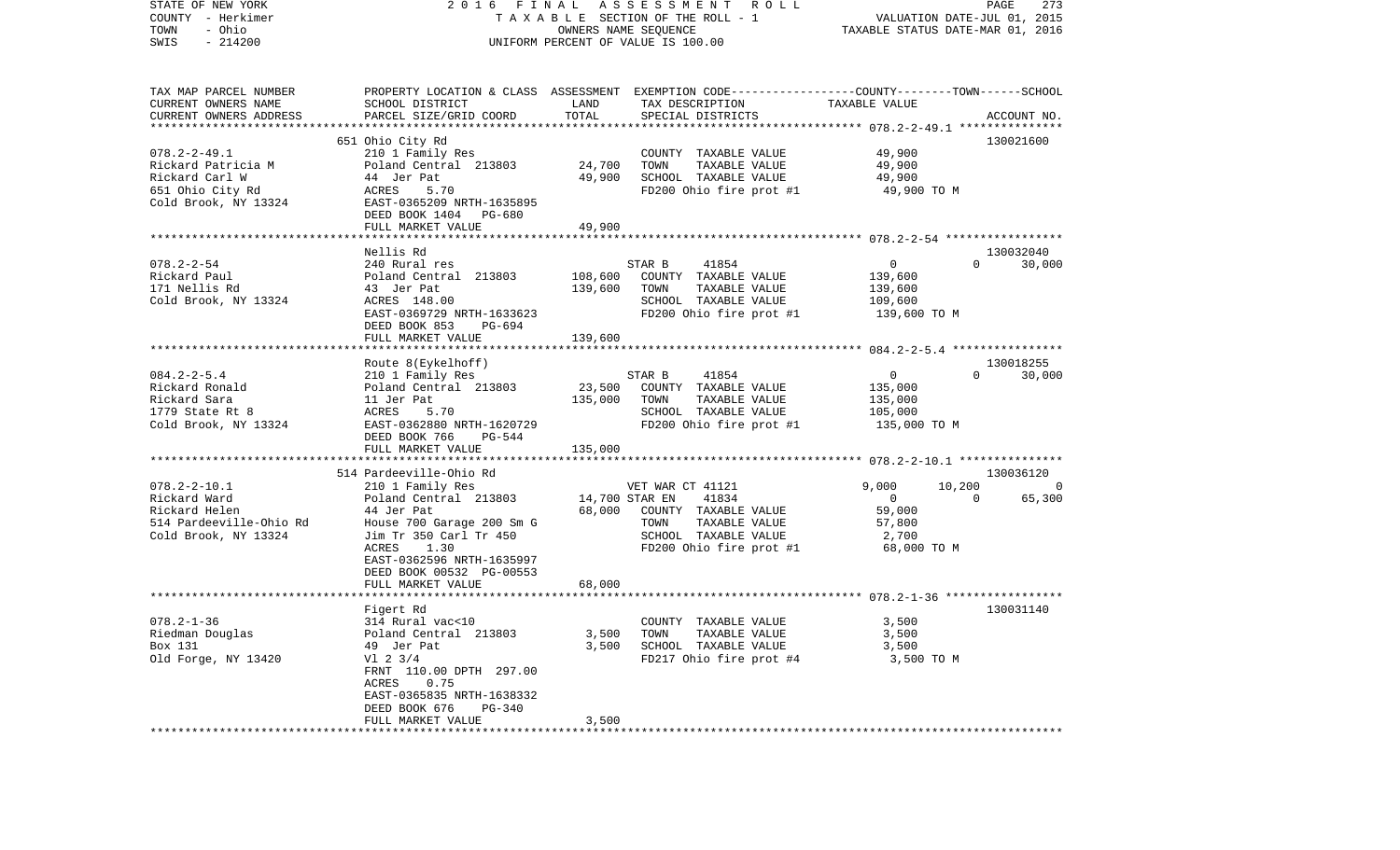| STATE OF NEW YORK<br>COUNTY - Herkimer | 2016 FINAL                                    |                      | A S S E S S M E N T R O L L<br>TAXABLE SECTION OF THE ROLL - 1                                  | VALUATION DATE-JUL 01, 2015      | PAGE<br>274 |
|----------------------------------------|-----------------------------------------------|----------------------|-------------------------------------------------------------------------------------------------|----------------------------------|-------------|
| - Ohio<br>TOWN                         |                                               | OWNERS NAME SEQUENCE |                                                                                                 | TAXABLE STATUS DATE-MAR 01, 2016 |             |
| $-214200$<br>SWIS                      |                                               |                      | UNIFORM PERCENT OF VALUE IS 100.00                                                              |                                  |             |
|                                        |                                               |                      |                                                                                                 |                                  |             |
| TAX MAP PARCEL NUMBER                  |                                               |                      | PROPERTY LOCATION & CLASS ASSESSMENT EXEMPTION CODE---------------COUNTY-------TOWN------SCHOOL |                                  |             |
| CURRENT OWNERS NAME                    | SCHOOL DISTRICT                               | LAND                 | TAX DESCRIPTION                                                                                 | TAXABLE VALUE                    |             |
| CURRENT OWNERS ADDRESS                 | PARCEL SIZE/GRID COORD                        | TOTAL                | SPECIAL DISTRICTS                                                                               |                                  | ACCOUNT NO. |
| *************************              |                                               |                      |                                                                                                 |                                  |             |
|                                        | Four Mile                                     |                      |                                                                                                 |                                  | 130031110   |
| $074.4 - 1 - 10$                       | 260 Seasonal res                              |                      | COUNTY TAXABLE VALUE                                                                            | 26,500                           |             |
| Riedman Lawrence                       | Poland Central 213803                         | 12,200               | TOWN<br>TAXABLE VALUE                                                                           | 26,500                           |             |
| 8025 Mitchell Rd                       | 21 Urv                                        | 26,500               | SCHOOL TAXABLE VALUE                                                                            | 26,500                           |             |
| Holland Patent, NY 13354               | Four Mile Creek<br>ACRES 15.00                |                      | FD217 Ohio fire prot #4                                                                         | 26,500 TO M                      |             |
|                                        | EAST-0393546 NRTH-1649560                     |                      |                                                                                                 |                                  |             |
|                                        | DEED BOOK 1122<br>PG-893                      |                      |                                                                                                 |                                  |             |
|                                        | FULL MARKET VALUE                             | 26,500               |                                                                                                 |                                  |             |
|                                        |                                               |                      |                                                                                                 |                                  |             |
|                                        | Fly Brook Rd                                  |                      |                                                                                                 |                                  | 130030399   |
| $073.3 - 2 - 45.7$                     | 322 Rural vac>10                              |                      | COUNTY TAXABLE VALUE                                                                            | 19,300                           |             |
| Rinaldi Richard L                      | Poland Central 213803                         | 19,300               | TAXABLE VALUE<br>TOWN                                                                           | 19,300                           |             |
| Rinaldi Michelle A                     | 48 Jer Pat                                    | 19,300               | SCHOOL TAXABLE VALUE                                                                            | 19,300                           |             |
| 143 Hinman Rd                          | V12 20.96 A                                   |                      | FD200 Ohio fire prot #1                                                                         | 19,300 TO M                      |             |
| Mohawk, NY 13407                       | ACRES 21.00                                   |                      |                                                                                                 |                                  |             |
|                                        | EAST-0358550 NRTH-1644360                     |                      |                                                                                                 |                                  |             |
|                                        | DEED BOOK 1379<br>PG-291<br>FULL MARKET VALUE |                      |                                                                                                 |                                  |             |
|                                        |                                               | 19,300               |                                                                                                 |                                  |             |
|                                        | Unclemier Rd                                  |                      |                                                                                                 |                                  | 130060785   |
| $079.1 - 1 - 31$                       | 260 Seasonal res                              |                      | COUNTY TAXABLE VALUE                                                                            | 50,000                           |             |
| Ritzel Mark                            | Poland Central 213803                         | 32,500               | TAXABLE VALUE<br>TOWN                                                                           | 50,000                           |             |
| Ritzel Diane W                         | Lot 51 Jer Pat                                | 50,000               | SCHOOL TAXABLE VALUE                                                                            | 50,000                           |             |
| 7017 State Rt 8                        | Camp & Garage                                 |                      | FD200 Ohio fire prot #1                                                                         | 50,000 TO M                      |             |
| Utica, NY 13502                        | ACRES 27.10                                   |                      |                                                                                                 |                                  |             |
|                                        | EAST-0380324 NRTH-1636584                     |                      |                                                                                                 |                                  |             |
|                                        | DEED BOOK 838<br>PG-177                       |                      |                                                                                                 |                                  |             |
|                                        | FULL MARKET VALUE<br>************************ | 50,000               |                                                                                                 |                                  |             |
|                                        | Unclemier Rd                                  |                      |                                                                                                 |                                  |             |
| $079.1 - 1 - 33.2$                     | 322 Rural vac>10                              |                      | COUNTY TAXABLE VALUE                                                                            | 25,200                           |             |
| Rivera David                           | Poland Central 213803                         | 25,200               | TOWN<br>TAXABLE VALUE                                                                           | 25,200                           |             |
| 1613 Elk Valley Rd                     | Lot 51 Jer Pat                                | 25,200               | SCHOOL TAXABLE VALUE                                                                            | 25,200                           |             |
| Forest, VA 24551                       | ACRES 25.00                                   |                      | FD200 Ohio fire prot #1                                                                         | 25,200 TO M                      |             |
|                                        | EAST-0379701 NRTH-1636915                     |                      |                                                                                                 |                                  |             |
|                                        | DEED BOOK 1155<br>PG-184                      |                      |                                                                                                 |                                  |             |
|                                        | FULL MARKET VALUE                             | 25,200               |                                                                                                 |                                  |             |
|                                        |                                               |                      |                                                                                                 |                                  |             |
|                                        | 448 Smith Rd                                  |                      |                                                                                                 |                                  |             |
| $078.2 - 1 - 56.3$                     | 322 Rural vac>10                              |                      | COUNTY TAXABLE VALUE                                                                            | 25,500                           |             |
| Rivera Juan J                          | Poland Central 213803                         | 25,500               | TOWN<br>TAXABLE VALUE                                                                           | 25,500                           |             |
| 5 Seymour Ln                           | 43 Jer Pat                                    | 25,500               | SCHOOL TAXABLE VALUE                                                                            | 25,500                           |             |
| Hopewell Jct., NY 12533                | FRNT 636.00 DPTH                              |                      | FD200 Ohio fire prot #1                                                                         | 25,500 TO M                      |             |
|                                        | ACRES 25.40                                   |                      |                                                                                                 |                                  |             |
|                                        | EAST-0371512 NRTH-1633153                     |                      |                                                                                                 |                                  |             |
|                                        | DEED BOOK 1348<br>$PG-32$                     |                      |                                                                                                 |                                  |             |
|                                        | FULL MARKET VALUE                             | 25,500               |                                                                                                 |                                  |             |
|                                        |                                               |                      |                                                                                                 |                                  |             |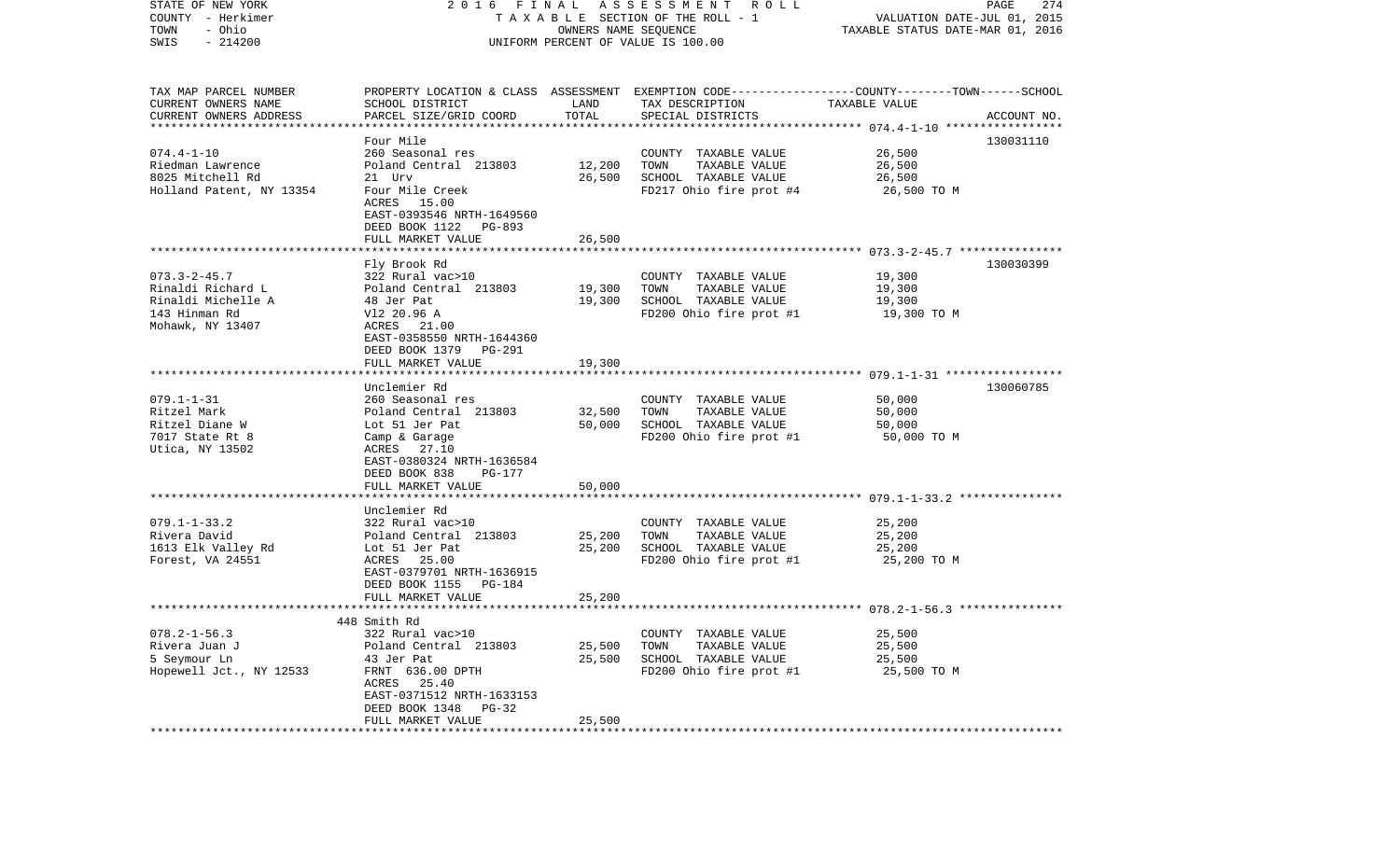| STATE OF NEW YORK           | 2016 FINAL                                                                                       |                      | A S S E S S M E N T R O L L        |                                                          | PAGE<br>275            |
|-----------------------------|--------------------------------------------------------------------------------------------------|----------------------|------------------------------------|----------------------------------------------------------|------------------------|
| COUNTY - Herkimer           |                                                                                                  |                      | TAXABLE SECTION OF THE ROLL - 1    | VALUATION DATE-JUL 01, 2015                              |                        |
| TOWN<br>- Ohio              |                                                                                                  | OWNERS NAME SEQUENCE |                                    | TAXABLE STATUS DATE-MAR 01, 2016                         |                        |
| $-214200$<br>SWIS           |                                                                                                  |                      | UNIFORM PERCENT OF VALUE IS 100.00 |                                                          |                        |
|                             |                                                                                                  |                      |                                    |                                                          |                        |
|                             |                                                                                                  |                      |                                    |                                                          |                        |
| TAX MAP PARCEL NUMBER       | PROPERTY LOCATION & CLASS ASSESSMENT EXEMPTION CODE----------------COUNTY-------TOWN------SCHOOL |                      |                                    |                                                          |                        |
| CURRENT OWNERS NAME         | SCHOOL DISTRICT                                                                                  | LAND                 | TAX DESCRIPTION                    | TAXABLE VALUE                                            |                        |
| CURRENT OWNERS ADDRESS      | PARCEL SIZE/GRID COORD                                                                           | TOTAL                | SPECIAL DISTRICTS                  |                                                          | ACCOUNT NO.            |
|                             |                                                                                                  |                      |                                    |                                                          |                        |
|                             | 448 Smith Rd                                                                                     |                      |                                    |                                                          |                        |
| $078.2 - 1 - 56.4$          | 910 Priv forest                                                                                  |                      | COUNTY TAXABLE VALUE               | 44,625                                                   |                        |
| Rivera Juan J               | Poland Central 213803                                                                            | 44,625               | TOWN<br>TAXABLE VALUE              | 44,625                                                   |                        |
| 5 Seymour Ln                | 43 Jer Pat                                                                                       | 44,625               | SCHOOL TAXABLE VALUE               | 44,625                                                   |                        |
| Hopewell Junction, NY 12533 | 78.2-1-56 DELETED USING S                                                                        |                      | FD200 Ohio fire prot #1            | 44,625 TO M                                              |                        |
|                             | #4                                                                                               |                      |                                    |                                                          |                        |
|                             | FRNT 2107.00 DPTH                                                                                |                      |                                    |                                                          |                        |
|                             | ACRES 70.10                                                                                      |                      |                                    |                                                          |                        |
|                             | EAST-0372690 NRTH-1634564                                                                        |                      |                                    |                                                          |                        |
|                             | DEED BOOK 1419 PG-261                                                                            |                      |                                    |                                                          |                        |
|                             | FULL MARKET VALUE                                                                                | 44,625               |                                    |                                                          |                        |
|                             | Gray Wilmurt Rd                                                                                  |                      |                                    |                                                          | 130012000              |
| $078.4 - 1 - 30$            | 910 Priv forest                                                                                  |                      | COUNTY TAXABLE VALUE               | 73,400                                                   |                        |
| Rivera Luis A               | Poland Central 213803                                                                            |                      | TOWN<br>TAXABLE VALUE              |                                                          |                        |
|                             |                                                                                                  | 73,300<br>73,400     | SCHOOL TAXABLE VALUE               | 73,400                                                   |                        |
| 8 Cynthia Court             | 20 Jer Pat                                                                                       |                      |                                    | 73,400                                                   |                        |
| Setauket, NY 11733          | R1 146.5                                                                                         |                      | FD200 Ohio fire prot #1            | 73,400 TO M                                              |                        |
|                             | ACRES 146.50                                                                                     |                      |                                    |                                                          |                        |
|                             | EAST-0371156 NRTH-1624739<br>DEED BOOK 121<br>$PG-18$                                            |                      |                                    |                                                          |                        |
|                             | FULL MARKET VALUE                                                                                | 73,400               |                                    |                                                          |                        |
|                             |                                                                                                  |                      |                                    |                                                          |                        |
|                             | Unclemier Rd                                                                                     |                      |                                    |                                                          | 130060810              |
| $079.1 - 1 - 18$            | 260 Seasonal res                                                                                 |                      | COUNTY TAXABLE VALUE               | 17,000                                                   |                        |
| Roach Mark R                | Poland Central 213803                                                                            | 12,000               | TOWN<br>TAXABLE VALUE              | 17,000                                                   |                        |
| PO Box 621                  | Lot 51 Jer Pat                                                                                   | 17,000               | SCHOOL TAXABLE VALUE               | 17,000                                                   |                        |
| Clark Mills, NY 13321       | ACRES<br>4.00                                                                                    |                      | FD200 Ohio fire prot #1            | 17,000 TO M                                              |                        |
|                             | EAST-0377474 NRTH-1634514                                                                        |                      |                                    |                                                          |                        |
|                             | DEED BOOK 1291<br>PG-476                                                                         |                      |                                    |                                                          |                        |
|                             | FULL MARKET VALUE                                                                                | 17,000               |                                    |                                                          |                        |
|                             | ***********************                                                                          | **********           |                                    | *************************** 078.2-2-49.2 *************** |                        |
|                             | 2614 Route 8                                                                                     |                      |                                    |                                                          |                        |
| $078.2 - 2 - 49.2$          | 240 Rural res                                                                                    |                      | STAR B<br>41854                    | $\mathbf{0}$                                             | 30,000<br>$\mathbf{0}$ |
| Roark Arthur                | Poland Central 213803                                                                            | 29,400               | COUNTY TAXABLE VALUE               | 167,500                                                  |                        |
| Kemler Carrie L             | 44 Jer Pat                                                                                       | 167,500              | TOWN<br>TAXABLE VALUE              | 167,500                                                  |                        |
| 2614 State Rt 8             | ACRES 11.00                                                                                      |                      | SCHOOL TAXABLE VALUE               | 137,500                                                  |                        |
| Cold Brook, NY 13324        | EAST-0365754 NRTH-1635588                                                                        |                      | FD200 Ohio fire prot #1            | 167,500 TO M                                             |                        |
|                             | DEED BOOK 815<br>PG-541                                                                          |                      |                                    |                                                          |                        |
|                             | FULL MARKET VALUE                                                                                | 167,500              |                                    |                                                          |                        |
|                             |                                                                                                  |                      |                                    | ·************************** 079.2-1-9.2 **************** |                        |
|                             | Thorpe Vly                                                                                       |                      |                                    |                                                          | 130035490              |
| $079.2 - 1 - 9.2$           | 260 Seasonal res                                                                                 |                      | COUNTY TAXABLE VALUE               | 20,300                                                   |                        |
| Roark Arthur                | Poland Central 213803                                                                            | 6,300                | TOWN<br>TAXABLE VALUE              | 20,300                                                   |                        |
| Roark Carrie                | 74 Jer Pat                                                                                       | 20,300               | SCHOOL TAXABLE VALUE               | 20,300                                                   |                        |
| 2614 State Rt. 8            | Lot 100                                                                                          |                      | FD217 Ohio fire prot #4            | 20,300 TO M                                              |                        |
| Ohio, NY 13324              | Seas 21.4                                                                                        |                      |                                    |                                                          |                        |
|                             | ACRES 10.90                                                                                      |                      |                                    |                                                          |                        |
|                             | EAST-0389672 NRTH-1634304                                                                        |                      |                                    |                                                          |                        |
|                             | DEED BOOK 1343<br>PG-869                                                                         |                      |                                    |                                                          |                        |
|                             | FULL MARKET VALUE                                                                                | 20,300               |                                    |                                                          |                        |
|                             | ************************                                                                         |                      |                                    |                                                          |                        |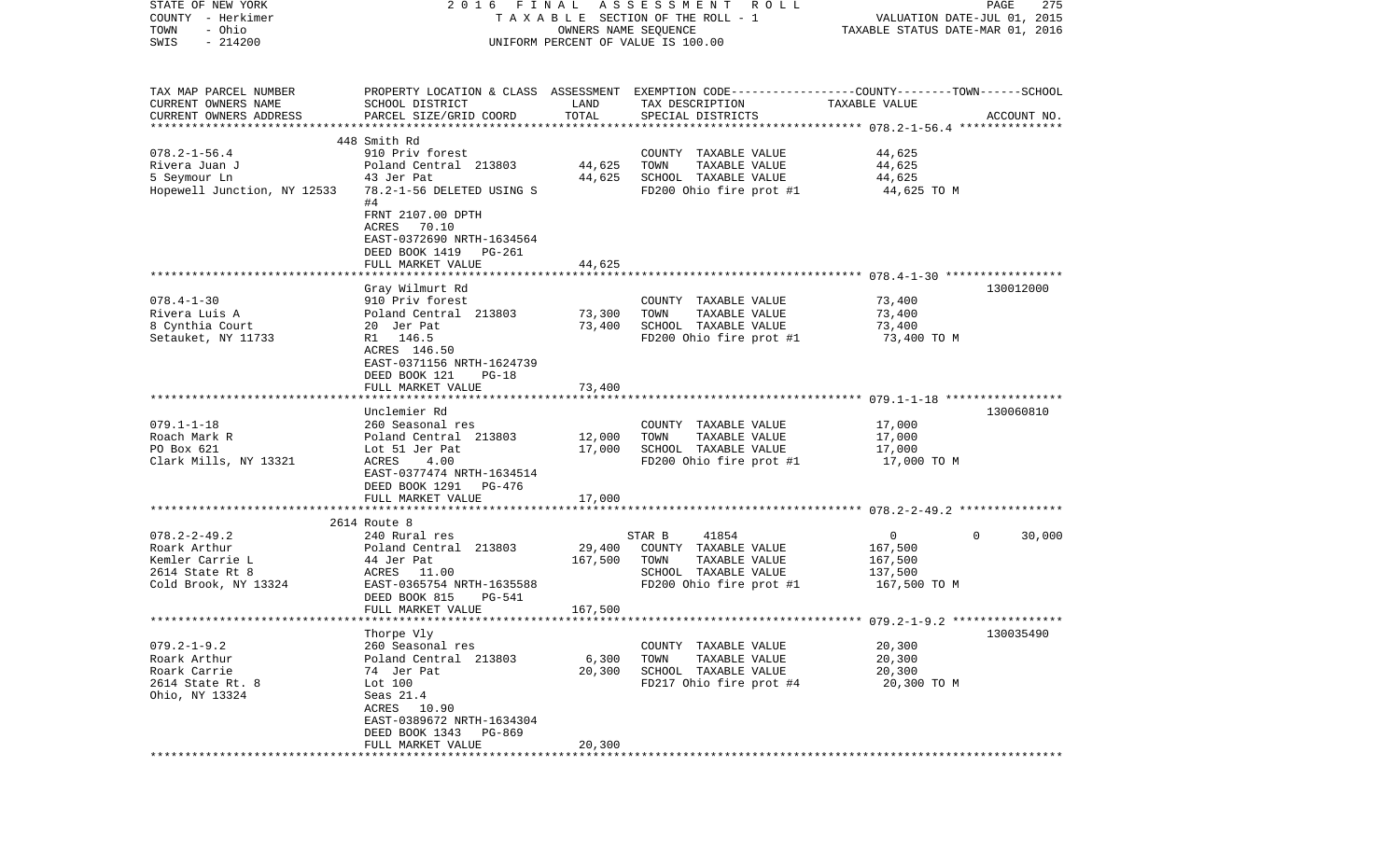| OWNERS NAME SEQUENCE<br>TAXABLE STATUS DATE-MAR 01, 2016<br>$-214200$<br>SWIS<br>UNIFORM PERCENT OF VALUE IS 100.00<br>TAX MAP PARCEL NUMBER<br>PROPERTY LOCATION & CLASS ASSESSMENT EXEMPTION CODE---------------COUNTY-------TOWN------SCHOOL<br>CURRENT OWNERS NAME<br>SCHOOL DISTRICT<br>LAND<br>TAX DESCRIPTION<br>TAXABLE VALUE<br>TOTAL<br>CURRENT OWNERS ADDRESS<br>PARCEL SIZE/GRID COORD<br>SPECIAL DISTRICTS<br>ACCOUNT NO.<br>************************<br>130011280<br>Thorpe Vly<br>$079.2 - 1 - 12$<br>49,500<br>910 Priv forest<br>COUNTY TAXABLE VALUE<br>49,500<br>TOWN<br>Roark Arthur Ashton James<br>Poland Central 213803<br>TAXABLE VALUE<br>49,500<br>Roark Danial D<br>SCHOOL TAXABLE VALUE<br>52 Jer Pat<br>49,500<br>49,500<br>FD217 Ohio fire prot #4<br>$2164$ State Rt $8$<br>P-Fr 125<br>49,500 TO M<br>Cold Brook, NY 13324<br>ACRES 125.00<br>EAST-0386479 NRTH-1633328<br>DEED BOOK 1373<br>PG-604<br>FULL MARKET VALUE<br>49,500<br>1251 Gray Wilmurt Rd<br>130034830<br>41854<br>$\overline{0}$<br>$079.1 - 1 - 8$<br>240 Rural res<br>STAR B<br>$\Omega$<br>30,000<br>Roark Benjamin<br>22,900<br>Poland Central 213803<br>COUNTY TAXABLE VALUE<br>115,000<br>247 Nellis Rd<br>115,000<br>50 Jer Pat<br>TOWN<br>TAXABLE VALUE<br>115,000<br>Cold Brook, NY 13324<br>ACRES 13.30 BANK<br>023<br>SCHOOL TAXABLE VALUE<br>85,000<br>FD200 Ohio fire prot #1<br>EAST-0374096 NRTH-1636966<br>115,000 TO M<br>DEED BOOK 930<br>$PG-138$<br>FULL MARKET VALUE<br>115,000<br>130090075<br>Thorpe Vly<br>$079.2 - 1 - 10$<br>322 Rural vac>10<br>COUNTY TAXABLE VALUE<br>12,500<br>Roark Benjamin<br>Poland Central 213803<br>12,500<br>TOWN<br>TAXABLE VALUE<br>12,500<br>12,500<br>SCHOOL TAXABLE VALUE<br>Roark Jessica<br>12,500<br>Lot 74 Jer Pat<br>FD200 Ohio fire prot #1<br>1251 Gray Wilmurt Rd<br>Lot 99 Vl 2<br>12,500 TO M<br>Ohio, NY 13324<br>21.7 A<br>21.70<br>ACRES<br>EAST-0389023 NRTH-1633997<br>DEED BOOK 1571 PG-634<br>12,500<br>FULL MARKET VALUE<br>Route 8<br>130036630<br>$078.2 - 1 - 30$<br>210 1 Family Res<br>VET WAR C 41122<br>9,000<br>$\overline{0}$<br>$\mathbf{0}$<br>Roark Bonnie<br>Poland Central 213803<br>17,200 VET WAR T 41123<br>0<br>12,000<br>$\circ$<br>$\overline{\mathbf{0}}$<br>2768 State Rt 8<br>49 Jer Pat<br>81,500 STAR EN<br>41834<br>$\mathbf{0}$<br>65,300<br>Cold Brook, NY 13324<br>FRNT 200.00 DPTH 200.00<br>72,500<br>COUNTY TAXABLE VALUE<br>ACRES<br>0.92<br>69,500<br>TOWN<br>TAXABLE VALUE<br>EAST-0365272 NRTH-1638565<br>SCHOOL TAXABLE VALUE<br>16,200<br>DEED BOOK 00657 PG-00885<br>FD200 Ohio fire prot #1<br>81,500 TO M<br>81,500<br>FULL MARKET VALUE<br>Route 8<br>130031410<br>$078.2 - 1 - 25$<br>312 Vac w/imprv<br>COUNTY TAXABLE VALUE<br>39,000<br>Roark Danial D<br>Poland Central 213803<br>39,000<br>12,700<br>TOWN<br>TAXABLE VALUE<br>787 Figert Rd<br>49 Jer Pat<br>39,000<br>SCHOOL TAXABLE VALUE<br>39,000<br>Cold Brook, NY 13324<br>FD200 Ohio fire prot #1<br>ACRES<br>5.30<br>39,000 TO M<br>EAST-0365813 NRTH-1639319<br>DEED BOOK 1360<br>PG-846<br>39,000<br>FULL MARKET VALUE<br>************************* | STATE OF NEW YORK<br>COUNTY - Herkimer | 2016 | FINAL | A S S E S S M E N T<br>R O L L<br>TAXABLE SECTION OF THE ROLL - 1 | VALUATION DATE-JUL 01, 2015 | PAGE<br>276 |
|---------------------------------------------------------------------------------------------------------------------------------------------------------------------------------------------------------------------------------------------------------------------------------------------------------------------------------------------------------------------------------------------------------------------------------------------------------------------------------------------------------------------------------------------------------------------------------------------------------------------------------------------------------------------------------------------------------------------------------------------------------------------------------------------------------------------------------------------------------------------------------------------------------------------------------------------------------------------------------------------------------------------------------------------------------------------------------------------------------------------------------------------------------------------------------------------------------------------------------------------------------------------------------------------------------------------------------------------------------------------------------------------------------------------------------------------------------------------------------------------------------------------------------------------------------------------------------------------------------------------------------------------------------------------------------------------------------------------------------------------------------------------------------------------------------------------------------------------------------------------------------------------------------------------------------------------------------------------------------------------------------------------------------------------------------------------------------------------------------------------------------------------------------------------------------------------------------------------------------------------------------------------------------------------------------------------------------------------------------------------------------------------------------------------------------------------------------------------------------------------------------------------------------------------------------------------------------------------------------------------------------------------------------------------------------------------------------------------------------------------------------------------------------------------------------------------------------------------------------------------------------------------------------------------------------------------------------------------------------------------------------------------------------------------------------------------------------------------------------------------------------------------|----------------------------------------|------|-------|-------------------------------------------------------------------|-----------------------------|-------------|
|                                                                                                                                                                                                                                                                                                                                                                                                                                                                                                                                                                                                                                                                                                                                                                                                                                                                                                                                                                                                                                                                                                                                                                                                                                                                                                                                                                                                                                                                                                                                                                                                                                                                                                                                                                                                                                                                                                                                                                                                                                                                                                                                                                                                                                                                                                                                                                                                                                                                                                                                                                                                                                                                                                                                                                                                                                                                                                                                                                                                                                                                                                                                             | - Ohio<br>TOWN                         |      |       |                                                                   |                             |             |
|                                                                                                                                                                                                                                                                                                                                                                                                                                                                                                                                                                                                                                                                                                                                                                                                                                                                                                                                                                                                                                                                                                                                                                                                                                                                                                                                                                                                                                                                                                                                                                                                                                                                                                                                                                                                                                                                                                                                                                                                                                                                                                                                                                                                                                                                                                                                                                                                                                                                                                                                                                                                                                                                                                                                                                                                                                                                                                                                                                                                                                                                                                                                             |                                        |      |       |                                                                   |                             |             |
|                                                                                                                                                                                                                                                                                                                                                                                                                                                                                                                                                                                                                                                                                                                                                                                                                                                                                                                                                                                                                                                                                                                                                                                                                                                                                                                                                                                                                                                                                                                                                                                                                                                                                                                                                                                                                                                                                                                                                                                                                                                                                                                                                                                                                                                                                                                                                                                                                                                                                                                                                                                                                                                                                                                                                                                                                                                                                                                                                                                                                                                                                                                                             |                                        |      |       |                                                                   |                             |             |
|                                                                                                                                                                                                                                                                                                                                                                                                                                                                                                                                                                                                                                                                                                                                                                                                                                                                                                                                                                                                                                                                                                                                                                                                                                                                                                                                                                                                                                                                                                                                                                                                                                                                                                                                                                                                                                                                                                                                                                                                                                                                                                                                                                                                                                                                                                                                                                                                                                                                                                                                                                                                                                                                                                                                                                                                                                                                                                                                                                                                                                                                                                                                             |                                        |      |       |                                                                   |                             |             |
|                                                                                                                                                                                                                                                                                                                                                                                                                                                                                                                                                                                                                                                                                                                                                                                                                                                                                                                                                                                                                                                                                                                                                                                                                                                                                                                                                                                                                                                                                                                                                                                                                                                                                                                                                                                                                                                                                                                                                                                                                                                                                                                                                                                                                                                                                                                                                                                                                                                                                                                                                                                                                                                                                                                                                                                                                                                                                                                                                                                                                                                                                                                                             |                                        |      |       |                                                                   |                             |             |
|                                                                                                                                                                                                                                                                                                                                                                                                                                                                                                                                                                                                                                                                                                                                                                                                                                                                                                                                                                                                                                                                                                                                                                                                                                                                                                                                                                                                                                                                                                                                                                                                                                                                                                                                                                                                                                                                                                                                                                                                                                                                                                                                                                                                                                                                                                                                                                                                                                                                                                                                                                                                                                                                                                                                                                                                                                                                                                                                                                                                                                                                                                                                             |                                        |      |       |                                                                   |                             |             |
|                                                                                                                                                                                                                                                                                                                                                                                                                                                                                                                                                                                                                                                                                                                                                                                                                                                                                                                                                                                                                                                                                                                                                                                                                                                                                                                                                                                                                                                                                                                                                                                                                                                                                                                                                                                                                                                                                                                                                                                                                                                                                                                                                                                                                                                                                                                                                                                                                                                                                                                                                                                                                                                                                                                                                                                                                                                                                                                                                                                                                                                                                                                                             |                                        |      |       |                                                                   |                             |             |
|                                                                                                                                                                                                                                                                                                                                                                                                                                                                                                                                                                                                                                                                                                                                                                                                                                                                                                                                                                                                                                                                                                                                                                                                                                                                                                                                                                                                                                                                                                                                                                                                                                                                                                                                                                                                                                                                                                                                                                                                                                                                                                                                                                                                                                                                                                                                                                                                                                                                                                                                                                                                                                                                                                                                                                                                                                                                                                                                                                                                                                                                                                                                             |                                        |      |       |                                                                   |                             |             |
|                                                                                                                                                                                                                                                                                                                                                                                                                                                                                                                                                                                                                                                                                                                                                                                                                                                                                                                                                                                                                                                                                                                                                                                                                                                                                                                                                                                                                                                                                                                                                                                                                                                                                                                                                                                                                                                                                                                                                                                                                                                                                                                                                                                                                                                                                                                                                                                                                                                                                                                                                                                                                                                                                                                                                                                                                                                                                                                                                                                                                                                                                                                                             |                                        |      |       |                                                                   |                             |             |
|                                                                                                                                                                                                                                                                                                                                                                                                                                                                                                                                                                                                                                                                                                                                                                                                                                                                                                                                                                                                                                                                                                                                                                                                                                                                                                                                                                                                                                                                                                                                                                                                                                                                                                                                                                                                                                                                                                                                                                                                                                                                                                                                                                                                                                                                                                                                                                                                                                                                                                                                                                                                                                                                                                                                                                                                                                                                                                                                                                                                                                                                                                                                             |                                        |      |       |                                                                   |                             |             |
|                                                                                                                                                                                                                                                                                                                                                                                                                                                                                                                                                                                                                                                                                                                                                                                                                                                                                                                                                                                                                                                                                                                                                                                                                                                                                                                                                                                                                                                                                                                                                                                                                                                                                                                                                                                                                                                                                                                                                                                                                                                                                                                                                                                                                                                                                                                                                                                                                                                                                                                                                                                                                                                                                                                                                                                                                                                                                                                                                                                                                                                                                                                                             |                                        |      |       |                                                                   |                             |             |
|                                                                                                                                                                                                                                                                                                                                                                                                                                                                                                                                                                                                                                                                                                                                                                                                                                                                                                                                                                                                                                                                                                                                                                                                                                                                                                                                                                                                                                                                                                                                                                                                                                                                                                                                                                                                                                                                                                                                                                                                                                                                                                                                                                                                                                                                                                                                                                                                                                                                                                                                                                                                                                                                                                                                                                                                                                                                                                                                                                                                                                                                                                                                             |                                        |      |       |                                                                   |                             |             |
|                                                                                                                                                                                                                                                                                                                                                                                                                                                                                                                                                                                                                                                                                                                                                                                                                                                                                                                                                                                                                                                                                                                                                                                                                                                                                                                                                                                                                                                                                                                                                                                                                                                                                                                                                                                                                                                                                                                                                                                                                                                                                                                                                                                                                                                                                                                                                                                                                                                                                                                                                                                                                                                                                                                                                                                                                                                                                                                                                                                                                                                                                                                                             |                                        |      |       |                                                                   |                             |             |
|                                                                                                                                                                                                                                                                                                                                                                                                                                                                                                                                                                                                                                                                                                                                                                                                                                                                                                                                                                                                                                                                                                                                                                                                                                                                                                                                                                                                                                                                                                                                                                                                                                                                                                                                                                                                                                                                                                                                                                                                                                                                                                                                                                                                                                                                                                                                                                                                                                                                                                                                                                                                                                                                                                                                                                                                                                                                                                                                                                                                                                                                                                                                             |                                        |      |       |                                                                   |                             |             |
|                                                                                                                                                                                                                                                                                                                                                                                                                                                                                                                                                                                                                                                                                                                                                                                                                                                                                                                                                                                                                                                                                                                                                                                                                                                                                                                                                                                                                                                                                                                                                                                                                                                                                                                                                                                                                                                                                                                                                                                                                                                                                                                                                                                                                                                                                                                                                                                                                                                                                                                                                                                                                                                                                                                                                                                                                                                                                                                                                                                                                                                                                                                                             |                                        |      |       |                                                                   |                             |             |
|                                                                                                                                                                                                                                                                                                                                                                                                                                                                                                                                                                                                                                                                                                                                                                                                                                                                                                                                                                                                                                                                                                                                                                                                                                                                                                                                                                                                                                                                                                                                                                                                                                                                                                                                                                                                                                                                                                                                                                                                                                                                                                                                                                                                                                                                                                                                                                                                                                                                                                                                                                                                                                                                                                                                                                                                                                                                                                                                                                                                                                                                                                                                             |                                        |      |       |                                                                   |                             |             |
|                                                                                                                                                                                                                                                                                                                                                                                                                                                                                                                                                                                                                                                                                                                                                                                                                                                                                                                                                                                                                                                                                                                                                                                                                                                                                                                                                                                                                                                                                                                                                                                                                                                                                                                                                                                                                                                                                                                                                                                                                                                                                                                                                                                                                                                                                                                                                                                                                                                                                                                                                                                                                                                                                                                                                                                                                                                                                                                                                                                                                                                                                                                                             |                                        |      |       |                                                                   |                             |             |
|                                                                                                                                                                                                                                                                                                                                                                                                                                                                                                                                                                                                                                                                                                                                                                                                                                                                                                                                                                                                                                                                                                                                                                                                                                                                                                                                                                                                                                                                                                                                                                                                                                                                                                                                                                                                                                                                                                                                                                                                                                                                                                                                                                                                                                                                                                                                                                                                                                                                                                                                                                                                                                                                                                                                                                                                                                                                                                                                                                                                                                                                                                                                             |                                        |      |       |                                                                   |                             |             |
|                                                                                                                                                                                                                                                                                                                                                                                                                                                                                                                                                                                                                                                                                                                                                                                                                                                                                                                                                                                                                                                                                                                                                                                                                                                                                                                                                                                                                                                                                                                                                                                                                                                                                                                                                                                                                                                                                                                                                                                                                                                                                                                                                                                                                                                                                                                                                                                                                                                                                                                                                                                                                                                                                                                                                                                                                                                                                                                                                                                                                                                                                                                                             |                                        |      |       |                                                                   |                             |             |
|                                                                                                                                                                                                                                                                                                                                                                                                                                                                                                                                                                                                                                                                                                                                                                                                                                                                                                                                                                                                                                                                                                                                                                                                                                                                                                                                                                                                                                                                                                                                                                                                                                                                                                                                                                                                                                                                                                                                                                                                                                                                                                                                                                                                                                                                                                                                                                                                                                                                                                                                                                                                                                                                                                                                                                                                                                                                                                                                                                                                                                                                                                                                             |                                        |      |       |                                                                   |                             |             |
|                                                                                                                                                                                                                                                                                                                                                                                                                                                                                                                                                                                                                                                                                                                                                                                                                                                                                                                                                                                                                                                                                                                                                                                                                                                                                                                                                                                                                                                                                                                                                                                                                                                                                                                                                                                                                                                                                                                                                                                                                                                                                                                                                                                                                                                                                                                                                                                                                                                                                                                                                                                                                                                                                                                                                                                                                                                                                                                                                                                                                                                                                                                                             |                                        |      |       |                                                                   |                             |             |
|                                                                                                                                                                                                                                                                                                                                                                                                                                                                                                                                                                                                                                                                                                                                                                                                                                                                                                                                                                                                                                                                                                                                                                                                                                                                                                                                                                                                                                                                                                                                                                                                                                                                                                                                                                                                                                                                                                                                                                                                                                                                                                                                                                                                                                                                                                                                                                                                                                                                                                                                                                                                                                                                                                                                                                                                                                                                                                                                                                                                                                                                                                                                             |                                        |      |       |                                                                   |                             |             |
|                                                                                                                                                                                                                                                                                                                                                                                                                                                                                                                                                                                                                                                                                                                                                                                                                                                                                                                                                                                                                                                                                                                                                                                                                                                                                                                                                                                                                                                                                                                                                                                                                                                                                                                                                                                                                                                                                                                                                                                                                                                                                                                                                                                                                                                                                                                                                                                                                                                                                                                                                                                                                                                                                                                                                                                                                                                                                                                                                                                                                                                                                                                                             |                                        |      |       |                                                                   |                             |             |
|                                                                                                                                                                                                                                                                                                                                                                                                                                                                                                                                                                                                                                                                                                                                                                                                                                                                                                                                                                                                                                                                                                                                                                                                                                                                                                                                                                                                                                                                                                                                                                                                                                                                                                                                                                                                                                                                                                                                                                                                                                                                                                                                                                                                                                                                                                                                                                                                                                                                                                                                                                                                                                                                                                                                                                                                                                                                                                                                                                                                                                                                                                                                             |                                        |      |       |                                                                   |                             |             |
|                                                                                                                                                                                                                                                                                                                                                                                                                                                                                                                                                                                                                                                                                                                                                                                                                                                                                                                                                                                                                                                                                                                                                                                                                                                                                                                                                                                                                                                                                                                                                                                                                                                                                                                                                                                                                                                                                                                                                                                                                                                                                                                                                                                                                                                                                                                                                                                                                                                                                                                                                                                                                                                                                                                                                                                                                                                                                                                                                                                                                                                                                                                                             |                                        |      |       |                                                                   |                             |             |
|                                                                                                                                                                                                                                                                                                                                                                                                                                                                                                                                                                                                                                                                                                                                                                                                                                                                                                                                                                                                                                                                                                                                                                                                                                                                                                                                                                                                                                                                                                                                                                                                                                                                                                                                                                                                                                                                                                                                                                                                                                                                                                                                                                                                                                                                                                                                                                                                                                                                                                                                                                                                                                                                                                                                                                                                                                                                                                                                                                                                                                                                                                                                             |                                        |      |       |                                                                   |                             |             |
|                                                                                                                                                                                                                                                                                                                                                                                                                                                                                                                                                                                                                                                                                                                                                                                                                                                                                                                                                                                                                                                                                                                                                                                                                                                                                                                                                                                                                                                                                                                                                                                                                                                                                                                                                                                                                                                                                                                                                                                                                                                                                                                                                                                                                                                                                                                                                                                                                                                                                                                                                                                                                                                                                                                                                                                                                                                                                                                                                                                                                                                                                                                                             |                                        |      |       |                                                                   |                             |             |
|                                                                                                                                                                                                                                                                                                                                                                                                                                                                                                                                                                                                                                                                                                                                                                                                                                                                                                                                                                                                                                                                                                                                                                                                                                                                                                                                                                                                                                                                                                                                                                                                                                                                                                                                                                                                                                                                                                                                                                                                                                                                                                                                                                                                                                                                                                                                                                                                                                                                                                                                                                                                                                                                                                                                                                                                                                                                                                                                                                                                                                                                                                                                             |                                        |      |       |                                                                   |                             |             |
|                                                                                                                                                                                                                                                                                                                                                                                                                                                                                                                                                                                                                                                                                                                                                                                                                                                                                                                                                                                                                                                                                                                                                                                                                                                                                                                                                                                                                                                                                                                                                                                                                                                                                                                                                                                                                                                                                                                                                                                                                                                                                                                                                                                                                                                                                                                                                                                                                                                                                                                                                                                                                                                                                                                                                                                                                                                                                                                                                                                                                                                                                                                                             |                                        |      |       |                                                                   |                             |             |
|                                                                                                                                                                                                                                                                                                                                                                                                                                                                                                                                                                                                                                                                                                                                                                                                                                                                                                                                                                                                                                                                                                                                                                                                                                                                                                                                                                                                                                                                                                                                                                                                                                                                                                                                                                                                                                                                                                                                                                                                                                                                                                                                                                                                                                                                                                                                                                                                                                                                                                                                                                                                                                                                                                                                                                                                                                                                                                                                                                                                                                                                                                                                             |                                        |      |       |                                                                   |                             |             |
|                                                                                                                                                                                                                                                                                                                                                                                                                                                                                                                                                                                                                                                                                                                                                                                                                                                                                                                                                                                                                                                                                                                                                                                                                                                                                                                                                                                                                                                                                                                                                                                                                                                                                                                                                                                                                                                                                                                                                                                                                                                                                                                                                                                                                                                                                                                                                                                                                                                                                                                                                                                                                                                                                                                                                                                                                                                                                                                                                                                                                                                                                                                                             |                                        |      |       |                                                                   |                             |             |
|                                                                                                                                                                                                                                                                                                                                                                                                                                                                                                                                                                                                                                                                                                                                                                                                                                                                                                                                                                                                                                                                                                                                                                                                                                                                                                                                                                                                                                                                                                                                                                                                                                                                                                                                                                                                                                                                                                                                                                                                                                                                                                                                                                                                                                                                                                                                                                                                                                                                                                                                                                                                                                                                                                                                                                                                                                                                                                                                                                                                                                                                                                                                             |                                        |      |       |                                                                   |                             |             |
|                                                                                                                                                                                                                                                                                                                                                                                                                                                                                                                                                                                                                                                                                                                                                                                                                                                                                                                                                                                                                                                                                                                                                                                                                                                                                                                                                                                                                                                                                                                                                                                                                                                                                                                                                                                                                                                                                                                                                                                                                                                                                                                                                                                                                                                                                                                                                                                                                                                                                                                                                                                                                                                                                                                                                                                                                                                                                                                                                                                                                                                                                                                                             |                                        |      |       |                                                                   |                             |             |
|                                                                                                                                                                                                                                                                                                                                                                                                                                                                                                                                                                                                                                                                                                                                                                                                                                                                                                                                                                                                                                                                                                                                                                                                                                                                                                                                                                                                                                                                                                                                                                                                                                                                                                                                                                                                                                                                                                                                                                                                                                                                                                                                                                                                                                                                                                                                                                                                                                                                                                                                                                                                                                                                                                                                                                                                                                                                                                                                                                                                                                                                                                                                             |                                        |      |       |                                                                   |                             |             |
|                                                                                                                                                                                                                                                                                                                                                                                                                                                                                                                                                                                                                                                                                                                                                                                                                                                                                                                                                                                                                                                                                                                                                                                                                                                                                                                                                                                                                                                                                                                                                                                                                                                                                                                                                                                                                                                                                                                                                                                                                                                                                                                                                                                                                                                                                                                                                                                                                                                                                                                                                                                                                                                                                                                                                                                                                                                                                                                                                                                                                                                                                                                                             |                                        |      |       |                                                                   |                             |             |
|                                                                                                                                                                                                                                                                                                                                                                                                                                                                                                                                                                                                                                                                                                                                                                                                                                                                                                                                                                                                                                                                                                                                                                                                                                                                                                                                                                                                                                                                                                                                                                                                                                                                                                                                                                                                                                                                                                                                                                                                                                                                                                                                                                                                                                                                                                                                                                                                                                                                                                                                                                                                                                                                                                                                                                                                                                                                                                                                                                                                                                                                                                                                             |                                        |      |       |                                                                   |                             |             |
|                                                                                                                                                                                                                                                                                                                                                                                                                                                                                                                                                                                                                                                                                                                                                                                                                                                                                                                                                                                                                                                                                                                                                                                                                                                                                                                                                                                                                                                                                                                                                                                                                                                                                                                                                                                                                                                                                                                                                                                                                                                                                                                                                                                                                                                                                                                                                                                                                                                                                                                                                                                                                                                                                                                                                                                                                                                                                                                                                                                                                                                                                                                                             |                                        |      |       |                                                                   |                             |             |
|                                                                                                                                                                                                                                                                                                                                                                                                                                                                                                                                                                                                                                                                                                                                                                                                                                                                                                                                                                                                                                                                                                                                                                                                                                                                                                                                                                                                                                                                                                                                                                                                                                                                                                                                                                                                                                                                                                                                                                                                                                                                                                                                                                                                                                                                                                                                                                                                                                                                                                                                                                                                                                                                                                                                                                                                                                                                                                                                                                                                                                                                                                                                             |                                        |      |       |                                                                   |                             |             |
|                                                                                                                                                                                                                                                                                                                                                                                                                                                                                                                                                                                                                                                                                                                                                                                                                                                                                                                                                                                                                                                                                                                                                                                                                                                                                                                                                                                                                                                                                                                                                                                                                                                                                                                                                                                                                                                                                                                                                                                                                                                                                                                                                                                                                                                                                                                                                                                                                                                                                                                                                                                                                                                                                                                                                                                                                                                                                                                                                                                                                                                                                                                                             |                                        |      |       |                                                                   |                             |             |
|                                                                                                                                                                                                                                                                                                                                                                                                                                                                                                                                                                                                                                                                                                                                                                                                                                                                                                                                                                                                                                                                                                                                                                                                                                                                                                                                                                                                                                                                                                                                                                                                                                                                                                                                                                                                                                                                                                                                                                                                                                                                                                                                                                                                                                                                                                                                                                                                                                                                                                                                                                                                                                                                                                                                                                                                                                                                                                                                                                                                                                                                                                                                             |                                        |      |       |                                                                   |                             |             |
|                                                                                                                                                                                                                                                                                                                                                                                                                                                                                                                                                                                                                                                                                                                                                                                                                                                                                                                                                                                                                                                                                                                                                                                                                                                                                                                                                                                                                                                                                                                                                                                                                                                                                                                                                                                                                                                                                                                                                                                                                                                                                                                                                                                                                                                                                                                                                                                                                                                                                                                                                                                                                                                                                                                                                                                                                                                                                                                                                                                                                                                                                                                                             |                                        |      |       |                                                                   |                             |             |
|                                                                                                                                                                                                                                                                                                                                                                                                                                                                                                                                                                                                                                                                                                                                                                                                                                                                                                                                                                                                                                                                                                                                                                                                                                                                                                                                                                                                                                                                                                                                                                                                                                                                                                                                                                                                                                                                                                                                                                                                                                                                                                                                                                                                                                                                                                                                                                                                                                                                                                                                                                                                                                                                                                                                                                                                                                                                                                                                                                                                                                                                                                                                             |                                        |      |       |                                                                   |                             |             |
|                                                                                                                                                                                                                                                                                                                                                                                                                                                                                                                                                                                                                                                                                                                                                                                                                                                                                                                                                                                                                                                                                                                                                                                                                                                                                                                                                                                                                                                                                                                                                                                                                                                                                                                                                                                                                                                                                                                                                                                                                                                                                                                                                                                                                                                                                                                                                                                                                                                                                                                                                                                                                                                                                                                                                                                                                                                                                                                                                                                                                                                                                                                                             |                                        |      |       |                                                                   |                             |             |
|                                                                                                                                                                                                                                                                                                                                                                                                                                                                                                                                                                                                                                                                                                                                                                                                                                                                                                                                                                                                                                                                                                                                                                                                                                                                                                                                                                                                                                                                                                                                                                                                                                                                                                                                                                                                                                                                                                                                                                                                                                                                                                                                                                                                                                                                                                                                                                                                                                                                                                                                                                                                                                                                                                                                                                                                                                                                                                                                                                                                                                                                                                                                             |                                        |      |       |                                                                   |                             |             |
|                                                                                                                                                                                                                                                                                                                                                                                                                                                                                                                                                                                                                                                                                                                                                                                                                                                                                                                                                                                                                                                                                                                                                                                                                                                                                                                                                                                                                                                                                                                                                                                                                                                                                                                                                                                                                                                                                                                                                                                                                                                                                                                                                                                                                                                                                                                                                                                                                                                                                                                                                                                                                                                                                                                                                                                                                                                                                                                                                                                                                                                                                                                                             |                                        |      |       |                                                                   |                             |             |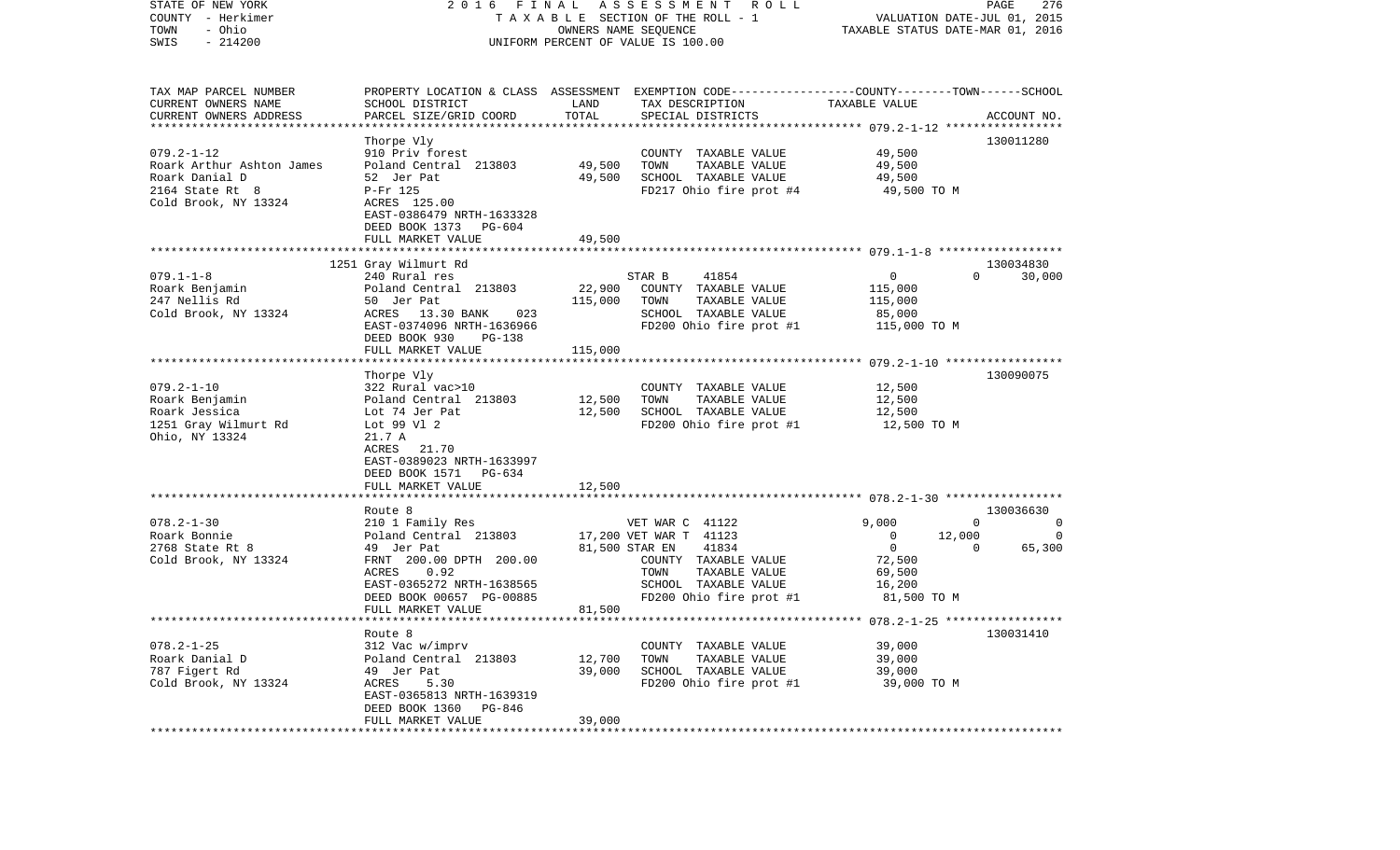| STATE OF NEW YORK        | 2016                      | FINAL     | A S S E S S M E N T<br>R O L L                                                                  |                                                   | PAGE<br>277           |
|--------------------------|---------------------------|-----------|-------------------------------------------------------------------------------------------------|---------------------------------------------------|-----------------------|
| COUNTY - Herkimer        |                           |           | TAXABLE SECTION OF THE ROLL - 1                                                                 | VALUATION DATE-JUL 01, 2015                       |                       |
| TOWN<br>- Ohio           |                           |           | OWNERS NAME SEOUENCE                                                                            | TAXABLE STATUS DATE-MAR 01, 2016                  |                       |
| $-214200$<br>SWIS        |                           |           | UNIFORM PERCENT OF VALUE IS 100.00                                                              |                                                   |                       |
|                          |                           |           |                                                                                                 |                                                   |                       |
| TAX MAP PARCEL NUMBER    |                           |           | PROPERTY LOCATION & CLASS ASSESSMENT EXEMPTION CODE----------------COUNTY-------TOWN-----SCHOOL |                                                   |                       |
| CURRENT OWNERS NAME      | SCHOOL DISTRICT           | LAND      | TAX DESCRIPTION                                                                                 | TAXABLE VALUE                                     |                       |
| CURRENT OWNERS ADDRESS   | PARCEL SIZE/GRID COORD    | TOTAL     | SPECIAL DISTRICTS                                                                               |                                                   | ACCOUNT NO.           |
| ************************ |                           |           |                                                                                                 |                                                   |                       |
|                          | Figert Rd                 |           |                                                                                                 |                                                   | 130000750             |
| $073.4 - 2 - 3$          | 210 1 Family Res          |           | STAR B<br>41854                                                                                 | $\overline{0}$                                    | 30,000<br>$\Omega$    |
| Roark David              | Poland Central 213803     | 23,700    | COUNTY TAXABLE VALUE                                                                            | 83,900                                            |                       |
| Roark Robin              | Lot 77 Jer Pat            | 83,900    | TOWN<br>TAXABLE VALUE                                                                           | 83,900                                            |                       |
| 787 Figert               | 6.50<br>ACRES             |           | SCHOOL TAXABLE VALUE                                                                            | 53,900                                            |                       |
| Cold Brook, NY 13324     | EAST-0373526 NRTH-1645562 |           | FD200 Ohio fire prot #1                                                                         | 83,900 TO M                                       |                       |
|                          | DEED BOOK 781<br>PG-299   |           |                                                                                                 |                                                   |                       |
|                          | FULL MARKET VALUE         | 83,900    |                                                                                                 |                                                   |                       |
|                          |                           | ********* |                                                                                                 | ********************* 078.2-2-52.2 ************** |                       |
|                          | 135 Nellis Rd             |           |                                                                                                 |                                                   |                       |
| $078.2 - 2 - 52.2$       | 270 Mfg housing           |           | STAR EN<br>41834                                                                                | $\overline{0}$                                    | $\mathbf 0$<br>37,700 |
| Roark Donna              | Poland Central 213803     | 14,700    | COUNTY TAXABLE VALUE                                                                            | 37,700                                            |                       |
| Roark Angel              | FRNT 1002.00 DPTH         | 37,700    | TOWN<br>TAXABLE VALUE                                                                           | 37,700                                            |                       |
| 135 Nellis Rd            | ACRES<br>1.30             |           | SCHOOL TAXABLE VALUE                                                                            | $\overline{0}$                                    |                       |
| Cold Brook, NY 13324     | EAST-0367893 NRTH-1632018 |           | FD200 Ohio fire prot #1                                                                         | 37,700 TO M                                       |                       |
|                          | DEED BOOK 868<br>PG-441   |           |                                                                                                 |                                                   |                       |
|                          | FULL MARKET VALUE         | 37,700    |                                                                                                 |                                                   |                       |
|                          |                           |           |                                                                                                 |                                                   |                       |
|                          | 247 Nellis Rd             |           |                                                                                                 |                                                   |                       |
| $078.2 - 2 - 55$         | 210 1 Family Res          |           | 41834<br>STAR EN                                                                                | $\overline{0}$                                    | $\Omega$<br>65,300    |
| Roark Gordon             | Poland Central 213803     | 14,900    | COUNTY TAXABLE VALUE                                                                            | 100,000                                           |                       |
| Roark Susan              | 43 Jer Pat                | 100,000   | TOWN<br>TAXABLE VALUE                                                                           | 100,000                                           |                       |
| 247 Nellis Rd            | ACRES<br>1.40             |           | SCHOOL TAXABLE VALUE                                                                            | 34,700                                            |                       |
| Cold Brook, NY 13324     | EAST-0370131 NRTH-1632223 |           | FD200 Ohio fire prot #1                                                                         | 100,000 TO M                                      |                       |
|                          | DEED BOOK 788<br>PG-258   |           |                                                                                                 |                                                   |                       |
|                          | FULL MARKET VALUE         | 100,000   |                                                                                                 |                                                   |                       |
|                          |                           |           |                                                                                                 |                                                   |                       |
|                          | 921 Gray Wilmurt Rd       |           |                                                                                                 |                                                   | 130090010             |
| $078.4 - 1 - 38$         | 260 Seasonal res          |           | COUNTY TAXABLE VALUE                                                                            | 25,500                                            |                       |
| Roark Gordon             | Poland Central 213803     | 21,500    | TOWN<br>TAXABLE VALUE                                                                           | 25,500                                            |                       |
| Roark SUSAN              | 43 Jer Pat                | 25,500    | SCHOOL TAXABLE VALUE                                                                            | 25,500                                            |                       |
| 247 Nellis Rd            | ACRES 11.30               |           | FD200 Ohio fire prot #1                                                                         | 25,500 TO M                                       |                       |
| Cold Brook, NY 13324     | EAST-0373095 NRTH-1630620 |           |                                                                                                 |                                                   |                       |
|                          | DEED BOOK 1422 PG-105     |           |                                                                                                 |                                                   |                       |
|                          | FULL MARKET VALUE         | 25,500    |                                                                                                 |                                                   |                       |
|                          | ************************  |           |                                                                                                 |                                                   |                       |
|                          | Thorpe Vly                |           |                                                                                                 |                                                   | 130037140             |
| $079.2 - 1 - 13$         | 322 Rural vac>10          |           | COUNTY TAXABLE VALUE                                                                            | 13,200                                            |                       |
| Roark Gordon A Sr.       | Poland Central 213803     | 13,100    | TOWN<br>TAXABLE VALUE                                                                           | 13,200                                            |                       |
| Roark Gordaon A Jr.      | 52 Jer Pat                | 13,200    | SCHOOL TAXABLE VALUE                                                                            | 13,200                                            |                       |
| 247 Nellis Rd            | Lot 87                    |           | FD217 Ohio fire prot #4                                                                         | 13,200 TO M                                       |                       |
| Cold Brook, NY 13324     | V1 2 22.9                 |           |                                                                                                 |                                                   |                       |
|                          | 22.90<br>ACRES            |           |                                                                                                 |                                                   |                       |
|                          | EAST-0387828 NRTH-1633324 |           |                                                                                                 |                                                   |                       |
|                          | DEED BOOK 1584<br>PG-313  |           |                                                                                                 |                                                   |                       |
|                          | FULL MARKET VALUE         | 13,200    |                                                                                                 |                                                   |                       |
|                          |                           |           |                                                                                                 |                                                   |                       |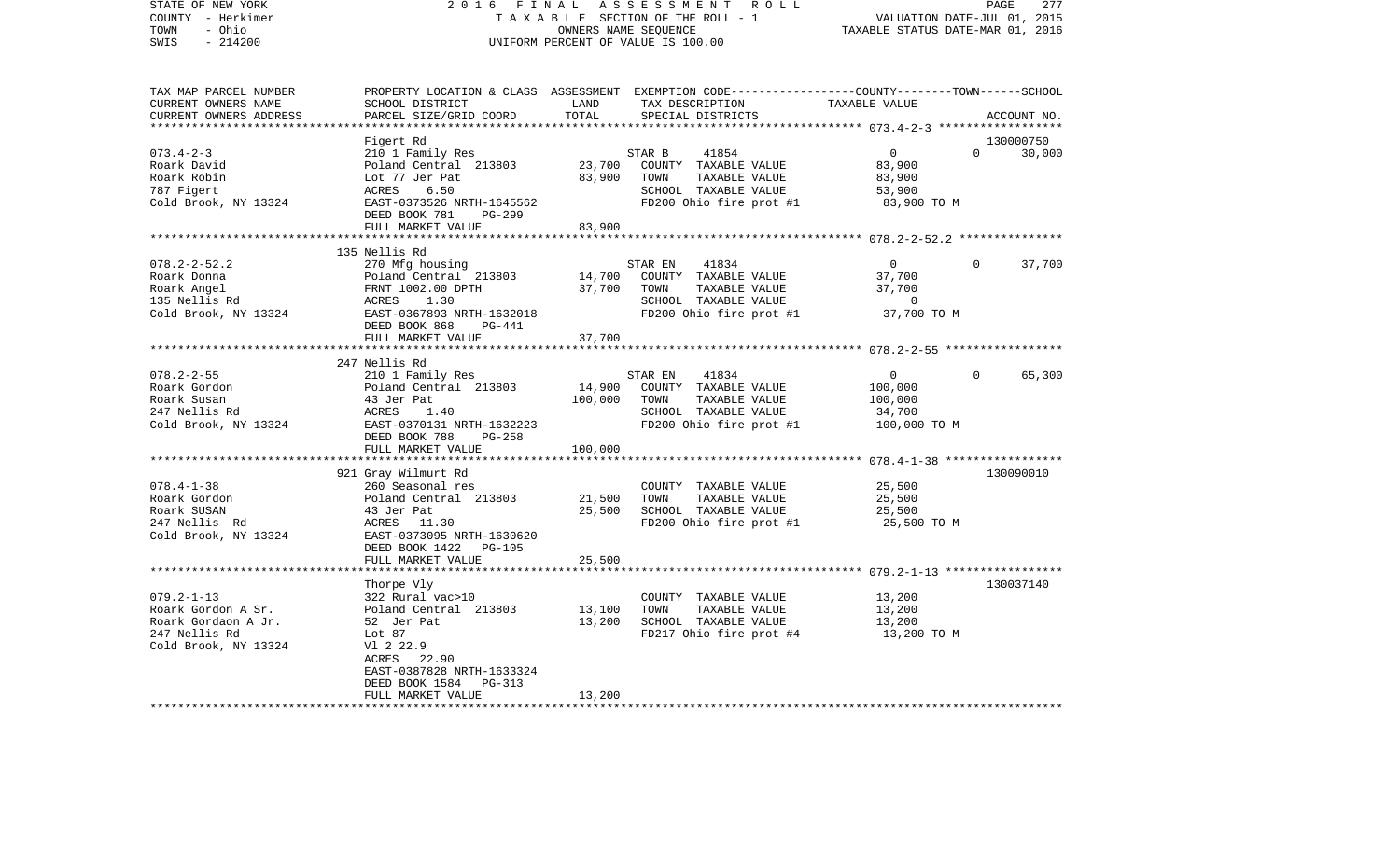| STATE OF NEW YORK<br>COUNTY - Herkimer<br>- Ohio<br>TOWN<br>$-214200$<br>SWIS                                                     |                                                                                                                                                                          |                            | 2016 FINAL ASSESSMENT ROLL<br>TAXABLE SECTION OF THE ROLL - 1<br>OWNERS NAME SEQUENCE<br>UNIFORM PERCENT OF VALUE IS 100.00                            | VALUATION DATE-JUL 01, 2015<br>TAXABLE STATUS DATE-MAR 01, 2016               | 278<br>PAGE               |
|-----------------------------------------------------------------------------------------------------------------------------------|--------------------------------------------------------------------------------------------------------------------------------------------------------------------------|----------------------------|--------------------------------------------------------------------------------------------------------------------------------------------------------|-------------------------------------------------------------------------------|---------------------------|
| TAX MAP PARCEL NUMBER<br>CURRENT OWNERS NAME<br>CURRENT OWNERS ADDRESS<br>************************                                | SCHOOL DISTRICT<br>PARCEL SIZE/GRID COORD                                                                                                                                | LAND<br>TOTAL              | PROPERTY LOCATION & CLASS ASSESSMENT EXEMPTION CODE---------------COUNTY-------TOWN------SCHOOL<br>TAX DESCRIPTION<br>SPECIAL DISTRICTS                | TAXABLE VALUE                                                                 | ACCOUNT NO.               |
| $078.2 - 1 - 60.1$<br>Roark Gordon Jr.<br>331 Nellis Rd<br>Cold Brook, NY 13324                                                   | 331 Nellis Rd<br>322 Rural vac>10<br>Poland Central 213803<br>43 Jer. Pat<br>FRNT 150.00 DPTH<br>ACRES 10.00<br>EAST-0371984 NRTH-1633277<br>FULL MARKET VALUE           | 14,900<br>14,900<br>14,900 | COUNTY TAXABLE VALUE<br>TOWN<br>TAXABLE VALUE<br>SCHOOL TAXABLE VALUE<br>FD200 Ohio fire prot #1                                                       | 14,900<br>14,900<br>14,900<br>14,900 TO M                                     |                           |
|                                                                                                                                   |                                                                                                                                                                          |                            |                                                                                                                                                        |                                                                               |                           |
| $078.2 - 1 - 60.2$<br>Roark Gordon Jr.<br>331 Nellis Rd<br>Cold Brook, NY 13324                                                   | 331 Nellis Rd<br>210 1 Family Res<br>Poland Central 213803<br>43 Jer. Pat<br>Pr.ID 078.-2-1-60<br>FRNT 300.00 DPTH<br>ACRES<br>5.00                                      | 19,000<br>155,000          | 41854<br>STAR B<br>COUNTY TAXABLE VALUE<br>TOWN<br>TAXABLE VALUE<br>SCHOOL TAXABLE VALUE<br>FD200 Ohio fire prot #1                                    | $\mathbf{0}$<br>155,000<br>155,000<br>125,000<br>155,000 TO M                 | $\Omega$<br>30,000        |
|                                                                                                                                   | EAST-0371903 NRTH-1632700<br>FULL MARKET VALUE<br>2776 Route 8                                                                                                           | 155,000                    |                                                                                                                                                        |                                                                               | 130036450                 |
| $078.2 - 1 - 29$<br>Roark Harold<br>Roark Ruth<br>2776 State Rt 8<br>Cold Brook, NY 13324                                         | 210 1 Family Res<br>Poland Central 213803<br>49 Jer Pat<br>Trailer-350<br>Modular Home-1100<br>ACRES<br>5.60<br>EAST-0365339 NRTH-1639023<br>DEED BOOK 699<br>PG-636     |                            | VET COM CT 41131<br>41834<br>23,400 STAR EN<br>94,000 COUNTY TAXABLE VALUE<br>TAXABLE VALUE<br>TOWN<br>SCHOOL TAXABLE VALUE<br>FD200 Ohio fire prot #1 | 20,000<br>15,000<br>$\mathbf{0}$<br>79,000<br>74,000<br>28,700<br>94,000 TO M | - 0<br>$\Omega$<br>65,300 |
|                                                                                                                                   | FULL MARKET VALUE                                                                                                                                                        | 94,000                     |                                                                                                                                                        |                                                                               |                           |
| $079.2 - 1 - 11$<br>Roark Harold James William Don Poland Central 213803<br>Bill Roark<br>2768 State RT 8<br>Cold Brook, NY 13324 | ***************************<br>Thorpe Vly<br>260 Seasonal res<br>Lot 74 Jer Pat<br>Lot 122 22.5A<br>ACRES 22.50<br>EAST-0387266 NRTH-1634834<br>DEED BOOK 00630 PG-00699 | 11,300<br>21,000           | COUNTY TAXABLE VALUE<br>TOWN<br>TAXABLE VALUE<br>SCHOOL TAXABLE VALUE<br>FD217 Ohio fire prot #4                                                       | 21,000<br>21,000<br>21,000<br>21,000 TO M                                     | 130060490                 |
|                                                                                                                                   | FULL MARKET VALUE                                                                                                                                                        | 21,000                     |                                                                                                                                                        |                                                                               |                           |
| $073.4 - 2 - 4$<br>Roark Robin<br>Roark David<br>Figert Rd<br>Cold Brook, NY 13324                                                | Figert Rd<br>322 Rural vac>10<br>Poland Central 213803<br>77 Jer Pat<br>ACRES<br>31.30<br>EAST-0370578 NRTH-1645301<br>DEED BOOK 873<br>PG-464<br>FULL MARKET VALUE      | 25,900<br>25,900<br>25,900 | COUNTY TAXABLE VALUE<br>TOWN<br>TAXABLE VALUE<br>SCHOOL TAXABLE VALUE<br>FD200 Ohio fire prot #1                                                       | 25,900<br>25,900<br>25,900<br>25,900 TO M                                     | 130019110                 |
| ***********                                                                                                                       |                                                                                                                                                                          |                            |                                                                                                                                                        |                                                                               |                           |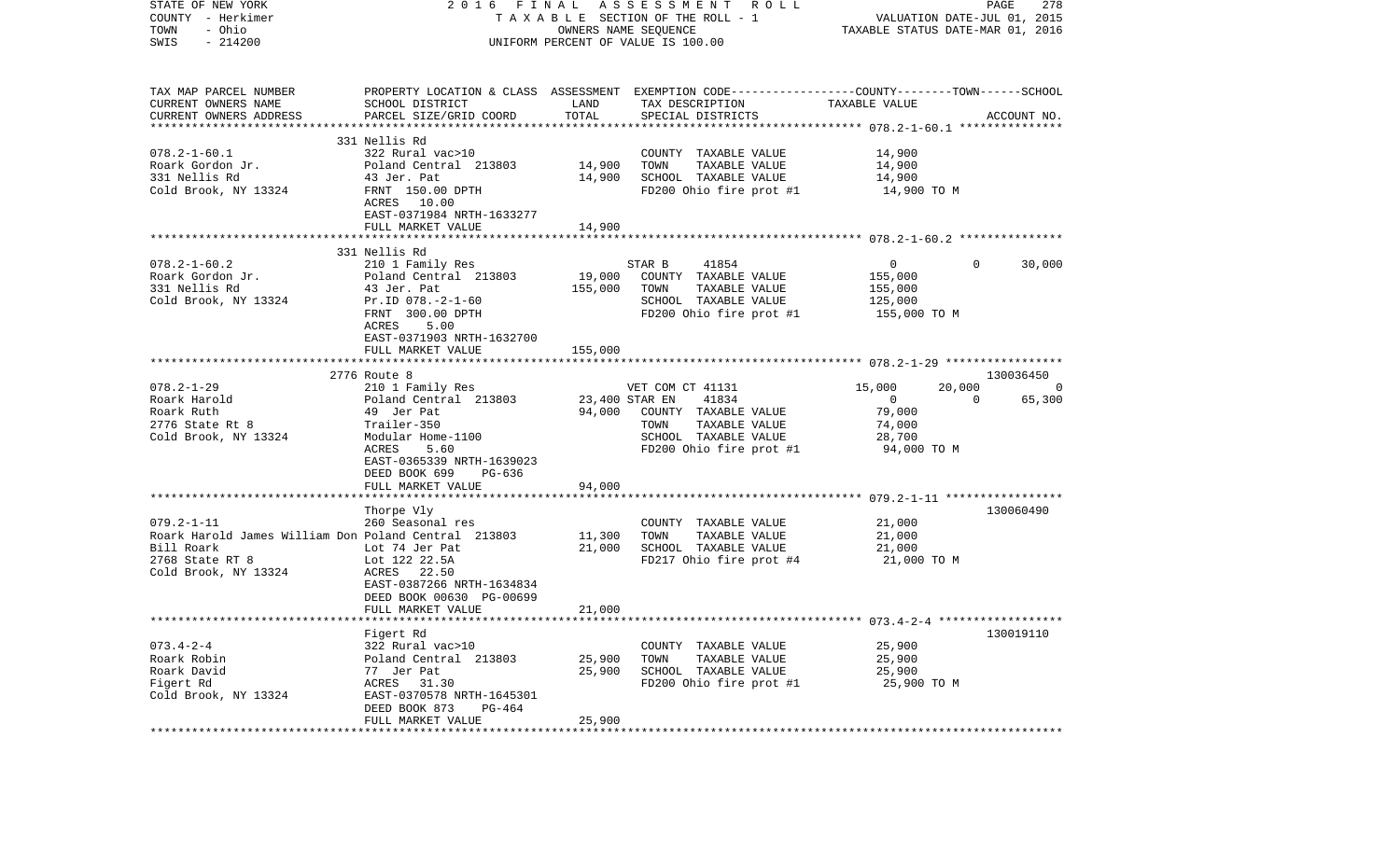| STATE OF NEW YORK<br>COUNTY - Herkimer<br>- Ohio<br>TOWN<br>SWIS<br>$-214200$                                | 2016<br>FINAL<br>A S S E S S M E N T R O L L<br>TAXABLE SECTION OF THE ROLL - 1<br>OWNERS NAME SEQUENCE<br>UNIFORM PERCENT OF VALUE IS 100.00                                                  |                                  |                                                                                                                                          | PAGE<br>279<br>VALUATION DATE-JUL 01, 2015<br>TAXABLE STATUS DATE-MAR 01, 2016 |                    |  |
|--------------------------------------------------------------------------------------------------------------|------------------------------------------------------------------------------------------------------------------------------------------------------------------------------------------------|----------------------------------|------------------------------------------------------------------------------------------------------------------------------------------|--------------------------------------------------------------------------------|--------------------|--|
| TAX MAP PARCEL NUMBER<br>CURRENT OWNERS NAME<br>CURRENT OWNERS ADDRESS                                       | SCHOOL DISTRICT<br>PARCEL SIZE/GRID COORD                                                                                                                                                      | LAND<br>TOTAL                    | PROPERTY LOCATION & CLASS ASSESSMENT EXEMPTION CODE----------------COUNTY-------TOWN------SCHOOL<br>TAX DESCRIPTION<br>SPECIAL DISTRICTS | TAXABLE VALUE                                                                  | ACCOUNT NO.        |  |
|                                                                                                              |                                                                                                                                                                                                | ************                     |                                                                                                                                          |                                                                                |                    |  |
| $085.3 - 3 - 7$<br>Roberts Family Trust<br>325 Kings Rd Apt 218<br>Schenectady, NY 12304                     | California Rd<br>314 Rural vac<10<br>Poland Central 213803<br>9 Jer Pat<br>FRNT 200.00 DPTH 250.00<br>ACRES<br>1.03<br>EAST-0383281 NRTH-1614149<br>DEED BOOK 1350 PG-125<br>FULL MARKET VALUE | 3,100<br>3,100<br>3,100          | COUNTY TAXABLE VALUE<br>TOWN<br>TAXABLE VALUE<br>SCHOOL TAXABLE VALUE<br>FD210 Ohio fire prot #2                                         | 3,100<br>3,100<br>3,100<br>3,100 TO M                                          | 130015690          |  |
|                                                                                                              |                                                                                                                                                                                                |                                  |                                                                                                                                          |                                                                                |                    |  |
| $085.3 - 3 - 20$<br>Roberts Family Trust<br>325 Kings Rd Apt 218<br>Schenectady, NY 12304                    | California Rd<br>314 Rural vac<10<br>Poland Central 213803<br>9 Jer Pat<br>V1 2 2<br>ACRES<br>2.00<br>EAST-0383077 NRTH-1614266<br>DEED BOOK 1350 PG-125<br>FULL MARKET VALUE                  | 7,000<br>7,000<br>7,000          | COUNTY TAXABLE VALUE<br>TOWN<br>TAXABLE VALUE<br>SCHOOL TAXABLE VALUE<br>FD210 Ohio fire prot #2                                         | 7,000<br>7,000<br>7,000<br>7,000 TO M                                          | 130015720          |  |
|                                                                                                              |                                                                                                                                                                                                |                                  |                                                                                                                                          |                                                                                | 130036660          |  |
| $999.130 - 3 - 66.6$<br>Roberts Hobart V Jr<br>c/o Peter Roberts<br>10365 Degrand St<br>White Lake, MI 48386 | North Lake Rd<br>260 Seasonal res<br>Adirondack<br>302601<br>1 Nob Pat<br>ACRES<br>0.01<br>FULL MARKET VALUE                                                                                   | 100<br>25,000<br>25,000          | COUNTY TAXABLE VALUE<br>TOWN<br>TAXABLE VALUE<br>SCHOOL TAXABLE VALUE<br>FD217 Ohio fire prot #4                                         | 25,000<br>25,000<br>25,000<br>25,000 TO M                                      |                    |  |
|                                                                                                              | 169 Hooper Dooper Rd                                                                                                                                                                           |                                  |                                                                                                                                          |                                                                                | 130075450          |  |
| $073.2 - 1 - 52$<br>Roberts Jerry<br>PO Box 75<br>Cold Brook, NY 13324                                       | 210 1 Family Res<br>Poland Central 213803<br>Lot $63$<br>R-1 1.625A<br>ACRES<br>1.60<br>EAST-0371819 NRTH-1653600<br>DEED BOOK 00611 PG-00748                                                  | 15,200<br>51,300                 | 41834<br>STAR EN<br>COUNTY TAXABLE VALUE<br>TOWN<br>TAXABLE VALUE<br>SCHOOL TAXABLE VALUE<br>FD200 Ohio fire prot #1                     | $\overline{0}$<br>51,300<br>51,300<br>$\overline{0}$<br>51,300 TO M            | $\Omega$<br>51,300 |  |
|                                                                                                              | FULL MARKET VALUE                                                                                                                                                                              | 51,300                           |                                                                                                                                          |                                                                                |                    |  |
| $079.3 - 1 - 31$<br>Roberts Jerry<br>Roberts Harold Estate<br>Box 75<br>Cold Brook, NY 13324                 | Christman Lot<br>322 Rural vac>10<br>Poland Central 213803<br>42 Jer Pat<br>Lot 15, Map Mm2c4<br>Ul-2 22.3A<br>ACRES 22.30<br>EAST-0380694 NRTH-1625666<br>DEED BOOK 00611 PG-00746            | 7,800<br>7,800                   | COUNTY TAXABLE VALUE<br>TAXABLE VALUE<br>TOWN<br>SCHOOL TAXABLE VALUE<br>FD217 Ohio fire prot #4                                         | 7,800<br>7,800<br>7,800<br>7,800 TO M                                          | 130033180          |  |
| *************************                                                                                    | FULL MARKET VALUE<br>* * * * * * * * * * * * * * * * * * * *                                                                                                                                   | 7,800<br>* * * * * * * * * * * * |                                                                                                                                          |                                                                                |                    |  |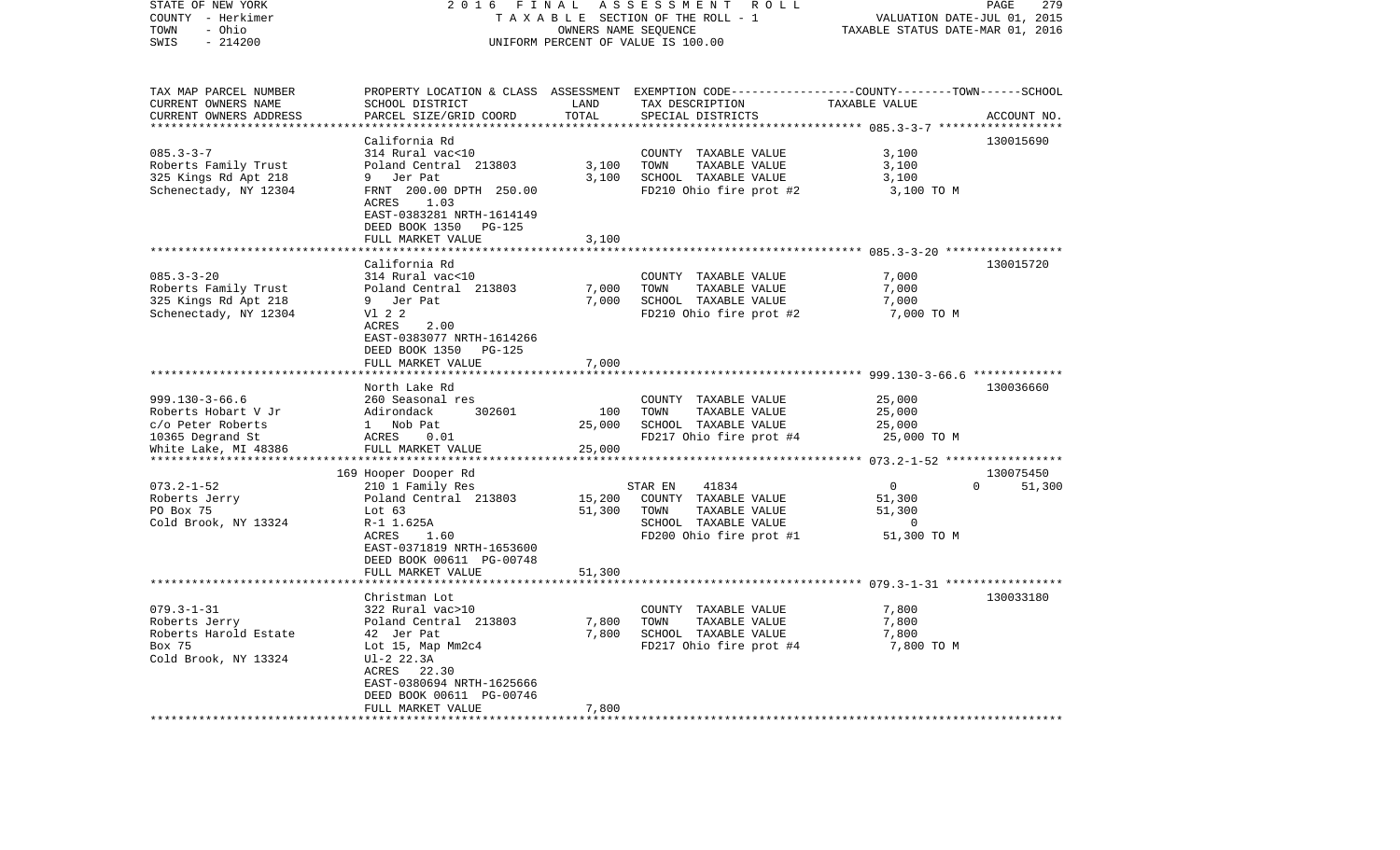| STATE OF NEW YORK<br>COUNTY - Herkimer<br>- Ohio<br>TOWN<br>$-214200$<br>SWIS                          | 2016<br>FINAL                                                                                                                            |                  | ASSESSMENT ROLL<br>TAXABLE SECTION OF THE ROLL - 1<br>OWNERS NAME SEQUENCE<br>UNIFORM PERCENT OF VALUE IS 100.00                        | TAXABLE STATUS DATE-MAR 01, 2016                            | PAGE<br>VALUATION DATE-JUL 01, 2015 | 280                  |
|--------------------------------------------------------------------------------------------------------|------------------------------------------------------------------------------------------------------------------------------------------|------------------|-----------------------------------------------------------------------------------------------------------------------------------------|-------------------------------------------------------------|-------------------------------------|----------------------|
| TAX MAP PARCEL NUMBER<br>CURRENT OWNERS NAME<br>CURRENT OWNERS ADDRESS                                 | SCHOOL DISTRICT<br>PARCEL SIZE/GRID COORD                                                                                                | LAND<br>TOTAL    | PROPERTY LOCATION & CLASS ASSESSMENT EXEMPTION CODE---------------COUNTY-------TOWN------SCHOOL<br>TAX DESCRIPTION<br>SPECIAL DISTRICTS | TAXABLE VALUE                                               | ACCOUNT NO.                         |                      |
|                                                                                                        |                                                                                                                                          | ************     |                                                                                                                                         | ******************* 073.2-1-43 *****                        | * * * * * * * * * * * *             |                      |
| $073.2 - 1 - 43$<br>Roberts Jerry W<br>PO Box 75<br>Cold Brook, NY 13324                               | Hooper Dooper Rd<br>314 Rural vac<10<br>Poland Central 213803<br>63 Rem Pat<br>FRNT 208.00 DPTH 416.00                                   | 2,000<br>2,000   | COUNTY TAXABLE VALUE<br>TOWN<br>TAXABLE VALUE<br>SCHOOL TAXABLE VALUE<br>FD200 Ohio fire prot #1                                        | 2,000<br>2,000<br>2,000<br>2,000 TO M                       | 130032280                           |                      |
|                                                                                                        | ACRES<br>2.00<br>EAST-0371744 NRTH-1653798<br>FULL MARKET VALUE                                                                          | 2,000            |                                                                                                                                         |                                                             |                                     |                      |
|                                                                                                        |                                                                                                                                          |                  |                                                                                                                                         |                                                             |                                     |                      |
|                                                                                                        | 4019 Rt 8                                                                                                                                |                  |                                                                                                                                         |                                                             | 130034500                           |                      |
| $074.1 - 2 - 23$<br>Roberts Joe<br>Roberts Kim<br>4019 State Rt 8<br>Cold Brook, NY 13324              | 210 1 Family Res<br>Poland Central 213803<br>64 Rem Pat<br>Sub 12<br>ACRES<br>3.70<br>EAST-0377552 NRTH-1656145<br>DEED BOOK 1111 PG-209 | 22,000<br>77,000 | STAR EN<br>41834<br>COUNTY TAXABLE VALUE<br>TOWN<br>TAXABLE VALUE<br>SCHOOL TAXABLE VALUE<br>FD200 Ohio fire prot #1                    | $\overline{0}$<br>77,000<br>77,000<br>11,700<br>77,000 TO M | $\Omega$                            | 65,300               |
|                                                                                                        | FULL MARKET VALUE                                                                                                                        | 77,000           |                                                                                                                                         |                                                             |                                     |                      |
|                                                                                                        | ***********************                                                                                                                  |                  |                                                                                                                                         |                                                             |                                     |                      |
| $065. - 2 - 22$                                                                                        | 110 Withers Rd                                                                                                                           |                  |                                                                                                                                         |                                                             | 130026190<br>$\Omega$               |                      |
| Roberts John M                                                                                         | 210 1 Family Res<br>305201<br>Remsen                                                                                                     |                  | VET WAR C 41122<br>12,500 VET WAR T 41123                                                                                               | 5,550<br>$\overline{0}$                                     | 5,550                               | $\Omega$<br>$\Omega$ |
| 110 Withers Rd                                                                                         | 12 Rem Pat                                                                                                                               | 37,000 STAR B    | 41854                                                                                                                                   | $\overline{0}$                                              | $\mathbf{0}$                        | 30,000               |
| Forestport, NY 13338                                                                                   | Seas 0.5 A<br>FRNT 215.00 DPTH 319.00<br>ACRES<br>1.00<br>EAST-0355036 NRTH-1682168<br>DEED BOOK 00658 PG-00745<br>FULL MARKET VALUE     | 37,000           | COUNTY TAXABLE VALUE<br>TOWN<br>TAXABLE VALUE<br>SCHOOL TAXABLE VALUE<br>FD215 Ohio fire prot #3                                        | 31,450<br>31,450<br>7,000<br>37,000 TO M                    |                                     |                      |
|                                                                                                        |                                                                                                                                          |                  |                                                                                                                                         |                                                             |                                     |                      |
| $085.1 - 1 - 28$<br>Roberts William J<br>Roberts Mary E<br>253 Waite Rd<br>Amsterdam, NY 12010         | Tea Cup St<br>322 Rural vac>10<br>Poland Central 213803<br>22 Jer Pat<br>ACRES 16.00<br>EAST-0380668 NRTH-1620364                        | 19,100<br>19,100 | COUNTY TAXABLE VALUE<br>TOWN<br>TAXABLE VALUE<br>SCHOOL TAXABLE VALUE<br>FD210 Ohio fire prot #2                                        | 19,100<br>19,100<br>19,100<br>19,100 TO M                   | 130038280                           |                      |
|                                                                                                        | DEED BOOK 1216 PG-726<br>FULL MARKET VALUE                                                                                               | 19,100           |                                                                                                                                         |                                                             |                                     |                      |
|                                                                                                        |                                                                                                                                          |                  |                                                                                                                                         |                                                             |                                     |                      |
|                                                                                                        | Gray Wilmurt Rd                                                                                                                          |                  |                                                                                                                                         |                                                             | 130036725                           |                      |
| $079.3 - 1 - 3.2$<br>Robinson Martin A<br>Robinson Amy<br>1024 Gray Wilmurt Rd<br>Cold Brook, NY 13324 | 270 Mfg housing<br>Poland Central 213803<br>Lot 43 Jer Pat<br>ACRES<br>2.10<br>EAST-0373507 NRTH-1632523                                 | 15,700<br>34,000 | STAR B<br>41854<br>COUNTY TAXABLE VALUE<br>TOWN<br>TAXABLE VALUE<br>SCHOOL TAXABLE VALUE<br>FD200 Ohio fire prot #1                     | $\overline{0}$<br>34,000<br>34,000<br>4,000<br>34,000 TO M  | $\Omega$                            | 30,000               |
|                                                                                                        | $PG-8$<br>DEED BOOK 944<br>FULL MARKET VALUE                                                                                             | 34,000           |                                                                                                                                         |                                                             |                                     |                      |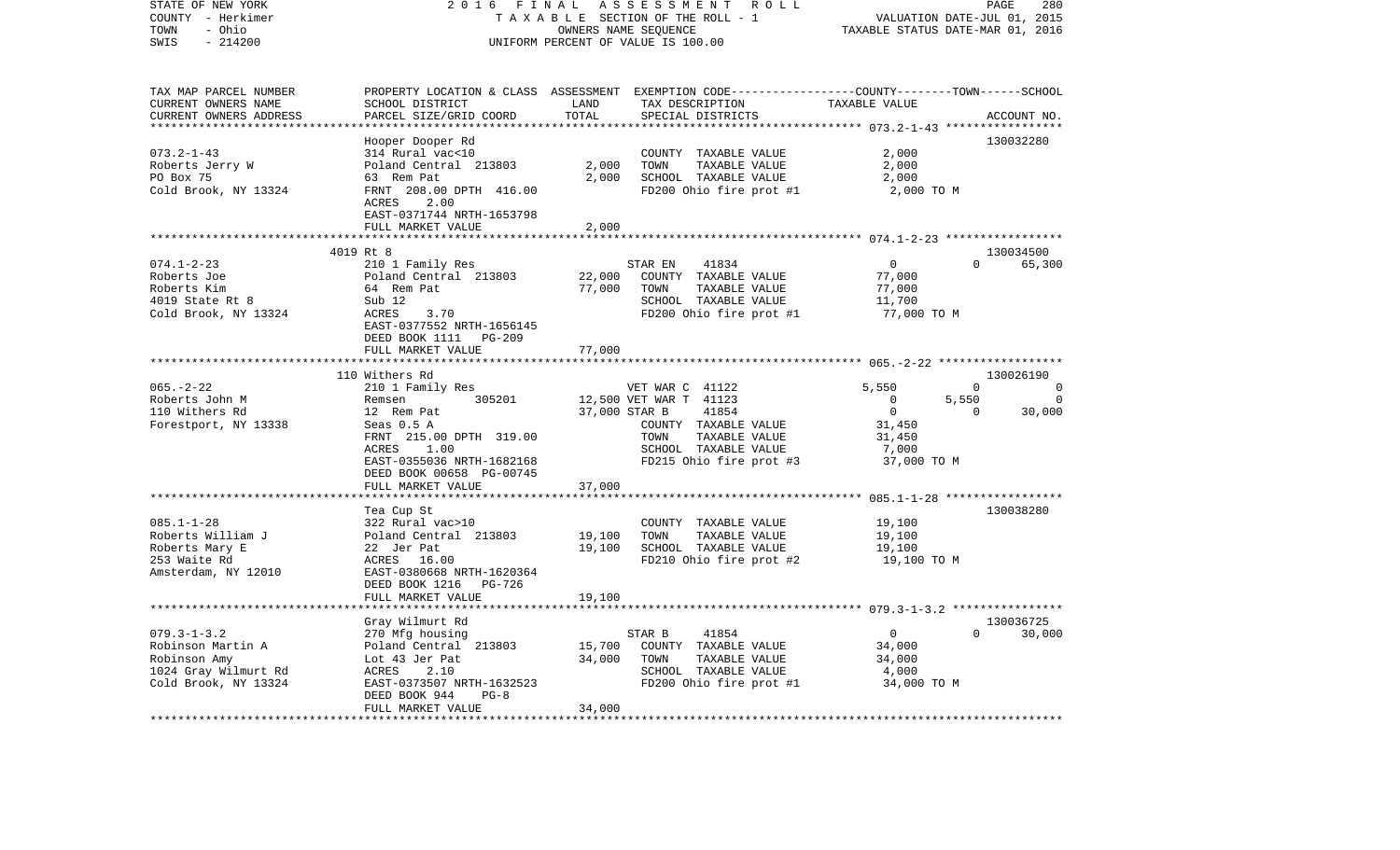| STATE OF NEW YORK<br>COUNTY - Herkimer<br>- Ohio<br>TOWN<br>SWIS<br>$-214200$ | 2 0 1 6                                              | FINAL   | ASSESSMENT ROLL<br>TAXABLE SECTION OF THE ROLL - 1<br>OWNERS NAME SEQUENCE<br>UNIFORM PERCENT OF VALUE IS 100.00    | PAGE<br>281<br>VALUATION DATE-JUL 01, 2015<br>TAXABLE STATUS DATE-MAR 01, 2016 |                    |  |
|-------------------------------------------------------------------------------|------------------------------------------------------|---------|---------------------------------------------------------------------------------------------------------------------|--------------------------------------------------------------------------------|--------------------|--|
| TAX MAP PARCEL NUMBER<br>CURRENT OWNERS NAME                                  | SCHOOL DISTRICT                                      | LAND    | PROPERTY LOCATION & CLASS ASSESSMENT EXEMPTION CODE----------------COUNTY-------TOWN------SCHOOL<br>TAX DESCRIPTION | TAXABLE VALUE                                                                  |                    |  |
| CURRENT OWNERS ADDRESS<br>***********************                             | PARCEL SIZE/GRID COORD<br>************************** | TOTAL   | SPECIAL DISTRICTS                                                                                                   |                                                                                | ACCOUNT NO.        |  |
|                                                                               | 1004 Gray Wilmurt Rd                                 |         |                                                                                                                     |                                                                                | 130013830          |  |
| $079.3 - 1 - 2$                                                               | 210 1 Family Res                                     |         | STAR EN<br>41834                                                                                                    | $\mathbf 0$                                                                    | $\Omega$<br>26,000 |  |
| Robinson Martin W                                                             | Poland Central 213803                                | 14,300  | COUNTY TAXABLE VALUE                                                                                                | 26,000                                                                         |                    |  |
| 1004 Gray-Wilmurt Rd                                                          | 43 Jer Pat                                           | 26,000  | TOWN<br>TAXABLE VALUE                                                                                               | 26,000                                                                         |                    |  |
| Cold Brook, NY 13324                                                          | Sens 1                                               |         | SCHOOL TAXABLE VALUE                                                                                                | 0                                                                              |                    |  |
|                                                                               | ACRES<br>1.20<br>EAST-0373857 NRTH-1632475           |         | FD200 Ohio fire prot #1                                                                                             | 26,000 TO M                                                                    |                    |  |
|                                                                               | DEED BOOK 805<br>$PG-81$                             |         |                                                                                                                     |                                                                                |                    |  |
|                                                                               | FULL MARKET VALUE                                    | 26,000  |                                                                                                                     | ************************* 079.3-1-3.3 ****************                         |                    |  |
|                                                                               | Gray Wilmurt Rd                                      |         |                                                                                                                     |                                                                                |                    |  |
| $079.3 - 1 - 3.3$                                                             | 910 Priv forest                                      |         | COUNTY TAXABLE VALUE                                                                                                | 66,200                                                                         |                    |  |
| Robinson Martin W                                                             | Poland Central 213803                                | 66,200  | TOWN<br>TAXABLE VALUE                                                                                               | 66,200                                                                         |                    |  |
| 1004 Gray Wilmurt Rd                                                          | ACRES 103.10                                         | 66,200  | SCHOOL TAXABLE VALUE                                                                                                | 66,200                                                                         |                    |  |
| Cold Brook, NY 13324                                                          | EAST-0374929 NRTH-1631567                            |         |                                                                                                                     |                                                                                |                    |  |
|                                                                               | DEED BOOK 918<br><b>PG-91</b>                        |         |                                                                                                                     |                                                                                |                    |  |
|                                                                               | FULL MARKET VALUE                                    | 66,200  |                                                                                                                     |                                                                                |                    |  |
|                                                                               |                                                      |         |                                                                                                                     |                                                                                |                    |  |
|                                                                               | Gray Wilmurt Rd                                      |         |                                                                                                                     |                                                                                | 130033390          |  |
| $074.3 - 1 - 42.1$                                                            | 240 Rural res                                        |         | COUNTY TAXABLE VALUE                                                                                                | 160,500                                                                        |                    |  |
| Robinson Ronald                                                               | Poland Central 213803                                | 46,400  | TOWN<br>TAXABLE VALUE                                                                                               | 160,500                                                                        |                    |  |
| Robinson Elizbeth                                                             | 80 Jer Pat                                           | 160,500 | SCHOOL TAXABLE VALUE                                                                                                | 160,500                                                                        |                    |  |
| 1832 Lenape-Unionville Rd<br>West Chester, PA 19382                           | 38.50<br>ACRES<br>EAST-0380781 NRTH-1644790          |         | FD200 Ohio fire prot #1                                                                                             | 160,500 TO M                                                                   |                    |  |
|                                                                               | DEED BOOK 1221<br>PG-626                             |         |                                                                                                                     |                                                                                |                    |  |
|                                                                               | FULL MARKET VALUE                                    | 160,500 |                                                                                                                     |                                                                                |                    |  |
|                                                                               |                                                      |         |                                                                                                                     |                                                                                |                    |  |
|                                                                               | Smith Rd                                             |         |                                                                                                                     |                                                                                | 130042600          |  |
| $078.2 - 3 - 3$                                                               | 260 Seasonal res                                     |         | COUNTY TAXABLE VALUE                                                                                                | 41,500                                                                         |                    |  |
| Rodriguez Joel Vincent                                                        | Poland Central 213803                                | 11,500  | TAXABLE VALUE<br>TOWN                                                                                               | 41,500                                                                         |                    |  |
| 133 Hagedoran Mills Rd                                                        | 49 Jer Pat                                           | 41,500  | SCHOOL TAXABLE VALUE                                                                                                | 41,500                                                                         |                    |  |
| Broadalbin, NY 12025                                                          | FRNT 262.50 DPTH                                     |         | FD200 Ohio fire prot #1                                                                                             | 41,500 TO M                                                                    |                    |  |
|                                                                               | ACRES<br>3.50                                        |         |                                                                                                                     |                                                                                |                    |  |
|                                                                               | EAST-0369391 NRTH-1638473                            |         |                                                                                                                     |                                                                                |                    |  |
|                                                                               | DEED BOOK 1308<br>PG-366                             |         |                                                                                                                     |                                                                                |                    |  |
|                                                                               | FULL MARKET VALUE<br>*****************************   | 41,500  |                                                                                                                     |                                                                                |                    |  |
|                                                                               | Harvey Bridge Rd                                     |         |                                                                                                                     |                                                                                | 130090070          |  |
| $073.3 - 2 - 10$                                                              | 314 Rural vac<10                                     |         | COUNTY TAXABLE VALUE                                                                                                | 8,200                                                                          |                    |  |
| Rogers Charles                                                                | Poland Central 213803                                | 8,200   | TOWN<br>TAXABLE VALUE                                                                                               | 8,200                                                                          |                    |  |
| Rogers Donna L                                                                | Lot 48 Jer Pat                                       | 8,200   | SCHOOL TAXABLE VALUE                                                                                                | 8,200                                                                          |                    |  |
| 6748 Jackson Hill Rd                                                          | P Fr 3.74 A                                          |         | FD200 Ohio fire prot #1                                                                                             | 8,200 TO M                                                                     |                    |  |
| Chittenango, NY 13037                                                         | ACRES<br>2.40                                        |         |                                                                                                                     |                                                                                |                    |  |
|                                                                               | EAST-0360704 NRTH-1646217                            |         |                                                                                                                     |                                                                                |                    |  |
|                                                                               | DEED BOOK 1352<br>PG-854                             |         |                                                                                                                     |                                                                                |                    |  |
|                                                                               | FULL MARKET VALUE                                    | 8,200   |                                                                                                                     |                                                                                |                    |  |
|                                                                               |                                                      |         |                                                                                                                     |                                                                                |                    |  |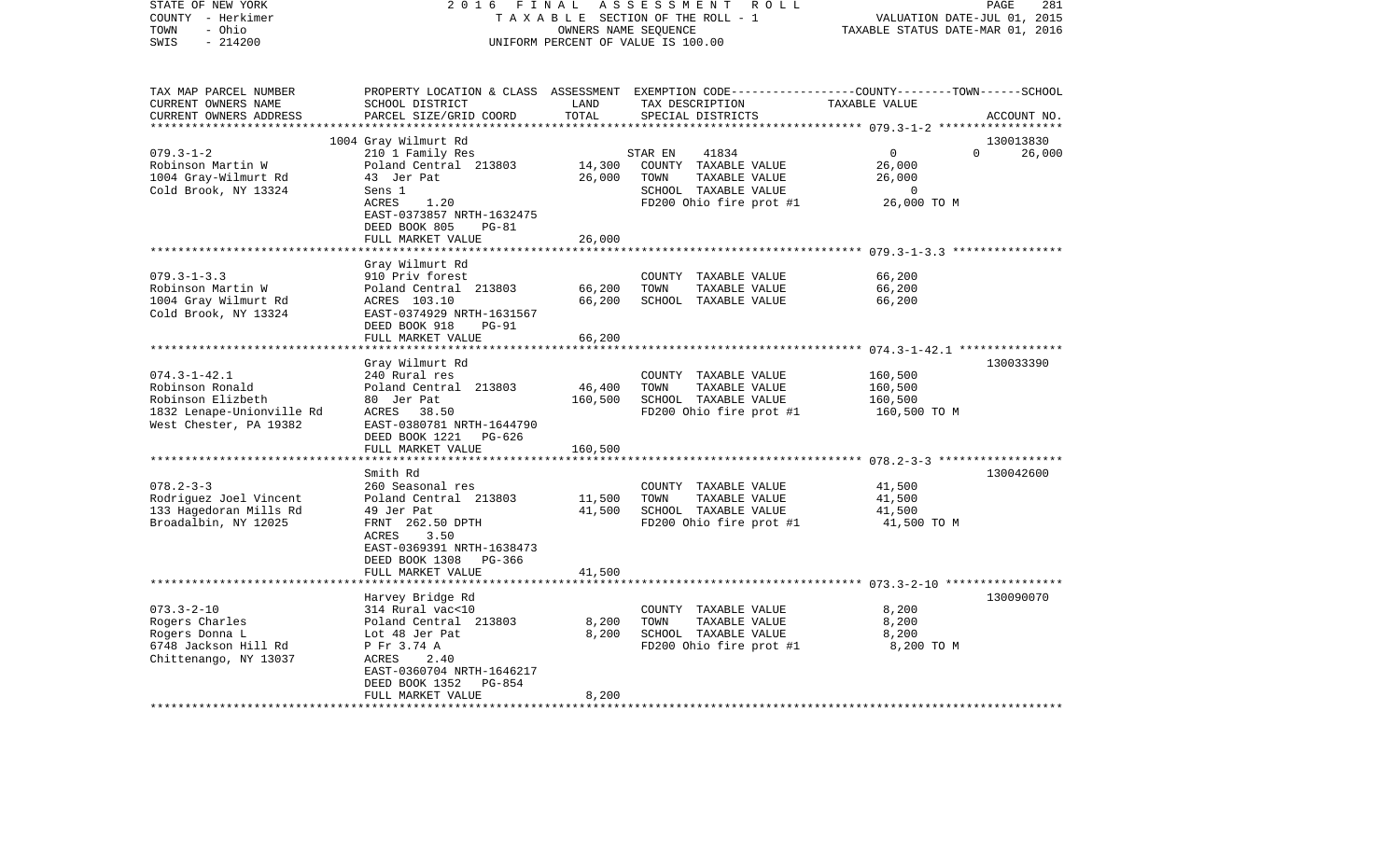| STATE OF NEW YORK<br>COUNTY - Herkimer<br>- Ohio<br>TOWN<br>SWIS<br>$-214200$               |                                                                                                                                   |                  | 2016 FINAL ASSESSMENT ROLL<br>TAXABLE SECTION OF THE ROLL - 1<br>OWNERS NAME SEOUENCE<br>UNIFORM PERCENT OF VALUE IS 100.00 | VALUATION DATE-JUL 01, 2015<br>TAXABLE STATUS DATE-MAR 01, 2016 | PAGE<br>282         |
|---------------------------------------------------------------------------------------------|-----------------------------------------------------------------------------------------------------------------------------------|------------------|-----------------------------------------------------------------------------------------------------------------------------|-----------------------------------------------------------------|---------------------|
| TAX MAP PARCEL NUMBER<br>CURRENT OWNERS NAME                                                | SCHOOL DISTRICT                                                                                                                   | LAND             | PROPERTY LOCATION & CLASS ASSESSMENT EXEMPTION CODE---------------COUNTY-------TOWN------SCHOOL<br>TAX DESCRIPTION          | TAXABLE VALUE                                                   |                     |
| CURRENT OWNERS ADDRESS                                                                      | PARCEL SIZE/GRID COORD                                                                                                            | TOTAL            | SPECIAL DISTRICTS                                                                                                           |                                                                 | ACCOUNT NO.         |
|                                                                                             | Harvey Bridge Rd                                                                                                                  |                  |                                                                                                                             |                                                                 | 130060355           |
| $073.3 - 2 - 11$<br>Rogers Charles<br>Rogers Donna L<br>6748 Jackson Hill Rd                | 270 Mfg housing<br>Poland Central 213803<br>Lot 48 Jer Pat<br>Trailer & Garage                                                    | 12,500<br>41,100 | COUNTY TAXABLE VALUE<br>TOWN<br>TAXABLE VALUE<br>SCHOOL TAXABLE VALUE<br>FD200 Ohio fire prot #1                            | 41,100<br>41,100<br>41,100<br>41,100 TO M                       |                     |
| Chittenango, NY 13037                                                                       | FRNT 300.00 DPTH 145.00<br>1.00<br>ACRES<br>EAST-0360938 NRTH-1646269<br>DEED BOOK 1352 PG-853<br>FULL MARKET VALUE               | 41,100           |                                                                                                                             |                                                                 |                     |
|                                                                                             |                                                                                                                                   |                  |                                                                                                                             |                                                                 |                     |
| $073. - 1 - 10$<br>Rogers Helen                                                             | 1648 Rt 365<br>270 Mfg housing<br>Poland Central 213803                                                                           | 45,700           | 41834<br>STAR EN<br>COUNTY TAXABLE VALUE                                                                                    | $\overline{0}$<br>$\Omega$<br>52,000                            | 130034140<br>52,000 |
| 1648 St Hwy 365<br>Remsen, NY 13438                                                         | 79<br>V12 48.1                                                                                                                    | 52,000           | TOWN<br>TAXABLE VALUE<br>SCHOOL TAXABLE VALUE                                                                               | 52,000<br>$\overline{0}$                                        |                     |
|                                                                                             | ACRES 53.00<br>EAST-0366842 NRTH-1653001<br>DEED BOOK 678<br>PG-644                                                               | 52,000           | FD217 Ohio fire prot #4                                                                                                     | 52,000 TO M                                                     |                     |
|                                                                                             | FULL MARKET VALUE                                                                                                                 |                  |                                                                                                                             |                                                                 |                     |
|                                                                                             | Rt 8                                                                                                                              |                  |                                                                                                                             |                                                                 | 130031650           |
| $074.1 - 2 - 18$<br>Rohde Christopher                                                       | 322 Rural vac>10<br>Poland Central 213803                                                                                         | 29,200           | COUNTY TAXABLE VALUE<br>TOWN<br>TAXABLE VALUE                                                                               | 29,200<br>29,200                                                |                     |
| Rohde Karen<br>35 Townsend Rd<br>Wanaque, NJ 07465                                          | 76 Rem Pat<br>Sub 11<br>V1 2 21A                                                                                                  | 29,200           | SCHOOL TAXABLE VALUE<br>FD200 Ohio fire prot #1                                                                             | 29,200<br>29,200 TO M                                           |                     |
|                                                                                             | ACRES 20.30<br>EAST-0379471 NRTH-1656052<br>DEED BOOK 1511 PG-793                                                                 |                  |                                                                                                                             |                                                                 |                     |
|                                                                                             | FULL MARKET VALUE                                                                                                                 | 29,200           |                                                                                                                             |                                                                 |                     |
| $074.1 - 2 - 22$<br>Rohde Christopher<br>Rohde Karen<br>35 Townsend Rd<br>Wanaque, NJ 07465 | 4081 State Rt 8<br>210 1 Family Res<br>Poland Central 213803<br>76 Rem Pat<br>R1 4A<br>3.10<br>ACRES<br>EAST-0378850 NRTH-1656004 | 21,600<br>80,700 | COUNTY TAXABLE VALUE<br>TOWN<br>TAXABLE VALUE<br>SCHOOL TAXABLE VALUE<br>FD200 Ohio fire prot #1                            | 80,700<br>80,700<br>80,700<br>80,700 TO M                       | 130038520           |
|                                                                                             | DEED BOOK 1400<br>PG-234<br>FULL MARKET VALUE<br>********************                                                             | 80,700           |                                                                                                                             |                                                                 |                     |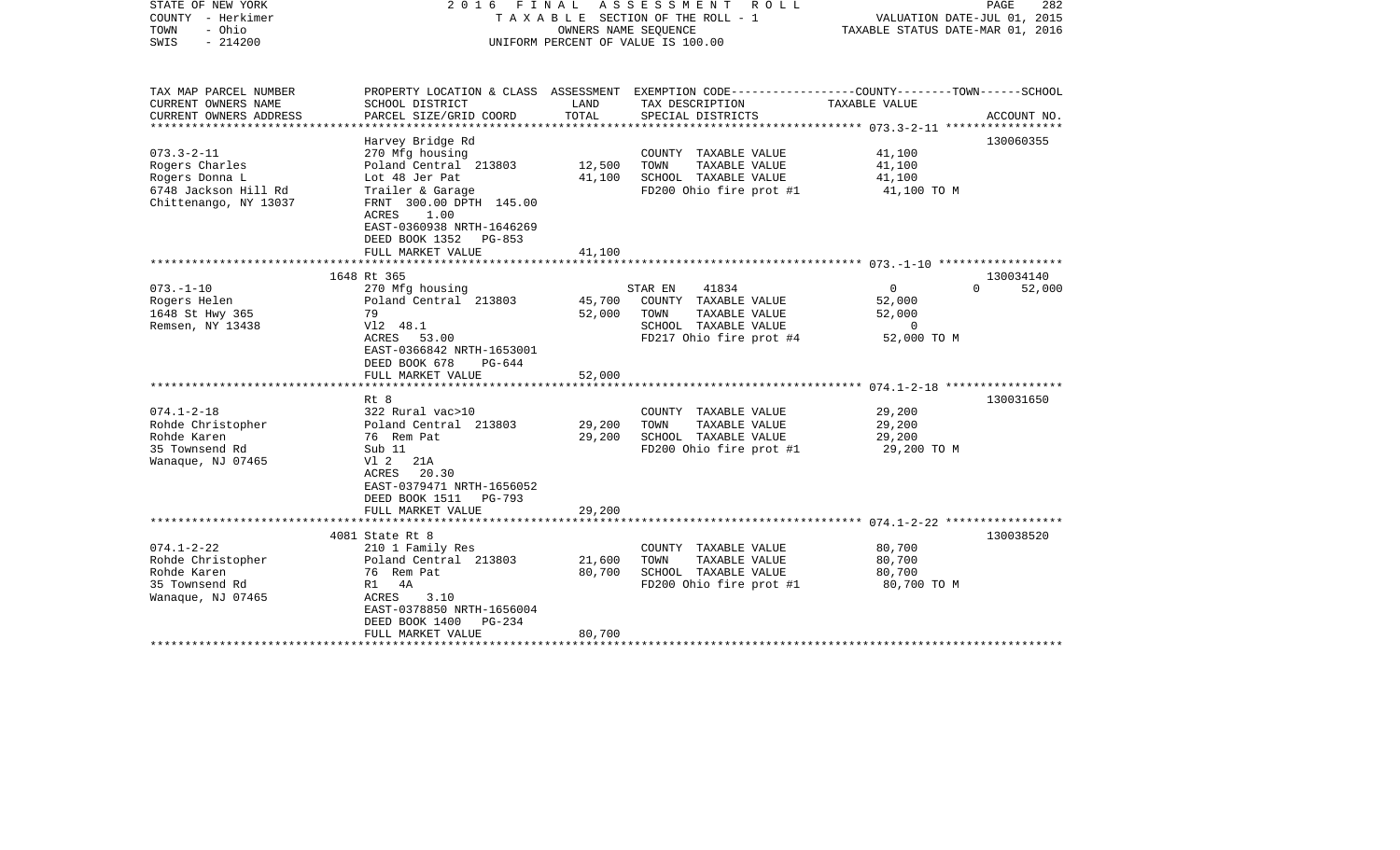| STATE OF NEW YORK<br>COUNTY - Herkimer<br>- Ohio<br>TOWN<br>SWIS<br>$-214200$                              | 2016 FINAL                                                                                                                                                                        | OWNERS NAME SEQUENCE       | ASSESSMENT ROLL<br>TAXABLE SECTION OF THE ROLL - 1<br>UNIFORM PERCENT OF VALUE IS 100.00                                                 | VALUATION DATE-JUL 01, 2015<br>TAXABLE STATUS DATE-MAR 01, 2016 | PAGE<br>283        |
|------------------------------------------------------------------------------------------------------------|-----------------------------------------------------------------------------------------------------------------------------------------------------------------------------------|----------------------------|------------------------------------------------------------------------------------------------------------------------------------------|-----------------------------------------------------------------|--------------------|
| TAX MAP PARCEL NUMBER<br>CURRENT OWNERS NAME<br>CURRENT OWNERS ADDRESS                                     | SCHOOL DISTRICT<br>PARCEL SIZE/GRID COORD                                                                                                                                         | LAND<br>TOTAL              | PROPERTY LOCATION & CLASS ASSESSMENT EXEMPTION CODE----------------COUNTY-------TOWN------SCHOOL<br>TAX DESCRIPTION<br>SPECIAL DISTRICTS | TAXABLE VALUE                                                   | ACCOUNT NO.        |
|                                                                                                            |                                                                                                                                                                                   | **********                 |                                                                                                                                          |                                                                 |                    |
| $085.2 - 2 - 19$<br>Romagnano Edward F<br>Romagnano Karen A<br>295 High Hill Rd<br>Catskill, NY 12414      | Bull Hill Rd<br>260 Seasonal res<br>Poland Central 213803<br>Lot 22<br>Jer P<br>ACRES<br>8.00<br>EAST-0385802 NRTH-1617760<br>DEED BOOK 806<br>PG-475<br>FULL MARKET VALUE        | 25,700<br>57,600<br>57,600 | COUNTY TAXABLE VALUE<br>TOWN<br>TAXABLE VALUE<br>SCHOOL TAXABLE VALUE<br>FD210 Ohio fire prot #2                                         | 57,600<br>57,600<br>57,600<br>57,600 TO M                       | 130060220          |
|                                                                                                            |                                                                                                                                                                                   |                            |                                                                                                                                          |                                                                 |                    |
|                                                                                                            | Route 8                                                                                                                                                                           |                            |                                                                                                                                          |                                                                 | 130038610          |
| $078.4 - 1 - 11$<br>Root Philip K<br>Root Valerie A<br>2133 State Rte 8<br>Cold Brook, NY 13324            | 210 1 Family Res<br>Poland Central 213803<br>20 Jer Pat<br>ACRES<br>1.10<br>EAST-0364708 NRTH-1627282<br>DEED BOOK 903<br>PG-691                                                  | 18,700<br>68,000           | STAR B<br>41854<br>COUNTY TAXABLE VALUE<br>TOWN<br>TAXABLE VALUE<br>SCHOOL TAXABLE VALUE<br>FD200 Ohio fire prot #1                      | $\Omega$<br>68,000<br>68,000<br>38,000<br>68,000 TO M           | $\Omega$<br>30,000 |
|                                                                                                            | FULL MARKET VALUE                                                                                                                                                                 | 68,000                     |                                                                                                                                          |                                                                 |                    |
| $069. -3 - 19$<br>Rosato William A<br>Rosato Janice Anne<br>3671 Old Hershey Rd<br>Elizabethtown, PA 17022 | Busseyville<br>322 Rural vac>10<br>Poland Central 213803<br>Lot 54 Rem Pat<br>.vl2 25 A<br>ACRES 18.30<br>EAST-0368124 NRTH-1658074<br>DEED BOOK 1267 PG-330<br>FULL MARKET VALUE | 10,500<br>10,500<br>10,500 | COUNTY TAXABLE VALUE<br>TOWN<br>TAXABLE VALUE<br>SCHOOL TAXABLE VALUE<br>FD200 Ohio fire prot #1                                         | 10,500<br>10,500<br>10,500<br>10,500 TO M                       | 130060960          |
| ************************                                                                                   | ***********************                                                                                                                                                           | *************              |                                                                                                                                          |                                                                 |                    |
| $069. -3 - 20$<br>Rosato William A<br>3671 Old Hersey Rd<br>Elizabethtown, PA 17022                        | Busseyville<br>260 Seasonal res<br>Poland Central 213803<br>54 Rem Pat<br>ACRES<br>22.50<br>EAST-0367007 NRTH-1658288<br>DEED BOOK 1108 PG-941<br>FULL MARKET VALUE               | 16,500<br>52,500<br>52,500 | COUNTY TAXABLE VALUE<br>TOWN<br>TAXABLE VALUE<br>SCHOOL TAXABLE VALUE<br>FD200 Ohio fire prot #1                                         | 52,500<br>52,500<br>52,500<br>52,500 TO M                       | 130042270          |
|                                                                                                            |                                                                                                                                                                                   |                            |                                                                                                                                          |                                                                 |                    |
| $073.3 - 3 - 8$<br>Ross Earl<br>Ross Eunice K<br>440 Filbert St<br>Half Moon Bay, CA 94019-1814 FRNT       | Rt 365<br>314 Rural vac<10<br>Poland Central 213803<br>80 Rem Pat<br>$V12 \t1/8$<br>40.00 DPTH 120.00<br>ACRES<br>0.11<br>EAST-0354829 NRTH-1647804<br>DEED BOOK 810<br>PG-428    | 1,000<br>1,000             | COUNTY TAXABLE VALUE<br>TOWN<br>TAXABLE VALUE<br>SCHOOL TAXABLE VALUE<br>FD200 Ohio fire prot #1                                         | 1,000<br>1,000<br>1,000<br>1,000 TO M                           | 130033900          |
| ***********************                                                                                    | FULL MARKET VALUE<br>*******************                                                                                                                                          | 1,000<br>.                 |                                                                                                                                          |                                                                 |                    |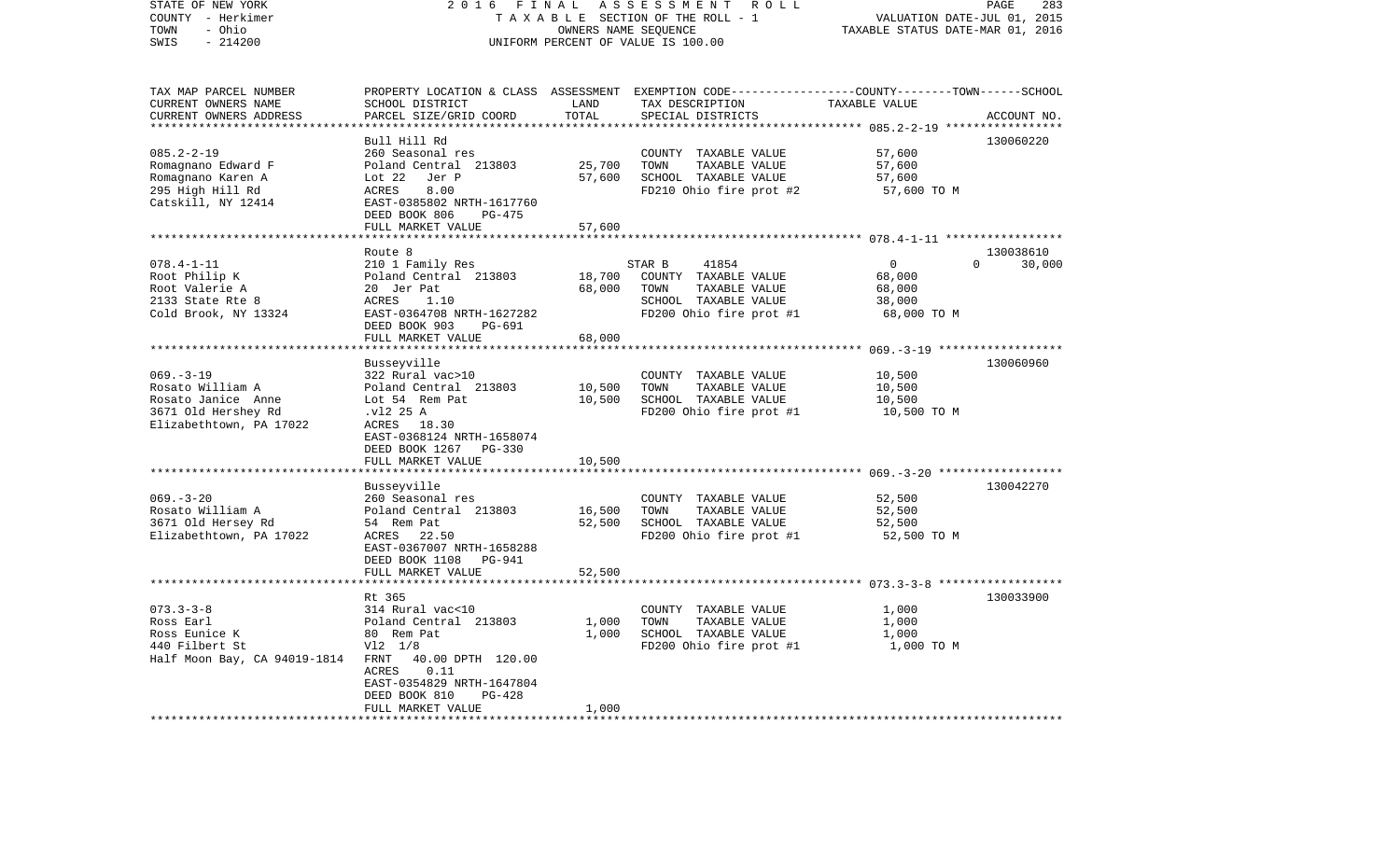| STATE OF NEW YORK<br>COUNTY - Herkimer |                                                                         |                      | 2016 FINAL ASSESSMENT ROLL<br>TAXABLE SECTION OF THE ROLL - 1                                   | VALUATION DATE-JUL 01, 2015      | PAGE<br>284 |
|----------------------------------------|-------------------------------------------------------------------------|----------------------|-------------------------------------------------------------------------------------------------|----------------------------------|-------------|
| - Ohio<br>TOWN                         |                                                                         | OWNERS NAME SEQUENCE |                                                                                                 | TAXABLE STATUS DATE-MAR 01, 2016 |             |
| $-214200$<br>SWIS                      |                                                                         |                      | UNIFORM PERCENT OF VALUE IS 100.00                                                              |                                  |             |
|                                        |                                                                         |                      |                                                                                                 |                                  |             |
| TAX MAP PARCEL NUMBER                  |                                                                         |                      | PROPERTY LOCATION & CLASS ASSESSMENT EXEMPTION CODE---------------COUNTY-------TOWN------SCHOOL |                                  |             |
| CURRENT OWNERS NAME                    | SCHOOL DISTRICT                                                         | LAND                 | TAX DESCRIPTION                                                                                 | TAXABLE VALUE                    |             |
| CURRENT OWNERS ADDRESS                 | PARCEL SIZE/GRID COORD                                                  | TOTAL                | SPECIAL DISTRICTS                                                                               |                                  | ACCOUNT NO. |
|                                        |                                                                         |                      |                                                                                                 |                                  |             |
|                                        | Rt 365                                                                  |                      |                                                                                                 |                                  | 130033930   |
| $073.3 - 3 - 9$                        | 314 Rural vac<10                                                        |                      | COUNTY TAXABLE VALUE                                                                            | 1,000                            |             |
| Ross Earl                              | Poland Central 213803                                                   | 1,000                | TOWN<br>TAXABLE VALUE                                                                           | 1,000                            |             |
| Ross Eunice K                          | 80 Rem Pat                                                              | 1,000                | SCHOOL TAXABLE VALUE                                                                            | 1,000                            |             |
| 440 Filbert St                         | Vl                                                                      |                      | FD200 Ohio fire prot #1                                                                         | 1,000 TO M                       |             |
| Half Moon Bay, CA 94019-1814           | FRNT<br>40.00 DPTH 120.00<br>0.11<br>ACRES<br>EAST-0354873 NRTH-1647820 |                      |                                                                                                 |                                  |             |
|                                        | DEED BOOK 810<br>PG-428                                                 |                      |                                                                                                 |                                  |             |
|                                        | FULL MARKET VALUE                                                       | 1,000                |                                                                                                 |                                  |             |
|                                        |                                                                         |                      |                                                                                                 |                                  |             |
|                                        | Gray-Wilmurr Rd                                                         |                      |                                                                                                 |                                  | 130036930   |
| $074.3 - 1 - 39$                       | 314 Rural vac<10                                                        |                      | COUNTY TAXABLE VALUE                                                                            | 15,300                           |             |
| Rotach Ronald                          | Poland Central 213803                                                   | 15,300               | TOWN<br>TAXABLE VALUE                                                                           | 15,300                           |             |
| Rotach Rockie                          | 76 Jer Pat                                                              | 15,300               | SCHOOL TAXABLE VALUE                                                                            | 15,300                           |             |
| 9339 Route 274                         | Trl 10.5                                                                |                      | FD200 Ohio fire prot #1                                                                         | 15,300 TO M                      |             |
| Remsen, NY 13438                       | ACRES 10.50                                                             |                      |                                                                                                 |                                  |             |
|                                        | EAST-0380264 NRTH-1643279                                               |                      |                                                                                                 |                                  |             |
|                                        | DEED BOOK 1533<br>PG-731                                                |                      |                                                                                                 |                                  |             |
|                                        | FULL MARKET VALUE                                                       | 15,300               |                                                                                                 |                                  |             |
|                                        |                                                                         |                      |                                                                                                 |                                  |             |
|                                        | Bull Hill Rd                                                            |                      |                                                                                                 |                                  | 130021300   |
| $085.3 - 2 - 37$                       | 260 Seasonal res                                                        |                      | COUNTY TAXABLE VALUE                                                                            | 37,000                           |             |
| Rullan Jaime                           | Poland Central 213803                                                   | 29,600               | TAXABLE VALUE<br>TOWN                                                                           | 37,000                           |             |
| Rullan Joyce                           | 9 Jer Pat                                                               | 37,000               | SCHOOL TAXABLE VALUE                                                                            | 37,000                           |             |
| 14 Cronk Rd                            | Triangle                                                                |                      | FD210 Ohio fire prot #2                                                                         | 37,000 TO M                      |             |
| Wallkill, NY 12589                     | V12 46A.                                                                |                      |                                                                                                 |                                  |             |
|                                        | ACRES 49.50                                                             |                      |                                                                                                 |                                  |             |
|                                        | EAST-0379534 NRTH-1615025                                               |                      |                                                                                                 |                                  |             |
|                                        | DEED BOOK 833<br>PG-193                                                 |                      |                                                                                                 |                                  |             |
|                                        | FULL MARKET VALUE                                                       | 37,000               |                                                                                                 |                                  |             |
|                                        |                                                                         |                      |                                                                                                 |                                  |             |
|                                        | Reese Rd                                                                |                      |                                                                                                 |                                  |             |
| $078.1 - 2 - 9.8$                      | 322 Rural vac>10                                                        |                      | COUNTY TAXABLE VALUE                                                                            | 16,200                           |             |
| Russell Robert E                       | Poland Central 213803                                                   | 16,200               | TAXABLE VALUE<br>TOWN                                                                           | 16,200                           |             |
| 244 Barton Rd                          | 45 Jer Pat                                                              | 16,200               | SCHOOL TAXABLE VALUE                                                                            | 16,200                           |             |
| Buskirk, NY 12028                      | ACRES 11.90                                                             |                      | FD200 Ohio fire prot #1                                                                         | 16,200 TO M                      |             |
|                                        | EAST-0360650 NRTH-1639666                                               |                      |                                                                                                 |                                  |             |
|                                        | DEED BOOK 802<br>PG-630                                                 |                      |                                                                                                 |                                  |             |
|                                        | FULL MARKET VALUE                                                       | 16,200               |                                                                                                 |                                  |             |
|                                        |                                                                         |                      |                                                                                                 |                                  | 130037170   |
|                                        | Rt 365                                                                  |                      |                                                                                                 |                                  |             |
| $073.3 - 3 - 26$<br>Ryan Honore A      | 314 Rural vac<10                                                        |                      | COUNTY TAXABLE VALUE<br>TOWN                                                                    | 8,100                            |             |
|                                        | Poland Central 213803                                                   | 8,100                | TAXABLE VALUE<br>SCHOOL TAXABLE VALUE                                                           | 8,100                            |             |
| Colvin Ryan G<br>PO Box 270            | 80 Rem Pat                                                              | 8,100                |                                                                                                 | 8,100                            |             |
| Northville, NY 12134                   | V1 2 50X375<br>FRNT 50.00 DPTH 375.00                                   |                      | FD200 Ohio fire prot #1                                                                         | 8,100 TO M                       |             |
|                                        | ACRES 0.43                                                              |                      |                                                                                                 |                                  |             |
|                                        | EAST-0355577 NRTH-1647149                                               |                      |                                                                                                 |                                  |             |
|                                        | DEED BOOK 00625 PG-00875                                                |                      |                                                                                                 |                                  |             |
|                                        | FULL MARKET VALUE                                                       | 8,100                |                                                                                                 |                                  |             |
|                                        |                                                                         |                      |                                                                                                 |                                  |             |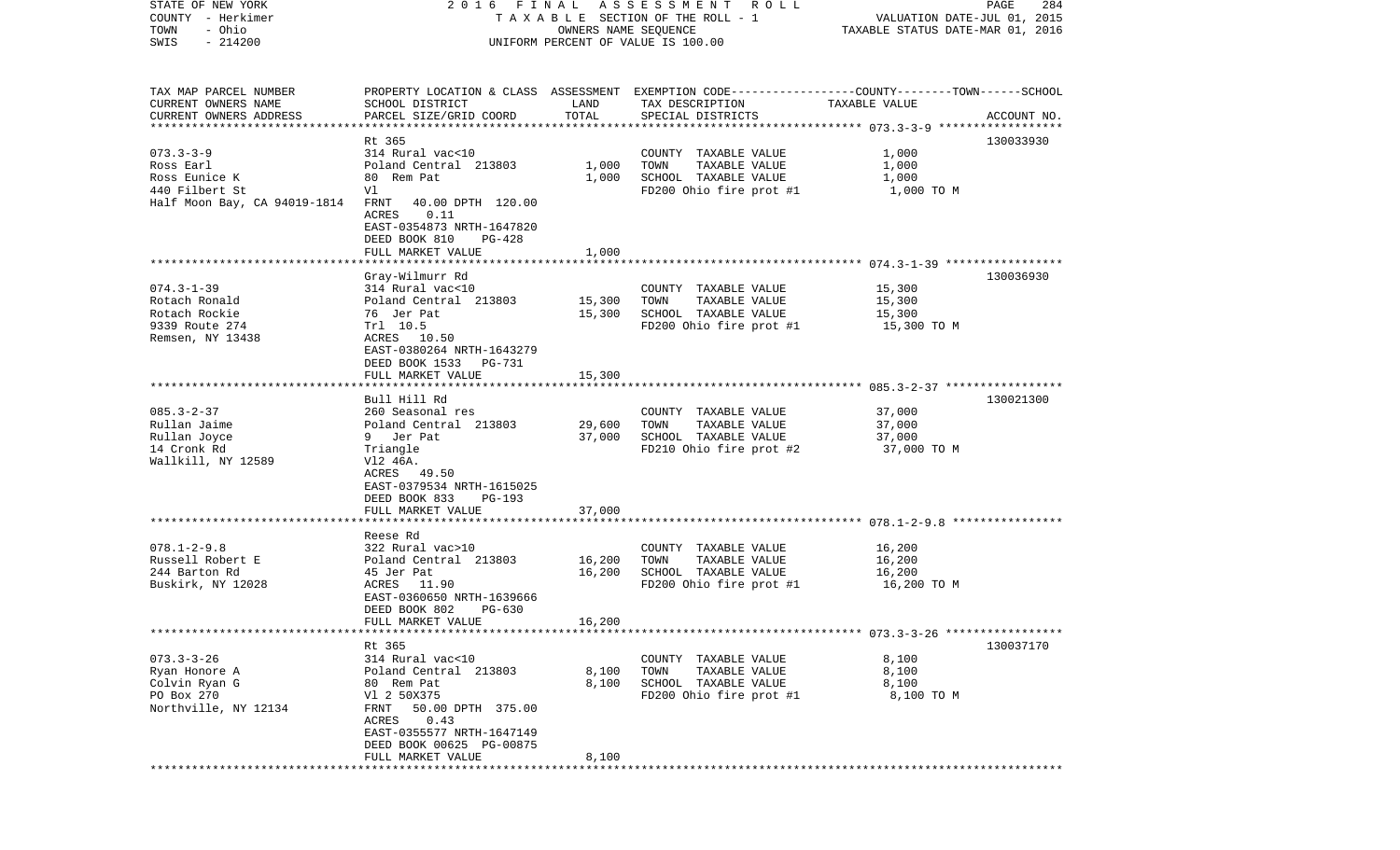| STATE OF NEW YORK<br>COUNTY - Herkimer<br>- Ohio<br>TOWN<br>SWIS<br>$-214200$ | 2 0 1 6<br>FINAL                                    | OWNERS NAME SEQUENCE | ASSESSMENT<br>R O L L<br>TAXABLE SECTION OF THE ROLL - 1<br>UNIFORM PERCENT OF VALUE IS 100.00                      | VALUATION DATE-JUL 01, 2015<br>TAXABLE STATUS DATE-MAR 01, 2016 | 285<br>PAGE |
|-------------------------------------------------------------------------------|-----------------------------------------------------|----------------------|---------------------------------------------------------------------------------------------------------------------|-----------------------------------------------------------------|-------------|
| TAX MAP PARCEL NUMBER<br>CURRENT OWNERS NAME                                  | SCHOOL DISTRICT                                     | LAND                 | PROPERTY LOCATION & CLASS ASSESSMENT EXEMPTION CODE----------------COUNTY-------TOWN------SCHOOL<br>TAX DESCRIPTION | TAXABLE VALUE                                                   |             |
| CURRENT OWNERS ADDRESS<br>***********************                             | PARCEL SIZE/GRID COORD<br>************************* | TOTAL                | SPECIAL DISTRICTS                                                                                                   |                                                                 | ACCOUNT NO. |
|                                                                               | Reese Rd                                            |                      |                                                                                                                     |                                                                 |             |
| $078.1 - 2 - 9.3$                                                             | 260 Seasonal res                                    |                      | COUNTY TAXABLE VALUE                                                                                                | 54,000                                                          |             |
| Ryan James E                                                                  | Poland Central 213803                               | 22,300               | TOWN<br>TAXABLE VALUE                                                                                               | 54,000                                                          |             |
| Ryan Carol B                                                                  | 45 Jer Pat                                          | 54,000               | SCHOOL TAXABLE VALUE                                                                                                | 54,000                                                          |             |
| 249 Bornt Hill Rd<br>Endicott, NY 13760                                       | ACRES<br>12.40<br>EAST-0359407 NRTH-1637137         |                      | FD200 Ohio fire prot #1                                                                                             | 54,000 TO M                                                     |             |
|                                                                               | DEED BOOK 795<br>PG-683                             |                      |                                                                                                                     |                                                                 |             |
|                                                                               | FULL MARKET VALUE                                   | 54,000               |                                                                                                                     |                                                                 |             |
|                                                                               | *********************                               | *********            |                                                                                                                     |                                                                 |             |
|                                                                               | Honnedaga Lk                                        |                      |                                                                                                                     |                                                                 | 130006750   |
| $059. - 1 - 90$                                                               | 260 Seasonal res - WTRFNT                           |                      | COUNTY TAXABLE VALUE                                                                                                | 321,500                                                         |             |
| Ryan Sara Ballantine                                                          | Poland Central 213803                               | 109,100              | TOWN<br>TAXABLE VALUE                                                                                               | 321,500                                                         |             |
| 45 W High Point Rd<br>Stuart, FL 34996                                        | P31 Moose River<br>ACRES<br>8.50                    | 321,500              | SCHOOL TAXABLE VALUE<br>FD215 Ohio fire prot #3                                                                     | 321,500<br>321,500 TO M                                         |             |
|                                                                               | EAST-0408417 NRTH-1707260                           |                      |                                                                                                                     |                                                                 |             |
|                                                                               | DEED BOOK 850<br>$PG-273$                           |                      |                                                                                                                     |                                                                 |             |
|                                                                               | FULL MARKET VALUE                                   | 321,500              |                                                                                                                     |                                                                 |             |
|                                                                               |                                                     |                      |                                                                                                                     |                                                                 |             |
|                                                                               | Honnedaga Lk                                        |                      |                                                                                                                     |                                                                 | 130008490   |
| $059. - 1 - 91$                                                               | 314 Rural vac<10                                    |                      | COUNTY TAXABLE VALUE                                                                                                | 7,000                                                           |             |
| Ryan Sara Ballantine<br>45 W High Point Rd                                    | Poland Central 213803<br>R31 Moose River            | 7,000<br>7,000       | TOWN<br>TAXABLE VALUE<br>SCHOOL TAXABLE VALUE                                                                       | 7,000<br>7,000                                                  |             |
| Stuart, FL 34996                                                              | $P-Fr$ 7                                            |                      | FD215 Ohio fire prot #3                                                                                             | 7,000 TO M                                                      |             |
|                                                                               | ACRES<br>7.00                                       |                      |                                                                                                                     |                                                                 |             |
|                                                                               | EAST-0407920 NRTH-1706926                           |                      |                                                                                                                     |                                                                 |             |
|                                                                               | DEED BOOK 850<br>PG-273                             |                      |                                                                                                                     |                                                                 |             |
|                                                                               | FULL MARKET VALUE                                   | 7,000                |                                                                                                                     |                                                                 |             |
|                                                                               |                                                     |                      |                                                                                                                     |                                                                 | 130060565   |
| $073.3 - 2 - 32$                                                              | Harvey Bridge Rd<br>314 Rural vac<10                |                      | COUNTY TAXABLE VALUE                                                                                                | 7,200                                                           |             |
| Rys Steven                                                                    | Poland Central 213803                               | 7,200                | TOWN<br>TAXABLE VALUE                                                                                               | 7,200                                                           |             |
| 37 3rd St                                                                     | Lot 48 Jer Pat                                      | 7,200                | SCHOOL TAXABLE VALUE                                                                                                | 7,200                                                           |             |
| Yorkville, NY 13495-1523                                                      | 3.70<br>ACRES                                       |                      | FD200 Ohio fire prot #1                                                                                             | 7,200 TO M                                                      |             |
|                                                                               | EAST-0360862 NRTH-1645631                           |                      |                                                                                                                     |                                                                 |             |
|                                                                               | DEED BOOK 1372<br>PG-199                            |                      |                                                                                                                     |                                                                 |             |
|                                                                               | FULL MARKET VALUE<br>***********************        | 7,200                |                                                                                                                     |                                                                 |             |
|                                                                               | 128 Woods Ln                                        |                      |                                                                                                                     | *********************************3-2-37 *****************       | 130060570   |
| $073.3 - 2 - 37$                                                              | 270 Mfg housing                                     |                      | COUNTY TAXABLE VALUE                                                                                                | 6,900                                                           |             |
| Rys Steven                                                                    | Poland Central 213803                               | 5,900                | TOWN<br>TAXABLE VALUE                                                                                               | 6,900                                                           |             |
| 37 3rd St                                                                     | Lot 48 Jer Pat                                      | 6,900                | SCHOOL TAXABLE VALUE                                                                                                | 6,900                                                           |             |
| Yorkville, NY 13495-1523                                                      | FRNT 166.00 DPTH 250.00                             |                      | FD200 Ohio fire prot #1                                                                                             | 6,900 TO M                                                      |             |
|                                                                               | 0.95<br>ACRES                                       |                      |                                                                                                                     |                                                                 |             |
|                                                                               | EAST-0360704 NRTH-1645327                           |                      |                                                                                                                     |                                                                 |             |
|                                                                               | DEED BOOK 1372<br>PG-203                            | 6,900                |                                                                                                                     |                                                                 |             |
|                                                                               | FULL MARKET VALUE                                   |                      |                                                                                                                     |                                                                 |             |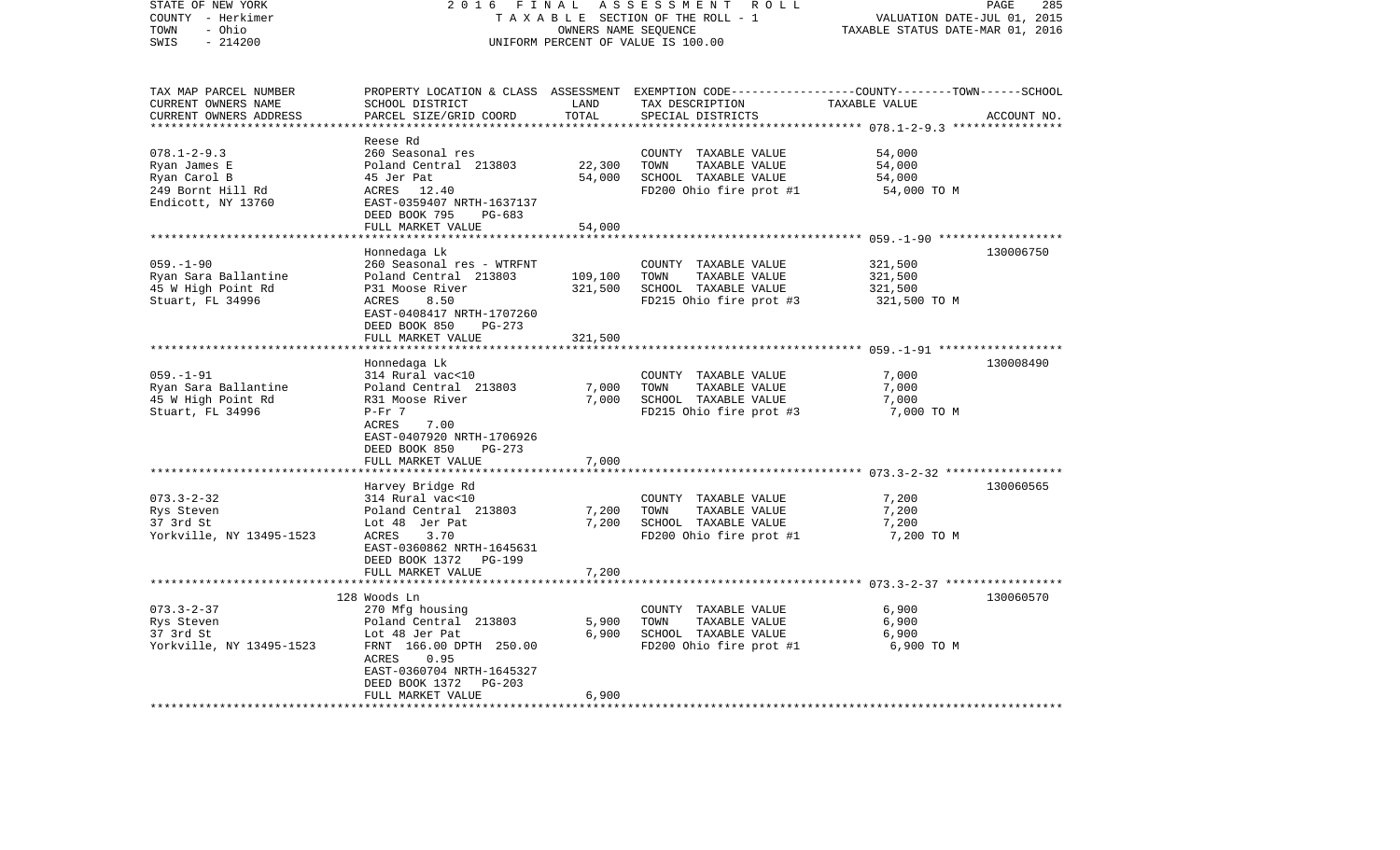| STATE OF NEW YORK<br>COUNTY - Herkimer<br>- Ohio<br>TOWN<br>$-214200$<br>SWIS | 2016 FINAL ASSESSMENT<br>R O L L<br>TAXABLE SECTION OF THE ROLL - 1<br>OWNERS NAME SEQUENCE<br>UNIFORM PERCENT OF VALUE IS 100.00 |                |                                                                                                                    |                       | PAGE<br>286<br>VALUATION DATE-JUL 01, 2015<br>TAXABLE STATUS DATE-MAR 01, 2016 |
|-------------------------------------------------------------------------------|-----------------------------------------------------------------------------------------------------------------------------------|----------------|--------------------------------------------------------------------------------------------------------------------|-----------------------|--------------------------------------------------------------------------------|
| TAX MAP PARCEL NUMBER<br>CURRENT OWNERS NAME                                  | SCHOOL DISTRICT                                                                                                                   | LAND           | PROPERTY LOCATION & CLASS ASSESSMENT EXEMPTION CODE---------------COUNTY-------TOWN------SCHOOL<br>TAX DESCRIPTION | TAXABLE VALUE         |                                                                                |
| CURRENT OWNERS ADDRESS                                                        | PARCEL SIZE/GRID COORD                                                                                                            | TOTAL          | SPECIAL DISTRICTS                                                                                                  |                       | ACCOUNT NO.                                                                    |
|                                                                               | 148 Gray Wilmurt Rd                                                                                                               |                |                                                                                                                    |                       |                                                                                |
| $085.3 - 2 - 1.2$                                                             | 240 Rural res                                                                                                                     |                | 41854<br>STAR B                                                                                                    | $\mathbf{0}$          | $\mathbf{0}$<br>30,000                                                         |
| Salerno Anthony A                                                             | Poland Central 213803                                                                                                             | 27,100         | COUNTY TAXABLE VALUE                                                                                               | 75,000                |                                                                                |
| Salerno Dorothy S                                                             | 10 Jer Pat                                                                                                                        | 75,000         | TAXABLE VALUE<br>TOWN                                                                                              | 75,000                |                                                                                |
| 148 Gray Wilmurt Rd                                                           | ACRES 10.00 BANK<br>028                                                                                                           |                | SCHOOL TAXABLE VALUE<br>FD200 Ohio fire prot #1                                                                    | 45,000                |                                                                                |
| Cold Brook, NY 13324                                                          | EAST-0373393 NRTH-1615964<br>DEED BOOK 815<br>PG-28                                                                               |                |                                                                                                                    | 75,000 TO M           |                                                                                |
|                                                                               | FULL MARKET VALUE                                                                                                                 | 75,000         |                                                                                                                    |                       |                                                                                |
|                                                                               |                                                                                                                                   |                |                                                                                                                    |                       |                                                                                |
|                                                                               | 3675 Rt 8                                                                                                                         |                |                                                                                                                    |                       | 130024540                                                                      |
| $073.2 - 1 - 75$                                                              | 210 1 Family Res                                                                                                                  |                | 41854<br>STAR B                                                                                                    | $\mathsf{O}$          | 30,000<br>$\Omega$                                                             |
| Sales Justin                                                                  | Poland Central 213803                                                                                                             | 14,000         | COUNTY TAXABLE VALUE                                                                                               | 70,000                |                                                                                |
| 3675 State Rt 8                                                               | 76 Rem Pat                                                                                                                        | 70,000         | TOWN<br>TAXABLE VALUE                                                                                              | 70,000                |                                                                                |
| Cold Brook, NY 13324                                                          | Sub 18<br>FRNT 150.00 DPTH 135.00                                                                                                 |                | SCHOOL TAXABLE VALUE<br>FD200 Ohio fire prot #1                                                                    | 40,000<br>70,000 TO M |                                                                                |
|                                                                               | ACRES<br>0.42                                                                                                                     |                |                                                                                                                    |                       |                                                                                |
|                                                                               | EAST-0371909 NRTH-1652180                                                                                                         |                |                                                                                                                    |                       |                                                                                |
|                                                                               | DEED BOOK 1076 PG-253                                                                                                             |                |                                                                                                                    |                       |                                                                                |
|                                                                               | FULL MARKET VALUE                                                                                                                 | 70,000         |                                                                                                                    |                       |                                                                                |
|                                                                               |                                                                                                                                   |                |                                                                                                                    |                       |                                                                                |
| $073.4 - 2 - 55$                                                              | Figert Rd<br>210 1 Family Res                                                                                                     |                | COUNTY TAXABLE VALUE                                                                                               | 72,800                |                                                                                |
| Salisbury Richard                                                             | Poland Central 213803                                                                                                             | 26,100         | TAXABLE VALUE<br>TOWN                                                                                              | 72,800                |                                                                                |
| 105 Lea Ln Apt 3                                                              | Lot 77 Jer Pat                                                                                                                    | 72,800         | SCHOOL TAXABLE VALUE                                                                                               | 72,800                |                                                                                |
| Syracuse, NY 13206                                                            | R1 9.0A                                                                                                                           |                | FD200 Ohio fire prot #1                                                                                            | 72,800 TO M           |                                                                                |
|                                                                               | ACRES<br>8.64                                                                                                                     |                |                                                                                                                    |                       |                                                                                |
|                                                                               | EAST-0369573 NRTH-1642884                                                                                                         |                |                                                                                                                    |                       |                                                                                |
|                                                                               | DEED BOOK 843<br>PG-567                                                                                                           |                |                                                                                                                    |                       |                                                                                |
|                                                                               | FULL MARKET VALUE                                                                                                                 | 72,800         |                                                                                                                    |                       |                                                                                |
|                                                                               | Smith Rd                                                                                                                          |                |                                                                                                                    |                       |                                                                                |
| $078.2 - 1 - 23.4$                                                            | 260 Seasonal res                                                                                                                  |                | COUNTY TAXABLE VALUE                                                                                               | 37,500                |                                                                                |
| Sasenbery Warren                                                              | Poland Central 213803                                                                                                             | 18,800         | TOWN<br>TAXABLE VALUE                                                                                              | 37,500                |                                                                                |
| 515 Warren Rd                                                                 | FRNT 1192.00 DPTH                                                                                                                 | 37,500         | SCHOOL TAXABLE VALUE                                                                                               | 37,500                |                                                                                |
| Cockeysville, MD 21030                                                        | 7.40<br>ACRES                                                                                                                     |                |                                                                                                                    |                       |                                                                                |
|                                                                               | EAST-0366688 NRTH-1638855                                                                                                         |                |                                                                                                                    |                       |                                                                                |
|                                                                               | DEED BOOK 1112 PG-1<br>FULL MARKET VALUE                                                                                          | 37,500         |                                                                                                                    |                       |                                                                                |
|                                                                               |                                                                                                                                   |                |                                                                                                                    |                       |                                                                                |
|                                                                               | 2677 Route 8                                                                                                                      |                |                                                                                                                    |                       | 130034230                                                                      |
| $078.2 - 2 - 30$                                                              | 210 1 Family Res                                                                                                                  |                | STAR B<br>41854                                                                                                    | $\mathbf 0$           | $\mathbf{0}$<br>30,000                                                         |
| Satterlee Deborah L                                                           | Poland Central 213803                                                                                                             | 19,200         | COUNTY TAXABLE VALUE                                                                                               | 80,000                |                                                                                |
| Satterlee Joan                                                                | 44 Jer Pat                                                                                                                        | 80,000         | TAXABLE VALUE<br>TOWN                                                                                              | 80,000                |                                                                                |
| 2677 State Rt 8<br>Cold Brook, NY 13324                                       | FRNT 135.00 DPTH 450.00<br>ACRES<br>1.18                                                                                          |                | SCHOOL TAXABLE VALUE<br>FD200 Ohio fire prot #1                                                                    | 50,000                |                                                                                |
|                                                                               | EAST-0365032 NRTH-1636832                                                                                                         |                |                                                                                                                    | 80,000 TO M           |                                                                                |
|                                                                               | DEED BOOK 767<br>PG-693                                                                                                           |                |                                                                                                                    |                       |                                                                                |
|                                                                               | FULL MARKET VALUE                                                                                                                 | 80,000         |                                                                                                                    |                       |                                                                                |
|                                                                               | ************************                                                                                                          | ************** |                                                                                                                    |                       |                                                                                |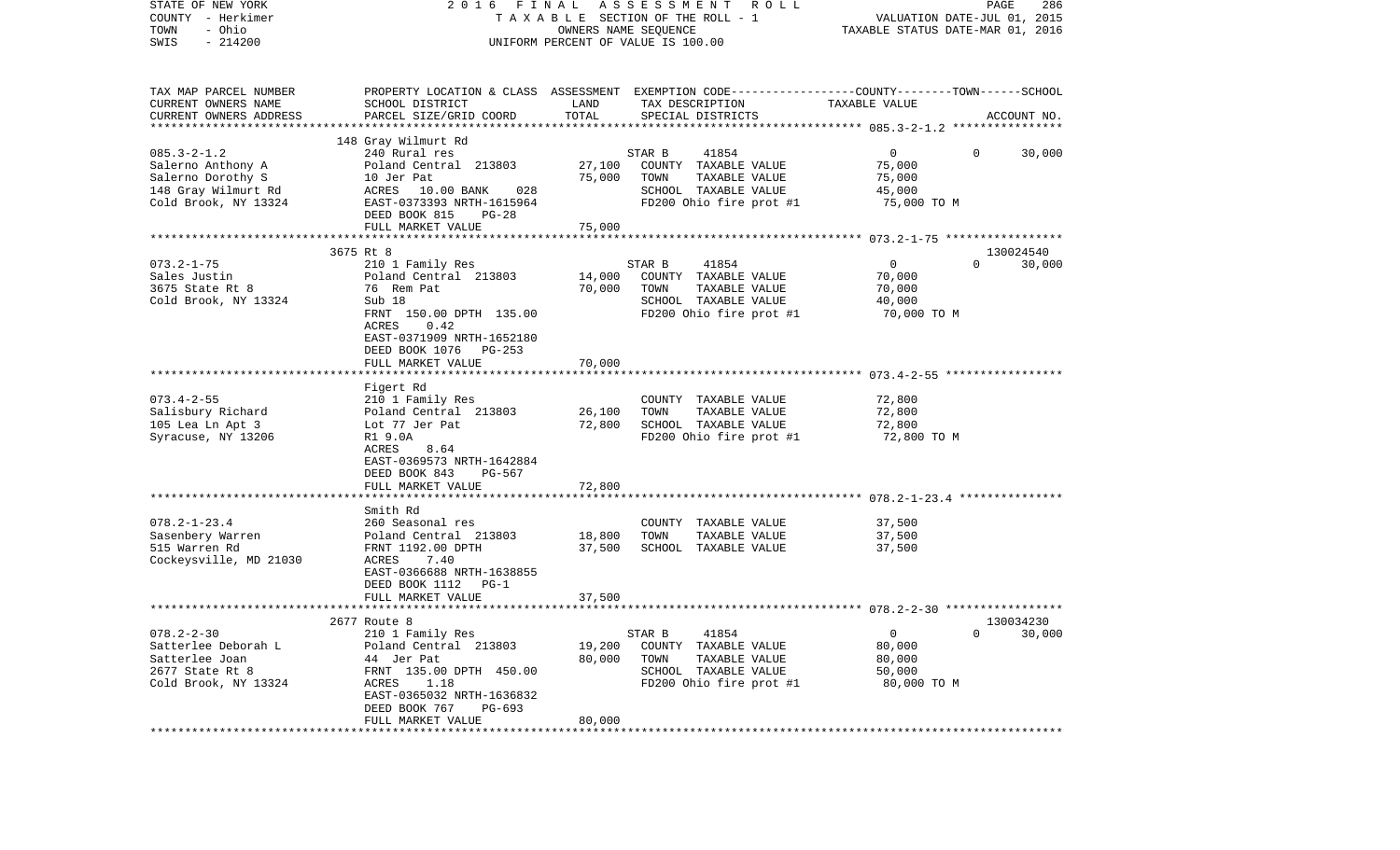| STATE OF NEW YORK<br>COUNTY - Herkimer<br>- Ohio<br>TOWN<br>SWIS<br>$-214200$          |                                                                                                                                                                                            | 2016 FINAL ASSESSMENT ROLL<br>TAXABLE SECTION OF THE ROLL - 1<br>OWNERS NAME SEQUENCE<br>UNIFORM PERCENT OF VALUE IS 100.00 |                                                                                                                               |                                                                                              | PAGE<br>287<br>VALUATION DATE-JUL 01, 2015<br>TAXABLE STATUS DATE-MAR 01, 2016 |
|----------------------------------------------------------------------------------------|--------------------------------------------------------------------------------------------------------------------------------------------------------------------------------------------|-----------------------------------------------------------------------------------------------------------------------------|-------------------------------------------------------------------------------------------------------------------------------|----------------------------------------------------------------------------------------------|--------------------------------------------------------------------------------|
| TAX MAP PARCEL NUMBER<br>CURRENT OWNERS NAME                                           | PROPERTY LOCATION & CLASS ASSESSMENT EXEMPTION CODE---------------COUNTY-------TOWN------SCHOOL<br>SCHOOL DISTRICT                                                                         | LAND                                                                                                                        | TAX DESCRIPTION                                                                                                               | TAXABLE VALUE                                                                                |                                                                                |
| CURRENT OWNERS ADDRESS                                                                 | PARCEL SIZE/GRID COORD                                                                                                                                                                     | TOTAL                                                                                                                       | SPECIAL DISTRICTS                                                                                                             |                                                                                              | ACCOUNT NO.                                                                    |
|                                                                                        | 2683 Route 8                                                                                                                                                                               |                                                                                                                             |                                                                                                                               |                                                                                              | 130034260                                                                      |
| $078.2 - 2 - 29$<br>Satterlee Joanne M<br>2683 State Rt 8<br>Cold Brook, NY 13324      | 210 1 Family Res<br>Poland Central 213803<br>44 Jer Pat<br>FRNT 137.13 DPTH 300.12<br>ACRES<br>0.42<br>EAST-0365136 NRTH-1636930<br>DEED BOOK 814<br>PG-131                                | 14,000<br>74,000                                                                                                            | STAR B<br>41854<br>COUNTY TAXABLE VALUE<br>TOWN<br>TAXABLE VALUE<br>SCHOOL TAXABLE VALUE<br>FD200 Ohio fire prot #1           | $\overline{0}$<br>$\Omega$<br>74,000<br>74,000<br>44,000<br>74,000 TO M                      | 30,000                                                                         |
|                                                                                        | FULL MARKET VALUE                                                                                                                                                                          | 74,000                                                                                                                      |                                                                                                                               |                                                                                              |                                                                                |
| $078.2 - 1 - 19$                                                                       | 2677 Route 8<br>270 Mfg housing                                                                                                                                                            |                                                                                                                             | COUNTY TAXABLE VALUE                                                                                                          | 45,300                                                                                       | 130034350                                                                      |
| Satterlee Lloyd J<br>Satterlee Joan E<br>2677 State Rt 8<br>Cold Brook, NY 13324       | Poland Central 213803<br>49 Jer Pat<br>Trailer<br>FRNT 140.00 DPTH 335.00<br>ACRES<br>1.20<br>EAST-0364809 NRTH-1640615<br>DEED BOOK 802<br>PG-415                                         | 19,300<br>45,300                                                                                                            | TOWN<br>TAXABLE VALUE<br>SCHOOL TAXABLE VALUE<br>FD200 Ohio fire prot #1                                                      | 45,300<br>45,300<br>45,300 TO M                                                              |                                                                                |
|                                                                                        | FULL MARKET VALUE                                                                                                                                                                          | 45,300                                                                                                                      |                                                                                                                               |                                                                                              |                                                                                |
|                                                                                        | 1095 Gray Wilmurt Rd                                                                                                                                                                       |                                                                                                                             |                                                                                                                               |                                                                                              | 130037470                                                                      |
| $078.2 - 1 - 59$<br>Satterley Clifford<br>1095 Gray Wilmurt Rd<br>Cold Brook, NY 13324 | 210 1 Family Res<br>Poland Central 213803<br>43 Jer Pat<br>R 1 1<br>FRNT 231.00 DPTH 140.00<br>ACRES<br>0.74<br>EAST-0373567 NRTH-1633947<br>DEED BOOK 00590 PG-00717<br>FULL MARKET VALUE | 11,800 STAR EN<br>112,300<br>112,300                                                                                        | VETFUND CT 41101<br>41834<br>COUNTY TAXABLE VALUE<br>TAXABLE VALUE<br>TOWN<br>SCHOOL TAXABLE VALUE<br>FD200 Ohio fire prot #1 | 50,000<br>50,000<br>$\overline{0}$<br>$\Omega$<br>62,300<br>62,300<br>47,000<br>112,300 TO M | $\Omega$<br>65,300                                                             |
|                                                                                        |                                                                                                                                                                                            |                                                                                                                             |                                                                                                                               |                                                                                              |                                                                                |
| $079.3 - 1 - 3.4$<br>Satterly Clifford<br>1095 Gray Wilmurt Rd<br>Ohio, NY 13324       | Nellis Rd<br>322 Rural vac>10<br>Poland Central 213803<br>43 Jer Pat<br>FRNT 2180.00 DPTH<br>47.00<br>ACRES<br>EAST-0372908 NRTH-1633214<br>DEED BOOK 1505<br>PG-639                       | 43,400<br>43,400                                                                                                            | COUNTY TAXABLE VALUE<br>TAXABLE VALUE<br>TOWN<br>SCHOOL TAXABLE VALUE<br>FD200 Ohio fire prot #1                              | 43,400<br>43,400<br>43,400<br>43,400 TO M                                                    | 130036720.4                                                                    |
|                                                                                        | FULL MARKET VALUE                                                                                                                                                                          | 43,400                                                                                                                      |                                                                                                                               |                                                                                              |                                                                                |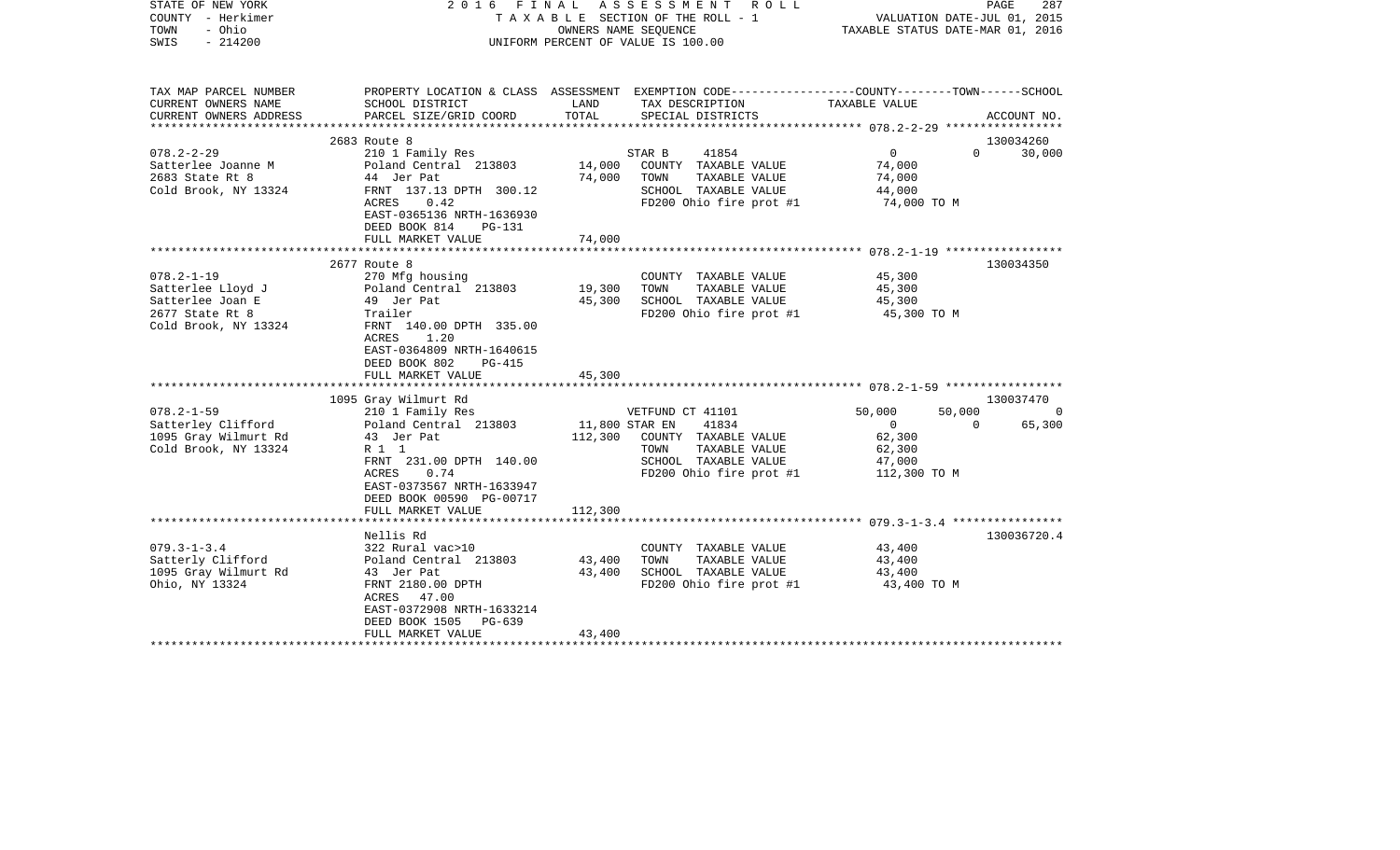| STATE OF NEW YORK<br>COUNTY - Herkimer<br>TOWN<br>- Ohio<br>$-214200$<br>SWIS        | 2016<br>FINAL                                                                                                                                                                             |                              | ASSESSMENT ROLL<br>TAXABLE SECTION OF THE ROLL - 1<br>OWNERS NAME SEQUENCE<br>UNIFORM PERCENT OF VALUE IS 100.00                        | VALUATION DATE-JUL 01, 2015<br>TAXABLE STATUS DATE-MAR 01, 2016 | PAGE<br>288                     |
|--------------------------------------------------------------------------------------|-------------------------------------------------------------------------------------------------------------------------------------------------------------------------------------------|------------------------------|-----------------------------------------------------------------------------------------------------------------------------------------|-----------------------------------------------------------------|---------------------------------|
| TAX MAP PARCEL NUMBER<br>CURRENT OWNERS NAME<br>CURRENT OWNERS ADDRESS               | SCHOOL DISTRICT<br>PARCEL SIZE/GRID COORD                                                                                                                                                 | LAND<br>TOTAL                | PROPERTY LOCATION & CLASS ASSESSMENT EXEMPTION CODE---------------COUNTY-------TOWN------SCHOOL<br>TAX DESCRIPTION<br>SPECIAL DISTRICTS | TAXABLE VALUE                                                   | ACCOUNT NO.                     |
|                                                                                      |                                                                                                                                                                                           | ************                 |                                                                                                                                         |                                                                 |                                 |
| $079.3 - 1 - 3.5$<br>Satterly Clifford<br>1095 Gray Wilmurt Rd<br>Ohio, NY 13324     | 399 Nellis Rd<br>210 1 Family Res<br>Poland Central 213803<br>43 Jer Pat<br>FRNT 734.00 DPTH<br>ACRES<br>3.00<br>EAST-0373128 NRTH-1632524<br>DEED BOOK 1597 PG-277<br>FULL MARKET VALUE  | 17,500<br>180,000<br>180,000 | COUNTY TAXABLE VALUE<br>TAXABLE VALUE<br>TOWN<br>SCHOOL TAXABLE VALUE<br>FD200 Ohio fire prot #1                                        | 180,000<br>180,000<br>180,000<br>180,000 TO M                   | 130036720.5                     |
|                                                                                      | *****************************                                                                                                                                                             |                              |                                                                                                                                         |                                                                 |                                 |
| $073.4 - 1 - 7$<br>Savoie Andrew<br>404 N Madison St<br>Rome, NY 13440               | Route 8<br>260 Seasonal res<br>Poland Central 213803<br>78 Jer Pat<br>FRNT 100.00 DPTH 100.00<br>ACRES<br>0.23<br>EAST-0365789 NRTH-1647028<br>DEED BOOK 1390<br>PG-281                   | 3,300<br>5,000               | COUNTY TAXABLE VALUE<br>TOWN<br>TAXABLE VALUE<br>SCHOOL TAXABLE VALUE<br>FD200 Ohio fire prot #1                                        | 5,000<br>5,000<br>5,000<br>5,000 TO M                           | 130029640                       |
|                                                                                      | FULL MARKET VALUE                                                                                                                                                                         | 5,000                        |                                                                                                                                         |                                                                 |                                 |
| $078.1 - 2 - 11.6$<br>Sayegh Munir<br>4150 Redbud Dr<br>Whitehall, PA 18052          | Reese Rd<br>910 Priv forest<br>Poland Central 213803<br>45 Jer Pat<br>ACRES 51.00<br>EAST-0358442 NRTH-1638423<br>DEED BOOK 1579 PG-733<br>FULL MARKET VALUE                              | 42,100<br>42,100<br>42,100   | COUNTY TAXABLE VALUE<br>TAXABLE VALUE<br>TOWN<br>SCHOOL TAXABLE VALUE<br>FD200 Ohio fire prot #1                                        | 42,100<br>42,100<br>42,100<br>42,100 TO M                       | 130037328                       |
|                                                                                      | *********************                                                                                                                                                                     | ***********                  |                                                                                                                                         |                                                                 |                                 |
| $073.4 - 1 - 63$<br>Scalise Fred E<br>152 Five Acres Ln<br>Cold Brook, NY 13324      | 152 Five Acres Ln<br>210 1 Family Res<br>Poland Central 213803<br>77 Jer Pat<br>Rt 8<br>ACRES<br>1.50<br>EAST-0367246 NRTH-1647178<br>DEED BOOK 919<br>$PG-672$                           | 15,100<br>60,500             | 41854<br>STAR B<br>COUNTY TAXABLE VALUE<br>TOWN<br>TAXABLE VALUE<br>SCHOOL TAXABLE VALUE<br>FD200 Ohio fire prot #1                     | $\overline{0}$<br>60,500<br>60,500<br>30,500<br>60,500 TO M     | 130015840<br>$\Omega$<br>30,000 |
|                                                                                      | FULL MARKET VALUE                                                                                                                                                                         | 60,500                       |                                                                                                                                         |                                                                 |                                 |
| $073.4 - 1 - 64$<br>Scalise Fred E<br>152 Five Acres Lane Ln<br>Cold Brook, NY 13324 | ********************************<br>152 Five Acres Ln<br>314 Rural vac<10<br>Poland Central 213803<br>77 Jer Pat<br>ACRES<br>6.90<br>EAST-0367846 NRTH-1646851<br>DEED BOOK 919<br>PG-672 | 9,400<br>9,400               | COUNTY TAXABLE VALUE<br>TAXABLE VALUE<br>TOWN<br>SCHOOL TAXABLE VALUE<br>FD200 Ohio fire prot #1                                        | 9,400<br>9,400<br>9,400<br>9,400 TO M                           | 130015870                       |
| *******************                                                                  | FULL MARKET VALUE                                                                                                                                                                         | 9,400                        |                                                                                                                                         |                                                                 |                                 |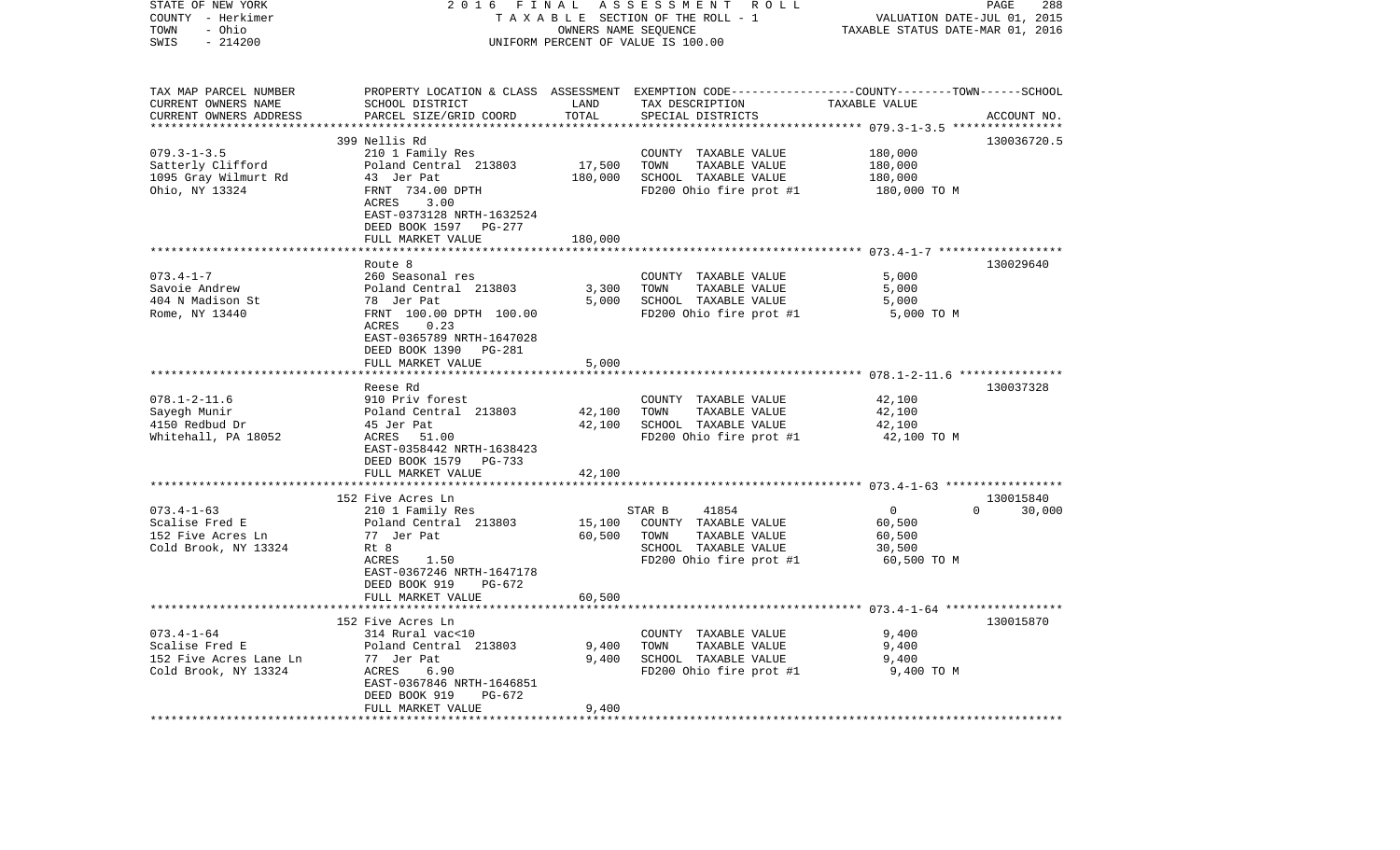| STATE OF NEW YORK<br>COUNTY - Herkimer | 2016<br>FINAL                              |                      | ASSESSMENT ROLL<br>TAXABLE SECTION OF THE ROLL - 1 | PAGE<br>289<br>VALUATION DATE-JUL 01, 2015                                                       |
|----------------------------------------|--------------------------------------------|----------------------|----------------------------------------------------|--------------------------------------------------------------------------------------------------|
| - Ohio<br>TOWN                         |                                            | OWNERS NAME SEQUENCE |                                                    | TAXABLE STATUS DATE-MAR 01, 2016                                                                 |
| SWIS<br>$-214200$                      |                                            |                      | UNIFORM PERCENT OF VALUE IS 100.00                 |                                                                                                  |
|                                        |                                            |                      |                                                    |                                                                                                  |
| TAX MAP PARCEL NUMBER                  |                                            |                      |                                                    | PROPERTY LOCATION & CLASS ASSESSMENT EXEMPTION CODE----------------COUNTY-------TOWN------SCHOOL |
| CURRENT OWNERS NAME                    | SCHOOL DISTRICT                            | LAND                 | TAX DESCRIPTION                                    | TAXABLE VALUE                                                                                    |
| CURRENT OWNERS ADDRESS                 | PARCEL SIZE/GRID COORD                     | TOTAL                | SPECIAL DISTRICTS                                  | ACCOUNT NO.                                                                                      |
| ***********************                |                                            |                      |                                                    |                                                                                                  |
|                                        | Figert Rd                                  |                      |                                                    | 130000510                                                                                        |
| $073.4 - 2 - 30.1$                     | 312 Vac w/imprv                            |                      | COUNTY TAXABLE VALUE                               | 65,000                                                                                           |
| Scandel Kevin                          | Poland Central 213803                      | 10,000               | TAXABLE VALUE<br>TOWN                              | 65,000                                                                                           |
| PO Box 455                             | 49 Jer Pat                                 | 65,000               | SCHOOL TAXABLE VALUE                               | 65,000                                                                                           |
| West Havastraw, NY 10993               | ACRES<br>5.20                              |                      | FD200 Ohio fire prot #1                            | 65,000 TO M                                                                                      |
|                                        | EAST-0367480 NRTH-1640197<br><b>PG-570</b> |                      |                                                    |                                                                                                  |
|                                        | DEED BOOK 776<br>FULL MARKET VALUE         | 65,000               |                                                    |                                                                                                  |
|                                        |                                            | ********             |                                                    | ******************** 084.2-2-8.2 ****************                                                |
|                                        | 310 Santmire Rd                            |                      |                                                    | 130037412                                                                                        |
| $084.2 - 2 - 8.2$                      | 271 Mfg housings                           |                      | 41834<br>STAR EN                                   | $\overline{0}$<br>$\Omega$<br>65,300                                                             |
| Schaller Frank H                       | Poland Central 213803                      | 75,500               | COUNTY TAXABLE VALUE                               | 91,500                                                                                           |
| 310 Santmire Rd                        | 11 Jer Pat                                 | 91,500               | TAXABLE VALUE<br>TOWN                              | 91,500                                                                                           |
| PO Box 31                              | ACRES 101.60                               |                      | SCHOOL TAXABLE VALUE                               | 26,200                                                                                           |
| Cold Brook, NY 13324                   | EAST-0366859 NRTH-1623151                  |                      | FD200 Ohio fire prot #1                            | 91,500 TO M                                                                                      |
|                                        | DEED BOOK 709<br>PG-040                    |                      |                                                    |                                                                                                  |
|                                        | FULL MARKET VALUE                          | 91,500               |                                                    |                                                                                                  |
|                                        |                                            | ************         |                                                    | ************************ 078.3-2-12.1 ***************                                            |
|                                        | 409 Fisher Ln                              |                      |                                                    |                                                                                                  |
| $078.3 - 2 - 12.1$                     | 240 Rural res                              |                      | COUNTY TAXABLE VALUE                               | 97,500                                                                                           |
| Schermerhorn Michael L                 | Poland Central 213803                      | 30,500               | TAXABLE VALUE<br>TOWN                              | 97,500                                                                                           |
| Schermerhorn Marylou E                 | ACRES 14.90                                | 97,500               | SCHOOL TAXABLE VALUE                               | 97,500                                                                                           |
| 409 Fisher Ln                          | EAST-0357752 NRTH-1625018                  |                      | FD200 Ohio fire prot #1                            | 97,500 TO M                                                                                      |
| Ohio, NY 13324                         | DEED BOOK 1558 PG-228                      |                      |                                                    |                                                                                                  |
|                                        | FULL MARKET VALUE                          | 97,500               |                                                    |                                                                                                  |
|                                        | Rt 365                                     |                      |                                                    |                                                                                                  |
| $073.3 - 3 - 4$                        | 314 Rural vac<10                           |                      | COUNTY TAXABLE VALUE                               | 2,000                                                                                            |
| Schmidt Steven                         | Poland Central 213803                      | 2,000                | TAXABLE VALUE<br>TOWN                              | 2,000                                                                                            |
| 125 Cider St                           | 80 Rem Pat                                 | 2,000                | SCHOOL TAXABLE VALUE                               | 2,000                                                                                            |
| Oriskany, NY 13424                     | Seas 2A                                    |                      | FD200 Ohio fire prot #1                            | 2,000 TO M                                                                                       |
|                                        | ACRES<br>0.24                              |                      |                                                    |                                                                                                  |
|                                        | EAST-0355047 NRTH-1648262                  |                      |                                                    |                                                                                                  |
|                                        | DEED BOOK 1520 PG-211                      |                      |                                                    |                                                                                                  |
|                                        | FULL MARKET VALUE                          | 2,000                |                                                    |                                                                                                  |
|                                        |                                            |                      |                                                    |                                                                                                  |
|                                        | Rt 365                                     |                      |                                                    |                                                                                                  |
| $073.3 - 3 - 5$                        | 314 Rural vac<10                           |                      | COUNTY TAXABLE VALUE                               | 7,400                                                                                            |
| Schmidt Steven                         | Poland Central 213803                      | 7,400                | TAXABLE VALUE<br>TOWN                              | 7,400                                                                                            |
| 125 Cider St                           | 80 Rem Pat                                 | 7,400                | SCHOOL TAXABLE VALUE                               | 7,400                                                                                            |
| Oriskany, NY 13424                     | Seas 2A                                    |                      | FD200 Ohio fire prot #1                            | 7,400 TO M                                                                                       |
|                                        | FRNT 260.00 DPTH                           |                      |                                                    |                                                                                                  |
|                                        | 0.69<br>ACRES                              |                      |                                                    |                                                                                                  |
|                                        | EAST-0355091 NRTH-1648116                  |                      |                                                    |                                                                                                  |
|                                        | DEED BOOK 1520<br>PG-211                   |                      |                                                    |                                                                                                  |
|                                        | FULL MARKET VALUE                          | 7,400                |                                                    |                                                                                                  |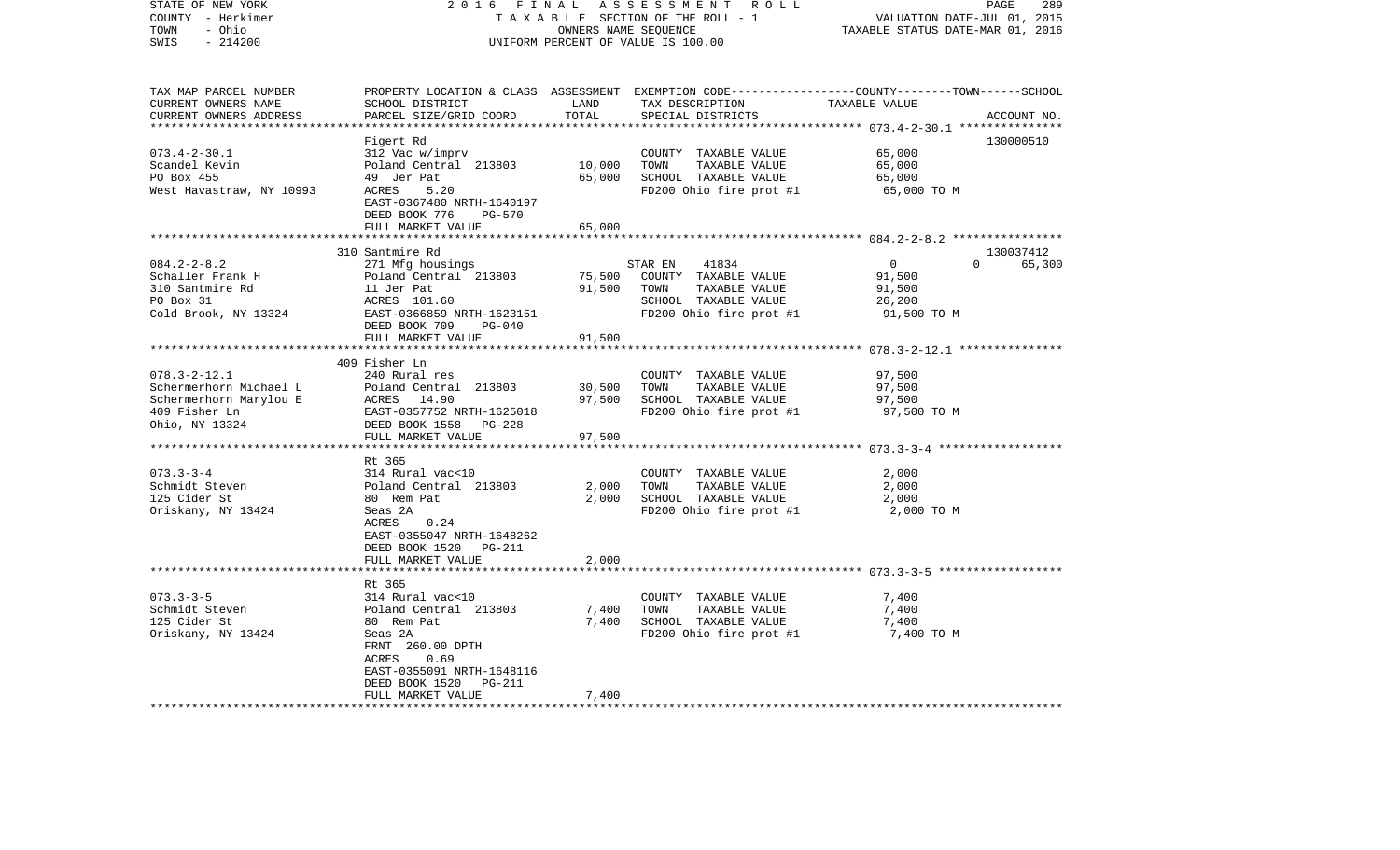| STATE OF NEW YORK<br>COUNTY - Herkimer<br>- Ohio<br>TOWN | FINAL<br>2016                                         | OWNERS NAME SEQUENCE | A S S E S S M E N T<br><b>ROLL</b><br>TAXABLE SECTION OF THE ROLL - 1                                              | VALUATION DATE-JUL 01, 2015<br>TAXABLE STATUS DATE-MAR 01, 2016 | 290<br>PAGE |
|----------------------------------------------------------|-------------------------------------------------------|----------------------|--------------------------------------------------------------------------------------------------------------------|-----------------------------------------------------------------|-------------|
| $-214200$<br>SWIS                                        |                                                       |                      | UNIFORM PERCENT OF VALUE IS 100.00                                                                                 |                                                                 |             |
| TAX MAP PARCEL NUMBER<br>CURRENT OWNERS NAME             | SCHOOL DISTRICT                                       | LAND                 | PROPERTY LOCATION & CLASS ASSESSMENT EXEMPTION CODE---------------COUNTY-------TOWN------SCHOOL<br>TAX DESCRIPTION | TAXABLE VALUE                                                   |             |
| CURRENT OWNERS ADDRESS<br>*************************      | PARCEL SIZE/GRID COORD                                | TOTAL                | SPECIAL DISTRICTS                                                                                                  |                                                                 | ACCOUNT NO. |
|                                                          | 993 Rt 365                                            |                      |                                                                                                                    |                                                                 | 130037800   |
| $073.3 - 3 - 14$                                         | 260 Seasonal res                                      |                      | COUNTY TAXABLE VALUE                                                                                               | 34,700                                                          |             |
| Schmidt Steven                                           | Poland Central 213803                                 | 13,100               | TOWN<br>TAXABLE VALUE                                                                                              | 34,700                                                          |             |
| 125 Cider St                                             | 80 Rem Pat                                            | 34,700               | SCHOOL TAXABLE VALUE                                                                                               | 34,700                                                          |             |
| Oriskany, NY 13424                                       | Seas 2A                                               |                      | FD200 Ohio fire prot #1                                                                                            | 34,700 TO M                                                     |             |
|                                                          | FRNT 130.00 DPTH 120.00<br>ACRES<br>0.33              |                      |                                                                                                                    |                                                                 |             |
|                                                          | EAST-0355197 NRTH-1647890<br>DEED BOOK 1520<br>PG-211 |                      |                                                                                                                    |                                                                 |             |
|                                                          | FULL MARKET VALUE                                     | 34,700               |                                                                                                                    |                                                                 |             |
|                                                          |                                                       |                      |                                                                                                                    |                                                                 |             |
| $073.3 - 2 - 73.1$                                       | 351 Cummings Rd<br>260 Seasonal res                   |                      | COUNTY TAXABLE VALUE                                                                                               | 30,000                                                          | 130039390   |
| Schneider John                                           | Wiegand Rober Poland Central 213803                   | 21,200               | TOWN<br>TAXABLE VALUE                                                                                              | 30,000                                                          |             |
| Jones David J                                            | 48 Jer Pat                                            | 30,000               | SCHOOL TAXABLE VALUE                                                                                               | 30,000                                                          |             |
| 8346 Nates Lane                                          | $P-Fr$ 37.2                                           |                      | FD217 Ohio fire prot #4                                                                                            | 30,000 TO M                                                     |             |
| Cicero, NY 13039                                         | ACRES 37.20                                           |                      |                                                                                                                    |                                                                 |             |
|                                                          | EAST-0360539 NRTH-1643240                             |                      |                                                                                                                    |                                                                 |             |
|                                                          | DEED BOOK 1533<br>PG-554                              |                      |                                                                                                                    |                                                                 |             |
|                                                          | FULL MARKET VALUE                                     | 30,000               |                                                                                                                    |                                                                 |             |
|                                                          |                                                       |                      |                                                                                                                    |                                                                 |             |
|                                                          | Figert Rd                                             |                      |                                                                                                                    |                                                                 | 130041880   |
| $074.3 - 1 - 1.2$                                        | 260 Seasonal res                                      |                      | COUNTY TAXABLE VALUE                                                                                               | 82,300                                                          |             |
| Schneyer Peter A                                         | Poland Central 213803                                 | 51,500               | TAXABLE VALUE<br>TOWN                                                                                              | 82,300                                                          |             |
| Schneyer Lisa                                            | 80 Jer Pat                                            | 82,300               | SCHOOL TAXABLE VALUE                                                                                               | 82,300                                                          |             |
| PO Box 34                                                | ACRES<br>46.40                                        |                      | FD200 Ohio fire prot #1                                                                                            | 82,300 TO M                                                     |             |
| Glendale, MA 01229                                       | EAST-0376886 NRTH-1649458                             |                      |                                                                                                                    |                                                                 |             |
|                                                          | DEED BOOK 1145<br>PG-329<br>FULL MARKET VALUE         | 82,300               |                                                                                                                    |                                                                 |             |
|                                                          | *********************                                 |                      |                                                                                                                    |                                                                 |             |
|                                                          | Hooper Dooper Rd                                      |                      |                                                                                                                    |                                                                 | 130075510   |
| $073.2 - 1 - 25$                                         | 314 Rural vac<10                                      |                      | COUNTY TAXABLE VALUE                                                                                               | 4,800                                                           |             |
| Schorer William H                                        | Poland Central 213803                                 | 4,800                | TOWN<br>TAXABLE VALUE                                                                                              | 4,800                                                           |             |
| 566 Millers Mills Rd                                     | Lot $63$                                              | 4,800                | SCHOOL TAXABLE VALUE                                                                                               | 4,800                                                           |             |
| West Winfield, NY 13491                                  | V1 2                                                  |                      | FD200 Ohio fire prot #1                                                                                            | 4,800 TO M                                                      |             |
|                                                          | 1.60<br>ACRES                                         |                      |                                                                                                                    |                                                                 |             |
|                                                          | EAST-0369910 NRTH-1654435                             |                      |                                                                                                                    |                                                                 |             |
|                                                          | DEED BOOK 00609 PG-00911                              |                      |                                                                                                                    |                                                                 |             |
|                                                          | FULL MARKET VALUE                                     | 4,800                |                                                                                                                    |                                                                 |             |
|                                                          |                                                       |                      |                                                                                                                    |                                                                 |             |
|                                                          | Hooper Dooper Rd                                      |                      |                                                                                                                    |                                                                 | 130037950   |
| $073.2 - 1 - 26$<br>Schorer William Harold               | 260 Seasonal res                                      |                      | COUNTY TAXABLE VALUE                                                                                               | 12,000                                                          |             |
| 566 Millers Mills Rd                                     | Poland Central 213803<br>63 Rem Pat                   | 8,600<br>12,000      | TOWN<br>TAXABLE VALUE<br>SCHOOL TAXABLE VALUE                                                                      | 12,000<br>12,000                                                |             |
| West Winfield, NY 13491                                  | ACRES<br>1.50                                         |                      | FD200 Ohio fire prot #1                                                                                            | 12,000 TO M                                                     |             |
|                                                          | EAST-0370167 NRTH-1654443                             |                      |                                                                                                                    |                                                                 |             |
|                                                          | DEED BOOK 00602 PG-00994                              |                      |                                                                                                                    |                                                                 |             |
|                                                          | FULL MARKET VALUE                                     | 12,000               |                                                                                                                    |                                                                 |             |
|                                                          |                                                       |                      |                                                                                                                    |                                                                 |             |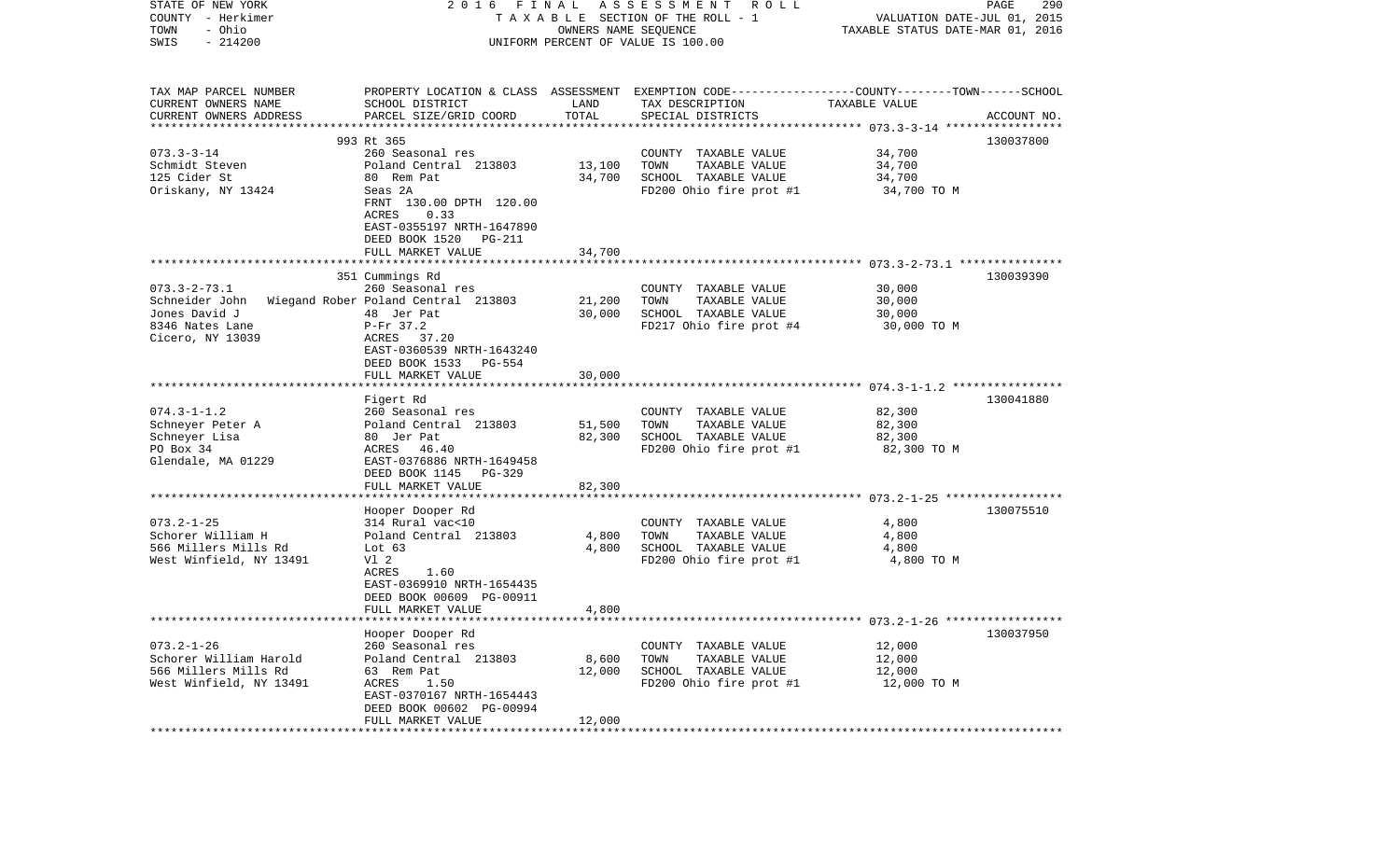COUNTY - Herkimer **T A X A B L E** SECTION OF THE ROLL - 1 VALUATION DATE-JUL 01, 2015 TOWN - Ohio OWNERS NAME SEQUENCE TAXABLE STATUS DATE-MAR 01, 2016 SWIS - 214200 UNIFORM PERCENT OF VALUE IS 100.00TAX MAP PARCEL NUMBER PROPERTY LOCATION & CLASS ASSESSMENT EXEMPTION CODE------------------COUNTY--------TOWN------SCHOOL CURRENT OWNERS NAME SCHOOL DISTRICT LAND TAX DESCRIPTION TAXABLE VALUECURRENT OWNERS ADDRESS PARCEL SIZE/GRID COORD TOTAL SPECIAL DISTRICTS ACCOUNT NO. \*\*\*\*\*\*\*\*\*\*\*\*\*\*\*\*\*\*\*\*\*\*\*\*\*\*\*\*\*\*\*\*\*\*\*\*\*\*\*\*\*\*\*\*\*\*\*\*\*\*\*\*\*\*\*\*\*\*\*\*\*\*\*\*\*\*\*\*\*\*\*\*\*\*\*\*\*\*\*\*\*\*\*\*\*\*\*\*\*\*\*\*\*\*\*\*\*\*\*\*\*\*\* 085.3-2-65 \*\*\*\*\*\*\*\*\*\*\*\*\*\*\*\*\* Gray Wilmurt Rd 130043860 085.3-2-65 314 Rural vac<10 COUNTY TAXABLE VALUE 1,900 Schram Edward Poland Central 213803 1,900 TOWN TAXABLE VALUE 1,900 c/o Magdalene Schram 10 Jer Pat 1,900 SCHOOL TAXABLE VALUE 1,900 19360 Magnolia Grove Sq Unit 3 FRNT 86.00 DPTH 145.00 FD200 Ohio fire prot #1 1,900 TO M Lansdowne, VA 20176 ACRES 0.14 EAST-0373101 NRTH-1614533 DEED BOOK 808 PG-582FULL MARKET VALUE 1,900 \*\*\*\*\*\*\*\*\*\*\*\*\*\*\*\*\*\*\*\*\*\*\*\*\*\*\*\*\*\*\*\*\*\*\*\*\*\*\*\*\*\*\*\*\*\*\*\*\*\*\*\*\*\*\*\*\*\*\*\*\*\*\*\*\*\*\*\*\*\*\*\*\*\*\*\*\*\*\*\*\*\*\*\*\*\*\*\*\*\*\*\*\*\*\*\*\*\*\*\*\*\*\* 071.3-2-15 \*\*\*\*\*\*\*\*\*\*\*\*\*\*\*\*\* 158 Haskell Rd 130010200071.3-2-15 260 Seasonal res COUNTY TAXABLE VALUE 60,500 Schreck Robert Poland Central 213803 11,700 TOWN TAXABLE VALUE 60,500 Schreck Marilyn 104 Nob Pat 60,500 SCHOOL TAXABLE VALUE 60,500 56 Orchard St Seas + Garage FD217 Ohio fire prot #4 60,500 TO M Hauppauge, NY 11787 FRNT 110.00 DPTH 149.00 ACRES 0.38 EAST-0396096 NRTH-1663242 DEED BOOK 00644 PG-00393FULL MARKET VALUE 60,500 \*\*\*\*\*\*\*\*\*\*\*\*\*\*\*\*\*\*\*\*\*\*\*\*\*\*\*\*\*\*\*\*\*\*\*\*\*\*\*\*\*\*\*\*\*\*\*\*\*\*\*\*\*\*\*\*\*\*\*\*\*\*\*\*\*\*\*\*\*\*\*\*\*\*\*\*\*\*\*\*\*\*\*\*\*\*\*\*\*\*\*\*\*\*\*\*\*\*\*\*\*\*\* 071.3-2-7 \*\*\*\*\*\*\*\*\*\*\*\*\*\*\*\*\*\* Haskell Rd 130043140071.3-2-7 314 Rural vac<10 COUNTY TAXABLE VALUE 5,300 Schreck Robert A <sup>Poland</sup> Central 213803 5,300 TOWN TAXABLE VALUE 5,300 Schreck Marilyn 104 Nob Pat 5,300 SCHOOL TAXABLE VALUE 5,300 56 Orchard St FRNT 191.50 DPTH 270.00 FD217 Ohio fire prot #4 5,300 TO M Hauppauge, NY 11788 ACRES 0.81 EAST-0395686 NRTH-1662503 DEED BOOK 751 PG-222FULL MARKET VALUE 5,300 \*\*\*\*\*\*\*\*\*\*\*\*\*\*\*\*\*\*\*\*\*\*\*\*\*\*\*\*\*\*\*\*\*\*\*\*\*\*\*\*\*\*\*\*\*\*\*\*\*\*\*\*\*\*\*\*\*\*\*\*\*\*\*\*\*\*\*\*\*\*\*\*\*\*\*\*\*\*\*\*\*\*\*\*\*\*\*\*\*\*\*\*\*\*\*\*\*\*\*\*\*\*\* 071.3-2-8 \*\*\*\*\*\*\*\*\*\*\*\*\*\*\*\*\*\* Haskell Rd 130030930071.3-2-8 210 1 Family Res COUNTY TAXABLE VALUE 18,400 Schreck Robert A <sup>Poland</sup> Central 213803 14,400 TOWN TAXABLE VALUE 18,400 Schreck Marilyn 18,400 SCHOOL TAXABLE VALUE 18,400 SCHOOL TAXABLE VALUE 18,400 56 Orchard St FRNT 225.00 DPTH 240.00 FD200 Ohio fire prot #1 18,400 TO M Hauppauge, NY 11787 EAST-0395664 NRTH-1662365 DEED BOOK 1344 PG-158 FULL MARKET VALUE 18,400 \*\*\*\*\*\*\*\*\*\*\*\*\*\*\*\*\*\*\*\*\*\*\*\*\*\*\*\*\*\*\*\*\*\*\*\*\*\*\*\*\*\*\*\*\*\*\*\*\*\*\*\*\*\*\*\*\*\*\*\*\*\*\*\*\*\*\*\*\*\*\*\*\*\*\*\*\*\*\*\*\*\*\*\*\*\*\*\*\*\*\*\*\*\*\*\*\*\*\*\*\*\*\* 071.3-2-14 \*\*\*\*\*\*\*\*\*\*\*\*\*\*\*\*\* Haskell Rd 130024480071.3-2-14 314 Rural vac<10 COUNTY TAXABLE VALUE 4,200 Schreck Robert A Poland Central 213803 4,200 TOWN TAXABLE VALUE 4,200 Schreck Marilyn 104 Nob Pat 4,200 SCHOOL TAXABLE VALUE 4,200 56 Orchard St T 7 Moose River FD200 Ohio fire prot #1 4,200 TO M Hauppauge, NY 11788 FRNT 90.00 DPTH 200.00 ACRES 0.35 EAST-0396089 NRTH-1663179 DEED BOOK 886 PG-531FULL MARKET VALUE 4,200 \*\*\*\*\*\*\*\*\*\*\*\*\*\*\*\*\*\*\*\*\*\*\*\*\*\*\*\*\*\*\*\*\*\*\*\*\*\*\*\*\*\*\*\*\*\*\*\*\*\*\*\*\*\*\*\*\*\*\*\*\*\*\*\*\*\*\*\*\*\*\*\*\*\*\*\*\*\*\*\*\*\*\*\*\*\*\*\*\*\*\*\*\*\*\*\*\*\*\*\*\*\*\*\*\*\*\*\*\*\*\*\*\*\*\*\*\*\*\*\*\*\*\*\*\*\*\*\*\*\*\*\*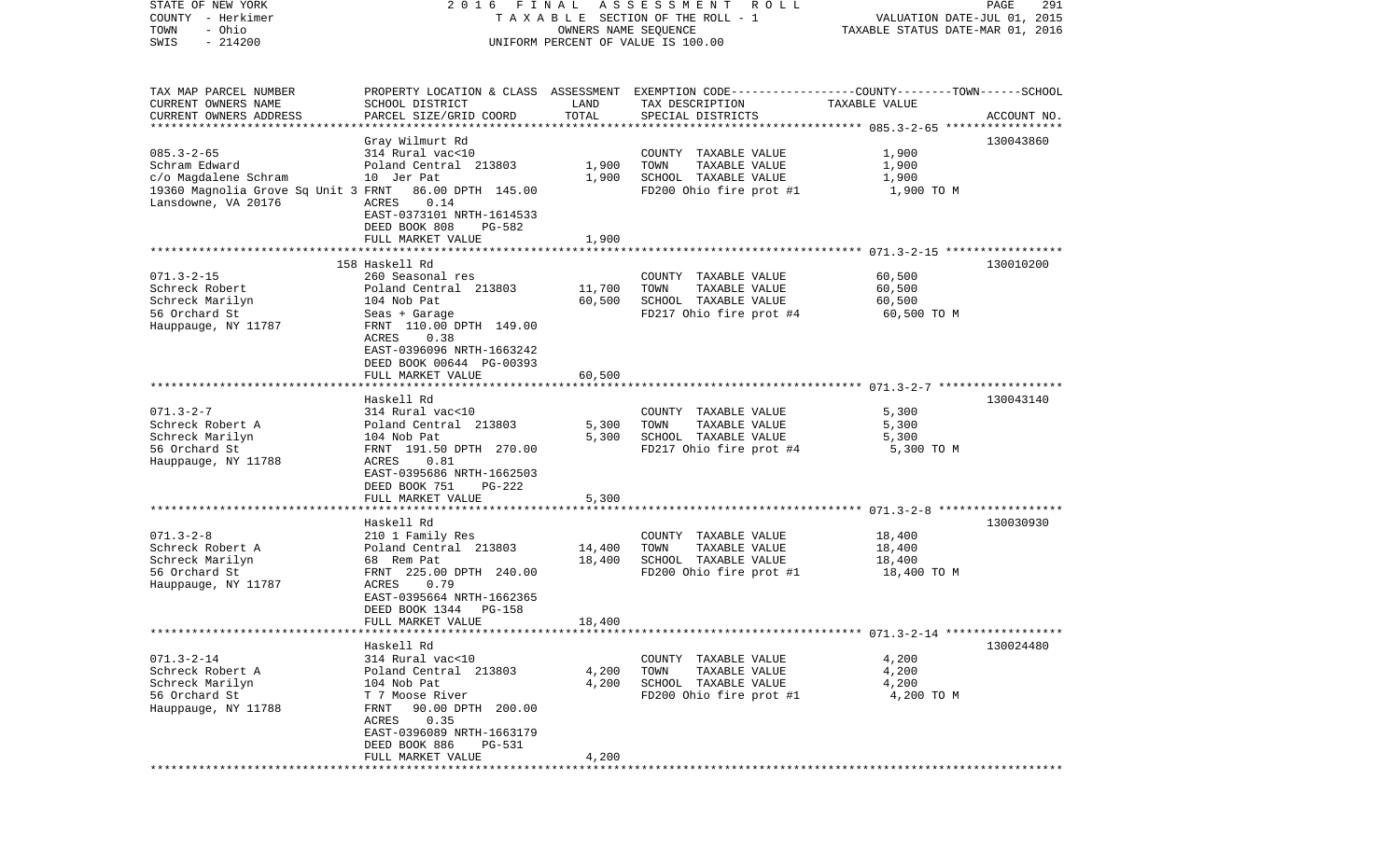| COUNTY<br>- Herkimer      | TAXABLE SECTION OF THE ROLL - 1                      | VALUATION DATE-JUL 01, 2015 |                                                                                                  |                                  |                    |
|---------------------------|------------------------------------------------------|-----------------------------|--------------------------------------------------------------------------------------------------|----------------------------------|--------------------|
| TOWN<br>- Ohio            |                                                      |                             | OWNERS NAME SEQUENCE                                                                             | TAXABLE STATUS DATE-MAR 01, 2016 |                    |
| SWIS<br>$-214200$         |                                                      |                             | UNIFORM PERCENT OF VALUE IS 100.00                                                               |                                  |                    |
|                           |                                                      |                             |                                                                                                  |                                  |                    |
| TAX MAP PARCEL NUMBER     |                                                      |                             | PROPERTY LOCATION & CLASS ASSESSMENT EXEMPTION CODE----------------COUNTY-------TOWN------SCHOOL |                                  |                    |
| CURRENT OWNERS NAME       | SCHOOL DISTRICT                                      | LAND                        | TAX DESCRIPTION                                                                                  | TAXABLE VALUE                    |                    |
| CURRENT OWNERS ADDRESS    | PARCEL SIZE/GRID COORD                               | TOTAL                       | SPECIAL DISTRICTS                                                                                |                                  | ACCOUNT NO.        |
|                           |                                                      |                             |                                                                                                  |                                  |                    |
|                           | 134 Woods Rd                                         |                             |                                                                                                  |                                  | 130075240          |
| $073.3 - 2 - 30$          | 270 Mfg housing                                      |                             | 41834<br>STAR EN                                                                                 | $\overline{0}$                   | 27,400<br>$\Omega$ |
| Schreiber Diane           | Poland Central 213803                                | 19,000                      | COUNTY TAXABLE VALUE                                                                             | 27,400                           |                    |
| 134 Woods Rd              | Lot 48                                               | 27,400                      | TOWN<br>TAXABLE VALUE                                                                            | 27,400                           |                    |
| Cold Brook, NY 13324      | ACRES<br>5.00                                        |                             | SCHOOL TAXABLE VALUE                                                                             | $\overline{0}$                   |                    |
|                           | EAST-0361339 NRTH-1645081                            |                             | FD217 Ohio fire prot #4                                                                          | 27,400 TO M                      |                    |
|                           | DEED BOOK 1211 PG-451                                |                             |                                                                                                  |                                  |                    |
|                           | FULL MARKET VALUE                                    | 27,400                      |                                                                                                  |                                  |                    |
|                           |                                                      |                             |                                                                                                  |                                  |                    |
|                           | Conway Rd                                            |                             |                                                                                                  |                                  | 130090100          |
| $078.1 - 2 - 15$          | 322 Rural vac>10                                     |                             | COUNTY TAXABLE VALUE                                                                             | 22,900                           |                    |
| Schumacher David P        | Poland Central 213803                                | 22,900                      | TOWN<br>TAXABLE VALUE                                                                            | 22,900                           |                    |
| 469 Harding Rd Ave        | 18 Jer Pat                                           | 22,900                      | SCHOOL TAXABLE VALUE                                                                             | 22,900                           |                    |
| Laurence Harbor, NJ 08879 | ACRES 21.40                                          |                             | FD200 Ohio fire prot #1                                                                          | 22,900 TO M                      |                    |
|                           | EAST-0357163 NRTH-1635154<br>DEED BOOK 868<br>PG-181 |                             |                                                                                                  |                                  |                    |
|                           | FULL MARKET VALUE                                    | 22,900                      |                                                                                                  |                                  |                    |
|                           |                                                      |                             |                                                                                                  |                                  |                    |
|                           | 94 Gray Wilmurt Rd                                   |                             |                                                                                                  |                                  | 130038070          |
| $085.3 - 2 - 61$          | 210 1 Family Res                                     |                             | STAR B<br>41854                                                                                  | $\overline{0}$                   | 30,000<br>$\Omega$ |
| Schumacher Gordon Jr      | Poland Central 213803                                | 9,400                       | COUNTY TAXABLE VALUE                                                                             | 55,000                           |                    |
| Schumacher Rhenda L       | 10 Jer Pat                                           | 55,000                      | TOWN<br>TAXABLE VALUE                                                                            | 55,000                           |                    |
| 94 Gray Wilmurt Rd        | 1.67                                                 |                             | SCHOOL TAXABLE VALUE                                                                             | 25,000                           |                    |
| Cold Brook, NY 13324      | FRNT 115.00 DPTH 126.00                              |                             | FD200 Ohio fire prot #1                                                                          | 55,000 TO M                      |                    |
|                           | 0.34<br>ACRES                                        |                             |                                                                                                  |                                  |                    |
|                           | EAST-0373223 NRTH-1614787                            |                             |                                                                                                  |                                  |                    |
|                           | DEED BOOK 833<br>PG-605                              |                             |                                                                                                  |                                  |                    |
|                           | FULL MARKET VALUE                                    | 55,000                      |                                                                                                  |                                  |                    |
|                           | *****************************                        |                             |                                                                                                  |                                  |                    |
|                           | 358 Smith Rd                                         |                             |                                                                                                  |                                  |                    |
| $078.2 - 1 - 45.3$        | 260 Seasonal res                                     |                             | COUNTY TAXABLE VALUE                                                                             | 37,000                           |                    |
| Schumacher Kimberlie      | Poland Central 213803                                | 27,300                      | TOWN<br>TAXABLE VALUE                                                                            | 37,000                           |                    |
| 18 Cervens Rd 2           | 44 Jer Pat                                           | 37,000                      | SCHOOL TAXABLE VALUE                                                                             | 37,000                           |                    |
| Tolland, CT 06084         | ACRES<br>19.50                                       |                             | FD200 Ohio fire prot #1                                                                          | 37,000 TO M                      |                    |
|                           | EAST-0368580 NRTH-1637686                            |                             |                                                                                                  |                                  |                    |
|                           | DEED BOOK 888<br><b>PG-350</b>                       |                             |                                                                                                  |                                  |                    |
|                           | FULL MARKET VALUE                                    | 37,000                      |                                                                                                  |                                  |                    |
|                           |                                                      |                             |                                                                                                  |                                  |                    |
|                           | Fisher Rd                                            |                             |                                                                                                  |                                  | 130044435          |
| $078.4 - 1 - 8.5$         | 322 Rural vac>10                                     |                             | COUNTY TAXABLE VALUE                                                                             | 26,200                           |                    |
| Schumacher Michael        | Poland Central 213803                                | 26,200                      | TOWN<br>TAXABLE VALUE                                                                            | 26,200                           |                    |
| 2202 Newport Gray Rd      | 12 Jer Pat                                           | 26,200                      | SCHOOL TAXABLE VALUE                                                                             | 26,200                           |                    |
| Cold Brook, NY 13324      | Seas 26.45 A                                         |                             | FD200 Ohio fire prot #1                                                                          | 26,200 TO M                      |                    |
|                           | ACRES<br>26.50                                       |                             |                                                                                                  |                                  |                    |
|                           | EAST-0363320 NRTH-1625260                            |                             |                                                                                                  |                                  |                    |
|                           | DEED BOOK 1576<br>PG-856                             |                             |                                                                                                  |                                  |                    |
|                           | FULL MARKET VALUE                                    | 26,200                      |                                                                                                  |                                  |                    |
|                           |                                                      |                             |                                                                                                  |                                  |                    |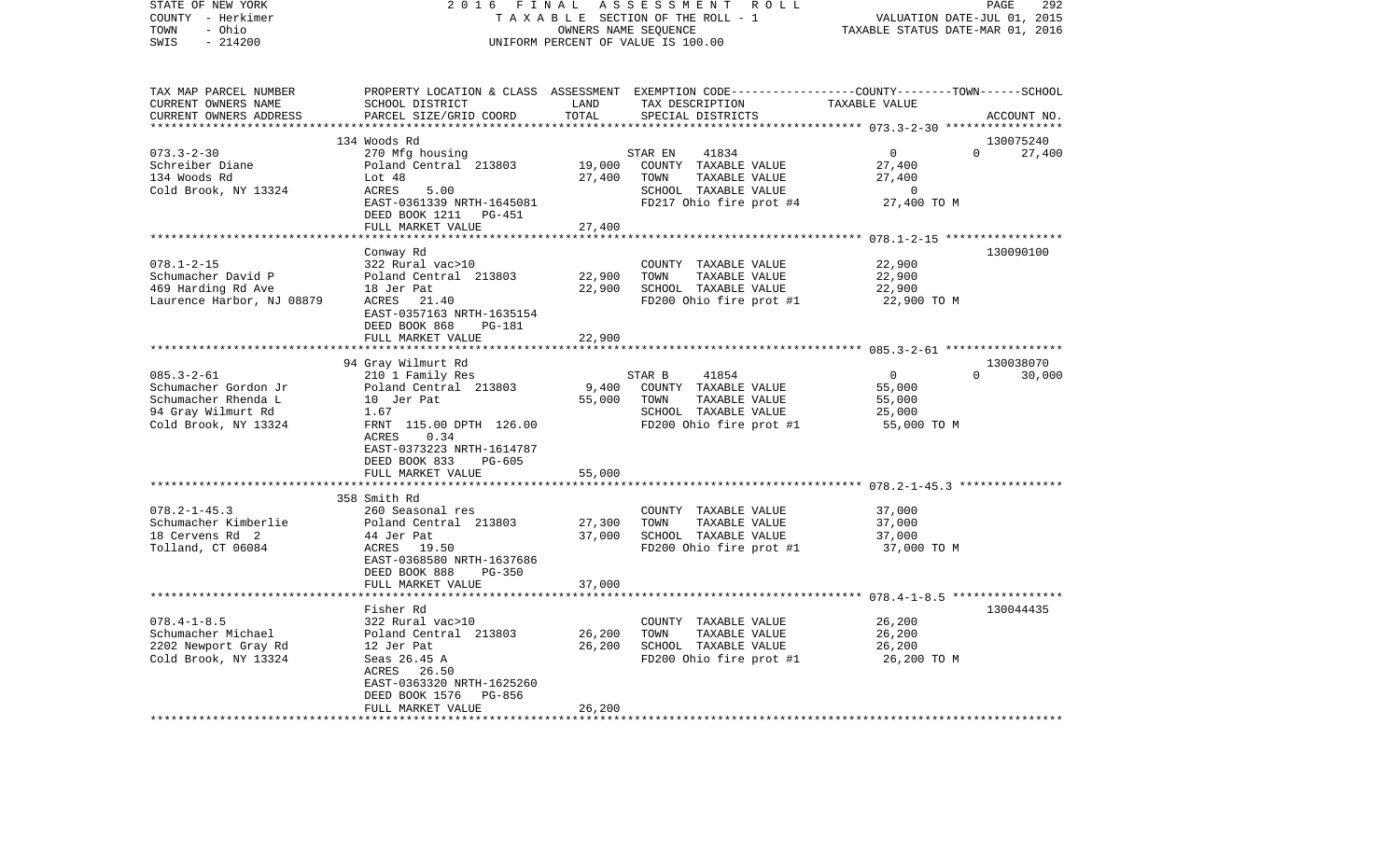| STATE OF NEW YORK<br>COUNTY - Herkimer<br>- Ohio<br>TOWN<br>$-214200$<br>SWIS | 2016 FINAL                             | OWNERS NAME SEQUENCE | A S S E S S M E N T R O L L<br>TAXABLE SECTION OF THE ROLL - 1<br>UNIFORM PERCENT OF VALUE IS 100.00                | VALUATION DATE-JUL 01, 2015<br>TAXABLE STATUS DATE-MAR 01, 2016 | PAGE<br>293 |
|-------------------------------------------------------------------------------|----------------------------------------|----------------------|---------------------------------------------------------------------------------------------------------------------|-----------------------------------------------------------------|-------------|
| TAX MAP PARCEL NUMBER<br>CURRENT OWNERS NAME                                  | SCHOOL DISTRICT                        | LAND                 | PROPERTY LOCATION & CLASS ASSESSMENT EXEMPTION CODE----------------COUNTY-------TOWN------SCHOOL<br>TAX DESCRIPTION | TAXABLE VALUE                                                   |             |
| CURRENT OWNERS ADDRESS<br>************************                            | PARCEL SIZE/GRID COORD                 | TOTAL                | SPECIAL DISTRICTS                                                                                                   |                                                                 | ACCOUNT NO. |
|                                                                               |                                        |                      |                                                                                                                     |                                                                 |             |
| $079.1 - 1 - 46$                                                              | Unclemier Rd<br>260 Seasonal res       |                      | COUNTY TAXABLE VALUE                                                                                                | 36,800                                                          | 130041475   |
| Sczerbaniewicz Leo J                                                          | Poland Central 213803                  | 11,300               | TOWN<br>TAXABLE VALUE                                                                                               | 36,800                                                          |             |
| Sczerbaniewicz Lorraine F                                                     | 50 Jer Pat                             | 36,800               | SCHOOL TAXABLE VALUE                                                                                                | 36,800                                                          |             |
| 9 Butternut Cir                                                               | ACRES<br>3.30                          |                      | FD200 Ohio fire prot #1                                                                                             | 36,800 TO M                                                     |             |
| Whitesboro, NY 13492                                                          | EAST-0378603 NRTH-1634404              |                      |                                                                                                                     |                                                                 |             |
|                                                                               | DEED BOOK 675<br>PG-251                |                      |                                                                                                                     |                                                                 |             |
|                                                                               | FULL MARKET VALUE                      | 36,800               |                                                                                                                     |                                                                 |             |
|                                                                               |                                        |                      |                                                                                                                     |                                                                 |             |
|                                                                               | 175 Dead Lk                            |                      |                                                                                                                     |                                                                 | 130036210   |
| $064.11 - 1 - 26$<br>Secretary of Veterans Affairs Adirondack                 | 260 Seasonal res - WTRFNT<br>302601    | 28,200               | COUNTY TAXABLE VALUE<br>TAXABLE VALUE<br>TOWN                                                                       | 130,000<br>130,000                                              |             |
| 1240 E Ninth St                                                               | 54 Woodhull                            | 130,000              | SCHOOL TAXABLE VALUE                                                                                                | 130,000                                                         |             |
| Cleveland, OH 44199                                                           | Lot 13 14 Dend                         |                      | FD215 Ohio fire prot #3                                                                                             | 130,000 TO M                                                    |             |
|                                                                               | FRNT 75.00 DPTH 150.00                 |                      |                                                                                                                     |                                                                 |             |
|                                                                               | EAST-0340649 NRTH-1681633              |                      |                                                                                                                     |                                                                 |             |
|                                                                               | DEED BOOK 1562 PG-264                  |                      |                                                                                                                     |                                                                 |             |
|                                                                               | FULL MARKET VALUE                      | 130,000              |                                                                                                                     |                                                                 |             |
|                                                                               |                                        |                      |                                                                                                                     |                                                                 |             |
| $064.11 - 1 - 42$                                                             | Dead Lk<br>314 Rural vac<10            |                      | COUNTY TAXABLE VALUE                                                                                                | 8,600                                                           | 130036270   |
| Secretary of Veterans Affairs Adirondack                                      | 302601                                 | 8,600                | TAXABLE VALUE<br>TOWN                                                                                               | 8,600                                                           |             |
| 1240 E Ninth St                                                               | 54 Woodhull                            | 8,600                | SCHOOL TAXABLE VALUE                                                                                                | 8,600                                                           |             |
| Cleveland, OH 44199                                                           | Dead Lake                              |                      | FD215 Ohio fire prot #3                                                                                             | 8,600 TO M                                                      |             |
|                                                                               | FRNT 100.00 DPTH 164.50                |                      |                                                                                                                     |                                                                 |             |
|                                                                               | EAST-0340775 NRTH-1681552              |                      |                                                                                                                     |                                                                 |             |
|                                                                               | DEED BOOK 1562 PG-264                  |                      |                                                                                                                     |                                                                 |             |
|                                                                               | FULL MARKET VALUE                      | 8,600                |                                                                                                                     |                                                                 |             |
|                                                                               | Dead Lk                                |                      |                                                                                                                     |                                                                 | 130036240   |
| $064.11 - 1 - 44$                                                             | 312 Vac w/imprv                        |                      | COUNTY TAXABLE VALUE                                                                                                | 22,200                                                          |             |
| Secretary of Veterans Affairs Adirondack                                      | 302601                                 | 7,200                | TOWN<br>TAXABLE VALUE                                                                                               | 22,200                                                          |             |
| 1240 E Ninth St                                                               | 54 Woodhull                            | 22,200               | SCHOOL TAXABLE VALUE                                                                                                | 22,200                                                          |             |
| Cleveland, OH 44199                                                           | Cont Of Lot 12                         |                      | FD215 Ohio fire prot #3                                                                                             | 22,200 TO M                                                     |             |
|                                                                               | FRNT 125.00 DPTH 100.00                |                      |                                                                                                                     |                                                                 |             |
|                                                                               | EAST-0340707 NRTH-1681534              |                      |                                                                                                                     |                                                                 |             |
|                                                                               | DEED BOOK 1562<br>PG-264               |                      |                                                                                                                     |                                                                 |             |
|                                                                               | FULL MARKET VALUE                      | 22,200               |                                                                                                                     |                                                                 |             |
|                                                                               |                                        |                      |                                                                                                                     |                                                                 | 130021690   |
| $074.1 - 2 - 81$                                                              | 3703 State Route 8<br>210 1 Family Res |                      | COUNTY TAXABLE VALUE                                                                                                | 180,000                                                         |             |
| Secretary of Veterans Affairs Poland Central 213803                           |                                        | 20,100               | TOWN<br>TAXABLE VALUE                                                                                               | 180,000                                                         |             |
| 245 West Houston St                                                           | 76 Rem Pat                             | 180,000              | SCHOOL TAXABLE VALUE                                                                                                | 180,000                                                         |             |
| New York, NY 10014                                                            | Sub 17                                 |                      | FD200 Ohio fire prot #1                                                                                             | 180,000 TO M                                                    |             |
|                                                                               | ACRES<br>1.50                          |                      |                                                                                                                     |                                                                 |             |
|                                                                               | EAST-0373662 NRTH-1652654              |                      |                                                                                                                     |                                                                 |             |
|                                                                               | DEED BOOK 1594<br><b>PG-988</b>        |                      |                                                                                                                     |                                                                 |             |
|                                                                               | FULL MARKET VALUE                      | 180,000              |                                                                                                                     |                                                                 |             |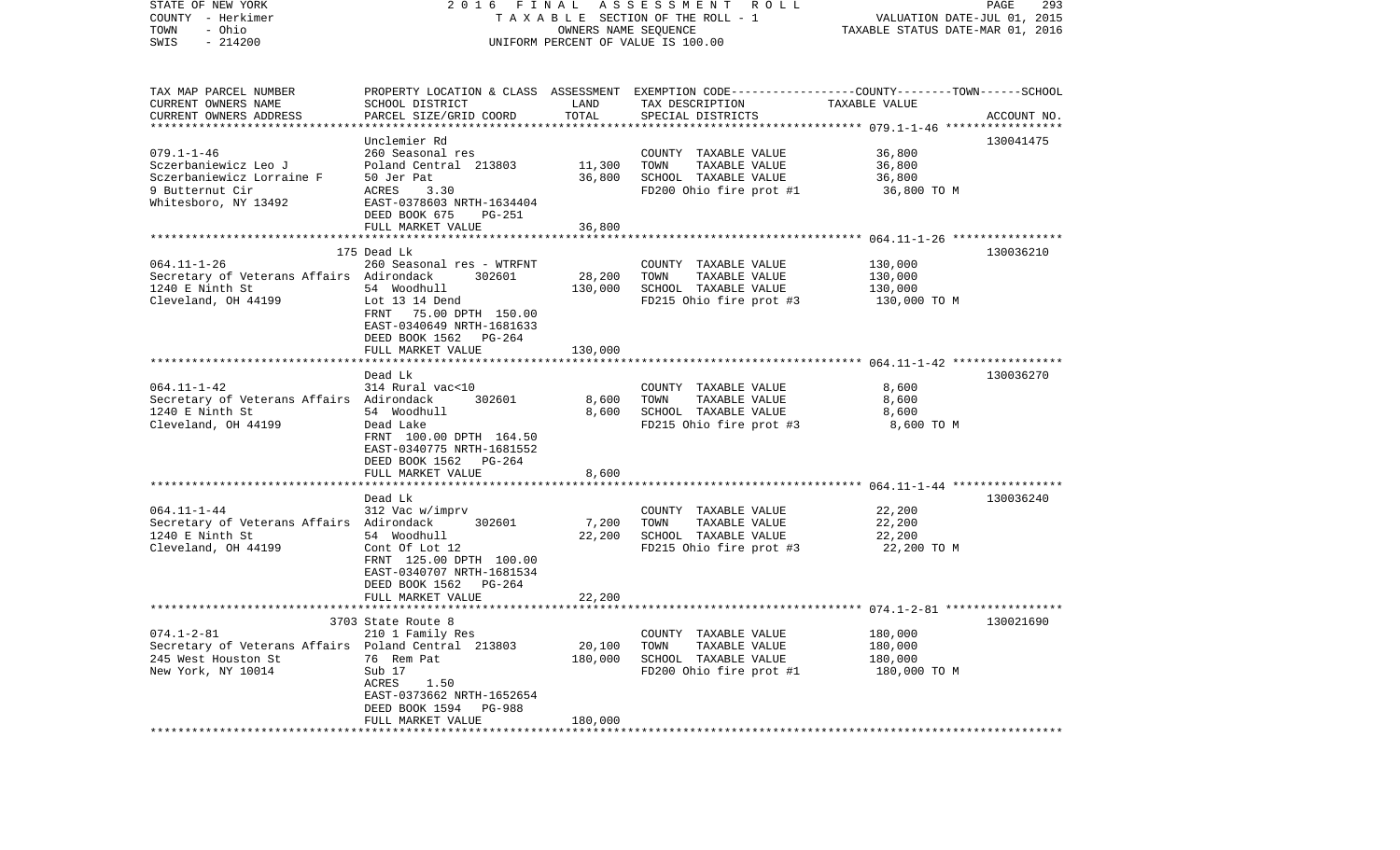| - Herkimer<br>COUNTY                               |                                            |                      | T A X A B L E SECTION OF THE ROLL - 1                                                          | VALUATION DATE-JUL 01, 2015      |             |
|----------------------------------------------------|--------------------------------------------|----------------------|------------------------------------------------------------------------------------------------|----------------------------------|-------------|
| - Ohio<br>TOWN                                     |                                            | OWNERS NAME SEQUENCE |                                                                                                | TAXABLE STATUS DATE-MAR 01, 2016 |             |
| $-214200$<br>SWIS                                  |                                            |                      | UNIFORM PERCENT OF VALUE IS 100.00                                                             |                                  |             |
|                                                    |                                            |                      |                                                                                                |                                  |             |
| TAX MAP PARCEL NUMBER                              |                                            |                      | PROPERTY LOCATION & CLASS ASSESSMENT EXEMPTION CODE---------------COUNTY-------TOWN-----SCHOOL |                                  |             |
| CURRENT OWNERS NAME                                | SCHOOL DISTRICT                            | LAND                 | TAX DESCRIPTION                                                                                | TAXABLE VALUE                    |             |
| CURRENT OWNERS ADDRESS                             | PARCEL SIZE/GRID COORD                     | TOTAL                | SPECIAL DISTRICTS                                                                              |                                  | ACCOUNT NO. |
|                                                    |                                            |                      |                                                                                                |                                  |             |
| $068. - 3 - 5$                                     | Farr Rd<br>260 Seasonal res                |                      | COUNTY TAXABLE VALUE                                                                           | 27,700                           | 130060280   |
| Seddon David                                       | Adirondack<br>302601                       | 23,700               | TOWN<br>TAXABLE VALUE                                                                          | 27,700                           |             |
| 153 Southard Rd                                    | Lot 16 Rem Pat                             | 27,700               | SCHOOL TAXABLE VALUE                                                                           | 27,700                           |             |
| Saratoga Springs, NY                               | P Fr 35.04A                                |                      | FD215 Ohio fire prot #3                                                                        | 27,700 TO M                      |             |
| 12866-6616 ACRES                                   | 35.04                                      |                      |                                                                                                |                                  |             |
|                                                    | EAST-0337587 NRTH-1672374                  |                      |                                                                                                |                                  |             |
|                                                    | DEED BOOK 872<br>PG-118                    |                      |                                                                                                |                                  |             |
|                                                    | FULL MARKET VALUE                          | 27,700               |                                                                                                |                                  |             |
|                                                    |                                            |                      |                                                                                                |                                  |             |
|                                                    | Farr Rd                                    |                      |                                                                                                |                                  | 130035850   |
| $068. - 3 - 4$<br>Seddon John                      | 260 Seasonal res<br>Adirondack<br>302601   | 28,700               | COUNTY TAXABLE VALUE<br>TAXABLE VALUE<br>TOWN                                                  | 41,500<br>41,500                 |             |
| Seddon Betty Lou                                   | 16 Rem Pat                                 | 41,500               | SCHOOL TAXABLE VALUE                                                                           | 41,500                           |             |
| 153 Southard Rd                                    | P Fr<br>43.7 A                             |                      | FD215 Ohio fire prot #3                                                                        | 41,500 TO M                      |             |
| Saratoga Springs, NY 12866                         | 43.70<br>ACRES                             |                      |                                                                                                |                                  |             |
|                                                    | EAST-0337145 NRTH-1672351                  |                      |                                                                                                |                                  |             |
|                                                    | DEED BOOK 00623 PG-00074                   |                      |                                                                                                |                                  |             |
|                                                    | FULL MARKET VALUE                          | 41,500               |                                                                                                |                                  |             |
|                                                    |                                            |                      |                                                                                                |                                  |             |
|                                                    | Farr Rd                                    |                      |                                                                                                |                                  | 60285       |
| $068. -3 - 6.1$                                    | 910 Priv forest                            |                      | COUNTY TAXABLE VALUE                                                                           | 40,100                           |             |
| Seddon John                                        | Adirondack<br>302601                       | 40,100               | TOWN<br>TAXABLE VALUE<br>SCHOOL TAXABLE VALUE                                                  | 40,100                           |             |
| Betty Lou<br>153 Southard Rd                       | Lot 16 Rem Pat<br>Vl 2 73.26A              | 40,100               | FD215 Ohio fire prot #3                                                                        | 40,100<br>40,100 TO M            |             |
| Saratoga Springs, NY 12866                         | 73.26<br>ACRES                             |                      |                                                                                                |                                  |             |
|                                                    | EAST-0338143 NRTH-1673121                  |                      |                                                                                                |                                  |             |
|                                                    | DEED BOOK 680<br>PG-309                    |                      |                                                                                                |                                  |             |
|                                                    | FULL MARKET VALUE                          | 40,100               |                                                                                                |                                  |             |
|                                                    | ************************                   |                      |                                                                                                |                                  |             |
|                                                    | Hooper Dooper Rd                           |                      |                                                                                                |                                  | 130075600   |
| $073.2 - 1 - 27$                                   | 260 Seasonal res                           |                      | COUNTY TAXABLE VALUE                                                                           | 30,100                           |             |
| Seelbach Lyle W II                                 | Poland Central 213803                      | 8,600                | TOWN<br>TAXABLE VALUE                                                                          | 30,100                           |             |
| Seelbach Juliano Rhonda                            | Lot 63 Rem Pat                             | 30,100               | SCHOOL TAXABLE VALUE                                                                           | 30,100                           |             |
| 1194 Jordanville Rd<br>Richfield Springs, NY 13439 | Sub 19 Tr 1.5 A<br>ACRES<br>1.50           |                      | FD200 Ohio fire prot #1                                                                        | 30,100 TO M                      |             |
|                                                    | EAST-0370569 NRTH-1654486                  |                      |                                                                                                |                                  |             |
|                                                    | DEED BOOK 910<br>PG-363                    |                      |                                                                                                |                                  |             |
|                                                    | FULL MARKET VALUE                          | 30,100               |                                                                                                |                                  |             |
|                                                    |                                            |                      |                                                                                                |                                  |             |
|                                                    | Rt 365                                     |                      |                                                                                                |                                  | 130060040   |
| $073.3 - 3 - 3$                                    | 314 Rural vac<10                           |                      | COUNTY TAXABLE VALUE                                                                           | 2,000                            |             |
| Seelman Stephen                                    | Poland Central 213803                      | 2,000                | TOWN<br>TAXABLE VALUE                                                                          | 2,000                            |             |
| Seelman Carmela                                    | Lot 80                                     | 2,000                | SCHOOL TAXABLE VALUE                                                                           | 2,000                            |             |
| 989 State RT 365                                   | Lot $# 70$                                 |                      | FD200 Ohio fire prot #1                                                                        | 2,000 TO M                       |             |
| Remsen, NY 13438                                   | FRNT 120.00 DPTH 240.00                    |                      |                                                                                                |                                  |             |
|                                                    | 0.77<br>ACRES<br>EAST-0354955 NRTH-1648135 |                      |                                                                                                |                                  |             |
|                                                    | DEED BOOK 1094<br>PG-468                   |                      |                                                                                                |                                  |             |
|                                                    | FULL MARKET VALUE                          | 2,000                |                                                                                                |                                  |             |
|                                                    |                                            |                      |                                                                                                |                                  |             |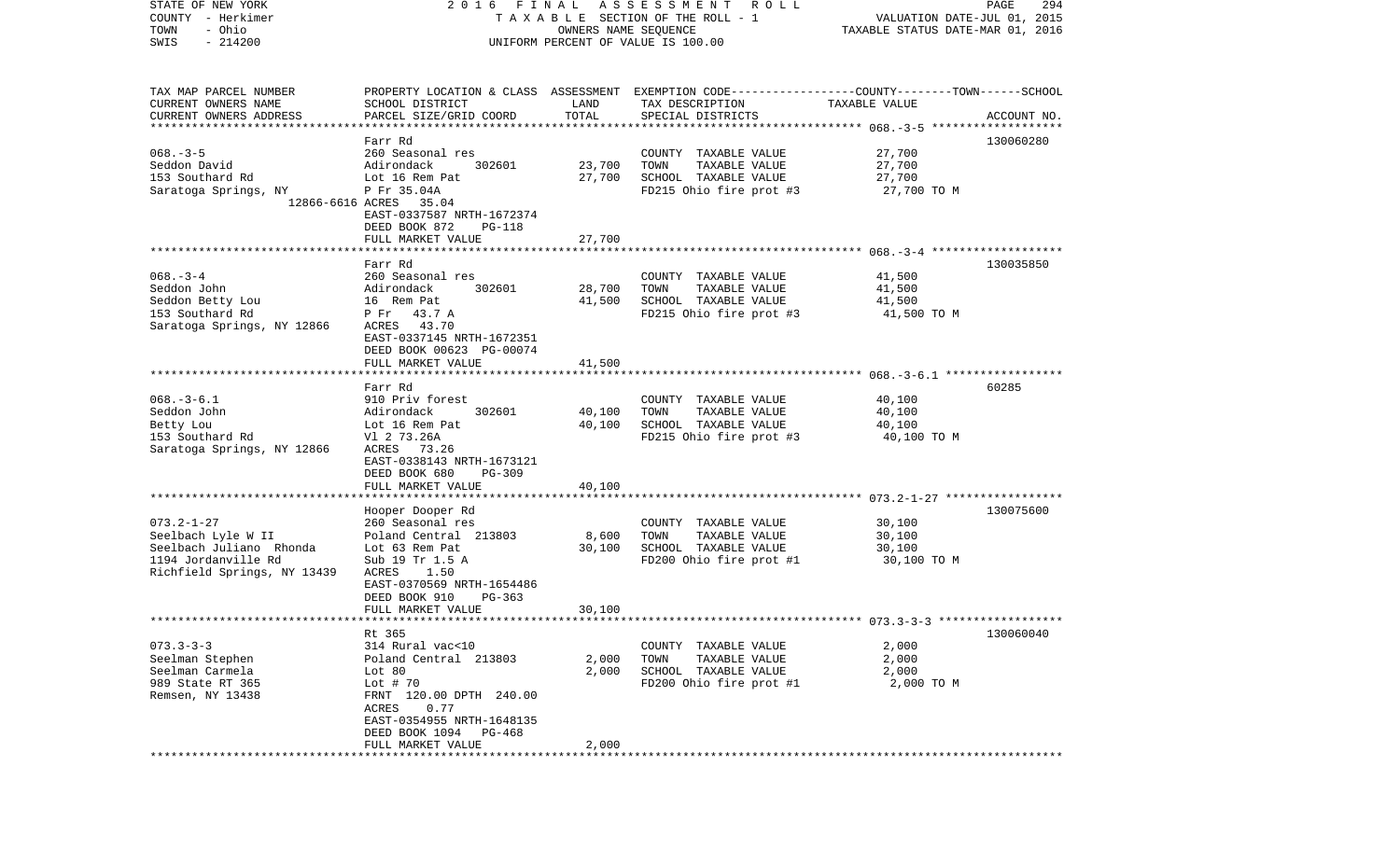| STATE OF NEW YORK<br>COUNTY - Herkimer<br>- Ohio<br>TOWN<br>$-214200$<br>SWIS | 2016 FINAL                                                                                                                                            |               | A S S E S S M E N T R O L L<br>TAXABLE SECTION OF THE ROLL - 1<br>OWNERS NAME SEOUENCE<br>UNIFORM PERCENT OF VALUE IS 100.00 | VALUATION DATE-JUL 01, 2015<br>TAXABLE STATUS DATE-MAR 01, 2016 | PAGE<br>295           |
|-------------------------------------------------------------------------------|-------------------------------------------------------------------------------------------------------------------------------------------------------|---------------|------------------------------------------------------------------------------------------------------------------------------|-----------------------------------------------------------------|-----------------------|
| TAX MAP PARCEL NUMBER<br>CURRENT OWNERS NAME                                  | SCHOOL DISTRICT                                                                                                                                       | LAND          | PROPERTY LOCATION & CLASS ASSESSMENT EXEMPTION CODE---------------COUNTY-------TOWN------SCHOOL<br>TAX DESCRIPTION           | TAXABLE VALUE                                                   |                       |
| CURRENT OWNERS ADDRESS<br>***********************                             | PARCEL SIZE/GRID COORD                                                                                                                                | TOTAL         | SPECIAL DISTRICTS                                                                                                            |                                                                 | ACCOUNT NO.           |
|                                                                               | 989 State Rt 365                                                                                                                                      |               |                                                                                                                              |                                                                 | 130017730             |
| $073.3 - 3 - 13$                                                              | 210 1 Family Res                                                                                                                                      |               | VET WAR CT 41121                                                                                                             | 5,400<br>5,400                                                  | $\Omega$              |
| Seelman Stephen                                                               | Poland Central 213803                                                                                                                                 | 15,500 STAR B | 41854                                                                                                                        | $\mathbf{0}$                                                    | 30,000<br>$\mathbf 0$ |
| Seelman Carmela                                                               | 80 Rem Pat                                                                                                                                            | 36,000        | COUNTY TAXABLE VALUE                                                                                                         | 30,600                                                          |                       |
| 989 State Rt 365                                                              | R1 1/8 1.30 Acres                                                                                                                                     |               | TOWN<br>TAXABLE VALUE                                                                                                        | 30,600                                                          |                       |
| Remsen, NY 13438                                                              | FRNT 120.00 DPTH 219.00                                                                                                                               |               | SCHOOL TAXABLE VALUE                                                                                                         | 6,000                                                           |                       |
|                                                                               | ACRES<br>0.59<br>EAST-0355055 NRTH-1647898<br>DEED BOOK 1094 PG-468<br>FULL MARKET VALUE                                                              | 36,000        | FD200 Ohio fire prot #1                                                                                                      | 36,000 TO M                                                     |                       |
|                                                                               |                                                                                                                                                       |               |                                                                                                                              |                                                                 |                       |
|                                                                               | Rt 365                                                                                                                                                |               |                                                                                                                              |                                                                 | 130017850             |
| $073.3 - 3 - 10$                                                              | 312 Vac w/imprv                                                                                                                                       |               | COUNTY TAXABLE VALUE                                                                                                         | 3,000                                                           |                       |
| Seelman Stephen P                                                             | Poland Central 213803                                                                                                                                 | 2,300         | TOWN<br>TAXABLE VALUE                                                                                                        | 3,000                                                           |                       |
| 989 State Rt 365                                                              | 80 Rem Pat                                                                                                                                            | 3,000         | SCHOOL TAXABLE VALUE                                                                                                         | 3,000                                                           |                       |
| Remsen, NY 13438                                                              | Subs 41 42 49<br>Seas .50A<br>FRNT<br>80.00 DPTH 199.00<br>0.34<br>ACRES<br>EAST-0354957 NRTH-1647881<br>DEED BOOK 940<br>PG-415<br>FULL MARKET VALUE | 3,000         | FD200 Ohio fire prot #1                                                                                                      | 3,000 TO M                                                      |                       |
|                                                                               |                                                                                                                                                       |               |                                                                                                                              |                                                                 |                       |
|                                                                               | Mill Wood Hill Rd                                                                                                                                     |               |                                                                                                                              | $\mathbf{0}$                                                    | 130013620<br>$\Omega$ |
| $073.2 - 1 - 10$<br>Seigle John W                                             | 210 1 Family Res<br>Poland Central 213803                                                                                                             | 14,300        | STAR B<br>41854<br>COUNTY TAXABLE VALUE                                                                                      | 70,000                                                          | 30,000                |
| Seigle Lisa K                                                                 | 79 Jer Pat                                                                                                                                            | 70,000        | TOWN<br>TAXABLE VALUE                                                                                                        | 70,000                                                          |                       |
| Millwood Hill Rd                                                              | ACRES<br>1.20 BANK<br>035                                                                                                                             |               | SCHOOL TAXABLE VALUE                                                                                                         | 40,000                                                          |                       |
| Cold Brook, NY 13324                                                          | EAST-0370123 NRTH-1650641                                                                                                                             |               | FD200 Ohio fire prot #1                                                                                                      | 70,000 TO M                                                     |                       |
|                                                                               | DEED BOOK 799<br>$PG-404$                                                                                                                             |               |                                                                                                                              |                                                                 |                       |
|                                                                               | FULL MARKET VALUE                                                                                                                                     | 70,000        |                                                                                                                              |                                                                 |                       |
|                                                                               | ********************                                                                                                                                  | ************  |                                                                                                                              |                                                                 |                       |
|                                                                               | Bull Hill Rd                                                                                                                                          |               |                                                                                                                              |                                                                 | 130029910             |
| $079.4 - 2 - 14$                                                              | 322 Rural vac>10                                                                                                                                      |               | COUNTY TAXABLE VALUE                                                                                                         | 24,800                                                          |                       |
| Semit David                                                                   | Poland Central 213803                                                                                                                                 | 24,800        | TOWN<br>TAXABLE VALUE                                                                                                        | 24,800                                                          |                       |
| Osley Stephen J                                                               | Lot 52 Jer Pat<br>Lots 73-75                                                                                                                          | 24,800        | SCHOOL TAXABLE VALUE                                                                                                         | 24,800                                                          |                       |
| 53 Center St<br>Little Falls, NY 13365                                        | V12 43.2 A                                                                                                                                            |               | FD217 Ohio fire prot #4                                                                                                      | 24,800 TO M                                                     |                       |
|                                                                               | ACRES 43.20                                                                                                                                           |               |                                                                                                                              |                                                                 |                       |
|                                                                               | EAST-0390941 NRTH-1628106                                                                                                                             |               |                                                                                                                              |                                                                 |                       |
|                                                                               | DEED BOOK 00665 PG-954                                                                                                                                |               |                                                                                                                              |                                                                 |                       |
|                                                                               | FULL MARKET VALUE                                                                                                                                     | 24,800        |                                                                                                                              |                                                                 |                       |
|                                                                               |                                                                                                                                                       |               |                                                                                                                              |                                                                 |                       |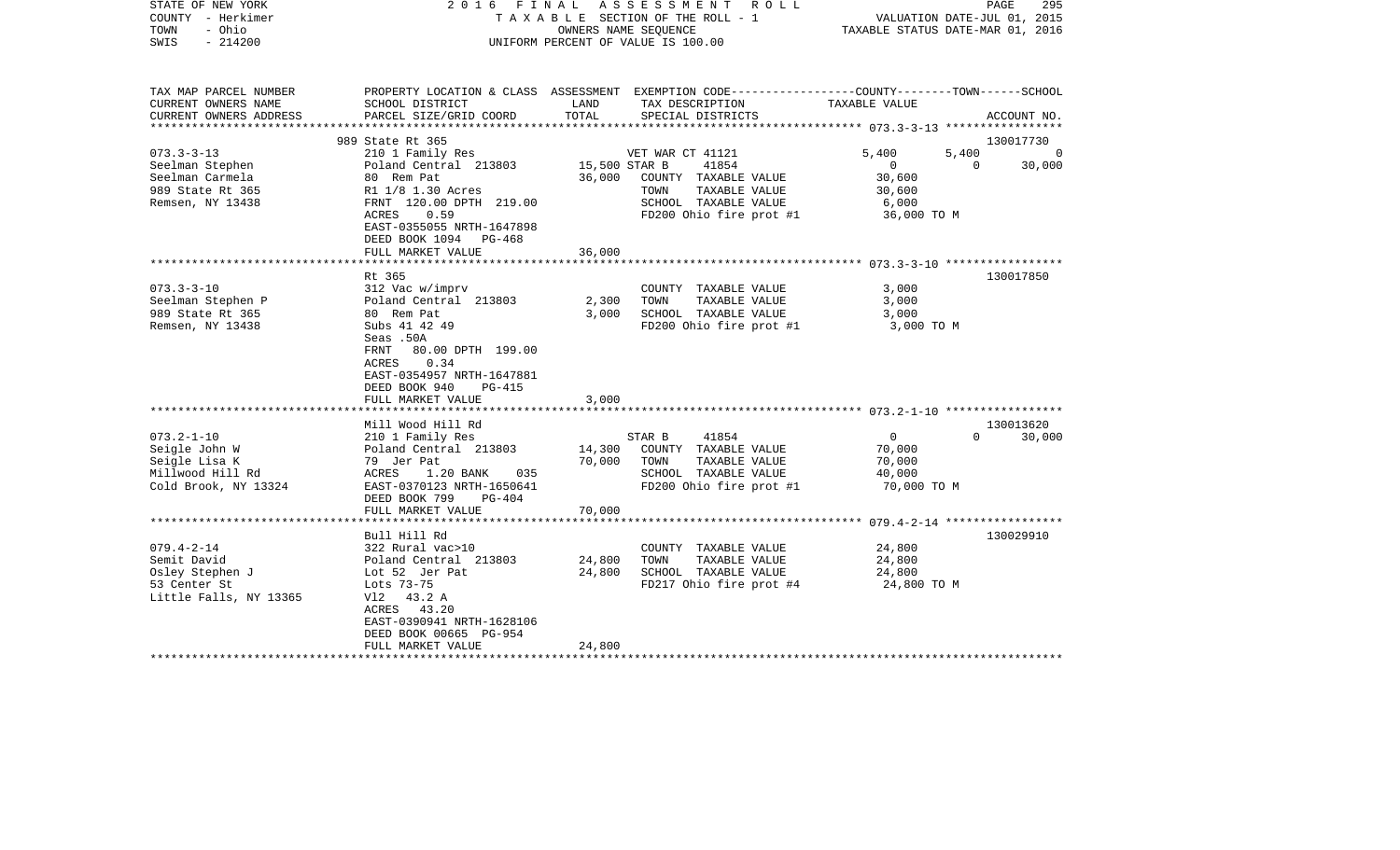| STATE OF NEW YORK<br>COUNTY - Herkimer<br>- Ohio<br>TOWN | 2016 FINAL                                   | OWNERS NAME SEQUENCE | A S S E S S M E N T R O L L<br>TAXABLE SECTION OF THE ROLL - 1                                                      | VALUATION DATE-JUL 01, 2015<br>TAXABLE STATUS DATE-MAR 01, 2016 | PAGE<br>296 |
|----------------------------------------------------------|----------------------------------------------|----------------------|---------------------------------------------------------------------------------------------------------------------|-----------------------------------------------------------------|-------------|
| $-214200$<br>SWIS                                        |                                              |                      | UNIFORM PERCENT OF VALUE IS 100.00                                                                                  |                                                                 |             |
|                                                          |                                              |                      |                                                                                                                     |                                                                 |             |
| TAX MAP PARCEL NUMBER<br>CURRENT OWNERS NAME             | SCHOOL DISTRICT                              | LAND                 | PROPERTY LOCATION & CLASS ASSESSMENT EXEMPTION CODE----------------COUNTY-------TOWN------SCHOOL<br>TAX DESCRIPTION | TAXABLE VALUE                                                   |             |
| CURRENT OWNERS ADDRESS                                   | PARCEL SIZE/GRID COORD                       | TOTAL                | SPECIAL DISTRICTS                                                                                                   |                                                                 | ACCOUNT NO. |
| *************************                                | Bull Hill Rd                                 |                      |                                                                                                                     |                                                                 | 130027840   |
| $079.4 - 2 - 15$                                         | 322 Rural vac>10                             |                      | COUNTY TAXABLE VALUE                                                                                                | 11,600                                                          |             |
| Semit David J                                            | Poland Central 213803                        | 11,600               | TAXABLE VALUE<br>TOWN                                                                                               | 11,600                                                          |             |
| PO Box 774                                               | 52 Jer Pat                                   | 11,600               | SCHOOL TAXABLE VALUE                                                                                                | 11,600                                                          |             |
| Herkimer, NY 13350                                       | Lot 74                                       |                      | FD217 Ohio fire prot #4                                                                                             | 11,600 TO M                                                     |             |
|                                                          | V1 2 20.2                                    |                      |                                                                                                                     |                                                                 |             |
|                                                          | ACRES 20.20                                  |                      |                                                                                                                     |                                                                 |             |
|                                                          | EAST-0391070 NRTH-1627315                    |                      |                                                                                                                     |                                                                 |             |
|                                                          | DEED BOOK 694<br>PG-065<br>FULL MARKET VALUE | 11,600               |                                                                                                                     |                                                                 |             |
|                                                          |                                              |                      |                                                                                                                     |                                                                 |             |
|                                                          | 187 Dead Lk                                  |                      |                                                                                                                     |                                                                 | 130032820   |
| $064.11 - 1 - 24$                                        | 270 Mfg housing - WTRFNT                     |                      | COUNTY TAXABLE VALUE                                                                                                | 53,200                                                          |             |
| Setter Frederick W Jr                                    | Adirondack<br>302601                         | 28,200               | TAXABLE VALUE<br>TOWN                                                                                               | 53,200                                                          |             |
| Setter Sylvia                                            | 54 117 Woodhul                               | 53,200               | SCHOOL TAXABLE VALUE                                                                                                | 53,200                                                          |             |
| PO Box 133                                               | Lot 10 150 Drop                              |                      | FD215 Ohio fire prot #3                                                                                             | 53,200 TO M                                                     |             |
| Oriskany, NY 13424                                       | Trl & Garage .41A<br>FRNT 75.00 DPTH 150.00  |                      |                                                                                                                     |                                                                 |             |
|                                                          | EAST-0340813 NRTH-1681759                    |                      |                                                                                                                     |                                                                 |             |
|                                                          | DEED BOOK 679<br><b>PG-985</b>               |                      |                                                                                                                     |                                                                 |             |
|                                                          | FULL MARKET VALUE                            | 53,200               |                                                                                                                     |                                                                 |             |
|                                                          |                                              |                      |                                                                                                                     |                                                                 |             |
|                                                          | North Lake Rd                                |                      |                                                                                                                     |                                                                 | 130037980   |
| $064. -1 - 13$<br>Sexton Daniel                          | 260 Seasonal res<br>302601<br>Adirondack     | 34,100               | COUNTY TAXABLE VALUE<br>TAXABLE VALUE<br>TOWN                                                                       | 74,800<br>74,800                                                |             |
| 7377 SR 291                                              | 20 Woodhull                                  | 74,800               | SCHOOL TAXABLE VALUE                                                                                                | 74,800                                                          |             |
| Stittville, NY 13469                                     | ACRES 20.00                                  |                      | FD215 Ohio fire prot #3                                                                                             | 74,800 TO M                                                     |             |
|                                                          | EAST-0337891 NRTH-1680642                    |                      |                                                                                                                     |                                                                 |             |
|                                                          | DEED BOOK 1595 PG-509                        |                      |                                                                                                                     |                                                                 |             |
|                                                          | FULL MARKET VALUE                            | 74,800               |                                                                                                                     |                                                                 |             |
|                                                          | *******************                          | *******              |                                                                                                                     | *********************** 073.4-1-69 ******************           |             |
| $073.4 - 1 - 69$                                         | Fire Acres Ln                                |                      |                                                                                                                     |                                                                 | 130075690   |
| Shafer Charles                                           | 210 1 Family Res<br>Poland Central 213803    | 10,900               | COUNTY TAXABLE VALUE<br>TOWN<br>TAXABLE VALUE                                                                       | 60,000<br>60,000                                                |             |
| Shafer Terry                                             | Lot 77                                       | 60,000               | SCHOOL TAXABLE VALUE                                                                                                | 60,000                                                          |             |
| PO Box 98                                                | FRNT 156.00 DPTH 156.00                      |                      | FD200 Ohio fire prot #1                                                                                             | 60,000 TO M                                                     |             |
| Yorkville, NY 13495-0098                                 | ACRES<br>0.56                                |                      |                                                                                                                     |                                                                 |             |
|                                                          | EAST-0368328 NRTH-1648257                    |                      |                                                                                                                     |                                                                 |             |
|                                                          | DEED BOOK 00626 PG-00964                     |                      |                                                                                                                     |                                                                 |             |
|                                                          | FULL MARKET VALUE                            | 60,000               |                                                                                                                     |                                                                 |             |
|                                                          | Harvey Bridge Rd                             |                      |                                                                                                                     |                                                                 | 130029820   |
| $073.4 - 1 - 38$                                         | 312 Vac w/imprv                              |                      | COUNTY TAXABLE VALUE                                                                                                | 7,000                                                           |             |
| Shaffer Paul Jr                                          | Poland Central 213803                        | 3,000                | TOWN<br>TAXABLE VALUE                                                                                               | 7,000                                                           |             |
| 5 Chestnut Rd                                            | 48 Jer Pat                                   | 7,000                | SCHOOL TAXABLE VALUE                                                                                                | 7,000                                                           |             |
| New Hartford, NY 13413                                   | FRNT 209.00 DPTH 209.00                      |                      | FD200 Ohio fire prot #1                                                                                             | 7,000 TO M                                                      |             |
|                                                          | 1.00<br>ACRES                                |                      |                                                                                                                     |                                                                 |             |
|                                                          | EAST-0363222 NRTH-1643544                    |                      |                                                                                                                     |                                                                 |             |
|                                                          | DEED BOOK 818<br>PG-354                      |                      |                                                                                                                     |                                                                 |             |
|                                                          | FULL MARKET VALUE                            | 7,000                |                                                                                                                     |                                                                 |             |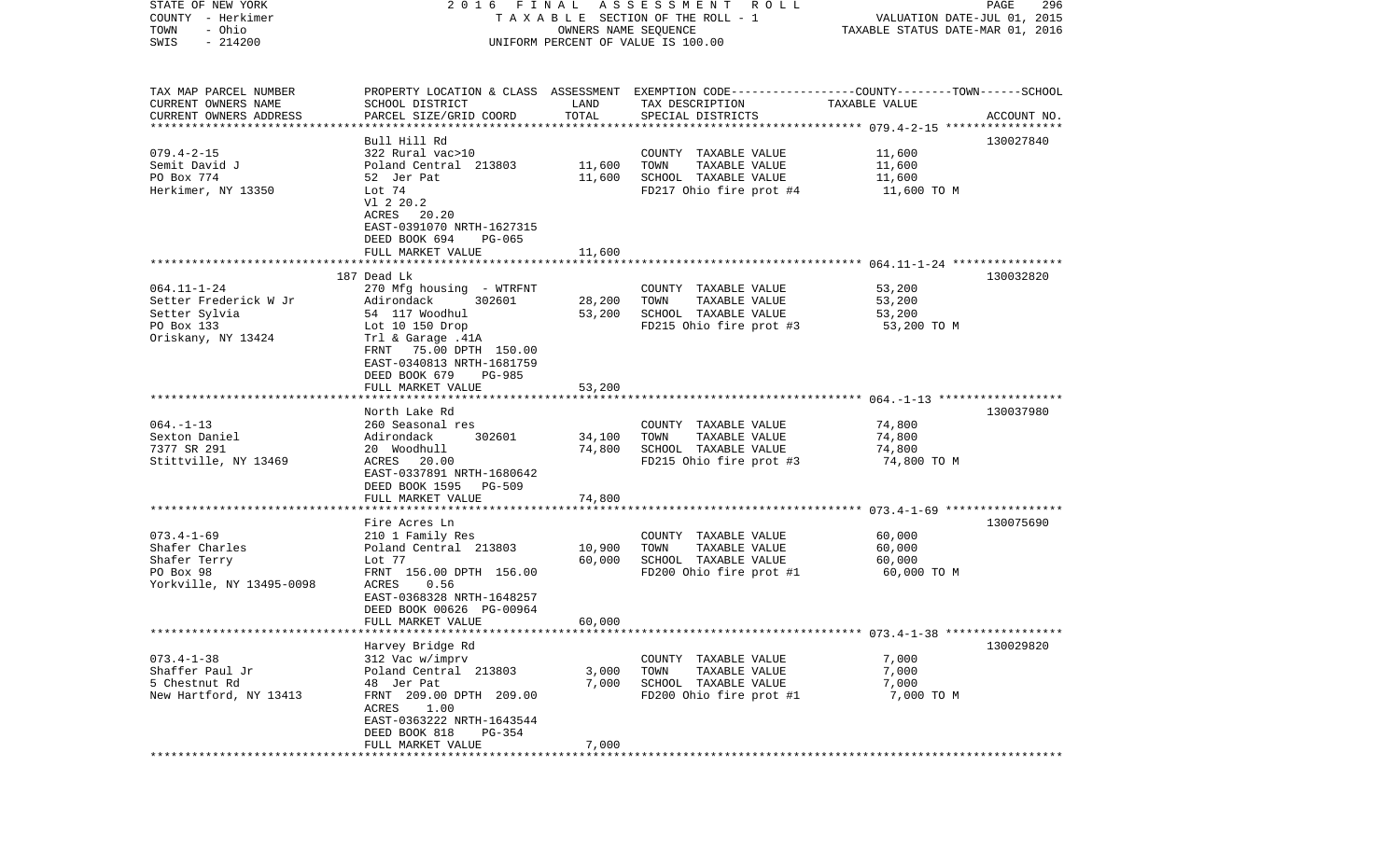| STATE OF NEW YORK<br>COUNTY - Herkimer<br>- Ohio<br>TOWN<br>$-214200$<br>SWIS | FINAL<br>2016                                        | OWNERS NAME SEQUENCE | A S S E S S M E N T R O L L<br>TAXABLE SECTION OF THE ROLL - 1<br>UNIFORM PERCENT OF VALUE IS 100.00                |                  | 297<br>PAGE<br>VALUATION DATE-JUL 01, 2015<br>TAXABLE STATUS DATE-MAR 01, 2016 |
|-------------------------------------------------------------------------------|------------------------------------------------------|----------------------|---------------------------------------------------------------------------------------------------------------------|------------------|--------------------------------------------------------------------------------|
| TAX MAP PARCEL NUMBER<br>CURRENT OWNERS NAME                                  | SCHOOL DISTRICT                                      | LAND                 | PROPERTY LOCATION & CLASS ASSESSMENT EXEMPTION CODE----------------COUNTY-------TOWN------SCHOOL<br>TAX DESCRIPTION | TAXABLE VALUE    |                                                                                |
| CURRENT OWNERS ADDRESS                                                        | PARCEL SIZE/GRID COORD                               | TOTAL                | SPECIAL DISTRICTS                                                                                                   |                  | ACCOUNT NO.                                                                    |
|                                                                               | Christman Rd                                         |                      |                                                                                                                     |                  |                                                                                |
| $079.3 - 1 - 19.5$                                                            | 260 Seasonal res                                     |                      | COUNTY TAXABLE VALUE                                                                                                | 45,000           |                                                                                |
| Shalvoy Chris                                                                 | Poland Central 213803                                | 26,400               | TAXABLE VALUE<br>TOWN                                                                                               | 45,000           |                                                                                |
| Shalvoy Gayle                                                                 | FRNT 1265.00 DPTH                                    | 45,000               | SCHOOL TAXABLE VALUE                                                                                                | 45,000           |                                                                                |
| 512 Beechwood Dr                                                              | ACRES<br>9.00                                        |                      | FD200 Ohio fire prot #1                                                                                             | 45,000 TO M      |                                                                                |
| East Rochester, NY 14445                                                      | EAST-0378129 NRTH-1629555                            |                      |                                                                                                                     |                  |                                                                                |
|                                                                               | DEED BOOK 936<br>PG-341                              |                      |                                                                                                                     |                  |                                                                                |
|                                                                               | FULL MARKET VALUE                                    | 45,000               |                                                                                                                     |                  |                                                                                |
|                                                                               | Santmire Rd                                          |                      |                                                                                                                     |                  | 130013410                                                                      |
| $084.2 - 2 - 10$                                                              | 240 Rural res                                        |                      | 41854<br>STAR B                                                                                                     | $\overline{0}$   | 30,000<br>$\Omega$                                                             |
| Shanahan William                                                              | Poland Central 213803                                | 37,400               | COUNTY TAXABLE VALUE                                                                                                | 64,500           |                                                                                |
| Pleksy Nancy                                                                  | 11 Jer Pat                                           | 64,500               | TOWN<br>TAXABLE VALUE                                                                                               | 64,500           |                                                                                |
| 531 Santmire Rd                                                               | ACRES 24.70                                          |                      | SCHOOL TAXABLE VALUE                                                                                                | 34,500           |                                                                                |
| Cold Brook, NY 13324                                                          | EAST-0371113 NRTH-1621941                            |                      | FD200 Ohio fire prot #1                                                                                             | 64,500 TO M      |                                                                                |
|                                                                               | DEED BOOK 786<br>$PG-380$<br>FULL MARKET VALUE       |                      |                                                                                                                     |                  |                                                                                |
|                                                                               |                                                      | 64,500               |                                                                                                                     |                  |                                                                                |
|                                                                               | 2932 Route 8                                         |                      |                                                                                                                     |                  |                                                                                |
| $073.4 - 1 - 50.2$                                                            | 240 Rural res                                        |                      | COUNTY TAXABLE VALUE                                                                                                | 60,000           |                                                                                |
| Sharpe Philip A                                                               | Poland Central 213803                                | 27,300               | TAXABLE VALUE<br>TOWN                                                                                               | 60,000           |                                                                                |
| Sharpe Carol J                                                                | Lot 49 Jer Pat                                       | 60,000               | SCHOOL TAXABLE VALUE                                                                                                | 60,000           |                                                                                |
| 2932 State Rt 8                                                               | R1 Stor Barn Tr Horse Bar                            |                      | FD200 Ohio fire prot #1                                                                                             | 60,000 TO M      |                                                                                |
| Cold Brook, NY 13324                                                          | 9.00<br>ACRES                                        |                      |                                                                                                                     |                  |                                                                                |
|                                                                               | EAST-0365109 NRTH-1642187<br>DEED BOOK 703<br>PG-630 |                      |                                                                                                                     |                  |                                                                                |
|                                                                               | FULL MARKET VALUE                                    | 60,000               |                                                                                                                     |                  |                                                                                |
|                                                                               |                                                      |                      |                                                                                                                     |                  |                                                                                |
|                                                                               | Five Acres Ln                                        |                      |                                                                                                                     |                  | 130042540                                                                      |
| $073.4 - 1 - 61$                                                              | 314 Rural vac<10                                     |                      | COUNTY TAXABLE VALUE                                                                                                | 1,500            |                                                                                |
| Sharpe William                                                                | Poland Central 213803                                | 1,500                | TAXABLE VALUE<br>TOWN                                                                                               | 1,500            |                                                                                |
| Sharpe Ellen                                                                  | 77 Jer Pat                                           | 1,500                | SCHOOL TAXABLE VALUE                                                                                                | 1,500            |                                                                                |
| 130 Five Acres Ln<br>Cold Brook, NY 13324                                     | $VI$ 2 $1/2$<br>FRNT<br>61.00 DPTH 360.00            |                      | FD200 Ohio fire prot #1                                                                                             | 1,500 TO M       |                                                                                |
|                                                                               | ACRES<br>0.50                                        |                      |                                                                                                                     |                  |                                                                                |
|                                                                               | EAST-0366905 NRTH-1647236                            |                      |                                                                                                                     |                  |                                                                                |
|                                                                               | DEED BOOK 830<br>$PG-49$                             |                      |                                                                                                                     |                  |                                                                                |
|                                                                               | FULL MARKET VALUE                                    | 1,500                |                                                                                                                     |                  |                                                                                |
|                                                                               |                                                      |                      |                                                                                                                     |                  |                                                                                |
|                                                                               | Five Acres Ln                                        |                      |                                                                                                                     |                  | 130042510                                                                      |
| $073.4 - 1 - 62$                                                              | 210 1 Family Res                                     |                      | VET WAR C<br>41122                                                                                                  | 7,770            | 0<br>0<br>7,770<br>0                                                           |
| Sharpe William<br>Sharpe Ellen                                                | Poland Central 213803<br>77 Jer Pat                  | 51,800 STAR B        | 13,700 VET WAR T<br>41123<br>41854                                                                                  | 0<br>$\mathbf 0$ | 30,000<br>0                                                                    |
| 130 Five Acres Ln                                                             | R 1 150X360                                          |                      | TAXABLE VALUE<br>COUNTY                                                                                             | 44,030           |                                                                                |
| Cold Brook, NY 13324                                                          | ACRES<br>1.10                                        |                      | TOWN<br>TAXABLE VALUE                                                                                               | 44,030           |                                                                                |
|                                                                               | EAST-0366933 NRTH-1647333                            |                      | SCHOOL TAXABLE VALUE                                                                                                | 21,800           |                                                                                |
|                                                                               | DEED BOOK 830<br>PG-49                               |                      | FD200 Ohio fire prot #1                                                                                             | 51,800 TO M      |                                                                                |
|                                                                               | FULL MARKET VALUE<br>***************                 | 51,800               |                                                                                                                     |                  |                                                                                |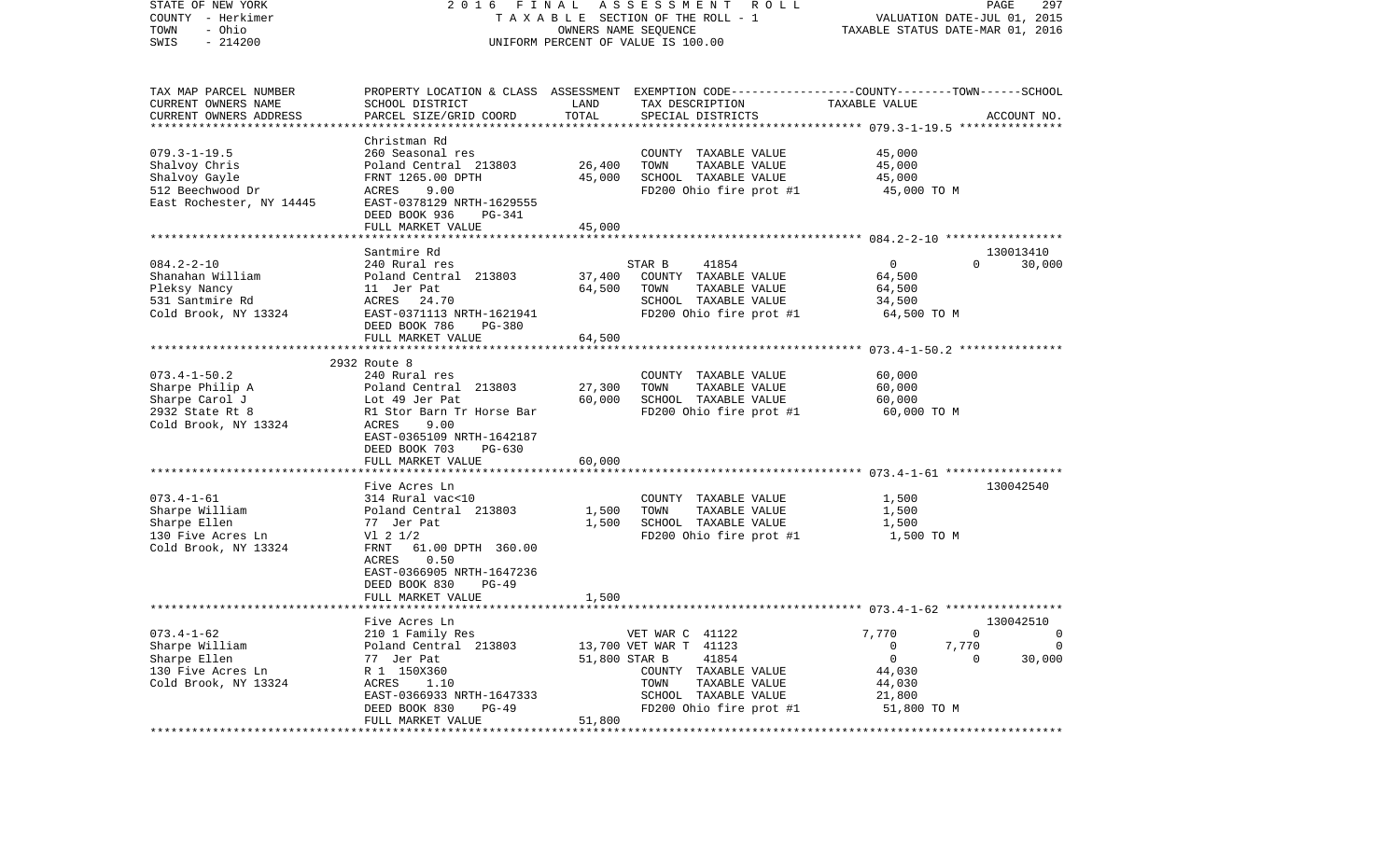| STATE OF NEW YORK<br>COUNTY - Herkimer<br>- Ohio<br>TOWN<br>$-214200$<br>SWIS |                                                                                                                                                |        | 2016 FINAL ASSESSMENT ROLL<br>TAXABLE SECTION OF THE ROLL - 1<br>OWNERS NAME SEOUENCE<br>UNIFORM PERCENT OF VALUE IS 100.00 | VALUATION DATE-JUL 01, 2015<br>TAXABLE STATUS DATE-MAR 01, 2016 | PAGE<br>298 |
|-------------------------------------------------------------------------------|------------------------------------------------------------------------------------------------------------------------------------------------|--------|-----------------------------------------------------------------------------------------------------------------------------|-----------------------------------------------------------------|-------------|
| TAX MAP PARCEL NUMBER                                                         |                                                                                                                                                | LAND   | PROPERTY LOCATION & CLASS ASSESSMENT EXEMPTION CODE---------------COUNTY-------TOWN-----SCHOOL                              | TAXABLE VALUE                                                   |             |
| CURRENT OWNERS NAME<br>CURRENT OWNERS ADDRESS<br>**********************       | SCHOOL DISTRICT<br>PARCEL SIZE/GRID COORD                                                                                                      | TOTAL  | TAX DESCRIPTION<br>SPECIAL DISTRICTS                                                                                        |                                                                 | ACCOUNT NO. |
|                                                                               | 616 Ohio City Rd                                                                                                                               |        |                                                                                                                             |                                                                 | 130019980   |
| $078.2 - 2 - 13$                                                              | 260 Seasonal res                                                                                                                               |        | COUNTY TAXABLE VALUE                                                                                                        | 71,500                                                          |             |
| Shaver Robert                                                                 | Poland Central 213803                                                                                                                          | 62,500 | TOWN<br>TAXABLE VALUE                                                                                                       | 71,500                                                          |             |
| Shaver Carol                                                                  | 44 Jer Pat                                                                                                                                     | 71,500 | SCHOOL TAXABLE VALUE                                                                                                        | 71,500                                                          |             |
| 138 Folts Rd                                                                  | Ohio                                                                                                                                           |        | FD200 Ohio fire prot #1                                                                                                     | 71,500 TO M                                                     |             |
| Herkimer, NY 13350                                                            | Vl 75.5A<br>ACRES 64.90<br>EAST-0363639 NRTH-1635244<br>DEED BOOK 924<br>$PG-523$                                                              |        |                                                                                                                             |                                                                 |             |
|                                                                               | FULL MARKET VALUE                                                                                                                              | 71,500 |                                                                                                                             |                                                                 |             |
|                                                                               |                                                                                                                                                |        |                                                                                                                             |                                                                 |             |
|                                                                               | 2161 State Rt 8                                                                                                                                |        |                                                                                                                             |                                                                 | 130038580   |
| $078.4 - 1 - 12$                                                              | 210 1 Family Res                                                                                                                               |        | 41834<br>STAR EN                                                                                                            | $\overline{0}$<br>$\Omega$                                      | 47,500      |
| Sheppard Gerald L                                                             | Poland Central 213803                                                                                                                          | 17,500 | COUNTY TAXABLE VALUE                                                                                                        | 47,500                                                          |             |
| Sheppard Annie L                                                              | 20 Jer Pat                                                                                                                                     | 47,500 | TOWN<br>TAXABLE VALUE                                                                                                       | 47,500                                                          |             |
| 2161 State Rt 8                                                               | FRNT 208.00 DPTH 208.00                                                                                                                        |        | SCHOOL TAXABLE VALUE                                                                                                        | $\overline{0}$                                                  |             |
| Cold Brook, NY 13324                                                          | ACRES<br>0.99<br>EAST-0365030 NRTH-1627607<br>DEED BOOK 00581 PG-00767                                                                         |        | FD200 Ohio fire prot $#1$ 47,500 TO M                                                                                       |                                                                 |             |
|                                                                               | FULL MARKET VALUE                                                                                                                              | 47,500 |                                                                                                                             |                                                                 |             |
|                                                                               | ************************                                                                                                                       |        |                                                                                                                             |                                                                 |             |
|                                                                               | 2131 Route 8                                                                                                                                   |        |                                                                                                                             |                                                                 | 130028260   |
| $078.4 - 1 - 10$                                                              | 270 Mfg housing                                                                                                                                |        | COUNTY TAXABLE VALUE                                                                                                        | 20,600                                                          |             |
| Sheridan John                                                                 | Poland Central 213803                                                                                                                          | 17,600 | TOWN<br>TAXABLE VALUE                                                                                                       | 20,600                                                          |             |
| Sheridan Susanne                                                              | 12 Jer Pat                                                                                                                                     | 20,600 | SCHOOL TAXABLE VALUE                                                                                                        | 20,600                                                          |             |
| 643 State Rt 365<br>Remsen, NY 13438                                          | Rt 8<br>Sens 1.5<br>FRNT 110.00 DPTH 400.00<br><b>ACRES</b><br>1.01<br>EAST-0364483 NRTH-1627196<br>DEED BOOK 1405 PG-289<br>FULL MARKET VALUE | 20,600 | FD200 Ohio fire prot #1                                                                                                     | 20,600 TO M                                                     |             |
|                                                                               |                                                                                                                                                |        |                                                                                                                             |                                                                 |             |
|                                                                               | Rt 365                                                                                                                                         |        |                                                                                                                             |                                                                 | 130034710   |
| $073.3 - 3 - 18$                                                              | 314 Rural vac<10                                                                                                                               |        | COUNTY TAXABLE VALUE                                                                                                        | 12,800                                                          |             |
| Sheridan John E                                                               | Poland Central 213803                                                                                                                          | 12,800 | TOWN<br>TAXABLE VALUE                                                                                                       | 12,800                                                          |             |
| 643 State Rte 365                                                             | 80 Rem Pat                                                                                                                                     | 12,800 | SCHOOL TAXABLE VALUE                                                                                                        | 12,800                                                          |             |
| Remsen, NY 13438-5716                                                         | FRNT 167.30 DPTH<br>ACRES<br>1.90<br>EAST-0354578 NRTH-1647083<br>DEED BOOK 683<br><b>PG-118</b>                                               |        | FD200 Ohio fire prot #1                                                                                                     | 12,800 TO M                                                     |             |
|                                                                               | FULL MARKET VALUE                                                                                                                              | 12,800 |                                                                                                                             |                                                                 |             |
|                                                                               |                                                                                                                                                |        |                                                                                                                             |                                                                 |             |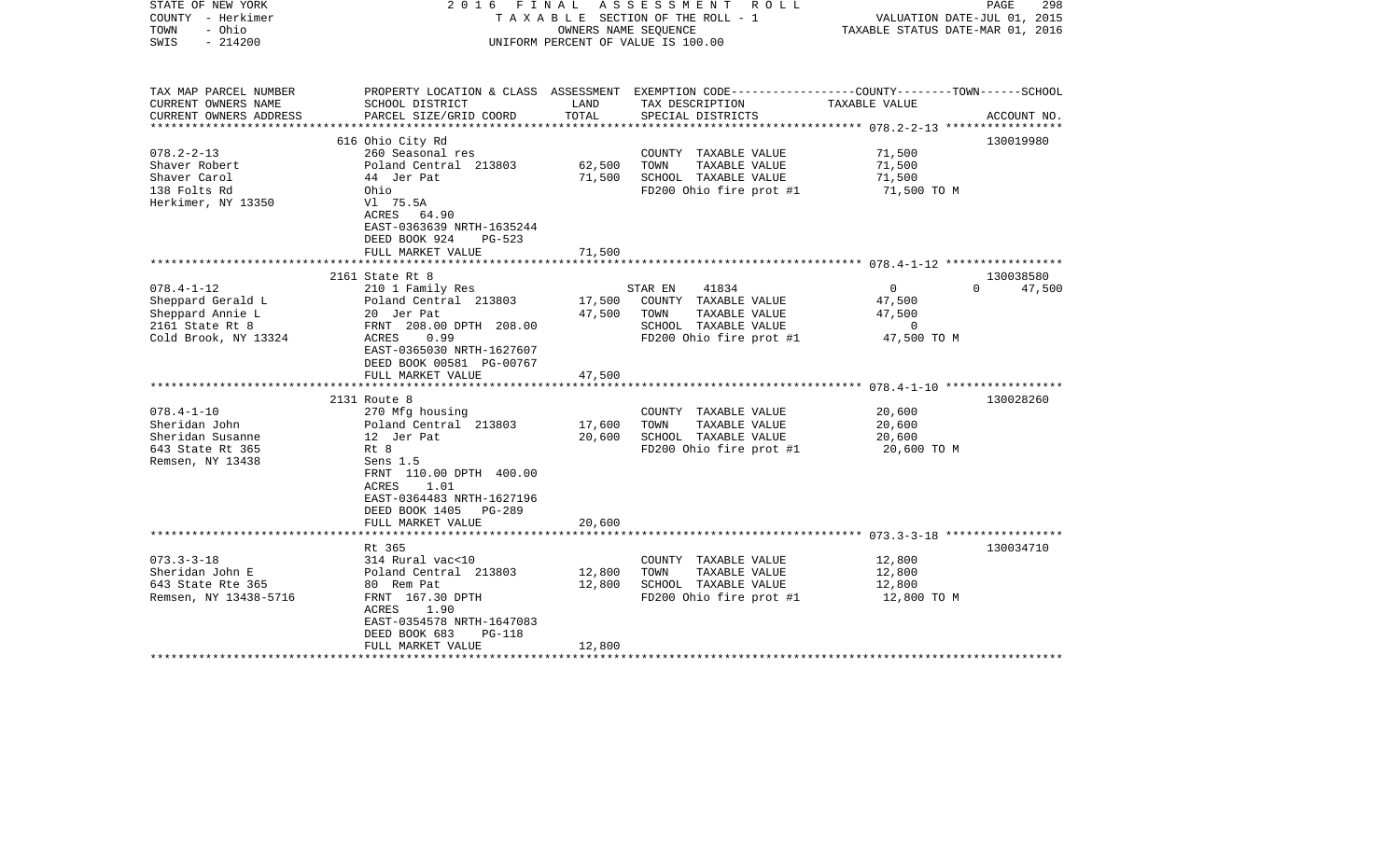| STATE OF NEW YORK<br>COUNTY - Herkimer<br>- Ohio<br>TOWN<br>$-214200$<br>SWIS                                | 2016 FINAL                                                                                                                                                                                  |                            | A S S E S S M E N T R O L L<br>T A X A B L E SECTION OF THE ROLL - 1<br>OWNERS NAME SEQUENCE<br>UNIFORM PERCENT OF VALUE IS 100.00      | VALUATION DATE-JUL 01, 2015<br>TAXABLE STATUS DATE-MAR 01, 2016        | PAGE<br>299                     |
|--------------------------------------------------------------------------------------------------------------|---------------------------------------------------------------------------------------------------------------------------------------------------------------------------------------------|----------------------------|-----------------------------------------------------------------------------------------------------------------------------------------|------------------------------------------------------------------------|---------------------------------|
| TAX MAP PARCEL NUMBER<br>CURRENT OWNERS NAME<br>CURRENT OWNERS ADDRESS                                       | SCHOOL DISTRICT<br>PARCEL SIZE/GRID COORD                                                                                                                                                   | LAND<br>TOTAL              | PROPERTY LOCATION & CLASS ASSESSMENT EXEMPTION CODE---------------COUNTY-------TOWN------SCHOOL<br>TAX DESCRIPTION<br>SPECIAL DISTRICTS | TAXABLE VALUE                                                          | ACCOUNT NO.                     |
| $085.2 - 2 - 49$<br>Shivas Land Development<br>Corp<br>Prince ST Station<br>PO Box 685<br>New York, NY 10012 | California Rd<br>910 Priv forest<br>Poland Central 213803<br>23 Jer Pat<br>P-Fr 499<br>ACRES 543.90<br>EAST-0389921 NRTH-1617302<br>DEED BOOK 701<br>PG-927                                 | 158,700<br>158,700         | COUNTY TAXABLE VALUE<br>TOWN<br>TAXABLE VALUE<br>SCHOOL TAXABLE VALUE<br>FD217 Ohio fire prot #4                                        | 158,700<br>158,700<br>158,700<br>158,700 TO M                          | 130042360                       |
|                                                                                                              | FULL MARKET VALUE                                                                                                                                                                           | 158,700                    |                                                                                                                                         |                                                                        |                                 |
| $085.4 - 2 - 7$<br>Shivas Land Development<br>Corp<br>Prince ST Station<br>PO Box 685<br>New York, NY 10012  | California Rd<br>910 Priv forest<br>Poland Central 213803<br>8 Jer Pat<br>P-Fr 532.6<br>ACRES 597.80<br>EAST-0389446 NRTH-1610415<br>DEED BOOK 701<br>PG-927                                | 166,200<br>166,200         | COUNTY TAXABLE VALUE<br>TOWN<br>TAXABLE VALUE<br>SCHOOL TAXABLE VALUE<br>FD217 Ohio fire prot #4                                        | 166,200<br>166,200<br>166,200<br>166,200 TO M                          | 130042330                       |
|                                                                                                              | FULL MARKET VALUE                                                                                                                                                                           | 166,200                    |                                                                                                                                         |                                                                        |                                 |
| $085.4 - 2 - 9$<br>Shivas Land Development<br>Corp<br>Prince St Station<br>PO Box 685<br>New York, NY 10012  | California Rd<br>910 Priv forest<br>Poland Central 213803<br>8 Jer Pat<br>P-Fr 190.42<br>ACRES 156.80<br>EAST-0387284 NRTH-1613849<br>DEED BOOK 701<br>PG-927                               | 93,600<br>93,600           | COUNTY TAXABLE VALUE<br>TOWN<br>TAXABLE VALUE<br>SCHOOL TAXABLE VALUE<br>FD217 Ohio fire prot #4                                        | 93,600<br>93,600<br>93,600<br>93,600 TO M                              | 130042390                       |
|                                                                                                              | FULL MARKET VALUE                                                                                                                                                                           | 93,600                     |                                                                                                                                         |                                                                        |                                 |
| $073.4 - 1 - 60$<br>Shorter Louis<br>Shorter Cora<br>3226 State Rt 8<br>Cold Brook, NY 13324                 | 3226 Route 8<br>210 1 Family Res<br>Poland Central 213803<br>77 Jer Pat<br>1.71<br>ACRES<br>EAST-0366183 NRTH-1647251<br>DEED BOOK 00526 PG-00574<br>FULL MARKET VALUE                      | 20,300<br>62,500<br>62,500 | STAR EN<br>41834<br>COUNTY TAXABLE VALUE<br>TOWN<br>TAXABLE VALUE<br>SCHOOL TAXABLE VALUE<br>FD200 Ohio fire prot #1                    | $\overline{\mathbf{0}}$<br>62,500<br>62,500<br>$\Omega$<br>62,500 TO M | 130038760<br>$\Omega$<br>62,500 |
|                                                                                                              |                                                                                                                                                                                             |                            |                                                                                                                                         |                                                                        |                                 |
| $073.4 - 1 - 59$<br>Shorter William<br>3220 State Rt 8<br>Cold Brook, NY 13324                               | Route 8<br>210 1 Family Res<br>Poland Central 213803<br>77 Jer Pat<br>FRNT 170.00 DPTH 210.00<br>ACRES<br>0.79<br>EAST-0366064 NRTH-1647059<br>DEED BOOK 707<br>PG-407<br>FULL MARKET VALUE | 16,800<br>63,000<br>63,000 | COUNTY TAXABLE VALUE<br>TOWN<br>TAXABLE VALUE<br>SCHOOL TAXABLE VALUE<br>FD200 Ohio fire prot #1                                        | 63,000<br>63,000<br>63,000<br>63,000 TO M                              | 130041760                       |
|                                                                                                              |                                                                                                                                                                                             |                            |                                                                                                                                         |                                                                        |                                 |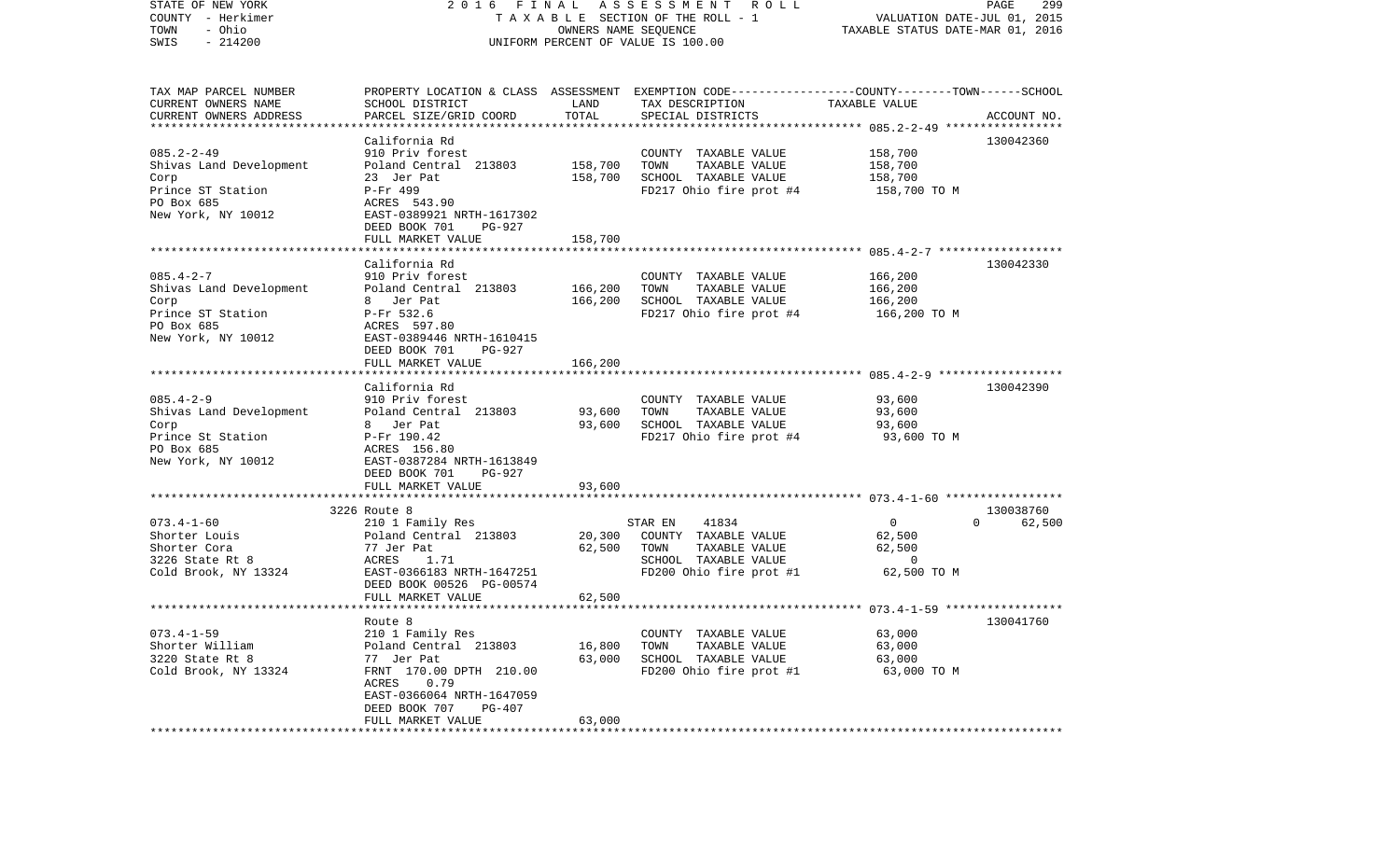| STATE OF NEW YORK<br>COUNTY - Herkimer              | 2016 FINAL                |                      | A S S E S S M E N T R O L L<br>T A X A B L E SECTION OF THE ROLL - 1                             | VALUATION DATE-JUL 01, 2015      | PAGE<br>300 |
|-----------------------------------------------------|---------------------------|----------------------|--------------------------------------------------------------------------------------------------|----------------------------------|-------------|
| - Ohio<br>TOWN                                      |                           | OWNERS NAME SEQUENCE |                                                                                                  | TAXABLE STATUS DATE-MAR 01, 2016 |             |
| $-214200$<br>SWIS                                   |                           |                      | UNIFORM PERCENT OF VALUE IS 100.00                                                               |                                  |             |
|                                                     |                           |                      |                                                                                                  |                                  |             |
| TAX MAP PARCEL NUMBER                               |                           |                      | PROPERTY LOCATION & CLASS ASSESSMENT EXEMPTION CODE----------------COUNTY-------TOWN------SCHOOL |                                  |             |
| CURRENT OWNERS NAME                                 | SCHOOL DISTRICT           | LAND                 | TAX DESCRIPTION                                                                                  | TAXABLE VALUE                    |             |
| CURRENT OWNERS ADDRESS<br>************************* | PARCEL SIZE/GRID COORD    | TOTAL                | SPECIAL DISTRICTS                                                                                |                                  | ACCOUNT NO. |
|                                                     | Atwood Lake Rd            |                      |                                                                                                  |                                  |             |
| $074.2 - 1 - 10.2$                                  | 260 Seasonal res          |                      | COUNTY TAXABLE VALUE                                                                             | 34,300                           |             |
| Shupe Scott D                                       | Poland Central 213803     | 15,900               | TOWN<br>TAXABLE VALUE                                                                            | 34,300                           |             |
| Shupe Jane                                          | 22 Vrm Pat                | 34,300               | SCHOOL TAXABLE VALUE                                                                             | 34,300                           |             |
| 1431 Lestina Beach Rd                               | ACRES<br>8.00             |                      | FD200 Ohio fire prot #1                                                                          | 34,300 TO M                      |             |
| Bridgeport, NY 13030                                | EAST-0389158 NRTH-1651702 |                      |                                                                                                  |                                  |             |
|                                                     | DEED BOOK 782<br>PG-150   |                      |                                                                                                  |                                  |             |
|                                                     | FULL MARKET VALUE         | 34,300               |                                                                                                  |                                  |             |
|                                                     | Farr Rd                   |                      |                                                                                                  |                                  | 130015510   |
| $065. - 2 - 17$                                     | 260 Seasonal res          |                      | COUNTY TAXABLE VALUE                                                                             | 16,000                           |             |
| Shypski Thomas                                      | Remsen<br>305201          | 5,800                | TAXABLE VALUE<br>TOWN                                                                            | 16,000                           |             |
| Shypski Richard                                     | 12 Rem Pat                | 16,000               | SCHOOL TAXABLE VALUE                                                                             | 16,000                           |             |
| 82 Lake St                                          | FRNT<br>70.00 DPTH        |                      | FD215 Ohio fire prot #3                                                                          | 16,000 TO M                      |             |
| PO Box 350                                          | 0.80<br>ACRES             |                      |                                                                                                  |                                  |             |
| Richfield Springs, NY 13439                         | EAST-0354724 NRTH-1682146 |                      |                                                                                                  |                                  |             |
|                                                     | DEED BOOK 721<br>PG-199   |                      |                                                                                                  |                                  |             |
|                                                     | FULL MARKET VALUE         | 16,000               |                                                                                                  |                                  |             |
|                                                     | Farr Rd                   |                      |                                                                                                  |                                  | 130076530   |
| $065. - 2 - 20$                                     | 314 Rural vac<10          |                      | COUNTY TAXABLE VALUE                                                                             | 3,600                            |             |
| Shypski Thomas                                      | 305201<br>Remsen          | 3,600                | TOWN<br>TAXABLE VALUE                                                                            | 3,600                            |             |
| 82 Lake St                                          | Lot 12                    | 3,600                | SCHOOL TAXABLE VALUE                                                                             | 3,600                            |             |
| PO Box 350                                          | V1 1.25A                  |                      | FD215 Ohio fire prot #3                                                                          | 3,600 TO M                       |             |
| Richfield Springs, NY 13439                         | FRNT 240.00 DPTH          |                      |                                                                                                  |                                  |             |
|                                                     | ACRES<br>0.60             |                      |                                                                                                  |                                  |             |
|                                                     | EAST-0354842 NRTH-1682253 |                      |                                                                                                  |                                  |             |
|                                                     | DEED BOOK 929<br>PG-297   |                      |                                                                                                  |                                  |             |
|                                                     | FULL MARKET VALUE         | 3,600                |                                                                                                  |                                  |             |
|                                                     | Haskell Rd                |                      |                                                                                                  |                                  | 130037080   |
| $070. - 1 - 28$                                     | 260 Seasonal res          |                      | COUNTY TAXABLE VALUE                                                                             | 30,000                           |             |
| Sigsbee Robert W                                    | Poland Central 213803     | 8,700                | TOWN<br>TAXABLE VALUE                                                                            | 30,000                           |             |
| 469 Chepachet Rd                                    | 104 Nob Pat               | 30,000               | SCHOOL TAXABLE VALUE                                                                             | 30,000                           |             |
| West Winfield, NY 13491                             | A Frame                   |                      | FD217 Ohio fire prot #4                                                                          | 30,000 TO M                      |             |
|                                                     | Sens 1.6                  |                      |                                                                                                  |                                  |             |
|                                                     | 1.60<br>ACRES             |                      |                                                                                                  |                                  |             |
|                                                     | EAST-0395741 NRTH-1664445 |                      |                                                                                                  |                                  |             |
|                                                     | DEED BOOK 1363<br>PG-647  |                      |                                                                                                  |                                  |             |
|                                                     | FULL MARKET VALUE         | 30,000               |                                                                                                  |                                  |             |
|                                                     | Smith Rd                  |                      |                                                                                                  |                                  | 130060435   |
| $078.2 - 1 - 43$                                    | 260 Seasonal res          |                      | COUNTY TAXABLE VALUE                                                                             | 18,400                           |             |
| Simchock Philip                                     | Poland Central 213803     | 16,400               | TOWN<br>TAXABLE VALUE                                                                            | 18,400                           |             |
| 30 Paddock Pl                                       | Lot 49 Jer Pat            | 18,400               | SCHOOL TAXABLE VALUE                                                                             | 18,400                           |             |
| Newburgh, NY 12550                                  | Seas 6.25 A               |                      | FD200 Ohio fire prot #1                                                                          | 18,400 TO M                      |             |
|                                                     | 6.30<br>ACRES             |                      |                                                                                                  |                                  |             |
|                                                     | EAST-0370051 NRTH-1638252 |                      |                                                                                                  |                                  |             |
|                                                     | DEED BOOK 1589 PG-1       |                      |                                                                                                  |                                  |             |
|                                                     | FULL MARKET VALUE         | 18,400               |                                                                                                  |                                  |             |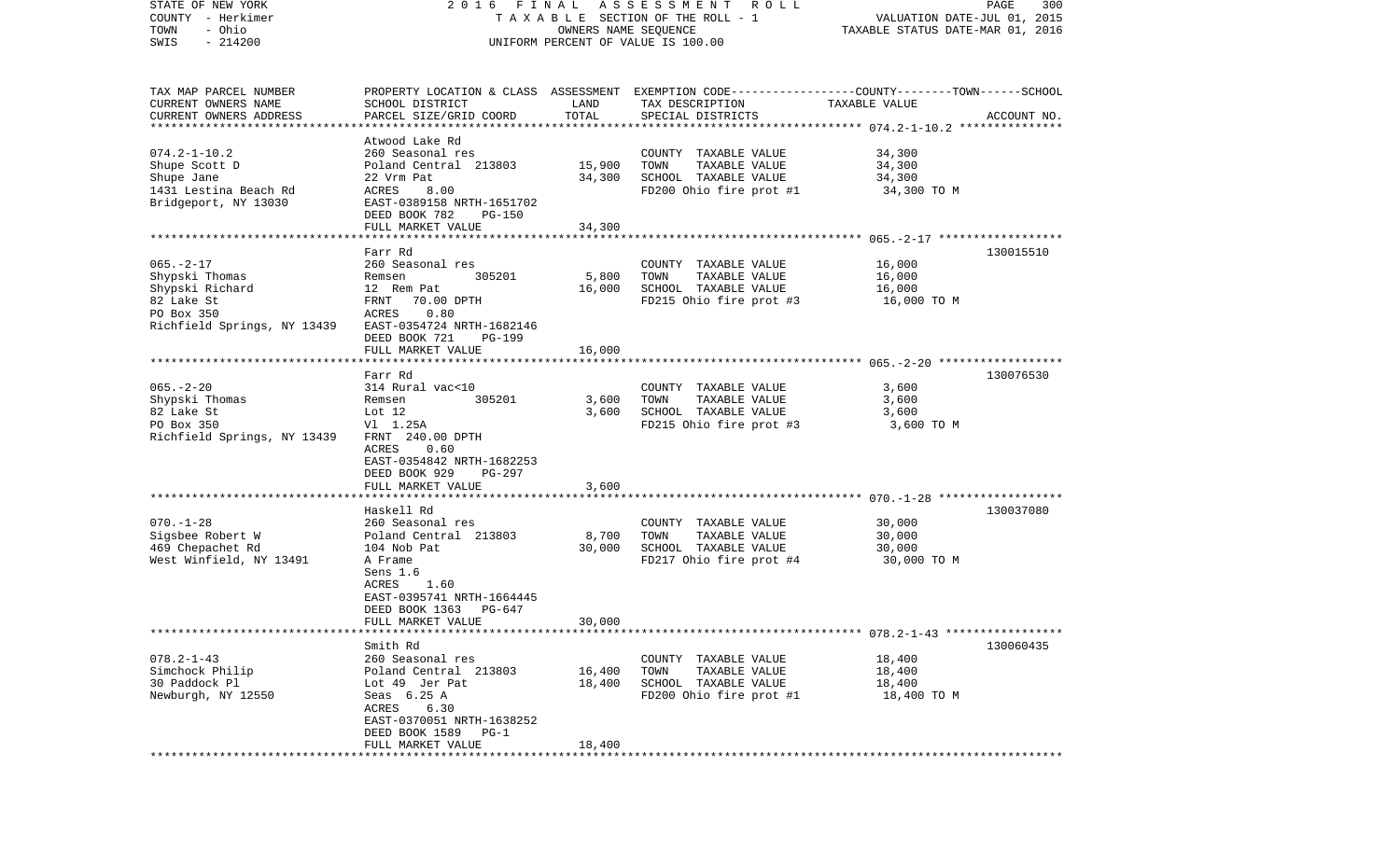| COUNTY - Herkimer<br>TOWN<br>- Ohio<br>SWIS<br>$-214200$ |                                                                                                                   |                 | T A X A B L E SECTION OF THE ROLL - 1<br>OWNERS NAME SEQUENCE<br>UNIFORM PERCENT OF VALUE IS 100.00 | VALUATION DATE-JUL 01, 2015<br>TAXABLE STATUS DATE-MAR 01, 2016 |                          |  |
|----------------------------------------------------------|-------------------------------------------------------------------------------------------------------------------|-----------------|-----------------------------------------------------------------------------------------------------|-----------------------------------------------------------------|--------------------------|--|
| TAX MAP PARCEL NUMBER                                    |                                                                                                                   |                 | PROPERTY LOCATION & CLASS ASSESSMENT EXEMPTION CODE---------------COUNTY-------TOWN------SCHOOL     |                                                                 |                          |  |
| CURRENT OWNERS NAME                                      | SCHOOL DISTRICT                                                                                                   | LAND            | TAX DESCRIPTION                                                                                     | TAXABLE VALUE                                                   |                          |  |
| CURRENT OWNERS ADDRESS                                   | PARCEL SIZE/GRID COORD                                                                                            | TOTAL           | SPECIAL DISTRICTS                                                                                   |                                                                 | ACCOUNT NO.              |  |
|                                                          |                                                                                                                   |                 |                                                                                                     |                                                                 |                          |  |
|                                                          | Fly Brook Rd                                                                                                      |                 |                                                                                                     |                                                                 | 130060485                |  |
| $073.3 - 2 - 65$                                         | 314 Rural vac<10                                                                                                  |                 | COUNTY TAXABLE VALUE                                                                                | 3,200                                                           |                          |  |
| Simmons Russell & Karen                                  | Poland Central 213803                                                                                             | 3,200           | TOWN<br>TAXABLE VALUE                                                                               | 3,200                                                           |                          |  |
| Trustees of Russell & Karen                              | Lot 47 Jer Pat                                                                                                    | 3,200           | SCHOOL TAXABLE VALUE                                                                                | 3,200                                                           |                          |  |
| 58 Birkdale Rd                                           | FRNT 100.00 DPTH 185.00                                                                                           |                 | FD200 Ohio fire prot #1                                                                             | 3,200 TO M                                                      |                          |  |
| Bedford, NH 03110-4300                                   | ACRES<br>0.42<br>EAST-0354765 NRTH-1643856<br>DEED BOOK 934<br>PG-589                                             |                 |                                                                                                     |                                                                 |                          |  |
|                                                          | FULL MARKET VALUE                                                                                                 | 3,200           |                                                                                                     |                                                                 |                          |  |
|                                                          |                                                                                                                   |                 |                                                                                                     |                                                                 |                          |  |
|                                                          | 215 Deep Lake Rd                                                                                                  |                 |                                                                                                     |                                                                 | 130033750                |  |
| $064.11 - 1 - 19$                                        | 260 Seasonal res - WTRFNT                                                                                         |                 | COUNTY TAXABLE VALUE                                                                                | 20,000                                                          |                          |  |
| Simons William                                           | 302601<br>Adirondack                                                                                              | 15,600          | TOWN<br>TAXABLE VALUE                                                                               | 20,000                                                          |                          |  |
| 8790 Old River Rd                                        | 54 Woodhull                                                                                                       | 20,000          | SCHOOL TAXABLE VALUE                                                                                | 20,000                                                          |                          |  |
| Marcy, NY 13403                                          | Lot 6 Dend Lake                                                                                                   |                 | FD215 Ohio fire prot #3                                                                             | 20,000 TO M                                                     |                          |  |
|                                                          | R1 0.75 A<br>60.00 DPTH 145.00<br>FRNT<br>EAST-0340938 NRTH-1682134<br>DEED BOOK 1287 PG-586<br>FULL MARKET VALUE | 20,000          |                                                                                                     |                                                                 |                          |  |
|                                                          |                                                                                                                   |                 |                                                                                                     |                                                                 |                          |  |
|                                                          | Dead Lk                                                                                                           |                 |                                                                                                     | 7,800                                                           | 130060145                |  |
| $064.11 - 1 - 20$                                        | 314 Rural vac<10                                                                                                  |                 | COUNTY TAXABLE VALUE                                                                                |                                                                 |                          |  |
| Simons William<br>8790 Old River Rd                      | Adirondack<br>302601<br>Lot 54 Dead L.                                                                            | 7,800<br>7,800  | TOWN<br>TAXABLE VALUE<br>SCHOOL TAXABLE VALUE                                                       | 7,800<br>7,800                                                  |                          |  |
| Marcy, NY 13403                                          | V1 2 .25 A                                                                                                        |                 | FD215 Ohio fire prot #3                                                                             | 7,800 TO M                                                      |                          |  |
|                                                          | FRNT 198.00 DPTH 84.00<br>EAST-0341014 NRTH-1682124<br>DEED BOOK 1287<br><b>PG-587</b><br>FULL MARKET VALUE       | 7,800           |                                                                                                     |                                                                 |                          |  |
|                                                          |                                                                                                                   |                 |                                                                                                     |                                                                 |                          |  |
|                                                          | Ohio City Rd                                                                                                      |                 |                                                                                                     |                                                                 |                          |  |
| $078.1 - 2 - 10.6$                                       | 322 Rural vac>10                                                                                                  |                 | COUNTY TAXABLE VALUE                                                                                | 11,800                                                          |                          |  |
| Siverd Edward P                                          | Poland Central 213803                                                                                             | 11,800          | TOWN<br>TAXABLE VALUE                                                                               | 11,800                                                          |                          |  |
| 34 Davy Dr                                               | 45 Jer Pat                                                                                                        | 11,800          | SCHOOL TAXABLE VALUE                                                                                | 11,800                                                          |                          |  |
| Rochester, NY 14624                                      | ACRES<br>10.30<br>EAST-0361058 NRTH-1638175<br>DEED BOOK 833<br>PG-695                                            |                 | FD200 Ohio fire prot #1                                                                             | 11,800 TO M                                                     |                          |  |
|                                                          | FULL MARKET VALUE                                                                                                 | 11,800          |                                                                                                     |                                                                 |                          |  |
|                                                          |                                                                                                                   |                 |                                                                                                     |                                                                 |                          |  |
|                                                          | 262 Millwood Hill Rd                                                                                              |                 |                                                                                                     |                                                                 | 130011430                |  |
| $073.2 - 1 - 18$                                         | 210 1 Family Res                                                                                                  |                 | VET COM CT 41131                                                                                    | 15,000                                                          | 20,000<br>0              |  |
| Skinner Rodney                                           | Poland Central 213803                                                                                             |                 | 15,500 VET DIS CT 41141                                                                             | 30,000                                                          | 40,000<br>$\Omega$       |  |
| 262 Millwood Hill Rd                                     | 79 Jer Pat                                                                                                        | 112,000 STAR EN | 41834                                                                                               | $\overline{0}$                                                  | $\overline{0}$<br>65,300 |  |
| Cold Brook, NY 13324                                     | ACRES<br>2.00 BANK<br>021                                                                                         |                 | COUNTY TAXABLE VALUE                                                                                | 67,000                                                          |                          |  |
|                                                          | EAST-0371765 NRTH-1648843                                                                                         |                 | TOWN<br>TAXABLE VALUE                                                                               | 52,000                                                          |                          |  |
|                                                          | PG-304<br>DEED BOOK 764                                                                                           |                 | SCHOOL TAXABLE VALUE                                                                                | 46,700                                                          |                          |  |
|                                                          | FULL MARKET VALUE                                                                                                 |                 | 112,000 FD200 Ohio fire prot #1                                                                     | 112,000 TO M                                                    |                          |  |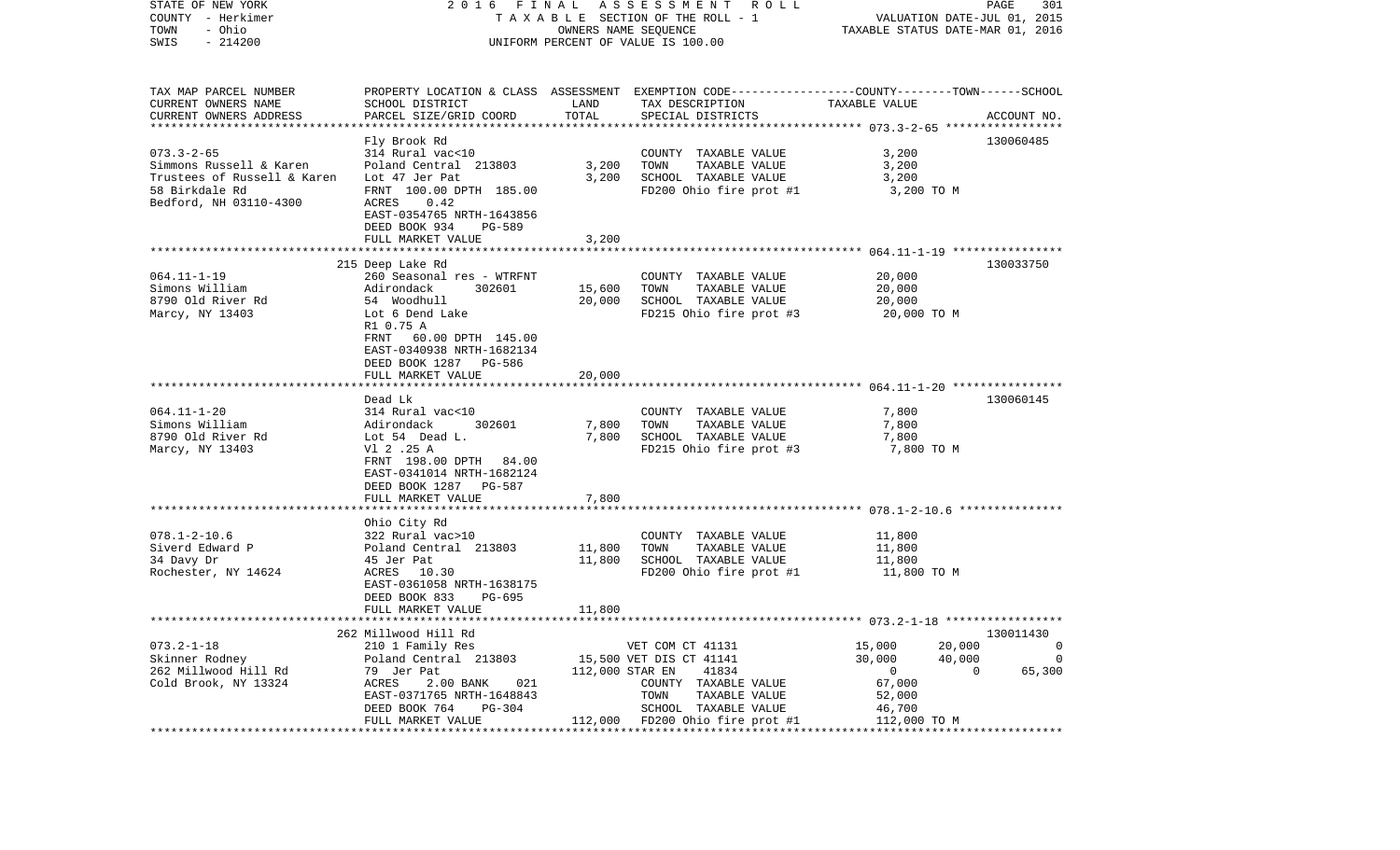| TAXABLE SECTION OF THE ROLL - 1<br>VALUATION DATE-JUL 01, 2015<br>- Ohio<br>TAXABLE STATUS DATE-MAR 01, 2016<br>TOWN<br>OWNERS NAME SEOUENCE<br>SWIS<br>$-214200$<br>UNIFORM PERCENT OF VALUE IS 100.00<br>PROPERTY LOCATION & CLASS ASSESSMENT EXEMPTION CODE---------------COUNTY-------TOWN------SCHOOL<br>TAX MAP PARCEL NUMBER<br>CURRENT OWNERS NAME<br>SCHOOL DISTRICT<br>LAND<br>TAX DESCRIPTION<br>TAXABLE VALUE<br>TOTAL<br>PARCEL SIZE/GRID COORD<br>CURRENT OWNERS ADDRESS<br>SPECIAL DISTRICTS<br>ACCOUNT NO.<br>************************* 073.3-2-43.3 ****************<br>Harvey Bridge Rd<br>$073.3 - 2 - 43.3$<br>314 Rural vac<10<br>COUNTY TAXABLE VALUE<br>8,200<br>8,200<br>8,200<br>Slater Carl<br>Poland Central 213803<br>TOWN<br>TAXABLE VALUE<br>Slater Joyce<br>Lot 48 Jer Pat<br>8,200<br>SCHOOL TAXABLE VALUE<br>8,200<br>129 Barnhart Rd<br>ACRES<br>5.10<br>FD200 Ohio fire prot #1<br>8,200 TO M<br>Remsen, NY 13438<br>EAST-0359359 NRTH-1644861<br>DEED BOOK 784<br>PG-340<br>FULL MARKET VALUE<br>8,200<br>Snyder Rd<br>130060675<br>$078.4 - 1 - 1$<br>322 Rural vac>10<br>17,700<br>COUNTY TAXABLE VALUE<br>17,700<br>Slayton Jeannie<br>Poland Central 213803<br>17,700<br>TOWN<br>TAXABLE VALUE<br>627 Wormwood Hill Rd<br>Lot 19 Jer Pat<br>17,700<br>SCHOOL TAXABLE VALUE<br>17,700<br>FD200 Ohio fire prot #1<br>17,700 TO M<br>Mansfield, CT 06250<br>ACRES 14.00<br>EAST-0362301 NRTH-1631022<br>DEED BOOK 1521 PG-567<br>FULL MARKET VALUE<br>17,700<br>Fisher Rd<br>130012210<br>$084.1 - 2 - 3$<br>910 Priv forest<br>COUNTY TAXABLE VALUE<br>34,800<br>Slayton Jeannie<br>Poland Central 213803<br>34,800<br>TOWN<br>TAXABLE VALUE<br>34,800<br>627 Wormwood Hill Rd<br>34,800<br>34,800<br>12 Jer Pat<br>SCHOOL TAXABLE VALUE<br>Mansfield, CT 06250<br>ACRES 58.00<br>FD200 Ohio fire prot #1<br>34,800 TO M<br>EAST-0358971 NRTH-1622717<br>DEED BOOK 1521 PG-571<br>34,800<br>FULL MARKET VALUE<br>****************************<br>130018330<br>Route 8<br>$084.2 - 2 - 4$<br>314 Rural vac<10<br>1,000<br>COUNTY TAXABLE VALUE<br>TOWN<br>Slayton Jeannie<br>Poland Central 213803<br>1,000<br>TAXABLE VALUE<br>1,000<br>627 Wormwood Hill Rd<br>11 Jer Pat<br>1,000<br>SCHOOL TAXABLE VALUE<br>1,000<br>Mansfield, CT 06250<br>Vl2<br>FD200 Ohio fire prot #1<br>1,000 TO M<br>FRNT 262.00 DPTH 207.00<br>ACRES<br>1.00<br>EAST-0362820 NRTH-1619322<br>DEED BOOK 1521<br>PG-564<br>FULL MARKET VALUE<br>1,000<br>*******************<br>Gray-Wilmurt Rd<br>130014040<br>$074.3 - 1 - 36$<br>314 Rural vac<10<br>COUNTY TAXABLE VALUE<br>3,400<br>3,400<br>TOWN<br>3,400<br>Smith Charles W<br>Poland Central 213803<br>TAXABLE VALUE<br>Smith Iva L<br>76 Jer Pat<br>3,400<br>SCHOOL TAXABLE VALUE<br>3,400<br>FRNT 150.00 DPTH 150.00<br>FD200 Ohio fire prot #1<br>Attn: Jack Smith<br>3,400 TO M<br>5 Herkimer St<br>ACRES<br>0.52<br>Middleville, NY 13406<br>EAST-0378781 NRTH-1642005<br>DEED BOOK 00522 PG-00281<br>FULL MARKET VALUE<br>3,400<br>. | STATE OF NEW YORK<br>COUNTY - Herkimer | 2 0 1 6 | FINAL | ASSESSMENT<br>R O L L | PAGE<br>302 |
|-------------------------------------------------------------------------------------------------------------------------------------------------------------------------------------------------------------------------------------------------------------------------------------------------------------------------------------------------------------------------------------------------------------------------------------------------------------------------------------------------------------------------------------------------------------------------------------------------------------------------------------------------------------------------------------------------------------------------------------------------------------------------------------------------------------------------------------------------------------------------------------------------------------------------------------------------------------------------------------------------------------------------------------------------------------------------------------------------------------------------------------------------------------------------------------------------------------------------------------------------------------------------------------------------------------------------------------------------------------------------------------------------------------------------------------------------------------------------------------------------------------------------------------------------------------------------------------------------------------------------------------------------------------------------------------------------------------------------------------------------------------------------------------------------------------------------------------------------------------------------------------------------------------------------------------------------------------------------------------------------------------------------------------------------------------------------------------------------------------------------------------------------------------------------------------------------------------------------------------------------------------------------------------------------------------------------------------------------------------------------------------------------------------------------------------------------------------------------------------------------------------------------------------------------------------------------------------------------------------------------------------------------------------------------------------------------------------------------------------------------------------------------------------------------------------------------------------------------------------------------------------------------------------------------------------------------------------------------------------------------------------------|----------------------------------------|---------|-------|-----------------------|-------------|
|                                                                                                                                                                                                                                                                                                                                                                                                                                                                                                                                                                                                                                                                                                                                                                                                                                                                                                                                                                                                                                                                                                                                                                                                                                                                                                                                                                                                                                                                                                                                                                                                                                                                                                                                                                                                                                                                                                                                                                                                                                                                                                                                                                                                                                                                                                                                                                                                                                                                                                                                                                                                                                                                                                                                                                                                                                                                                                                                                                                                                   |                                        |         |       |                       |             |
|                                                                                                                                                                                                                                                                                                                                                                                                                                                                                                                                                                                                                                                                                                                                                                                                                                                                                                                                                                                                                                                                                                                                                                                                                                                                                                                                                                                                                                                                                                                                                                                                                                                                                                                                                                                                                                                                                                                                                                                                                                                                                                                                                                                                                                                                                                                                                                                                                                                                                                                                                                                                                                                                                                                                                                                                                                                                                                                                                                                                                   |                                        |         |       |                       |             |
|                                                                                                                                                                                                                                                                                                                                                                                                                                                                                                                                                                                                                                                                                                                                                                                                                                                                                                                                                                                                                                                                                                                                                                                                                                                                                                                                                                                                                                                                                                                                                                                                                                                                                                                                                                                                                                                                                                                                                                                                                                                                                                                                                                                                                                                                                                                                                                                                                                                                                                                                                                                                                                                                                                                                                                                                                                                                                                                                                                                                                   |                                        |         |       |                       |             |
|                                                                                                                                                                                                                                                                                                                                                                                                                                                                                                                                                                                                                                                                                                                                                                                                                                                                                                                                                                                                                                                                                                                                                                                                                                                                                                                                                                                                                                                                                                                                                                                                                                                                                                                                                                                                                                                                                                                                                                                                                                                                                                                                                                                                                                                                                                                                                                                                                                                                                                                                                                                                                                                                                                                                                                                                                                                                                                                                                                                                                   |                                        |         |       |                       |             |
|                                                                                                                                                                                                                                                                                                                                                                                                                                                                                                                                                                                                                                                                                                                                                                                                                                                                                                                                                                                                                                                                                                                                                                                                                                                                                                                                                                                                                                                                                                                                                                                                                                                                                                                                                                                                                                                                                                                                                                                                                                                                                                                                                                                                                                                                                                                                                                                                                                                                                                                                                                                                                                                                                                                                                                                                                                                                                                                                                                                                                   |                                        |         |       |                       |             |
|                                                                                                                                                                                                                                                                                                                                                                                                                                                                                                                                                                                                                                                                                                                                                                                                                                                                                                                                                                                                                                                                                                                                                                                                                                                                                                                                                                                                                                                                                                                                                                                                                                                                                                                                                                                                                                                                                                                                                                                                                                                                                                                                                                                                                                                                                                                                                                                                                                                                                                                                                                                                                                                                                                                                                                                                                                                                                                                                                                                                                   |                                        |         |       |                       |             |
|                                                                                                                                                                                                                                                                                                                                                                                                                                                                                                                                                                                                                                                                                                                                                                                                                                                                                                                                                                                                                                                                                                                                                                                                                                                                                                                                                                                                                                                                                                                                                                                                                                                                                                                                                                                                                                                                                                                                                                                                                                                                                                                                                                                                                                                                                                                                                                                                                                                                                                                                                                                                                                                                                                                                                                                                                                                                                                                                                                                                                   |                                        |         |       |                       |             |
|                                                                                                                                                                                                                                                                                                                                                                                                                                                                                                                                                                                                                                                                                                                                                                                                                                                                                                                                                                                                                                                                                                                                                                                                                                                                                                                                                                                                                                                                                                                                                                                                                                                                                                                                                                                                                                                                                                                                                                                                                                                                                                                                                                                                                                                                                                                                                                                                                                                                                                                                                                                                                                                                                                                                                                                                                                                                                                                                                                                                                   |                                        |         |       |                       |             |
|                                                                                                                                                                                                                                                                                                                                                                                                                                                                                                                                                                                                                                                                                                                                                                                                                                                                                                                                                                                                                                                                                                                                                                                                                                                                                                                                                                                                                                                                                                                                                                                                                                                                                                                                                                                                                                                                                                                                                                                                                                                                                                                                                                                                                                                                                                                                                                                                                                                                                                                                                                                                                                                                                                                                                                                                                                                                                                                                                                                                                   |                                        |         |       |                       |             |
|                                                                                                                                                                                                                                                                                                                                                                                                                                                                                                                                                                                                                                                                                                                                                                                                                                                                                                                                                                                                                                                                                                                                                                                                                                                                                                                                                                                                                                                                                                                                                                                                                                                                                                                                                                                                                                                                                                                                                                                                                                                                                                                                                                                                                                                                                                                                                                                                                                                                                                                                                                                                                                                                                                                                                                                                                                                                                                                                                                                                                   |                                        |         |       |                       |             |
|                                                                                                                                                                                                                                                                                                                                                                                                                                                                                                                                                                                                                                                                                                                                                                                                                                                                                                                                                                                                                                                                                                                                                                                                                                                                                                                                                                                                                                                                                                                                                                                                                                                                                                                                                                                                                                                                                                                                                                                                                                                                                                                                                                                                                                                                                                                                                                                                                                                                                                                                                                                                                                                                                                                                                                                                                                                                                                                                                                                                                   |                                        |         |       |                       |             |
|                                                                                                                                                                                                                                                                                                                                                                                                                                                                                                                                                                                                                                                                                                                                                                                                                                                                                                                                                                                                                                                                                                                                                                                                                                                                                                                                                                                                                                                                                                                                                                                                                                                                                                                                                                                                                                                                                                                                                                                                                                                                                                                                                                                                                                                                                                                                                                                                                                                                                                                                                                                                                                                                                                                                                                                                                                                                                                                                                                                                                   |                                        |         |       |                       |             |
|                                                                                                                                                                                                                                                                                                                                                                                                                                                                                                                                                                                                                                                                                                                                                                                                                                                                                                                                                                                                                                                                                                                                                                                                                                                                                                                                                                                                                                                                                                                                                                                                                                                                                                                                                                                                                                                                                                                                                                                                                                                                                                                                                                                                                                                                                                                                                                                                                                                                                                                                                                                                                                                                                                                                                                                                                                                                                                                                                                                                                   |                                        |         |       |                       |             |
|                                                                                                                                                                                                                                                                                                                                                                                                                                                                                                                                                                                                                                                                                                                                                                                                                                                                                                                                                                                                                                                                                                                                                                                                                                                                                                                                                                                                                                                                                                                                                                                                                                                                                                                                                                                                                                                                                                                                                                                                                                                                                                                                                                                                                                                                                                                                                                                                                                                                                                                                                                                                                                                                                                                                                                                                                                                                                                                                                                                                                   |                                        |         |       |                       |             |
|                                                                                                                                                                                                                                                                                                                                                                                                                                                                                                                                                                                                                                                                                                                                                                                                                                                                                                                                                                                                                                                                                                                                                                                                                                                                                                                                                                                                                                                                                                                                                                                                                                                                                                                                                                                                                                                                                                                                                                                                                                                                                                                                                                                                                                                                                                                                                                                                                                                                                                                                                                                                                                                                                                                                                                                                                                                                                                                                                                                                                   |                                        |         |       |                       |             |
|                                                                                                                                                                                                                                                                                                                                                                                                                                                                                                                                                                                                                                                                                                                                                                                                                                                                                                                                                                                                                                                                                                                                                                                                                                                                                                                                                                                                                                                                                                                                                                                                                                                                                                                                                                                                                                                                                                                                                                                                                                                                                                                                                                                                                                                                                                                                                                                                                                                                                                                                                                                                                                                                                                                                                                                                                                                                                                                                                                                                                   |                                        |         |       |                       |             |
|                                                                                                                                                                                                                                                                                                                                                                                                                                                                                                                                                                                                                                                                                                                                                                                                                                                                                                                                                                                                                                                                                                                                                                                                                                                                                                                                                                                                                                                                                                                                                                                                                                                                                                                                                                                                                                                                                                                                                                                                                                                                                                                                                                                                                                                                                                                                                                                                                                                                                                                                                                                                                                                                                                                                                                                                                                                                                                                                                                                                                   |                                        |         |       |                       |             |
|                                                                                                                                                                                                                                                                                                                                                                                                                                                                                                                                                                                                                                                                                                                                                                                                                                                                                                                                                                                                                                                                                                                                                                                                                                                                                                                                                                                                                                                                                                                                                                                                                                                                                                                                                                                                                                                                                                                                                                                                                                                                                                                                                                                                                                                                                                                                                                                                                                                                                                                                                                                                                                                                                                                                                                                                                                                                                                                                                                                                                   |                                        |         |       |                       |             |
|                                                                                                                                                                                                                                                                                                                                                                                                                                                                                                                                                                                                                                                                                                                                                                                                                                                                                                                                                                                                                                                                                                                                                                                                                                                                                                                                                                                                                                                                                                                                                                                                                                                                                                                                                                                                                                                                                                                                                                                                                                                                                                                                                                                                                                                                                                                                                                                                                                                                                                                                                                                                                                                                                                                                                                                                                                                                                                                                                                                                                   |                                        |         |       |                       |             |
|                                                                                                                                                                                                                                                                                                                                                                                                                                                                                                                                                                                                                                                                                                                                                                                                                                                                                                                                                                                                                                                                                                                                                                                                                                                                                                                                                                                                                                                                                                                                                                                                                                                                                                                                                                                                                                                                                                                                                                                                                                                                                                                                                                                                                                                                                                                                                                                                                                                                                                                                                                                                                                                                                                                                                                                                                                                                                                                                                                                                                   |                                        |         |       |                       |             |
|                                                                                                                                                                                                                                                                                                                                                                                                                                                                                                                                                                                                                                                                                                                                                                                                                                                                                                                                                                                                                                                                                                                                                                                                                                                                                                                                                                                                                                                                                                                                                                                                                                                                                                                                                                                                                                                                                                                                                                                                                                                                                                                                                                                                                                                                                                                                                                                                                                                                                                                                                                                                                                                                                                                                                                                                                                                                                                                                                                                                                   |                                        |         |       |                       |             |
|                                                                                                                                                                                                                                                                                                                                                                                                                                                                                                                                                                                                                                                                                                                                                                                                                                                                                                                                                                                                                                                                                                                                                                                                                                                                                                                                                                                                                                                                                                                                                                                                                                                                                                                                                                                                                                                                                                                                                                                                                                                                                                                                                                                                                                                                                                                                                                                                                                                                                                                                                                                                                                                                                                                                                                                                                                                                                                                                                                                                                   |                                        |         |       |                       |             |
|                                                                                                                                                                                                                                                                                                                                                                                                                                                                                                                                                                                                                                                                                                                                                                                                                                                                                                                                                                                                                                                                                                                                                                                                                                                                                                                                                                                                                                                                                                                                                                                                                                                                                                                                                                                                                                                                                                                                                                                                                                                                                                                                                                                                                                                                                                                                                                                                                                                                                                                                                                                                                                                                                                                                                                                                                                                                                                                                                                                                                   |                                        |         |       |                       |             |
|                                                                                                                                                                                                                                                                                                                                                                                                                                                                                                                                                                                                                                                                                                                                                                                                                                                                                                                                                                                                                                                                                                                                                                                                                                                                                                                                                                                                                                                                                                                                                                                                                                                                                                                                                                                                                                                                                                                                                                                                                                                                                                                                                                                                                                                                                                                                                                                                                                                                                                                                                                                                                                                                                                                                                                                                                                                                                                                                                                                                                   |                                        |         |       |                       |             |
|                                                                                                                                                                                                                                                                                                                                                                                                                                                                                                                                                                                                                                                                                                                                                                                                                                                                                                                                                                                                                                                                                                                                                                                                                                                                                                                                                                                                                                                                                                                                                                                                                                                                                                                                                                                                                                                                                                                                                                                                                                                                                                                                                                                                                                                                                                                                                                                                                                                                                                                                                                                                                                                                                                                                                                                                                                                                                                                                                                                                                   |                                        |         |       |                       |             |
|                                                                                                                                                                                                                                                                                                                                                                                                                                                                                                                                                                                                                                                                                                                                                                                                                                                                                                                                                                                                                                                                                                                                                                                                                                                                                                                                                                                                                                                                                                                                                                                                                                                                                                                                                                                                                                                                                                                                                                                                                                                                                                                                                                                                                                                                                                                                                                                                                                                                                                                                                                                                                                                                                                                                                                                                                                                                                                                                                                                                                   |                                        |         |       |                       |             |
|                                                                                                                                                                                                                                                                                                                                                                                                                                                                                                                                                                                                                                                                                                                                                                                                                                                                                                                                                                                                                                                                                                                                                                                                                                                                                                                                                                                                                                                                                                                                                                                                                                                                                                                                                                                                                                                                                                                                                                                                                                                                                                                                                                                                                                                                                                                                                                                                                                                                                                                                                                                                                                                                                                                                                                                                                                                                                                                                                                                                                   |                                        |         |       |                       |             |
|                                                                                                                                                                                                                                                                                                                                                                                                                                                                                                                                                                                                                                                                                                                                                                                                                                                                                                                                                                                                                                                                                                                                                                                                                                                                                                                                                                                                                                                                                                                                                                                                                                                                                                                                                                                                                                                                                                                                                                                                                                                                                                                                                                                                                                                                                                                                                                                                                                                                                                                                                                                                                                                                                                                                                                                                                                                                                                                                                                                                                   |                                        |         |       |                       |             |
|                                                                                                                                                                                                                                                                                                                                                                                                                                                                                                                                                                                                                                                                                                                                                                                                                                                                                                                                                                                                                                                                                                                                                                                                                                                                                                                                                                                                                                                                                                                                                                                                                                                                                                                                                                                                                                                                                                                                                                                                                                                                                                                                                                                                                                                                                                                                                                                                                                                                                                                                                                                                                                                                                                                                                                                                                                                                                                                                                                                                                   |                                        |         |       |                       |             |
|                                                                                                                                                                                                                                                                                                                                                                                                                                                                                                                                                                                                                                                                                                                                                                                                                                                                                                                                                                                                                                                                                                                                                                                                                                                                                                                                                                                                                                                                                                                                                                                                                                                                                                                                                                                                                                                                                                                                                                                                                                                                                                                                                                                                                                                                                                                                                                                                                                                                                                                                                                                                                                                                                                                                                                                                                                                                                                                                                                                                                   |                                        |         |       |                       |             |
|                                                                                                                                                                                                                                                                                                                                                                                                                                                                                                                                                                                                                                                                                                                                                                                                                                                                                                                                                                                                                                                                                                                                                                                                                                                                                                                                                                                                                                                                                                                                                                                                                                                                                                                                                                                                                                                                                                                                                                                                                                                                                                                                                                                                                                                                                                                                                                                                                                                                                                                                                                                                                                                                                                                                                                                                                                                                                                                                                                                                                   |                                        |         |       |                       |             |
|                                                                                                                                                                                                                                                                                                                                                                                                                                                                                                                                                                                                                                                                                                                                                                                                                                                                                                                                                                                                                                                                                                                                                                                                                                                                                                                                                                                                                                                                                                                                                                                                                                                                                                                                                                                                                                                                                                                                                                                                                                                                                                                                                                                                                                                                                                                                                                                                                                                                                                                                                                                                                                                                                                                                                                                                                                                                                                                                                                                                                   |                                        |         |       |                       |             |
|                                                                                                                                                                                                                                                                                                                                                                                                                                                                                                                                                                                                                                                                                                                                                                                                                                                                                                                                                                                                                                                                                                                                                                                                                                                                                                                                                                                                                                                                                                                                                                                                                                                                                                                                                                                                                                                                                                                                                                                                                                                                                                                                                                                                                                                                                                                                                                                                                                                                                                                                                                                                                                                                                                                                                                                                                                                                                                                                                                                                                   |                                        |         |       |                       |             |
|                                                                                                                                                                                                                                                                                                                                                                                                                                                                                                                                                                                                                                                                                                                                                                                                                                                                                                                                                                                                                                                                                                                                                                                                                                                                                                                                                                                                                                                                                                                                                                                                                                                                                                                                                                                                                                                                                                                                                                                                                                                                                                                                                                                                                                                                                                                                                                                                                                                                                                                                                                                                                                                                                                                                                                                                                                                                                                                                                                                                                   |                                        |         |       |                       |             |
|                                                                                                                                                                                                                                                                                                                                                                                                                                                                                                                                                                                                                                                                                                                                                                                                                                                                                                                                                                                                                                                                                                                                                                                                                                                                                                                                                                                                                                                                                                                                                                                                                                                                                                                                                                                                                                                                                                                                                                                                                                                                                                                                                                                                                                                                                                                                                                                                                                                                                                                                                                                                                                                                                                                                                                                                                                                                                                                                                                                                                   |                                        |         |       |                       |             |
|                                                                                                                                                                                                                                                                                                                                                                                                                                                                                                                                                                                                                                                                                                                                                                                                                                                                                                                                                                                                                                                                                                                                                                                                                                                                                                                                                                                                                                                                                                                                                                                                                                                                                                                                                                                                                                                                                                                                                                                                                                                                                                                                                                                                                                                                                                                                                                                                                                                                                                                                                                                                                                                                                                                                                                                                                                                                                                                                                                                                                   |                                        |         |       |                       |             |
|                                                                                                                                                                                                                                                                                                                                                                                                                                                                                                                                                                                                                                                                                                                                                                                                                                                                                                                                                                                                                                                                                                                                                                                                                                                                                                                                                                                                                                                                                                                                                                                                                                                                                                                                                                                                                                                                                                                                                                                                                                                                                                                                                                                                                                                                                                                                                                                                                                                                                                                                                                                                                                                                                                                                                                                                                                                                                                                                                                                                                   |                                        |         |       |                       |             |
|                                                                                                                                                                                                                                                                                                                                                                                                                                                                                                                                                                                                                                                                                                                                                                                                                                                                                                                                                                                                                                                                                                                                                                                                                                                                                                                                                                                                                                                                                                                                                                                                                                                                                                                                                                                                                                                                                                                                                                                                                                                                                                                                                                                                                                                                                                                                                                                                                                                                                                                                                                                                                                                                                                                                                                                                                                                                                                                                                                                                                   |                                        |         |       |                       |             |
|                                                                                                                                                                                                                                                                                                                                                                                                                                                                                                                                                                                                                                                                                                                                                                                                                                                                                                                                                                                                                                                                                                                                                                                                                                                                                                                                                                                                                                                                                                                                                                                                                                                                                                                                                                                                                                                                                                                                                                                                                                                                                                                                                                                                                                                                                                                                                                                                                                                                                                                                                                                                                                                                                                                                                                                                                                                                                                                                                                                                                   |                                        |         |       |                       |             |
|                                                                                                                                                                                                                                                                                                                                                                                                                                                                                                                                                                                                                                                                                                                                                                                                                                                                                                                                                                                                                                                                                                                                                                                                                                                                                                                                                                                                                                                                                                                                                                                                                                                                                                                                                                                                                                                                                                                                                                                                                                                                                                                                                                                                                                                                                                                                                                                                                                                                                                                                                                                                                                                                                                                                                                                                                                                                                                                                                                                                                   |                                        |         |       |                       |             |
|                                                                                                                                                                                                                                                                                                                                                                                                                                                                                                                                                                                                                                                                                                                                                                                                                                                                                                                                                                                                                                                                                                                                                                                                                                                                                                                                                                                                                                                                                                                                                                                                                                                                                                                                                                                                                                                                                                                                                                                                                                                                                                                                                                                                                                                                                                                                                                                                                                                                                                                                                                                                                                                                                                                                                                                                                                                                                                                                                                                                                   |                                        |         |       |                       |             |
|                                                                                                                                                                                                                                                                                                                                                                                                                                                                                                                                                                                                                                                                                                                                                                                                                                                                                                                                                                                                                                                                                                                                                                                                                                                                                                                                                                                                                                                                                                                                                                                                                                                                                                                                                                                                                                                                                                                                                                                                                                                                                                                                                                                                                                                                                                                                                                                                                                                                                                                                                                                                                                                                                                                                                                                                                                                                                                                                                                                                                   |                                        |         |       |                       |             |
|                                                                                                                                                                                                                                                                                                                                                                                                                                                                                                                                                                                                                                                                                                                                                                                                                                                                                                                                                                                                                                                                                                                                                                                                                                                                                                                                                                                                                                                                                                                                                                                                                                                                                                                                                                                                                                                                                                                                                                                                                                                                                                                                                                                                                                                                                                                                                                                                                                                                                                                                                                                                                                                                                                                                                                                                                                                                                                                                                                                                                   |                                        |         |       |                       |             |
|                                                                                                                                                                                                                                                                                                                                                                                                                                                                                                                                                                                                                                                                                                                                                                                                                                                                                                                                                                                                                                                                                                                                                                                                                                                                                                                                                                                                                                                                                                                                                                                                                                                                                                                                                                                                                                                                                                                                                                                                                                                                                                                                                                                                                                                                                                                                                                                                                                                                                                                                                                                                                                                                                                                                                                                                                                                                                                                                                                                                                   |                                        |         |       |                       |             |
|                                                                                                                                                                                                                                                                                                                                                                                                                                                                                                                                                                                                                                                                                                                                                                                                                                                                                                                                                                                                                                                                                                                                                                                                                                                                                                                                                                                                                                                                                                                                                                                                                                                                                                                                                                                                                                                                                                                                                                                                                                                                                                                                                                                                                                                                                                                                                                                                                                                                                                                                                                                                                                                                                                                                                                                                                                                                                                                                                                                                                   |                                        |         |       |                       |             |
|                                                                                                                                                                                                                                                                                                                                                                                                                                                                                                                                                                                                                                                                                                                                                                                                                                                                                                                                                                                                                                                                                                                                                                                                                                                                                                                                                                                                                                                                                                                                                                                                                                                                                                                                                                                                                                                                                                                                                                                                                                                                                                                                                                                                                                                                                                                                                                                                                                                                                                                                                                                                                                                                                                                                                                                                                                                                                                                                                                                                                   |                                        |         |       |                       |             |
|                                                                                                                                                                                                                                                                                                                                                                                                                                                                                                                                                                                                                                                                                                                                                                                                                                                                                                                                                                                                                                                                                                                                                                                                                                                                                                                                                                                                                                                                                                                                                                                                                                                                                                                                                                                                                                                                                                                                                                                                                                                                                                                                                                                                                                                                                                                                                                                                                                                                                                                                                                                                                                                                                                                                                                                                                                                                                                                                                                                                                   |                                        |         |       |                       |             |
|                                                                                                                                                                                                                                                                                                                                                                                                                                                                                                                                                                                                                                                                                                                                                                                                                                                                                                                                                                                                                                                                                                                                                                                                                                                                                                                                                                                                                                                                                                                                                                                                                                                                                                                                                                                                                                                                                                                                                                                                                                                                                                                                                                                                                                                                                                                                                                                                                                                                                                                                                                                                                                                                                                                                                                                                                                                                                                                                                                                                                   |                                        |         |       |                       |             |
|                                                                                                                                                                                                                                                                                                                                                                                                                                                                                                                                                                                                                                                                                                                                                                                                                                                                                                                                                                                                                                                                                                                                                                                                                                                                                                                                                                                                                                                                                                                                                                                                                                                                                                                                                                                                                                                                                                                                                                                                                                                                                                                                                                                                                                                                                                                                                                                                                                                                                                                                                                                                                                                                                                                                                                                                                                                                                                                                                                                                                   |                                        |         |       |                       |             |
|                                                                                                                                                                                                                                                                                                                                                                                                                                                                                                                                                                                                                                                                                                                                                                                                                                                                                                                                                                                                                                                                                                                                                                                                                                                                                                                                                                                                                                                                                                                                                                                                                                                                                                                                                                                                                                                                                                                                                                                                                                                                                                                                                                                                                                                                                                                                                                                                                                                                                                                                                                                                                                                                                                                                                                                                                                                                                                                                                                                                                   |                                        |         |       |                       |             |
|                                                                                                                                                                                                                                                                                                                                                                                                                                                                                                                                                                                                                                                                                                                                                                                                                                                                                                                                                                                                                                                                                                                                                                                                                                                                                                                                                                                                                                                                                                                                                                                                                                                                                                                                                                                                                                                                                                                                                                                                                                                                                                                                                                                                                                                                                                                                                                                                                                                                                                                                                                                                                                                                                                                                                                                                                                                                                                                                                                                                                   |                                        |         |       |                       |             |
|                                                                                                                                                                                                                                                                                                                                                                                                                                                                                                                                                                                                                                                                                                                                                                                                                                                                                                                                                                                                                                                                                                                                                                                                                                                                                                                                                                                                                                                                                                                                                                                                                                                                                                                                                                                                                                                                                                                                                                                                                                                                                                                                                                                                                                                                                                                                                                                                                                                                                                                                                                                                                                                                                                                                                                                                                                                                                                                                                                                                                   |                                        |         |       |                       |             |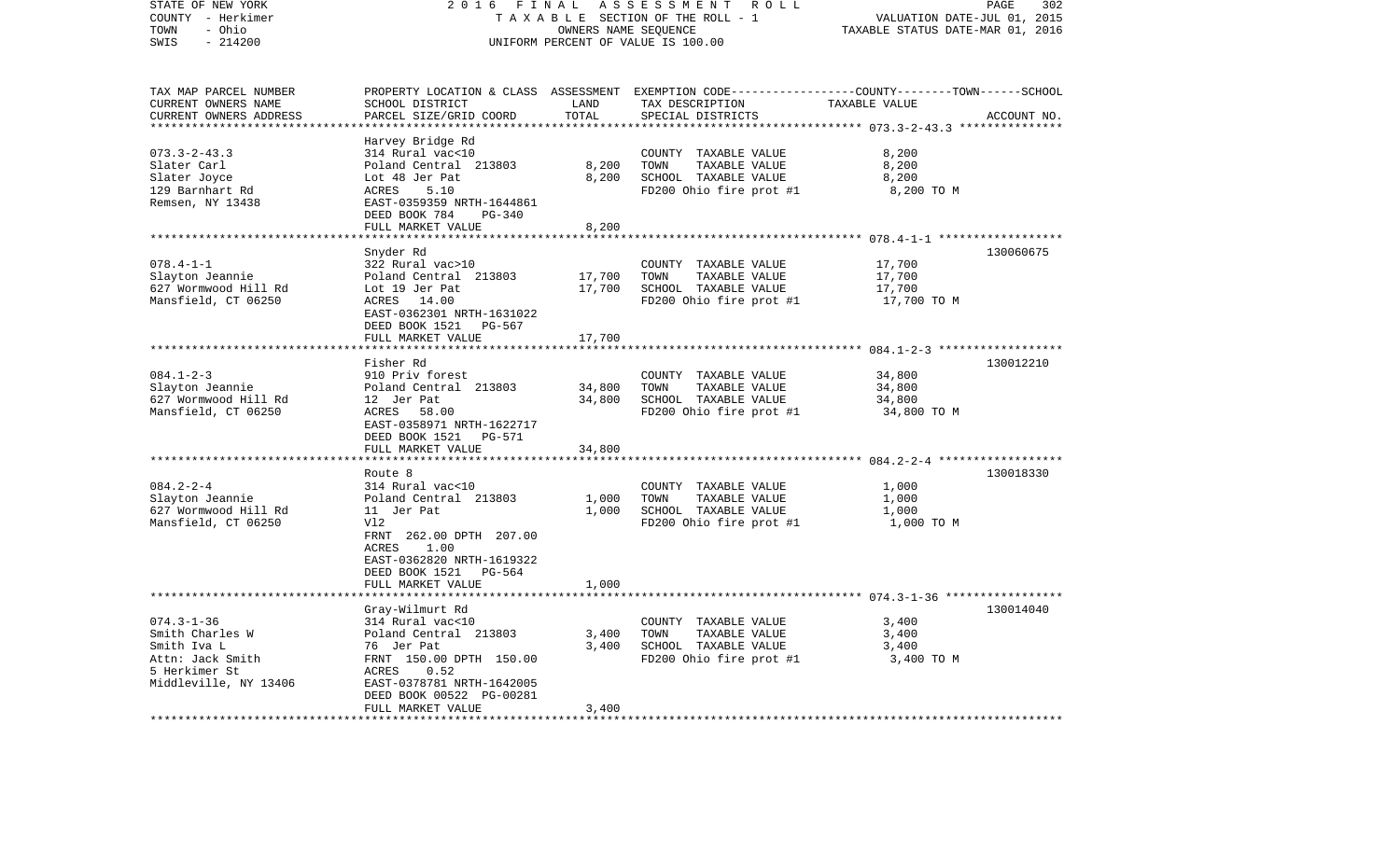| STATE OF NEW YORK<br>COUNTY - Herkimer<br>TOWN<br>- Ohio<br>$-214200$<br>SWIS                              | 2016 FINAL ASSESSMENT ROLL                                                                                                                                                  | UNIFORM PERCENT OF VALUE IS 100.00 |                  |                                       | T A X A B L E SECTION OF THE ROLL - 1 VALUATION DATE-JUL 01, 2015<br>OWNERS NAME SEQUENCE TAXABLE STATUS DATE-MAR 01, 2016 |                | PAGE<br>303                 |
|------------------------------------------------------------------------------------------------------------|-----------------------------------------------------------------------------------------------------------------------------------------------------------------------------|------------------------------------|------------------|---------------------------------------|----------------------------------------------------------------------------------------------------------------------------|----------------|-----------------------------|
| TAX MAP PARCEL NUMBER<br>CURRENT OWNERS NAME<br>CURRENT OWNERS ADDRESS                                     | PROPERTY LOCATION & CLASS ASSESSMENT EXEMPTION CODE----------------COUNTY-------TOWN------SCHOOL<br>SCHOOL DISTRICT<br><b>Example 12 The LAND</b><br>PARCEL SIZE/GRID COORD | TOTAL                              |                  | SPECIAL DISTRICTS                     | TAX DESCRIPTION TAXABLE VALUE                                                                                              |                | ACCOUNT NO.                 |
|                                                                                                            | 3778 Rt 8                                                                                                                                                                   |                                    |                  |                                       |                                                                                                                            |                | 130011040                   |
| $074.1 - 2 - 39$                                                                                           | 210 1 Family Res                                                                                                                                                            |                                    | VET WAR CT 41121 |                                       | 9,000                                                                                                                      |                | $9,450$ 0                   |
|                                                                                                            | Poland Central 213803 20,300 STAR EN                                                                                                                                        |                                    |                  | 41834                                 | $\overline{0}$                                                                                                             | $\overline{0}$ | 63,000                      |
|                                                                                                            |                                                                                                                                                                             |                                    |                  | 63,000 COUNTY TAXABLE VALUE           | 54,000                                                                                                                     |                |                             |
|                                                                                                            |                                                                                                                                                                             |                                    | TOWN             | TAXABLE VALUE                         | 53,550                                                                                                                     |                |                             |
| 074.1-2-39<br>Smith Douglas R<br>Smith Carol R<br>3778 State Rt 8<br>Cold Brook, NY 13324<br>REST-03748199 |                                                                                                                                                                             |                                    |                  | SCHOOL TAXABLE VALUE                  | $\overline{0}$                                                                                                             |                |                             |
|                                                                                                            | 1.34<br>EAST-0374819 NRTH-1652836<br>DEED BOOK 892 PG-454<br>FULL MARKET VALUE                                                                                              |                                    |                  |                                       | FD200 Ohio fire prot #1 63,000 TO M                                                                                        |                |                             |
|                                                                                                            |                                                                                                                                                                             | 63,000                             |                  |                                       |                                                                                                                            |                |                             |
|                                                                                                            |                                                                                                                                                                             |                                    |                  |                                       |                                                                                                                            |                |                             |
|                                                                                                            | 622 Tea Cup St                                                                                                                                                              |                                    |                  |                                       |                                                                                                                            | $\overline{0}$ | 130020160<br>$\overline{0}$ |
|                                                                                                            |                                                                                                                                                                             |                                    |                  |                                       | 9,000                                                                                                                      |                | $\overline{\phantom{0}}$    |
|                                                                                                            |                                                                                                                                                                             |                                    |                  |                                       | $\begin{matrix} 0 && 12\, , 000 \\ 0 && 0 \end{matrix}$                                                                    | $\overline{0}$ | 65,300                      |
|                                                                                                            |                                                                                                                                                                             |                                    |                  |                                       | 94,400                                                                                                                     |                |                             |
|                                                                                                            |                                                                                                                                                                             |                                    |                  |                                       |                                                                                                                            |                |                             |
|                                                                                                            |                                                                                                                                                                             |                                    |                  |                                       | TOWN TAXABLE VALUE 91,400<br>SCHOOL TAXABLE VALUE 38,100                                                                   |                |                             |
|                                                                                                            |                                                                                                                                                                             |                                    |                  |                                       | 103,400 TO M                                                                                                               |                |                             |
|                                                                                                            |                                                                                                                                                                             |                                    |                  |                                       |                                                                                                                            |                |                             |
|                                                                                                            | 633 Fisher Rd                                                                                                                                                               |                                    |                  |                                       |                                                                                                                            |                |                             |
| $078.4 - 1 - 4.4$                                                                                          | 210 1 Family Res                                                                                                                                                            |                                    | STAR B           | 41854                                 | $\overline{0}$                                                                                                             | $\overline{0}$ | 30,000                      |
| Smith Karen<br>633 Fisher Rd                                                                               | Poland Central 213803<br>12 Jer Pat                                                                                                                                         | 26,500<br>74,000                   | TOWN             | COUNTY TAXABLE VALUE<br>TAXABLE VALUE | 74,000<br>74,000                                                                                                           |                |                             |
| Cold Brook, NY 13324                                                                                       | ACRES 9.20                                                                                                                                                                  |                                    |                  | SCHOOL TAXABLE VALUE                  | 44,000                                                                                                                     |                |                             |
|                                                                                                            | EAST-0360713 NRTH-1625094                                                                                                                                                   |                                    |                  |                                       | FD200 Ohio fire prot #1 $74,000$ TO M                                                                                      |                |                             |
|                                                                                                            | DEED BOOK 842<br>PG-113                                                                                                                                                     |                                    |                  |                                       |                                                                                                                            |                |                             |
|                                                                                                            | FULL MARKET VALUE                                                                                                                                                           | 74,000                             |                  |                                       |                                                                                                                            |                |                             |
|                                                                                                            | **********************                                                                                                                                                      |                                    |                  |                                       |                                                                                                                            |                |                             |
|                                                                                                            | Figert Rd                                                                                                                                                                   |                                    |                  |                                       |                                                                                                                            |                | 130022170                   |
| $073.4 - 2 - 59$                                                                                           | 314 Rural vac<10                                                                                                                                                            |                                    |                  | COUNTY TAXABLE VALUE                  | 6,700                                                                                                                      |                |                             |
| Smith Marc                                                                                                 | Poland Central 213803<br>77 Jer Pat                                                                                                                                         | 6,700                              | TOWN             | TAXABLE VALUE                         | 6,700                                                                                                                      |                |                             |
| 346 Cleveland Ave                                                                                          | 77 Jer Pat                                                                                                                                                                  | 6,700                              |                  | SCHOOL TAXABLE VALUE                  | 6,700                                                                                                                      |                |                             |
| Oneida, NY 13421                                                                                           | 3.00<br>ACRES<br>EAST-0369922 NRTH-1643045                                                                                                                                  |                                    |                  | FD200 Ohio fire prot #1               | 6,700 TO M                                                                                                                 |                |                             |
|                                                                                                            | DEED BOOK 944<br>PG-344                                                                                                                                                     |                                    |                  |                                       |                                                                                                                            |                |                             |
|                                                                                                            | FULL MARKET VALUE                                                                                                                                                           | 6,700                              |                  |                                       |                                                                                                                            |                |                             |
|                                                                                                            |                                                                                                                                                                             |                                    |                  |                                       |                                                                                                                            |                |                             |
|                                                                                                            | Snyder Rd                                                                                                                                                                   |                                    |                  |                                       |                                                                                                                            |                |                             |
| $078.4 - 1 - 4.6$                                                                                          | 270 Mfg housing                                                                                                                                                             |                                    |                  | COUNTY TAXABLE VALUE                  | 34,700                                                                                                                     |                |                             |
| Smith Matthew                                                                                              | Poland Central 213803 25,700                                                                                                                                                |                                    | TOWN             | TAXABLE VALUE                         | 34,700                                                                                                                     |                |                             |
| 248 Snyder Rd                                                                                              | 12 Jer Pat                                                                                                                                                                  | 34,700                             |                  | SCHOOL TAXABLE VALUE                  | 34,700                                                                                                                     |                |                             |
| Cold Brook, NY 13324                                                                                       | ACRES<br>8.00                                                                                                                                                               |                                    |                  |                                       | FD200 Ohio fire prot #1 $34,700$ TO M                                                                                      |                |                             |
|                                                                                                            | EAST-0360750 NRTH-1626366                                                                                                                                                   |                                    |                  |                                       |                                                                                                                            |                |                             |
|                                                                                                            | DEED BOOK 812<br>$PG-600$<br>FULL MARKET VALUE                                                                                                                              | 34,700                             |                  |                                       |                                                                                                                            |                |                             |
|                                                                                                            |                                                                                                                                                                             |                                    |                  |                                       |                                                                                                                            |                |                             |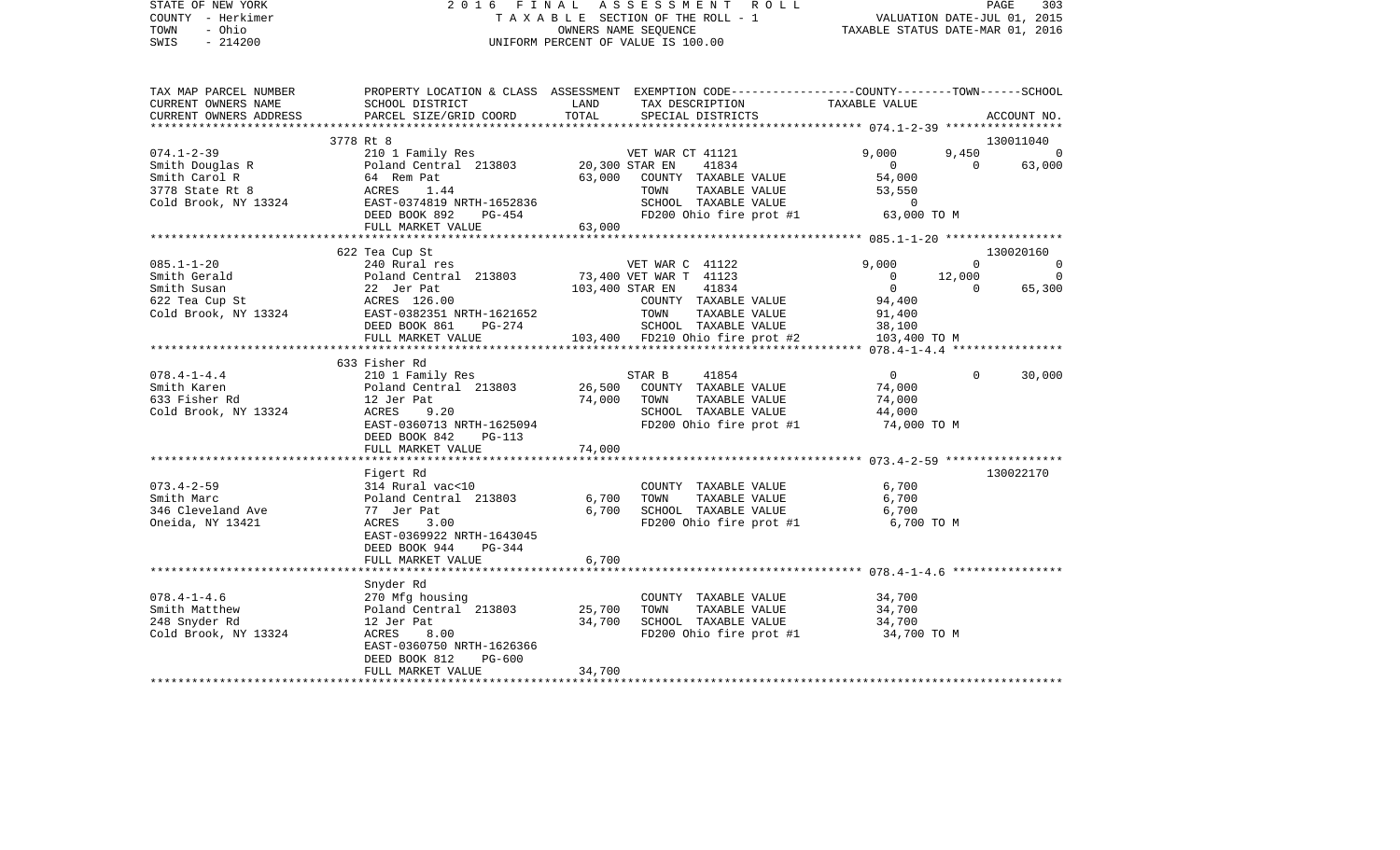| STATE OF NEW YORK         | 2016                                              | FINAL                | ASSESSMENT<br>R O L L                                                                           |                                  | PAGE<br>304 |
|---------------------------|---------------------------------------------------|----------------------|-------------------------------------------------------------------------------------------------|----------------------------------|-------------|
| COUNTY - Herkimer         |                                                   |                      | T A X A B L E SECTION OF THE ROLL - 1                                                           | VALUATION DATE-JUL 01, 2015      |             |
| - Ohio<br>TOWN            |                                                   | OWNERS NAME SEQUENCE |                                                                                                 | TAXABLE STATUS DATE-MAR 01, 2016 |             |
| $-214200$<br>SWIS         |                                                   |                      | UNIFORM PERCENT OF VALUE IS 100.00                                                              |                                  |             |
|                           |                                                   |                      |                                                                                                 |                                  |             |
| TAX MAP PARCEL NUMBER     |                                                   |                      | PROPERTY LOCATION & CLASS ASSESSMENT EXEMPTION CODE---------------COUNTY-------TOWN------SCHOOL |                                  |             |
| CURRENT OWNERS NAME       | SCHOOL DISTRICT                                   | LAND                 | TAX DESCRIPTION                                                                                 | TAXABLE VALUE                    |             |
| CURRENT OWNERS ADDRESS    | PARCEL SIZE/GRID COORD                            | TOTAL                | SPECIAL DISTRICTS                                                                               |                                  | ACCOUNT NO. |
| ************************* |                                                   |                      |                                                                                                 |                                  |             |
|                           | Smith Rd                                          |                      |                                                                                                 |                                  | 130042600   |
| $078.2 - 3 - 1$           | 314 Rural vac<10                                  |                      | COUNTY TAXABLE VALUE                                                                            | 12,400                           |             |
| Smith Paul                | Poland Central 213803                             | 12,400               | TOWN<br>TAXABLE VALUE                                                                           | 12,400                           |             |
| Van Valkenburgh Jessica   | 49 Jer Pat                                        | 12,400               | SCHOOL TAXABLE VALUE                                                                            | 12,400                           |             |
| 82 Oak Leaf Dr            | FRNT 262.50 DPTH                                  |                      | FD200 Ohio fire prot #1                                                                         | 12,400 TO M                      |             |
| Stuyvesant, NY 12173      | ACRES<br>3.50                                     |                      |                                                                                                 |                                  |             |
|                           | EAST-0368879 NRTH-1638634                         |                      |                                                                                                 |                                  |             |
|                           | DEED BOOK 1370<br>PG-630                          |                      |                                                                                                 |                                  |             |
|                           | FULL MARKET VALUE                                 | 12,400               |                                                                                                 |                                  |             |
|                           |                                                   |                      |                                                                                                 |                                  |             |
|                           | North Lk                                          |                      |                                                                                                 |                                  | 130076650   |
| $058. - 2 - 38$           | 260 Seasonal res - WTRFNT                         |                      | COUNTY TAXABLE VALUE                                                                            | 206,000                          |             |
| Smith Stephen             | 302601<br>Adirondack                              | 104,600              | TOWN<br>TAXABLE VALUE                                                                           | 206,000                          |             |
| 145 Gibbs St Apt F        | Lot 1                                             | 206,000              | SCHOOL TAXABLE VALUE                                                                            | 206,000                          |             |
| Rochester, NY 14605-2919  | FRNT 110.00 DPTH 275.00                           |                      | FD215 Ohio fire prot #3                                                                         | 206,000 TO M                     |             |
|                           | EAST-0376440 NRTH-1710143                         |                      |                                                                                                 |                                  |             |
|                           | DEED BOOK 847<br>$PG-102$                         |                      |                                                                                                 |                                  |             |
|                           | FULL MARKET VALUE<br>**************************** | 206,000              |                                                                                                 |                                  |             |
|                           | North Lk                                          |                      |                                                                                                 |                                  | 130076710   |
| $058. - 2 - 37$           | 314 Rural vac<10 - WTRFNT                         |                      | COUNTY TAXABLE VALUE                                                                            | 42,600                           |             |
| Smith Stephen Slade       | 302601<br>Adirondack                              | 42,600               | TOWN<br>TAXABLE VALUE                                                                           | 42,600                           |             |
| 145 Gibbs St Apt F        | Lot 1                                             | 42,600               | SCHOOL TAXABLE VALUE                                                                            | 42,600                           |             |
| Rochester, NY 14605-2919  | 1A<br>Vl                                          |                      | FD215 Ohio fire prot #3                                                                         | 42,600 TO M                      |             |
|                           | 95.00 DPTH 275.00<br>FRNT                         |                      |                                                                                                 |                                  |             |
|                           | EAST-0376383 NRTH-1710070                         |                      |                                                                                                 |                                  |             |
|                           | DEED BOOK 848<br>PG-246                           |                      |                                                                                                 |                                  |             |
|                           | FULL MARKET VALUE                                 | 42,600               |                                                                                                 |                                  |             |
|                           | *******************                               |                      |                                                                                                 |                                  |             |
|                           | Hooper Dooper Rd                                  |                      |                                                                                                 |                                  | 130012420   |
| $073.2 - 1 - 39$          | 260 Seasonal res                                  |                      | COUNTY TAXABLE VALUE                                                                            | 20,900                           |             |
| Smithson Donald           | Poland Central 213803                             | 12,400               | TOWN<br>TAXABLE VALUE                                                                           | 20,900                           |             |
| Smithson Alysha           | 63 Rem Pat                                        | 20,900               | SCHOOL TAXABLE VALUE                                                                            | 20,900                           |             |
| 237 Hooper Dooper Ave     | Sub 18                                            |                      | FD200 Ohio fire prot #1                                                                         | 20,900 TO M                      |             |
| Cold Brook, NY 13324      | Seas 8 A                                          |                      |                                                                                                 |                                  |             |
|                           | FRNT 166.00 DPTH 255.00                           |                      |                                                                                                 |                                  |             |
|                           | ACRES<br>0.97                                     |                      |                                                                                                 |                                  |             |
|                           | EAST-0371451 NRTH-1654458                         |                      |                                                                                                 |                                  |             |
|                           | DEED BOOK 1570<br>PG-892                          |                      |                                                                                                 |                                  |             |
|                           | FULL MARKET VALUE                                 | 20,900               |                                                                                                 |                                  |             |
|                           | 134 Smithson Ln                                   |                      |                                                                                                 |                                  | 130075630   |
| $073.2 - 1 - 50$          | 260 Seasonal res                                  |                      | COUNTY TAXABLE VALUE                                                                            | 35,000                           |             |
| Smithson Stephen J        | Poland Central 213803                             | 15,100               | TOWN<br>TAXABLE VALUE                                                                           | 35,000                           |             |
| 134 Smithson Ln           | Lot 63                                            | 35,000               | SCHOOL TAXABLE VALUE                                                                            | 35,000                           |             |
| Cold Brook, NY 13324      | ACRES<br>1.50                                     |                      | FD200 Ohio fire prot #1                                                                         | 35,000 TO M                      |             |
|                           | EAST-0370586 NRTH-1654145                         |                      |                                                                                                 |                                  |             |
|                           | DEED BOOK 1256 PG-343                             |                      |                                                                                                 |                                  |             |
|                           | FULL MARKET VALUE                                 | 35,000               |                                                                                                 |                                  |             |
|                           |                                                   |                      |                                                                                                 |                                  |             |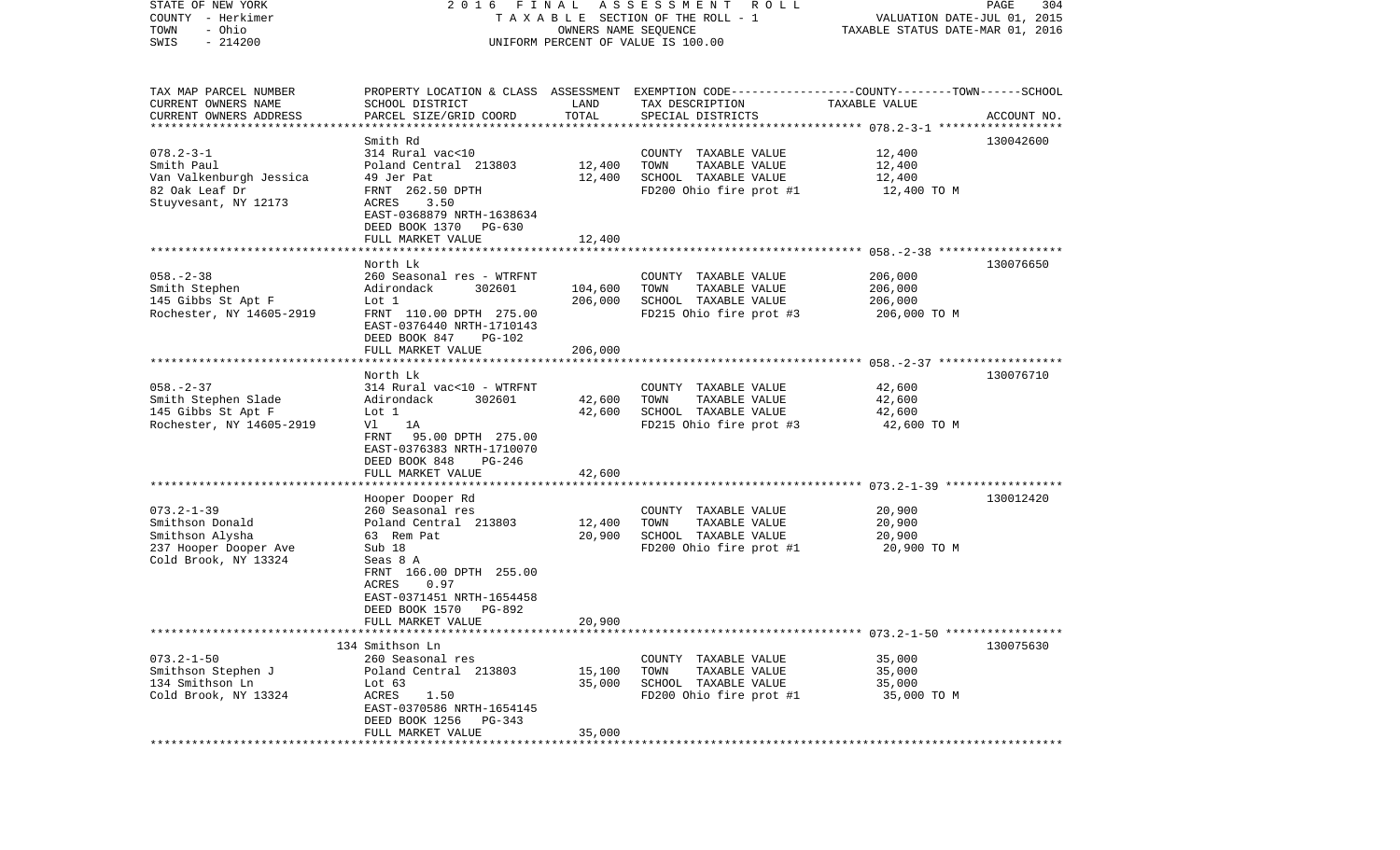| STATE OF NEW YORK<br>COUNTY - Herkimer<br>- Ohio<br>TOWN | 2016                                      | FINAL<br>OWNERS NAME SEQUENCE | A S S E S S M E N T<br>R O L L<br>TAXABLE SECTION OF THE ROLL - 1                                                  | VALUATION DATE-JUL 01, 2015<br>TAXABLE STATUS DATE-MAR 01, 2016 | PAGE<br>305 |
|----------------------------------------------------------|-------------------------------------------|-------------------------------|--------------------------------------------------------------------------------------------------------------------|-----------------------------------------------------------------|-------------|
| $-214200$<br>SWIS                                        |                                           |                               | UNIFORM PERCENT OF VALUE IS 100.00                                                                                 |                                                                 |             |
| TAX MAP PARCEL NUMBER<br>CURRENT OWNERS NAME             | SCHOOL DISTRICT                           | LAND                          | PROPERTY LOCATION & CLASS ASSESSMENT EXEMPTION CODE---------------COUNTY-------TOWN------SCHOOL<br>TAX DESCRIPTION | TAXABLE VALUE                                                   |             |
| CURRENT OWNERS ADDRESS<br>***********************        | PARCEL SIZE/GRID COORD                    | TOTAL                         | SPECIAL DISTRICTS                                                                                                  |                                                                 | ACCOUNT NO. |
|                                                          | 985 Bull Hill Rd                          |                               |                                                                                                                    |                                                                 | 130042000   |
| $085.2 - 2 - 10$                                         | 210 1 Family Res                          |                               | COUNTY TAXABLE VALUE                                                                                               | 60,000                                                          |             |
| Snow Harry Jr                                            | Poland Central 213803                     | 5,900                         | TOWN<br>TAXABLE VALUE                                                                                              | 60,000                                                          |             |
| 985 Bull Hill Rd                                         | 22 Jer Pat                                | 60,000                        | SCHOOL TAXABLE VALUE                                                                                               | 60,000                                                          |             |
| Ohio, NY 13324                                           | R 1 1                                     |                               | FD210 Ohio fire prot #2                                                                                            | 60,000 TO M                                                     |             |
|                                                          | FRNT 209.00 DPTH 214.00                   |                               |                                                                                                                    |                                                                 |             |
|                                                          | ACRES<br>0.91                             |                               |                                                                                                                    |                                                                 |             |
|                                                          | EAST-0386025 NRTH-1620394                 |                               |                                                                                                                    |                                                                 |             |
|                                                          | DEED BOOK 1513 PG-272                     |                               |                                                                                                                    |                                                                 |             |
|                                                          | FULL MARKET VALUE                         | 60,000                        |                                                                                                                    |                                                                 |             |
|                                                          |                                           |                               |                                                                                                                    |                                                                 |             |
| $078.1 - 2 - 17$                                         | Ohio City Rd                              |                               |                                                                                                                    | 37,600                                                          | 130039240   |
| Snyder Timothy H                                         | 910 Priv forest<br>Poland Central 213803  | 37,600                        | COUNTY TAXABLE VALUE<br>TAXABLE VALUE<br>TOWN                                                                      | 37,600                                                          |             |
| 7334 West Ave                                            | 45 Jer Pat                                | 37,600                        | SCHOOL TAXABLE VALUE                                                                                               | 37,600                                                          |             |
| Newport, NY 13416                                        | ACRES 53.70                               |                               | FD200 Ohio fire prot #1                                                                                            | 37,600 TO M                                                     |             |
|                                                          | EAST-0359368 NRTH-1635358                 |                               |                                                                                                                    |                                                                 |             |
|                                                          | DEED BOOK 1401<br>PG-333                  |                               |                                                                                                                    |                                                                 |             |
|                                                          | FULL MARKET VALUE                         | 37,600                        |                                                                                                                    |                                                                 |             |
|                                                          |                                           |                               |                                                                                                                    |                                                                 |             |
|                                                          | Dagen Kolb Rd                             |                               |                                                                                                                    |                                                                 |             |
| $078.1 - 2 - 24$                                         | 322 Rural vac>10                          |                               | COUNTY TAXABLE VALUE                                                                                               | 19,700                                                          |             |
| Snyder Timothy H                                         | Poland Central 213803                     | 19,700                        | TOWN<br>TAXABLE VALUE                                                                                              | 19,700                                                          |             |
| 7334 West Ave                                            | 19 Jet Pat                                | 19,700                        | SCHOOL TAXABLE VALUE                                                                                               | 19,700                                                          |             |
| Newport, NY 13416                                        | ACRES 26.30                               |                               | FD200 Ohio fire prot #1                                                                                            | 19,700 TO M                                                     |             |
|                                                          | EAST-0359408 NRTH-1633116                 |                               |                                                                                                                    |                                                                 |             |
|                                                          | DEED BOOK 1401<br>PG-333                  |                               |                                                                                                                    |                                                                 |             |
|                                                          | FULL MARKET VALUE<br>******************** | 19,700                        |                                                                                                                    |                                                                 |             |
|                                                          |                                           |                               |                                                                                                                    | *********************** 078.3-2-8.1 ******                      |             |
| $078.3 - 2 - 8.1$                                        | Dagenkolb Rd<br>910 Priv forest           |                               |                                                                                                                    |                                                                 | 130039270   |
| Snyder Timothy H                                         | Poland Central 213803                     | 47,700                        | COUNTY TAXABLE VALUE<br>TOWN<br>TAXABLE VALUE                                                                      | 47,700<br>47,700                                                |             |
| 7334 West Ave                                            | 19 Jer Pat                                | 47,700                        | SCHOOL TAXABLE VALUE                                                                                               | 47,700                                                          |             |
| Newport, NY 13416                                        | 100<br>F                                  |                               | FD200 Ohio fire prot #1                                                                                            | 47,700 TO M                                                     |             |
|                                                          | ACRES 73.40                               |                               |                                                                                                                    |                                                                 |             |
|                                                          | EAST-0358570 NRTH-1630099                 |                               |                                                                                                                    |                                                                 |             |
|                                                          | DEED BOOK 1401<br>$PG-333$                |                               |                                                                                                                    |                                                                 |             |
|                                                          | FULL MARKET VALUE                         | 47,700                        |                                                                                                                    |                                                                 |             |
|                                                          |                                           |                               |                                                                                                                    |                                                                 |             |
|                                                          | Snyder Rd                                 |                               |                                                                                                                    |                                                                 | 130039300   |
| $078.4 - 1 - 3$                                          | 240 Rural res                             |                               | COUNTY TAXABLE VALUE                                                                                               | 228,000                                                         |             |
| Snyder Timothy H                                         | Poland Central 213803                     | 188,000                       | TOWN<br>TAXABLE VALUE                                                                                              | 228,000                                                         |             |
| 7334 West Ave                                            | 19 Jer Pat                                | 228,000                       | SCHOOL TAXABLE VALUE                                                                                               | 228,000                                                         |             |
| Newport, NY 13416                                        | R1 420A                                   |                               | FD200 Ohio fire prot #1                                                                                            | 228,000 TO M                                                    |             |
|                                                          | ACRES 470.00                              |                               |                                                                                                                    |                                                                 |             |
|                                                          | EAST-0361290 NRTH-1629195                 |                               |                                                                                                                    |                                                                 |             |
|                                                          | DEED BOOK 1401<br>PG-333                  |                               |                                                                                                                    |                                                                 |             |
|                                                          | FULL MARKET VALUE                         | 228,000                       |                                                                                                                    |                                                                 |             |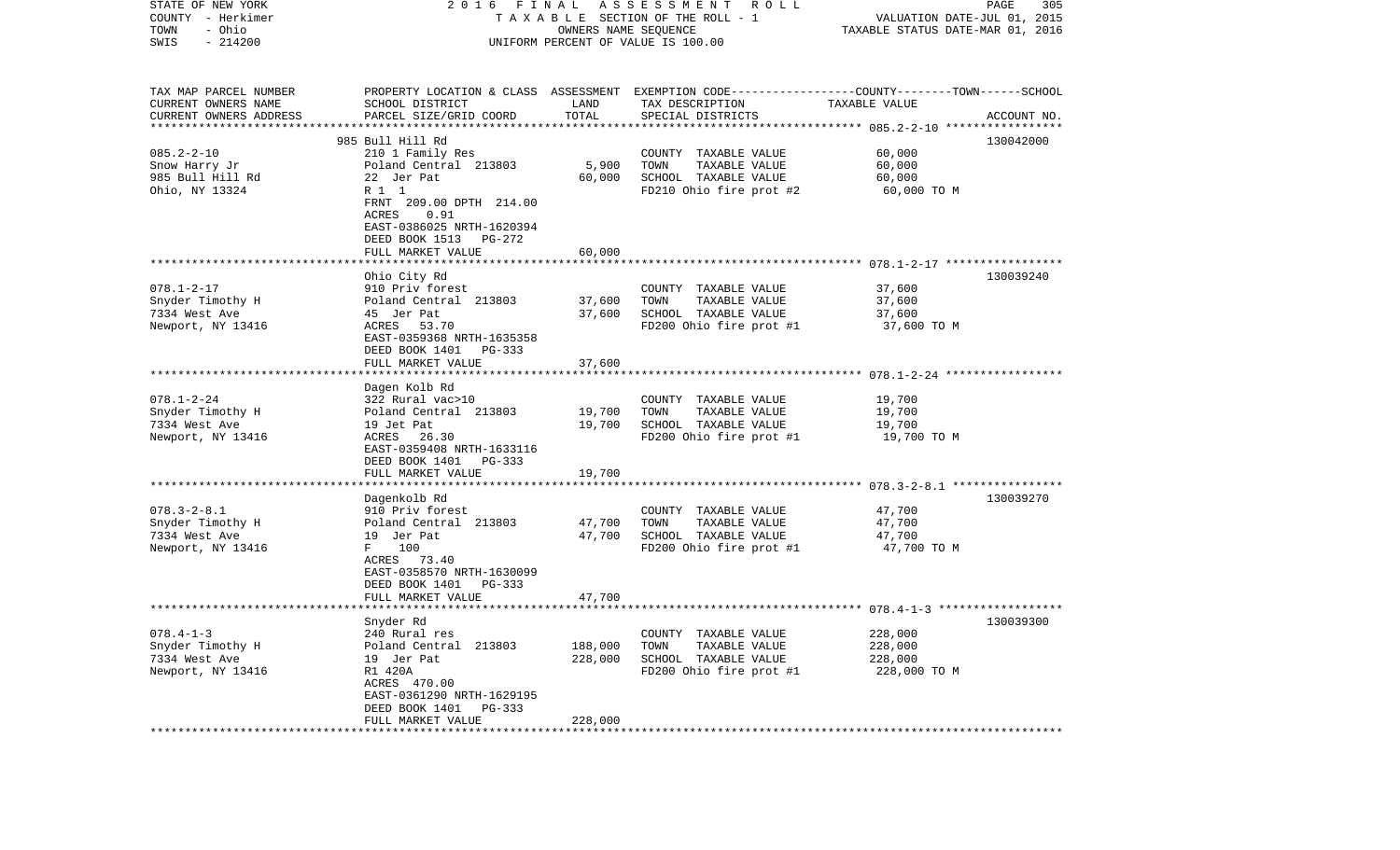| STATE OF NEW YORK<br>COUNTY - Herkimer<br>- Ohio<br>TOWN<br>SWIS<br>$-214200$                            | 2 0 1 6<br>FINAL<br>TAXABLE SECTION OF THE ROLL - 1<br>UNIFORM PERCENT OF VALUE IS 100.00                                                                                             | ASSESSMENT ROLL<br>PAGE<br>306<br>VALUATION DATE-JUL 01, 2015<br>TAXABLE STATUS DATE-MAR 01, 2016 |                                                                                                                                          |                                               |             |
|----------------------------------------------------------------------------------------------------------|---------------------------------------------------------------------------------------------------------------------------------------------------------------------------------------|---------------------------------------------------------------------------------------------------|------------------------------------------------------------------------------------------------------------------------------------------|-----------------------------------------------|-------------|
| TAX MAP PARCEL NUMBER<br>CURRENT OWNERS NAME<br>CURRENT OWNERS ADDRESS<br>************************       | SCHOOL DISTRICT<br>PARCEL SIZE/GRID COORD                                                                                                                                             | LAND<br>TOTAL                                                                                     | PROPERTY LOCATION & CLASS ASSESSMENT EXEMPTION CODE----------------COUNTY-------TOWN------SCHOOL<br>TAX DESCRIPTION<br>SPECIAL DISTRICTS | TAXABLE VALUE                                 | ACCOUNT NO. |
| $062. -1 -3$<br>Sobik John Jr<br>Sobik Beverley I<br>211 W 25th St<br>St. Sanfard, FL 32771              | North Lake Rd<br>260 Seasonal res<br>Adirondack<br>302601<br>3 Nob Pat<br>Black River<br>ACRES 10.00<br>EAST-0372644 NRTH-1705018<br>DEED BOOK 827<br>PG-139<br>FULL MARKET VALUE     | 22,500<br>56,100<br>56,100                                                                        | COUNTY TAXABLE VALUE<br>TOWN<br>TAXABLE VALUE<br>SCHOOL TAXABLE VALUE<br>FD215 Ohio fire prot #3                                         | 56,100<br>56,100<br>56,100<br>56,100 то м     | 130029280   |
|                                                                                                          |                                                                                                                                                                                       |                                                                                                   |                                                                                                                                          |                                               |             |
| $074.3 - 1 - 32.4$<br>Soto Jose<br>Soto Desiree<br>73 Autumn Ridge Dr<br>Glassboro, NJ 08028             | Hill Rd<br>312 Vac w/imprv<br>Poland Central 213803<br>FRNT 788.00 DPTH<br>ACRES 17.10<br>DEED BOOK 1291<br>PG-805<br>FULL MARKET VALUE                                               | 32,100<br>54,500<br>54,500                                                                        | COUNTY TAXABLE VALUE<br>TOWN<br>TAXABLE VALUE<br>SCHOOL TAXABLE VALUE                                                                    | 54,500<br>54,500<br>54,500                    |             |
|                                                                                                          | *****************************                                                                                                                                                         |                                                                                                   |                                                                                                                                          |                                               |             |
| $058. - 2 - 48$<br>South Lake Camp, LLC<br>11 Old Farm Cir<br>Pittsford, NY 14534                        | South Lake Rd<br>260 Seasonal res - WTRFNT<br>Adirondack<br>302601<br>1 Nob Pat<br>1.00<br>ACRES<br>EAST-0385225 NRTH-1706849<br>DEED BOOK 1300<br>PG-100<br>FULL MARKET VALUE        | 83,000<br>146,500<br>146,500                                                                      | COUNTY TAXABLE VALUE<br>TOWN<br>TAXABLE VALUE<br>SCHOOL TAXABLE VALUE<br>FD215 Ohio fire prot #3                                         | 146,500<br>146,500<br>146,500<br>146,500 TO M | 130026970   |
|                                                                                                          | South Lake Rd                                                                                                                                                                         |                                                                                                   |                                                                                                                                          |                                               | 130039510   |
| $058. - 2 - 58$<br>South Lake Club Inc<br>Attn: Michael Miller<br>6028 Quail Ridge Dr<br>Tully, NY 13159 | 260 Seasonal res<br>302601<br>Adirondack<br>1 Nob Pat<br>FRNT 100.00 DPTH 288.50<br>0.62<br>ACRES<br>EAST-0385300 NRTH-1705780<br>DEED BOOK 00577 PG-00779<br>FULL MARKET VALUE       | 104,900<br>145,000<br>145,000                                                                     | COUNTY TAXABLE VALUE<br>TOWN<br>TAXABLE VALUE<br>SCHOOL TAXABLE VALUE<br>FD215 Ohio fire prot #3                                         | 145,000<br>145,000<br>145,000<br>145,000 TO M |             |
|                                                                                                          | * * * * * * * * * * * * * * * * * * *                                                                                                                                                 |                                                                                                   |                                                                                                                                          |                                               |             |
| $058. - 2 - 67$<br>South Lake Hideout, LLC<br>Ward Peter K<br>10810 French Rd<br>Remsen, NY 13438        | South Lake Clb<br>260 Seasonal res - WTRFNT<br>Adirondack<br>302601<br>1 Nob Pat<br>FRNT 115.00 DPTH 305.86<br>0.83<br>ACRES<br>EAST-0386044 NRTH-1705425<br>DEED BOOK 1575<br>PG-479 | 112,400<br>115,000                                                                                | COUNTY TAXABLE VALUE<br>TOWN<br>TAXABLE VALUE<br>SCHOOL TAXABLE VALUE<br>FD215 Ohio fire prot #3                                         | 115,000<br>115,000<br>115,000<br>115,000 TO M | 130031050   |
|                                                                                                          | FULL MARKET VALUE                                                                                                                                                                     | 115,000<br>******************                                                                     |                                                                                                                                          |                                               |             |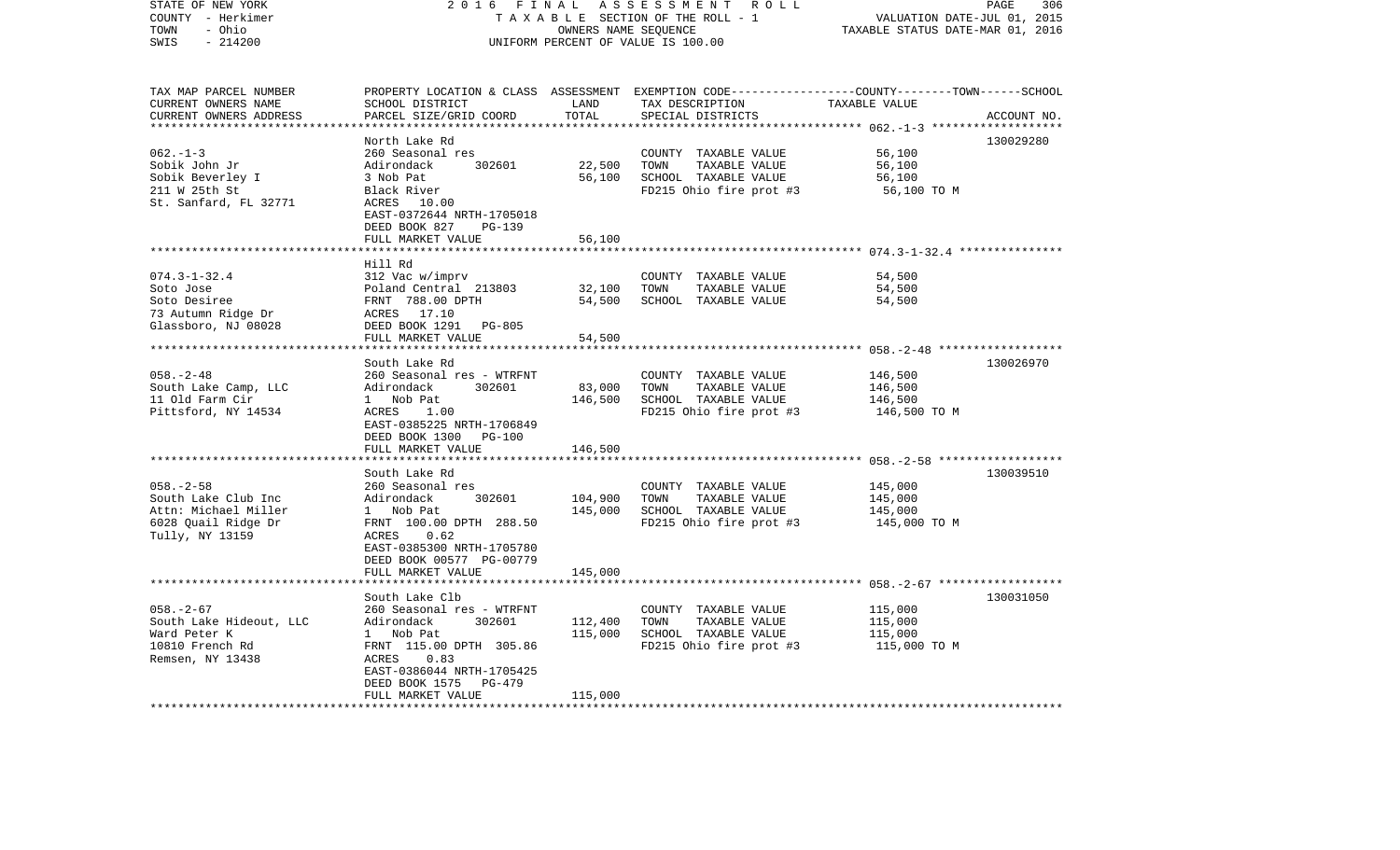| 2 0 1 6                                                                                                                                                                                             | PAGE<br>307<br>VALUATION DATE-JUL 01, 2015<br>TAXABLE STATUS DATE-MAR 01, 2016 |                                                                                                     |                                                                                                                                      |
|-----------------------------------------------------------------------------------------------------------------------------------------------------------------------------------------------------|--------------------------------------------------------------------------------|-----------------------------------------------------------------------------------------------------|--------------------------------------------------------------------------------------------------------------------------------------|
| PROPERTY LOCATION & CLASS<br>SCHOOL DISTRICT<br>PARCEL SIZE/GRID COORD                                                                                                                              | LAND<br>TOTAL                                                                  | TAX DESCRIPTION<br>SPECIAL DISTRICTS                                                                | EXEMPTION CODE-----------------COUNTY-------TOWN------SCHOOL<br>TAXABLE VALUE<br>ACCOUNT NO.                                         |
| Ohio City Rd<br>314 Rural vac<10<br>Poland Central 213803<br>45 Jer Pat<br>V1 2 1                                                                                                                   | 4,000<br>4,000                                                                 | COUNTY TAXABLE VALUE<br>TOWN<br>TAXABLE VALUE<br>SCHOOL TAXABLE VALUE<br>FD200 Ohio fire prot #1    | 130039540<br>4,000<br>4,000<br>4,000<br>4,000 TO M                                                                                   |
| DEED BOOK 1504<br>PG-215<br>FULL MARKET VALUE                                                                                                                                                       | 4,000                                                                          |                                                                                                     |                                                                                                                                      |
| Reese Rd Rd<br>260 Seasonal res<br>Poland Central 213803<br>45 Jer Pat<br>ACRES 11.90<br>EAST-0360887 NRTH-1640160<br>DEED BOOK 1273<br>PG-888<br>FULL MARKET VALUE                                 | 22,500<br>105,000<br>105,000                                                   | COUNTY TAXABLE VALUE<br>TOWN<br>TAXABLE VALUE<br>SCHOOL TAXABLE VALUE<br>FD200 Ohio fire prot #1    | 105,000<br>105,000<br>105,000<br>105,000 TO M                                                                                        |
| ***************                                                                                                                                                                                     |                                                                                |                                                                                                     | *********************** 078.1-2-10.8 ***************                                                                                 |
| Ohio City Rd<br>322 Rural vac>10<br>Poland Central 213803<br>45 Jer Pat<br>ACRES<br>20.20<br>EAST-0361270 NRTH-1639312<br>DEED BOOK 1273<br>PG-883<br>FULL MARKET VALUE                             | 18,700<br>18,700<br>18,700                                                     | COUNTY TAXABLE VALUE<br>TOWN<br>TAXABLE VALUE<br>SCHOOL TAXABLE VALUE<br>FD200 Ohio fire prot #1    | 18,700<br>18,700<br>18,700<br>18,700 TO M                                                                                            |
| *****************                                                                                                                                                                                   |                                                                                |                                                                                                     | ************************ 058.-2-10 *******************                                                                               |
| North Lk<br>260 Seasonal res - WTRFNT<br>Adirondack<br>302601<br>Nob Pat<br>$\mathbf{1}$<br>FRNT 254.00 DPTH 226.50<br>1.32<br>ACRES<br>EAST-0376416 NRTH-1712563<br>DEED BOOK 838<br><b>PG-529</b> | 129,000<br>181,500                                                             | COUNTY TAXABLE VALUE<br>TAXABLE VALUE<br>TOWN<br>SCHOOL TAXABLE VALUE<br>FD215 Ohio fire prot #3    | 130039630<br>181,500<br>181,500<br>181,500<br>181,500 TO M                                                                           |
| FULL MARKET VALUE                                                                                                                                                                                   | 181,500                                                                        |                                                                                                     |                                                                                                                                      |
| 260 Seasonal res - WTRFNT<br>Adirondack<br>302601<br>Nob Pat<br>$\mathbf{1}$<br>FRNT 400.00 DPTH<br>60.00<br>EAST-0375938 NRTH-1712221<br>DEED BOOK 1398<br>PG-463<br>FULL MARKET VALUE             | 89,400<br>109,100<br>109,100                                                   | COUNTY<br>TAXABLE VALUE<br>TOWN<br>TAXABLE VALUE<br>SCHOOL TAXABLE VALUE<br>FD215 Ohio fire prot #3 | 130040380<br>109,100<br>109,100<br>109,100<br>109,100 TO M                                                                           |
|                                                                                                                                                                                                     | EAST-0320478 NRTH-1212053<br>392 North Lake Rd                                 | FINAL                                                                                               | ASSESSMENT<br>R O L L<br>TAXABLE SECTION OF THE ROLL - 1<br>OWNERS NAME SEQUENCE<br>UNIFORM PERCENT OF VALUE IS 100.00<br>ASSESSMENT |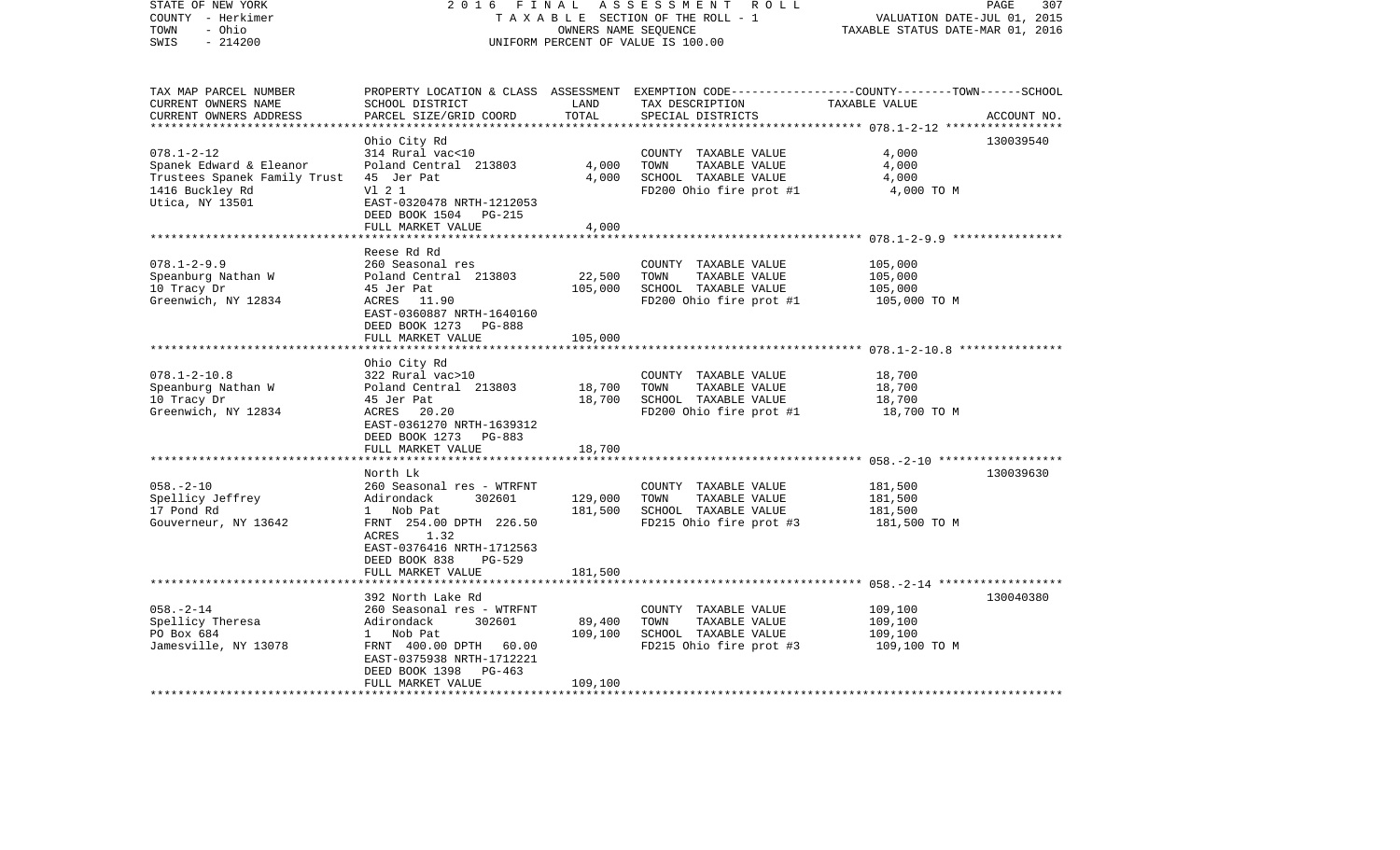| STATE OF NEW YORK<br>COUNTY - Herkimer<br>- Ohio<br>TOWN<br>$-214200$<br>SWIS                            | 2016 FINAL<br>A S S E S S M E N T<br>R O L L<br>TAXABLE SECTION OF THE ROLL - 1<br>OWNERS NAME SEQUENCE<br>UNIFORM PERCENT OF VALUE IS 100.00                                                   |                               |                                                                                                                                         | PAGE<br>308<br>VALUATION DATE-JUL 01, 2015<br>TAXABLE STATUS DATE-MAR 01, 2016 |             |  |
|----------------------------------------------------------------------------------------------------------|-------------------------------------------------------------------------------------------------------------------------------------------------------------------------------------------------|-------------------------------|-----------------------------------------------------------------------------------------------------------------------------------------|--------------------------------------------------------------------------------|-------------|--|
| TAX MAP PARCEL NUMBER<br>CURRENT OWNERS NAME<br>CURRENT OWNERS ADDRESS                                   | SCHOOL DISTRICT<br>PARCEL SIZE/GRID COORD                                                                                                                                                       | LAND<br>TOTAL                 | PROPERTY LOCATION & CLASS ASSESSMENT EXEMPTION CODE---------------COUNTY-------TOWN------SCHOOL<br>TAX DESCRIPTION<br>SPECIAL DISTRICTS | TAXABLE VALUE                                                                  | ACCOUNT NO. |  |
| *************************                                                                                |                                                                                                                                                                                                 |                               |                                                                                                                                         |                                                                                |             |  |
| $058. - 2 - 15$<br>Sperry Burton<br>Bourgeois Tammy<br>2881 South Lake Rd<br>Forestport, NY 13338        | North Lake Rd<br>210 1 Family Res<br>Adirondack<br>302601<br>1 Nob Pat<br>Garage 10 X 36<br>House & Camp Trailer<br>FRNT 108.00 DPTH 198.00                                                     | 77,500<br>111,400             | COUNTY TAXABLE VALUE<br>TOWN<br>TAXABLE VALUE<br>SCHOOL TAXABLE VALUE<br>FD215 Ohio fire prot #3                                        | 111,400<br>111,400<br>111,400<br>111,400 TO M                                  | 130030960   |  |
|                                                                                                          | ACRES<br>0.21<br>EAST-0375048 NRTH-1709007<br>DEED BOOK 1103<br>PG-89<br>FULL MARKET VALUE                                                                                                      | 111,400                       |                                                                                                                                         |                                                                                |             |  |
|                                                                                                          |                                                                                                                                                                                                 |                               |                                                                                                                                         |                                                                                |             |  |
| $058. - 2 - 20$<br>Sperry Burton<br>Carstenbrock Melanie A<br>2881 South Lake Rd<br>Forestport, NY 13338 | North Lake Rd<br>314 Rural vac<10<br>302601<br>Adirondack<br>1 Nob Pat<br>97.00 DPTH 185.00<br>FRNT<br>EAST-0375171 NRTH-1708678<br>DEED BOOK 1348<br>PG-829                                    | 17,500<br>17,500              | COUNTY TAXABLE VALUE<br>TOWN<br>TAXABLE VALUE<br>SCHOOL TAXABLE VALUE<br>FD215 Ohio fire prot #3                                        | 17,500<br>17,500<br>17,500<br>17,500 TO M                                      | 130039660   |  |
|                                                                                                          | FULL MARKET VALUE                                                                                                                                                                               | 17,500                        |                                                                                                                                         |                                                                                |             |  |
|                                                                                                          |                                                                                                                                                                                                 |                               |                                                                                                                                         |                                                                                |             |  |
| $058. - 2 - 21$<br>Sperry Burton<br>Carstenbrock Melanie A<br>2881 South Lake Rd<br>Forestport, NY 13338 | North Lake Rd<br>210 1 Family Res<br>Adirondack<br>302601<br>Lot 1 Nob Pat<br>FRNT 100.00 DPTH 197.00<br>EAST-0375246 NRTH-1708605<br>DEED BOOK 1348 PG-829                                     | 41,000<br>90,400              | COUNTY TAXABLE VALUE<br>TAXABLE VALUE<br>TOWN<br>SCHOOL TAXABLE VALUE<br>FD215 Ohio fire prot #3                                        | 90,400<br>90,400<br>90,400<br>90,400 TO M                                      | 130060325   |  |
|                                                                                                          | FULL MARKET VALUE                                                                                                                                                                               | 90,400                        |                                                                                                                                         |                                                                                |             |  |
| $058. - 2 - 42$<br>Sperry Kelvin<br>Murad Claire Alyson<br>6452 Glass Factory Rd<br>Marcy, NY 13403      | North Lk<br>260 Seasonal res - WTRFNT<br>Adirondack<br>302601<br>1 Nob Pat<br>ACRES<br>1.80<br>EAST-0376824 NRTH-1710777<br>DEED BOOK 869<br>PG-199<br>FULL MARKET VALUE                        | 126,300<br>136,770<br>136,770 | COUNTY TAXABLE VALUE<br>TOWN<br>TAXABLE VALUE<br>SCHOOL TAXABLE VALUE<br>FD215 Ohio fire prot #3                                        | 136,770<br>136,770<br>136,770<br>136,770 TO M                                  | 130039720   |  |
|                                                                                                          |                                                                                                                                                                                                 |                               |                                                                                                                                         |                                                                                |             |  |
| $073.4 - 2 - 17$<br>Spight Dennis<br>Davis Margaret A<br>116 Skinner Rd<br>Cold Brook, NY 13324          | Figert Rd<br>314 Rural vac<10<br>Poland Central 213803<br>77 Jer Pat<br>FRNT 200.00 DPTH 200.00<br>ACRES<br>0.92<br>EAST-0370017 NRTH-1643505<br>DEED BOOK 666<br>PG-00647<br>FULL MARKET VALUE | 3,900<br>3,900<br>3,900       | COUNTY TAXABLE VALUE<br>TAXABLE VALUE<br>TOWN<br>SCHOOL TAXABLE VALUE<br>FD217 Ohio fire prot #4                                        | 3,900<br>3,900<br>3,900<br>3,900 TO M                                          | 130037590   |  |
|                                                                                                          |                                                                                                                                                                                                 |                               |                                                                                                                                         |                                                                                |             |  |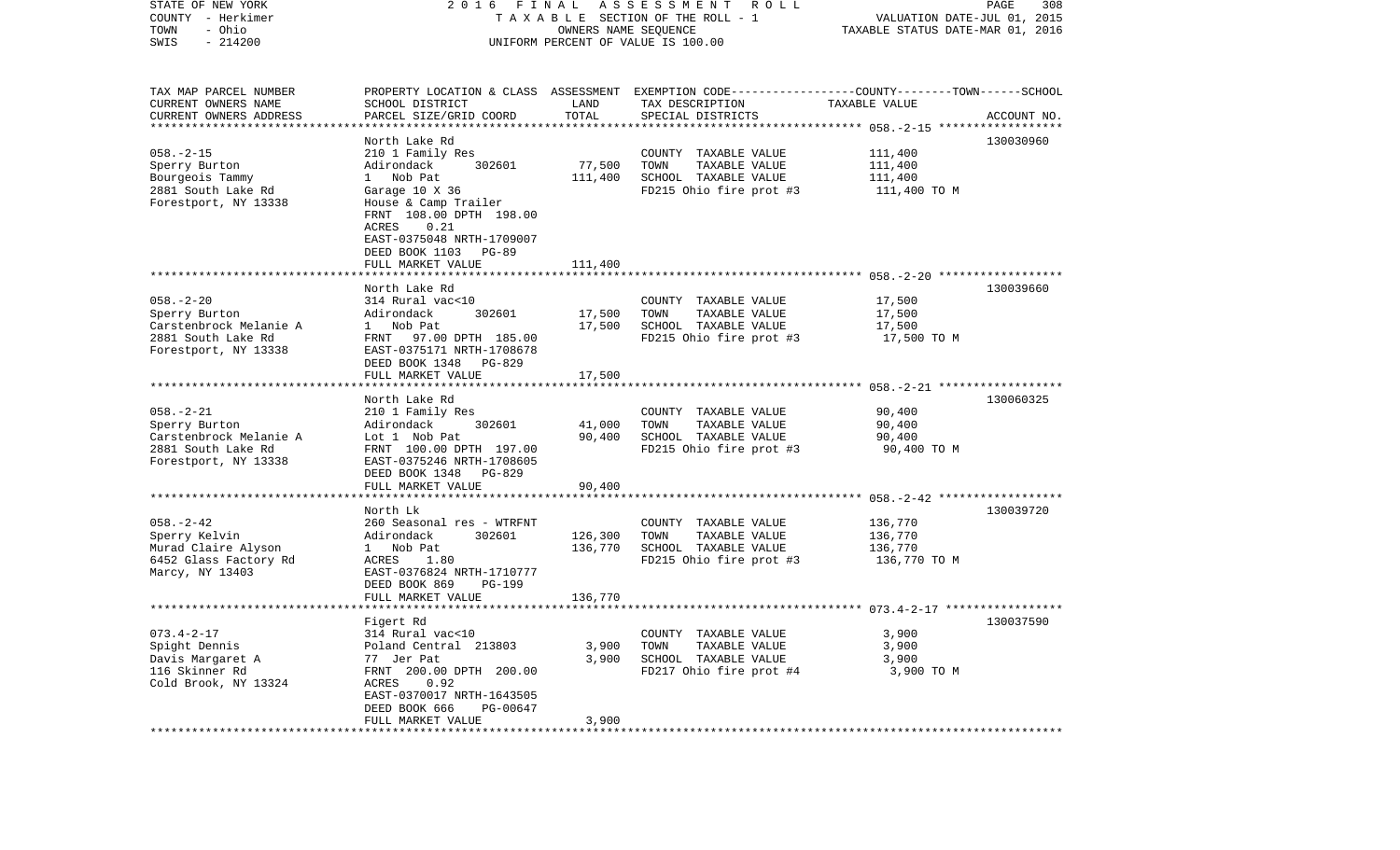| STATE OF NEW YORK<br>COUNTY - Herkimer<br>- Ohio<br>TOWN<br>$-214200$<br>SWIS                                           |                                                                                                                                                                                                                                                                                                                     |                                   | 2016 FINAL ASSESSMENT ROLL<br>T A X A B L E SECTION OF THE ROLL - 1<br>OWNERS NAME SEQUENCE<br>UNIFORM PERCENT OF VALUE IS 100.00           | VALUATION DATE-JUL 01, 2015<br>TAXABLE STATUS DATE-MAR 01, 2016   | PAGE<br>309                                  |
|-------------------------------------------------------------------------------------------------------------------------|---------------------------------------------------------------------------------------------------------------------------------------------------------------------------------------------------------------------------------------------------------------------------------------------------------------------|-----------------------------------|---------------------------------------------------------------------------------------------------------------------------------------------|-------------------------------------------------------------------|----------------------------------------------|
| TAX MAP PARCEL NUMBER<br>CURRENT OWNERS NAME<br>CURRENT OWNERS ADDRESS                                                  | SCHOOL DISTRICT<br>PARCEL SIZE/GRID COORD                                                                                                                                                                                                                                                                           | LAND<br>TOTAL                     | PROPERTY LOCATION & CLASS ASSESSMENT EXEMPTION CODE---------------COUNTY-------TOWN------SCHOOL<br>TAX DESCRIPTION<br>SPECIAL DISTRICTS     | TAXABLE VALUE                                                     | ACCOUNT NO.                                  |
|                                                                                                                         |                                                                                                                                                                                                                                                                                                                     |                                   |                                                                                                                                             |                                                                   |                                              |
| $073.4 - 2 - 18$<br>Spight Dennis<br>Spight Margaret<br>116 Skinner (Figert) Rd<br>Cold Brook, NY 13324                 | 116 Figert Rd<br>210 1 Family Res<br>Poland Central 213803<br>77 Jer Pat<br>R1 2A<br>ACRES<br>2.00<br>EAST-0369976 NRTH-1643803                                                                                                                                                                                     | 15,500<br>52,500                  | STAR B<br>41854<br>COUNTY TAXABLE VALUE<br>TOWN<br>TAXABLE VALUE<br>SCHOOL TAXABLE VALUE<br>FD200 Ohio fire prot #1                         | $\overline{0}$<br>52,500<br>52,500<br>22,500<br>52,500 TO M       | 130000030<br>30,000<br>$\Omega$              |
|                                                                                                                         | DEED BOOK 00633 PG-00647<br>FULL MARKET VALUE                                                                                                                                                                                                                                                                       | 52,500                            |                                                                                                                                             |                                                                   |                                              |
| $073.2 - 1 - 64$<br>Spina Salvatore<br>1862 State Rt 365<br>Cold Brook, NY 13324<br>$073.2 - 1 - 65$<br>Spina Salvatore | Route 365<br>314 Rural vac<10<br>Poland Central 213803<br>63 Rem Pat<br>V1 2 1<br>FRNT 130.00 DPTH 178.00<br>ACRES<br>$0.94$ BANK<br>035<br>EAST-0371340 NRTH-1652293<br>DEED BOOK 00610 PG-00499<br>FULL MARKET VALUE<br>***********************<br>1862 State Rt 365<br>210 1 Family Res<br>Poland Central 213803 | 2,000<br>2,000<br>2,000<br>17,500 | COUNTY TAXABLE VALUE<br>TAXABLE VALUE<br>TOWN<br>SCHOOL TAXABLE VALUE<br>FD200 Ohio fire prot #1<br>41854<br>STAR B<br>COUNTY TAXABLE VALUE | 2,000<br>2,000<br>2,000<br>2,000 TO M<br>$\overline{0}$<br>74,500 | 130041400<br>130041310<br>$\Omega$<br>30,000 |
| 1862 State Rt 365<br>Coldbrook, NY 13324                                                                                | 76 Rem Pat<br>R 1 .75<br>FRNT 200.00 DPTH 178.00<br>ACRES<br>1.00 BANK<br>092<br>EAST-0371184 NRTH-1652329<br>DEED BOOK 00610 PG-00499<br>FULL MARKET VALUE                                                                                                                                                         | 74,500<br>74,500                  | TOWN<br>TAXABLE VALUE<br>SCHOOL TAXABLE VALUE<br>FD200 Ohio fire prot #1                                                                    | 74,500<br>44,500<br>74,500 TO M                                   |                                              |
|                                                                                                                         | 151 Dead Lk                                                                                                                                                                                                                                                                                                         |                                   |                                                                                                                                             |                                                                   | 130029940                                    |
| $064.11 - 1 - 36$<br>Spiros Chris K<br>Spiros Rhondalee<br>151 Deep Lake Rd<br>Forestport, NY 13338                     | 210 1 Family Res<br>302601<br>Adirondack<br>54 Woodhull<br>FRNT 178.00 DPTH 215.00<br>BANK<br>014<br>EAST-0340259 NRTH-1681611<br>DEED BOOK 941<br><b>PG-199</b><br>FULL MARKET VALUE                                                                                                                               | 11,400<br>65,000<br>65,000        | 41834<br>STAR EN<br>COUNTY TAXABLE VALUE<br>TOWN<br>TAXABLE VALUE<br>SCHOOL TAXABLE VALUE<br>FD215 Ohio fire prot #3                        | $\overline{0}$<br>65,000<br>65,000<br>$\Omega$<br>65,000 TO M     | 65,000<br>$\Omega$                           |
|                                                                                                                         |                                                                                                                                                                                                                                                                                                                     |                                   |                                                                                                                                             |                                                                   |                                              |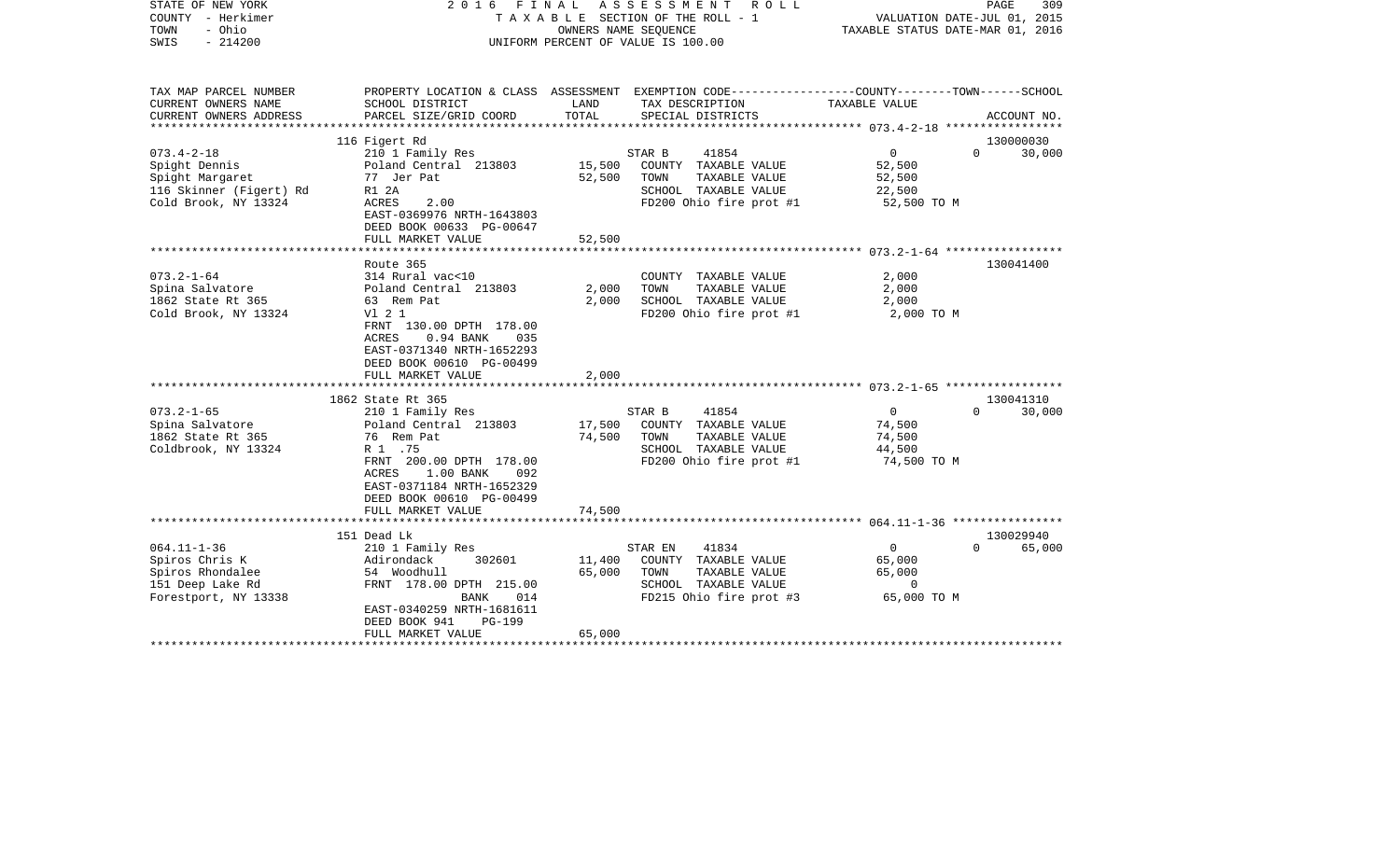| STATE OF NEW YORK<br>COUNTY - Herkimer<br>- Ohio<br>TOWN<br>$-214200$<br>SWIS                                   | 2 0 1 6<br>FINAL<br>TAXABLE SECTION OF THE ROLL - 1<br>UNIFORM PERCENT OF VALUE IS 100.00                                                                                               | 310<br>PAGE<br>VALUATION DATE-JUL 01, 2015<br>TAXABLE STATUS DATE-MAR 01, 2016 |                                                                                                  |                                                                                                                                  |
|-----------------------------------------------------------------------------------------------------------------|-----------------------------------------------------------------------------------------------------------------------------------------------------------------------------------------|--------------------------------------------------------------------------------|--------------------------------------------------------------------------------------------------|----------------------------------------------------------------------------------------------------------------------------------|
| TAX MAP PARCEL NUMBER<br>CURRENT OWNERS NAME<br>CURRENT OWNERS ADDRESS<br>********************                  | SCHOOL DISTRICT<br>PARCEL SIZE/GRID COORD                                                                                                                                               | LAND<br>TOTAL                                                                  | TAX DESCRIPTION<br>SPECIAL DISTRICTS                                                             | PROPERTY LOCATION & CLASS ASSESSMENT EXEMPTION CODE----------------COUNTY-------TOWN------SCHOOL<br>TAXABLE VALUE<br>ACCOUNT NO. |
| $073.4 - 1 - 48$<br>Spuziani Robert Trustee<br>Spuziani Michele Truste<br>87 Taber Rd<br>New Hartford, NY 13413 | Rt 8 & Smith Rd<br>312 Vac w/imprv<br>Poland Central 213803<br>ACRES 40.60<br>EAST-0366000 NRTH-1642345<br>DEED BOOK 1404<br>PG-769<br>FULL MARKET VALUE                                | 34,300<br>40,300<br>40,300                                                     | COUNTY TAXABLE VALUE<br>TOWN<br>TAXABLE VALUE<br>SCHOOL TAXABLE VALUE<br>FD200 Ohio fire prot #1 | 40,300<br>40,300<br>40,300<br>40,300 TO M                                                                                        |
| $058. - 1 - 20$<br>Squier Lore<br>PO Box 257<br>New Lebanon, NY 12125                                           | Honnedaga Lake Rd<br>314 Rural vac<10<br>Poland Central 213803<br>R24 Moose River<br>$P-Fr 4$<br>ACRES<br>5.00<br>EAST-0394354 NRTH-1714044<br>DEED BOOK 1539 PG-305                    | 5,000<br>5,000                                                                 | COUNTY TAXABLE VALUE<br>TOWN<br>TAXABLE VALUE<br>SCHOOL TAXABLE VALUE<br>FD215 Ohio fire prot #3 | 130008250<br>5,000<br>5,000<br>5,000<br>5,000 TO M                                                                               |
|                                                                                                                 | FULL MARKET VALUE<br>************************                                                                                                                                           | 5,000<br>*************                                                         |                                                                                                  |                                                                                                                                  |
| $058. - 1 - 21$<br>Squier Lore<br>PO Box 257<br>New Lebanon, NY 12125                                           | Honnedaga Lake Rd<br>260 Seasonal res - WTRFNT<br>Poland Central 213803<br>P24 Moose River<br>ACRES<br>5.00<br>EAST-0394313 NRTH-1713575<br>DEED BOOK 1539 PG-305                       | 94,800<br>295,000                                                              | COUNTY TAXABLE VALUE<br>TOWN<br>TAXABLE VALUE<br>SCHOOL TAXABLE VALUE<br>FD215 Ohio fire prot #3 | 130006510<br>295,000<br>295,000<br>295,000<br>295,000 TO M                                                                       |
|                                                                                                                 | FULL MARKET VALUE<br>*************************                                                                                                                                          | 295,000<br>**********                                                          |                                                                                                  |                                                                                                                                  |
| $058. - 1 - 22$<br>Squier Lore<br>PO Box 257<br>New Lebanon, NY 12125                                           | Honnedaga Lake Rd<br>314 Rural vac<10 - WTRFNT<br>Poland Central 213803<br>P23 Moose River<br>$P-Fr$ 5<br>ACRES<br>5.70<br>EAST-0394792 NRTH-1713469<br>DEED BOOK 1539<br><b>PG-300</b> | 87,000<br>87,000                                                               | COUNTY TAXABLE VALUE<br>TAXABLE VALUE<br>TOWN<br>SCHOOL TAXABLE VALUE<br>FD215 Ohio fire prot #3 | 130006480<br>87,000<br>87,000<br>87,000<br>87,000 TO M                                                                           |
|                                                                                                                 | FULL MARKET VALUE                                                                                                                                                                       | 87,000                                                                         |                                                                                                  |                                                                                                                                  |
| $058. - 1 - 23$<br>Squier Lore<br>PO Box 257<br>New Lebanon, NY 12125                                           | Honnedaga Lake Rd<br>314 Rural vac<10<br>Poland Central 213803<br>R23 Moose River<br>ACRES<br>8.10<br>EAST-0394915 NRTH-1713867<br>DEED BOOK 1539<br><b>PG-300</b><br>FULL MARKET VALUE | 8,100<br>8,100<br>8,100                                                        | COUNTY TAXABLE VALUE<br>TOWN<br>TAXABLE VALUE<br>SCHOOL TAXABLE VALUE<br>FD215 Ohio fire prot #3 | 130008220<br>8,100<br>8,100<br>8,100<br>8,100 TO M                                                                               |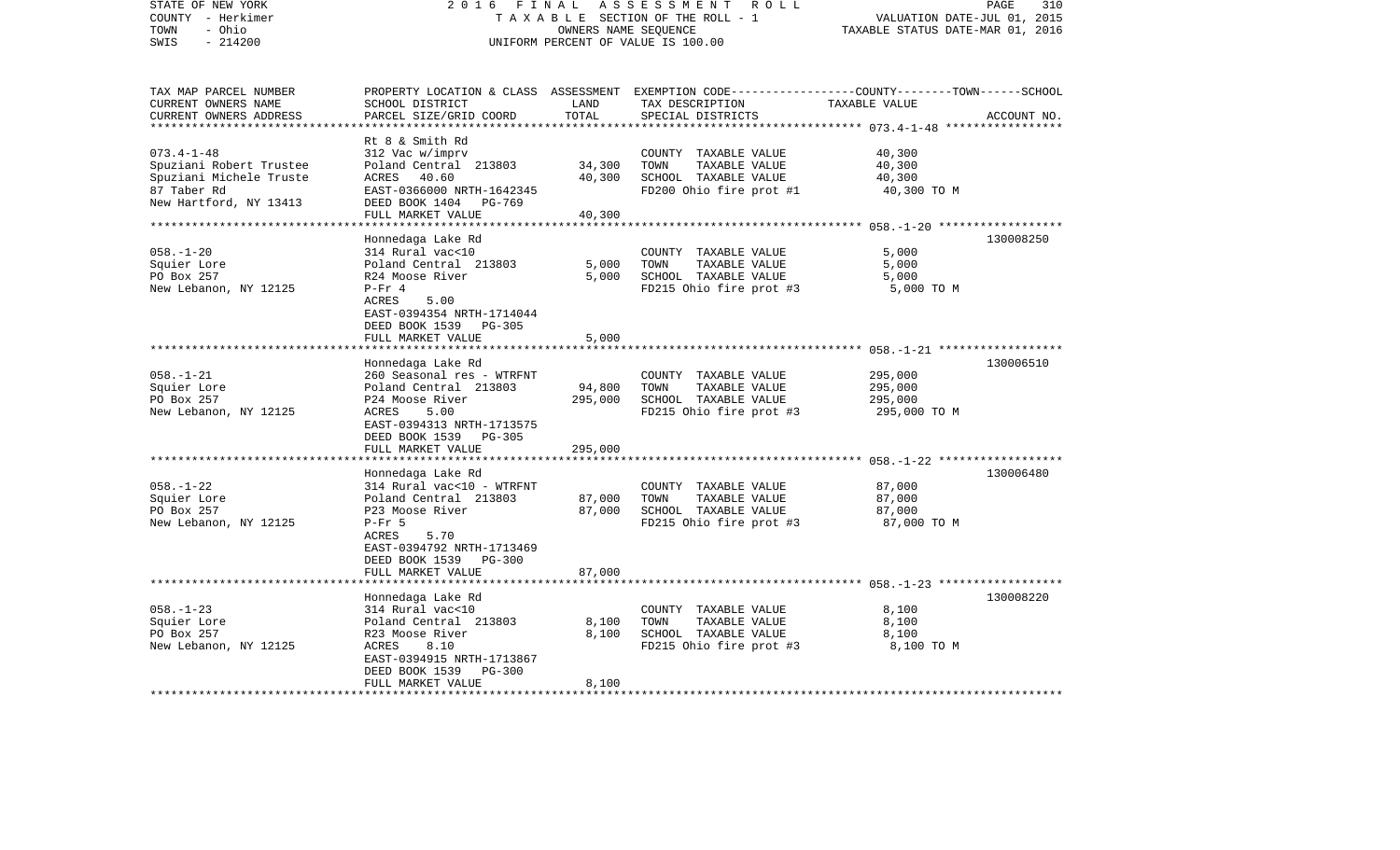| STATE OF NEW YORK                   | FINAL<br>2016                                         |                      | ASSESSMENT<br>R O L L                                                                            |                                  | PAGE<br>311                 |
|-------------------------------------|-------------------------------------------------------|----------------------|--------------------------------------------------------------------------------------------------|----------------------------------|-----------------------------|
| COUNTY - Herkimer<br>- Ohio<br>TOWN |                                                       | OWNERS NAME SEQUENCE | TAXABLE SECTION OF THE ROLL - 1                                                                  | TAXABLE STATUS DATE-MAR 01, 2016 | VALUATION DATE-JUL 01, 2015 |
| $-214200$<br>SWIS                   |                                                       |                      | UNIFORM PERCENT OF VALUE IS 100.00                                                               |                                  |                             |
|                                     |                                                       |                      |                                                                                                  |                                  |                             |
| TAX MAP PARCEL NUMBER               |                                                       |                      | PROPERTY LOCATION & CLASS ASSESSMENT EXEMPTION CODE----------------COUNTY-------TOWN------SCHOOL |                                  |                             |
| CURRENT OWNERS NAME                 | SCHOOL DISTRICT                                       | LAND                 | TAX DESCRIPTION                                                                                  | TAXABLE VALUE                    |                             |
| CURRENT OWNERS ADDRESS              | PARCEL SIZE/GRID COORD                                | TOTAL                | SPECIAL DISTRICTS                                                                                |                                  | ACCOUNT NO.                 |
| *************************           | Dead Lk                                               |                      |                                                                                                  |                                  |                             |
| $064.11 - 1 - 21$                   | 314 Rural vac<10 - WTRFNT                             |                      | COUNTY TAXABLE VALUE                                                                             | 20,000                           | 130022320                   |
| Stachelski Tara B                   | Adirondack<br>302601                                  | 20,000               | TOWN<br>TAXABLE VALUE                                                                            | 20,000                           |                             |
| 38 Gilligan Rd                      | 54 Woodhull                                           | 20,000               | SCHOOL TAXABLE VALUE                                                                             | 20,000                           |                             |
| East Greenbush, NY 12061            | 60.00 DPTH 148.80<br>FRNT                             |                      | FD215 Ohio fire prot #3                                                                          | 20,000 TO M                      |                             |
|                                     | 1.00<br>ACRES                                         |                      |                                                                                                  |                                  |                             |
|                                     | EAST-0340992 NRTH-1682011                             |                      |                                                                                                  |                                  |                             |
|                                     | DEED BOOK 1370<br>PG-327                              |                      |                                                                                                  |                                  |                             |
|                                     | FULL MARKET VALUE                                     | 20,000               |                                                                                                  |                                  |                             |
|                                     | 197 Dead Lk                                           |                      |                                                                                                  |                                  | 130022350                   |
| $064.11 - 1 - 22$                   | 260 Seasonal res - WTRFNT                             |                      | COUNTY TAXABLE VALUE                                                                             | 80,000                           |                             |
| Stachelski Tara B                   | Adirondack<br>302601                                  | 31,100               | TOWN<br>TAXABLE VALUE                                                                            | 80,000                           |                             |
| 38 Gilligan Rd                      | 54 Woodhull                                           | 80,000               | SCHOOL TAXABLE VALUE                                                                             | 80,000                           |                             |
| East Greenbush, NY 12061            | Knownas Lot 7 0                                       |                      | FD215 Ohio fire prot #3                                                                          | 80,000 TO M                      |                             |
|                                     | FRNT 112.00 DPTH 146.00                               |                      |                                                                                                  |                                  |                             |
|                                     | EAST-0340980 NRTH-1681903                             |                      |                                                                                                  |                                  |                             |
|                                     | DEED BOOK 1370<br>PG-327                              |                      |                                                                                                  |                                  |                             |
|                                     | FULL MARKET VALUE                                     | 80,000               |                                                                                                  |                                  |                             |
|                                     | 199 Dead Lk                                           |                      |                                                                                                  |                                  | 130022260                   |
| $064.11 - 1 - 23$                   | 260 Seasonal res - WTRFNT                             |                      | COUNTY TAXABLE VALUE                                                                             | 49,900                           |                             |
| Stachelski Tara B                   | Adirondack<br>302601                                  | 28,700               | TOWN<br>TAXABLE VALUE                                                                            | 49,900                           |                             |
| 38 Gilligan Rd                      | 54 Woodhull                                           | 49,900               | SCHOOL TAXABLE VALUE                                                                             | 49,900                           |                             |
| East Greenbush, NY 12061            | Dend Lake Lot 9                                       |                      | FD215 Ohio fire prot #3                                                                          | 49,900 TO M                      |                             |
|                                     | FRNT<br>83.00 DPTH 145.00                             |                      |                                                                                                  |                                  |                             |
|                                     | EAST-0340934 NRTH-1681802<br>DEED BOOK 1370<br>PG-327 |                      |                                                                                                  |                                  |                             |
|                                     | FULL MARKET VALUE                                     | 49,900               |                                                                                                  |                                  |                             |
|                                     | ********************                                  |                      |                                                                                                  |                                  |                             |
|                                     | Dead Lk                                               |                      |                                                                                                  |                                  | 130022380                   |
| $064.11 - 1 - 46$                   | 314 Rural vac<10                                      |                      | COUNTY TAXABLE VALUE                                                                             | 9,800                            |                             |
| Stachelski Tara B                   | 302601<br>Adirondack                                  | 9,800                | TOWN<br>TAXABLE VALUE                                                                            | 9,800                            |                             |
| 38 Gilligan Rd                      | 54 Woodhull                                           | 9,800                | SCHOOL TAXABLE VALUE                                                                             | 9,800                            |                             |
| East Greenbush, NY 12061            | Lot 18 Ft                                             |                      | FD215 Ohio fire prot #3                                                                          | 9,800 TO M                       |                             |
|                                     | FRNT 255.00 DPTH 150.00<br>ACRES<br>0.91              |                      |                                                                                                  |                                  |                             |
|                                     | EAST-0341075 NRTH-1681797                             |                      |                                                                                                  |                                  |                             |
|                                     | DEED BOOK 1370<br>PG-327                              |                      |                                                                                                  |                                  |                             |
|                                     | FULL MARKET VALUE                                     | 9,800                |                                                                                                  |                                  |                             |
|                                     |                                                       |                      |                                                                                                  |                                  |                             |
|                                     | Dead Lk                                               |                      |                                                                                                  |                                  | 130036420                   |
| $064.11 - 1 - 47$                   | 314 Rural vac<10                                      |                      | COUNTY TAXABLE VALUE                                                                             | 10,300                           |                             |
| Stachelski Tara B<br>38 Gilligan Rd | 302601<br>Adirondack                                  | 10,300<br>10,300     | TOWN<br>TAXABLE VALUE<br>SCHOOL TAXABLE VALUE                                                    | 10,300                           |                             |
| East Greenbush, NY 12061            | 54 Woodhull<br>FRNT 144.00 DPTH 465.00                |                      | FD215 Ohio fire prot #3                                                                          | 10,300<br>10,300 TO M            |                             |
|                                     | ACRES 1.25                                            |                      |                                                                                                  |                                  |                             |
|                                     | EAST-0341144 NRTH-1681693                             |                      |                                                                                                  |                                  |                             |
|                                     | DEED BOOK 1370 PG-327                                 |                      |                                                                                                  |                                  |                             |
|                                     | FULL MARKET VALUE                                     | 10,300               |                                                                                                  |                                  |                             |
|                                     |                                                       |                      |                                                                                                  |                                  |                             |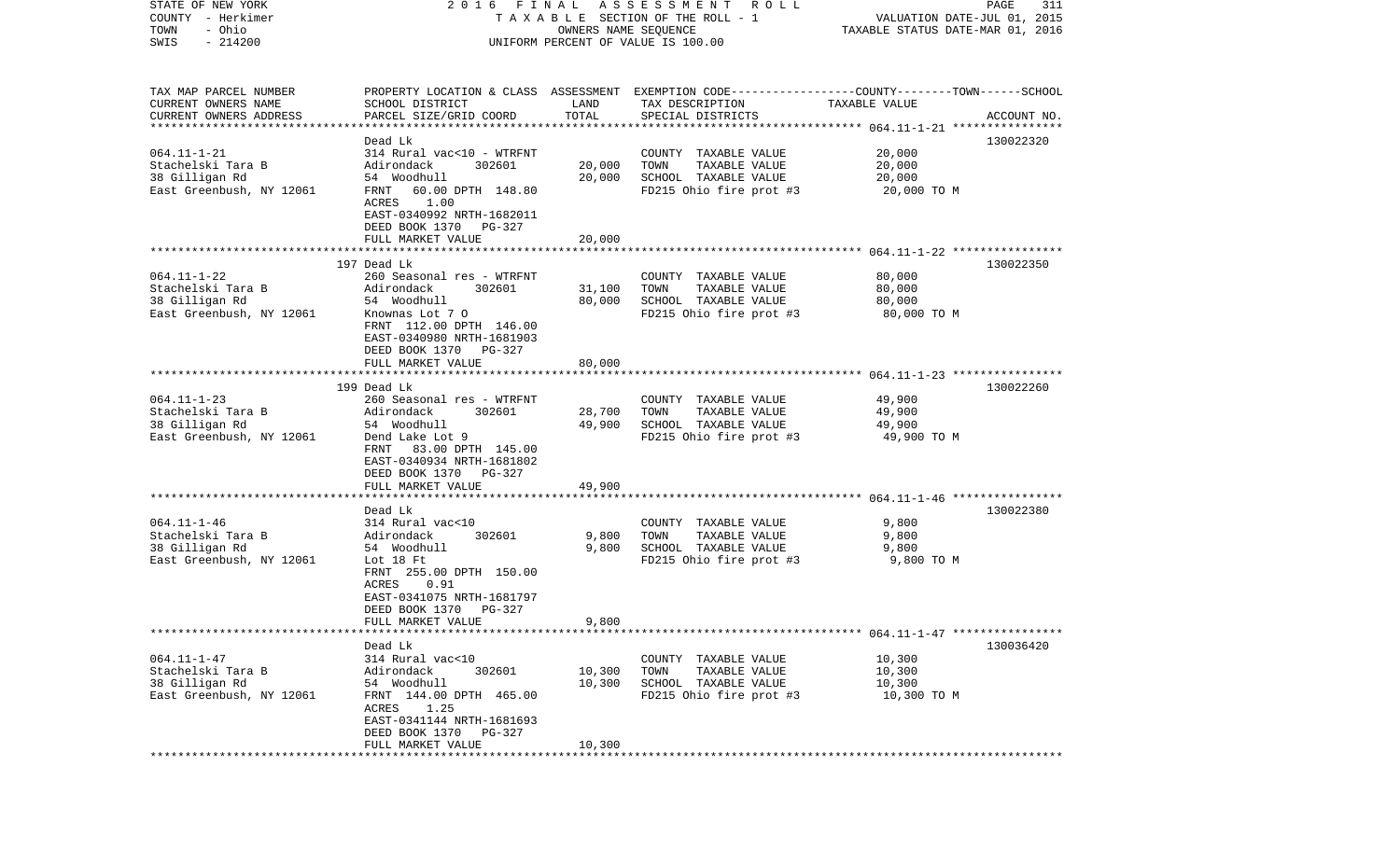| STATE OF NEW YORK<br>COUNTY - Herkimer<br>- Ohio<br>TOWN | 2 0 1 6<br>FINAL<br>TAXABLE SECTION OF THE ROLL - 1  | PAGE<br>312<br>VALUATION DATE-JUL 01, 2015<br>TAXABLE STATUS DATE-MAR 01, 2016 |                                                                                                  |                                                       |             |
|----------------------------------------------------------|------------------------------------------------------|--------------------------------------------------------------------------------|--------------------------------------------------------------------------------------------------|-------------------------------------------------------|-------------|
| SWIS<br>$-214200$                                        | UNIFORM PERCENT OF VALUE IS 100.00                   |                                                                                |                                                                                                  |                                                       |             |
| TAX MAP PARCEL NUMBER                                    |                                                      |                                                                                | PROPERTY LOCATION & CLASS ASSESSMENT EXEMPTION CODE----------------COUNTY-------TOWN------SCHOOL |                                                       |             |
| CURRENT OWNERS NAME<br>CURRENT OWNERS ADDRESS            | SCHOOL DISTRICT<br>PARCEL SIZE/GRID COORD            | LAND<br>TOTAL                                                                  | TAX DESCRIPTION<br>SPECIAL DISTRICTS                                                             | TAXABLE VALUE                                         | ACCOUNT NO. |
| ***********************                                  |                                                      |                                                                                |                                                                                                  |                                                       |             |
| $078.1 - 2 - 19.3$                                       | Conway Rd                                            |                                                                                |                                                                                                  |                                                       |             |
| Stafford Jeffrey                                         | 314 Rural vac<10<br>Poland Central 213803            | 13,300                                                                         | COUNTY TAXABLE VALUE<br>TOWN<br>TAXABLE VALUE                                                    | 13,300<br>13,300                                      |             |
| Petro Jill                                               | Lot 18 Jer Pat                                       | 13,300                                                                         | SCHOOL TAXABLE VALUE                                                                             | 13,300                                                |             |
| 175 Dagenkolb Rd                                         | ACRES<br>7.70                                        |                                                                                | FD200 Ohio fire prot #1                                                                          | 13,300 TO M                                           |             |
| Ohio, NY 13324                                           | EAST-0357506 NRTH-1634057                            |                                                                                |                                                                                                  |                                                       |             |
|                                                          | DEED BOOK 1189 PG-763                                |                                                                                |                                                                                                  |                                                       |             |
|                                                          | FULL MARKET VALUE<br>*****************               | 13,300<br>********                                                             |                                                                                                  | *********************** 078.4-1-4.3 ***************** |             |
|                                                          | Snyder Rd                                            |                                                                                |                                                                                                  |                                                       |             |
| $078.4 - 1 - 4.3$                                        | 270 Mfg housing                                      |                                                                                | COUNTY TAXABLE VALUE                                                                             | 44,300                                                |             |
| Stafford Jeffrey                                         | Poland Central 213803                                | 28,300                                                                         | TAXABLE VALUE<br>TOWN                                                                            | 44,300                                                |             |
| 175 Dagenkolb Rd                                         | 12 Jer Pat                                           | 44,300                                                                         | SCHOOL TAXABLE VALUE                                                                             | 44,300                                                |             |
| Cold Brook, NY 13324                                     | ACRES<br>11.70<br>EAST-0360625 NRTH-1625487          |                                                                                | FD200 Ohio fire prot #1                                                                          | 44,300 TO M                                           |             |
|                                                          | DEED BOOK 867<br><b>PG-210</b>                       |                                                                                |                                                                                                  |                                                       |             |
|                                                          | FULL MARKET VALUE                                    | 44,300                                                                         |                                                                                                  |                                                       |             |
|                                                          |                                                      |                                                                                |                                                                                                  |                                                       |             |
|                                                          | Snyder Rd                                            |                                                                                |                                                                                                  |                                                       |             |
| $078.4 - 1 - 4.5$                                        | 210 1 Family Res                                     |                                                                                | STAR B<br>41854                                                                                  | 0<br>0                                                | 30,000      |
| Stafford Jeffrey<br>175 Dagenkolb Rd                     | Poland Central 213803<br>12 Jer Pat                  | 21,700<br>68,900                                                               | COUNTY TAXABLE VALUE<br>TOWN<br>TAXABLE VALUE                                                    | 68,900<br>68,900                                      |             |
| Cold Brook, NY 13324                                     | FRNT 200.00 DPTH                                     |                                                                                | SCHOOL TAXABLE VALUE                                                                             | 38,900                                                |             |
|                                                          | 5.90<br>ACRES                                        |                                                                                | FD200 Ohio fire prot #1                                                                          | 68,900 TO M                                           |             |
|                                                          | EAST-0361322 NRTH-1627121                            |                                                                                |                                                                                                  |                                                       |             |
|                                                          | DEED BOOK 869<br>PG-266                              |                                                                                |                                                                                                  |                                                       |             |
|                                                          | FULL MARKET VALUE                                    | 68,900                                                                         |                                                                                                  |                                                       |             |
|                                                          | **********************                               |                                                                                |                                                                                                  |                                                       |             |
| $078.4 - 1 - 4.7$                                        | Snyder Rd<br>322 Rural vac>10                        |                                                                                | COUNTY TAXABLE VALUE                                                                             | 20,900                                                |             |
| Stafford Jeffrey                                         | Poland Central 213803                                | 20,900                                                                         | TOWN<br>TAXABLE VALUE                                                                            | 20,900                                                |             |
| Smith Matthew D                                          | FRNT 654.00 DPTH                                     | 20,900                                                                         | SCHOOL TAXABLE VALUE                                                                             | 20,900                                                |             |
| 175 Dagenkolb Rd                                         | ACRES 18.50                                          |                                                                                | FD200 Ohio fire prot #1                                                                          | 20,900 TO M                                           |             |
| Cold Brook, NY 13324                                     | EAST-0361156 NRTH-1626727                            |                                                                                |                                                                                                  |                                                       |             |
|                                                          | DEED BOOK 869<br>PG-266                              |                                                                                |                                                                                                  |                                                       |             |
|                                                          | FULL MARKET VALUE<br>******************************* | 20,900                                                                         |                                                                                                  |                                                       |             |
|                                                          | Snyder Rd                                            |                                                                                |                                                                                                  |                                                       | 130033210   |
| $078.4 - 1 - 4.1$                                        | 270 Mfg housing                                      |                                                                                | COUNTY TAXABLE VALUE                                                                             | 37,600                                                |             |
| Stafford Jeffrey J                                       | Poland Central 213803                                | 29,600                                                                         | TOWN<br>TAXABLE VALUE                                                                            | 37,600                                                |             |
| 175 Dagenkolb Rd                                         | 12 Jer Pat                                           | 37,600                                                                         | SCHOOL TAXABLE VALUE                                                                             | 37,600                                                |             |
| Ohio, NY 13324                                           | Map Mm9d31                                           |                                                                                | FD200 Ohio fire prot #1                                                                          | 37,600 TO M                                           |             |
|                                                          | ACRES 13.60                                          |                                                                                |                                                                                                  |                                                       |             |
|                                                          | EAST-0360621 NRTH-1626029                            |                                                                                |                                                                                                  |                                                       |             |
|                                                          | DEED BOOK 1387<br>PG-642                             |                                                                                |                                                                                                  |                                                       |             |
| * * * * * * * * * * * * * * * * * *                      | FULL MARKET VALUE                                    | 37,600                                                                         |                                                                                                  |                                                       |             |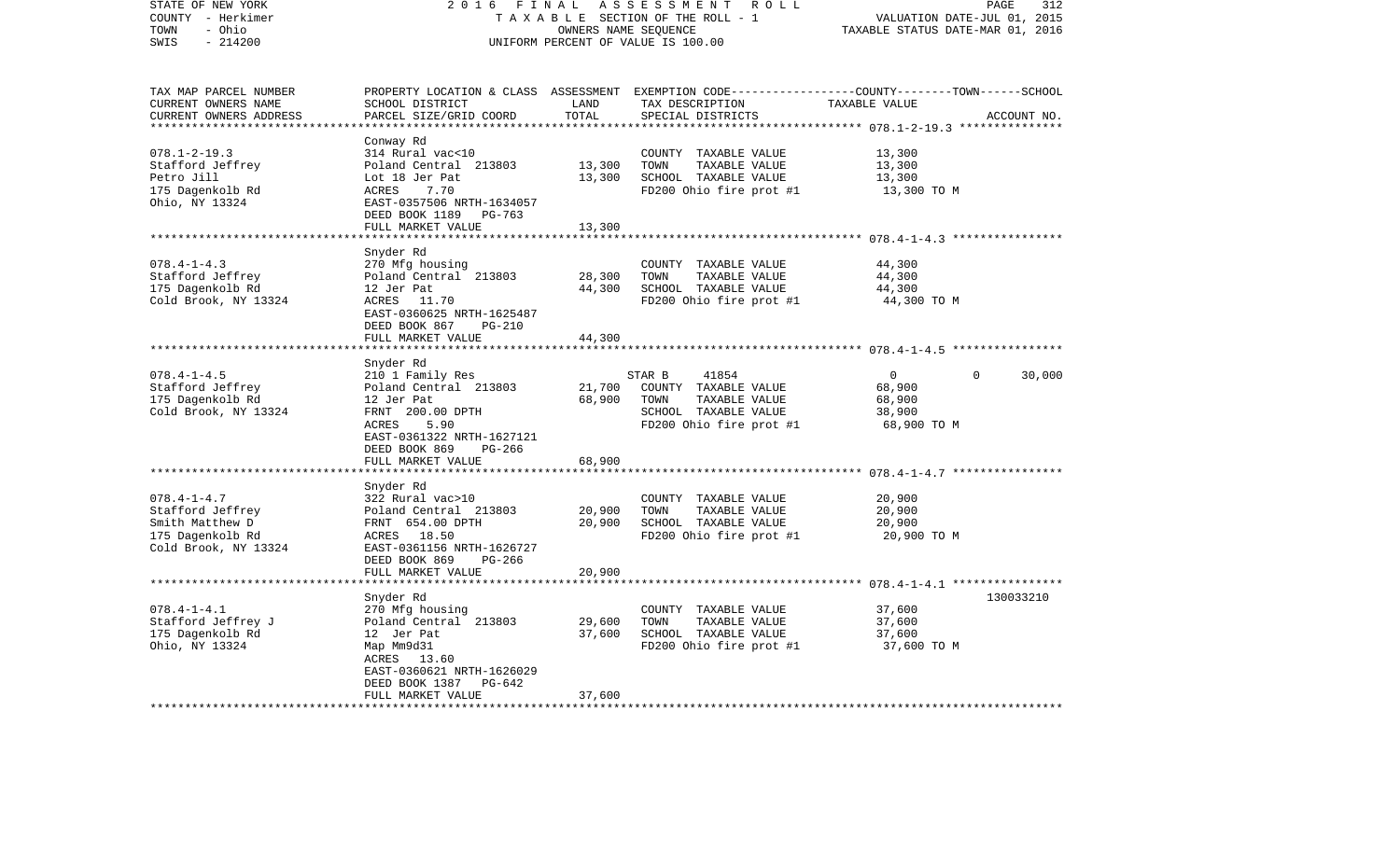| STATE OF NEW YORK<br>COUNTY - Herkimer<br>TOWN<br>- Ohio<br>SWIS<br>$-214200$                                    | 2016<br>FINAL                                                                                                                                                                                                                           |                                  | ASSESSMENT ROLL<br>TAXABLE SECTION OF THE ROLL - 1<br>OWNERS NAME SEQUENCE<br>UNIFORM PERCENT OF VALUE IS 100.00                                   | VALUATION DATE-JUL 01, 2015<br>TAXABLE STATUS DATE-MAR 01, 2016     | PAGE<br>313                                                                                   |
|------------------------------------------------------------------------------------------------------------------|-----------------------------------------------------------------------------------------------------------------------------------------------------------------------------------------------------------------------------------------|----------------------------------|----------------------------------------------------------------------------------------------------------------------------------------------------|---------------------------------------------------------------------|-----------------------------------------------------------------------------------------------|
| TAX MAP PARCEL NUMBER<br>CURRENT OWNERS NAME<br>CURRENT OWNERS ADDRESS<br>**********************                 | SCHOOL DISTRICT<br>PARCEL SIZE/GRID COORD<br>***************************                                                                                                                                                                | LAND<br>TOTAL                    | PROPERTY LOCATION & CLASS ASSESSMENT EXEMPTION CODE----------------COUNTY-------TOWN------SCHOOL<br>TAX DESCRIPTION<br>SPECIAL DISTRICTS           | TAXABLE VALUE                                                       | ACCOUNT NO.                                                                                   |
| $078.4 - 1 - 4.2$<br>Stafford Jeffrey J<br>175 Dagenkolb Rd Rd<br>Ohio, NY 13324                                 | 160 Snyder Rd<br>210 1 Family Res<br>Poland Central 213803<br>at<br>8.00<br>12 Jer Pat<br>ACRES<br>EAST-0360724 NRTH-1625782<br>DEED BOOK 1387 PG-646<br>FULL MARKET VALUE                                                              | 25,700<br>75,000<br>75,000       | COUNTY TAXABLE VALUE<br>TOWN<br>TAXABLE VALUE<br>SCHOOL TAXABLE VALUE<br>FD200 Ohio fire prot #1                                                   | 75,000<br>75,000<br>75,000<br>75,000 TO M                           |                                                                                               |
|                                                                                                                  | ***********************                                                                                                                                                                                                                 |                                  |                                                                                                                                                    |                                                                     |                                                                                               |
| $078.3 - 2 - 16$<br>Stanczyk Michael D<br>515 Fisher Rd<br>Ohio, NY 13324                                        | 515 Fisher Rd<br>210 1 Family Res<br>Poland Central 213803<br>Lot 12 Jer Pat<br>ACRES 5.10 BANK 740<br>$740$<br>$624742$<br>EAST-0358319 NRTH-1624742<br>DEED BOOK 779<br>PG-657<br>FULL MARKET VALUE<br>*************************      | 19,300<br>63,000<br>63,000       | STAR B<br>41854<br>COUNTY TAXABLE VALUE<br>TOWN<br>TAXABLE VALUE<br>SCHOOL TAXABLE VALUE<br>FD200 Ohio fire prot #1                                | $\overline{0}$<br>63,000<br>63,000<br>33,000<br>63,000 TO M         | 130076440<br>$\overline{0}$<br>30,000                                                         |
|                                                                                                                  | California Rd                                                                                                                                                                                                                           |                                  |                                                                                                                                                    |                                                                     | 130024510                                                                                     |
| $085.3 - 3 - 19$<br>Stanier Philip<br>Attn: Chrismer Frances<br>782 Ringwood Rd<br>Ithaca, NY 14850-9999         | 210 1 Family Res<br>Poland Central 213803<br>22 Jer Pat<br>FRNT 215.00 DPTH 125.00<br>ACRES<br>0.31<br>EAST-0383187 NRTH-1614520<br>DEED BOOK 734<br>PG-307                                                                             | 9,200<br>14,200                  | STAR B<br>41854<br>COUNTY TAXABLE VALUE<br>TOWN<br>TAXABLE VALUE<br>SCHOOL TAXABLE VALUE<br>FD210 Ohio fire prot #2                                | $\overline{0}$<br>14,200<br>14,200<br>$\overline{0}$<br>14,200 TO M | $0 \t 14,200$                                                                                 |
|                                                                                                                  | FULL MARKET VALUE                                                                                                                                                                                                                       | 14,200                           |                                                                                                                                                    |                                                                     |                                                                                               |
|                                                                                                                  |                                                                                                                                                                                                                                         |                                  |                                                                                                                                                    |                                                                     |                                                                                               |
| $071.3 - 2 - 6$<br>Steele Stella<br>Smith Edna A<br>c/o Edna A. Smith<br>382 Indian Rd<br>Fonda, NY 12068        | 131 Haskell Rd<br>210 1 Family Res<br>Poland Central 213803<br>Poland Central 213803<br>Lot 68 Rem Pat<br>Seas 1.12 A<br>FRNT 160.00 L<br>ACRES 1.16<br>FRNT 160.00 DPTH 315.00<br>EAST-0395706 NRTH-1662647<br>DEED BOOK 833<br>PG-321 | 17,200 AGED-CT<br>54,300 STAR EN | VET COM CT 41131<br>41801<br>41834<br>COUNTY TAXABLE VALUE<br>TOWN<br>TAXABLE VALUE<br>SCHOOL TAXABLE VALUE<br>FD200 Ohio fire prot #1 54,300 TO M | 13,575<br>20,363<br>$\overline{0}$<br>20,362<br>20,362<br>$\sim$ 0  | 130039840<br>13,575<br>$\overline{0}$<br>20,363<br>$\overline{0}$<br>$\overline{0}$<br>54,300 |
|                                                                                                                  | FULL MARKET VALUE                                                                                                                                                                                                                       | 54,300                           |                                                                                                                                                    |                                                                     |                                                                                               |
| $073.4 - 1 - 75.3$<br>Steele Tammy Lynn<br>9869 River Rd 1st Floor<br>Utica, NY 13502<br>*********************** | Five Acre Ln<br>314 Rural vac<10<br>Poland Central 213803<br>Lot 77 Jer Pat<br>ACRES<br>1.20<br>EAST-0368568 NRTH-1648154<br>DEED BOOK 1299<br>PG-605<br>FULL MARKET VALUE                                                              | 3,500<br>3,500<br>3,500          | COUNTY TAXABLE VALUE<br>TOWN<br>TAXABLE VALUE<br>SCHOOL TAXABLE VALUE<br>FD200 Ohio fire prot #1 $\overline{3,500}$ TO M                           | 3,500<br>3,500<br>3,500                                             | 130090095                                                                                     |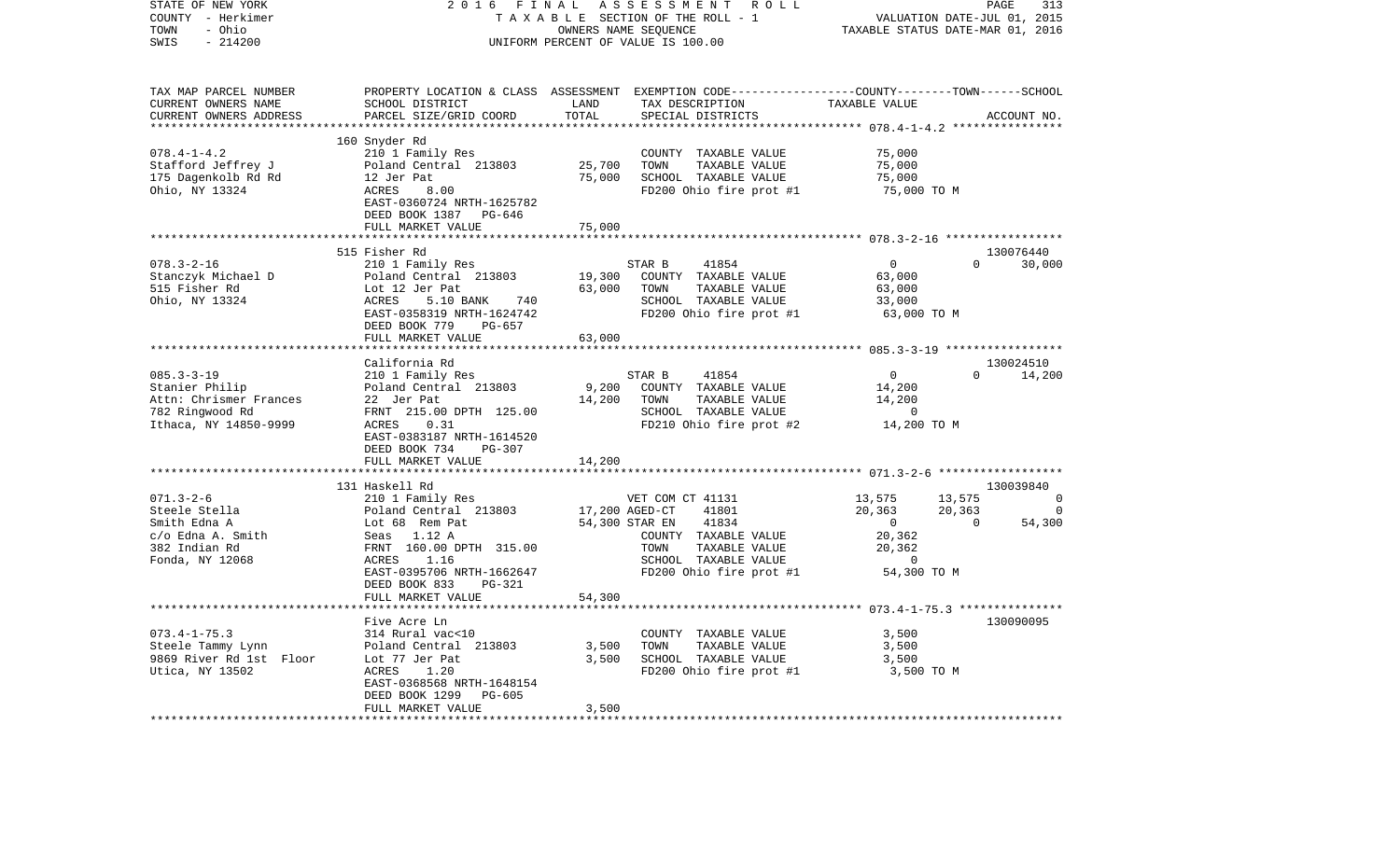COUNTY - Herkimer **T A X A B L E SECTION OF THE ROLL - 1** VALUATION DATE-JUL 01, 2015 TOWN - Ohio OWNERS NAME SEQUENCE TAXABLE STATUS DATE-MAR 01, 2016 SWIS - 214200 UNIFORM PERCENT OF VALUE IS 100.00TAX MAP PARCEL NUMBER PROPERTY LOCATION & CLASS ASSESSMENT EXEMPTION CODE------------------COUNTY--------TOWN------SCHOOL CURRENT OWNERS NAME SCHOOL DISTRICT LAND TAX DESCRIPTION TAXABLE VALUECURRENT OWNERS ADDRESS PARCEL SIZE/GRID COORD TOTAL SPECIAL DISTRICTS ACCOUNT NO. \*\*\*\*\*\*\*\*\*\*\*\*\*\*\*\*\*\*\*\*\*\*\*\*\*\*\*\*\*\*\*\*\*\*\*\*\*\*\*\*\*\*\*\*\*\*\*\*\*\*\*\*\*\*\*\*\*\*\*\*\*\*\*\*\*\*\*\*\*\*\*\*\*\*\*\*\*\*\*\*\*\*\*\*\*\*\*\*\*\*\*\*\*\*\*\*\*\*\*\*\*\*\* 085.3-2-56 \*\*\*\*\*\*\*\*\*\*\*\*\*\*\*\*\* 120 Black Creek Rd 130060725085.3-2-56 210 1 Family Res STAR EN 41834 0 0 54,000 Sternberg Charles 64,000 Poland Central 213803 16,700 COUNTY TAXABLE VALUE 54,000 Sternberg Janice 64,000 Lot 10 Jer Pat 54,000 TOWN TAXABLE VALUE 54,000 120 Bull Hill Rd Dbl Trailer & Garage SCHOOL TAXABLE VALUE 0 Cold Brook, NY 13324 ACRES 2.60 FD200 Ohio fire prot #1 54,000 TO M EAST-0373537 NRTH-1614496 DEED BOOK 769 PG-487FULL MARKET VALUE 54,000 \*\*\*\*\*\*\*\*\*\*\*\*\*\*\*\*\*\*\*\*\*\*\*\*\*\*\*\*\*\*\*\*\*\*\*\*\*\*\*\*\*\*\*\*\*\*\*\*\*\*\*\*\*\*\*\*\*\*\*\*\*\*\*\*\*\*\*\*\*\*\*\*\*\*\*\*\*\*\*\*\*\*\*\*\*\*\*\*\*\*\*\*\*\*\*\*\*\*\*\*\*\*\* 078.2-2-14 \*\*\*\*\*\*\*\*\*\*\*\*\*\*\*\*\* Ohio City Rd 130000720 078.2-2-14 210 1 Family Res STAR B 41854 0 0 0 30,000 Steves Metthew J Poland Central 213803 17,700 COUNTY TAXABLE VALUE 71,100 Steves Tanya J 44 Jer Pat 71,100 TOWN TAXABLE VALUE 71,100 103 Church St R 1 .3 SCHOOL TAXABLE VALUE 41,100 Cold Brook, NY 13324 FRNT 100.00 DPTH 135.00 FD200 Ohio fire prot #1 71,100 TO M ACRES 3.20 EAST-0364927 NRTH-1636200 DEED BOOK 1253 PG-627FULL MARKET VALUE 71,100 \*\*\*\*\*\*\*\*\*\*\*\*\*\*\*\*\*\*\*\*\*\*\*\*\*\*\*\*\*\*\*\*\*\*\*\*\*\*\*\*\*\*\*\*\*\*\*\*\*\*\*\*\*\*\*\*\*\*\*\*\*\*\*\*\*\*\*\*\*\*\*\*\*\*\*\*\*\*\*\*\*\*\*\*\*\*\*\*\*\*\*\*\*\*\*\*\*\*\*\*\*\*\* 058.-2-59 \*\*\*\*\*\*\*\*\*\*\*\*\*\*\*\*\*\* South Lake Rd 130023250058.-2-59 260 Seasonal res - WTRFNT COUNTY TAXABLE VALUE 148,000 Stinson Todd Adirondack 302601 103,800 TOWN TAXABLE VALUE 148,000 776 Betty Brook Rd 1 Nob Pat 148,000 SCHOOL TAXABLE VALUE 148,000 South Kortright, NY 13842 FRNT 95.80 DPTH 254.50 FD215 Ohio fire prot #3 148,000 TO M ACRES 0.64 EAST-0385285 NRTH-1705678 DEED BOOK 1593 PG-157 FULL MARKET VALUE 148,000 \*\*\*\*\*\*\*\*\*\*\*\*\*\*\*\*\*\*\*\*\*\*\*\*\*\*\*\*\*\*\*\*\*\*\*\*\*\*\*\*\*\*\*\*\*\*\*\*\*\*\*\*\*\*\*\*\*\*\*\*\*\*\*\*\*\*\*\*\*\*\*\*\*\*\*\*\*\*\*\*\*\*\*\*\*\*\*\*\*\*\*\*\*\*\*\*\*\*\*\*\*\*\* 073.3-2-50 \*\*\*\*\*\*\*\*\*\*\*\*\*\*\*\*\* Fly Brook Rd 130018000 073.3-2-50 21.900 260 Seasonal res VETFUND CT 41101 21.900 21.900 21.900 0 Stokes Clifford W Poland Central 213803 15,400 COUNTY TAXABLE VALUE 7,600 3247 Whitelaw Rd 47 Jer Pat 29,500 TOWN TAXABLE VALUE 7,600 Canastota, NY 13032 ACRES 1.80 SCHOOL TAXABLE VALUE 29,500 EAST-0355606 NRTH-1643438 FD200 Ohio fire prot #1 29,500 TO M DEED BOOK 804 PG-506 FULL MARKET VALUE 29,500 \*\*\*\*\*\*\*\*\*\*\*\*\*\*\*\*\*\*\*\*\*\*\*\*\*\*\*\*\*\*\*\*\*\*\*\*\*\*\*\*\*\*\*\*\*\*\*\*\*\*\*\*\*\*\*\*\*\*\*\*\*\*\*\*\*\*\*\*\*\*\*\*\*\*\*\*\*\*\*\*\*\*\*\*\*\*\*\*\*\*\*\*\*\*\*\*\*\*\*\*\*\*\* 058.-2-19 \*\*\*\*\*\*\*\*\*\*\*\*\*\*\*\*\*\* North Lake Rd 130040050058.-2-19 260 Seasonal res - WTRFNT COUNTY TAXABLE VALUE 100,375 Stoller Frederick C Adirondack 302601 77,500 TOWN TAXABLE VALUE 100,375 11 Bayberry Ln 1 Nob Pat 100,375 SCHOOL TAXABLE VALUE 100,375 Whitesboro, NY 13492 Sens  $1/4$  Sens  $1/4$  FD215 Ohio fire prot #3 100,375 TO M FRNT 77.00 DPTH 119.90 EAST-0375395 NRTH-1708727 DEED BOOK 00581 PG-00243 FULL MARKET VALUE 100.375 \*\*\*\*\*\*\*\*\*\*\*\*\*\*\*\*\*\*\*\*\*\*\*\*\*\*\*\*\*\*\*\*\*\*\*\*\*\*\*\*\*\*\*\*\*\*\*\*\*\*\*\*\*\*\*\*\*\*\*\*\*\*\*\*\*\*\*\*\*\*\*\*\*\*\*\*\*\*\*\*\*\*\*\*\*\*\*\*\*\*\*\*\*\*\*\*\*\*\*\*\*\*\*\*\*\*\*\*\*\*\*\*\*\*\*\*\*\*\*\*\*\*\*\*\*\*\*\*\*\*\*\*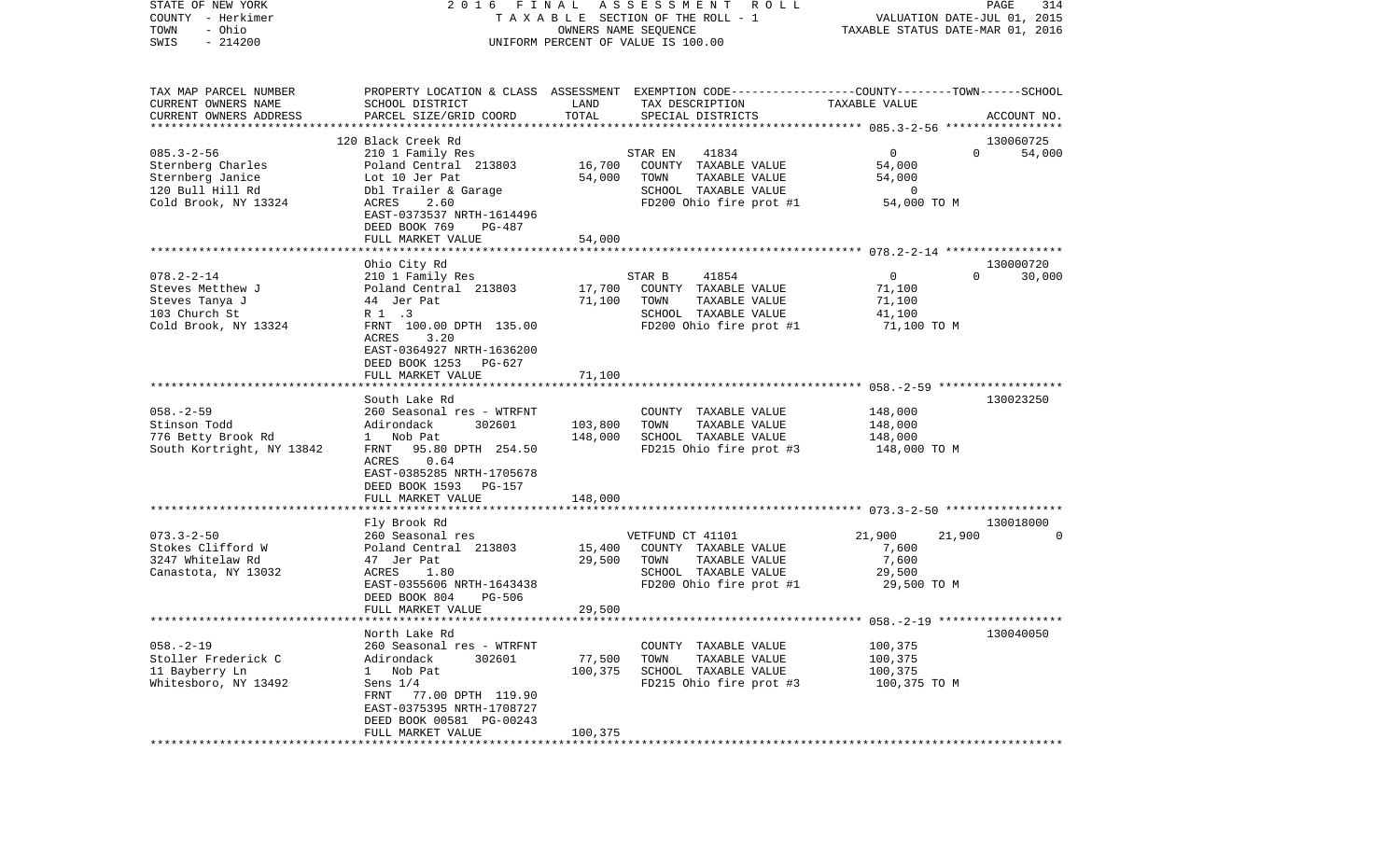| STATE OF NEW YORK<br>COUNTY - Herkimer<br>- Ohio<br>TOWN<br>$-214200$<br>SWIS                    | FINAL<br>2016                                                                                                                                                                 | OWNERS NAME SEOUENCE | ASSESSMENT ROLL<br>TAXABLE SECTION OF THE ROLL - 1<br>UNIFORM PERCENT OF VALUE IS 100.00         | PAGE<br>315<br>VALUATION DATE-JUL 01, 2015<br>TAXABLE STATUS DATE-MAR 01, 2016                                                   |
|--------------------------------------------------------------------------------------------------|-------------------------------------------------------------------------------------------------------------------------------------------------------------------------------|----------------------|--------------------------------------------------------------------------------------------------|----------------------------------------------------------------------------------------------------------------------------------|
| TAX MAP PARCEL NUMBER<br>CURRENT OWNERS NAME<br>CURRENT OWNERS ADDRESS                           | SCHOOL DISTRICT<br>PARCEL SIZE/GRID COORD                                                                                                                                     | LAND<br>TOTAL        | TAX DESCRIPTION<br>SPECIAL DISTRICTS                                                             | PROPERTY LOCATION & CLASS ASSESSMENT EXEMPTION CODE----------------COUNTY-------TOWN------SCHOOL<br>TAXABLE VALUE<br>ACCOUNT NO. |
|                                                                                                  |                                                                                                                                                                               |                      |                                                                                                  |                                                                                                                                  |
| $065. - 2 - 28$<br>Storsberg Edmund<br>10903 Depot St<br>Remsen, NY 13438                        | Withers Rd<br>260 Seasonal res<br>305201<br>Remsen<br>12 Rem Pat<br>Sens $1/2$<br>ACRES<br>0.44<br>EAST-0356734 NRTH-1681653<br>DEED BOOK 1492 PG-697                         | 4,900<br>22,500      | COUNTY TAXABLE VALUE<br>TOWN<br>TAXABLE VALUE<br>SCHOOL TAXABLE VALUE<br>FD215 Ohio fire prot #3 | 130027780<br>22,500<br>22,500<br>22,500<br>22,500 TO M                                                                           |
|                                                                                                  | FULL MARKET VALUE                                                                                                                                                             | 22,500               |                                                                                                  |                                                                                                                                  |
|                                                                                                  |                                                                                                                                                                               |                      |                                                                                                  |                                                                                                                                  |
| $060. -1 - 8$<br>Stratton Arthur<br>8 Farnham St<br>Cazenovia, NY 13035                          | Woodhull Creek<br>322 Rural vac>10<br>302601<br>Adirondack<br>ACRES 11.50<br>EAST-0333013 NRTH-1702710                                                                        | 5,200<br>5,200       | COUNTY TAXABLE VALUE<br>TAXABLE VALUE<br>TOWN<br>SCHOOL TAXABLE VALUE<br>FD215 Ohio fire prot #3 | 5,200<br>5,200<br>5,200<br>5,200 TO M                                                                                            |
|                                                                                                  | FULL MARKET VALUE                                                                                                                                                             | 5,200                |                                                                                                  |                                                                                                                                  |
| $078.1 - 2 - 19.4$<br>Stremouchow John<br>Stremouchow Helen<br>7 Oak St<br>Orangeburg, NY 10962  | ************************<br>Conway Rd<br>260 Seasonal res<br>Poland Central 213803<br>Lot 18 Jer Pat<br>ACRES<br>6.00<br>EAST-0357771 NRTH-1634499<br>DEED BOOK 766<br>PG-696 | 15,500<br>16,000     | COUNTY TAXABLE VALUE<br>TOWN<br>TAXABLE VALUE<br>SCHOOL TAXABLE VALUE<br>FD200 Ohio fire prot #1 | 16,000<br>16,000<br>16,000<br>16,000 TO M                                                                                        |
|                                                                                                  | FULL MARKET VALUE                                                                                                                                                             | 16,000               |                                                                                                  |                                                                                                                                  |
| $073.4 - 1 - 30.3$<br>Subik Steven J                                                             | 491 Reese Rd<br>260 Seasonal res<br>Poland Central 213803                                                                                                                     | 19,900               | COUNTY TAXABLE VALUE<br>TOWN<br>TAXABLE VALUE                                                    | 50,140<br>50,140                                                                                                                 |
| Subik Deborah A<br>801 Co Hwy 116<br>Johnstown, NY 12095                                         | 48 Jer Pat<br>ACRES<br>9.00<br>EAST-0361763 NRTH-1642952<br>DEED BOOK 853<br>$PG-34$<br>FULL MARKET VALUE                                                                     | 50,140<br>50,140     | SCHOOL TAXABLE VALUE<br>FD200 Ohio fire prot #1                                                  | 50,140<br>50,140 TO M                                                                                                            |
|                                                                                                  |                                                                                                                                                                               |                      |                                                                                                  |                                                                                                                                  |
| $073.4 - 4 - 7$<br>Sullivan Michael<br>Sullivan Kerry<br>119 Ben Bar Cir<br>Whitesboro, NY 13492 | Harvey Bridge<br>322 Rural vac>10<br>Poland Central 213803<br>FRNT 531.00 DPTH<br>ACRES 15.10<br>EAST-0363696 NRTH-1642053<br>DEED BOOK 1591<br>PG-144                        | 18,500<br>18,500     | COUNTY TAXABLE VALUE<br>TAXABLE VALUE<br>TOWN<br>SCHOOL TAXABLE VALUE                            | 18,500<br>18,500<br>18,500                                                                                                       |
|                                                                                                  | FULL MARKET VALUE                                                                                                                                                             | 18,500               |                                                                                                  |                                                                                                                                  |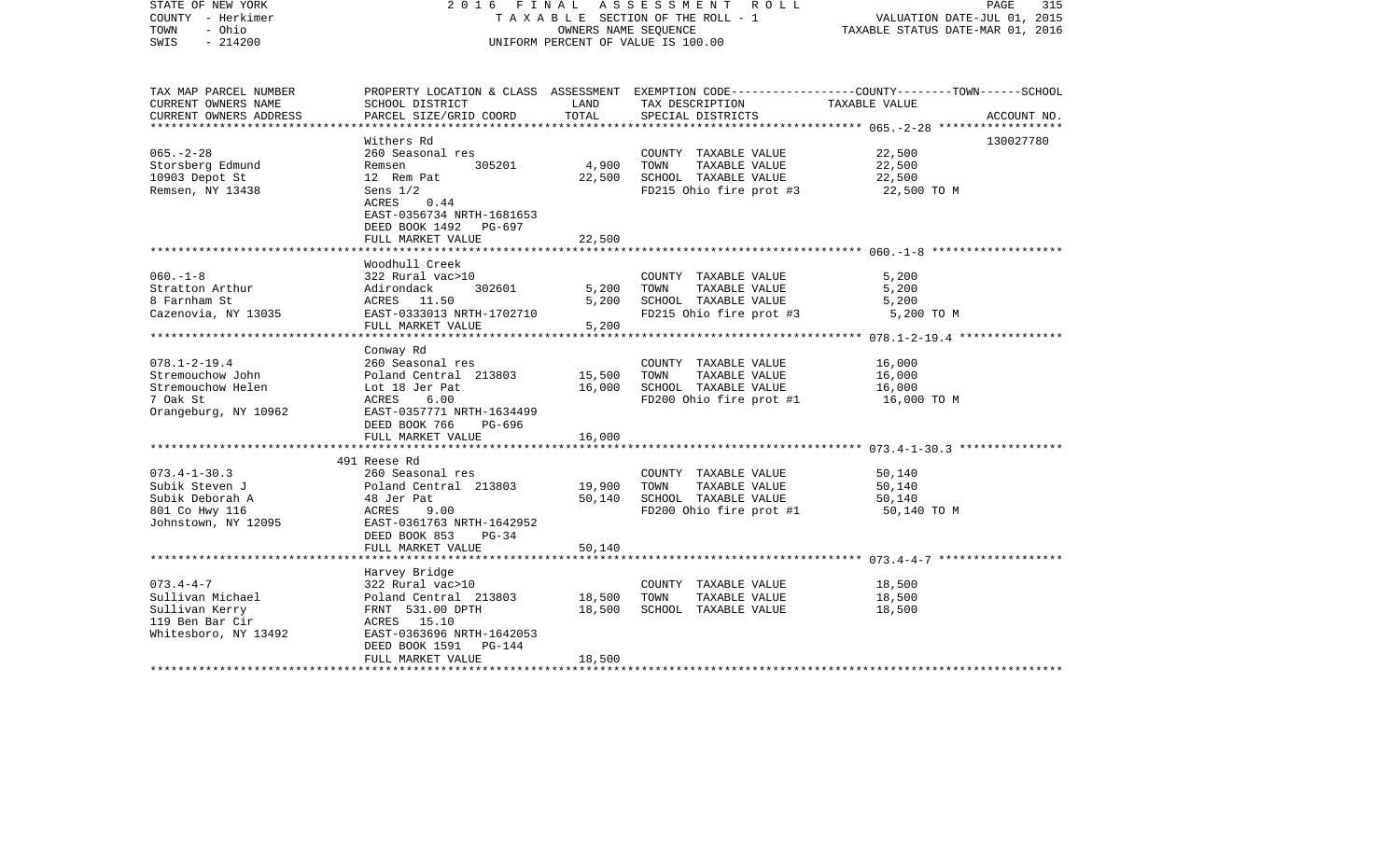| STATE OF NEW YORK<br>COUNTY - Herkimer<br>- Ohio<br>TOWN<br>$-214200$<br>SWIS |                                                    | OWNERS NAME SEQUENCE    | 2016 FINAL ASSESSMENT ROLL<br>TAXABLE SECTION OF THE ROLL - 1<br>UNIFORM PERCENT OF VALUE IS 100.00 | VALUATION DATE-JUL 01, 2015<br>TAXABLE STATUS DATE-MAR 01, 2016 | PAGE<br>316 |
|-------------------------------------------------------------------------------|----------------------------------------------------|-------------------------|-----------------------------------------------------------------------------------------------------|-----------------------------------------------------------------|-------------|
| TAX MAP PARCEL NUMBER                                                         |                                                    |                         | PROPERTY LOCATION & CLASS ASSESSMENT EXEMPTION CODE---------------COUNTY-------TOWN------SCHOOL     |                                                                 |             |
| CURRENT OWNERS NAME<br>CURRENT OWNERS ADDRESS                                 | SCHOOL DISTRICT<br>PARCEL SIZE/GRID COORD          | LAND<br>TOTAL           | TAX DESCRIPTION<br>SPECIAL DISTRICTS                                                                | TAXABLE VALUE                                                   | ACCOUNT NO. |
|                                                                               | 172 Haskell Rd                                     |                         |                                                                                                     |                                                                 | 130035070   |
| $071.3 - 2 - 16$                                                              | 314 Rural vac<10 - WTRFNT                          |                         | COUNTY TAXABLE VALUE                                                                                | 7,600                                                           |             |
| Sullivan Shawn                                                                | Poland Central 213803                              | 7,600                   | TAXABLE VALUE<br>TOWN                                                                               | 7,600                                                           |             |
| Sullivan Teresa                                                               | 104 Nob Pat                                        | 7,600                   | SCHOOL TAXABLE VALUE                                                                                | 7,600                                                           |             |
| 172 Haskell Rd                                                                | ACRES<br>3.80                                      |                         | FD200 Ohio fire prot #1                                                                             | 7,600 TO M                                                      |             |
| Cold Brook, NY 13324                                                          | EAST-0396479 NRTH-1663139                          |                         |                                                                                                     |                                                                 |             |
|                                                                               | DEED BOOK 893<br>PG-45                             |                         |                                                                                                     |                                                                 |             |
|                                                                               | FULL MARKET VALUE                                  | 7,600                   |                                                                                                     |                                                                 |             |
|                                                                               | 172 Haskell Rd                                     |                         |                                                                                                     |                                                                 | 130035040   |
| $071.3 - 2 - 17$                                                              | 240 Rural res<br>- WTRFNT                          |                         | COUNTY TAXABLE VALUE                                                                                | 98,500                                                          |             |
| Sullivan Shawn R                                                              | Poland Central 213803                              | 27,000                  | TAXABLE VALUE<br>TOWN                                                                               | 98,500                                                          |             |
| 172 Haskell Rd                                                                | 104 Nob Pat                                        | 98,500                  | SCHOOL TAXABLE VALUE                                                                                | 98,500                                                          |             |
| Ohio, NY 13324                                                                | ACRES 18.10                                        |                         | FD200 Ohio fire prot #1                                                                             | 98,500 TO M                                                     |             |
|                                                                               | EAST-0396443 NRTH-1663505                          |                         |                                                                                                     |                                                                 |             |
|                                                                               | DEED BOOK 1259 PG-42                               |                         |                                                                                                     |                                                                 |             |
|                                                                               | FULL MARKET VALUE                                  | 98,500                  |                                                                                                     |                                                                 |             |
|                                                                               |                                                    |                         |                                                                                                     |                                                                 |             |
| $059. -1 - 55$                                                                | Honnedaga Lk<br>314 Rural vac<10                   |                         |                                                                                                     |                                                                 | 130007290   |
| Susan M. Bowers Living Trust                                                  | Poland Central 213803                              | 4,000                   | COUNTY TAXABLE VALUE<br>TAXABLE VALUE<br>TOWN                                                       | 4,000<br>4,000                                                  |             |
| Bowers Susan M                                                                | R1 Moose River                                     | 4,000                   | SCHOOL TAXABLE VALUE                                                                                | 4,000                                                           |             |
| 141 Gilchrist Ave                                                             | Upland Reservat                                    |                         | FD215 Ohio fire prot #3                                                                             | 4,000 TO M                                                      |             |
| PO Box 715                                                                    | $P-Fr$ 5                                           |                         |                                                                                                     |                                                                 |             |
| Boca Grande, FL 33921                                                         | ACRES<br>4.00                                      |                         |                                                                                                     |                                                                 |             |
|                                                                               | EAST-0410717 NRTH-1708185                          |                         |                                                                                                     |                                                                 |             |
|                                                                               | DEED BOOK 1570 PG-434                              |                         |                                                                                                     |                                                                 |             |
|                                                                               | FULL MARKET VALUE                                  | 4,000                   |                                                                                                     |                                                                 |             |
|                                                                               |                                                    |                         |                                                                                                     |                                                                 |             |
|                                                                               | Honnedaga Lk                                       |                         |                                                                                                     |                                                                 | 130005550   |
| $059. -1 - 56$<br>Susan M. Bowers Living Trust                                | 260 Seasonal res - WTRFNT<br>Poland Central 213803 | 106,000                 | COUNTY TAXABLE VALUE<br>TAXABLE VALUE<br>TOWN                                                       | 320,000<br>320,000                                              |             |
| Bowers Susan M                                                                | P1 Moose River                                     | 320,000                 | SCHOOL TAXABLE VALUE                                                                                | 320,000                                                         |             |
| 141 Gilchrist Ave                                                             | Boathouse-Playhouse-Guest                          |                         | FD215 Ohio fire prot #3                                                                             | 320,000 TO M                                                    |             |
| PO Box 715                                                                    | ACRES<br>8.70                                      |                         |                                                                                                     |                                                                 |             |
| Boca Grande, FL 33921                                                         | EAST-0410221 NRTH-1707849                          |                         |                                                                                                     |                                                                 |             |
|                                                                               | DEED BOOK 1570 PG-434                              |                         |                                                                                                     |                                                                 |             |
|                                                                               | FULL MARKET VALUE                                  | 320,000                 |                                                                                                     |                                                                 |             |
|                                                                               |                                                    |                         |                                                                                                     |                                                                 |             |
|                                                                               | Farr Rd                                            |                         |                                                                                                     |                                                                 | 130042750   |
| $064. -1 - 25$                                                                | 260 Seasonal res                                   |                         | COUNTY TAXABLE VALUE                                                                                | 32,000                                                          |             |
| Sutherland Dale                                                               | Adirondack<br>302601                               | 14,900                  | TOWN<br>TAXABLE VALUE<br>SCHOOL TAXABLE VALUE                                                       | 32,000                                                          |             |
| Sutherland Mary Ann<br>Alvord Rd Rd1                                          | 15 Rem Pat<br>Seas 5.80 A                          | 32,000                  | FD215 Ohio fire prot #3                                                                             | 32,000<br>32,000 TO M                                           |             |
| Stittville, NY 13469                                                          | ACRES<br>5.80                                      |                         |                                                                                                     |                                                                 |             |
|                                                                               | EAST-0341138 NRTH-1671526                          |                         |                                                                                                     |                                                                 |             |
|                                                                               | DEED BOOK 696<br><b>PG-727</b>                     |                         |                                                                                                     |                                                                 |             |
|                                                                               | FULL MARKET VALUE                                  | 32,000                  |                                                                                                     |                                                                 |             |
|                                                                               | ********************                               | * * * * * * * * * * * : |                                                                                                     |                                                                 |             |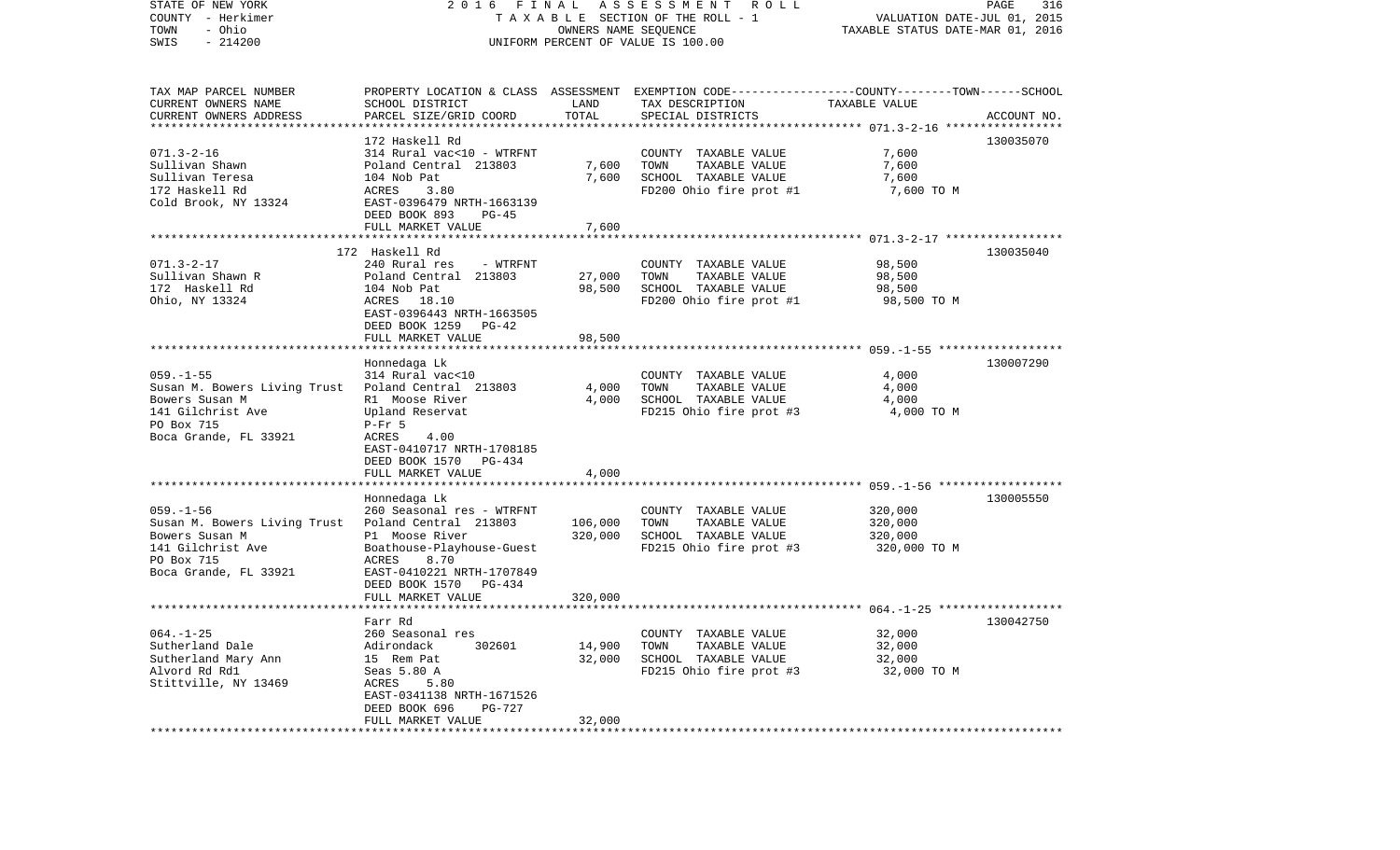| STATE OF NEW YORK<br>COUNTY - Herkimer           | 2016 FINAL                                           |                      | A S S E S S M E N T R O L L<br>TAXABLE SECTION OF THE ROLL - 1                                                      | VALUATION DATE-JUL 01, 2015      | PAGE<br>317 |
|--------------------------------------------------|------------------------------------------------------|----------------------|---------------------------------------------------------------------------------------------------------------------|----------------------------------|-------------|
| - Ohio<br>TOWN<br>$-214200$<br>SWIS              |                                                      | OWNERS NAME SEQUENCE | UNIFORM PERCENT OF VALUE IS 100.00                                                                                  | TAXABLE STATUS DATE-MAR 01, 2016 |             |
| TAX MAP PARCEL NUMBER<br>CURRENT OWNERS NAME     | SCHOOL DISTRICT                                      | LAND                 | PROPERTY LOCATION & CLASS ASSESSMENT EXEMPTION CODE----------------COUNTY-------TOWN------SCHOOL<br>TAX DESCRIPTION | TAXABLE VALUE                    |             |
| CURRENT OWNERS ADDRESS<br>********************** | PARCEL SIZE/GRID COORD                               | TOTAL                | SPECIAL DISTRICTS                                                                                                   |                                  | ACCOUNT NO. |
|                                                  | Farr Rd                                              |                      |                                                                                                                     |                                  | 130060200   |
| $064. - 1 - 26$                                  | 323 Vacant rural                                     |                      | COUNTY TAXABLE VALUE                                                                                                | 3,000                            |             |
| Sutherland Dale S                                | Adirondack<br>302601                                 | 3,000                | TOWN<br>TAXABLE VALUE                                                                                               | 3,000                            |             |
| Sutherland Mary Ann                              | Lot $15$<br>Rem P                                    | 3.000                | SCHOOL TAXABLE VALUE                                                                                                | 3,000                            |             |
| RD1 Alvord Rd<br>Stittville, NY 13469            | Vl2<br>1A.<br>1.00<br>ACRES                          |                      | FD215 Ohio fire prot #3                                                                                             | 3,000 TO M                       |             |
|                                                  | EAST-0340979 NRTH-1671333                            |                      |                                                                                                                     |                                  |             |
|                                                  | DEED BOOK 698<br>PG-685                              |                      |                                                                                                                     |                                  |             |
|                                                  | FULL MARKET VALUE                                    | 3,000                |                                                                                                                     |                                  |             |
|                                                  | Farr Rd                                              |                      |                                                                                                                     |                                  | 130040320   |
| $068. - 3 - 24$                                  | 260 Seasonal res                                     |                      | COUNTY TAXABLE VALUE                                                                                                | 50,600                           |             |
| Sutherland Dale S                                | 305201<br>Remsen                                     | 33,600               | TAXABLE VALUE<br>TOWN                                                                                               | 50,600                           |             |
| Sutherland Neil E                                | 32 Rem Pat                                           | 50,600               | SCHOOL TAXABLE VALUE                                                                                                | 50,600                           |             |
| Alvord Rd                                        | P-Fr 28.8                                            |                      | FD215 Ohio fire prot #3                                                                                             | 50,600 TO M                      |             |
| Stittville, NY 13469                             | ACRES 28.80<br>EAST-0341625 NRTH-1670182             |                      |                                                                                                                     |                                  |             |
|                                                  | DEED BOOK 679<br>$PG-359$                            |                      |                                                                                                                     |                                  |             |
|                                                  | FULL MARKET VALUE                                    | 50,600               |                                                                                                                     |                                  |             |
|                                                  |                                                      |                      |                                                                                                                     |                                  |             |
| $058. - 2 - 6$                                   | North Lk<br>260 Seasonal res - WTRFNT                |                      | COUNTY TAXABLE VALUE                                                                                                | 189,500                          | 130060775   |
| Swensen Warren                                   | 302601<br>Adirondack                                 | 125,000              | TAXABLE VALUE<br>TOWN                                                                                               | 189,500                          |             |
| 7 Laura Ave                                      | Lot 1 Nob Pat                                        | 189,500              | SCHOOL TAXABLE VALUE                                                                                                | 189,500                          |             |
| E Patchogue                                      | 0.1 A<br>V1 2                                        |                      | FD215 Ohio fire prot #3                                                                                             | 189,500 TO M                     |             |
| Long Island, NY 11772                            | FRNT 200.00 DPTH 200.00<br>1.00<br>ACRES             |                      |                                                                                                                     |                                  |             |
|                                                  | EAST-0377347 NRTH-1713808                            |                      |                                                                                                                     |                                  |             |
|                                                  | DEED BOOK 00635 PG-00667                             |                      |                                                                                                                     |                                  |             |
|                                                  | FULL MARKET VALUE                                    | 189,500              |                                                                                                                     |                                  |             |
|                                                  | **********************<br>265 Hill Rd                | * * * * * * * * * *  |                                                                                                                     |                                  | 130020880   |
| $074.3 - 1 - 24.3$                               | 322 Rural vac>10                                     |                      | COUNTY TAXABLE VALUE                                                                                                | 26,200                           |             |
| Sweringen Michael                                | Poland Central 213803                                | 26,200               | TOWN<br>TAXABLE VALUE                                                                                               | 26,200                           |             |
| 314 Parkville Ave                                | 76 Jer Pat                                           | 26,200               | SCHOOL TAXABLE VALUE                                                                                                | 26,200                           |             |
| Brooklyn, NY 11230                               | ACRES<br>26.50                                       |                      | FD200 Ohio fire prot #1                                                                                             | 26,200 TO M                      |             |
|                                                  | EAST-0376123 NRTH-1644800<br>DEED BOOK 826<br>PG-193 |                      |                                                                                                                     |                                  |             |
|                                                  | FULL MARKET VALUE                                    | 26,200               |                                                                                                                     |                                  |             |
|                                                  |                                                      |                      |                                                                                                                     |                                  |             |
|                                                  | Hill Rd                                              |                      |                                                                                                                     |                                  | 130038550   |
| $074.3 - 1 - 25$<br>Sweringen Michael            | 260 Seasonal res                                     |                      | COUNTY TAXABLE VALUE                                                                                                | 36,600                           |             |
| 314 Parkville Ave                                | Poland Central 213803<br>76 Jer Pat                  | 20,600<br>36,600     | TOWN<br>TAXABLE VALUE<br>SCHOOL TAXABLE VALUE                                                                       | 36,600<br>36,600                 |             |
| Brooklyn, NY 11230                               | ACRES<br>10.00                                       |                      | FD200 Ohio fire prot #1                                                                                             | 36,600 TO M                      |             |
|                                                  | EAST-0377318 NRTH-1644974                            |                      |                                                                                                                     |                                  |             |
|                                                  | DEED BOOK 829<br>PG-486                              |                      |                                                                                                                     |                                  |             |
|                                                  | FULL MARKET VALUE<br>*****************               | 36,600<br>********   |                                                                                                                     |                                  |             |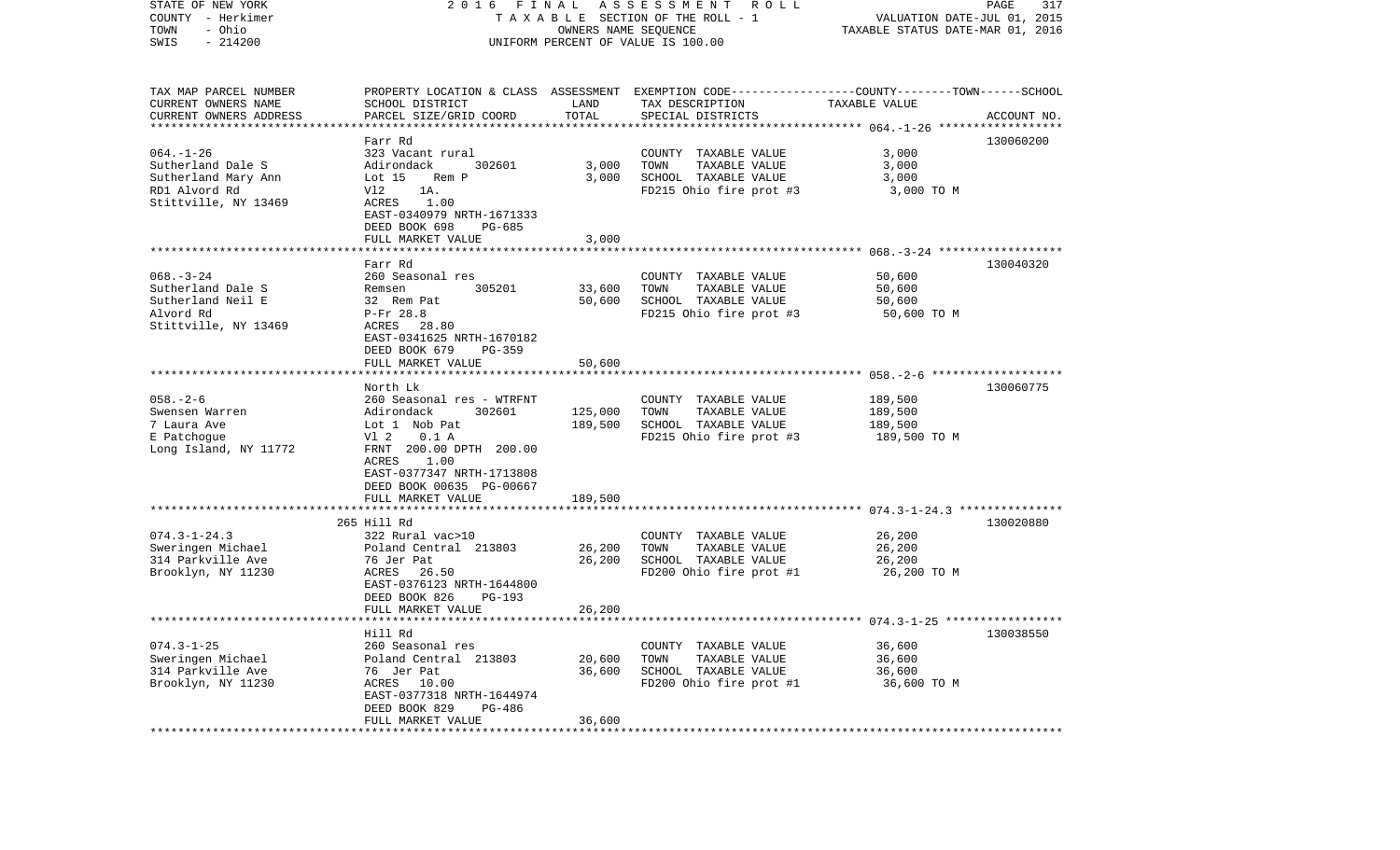| STATE OF NEW YORK<br>COUNTY - Herkimer<br>- Ohio<br>TOWN | FINAL<br>2016                                      |          | ASSESSMENT ROLL<br>TAXABLE SECTION OF THE ROLL - 1<br>OWNERS NAME SEQUENCE                       | VALUATION DATE-JUL 01, 2015<br>TAXABLE STATUS DATE-MAR 01, 2016 | PAGE<br>318        |
|----------------------------------------------------------|----------------------------------------------------|----------|--------------------------------------------------------------------------------------------------|-----------------------------------------------------------------|--------------------|
| $-214200$<br>SWIS                                        |                                                    |          | UNIFORM PERCENT OF VALUE IS 100.00                                                               |                                                                 |                    |
| TAX MAP PARCEL NUMBER                                    |                                                    |          | PROPERTY LOCATION & CLASS ASSESSMENT EXEMPTION CODE----------------COUNTY-------TOWN------SCHOOL |                                                                 |                    |
| CURRENT OWNERS NAME                                      | SCHOOL DISTRICT                                    | LAND     | TAX DESCRIPTION                                                                                  | TAXABLE VALUE                                                   |                    |
| CURRENT OWNERS ADDRESS<br>************************       | PARCEL SIZE/GRID COORD                             | TOTAL    | SPECIAL DISTRICTS                                                                                |                                                                 | ACCOUNT NO.        |
|                                                          | North Lake Rd                                      |          |                                                                                                  |                                                                 |                    |
| $058. - 2 - 8.5$                                         | 311 Res vac land - WTRFNT                          |          | COUNTY TAXABLE VALUE                                                                             | 4,000                                                           |                    |
| Swierczek Stephen                                        | Adirondack<br>302601                               | 4,000    | TOWN<br>TAXABLE VALUE                                                                            | 4,000                                                           |                    |
| Swierczek Elaine                                         | 1 Nob Pat                                          | 4,000    | SCHOOL TAXABLE VALUE                                                                             | 4,000                                                           |                    |
| 408 North Lake Loop Rd                                   | ACRES<br>0.40                                      |          | FD215 Ohio fire prot #3                                                                          | 4,000 TO M                                                      |                    |
| Forestport, NY 13338                                     | EAST-0376587 NRTH-1712746                          |          |                                                                                                  |                                                                 |                    |
|                                                          | DEED BOOK 1601 PG-768                              |          |                                                                                                  |                                                                 |                    |
|                                                          | FULL MARKET VALUE                                  | 4,000    |                                                                                                  |                                                                 |                    |
|                                                          |                                                    |          |                                                                                                  |                                                                 |                    |
|                                                          | 408 North Lake Loop Rd                             |          |                                                                                                  |                                                                 | 130026610          |
| $058. - 2 - 9$                                           | 210 1 Family Res - WTRFNT                          |          | 41834<br>STAR EN                                                                                 | $\mathbf{0}$                                                    | 65,300<br>$\Omega$ |
| Swierczek Stephen                                        | Adirondack<br>302601                               | 107,800  | COUNTY TAXABLE VALUE                                                                             | 230,000                                                         |                    |
| Swierczek Elaine                                         | 1 Nob Pat                                          | 230,000  | TOWN<br>TAXABLE VALUE                                                                            | 230,000                                                         |                    |
| 408 North Lake Loop Rd                                   | Sens 1                                             |          | SCHOOL TAXABLE VALUE                                                                             | 164,700                                                         |                    |
| Forestport, NY 13338                                     | FRNT 120.00 DPTH 226.50                            |          | FD215 Ohio fire prot #3                                                                          | 230,000 TO M                                                    |                    |
|                                                          | ACRES<br>0.53<br>EAST-0376541 NRTH-1712646         |          |                                                                                                  |                                                                 |                    |
|                                                          | DEED BOOK 1261<br>PG-411                           |          |                                                                                                  |                                                                 |                    |
|                                                          | FULL MARKET VALUE                                  | 230,000  |                                                                                                  |                                                                 |                    |
|                                                          |                                                    |          |                                                                                                  |                                                                 |                    |
|                                                          | 119 Franken Rd                                     |          |                                                                                                  |                                                                 | 130012150          |
| $078.2 - 2 - 46$                                         | 210 1 Family Res                                   |          | COUNTY TAXABLE VALUE                                                                             | 50,000                                                          |                    |
| Szalkowski Darrell                                       | Poland Central 213803                              | 12,500   | TAXABLE VALUE<br>TOWN                                                                            | 50,000                                                          |                    |
| 519 Parklane Dr                                          | 44 Jer Pat                                         | 50,000   | SCHOOL TAXABLE VALUE                                                                             | 50,000                                                          |                    |
| Utica, NY 13502                                          | Creedon Rd                                         |          | FD200 Ohio fire prot #1                                                                          | 50,000 TO M                                                     |                    |
|                                                          | Sens 1                                             |          |                                                                                                  |                                                                 |                    |
|                                                          | <b>ACRES</b><br>1.00                               |          |                                                                                                  |                                                                 |                    |
|                                                          | EAST-0367477 NRTH-1632378<br>DEED BOOK 1534 PG-500 |          |                                                                                                  |                                                                 |                    |
|                                                          | FULL MARKET VALUE                                  | 50,000   |                                                                                                  |                                                                 |                    |
|                                                          | *******************                                | ******** |                                                                                                  |                                                                 |                    |
|                                                          | Bull Hill Rd                                       |          |                                                                                                  |                                                                 | 130030090          |
| $085.4 - 2 - 1$                                          | 260 Seasonal res                                   |          | COUNTY TAXABLE VALUE                                                                             | 47,000                                                          |                    |
| Tabor David Sr David Jr                                  | Poland Central 213803                              | 47,000   | TOWN<br>TAXABLE VALUE                                                                            | 47,000                                                          |                    |
| Tabor Joseph and William                                 | 23 Jer Pat                                         | 47,000   | SCHOOL TAXABLE VALUE                                                                             | 47,000                                                          |                    |
| 7210 Glass Factory Rd                                    | ACRES 49.50                                        |          | FD210 Ohio fire prot #2                                                                          | 47,000 TO M                                                     |                    |
| Holland Patent, NY 13354                                 | EAST-0353400 NRTH-1190730                          |          |                                                                                                  |                                                                 |                    |
|                                                          | DEED BOOK 1472<br>PG-576                           |          |                                                                                                  |                                                                 |                    |
| ************************                                 | FULL MARKET VALUE                                  | 47,000   |                                                                                                  |                                                                 |                    |
|                                                          |                                                    |          |                                                                                                  |                                                                 |                    |
| $074.2 - 1 - 10.1$                                       | Atwood Lake Rd<br>260 Seasonal res                 |          | COUNTY TAXABLE VALUE                                                                             | 52,000                                                          | 130017100          |
| Talgo Arnold Osinski John                                | Poland Central 213803                              | 40,300   | TOWN<br>TAXABLE VALUE                                                                            | 52,000                                                          |                    |
| Gizzi Philip J Jr                                        | 22 Vrv Pat                                         | 52,000   | SCHOOL TAXABLE VALUE                                                                             | 52,000                                                          |                    |
| 9927 Wynn Rd                                             | Four Mile Creek                                    |          | FD200 Ohio fire prot #1                                                                          | 52,000 TO M                                                     |                    |
| Holland Patent, NY 13354                                 | 29.10<br>ACRES                                     |          |                                                                                                  |                                                                 |                    |
|                                                          | EAST-0389568 NRTH-1651284                          |          |                                                                                                  |                                                                 |                    |
|                                                          | DEED BOOK 1408<br><b>PG-606</b>                    |          |                                                                                                  |                                                                 |                    |
|                                                          | FULL MARKET VALUE                                  | 52,000   |                                                                                                  |                                                                 |                    |
| ***************                                          |                                                    |          |                                                                                                  |                                                                 |                    |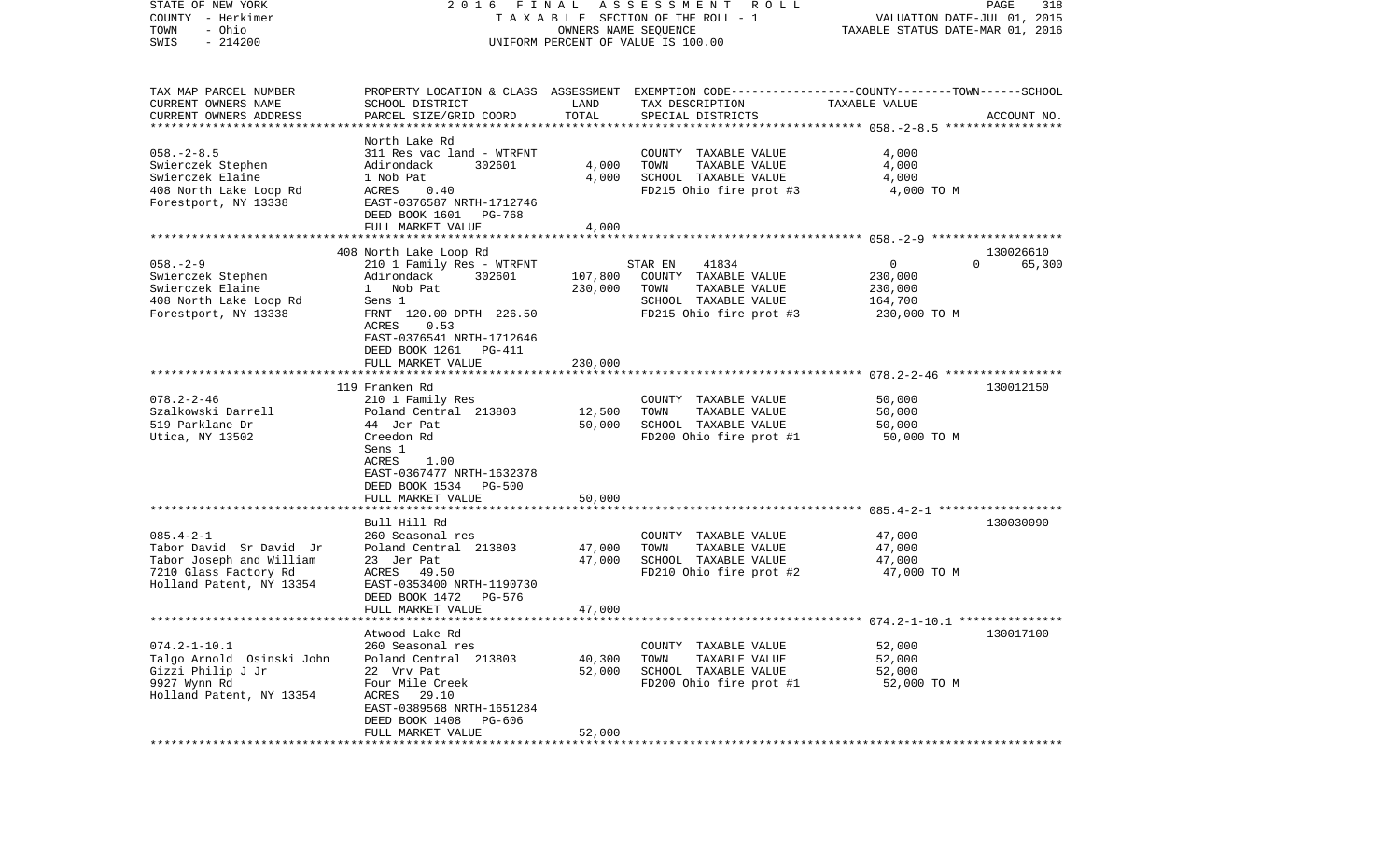| STATE OF NEW YORK<br>COUNTY - Herkimer<br>- Ohio<br>TOWN | 2 0 1 6                                            | FINAL<br>OWNERS NAME SEQUENCE | ASSESSMENT<br>R O L L<br>TAXABLE SECTION OF THE ROLL - 1                                                           | VALUATION DATE-JUL 01, 2015<br>TAXABLE STATUS DATE-MAR 01, 2016 | PAGE<br>319        |
|----------------------------------------------------------|----------------------------------------------------|-------------------------------|--------------------------------------------------------------------------------------------------------------------|-----------------------------------------------------------------|--------------------|
| SWIS<br>$-214200$                                        |                                                    |                               | UNIFORM PERCENT OF VALUE IS 100.00                                                                                 |                                                                 |                    |
| TAX MAP PARCEL NUMBER<br>CURRENT OWNERS NAME             | SCHOOL DISTRICT                                    | LAND                          | PROPERTY LOCATION & CLASS ASSESSMENT EXEMPTION CODE---------------COUNTY-------TOWN------SCHOOL<br>TAX DESCRIPTION | TAXABLE VALUE                                                   |                    |
| CURRENT OWNERS ADDRESS                                   | PARCEL SIZE/GRID COORD                             | TOTAL                         | SPECIAL DISTRICTS                                                                                                  |                                                                 | ACCOUNT NO.        |
|                                                          |                                                    |                               |                                                                                                                    | ********* 085.3-3-22 *****                                      |                    |
|                                                          | California Rd                                      |                               |                                                                                                                    |                                                                 | 130026640          |
| $085.3 - 3 - 22$                                         | 260 Seasonal res                                   |                               | COUNTY TAXABLE VALUE                                                                                               | 50,000                                                          |                    |
| Tangorra Frank & Cosimo                                  | Poland Central 213803                              | 30,700                        | TOWN<br>TAXABLE VALUE                                                                                              | 50,000                                                          |                    |
| Tangorra Philip<br>Attn: Tangorra Philip                 | Jer Pat<br>9<br>ACRES<br>15.20                     | 50,000                        | SCHOOL TAXABLE VALUE                                                                                               | 50,000                                                          |                    |
| 629 Joslin Hill Rd                                       | EAST-0384204 NRTH-1614123                          |                               | FD210 Ohio fire prot #2                                                                                            | 50,000 TO M                                                     |                    |
| Frankfort, NY 13340                                      | DEED BOOK 925<br>PG-113                            |                               |                                                                                                                    |                                                                 |                    |
|                                                          | FULL MARKET VALUE                                  | 50,000                        |                                                                                                                    |                                                                 |                    |
|                                                          | **************************                         |                               |                                                                                                                    |                                                                 |                    |
|                                                          | California Rd                                      |                               |                                                                                                                    |                                                                 | 130027180          |
| $085.3 - 3 - 23$                                         | 312 Vac w/imprv                                    |                               | COUNTY TAXABLE VALUE                                                                                               | 21,200                                                          |                    |
| Tangorra Frank P                                         | Poland Central 213803                              | 19,200                        | TOWN<br>TAXABLE VALUE                                                                                              | 21,200                                                          |                    |
| Philip A Cosimo Jr<br>Tangorra Philp                     | 9<br>Jer Pat<br>ACRES 17.50                        | 21,200                        | SCHOOL TAXABLE VALUE<br>FD210 Ohio fire prot #2                                                                    | 21,200<br>21,200 TO M                                           |                    |
| 629 Joslin Hill Rd                                       | EAST-0384259 NRTH-1613717                          |                               |                                                                                                                    |                                                                 |                    |
| Frankfort, NY 13341                                      | DEED BOOK 935<br>PG-269                            |                               |                                                                                                                    |                                                                 |                    |
|                                                          | FULL MARKET VALUE                                  | 21,200                        |                                                                                                                    |                                                                 |                    |
|                                                          | *******************                                | * * * * * * * * * * * *       |                                                                                                                    |                                                                 |                    |
|                                                          | Gray Wilmurt Rd                                    |                               |                                                                                                                    |                                                                 | 130032370          |
| $085.3 - 2 - 66$                                         | 210 1 Family Res                                   |                               | STAR B<br>41854                                                                                                    | $\overline{0}$                                                  | $\Omega$<br>30,000 |
| Tanner Richard                                           | Poland Central 213803                              | 25,100                        | COUNTY TAXABLE VALUE                                                                                               | 129,400                                                         |                    |
| 87 Gray Wilmurt Rd<br>Cold Brook, NY 13324               | 10 Jer Pat<br>R1 19                                | 129,400                       | TOWN<br>TAXABLE VALUE<br>SCHOOL TAXABLE VALUE                                                                      | 129,400<br>99,400                                               |                    |
|                                                          | ACRES<br>7.10                                      |                               | FD200 Ohio fire prot #1                                                                                            | 129,400 TO M                                                    |                    |
|                                                          | EAST-0371817 NRTH-1615224                          |                               |                                                                                                                    |                                                                 |                    |
|                                                          | DEED BOOK 1278<br>PG-434                           |                               |                                                                                                                    |                                                                 |                    |
|                                                          | FULL MARKET VALUE                                  | 129,400                       |                                                                                                                    |                                                                 |                    |
|                                                          | **********************                             |                               |                                                                                                                    |                                                                 |                    |
|                                                          | Honnedaga Lake Rd                                  |                               |                                                                                                                    |                                                                 | 130006570          |
| $058. - 1 - 17$                                          | 312 Vac w/imprv - WTRFNT                           |                               | COUNTY TAXABLE VALUE                                                                                               | 83,000                                                          |                    |
| Tapscott Leslie<br>c/o Robert Tapscott                   | Poland Central 213803<br>P25 Moose River           | 81,200<br>83,000              | TAXABLE VALUE<br>TOWN<br>SCHOOL TAXABLE VALUE                                                                      | 83,000<br>83,000                                                |                    |
| 9 Chequessett Rd                                         | Boat House                                         |                               | FD215 Ohio fire prot #3                                                                                            | 83,000 TO M                                                     |                    |
| Reading, MA 01867                                        | ACRES<br>4.70                                      |                               |                                                                                                                    |                                                                 |                    |
|                                                          | EAST-0393845 NRTH-1713950                          |                               |                                                                                                                    |                                                                 |                    |
|                                                          | DEED BOOK 1576<br>PG-680                           |                               |                                                                                                                    |                                                                 |                    |
|                                                          | FULL MARKET VALUE                                  | 83,000                        |                                                                                                                    |                                                                 |                    |
|                                                          | *******************                                |                               |                                                                                                                    |                                                                 |                    |
| $059. - 1 - 69$                                          | Honnedaga Lk                                       |                               |                                                                                                                    |                                                                 | 130007080          |
| Tapscott Leslie                                          | 920 Priv Hunt/Fi - WTRFNT<br>Poland Central 213803 | 207,600                       | COUNTY TAXABLE VALUE<br>TOWN<br>TAXABLE VALUE                                                                      | 387,900<br>387,900                                              |                    |
| c/o Robert Tapscott                                      | P39 Moose River                                    | 387,900                       | SCHOOL TAXABLE VALUE                                                                                               | 387,900                                                         |                    |
| 9 Chequessett Rd                                         | Sens 10                                            |                               | FD215 Ohio fire prot #3                                                                                            | 387,900 TO M                                                    |                    |
| Reading, MA 01867                                        | ACRES<br>37.28                                     |                               |                                                                                                                    |                                                                 |                    |
|                                                          | EAST-0413076 NRTH-1705347                          |                               |                                                                                                                    |                                                                 |                    |
|                                                          | DEED BOOK 1576<br>PG-680                           |                               |                                                                                                                    |                                                                 |                    |
|                                                          | FULL MARKET VALUE<br>*****************             | 387,900                       |                                                                                                                    |                                                                 |                    |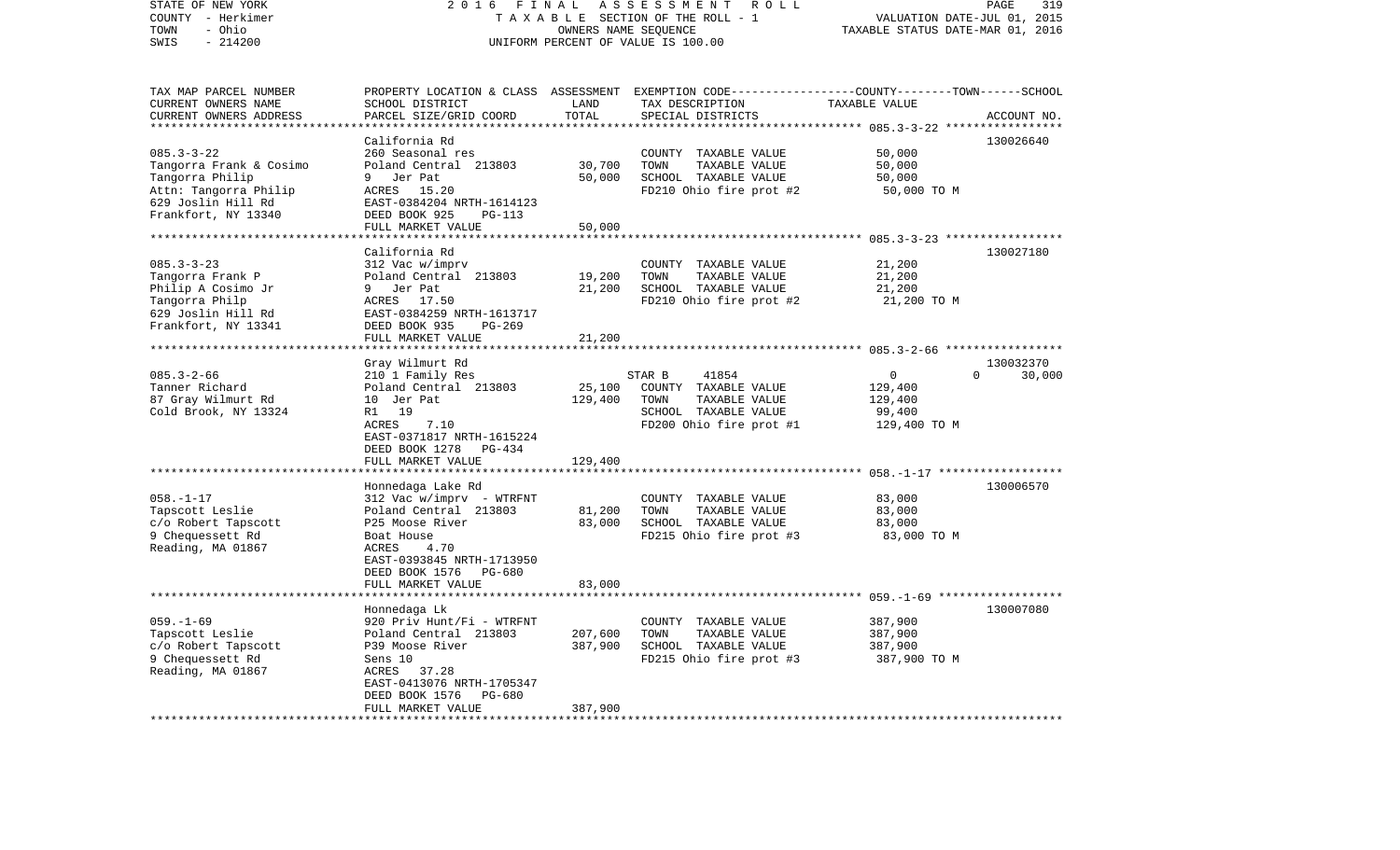| COUNTY<br>- Herkimer<br>TOWN<br>- Ohio<br>$-214200$<br>SWIS |                                                                                                                     | OWNERS NAME SEQUENCE | T A X A B L E SECTION OF THE ROLL - 1<br>UNIFORM PERCENT OF VALUE IS 100.00 | VALUATION DATE-JUL 01, 2015<br>TAXABLE STATUS DATE-MAR 01, 2016 |                                 |
|-------------------------------------------------------------|---------------------------------------------------------------------------------------------------------------------|----------------------|-----------------------------------------------------------------------------|-----------------------------------------------------------------|---------------------------------|
| TAX MAP PARCEL NUMBER<br>CURRENT OWNERS NAME                | PROPERTY LOCATION & CLASS ASSESSMENT EXEMPTION CODE----------------COUNTY-------TOWN------SCHOOL<br>SCHOOL DISTRICT | LAND                 | TAX DESCRIPTION                                                             | TAXABLE VALUE                                                   |                                 |
| CURRENT OWNERS ADDRESS                                      | PARCEL SIZE/GRID COORD                                                                                              | TOTAL                | SPECIAL DISTRICTS                                                           |                                                                 | ACCOUNT NO.                     |
|                                                             |                                                                                                                     |                      |                                                                             |                                                                 |                                 |
|                                                             | Christman Rd                                                                                                        |                      |                                                                             |                                                                 | 130036180                       |
| $079.3 - 1 - 25$<br>Tarbox Rodney D                         | 260 Seasonal res<br>Poland Central 213803                                                                           | 38,300               | COUNTY TAXABLE VALUE<br>TOWN<br>TAXABLE VALUE                               | 58,100<br>58,100                                                |                                 |
| 2446 State RT 168                                           | 42 Jer Pat                                                                                                          | 58,100               | SCHOOL TAXABLE VALUE                                                        | 58,100                                                          |                                 |
| Mohawk, NY 13407                                            | Lot 1, 17, Map Mm2c4                                                                                                |                      | FD217 Ohio fire prot #4                                                     | 58,100 TO M                                                     |                                 |
|                                                             | V1 2 22.3 23<br>ACRES 61.30<br>EAST-0379464 NRTH-1627088<br>DEED BOOK 826<br><b>PG-499</b>                          |                      |                                                                             |                                                                 |                                 |
|                                                             | FULL MARKET VALUE                                                                                                   | 58,100               |                                                                             |                                                                 |                                 |
|                                                             |                                                                                                                     |                      |                                                                             |                                                                 |                                 |
|                                                             | Christman Rd                                                                                                        |                      |                                                                             |                                                                 | 130009690                       |
| $079.3 - 1 - 10.1$<br>Taylor George Jr                      | 210 1 Family Res<br>Poland Central 213803                                                                           | 12,500               | STAR B<br>41854<br>COUNTY TAXABLE VALUE                                     | $\mathbf{0}$<br>101,500                                         | $\Omega$<br>30,000              |
| 300 Christman Rd                                            | 42 Jer Pat                                                                                                          | 101,500              | TOWN<br>TAXABLE VALUE                                                       | 101,500                                                         |                                 |
| Cold Brook, NY 13324                                        | Tr & Garage                                                                                                         |                      | SCHOOL TAXABLE VALUE                                                        | 71,500                                                          |                                 |
|                                                             | ACRES<br>1.00                                                                                                       |                      | FD200 Ohio fire prot #1                                                     | 101,500 TO M                                                    |                                 |
|                                                             | EAST-0377875 NRTH-1629016<br>DEED BOOK 833<br>$PG-621$                                                              |                      |                                                                             |                                                                 |                                 |
|                                                             | FULL MARKET VALUE                                                                                                   | 101,500              |                                                                             |                                                                 |                                 |
|                                                             |                                                                                                                     |                      |                                                                             |                                                                 |                                 |
| $078.2 - 1 - 57$                                            | 1119 Gray Wilmurt Rd<br>210 1 Family Res                                                                            |                      | STAR B<br>41854                                                             | $\mathbf 0$                                                     | 130036060<br>$\Omega$<br>30,000 |
| Taylor James                                                | Poland Central 213803                                                                                               | 11,100               | COUNTY TAXABLE VALUE                                                        | 68,000                                                          |                                 |
| Taylor Debbie                                               | 50 Jer Pat                                                                                                          | 68,000               | TOWN<br>TAXABLE VALUE                                                       | 68,000                                                          |                                 |
| 1119 Gray Wilmurt Rd                                        | FRNT 169.50 DPTH 167.50                                                                                             |                      | SCHOOL TAXABLE VALUE                                                        | 38,000                                                          |                                 |
| Cold Brook, NY 13324                                        | ACRES<br>0.59 BANK<br>043<br>EAST-0373673 NRTH-1634416<br>DEED BOOK 772<br><b>PG-578</b>                            |                      | FD200 Ohio fire prot #1                                                     | 68,000 TO M                                                     |                                 |
|                                                             | FULL MARKET VALUE                                                                                                   | 68,000               |                                                                             |                                                                 |                                 |
|                                                             | 1119 Gray Wilmurt Rd                                                                                                |                      |                                                                             |                                                                 | 130037500                       |
| $078.2 - 1 - 58$                                            | 314 Rural vac<10                                                                                                    |                      | COUNTY TAXABLE VALUE                                                        | 1,500                                                           |                                 |
| Taylor James W                                              | Poland Central 213803                                                                                               | 1,500                | TOWN<br>TAXABLE VALUE                                                       | 1,500                                                           |                                 |
| Taylor Debbie M                                             | 43 Jer Pat                                                                                                          | 1,500                | SCHOOL TAXABLE VALUE                                                        | 1,500                                                           |                                 |
| 1119 Gray Wilmurt Rd                                        | FRNT 260.00 DPTH 167.50                                                                                             |                      | FD200 Ohio fire prot #1                                                     | 1,500 TO M                                                      |                                 |
| Cold Brook, NY 13324                                        | 0.92<br>ACRES<br>EAST-0373621 NRTH-1634169<br>DEED BOOK 909<br><b>PG-171</b>                                        |                      |                                                                             |                                                                 |                                 |
|                                                             | FULL MARKET VALUE                                                                                                   | 1,500                |                                                                             | ***************************** 078.2-1-37 *****************      |                                 |
|                                                             | Figert Rd                                                                                                           |                      |                                                                             |                                                                 | 130014220                       |
| $078.2 - 1 - 37$                                            | 322 Rural vac>10                                                                                                    |                      | COUNTY<br>TAXABLE VALUE                                                     | 17,000                                                          |                                 |
| Taylor Kathleen N                                           | Poland Central 213803                                                                                               | 17,000               | TOWN<br>TAXABLE VALUE                                                       | 17,000                                                          |                                 |
| Taylor Raymond W                                            | 49 Jer Pat                                                                                                          | 17,000               | SCHOOL<br>TAXABLE VALUE                                                     | 17,000                                                          |                                 |
| 183 Five Acres Ln                                           | V1 2 8.A                                                                                                            |                      | FD200 Ohio fire prot #1                                                     | 17,000 TO M                                                     |                                 |
| Cold Brook, NY 13324                                        | ACRES<br>13.00<br>EAST-0365787 NRTH-1638702<br>DEED BOOK 00664 PG-00665                                             |                      |                                                                             |                                                                 |                                 |
|                                                             | FULL MARKET VALUE                                                                                                   | 17,000               |                                                                             |                                                                 |                                 |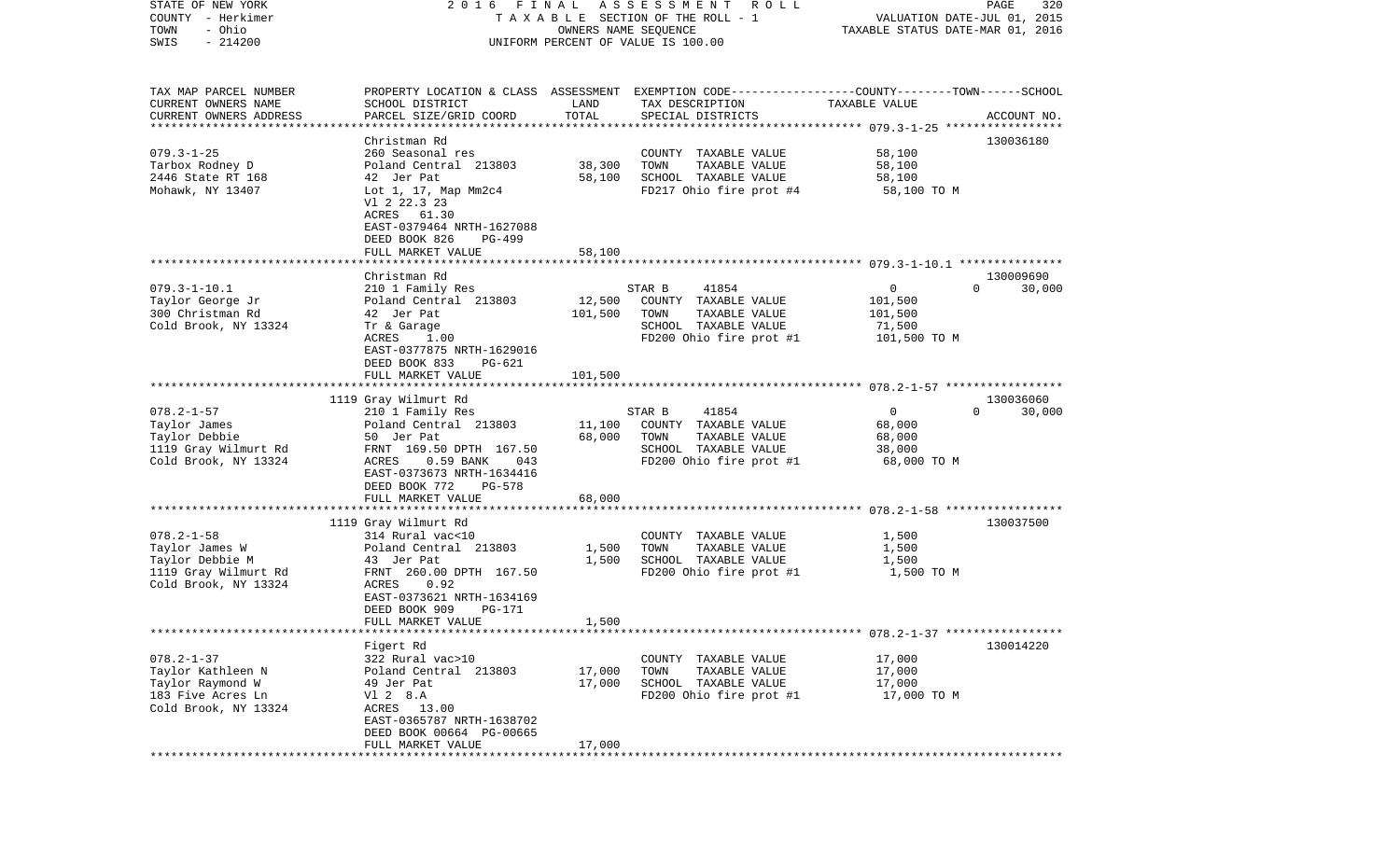| $-214200$<br>SWIS<br>UNIFORM PERCENT OF VALUE IS 100.00<br>PROPERTY LOCATION & CLASS ASSESSMENT EXEMPTION CODE----------------COUNTY-------TOWN------SCHOOL<br>TAX MAP PARCEL NUMBER<br>CURRENT OWNERS NAME<br>SCHOOL DISTRICT<br>LAND<br>TAXABLE VALUE<br>TAX DESCRIPTION<br>TOTAL<br>CURRENT OWNERS ADDRESS<br>PARCEL SIZE/GRID COORD<br>SPECIAL DISTRICTS<br>ACCOUNT NO.<br>**********************<br>************************<br>130033720<br>Figert Rd<br>38,900<br>$073.4 - 2 - 6$<br>260 Seasonal res<br>COUNTY TAXABLE VALUE<br>10,100<br>TOWN<br>Taylor Michael R<br>Poland Central 213803<br>TAXABLE VALUE<br>38,900<br>38,900<br>1131 Tilden Ave<br>77 Jer Pat<br>SCHOOL TAXABLE VALUE<br>38,900<br>Utica, NY 13501<br>FD200 Ohio fire prot #1<br>ACRES<br>3.20<br>38,900 TO M<br>EAST-0372968 NRTH-1644782<br>DEED BOOK 1484 PG-114<br>FULL MARKET VALUE<br>38,900<br>Five Acres Ln<br>$073.4 - 1 - 66.2$<br>210 1 Family Res<br>$\overline{0}$<br>30,000<br>STAR B<br>41854<br>$\Omega$<br>18,200<br>Taylor Raymond Jr<br>Poland Central 213803<br>92,100<br>COUNTY TAXABLE VALUE<br>Taylor Jacqueline<br>Lot 77 Jer Pat<br>92,100<br>TOWN<br>TAXABLE VALUE<br>92,100<br>183 Five Acres Ln<br>ACRES<br>3.70<br>SCHOOL TAXABLE VALUE<br>62,100<br>Cold Brook, NY 13324<br>FD200 Ohio fire prot #1<br>EAST-0367837 NRTH-1647920<br>92,100 TO M<br>DEED BOOK 824<br>PG-693<br>FULL MARKET VALUE<br>92,100<br>************************<br>130040440<br>143 Five Acres Ln<br>12,000<br>$073.4 - 1 - 66.1$<br>240 Rural res<br>VET WAR CT 41121<br>9,000<br>$\Omega$<br>Taylor Raymond W<br>38,000 STAR EN<br>41834<br>$\overline{0}$<br>65,300<br>Poland Central 213803<br>$\Omega$<br>Taylor Kathleen N<br>Lot 77 Jer Pat<br>118,400<br>COUNTY TAXABLE VALUE<br>109,400<br>143 Five Acres Ln<br>ACRES<br>25.60<br>TOWN<br>TAXABLE VALUE<br>106,400<br>Cold Brook, NY 13324<br>EAST-0367262 NRTH-1648286<br>SCHOOL TAXABLE VALUE<br>53,100<br>FD200 Ohio fire prot #1<br>DEED BOOK 00657 PG-00362<br>118,400 TO M<br>FULL MARKET VALUE<br>118,400<br>********************<br>Gray Wilmurt Rd<br>130040470<br>$078.4 - 1 - 36$<br>$\overline{0}$<br>30,000<br>210 1 Family Res<br>STAR B<br>41854<br>$\Omega$<br>COUNTY TAXABLE VALUE<br>Taylor Wayne F<br>Poland Central 213803<br>12,500<br>52,100<br>Attn: Taylor Wayne<br>52,100<br>TOWN<br>52,100<br>43 Jer Pat<br>TAXABLE VALUE<br>SCHOOL TAXABLE VALUE<br>879 Gray Wilmurt<br>22,100<br>R1 & Garage<br>Cold Brook, NY 13324<br>FD200 Ohio fire prot #1<br>ACRES<br>1.00<br>52,100 TO M<br>EAST-0373918 NRTH-1629920<br>DEED BOOK 1124<br>PG-565<br>FULL MARKET VALUE<br>52,100<br>****************<br>897 Gray Wilmurt Rd<br>130016890<br>$078.4 - 1 - 37$<br>6,630<br>6,630<br>270 Mfg housing<br>VET WAR CT 41121<br>0<br>Taylor William L Sr<br>28,200 STAR EN<br>41834<br>$\Omega$<br>44,200<br>Poland Central 213803<br>$\mathbf{0}$<br>897 Gray Wilmurt Rd<br>43 Jer Pat<br>44,200<br>COUNTY TAXABLE VALUE<br>37,570<br>Ohio, NY 13324<br>TAXABLE VALUE<br>37,570<br>P-Fr 11.567 A<br>TOWN<br>SCHOOL TAXABLE VALUE<br>ACRES 11.60<br>0<br>FD200 Ohio fire prot #1<br>44,200 TO M<br>EAST-0373182 NRTH-1630226<br>DEED BOOK 1522<br>PG-77<br>FULL MARKET VALUE<br>44,200 | STATE OF NEW YORK<br>COUNTY - Herkimer<br>TOWN<br>- Ohio | 2 0 1 6 | FINAL | ASSESSMENT<br>R O L L<br>TAXABLE SECTION OF THE ROLL - 1<br>OWNERS NAME SEQUENCE | TAXABLE STATUS DATE-MAR 01, 2016 | VALUATION DATE-JUL 01, 2015 | PAGE<br>321 |  |
|---------------------------------------------------------------------------------------------------------------------------------------------------------------------------------------------------------------------------------------------------------------------------------------------------------------------------------------------------------------------------------------------------------------------------------------------------------------------------------------------------------------------------------------------------------------------------------------------------------------------------------------------------------------------------------------------------------------------------------------------------------------------------------------------------------------------------------------------------------------------------------------------------------------------------------------------------------------------------------------------------------------------------------------------------------------------------------------------------------------------------------------------------------------------------------------------------------------------------------------------------------------------------------------------------------------------------------------------------------------------------------------------------------------------------------------------------------------------------------------------------------------------------------------------------------------------------------------------------------------------------------------------------------------------------------------------------------------------------------------------------------------------------------------------------------------------------------------------------------------------------------------------------------------------------------------------------------------------------------------------------------------------------------------------------------------------------------------------------------------------------------------------------------------------------------------------------------------------------------------------------------------------------------------------------------------------------------------------------------------------------------------------------------------------------------------------------------------------------------------------------------------------------------------------------------------------------------------------------------------------------------------------------------------------------------------------------------------------------------------------------------------------------------------------------------------------------------------------------------------------------------------------------------------------------------------------------------------------------------------------------------------------------------------------------------------------------------------------------------------------------------------------------------------------------------------------------------------------------------------------|----------------------------------------------------------|---------|-------|----------------------------------------------------------------------------------|----------------------------------|-----------------------------|-------------|--|
|                                                                                                                                                                                                                                                                                                                                                                                                                                                                                                                                                                                                                                                                                                                                                                                                                                                                                                                                                                                                                                                                                                                                                                                                                                                                                                                                                                                                                                                                                                                                                                                                                                                                                                                                                                                                                                                                                                                                                                                                                                                                                                                                                                                                                                                                                                                                                                                                                                                                                                                                                                                                                                                                                                                                                                                                                                                                                                                                                                                                                                                                                                                                                                                                                                             |                                                          |         |       |                                                                                  |                                  |                             |             |  |
|                                                                                                                                                                                                                                                                                                                                                                                                                                                                                                                                                                                                                                                                                                                                                                                                                                                                                                                                                                                                                                                                                                                                                                                                                                                                                                                                                                                                                                                                                                                                                                                                                                                                                                                                                                                                                                                                                                                                                                                                                                                                                                                                                                                                                                                                                                                                                                                                                                                                                                                                                                                                                                                                                                                                                                                                                                                                                                                                                                                                                                                                                                                                                                                                                                             |                                                          |         |       |                                                                                  |                                  |                             |             |  |
|                                                                                                                                                                                                                                                                                                                                                                                                                                                                                                                                                                                                                                                                                                                                                                                                                                                                                                                                                                                                                                                                                                                                                                                                                                                                                                                                                                                                                                                                                                                                                                                                                                                                                                                                                                                                                                                                                                                                                                                                                                                                                                                                                                                                                                                                                                                                                                                                                                                                                                                                                                                                                                                                                                                                                                                                                                                                                                                                                                                                                                                                                                                                                                                                                                             |                                                          |         |       |                                                                                  |                                  |                             |             |  |
|                                                                                                                                                                                                                                                                                                                                                                                                                                                                                                                                                                                                                                                                                                                                                                                                                                                                                                                                                                                                                                                                                                                                                                                                                                                                                                                                                                                                                                                                                                                                                                                                                                                                                                                                                                                                                                                                                                                                                                                                                                                                                                                                                                                                                                                                                                                                                                                                                                                                                                                                                                                                                                                                                                                                                                                                                                                                                                                                                                                                                                                                                                                                                                                                                                             |                                                          |         |       |                                                                                  |                                  |                             |             |  |
|                                                                                                                                                                                                                                                                                                                                                                                                                                                                                                                                                                                                                                                                                                                                                                                                                                                                                                                                                                                                                                                                                                                                                                                                                                                                                                                                                                                                                                                                                                                                                                                                                                                                                                                                                                                                                                                                                                                                                                                                                                                                                                                                                                                                                                                                                                                                                                                                                                                                                                                                                                                                                                                                                                                                                                                                                                                                                                                                                                                                                                                                                                                                                                                                                                             |                                                          |         |       |                                                                                  |                                  |                             |             |  |
|                                                                                                                                                                                                                                                                                                                                                                                                                                                                                                                                                                                                                                                                                                                                                                                                                                                                                                                                                                                                                                                                                                                                                                                                                                                                                                                                                                                                                                                                                                                                                                                                                                                                                                                                                                                                                                                                                                                                                                                                                                                                                                                                                                                                                                                                                                                                                                                                                                                                                                                                                                                                                                                                                                                                                                                                                                                                                                                                                                                                                                                                                                                                                                                                                                             |                                                          |         |       |                                                                                  |                                  |                             |             |  |
|                                                                                                                                                                                                                                                                                                                                                                                                                                                                                                                                                                                                                                                                                                                                                                                                                                                                                                                                                                                                                                                                                                                                                                                                                                                                                                                                                                                                                                                                                                                                                                                                                                                                                                                                                                                                                                                                                                                                                                                                                                                                                                                                                                                                                                                                                                                                                                                                                                                                                                                                                                                                                                                                                                                                                                                                                                                                                                                                                                                                                                                                                                                                                                                                                                             |                                                          |         |       |                                                                                  |                                  |                             |             |  |
|                                                                                                                                                                                                                                                                                                                                                                                                                                                                                                                                                                                                                                                                                                                                                                                                                                                                                                                                                                                                                                                                                                                                                                                                                                                                                                                                                                                                                                                                                                                                                                                                                                                                                                                                                                                                                                                                                                                                                                                                                                                                                                                                                                                                                                                                                                                                                                                                                                                                                                                                                                                                                                                                                                                                                                                                                                                                                                                                                                                                                                                                                                                                                                                                                                             |                                                          |         |       |                                                                                  |                                  |                             |             |  |
|                                                                                                                                                                                                                                                                                                                                                                                                                                                                                                                                                                                                                                                                                                                                                                                                                                                                                                                                                                                                                                                                                                                                                                                                                                                                                                                                                                                                                                                                                                                                                                                                                                                                                                                                                                                                                                                                                                                                                                                                                                                                                                                                                                                                                                                                                                                                                                                                                                                                                                                                                                                                                                                                                                                                                                                                                                                                                                                                                                                                                                                                                                                                                                                                                                             |                                                          |         |       |                                                                                  |                                  |                             |             |  |
|                                                                                                                                                                                                                                                                                                                                                                                                                                                                                                                                                                                                                                                                                                                                                                                                                                                                                                                                                                                                                                                                                                                                                                                                                                                                                                                                                                                                                                                                                                                                                                                                                                                                                                                                                                                                                                                                                                                                                                                                                                                                                                                                                                                                                                                                                                                                                                                                                                                                                                                                                                                                                                                                                                                                                                                                                                                                                                                                                                                                                                                                                                                                                                                                                                             |                                                          |         |       |                                                                                  |                                  |                             |             |  |
|                                                                                                                                                                                                                                                                                                                                                                                                                                                                                                                                                                                                                                                                                                                                                                                                                                                                                                                                                                                                                                                                                                                                                                                                                                                                                                                                                                                                                                                                                                                                                                                                                                                                                                                                                                                                                                                                                                                                                                                                                                                                                                                                                                                                                                                                                                                                                                                                                                                                                                                                                                                                                                                                                                                                                                                                                                                                                                                                                                                                                                                                                                                                                                                                                                             |                                                          |         |       |                                                                                  |                                  |                             |             |  |
|                                                                                                                                                                                                                                                                                                                                                                                                                                                                                                                                                                                                                                                                                                                                                                                                                                                                                                                                                                                                                                                                                                                                                                                                                                                                                                                                                                                                                                                                                                                                                                                                                                                                                                                                                                                                                                                                                                                                                                                                                                                                                                                                                                                                                                                                                                                                                                                                                                                                                                                                                                                                                                                                                                                                                                                                                                                                                                                                                                                                                                                                                                                                                                                                                                             |                                                          |         |       |                                                                                  |                                  |                             |             |  |
|                                                                                                                                                                                                                                                                                                                                                                                                                                                                                                                                                                                                                                                                                                                                                                                                                                                                                                                                                                                                                                                                                                                                                                                                                                                                                                                                                                                                                                                                                                                                                                                                                                                                                                                                                                                                                                                                                                                                                                                                                                                                                                                                                                                                                                                                                                                                                                                                                                                                                                                                                                                                                                                                                                                                                                                                                                                                                                                                                                                                                                                                                                                                                                                                                                             |                                                          |         |       |                                                                                  |                                  |                             |             |  |
|                                                                                                                                                                                                                                                                                                                                                                                                                                                                                                                                                                                                                                                                                                                                                                                                                                                                                                                                                                                                                                                                                                                                                                                                                                                                                                                                                                                                                                                                                                                                                                                                                                                                                                                                                                                                                                                                                                                                                                                                                                                                                                                                                                                                                                                                                                                                                                                                                                                                                                                                                                                                                                                                                                                                                                                                                                                                                                                                                                                                                                                                                                                                                                                                                                             |                                                          |         |       |                                                                                  |                                  |                             |             |  |
|                                                                                                                                                                                                                                                                                                                                                                                                                                                                                                                                                                                                                                                                                                                                                                                                                                                                                                                                                                                                                                                                                                                                                                                                                                                                                                                                                                                                                                                                                                                                                                                                                                                                                                                                                                                                                                                                                                                                                                                                                                                                                                                                                                                                                                                                                                                                                                                                                                                                                                                                                                                                                                                                                                                                                                                                                                                                                                                                                                                                                                                                                                                                                                                                                                             |                                                          |         |       |                                                                                  |                                  |                             |             |  |
|                                                                                                                                                                                                                                                                                                                                                                                                                                                                                                                                                                                                                                                                                                                                                                                                                                                                                                                                                                                                                                                                                                                                                                                                                                                                                                                                                                                                                                                                                                                                                                                                                                                                                                                                                                                                                                                                                                                                                                                                                                                                                                                                                                                                                                                                                                                                                                                                                                                                                                                                                                                                                                                                                                                                                                                                                                                                                                                                                                                                                                                                                                                                                                                                                                             |                                                          |         |       |                                                                                  |                                  |                             |             |  |
|                                                                                                                                                                                                                                                                                                                                                                                                                                                                                                                                                                                                                                                                                                                                                                                                                                                                                                                                                                                                                                                                                                                                                                                                                                                                                                                                                                                                                                                                                                                                                                                                                                                                                                                                                                                                                                                                                                                                                                                                                                                                                                                                                                                                                                                                                                                                                                                                                                                                                                                                                                                                                                                                                                                                                                                                                                                                                                                                                                                                                                                                                                                                                                                                                                             |                                                          |         |       |                                                                                  |                                  |                             |             |  |
|                                                                                                                                                                                                                                                                                                                                                                                                                                                                                                                                                                                                                                                                                                                                                                                                                                                                                                                                                                                                                                                                                                                                                                                                                                                                                                                                                                                                                                                                                                                                                                                                                                                                                                                                                                                                                                                                                                                                                                                                                                                                                                                                                                                                                                                                                                                                                                                                                                                                                                                                                                                                                                                                                                                                                                                                                                                                                                                                                                                                                                                                                                                                                                                                                                             |                                                          |         |       |                                                                                  |                                  |                             |             |  |
|                                                                                                                                                                                                                                                                                                                                                                                                                                                                                                                                                                                                                                                                                                                                                                                                                                                                                                                                                                                                                                                                                                                                                                                                                                                                                                                                                                                                                                                                                                                                                                                                                                                                                                                                                                                                                                                                                                                                                                                                                                                                                                                                                                                                                                                                                                                                                                                                                                                                                                                                                                                                                                                                                                                                                                                                                                                                                                                                                                                                                                                                                                                                                                                                                                             |                                                          |         |       |                                                                                  |                                  |                             |             |  |
|                                                                                                                                                                                                                                                                                                                                                                                                                                                                                                                                                                                                                                                                                                                                                                                                                                                                                                                                                                                                                                                                                                                                                                                                                                                                                                                                                                                                                                                                                                                                                                                                                                                                                                                                                                                                                                                                                                                                                                                                                                                                                                                                                                                                                                                                                                                                                                                                                                                                                                                                                                                                                                                                                                                                                                                                                                                                                                                                                                                                                                                                                                                                                                                                                                             |                                                          |         |       |                                                                                  |                                  |                             |             |  |
|                                                                                                                                                                                                                                                                                                                                                                                                                                                                                                                                                                                                                                                                                                                                                                                                                                                                                                                                                                                                                                                                                                                                                                                                                                                                                                                                                                                                                                                                                                                                                                                                                                                                                                                                                                                                                                                                                                                                                                                                                                                                                                                                                                                                                                                                                                                                                                                                                                                                                                                                                                                                                                                                                                                                                                                                                                                                                                                                                                                                                                                                                                                                                                                                                                             |                                                          |         |       |                                                                                  |                                  |                             |             |  |
|                                                                                                                                                                                                                                                                                                                                                                                                                                                                                                                                                                                                                                                                                                                                                                                                                                                                                                                                                                                                                                                                                                                                                                                                                                                                                                                                                                                                                                                                                                                                                                                                                                                                                                                                                                                                                                                                                                                                                                                                                                                                                                                                                                                                                                                                                                                                                                                                                                                                                                                                                                                                                                                                                                                                                                                                                                                                                                                                                                                                                                                                                                                                                                                                                                             |                                                          |         |       |                                                                                  |                                  |                             |             |  |
|                                                                                                                                                                                                                                                                                                                                                                                                                                                                                                                                                                                                                                                                                                                                                                                                                                                                                                                                                                                                                                                                                                                                                                                                                                                                                                                                                                                                                                                                                                                                                                                                                                                                                                                                                                                                                                                                                                                                                                                                                                                                                                                                                                                                                                                                                                                                                                                                                                                                                                                                                                                                                                                                                                                                                                                                                                                                                                                                                                                                                                                                                                                                                                                                                                             |                                                          |         |       |                                                                                  |                                  |                             |             |  |
|                                                                                                                                                                                                                                                                                                                                                                                                                                                                                                                                                                                                                                                                                                                                                                                                                                                                                                                                                                                                                                                                                                                                                                                                                                                                                                                                                                                                                                                                                                                                                                                                                                                                                                                                                                                                                                                                                                                                                                                                                                                                                                                                                                                                                                                                                                                                                                                                                                                                                                                                                                                                                                                                                                                                                                                                                                                                                                                                                                                                                                                                                                                                                                                                                                             |                                                          |         |       |                                                                                  |                                  |                             |             |  |
|                                                                                                                                                                                                                                                                                                                                                                                                                                                                                                                                                                                                                                                                                                                                                                                                                                                                                                                                                                                                                                                                                                                                                                                                                                                                                                                                                                                                                                                                                                                                                                                                                                                                                                                                                                                                                                                                                                                                                                                                                                                                                                                                                                                                                                                                                                                                                                                                                                                                                                                                                                                                                                                                                                                                                                                                                                                                                                                                                                                                                                                                                                                                                                                                                                             |                                                          |         |       |                                                                                  |                                  |                             |             |  |
|                                                                                                                                                                                                                                                                                                                                                                                                                                                                                                                                                                                                                                                                                                                                                                                                                                                                                                                                                                                                                                                                                                                                                                                                                                                                                                                                                                                                                                                                                                                                                                                                                                                                                                                                                                                                                                                                                                                                                                                                                                                                                                                                                                                                                                                                                                                                                                                                                                                                                                                                                                                                                                                                                                                                                                                                                                                                                                                                                                                                                                                                                                                                                                                                                                             |                                                          |         |       |                                                                                  |                                  |                             |             |  |
|                                                                                                                                                                                                                                                                                                                                                                                                                                                                                                                                                                                                                                                                                                                                                                                                                                                                                                                                                                                                                                                                                                                                                                                                                                                                                                                                                                                                                                                                                                                                                                                                                                                                                                                                                                                                                                                                                                                                                                                                                                                                                                                                                                                                                                                                                                                                                                                                                                                                                                                                                                                                                                                                                                                                                                                                                                                                                                                                                                                                                                                                                                                                                                                                                                             |                                                          |         |       |                                                                                  |                                  |                             |             |  |
|                                                                                                                                                                                                                                                                                                                                                                                                                                                                                                                                                                                                                                                                                                                                                                                                                                                                                                                                                                                                                                                                                                                                                                                                                                                                                                                                                                                                                                                                                                                                                                                                                                                                                                                                                                                                                                                                                                                                                                                                                                                                                                                                                                                                                                                                                                                                                                                                                                                                                                                                                                                                                                                                                                                                                                                                                                                                                                                                                                                                                                                                                                                                                                                                                                             |                                                          |         |       |                                                                                  |                                  |                             |             |  |
|                                                                                                                                                                                                                                                                                                                                                                                                                                                                                                                                                                                                                                                                                                                                                                                                                                                                                                                                                                                                                                                                                                                                                                                                                                                                                                                                                                                                                                                                                                                                                                                                                                                                                                                                                                                                                                                                                                                                                                                                                                                                                                                                                                                                                                                                                                                                                                                                                                                                                                                                                                                                                                                                                                                                                                                                                                                                                                                                                                                                                                                                                                                                                                                                                                             |                                                          |         |       |                                                                                  |                                  |                             |             |  |
|                                                                                                                                                                                                                                                                                                                                                                                                                                                                                                                                                                                                                                                                                                                                                                                                                                                                                                                                                                                                                                                                                                                                                                                                                                                                                                                                                                                                                                                                                                                                                                                                                                                                                                                                                                                                                                                                                                                                                                                                                                                                                                                                                                                                                                                                                                                                                                                                                                                                                                                                                                                                                                                                                                                                                                                                                                                                                                                                                                                                                                                                                                                                                                                                                                             |                                                          |         |       |                                                                                  |                                  |                             |             |  |
|                                                                                                                                                                                                                                                                                                                                                                                                                                                                                                                                                                                                                                                                                                                                                                                                                                                                                                                                                                                                                                                                                                                                                                                                                                                                                                                                                                                                                                                                                                                                                                                                                                                                                                                                                                                                                                                                                                                                                                                                                                                                                                                                                                                                                                                                                                                                                                                                                                                                                                                                                                                                                                                                                                                                                                                                                                                                                                                                                                                                                                                                                                                                                                                                                                             |                                                          |         |       |                                                                                  |                                  |                             |             |  |
|                                                                                                                                                                                                                                                                                                                                                                                                                                                                                                                                                                                                                                                                                                                                                                                                                                                                                                                                                                                                                                                                                                                                                                                                                                                                                                                                                                                                                                                                                                                                                                                                                                                                                                                                                                                                                                                                                                                                                                                                                                                                                                                                                                                                                                                                                                                                                                                                                                                                                                                                                                                                                                                                                                                                                                                                                                                                                                                                                                                                                                                                                                                                                                                                                                             |                                                          |         |       |                                                                                  |                                  |                             |             |  |
|                                                                                                                                                                                                                                                                                                                                                                                                                                                                                                                                                                                                                                                                                                                                                                                                                                                                                                                                                                                                                                                                                                                                                                                                                                                                                                                                                                                                                                                                                                                                                                                                                                                                                                                                                                                                                                                                                                                                                                                                                                                                                                                                                                                                                                                                                                                                                                                                                                                                                                                                                                                                                                                                                                                                                                                                                                                                                                                                                                                                                                                                                                                                                                                                                                             |                                                          |         |       |                                                                                  |                                  |                             |             |  |
|                                                                                                                                                                                                                                                                                                                                                                                                                                                                                                                                                                                                                                                                                                                                                                                                                                                                                                                                                                                                                                                                                                                                                                                                                                                                                                                                                                                                                                                                                                                                                                                                                                                                                                                                                                                                                                                                                                                                                                                                                                                                                                                                                                                                                                                                                                                                                                                                                                                                                                                                                                                                                                                                                                                                                                                                                                                                                                                                                                                                                                                                                                                                                                                                                                             |                                                          |         |       |                                                                                  |                                  |                             |             |  |
|                                                                                                                                                                                                                                                                                                                                                                                                                                                                                                                                                                                                                                                                                                                                                                                                                                                                                                                                                                                                                                                                                                                                                                                                                                                                                                                                                                                                                                                                                                                                                                                                                                                                                                                                                                                                                                                                                                                                                                                                                                                                                                                                                                                                                                                                                                                                                                                                                                                                                                                                                                                                                                                                                                                                                                                                                                                                                                                                                                                                                                                                                                                                                                                                                                             |                                                          |         |       |                                                                                  |                                  |                             |             |  |
|                                                                                                                                                                                                                                                                                                                                                                                                                                                                                                                                                                                                                                                                                                                                                                                                                                                                                                                                                                                                                                                                                                                                                                                                                                                                                                                                                                                                                                                                                                                                                                                                                                                                                                                                                                                                                                                                                                                                                                                                                                                                                                                                                                                                                                                                                                                                                                                                                                                                                                                                                                                                                                                                                                                                                                                                                                                                                                                                                                                                                                                                                                                                                                                                                                             |                                                          |         |       |                                                                                  |                                  |                             |             |  |
|                                                                                                                                                                                                                                                                                                                                                                                                                                                                                                                                                                                                                                                                                                                                                                                                                                                                                                                                                                                                                                                                                                                                                                                                                                                                                                                                                                                                                                                                                                                                                                                                                                                                                                                                                                                                                                                                                                                                                                                                                                                                                                                                                                                                                                                                                                                                                                                                                                                                                                                                                                                                                                                                                                                                                                                                                                                                                                                                                                                                                                                                                                                                                                                                                                             |                                                          |         |       |                                                                                  |                                  |                             |             |  |
|                                                                                                                                                                                                                                                                                                                                                                                                                                                                                                                                                                                                                                                                                                                                                                                                                                                                                                                                                                                                                                                                                                                                                                                                                                                                                                                                                                                                                                                                                                                                                                                                                                                                                                                                                                                                                                                                                                                                                                                                                                                                                                                                                                                                                                                                                                                                                                                                                                                                                                                                                                                                                                                                                                                                                                                                                                                                                                                                                                                                                                                                                                                                                                                                                                             |                                                          |         |       |                                                                                  |                                  |                             |             |  |
|                                                                                                                                                                                                                                                                                                                                                                                                                                                                                                                                                                                                                                                                                                                                                                                                                                                                                                                                                                                                                                                                                                                                                                                                                                                                                                                                                                                                                                                                                                                                                                                                                                                                                                                                                                                                                                                                                                                                                                                                                                                                                                                                                                                                                                                                                                                                                                                                                                                                                                                                                                                                                                                                                                                                                                                                                                                                                                                                                                                                                                                                                                                                                                                                                                             |                                                          |         |       |                                                                                  |                                  |                             |             |  |
|                                                                                                                                                                                                                                                                                                                                                                                                                                                                                                                                                                                                                                                                                                                                                                                                                                                                                                                                                                                                                                                                                                                                                                                                                                                                                                                                                                                                                                                                                                                                                                                                                                                                                                                                                                                                                                                                                                                                                                                                                                                                                                                                                                                                                                                                                                                                                                                                                                                                                                                                                                                                                                                                                                                                                                                                                                                                                                                                                                                                                                                                                                                                                                                                                                             |                                                          |         |       |                                                                                  |                                  |                             |             |  |
|                                                                                                                                                                                                                                                                                                                                                                                                                                                                                                                                                                                                                                                                                                                                                                                                                                                                                                                                                                                                                                                                                                                                                                                                                                                                                                                                                                                                                                                                                                                                                                                                                                                                                                                                                                                                                                                                                                                                                                                                                                                                                                                                                                                                                                                                                                                                                                                                                                                                                                                                                                                                                                                                                                                                                                                                                                                                                                                                                                                                                                                                                                                                                                                                                                             |                                                          |         |       |                                                                                  |                                  |                             |             |  |
|                                                                                                                                                                                                                                                                                                                                                                                                                                                                                                                                                                                                                                                                                                                                                                                                                                                                                                                                                                                                                                                                                                                                                                                                                                                                                                                                                                                                                                                                                                                                                                                                                                                                                                                                                                                                                                                                                                                                                                                                                                                                                                                                                                                                                                                                                                                                                                                                                                                                                                                                                                                                                                                                                                                                                                                                                                                                                                                                                                                                                                                                                                                                                                                                                                             |                                                          |         |       |                                                                                  |                                  |                             |             |  |
|                                                                                                                                                                                                                                                                                                                                                                                                                                                                                                                                                                                                                                                                                                                                                                                                                                                                                                                                                                                                                                                                                                                                                                                                                                                                                                                                                                                                                                                                                                                                                                                                                                                                                                                                                                                                                                                                                                                                                                                                                                                                                                                                                                                                                                                                                                                                                                                                                                                                                                                                                                                                                                                                                                                                                                                                                                                                                                                                                                                                                                                                                                                                                                                                                                             |                                                          |         |       |                                                                                  |                                  |                             |             |  |
|                                                                                                                                                                                                                                                                                                                                                                                                                                                                                                                                                                                                                                                                                                                                                                                                                                                                                                                                                                                                                                                                                                                                                                                                                                                                                                                                                                                                                                                                                                                                                                                                                                                                                                                                                                                                                                                                                                                                                                                                                                                                                                                                                                                                                                                                                                                                                                                                                                                                                                                                                                                                                                                                                                                                                                                                                                                                                                                                                                                                                                                                                                                                                                                                                                             |                                                          |         |       |                                                                                  |                                  |                             |             |  |
|                                                                                                                                                                                                                                                                                                                                                                                                                                                                                                                                                                                                                                                                                                                                                                                                                                                                                                                                                                                                                                                                                                                                                                                                                                                                                                                                                                                                                                                                                                                                                                                                                                                                                                                                                                                                                                                                                                                                                                                                                                                                                                                                                                                                                                                                                                                                                                                                                                                                                                                                                                                                                                                                                                                                                                                                                                                                                                                                                                                                                                                                                                                                                                                                                                             |                                                          |         |       |                                                                                  |                                  |                             |             |  |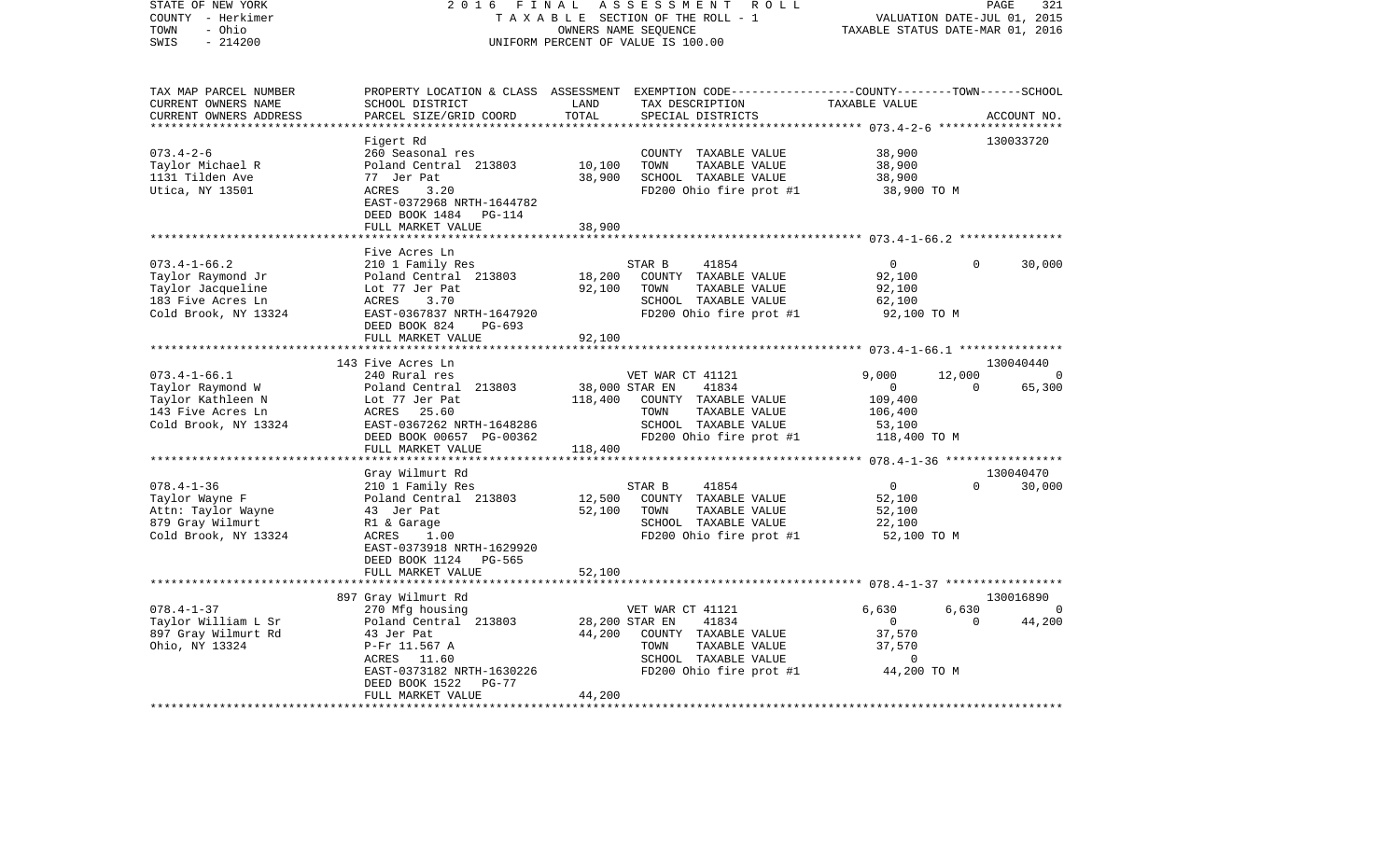| STATE OF NEW YORK<br>COUNTY - Herkimer<br>TOWN<br>- Ohio<br>SWIS<br>$-214200$                                                       | 2016 FINAL                                                                                                                                                                                 | OWNERS NAME SEQUENCE    | A S S E S S M E N T R O L L<br>TAXABLE SECTION OF THE ROLL - 1<br>UNIFORM PERCENT OF VALUE IS 100.00                                    | PAGE<br>322<br>VALUATION DATE-JUL 01, 2015<br>TAXABLE STATUS DATE-MAR 01, 2016 |             |  |
|-------------------------------------------------------------------------------------------------------------------------------------|--------------------------------------------------------------------------------------------------------------------------------------------------------------------------------------------|-------------------------|-----------------------------------------------------------------------------------------------------------------------------------------|--------------------------------------------------------------------------------|-------------|--|
| TAX MAP PARCEL NUMBER<br>CURRENT OWNERS NAME<br>CURRENT OWNERS ADDRESS<br>***********************                                   | SCHOOL DISTRICT<br>PARCEL SIZE/GRID COORD                                                                                                                                                  | LAND<br>TOTAL           | PROPERTY LOCATION & CLASS ASSESSMENT EXEMPTION CODE---------------COUNTY-------TOWN------SCHOOL<br>TAX DESCRIPTION<br>SPECIAL DISTRICTS | TAXABLE VALUE                                                                  | ACCOUNT NO. |  |
| $085.1 - 1 - 7$<br>Teesdale David<br>Houck Edward<br>Fredrick Reed<br>278 Tea Cup St<br>Cold Brook, NY 13324                        | Tea Cup St<br>312 Vac w/imprv<br>Poland Central 213803<br>10 Jer Pat<br>FRNT<br>50.00 DPTH 100.00<br>0.12<br>ACRES<br>EAST-0377680 NRTH-1617489<br>DEED BOOK 00626 PG-00118                | 1,300<br>3,300          | COUNTY TAXABLE VALUE<br>TOWN<br>TAXABLE VALUE<br>SCHOOL TAXABLE VALUE<br>FD210 Ohio fire prot #2                                        | 3,300<br>3,300<br>3,300<br>3,300 TO M                                          | 130038910   |  |
|                                                                                                                                     | FULL MARKET VALUE                                                                                                                                                                          | 3,300                   |                                                                                                                                         |                                                                                |             |  |
| $073.2 - 1 - 21$<br>Teige Albert I Jr<br>80 Read Ave<br>Tuckahoe, NY 10707                                                          | Mill Wood Hill Rd<br>314 Rural vac<10<br>Poland Central 213803<br>Lot 79<br>5A<br>Vl<br>ACRES<br>5.70<br>EAST-0372146 NRTH-1648492<br>DEED BOOK 00610 PG-00818                             | 11,900<br>11,900        | COUNTY TAXABLE VALUE<br>TAXABLE VALUE<br>TOWN<br>SCHOOL TAXABLE VALUE<br>FD200 Ohio fire prot #1                                        | 11,900<br>11,900<br>11,900<br>11,900 TO M                                      | 130075090   |  |
|                                                                                                                                     | FULL MARKET VALUE                                                                                                                                                                          | 11,900                  |                                                                                                                                         |                                                                                |             |  |
| $073.2 - 1 - 19$<br>Teige John E<br>491 Quiet Ct<br>Simi Valley, CA 93065                                                           | Mill Wood Hill Rd<br>314 Rural vac<10<br>Poland Central 213803<br>Lot 79<br>ACRES<br>2.30<br>EAST-0371700 NRTH-1648653<br>DEED BOOK 00610 PG-00820<br>FULL MARKET VALUE                    | 6,200<br>6,200<br>6,200 | COUNTY TAXABLE VALUE<br>TOWN<br>TAXABLE VALUE<br>SCHOOL TAXABLE VALUE<br>FD200 Ohio fire prot #1                                        | 6,200<br>6,200<br>6,200<br>6,200 TO M                                          | 130075030   |  |
|                                                                                                                                     |                                                                                                                                                                                            |                         |                                                                                                                                         | ************************* 073.2-1-20 ******************                        |             |  |
| $073.2 - 1 - 20$<br>Teige John Elias<br>491 Quiet Ct<br>Simi Valley, CA 93065                                                       | Mill Wood Hill Rd<br>314 Rural vac<10<br>Poland Central 213803<br>79 Jer Pat<br>Bus 1<br>FRNT 200.00 DPTH 210.00<br>1.00<br>ACRES<br>EAST-0372023 NRTH-1648777<br>DEED BOOK 00609 PG-00035 | 4,000<br>4,000          | COUNTY TAXABLE VALUE<br>TOWN<br>TAXABLE VALUE<br>SCHOOL TAXABLE VALUE<br>FD200 Ohio fire prot #1                                        | 4,000<br>4,000<br>4,000<br>4,000 TO M                                          | 130029520   |  |
|                                                                                                                                     | FULL MARKET VALUE                                                                                                                                                                          | 4,000                   |                                                                                                                                         |                                                                                |             |  |
| ***********************<br>$073.2 - 1 - 24$<br>Terwilliger Thomas A<br>Terwilliger Shannon B<br>49 W Court St<br>Cortland, NY 13045 | Route 8<br>314 Rural vac<10<br>Poland Central 213803<br>FRNT 208.70 DPTH 208.70<br>ACRES<br>1.00<br>EAST-0366805 NRTH-1650750<br>DEED BOOK 933<br>PG-676                                   | 5,500<br>5,500          | COUNTY TAXABLE VALUE<br>TOWN<br>TAXABLE VALUE<br>SCHOOL TAXABLE VALUE<br>FD200 Ohio fire prot #1                                        | 5,500<br>5,500<br>5,500<br>5,500 TO M                                          |             |  |
|                                                                                                                                     | FULL MARKET VALUE                                                                                                                                                                          | 5,500                   |                                                                                                                                         |                                                                                |             |  |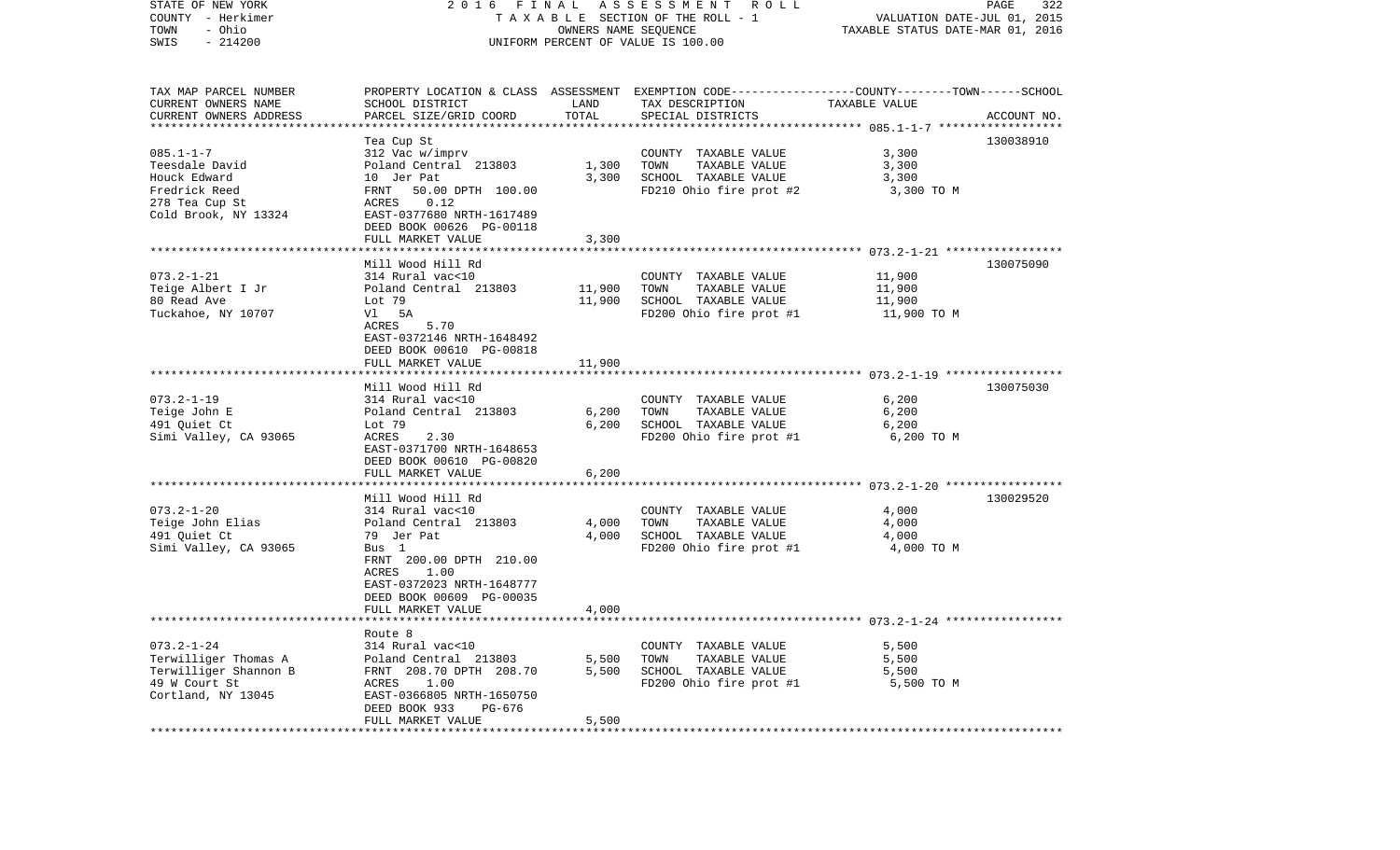| STATE OF NEW YORK<br>COUNTY - Herkimer<br>- Ohio<br>TOWN               | 2 0 1 6<br>FINAL<br>TAXABLE SECTION OF THE ROLL - 1   | 323<br>PAGE<br>VALUATION DATE-JUL 01, 2015<br>TAXABLE STATUS DATE-MAR 01, 2016 |                                                                                                                                         |                                                 |             |
|------------------------------------------------------------------------|-------------------------------------------------------|--------------------------------------------------------------------------------|-----------------------------------------------------------------------------------------------------------------------------------------|-------------------------------------------------|-------------|
| SWIS<br>$-214200$                                                      |                                                       |                                                                                | UNIFORM PERCENT OF VALUE IS 100.00                                                                                                      |                                                 |             |
| TAX MAP PARCEL NUMBER<br>CURRENT OWNERS NAME<br>CURRENT OWNERS ADDRESS | SCHOOL DISTRICT<br>PARCEL SIZE/GRID COORD             | LAND<br>TOTAL                                                                  | PROPERTY LOCATION & CLASS ASSESSMENT EXEMPTION CODE---------------COUNTY-------TOWN------SCHOOL<br>TAX DESCRIPTION<br>SPECIAL DISTRICTS | TAXABLE VALUE                                   | ACCOUNT NO. |
| ***********************                                                | *****************************                         |                                                                                |                                                                                                                                         |                                                 |             |
|                                                                        | Little York                                           |                                                                                |                                                                                                                                         |                                                 | 130040650   |
| $074.4 - 1 - 4.1$                                                      | 260 Seasonal res                                      |                                                                                | COUNTY TAXABLE VALUE                                                                                                                    | 61,500                                          |             |
| Thayer Robert J                                                        | Poland Central 213803                                 | 58,000                                                                         | TOWN<br>TAXABLE VALUE                                                                                                                   | 61,500                                          |             |
| 9 Collins Ave                                                          | 8 Vrv Pat                                             | 61,500                                                                         | SCHOOL TAXABLE VALUE                                                                                                                    | 61,500                                          |             |
| Whithsboro, NY 13492                                                   | ACRES 190.00                                          |                                                                                | FD217 Ohio fire prot #4                                                                                                                 | 61,500 TO M                                     |             |
|                                                                        | EAST-0390604 NRTH-1644610                             |                                                                                |                                                                                                                                         |                                                 |             |
|                                                                        | DEED BOOK 815<br><b>PG-415</b><br>FULL MARKET VALUE   | 61,500                                                                         |                                                                                                                                         |                                                 |             |
|                                                                        |                                                       |                                                                                |                                                                                                                                         | ********** 074.4-1-5 ******************         |             |
|                                                                        | Little York                                           |                                                                                |                                                                                                                                         |                                                 | 130040680   |
| $074.4 - 1 - 5$                                                        | 910 Priv forest                                       |                                                                                | COUNTY TAXABLE VALUE                                                                                                                    | 33,000                                          |             |
| Thayer Robert J                                                        | Poland Central 213803                                 | 33,000                                                                         | TOWN<br>TAXABLE VALUE                                                                                                                   | 33,000                                          |             |
| 9 Collins Ave                                                          | 13 Vrv Pat                                            | 33,000                                                                         | SCHOOL TAXABLE VALUE                                                                                                                    | 33,000                                          |             |
| Whitesboro, NY 13492                                                   | $P-Fr$ 100                                            |                                                                                | FD217 Ohio fire prot #4                                                                                                                 | 33,000 TO M                                     |             |
|                                                                        | ACRES 100.00                                          |                                                                                |                                                                                                                                         |                                                 |             |
|                                                                        | EAST-0391077 NRTH-1645568                             |                                                                                |                                                                                                                                         |                                                 |             |
|                                                                        | DEED BOOK 815<br>PG-415                               |                                                                                |                                                                                                                                         |                                                 |             |
|                                                                        | FULL MARKET VALUE                                     | 33,000                                                                         |                                                                                                                                         | ***************** 059.-1-72 ******************* |             |
|                                                                        |                                                       |                                                                                |                                                                                                                                         |                                                 | 130008760   |
| $059. - 1 - 72$                                                        | Honnedaga Lk<br>314 Rural vac<10                      |                                                                                | COUNTY TAXABLE VALUE                                                                                                                    | 5,300                                           |             |
| the Alexander J Millard                                                | Poland Central 213803                                 | 5,300                                                                          | TOWN<br>TAXABLE VALUE                                                                                                                   | 5,300                                           |             |
| Revocable Trust                                                        | R37 Moose River                                       | 5,300                                                                          | SCHOOL TAXABLE VALUE                                                                                                                    | 5,300                                           |             |
| 745 Ridge Dr                                                           | $P-Fr$ 6                                              |                                                                                | FD215 Ohio fire prot #3                                                                                                                 | 5,300 TO M                                      |             |
| Mclean, VA 22102                                                       | 5.30<br>ACRES                                         |                                                                                |                                                                                                                                         |                                                 |             |
|                                                                        | EAST-0412500 NRTH-1703863                             |                                                                                |                                                                                                                                         |                                                 |             |
|                                                                        | DEED BOOK 1438<br><b>PG-87</b>                        |                                                                                |                                                                                                                                         |                                                 |             |
|                                                                        | FULL MARKET VALUE                                     | 5,300                                                                          |                                                                                                                                         |                                                 |             |
|                                                                        |                                                       | *******                                                                        |                                                                                                                                         |                                                 |             |
|                                                                        | Honnedaga Lake Rd                                     |                                                                                |                                                                                                                                         |                                                 | 130008430   |
| $058. - 1 - 8$<br>The Blueberry Bank Trust                             | 314 Rural vac<10<br>Poland Central 213803             | 9,800                                                                          | COUNTY TAXABLE VALUE<br>TOWN<br>TAXABLE VALUE                                                                                           | 9,800<br>9,800                                  |             |
| One Drum Rd                                                            | R29 Moose River                                       | 9,800                                                                          | SCHOOL TAXABLE VALUE                                                                                                                    | 9,800                                           |             |
| Rowayton, CT 06853                                                     | ACRES<br>9.80                                         |                                                                                | FD215 Ohio fire prot #3                                                                                                                 | 9,800 TO M                                      |             |
|                                                                        | EAST-0394686 NRTH-1711396                             |                                                                                |                                                                                                                                         |                                                 |             |
|                                                                        | DEED BOOK 1554<br>PG-892                              |                                                                                |                                                                                                                                         |                                                 |             |
|                                                                        | FULL MARKET VALUE                                     | 9,800                                                                          |                                                                                                                                         |                                                 |             |
|                                                                        | *******************                                   |                                                                                |                                                                                                                                         |                                                 |             |
|                                                                        | Honnedaga Lake Rd                                     |                                                                                |                                                                                                                                         |                                                 | 130006690   |
| $058. - 1 - 9$                                                         | 920 Priv Hunt/Fi - WTRFNT                             |                                                                                | COUNTY TAXABLE VALUE                                                                                                                    | 288,300                                         |             |
| The Blueberry Bank Trust                                               | Poland Central 213803                                 | 102,700                                                                        | TOWN<br>TAXABLE VALUE                                                                                                                   | 288,300                                         |             |
| One Drum Rd                                                            | P29 Moose River                                       | 288,300                                                                        | SCHOOL TAXABLE VALUE                                                                                                                    | 288,300                                         |             |
| Rowayton, CT 06853                                                     | 7.00<br><b>ACRES</b>                                  |                                                                                | FD215 Ohio fire prot #3                                                                                                                 | 288,300 TO M                                    |             |
|                                                                        | EAST-0394807 NRTH-1712035<br>PG-892<br>DEED BOOK 1554 |                                                                                |                                                                                                                                         |                                                 |             |
|                                                                        | FULL MARKET VALUE                                     | 288,300                                                                        |                                                                                                                                         |                                                 |             |
| *************************                                              | ************************                              | **********                                                                     |                                                                                                                                         |                                                 |             |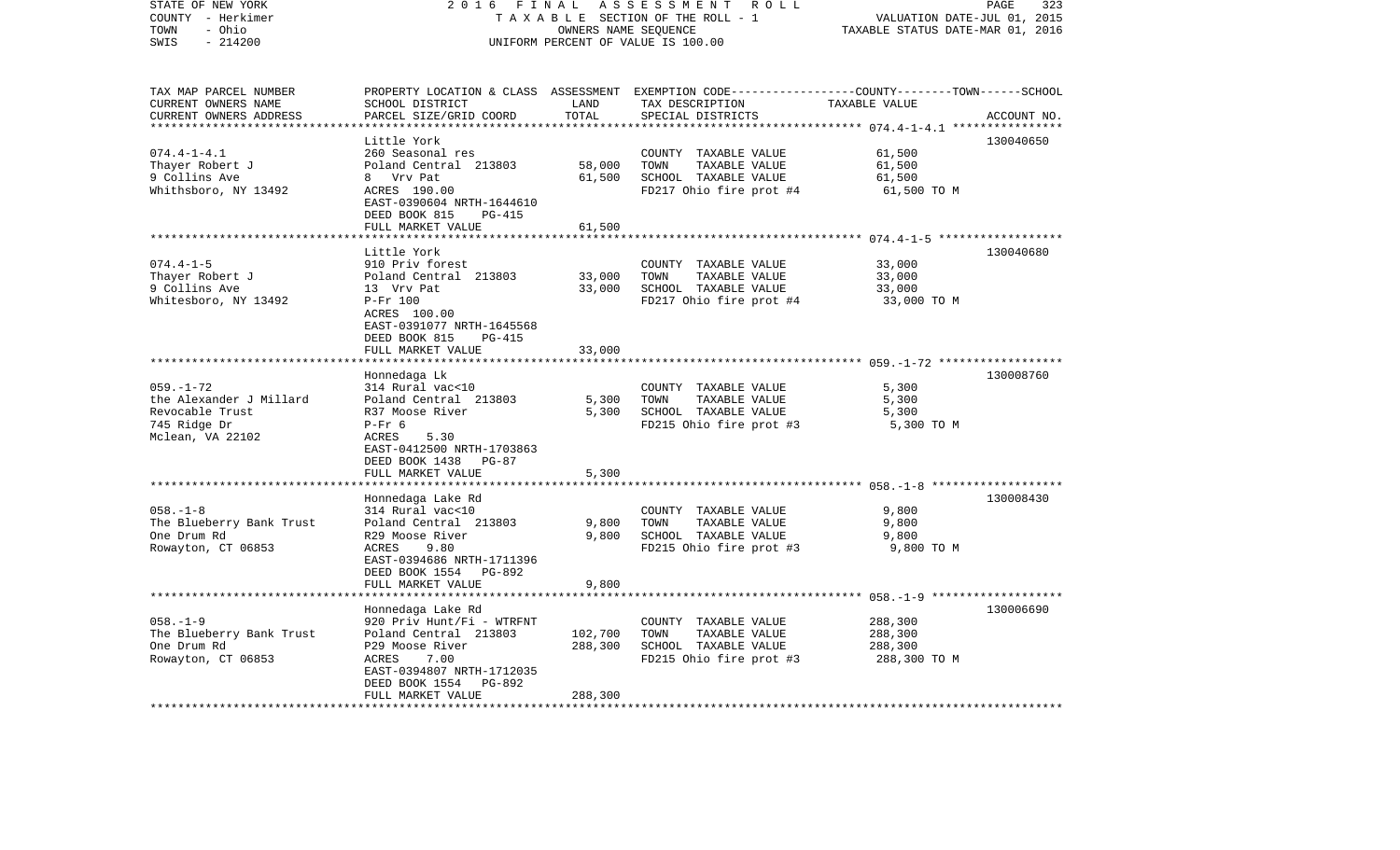| STATE OF NEW YORK<br>COUNTY - Herkimer                                 | 2 0 1 6<br>FINAL                                      |               | ASSESSMENT ROLL<br>TAXABLE SECTION OF THE ROLL - 1                                                                                       | VALUATION DATE-JUL 01, 2015      | 324<br>PAGE                     |
|------------------------------------------------------------------------|-------------------------------------------------------|---------------|------------------------------------------------------------------------------------------------------------------------------------------|----------------------------------|---------------------------------|
| - Ohio<br>TOWN<br>$-214200$<br>SWIS                                    |                                                       |               | OWNERS NAME SEQUENCE<br>UNIFORM PERCENT OF VALUE IS 100.00                                                                               | TAXABLE STATUS DATE-MAR 01, 2016 |                                 |
| TAX MAP PARCEL NUMBER<br>CURRENT OWNERS NAME<br>CURRENT OWNERS ADDRESS | SCHOOL DISTRICT<br>PARCEL SIZE/GRID COORD             | LAND<br>TOTAL | PROPERTY LOCATION & CLASS ASSESSMENT EXEMPTION CODE----------------COUNTY-------TOWN------SCHOOL<br>TAX DESCRIPTION<br>SPECIAL DISTRICTS | TAXABLE VALUE                    | ACCOUNT NO.                     |
|                                                                        |                                                       |               |                                                                                                                                          |                                  |                                 |
|                                                                        | Kohler Rd                                             |               |                                                                                                                                          |                                  | 130090200                       |
| $078.2 - 1 - 42.2$                                                     | 322 Rural vac>10                                      |               | COUNTY TAXABLE VALUE                                                                                                                     | 22,000                           |                                 |
| The Kathleen Lapertosa                                                 | Poland Central 213803                                 | 22,000        | TOWN<br>TAXABLE VALUE                                                                                                                    | 22,000                           |                                 |
| Family Trust                                                           | 49 Jer Pat                                            | 22,000        | SCHOOL TAXABLE VALUE                                                                                                                     | 22,000                           |                                 |
| 5136 Wilcox Rd                                                         | ACRES<br>20.10                                        |               | FD217 Ohio fire prot #4                                                                                                                  | 22,000 TO M                      |                                 |
| Whitesboro, NY 13492                                                   | EAST-0369817 NRTH-1638896<br>DEED BOOK 1516<br>PG-698 |               |                                                                                                                                          |                                  |                                 |
|                                                                        | FULL MARKET VALUE                                     | 22,000        |                                                                                                                                          |                                  |                                 |
|                                                                        |                                                       |               |                                                                                                                                          |                                  |                                 |
|                                                                        | Thorpe Vly                                            |               |                                                                                                                                          |                                  |                                 |
| $079.2 - 1 - 7.2$                                                      | 260 Seasonal res                                      |               | COUNTY TAXABLE VALUE                                                                                                                     | 10,500                           |                                 |
| The Maxies                                                             | Poland Central 213803                                 | 8,900         | TOWN<br>TAXABLE VALUE                                                                                                                    | 10,500                           |                                 |
| 6981 RT291                                                             | Lot 74 Sub 109                                        | 10,500        | SCHOOL TAXABLE VALUE                                                                                                                     | 10,500                           |                                 |
| Marcy, NY 13403                                                        | ACRES<br>9.20                                         |               | FD217 Ohio fire prot #4                                                                                                                  | 10,500 TO M                      |                                 |
|                                                                        | EAST-0390797 NRTH-1639230                             |               |                                                                                                                                          |                                  |                                 |
|                                                                        | DEED BOOK 841<br>$PG-21$                              |               |                                                                                                                                          |                                  |                                 |
|                                                                        | FULL MARKET VALUE                                     | 10,500        |                                                                                                                                          |                                  |                                 |
|                                                                        | Ohio City Rd                                          |               |                                                                                                                                          |                                  | 130045420                       |
| $078.2 - 2 - 61$                                                       | 260 Seasonal res                                      |               | COUNTY TAXABLE VALUE                                                                                                                     | 11,400                           |                                 |
| The North Star Grange                                                  | Poland Central 213803                                 | 11,400        | TOWN<br>TAXABLE VALUE                                                                                                                    | 11,400                           |                                 |
| c/o Mark S. Hall                                                       | FRNT 180.00 DPTH 160.00                               | 11,400        | SCHOOL TAXABLE VALUE                                                                                                                     | 11,400                           |                                 |
| 577 Grant Rd                                                           | ACRES<br>0.66                                         |               | FD217 Ohio fire prot #4                                                                                                                  | 11,400 TO M                      |                                 |
| Cold Brook, NY 13324-2512                                              | EAST-0364268 NRTH-1636053                             |               |                                                                                                                                          |                                  |                                 |
|                                                                        | DEED BOOK 1350<br>PG-632                              |               |                                                                                                                                          |                                  |                                 |
|                                                                        | FULL MARKET VALUE                                     | 11,400        |                                                                                                                                          |                                  |                                 |
|                                                                        | ******************************                        |               |                                                                                                                                          |                                  |                                 |
| $085.1 - 1 - 1$                                                        | 626 Gray Wilmurt Rd<br>240 Rural res                  |               | STAR B<br>41854                                                                                                                          | 0                                | 130033510<br>$\Omega$<br>30,000 |
| Thomas Allen                                                           | Poland Central 213803                                 | 91,100        | COUNTY TAXABLE VALUE                                                                                                                     | 244,500                          |                                 |
| Thomas Lena                                                            | 21 Jer Pat                                            | 244,500       | TOWN<br>TAXABLE VALUE                                                                                                                    | 244,500                          |                                 |
| 626 Gray Wilmurt Rd                                                    | Trailer 400                                           |               | SCHOOL TAXABLE VALUE                                                                                                                     | 214,500                          |                                 |
| Ohio, NY 13324                                                         | ACRES 112.90                                          |               | FD200 Ohio fire prot #1                                                                                                                  | 244,500 TO M                     |                                 |
|                                                                        | EAST-0374594 NRTH-1624989                             |               |                                                                                                                                          |                                  |                                 |
|                                                                        | DEED BOOK 1290<br>PG-877                              |               |                                                                                                                                          |                                  |                                 |
|                                                                        | FULL MARKET VALUE                                     | 244,500       |                                                                                                                                          |                                  |                                 |
|                                                                        | *******************                                   |               |                                                                                                                                          |                                  |                                 |
|                                                                        | Rt 365                                                |               |                                                                                                                                          |                                  | 130034800                       |
| $073.3 - 3 - 23$                                                       | 210 1 Family Res                                      |               | STAR B<br>41854                                                                                                                          | $\mathbf 0$                      | $\Omega$<br>30,000              |
| Thomas Bruce                                                           | Poland Central 213803                                 | 21,700        | COUNTY TAXABLE VALUE                                                                                                                     | 120,000                          |                                 |
| 998 State Rt 365<br>Remsen, NY 13438                                   | 80 Rem Pat<br>ACRES<br>3.30                           | 120,000       | TOWN<br>TAXABLE VALUE<br>SCHOOL TAXABLE VALUE                                                                                            | 120,000<br>90,000                |                                 |
|                                                                        | EAST-0355243 NRTH-1647481                             |               | FD200 Ohio fire prot #1                                                                                                                  | 120,000 TO M                     |                                 |
|                                                                        | DEED BOOK 00646 PG-00136                              |               |                                                                                                                                          |                                  |                                 |
|                                                                        | FULL MARKET VALUE                                     | 120,000       |                                                                                                                                          |                                  |                                 |
|                                                                        |                                                       |               |                                                                                                                                          |                                  |                                 |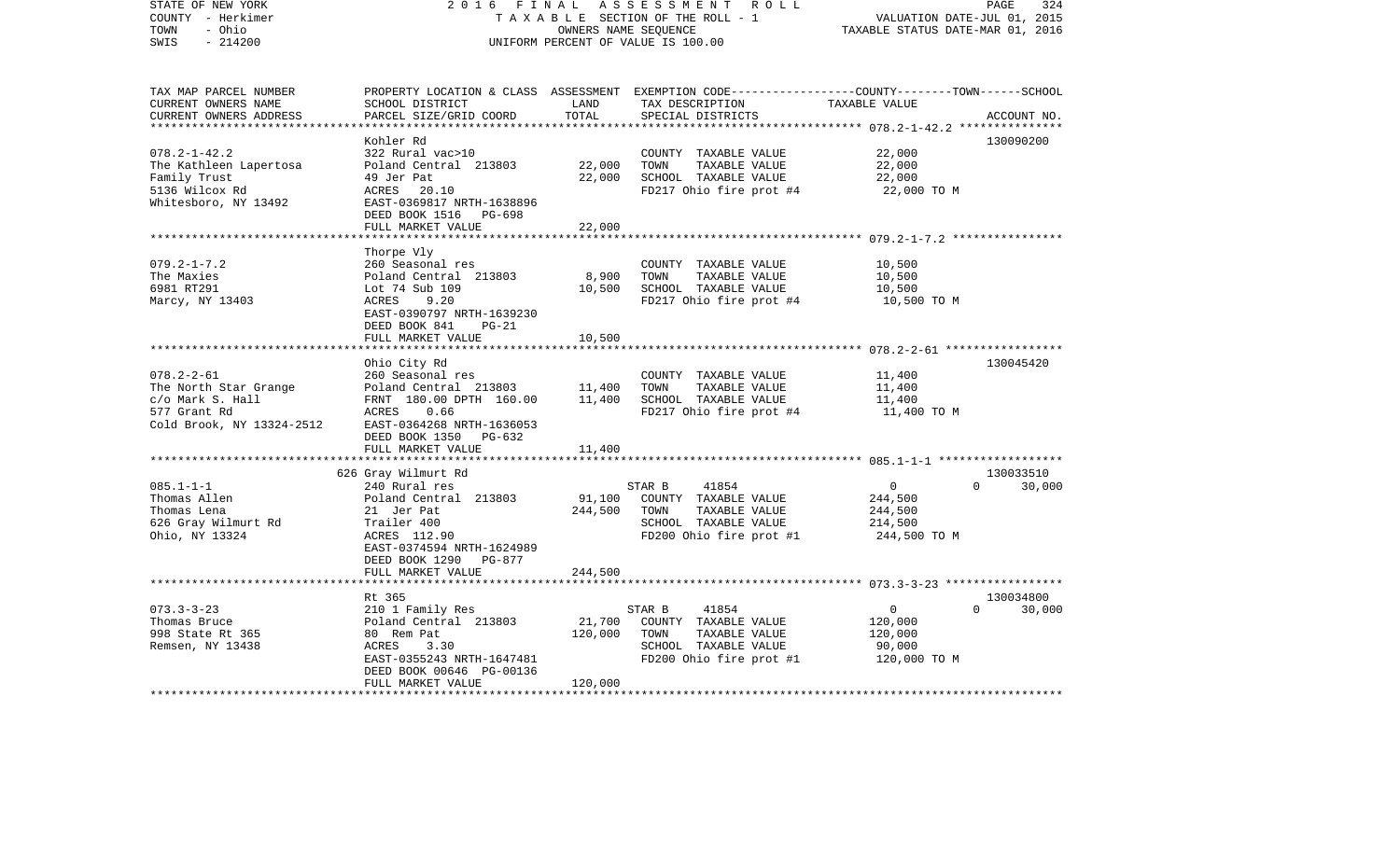| STATE OF NEW YORK<br>COUNTY - Herkimer<br>- Ohio<br>TOWN<br>$-214200$<br>SWIS                         | FINAL<br>ASSESSMENT<br>R O L L<br>2016<br>T A X A B L E SECTION OF THE ROLL - 1<br>OWNERS NAME SEQUENCE<br>UNIFORM PERCENT OF VALUE IS 100.00                                                           |                            |                                                                                                                                         | 325<br>PAGE<br>VALUATION DATE-JUL 01, 2015<br>TAXABLE STATUS DATE-MAR 01, 2016 |             |  |
|-------------------------------------------------------------------------------------------------------|---------------------------------------------------------------------------------------------------------------------------------------------------------------------------------------------------------|----------------------------|-----------------------------------------------------------------------------------------------------------------------------------------|--------------------------------------------------------------------------------|-------------|--|
| TAX MAP PARCEL NUMBER<br>CURRENT OWNERS NAME<br>CURRENT OWNERS ADDRESS                                | SCHOOL DISTRICT<br>PARCEL SIZE/GRID COORD                                                                                                                                                               | LAND<br>TOTAL              | PROPERTY LOCATION & CLASS ASSESSMENT EXEMPTION CODE---------------COUNTY-------TOWN------SCHOOL<br>TAX DESCRIPTION<br>SPECIAL DISTRICTS | TAXABLE VALUE                                                                  | ACCOUNT NO. |  |
| ***********************                                                                               |                                                                                                                                                                                                         |                            |                                                                                                                                         |                                                                                |             |  |
| $073.3 - 3 - 24$<br>Thomas Bruce D<br>Thomas Cathy A<br>998 State Rt 365<br>Remsen, NY 13438          | Rt 365<br>260 Seasonal res<br>Poland Central 213803<br>80 Rem Pat<br>FRNT 120.00 DPTH 120.00<br>ACRES<br>0.33<br>EAST-0355318 NRTH-1647295<br>DEED BOOK 822<br>PG-446                                   | 3,700<br>18,800            | COUNTY TAXABLE VALUE<br>TOWN<br>TAXABLE VALUE<br>SCHOOL TAXABLE VALUE<br>FD200 Ohio fire prot #1                                        | 18,800<br>18,800<br>18,800<br>18,800 TO M                                      | 130016140   |  |
|                                                                                                       | FULL MARKET VALUE                                                                                                                                                                                       | 18,800                     |                                                                                                                                         |                                                                                |             |  |
| $085.2 - 2 - 34.2$<br>Thomas Dale J<br>Attn: Robert Ranialo<br>1716 White St<br>N Bellmore, NY 11710  | Bill Hamblin Rd<br>322 Rural vac>10<br>Poland Central 213803<br>Lot 40 Jer Pat<br>ACRES 45.00<br>EAST-0390473 NRTH-1624174<br>DEED BOOK 669<br>$PG-54$                                                  | 38,200<br>38,200           | COUNTY TAXABLE VALUE<br>TOWN<br>TAXABLE VALUE<br>SCHOOL TAXABLE VALUE<br>FD210 Ohio fire prot #2                                        | 38,200<br>38,200<br>38,200<br>38,200 TO M                                      | 130090235   |  |
|                                                                                                       | FULL MARKET VALUE                                                                                                                                                                                       | 38,200                     |                                                                                                                                         |                                                                                |             |  |
| $070.4 - 1 - 4$<br>Thomas Margaret<br>Thomas Donald<br>1190 Quarry Rd<br>Caledonia, NY 14423          | Route 8<br>270 Mfg housing<br>Poland Central 213803<br>74 Rem Pat<br>Sub 4<br>Trl 23<br>ACRES 18.40<br>EAST-0390332 NRTH-1659243<br>DEED BOOK 878<br><b>PG-213</b>                                      | 27,100<br>27,200           | COUNTY TAXABLE VALUE<br>TAXABLE VALUE<br>TOWN<br>SCHOOL TAXABLE VALUE<br>FD200 Ohio fire prot #1                                        | 27,200<br>27,200<br>27,200<br>27,200 TO M                                      | 130018120   |  |
|                                                                                                       | FULL MARKET VALUE                                                                                                                                                                                       | 27,200                     |                                                                                                                                         |                                                                                |             |  |
| $074.1 - 1 - 17.1$<br>Thomas Mary C<br>Mangle Elizabeth<br>PO Box 790<br>Lake Pleasant, NY 12108-0790 | ********************<br>Atwood Lake Rd<br>312 Vac w/imprv<br>Poland Central 213803<br>Lot 2 Vroo Pat<br>ACRES 25.00<br>EAST-0381048 NRTH-1648439<br>DEED BOOK 833<br><b>PG-191</b><br>FULL MARKET VALUE | 24,200<br>44,000<br>44,000 | COUNTY TAXABLE VALUE<br>TOWN<br>TAXABLE VALUE<br>SCHOOL TAXABLE VALUE<br>FD200 Ohio fire prot #1                                        | 44,000<br>44,000<br>44,000<br>44,000 TO M                                      | 130060700   |  |
|                                                                                                       |                                                                                                                                                                                                         |                            |                                                                                                                                         |                                                                                |             |  |
| $074.1 - 1 - 12.2$<br>Thomas Mary E<br>PO Box 790<br>Lake Pleasant, NY 12108-0790                     | Figert Rd<br>210 1 Family Res<br>Poland Central 213803<br>Lot 2 Vrooman Patent<br>Seas 8.29A<br>ACRES<br>8.29<br>EAST-0380163 NRTH-1649027<br>DEED BOOK 806<br>PG-256<br>FULL MARKET VALUE              | 25,900<br>69,500<br>69,500 | 41854<br>STAR B<br>COUNTY TAXABLE VALUE<br>TOWN<br>TAXABLE VALUE<br>SCHOOL TAXABLE VALUE<br>FD200 Ohio fire prot #1                     | 0<br>69,500<br>69,500<br>39,500<br>69,500 TO M                                 | 0<br>30,000 |  |
|                                                                                                       | *****************                                                                                                                                                                                       |                            |                                                                                                                                         |                                                                                |             |  |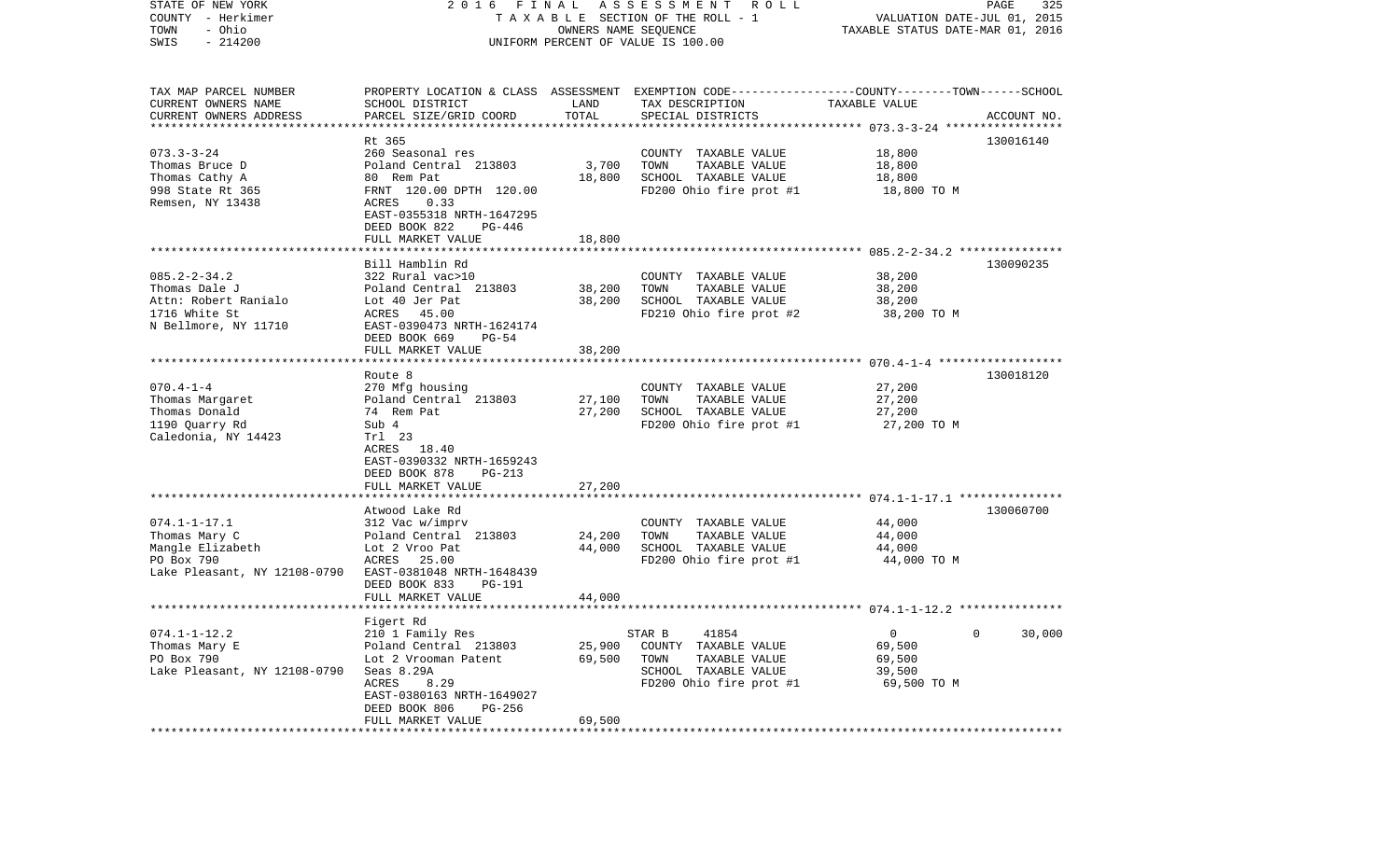| STATE OF NEW YORK       | 2 0 1 6<br>FINAL                         |                        | ASSESSMENT<br>R O L L                                                                            |                                                     | PAGE<br>326 |
|-------------------------|------------------------------------------|------------------------|--------------------------------------------------------------------------------------------------|-----------------------------------------------------|-------------|
| COUNTY - Herkimer       |                                          |                        | TAXABLE SECTION OF THE ROLL - 1                                                                  | VALUATION DATE-JUL 01, 2015                         |             |
| - Ohio<br>TOWN          |                                          |                        | OWNERS NAME SEQUENCE                                                                             | TAXABLE STATUS DATE-MAR 01, 2016                    |             |
| $-214200$<br>SWIS       |                                          |                        | UNIFORM PERCENT OF VALUE IS 100.00                                                               |                                                     |             |
|                         |                                          |                        |                                                                                                  |                                                     |             |
| TAX MAP PARCEL NUMBER   |                                          |                        | PROPERTY LOCATION & CLASS ASSESSMENT EXEMPTION CODE----------------COUNTY-------TOWN------SCHOOL |                                                     |             |
| CURRENT OWNERS NAME     | SCHOOL DISTRICT                          | LAND                   | TAX DESCRIPTION                                                                                  | TAXABLE VALUE                                       |             |
| CURRENT OWNERS ADDRESS  | PARCEL SIZE/GRID COORD                   | TOTAL                  | SPECIAL DISTRICTS                                                                                |                                                     | ACCOUNT NO. |
| *********************** |                                          |                        |                                                                                                  |                                                     |             |
|                         | Farr Rd                                  |                        |                                                                                                  |                                                     | 130024300   |
| $065. - 1 - 31$         | 314 Rural vac<10                         |                        |                                                                                                  | 900                                                 |             |
|                         | 302601                                   | 900                    | COUNTY TAXABLE VALUE<br>TOWN                                                                     | 900                                                 |             |
| Thomas Mitchell R       | Adirondack                               |                        | TAXABLE VALUE                                                                                    |                                                     |             |
| Tabor Joseph            | 1 Munuse                                 | 900                    | SCHOOL TAXABLE VALUE                                                                             | 900                                                 |             |
| PO Box 153              | 1.50<br>ACRES                            |                        | FD215 Ohio fire prot #3                                                                          | 900 TO M                                            |             |
| Barneveld, NY 13304     | EAST-0358509 NRTH-1682531                |                        |                                                                                                  |                                                     |             |
|                         | DEED BOOK 805<br>$PG-84$                 |                        |                                                                                                  |                                                     |             |
|                         | FULL MARKET VALUE                        | 900                    |                                                                                                  |                                                     |             |
|                         |                                          |                        |                                                                                                  | ****************** 071.3-2-4 *******************    |             |
|                         | Haskell Rd                               |                        |                                                                                                  |                                                     | 130045090   |
| $071.3 - 2 - 4$         | 260 Seasonal res                         |                        | COUNTY TAXABLE VALUE                                                                             | 17,500                                              |             |
| Thompson Glenn G        | Poland Central 213803                    | 5,100                  | TOWN<br>TAXABLE VALUE                                                                            | 17,500                                              |             |
| 11 Edgewood Dr          | 104 Nob Pat                              | 17,500                 | SCHOOL TAXABLE VALUE                                                                             | 17,500                                              |             |
| Horseheads, NY 14845    | $P-Fr 1/2$                               |                        | FD217 Ohio fire prot #4                                                                          | 17,500 TO M                                         |             |
|                         | FRNT 100.00 DPTH 228.00                  |                        |                                                                                                  |                                                     |             |
|                         | 0.52<br>ACRES                            |                        |                                                                                                  |                                                     |             |
|                         | EAST-0395641 NRTH-1663274                |                        |                                                                                                  |                                                     |             |
|                         | DEED BOOK 878<br>PG-466                  |                        |                                                                                                  |                                                     |             |
|                         | FULL MARKET VALUE                        | 17,500                 |                                                                                                  |                                                     |             |
|                         |                                          |                        |                                                                                                  |                                                     |             |
|                         | Rt 8                                     |                        |                                                                                                  |                                                     | 130044340   |
| $074.1 - 2 - 57$        | 210 1 Family Res - WTRFNT                |                        | COUNTY TAXABLE VALUE                                                                             | 86,500                                              |             |
| Thompson Mark           | Poland Central 213803                    | 15,200                 | TOWN<br>TAXABLE VALUE                                                                            | 86,500                                              |             |
| Thompson Diane          | 75 Rem Pat                               | 86,500                 | SCHOOL TAXABLE VALUE                                                                             | 86,500                                              |             |
| 190 Figert Rd           | ACRES<br>1.60                            |                        | FD200 Ohio fire prot #1                                                                          | 86,500 TO M                                         |             |
| Cold Brook, NY 13324    | EAST-0372687 NRTH-1651266                |                        |                                                                                                  |                                                     |             |
|                         | DEED BOOK 730<br>PG-126                  |                        |                                                                                                  |                                                     |             |
|                         | FULL MARKET VALUE                        | 86,500                 |                                                                                                  |                                                     |             |
|                         |                                          |                        |                                                                                                  | ********************* 058.-2-17 ******************* |             |
|                         | North Lake Rd                            |                        |                                                                                                  |                                                     | 130040830   |
| $058. - 2 - 17$         | 260 Seasonal res - WTRFNT                |                        | COUNTY TAXABLE VALUE                                                                             | 173,500                                             |             |
| Thornton Ernest         | Adirondack<br>302601                     | 104,700                | TOWN<br>TAXABLE VALUE                                                                            | 173,500                                             |             |
| Norma Trs               | 1 Nob Pat                                | 173,500                | SCHOOL TAXABLE VALUE                                                                             | 173,500                                             |             |
|                         |                                          |                        |                                                                                                  |                                                     |             |
| 11247 Webster Hill Rd   | FRNT 120.00 DPTH 174.00                  |                        | FD215 Ohio fire prot #3                                                                          | 173,500 TO M                                        |             |
| Boonville, NY 13309     | EAST-0375233 NRTH-1708904                |                        |                                                                                                  |                                                     |             |
|                         | DEED BOOK 676<br>$PG-425$                |                        |                                                                                                  |                                                     |             |
| *******************     | FULL MARKET VALUE<br>******************* | 173,500                |                                                                                                  |                                                     |             |
|                         |                                          |                        |                                                                                                  |                                                     |             |
|                         | Busseyville                              |                        |                                                                                                  |                                                     | 130035940   |
| $069. -3 - 4$           | 260 Seasonal res                         |                        | COUNTY TAXABLE VALUE                                                                             | 16,800                                              |             |
| Thorp Russell Sr        | Poland Central 213803                    | 5,700                  | TAXABLE VALUE<br>TOWN                                                                            | 16,800                                              |             |
| Thorp Russell Jr        | 54 Rem Pat                               | 16,800                 | SCHOOL TAXABLE VALUE                                                                             | 16,800                                              |             |
| Attn: Stephen Thorp     | ACRES<br>4.00                            |                        | FD200 Ohio fire prot #1                                                                          | 16,800 TO M                                         |             |
| 5363 Cooper St          | EAST-0366588 NRTH-1661978                |                        |                                                                                                  |                                                     |             |
| Vernon, NY 13476        | <b>PG-070</b><br>DEED BOOK 718           |                        |                                                                                                  |                                                     |             |
|                         | FULL MARKET VALUE                        | 16,800<br>************ |                                                                                                  |                                                     |             |
|                         |                                          |                        |                                                                                                  |                                                     |             |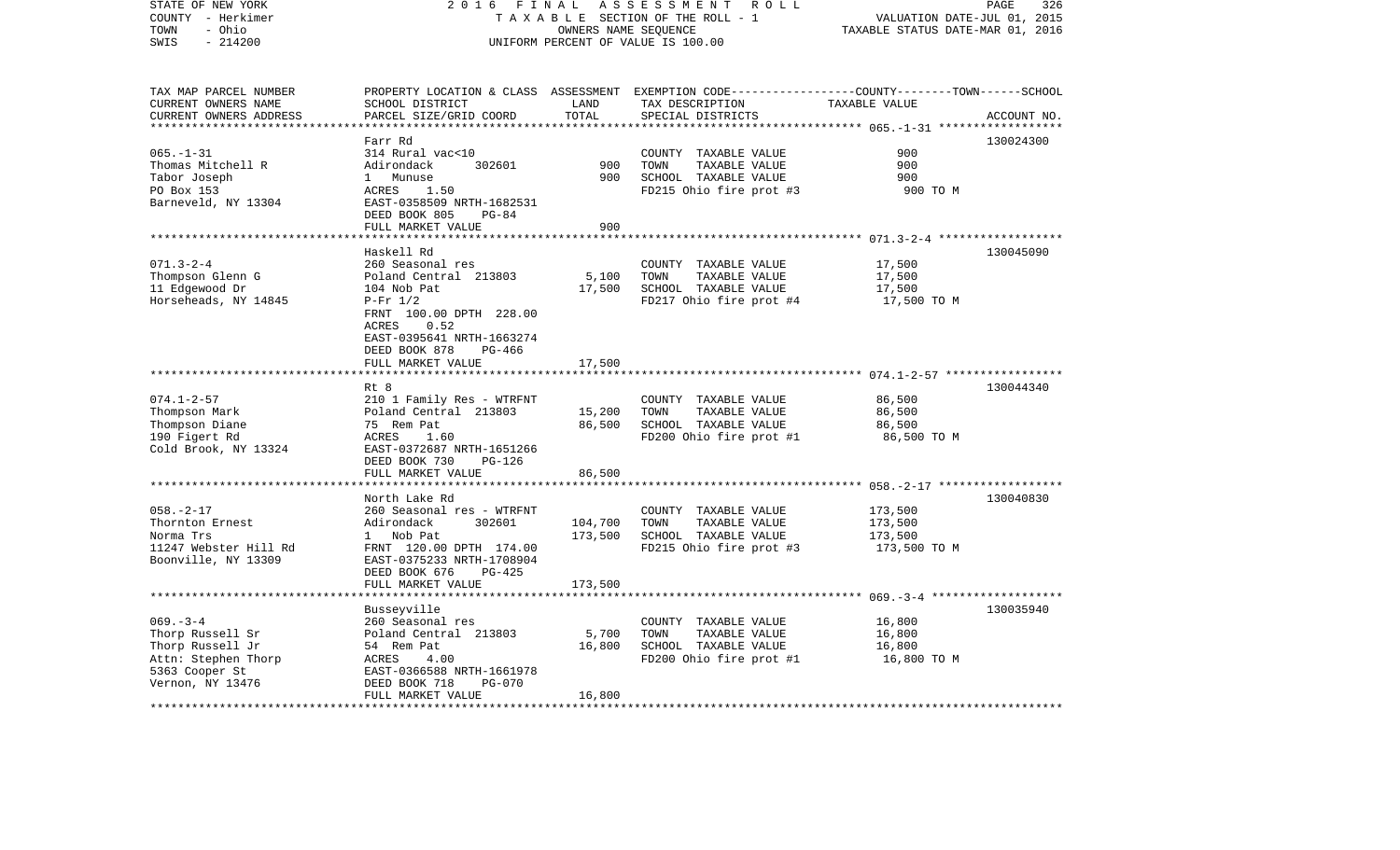| STATE OF NEW YORK<br>COUNTY - Herkimer<br>- Ohio<br>TOWN<br>$-214200$<br>SWIS                           | 2 0 1 6<br>FINAL<br>TAXABLE SECTION OF THE ROLL - 1<br>UNIFORM PERCENT OF VALUE IS 100.00                                                                                         | PAGE<br>327<br>VALUATION DATE-JUL 01, 2015<br>TAXABLE STATUS DATE-MAR 01, 2016 |                                                                                                                                          |                                                        |             |
|---------------------------------------------------------------------------------------------------------|-----------------------------------------------------------------------------------------------------------------------------------------------------------------------------------|--------------------------------------------------------------------------------|------------------------------------------------------------------------------------------------------------------------------------------|--------------------------------------------------------|-------------|
| TAX MAP PARCEL NUMBER<br>CURRENT OWNERS NAME<br>CURRENT OWNERS ADDRESS<br>**********************        | SCHOOL DISTRICT<br>PARCEL SIZE/GRID COORD                                                                                                                                         | LAND<br>TOTAL                                                                  | PROPERTY LOCATION & CLASS ASSESSMENT EXEMPTION CODE----------------COUNTY-------TOWN------SCHOOL<br>TAX DESCRIPTION<br>SPECIAL DISTRICTS | TAXABLE VALUE                                          | ACCOUNT NO. |
| $069. -3 - 27$<br>Thorp Stephen<br>5032 Moore Rd<br>Westmoreland, NY 13490                              | Busseyville<br>314 Rural vac<10<br>Poland Central 213803<br>54 Rem Pat<br>V1 2 3<br>ACRES<br>3.00<br>EAST-0366806 NRTH-1661518<br>DEED BOOK 1411<br>PG-781<br>FULL MARKET VALUE   | 1,700<br>1,700<br>1,700                                                        | COUNTY TAXABLE VALUE<br>TOWN<br>TAXABLE VALUE<br>SCHOOL TAXABLE VALUE<br>FD217 Ohio fire prot #4                                         | 1,700<br>1,700<br>1,700<br>1,700 TO M                  | 130040860   |
|                                                                                                         |                                                                                                                                                                                   |                                                                                |                                                                                                                                          | ************************ 073.4-1-54 ****************** |             |
| $073.4 - 1 - 54$<br>Tillson Michael A<br>Tillson Kathleen<br>6113 Fish House Rd<br>Galway, NY 12074     | Figert Rd<br>910 Priv forest - WTRFNT<br>Poland Central 213803<br>49 Jer Pat<br>ACRES 54.00<br>EAST-0367327 NRTH-1643450<br>DEED BOOK 796<br>$PG-023$                             | 54,300<br>54,300                                                               | COUNTY TAXABLE VALUE<br>TOWN<br>TAXABLE VALUE<br>SCHOOL TAXABLE VALUE<br>FD200 Ohio fire prot #1                                         | 54,300<br>54,300<br>54,300<br>54,300 TO M              | 130014670   |
|                                                                                                         | FULL MARKET VALUE                                                                                                                                                                 | 54,300                                                                         |                                                                                                                                          |                                                        |             |
| $073.4 - 1 - 56.2$<br>Timian Susan J<br>Timiam Catherine M<br>124 Five Acres Ln<br>Cold Brook, NY 13324 | *************************<br>124 Five Acre Ln<br>260 Seasonal res<br>Poland Central 213803<br>77 Jer Pat<br>ACRES 120.00<br>EAST-0367795 NRTH-1645968<br>DEED BOOK 1502<br>PG-113 | 94,600<br>140,000                                                              | COUNTY TAXABLE VALUE<br>TOWN<br>TAXABLE VALUE<br>SCHOOL TAXABLE VALUE<br>FD200 Ohio fire prot #1                                         | 140,000<br>140,000<br>140,000<br>140,000 TO M          |             |
|                                                                                                         | FULL MARKET VALUE<br>************************                                                                                                                                     | 140,000                                                                        |                                                                                                                                          |                                                        |             |
| $074.4 - 1 - 9$<br>Timmler Barbara<br>Peron Russell M<br>5607 Smith Rd<br>Verona, NY 13478              | Four Mile<br>260 Seasonal res<br>Poland Central 213803<br>16 Vrv Pat<br>ACRES 10.00<br>EAST-0390970 NRTH-1648977<br>DEED BOOK 793<br><b>PG-348</b><br>FULL MARKET VALUE           | 9,400<br>28,000<br>28,000                                                      | COUNTY TAXABLE VALUE<br>TOWN<br>TAXABLE VALUE<br>SCHOOL TAXABLE VALUE<br>FD217 Ohio fire prot #4                                         | 28,000<br>28,000<br>28,000<br>28,000 TO M              | 130033420   |
|                                                                                                         |                                                                                                                                                                                   |                                                                                |                                                                                                                                          |                                                        |             |
| $074.1 - 1 - 20$<br>Tioga Construction Co Inc<br>333 Gros Blvd<br>Herkimer, NY 13350                    | Route 8<br>720 Mine/quarry<br>Poland Central 213803<br>75 Rem Pat<br>Sub 10<br>ACRES<br>45.30<br>EAST-0380270 NRTH-1656788<br>$PG-304$<br>DEED BOOK 844<br>FULL MARKET VALUE      | 56,700<br>56,700<br>56,700                                                     | COUNTY TAXABLE VALUE<br>TOWN<br>TAXABLE VALUE<br>SCHOOL TAXABLE VALUE<br>FD200 Ohio fire prot #1                                         | 56,700<br>56,700<br>56,700<br>56,700 TO M              | 130038460   |
| ********************                                                                                    |                                                                                                                                                                                   |                                                                                |                                                                                                                                          |                                                        |             |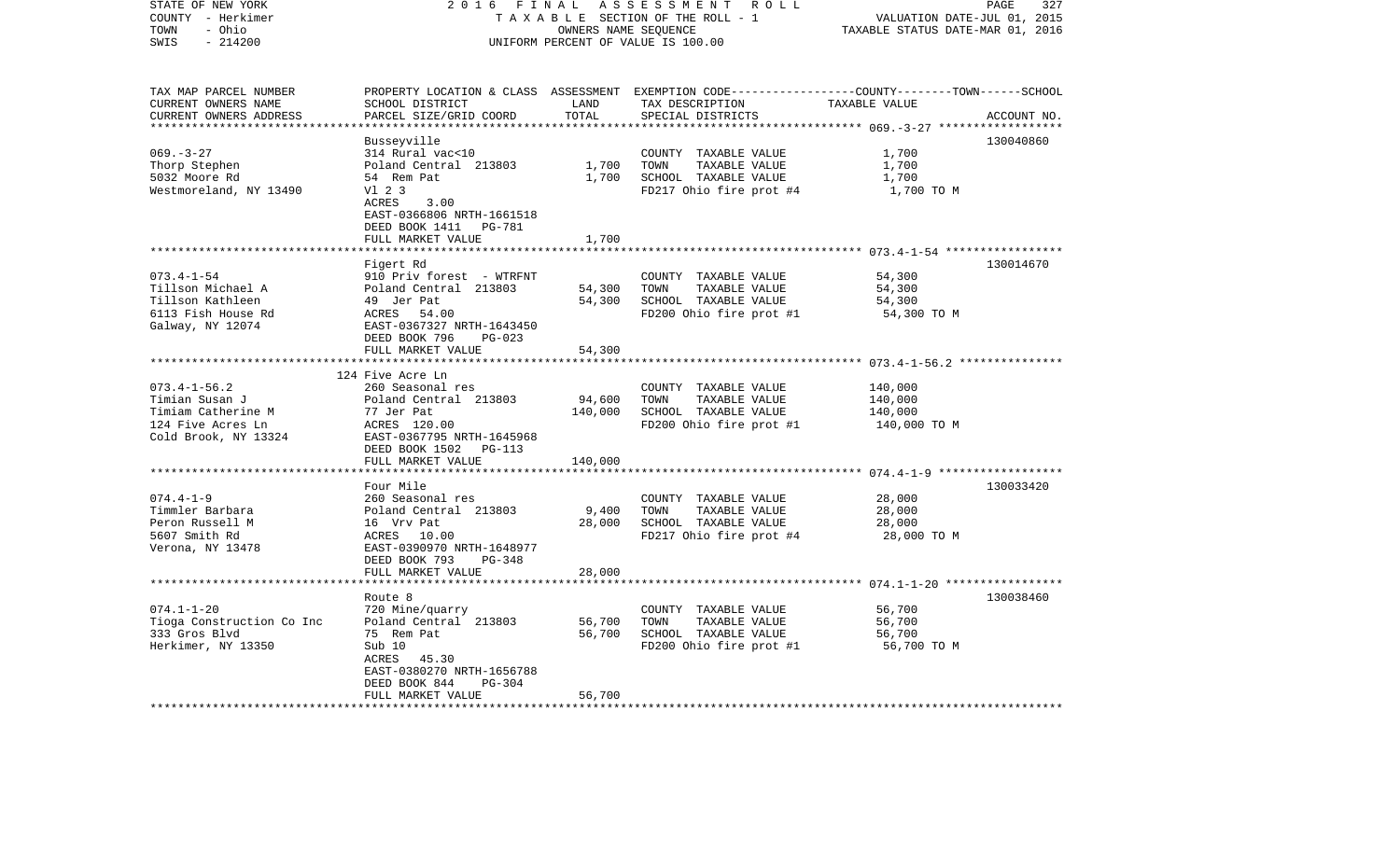| STATE OF NEW YORK<br>COUNTY - Herkimer<br>- Ohio<br>TOWN<br>$-214200$<br>SWIS                     | 2016 FINAL<br>TAXABLE SECTION OF THE ROLL - 1<br>UNIFORM PERCENT OF VALUE IS 100.00                                                                                                      | PAGE<br>328<br>VALUATION DATE-JUL 01, 2015<br>TAXABLE STATUS DATE-MAR 01, 2016 |                                                                                                                    |                                               |             |
|---------------------------------------------------------------------------------------------------|------------------------------------------------------------------------------------------------------------------------------------------------------------------------------------------|--------------------------------------------------------------------------------|--------------------------------------------------------------------------------------------------------------------|-----------------------------------------------|-------------|
| TAX MAP PARCEL NUMBER<br>CURRENT OWNERS NAME                                                      | SCHOOL DISTRICT                                                                                                                                                                          | LAND                                                                           | PROPERTY LOCATION & CLASS ASSESSMENT EXEMPTION CODE---------------COUNTY-------TOWN------SCHOOL<br>TAX DESCRIPTION | TAXABLE VALUE                                 |             |
| CURRENT OWNERS ADDRESS<br>*************************                                               | PARCEL SIZE/GRID COORD                                                                                                                                                                   | TOTAL                                                                          | SPECIAL DISTRICTS                                                                                                  |                                               | ACCOUNT NO. |
|                                                                                                   | Unclemier Rd                                                                                                                                                                             |                                                                                |                                                                                                                    |                                               | 130024180   |
| $079.1 - 1 - 26$<br>Toledo Victor<br>Ferentini Joseph<br>88 Oval Ct<br>Yonkers, NY 10710          | 910 Priv forest<br>Poland Central 213803<br>51 Jer Pat<br>Lot 36,37,43-52<br>ACRES 198.00<br>EAST-0384544 NRTH-1633684                                                                   | 93,500<br>93,500                                                               | COUNTY TAXABLE VALUE<br>TOWN<br>TAXABLE VALUE<br>SCHOOL TAXABLE VALUE<br>FD217 Ohio fire prot #4                   | 93,500<br>93,500<br>93,500<br>93,500 TO M     |             |
|                                                                                                   | DEED BOOK 882<br>PG-357                                                                                                                                                                  |                                                                                |                                                                                                                    |                                               |             |
|                                                                                                   | FULL MARKET VALUE                                                                                                                                                                        | 93,500                                                                         |                                                                                                                    |                                               |             |
| $079.1 - 1 - 27.1$<br>Toledo Victor<br>Ferentini Joseph<br>88 Oval Ct<br>Yonkers, NY 10710        | Unclemier Rd<br>910 Priv forest<br>Poland Central 213803<br>51 Jer Pat<br>Lot <sub>38</sub><br>ACRES<br>78.80<br>EAST-0383327 NRTH-1635074<br>DEED BOOK 882<br>$PG-357$                  | 42,900<br>42,900                                                               | COUNTY TAXABLE VALUE<br>TOWN<br>TAXABLE VALUE<br>SCHOOL TAXABLE VALUE<br>FD200 Ohio fire prot #1                   | 42,900<br>42,900<br>42,900<br>42,900 TO M     | 130010020   |
|                                                                                                   | FULL MARKET VALUE                                                                                                                                                                        | 42,900                                                                         |                                                                                                                    |                                               |             |
| $079.2 - 1 - 8$<br>Toledo Victor<br>Ferentini Joseph<br>88 Oval Ct<br>Yonkers, NY 10710           | Thorpe Vly<br>910 Priv forest<br>Poland Central 213803<br>74 J.p. P.fr.<br>Lot 101-108-112-121<br>ACRES 440.00<br>EAST-0389379 NRTH-1637320<br>DEED BOOK 882<br>PG-357                   | 148,300<br>148,300                                                             | COUNTY TAXABLE VALUE<br>TOWN<br>TAXABLE VALUE<br>SCHOOL TAXABLE VALUE<br>FD217 Ohio fire prot #4                   | 148,300<br>148,300<br>148,300<br>148,300 TO M | 130043260   |
|                                                                                                   | FULL MARKET VALUE                                                                                                                                                                        | 148,300                                                                        |                                                                                                                    |                                               |             |
| $073. - 1 - 5$<br>Ton Ka Wan Rod & Gun Club<br>Gun Club<br>8366 St. Rt. 28<br>Barneveld, NY 13304 | ****************************<br>Off Rt 365<br>920 Priv Hunt/Fi<br>Poland Central 213803<br>61 Rem Pat<br>Com 500<br>ACRES 539.90<br>EAST-0359396 NRTH-1655744<br>DEED BOOK 214<br>PG-427 | 169,400<br>218,000                                                             | COUNTY TAXABLE VALUE<br>TOWN<br>TAXABLE VALUE<br>SCHOOL TAXABLE VALUE<br>FD217 Ohio fire prot #4                   | 218,000<br>218,000<br>218,000<br>218,000 TO M | 130041070   |
|                                                                                                   | FULL MARKET VALUE                                                                                                                                                                        | 218,000                                                                        |                                                                                                                    |                                               |             |
|                                                                                                   |                                                                                                                                                                                          |                                                                                |                                                                                                                    |                                               |             |
| $073.4 - 4 - 4$<br>Tonge Orie<br>410 Merrick Ave<br>East Meadow, NY 11554                         | Harvey Bridge Rd<br>314 Rural vac<10<br>Poland Central 213803<br>FRNT 1428.00 DPTH<br>ACRES<br>7.20<br>EAST-0363718 NRTH-1643408<br>DEED BOOK 1090<br>PG-140<br>FULL MARKET VALUE        | 12,900<br>12,900<br>12,900                                                     | COUNTY TAXABLE VALUE<br>TOWN<br>TAXABLE VALUE<br>SCHOOL TAXABLE VALUE                                              | 12,900<br>12,900<br>12,900                    |             |
|                                                                                                   |                                                                                                                                                                                          |                                                                                |                                                                                                                    |                                               |             |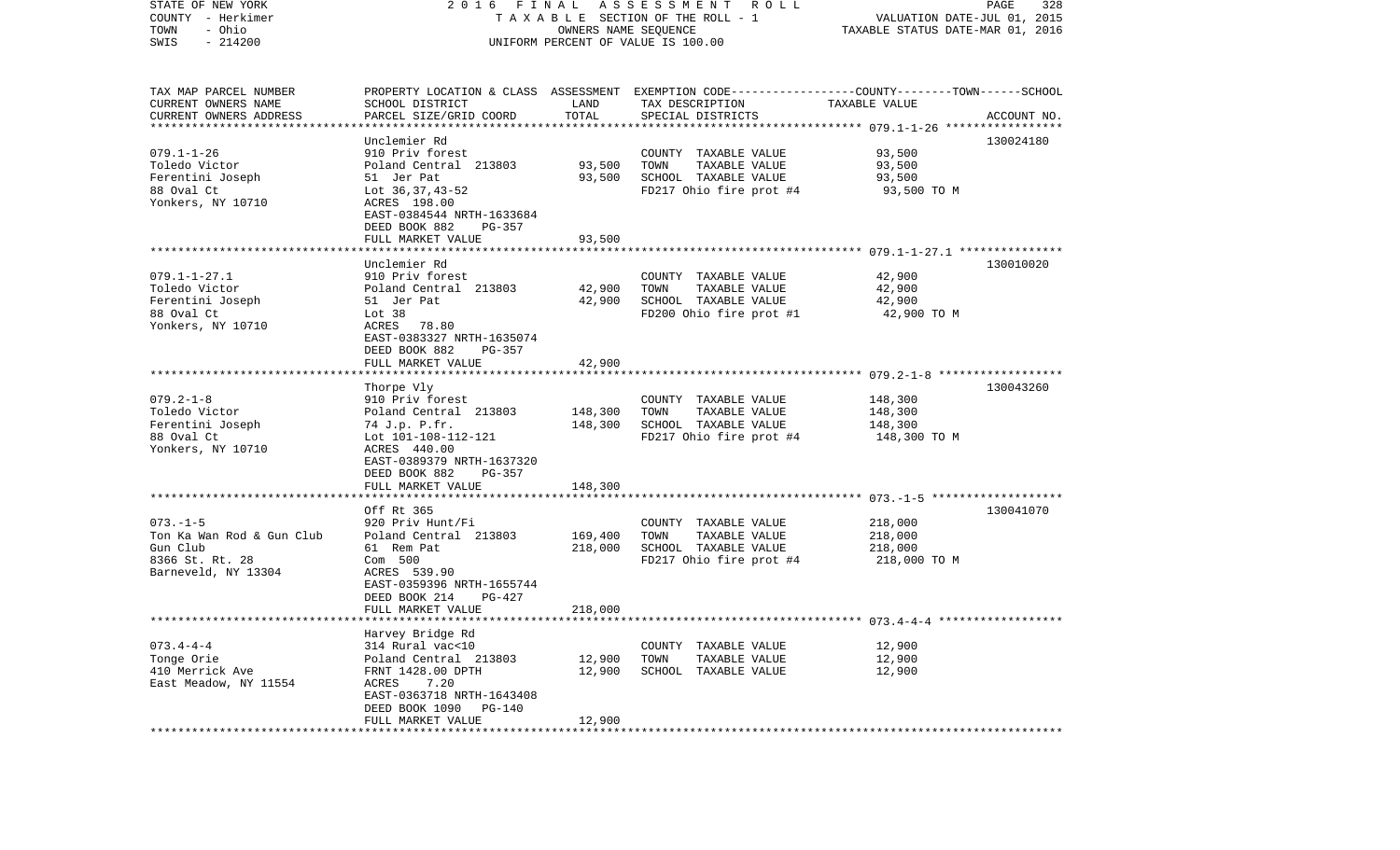| STATE OF NEW YORK<br>COUNTY - Herkimer           |                                                                                                                         |                  | 2016 FINAL ASSESSMENT ROLL<br>TAXABLE SECTION OF THE ROLL - 1                                                       | VALUATION DATE-JUL 01, 2015      | PAGE<br>329 |
|--------------------------------------------------|-------------------------------------------------------------------------------------------------------------------------|------------------|---------------------------------------------------------------------------------------------------------------------|----------------------------------|-------------|
| TOWN<br>- Ohio<br>$-214200$<br>SWIS              |                                                                                                                         |                  | OWNERS NAME SEQUENCE<br>UNIFORM PERCENT OF VALUE IS 100.00                                                          | TAXABLE STATUS DATE-MAR 01, 2016 |             |
| TAX MAP PARCEL NUMBER<br>CURRENT OWNERS NAME     | SCHOOL DISTRICT                                                                                                         | LAND             | PROPERTY LOCATION & CLASS ASSESSMENT EXEMPTION CODE----------------COUNTY-------TOWN------SCHOOL<br>TAX DESCRIPTION | TAXABLE VALUE                    |             |
| CURRENT OWNERS ADDRESS<br>********************** | PARCEL SIZE/GRID COORD                                                                                                  | TOTAL            | SPECIAL DISTRICTS                                                                                                   |                                  | ACCOUNT NO. |
|                                                  | Harvey Bridge Rd                                                                                                        |                  |                                                                                                                     |                                  | 130060075   |
| $073.3 - 2 - 23$                                 | 314 Rural vac<10                                                                                                        |                  | COUNTY TAXABLE VALUE                                                                                                | 3,000                            |             |
| Top Mountain Rocks Ltd                           | Poland Central 213803                                                                                                   | 3,000            | TOWN<br>TAXABLE VALUE                                                                                               | 3,000                            |             |
| 3680 Basin Clover Rd                             | Lot $48$                                                                                                                | 3.000            | SCHOOL TAXABLE VALUE                                                                                                | 3,000                            |             |
| Hamden, NY 13782                                 | Jer Pat<br>FRNT 208.00 DPTH 208.00<br>ACRES<br>0.99<br>EAST-0361661 NRTH-1644225<br>DEED BOOK 935<br>PG-314             |                  | FD200 Ohio fire prot #1                                                                                             | 3,000 TO M                       |             |
|                                                  | FULL MARKET VALUE                                                                                                       | 3,000            |                                                                                                                     |                                  |             |
|                                                  |                                                                                                                         |                  |                                                                                                                     |                                  |             |
|                                                  | Harvey Bridge Rd                                                                                                        |                  |                                                                                                                     |                                  | 130060070   |
| $073.3 - 2 - 25$<br>Top of the Mountain Rocks    | 314 Rural vac<10<br>Poland Central 213803                                                                               | 3,000            | COUNTY TAXABLE VALUE<br>TOWN<br>TAXABLE VALUE                                                                       | 3,000<br>3,000                   |             |
| 3680 Clove Rd                                    | Lot $48$                                                                                                                | 3,000            | SCHOOL TAXABLE VALUE                                                                                                | 3,000                            |             |
| Hamden, NY 13782                                 | Jer Pat                                                                                                                 |                  | FD200 Ohio fire prot #1                                                                                             | 3,000 TO M                       |             |
|                                                  | FRNT 208.00 DPTH 208.00<br>ACRES<br>0.99<br>EAST-0361795 NRTH-1644424<br>DEED BOOK 935<br>$PG-312$<br>FULL MARKET VALUE | 3,000            |                                                                                                                     |                                  |             |
|                                                  |                                                                                                                         |                  |                                                                                                                     |                                  |             |
|                                                  | Santmire Rd                                                                                                             |                  |                                                                                                                     |                                  | 130020940   |
| $084.2 - 2 - 16$                                 | 312 Vac w/imprv                                                                                                         |                  | COUNTY TAXABLE VALUE                                                                                                | 70,000                           |             |
| Toper Bryan G<br>Goodwin Michele Ann             | Poland Central 213803<br>10 Jer Pat                                                                                     | 58,800<br>70,000 | TOWN<br>TAXABLE VALUE<br>SCHOOL TAXABLE VALUE                                                                       | 70,000<br>70,000                 |             |
| 346 Darling Rd                                   | Shed 75                                                                                                                 |                  | FD200 Ohio fire prot #1                                                                                             | 70,000 TO M                      |             |
| Salem, CT 06420                                  | ACRES 79.13<br>EAST-0371599 NRTH-1620066<br>DEED BOOK 674<br>PG-813                                                     |                  |                                                                                                                     |                                  |             |
|                                                  | FULL MARKET VALUE                                                                                                       | 70,000           |                                                                                                                     |                                  |             |
|                                                  | ****************************                                                                                            |                  |                                                                                                                     |                                  |             |
| $078.2 - 1 - 23.3$                               | Smith Rd<br>314 Rural vac<10                                                                                            |                  | COUNTY TAXABLE VALUE                                                                                                | 13,800                           |             |
| Toth Timothy F                                   | Poland Central 213803                                                                                                   | 13,800           | TAXABLE VALUE<br>TOWN                                                                                               | 13,800                           |             |
| Toth Debra Leona                                 | FRNT 930.00 DPTH                                                                                                        | 13,800           | SCHOOL TAXABLE VALUE                                                                                                | 13,800                           |             |
| 2042 Co Hwy 10                                   | 8.40<br>ACRES                                                                                                           |                  | FD200 Ohio fire prot #1                                                                                             | 13,800 TO M                      |             |
| Laurens, NY 13796                                | EAST-0368245 NRTH-1638816                                                                                               |                  |                                                                                                                     |                                  |             |
|                                                  | DEED BOOK 1361<br>PG-65<br>FULL MARKET VALUE                                                                            | 13,800           |                                                                                                                     |                                  |             |
|                                                  |                                                                                                                         |                  |                                                                                                                     |                                  |             |
|                                                  | 315 Smith Rd                                                                                                            |                  |                                                                                                                     |                                  | 130036750   |
| $078.2 - 1 - 40$                                 | 260 Seasonal res                                                                                                        |                  | COUNTY TAXABLE VALUE                                                                                                | 56,200                           |             |
| Toth Timothy F                                   | Poland Central 213803                                                                                                   | 20,600           | TAXABLE VALUE<br>TOWN                                                                                               | 56,200                           |             |
| Toth Debra Leona<br>2042 Co Hwy 10               | 49 Jer Pat                                                                                                              | 56,200           | SCHOOL TAXABLE VALUE<br>FD200 Ohio fire prot #1                                                                     | 56,200                           |             |
| Laurens, NY 13796                                | ACRES 10.00<br>EAST-0368300 NRTH-1639388<br>DEED BOOK 1361<br>PG-65                                                     |                  |                                                                                                                     | 56,200 TO M                      |             |
| ************                                     | FULL MARKET VALUE                                                                                                       | 56,200           |                                                                                                                     |                                  |             |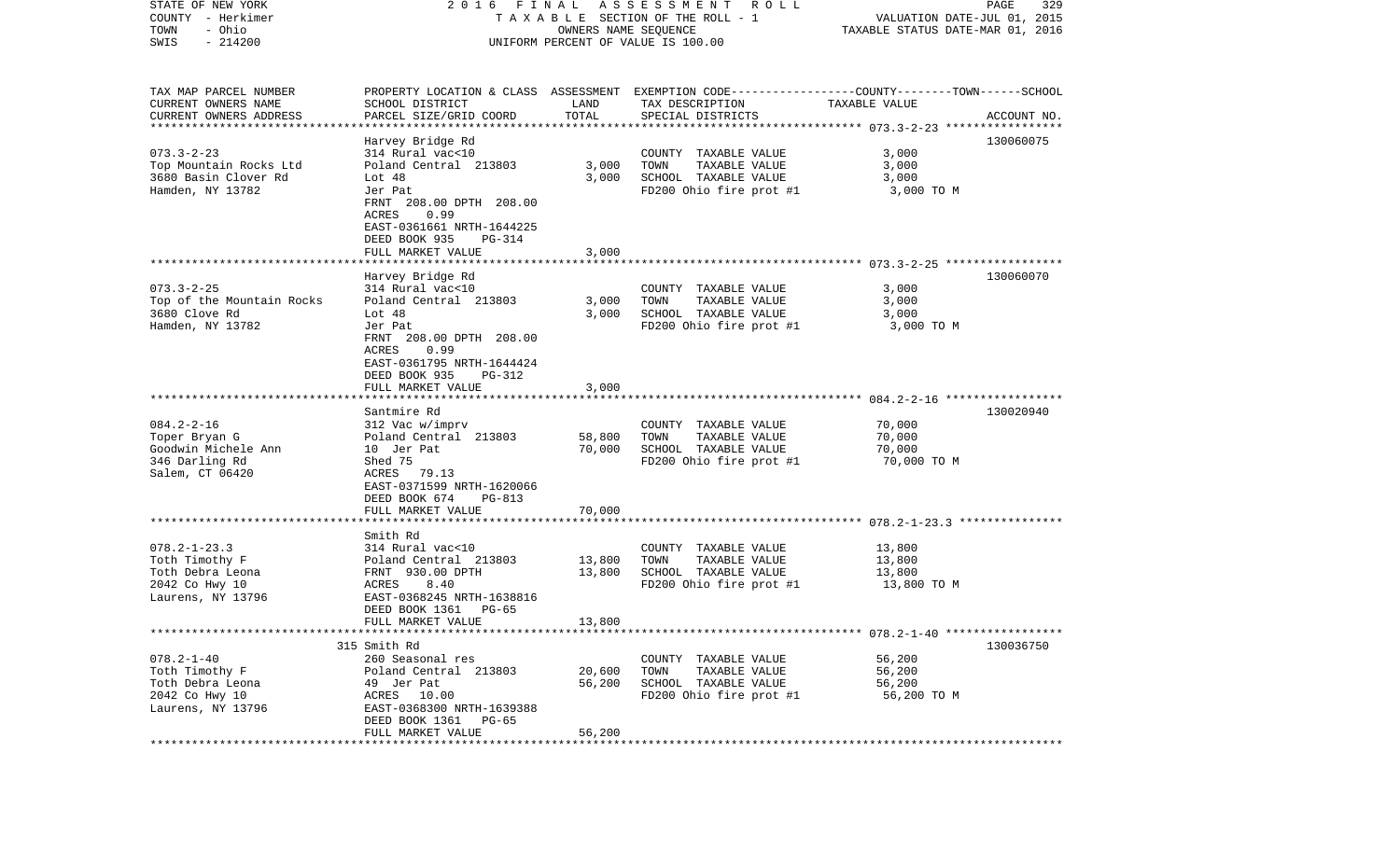| - Herkimer<br>COUNTY   |                              |                      | T A X A B L E SECTION OF THE ROLL - 1                                                           | VALUATION DATE-JUL 01, 2015      |                    |
|------------------------|------------------------------|----------------------|-------------------------------------------------------------------------------------------------|----------------------------------|--------------------|
| TOWN<br>- Ohio         |                              | OWNERS NAME SEQUENCE |                                                                                                 | TAXABLE STATUS DATE-MAR 01, 2016 |                    |
| SWIS<br>$-214200$      |                              |                      | UNIFORM PERCENT OF VALUE IS 100.00                                                              |                                  |                    |
|                        |                              |                      |                                                                                                 |                                  |                    |
| TAX MAP PARCEL NUMBER  |                              |                      | PROPERTY LOCATION & CLASS ASSESSMENT EXEMPTION CODE---------------COUNTY-------TOWN------SCHOOL |                                  |                    |
| CURRENT OWNERS NAME    | SCHOOL DISTRICT              | LAND                 | TAX DESCRIPTION                                                                                 | TAXABLE VALUE                    |                    |
| CURRENT OWNERS ADDRESS | PARCEL SIZE/GRID COORD       | TOTAL                | SPECIAL DISTRICTS                                                                               |                                  | ACCOUNT NO.        |
| ********************** |                              |                      |                                                                                                 |                                  |                    |
|                        | 372 Gray Wilmurt Rd          |                      |                                                                                                 |                                  | 130041010          |
| $085.1 - 1 - 5$        | 240 Rural res                |                      | STAR B<br>41854                                                                                 | $\overline{0}$                   | 30,000<br>$\Omega$ |
| Tranter Scott          | Poland Central 213803        | 69,300               | COUNTY TAXABLE VALUE                                                                            | 210,500                          |                    |
| Tranter Kim            | 10 Jer Pat                   | 210,500              | TAXABLE VALUE<br>TOWN                                                                           | 210,500                          |                    |
| 372 Gray Wilmurt Rd    | barn                         |                      | SCHOOL TAXABLE VALUE                                                                            | 180,500                          |                    |
| Cold Brook, NY 13324   | Gazabo                       |                      | FD200 Ohio fire prot #1                                                                         | 210,500 TO M                     |                    |
|                        | ACRES<br>75.00               |                      |                                                                                                 |                                  |                    |
|                        | EAST-0373466 NRTH-1620675    |                      |                                                                                                 |                                  |                    |
|                        | DEED BOOK 932<br>PG-157      |                      |                                                                                                 |                                  |                    |
|                        | FULL MARKET VALUE            | 210,500              |                                                                                                 |                                  |                    |
|                        | **************************** |                      |                                                                                                 |                                  |                    |
|                        | Farr Rd                      |                      |                                                                                                 |                                  | 130041160          |
| $065. - 1 - 24$        | 260 Seasonal res             |                      | COUNTY TAXABLE VALUE                                                                            | 19,500                           |                    |
| Traut Jackson W        | Adirondack<br>302601         | 10,800               | TOWN<br>TAXABLE VALUE                                                                           | 19,500                           |                    |
| Traut Fern L           | 30 Minuse                    | 19,500               | SCHOOL TAXABLE VALUE                                                                            | 19,500                           |                    |
| 2702 South Side Rd     | Sens 5.25                    |                      | FD215 Ohio fire prot #3                                                                         | 19,500 TO M                      |                    |
| Frankfort, NY 13340    | ACRES<br>2.90                |                      |                                                                                                 |                                  |                    |
|                        | EAST-0355758 NRTH-1683257    |                      |                                                                                                 |                                  |                    |
|                        | DEED BOOK 00633 PG-00569     |                      |                                                                                                 |                                  |                    |
|                        | FULL MARKET VALUE            | 19,500               |                                                                                                 |                                  |                    |
|                        |                              |                      |                                                                                                 |                                  |                    |
|                        | Withers Rd                   |                      |                                                                                                 |                                  | 130041100          |
| $065. -2 - 29$         | 260 Seasonal res             |                      | COUNTY TAXABLE VALUE                                                                            | 19,100                           |                    |
| Traut Karl A           | 305201<br>Remsen             | 16,600               | TAXABLE VALUE<br>TOWN                                                                           | 19,100                           |                    |
| 705 Imperial Palm Dr   | 12 Rem Pat                   | 19,100               | SCHOOL TAXABLE VALUE                                                                            | 19,100                           |                    |
| Largo Fla, 33771       | ACRES<br>42.00               |                      | FD215 Ohio fire prot #3                                                                         | 19,100 TO M                      |                    |
|                        | EAST-0354161 NRTH-1680839    |                      |                                                                                                 |                                  |                    |
|                        | DEED BOOK 788<br>PG-333      |                      |                                                                                                 |                                  |                    |
|                        | FULL MARKET VALUE            | 19,100               |                                                                                                 |                                  |                    |
|                        |                              |                      |                                                                                                 |                                  |                    |
|                        | Figert Rd                    |                      |                                                                                                 |                                  | 130060720          |
| $074.3 - 1 - 6$        | 270 Mfg housing              |                      | STAR B<br>41854                                                                                 | $\overline{0}$                   | 25,600<br>$\Omega$ |
| True Steven            | Poland Central 213803        | 15,100               | COUNTY TAXABLE VALUE                                                                            | 25,600                           |                    |
| True Susan L           | Lot 80 Jer Pat               | 25,600               | TAXABLE VALUE<br>TOWN                                                                           | 25,600                           |                    |
| PO Box 17              | 1.50<br>ACRES                |                      | SCHOOL TAXABLE VALUE                                                                            | 0                                |                    |
| Cold Brook, NY 13324   | EAST-0375029 NRTH-1647608    |                      | FD200 Ohio fire prot #1                                                                         | 25,600 TO M                      |                    |
|                        | DEED BOOK 1269<br>PG-702     |                      |                                                                                                 |                                  |                    |
|                        | FULL MARKET VALUE            | 25,600               |                                                                                                 |                                  |                    |
|                        |                              |                      |                                                                                                 |                                  |                    |
|                        | Gray-Wilmurt Rd              |                      |                                                                                                 |                                  | 130017040          |
| $074.3 - 1 - 32.1$     | 322 Rural vac>10             |                      | COUNTY TAXABLE VALUE                                                                            | 19,900                           |                    |
| Tucker Sandra          | Poland Central 213803        | 19,900               | TAXABLE VALUE<br>TOWN                                                                           | 19,900                           |                    |
| 1833 Gray-Wilmurt Rd   | 76 Jer Pgt                   | 19,900               | SCHOOL TAXABLE VALUE                                                                            | 19,900                           |                    |
| Ohio, NY 13324         | 51.68a                       |                      | FD200 Ohio fire prot #1                                                                         | 19,900 TO M                      |                    |
|                        | 2 Cm 10                      |                      |                                                                                                 |                                  |                    |
|                        | FRNT 915.00 DPTH             |                      |                                                                                                 |                                  |                    |
|                        | ACRES 17.10                  |                      |                                                                                                 |                                  |                    |
|                        | EAST-0379054 NRTH-1645576    |                      |                                                                                                 |                                  |                    |
|                        | DEED BOOK 1601<br>PG-986     |                      |                                                                                                 |                                  |                    |
|                        | FULL MARKET VALUE            | 19,900               |                                                                                                 |                                  |                    |
|                        |                              |                      |                                                                                                 |                                  |                    |

PAGE 330

STATE OF NEW YORK 2 0 1 6 F I N A L A S S E S S M E N T R O L L PAGE 330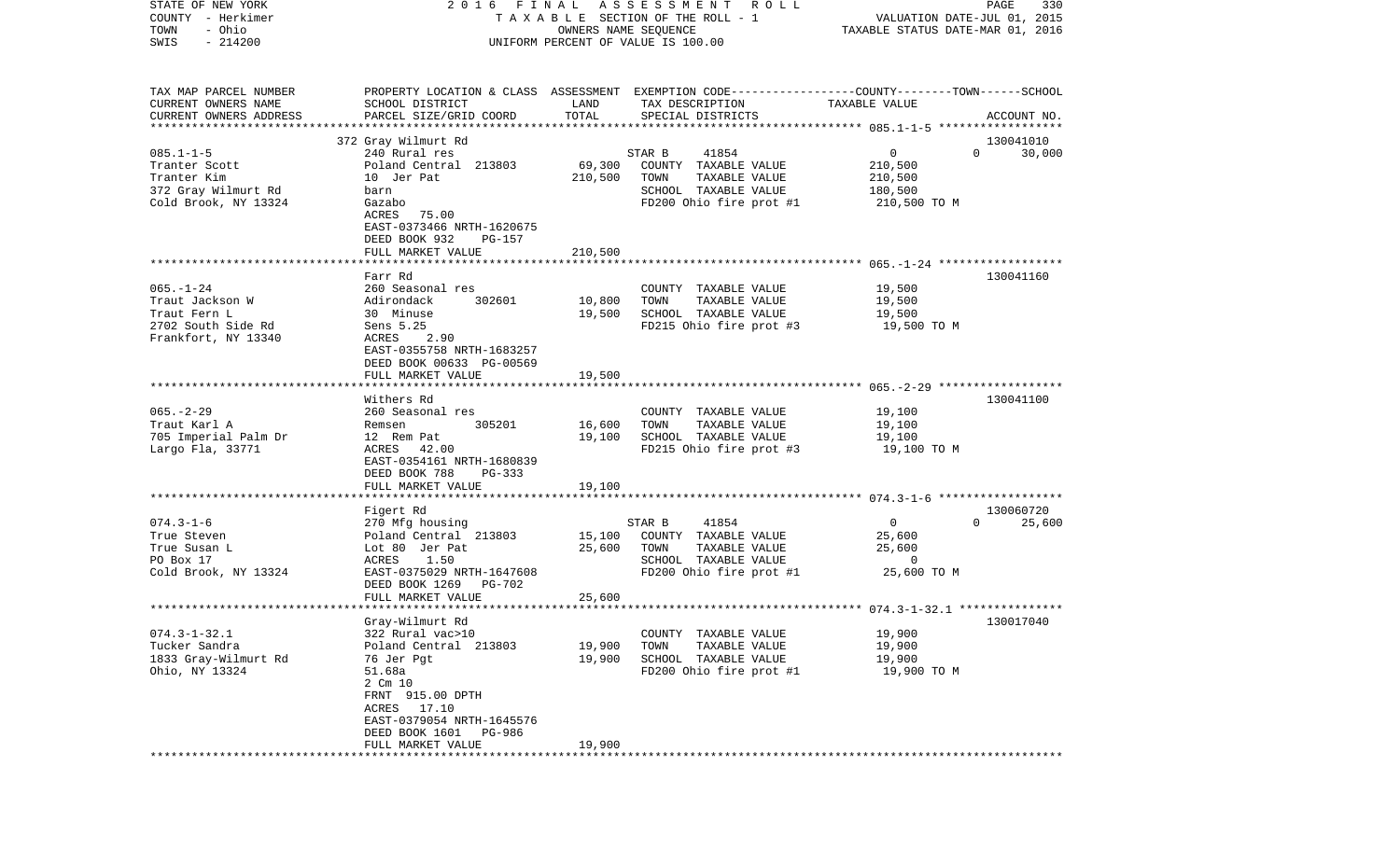| STATE OF NEW YORK<br>COUNTY - Herkimer<br>- Ohio<br>TOWN<br>$-214200$<br>SWIS | 2016                                                 | OWNERS NAME SEQUENCE | FINAL ASSESSMENT ROLL<br>TAXABLE SECTION OF THE ROLL - 1<br>UNIFORM PERCENT OF VALUE IS 100.00                     | VALUATION DATE-JUL 01, 2015<br>TAXABLE STATUS DATE-MAR 01, 2016 | PAGE<br>331            |
|-------------------------------------------------------------------------------|------------------------------------------------------|----------------------|--------------------------------------------------------------------------------------------------------------------|-----------------------------------------------------------------|------------------------|
| TAX MAP PARCEL NUMBER<br>CURRENT OWNERS NAME                                  | SCHOOL DISTRICT                                      | LAND                 | PROPERTY LOCATION & CLASS ASSESSMENT EXEMPTION CODE---------------COUNTY-------TOWN------SCHOOL<br>TAX DESCRIPTION | TAXABLE VALUE                                                   |                        |
| CURRENT OWNERS ADDRESS                                                        | PARCEL SIZE/GRID COORD                               | TOTAL                | SPECIAL DISTRICTS                                                                                                  |                                                                 | ACCOUNT NO.            |
|                                                                               | 1833 Gray-Wilmurt Rd                                 |                      |                                                                                                                    |                                                                 |                        |
| $074.3 - 1 - 32.3$                                                            | 210 1 Family Res                                     |                      | COUNTY TAXABLE VALUE                                                                                               | 106,500                                                         |                        |
| Tucker Sandra                                                                 | Poland Central 213803                                | 26,400               | TOWN<br>TAXABLE VALUE                                                                                              | 106,500                                                         |                        |
| 1833 Gray-Wilmurt Rd<br>Ohio, NY 13324                                        | FRNT 1986.00 DPTH<br>ACRES 18.30                     | 106,500              | SCHOOL TAXABLE VALUE<br>FD200 Ohio fire prot #1                                                                    | 106,500<br>106,500 ТО М                                         |                        |
|                                                                               | EAST-0379345 NRTH-1645766                            |                      |                                                                                                                    |                                                                 |                        |
|                                                                               | DEED BOOK 1601 PG-979                                |                      |                                                                                                                    |                                                                 |                        |
|                                                                               | FULL MARKET VALUE                                    | 106,500              |                                                                                                                    |                                                                 |                        |
|                                                                               | South Lake Rd                                        |                      |                                                                                                                    |                                                                 | 130041280              |
| $058. - 2 - 62$                                                               | 260 Seasonal res - WTRFNT                            |                      | COUNTY TAXABLE VALUE                                                                                               | 195,000                                                         |                        |
| Tudman David                                                                  | Adirondack<br>302601                                 | 116,800              | TAXABLE VALUE<br>TOWN                                                                                              | 195,000                                                         |                        |
| Tudman Gail                                                                   | 1 Nob Pat                                            | 195,000              | SCHOOL TAXABLE VALUE                                                                                               | 195,000                                                         |                        |
| 5186 Quincy Circle                                                            | S Lake                                               |                      | FD215 Ohio fire prot #3                                                                                            | 195,000 TO M                                                    |                        |
| Canandaiga, NY 14424                                                          | FRNT<br>10.00 DPTH 242.00<br><b>ACRES</b><br>0.71    |                      |                                                                                                                    |                                                                 |                        |
|                                                                               | EAST-0385320 NRTH-1705334                            |                      |                                                                                                                    |                                                                 |                        |
|                                                                               | DEED BOOK 725<br>PG-315                              |                      |                                                                                                                    |                                                                 |                        |
|                                                                               | FULL MARKET VALUE                                    | 195,000              |                                                                                                                    |                                                                 |                        |
|                                                                               | 119 Harvey Bridge Rd                                 |                      |                                                                                                                    |                                                                 |                        |
| $073.4 - 4 - 8$                                                               | 240 Rural res                                        |                      | 41854<br>STAR B                                                                                                    | 0                                                               | $\mathbf{0}$<br>30,000 |
| Turcotte William Matthew 11                                                   | Poland Central 213803                                | 30,600               | COUNTY TAXABLE VALUE                                                                                               | 108,000                                                         |                        |
| 119 Harvey Bridge Rd                                                          | FRNT 1496.00 DPTH                                    | 108,000              | TOWN<br>TAXABLE VALUE                                                                                              | 108,000                                                         |                        |
| Cold Brook, NY 13324                                                          | ACRES 15.00<br>EAST-0364355 NRTH-1641246             |                      | SCHOOL TAXABLE VALUE                                                                                               | 78,000                                                          |                        |
|                                                                               | DEED BOOK 1089 PG-942                                |                      |                                                                                                                    |                                                                 |                        |
|                                                                               | FULL MARKET VALUE                                    | 108,000              |                                                                                                                    |                                                                 |                        |
|                                                                               |                                                      |                      |                                                                                                                    |                                                                 |                        |
| $073.4 - 2 - 27$                                                              | Figert Rd<br>314 Rural vac<10 - WTRFNT               |                      | COUNTY TAXABLE VALUE                                                                                               | 11,800                                                          | 130041520              |
| Turzanski Michael                                                             | Poland Central 213803                                | 11,800               | TOWN<br>TAXABLE VALUE                                                                                              | 11,800                                                          |                        |
| Turzanski Josephine                                                           | 49 Jer Pat                                           | 11,800               | SCHOOL TAXABLE VALUE                                                                                               | 11,800                                                          |                        |
| 6234 Trenton Rd                                                               | V1 2 2                                               |                      | FD200 Ohio fire prot #1                                                                                            | 11,800 TO M                                                     |                        |
| Utica, NY 13502                                                               | ACRES<br>1.20<br>EAST-0369088 NRTH-1643037           |                      |                                                                                                                    |                                                                 |                        |
|                                                                               | DEED BOOK 00524 PG-00424                             |                      |                                                                                                                    |                                                                 |                        |
|                                                                               | FULL MARKET VALUE                                    | 11,800               |                                                                                                                    |                                                                 |                        |
|                                                                               |                                                      |                      |                                                                                                                    |                                                                 |                        |
|                                                                               | North Lake Rd                                        |                      |                                                                                                                    |                                                                 | 130041550              |
| $061. -1 -11$<br>Tuttle Mark T                                                | 314 Rural vac<10<br>Adirondack<br>302601             | 4,600                | COUNTY TAXABLE VALUE<br>TOWN<br>TAXABLE VALUE                                                                      | 4,600<br>4,600                                                  |                        |
| Rd1 Cedarville Rd                                                             | Miller<br>7                                          | 4,600                | SCHOOL TAXABLE VALUE                                                                                               | 4,600                                                           |                        |
| Box 487                                                                       | Sens 530X100                                         |                      | FD215 Ohio fire prot #3                                                                                            | 4,600 TO M                                                      |                        |
| Frankfort, NY 13340                                                           | ACRES<br>1.20                                        |                      |                                                                                                                    |                                                                 |                        |
|                                                                               | EAST-0356506 NRTH-1691307<br>DEED BOOK 687<br>PG-314 |                      |                                                                                                                    |                                                                 |                        |
|                                                                               | FULL MARKET VALUE                                    | 4,600                |                                                                                                                    |                                                                 |                        |
|                                                                               |                                                      |                      |                                                                                                                    |                                                                 |                        |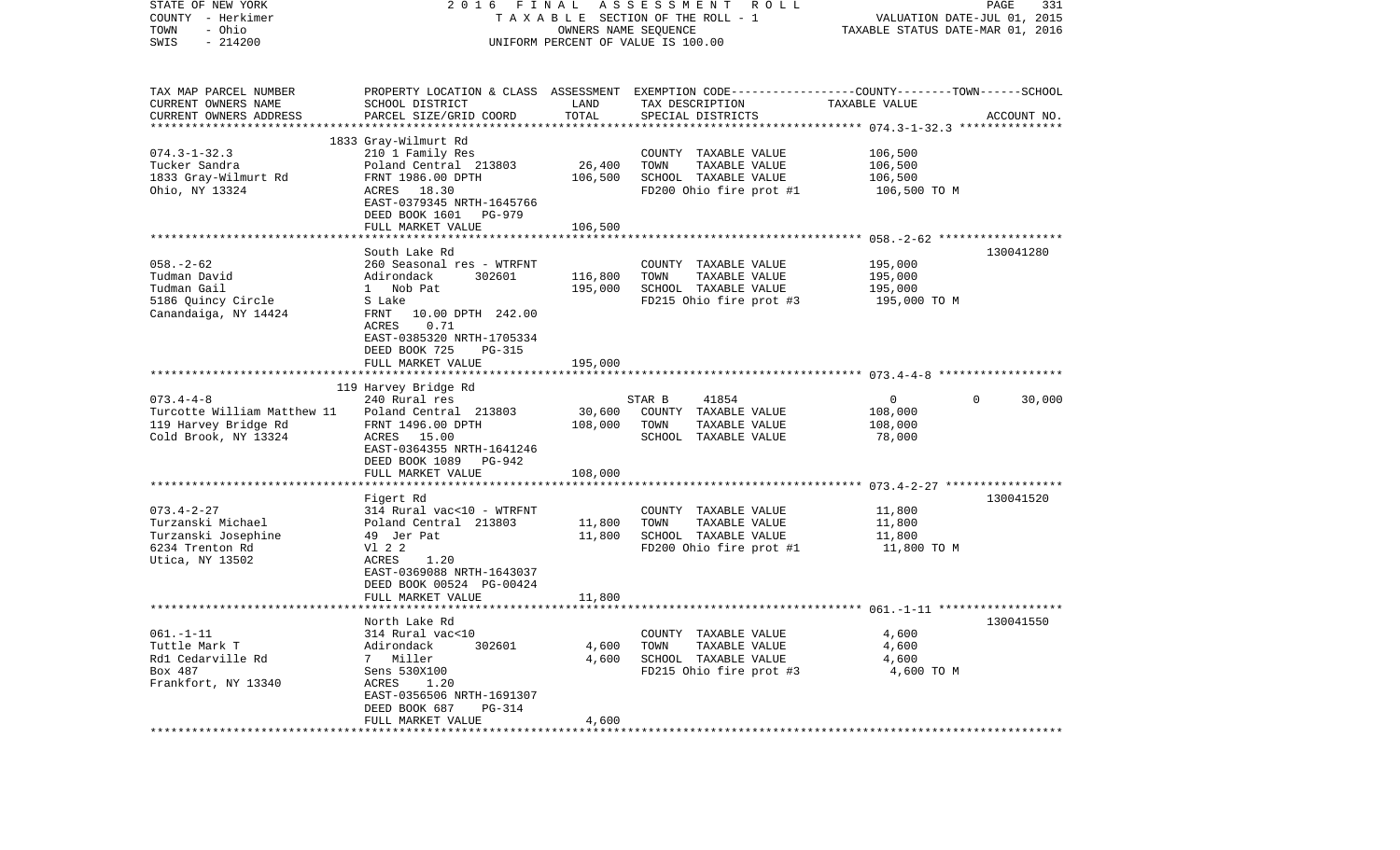| STATE OF NEW YORK<br>COUNTY - Herkimer<br>- Ohio<br>TOWN<br>$-214200$<br>SWIS                                                                                                                             | 2016 FINAL                                                                                                                                                                                                                                                                                                                                                                                | OWNERS NAME SEQUENCE                                                | ASSESSMENT<br>R O L L<br>TAXABLE SECTION OF THE ROLL - 1<br>UNIFORM PERCENT OF VALUE IS 100.00                                                                                                       | VALUATION DATE-JUL 01, 2015<br>TAXABLE STATUS DATE-MAR 01, 2016                        | PAGE<br>332            |
|-----------------------------------------------------------------------------------------------------------------------------------------------------------------------------------------------------------|-------------------------------------------------------------------------------------------------------------------------------------------------------------------------------------------------------------------------------------------------------------------------------------------------------------------------------------------------------------------------------------------|---------------------------------------------------------------------|------------------------------------------------------------------------------------------------------------------------------------------------------------------------------------------------------|----------------------------------------------------------------------------------------|------------------------|
| TAX MAP PARCEL NUMBER<br>CURRENT OWNERS NAME<br>CURRENT OWNERS ADDRESS<br>**********************                                                                                                          | SCHOOL DISTRICT<br>PARCEL SIZE/GRID COORD                                                                                                                                                                                                                                                                                                                                                 | LAND<br>TOTAL                                                       | PROPERTY LOCATION & CLASS ASSESSMENT EXEMPTION CODE----------------COUNTY-------TOWN------SCHOOL<br>TAX DESCRIPTION<br>SPECIAL DISTRICTS                                                             | TAXABLE VALUE                                                                          | ACCOUNT NO.            |
| $061. -1 - 12$<br>Tuttle Mark T<br>Rd1 Cedarville Rd<br>Box 487<br>Frankfort, NY 13340                                                                                                                    | North Lake Rd<br>314 Rural vac<10<br>302601<br>Adirondack<br>7 Miller<br>V1 2 125X100<br>FRNT 100.00 DPTH 125.00<br>0.29<br>ACRES<br>EAST-0356216 NRTH-1691444<br>DEED BOOK 687<br><b>PG-314</b><br>FULL MARKET VALUE                                                                                                                                                                     | 1,000<br>1,000<br>1,000                                             | COUNTY TAXABLE VALUE<br>TOWN<br>TAXABLE VALUE<br>SCHOOL TAXABLE VALUE<br>FD215 Ohio fire prot #3                                                                                                     | 1,000<br>1,000<br>1,000<br>1,000 TO M                                                  | 130041580              |
|                                                                                                                                                                                                           |                                                                                                                                                                                                                                                                                                                                                                                           |                                                                     |                                                                                                                                                                                                      |                                                                                        |                        |
| $061. - 1 - 13$<br>Tuttle Mark T<br>Rd1 Cedarville Rd<br>Box 487<br>Frankfort, NY 13340<br>$073. - 2 - 8$<br>Twenty-Two Sportsmen Club<br>Attn: Ray Donley Jr<br>126 State Rt. 51<br>W Winfield, NY 13491 | North Lake Rd<br>322 Rural vac>10<br>305201<br>Remsen<br>7 Woodhull<br>Miller Lot<br>P-Fr 14.5<br>ACRES 12.30<br>EAST-0355542 NRTH-1691795<br>DEED BOOK 687<br>$PG-314$<br>FULL MARKET VALUE<br>Hooper Dooper Rd<br>260 Seasonal res<br>Poland Central 213803<br>63 Rem Pat<br>Com.5<br>50.00 DPTH 330.00<br>FRNT<br>ACRES 13.30<br>EAST-0370717 NRTH-1658619<br>DEED BOOK 00458 PG-00401 | 16,500<br>16,500<br>16,500<br>* * * * * * * * *<br>22,900<br>43,300 | COUNTY TAXABLE VALUE<br>TAXABLE VALUE<br>TOWN<br>SCHOOL TAXABLE VALUE<br>FD215 Ohio fire prot #3<br>COUNTY TAXABLE VALUE<br>TOWN<br>TAXABLE VALUE<br>SCHOOL TAXABLE VALUE<br>FD217 Ohio fire prot #4 | 16,500<br>16,500<br>16,500<br>16,500 TO M<br>43,300<br>43,300<br>43,300<br>43,300 TO M | 130041610<br>130041670 |
|                                                                                                                                                                                                           | FULL MARKET VALUE<br>*********************                                                                                                                                                                                                                                                                                                                                                | 43,300                                                              |                                                                                                                                                                                                      |                                                                                        |                        |
|                                                                                                                                                                                                           | Thorpe Vly                                                                                                                                                                                                                                                                                                                                                                                |                                                                     |                                                                                                                                                                                                      |                                                                                        | 130041700              |
| $079.2 - 1 - 4$<br>Twin Vlys Hunting Lodge<br>Attn: Daniel Bandych<br>903 Newport Gray RD 1 Rd<br>Newport, NY 13416                                                                                       | 260 Seasonal res<br>Poland Central 213803<br>74 Jer Pat<br>35x17 2 Story C<br>Sens .976<br>ACRES<br>1.00<br>EAST-0395403 NRTH-1636375<br>DEED BOOK 00561 PG-00652<br>FULL MARKET VALUE                                                                                                                                                                                                    | 2,500<br>12,600<br>12,600                                           | COUNTY TAXABLE VALUE<br>TOWN<br>TAXABLE VALUE<br>SCHOOL TAXABLE VALUE<br>FD217 Ohio fire prot #4                                                                                                     | 12,600<br>12,600<br>12,600<br>12,600 TO M                                              |                        |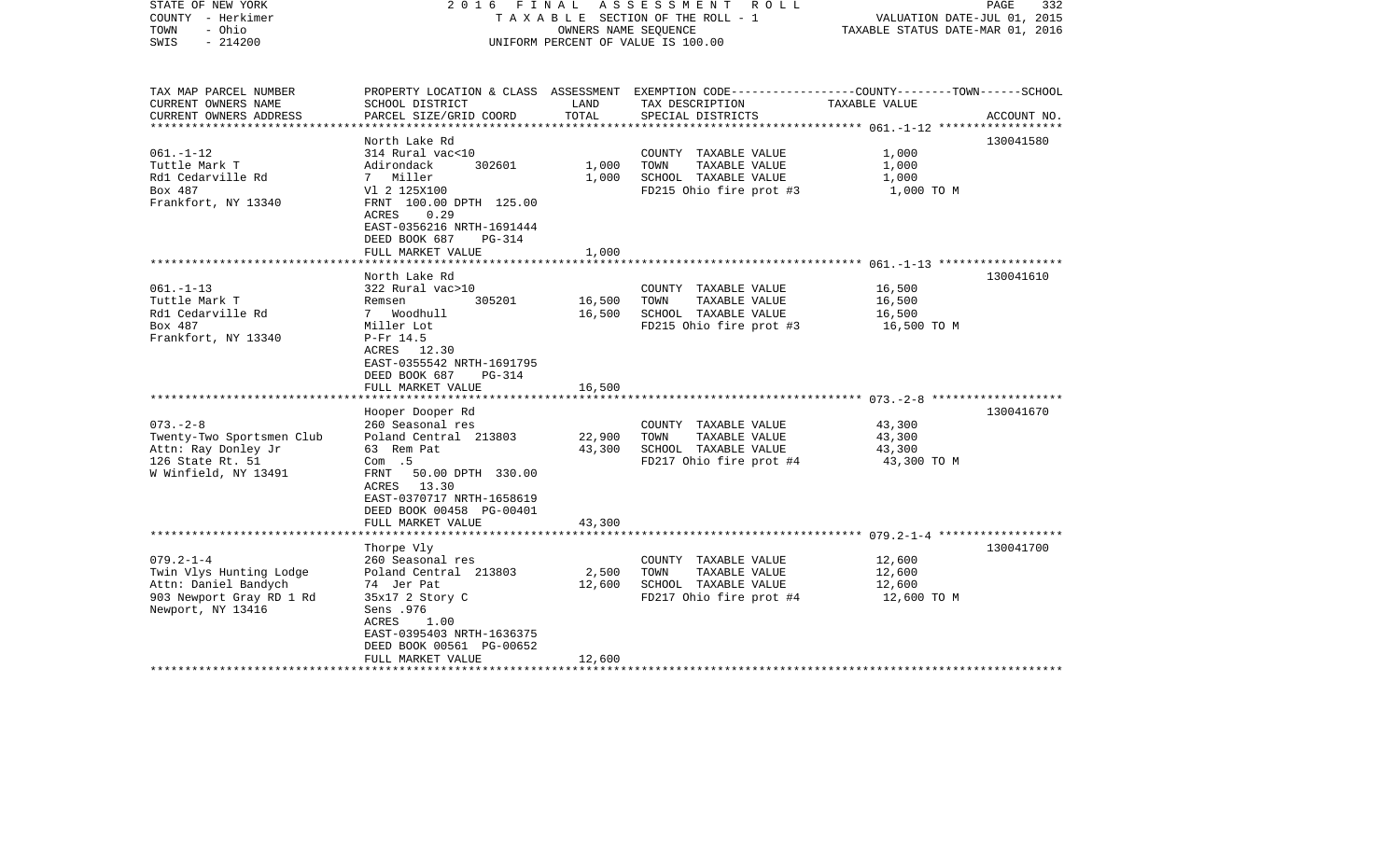| STATE OF NEW YORK<br>COUNTY - Herkimer<br>- Ohio<br>TOWN | 2016                                                  | FINAL<br>OWNERS NAME SEQUENCE | ASSESSMENT ROLL<br>T A X A B L E SECTION OF THE ROLL - 1                                         | TAXABLE STATUS DATE-MAR 01, 2016 | PAGE<br>333<br>VALUATION DATE-JUL 01, 2015 |
|----------------------------------------------------------|-------------------------------------------------------|-------------------------------|--------------------------------------------------------------------------------------------------|----------------------------------|--------------------------------------------|
| $-214200$<br>SWIS                                        |                                                       |                               | UNIFORM PERCENT OF VALUE IS 100.00                                                               |                                  |                                            |
| TAX MAP PARCEL NUMBER                                    |                                                       |                               | PROPERTY LOCATION & CLASS ASSESSMENT EXEMPTION CODE----------------COUNTY-------TOWN------SCHOOL |                                  |                                            |
| CURRENT OWNERS NAME                                      | SCHOOL DISTRICT                                       | LAND                          | TAX DESCRIPTION                                                                                  | TAXABLE VALUE                    |                                            |
| CURRENT OWNERS ADDRESS<br>**********************         | PARCEL SIZE/GRID COORD                                | TOTAL                         | SPECIAL DISTRICTS                                                                                |                                  | ACCOUNT NO.                                |
|                                                          |                                                       |                               |                                                                                                  |                                  |                                            |
| $073.3 - 2 - 41$                                         | Harvey Bridge Rd<br>260 Seasonal res                  |                               | COUNTY TAXABLE VALUE                                                                             | 34,300                           | 130060555                                  |
| Twomey Joseph                                            | Poland Central 213803                                 | 15,100                        | TOWN<br>TAXABLE VALUE                                                                            | 34,300                           |                                            |
| Twomey Paula                                             | Lot 48 Jer Pat                                        | 34,300                        | SCHOOL TAXABLE VALUE                                                                             | 34,300                           |                                            |
| 1021 Palmer Dr                                           | ACRES<br>1.50                                         |                               | FD200 Ohio fire prot #1                                                                          | 34,300 TO M                      |                                            |
| Canastota, NY 13032                                      | EAST-0360818 NRTH-1644558                             |                               |                                                                                                  |                                  |                                            |
|                                                          | DEED BOOK 1086<br>$PG-10$                             |                               |                                                                                                  |                                  |                                            |
|                                                          | FULL MARKET VALUE                                     | 34,300                        |                                                                                                  |                                  |                                            |
|                                                          |                                                       |                               |                                                                                                  |                                  |                                            |
|                                                          | Harvey Bridge Rd                                      |                               |                                                                                                  |                                  | 130060710                                  |
| $073.3 - 2 - 43.1$                                       | 260 Seasonal res                                      |                               | COUNTY TAXABLE VALUE                                                                             | 35,500                           |                                            |
| Twomey Joseph                                            | Poland Central 213803                                 | 17,300                        | TOWN<br>TAXABLE VALUE                                                                            | 35,500                           |                                            |
| Twomey Jennifer                                          | Lot 48 Jer Pat                                        | 35,500                        | SCHOOL TAXABLE VALUE                                                                             | 35,500                           |                                            |
| 99 Brentwood Lane                                        | ACRES<br>6.60                                         |                               | FD200 Ohio fire prot #1                                                                          | 35,500 TO M                      |                                            |
| Fairport, NY 14450                                       | EAST-0360081 NRTH-1644687<br>DEED BOOK 1244<br>PG-992 |                               |                                                                                                  |                                  |                                            |
|                                                          | FULL MARKET VALUE                                     | 35,500                        |                                                                                                  |                                  |                                            |
|                                                          |                                                       |                               |                                                                                                  |                                  |                                            |
|                                                          | Woods Lane Rd                                         |                               |                                                                                                  |                                  | 130060550.2                                |
| $073.3 - 2 - 40.2$                                       | 314 Rural vac<10                                      |                               | COUNTY TAXABLE VALUE                                                                             | 1,800                            |                                            |
| Twomey Joseph D                                          | Poland Central 213803                                 | 1,800                         | TAXABLE VALUE<br>TOWN                                                                            | 1,800                            |                                            |
| Twomey Paula                                             | Lot 48 Jer Pat                                        | 1,800                         | SCHOOL TAXABLE VALUE                                                                             | 1,800                            |                                            |
| 1021 Palmer Dr                                           | 0.20<br>ACRES                                         |                               | FD200 Ohio fire prot #1                                                                          | 1,800 TO M                       |                                            |
| Canastota, NY 13032                                      | EAST-0360630 NRTH-1644692                             |                               |                                                                                                  |                                  |                                            |
|                                                          | DEED BOOK 1437<br>PG-58                               |                               |                                                                                                  |                                  |                                            |
|                                                          | FULL MARKET VALUE                                     | 1,800                         |                                                                                                  |                                  |                                            |
|                                                          | *********************************                     |                               |                                                                                                  |                                  |                                            |
| $078.4 - 1 - 15$                                         | 2263 Route 8<br>240 Rural res                         |                               | STAR B<br>41854                                                                                  | 0                                | 130023580<br>$\Omega$                      |
| Upson Parnell                                            | Poland Central 213803                                 | 99,300                        | COUNTY TAXABLE VALUE                                                                             | 133,000                          | 30,000                                     |
| Couchman Alexandra                                       | 19 Jer Pat                                            | 133,000                       | TAXABLE VALUE<br>TOWN                                                                            | 133,000                          |                                            |
| 2263 State RT 8                                          | Fr 1 139A                                             |                               | SCHOOL TAXABLE VALUE                                                                             | 103,000                          |                                            |
| Cold Brook, NY 13324                                     | FRNT 1191.00 DPTH                                     |                               | FD200 Ohio fire prot #1                                                                          | 133,000 TO M                     |                                            |
|                                                          | ACRES 134.60                                          |                               |                                                                                                  |                                  |                                            |
|                                                          | EAST-0364477 NRTH-1629506                             |                               |                                                                                                  |                                  |                                            |
|                                                          | DEED BOOK 1158<br>PG-448                              |                               |                                                                                                  |                                  |                                            |
|                                                          | FULL MARKET VALUE                                     | 133,000                       |                                                                                                  |                                  |                                            |
|                                                          |                                                       |                               |                                                                                                  |                                  |                                            |
|                                                          | California Rd                                         |                               |                                                                                                  |                                  | 130035010                                  |
| $085.3 - 3 - 13$                                         | 260 Seasonal res                                      |                               | COUNTY TAXABLE VALUE                                                                             | 41,100                           |                                            |
| Urich Fred T                                             | Poland Central 213803                                 | 24,100                        | TAXABLE VALUE<br>TOWN                                                                            | 41,100                           |                                            |
| Urich Delcia                                             | 9 Jer Pat                                             | 41,100                        | SCHOOL TAXABLE VALUE                                                                             | 41,100                           |                                            |
| 326 Bronner Rd                                           | Calif Rd                                              |                               | FD210 Ohio fire prot #2                                                                          | 41,100 TO M                      |                                            |
| Little Falls, NY 13365                                   | Sens 15                                               |                               |                                                                                                  |                                  |                                            |
|                                                          | ACRES 15.00<br>EAST-0385520 NRTH-1615478              |                               |                                                                                                  |                                  |                                            |
|                                                          | DEED BOOK 00656 PG-00697                              |                               |                                                                                                  |                                  |                                            |
|                                                          | FULL MARKET VALUE                                     | 41,100                        |                                                                                                  |                                  |                                            |
|                                                          |                                                       |                               |                                                                                                  |                                  |                                            |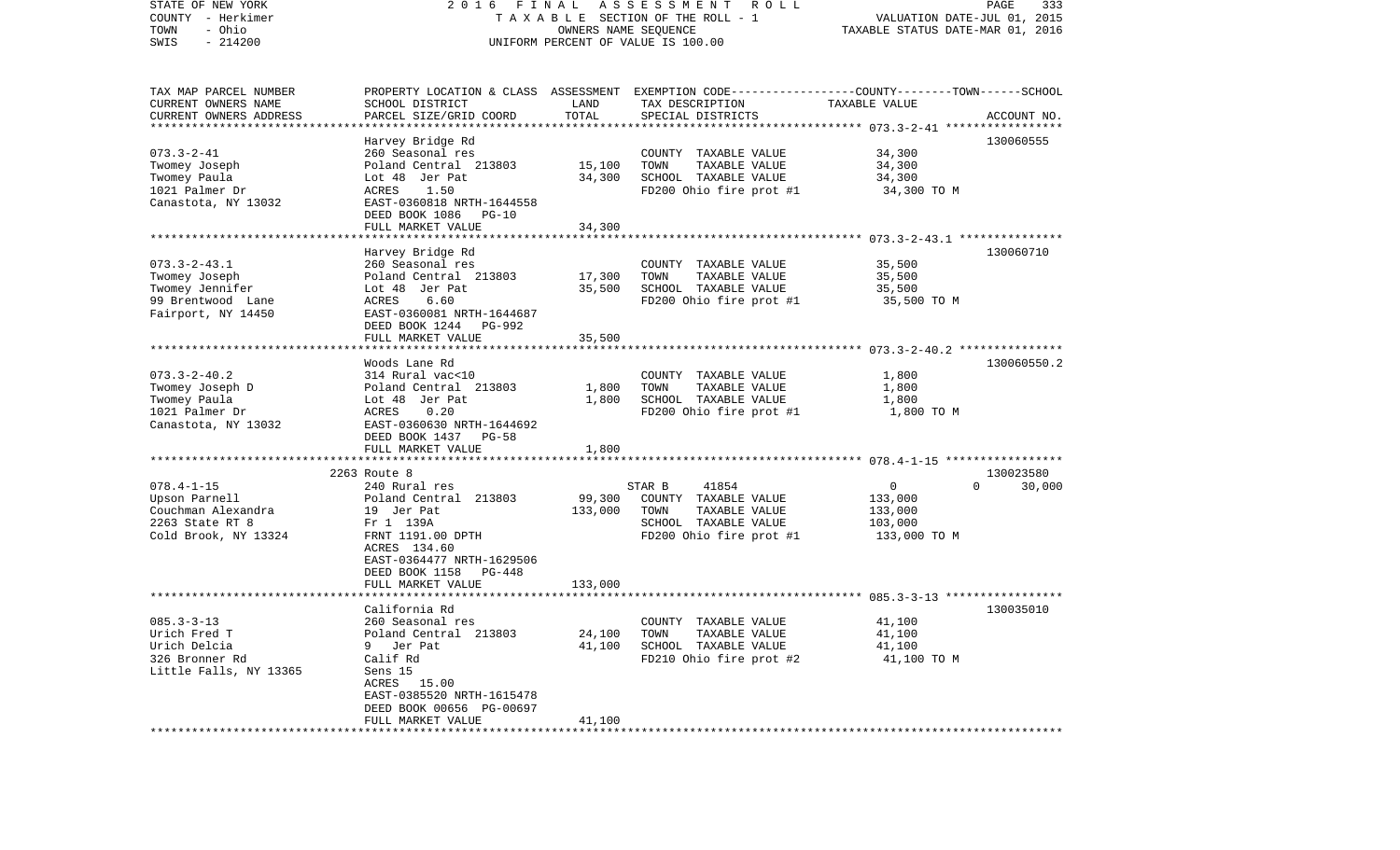| STATE OF NEW YORK<br>COUNTY - Herkimer<br>TOWN<br>- Ohio<br>$-214200$<br>SWIS | 2016                                                                                             | OWNERS NAME SEQUENCE | FINAL ASSESSMENT ROLL<br>TAXABLE SECTION OF THE ROLL - 1<br>UNIFORM PERCENT OF VALUE IS 100.00  | VALUATION DATE-JUL 01, 2015<br>TAXABLE STATUS DATE-MAR 01, 2016 | PAGE<br>334 |
|-------------------------------------------------------------------------------|--------------------------------------------------------------------------------------------------|----------------------|-------------------------------------------------------------------------------------------------|-----------------------------------------------------------------|-------------|
|                                                                               |                                                                                                  |                      |                                                                                                 |                                                                 |             |
| TAX MAP PARCEL NUMBER                                                         |                                                                                                  |                      | PROPERTY LOCATION & CLASS ASSESSMENT EXEMPTION CODE---------------COUNTY-------TOWN------SCHOOL |                                                                 |             |
| CURRENT OWNERS NAME                                                           | SCHOOL DISTRICT                                                                                  | LAND                 | TAX DESCRIPTION                                                                                 | TAXABLE VALUE                                                   |             |
| CURRENT OWNERS ADDRESS                                                        | PARCEL SIZE/GRID COORD                                                                           | TOTAL                | SPECIAL DISTRICTS                                                                               |                                                                 | ACCOUNT NO. |
|                                                                               | 572 Gray Wilmurt Rd                                                                              |                      |                                                                                                 |                                                                 | 130009270   |
| $085.1 - 1 - 2$                                                               | 240 Rural res                                                                                    |                      | STAR B<br>41854                                                                                 | $\overline{0}$<br>$\Omega$                                      | 30,000      |
| Uris Daniel                                                                   | Poland Central 213803                                                                            | 137,900              | COUNTY TAXABLE VALUE                                                                            | 165,900                                                         |             |
| 572 Gray Wilmurt Rd                                                           | 21 Jer Pat                                                                                       | 165,900              | TOWN<br>TAXABLE VALUE                                                                           | 165,900                                                         |             |
| Cold Brook, NY 13324                                                          | Barn 100                                                                                         |                      | SCHOOL TAXABLE VALUE                                                                            | 135,900                                                         |             |
|                                                                               | ACRES 212.00                                                                                     |                      | FD200 Ohio fire prot #1                                                                         | 165,900 TO M                                                    |             |
|                                                                               | EAST-0374171 NRTH-1623418                                                                        |                      |                                                                                                 |                                                                 |             |
|                                                                               | DEED BOOK 861<br>PG-493                                                                          |                      |                                                                                                 |                                                                 |             |
|                                                                               | FULL MARKET VALUE                                                                                | 165,900              |                                                                                                 |                                                                 |             |
|                                                                               | Rt 8                                                                                             |                      |                                                                                                 |                                                                 | 130009360   |
| $074.1 - 2 - 64$                                                              | 312 Vac w/imprv                                                                                  |                      | COUNTY TAXABLE VALUE                                                                            | 3,500                                                           |             |
| Uvanni David                                                                  | Poland Central 213803                                                                            | 2,500                | TAXABLE VALUE<br>TOWN                                                                           | 3,500                                                           |             |
| 15 Newton St                                                                  | 76 Rem Pat                                                                                       | 3,500                | SCHOOL TAXABLE VALUE                                                                            | 3,500                                                           |             |
| ILion, NY 13357                                                               | Sub 19                                                                                           |                      | FD200 Ohio fire prot #1                                                                         | 3,500 TO M                                                      |             |
|                                                                               | V12 .4<br>FRNT 100.00 DPTH 300.00<br>0.45<br>ACRES<br>EAST-0371832 NRTH-1651475                  |                      |                                                                                                 |                                                                 |             |
|                                                                               | DEED BOOK 928<br><b>PG-100</b>                                                                   |                      |                                                                                                 |                                                                 |             |
|                                                                               | FULL MARKET VALUE                                                                                | 3,500                |                                                                                                 |                                                                 |             |
|                                                                               | Figert Rd                                                                                        |                      |                                                                                                 |                                                                 | 130045000   |
| $073.4 - 2 - 61$                                                              | 314 Rural vac<10                                                                                 | 3,800                | COUNTY TAXABLE VALUE<br>TOWN                                                                    | 3,800                                                           |             |
| Valeriano Frank A Jr<br>Attn: Cheryl Valeriano                                | Poland Central 213803<br>77 Jer Pat                                                              | 3,800                | TAXABLE VALUE<br>SCHOOL TAXABLE VALUE                                                           | 3,800<br>3,800                                                  |             |
| 2125 Tally Ho Ter                                                             | V12 1                                                                                            |                      | FD200 Ohio fire prot #1                                                                         | 3,800 TO M                                                      |             |
| Norfolk, VA 23518                                                             | FRNT 200.00 DPTH 175.00<br>ACRES<br>0.80<br>EAST-0370004 NRTH-1643256<br>DEED BOOK 677<br>PG-784 |                      |                                                                                                 |                                                                 |             |
|                                                                               | FULL MARKET VALUE                                                                                | 3,800                |                                                                                                 |                                                                 |             |
|                                                                               |                                                                                                  |                      |                                                                                                 |                                                                 |             |
|                                                                               | Rt 365                                                                                           |                      |                                                                                                 |                                                                 | 130045180   |
| $073.3 - 3 - 16$                                                              | 270 Mfg housing                                                                                  |                      | COUNTY TAXABLE VALUE                                                                            | 24,800                                                          |             |
| Valerio Mario<br>4953 Military Rd                                             | Poland Central 213803<br>80 Rem Pat                                                              | 16,800<br>24,800     | TOWN<br>TAXABLE VALUE<br>SCHOOL TAXABLE VALUE                                                   | 24,800<br>24,800                                                |             |
| Poland, NY 13431                                                              | FRNT 361.00 DPTH 195.00                                                                          |                      | FD200 Ohio fire prot #1                                                                         | 24,800 TO M                                                     |             |
|                                                                               | 0.81<br>ACRES<br>EAST-0354607 NRTH-1647508                                                       |                      |                                                                                                 |                                                                 |             |
|                                                                               | DEED BOOK 908<br>PG-517                                                                          |                      |                                                                                                 |                                                                 |             |
|                                                                               | FULL MARKET VALUE<br>**********************                                                      | 24,800               |                                                                                                 |                                                                 |             |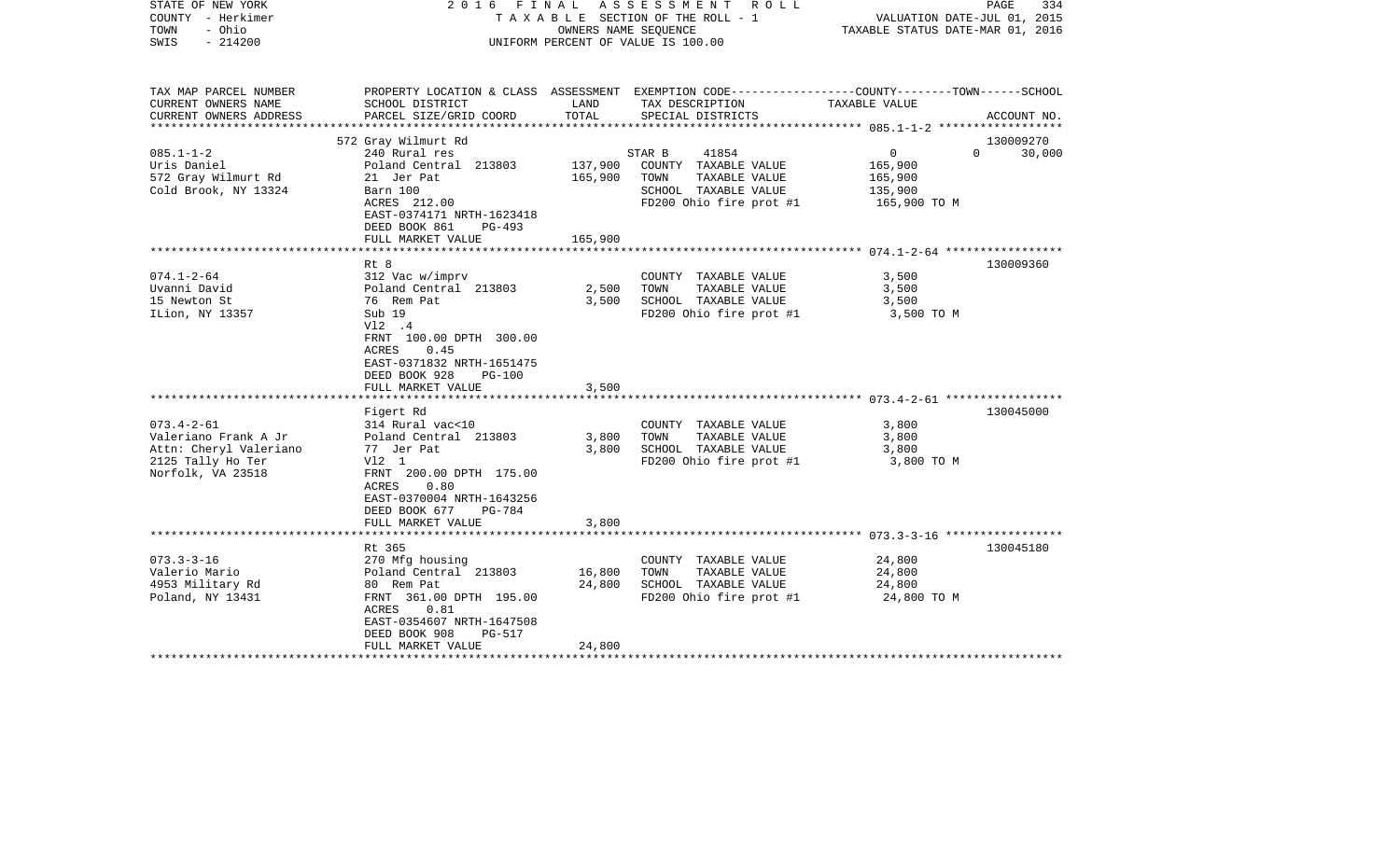| STATE OF NEW YORK<br>COUNTY - Herkimer            | 2016 FINAL                                                                                      |                      | A S S E S S M E N T A O L L<br>T A X A B L E SECTION OF THE ROLL - 1 | VALUATION DATE-JUL 01, 2015                             | PAGE<br>335 |
|---------------------------------------------------|-------------------------------------------------------------------------------------------------|----------------------|----------------------------------------------------------------------|---------------------------------------------------------|-------------|
| - Ohio<br>TOWN<br>$-214200$<br>SWIS               |                                                                                                 | OWNERS NAME SEQUENCE | UNIFORM PERCENT OF VALUE IS 100.00                                   | TAXABLE STATUS DATE-MAR 01, 2016                        |             |
|                                                   |                                                                                                 |                      |                                                                      |                                                         |             |
| TAX MAP PARCEL NUMBER                             | PROPERTY LOCATION & CLASS ASSESSMENT EXEMPTION CODE---------------COUNTY-------TOWN------SCHOOL |                      |                                                                      |                                                         |             |
| CURRENT OWNERS NAME                               | SCHOOL DISTRICT                                                                                 | LAND                 | TAX DESCRIPTION                                                      | TAXABLE VALUE                                           |             |
| CURRENT OWNERS ADDRESS<br>*********************** | PARCEL SIZE/GRID COORD                                                                          | TOTAL                | SPECIAL DISTRICTS                                                    |                                                         | ACCOUNT NO. |
|                                                   | 452 Billy Hamlin Rd                                                                             |                      |                                                                      |                                                         | 130023280   |
| $085.2 - 2 - 33$                                  | 270 Mfg housing                                                                                 |                      | COUNTY TAXABLE VALUE                                                 | 12,800                                                  |             |
| Vallese Elinor J                                  | Poland Central 213803                                                                           | 10,300               | TOWN<br>TAXABLE VALUE                                                | 12,800                                                  |             |
| 538 West Lake Ave                                 | 40 Jer Pat                                                                                      | 12,800               | SCHOOL TAXABLE VALUE                                                 | 12,800                                                  |             |
| Herkimer, NY 13350                                | $100'$ x $200'$                                                                                 |                      | FD210 Ohio fire prot #2                                              | 12,800 TO M                                             |             |
|                                                   | Seas .046A                                                                                      |                      |                                                                      |                                                         |             |
|                                                   | FRNT 100.00 DPTH 200.00                                                                         |                      |                                                                      |                                                         |             |
|                                                   | ACRES<br>0.46                                                                                   |                      |                                                                      |                                                         |             |
|                                                   | EAST-0391024 NRTH-1624384                                                                       |                      |                                                                      |                                                         |             |
|                                                   | DEED BOOK 1448<br>PG-302                                                                        |                      |                                                                      |                                                         |             |
|                                                   | FULL MARKET VALUE                                                                               | 12,800               |                                                                      |                                                         |             |
|                                                   |                                                                                                 |                      |                                                                      |                                                         |             |
| $073.2 - 1 - 54$                                  | Hooper Dooper Rd<br>314 Rural vac<10                                                            |                      |                                                                      | 7,300                                                   | 130075420   |
| Valtin Walter B                                   | Poland Central 213803                                                                           | 7,300                | COUNTY TAXABLE VALUE<br>TOWN<br>TAXABLE VALUE                        | 7,300                                                   |             |
| Valtin Cecile                                     | Lot 63                                                                                          | 7,300                | SCHOOL TAXABLE VALUE                                                 | 7,300                                                   |             |
| East Main St                                      | ACRES<br>2.10                                                                                   |                      | FD200 Ohio fire prot #1                                              | 7,300 TO M                                              |             |
| PO Box 187                                        | EAST-0371613 NRTH-1653021                                                                       |                      |                                                                      |                                                         |             |
| Milford, NY 13807                                 | DEED BOOK 740<br>PG-048                                                                         |                      |                                                                      |                                                         |             |
|                                                   | FULL MARKET VALUE                                                                               | 7,300                |                                                                      |                                                         |             |
|                                                   |                                                                                                 |                      |                                                                      |                                                         |             |
|                                                   | Rt 8                                                                                            |                      |                                                                      |                                                         | 130041910   |
| $074.1 - 2 - 43$                                  | 314 Rural vac<10                                                                                |                      | COUNTY TAXABLE VALUE                                                 | 9,800                                                   |             |
| Van Allen Theresa                                 | Poland Central 213803                                                                           | 9,800                | TAXABLE VALUE<br>TOWN                                                | 9,800                                                   |             |
| 2090 State Rt 169<br>Little Falls, NY 13365       | 63/ Rem Pat<br>Sens 3.5                                                                         | 9,800                | SCHOOL TAXABLE VALUE                                                 | 9,800                                                   |             |
|                                                   | ACRES<br>2.60                                                                                   |                      | FD200 Ohio fire prot #1                                              | 9,800 TO M                                              |             |
|                                                   | EAST-0374033 NRTH-1652444                                                                       |                      |                                                                      |                                                         |             |
|                                                   | DEED BOOK 1519<br><b>PG-501</b>                                                                 |                      |                                                                      |                                                         |             |
|                                                   | FULL MARKET VALUE                                                                               | 9,800                |                                                                      |                                                         |             |
|                                                   | *********************                                                                           |                      |                                                                      | ************************** 073.4-1-50.5 *************** |             |
|                                                   | 3020 State Rt. 8                                                                                |                      |                                                                      |                                                         |             |
| $073.4 - 1 - 50.5$                                | 314 Rural vac<10                                                                                |                      | COUNTY TAXABLE VALUE                                                 | 14,600                                                  |             |
| VanAllen Sandra                                   | Poland Central 213803                                                                           | 14,600               | TOWN<br>TAXABLE VALUE                                                | 14,600                                                  |             |
| 3020 Route 8                                      | FRNT 150.00 DPTH                                                                                | 14,600               | SCHOOL TAXABLE VALUE                                                 | 14,600                                                  |             |
| Ohio, NY 13324                                    | 7.00<br>ACRES                                                                                   |                      | FD200 Ohio fire prot #1                                              | 14,600 TO M                                             |             |
|                                                   | EAST-0365099 NRTH-1643265                                                                       |                      |                                                                      |                                                         |             |
|                                                   | DEED BOOK 1560<br>PG-842<br>FULL MARKET VALUE                                                   | 14,600               |                                                                      |                                                         |             |
|                                                   |                                                                                                 |                      |                                                                      |                                                         |             |
|                                                   | 3020 Route 8                                                                                    |                      |                                                                      |                                                         | 130042900   |
| $073.4 - 1 - 51$                                  | 210 1 Family Res                                                                                |                      | COUNTY TAXABLE VALUE                                                 | 98,500                                                  |             |
| VanAllen Sandra                                   | Poland Central 213803                                                                           | 21,500               | TOWN<br>TAXABLE VALUE                                                | 98,500                                                  |             |
| 3020 Route 8                                      | 48/ Jer Pat                                                                                     | 98,500               | SCHOOL TAXABLE VALUE                                                 | 98,500                                                  |             |
| Ohio, NY 13324                                    | ACRES<br>3.00                                                                                   |                      | FD200 Ohio fire prot #1                                              | 98,500 TO M                                             |             |
|                                                   | EAST-0364785 NRTH-1643522                                                                       |                      |                                                                      |                                                         |             |
|                                                   | DEED BOOK 1560<br>PG-842                                                                        |                      |                                                                      |                                                         |             |
|                                                   | FULL MARKET VALUE                                                                               | 98,500               |                                                                      |                                                         |             |
|                                                   |                                                                                                 |                      |                                                                      |                                                         |             |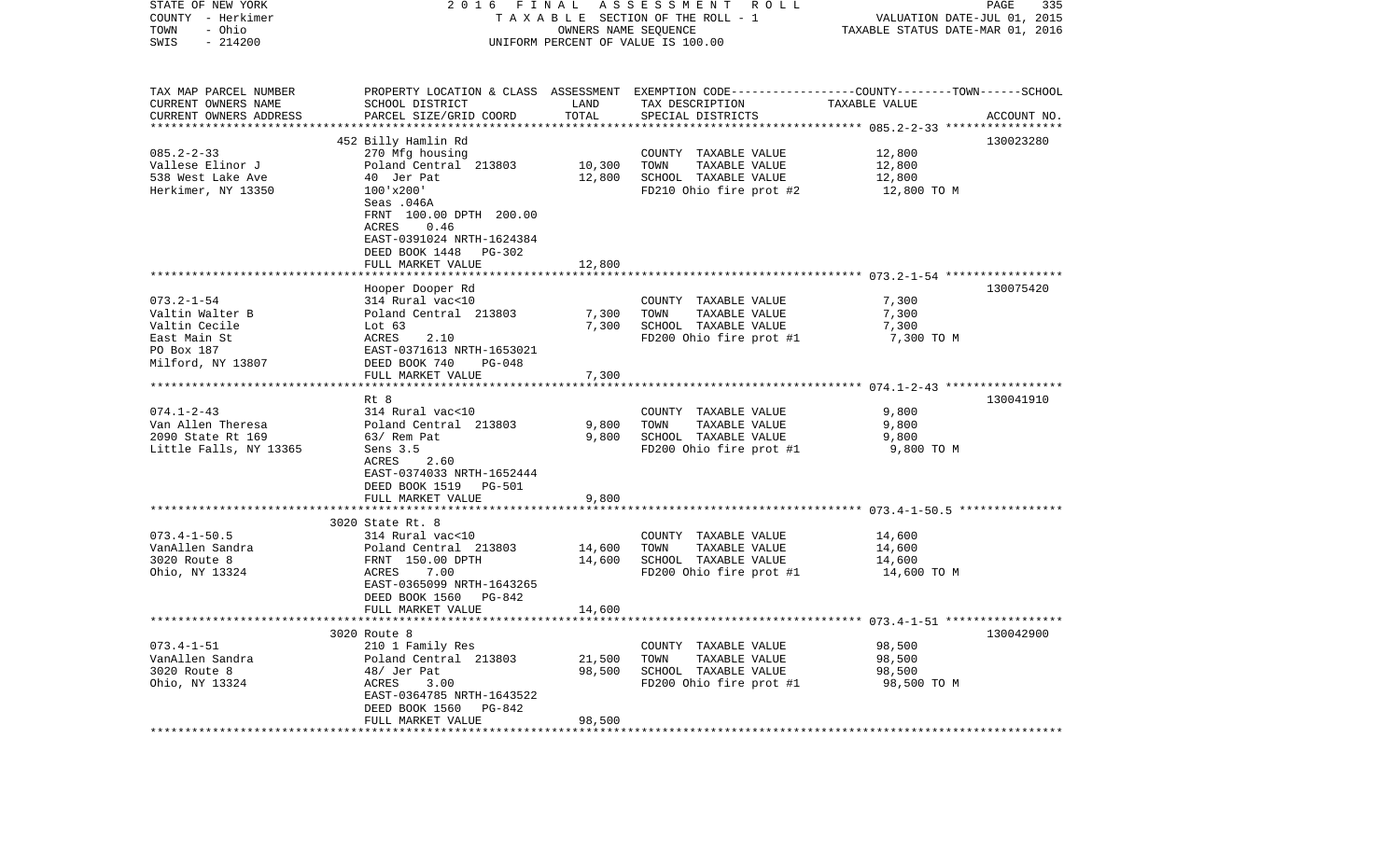| COUNTY<br>- Herkimer<br>- Ohio<br>TOWN<br>$-214200$<br>SWIS                                                          |                                                                                                                                                                                     |                            | T A X A B L E SECTION OF THE ROLL - 1<br>OWNERS NAME SEQUENCE<br>UNIFORM PERCENT OF VALUE IS 100.00                                     | VALUATION DATE-JUL 01, 2015<br>TAXABLE STATUS DATE-MAR 01, 2016 |                                 |
|----------------------------------------------------------------------------------------------------------------------|-------------------------------------------------------------------------------------------------------------------------------------------------------------------------------------|----------------------------|-----------------------------------------------------------------------------------------------------------------------------------------|-----------------------------------------------------------------|---------------------------------|
| TAX MAP PARCEL NUMBER<br>CURRENT OWNERS NAME<br>CURRENT OWNERS ADDRESS                                               | SCHOOL DISTRICT<br>PARCEL SIZE/GRID COORD                                                                                                                                           | LAND<br>TOTAL              | PROPERTY LOCATION & CLASS ASSESSMENT EXEMPTION CODE----------------COUNTY-------TOWN-----SCHOOL<br>TAX DESCRIPTION<br>SPECIAL DISTRICTS | TAXABLE VALUE                                                   | ACCOUNT NO.                     |
|                                                                                                                      |                                                                                                                                                                                     |                            |                                                                                                                                         |                                                                 |                                 |
|                                                                                                                      | 4879 Route 8                                                                                                                                                                        |                            | STAR EN                                                                                                                                 | $\overline{0}$                                                  | 130075870<br>$\Omega$           |
| $070. - 1 - 59$<br>Vanetten Brian E Sr<br>Vanetten Violet<br>4879 State Route 8<br>Cold Brook, NY 13324              | 210 1 Family Res<br>Poland Central 213803<br>Lot 68<br>FRNT 200.00 DPTH 200.00<br>ACRES<br>0.92<br>EAST-0393011 NRTH-1660297                                                        | 17,200<br>52,750           | 41834<br>COUNTY TAXABLE VALUE<br>TOWN<br>TAXABLE VALUE<br>SCHOOL TAXABLE VALUE<br>FD200 Ohio fire prot #1                               | 52,750<br>52,750<br>0<br>52,750 TO M                            | 52,750                          |
|                                                                                                                      | DEED BOOK 849<br>PG-173                                                                                                                                                             |                            |                                                                                                                                         |                                                                 |                                 |
|                                                                                                                      | FULL MARKET VALUE                                                                                                                                                                   | 52,750                     |                                                                                                                                         |                                                                 |                                 |
| $079.1 - 1 - 20$<br>Vanwie David<br>Forys Edward A<br>Edward Forys<br>38 Juniper Ridge Rd<br>Danbury, CT 06811       | Unclemier Rd<br>260 Seasonal res<br>Poland Central 213803<br>Lot 51 Jer Pat<br>5.00<br>ACRES<br>EAST-0378313 NRTH-1634476<br>DEED BOOK 00659 PG-00685<br>FULL MARKET VALUE          | 12,500<br>31,000<br>31,000 | COUNTY TAXABLE VALUE<br>TAXABLE VALUE<br>TOWN<br>SCHOOL TAXABLE VALUE<br>FD200 Ohio fire prot #1                                        | 31,000<br>31,000<br>31,000<br>31,000 TO M                       | 130060400                       |
|                                                                                                                      |                                                                                                                                                                                     |                            |                                                                                                                                         |                                                                 |                                 |
| $085.3 - 2 - 62$<br>Vaughn Joan L<br>88 Gray-Wilmurt Rd<br>Cold Brook, NY 13324                                      | 88 Gray Wilmurt Rd<br>210 1 Family Res<br>Poland Central 213803<br>10 Jer Pat<br>FRNT<br>69.00 DPTH 170.00<br>0.26<br>ACRES<br>EAST-0373217 NRTH-1614699<br>DEED BOOK 703<br>PG-495 | 8,800<br>70,700            | STAR EN<br>41834<br>COUNTY TAXABLE VALUE<br>TOWN<br>TAXABLE VALUE<br>SCHOOL TAXABLE VALUE<br>FD210 Ohio fire prot #2                    | $\overline{0}$<br>70,700<br>70,700<br>5,400<br>70,700 TO M      | 130029370<br>65,300<br>$\Omega$ |
|                                                                                                                      | FULL MARKET VALUE                                                                                                                                                                   | 70,700                     |                                                                                                                                         |                                                                 |                                 |
| $070.4 - 1 - 11$<br>Vennaro Edward J<br>4680 State Rt 8<br>Cold Brook, NY 13324-0110                                 | Route 8<br>270 Mfg housing<br>Poland Central 213803<br>74 Rem Pat<br>Sub 2<br>FRNT 165.00 DPTH<br>85.00<br>ACRES<br>0.32                                                            | 13,000<br>24,000           | STAR B<br>41854<br>COUNTY TAXABLE VALUE<br>TOWN<br>TAXABLE VALUE<br>SCHOOL TAXABLE VALUE<br>FD200 Ohio fire prot #1                     | $\mathbf 0$<br>24,000<br>24,000<br>0<br>24,000 TO M             | 130044760<br>$\Omega$<br>24,000 |
|                                                                                                                      | EAST-0389612 NRTH-1658700<br>DEED BOOK 789<br>PG-116<br>FULL MARKET VALUE                                                                                                           | 24,000                     |                                                                                                                                         |                                                                 |                                 |
|                                                                                                                      | Route 8                                                                                                                                                                             |                            |                                                                                                                                         |                                                                 | 130012930                       |
| $078.4 - 1 - 21$<br>Verdade Francisco<br>Verdade Susan<br>989 Hand Ave<br>Cape May Court House, NJ 08210 ACRES 55.70 | 910 Priv forest<br>Poland Central 213803<br>43 Jer Pat<br>V12 57A<br>EAST-0368431 NRTH-1629927<br>DEED BOOK 1426<br>PG-852                                                          | 33,400<br>33,400           | COUNTY TAXABLE VALUE<br>TOWN<br>TAXABLE VALUE<br>SCHOOL TAXABLE VALUE<br>FD200 Ohio fire prot #1                                        | 33,400<br>33,400<br>33,400<br>33,400 TO M                       |                                 |
|                                                                                                                      | FULL MARKET VALUE                                                                                                                                                                   | 33,400                     |                                                                                                                                         |                                                                 |                                 |

PAGE 336

STATE OF NEW YORK 2 0 1 6 F I N A L A S S E S S M E N T R O L L PAGE 336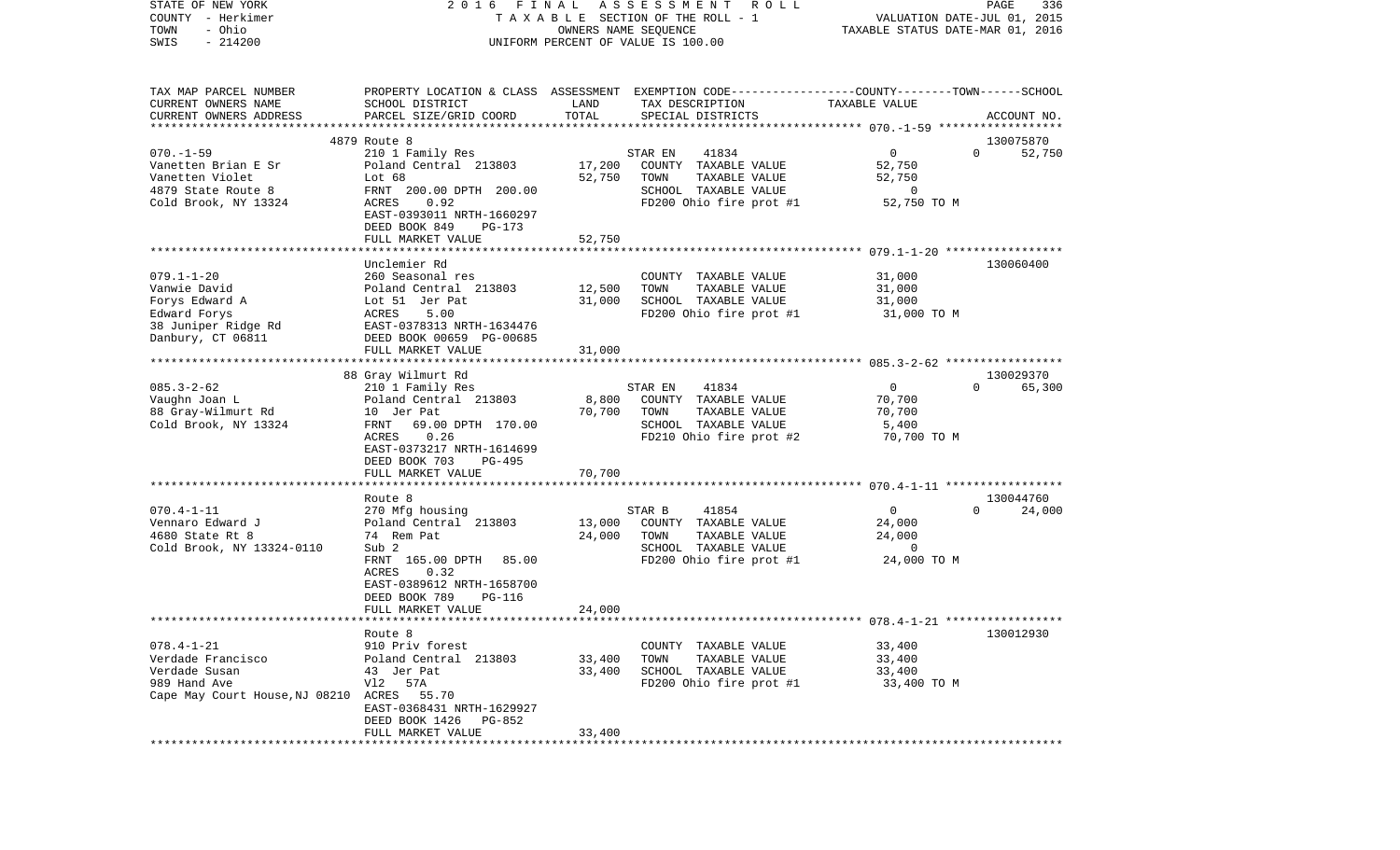| STATE OF NEW YORK<br>COUNTY - Herkimer<br>- Ohio<br>TOWN<br>$-214200$<br>SWIS                                        | 2 0 1 6<br>FINAL<br>ASSESSMENT ROLL<br>TAXABLE SECTION OF THE ROLL - 1<br>OWNERS NAME SEQUENCE<br>UNIFORM PERCENT OF VALUE IS 100.00                                                             |                            |                                                                                                  | PAGE<br>337<br>VALUATION DATE-JUL 01, 2015<br>TAXABLE STATUS DATE-MAR 01, 2016                                    |             |
|----------------------------------------------------------------------------------------------------------------------|--------------------------------------------------------------------------------------------------------------------------------------------------------------------------------------------------|----------------------------|--------------------------------------------------------------------------------------------------|-------------------------------------------------------------------------------------------------------------------|-------------|
| TAX MAP PARCEL NUMBER<br>CURRENT OWNERS NAME<br>CURRENT OWNERS ADDRESS<br>***********************                    | SCHOOL DISTRICT<br>PARCEL SIZE/GRID COORD                                                                                                                                                        | LAND<br>TOTAL              | TAX DESCRIPTION<br>SPECIAL DISTRICTS                                                             | PROPERTY LOCATION & CLASS ASSESSMENT EXEMPTION CODE----------------COUNTY-------TOWN------SCHOOL<br>TAXABLE VALUE | ACCOUNT NO. |
| $078.4 - 1 - 33$<br>Verdade Francisco<br>Verdade Susan<br>989 Hand Ave<br>Cape May Court House, NJ 08210 ACRES 48.30 | Nellis Rd<br>322 Rural vac>10<br>Poland Central 213803<br>43 Jer Pat<br>V12 48.3A<br>EAST-0370182 NRTH-1630232<br>DEED BOOK 1426 PG-852<br>FULL MARKET VALUE                                     | 29,500<br>29,500<br>29,500 | COUNTY TAXABLE VALUE<br>TOWN<br>TAXABLE VALUE<br>SCHOOL TAXABLE VALUE<br>FD200 Ohio fire prot #1 | 29,500<br>29,500<br>29,500<br>29,500 TO M                                                                         | 130012990   |
|                                                                                                                      |                                                                                                                                                                                                  |                            |                                                                                                  |                                                                                                                   |             |
| $079.1 - 1 - 34$<br>Verkruysse Glenn<br>146 West 3rd St<br>Howell, NJ 07731                                          | Unclemier Rd<br>260 Seasonal res<br>Poland Central 213803<br>Lot 50 Jer Pat<br>V1 2 13 A<br>ACRES 13.00<br>EAST-0377370 NRTH-1635576<br>DEED BOOK 816<br>PG-656                                  | 22,700<br>36,600           | COUNTY TAXABLE VALUE<br>TAXABLE VALUE<br>TOWN<br>SCHOOL TAXABLE VALUE<br>FD200 Ohio fire prot #1 | 36,600<br>36,600<br>36,600<br>36,600 TO M                                                                         | 130060910   |
|                                                                                                                      | FULL MARKET VALUE                                                                                                                                                                                | 36,600                     |                                                                                                  |                                                                                                                   |             |
| $078.2 - 1 - 24$<br>Vesely Michael Sr<br>Vesely Coleen<br>7622 St Hwy 80<br>Cooperstown, NY 13326                    | **********************<br>2824 Route 8<br>260 Seasonal res<br>Poland Central 213803<br>49 Jer Pat<br>ACRES<br>5.30<br>EAST-0365511 NRTH-1639669<br>DEED BOOK 1181<br>PG-935<br>FULL MARKET VALUE | 23,100<br>55,000<br>55,000 | COUNTY TAXABLE VALUE<br>TAXABLE VALUE<br>TOWN<br>SCHOOL TAXABLE VALUE<br>FD200 Ohio fire prot #1 | ************************ 078.2-1-24 ******************<br>55,000<br>55,000<br>55,000<br>55,000 TO M               | 130043500   |
|                                                                                                                      |                                                                                                                                                                                                  |                            |                                                                                                  |                                                                                                                   |             |
| $073.3 - 2 - 73.5$<br>Vitarius Fredrick II<br>Vitarius Shan<br>PO Box 250<br>Rifton, NY 12471                        | Cummings Rd<br>260 Seasonal res<br>Poland Central 213803<br>48 Jer Pat<br>ACRES<br>6.00<br>EAST-0359531 NRTH-1641264                                                                             | 15,500<br>34,600           | COUNTY TAXABLE VALUE<br>TOWN<br>TAXABLE VALUE<br>SCHOOL TAXABLE VALUE<br>FD200 Ohio fire prot #1 | 34,600<br>34,600<br>34,600<br>34,600 TO M                                                                         |             |
|                                                                                                                      | DEED BOOK 938<br><b>PG-185</b><br>FULL MARKET VALUE                                                                                                                                              | 34,600                     |                                                                                                  |                                                                                                                   |             |
| $073.4 - 2 - 21$<br>Voce Lana<br>Voce Matthew T<br>9705 Lake Bess #624<br>Winter Haven, FL 33884                     | Figert Rd<br>260 Seasonal res<br>Poland Central 213803<br>77 Jer Pat<br>ACRES<br>1.40<br>EAST-0369577 NRTH-1643459<br>DEED BOOK 877<br><b>PG-498</b><br>FULL MARKET VALUE                        | 14,900<br>41,900<br>41,900 | COUNTY TAXABLE VALUE<br>TOWN<br>TAXABLE VALUE<br>SCHOOL TAXABLE VALUE<br>FD200 Ohio fire prot #1 | 41,900<br>41,900<br>41,900<br>41,900 TO M                                                                         | 130013650   |
| *******************                                                                                                  |                                                                                                                                                                                                  |                            |                                                                                                  |                                                                                                                   |             |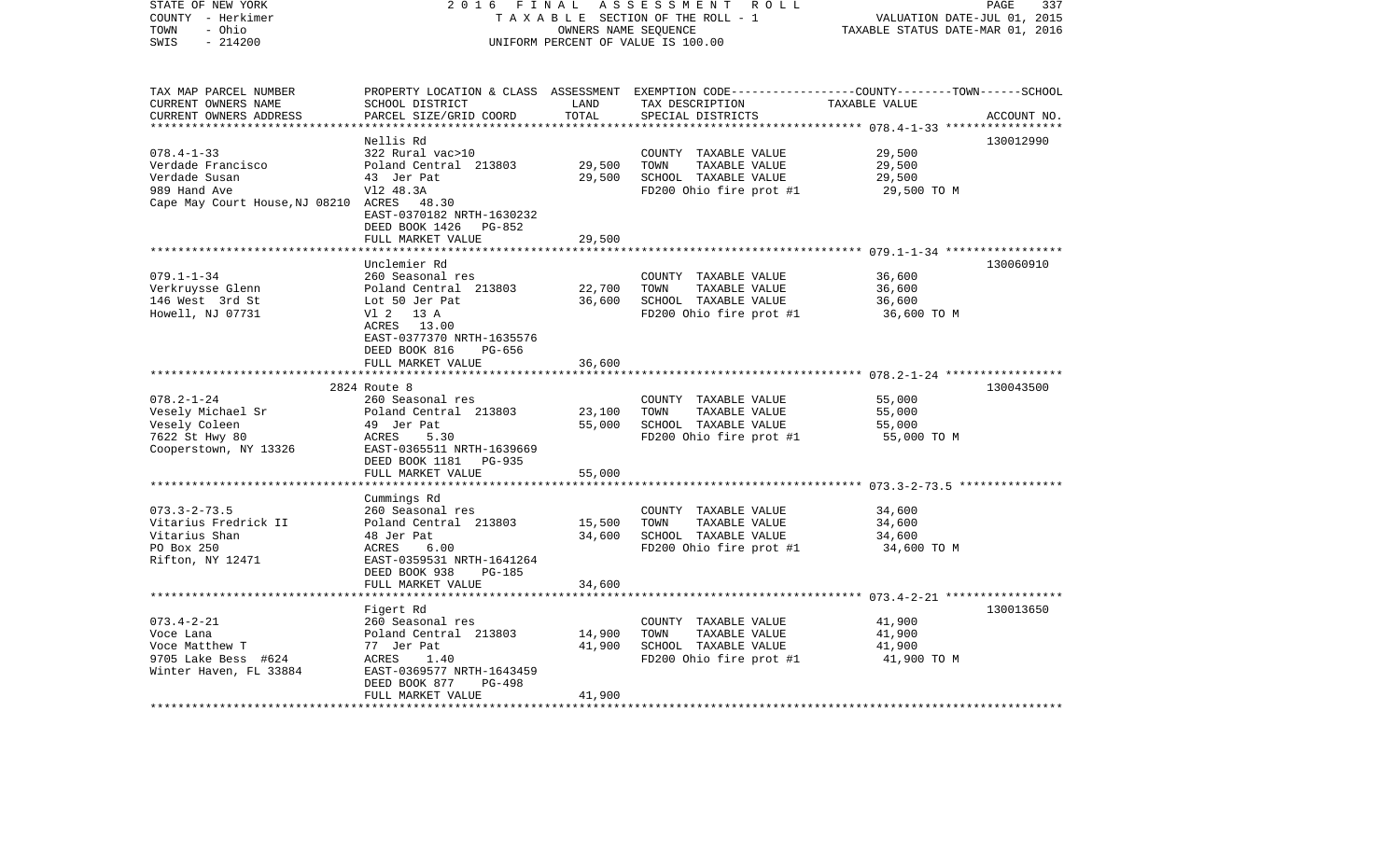| STATE OF NEW YORK<br>2016 FINAL ASSESSMENT ROLL<br>COUNTY - Herkimer<br>TAXABLE SECTION OF THE ROLL - 1                                                                                                        | PAGE<br>338<br>VALUATION DATE-JUL 01, 2015 |  |  |
|----------------------------------------------------------------------------------------------------------------------------------------------------------------------------------------------------------------|--------------------------------------------|--|--|
| - Ohio<br>TOWN<br>OWNERS NAME SEQUENCE<br>TAXABLE STATUS DATE-MAR 01, 2016<br>$-214200$<br>UNIFORM PERCENT OF VALUE IS 100.00<br>SWIS                                                                          |                                            |  |  |
| TAX MAP PARCEL NUMBER<br>PROPERTY LOCATION & CLASS ASSESSMENT EXEMPTION CODE---------------COUNTY-------TOWN------SCHOOL<br>CURRENT OWNERS NAME<br>SCHOOL DISTRICT<br>LAND<br>TAX DESCRIPTION<br>TAXABLE VALUE |                                            |  |  |
| TOTAL<br>CURRENT OWNERS ADDRESS<br>PARCEL SIZE/GRID COORD<br>SPECIAL DISTRICTS<br>**************************                                                                                                   | ACCOUNT NO.                                |  |  |
| Fly Brook Rd                                                                                                                                                                                                   |                                            |  |  |
| $073.3 - 2 - 69.3$<br>322 Rural vac>10<br>COUNTY TAXABLE VALUE<br>17,400                                                                                                                                       |                                            |  |  |
| 17,400<br>Poland Central 213803<br>TOWN<br>TAXABLE VALUE<br>17,400<br>Vona Grace                                                                                                                               |                                            |  |  |
| 135 Richards Ave<br>SCHOOL TAXABLE VALUE<br>45 Jer Pat<br>17,400<br>17,400<br>Norwalk, CT 06854<br>FD200 Ohio fire prot #1<br>ACRES 13.50<br>17,400 TO M                                                       |                                            |  |  |
| EAST-0355001 NRTH-1642455<br>DEED BOOK 828<br>PG-59                                                                                                                                                            |                                            |  |  |
| FULL MARKET VALUE<br>17,400                                                                                                                                                                                    |                                            |  |  |
|                                                                                                                                                                                                                |                                            |  |  |
| Farr Rd<br>$065. - 2 - 4$<br>260 Seasonal res<br>100,000<br>COUNTY TAXABLE VALUE                                                                                                                               | 130010080                                  |  |  |
| 59,300<br>TAXABLE VALUE<br>Voninski John<br>Remsen<br>305201<br>TOWN<br>100,000                                                                                                                                |                                            |  |  |
| 100,000<br>Voninski Sharon<br>SCHOOL TAXABLE VALUE<br>12 Rem Pat<br>100,000                                                                                                                                    |                                            |  |  |
| 3740 Oran Delphi Rd<br>FD215 Ohio fire prot #3<br>ACRES 69.50<br>100,000 TO M                                                                                                                                  |                                            |  |  |
| Manlius, NY 13104<br>EAST-0353094 NRTH-1683273<br>DEED BOOK 778<br>PG-682                                                                                                                                      |                                            |  |  |
| 100,000<br>FULL MARKET VALUE                                                                                                                                                                                   |                                            |  |  |
| Smith Rd                                                                                                                                                                                                       | 130042600                                  |  |  |
| $078.2 - 3 - 4$<br>314 Rural vac<10<br>COUNTY TAXABLE VALUE<br>12,400                                                                                                                                          |                                            |  |  |
| TAXABLE VALUE<br>12,400<br>Vredenburg Robert<br>Poland Central 213803<br>12,400<br>TOWN                                                                                                                        |                                            |  |  |
| SCHOOL TAXABLE VALUE<br>Vredenburg Tina M<br>12,400<br>12,400<br>49 Jer Pat<br>One Memphis Court<br>FRNT 262.50 DPTH<br>FD200 Ohio fire prot #1<br>12,400 TO M                                                 |                                            |  |  |
| Walden, NY 12586<br>3.50<br>ACRES                                                                                                                                                                              |                                            |  |  |
| EAST-0369644 NRTH-1638377                                                                                                                                                                                      |                                            |  |  |
| DEED BOOK 1395 PG-369                                                                                                                                                                                          |                                            |  |  |
| FULL MARKET VALUE<br>12,400                                                                                                                                                                                    |                                            |  |  |
| 161 Hooper Dooper Rd                                                                                                                                                                                           | 130060205                                  |  |  |
| $073.2 - 1 - 45$<br>0<br>$\Omega$<br>240 Rural res<br>STAR B<br>41854                                                                                                                                          | 15,600                                     |  |  |
| 9,600<br>Waghorn Steven<br>Poland Central 213803<br>COUNTY TAXABLE VALUE<br>15,600                                                                                                                             |                                            |  |  |
| 161 Hooper Dooper Ave<br>Lot 63<br>15,600<br>TOWN<br>TAXABLE VALUE<br>15,600<br>Rem P<br>SCHOOL TAXABLE VALUE<br>$\overline{0}$                                                                                |                                            |  |  |
| Ohio, NY 13324<br>Trailer<br>FRNT<br>75.00 DPTH 208.00<br>FD200 Ohio fire prot #1<br>15,600 TO M                                                                                                               |                                            |  |  |
| 0.36<br>ACRES                                                                                                                                                                                                  |                                            |  |  |
| EAST-0371740 NRTH-1653455                                                                                                                                                                                      |                                            |  |  |
| DEED BOOK 00622 PG-00934                                                                                                                                                                                       |                                            |  |  |
| 15,600<br>FULL MARKET VALUE                                                                                                                                                                                    |                                            |  |  |
| 1015 Figert Rd<br>130076620                                                                                                                                                                                    |                                            |  |  |
| $074.3 - 1 - 2$<br>210 1 Family Res<br>VET COM C 41132<br>13,300<br>$\mathbf 0$                                                                                                                                | 0                                          |  |  |
| Wagschal Kenneth D<br>Poland Central 213803<br>12,100 VET COM T 41133<br>13,300<br>0                                                                                                                           | 0                                          |  |  |
| 1015 Figert Rd<br>53,200 VET DIS CT 41141<br>7,980<br>7,980<br>Lot 80<br>Ohio, NY 13324<br>41854<br>FRNT<br>78.00 DPTH 470.00<br>STAR B<br>0<br>O                                                              | 0<br>30,000                                |  |  |
| ACRES<br>0.85<br>31,920<br>COUNTY<br>TAXABLE VALUE                                                                                                                                                             |                                            |  |  |
| EAST-0377077 NRTH-1648864<br>TAXABLE VALUE<br>TOWN<br>31,920                                                                                                                                                   |                                            |  |  |
| DEED BOOK 1379<br>SCHOOL<br>TAXABLE VALUE<br>23,200<br>PG-253                                                                                                                                                  |                                            |  |  |
| FD200 Ohio fire prot #1<br>53,200 TO M<br>FULL MARKET VALUE<br>53,200<br>*****************************                                                                                                         |                                            |  |  |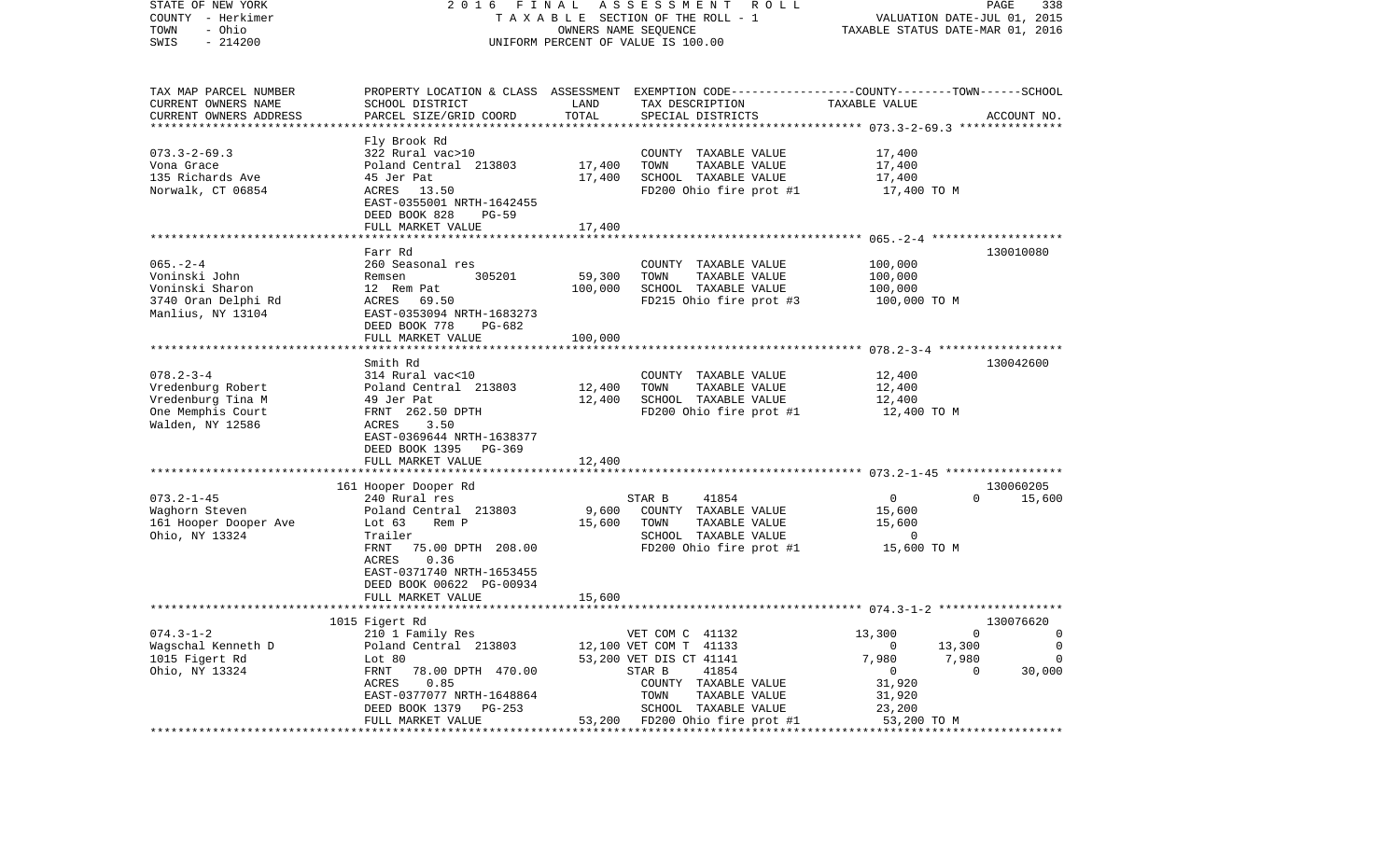| STATE OF NEW YORK      | 2016                            | FINAL  | A S S E S S M E N T A O L L                                                                     |                                  | PAGE<br>339 |
|------------------------|---------------------------------|--------|-------------------------------------------------------------------------------------------------|----------------------------------|-------------|
| COUNTY - Herkimer      |                                 |        | TAXABLE SECTION OF THE ROLL - 1                                                                 | VALUATION DATE-JUL 01, 2015      |             |
| - Ohio<br>TOWN         |                                 |        | OWNERS NAME SEQUENCE                                                                            | TAXABLE STATUS DATE-MAR 01, 2016 |             |
| $-214200$<br>SWIS      |                                 |        | UNIFORM PERCENT OF VALUE IS 100.00                                                              |                                  |             |
|                        |                                 |        |                                                                                                 |                                  |             |
|                        |                                 |        |                                                                                                 |                                  |             |
| TAX MAP PARCEL NUMBER  |                                 |        | PROPERTY LOCATION & CLASS ASSESSMENT EXEMPTION CODE---------------COUNTY-------TOWN------SCHOOL |                                  |             |
| CURRENT OWNERS NAME    | SCHOOL DISTRICT                 | LAND   | TAX DESCRIPTION                                                                                 | TAXABLE VALUE                    |             |
| CURRENT OWNERS ADDRESS | PARCEL SIZE/GRID COORD          | TOTAL  | SPECIAL DISTRICTS                                                                               |                                  | ACCOUNT NO. |
|                        | 1015 Figert Rd                  |        |                                                                                                 |                                  | 130013290   |
| $074.3 - 1 - 3$        | 312 Vac w/imprv                 |        | COUNTY TAXABLE VALUE                                                                            | 18,900                           |             |
| Wagschal Kenneth D     | Poland Central 213803           | 2,900  | TOWN<br>TAXABLE VALUE                                                                           | 18,900                           |             |
| 1015 Figert Rd         | 80 Jer Pat                      | 18,900 | SCHOOL TAXABLE VALUE                                                                            | 18,900                           |             |
| Ohio, NY 13324         | FRNT<br>78.00 DPTH 470.00       |        | FD200 Ohio fire prot #1                                                                         | 18,900 TO M                      |             |
|                        | ACRES<br>0.89                   |        |                                                                                                 |                                  |             |
|                        | EAST-0376977 NRTH-1648829       |        |                                                                                                 |                                  |             |
|                        | DEED BOOK 1379<br>PG-253        |        |                                                                                                 |                                  |             |
|                        | FULL MARKET VALUE               | 18,900 |                                                                                                 |                                  |             |
|                        |                                 |        |                                                                                                 |                                  |             |
|                        | Figert Rd                       |        |                                                                                                 |                                  | 130017580   |
| $074.3 - 1 - 5.2$      | 314 Rural vac<10                |        | COUNTY TAXABLE VALUE                                                                            | 2,900                            |             |
| Wagschal Kenneth D     | Poland Central 213803           | 2,900  | TOWN<br>TAXABLE VALUE                                                                           | 2,900                            |             |
| 1015 Figert Rd         | 80 Jer Pat                      | 2,900  | SCHOOL TAXABLE VALUE                                                                            | 2,900                            |             |
| Ohio, NY 13324         | House 800 Garage 200 P Br       |        | FD200 Ohio fire prot #1                                                                         | 2,900 TO M                       |             |
|                        | 50.00 DPTH 250.00<br>FRNT       |        |                                                                                                 |                                  |             |
|                        | 0.29<br>ACRES                   |        |                                                                                                 |                                  |             |
|                        | EAST-0377026 NRTH-1648743       |        |                                                                                                 |                                  |             |
|                        | DEED BOOK 1379 PG-253           |        |                                                                                                 |                                  |             |
|                        | FULL MARKET VALUE               | 2,900  |                                                                                                 |                                  |             |
|                        |                                 |        |                                                                                                 |                                  |             |
|                        | 606 Fisher Rd                   |        |                                                                                                 |                                  | 130039360   |
| $084.1 - 2 - 4$        | 210 1 Family Res                |        | COUNTY TAXABLE VALUE                                                                            | 34,000                           |             |
| Wakefield Lee J        | Poland Central 213803           | 18,300 | TOWN<br>TAXABLE VALUE                                                                           | 34,000                           |             |
| 105 Sotherden DR       | 12 Jer Pat                      | 34,000 | SCHOOL TAXABLE VALUE                                                                            | 34,000                           |             |
| Liverpool, NY 13090    | ACRES<br>3.80                   |        | FD200 Ohio fire prot #1                                                                         | 34,000 TO M                      |             |
|                        | EAST-0360735 NRTH-1624646       |        |                                                                                                 |                                  |             |
|                        | DEED BOOK 819<br>PG-313         |        |                                                                                                 |                                  |             |
|                        | FULL MARKET VALUE               | 34,000 |                                                                                                 |                                  |             |
|                        | *****************************   |        |                                                                                                 |                                  |             |
|                        | Route 8                         |        |                                                                                                 |                                  | 130038730   |
| $073.2 - 2 - 4$        | 322 Rural vac>10                |        | COUNTY TAXABLE VALUE                                                                            | 20,900                           |             |
| Walch Christopher J    | Poland Central 213803           | 20,900 | TOWN<br>TAXABLE VALUE                                                                           | 20,900                           |             |
| Walch Amy J            | 78 Jer Pat                      | 20,900 | SCHOOL TAXABLE VALUE                                                                            | 20,900                           |             |
| 61 Rosemont Ave        | Hughes                          |        | FD200 Ohio fire prot #1                                                                         | 20,900 TO M                      |             |
| Farmingville, NY 11738 | ACRES 18.10                     |        |                                                                                                 |                                  |             |
|                        | EAST-0366158 NRTH-1689250       |        |                                                                                                 |                                  |             |
|                        | DEED BOOK 1238<br><b>PG-508</b> |        |                                                                                                 |                                  |             |
|                        | FULL MARKET VALUE               | 20,900 |                                                                                                 |                                  |             |
|                        |                                 |        |                                                                                                 |                                  |             |
|                        | 279 Unclemier Rd                |        |                                                                                                 |                                  | 130041490   |
| $079.1 - 1 - 33.1$     | 260 Seasonal res                |        | COUNTY TAXABLE VALUE                                                                            | 52,588                           |             |
| Walker Ronald D        | Poland Central 213803           | 6,888  | TOWN<br>TAXABLE VALUE                                                                           | 52,588                           |             |
| 873 U.S. Route 6       | 51 Jer Pat                      | 52,588 | SCHOOL TAXABLE VALUE                                                                            | 52,588                           |             |
| Port Jervis, NY 12771  | FRNT 600.00 DPTH                |        | FD200 Ohio fire prot #1                                                                         | 52,588 TO M                      |             |
|                        | ACRES<br>7.40                   |        |                                                                                                 |                                  |             |
|                        | EAST-0377749 NRTH-1635029       |        |                                                                                                 |                                  |             |
|                        | DEED BOOK 1081<br>PG-238        |        |                                                                                                 |                                  |             |
|                        | FULL MARKET VALUE               | 52,588 |                                                                                                 |                                  |             |
|                        |                                 |        |                                                                                                 |                                  |             |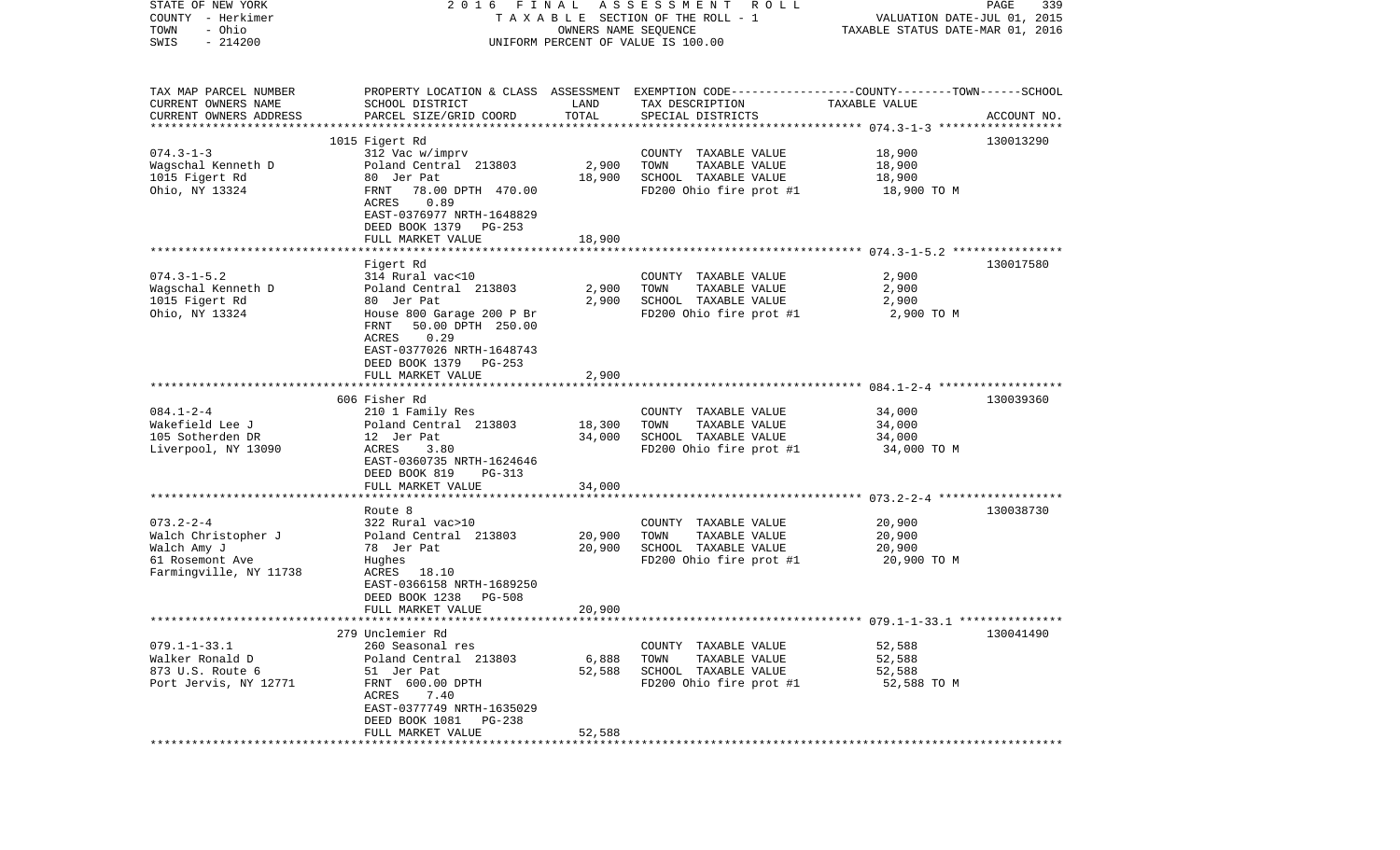| STATE OF NEW YORK<br>COUNTY - Herkimer<br>- Ohio<br>TOWN<br>$-214200$<br>SWIS                                                     | 2016<br>FINAL                                                                                                                                                                      | OWNERS NAME SEQUENCE                  | ASSESSMENT ROLL<br>TAXABLE SECTION OF THE ROLL - 1<br>UNIFORM PERCENT OF VALUE IS 100.00                                               | VALUATION DATE-JUL 01, 2015<br>TAXABLE STATUS DATE-MAR 01, 2016 | PAGE<br>340 |
|-----------------------------------------------------------------------------------------------------------------------------------|------------------------------------------------------------------------------------------------------------------------------------------------------------------------------------|---------------------------------------|----------------------------------------------------------------------------------------------------------------------------------------|-----------------------------------------------------------------|-------------|
| TAX MAP PARCEL NUMBER<br>CURRENT OWNERS NAME<br>CURRENT OWNERS ADDRESS                                                            | SCHOOL DISTRICT<br>PARCEL SIZE/GRID COORD                                                                                                                                          | LAND<br>TOTAL                         | PROPERTY LOCATION & CLASS ASSESSMENT EXEMPTION CODE---------------COUNTY-------TOWN-----SCHOOL<br>TAX DESCRIPTION<br>SPECIAL DISTRICTS | TAXABLE VALUE                                                   | ACCOUNT NO. |
|                                                                                                                                   |                                                                                                                                                                                    |                                       |                                                                                                                                        |                                                                 |             |
| $078.4 - 1 - 8.2$<br>Walts Adam<br>Walts Toni<br>2083 Route 8<br>Ohio, NY 13324                                                   | 2083 Route 8<br>240 Rural res<br>Poland Central 213803<br>12 Jer Pat<br>ACRES 57.80 BANK 813<br>EAST-0362986 NRTH-1626823<br>DEED BOOK 1603 PG-678<br>FULL MARKET VALUE            | 80,300<br>110,000<br>110,000          | COUNTY TAXABLE VALUE<br>TOWN<br>TAXABLE VALUE<br>SCHOOL TAXABLE VALUE<br>FD200 Ohio fire prot #1                                       | 110,000<br>110,000<br>110,000<br>110,000 TO M                   | 130044432   |
|                                                                                                                                   |                                                                                                                                                                                    |                                       |                                                                                                                                        |                                                                 |             |
| $085.3 - 2 - 59$<br>Wares William<br>Wares Kelly<br>2183 Dairy Hill Rd<br>Newport, NY 13324                                       | Black Creek Rd<br>312 Vac w/imprv<br>Poland Central 213803<br>Lot 10<br>Jer Pat<br>40.00 DPTH 40.00<br>FRNT<br>0.04<br>ACRES<br>EAST-0373301 NRTH-1614803<br>DEED BOOK 1271 PG-699 | 500<br>10,500                         | COUNTY TAXABLE VALUE<br>TOWN<br>TAXABLE VALUE<br>SCHOOL TAXABLE VALUE<br>FD217 Ohio fire prot #4                                       | 10,500<br>10,500<br>10,500<br>10,500 TO M                       | 130045848   |
|                                                                                                                                   | FULL MARKET VALUE                                                                                                                                                                  | 10,500                                |                                                                                                                                        |                                                                 |             |
| $070. - 1 - 29$<br>Warner Daniel J<br>Warner Darryl O<br>8693 Welwyn LN<br>Baldwinsville, NY 13027-1725 EAST-0395887 NRTH-1664443 | Haskell Rd<br>260 Seasonal res<br>Poland Central 213803<br>104 Nob Pat<br>ACRES<br>1.50<br>DEED BOOK 925<br>PG-116                                                                 | 8,600<br>21,866                       | COUNTY TAXABLE VALUE<br>TOWN<br>TAXABLE VALUE<br>SCHOOL TAXABLE VALUE<br>FD217 Ohio fire prot #4                                       | 21,866<br>21,866<br>21,866<br>21,866 TO M                       | 130042720   |
|                                                                                                                                   | FULL MARKET VALUE                                                                                                                                                                  | 21,866                                |                                                                                                                                        |                                                                 |             |
| $070. - 1 - 36$<br>Warner Daniel J<br>Warner Darryl O<br>8693 Welwyn Ln<br>Baldwinsville, NY 13027-1725                           | Haskell Rd<br>322 Rural vac>10<br>Poland Central 213803<br>104 Nob Pat<br>Nob Pat<br>ACRES 22.20<br>EAST-0395249 NRTH-1663754<br>DEED BOOK 925<br>$PG-120$                         | 11,800<br>11,800                      | COUNTY TAXABLE VALUE<br>TOWN<br>TAXABLE VALUE<br>SCHOOL TAXABLE VALUE<br>FD200 Ohio fire prot #1                                       | 11,800<br>11,800<br>11,800<br>11,800 TO M                       | 130010620   |
|                                                                                                                                   | FULL MARKET VALUE                                                                                                                                                                  | 11,800                                |                                                                                                                                        |                                                                 |             |
| $085.2 - 2 - 50$<br>Warner Shane W<br>Fisher Melvin A<br>5671 Middle Rd<br>Munnsville, NY 13409                                   | Billy Hamlin Rd<br>260 Seasonal res<br>Poland Central 213803<br>40 Jer Pat<br>ACRES<br>1.00<br>EAST-0392505 NRTH-1624647<br>DEED BOOK 1450<br>PG-986<br>FULL MARKET VALUE          | ********<br>7,500<br>25,000<br>25,000 | COUNTY TAXABLE VALUE<br>TOWN<br>TAXABLE VALUE<br>SCHOOL TAXABLE VALUE<br>FD210 Ohio fire prot #2                                       | 25,000<br>25,000<br>25,000<br>25,000 TO M                       | 130026850   |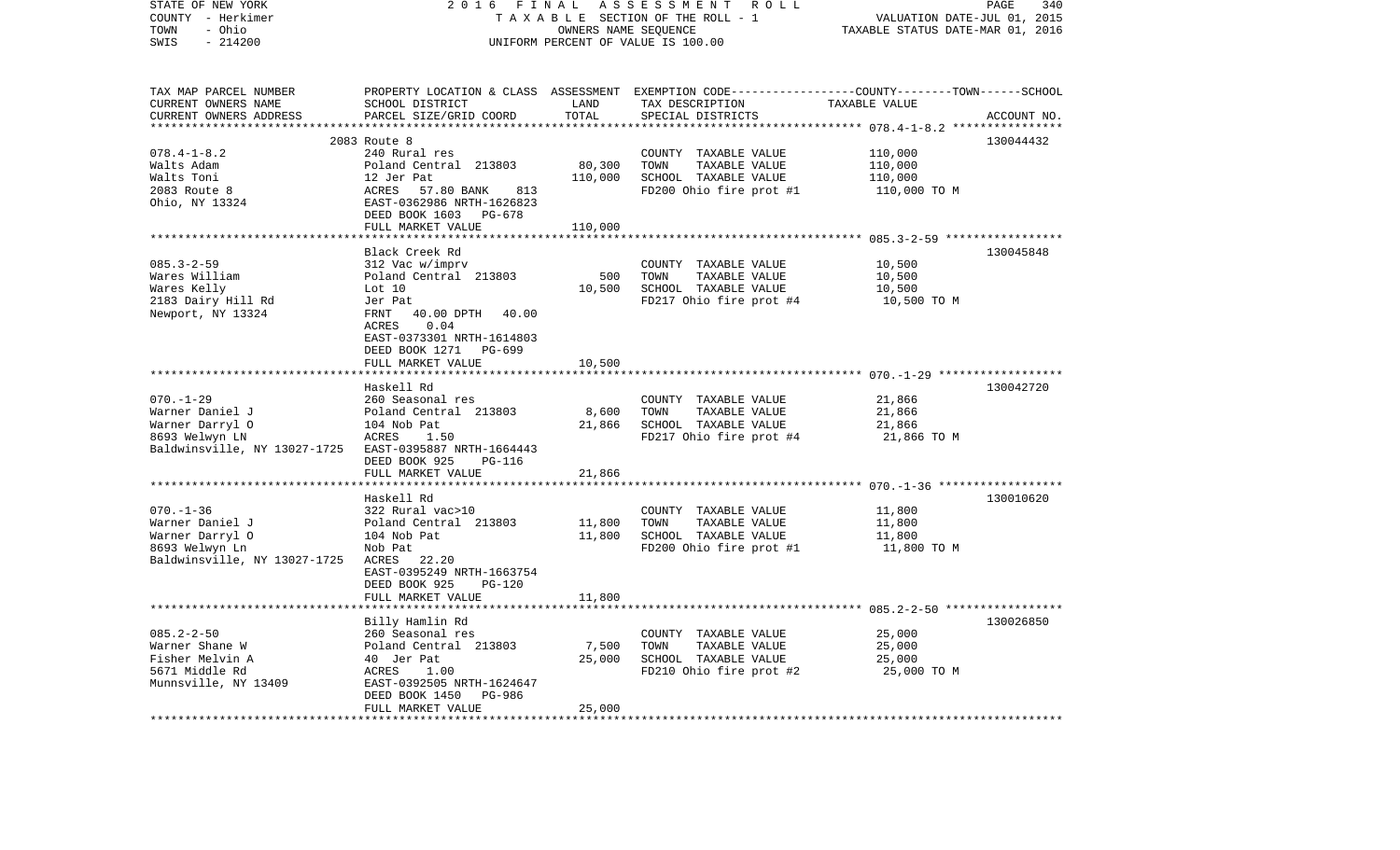| STATE OF NEW YORK                | 2016                                      | FINAL           | ASSESSMENT ROLL                                                                                 |                                  | 341<br>PAGE |
|----------------------------------|-------------------------------------------|-----------------|-------------------------------------------------------------------------------------------------|----------------------------------|-------------|
| COUNTY - Herkimer                |                                           |                 | TAXABLE SECTION OF THE ROLL - 1                                                                 | VALUATION DATE-JUL 01, 2015      |             |
| - Ohio<br>TOWN                   |                                           |                 | OWNERS NAME SEQUENCE                                                                            | TAXABLE STATUS DATE-MAR 01, 2016 |             |
| SWIS<br>$-214200$                |                                           |                 | UNIFORM PERCENT OF VALUE IS 100.00                                                              |                                  |             |
|                                  |                                           |                 |                                                                                                 |                                  |             |
| TAX MAP PARCEL NUMBER            |                                           |                 | PROPERTY LOCATION & CLASS ASSESSMENT EXEMPTION CODE---------------COUNTY-------TOWN------SCHOOL |                                  |             |
| CURRENT OWNERS NAME              | SCHOOL DISTRICT                           | LAND            | TAX DESCRIPTION                                                                                 | TAXABLE VALUE                    |             |
| CURRENT OWNERS ADDRESS           | PARCEL SIZE/GRID COORD                    | TOTAL           | SPECIAL DISTRICTS                                                                               |                                  | ACCOUNT NO. |
| ************************         |                                           |                 |                                                                                                 |                                  |             |
|                                  | 286 Hill Rd                               |                 |                                                                                                 |                                  |             |
| $074.3 - 1 - 24.4$               | 260 Seasonal res                          |                 | COUNTY TAXABLE VALUE                                                                            | 89,980                           |             |
| Warren Clinton                   | Poland Central 213803                     | 21,900          | TOWN<br>TAXABLE VALUE                                                                           | 89,980                           |             |
| Warren Teresa                    | FRNT 650.00 DPTH                          | 89,980          | SCHOOL TAXABLE VALUE                                                                            | 89,980                           |             |
| 286 Hill Rd                      | ACRES<br>20.00                            |                 |                                                                                                 |                                  |             |
| PO Box 60                        | EAST-0377476 NRTH-1644401                 |                 |                                                                                                 |                                  |             |
| Cold Brook, NY 13324             | DEED BOOK 1083<br>$PG-360$                |                 |                                                                                                 |                                  |             |
|                                  | FULL MARKET VALUE                         | 89,980          |                                                                                                 |                                  |             |
|                                  |                                           | *************** |                                                                                                 |                                  |             |
|                                  | 273 Kelly Rd                              |                 |                                                                                                 |                                  | 130025920   |
| $078.2 - 1 - 2$                  | 240 Rural res                             |                 | STAR EN<br>41834                                                                                | $\overline{0}$<br>$\Omega$       | 65,300      |
| Watson David J                   | Poland Central 213803                     | 41,900          | COUNTY TAXABLE VALUE                                                                            | 80,000                           |             |
| Gorton Donna J                   | 49 Jer Pat                                | 80,000          | TOWN<br>TAXABLE VALUE                                                                           | 80,000                           |             |
| 273 Kelly Rd                     | 31.60<br>ACRES                            |                 | SCHOOL TAXABLE VALUE                                                                            | 14,700                           |             |
| Ohio, NY 13324                   | EAST-0363173 NRTH-1639868                 |                 | FD200 Ohio fire prot #1                                                                         | 80,000 TO M                      |             |
|                                  | DEED BOOK 1516<br>PG-606                  |                 |                                                                                                 |                                  |             |
|                                  | FULL MARKET VALUE                         | 80,000          |                                                                                                 |                                  |             |
|                                  |                                           |                 |                                                                                                 |                                  |             |
| $073.3 - 2 - 13$                 | Harvey Bridge Rd                          |                 |                                                                                                 | 60,900                           | 130032100   |
|                                  | 260 Seasonal res<br>Poland Central 213803 | 26,400          | COUNTY TAXABLE VALUE<br>TAXABLE VALUE<br>TOWN                                                   | 60,900                           |             |
| Wattinger Hansjorg<br>PO Box 134 | 48 Jer Pat                                | 60,900          | SCHOOL TAXABLE VALUE                                                                            | 60,900                           |             |
| Remsen, NY 13438                 | 8.70<br>ACRES                             |                 | FD200 Ohio fire prot #1                                                                         | 60,900 TO M                      |             |
|                                  | EAST-0361448 NRTH-1645721                 |                 |                                                                                                 |                                  |             |
|                                  | DEED BOOK 787<br>PG-534                   |                 |                                                                                                 |                                  |             |
|                                  | FULL MARKET VALUE                         | 60,900          |                                                                                                 |                                  |             |
|                                  |                                           |                 |                                                                                                 |                                  |             |
|                                  | Nobelsboro Rt 8                           |                 |                                                                                                 |                                  | 130019320   |
| $070. - 1 - 63$                  | 314 Rural vac<10                          |                 | COUNTY TAXABLE VALUE                                                                            | 8,600                            |             |
| Weakley Brad                     | Poland Central 213803                     | 8,600           | TOWN<br>TAXABLE VALUE                                                                           | 8,600                            |             |
| 8942 North Main St               | 68 Rem Pat                                | 8,600           | SCHOOL TAXABLE VALUE                                                                            | 8,600                            |             |
| Poland, NY 13431                 | FRNT 333.30 DPTH 198.00                   |                 | FD200 Ohio fire prot #1                                                                         | 8,600 TO M                       |             |
|                                  | 1.50<br>ACRES                             |                 |                                                                                                 |                                  |             |
|                                  | EAST-0392055 NRTH-1659609                 |                 |                                                                                                 |                                  |             |
|                                  | DEED BOOK 1300<br>$PG-26$                 |                 |                                                                                                 |                                  |             |
|                                  | FULL MARKET VALUE                         | 8,600           |                                                                                                 |                                  |             |
|                                  |                                           |                 |                                                                                                 |                                  |             |
|                                  | 4833 Route 8-Nobelboro                    |                 |                                                                                                 |                                  | 130024240   |
| $070. - 1 - 65$                  | 260 Seasonal res                          |                 | COUNTY TAXABLE VALUE                                                                            | 10,400                           |             |
| Weakley Brad                     | Poland Central 213803                     | 10,400          | TOWN<br>TAXABLE VALUE                                                                           | 10,400                           |             |
| 8942 N. Main St                  | 68 Rem Pat                                | 10,400          | SCHOOL TAXABLE VALUE                                                                            | 10,400                           |             |
| Poland, NY 13431                 | 2 Bl 4 1/4                                |                 | FD200 Ohio fire prot #1                                                                         | 10,400 TO M                      |             |
|                                  | 5.10<br>ACRES                             |                 |                                                                                                 |                                  |             |
|                                  | EAST-0392463 NRTH-1659953                 |                 |                                                                                                 |                                  |             |
|                                  | DEED BOOK 1444<br>PG-647                  |                 |                                                                                                 |                                  |             |
|                                  | FULL MARKET VALUE                         | 10,400          |                                                                                                 |                                  |             |
| ********************             |                                           |                 |                                                                                                 |                                  |             |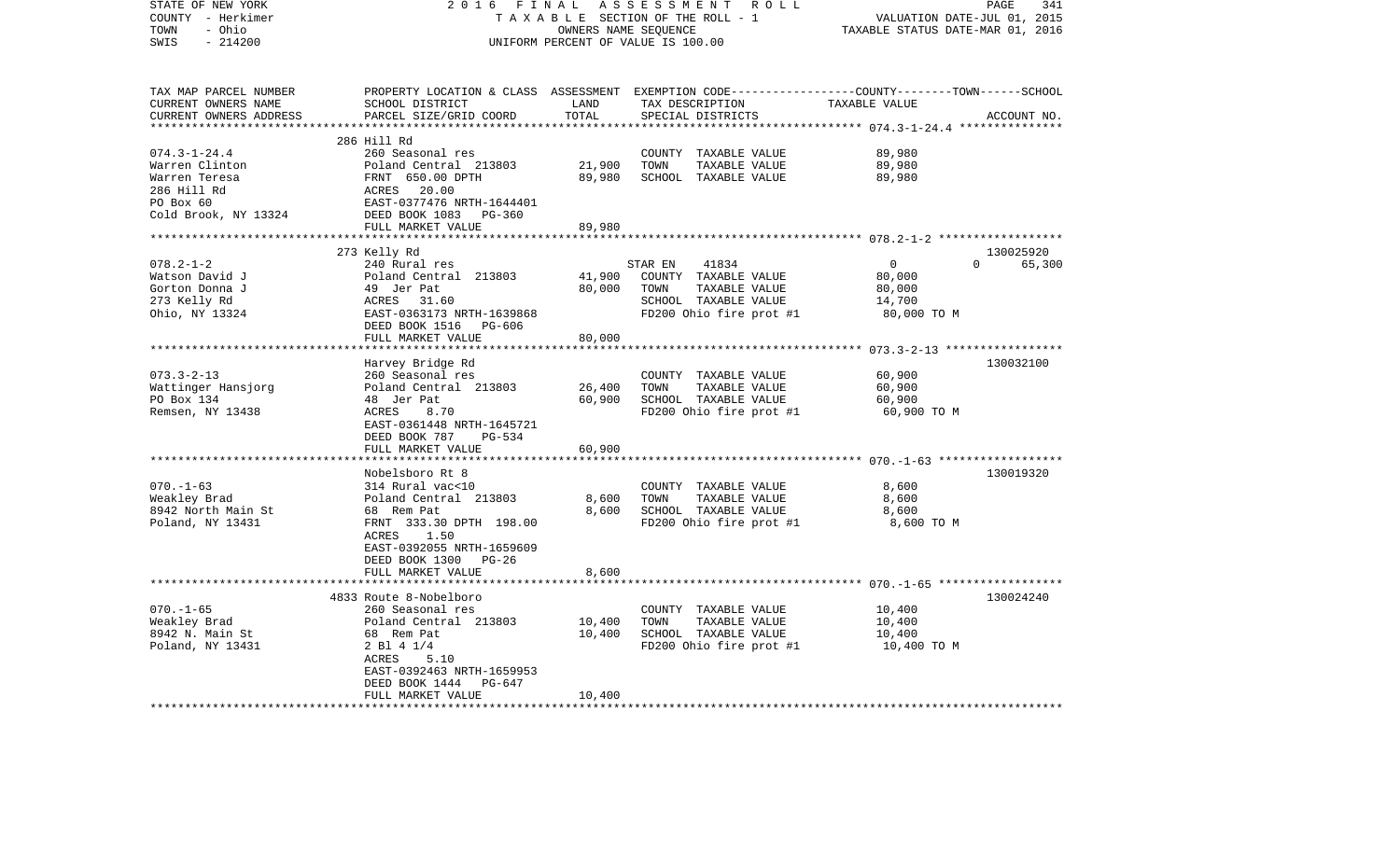| STATE OF NEW YORK<br>COUNTY - Herkimer<br>- Ohio<br>TOWN<br>$-214200$<br>SWIS                              | 2 0 1 6<br>FINAL<br>ASSESSMENT<br>R O L L<br>TAXABLE SECTION OF THE ROLL - 1<br>OWNERS NAME SEQUENCE<br>UNIFORM PERCENT OF VALUE IS 100.00                                                     |                              |                                                                                                                                          | PAGE<br>342<br>VALUATION DATE-JUL 01, 2015<br>TAXABLE STATUS DATE-MAR 01, 2016 |                                 |
|------------------------------------------------------------------------------------------------------------|------------------------------------------------------------------------------------------------------------------------------------------------------------------------------------------------|------------------------------|------------------------------------------------------------------------------------------------------------------------------------------|--------------------------------------------------------------------------------|---------------------------------|
| TAX MAP PARCEL NUMBER<br>CURRENT OWNERS NAME<br>CURRENT OWNERS ADDRESS<br>***********************          | SCHOOL DISTRICT<br>PARCEL SIZE/GRID COORD                                                                                                                                                      | LAND<br>TOTAL                | PROPERTY LOCATION & CLASS ASSESSMENT EXEMPTION CODE----------------COUNTY-------TOWN------SCHOOL<br>TAX DESCRIPTION<br>SPECIAL DISTRICTS | TAXABLE VALUE                                                                  | ACCOUNT NO.                     |
| $066. - 1 - 29$<br>Weakley-Eisenhut Becky<br>Weakley Bruce F<br>5463 Bushart Rd<br>Oriskany, NY 13424      | Black Creek Lk<br>920 Priv Hunt/Fi - WTRFNT<br>Poland Central 213803<br>68 Nob Pat<br>Black Cr Lake<br>4 Camps<br>ACRES 192.80<br>EAST-0388501 NRTH-1680619<br>DEED BOOK 1417<br><b>PG-917</b> | 91,500<br>171,000            | COUNTY<br>TAXABLE VALUE<br>TOWN<br>TAXABLE VALUE<br>SCHOOL TAXABLE VALUE<br>FD217 Ohio fire prot #4                                      | 171,000<br>171,000<br>171,000<br>171,000 TO M                                  | 130043530                       |
|                                                                                                            | FULL MARKET VALUE<br>**************************                                                                                                                                                | 171,000                      |                                                                                                                                          |                                                                                |                                 |
|                                                                                                            | 236 Webb Ln                                                                                                                                                                                    |                              |                                                                                                                                          |                                                                                | 130012300                       |
| $073.3 - 2 - 22$<br>Webb Ivan<br>Webb Barbara<br>236 Webb Ln<br>Cold Brook, NY 13324                       | 210 1 Family Res<br>Poland Central 213803<br>48 Jer Pat<br>ACRES<br>41.50<br>EAST-0360748 NRTH-1644142<br>DEED BOOK 00628 PG-00575<br>FULL MARKET VALUE                                        | 48,300<br>106,200<br>106,200 | 41834<br>STAR EN<br>COUNTY TAXABLE VALUE<br>TAXABLE VALUE<br>TOWN<br>SCHOOL TAXABLE VALUE<br>FD200 Ohio fire prot #1                     | 0<br>106,200<br>106,200<br>40,900<br>106,200 TO M                              | 0<br>65,300                     |
|                                                                                                            |                                                                                                                                                                                                | * * * * * * * * * *          |                                                                                                                                          | ************************* 078.2-2-39.1 ***************                         |                                 |
| $078.2 - 2 - 39.1$<br>Weber Maureen<br>4114 Dempsey Ave SW<br>Waverly, MN 55390                            | Ash Creek Rd<br>910 Priv forest<br>Poland Central 213803<br>44 Jer Pat<br>ACRES 65.50<br>EAST-0364829 NRTH-0163253<br>DEED BOOK 1211<br>PG-686                                                 | 50,800<br>50,800             | COUNTY<br>TAXABLE VALUE<br>TOWN<br>TAXABLE VALUE<br>SCHOOL TAXABLE VALUE<br>FD200 Ohio fire prot #1                                      | 50,800<br>50,800<br>50,800<br>50,800 TO M                                      | 130015600                       |
|                                                                                                            | FULL MARKET VALUE                                                                                                                                                                              | 50,800                       |                                                                                                                                          |                                                                                |                                 |
| $063. -1 - 22$<br>Wedocandors Club<br>Att Richard L Hanson<br>167 Co Hwy 53<br>Richfield Springs, NY 13439 | ******************<br>Little Salmon Lk<br>260 Seasonal res<br>Poland Central 213803<br>96 Nob Pat<br>Summitt<br>ACRES<br>2.00<br>EAST-0403084 NRTH-1694278                                     | 8,000<br>13,600              | COUNTY TAXABLE VALUE<br>TOWN<br>TAXABLE VALUE<br>SCHOOL TAXABLE VALUE<br>FD215 Ohio fire prot #3                                         | 13,600<br>13,600<br>13,600<br>13,600 TO M                                      | 130042930                       |
|                                                                                                            | FULL MARKET VALUE                                                                                                                                                                              | 13,600                       |                                                                                                                                          |                                                                                |                                 |
| $079.1 - 1 - 7$                                                                                            | **************************<br>Gray Wilmurt Rd<br>210 1 Family Res                                                                                                                              |                              | STAR B<br>41854                                                                                                                          | $\overline{0}$                                                                 | 130035880<br>$\Omega$<br>30,000 |
| Wegrzyn Joseph<br>Wegrzyn Therese<br>1275 Gray Wilmurt Rd<br>Ohio, NY 13324                                | Poland Central 213803<br>Lot 50 Jer Pat<br>ACRES<br>43.90<br>EAST-0373015 NRTH-1637510<br>DEED BOOK 1367<br>PG-206<br>FULL MARKET VALUE                                                        | 49,900<br>76,000<br>76,000   | COUNTY TAXABLE VALUE<br>TOWN<br>TAXABLE VALUE<br>SCHOOL TAXABLE VALUE<br>FD200 Ohio fire prot #1                                         | 76,000<br>76,000<br>46,000<br>76,000 TO M                                      |                                 |
|                                                                                                            |                                                                                                                                                                                                |                              |                                                                                                                                          |                                                                                |                                 |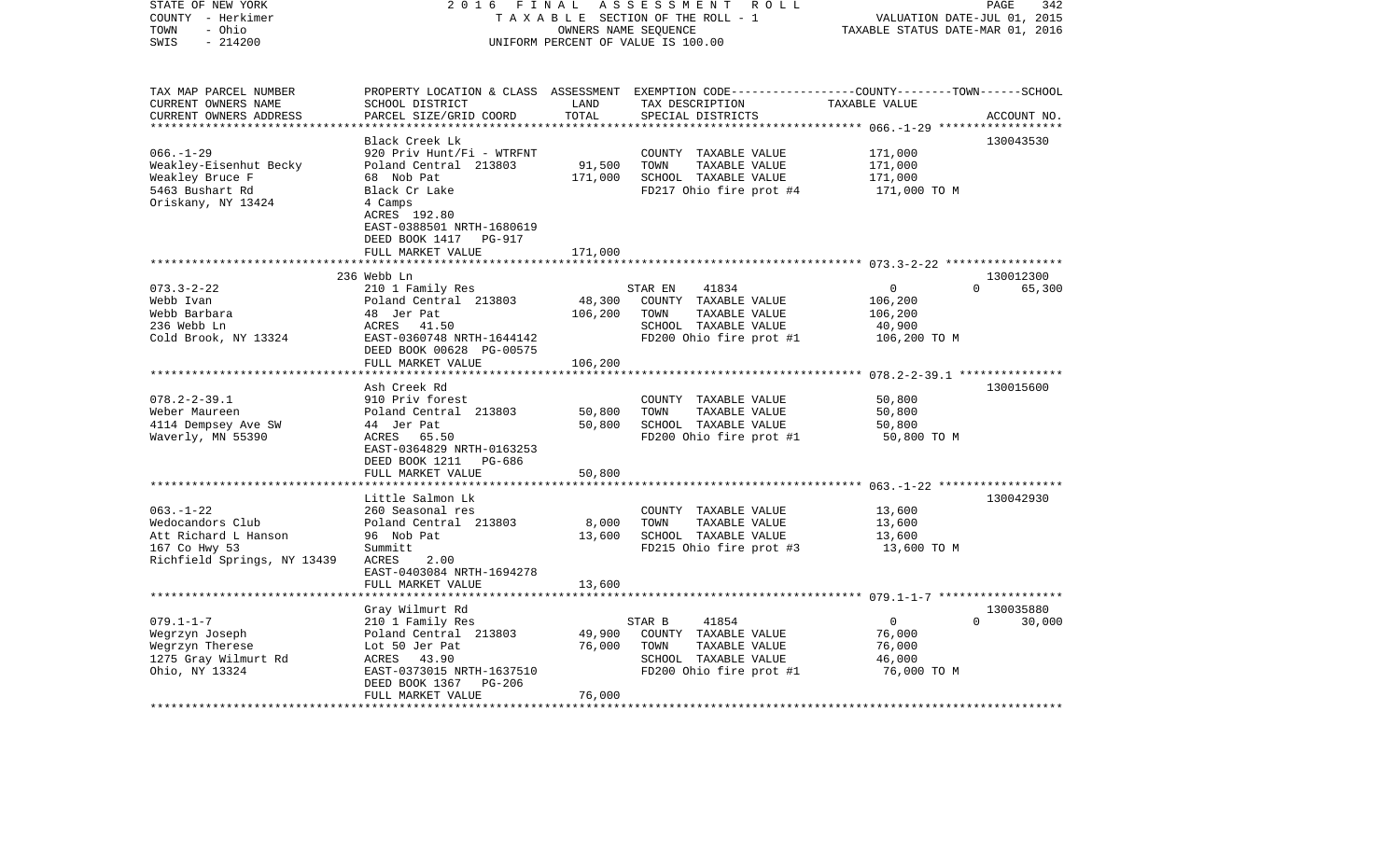| SWIS<br>$-214200$<br>UNIFORM PERCENT OF VALUE IS 100.00                                                                                                                                                                                                                                                                                                                                                                                                                           | PAGE<br>343<br>VALUATION DATE-JUL 01, 2015<br>TAXABLE STATUS DATE-MAR 01, 2016 |  |  |
|-----------------------------------------------------------------------------------------------------------------------------------------------------------------------------------------------------------------------------------------------------------------------------------------------------------------------------------------------------------------------------------------------------------------------------------------------------------------------------------|--------------------------------------------------------------------------------|--|--|
| TAX MAP PARCEL NUMBER<br>PROPERTY LOCATION & CLASS ASSESSMENT EXEMPTION CODE---------------COUNTY-------TOWN------SCHOOL<br>CURRENT OWNERS NAME<br>LAND<br>TAX DESCRIPTION<br>SCHOOL DISTRICT<br>TAXABLE VALUE<br>TOTAL<br>CURRENT OWNERS ADDRESS<br>PARCEL SIZE/GRID COORD<br>SPECIAL DISTRICTS                                                                                                                                                                                  | ACCOUNT NO.                                                                    |  |  |
|                                                                                                                                                                                                                                                                                                                                                                                                                                                                                   | 130045600                                                                      |  |  |
| $999.130 - 4 - 56$<br>1,000<br>695 Cemetery<br>NON PROF 9 25300<br>1,000<br>Poland Central 213803<br>1,000<br>COUNTY TAXABLE VALUE<br>Wendover Cemetery<br>0<br>$\Omega$<br>Attn: Town Of Ohio<br>1,000<br>TOWN<br>TAXABLE VALUE<br>234 Nellis Rd<br>1,000<br>SCHOOL TAXABLE VALUE<br>FULL MARKET VALUE<br>$\Omega$<br>Cold Brook, NY 13324<br>0 TO M<br>FD217 Ohio fire prot #4                                                                                                  | 1,000                                                                          |  |  |
| 1,000 EX                                                                                                                                                                                                                                                                                                                                                                                                                                                                          |                                                                                |  |  |
| ********** 074.1-1-34 ******************                                                                                                                                                                                                                                                                                                                                                                                                                                          |                                                                                |  |  |
| 4212 Route 8<br>130016770<br>$074.1 - 1 - 34$<br>80,000<br>210 1 Family Res<br>COUNTY TAXABLE VALUE<br>Western United Life Co<br>Poland Central 213803<br>19,300<br>TOWN<br>TAXABLE VALUE<br>80,000<br>Attn: Maida Brian C<br>75 Rem Pat<br>80,000<br>SCHOOL TAXABLE VALUE<br>80,000<br>4212 State RT 8<br>ACRES<br>1.20<br>FD200 Ohio fire prot #1<br>80,000 TO M<br>Cold Brook, NY 13324<br>EAST-0381643 NRTH-1655514<br>DEED BOOK 898<br>PG-527<br>FULL MARKET VALUE<br>80,000 |                                                                                |  |  |
|                                                                                                                                                                                                                                                                                                                                                                                                                                                                                   |                                                                                |  |  |
| Route 8<br>130016740<br>$074.1 - 1 - 35$<br>312 Vac w/imprv<br>COUNTY TAXABLE VALUE<br>5,300<br>Western United Life Co<br>Poland Central 213803<br>TOWN<br>TAXABLE VALUE<br>3,300<br>5,300<br>Attn: Maida Brian C<br>SCHOOL TAXABLE VALUE<br>75 Rem Pat<br>5,300<br>5,300<br>4212 State Rt 8<br>FD200 Ohio fire prot #1<br>Sub 10<br>5,300 TO M<br>Cold Brook, NY 13324<br>Barn<br>ACRES<br>1.25<br>EAST-0381482 NRTH-1655512<br>DEED BOOK 898<br>PG-527                          |                                                                                |  |  |
| 5,300<br>FULL MARKET VALUE                                                                                                                                                                                                                                                                                                                                                                                                                                                        |                                                                                |  |  |
| Unclemier Rd<br>130028170<br>$079.1 - 1 - 29$<br>260 Seasonal res<br>115,200<br>COUNTY TAXABLE VALUE<br>Whalen Timothy<br>TAXABLE VALUE<br>Poland Central 213803<br>50,000<br>TOWN<br>115,200<br>Collins Danial<br>51 Jer Pat<br>115,200<br>SCHOOL TAXABLE VALUE<br>115,200<br>30 East St<br>ACRES 75.00<br>FD217 Ohio fire prot #4<br>115,200 TO M<br>Lee, MA 01238<br>EAST-0382044 NRTH-1635810<br>DEED BOOK 1314 PG-742                                                        |                                                                                |  |  |
| FULL MARKET VALUE<br>115,200                                                                                                                                                                                                                                                                                                                                                                                                                                                      |                                                                                |  |  |
|                                                                                                                                                                                                                                                                                                                                                                                                                                                                                   |                                                                                |  |  |
| 130016200<br>Little York<br>$079.1 - 1 - 41$<br>910 Priv forest<br>202,800<br>COUNTY TAXABLE VALUE<br>Whalen Timothy<br>Poland Central 213803<br>202,800<br>TAXABLE VALUE<br>202,800<br>TOWN<br>Collins Daniel<br>202,800<br>SCHOOL TAXABLE VALUE<br>75 Jer Pat<br>202,800<br>30 East St<br>ACRES 952.80<br>FD217 Ohio fire prot #4<br>202,800 TO M<br>EAST-0384293 NRTH-1640236<br>Lee, MA 01238<br>DEED BOOK 2<br>PG-742                                                        |                                                                                |  |  |
| 202,800<br>FULL MARKET VALUE                                                                                                                                                                                                                                                                                                                                                                                                                                                      |                                                                                |  |  |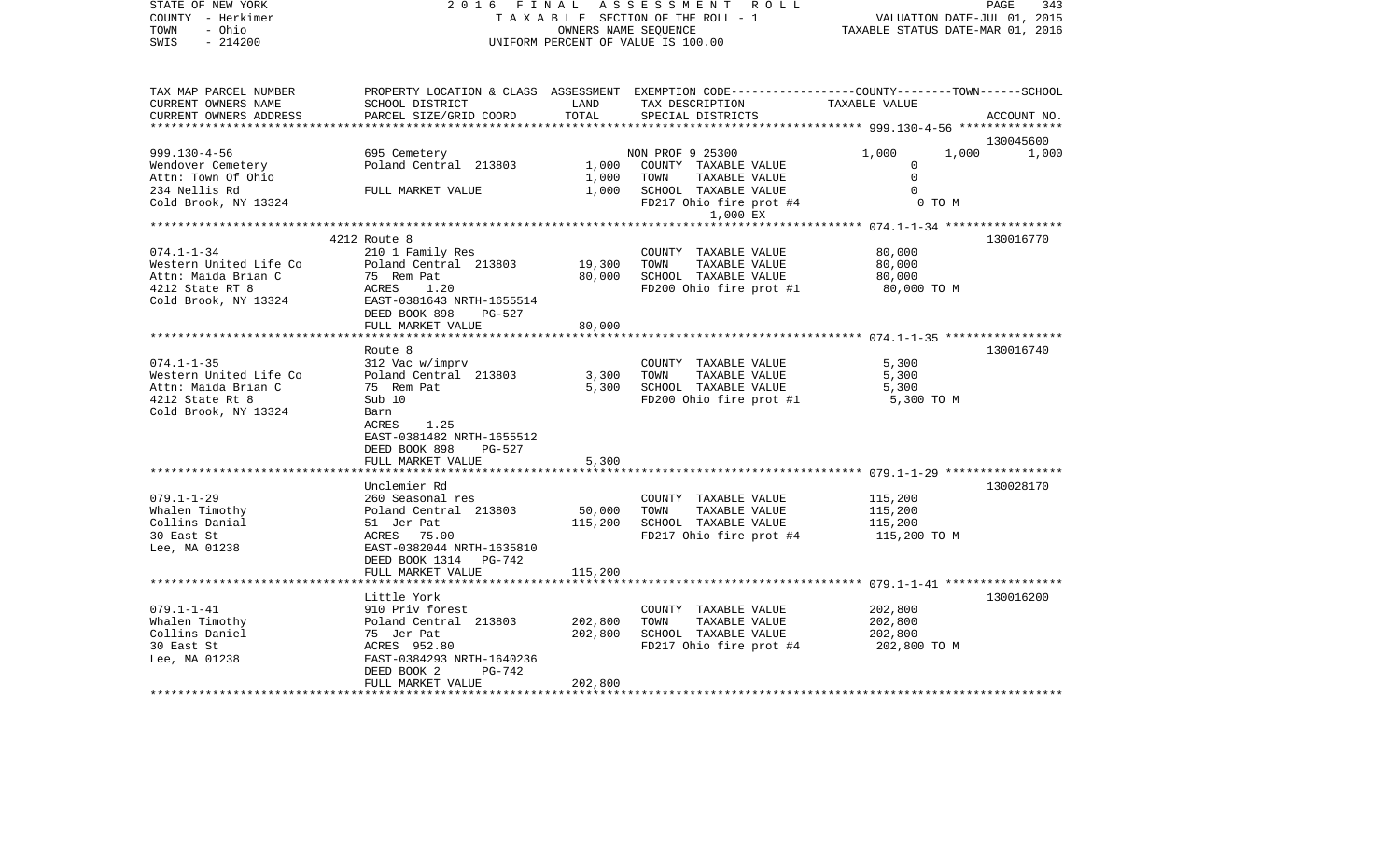| STATE OF NEW YORK                                 | 2016                                     | FINAL  | A S S E S S M E N T<br>ROLL                                                                     |                                  | PAGE<br>344        |
|---------------------------------------------------|------------------------------------------|--------|-------------------------------------------------------------------------------------------------|----------------------------------|--------------------|
| COUNTY - Herkimer                                 |                                          |        | TAXABLE SECTION OF THE ROLL - 1                                                                 | VALUATION DATE-JUL 01, 2015      |                    |
| - Ohio<br>TOWN                                    |                                          |        | OWNERS NAME SEQUENCE                                                                            | TAXABLE STATUS DATE-MAR 01, 2016 |                    |
| $-214200$<br>SWIS                                 |                                          |        | UNIFORM PERCENT OF VALUE IS 100.00                                                              |                                  |                    |
|                                                   |                                          |        |                                                                                                 |                                  |                    |
|                                                   |                                          |        |                                                                                                 |                                  |                    |
| TAX MAP PARCEL NUMBER                             |                                          |        | PROPERTY LOCATION & CLASS ASSESSMENT EXEMPTION CODE---------------COUNTY-------TOWN------SCHOOL |                                  |                    |
| CURRENT OWNERS NAME                               | SCHOOL DISTRICT                          | LAND   | TAX DESCRIPTION                                                                                 | TAXABLE VALUE                    |                    |
| CURRENT OWNERS ADDRESS<br>*********************** | PARCEL SIZE/GRID COORD                   | TOTAL  | SPECIAL DISTRICTS                                                                               |                                  | ACCOUNT NO.        |
|                                                   | 170 Woods Ln                             |        |                                                                                                 |                                  | 130075210          |
| $073.3 - 2 - 36$                                  |                                          |        |                                                                                                 | 20,000                           |                    |
| Wheatley Lorraine                                 | 270 Mfg housing<br>Poland Central 213803 | 9,000  | COUNTY TAXABLE VALUE<br>TOWN<br>TAXABLE VALUE                                                   | 20,000                           |                    |
| 19 Moseley St                                     | Lot 48                                   | 20,000 | SCHOOL TAXABLE VALUE                                                                            | 20,000                           |                    |
| Whitesboro, NY 13492                              | Tr 2A                                    |        | FD200 Ohio fire prot #1                                                                         |                                  |                    |
|                                                   | ACRES<br>2.00                            |        |                                                                                                 | 20,000 TO M                      |                    |
|                                                   |                                          |        |                                                                                                 |                                  |                    |
|                                                   | EAST-0360991 NRTH-1644628                |        |                                                                                                 |                                  |                    |
|                                                   | DEED BOOK 1571<br>PG-841                 |        |                                                                                                 |                                  |                    |
|                                                   | FULL MARKET VALUE                        | 20,000 |                                                                                                 |                                  |                    |
|                                                   | 242 Hooper Dooper Ave                    |        |                                                                                                 |                                  |                    |
| $073.2 - 1 - 58.4$                                | 260 Seasonal res                         |        | COUNTY TAXABLE VALUE                                                                            | 69,160                           |                    |
| Whelley Stephen M                                 | Poland Central 213803                    | 24,100 | TOWN<br>TAXABLE VALUE                                                                           | 69,160                           |                    |
| Whelley Ruth A                                    | FRNT 845.40 DPTH                         | 69,160 | SCHOOL TAXABLE VALUE                                                                            | 69,160                           |                    |
| 2 Forest Dr                                       | 6.70<br>ACRES                            |        |                                                                                                 |                                  |                    |
| Catonsville, MD 12228                             | EAST-0371582 NRTH-1654758                |        |                                                                                                 |                                  |                    |
|                                                   | DEED BOOK 1432<br>PG-18                  |        |                                                                                                 |                                  |                    |
|                                                   | FULL MARKET VALUE                        | 69,160 |                                                                                                 |                                  |                    |
|                                                   | ****************************             |        |                                                                                                 |                                  |                    |
|                                                   | 459 Figert Rd                            |        |                                                                                                 |                                  | 130018030          |
| $073.4 - 2 - 28$                                  | 210 1 Family Res                         |        | STAR EN<br>41834                                                                                | $\mathbf 0$                      | $\Omega$<br>54,200 |
| White Thomas G                                    | Poland Central 213803                    | 9,000  | COUNTY TAXABLE VALUE                                                                            | 54,200                           |                    |
| 459 Figert Rd                                     | 49 Jer Pat                               | 54,200 | TOWN<br>TAXABLE VALUE                                                                           | 54,200                           |                    |
| Cold Brook, NY 13324                              | Seas 0.27 A                              |        | SCHOOL TAXABLE VALUE                                                                            | $\Omega$                         |                    |
|                                                   | 90.00 DPTH 134.00<br>FRNT                |        | FD200 Ohio fire prot #1                                                                         | 54,200 TO M                      |                    |
|                                                   | 0.28<br>ACRES                            |        |                                                                                                 |                                  |                    |
|                                                   | EAST-0368613 NRTH-1642953                |        |                                                                                                 |                                  |                    |
|                                                   | DEED BOOK 682<br>PG-129                  |        |                                                                                                 |                                  |                    |
|                                                   | FULL MARKET VALUE                        | 54,200 |                                                                                                 |                                  |                    |
|                                                   |                                          |        |                                                                                                 |                                  |                    |
|                                                   | Figert Rd                                |        |                                                                                                 |                                  | 130022740          |
| $073.4 - 2 - 29.2$                                | 314 Rural vac<10 - WTRFNT                |        | COUNTY TAXABLE VALUE                                                                            | 20,200                           |                    |
| White Thomas G                                    | Poland Central 213803                    | 20,200 | TOWN<br>TAXABLE VALUE                                                                           | 20,200                           |                    |
| 459 Figert Rd                                     | 49 Jer Pat                               | 20,200 | SCHOOL TAXABLE VALUE                                                                            | 20,200                           |                    |
| Ohio, NY 13324                                    | FRNT 806.00 DPTH                         |        | FD200 Ohio fire prot #1                                                                         | 20,200 TO M                      |                    |
|                                                   | 4.50<br>ACRES                            |        |                                                                                                 |                                  |                    |
|                                                   | EAST-0368380 NRTH-1642763                |        |                                                                                                 |                                  |                    |
|                                                   | DEED BOOK 683<br>PG-513                  |        |                                                                                                 |                                  |                    |
|                                                   | FULL MARKET VALUE                        | 20,200 |                                                                                                 |                                  |                    |
| *********************                             | **************************************   |        |                                                                                                 |                                  |                    |
|                                                   | 457 Figert Rd                            |        |                                                                                                 |                                  | 130022770          |
| $073.4 - 2 - 31$                                  | 314 Rural vac<10                         |        | COUNTY TAXABLE VALUE                                                                            | 3,400                            |                    |
| White Thomas G                                    | Poland Central 213803                    | 3,400  | TOWN<br>TAXABLE VALUE                                                                           | 3,400                            |                    |
| 459 Figert Rd                                     | 49 Jer Pat                               | 3,400  | SCHOOL TAXABLE VALUE                                                                            | 3,400                            |                    |
| Ohio, NY 13324                                    | FRNT 119.00 DPTH 199.00                  |        | FD200 Ohio fire prot #1                                                                         | 3,400 TO M                       |                    |
|                                                   | ACRES<br>0.50                            |        |                                                                                                 |                                  |                    |
|                                                   | EAST-0367296 NRTH-1640553                |        |                                                                                                 |                                  |                    |
|                                                   | DEED BOOK 741<br><b>PG-011</b>           |        |                                                                                                 |                                  |                    |
|                                                   | FULL MARKET VALUE                        | 3,400  |                                                                                                 |                                  |                    |
| *********                                         |                                          |        |                                                                                                 |                                  |                    |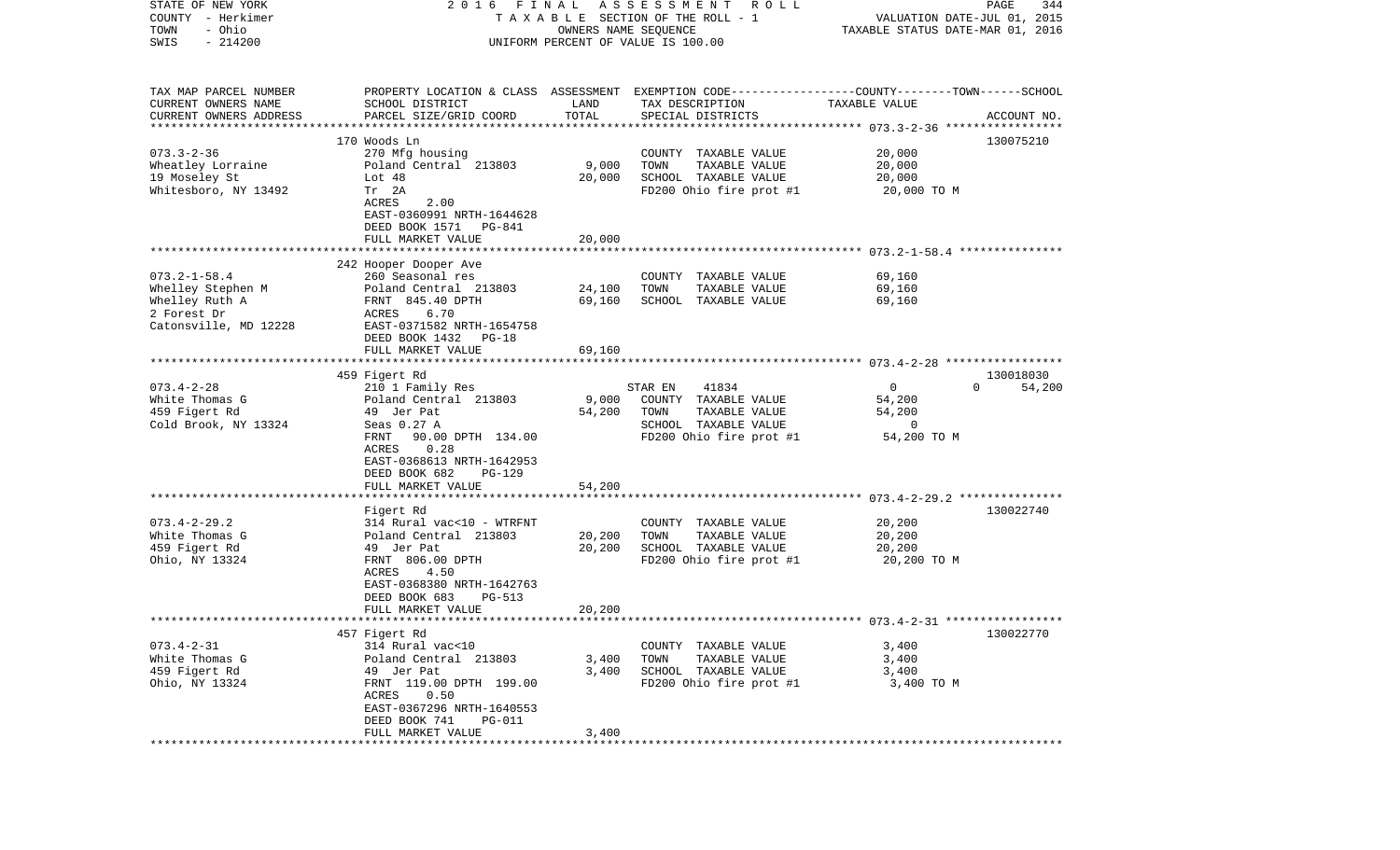| STATE OF NEW YORK<br>COUNTY - Herkimer<br>- Ohio<br>TOWN                  | 2016 FINAL<br>A S S E S S M E N T<br>TAXABLE SECTION OF THE ROLL - 1<br>OWNERS NAME SEQUENCE |               |                                                                                                 | R O L L<br>PAGE<br>345<br>VALUATION DATE-JUL 01, 2015<br>TAXABLE STATUS DATE-MAR 01, 2016 |             |  |  |
|---------------------------------------------------------------------------|----------------------------------------------------------------------------------------------|---------------|-------------------------------------------------------------------------------------------------|-------------------------------------------------------------------------------------------|-------------|--|--|
| $-214200$<br>SWIS                                                         |                                                                                              |               | UNIFORM PERCENT OF VALUE IS 100.00                                                              |                                                                                           |             |  |  |
| TAX MAP PARCEL NUMBER                                                     |                                                                                              |               | PROPERTY LOCATION & CLASS ASSESSMENT EXEMPTION CODE---------------COUNTY-------TOWN------SCHOOL |                                                                                           |             |  |  |
| CURRENT OWNERS NAME<br>CURRENT OWNERS ADDRESS<br>************************ | SCHOOL DISTRICT<br>PARCEL SIZE/GRID COORD                                                    | LAND<br>TOTAL | TAX DESCRIPTION<br>SPECIAL DISTRICTS                                                            | TAXABLE VALUE                                                                             | ACCOUNT NO. |  |  |
|                                                                           | Rt 8                                                                                         |               |                                                                                                 |                                                                                           | 130043920   |  |  |
| $074.1 - 2 - 46$                                                          | 260 Seasonal res                                                                             |               | COUNTY TAXABLE VALUE                                                                            | 20,000                                                                                    |             |  |  |
| Whitney Robert A                                                          | Poland Central 213803                                                                        | 8,300         | TOWN<br>TAXABLE VALUE                                                                           | 20,000                                                                                    |             |  |  |
| Whitney William R                                                         | 63 Rem Pat                                                                                   | 20,000        | SCHOOL TAXABLE VALUE                                                                            | 20,000                                                                                    |             |  |  |
| 6231 Cavanaugh Rd                                                         | Sub 17                                                                                       |               | FD200 Ohio fire prot #1                                                                         | 20,000 TO M                                                                               |             |  |  |
| Marcy, NY 13403                                                           | Sens 2.3                                                                                     |               |                                                                                                 |                                                                                           |             |  |  |
|                                                                           | ACRES<br>2.30                                                                                |               |                                                                                                 |                                                                                           |             |  |  |
|                                                                           | EAST-0373318 NRTH-1651684                                                                    |               |                                                                                                 |                                                                                           |             |  |  |
|                                                                           | DEED BOOK 1520<br>PG-46                                                                      |               |                                                                                                 |                                                                                           |             |  |  |
|                                                                           | FULL MARKET VALUE                                                                            | 20,000        |                                                                                                 |                                                                                           |             |  |  |
|                                                                           |                                                                                              |               |                                                                                                 |                                                                                           |             |  |  |
| $085.3 - 2 - 1.1$                                                         | Gray Wilmurt Rd                                                                              |               |                                                                                                 |                                                                                           | 130037680   |  |  |
| Whittlesey Jo Ann                                                         | 910 Priv forest<br>Poland Central 213803                                                     | 97,600        | COUNTY TAXABLE VALUE<br>TOWN<br>TAXABLE VALUE                                                   | 97,600<br>97,600                                                                          |             |  |  |
| PO Box 442                                                                | 10 Jer Pat                                                                                   | 97,600        | SCHOOL TAXABLE VALUE                                                                            | 97,600                                                                                    |             |  |  |
| Woodbury, NY 11797                                                        | ACRES 152.00                                                                                 |               | FD200 Ohio fire prot #1                                                                         | 97,600 TO M                                                                               |             |  |  |
|                                                                           | EAST-0374336 NRTH-1616206                                                                    |               |                                                                                                 |                                                                                           |             |  |  |
|                                                                           | DEED BOOK 851<br>PG-119                                                                      |               |                                                                                                 |                                                                                           |             |  |  |
|                                                                           | FULL MARKET VALUE                                                                            | 97,600        |                                                                                                 |                                                                                           |             |  |  |
|                                                                           |                                                                                              |               |                                                                                                 |                                                                                           |             |  |  |
|                                                                           | Gray Wilmurt Rd                                                                              |               |                                                                                                 |                                                                                           | 130037650   |  |  |
| $084.2 - 2 - 17$                                                          | 910 Priv forest                                                                              |               | COUNTY TAXABLE VALUE                                                                            | 132,700                                                                                   |             |  |  |
| Whittlesey JoAnn                                                          | Poland Central 213803                                                                        | 132,700       | TOWN<br>TAXABLE VALUE                                                                           | 132,700                                                                                   |             |  |  |
| PO Box 442                                                                | 10 Jer Pat                                                                                   | 132,700       | SCHOOL TAXABLE VALUE                                                                            | 132,700                                                                                   |             |  |  |
| Woodbury, NY 11797                                                        | ACRES 241.00                                                                                 |               | FD200 Ohio fire prot #1                                                                         | 132,700 TO M                                                                              |             |  |  |
|                                                                           | EAST-0371083 NRTH-1617163                                                                    |               |                                                                                                 |                                                                                           |             |  |  |
|                                                                           | DEED BOOK 851<br><b>PG-119</b>                                                               |               |                                                                                                 |                                                                                           |             |  |  |
|                                                                           | FULL MARKET VALUE<br>**********************                                                  | 132,700       |                                                                                                 | ************************** 085.2-2-16.1 ***********                                       |             |  |  |
|                                                                           | 819 Bull Hill Rd                                                                             |               |                                                                                                 |                                                                                           | 130009390   |  |  |
| $085.2 - 2 - 16.1$                                                        | 240 Rural res                                                                                |               | COUNTY TAXABLE VALUE                                                                            | 79,000                                                                                    |             |  |  |
| Whyte Barbara D                                                           | Poland Central 213803                                                                        | 55,900        | TOWN<br>TAXABLE VALUE                                                                           | 79,000                                                                                    |             |  |  |
| Whyte Eugene J                                                            | 22 Jer Pat                                                                                   | 79,000        | SCHOOL TAXABLE VALUE                                                                            | 79,000                                                                                    |             |  |  |
| 1988 County Rt 1                                                          | House 700 Garage 100                                                                         |               | FD210 Ohio fire prot #2                                                                         | 79,000 TO M                                                                               |             |  |  |
| Westtown, NY 10998                                                        | ACRES 53.10                                                                                  |               |                                                                                                 |                                                                                           |             |  |  |
|                                                                           | EAST-0347890 NRTH-1193466                                                                    |               |                                                                                                 |                                                                                           |             |  |  |
|                                                                           | DEED BOOK 917<br>PG-114                                                                      |               |                                                                                                 |                                                                                           |             |  |  |
|                                                                           | FULL MARKET VALUE                                                                            | 79,000        |                                                                                                 |                                                                                           |             |  |  |
|                                                                           |                                                                                              |               |                                                                                                 |                                                                                           |             |  |  |
|                                                                           | Millwood Hill Rd                                                                             |               |                                                                                                 |                                                                                           |             |  |  |
| $073.2 - 1 - 17.2$                                                        | 210 1 Family Res                                                                             |               | 41854<br>STAR B                                                                                 | $\circ$                                                                                   | 30,000<br>0 |  |  |
| Wiatr William                                                             | Poland Central 213803                                                                        | 18,500        | COUNTY TAXABLE VALUE                                                                            | 180,000                                                                                   |             |  |  |
| Wiatr Christina                                                           | Lot 79 Jer Pat                                                                               | 180,000       | TOWN<br>TAXABLE VALUE                                                                           | 180,000                                                                                   |             |  |  |
| PO Box 391                                                                | FRNT 220.00 DPTH 701.36                                                                      |               | SCHOOL TAXABLE VALUE                                                                            | 150,000                                                                                   |             |  |  |
| Poland, NY 13431                                                          | ACRES<br>4.00                                                                                |               | FD200 Ohio fire prot #1                                                                         | 180,000 TO M                                                                              |             |  |  |
|                                                                           | EAST-0372991 NRTH-1648890<br>DEED BOOK 795<br>$PG-37$                                        |               |                                                                                                 |                                                                                           |             |  |  |
|                                                                           | FULL MARKET VALUE                                                                            | 180,000       |                                                                                                 |                                                                                           |             |  |  |
|                                                                           |                                                                                              |               |                                                                                                 |                                                                                           |             |  |  |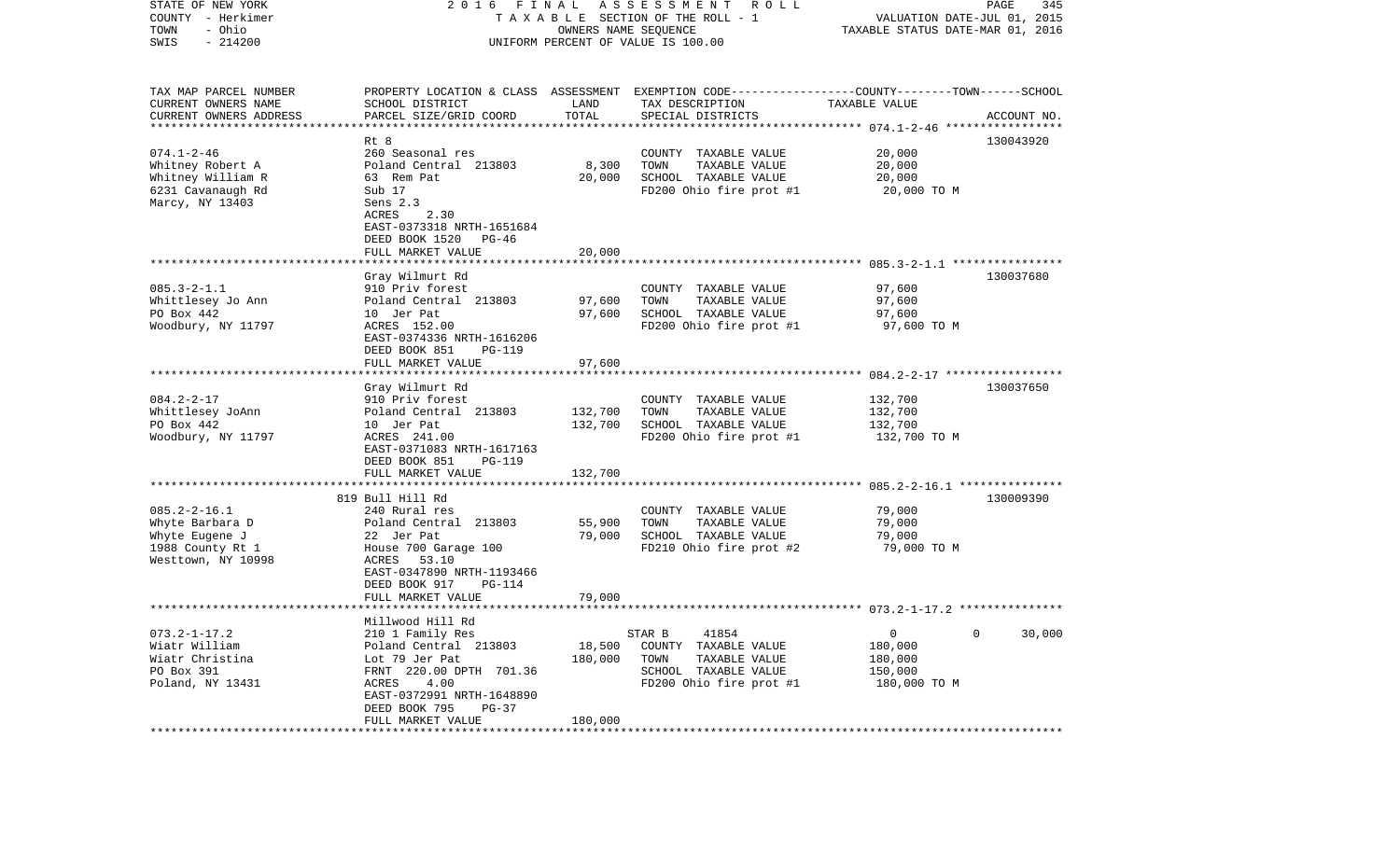| STATE OF NEW YORK<br>COUNTY - Herkimer<br>- Ohio<br>TOWN<br>$-214200$<br>SWIS                            | 2 0 1 6<br>FINAL                                                                                                                                                      | OWNERS NAME SEQUENCE         | ASSESSMENT<br>R O L L<br>TAXABLE SECTION OF THE ROLL - 1<br>UNIFORM PERCENT OF VALUE IS 100.00                      | PAGE<br>VALUATION DATE-JUL 01, 2015<br>TAXABLE STATUS DATE-MAR 01, 2016                                                        | 346    |
|----------------------------------------------------------------------------------------------------------|-----------------------------------------------------------------------------------------------------------------------------------------------------------------------|------------------------------|---------------------------------------------------------------------------------------------------------------------|--------------------------------------------------------------------------------------------------------------------------------|--------|
| TAX MAP PARCEL NUMBER<br>CURRENT OWNERS NAME<br>CURRENT OWNERS ADDRESS                                   | SCHOOL DISTRICT<br>PARCEL SIZE/GRID COORD                                                                                                                             | LAND<br>TOTAL                | TAX DESCRIPTION<br>SPECIAL DISTRICTS                                                                                | PROPERTY LOCATION & CLASS ASSESSMENT EXEMPTION CODE---------------COUNTY-------TOWN-----SCHOOL<br>TAXABLE VALUE<br>ACCOUNT NO. |        |
|                                                                                                          | 125 Haskell Lane                                                                                                                                                      |                              |                                                                                                                     | 130060915                                                                                                                      |        |
| $074.1 - 2 - 54$<br>Wickham Ronald<br>Salmon Jean<br>139 Old Alcove Rd<br>Coeymans Hollow, NY 12046      | 312 Vac w/imprv<br>Poland Central 213803<br>Lot 75 Rem Pat<br>ACRES<br>1.30<br>EAST-0372899 NRTH-1651580<br>DEED BOOK 940<br>PG-350                                   | 3,900<br>4,900               | COUNTY TAXABLE VALUE<br>TOWN<br>TAXABLE VALUE<br>SCHOOL TAXABLE VALUE<br>FD200 Ohio fire prot #1                    | 4,900<br>4,900<br>4,900<br>4,900 TO M                                                                                          |        |
|                                                                                                          | FULL MARKET VALUE                                                                                                                                                     | 4,900                        |                                                                                                                     |                                                                                                                                |        |
| $074.1 - 2 - 55$<br>Wickham Ronald C Jr<br>Wickham Judith<br>619 County Road 111<br>Hannacroix, NY 12087 | 164 Coleman Rd<br>210 1 Family Res<br>Poland Central 213803<br>75 Rem Pat<br>ACRES<br>1.84<br>EAST-0373084 NRTH-1651328                                               | 15,400<br>53,500             | COUNTY TAXABLE VALUE<br>TOWN<br>TAXABLE VALUE<br>SCHOOL TAXABLE VALUE<br>FD200 Ohio fire prot #1                    | 130009330<br>53,500<br>53,500<br>53,500<br>53,500 TO M                                                                         |        |
|                                                                                                          | DEED BOOK 869<br>PG-281<br>FULL MARKET VALUE                                                                                                                          | 53,500                       |                                                                                                                     |                                                                                                                                |        |
| $084.2 - 2 - 13.1$<br>Wiegand Robert<br>Wiegand Gale<br>482 Santmire Rd<br>Ohio, NY 13324                | Santmier Rd<br>322 Rural vac>10<br>Poland Central 213803<br>11 Jer Pat<br>ACRES 10.00<br>EAST-0369476 NRTH-1621464<br>DEED BOOK 875<br>$PG-48$                        | 14,900<br>14,900             | COUNTY TAXABLE VALUE<br>TAXABLE VALUE<br>TOWN<br>SCHOOL TAXABLE VALUE<br>FD200 Ohio fire prot #1                    | 130043410<br>14,900<br>14,900<br>14,900<br>14,900 TO M                                                                         |        |
|                                                                                                          | FULL MARKET VALUE                                                                                                                                                     | 14,900                       |                                                                                                                     |                                                                                                                                |        |
|                                                                                                          | ***********************                                                                                                                                               |                              |                                                                                                                     |                                                                                                                                |        |
| $084.2 - 2 - 14$<br>Wiegand Robert<br>Wiegand Gale C<br>482 Santmire Rd<br>Ohio, NY 13324                | 482 Santmire Rd<br>240 Rural res<br>Poland Central 213803<br>11 Jer Pat<br>ACRES 49.80<br>EAST-0368615 NRTH-1620677<br>DEED BOOK 855<br>$PG-235$<br>FULL MARKET VALUE | 53,700<br>119,200<br>119,200 | 41854<br>STAR B<br>COUNTY TAXABLE VALUE<br>TOWN<br>TAXABLE VALUE<br>SCHOOL TAXABLE VALUE<br>FD200 Ohio fire prot #1 | 130015991<br>$\overline{0}$<br>$\Omega$<br>119,200<br>119,200<br>89,200<br>119,200 TO M                                        | 30,000 |
|                                                                                                          |                                                                                                                                                                       |                              |                                                                                                                     |                                                                                                                                |        |
| $084.2 - 2 - 20$<br>Wiegand Robert<br>Wiegand Gale C<br>482 Santmire Rd<br>Ohio, NY 13324                | East Of Route 8<br>910 Priv forest<br>Poland Central 213803<br>11 Jer Pat<br>ACRES<br>71.40<br>EAST-0366324 NRTH-1618413<br>DEED BOOK 855<br>PG-235                   | 25,000<br>25,000             | COUNTY TAXABLE VALUE<br>TOWN<br>TAXABLE VALUE<br>SCHOOL TAXABLE VALUE<br>FD200 Ohio fire prot #1                    | 130015992<br>25,000<br>25,000<br>25,000<br>25,000 TO M                                                                         |        |
|                                                                                                          | FULL MARKET VALUE                                                                                                                                                     | 25,000                       |                                                                                                                     |                                                                                                                                |        |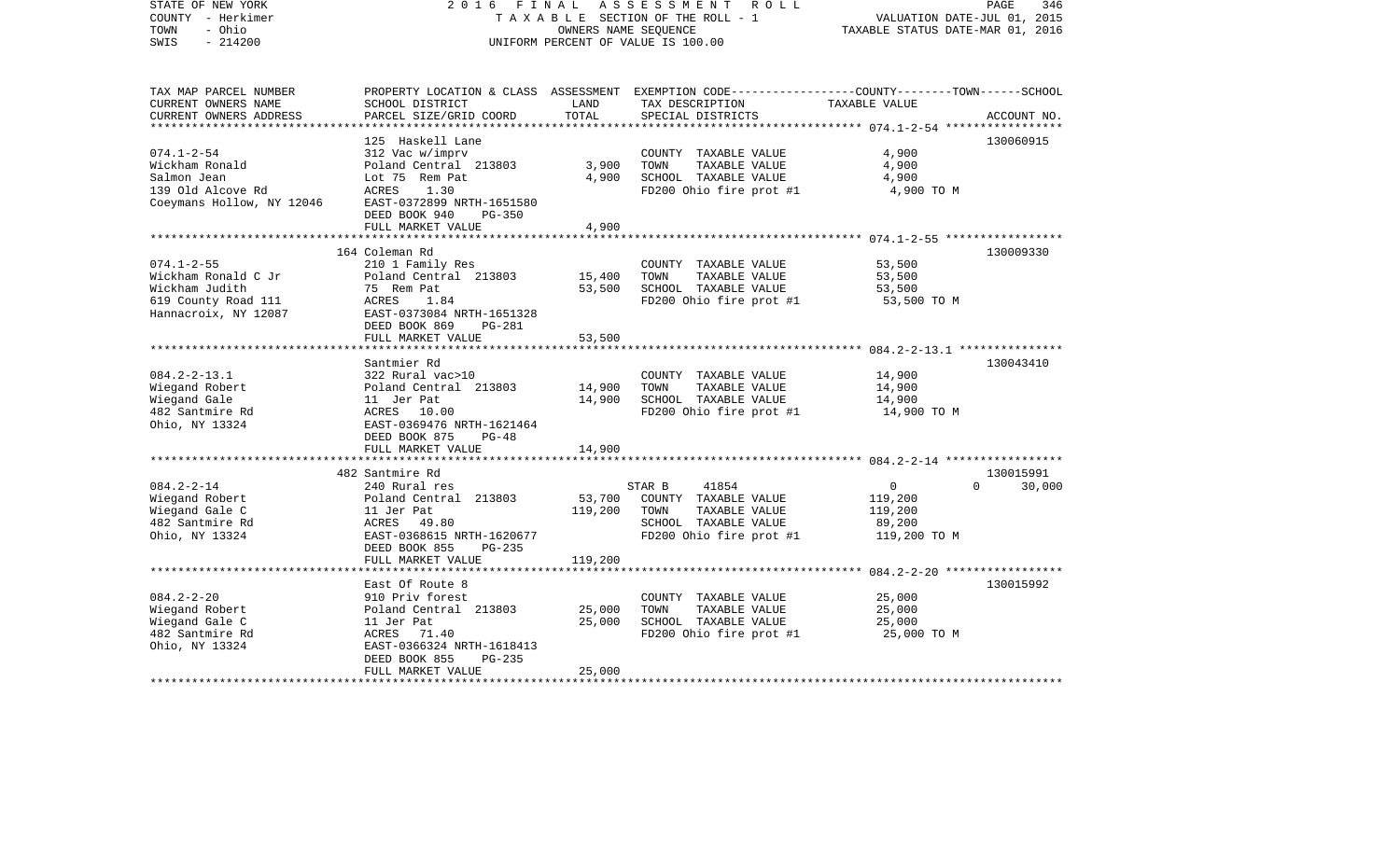| STATE OF NEW YORK      |                                      |                      | 2016 FINAL ASSESSMENT ROLL                                                                      |                                  | PAGE<br>347 |
|------------------------|--------------------------------------|----------------------|-------------------------------------------------------------------------------------------------|----------------------------------|-------------|
| COUNTY - Herkimer      |                                      |                      | TAXABLE SECTION OF THE ROLL - 1                                                                 | VALUATION DATE-JUL 01, 2015      |             |
| - Ohio<br>TOWN         |                                      | OWNERS NAME SEQUENCE |                                                                                                 | TAXABLE STATUS DATE-MAR 01, 2016 |             |
| $-214200$<br>SWIS      |                                      |                      | UNIFORM PERCENT OF VALUE IS 100.00                                                              |                                  |             |
| TAX MAP PARCEL NUMBER  |                                      |                      | PROPERTY LOCATION & CLASS ASSESSMENT EXEMPTION CODE---------------COUNTY-------TOWN------SCHOOL |                                  |             |
| CURRENT OWNERS NAME    | SCHOOL DISTRICT                      | LAND                 | TAX DESCRIPTION                                                                                 | TAXABLE VALUE                    |             |
| CURRENT OWNERS ADDRESS | PARCEL SIZE/GRID COORD               | TOTAL                | SPECIAL DISTRICTS                                                                               |                                  | ACCOUNT NO. |
| ********************** |                                      |                      |                                                                                                 |                                  |             |
|                        | Harvey Bridge Rd                     |                      |                                                                                                 |                                  | 130060585   |
| $073.3 - 2 - 38$       | 260 Seasonal res                     |                      | COUNTY TAXABLE VALUE                                                                            | 8,000                            |             |
| Wikoff David S David C | Poland Central 213803                | 6,000                | TOWN<br>TAXABLE VALUE                                                                           | 8,000                            |             |
| Wikoff Duane C         | Lot 48 Jer Pat                       | 8,000                | SCHOOL TAXABLE VALUE                                                                            | 8,000                            |             |
| 219 Buck Rd            | V1 2 1 A                             |                      | FD200 Ohio fire prot #1                                                                         | 8,000 TO M                       |             |
| Davenport, NY 13750    | FRNT 150.00 DPTH 289.00              |                      |                                                                                                 |                                  |             |
|                        | ACRES<br>1.00                        |                      |                                                                                                 |                                  |             |
|                        | EAST-0360922 NRTH-1645038            |                      |                                                                                                 |                                  |             |
|                        | DEED BOOK 1111 PG-117                |                      |                                                                                                 |                                  |             |
|                        | FULL MARKET VALUE                    | 8,000                |                                                                                                 |                                  |             |
|                        |                                      |                      |                                                                                                 |                                  |             |
| $073.3 - 2 - 26.1$     | Harvey Bridge Rd<br>260 Seasonal res |                      | COUNTY TAXABLE VALUE                                                                            | 13,800                           | 130060080   |
| Wikoff David S         | Poland Central 213803                | 6,000                | TOWN<br>TAXABLE VALUE                                                                           | 13,800                           |             |
| David C Duane C        | Lot 48                               | 13,800               | SCHOOL TAXABLE VALUE                                                                            | 13,800                           |             |
| 219 Buck Rd            | Jer Pat                              |                      | FD200 Ohio fire prot #1                                                                         | 13,800 TO M                      |             |
| Davenport, NY 13750    | ACRES<br>1.00                        |                      |                                                                                                 |                                  |             |
|                        | EAST-0361151 NRTH-1644761            |                      |                                                                                                 |                                  |             |
|                        | DEED BOOK 935<br>PG-673              |                      |                                                                                                 |                                  |             |
|                        | FULL MARKET VALUE                    | 13,800               |                                                                                                 |                                  |             |
|                        |                                      |                      |                                                                                                 |                                  |             |
|                        | Rt 8                                 |                      |                                                                                                 |                                  | 130035100   |
| $074.1 - 2 - 30$       | 314 Rural vac<10                     |                      | COUNTY TAXABLE VALUE                                                                            | 700                              |             |
| Wilcox Gary            | Poland Central 213803                | 700                  | TAXABLE VALUE<br>TOWN                                                                           | 700                              |             |
| 56 W Main St           | 64 Rem Pat                           | 700                  | SCHOOL TAXABLE VALUE                                                                            | 700                              |             |
| Mohawk, NY 13407       | FRNT 150.00 DPTH 66.00               |                      | FD200 Ohio fire prot #1                                                                         | 700 TO M                         |             |
|                        | 0.23<br>ACRES                        |                      |                                                                                                 |                                  |             |
|                        | EAST-0375193 NRTH-1655548            |                      |                                                                                                 |                                  |             |
|                        | DEED BOOK 798<br>PG-515              |                      |                                                                                                 |                                  |             |
|                        | FULL MARKET VALUE                    | 700                  |                                                                                                 |                                  |             |
|                        | *******************                  | ********             |                                                                                                 |                                  |             |
|                        | Fly Brook Rd                         |                      |                                                                                                 |                                  |             |
| $073.3 - 4 - 2$        | 314 Rural vac<10                     |                      | COUNTY TAXABLE VALUE                                                                            | 8,800                            |             |
| Wilcox Michael         | Poland Central 213803                | 8,800                | TOWN<br>TAXABLE VALUE                                                                           | 8,800                            |             |
| Wilcox Joyce           | 45 Jer Pat                           | 8,800                | SCHOOL TAXABLE VALUE                                                                            | 8,800                            |             |
| 1292 Rt 14             | 6.00<br>ACRES                        |                      | FD200 Ohio fire prot #1                                                                         | 8,800 TO M                       |             |
| Phelps, NY 14532       | EAST-0355622 NRTH-1642385            |                      |                                                                                                 |                                  |             |
|                        | DEED BOOK 856<br>PG-378              |                      |                                                                                                 |                                  |             |
|                        | FULL MARKET VALUE                    | 8,800                |                                                                                                 |                                  |             |
|                        |                                      |                      |                                                                                                 |                                  |             |
| $073.3 - 4 - 4$        | Fly Brook Rd<br>314 Rural vac<10     |                      | COUNTY TAXABLE VALUE                                                                            | 4,532                            |             |
| Wilcox Michael         | Poland Central 213803                | 4,532                | TOWN<br>TAXABLE VALUE                                                                           | 4,532                            |             |
| Wilcox Joyce           | 45 Jer Pat                           | 4,532                | SCHOOL TAXABLE VALUE                                                                            | 4,532                            |             |
| 1292 Route 14          | ACRES<br>3.40                        |                      | FD200 Ohio fire prot #1                                                                         | 4,532 TO M                       |             |
| Phelps, NY 14532       | EAST-0355602 NRTH-1641970            |                      |                                                                                                 |                                  |             |
|                        | DEED BOOK 1261<br>PG-746             |                      |                                                                                                 |                                  |             |
|                        | FULL MARKET VALUE                    | 4,532                |                                                                                                 |                                  |             |
|                        | **************************           | ************         |                                                                                                 |                                  |             |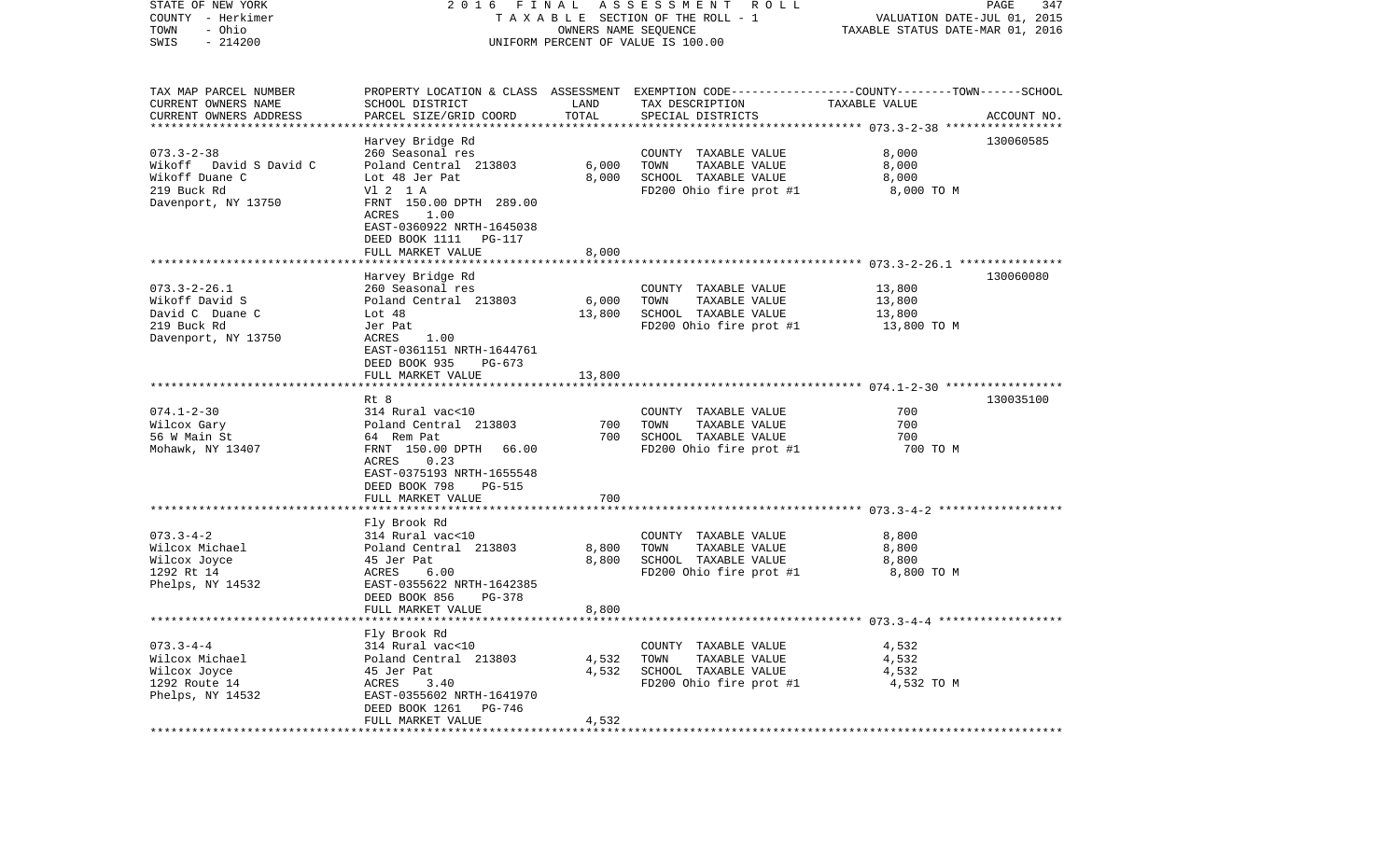| STATE OF NEW YORK<br>COUNTY - Herkimer<br>- Ohio<br>TOWN<br>$-214200$<br>SWIS                  | 2 0 1 6<br>FINAL                                                                                                                                                                                            | OWNERS NAME SEQUENCE            | ASSESSMENT<br>R O L L<br>TAXABLE SECTION OF THE ROLL - 1<br>UNIFORM PERCENT OF VALUE IS 100.00   | PAGE<br>VALUATION DATE-JUL 01, 2015<br>TAXABLE STATUS DATE-MAR 01, 2016                                         | 348         |
|------------------------------------------------------------------------------------------------|-------------------------------------------------------------------------------------------------------------------------------------------------------------------------------------------------------------|---------------------------------|--------------------------------------------------------------------------------------------------|-----------------------------------------------------------------------------------------------------------------|-------------|
| TAX MAP PARCEL NUMBER<br>CURRENT OWNERS NAME<br>CURRENT OWNERS ADDRESS                         | SCHOOL DISTRICT<br>PARCEL SIZE/GRID COORD<br>*******************                                                                                                                                            | LAND<br>TOTAL<br>************** | TAX DESCRIPTION<br>SPECIAL DISTRICTS                                                             | PROPERTY LOCATION & CLASS ASSESSMENT EXEMPTION CODE---------------COUNTY-------TOWN-----SCHOOL<br>TAXABLE VALUE | ACCOUNT NO. |
| $073.3 - 4 - 5$<br>Wilcox Michael J<br>Wilcox Joyce<br>1292 Rt 14 Lyons Rd<br>Phelps, NY 14532 | Fly Brook Rd<br>260 Seasonal res<br>Poland Central 213803<br>45 Jer Pat<br>ACRES 12.80<br>EAST-0356043 NRTH-1641924<br>DEED BOOK 810<br>PG-696<br>FULL MARKET VALUE                                         | 21,100<br>30,700<br>30,700      | COUNTY TAXABLE VALUE<br>TOWN<br>TAXABLE VALUE<br>SCHOOL TAXABLE VALUE<br>FD200 Ohio fire prot #1 | 30,700<br>30,700<br>30,700<br>30,700 TO M                                                                       |             |
|                                                                                                |                                                                                                                                                                                                             |                                 |                                                                                                  |                                                                                                                 |             |
| $079.4 - 2 - 7$<br>Wild 's Hunt Club Inc<br>2738 State Route 51 St<br>ILion, NY 13357          | Bull Hill Rd<br>910 Priv forest<br>Poland Central 213803<br>41 Jer Pat<br>ACRES 178.80<br>EAST-0384286 NRTH-1625479<br>DEED BOOK 1273 PG-254                                                                | 84,300<br>84,300                | COUNTY TAXABLE VALUE<br>TOWN<br>TAXABLE VALUE<br>SCHOOL TAXABLE VALUE<br>FD210 Ohio fire prot #2 | 84,300<br>84,300<br>84,300<br>84,300 TO M                                                                       | 130017670   |
|                                                                                                | FULL MARKET VALUE<br>********************                                                                                                                                                                   | 84,300                          |                                                                                                  |                                                                                                                 |             |
| $085.1 - 1 - 17$<br>Wild 's Hunt Club Inc<br>2738 State Route 51 St<br>ILion, NY 13357         | Tea Cup St<br>260 Seasonal res<br>Poland Central 213803<br>21- Jer Pat<br>ACRES 96.00<br>EAST-0381871 NRTH-1623967<br>DEED BOOK 1273<br>PG-254                                                              | 52,900<br>62,900                | COUNTY TAXABLE VALUE<br>TOWN<br>TAXABLE VALUE<br>SCHOOL TAXABLE VALUE<br>FD210 Ohio fire prot #2 | 62,900<br>62,900<br>62,900<br>62,900 TO M                                                                       | 130017640   |
|                                                                                                | FULL MARKET VALUE                                                                                                                                                                                           | 62,900                          |                                                                                                  |                                                                                                                 |             |
| $085.3 - 3 - 17$<br>Williams Joseph<br>126 North St<br>Ilion, NY 13357                         | ******************<br>California Rd<br>314 Rural vac<10<br>Poland Central 213803<br>Lot 9 Jer Pat.<br>ACRES<br>7.14<br>EAST-0383710 NRTH-1614931<br>DEED BOOK 1575<br>PG-64<br>FULL MARKET VALUE            | 12,900<br>12,900<br>12,900      | COUNTY TAXABLE VALUE<br>TAXABLE VALUE<br>TOWN<br>SCHOOL TAXABLE VALUE<br>FD210 Ohio fire prot #2 | ********************* 085.3-3-17 ******************<br>12,900<br>12,900<br>12,900<br>12,900 TO M                | 130060475   |
|                                                                                                |                                                                                                                                                                                                             |                                 |                                                                                                  | ****************** 073.2-1-38 ******************                                                                |             |
| $073.2 - 1 - 38$<br>Williams Laurence<br>PO Box 21<br>Hinckley, NY 13352                       | Hooper Dooper Rd<br>314 Rural vac<10<br>Poland Central 213803<br>76 Rem Pat<br>FRNT 165.00 DPTH 264.00<br>1.00<br>ACRES<br>EAST-0370944 NRTH-1654433<br>DEED BOOK 702<br><b>PG-800</b><br>FULL MARKET VALUE | 4,000<br>4,000<br>4,000         | COUNTY TAXABLE VALUE<br>TOWN<br>TAXABLE VALUE<br>SCHOOL TAXABLE VALUE<br>FD200 Ohio fire prot #1 | 4,000<br>4,000<br>4,000<br>4,000 TO M                                                                           | 130043590   |
| ********************                                                                           |                                                                                                                                                                                                             |                                 |                                                                                                  |                                                                                                                 |             |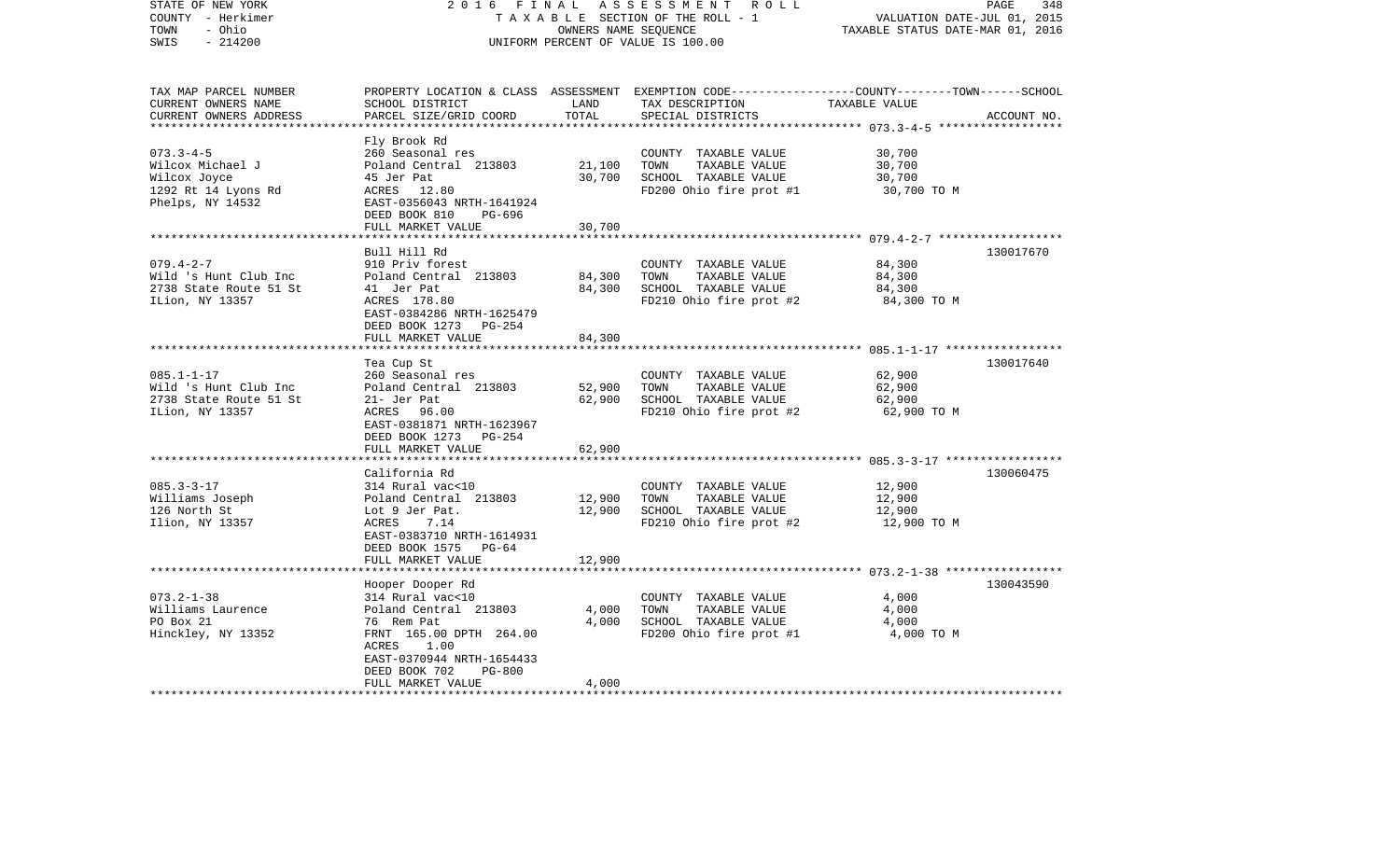| STATE OF NEW YORK                       | 2016                                                                                            |                      | FINAL ASSESSMENT ROLL              |                                  | PAGE<br>349 |
|-----------------------------------------|-------------------------------------------------------------------------------------------------|----------------------|------------------------------------|----------------------------------|-------------|
| COUNTY - Herkimer                       |                                                                                                 |                      | TAXABLE SECTION OF THE ROLL - 1    | VALUATION DATE-JUL 01, 2015      |             |
| - Ohio<br>TOWN                          |                                                                                                 | OWNERS NAME SEQUENCE |                                    | TAXABLE STATUS DATE-MAR 01, 2016 |             |
| $-214200$<br>SWIS                       |                                                                                                 |                      | UNIFORM PERCENT OF VALUE IS 100.00 |                                  |             |
|                                         |                                                                                                 |                      |                                    |                                  |             |
| TAX MAP PARCEL NUMBER                   | PROPERTY LOCATION & CLASS ASSESSMENT EXEMPTION CODE---------------COUNTY-------TOWN------SCHOOL |                      |                                    |                                  |             |
| CURRENT OWNERS NAME                     | SCHOOL DISTRICT                                                                                 | LAND                 | TAX DESCRIPTION                    | TAXABLE VALUE                    |             |
| CURRENT OWNERS ADDRESS                  | PARCEL SIZE/GRID COORD                                                                          | TOTAL                | SPECIAL DISTRICTS                  |                                  | ACCOUNT NO. |
|                                         |                                                                                                 |                      |                                    |                                  |             |
|                                         | 104 Oconnor Ln                                                                                  |                      |                                    |                                  |             |
| $074.1 - 2 - 93$                        | 270 Mfg housing                                                                                 |                      | COUNTY TAXABLE VALUE               | 24,100                           |             |
| Williams Marion                         | Poland Central 213803                                                                           | 16,600               | TOWN<br>TAXABLE VALUE              | 24,100                           |             |
| Wengert Heather A                       | 63 Rem Pat                                                                                      | 24,100               | SCHOOL TAXABLE VALUE               | 24,100                           |             |
| 10144 Mapledale Rd                      | FRNT 215.00 DPTH 195.00                                                                         |                      | FD200 Ohio fire prot #1            | 24,100 TO M                      |             |
| Holland Patent, NY 13354                | ACRES<br>0.74                                                                                   |                      |                                    |                                  |             |
|                                         | EAST-0374048 NRTH-1652838                                                                       |                      |                                    |                                  |             |
|                                         | DEED BOOK 816<br>PG-46                                                                          |                      |                                    |                                  |             |
|                                         | FULL MARKET VALUE                                                                               | 24,100               |                                    |                                  |             |
|                                         |                                                                                                 |                      |                                    |                                  |             |
|                                         | Bull Hill Rd                                                                                    |                      |                                    |                                  | 130026460   |
| $085.3 - 2 - 28$                        | 314 Rural vac<10                                                                                |                      | COUNTY TAXABLE VALUE               | 1,000                            |             |
| Williams Natalie                        | Poland Central 213803                                                                           | 1,000                | TOWN<br>TAXABLE VALUE              | 1,000                            |             |
| PO Box 6                                | 910 Jer Pat                                                                                     | 1,000                | SCHOOL TAXABLE VALUE               | 1,000                            |             |
| Utica, NY 13503                         | Lawton Cor                                                                                      |                      | FD210 Ohio fire prot #2            | 1,000 TO M                       |             |
|                                         | FRNT 100.00 DPTH 75.00                                                                          |                      |                                    |                                  |             |
|                                         | ACRES<br>0.17                                                                                   |                      |                                    |                                  |             |
|                                         | EAST-0377827 NRTH-1613953                                                                       |                      |                                    |                                  |             |
|                                         | DEED BOOK 818<br>$PG-145$                                                                       |                      |                                    |                                  |             |
|                                         | FULL MARKET VALUE                                                                               | 1,000                |                                    |                                  |             |
|                                         |                                                                                                 |                      |                                    |                                  |             |
|                                         | Route 8                                                                                         |                      |                                    |                                  | 130061110   |
| $070.4 - 1 - 24$                        | 260 Seasonal res                                                                                |                      | COUNTY TAXABLE VALUE               | 30,000                           |             |
| Willis Charles E                        | Poland Central 213803                                                                           | 13,200               | TAXABLE VALUE<br>TOWN              | 30,000                           |             |
| 31 Grove St                             | Lot 74 Rem Pat                                                                                  | 30,000               | SCHOOL TAXABLE VALUE               | 30,000                           |             |
| Geneva, NY 14456                        | Sub 5                                                                                           |                      | FD200 Ohio fire prot #1            | 30,000 TO M                      |             |
|                                         | 46.00 DPTH 318.00<br>FRNT                                                                       |                      |                                    |                                  |             |
|                                         | ACRES<br>0.34                                                                                   |                      |                                    |                                  |             |
|                                         | EAST-0386585 NRTH-1657756                                                                       |                      |                                    |                                  |             |
|                                         | DEED BOOK 707<br>PG-126                                                                         |                      |                                    |                                  |             |
|                                         | FULL MARKET VALUE                                                                               | 30,000               |                                    |                                  |             |
|                                         |                                                                                                 |                      |                                    |                                  |             |
|                                         | Tea Cup St                                                                                      |                      |                                    |                                  | 130026700   |
| $085.1 - 1 - 38$                        | 260 Seasonal res                                                                                |                      | COUNTY TAXABLE VALUE               | 40,700                           |             |
| Willits Stewart                         | Poland Central 213803                                                                           | 10,700               | TAXABLE VALUE<br>TOWN              | 40,700                           |             |
| PSC 50 Box 1236                         | 22 Jer Pat                                                                                      | 40,700               | SCHOOL TAXABLE VALUE               | 40,700                           |             |
| APO, AE 09494                           | ACRES<br>4.00                                                                                   |                      | FD210 Ohio fire prot #2            | 40,700 TO M                      |             |
|                                         | EAST-0382106 NRTH-1619191                                                                       |                      |                                    |                                  |             |
|                                         | DEED BOOK 929<br>PG-327                                                                         |                      |                                    |                                  |             |
|                                         | FULL MARKET VALUE                                                                               | 40,700               |                                    |                                  |             |
|                                         |                                                                                                 |                      |                                    |                                  |             |
|                                         | Keller Rd                                                                                       |                      |                                    |                                  | 130025830.1 |
| $085.1 - 1 - 40.1$                      | 910 Priv forest                                                                                 |                      | COUNTY TAXABLE VALUE               | 65,200                           |             |
| Willits Stewart S                       | Poland Central 213803                                                                           | 65,200               | TAXABLE VALUE<br>TOWN              | 65,200                           |             |
| Pattison -Willits Victoria S 22 Jer Pat |                                                                                                 | 65,200               | SCHOOL TAXABLE VALUE               | 65,200                           |             |
| PSC 50 Box 1236                         | ACRES 133.40                                                                                    |                      | FD210 Ohio fire prot #2            | 65,200 TO M                      |             |
| APO, AE 09494                           | EAST-0381404 NRTH-1617842                                                                       |                      |                                    |                                  |             |
|                                         | DEED BOOK 1477 PG-418                                                                           |                      |                                    |                                  |             |
|                                         | FULL MARKET VALUE                                                                               | 65,200               |                                    |                                  |             |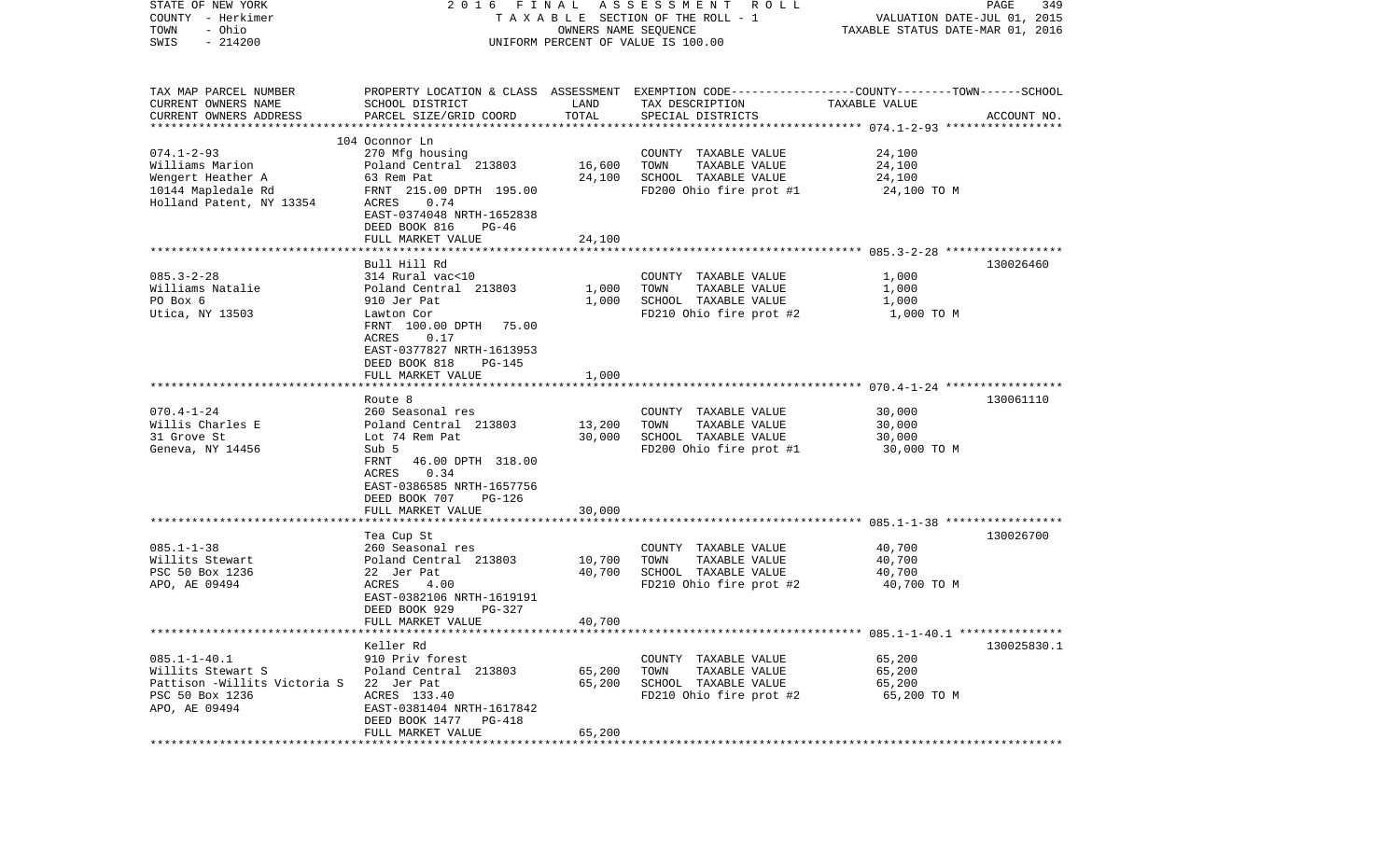| STATE OF NEW YORK<br>COUNTY - Herkimer<br>- Ohio<br>TOWN<br>$-214200$<br>SWIS | 2016 FINAL                                         | OWNERS NAME SEQUENCE | A S S E S S M E N T R O L L<br>T A X A B L E SECTION OF THE ROLL - 1<br>UNIFORM PERCENT OF VALUE IS 100.00         | VALUATION DATE-JUL 01, 2015<br>TAXABLE STATUS DATE-MAR 01, 2016 | PAGE<br>350     |
|-------------------------------------------------------------------------------|----------------------------------------------------|----------------------|--------------------------------------------------------------------------------------------------------------------|-----------------------------------------------------------------|-----------------|
| TAX MAP PARCEL NUMBER<br>CURRENT OWNERS NAME                                  | SCHOOL DISTRICT                                    | LAND                 | PROPERTY LOCATION & CLASS ASSESSMENT EXEMPTION CODE---------------COUNTY-------TOWN------SCHOOL<br>TAX DESCRIPTION | TAXABLE VALUE                                                   |                 |
| CURRENT OWNERS ADDRESS                                                        | PARCEL SIZE/GRID COORD                             | TOTAL                | SPECIAL DISTRICTS                                                                                                  |                                                                 | ACCOUNT NO.     |
|                                                                               | Keller Rd                                          |                      |                                                                                                                    |                                                                 |                 |
| $085.3 - 3 - 3.2$                                                             | 322 Rural vac>10                                   |                      | COUNTY TAXABLE VALUE                                                                                               | 24,000                                                          |                 |
| Willits Stewart S                                                             | Poland Central 213803                              | 24,000               | TOWN<br>TAXABLE VALUE                                                                                              | 24,000                                                          |                 |
| Pattison -Willits Victoria S                                                  | FRNT 927.00 DPTH                                   | 24,000               | SCHOOL TAXABLE VALUE                                                                                               | 24,000                                                          |                 |
| PSC 50 Box 1236                                                               | ACRES 23.10                                        |                      | FD210 Ohio fire prot #2                                                                                            | 24,000 TO M                                                     |                 |
| APO, AE 09494                                                                 | EAST-0380756 NRTH-1615276                          |                      |                                                                                                                    |                                                                 |                 |
|                                                                               | DEED BOOK 1477 PG-418                              |                      |                                                                                                                    |                                                                 |                 |
|                                                                               | FULL MARKET VALUE                                  | 24,000               |                                                                                                                    |                                                                 |                 |
|                                                                               | Reese Rd                                           |                      |                                                                                                                    |                                                                 |                 |
| $073.4 - 1 - 33.2$                                                            | 314 Rural vac<10                                   |                      | COUNTY TAXABLE VALUE                                                                                               | 10,800                                                          |                 |
| Wilson Denis                                                                  | Poland Central 213803                              | 10,800               | TOWN<br>TAXABLE VALUE                                                                                              | 10,800                                                          |                 |
| Wilson Susan                                                                  | 48 Jerpat                                          | 10,800               | SCHOOL TAXABLE VALUE                                                                                               | 10,800                                                          |                 |
| 379 Johnson Ave                                                               | ACRES<br>4.20                                      |                      | FD200 Ohio fire prot #1                                                                                            | 10,800 TO M                                                     |                 |
| Gloversville, NY 12078                                                        | EAST-0362856 NRTH-1643236                          |                      |                                                                                                                    |                                                                 |                 |
|                                                                               | DEED BOOK 770<br>$PG-622$                          |                      |                                                                                                                    |                                                                 |                 |
|                                                                               | FULL MARKET VALUE                                  | 10,800               |                                                                                                                    |                                                                 |                 |
|                                                                               | Four Mile                                          |                      |                                                                                                                    |                                                                 |                 |
| $074.2 - 1 - 26$                                                              | 260 Seasonal res                                   |                      | COUNTY TAXABLE VALUE                                                                                               | 35,600                                                          |                 |
| Wojnas John                                                                   | Poland Central 213803                              | 9,800                | TAXABLE VALUE<br>TOWN                                                                                              | 35,600                                                          |                 |
| Wojnas Scott                                                                  | Vro Pat                                            | 35,600               | SCHOOL TAXABLE VALUE                                                                                               | 35,600                                                          |                 |
| 6318 Glass Factory Rd                                                         | Part Of Lot 21                                     |                      | FD217 Ohio fire prot #4                                                                                            | 35,600 TO M                                                     |                 |
| Marcy, NY 13403                                                               | ACRES 10.80                                        |                      |                                                                                                                    |                                                                 |                 |
|                                                                               | EAST-0391531 NRTH-1650318<br>DEED BOOK 1334 PG-737 |                      |                                                                                                                    |                                                                 |                 |
|                                                                               | FULL MARKET VALUE                                  | 35,600               |                                                                                                                    |                                                                 |                 |
|                                                                               |                                                    |                      |                                                                                                                    |                                                                 |                 |
|                                                                               | Four Mile                                          |                      |                                                                                                                    |                                                                 | 130033450       |
| $074.4 - 1 - 8.1$                                                             | 260 Seasonal res                                   |                      | COUNTY TAXABLE VALUE                                                                                               | 147,900                                                         |                 |
| Wojnas John                                                                   | Poland Central 213803                              | 114,500              | TAXABLE VALUE<br>TOWN                                                                                              | 147,900                                                         |                 |
| Wojnas Kyle                                                                   | Lot 16 & 21                                        | 147,900              | SCHOOL TAXABLE VALUE                                                                                               | 147,900                                                         |                 |
| 6318 Glass Factory Rd                                                         | P Fr Vro Pat<br>ACRES 239.20                       |                      | FD217 Ohio fire prot #4                                                                                            | 147,900 TO M                                                    |                 |
| Marcy, NY 13403                                                               | EAST-0393607 NRTH-1647722                          |                      |                                                                                                                    |                                                                 |                 |
|                                                                               | DEED BOOK 852<br>PG-368                            |                      |                                                                                                                    |                                                                 |                 |
|                                                                               | FULL MARKET VALUE                                  | 147,900              |                                                                                                                    |                                                                 |                 |
|                                                                               |                                                    |                      |                                                                                                                    |                                                                 |                 |
|                                                                               | 1296 North Lake Rd                                 |                      |                                                                                                                    |                                                                 | 130033150       |
| 061.-1-14                                                                     | 240 Rural res                                      |                      | STAR EN<br>41834                                                                                                   | $\Omega$                                                        | $0 \t\t 65,300$ |
| Wolff Edward                                                                  | 305201<br>Remsen<br>7                              | 33,700<br>125,000    | COUNTY TAXABLE VALUE<br>TOWN<br>TAXABLE VALUE                                                                      | 125,000                                                         |                 |
| 1296 North Lake Rd<br>Forestport, NY 13338                                    | Woodhull<br>Miller Lot                             |                      | SCHOOL TAXABLE VALUE                                                                                               | 125,000<br>59,700                                               |                 |
|                                                                               | Sens 14                                            |                      | FD215 Ohio fire prot #3                                                                                            | 125,000 TO M                                                    |                 |
|                                                                               | ACRES 19.40                                        |                      |                                                                                                                    |                                                                 |                 |
|                                                                               | EAST-0355684 NRTH-1692012                          |                      |                                                                                                                    |                                                                 |                 |
|                                                                               | DEED BOOK 945<br>PG-537                            |                      |                                                                                                                    |                                                                 |                 |
|                                                                               | FULL MARKET VALUE                                  | 125,000              |                                                                                                                    |                                                                 |                 |
|                                                                               |                                                    |                      |                                                                                                                    |                                                                 |                 |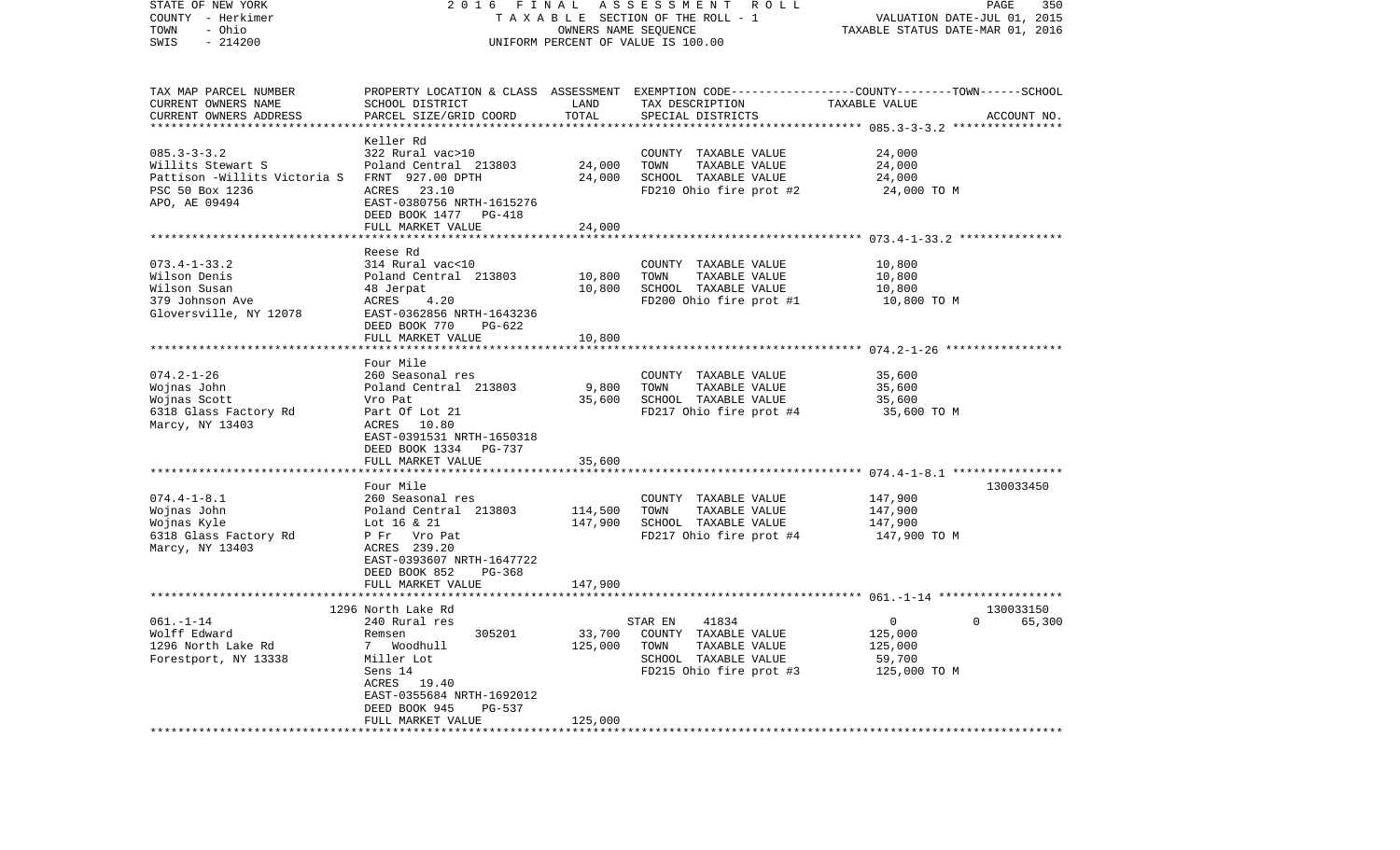| STATE OF NEW YORK<br>COUNTY - Herkimer<br>- Ohio<br>TOWN<br>SWIS<br>$-214200$ | 2016<br>FINAL                                                                                                                                                                                                  | OWNERS NAME SEQUENCE           | ASSESSMENT ROLL<br>TAXABLE SECTION OF THE ROLL - 1<br>UNIFORM PERCENT OF VALUE IS 100.00                                                 | VALUATION DATE-JUL 01, 2015<br>TAXABLE STATUS DATE-MAR 01, 2016 | PAGE<br>351 |
|-------------------------------------------------------------------------------|----------------------------------------------------------------------------------------------------------------------------------------------------------------------------------------------------------------|--------------------------------|------------------------------------------------------------------------------------------------------------------------------------------|-----------------------------------------------------------------|-------------|
| TAX MAP PARCEL NUMBER<br>CURRENT OWNERS NAME<br>CURRENT OWNERS ADDRESS        | SCHOOL DISTRICT<br>PARCEL SIZE/GRID COORD                                                                                                                                                                      | LAND<br>TOTAL<br>************* | PROPERTY LOCATION & CLASS ASSESSMENT EXEMPTION CODE----------------COUNTY-------TOWN------SCHOOL<br>TAX DESCRIPTION<br>SPECIAL DISTRICTS | TAXABLE VALUE<br>********************* 071.3-2-1 ******         | ACCOUNT NO. |
| $071.3 - 2 - 1$<br>Worlock Victoria<br>461 McKennan Rd<br>Herkimer, NY 13350  | Haskell Rd<br>260 Seasonal res<br>Poland Central 213803<br>104 Nob Pat<br>$V12 \t1/4$<br>FRNT 100.00 DPTH 329.00<br>EAST-0395766 NRTH-1663533<br>DEED BOOK 795<br>$PG-500$<br>FULL MARKET VALUE                | 9,400<br>38,000<br>38,000      | COUNTY TAXABLE VALUE<br>TOWN<br>TAXABLE VALUE<br>SCHOOL TAXABLE VALUE<br>FD200 Ohio fire prot #1                                         | 38,000<br>38,000<br>38,000<br>38,000 TO M                       | 130014130   |
|                                                                               |                                                                                                                                                                                                                |                                |                                                                                                                                          |                                                                 |             |
| $071.3 - 2 - 2$<br>Worlock Victoria<br>461 McKennan Rd<br>Herkimer, NY 13350  | Haskell Rd<br>314 Rural vac<10<br>Poland Central 213803<br>104 Nob Pat<br>$P-Fr$ .6<br>FRNT 36.00 DPTH 112.00<br>EAST-0395836 NRTH-1663372<br>DEED BOOK 795<br>PG-500<br>FULL MARKET VALUE                     | 1,000<br>1,000<br>1,000        | COUNTY TAXABLE VALUE<br>TOWN<br>TAXABLE VALUE<br>SCHOOL TAXABLE VALUE<br>FD200 Ohio fire prot #1                                         | 1,000<br>1,000<br>1,000<br>1,000 TO M                           | 130014160   |
|                                                                               |                                                                                                                                                                                                                |                                |                                                                                                                                          |                                                                 |             |
| $073. - 1 - 20$<br>Wright Donna<br>115 Beechwood Ln<br>Cold Brook, NY 13324   | Rt 365 & Old Northwood Rd<br>210 1 Family Res<br>Poland Central 213803<br>79 Rem Pat<br>FRNT 530.00 DPTH 100.00<br>ACRES<br>0.73<br>EAST-0359697 NRTH-1648201<br>DEED BOOK 1463<br>PG-771<br>FULL MARKET VALUE | 11,800<br>48,200<br>48,200     | COUNTY TAXABLE VALUE<br>TOWN<br>TAXABLE VALUE<br>SCHOOL TAXABLE VALUE<br>FD200 Ohio fire prot #1                                         | 48,200<br>48,200<br>48,200<br>48,200 TO M                       | 130022050   |
|                                                                               |                                                                                                                                                                                                                |                                |                                                                                                                                          |                                                                 |             |
| $073.3 - 2 - 84$<br>Wright Donna<br>115 Beechwood Ln<br>Cold Brook, NY 13324  | Old Northwood Rd.<br>314 Rural vac<10<br>Poland Central 213803<br>FRNT 66.00 DPTH 47.00<br>EAST-0359778 NRTH-1648204<br>DEED BOOK 1463 PG-771<br>FULL MARKET VALUE                                             | 1<br>$\mathbf{1}$<br>1         | COUNTY TAXABLE VALUE<br>TOWN<br>TAXABLE VALUE<br>SCHOOL TAXABLE VALUE                                                                    | 1<br>$\mathbf{1}$<br>$\mathbf{1}$                               |             |
|                                                                               | *****************                                                                                                                                                                                              |                                |                                                                                                                                          |                                                                 |             |
| $074.4 - 1 - 12$<br>Wright Edward<br>4218 State Rt 8<br>Cold Brook, NY 13324  | Four Mile<br>314 Rural vac<10<br>Poland Central 213803<br>16 Vrv Pat<br>V L2 5<br>ACRES<br>5.00<br>EAST-0392843 NRTH-1649802<br>DEED BOOK 00475 PG-00415<br>FULL MARKET VALUE                                  | 2,900<br>2,900<br>2,900        | COUNTY TAXABLE VALUE<br>TOWN<br>TAXABLE VALUE<br>SCHOOL TAXABLE VALUE<br>FD200 Ohio fire prot #1                                         | 2,900<br>2,900<br>2,900<br>2,900 TO M                           | 130044490   |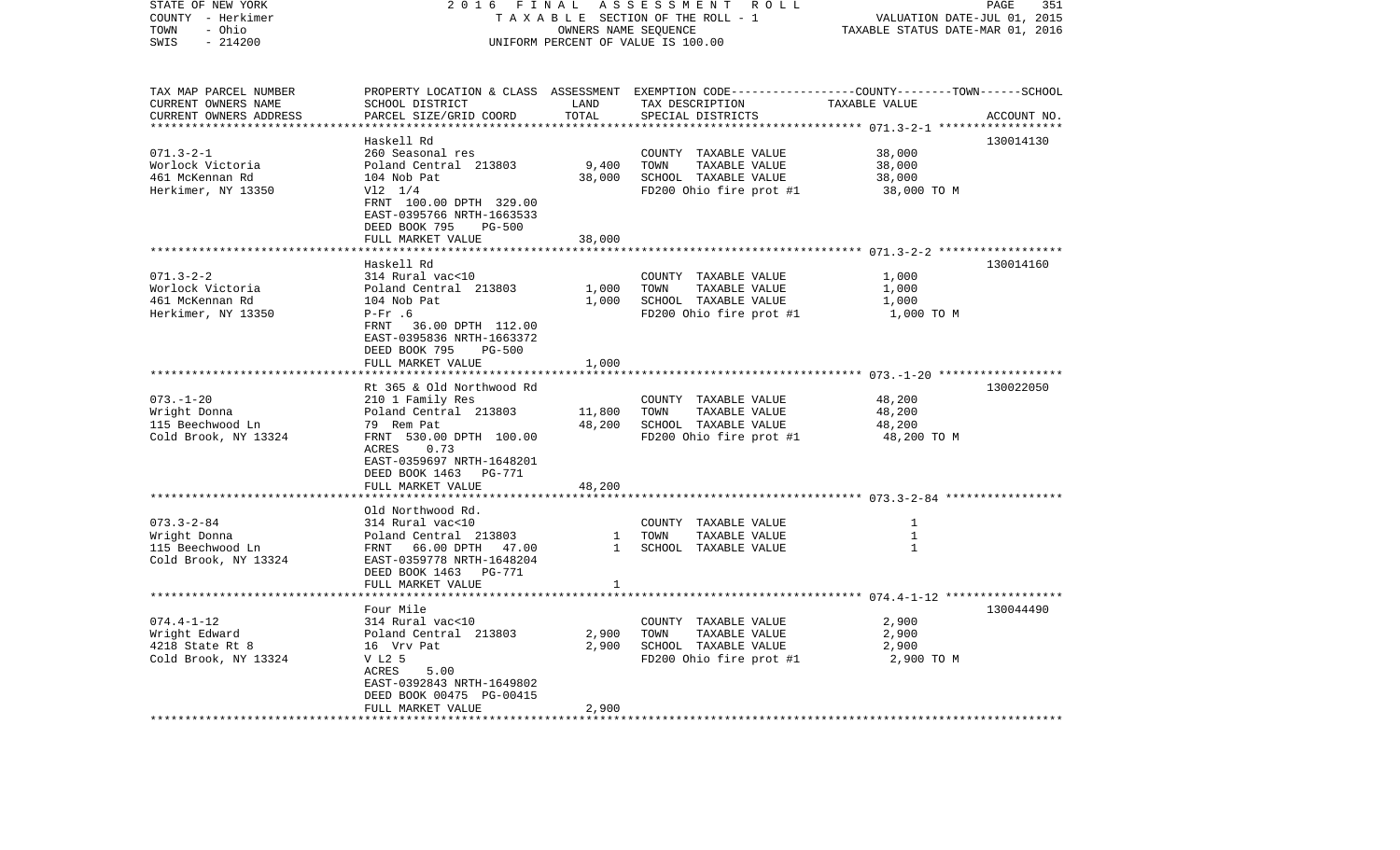| STATE OF NEW YORK<br>COUNTY - Herkimer<br>- Ohio<br>TOWN<br>$-214200$<br>SWIS                         | 2 0 1 6<br>FINAL                                                                                                                                               |                              | ASSESSMENT<br>R O L L<br>TAXABLE SECTION OF THE ROLL - 1<br>OWNERS NAME SEQUENCE<br>UNIFORM PERCENT OF VALUE IS 100.00                  | TAXABLE STATUS DATE-MAR 01, 2016                             | PAGE<br>352<br>VALUATION DATE-JUL 01, 2015 |
|-------------------------------------------------------------------------------------------------------|----------------------------------------------------------------------------------------------------------------------------------------------------------------|------------------------------|-----------------------------------------------------------------------------------------------------------------------------------------|--------------------------------------------------------------|--------------------------------------------|
| TAX MAP PARCEL NUMBER<br>CURRENT OWNERS NAME<br>CURRENT OWNERS ADDRESS<br>************************    | SCHOOL DISTRICT<br>PARCEL SIZE/GRID COORD                                                                                                                      | LAND<br>TOTAL                | PROPERTY LOCATION & CLASS ASSESSMENT EXEMPTION CODE---------------COUNTY-------TOWN------SCHOOL<br>TAX DESCRIPTION<br>SPECIAL DISTRICTS | TAXABLE VALUE                                                | ACCOUNT NO.                                |
|                                                                                                       | 4217 Route 8                                                                                                                                                   |                              |                                                                                                                                         |                                                              | 130035640                                  |
| $074.1 - 1 - 25$<br>Wright Edward E Jr<br>4217 State Rt 8<br>Cold Brook, NY 13324                     | 210 1 Family Res<br>Poland Central 213803<br>75 Rem Pat<br>Sub 9<br>ACRES<br>2.00<br>EAST-0381629 NRTH-1656011<br>DEED BOOK 839<br>PG-359<br>FULL MARKET VALUE | 20,500<br>120,000<br>120,000 | STAR B<br>41854<br>COUNTY TAXABLE VALUE<br>TOWN<br>TAXABLE VALUE<br>SCHOOL TAXABLE VALUE<br>FD200 Ohio fire prot #1                     | $\mathbf{0}$<br>120,000<br>120,000<br>90,000<br>120,000 TO M | $\Omega$<br>30,000                         |
|                                                                                                       |                                                                                                                                                                |                              |                                                                                                                                         |                                                              |                                            |
|                                                                                                       | 4218 Route 8                                                                                                                                                   |                              |                                                                                                                                         |                                                              | 130060185                                  |
| $074.1 - 1 - 33$<br>Wright Edward E Jr<br>Wrigjht Jeffrey<br>Wright Edward Sr<br>4218 State Route 8   | 210 1 Family Res<br>Poland Central 213803<br>Lot 75 Rem Pat<br>5.30<br>ACRES<br>EAST-0381928 NRTH-1655511                                                      | 23,100 STAR EN<br>65,000     | VET WAR CT 41121<br>41834<br>COUNTY TAXABLE VALUE<br>TAXABLE VALUE<br>TOWN<br>SCHOOL TAXABLE VALUE                                      | 9.000<br>$\mathbf{0}$<br>56,000<br>55,250<br>0               | 9,750<br>$\Omega$<br>$\Omega$<br>65,000    |
| Cold Brook, NY 13324                                                                                  | DEED BOOK 1286 PG-338                                                                                                                                          |                              | FD200 Ohio fire prot #1                                                                                                                 | 65,000 TO M                                                  |                                            |
|                                                                                                       | FULL MARKET VALUE                                                                                                                                              | 65,000                       |                                                                                                                                         |                                                              |                                            |
| $073.2 - 1 - 51.2$<br>Wright Frederick T<br>Wright Gina M<br>3149 Burns Rd<br>Vernon Center, NY 13477 | Hooper Dooper Rd<br>260 Seasonal res<br>Poland Central 213803<br>63 Rem Pat<br>Seas<br>ACRES<br>2.90<br>EAST-0370263 NRTH-1654170<br>DEED BOOK 847<br>PG-133   | 10,800<br>45,800             | COUNTY TAXABLE VALUE<br>TOWN<br>TAXABLE VALUE<br>SCHOOL TAXABLE VALUE<br>FD200 Ohio fire prot #1                                        | 45,800<br>45,800<br>45,800<br>45,800 TO M                    |                                            |
|                                                                                                       | FULL MARKET VALUE                                                                                                                                              | 45,800                       |                                                                                                                                         |                                                              |                                            |
| $073.2 - 1 - 69$<br>Wright Frederick T<br>Wright Gina M<br>3149 Burns Rd<br>Vernon Center, NY 13477   | Hooper Dooper Rd<br>314 Rural vac<10<br>Poland Central 213803<br>Lot 63 Rem Pat<br>ACRES<br>2.00<br>EAST-0370301 NRTH-1654647<br>DEED BOOK 847<br>PG-133       | 6,000<br>6,000               | COUNTY TAXABLE VALUE<br>TOWN<br>TAXABLE VALUE<br>SCHOOL TAXABLE VALUE<br>FD200 Ohio fire prot #1                                        | 6,000<br>6,000<br>6,000<br>6,000 TO M                        | 130060310                                  |
|                                                                                                       | FULL MARKET VALUE                                                                                                                                              | 6,000                        |                                                                                                                                         |                                                              |                                            |
|                                                                                                       |                                                                                                                                                                |                              |                                                                                                                                         |                                                              |                                            |
| $078.2 - 1 - 42.3$<br>Wright John<br>Wright Richard<br>3523 State Rt 8<br>Cold Brook, NY 13324        | Kohler Rd<br>322 Rural vac>10<br>Poland Central 213803<br>Lot 49 Jer Pat<br>ACRES 17.10<br>EAST-0370038 NRTH-1639371<br>PG-292<br>DEED BOOK 833                | 16,100<br>16,100             | COUNTY TAXABLE VALUE<br>TOWN<br>TAXABLE VALUE<br>SCHOOL TAXABLE VALUE<br>FD200 Ohio fire prot #1                                        | 16,100<br>16,100<br>16,100<br>16,100 TO M                    | 130090150                                  |
| ************************                                                                              | FULL MARKET VALUE<br>****************************                                                                                                              | 16,100                       |                                                                                                                                         |                                                              |                                            |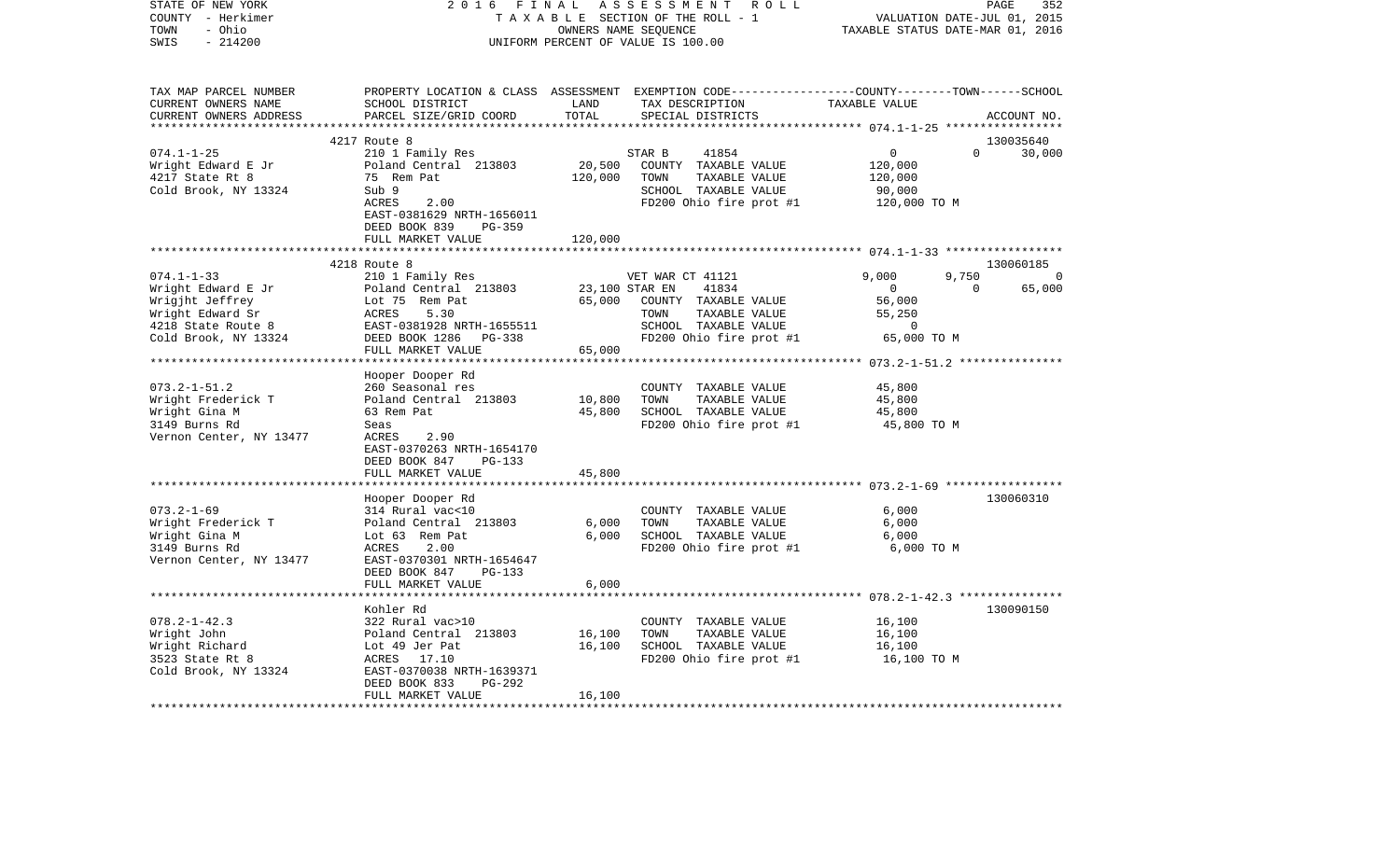| STATE OF NEW YORK                                    | FINAL<br>2016                                 |                      | A S S E S S M E N T R O L L                                                                     |                                  | PAGE<br>353        |
|------------------------------------------------------|-----------------------------------------------|----------------------|-------------------------------------------------------------------------------------------------|----------------------------------|--------------------|
| COUNTY - Herkimer                                    |                                               |                      | T A X A B L E SECTION OF THE ROLL - 1                                                           | VALUATION DATE-JUL 01, 2015      |                    |
| - Ohio<br>TOWN                                       |                                               | OWNERS NAME SEQUENCE |                                                                                                 | TAXABLE STATUS DATE-MAR 01, 2016 |                    |
| $-214200$<br>SWIS                                    |                                               |                      | UNIFORM PERCENT OF VALUE IS 100.00                                                              |                                  |                    |
| TAX MAP PARCEL NUMBER                                |                                               |                      | PROPERTY LOCATION & CLASS ASSESSMENT EXEMPTION CODE---------------COUNTY-------TOWN------SCHOOL |                                  |                    |
| CURRENT OWNERS NAME                                  | SCHOOL DISTRICT                               | LAND                 | TAX DESCRIPTION                                                                                 | TAXABLE VALUE                    |                    |
| CURRENT OWNERS ADDRESS                               | PARCEL SIZE/GRID COORD                        | TOTAL                | SPECIAL DISTRICTS                                                                               |                                  | ACCOUNT NO.        |
|                                                      |                                               |                      |                                                                                                 |                                  |                    |
|                                                      | 3523 State Rt 8                               |                      |                                                                                                 |                                  | 130044640          |
| $073.2 - 1 - 8$                                      | 210 1 Family Res                              |                      | 41834<br>STAR EN                                                                                | $\mathbf 0$                      | $\Omega$<br>65,300 |
| Wright John D                                        | Poland Central 213803                         | 17,500               | COUNTY TAXABLE VALUE                                                                            | 87,700                           |                    |
| 3523 State Rt 8                                      | 79 Jer Pat                                    | 87,700               | TOWN<br>TAXABLE VALUE                                                                           | 87,700                           |                    |
| Cold Brook, NY 13324                                 | FRNT 350.00 DPTH                              |                      | SCHOOL TAXABLE VALUE                                                                            | 22,400                           |                    |
|                                                      | ACRES<br>2.20 BANK<br>067                     |                      | FD200 Ohio fire prot #1                                                                         | 87,700 TO M                      |                    |
|                                                      | EAST-0370020 NRTH-1651542                     |                      |                                                                                                 |                                  |                    |
|                                                      | DEED BOOK 00601 PG-00831                      |                      |                                                                                                 |                                  |                    |
|                                                      | FULL MARKET VALUE                             | 87,700               |                                                                                                 |                                  |                    |
|                                                      |                                               |                      |                                                                                                 |                                  |                    |
| $074.1 - 1 - 24.1$                                   | Route 8<br>910 Priv forest                    |                      | COUNTY TAXABLE VALUE                                                                            | 43,400                           | 130044460          |
| Wright John Edward Nancy Jones Poland Central 213803 |                                               | 43,400               | TOWN<br>TAXABLE VALUE                                                                           | 43,400                           |                    |
| Wesley Edward & Nancy                                | 75 Rem Pat                                    | 43,400               | SCHOOL TAXABLE VALUE                                                                            | 43,400                           |                    |
| Attn: Katherine Mowers                               | Sub 9                                         |                      | FD200 Ohio fire prot #1                                                                         | 43,400 TO M                      |                    |
| 4268 State Rt 8                                      | Vl2<br>72A                                    |                      |                                                                                                 |                                  |                    |
| Cold Brook, NY 13324                                 | FRNT 733.00 DPTH                              |                      |                                                                                                 |                                  |                    |
|                                                      | 65.60<br>ACRES                                |                      |                                                                                                 |                                  |                    |
|                                                      | EAST-0381968 NRTH-1657008                     |                      |                                                                                                 |                                  |                    |
|                                                      | DEED BOOK 00549 PG-00464                      |                      |                                                                                                 |                                  |                    |
|                                                      | FULL MARKET VALUE                             | 43,400               |                                                                                                 |                                  |                    |
|                                                      |                                               |                      |                                                                                                 |                                  | 130017460          |
| $078.2 - 1 - 38$                                     | 190 Figert Rd<br>240 Rural res                |                      | 41834<br>STAR EN                                                                                | $\mathbf 0$                      | 65,300<br>$\Omega$ |
| Wright Richard                                       | Poland Central 213803                         | 30,600               | COUNTY TAXABLE VALUE                                                                            | 116,800                          |                    |
| 190 Figert Rd                                        | 49 Jer Pat                                    | 116,800              | TAXABLE VALUE<br>TOWN                                                                           | 116,800                          |                    |
| Cold Brook, NY 13324                                 | V1 2 15                                       |                      | SCHOOL TAXABLE VALUE                                                                            | 51,500                           |                    |
|                                                      | ACRES 15.00 BANK<br>023                       |                      | FD200 Ohio fire prot #1                                                                         | 116,800 TO M                     |                    |
|                                                      | EAST-0366986 NRTH-1637693                     |                      |                                                                                                 |                                  |                    |
|                                                      | DEED BOOK 855<br>PG-182                       |                      |                                                                                                 |                                  |                    |
|                                                      | FULL MARKET VALUE                             | 116,800              |                                                                                                 |                                  |                    |
|                                                      |                                               |                      |                                                                                                 |                                  |                    |
|                                                      | 1193 Rt 365                                   |                      |                                                                                                 |                                  | 130011370          |
| $073. - 1 - 19$                                      | 240 Rural res<br>Poland Central 213803        | 78,600               | STAR B<br>41854                                                                                 | $\overline{0}$                   | $\Omega$<br>30,000 |
| Wright Richard J<br>1193 State Route 365             | 79 Jer Pat                                    | 174,050              | COUNTY TAXABLE VALUE<br>TOWN<br>TAXABLE VALUE                                                   | 174,050<br>174,050               |                    |
| Remsen, NY 13438                                     | ACRES<br>68.00 BANK<br>023                    |                      | SCHOOL TAXABLE VALUE                                                                            | 144,050                          |                    |
|                                                      | EAST-0358571 NRTH-1650005                     |                      | FD200 Ohio fire prot #1                                                                         | 174,050 TO M                     |                    |
|                                                      | DEED BOOK 855<br>PG-593                       |                      |                                                                                                 |                                  |                    |
|                                                      | FULL MARKET VALUE                             | 174,050              |                                                                                                 |                                  |                    |
|                                                      |                                               |                      |                                                                                                 |                                  |                    |
|                                                      | Route 8                                       |                      |                                                                                                 |                                  | 130044580          |
| $073.2 - 1 - 6$                                      | 314 Rural vac<10                              |                      | COUNTY TAXABLE VALUE                                                                            | 1,700                            |                    |
| Wright Wesley                                        | Poland Central 213803                         | 1,700                | TOWN<br>TAXABLE VALUE                                                                           | 1,700                            |                    |
| Wright Jane                                          | 79 Jer Pat                                    | 1,700                | SCHOOL TAXABLE VALUE                                                                            | 1,700                            |                    |
| 3531 State Route 8                                   | ACRES<br>1.50                                 |                      | FD200 Ohio fire prot #1                                                                         | 1,700 TO M                       |                    |
| Cold Brook, NY 13324                                 | EAST-0370077 NRTH-1651775                     |                      |                                                                                                 |                                  |                    |
|                                                      | DEED BOOK 00599 PG-00108<br>FULL MARKET VALUE | 1,700                |                                                                                                 |                                  |                    |
| *************                                        |                                               |                      |                                                                                                 |                                  |                    |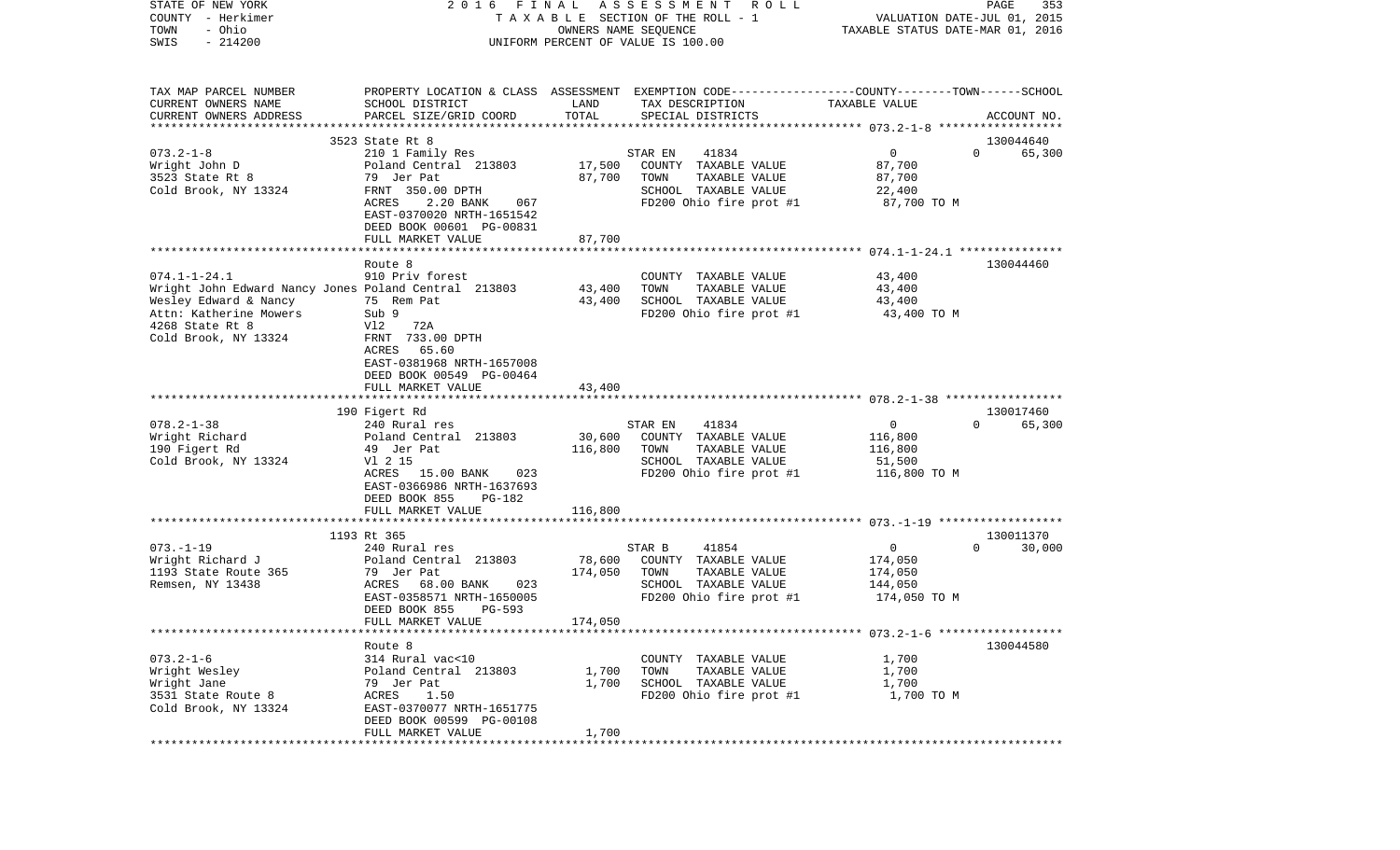| STATE OF NEW YORK<br>COUNTY - Herkimer<br>- Ohio<br>TOWN<br>SWIS<br>$-214200$                 |                                                                                                                                                                                                   | 2016 FINAL ASSESSMENT ROLL<br>TAXABLE SECTION OF THE ROLL - 1<br>OWNERS NAME SEQUENCE<br>UNIFORM PERCENT OF VALUE IS 100.00                                        | PAGE<br>354<br>VALUATION DATE-JUL 01, 2015<br>TAXABLE STATUS DATE-MAR 01, 2016                                                       |
|-----------------------------------------------------------------------------------------------|---------------------------------------------------------------------------------------------------------------------------------------------------------------------------------------------------|--------------------------------------------------------------------------------------------------------------------------------------------------------------------|--------------------------------------------------------------------------------------------------------------------------------------|
| TAX MAP PARCEL NUMBER<br>CURRENT OWNERS NAME<br>CURRENT OWNERS ADDRESS                        | SCHOOL DISTRICT<br>PARCEL SIZE/GRID COORD                                                                                                                                                         | LAND<br>TAX DESCRIPTION<br>TOTAL<br>SPECIAL DISTRICTS                                                                                                              | PROPERTY LOCATION & CLASS ASSESSMENT EXEMPTION CODE---------------COUNTY-------TOWN-----SCHOOL<br>TAXABLE VALUE<br>ACCOUNT NO.       |
|                                                                                               |                                                                                                                                                                                                   |                                                                                                                                                                    |                                                                                                                                      |
| $073.2 - 1 - 7$<br>Wright Wesley<br>Wright Jane<br>3531 State Rt 8<br>Cold Brook, NY 13324    | 3531 Route 8<br>210 1 Family Res<br>Poland Central 213803<br>79 Jer Pat<br>FRNT 148.00 DPTH 148.00<br>0.50<br>ACRES<br>EAST-0370199 NRTH-1651586<br>DEED BOOK 00583 PG-00429<br>FULL MARKET VALUE | 41834<br>STAR EN<br>14,900 COUNTY TAXABLE VALUE<br>81,800<br>TAXABLE VALUE<br>TOWN<br>SCHOOL TAXABLE VALUE<br>81,800                                               | 130044550<br>$\overline{0}$<br>$\Omega$<br>65,300<br>81,800<br>81,800<br>16,500<br>FD200 Ohio fire prot $#1$ 81,800 TO M             |
|                                                                                               |                                                                                                                                                                                                   |                                                                                                                                                                    |                                                                                                                                      |
| $078.2 - 1 - 42.4$<br>Wright Wesley<br>Wright Jane<br>3531 State Rt 8<br>Cold Brook, NY 13324 | Kohler Rd<br>322 Rural vac>10<br>Poland Central 213803<br>Lot 49 Jer Pat<br>V12 17.94 A<br>ACRES 17.90<br>EAST-0370223 NRTH-1639771<br>DEED BOOK 825<br>PG-610<br>FULL MARKET VALUE               | COUNTY TAXABLE VALUE<br>16,100<br>TOWN<br>TAXABLE VALUE<br>16,100<br>SCHOOL TAXABLE VALUE<br>16,100                                                                | 16,100<br>16,100<br>16,100<br>FD200 Ohio fire prot #1 16,100 TO M                                                                    |
|                                                                                               |                                                                                                                                                                                                   |                                                                                                                                                                    |                                                                                                                                      |
| $074.1 - 1 - 32$<br>Wright William E<br>4248 State Rt 8<br>Cold Brook, NY 13324               | 4248 Route 8<br>210 1 Family Res<br>Poland Central 213803<br>Lot 75<br>Sub 9<br>R1 5.5A<br>ACRES<br>5.50<br>EAST-0382298 NRTH-1655489<br>DEED BOOK 721<br>PG-086<br>FULL MARKET VALUE             | VET COM CT 41131<br>22,000 STAR B<br>41854<br>76,200<br>COUNTY TAXABLE VALUE<br>TOWN<br>TAXABLE VALUE<br>SCHOOL TAXABLE VALUE<br>FD217 Ohio fire prot #4<br>76,200 | 130060180<br>15,000<br>19,050<br>$\sim$ 0<br>$\overline{0}$<br>$\overline{0}$<br>30,000<br>61,200<br>57,150<br>46,200<br>76,200 TO M |
|                                                                                               | *****************************                                                                                                                                                                     |                                                                                                                                                                    |                                                                                                                                      |
| $073. - 1 - 17$<br>Wyman Donald D<br>9167 Plank Rd<br>Remsen, NY 13438                        | Rt 365<br>270 Mfg housing<br>Poland Central 213803<br>78 Rem Pat<br>Vl2<br>1A<br>FRNT 165.00 DPTH 218.00<br>ACRES<br>0.83<br>EAST-0361255 NRTH-1649439<br>DEED BOOK 1473<br>PG-341                | COUNTY TAXABLE VALUE<br>16,900<br>TOWN<br>TAXABLE VALUE<br>43,500<br>SCHOOL TAXABLE VALUE<br>FD200 Ohio fire prot #1                                               | 130013200<br>43,500<br>43,500<br>43,500<br>43,500 TO M                                                                               |
|                                                                                               | FULL MARKET VALUE                                                                                                                                                                                 | 43,500                                                                                                                                                             |                                                                                                                                      |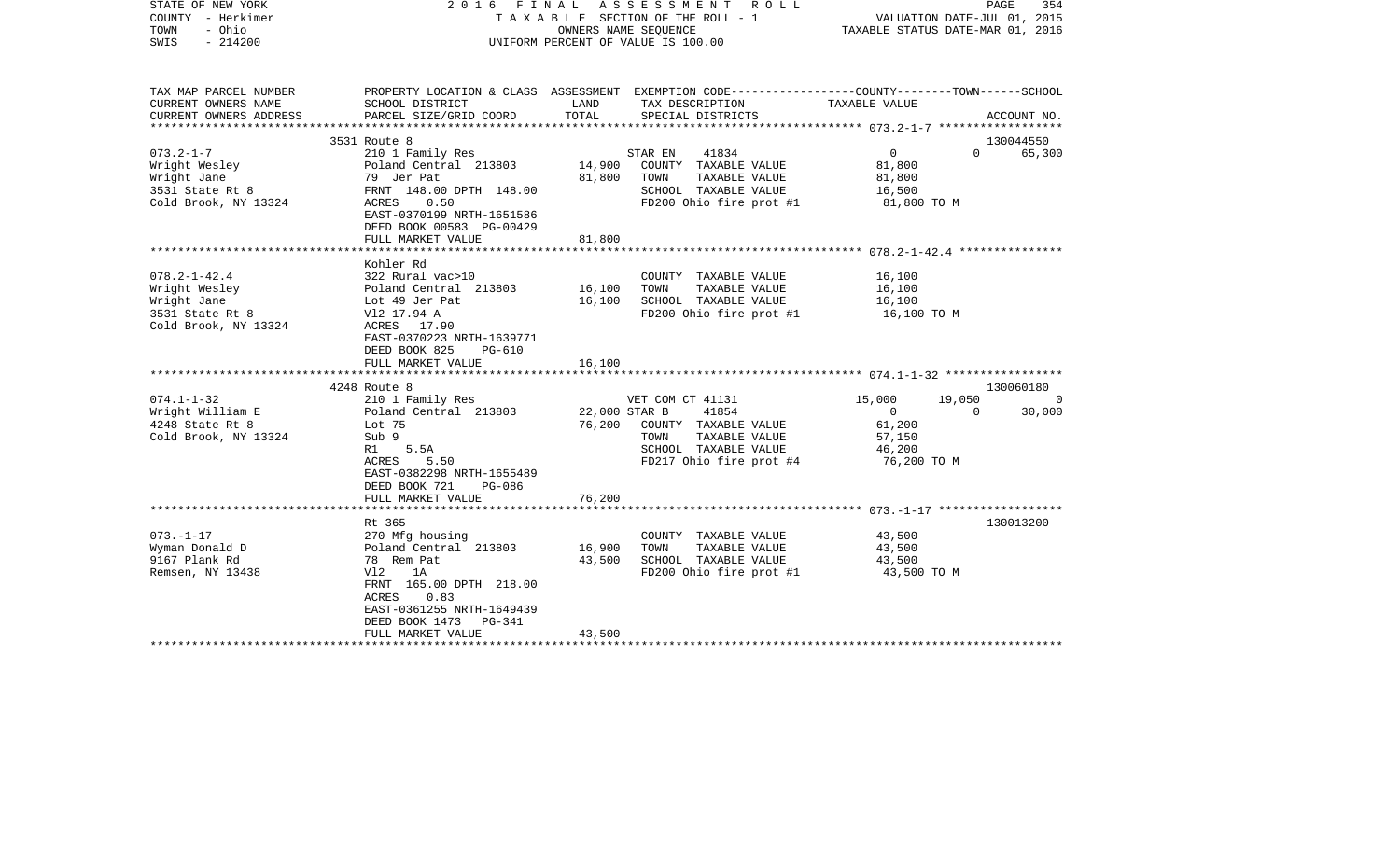| STATE OF NEW YORK<br>COUNTY - Herkimer<br>- Ohio<br>TOWN<br>$-214200$<br>SWIS |                                                                                                              | OWNERS NAME SEOUENCE | 2016 FINAL ASSESSMENT<br>ROLL<br>T A X A B L E SECTION OF THE ROLL - 1<br>UNIFORM PERCENT OF VALUE IS 100.00       | VALUATION DATE-JUL 01, 2015<br>TAXABLE STATUS DATE-MAR 01, 2016 | PAGE<br>355 |
|-------------------------------------------------------------------------------|--------------------------------------------------------------------------------------------------------------|----------------------|--------------------------------------------------------------------------------------------------------------------|-----------------------------------------------------------------|-------------|
| TAX MAP PARCEL NUMBER<br>CURRENT OWNERS NAME                                  | SCHOOL DISTRICT                                                                                              | LAND                 | PROPERTY LOCATION & CLASS ASSESSMENT EXEMPTION CODE---------------COUNTY-------TOWN------SCHOOL<br>TAX DESCRIPTION | TAXABLE VALUE                                                   |             |
| CURRENT OWNERS ADDRESS                                                        | PARCEL SIZE/GRID COORD                                                                                       | TOTAL                | SPECIAL DISTRICTS                                                                                                  |                                                                 | ACCOUNT NO. |
|                                                                               | $Rt$ $8$                                                                                                     |                      |                                                                                                                    |                                                                 | 130027930   |
| $074.1 - 2 - 12$                                                              | 260 Seasonal res                                                                                             |                      | COUNTY TAXABLE VALUE                                                                                               | 30,000                                                          |             |
| Yager Steven M                                                                | Poland Central 213803                                                                                        | 1,400                | TAXABLE VALUE<br>TOWN                                                                                              | 30,000                                                          |             |
| Yager Tammy M                                                                 | 64 Rem Pat                                                                                                   | 30,000               | SCHOOL TAXABLE VALUE                                                                                               | 30,000                                                          |             |
| 4578 Dow Lane                                                                 | Sub 14                                                                                                       |                      | FD200 Ohio fire prot #1                                                                                            | 30,000 TO M                                                     |             |
| Lake Worth, FL 33463                                                          | Sens $1/4$<br>FRNT 100.00 DPTH 100.00<br>ACRES<br>0.23<br>EAST-0375051 NRTH-1657192<br>DEED BOOK 1395 PG-407 |                      |                                                                                                                    |                                                                 |             |
|                                                                               | FULL MARKET VALUE                                                                                            | 30,000               |                                                                                                                    |                                                                 |             |
|                                                                               | **************************                                                                                   |                      |                                                                                                                    |                                                                 |             |
|                                                                               | 228 Mill Wood Hill Rd                                                                                        |                      |                                                                                                                    |                                                                 | 130060045   |
| $073.2 - 1 - 14$                                                              | 312 Vac w/imprv                                                                                              |                      | COUNTY TAXABLE VALUE                                                                                               | 19,500                                                          |             |
| Yocum Sandra<br>PO Box 127                                                    | Poland Central 213803<br>Lot 79                                                                              | 15,500<br>19,500     | TAXABLE VALUE<br>TOWN<br>SCHOOL TAXABLE VALUE                                                                      | 19,500<br>19,500                                                |             |
| Marcy, NY 13403                                                               | Jer Pat                                                                                                      |                      | FD200 Ohio fire prot #1                                                                                            | 19,500 TO M                                                     |             |
|                                                                               | ACRES<br>2.00<br>EAST-0371591 NRTH-1649499<br>DEED BOOK 1351 PG-676<br>FULL MARKET VALUE                     | 19,500               |                                                                                                                    |                                                                 |             |
|                                                                               |                                                                                                              |                      |                                                                                                                    |                                                                 |             |
|                                                                               | Harvey Bridge Rd                                                                                             |                      |                                                                                                                    |                                                                 | 130060575   |
| $073.3 - 2 - 31$                                                              | 270 Mfg housing                                                                                              |                      | COUNTY TAXABLE VALUE                                                                                               | 17,500                                                          |             |
| Young Donald                                                                  | Poland Central 213803                                                                                        | 12,500               | TAXABLE VALUE<br>TOWN                                                                                              | 17,500                                                          |             |
| Young Nancy                                                                   | Lot 48 Jer P.                                                                                                | 17,500               | SCHOOL TAXABLE VALUE                                                                                               | 17,500                                                          |             |
| 56 East 8Th Ave<br>Gloversville, NY 12078                                     | ACRES<br>5.00<br>EAST-0361094 NRTH-1645342<br>DEED BOOK 723<br>PG-192                                        |                      | FD200 Ohio fire prot #1                                                                                            | 17,500 TO M                                                     |             |
|                                                                               | FULL MARKET VALUE                                                                                            | 17,500               |                                                                                                                    |                                                                 |             |
|                                                                               | Rt 8                                                                                                         |                      |                                                                                                                    |                                                                 | 130026550   |
| $074.1 - 2 - 19$                                                              | 260 Seasonal res                                                                                             |                      | COUNTY TAXABLE VALUE                                                                                               | 26,500                                                          |             |
| Young Roger                                                                   | Poland Central 213803                                                                                        | 4,100                | TAXABLE VALUE<br>TOWN                                                                                              | 26,500                                                          |             |
| Young Randall                                                                 | 76 Rem Pat                                                                                                   | 26,500               | SCHOOL TAXABLE VALUE                                                                                               | 26,500                                                          |             |
| C/O David M. Brooks                                                           | Sub 11                                                                                                       |                      | FD200 Ohio fire prot #1                                                                                            | 26,500 TO M                                                     |             |
| C/O Vincent Quinlan                                                           | FRNT 100.00 DPTH 200.00                                                                                      |                      |                                                                                                                    |                                                                 |             |
| 863 Jennings Rd                                                               | ACRES<br>0.46                                                                                                |                      |                                                                                                                    |                                                                 |             |
| Marathon, NY 13803                                                            | EAST-0380112 NRTH-1655645<br>DEED BOOK 783<br><b>PG-341</b>                                                  |                      |                                                                                                                    |                                                                 |             |
|                                                                               | FULL MARKET VALUE                                                                                            | 26,500               |                                                                                                                    |                                                                 |             |
|                                                                               |                                                                                                              |                      | *******************************                                                                                    |                                                                 |             |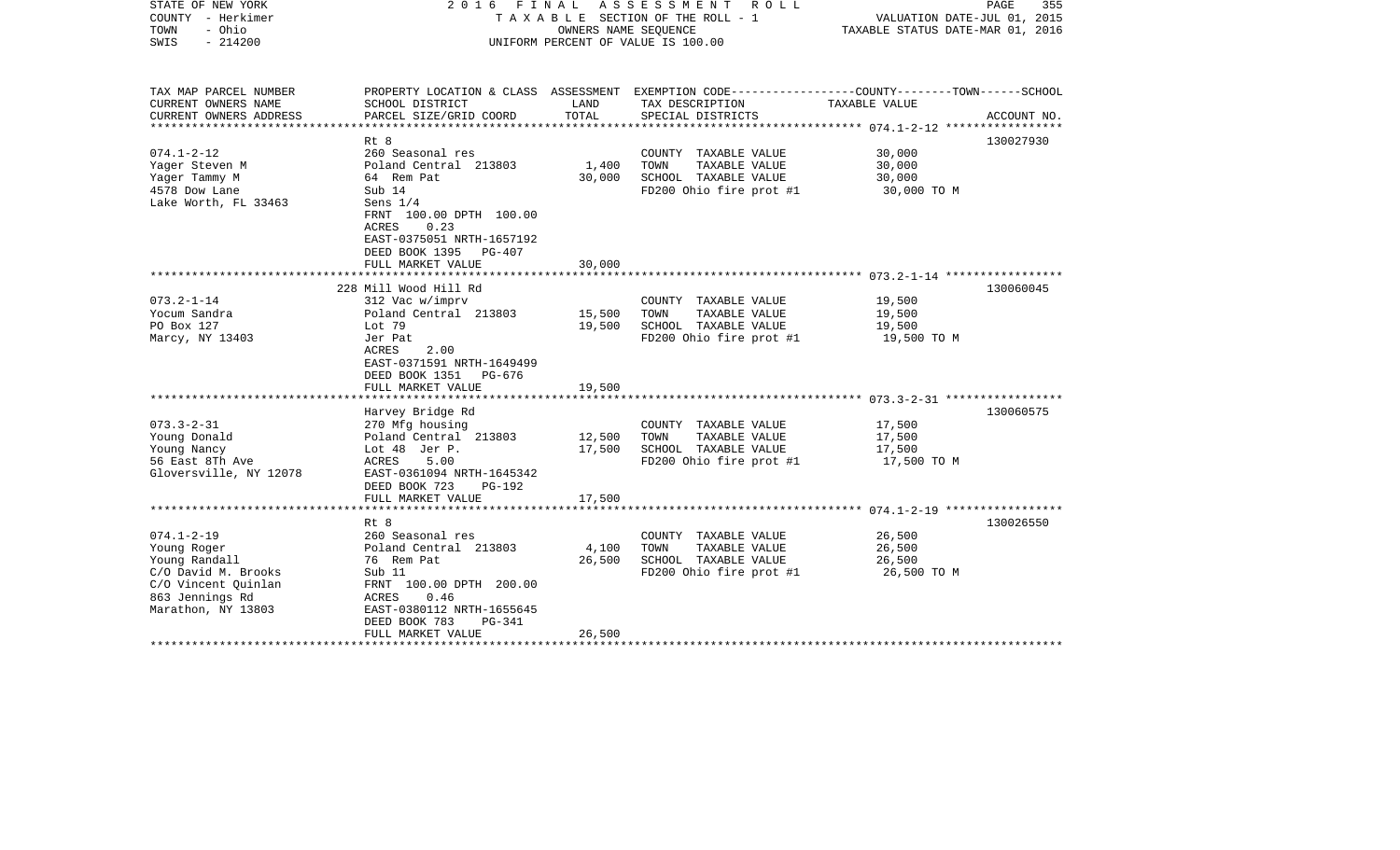| STATE OF NEW YORK<br>COUNTY - Herkimer<br>- Ohio<br>TOWN<br>SWIS<br>$-214200$                      | 2 0 1 6<br>FINAL                                                                                                                                                                      |                              | A S S E S S M E N T<br>R O L L<br>TAXABLE SECTION OF THE ROLL - 1<br>OWNERS NAME SEOUENCE<br>UNIFORM PERCENT OF VALUE IS 100.00                  | TAXABLE STATUS DATE-MAR 01, 2016                                                                                              | PAGE<br>VALUATION DATE-JUL 01, 2015 | 356                           |
|----------------------------------------------------------------------------------------------------|---------------------------------------------------------------------------------------------------------------------------------------------------------------------------------------|------------------------------|--------------------------------------------------------------------------------------------------------------------------------------------------|-------------------------------------------------------------------------------------------------------------------------------|-------------------------------------|-------------------------------|
| TAX MAP PARCEL NUMBER<br>CURRENT OWNERS NAME<br>CURRENT OWNERS ADDRESS                             | SCHOOL DISTRICT<br>PARCEL SIZE/GRID COORD                                                                                                                                             | LAND<br>TOTAL<br>*******     | PROPERTY LOCATION & CLASS ASSESSMENT EXEMPTION CODE----------------COUNTY-------TOWN------SCHOOL<br>TAX DESCRIPTION<br>SPECIAL DISTRICTS         | TAXABLE VALUE<br>************ 070.4-1-6.1 *****************                                                                   |                                     | ACCOUNT NO.                   |
|                                                                                                    | 4700 Route 8                                                                                                                                                                          |                              |                                                                                                                                                  |                                                                                                                               |                                     | 130044880                     |
| $070.4 - 1 - 6.1$<br>Youngs George<br>Youngs Jean<br>234 Higgins Bay Rd Lot 10<br>Piseco, NY 12139 | 270 Mfg housing - WTRFNT<br>Poland Central 213803<br>74 Rem Pat<br>FRNT 258.00 DPTH<br>ACRES<br>6.00<br>EAST-0390102 NRTH-1658767<br>FULL MARKET VALUE                                | 43,000<br>43,000             | VET WAR CT 41121<br>41834<br>11,400 STAR EN<br>COUNTY TAXABLE VALUE<br>TOWN<br>TAXABLE VALUE<br>SCHOOL TAXABLE VALUE<br>FD200 Ohio fire prot #1  | 6,450<br>$\mathbf{0}$<br>36,550<br>36,550<br>$\Omega$<br>43,000 TO M                                                          | 6,450<br>$\overline{0}$             | 0<br>43,000                   |
|                                                                                                    |                                                                                                                                                                                       |                              |                                                                                                                                                  |                                                                                                                               |                                     |                               |
| $058. - 2 - 66$<br>Youngs Kyle<br>104 Woodgate Dr<br>Boonville, NY 13309                           | South Lk<br>260 Seasonal res - WTRFNT<br>Adirondack<br>302601<br>1 Nob Pat<br>FRNT 115.00 DPTH 308.20<br>ACRES<br>0.80<br>EAST-0385935 NRTH-1705410<br>DEED BOOK 728<br><b>PG-090</b> | 110,500<br>153,000           | COUNTY TAXABLE VALUE<br>TOWN<br>TAXABLE VALUE<br>SCHOOL TAXABLE VALUE<br>FD215 Ohio fire prot #3                                                 | 153,000<br>153,000<br>153,000<br>153,000 TO M                                                                                 |                                     | 130029490                     |
|                                                                                                    | FULL MARKET VALUE                                                                                                                                                                     | 153,000                      |                                                                                                                                                  |                                                                                                                               |                                     |                               |
| $070.4 - 1 - 6.2$<br>Youngs Melvin J<br>4742 Route 8<br>Ohio, NY 13324                             | Route 8<br>270 Mfg housing<br>Poland Central 213803<br>74 Rem Pat<br>FRNT 127.90 DPTH<br>ACRES<br>0.90<br>EAST-0390782 NRTH-1658963<br>DEED BOOK 1471<br>PG-345                       | 9,180<br>22,180              | 41834<br>STAR EN<br>COUNTY TAXABLE VALUE<br>TAXABLE VALUE<br>TOWN<br>SCHOOL TAXABLE VALUE<br>FD200 Ohio fire prot #1                             | $\overline{0}$<br>22,180<br>22,180<br>$\overline{0}$<br>22,180 TO M                                                           | 0                                   | 22,180                        |
|                                                                                                    | FULL MARKET VALUE                                                                                                                                                                     | 22,180                       |                                                                                                                                                  |                                                                                                                               |                                     |                               |
|                                                                                                    |                                                                                                                                                                                       |                              |                                                                                                                                                  |                                                                                                                               |                                     |                               |
| $070.4 - 1 - 6.3$<br>Youngs Michael<br>4732 Route 8<br>Ohio, NY 13324                              | 4732 Route 8<br>270 Mfg housing<br>Poland Central 213803<br>74 Rem Pat<br>FRNT 227.00 DPTH<br>ACRES<br>1.40<br>EAST-0390631 NRTH-1658930<br>DEED BOOK 1471 PG-345                     | 11,220<br>37,220             | STAR B<br>41854<br>COUNTY TAXABLE VALUE<br>TOWN<br>TAXABLE VALUE<br>SCHOOL TAXABLE VALUE<br>FD200 Ohio fire prot #1                              | $\mathbf{0}$<br>37,220<br>37,220<br>7,220<br>37,220 TO M                                                                      | $\Omega$                            | 30,000                        |
|                                                                                                    | FULL MARKET VALUE                                                                                                                                                                     | 37,220                       |                                                                                                                                                  |                                                                                                                               |                                     |                               |
| $073.2 - 1 - 30$<br>Yurewich Susan H<br>PO Box 225<br>Hinckley, NY 13352                           | Hooper Dooper Rd<br>270 Mfg housing<br>Poland Central 213803<br>Lot 63 Jer Pat<br>ACRES<br>1.50<br>EAST-0370917 NRTH-1655808<br>PG-235<br>DEED BOOK 798<br>FULL MARKET VALUE          | ********<br>22,000<br>22,000 | AGED-ALL<br>41800<br>15,100 STAR EN<br>41834<br>COUNTY TAXABLE VALUE<br>TOWN<br>TAXABLE VALUE<br>SCHOOL TAXABLE VALUE<br>FD200 Ohio fire prot #1 | *********************** 073.2-1-30 ******************<br>11,000<br>$\Omega$<br>11,000<br>11,000<br>$\mathbf 0$<br>22,000 TO M | 11,000<br>$\Omega$                  | 130060430<br>11,000<br>11,000 |
|                                                                                                    | * * * * * * * * * * * * * * * * * * * *                                                                                                                                               | ************                 |                                                                                                                                                  |                                                                                                                               | ***************************         |                               |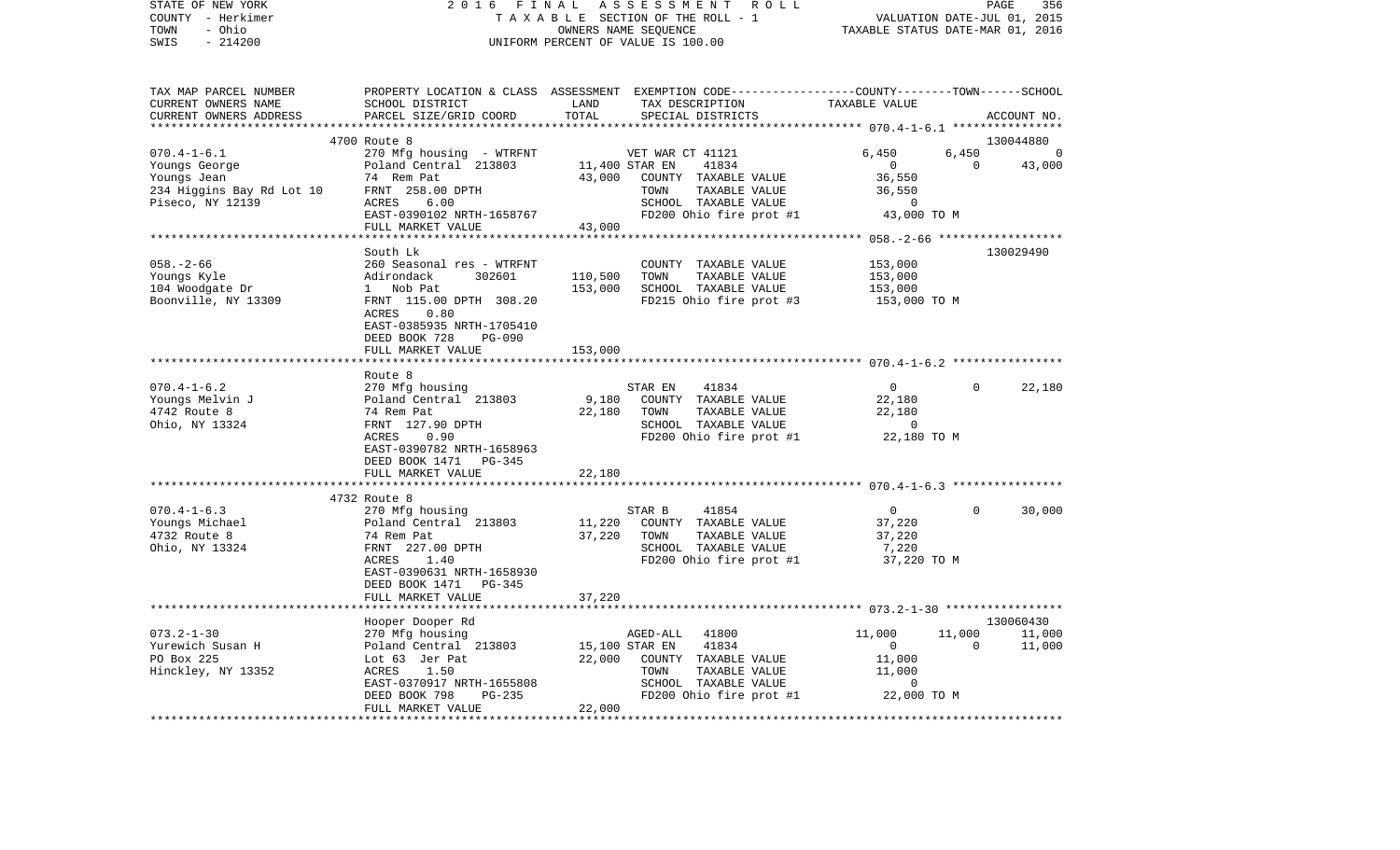| STATE OF NEW YORK<br>COUNTY - Herkimer | FINAL<br>2016                                                        |                      | A S S E S S M E N T A O L L<br>T A X A B L E SECTION OF THE ROLL - 1                             | VALUATION DATE-JUL 01, 2015      | PAGE<br>357        |
|----------------------------------------|----------------------------------------------------------------------|----------------------|--------------------------------------------------------------------------------------------------|----------------------------------|--------------------|
| - Ohio<br>TOWN                         |                                                                      | OWNERS NAME SEQUENCE |                                                                                                  | TAXABLE STATUS DATE-MAR 01, 2016 |                    |
| $-214200$<br>SWIS                      |                                                                      |                      | UNIFORM PERCENT OF VALUE IS 100.00                                                               |                                  |                    |
|                                        |                                                                      |                      |                                                                                                  |                                  |                    |
| TAX MAP PARCEL NUMBER                  |                                                                      |                      | PROPERTY LOCATION & CLASS ASSESSMENT EXEMPTION CODE----------------COUNTY-------TOWN------SCHOOL |                                  |                    |
| CURRENT OWNERS NAME                    | SCHOOL DISTRICT                                                      | LAND                 | TAX DESCRIPTION                                                                                  | TAXABLE VALUE                    |                    |
| CURRENT OWNERS ADDRESS                 | PARCEL SIZE/GRID COORD                                               | TOTAL                | SPECIAL DISTRICTS                                                                                |                                  | ACCOUNT NO.        |
| ***********************                |                                                                      |                      |                                                                                                  |                                  |                    |
|                                        | Figert Rd                                                            |                      |                                                                                                  |                                  | 130033000          |
| $074.3 - 1 - 10.1$                     | 322 Rural vac>10                                                     |                      | COUNTY TAXABLE VALUE                                                                             | 20,700                           |                    |
| Zajesky Nancy L                        | Poland Central 213803                                                | 20,700               | TAXABLE VALUE<br>TOWN                                                                            | 20,700                           |                    |
| Zajesky William E                      | 77 Jer Pat                                                           | 20,700               | SCHOOL TAXABLE VALUE                                                                             | 20,700                           |                    |
| 9 Hunter Ave                           | FRNT 415.00 DPTH                                                     |                      | FD200 Ohio fire prot #1                                                                          | 20,700 TO M                      |                    |
| Latham, NY 12110                       | ACRES 14.59<br>EAST-0373323 NRTH-1647099<br>DEED BOOK 1585<br>PG-475 |                      |                                                                                                  |                                  |                    |
|                                        | FULL MARKET VALUE                                                    | 20,700               |                                                                                                  |                                  |                    |
|                                        |                                                                      |                      |                                                                                                  |                                  |                    |
|                                        | Figert Rd                                                            |                      |                                                                                                  |                                  |                    |
| $074.3 - 1 - 11.1$                     | 910 Priv forest                                                      |                      | COUNTY TAXABLE VALUE                                                                             | 28,700                           |                    |
| Zakrzewski Henry V                     | Poland Central 213803                                                | 28,700               | TOWN<br>TAXABLE VALUE                                                                            | 28,700                           |                    |
| Zakrzewski Ida C                       | 76 Jer Pat                                                           | 28,700               | SCHOOL TAXABLE VALUE                                                                             | 28,700                           |                    |
| 834 Figert Rd                          | V1 2 50 A                                                            |                      | FD200 Ohio fire prot #1                                                                          | 28,700 TO M                      |                    |
| Cold Brook, NY 13324                   | Map Sm 222                                                           |                      |                                                                                                  |                                  |                    |
|                                        | ACRES 54.20                                                          |                      |                                                                                                  |                                  |                    |
|                                        | EAST-0374871 NRTH-1645209                                            |                      |                                                                                                  |                                  |                    |
|                                        | DEED BOOK 848<br>PG-496                                              |                      |                                                                                                  |                                  |                    |
|                                        | FULL MARKET VALUE                                                    | 28,700               |                                                                                                  |                                  |                    |
|                                        | 834 Figert Rd                                                        |                      |                                                                                                  |                                  | 130027240          |
| $074.3 - 1 - 11.2$                     | 240 Rural res                                                        |                      | VET WAR CT 41121                                                                                 | 9,000<br>12,000                  |                    |
| Zakrzewski Henry V                     | Poland Central 213803                                                | 37,600 STAR EN       | 41834                                                                                            | $\mathbf 0$                      | 65,300<br>$\Omega$ |
| 834 Figert Rd                          | 76 Jer Pat                                                           | 110,700              | COUNTY TAXABLE VALUE                                                                             | 101,700                          |                    |
| Cold Brook, NY 13324                   | ACRES 25.00                                                          |                      | TOWN<br>TAXABLE VALUE                                                                            | 98,700                           |                    |
|                                        | EAST-0375229 NRTH-1645867                                            |                      | SCHOOL TAXABLE VALUE                                                                             | 45,400                           |                    |
|                                        | DEED BOOK 856<br>PG-621                                              |                      | FD200 Ohio fire prot #1                                                                          | 110,700 TO M                     |                    |
|                                        | FULL MARKET VALUE                                                    | 110,700              |                                                                                                  |                                  |                    |
|                                        | **********************                                               |                      |                                                                                                  |                                  |                    |
|                                        | Hooper Dooper Rd                                                     |                      |                                                                                                  |                                  | 130043890          |
| $073.2 - 1 - 36$                       | 260 Seasonal res                                                     |                      | COUNTY TAXABLE VALUE                                                                             | 60,000                           |                    |
| Zalocha Terry E                        | Poland Central 213803                                                | 23,000               | TOWN<br>TAXABLE VALUE                                                                            | 60,000                           |                    |
| Zalocha Thomas A                       | 63 Rem Pat                                                           | 60,000               | SCHOOL TAXABLE VALUE                                                                             | 60,000                           |                    |
| 355 Higby Rd                           | Bennett Camp                                                         |                      | FD217 Ohio fire prot #4                                                                          | 60,000 TO M                      |                    |
| New Hartford, NY 13413                 | ACRES 13.50                                                          |                      |                                                                                                  |                                  |                    |
|                                        | EAST-0371460 NRTH-1656431                                            |                      |                                                                                                  |                                  |                    |
|                                        | DEED BOOK 1351<br><b>PG-240</b>                                      |                      |                                                                                                  |                                  |                    |
|                                        | FULL MARKET VALUE                                                    | 60,000               |                                                                                                  |                                  |                    |
|                                        |                                                                      |                      |                                                                                                  |                                  |                    |
|                                        | Figert Rd                                                            |                      |                                                                                                  |                                  | 130017580          |
| $074.3 - 1 - 5.1$                      | 240 Rural res                                                        |                      | COUNTY TAXABLE VALUE                                                                             | 133,900                          |                    |
| Zarnoch Laurene R                      | Poland Central 213803                                                | 75,400               | TOWN<br>TAXABLE VALUE                                                                            | 133,900                          |                    |
| PO Box 804                             | 80 Jer Pat                                                           | 133,900              | SCHOOL TAXABLE VALUE                                                                             | 133,900                          |                    |
| Oriskany, NY 13424                     | House 800 Garage 200 P Br                                            |                      | FD200 Ohio fire prot #1                                                                          | 133,900 TO M                     |                    |
|                                        | ACRES<br>85.50                                                       |                      |                                                                                                  |                                  |                    |
|                                        | EAST-0376197 NRTH-1647451                                            |                      |                                                                                                  |                                  |                    |
|                                        | DEED BOOK 694<br>PG-664                                              |                      |                                                                                                  |                                  |                    |
|                                        | FULL MARKET VALUE                                                    | 133,900              |                                                                                                  |                                  |                    |
|                                        |                                                                      |                      |                                                                                                  |                                  |                    |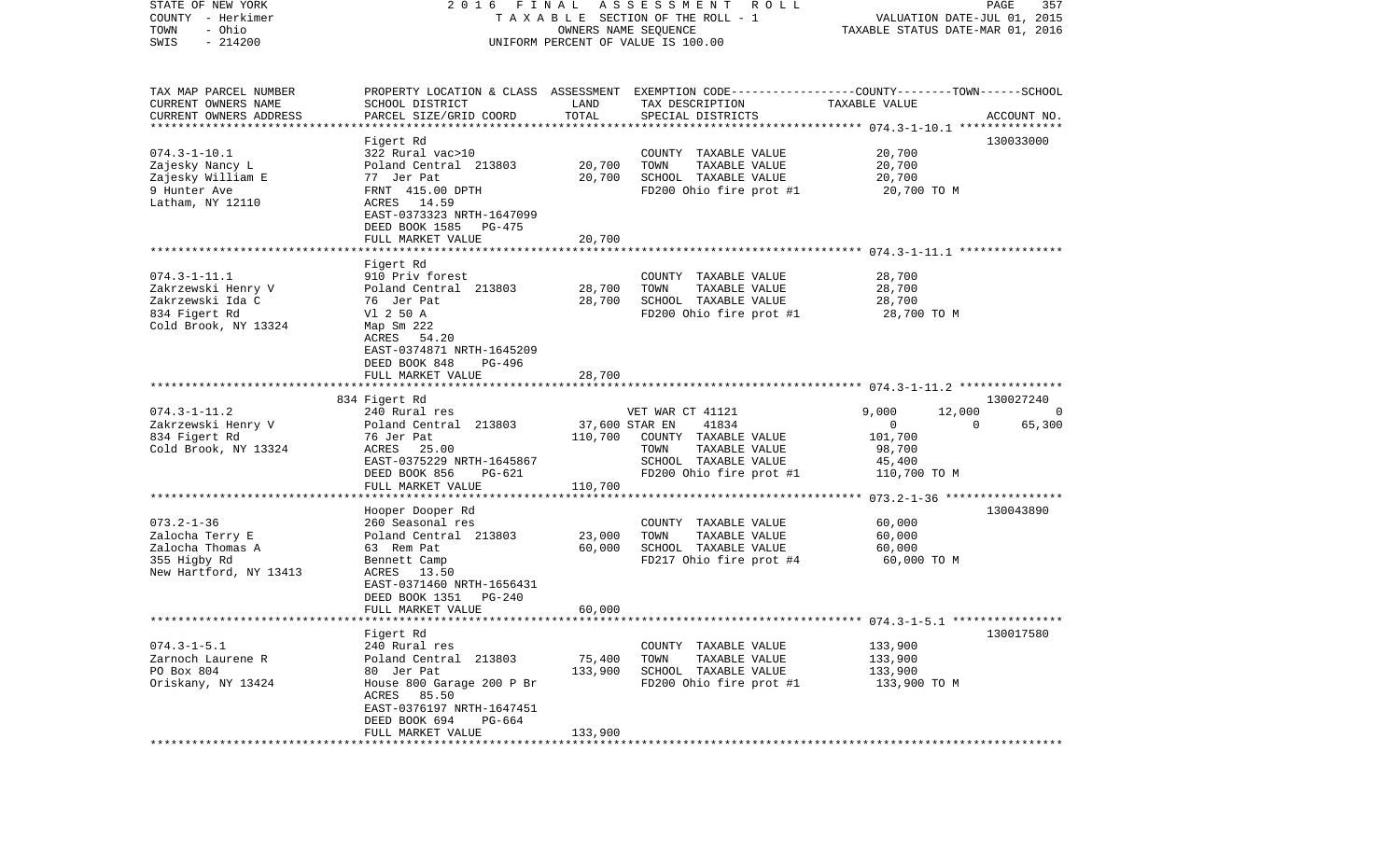| STATE OF NEW YORK<br>- Herkimer<br>COUNTY<br>- Ohio<br>TOWN<br>SWIS<br>$-214200$                    | FINAL<br>TAXABLE                                                                                                                                                                                        |                              | ASSESSMENT ROLL<br>SECTION OF THE ROLL - 1<br>OWNERS NAME SEOUENCE<br>UNIFORM PERCENT OF VALUE IS 100.00 | 358<br>PAGE<br>VALUATION DATE-JUL 01, 2015<br>TAXABLE STATUS DATE-MAR 01, 2016 |
|-----------------------------------------------------------------------------------------------------|---------------------------------------------------------------------------------------------------------------------------------------------------------------------------------------------------------|------------------------------|----------------------------------------------------------------------------------------------------------|--------------------------------------------------------------------------------|
| TAX MAP PARCEL NUMBER<br>CURRENT OWNERS NAME<br>CURRENT OWNERS ADDRESS                              | PROPERTY LOCATION & CLASS ASSESSMENT<br>SCHOOL DISTRICT<br>PARCEL SIZE/GRID COORD                                                                                                                       | LAND<br>TOTAL                | TAX DESCRIPTION TAXABLE VALUE<br>SPECIAL DISTRICTS                                                       | EXEMPTION CODE-----------------COUNTY-------TOWN------SCHOOL<br>ACCOUNT NO.    |
| $064.11 - 1 - 29$<br>Zipko John Estate<br>George J Zipko<br>125 Hillcrest Rd<br>Frankfort, NY 13340 | Dead Lk<br>260 Seasonal res - WTRFNT<br>Adirondack 302601<br>54 Woodhull<br>18<br>Camp & Garage<br>FRNT 100.00 DPTH 150.00<br>EAST-0340319 NRTH-1681921<br>DEED BOOK 676<br>PG-807<br>FULL MARKET VALUE | 30,200<br>100,000<br>100,000 | COUNTY<br>TAXABLE VALUE<br>TOWN<br>TAXABLE VALUE<br>SCHOOL TAXABLE VALUE<br>FD215 Ohio fire prot #3      | 130023790<br>100,000<br>100,000<br>100,000<br>100,000 TO M                     |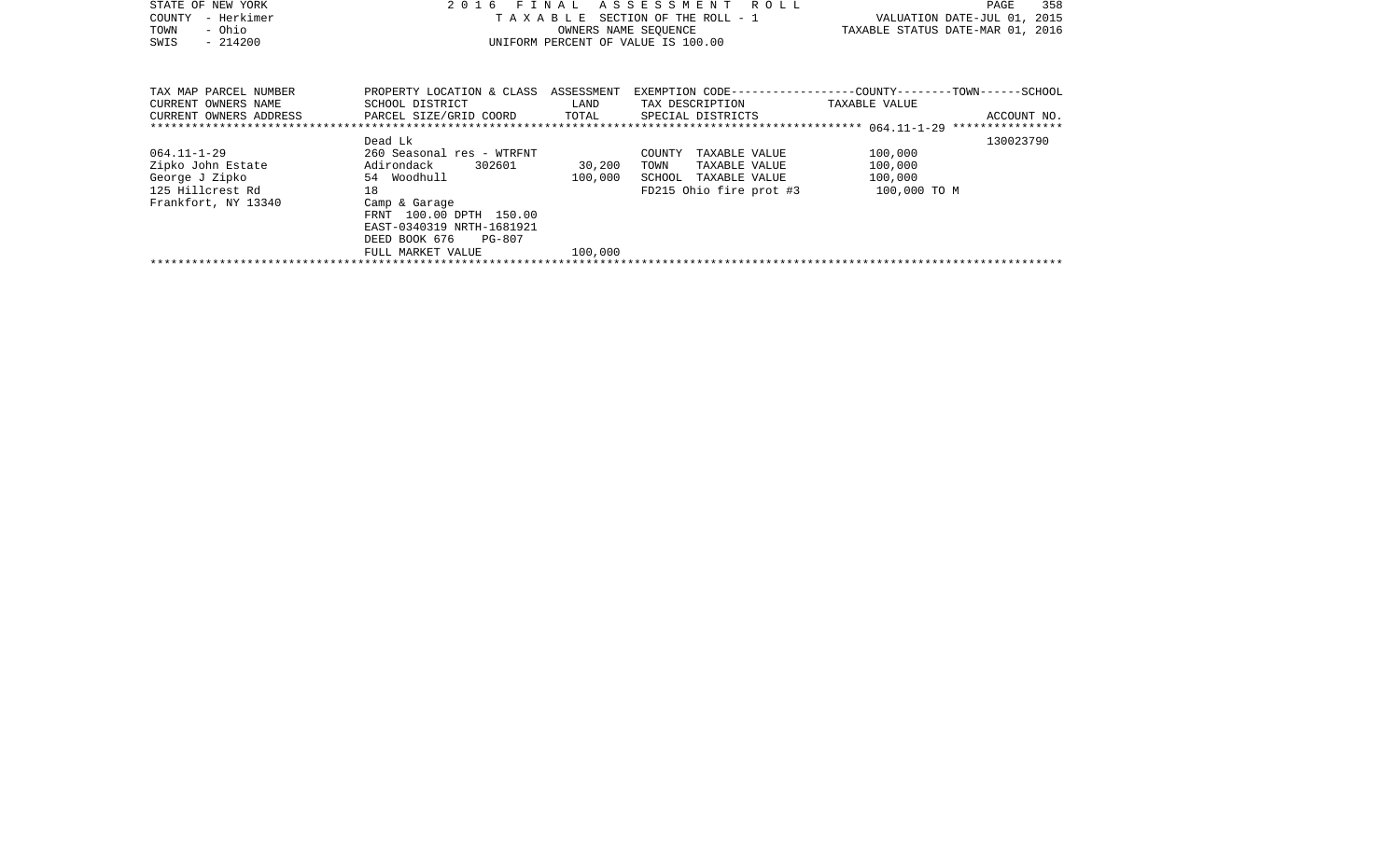| STATE OF NEW YORK | 2016 FINAL ASSESSMENT ROLL         |                                  | PAGE            | 359 |
|-------------------|------------------------------------|----------------------------------|-----------------|-----|
| COUNTY - Herkimer | TAXABLE SECTION OF THE ROLL - 1    | VALUATION DATE-JUL 01, 2015      |                 |     |
| TOWN<br>- Ohio    |                                    | TAXABLE STATUS DATE-MAR 01, 2016 |                 |     |
| SWIS - 214200     | UNIFORM PERCENT OF VALUE IS 100.00 |                                  | RPS150/V04/L015 |     |
|                   |                                    | CURRENT DATE 6/27/2016           |                 |     |

## R O L L S E C T I O N T O T A L S

## \*\*\* S P E C I A L D I S T R I C T S U M M A R Y \*\*\*

|      |                      | TOTAL   | EXTENSION   | EXTENSION | AD VALOREM | EXEMPT | TAXABLE   |
|------|----------------------|---------|-------------|-----------|------------|--------|-----------|
| CODE | DISTRICT NAME        | PARCELS | TYPE        | VALUE     | VALUE      | AMOUNT | VALUE     |
|      |                      |         |             |           |            |        |           |
|      | FD200 Ohio fire prot |         | 998 TOTAL M |           | 49548,314  | 72,300 | 49476,014 |
|      | FD210 Ohio fire prot |         | 164 TOTAL M |           | 6642,640   |        | 6642,640  |
|      | FD215 Ohio fire prot |         | 350 TOTAL M |           | 41250.774  |        | 41250.774 |
|      | FD217 Ohio fire prot |         | 176 TOTAL M |           | 6807,455   | 1,000  | 6806,455  |

# \*\*\* S C H O O L D I S T R I C T S U M M A R Y \*\*\*

| CODE   | DISTRICT NAME  | TOTAL<br>PARCELS | ASSESSED<br>LAND | ASSESSED<br>TOTAL | EXEMPT<br>AMOUNT | TOTAL<br>TAXABLE | STAR<br>AMOUNT | <b>STAR</b><br>TAXABLE |
|--------|----------------|------------------|------------------|-------------------|------------------|------------------|----------------|------------------------|
| 213803 | Poland Central | 1,477            | 50965,069        | 89856,194         | 513,940          | 89342,254        | 11033,730      | 78308,524              |
| 302601 | Adirondack     | 217              | 9165,194         | 15187,318         | 71,750           | 15115,568        | 650,800        | 14464,768              |
| 305201 | Remsen         | 39               | 669,600          | 1339,700          | 22,725           | 1316,975         | 123,075        | 1193,900               |
|        | SUB-TOTAL      | 1,733            | 60799,863        | 106383,212        | 608,415          | 105774.797       | 11807,605      | 93967,192              |
|        | TOTAL          | 1,733            | 60799,863        | 106383,212        | 608,415          | 105774.797       | 11807,605      | 93967,192              |

### \*\*\* S Y S T E M C O D E S S U M M A R Y \*\*\*

#### NO SYSTEM EXEMPTIONS AT THIS LEVEL

## \*\*\* E X E M P T I O N S U M M A R Y \*\*\*

| CODE  | DESCRIPTION | TOTAL<br>PARCELS | COUNTY  | TOWN    | SCHOOL |
|-------|-------------|------------------|---------|---------|--------|
| 25110 | $N/P-RELIG$ |                  | 72,300  | 72,300  | 72,300 |
| 25300 | NON PROF 9  |                  | 1,000   | 1,000   | 1,000  |
| 41101 | VETFUND CT  |                  | 152,000 | 152,000 |        |
| 41121 | VET WAR CT  | 21               | 174,480 | 208,380 |        |
| 41122 | VET WAR C   | 10               | 80,775  |         |        |
| 41123 | VET WAR T   | 10               |         | 100,500 |        |
| 41131 | VET COM CT  | 17               | 234,725 | 282,925 |        |
| 41132 | VET COM C   | 13               | 166,475 |         |        |
| 41133 | VET COM T   | 13               |         | 194,250 |        |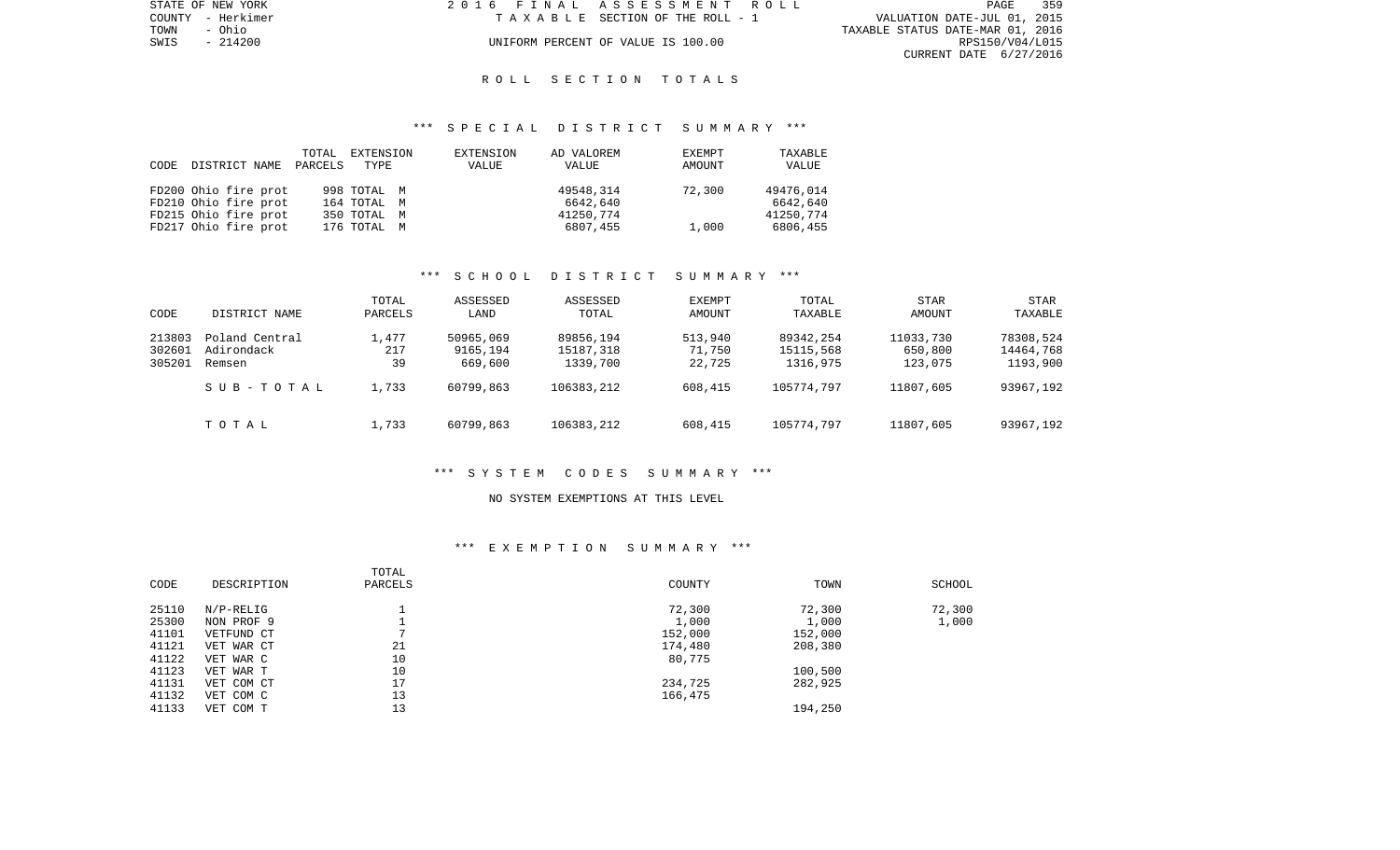|      | STATE OF NEW YORK | 2016 FINAL ASSESSMENT ROLL         |                                  | PAGE            | - 360 |
|------|-------------------|------------------------------------|----------------------------------|-----------------|-------|
|      | COUNTY - Herkimer | TAXABLE SECTION OF THE ROLL - 1    | VALUATION DATE-JUL 01, 2015      |                 |       |
| TOWN | - Ohio            |                                    | TAXABLE STATUS DATE-MAR 01, 2016 |                 |       |
| SWIS | - 214200          | UNIFORM PERCENT OF VALUE IS 100.00 |                                  | RPS150/V04/L015 |       |
|      |                   |                                    | CURRENT DATE 6/27/2016           |                 |       |

## R O L L S E C T I O N T O T A L S

## \*\*\* E X E M P T I O N S U M M A R Y \*\*\*

| CODE  | DESCRIPTION    | TOTAL<br>PARCELS | COUNTY   | TOWN     | SCHOOL    |
|-------|----------------|------------------|----------|----------|-----------|
| 41141 | VET DIS CT     | 12               | 212,740  | 240,240  |           |
| 41142 | VET DIS C      | 2                | 60,000   |          |           |
| 41143 | VET DIS T      | 2                |          | 73,690   |           |
| 41162 | $CW$ 15 $VET/$ |                  | 9,000    |          |           |
| 41800 | AGED-ALL       | 4                | 119,050  | 117,550  | 123,550   |
| 41801 | AGED-CT        | 11               | 300,937  | 300,937  |           |
| 41804 | AGED-SCHL      |                  |          |          | 22,725    |
| 41834 | STAR EN        | 102              |          |          | 5675,105  |
| 41854 | STAR B         | 209              |          |          | 6132,500  |
| 47460 | FOREST         | Ð                | 388,840  | 388,840  | 388,840   |
|       | TOTAL          | 444              | 1972,322 | 2132,612 | 12416,020 |

## \*\*\* G R A N D T O T A L S \*\*\*

| ROLL | DESCRIPTION | TOTAL   | <b>ASSESSED</b> | ASSESSED   | TAXABLE    | TAXABLE    | TAXABLE    | <b>STAR</b> |
|------|-------------|---------|-----------------|------------|------------|------------|------------|-------------|
| SEC  |             | PARCELS | LAND            | TOTAL      | COUNTY     | TOWN       | SCHOOL     | TAXABLE     |
|      | TAXABLE     | 733     | 60799,863       | 106383,212 | 104410,890 | 104250,600 | 105774,797 | 93967,192   |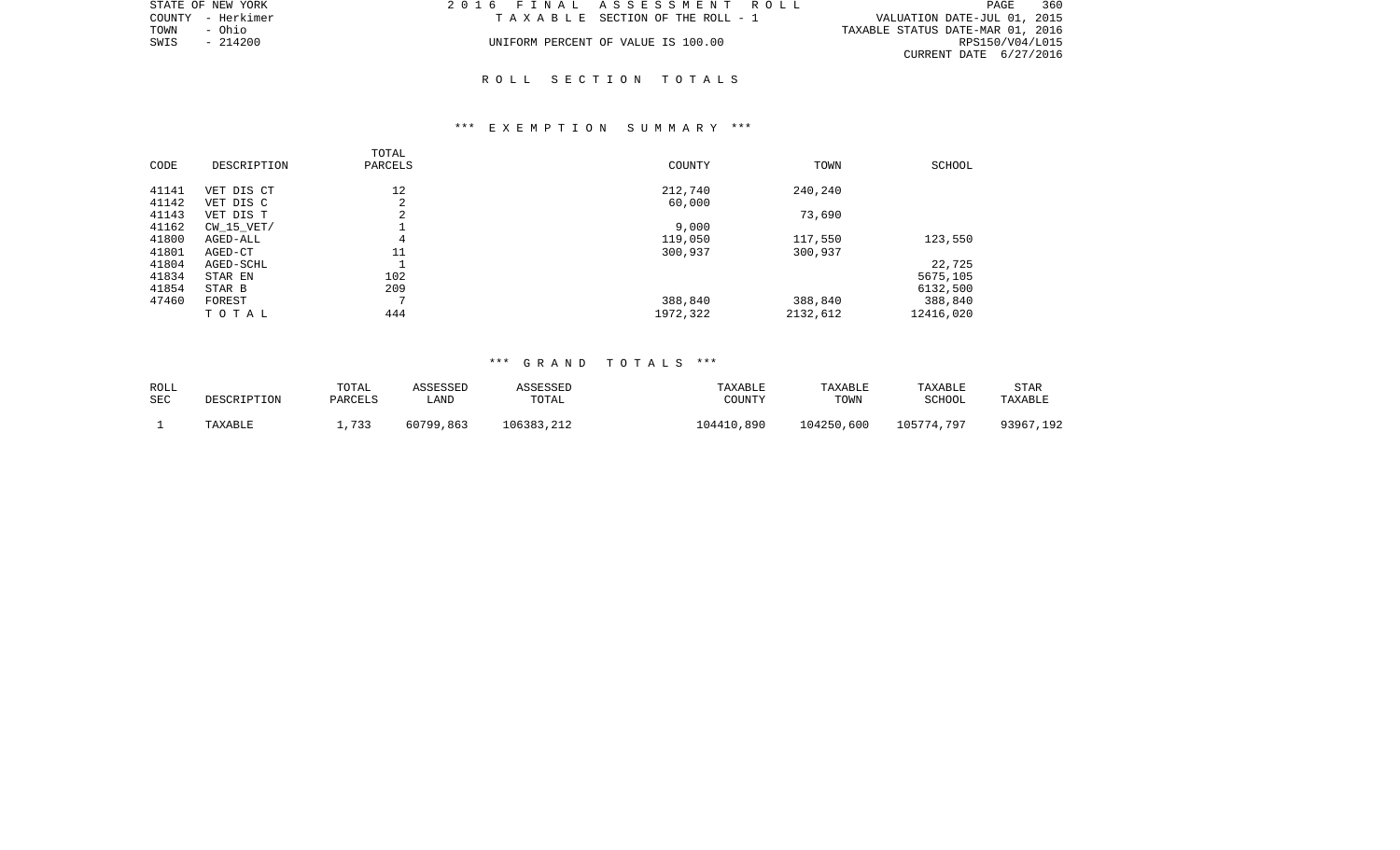| STATE OF NEW YORK<br>COUNTY - Herkimer<br>- Ohio<br>TOWN<br>SWIS<br>$-214200$ | FINAL<br>A S S E S S M E N T R O L L<br>2016<br>STATE OWNED LAND SECTION OF THE ROLL - 3<br>OWNERS NAME SEQUENCE<br>UNIFORM PERCENT OF VALUE IS 100.00                |                               |                                                                                                                                         | PAGE<br>361<br>VALUATION DATE-JUL 01, 2015<br>TAXABLE STATUS DATE-MAR 01, 2016 |             |
|-------------------------------------------------------------------------------|-----------------------------------------------------------------------------------------------------------------------------------------------------------------------|-------------------------------|-----------------------------------------------------------------------------------------------------------------------------------------|--------------------------------------------------------------------------------|-------------|
| TAX MAP PARCEL NUMBER<br>CURRENT OWNERS NAME<br>CURRENT OWNERS ADDRESS        | SCHOOL DISTRICT<br>PARCEL SIZE/GRID COORD                                                                                                                             | LAND<br>TOTAL                 | PROPERTY LOCATION & CLASS ASSESSMENT EXEMPTION CODE---------------COUNTY-------TOWN------SCHOOL<br>TAX DESCRIPTION<br>SPECIAL DISTRICTS | TAXABLE VALUE                                                                  | ACCOUNT NO. |
| $333. - 1 - 33$<br>14 Acres Barge Canal<br>Albany, NY 12223                   | Lot 48 Poland Cen Sch D<br>931 Forest s532a<br>Poland Central 213803<br>48<br>Sfl <sub>2</sub><br>DEED BOOK 00000<br>FULL MARKET VALUE                                | 7,500<br>7,500<br>7,500       | COUNTY TAXABLE VALUE<br>TAXABLE VALUE<br>TOWN<br>SCHOOL TAXABLE VALUE<br>FD217 Ohio fire prot #4                                        | 7,500<br>7,500<br>7,500<br>7,500 TO M                                          | 1410001     |
| $060. -1 - 15$<br>Adgates Eastern Tract<br>Albany, NY 12223                   | Kirk Lot Adgate E Ard Csd<br>931 Forest s532a<br>302601<br>Adirondack<br>Sfl 1626<br>ACRES 1626.00<br>EAST-0345148 NRTH-1695252<br>FULL MARKET VALUE                  | 812,300<br>812,300<br>812,300 | COUNTY TAXABLE VALUE<br>TOWN<br>TAXABLE VALUE<br>SCHOOL TAXABLE VALUE<br>FD215 Ohio fire prot #3                                        | 812,300<br>812,300<br>812,300<br>812,300 TO M                                  | 400001      |
| $060. -1 - 16$<br>Adgates Eastern Tract<br>Albany, NY 12223                   | Hamilton Lot Adr Csd<br>931 Forest s532a<br>302601<br>Adirondack<br>Sfl 825<br>ACRES 825.00<br>EAST-0345728 NRTH-1688802<br>FULL MARKET VALUE                         | 580,900<br>580,900<br>580,900 | COUNTY TAXABLE VALUE<br>TOWN<br>TAXABLE VALUE<br>SCHOOL TAXABLE VALUE<br>FD215 Ohio fire prot #3                                        | 580,900<br>580,900<br>580,900<br>580,900 TO M                                  | 0380001     |
| $061. - 1 - 2$<br>Adgates Eastern Tract<br>Albany, NY 12223                   | Lot 12 Remsen Cen Sd<br>931 Forest s532a<br>Remsen<br>305201<br>12<br>Sfl 100<br>ACRES 100.00<br>EAST-0351573 NRTH-1696296<br>FULL MARKET VALUE                       | 49,800<br>49,800<br>49,800    | COUNTY TAXABLE VALUE<br>TAXABLE VALUE<br>TOWN<br>SCHOOL TAXABLE VALUE<br>FD215 Ohio fire prot #3                                        | 49,800<br>49,800<br>49,800<br>49,800 TO M                                      | 0520001     |
| $061. -1 -3$<br>Adgates Eastern Tract<br>Albany, NY 12223                     | ******************<br>Lot 13 Remsen Cen Sd<br>931 Forest s532a<br>Remsen<br>305201<br>13<br>Sfl 100<br>ACRES 100.00<br>EAST-0351611 NRTH-1695178<br>FULL MARKET VALUE | 45,300<br>45,300<br>45,300    | COUNTY TAXABLE VALUE<br>TOWN<br>TAXABLE VALUE<br>SCHOOL TAXABLE VALUE<br>FD215 Ohio fire prot #3                                        | 45,300<br>45,300<br>45,300<br>45,300 TO M                                      | 0530001     |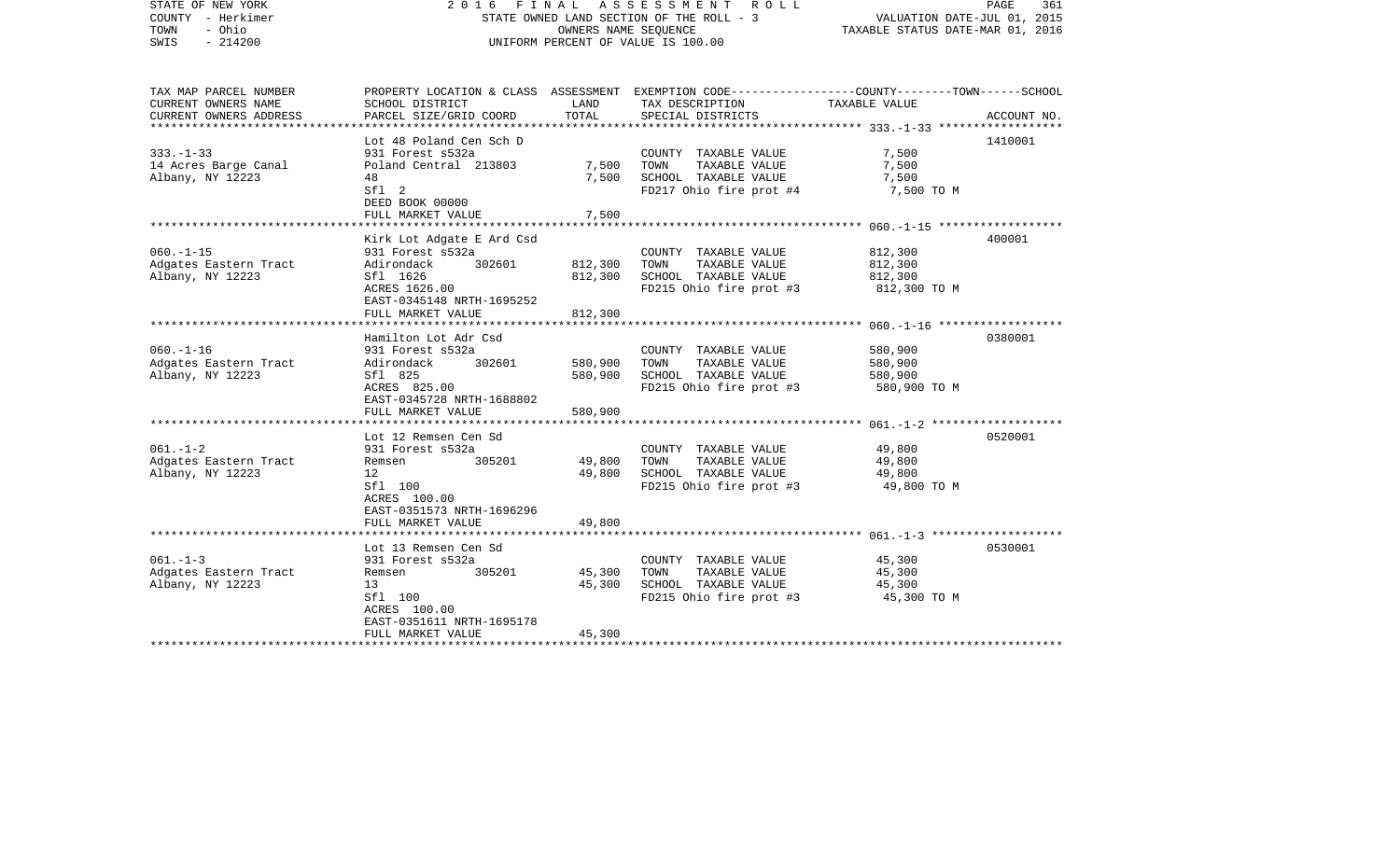| STATE OF NEW YORK<br>COUNTY - Herkimer<br>TOWN<br>- Ohio<br>$-214200$<br>SWIS | 2 0 1 6                                                                   | FINAL         | A S S E S S M E N T R O L L<br>STATE OWNED LAND SECTION OF THE ROLL - 3<br>OWNERS NAME SEQUENCE<br>UNIFORM PERCENT OF VALUE IS 100.00   | VALUATION DATE-JUL 01, 2015<br>TAXABLE STATUS DATE-MAR 01, 2016 | PAGE<br>362 |
|-------------------------------------------------------------------------------|---------------------------------------------------------------------------|---------------|-----------------------------------------------------------------------------------------------------------------------------------------|-----------------------------------------------------------------|-------------|
| TAX MAP PARCEL NUMBER<br>CURRENT OWNERS NAME<br>CURRENT OWNERS ADDRESS        | SCHOOL DISTRICT<br>PARCEL SIZE/GRID COORD                                 | LAND<br>TOTAL | PROPERTY LOCATION & CLASS ASSESSMENT EXEMPTION CODE---------------COUNTY-------TOWN------SCHOOL<br>TAX DESCRIPTION<br>SPECIAL DISTRICTS | TAXABLE VALUE                                                   | ACCOUNT NO. |
|                                                                               | Lot 14 Remsen Cen Sd                                                      |               |                                                                                                                                         |                                                                 | 0540001     |
| $061. - 1 - 4$                                                                | 931 Forest s532a                                                          |               | COUNTY TAXABLE VALUE                                                                                                                    | 47,600                                                          |             |
| Adgates Eastern Tract                                                         | 305201<br>Remsen                                                          | 47,600        | TOWN<br>TAXABLE VALUE                                                                                                                   | 47,600                                                          |             |
| Albany, NY 12223                                                              | 14                                                                        | 47,600        | SCHOOL TAXABLE VALUE                                                                                                                    | 47,600                                                          |             |
|                                                                               | Sfl 100<br>ACRES 100.00<br>EAST-0351652 NRTH-1694005<br>FULL MARKET VALUE | 47,600        | FD215 Ohio fire prot #3                                                                                                                 | 47,600 TO M                                                     |             |
|                                                                               |                                                                           |               |                                                                                                                                         |                                                                 |             |
|                                                                               | Lot 15 Remsen Cen Sd                                                      |               |                                                                                                                                         |                                                                 | 0550001     |
| $061. -1 - 5$                                                                 | 931 Forest s532a                                                          |               | COUNTY TAXABLE VALUE                                                                                                                    | 60,100                                                          |             |
| Adgates Eastern Tract                                                         | 305201<br>Remsen                                                          | 60,100        | TOWN<br>TAXABLE VALUE                                                                                                                   | 60,100                                                          |             |
| Albany, NY 12223                                                              | 15<br>Sfl 100                                                             | 60,100        | SCHOOL TAXABLE VALUE<br>FD215 Ohio fire prot #3                                                                                         | 60,100<br>60,100 TO M                                           |             |
|                                                                               | ACRES 100.00<br>EAST-0351643 NRTH-1692733                                 |               |                                                                                                                                         |                                                                 |             |
|                                                                               | FULL MARKET VALUE                                                         | 60,100        |                                                                                                                                         |                                                                 |             |
|                                                                               | Lot 16 Remsen Cen Sd                                                      |               |                                                                                                                                         |                                                                 | 0560001     |
| $061. - 1 - 6$                                                                | 931 Forest s532a                                                          |               | COUNTY TAXABLE VALUE                                                                                                                    | 90,100                                                          |             |
| Adgates Eastern Tract                                                         | 305201<br>Remsen                                                          | 90,100        | TOWN<br>TAXABLE VALUE                                                                                                                   | 90,100                                                          |             |
| Albany, NY 12223                                                              | 16                                                                        | 90,100        | SCHOOL TAXABLE VALUE                                                                                                                    | 90,100                                                          |             |
|                                                                               | Sfl 100<br>ACRES 100.00<br>EAST-0351615 NRTH-1691241                      |               | FD215 Ohio fire prot #3                                                                                                                 | 90,100 TO M                                                     |             |
|                                                                               | FULL MARKET VALUE                                                         | 90,100        |                                                                                                                                         |                                                                 |             |
|                                                                               | Lot 17 Remsen Cen Sd                                                      |               |                                                                                                                                         |                                                                 | 0570001     |
| $061. - 1 - 7$                                                                | 931 Forest s532a                                                          |               | COUNTY TAXABLE VALUE                                                                                                                    | 97,400                                                          |             |
| Adgates Eastern Tract                                                         | 305201<br>Remsen                                                          | 97,400        | TOWN<br>TAXABLE VALUE                                                                                                                   | 97,400                                                          |             |
| Albany, NY 12223                                                              | 17                                                                        | 97,400        | SCHOOL TAXABLE VALUE                                                                                                                    | 97,400                                                          |             |
|                                                                               | Sfl 100<br>ACRES 100.00<br>EAST-0351565 NRTH-1689953                      |               | FD215 Ohio fire prot #3                                                                                                                 | 97,400 TO M                                                     |             |
|                                                                               | FULL MARKET VALUE                                                         | 97,400        |                                                                                                                                         |                                                                 |             |
|                                                                               | Lot 4 Remsen Cen Sd                                                       |               |                                                                                                                                         |                                                                 | 0450001     |
| $061. - 1 - 8$                                                                | 931 Forest s532a                                                          |               | COUNTY TAXABLE VALUE                                                                                                                    | 70,500                                                          |             |
| Adgates Eastern Tract                                                         | 305201<br>Remsen                                                          | 70,500        | TOWN<br>TAXABLE VALUE                                                                                                                   | 70,500                                                          |             |
| Albany, NY 12223                                                              | 4                                                                         | 70,500        | SCHOOL TAXABLE VALUE                                                                                                                    | 70,500                                                          |             |
|                                                                               | Sfl 100                                                                   |               | FD215 Ohio fire prot #3                                                                                                                 | 70,500 TO M                                                     |             |
|                                                                               | ACRES 100.00<br>EAST-0354652 NRTH-1688519                                 |               |                                                                                                                                         |                                                                 |             |
|                                                                               | FULL MARKET VALUE                                                         | 70,500        |                                                                                                                                         |                                                                 |             |
|                                                                               |                                                                           |               |                                                                                                                                         |                                                                 |             |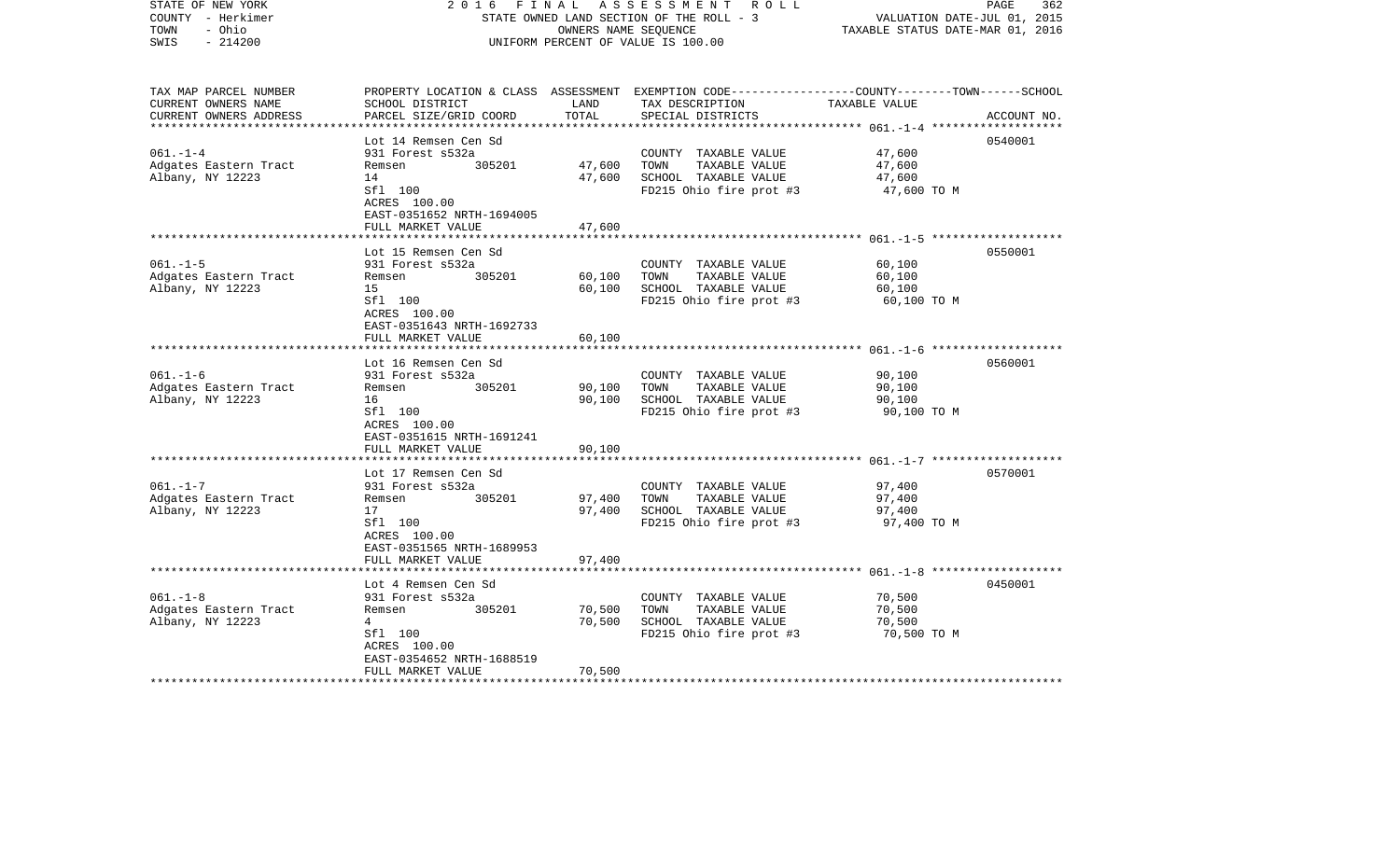| STATE OF NEW YORK<br>COUNTY - Herkimer<br>- Ohio<br>TOWN<br>$-214200$<br>SWIS | 2016                                                                       | FINAL         | A S S E S S M E N T R O L L<br>STATE OWNED LAND SECTION OF THE ROLL - 3<br>OWNERS NAME SEQUENCE<br>UNIFORM PERCENT OF VALUE IS 100.00   | VALUATION DATE-JUL 01, 2015<br>TAXABLE STATUS DATE-MAR 01, 2016 | PAGE<br>363 |
|-------------------------------------------------------------------------------|----------------------------------------------------------------------------|---------------|-----------------------------------------------------------------------------------------------------------------------------------------|-----------------------------------------------------------------|-------------|
| TAX MAP PARCEL NUMBER<br>CURRENT OWNERS NAME<br>CURRENT OWNERS ADDRESS        | SCHOOL DISTRICT<br>PARCEL SIZE/GRID COORD                                  | LAND<br>TOTAL | PROPERTY LOCATION & CLASS ASSESSMENT EXEMPTION CODE---------------COUNTY-------TOWN------SCHOOL<br>TAX DESCRIPTION<br>SPECIAL DISTRICTS | TAXABLE VALUE                                                   | ACCOUNT NO. |
|                                                                               | Lot 5 Remsen Cen Sd                                                        |               |                                                                                                                                         |                                                                 | 0460001     |
| $061. - 1 - 9$                                                                | 931 Forest s532a                                                           |               | COUNTY TAXABLE VALUE                                                                                                                    | 63,800                                                          |             |
| Adgates Eastern Tract                                                         | 305201<br>Remsen                                                           | 63,800        | TOWN<br>TAXABLE VALUE                                                                                                                   | 63,800                                                          |             |
| Albany, NY 12223                                                              | 5                                                                          | 63,800        | SCHOOL TAXABLE VALUE                                                                                                                    | 63,800                                                          |             |
|                                                                               | Sfl 100A<br>ACRES 100.00<br>EAST-0318260 NRTH-1265270<br>FULL MARKET VALUE |               | FD215 Ohio fire prot #3                                                                                                                 | 63,800 TO M                                                     |             |
|                                                                               |                                                                            | 63,800        |                                                                                                                                         |                                                                 |             |
|                                                                               | Lot 6 Remsen Cen Sd                                                        |               |                                                                                                                                         |                                                                 | 0470001     |
| $061. - 1 - 10$                                                               | 931 Forest s532a                                                           |               | COUNTY TAXABLE VALUE                                                                                                                    | 68,600                                                          |             |
| Adgates Eastern Tract                                                         | 305201<br>Remsen                                                           | 68,600        | TOWN<br>TAXABLE VALUE                                                                                                                   | 68,600                                                          |             |
| Albany, NY 12223                                                              | 6                                                                          | 68,600        | SCHOOL TAXABLE VALUE                                                                                                                    | 68,600                                                          |             |
|                                                                               | Sfl 100<br>ACRES 100.00<br>EAST-0354845 NRTH-1691138                       |               | FD215 Ohio fire prot #3                                                                                                                 | 68,600 TO M                                                     |             |
|                                                                               | FULL MARKET VALUE                                                          | 68,600        |                                                                                                                                         |                                                                 |             |
|                                                                               | Lot 7 Remsen Cen Sd                                                        |               |                                                                                                                                         |                                                                 | 0480001     |
| $061. - 1 - 15$                                                               | 931 Forest s532a                                                           |               | COUNTY TAXABLE VALUE                                                                                                                    | 46,100                                                          |             |
| Adgates Eastern Tract                                                         | 305201<br>Remsen                                                           | 46,100        | TAXABLE VALUE<br>TOWN                                                                                                                   | 46,100                                                          |             |
| Albany, NY 12223                                                              | $7^{\circ}$                                                                | 46,100        | SCHOOL TAXABLE VALUE                                                                                                                    | 46,100                                                          |             |
|                                                                               | Sfl 70<br>ACRES 70.00<br>EAST-0354330 NRTH-1692658                         |               | FD215 Ohio fire prot #3                                                                                                                 | 46,100 TO M                                                     |             |
|                                                                               | FULL MARKET VALUE                                                          | 46,100        |                                                                                                                                         |                                                                 |             |
|                                                                               | Lot 8 Remsen Cen Sd                                                        |               |                                                                                                                                         |                                                                 | 0490001     |
| $061. - 1 - 16$                                                               | 931 Forest s532a                                                           |               | COUNTY TAXABLE VALUE                                                                                                                    | 78,500                                                          |             |
| Adgates Eastern Tract                                                         | 305201<br>Remsen                                                           | 78,500        | TOWN<br>TAXABLE VALUE                                                                                                                   | 78,500                                                          |             |
| Albany, NY 12223                                                              | 8                                                                          | 78,500        | SCHOOL TAXABLE VALUE                                                                                                                    | 78,500                                                          |             |
|                                                                               | Sfl 100<br>ACRES 100.00<br>EAST-0355109 NRTH-1693417                       |               | FD215 Ohio fire prot #3                                                                                                                 | 78,500 TO M                                                     |             |
|                                                                               | FULL MARKET VALUE                                                          | 78,500        |                                                                                                                                         |                                                                 |             |
|                                                                               |                                                                            |               |                                                                                                                                         |                                                                 |             |
| $061. - 1 - 17$                                                               | Lot 9 Remsen Cen Sd<br>931 Forest s532a                                    |               | COUNTY TAXABLE VALUE                                                                                                                    | 75,000                                                          | 0500001     |
| Adgates Eastern Tract                                                         | 305201<br>Remsen                                                           | 75,000        | TAXABLE VALUE<br>TOWN                                                                                                                   | 75,000                                                          |             |
| Albany, NY 12223                                                              | 9                                                                          | 75,000        | SCHOOL TAXABLE VALUE                                                                                                                    | 75,000                                                          |             |
|                                                                               | Sfl 100                                                                    |               | FD215 Ohio fire prot #3                                                                                                                 | 75,000 TO M                                                     |             |
|                                                                               | ACRES 100.00                                                               |               |                                                                                                                                         |                                                                 |             |
|                                                                               | EAST-0355353 NRTH-1694423                                                  |               |                                                                                                                                         |                                                                 |             |
|                                                                               | FULL MARKET VALUE                                                          | 75,000        |                                                                                                                                         |                                                                 |             |
|                                                                               |                                                                            |               |                                                                                                                                         |                                                                 |             |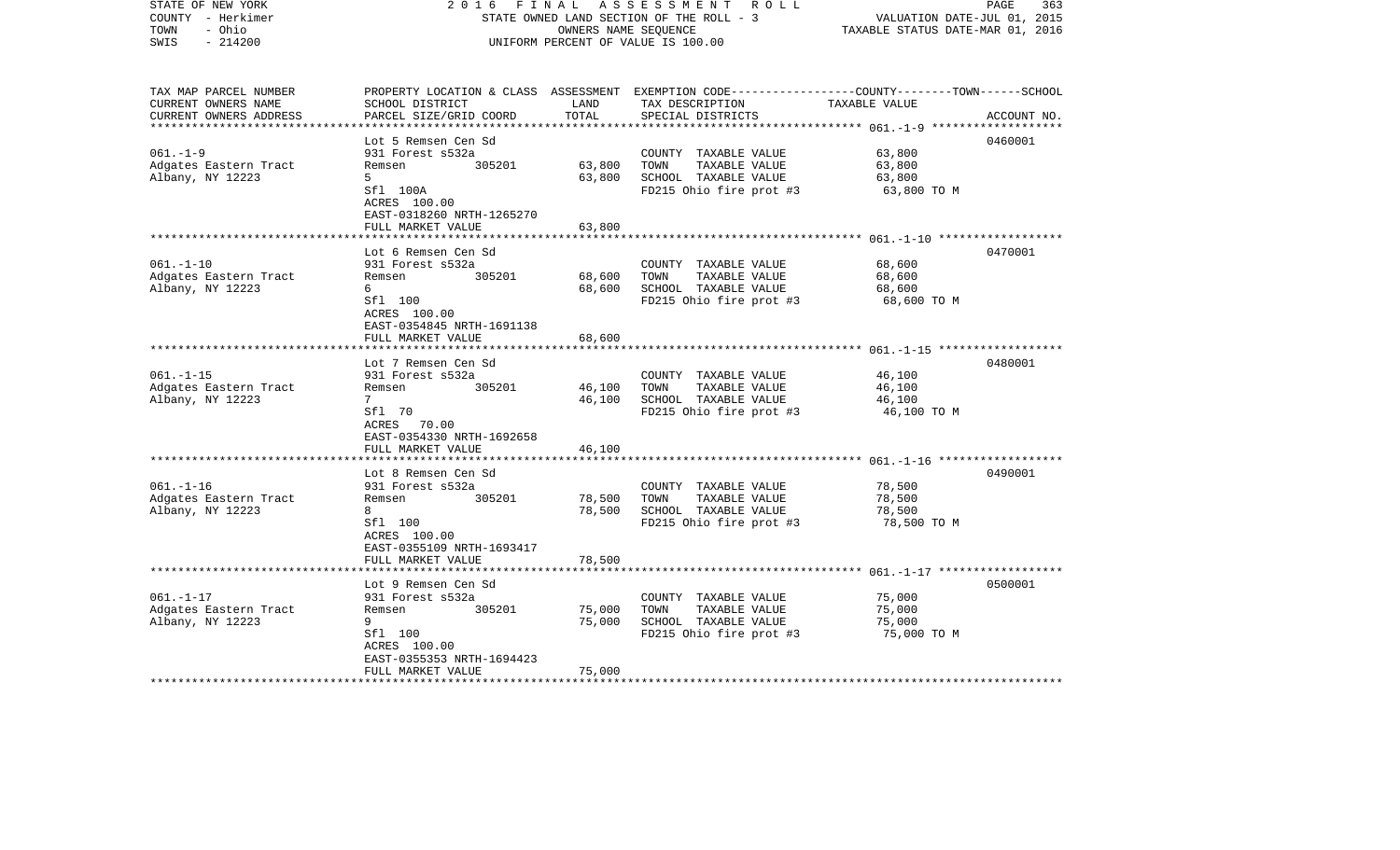| STATE OF NEW YORK<br>COUNTY - Herkimer<br>- Ohio<br>TOWN<br>$-214200$<br>SWIS | 2 0 1 6                                              | FINAL         | A S S E S S M E N T R O L L<br>STATE OWNED LAND SECTION OF THE ROLL - 3<br>OWNERS NAME SEQUENCE<br>UNIFORM PERCENT OF VALUE IS 100.00   | VALUATION DATE-JUL 01, 2015<br>TAXABLE STATUS DATE-MAR 01, 2016 | PAGE<br>364 |
|-------------------------------------------------------------------------------|------------------------------------------------------|---------------|-----------------------------------------------------------------------------------------------------------------------------------------|-----------------------------------------------------------------|-------------|
| TAX MAP PARCEL NUMBER<br>CURRENT OWNERS NAME<br>CURRENT OWNERS ADDRESS        | SCHOOL DISTRICT<br>PARCEL SIZE/GRID COORD            | LAND<br>TOTAL | PROPERTY LOCATION & CLASS ASSESSMENT EXEMPTION CODE---------------COUNTY-------TOWN------SCHOOL<br>TAX DESCRIPTION<br>SPECIAL DISTRICTS | TAXABLE VALUE                                                   | ACCOUNT NO. |
|                                                                               | Lot 10 Remsen Cen Sd                                 |               |                                                                                                                                         |                                                                 | 0510001     |
| $061. - 1 - 18$                                                               | 931 Forest s532a                                     |               | COUNTY TAXABLE VALUE                                                                                                                    | 66,800                                                          |             |
| Adgates Eastern Tract                                                         | 305201<br>Remsen                                     | 66,800        | TOWN<br>TAXABLE VALUE                                                                                                                   | 66,800                                                          |             |
| Albany, NY 12223                                                              | 10                                                   | 66,800        | SCHOOL TAXABLE VALUE                                                                                                                    | 66,800                                                          |             |
|                                                                               | Sfl 100<br>ACRES 100.00<br>EAST-0355610 NRTH-1695559 |               | FD215 Ohio fire prot #3                                                                                                                 | 66,800 TO M                                                     |             |
|                                                                               | FULL MARKET VALUE                                    | 66,800        |                                                                                                                                         |                                                                 |             |
|                                                                               | Lot 16 Adirondack Cen Sd                             |               |                                                                                                                                         |                                                                 | 0730001     |
| $061. - 1 - 19$                                                               | 931 Forest s532a                                     |               | COUNTY TAXABLE VALUE                                                                                                                    | 64,500                                                          |             |
| Adgates Eastern Tract                                                         | Adirondack<br>302601                                 | 64,500        | TOWN<br>TAXABLE VALUE                                                                                                                   | 64,500                                                          |             |
| Albany, NY 12223                                                              | 16                                                   | 64,500        | SCHOOL TAXABLE VALUE                                                                                                                    | 64,500                                                          |             |
|                                                                               | Sfl 100<br>ACRES 100.00<br>EAST-0360518 NRTH-1697976 |               | FD215 Ohio fire prot #3                                                                                                                 | 64,500 TO M                                                     |             |
|                                                                               | FULL MARKET VALUE                                    | 64,500        |                                                                                                                                         |                                                                 |             |
|                                                                               |                                                      |               |                                                                                                                                         |                                                                 |             |
| $061. - 1 - 20$                                                               | Lot 17 Adirondack Cen Sd<br>931 Forest s532a         |               | COUNTY TAXABLE VALUE                                                                                                                    | 60,400                                                          | 0740001     |
| Adgates Eastern Tract                                                         | 302601<br>Adirondack                                 | 60,400        | TAXABLE VALUE<br>TOWN                                                                                                                   | 60,400                                                          |             |
| Albany, NY 12223                                                              | 17                                                   | 60,400        | SCHOOL TAXABLE VALUE                                                                                                                    | 60,400                                                          |             |
|                                                                               | Sfl 100<br>ACRES 100.00<br>EAST-0360321 NRTH-1697142 |               | FD215 Ohio fire prot #3                                                                                                                 | 60,400 TO M                                                     |             |
|                                                                               | FULL MARKET VALUE                                    | 60,400        |                                                                                                                                         |                                                                 |             |
|                                                                               | Lot 18 Adirondack Cen Sd                             |               |                                                                                                                                         |                                                                 | 0750001     |
| $061. - 1 - 21$                                                               | 931 Forest s532a                                     |               | COUNTY TAXABLE VALUE                                                                                                                    | 61,200                                                          |             |
| Adgates Eastern Tract                                                         | Adirondack<br>302601                                 | 61,200        | TOWN<br>TAXABLE VALUE                                                                                                                   | 61,200                                                          |             |
| Albany, NY 12223                                                              | 18                                                   | 61,200        | SCHOOL TAXABLE VALUE                                                                                                                    | 61,200                                                          |             |
|                                                                               | Sfl 100<br>ACRES 100.00<br>EAST-0360198 NRTH-1696264 |               | FD215 Ohio fire prot #3                                                                                                                 | 61,200 TO M                                                     |             |
|                                                                               | FULL MARKET VALUE                                    | 61,200        |                                                                                                                                         |                                                                 |             |
|                                                                               |                                                      |               |                                                                                                                                         |                                                                 |             |
|                                                                               | Lot 19 Adirondack Csd                                |               |                                                                                                                                         |                                                                 | 0760001     |
| $061. - 1 - 22$                                                               | 931 Forest s532a<br>302601<br>Adirondack             | 69,300        | COUNTY TAXABLE VALUE<br>TOWN<br>TAXABLE VALUE                                                                                           | 69,300<br>69,300                                                |             |
| Adgates Eastern Tract<br>Albany, NY 12223                                     | 19                                                   | 69,300        | SCHOOL TAXABLE VALUE                                                                                                                    | 69,300                                                          |             |
|                                                                               | Sfl 100                                              |               | FD215 Ohio fire prot #3                                                                                                                 | 69,300 TO M                                                     |             |
|                                                                               | ACRES 100.00                                         |               |                                                                                                                                         |                                                                 |             |
|                                                                               | EAST-0359942 NRTH-1695397                            |               |                                                                                                                                         |                                                                 |             |
|                                                                               | FULL MARKET VALUE                                    | 69,300        |                                                                                                                                         |                                                                 |             |
|                                                                               |                                                      |               |                                                                                                                                         |                                                                 |             |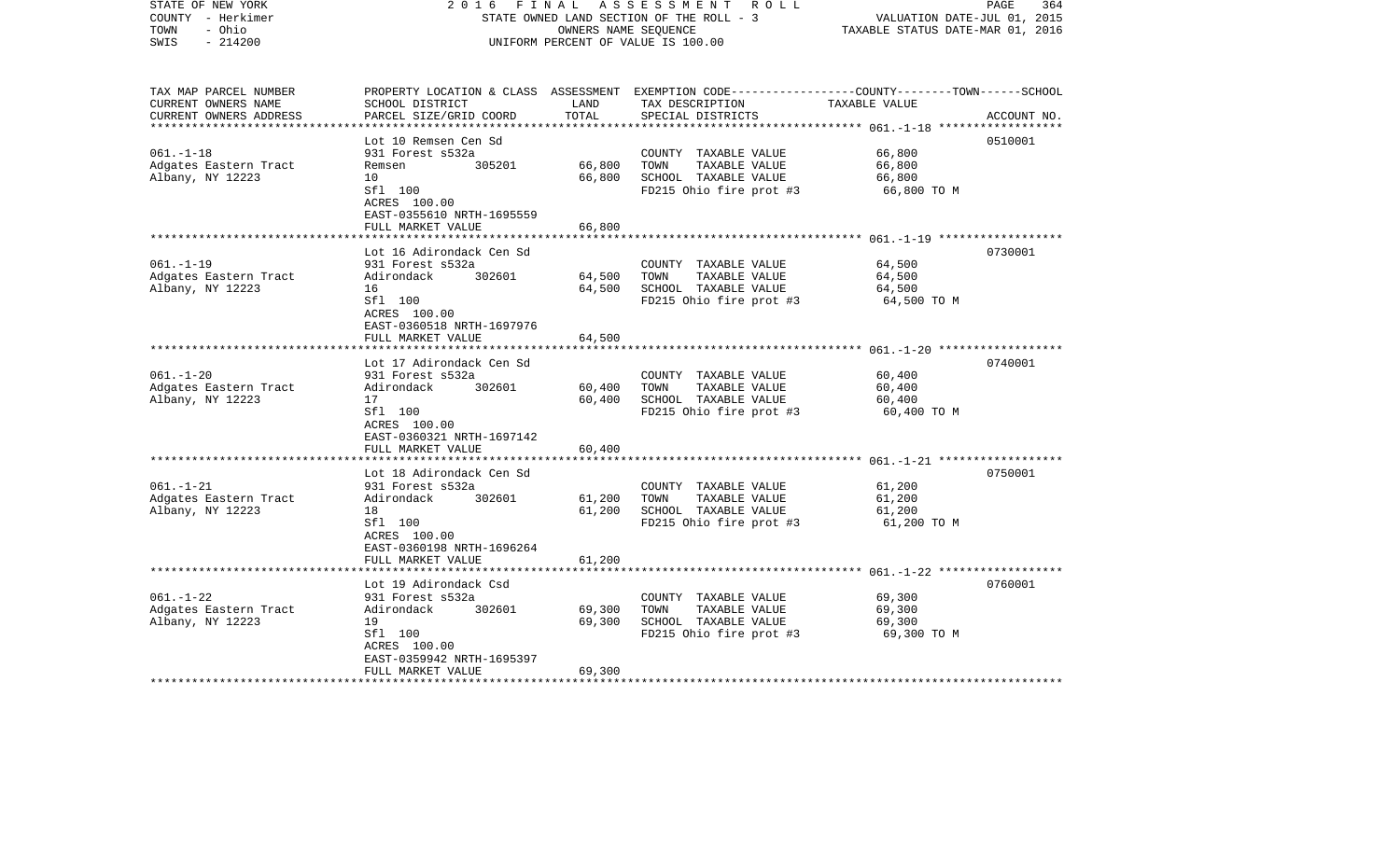| STATE OF NEW YORK<br>COUNTY - Herkimer<br>- Ohio<br>TOWN<br>$-214200$<br>SWIS | 2 0 1 6<br>FINAL<br>STATE OWNED LAND SECTION OF THE ROLL - 3<br>UNIFORM PERCENT OF VALUE IS 100.00                                                       | 365<br>PAGE<br>VALUATION DATE-JUL 01, 2015<br>TAXABLE STATUS DATE-MAR 01, 2016 |                                                                                                                                          |                                           |             |
|-------------------------------------------------------------------------------|----------------------------------------------------------------------------------------------------------------------------------------------------------|--------------------------------------------------------------------------------|------------------------------------------------------------------------------------------------------------------------------------------|-------------------------------------------|-------------|
| TAX MAP PARCEL NUMBER<br>CURRENT OWNERS NAME<br>CURRENT OWNERS ADDRESS        | SCHOOL DISTRICT<br>PARCEL SIZE/GRID COORD<br>************************                                                                                    | LAND<br>TOTAL<br>* * * * * * * * * * * * * *                                   | PROPERTY LOCATION & CLASS ASSESSMENT EXEMPTION CODE----------------COUNTY-------TOWN------SCHOOL<br>TAX DESCRIPTION<br>SPECIAL DISTRICTS | TAXABLE VALUE                             | ACCOUNT NO. |
|                                                                               | Lot 20 Adirondack Csd                                                                                                                                    |                                                                                |                                                                                                                                          |                                           | 0770001     |
| $061. - 1 - 23$<br>Adgates Eastern Tract<br>Albany, NY 12223                  | 931 Forest s532a<br>Adirondack<br>302601<br>20<br>Sfl 100<br>ACRES 100.00                                                                                | 71,200<br>71,200                                                               | COUNTY TAXABLE VALUE<br>TOWN<br>TAXABLE VALUE<br>SCHOOL TAXABLE VALUE<br>FD215 Ohio fire prot #3                                         | 71,200<br>71,200<br>71,200<br>71,200 TO M |             |
|                                                                               | EAST-0359620 NRTH-1694536                                                                                                                                |                                                                                |                                                                                                                                          |                                           |             |
| $061. - 1 - 24$<br>Adgates Eastern Tract<br>Albany, NY 12223                  | FULL MARKET VALUE<br>Lot 21 Adirondack Csd<br>931 Forest s532a<br>Adirondack<br>302601<br>21<br>Sfl 100<br>ACRES 100.00<br>EAST-0359526 NRTH-1693512     | 71,200<br>68,300<br>68,300                                                     | COUNTY TAXABLE VALUE<br>TOWN<br>TAXABLE VALUE<br>SCHOOL TAXABLE VALUE<br>FD215 Ohio fire prot #3                                         | 68,300<br>68,300<br>68,300<br>68,300 TO M | 0780001     |
|                                                                               | FULL MARKET VALUE                                                                                                                                        | 68,300                                                                         |                                                                                                                                          |                                           |             |
|                                                                               | ****************<br>Lot 22 Adirondack Csd                                                                                                                |                                                                                |                                                                                                                                          | $061, -1 - 25$ *******************        | 0790001     |
| $061. -1 - 25$<br>Adgates Eastern Tract<br>Albany, NY 12223                   | 931 Forest s532a<br>Adirondack<br>302601<br>22<br>Sfl 100<br>ACRES 100.00<br>EAST-0359323 NRTH-1692499<br>FULL MARKET VALUE                              | 60,100<br>60,100<br>60,100                                                     | COUNTY TAXABLE VALUE<br>TOWN<br>TAXABLE VALUE<br>SCHOOL TAXABLE VALUE<br>FD215 Ohio fire prot #3                                         | 60,100<br>60,100<br>60,100<br>60,100 TO M |             |
|                                                                               | ******************                                                                                                                                       | **********                                                                     |                                                                                                                                          |                                           |             |
| $061. - 1 - 26$<br>Adgates Eastern Tract<br>Albany, NY 12223                  | Lot 23 Adirondack Csd<br>931 Forest s532a<br>Adirondack<br>302601<br>23<br>Sfl 100<br>ACRES 100.00<br>EAST-0358819 NRTH-1691549<br>FULL MARKET VALUE     | 66,600<br>66,600<br>66,600                                                     | COUNTY TAXABLE VALUE<br>TAXABLE VALUE<br>TOWN<br>SCHOOL TAXABLE VALUE<br>FD215 Ohio fire prot #3                                         | 66,600<br>66,600<br>66,600<br>66,600 TO M | 0800001     |
|                                                                               |                                                                                                                                                          |                                                                                |                                                                                                                                          | $061, -1 - 27$ *******************        |             |
| $061. - 1 - 27$<br>Adgates Eastern Tract<br>Albany, NY 12223                  | Lot 8 Adirondack Csd<br>931 Forest s532a<br>Adirondack<br>302601<br>8<br>Sfl 100<br>ACRES 100.00<br>EAST-0362791 NRTH-1689597<br>DEED BOOK 257<br>PG-236 | 62,900<br>62,900                                                               | COUNTY TAXABLE VALUE<br>TOWN<br>TAXABLE VALUE<br>SCHOOL TAXABLE VALUE<br>FD215 Ohio fire prot #3                                         | 62,900<br>62,900<br>62,900<br>62,900 TO M | 0670001     |
|                                                                               | FULL MARKET VALUE                                                                                                                                        | 62,900                                                                         |                                                                                                                                          |                                           |             |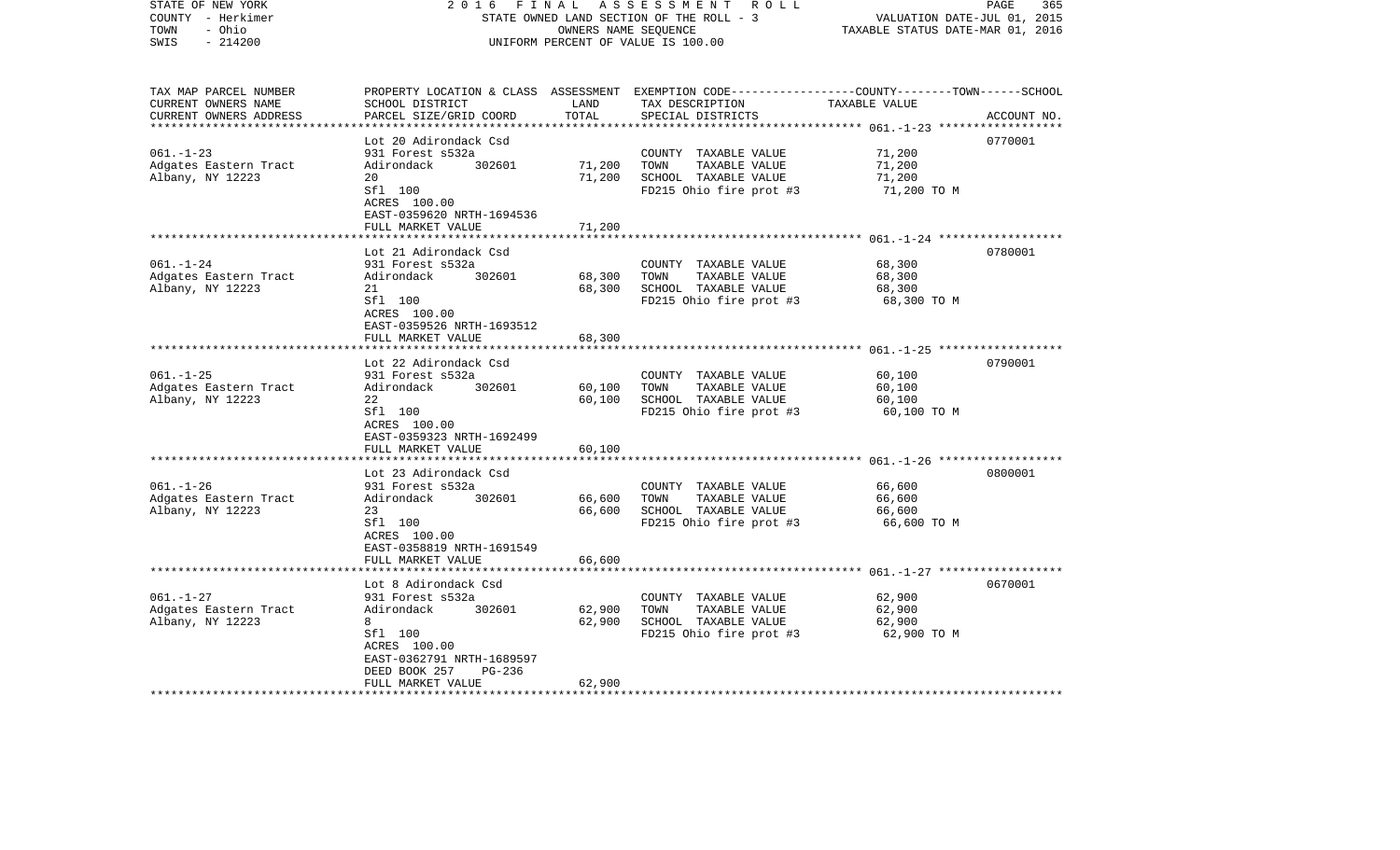| STATE OF NEW YORK         | 2 0 1 6<br>FINAL                          | ASSESSMENT ROLL                    |                                                                                                 | 366<br>PAGE                               |             |
|---------------------------|-------------------------------------------|------------------------------------|-------------------------------------------------------------------------------------------------|-------------------------------------------|-------------|
| COUNTY - Herkimer         | STATE OWNED LAND SECTION OF THE ROLL - 3  | VALUATION DATE-JUL 01, 2015        |                                                                                                 |                                           |             |
| - Ohio<br>TOWN            |                                           | TAXABLE STATUS DATE-MAR 01, 2016   |                                                                                                 |                                           |             |
| SWIS<br>$-214200$         |                                           | UNIFORM PERCENT OF VALUE IS 100.00 |                                                                                                 |                                           |             |
| TAX MAP PARCEL NUMBER     |                                           |                                    | PROPERTY LOCATION & CLASS ASSESSMENT EXEMPTION CODE---------------COUNTY-------TOWN------SCHOOL |                                           |             |
| CURRENT OWNERS NAME       | SCHOOL DISTRICT                           | LAND                               | TAX DESCRIPTION                                                                                 | TAXABLE VALUE                             |             |
| CURRENT OWNERS ADDRESS    | PARCEL SIZE/GRID COORD                    | TOTAL                              | SPECIAL DISTRICTS                                                                               |                                           | ACCOUNT NO. |
|                           | ***********************                   | ***********                        |                                                                                                 |                                           |             |
|                           | Lot 9 Adirondack Csd                      |                                    |                                                                                                 |                                           | 0680001     |
| $061. - 1 - 28$           | 931 Forest s532a                          |                                    | COUNTY TAXABLE VALUE                                                                            | 63,400                                    |             |
| Adgates Eastern Tract     | Adirondack<br>302601                      | 63,400                             | TOWN<br>TAXABLE VALUE                                                                           | 63,400                                    |             |
| Albany, NY 12223          | 9                                         | 63,400                             | SCHOOL TAXABLE VALUE                                                                            | 63,400                                    |             |
|                           | Sfl 100                                   |                                    | FD215 Ohio fire prot #3                                                                         | 63,400 TO M                               |             |
|                           | ACRES 100.00                              |                                    |                                                                                                 |                                           |             |
|                           | EAST-0363086 NRTH-1690653                 |                                    |                                                                                                 |                                           |             |
|                           | FULL MARKET VALUE                         | 63,400                             |                                                                                                 |                                           |             |
|                           |                                           |                                    |                                                                                                 | $061. - 1 - 29$ ****************          |             |
|                           | Lot 10 Adirondack Csd                     |                                    |                                                                                                 |                                           | 0690001     |
| $061. - 1 - 29$           | 931 Forest s532a                          |                                    | COUNTY TAXABLE VALUE                                                                            | 65,100                                    |             |
| Adgates Eastern Tract     | Adirondack<br>302601                      | 65,100                             | TOWN<br>TAXABLE VALUE                                                                           | 65,100                                    |             |
| Albany, NY 12223          | 10                                        | 65,100                             | SCHOOL TAXABLE VALUE                                                                            | 65,100                                    |             |
|                           | Sfl 100                                   |                                    | FD215 Ohio fire prot #3                                                                         | 65,100 TO M                               |             |
|                           | ACRES 100.00                              |                                    |                                                                                                 |                                           |             |
|                           | EAST-0363524 NRTH-1691634                 |                                    |                                                                                                 |                                           |             |
|                           | DEED BOOK 257<br>PG-236                   |                                    |                                                                                                 |                                           |             |
|                           | FULL MARKET VALUE                         | 65,100                             |                                                                                                 | *************** 061.-1-31 *************** |             |
|                           | Lot 11 Adirondack Csd                     |                                    |                                                                                                 |                                           | 0700001     |
| $061. - 1 - 31$           | 931 Forest s532a                          |                                    | COUNTY TAXABLE VALUE                                                                            | 40,300                                    |             |
| Adgates Eastern Tract     | Adirondack<br>302601                      | 40,300                             | TOWN<br>TAXABLE VALUE                                                                           | 40,300                                    |             |
| All East Of Black River E | 11                                        | 40,300                             | SCHOOL TAXABLE VALUE                                                                            | 40,300                                    |             |
| Albany, NY 12223          | Sfl 70                                    |                                    | FD215 Ohio fire prot #3                                                                         | 40,300 TO M                               |             |
|                           | ACRES 70.00                               |                                    |                                                                                                 |                                           |             |
|                           | EAST-0363902 NRTH-1692359                 |                                    |                                                                                                 |                                           |             |
|                           | DEED BOOK 257<br>PG-236                   |                                    |                                                                                                 |                                           |             |
|                           | FULL MARKET VALUE                         | 40,300                             |                                                                                                 |                                           |             |
|                           |                                           |                                    |                                                                                                 |                                           |             |
|                           | Lot 12 Adirondack Csd                     |                                    |                                                                                                 |                                           | 0710001     |
| $061. - 1 - 34$           | 931 Forest s532a                          |                                    | COUNTY TAXABLE VALUE                                                                            | 67,200                                    |             |
| Adgates Eastern Tract     | Adirondack<br>302601                      | 67,200                             | TOWN<br>TAXABLE VALUE                                                                           | 67,200                                    |             |
| Albany, NY 12223          | 12                                        | 67,200                             | SCHOOL TAXABLE VALUE                                                                            | 67,200                                    |             |
|                           | Sfl 100                                   |                                    | FD215 Ohio fire prot #3                                                                         | 67,200 TO M                               |             |
|                           | ACRES 100.00                              |                                    |                                                                                                 |                                           |             |
|                           | EAST-0364315 NRTH-1693334                 |                                    |                                                                                                 |                                           |             |
|                           | FULL MARKET VALUE                         | 67,200                             |                                                                                                 |                                           |             |
|                           | *******************                       |                                    |                                                                                                 |                                           |             |
|                           | Lot 13 Adirondack Csd                     |                                    |                                                                                                 |                                           | 0720001     |
| $061. -1 -35$             | 931 Forest s532a                          |                                    | COUNTY TAXABLE VALUE                                                                            | 71,500                                    |             |
| Adgates Eastern Tract     | Adirondack<br>302601                      | 71,500                             | TOWN<br>TAXABLE VALUE                                                                           | 71,500                                    |             |
| Albany, NY 12223          | 13                                        | 71,500                             | SCHOOL TAXABLE VALUE                                                                            | 71,500                                    |             |
|                           | Sfl 100                                   |                                    | FD215 Ohio fire prot #3                                                                         | 71,500 TO M                               |             |
|                           | ACRES 100.00<br>EAST-0364540 NRTH-1694169 |                                    |                                                                                                 |                                           |             |
|                           | FULL MARKET VALUE                         | 71,500                             |                                                                                                 |                                           |             |
| ************************* | ***********************                   | ***************                    |                                                                                                 |                                           |             |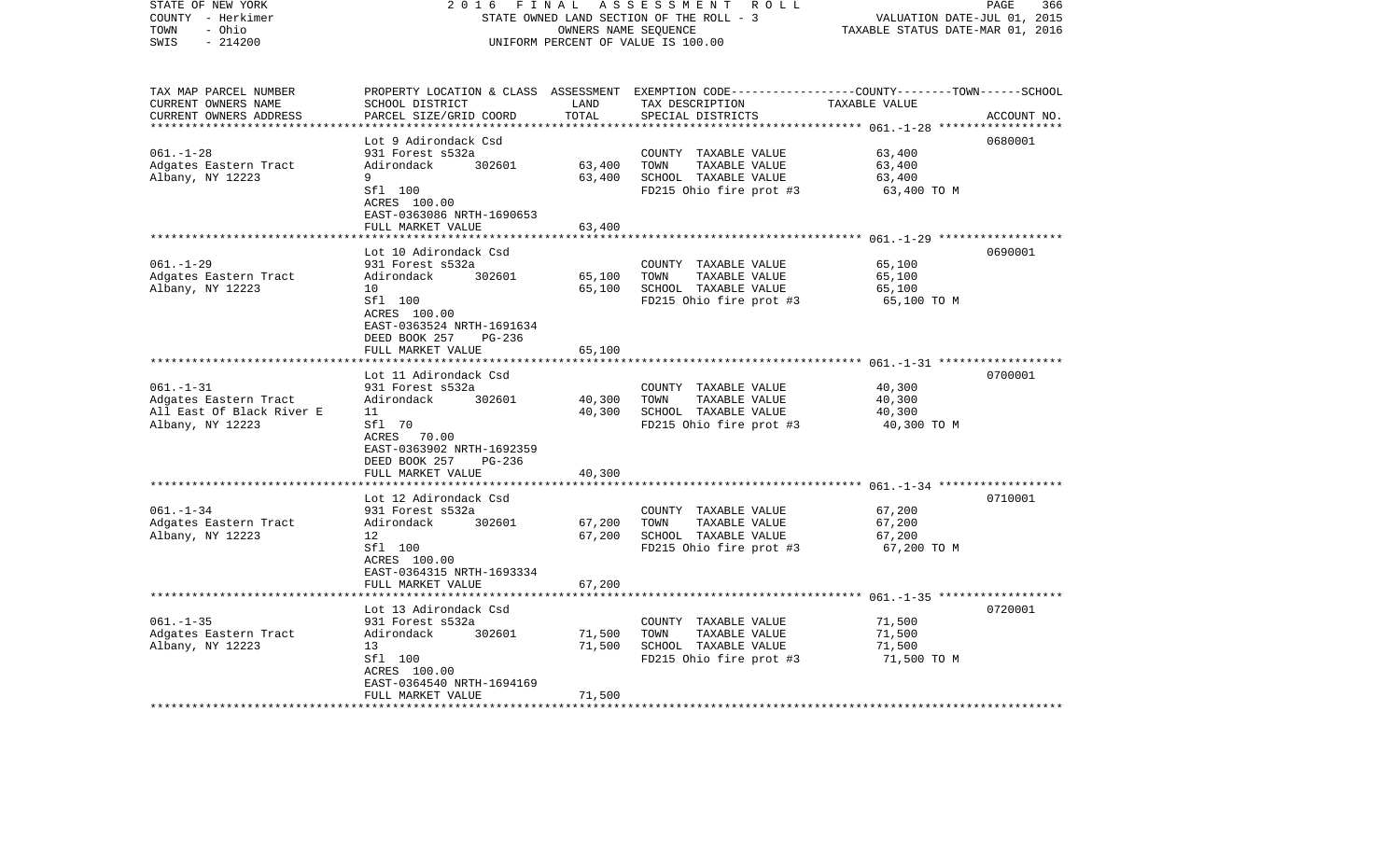| STATE OF NEW YORK<br>COUNTY - Herkimer<br>TOWN<br>- Ohio<br>$-214200$<br>SWIS | FINAL<br>2016                                                                                                                                    | OWNERS NAME SEQUENCE          | A S S E S S M E N T R O L L<br>STATE OWNED LAND SECTION OF THE ROLL - 3<br>UNIFORM PERCENT OF VALUE IS 100.00                           | VALUATION DATE-JUL 01, 2015<br>TAXABLE STATUS DATE-MAR 01, 2016 | PAGE<br>367 |
|-------------------------------------------------------------------------------|--------------------------------------------------------------------------------------------------------------------------------------------------|-------------------------------|-----------------------------------------------------------------------------------------------------------------------------------------|-----------------------------------------------------------------|-------------|
| TAX MAP PARCEL NUMBER<br>CURRENT OWNERS NAME<br>CURRENT OWNERS ADDRESS        | SCHOOL DISTRICT<br>PARCEL SIZE/GRID COORD                                                                                                        | LAND<br>TOTAL                 | PROPERTY LOCATION & CLASS ASSESSMENT EXEMPTION CODE---------------COUNTY-------TOWN------SCHOOL<br>TAX DESCRIPTION<br>SPECIAL DISTRICTS | TAXABLE VALUE                                                   | ACCOUNT NO. |
| $064. -1 - 3$<br>Adgates Eastern Tract<br>Jewett Lot<br>Albany, NY 12223      | Lot 34 Remsen Cen Sch D<br>931 Forest s532a<br>302601<br>Adirondack<br>Sfl 773<br>ACRES 773.00<br>EAST-0346281 NRTH-1685137<br>FULL MARKET VALUE | 561,500<br>561,500<br>561,500 | COUNTY TAXABLE VALUE<br>TAXABLE VALUE<br>TOWN<br>SCHOOL TAXABLE VALUE<br>FD215 Ohio fire prot #3                                        | 561,500<br>561,500<br>561,500<br>561,500 TO M                   | 0390001     |
| $065. -1 -1$<br>Adgates Eastern Tract<br>Albany, NY 12223                     | Lot 18 Remsen Cen Sch D<br>931 Forest s532a<br>305201<br>Remsen<br>18<br>Sfl 100<br>ACRES 100.00<br>EAST-0351809 NRTH-1688501                    | 65,400<br>65,400              | COUNTY TAXABLE VALUE<br>TOWN<br>TAXABLE VALUE<br>SCHOOL TAXABLE VALUE<br>FD215 Ohio fire prot #3                                        | 65,400<br>65,400<br>65,400<br>65,400 TO M                       | 0580001     |
| $065. -1 - 8$                                                                 | FULL MARKET VALUE<br>***********************<br>L 20 Rem Csd Adgates E Tr<br>931 Forest s532a                                                    | 65,400                        | COUNTY TAXABLE VALUE                                                                                                                    | 38,300                                                          | 0590001     |
| Adgates Eastern Tract<br>Ex 60 Acres West End<br>Albany, NY 12223             | 305201<br>Remsen<br>20<br>Sfl 40<br>ACRES 31.90<br>EAST-0352592 NRTH-1684735                                                                     | 38,300<br>38,300              | TAXABLE VALUE<br>TOWN<br>SCHOOL TAXABLE VALUE<br>FD215 Ohio fire prot #3                                                                | 38,300<br>38,300<br>38,300 TO M                                 |             |
|                                                                               | FULL MARKET VALUE<br>**********************                                                                                                      | 38,300                        |                                                                                                                                         |                                                                 |             |
| $065. -1 - 9$<br>Adgates Eastern Tract<br>Albany, NY 12223                    | Lot 1 Remsen Cen Sch D<br>931 Forest s532a<br>Remsen<br>305201<br>$\mathbf{1}$<br>Sfl 100<br>ACRES 100.00<br>EAST-0354253 NRTH-1683956           | 88,500<br>88,500              | COUNTY TAXABLE VALUE<br>TOWN<br>TAXABLE VALUE<br>SCHOOL TAXABLE VALUE<br>FD215 Ohio fire prot #3                                        | 88,500<br>88,500<br>88,500<br>88,500 TO M                       | 0420001     |
|                                                                               | FULL MARKET VALUE                                                                                                                                | 88,500                        |                                                                                                                                         |                                                                 |             |
| $065. - 1 - 10$<br>Adgates Eastern Tract<br>Albany, NY 12223                  | Lot 2 Remsen Cen Sch D<br>931 Forest s532a<br>Remsen<br>305201<br>2<br>Sfl 100<br>ACRES 100.00<br>EAST-0354238 NRTH-1685652<br>FULL MARKET VALUE | 82,500<br>82,500<br>82,500    | COUNTY TAXABLE VALUE<br>TAXABLE VALUE<br>TOWN<br>SCHOOL TAXABLE VALUE<br>FD215 Ohio fire prot #3                                        | 82,500<br>82,500<br>82,500<br>82,500 TO M                       | 0430001     |
| **********************                                                        |                                                                                                                                                  |                               |                                                                                                                                         |                                                                 |             |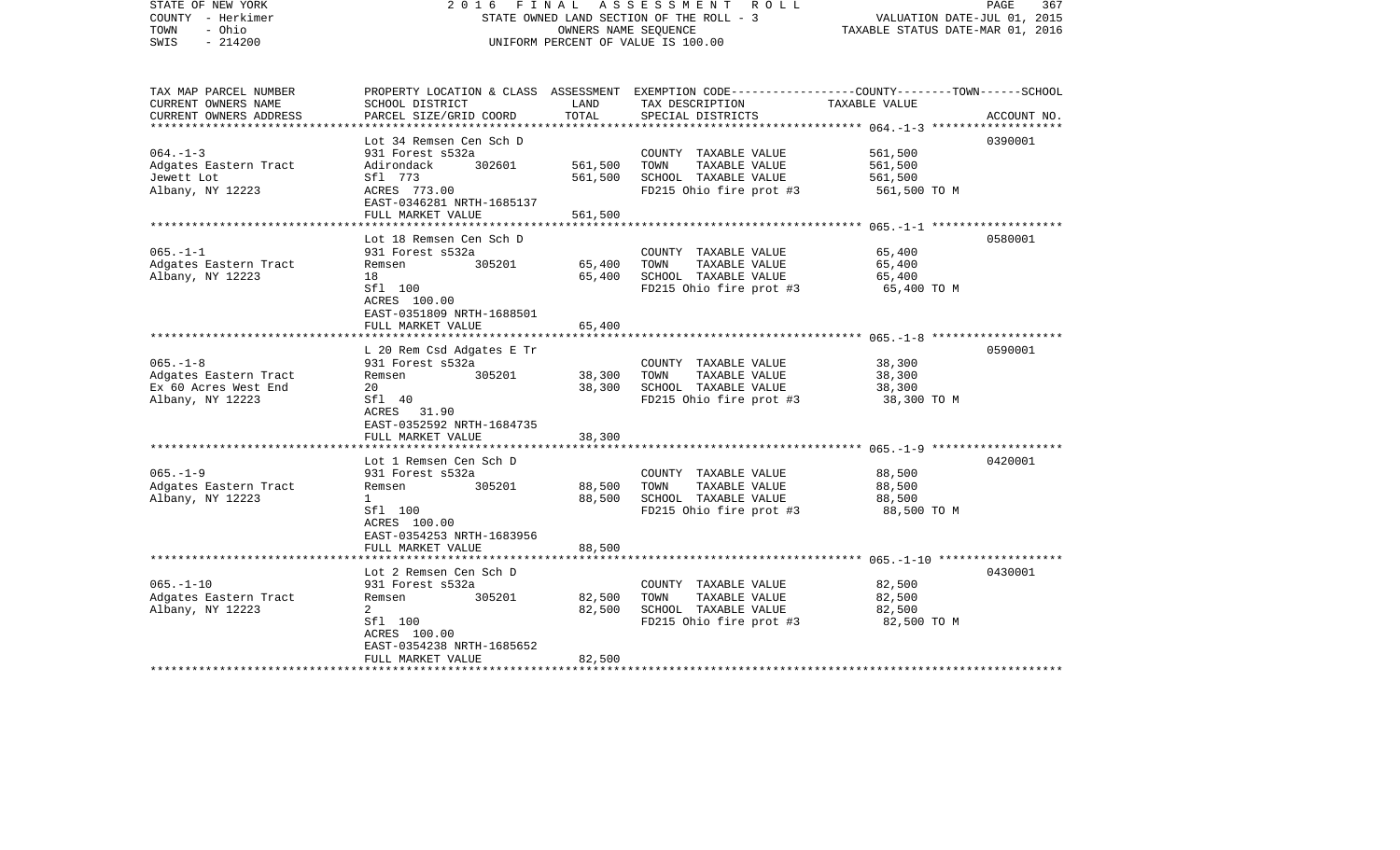| STATE OF NEW YORK<br>COUNTY - Herkimer    | 2 0 1 6<br>FINAL<br>A S S E S S M E N T<br>STATE OWNED LAND SECTION OF THE ROLL - 3 |                                  |                                                                                                 |                                      | 368<br>PAGE<br>VALUATION DATE-JUL 01, 2015 |
|-------------------------------------------|-------------------------------------------------------------------------------------|----------------------------------|-------------------------------------------------------------------------------------------------|--------------------------------------|--------------------------------------------|
| - Ohio<br>TOWN                            |                                                                                     | TAXABLE STATUS DATE-MAR 01, 2016 |                                                                                                 |                                      |                                            |
| $-214200$<br>SWIS                         | UNIFORM PERCENT OF VALUE IS 100.00                                                  |                                  |                                                                                                 |                                      |                                            |
|                                           |                                                                                     |                                  |                                                                                                 |                                      |                                            |
| TAX MAP PARCEL NUMBER                     |                                                                                     |                                  | PROPERTY LOCATION & CLASS ASSESSMENT EXEMPTION CODE---------------COUNTY-------TOWN------SCHOOL |                                      |                                            |
| CURRENT OWNERS NAME                       | SCHOOL DISTRICT                                                                     | LAND                             | TAX DESCRIPTION                                                                                 | TAXABLE VALUE                        |                                            |
| CURRENT OWNERS ADDRESS                    | PARCEL SIZE/GRID COORD                                                              | TOTAL                            | SPECIAL DISTRICTS                                                                               |                                      | ACCOUNT NO.                                |
| ***********************                   | ***********************                                                             | *************                    |                                                                                                 |                                      |                                            |
|                                           | Lot 3 Remsen Cen Sch D                                                              |                                  |                                                                                                 |                                      | 0440001                                    |
| $065. - 1 - 11$                           | 931 Forest s532a                                                                    |                                  | COUNTY TAXABLE VALUE                                                                            | 87,400                               |                                            |
| Adgates Eastern Tract                     | Remsen<br>305201                                                                    | 87,400                           | TOWN<br>TAXABLE VALUE                                                                           | 87,400                               |                                            |
| Albany, NY 12223                          | 3<br>Sfl 100                                                                        | 87,400                           | SCHOOL TAXABLE VALUE<br>FD215 Ohio fire prot #3                                                 | 87,400<br>87,400 TO M                |                                            |
|                                           | ACRES 100.00                                                                        |                                  |                                                                                                 |                                      |                                            |
|                                           | EAST-0354671 NRTH-1687277                                                           |                                  |                                                                                                 |                                      |                                            |
|                                           | FULL MARKET VALUE                                                                   | 87,400                           |                                                                                                 |                                      |                                            |
|                                           |                                                                                     |                                  |                                                                                                 | ********** 065.-1-12 *************** |                                            |
|                                           | Lot 24 Adirondack Csd                                                               |                                  |                                                                                                 |                                      | 0810001                                    |
| $065. - 1 - 12$                           | 931 Forest s532a                                                                    |                                  | COUNTY TAXABLE VALUE                                                                            | 74,700                               |                                            |
| Adgates Eastern Tract                     | Adirondack<br>302601                                                                | 74,700                           | TOWN<br>TAXABLE VALUE                                                                           | 74,700                               |                                            |
| Albany, NY 12223                          | 24                                                                                  | 74,700                           | SCHOOL TAXABLE VALUE                                                                            | 74,700                               |                                            |
|                                           | Sfl 100                                                                             |                                  | FD215 Ohio fire prot #3                                                                         | 74,700 TO M                          |                                            |
|                                           | ACRES 100.00                                                                        |                                  |                                                                                                 |                                      |                                            |
|                                           | EAST-0358791 NRTH-1690285                                                           |                                  |                                                                                                 |                                      |                                            |
|                                           | FULL MARKET VALUE                                                                   | 74,700                           |                                                                                                 |                                      |                                            |
|                                           |                                                                                     |                                  |                                                                                                 |                                      |                                            |
|                                           | Lot 25 Adirondack Csd                                                               |                                  |                                                                                                 |                                      | 0820001                                    |
| $065. - 1 - 14$                           | 931 Forest s532a                                                                    |                                  | COUNTY TAXABLE VALUE                                                                            | 36,300                               |                                            |
| Adgates Eastern Tract<br>Albany, NY 12223 | Adirondack<br>302601<br>25                                                          | 36,300<br>36,300                 | TOWN<br>TAXABLE VALUE<br>SCHOOL TAXABLE VALUE                                                   | 36,300<br>36,300                     |                                            |
|                                           | Sfl 50                                                                              |                                  | FD215 Ohio fire prot #3                                                                         | 36,300 TO M                          |                                            |
|                                           | ACRES 50.00                                                                         |                                  |                                                                                                 |                                      |                                            |
|                                           | EAST-0358336 NRTH-1688851                                                           |                                  |                                                                                                 |                                      |                                            |
|                                           | DEED BOOK 257<br>PG-236                                                             |                                  |                                                                                                 |                                      |                                            |
|                                           | FULL MARKET VALUE                                                                   | 36,300                           |                                                                                                 |                                      |                                            |
|                                           |                                                                                     |                                  |                                                                                                 |                                      |                                            |
|                                           | Lot 26 Adirondack Csd                                                               |                                  |                                                                                                 |                                      | 0830001                                    |
| $065. - 1 - 15$                           | 931 Forest s532a                                                                    |                                  | COUNTY TAXABLE VALUE                                                                            | 66,600                               |                                            |
| Adgates Eastern Tract                     | 302601<br>Adirondack                                                                | 66,600                           | TOWN<br>TAXABLE VALUE                                                                           | 66,600                               |                                            |
| Albany, NY 12223                          | 26                                                                                  | 66,600                           | SCHOOL TAXABLE VALUE                                                                            | 66,600                               |                                            |
|                                           | Sfl 100                                                                             |                                  | FD215 Ohio fire prot #3                                                                         | 66,600 TO M                          |                                            |
|                                           | ACRES 94.20                                                                         |                                  |                                                                                                 |                                      |                                            |
|                                           | EAST-0358255 NRTH-1687661                                                           |                                  |                                                                                                 |                                      |                                            |
|                                           | FULL MARKET VALUE<br>***************************                                    | 66,600                           |                                                                                                 |                                      |                                            |
|                                           | Lot 27 Adirondack Csd                                                               |                                  |                                                                                                 |                                      | 0840001                                    |
| $065. - 1 - 16$                           | 931 Forest s532a                                                                    |                                  | COUNTY TAXABLE VALUE                                                                            | 69,500                               |                                            |
| Adgates Eastern Tract                     | Adirondack<br>302601                                                                | 69,500                           | TOWN<br>TAXABLE VALUE                                                                           | 69,500                               |                                            |
| Albany, NY 12223                          | 27                                                                                  | 69,500                           | SCHOOL TAXABLE VALUE                                                                            | 69,500                               |                                            |
|                                           | Sfl 100                                                                             |                                  | FD215 Ohio fire prot #3                                                                         | 69,500 TO M                          |                                            |
|                                           | 95.30<br>ACRES                                                                      |                                  |                                                                                                 |                                      |                                            |
|                                           | EAST-0357977 NRTH-1686450                                                           |                                  |                                                                                                 |                                      |                                            |
|                                           | $PG-236$<br>DEED BOOK 257                                                           |                                  |                                                                                                 |                                      |                                            |
|                                           | FULL MARKET VALUE                                                                   | 69,500                           |                                                                                                 |                                      |                                            |
|                                           |                                                                                     |                                  |                                                                                                 |                                      |                                            |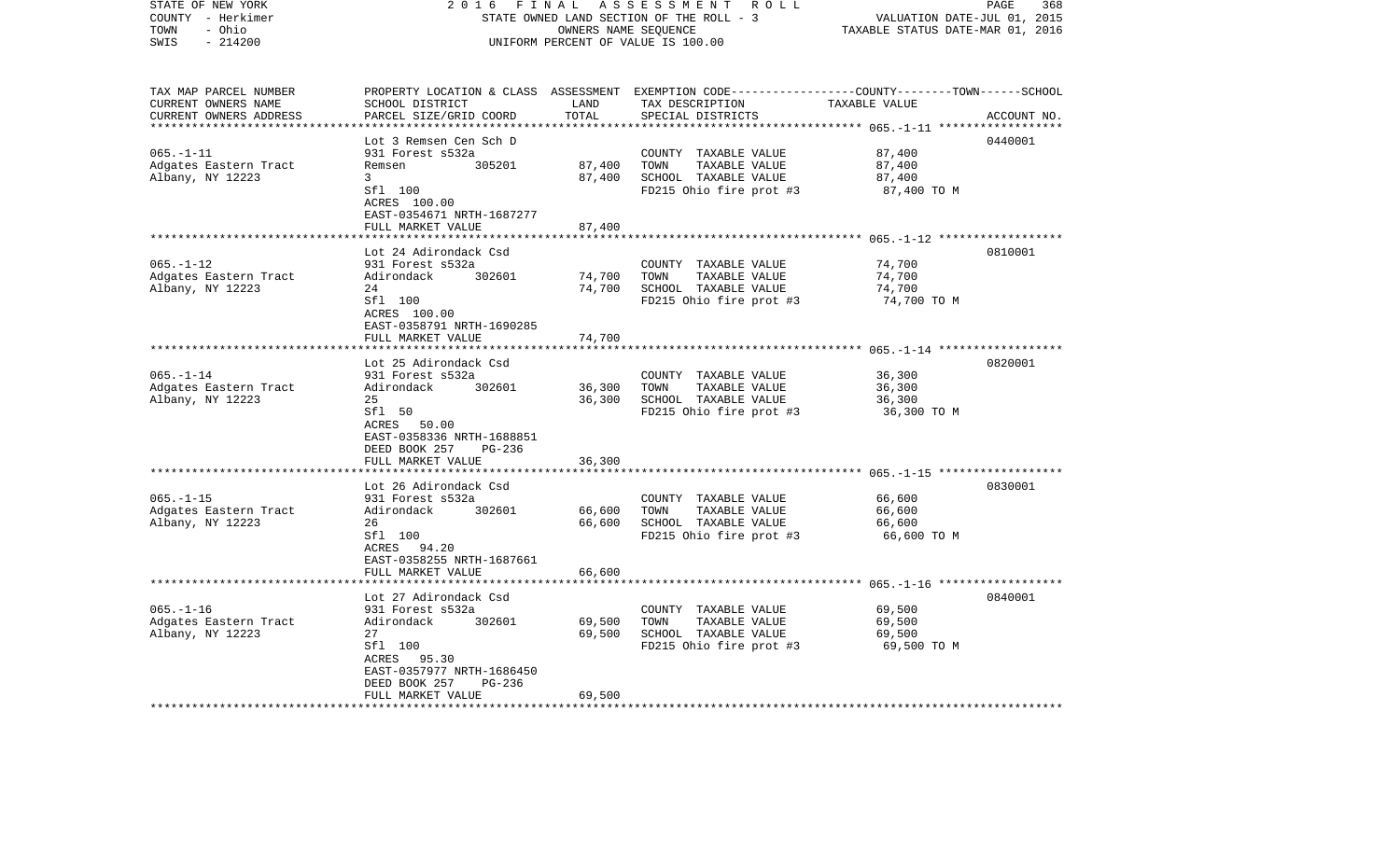| STATE OF NEW YORK<br>COUNTY - Herkimer<br>- Ohio<br>TOWN<br>$-214200$<br>SWIS                       | 2 0 1 6<br>FINAL<br>A S S E S S M E N T R O L L<br>STATE OWNED LAND SECTION OF THE ROLL - 3<br>OWNERS NAME SEQUENCE<br>UNIFORM PERCENT OF VALUE IS 100.00 |               |                                                                                                                                         | 369<br>PAGE<br>VALUATION DATE-JUL 01, 2015<br>TAXABLE STATUS DATE-MAR 01, 2016 |             |  |
|-----------------------------------------------------------------------------------------------------|-----------------------------------------------------------------------------------------------------------------------------------------------------------|---------------|-----------------------------------------------------------------------------------------------------------------------------------------|--------------------------------------------------------------------------------|-------------|--|
| TAX MAP PARCEL NUMBER<br>CURRENT OWNERS NAME<br>CURRENT OWNERS ADDRESS<br>************************* | SCHOOL DISTRICT<br>PARCEL SIZE/GRID COORD                                                                                                                 | LAND<br>TOTAL | PROPERTY LOCATION & CLASS ASSESSMENT EXEMPTION CODE---------------COUNTY-------TOWN------SCHOOL<br>TAX DESCRIPTION<br>SPECIAL DISTRICTS | TAXABLE VALUE                                                                  | ACCOUNT NO. |  |
|                                                                                                     | Lot 28 Adirondack Sd                                                                                                                                      |               |                                                                                                                                         |                                                                                | 0850001     |  |
| $065. - 1 - 17$                                                                                     | 931 Forest s532a                                                                                                                                          |               | COUNTY TAXABLE VALUE                                                                                                                    | 77,800                                                                         |             |  |
| Adgates Eastern Tract                                                                               | Adirondack<br>302601                                                                                                                                      | 77,800        | TOWN<br>TAXABLE VALUE                                                                                                                   | 77,800                                                                         |             |  |
| Albany, NY 12223                                                                                    | 28                                                                                                                                                        | 77,800        | SCHOOL TAXABLE VALUE                                                                                                                    | 77,800                                                                         |             |  |
|                                                                                                     | Sfl 100                                                                                                                                                   |               | FD215 Ohio fire prot #3                                                                                                                 | 77,800 TO M                                                                    |             |  |
|                                                                                                     | ACRES 100.00                                                                                                                                              |               |                                                                                                                                         |                                                                                |             |  |
|                                                                                                     | EAST-0357752 NRTH-1685142<br>FULL MARKET VALUE                                                                                                            | 77,800        |                                                                                                                                         |                                                                                |             |  |
|                                                                                                     | ******************************                                                                                                                            |               |                                                                                                                                         |                                                                                |             |  |
|                                                                                                     | Lot 29 Adiron Csd Blocka                                                                                                                                  |               |                                                                                                                                         |                                                                                | 0860001     |  |
| $065. -1 - 18$                                                                                      | 931 Forest s532a                                                                                                                                          |               | COUNTY TAXABLE VALUE                                                                                                                    | 68,900                                                                         |             |  |
| Adgates Eastern Tract                                                                               | Adirondack 302601                                                                                                                                         | 68,900        | TOWN<br>TAXABLE VALUE                                                                                                                   | 68,900                                                                         |             |  |
| Minuse J H Lots                                                                                     | 29                                                                                                                                                        | 68,900        | SCHOOL TAXABLE VALUE                                                                                                                    | 68,900                                                                         |             |  |
| Albany, NY 12223                                                                                    | Sfl 100<br>ACRES 95.50<br>EAST-0357461 NRTH-1683840<br>DEED BOOK 257<br>PG-236                                                                            |               | FD215 Ohio fire prot #3                                                                                                                 | 68,900 TO M                                                                    |             |  |
|                                                                                                     | FULL MARKET VALUE                                                                                                                                         | 68,900        |                                                                                                                                         |                                                                                |             |  |
|                                                                                                     |                                                                                                                                                           |               |                                                                                                                                         |                                                                                |             |  |
|                                                                                                     | Lot 2 Adirondack Csd                                                                                                                                      |               |                                                                                                                                         |                                                                                | 0610001     |  |
| $065. - 1 - 42$                                                                                     | 931 Forest s532a                                                                                                                                          |               | COUNTY TAXABLE VALUE                                                                                                                    | 64,100                                                                         |             |  |
| Adgates Eastern Tract                                                                               | Adirondack 302601                                                                                                                                         | 64,100        | TAXABLE VALUE<br>TOWN                                                                                                                   | 64,100                                                                         |             |  |
| Minuse J H Lot                                                                                      | 2                                                                                                                                                         | 64,100        | SCHOOL TAXABLE VALUE                                                                                                                    | 64,100                                                                         |             |  |
| Albany, NY 12223                                                                                    | Sfl 100                                                                                                                                                   |               | FD215 Ohio fire prot #3                                                                                                                 | 64,100 TO M                                                                    |             |  |
|                                                                                                     | ACRES 92.50<br>EAST-0359946 NRTH-1682563                                                                                                                  |               |                                                                                                                                         |                                                                                |             |  |
|                                                                                                     | FULL MARKET VALUE                                                                                                                                         | 64,100        |                                                                                                                                         |                                                                                |             |  |
|                                                                                                     |                                                                                                                                                           |               |                                                                                                                                         |                                                                                |             |  |
|                                                                                                     | Lot 3 Adirondack Csd                                                                                                                                      |               |                                                                                                                                         |                                                                                | 0620001     |  |
| $065. -1 - 43$                                                                                      | 931 Forest s532a                                                                                                                                          |               | COUNTY TAXABLE VALUE                                                                                                                    | 80,800                                                                         |             |  |
| Adgates Eastern Tract                                                                               | Adirondack<br>302601                                                                                                                                      | 80,800        | TAXABLE VALUE<br>TOWN                                                                                                                   | 80,800                                                                         |             |  |
| Albany, NY 12223                                                                                    | 3 <sup>7</sup>                                                                                                                                            | 80,800        | SCHOOL TAXABLE VALUE                                                                                                                    | 80,800                                                                         |             |  |
|                                                                                                     | Sfl 100                                                                                                                                                   |               | FD215 Ohio fire prot #3                                                                                                                 | 80,800 TO M                                                                    |             |  |
|                                                                                                     | ACRES 100.00<br>EAST-0360447 NRTH-1683801                                                                                                                 |               |                                                                                                                                         |                                                                                |             |  |
|                                                                                                     | FULL MARKET VALUE                                                                                                                                         | 80,800        |                                                                                                                                         |                                                                                |             |  |
|                                                                                                     |                                                                                                                                                           |               |                                                                                                                                         |                                                                                |             |  |
|                                                                                                     | Lot 4 Adirondack Csd                                                                                                                                      |               |                                                                                                                                         |                                                                                | 0630001     |  |
| $065. - 1 - 44$                                                                                     | 931 Forest s532a                                                                                                                                          |               | COUNTY TAXABLE VALUE                                                                                                                    | 71,300                                                                         |             |  |
| Adgates Eastern Tract                                                                               | Adirondack<br>302601                                                                                                                                      | 71,300        | TAXABLE VALUE<br>TOWN                                                                                                                   | 71,300                                                                         |             |  |
| Albany, NY 12223                                                                                    | $4\overline{ }$                                                                                                                                           | 71,300        | SCHOOL TAXABLE VALUE                                                                                                                    | 71,300                                                                         |             |  |
|                                                                                                     | Sfl 100                                                                                                                                                   |               | FD215 Ohio fire prot #3                                                                                                                 | 71,300 TO M                                                                    |             |  |
|                                                                                                     | ACRES 94.60<br>EAST-0360948 NRTH-1684977                                                                                                                  |               |                                                                                                                                         |                                                                                |             |  |
|                                                                                                     | FULL MARKET VALUE                                                                                                                                         | 71,300        |                                                                                                                                         |                                                                                |             |  |
|                                                                                                     |                                                                                                                                                           |               |                                                                                                                                         |                                                                                |             |  |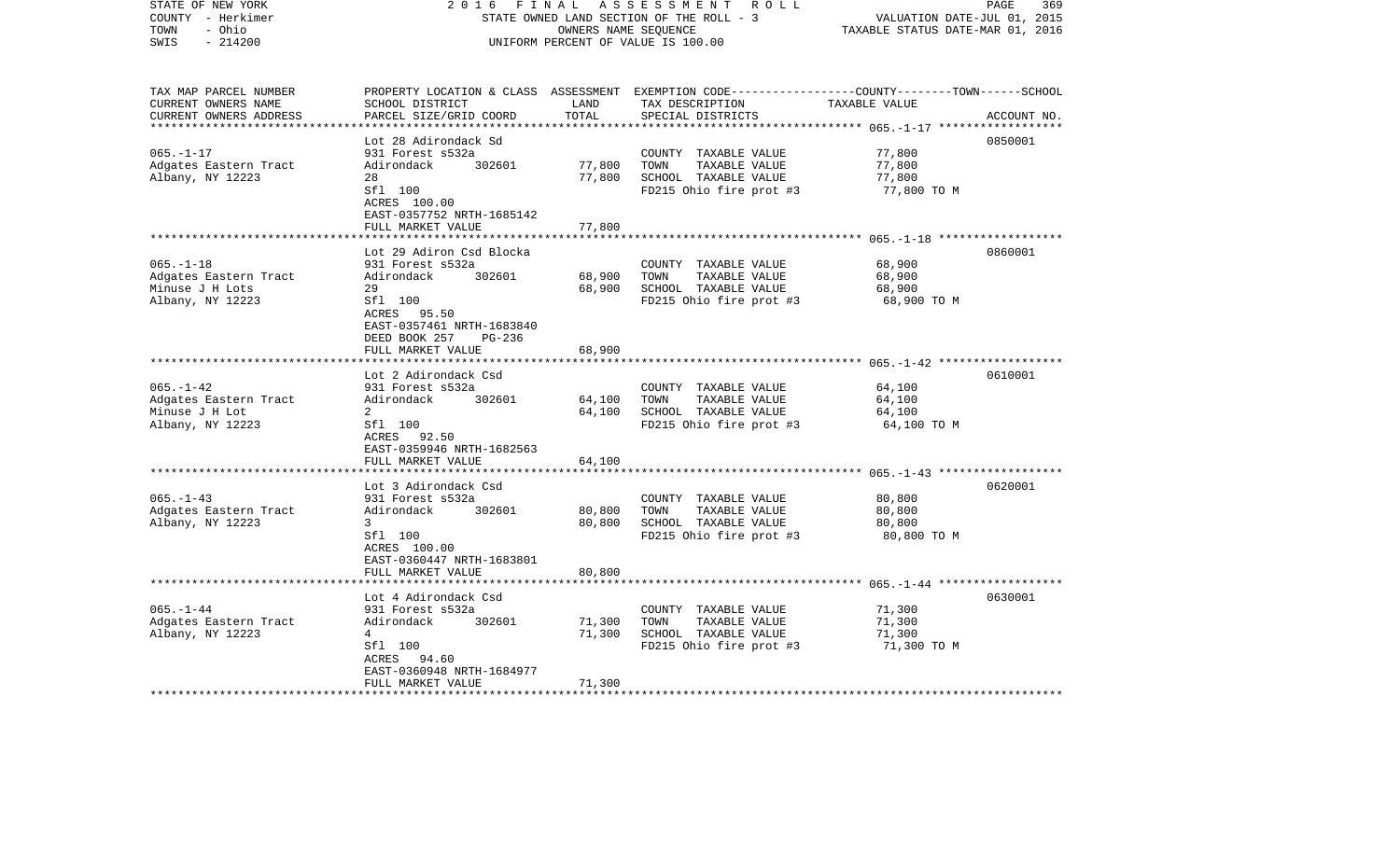| STATE OF NEW YORK                   |                                           |                      | 2016 FINAL ASSESSMENT ROLL                                                                      |                                  | PAGE<br>370 |
|-------------------------------------|-------------------------------------------|----------------------|-------------------------------------------------------------------------------------------------|----------------------------------|-------------|
| COUNTY - Herkimer                   |                                           |                      | STATE OWNED LAND SECTION OF THE ROLL - 3                                                        | VALUATION DATE-JUL 01, 2015      |             |
| TOWN<br>- Ohio<br>SWIS<br>$-214200$ |                                           | OWNERS NAME SEQUENCE | UNIFORM PERCENT OF VALUE IS 100.00                                                              | TAXABLE STATUS DATE-MAR 01, 2016 |             |
|                                     |                                           |                      |                                                                                                 |                                  |             |
| TAX MAP PARCEL NUMBER               |                                           |                      | PROPERTY LOCATION & CLASS ASSESSMENT EXEMPTION CODE---------------COUNTY-------TOWN------SCHOOL |                                  |             |
| CURRENT OWNERS NAME                 | SCHOOL DISTRICT                           | LAND                 | TAX DESCRIPTION                                                                                 | TAXABLE VALUE                    |             |
| CURRENT OWNERS ADDRESS              | PARCEL SIZE/GRID COORD                    | TOTAL                | SPECIAL DISTRICTS                                                                               |                                  | ACCOUNT NO. |
| *************************           |                                           |                      |                                                                                                 |                                  |             |
|                                     | Lot 5 Adirondack Csd                      |                      |                                                                                                 |                                  | 0640001     |
| $065. - 1 - 45$                     | 931 Forest s532a                          |                      | COUNTY TAXABLE VALUE                                                                            | 65,200                           |             |
| Adgates Eastern Tract               | 302601<br>Adirondack                      | 65,200               | TOWN<br>TAXABLE VALUE                                                                           | 65,200                           |             |
| Albany, NY 12223                    | 5                                         | 65,200               | SCHOOL TAXABLE VALUE                                                                            | 65,200                           |             |
|                                     | Sfl 100                                   |                      | FD215 Ohio fire prot #3                                                                         | 65,200 TO M                      |             |
|                                     | ACRES 100.00<br>EAST-0361435 NRTH-1686104 |                      |                                                                                                 |                                  |             |
|                                     | DEED BOOK 257<br>PG-236                   |                      |                                                                                                 |                                  |             |
|                                     | FULL MARKET VALUE                         | 65,200               |                                                                                                 |                                  |             |
|                                     |                                           |                      |                                                                                                 |                                  |             |
|                                     | Lot 6 Adirondack Csd                      |                      |                                                                                                 |                                  | 0650001     |
| $065. - 1 - 46$                     | 931 Forest s532a                          |                      | COUNTY TAXABLE VALUE                                                                            | 58,000                           |             |
| Adgates Eastern Tract               | 302601<br>Adirondack                      | 58,000               | TAXABLE VALUE<br>TOWN                                                                           | 58,000                           |             |
| Albany, NY 12223                    | 6                                         | 58,000               | SCHOOL TAXABLE VALUE                                                                            | 58,000                           |             |
|                                     | Sfl 100                                   |                      | FD215 Ohio fire prot #3                                                                         | 58,000 TO M                      |             |
|                                     | ACRES 100.00                              |                      |                                                                                                 |                                  |             |
|                                     | EAST-0361698 NRTH-1687584                 |                      |                                                                                                 |                                  |             |
|                                     | DEED BOOK 257<br>$PG-236$                 |                      |                                                                                                 |                                  |             |
|                                     | FULL MARKET VALUE                         | 58,000               |                                                                                                 |                                  |             |
|                                     | Lot 7 Adirondack Csd                      |                      |                                                                                                 |                                  | 0660001     |
| $065. - 1 - 47$                     | 931 Forest s532a                          |                      | COUNTY TAXABLE VALUE                                                                            | 63,300                           |             |
| Adgates Eastern Tract               | 302601<br>Adirondack                      | 63,300               | TAXABLE VALUE<br>TOWN                                                                           | 63,300                           |             |
| Albany, NY 12223                    | $7^{\circ}$                               | 63,300               | SCHOOL TAXABLE VALUE                                                                            | 63,300                           |             |
|                                     | Sfl 100                                   |                      | FD215 Ohio fire prot #3                                                                         | 63,300 TO M                      |             |
|                                     | ACRES 100.00                              |                      |                                                                                                 |                                  |             |
|                                     | EAST-0362346 NRTH-1688641                 |                      |                                                                                                 |                                  |             |
|                                     | DEED BOOK 257<br>PG-236                   |                      |                                                                                                 |                                  |             |
|                                     | FULL MARKET VALUE                         | 63,300               |                                                                                                 |                                  |             |
|                                     | ***********************                   |                      |                                                                                                 |                                  |             |
| $073.4 - 2 - 65$                    | Block P Poland Cen Sch D                  |                      |                                                                                                 |                                  | 1180005     |
| Adgates Eastern Tract               | 931 Forest s532a<br>Poland Central 213803 | 5,200                | COUNTY TAXABLE VALUE<br>TOWN<br>TAXABLE VALUE                                                   | 5,200<br>5,200                   |             |
| Albany, NY 12223                    | 49                                        | 5,200                | SCHOOL TAXABLE VALUE                                                                            | 5,200                            |             |
|                                     | Sfl 111                                   |                      | FD217 Ohio fire prot #4                                                                         | 5,200 TO M                       |             |
|                                     | 75.00 DPTH 200.00<br>FRNT                 |                      |                                                                                                 |                                  |             |
|                                     | 0.34<br>ACRES                             |                      |                                                                                                 |                                  |             |
|                                     | EAST-0331715 NRTH-1218144                 |                      |                                                                                                 |                                  |             |
|                                     | FULL MARKET VALUE                         | 5,200                |                                                                                                 |                                  |             |
|                                     |                                           |                      | **************************************673.4-2-66 ******************                             |                                  |             |
|                                     | Lots 103 .039A Pol Csd                    |                      |                                                                                                 |                                  | 1140003     |
| $073.4 - 2 - 66$                    | 931 Forest s532a                          |                      | COUNTY TAXABLE VALUE                                                                            | 3,200                            |             |
| Adgates Eastern Tract               | Poland Central 213803                     | 3,200                | TOWN<br>TAXABLE VALUE                                                                           | 3,200                            |             |
| Albany, NY 12223                    | 49                                        | 3,200                | SCHOOL TAXABLE VALUE<br>FD217 Ohio fire prot #4                                                 | 3,200                            |             |
|                                     | Sfl 68<br>FRNT<br>75.00 DPTH 150.00       |                      |                                                                                                 | 3,200 TO M                       |             |
|                                     | 0.26<br>ACRES                             |                      |                                                                                                 |                                  |             |
|                                     | EAST-0368748 NRTH-1642164                 |                      |                                                                                                 |                                  |             |
|                                     | FULL MARKET VALUE                         | 3,200                |                                                                                                 |                                  |             |
|                                     |                                           |                      |                                                                                                 |                                  |             |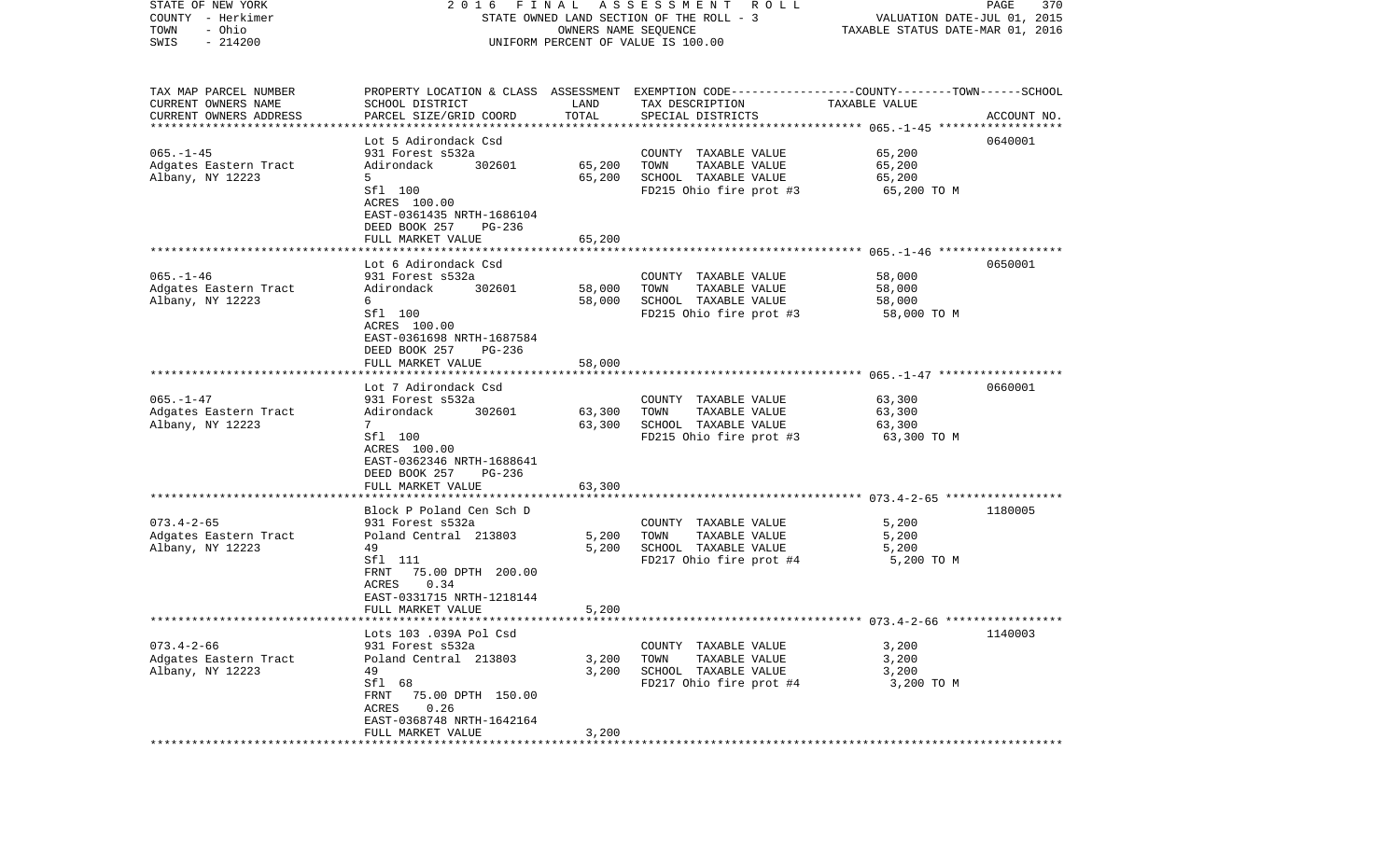| STATE OF NEW YORK       | 2016                                | FINAL | A S S E S S M E N T R O L L                                                                     |                                  | PAGE<br>371 |
|-------------------------|-------------------------------------|-------|-------------------------------------------------------------------------------------------------|----------------------------------|-------------|
| COUNTY - Herkimer       |                                     |       | STATE OWNED LAND SECTION OF THE ROLL - 3                                                        | VALUATION DATE-JUL 01, 2015      |             |
| TOWN<br>- Ohio          |                                     |       | OWNERS NAME SEQUENCE                                                                            | TAXABLE STATUS DATE-MAR 01, 2016 |             |
| SWIS<br>$-214200$       |                                     |       | UNIFORM PERCENT OF VALUE IS 100.00                                                              |                                  |             |
|                         |                                     |       |                                                                                                 |                                  |             |
| TAX MAP PARCEL NUMBER   |                                     |       | PROPERTY LOCATION & CLASS ASSESSMENT EXEMPTION CODE---------------COUNTY-------TOWN------SCHOOL |                                  |             |
| CURRENT OWNERS NAME     | SCHOOL DISTRICT                     | LAND  | TAX DESCRIPTION                                                                                 | TAXABLE VALUE                    |             |
| CURRENT OWNERS ADDRESS  | PARCEL SIZE/GRID COORD              | TOTAL | SPECIAL DISTRICTS                                                                               |                                  | ACCOUNT NO. |
| *********************** |                                     |       |                                                                                                 |                                  |             |
|                         | L 3-6,104,147 .043A Pcsd            |       |                                                                                                 |                                  | 1100001     |
| $073.4 - 2 - 68$        | 931 Forest s532a                    |       | COUNTY TAXABLE VALUE                                                                            | 1,200                            |             |
| Adgates Eastern Tract   | Poland Central 213803               | 1,200 | TOWN<br>TAXABLE VALUE                                                                           | 1,200                            |             |
| Albany, NY 12223        | 49                                  | 1,200 | SCHOOL TAXABLE VALUE                                                                            | 1,200                            |             |
|                         | Sfl 26                              |       | FD217 Ohio fire prot #4                                                                         | 1,200 TO M                       |             |
|                         | 25.00 DPTH 150.00<br>FRNT           |       |                                                                                                 |                                  |             |
|                         | 0.29<br>ACRES                       |       |                                                                                                 |                                  |             |
|                         | EAST-0368030 NRTH-1642092           |       |                                                                                                 |                                  |             |
|                         | FULL MARKET VALUE                   | 1,200 |                                                                                                 |                                  |             |
|                         |                                     |       |                                                                                                 |                                  |             |
|                         | Block J .043A Each Pcsd             |       |                                                                                                 |                                  | 1060002     |
| $073.4 - 2 - 69$        | 931 Forest s532a                    |       | COUNTY TAXABLE VALUE                                                                            | 3,200                            |             |
| Adgates Eastern Tract   | Poland Central 213803               | 3,200 | TAXABLE VALUE<br>TOWN                                                                           | 3,200                            |             |
| Albany, NY 12223        | 49                                  | 3,200 | SCHOOL TAXABLE VALUE                                                                            | 3,200                            |             |
|                         | Sfl 64                              |       | FD217 Ohio fire prot #4                                                                         | 3,200 TO M                       |             |
|                         | FRNT 150.00 DPTH 75.00              |       |                                                                                                 |                                  |             |
|                         | 0.26<br>ACRES                       |       |                                                                                                 |                                  |             |
|                         | EAST-0367846 NRTH-1641897           |       |                                                                                                 |                                  |             |
|                         | FULL MARKET VALUE                   | 3,200 |                                                                                                 |                                  |             |
|                         |                                     |       |                                                                                                 |                                  |             |
|                         | Block I .043A Each Pcsd             |       |                                                                                                 |                                  | 1040002     |
| $073.4 - 2 - 70$        | 931 Forest s532a                    |       | COUNTY TAXABLE VALUE                                                                            | 2,800                            |             |
| Adgates Eastern Tract   | Poland Central 213803               | 2,800 | TOWN<br>TAXABLE VALUE                                                                           | 2,800                            |             |
| Albany, NY 12223        | 49                                  | 2,800 | SCHOOL TAXABLE VALUE                                                                            | 2,800                            |             |
|                         | Sfl 60<br>FRNT 100.00 DPTH<br>75.00 |       | FD217 Ohio fire prot #4                                                                         | 2,800 TO M                       |             |
|                         | 0.17<br>ACRES                       |       |                                                                                                 |                                  |             |
|                         | EAST-0367923 NRTH-1641642           |       |                                                                                                 |                                  |             |
|                         | FULL MARKET VALUE                   | 2,800 |                                                                                                 |                                  |             |
|                         |                                     |       |                                                                                                 |                                  |             |
|                         | L1, 2, 136, 137.043A Pcsd           |       |                                                                                                 |                                  | 1080001     |
| $073.4 - 2 - 74$        | 931 Forest s532a                    |       | COUNTY TAXABLE VALUE                                                                            | 800                              |             |
| Adgates Eastern Tract   | Poland Central 213803               | 800   | TOWN<br>TAXABLE VALUE                                                                           | 800                              |             |
| Albany, NY 12223        | 49                                  | 800   | SCHOOL TAXABLE VALUE                                                                            | 800                              |             |
|                         | Sfl 17                              |       | FD217 Ohio fire prot #4                                                                         | 800 TO M                         |             |
|                         | 50.00 DPTH<br>FRNT<br>75.00         |       |                                                                                                 |                                  |             |
|                         | ACRES<br>0.09                       |       |                                                                                                 |                                  |             |
|                         | EAST-0368721 NRTH-1641724           |       |                                                                                                 |                                  |             |
|                         | FULL MARKET VALUE                   | 800   |                                                                                                 |                                  |             |
|                         |                                     |       |                                                                                                 |                                  |             |
|                         | L40, 42, 141 .043A Pcsd             |       |                                                                                                 |                                  | 1020001     |
| $073.4 - 2 - 76$        | 931 Forest s532a                    |       | COUNTY TAXABLE VALUE                                                                            | 800                              |             |
| Adgates Eastern Tract   | Poland Central 213803               | 800   | TOWN<br>TAXABLE VALUE                                                                           | 800                              |             |
| Albany, NY 12223        | 49                                  | 800   | SCHOOL TAXABLE VALUE                                                                            | 800                              |             |
|                         | Sfl 17                              |       | FD217 Ohio fire prot #4                                                                         | 800 TO M                         |             |
|                         | 50.00 DPTH<br>75.00<br>FRNT         |       |                                                                                                 |                                  |             |
|                         | 0.09<br>ACRES                       |       |                                                                                                 |                                  |             |
|                         | EAST-0332025 NRTH-1216584           |       |                                                                                                 |                                  |             |
|                         | FULL MARKET VALUE                   | 800   |                                                                                                 |                                  |             |
| ************            |                                     |       |                                                                                                 |                                  |             |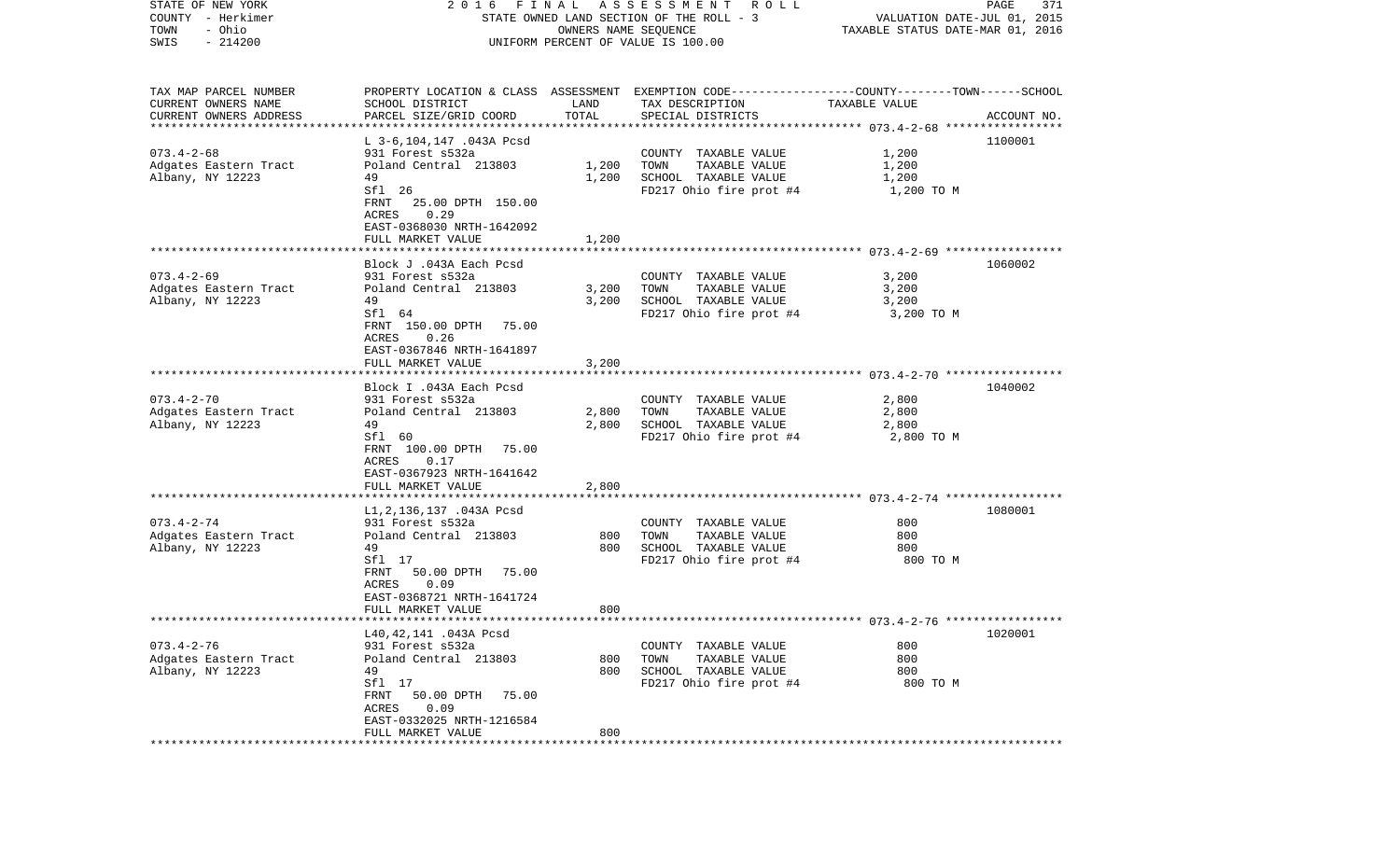| STATE OF NEW YORK                         | 2016                                       | FINAL | A S S E S S M E N T R O L L                                                                     |                                  | PAGE<br>372 |
|-------------------------------------------|--------------------------------------------|-------|-------------------------------------------------------------------------------------------------|----------------------------------|-------------|
| COUNTY - Herkimer                         |                                            |       | STATE OWNED LAND SECTION OF THE ROLL - 3                                                        | VALUATION DATE-JUL 01, 2015      |             |
| TOWN<br>- Ohio                            |                                            |       | OWNERS NAME SEQUENCE                                                                            | TAXABLE STATUS DATE-MAR 01, 2016 |             |
| SWIS<br>$-214200$                         |                                            |       | UNIFORM PERCENT OF VALUE IS 100.00                                                              |                                  |             |
|                                           |                                            |       |                                                                                                 |                                  |             |
|                                           |                                            |       |                                                                                                 |                                  |             |
| TAX MAP PARCEL NUMBER                     |                                            |       | PROPERTY LOCATION & CLASS ASSESSMENT EXEMPTION CODE---------------COUNTY-------TOWN------SCHOOL |                                  |             |
| CURRENT OWNERS NAME                       | SCHOOL DISTRICT                            | LAND  | TAX DESCRIPTION                                                                                 | TAXABLE VALUE                    |             |
| CURRENT OWNERS ADDRESS                    | PARCEL SIZE/GRID COORD                     | TOTAL | SPECIAL DISTRICTS                                                                               |                                  | ACCOUNT NO. |
| **********************                    |                                            |       |                                                                                                 |                                  |             |
|                                           | L101,107,108 .043A Pcsd                    |       |                                                                                                 | 600                              | 0880001     |
| $073.4 - 2 - 78$                          | 931 Forest s532a<br>Poland Central 213803  | 600   | COUNTY TAXABLE VALUE<br>TOWN                                                                    | 600                              |             |
| Adgates Eastern Tract<br>Albany, NY 12223 | 49                                         | 600   | TAXABLE VALUE<br>SCHOOL TAXABLE VALUE                                                           | 600                              |             |
|                                           | Sfl .13                                    |       | FD217 Ohio fire prot #4                                                                         | 600 TO M                         |             |
|                                           | 50.00 DPTH<br>FRNT<br>75.00                |       |                                                                                                 |                                  |             |
|                                           | ACRES<br>0.09                              |       |                                                                                                 |                                  |             |
|                                           | EAST-0367761 NRTH-1641453                  |       |                                                                                                 |                                  |             |
|                                           | FULL MARKET VALUE                          | 600   |                                                                                                 |                                  |             |
|                                           |                                            |       |                                                                                                 |                                  |             |
|                                           | L7, 55-57, 60, 66, 107 Pcsd                |       |                                                                                                 |                                  | 0980002     |
| $073.4 - 2 - 79$                          | 931 Forest s532a                           |       | COUNTY TAXABLE VALUE                                                                            | 1,400                            |             |
| Adgates Eastern Tract                     | Poland Central 213803                      | 1,400 | TAXABLE VALUE<br>TOWN                                                                           | 1,400                            |             |
| Albany, NY 12223                          | 49                                         | 1,400 | SCHOOL TAXABLE VALUE                                                                            | 1,400                            |             |
|                                           | Sfl .30                                    |       | FD217 Ohio fire prot #4                                                                         | 1,400 TO M                       |             |
|                                           | FRNT<br>25.00 DPTH 150.00                  |       |                                                                                                 |                                  |             |
|                                           | 0.09<br>ACRES                              |       |                                                                                                 |                                  |             |
|                                           | EAST-0367666 NRTH-1641272                  |       |                                                                                                 |                                  |             |
|                                           | FULL MARKET VALUE                          | 1,400 |                                                                                                 |                                  |             |
|                                           |                                            |       |                                                                                                 |                                  |             |
|                                           | L69,70,172 .037A Pcsd                      |       |                                                                                                 |                                  | 0940006     |
| $073.4 - 2 - 80$                          | 931 Forest s532a                           |       | COUNTY TAXABLE VALUE                                                                            | 4,900                            |             |
| Adgates Eastern Tract                     | Poland Central 213803                      | 4,900 | TOWN<br>TAXABLE VALUE                                                                           | 4,900                            |             |
| Albany, NY 12223                          | 49                                         | 4,900 | SCHOOL TAXABLE VALUE                                                                            | 4,900                            |             |
|                                           | Sfl 1.04                                   |       | FD217 Ohio fire prot #4                                                                         | 4,900 TO M                       |             |
|                                           | FRNT<br>75.00 DPTH<br>75.00                |       |                                                                                                 |                                  |             |
|                                           | 0.13<br>ACRES                              |       |                                                                                                 |                                  |             |
|                                           | EAST-0367610 NRTH-1641069                  |       |                                                                                                 |                                  |             |
|                                           | FULL MARKET VALUE                          | 4,900 |                                                                                                 |                                  |             |
|                                           |                                            |       |                                                                                                 |                                  |             |
|                                           | Block E .043A Each Pcsd                    |       |                                                                                                 |                                  | 0960003     |
| $073.4 - 2 - 85$                          | 931 Forest s532a                           |       | COUNTY TAXABLE VALUE                                                                            | 5,700                            |             |
| Adgates Eastern Tract                     | Poland Central 213803                      | 5,700 | TOWN<br>TAXABLE VALUE                                                                           | 5,700                            |             |
| Albany, NY 12223                          | 49                                         | 5,700 | SCHOOL TAXABLE VALUE                                                                            | 5,700                            |             |
|                                           | Sfl 1.20                                   |       | FD217 Ohio fire prot #4                                                                         | 5,700 TO M                       |             |
|                                           | FRNT 125.00 DPTH<br>75.00<br>0.22<br>ACRES |       |                                                                                                 |                                  |             |
|                                           | EAST-0368803 NRTH-1640502                  |       |                                                                                                 |                                  |             |
|                                           | FULL MARKET VALUE                          | 5,700 |                                                                                                 |                                  |             |
|                                           |                                            |       |                                                                                                 |                                  |             |
|                                           | Bk C .037, .043, .053 Pcsd                 |       |                                                                                                 |                                  | 0920005     |
| $073.4 - 2 - 91$                          | 931 Forest s532a                           |       | COUNTY TAXABLE VALUE                                                                            | 3,800                            |             |
| Adgates Eastern Tract                     | Poland Central 213803                      | 3,800 | TOWN<br>TAXABLE VALUE                                                                           | 3,800                            |             |
| Albany, NY 12223                          | 49                                         | 3,800 | SCHOOL TAXABLE VALUE                                                                            | 3,800                            |             |
|                                           | Sfl .81                                    |       | FD217 Ohio fire prot #4                                                                         | 3,800 TO M                       |             |
|                                           | FRNT<br>50.00 DPTH<br>75.00                |       |                                                                                                 |                                  |             |
|                                           | 0.09<br>ACRES                              |       |                                                                                                 |                                  |             |
|                                           | EAST-0367489 NRTH-1640770                  |       |                                                                                                 |                                  |             |
|                                           | FULL MARKET VALUE                          | 3,800 |                                                                                                 |                                  |             |
| ***********                               |                                            |       |                                                                                                 |                                  |             |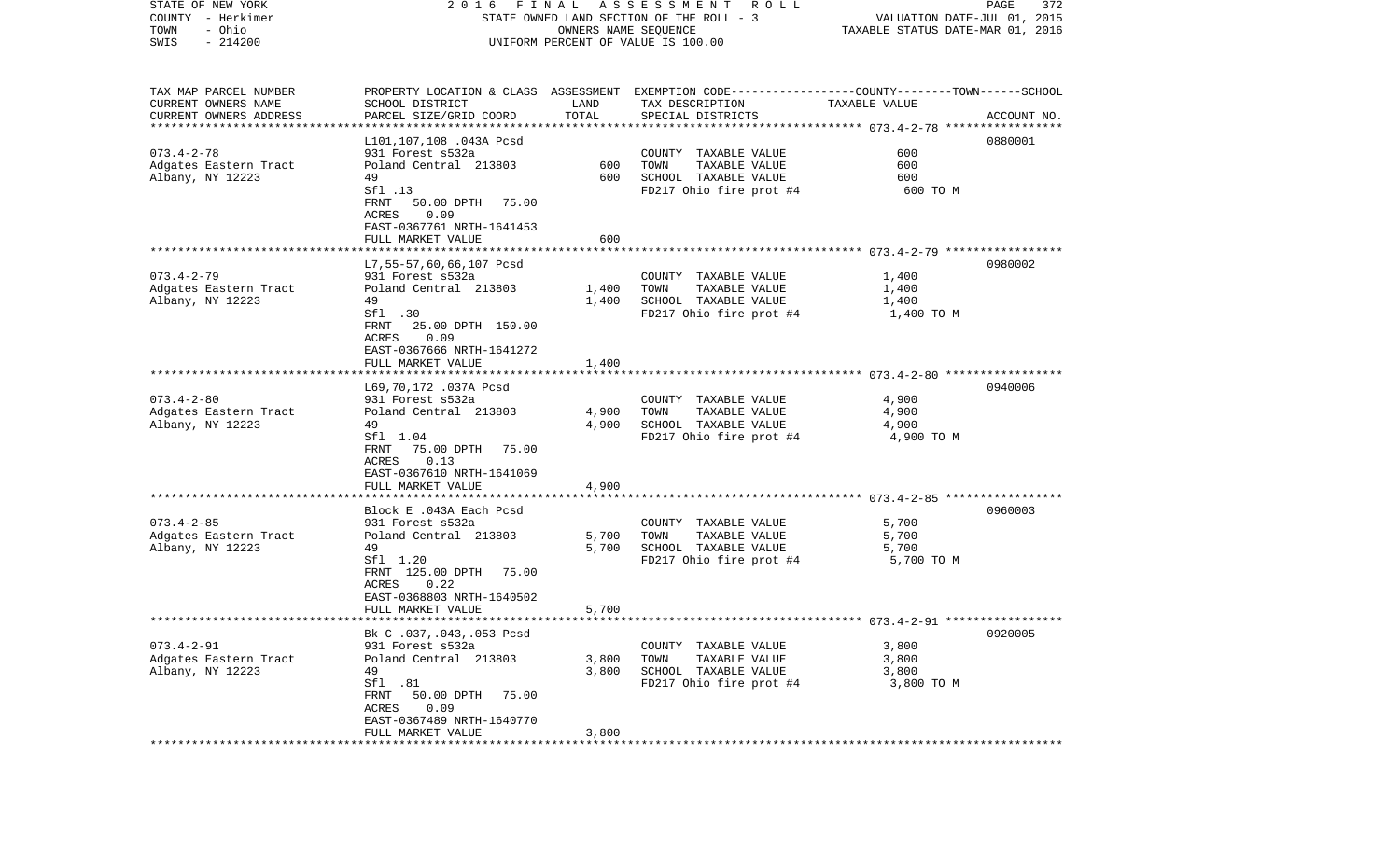| STATE OF NEW YORK<br>COUNTY - Herkimer<br>- Ohio<br>TOWN<br>SWIS<br>$-214200$ | 2 0 1 6<br>FINAL<br>STATE OWNED LAND SECTION OF THE ROLL - 3<br>UNIFORM PERCENT OF VALUE IS 100.00 | PAGE<br>373<br>VALUATION DATE-JUL 01, 2015<br>TAXABLE STATUS DATE-MAR 01, 2016 |                                                                                                  |               |             |
|-------------------------------------------------------------------------------|----------------------------------------------------------------------------------------------------|--------------------------------------------------------------------------------|--------------------------------------------------------------------------------------------------|---------------|-------------|
|                                                                               |                                                                                                    |                                                                                |                                                                                                  |               |             |
| TAX MAP PARCEL NUMBER                                                         |                                                                                                    |                                                                                | PROPERTY LOCATION & CLASS ASSESSMENT EXEMPTION CODE----------------COUNTY-------TOWN------SCHOOL |               |             |
| CURRENT OWNERS NAME<br>CURRENT OWNERS ADDRESS                                 | SCHOOL DISTRICT<br>PARCEL SIZE/GRID COORD                                                          | LAND<br>TOTAL                                                                  | TAX DESCRIPTION<br>SPECIAL DISTRICTS                                                             | TAXABLE VALUE | ACCOUNT NO. |
| ***********************                                                       | ************************                                                                           | ***************                                                                |                                                                                                  |               |             |
|                                                                               | Blk B .043 Acre Lots Pcsd                                                                          |                                                                                |                                                                                                  |               | 0900003     |
| $073.4 - 2 - 93$                                                              | 931 Forest s532a                                                                                   |                                                                                | COUNTY TAXABLE VALUE                                                                             | 4,900         |             |
| Adgates Eastern Tract                                                         | Poland Central 213803                                                                              | 4,900                                                                          | TAXABLE VALUE<br>TOWN                                                                            | 4,900         |             |
| Albany, NY 12223                                                              | 49                                                                                                 | 4,900                                                                          | SCHOOL TAXABLE VALUE                                                                             | 4,900         |             |
|                                                                               | Sfl .99                                                                                            |                                                                                | FD217 Ohio fire prot #4                                                                          | 4,900 TO M    |             |
|                                                                               | FRNT<br>50.00 DPTH<br>75.00<br>ACRES<br>0.09<br>EAST-0367298 NRTH-1640764                          |                                                                                |                                                                                                  |               |             |
|                                                                               | FULL MARKET VALUE                                                                                  | 4,900                                                                          |                                                                                                  |               |             |
|                                                                               |                                                                                                    |                                                                                |                                                                                                  |               |             |
|                                                                               | Bk P.006,.037,.043 Pcsd                                                                            |                                                                                |                                                                                                  |               | 1160002     |
| $073.4 - 2 - 95$                                                              | 931 Forest s532a                                                                                   |                                                                                | COUNTY TAXABLE VALUE                                                                             | 1,000         |             |
| Adgates Eastern Tract                                                         | Poland Central 213803                                                                              | 1,000                                                                          | TOWN<br>TAXABLE VALUE                                                                            | 1,000         |             |
| Albany, NY 12223                                                              | 49                                                                                                 | 1,000                                                                          | SCHOOL TAXABLE VALUE                                                                             | 1,000         |             |
|                                                                               | Sf1 23<br>FRNT<br>50.00 DPTH 150.00                                                                |                                                                                | FD217 Ohio fire prot #4                                                                          | 1,000 TO M    |             |
|                                                                               | 0.17<br>ACRES                                                                                      |                                                                                |                                                                                                  |               |             |
|                                                                               | EAST-0331712 NRTH-1218026                                                                          |                                                                                |                                                                                                  |               |             |
|                                                                               | FULL MARKET VALUE                                                                                  | 1,000                                                                          |                                                                                                  |               |             |
|                                                                               | ****************                                                                                   | * * * * * * * *                                                                |                                                                                                  |               |             |
|                                                                               | Lots 103,104 Poland Csd                                                                            |                                                                                |                                                                                                  |               | 1120006     |
| $073.4 - 2 - 96$                                                              | 931 Forest s532a                                                                                   |                                                                                | COUNTY TAXABLE VALUE                                                                             | 2,200         |             |
| Adgates Eastern Tract                                                         | Poland Central 213803                                                                              | 2,200                                                                          | TOWN<br>TAXABLE VALUE                                                                            | 2,200         |             |
| Albany, NY 12223                                                              | 49                                                                                                 | 2,200                                                                          | SCHOOL TAXABLE VALUE                                                                             | 2,200         |             |
|                                                                               | Sfl 45                                                                                             |                                                                                | FD217 Ohio fire prot #4                                                                          | 2,200 TO M    |             |
|                                                                               | FRNT<br>90.00 DPTH<br>50.00                                                                        |                                                                                |                                                                                                  |               |             |
|                                                                               | 0.07<br>ACRES                                                                                      |                                                                                |                                                                                                  |               |             |
|                                                                               | EAST-0368040 NRTH-1642261                                                                          |                                                                                |                                                                                                  |               |             |
|                                                                               | FULL MARKET VALUE                                                                                  | 2,200                                                                          |                                                                                                  |               |             |
|                                                                               |                                                                                                    |                                                                                |                                                                                                  |               |             |
|                                                                               | L 101,107,108 Pol Csd                                                                              |                                                                                |                                                                                                  |               | 1000001     |
| $333. - 1 - 28$                                                               | 931 Forest s532a                                                                                   |                                                                                | COUNTY TAXABLE VALUE                                                                             | 600           |             |
| Adgates Eastern Tract                                                         | Poland Central 213803                                                                              | 600                                                                            | TOWN<br>TAXABLE VALUE                                                                            | 600           |             |
| Ny State                                                                      | 49                                                                                                 | 600                                                                            | SCHOOL TAXABLE VALUE                                                                             | 600           |             |
| Albany, NY 12223                                                              | Sfl 129                                                                                            |                                                                                | FD217 Ohio fire prot #4                                                                          | 600 TO M      |             |
|                                                                               | DEED BOOK 00000                                                                                    |                                                                                |                                                                                                  |               |             |
|                                                                               | FULL MARKET VALUE                                                                                  | 600                                                                            |                                                                                                  |               |             |
|                                                                               | Lot 82 Poland Cen Sch D                                                                            |                                                                                |                                                                                                  |               | 1490001     |
| $079.2 - 1 - 1$                                                               | 931 Forest s532a                                                                                   |                                                                                | COUNTY TAXABLE VALUE                                                                             | 294,800       |             |
| All In Ohio                                                                   | Poland Central 213803                                                                              | 294,800                                                                        | TOWN<br>TAXABLE VALUE                                                                            | 294,800       |             |
| Ny State                                                                      | 82                                                                                                 | 294,800                                                                        | SCHOOL TAXABLE VALUE                                                                             | 294,800       |             |
| Albany, NY 12223                                                              | Sfl 639                                                                                            |                                                                                | FD217 Ohio fire prot #4                                                                          | 294,800 TO M  |             |
|                                                                               | ACRES 414.30                                                                                       |                                                                                |                                                                                                  |               |             |
|                                                                               | EAST-0392742 NRTH-1640528<br>FULL MARKET VALUE                                                     | 294,800                                                                        |                                                                                                  |               |             |
| **************************                                                    | ************************                                                                           |                                                                                |                                                                                                  |               |             |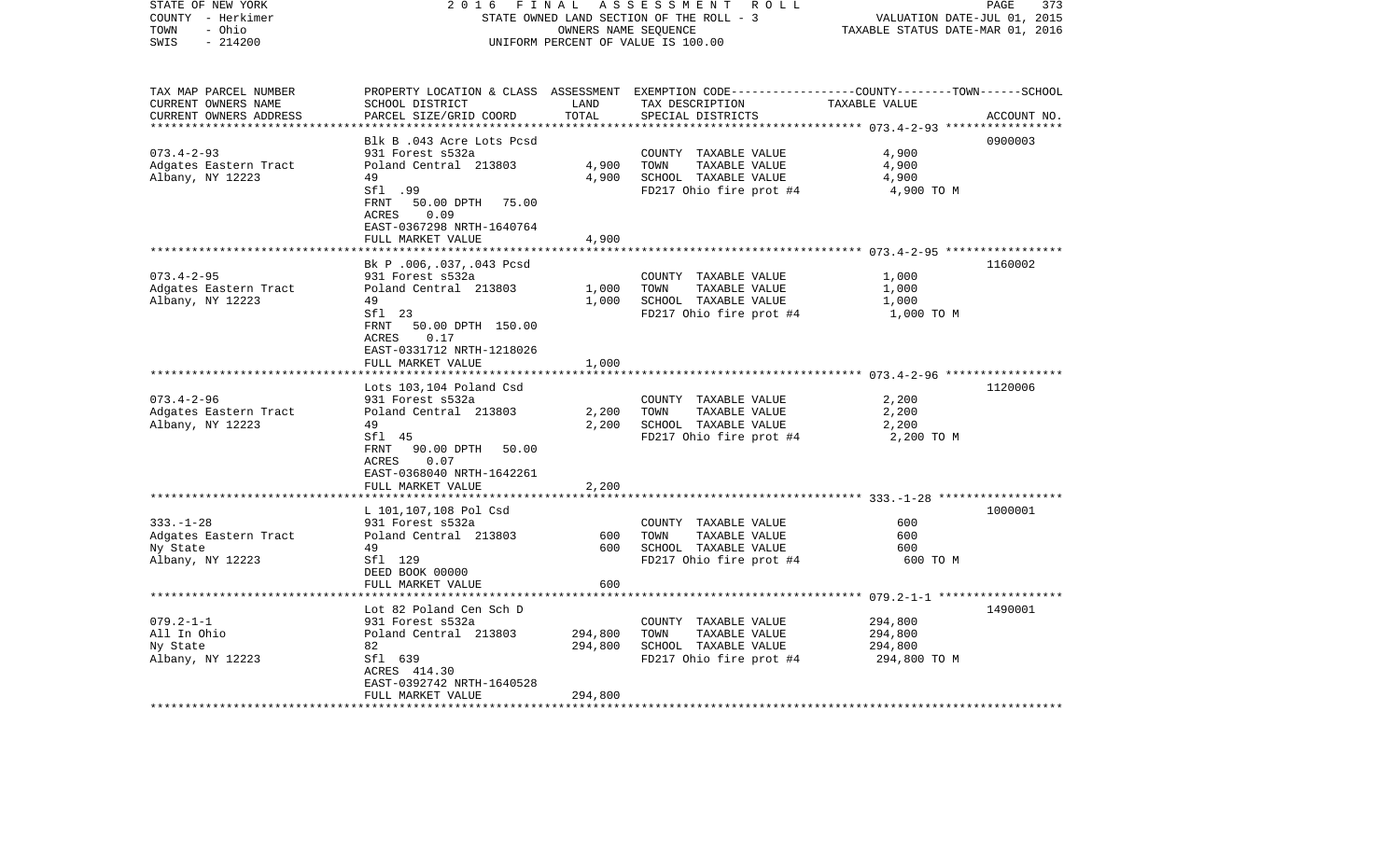| STATE OF NEW YORK                      | 2 0 1 6<br>FINAL<br>A S S E S S M E N T R O L L<br>PAGE<br>374<br>STATE OWNED LAND SECTION OF THE ROLL - 3 |                             |                                                                                                 |                                  |             |  |
|----------------------------------------|------------------------------------------------------------------------------------------------------------|-----------------------------|-------------------------------------------------------------------------------------------------|----------------------------------|-------------|--|
| COUNTY - Herkimer                      |                                                                                                            | VALUATION DATE-JUL 01, 2015 |                                                                                                 |                                  |             |  |
| - Ohio<br>TOWN                         |                                                                                                            |                             | OWNERS NAME SEQUENCE                                                                            | TAXABLE STATUS DATE-MAR 01, 2016 |             |  |
| SWIS<br>$-214200$                      | UNIFORM PERCENT OF VALUE IS 100.00                                                                         |                             |                                                                                                 |                                  |             |  |
| TAX MAP PARCEL NUMBER                  |                                                                                                            |                             | PROPERTY LOCATION & CLASS ASSESSMENT EXEMPTION CODE---------------COUNTY-------TOWN------SCHOOL |                                  |             |  |
| CURRENT OWNERS NAME                    | SCHOOL DISTRICT                                                                                            | LAND                        | TAX DESCRIPTION                                                                                 | TAXABLE VALUE                    |             |  |
| CURRENT OWNERS ADDRESS                 | PARCEL SIZE/GRID COORD                                                                                     | TOTAL                       | SPECIAL DISTRICTS                                                                               |                                  | ACCOUNT NO. |  |
| *************************              |                                                                                                            |                             |                                                                                                 |                                  |             |  |
|                                        | Lot 73 Poland Cen Sch D                                                                                    |                             |                                                                                                 |                                  | 1440001     |  |
| $079.2 - 1 - 3$                        | 931 Forest s532a                                                                                           |                             | COUNTY TAXABLE VALUE                                                                            | 109,900                          |             |  |
| All In Ohio                            | Poland Central 213803                                                                                      | 109,900                     | TOWN<br>TAXABLE VALUE                                                                           | 109,900                          |             |  |
| Ny State                               | 73                                                                                                         | 109,900                     | SCHOOL TAXABLE VALUE                                                                            | 109,900                          |             |  |
| Albany, NY 12223                       | Sfl 183.75                                                                                                 |                             | FD217 Ohio fire prot #4                                                                         | 109,900 ТО М                     |             |  |
|                                        | ACRES 183.80                                                                                               |                             |                                                                                                 |                                  |             |  |
|                                        | EAST-0395029 NRTH-1633237                                                                                  |                             |                                                                                                 |                                  |             |  |
|                                        | FULL MARKET VALUE                                                                                          | 109,900<br>***********      |                                                                                                 |                                  |             |  |
|                                        | Lot 83 Moose R Tract Pcsd                                                                                  |                             |                                                                                                 |                                  | 1500001     |  |
| $079.2 - 1 - 2$                        | 931 Forest s532a                                                                                           |                             | COUNTY TAXABLE VALUE                                                                            | 900                              |             |  |
| All In Ohio South Of                   | Poland Central 213803                                                                                      | 900                         | TOWN<br>TAXABLE VALUE                                                                           | 900                              |             |  |
| Calvin Li Ny State                     | 83                                                                                                         | 900                         | SCHOOL TAXABLE VALUE                                                                            | 900                              |             |  |
| Albany, NY 12223                       | Sfl 3                                                                                                      |                             | FD217 Ohio fire prot #4                                                                         | 900 TO M                         |             |  |
|                                        | ACRES 11.30                                                                                                |                             |                                                                                                 |                                  |             |  |
|                                        | EAST-0396227 NRTH-1637353                                                                                  |                             |                                                                                                 |                                  |             |  |
|                                        | FULL MARKET VALUE                                                                                          | 900                         |                                                                                                 |                                  |             |  |
|                                        |                                                                                                            |                             |                                                                                                 |                                  | 1430001     |  |
| $079.4 - 2 - 18$                       | Lot 53 Poland Cen Sch D<br>931 Forest s532a                                                                |                             | COUNTY TAXABLE VALUE                                                                            | 152,900                          |             |  |
| All Of West 1/2 In Ohio                | Poland Central 213803                                                                                      | 152,900                     | TAXABLE VALUE<br>TOWN                                                                           | 152,900                          |             |  |
| Except Ny State                        | 53                                                                                                         | 152,900                     | SCHOOL TAXABLE VALUE                                                                            | 152,900                          |             |  |
| Albany, NY 12223                       | 357.40                                                                                                     |                             | FD217 Ohio fire prot #4                                                                         | 152,900 TO M                     |             |  |
|                                        | ACRES 357.40                                                                                               |                             |                                                                                                 |                                  |             |  |
|                                        | EAST-0393324 NRTH-1627441                                                                                  |                             |                                                                                                 |                                  |             |  |
|                                        | FULL MARKET VALUE                                                                                          | 152,900                     |                                                                                                 |                                  |             |  |
|                                        |                                                                                                            |                             |                                                                                                 |                                  |             |  |
|                                        | Lot 121.031A Pol Csd                                                                                       |                             |                                                                                                 |                                  | 1200003     |  |
| $073.4 - 2 - 46$<br>Enterprise Land Co | 931 Forest s532a<br>Poland Central 213803                                                                  | 1,300                       | COUNTY TAXABLE VALUE<br>TAXABLE VALUE<br>TOWN                                                   | 1,300<br>1,300                   |             |  |
| N Y State                              | 49                                                                                                         | 1,300                       | SCHOOL TAXABLE VALUE                                                                            | 1,300                            |             |  |
| Albany, NY 12223                       | Sfl .27                                                                                                    |                             | FD217 Ohio fire prot #4                                                                         | 1,300 TO M                       |             |  |
|                                        | FRNT 125.00 DPTH 200.00                                                                                    |                             |                                                                                                 |                                  |             |  |
|                                        | ACRES 0.29                                                                                                 |                             |                                                                                                 |                                  |             |  |
|                                        | EAST-0369231 NRTH-1642451                                                                                  |                             |                                                                                                 |                                  |             |  |
|                                        | FULL MARKET VALUE                                                                                          | 1,300                       |                                                                                                 |                                  |             |  |
|                                        | **************************                                                                                 |                             |                                                                                                 |                                  |             |  |
|                                        | Lot 137,138 .043A Ea Pcsd                                                                                  |                             |                                                                                                 |                                  | 1220001     |  |
| $073.4 - 2 - 50$                       | 931 Forest s532a                                                                                           |                             | COUNTY TAXABLE VALUE                                                                            | 400                              |             |  |
| Enterprise Land Co                     | Poland Central 213803                                                                                      | 400<br>400                  | TOWN<br>TAXABLE VALUE                                                                           | 400<br>400                       |             |  |
| N Y State<br>Albany, NY 12223          | 49<br>Sfl .09                                                                                              |                             | SCHOOL TAXABLE VALUE<br>FD217 Ohio fire prot #4                                                 | 400 TO M                         |             |  |
|                                        | 50.00 DPTH 95.00<br>FRNT                                                                                   |                             |                                                                                                 |                                  |             |  |
|                                        | ACRES<br>0.11                                                                                              |                             |                                                                                                 |                                  |             |  |
|                                        | EAST-0369226 NRTH-1642739                                                                                  |                             |                                                                                                 |                                  |             |  |
|                                        | FULL MARKET VALUE                                                                                          | 400                         |                                                                                                 |                                  |             |  |
|                                        |                                                                                                            |                             |                                                                                                 |                                  |             |  |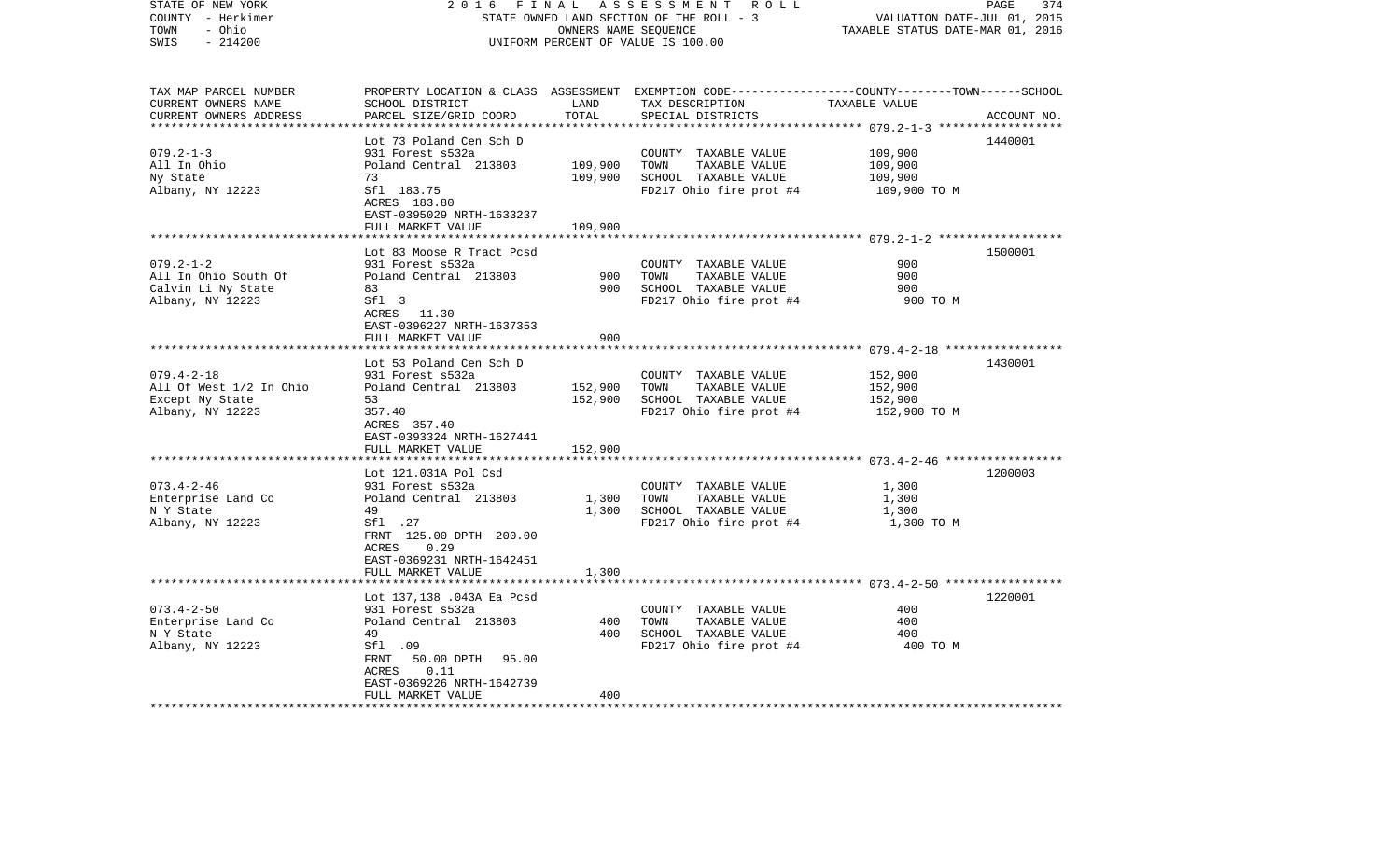| STATE OF NEW YORK<br>COUNTY - Herkimer<br>- Ohio<br>TOWN<br>SWIS<br>$-214200$                                         | 2016                                                                                                                                                                                                                                                         | FINAL                                         | A S S E S S M E N T A O L L<br>STATE OWNED LAND SECTION OF THE ROLL - 3<br>OWNERS NAME SEQUENCE<br>UNIFORM PERCENT OF VALUE IS 100.00    | VALUATION DATE-JUL 01, 2015<br>TAXABLE STATUS DATE-MAR 01, 2016 | PAGE<br>375 |
|-----------------------------------------------------------------------------------------------------------------------|--------------------------------------------------------------------------------------------------------------------------------------------------------------------------------------------------------------------------------------------------------------|-----------------------------------------------|------------------------------------------------------------------------------------------------------------------------------------------|-----------------------------------------------------------------|-------------|
| TAX MAP PARCEL NUMBER<br>CURRENT OWNERS NAME<br>CURRENT OWNERS ADDRESS                                                | SCHOOL DISTRICT<br>PARCEL SIZE/GRID COORD                                                                                                                                                                                                                    | LAND<br>TOTAL                                 | PROPERTY LOCATION & CLASS ASSESSMENT EXEMPTION CODE----------------COUNTY-------TOWN------SCHOOL<br>TAX DESCRIPTION<br>SPECIAL DISTRICTS | TAXABLE VALUE                                                   | ACCOUNT NO. |
| $073.4 - 2 - 51$<br>Enterprise Land Co<br>N Y State<br>Albany, NY 12223                                               | Lot 137 .049A Pol Csd<br>931 Forest s532a<br>Poland Central 213803<br>49<br>Sf1 .17<br>FRNT 25.00 DPTH<br>95.00<br>ACRES<br>0.20<br>EAST-0369240 NRTH-1642788<br>FULL MARKET VALUE                                                                           | 800<br>800<br>800                             | COUNTY TAXABLE VALUE<br>TOWN<br>TAXABLE VALUE<br>SCHOOL TAXABLE VALUE<br>FD217 Ohio fire prot #4                                         | 800<br>800<br>800<br>800 TO M                                   | 1240003     |
| $333. - 1 - 29$<br>Enterprise Land Co<br>Albany, NY 12223                                                             | L 131,138,139 Pol Csd<br>931 Forest s532a<br>Poland Central 213803<br>49<br>Sf1 .13<br>DEED BOOK 00000<br>FULL MARKET VALUE                                                                                                                                  | 600<br>600<br>600                             | COUNTY TAXABLE VALUE<br>TOWN<br>TAXABLE VALUE<br>SCHOOL TAXABLE VALUE<br>FD217 Ohio fire prot #4                                         | 600<br>600<br>600<br>600 TO M                                   | 1260001     |
| $333. - 1 - 30$<br>Enterprise Land Co<br>Albany, NY 12223                                                             | L 31,32,34,35 Pol Csd<br>931 Forest s532a<br>Poland Central 213803<br>49<br>Sfl .17<br>DEED BOOK 00000<br>FULL MARKET VALUE                                                                                                                                  | 800<br>800<br>800                             | COUNTY TAXABLE VALUE<br>TOWN<br>TAXABLE VALUE<br>SCHOOL TAXABLE VALUE<br>FD217 Ohio fire prot #4                                         | 800<br>800<br>800<br>800 TO M                                   | 1280001     |
| $059. -1 - 1.1 - ESMT$<br>State Of New York<br>C/O County Treasurer<br>Herkimer<br>County                             | Honnedaga Lk<br>980 Consvn easmt<br>Poland Central 213803<br>Conservation Easm .8400<br>2 Moose River<br>ACRES 645.00<br>EAST-0399501 NRTH-1718040<br>DEED BOOK 942<br>PG-497<br>CONSERVATION ESMT % 84.00<br>FULL MARKET VALUE                              | 141,792<br>141,792<br>141,792                 | COUNTY TAXABLE VALUE<br>TOWN<br>TAXABLE VALUE<br>SCHOOL TAXABLE VALUE<br>FD217 Ohio fire prot #4                                         | 141,792<br>141,792<br>141,792<br>141,792 TO M                   | 130028410   |
| $053. -2 - 1.1 - ESMT$<br>State Of New York<br>C/O County Treasurer<br>Herkimer<br>County<br>************************ | Near Sand Lk<br>980 Consvn easmt<br>302601<br>Adirondack<br>Conservation Easm .8400<br>24 Moose River<br>ACRES 325.00<br>EAST-0370049 NRTH-1722273<br>DEED BOOK 941<br><b>PG-497</b><br>CONSERVATION ESMT % 84.00<br>FULL MARKET VALUE<br>****************** | ************<br>114,912<br>114,912<br>114,912 | COUNTY TAXABLE VALUE<br>TAXABLE VALUE<br>TOWN<br>SCHOOL TAXABLE VALUE<br>FD217 Ohio fire prot #4                                         | 114,912<br>114,912<br>114,912<br>114,912 TO M                   | 130029010   |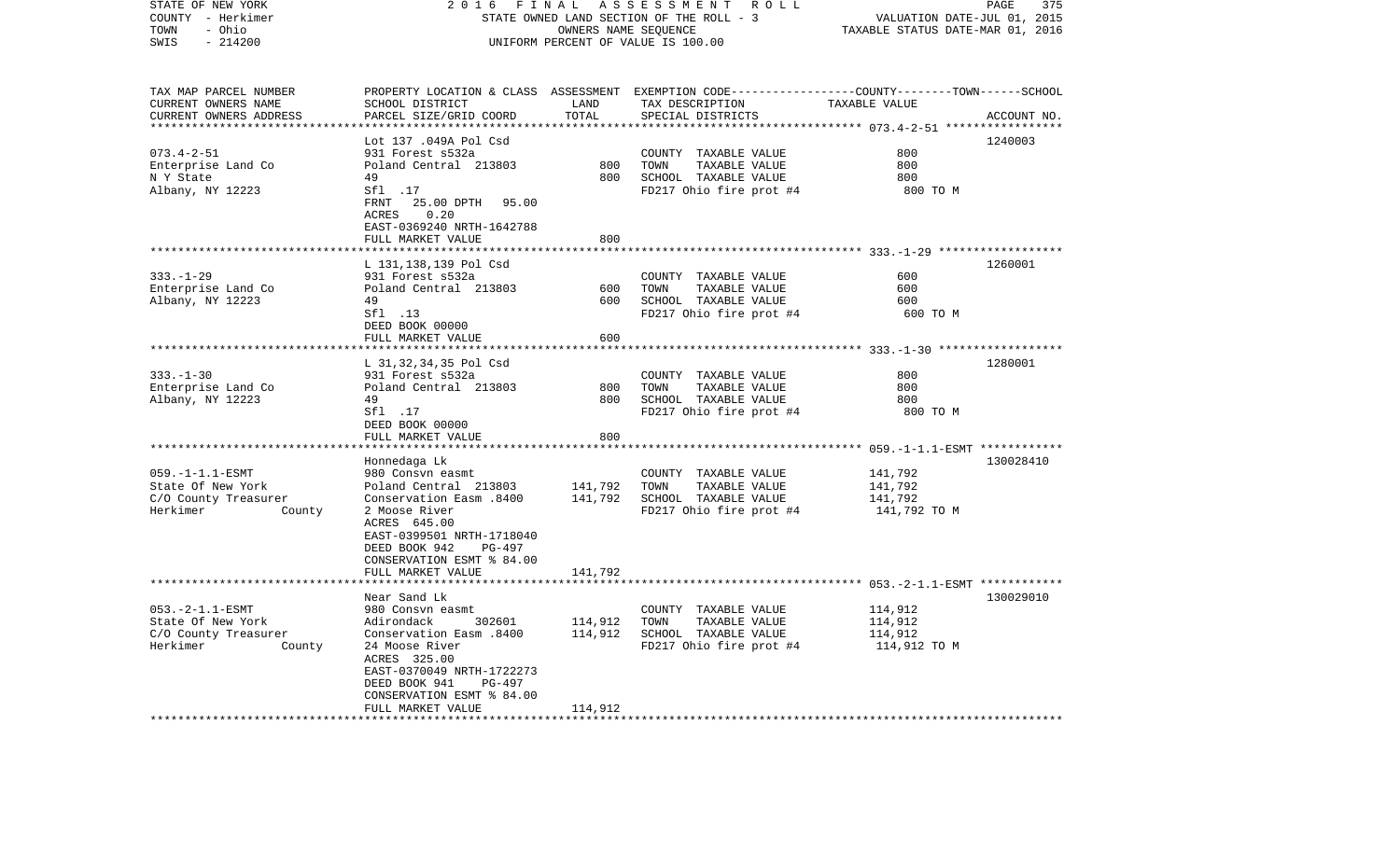| STATE OF NEW YORK<br>COUNTY - Herkimer<br>TOWN<br>- Ohio<br>$-214200$<br>SWIS                                                                                                        | FINAL<br>2016                                                                                                                                                                                                                                                                                                                                                                                                           | OWNERS NAME SEOUENCE                                | A S S E S S M E N T<br>R O L L<br>STATE OWNED LAND SECTION OF THE ROLL - 3<br>UNIFORM PERCENT OF VALUE IS 100.00                                                                                     | VALUATION DATE-JUL 01, 2015<br>TAXABLE STATUS DATE-MAR 01, 2016                                                                                                 | 376<br>PAGE                 |
|--------------------------------------------------------------------------------------------------------------------------------------------------------------------------------------|-------------------------------------------------------------------------------------------------------------------------------------------------------------------------------------------------------------------------------------------------------------------------------------------------------------------------------------------------------------------------------------------------------------------------|-----------------------------------------------------|------------------------------------------------------------------------------------------------------------------------------------------------------------------------------------------------------|-----------------------------------------------------------------------------------------------------------------------------------------------------------------|-----------------------------|
| TAX MAP PARCEL NUMBER<br>CURRENT OWNERS NAME<br>CURRENT OWNERS ADDRESS<br>**********************                                                                                     | SCHOOL DISTRICT<br>PARCEL SIZE/GRID COORD<br>*************************                                                                                                                                                                                                                                                                                                                                                  | LAND<br>TOTAL<br>***************                    | PROPERTY LOCATION & CLASS ASSESSMENT EXEMPTION CODE----------------COUNTY-------TOWN------SCHOOL<br>TAX DESCRIPTION<br>SPECIAL DISTRICTS                                                             | TAXABLE VALUE                                                                                                                                                   | ACCOUNT NO.<br>************ |
| $054. -2 - 3.1 - ESMT$                                                                                                                                                               | Near North Br<br>980 Consyn easmt                                                                                                                                                                                                                                                                                                                                                                                       |                                                     | COUNTY TAXABLE VALUE                                                                                                                                                                                 | 107,772                                                                                                                                                         | 130028530                   |
| State Of New York<br>C/O County Treasurer<br>Herkimer<br>County                                                                                                                      | Poland Central 213803<br>Conservation Easm .8400<br>Ex Strip<br>ACRES 285.00<br>EAST-0387238 NRTH-1733392<br>DEED BOOK 941<br>$PG-497$                                                                                                                                                                                                                                                                                  | 107,772<br>107,772                                  | TOWN<br>TAXABLE VALUE<br>SCHOOL TAXABLE VALUE<br>FD217 Ohio fire prot #4                                                                                                                             | 107,772<br>107,772<br>107,772 TO M                                                                                                                              |                             |
|                                                                                                                                                                                      | CONSERVATION ESMT % 84.00<br>FULL MARKET VALUE                                                                                                                                                                                                                                                                                                                                                                          | 107,772                                             |                                                                                                                                                                                                      |                                                                                                                                                                 |                             |
|                                                                                                                                                                                      | Near North Br                                                                                                                                                                                                                                                                                                                                                                                                           |                                                     |                                                                                                                                                                                                      | ************************** 054.-2-6-ESMT **************                                                                                                         | 130028440                   |
| $054. - 2 - 6 - ESMT$<br>State Of New York<br>C/O County Treasurer<br>Herkimer<br>County<br>$054. -2 - 11 - ESMT$<br>State Of New York<br>C/O County Treasurer<br>Herkimer<br>County | 980 Consyn easmt<br>Poland Central 213803<br>Conservation Easm .8400<br>P-Fr 620<br>ACRES 620.00<br>EAST-0396466 NRTH-1721714<br>DEED BOOK 941<br>PG-497<br>CONSERVATION ESMT % 84.00<br>FULL MARKET VALUE<br>****************************<br>Near North Br<br>980 Consyn easmt<br>302601<br>Adirondack<br>Conservation Easm.8400<br>$P-Fr$ 620<br>ACRES 620.00<br>EAST-0380973 NRTH-1724106<br>DEED BOOK 941<br>PG-497 | 139,692<br>139,692<br>139,692<br>139,692<br>139,692 | COUNTY TAXABLE VALUE<br>TOWN<br>TAXABLE VALUE<br>SCHOOL TAXABLE VALUE<br>FD217 Ohio fire prot #4<br>COUNTY TAXABLE VALUE<br>TAXABLE VALUE<br>TOWN<br>SCHOOL TAXABLE VALUE<br>FD217 Ohio fire prot #4 | 139,692<br>139,692<br>139,692<br>139,692 TO M<br>******************************** 054.-2-11-ESMT *************<br>139,692<br>139,692<br>139,692<br>139,692 TO M | 130028800                   |
|                                                                                                                                                                                      | CONSERVATION ESMT % 84.00<br>FULL MARKET VALUE<br>********************                                                                                                                                                                                                                                                                                                                                                  | 139,692                                             |                                                                                                                                                                                                      |                                                                                                                                                                 |                             |
|                                                                                                                                                                                      | Near North Br                                                                                                                                                                                                                                                                                                                                                                                                           |                                                     |                                                                                                                                                                                                      |                                                                                                                                                                 | 130028860                   |
| $054. -2 - 12 - ESMT$<br>State Of New York<br>C/O County Treasurer<br>Herkimer<br>County                                                                                             | 980 Consvn easmt<br>302601<br>Adirondack<br>Conservation Easm .8400<br>$P-Fr$ 620<br>ACRES 620.00<br>EAST-0373610 NRTH-1725238<br>DEED BOOK 941<br>PG-497<br>CONSERVATION ESMT % 84.00                                                                                                                                                                                                                                  | 139,692<br>139,692                                  | COUNTY TAXABLE VALUE<br>TOWN<br>TAXABLE VALUE<br>SCHOOL TAXABLE VALUE<br>FD217 Ohio fire prot #4                                                                                                     | 139,692<br>139,692<br>139,692<br>139,692 TO M                                                                                                                   |                             |
|                                                                                                                                                                                      | FULL MARKET VALUE                                                                                                                                                                                                                                                                                                                                                                                                       | 139,692                                             |                                                                                                                                                                                                      |                                                                                                                                                                 |                             |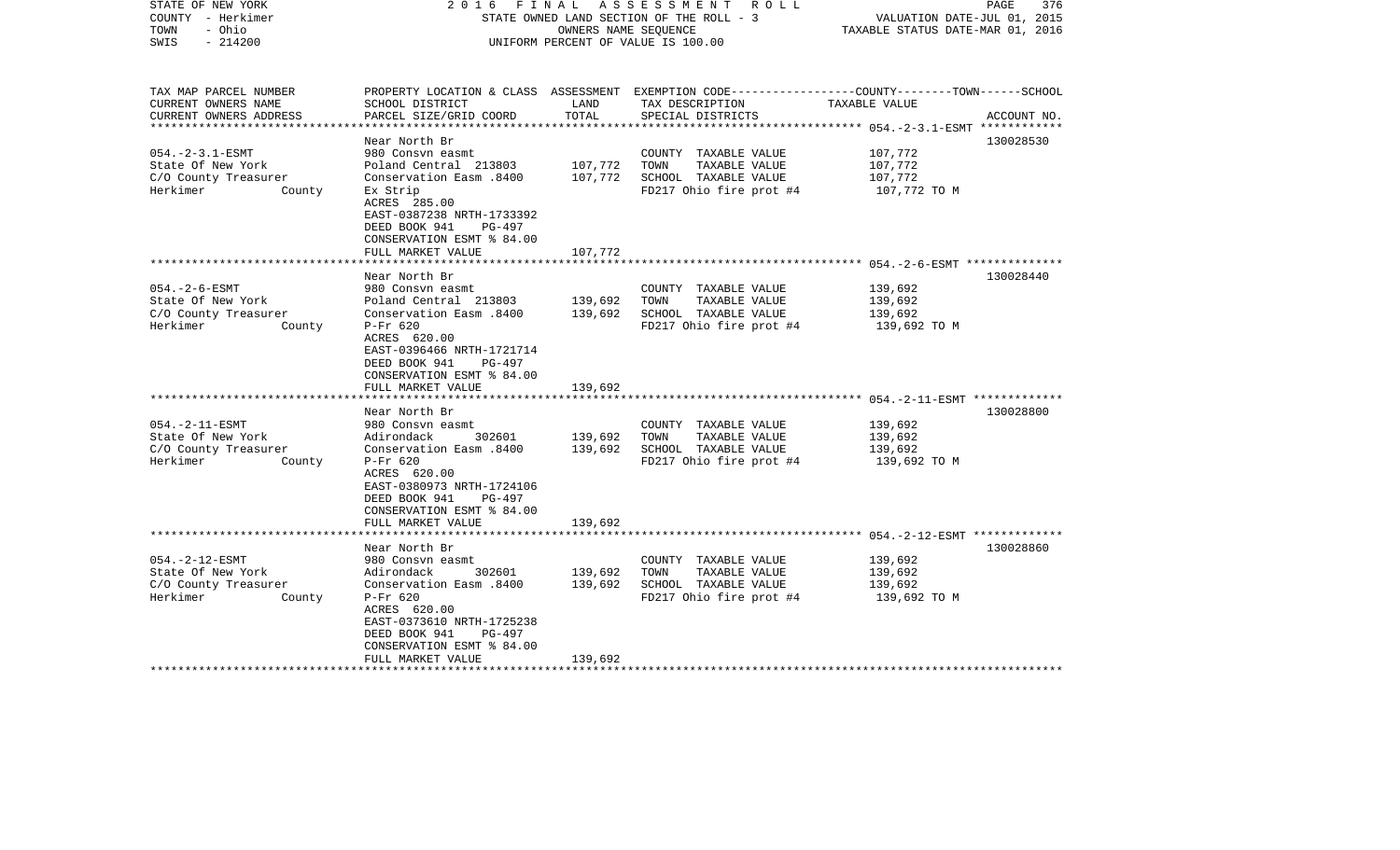| STATE OF NEW YORK<br>COUNTY - Herkimer<br>- Ohio<br>TOWN<br>SWIS<br>$-214200$            | ASSESSMENT ROLL<br>FINAL<br>2016<br>STATE OWNED LAND SECTION OF THE ROLL - 3<br>OWNERS NAME SEQUENCE<br>UNIFORM PERCENT OF VALUE IS 100.00                                                                                       |                               |                                                                                                  | PAGE<br>377<br>VALUATION DATE-JUL 01, 2015<br>TAXABLE STATUS DATE-MAR 01, 2016                                   |  |
|------------------------------------------------------------------------------------------|----------------------------------------------------------------------------------------------------------------------------------------------------------------------------------------------------------------------------------|-------------------------------|--------------------------------------------------------------------------------------------------|------------------------------------------------------------------------------------------------------------------|--|
| TAX MAP PARCEL NUMBER<br>CURRENT OWNERS NAME                                             | SCHOOL DISTRICT                                                                                                                                                                                                                  | LAND                          | TAX DESCRIPTION                                                                                  | PROPERTY LOCATION & CLASS ASSESSMENT EXEMPTION CODE---------------COUNTY-------TOWN------SCHOOL<br>TAXABLE VALUE |  |
| CURRENT OWNERS ADDRESS                                                                   | PARCEL SIZE/GRID COORD                                                                                                                                                                                                           | TOTAL                         | SPECIAL DISTRICTS                                                                                | ACCOUNT NO.<br>**************** 054.-2-13-ESMT *************                                                     |  |
|                                                                                          | Near North Br                                                                                                                                                                                                                    |                               |                                                                                                  | 130028890                                                                                                        |  |
| $054. -2 - 13 - ESMT$<br>State Of New York<br>C/O County Treasurer<br>Herkimer<br>County | 980 Consyn easmt<br>Adirondack<br>302601<br>Conservation Easm .8400<br>$P-Fr$ 620<br>ACRES 620.00                                                                                                                                | 139,692<br>139,692            | COUNTY TAXABLE VALUE<br>TOWN<br>TAXABLE VALUE<br>SCHOOL TAXABLE VALUE<br>FD217 Ohio fire prot #4 | 139,692<br>139,692<br>139,692<br>139,692 TO M                                                                    |  |
|                                                                                          | EAST-0376986 NRTH-1721247<br>DEED BOOK 941<br>PG-497<br>CONSERVATION ESMT % 84.00<br>FULL MARKET VALUE                                                                                                                           | 139,692                       |                                                                                                  |                                                                                                                  |  |
|                                                                                          | Near North Br                                                                                                                                                                                                                    |                               |                                                                                                  | 130028980                                                                                                        |  |
| $054. -2 - 14 - ESMT$<br>State Of New York<br>C/O County Treasurer<br>Herkimer<br>County | 980 Consyn easmt<br>302601<br>Adirondack<br>Conservation Easm .8400<br>ACRES 151.90<br>EAST-0373449 NRTH-1719782<br>DEED BOOK 941<br>PG-497<br>CONSERVATION ESMT % 84.00                                                         | 62,664<br>62,664              | COUNTY TAXABLE VALUE<br>TAXABLE VALUE<br>TOWN<br>SCHOOL TAXABLE VALUE<br>FD217 Ohio fire prot #4 | 62,664<br>62,664<br>62,664<br>62,664 ТО М                                                                        |  |
|                                                                                          | FULL MARKET VALUE                                                                                                                                                                                                                | 62,664                        |                                                                                                  |                                                                                                                  |  |
| $058. -1 -1 - ESMT$<br>State Of New York<br>C/O County Treasurer<br>Herkimer<br>County   | North Lk<br>980 Consyn easmt - WTRFNT<br>Adirondack<br>302601<br>Conservation Easm .8400<br>Township 6<br>ACRES 463.60<br>EAST-0380469 NRTH-1717411<br>DEED BOOK 941<br>PG-497<br>CONSERVATION ESMT % 84.00<br>FULL MARKET VALUE | 192,864<br>192,864<br>192,864 | COUNTY TAXABLE VALUE<br>TOWN<br>TAXABLE VALUE<br>SCHOOL TAXABLE VALUE<br>FD217 Ohio fire prot #4 | 130028920<br>192,864<br>192,864<br>192,864<br>192,864 TO M                                                       |  |
|                                                                                          |                                                                                                                                                                                                                                  |                               |                                                                                                  |                                                                                                                  |  |
| $058. - 1 - 2 - ESMT$<br>State Of New York<br>C/O County Treasurer<br>Herkimer<br>County | North Lk<br>980 Consvn easmt - WTRFNT<br>Adirondack<br>302601<br>Conservation Easm .8400<br>ACRES 629.80<br>EAST-0384391 NRTH-1719900<br>DEED BOOK 941<br>PG-497<br>CONSERVATION ESMT % 84.00<br>FULL MARKET VALUE               | 226,548<br>226,548<br>226,548 | COUNTY TAXABLE VALUE<br>TAXABLE VALUE<br>TOWN<br>SCHOOL TAXABLE VALUE<br>FD217 Ohio fire prot #4 | 130028770<br>226,548<br>226,548<br>226,548<br>226,548 TO M                                                       |  |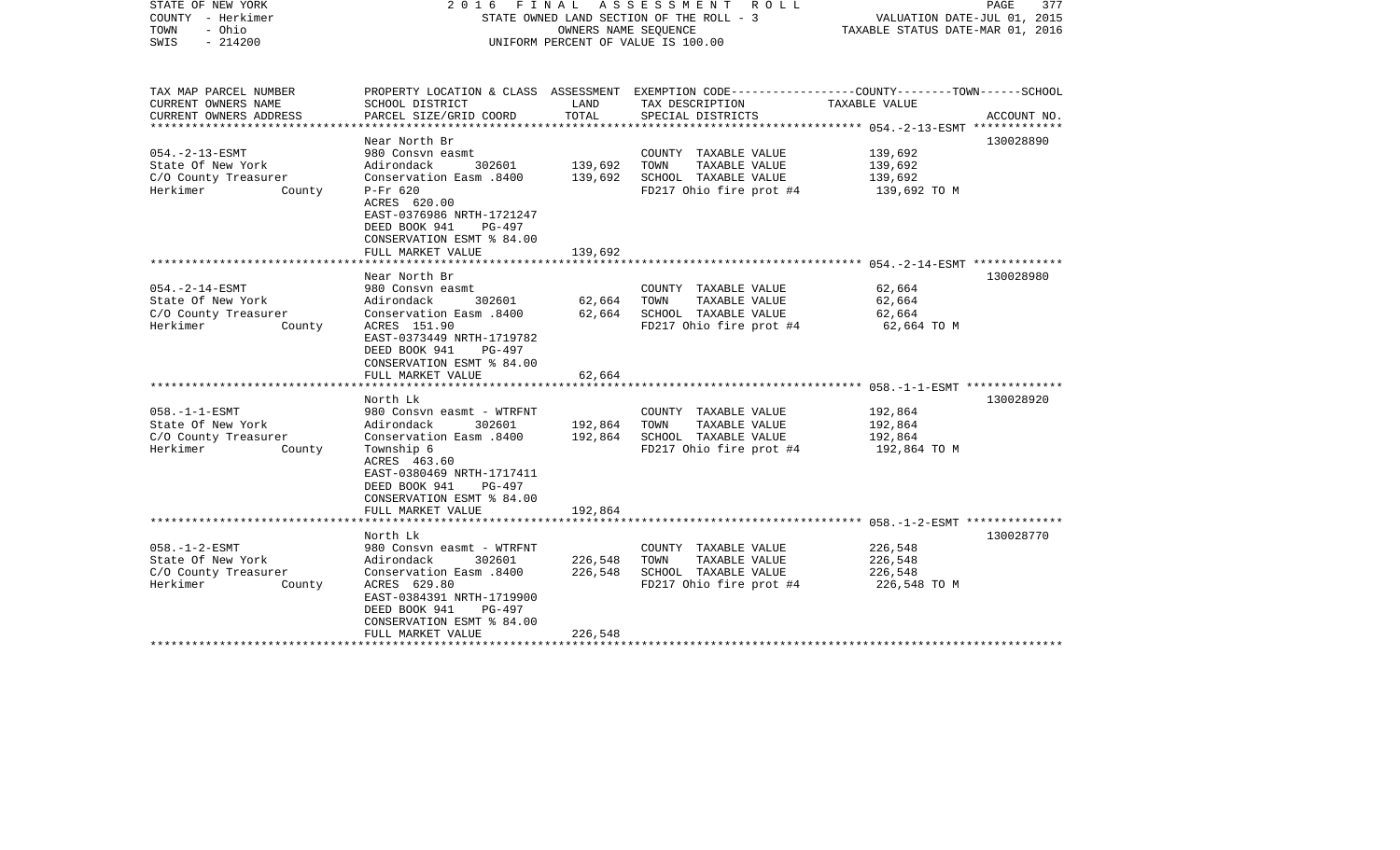COUNTY - Herkimer STATE OWNED LAND SECTION OF THE ROLL - 3 WALUATION DATE-JUL 01, 2015 TOWN - Ohio OWNERS NAME SEQUENCE TAXABLE STATUS DATE-MAR 01, 2016 SWIS - 214200 UNIFORM PERCENT OF VALUE IS 100.00TAX MAP PARCEL NUMBER PROPERTY LOCATION & CLASS ASSESSMENT EXEMPTION CODE------------------COUNTY--------TOWN------SCHOOL CURRENT OWNERS NAME SCHOOL DISTRICT LAND TAX DESCRIPTION TAXABLE VALUECURRENT OWNERS ADDRESS PARCEL SIZE/GRID COORD TOTAL SPECIAL DISTRICTS ACCOUNT NO. \*\*\*\*\*\*\*\*\*\*\*\*\*\*\*\*\*\*\*\*\*\*\*\*\*\*\*\*\*\*\*\*\*\*\*\*\*\*\*\*\*\*\*\*\*\*\*\*\*\*\*\*\*\*\*\*\*\*\*\*\*\*\*\*\*\*\*\*\*\*\*\*\*\*\*\*\*\*\*\*\*\*\*\*\*\*\*\*\*\*\*\*\*\*\*\*\*\*\*\*\*\*\* 058.-1-3-ESMT \*\*\*\*\*\*\*\*\*\*\*\*\*\* Honnedaga Lake Rd 130028650 058.-1-3-ESMT 980 Consvn easmt COUNTY TAXABLE VALUE 142,632 State Of New York Poland Central 213803 142,632 TOWN TAXABLE VALUE 142,632 C/O County Treasurer Conservation Easm .8400 142,632 SCHOOL TAXABLE VALUE 142,632 Herkimer County ACRES 654.90 FD217 Ohio fire prot #4 142,632 TO M EAST-0392022 NRTH-1718767 DEED BOOK 941 PG-497 CONSERVATION ESMT % 84.00 FULL MARKET VALUE 142,632 \*\*\*\*\*\*\*\*\*\*\*\*\*\*\*\*\*\*\*\*\*\*\*\*\*\*\*\*\*\*\*\*\*\*\*\*\*\*\*\*\*\*\*\*\*\*\*\*\*\*\*\*\*\*\*\*\*\*\*\*\*\*\*\*\*\*\*\*\*\*\*\*\*\*\*\*\*\*\*\*\*\*\*\*\*\*\*\*\*\*\*\*\*\*\*\*\*\*\*\*\*\*\* 058.-1-4-ESMT \*\*\*\*\*\*\*\*\*\*\*\*\*\* Honnedaga Lake Rd 130028740 058.-1-4-ESMT 980 Consvn easmt COUNTY TAXABLE VALUE 139,692 State Of New York Poland Central 213803 139,692 TOWN TAXABLE VALUE 139,692 C/O County Treasurer Conservation Easm .8400 139,692 SCHOOL TAXABLE VALUE 139,692 Herkimer County P-Fr 620 FORD RD217 Ohio fire prot #4 139,692 TO M ACRES 620.00 EAST-0387538 NRTH-1715850 DEED BOOK 941 PG-497 CONSERVATION ESMT % 84.00FULL MARKET VALUE 139,692 \*\*\*\*\*\*\*\*\*\*\*\*\*\*\*\*\*\*\*\*\*\*\*\*\*\*\*\*\*\*\*\*\*\*\*\*\*\*\*\*\*\*\*\*\*\*\*\*\*\*\*\*\*\*\*\*\*\*\*\*\*\*\*\*\*\*\*\*\*\*\*\*\*\*\*\*\*\*\*\*\*\*\*\*\*\*\*\*\*\*\*\*\*\*\*\*\*\*\*\*\*\*\* 058.-1-5-ESMT \*\*\*\*\*\*\*\*\*\*\*\*\*\* Honnedaga Lake Rd 130028950 058.-1-5-ESMT 980 Consvn easmt COUNTY TAXABLE VALUE 68,292 State Of New York **Poland Central 213803** 68,292 TOWN TAXABLE VALUE 68,292 C/O County Treasurer Conservation Easm .8400 68,292 SCHOOL TAXABLE VALUE 68,292 Herkimer County ACRES 168.30 FD217 Ohio fire prot #4 68,292 TO M EAST-0384395 NRTH-1714186 DEED BOOK 941 PG-497 CONSERVATION ESMT % 84.00 FULL MARKET VALUE 68,292 \*\*\*\*\*\*\*\*\*\*\*\*\*\*\*\*\*\*\*\*\*\*\*\*\*\*\*\*\*\*\*\*\*\*\*\*\*\*\*\*\*\*\*\*\*\*\*\*\*\*\*\*\*\*\*\*\*\*\*\*\*\*\*\*\*\*\*\*\*\*\*\*\*\*\*\*\*\*\*\*\*\*\*\*\*\*\*\*\*\*\*\*\*\*\*\*\*\*\*\*\*\*\* 058.-1-6.1-ESMT \*\*\*\*\*\*\*\*\*\*\*\* Honnedaga Lake Rd 130028710 058.-1-6.1-ESMT 980 Consvn easmt COUNTY TAXABLE VALUE 131,460 State Of New York **Poland Central 213803** 131,460 TOWN TAXABLE VALUE 131,460 C/O County Treasurer Conservation Easm .8400 131,460 SCHOOL TAXABLE VALUE 131,460 Herkimer County ACRES 508.10 FD217 Ohio fire prot #4 131,460 TO M EAST-0391141 NRTH-1711772 DEED BOOK 941 PG-497 CONSERVATION ESMT % 84.00 FULL MARKET VALUE 131,460 \*\*\*\*\*\*\*\*\*\*\*\*\*\*\*\*\*\*\*\*\*\*\*\*\*\*\*\*\*\*\*\*\*\*\*\*\*\*\*\*\*\*\*\*\*\*\*\*\*\*\*\*\*\*\*\*\*\*\*\*\*\*\*\*\*\*\*\*\*\*\*\*\*\*\*\*\*\*\*\*\*\*\*\*\*\*\*\*\*\*\*\*\*\*\*\*\*\*\*\*\*\*\* 054.-2-5-ESMT \*\*\*\*\*\*\*\*\*\*\*\*\*\* Near North Br 130028470054.-2-5-ESMT 980 Consvn easmt COUNTY TAXABLE VALUE 139,692 State Of New York Poland Central 213803 139,692 TOWN TAXABLE VALUE 139,692 C/O County Treasurer Conservation Easm .8400 139,692 SCHOOL TAXABLE VALUE 139,692 Herkimer County P-Fr 620 FORD RD217 Ohio fire prot #4 139,692 TO M ACRES 620.00 EAST-0393079 NRTH-1726097 DEED BOOK 941 PG-497 CONSERVATION ESMT % 84.00FULL MARKET VALUE 139,692 \*\*\*\*\*\*\*\*\*\*\*\*\*\*\*\*\*\*\*\*\*\*\*\*\*\*\*\*\*\*\*\*\*\*\*\*\*\*\*\*\*\*\*\*\*\*\*\*\*\*\*\*\*\*\*\*\*\*\*\*\*\*\*\*\*\*\*\*\*\*\*\*\*\*\*\*\*\*\*\*\*\*\*\*\*\*\*\*\*\*\*\*\*\*\*\*\*\*\*\*\*\*\*\*\*\*\*\*\*\*\*\*\*\*\*\*\*\*\*\*\*\*\*\*\*\*\*\*\*\*\*\*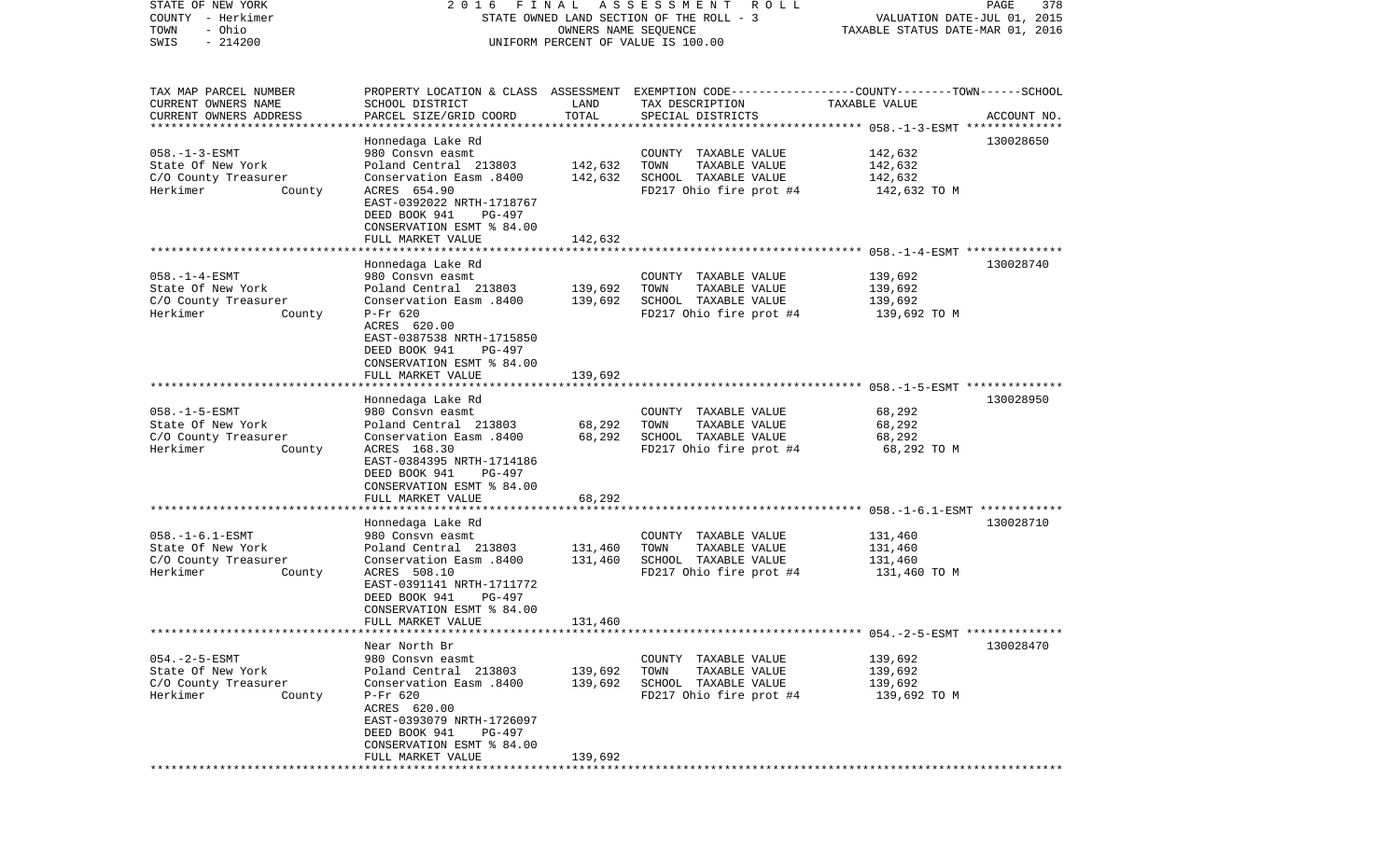| STATE OF NEW YORK<br>COUNTY - Herkimer<br>TOWN<br>- Ohio<br>$-214200$<br>SWIS | 2016                                                                                                            | FINAL         | A S S E S S M E N T R O L L<br>STATE OWNED LAND SECTION OF THE ROLL - 3<br>OWNERS NAME SEQUENCE<br>UNIFORM PERCENT OF VALUE IS 100.00 | PAGE<br>379<br>VALUATION DATE-JUL 01, 2015<br>TAXABLE STATUS DATE-MAR 01, 2016                   |
|-------------------------------------------------------------------------------|-----------------------------------------------------------------------------------------------------------------|---------------|---------------------------------------------------------------------------------------------------------------------------------------|--------------------------------------------------------------------------------------------------|
| TAX MAP PARCEL NUMBER                                                         |                                                                                                                 |               |                                                                                                                                       | PROPERTY LOCATION & CLASS ASSESSMENT EXEMPTION CODE----------------COUNTY-------TOWN------SCHOOL |
| CURRENT OWNERS NAME<br>CURRENT OWNERS ADDRESS                                 | SCHOOL DISTRICT<br>PARCEL SIZE/GRID COORD                                                                       | LAND<br>TOTAL | TAX DESCRIPTION<br>SPECIAL DISTRICTS                                                                                                  | TAXABLE VALUE<br>ACCOUNT NO.<br>***************** 054.-2-8-ESMT **************                   |
|                                                                               | Near North Br                                                                                                   |               |                                                                                                                                       | 130028590                                                                                        |
| $054. - 2 - 8 - ESMT$                                                         | 980 Consyn easmt                                                                                                |               | COUNTY TAXABLE VALUE                                                                                                                  | 139,692                                                                                          |
| State Of New York                                                             | Poland Central 213803                                                                                           | 139,692       | TOWN<br>TAXABLE VALUE                                                                                                                 | 139,692                                                                                          |
| C/O County Treasurer                                                          | Conservation Easm .8400                                                                                         | 139,692       | SCHOOL TAXABLE VALUE                                                                                                                  | 139,692                                                                                          |
| Herkimer<br>County                                                            | $P-Fr$ 620                                                                                                      |               | FD217 Ohio fire prot #4                                                                                                               | 139,692 TO M                                                                                     |
|                                                                               | ACRES 620.00                                                                                                    |               |                                                                                                                                       |                                                                                                  |
|                                                                               | EAST-0385497 NRTH-1727204                                                                                       |               |                                                                                                                                       |                                                                                                  |
|                                                                               | DEED BOOK 941<br>PG-497                                                                                         |               |                                                                                                                                       |                                                                                                  |
|                                                                               | CONSERVATION ESMT % 84.00                                                                                       |               |                                                                                                                                       |                                                                                                  |
|                                                                               | FULL MARKET VALUE                                                                                               | 139,692       |                                                                                                                                       |                                                                                                  |
|                                                                               |                                                                                                                 |               |                                                                                                                                       |                                                                                                  |
|                                                                               | Near North Br                                                                                                   |               |                                                                                                                                       | 130028560                                                                                        |
| $054. -2 - 9 - ESMT$                                                          | 980 Consvn easmt                                                                                                |               | COUNTY TAXABLE VALUE                                                                                                                  | 138,852                                                                                          |
| State Of New York                                                             | Poland Central 213803                                                                                           | 138,852       | TOWN<br>TAXABLE VALUE                                                                                                                 | 138,852                                                                                          |
| C/O County Treasurer                                                          | Conservation Easm .8400                                                                                         | 138,852       | SCHOOL TAXABLE VALUE                                                                                                                  | 138,852                                                                                          |
| Herkimer<br>County                                                            | ACRES 610.00<br>EAST-0382253 NRTH-1731518<br>DEED BOOK 941<br>PG-497<br>CONSERVATION ESMT % 84.00               |               | FD217 Ohio fire prot #4                                                                                                               | 138,852 TO M                                                                                     |
|                                                                               | FULL MARKET VALUE                                                                                               | 138,852       |                                                                                                                                       |                                                                                                  |
|                                                                               |                                                                                                                 |               |                                                                                                                                       |                                                                                                  |
|                                                                               | Near North Br                                                                                                   |               |                                                                                                                                       | 130028500                                                                                        |
| $054. -2 - 4 - ESMT$                                                          | 980 Consvn easmt                                                                                                |               | COUNTY TAXABLE VALUE                                                                                                                  | 139,692                                                                                          |
| State Of New York                                                             | Poland Central 213803                                                                                           | 139,692       | TOWN<br>TAXABLE VALUE                                                                                                                 | 139,692                                                                                          |
| C/O County Treasurer                                                          | Conservation Easm .8400                                                                                         | 139,692       | SCHOOL TAXABLE VALUE                                                                                                                  | 139,692                                                                                          |
| Herkimer<br>County                                                            | $P-Fr$ 620<br>ACRES 620.00<br>EAST-0389762 NRTH-1730461<br>DEED BOOK 941<br>PG-497<br>CONSERVATION ESMT % 84.00 |               | FD217 Ohio fire prot #4                                                                                                               | 139,692 TO M                                                                                     |
|                                                                               | FULL MARKET VALUE                                                                                               | 139,692       |                                                                                                                                       |                                                                                                  |
|                                                                               |                                                                                                                 |               |                                                                                                                                       | ************************** 054.-2-7-ESMT **************                                          |
|                                                                               | Near North Br                                                                                                   |               |                                                                                                                                       | 130028620                                                                                        |
| $054. - 2 - 7 - ESMT$                                                         | 980 Consyn easmt                                                                                                |               | COUNTY TAXABLE VALUE                                                                                                                  | 139,692                                                                                          |
| State Of New York                                                             | Poland Central 213803                                                                                           | 139,692       | TOWN<br>TAXABLE VALUE                                                                                                                 | 139,692                                                                                          |
| C/O County Treasurer<br>Herkimer                                              | Conservation Easm .8400<br>$P-Fr$ 620                                                                           | 139,692       | SCHOOL TAXABLE VALUE                                                                                                                  | 139,692                                                                                          |
| County                                                                        | ACRES 620.00<br>EAST-0388963 NRTH-1723006<br>DEED BOOK 941<br>PG-497<br>CONSERVATION ESMT % 84.00               |               | FD217 Ohio fire prot #4                                                                                                               | 139,692 TO M                                                                                     |
|                                                                               | FULL MARKET VALUE                                                                                               | 139,692       |                                                                                                                                       |                                                                                                  |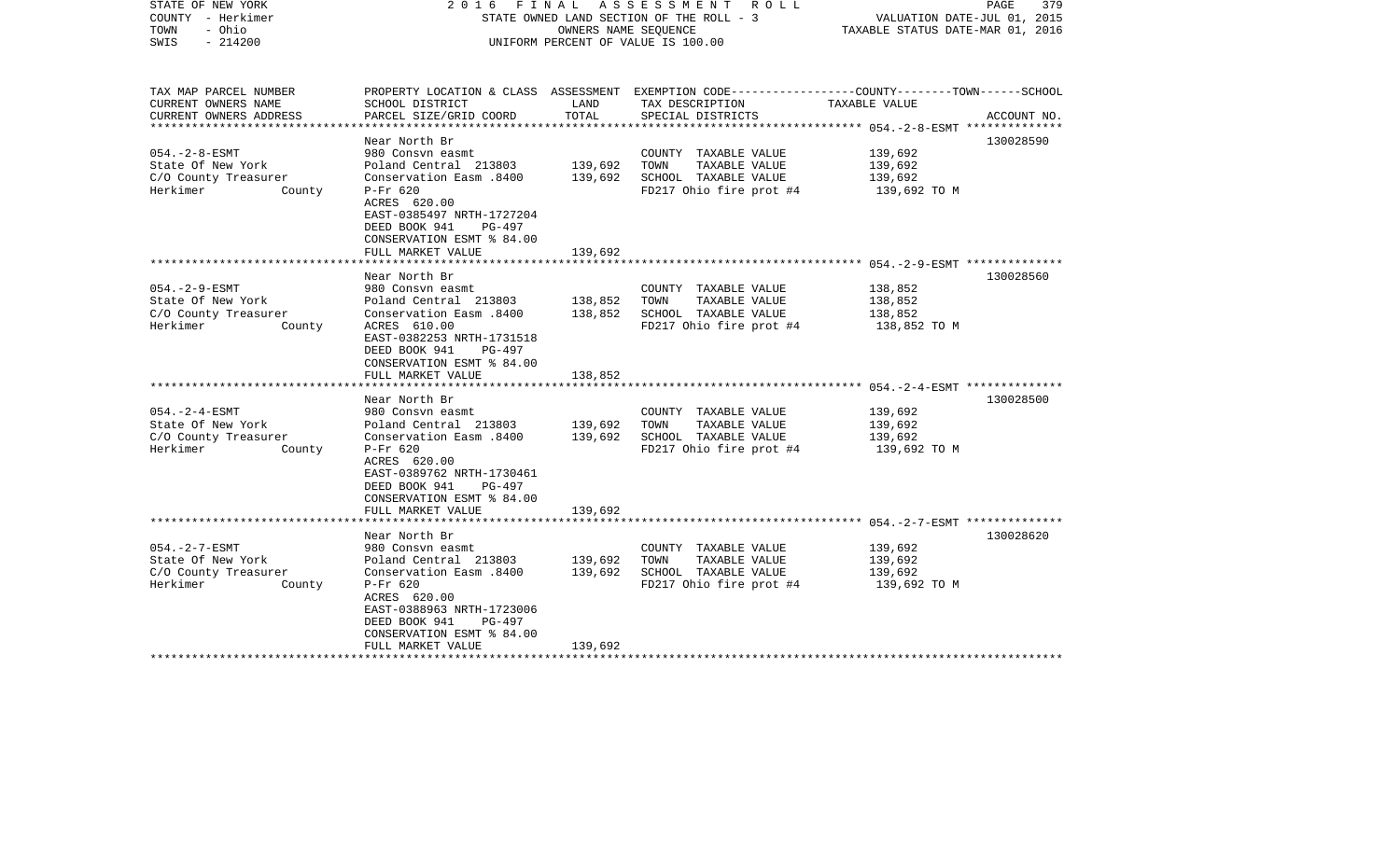| STATE OF NEW YORK<br>COUNTY - Herkimer        | 2016<br>FINAL<br>STATE OWNED LAND SECTION OF THE ROLL - 3    | 380<br>PAGE<br>VALUATION DATE-JUL 01, 2015 |                                                                                                 |                                                    |             |
|-----------------------------------------------|--------------------------------------------------------------|--------------------------------------------|-------------------------------------------------------------------------------------------------|----------------------------------------------------|-------------|
| - Ohio<br>TOWN<br>SWIS<br>$-214200$           |                                                              |                                            | OWNERS NAME SEQUENCE<br>UNIFORM PERCENT OF VALUE IS 100.00                                      | TAXABLE STATUS DATE-MAR 01, 2016                   |             |
|                                               |                                                              |                                            |                                                                                                 |                                                    |             |
| TAX MAP PARCEL NUMBER                         |                                                              |                                            | PROPERTY LOCATION & CLASS ASSESSMENT EXEMPTION CODE----------------COUNTY-------TOWN-----SCHOOL |                                                    |             |
| CURRENT OWNERS NAME<br>CURRENT OWNERS ADDRESS | SCHOOL DISTRICT<br>PARCEL SIZE/GRID COORD                    | LAND<br>TOTAL                              | TAX DESCRIPTION<br>SPECIAL DISTRICTS                                                            | TAXABLE VALUE                                      | ACCOUNT NO. |
|                                               |                                                              |                                            |                                                                                                 | ********* 054.-2-10-ESMT *                         |             |
|                                               | Near North Br                                                |                                            |                                                                                                 |                                                    | 130028830   |
| $054. -2 - 10 - ESMT$                         | 980 Consyn easmt                                             |                                            | COUNTY TAXABLE VALUE                                                                            | 139,692                                            |             |
| State Of New York                             | Adirondack<br>302601                                         | 139,692                                    | TOWN<br>TAXABLE VALUE                                                                           | 139,692                                            |             |
| C/O County Treasurer                          | Conservation Easm .8400                                      | 139,692                                    | SCHOOL TAXABLE VALUE                                                                            | 139,692                                            |             |
| Herkimer<br>County                            | P-Fr 620                                                     |                                            | FD217 Ohio fire prot #4                                                                         | 139,692 TO M                                       |             |
|                                               | ACRES 620.00                                                 |                                            |                                                                                                 |                                                    |             |
|                                               | EAST-0377913 NRTH-1728341                                    |                                            |                                                                                                 |                                                    |             |
|                                               | DEED BOOK 941<br>PG-497                                      |                                            |                                                                                                 |                                                    |             |
|                                               | CONSERVATION ESMT % 84.00                                    |                                            |                                                                                                 |                                                    |             |
|                                               | FULL MARKET VALUE<br>* * * * * * * * * * * * * * * * * * * * | 139,692                                    |                                                                                                 |                                                    |             |
|                                               |                                                              |                                            |                                                                                                 |                                                    | 130028680   |
| $058. -1 - 7 - ESMT$                          | Honnedaga Lake Rd<br>980 Consvn easmt                        |                                            | COUNTY TAXABLE VALUE                                                                            | 62,328                                             |             |
| State Of New York                             | Poland Central 213803                                        | 62,328                                     | TOWN<br>TAXABLE VALUE                                                                           | 62,328                                             |             |
| C/O County Treasurer                          | Conservation Easm .8400                                      | 62,328                                     | SCHOOL TAXABLE VALUE                                                                            | 62,328                                             |             |
| County<br>Herkimer                            | ACRES 151.00                                                 |                                            | FD217 Ohio fire prot #4                                                                         | 62,328 TO M                                        |             |
|                                               | EAST-0394634 NRTH-1708773                                    |                                            |                                                                                                 |                                                    |             |
|                                               | DEED BOOK 941<br>PG-497                                      |                                            |                                                                                                 |                                                    |             |
|                                               | CONSERVATION ESMT % 84.00                                    |                                            |                                                                                                 |                                                    |             |
|                                               | FULL MARKET VALUE                                            | 62,328                                     |                                                                                                 |                                                    |             |
|                                               | ******************                                           | ***********                                |                                                                                                 |                                                    |             |
|                                               | Lot 81 Poland Cen Sch D                                      |                                            |                                                                                                 |                                                    | 1480001     |
| $074.3 - 1 - 47$                              | 931 Forest s532a                                             |                                            | COUNTY TAXABLE VALUE                                                                            | 395,000                                            |             |
| Moose River                                   | Poland Central 213803                                        | 395,000                                    | TOWN<br>TAXABLE VALUE                                                                           | 395,000                                            |             |
| Albany, NY 12223                              | 81<br>Sfl 672.60                                             | 395,000                                    | SCHOOL TAXABLE VALUE<br>FD217 Ohio fire prot #4                                                 | 395,000<br>395,000 TO M                            |             |
|                                               | ACRES 625.30                                                 |                                            |                                                                                                 |                                                    |             |
|                                               | EAST-0385845 NRTH-1643898                                    |                                            |                                                                                                 |                                                    |             |
|                                               | FULL MARKET VALUE                                            | 395,000                                    |                                                                                                 |                                                    |             |
|                                               | ******************                                           |                                            |                                                                                                 |                                                    |             |
|                                               | Lot 135 Moose Rt Pcsd                                        |                                            |                                                                                                 |                                                    | 1870001     |
| $043. - 2 - 2$                                | 931 Forest s532a                                             |                                            | COUNTY TAXABLE VALUE                                                                            | 70,500                                             |             |
| Moose River Tract                             | Poland Central 213803                                        | 70,500                                     | TOWN<br>TAXABLE VALUE                                                                           | 70,500                                             |             |
| Township 3                                    | 135                                                          | 70,500                                     | SCHOOL TAXABLE VALUE                                                                            | 70,500                                             |             |
| Albany, NY 12223                              | Sfl 160                                                      |                                            | FD215 Ohio fire prot #3                                                                         | 70,500 TO M                                        |             |
|                                               | ACRES 160.00                                                 |                                            |                                                                                                 |                                                    |             |
|                                               | EAST-0400081 NRTH-1775635                                    |                                            |                                                                                                 |                                                    |             |
|                                               | FULL MARKET VALUE                                            | 70,500                                     |                                                                                                 |                                                    |             |
|                                               |                                                              |                                            |                                                                                                 | ******************* 043. -2-3 ******************** |             |
| $043 - 2 - 3$                                 | Lot 123 Poland Cen Schd<br>931 Forest s532a                  |                                            | COUNTY TAXABLE VALUE                                                                            | 79,600                                             | 1780001     |
| Moose River Tract                             | Poland Central 213803                                        | 79,600                                     | TOWN<br>TAXABLE VALUE                                                                           | 79,600                                             |             |
| Township 3                                    | 123                                                          | 79,600                                     | SCHOOL TAXABLE VALUE                                                                            | 79,600                                             |             |
| Albany, NY 12223                              | Sfl 160                                                      |                                            | FD215 Ohio fire prot #3                                                                         | 79,600 TO M                                        |             |
|                                               | ACRES 160.00                                                 |                                            |                                                                                                 |                                                    |             |
|                                               | EAST-0402247 NRTH-1777096                                    |                                            |                                                                                                 |                                                    |             |
|                                               | FULL MARKET VALUE                                            | 79,600                                     |                                                                                                 |                                                    |             |
|                                               |                                                              | ***************                            |                                                                                                 |                                                    |             |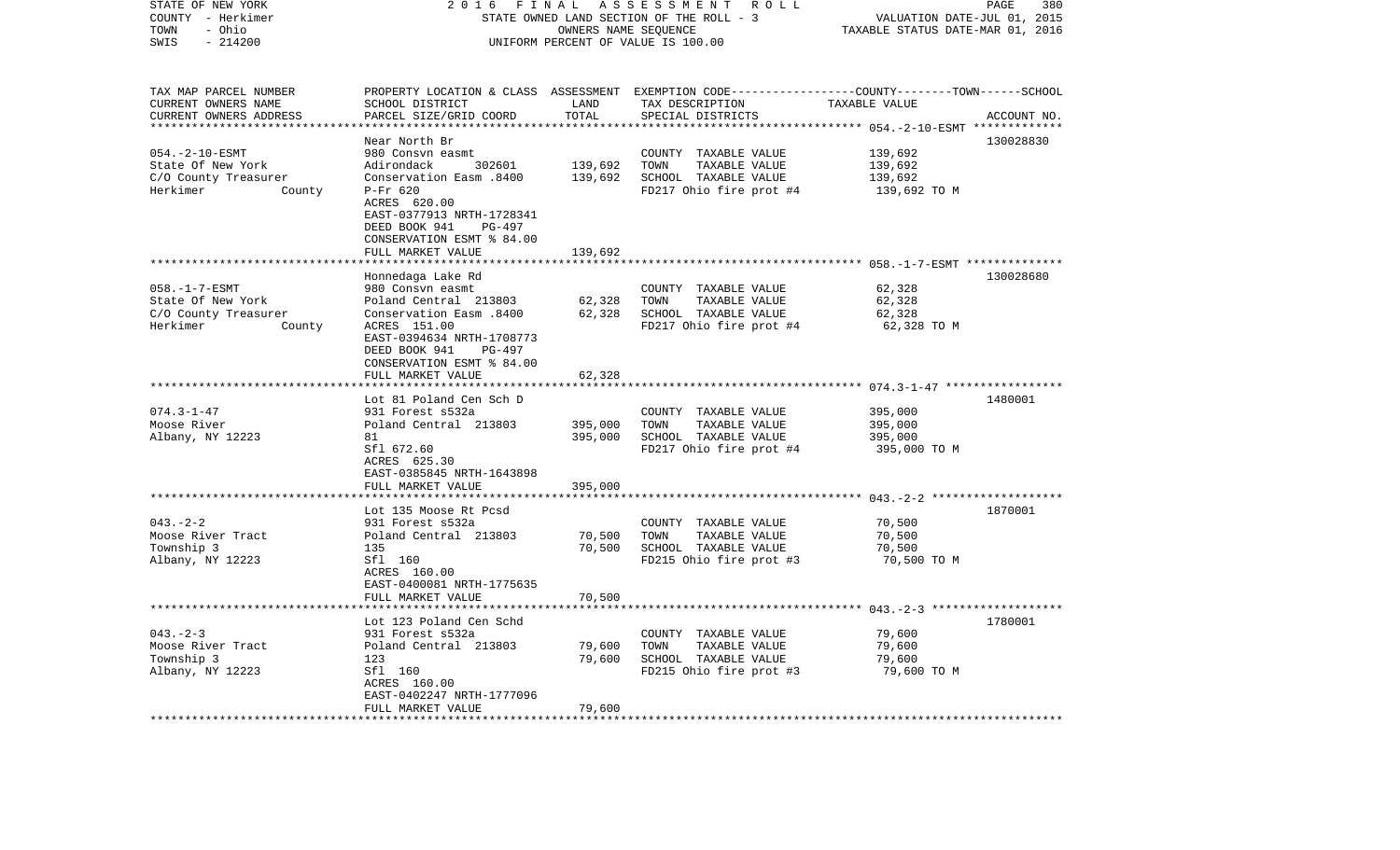| COUNTY - Herkimer<br>- Ohio<br>TOWN<br>SWIS<br>$-214200$               |                                                                                                                                                                                   | OWNERS NAME SEQUENCE       | STATE OWNED LAND SECTION OF THE ROLL - 3<br>UNIFORM PERCENT OF VALUE IS 100.00                                                          | VALUATION DATE-JUL 01, 2015<br>TAXABLE STATUS DATE-MAR 01, 2016 |             |
|------------------------------------------------------------------------|-----------------------------------------------------------------------------------------------------------------------------------------------------------------------------------|----------------------------|-----------------------------------------------------------------------------------------------------------------------------------------|-----------------------------------------------------------------|-------------|
| TAX MAP PARCEL NUMBER<br>CURRENT OWNERS NAME<br>CURRENT OWNERS ADDRESS | SCHOOL DISTRICT<br>PARCEL SIZE/GRID COORD                                                                                                                                         | LAND<br>TOTAL              | PROPERTY LOCATION & CLASS ASSESSMENT EXEMPTION CODE---------------COUNTY-------TOWN------SCHOOL<br>TAX DESCRIPTION<br>SPECIAL DISTRICTS | TAXABLE VALUE<br>************* 043.-2-4                         | ACCOUNT NO. |
| $043. - 2 - 4$<br>Moose River Tract<br>Albany, NY 12223                | Lot 111 Poland Cen Schd<br>931 Forest s532a<br>Poland Central 213803<br>111<br>Sfl 160<br>ACRES 160.00<br>EAST-0404322 NRTH-1778730<br>FULL MARKET VALUE                          | 82,500<br>82,500<br>82,500 | COUNTY TAXABLE VALUE<br>TOWN<br>TAXABLE VALUE<br>SCHOOL TAXABLE VALUE<br>FD215 Ohio fire prot #3                                        | 82,500<br>82,500<br>82,500<br>82,500 TO M                       | 1690001     |
|                                                                        | *****************                                                                                                                                                                 | * * * * * * * *            |                                                                                                                                         |                                                                 |             |
| $043. - 2 - 5$<br>Moose River Tract<br>Albany, NY 12223                | Lot 99 Ex 5A Water Pcsd<br>931 Forest s532a<br>Poland Central 213803<br>99<br>Sfl 155<br>ACRES 160.00<br>EAST-0406428 NRTH-1780061                                                | 88,000<br>88,000           | COUNTY TAXABLE VALUE<br>TOWN<br>TAXABLE VALUE<br>SCHOOL TAXABLE VALUE<br>FD215 Ohio fire prot #3                                        | 88,000<br>88,000<br>88,000<br>88,000 TO M                       | 1620001     |
|                                                                        | FULL MARKET VALUE                                                                                                                                                                 | 88,000                     |                                                                                                                                         |                                                                 |             |
|                                                                        | **************                                                                                                                                                                    | ***********                |                                                                                                                                         |                                                                 |             |
| $043. - 2 - 6$<br>Moose River Tract<br>Albany, NY 12223                | Lot 87 Poland Cen Sch D<br>931 Forest s532a<br>Poland Central 213803<br>87<br>Sfl 160<br>ACRES 160.00<br>EAST-0408677 NRTH-1781640                                                | 121,600<br>121,600         | COUNTY TAXABLE VALUE<br>TOWN<br>TAXABLE VALUE<br>SCHOOL TAXABLE VALUE<br>FD215 Ohio fire prot #3                                        | 121,600<br>121,600<br>121,600<br>121,600 TO M                   | 1570001     |
|                                                                        | FULL MARKET VALUE                                                                                                                                                                 | 121,600                    |                                                                                                                                         |                                                                 |             |
| $043. -2 - 7$<br>Moose River Tract<br>All In Ohio<br>Albany, NY 12223  | ************************<br>Lot 75 Poland Cen Sch D<br>931 Forest s532a<br>Poland Central 213803<br>75<br>Sfl 96<br>ACRES 74.00<br>EAST-0410320 NRTH-1782935<br>FULL MARKET VALUE | 68,500<br>68,500<br>68,500 | COUNTY TAXABLE VALUE<br>TOWN<br>TAXABLE VALUE<br>SCHOOL TAXABLE VALUE<br>FD215 Ohio fire prot #3                                        | 68,500<br>68,500<br>68,500<br>68,500 TO M                       | 1530001     |
|                                                                        | ******************                                                                                                                                                                |                            |                                                                                                                                         |                                                                 |             |
| $043. -2 - 8$<br>Moose River Tract<br>All In Ohio<br>Albany, NY 12223  | Lot 74 Poland Cen Sch D<br>931 Forest s532a<br>Poland Central 213803<br>74<br>Sfl 14<br>ACRES<br>4.40<br>EAST-0410823 NRTH-1781287<br>FULL MARKET VALUE                           | 14,500<br>14,500<br>14,500 | COUNTY TAXABLE VALUE<br>TOWN<br>TAXABLE VALUE<br>SCHOOL TAXABLE VALUE<br>FD215 Ohio fire prot #3                                        | 14,500<br>14,500<br>14,500<br>14,500 TO M                       | 1520001     |
|                                                                        |                                                                                                                                                                                   |                            |                                                                                                                                         |                                                                 |             |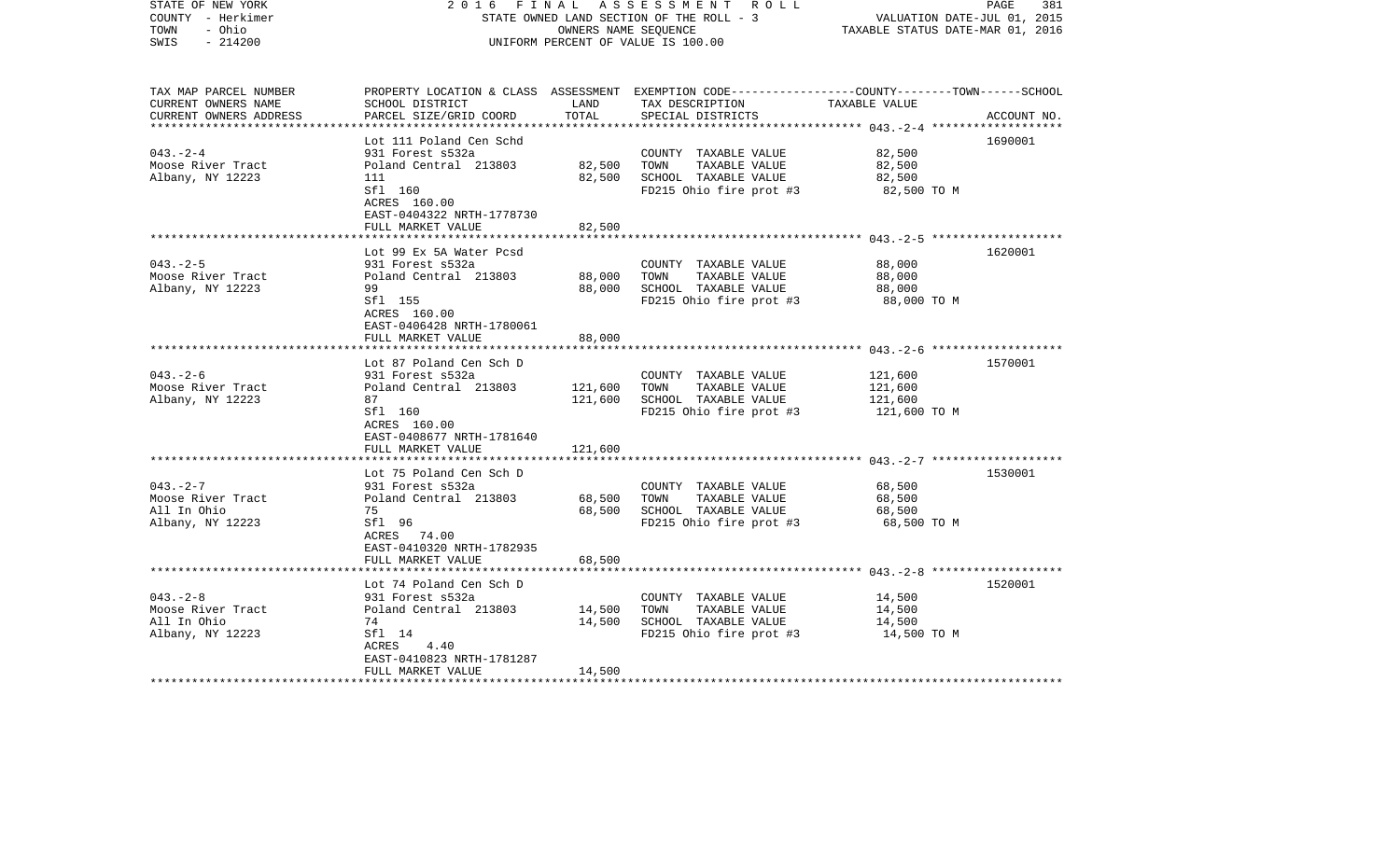| STATE OF NEW YORK<br>COUNTY - Herkimer<br>TOWN<br>- Ohio<br>$-214200$<br>SWIS                        | 2 0 1 6<br>FINAL                                                          | OWNERS NAME SEQUENCE | A S S E S S M E N T R O L L<br>STATE OWNED LAND SECTION OF THE ROLL - 3<br>UNIFORM PERCENT OF VALUE IS 100.00                           | VALUATION DATE-JUL 01, 2015<br>TAXABLE STATUS DATE-MAR 01, 2016 | PAGE<br>382 |
|------------------------------------------------------------------------------------------------------|---------------------------------------------------------------------------|----------------------|-----------------------------------------------------------------------------------------------------------------------------------------|-----------------------------------------------------------------|-------------|
| TAX MAP PARCEL NUMBER<br>CURRENT OWNERS NAME<br>CURRENT OWNERS ADDRESS<br>************************** | SCHOOL DISTRICT<br>PARCEL SIZE/GRID COORD                                 | LAND<br>TOTAL        | PROPERTY LOCATION & CLASS ASSESSMENT EXEMPTION CODE---------------COUNTY-------TOWN------SCHOOL<br>TAX DESCRIPTION<br>SPECIAL DISTRICTS | TAXABLE VALUE                                                   | ACCOUNT NO. |
|                                                                                                      | Lot 86 Ex 34A Water Pscd                                                  |                      |                                                                                                                                         |                                                                 | 1560001     |
| $043. - 2 - 9$                                                                                       | 582 Camping park - WTRFNT                                                 |                      | COUNTY TAXABLE VALUE                                                                                                                    | 1879,100                                                        |             |
| Moose River Tract                                                                                    | Poland Central 213803                                                     | 1879,100             | TOWN<br>TAXABLE VALUE                                                                                                                   | 1879,100                                                        |             |
| 34 Acres Water                                                                                       | 86                                                                        | 1879,100             | SCHOOL TAXABLE VALUE                                                                                                                    | 1879,100                                                        |             |
| Albany, NY 12223                                                                                     | Sfl 117<br>ACRES 136.30<br>EAST-0410149 NRTH-1779521<br>FULL MARKET VALUE | 1879,100             | FD215 Ohio fire prot #3                                                                                                                 | 1879,100 TO M                                                   |             |
|                                                                                                      |                                                                           |                      |                                                                                                                                         |                                                                 |             |
|                                                                                                      | Lot 98 Poland Cen Sch D                                                   |                      |                                                                                                                                         |                                                                 | 1610001     |
| $043. - 2 - 10$                                                                                      | 931 Forest s532a                                                          |                      | COUNTY TAXABLE VALUE                                                                                                                    | 116,200                                                         |             |
| Moose River Tract                                                                                    | Poland Central 213803                                                     | 116,200              | TOWN<br>TAXABLE VALUE                                                                                                                   | 116,200                                                         |             |
| Albany, NY 12223                                                                                     | 98                                                                        | 116,200              | SCHOOL TAXABLE VALUE                                                                                                                    | 116,200                                                         |             |
|                                                                                                      | Sfl 160<br>ACRES 160.00<br>EAST-0408173 NRTH-1777952                      |                      | FD215 Ohio fire prot #3                                                                                                                 | 116,200 TO M                                                    |             |
|                                                                                                      | FULL MARKET VALUE                                                         | 116,200              |                                                                                                                                         |                                                                 |             |
|                                                                                                      |                                                                           |                      |                                                                                                                                         |                                                                 |             |
|                                                                                                      | Lot 110 Poland Cen Sch D                                                  |                      |                                                                                                                                         |                                                                 | 1680001     |
| $043. - 2 - 11$                                                                                      | 931 Forest s532a                                                          |                      | COUNTY TAXABLE VALUE                                                                                                                    | 78,900                                                          |             |
| Moose River Tract<br>Albany, NY 12223                                                                | Poland Central 213803<br>110                                              | 78,900<br>78,900     | TOWN<br>TAXABLE VALUE<br>SCHOOL TAXABLE VALUE                                                                                           | 78,900<br>78,900                                                |             |
|                                                                                                      | Sfl 160                                                                   |                      | FD215 Ohio fire prot #3                                                                                                                 | 78,900 TO M                                                     |             |
|                                                                                                      | ACRES 160.00                                                              |                      |                                                                                                                                         |                                                                 |             |
|                                                                                                      | EAST-0405997 NRTH-1776499                                                 |                      |                                                                                                                                         |                                                                 |             |
|                                                                                                      | FULL MARKET VALUE                                                         | 78,900               |                                                                                                                                         |                                                                 |             |
|                                                                                                      |                                                                           |                      |                                                                                                                                         |                                                                 |             |
| $043. -2 - 12$                                                                                       | Lot 122 Poland Cen Sch D<br>931 Forest s532a                              |                      | COUNTY TAXABLE VALUE                                                                                                                    | 76,300                                                          | 1770001     |
| Moose River Tract                                                                                    | Poland Central 213803                                                     | 76,300               | TOWN<br>TAXABLE VALUE                                                                                                                   | 76,300                                                          |             |
| Township 3                                                                                           | 122                                                                       | 76,300               | SCHOOL TAXABLE VALUE                                                                                                                    | 76,300                                                          |             |
| Albany, NY 12223                                                                                     | Sfl 160                                                                   |                      | FD215 Ohio fire prot #3                                                                                                                 | 76,300 TO M                                                     |             |
|                                                                                                      | ACRES 160.00                                                              |                      |                                                                                                                                         |                                                                 |             |
|                                                                                                      | EAST-0403838 NRTH-1774941                                                 |                      |                                                                                                                                         |                                                                 |             |
|                                                                                                      | FULL MARKET VALUE                                                         | 76,300               |                                                                                                                                         |                                                                 |             |
|                                                                                                      | Lot 134 3A Water Pcsd                                                     |                      |                                                                                                                                         |                                                                 | 1860001     |
| $043. -2 - 13$                                                                                       | 931 Forest s532a                                                          |                      | COUNTY TAXABLE VALUE                                                                                                                    | 83,800                                                          |             |
| Moose River Tract                                                                                    | Poland Central 213803                                                     | 83,800               | TOWN<br>TAXABLE VALUE                                                                                                                   | 83,800                                                          |             |
| Township 3                                                                                           | 134                                                                       | 83,800               | SCHOOL TAXABLE VALUE                                                                                                                    | 83,800                                                          |             |
| Albany, NY 12223                                                                                     | Sfl 157                                                                   |                      | FD215 Ohio fire prot #3                                                                                                                 | 83,800 TO M                                                     |             |
|                                                                                                      | ACRES 157.00                                                              |                      |                                                                                                                                         |                                                                 |             |
|                                                                                                      | EAST-0401639 NRTH-1773490                                                 |                      |                                                                                                                                         |                                                                 |             |
| ********************                                                                                 | FULL MARKET VALUE                                                         | 83,800               |                                                                                                                                         |                                                                 |             |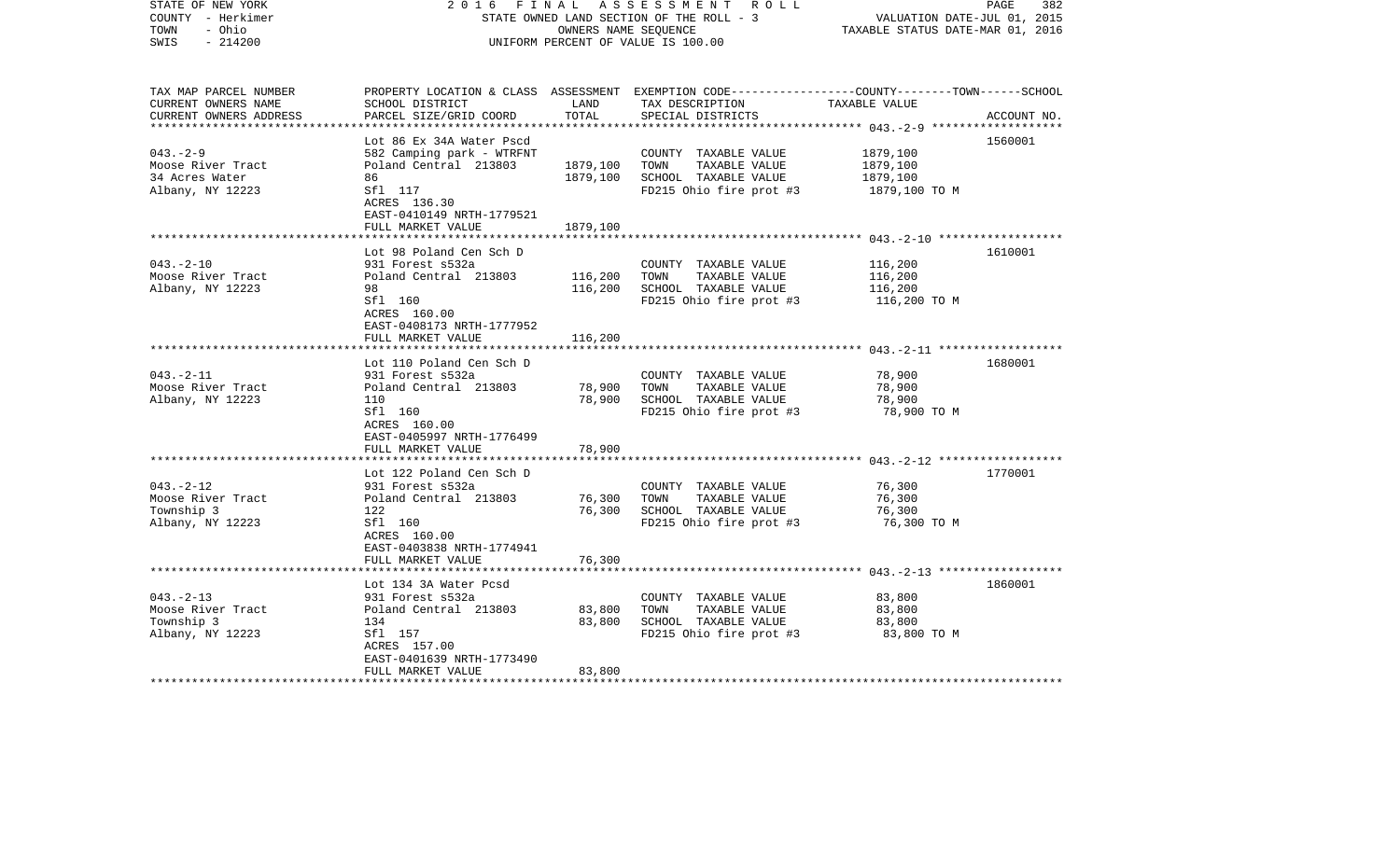| STATE OF NEW YORK<br>COUNTY - Herkimer<br>- Ohio<br>TOWN<br>$-214200$<br>SWIS | FINAL<br>2016                                        | OWNERS NAME SEQUENCE | A S S E S S M E N T R O L L<br>STATE OWNED LAND SECTION OF THE ROLL - 3<br>UNIFORM PERCENT OF VALUE IS 100.00                           | VALUATION DATE-JUL 01, 2015<br>TAXABLE STATUS DATE-MAR 01, 2016 | PAGE<br>383 |
|-------------------------------------------------------------------------------|------------------------------------------------------|----------------------|-----------------------------------------------------------------------------------------------------------------------------------------|-----------------------------------------------------------------|-------------|
| TAX MAP PARCEL NUMBER<br>CURRENT OWNERS NAME<br>CURRENT OWNERS ADDRESS        | SCHOOL DISTRICT<br>PARCEL SIZE/GRID COORD            | LAND<br>TOTAL        | PROPERTY LOCATION & CLASS ASSESSMENT EXEMPTION CODE---------------COUNTY-------TOWN------SCHOOL<br>TAX DESCRIPTION<br>SPECIAL DISTRICTS | TAXABLE VALUE                                                   | ACCOUNT NO. |
| **************************                                                    | Lot 133 Poland Cen Sch D                             |                      |                                                                                                                                         |                                                                 | 1850001     |
| $043. - 2 - 15$                                                               | 931 Forest s532a                                     |                      | COUNTY TAXABLE VALUE                                                                                                                    | 85,700                                                          |             |
| Moose River Tract                                                             | Poland Central 213803                                | 85,700               | TOWN<br>TAXABLE VALUE                                                                                                                   | 85,700                                                          |             |
| Township 3                                                                    | 133                                                  | 85,700               | SCHOOL TAXABLE VALUE                                                                                                                    | 85,700                                                          |             |
| Albany, NY 12223                                                              | Sfl 160<br>ACRES 160.00<br>EAST-0403241 NRTH-1771279 |                      | FD215 Ohio fire prot #3                                                                                                                 | 85,700 TO M                                                     |             |
|                                                                               | FULL MARKET VALUE                                    | 85,700               |                                                                                                                                         |                                                                 |             |
|                                                                               | Lot 121 Poland Cen Sch D                             |                      |                                                                                                                                         |                                                                 | 1760001     |
| $043. - 2 - 16$                                                               | 931 Forest s532a                                     |                      | COUNTY TAXABLE VALUE                                                                                                                    | 88,500                                                          |             |
| Moose River Tract                                                             | Poland Central 213803                                | 88,500               | TOWN<br>TAXABLE VALUE                                                                                                                   | 88,500                                                          |             |
| Albany, NY 12223                                                              | 121                                                  | 88,500               | SCHOOL TAXABLE VALUE                                                                                                                    | 88,500                                                          |             |
|                                                                               | Sfl 160<br>ACRES 152.00<br>EAST-0405325 NRTH-1772794 |                      | FD215 Ohio fire prot #3                                                                                                                 | 88,500 TO M                                                     |             |
|                                                                               | FULL MARKET VALUE                                    | 88,500               |                                                                                                                                         |                                                                 |             |
|                                                                               |                                                      |                      |                                                                                                                                         |                                                                 |             |
|                                                                               | Lot 109 Poland Cen Sch D                             |                      |                                                                                                                                         |                                                                 | 1670001     |
| $043. -2 - 17$<br>Moose River Tract                                           | 931 Forest s532a<br>Poland Central 213803            | 98,600               | COUNTY TAXABLE VALUE<br>TOWN<br>TAXABLE VALUE                                                                                           | 98,600<br>98,600                                                |             |
| Albany, NY 12223                                                              | 109                                                  | 98,600               | SCHOOL TAXABLE VALUE                                                                                                                    | 98,600                                                          |             |
|                                                                               | Sfl 160                                              |                      | FD215 Ohio fire prot #3                                                                                                                 | 98,600 TO M                                                     |             |
|                                                                               | ACRES 160.00                                         |                      |                                                                                                                                         |                                                                 |             |
|                                                                               | EAST-0407346 NRTH-1774300                            |                      |                                                                                                                                         |                                                                 |             |
|                                                                               | FULL MARKET VALUE                                    | 98,600               |                                                                                                                                         |                                                                 |             |
|                                                                               | Lot 97 Ex 6A Water Pcsd                              |                      |                                                                                                                                         |                                                                 | 1600001     |
| $043. -2 - 18$                                                                | 931 Forest s532a                                     |                      | COUNTY TAXABLE VALUE                                                                                                                    | 671,100                                                         |             |
| Moose River Tract                                                             | Poland Central 213803                                | 671,100              | TOWN<br>TAXABLE VALUE                                                                                                                   | 671,100                                                         |             |
| 6 Acres Water                                                                 | 97                                                   | 671,100              | SCHOOL TAXABLE VALUE                                                                                                                    | 671,100                                                         |             |
| Albany, NY 12223                                                              | Sfl 154                                              |                      | FD215 Ohio fire prot #3                                                                                                                 | 671,100 TO M                                                    |             |
|                                                                               | ACRES 160.00                                         |                      |                                                                                                                                         |                                                                 |             |
|                                                                               | EAST-0409513 NRTH-1775979                            |                      |                                                                                                                                         |                                                                 |             |
|                                                                               | FULL MARKET VALUE                                    | 671,100              |                                                                                                                                         |                                                                 |             |
|                                                                               | Lot 85 Ex 23A Water Pcsd                             |                      |                                                                                                                                         |                                                                 | 1550001     |
| $043. -2 - 19$                                                                | 931 Forest s532a - WTRFNT                            |                      | COUNTY TAXABLE VALUE                                                                                                                    | 886,800                                                         |             |
| Moose River Tract                                                             | Poland Central 213803                                | 886,800              | TAXABLE VALUE<br>TOWN                                                                                                                   | 886,800                                                         |             |
| Albany, NY 12223                                                              | 85                                                   | 886,800              | SCHOOL TAXABLE VALUE                                                                                                                    | 886,800                                                         |             |
|                                                                               | Sfl 49                                               |                      | FD215 Ohio fire prot #3                                                                                                                 | 886,800 TO M                                                    |             |
|                                                                               | ACRES<br>49.00                                       |                      |                                                                                                                                         |                                                                 |             |
|                                                                               | EAST-0410905 NRTH-1777218<br>FULL MARKET VALUE       | 886,800              |                                                                                                                                         |                                                                 |             |
| *******************                                                           |                                                      |                      |                                                                                                                                         |                                                                 |             |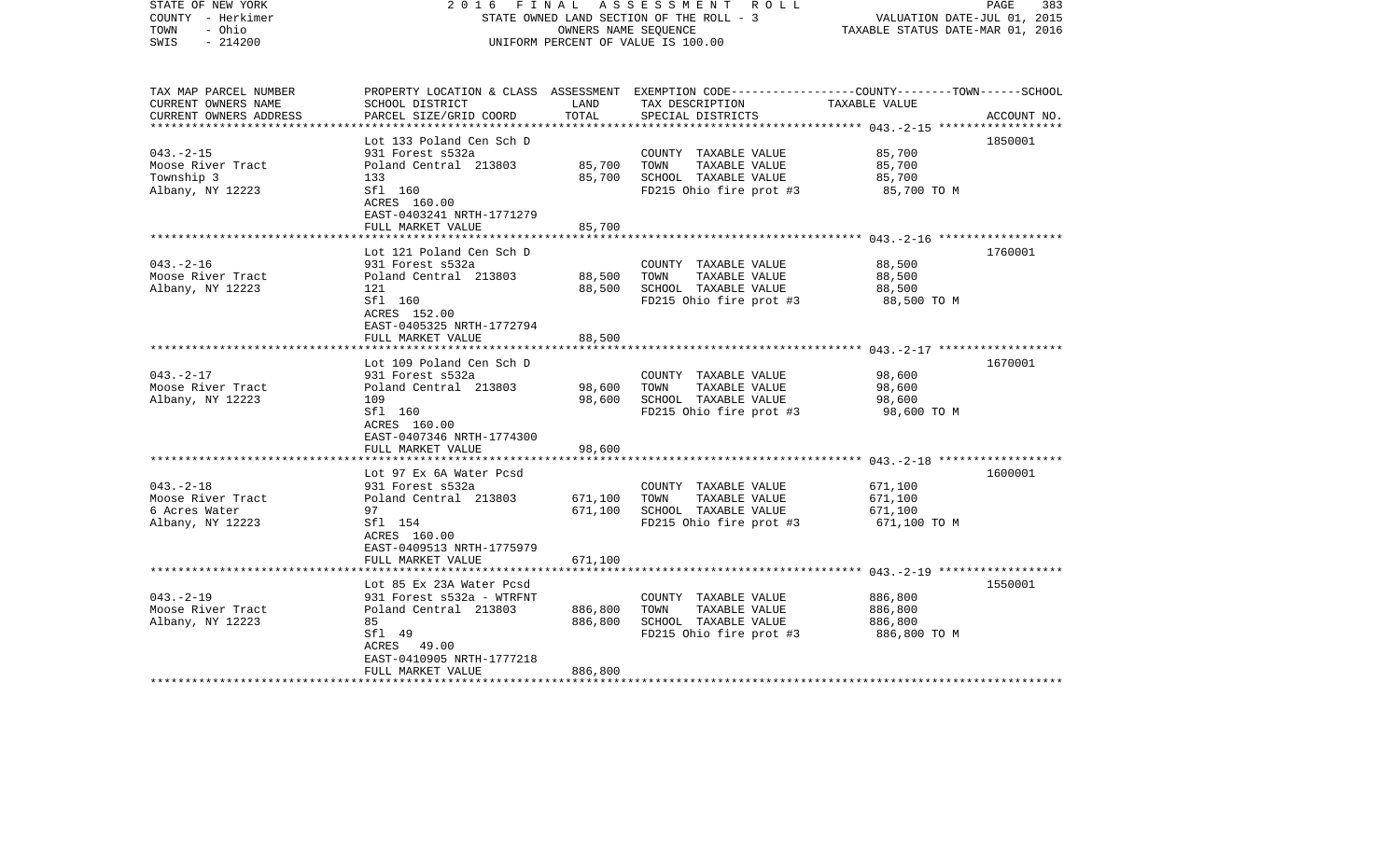| STATE OF NEW YORK<br>COUNTY - Herkimer<br>- Ohio<br>TOWN<br>$-214200$<br>SWIS | 2 0 1 6<br>FINAL                                              | OWNERS NAME SEQUENCE | A S S E S S M E N T R O L L<br>STATE OWNED LAND SECTION OF THE ROLL - 3<br>UNIFORM PERCENT OF VALUE IS 100.00                           | VALUATION DATE-JUL 01, 2015<br>TAXABLE STATUS DATE-MAR 01, 2016 | PAGE<br>384 |
|-------------------------------------------------------------------------------|---------------------------------------------------------------|----------------------|-----------------------------------------------------------------------------------------------------------------------------------------|-----------------------------------------------------------------|-------------|
| TAX MAP PARCEL NUMBER<br>CURRENT OWNERS NAME<br>CURRENT OWNERS ADDRESS        | SCHOOL DISTRICT<br>PARCEL SIZE/GRID COORD                     | LAND<br>TOTAL        | PROPERTY LOCATION & CLASS ASSESSMENT EXEMPTION CODE---------------COUNTY-------TOWN------SCHOOL<br>TAX DESCRIPTION<br>SPECIAL DISTRICTS | TAXABLE VALUE                                                   | ACCOUNT NO. |
| **************************                                                    | Lot 84 Ex 6A Water Pcsd                                       |                      |                                                                                                                                         |                                                                 | 1540001     |
| $043. - 2 - 20$                                                               | 931 Forest s532a                                              |                      | COUNTY TAXABLE VALUE                                                                                                                    | 179,100                                                         |             |
| Moose River Tract                                                             | Poland Central 213803                                         | 179,100              | TOWN<br>TAXABLE VALUE                                                                                                                   | 179,100                                                         |             |
| 6 Acres Water                                                                 | 84                                                            | 179,100              | SCHOOL TAXABLE VALUE                                                                                                                    | 179,100                                                         |             |
| Albany, NY 12223                                                              | Sfl 1<br>FRNT 140.00 DPTH 250.00<br>EAST-0411433 NRTH-1775636 |                      | FD215 Ohio fire prot #3                                                                                                                 | 179,100 TO M                                                    |             |
|                                                                               | FULL MARKET VALUE                                             | 179,100              |                                                                                                                                         |                                                                 |             |
|                                                                               | Lot 96 Ex 14A Water Pcsd                                      |                      |                                                                                                                                         |                                                                 | 1590001     |
| $043 - 2 - 21$                                                                | 931 Forest s532a                                              |                      | COUNTY TAXABLE VALUE                                                                                                                    | 825,400                                                         |             |
| Moose River Tract                                                             | Poland Central 213803                                         | 825,400              | TOWN<br>TAXABLE VALUE                                                                                                                   | 825,400                                                         |             |
| 14 Acres Water                                                                | 96                                                            | 825,400              | SCHOOL TAXABLE VALUE                                                                                                                    | 825,400                                                         |             |
| Albany, NY 12223                                                              | Sfl 124<br>ACRES 114.90<br>EAST-0410761 NRTH-1773760          |                      | FD215 Ohio fire prot #3                                                                                                                 | 825,400 TO M                                                    |             |
|                                                                               | FULL MARKET VALUE                                             | 825,400              |                                                                                                                                         |                                                                 |             |
|                                                                               | Lot 108 Ex 6A Water Pcsd                                      |                      |                                                                                                                                         |                                                                 | 1660001     |
| $043. - 2 - 22$                                                               | 931 Forest s532a                                              |                      | COUNTY TAXABLE VALUE                                                                                                                    | 89,600                                                          |             |
| Moose River Tract                                                             | Poland Central 213803                                         | 89,600               | TOWN<br>TAXABLE VALUE                                                                                                                   | 89,600                                                          |             |
| Albany, NY 12223                                                              | 108                                                           | 89,600               | SCHOOL TAXABLE VALUE                                                                                                                    | 89,600                                                          |             |
|                                                                               | Sfl 154<br>ACRES 160.00<br>EAST-0408951 NRTH-1772339          |                      | FD215 Ohio fire prot #3                                                                                                                 | 89,600 TO M                                                     |             |
|                                                                               | FULL MARKET VALUE                                             | 89,600               |                                                                                                                                         |                                                                 |             |
|                                                                               |                                                               |                      |                                                                                                                                         |                                                                 |             |
|                                                                               | Lot 120 Poland Cen Sch D                                      |                      |                                                                                                                                         |                                                                 | 1750001     |
| $043. -2 - 23$                                                                | 931 Forest s532a                                              |                      | COUNTY TAXABLE VALUE<br>TOWN                                                                                                            | 85,800                                                          |             |
| Moose River Tract<br>Albany, NY 12223                                         | Poland Central 213803<br>120                                  | 85,800<br>85,800     | TAXABLE VALUE<br>SCHOOL TAXABLE VALUE                                                                                                   | 85,800<br>85,800                                                |             |
|                                                                               | Sfl 160                                                       |                      | FD215 Ohio fire prot #3                                                                                                                 | 85,800 TO M                                                     |             |
|                                                                               | ACRES 160.00<br>EAST-0406813 NRTH-1770860                     |                      |                                                                                                                                         |                                                                 |             |
|                                                                               | FULL MARKET VALUE                                             | 85,800               |                                                                                                                                         |                                                                 |             |
|                                                                               | Lot 132 1A Water Pcsd                                         |                      |                                                                                                                                         |                                                                 | 1840001     |
| $043. - 2 - 24$                                                               | 931 Forest s532a                                              |                      | COUNTY TAXABLE VALUE                                                                                                                    | 68,900                                                          |             |
| Moose River Tract                                                             | Poland Central 213803                                         | 68,900               | TOWN<br>TAXABLE VALUE                                                                                                                   | 68,900                                                          |             |
| Township 3                                                                    | 132                                                           | 68,900               | SCHOOL TAXABLE VALUE                                                                                                                    | 68,900                                                          |             |
| Albany, NY 12223                                                              | Sfl 159                                                       |                      | FD215 Ohio fire prot #3                                                                                                                 | 68,900 TO M                                                     |             |
|                                                                               | ACRES 160.00                                                  |                      |                                                                                                                                         |                                                                 |             |
|                                                                               | EAST-0404628 NRTH-1769294<br>FULL MARKET VALUE                | 68,900               |                                                                                                                                         |                                                                 |             |
| ***********************                                                       |                                                               |                      |                                                                                                                                         |                                                                 |             |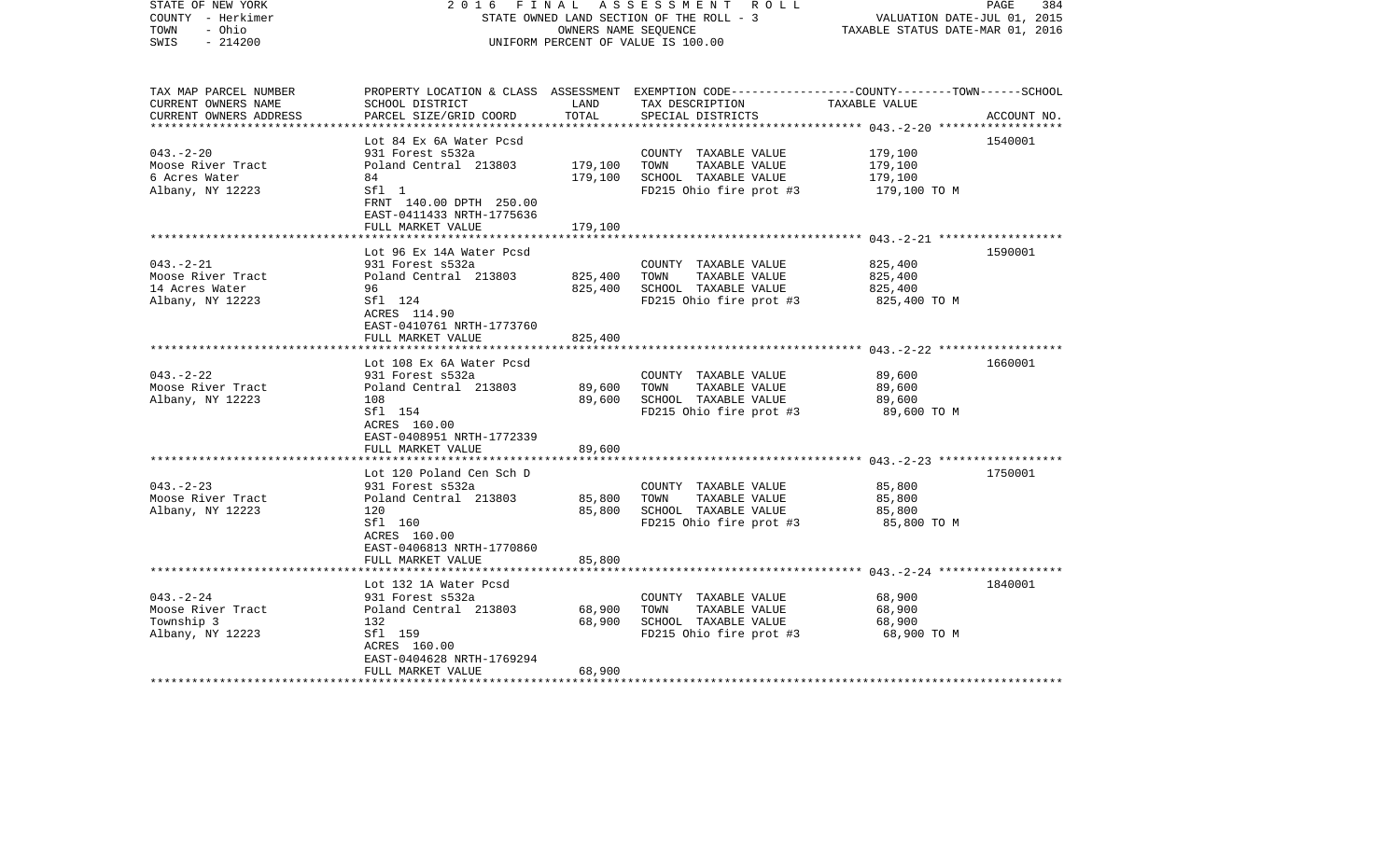| STATE OF NEW YORK<br>COUNTY - Herkimer<br>- Ohio<br>TOWN<br>$-214200$<br>SWIS | FINAL<br>2016                                        | OWNERS NAME SEQUENCE | A S S E S S M E N T R O L L<br>STATE OWNED LAND SECTION OF THE ROLL - 3<br>UNIFORM PERCENT OF VALUE IS 100.00                          | VALUATION DATE-JUL 01, 2015<br>TAXABLE STATUS DATE-MAR 01, 2016 | PAGE<br>385 |
|-------------------------------------------------------------------------------|------------------------------------------------------|----------------------|----------------------------------------------------------------------------------------------------------------------------------------|-----------------------------------------------------------------|-------------|
| TAX MAP PARCEL NUMBER<br>CURRENT OWNERS NAME<br>CURRENT OWNERS ADDRESS        | SCHOOL DISTRICT<br>PARCEL SIZE/GRID COORD            | LAND<br>TOTAL        | PROPERTY LOCATION & CLASS ASSESSMENT EXEMPTION CODE--------------COUNTY-------TOWN------SCHOOL<br>TAX DESCRIPTION<br>SPECIAL DISTRICTS | TAXABLE VALUE                                                   | ACCOUNT NO. |
|                                                                               | Lot 131 Poland Cen Sch D                             |                      |                                                                                                                                        |                                                                 | 1830001     |
| $043. -2 - 25$                                                                | 931 Forest s532a                                     |                      | COUNTY TAXABLE VALUE                                                                                                                   | 55,900                                                          |             |
| Moose River Tract                                                             | Poland Central 213803                                | 55,900               | TAXABLE VALUE<br>TOWN                                                                                                                  | 55,900                                                          |             |
| Township 3                                                                    | 131                                                  | 55,900               | SCHOOL TAXABLE VALUE                                                                                                                   | 55,900                                                          |             |
| Albany, NY 12223                                                              | Sfl 160<br>ACRES 160.00<br>EAST-0406125 NRTH-1767207 |                      | FD215 Ohio fire prot #3                                                                                                                | 55,900 TO M                                                     |             |
|                                                                               | FULL MARKET VALUE                                    | 55,900               |                                                                                                                                        |                                                                 |             |
|                                                                               | Lot 119 Poland Cen Sch D                             |                      |                                                                                                                                        |                                                                 | 1740001     |
| $043. - 2 - 26$                                                               | 931 Forest s532a                                     |                      | COUNTY TAXABLE VALUE                                                                                                                   | 72,000                                                          |             |
| Moose River Tract                                                             | Poland Central 213803                                | 72,000               | TOWN<br>TAXABLE VALUE                                                                                                                  | 72,000                                                          |             |
| Albany, NY 12223                                                              | 119                                                  | 72,000               | SCHOOL TAXABLE VALUE                                                                                                                   | 72,000                                                          |             |
|                                                                               | Sfl 160<br>ACRES 160.00<br>EAST-0408278 NRTH-1768733 |                      | FD215 Ohio fire prot #3                                                                                                                | 72,000 TO M                                                     |             |
|                                                                               | FULL MARKET VALUE                                    | 72,000               |                                                                                                                                        |                                                                 |             |
|                                                                               |                                                      |                      |                                                                                                                                        |                                                                 |             |
|                                                                               | Lot 107 Poland Cen Sch D                             |                      |                                                                                                                                        |                                                                 | 1650001     |
| $043. -2 - 27$                                                                | 931 Forest s532a                                     |                      | COUNTY TAXABLE VALUE<br>TOWN                                                                                                           | 80,100                                                          |             |
| Moose River Tract<br>Albany, NY 12223                                         | Poland Central 213803<br>107                         | 80,100<br>80,100     | TAXABLE VALUE<br>SCHOOL TAXABLE VALUE                                                                                                  | 80,100<br>80,100                                                |             |
|                                                                               | Sfl 160                                              |                      | FD215 Ohio fire prot #3                                                                                                                | 80,100 TO M                                                     |             |
|                                                                               | ACRES 160.00                                         |                      |                                                                                                                                        |                                                                 |             |
|                                                                               | EAST-0410336 NRTH-1770266                            |                      |                                                                                                                                        |                                                                 |             |
|                                                                               | FULL MARKET VALUE                                    | 80,100               |                                                                                                                                        |                                                                 |             |
|                                                                               | Lot 95 Poland Cen Sch D                              |                      |                                                                                                                                        |                                                                 | 1580001     |
| $043. - 2 - 28$                                                               | 931 Forest s532a                                     |                      | COUNTY TAXABLE VALUE                                                                                                                   | 25,300                                                          |             |
| Moose River Tract                                                             | Poland Central 213803                                | 25,300               | TAXABLE VALUE<br>TOWN                                                                                                                  | 25,300                                                          |             |
| Albany, NY 12223                                                              | 95                                                   | 25,300               | SCHOOL TAXABLE VALUE                                                                                                                   | 25,300                                                          |             |
|                                                                               | Sfl 46                                               |                      | FD215 Ohio fire prot #3                                                                                                                | 25,300 TO M                                                     |             |
|                                                                               | ACRES 29.70                                          |                      |                                                                                                                                        |                                                                 |             |
|                                                                               | EAST-0411488 NRTH-1771722                            |                      |                                                                                                                                        |                                                                 |             |
|                                                                               | FULL MARKET VALUE                                    | 25,300               |                                                                                                                                        |                                                                 |             |
|                                                                               | Lot 106 Ex 20A Water Pcsd                            |                      |                                                                                                                                        |                                                                 | 1640001     |
| $047. - 1 - 8$                                                                | 931 Forest s532a                                     |                      | COUNTY TAXABLE VALUE                                                                                                                   | 28,100                                                          |             |
| Moose River Tract                                                             | Poland Central 213803                                | 28,100               | TOWN<br>TAXABLE VALUE                                                                                                                  | 28,100                                                          |             |
| Albany, NY 12223                                                              | 106                                                  | 28,100               | SCHOOL TAXABLE VALUE                                                                                                                   | 28,100                                                          |             |
|                                                                               | Sfl 88                                               |                      | FD215 Ohio fire prot #3                                                                                                                | 28,100 TO M                                                     |             |
|                                                                               | ACRES 88.00                                          |                      |                                                                                                                                        |                                                                 |             |
|                                                                               | EAST-0411431 NRTH-1767783<br>FULL MARKET VALUE       | 28,100               |                                                                                                                                        |                                                                 |             |
| *******************                                                           |                                                      |                      |                                                                                                                                        |                                                                 |             |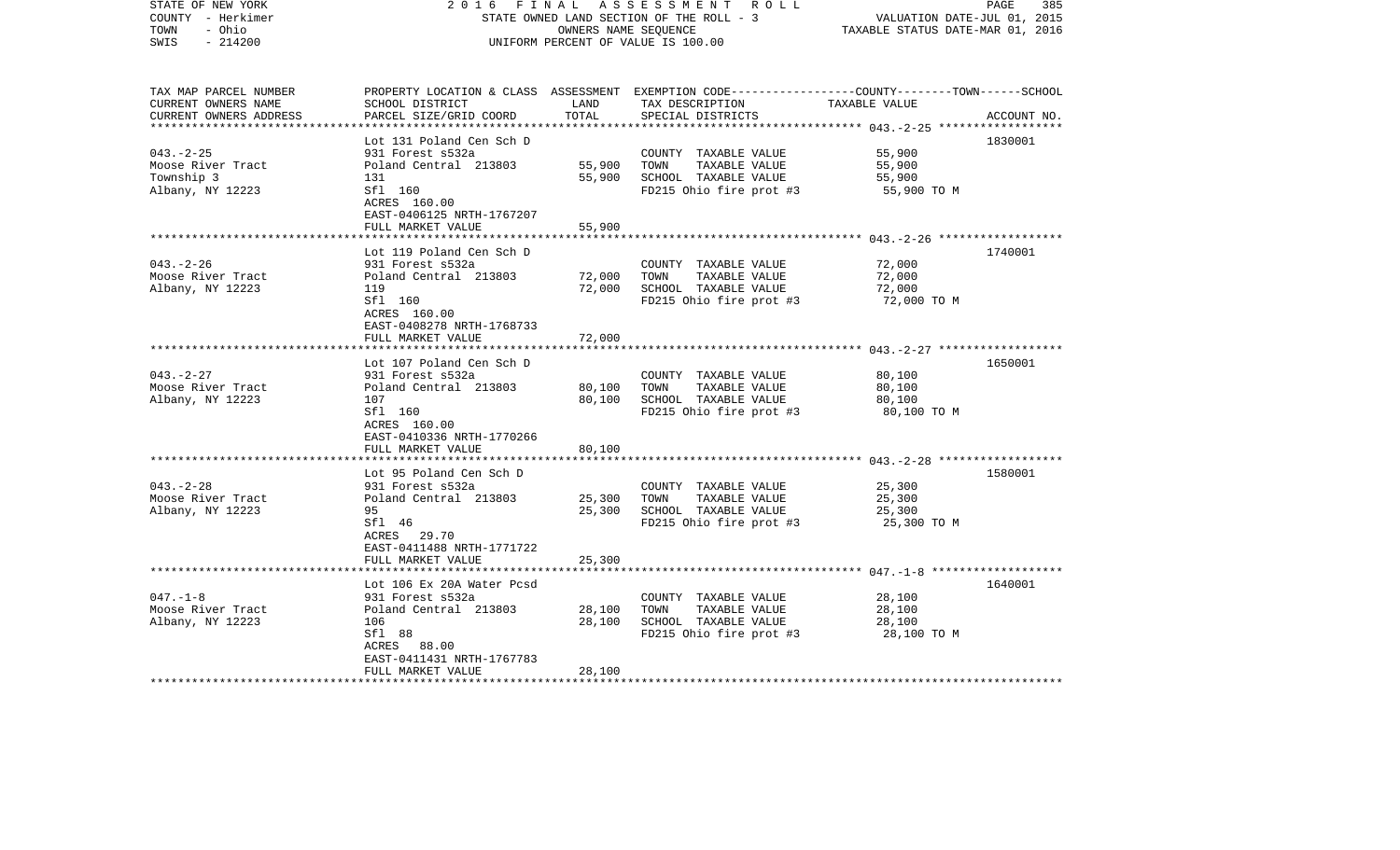| STATE OF NEW YORK<br>COUNTY - Herkimer<br>- Ohio<br>TOWN<br>$-214200$<br>SWIS                      | 2 0 1 6<br>FINAL<br>STATE OWNED LAND SECTION OF THE ROLL - 3<br>UNIFORM PERCENT OF VALUE IS 100.00 | PAGE<br>386<br>VALUATION DATE-JUL 01, 2015<br>TAXABLE STATUS DATE-MAR 01, 2016 |                                                                                                                                         |                  |             |
|----------------------------------------------------------------------------------------------------|----------------------------------------------------------------------------------------------------|--------------------------------------------------------------------------------|-----------------------------------------------------------------------------------------------------------------------------------------|------------------|-------------|
| TAX MAP PARCEL NUMBER<br>CURRENT OWNERS NAME<br>CURRENT OWNERS ADDRESS<br>************************ | SCHOOL DISTRICT<br>PARCEL SIZE/GRID COORD                                                          | LAND<br>TOTAL                                                                  | PROPERTY LOCATION & CLASS ASSESSMENT EXEMPTION CODE---------------COUNTY-------TOWN------SCHOOL<br>TAX DESCRIPTION<br>SPECIAL DISTRICTS | TAXABLE VALUE    | ACCOUNT NO. |
|                                                                                                    | Lot 118 Ex 4A Water Pcsd                                                                           |                                                                                |                                                                                                                                         |                  | 1730001     |
| $047. - 1 - 9$                                                                                     | 931 Forest s532a                                                                                   |                                                                                | COUNTY TAXABLE VALUE                                                                                                                    | 61,600           |             |
| Moose River Tract                                                                                  | Poland Central 213803                                                                              | 61,600                                                                         | TOWN<br>TAXABLE VALUE                                                                                                                   | 61,600           |             |
| 4 Acres Water                                                                                      | 118                                                                                                | 61,600                                                                         | SCHOOL TAXABLE VALUE                                                                                                                    | 61,600           |             |
| Albany, NY 12223                                                                                   | Sfl 156                                                                                            |                                                                                | FD215 Ohio fire prot #3                                                                                                                 | 61,600 TO M      |             |
|                                                                                                    | ACRES 152.50                                                                                       |                                                                                |                                                                                                                                         |                  |             |
|                                                                                                    | EAST-0409710 NRTH-1766523                                                                          |                                                                                |                                                                                                                                         |                  |             |
|                                                                                                    | FULL MARKET VALUE<br>****************************                                                  | 61,600                                                                         |                                                                                                                                         |                  |             |
|                                                                                                    | Lot 130 Ex 16A Water Pcsd                                                                          |                                                                                |                                                                                                                                         |                  | 1820001     |
| $047. - 1 - 10$                                                                                    | 931 Forest s532a                                                                                   |                                                                                | COUNTY TAXABLE VALUE                                                                                                                    | 60,400           |             |
| Moose River Tract                                                                                  | Poland Central 213803                                                                              | 60,400                                                                         | TOWN<br>TAXABLE VALUE                                                                                                                   | 60,400           |             |
| Township 3                                                                                         | 130                                                                                                | 60,400                                                                         | SCHOOL TAXABLE VALUE                                                                                                                    | 60,400           |             |
| Albany, NY 12223                                                                                   | Kettle Pond                                                                                        |                                                                                | FD215 Ohio fire prot #3                                                                                                                 | 60,400 TO M      |             |
|                                                                                                    | Sfl 144                                                                                            |                                                                                |                                                                                                                                         |                  |             |
|                                                                                                    | ACRES 160.00                                                                                       |                                                                                |                                                                                                                                         |                  |             |
|                                                                                                    | EAST-0407655 NRTH-1765087                                                                          |                                                                                |                                                                                                                                         |                  |             |
|                                                                                                    | FULL MARKET VALUE                                                                                  | 60,400                                                                         |                                                                                                                                         |                  |             |
|                                                                                                    | Lot 129 Poland Cen Sch D                                                                           |                                                                                |                                                                                                                                         |                  | 1810001     |
| $047. - 1 - 19$                                                                                    | 931 Forest s532a                                                                                   |                                                                                | COUNTY TAXABLE VALUE                                                                                                                    | 72,200           |             |
| Moose River Tract                                                                                  | Poland Central 213803                                                                              | 72,200                                                                         | TAXABLE VALUE<br>TOWN                                                                                                                   | 72,200           |             |
| Township 3                                                                                         | 129                                                                                                | 72,200                                                                         | SCHOOL TAXABLE VALUE                                                                                                                    | 72,200           |             |
| Albany, NY 12223                                                                                   | Sfl 160                                                                                            |                                                                                | FD215 Ohio fire prot #3                                                                                                                 | 72,200 TO M      |             |
|                                                                                                    | ACRES 160.00                                                                                       |                                                                                |                                                                                                                                         |                  |             |
|                                                                                                    | EAST-0409253 NRTH-1762936                                                                          |                                                                                |                                                                                                                                         |                  |             |
|                                                                                                    | FULL MARKET VALUE                                                                                  | 72,200                                                                         |                                                                                                                                         |                  |             |
|                                                                                                    | Lot 117 Poland Cen Sch D                                                                           |                                                                                |                                                                                                                                         |                  | 1720001     |
| $047. - 1 - 20$                                                                                    | 931 Forest s532a                                                                                   |                                                                                | COUNTY TAXABLE VALUE                                                                                                                    | 74,400           |             |
| Moose River Tract                                                                                  | Poland Central 213803                                                                              | 74,400                                                                         | TOWN<br>TAXABLE VALUE                                                                                                                   | 74,400           |             |
| Albany, NY 12223                                                                                   | 117                                                                                                | 74,400                                                                         | SCHOOL TAXABLE VALUE                                                                                                                    | 74,400           |             |
|                                                                                                    | Sfl 154                                                                                            |                                                                                | FD215 Ohio fire prot #3                                                                                                                 | 74,400 TO M      |             |
|                                                                                                    | ACRES 154.00                                                                                       |                                                                                |                                                                                                                                         |                  |             |
|                                                                                                    | EAST-0411304 NRTH-1764418                                                                          |                                                                                |                                                                                                                                         |                  |             |
|                                                                                                    | FULL MARKET VALUE                                                                                  | 74,400                                                                         |                                                                                                                                         |                  |             |
|                                                                                                    | ****************************                                                                       |                                                                                |                                                                                                                                         |                  |             |
|                                                                                                    | Lot 105 Poland Cen Sch D                                                                           |                                                                                |                                                                                                                                         |                  | 1630001     |
| $047. - 1 - 21$                                                                                    | 931 Forest s532a                                                                                   | 10,000                                                                         | COUNTY TAXABLE VALUE                                                                                                                    | 10,000<br>10,000 |             |
| Moose River Tract<br>Albany, NY 12223                                                              | Poland Central 213803<br>105                                                                       | 10,000                                                                         | TOWN<br>TAXABLE VALUE<br>SCHOOL TAXABLE VALUE                                                                                           | 10,000           |             |
|                                                                                                    | Sfl 22                                                                                             |                                                                                | FD215 Ohio fire prot #3                                                                                                                 | 10,000 TO M      |             |
|                                                                                                    | ACRES 14.40                                                                                        |                                                                                |                                                                                                                                         |                  |             |
|                                                                                                    | EAST-0412099 NRTH-1766210                                                                          |                                                                                |                                                                                                                                         |                  |             |
|                                                                                                    | FULL MARKET VALUE                                                                                  | 10,000                                                                         |                                                                                                                                         |                  |             |
|                                                                                                    |                                                                                                    |                                                                                |                                                                                                                                         |                  |             |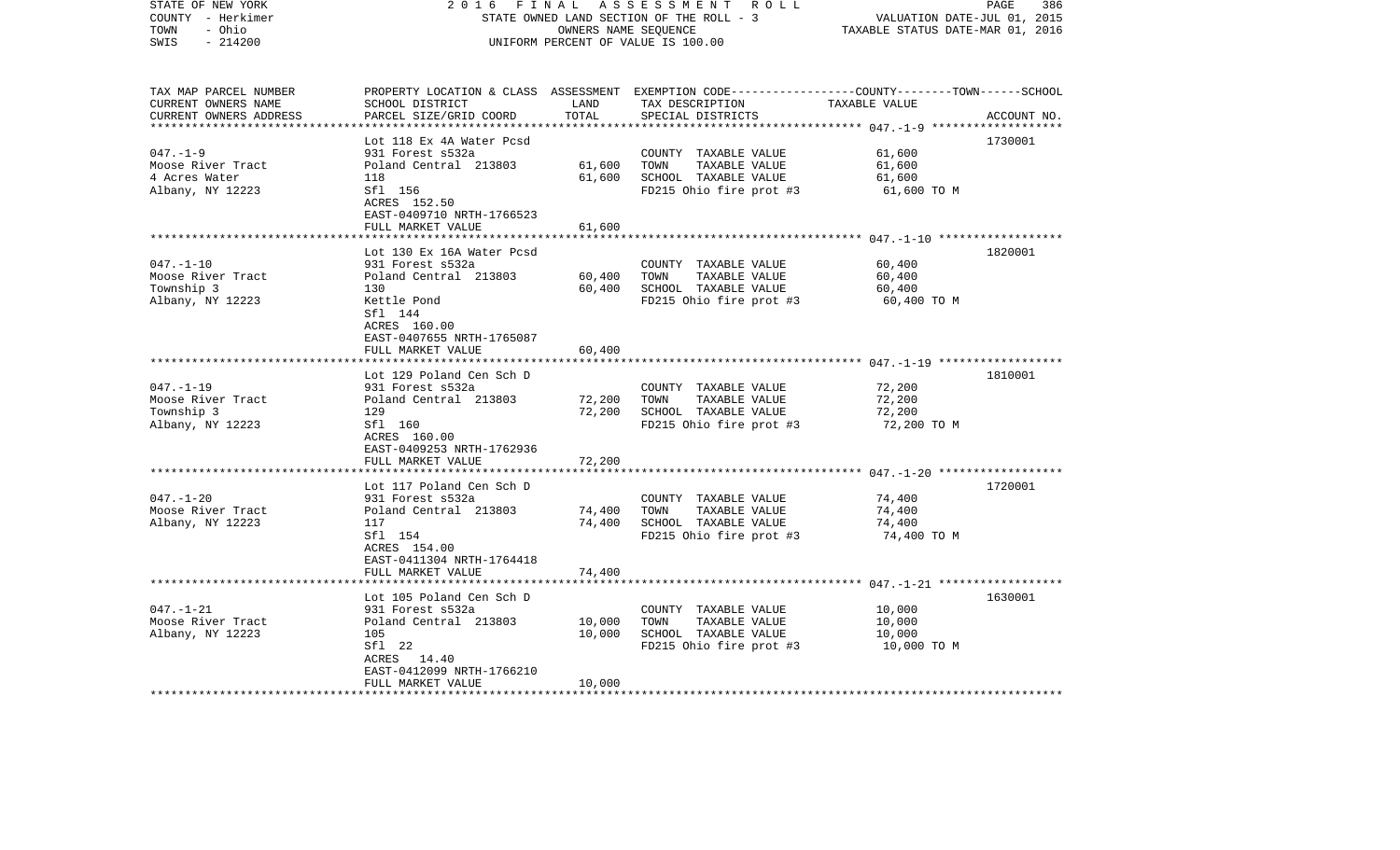| STATE OF NEW YORK<br>COUNTY - Herkimer<br>- Ohio<br>TOWN<br>$-214200$<br>SWIS | 2016                                                 | FINAL<br>OWNERS NAME SEQUENCE | A S S E S S M E N T R O L L<br>STATE OWNED LAND SECTION OF THE ROLL - 3<br>UNIFORM PERCENT OF VALUE IS 100.00                           | VALUATION DATE-JUL 01, 2015<br>TAXABLE STATUS DATE-MAR 01, 2016 | PAGE<br>387 |
|-------------------------------------------------------------------------------|------------------------------------------------------|-------------------------------|-----------------------------------------------------------------------------------------------------------------------------------------|-----------------------------------------------------------------|-------------|
| TAX MAP PARCEL NUMBER<br>CURRENT OWNERS NAME<br>CURRENT OWNERS ADDRESS        | SCHOOL DISTRICT<br>PARCEL SIZE/GRID COORD            | LAND<br>TOTAL                 | PROPERTY LOCATION & CLASS ASSESSMENT EXEMPTION CODE---------------COUNTY-------TOWN------SCHOOL<br>TAX DESCRIPTION<br>SPECIAL DISTRICTS | TAXABLE VALUE                                                   | ACCOUNT NO. |
|                                                                               |                                                      |                               |                                                                                                                                         |                                                                 |             |
|                                                                               | Lot 116 Poland Cen Sch D                             |                               |                                                                                                                                         |                                                                 | 1710001     |
| $047. - 1 - 22$<br>Moose River Tract                                          | 931 Forest s532a<br>Poland Central 213803            | 35,600                        | COUNTY TAXABLE VALUE<br>TOWN<br>TAXABLE VALUE                                                                                           | 35,600<br>35,600                                                |             |
| Albany, NY 12223                                                              | 116                                                  | 35,600                        | SCHOOL TAXABLE VALUE                                                                                                                    | 35,600                                                          |             |
|                                                                               | Sfl 83<br>ACRES 69.20<br>EAST-0412156 NRTH-1762151   |                               | FD215 Ohio fire prot #3                                                                                                                 | 35,600 TO M                                                     |             |
|                                                                               | FULL MARKET VALUE                                    | 35,600                        |                                                                                                                                         |                                                                 |             |
|                                                                               | Lot 128 Poland Cen Sch D                             |                               |                                                                                                                                         |                                                                 | 1800001     |
| $047. - 1 - 23$                                                               | 931 Forest s532a                                     |                               | COUNTY TAXABLE VALUE                                                                                                                    | 67,000                                                          |             |
| Moose River Tract                                                             | Poland Central 213803                                | 67,000                        | TOWN<br>TAXABLE VALUE                                                                                                                   | 67,000                                                          |             |
| Township 3                                                                    | 128                                                  | 67,000                        | SCHOOL TAXABLE VALUE                                                                                                                    | 67,000                                                          |             |
| Albany, NY 12223                                                              | Sfl 160<br>ACRES 160.00<br>EAST-0410742 NRTH-1760738 |                               | FD215 Ohio fire prot #3                                                                                                                 | 67,000 TO M                                                     |             |
|                                                                               | FULL MARKET VALUE                                    | 67,000                        |                                                                                                                                         |                                                                 |             |
|                                                                               | Lot 127 Poland Cen Sch D                             |                               |                                                                                                                                         |                                                                 | 1790001     |
| $047. - 1 - 33$                                                               | 931 Forest s532a                                     |                               | COUNTY TAXABLE VALUE                                                                                                                    | 97,200                                                          |             |
| Moose River Tract                                                             | Poland Central 213803                                | 97,200                        | TOWN<br>TAXABLE VALUE                                                                                                                   | 97,200                                                          |             |
| Township 3 All In Ohio                                                        | 127                                                  | 97,200                        | SCHOOL TAXABLE VALUE                                                                                                                    | 97,200                                                          |             |
| Albany, NY 12223                                                              | Sfl 148                                              |                               | FD215 Ohio fire prot #3                                                                                                                 | 97,200 TO M                                                     |             |
|                                                                               | ACRES 132.80<br>EAST-0412165 NRTH-1758604            |                               |                                                                                                                                         |                                                                 |             |
|                                                                               | FULL MARKET VALUE                                    | 97,200                        |                                                                                                                                         |                                                                 |             |
|                                                                               |                                                      | *********                     |                                                                                                                                         |                                                                 |             |
|                                                                               | Lot 115 Poland Cen Sch D                             |                               |                                                                                                                                         |                                                                 | 1700001     |
| $047. - 1 - 34$                                                               | 931 Forest s532a                                     |                               | COUNTY TAXABLE VALUE                                                                                                                    | 4,400                                                           |             |
| Moose River Tract                                                             | Poland Central 213803                                | 4,400                         | TOWN<br>TAXABLE VALUE                                                                                                                   | 4,400                                                           |             |
| Albany, NY 12223                                                              | 115                                                  | 4,400                         | SCHOOL TAXABLE VALUE                                                                                                                    | 4,400                                                           |             |
|                                                                               | Sfl 7<br>ACRES<br>2.80<br>EAST-0412765 NRTH-1760408  |                               | FD215 Ohio fire prot #3                                                                                                                 | 4,400 TO M                                                      |             |
|                                                                               | FULL MARKET VALUE                                    | 4,400                         |                                                                                                                                         |                                                                 |             |
|                                                                               |                                                      |                               |                                                                                                                                         |                                                                 |             |
|                                                                               | Lot 103 Moose Rt Pcsd                                |                               |                                                                                                                                         |                                                                 | 1890001     |
| $047. - 1 - 35$                                                               | 931 Forest s532a                                     |                               | COUNTY TAXABLE VALUE                                                                                                                    | 24,100                                                          |             |
| Moose River Tract                                                             | Poland Central 213803                                | 24,100                        | TOWN<br>TAXABLE VALUE                                                                                                                   | 24,100                                                          |             |
| Township 4<br>All In Herkimer County                                          | 103<br>Sfl 54                                        | 24,100                        | SCHOOL TAXABLE VALUE<br>FD215 Ohio fire prot #3                                                                                         | 24,100<br>24,100 TO M                                           |             |
| Albany, NY 12223                                                              | ACRES 33.30                                          |                               |                                                                                                                                         |                                                                 |             |
|                                                                               | EAST-0412919 NRTH-1756091                            |                               |                                                                                                                                         |                                                                 |             |
|                                                                               | FULL MARKET VALUE                                    | 24,100                        |                                                                                                                                         |                                                                 |             |
|                                                                               |                                                      |                               |                                                                                                                                         |                                                                 |             |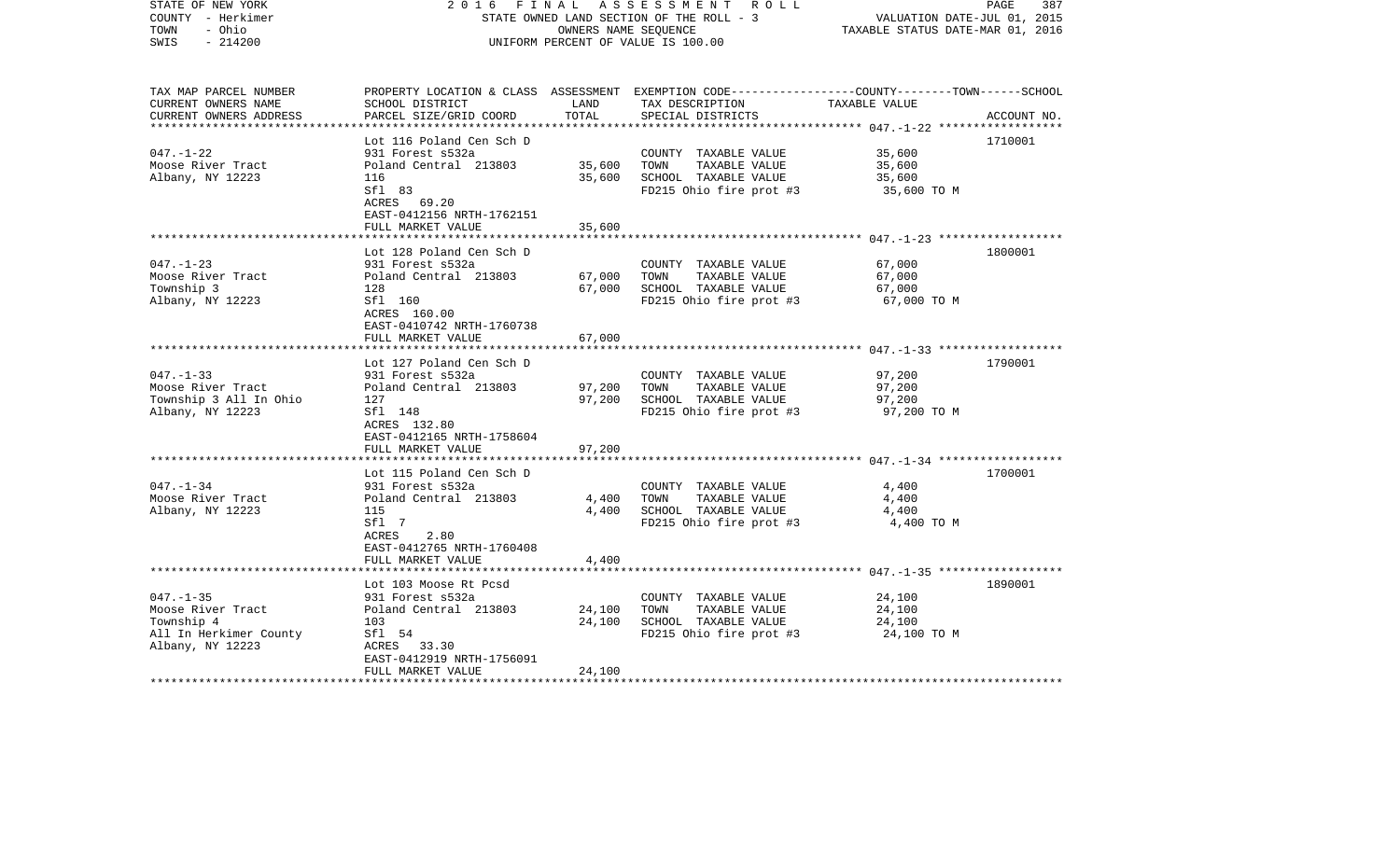| STATE OF NEW YORK<br>COUNTY - Herkimer<br>- Ohio<br>TOWN<br>$-214200$<br>SWIS                    | FINAL<br>2016                                                                                                                                               |                                    | A S S E S S M E N T<br>R O L L<br>STATE OWNED LAND SECTION OF THE ROLL - 3<br>OWNERS NAME SEOUENCE<br>UNIFORM PERCENT OF VALUE IS 100.00 | VALUATION DATE-JUL 01, 2015<br>TAXABLE STATUS DATE-MAR 01, 2016                                      | PAGE<br>388                     |
|--------------------------------------------------------------------------------------------------|-------------------------------------------------------------------------------------------------------------------------------------------------------------|------------------------------------|------------------------------------------------------------------------------------------------------------------------------------------|------------------------------------------------------------------------------------------------------|---------------------------------|
| TAX MAP PARCEL NUMBER<br>CURRENT OWNERS NAME<br>CURRENT OWNERS ADDRESS<br>********************** | SCHOOL DISTRICT<br>PARCEL SIZE/GRID COORD                                                                                                                   | LAND<br>TOTAL                      | PROPERTY LOCATION & CLASS ASSESSMENT EXEMPTION CODE---------------COUNTY-------TOWN------SCHOOL<br>TAX DESCRIPTION<br>SPECIAL DISTRICTS  | TAXABLE VALUE                                                                                        | ACCOUNT NO.                     |
| $047. - 1 - 36$<br>Moose River Tract<br>Township 4<br>Ne Corner Township 5<br>Albany, NY 12223   | Lot A Poland Cen Sch D<br>931 Forest s532a<br>Poland Central 213803<br>Sfl 176<br>ACRES 164.70<br>EAST-0411562 NRTH-1754959<br>FULL MARKET VALUE            | 87,700<br>87,700<br>87,700         | COUNTY TAXABLE VALUE<br>TOWN<br>TAXABLE VALUE<br>SCHOOL TAXABLE VALUE<br>FD215 Ohio fire prot #3                                         | 87,700<br>87,700<br>87,700<br>87,700 TO M                                                            | 1910001                         |
| $058. - 2 - 1$<br>Moose River Tract<br>Township 4<br>Albany, NY 12223                            | Nobleboro Patent Pol Csd<br>931 Forest s532a - WTRFNT<br>Poland Central 213803<br>Sfl 937<br>ACRES 937.00<br>EAST-0354311 NRTH-1284892<br>FULL MARKET VALUE | 981,900<br>981,900<br>981,900      | COUNTY TAXABLE VALUE<br>TOWN<br>TAXABLE VALUE<br>SCHOOL TAXABLE VALUE<br>FD215 Ohio fire prot #3                                         | 981,900<br>981,900<br>981,900<br>981,900 TO M                                                        | 1920002                         |
| $074.3 - 1 - 46$<br>N E Corner<br>Albany, NY 12223                                               | Lot 80 Poland Cen Sch D<br>931 Forest s532a<br>Poland Central 213803<br>80<br>Sfl 123.5<br>ACRES 117.90<br>EAST-0381509 NRTH-1646647<br>FULL MARKET VALUE   | 76,400<br>76,400<br>76,400         | COUNTY TAXABLE VALUE<br>TAXABLE VALUE<br>TOWN<br>SCHOOL TAXABLE VALUE<br>FD217 Ohio fire prot #4                                         | ************************* 074.3-1-46 ******************<br>76,400<br>76,400<br>76,400<br>76,400 TO M | 1470001                         |
| $085.2 - 2 - 38$<br>N E Corner Except 10<br>Acres Sta Ny State<br>Albany, NY 12223               | Lot 40 Poland Cen Sch D<br>931 Forest s532a<br>Poland Central 213803<br>40<br>Sfl 125.76<br>ACRES 125.80<br>EAST-0393691 NRTH-1623182<br>FULL MARKET VALUE  | 94,900<br>94,900<br>94,900         | COUNTY TAXABLE VALUE<br>TOWN<br>TAXABLE VALUE<br>SCHOOL TAXABLE VALUE<br>FD217 Ohio fire prot #4                                         | 94,900<br>94,900<br>94,900<br>94,900 TO M                                                            | 1380001                         |
| $333. - 1 - 36$<br>New York State Land<br>Albany, NY 12223                                       | 991 Adirondack p<br>Poland Central 213803<br>Aggregate<br>C&TTaxable Only<br>401 Parcels<br>DEED BOOK 00000<br>FULL MARKET VALUE                            | $\Omega$<br>12105,920<br>12105,920 | SCHL EXMPT 50004<br>COUNTY TAXABLE VALUE<br>TOWN<br>TAXABLE VALUE<br>SCHOOL TAXABLE VALUE                                                | $\overline{0}$<br>12105,920<br>12105,920<br>$\Omega$                                                 | 130703260<br>$0\quad 12105,920$ |
|                                                                                                  |                                                                                                                                                             |                                    |                                                                                                                                          |                                                                                                      |                                 |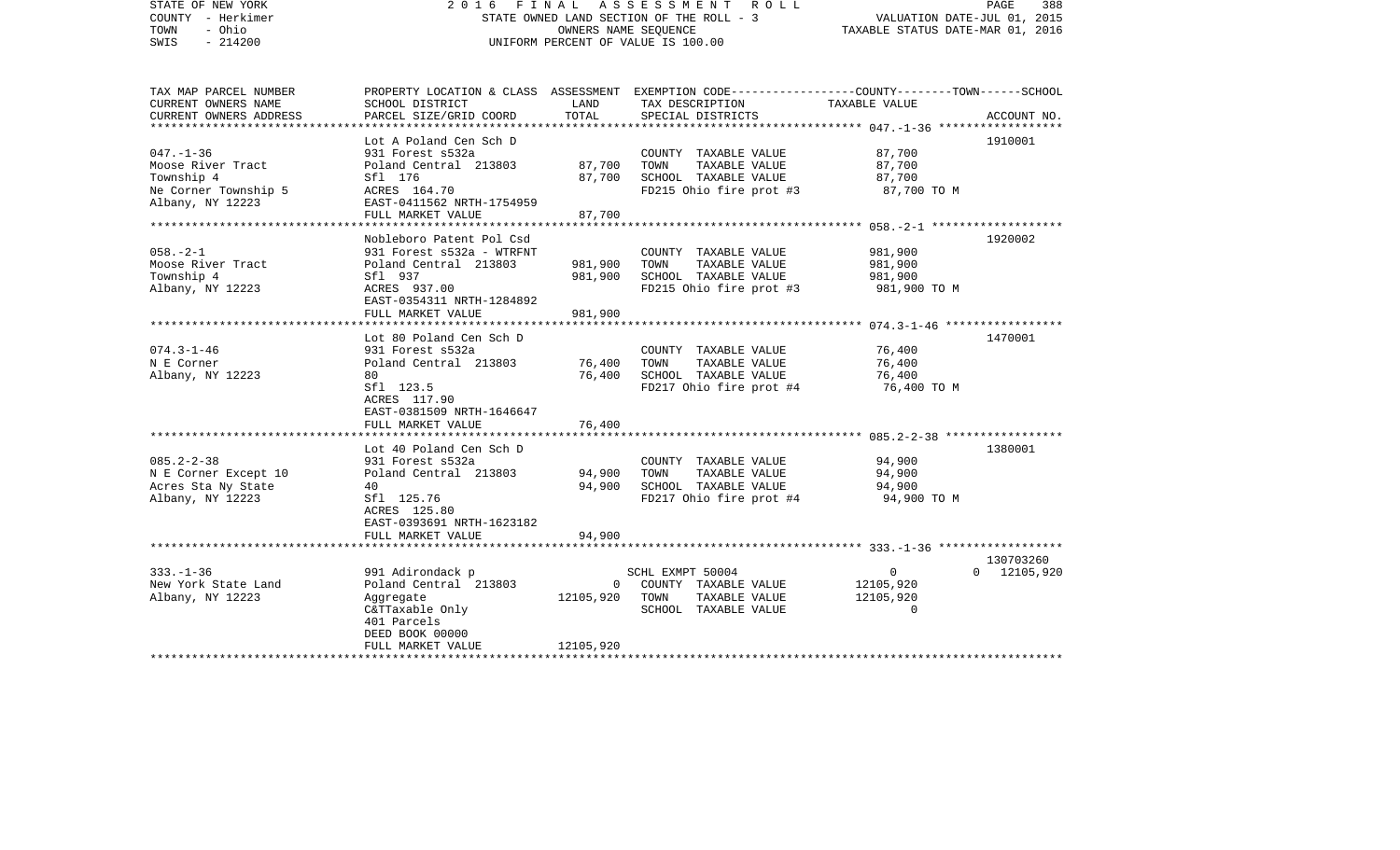| STATE OF NEW YORK<br>COUNTY - Herkimer<br>TOWN<br>- Ohio<br>SWIS<br>$-214200$ | 2016                                                                                                                                                                        |                | FINAL ASSESSMENT ROLL<br>STATE OWNED LAND SECTION OF THE ROLL - 3<br>OWNERS NAME SEQUENCE<br>UNIFORM PERCENT OF VALUE IS 100.00                                                                    |                                                                                       | PAGE<br>389<br>VALUATION DATE-JUL 01, 2015<br>TAXABLE STATUS DATE-MAR 01, 2016 |
|-------------------------------------------------------------------------------|-----------------------------------------------------------------------------------------------------------------------------------------------------------------------------|----------------|----------------------------------------------------------------------------------------------------------------------------------------------------------------------------------------------------|---------------------------------------------------------------------------------------|--------------------------------------------------------------------------------|
| TAX MAP PARCEL NUMBER<br>CURRENT OWNERS NAME<br>CURRENT OWNERS ADDRESS        | SCHOOL DISTRICT<br>PARCEL SIZE/GRID COORD                                                                                                                                   | LAND<br>TOTAL  | PROPERTY LOCATION & CLASS ASSESSMENT EXEMPTION CODE----------------COUNTY-------TOWN-----SCHOOL<br>TAX DESCRIPTION<br>SPECIAL DISTRICTS                                                            | TAXABLE VALUE                                                                         | ACCOUNT NO.                                                                    |
| **********************                                                        |                                                                                                                                                                             |                |                                                                                                                                                                                                    |                                                                                       |                                                                                |
| $333. - 1 - 36.1$<br>New York State Land<br>Albany, NY 12223                  | 991 Adirondack p<br>991 Adirondack p<br>Poland Central 213803 (DOUNTY TAXABLE VALUE<br>Aggregate 14250,610 TOWN TAXABLE VALUE<br>Aggregate<br>Poland Taxable<br>323 Parcels | 14250,610 TOWN | SCHL TAXBL 50001<br>TAXABLE VALUE<br>SCHOOL TAXABLE VALUE                                                                                                                                          | 14250,610 14250,610<br>$\Omega$<br>$\Omega$<br>14250,610                              |                                                                                |
|                                                                               | FULL MARKET VALUE                                                                                                                                                           | 14250,610      |                                                                                                                                                                                                    |                                                                                       |                                                                                |
| $333. - 1 - 50$<br>New York State Land<br>Albany, NY 12223                    | 991 Adirondack p<br>Poland Central 213803<br>Aggregate<br>FD217 Taxable<br>201 Parcels                                                                                      |                | CNTY EXMPT 50002<br>0 TOWN EXMPT 50003<br>7344,660 SCHL EXMPT 50004<br>COUNTY TAXABLE VALUE<br>TOWN<br>TAXABLE VALUE<br>FULL MARKET VALUE 7344,660 SCHOOL TAXABLE VALUE<br>FD217 Ohio fire prot #4 | 7344,660<br>$\overline{0}$<br>$\overline{0}$<br>$\Omega$<br>$\Omega$<br>7344,660 TO M | $\sim$ 0<br>7344,660<br>$\Omega$<br>7344,660<br>$\overline{0}$                 |
|                                                                               |                                                                                                                                                                             |                |                                                                                                                                                                                                    |                                                                                       |                                                                                |
| $333. - 1 - 52$<br>New York State Land<br>Albany, NY 12223                    | 991 Adirondack p<br>Poland Central 213803<br>Aggregate<br>FD215 Taxable Only<br>200 Parcels<br>FULL MARKET VALUE                                                            |                | CNTY EXMPT 50002<br>0 TOWN EXMPT 50003<br>4761,250 SCHL EXMPT 50004<br>COUNTY TAXABLE VALUE<br>TOWN<br>TAXABLE VALUE<br>4761,250 SCHOOL TAXABLE VALUE<br>FD215 Ohio fire prot #3                   | 4761,250<br>$\overline{0}$<br>$\Omega$<br>$\Omega$<br>4761,250 TO M                   | $\overline{0}$<br>0<br>4761,250<br>$\Omega$<br>4761,250<br>$\overline{0}$      |
|                                                                               |                                                                                                                                                                             |                |                                                                                                                                                                                                    |                                                                                       |                                                                                |
| $333. - 2 - 40$<br>New York State Land<br>Rt 8<br>Ohio, NY                    | Rt 8<br>993 Transition t<br>305201<br>Remsen<br>Transition<br>C&T Taxable Only<br>ACRES<br>0.01                                                                             |                | SCHL EXMPT 50004<br>0 COUNTY TAXABLE VALUE<br>12,750 TOWN<br>TAXABLE VALUE<br>SCHOOL TAXABLE VALUE                                                                                                 | $\overline{0}$<br>12,750<br>12,750<br>$\Omega$                                        | $0 \t 12,750$                                                                  |
|                                                                               | FULL MARKET VALUE                                                                                                                                                           | 12,750         |                                                                                                                                                                                                    |                                                                                       |                                                                                |
|                                                                               | Rt 8                                                                                                                                                                        |                |                                                                                                                                                                                                    |                                                                                       |                                                                                |
| $333. - 2 - 41$<br>New York State Land<br>Rt 8<br>Ohio, NY                    | 993 Transition t<br>Adirondack<br>302601<br>Transition<br>Adirondack Taxable Only<br>ACRES<br>0.01<br>FULL MARKET VALUE                                                     | 29,850         | CNTY EXMPT 50002<br>0 TOWN EXMPT 50003<br>29,850 COUNTY TAXABLE VALUE                                                                                                                              | 29,850<br>$\overline{0}$<br>$\Omega$                                                  | $\overline{0}$<br>$\Omega$<br>$\Omega$<br>29,850                               |
|                                                                               |                                                                                                                                                                             |                |                                                                                                                                                                                                    |                                                                                       |                                                                                |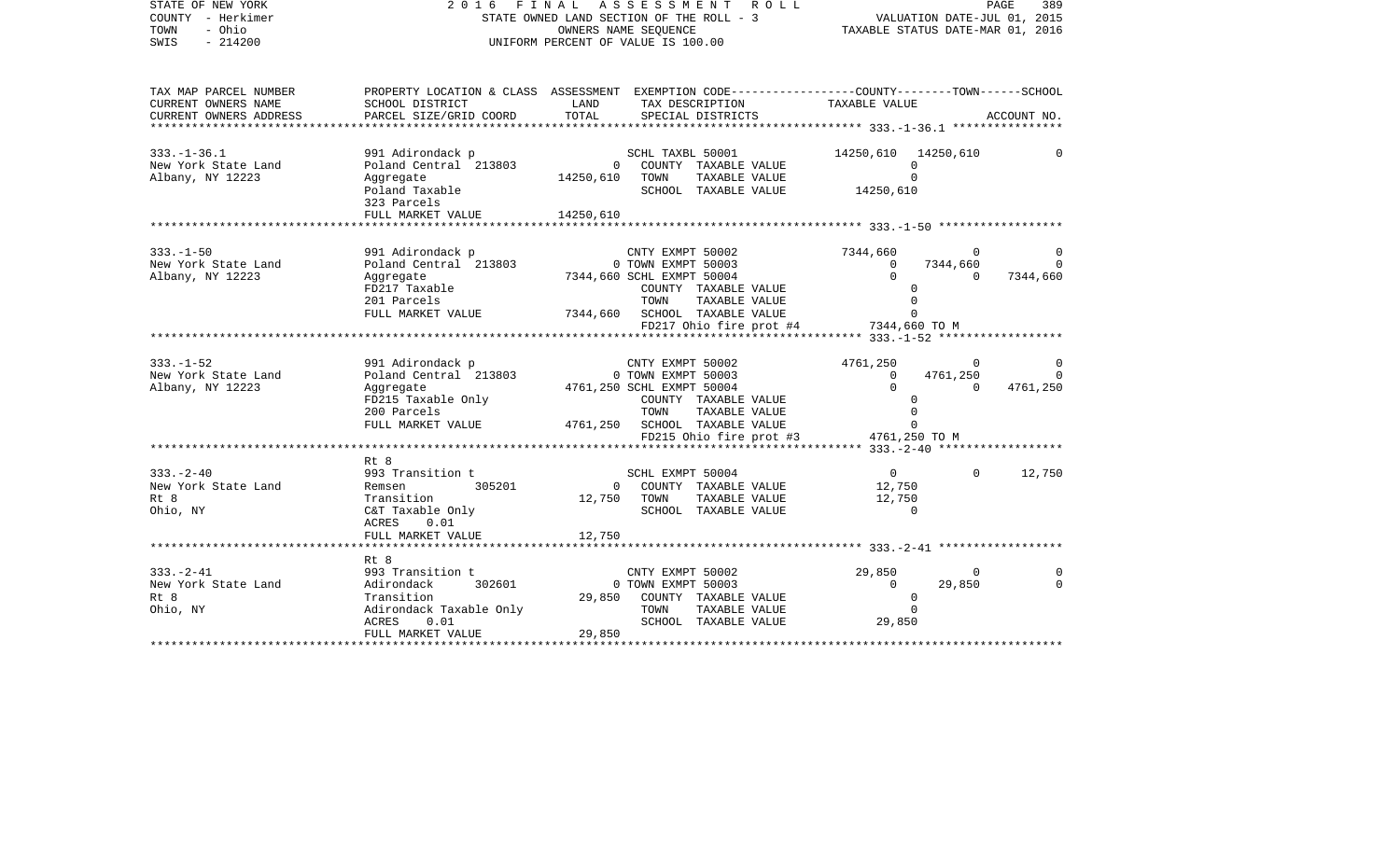| COUNTY - Herkimer<br>TOWN<br>- Ohio<br>SWIS<br>$-214200$                                                                                                                                                                                                                                                  | STATE OWNED LAND SECTION OF THE ROLL - 3 WALUATION DATE-JUL 01, 2015<br>OWNERS NAME SEQUENCE TAXABLE STATUS DATE-MAR 01, 2016<br>UNIFORM PERCENT OF VALUE IS 100.00<br>UNIFORM PERCENT OF VALUE IS 100.00                                        |          |                                                                                                                                                                                                                                                                               |                                              |                                                   |                                         |
|-----------------------------------------------------------------------------------------------------------------------------------------------------------------------------------------------------------------------------------------------------------------------------------------------------------|--------------------------------------------------------------------------------------------------------------------------------------------------------------------------------------------------------------------------------------------------|----------|-------------------------------------------------------------------------------------------------------------------------------------------------------------------------------------------------------------------------------------------------------------------------------|----------------------------------------------|---------------------------------------------------|-----------------------------------------|
| TAX MAP PARCEL NUMBER<br>CURRENT OWNERS NAME<br>CURRENT OWNERS ADDRESS                                                                                                                                                                                                                                    | PARCEL SIZE/GRID COORD                                                                                                                                                                                                                           | TOTAL    | SPECIAL DISTRICTS                                                                                                                                                                                                                                                             |                                              |                                                   | ACCOUNT NO.                             |
| 333.-2-42<br>New York State Land<br>New York State Land Poland Central 213803 0 COUNTY TAXABLE VALUE 0<br>2011 10,340 10,340 TOWN TAXABLE VALUE 0<br>2011 10,340 TOWN TAXABLE VALUE 0<br>2011 TARABLE VALUE 10,340 SCHOOL TAXABLE VALU                                                                    |                                                                                                                                                                                                                                                  |          |                                                                                                                                                                                                                                                                               |                                              | 10,340                                            | 0                                       |
| $333 - 2 - 43$<br>New York State Land<br>Rt.8<br>Ohio, NY                                                                                                                                                                                                                                                 | ACRES 0.01<br>FULL MARKET VALUE                                                                                                                                                                                                                  | 2345,470 | $\begin{tabular}{lllllllll} \multicolumn{2}{c}{\textbf{COUNTY}} & \textbf{TAXABLE VALUE} & & & & 0 \\ \multicolumn{2}{c}{\textbf{TONN}} & \textbf{TAXABLE VALUE} & & & 0 \\ \multicolumn{2}{c}{\textbf{SCHOOL}} & \textbf{TAXABLE VALUE} & & & 2345 \,, 470 \\ \end{tabular}$ | 2345,470 2345,470<br>$\overline{0}$          |                                                   |                                         |
|                                                                                                                                                                                                                                                                                                           | ************************                                                                                                                                                                                                                         |          |                                                                                                                                                                                                                                                                               |                                              |                                                   |                                         |
| $333. - 2 - 50$<br>3.-2-50<br>3.-2-50<br>293 Transition the CMTY EXMPT 50002 600 0<br>2.8 Transition 600 SCHL EXMPT 50003 0 600<br>2.8 Transition 600 SCHL EXMPT 50004 0 0<br>200 COUNTY TAXABLE VALUE 0 0<br>200 COUNTY TAXABLE VALUE 0 0<br>200 COUNTY TAXA<br>New York State Land<br>Rt. 8<br>Ohio, NY | Rt. 8                                                                                                                                                                                                                                            |          |                                                                                                                                                                                                                                                                               |                                              |                                                   | $\Omega$<br>$\bigcirc$<br>600           |
|                                                                                                                                                                                                                                                                                                           |                                                                                                                                                                                                                                                  |          |                                                                                                                                                                                                                                                                               |                                              |                                                   |                                         |
|                                                                                                                                                                                                                                                                                                           | Rt. 8                                                                                                                                                                                                                                            |          | COUNTY TAXABLE VALUE<br>TOWN TAXABLE VALUE 0<br>SCHOOL TAXABLE VALUE 0<br>FD200 Ohio fire prot #1 180 TO M                                                                                                                                                                    | $\begin{array}{c} 180 \\ 0 \\ 0 \end{array}$ | $\overline{\phantom{0}}$<br>180<br>$\overline{0}$ | 0<br>$\overline{\phantom{0}}$<br>180    |
|                                                                                                                                                                                                                                                                                                           |                                                                                                                                                                                                                                                  |          |                                                                                                                                                                                                                                                                               |                                              |                                                   |                                         |
| $333. -2 - 53$<br>New York State Land<br>Rt. 8<br>Ohio, NY                                                                                                                                                                                                                                                | Rt. 8<br>11,970 CMTY EXMPT 50002 11,970 0<br>11,970 0<br>Poland Central 213803 0 TOWN EXMPT 50003 0 11,970<br>Transition 11,970 SCHL EXMPT 50004 0 0<br>FD215 Taxable Only COUNTY TAXABLE VALUE 0<br>FULL MARKET VALUE 11,970 SCHLO TOWN TAXABLE |          |                                                                                                                                                                                                                                                                               |                                              |                                                   | 0<br>$\overline{\phantom{0}}$<br>11,970 |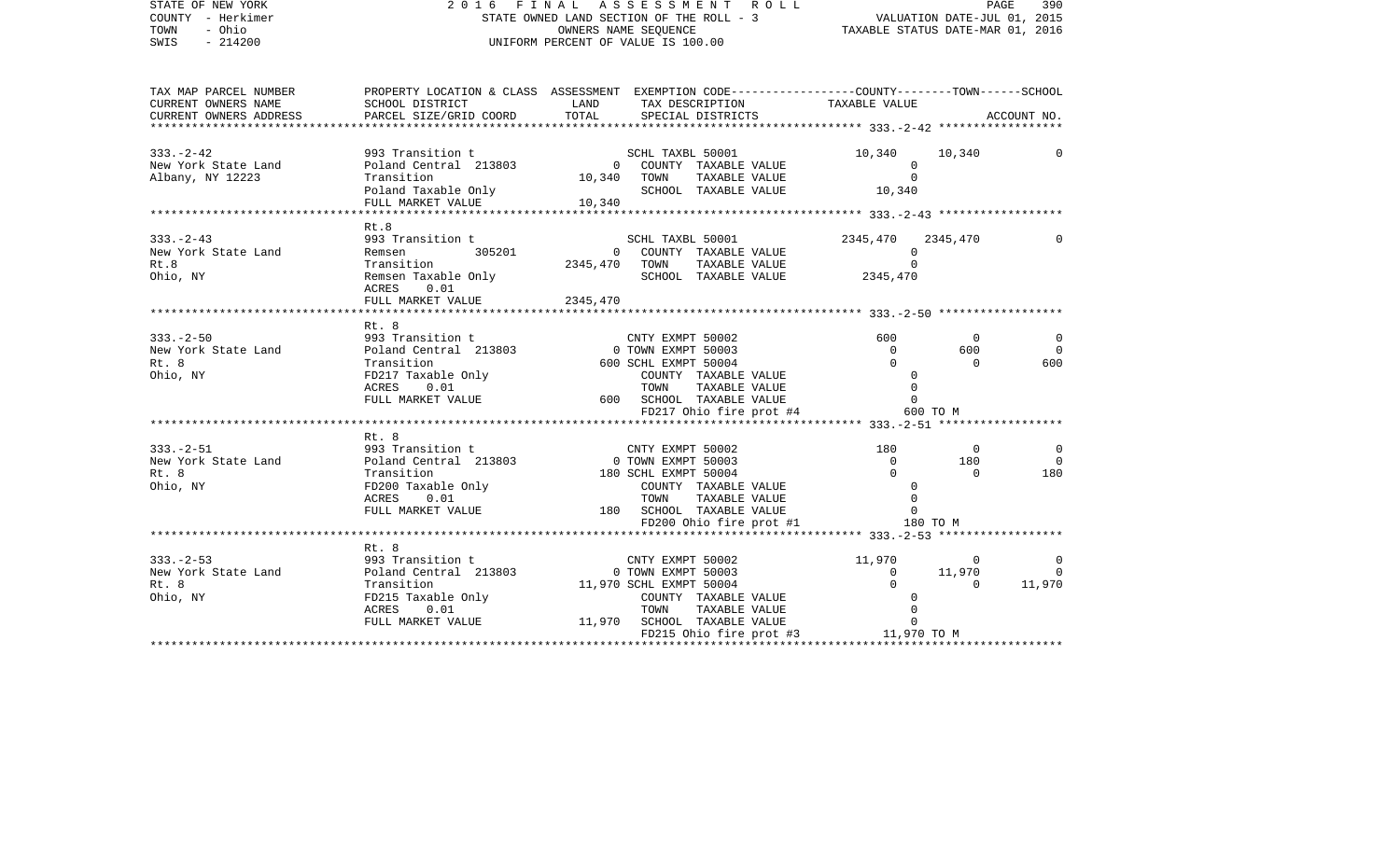| 2016                                                                                                                                                       |                                 | R O L L                                                                                          |                                                                                                                                                   | PAGE<br>391                                                                                                                                                         |
|------------------------------------------------------------------------------------------------------------------------------------------------------------|---------------------------------|--------------------------------------------------------------------------------------------------|---------------------------------------------------------------------------------------------------------------------------------------------------|---------------------------------------------------------------------------------------------------------------------------------------------------------------------|
| SCHOOL DISTRICT<br>PARCEL SIZE/GRID COORD                                                                                                                  | LAND<br>TOTAL                   | TAX DESCRIPTION<br>SPECIAL DISTRICTS                                                             | TAXABLE VALUE                                                                                                                                     | ACCOUNT NO.                                                                                                                                                         |
| 993 Transition t<br>302601<br>Adirondack<br>Aggregate Assessment<br>Adirondack<br>FULL MARKET VALUE                                                        | $\overline{0}$<br>$\Omega$<br>0 | COUNTY TAXABLE VALUE<br>TAXABLE VALUE<br>TOWN<br>SCHOOL TAXABLE VALUE                            | $\Omega$<br>0<br>$\mathbf 0$<br>$\Omega$                                                                                                          | $\Omega$<br>$\Omega$                                                                                                                                                |
| High Falls Cp<br>931 Forest s532a<br>Poland Central 213803<br>Lot 133 Nob Pat<br>1.33 A<br>ACRES<br>1.00<br>EAST-0412453 NRTH-1693026<br>FULL MARKET VALUE | 600<br>600<br>600               | COUNTY TAXABLE VALUE<br>TOWN<br>TAXABLE VALUE<br>SCHOOL TAXABLE VALUE<br>FD217 Ohio fire prot #4 | 600<br>600<br>600<br>600 TO M                                                                                                                     | 3080101                                                                                                                                                             |
| Lot 11 Poland Cen Sch D<br>931 Forest s532a<br>Poland Central 213803<br>11<br>Sfl 150<br>ACRES 160.30<br>EAST-0368473 NRTH-1690533<br>FULL MARKET VALUE    | 83,000<br>83,000<br>83,000      | COUNTY TAXABLE VALUE<br>TOWN<br>TAXABLE VALUE<br>SCHOOL TAXABLE VALUE<br>FD215 Ohio fire prot #3 | 83,000<br>83,000<br>83,000<br>83,000 TO M                                                                                                         | 2030001                                                                                                                                                             |
| Lot 12 Poland Cen Sch D<br>931 Forest s532a<br>Poland Central 213803<br>12<br>Sfl 150<br>ACRES 150.00<br>EAST-0369051 NRTH-1691614<br>FULL MARKET VALUE    | 71,100<br>71,100<br>71,100      | COUNTY TAXABLE VALUE<br>TAXABLE VALUE<br>TOWN<br>SCHOOL TAXABLE VALUE<br>FD215 Ohio fire prot #3 | 71,100<br>71,100<br>71,100<br>71,100 TO M                                                                                                         | 2040001                                                                                                                                                             |
| Lot 13 Poland Cen Sch D<br>931 Forest s532a<br>Poland Central 213803<br>13<br>Sfl 150<br>ACRES 150.00<br>EAST-0369569 NRTH-1692685<br>FULL MARKET VALUE    | 57,000<br>57,000<br>57,000      | COUNTY TAXABLE VALUE<br>TOWN<br>TAXABLE VALUE<br>SCHOOL TAXABLE VALUE<br>FD215 Ohio fire prot #3 | 57,000<br>57,000<br>57,000<br>57,000 TO M                                                                                                         | 2050001                                                                                                                                                             |
|                                                                                                                                                            | ****************************    | FINAL                                                                                            | A S S E S S M E N T<br>STATE OWNED LAND SECTION OF THE ROLL - 3<br>OWNERS NAME SEQUENCE<br>UNIFORM PERCENT OF VALUE IS 100.00<br>SCHL TAXBL 50001 | VALUATION DATE-JUL 01, 2015<br>TAXABLE STATUS DATE-MAR 01, 2016<br>PROPERTY LOCATION & CLASS ASSESSMENT EXEMPTION CODE----------------COUNTY-------TOWN------SCHOOL |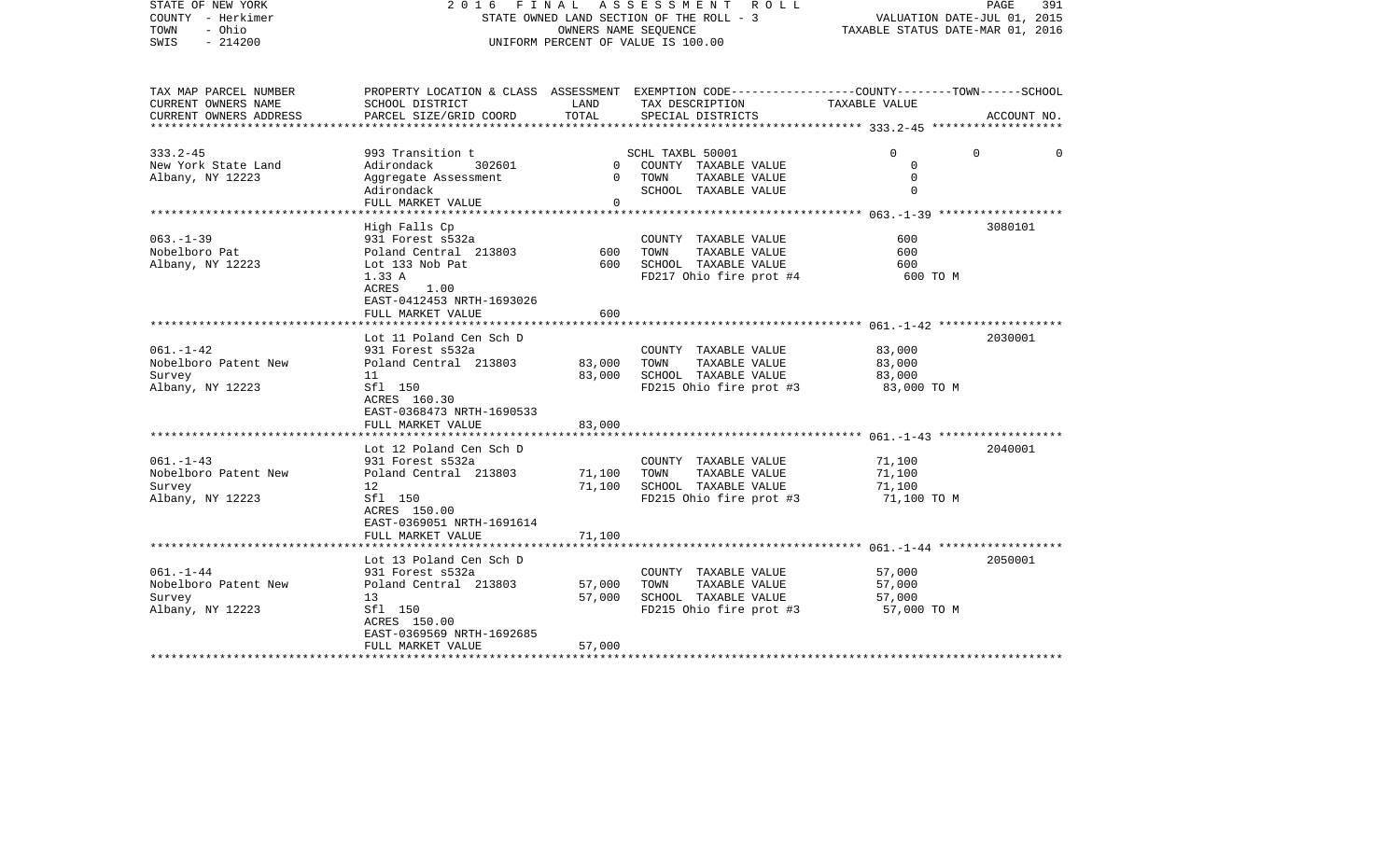| STATE OF NEW YORK<br>COUNTY - Herkimer<br>TOWN<br>- Ohio<br>$-214200$<br>SWIS | 2 0 1 6<br>FINAL                                     | OWNERS NAME SEQUENCE | A S S E S S M E N T R O L L<br>STATE OWNED LAND SECTION OF THE ROLL - 3<br>UNIFORM PERCENT OF VALUE IS 100.00                                        | VALUATION DATE-JUL 01, 2015<br>TAXABLE STATUS DATE-MAR 01, 2016 | PAGE<br>392 |
|-------------------------------------------------------------------------------|------------------------------------------------------|----------------------|------------------------------------------------------------------------------------------------------------------------------------------------------|-----------------------------------------------------------------|-------------|
| TAX MAP PARCEL NUMBER<br>CURRENT OWNERS NAME<br>CURRENT OWNERS ADDRESS        | SCHOOL DISTRICT<br>PARCEL SIZE/GRID COORD            | LAND<br>TOTAL        | PROPERTY LOCATION & CLASS ASSESSMENT EXEMPTION CODE--------------COUNTY-------TOWN------SCHOOL<br>TAX DESCRIPTION TAXABLE VALUE<br>SPECIAL DISTRICTS |                                                                 | ACCOUNT NO. |
|                                                                               | Lot 14 Poland Cen Sch D                              |                      |                                                                                                                                                      |                                                                 | 2060001     |
| $061. - 1 - 45$                                                               | 931 Forest s532a                                     |                      | COUNTY TAXABLE VALUE                                                                                                                                 | 47,400                                                          |             |
| Nobelboro Patent New                                                          | Poland Central 213803                                | 47,400               | TAXABLE VALUE<br>TOWN                                                                                                                                | 47,400                                                          |             |
| Survey                                                                        | 14                                                   | 47,400               | SCHOOL TAXABLE VALUE                                                                                                                                 | 47,400                                                          |             |
| Albany, NY 12223                                                              | Sfl 150<br>ACRES 150.00<br>EAST-0370111 NRTH-1693833 |                      | FD215 Ohio fire prot #3                                                                                                                              | 47,400 TO M                                                     |             |
|                                                                               | FULL MARKET VALUE                                    | 47,400               |                                                                                                                                                      |                                                                 |             |
|                                                                               | Lot 15 Poland Cen Sch D                              |                      |                                                                                                                                                      |                                                                 | 2070001     |
| $061. -1 -46$                                                                 | 931 Forest s532a                                     |                      | COUNTY TAXABLE VALUE                                                                                                                                 | 48,200                                                          |             |
| Nobelboro Patent New                                                          | Poland Central 213803                                | 48,200               | TOWN<br>TAXABLE VALUE                                                                                                                                | 48,200                                                          |             |
| Survey                                                                        | 15                                                   | 48,200               | SCHOOL TAXABLE VALUE                                                                                                                                 | 48,200                                                          |             |
| Albany, NY 12223                                                              | Sfl 150<br>ACRES 150.00<br>EAST-0370627 NRTH-1694870 |                      | FD215 Ohio fire prot #3                                                                                                                              | 48,200 TO M                                                     |             |
|                                                                               | FULL MARKET VALUE                                    | 48,200               |                                                                                                                                                      |                                                                 |             |
|                                                                               |                                                      |                      |                                                                                                                                                      |                                                                 |             |
| $061. - 1 - 47$                                                               | Lot 16 Poland Cen Sch D                              |                      |                                                                                                                                                      | 62,900                                                          | 2080001     |
| Nobelboro Patent New                                                          | 931 Forest s532a<br>Poland Central 213803            | 62,900               | COUNTY TAXABLE VALUE<br>TOWN<br>TAXABLE VALUE                                                                                                        | 62,900                                                          |             |
| Survey                                                                        | 16                                                   | 62,900               | SCHOOL TAXABLE VALUE                                                                                                                                 | 62,900                                                          |             |
| Albany, NY 12223                                                              | Sfl 150                                              |                      | FD215 Ohio fire prot #3                                                                                                                              | 62,900 TO M                                                     |             |
|                                                                               | ACRES 150.00                                         |                      |                                                                                                                                                      |                                                                 |             |
|                                                                               | EAST-0371157 NRTH-1696021                            |                      |                                                                                                                                                      |                                                                 |             |
|                                                                               | FULL MARKET VALUE                                    | 62,900               |                                                                                                                                                      |                                                                 |             |
|                                                                               | Lot 17 Poland Cen Sch D                              |                      |                                                                                                                                                      |                                                                 | 2090001     |
| $061. - 1 - 48$                                                               | 931 Forest s532a                                     |                      | COUNTY TAXABLE VALUE                                                                                                                                 | 81,000                                                          |             |
| Nobelboro Patent New                                                          | Poland Central 213803                                | 81,000               | TAXABLE VALUE<br>TOWN                                                                                                                                | 81,000                                                          |             |
| Survey                                                                        | 17                                                   | 81,000               | SCHOOL TAXABLE VALUE                                                                                                                                 | 81,000                                                          |             |
| Albany, NY 12223                                                              | Sfl 150                                              |                      | FD215 Ohio fire prot #3                                                                                                                              | 81,000 TO M                                                     |             |
|                                                                               | ACRES 150.00                                         |                      |                                                                                                                                                      |                                                                 |             |
|                                                                               | EAST-0371722 NRTH-1697185                            |                      |                                                                                                                                                      |                                                                 |             |
|                                                                               | FULL MARKET VALUE                                    | 81,000               |                                                                                                                                                      |                                                                 |             |
|                                                                               | Lot 18 Poland Cen Sch D                              |                      |                                                                                                                                                      |                                                                 | 2100001     |
| $061. - 1 - 49$                                                               | 931 Forest s532a                                     |                      | COUNTY TAXABLE VALUE                                                                                                                                 | 112,100                                                         |             |
| Nobelboro Patent New                                                          | Poland Central 213803                                | 112,100              | TOWN<br>TAXABLE VALUE                                                                                                                                | 112,100                                                         |             |
| Survey                                                                        | 18                                                   | 112,100              | SCHOOL TAXABLE VALUE                                                                                                                                 | 112,100                                                         |             |
| Albany, NY 12223                                                              | Sfl 150                                              |                      | FD215 Ohio fire prot #3 $112,100$ TO M                                                                                                               |                                                                 |             |
|                                                                               | ACRES 150.00                                         |                      |                                                                                                                                                      |                                                                 |             |
|                                                                               | EAST-0372222 NRTH-1698231<br>FULL MARKET VALUE       | 112,100              |                                                                                                                                                      |                                                                 |             |
|                                                                               |                                                      |                      |                                                                                                                                                      |                                                                 |             |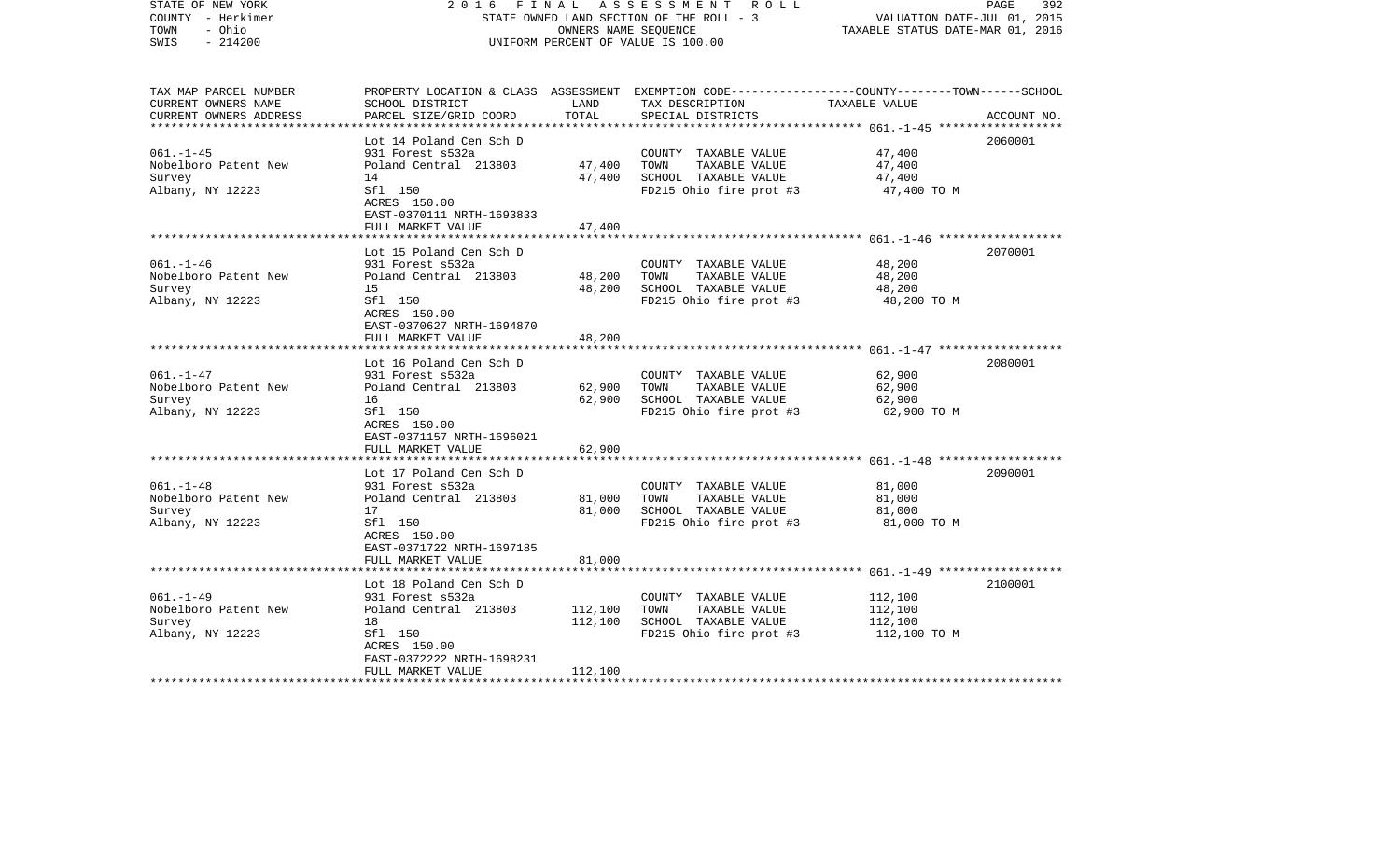| STATE OF NEW YORK<br>COUNTY - Herkimer<br>- Ohio<br>TOWN<br>$-214200$<br>SWIS | 2 0 1 6<br>FINAL                                                          | OWNERS NAME SEQUENCE | A S S E S S M E N T R O L L<br>STATE OWNED LAND SECTION OF THE ROLL - 3<br>UNIFORM PERCENT OF VALUE IS 100.00                                        | VALUATION DATE-JUL 01, 2015<br>TAXABLE STATUS DATE-MAR 01, 2016 | 393<br>PAGE |
|-------------------------------------------------------------------------------|---------------------------------------------------------------------------|----------------------|------------------------------------------------------------------------------------------------------------------------------------------------------|-----------------------------------------------------------------|-------------|
| TAX MAP PARCEL NUMBER<br>CURRENT OWNERS NAME<br>CURRENT OWNERS ADDRESS        | SCHOOL DISTRICT<br>PARCEL SIZE/GRID COORD                                 | LAND<br>TOTAL        | PROPERTY LOCATION & CLASS ASSESSMENT EXEMPTION CODE--------------COUNTY-------TOWN------SCHOOL<br>TAX DESCRIPTION TAXABLE VALUE<br>SPECIAL DISTRICTS |                                                                 | ACCOUNT NO. |
|                                                                               | Lot 19 Poland Cen Sch D                                                   |                      |                                                                                                                                                      |                                                                 | 2110001     |
| $061. - 1 - 50$                                                               | 931 Forest s532a                                                          |                      | COUNTY TAXABLE VALUE                                                                                                                                 | 100,800                                                         |             |
| Nobelboro Patent New                                                          | Poland Central 213803                                                     | 100,800              | TOWN<br>TAXABLE VALUE                                                                                                                                | 100,800                                                         |             |
| Survey                                                                        | 19                                                                        | 100,800              | SCHOOL TAXABLE VALUE                                                                                                                                 | 100,800                                                         |             |
| Albany, NY 12223                                                              | Sfl 150<br>ACRES 143.80<br>EAST-0372757 NRTH-1699418<br>FULL MARKET VALUE | 100,800              | FD215 Ohio fire prot #3                                                                                                                              | 100,800 TO M                                                    |             |
|                                                                               |                                                                           |                      |                                                                                                                                                      |                                                                 |             |
|                                                                               | Lot 137 Poland Cen Sch D                                                  |                      |                                                                                                                                                      |                                                                 | 2120001     |
| $062. -1 - 7$                                                                 | 931 Forest s532a                                                          |                      | COUNTY TAXABLE VALUE                                                                                                                                 | 110,000                                                         |             |
| Nobelboro Patent New                                                          | Poland Central 213803                                                     | 110,000              | TOWN<br>TAXABLE VALUE                                                                                                                                | 110,000                                                         |             |
| Survey<br>Albany, NY 12223                                                    | 20<br>Sfl 150                                                             | 110,000              | SCHOOL TAXABLE VALUE<br>FD215 Ohio fire prot #3                                                                                                      | 110,000<br>110,000 TO M                                         |             |
|                                                                               | ACRES 150.00<br>EAST-0373352 NRTH-1700489                                 |                      |                                                                                                                                                      |                                                                 |             |
|                                                                               | FULL MARKET VALUE                                                         | 110,000              |                                                                                                                                                      |                                                                 |             |
|                                                                               | Lot 23 Poland Cen Sch D                                                   |                      |                                                                                                                                                      |                                                                 | 2130001     |
| $062. -1 -9$                                                                  | 931 Forest s532a                                                          |                      | COUNTY TAXABLE VALUE                                                                                                                                 | 79,400                                                          |             |
| Nobelboro Patent New                                                          | Poland Central 213803                                                     | 79,400               | TOWN<br>TAXABLE VALUE                                                                                                                                | 79,400                                                          |             |
| Survey                                                                        | 23                                                                        | 79,400               | SCHOOL TAXABLE VALUE                                                                                                                                 | 79,400                                                          |             |
| Albany, NY 12223                                                              | Sfl 150<br>ACRES 143.10<br>EAST-0377534 NRTH-1696997                      |                      | FD215 Ohio fire prot #3                                                                                                                              | 79,400 TO M                                                     |             |
|                                                                               | FULL MARKET VALUE                                                         | 79,400               |                                                                                                                                                      |                                                                 |             |
|                                                                               | Lot 24 Poland Cen Sch D                                                   |                      |                                                                                                                                                      |                                                                 | 2140001     |
| $062. -1 - 10$                                                                | 931 Forest s532a                                                          |                      | COUNTY TAXABLE VALUE                                                                                                                                 | 67,100                                                          |             |
| Nobelboro Patent New                                                          | Poland Central 213803                                                     | 67,100               | TOWN<br>TAXABLE VALUE                                                                                                                                | 67,100                                                          |             |
| Survey                                                                        | 24                                                                        | 67,100               | SCHOOL TAXABLE VALUE                                                                                                                                 | 67,100                                                          |             |
| Albany, NY 12223                                                              | Sfl 150<br>ACRES 150.00<br>EAST-0377002 NRTH-1695841                      |                      | FD215 Ohio fire prot #3                                                                                                                              | 67,100 TO M                                                     |             |
|                                                                               | FULL MARKET VALUE                                                         | 67,100               |                                                                                                                                                      |                                                                 |             |
|                                                                               | Lot 25 Poland Cen Sch D                                                   |                      |                                                                                                                                                      |                                                                 | 2150001     |
| $062. -1 - 11$                                                                | 931 Forest s532a                                                          |                      | COUNTY TAXABLE VALUE                                                                                                                                 | 66,800                                                          |             |
| Nobelboro Patent New                                                          | Poland Central 213803                                                     | 66,800               | TOWN<br>TAXABLE VALUE                                                                                                                                | 66,800                                                          |             |
| Survey                                                                        | 25                                                                        | 66,800               | SCHOOL TAXABLE VALUE                                                                                                                                 | 66,800                                                          |             |
| Albany, NY 12223                                                              | Sfl 150                                                                   |                      | FD215 Ohio fire prot #3                                                                                                                              | 66,800 TO M                                                     |             |
|                                                                               | ACRES 150.00<br>EAST-0376491 NRTH-1694744<br>FULL MARKET VALUE            | 66,800               |                                                                                                                                                      |                                                                 |             |
|                                                                               |                                                                           |                      |                                                                                                                                                      |                                                                 |             |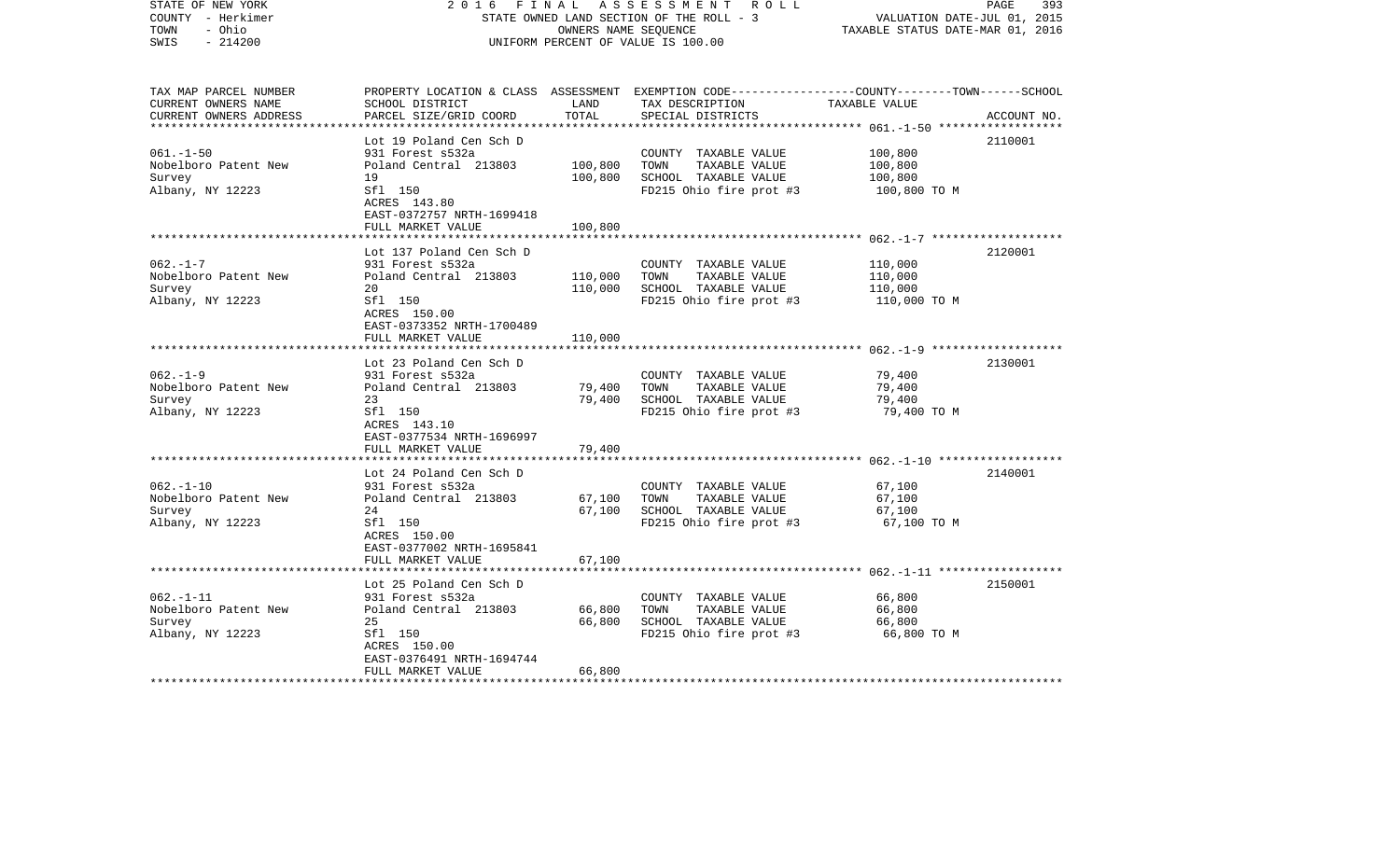| COUNTY - Herkimer<br>- Ohio<br>TOWN<br>SWIS<br>$-214200$               |                                                                                                                                                          | OWNERS NAME SEQUENCE       | STATE OWNED LAND SECTION OF THE ROLL - 3<br>UNIFORM PERCENT OF VALUE IS 100.00                                                          | VALUATION DATE-JUL 01, 2015<br>TAXABLE STATUS DATE-MAR 01, 2016 |             |
|------------------------------------------------------------------------|----------------------------------------------------------------------------------------------------------------------------------------------------------|----------------------------|-----------------------------------------------------------------------------------------------------------------------------------------|-----------------------------------------------------------------|-------------|
| TAX MAP PARCEL NUMBER<br>CURRENT OWNERS NAME<br>CURRENT OWNERS ADDRESS | SCHOOL DISTRICT<br>PARCEL SIZE/GRID COORD                                                                                                                | LAND<br>TOTAL              | PROPERTY LOCATION & CLASS ASSESSMENT EXEMPTION CODE---------------COUNTY-------TOWN------SCHOOL<br>TAX DESCRIPTION<br>SPECIAL DISTRICTS | TAXABLE VALUE<br>************** 062.-1-12 **************        | ACCOUNT NO. |
| $062. -1 - 12$<br>Nobelboro Patent New<br>Survey<br>Albany, NY 12223   | Lot 26 Poland Cen Sch D<br>931 Forest s532a<br>Poland Central 213803<br>26<br>Sfl 150<br>ACRES 150.00<br>EAST-0375936 NRTH-1693650<br>FULL MARKET VALUE  | 49,300<br>49,300<br>49,300 | COUNTY TAXABLE VALUE<br>TAXABLE VALUE<br>TOWN<br>SCHOOL TAXABLE VALUE<br>FD215 Ohio fire prot #3                                        | 49,300<br>49,300<br>49,300<br>49,300 TO M                       | 2160001     |
| $062. -1 - 13$<br>Nobelboro Patent New<br>Survey<br>Albany, NY 12223   | ******************<br>Lot 27 Poland Cen Sch D<br>931 Forest s532a<br>Poland Central 213803<br>27<br>Sfl 150<br>ACRES 150.00<br>EAST-0375391 NRTH-1692513 | 55,100<br>55,100           | COUNTY TAXABLE VALUE<br>TOWN<br>TAXABLE VALUE<br>SCHOOL TAXABLE VALUE<br>FD215 Ohio fire prot #3                                        | 55,100<br>55,100<br>55,100<br>55,100 TO M                       | 2170001     |
|                                                                        | FULL MARKET VALUE<br>*****************<br>Lot 28 Poland Cen Sch D                                                                                        | 55,100                     |                                                                                                                                         |                                                                 | 2180001     |
| $062. - 1 - 14$<br>Nobelboro Patent New<br>Survey<br>Albany, NY 12223  | 931 Forest s532a<br>Poland Central 213803<br>28<br>Sfl 150<br>ACRES 150.00<br>EAST-0374831 NRTH-1691474                                                  | 59,400<br>59,400           | COUNTY TAXABLE VALUE<br>TOWN<br>TAXABLE VALUE<br>SCHOOL TAXABLE VALUE<br>FD215 Ohio fire prot #3                                        | 59,400<br>59,400<br>59,400<br>59,400 TO M                       |             |
|                                                                        | FULL MARKET VALUE                                                                                                                                        | 59,400                     |                                                                                                                                         |                                                                 |             |
| $062. -1 -15$<br>Nobelboro Patent New<br>Survey<br>Albany, NY 12223    | Lot 29 Poland Cen Sch D<br>931 Forest s532a<br>Poland Central 213803<br>29<br>Sfl 150<br>ACRES 150.00<br>EAST-0374266 NRTH-1690462<br>FULL MARKET VALUE  | 76,500<br>76,500<br>76,500 | COUNTY TAXABLE VALUE<br>TOWN<br>TAXABLE VALUE<br>SCHOOL TAXABLE VALUE<br>FD215 Ohio fire prot #3                                        | 76,500<br>76,500<br>76,500<br>76,500 TO M                       | 2190001     |
|                                                                        |                                                                                                                                                          |                            |                                                                                                                                         |                                                                 |             |
| $062. -1 - 16$<br>Nobelboro Patent New<br>Survey<br>Albany, NY 12223   | Lot 30 Poland Cen Sch D<br>931 Forest s532a<br>Poland Central 213803<br>30<br>Sfl 150<br>ACRES 160.00<br>EAST-0373706 NRTH-1689402                       | 73,100<br>73,100           | COUNTY TAXABLE VALUE<br>TOWN<br>TAXABLE VALUE<br>SCHOOL TAXABLE VALUE<br>FD215 Ohio fire prot #3                                        | 73,100<br>73,100<br>73,100<br>73,100 TO M                       | 2200001     |
|                                                                        | FULL MARKET VALUE                                                                                                                                        | 73,100                     |                                                                                                                                         |                                                                 |             |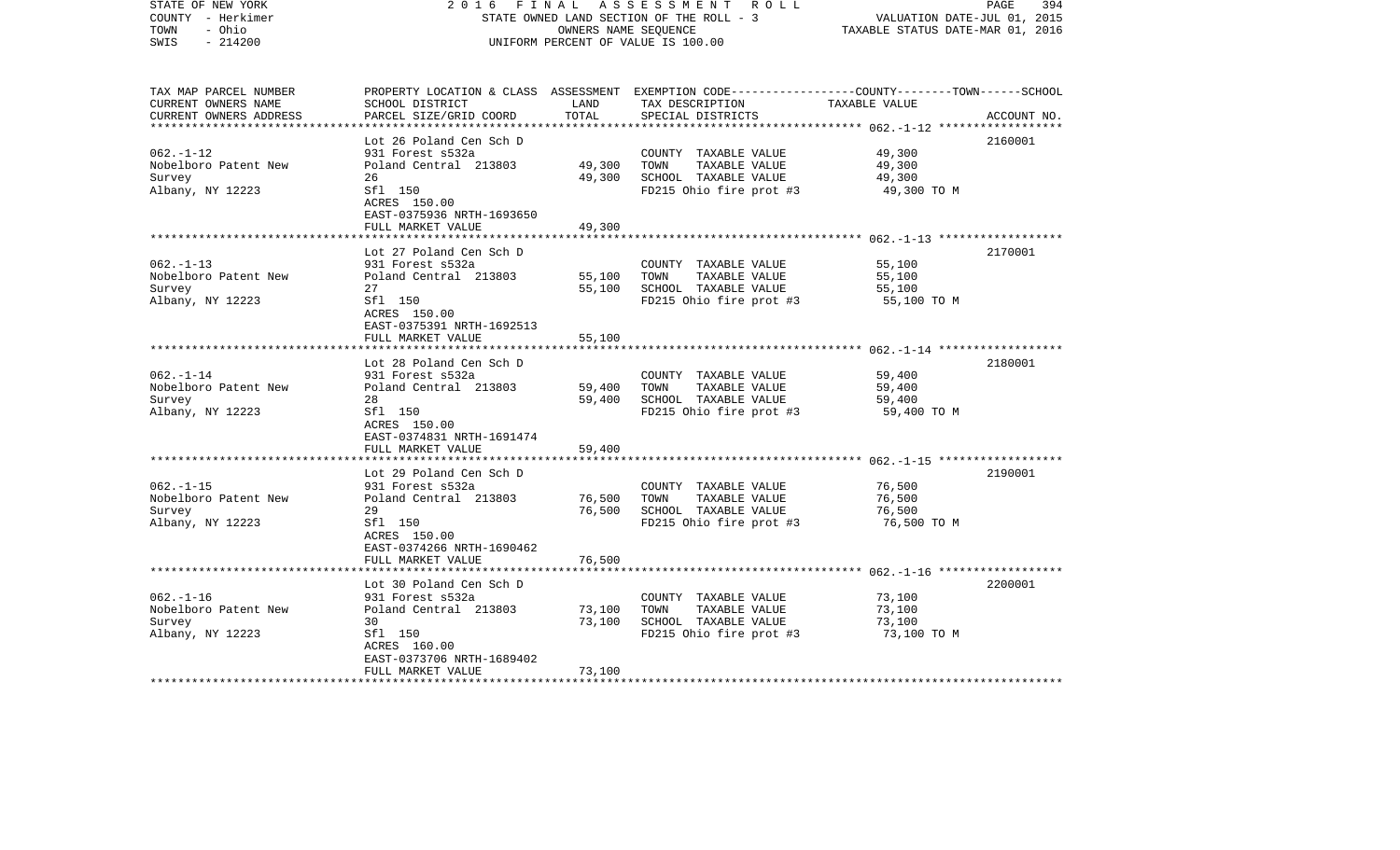| PROPERTY LOCATION & CLASS ASSESSMENT EXEMPTION CODE---------------COUNTY-------TOWN------SCHOOL<br>ACCOUNT NO. |
|----------------------------------------------------------------------------------------------------------------|
|                                                                                                                |
| 2340001                                                                                                        |
|                                                                                                                |
| 2350001                                                                                                        |
|                                                                                                                |
| 2360001                                                                                                        |
|                                                                                                                |
| 2370001                                                                                                        |
|                                                                                                                |
| 2380001                                                                                                        |
|                                                                                                                |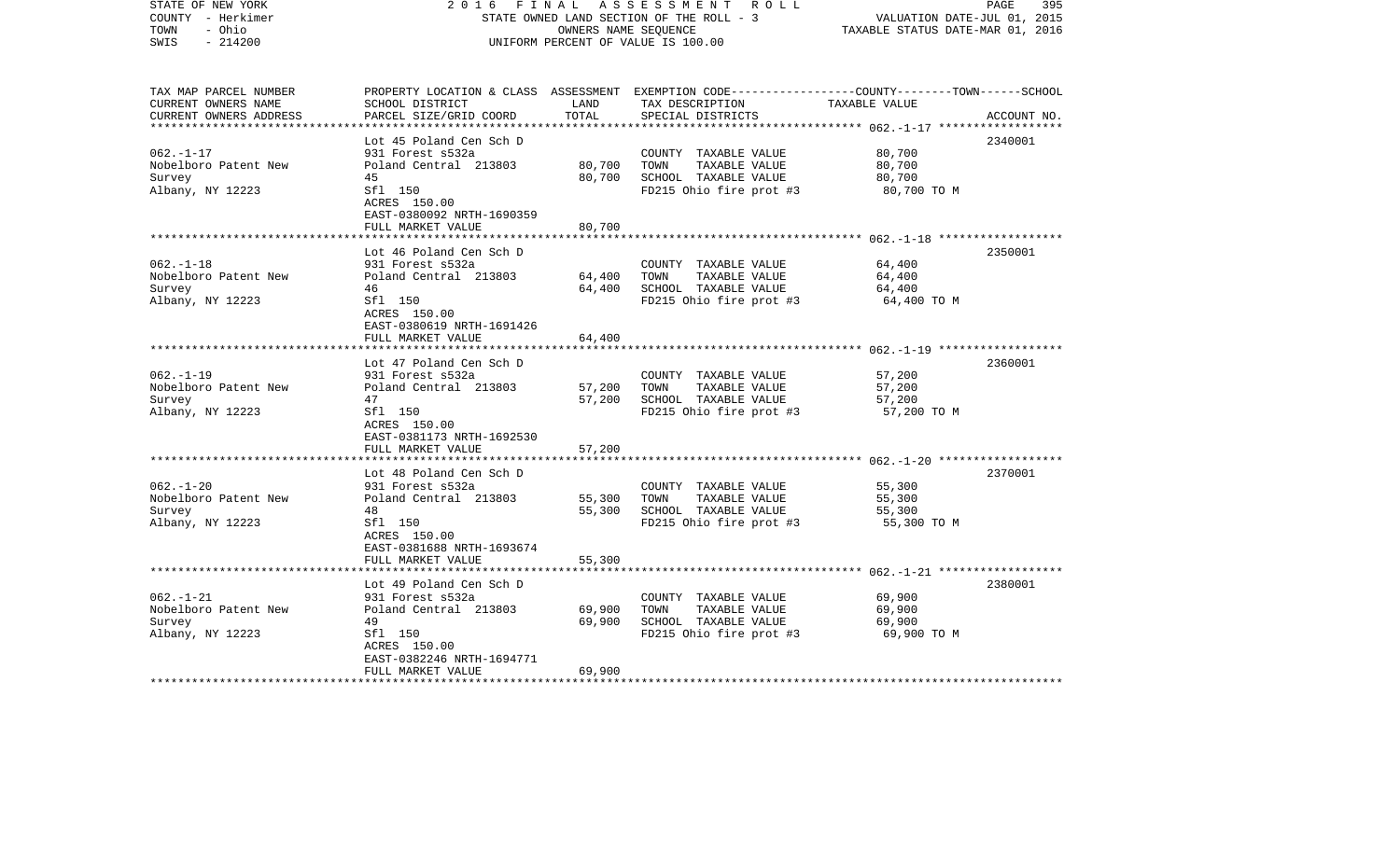| STATE OF NEW YORK<br>COUNTY - Herkimer<br>TOWN<br>- Ohio<br>$-214200$<br>SWIS | 2 0 1 6                                              | FINAL<br>OWNERS NAME SEQUENCE | A S S E S S M E N T R O L L<br>STATE OWNED LAND SECTION OF THE ROLL - 3<br>UNIFORM PERCENT OF VALUE IS 100.00                                        | VALUATION DATE-JUL 01, 2015<br>TAXABLE STATUS DATE-MAR 01, 2016 | PAGE<br>396 |
|-------------------------------------------------------------------------------|------------------------------------------------------|-------------------------------|------------------------------------------------------------------------------------------------------------------------------------------------------|-----------------------------------------------------------------|-------------|
| TAX MAP PARCEL NUMBER<br>CURRENT OWNERS NAME<br>CURRENT OWNERS ADDRESS        | SCHOOL DISTRICT<br>PARCEL SIZE/GRID COORD            | LAND<br>TOTAL                 | PROPERTY LOCATION & CLASS ASSESSMENT EXEMPTION CODE--------------COUNTY-------TOWN------SCHOOL<br>TAX DESCRIPTION TAXABLE VALUE<br>SPECIAL DISTRICTS |                                                                 | ACCOUNT NO. |
|                                                                               | Lot 50 Poland Cen Sch D                              |                               |                                                                                                                                                      |                                                                 | 2390001     |
| $062. - 1 - 22$                                                               | 931 Forest s532a                                     |                               | COUNTY TAXABLE VALUE                                                                                                                                 | 93,800                                                          |             |
| Nobelboro Patent New                                                          | Poland Central 213803                                | 93,800                        | TOWN<br>TAXABLE VALUE                                                                                                                                | 93,800                                                          |             |
| Survey                                                                        | 50                                                   | 93,800                        | SCHOOL TAXABLE VALUE                                                                                                                                 | 93,800                                                          |             |
| Albany, NY 12223                                                              | Sfl 150<br>ACRES 150.00<br>EAST-0382778 NRTH-1695902 |                               | FD215 Ohio fire prot #3                                                                                                                              | 93,800 TO M                                                     |             |
|                                                                               | FULL MARKET VALUE                                    | 93,800                        |                                                                                                                                                      |                                                                 |             |
|                                                                               | Lot 51 Poland Cen Sch D                              |                               |                                                                                                                                                      |                                                                 | 2400001     |
| $062 - 1 - 23$                                                                | 931 Forest s532a                                     |                               | COUNTY TAXABLE VALUE                                                                                                                                 | 94,400                                                          |             |
| Nobelboro Patent New                                                          | Poland Central 213803                                | 94,400                        | TOWN<br>TAXABLE VALUE                                                                                                                                | 94,400                                                          |             |
| Survey                                                                        | 51                                                   | 94,400                        | SCHOOL TAXABLE VALUE                                                                                                                                 | 94,400                                                          |             |
| Albany, NY 12223                                                              | Sfl 150<br>ACRES 150.00<br>EAST-0383361 NRTH-1697073 |                               | FD215 Ohio fire prot #3                                                                                                                              | 94,400 TO M                                                     |             |
|                                                                               | FULL MARKET VALUE                                    | 94,400                        |                                                                                                                                                      |                                                                 |             |
|                                                                               |                                                      |                               |                                                                                                                                                      |                                                                 |             |
| $062 - 1 - 24$                                                                | Lot 52 Poland Cen Sch D                              |                               |                                                                                                                                                      | 68,700                                                          | 2410001     |
| Nobelboro Patent New                                                          | 931 Forest s532a<br>Poland Central 213803            | 68,700                        | COUNTY TAXABLE VALUE<br>TOWN<br>TAXABLE VALUE                                                                                                        | 68,700                                                          |             |
| Survey                                                                        | 52                                                   | 68,700                        | SCHOOL TAXABLE VALUE                                                                                                                                 | 68,700                                                          |             |
| Albany, NY 12223                                                              | Sfl 150                                              |                               | FD215 Ohio fire prot #3                                                                                                                              | 68,700 TO M                                                     |             |
|                                                                               | ACRES 150.00                                         |                               |                                                                                                                                                      |                                                                 |             |
|                                                                               | EAST-0383894 NRTH-1698186<br>FULL MARKET VALUE       | 68,700                        |                                                                                                                                                      |                                                                 |             |
|                                                                               |                                                      |                               |                                                                                                                                                      |                                                                 |             |
|                                                                               | Lot 53 Poland Cen Sch D                              |                               |                                                                                                                                                      |                                                                 | 2420001     |
| $062. -1 - 25$                                                                | 931 Forest s532a                                     |                               | COUNTY TAXABLE VALUE                                                                                                                                 | 59,400                                                          |             |
| Nobelboro Patent New                                                          | Poland Central 213803                                | 59,400                        | TAXABLE VALUE<br>TOWN                                                                                                                                | 59,400                                                          |             |
| Survey                                                                        | 53                                                   | 59,400                        | SCHOOL TAXABLE VALUE                                                                                                                                 | 59,400                                                          |             |
| Albany, NY 12223                                                              | Sfl 150<br>ACRES 150.00<br>EAST-0384369 NRTH-1699237 |                               | FD215 Ohio fire prot #3                                                                                                                              | 59,400 TO M                                                     |             |
|                                                                               | FULL MARKET VALUE                                    | 59,400                        |                                                                                                                                                      |                                                                 |             |
|                                                                               |                                                      |                               |                                                                                                                                                      |                                                                 |             |
|                                                                               | Lot 57 Poland Cen Sch D                              |                               |                                                                                                                                                      |                                                                 | 2450001     |
| $062. -1 - 31$                                                                | 931 Forest s532a                                     |                               | COUNTY TAXABLE VALUE                                                                                                                                 | 105,900                                                         |             |
| Nobelboro Patent New                                                          | Poland Central 213803                                | 105,900                       | TOWN<br>TAXABLE VALUE                                                                                                                                | 105,900                                                         |             |
| Survey<br>Albany, NY 12223                                                    | 56<br>Sfl 150                                        | 105,900                       | SCHOOL TAXABLE VALUE<br>FD215 Ohio fire prot #3                                                                                                      | 105,900<br>105,900 TO M                                         |             |
|                                                                               | ACRES 150.00                                         |                               |                                                                                                                                                      |                                                                 |             |
|                                                                               | EAST-0389115 NRTH-1696966                            |                               |                                                                                                                                                      |                                                                 |             |
|                                                                               | FULL MARKET VALUE                                    | 105,900                       |                                                                                                                                                      |                                                                 |             |
| **************************                                                    |                                                      |                               |                                                                                                                                                      |                                                                 |             |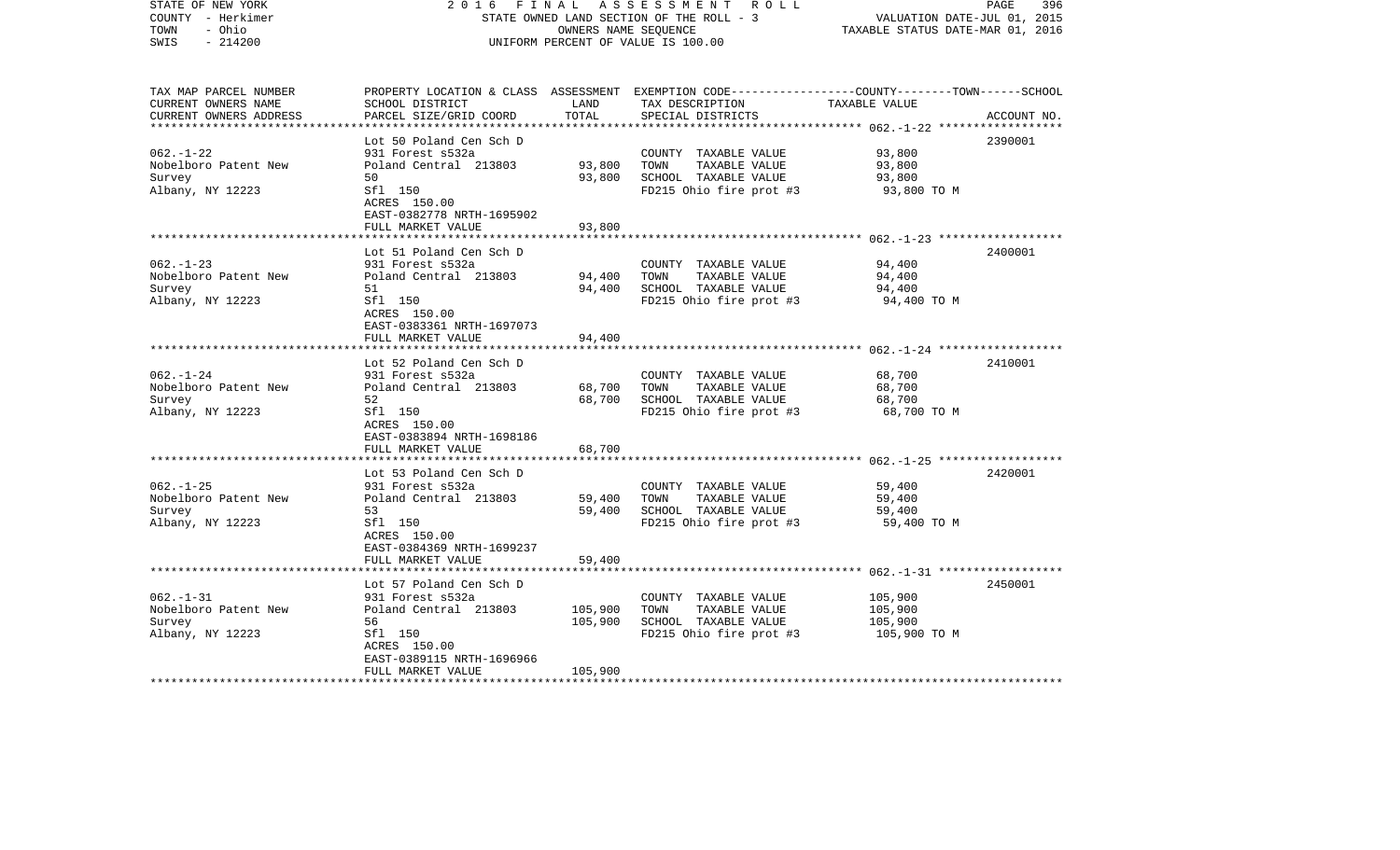| COUNTY - Herkimer<br>TOWN<br>- Ohio<br>SWIS<br>$-214200$                                      |                                                                                                                                                         | OWNERS NAME SEQUENCE       | STATE OWNED LAND SECTION OF THE ROLL - 3<br>UNIFORM PERCENT OF VALUE IS 100.00                   | VALUATION DATE-JUL 01, 2015<br>TAXABLE STATUS DATE-MAR 01, 2016                                     |             |
|-----------------------------------------------------------------------------------------------|---------------------------------------------------------------------------------------------------------------------------------------------------------|----------------------------|--------------------------------------------------------------------------------------------------|-----------------------------------------------------------------------------------------------------|-------------|
| TAX MAP PARCEL NUMBER<br>CURRENT OWNERS NAME<br>CURRENT OWNERS ADDRESS                        | PROPERTY LOCATION & CLASS ASSESSMENT EXEMPTION CODE----------------COUNTY-------TOWN------SCHOOL<br>SCHOOL DISTRICT<br>PARCEL SIZE/GRID COORD           | LAND<br>TOTAL              | TAX DESCRIPTION<br>SPECIAL DISTRICTS                                                             | TAXABLE VALUE<br>*********** 062.-1-32 **************                                               | ACCOUNT NO. |
| $062. -1 - 32$<br>Nobelboro Patent New<br>Survey<br>Albany, NY 12223                          | Lot 58 Poland Cen Sch D<br>931 Forest s532a<br>Poland Central 213803<br>57<br>Sfl 150<br>ACRES 150.00<br>EAST-0388495 NRTH-1695903<br>FULL MARKET VALUE | 55,900<br>55,900<br>55,900 | COUNTY TAXABLE VALUE<br>TOWN<br>TAXABLE VALUE<br>SCHOOL TAXABLE VALUE<br>FD215 Ohio fire prot #3 | 55,900<br>55,900<br>55,900<br>55,900 TO M                                                           | 2460001     |
|                                                                                               |                                                                                                                                                         |                            |                                                                                                  |                                                                                                     |             |
| $062. -1 - 33$<br>Nobelboro Patent New<br>Survey<br>Albany, NY 12223                          | Lot 59 Poland Cen Sch D<br>931 Forest s532a<br>Poland Central 213803<br>58<br>Sfl 150<br>ACRES 150.00<br>EAST-0388095 NRTH-1694708                      | 50,000<br>50,000           | COUNTY TAXABLE VALUE<br>TOWN<br>TAXABLE VALUE<br>SCHOOL TAXABLE VALUE<br>FD215 Ohio fire prot #3 | 50,000<br>50,000<br>50,000<br>50,000 TO M                                                           | 2470001     |
|                                                                                               | FULL MARKET VALUE                                                                                                                                       | 50,000                     |                                                                                                  |                                                                                                     |             |
| $062. - 1 - 34$<br>Nobelboro Patent New<br>Survey<br>Albany, NY 12223                         | Lot 60 Poland Cen Sch D<br>931 Forest s532a<br>Poland Central 213803<br>59<br>Sfl 150                                                                   | 56,100<br>56,100           | COUNTY TAXABLE VALUE<br>TOWN<br>TAXABLE VALUE<br>SCHOOL TAXABLE VALUE<br>FD215 Ohio fire prot #3 | ************************ 062.-1-34 *******************<br>56,100<br>56,100<br>56,100<br>56,100 TO M | 2480001     |
|                                                                                               | ACRES 150.00<br>EAST-0387528 NRTH-1693599<br>FULL MARKET VALUE<br>******************                                                                    | 56,100                     |                                                                                                  |                                                                                                     |             |
| $062. -1 - 35$<br>Nobelboro Patent New<br>Survey<br>Albany, NY 12223                          | Lot 61 Poland Cen Sch D<br>931 Forest s532a<br>Poland Central 213803<br>60<br>Sfl 150<br>ACRES 150.00<br>EAST-0386951 NRTH-1692503<br>FULL MARKET VALUE | 66,800<br>66,800<br>66,800 | COUNTY TAXABLE VALUE<br>TAXABLE VALUE<br>TOWN<br>SCHOOL TAXABLE VALUE<br>FD215 Ohio fire prot #3 | 66,800<br>66,800<br>66,800<br>66,800 TO M                                                           | 2490001     |
|                                                                                               | ********************                                                                                                                                    |                            |                                                                                                  |                                                                                                     |             |
| $062. - 1 - 36$<br>Nobelboro Patent New<br>Survey<br>Albany, NY 12223<br>******************** | Lot 62 Poland Cen Sch D<br>931 Forest s532a<br>Poland Central 213803<br>61<br>Sfl 150<br>ACRES 150.00<br>EAST-0386476 NRTH-1691382<br>FULL MARKET VALUE | 66,000<br>66,000<br>66,000 | COUNTY TAXABLE VALUE<br>TOWN<br>TAXABLE VALUE<br>SCHOOL TAXABLE VALUE<br>FD215 Ohio fire prot #3 | 66,000<br>66,000<br>66,000<br>66,000 TO M                                                           | 2500001     |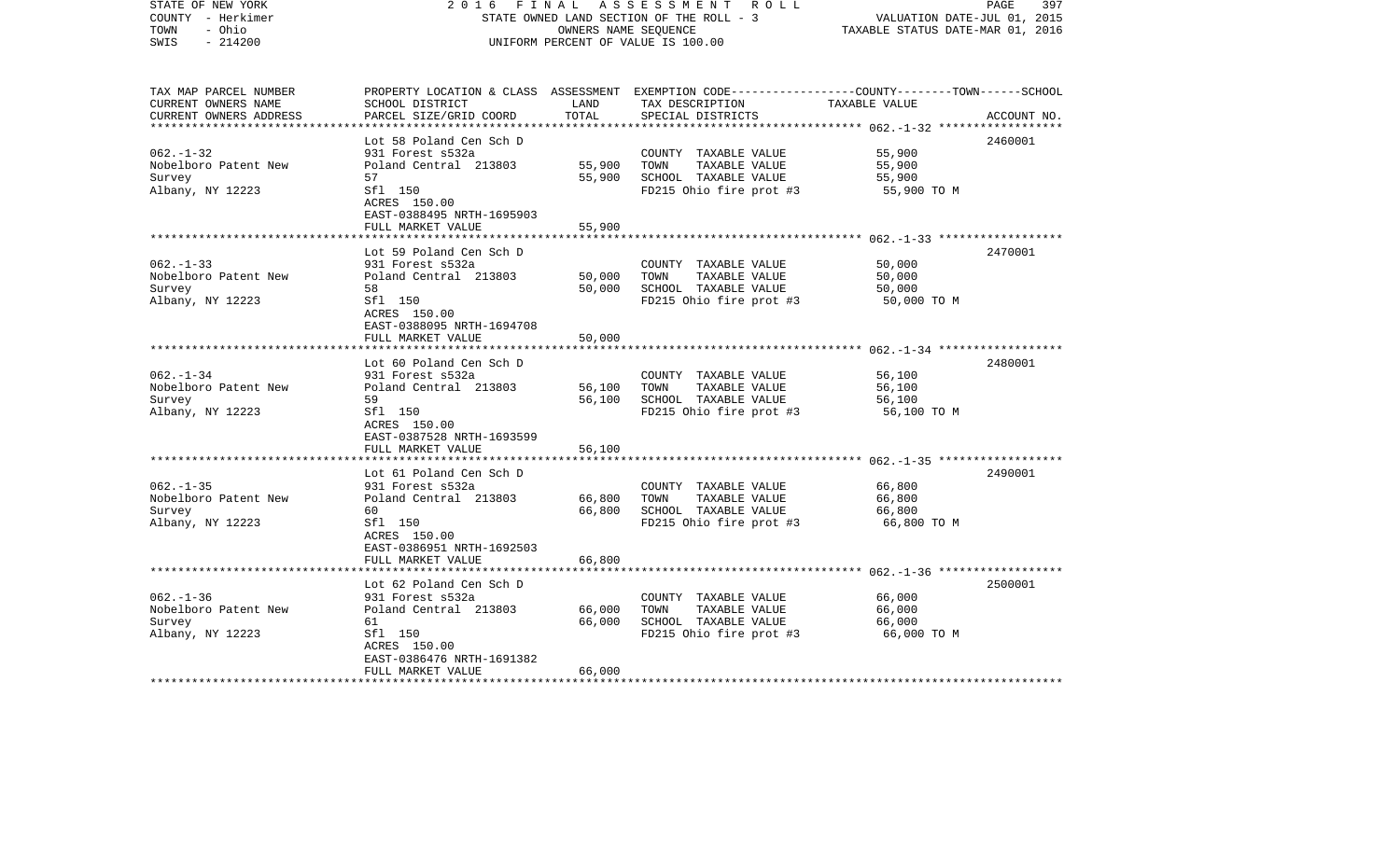| COUNTY - Herkimer<br>TOWN<br>- Ohio<br>SWIS<br>$-214200$               |                                                                                                                                                         | OWNERS NAME SEQUENCE       | STATE OWNED LAND SECTION OF THE ROLL - 3<br>UNIFORM PERCENT OF VALUE IS 100.00                   | VALUATION DATE-JUL 01, 2015<br>TAXABLE STATUS DATE-MAR 01, 2016 |             |
|------------------------------------------------------------------------|---------------------------------------------------------------------------------------------------------------------------------------------------------|----------------------------|--------------------------------------------------------------------------------------------------|-----------------------------------------------------------------|-------------|
| TAX MAP PARCEL NUMBER<br>CURRENT OWNERS NAME<br>CURRENT OWNERS ADDRESS | PROPERTY LOCATION & CLASS ASSESSMENT EXEMPTION CODE----------------COUNTY-------TOWN------SCHOOL<br>SCHOOL DISTRICT<br>PARCEL SIZE/GRID COORD           | LAND<br>TOTAL              | TAX DESCRIPTION<br>SPECIAL DISTRICTS                                                             | TAXABLE VALUE<br>*********** 062.-1-37 **************           | ACCOUNT NO. |
| $062. - 1 - 37$<br>Nobelboro Patent New<br>Survey<br>Albany, NY 12223  | Lot 63 Poland Cen Sch D<br>931 Forest s532a<br>Poland Central 213803<br>62<br>Sfl 150<br>ACRES 150.00<br>EAST-0385995 NRTH-1690251<br>FULL MARKET VALUE | 92,200<br>92,200<br>92,200 | COUNTY TAXABLE VALUE<br>TOWN<br>TAXABLE VALUE<br>SCHOOL TAXABLE VALUE<br>FD215 Ohio fire prot #3 | 92,200<br>92,200<br>92,200<br>92,200 TO M                       | 2510001     |
| $062. -1 - 38$<br>Nobelboro Patent New<br>Survey<br>Albany, NY 12223   | Lot 78 Poland Cen Sch D<br>931 Forest s532a<br>Poland Central 213803<br>77<br>Sfl 150<br>ACRES 150.00<br>EAST-0392646 NRTH-1690388                      | 64,300<br>64,300           | COUNTY TAXABLE VALUE<br>TOWN<br>TAXABLE VALUE<br>SCHOOL TAXABLE VALUE<br>FD215 Ohio fire prot #3 | 64,300<br>64,300<br>64,300<br>64,300 TO M                       | 2640001     |
| $062. -1 - 39$<br>Nobelboro Patent New<br>Survey<br>Albany, NY 12223   | FULL MARKET VALUE<br>***************<br>Lot 81 Poland Cen Sch D<br>931 Forest s532a<br>Poland Central 213803<br>78<br>Sfl 150                           | 64,300<br>69,000<br>69,000 | COUNTY TAXABLE VALUE<br>TOWN<br>TAXABLE VALUE<br>SCHOOL TAXABLE VALUE<br>FD215 Ohio fire prot #3 | 69,000<br>69,000<br>69,000<br>69,000 TO M                       | 2650001     |
|                                                                        | ACRES 150.00<br>EAST-0393234 NRTH-1691411<br>FULL MARKET VALUE                                                                                          | 69,000                     |                                                                                                  |                                                                 |             |
| $062. - 1 - 42$<br>Nobelboro Patent New<br>Survey<br>Albany, NY 12223  | Lot 87 Poland Cen Sch D<br>931 Forest s532a<br>Poland Central 213803<br>81<br>Sfl 150<br>ACRES 150.00<br>EAST-0394530 NRTH-1695161<br>FULL MARKET VALUE | 57,200<br>57,200<br>57,200 | COUNTY TAXABLE VALUE<br>TAXABLE VALUE<br>TOWN<br>SCHOOL TAXABLE VALUE<br>FD215 Ohio fire prot #3 | 57,200<br>57,200<br>57,200<br>57,200 TO M                       | 2660001     |
|                                                                        | Lot 56 Poland Cen Sch D                                                                                                                                 |                            |                                                                                                  |                                                                 | 2440001     |
| $063. -1 - 16$<br>Nobelboro Patent New<br>Survey<br>Albany, NY 12223   | 931 Forest s532a<br>Poland Central 213803<br>81<br>Sfl 150<br>ACRES 150.00<br>EAST-0397919 NRTH-1701989                                                 | 77,900<br>77,900           | COUNTY TAXABLE VALUE<br>TOWN<br>TAXABLE VALUE<br>SCHOOL TAXABLE VALUE<br>FD215 Ohio fire prot #3 | 77,900<br>77,900<br>77,900<br>77,900 TO M                       |             |
| ********************                                                   | FULL MARKET VALUE                                                                                                                                       | 77,900                     |                                                                                                  |                                                                 |             |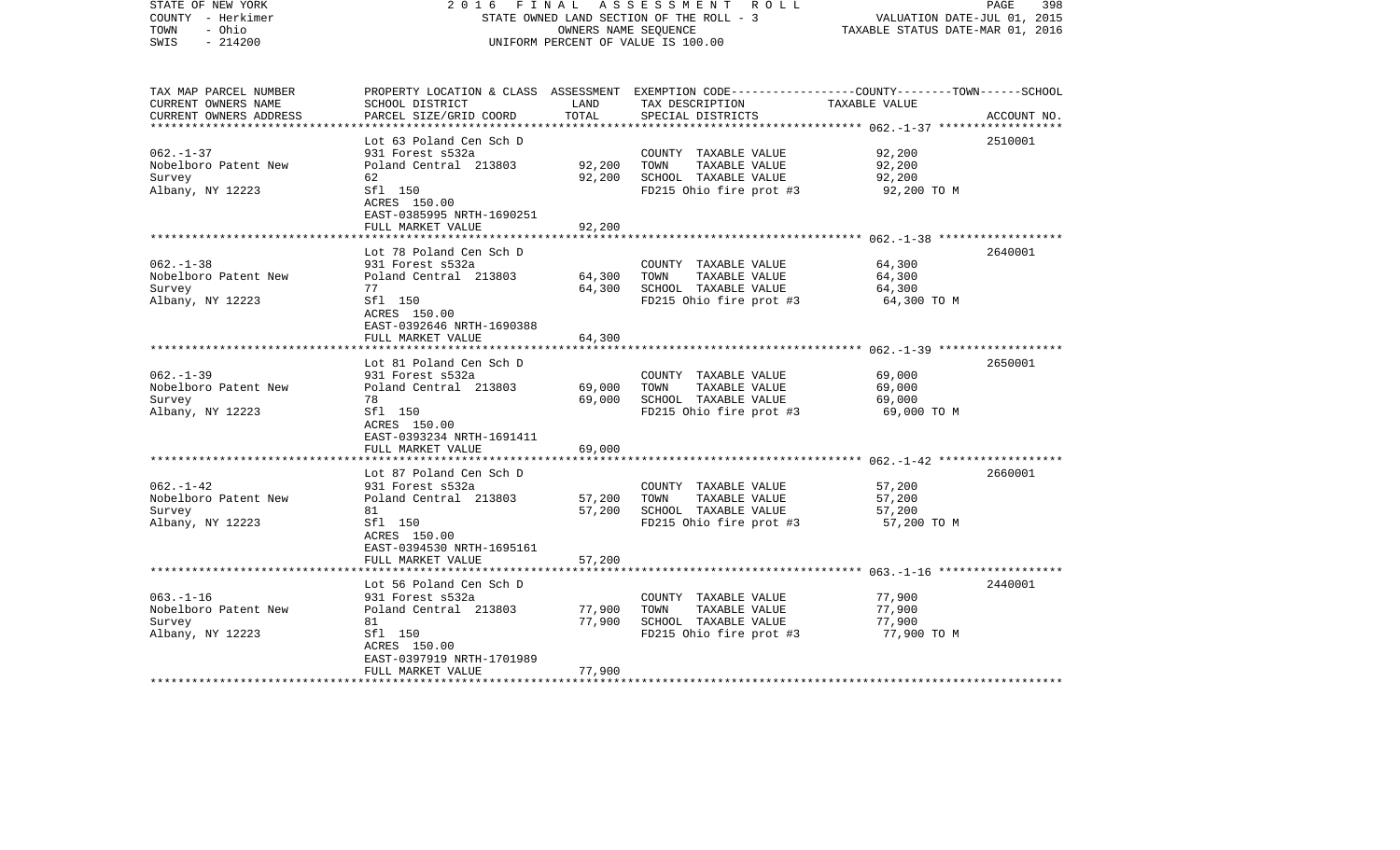| COUNTY - Herkimer<br>TOWN<br>- Ohio<br>SWIS<br>$-214200$                                     |                                                                                                                                                                                | OWNERS NAME SEQUENCE                 | STATE OWNED LAND SECTION OF THE ROLL - 3<br>UNIFORM PERCENT OF VALUE IS 100.00                   | VALUATION DATE-JUL 01, 2015<br>TAXABLE STATUS DATE-MAR 01, 2016 |             |
|----------------------------------------------------------------------------------------------|--------------------------------------------------------------------------------------------------------------------------------------------------------------------------------|--------------------------------------|--------------------------------------------------------------------------------------------------|-----------------------------------------------------------------|-------------|
| TAX MAP PARCEL NUMBER<br>CURRENT OWNERS NAME<br>CURRENT OWNERS ADDRESS                       | PROPERTY LOCATION & CLASS ASSESSMENT EXEMPTION CODE----------------COUNTY-------TOWN------SCHOOL<br>SCHOOL DISTRICT<br>PARCEL SIZE/GRID COORD                                  | LAND<br>TOTAL                        | TAX DESCRIPTION<br>SPECIAL DISTRICTS                                                             | TAXABLE VALUE<br>************* 063.-1-18 **************         | ACCOUNT NO. |
| $063. -1 - 18$<br>Nobelboro Patent New<br>Survey<br>Albany, NY 12223                         | Lot 99 Poland Cen Sch D<br>931 Forest s532a<br>Poland Central 213803<br>99<br>Sfl 150<br>ACRES 150.00<br>EAST-0399077 NRTH-1691538<br>FULL MARKET VALUE                        | 69,900<br>69,900<br>69,900           | COUNTY TAXABLE VALUE<br>TOWN<br>TAXABLE VALUE<br>SCHOOL TAXABLE VALUE<br>FD215 Ohio fire prot #3 | 69,900<br>69,900<br>69,900<br>69,900 TO M                       | 2740001     |
| $063. -1 - 19$<br>Nobelboro Patent New<br>Survey<br>Albany, NY 12223                         | Lot 98 Poland Cen Sch D<br>931 Forest s532a<br>Poland Central 213803<br>98<br>Sfl 150<br>ACRES 150.00<br>EAST-0399619 NRTH-1692696                                             | 64,000<br>64,000                     | COUNTY TAXABLE VALUE<br>TOWN<br>TAXABLE VALUE<br>SCHOOL TAXABLE VALUE<br>FD215 Ohio fire prot #3 | 64,000<br>64,000<br>64,000<br>64,000 TO M                       | 2730001     |
| $063. - 1 - 20$<br>Nobelboro Patent New<br>Survey<br>Albany, NY 12223                        | FULL MARKET VALUE<br>*******************<br>Lot 97 Poland Cen Sch D<br>931 Forest s532a<br>Poland Central 213803<br>97<br>Sfl 150<br>ACRES 150.00<br>EAST-0400136 NRTH-1693681 | 64,000<br>58,400<br>58,400           | COUNTY TAXABLE VALUE<br>TOWN<br>TAXABLE VALUE<br>SCHOOL TAXABLE VALUE<br>FD215 Ohio fire prot #3 | 58,400<br>58,400<br>58,400<br>58,400 TO M                       | 2720001     |
| $063. -1 - 23$<br>Nobelboro Patent New<br>Survey<br>Albany, NY 12223                         | FULL MARKET VALUE<br>Lot 95 Poland Cen Sch D<br>931 Forest s532a<br>Poland Central 213803<br>95<br>Sfl 150<br>ACRES 150.00<br>EAST-0401249 NRTH-1696081<br>FULL MARKET VALUE   | 58,400<br>82,800<br>82,800<br>82,800 | COUNTY TAXABLE VALUE<br>TAXABLE VALUE<br>TOWN<br>SCHOOL TAXABLE VALUE<br>FD215 Ohio fire prot #3 | 82,800<br>82,800<br>82,800<br>82,800 TO M                       | 2710001     |
| $063. -1 - 24$<br>Nobelboro Patent New<br>Survey<br>Albany, NY 12223<br>******************** | Lot 94 Poland Cen Sch D<br>931 Forest s532a<br>Poland Central 213803<br>94<br>Sfl 150<br>ACRES 150.00<br>EAST-0401835 NRTH-1697249<br>FULL MARKET VALUE                        | 59,500<br>59,500<br>59,500           | COUNTY TAXABLE VALUE<br>TOWN<br>TAXABLE VALUE<br>SCHOOL TAXABLE VALUE<br>FD215 Ohio fire prot #3 | 59,500<br>59,500<br>59,500<br>59,500 TO M                       | 2700001     |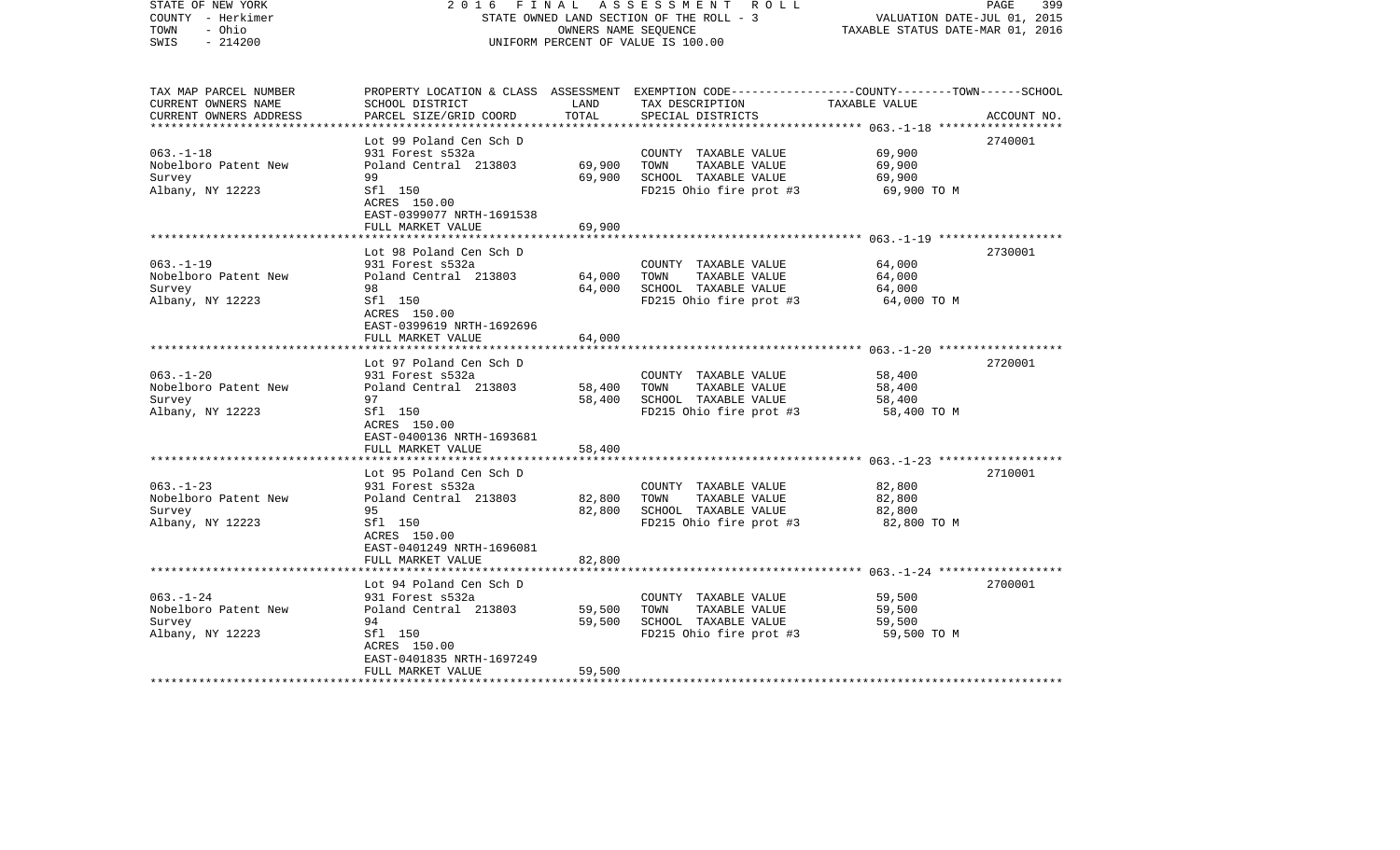| COUNTY<br>- Herkimer<br>TOWN<br>- Ohio<br>SWIS<br>$-214200$            |                                                                                                                                                         | OWNERS NAME SEQUENCE       | STATE OWNED LAND SECTION OF THE ROLL - 3<br>UNIFORM PERCENT OF VALUE IS 100.00                   | VALUATION DATE-JUL 01, 2015<br>TAXABLE STATUS DATE-MAR 01, 2016 |             |
|------------------------------------------------------------------------|---------------------------------------------------------------------------------------------------------------------------------------------------------|----------------------------|--------------------------------------------------------------------------------------------------|-----------------------------------------------------------------|-------------|
| TAX MAP PARCEL NUMBER<br>CURRENT OWNERS NAME<br>CURRENT OWNERS ADDRESS | PROPERTY LOCATION & CLASS ASSESSMENT EXEMPTION CODE----------------COUNTY-------TOWN------SCHOOL<br>SCHOOL DISTRICT<br>PARCEL SIZE/GRID COORD           | LAND<br>TOTAL              | TAX DESCRIPTION<br>SPECIAL DISTRICTS                                                             | TAXABLE VALUE<br>************ 063.-1-25 **************          | ACCOUNT NO. |
| $063. -1 - 25$<br>Nobelboro Patent New<br>Survey<br>Albany, NY 12223   | Lot 93 Poland Cen Sch D<br>931 Forest s532a<br>Poland Central 213803<br>93<br>Sfl 150<br>ACRES 150.00<br>EAST-0402172 NRTH-1698555<br>FULL MARKET VALUE | 60,800<br>60,800<br>60,800 | COUNTY TAXABLE VALUE<br>TAXABLE VALUE<br>TOWN<br>SCHOOL TAXABLE VALUE<br>FD215 Ohio fire prot #3 | 60,800<br>60,800<br>60,800<br>60,800 TO M                       | 2690001     |
| $063. - 1 - 27$<br>Nobelboro Patent New<br>Survey<br>Albany, NY 12223  | Lot 91 Poland Cen Sch D<br>931 Forest s532a<br>Poland Central 213803<br>91<br>Sfl 150<br>ACRES 150.00<br>EAST-0403242 NRTH-1700726                      | 64,000<br>64,000           | COUNTY TAXABLE VALUE<br>TOWN<br>TAXABLE VALUE<br>SCHOOL TAXABLE VALUE<br>FD215 Ohio fire prot #3 | 64,000<br>64,000<br>64,000<br>64,000 TO M                       | 2680001     |
|                                                                        | FULL MARKET VALUE<br>***************<br>Lot 90 Poland Cen Sch D                                                                                         | 64,000                     |                                                                                                  |                                                                 | 2670001     |
| $063. -1 - 28$<br>Nobelboro Patent New<br>Survey<br>Albany, NY 12223   | 931 Forest s532a<br>Poland Central 213803<br>90<br>Sfl 150<br>ACRES 150.00<br>EAST-0403710 NRTH-1701761                                                 | 68,000<br>68,000           | COUNTY TAXABLE VALUE<br>TOWN<br>TAXABLE VALUE<br>SCHOOL TAXABLE VALUE<br>FD215 Ohio fire prot #3 | 68,000<br>68,000<br>68,000<br>68,000 TO M                       |             |
|                                                                        | FULL MARKET VALUE                                                                                                                                       | 68,000                     |                                                                                                  |                                                                 |             |
| $065. - 1 - 48$<br>Nobelboro Patent New<br>Survey<br>Albany, NY 12223  | Lot 10 Poland Cen Sch D<br>931 Forest s532a<br>Poland Central 213803<br>10<br>Sfl 150<br>ACRES 150.00<br>EAST-0367903 NRTH-1689310<br>FULL MARKET VALUE | 82,600<br>82,600<br>82,600 | COUNTY TAXABLE VALUE<br>TAXABLE VALUE<br>TOWN<br>SCHOOL TAXABLE VALUE<br>FD215 Ohio fire prot #3 | 82,600<br>82,600<br>82,600<br>82,600 TO M                       | 2020001     |
|                                                                        |                                                                                                                                                         |                            |                                                                                                  |                                                                 |             |
| $065. -1 - 49$<br>Nobelboro Patent New<br>Survey<br>Albany, NY 12223   | Lot 9 Poland Cen Sch D<br>931 Forest s532a<br>Poland Central 213803<br>9<br>Sfl 150<br>ACRES 150.00                                                     | 93,100<br>93,100           | COUNTY TAXABLE VALUE<br>TOWN<br>TAXABLE VALUE<br>SCHOOL TAXABLE VALUE<br>FD215 Ohio fire prot #3 | 93,100<br>93,100<br>93,100<br>93,100 TO M                       | 2010001     |
|                                                                        | EAST-0367353 NRTH-1688155<br>FULL MARKET VALUE                                                                                                          | 93,100                     |                                                                                                  |                                                                 |             |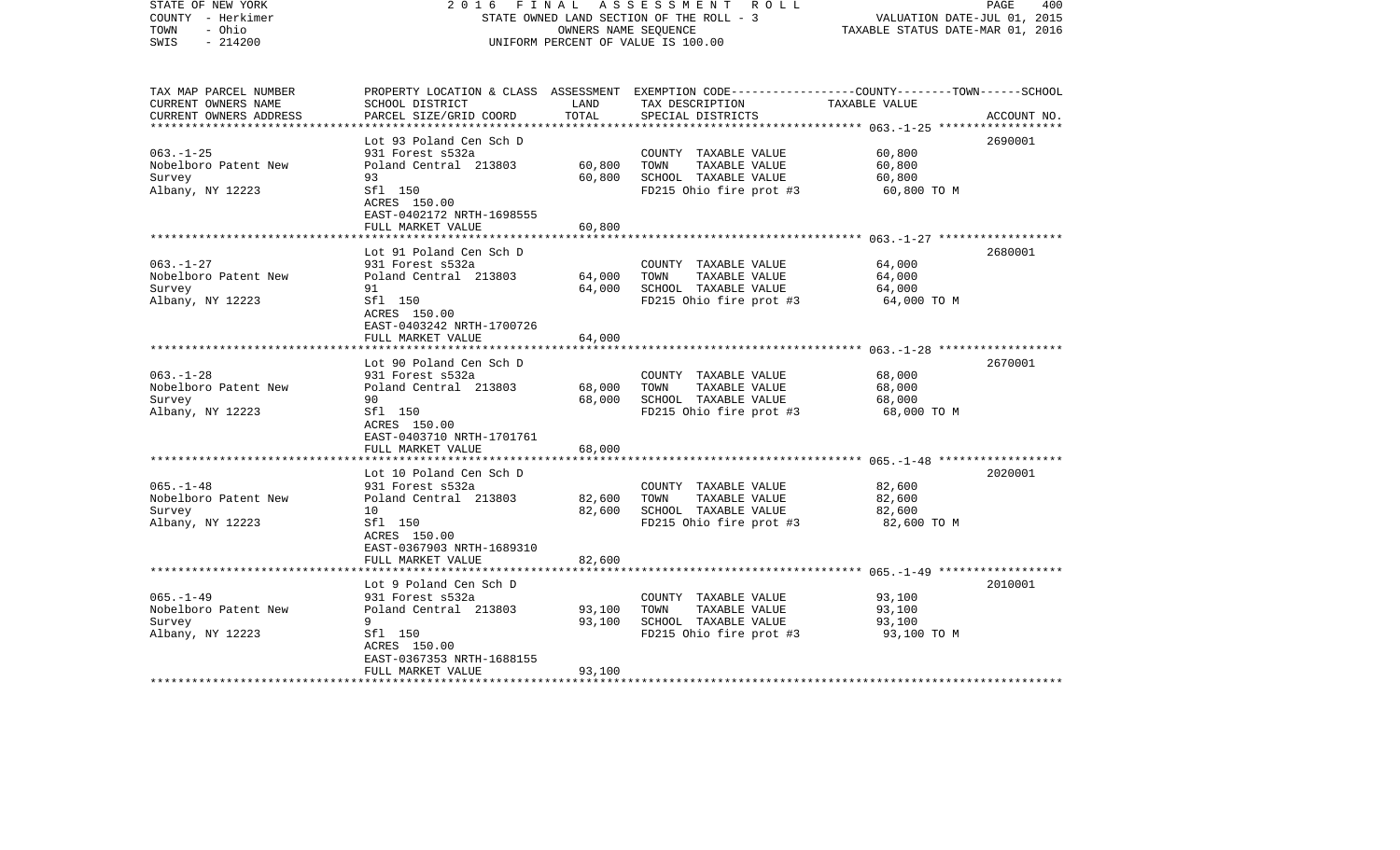| STATE OF NEW YORK<br>COUNTY - Herkimer<br>TOWN<br>- Ohio<br>$-214200$<br>SWIS                        | 2 0 1 6                                              | FINAL<br>OWNERS NAME SEQUENCE | A S S E S S M E N T R O L L<br>STATE OWNED LAND SECTION OF THE ROLL - 3<br>UNIFORM PERCENT OF VALUE IS 100.00                          | VALUATION DATE-JUL 01, 2015<br>TAXABLE STATUS DATE-MAR 01, 2016 | 401<br>PAGE |
|------------------------------------------------------------------------------------------------------|------------------------------------------------------|-------------------------------|----------------------------------------------------------------------------------------------------------------------------------------|-----------------------------------------------------------------|-------------|
| TAX MAP PARCEL NUMBER<br>CURRENT OWNERS NAME<br>CURRENT OWNERS ADDRESS<br>************************** | SCHOOL DISTRICT<br>PARCEL SIZE/GRID COORD            | LAND<br>TOTAL                 | PROPERTY LOCATION & CLASS ASSESSMENT EXEMPTION CODE---------------COUNTY-------TOWN-----SCHOOL<br>TAX DESCRIPTION<br>SPECIAL DISTRICTS | TAXABLE VALUE                                                   | ACCOUNT NO. |
|                                                                                                      | Lot 8 Poland Cen Sch D                               |                               |                                                                                                                                        |                                                                 | 2000001     |
| $065. - 1 - 50$                                                                                      | 931 Forest s532a                                     |                               | COUNTY TAXABLE VALUE                                                                                                                   | 84,800                                                          |             |
| Nobelboro Patent New                                                                                 | Poland Central 213803                                | 84,800                        | TOWN<br>TAXABLE VALUE                                                                                                                  | 84,800                                                          |             |
| Survey                                                                                               | 8                                                    | 84,800                        | SCHOOL TAXABLE VALUE                                                                                                                   | 84,800                                                          |             |
| Albany, NY 12223                                                                                     | Sfl 150<br>ACRES 150.00<br>EAST-0366793 NRTH-1687037 |                               | FD215 Ohio fire prot #3                                                                                                                | 84,800 TO M                                                     |             |
|                                                                                                      | FULL MARKET VALUE                                    | 84,800                        |                                                                                                                                        |                                                                 |             |
|                                                                                                      | Lot 7 Poland Cen Sch D                               |                               |                                                                                                                                        |                                                                 | 1990001     |
| $065. -1 - 51$                                                                                       | 931 Forest s532a                                     |                               | COUNTY TAXABLE VALUE                                                                                                                   | 91,700                                                          |             |
| Nobelboro Patent New                                                                                 | Poland Central 213803                                | 91,700                        | TOWN<br>TAXABLE VALUE                                                                                                                  | 91,700                                                          |             |
| Survey                                                                                               | 7                                                    | 91,700                        | SCHOOL TAXABLE VALUE                                                                                                                   | 91,700                                                          |             |
| Albany, NY 12223                                                                                     | Sfl 150<br>ACRES 150.00<br>EAST-0366274 NRTH-1685923 |                               | FD215 Ohio fire prot #3                                                                                                                | 91,700 TO M                                                     |             |
|                                                                                                      | FULL MARKET VALUE                                    | 91,700                        |                                                                                                                                        |                                                                 |             |
|                                                                                                      | Lot 6 Poland Cen Sch D                               |                               |                                                                                                                                        |                                                                 | 1980001     |
| $065. - 1 - 52$                                                                                      | 931 Forest s532a                                     |                               | COUNTY TAXABLE VALUE                                                                                                                   | 77,300                                                          |             |
| Nobelboro Patent New                                                                                 | Poland Central 213803                                | 77,300                        | TOWN<br>TAXABLE VALUE                                                                                                                  | 77,300                                                          |             |
| Survey                                                                                               | 6                                                    | 77,300                        | SCHOOL TAXABLE VALUE                                                                                                                   | 77,300                                                          |             |
| Albany, NY 12223                                                                                     | Sfl 150<br>ACRES 150.00<br>EAST-0365731 NRTH-1684818 |                               | FD215 Ohio fire prot #3                                                                                                                | 77,300 TO M                                                     |             |
|                                                                                                      | FULL MARKET VALUE                                    | 77,300                        |                                                                                                                                        |                                                                 |             |
|                                                                                                      | Lot 5 Poland Cen Sch D                               |                               |                                                                                                                                        |                                                                 | 1970001     |
| $065. - 1 - 53$                                                                                      | 931 Forest s532a                                     |                               | COUNTY TAXABLE VALUE                                                                                                                   | 89,000                                                          |             |
| Nobelboro Patent New                                                                                 | Poland Central 213803                                | 89,000                        | TOWN<br>TAXABLE VALUE                                                                                                                  | 89,000                                                          |             |
| Survey                                                                                               | 5 <sup>1</sup>                                       | 89,000                        | SCHOOL TAXABLE VALUE                                                                                                                   | 89,000                                                          |             |
| Albany, NY 12223                                                                                     | Sfl 150<br>ACRES 150.00<br>EAST-0365212 NRTH-1683753 |                               | FD215 Ohio fire prot #3                                                                                                                | 89,000 TO M                                                     |             |
|                                                                                                      | FULL MARKET VALUE                                    | 89,000                        |                                                                                                                                        | ************************** 065.-1-54 **************             |             |
|                                                                                                      | Lot 4 Poland Cen Sch D                               |                               |                                                                                                                                        |                                                                 | 1960001     |
| $065. - 1 - 54$                                                                                      | 931 Forest s532a                                     |                               | COUNTY TAXABLE VALUE                                                                                                                   | 95,400                                                          |             |
| Nobelboro Patent New                                                                                 | Poland Central 213803                                | 95,400                        | TAXABLE VALUE<br>TOWN                                                                                                                  | 95,400                                                          |             |
| Survey                                                                                               | $\overline{4}$                                       | 95,400                        | SCHOOL TAXABLE VALUE                                                                                                                   | 95,400                                                          |             |
| Albany, NY 12223                                                                                     | Sfl 150                                              |                               | FD215 Ohio fire prot #3                                                                                                                | 95,400 TO M                                                     |             |
|                                                                                                      | ACRES 150.00                                         |                               |                                                                                                                                        |                                                                 |             |
|                                                                                                      | EAST-0364656 NRTH-1682590                            |                               |                                                                                                                                        |                                                                 |             |
|                                                                                                      | FULL MARKET VALUE                                    | 95,400                        |                                                                                                                                        |                                                                 |             |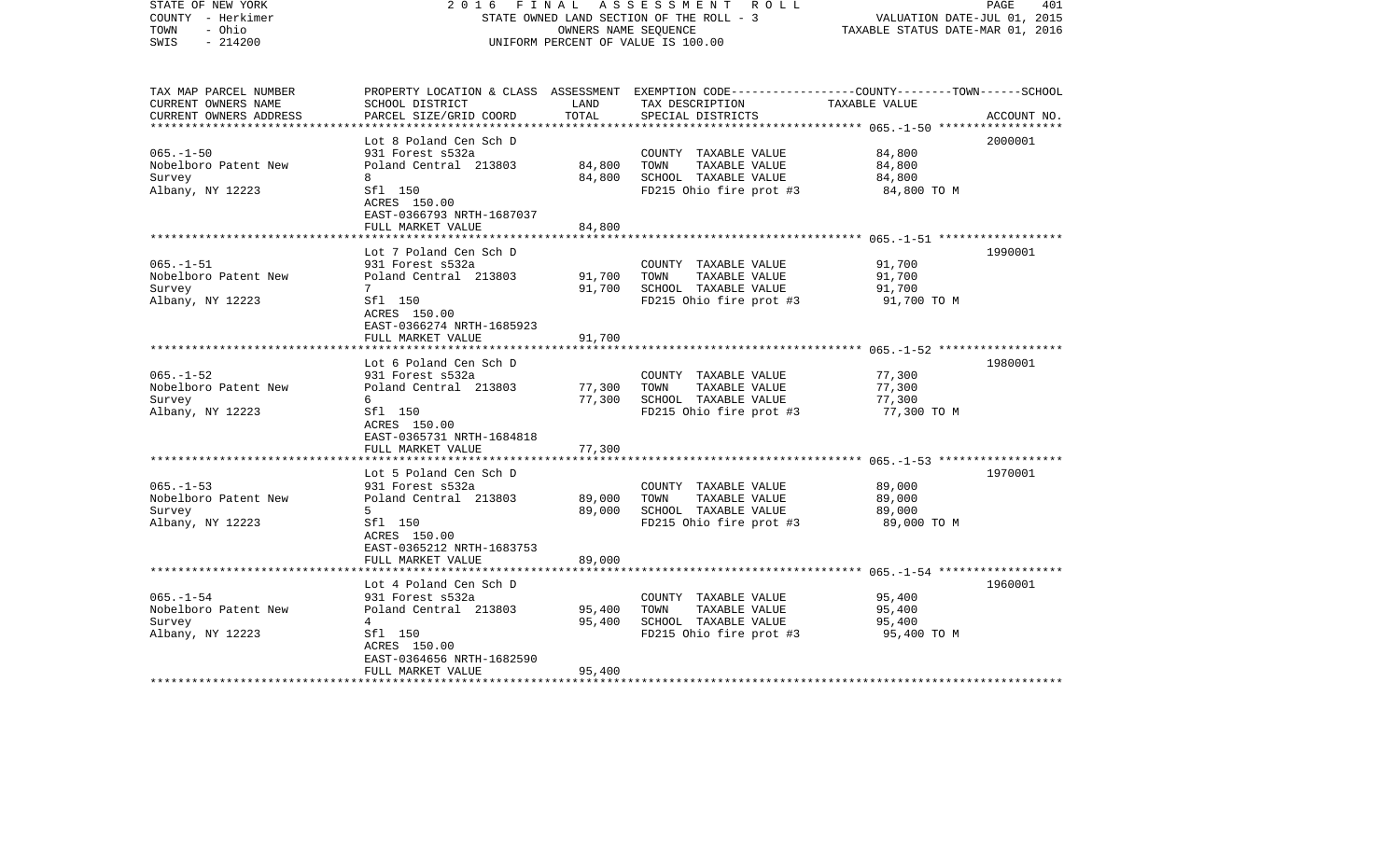| STATE OF NEW YORK<br>COUNTY - Herkimer<br>TOWN<br>- Ohio<br>$-214200$<br>SWIS | 2 0 1 6                                              | FINAL<br>OWNERS NAME SEQUENCE | A S S E S S M E N T R O L L<br>STATE OWNED LAND SECTION OF THE ROLL - 3<br>UNIFORM PERCENT OF VALUE IS 100.00                          | VALUATION DATE-JUL 01, 2015<br>TAXABLE STATUS DATE-MAR 01, 2016 | PAGE<br>402 |
|-------------------------------------------------------------------------------|------------------------------------------------------|-------------------------------|----------------------------------------------------------------------------------------------------------------------------------------|-----------------------------------------------------------------|-------------|
| TAX MAP PARCEL NUMBER<br>CURRENT OWNERS NAME<br>CURRENT OWNERS ADDRESS        | SCHOOL DISTRICT<br>PARCEL SIZE/GRID COORD            | LAND<br>TOTAL                 | PROPERTY LOCATION & CLASS ASSESSMENT EXEMPTION CODE---------------COUNTY-------TOWN-----SCHOOL<br>TAX DESCRIPTION<br>SPECIAL DISTRICTS | TAXABLE VALUE                                                   | ACCOUNT NO. |
|                                                                               |                                                      |                               |                                                                                                                                        |                                                                 |             |
| $065. -1 - 55$                                                                | Lot 3 Poland Cen Sch D<br>931 Forest s532a           |                               | COUNTY TAXABLE VALUE                                                                                                                   | 111,000                                                         | 1950001     |
| Nobelboro Patent New                                                          | Poland Central 213803                                | 111,000                       | TOWN<br>TAXABLE VALUE                                                                                                                  | 111,000                                                         |             |
| Survey                                                                        | 3                                                    | 111,000                       | SCHOOL TAXABLE VALUE                                                                                                                   | 111,000                                                         |             |
| Albany, NY 12223                                                              | Sfl 150<br>ACRES 150.00<br>EAST-0364151 NRTH-1681498 |                               | FD215 Ohio fire prot #3                                                                                                                | 111,000 TO M                                                    |             |
|                                                                               | FULL MARKET VALUE                                    | 111,000                       |                                                                                                                                        |                                                                 |             |
|                                                                               | Lot 2 Poland Cen Sch D                               |                               |                                                                                                                                        |                                                                 | 1940001     |
| $065. -1 - 56$                                                                | 931 Forest s532a                                     |                               | COUNTY TAXABLE VALUE                                                                                                                   | 97,500                                                          |             |
| Nobelboro Patent New                                                          | Poland Central 213803                                | 97,500                        | TOWN<br>TAXABLE VALUE                                                                                                                  | 97,500                                                          |             |
| Survey                                                                        | 2                                                    | 97,500                        | SCHOOL TAXABLE VALUE                                                                                                                   | 97,500                                                          |             |
| Albany, NY 12223                                                              | Sfl 150<br>ACRES 150.00<br>EAST-0363568 NRTH-1680416 |                               | FD215 Ohio fire prot #3                                                                                                                | 97,500 TO M                                                     |             |
|                                                                               | FULL MARKET VALUE                                    | 97,500                        |                                                                                                                                        |                                                                 |             |
|                                                                               | Lot 1 Poland Cen Sch D                               |                               |                                                                                                                                        |                                                                 | 1930001     |
| $065. - 1 - 57$                                                               | 931 Forest s532a                                     |                               | COUNTY TAXABLE VALUE                                                                                                                   | 103,300                                                         |             |
| Nobelboro Patent New                                                          | Poland Central 213803                                | 103,300                       | TOWN<br>TAXABLE VALUE                                                                                                                  | 103,300                                                         |             |
| Survey                                                                        | $\mathbf{1}$                                         | 103,300                       | SCHOOL TAXABLE VALUE                                                                                                                   | 103,300                                                         |             |
| Albany, NY 12223                                                              | Sfl 150<br>ACRES 150.00<br>EAST-0363049 NRTH-1679288 |                               | FD215 Ohio fire prot #3                                                                                                                | 103,300 TO M                                                    |             |
|                                                                               | FULL MARKET VALUE                                    | 103,300                       |                                                                                                                                        |                                                                 |             |
|                                                                               | Lot 40 Poland Cen Sch D                              |                               |                                                                                                                                        |                                                                 | 2300001     |
| $065. -1 - 59$                                                                | 931 Forest s532a                                     |                               | COUNTY TAXABLE VALUE                                                                                                                   | 88,100                                                          |             |
| Nobelboro Patent New                                                          | Poland Central 213803                                | 88,100                        | TOWN<br>TAXABLE VALUE                                                                                                                  | 88,100                                                          |             |
| Survey                                                                        | 40                                                   | 88,100                        | SCHOOL TAXABLE VALUE                                                                                                                   | 88,100                                                          |             |
| Albany, NY 12223                                                              | Sfl 150<br>ACRES 150.00<br>EAST-0368246 NRTH-1677977 |                               | FD215 Ohio fire prot #3                                                                                                                | 88,100 TO M                                                     |             |
|                                                                               | FULL MARKET VALUE                                    | 88,100                        |                                                                                                                                        |                                                                 |             |
|                                                                               | Lot 39 Poland Cen Sch D                              |                               |                                                                                                                                        |                                                                 | 2290001     |
| $065. - 1 - 60$                                                               | 931 Forest s532a                                     |                               | COUNTY TAXABLE VALUE                                                                                                                   | 81,400                                                          |             |
| Nobelboro Patent New                                                          | Poland Central 213803                                | 81,400                        | TAXABLE VALUE<br>TOWN                                                                                                                  | 81,400                                                          |             |
| Survey                                                                        | 39                                                   | 81,400                        | SCHOOL TAXABLE VALUE                                                                                                                   | 81,400                                                          |             |
| Albany, NY 12223                                                              | Sfl 150                                              |                               | FD215 Ohio fire prot #3                                                                                                                | 81,400 TO M                                                     |             |
|                                                                               | ACRES 150.00                                         |                               |                                                                                                                                        |                                                                 |             |
|                                                                               | EAST-0368807 NRTH-1679114<br>FULL MARKET VALUE       | 81,400                        |                                                                                                                                        |                                                                 |             |
|                                                                               |                                                      |                               |                                                                                                                                        |                                                                 |             |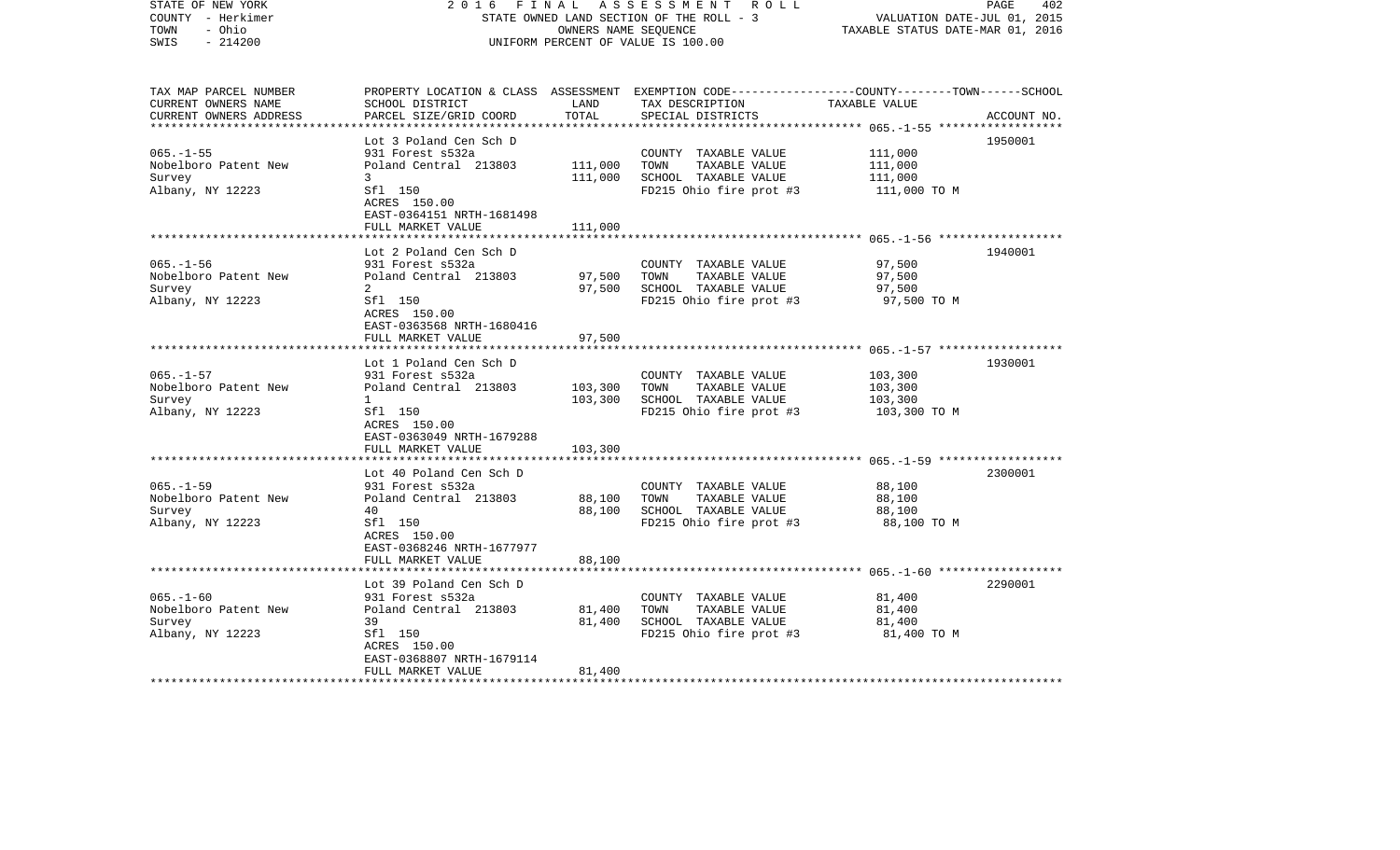| STATE OF NEW YORK<br>COUNTY - Herkimer<br>- Ohio<br>TOWN<br>$-214200$<br>SWIS | 2 0 1 6<br>FINAL                                                          | OWNERS NAME SEQUENCE | A S S E S S M E N T R O L L<br>STATE OWNED LAND SECTION OF THE ROLL - 3<br>UNIFORM PERCENT OF VALUE IS 100.00                          | VALUATION DATE-JUL 01, 2015<br>TAXABLE STATUS DATE-MAR 01, 2016 | PAGE<br>403 |
|-------------------------------------------------------------------------------|---------------------------------------------------------------------------|----------------------|----------------------------------------------------------------------------------------------------------------------------------------|-----------------------------------------------------------------|-------------|
| TAX MAP PARCEL NUMBER<br>CURRENT OWNERS NAME<br>CURRENT OWNERS ADDRESS        | SCHOOL DISTRICT<br>PARCEL SIZE/GRID COORD                                 | LAND<br>TOTAL        | PROPERTY LOCATION & CLASS ASSESSMENT EXEMPTION CODE---------------COUNTY-------TOWN-----SCHOOL<br>TAX DESCRIPTION<br>SPECIAL DISTRICTS | TAXABLE VALUE                                                   | ACCOUNT NO. |
|                                                                               | Lot 38 Poland Cen Sch D                                                   |                      |                                                                                                                                        |                                                                 | 2280001     |
| $065. - 1 - 61$                                                               | 931 Forest s532a                                                          |                      | COUNTY TAXABLE VALUE                                                                                                                   | 100,900                                                         |             |
| Nobelboro Patent New                                                          | Poland Central 213803                                                     | 100,900              | TOWN<br>TAXABLE VALUE                                                                                                                  | 100,900                                                         |             |
| Survey                                                                        | 38                                                                        | 100,900              | SCHOOL TAXABLE VALUE                                                                                                                   | 100,900                                                         |             |
| Albany, NY 12223                                                              | Sfl 150<br>ACRES 150.00<br>EAST-0369342 NRTH-1680257<br>FULL MARKET VALUE | 100,900              | FD215 Ohio fire prot #3                                                                                                                | 100,900 TO M                                                    |             |
|                                                                               |                                                                           |                      |                                                                                                                                        |                                                                 |             |
|                                                                               | Lot 37 Poland Cen Sch D                                                   |                      |                                                                                                                                        |                                                                 | 2270001     |
| $065. - 1 - 62$                                                               | 931 Forest s532a                                                          |                      | COUNTY TAXABLE VALUE                                                                                                                   | 90,000                                                          |             |
| Nobelboro Patent New<br>Survey                                                | Poland Central 213803<br>37                                               | 90,000<br>90,000     | TOWN<br>TAXABLE VALUE<br>SCHOOL TAXABLE VALUE                                                                                          | 90,000<br>90,000                                                |             |
| Albany, NY 12223                                                              | Sfl 150                                                                   |                      | FD215 Ohio fire prot #3                                                                                                                | 90,000 TO M                                                     |             |
|                                                                               | ACRES 150.00<br>EAST-0369910 NRTH-1681378                                 |                      |                                                                                                                                        |                                                                 |             |
|                                                                               | FULL MARKET VALUE                                                         | 90,000               |                                                                                                                                        |                                                                 |             |
|                                                                               | Lot 36 Poland Cen Sch D                                                   |                      |                                                                                                                                        |                                                                 | 2260001     |
| $065. - 1 - 63$                                                               | 931 Forest s532a                                                          |                      | COUNTY TAXABLE VALUE                                                                                                                   | 68,700                                                          |             |
| Nobelboro Patent New                                                          | Poland Central 213803                                                     | 68,700               | TOWN<br>TAXABLE VALUE                                                                                                                  | 68,700                                                          |             |
| Survey                                                                        | 36                                                                        | 68,700               | SCHOOL TAXABLE VALUE                                                                                                                   | 68,700                                                          |             |
| Albany, NY 12223                                                              | Sfl 150<br>ACRES 150.00<br>EAST-0370450 NRTH-1682451                      |                      | FD215 Ohio fire prot #3                                                                                                                | 68,700 TO M                                                     |             |
|                                                                               | FULL MARKET VALUE                                                         | 68,700               |                                                                                                                                        |                                                                 |             |
|                                                                               | Lot 35 Poland Cen Sch D                                                   |                      |                                                                                                                                        |                                                                 | 2250001     |
| $065. - 1 - 64$                                                               | 931 Forest s532a                                                          |                      | COUNTY TAXABLE VALUE                                                                                                                   | 52,800                                                          |             |
| Nobelboro Patent New                                                          | Poland Central 213803                                                     | 52,800               | TOWN<br>TAXABLE VALUE                                                                                                                  | 52,800                                                          |             |
| Survey                                                                        | 35                                                                        | 52,800               | SCHOOL TAXABLE VALUE                                                                                                                   | 52,800                                                          |             |
| Albany, NY 12223                                                              | Sfl 150<br>ACRES 150.00<br>EAST-0371021 NRTH-1683584                      |                      | FD215 Ohio fire prot #3                                                                                                                | 52,800 TO M                                                     |             |
|                                                                               | FULL MARKET VALUE                                                         | 52,800               |                                                                                                                                        |                                                                 |             |
|                                                                               | Lot 34 Poland Cen Sch D                                                   |                      |                                                                                                                                        |                                                                 | 2240001     |
| $065. -1 - 65$                                                                | 931 Forest s532a                                                          |                      | COUNTY TAXABLE VALUE                                                                                                                   | 63,200                                                          |             |
| Nobelboro Patent New                                                          | Poland Central 213803                                                     | 63,200               | TAXABLE VALUE<br>TOWN                                                                                                                  | 63,200                                                          |             |
| Survey                                                                        | 34                                                                        | 63,200               | SCHOOL TAXABLE VALUE                                                                                                                   | 63,200                                                          |             |
| Albany, NY 12223                                                              | Sfl 150                                                                   |                      | FD215 Ohio fire prot #3                                                                                                                | 63,200 TO M                                                     |             |
|                                                                               | ACRES 150.00                                                              |                      |                                                                                                                                        |                                                                 |             |
|                                                                               | EAST-0371567 NRTH-1684695<br>FULL MARKET VALUE                            | 63,200               |                                                                                                                                        |                                                                 |             |
| *************************                                                     |                                                                           |                      |                                                                                                                                        |                                                                 |             |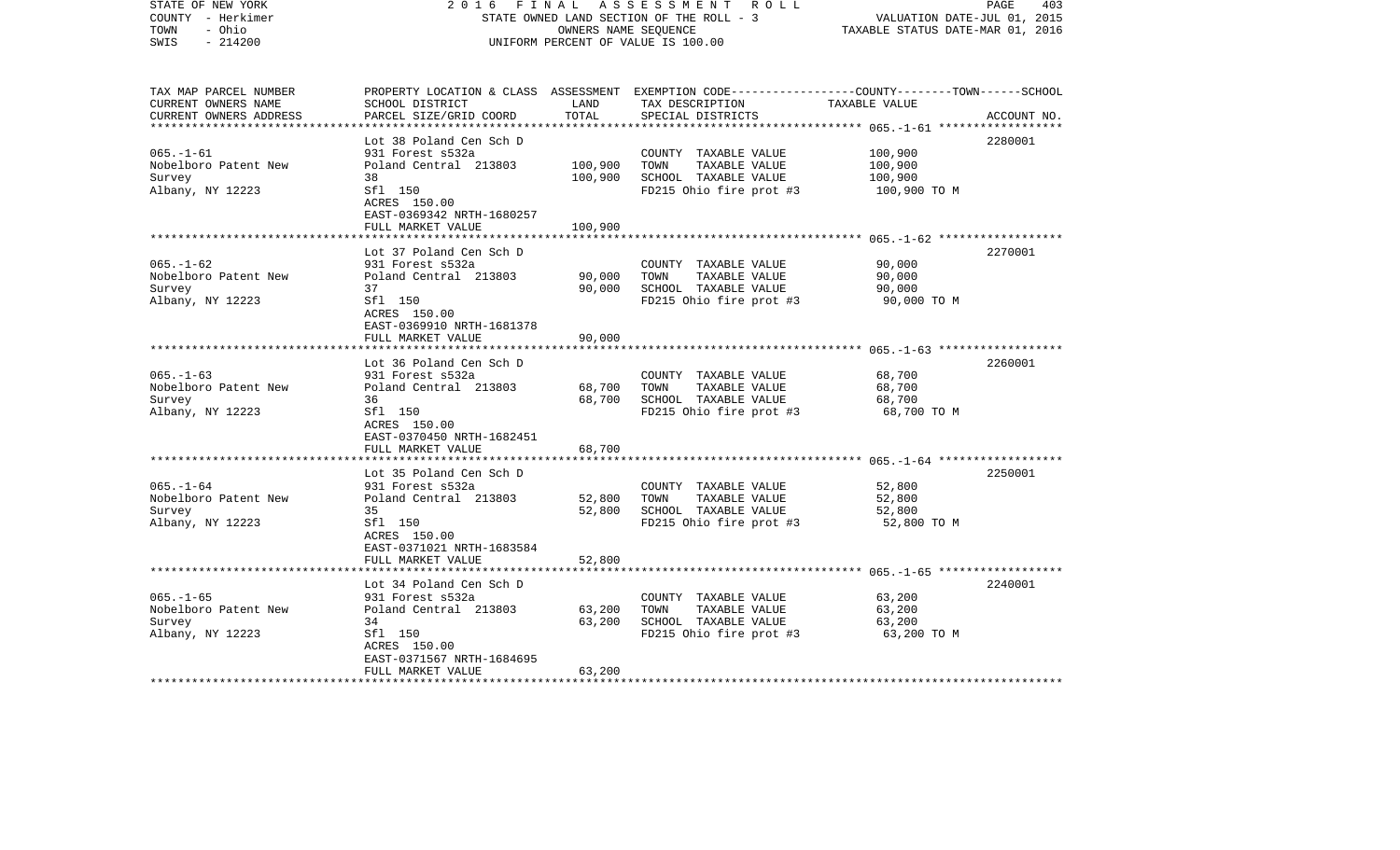| COUNTY - Herkimer<br>- Ohio<br>TOWN<br>SWIS<br>$-214200$               |                                                                                                                                                         | OWNERS NAME SEQUENCE       | STATE OWNED LAND SECTION OF THE ROLL - 3<br>UNIFORM PERCENT OF VALUE IS 100.00                                                          | VALUATION DATE-JUL 01, 2015<br>TAXABLE STATUS DATE-MAR 01, 2016                       |             |
|------------------------------------------------------------------------|---------------------------------------------------------------------------------------------------------------------------------------------------------|----------------------------|-----------------------------------------------------------------------------------------------------------------------------------------|---------------------------------------------------------------------------------------|-------------|
| TAX MAP PARCEL NUMBER<br>CURRENT OWNERS NAME<br>CURRENT OWNERS ADDRESS | SCHOOL DISTRICT<br>PARCEL SIZE/GRID COORD                                                                                                               | LAND<br>TOTAL              | PROPERTY LOCATION & CLASS ASSESSMENT EXEMPTION CODE---------------COUNTY-------TOWN------SCHOOL<br>TAX DESCRIPTION<br>SPECIAL DISTRICTS | TAXABLE VALUE                                                                         | ACCOUNT NO. |
| $065. - 1 - 66$<br>Nobelboro Patent New<br>Survey<br>Albany, NY 12223  | Lot 33 Poland Cen Sch D<br>931 Forest s532a<br>Poland Central 213803<br>33<br>Sfl 150<br>ACRES 150.00<br>EAST-0372099 NRTH-1685808<br>FULL MARKET VALUE | 98,400<br>98,400<br>98,400 | COUNTY TAXABLE VALUE<br>TAXABLE VALUE<br>TOWN<br>SCHOOL TAXABLE VALUE<br>FD215 Ohio fire prot #3                                        | ************** 065.-1-66 ***************<br>98,400<br>98,400<br>98,400<br>98,400 TO M | 2230001     |
| $065. - 1 - 67$<br>Nobelboro Patent New<br>Survey<br>Albany, NY 12223  | .<br>Lot 32 Poland Cen Sch D<br>931 Forest s532a<br>Poland Central 213803<br>32<br>Sfl 150<br>ACRES 150.00<br>EAST-0372649 NRTH-1686910                 | 78,000<br>78,000           | COUNTY TAXABLE VALUE<br>TOWN<br>TAXABLE VALUE<br>SCHOOL TAXABLE VALUE<br>FD215 Ohio fire prot #3                                        | 78,000<br>78,000<br>78,000<br>78,000 TO M                                             | 2220001     |
| $065. - 1 - 68$<br>Nobelboro Patent New<br>Survey<br>Albany, NY 12223  | FULL MARKET VALUE<br>**************<br>Lot 31 Poland Cen Sch D<br>931 Forest s532a<br>Poland Central 213803<br>31<br>Sfl 150<br>ACRES 150.00            | 78,000<br>66,900<br>66,900 | COUNTY TAXABLE VALUE<br>TOWN<br>TAXABLE VALUE<br>SCHOOL TAXABLE VALUE<br>FD215 Ohio fire prot #3                                        | 66,900<br>66,900<br>66,900<br>66,900 TO M                                             | 2210001     |
|                                                                        | EAST-0373167 NRTH-1688058<br>FULL MARKET VALUE                                                                                                          | 66,900                     |                                                                                                                                         |                                                                                       |             |
| $066. -1 - 3$<br>Nobelboro Patent New<br>Survey<br>Albany, NY 12223    | Lot 42 Poland Cen Sch D<br>931 Forest s532a<br>Poland Central 213803<br>42<br>Sfl 150<br>ACRES 150.00<br>EAST-0378736 NRTH-1687095<br>FULL MARKET VALUE | 81,000<br>81,000<br>81,000 | COUNTY TAXABLE VALUE<br>TOWN<br>TAXABLE VALUE<br>SCHOOL TAXABLE VALUE<br>FD217 Ohio fire prot #4                                        | 81,000<br>81,000<br>81,000<br>81,000 TO M                                             | 2310001     |
|                                                                        | Lot 69 Poland Cen Sch D                                                                                                                                 |                            |                                                                                                                                         |                                                                                       | 2560001     |
| $066. -1 - 16$<br>Nobelboro Patent New<br>Survey<br>Albany, NY 12223   | 931 Forest s532a<br>Poland Central 213803<br>67<br>Sfl 150<br>ACRES 150.00<br>EAST-0383667 NRTH-1684623                                                 | 86,400<br>86,400           | COUNTY TAXABLE VALUE<br>TOWN<br>TAXABLE VALUE<br>SCHOOL TAXABLE VALUE<br>FD217 Ohio fire prot #4                                        | 86,400<br>86,400<br>86,400<br>86,400 TO M                                             |             |
|                                                                        | FULL MARKET VALUE                                                                                                                                       | 86,400                     |                                                                                                                                         |                                                                                       |             |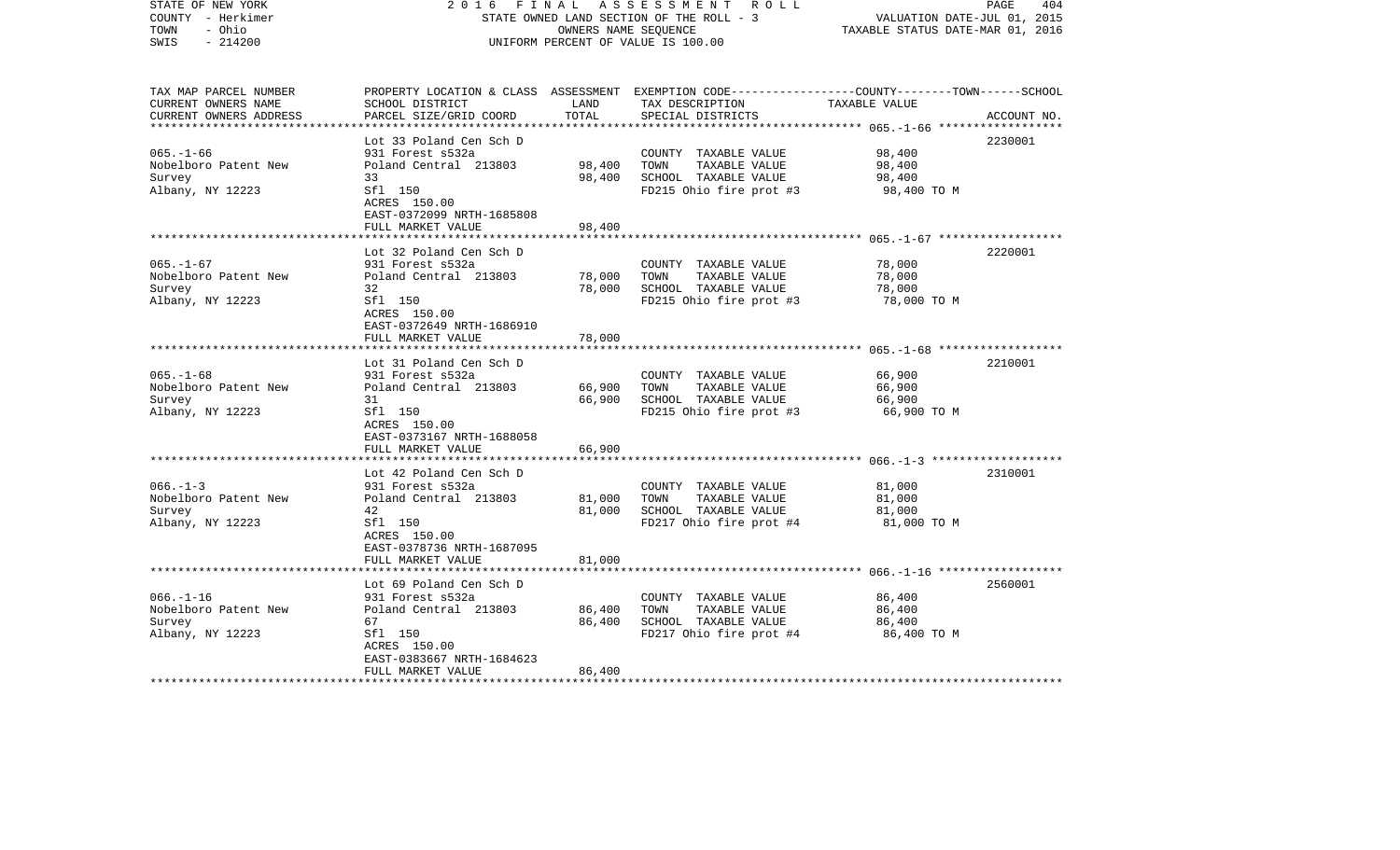| COUNTY - Herkimer<br>TOWN<br>- Ohio<br>SWIS<br>$-214200$                                        |                                                                                                                                                                                                  | OWNERS NAME SEQUENCE                      | STATE OWNED LAND SECTION OF THE ROLL - 3<br>UNIFORM PERCENT OF VALUE IS 100.00                   | VALUATION DATE-JUL 01, 2015<br>TAXABLE STATUS DATE-MAR 01, 2016 |             |
|-------------------------------------------------------------------------------------------------|--------------------------------------------------------------------------------------------------------------------------------------------------------------------------------------------------|-------------------------------------------|--------------------------------------------------------------------------------------------------|-----------------------------------------------------------------|-------------|
| TAX MAP PARCEL NUMBER<br>CURRENT OWNERS NAME<br>CURRENT OWNERS ADDRESS                          | PROPERTY LOCATION & CLASS ASSESSMENT EXEMPTION CODE---------------COUNTY-------TOWN------SCHOOL<br>SCHOOL DISTRICT<br>PARCEL SIZE/GRID COORD                                                     | LAND<br>TOTAL                             | TAX DESCRIPTION<br>SPECIAL DISTRICTS                                                             | TAXABLE VALUE<br>************* 066.-1-17 ***************        | ACCOUNT NO. |
| $066. - 1 - 17$<br>Nobelboro Patent New<br>Survey<br>Albany, NY 12223                           | Lot 67 Poland Cen Sch D<br>931 Forest s532a<br>Poland Central 213803<br>66<br>Sfl 150<br>ACRES 150.00<br>EAST-0384163 NRTH-1685815<br>FULL MARKET VALUE                                          | 60,400<br>60,400<br>60,400                | COUNTY TAXABLE VALUE<br>TOWN<br>TAXABLE VALUE<br>SCHOOL TAXABLE VALUE<br>FD217 Ohio fire prot #4 | 60,400<br>60,400<br>60,400<br>60,400 TO M                       | 2550001     |
| $066. - 1 - 18$<br>Nobelboro Patent New<br>Survey<br>Albany, NY 12223                           | Lot 66 Poland Cen Sch D<br>931 Forest s532a<br>Poland Central 213803<br>65<br>Sfl 150<br>ACRES 150.00<br>EAST-0384663 NRTH-1686931                                                               | 86,700<br>86,700                          | COUNTY TAXABLE VALUE<br>TOWN<br>TAXABLE VALUE<br>SCHOOL TAXABLE VALUE<br>FD217 Ohio fire prot #4 | 86,700<br>86,700<br>86,700<br>86,700 TO M                       | 2540001     |
| $066. - 1 - 19$<br>Nobelboro Patent New<br>Survey<br>Albany, NY 12223                           | FULL MARKET VALUE<br>Lot 65 Poland Cen Sch D<br>931 Forest s532a<br>Poland Central 213803<br>64<br>Sfl 150<br>ACRES 150.00<br>EAST-0385318 NRTH-1688014                                          | 86,700<br>***********<br>86,600<br>86,600 | COUNTY TAXABLE VALUE<br>TAXABLE VALUE<br>TOWN<br>SCHOOL TAXABLE VALUE<br>FD217 Ohio fire prot #4 | 86,600<br>86,600<br>86,600<br>86,600 TO M                       | 2530001     |
| $066. - 1 - 20$<br>Nobelboro Patent New<br>Survey<br>Albany, NY 12223                           | FULL MARKET VALUE<br>****************<br>Lot 64 Poland Cen Sch D<br>931 Forest s532a<br>Poland Central 213803<br>63<br>Sfl 150<br>ACRES 150.00<br>EAST-0385747 NRTH-1689141<br>FULL MARKET VALUE | 86,600<br>60,100<br>60,100<br>60,100      | COUNTY TAXABLE VALUE<br>TAXABLE VALUE<br>TOWN<br>SCHOOL TAXABLE VALUE<br>FD217 Ohio fire prot #4 | 60,100<br>60,100<br>60,100<br>60,100 TO M                       | 2520001     |
| $066. - 1 - 21$<br>Nobelboro Patent New<br>Survey<br>Albany, NY 12223<br>********************** | Lot 77 Poland Cen Sch D<br>931 Forest s532a<br>Poland Central 213803<br>76<br>Sfl 150<br>ACRES 150.00<br>EAST-0392146 NRTH-1689390<br>FULL MARKET VALUE                                          | 81,800<br>81,800<br>81,800                | COUNTY TAXABLE VALUE<br>TOWN<br>TAXABLE VALUE<br>SCHOOL TAXABLE VALUE<br>FD217 Ohio fire prot #4 | 81,800<br>81,800<br>81,800<br>81,800 TO M                       | 2630001     |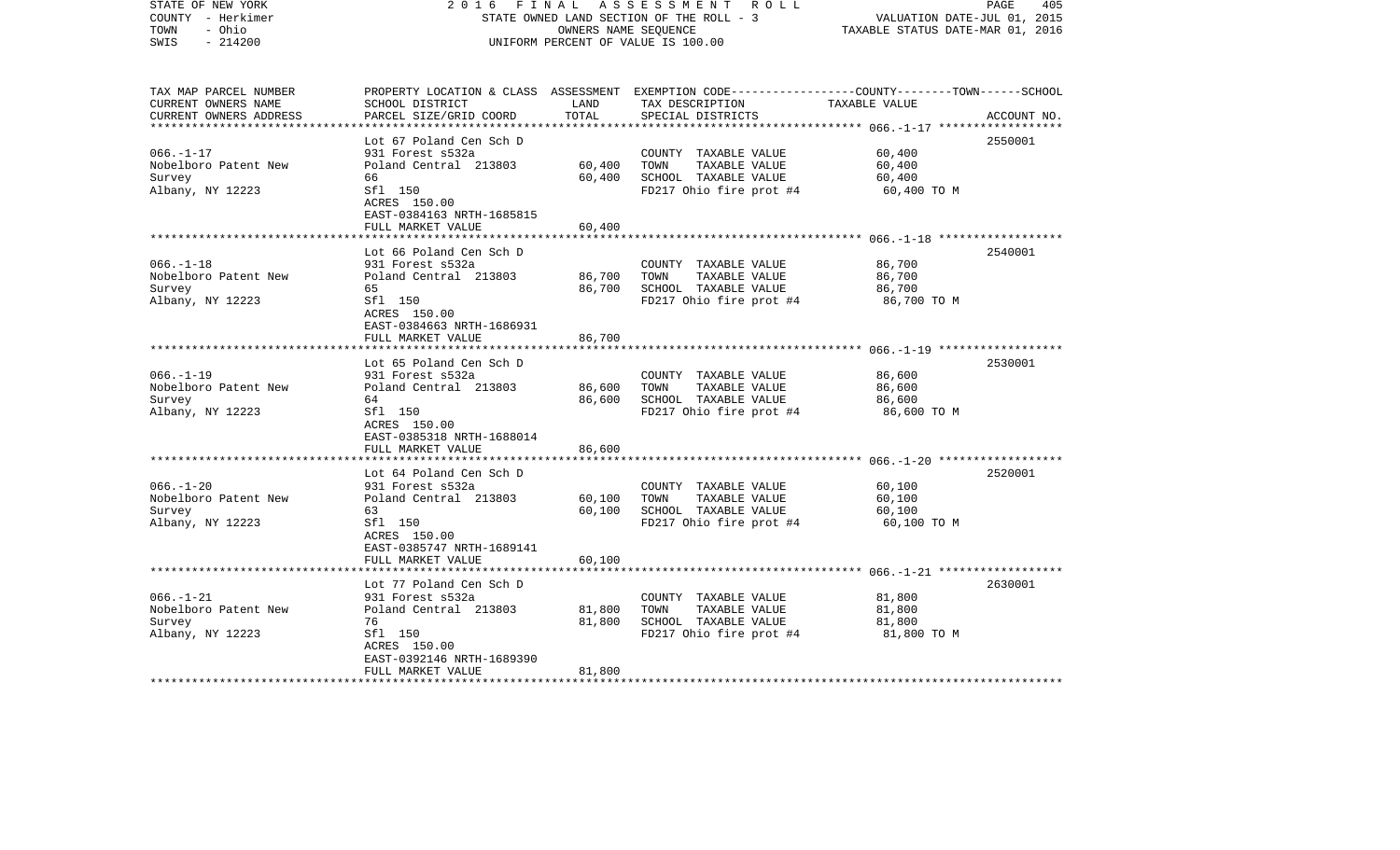| STATE OF NEW YORK<br>COUNTY - Herkimer<br>- Ohio<br>TOWN<br>$-214200$<br>SWIS | 2 0 1 6<br>FINAL                                     | OWNERS NAME SEQUENCE | A S S E S S M E N T R O L L<br>STATE OWNED LAND SECTION OF THE ROLL - 3<br>UNIFORM PERCENT OF VALUE IS 100.00                                        | VALUATION DATE-JUL 01, 2015<br>TAXABLE STATUS DATE-MAR 01, 2016 | PAGE<br>406 |
|-------------------------------------------------------------------------------|------------------------------------------------------|----------------------|------------------------------------------------------------------------------------------------------------------------------------------------------|-----------------------------------------------------------------|-------------|
| TAX MAP PARCEL NUMBER<br>CURRENT OWNERS NAME<br>CURRENT OWNERS ADDRESS        | SCHOOL DISTRICT<br>PARCEL SIZE/GRID COORD            | LAND<br>TOTAL        | PROPERTY LOCATION & CLASS ASSESSMENT EXEMPTION CODE--------------COUNTY-------TOWN------SCHOOL<br>TAX DESCRIPTION TAXABLE VALUE<br>SPECIAL DISTRICTS |                                                                 | ACCOUNT NO. |
|                                                                               |                                                      |                      |                                                                                                                                                      |                                                                 |             |
| $066. - 1 - 22$                                                               | Lot 76 Poland Cen Sch D<br>931 Forest s532a          |                      | COUNTY TAXABLE VALUE                                                                                                                                 | 74,900                                                          | 2620001     |
| Nobelboro Patent New                                                          | Poland Central 213803                                | 74,900               | TOWN<br>TAXABLE VALUE                                                                                                                                | 74,900                                                          |             |
| Survey                                                                        | 75                                                   | 74,900               | SCHOOL TAXABLE VALUE                                                                                                                                 | 74,900                                                          |             |
| Albany, NY 12223                                                              | Sfl 150<br>ACRES 150.00<br>EAST-0391732 NRTH-1688370 |                      | FD217 Ohio fire prot #4                                                                                                                              | 74,900 TO M                                                     |             |
|                                                                               | FULL MARKET VALUE                                    | 74,900               |                                                                                                                                                      |                                                                 |             |
|                                                                               | Lot 75 Poland Cen Sch D                              |                      |                                                                                                                                                      |                                                                 | 2610001     |
| $066. -1 - 23$                                                                | 931 Forest s532a                                     |                      | COUNTY TAXABLE VALUE                                                                                                                                 | 70,600                                                          |             |
| Nobelboro Patent New                                                          | Poland Central 213803                                | 70,600               | TOWN<br>TAXABLE VALUE                                                                                                                                | 70,600                                                          |             |
| Survey                                                                        | 74                                                   | 70,600               | SCHOOL TAXABLE VALUE                                                                                                                                 | 70,600                                                          |             |
| Albany, NY 12223                                                              | Sfl 150<br>ACRES 150.00<br>EAST-0391281 NRTH-1687325 |                      | FD217 Ohio fire prot #4                                                                                                                              | 70,600 ТО М                                                     |             |
|                                                                               | FULL MARKET VALUE                                    | 70,600               |                                                                                                                                                      |                                                                 |             |
|                                                                               |                                                      |                      |                                                                                                                                                      |                                                                 |             |
| $066. -1 - 25$                                                                | Lot 74 Poland Cen Sch D<br>931 Forest s532a          |                      | COUNTY TAXABLE VALUE                                                                                                                                 | 66,400                                                          | 2600001     |
| Nobelboro Patent New                                                          | Poland Central 213803                                | 66,400               | TOWN<br>TAXABLE VALUE                                                                                                                                | 66,400                                                          |             |
| Survey                                                                        | Lot 74                                               | 66,400               | SCHOOL TAXABLE VALUE                                                                                                                                 | 66,400                                                          |             |
| Albany, NY 12223                                                              | Sfl 150                                              |                      | FD217 Ohio fire prot #4                                                                                                                              | 66,400 TO M                                                     |             |
|                                                                               | ACRES 150.00<br>EAST-0390183 NRTH-1685180            |                      |                                                                                                                                                      |                                                                 |             |
|                                                                               | FULL MARKET VALUE                                    | 66,400               |                                                                                                                                                      |                                                                 |             |
|                                                                               |                                                      |                      |                                                                                                                                                      |                                                                 |             |
|                                                                               | Lot 72 Poland Cen Sch D                              |                      |                                                                                                                                                      |                                                                 | 2590001     |
| $066. - 1 - 26$                                                               | 931 Forest s532a                                     |                      | COUNTY TAXABLE VALUE                                                                                                                                 | 82,100                                                          |             |
| Nobelboro Patent New                                                          | Poland Central 213803                                | 82,100               | TAXABLE VALUE<br>TOWN                                                                                                                                | 82,100                                                          |             |
| Survey<br>Albany, NY 12223                                                    | 71<br>Sfl 150                                        | 82,100               | SCHOOL TAXABLE VALUE<br>FD217 Ohio fire prot #4                                                                                                      | 82,100<br>82,100 TO M                                           |             |
|                                                                               | ACRES 150.00                                         |                      |                                                                                                                                                      |                                                                 |             |
|                                                                               | EAST-0389810 NRTH-1684058<br>FULL MARKET VALUE       | 82,100               |                                                                                                                                                      |                                                                 |             |
|                                                                               |                                                      |                      |                                                                                                                                                      |                                                                 |             |
|                                                                               | Lot 71 Poland Cen Sch D                              |                      |                                                                                                                                                      |                                                                 | 2580001     |
| $066. - 1 - 27$                                                               | 931 Forest s532a                                     |                      | COUNTY TAXABLE VALUE                                                                                                                                 | 82,700                                                          |             |
| Nobelboro Patent New                                                          | Poland Central 213803                                | 82,700               | TOWN<br>TAXABLE VALUE                                                                                                                                | 82,700                                                          |             |
| Survey                                                                        | 70                                                   | 82,700               | SCHOOL TAXABLE VALUE                                                                                                                                 | 82,700                                                          |             |
| Albany, NY 12223                                                              | Sfl 150                                              |                      | FD217 Ohio fire prot #4                                                                                                                              | 82,700 TO M                                                     |             |
|                                                                               | ACRES 150.00<br>EAST-0389335 NRTH-1683028            |                      |                                                                                                                                                      |                                                                 |             |
|                                                                               | FULL MARKET VALUE                                    | 82,700               |                                                                                                                                                      |                                                                 |             |
| ************************                                                      |                                                      |                      |                                                                                                                                                      |                                                                 |             |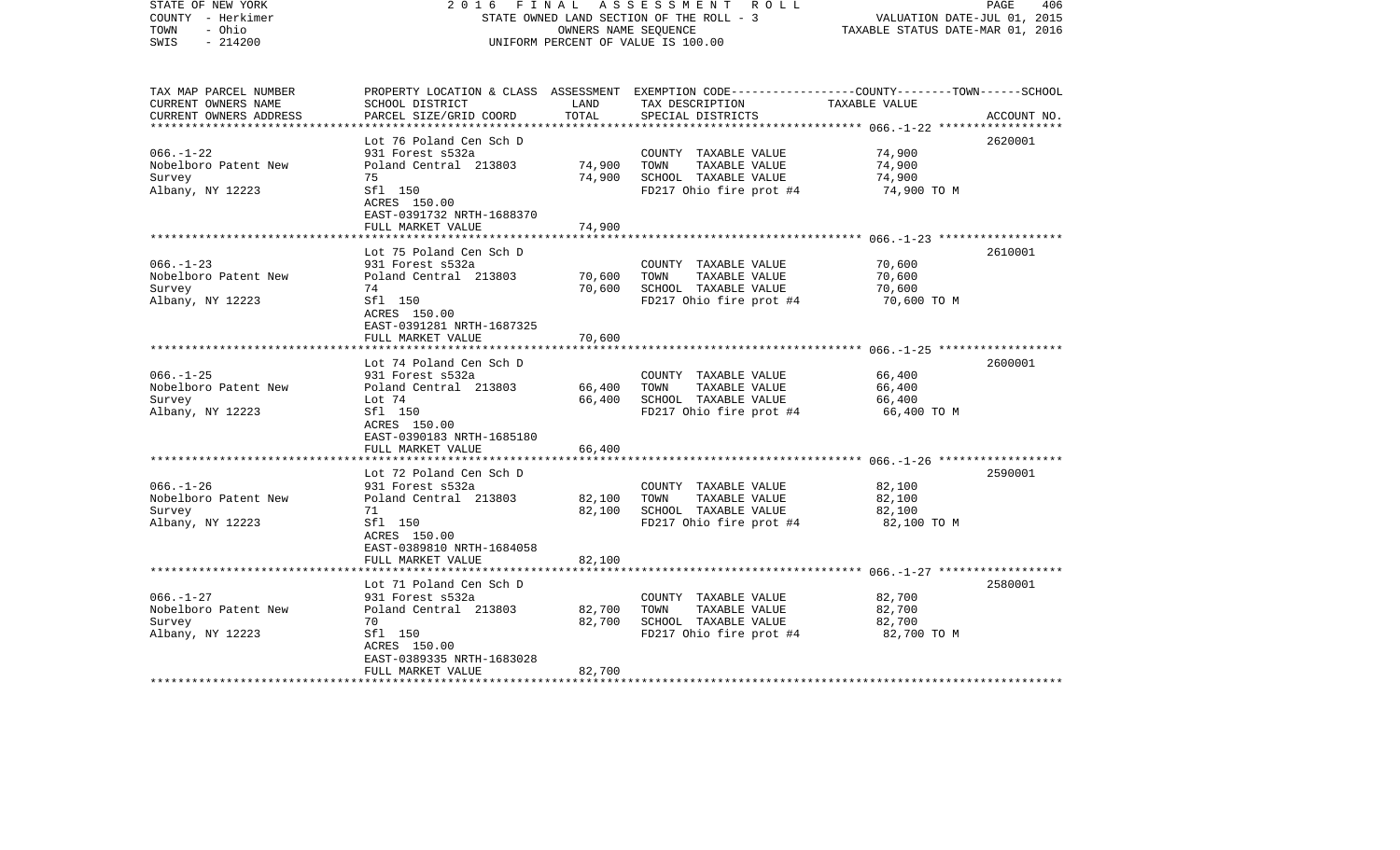| STATE OF NEW YORK<br>COUNTY - Herkimer<br>TOWN<br>- Ohio<br>$-214200$<br>SWIS | 2 0 1 6<br>FINAL                                               | OWNERS NAME SEQUENCE | A S S E S S M E N T R O L L<br>STATE OWNED LAND SECTION OF THE ROLL - 3<br>UNIFORM PERCENT OF VALUE IS 100.00                                        | VALUATION DATE-JUL 01, 2015<br>TAXABLE STATUS DATE-MAR 01, 2016 | PAGE<br>407 |
|-------------------------------------------------------------------------------|----------------------------------------------------------------|----------------------|------------------------------------------------------------------------------------------------------------------------------------------------------|-----------------------------------------------------------------|-------------|
| TAX MAP PARCEL NUMBER<br>CURRENT OWNERS NAME<br>CURRENT OWNERS ADDRESS        | SCHOOL DISTRICT<br>PARCEL SIZE/GRID COORD                      | LAND<br>TOTAL        | PROPERTY LOCATION & CLASS ASSESSMENT EXEMPTION CODE--------------COUNTY-------TOWN------SCHOOL<br>TAX DESCRIPTION TAXABLE VALUE<br>SPECIAL DISTRICTS |                                                                 | ACCOUNT NO. |
|                                                                               | Lot 70 Poland Cen Sch D                                        |                      |                                                                                                                                                      |                                                                 | 2570001     |
| $066. - 1 - 28$                                                               | 931 Forest s532a                                               |                      | COUNTY TAXABLE VALUE                                                                                                                                 | 90,300                                                          |             |
| Nobelboro Patent New                                                          | Poland Central 213803                                          | 90,300               | TOWN<br>TAXABLE VALUE                                                                                                                                | 90,300                                                          |             |
| Survey                                                                        | 69                                                             | 90,300               | SCHOOL TAXABLE VALUE                                                                                                                                 | 90,300                                                          |             |
| Albany, NY 12223                                                              | Sfl 150<br>ACRES 150.00<br>EAST-0388783 NRTH-1681968           |                      | FD217 Ohio fire prot #4                                                                                                                              | 90,300 TO M                                                     |             |
|                                                                               | FULL MARKET VALUE                                              | 90,300               |                                                                                                                                                      |                                                                 |             |
|                                                                               | Lot 111 Poland Cen Sch D                                       |                      |                                                                                                                                                      |                                                                 | 2860001     |
| $066. -1 - 37$                                                                | 931 Forest s532a                                               |                      | COUNTY TAXABLE VALUE                                                                                                                                 | 89,600                                                          |             |
| Nobelboro Patent New                                                          | Poland Central 213803                                          | 89,600               | TOWN<br>TAXABLE VALUE                                                                                                                                | 89,600                                                          |             |
| Survey                                                                        | 111                                                            | 89,600               | SCHOOL TAXABLE VALUE                                                                                                                                 | 89,600                                                          |             |
| Albany, NY 12223                                                              | Sfl 150<br>ACRES 205.00<br>EAST-0394292 NRTH-1677839           |                      | FD217 Ohio fire prot #4                                                                                                                              | 89,600 TO M                                                     |             |
|                                                                               | FULL MARKET VALUE                                              | 89,600               |                                                                                                                                                      |                                                                 |             |
|                                                                               | Lot 110 Poland Cen Sch D                                       |                      |                                                                                                                                                      |                                                                 | 2850001     |
| $066. -1 - 38$                                                                | 931 Forest s532a                                               |                      | COUNTY TAXABLE VALUE                                                                                                                                 | 93,500                                                          |             |
| Nobelboro Patent New                                                          | Poland Central 213803                                          | 93,500               | TOWN<br>TAXABLE VALUE                                                                                                                                | 93,500                                                          |             |
| Survey                                                                        | 110                                                            | 93,500               | SCHOOL TAXABLE VALUE                                                                                                                                 | 93,500                                                          |             |
| Albany, NY 12223                                                              | Sfl 150<br>ACRES 150.00<br>EAST-0393490 NRTH-1679658           |                      | FD217 Ohio fire prot #4                                                                                                                              | 93,500 TO M                                                     |             |
|                                                                               | FULL MARKET VALUE                                              | 93,500               |                                                                                                                                                      |                                                                 |             |
|                                                                               | Lot 109 Poland Cen Sch D                                       |                      |                                                                                                                                                      |                                                                 | 2840001     |
| $066. -1 - 39$                                                                | 931 Forest s532a                                               |                      | COUNTY TAXABLE VALUE                                                                                                                                 | 89,400                                                          |             |
| Nobelboro Patent New                                                          | Poland Central 213803                                          | 89,400               | TOWN<br>TAXABLE VALUE                                                                                                                                | 89,400                                                          |             |
| Survey                                                                        | 109                                                            | 89,400               | SCHOOL TAXABLE VALUE                                                                                                                                 | 89,400                                                          |             |
| Albany, NY 12223                                                              | Sfl 150<br>ACRES 150.00<br>EAST-0394056 NRTH-1680739           |                      | FD217 Ohio fire prot #4                                                                                                                              | 89,400 TO M                                                     |             |
|                                                                               | FULL MARKET VALUE                                              | 89,400               |                                                                                                                                                      |                                                                 |             |
|                                                                               | Lot 108 Poland Cen Sch D                                       |                      |                                                                                                                                                      |                                                                 | 2830001     |
| $066. - 1 - 40$                                                               | 931 Forest s532a                                               |                      | COUNTY TAXABLE VALUE                                                                                                                                 | 87,900                                                          |             |
| Nobelboro Patent New                                                          | Poland Central 213803                                          | 87,900               | TOWN<br>TAXABLE VALUE                                                                                                                                | 87,900                                                          |             |
| Survey                                                                        | 108                                                            | 87,900               | SCHOOL TAXABLE VALUE                                                                                                                                 | 87,900                                                          |             |
| Albany, NY 12223                                                              | Sfl 150                                                        |                      | FD217 Ohio fire prot #4                                                                                                                              | 87,900 TO M                                                     |             |
|                                                                               | ACRES 150.00<br>EAST-0394517 NRTH-1681838<br>FULL MARKET VALUE | 87,900               |                                                                                                                                                      |                                                                 |             |
|                                                                               |                                                                |                      |                                                                                                                                                      |                                                                 |             |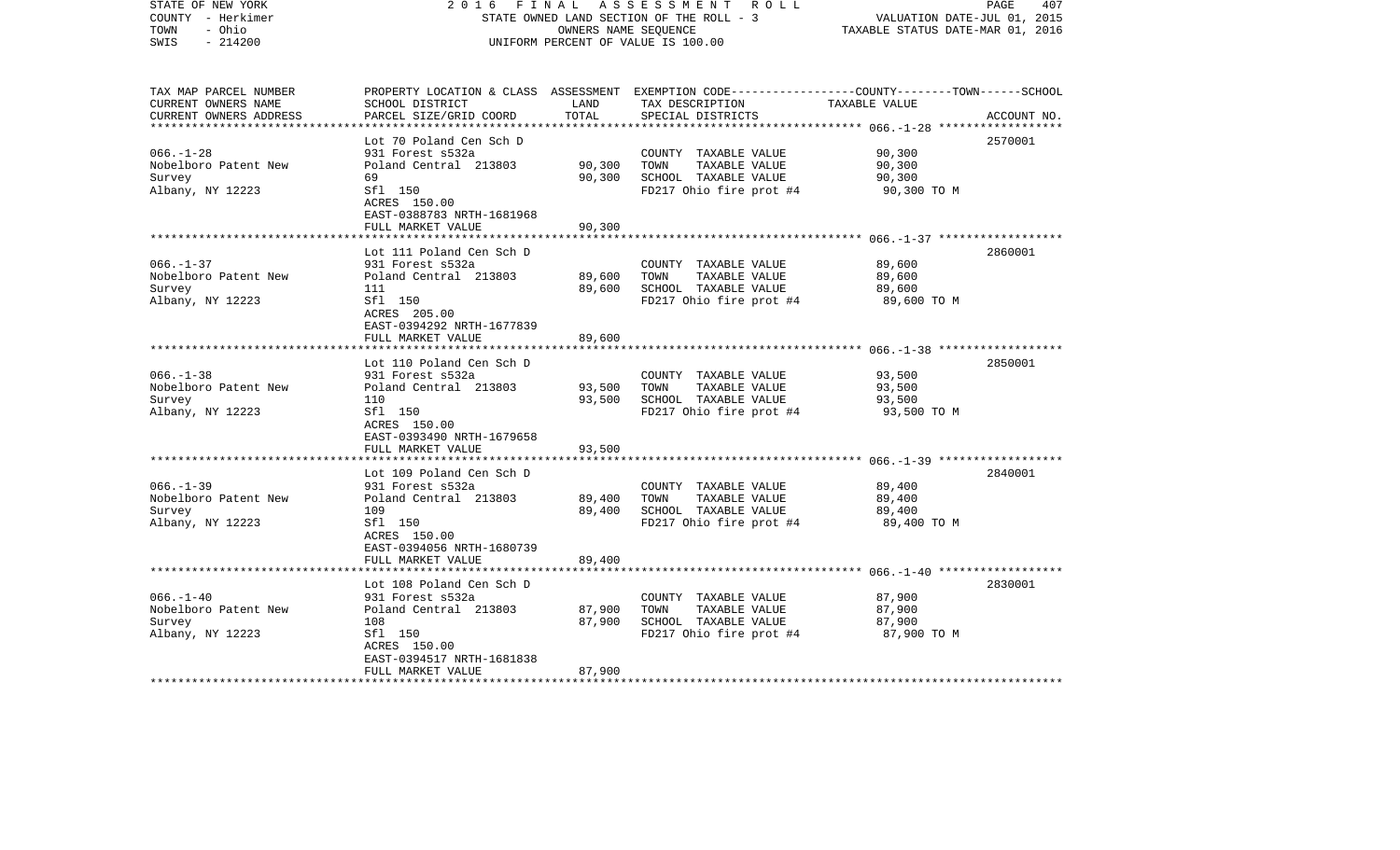| COUNTY - Herkimer<br>TOWN<br>- Ohio<br>SWIS<br>$-214200$               |                                                                                                                                                           |                            | STATE OWNED LAND SECTION OF THE ROLL - 3<br>OWNERS NAME SEQUENCE<br>UNIFORM PERCENT OF VALUE IS 100.00 | VALUATION DATE-JUL 01, 2015<br>TAXABLE STATUS DATE-MAR 01, 2016 |             |
|------------------------------------------------------------------------|-----------------------------------------------------------------------------------------------------------------------------------------------------------|----------------------------|--------------------------------------------------------------------------------------------------------|-----------------------------------------------------------------|-------------|
| TAX MAP PARCEL NUMBER<br>CURRENT OWNERS NAME<br>CURRENT OWNERS ADDRESS | PROPERTY LOCATION & CLASS ASSESSMENT EXEMPTION CODE----------------COUNTY-------TOWN------SCHOOL<br>SCHOOL DISTRICT<br>PARCEL SIZE/GRID COORD             | LAND<br>TOTAL              | TAX DESCRIPTION<br>SPECIAL DISTRICTS                                                                   | TAXABLE VALUE<br>*********** 066.-1-41 **************           | ACCOUNT NO. |
| $066. -1 - 41$<br>Nobelboro Patent New<br>Survey<br>Albany, NY 12223   | Lot 107 Poland Cen Sch D<br>931 Forest s532a<br>Poland Central 213803<br>107<br>Sfl 150<br>ACRES 150.00<br>EAST-0395068 NRTH-1682838<br>FULL MARKET VALUE | 76,600<br>76,600<br>76,600 | COUNTY TAXABLE VALUE<br>TOWN<br>TAXABLE VALUE<br>SCHOOL TAXABLE VALUE<br>FD217 Ohio fire prot #4       | 76,600<br>76,600<br>76,600<br>76,600 TO M                       | 2820001     |
| $066. - 1 - 42$<br>Nobelboro Patent New<br>Survey<br>Albany, NY 12223  | Lot 106 Poland Cen Sch D<br>931 Forest s532a<br>Poland Central 213803<br>106<br>Sfl 150<br>ACRES 150.00<br>EAST-0395575 NRTH-1683949                      | 86,900<br>86,900           | COUNTY TAXABLE VALUE<br>TOWN<br>TAXABLE VALUE<br>SCHOOL TAXABLE VALUE<br>FD217 Ohio fire prot #4       | 86,900<br>86,900<br>86,900<br>86,900 TO M                       | 2810001     |
| $066. - 1 - 43$<br>Nobelboro Patent New<br>Survey<br>Albany, NY 12223  | FULL MARKET VALUE<br>*******************<br>Lot 105 Poland Cen Sch D<br>931 Forest s532a<br>Poland Central 213803<br>105<br>Sfl 150                       | 86,900<br>72,600<br>72,600 | COUNTY TAXABLE VALUE<br>TOWN<br>TAXABLE VALUE<br>SCHOOL TAXABLE VALUE<br>FD217 Ohio fire prot #4       | 72,600<br>72,600<br>72,600<br>72,600 TO M                       | 2800001     |
|                                                                        | ACRES 150.00<br>EAST-0396106 NRTH-1684954<br>FULL MARKET VALUE<br>Lot 104 Poland Cen Sch D                                                                | 72,600                     |                                                                                                        |                                                                 | 2790001     |
| $066. - 1 - 44$<br>Nobelboro Patent New<br>Survey<br>Albany, NY 12223  | 931 Forest s532a<br>Poland Central 213803<br>104<br>Sfl 150<br>ACRES 150.00<br>EAST-0396540 NRTH-1686050<br>FULL MARKET VALUE                             | 74,900<br>74,900<br>74,900 | COUNTY TAXABLE VALUE<br>TAXABLE VALUE<br>TOWN<br>SCHOOL TAXABLE VALUE<br>FD217 Ohio fire prot #4       | 74,900<br>74,900<br>74,900<br>74,900 TO M                       |             |
| $066. -1 - 45$<br>Nobelboro Patent New                                 | Lot 103 Poland Cen Sch D<br>931 Forest s532a<br>Poland Central 213803                                                                                     | 72,700                     | COUNTY TAXABLE VALUE<br>TOWN<br>TAXABLE VALUE                                                          | 72,700<br>72,700                                                | 2780001     |
| Survey<br>Albany, NY 12223<br>********************                     | 103<br>Sfl 150<br>ACRES 150.00<br>EAST-0397036 NRTH-1687060<br>FULL MARKET VALUE                                                                          | 72,700<br>72,700           | SCHOOL TAXABLE VALUE<br>FD217 Ohio fire prot #4                                                        | 72,700<br>72,700 TO M                                           |             |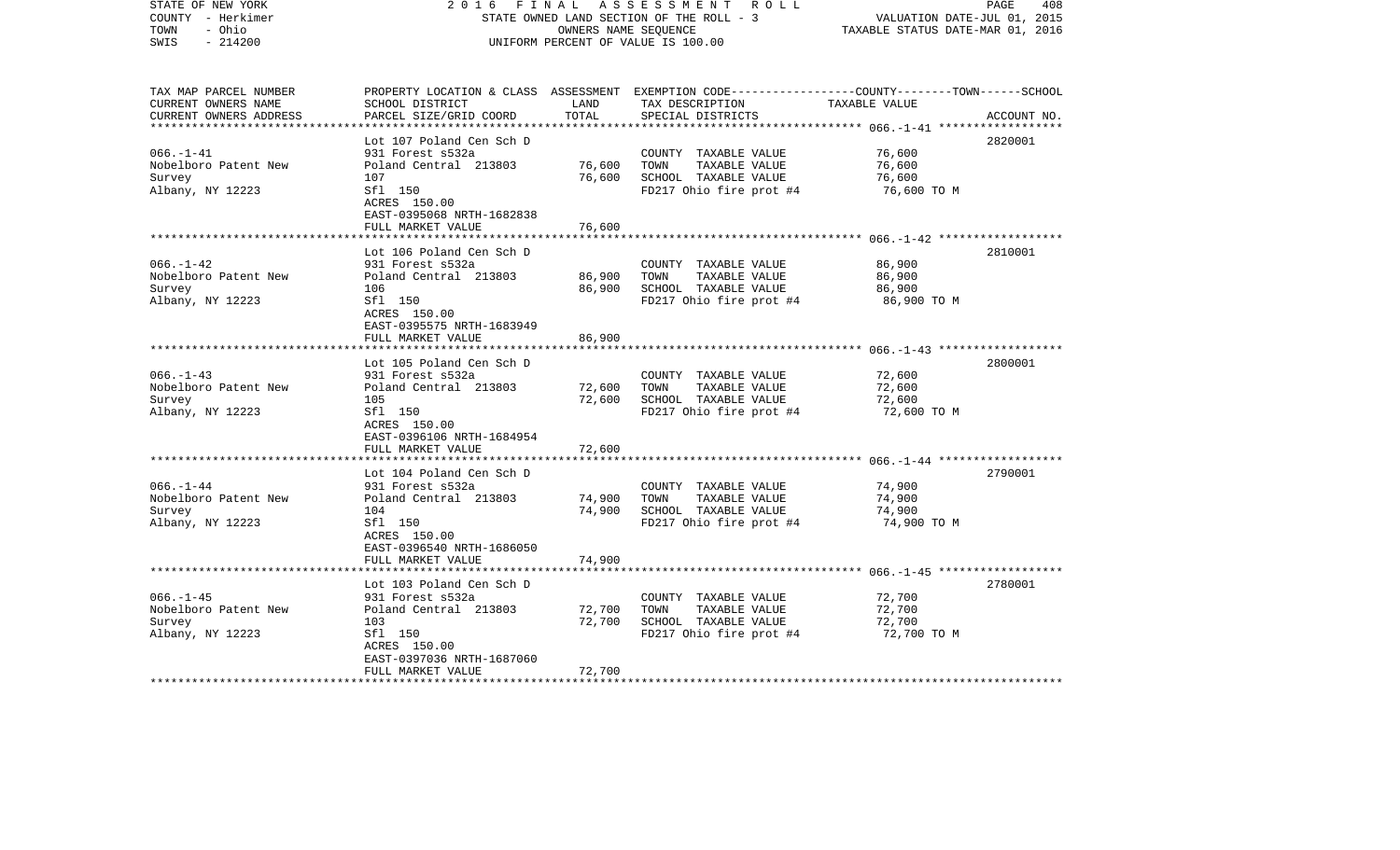| STATE OF NEW YORK<br>COUNTY - Herkimer<br>- Ohio<br>TOWN<br>$-214200$<br>SWIS | 2 0 1 6                                                 | FINAL<br>OWNERS NAME SEQUENCE | A S S E S S M E N T R O L L<br>STATE OWNED LAND SECTION OF THE ROLL - 3<br>UNIFORM PERCENT OF VALUE IS 100.00                          | VALUATION DATE-JUL 01, 2015<br>TAXABLE STATUS DATE-MAR 01, 2016 | PAGE<br>409 |
|-------------------------------------------------------------------------------|---------------------------------------------------------|-------------------------------|----------------------------------------------------------------------------------------------------------------------------------------|-----------------------------------------------------------------|-------------|
| TAX MAP PARCEL NUMBER<br>CURRENT OWNERS NAME<br>CURRENT OWNERS ADDRESS        | SCHOOL DISTRICT<br>PARCEL SIZE/GRID COORD               | LAND<br>TOTAL                 | PROPERTY LOCATION & CLASS ASSESSMENT EXEMPTION CODE---------------COUNTY-------TOWN-----SCHOOL<br>TAX DESCRIPTION<br>SPECIAL DISTRICTS | TAXABLE VALUE                                                   | ACCOUNT NO. |
|                                                                               | Lot 102 Poland Cen Sch D                                |                               |                                                                                                                                        |                                                                 | 2770001     |
| $066. - 1 - 46$                                                               | 931 Forest s532a                                        |                               | COUNTY TAXABLE VALUE                                                                                                                   | 63,100                                                          |             |
| Nobelboro Patent New                                                          | Poland Central 213803                                   | 63,100                        | TOWN<br>TAXABLE VALUE                                                                                                                  | 63,100                                                          |             |
| Survey                                                                        | 102                                                     | 63,100                        | SCHOOL TAXABLE VALUE                                                                                                                   | 63,100                                                          |             |
| Albany, NY 12223                                                              | Sfl 150<br>ACRES 150.00<br>EAST-0397587 NRTH-1688110    |                               | FD217 Ohio fire prot #4                                                                                                                | 63,100 TO M                                                     |             |
|                                                                               | FULL MARKET VALUE                                       | 63,100                        |                                                                                                                                        |                                                                 |             |
|                                                                               | Lot 100 Poland Cen Sch D                                |                               |                                                                                                                                        |                                                                 | 2750001     |
| $067. - 1 - 1$                                                                | 931 Forest s532a                                        |                               | COUNTY TAXABLE VALUE                                                                                                                   | 77,400                                                          |             |
| Nobelboro Patent New                                                          | Poland Central 213803                                   | 77,400                        | TOWN<br>TAXABLE VALUE                                                                                                                  | 77,400                                                          |             |
| Survey                                                                        | 100                                                     | 77,400                        | SCHOOL TAXABLE VALUE                                                                                                                   | 77,400                                                          |             |
| Albany, NY 12223                                                              | Sfl 150<br>ACRES 150.00<br>EAST-0398571 NRTH-1690362    |                               | FD217 Ohio fire prot #4                                                                                                                | 77,400 TO M                                                     |             |
|                                                                               | FULL MARKET VALUE                                       | 77,400                        |                                                                                                                                        |                                                                 |             |
|                                                                               | Lot 101 Poland Cen Sch D                                |                               |                                                                                                                                        |                                                                 | 2760001     |
| $067. - 1 - 2$                                                                | 931 Forest s532a                                        |                               | COUNTY TAXABLE VALUE                                                                                                                   | 61,000                                                          |             |
| Nobelboro Patent New                                                          | Poland Central 213803                                   | 61,000                        | TOWN<br>TAXABLE VALUE                                                                                                                  | 61,000                                                          |             |
| Survey                                                                        | 101                                                     | 61,000                        | SCHOOL TAXABLE VALUE                                                                                                                   | 61,000                                                          |             |
| Albany, NY 12223                                                              | Sfl 150<br>ACRES 150.00<br>EAST-0398061 NRTH-1689130    |                               | FD217 Ohio fire prot #4                                                                                                                | 61,000 TO M                                                     |             |
|                                                                               | FULL MARKET VALUE                                       | 61,000                        |                                                                                                                                        |                                                                 |             |
|                                                                               | Lot 117 Poland Cen Sch D                                |                               |                                                                                                                                        |                                                                 | 2920001     |
| $067. - 1 - 7$                                                                | 931 Forest s532a                                        |                               | COUNTY TAXABLE VALUE                                                                                                                   | 60,700                                                          |             |
| Nobelboro Patent New                                                          | Poland Central 213803                                   | 60,700                        | TOWN<br>TAXABLE VALUE                                                                                                                  | 60,700                                                          |             |
| Survey                                                                        | 117                                                     | 60,700                        | SCHOOL TAXABLE VALUE                                                                                                                   | 60,700                                                          |             |
| Albany, NY 12223                                                              | Sfl 148.92<br>ACRES 150.00<br>EAST-0402475 NRTH-1685892 |                               | FD217 Ohio fire prot #4                                                                                                                | 60,700 TO M                                                     |             |
|                                                                               | FULL MARKET VALUE                                       | 60,700                        |                                                                                                                                        |                                                                 |             |
|                                                                               | Lot 116 Poland Cen Sch D                                |                               |                                                                                                                                        |                                                                 | 2910001     |
| $067. - 1 - 8$                                                                | 931 Forest s532a                                        |                               | COUNTY TAXABLE VALUE                                                                                                                   | 68,600                                                          |             |
| Nobelboro Patent New                                                          | Poland Central 213803                                   | 68,600                        | TOWN<br>TAXABLE VALUE                                                                                                                  | 68,600                                                          |             |
| Survey                                                                        | 116                                                     | 68,600                        | SCHOOL TAXABLE VALUE                                                                                                                   | 68,600                                                          |             |
| Albany, NY 12223                                                              | Sfl 148.92                                              |                               | FD217 Ohio fire prot #4                                                                                                                | 68,600 TO M                                                     |             |
|                                                                               | ACRES 150.00                                            |                               |                                                                                                                                        |                                                                 |             |
|                                                                               | EAST-0402119 NRTH-1684869<br>FULL MARKET VALUE          | 68,600                        |                                                                                                                                        |                                                                 |             |
|                                                                               |                                                         |                               |                                                                                                                                        |                                                                 |             |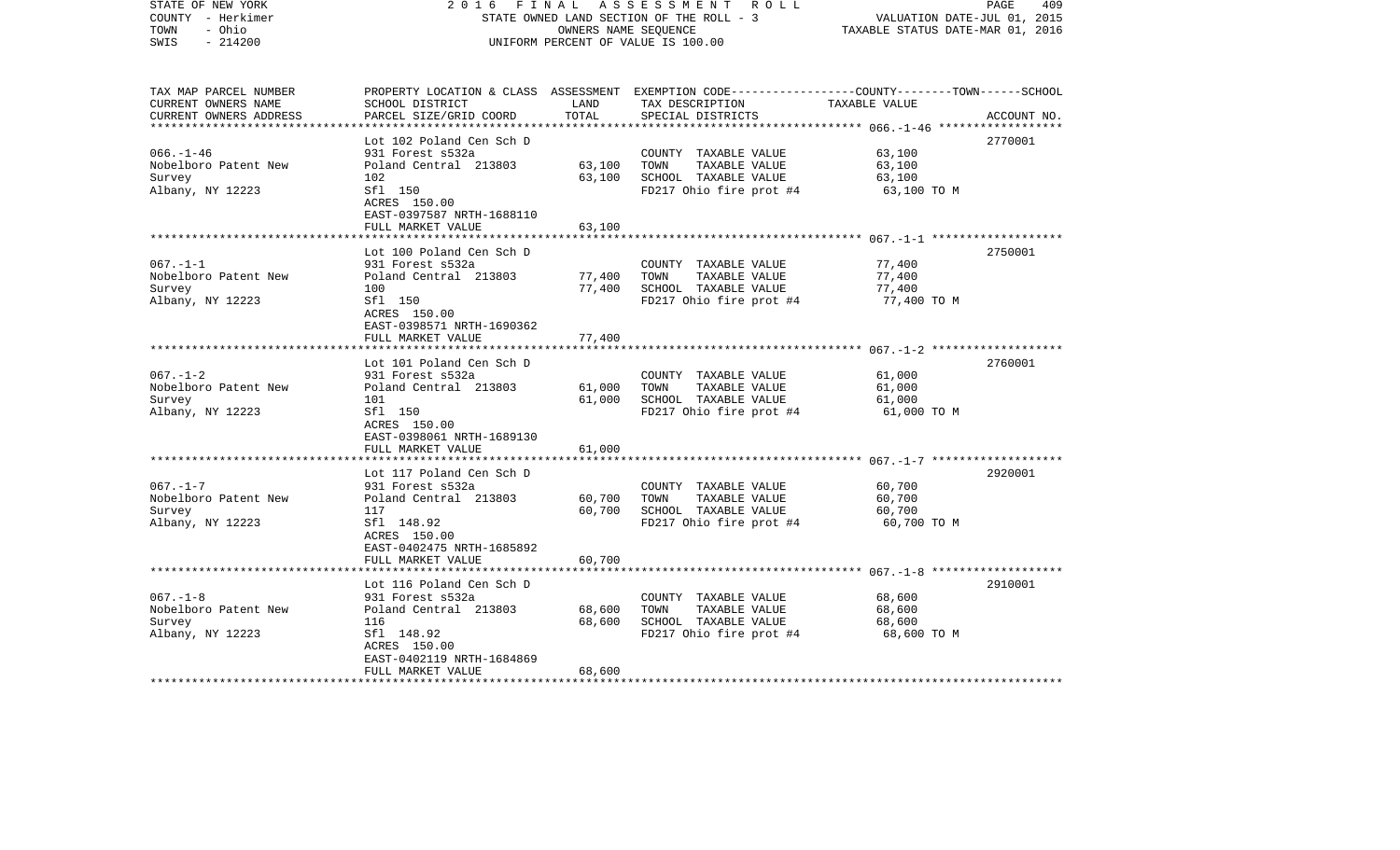| STATE OF NEW YORK<br>COUNTY - Herkimer<br>- Ohio<br>TOWN<br>$-214200$<br>SWIS | 2 0 1 6                                                 | FINAL<br>OWNERS NAME SEQUENCE | A S S E S S M E N T R O L L<br>STATE OWNED LAND SECTION OF THE ROLL - 3<br>UNIFORM PERCENT OF VALUE IS 100.00                                         | VALUATION DATE-JUL 01, 2015<br>TAXABLE STATUS DATE-MAR 01, 2016 | 410<br>PAGE |
|-------------------------------------------------------------------------------|---------------------------------------------------------|-------------------------------|-------------------------------------------------------------------------------------------------------------------------------------------------------|-----------------------------------------------------------------|-------------|
| TAX MAP PARCEL NUMBER<br>CURRENT OWNERS NAME<br>CURRENT OWNERS ADDRESS        | SCHOOL DISTRICT<br>PARCEL SIZE/GRID COORD               | LAND<br>TOTAL                 | PROPERTY LOCATION & CLASS ASSESSMENT EXEMPTION CODE---------------COUNTY-------TOWN------SCHOOL<br>TAX DESCRIPTION TAXABLE VALUE<br>SPECIAL DISTRICTS |                                                                 | ACCOUNT NO. |
|                                                                               | Lot 115 Poland Cen Sch D                                |                               |                                                                                                                                                       |                                                                 | 2900001     |
| $067. - 1 - 9$                                                                | 931 Forest s532a                                        |                               | COUNTY TAXABLE VALUE                                                                                                                                  | 77,600                                                          |             |
| Nobelboro Patent New                                                          | Poland Central 213803                                   | 77,600                        | TAXABLE VALUE<br>TOWN                                                                                                                                 | 77,600                                                          |             |
| Survey                                                                        | 115                                                     | 77,600                        | SCHOOL TAXABLE VALUE                                                                                                                                  | 77,600                                                          |             |
| Albany, NY 12223                                                              | Sfl 148.92<br>ACRES 150.00<br>EAST-0401456 NRTH-1683806 |                               | FD217 Ohio fire prot #4                                                                                                                               | 77,600 TO M                                                     |             |
|                                                                               | FULL MARKET VALUE                                       | 77,600                        |                                                                                                                                                       |                                                                 |             |
|                                                                               | Lot 114 Poland Cen Sch D                                |                               |                                                                                                                                                       |                                                                 | 2890001     |
| $067. - 1 - 11$                                                               | 931 Forest s532a                                        |                               | COUNTY TAXABLE VALUE                                                                                                                                  | 110,900                                                         |             |
| Nobelboro Patent New                                                          | Poland Central 213803                                   | 110,900                       | TOWN<br>TAXABLE VALUE                                                                                                                                 | 110,900                                                         |             |
| Survey                                                                        | 114                                                     | 110,900                       | SCHOOL TAXABLE VALUE                                                                                                                                  | 110,900                                                         |             |
| Albany, NY 12223                                                              | Sfl 148.92<br>ACRES 148.90<br>EAST-0400332 NRTH-1681863 |                               | FD217 Ohio fire prot #4                                                                                                                               | 110,900 TO M                                                    |             |
|                                                                               | FULL MARKET VALUE                                       | 110,900                       |                                                                                                                                                       |                                                                 |             |
|                                                                               |                                                         |                               |                                                                                                                                                       |                                                                 |             |
| $067. - 1 - 14$                                                               | Lot 113 Poland Cen Sch D<br>931 Forest s532a            |                               | COUNTY TAXABLE VALUE                                                                                                                                  | 90,800                                                          | 2880001     |
| Nobelboro Patent New                                                          | Poland Central 213803                                   | 90,800                        | TOWN<br>TAXABLE VALUE                                                                                                                                 | 90,800                                                          |             |
| Survey                                                                        | 113                                                     | 90,800                        | SCHOOL TAXABLE VALUE                                                                                                                                  | 90,800                                                          |             |
| Albany, NY 12223                                                              | Sfl 150                                                 |                               | FD217 Ohio fire prot #4                                                                                                                               | 90,800 TO M                                                     |             |
|                                                                               | ACRES 150.00                                            |                               |                                                                                                                                                       |                                                                 |             |
|                                                                               | EAST-0399452 NRTH-1679539                               |                               |                                                                                                                                                       |                                                                 |             |
|                                                                               | FULL MARKET VALUE                                       | 90,800                        |                                                                                                                                                       |                                                                 |             |
|                                                                               | Lot 112 Poland Cen Sch D                                |                               |                                                                                                                                                       |                                                                 | 2870001     |
| $067. - 1 - 15$                                                               | 931 Forest s532a                                        |                               | COUNTY TAXABLE VALUE                                                                                                                                  | 84,600                                                          |             |
| Nobelboro Patent New                                                          | Poland Central 213803                                   | 84,600                        | TAXABLE VALUE<br>TOWN                                                                                                                                 | 84,600                                                          |             |
| Survey                                                                        | 112                                                     | 84,600                        | SCHOOL TAXABLE VALUE                                                                                                                                  | 84,600                                                          |             |
| Albany, NY 12223                                                              | Sfl 150                                                 |                               | FD217 Ohio fire prot #4                                                                                                                               | 84,600 TO M                                                     |             |
|                                                                               | ACRES 150.00                                            |                               |                                                                                                                                                       |                                                                 |             |
|                                                                               | EAST-0399088 NRTH-1678385<br>FULL MARKET VALUE          | 84,600                        |                                                                                                                                                       |                                                                 |             |
|                                                                               |                                                         |                               |                                                                                                                                                       |                                                                 |             |
|                                                                               | Lot 54 Poland Cen Sch D                                 |                               |                                                                                                                                                       |                                                                 | 2430001     |
| $062. - 1 - 26$                                                               | 931 Forest s532a                                        |                               | COUNTY TAXABLE VALUE                                                                                                                                  | 65,700                                                          |             |
| Nobelboro Patent-New                                                          | Poland Central 213803                                   | 65,700                        | TOWN<br>TAXABLE VALUE                                                                                                                                 | 65,700                                                          |             |
| Surbey Co                                                                     | 54                                                      | 65,700                        | SCHOOL TAXABLE VALUE                                                                                                                                  | 65,700                                                          |             |
| Albany, NY 12223                                                              | Sfl 150                                                 |                               | FD215 Ohio fire prot #3                                                                                                                               | 65,700 TO M                                                     |             |
|                                                                               | ACRES 150.00<br>EAST-0384950 NRTH-1700152               |                               |                                                                                                                                                       |                                                                 |             |
|                                                                               | FULL MARKET VALUE                                       | 65,700                        |                                                                                                                                                       |                                                                 |             |
| ************************                                                      |                                                         |                               |                                                                                                                                                       |                                                                 |             |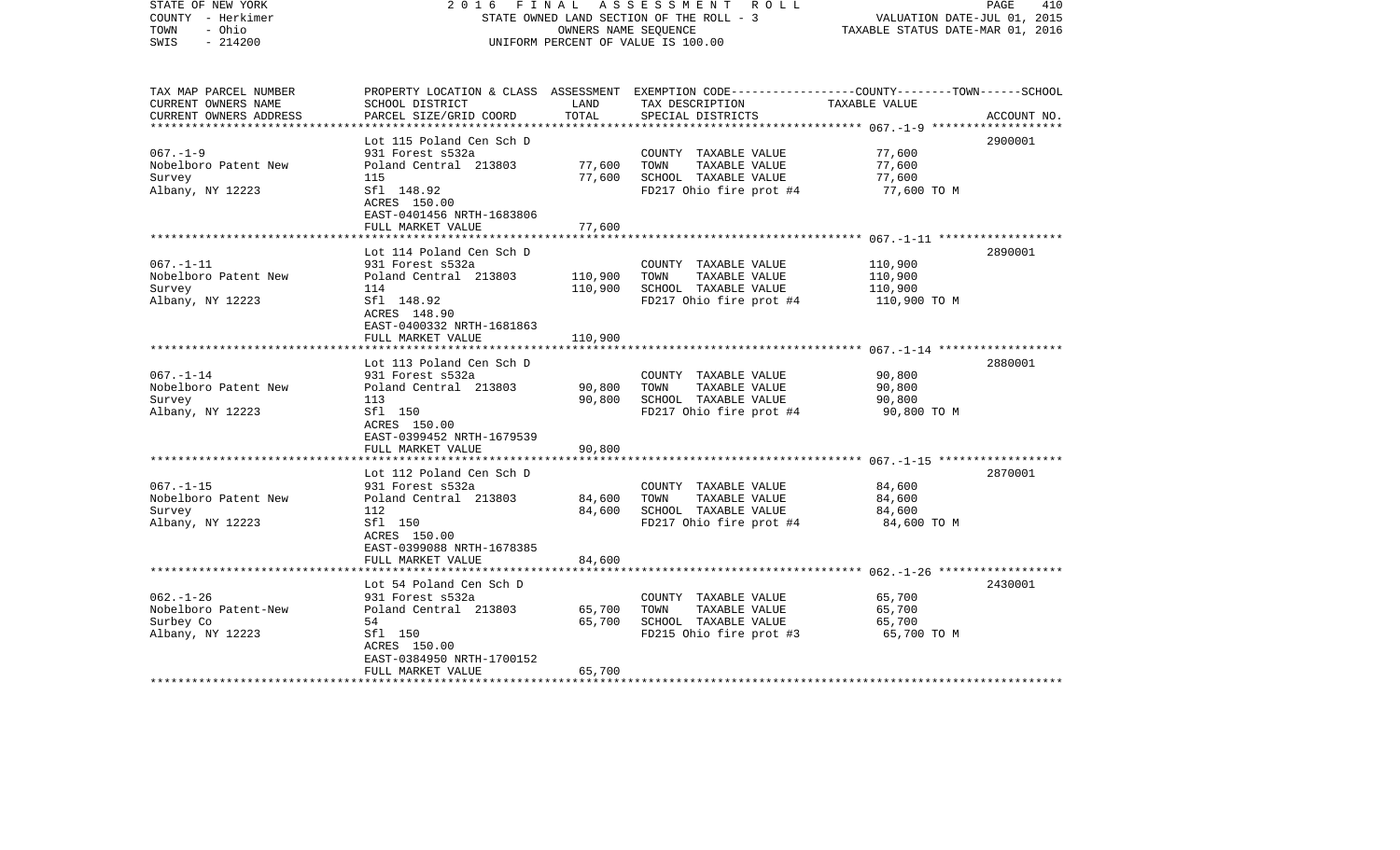| STATE OF NEW YORK<br>COUNTY - Herkimer<br>- Ohio<br>TOWN<br>$-214200$<br>SWIS | 2 0 1 6                                              | FINAL<br>OWNERS NAME SEQUENCE | A S S E S S M E N T R O L L<br>STATE OWNED LAND SECTION OF THE ROLL - 3<br>UNIFORM PERCENT OF VALUE IS 100.00                           | VALUATION DATE-JUL 01, 2015<br>TAXABLE STATUS DATE-MAR 01, 2016 | 411<br>PAGE |
|-------------------------------------------------------------------------------|------------------------------------------------------|-------------------------------|-----------------------------------------------------------------------------------------------------------------------------------------|-----------------------------------------------------------------|-------------|
| TAX MAP PARCEL NUMBER<br>CURRENT OWNERS NAME<br>CURRENT OWNERS ADDRESS        | SCHOOL DISTRICT<br>PARCEL SIZE/GRID COORD            | LAND<br>TOTAL                 | PROPERTY LOCATION & CLASS ASSESSMENT EXEMPTION CODE---------------COUNTY-------TOWN------SCHOOL<br>TAX DESCRIPTION<br>SPECIAL DISTRICTS | TAXABLE VALUE                                                   | ACCOUNT NO. |
|                                                                               | Lot 129 Poland Cen Sch D                             |                               |                                                                                                                                         |                                                                 | 3040001     |
| $063. - 1 - 29$                                                               | 931 Forest s532a                                     |                               | COUNTY TAXABLE VALUE                                                                                                                    | 60,800                                                          |             |
| Nobelboro Patent-New                                                          | Poland Central 213803                                | 60,800                        | TAXABLE VALUE<br>TOWN                                                                                                                   | 60,800                                                          |             |
| Survey Co                                                                     | 129                                                  | 60,800                        | SCHOOL TAXABLE VALUE                                                                                                                    | 60,800                                                          |             |
| Albany, NY 12223                                                              | Sfl 150<br>ACRES 150.00<br>EAST-0408398 NRTH-1699443 |                               | FD215 Ohio fire prot #3                                                                                                                 | 60,800 TO M                                                     |             |
|                                                                               | FULL MARKET VALUE                                    | 60,800                        |                                                                                                                                         |                                                                 |             |
|                                                                               | Lot 128 Poland Cen Sch D                             |                               |                                                                                                                                         |                                                                 | 3030001     |
| $063 - 1 - 30$                                                                | 931 Forest s532a                                     |                               | COUNTY TAXABLE VALUE                                                                                                                    | 90,100                                                          |             |
| Nobelboro Patent-New                                                          | Poland Central 213803                                | 90,100                        | TOWN<br>TAXABLE VALUE                                                                                                                   | 90,100                                                          |             |
| Survey Co                                                                     | 128                                                  | 90,100                        | SCHOOL TAXABLE VALUE                                                                                                                    | 90,100                                                          |             |
| Albany, NY 12223                                                              | Sfl 150<br>ACRES 150.00<br>EAST-0407942 NRTH-1698389 |                               | FD215 Ohio fire prot #3                                                                                                                 | 90,100 TO M                                                     |             |
|                                                                               | FULL MARKET VALUE                                    | 90,100                        |                                                                                                                                         |                                                                 |             |
|                                                                               |                                                      |                               |                                                                                                                                         |                                                                 |             |
|                                                                               | Lot 127 Poland Cen Sch D                             |                               |                                                                                                                                         |                                                                 | 3020001     |
| $063. -1 - 31$                                                                | 931 Forest s532a                                     |                               | COUNTY TAXABLE VALUE                                                                                                                    | 108,400                                                         |             |
| Nobelboro Patent-New<br>Survey Co                                             | Poland Central 213803<br>127                         | 108,400<br>108,400            | TOWN<br>TAXABLE VALUE<br>SCHOOL TAXABLE VALUE                                                                                           | 108,400<br>108,400                                              |             |
| Albany, NY 12223                                                              | Sfl 150                                              |                               | FD215 Ohio fire prot #3                                                                                                                 | 108,400 TO M                                                    |             |
|                                                                               | ACRES 150.00<br>EAST-0407395 NRTH-1697305            |                               |                                                                                                                                         |                                                                 |             |
|                                                                               | FULL MARKET VALUE                                    | 108,400                       |                                                                                                                                         |                                                                 |             |
|                                                                               |                                                      |                               |                                                                                                                                         |                                                                 |             |
| $063. -1 - 32$                                                                | Lot 126 Poland Cen Sch D<br>931 Forest s532a         |                               | COUNTY TAXABLE VALUE                                                                                                                    | 70,100                                                          | 3010001     |
| Nobelboro Patent-New                                                          | Poland Central 213803                                | 70,100                        | TAXABLE VALUE<br>TOWN                                                                                                                   | 70,100                                                          |             |
| Survey Co                                                                     | 126                                                  | 70,100                        | SCHOOL TAXABLE VALUE                                                                                                                    | 70,100                                                          |             |
| Albany, NY 12223                                                              | Sfl 150                                              |                               | FD215 Ohio fire prot #3                                                                                                                 | 70,100 TO M                                                     |             |
|                                                                               | ACRES 150.00                                         |                               |                                                                                                                                         |                                                                 |             |
|                                                                               | EAST-0406867 NRTH-1696088                            |                               |                                                                                                                                         |                                                                 |             |
|                                                                               | FULL MARKET VALUE                                    | 70,100                        |                                                                                                                                         |                                                                 |             |
|                                                                               | Lot 125 Poland Cen Sch D                             |                               |                                                                                                                                         |                                                                 | 3000001     |
| $063. -1 - 33$                                                                | 931 Forest s532a                                     |                               | COUNTY TAXABLE VALUE                                                                                                                    | 86,600                                                          |             |
| Nobelboro Patent-New                                                          | Poland Central 213803                                | 86,600                        | TOWN<br>TAXABLE VALUE                                                                                                                   | 86,600                                                          |             |
| Survey Co                                                                     | 125                                                  | 86,600                        | SCHOOL TAXABLE VALUE                                                                                                                    | 86,600                                                          |             |
| Albany, NY 12223                                                              | Sfl 150                                              |                               | FD215 Ohio fire prot #3                                                                                                                 | 86,600 то м                                                     |             |
|                                                                               | ACRES 150.00                                         |                               |                                                                                                                                         |                                                                 |             |
|                                                                               | EAST-0406571 NRTH-1694932                            |                               |                                                                                                                                         |                                                                 |             |
| **********************                                                        | FULL MARKET VALUE                                    | 86,600                        |                                                                                                                                         |                                                                 |             |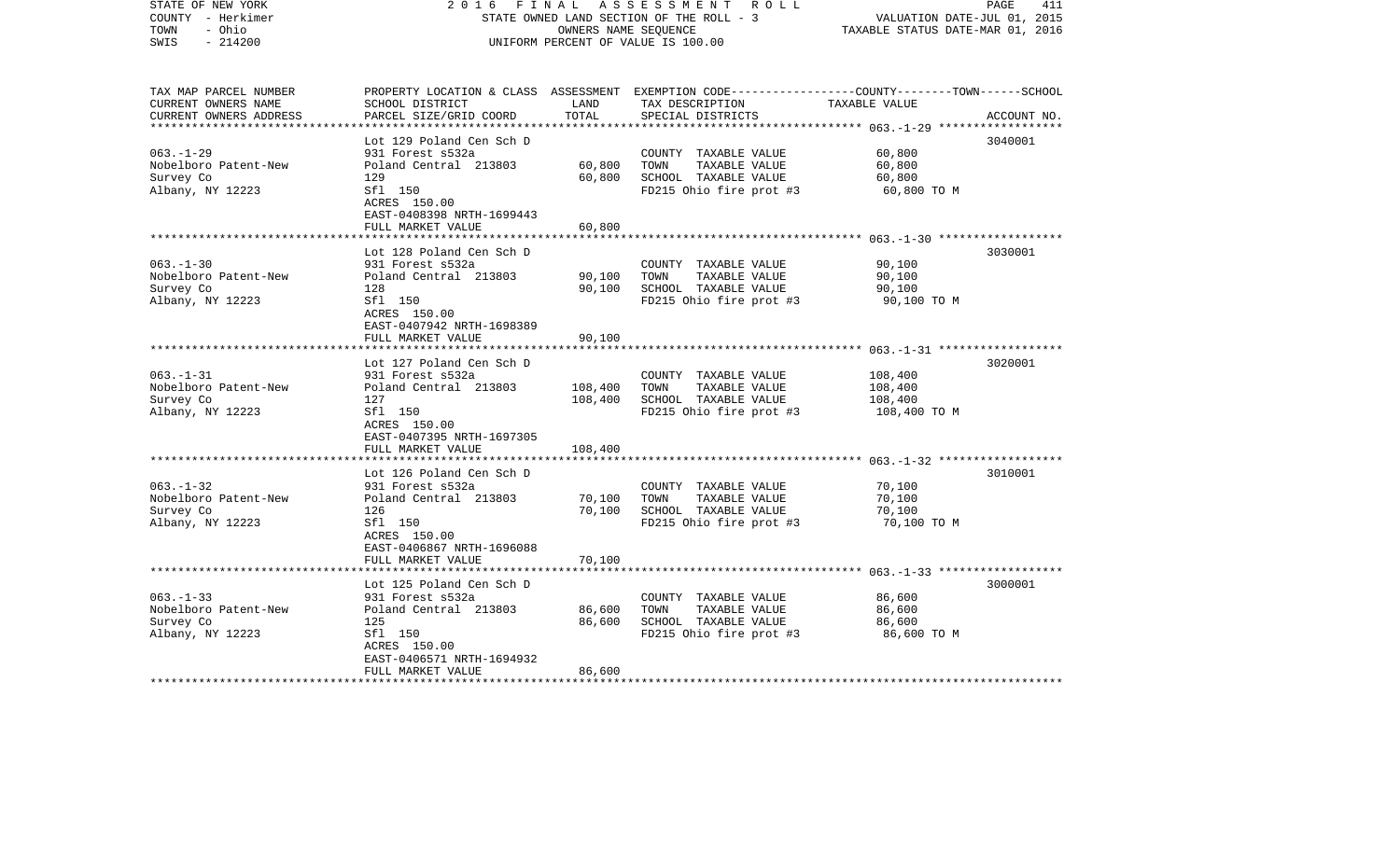| STATE OF NEW YORK<br>COUNTY - Herkimer<br>TOWN<br>- Ohio<br>$-214200$<br>SWIS | 2 0 1 6                                              | FINAL<br>OWNERS NAME SEQUENCE | A S S E S S M E N T R O L L<br>STATE OWNED LAND SECTION OF THE ROLL - 3<br>UNIFORM PERCENT OF VALUE IS 100.00                                        | VALUATION DATE-JUL 01, 2015<br>TAXABLE STATUS DATE-MAR 01, 2016 | 412<br>PAGE |
|-------------------------------------------------------------------------------|------------------------------------------------------|-------------------------------|------------------------------------------------------------------------------------------------------------------------------------------------------|-----------------------------------------------------------------|-------------|
| TAX MAP PARCEL NUMBER<br>CURRENT OWNERS NAME<br>CURRENT OWNERS ADDRESS        | SCHOOL DISTRICT<br>PARCEL SIZE/GRID COORD            | LAND<br>TOTAL                 | PROPERTY LOCATION & CLASS ASSESSMENT EXEMPTION CODE--------------COUNTY-------TOWN------SCHOOL<br>TAX DESCRIPTION TAXABLE VALUE<br>SPECIAL DISTRICTS |                                                                 | ACCOUNT NO. |
|                                                                               | Lot 124 Poland Cen Sch D                             |                               |                                                                                                                                                      |                                                                 | 2990001     |
| $063. - 1 - 34$                                                               | 931 Forest s532a                                     |                               | COUNTY TAXABLE VALUE                                                                                                                                 | 71,400                                                          |             |
| Nobelboro Patent-New                                                          | Poland Central 213803                                | 71,400                        | TOWN<br>TAXABLE VALUE                                                                                                                                | 71,400                                                          |             |
| Survey Co                                                                     | 124                                                  | 71,400                        | SCHOOL TAXABLE VALUE                                                                                                                                 | 71,400                                                          |             |
| Albany, NY 12223                                                              | Sfl 150<br>ACRES 150.00<br>EAST-0406050 NRTH-1693778 |                               | FD215 Ohio fire prot #3                                                                                                                              | 71,400 TO M                                                     |             |
|                                                                               | FULL MARKET VALUE                                    | 71,400                        |                                                                                                                                                      |                                                                 |             |
|                                                                               | Lot 123 Poland Cen Sch D                             |                               |                                                                                                                                                      |                                                                 | 2980001     |
| $063. -1 - 35$                                                                | 931 Forest s532a                                     |                               | COUNTY TAXABLE VALUE                                                                                                                                 | 62,200                                                          |             |
| Nobelboro Patent-New                                                          | Poland Central 213803                                | 62,200                        | TOWN<br>TAXABLE VALUE                                                                                                                                | 62,200                                                          |             |
| Survey Co                                                                     | 123                                                  | 62,200                        | SCHOOL TAXABLE VALUE                                                                                                                                 | 62,200                                                          |             |
| Albany, NY 12223                                                              | Sfl 150<br>ACRES 150.00<br>EAST-0405370 NRTH-1692560 |                               | FD215 Ohio fire prot #3                                                                                                                              | 62,200 TO M                                                     |             |
|                                                                               | FULL MARKET VALUE                                    | 62,200                        |                                                                                                                                                      |                                                                 |             |
|                                                                               |                                                      |                               |                                                                                                                                                      |                                                                 |             |
|                                                                               | Lot 122 Poland Cen Sch D                             |                               |                                                                                                                                                      |                                                                 | 2970001     |
| $063. -1 - 36$                                                                | 931 Forest s532a                                     |                               | COUNTY TAXABLE VALUE                                                                                                                                 | 65,500                                                          |             |
| Nobelboro Patent-New<br>Survey Co                                             | Poland Central 213803<br>122                         | 65,500<br>65,500              | TOWN<br>TAXABLE VALUE<br>SCHOOL TAXABLE VALUE                                                                                                        | 65,500<br>65,500                                                |             |
| Albany, NY 12223                                                              | Sfl 150                                              |                               | FD215 Ohio fire prot #3                                                                                                                              | 65,500 TO M                                                     |             |
|                                                                               | ACRES 150.00                                         |                               |                                                                                                                                                      |                                                                 |             |
|                                                                               | EAST-0404904 NRTH-1691383                            |                               |                                                                                                                                                      |                                                                 |             |
|                                                                               | FULL MARKET VALUE                                    | 65,500                        |                                                                                                                                                      |                                                                 |             |
|                                                                               |                                                      |                               |                                                                                                                                                      |                                                                 |             |
| $063. - 1 - 37$                                                               | Lot 135 Poland Cen Sch D<br>931 Forest s532a         |                               | COUNTY TAXABLE VALUE                                                                                                                                 | 98,500                                                          | 3100001     |
| Nobelboro Patent-New                                                          | Poland Central 213803                                | 98,500                        | TAXABLE VALUE<br>TOWN                                                                                                                                | 98,500                                                          |             |
| Survey Co                                                                     | 135                                                  | 98,500                        | SCHOOL TAXABLE VALUE                                                                                                                                 | 98,500                                                          |             |
| Albany, NY 12223                                                              | Sfl 150                                              |                               | FD215 Ohio fire prot #3                                                                                                                              | 98,500 TO M                                                     |             |
|                                                                               | ACRES 150.00                                         |                               |                                                                                                                                                      |                                                                 |             |
|                                                                               | EAST-0410751 NRTH-1691456                            |                               |                                                                                                                                                      |                                                                 |             |
|                                                                               | FULL MARKET VALUE                                    | 98,500                        |                                                                                                                                                      |                                                                 |             |
|                                                                               |                                                      |                               |                                                                                                                                                      |                                                                 | 3090001     |
| $063. -1 - 38$                                                                | Lot 134 New Acquisition<br>931 Forest s532a          |                               | COUNTY TAXABLE VALUE                                                                                                                                 | 112,200                                                         |             |
| Nobelboro Patent-New                                                          | Poland Central 213803                                | 112,200                       | TOWN<br>TAXABLE VALUE                                                                                                                                | 112,200                                                         |             |
| Survey Co Being 240' Sq                                                       | 134                                                  | 112,200                       | SCHOOL TAXABLE VALUE                                                                                                                                 | 112,200                                                         |             |
| On Line Dist 333                                                              | Sfl 150                                              |                               | FD215 Ohio fire prot #3                                                                                                                              | 112,200 TO M                                                    |             |
| Albany, NY 12223                                                              | ACRES 150.00                                         |                               |                                                                                                                                                      |                                                                 |             |
|                                                                               | EAST-0411396 NRTH-1692554                            |                               |                                                                                                                                                      |                                                                 |             |
|                                                                               | FULL MARKET VALUE                                    | 112,200                       |                                                                                                                                                      |                                                                 |             |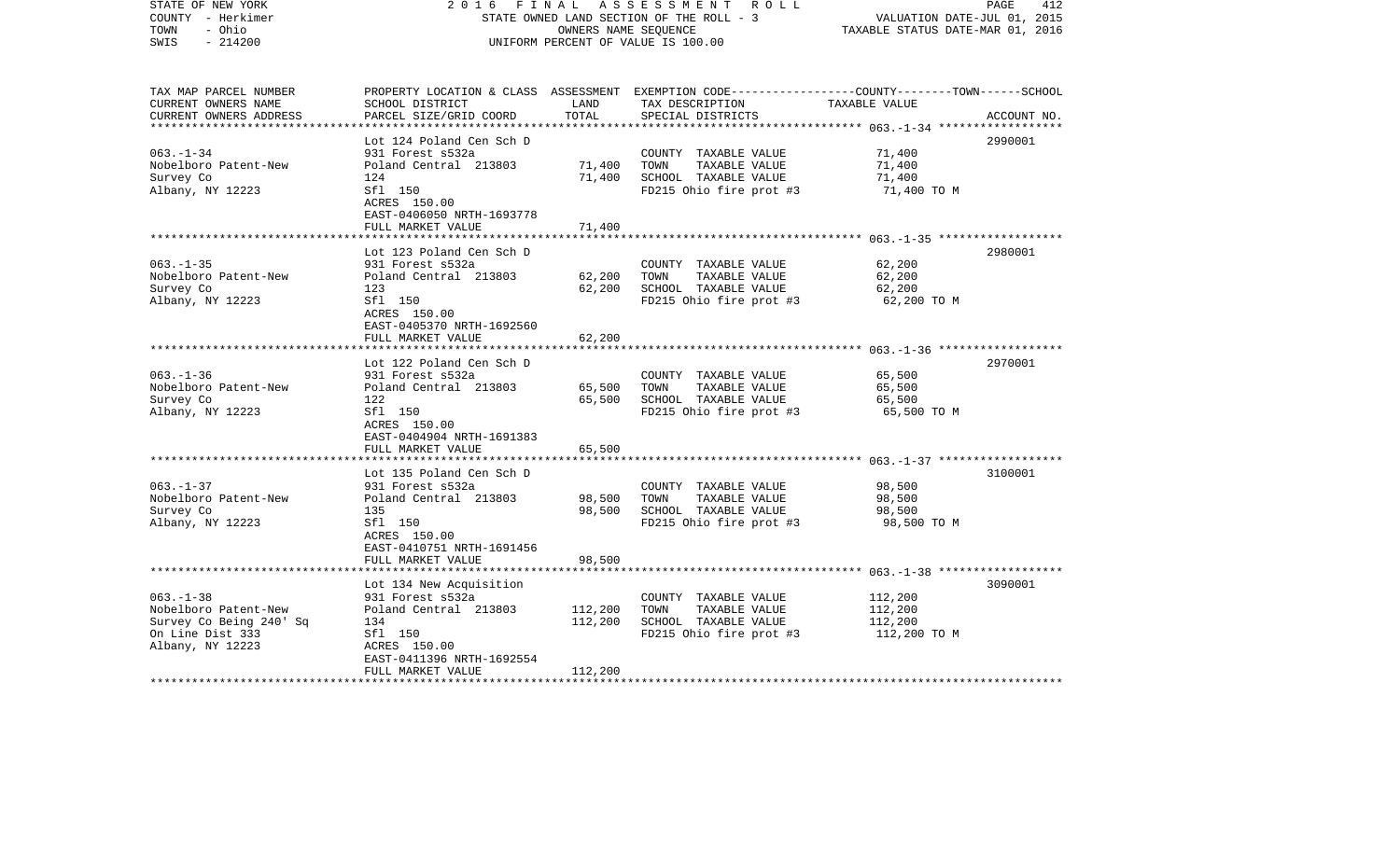| STATE OF NEW YORK<br>COUNTY - Herkimer<br>TOWN<br>- Ohio<br>$-214200$<br>SWIS | 2 0 1 6<br>FINAL                                        | OWNERS NAME SEQUENCE | A S S E S S M E N T R O L L<br>STATE OWNED LAND SECTION OF THE ROLL - 3<br>UNIFORM PERCENT OF VALUE IS 100.00                           | VALUATION DATE-JUL 01, 2015<br>TAXABLE STATUS DATE-MAR 01, 2016 | PAGE<br>413 |
|-------------------------------------------------------------------------------|---------------------------------------------------------|----------------------|-----------------------------------------------------------------------------------------------------------------------------------------|-----------------------------------------------------------------|-------------|
| TAX MAP PARCEL NUMBER<br>CURRENT OWNERS NAME<br>CURRENT OWNERS ADDRESS        | SCHOOL DISTRICT<br>PARCEL SIZE/GRID COORD               | LAND<br>TOTAL        | PROPERTY LOCATION & CLASS ASSESSMENT EXEMPTION CODE---------------COUNTY-------TOWN------SCHOOL<br>TAX DESCRIPTION<br>SPECIAL DISTRICTS | TAXABLE VALUE                                                   | ACCOUNT NO. |
|                                                                               | Lot 133 Poland Cen Sch D                                |                      |                                                                                                                                         |                                                                 | 3080001     |
| $063. -1 - 40$                                                                | 931 Forest s532a                                        |                      | COUNTY TAXABLE VALUE                                                                                                                    | 96,500                                                          |             |
| Nobelboro Patent-New                                                          | Poland Central 213803                                   | 96,500               | TOWN<br>TAXABLE VALUE                                                                                                                   | 96,500                                                          |             |
| Survey Co Ex 1 32 Acres                                                       | 133                                                     | 96,500               | SCHOOL TAXABLE VALUE                                                                                                                    | 96,500                                                          |             |
| Ne Corner Dam<br>Albany, NY 12223                                             | Sfl 148.68<br>ACRES 150.00<br>EAST-0411759 NRTH-1693693 |                      | FD215 Ohio fire prot #3                                                                                                                 | 96,500 TO M                                                     |             |
|                                                                               | FULL MARKET VALUE                                       | 96,500               |                                                                                                                                         |                                                                 |             |
|                                                                               | Lot 132 Poland Cen Sch D                                |                      |                                                                                                                                         |                                                                 | 3070001     |
| $063. -1 -41$                                                                 | 931 Forest s532a                                        |                      | COUNTY TAXABLE VALUE                                                                                                                    | 87,900                                                          |             |
| Nobelboro Patent-New                                                          | Poland Central 213803                                   | 87,900               | TOWN<br>TAXABLE VALUE                                                                                                                   | 87,900                                                          |             |
| Survey Co                                                                     | 132                                                     | 87,900               | SCHOOL TAXABLE VALUE                                                                                                                    | 87,900                                                          |             |
| Albany, NY 12223                                                              | Sfl 150<br>ACRES 150.00<br>EAST-0412316 NRTH-1694933    |                      | FD215 Ohio fire prot #3                                                                                                                 | 87,900 TO M                                                     |             |
|                                                                               | FULL MARKET VALUE                                       | 87,900               |                                                                                                                                         |                                                                 |             |
|                                                                               | Lot 131 Poland Cen Sch D                                |                      |                                                                                                                                         |                                                                 | 3060001     |
| $063. -1 - 42$                                                                | 931 Forest s532a                                        |                      | COUNTY TAXABLE VALUE                                                                                                                    | 89,700                                                          |             |
| Nobelboro Patent-New                                                          | Poland Central 213803                                   | 89,700               | TOWN<br>TAXABLE VALUE                                                                                                                   | 89,700                                                          |             |
| Survey Co                                                                     | 131                                                     | 89,700               | SCHOOL TAXABLE VALUE                                                                                                                    | 89,700                                                          |             |
| Albany, NY 12223                                                              | Sfl 150<br>ACRES 150.00<br>EAST-0412873 NRTH-1695979    |                      | FD215 Ohio fire prot #3                                                                                                                 | 89,700 TO M                                                     |             |
|                                                                               | FULL MARKET VALUE                                       | 89,700               |                                                                                                                                         |                                                                 |             |
|                                                                               | Lot 130 Poland Cen Sch D                                |                      |                                                                                                                                         |                                                                 | 3050001     |
| $063. -1 - 43$                                                                | 931 Forest s532a                                        |                      | COUNTY TAXABLE VALUE                                                                                                                    | 85,400                                                          |             |
| Nobelboro Patent-New                                                          | Poland Central 213803                                   | 85,400               | TOWN<br>TAXABLE VALUE                                                                                                                   | 85,400                                                          |             |
| Survey Co                                                                     | 130                                                     | 85,400               | SCHOOL TAXABLE VALUE                                                                                                                    | 85,400                                                          |             |
| Albany, NY 12223                                                              | Sfl 150<br>ACRES 150.00<br>EAST-0413244 NRTH-1697065    |                      | FD215 Ohio fire prot #3                                                                                                                 | 85,400 TO M                                                     |             |
|                                                                               | FULL MARKET VALUE                                       | 85,400               |                                                                                                                                         |                                                                 |             |
|                                                                               | Lot 121 Poland Cen Sch D                                |                      |                                                                                                                                         |                                                                 | 2960001     |
| $067. - 1 - 3$                                                                | 931 Forest s532a                                        |                      | COUNTY TAXABLE VALUE                                                                                                                    | 67,700                                                          |             |
| Nobelboro Patent-New                                                          | Poland Central 213803                                   | 67,700               | TAXABLE VALUE<br>TOWN                                                                                                                   | 67,700                                                          |             |
| Survey Co                                                                     | 121                                                     | 67,700               | SCHOOL TAXABLE VALUE                                                                                                                    | 67,700                                                          |             |
| Albany, NY 12223                                                              | Sfl 150                                                 |                      | FD217 Ohio fire prot #4                                                                                                                 | 67,700 TO M                                                     |             |
|                                                                               | ACRES 150.00                                            |                      |                                                                                                                                         |                                                                 |             |
|                                                                               | EAST-0404448 NRTH-1690360                               |                      |                                                                                                                                         |                                                                 |             |
| ************************                                                      | FULL MARKET VALUE                                       | 67,700               |                                                                                                                                         |                                                                 |             |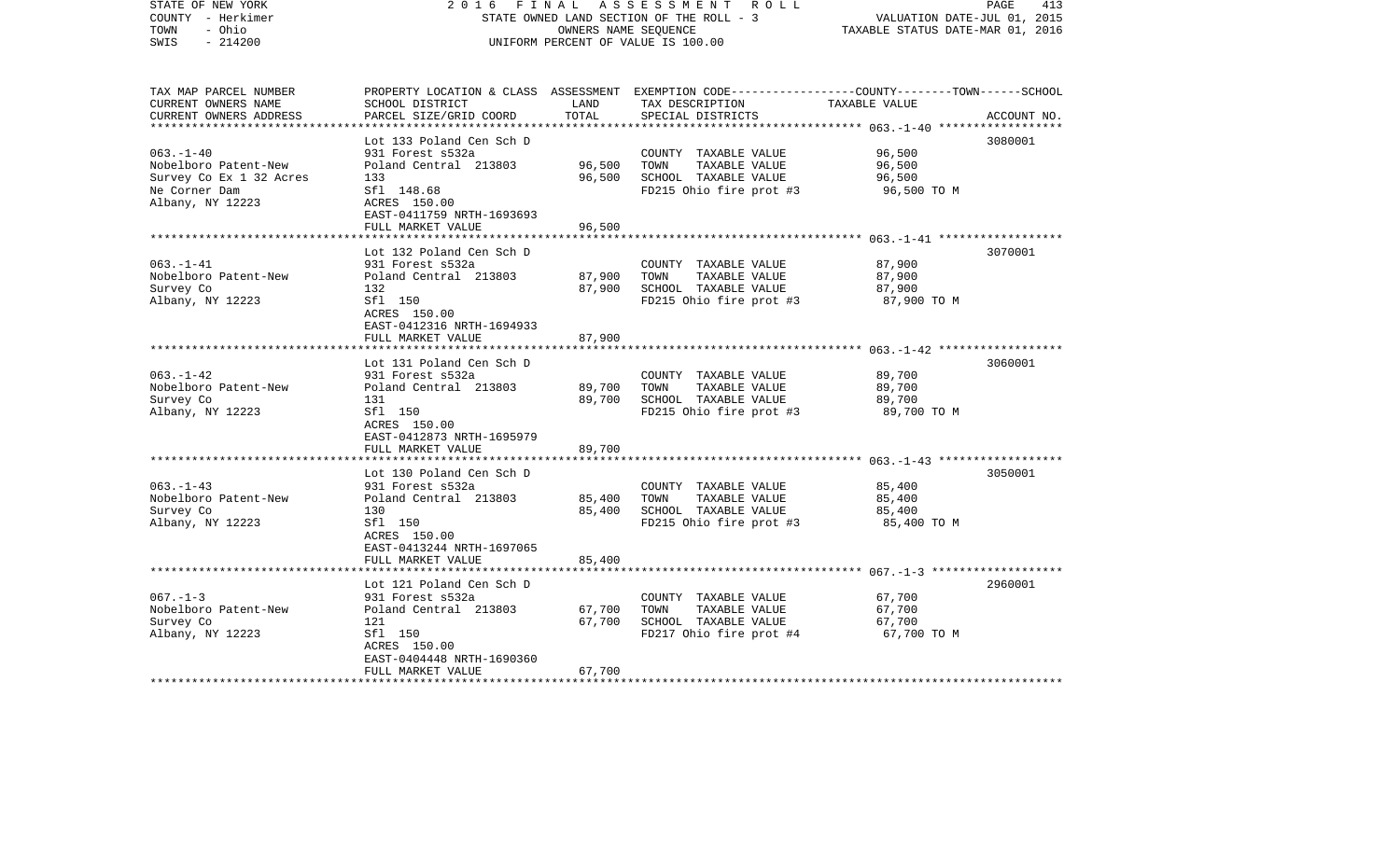| COUNTY<br>- Herkimer<br>TOWN<br>- Ohio<br>SWIS<br>$-214200$                                      |                                                                                                                                                           | OWNERS NAME SEQUENCE       | STATE OWNED LAND SECTION OF THE ROLL - 3<br>UNIFORM PERCENT OF VALUE IS 100.00                                                           | VALUATION DATE-JUL 01, 2015<br>TAXABLE STATUS DATE-MAR 01, 2016 |             |
|--------------------------------------------------------------------------------------------------|-----------------------------------------------------------------------------------------------------------------------------------------------------------|----------------------------|------------------------------------------------------------------------------------------------------------------------------------------|-----------------------------------------------------------------|-------------|
| TAX MAP PARCEL NUMBER<br>CURRENT OWNERS NAME<br>CURRENT OWNERS ADDRESS                           | SCHOOL DISTRICT<br>PARCEL SIZE/GRID COORD                                                                                                                 | LAND<br>TOTAL              | PROPERTY LOCATION & CLASS ASSESSMENT EXEMPTION CODE----------------COUNTY-------TOWN------SCHOOL<br>TAX DESCRIPTION<br>SPECIAL DISTRICTS | TAXABLE VALUE<br>********** 067.-1-4                            | ACCOUNT NO. |
| $067. - 1 - 4$<br>Nobelboro Patent-New<br>Survey Co<br>Albany, NY 12223                          | Lot 120 Poland Cen Sch D<br>931 Forest s532a<br>Poland Central 213803<br>120<br>Sfl 150<br>ACRES 150.00<br>EAST-0403887 NRTH-1689237<br>FULL MARKET VALUE | 65,500<br>65,500<br>65,500 | COUNTY TAXABLE VALUE<br>TAXABLE VALUE<br>TOWN<br>SCHOOL TAXABLE VALUE<br>FD217 Ohio fire prot #4                                         | 65,500<br>65,500<br>65,500<br>65,500 TO M                       | 2950001     |
|                                                                                                  |                                                                                                                                                           |                            |                                                                                                                                          |                                                                 |             |
| $067. - 1 - 5$<br>Nobelboro Patent-New<br>Survey Co<br>Albany, NY 12223                          | Lot 119 Poland Cen Sch D<br>931 Forest s532a<br>Poland Central 213803<br>119<br>Sfl 150<br>ACRES 150.00<br>EAST-0403330 NRTH-1688190                      | 62,100<br>62,100           | COUNTY TAXABLE VALUE<br>TOWN<br>TAXABLE VALUE<br>SCHOOL TAXABLE VALUE<br>FD217 Ohio fire prot #4                                         | 62,100<br>62,100<br>62,100<br>62,100 TO M                       | 2940001     |
|                                                                                                  | FULL MARKET VALUE<br>***************                                                                                                                      | 62,100                     |                                                                                                                                          |                                                                 |             |
| $067. - 1 - 6$<br>Nobelboro Patent-New<br>Survey Co<br>Albany, NY 12223                          | Lot 118 Poland Cen Sch D<br>931 Forest s532a<br>Poland Central 213803<br>118<br>Sfl 150<br>ACRES 150.00<br>EAST-0402897 NRTH-1686983                      | 56,800<br>56,800           | COUNTY TAXABLE VALUE<br>TOWN<br>TAXABLE VALUE<br>SCHOOL TAXABLE VALUE<br>FD217 Ohio fire prot #4                                         | 56,800<br>56,800<br>56,800<br>56,800 TO M                       | 2930001     |
|                                                                                                  | FULL MARKET VALUE                                                                                                                                         | 56,800                     |                                                                                                                                          | $067, -1 - 19$ *******************                              |             |
| $067. - 1 - 19$<br>Nobelboro Patent-New<br>Survey Co Ex 50 Acres<br>S'ly End<br>Albany, NY 12223 | Lot 147 Poland Cen Sch D<br>931 Forest s532a<br>Poland Central 213803<br>147<br>Sfl 100<br>ACRES 100.00<br>EAST-0402629 NRTH-1676694<br>FULL MARKET VALUE | 72,600<br>72,600<br>72,600 | COUNTY TAXABLE VALUE<br>TOWN<br>TAXABLE VALUE<br>SCHOOL TAXABLE VALUE<br>FD217 Ohio fire prot #4                                         | 72,600<br>72,600<br>72,600<br>72,600 TO M                       | 3220001     |
|                                                                                                  |                                                                                                                                                           |                            |                                                                                                                                          |                                                                 |             |
| $067. - 1 - 20$<br>Nobelboro Patent-New<br>Survey Co Ex 50 Acres<br>S'ly End<br>Albany, NY 12223 | Lot 146 Poland Cen Sch D<br>931 Forest s532a<br>Poland Central 213803<br>146<br>Sfl 100<br>ACRES 100.00<br>EAST-0403089 NRTH-1677809<br>FULL MARKET VALUE | 70,300<br>70,300<br>70,300 | COUNTY TAXABLE VALUE<br>TOWN<br>TAXABLE VALUE<br>SCHOOL TAXABLE VALUE<br>FD217 Ohio fire prot #4                                         | 70,300<br>70,300<br>70,300<br>70,300 TO M                       | 3210001     |
|                                                                                                  |                                                                                                                                                           |                            |                                                                                                                                          |                                                                 |             |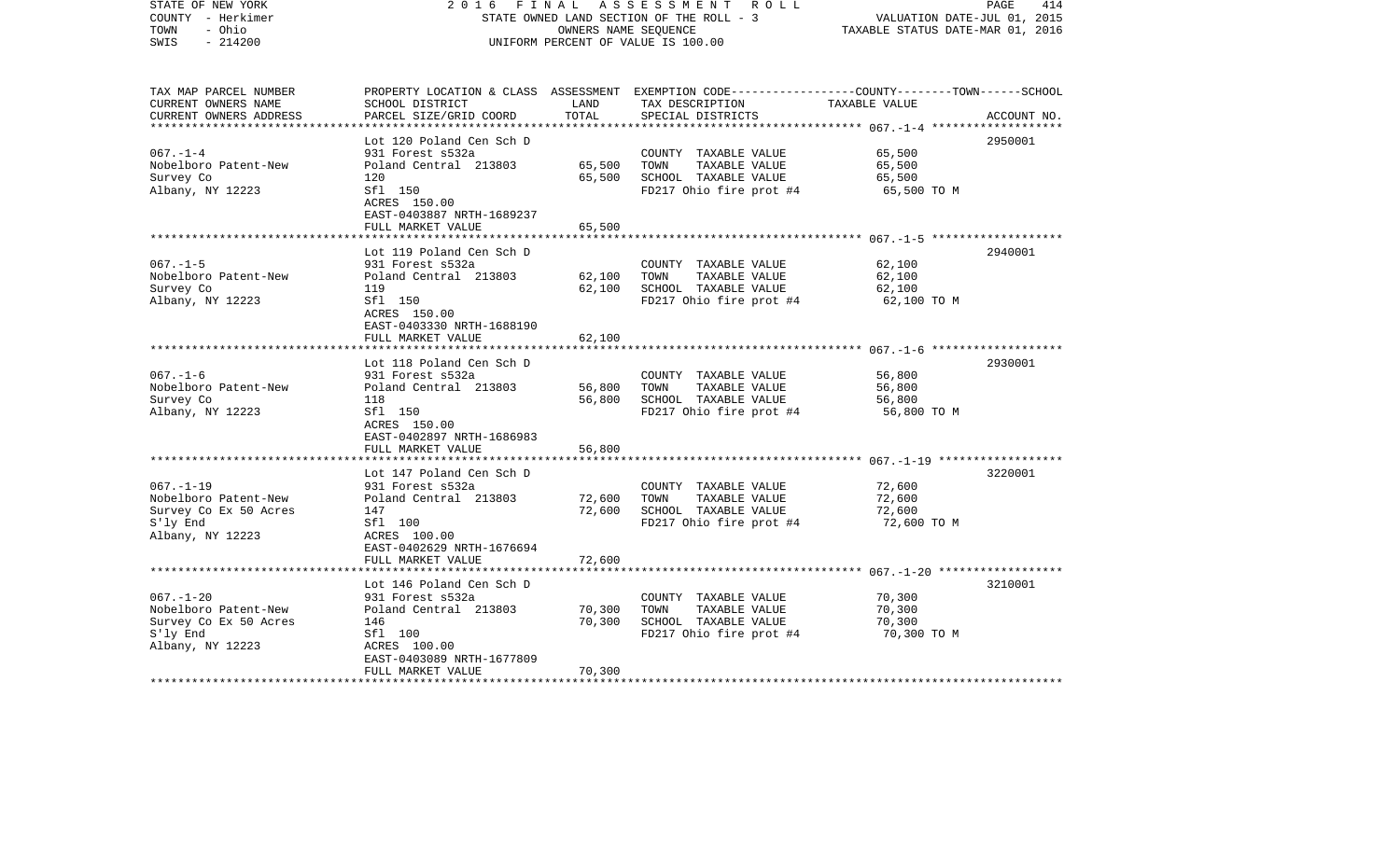| STATE OF NEW YORK<br>COUNTY - Herkimer<br>TOWN<br>- Ohio<br>$-214200$<br>SWIS | 2 0 1 6<br>FINAL                                        | OWNERS NAME SEQUENCE | A S S E S S M E N T R O L L<br>STATE OWNED LAND SECTION OF THE ROLL - 3<br>UNIFORM PERCENT OF VALUE IS 100.00                          | VALUATION DATE-JUL 01, 2015<br>TAXABLE STATUS DATE-MAR 01, 2016 | 415<br>PAGE |
|-------------------------------------------------------------------------------|---------------------------------------------------------|----------------------|----------------------------------------------------------------------------------------------------------------------------------------|-----------------------------------------------------------------|-------------|
| TAX MAP PARCEL NUMBER<br>CURRENT OWNERS NAME<br>CURRENT OWNERS ADDRESS        | SCHOOL DISTRICT<br>PARCEL SIZE/GRID COORD               | LAND<br>TOTAL        | PROPERTY LOCATION & CLASS ASSESSMENT EXEMPTION CODE---------------COUNTY-------TOWN-----SCHOOL<br>TAX DESCRIPTION<br>SPECIAL DISTRICTS | TAXABLE VALUE                                                   | ACCOUNT NO. |
|                                                                               | Lot 145 Poland Cen Sch D                                |                      |                                                                                                                                        |                                                                 | 3200001     |
| $067. - 1 - 22$                                                               | 931 Forest s532a                                        |                      | COUNTY TAXABLE VALUE                                                                                                                   | 105,400                                                         |             |
| Nobelboro Patent-New                                                          | Poland Central 213803                                   | 105,400              | TOWN<br>TAXABLE VALUE                                                                                                                  | 105,400                                                         |             |
| Survey Co                                                                     | 145                                                     | 105,400              | SCHOOL TAXABLE VALUE                                                                                                                   | 105,400                                                         |             |
| Albany, NY 12223                                                              | Sfl 150<br>ACRES 150.00<br>EAST-0405162 NRTH-1679541    |                      | FD217 Ohio fire prot #4                                                                                                                | 105,400 TO M                                                    |             |
|                                                                               | FULL MARKET VALUE                                       | 105,400              |                                                                                                                                        |                                                                 |             |
|                                                                               | Lot 144 Poland Cen Sch D                                |                      |                                                                                                                                        |                                                                 | 3190001     |
| $067. - 1 - 24$                                                               | 931 Forest s532a                                        |                      | COUNTY TAXABLE VALUE                                                                                                                   | 94,000                                                          |             |
| Nobelboro Patent-New                                                          | Poland Central 213803                                   | 94,000               | TAXABLE VALUE<br>TOWN                                                                                                                  | 94,000                                                          |             |
| Survey Co                                                                     | 144                                                     | 94,000               | SCHOOL TAXABLE VALUE                                                                                                                   | 94,000                                                          |             |
| Albany, NY 12223                                                              | Sfl 150<br>ACRES 150.00<br>EAST-0405991 NRTH-1681756    |                      | FD217 Ohio fire prot #4                                                                                                                | 94,000 TO M                                                     |             |
|                                                                               | FULL MARKET VALUE                                       | 94,000               |                                                                                                                                        |                                                                 |             |
|                                                                               | Lot 143 Poland Cen Sch D                                |                      |                                                                                                                                        |                                                                 | 3180001     |
| $067. - 1 - 25$                                                               | 931 Forest s532a                                        |                      | COUNTY TAXABLE VALUE                                                                                                                   | 89,100                                                          |             |
| Nobelboro Patent-New                                                          | Poland Central 213803                                   | 89,100               | TAXABLE VALUE<br>TOWN                                                                                                                  | 89,100                                                          |             |
| Survey Co                                                                     | 143                                                     | 89,100               | SCHOOL TAXABLE VALUE                                                                                                                   | 89,100                                                          |             |
| Albany, NY 12223                                                              | Sfl 150<br>ACRES 150.00<br>EAST-0406616 NRTH-1682720    |                      | FD217 Ohio fire prot #4                                                                                                                | 89,100 TO M                                                     |             |
|                                                                               | FULL MARKET VALUE                                       | 89,100               |                                                                                                                                        |                                                                 |             |
|                                                                               | Lot 142 Poland Cen Sch D                                |                      |                                                                                                                                        |                                                                 | 3170001     |
| $067. - 1 - 27$                                                               | 931 Forest s532a                                        |                      | COUNTY TAXABLE VALUE                                                                                                                   | 93,300                                                          |             |
| Nobelboro Patent-New                                                          | Poland Central 213803                                   | 93,300               | TOWN<br>TAXABLE VALUE                                                                                                                  | 93,300                                                          |             |
| Survey Co                                                                     | 142                                                     | 93,300               | SCHOOL TAXABLE VALUE                                                                                                                   | 93,300                                                          |             |
| Albany, NY 12223                                                              | Sfl 140.01<br>ACRES 150.00<br>EAST-0407083 NRTH-1683669 |                      | FD217 Ohio fire prot #4                                                                                                                | 93,300 TO M                                                     |             |
|                                                                               | FULL MARKET VALUE                                       | 93,300               |                                                                                                                                        |                                                                 |             |
|                                                                               | Lot 141 Poland Cen Sch D                                |                      |                                                                                                                                        |                                                                 | 3160001     |
| $067. - 1 - 28$                                                               | 931 Forest s532a                                        |                      | COUNTY TAXABLE VALUE                                                                                                                   | 82,600                                                          |             |
| Nobelboro Patent-New                                                          | Poland Central 213803                                   | 82,600               | TOWN<br>TAXABLE VALUE                                                                                                                  | 82,600                                                          |             |
| Survey Co                                                                     | 141                                                     | 82,600               | SCHOOL TAXABLE VALUE                                                                                                                   | 82,600                                                          |             |
| Albany, NY 12223                                                              | Sfl 150<br>ACRES 150.00                                 |                      | FD217 Ohio fire prot #4                                                                                                                | 82,600 TO M                                                     |             |
|                                                                               | EAST-0407449 NRTH-1684839<br>FULL MARKET VALUE          | 82,600               |                                                                                                                                        |                                                                 |             |
| **************************                                                    |                                                         |                      |                                                                                                                                        |                                                                 |             |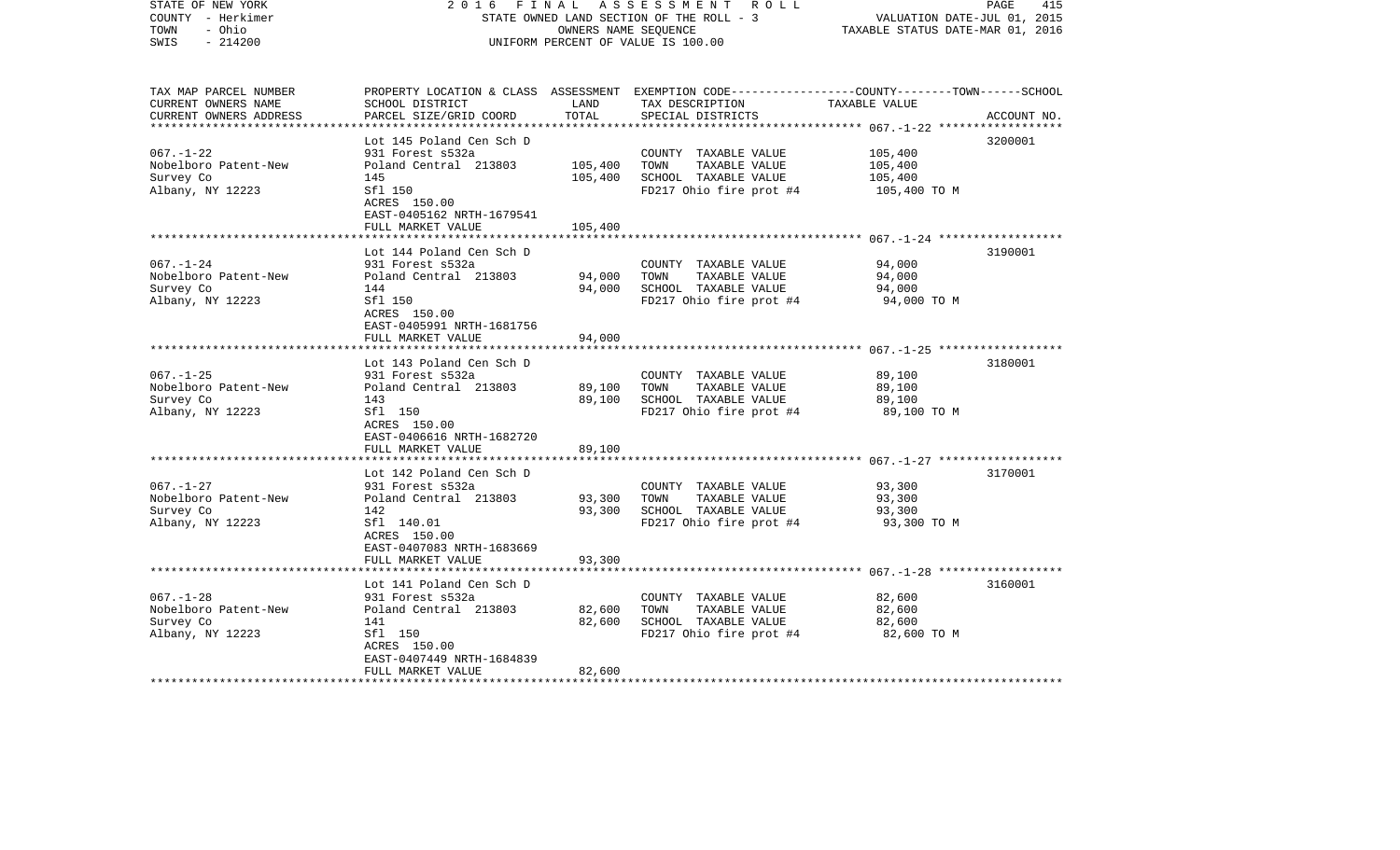| STATE OF NEW YORK<br>COUNTY - Herkimer<br>TOWN<br>- Ohio<br>$-214200$<br>SWIS | 2 0 1 6                                              | FINAL<br>OWNERS NAME SEQUENCE | A S S E S S M E N T R O L L<br>STATE OWNED LAND SECTION OF THE ROLL - 3<br>UNIFORM PERCENT OF VALUE IS 100.00                           | VALUATION DATE-JUL 01, 2015<br>TAXABLE STATUS DATE-MAR 01, 2016 | 416<br>PAGE |
|-------------------------------------------------------------------------------|------------------------------------------------------|-------------------------------|-----------------------------------------------------------------------------------------------------------------------------------------|-----------------------------------------------------------------|-------------|
| TAX MAP PARCEL NUMBER<br>CURRENT OWNERS NAME<br>CURRENT OWNERS ADDRESS        | SCHOOL DISTRICT<br>PARCEL SIZE/GRID COORD            | LAND<br>TOTAL                 | PROPERTY LOCATION & CLASS ASSESSMENT EXEMPTION CODE---------------COUNTY-------TOWN------SCHOOL<br>TAX DESCRIPTION<br>SPECIAL DISTRICTS | TAXABLE VALUE                                                   | ACCOUNT NO. |
|                                                                               | Lot 140 Poland Cen Sch D                             |                               |                                                                                                                                         |                                                                 | 3150001     |
| $067. - 1 - 29$                                                               | 931 Forest s532a                                     |                               | COUNTY TAXABLE VALUE                                                                                                                    | 81,800                                                          |             |
| Nobelboro Patent-New                                                          | Poland Central 213803                                | 81,800                        | TOWN<br>TAXABLE VALUE                                                                                                                   | 81,800                                                          |             |
| Survey Co                                                                     | 140                                                  | 81,800                        | SCHOOL TAXABLE VALUE                                                                                                                    | 81,800                                                          |             |
| Albany, NY 12223                                                              | Sfl 150<br>ACRES 150.00<br>EAST-0408200 NRTH-1685946 |                               | FD217 Ohio fire prot #4                                                                                                                 | 81,800 TO M                                                     |             |
|                                                                               | FULL MARKET VALUE                                    | 81,800                        |                                                                                                                                         |                                                                 |             |
|                                                                               | Lot 139 Poland Cen Sch D                             |                               |                                                                                                                                         |                                                                 | 3140001     |
| $067. - 1 - 30$                                                               | 931 Forest s532a                                     |                               | COUNTY TAXABLE VALUE                                                                                                                    | 77,900                                                          |             |
| Nobelboro Patent-New                                                          | Poland Central 213803                                | 77,900                        | TOWN<br>TAXABLE VALUE                                                                                                                   | 77,900                                                          |             |
| Survey Co                                                                     | 139                                                  | 77,900                        | SCHOOL TAXABLE VALUE                                                                                                                    | 77,900                                                          |             |
| Albany, NY 12223                                                              | Sfl 150<br>ACRES 150.00<br>EAST-0408764 NRTH-1687018 |                               | FD217 Ohio fire prot #4                                                                                                                 | 77,900 TO M                                                     |             |
|                                                                               | FULL MARKET VALUE                                    | 77,900                        |                                                                                                                                         |                                                                 |             |
|                                                                               | Lot 138 Poland Cen Sch D                             |                               |                                                                                                                                         |                                                                 | 3130001     |
| $067. - 1 - 31$                                                               | 931 Forest s532a                                     |                               | COUNTY TAXABLE VALUE                                                                                                                    | 74,900                                                          |             |
| Nobelboro Patent-New                                                          | Poland Central 213803                                | 74,900                        | TOWN<br>TAXABLE VALUE                                                                                                                   | 74,900                                                          |             |
| Survey Co                                                                     | 138                                                  | 74,900                        | SCHOOL TAXABLE VALUE                                                                                                                    | 74,900                                                          |             |
| Albany, NY 12223                                                              | Sfl 150<br>ACRES 150.00<br>EAST-0409316 NRTH-1688131 |                               | FD217 Ohio fire prot #4                                                                                                                 | 74,900 TO M                                                     |             |
|                                                                               | FULL MARKET VALUE                                    | 74,900                        |                                                                                                                                         |                                                                 |             |
|                                                                               | Lot 137 Poland Cen Sch D                             |                               |                                                                                                                                         |                                                                 | 3120001     |
| $067. - 1 - 32$                                                               | 931 Forest s532a                                     |                               | COUNTY TAXABLE VALUE                                                                                                                    | 83,900                                                          |             |
| Nobelboro Patent-New                                                          | Poland Central 213803                                | 83,900                        | TOWN<br>TAXABLE VALUE                                                                                                                   | 83,900                                                          |             |
| Survey Co                                                                     | 137                                                  | 83,900                        | SCHOOL TAXABLE VALUE                                                                                                                    | 83,900                                                          |             |
| Albany, NY 12223                                                              | Sfl 150<br>ACRES 150.00<br>EAST-0409741 NRTH-1689160 |                               | FD217 Ohio fire prot #4                                                                                                                 | 83,900 TO M                                                     |             |
|                                                                               | FULL MARKET VALUE                                    | 83,900                        |                                                                                                                                         |                                                                 |             |
|                                                                               | Lot 136 Poland Cen Sch D                             |                               |                                                                                                                                         |                                                                 | 3110001     |
| $067. - 1 - 33$                                                               | 931 Forest s532a                                     |                               | COUNTY TAXABLE VALUE                                                                                                                    | 84,100                                                          |             |
| Nobelboro Patent-New                                                          | Poland Central 213803                                | 84,100                        | TAXABLE VALUE<br>TOWN                                                                                                                   | 84,100                                                          |             |
| Survey Co                                                                     | 136                                                  | 84,100                        | SCHOOL TAXABLE VALUE                                                                                                                    | 84,100                                                          |             |
| Albany, NY 12223                                                              | Sfl 150                                              |                               | FD217 Ohio fire prot #4                                                                                                                 | 84,100 TO M                                                     |             |
|                                                                               | ACRES 150.00                                         |                               |                                                                                                                                         |                                                                 |             |
|                                                                               | EAST-0410315 NRTH-1690290                            |                               |                                                                                                                                         |                                                                 |             |
| ************************                                                      | FULL MARKET VALUE                                    | 84,100                        |                                                                                                                                         |                                                                 |             |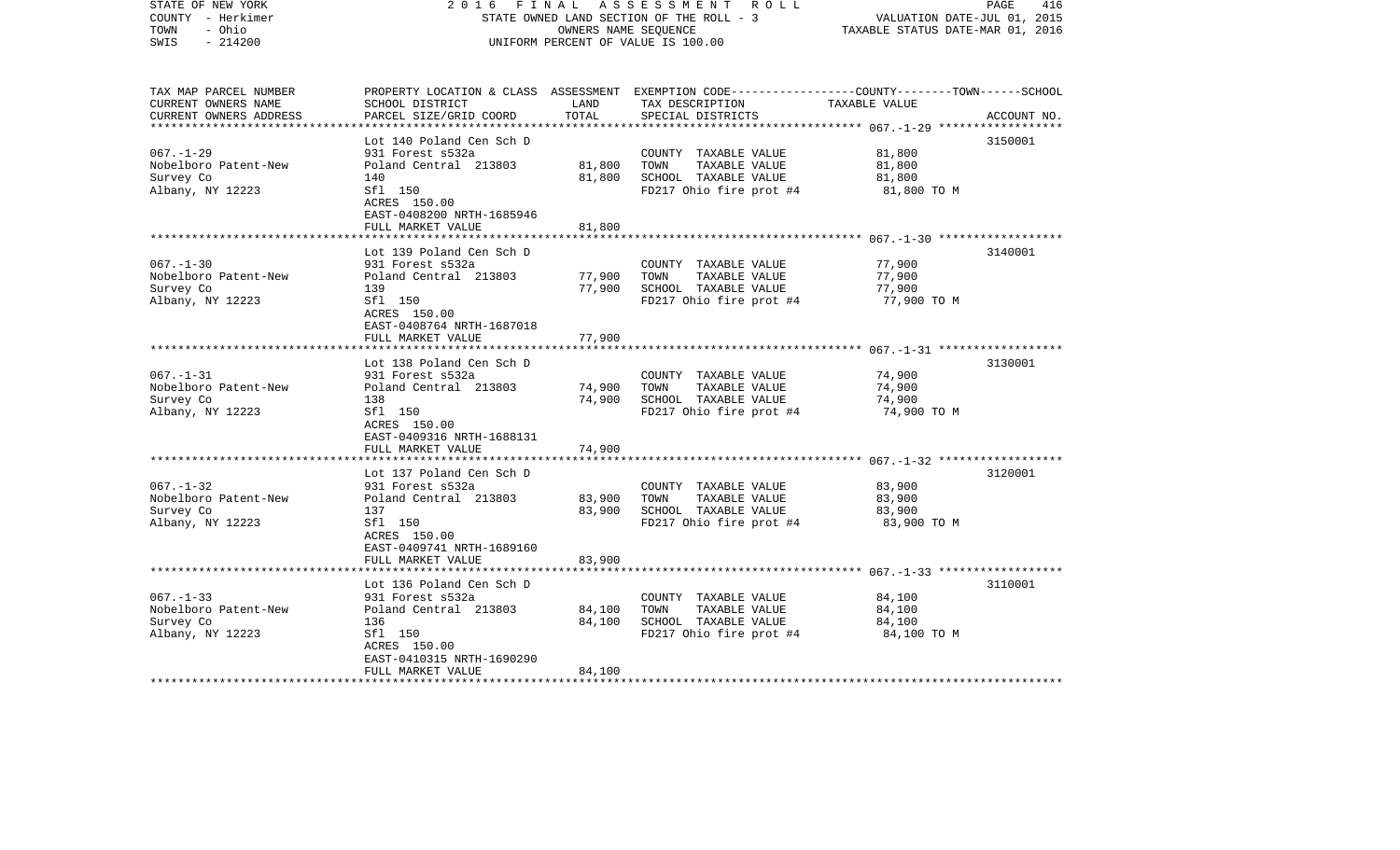| COUNTY - Herkimer<br>TOWN<br>- Ohio<br>SWIS<br>$-214200$                          |                                                                                                                    |                      | STATE OWNED LAND SECTION OF THE ROLL - 3<br>OWNERS NAME SEQUENCE<br>UNIFORM PERCENT OF VALUE IS 100.00 | VALUATION DATE-JUL 01, 2015<br>TAXABLE STATUS DATE-MAR 01, 2016 |             |
|-----------------------------------------------------------------------------------|--------------------------------------------------------------------------------------------------------------------|----------------------|--------------------------------------------------------------------------------------------------------|-----------------------------------------------------------------|-------------|
| TAX MAP PARCEL NUMBER<br>CURRENT OWNERS NAME                                      | PROPERTY LOCATION & CLASS ASSESSMENT EXEMPTION CODE---------------COUNTY-------TOWN------SCHOOL<br>SCHOOL DISTRICT | LAND<br>TOTAL        | TAX DESCRIPTION                                                                                        | TAXABLE VALUE                                                   |             |
| CURRENT OWNERS ADDRESS                                                            | PARCEL SIZE/GRID COORD                                                                                             |                      | SPECIAL DISTRICTS                                                                                      | ************* 062.-1-4 ***************                          | ACCOUNT NO. |
|                                                                                   | Lot 3 Poland Cen Sch D                                                                                             |                      |                                                                                                        |                                                                 | 3250001     |
| $062. -1 -4$<br>Nobelboro Patent-Old                                              | 931 Forest s532a<br>Poland Central 213803                                                                          | 168,500              | COUNTY TAXABLE VALUE<br>TAXABLE VALUE<br>TOWN                                                          | 168,500<br>168,500                                              |             |
| Survey<br>Albany, NY 12223                                                        | 3<br>Sfl 290<br>ACRES 290.00<br>EAST-0377205 NRTH-1702586                                                          | 168,500              | SCHOOL TAXABLE VALUE<br>FD215 Ohio fire prot #3                                                        | 168,500<br>168,500 TO M                                         |             |
|                                                                                   | FULL MARKET VALUE                                                                                                  | 168,500              |                                                                                                        |                                                                 |             |
|                                                                                   | Lot 4 Poland Cen Sch D                                                                                             |                      |                                                                                                        |                                                                 | 3260001     |
| $062. -1 - 5$<br>Nobelboro Patent-Old<br>Survey                                   | 931 Forest s532a<br>Poland Central 213803<br>4                                                                     | 165,300<br>165,300   | COUNTY TAXABLE VALUE<br>TAXABLE VALUE<br>TOWN<br>SCHOOL TAXABLE VALUE                                  | 165,300<br>165,300<br>165,300                                   |             |
| Albany, NY 12223                                                                  | Sfl 300<br>ACRES 300.00<br>EAST-0376708 NRTH-1701579                                                               |                      | FD215 Ohio fire prot #3                                                                                | 165,300 TO M                                                    |             |
|                                                                                   | FULL MARKET VALUE                                                                                                  | 165,300              |                                                                                                        |                                                                 |             |
|                                                                                   | Lot 5 Poland Cen Sch D                                                                                             |                      |                                                                                                        |                                                                 | 3270001     |
| $062. -1 - 6$                                                                     | 931 Forest s532a                                                                                                   |                      | COUNTY TAXABLE VALUE                                                                                   | 163,700                                                         |             |
| Nobelboro Patent-Old<br>Survey                                                    | Poland Central 213803<br>5                                                                                         | 163,700<br>163,700   | TOWN<br>TAXABLE VALUE<br>SCHOOL TAXABLE VALUE                                                          | 163,700<br>163,700                                              |             |
| Albany, NY 12223                                                                  | Sfl 300<br>ACRES 300.00<br>EAST-0376211 NRTH-1700475                                                               |                      | FD215 Ohio fire prot #3                                                                                | 163,700 TO M                                                    |             |
|                                                                                   | FULL MARKET VALUE                                                                                                  | 163,700              |                                                                                                        |                                                                 |             |
|                                                                                   | Lot 6 Poland Cen Sch D                                                                                             |                      |                                                                                                        |                                                                 | 3280001     |
| $062. -1 - 8$<br>Nobelboro Patent-Old<br>Survey<br>Albany, NY 12223               | 931 Forest s532a<br>Poland Central 213803<br>6<br>Sfl 150<br>ACRES 150.00                                          | 96,700<br>96,700     | COUNTY TAXABLE VALUE<br>TOWN<br>TAXABLE VALUE<br>SCHOOL TAXABLE VALUE<br>FD215 Ohio fire prot #3       | 96,700<br>96,700<br>96,700<br>96,700 TO M                       |             |
|                                                                                   | EAST-0378074 NRTH-1698122<br>FULL MARKET VALUE                                                                     | 96,700               |                                                                                                        |                                                                 |             |
|                                                                                   |                                                                                                                    |                      |                                                                                                        |                                                                 |             |
| $062. - 1 - 27$<br>Nobelboro Patent-Old<br>Survey Fuller Camp<br>Albany, NY 12223 | Lot 1 Adirondack Csd<br>931 Forest s532a<br>Adirondack<br>302601<br>$\mathbf{1}$<br>Sfl 399<br>ACRES 447.60        | 1364,600<br>1364,600 | COUNTY TAXABLE VALUE<br>TOWN<br>TAXABLE VALUE<br>SCHOOL TAXABLE VALUE<br>FD215 Ohio fire prot #3       | 1364,600<br>1364,600<br>1364,600<br>1364,600 ТО М               | 3240001     |
| ***********************                                                           | EAST-0385237 NRTH-1701862<br>FULL MARKET VALUE                                                                     | 1364,600             |                                                                                                        |                                                                 |             |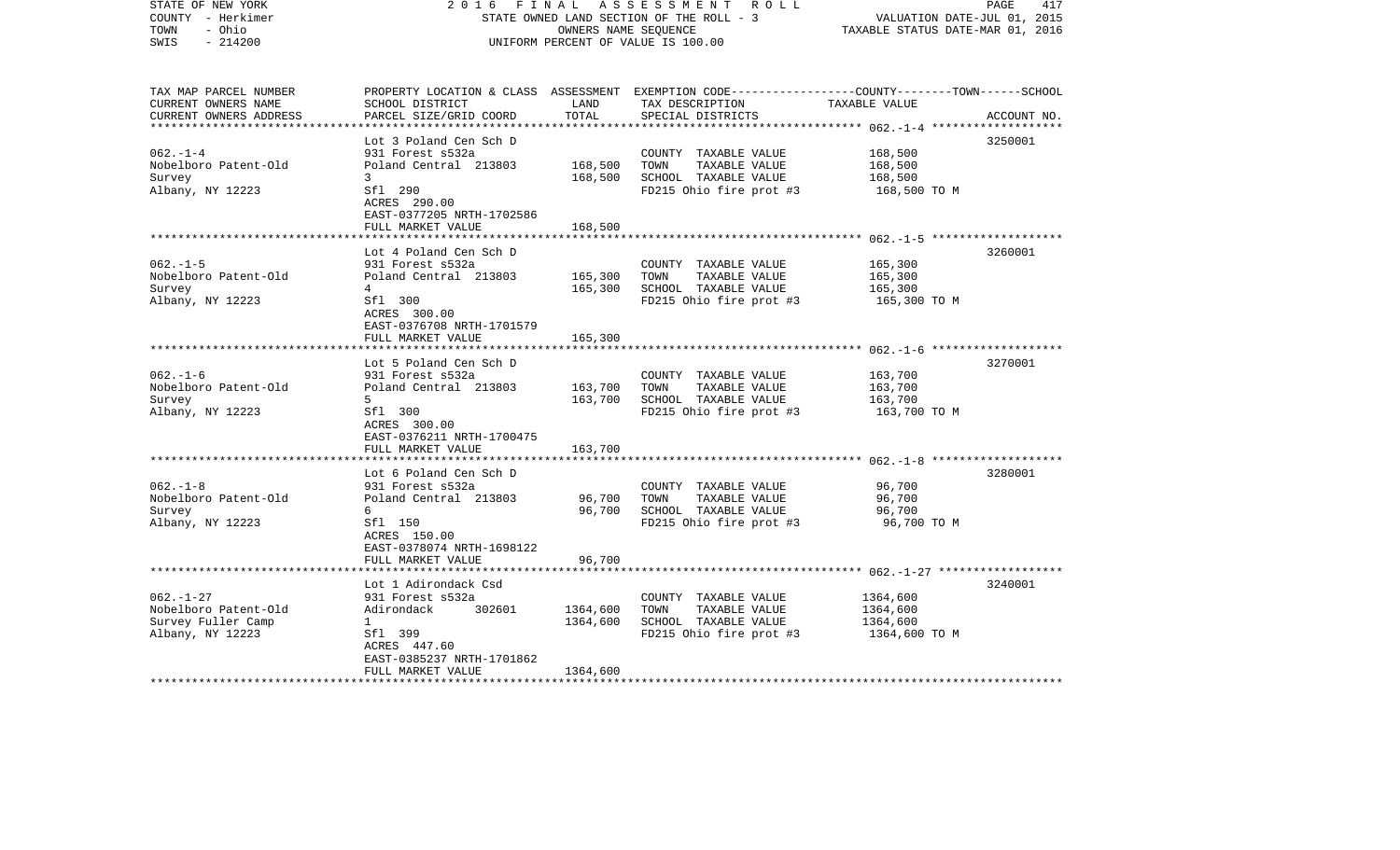| STATE OF NEW YORK<br>COUNTY - Herkimer<br>- Ohio<br>TOWN<br>$-214200$<br>SWIS | 2 0 1 6<br>FINAL                                        | OWNERS NAME SEQUENCE | A S S E S S M E N T R O L L<br>STATE OWNED LAND SECTION OF THE ROLL - 3<br>UNIFORM PERCENT OF VALUE IS 100.00                                        | VALUATION DATE-JUL 01, 2015<br>TAXABLE STATUS DATE-MAR 01, 2016 | PAGE<br>418 |
|-------------------------------------------------------------------------------|---------------------------------------------------------|----------------------|------------------------------------------------------------------------------------------------------------------------------------------------------|-----------------------------------------------------------------|-------------|
| TAX MAP PARCEL NUMBER<br>CURRENT OWNERS NAME<br>CURRENT OWNERS ADDRESS        | SCHOOL DISTRICT<br>PARCEL SIZE/GRID COORD               | LAND<br>TOTAL        | PROPERTY LOCATION & CLASS ASSESSMENT EXEMPTION CODE--------------COUNTY-------TOWN------SCHOOL<br>TAX DESCRIPTION TAXABLE VALUE<br>SPECIAL DISTRICTS |                                                                 | ACCOUNT NO. |
|                                                                               | Lot 105 Poland Cen Sch D                                |                      |                                                                                                                                                      |                                                                 | 3630001     |
| $063. - 1 - 44$                                                               | 931 Forest s532a                                        |                      | COUNTY TAXABLE VALUE                                                                                                                                 | 151,500                                                         |             |
| Nobelboro Patent-Old                                                          | Poland Central 213803                                   | 151,500              | TOWN<br>TAXABLE VALUE                                                                                                                                | 151,500                                                         |             |
| Survey                                                                        | 105                                                     | 151,500              | SCHOOL TAXABLE VALUE                                                                                                                                 | 151,500                                                         |             |
| Albany, NY 12223                                                              | Sfl 222.25<br>ACRES 222.20<br>EAST-0416962 NRTH-1694663 |                      | FD215 Ohio fire prot #3                                                                                                                              | 151,500 TO M                                                    |             |
|                                                                               | FULL MARKET VALUE                                       | 151,500              |                                                                                                                                                      |                                                                 |             |
|                                                                               | Lot 106 Poland Cen Sch D                                |                      |                                                                                                                                                      |                                                                 | 3640001     |
| $063 - 1 - 45$                                                                | 931 Forest s532a                                        |                      | COUNTY TAXABLE VALUE                                                                                                                                 | 153,400                                                         |             |
| Nobelboro Patent-Old                                                          | Poland Central 213803                                   | 153,400              | TOWN<br>TAXABLE VALUE                                                                                                                                | 153,400                                                         |             |
| Survey                                                                        | 106                                                     | 153,400              | SCHOOL TAXABLE VALUE                                                                                                                                 | 153,400                                                         |             |
| Albany, NY 12223                                                              | Sfl 211.5<br>ACRES 253.00<br>EAST-0415818 NRTH-1692058  |                      | FD215 Ohio fire prot #3                                                                                                                              | 153,400 TO M                                                    |             |
|                                                                               | FULL MARKET VALUE                                       | 153,400              |                                                                                                                                                      |                                                                 |             |
|                                                                               |                                                         |                      |                                                                                                                                                      |                                                                 |             |
|                                                                               | Lot 39 Poland Cen Sch D                                 |                      |                                                                                                                                                      |                                                                 | 3290001     |
| $066. - 1 - 4$<br>Nobelboro Patent-Old                                        | 931 Forest s532a<br>Poland Central 213803               | 160,600              | COUNTY TAXABLE VALUE<br>TOWN<br>TAXABLE VALUE                                                                                                        | 160,600<br>160,600                                              |             |
| Survey                                                                        | 39                                                      | 160,600              | SCHOOL TAXABLE VALUE                                                                                                                                 | 160,600                                                         |             |
| Albany, NY 12223                                                              | Sfl 300                                                 |                      | FD217 Ohio fire prot #4                                                                                                                              | 160,600 TO M                                                    |             |
|                                                                               | ACRES 300.00<br>EAST-0380645 NRTH-1684735               |                      |                                                                                                                                                      |                                                                 |             |
|                                                                               | FULL MARKET VALUE                                       | 160,600              |                                                                                                                                                      |                                                                 |             |
|                                                                               | Lot 40 Poland Cen Sch D                                 |                      |                                                                                                                                                      |                                                                 | 3300001     |
| $066. -1 - 5$                                                                 | 931 Forest s532a                                        |                      | COUNTY TAXABLE VALUE                                                                                                                                 | 174,900                                                         |             |
| Nobelboro Patent-Old                                                          | Poland Central 213803                                   | 174,900              | TAXABLE VALUE<br>TOWN                                                                                                                                | 174,900                                                         |             |
| Survey                                                                        | 40                                                      | 174,900              | SCHOOL TAXABLE VALUE                                                                                                                                 | 174,900                                                         |             |
| Albany, NY 12223                                                              | Sfl 300<br>ACRES 300.00<br>EAST-0380049 NRTH-1683664    |                      | FD217 Ohio fire prot #4                                                                                                                              | 174,900 TO M                                                    |             |
|                                                                               | FULL MARKET VALUE                                       | 174,900              |                                                                                                                                                      |                                                                 |             |
|                                                                               |                                                         |                      |                                                                                                                                                      |                                                                 |             |
| $066. - 1 - 6$                                                                | Lot 41 Poland Cen Sch D<br>931 Forest s532a             |                      | COUNTY TAXABLE VALUE                                                                                                                                 | 162,800                                                         | 3310001     |
| Nobelboro Patent-Old                                                          | Poland Central 213803                                   | 162,800              | TOWN<br>TAXABLE VALUE                                                                                                                                | 162,800                                                         |             |
| Survey                                                                        | 41                                                      | 162,800              | SCHOOL TAXABLE VALUE                                                                                                                                 | 162,800                                                         |             |
| Albany, NY 12223                                                              | Sfl 300                                                 |                      | FD217 Ohio fire prot #4                                                                                                                              | 162,800 TO M                                                    |             |
|                                                                               | ACRES 300.00                                            |                      |                                                                                                                                                      |                                                                 |             |
|                                                                               | EAST-0379613 NRTH-1682492                               |                      |                                                                                                                                                      |                                                                 |             |
|                                                                               | FULL MARKET VALUE                                       | 162,800              |                                                                                                                                                      |                                                                 |             |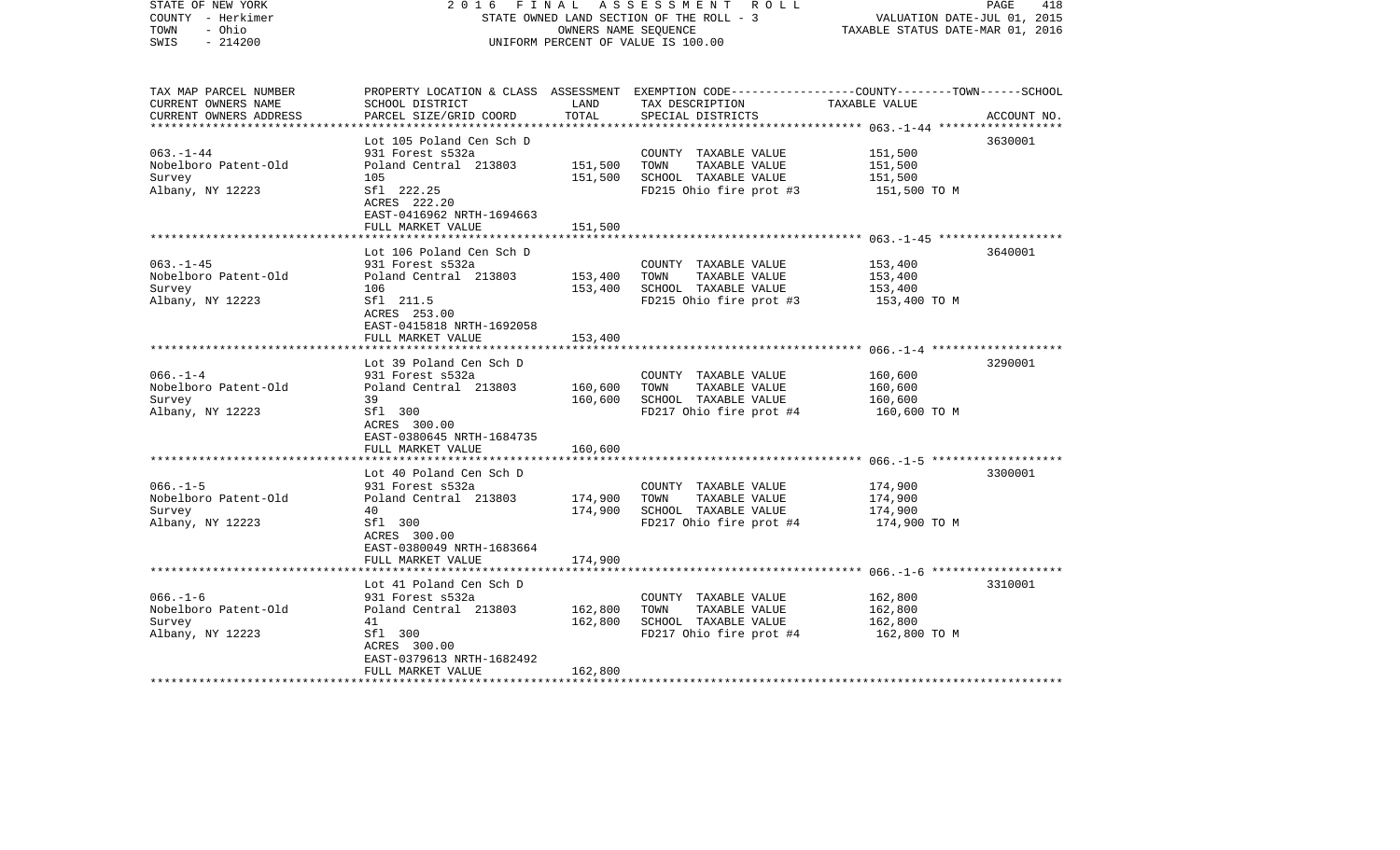| COUNTY - Herkimer<br>- Ohio<br>TOWN<br>$-214200$<br>SWIS               |                                                                                                                                                         |                               | STATE OWNED LAND SECTION OF THE ROLL - 3<br>OWNERS NAME SEOUENCE<br>UNIFORM PERCENT OF VALUE IS 100.00                                   | VALUATION DATE-JUL 01, 2015<br>TAXABLE STATUS DATE-MAR 01, 2016 |             |
|------------------------------------------------------------------------|---------------------------------------------------------------------------------------------------------------------------------------------------------|-------------------------------|------------------------------------------------------------------------------------------------------------------------------------------|-----------------------------------------------------------------|-------------|
| TAX MAP PARCEL NUMBER<br>CURRENT OWNERS NAME<br>CURRENT OWNERS ADDRESS | SCHOOL DISTRICT<br>PARCEL SIZE/GRID COORD                                                                                                               | LAND<br>TOTAL                 | PROPERTY LOCATION & CLASS ASSESSMENT EXEMPTION CODE----------------COUNTY-------TOWN------SCHOOL<br>TAX DESCRIPTION<br>SPECIAL DISTRICTS | TAXABLE VALUE                                                   | ACCOUNT NO. |
| **********************                                                 | ***************************                                                                                                                             |                               |                                                                                                                                          |                                                                 |             |
|                                                                        | Lot 42 Poland Cen Sch D                                                                                                                                 |                               |                                                                                                                                          |                                                                 | 3320001     |
| $066. -1 - 7$<br>Nobelboro Patent-Old                                  | 931 Forest s532a<br>Poland Central 213803                                                                                                               | 168,000                       | COUNTY TAXABLE VALUE<br>TAXABLE VALUE<br>TOWN                                                                                            | 168,000<br>168,000                                              |             |
| Survey                                                                 | 42                                                                                                                                                      | 168,000                       | SCHOOL TAXABLE VALUE                                                                                                                     | 168,000                                                         |             |
| Albany, NY 12223                                                       | Sfl 300<br>ACRES 300.00<br>EAST-0378854 NRTH-1681436                                                                                                    |                               | FD217 Ohio fire prot #4                                                                                                                  | 168,000 TO M                                                    |             |
|                                                                        | FULL MARKET VALUE                                                                                                                                       | 168,000                       |                                                                                                                                          |                                                                 |             |
|                                                                        | Lot 43 Poland Cen Sch D                                                                                                                                 |                               |                                                                                                                                          |                                                                 | 3330001     |
| $066. -1 - 8$<br>Nobelboro Patent-Old<br>Survey                        | 931 Forest s532a<br>Poland Central 213803<br>43                                                                                                         | 163,200<br>163,200            | COUNTY TAXABLE VALUE<br>TAXABLE VALUE<br>TOWN<br>SCHOOL TAXABLE VALUE                                                                    | 163,200<br>163,200<br>163,200                                   |             |
| Albany, NY 12223                                                       | Sfl 300<br>ACRES 300.00<br>EAST-0378299 NRTH-1680304                                                                                                    |                               | FD217 Ohio fire prot #4                                                                                                                  | 163,200 TO M                                                    |             |
|                                                                        | FULL MARKET VALUE<br>* * * * * * * * * * * * * * * * *                                                                                                  | 163,200                       |                                                                                                                                          |                                                                 |             |
|                                                                        | Lot 44 Poland Cen Sch D                                                                                                                                 |                               |                                                                                                                                          |                                                                 | 3340001     |
| $066. -1 - 9$<br>Nobelboro Patent-Old<br>Survey<br>Albany, NY 12223    | 931 Forest s532a<br>Poland Central 213803<br>44<br>Sfl 300<br>ACRES 300.00<br>EAST-0377873 NRTH-1679178                                                 | 165,500<br>165,500            | COUNTY TAXABLE VALUE<br>TAXABLE VALUE<br>TOWN<br>SCHOOL TAXABLE VALUE<br>FD217 Ohio fire prot #4                                         | 165,500<br>165,500<br>165,500<br>165,500 TO M                   |             |
|                                                                        | FULL MARKET VALUE                                                                                                                                       | 165,500                       |                                                                                                                                          |                                                                 |             |
|                                                                        | Lot 45 Poland Cen Sch D                                                                                                                                 |                               |                                                                                                                                          |                                                                 | 3350001     |
| $066. - 1 - 10$<br>Nobelboro Patent-Old<br>Survey<br>Albany, NY 12223  | 931 Forest s532a<br>Poland Central 213803<br>45<br>Sfl 300<br>ACRES 300.00<br>EAST-0377323 NRTH-1677995<br>FULL MARKET VALUE                            | 150,100<br>150,100<br>150,100 | COUNTY TAXABLE VALUE<br>TAXABLE VALUE<br>TOWN<br>SCHOOL TAXABLE VALUE<br>FD217 Ohio fire prot #4                                         | 150,100<br>150,100<br>150,100<br>150,100 TO M                   |             |
|                                                                        |                                                                                                                                                         |                               |                                                                                                                                          |                                                                 |             |
| $066. - 1 - 11$<br>Nobelboro Patent-Old<br>Survey<br>Albany, NY 12223  | Lot 46 Poland Cen Sch D<br>931 Forest s532a<br>Poland Central 213803<br>46<br>Sfl 300<br>ACRES 300.00<br>EAST-0376786 NRTH-1676809<br>FULL MARKET VALUE | 164,100<br>164,100<br>164,100 | COUNTY TAXABLE VALUE<br>TAXABLE VALUE<br>TOWN<br>SCHOOL TAXABLE VALUE<br>FD217 Ohio fire prot #4                                         | 164,100<br>164,100<br>164,100<br>164,100 TO M                   | 3360001     |
| ***********************                                                |                                                                                                                                                         |                               |                                                                                                                                          |                                                                 |             |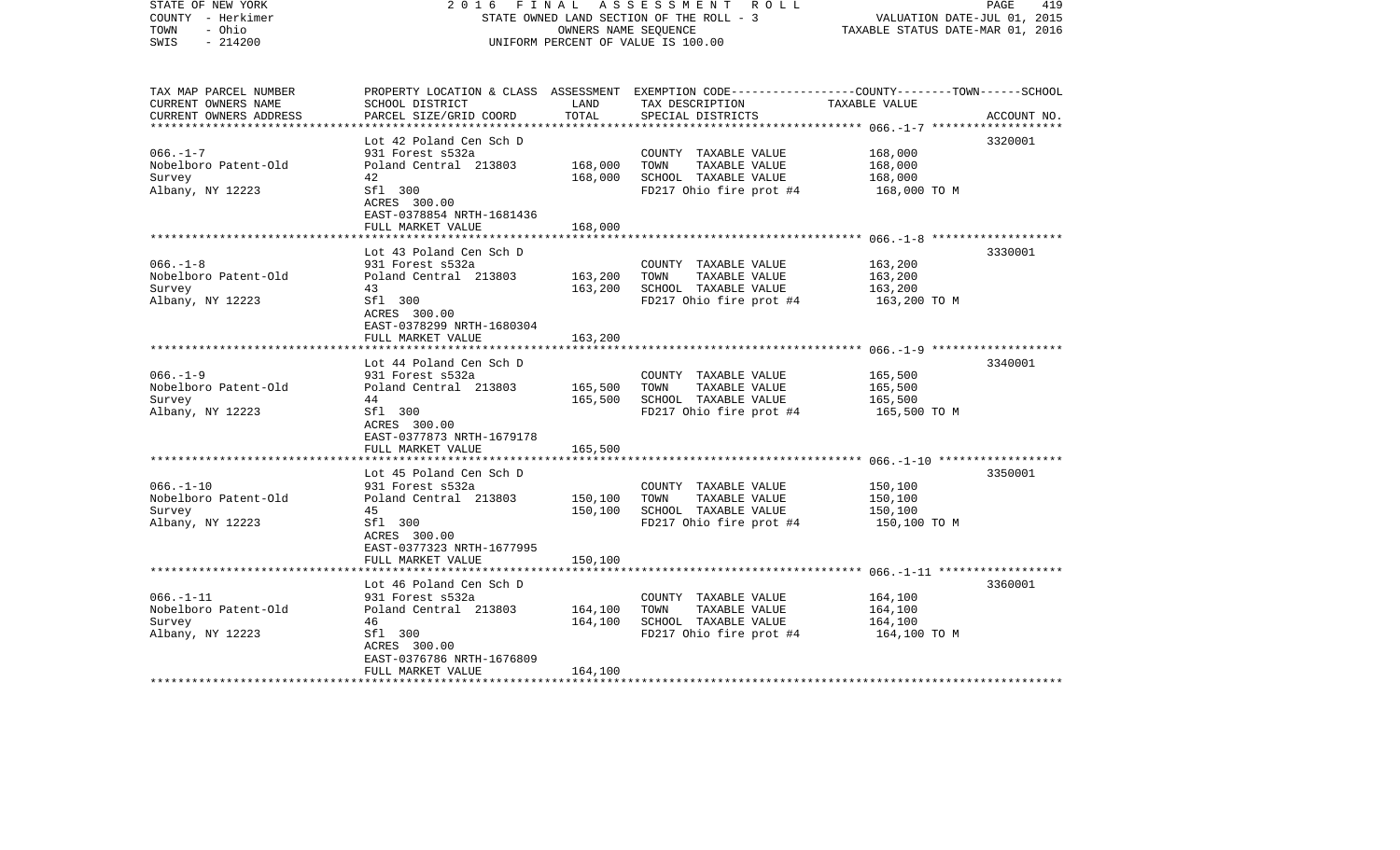| STATE OF NEW YORK<br>COUNTY - Herkimer<br>- Ohio<br>TOWN<br>$-214200$<br>SWIS | 2 0 1 6<br>FINAL                                     | OWNERS NAME SEQUENCE | A S S E S S M E N T R O L L<br>STATE OWNED LAND SECTION OF THE ROLL - 3<br>UNIFORM PERCENT OF VALUE IS 100.00                                        | VALUATION DATE-JUL 01, 2015<br>TAXABLE STATUS DATE-MAR 01, 2016 | 420<br>PAGE |
|-------------------------------------------------------------------------------|------------------------------------------------------|----------------------|------------------------------------------------------------------------------------------------------------------------------------------------------|-----------------------------------------------------------------|-------------|
| TAX MAP PARCEL NUMBER<br>CURRENT OWNERS NAME<br>CURRENT OWNERS ADDRESS        | SCHOOL DISTRICT<br>PARCEL SIZE/GRID COORD            | LAND<br>TOTAL        | PROPERTY LOCATION & CLASS ASSESSMENT EXEMPTION CODE--------------COUNTY-------TOWN------SCHOOL<br>TAX DESCRIPTION TAXABLE VALUE<br>SPECIAL DISTRICTS |                                                                 | ACCOUNT NO. |
|                                                                               |                                                      |                      |                                                                                                                                                      |                                                                 |             |
| $066. - 1 - 12$                                                               | Lot 47 Poland Cen Sch D<br>931 Forest s532a          |                      | COUNTY TAXABLE VALUE                                                                                                                                 | 173,100                                                         | 3370001     |
| Nobelboro Patent-Old                                                          | Poland Central 213803                                | 173,100              | TAXABLE VALUE<br>TOWN                                                                                                                                | 173,100                                                         |             |
| Survey                                                                        | 47                                                   | 173,100              | SCHOOL TAXABLE VALUE                                                                                                                                 | 173,100                                                         |             |
| Albany, NY 12223                                                              | Sfl 300<br>ACRES 300.00<br>EAST-0376027 NRTH-1675910 |                      | FD217 Ohio fire prot #4                                                                                                                              | 173,100 TO M                                                    |             |
|                                                                               | FULL MARKET VALUE                                    | 173,100              |                                                                                                                                                      |                                                                 |             |
|                                                                               | Lot 48 Poland Cen Sch D                              |                      |                                                                                                                                                      |                                                                 | 3380001     |
| $066. - 1 - 13$                                                               | 931 Forest s532a                                     |                      | COUNTY TAXABLE VALUE                                                                                                                                 | 206,900                                                         |             |
| Nobelboro Patent-Old                                                          | Poland Central 213803                                | 206,900              | TOWN<br>TAXABLE VALUE                                                                                                                                | 206,900                                                         |             |
| Survey                                                                        | 48                                                   | 206,900              | SCHOOL TAXABLE VALUE                                                                                                                                 | 206,900                                                         |             |
| Albany, NY 12223                                                              | Sfl 299<br>ACRES 299.00<br>EAST-0375561 NRTH-1674785 |                      | FD217 Ohio fire prot #4                                                                                                                              | 206,900 ТО М                                                    |             |
|                                                                               | FULL MARKET VALUE                                    | 206,900              |                                                                                                                                                      |                                                                 |             |
|                                                                               |                                                      |                      |                                                                                                                                                      |                                                                 |             |
| $066. - 1 - 15$                                                               | Lot 49 Poland Cen Sch D<br>931 Forest s532a          |                      | COUNTY TAXABLE VALUE                                                                                                                                 | 183,700                                                         | 3390001     |
| Nobelboro Patent-Old                                                          | Poland Central 213803                                | 183,700              | TOWN<br>TAXABLE VALUE                                                                                                                                | 183,700                                                         |             |
| Survey                                                                        | 49                                                   | 183,700              | SCHOOL TAXABLE VALUE                                                                                                                                 | 183,700                                                         |             |
| Albany, NY 12223                                                              | Sfl 300<br>ACRES 300.00<br>EAST-0375173 NRTH-1673628 |                      | FD217 Ohio fire prot #4                                                                                                                              | 183,700 TO M                                                    |             |
|                                                                               | FULL MARKET VALUE                                    | 183,700              |                                                                                                                                                      |                                                                 |             |
|                                                                               |                                                      |                      |                                                                                                                                                      |                                                                 |             |
|                                                                               | Lot 72 Poland Cen Sch D                              |                      |                                                                                                                                                      |                                                                 | 3400001     |
| $066. - 1 - 30$                                                               | 931 Forest s532a                                     |                      | COUNTY TAXABLE VALUE                                                                                                                                 | 185,900                                                         |             |
| Nobelboro Patent-Old                                                          | Poland Central 213803                                | 185,900              | TAXABLE VALUE<br>TOWN                                                                                                                                | 185,900                                                         |             |
| Survey<br>Albany, NY 12223                                                    | 72<br>Sfl 300                                        | 185,900              | SCHOOL TAXABLE VALUE<br>FD217 Ohio fire prot #4                                                                                                      | 185,900<br>185,900 TO M                                         |             |
|                                                                               | ACRES 300.00<br>EAST-0391097 NRTH-1678078            |                      |                                                                                                                                                      |                                                                 |             |
|                                                                               | FULL MARKET VALUE                                    | 185,900              |                                                                                                                                                      |                                                                 |             |
|                                                                               | Lot 73 Poland Cen Sch D                              |                      |                                                                                                                                                      |                                                                 | 3410001     |
| $066. - 1 - 31$                                                               | 931 Forest s532a                                     |                      | COUNTY TAXABLE VALUE                                                                                                                                 | 193,300                                                         |             |
| Nobelboro Patent-Old                                                          | Poland Central 213803                                | 193,300              | TOWN<br>TAXABLE VALUE                                                                                                                                | 193,300                                                         |             |
| Survey                                                                        | 73                                                   | 193,300              | SCHOOL TAXABLE VALUE                                                                                                                                 | 193,300                                                         |             |
| Albany, NY 12223                                                              | Sfl 300                                              |                      | FD217 Ohio fire prot #4                                                                                                                              | 193,300 ТО М                                                    |             |
|                                                                               | ACRES 300.00                                         |                      |                                                                                                                                                      |                                                                 |             |
|                                                                               | EAST-0390646 NRTH-1677129                            | 193,300              |                                                                                                                                                      |                                                                 |             |
| **************************                                                    | FULL MARKET VALUE                                    |                      |                                                                                                                                                      |                                                                 |             |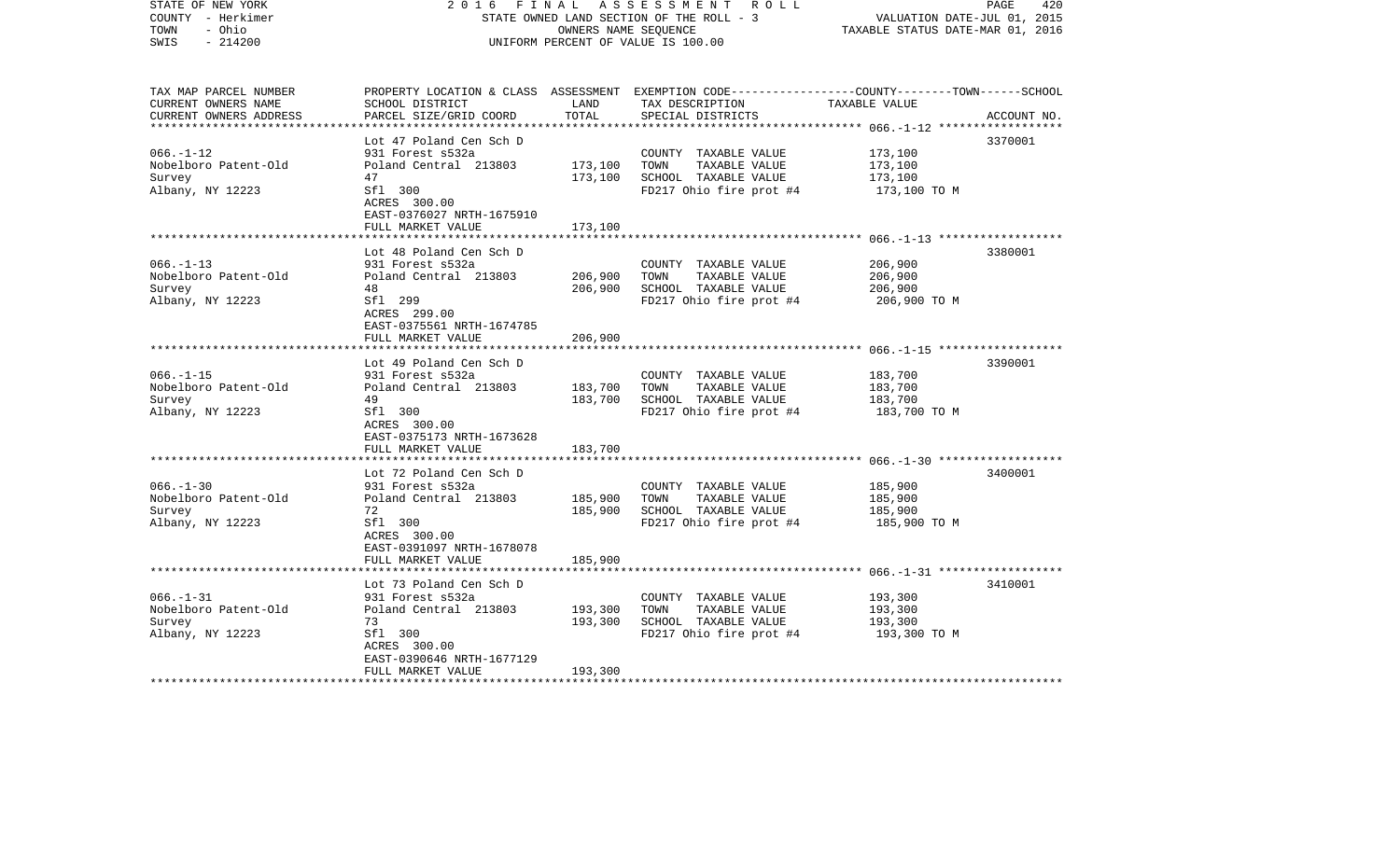| STATE OF NEW YORK<br>COUNTY - Herkimer<br>- Ohio<br>TOWN<br>$-214200$<br>SWIS | 2 0 1 6<br>FINAL                                               | OWNERS NAME SEQUENCE | A S S E S S M E N T R O L L<br>STATE OWNED LAND SECTION OF THE ROLL - 3<br>UNIFORM PERCENT OF VALUE IS 100.00                                         | VALUATION DATE-JUL 01, 2015<br>TAXABLE STATUS DATE-MAR 01, 2016 | 421<br>PAGE |
|-------------------------------------------------------------------------------|----------------------------------------------------------------|----------------------|-------------------------------------------------------------------------------------------------------------------------------------------------------|-----------------------------------------------------------------|-------------|
| TAX MAP PARCEL NUMBER<br>CURRENT OWNERS NAME<br>CURRENT OWNERS ADDRESS        | SCHOOL DISTRICT<br>PARCEL SIZE/GRID COORD                      | LAND<br>TOTAL        | PROPERTY LOCATION & CLASS ASSESSMENT EXEMPTION CODE---------------COUNTY-------TOWN------SCHOOL<br>TAX DESCRIPTION TAXABLE VALUE<br>SPECIAL DISTRICTS |                                                                 | ACCOUNT NO. |
|                                                                               |                                                                |                      |                                                                                                                                                       |                                                                 |             |
| $066. - 1 - 32$                                                               | Lot 74 Poland Cen Sch D                                        |                      |                                                                                                                                                       |                                                                 | 3420001     |
| Nobelboro Patent-Old                                                          | 931 Forest s532a<br>Poland Central 213803                      | 191,400              | COUNTY TAXABLE VALUE<br>TOWN<br>TAXABLE VALUE                                                                                                         | 191,400<br>191,400                                              |             |
| Survey                                                                        | 74                                                             | 191,400              | SCHOOL TAXABLE VALUE                                                                                                                                  | 191,400                                                         |             |
| Albany, NY 12223                                                              | Sfl 300<br>ACRES 300.00<br>EAST-0390206 NRTH-1676206           |                      | FD217 Ohio fire prot #4                                                                                                                               | 191,400 TO M                                                    |             |
|                                                                               | FULL MARKET VALUE                                              | 191,400              |                                                                                                                                                       |                                                                 |             |
|                                                                               | Lot 75 Poland Cen Sch D                                        |                      |                                                                                                                                                       |                                                                 | 3430001     |
| $066. -1 - 33$                                                                | 931 Forest s532a                                               |                      | COUNTY TAXABLE VALUE                                                                                                                                  | 198,400                                                         |             |
| Nobelboro Patent-Old                                                          | Poland Central 213803                                          | 198,400              | TOWN<br>TAXABLE VALUE                                                                                                                                 | 198,400                                                         |             |
| Survey                                                                        | 75                                                             | 198,400              | SCHOOL TAXABLE VALUE                                                                                                                                  | 198,400                                                         |             |
| Albany, NY 12223                                                              | Sfl 300<br>ACRES 300.00<br>EAST-0389777 NRTH-1675353           |                      | FD217 Ohio fire prot #4                                                                                                                               | 198,400 TO M                                                    |             |
|                                                                               | FULL MARKET VALUE                                              | 198,400              |                                                                                                                                                       |                                                                 |             |
|                                                                               | Lot 76 Poland Cen Sch D                                        |                      |                                                                                                                                                       |                                                                 | 3440001     |
| $066. -1 - 34$                                                                | 931 Forest s532a                                               |                      | COUNTY TAXABLE VALUE                                                                                                                                  | 195,200                                                         |             |
| Nobelboro Patent-Old                                                          | Poland Central 213803                                          | 195,200              | TOWN<br>TAXABLE VALUE                                                                                                                                 | 195,200                                                         |             |
| Survey                                                                        | 76                                                             | 195,200              | SCHOOL TAXABLE VALUE                                                                                                                                  | 195,200                                                         |             |
| Albany, NY 12223                                                              | Sfl 299<br>ACRES 299.00<br>EAST-0389392 NRTH-1674426           |                      | FD217 Ohio fire prot #4                                                                                                                               | 195,200 TO M                                                    |             |
|                                                                               | FULL MARKET VALUE                                              | 195,200              |                                                                                                                                                       |                                                                 |             |
|                                                                               | Lot 77 Poland Cen Sch D                                        |                      |                                                                                                                                                       |                                                                 | 3450001     |
| $066. -1 - 35$                                                                | 931 Forest s532a                                               |                      | COUNTY TAXABLE VALUE                                                                                                                                  | 180,300                                                         |             |
| Nobelboro Patent-Old                                                          | Poland Central 213803                                          | 180,300              | TOWN<br>TAXABLE VALUE                                                                                                                                 | 180,300                                                         |             |
| Survey                                                                        | 77                                                             | 180,300              | SCHOOL TAXABLE VALUE                                                                                                                                  | 180,300                                                         |             |
| Albany, NY 12223                                                              | Sfl 300<br>ACRES 300.00<br>EAST-0388957 NRTH-1673538           |                      | FD217 Ohio fire prot #4                                                                                                                               | 180,300 TO M                                                    |             |
|                                                                               | FULL MARKET VALUE                                              | 180,300              |                                                                                                                                                       |                                                                 |             |
|                                                                               | Lot 78 Ex 14A Water Pcsd                                       |                      |                                                                                                                                                       |                                                                 | 3460001     |
| $066. - 1 - 36$                                                               | 931 Forest s532a                                               |                      | COUNTY TAXABLE VALUE                                                                                                                                  | 178,200                                                         |             |
| Nobelboro Patent-Old                                                          | Poland Central 213803                                          | 178,200              | TOWN<br>TAXABLE VALUE                                                                                                                                 | 178,200                                                         |             |
| Survey                                                                        | 78                                                             | 178,200              | SCHOOL TAXABLE VALUE                                                                                                                                  | 178,200                                                         |             |
| Albany, NY 12223                                                              | Sfl 286                                                        |                      | FD217 Ohio fire prot #4                                                                                                                               | 178,200 TO M                                                    |             |
|                                                                               | ACRES 300.00<br>EAST-0385915 NRTH-1673557<br>FULL MARKET VALUE | 178,200              |                                                                                                                                                       |                                                                 |             |
|                                                                               |                                                                |                      |                                                                                                                                                       |                                                                 |             |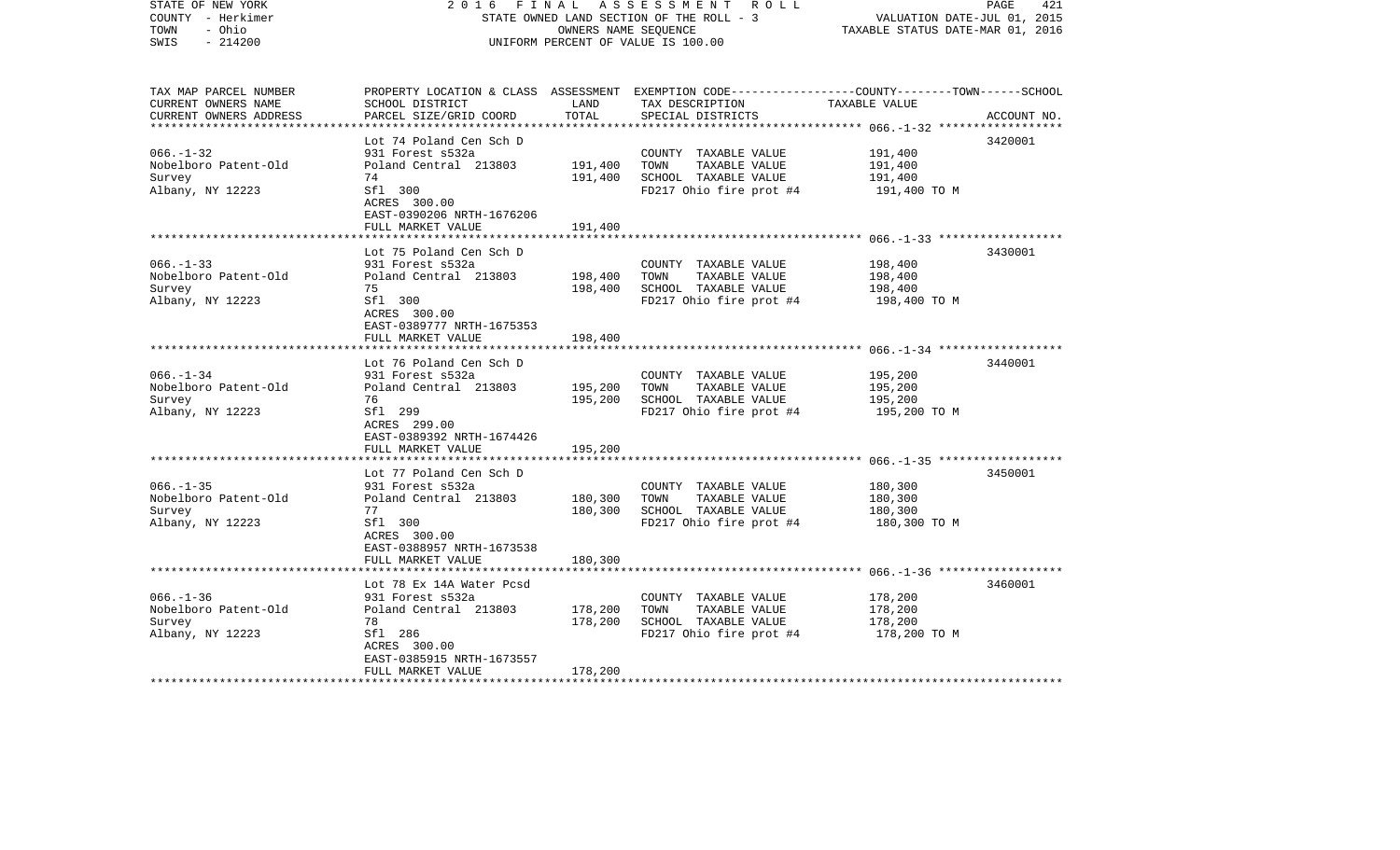| STATE OF NEW YORK<br>COUNTY - Herkimer<br>- Ohio<br>TOWN<br>$-214200$<br>SWIS | 2 0 1 6                                                                     | FINAL<br>OWNERS NAME SEQUENCE | A S S E S S M E N T R O L L<br>STATE OWNED LAND SECTION OF THE ROLL - 3<br>UNIFORM PERCENT OF VALUE IS 100.00                           | VALUATION DATE-JUL 01, 2015<br>TAXABLE STATUS DATE-MAR 01, 2016 | 422<br>PAGE |
|-------------------------------------------------------------------------------|-----------------------------------------------------------------------------|-------------------------------|-----------------------------------------------------------------------------------------------------------------------------------------|-----------------------------------------------------------------|-------------|
| TAX MAP PARCEL NUMBER<br>CURRENT OWNERS NAME<br>CURRENT OWNERS ADDRESS        | SCHOOL DISTRICT<br>PARCEL SIZE/GRID COORD                                   | LAND<br>TOTAL                 | PROPERTY LOCATION & CLASS ASSESSMENT EXEMPTION CODE---------------COUNTY-------TOWN------SCHOOL<br>TAX DESCRIPTION<br>SPECIAL DISTRICTS | TAXABLE VALUE                                                   | ACCOUNT NO. |
|                                                                               | Lot 97 Poland Cen Sch D                                                     |                               |                                                                                                                                         |                                                                 | 3500001     |
| $067. - 1 - 10$                                                               | 931 Forest s532a                                                            |                               | COUNTY TAXABLE VALUE                                                                                                                    | 204,600                                                         |             |
| Nobelboro Patent-Old                                                          | Poland Central 213803                                                       | 204,600                       | TOWN<br>TAXABLE VALUE                                                                                                                   | 204,600                                                         |             |
| Survey                                                                        | 97                                                                          | 204,600                       | SCHOOL TAXABLE VALUE                                                                                                                    | 204,600                                                         |             |
| Albany, NY 12223                                                              | Sfl 297.5<br>ACRES 297.50<br>EAST-0403155 NRTH-1681753<br>FULL MARKET VALUE | 204,600                       | FD217 Ohio fire prot #4                                                                                                                 | 204,600 TO M                                                    |             |
|                                                                               |                                                                             |                               |                                                                                                                                         |                                                                 |             |
|                                                                               | Lot 99 Poland Cen Sch D                                                     |                               |                                                                                                                                         |                                                                 | 3510001     |
| $067. - 1 - 13$                                                               | 931 Forest s532a                                                            |                               | COUNTY TAXABLE VALUE                                                                                                                    | 203,700                                                         |             |
| Nobelboro Patent-Old                                                          | Poland Central 213803                                                       | 203,700                       | TOWN<br>TAXABLE VALUE                                                                                                                   | 203,700                                                         |             |
| Survey                                                                        | 99                                                                          | 203,700                       | SCHOOL TAXABLE VALUE                                                                                                                    | 203,700                                                         |             |
| Albany, NY 12223                                                              | Sfl 300<br>ACRES 300.00<br>EAST-0402378 NRTH-1679617                        |                               | FD217 Ohio fire prot #4                                                                                                                 | 203,700 TO M                                                    |             |
|                                                                               | FULL MARKET VALUE                                                           | 203,700                       |                                                                                                                                         |                                                                 |             |
|                                                                               | Lot 102 Poland Cen Sch D                                                    |                               |                                                                                                                                         |                                                                 | 3520001     |
| $067. - 1 - 16$                                                               | 931 Forest s532a                                                            |                               | COUNTY TAXABLE VALUE                                                                                                                    | 193,200                                                         |             |
| Nobelboro Patent-Old                                                          | Poland Central 213803                                                       | 193,200                       | TAXABLE VALUE<br>TOWN                                                                                                                   | 193,200                                                         |             |
| Survey                                                                        | 102                                                                         | 193,200                       | SCHOOL TAXABLE VALUE                                                                                                                    | 193,200                                                         |             |
| Albany, NY 12223                                                              | Sfl 294.51<br>ACRES 293.60<br>EAST-0400664 NRTH-1676345                     |                               | FD217 Ohio fire prot #4                                                                                                                 | 193,200 TO M                                                    |             |
|                                                                               | FULL MARKET VALUE                                                           | 193,200                       |                                                                                                                                         |                                                                 |             |
|                                                                               |                                                                             |                               |                                                                                                                                         |                                                                 |             |
| $067. - 1 - 34$                                                               | Lot 107 Sub 8 Poland Csd<br>931 Forest s532a                                |                               | COUNTY TAXABLE VALUE                                                                                                                    | 120,700                                                         | 3720001     |
| Nobelboro Patent-Old                                                          | Poland Central 213803                                                       | 120,700                       | TAXABLE VALUE<br>TOWN                                                                                                                   | 120,700                                                         |             |
| Survey                                                                        | 107 Sub8                                                                    | 120,700                       | SCHOOL TAXABLE VALUE                                                                                                                    | 120,700                                                         |             |
| Albany, NY 12223                                                              | Sfl 200<br>ACRES 200.00<br>EAST-0414675 NRTH-1689487                        |                               | FD217 Ohio fire prot #4                                                                                                                 | 120,700 TO M                                                    |             |
|                                                                               | FULL MARKET VALUE                                                           | 120,700                       |                                                                                                                                         |                                                                 |             |
|                                                                               |                                                                             |                               |                                                                                                                                         |                                                                 |             |
|                                                                               | Lot 107 Sub 7 Poland Csd                                                    |                               |                                                                                                                                         |                                                                 | 3710001     |
| $067. - 1 - 35$                                                               | 931 Forest s532a                                                            |                               | COUNTY TAXABLE VALUE                                                                                                                    | 154,800                                                         |             |
| Nobelboro Patent-Old<br>Survey                                                | Poland Central 213803<br>107 Sub 7                                          | 154,800<br>154,800            | TOWN<br>TAXABLE VALUE<br>SCHOOL TAXABLE VALUE                                                                                           | 154,800<br>154,800                                              |             |
| Albany, NY 12223                                                              | Sfl 200                                                                     |                               | FD217 Ohio fire prot #4                                                                                                                 | 154,800 TO M                                                    |             |
|                                                                               | ACRES 200.00                                                                |                               |                                                                                                                                         |                                                                 |             |
|                                                                               | EAST-0413603 NRTH-1687220<br>FULL MARKET VALUE                              | 154,800                       |                                                                                                                                         |                                                                 |             |
| ************************                                                      |                                                                             |                               |                                                                                                                                         |                                                                 |             |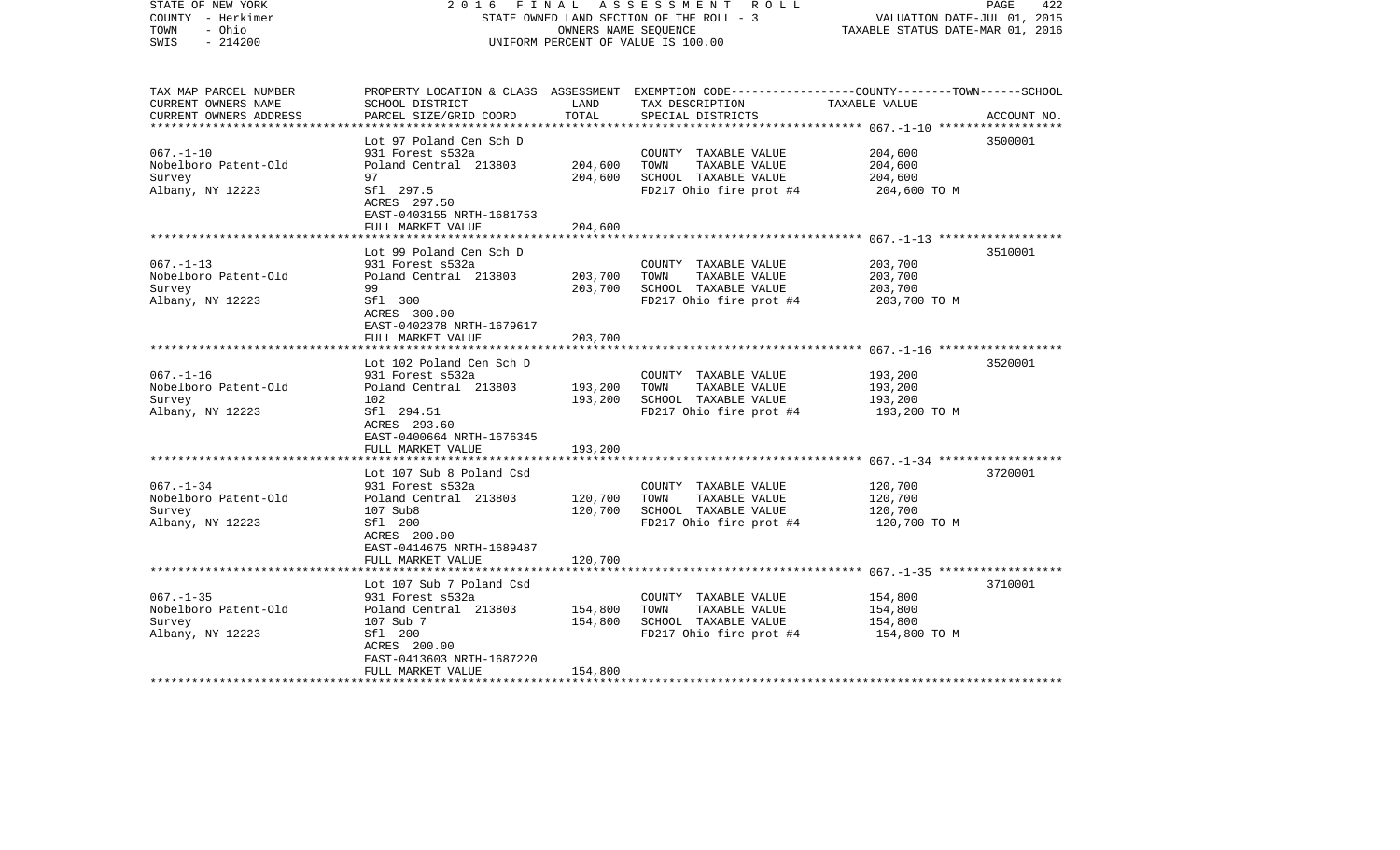| STATE OF NEW YORK<br>COUNTY - Herkimer<br>TOWN<br>- Ohio<br>$-214200$<br>SWIS | 2 0 1 6<br>FINAL<br>STATE OWNED LAND SECTION OF THE ROLL - 3<br>UNIFORM PERCENT OF VALUE IS 100.00 | 423<br>PAGE<br>VALUATION DATE-JUL 01, 2015<br>TAXABLE STATUS DATE-MAR 01, 2016 |                                                                                                                                        |                         |             |
|-------------------------------------------------------------------------------|----------------------------------------------------------------------------------------------------|--------------------------------------------------------------------------------|----------------------------------------------------------------------------------------------------------------------------------------|-------------------------|-------------|
| TAX MAP PARCEL NUMBER<br>CURRENT OWNERS NAME<br>CURRENT OWNERS ADDRESS        | SCHOOL DISTRICT<br>PARCEL SIZE/GRID COORD                                                          | LAND<br>TOTAL                                                                  | PROPERTY LOCATION & CLASS ASSESSMENT EXEMPTION CODE---------------COUNTY-------TOWN-----SCHOOL<br>TAX DESCRIPTION<br>SPECIAL DISTRICTS | TAXABLE VALUE           | ACCOUNT NO. |
|                                                                               | Lot 107 Sub 6 Poland Csd                                                                           |                                                                                |                                                                                                                                        |                         | 3700001     |
| $067. - 1 - 36$                                                               | 931 Forest s532a                                                                                   |                                                                                | COUNTY TAXABLE VALUE                                                                                                                   | 140,000                 |             |
| Nobelboro Patent-Old                                                          | Poland Central 213803                                                                              | 140,000                                                                        | TOWN<br>TAXABLE VALUE                                                                                                                  | 140,000                 |             |
| Survey Ex 5 2 Acres                                                           | 107 Sub 6                                                                                          | 140,000                                                                        | SCHOOL TAXABLE VALUE                                                                                                                   | 140,000                 |             |
| Between HW & WC<br>Albany, NY 12223                                           | Sfl 194.80<br>ACRES 194.80<br>EAST-0412516 NRTH-1685237                                            |                                                                                | FD217 Ohio fire prot #4                                                                                                                | 140,000 TO M            |             |
|                                                                               | FULL MARKET VALUE                                                                                  | 140,000                                                                        |                                                                                                                                        |                         |             |
|                                                                               | Lot 107 Sub 5 Poland Csd                                                                           |                                                                                |                                                                                                                                        |                         | 3690001     |
| $067. - 1 - 38$                                                               | 931 Forest s532a                                                                                   |                                                                                | COUNTY TAXABLE VALUE                                                                                                                   | 136,300                 |             |
| Nobelboro Patent-Old                                                          | Poland Central 213803                                                                              | 136,300                                                                        | TOWN<br>TAXABLE VALUE                                                                                                                  | 136,300                 |             |
| Survey Ex 2 Parcels                                                           | 107 Sub 5                                                                                          | 136,300                                                                        | SCHOOL TAXABLE VALUE                                                                                                                   | 136,300                 |             |
| Containing 1.41A                                                              | Sfl 197.59                                                                                         |                                                                                | FD217 Ohio fire prot #4                                                                                                                | 136,300 ТО М            |             |
| Albany, NY 12223                                                              | ACRES 197.59<br>EAST-0411584 NRTH-1682748                                                          |                                                                                |                                                                                                                                        |                         |             |
|                                                                               | FULL MARKET VALUE                                                                                  | 136,300                                                                        |                                                                                                                                        |                         |             |
|                                                                               |                                                                                                    |                                                                                |                                                                                                                                        |                         |             |
|                                                                               | Lot 107 Sub 4 Poland Csd                                                                           |                                                                                |                                                                                                                                        |                         | 3680001     |
| $067. - 1 - 40$                                                               | 931 Forest s532a                                                                                   |                                                                                | COUNTY TAXABLE VALUE                                                                                                                   | 144,400                 |             |
| Nobelboro Patent-Old                                                          | Poland Central 213803                                                                              | 144,400                                                                        | TOWN<br>TAXABLE VALUE                                                                                                                  | 144,400                 |             |
| Survey<br>Albany, NY 12223                                                    | 107 Sub 4<br>Sfl 200                                                                               | 144,400                                                                        | SCHOOL TAXABLE VALUE<br>FD217 Ohio fire prot #4                                                                                        | 144,400<br>144,400 TO M |             |
|                                                                               | ACRES 200.00<br>EAST-0410513 NRTH-1680588                                                          |                                                                                |                                                                                                                                        |                         |             |
|                                                                               | FULL MARKET VALUE                                                                                  | 144,400                                                                        |                                                                                                                                        |                         |             |
|                                                                               | Lot 107 Sub 3 Poland Csd                                                                           |                                                                                |                                                                                                                                        |                         | 3670001     |
| $067. - 1 - 41$                                                               | 931 Forest s532a                                                                                   |                                                                                | COUNTY TAXABLE VALUE                                                                                                                   | 122,700                 |             |
| Nobelboro Patent-Old                                                          | Poland Central 213803                                                                              | 122,700                                                                        | TOWN<br>TAXABLE VALUE                                                                                                                  | 122,700                 |             |
| Survey                                                                        | 107 Sub 3                                                                                          | 122,700                                                                        | SCHOOL TAXABLE VALUE                                                                                                                   | 122,700                 |             |
| Albany, NY 12223                                                              | Sfl 200                                                                                            |                                                                                | FD217 Ohio fire prot #4                                                                                                                | 122,700 TO M            |             |
|                                                                               | ACRES 200.00<br>EAST-0409450 NRTH-1678169                                                          |                                                                                |                                                                                                                                        |                         |             |
|                                                                               | FULL MARKET VALUE                                                                                  | 122,700                                                                        |                                                                                                                                        |                         |             |
|                                                                               |                                                                                                    |                                                                                |                                                                                                                                        |                         |             |
|                                                                               | Lot 107 Sub 2 Poland Csd                                                                           |                                                                                |                                                                                                                                        |                         | 3660001     |
| $067. - 1 - 42$                                                               | 931 Forest s532a                                                                                   |                                                                                | COUNTY TAXABLE VALUE                                                                                                                   | 129,800                 |             |
| Nobelboro Patent-Old                                                          | Poland Central 213803                                                                              | 129,800                                                                        | TAXABLE VALUE<br>TOWN                                                                                                                  | 129,800                 |             |
| Survey<br>Albany, NY 12223                                                    | 107 Sub 2<br>Sfl 200                                                                               | 129,800                                                                        | SCHOOL TAXABLE VALUE<br>FD217 Ohio fire prot #4                                                                                        | 129,800<br>129,800 TO M |             |
|                                                                               | ACRES 200.00                                                                                       |                                                                                |                                                                                                                                        |                         |             |
|                                                                               | EAST-0408440 NRTH-1676027                                                                          |                                                                                |                                                                                                                                        |                         |             |
|                                                                               | FULL MARKET VALUE                                                                                  | 129,800                                                                        |                                                                                                                                        |                         |             |
| **************************                                                    |                                                                                                    |                                                                                |                                                                                                                                        |                         |             |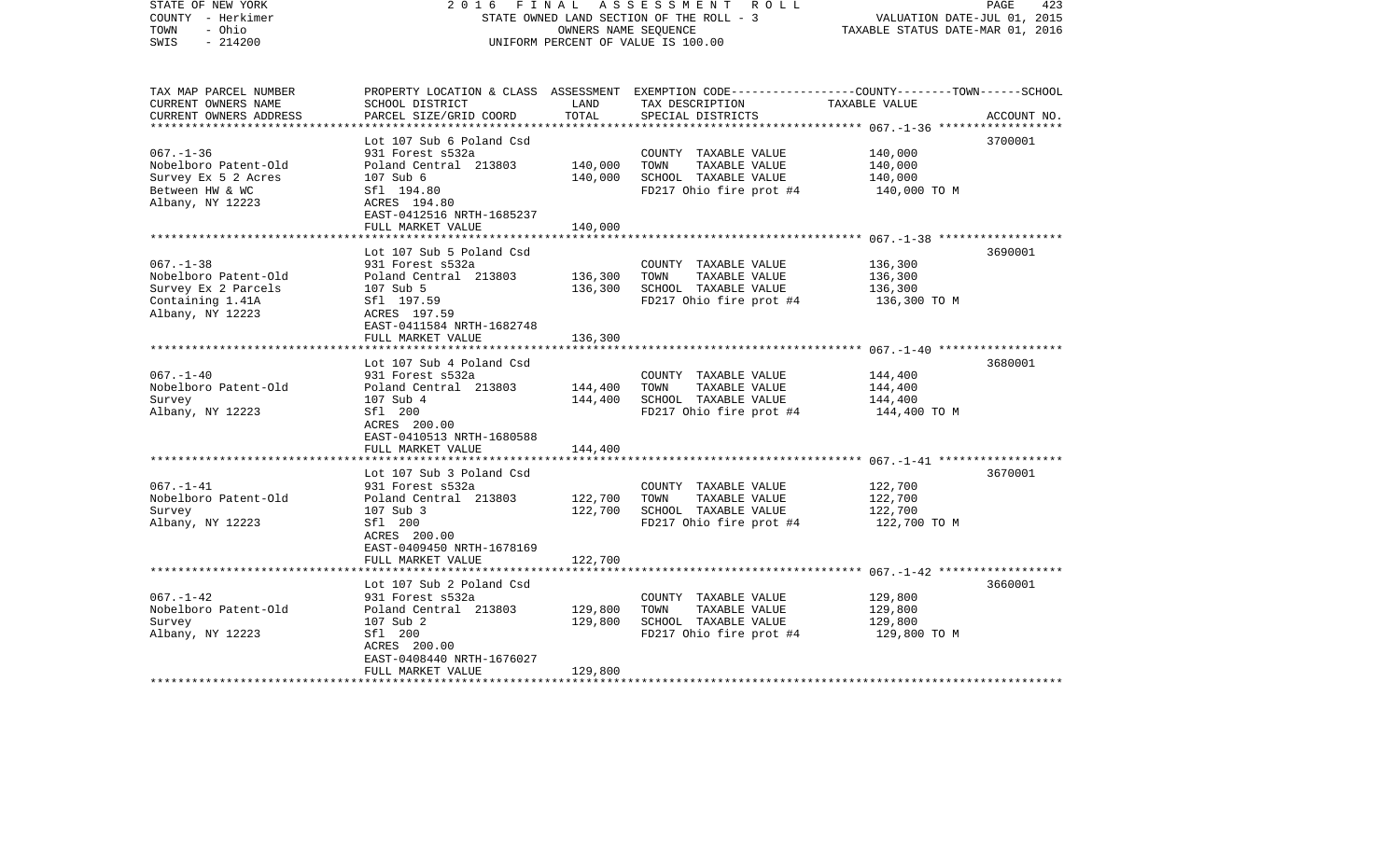| STATE OF NEW YORK<br>COUNTY - Herkimer<br>- Ohio<br>TOWN<br>$-214200$<br>SWIS | 2 0 1 6                                              | FINAL<br>OWNERS NAME SEQUENCE | A S S E S S M E N T R O L L<br>STATE OWNED LAND SECTION OF THE ROLL - 3<br>UNIFORM PERCENT OF VALUE IS 100.00                           | VALUATION DATE-JUL 01, 2015<br>TAXABLE STATUS DATE-MAR 01, 2016 | 424<br>PAGE |
|-------------------------------------------------------------------------------|------------------------------------------------------|-------------------------------|-----------------------------------------------------------------------------------------------------------------------------------------|-----------------------------------------------------------------|-------------|
| TAX MAP PARCEL NUMBER<br>CURRENT OWNERS NAME<br>CURRENT OWNERS ADDRESS        | SCHOOL DISTRICT<br>PARCEL SIZE/GRID COORD            | LAND<br>TOTAL                 | PROPERTY LOCATION & CLASS ASSESSMENT EXEMPTION CODE---------------COUNTY-------TOWN------SCHOOL<br>TAX DESCRIPTION<br>SPECIAL DISTRICTS | TAXABLE VALUE                                                   | ACCOUNT NO. |
|                                                                               | Lot 107 Sub 1 Poland Csd                             |                               |                                                                                                                                         |                                                                 | 3650001     |
| $067. - 1 - 43$                                                               | 931 Forest s532a                                     |                               | COUNTY TAXABLE VALUE                                                                                                                    | 136,300                                                         |             |
| Nobelboro Patent-Old                                                          | Poland Central 213803                                | 136,300                       | TOWN<br>TAXABLE VALUE                                                                                                                   | 136,300                                                         |             |
| Survey                                                                        | 107 Sub 1                                            | 136,300                       | SCHOOL TAXABLE VALUE                                                                                                                    | 136,300                                                         |             |
| Albany, NY 12223                                                              | Sfl 200<br>ACRES 200.00<br>EAST-0407313 NRTH-1673895 |                               | FD217 Ohio fire prot #4                                                                                                                 | 136,300 TO M                                                    |             |
|                                                                               | FULL MARKET VALUE                                    | 136,300                       |                                                                                                                                         |                                                                 |             |
|                                                                               | Lot 79 Ex 30A Poland Csd                             |                               |                                                                                                                                         |                                                                 | 3470001     |
| $070. - 1 - 8$                                                                | 931 Forest s532a                                     |                               | COUNTY TAXABLE VALUE                                                                                                                    | 184,300                                                         |             |
| Nobelboro Patent-Old                                                          | Poland Central 213803                                | 184,300                       | TOWN<br>TAXABLE VALUE                                                                                                                   | 184,300                                                         |             |
| Survey                                                                        | 79                                                   | 184,300                       | SCHOOL TAXABLE VALUE                                                                                                                    | 184,300                                                         |             |
| Albany, NY 12223                                                              | Sfl 270<br>ACRES 300.00<br>EAST-0385107 NRTH-1671792 |                               | FD217 Ohio fire prot #4                                                                                                                 | 184,300 TO M                                                    |             |
|                                                                               | FULL MARKET VALUE                                    | 184,300                       |                                                                                                                                         |                                                                 |             |
|                                                                               |                                                      |                               |                                                                                                                                         |                                                                 |             |
| $070. - 1 - 9$                                                                | Lot 80 Poland Cen Sch D<br>931 Forest s532a          |                               | COUNTY TAXABLE VALUE                                                                                                                    | 171,800                                                         | 3480001     |
| Nobelboro Patent-Old                                                          | Poland Central 213803                                | 171,800                       | TAXABLE VALUE<br>TOWN                                                                                                                   | 171,800                                                         |             |
| Survey                                                                        | 80                                                   | 171,800                       | SCHOOL TAXABLE VALUE                                                                                                                    | 171,800                                                         |             |
| Albany, NY 12223                                                              | Sfl 300<br>ACRES 300.00<br>EAST-0384606 NRTH-1670457 |                               | FD217 Ohio fire prot #4                                                                                                                 | 171,800 TO M                                                    |             |
|                                                                               | FULL MARKET VALUE                                    | 171,800                       |                                                                                                                                         |                                                                 |             |
|                                                                               |                                                      |                               |                                                                                                                                         |                                                                 | 3490001     |
| $070. - 1 - 10$                                                               | Lot 81 Poland Cen Sch D<br>931 Forest s532a          |                               | COUNTY TAXABLE VALUE                                                                                                                    | 185,400                                                         |             |
| Nobelboro Patent-Old                                                          | Poland Central 213803                                | 185,400                       | TAXABLE VALUE<br>TOWN                                                                                                                   | 185,400                                                         |             |
| Survey                                                                        | 81                                                   | 185,400                       | SCHOOL TAXABLE VALUE                                                                                                                    | 185,400                                                         |             |
| Albany, NY 12223                                                              | Sfl 300<br>ACRES 300.00<br>EAST-0384066 NRTH-1669140 |                               | FD217 Ohio fire prot #4                                                                                                                 | 185,400 TO M                                                    |             |
|                                                                               | FULL MARKET VALUE                                    | 185,400                       |                                                                                                                                         |                                                                 |             |
|                                                                               |                                                      |                               |                                                                                                                                         |                                                                 |             |
| $070. - 1 - 17$                                                               | Lot 107 Sub 112 Poland Cs<br>931 Forest s532a        |                               | COUNTY TAXABLE VALUE                                                                                                                    | 194,800                                                         | 3770001     |
| Nobelboro Patent-Old                                                          | Poland Central 213803                                | 194,800                       | TOWN<br>TAXABLE VALUE                                                                                                                   | 194,800                                                         |             |
| Survey Ex 1 5 Acres S W                                                       | 112                                                  | 194,800                       | SCHOOL TAXABLE VALUE                                                                                                                    | 194,800                                                         |             |
| Corner Of Mil                                                                 | Sfl 315                                              |                               | FD217 Ohio fire prot #4                                                                                                                 | 194,800 TO M                                                    |             |
| Albany, NY 12223                                                              | ACRES 315.00                                         |                               |                                                                                                                                         |                                                                 |             |
|                                                                               | EAST-0394535 NRTH-1669656<br>FULL MARKET VALUE       | 194,800                       |                                                                                                                                         |                                                                 |             |
|                                                                               |                                                      |                               |                                                                                                                                         |                                                                 |             |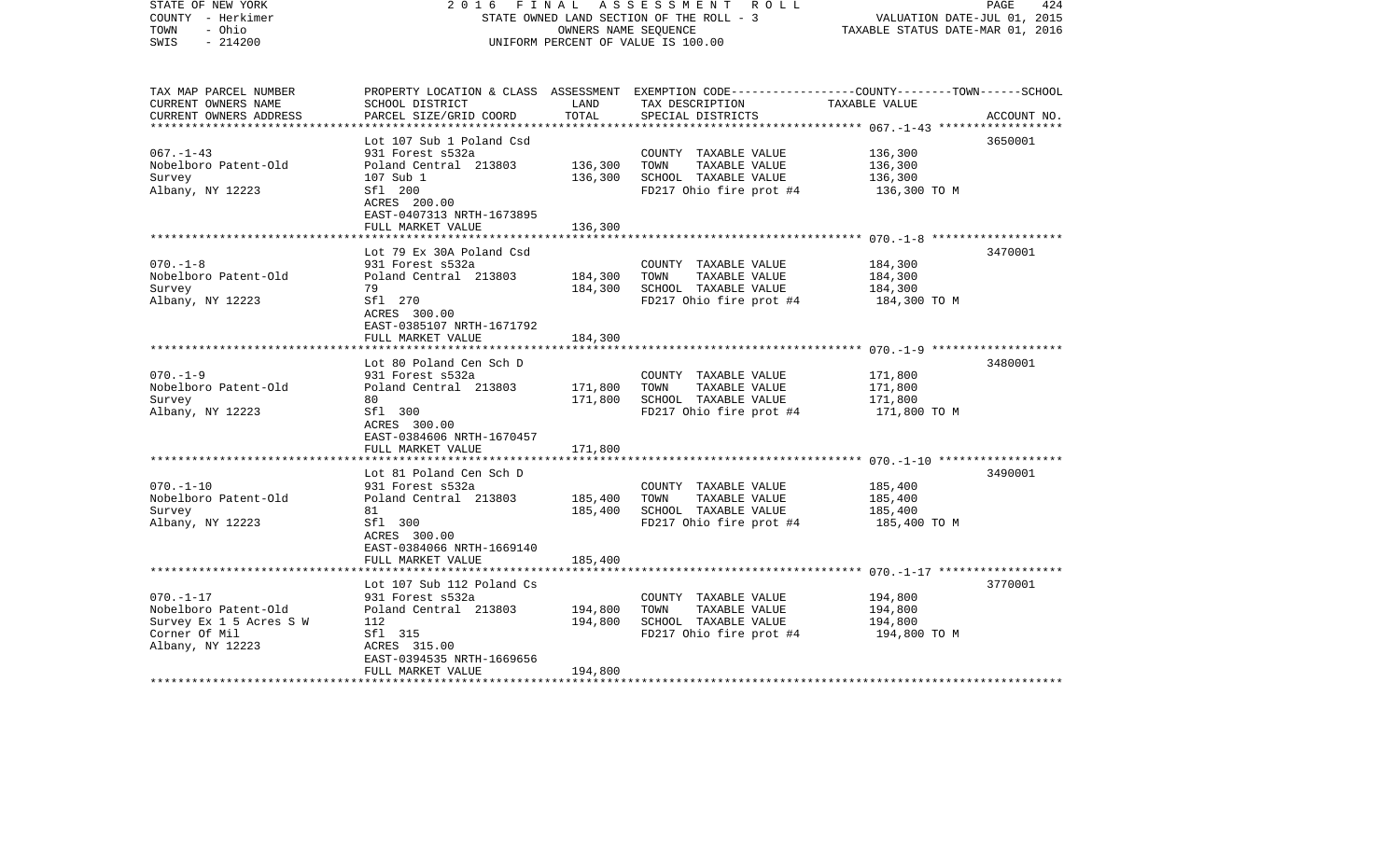| STATE OF NEW YORK<br>COUNTY - Herkimer<br>TOWN<br>- Ohio<br>$-214200$<br>SWIS                           | 2016                                                                                                                                                     | FINAL              | A S S E S S M E N T R O L L<br>STATE OWNED LAND SECTION OF THE ROLL - 3<br>OWNERS NAME SEQUENCE<br>UNIFORM PERCENT OF VALUE IS 100.00   | VALUATION DATE-JUL 01, 2015<br>TAXABLE STATUS DATE-MAR 01, 2016 | 425<br>PAGE |
|---------------------------------------------------------------------------------------------------------|----------------------------------------------------------------------------------------------------------------------------------------------------------|--------------------|-----------------------------------------------------------------------------------------------------------------------------------------|-----------------------------------------------------------------|-------------|
| TAX MAP PARCEL NUMBER<br>CURRENT OWNERS NAME<br>CURRENT OWNERS ADDRESS                                  | SCHOOL DISTRICT<br>PARCEL SIZE/GRID COORD                                                                                                                | LAND<br>TOTAL      | PROPERTY LOCATION & CLASS ASSESSMENT EXEMPTION CODE---------------COUNTY-------TOWN------SCHOOL<br>TAX DESCRIPTION<br>SPECIAL DISTRICTS | TAXABLE VALUE                                                   | ACCOUNT NO. |
| $070. - 1 - 18$<br>Nobelboro Patent-Old<br>Survey Ex 67 Acres S E<br>Corner 21 4 Ac<br>Albany, NY 12223 | Lot 104 Poland Cen Sch D<br>931 Forest s532a<br>Poland Central 213803<br>104<br>Sfl 1005<br>ACRES 901.70<br>EAST-0393303 NRTH-1666420                    | 734,600<br>734,600 | COUNTY TAXABLE VALUE<br>TOWN<br>TAXABLE VALUE<br>SCHOOL TAXABLE VALUE<br>FD217 Ohio fire prot #4                                        | 734,600<br>734,600<br>734,600<br>734,600 TO M                   | 3620001     |
|                                                                                                         | FULL MARKET VALUE                                                                                                                                        | 734,600            |                                                                                                                                         |                                                                 |             |
| $071. - 1 - 1$<br>Nobelboro Patent-Old<br>Survey<br>Albany, NY 12223                                    | Lot 103 Sub 9 Poland Csd<br>931 Forest s532a<br>Poland Central 213803<br>103 Sub 9<br>Sfl 100<br>ACRES 100.00<br>EAST-0360602 NRTH-1249252               | 59,800<br>59,800   | COUNTY TAXABLE VALUE<br>TOWN<br>TAXABLE VALUE<br>SCHOOL TAXABLE VALUE<br>FD217 Ohio fire prot #4                                        | 59,800<br>59,800<br>59,800<br>59,800 TO M                       | 360001      |
|                                                                                                         | FULL MARKET VALUE                                                                                                                                        | 59,800             |                                                                                                                                         |                                                                 |             |
| $071. - 1 - 2$<br>Nobelboro Patent-Old<br>Survey<br>Albany, NY 12223                                    | Lot 103 Sub 10 Poland Csd<br>931 Forest s532a<br>Poland Central 213803<br>103 Sub 10<br>Sfl 100<br>ACRES 100.00<br>EAST-0361981 NRTH-1248568             | 61,100<br>61,100   | COUNTY TAXABLE VALUE<br>TOWN<br>TAXABLE VALUE<br>SCHOOL TAXABLE VALUE<br>FD217 Ohio fire prot #4                                        | 61,100<br>61,100<br>61,100<br>61,100 TO M                       | 3610001     |
|                                                                                                         | FULL MARKET VALUE                                                                                                                                        | 61,100             |                                                                                                                                         |                                                                 |             |
| $071. - 1 - 3$<br>Nobelboro Patent-Old<br>Survey<br>Albany, NY 12223                                    | Lot 103 Sub 1 Pol Csd<br>931 Forest s532a<br>Poland Central 213803<br>103 Sub 1<br>Sfl 100<br>ACRES 100.00<br>EAST-0401497 NRTH-1674455                  | 78,800<br>78,800   | COUNTY TAXABLE VALUE<br>TOWN<br>TAXABLE VALUE<br>SCHOOL TAXABLE VALUE<br>FD217 Ohio fire prot #4                                        | 78,800<br>78,800<br>78,800<br>78,800 TO M                       | 3530001     |
|                                                                                                         | FULL MARKET VALUE                                                                                                                                        | 78,800             |                                                                                                                                         |                                                                 |             |
| $071. - 1 - 4$<br>Nobelboro Patent-Old<br>Survey<br>Albany, NY 12223                                    | Lot 107 Sub 108 Pol Csd<br>931 Forest s532a<br>Poland Central 213803<br>108<br>Sfl 272<br>ACRES 272.00<br>EAST-0405371 NRTH-1672084<br>FULL MARKET VALUE | 183,200<br>183,200 | COUNTY TAXABLE VALUE<br>TAXABLE VALUE<br>TOWN<br>SCHOOL TAXABLE VALUE<br>FD217 Ohio fire prot #4                                        | 183,200<br>183,200<br>183,200<br>183,200 TO M                   | 3730001     |
| **************************                                                                              |                                                                                                                                                          | 183,200            |                                                                                                                                         |                                                                 |             |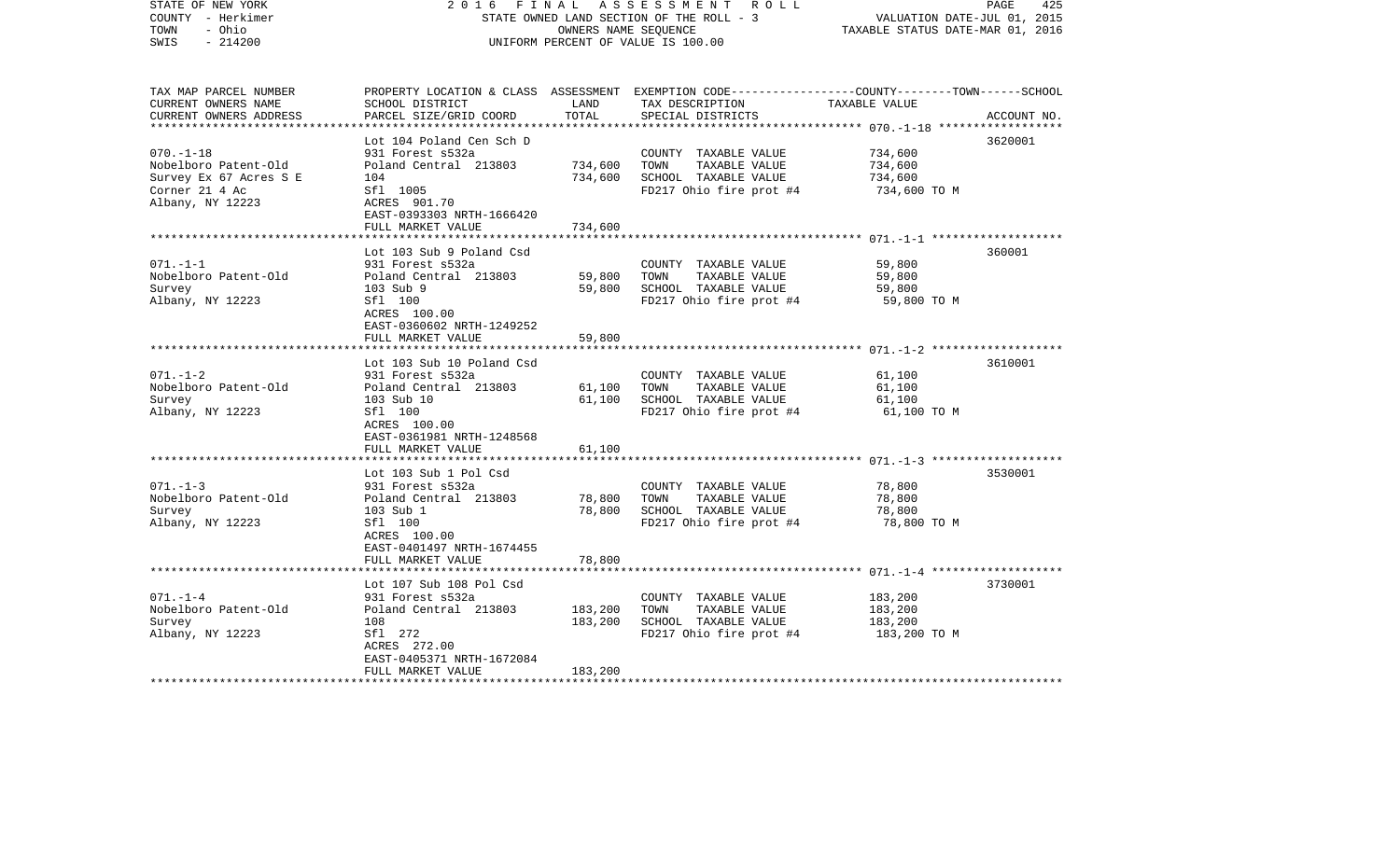| STATE OF NEW YORK<br>COUNTY - Herkimer<br>- Ohio<br>TOWN<br>$-214200$<br>SWIS | 2 0 1 6<br>FINAL                                     | OWNERS NAME SEQUENCE | A S S E S S M E N T R O L L<br>STATE OWNED LAND SECTION OF THE ROLL - 3<br>UNIFORM PERCENT OF VALUE IS 100.00                                        | VALUATION DATE-JUL 01, 2015<br>TAXABLE STATUS DATE-MAR 01, 2016 | PAGE<br>426 |
|-------------------------------------------------------------------------------|------------------------------------------------------|----------------------|------------------------------------------------------------------------------------------------------------------------------------------------------|-----------------------------------------------------------------|-------------|
| TAX MAP PARCEL NUMBER<br>CURRENT OWNERS NAME<br>CURRENT OWNERS ADDRESS        | SCHOOL DISTRICT<br>PARCEL SIZE/GRID COORD            | LAND<br>TOTAL        | PROPERTY LOCATION & CLASS ASSESSMENT EXEMPTION CODE--------------COUNTY-------TOWN------SCHOOL<br>TAX DESCRIPTION TAXABLE VALUE<br>SPECIAL DISTRICTS |                                                                 | ACCOUNT NO. |
|                                                                               | Lot 107 Sub 109 Poland Cs                            |                      |                                                                                                                                                      |                                                                 | 3740001     |
| $071. - 1 - 5$                                                                | 931 Forest s532a                                     |                      | COUNTY TAXABLE VALUE                                                                                                                                 | 123,500                                                         |             |
| Nobelboro Patent-Old                                                          | Poland Central 213803                                | 123,500              | TOWN<br>TAXABLE VALUE                                                                                                                                | 123,500                                                         |             |
| Survey                                                                        | 109                                                  | 123,500              | SCHOOL TAXABLE VALUE                                                                                                                                 | 123,500                                                         |             |
| Albany, NY 12223                                                              | Sfl 196<br>ACRES 196.00<br>EAST-0404807 NRTH-1669760 |                      | FD217 Ohio fire prot #4                                                                                                                              | 123,500 TO M                                                    |             |
|                                                                               | FULL MARKET VALUE                                    | 123,500              |                                                                                                                                                      |                                                                 |             |
|                                                                               | Lot 103 Sub 8 Poland Csd                             |                      |                                                                                                                                                      |                                                                 | 3590001     |
| $071. - 1 - 10$                                                               | 931 Forest s532a                                     |                      | COUNTY TAXABLE VALUE                                                                                                                                 | 61,200                                                          |             |
| Nobelboro Patent-Old                                                          | Poland Central 213803                                | 61,200               | TOWN<br>TAXABLE VALUE                                                                                                                                | 61,200                                                          |             |
| Survey                                                                        | 103 Sub 8                                            | 61,200               | SCHOOL TAXABLE VALUE                                                                                                                                 | 61,200                                                          |             |
| Albany, NY 12223                                                              | Sfl 100<br>ACRES 100.00<br>EAST-0396866 NRTH-1673006 |                      | FD217 Ohio fire prot #4                                                                                                                              | 61,200 TO M                                                     |             |
|                                                                               | FULL MARKET VALUE                                    | 61,200               |                                                                                                                                                      |                                                                 |             |
|                                                                               |                                                      |                      |                                                                                                                                                      |                                                                 |             |
|                                                                               | Lot 103 Sub 3 Pol Csd                                |                      |                                                                                                                                                      |                                                                 | 3540001     |
| $071. - 1 - 12$<br>Nobelboro Patent-Old                                       | 931 Forest s532a                                     | 86,200               | COUNTY TAXABLE VALUE<br>TOWN<br>TAXABLE VALUE                                                                                                        | 86,200<br>86,200                                                |             |
| Survey                                                                        | Poland Central 213803<br>103 Sub 3                   | 86,200               | SCHOOL TAXABLE VALUE                                                                                                                                 | 86,200                                                          |             |
| Albany, NY 12223                                                              | Sfl 100                                              |                      | FD217 Ohio fire prot #4                                                                                                                              | 86,200 TO M                                                     |             |
|                                                                               | ACRES 100.00                                         |                      |                                                                                                                                                      |                                                                 |             |
|                                                                               | EAST-0401683 NRTH-1671743                            |                      |                                                                                                                                                      |                                                                 |             |
|                                                                               | FULL MARKET VALUE                                    | 86,200               |                                                                                                                                                      |                                                                 |             |
|                                                                               | Lot 103 Sub 4 Pol Csd                                |                      |                                                                                                                                                      |                                                                 | 3550001     |
| $071. - 1 - 13$                                                               | 931 Forest s532a                                     |                      | COUNTY TAXABLE VALUE                                                                                                                                 | 79,700                                                          |             |
| Nobelboro Patent-Old                                                          | Poland Central 213803                                | 79,700               | TAXABLE VALUE<br>TOWN                                                                                                                                | 79,700                                                          |             |
| Survey                                                                        | 103 Sub 4                                            | 79,700               | SCHOOL TAXABLE VALUE                                                                                                                                 | 79,700                                                          |             |
| Albany, NY 12223                                                              | Sfl 100                                              |                      | FD217 Ohio fire prot #4                                                                                                                              | 79,700 TO M                                                     |             |
|                                                                               | ACRES 100.00                                         |                      |                                                                                                                                                      |                                                                 |             |
|                                                                               | EAST-0400958 NRTH-1670496                            |                      |                                                                                                                                                      |                                                                 |             |
|                                                                               | FULL MARKET VALUE                                    | 79,700               |                                                                                                                                                      |                                                                 |             |
|                                                                               | Lot 107 Sub 110 Pol Csd                              |                      |                                                                                                                                                      |                                                                 | 3750001     |
| $071. - 1 - 14$                                                               | 931 Forest s532a                                     |                      | COUNTY TAXABLE VALUE                                                                                                                                 | 111,200                                                         |             |
| Nobelboro Patent-Old                                                          | Poland Central 213803                                | 111,200              | TOWN<br>TAXABLE VALUE                                                                                                                                | 111,200                                                         |             |
| Survey                                                                        | 110                                                  | 111,200              | SCHOOL TAXABLE VALUE                                                                                                                                 | 111,200                                                         |             |
| Albany, NY 12223                                                              | Sfl 208                                              |                      | FD217 Ohio fire prot #4                                                                                                                              | 111,200 TO M                                                    |             |
|                                                                               | ACRES 208.00                                         |                      |                                                                                                                                                      |                                                                 |             |
|                                                                               | EAST-0403550 NRTH-1667759                            | 111,200              |                                                                                                                                                      |                                                                 |             |
|                                                                               | FULL MARKET VALUE                                    |                      |                                                                                                                                                      |                                                                 |             |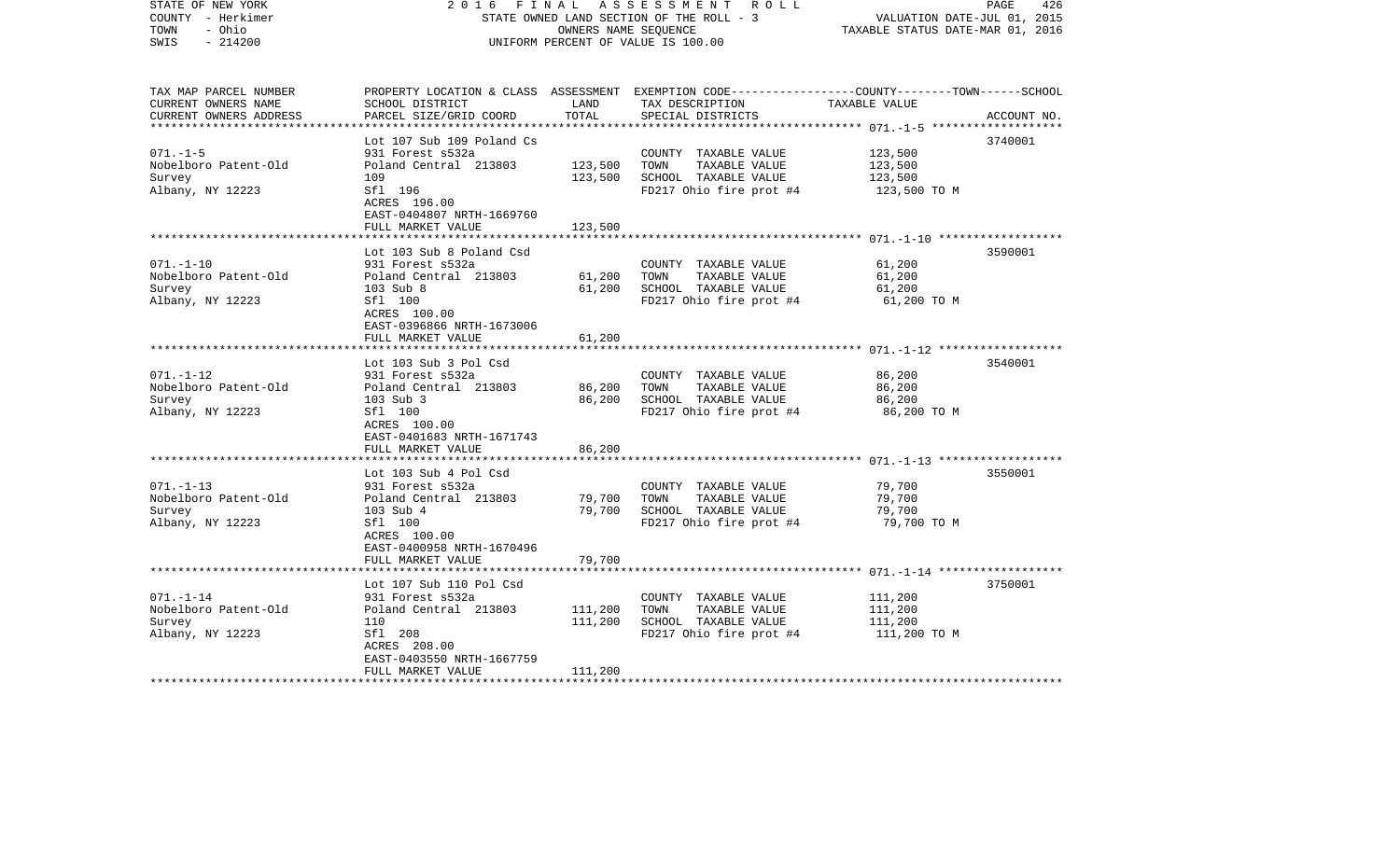| STATE OF NEW YORK<br>COUNTY - Herkimer<br>TOWN<br>- Ohio<br>$-214200$<br>SWIS                       | 2016                                                                                                                                                         | FINAL<br>OWNERS NAME SEQUENCE | A S S E S S M E N T R O L L<br>STATE OWNED LAND SECTION OF THE ROLL - 3<br>UNIFORM PERCENT OF VALUE IS 100.00                           | VALUATION DATE-JUL 01, 2015<br>TAXABLE STATUS DATE-MAR 01, 2016 | 427<br>PAGE |
|-----------------------------------------------------------------------------------------------------|--------------------------------------------------------------------------------------------------------------------------------------------------------------|-------------------------------|-----------------------------------------------------------------------------------------------------------------------------------------|-----------------------------------------------------------------|-------------|
| TAX MAP PARCEL NUMBER<br>CURRENT OWNERS NAME<br>CURRENT OWNERS ADDRESS                              | SCHOOL DISTRICT<br>PARCEL SIZE/GRID COORD                                                                                                                    | LAND<br>TOTAL                 | PROPERTY LOCATION & CLASS ASSESSMENT EXEMPTION CODE---------------COUNTY-------TOWN------SCHOOL<br>TAX DESCRIPTION<br>SPECIAL DISTRICTS | TAXABLE VALUE                                                   | ACCOUNT NO. |
|                                                                                                     | Lot 107 Sub 111 Pol Csd                                                                                                                                      |                               |                                                                                                                                         |                                                                 | 3760001     |
| $071. - 1 - 15$<br>Nobelboro Patent-Old<br>Survey Ex 28 54 Acres<br>Along Creek<br>Albany, NY 12223 | 931 Forest s532a<br>Poland Central 213803<br>111<br>Sfl 834<br>ACRES 834.00<br>EAST-0401591 NRTH-1664409                                                     | 572,800<br>572,800            | COUNTY TAXABLE VALUE<br>TOWN<br>TAXABLE VALUE<br>SCHOOL TAXABLE VALUE<br>FD217 Ohio fire prot #4                                        | 572,800<br>572,800<br>572,800<br>572,800 TO M                   |             |
|                                                                                                     | FULL MARKET VALUE                                                                                                                                            | 572,800                       |                                                                                                                                         |                                                                 |             |
| $071. - 1 - 16$<br>Nobelboro Patent-Old<br>Survey<br>Albany, NY 12223                               | Lot 103 Sub 6 Pol Csd<br>931 Forest s532a<br>Poland Central 213803<br>103 Sub 6<br>Sfl 100<br>ACRES 100.00                                                   | 60,400<br>60,400              | COUNTY TAXABLE VALUE<br>TOWN<br>TAXABLE VALUE<br>SCHOOL TAXABLE VALUE<br>FD217 Ohio fire prot #4                                        | 60,400<br>60,400<br>60,400<br>60,400 TO M                       | 3570001     |
|                                                                                                     | EAST-0398360 NRTH-1669143<br>FULL MARKET VALUE                                                                                                               | 60,400                        |                                                                                                                                         |                                                                 |             |
| $071. - 1 - 18$<br>Nobelboro Patent-Old<br>Survey<br>Albany, NY 12223                               | Lot 103 Sub 5 Pol Csd<br>931 Forest s532a<br>Poland Central 213803<br>103 Sub 5<br>Sfl 100<br>ACRES 100.00<br>EAST-0398920 NRTH-1670006                      | 70,900<br>70,900              | COUNTY TAXABLE VALUE<br>TOWN<br>TAXABLE VALUE<br>SCHOOL TAXABLE VALUE<br>FD217 Ohio fire prot #4                                        | 70,900<br>70,900<br>70,900<br>70,900 TO M                       | 3560001     |
|                                                                                                     | FULL MARKET VALUE                                                                                                                                            | 70,900                        |                                                                                                                                         |                                                                 |             |
| $071. - 1 - 19$<br>Nobelboro Patent-Old<br>Survey<br>Albany, NY 12223                               | Lot 103 Sub 7 Pol Csd<br>931 Forest s532a<br>Poland Central 213803<br>103 Sub 7<br>Sfl 100<br>ACRES 100.00<br>EAST-0395777 NRTH-1670956<br>FULL MARKET VALUE | 60,700<br>60,700<br>60,700    | COUNTY TAXABLE VALUE<br>TOWN<br>TAXABLE VALUE<br>SCHOOL TAXABLE VALUE<br>FD217 Ohio fire prot #4                                        | 60,700<br>60,700<br>60,700<br>60,700 TO M                       | 3580001     |
|                                                                                                     |                                                                                                                                                              |                               |                                                                                                                                         |                                                                 |             |
| $071.3 - 2 - 11$<br>Nobelboro Patent-Old<br>Survey From Harrer S E Pa<br>Albany, NY 12223           | Lot 104 111 Ex 39A Po Csd<br>931 Forest s532a - WTRFNT<br>Poland Central 213803<br>104<br>Sfl 14<br>ACRES<br>5.00<br>EAST-0396496 NRTH-1662872               | 10,700<br>10,700              | COUNTY TAXABLE VALUE<br>TOWN<br>TAXABLE VALUE<br>SCHOOL TAXABLE VALUE<br>FD217 Ohio fire prot #4                                        | 10,700<br>10,700<br>10,700<br>10,700 TO M                       | 3623001     |
| ************************                                                                            | FULL MARKET VALUE                                                                                                                                            | 10,700                        |                                                                                                                                         |                                                                 |             |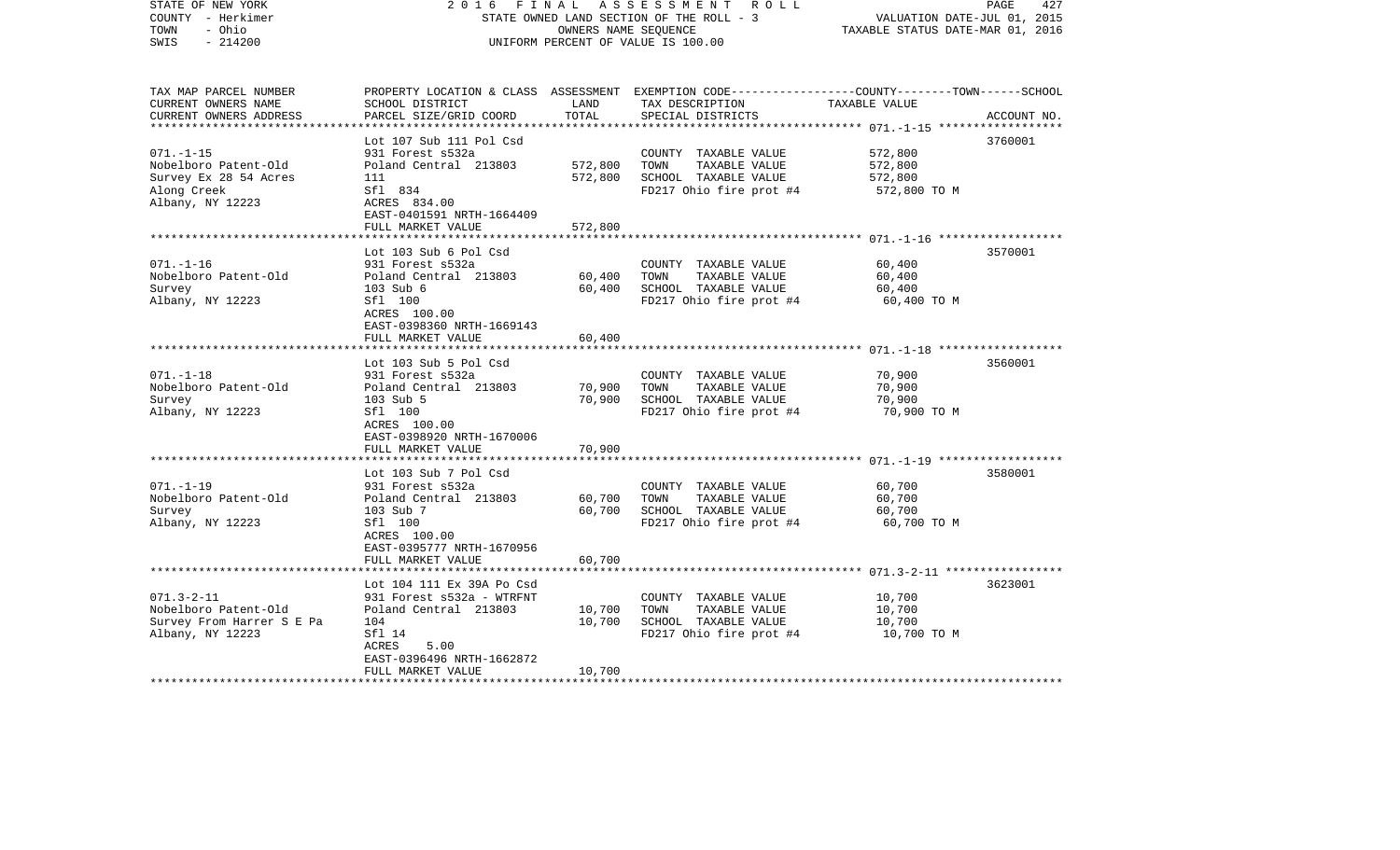| STATE OF NEW YORK<br>COUNTY - Herkimer<br>- Ohio<br>TOWN<br>$-214200$<br>SWIS                         | 2 0 1 6                                                                                                                                                       | FINAL                         | ASSESSMENT ROLL<br>STATE OWNED LAND SECTION OF THE ROLL - 3<br>OWNERS NAME SEQUENCE<br>UNIFORM PERCENT OF VALUE IS 100.00               | VALUATION DATE-JUL 01, 2015<br>TAXABLE STATUS DATE-MAR 01, 2016 | PAGE<br>428 |
|-------------------------------------------------------------------------------------------------------|---------------------------------------------------------------------------------------------------------------------------------------------------------------|-------------------------------|-----------------------------------------------------------------------------------------------------------------------------------------|-----------------------------------------------------------------|-------------|
| TAX MAP PARCEL NUMBER<br>CURRENT OWNERS NAME<br>CURRENT OWNERS ADDRESS<br>*************************   | SCHOOL DISTRICT<br>PARCEL SIZE/GRID COORD                                                                                                                     | LAND<br>TOTAL                 | PROPERTY LOCATION & CLASS ASSESSMENT EXEMPTION CODE---------------COUNTY-------TOWN------SCHOOL<br>TAX DESCRIPTION<br>SPECIAL DISTRICTS | TAXABLE VALUE                                                   | ACCOUNT NO. |
| $085.4 - 2 - 6$<br>Ny Power & Light And 30<br>Acres<br>Albany, NY 12223                               | Lot 7 Poland Cen Sch D<br>931 Forest s532a<br>Poland Central 213803<br>$7^{\circ}$<br>Sfl 131<br>ACRES 122.70<br>EAST-0391423 NRTH-1609113<br>DEED BOOK 00000 | 52,700<br>52,700              | COUNTY TAXABLE VALUE<br>TOWN<br>TAXABLE VALUE<br>SCHOOL TAXABLE VALUE<br>FD217 Ohio fire prot #4                                        | 52,700<br>52,700<br>52,700<br>52,700 TO M                       | 1300001     |
|                                                                                                       | FULL MARKET VALUE                                                                                                                                             | 52,700                        |                                                                                                                                         |                                                                 |             |
| $064. -1 -15$<br>Remsenberg Patent<br>Albany, NY 12223                                                | Lot 10 & 11 Adiron Csd<br>931 Forest s532a<br>305201<br>Remsen<br>10&11<br>Sfl 976.42<br>ACRES 976.40<br>EAST-0346709 NRTH-1681119<br>FULL MARKET VALUE       | 912,800<br>912,800<br>912,800 | COUNTY TAXABLE VALUE<br>TAXABLE VALUE<br>TOWN<br>SCHOOL TAXABLE VALUE<br>FD215 Ohio fire prot #3                                        | 912,800<br>912,800<br>912,800<br>912,800 TO M                   | 3810001     |
|                                                                                                       |                                                                                                                                                               |                               |                                                                                                                                         |                                                                 |             |
| $064. -1 -16$<br>Remsenberg Patent<br>Albany, NY 12223                                                | Lot 9 Adirondack Csd<br>931 Forest s532a<br>302601<br>Adirondack<br>9<br>Sfl 480<br>ACRES 480.00<br>EAST-0340937 NRTH-1678208                                 | 403,000<br>403,000            | COUNTY TAXABLE VALUE<br>TOWN<br>TAXABLE VALUE<br>SCHOOL TAXABLE VALUE<br>FD215 Ohio fire prot #3                                        | 403,000<br>403,000<br>403,000<br>403,000 TO M                   | 3800001     |
|                                                                                                       | FULL MARKET VALUE                                                                                                                                             | 403,000                       |                                                                                                                                         |                                                                 |             |
| $064. -1 -18$<br>Remsenberg Patent<br>All Of N 1/2 & SE 1/4<br>In Town Of Ohio<br>Albany, NY 12223    | Lot 8 Remsenburgh Patent<br>931 Forest s532a<br>302601<br>Adirondack<br>8<br>Sfl 277<br>ACRES 292.50<br>EAST-0337223 NRTH-1676892                             | 278,200<br>278,200            | COUNTY TAXABLE VALUE<br>TOWN<br>TAXABLE VALUE<br>SCHOOL TAXABLE VALUE<br>FD215 Ohio fire prot #3                                        | 278,200<br>278,200<br>278,200<br>278,200 TO M                   | 3790001     |
|                                                                                                       | FULL MARKET VALUE                                                                                                                                             | 278,200                       |                                                                                                                                         |                                                                 |             |
| $064. -1 - 23$<br>Remsenberg Patent<br>Ex 144 75 Acres W Part S of RI 15<br>Of Ri<br>Albany, NY 12223 | Lot 15 Remsen Cen Sch D<br>931 Forest s532a<br>Adirondack<br>302601<br>Sfl 366.45<br>ACRES 366.50<br>EAST-0343672 NRTH-1674630                                | 312,000<br>312,000            | COUNTY TAXABLE VALUE<br>TOWN<br>TAXABLE VALUE<br>SCHOOL TAXABLE VALUE<br>FD215 Ohio fire prot #3                                        | 312,000<br>312,000<br>312,000<br>312,000 TO M                   | 3850001     |
|                                                                                                       | FULL MARKET VALUE                                                                                                                                             | 312,000                       |                                                                                                                                         |                                                                 |             |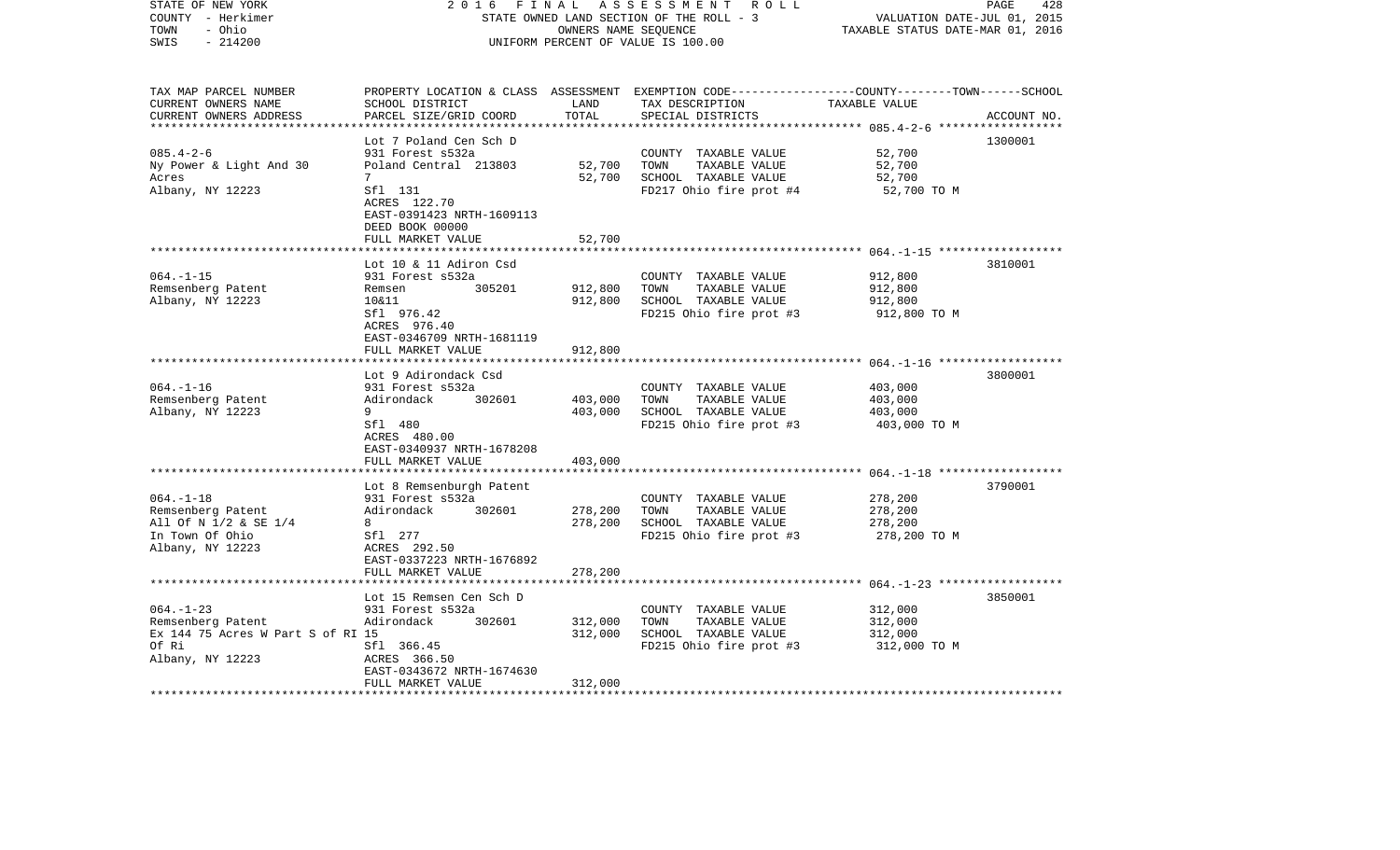| STATE OF NEW YORK<br>COUNTY - Herkimer<br>- Ohio<br>TOWN<br>$-214200$<br>SWIS | 2016<br>FINAL                                                  | OWNERS NAME SEQUENCE | A S S E S S M E N T R O L L<br>STATE OWNED LAND SECTION OF THE ROLL - 3<br>UNIFORM PERCENT OF VALUE IS 100.00                                        | VALUATION DATE-JUL 01, 2015<br>TAXABLE STATUS DATE-MAR 01, 2016 | 429<br>PAGE |
|-------------------------------------------------------------------------------|----------------------------------------------------------------|----------------------|------------------------------------------------------------------------------------------------------------------------------------------------------|-----------------------------------------------------------------|-------------|
| TAX MAP PARCEL NUMBER<br>CURRENT OWNERS NAME<br>CURRENT OWNERS ADDRESS        | SCHOOL DISTRICT<br>PARCEL SIZE/GRID COORD                      | LAND<br>TOTAL        | PROPERTY LOCATION & CLASS ASSESSMENT EXEMPTION CODE--------------COUNTY-------TOWN------SCHOOL<br>TAX DESCRIPTION TAXABLE VALUE<br>SPECIAL DISTRICTS |                                                                 | ACCOUNT NO. |
|                                                                               |                                                                |                      |                                                                                                                                                      |                                                                 |             |
| $064. - 1 - 24$                                                               | Lot 14 Remsen Cen Sch D<br>931 Forest s532a                    |                      | COUNTY TAXABLE VALUE                                                                                                                                 | 462,000                                                         | 3840001     |
| Remsenberg Patent                                                             | 305201<br>Remsen                                               | 462,000              | TOWN<br>TAXABLE VALUE                                                                                                                                | 462,000                                                         |             |
| Albany, NY 12223                                                              | 14                                                             | 462,000              | SCHOOL TAXABLE VALUE                                                                                                                                 | 462,000                                                         |             |
|                                                                               | Sfl 518.40<br>ACRES 518.40<br>EAST-0346699 NRTH-1675962        |                      | FD215 Ohio fire prot #3                                                                                                                              | 462,000 TO M                                                    |             |
|                                                                               | FULL MARKET VALUE                                              | 462,000              |                                                                                                                                                      |                                                                 |             |
|                                                                               | Lot 13 Remsen Cen Sch D                                        |                      |                                                                                                                                                      |                                                                 | 3830001     |
| $065. -2 - 31$                                                                | 931 Forest s532a                                               |                      | COUNTY TAXABLE VALUE                                                                                                                                 | 391,200                                                         |             |
| Remsenberg Patent                                                             | 305201<br>Remsen                                               | 391,200              | TOWN<br>TAXABLE VALUE                                                                                                                                | 391,200                                                         |             |
| Albany, NY 12223                                                              | 13                                                             | 391,200              | SCHOOL TAXABLE VALUE                                                                                                                                 | 391,200                                                         |             |
|                                                                               | Sfl 500<br>ACRES 500.00<br>EAST-0351041 NRTH-1677576           |                      | FD215 Ohio fire prot #3                                                                                                                              | 391,200 TO M                                                    |             |
|                                                                               | FULL MARKET VALUE                                              | 391,200              |                                                                                                                                                      |                                                                 |             |
|                                                                               | Lot 12 Remsen Cen Sch D                                        |                      |                                                                                                                                                      |                                                                 | 3820001     |
| $065. - 2 - 32$                                                               | 931 Forest s532a                                               |                      | COUNTY TAXABLE VALUE                                                                                                                                 | 194,600                                                         |             |
| Remsenberg Patent                                                             | Remsen<br>305201                                               | 194,600              | TOWN<br>TAXABLE VALUE                                                                                                                                | 194,600                                                         |             |
| Albany, NY 12223                                                              | 12                                                             | 194,600              | SCHOOL TAXABLE VALUE                                                                                                                                 | 194,600                                                         |             |
|                                                                               | Sfl 250<br>ACRES 225.30<br>EAST-0355534 NRTH-1679986           |                      | FD215 Ohio fire prot #3                                                                                                                              | 194,600 TO M                                                    |             |
|                                                                               | FULL MARKET VALUE<br>*******************                       | 194,600              |                                                                                                                                                      |                                                                 |             |
|                                                                               | Lot 36 Remsen Cen Sch D                                        |                      |                                                                                                                                                      |                                                                 | 3920001     |
| $065. - 2 - 33$                                                               | 931 Forest s532a                                               |                      | COUNTY TAXABLE VALUE                                                                                                                                 | 188,900                                                         |             |
| Remsenberg Patent                                                             | 305201<br>Remsen                                               | 188,900              | TOWN<br>TAXABLE VALUE                                                                                                                                | 188,900                                                         |             |
| Albany, NY 12223                                                              | 36                                                             | 188,900              | SCHOOL TAXABLE VALUE                                                                                                                                 | 188,900                                                         |             |
|                                                                               | Sfl 250<br>ACRES 213.20<br>EAST-0356217 NRTH-1678231           |                      | FD215 Ohio fire prot #3                                                                                                                              | 188,900 TO M                                                    |             |
|                                                                               | FULL MARKET VALUE                                              | 188,900              |                                                                                                                                                      |                                                                 |             |
|                                                                               | Lot 73 Poland Cen Sch D                                        |                      |                                                                                                                                                      |                                                                 | 4270001     |
| $065. - 2 - 34$                                                               | 931 Forest s532a                                               |                      | COUNTY TAXABLE VALUE                                                                                                                                 | 323,800                                                         |             |
| Remsenberg Patent                                                             | Poland Central 213803                                          | 323,800              | TOWN<br>TAXABLE VALUE                                                                                                                                | 323,800                                                         |             |
| Albany, NY 12223                                                              | 73                                                             | 323,800              | SCHOOL TAXABLE VALUE                                                                                                                                 | 323,800                                                         |             |
|                                                                               | Sfl 465                                                        |                      | FD215 Ohio fire prot #3                                                                                                                              | 323,800 TO M                                                    |             |
|                                                                               | ACRES 277.20<br>EAST-0361043 NRTH-1677912<br>FULL MARKET VALUE | 323,800              |                                                                                                                                                      |                                                                 |             |
|                                                                               |                                                                |                      |                                                                                                                                                      |                                                                 |             |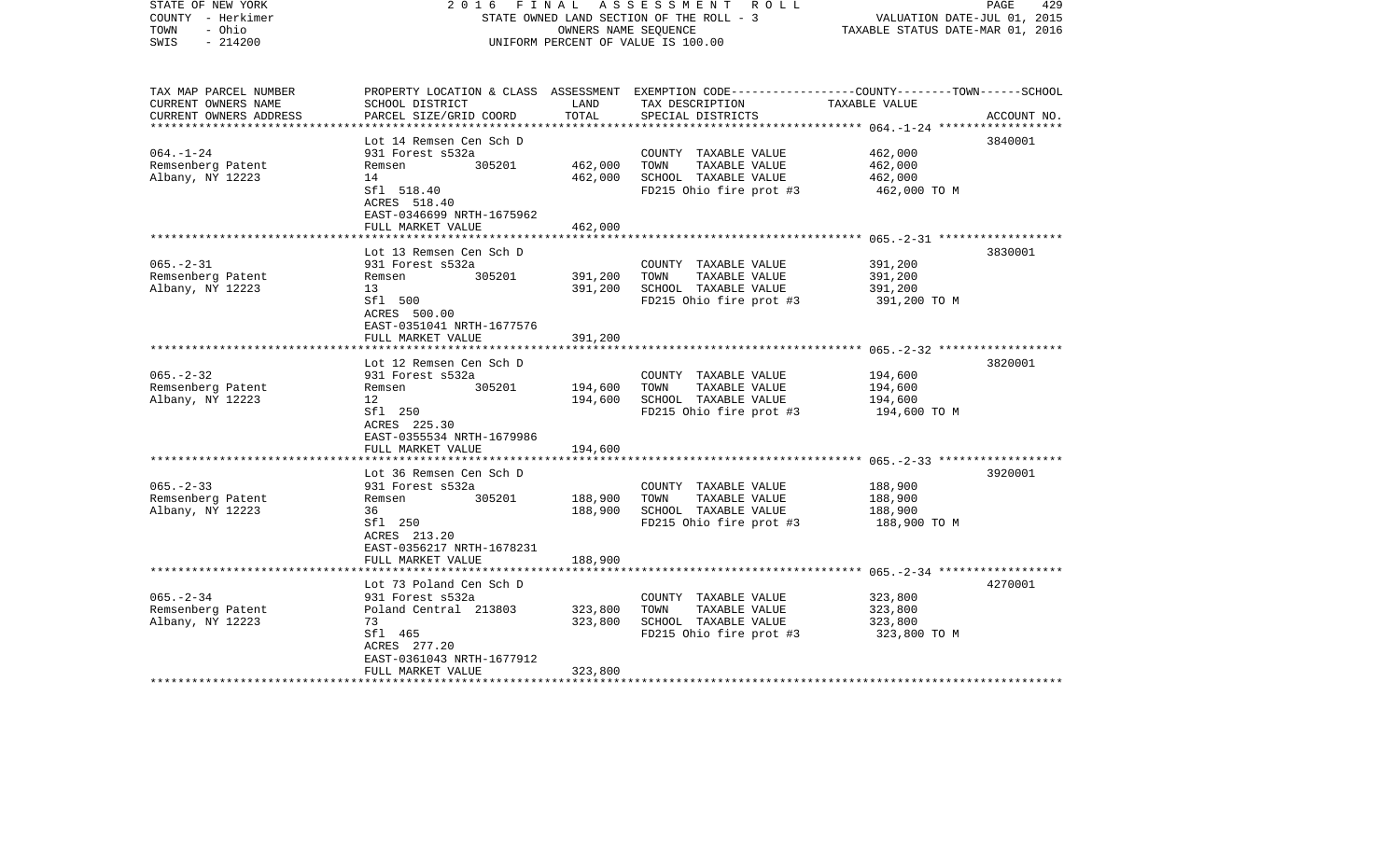| STATE OF NEW YORK<br>COUNTY - Herkimer<br>- Ohio<br>TOWN<br>$-214200$<br>SWIS | FINAL<br>2016                                              | OWNERS NAME SEQUENCE | A S S E S S M E N T R O L L<br>STATE OWNED LAND SECTION OF THE ROLL - 3<br>UNIFORM PERCENT OF VALUE IS 100.00                            | VALUATION DATE-JUL 01, 2015<br>TAXABLE STATUS DATE-MAR 01, 2016 | PAGE<br>430 |
|-------------------------------------------------------------------------------|------------------------------------------------------------|----------------------|------------------------------------------------------------------------------------------------------------------------------------------|-----------------------------------------------------------------|-------------|
| TAX MAP PARCEL NUMBER<br>CURRENT OWNERS NAME<br>CURRENT OWNERS ADDRESS        | SCHOOL DISTRICT<br>PARCEL SIZE/GRID COORD                  | LAND<br>TOTAL        | PROPERTY LOCATION & CLASS ASSESSMENT EXEMPTION CODE----------------COUNTY-------TOWN------SCHOOL<br>TAX DESCRIPTION<br>SPECIAL DISTRICTS | TAXABLE VALUE                                                   | ACCOUNT NO. |
|                                                                               | Lot 72 Poland Cen Sch D                                    |                      |                                                                                                                                          |                                                                 | 4260001     |
| $065. - 2 - 35$                                                               | 931 Forest s532a                                           |                      | COUNTY TAXABLE VALUE                                                                                                                     | 247,900                                                         |             |
| Remsenberg Patent                                                             | Poland Central 213803                                      | 247,900              | TOWN<br>TAXABLE VALUE                                                                                                                    | 247,900                                                         |             |
| Albany, NY 12223                                                              | 72<br>Sfl 392<br>ACRES 365.20<br>EAST-0367214 NRTH-1674623 | 247,900              | SCHOOL TAXABLE VALUE<br>FD215 Ohio fire prot #3                                                                                          | 247,900<br>247,900 TO M                                         |             |
|                                                                               | FULL MARKET VALUE                                          | 247,900              |                                                                                                                                          |                                                                 |             |
|                                                                               | Lot 37 Poland Cen Sch D                                    |                      |                                                                                                                                          |                                                                 | 3930001     |
| $065. - 2 - 36$                                                               | 931 Forest s532a                                           |                      | COUNTY TAXABLE VALUE                                                                                                                     | 336,300                                                         |             |
| Remsenberg Patent                                                             | Poland Central 213803                                      | 336,300              | TAXABLE VALUE<br>TOWN                                                                                                                    | 336,300                                                         |             |
| Albany, NY 12223                                                              | 37                                                         | 336,300              | SCHOOL TAXABLE VALUE                                                                                                                     | 336,300                                                         |             |
|                                                                               | Sfl 500<br>ACRES 500.00<br>EAST-0363037 NRTH-1673751       |                      | FD215 Ohio fire prot #3                                                                                                                  | 336,300 TO M                                                    |             |
|                                                                               | FULL MARKET VALUE                                          | 336,300              |                                                                                                                                          |                                                                 |             |
|                                                                               | ************************                                   |                      |                                                                                                                                          |                                                                 |             |
|                                                                               | Lot 35 Remsen Cen Sch D                                    |                      |                                                                                                                                          |                                                                 | 3910001     |
| $065. - 2 - 37$                                                               | 931 Forest s532a                                           |                      | COUNTY TAXABLE VALUE                                                                                                                     | 317,800                                                         |             |
| Remsenberg Patent<br>Albany, NY 12223                                         | 305201<br>Remsen<br>35                                     | 317,800<br>317,800   | TAXABLE VALUE<br>TOWN<br>SCHOOL TAXABLE VALUE                                                                                            | 317,800<br>317,800                                              |             |
|                                                                               | Sfl 500<br>ACRES 534.00                                    |                      | FD215 Ohio fire prot #3                                                                                                                  | 317,800 TO M                                                    |             |
|                                                                               | EAST-0357252 NRTH-1675170<br>FULL MARKET VALUE             | 317,800              |                                                                                                                                          |                                                                 |             |
|                                                                               |                                                            |                      | ***************************** 065.-2-38 ******************                                                                               |                                                                 |             |
|                                                                               | Lot 34 Remsen Cen Sch D                                    |                      |                                                                                                                                          |                                                                 | 3900001     |
| $065. - 2 - 38$                                                               | 931 Forest s532a                                           |                      | COUNTY TAXABLE VALUE                                                                                                                     | 374,700                                                         |             |
| Remsenberg Patent                                                             | 305201<br>Remsen                                           | 374,700              | TAXABLE VALUE<br>TOWN                                                                                                                    | 374,700                                                         |             |
| Albany, NY 12223                                                              | 34                                                         | 374,700              | SCHOOL TAXABLE VALUE                                                                                                                     | 374,700                                                         |             |
|                                                                               | Sfl 500<br>ACRES 500.00<br>EAST-0352748 NRTH-1673348       |                      | FD215 Ohio fire prot #3                                                                                                                  | 374,700 TO M                                                    |             |
|                                                                               | FULL MARKET VALUE                                          | 374,700              |                                                                                                                                          |                                                                 |             |
|                                                                               | Lot 31 Sub 6 Adiron Csd                                    |                      |                                                                                                                                          |                                                                 | 3870001     |
| $068. - 3 - 22$                                                               | 931 Forest s532a                                           |                      | COUNTY TAXABLE VALUE                                                                                                                     | 7,700                                                           |             |
| Remsenberg Patent                                                             | Adirondack<br>302601                                       | 7,700                | TOWN<br>TAXABLE VALUE                                                                                                                    | 7,700                                                           |             |
| Albany, NY 12223                                                              | 31                                                         | 7,700                | SCHOOL TAXABLE VALUE                                                                                                                     | 7,700                                                           |             |
|                                                                               | Sfl 5                                                      |                      | FD215 Ohio fire prot #3                                                                                                                  | 7,700 TO M                                                      |             |
|                                                                               | ACRES<br>5.00                                              |                      |                                                                                                                                          |                                                                 |             |
|                                                                               | EAST-0339839 NRTH-1670515<br>FULL MARKET VALUE             | 7,700                |                                                                                                                                          |                                                                 |             |
| * * * * * * * * * * * * * * * * * * *                                         |                                                            |                      |                                                                                                                                          |                                                                 |             |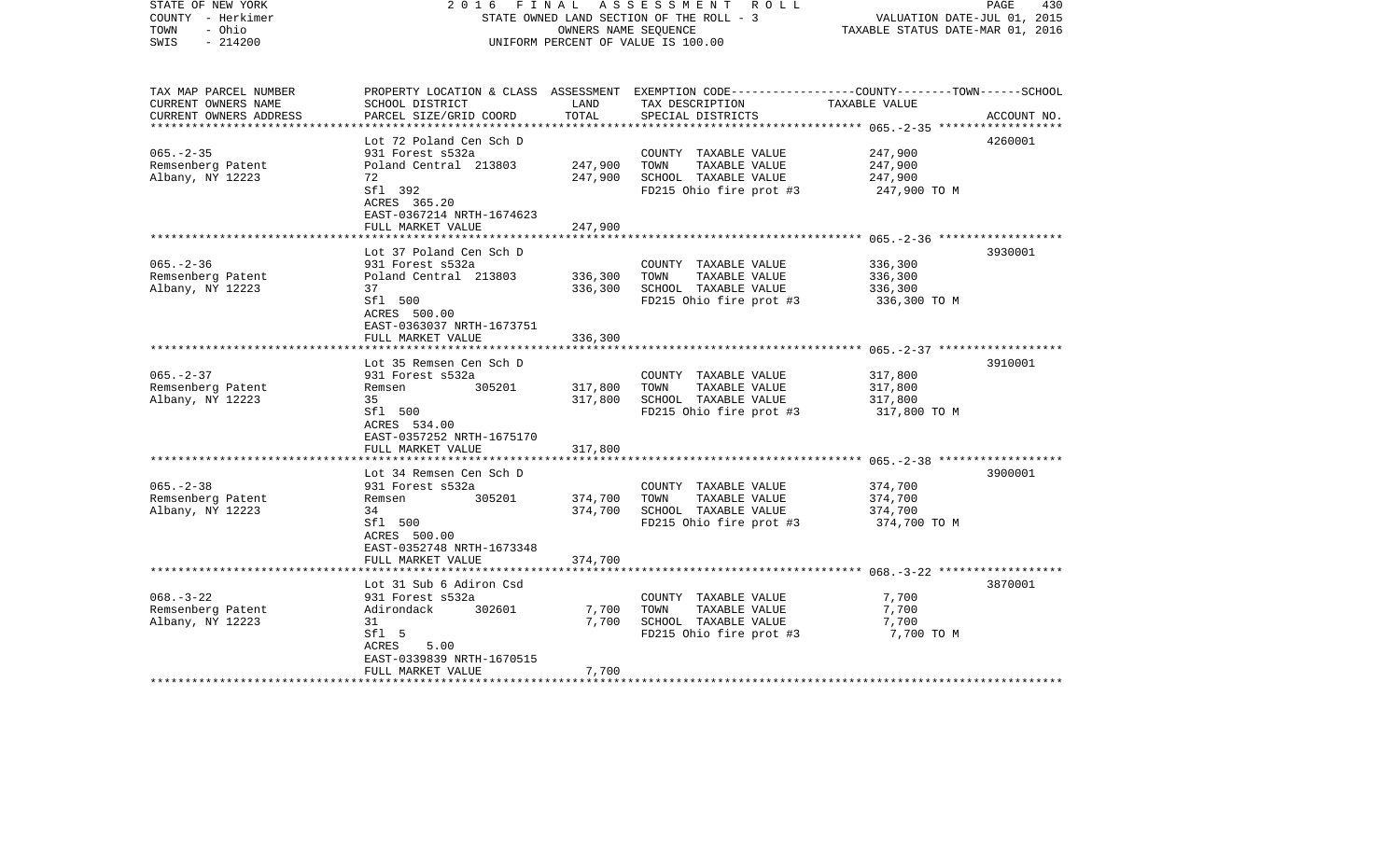| STATE OF NEW YORK<br>COUNTY - Herkimer<br>- Ohio<br>TOWN<br>$-214200$<br>SWIS | 2016<br>FINAL                                                  | OWNERS NAME SEQUENCE | A S S E S S M E N T R O L L<br>STATE OWNED LAND SECTION OF THE ROLL - 3<br>UNIFORM PERCENT OF VALUE IS 100.00                                        | VALUATION DATE-JUL 01, 2015<br>TAXABLE STATUS DATE-MAR 01, 2016 | 431<br>PAGE |
|-------------------------------------------------------------------------------|----------------------------------------------------------------|----------------------|------------------------------------------------------------------------------------------------------------------------------------------------------|-----------------------------------------------------------------|-------------|
| TAX MAP PARCEL NUMBER<br>CURRENT OWNERS NAME<br>CURRENT OWNERS ADDRESS        | SCHOOL DISTRICT<br>PARCEL SIZE/GRID COORD                      | LAND<br>TOTAL        | PROPERTY LOCATION & CLASS ASSESSMENT EXEMPTION CODE--------------COUNTY-------TOWN------SCHOOL<br>TAX DESCRIPTION TAXABLE VALUE<br>SPECIAL DISTRICTS |                                                                 | ACCOUNT NO. |
|                                                                               |                                                                |                      |                                                                                                                                                      |                                                                 |             |
| $068. - 3 - 23$                                                               | Lot 31 Sub 6 Adiron Csd<br>931 Forest s532a                    |                      | COUNTY TAXABLE VALUE                                                                                                                                 | 54,800                                                          | 3860001     |
| Remsenberg Patent                                                             | Adirondack 302601                                              | 54,800               | TOWN<br>TAXABLE VALUE                                                                                                                                | 54,800                                                          |             |
| Albany, NY 12223                                                              | 31 Sub 6                                                       | 54,800               | SCHOOL TAXABLE VALUE                                                                                                                                 | 54,800                                                          |             |
|                                                                               | Sfl 50.15<br>ACRES 50.20<br>EAST-0340991 NRTH-1670005          |                      | FD215 Ohio fire prot #3                                                                                                                              | 54,800 TO M                                                     |             |
|                                                                               | FULL MARKET VALUE                                              | 54,800               |                                                                                                                                                      |                                                                 |             |
|                                                                               | Lot 32 Adirondack Csd                                          |                      |                                                                                                                                                      |                                                                 | 3880001     |
| $068 - 3 - 33$                                                                | 931 Forest s532a                                               |                      | COUNTY TAXABLE VALUE                                                                                                                                 | 523,900                                                         |             |
| Remsenberg Patent                                                             | 305201<br>Remsen                                               | 523,900              | TOWN<br>TAXABLE VALUE                                                                                                                                | 523,900                                                         |             |
| Albany, NY 12223                                                              | 32                                                             | 523,900              | SCHOOL TAXABLE VALUE                                                                                                                                 | 523,900                                                         |             |
|                                                                               | Sfl 490.6<br>ACRES 490.60<br>EAST-0344165 NRTH-1669668         |                      | FD215 Ohio fire prot #3                                                                                                                              | 523,900 TO M                                                    |             |
|                                                                               | FULL MARKET VALUE                                              | 523,900              |                                                                                                                                                      |                                                                 |             |
|                                                                               |                                                                |                      |                                                                                                                                                      |                                                                 |             |
| $068. - 3 - 34$                                                               | Lot 43 Remsen Cen Sch D<br>931 Forest s532a                    |                      | COUNTY TAXABLE VALUE                                                                                                                                 | 337,700                                                         | 3990001     |
| Remsenberg Patent                                                             | Remsen<br>305201                                               | 337,700              | TOWN<br>TAXABLE VALUE                                                                                                                                | 337,700                                                         |             |
| Albany, NY 12223                                                              | 43                                                             | 337,700              | SCHOOL TAXABLE VALUE                                                                                                                                 | 337,700                                                         |             |
|                                                                               | Sfl 318.44<br>ACRES 262.40<br>EAST-0346153 NRTH-1666309        |                      | FD215 Ohio fire prot #3                                                                                                                              | 337,700 TO M                                                    |             |
|                                                                               | FULL MARKET VALUE                                              | 337,700              |                                                                                                                                                      |                                                                 |             |
|                                                                               | Lot 33 Remsen Cen Sch D                                        |                      |                                                                                                                                                      |                                                                 | 3890001     |
| $069. -2 - 1$                                                                 | 931 Forest s532a                                               |                      | COUNTY TAXABLE VALUE                                                                                                                                 | 330,300                                                         |             |
| Remsenberg Patent                                                             | 305201<br>Remsen                                               | 330,300              | TOWN<br>TAXABLE VALUE                                                                                                                                | 330,300                                                         |             |
| Albany, NY 12223                                                              | 33                                                             | 330,300              | SCHOOL TAXABLE VALUE                                                                                                                                 | 330,300                                                         |             |
|                                                                               | Sfl 500<br>ACRES 521.10<br>EAST-0348325 NRTH-1671617           |                      | FD217 Ohio fire prot #4                                                                                                                              | 330,300 TO M                                                    |             |
|                                                                               | FULL MARKET VALUE                                              | 330,300              |                                                                                                                                                      |                                                                 |             |
|                                                                               | Lot 42 Remsen Cen Sch D                                        |                      |                                                                                                                                                      |                                                                 | 3980001     |
| $069. -2 - 2$                                                                 | 931 Forest s532a                                               |                      | COUNTY TAXABLE VALUE                                                                                                                                 | 396,200                                                         |             |
| Remsenberg Patent                                                             | 305201<br>Remsen                                               | 396,200              | TOWN<br>TAXABLE VALUE                                                                                                                                | 396,200                                                         |             |
| Albany, NY 12223                                                              | 42                                                             | 396,200              | SCHOOL TAXABLE VALUE                                                                                                                                 | 396,200                                                         |             |
|                                                                               | Sfl 500                                                        |                      | FD217 Ohio fire prot #4                                                                                                                              | 396,200 TO M                                                    |             |
|                                                                               | ACRES 500.00<br>EAST-0349854 NRTH-1667281<br>FULL MARKET VALUE | 396,200              |                                                                                                                                                      |                                                                 |             |
|                                                                               |                                                                |                      |                                                                                                                                                      |                                                                 |             |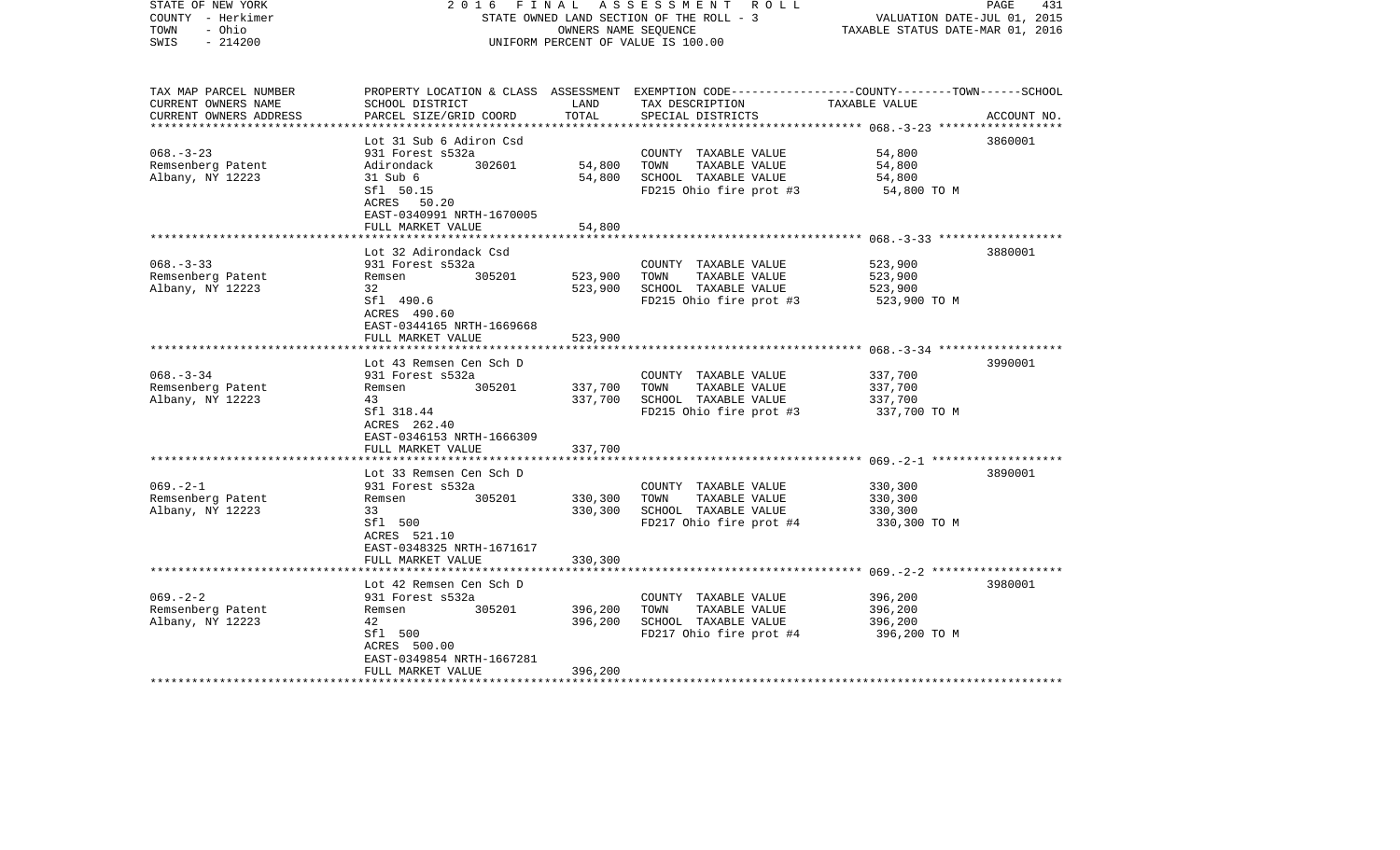| STATE OF NEW YORK<br>COUNTY - Herkimer<br>TOWN<br>- Ohio<br>$-214200$<br>SWIS | 2016                                                    | FINAL         | A S S E S S M E N T R O L L<br>STATE OWNED LAND SECTION OF THE ROLL - 3<br>OWNERS NAME SEQUENCE<br>UNIFORM PERCENT OF VALUE IS 100.00                 | VALUATION DATE-JUL 01, 2015<br>TAXABLE STATUS DATE-MAR 01, 2016 | PAGE<br>432 |
|-------------------------------------------------------------------------------|---------------------------------------------------------|---------------|-------------------------------------------------------------------------------------------------------------------------------------------------------|-----------------------------------------------------------------|-------------|
| TAX MAP PARCEL NUMBER<br>CURRENT OWNERS NAME<br>CURRENT OWNERS ADDRESS        | SCHOOL DISTRICT<br>PARCEL SIZE/GRID COORD               | LAND<br>TOTAL | PROPERTY LOCATION & CLASS ASSESSMENT EXEMPTION CODE---------------COUNTY-------TOWN------SCHOOL<br>TAX DESCRIPTION TAXABLE VALUE<br>SPECIAL DISTRICTS |                                                                 | ACCOUNT NO. |
|                                                                               |                                                         |               |                                                                                                                                                       |                                                                 |             |
| $069. - 2 - 3$                                                                | Lot 41 Remsen Cen Sch D<br>931 Forest s532a             |               | COUNTY TAXABLE VALUE                                                                                                                                  | 352,200                                                         | 3970001     |
| Remsenberg Patent                                                             | 305201<br>Remsen                                        | 352,200       | TAXABLE VALUE<br>TOWN                                                                                                                                 | 352,200                                                         |             |
| Albany, NY 12223                                                              | 41                                                      | 352,200       | SCHOOL TAXABLE VALUE                                                                                                                                  | 352,200                                                         |             |
|                                                                               | Sfl 500<br>ACRES 500.00<br>EAST-0354383 NRTH-1668993    |               | FD217 Ohio fire prot #4                                                                                                                               | 352,200 TO M                                                    |             |
|                                                                               | FULL MARKET VALUE                                       | 352,200       |                                                                                                                                                       |                                                                 |             |
|                                                                               |                                                         |               |                                                                                                                                                       |                                                                 | 3960001     |
| $069. - 2 - 4$                                                                | Lot 40 Remsen Cen Sch D<br>931 Forest s532a             |               | COUNTY TAXABLE VALUE                                                                                                                                  | 345,300                                                         |             |
| Remsenberg Patent                                                             | 305201<br>Remsen                                        | 345,300       | TOWN<br>TAXABLE VALUE                                                                                                                                 | 345,300                                                         |             |
| Albany, NY 12223                                                              | 40                                                      | 345,300       | SCHOOL TAXABLE VALUE                                                                                                                                  | 345,300                                                         |             |
|                                                                               | Sfl 500<br>ACRES 500.00<br>EAST-0358853 NRTH-1670903    |               | FD217 Ohio fire prot #4                                                                                                                               | 345,300 TO M                                                    |             |
|                                                                               | FULL MARKET VALUE                                       | 345,300       |                                                                                                                                                       |                                                                 |             |
|                                                                               |                                                         |               |                                                                                                                                                       |                                                                 |             |
| $069. - 2 - 5$                                                                | Lot 45 Remsen Cen Sch D                                 |               |                                                                                                                                                       | 384,500                                                         | 4000001     |
| Remsenberg Patent                                                             | 931 Forest s532a<br>305201<br>Remsen                    | 384,500       | COUNTY TAXABLE VALUE<br>TOWN<br>TAXABLE VALUE                                                                                                         | 384,500                                                         |             |
| Albany, NY 12223                                                              | 45                                                      | 384,500       | SCHOOL TAXABLE VALUE                                                                                                                                  | 384,500                                                         |             |
|                                                                               | Sfl 374.30<br>ACRES 374.30<br>EAST-0352558 NRTH-1663657 |               | FD217 Ohio fire prot #4                                                                                                                               | 384,500 TO M                                                    |             |
|                                                                               | FULL MARKET VALUE                                       | 384,500       |                                                                                                                                                       |                                                                 |             |
|                                                                               |                                                         |               |                                                                                                                                                       |                                                                 |             |
| $069. - 2 - 6$                                                                | Lot 46 Remsen Cen Sch D<br>931 Forest s532a             |               | COUNTY TAXABLE VALUE                                                                                                                                  | 342,100                                                         | 4010001     |
| Remsenberg Patent                                                             | Poland Central 213803                                   | 342,100       | TAXABLE VALUE<br>TOWN                                                                                                                                 | 342,100                                                         |             |
| Albany, NY 12223                                                              | 46                                                      | 342,100       | SCHOOL TAXABLE VALUE                                                                                                                                  | 342,100                                                         |             |
|                                                                               | Sfl 500<br>ACRES 500.00<br>EAST-0355977 NRTH-1664777    |               | FD217 Ohio fire prot #4                                                                                                                               | 342,100 TO M                                                    |             |
|                                                                               | FULL MARKET VALUE                                       | 342,100       |                                                                                                                                                       |                                                                 |             |
|                                                                               | Lot 47 Poland Cen Sch D                                 |               |                                                                                                                                                       |                                                                 | 4020001     |
| $069. - 2 - 7$                                                                | 931 Forest s532a                                        |               | COUNTY TAXABLE VALUE                                                                                                                                  | 216,800                                                         |             |
| Remsenberg Patent                                                             | Poland Central 213803                                   | 216,800       | TOWN<br>TAXABLE VALUE                                                                                                                                 | 216,800                                                         |             |
| Albany, NY 12223                                                              | 47                                                      | 216,800       | SCHOOL TAXABLE VALUE                                                                                                                                  | 216,800                                                         |             |
|                                                                               | 500<br>ACRES 500.00<br>EAST-0360476 NRTH-1666415        |               | FD217 Ohio fire prot #4                                                                                                                               | 216,800 TO M                                                    |             |
|                                                                               | FULL MARKET VALUE                                       | 216,800       |                                                                                                                                                       |                                                                 |             |
| ***********************                                                       |                                                         |               |                                                                                                                                                       |                                                                 |             |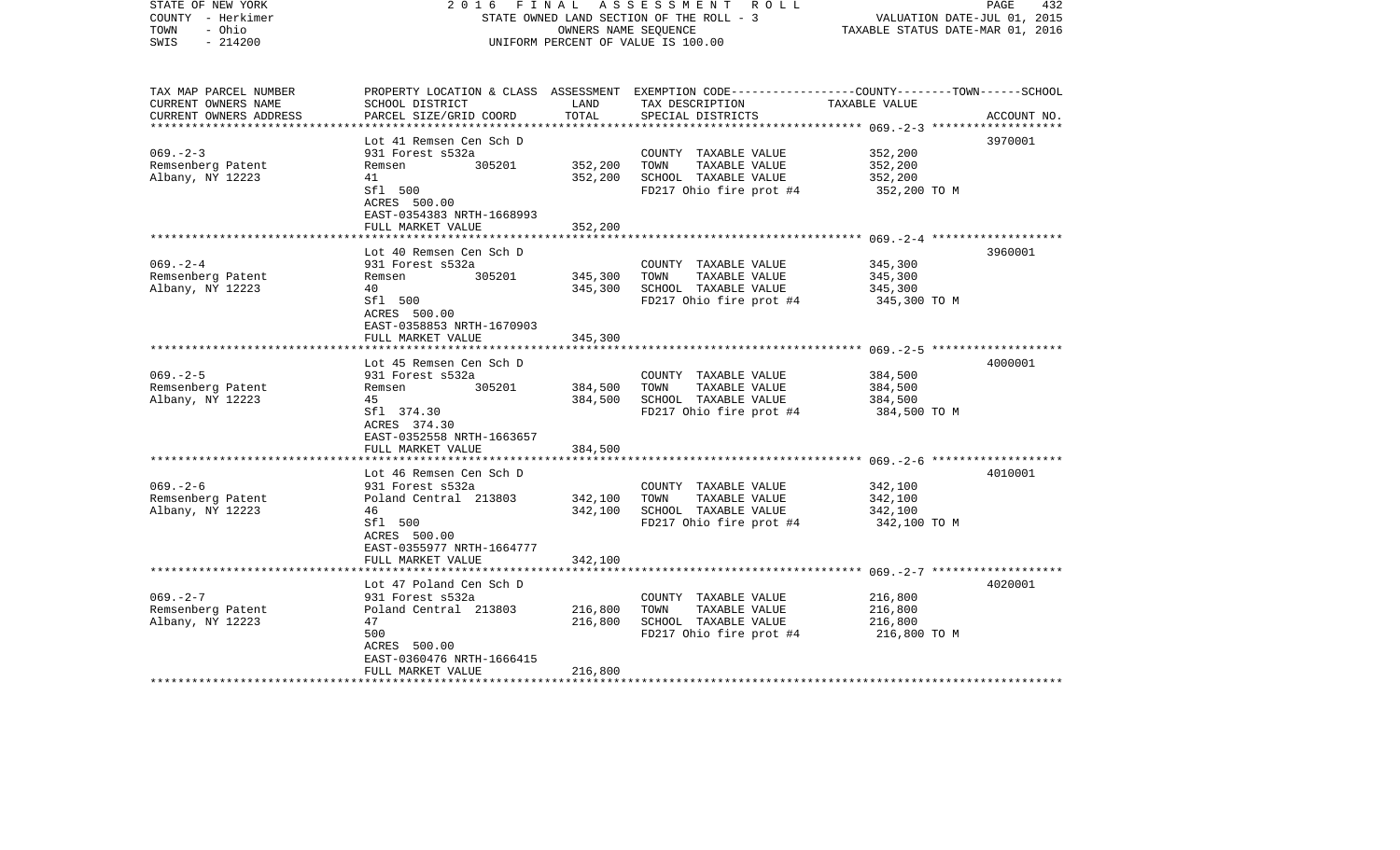| $-214200$<br>SWIS<br>UNIFORM PERCENT OF VALUE IS 100.00<br>TAX MAP PARCEL NUMBER<br>PROPERTY LOCATION & CLASS ASSESSMENT EXEMPTION CODE---------------COUNTY-------TOWN------SCHOOL<br>CURRENT OWNERS NAME<br>LAND<br>TAX DESCRIPTION<br>TAXABLE VALUE<br>SCHOOL DISTRICT<br>CURRENT OWNERS ADDRESS<br>PARCEL SIZE/GRID COORD<br>TOTAL<br>SPECIAL DISTRICTS<br>****************************<br>************** 069.-2-8 ***************<br>Lot 39 Poland Cen Sch D<br>3950001<br>$069. - 2 - 8$<br>347,500<br>931 Forest s532a<br>COUNTY TAXABLE VALUE | ACCOUNT NO.<br>3940001 |
|-------------------------------------------------------------------------------------------------------------------------------------------------------------------------------------------------------------------------------------------------------------------------------------------------------------------------------------------------------------------------------------------------------------------------------------------------------------------------------------------------------------------------------------------------------|------------------------|
|                                                                                                                                                                                                                                                                                                                                                                                                                                                                                                                                                       |                        |
|                                                                                                                                                                                                                                                                                                                                                                                                                                                                                                                                                       |                        |
|                                                                                                                                                                                                                                                                                                                                                                                                                                                                                                                                                       |                        |
|                                                                                                                                                                                                                                                                                                                                                                                                                                                                                                                                                       |                        |
|                                                                                                                                                                                                                                                                                                                                                                                                                                                                                                                                                       |                        |
|                                                                                                                                                                                                                                                                                                                                                                                                                                                                                                                                                       |                        |
| 347,500<br>TAXABLE VALUE<br>347,500<br>Remsenberg Patent<br>Poland Central 213803<br>TOWN                                                                                                                                                                                                                                                                                                                                                                                                                                                             |                        |
| 347,500<br>SCHOOL TAXABLE VALUE<br>Albany, NY 12223<br>39<br>347,500                                                                                                                                                                                                                                                                                                                                                                                                                                                                                  |                        |
| Sfl 500<br>FD217 Ohio fire prot #4<br>347,500 TO M<br>ACRES 500.00                                                                                                                                                                                                                                                                                                                                                                                                                                                                                    |                        |
| EAST-0364620 NRTH-1669422                                                                                                                                                                                                                                                                                                                                                                                                                                                                                                                             |                        |
| FULL MARKET VALUE<br>347,500                                                                                                                                                                                                                                                                                                                                                                                                                                                                                                                          |                        |
|                                                                                                                                                                                                                                                                                                                                                                                                                                                                                                                                                       |                        |
| Lot 38 Poland Cen Sch D                                                                                                                                                                                                                                                                                                                                                                                                                                                                                                                               |                        |
| $069. - 2 - 9$<br>931 Forest s532a<br>314,100<br>COUNTY TAXABLE VALUE                                                                                                                                                                                                                                                                                                                                                                                                                                                                                 |                        |
| Remsenberg Patent<br>Poland Central 213803<br>314,100<br>TOWN<br>TAXABLE VALUE<br>314,100<br>38                                                                                                                                                                                                                                                                                                                                                                                                                                                       |                        |
| Albany, NY 12223<br>314,100<br>SCHOOL TAXABLE VALUE<br>314,100<br>Sfl 500<br>FD217 Ohio fire prot #4                                                                                                                                                                                                                                                                                                                                                                                                                                                  |                        |
| 314,100 TO M<br>ACRES 500.00<br>EAST-0368963 NRTH-1670855                                                                                                                                                                                                                                                                                                                                                                                                                                                                                             |                        |
| 314,100<br>FULL MARKET VALUE                                                                                                                                                                                                                                                                                                                                                                                                                                                                                                                          |                        |
| * * * * * * * * * * * * * * * * *                                                                                                                                                                                                                                                                                                                                                                                                                                                                                                                     |                        |
| 4040001<br>Lot 49 Poland Cen Sch D                                                                                                                                                                                                                                                                                                                                                                                                                                                                                                                    |                        |
| $069. -2 - 10$<br>931 Forest s532a<br>COUNTY TAXABLE VALUE<br>260,400                                                                                                                                                                                                                                                                                                                                                                                                                                                                                 |                        |
| Remsenberg Patent<br>Poland Central 213803<br>260,400<br>TAXABLE VALUE<br>260,400<br>TOWN                                                                                                                                                                                                                                                                                                                                                                                                                                                             |                        |
| 260,400<br>N Y State<br>49<br>SCHOOL TAXABLE VALUE<br>260,400                                                                                                                                                                                                                                                                                                                                                                                                                                                                                         |                        |
| Albany, NY 12223<br>500<br>FD217 Ohio fire prot #4<br>260,400 ТО М                                                                                                                                                                                                                                                                                                                                                                                                                                                                                    |                        |
| ACRES 500.00                                                                                                                                                                                                                                                                                                                                                                                                                                                                                                                                          |                        |
| EAST-0371103 NRTH-1666619                                                                                                                                                                                                                                                                                                                                                                                                                                                                                                                             |                        |
| 260,400<br>FULL MARKET VALUE                                                                                                                                                                                                                                                                                                                                                                                                                                                                                                                          |                        |
| 4080001<br>Lot 53 Poland Cen Sch D                                                                                                                                                                                                                                                                                                                                                                                                                                                                                                                    |                        |
| $069. - 2 - 11$<br>931 Forest s532a<br>353,200<br>COUNTY TAXABLE VALUE                                                                                                                                                                                                                                                                                                                                                                                                                                                                                |                        |
| Remsenberg Patent<br>Poland Central 213803<br>353,200<br>TOWN<br>TAXABLE VALUE<br>353,200                                                                                                                                                                                                                                                                                                                                                                                                                                                             |                        |
| Albany, NY 12223<br>353,200<br>SCHOOL TAXABLE VALUE<br>353,200<br>53                                                                                                                                                                                                                                                                                                                                                                                                                                                                                  |                        |
| 500<br>FD217 Ohio fire prot #4<br>353,200 TO M                                                                                                                                                                                                                                                                                                                                                                                                                                                                                                        |                        |
| ACRES 500.00                                                                                                                                                                                                                                                                                                                                                                                                                                                                                                                                          |                        |
| EAST-0373006 NRTH-1662193                                                                                                                                                                                                                                                                                                                                                                                                                                                                                                                             |                        |
| FULL MARKET VALUE<br>353,200                                                                                                                                                                                                                                                                                                                                                                                                                                                                                                                          |                        |
|                                                                                                                                                                                                                                                                                                                                                                                                                                                                                                                                                       |                        |
| Lot 48 Poland Cen Sch D<br>4030001                                                                                                                                                                                                                                                                                                                                                                                                                                                                                                                    |                        |
| $069. - 2 - 12$<br>931 Forest s532a<br>COUNTY TAXABLE VALUE<br>284,700                                                                                                                                                                                                                                                                                                                                                                                                                                                                                |                        |
| Remsenberg Patent<br>Poland Central 213803<br>284,700<br>TOWN<br>TAXABLE VALUE<br>284,700                                                                                                                                                                                                                                                                                                                                                                                                                                                             |                        |
| Albany, NY 12223<br>48<br>284,700<br>SCHOOL TAXABLE VALUE<br>284,700                                                                                                                                                                                                                                                                                                                                                                                                                                                                                  |                        |
| 500<br>FD217 Ohio fire prot #4<br>284,700 TO M                                                                                                                                                                                                                                                                                                                                                                                                                                                                                                        |                        |
| ACRES 500.00                                                                                                                                                                                                                                                                                                                                                                                                                                                                                                                                          |                        |
| EAST-0366563 NRTH-1664792                                                                                                                                                                                                                                                                                                                                                                                                                                                                                                                             |                        |
| FULL MARKET VALUE<br>284,700                                                                                                                                                                                                                                                                                                                                                                                                                                                                                                                          |                        |

2016 FINAL ASSESSMENT ROLL

PAGE 433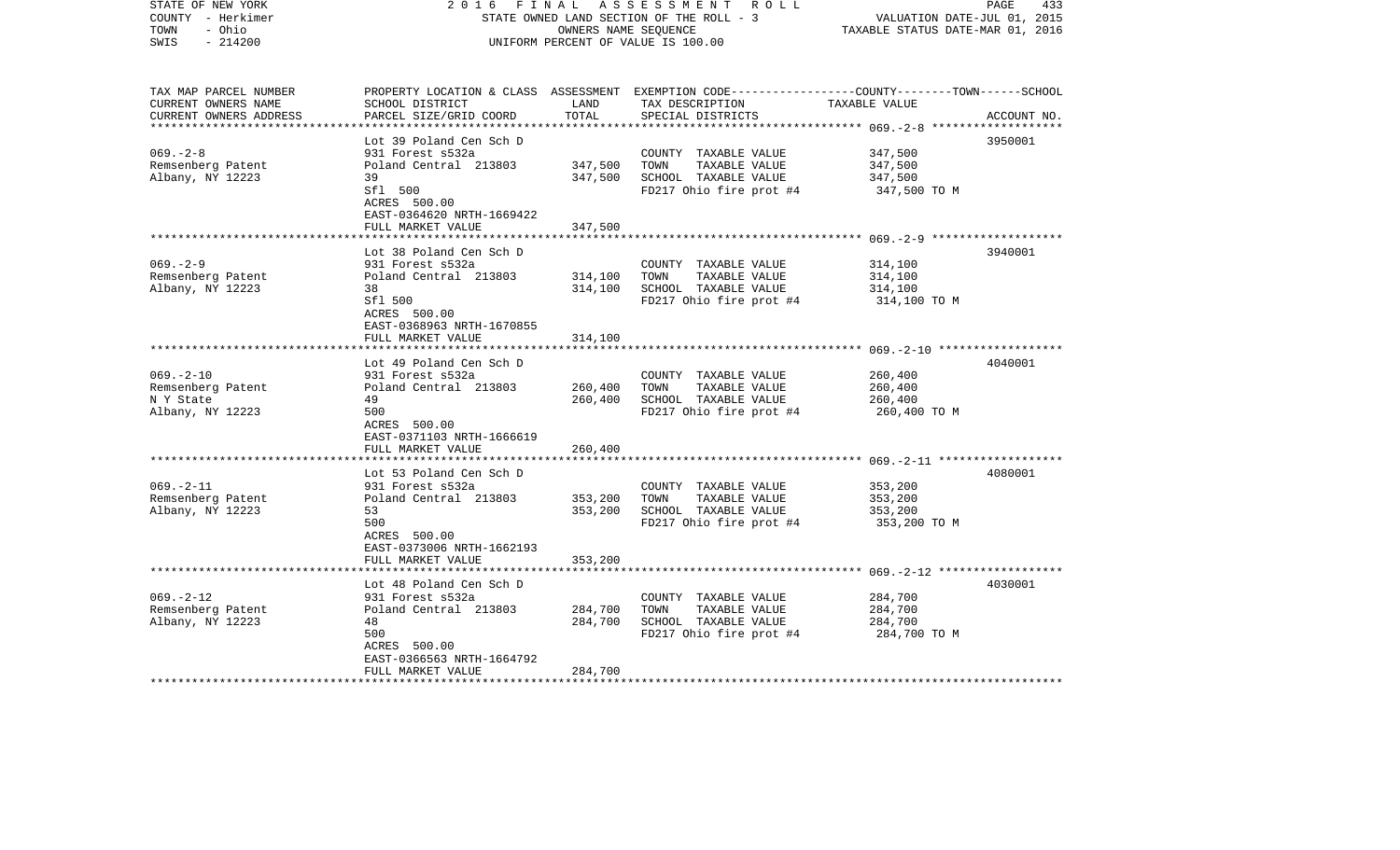| COUNTY - Herkimer<br>- Ohio<br>TOWN<br>$-214200$<br>SWIS |                                 |         | STATE OWNED LAND SECTION OF THE ROLL - 3<br>OWNERS NAME SEOUENCE<br>UNIFORM PERCENT OF VALUE IS 100.00 | VALUATION DATE-JUL 01, 2015<br>TAXABLE STATUS DATE-MAR 01, 2016 |             |
|----------------------------------------------------------|---------------------------------|---------|--------------------------------------------------------------------------------------------------------|-----------------------------------------------------------------|-------------|
|                                                          |                                 |         |                                                                                                        |                                                                 |             |
| TAX MAP PARCEL NUMBER                                    |                                 |         | PROPERTY LOCATION & CLASS ASSESSMENT EXEMPTION CODE---------------COUNTY-------TOWN------SCHOOL        |                                                                 |             |
| CURRENT OWNERS NAME                                      | SCHOOL DISTRICT                 | LAND    | TAX DESCRIPTION                                                                                        | TAXABLE VALUE                                                   |             |
| CURRENT OWNERS ADDRESS                                   | PARCEL SIZE/GRID COORD          | TOTAL   | SPECIAL DISTRICTS                                                                                      |                                                                 | ACCOUNT NO. |
| **********************                                   | ***************************     |         |                                                                                                        |                                                                 |             |
|                                                          | Lot 55 Poland Cen Sch D         |         |                                                                                                        |                                                                 | 4090001     |
| $069. -2 - 13$                                           | 931 Forest s532a                |         | COUNTY TAXABLE VALUE                                                                                   | 353,200                                                         |             |
| Remsenberg Patent                                        | Poland Central 213803           | 353,200 | TAXABLE VALUE<br>TOWN                                                                                  | 353,200                                                         |             |
| Albany, NY 12223                                         | 55                              | 353,200 | SCHOOL TAXABLE VALUE                                                                                   | 353,200                                                         |             |
|                                                          | 500                             |         | FD217 Ohio fire prot #4                                                                                | 353,200 TO M                                                    |             |
|                                                          | ACRES 500.00                    |         |                                                                                                        |                                                                 |             |
|                                                          | EAST-0362119 NRTH-1662146       |         |                                                                                                        |                                                                 |             |
|                                                          | FULL MARKET VALUE               | 353,200 |                                                                                                        |                                                                 |             |
|                                                          | Lot 62 Poland Cen Sch D         |         |                                                                                                        |                                                                 | 4150001     |
| $069. - 2 - 14$                                          | 931 Forest s532a                |         | COUNTY TAXABLE VALUE                                                                                   | 396,200                                                         |             |
| Remsenberg Patent                                        | Poland Central 213803           | 396,200 | TAXABLE VALUE<br>TOWN                                                                                  | 396,200                                                         |             |
| Albany, NY 12223                                         | 62                              | 396,200 | SCHOOL TAXABLE VALUE                                                                                   | 396,200                                                         |             |
|                                                          | 500                             |         | FD217 Ohio fire prot #4                                                                                | 396,200 TO M                                                    |             |
|                                                          | ACRES 500.00                    |         |                                                                                                        |                                                                 |             |
|                                                          | EAST-0364428 NRTH-1657567       |         |                                                                                                        |                                                                 |             |
|                                                          | FULL MARKET VALUE               | 396,200 |                                                                                                        |                                                                 |             |
|                                                          | * * * * * * * * * * * * * * * * |         |                                                                                                        |                                                                 |             |
|                                                          | Lot 57 Remsen Cen Sch D         |         |                                                                                                        |                                                                 | 4100001     |
| $069. -2 - 16$                                           | 931 Forest s532a                |         | COUNTY TAXABLE VALUE                                                                                   | 164,200                                                         |             |
| Remsenberg Patent                                        | 305201<br>Remsen                | 164,200 | TAXABLE VALUE<br>TOWN                                                                                  | 164,200                                                         |             |
| All In Ohio Of 406 66                                    | 57                              | 164,200 | SCHOOL TAXABLE VALUE                                                                                   | 164,200                                                         |             |
| Acres E                                                  | 307.30                          |         | FD217 Ohio fire prot #4                                                                                | 164,200 TO M                                                    |             |
| Albany, NY 12223                                         | ACRES 307.30                    |         |                                                                                                        |                                                                 |             |
|                                                          | EAST-0354781 NRTH-1658958       |         |                                                                                                        |                                                                 |             |
|                                                          | FULL MARKET VALUE               | 164,200 |                                                                                                        |                                                                 |             |
|                                                          |                                 |         |                                                                                                        |                                                                 |             |
|                                                          | Lot 71 Poland Cen Sch D         |         |                                                                                                        |                                                                 | 4250001     |
| $070. - 1 - 1$                                           | 931 Forest s532a                |         | COUNTY TAXABLE VALUE                                                                                   | 266,400                                                         |             |
| Remsenberg Patent                                        | Poland Central 213803           | 266,400 | TAXABLE VALUE<br>TOWN                                                                                  | 266,400                                                         |             |
| Albany, NY 12223                                         | 71                              | 266,400 | SCHOOL TAXABLE VALUE                                                                                   | 266,400                                                         |             |
|                                                          | Sfl 349<br>ACRES 349.00         |         | FD217 Ohio fire prot #4                                                                                | 266,400 ТО М                                                    |             |
|                                                          | EAST-0373429 NRTH-1672049       |         |                                                                                                        |                                                                 |             |
|                                                          | FULL MARKET VALUE               | 266,400 |                                                                                                        |                                                                 |             |
|                                                          |                                 |         |                                                                                                        |                                                                 |             |
|                                                          | Lot 50 Poland Cen Sch D         |         |                                                                                                        |                                                                 | 4050001     |
| $070. - 1 - 2$                                           | 931 Forest s532a                |         | COUNTY TAXABLE VALUE                                                                                   | 339,100                                                         |             |
| Remsenberg Patent                                        | Poland Central 213803           | 339,100 | TAXABLE VALUE<br>TOWN                                                                                  | 339,100                                                         |             |
| Albany, NY 12223                                         | 50                              | 339,100 | SCHOOL TAXABLE VALUE                                                                                   | 339,100                                                         |             |
|                                                          | 500                             |         | FD217 Ohio fire prot #4                                                                                | 339,100 TO M                                                    |             |
|                                                          | ACRES 525.60                    |         |                                                                                                        |                                                                 |             |
|                                                          | EAST-0375588 NRTH-1668413       |         |                                                                                                        |                                                                 |             |
|                                                          | FULL MARKET VALUE               | 339,100 |                                                                                                        |                                                                 |             |
|                                                          |                                 |         |                                                                                                        |                                                                 |             |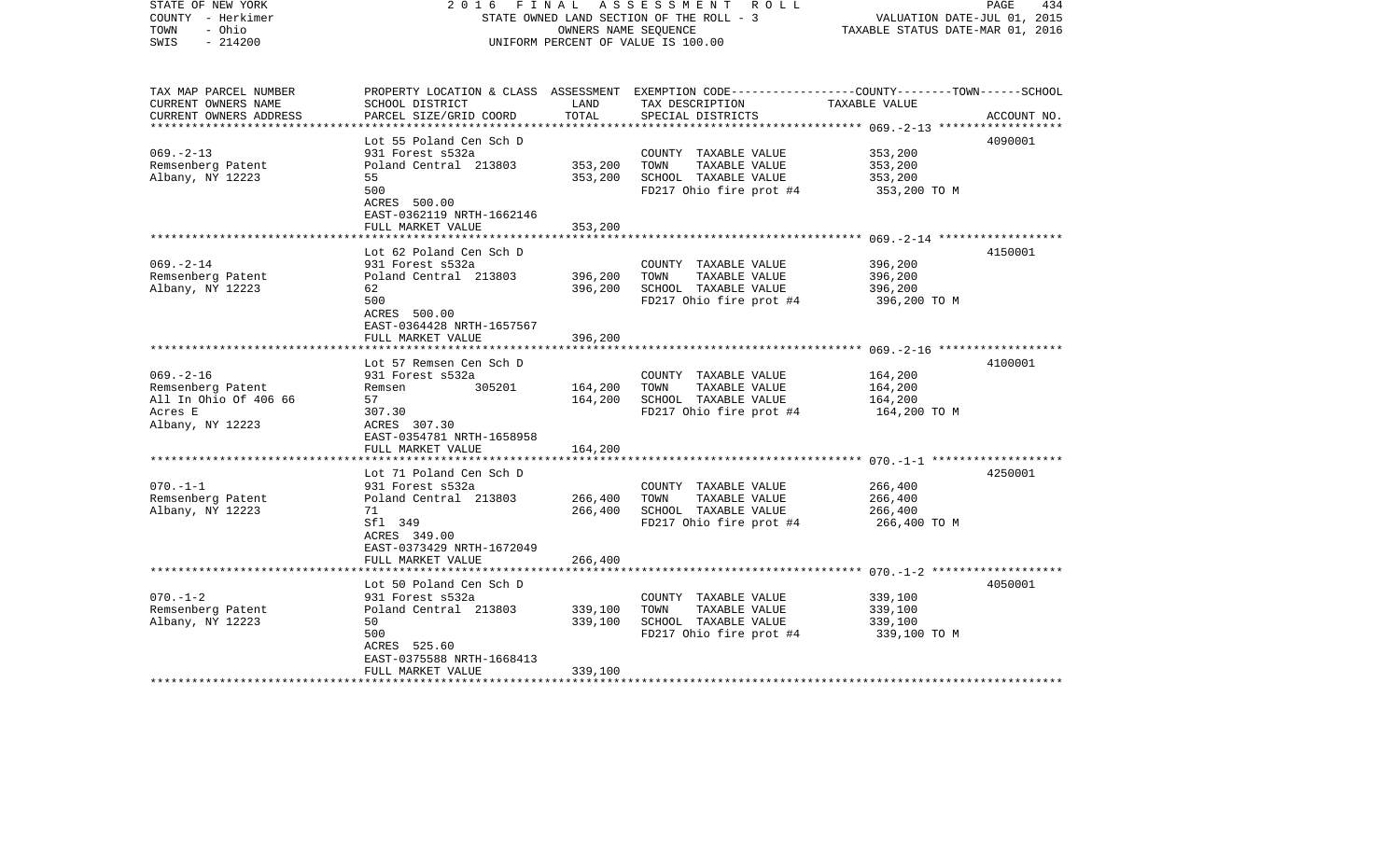| COUNTY - Herkimer<br>- Ohio<br>TOWN<br>SWIS<br>$-214200$ |                                                | STATE OWNED LAND SECTION OF THE ROLL - 3<br>OWNERS NAME SEQUENCE<br>UNIFORM PERCENT OF VALUE IS 100.00 |                                                                                                 |                         |             |
|----------------------------------------------------------|------------------------------------------------|--------------------------------------------------------------------------------------------------------|-------------------------------------------------------------------------------------------------|-------------------------|-------------|
|                                                          |                                                |                                                                                                        |                                                                                                 |                         |             |
| TAX MAP PARCEL NUMBER                                    |                                                |                                                                                                        | PROPERTY LOCATION & CLASS ASSESSMENT EXEMPTION CODE---------------COUNTY-------TOWN------SCHOOL |                         |             |
| CURRENT OWNERS NAME                                      | SCHOOL DISTRICT                                | LAND                                                                                                   | TAX DESCRIPTION                                                                                 | TAXABLE VALUE           |             |
| CURRENT OWNERS ADDRESS                                   | PARCEL SIZE/GRID COORD                         | TOTAL                                                                                                  | SPECIAL DISTRICTS                                                                               |                         | ACCOUNT NO. |
|                                                          | Lot 52 Poland Cen Sch D                        |                                                                                                        |                                                                                                 |                         | 4070001     |
| $070. - 1 - 3$                                           | 931 Forest s532a                               |                                                                                                        | COUNTY TAXABLE VALUE                                                                            | 322,000                 |             |
| Remsenberg Patent                                        | Poland Central 213803                          | 322,000                                                                                                | TOWN<br>TAXABLE VALUE                                                                           | 322,000                 |             |
| Albany, NY 12223                                         | 52                                             | 322,000                                                                                                | SCHOOL TAXABLE VALUE                                                                            | 322,000                 |             |
|                                                          | 500                                            |                                                                                                        | FD217 Ohio fire prot #4                                                                         | 322,000 TO M            |             |
|                                                          | ACRES 525.20                                   |                                                                                                        |                                                                                                 |                         |             |
|                                                          | EAST-0377551 NRTH-1663951                      |                                                                                                        |                                                                                                 |                         |             |
|                                                          | FULL MARKET VALUE                              | 322,000                                                                                                |                                                                                                 |                         |             |
|                                                          |                                                |                                                                                                        |                                                                                                 |                         |             |
|                                                          | Lot 65 Poland Cen Sch D                        |                                                                                                        |                                                                                                 |                         | 4200001     |
| $070. -1 -4$                                             | 931 Forest s532a                               |                                                                                                        | COUNTY TAXABLE VALUE                                                                            | 264,400                 |             |
| Remsenberg Patent                                        | Poland Central 213803                          | 264,400                                                                                                | TOWN<br>TAXABLE VALUE                                                                           | 264,400                 |             |
| Ex 74 Acres Covered By Sub 11 65<br>Sub 11               | Sfl 426                                        | 264,400                                                                                                | SCHOOL TAXABLE VALUE<br>FD217 Ohio fire prot #4                                                 | 264,400<br>264,400 TO M |             |
| Albany, NY 12223                                         | ACRES 444.50                                   |                                                                                                        |                                                                                                 |                         |             |
|                                                          | EAST-0379383 NRTH-1659973                      |                                                                                                        |                                                                                                 |                         |             |
|                                                          | FULL MARKET VALUE                              | 264,400                                                                                                |                                                                                                 |                         |             |
|                                                          | ************************                       |                                                                                                        |                                                                                                 |                         |             |
|                                                          | Lot 66 Poland Cen Sch D                        |                                                                                                        |                                                                                                 |                         | 4210001     |
| $070. -1 - 5$                                            | 931 Forest s532a                               |                                                                                                        | COUNTY TAXABLE VALUE                                                                            | 294,700                 |             |
| Remsenberg Patent                                        | Poland Central 213803                          | 294,700                                                                                                | TAXABLE VALUE<br>TOWN                                                                           | 294,700                 |             |
| Albany, NY 12223                                         | 66                                             | 294,700                                                                                                | SCHOOL TAXABLE VALUE                                                                            | 294,700                 |             |
|                                                          | Sfl 500                                        |                                                                                                        | FD217 Ohio fire prot #4                                                                         | 294,700 TO M            |             |
|                                                          | ACRES 500.00                                   |                                                                                                        |                                                                                                 |                         |             |
|                                                          | EAST-0383643 NRTH-1661356<br>FULL MARKET VALUE | 294,700                                                                                                |                                                                                                 |                         |             |
|                                                          |                                                |                                                                                                        |                                                                                                 |                         |             |
|                                                          | Lot 51 Poland Cen Sch D                        |                                                                                                        |                                                                                                 |                         | 4060001     |
| $070. -1 - 6$                                            | 931 Forest s532a                               |                                                                                                        | COUNTY TAXABLE VALUE                                                                            | 276,800                 |             |
| Remsenberg Patent                                        | Poland Central 213803                          | 276,800                                                                                                | TOWN<br>TAXABLE VALUE                                                                           | 276,800                 |             |
| Albany, NY 12223                                         | 51                                             | 276,800                                                                                                | SCHOOL TAXABLE VALUE                                                                            | 276,800                 |             |
|                                                          | 500                                            |                                                                                                        | FD217 Ohio fire prot #4                                                                         | 276,800 TO M            |             |
|                                                          | ACRES 500.00                                   |                                                                                                        |                                                                                                 |                         |             |
|                                                          | EAST-0381782 NRTH-1665513                      |                                                                                                        |                                                                                                 |                         |             |
|                                                          | FULL MARKET VALUE                              | 276,800                                                                                                |                                                                                                 |                         |             |
|                                                          |                                                |                                                                                                        |                                                                                                 |                         |             |
| $070. - 1 - 7$                                           | Lot 70 Poland Cen Sch D<br>931 Forest s532a    |                                                                                                        | COUNTY TAXABLE VALUE                                                                            | 180,200                 | 4240001     |
| Remsenberg Patent                                        | Poland Central 213803                          | 180,200                                                                                                | TAXABLE VALUE<br>TOWN                                                                           | 180,200                 |             |
| Albany, NY 12223                                         | 70                                             | 180,200                                                                                                | SCHOOL TAXABLE VALUE                                                                            | 180,200                 |             |
|                                                          | Sfl 305.62                                     |                                                                                                        | FD217 Ohio fire prot #4                                                                         | 180,200 TO M            |             |
|                                                          | ACRES 305.60                                   |                                                                                                        |                                                                                                 |                         |             |
|                                                          | EAST-0379155 NRTH-1669045                      |                                                                                                        |                                                                                                 |                         |             |
|                                                          | FULL MARKET VALUE                              | 180,200                                                                                                |                                                                                                 |                         |             |
|                                                          |                                                |                                                                                                        |                                                                                                 |                         |             |

2016 FINAL ASSESSMENT ROLL

PAGE 435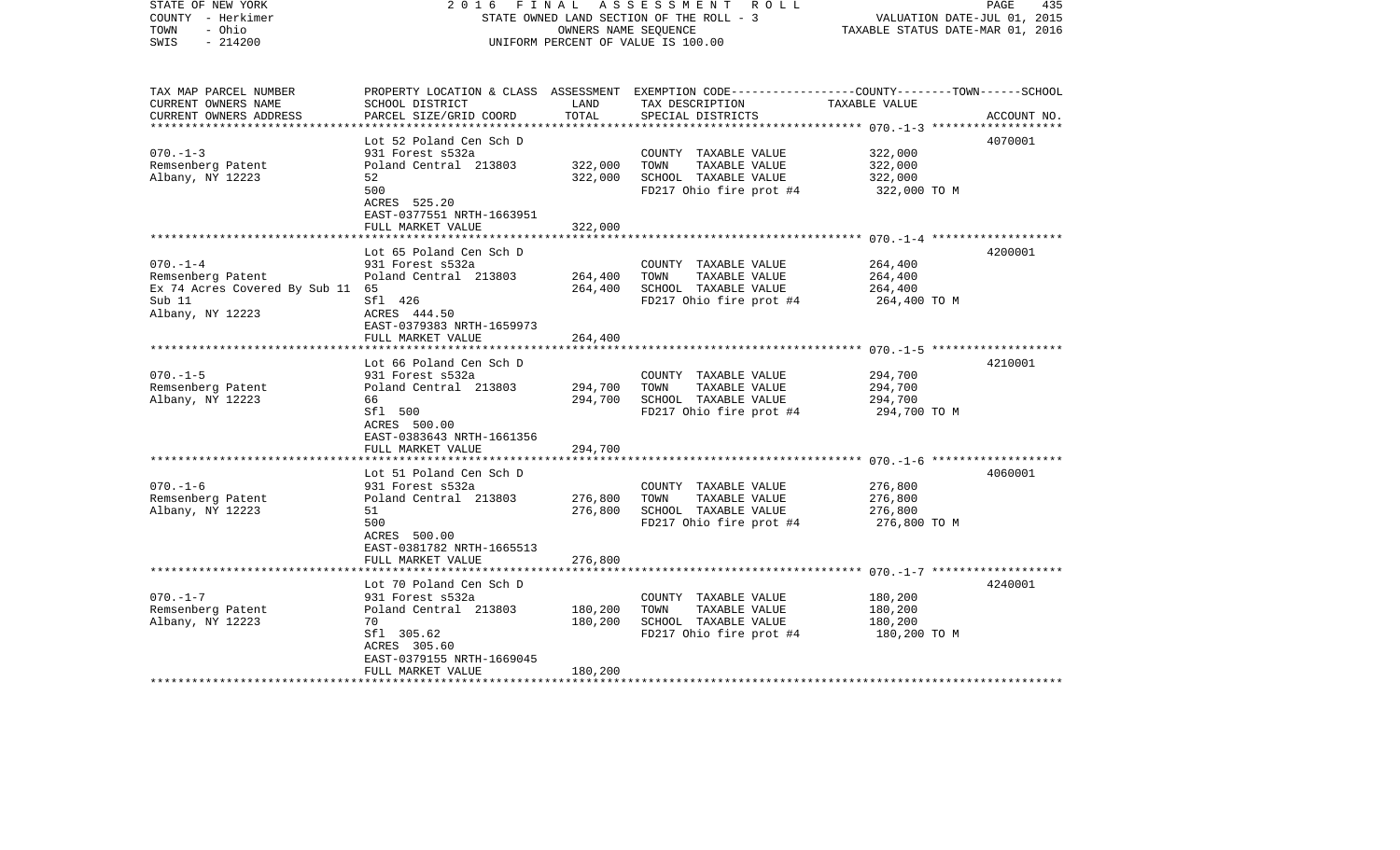| STATE OF NEW YORK<br>COUNTY - Herkimer        | 2 0 1 6<br>FINAL<br>STATE OWNED LAND SECTION OF THE ROLL - 3 | PAGE<br>436<br>VALUATION DATE-JUL 01, 2015 |                                                                                                 |                         |             |
|-----------------------------------------------|--------------------------------------------------------------|--------------------------------------------|-------------------------------------------------------------------------------------------------|-------------------------|-------------|
| TOWN<br>- Ohio<br>$-214200$<br>SWIS           | UNIFORM PERCENT OF VALUE IS 100.00                           | TAXABLE STATUS DATE-MAR 01, 2016           |                                                                                                 |                         |             |
| TAX MAP PARCEL NUMBER                         |                                                              |                                            | PROPERTY LOCATION & CLASS ASSESSMENT EXEMPTION CODE---------------COUNTY-------TOWN------SCHOOL |                         |             |
| CURRENT OWNERS NAME<br>CURRENT OWNERS ADDRESS | SCHOOL DISTRICT<br>PARCEL SIZE/GRID COORD                    | LAND<br>TOTAL                              | TAX DESCRIPTION TAXABLE VALUE<br>SPECIAL DISTRICTS                                              |                         | ACCOUNT NO. |
| **************************                    | Lot 69 Poland Cen Sch D                                      |                                            |                                                                                                 |                         | 4230001     |
| $070. - 1 - 11$                               | 931 Forest s532a                                             |                                            | COUNTY TAXABLE VALUE                                                                            | 169,400                 |             |
| Remsenberg Patent                             | Poland Central 213803                                        | 169,400                                    | TAXABLE VALUE<br>TOWN                                                                           | 169,400                 |             |
| Albany, NY 12223                              | 69                                                           | 169,400                                    | SCHOOL TAXABLE VALUE                                                                            | 169,400                 |             |
|                                               | Sfl 254.78                                                   |                                            | FD217 Ohio fire prot $#4$ 169,400 TO M                                                          |                         |             |
|                                               | ACRES 326.00                                                 |                                            |                                                                                                 |                         |             |
|                                               | EAST-0385370 NRTH-1666192                                    |                                            |                                                                                                 |                         |             |
|                                               | FULL MARKET VALUE                                            | 169,400                                    |                                                                                                 |                         |             |
|                                               |                                                              |                                            |                                                                                                 |                         |             |
| $070. - 1 - 12$                               | Lot 67 Poland Cen Sch D<br>931 Forest s532a                  |                                            | COUNTY TAXABLE VALUE                                                                            | 291,200                 | 4220001     |
| Remsenberg Patent                             | Poland Central 213803                                        | 291,200                                    | TOWN<br>TAXABLE VALUE                                                                           | 291,200                 |             |
| Albany, NY 12223                              | 67                                                           | 291,200                                    | SCHOOL TAXABLE VALUE                                                                            | 291,200                 |             |
|                                               | Sfl 500                                                      |                                            | FD217 Ohio fire prot #4                                                                         | 291,200 TO M            |             |
|                                               | ACRES 565.00                                                 |                                            |                                                                                                 |                         |             |
|                                               | EAST-0387983 NRTH-1663187                                    |                                            |                                                                                                 |                         |             |
|                                               | FULL MARKET VALUE                                            | 291,200                                    |                                                                                                 |                         |             |
|                                               |                                                              |                                            |                                                                                                 |                         |             |
|                                               |                                                              |                                            |                                                                                                 |                         | 4170001     |
| $070. - 1 - 68$                               | 931 Forest s532a                                             |                                            | COUNTY TAXABLE VALUE                                                                            | 186,900                 |             |
| Remsenberg Patent                             | Poland Central 213803                                        | 186,900<br>186,900                         | TAXABLE VALUE<br>TOWN                                                                           | 186,900                 |             |
| Acres<br>Albany, NY 12223                     | 64<br>Ex 1 Acre Ne Corner & 42                               |                                            | SCHOOL TAXABLE VALUE<br>FD217 Ohio fire prot #4                                                 | 186,900<br>186,900 ТО М |             |
|                                               | 282.30                                                       |                                            |                                                                                                 |                         |             |
|                                               | ACRES 247.20                                                 |                                            |                                                                                                 |                         |             |
|                                               | EAST-0338110 NRTH-1234210                                    |                                            |                                                                                                 |                         |             |
|                                               | DEED BOOK 00000                                              |                                            |                                                                                                 |                         |             |
|                                               | FULL MARKET VALUE                                            | 186,900                                    |                                                                                                 |                         |             |
|                                               |                                                              |                                            |                                                                                                 |                         |             |
|                                               | Lot Sub 5 Poland Csd                                         |                                            |                                                                                                 |                         | 4140001     |
| $073. - 1 - 1$                                | 931 Forest s532a                                             |                                            | COUNTY TAXABLE VALUE                                                                            | 192,500                 |             |
| Remsenberg Patent                             | Poland Central 213803                                        | 192,500                                    | TAXABLE VALUE<br>TOWN                                                                           | 192,500                 |             |
| Albany, NY 12223                              | 60<br>309                                                    | 192,500                                    | SCHOOL TAXABLE VALUE                                                                            | 192,500                 |             |
|                                               | ACRES 309.00                                                 |                                            | FD217 Ohio fire prot #4                                                                         | 192,500 TO M            |             |
|                                               | EAST-0356367 NRTH-1654126                                    |                                            |                                                                                                 |                         |             |
|                                               | FULL MARKET VALUE                                            | 192,500                                    |                                                                                                 |                         |             |
|                                               |                                                              |                                            |                                                                                                 |                         |             |
|                                               | Lot Sub 2 Poland Csd                                         |                                            |                                                                                                 |                         | 4120001     |
| $073. - 1 - 3$                                | 931 Forest s532a                                             |                                            | COUNTY TAXABLE VALUE                                                                            | 22,100                  |             |
| Remsenberg Patent                             | Poland Central 213803                                        | 22,100                                     | TAXABLE VALUE<br>TOWN                                                                           | 22,100                  |             |
| Albany, NY 12223                              | 60                                                           | 22,100                                     | SCHOOL TAXABLE VALUE                                                                            | 22,100                  |             |
|                                               | 35.50                                                        |                                            | FD217 Ohio fire prot #4                                                                         | 22,100 TO M             |             |
|                                               | ACRES 29.20                                                  |                                            |                                                                                                 |                         |             |
|                                               | EAST-0354185 NRTH-1655788<br>FULL MARKET VALUE               | 22,100                                     |                                                                                                 |                         |             |
|                                               |                                                              |                                            |                                                                                                 |                         |             |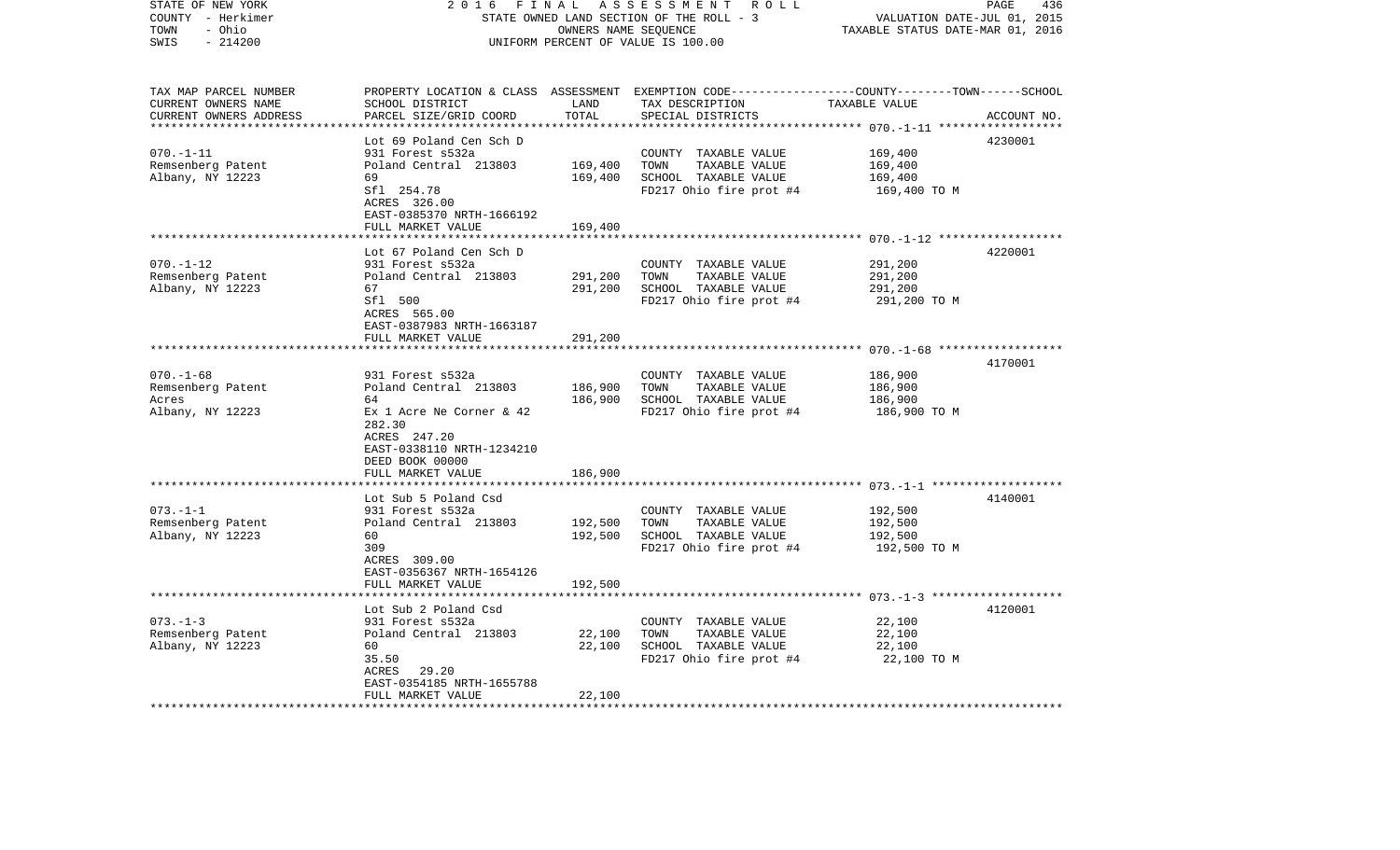| STATE OF NEW YORK<br>COUNTY - Herkimer<br>TOWN<br>- Ohio<br>$-214200$<br>SWIS                     | 2016<br>FINAL<br>STATE OWNED LAND SECTION OF THE ROLL - 3<br>UNIFORM PERCENT OF VALUE IS 100.00                                                                                     | PAGE<br>437<br>VALUATION DATE-JUL 01, 2015<br>TAXABLE STATUS DATE-MAR 01, 2016 |                                                                                                                                          |                                               |             |
|---------------------------------------------------------------------------------------------------|-------------------------------------------------------------------------------------------------------------------------------------------------------------------------------------|--------------------------------------------------------------------------------|------------------------------------------------------------------------------------------------------------------------------------------|-----------------------------------------------|-------------|
| TAX MAP PARCEL NUMBER<br>CURRENT OWNERS NAME<br>CURRENT OWNERS ADDRESS<br>*********************** | SCHOOL DISTRICT<br>PARCEL SIZE/GRID COORD                                                                                                                                           | LAND<br>TOTAL                                                                  | PROPERTY LOCATION & CLASS ASSESSMENT EXEMPTION CODE----------------COUNTY-------TOWN------SCHOOL<br>TAX DESCRIPTION<br>SPECIAL DISTRICTS | TAXABLE VALUE                                 | ACCOUNT NO. |
| $073. - 1 - 4$<br>Remsenberg Patent<br>All In Ohio<br>Albany, NY 12223                            | Lot 60 Sub 1 Pol Csd<br>931 Forest s532a<br>Poland Central 213803<br>60 Sub 1<br>32.80<br>ACRES 29.10<br>EAST-0354535 NRTH-1652634<br>DEED BOOK 310<br>$PG-82$<br>FULL MARKET VALUE | 15,700<br>15,700<br>15,700                                                     | COUNTY TAXABLE VALUE<br>TOWN<br>TAXABLE VALUE<br>SCHOOL TAXABLE VALUE<br>FD217 Ohio fire prot #4                                         | 15,700<br>15,700<br>15,700<br>15,700 TO M     | 4110001     |
|                                                                                                   |                                                                                                                                                                                     |                                                                                |                                                                                                                                          |                                               |             |
| $073. - 1 - 6$<br>Remsenberg Patent<br>All In Ohio<br>Albany, NY 12223                            | Lot Sub 21 Pol Csd<br>931 Forest s532a<br>Poland Central 213803<br>77sub21<br>Sfl 58.40<br>ACRES 57.70<br>EAST-0367071 NRTH-1655177                                                 | 37,800<br>37,800                                                               | COUNTY TAXABLE VALUE<br>TAXABLE VALUE<br>TOWN<br>SCHOOL TAXABLE VALUE<br>FD217 Ohio fire prot #4                                         | 37,800<br>37,800<br>37,800<br>37,800 TO M     | 4190001     |
|                                                                                                   | FULL MARKET VALUE                                                                                                                                                                   | 37,800                                                                         |                                                                                                                                          |                                               |             |
| $073. - 1 - 12$<br>Remsenberg Patent<br>Sub32-70 Acres 100 Acres<br>Albany, NY 12223              | Lot 77 Sub 21 Pol Csd<br>931 Forest s532a<br>Poland Central 213803<br>77sub 21<br>Sfl 117.96<br>ACRES 117.97                                                                        | 78,100<br>78,100                                                               | COUNTY TAXABLE VALUE<br>TOWN<br>TAXABLE VALUE<br>SCHOOL TAXABLE VALUE<br>FD217 Ohio fire prot #4                                         | 78,100<br>78,100<br>78,100<br>78,100 TO M     | 4278001     |
|                                                                                                   | EAST-0367717 NRTH-1653462<br>FULL MARKET VALUE                                                                                                                                      | 78,100                                                                         |                                                                                                                                          |                                               |             |
|                                                                                                   | Lot 78 Poland Csd                                                                                                                                                                   |                                                                                |                                                                                                                                          |                                               | 4280001     |
| $073. - 1 - 18$<br>Remsenberg Patent<br>W End Of West Canada Cree<br>Albany, NY 12223             | 931 Forest s532a<br>Poland Central 213803<br>78<br>D.e.c. Map #3220<br>Sel 109.6<br>ACRES 109.60<br>EAST-0360104 NRTH-1650571                                                       | 94,900<br>94,900                                                               | COUNTY TAXABLE VALUE<br>TOWN<br>TAXABLE VALUE<br>SCHOOL TAXABLE VALUE<br>FD217 Ohio fire prot #4                                         | 94,900<br>94,900<br>94,900<br>94,900 TO M     |             |
|                                                                                                   | FULL MARKET VALUE                                                                                                                                                                   | 94,900                                                                         |                                                                                                                                          |                                               |             |
| $073. - 1 - 22$<br>Remsenberg Patent<br>Sub 1 130 Acres Being W P<br>Albany, NY 12223             | Lot 79 Sub 1-4 Pol Csd<br>931 Forest s532a<br>Poland Central 213803<br>79<br>Sfl 345.75<br>ACRES 345.80<br>EAST-0356797 NRTH-1649879                                                | 259,400<br>259,400                                                             | COUNTY TAXABLE VALUE<br>TOWN<br>TAXABLE VALUE<br>SCHOOL TAXABLE VALUE<br>FD217 Ohio fire prot #4                                         | 259,400<br>259,400<br>259,400<br>259,400 TO M | 4290001     |
| ************************                                                                          | FULL MARKET VALUE<br>********************                                                                                                                                           | 259,400                                                                        |                                                                                                                                          |                                               |             |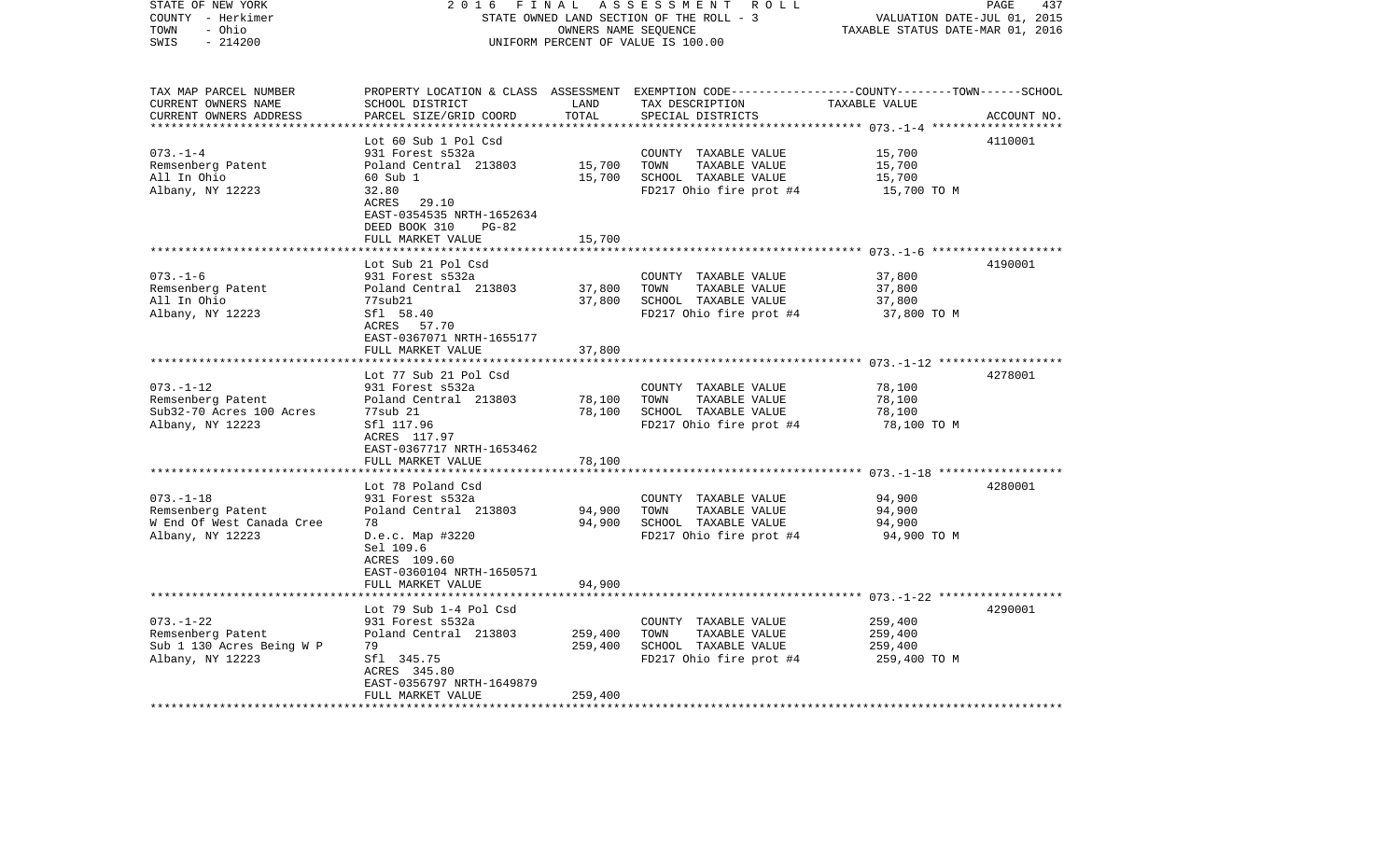| STATE OF NEW YORK<br>COUNTY - Herkimer<br>- Ohio<br>TOWN<br>$-214200$<br>SWIS | FINAL<br>2016                                        | OWNERS NAME SEQUENCE | A S S E S S M E N T R O L L<br>STATE OWNED LAND SECTION OF THE ROLL - 3<br>UNIFORM PERCENT OF VALUE IS 100.00                           | VALUATION DATE-JUL 01, 2015<br>TAXABLE STATUS DATE-MAR 01, 2016 | PAGE<br>438 |
|-------------------------------------------------------------------------------|------------------------------------------------------|----------------------|-----------------------------------------------------------------------------------------------------------------------------------------|-----------------------------------------------------------------|-------------|
| TAX MAP PARCEL NUMBER<br>CURRENT OWNERS NAME<br>CURRENT OWNERS ADDRESS        | SCHOOL DISTRICT<br>PARCEL SIZE/GRID COORD            | LAND<br>TOTAL        | PROPERTY LOCATION & CLASS ASSESSMENT EXEMPTION CODE---------------COUNTY-------TOWN------SCHOOL<br>TAX DESCRIPTION<br>SPECIAL DISTRICTS | TAXABLE VALUE                                                   | ACCOUNT NO. |
|                                                                               | Lot 63 Sub 3 Pol Csd                                 |                      |                                                                                                                                         |                                                                 | 4160001     |
| $073. - 2 - 6$                                                                | 931 Forest s532a                                     |                      | COUNTY TAXABLE VALUE                                                                                                                    | 52,100                                                          |             |
| Remsenberg Patent                                                             | Poland Central 213803                                | 52,100               | TOWN<br>TAXABLE VALUE                                                                                                                   | 52,100                                                          |             |
| N Part Of Sub 3                                                               | 63                                                   | 52,100               | SCHOOL TAXABLE VALUE                                                                                                                    | 52,100                                                          |             |
| Albany, NY 12223                                                              | 70<br>ACRES 73.65<br>EAST-0370369 NRTH-1657262       |                      | FD217 Ohio fire prot #4                                                                                                                 | 52,100 TO M                                                     |             |
|                                                                               | FULL MARKET VALUE                                    | 52,100               |                                                                                                                                         |                                                                 |             |
|                                                                               |                                                      |                      |                                                                                                                                         |                                                                 |             |
|                                                                               | Lot 76,77 Sub 20 Pol Csd                             |                      |                                                                                                                                         |                                                                 | 4180001     |
| $073. - 2 - 54$                                                               | 931 Forest s532a                                     |                      | COUNTY TAXABLE VALUE                                                                                                                    | 54,500                                                          |             |
| Remsenberg Patent<br>All In Ohio                                              | Poland Central 213803                                | 54,500               | TOWN<br>TAXABLE VALUE                                                                                                                   | 54,500                                                          |             |
| Albany, NY 12223                                                              | 63,64,65,68,74,<br>75,76 Sub 20                      | 54,500               | SCHOOL TAXABLE VALUE<br>FD217 Ohio fire prot #4                                                                                         | 54,500<br>54,500 TO M                                           |             |
|                                                                               | 87.76<br>88.10<br>ACRES<br>EAST-0369371 NRTH-1653770 |                      |                                                                                                                                         |                                                                 |             |
|                                                                               | FULL MARKET VALUE                                    | 54,500               |                                                                                                                                         |                                                                 |             |
|                                                                               | Lot 79 Poland Cen Sch D                              |                      |                                                                                                                                         |                                                                 | 1450001     |
| $074.1 - 1 - 7$                                                               | 931 Forest s532a                                     |                      | COUNTY TAXABLE VALUE                                                                                                                    | 143,800                                                         |             |
| S E Corner                                                                    | Poland Central 213803                                | 143,800              | TOWN<br>TAXABLE VALUE                                                                                                                   | 143,800                                                         |             |
| Ny State                                                                      | 79                                                   | 143,800              | SCHOOL TAXABLE VALUE                                                                                                                    | 143,800                                                         |             |
| Albany, NY 12223                                                              | Sfl 100                                              |                      | FD217 Ohio fire prot #4                                                                                                                 | 143,800 TO M                                                    |             |
|                                                                               | ACRES 99.40<br>EAST-0373911 NRTH-1648533             |                      |                                                                                                                                         |                                                                 |             |
|                                                                               | FULL MARKET VALUE                                    | 143,800              |                                                                                                                                         |                                                                 |             |
|                                                                               | Lot 80 Poland Cen Sch D                              |                      |                                                                                                                                         |                                                                 | 1460001     |
| $074.3 - 1 - 7$                                                               | 931 Forest s532a                                     |                      | COUNTY TAXABLE VALUE                                                                                                                    | 3,300                                                           |             |
| S W Corner                                                                    | Poland Central 213803                                | 3,300                | TOWN<br>TAXABLE VALUE                                                                                                                   | 3,300                                                           |             |
| Albany, NY 12223                                                              | 80                                                   | 3,300                | SCHOOL TAXABLE VALUE                                                                                                                    | 3,300                                                           |             |
|                                                                               | Sfl 7                                                |                      | FD217 Ohio fire prot #4                                                                                                                 | 3,300 TO M                                                      |             |
|                                                                               | ACRES<br>7.00                                        |                      |                                                                                                                                         |                                                                 |             |
|                                                                               | EAST-0375387 NRTH-1647357                            |                      |                                                                                                                                         |                                                                 |             |
|                                                                               | FULL MARKET VALUE                                    | 3,300                |                                                                                                                                         |                                                                 |             |
|                                                                               |                                                      |                      |                                                                                                                                         |                                                                 |             |
| $333. - 1 - 32$                                                               | Lot 45 Poland Cen Sch D<br>931 Forest s532a          |                      | COUNTY TAXABLE VALUE                                                                                                                    | 800                                                             | 1400001     |
| Se Corner Bd N & W By Don                                                     | Poland Central 213803                                | 800                  | TOWN<br>TAXABLE VALUE                                                                                                                   | 800                                                             |             |
| E Sm                                                                          | 45                                                   | 800                  | SCHOOL TAXABLE VALUE                                                                                                                    | 800                                                             |             |
| Albany, NY 12223                                                              | Sfl .17                                              |                      | FD217 Ohio fire prot #4                                                                                                                 | 800 TO M                                                        |             |
|                                                                               | DEED BOOK 00000                                      |                      |                                                                                                                                         |                                                                 |             |
|                                                                               | FULL MARKET VALUE                                    | 800                  |                                                                                                                                         |                                                                 |             |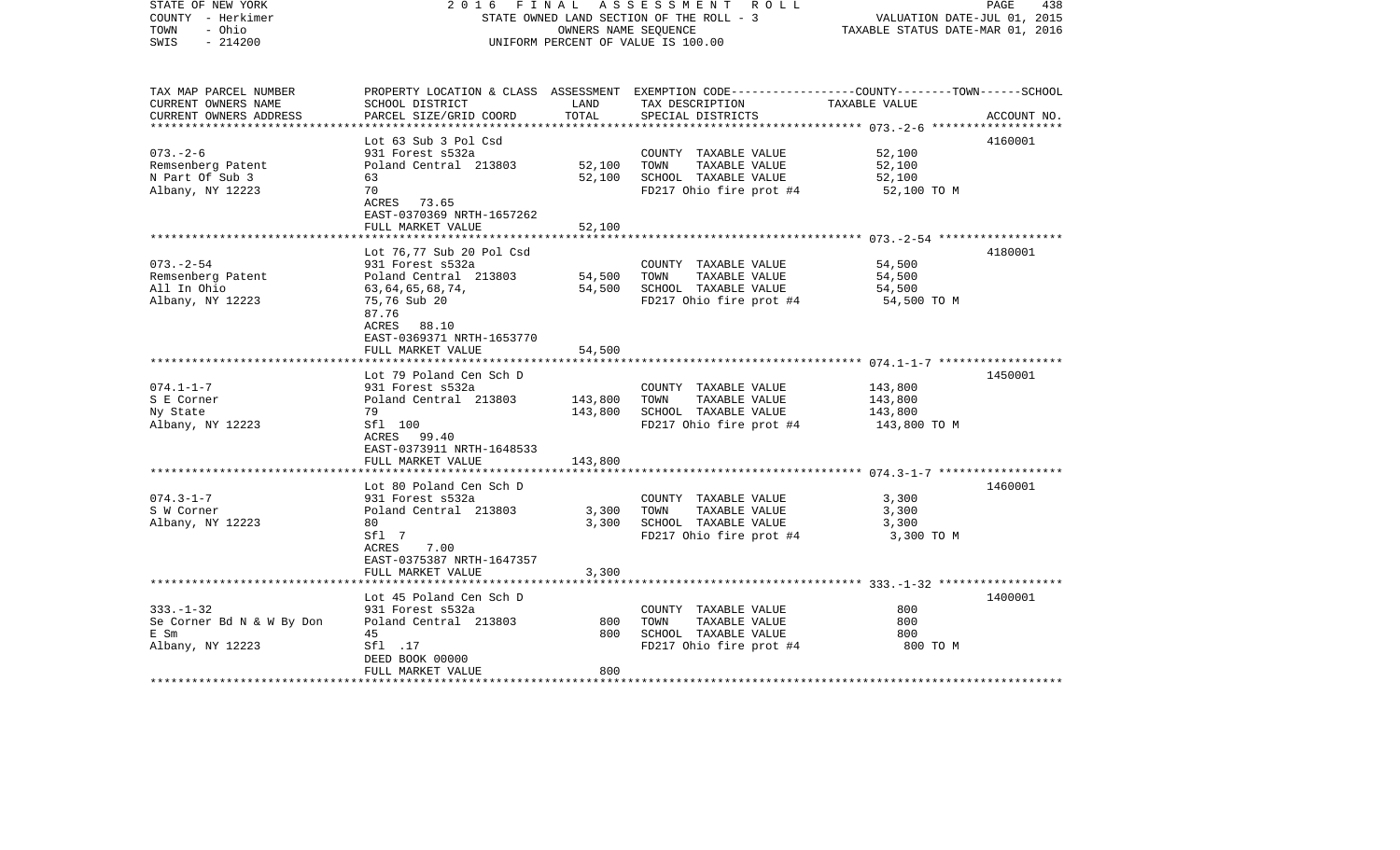| STATE OF NEW YORK<br>COUNTY - Herkimer<br>- Ohio<br>TOWN | 2016 FINAL ASSESSMENT ROLL<br>STATE OWNED LAND SECTION OF THE ROLL - 3<br>OWNERS NAME SEQUENCE |                        |                                                                                                 | PAGE<br>439<br>VALUATION DATE-JUL 01, 2015<br>TAXABLE STATUS DATE-MAR 01, 2016 |             |  |
|----------------------------------------------------------|------------------------------------------------------------------------------------------------|------------------------|-------------------------------------------------------------------------------------------------|--------------------------------------------------------------------------------|-------------|--|
| $-214200$<br>SWIS                                        |                                                                                                |                        | UNIFORM PERCENT OF VALUE IS 100.00                                                              |                                                                                |             |  |
| TAX MAP PARCEL NUMBER                                    |                                                                                                |                        | PROPERTY LOCATION & CLASS ASSESSMENT EXEMPTION CODE---------------COUNTY-------TOWN------SCHOOL |                                                                                |             |  |
| CURRENT OWNERS NAME                                      | SCHOOL DISTRICT                                                                                | LAND                   | TAX DESCRIPTION                                                                                 | TAXABLE VALUE                                                                  |             |  |
| CURRENT OWNERS ADDRESS                                   | PARCEL SIZE/GRID COORD                                                                         | TOTAL                  | SPECIAL DISTRICTS                                                                               |                                                                                | ACCOUNT NO. |  |
|                                                          | 365                                                                                            |                        |                                                                                                 |                                                                                |             |  |
| $073. - 1 - 2.1$                                         | 931 Forest s532a                                                                               |                        | COUNTY TAXABLE VALUE                                                                            | 64,700                                                                         |             |  |
| SOL                                                      | Poland Central 213803                                                                          | 64,700                 | TOWN<br>TAXABLE VALUE                                                                           | 64,700                                                                         |             |  |
| ALBANY, NY 12223                                         | ACRES 75.00                                                                                    | 64,700                 | SCHOOL TAXABLE VALUE                                                                            | 64,700                                                                         |             |  |
|                                                          | FULL MARKET VALUE                                                                              |                        | 64,700 FD217 Ohio fire prot #4                                                                  | 64,700 TO M                                                                    |             |  |
|                                                          |                                                                                                |                        |                                                                                                 |                                                                                |             |  |
|                                                          | Adiron Leag Club Adiron C                                                                      |                        |                                                                                                 |                                                                                |             |  |
| $057. - 1 - 1$<br>State Of New York                      | 931 Forest s532a<br>Adirondack<br>302601                                                       |                        | COUNTY TAXABLE VALUE<br>TOWN                                                                    | 11509,000                                                                      |             |  |
| Albany, NY 12223                                         | ACRES14343.00                                                                                  | 11509,000<br>11509,000 | TAXABLE VALUE<br>SCHOOL TAXABLE VALUE                                                           | 11509,000<br>11509,000                                                         |             |  |
|                                                          | EAST-0357046 NRTH-1711125                                                                      |                        | FD217 Ohio fire prot #4                                                                         | 11509,000 TO M                                                                 |             |  |
|                                                          | FULL MARKET VALUE                                                                              | 11509,000              |                                                                                                 |                                                                                |             |  |
|                                                          |                                                                                                |                        |                                                                                                 |                                                                                |             |  |
|                                                          | North Lk                                                                                       |                        |                                                                                                 |                                                                                | 1931001     |  |
| $058. - 2 - 44.1$                                        | 931 Forest s532a                                                                               |                        | COUNTY TAXABLE VALUE                                                                            | 845,000                                                                        |             |  |
| State Of New York                                        | 302601<br>Adirondack                                                                           | 845,000                | TAXABLE VALUE<br>TOWN                                                                           | 845,000                                                                        |             |  |
| 50 Wolf Rd                                               | 1 Nob Pat                                                                                      | 845,000                | SCHOOL TAXABLE VALUE                                                                            | 845,000                                                                        |             |  |
| Albany, NY 12233-0001                                    | ACRES 137.90<br>EAST-0378267 NRTH-1711581<br>DEED BOOK 780<br>PG-316                           |                        | FD215 Ohio fire prot #3                                                                         | 845,000 TO M                                                                   |             |  |
|                                                          | FULL MARKET VALUE                                                                              | 845,000                |                                                                                                 |                                                                                |             |  |
|                                                          |                                                                                                |                        |                                                                                                 |                                                                                |             |  |
| $058. - 2 - 45$                                          | Lot 1 Adirondack Csd<br>931 Forest s532a                                                       |                        | COUNTY TAXABLE VALUE                                                                            | 480,700                                                                        | 1930101     |  |
| State Of New York                                        | 302601<br>Adirondack                                                                           | 480,700                | TOWN<br>TAXABLE VALUE                                                                           | 480,700                                                                        |             |  |
| From Lyle Hornbeck                                       | Lot 1 Nob Pat                                                                                  | 480,700                | SCHOOL TAXABLE VALUE                                                                            | 480,700                                                                        |             |  |
| 50 Wolf Rd                                               | Forest Land                                                                                    |                        | FD215 Ohio fire prot #3                                                                         | 480,700 TO M                                                                   |             |  |
| Albany, NY 12223                                         | 865 A                                                                                          |                        |                                                                                                 |                                                                                |             |  |
|                                                          | ACRES 953.80                                                                                   |                        |                                                                                                 |                                                                                |             |  |
|                                                          | EAST-0383013 NRTH-1710081                                                                      |                        |                                                                                                 |                                                                                |             |  |
|                                                          | FULL MARKET VALUE                                                                              | 480,700                |                                                                                                 |                                                                                |             |  |
|                                                          | South Lake Rd                                                                                  |                        |                                                                                                 |                                                                                | 1932001     |  |
| $058. - 2 - 72$                                          | 931 Forest s532a                                                                               |                        | COUNTY TAXABLE VALUE                                                                            | 1,300                                                                          |             |  |
| State Of New York                                        | 302601<br>Adirondack                                                                           | 1,300                  | TOWN<br>TAXABLE VALUE                                                                           | 1,300                                                                          |             |  |
| 50 Wolf Rd                                               | Dump Site                                                                                      | 1,300                  | SCHOOL TAXABLE VALUE                                                                            | 1,300                                                                          |             |  |
| Albany, NY 12233                                         | ACRES 2.00                                                                                     |                        | FD215 Ohio fire prot #3                                                                         | 1,300 TO M                                                                     |             |  |
|                                                          | EAST-0379416 NRTH-1708423                                                                      |                        |                                                                                                 |                                                                                |             |  |
|                                                          | DEED BOOK 781<br>PG-194                                                                        |                        |                                                                                                 |                                                                                |             |  |
|                                                          | FULL MARKET VALUE                                                                              | 1,300                  |                                                                                                 |                                                                                |             |  |
|                                                          | Woodhull Tract                                                                                 |                        |                                                                                                 |                                                                                | 4660201     |  |
| $060. -1 - 1$                                            | 931 Forest s532a                                                                               |                        | COUNTY TAXABLE VALUE                                                                            | 51,900                                                                         |             |  |
| State Of New York                                        | 302601<br>Adirondack                                                                           | 51,900                 | TAXABLE VALUE<br>TOWN                                                                           | 51,900                                                                         |             |  |
| Albany, NY 12223                                         | 9 Woodhull                                                                                     | 51,900                 | SCHOOL TAXABLE VALUE                                                                            | 51,900                                                                         |             |  |
|                                                          | ACRES 99.10                                                                                    |                        | FD215 Ohio fire prot #3                                                                         | 51,900 TO M                                                                    |             |  |
|                                                          | EAST-0334505 NRTH-1700087                                                                      |                        |                                                                                                 |                                                                                |             |  |
|                                                          | FULL MARKET VALUE                                                                              | 51,900                 |                                                                                                 |                                                                                |             |  |
|                                                          |                                                                                                |                        |                                                                                                 |                                                                                |             |  |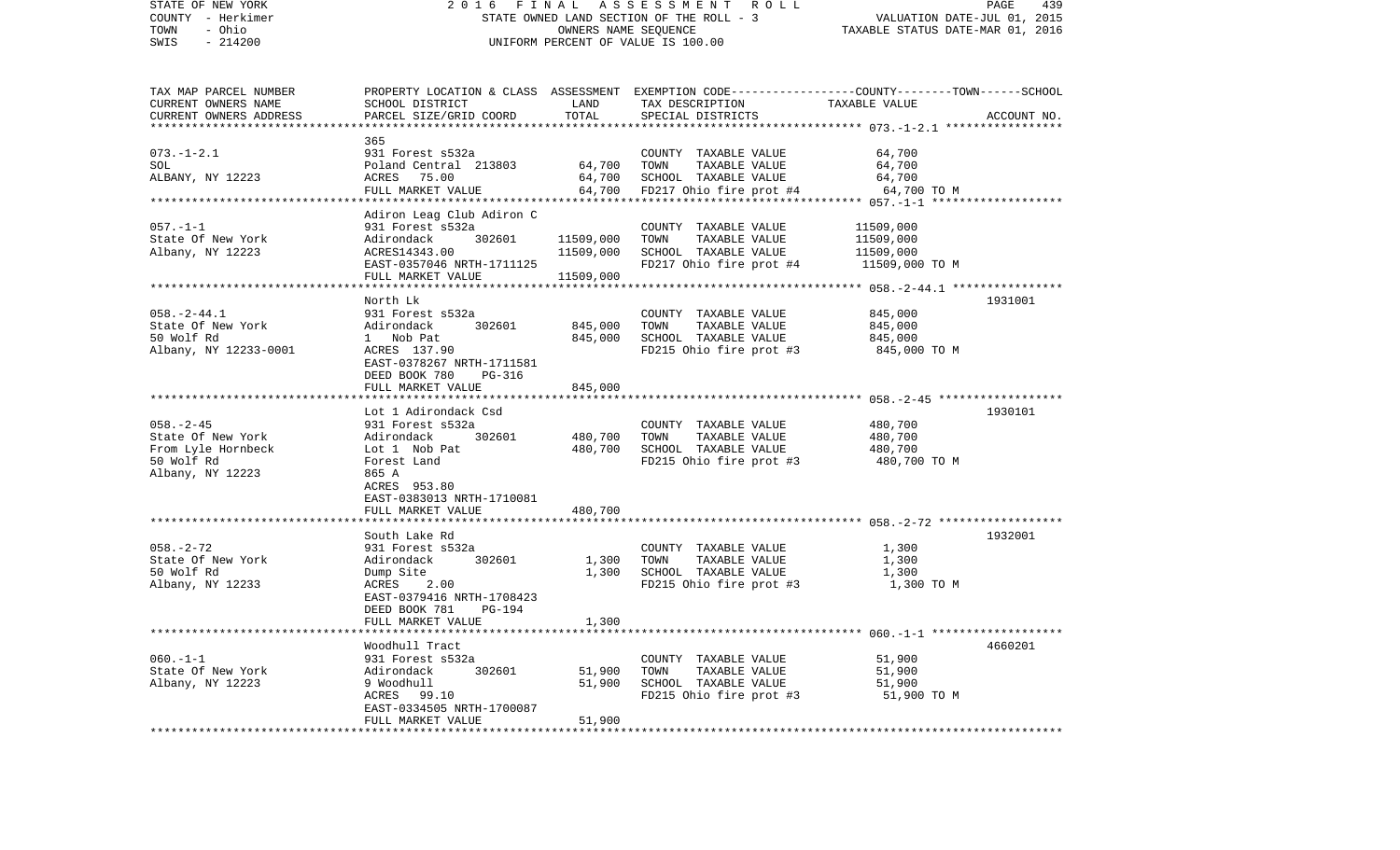| STATE OF NEW YORK<br>FINAL<br>A S S E S S M E N T R O L L<br>2016<br>COUNTY - Herkimer<br>STATE OWNED LAND SECTION OF THE ROLL - 3<br>TOWN<br>- Ohio<br>OWNERS NAME SEQUENCE                                   | PAGE<br>440<br>VALUATION DATE-JUL 01, 2015<br>TAXABLE STATUS DATE-MAR 01, 2016 |  |  |
|----------------------------------------------------------------------------------------------------------------------------------------------------------------------------------------------------------------|--------------------------------------------------------------------------------|--|--|
| $-214200$<br>SWIS<br>UNIFORM PERCENT OF VALUE IS 100.00                                                                                                                                                        |                                                                                |  |  |
| TAX MAP PARCEL NUMBER<br>PROPERTY LOCATION & CLASS ASSESSMENT EXEMPTION CODE---------------COUNTY-------TOWN------SCHOOL<br>CURRENT OWNERS NAME<br>SCHOOL DISTRICT<br>LAND<br>TAXABLE VALUE<br>TAX DESCRIPTION |                                                                                |  |  |
| TOTAL<br>CURRENT OWNERS ADDRESS<br>PARCEL SIZE/GRID COORD<br>SPECIAL DISTRICTS<br>**************************                                                                                                   | ACCOUNT NO.                                                                    |  |  |
| Woodhull Crk                                                                                                                                                                                                   | 4610111                                                                        |  |  |
| $060 - 1 - 3$<br>931 Forest s532a<br>COUNTY TAXABLE VALUE                                                                                                                                                      | 13,900                                                                         |  |  |
| State Of New York<br>302601<br>13,900<br>TOWN<br>TAXABLE VALUE<br>Adirondack                                                                                                                                   | 13,900                                                                         |  |  |
| Stratton Lot<br>3 Woodhull<br>13,900<br>SCHOOL TAXABLE VALUE                                                                                                                                                   | 13,900                                                                         |  |  |
| Albany, NY 12223<br>$P-Fr$ 25<br>FD215 Ohio fire prot #3<br>ACRES 25.00                                                                                                                                        | 13,900 TO M                                                                    |  |  |
| EAST-0335357 NRTH-1703201                                                                                                                                                                                      |                                                                                |  |  |
| DEED BOOK 675<br>PG-823                                                                                                                                                                                        |                                                                                |  |  |
| FULL MARKET VALUE<br>13,900                                                                                                                                                                                    |                                                                                |  |  |
| Woodhull Crk                                                                                                                                                                                                   | 4610301                                                                        |  |  |
| $060 - 1 - 4$<br>931 Forest s532a<br>COUNTY TAXABLE VALUE                                                                                                                                                      | 39,900                                                                         |  |  |
| State Of New York<br>302601<br>39,900<br>TOWN<br>TAXABLE VALUE<br>Adirondack                                                                                                                                   | 39,900                                                                         |  |  |
| Albany, NY 12223<br>39,900<br>SCHOOL TAXABLE VALUE<br>3 Wilmurt                                                                                                                                                | 39,900                                                                         |  |  |
| 109.0 A<br>FD215 Ohio fire prot #3                                                                                                                                                                             | 39,900 TO M                                                                    |  |  |
| ACRES 100.00<br>EAST-0335951 NRTH-1702196                                                                                                                                                                      |                                                                                |  |  |
| DEED BOOK 675<br>PG-816                                                                                                                                                                                        |                                                                                |  |  |
| FULL MARKET VALUE<br>39,900                                                                                                                                                                                    |                                                                                |  |  |
|                                                                                                                                                                                                                |                                                                                |  |  |
| Woodhull Crk<br>$060. -1 - 5$<br>COUNTY TAXABLE VALUE<br>931 Forest s532a                                                                                                                                      | 4610201<br>74,100                                                              |  |  |
| TAXABLE VALUE<br>State Of New York<br>302601<br>74,100<br>TOWN<br>Adirondack                                                                                                                                   | 74,100                                                                         |  |  |
| 74,100<br>SCHOOL TAXABLE VALUE<br>Gleasman Lot<br>3 Wilmurt                                                                                                                                                    | 74,100                                                                         |  |  |
| Albany, NY 12223<br>FD215 Ohio fire prot #3<br>P-Fr 194A                                                                                                                                                       | 74,100 TO M                                                                    |  |  |
| ACRES 200.00                                                                                                                                                                                                   |                                                                                |  |  |
| EAST-0338627 NRTH-1702493<br>DEED BOOK 675<br>PG-819                                                                                                                                                           |                                                                                |  |  |
| 74,100<br>FULL MARKET VALUE                                                                                                                                                                                    |                                                                                |  |  |
| ****************************                                                                                                                                                                                   |                                                                                |  |  |
| Woodhull Crk                                                                                                                                                                                                   | 4610101                                                                        |  |  |
| $060. -1 - 12$<br>COUNTY TAXABLE VALUE<br>931 Forest s532a<br>State Of New York<br>302601<br>176,000<br>TOWN<br>TAXABLE VALUE                                                                                  | 176,000<br>176,000                                                             |  |  |
| Adirondack<br>Stratton Lot<br>3 Woodhull<br>176,000<br>SCHOOL TAXABLE VALUE                                                                                                                                    | 176,000                                                                        |  |  |
| FD215 Ohio fire prot #3<br>Albany, NY 12223<br>Pfr 300                                                                                                                                                         | 176,000 TO M                                                                   |  |  |
| ACRES 312.20                                                                                                                                                                                                   |                                                                                |  |  |
| EAST-0337495 NRTH-1699777                                                                                                                                                                                      |                                                                                |  |  |
| DEED BOOK 675<br>PG-823<br>176,000<br>FULL MARKET VALUE                                                                                                                                                        |                                                                                |  |  |
|                                                                                                                                                                                                                |                                                                                |  |  |
| North Lake Rd                                                                                                                                                                                                  | 4660501                                                                        |  |  |
| $060. -1 - 13$<br>931 Forest s532a<br>COUNTY TAXABLE VALUE                                                                                                                                                     | 67,100                                                                         |  |  |
| State Of New York<br>Adirondack<br>67,100<br>TOWN<br>TAXABLE VALUE<br>302601                                                                                                                                   | 67,100                                                                         |  |  |
| Gleasman Lot<br>10 Woodhull<br>67,100<br>SCHOOL TAXABLE VALUE<br>Albany, NY 12223<br>ACRES 122.40<br>FD215 Ohio fire prot #3                                                                                   | 67,100                                                                         |  |  |
|                                                                                                                                                                                                                |                                                                                |  |  |
| EAST-0334829 NRTH-1695642                                                                                                                                                                                      | 67,100 TO M                                                                    |  |  |
| DEED BOOK 565<br>PG-843<br>FULL MARKET VALUE<br>67,100                                                                                                                                                         |                                                                                |  |  |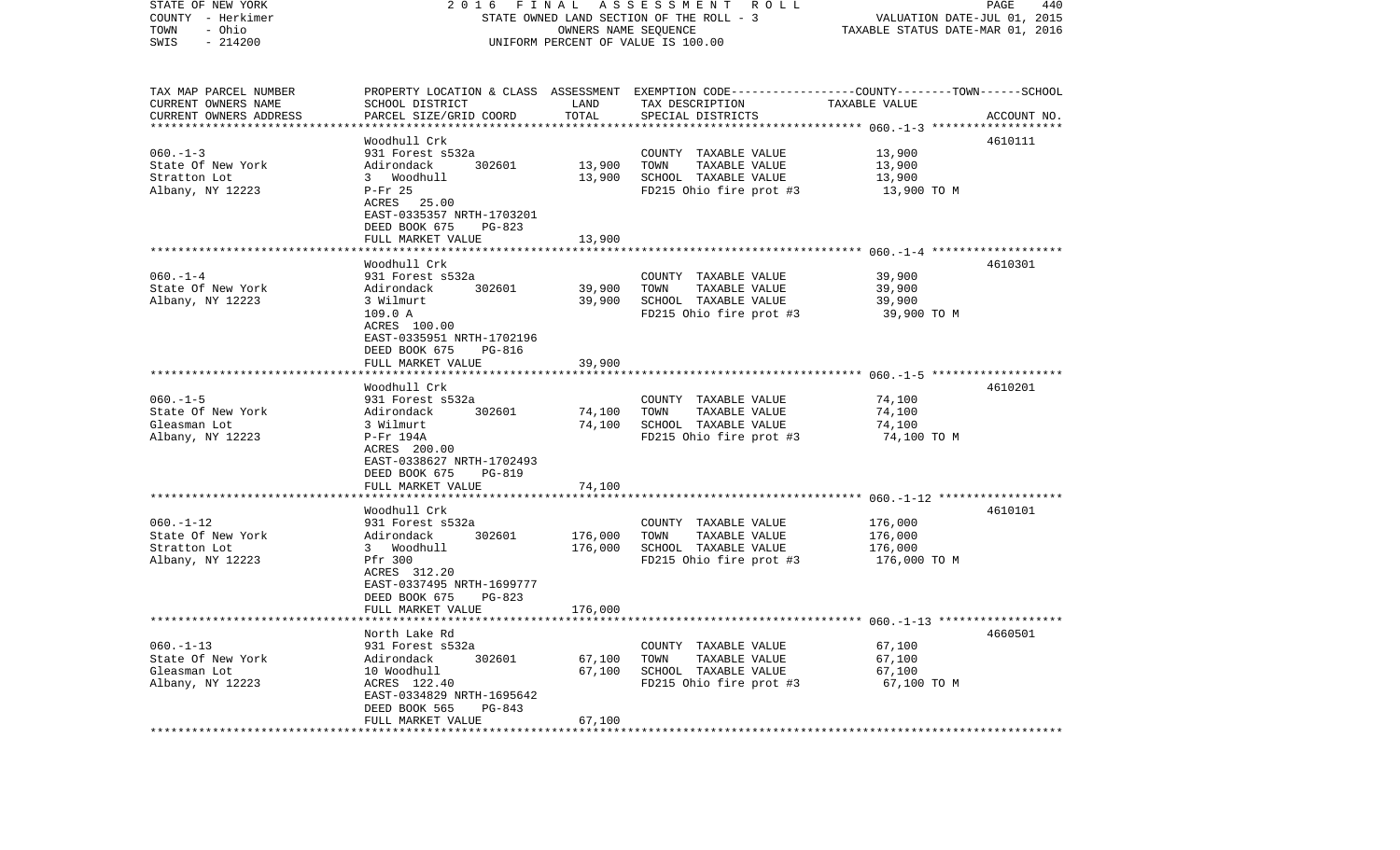| STATE OF NEW YORK<br>COUNTY - Herkimer<br>- Ohio<br>TOWN<br>$-214200$<br>SWIS                                                         | FINAL<br>A S S E S S M E N T R O L L<br>2016<br>STATE OWNED LAND SECTION OF THE ROLL - 3<br>OWNERS NAME SEQUENCE<br>UNIFORM PERCENT OF VALUE IS 100.00                                               |                                             |                                                                                                                                         | PAGE<br>441<br>VALUATION DATE-JUL 01, 2015<br>TAXABLE STATUS DATE-MAR 01, 2016 |             |  |
|---------------------------------------------------------------------------------------------------------------------------------------|------------------------------------------------------------------------------------------------------------------------------------------------------------------------------------------------------|---------------------------------------------|-----------------------------------------------------------------------------------------------------------------------------------------|--------------------------------------------------------------------------------|-------------|--|
| TAX MAP PARCEL NUMBER<br>CURRENT OWNERS NAME<br>CURRENT OWNERS ADDRESS                                                                | SCHOOL DISTRICT<br>PARCEL SIZE/GRID COORD                                                                                                                                                            | LAND<br>TOTAL                               | PROPERTY LOCATION & CLASS ASSESSMENT EXEMPTION CODE---------------COUNTY-------TOWN------SCHOOL<br>TAX DESCRIPTION<br>SPECIAL DISTRICTS | TAXABLE VALUE                                                                  | ACCOUNT NO. |  |
| ************************<br>$065. -1 - 58$<br>State Of New York<br>Attn: Dept Environmental Co<br>50 Wolf Rd<br>Albany, NY 12233-0001 | Bull Hl<br>931 Forest s532a<br>Poland Central 213803<br>41<br>ACRES 149.50<br>EAST-0367722 NRTH-1676903<br>DEED BOOK 763<br>PG-313                                                                   | 114,100<br>114,100                          | COUNTY TAXABLE VALUE<br>TOWN<br>TAXABLE VALUE<br>SCHOOL TAXABLE VALUE<br>FD215 Ohio fire prot #3                                        | 114,100<br>114,100<br>114,100<br>114,100 TO M                                  | 2305001     |  |
| $066. -1 - 1$<br>State Of New York<br>50 Wolf Rd<br>Albany, NY 12233                                                                  | FULL MARKET VALUE<br>Lot 44 Poland Cen Sch D<br>931 Forest s532a<br>Poland Central 213803<br>44<br>Sfl 150<br>ACRES 150.00<br>EAST-0379774 NRTH-1689303<br>DEED BOOK 839<br>PG-450                   | 114,100<br>72,200<br>72,200                 | COUNTY TAXABLE VALUE<br>TOWN<br>TAXABLE VALUE<br>SCHOOL TAXABLE VALUE<br>FD217 Ohio fire prot #4                                        | 72,200<br>72,200<br>72,200<br>72,200 TO M                                      | 2330001     |  |
| $066. - 1 - 2$<br>State Of New York<br>50 Wolf Rd<br>Albany, NY 12233                                                                 | FULL MARKET VALUE<br>Lot 43 Poland Cen Sch D<br>931 Forest s532a<br>Poland Central 213803<br>43<br>Sfl 150<br>ACRES 150.00<br>EAST-0379298 NRTH-1688205<br>DEED BOOK 839<br>PG-450                   | 72,200<br>73,500<br>73,500                  | COUNTY TAXABLE VALUE<br>TAXABLE VALUE<br>TOWN<br>SCHOOL TAXABLE VALUE<br>FD217 Ohio fire prot #4                                        | 73,500<br>73,500<br>73,500<br>73,500 TO M                                      | 2320001     |  |
| $066. - 1 - 24$<br>State Of New York<br>Attn: Dept Environmental Co<br>50 Wolf Rd<br>Albany, NY 12233-0001                            | FULL MARKET VALUE<br>*******************<br>Big Brook<br>822 Water supply<br>Poland Central 213803<br>73<br>Whole Lot<br>150<br>ACRES 150.00<br>EAST-0390699 NRTH-1686260<br>DEED BOOK 763<br>PG-317 | 73,500<br>*************<br>89,300<br>89,300 | COUNTY TAXABLE VALUE<br>TOWN<br>TAXABLE VALUE<br>SCHOOL TAXABLE VALUE<br>FD217 Ohio fire prot #4                                        | 89,300<br>89,300<br>89,300<br>89,300 TO M                                      | 2595001     |  |
| $070. -1 - 55.1$<br>State Of New York<br>50 Wolf Rd<br>Albany, NY 12233                                                               | FULL MARKET VALUE<br>Route 8<br>931 Forest s532a<br>Poland Central 213803<br>68 Rem Pat<br>ACRES 115.30<br>EAST-0394505 NRTH-1662564<br>DEED BOOK 717<br>PG-094<br>FULL MARKET VALUE                 | 89,300<br>37,900<br>37,900<br>37,900        | COUNTY TAXABLE VALUE<br>TOWN<br>TAXABLE VALUE<br>SCHOOL TAXABLE VALUE<br>FD217 Ohio fire prot #4                                        | 37,900<br>37,900<br>37,900<br>37,900 TO M                                      | 4227001     |  |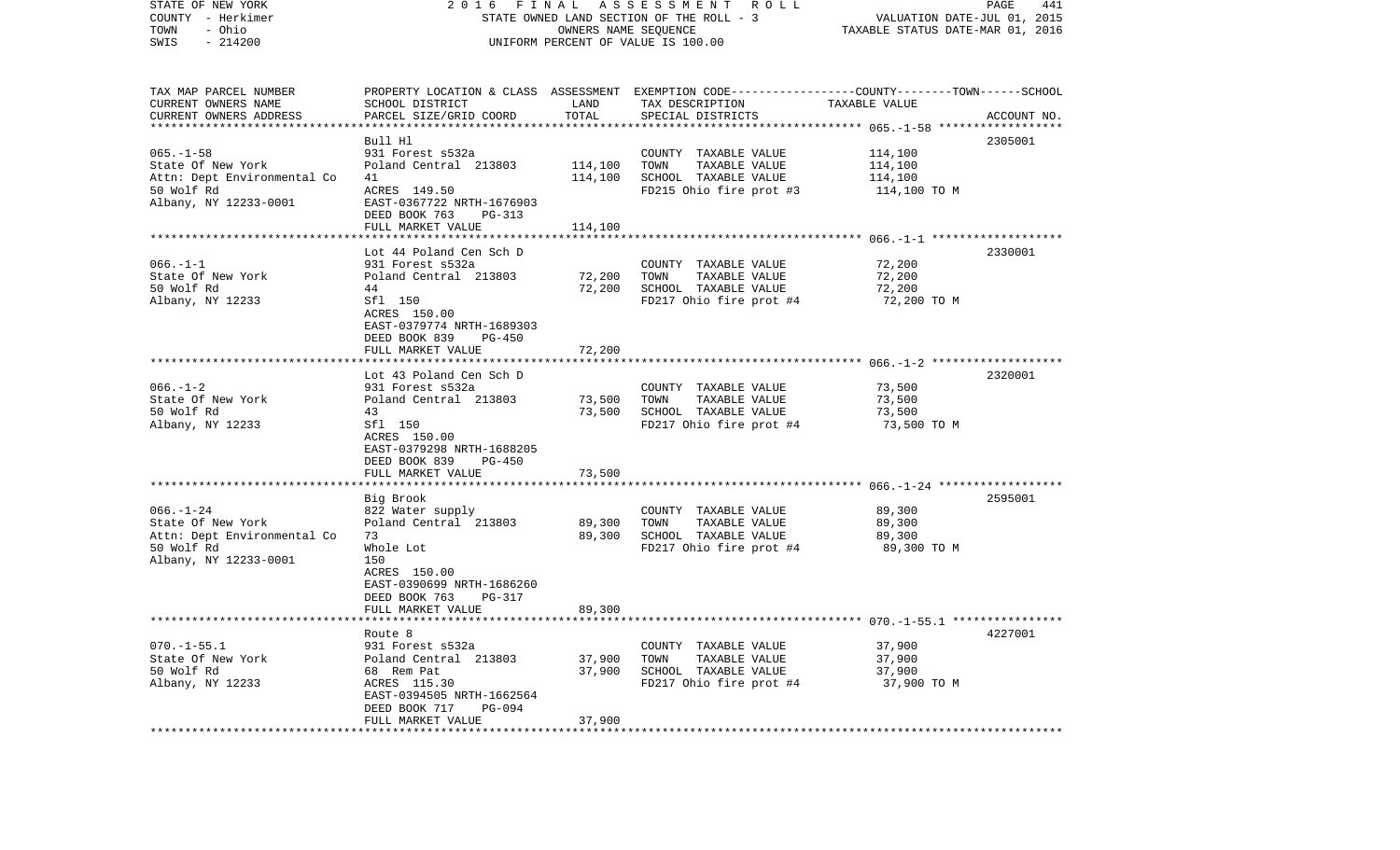| STATE OF NEW YORK<br>COUNTY - Herkimer<br>- Ohio<br>TOWN | 2016<br>FINAL<br>STATE OWNED LAND SECTION OF THE ROLL - 3 | 442<br>PAGE<br>VALUATION DATE-JUL 01, 2015<br>TAXABLE STATUS DATE-MAR 01, 2016 |                                                                                                 |                             |             |
|----------------------------------------------------------|-----------------------------------------------------------|--------------------------------------------------------------------------------|-------------------------------------------------------------------------------------------------|-----------------------------|-------------|
| SWIS<br>$-214200$                                        |                                                           | UNIFORM PERCENT OF VALUE IS 100.00                                             |                                                                                                 |                             |             |
| TAX MAP PARCEL NUMBER                                    |                                                           |                                                                                | PROPERTY LOCATION & CLASS ASSESSMENT EXEMPTION CODE---------------COUNTY-------TOWN------SCHOOL |                             |             |
| CURRENT OWNERS NAME                                      | SCHOOL DISTRICT                                           | LAND<br>TOTAL                                                                  | TAX DESCRIPTION<br>SPECIAL DISTRICTS                                                            | TAXABLE VALUE               |             |
| CURRENT OWNERS ADDRESS                                   | PARCEL SIZE/GRID COORD                                    |                                                                                |                                                                                                 | ********** 070.-1-64.1 **** | ACCOUNT NO. |
|                                                          | Route 8                                                   |                                                                                |                                                                                                 |                             | 4226501     |
| $070. - 1 - 64.1$                                        | 931 Forest s532a                                          |                                                                                | COUNTY TAXABLE VALUE                                                                            | 65,300                      |             |
| State Of New York                                        | Poland Central 213803                                     | 65,300                                                                         | TOWN<br>TAXABLE VALUE                                                                           | 65,300                      |             |
| 50 Wolf Rd                                               | 68 Rem Pat                                                | 65,300                                                                         | SCHOOL TAXABLE VALUE                                                                            | 65,300                      |             |
| Albany, NY 12233                                         | Rem Pat<br>ACRES 172.30                                   |                                                                                | FD200 Ohio fire prot #1                                                                         | 65,300 TO M                 |             |
|                                                          | EAST-0355668 NRTH-1237929                                 |                                                                                |                                                                                                 |                             |             |
|                                                          | DEED BOOK 765<br>PG-198                                   |                                                                                |                                                                                                 |                             |             |
|                                                          | FULL MARKET VALUE                                         | 65,300                                                                         |                                                                                                 |                             |             |
|                                                          |                                                           |                                                                                |                                                                                                 |                             |             |
|                                                          | Route 8 Nobl                                              |                                                                                |                                                                                                 |                             | 4226001     |
| $070. - 1 - 64.2$                                        | 931 Forest s532a                                          |                                                                                | COUNTY TAXABLE VALUE                                                                            | 75,900                      |             |
| State Of New York<br>Attn: Environmental Con             | Poland Central 213803<br>68 Rem Pat                       | 75,900<br>75,900                                                               | TOWN<br>TAXABLE VALUE<br>SCHOOL TAXABLE VALUE                                                   | 75,900<br>75,900            |             |
| 50 Wolf Rd                                               | ACRES 165.00                                              |                                                                                | FD217 Ohio fire prot #4                                                                         | 75,900 TO M                 |             |
| Albany, NY 12233                                         | EAST-0356080 NRTH-1237800                                 |                                                                                |                                                                                                 |                             |             |
|                                                          | DEED BOOK 725<br>PG-331                                   |                                                                                |                                                                                                 |                             |             |
|                                                          | FULL MARKET VALUE                                         | 75,900                                                                         |                                                                                                 |                             |             |
|                                                          |                                                           |                                                                                |                                                                                                 |                             |             |
|                                                          | Haskell Rd                                                |                                                                                |                                                                                                 |                             | 3530501     |
| $071. - 1 - 7$<br>State Of New York                      | 931 Forest s532a<br>Poland Central 213803                 | 38,700                                                                         | COUNTY TAXABLE VALUE<br>TOWN<br>TAXABLE VALUE                                                   | 38,700<br>38,700            |             |
| 50 Wolf Rd                                               | 103 Nob Pat                                               | 38,700                                                                         | SCHOOL TAXABLE VALUE                                                                            | 38,700                      |             |
| Albany, NY 12233                                         | Sub 2 Haskill P                                           |                                                                                | FD217 Ohio fire prot #4                                                                         | 38,700 TO M                 |             |
|                                                          | 86.60<br>ACRES                                            |                                                                                |                                                                                                 |                             |             |
|                                                          | EAST-0401115 NRTH-1673493                                 |                                                                                |                                                                                                 |                             |             |
|                                                          | DEED BOOK 695<br>$PG-87$                                  |                                                                                |                                                                                                 |                             |             |
|                                                          | FULL MARKET VALUE                                         | 38,700                                                                         |                                                                                                 |                             |             |
|                                                          |                                                           |                                                                                |                                                                                                 |                             |             |
| $071. - 1 - 8.1$                                         | Haskell Rd<br>931 Forest s532a                            |                                                                                | COUNTY TAXABLE VALUE                                                                            | 15,400                      | 3530601     |
| State Of New York                                        | Poland Central 213803                                     | 15,400                                                                         | TOWN<br>TAXABLE VALUE                                                                           | 15,400                      |             |
| 50 Wolf Rd                                               | Lot 103 Nob Pat                                           | 15,400                                                                         | SCHOOL TAXABLE VALUE                                                                            | 15,400                      |             |
| Albany, NY 12233                                         | ACRES 10.00                                               |                                                                                | FD217 Ohio fire prot #4                                                                         | 15,400 TO M                 |             |
|                                                          | EAST-0401399 NRTH-1672815                                 |                                                                                |                                                                                                 |                             |             |
|                                                          | DEED BOOK 698<br><b>PG-815</b>                            |                                                                                |                                                                                                 |                             |             |
|                                                          | FULL MARKET VALUE<br>******************                   | 15,400                                                                         |                                                                                                 |                             |             |
|                                                          | Haskell Rd                                                |                                                                                |                                                                                                 |                             | 3622001     |
| $071.3 - 2 - 10$                                         | 931 Forest s532a                                          |                                                                                | COUNTY TAXABLE VALUE                                                                            | 18,600                      |             |
| State Of New York                                        | Poland Central 213803                                     | 18,600                                                                         | TOWN<br>TAXABLE VALUE                                                                           | 18,600                      |             |
| 50 Wolf Rd                                               | 68 Nob Pat                                                | 18,600                                                                         | SCHOOL TAXABLE VALUE                                                                            | 18,600                      |             |
| Albany, NY 12223                                         | Parcel 1                                                  |                                                                                | FD217 Ohio fire prot #4                                                                         | 18,600 TO M                 |             |
|                                                          | ACRES<br>6.20                                             |                                                                                |                                                                                                 |                             |             |
|                                                          | EAST-0396149 NRTH-1662713                                 |                                                                                |                                                                                                 |                             |             |
|                                                          | DEED BOOK 743<br>PG-276<br>FULL MARKET VALUE              | 18,600                                                                         |                                                                                                 |                             |             |
| ************************                                 | .                                                         |                                                                                |                                                                                                 |                             |             |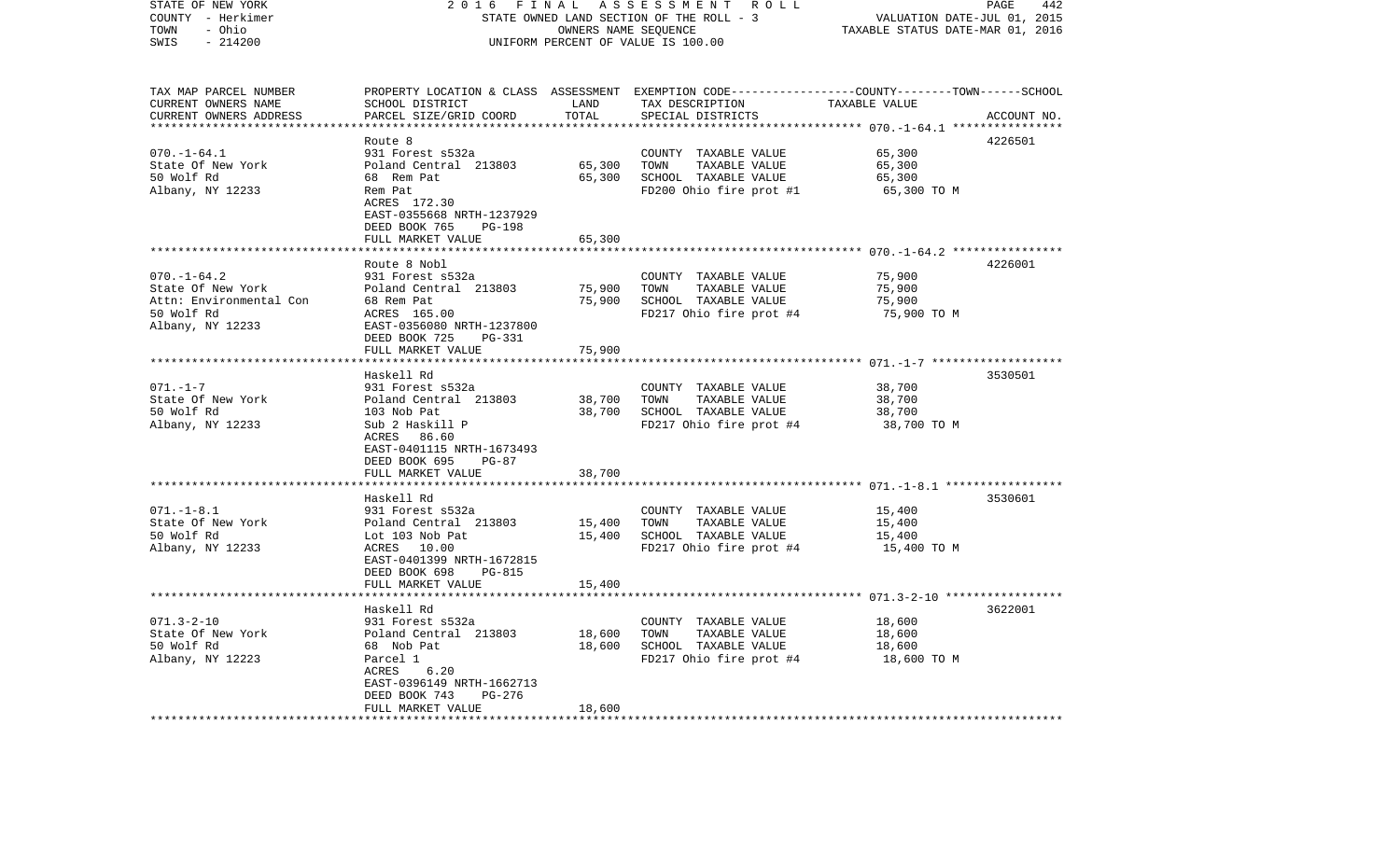| 2 0 1 6                                                                                                                                                                      | PAGE<br>443<br>VALUATION DATE-JUL 01, 2015<br>TAXABLE STATUS DATE-MAR 01, 2016                    |                                                                                                  |                                                                                                                                       |                                                                                                                                                                                                                                                          |
|------------------------------------------------------------------------------------------------------------------------------------------------------------------------------|---------------------------------------------------------------------------------------------------|--------------------------------------------------------------------------------------------------|---------------------------------------------------------------------------------------------------------------------------------------|----------------------------------------------------------------------------------------------------------------------------------------------------------------------------------------------------------------------------------------------------------|
| SCHOOL DISTRICT<br>PARCEL SIZE/GRID COORD                                                                                                                                    | LAND<br>TOTAL                                                                                     | TAX DESCRIPTION<br>SPECIAL DISTRICTS                                                             | TAXABLE VALUE                                                                                                                         | ACCOUNT NO.                                                                                                                                                                                                                                              |
| Gray Wilmurt Rd<br>931 Forest s532a<br>Poland Central 213803<br>1 Vrv Pat<br>ACRES 93.50<br>EAST-0379825 NRTH-1654661<br>DEED BOOK 769<br><b>PG-120</b><br>FULL MARKET VALUE | 48,600<br>48,600<br>48,600                                                                        | COUNTY TAXABLE VALUE<br>TOWN<br>TAXABLE VALUE<br>SCHOOL TAXABLE VALUE                            | 48,600<br>48,600<br>48,600<br>48,600 TO M                                                                                             | 4315001                                                                                                                                                                                                                                                  |
| Rt 8<br>931 Forest s532a - WTRFNT<br>Poland Central 213803<br>64 Rem Pat<br>Sub 14<br>ACRES 22.80<br>EAST-0374538 NRTH-1655815<br>DEED BOOK 794<br>PG-555                    | 11,500<br>11,500                                                                                  | COUNTY TAXABLE VALUE<br>TOWN<br>TAXABLE VALUE<br>SCHOOL TAXABLE VALUE<br>FD200 Ohio fire prot #1 | 11,500<br>11,500<br>11,500<br>11,500 TO M                                                                                             | 4176001                                                                                                                                                                                                                                                  |
| FULL MARKET VALUE                                                                                                                                                            | 11,500                                                                                            |                                                                                                  |                                                                                                                                       |                                                                                                                                                                                                                                                          |
| Rt 8<br>931 Forest s532a<br>Poland Central 213803<br>64 Rem Pat<br>Sub 14<br>ACRES 80.80<br>EAST-0375264 NRTH-1656169<br>DEED BOOK 752<br><b>PG-092</b>                      | 27,300<br>27,300                                                                                  | COUNTY TAXABLE VALUE<br>TOWN<br>TAXABLE VALUE<br>SCHOOL TAXABLE VALUE<br>FD200 Ohio fire prot #1 | 27,300<br>27,300<br>27,300<br>27,300 TO M                                                                                             | 4175001                                                                                                                                                                                                                                                  |
|                                                                                                                                                                              | *******                                                                                           |                                                                                                  |                                                                                                                                       |                                                                                                                                                                                                                                                          |
| Jones Rd<br>931 Forest s532a<br>Poland Central 213803<br>30 Vrv Pat<br>ACRES 37.90<br>EAST-0390829 NRTH-1653351                                                              | 12,800<br>12,800                                                                                  | COUNTY TAXABLE VALUE<br>TOWN<br>TAXABLE VALUE<br>SCHOOL TAXABLE VALUE                            | 12,800<br>12,800<br>12,800<br>12,800 TO M                                                                                             | 4385101                                                                                                                                                                                                                                                  |
| FULL MARKET VALUE                                                                                                                                                            | 12,800                                                                                            |                                                                                                  |                                                                                                                                       |                                                                                                                                                                                                                                                          |
| Jones Rd<br>931 Forest s532a<br>Poland Central 213803<br>23 Vrv Pat<br>ACRES<br>80.60<br>EAST-0390225 NRTH-1652287<br>DEED BOOK 766<br>PG-667<br>FULL MARKET VALUE           | 21,100<br>21,100<br>21,100                                                                        | COUNTY TAXABLE VALUE<br>TAXABLE VALUE<br>TOWN<br>SCHOOL TAXABLE VALUE<br>FD200 Ohio fire prot #1 | 21,100<br>21,100<br>21,100<br>21,100 TO M                                                                                             | 4385201                                                                                                                                                                                                                                                  |
|                                                                                                                                                                              | FULL MARKET VALUE<br>DEED BOOK 766<br>PG-667<br>********************<br>************************* | FINAL<br>27,300<br>***********                                                                   | A S S E S S M E N T R O L L<br>STATE OWNED LAND SECTION OF THE ROLL - 3<br>OWNERS NAME SEQUENCE<br>UNIFORM PERCENT OF VALUE IS 100.00 | PROPERTY LOCATION & CLASS ASSESSMENT EXEMPTION CODE----------------COUNTY-------TOWN------SCHOOL<br>FD217 Ohio fire prot #4<br>************* 074.1-2-8 *******************<br>***************** 074.1-2-13 ******************<br>FD217 Ohio fire prot #4 |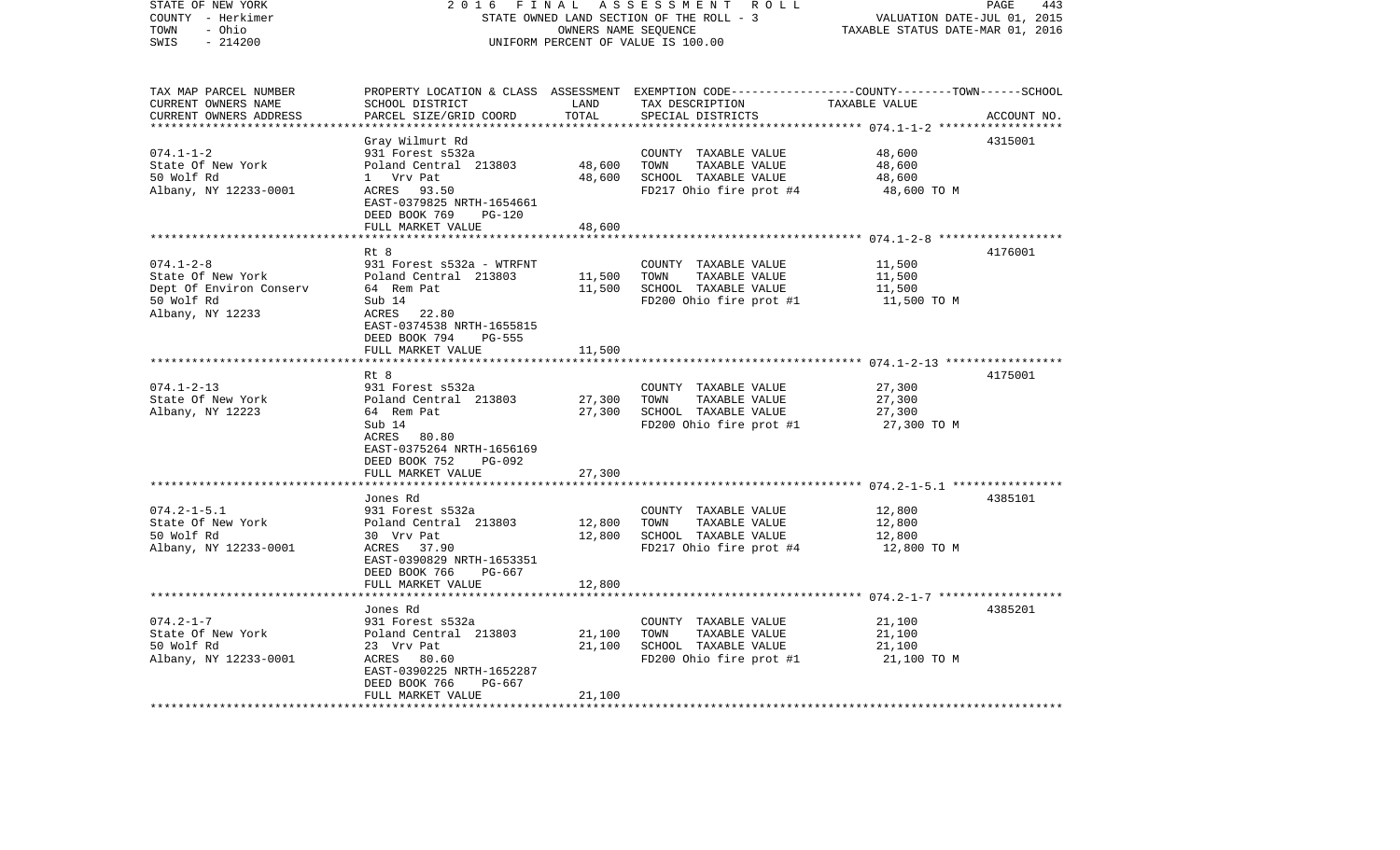| STATE OF NEW YORK<br>COUNTY - Herkimer<br>- Ohio<br>TOWN<br>$-214200$<br>SWIS | 2 0 1 6<br>FINAL<br>STATE OWNED LAND SECTION OF THE ROLL - 3<br>UNIFORM PERCENT OF VALUE IS 100.00 | PAGE<br>444<br>VALUATION DATE-JUL 01, 2015<br>TAXABLE STATUS DATE-MAR 01, 2016 |                                                                                                 |                       |             |
|-------------------------------------------------------------------------------|----------------------------------------------------------------------------------------------------|--------------------------------------------------------------------------------|-------------------------------------------------------------------------------------------------|-----------------------|-------------|
| TAX MAP PARCEL NUMBER                                                         |                                                                                                    |                                                                                | PROPERTY LOCATION & CLASS ASSESSMENT EXEMPTION CODE---------------COUNTY-------TOWN------SCHOOL |                       |             |
| CURRENT OWNERS NAME                                                           | SCHOOL DISTRICT                                                                                    | LAND                                                                           | TAX DESCRIPTION TAXABLE VALUE                                                                   |                       |             |
| CURRENT OWNERS ADDRESS                                                        | PARCEL SIZE/GRID COORD                                                                             | TOTAL                                                                          | SPECIAL DISTRICTS                                                                               |                       | ACCOUNT NO. |
| *************************                                                     |                                                                                                    |                                                                                |                                                                                                 |                       |             |
|                                                                               | Lot 41 Poland Cen Sch D                                                                            |                                                                                |                                                                                                 |                       | 1390001     |
| $079.4 - 2 - 20$                                                              | 931 Forest s532a                                                                                   |                                                                                | COUNTY TAXABLE VALUE                                                                            | 5,000                 |             |
| State Of New York                                                             | Poland Central 213803                                                                              | 5,000                                                                          | TOWN<br>TAXABLE VALUE                                                                           | 5,000                 |             |
| Ken Ireland Lot                                                               | 41                                                                                                 | 5,000                                                                          | SCHOOL TAXABLE VALUE                                                                            | 5,000                 |             |
| Albany, NY 12223                                                              | Sfl 1                                                                                              |                                                                                | FD217 Ohio fire prot #4                                                                         | 5,000 TO M            |             |
|                                                                               | FRNT 104.00 DPTH 104.00                                                                            |                                                                                |                                                                                                 |                       |             |
|                                                                               | ACRES<br>0.25                                                                                      |                                                                                |                                                                                                 |                       |             |
|                                                                               | EAST-0389065 NRTH-1624705                                                                          |                                                                                |                                                                                                 |                       |             |
| **************************                                                    | FULL MARKET VALUE                                                                                  | 5,000                                                                          |                                                                                                 |                       |             |
|                                                                               |                                                                                                    |                                                                                |                                                                                                 |                       |             |
|                                                                               | Lot 21 Poland Cen Sch D                                                                            |                                                                                |                                                                                                 |                       | 1310001     |
| $085.1 - 1 - 10$<br>State Of New York                                         | 931 Forest s532a<br>Poland Central 213803                                                          | 6,800                                                                          | COUNTY TAXABLE VALUE<br>TAXABLE VALUE<br>TOWN                                                   | 6,800<br>6,800        |             |
| Davis Lot                                                                     | 21                                                                                                 | 6,800                                                                          | SCHOOL TAXABLE VALUE                                                                            | 6,800                 |             |
| Albany, NY 12223                                                              | Sfl 16                                                                                             |                                                                                | FD217 Ohio fire prot #4                                                                         | 6,800 TO M            |             |
|                                                                               | ACRES 20.00                                                                                        |                                                                                |                                                                                                 |                       |             |
|                                                                               | EAST-0378454 NRTH-1619755                                                                          |                                                                                |                                                                                                 |                       |             |
|                                                                               | FULL MARKET VALUE                                                                                  | 6,800                                                                          |                                                                                                 |                       |             |
|                                                                               |                                                                                                    |                                                                                |                                                                                                 |                       |             |
|                                                                               | Lot 21-22 Poland Csd                                                                               |                                                                                |                                                                                                 |                       | 1340001     |
| $085.1 - 1 - 30$                                                              | 931 Forest s532a                                                                                   |                                                                                | COUNTY TAXABLE VALUE                                                                            | 6,700                 |             |
| State of New York                                                             | Poland Central 213803                                                                              | 6,700                                                                          | TAXABLE VALUE<br>TOWN                                                                           | 6,700                 |             |
| St Bd                                                                         | 22                                                                                                 | 6,700                                                                          | SCHOOL TAXABLE VALUE                                                                            | 6,700                 |             |
| Albany, NY 12223                                                              | Sfl 12                                                                                             |                                                                                | FD217 Ohio fire prot #4                                                                         | 6,700 TO M            |             |
|                                                                               | ACRES 12.00                                                                                        |                                                                                |                                                                                                 |                       |             |
|                                                                               | EAST-0379414 NRTH-1619972                                                                          |                                                                                |                                                                                                 |                       |             |
|                                                                               | FULL MARKET VALUE                                                                                  | 6,700                                                                          |                                                                                                 |                       |             |
|                                                                               |                                                                                                    |                                                                                |                                                                                                 |                       |             |
|                                                                               | Lot 21 Poland Cen Sch D                                                                            |                                                                                |                                                                                                 |                       | 1330001     |
| $085.1 - 1 - 31$                                                              | 931 Forest s532a                                                                                   |                                                                                | COUNTY TAXABLE VALUE                                                                            | 19,700                |             |
| State Of New York                                                             | Poland Central 213803                                                                              | 19,700                                                                         | TOWN<br>TAXABLE VALUE                                                                           | 19,700                |             |
| Matteson Bradford<br>Attn: Bdn Roberts                                        | $21 - 22$<br>Sfl 33                                                                                | 19,700                                                                         | SCHOOL TAXABLE VALUE<br>FD217 Ohio fire prot #4                                                 | 19,700<br>19,700 TO M |             |
| E Hwy                                                                         | ACRES 22.70                                                                                        |                                                                                |                                                                                                 |                       |             |
| Albany, NY 12223                                                              | EAST-0379900 NRTH-1619576                                                                          |                                                                                |                                                                                                 |                       |             |
|                                                                               | FULL MARKET VALUE                                                                                  | 19,700                                                                         |                                                                                                 |                       |             |
|                                                                               |                                                                                                    |                                                                                |                                                                                                 |                       |             |
|                                                                               | Lot 21 Poland Cen Sch D                                                                            |                                                                                |                                                                                                 |                       | 1320001     |
| $085.1 - 1 - 32$                                                              | 931 Forest s532a                                                                                   |                                                                                | COUNTY TAXABLE VALUE                                                                            | 1,900                 |             |
| State Of New York                                                             | Poland Central 213803                                                                              | 1,900                                                                          | TAXABLE VALUE<br>TOWN                                                                           | 1,900                 |             |
| Matteson Bradford Bd                                                          | 21                                                                                                 | 1,900                                                                          | SCHOOL TAXABLE VALUE                                                                            | 1,900                 |             |
| New Hotal                                                                     | Sfl 4                                                                                              |                                                                                | FD217 Ohio fire prot #4                                                                         | 1,900 TO M            |             |
| Albany, NY 12223                                                              | ACRES<br>3.00                                                                                      |                                                                                |                                                                                                 |                       |             |
|                                                                               | EAST-0379068 NRTH-1619129                                                                          |                                                                                |                                                                                                 |                       |             |
|                                                                               | FULL MARKET VALUE                                                                                  | 1,900                                                                          |                                                                                                 |                       |             |
|                                                                               |                                                                                                    |                                                                                |                                                                                                 |                       |             |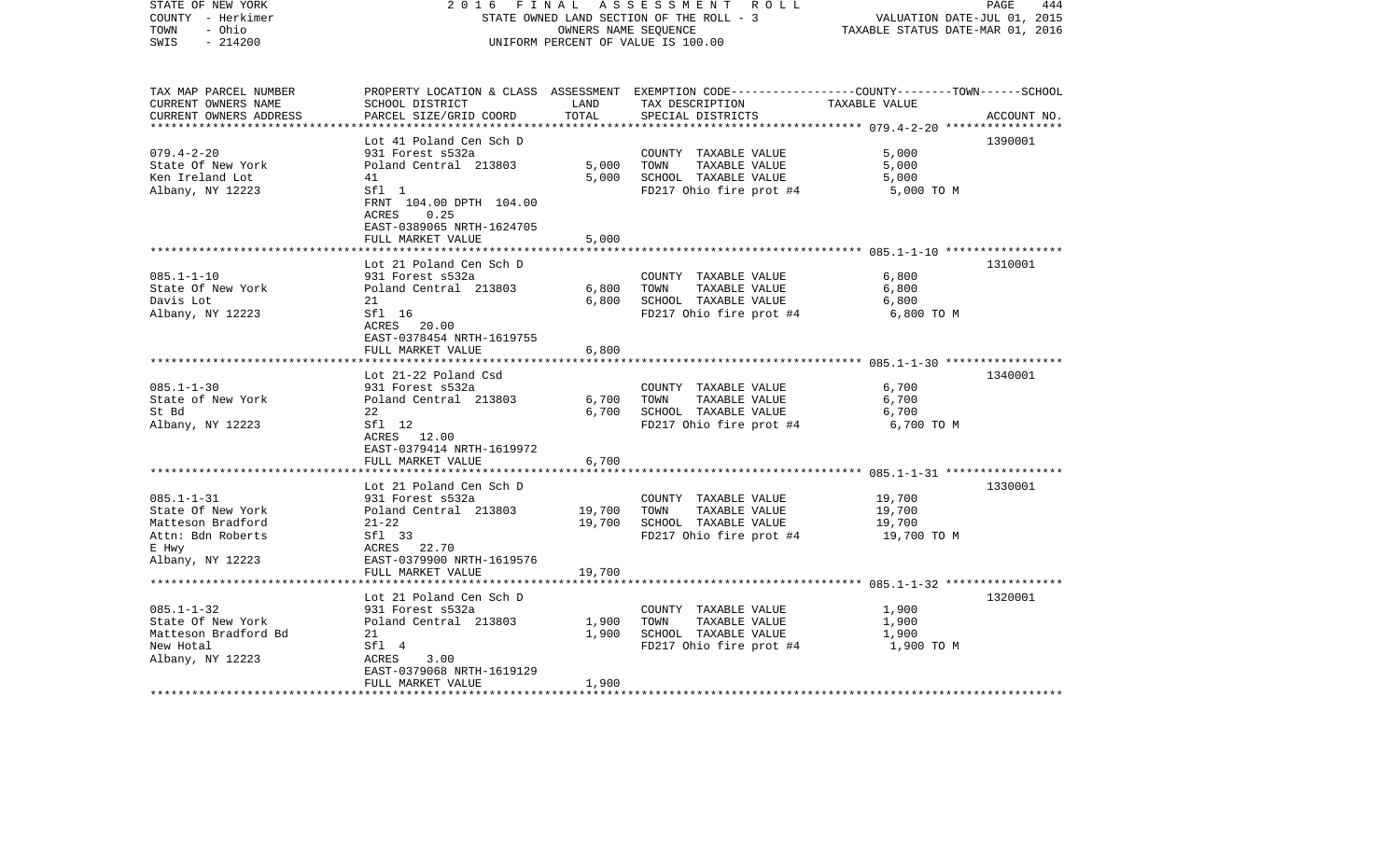| STATE OF NEW YORK<br>COUNTY - Herkimer<br>TOWN<br>- Ohio<br>$-214200$<br>SWIS | FINAL<br>2016<br>STATE OWNED LAND SECTION OF THE ROLL - 3<br>UNIFORM PERCENT OF VALUE IS 100.00 | VALUATION DATE-JUL 01, 2015<br>TAXABLE STATUS DATE-MAR 01, 2016 | PAGE<br>445                                                                                     |                            |                |
|-------------------------------------------------------------------------------|-------------------------------------------------------------------------------------------------|-----------------------------------------------------------------|-------------------------------------------------------------------------------------------------|----------------------------|----------------|
| TAX MAP PARCEL NUMBER                                                         |                                                                                                 |                                                                 | PROPERTY LOCATION & CLASS ASSESSMENT EXEMPTION CODE---------------COUNTY-------TOWN------SCHOOL |                            |                |
| CURRENT OWNERS NAME                                                           | SCHOOL DISTRICT                                                                                 | LAND                                                            | TAX DESCRIPTION                                                                                 | TAXABLE VALUE              |                |
| CURRENT OWNERS ADDRESS<br>*****************                                   | PARCEL SIZE/GRID COORD                                                                          | TOTAL                                                           | SPECIAL DISTRICTS                                                                               |                            | ACCOUNT NO.    |
|                                                                               | Lot 22 Poland Cen Sch D                                                                         |                                                                 |                                                                                                 |                            | 1350001        |
| $085.1 - 1 - 35$                                                              | 931 Forest s532a                                                                                |                                                                 | COUNTY TAXABLE VALUE                                                                            | 13,500                     |                |
| State Of New York                                                             | Poland Central 213803                                                                           | 13,500                                                          | TOWN<br>TAXABLE VALUE                                                                           | 13,500                     |                |
| Matteson Bradford                                                             | 22                                                                                              | 13,500                                                          | SCHOOL TAXABLE VALUE                                                                            | 13,500                     |                |
| Brn Borhydt                                                                   | Sfl 28                                                                                          |                                                                 | FD217 Ohio fire prot #4                                                                         | 13,500 TO M                |                |
| Albany, NY 12223                                                              | ACRES 24.50                                                                                     |                                                                 |                                                                                                 |                            |                |
|                                                                               | EAST-0380468 NRTH-1618932                                                                       |                                                                 |                                                                                                 |                            |                |
|                                                                               | FULL MARKET VALUE                                                                               | 13,500                                                          |                                                                                                 |                            |                |
|                                                                               | Lot 22 Poland Cen Sch D                                                                         |                                                                 |                                                                                                 |                            | 1370001        |
| $085.1 - 1 - 36$                                                              | 931 Forest s532a                                                                                |                                                                 | COUNTY TAXABLE VALUE                                                                            | 500                        |                |
| State Of New York                                                             | Poland Central 213803                                                                           | 500                                                             | TAXABLE VALUE<br>TOWN                                                                           | 500                        |                |
| Matteson Bradford                                                             | 22                                                                                              | 500                                                             | SCHOOL TAXABLE VALUE                                                                            | 500                        |                |
| Smith Lot Bd                                                                  | Sfl 1                                                                                           |                                                                 | FD217 Ohio fire prot #4                                                                         | 500 TO M                   |                |
| Albany, NY 12223                                                              | ACRES<br>2.40                                                                                   |                                                                 |                                                                                                 |                            |                |
|                                                                               | EAST-0381096 NRTH-1619361                                                                       |                                                                 |                                                                                                 |                            |                |
|                                                                               | FULL MARKET VALUE                                                                               | 500                                                             |                                                                                                 |                            |                |
|                                                                               | Lot 22 Poland Cen Sch D                                                                         |                                                                 |                                                                                                 |                            | 1360001        |
| $085.1 - 1 - 37$                                                              | 931 Forest s532a                                                                                |                                                                 | COUNTY TAXABLE VALUE                                                                            | 44,800                     |                |
| State Of New York                                                             | Poland Central 213803                                                                           | 44,800                                                          | TAXABLE VALUE<br>TOWN                                                                           | 44,800                     |                |
| Matteson Bradford On                                                          | 22                                                                                              | 44,800                                                          | SCHOOL TAXABLE VALUE                                                                            | 44,800                     |                |
| Teacup                                                                        | Sfl 83                                                                                          |                                                                 | FD217 Ohio fire prot #4                                                                         | 44,800 TO M                |                |
| Albany, NY 12223                                                              | ACRES 18.00                                                                                     |                                                                 |                                                                                                 |                            |                |
|                                                                               | EAST-0381276 NRTH-1620454                                                                       |                                                                 |                                                                                                 |                            |                |
|                                                                               | FULL MARKET VALUE                                                                               | 44,800                                                          |                                                                                                 |                            |                |
|                                                                               |                                                                                                 |                                                                 |                                                                                                 |                            | 5010001        |
| $333. - 1 - 34$                                                               | Hinckley Reservoir<br>931 Forest s532a                                                          |                                                                 | SOL-CNTY 32301                                                                                  | 22,100<br>22,100           | $\overline{0}$ |
| State Of New York                                                             | Poland Central 213803                                                                           | 22,100                                                          | COUNTY TAXABLE VALUE                                                                            | $\circ$                    |                |
| Albany, NY 12223                                                              | Lot 81                                                                                          | 22,100                                                          | TAXABLE VALUE<br>TOWN                                                                           | $\Omega$                   |                |
|                                                                               | Sfl<br>18.50 A                                                                                  |                                                                 | SCHOOL TAXABLE VALUE                                                                            | 22,100                     |                |
|                                                                               | DEED BOOK 00000                                                                                 |                                                                 |                                                                                                 |                            |                |
|                                                                               | FULL MARKET VALUE                                                                               | 22,100                                                          |                                                                                                 |                            |                |
|                                                                               |                                                                                                 |                                                                 |                                                                                                 |                            |                |
|                                                                               | Hinckley Reservoir                                                                              |                                                                 |                                                                                                 |                            | 5020001        |
| $333. - 1 - 35$                                                               | 931 Forest s532a                                                                                |                                                                 | SOL-CNTY<br>32301                                                                               | 14,800<br>14,800           | $\Omega$       |
| State Of New York                                                             | Poland Central 213803<br>Lot 83                                                                 | 14,800<br>14,800                                                | COUNTY TAXABLE VALUE<br>TOWN<br>TAXABLE VALUE                                                   | $\overline{0}$<br>$\Omega$ |                |
| Albany, NY 12223                                                              | Sfl<br>3.13A                                                                                    |                                                                 | SCHOOL TAXABLE VALUE                                                                            | 14,800                     |                |
|                                                                               | DEED BOOK 00000                                                                                 |                                                                 | FD217 Ohio fire prot #4                                                                         | 0 TO M                     |                |
|                                                                               | FULL MARKET VALUE                                                                               | 14,800                                                          | 14,800 EX                                                                                       |                            |                |
|                                                                               |                                                                                                 |                                                                 |                                                                                                 |                            |                |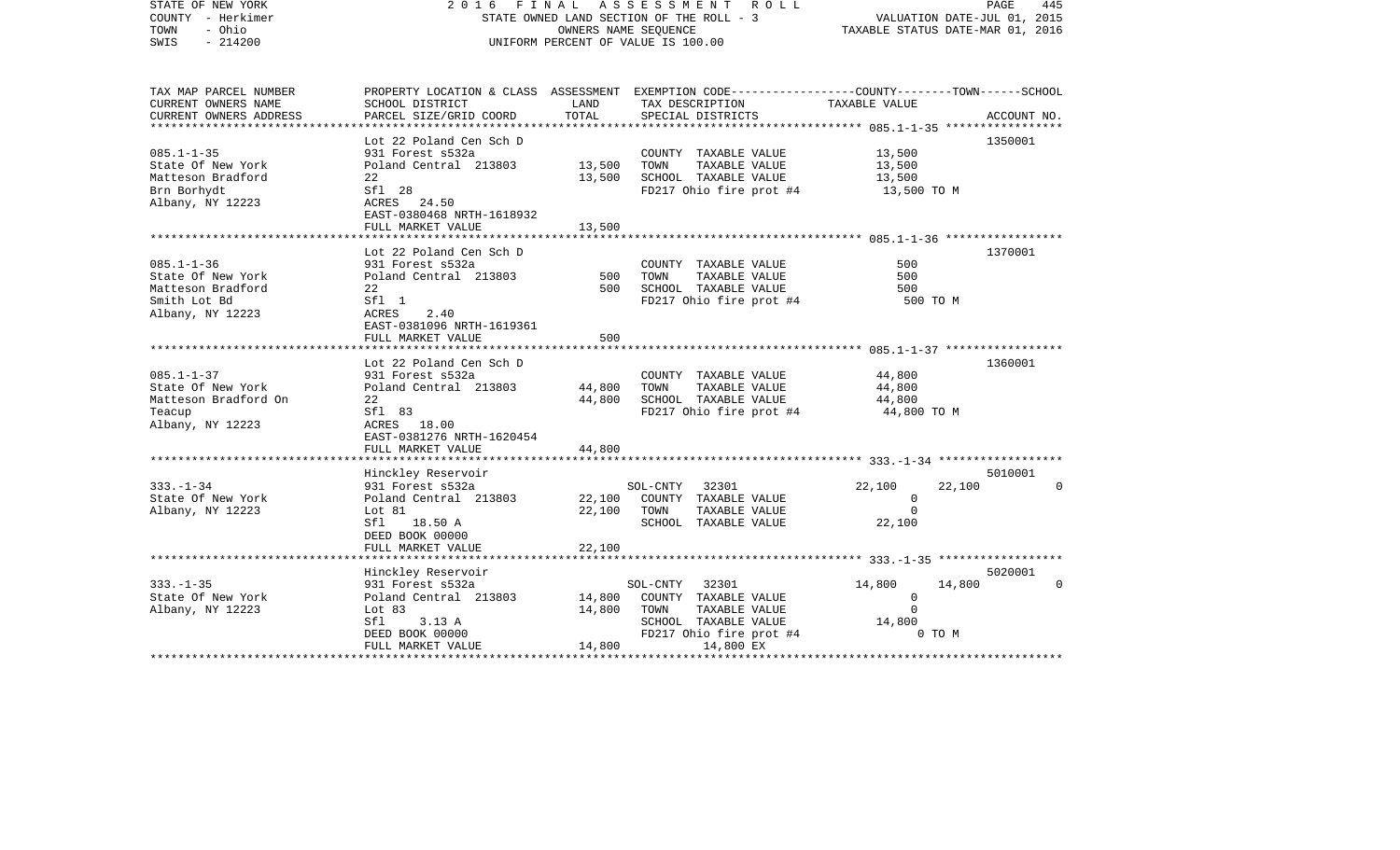| COUNTY - Herkimer<br>- Ohio<br>TOWN<br>SWIS<br>$-214200$ |                           | OWNERS NAME SEQUENCE | STATE OWNED LAND SECTION OF THE ROLL - 3<br>UNIFORM PERCENT OF VALUE IS 100.00                  | VALUATION DATE-JUL 01, 2015<br>TAXABLE STATUS DATE-MAR 01, 2016 |             |
|----------------------------------------------------------|---------------------------|----------------------|-------------------------------------------------------------------------------------------------|-----------------------------------------------------------------|-------------|
|                                                          |                           |                      |                                                                                                 |                                                                 |             |
| TAX MAP PARCEL NUMBER                                    |                           |                      | PROPERTY LOCATION & CLASS ASSESSMENT EXEMPTION CODE---------------COUNTY-------TOWN------SCHOOL |                                                                 |             |
| CURRENT OWNERS NAME                                      | SCHOOL DISTRICT           | LAND                 | TAX DESCRIPTION                                                                                 | TAXABLE VALUE                                                   |             |
| CURRENT OWNERS ADDRESS                                   | PARCEL SIZE/GRID COORD    | TOTAL                | SPECIAL DISTRICTS                                                                               |                                                                 | ACCOUNT NO. |
|                                                          |                           |                      |                                                                                                 | ************ 079.3-1-41 *************                           |             |
|                                                          | Lot 52 Poland Cen Sch D   |                      |                                                                                                 |                                                                 | 1420001     |
| $079.3 - 1 - 41$                                         | 931 Forest s532a          |                      | COUNTY TAXABLE VALUE                                                                            | 9,600                                                           |             |
| Sw Corner                                                | Poland Central 213803     | 9,600                | TAXABLE VALUE<br>TOWN                                                                           | 9,600                                                           |             |
| Ny State                                                 | 52                        | 9,600                | SCHOOL TAXABLE VALUE                                                                            | 9,600                                                           |             |
| Albany, NY 12223                                         | Sfl 20                    |                      | FD217 Ohio fire prot #4                                                                         | 9,600 TO M                                                      |             |
|                                                          | ACRES 20.00               |                      |                                                                                                 |                                                                 |             |
|                                                          | EAST-0347674 NRTH-1205290 |                      |                                                                                                 |                                                                 |             |
|                                                          | FULL MARKET VALUE         | 9,600                |                                                                                                 |                                                                 |             |
|                                                          | *****************         | * * * * * * * * *    |                                                                                                 |                                                                 |             |
|                                                          | Lot 46 Poland Cen Sch D   |                      |                                                                                                 |                                                                 | 4550001     |
| $070.4 - 1 - 1$                                          | 931 Forest s532a          |                      | COUNTY TAXABLE VALUE                                                                            | 120,000                                                         |             |
| Vrooman Patent                                           | Poland Central 213803     | 120,000              | TOWN<br>TAXABLE VALUE                                                                           | 120,000                                                         |             |
| Albany, NY 12223                                         | 46                        | 120,000              | SCHOOL TAXABLE VALUE                                                                            | 120,000                                                         |             |
|                                                          | Sfl 179.53                |                      | FD217 Ohio fire prot #4                                                                         | 120,000 TO M                                                    |             |
|                                                          | ACRES 179.50              |                      |                                                                                                 |                                                                 |             |
|                                                          | EAST-0394835 NRTH-1659784 |                      |                                                                                                 |                                                                 |             |
|                                                          | FULL MARKET VALUE         | 120,000              |                                                                                                 |                                                                 |             |
|                                                          | **************            | **********           |                                                                                                 |                                                                 |             |
|                                                          | Lot 40 Poland Cen Sch D   |                      |                                                                                                 |                                                                 | 4510001     |
| $070.4 - 1 - 2$                                          | 931 Forest s532a          |                      | COUNTY TAXABLE VALUE                                                                            | 148,200                                                         |             |
| Vrooman Patent                                           | Poland Central 213803     | 148,200              | TAXABLE VALUE<br>TOWN                                                                           | 148,200                                                         |             |
| Albany, NY 12223                                         | 40                        | 148,200              | SCHOOL TAXABLE VALUE                                                                            | 148,200                                                         |             |
|                                                          | Sfl 208.8                 |                      | FD217 Ohio fire prot #4                                                                         | 148,200 TO M                                                    |             |
|                                                          | ACRES 208.80              |                      |                                                                                                 |                                                                 |             |
|                                                          | EAST-0396764 NRTH-1657127 |                      |                                                                                                 |                                                                 |             |
|                                                          | FULL MARKET VALUE         | 148,200              |                                                                                                 |                                                                 |             |
|                                                          |                           | * * * * * * * * * *  |                                                                                                 |                                                                 |             |
|                                                          | Lot 47 Poland Csd         |                      |                                                                                                 |                                                                 | 4560001     |
| $071.3 - 1 - 2$                                          | 931 Forest s532a          |                      | COUNTY TAXABLE VALUE                                                                            | 165,300                                                         |             |
| Vrooman Patent                                           | Poland Central 213803     | 165,300              | TOWN<br>TAXABLE VALUE                                                                           | 165,300                                                         |             |
| Albany, NY 12223                                         | 47                        | 165,300              | SCHOOL TAXABLE VALUE                                                                            | 165,300                                                         |             |
|                                                          | Sfl 134.57                |                      | FD217 Ohio fire prot #4                                                                         | 165,300 TO M                                                    |             |
|                                                          | ACRES 142.30              |                      |                                                                                                 |                                                                 |             |
|                                                          | EAST-0398663 NRTH-1660291 |                      |                                                                                                 |                                                                 |             |
|                                                          | FULL MARKET VALUE         | 165,300              |                                                                                                 |                                                                 |             |
|                                                          |                           |                      |                                                                                                 |                                                                 |             |
|                                                          | Lot 48 Poland Csd         |                      |                                                                                                 |                                                                 | 4570001     |
| $071.3 - 1 - 3$                                          | 931 Forest s532a          |                      | COUNTY TAXABLE VALUE                                                                            | 114,600                                                         |             |
| Vrooman Patent                                           | Poland Central 213803     | 114,600              | TAXABLE VALUE<br>TOWN                                                                           | 114,600                                                         |             |
| Albany, NY 12223                                         | 48                        | 114,600              | SCHOOL TAXABLE VALUE                                                                            | 114,600                                                         |             |
|                                                          | Sfl 134                   |                      | FD217 Ohio fire prot #4                                                                         | 114,600 TO M                                                    |             |
|                                                          | ACRES 142.80              |                      |                                                                                                 |                                                                 |             |
|                                                          | EAST-0400716 NRTH-1659365 |                      |                                                                                                 |                                                                 |             |
|                                                          | FULL MARKET VALUE         | 114,600              |                                                                                                 |                                                                 |             |
|                                                          |                           |                      |                                                                                                 |                                                                 |             |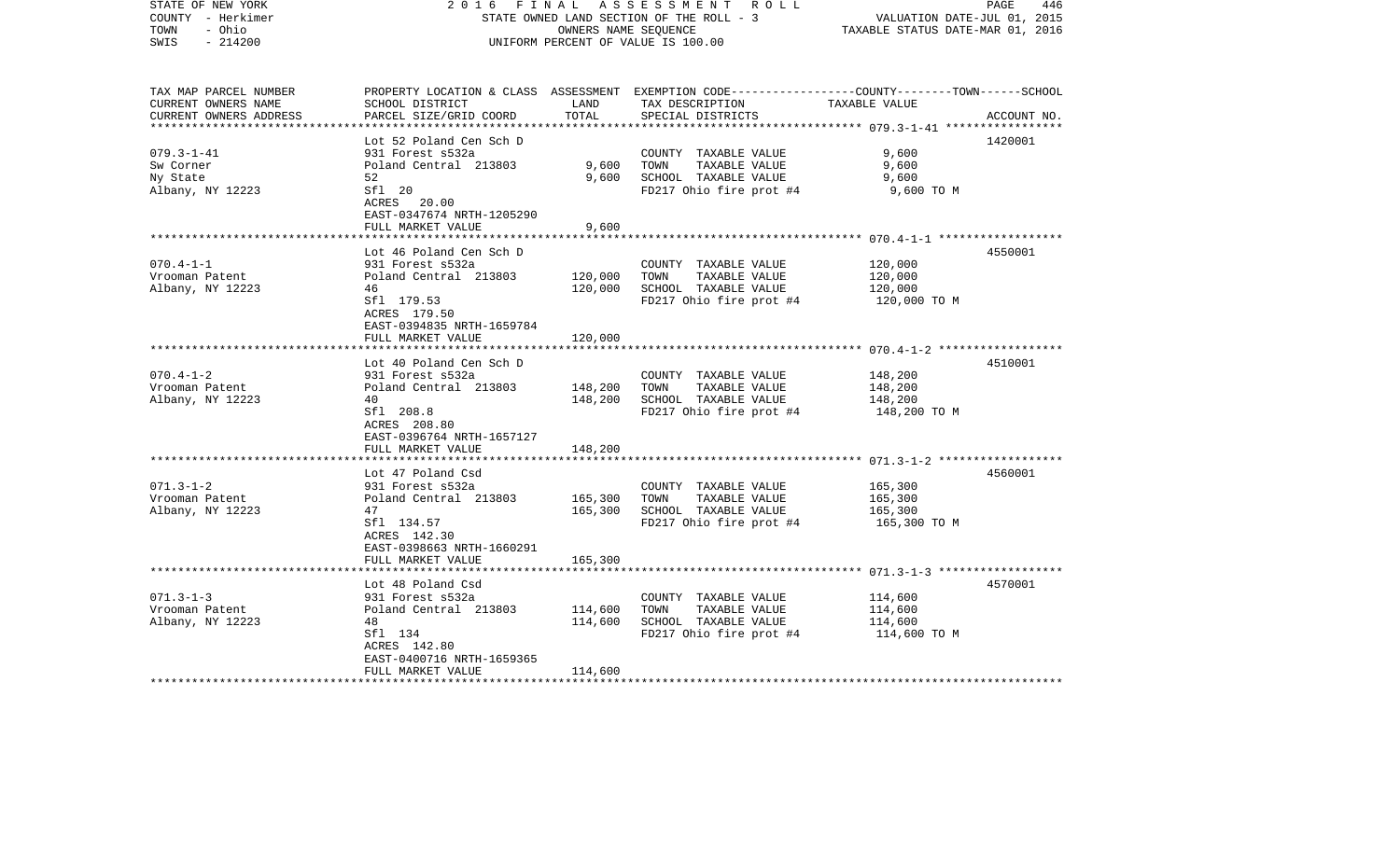| STATE OF NEW YORK<br>COUNTY - Herkimer<br>TOWN<br>- Ohio<br>$-214200$<br>SWIS | 2 0 1 6<br>FINAL                                        | OWNERS NAME SEQUENCE | A S S E S S M E N T R O L L<br>STATE OWNED LAND SECTION OF THE ROLL - 3<br>UNIFORM PERCENT OF VALUE IS 100.00                          | VALUATION DATE-JUL 01, 2015<br>TAXABLE STATUS DATE-MAR 01, 2016 | 447<br>PAGE |
|-------------------------------------------------------------------------------|---------------------------------------------------------|----------------------|----------------------------------------------------------------------------------------------------------------------------------------|-----------------------------------------------------------------|-------------|
| TAX MAP PARCEL NUMBER<br>CURRENT OWNERS NAME<br>CURRENT OWNERS ADDRESS        | SCHOOL DISTRICT<br>PARCEL SIZE/GRID COORD               | LAND<br>TOTAL        | PROPERTY LOCATION & CLASS ASSESSMENT EXEMPTION CODE--------------COUNTY-------TOWN------SCHOOL<br>TAX DESCRIPTION<br>SPECIAL DISTRICTS | TAXABLE VALUE                                                   | ACCOUNT NO. |
|                                                                               | Lot 49 Poland Csd                                       |                      |                                                                                                                                        |                                                                 | 4580001     |
| $071.3 - 1 - 4$                                                               | 931 Forest s532a                                        |                      | COUNTY TAXABLE VALUE                                                                                                                   | 103,600                                                         |             |
| Vrooman Patent                                                                | Poland Central 213803                                   | 103,600              | TOWN<br>TAXABLE VALUE                                                                                                                  | 103,600                                                         |             |
| Albany, NY 12223                                                              | 49                                                      | 103,600              | SCHOOL TAXABLE VALUE                                                                                                                   | 103,600                                                         |             |
|                                                                               | Sfl 134<br>ACRES 24.10<br>EAST-0401854 NRTH-1658802     |                      | FD217 Ohio fire prot #4                                                                                                                | 103,600 TO M                                                    |             |
|                                                                               | FULL MARKET VALUE                                       | 103,600              |                                                                                                                                        |                                                                 |             |
|                                                                               | Lot 44 Poland Csd                                       |                      |                                                                                                                                        |                                                                 | 4530001     |
| $071.3 - 1 - 5$                                                               | 931 Forest s532a                                        |                      | COUNTY TAXABLE VALUE                                                                                                                   | 104,400                                                         |             |
| Vrooman Patent                                                                | Poland Central 213803                                   | 104,400              | TOWN<br>TAXABLE VALUE                                                                                                                  | 104,400                                                         |             |
| All In Ohio                                                                   | 44                                                      | 104,400              | SCHOOL TAXABLE VALUE                                                                                                                   | 104,400                                                         |             |
| Albany, NY 12223                                                              | Sfl 166<br>ACRES 54.30<br>EAST-0400590 NRTH-1657118     |                      | FD217 Ohio fire prot #4                                                                                                                | 104,400 TO M                                                    |             |
|                                                                               | FULL MARKET VALUE                                       | 104,400              |                                                                                                                                        |                                                                 |             |
|                                                                               |                                                         |                      |                                                                                                                                        |                                                                 | 4540001     |
| $071.3 - 1 - 6$                                                               | Lot 45 Poland Csd<br>931 Forest s532a                   |                      | COUNTY TAXABLE VALUE                                                                                                                   | 121,600                                                         |             |
| Vrooman Patent                                                                | Poland Central 213803                                   | 121,600              | TOWN<br>TAXABLE VALUE                                                                                                                  | 121,600                                                         |             |
| Albany, NY 12223                                                              | 45                                                      | 121,600              | SCHOOL TAXABLE VALUE                                                                                                                   | 121,600                                                         |             |
|                                                                               | Sfl 170<br>ACRES 170.00<br>EAST-0397492 NRTH-1658390    |                      | FD217 Ohio fire prot #4                                                                                                                | 121,600 TO M                                                    |             |
|                                                                               | FULL MARKET VALUE                                       | 121,600              |                                                                                                                                        |                                                                 |             |
|                                                                               | Lot 1 Poland Cen Sch D                                  |                      |                                                                                                                                        |                                                                 | 4310001     |
| $074.1 - 1 - 5$                                                               | 931 Forest s532a                                        |                      | COUNTY TAXABLE VALUE                                                                                                                   | 310,900                                                         |             |
| Vrooman Patent                                                                | Poland Central 213803                                   | 310,900              | TOWN<br>TAXABLE VALUE                                                                                                                  | 310,900                                                         |             |
| Albany, NY 12223                                                              | $\mathbf{1}$                                            | 310,900              | SCHOOL TAXABLE VALUE                                                                                                                   | 310,900                                                         |             |
|                                                                               | Sfl 482.38<br>ACRES 482.40<br>EAST-0378036 NRTH-1652637 |                      | FD217 Ohio fire prot #4                                                                                                                | 310,900 TO M                                                    |             |
|                                                                               | FULL MARKET VALUE                                       | 310,900              |                                                                                                                                        |                                                                 |             |
|                                                                               | Lot 39 Poland Cen Sch D                                 |                      |                                                                                                                                        |                                                                 | 4500001     |
| $074.2 - 1 - 1$                                                               | 931 Forest s532a                                        |                      | COUNTY TAXABLE VALUE                                                                                                                   | 96,000                                                          |             |
| Vrooman Patent                                                                | Poland Central 213803                                   | 96,000               | TOWN<br>TAXABLE VALUE                                                                                                                  | 96,000                                                          |             |
| Albany, NY 12223                                                              | 39                                                      | 96,000               | SCHOOL TAXABLE VALUE                                                                                                                   | 96,000                                                          |             |
|                                                                               | Sfl 135.4<br>ACRES 142.90                               |                      | FD217 Ohio fire prot #4                                                                                                                | 96,000 TO M                                                     |             |
|                                                                               | EAST-0391883 NRTH-1657213<br>FULL MARKET VALUE          | 96,000               |                                                                                                                                        |                                                                 |             |
|                                                                               |                                                         |                      |                                                                                                                                        |                                                                 |             |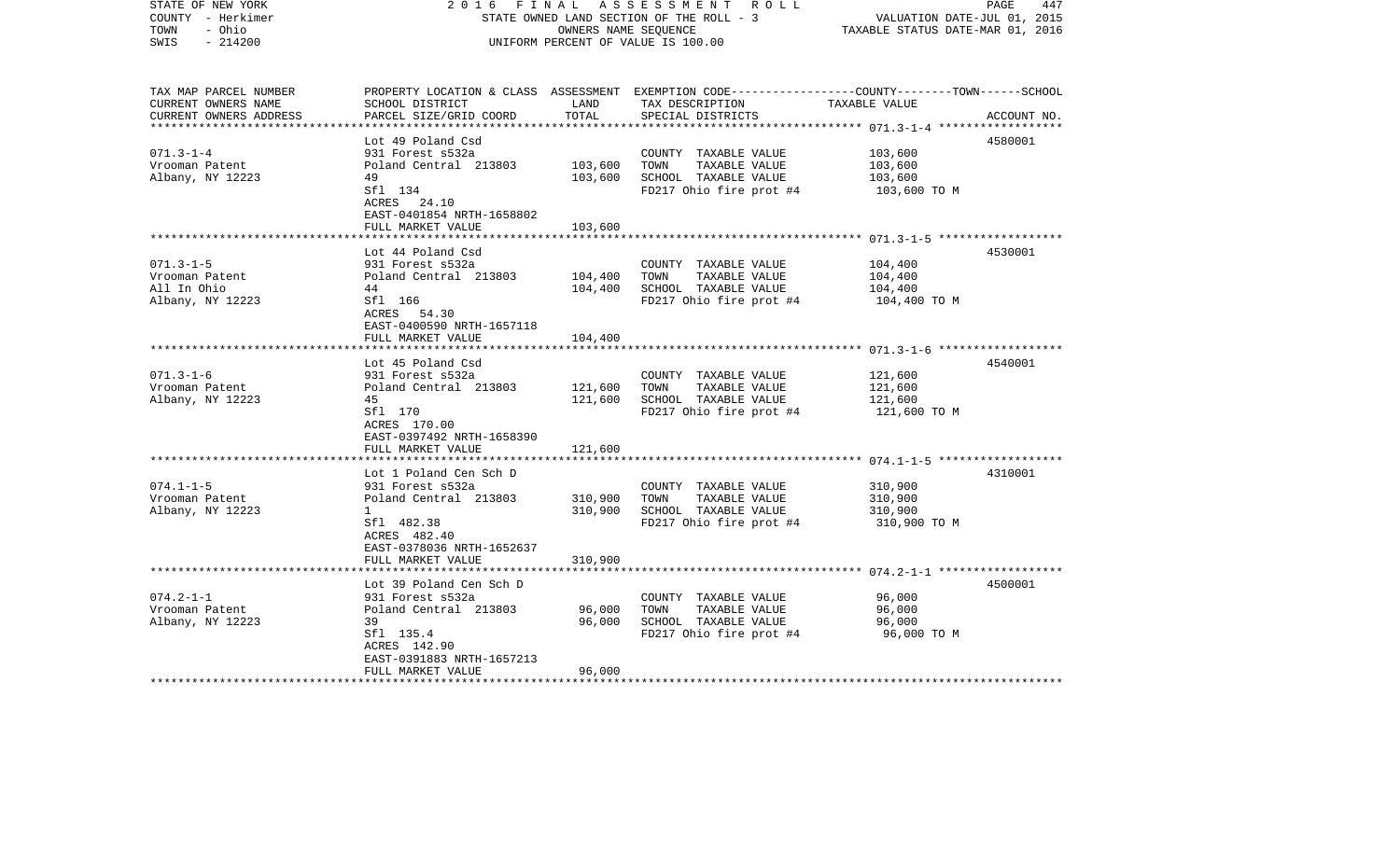| STATE OF NEW YORK<br>COUNTY - Herkimer<br>- Ohio<br>TOWN<br>$-214200$<br>SWIS | 2 0 1 6                                                       | FINAL<br>A S S E S S M E N T R O L L<br>PAGE<br>STATE OWNED LAND SECTION OF THE ROLL - 3<br>VALUATION DATE-JUL 01, 2015<br>OWNERS NAME SEQUENCE<br>TAXABLE STATUS DATE-MAR 01, 2016<br>UNIFORM PERCENT OF VALUE IS 100.00 |                                                                                                                                                       |              |             |  |
|-------------------------------------------------------------------------------|---------------------------------------------------------------|---------------------------------------------------------------------------------------------------------------------------------------------------------------------------------------------------------------------------|-------------------------------------------------------------------------------------------------------------------------------------------------------|--------------|-------------|--|
| TAX MAP PARCEL NUMBER<br>CURRENT OWNERS NAME<br>CURRENT OWNERS ADDRESS        | SCHOOL DISTRICT<br>PARCEL SIZE/GRID COORD                     | LAND<br>TOTAL                                                                                                                                                                                                             | PROPERTY LOCATION & CLASS ASSESSMENT EXEMPTION CODE---------------COUNTY-------TOWN------SCHOOL<br>TAX DESCRIPTION TAXABLE VALUE<br>SPECIAL DISTRICTS |              | ACCOUNT NO. |  |
|                                                                               | Lot 32 Poland Cen Sch D                                       |                                                                                                                                                                                                                           |                                                                                                                                                       |              | 4450001     |  |
| $074.2 - 1 - 2$                                                               | 931 Forest s532a                                              |                                                                                                                                                                                                                           | COUNTY TAXABLE VALUE                                                                                                                                  | 157,700      |             |  |
| Vrooman Patent                                                                | Poland Central 213803                                         | 157,700                                                                                                                                                                                                                   | TOWN<br>TAXABLE VALUE                                                                                                                                 | 157,700      |             |  |
| Albany, NY 12223                                                              | 32                                                            | 157,700                                                                                                                                                                                                                   | SCHOOL TAXABLE VALUE                                                                                                                                  | 157,700      |             |  |
|                                                                               | Sfl 198.59<br>ACRES 198.60<br>EAST-0390405 NRTH-1655896       |                                                                                                                                                                                                                           | FD217 Ohio fire prot #4                                                                                                                               | 157,700 TO M |             |  |
|                                                                               | FULL MARKET VALUE                                             | 157,700                                                                                                                                                                                                                   |                                                                                                                                                       |              |             |  |
|                                                                               | Lot 30 Poland Cen Sch D                                       |                                                                                                                                                                                                                           |                                                                                                                                                       |              | 4430001     |  |
| $074.2 - 1 - 3$                                                               | 931 Forest s532a                                              |                                                                                                                                                                                                                           | COUNTY TAXABLE VALUE                                                                                                                                  | 83,000       |             |  |
| Vrooman Patent                                                                | Poland Central 213803                                         | 83,000                                                                                                                                                                                                                    | TOWN<br>TAXABLE VALUE                                                                                                                                 | 83,000       |             |  |
| E Part                                                                        | 30                                                            | 83,000                                                                                                                                                                                                                    | SCHOOL TAXABLE VALUE                                                                                                                                  | 83,000       |             |  |
| Albany, NY 12223                                                              | Sfl 100<br>ACRES 100.00<br>EAST-0389917 NRTH-1654700          |                                                                                                                                                                                                                           | FD217 Ohio fire prot #4                                                                                                                               | 83,000 TO M  |             |  |
|                                                                               | FULL MARKET VALUE                                             | 83,000                                                                                                                                                                                                                    |                                                                                                                                                       |              |             |  |
|                                                                               | Lot 31 Poland Cen Sch D                                       |                                                                                                                                                                                                                           |                                                                                                                                                       |              | 4440001     |  |
| $074.2 - 1 - 4$                                                               | 931 Forest s532a                                              |                                                                                                                                                                                                                           | COUNTY TAXABLE VALUE                                                                                                                                  | 33,000       |             |  |
| Vrooman Patent                                                                | Poland Central 213803                                         | 33,000                                                                                                                                                                                                                    | TOWN<br>TAXABLE VALUE                                                                                                                                 | 33,000       |             |  |
| Albany, NY 12223                                                              | 31                                                            | 33,000                                                                                                                                                                                                                    | SCHOOL TAXABLE VALUE                                                                                                                                  | 33,000       |             |  |
|                                                                               | Sfl 52.66<br>ACRES 52.60<br>EAST-0387164 NRTH-1655856         |                                                                                                                                                                                                                           | FD217 Ohio fire prot #4                                                                                                                               | 33,000 TO M  |             |  |
|                                                                               | FULL MARKET VALUE                                             | 33,000                                                                                                                                                                                                                    |                                                                                                                                                       |              |             |  |
|                                                                               | Lot 24 Poland Cen Sch D                                       |                                                                                                                                                                                                                           |                                                                                                                                                       |              | 4390001     |  |
| $074.2 - 1 - 19$                                                              | 931 Forest s532a                                              |                                                                                                                                                                                                                           | COUNTY TAXABLE VALUE                                                                                                                                  | 127,600      |             |  |
| Vrooman Patent                                                                | Poland Central 213803                                         | 127,600                                                                                                                                                                                                                   | TOWN<br>TAXABLE VALUE                                                                                                                                 | 127,600      |             |  |
| All In Ohio                                                                   | 24                                                            | 127,600                                                                                                                                                                                                                   | SCHOOL TAXABLE VALUE                                                                                                                                  | 127,600      |             |  |
| Albany, NY 12223                                                              | Sfl 200<br>ACRES 200.00<br>EAST-0393565 NRTH-1650771          |                                                                                                                                                                                                                           | FD217 Ohio fire prot #4                                                                                                                               | 127,600 TO M |             |  |
|                                                                               | FULL MARKET VALUE                                             | 127,600                                                                                                                                                                                                                   |                                                                                                                                                       |              |             |  |
|                                                                               | Lot 25 Poland Cen Sch D                                       |                                                                                                                                                                                                                           |                                                                                                                                                       |              | 4400001     |  |
| $074.2 - 1 - 20$                                                              | 931 Forest s532a                                              |                                                                                                                                                                                                                           | COUNTY TAXABLE VALUE                                                                                                                                  | 89,800       |             |  |
| Vrooman Patent                                                                | Poland Central 213803                                         | 89,800                                                                                                                                                                                                                    | TOWN<br>TAXABLE VALUE                                                                                                                                 | 89,800       |             |  |
| Albany, NY 12223                                                              | 25                                                            | 89,800                                                                                                                                                                                                                    | SCHOOL TAXABLE VALUE                                                                                                                                  | 89,800       |             |  |
|                                                                               | Sfl 134                                                       |                                                                                                                                                                                                                           | FD217 Ohio fire prot #4                                                                                                                               | 89,800 TO M  |             |  |
|                                                                               | ACRES 65.60<br>EAST-0396740 NRTH-1649367<br>FULL MARKET VALUE | 89,800                                                                                                                                                                                                                    |                                                                                                                                                       |              |             |  |
|                                                                               |                                                               |                                                                                                                                                                                                                           |                                                                                                                                                       |              |             |  |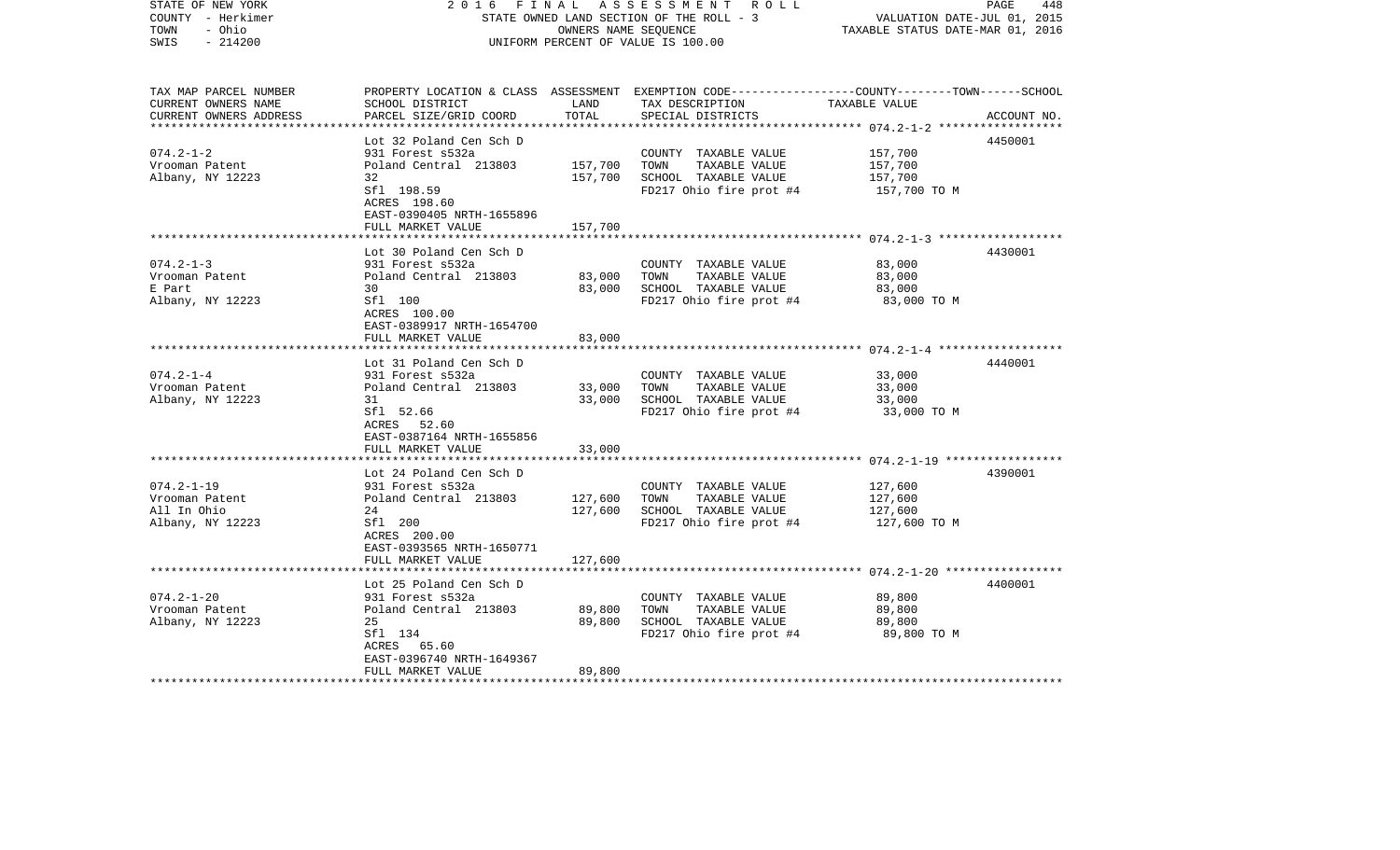| COUNTY<br>– Herkimer<br>TOWN<br>- Ohio<br>SWIS<br>$-214200$ |                                                     |                    | STATE OWNED LAND SECTION OF THE ROLL - 3<br>OWNERS NAME SEQUENCE<br>UNIFORM PERCENT OF VALUE IS 100.00             | TAXABLE STATUS DATE-MAR 01, 2016 | VALUATION DATE-JUL 01, 2015 |
|-------------------------------------------------------------|-----------------------------------------------------|--------------------|--------------------------------------------------------------------------------------------------------------------|----------------------------------|-----------------------------|
| TAX MAP PARCEL NUMBER<br>CURRENT OWNERS NAME                | SCHOOL DISTRICT                                     | LAND               | PROPERTY LOCATION & CLASS ASSESSMENT EXEMPTION CODE---------------COUNTY-------TOWN------SCHOOL<br>TAX DESCRIPTION | TAXABLE VALUE                    |                             |
| CURRENT OWNERS ADDRESS                                      | PARCEL SIZE/GRID COORD                              | TOTAL              | SPECIAL DISTRICTS                                                                                                  |                                  | ACCOUNT NO.                 |
| ************************                                    | ************************<br>Lot 29 Poland Cen Sch D |                    |                                                                                                                    |                                  | 4420001                     |
| $074.2 - 1 - 21$                                            | 931 Forest s532a                                    |                    | COUNTY TAXABLE VALUE                                                                                               | 120,900                          |                             |
| Vrooman Patent                                              | Poland Central 213803                               | 120,900            | TOWN<br>TAXABLE VALUE                                                                                              | 120,900                          |                             |
| $N = 1/2$                                                   | 29                                                  | 120,900            | SCHOOL TAXABLE VALUE                                                                                               | 120,900                          |                             |
| Albany, NY 12223                                            | Sfl 200                                             |                    | FD217 Ohio fire prot #4                                                                                            | 120,900 TO M                     |                             |
|                                                             | ACRES 200.00<br>EAST-0394317 NRTH-1652309           |                    |                                                                                                                    |                                  |                             |
|                                                             | FULL MARKET VALUE                                   | 120,900            |                                                                                                                    |                                  |                             |
|                                                             |                                                     |                    |                                                                                                                    |                                  |                             |
|                                                             | Lot 33 Poland Cen Sch D                             |                    |                                                                                                                    |                                  | 4460001                     |
| $074.2 - 1 - 22$                                            | 931 Forest s532a<br>Poland Central 213803           |                    | COUNTY TAXABLE VALUE<br>TOWN<br>TAXABLE VALUE                                                                      | 130,900<br>130,900               |                             |
| Vrooman Patent<br>Albany, NY 12223                          | 33                                                  | 130,900<br>130,900 | SCHOOL TAXABLE VALUE                                                                                               | 130,900                          |                             |
|                                                             | Sfl 200                                             |                    | FD217 Ohio fire prot #4                                                                                            | 130,900 TO M                     |                             |
|                                                             | ACRES 200.00                                        |                    |                                                                                                                    |                                  |                             |
|                                                             | EAST-0395035 NRTH-1653906                           |                    |                                                                                                                    |                                  |                             |
|                                                             | FULL MARKET VALUE<br>**********************         | 130,900            |                                                                                                                    |                                  |                             |
|                                                             | Lot 38 Poland Cen Sch D                             |                    |                                                                                                                    |                                  | 4490001                     |
| $074.2 - 1 - 23$                                            | 931 Forest s532a                                    |                    | COUNTY TAXABLE VALUE                                                                                               | 141,300                          |                             |
| Vrooman Patent                                              | Poland Central 213803                               | 141,300            | TAXABLE VALUE<br>TOWN                                                                                              | 141,300                          |                             |
| Albany, NY 12223                                            | 38                                                  | 141,300            | SCHOOL TAXABLE VALUE                                                                                               | 141,300                          |                             |
|                                                             | Sfl 200<br>ACRES 200.00                             |                    | FD217 Ohio fire prot #4                                                                                            | 141,300 TO M                     |                             |
|                                                             | EAST-0395919 NRTH-1655467                           |                    |                                                                                                                    |                                  |                             |
|                                                             | FULL MARKET VALUE                                   | 141,300            |                                                                                                                    |                                  |                             |
|                                                             | ************************                            |                    |                                                                                                                    |                                  |                             |
| $074.4 - 1 - 1$                                             | $L$ 3,4,7,14 Poland Csd                             |                    |                                                                                                                    |                                  | 4320001                     |
| Vrooman Patent                                              | 931 Forest s532a<br>Poland Central 213803           | 167,800            | COUNTY TAXABLE VALUE<br>TAXABLE VALUE<br>TOWN                                                                      | 167,800<br>167,800               |                             |
| Lot 3 E Part Lot4 Se Cor                                    | Sfl 274.16                                          | 167,800            | SCHOOL TAXABLE VALUE                                                                                               | 167,800                          |                             |
| Lot 7                                                       | ACRES 274.20                                        |                    | FD217 Ohio fire prot #4                                                                                            | 167,800 TO M                     |                             |
| Albany, NY 12223                                            | EAST-0384334 NRTH-1647833                           |                    |                                                                                                                    |                                  |                             |
|                                                             | FULL MARKET VALUE<br>*********************          | 167,800            |                                                                                                                    |                                  |                             |
|                                                             | Lot 14 Poland Cen Sch D                             |                    |                                                                                                                    |                                  | 4360001                     |
| $074.4 - 1 - 2$                                             | 931 Forest s532a                                    |                    | COUNTY TAXABLE VALUE                                                                                               | 60,500                           |                             |
| Vrooman Patent                                              | Poland Central 213803                               | 60,500             | TOWN<br>TAXABLE VALUE                                                                                              | 60,500                           |                             |
| Ex N E Corner                                               | 14                                                  | 60,500             | SCHOOL TAXABLE VALUE                                                                                               | 60,500                           |                             |
| Albany, NY 12223                                            | Sfl 92.25                                           |                    | FD217 Ohio fire prot #4                                                                                            | 60,500 TO M                      |                             |
|                                                             | ACRES 92.30<br>EAST-0387597 NRTH-1647389            |                    |                                                                                                                    |                                  |                             |
|                                                             | FULL MARKET VALUE                                   | 60,500             |                                                                                                                    |                                  |                             |
| *********************                                       |                                                     |                    |                                                                                                                    |                                  |                             |

2016 FINAL ASSESSMENT ROLL

PAGE 449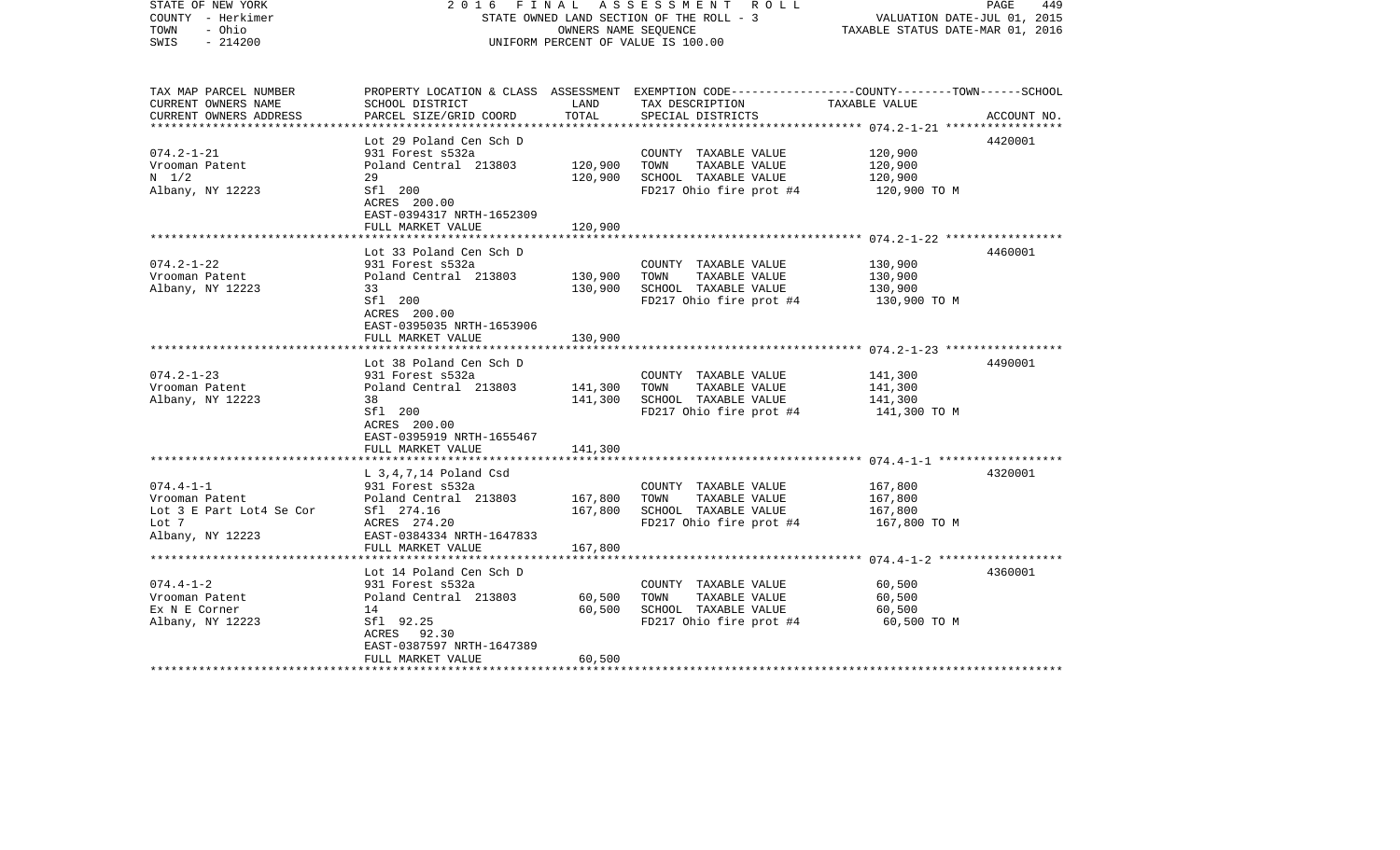| STATE OF NEW YORK<br>COUNTY - Herkimer<br>TOWN<br>- Ohio<br>$-214200$<br>SWIS                       | 2 0 1 6<br>FINAL                                        | OWNERS NAME SEQUENCE | A S S E S S M E N T R O L L<br>STATE OWNED LAND SECTION OF THE ROLL - 3<br>UNIFORM PERCENT OF VALUE IS 100.00                           | 450<br>PAGE<br>VALUATION DATE-JUL 01, 2015<br>TAXABLE STATUS DATE-MAR 01, 2016 |             |
|-----------------------------------------------------------------------------------------------------|---------------------------------------------------------|----------------------|-----------------------------------------------------------------------------------------------------------------------------------------|--------------------------------------------------------------------------------|-------------|
| TAX MAP PARCEL NUMBER<br>CURRENT OWNERS NAME<br>CURRENT OWNERS ADDRESS<br>************************* | SCHOOL DISTRICT<br>PARCEL SIZE/GRID COORD               | LAND<br>TOTAL        | PROPERTY LOCATION & CLASS ASSESSMENT EXEMPTION CODE---------------COUNTY-------TOWN------SCHOOL<br>TAX DESCRIPTION<br>SPECIAL DISTRICTS | TAXABLE VALUE                                                                  | ACCOUNT NO. |
|                                                                                                     | Lot 7 Poland Cen Sch D                                  |                      |                                                                                                                                         |                                                                                | 4330001     |
| $074.4 - 1 - 3$                                                                                     | 931 Forest s532a                                        |                      | COUNTY TAXABLE VALUE                                                                                                                    | 72,000                                                                         |             |
| Vrooman Patent                                                                                      | Poland Central 213803                                   | 72,000               | TOWN<br>TAXABLE VALUE                                                                                                                   | 72,000                                                                         |             |
| N E Corner E End Remainin                                                                           | 7                                                       | 72,000               | SCHOOL TAXABLE VALUE                                                                                                                    | 72,000                                                                         |             |
| Albany, NY 12223                                                                                    | Sfl 109.75<br>ACRES 101.80<br>EAST-0386893 NRTH-1646083 |                      | FD217 Ohio fire prot #4                                                                                                                 | 72,000 TO M                                                                    |             |
|                                                                                                     | FULL MARKET VALUE                                       | 72,000               |                                                                                                                                         |                                                                                |             |
|                                                                                                     | Lot 13 Poland Cen Sch D                                 |                      |                                                                                                                                         |                                                                                | 4350001     |
| $074.4 - 1 - 6$                                                                                     | 931 Forest s532a                                        |                      | COUNTY TAXABLE VALUE                                                                                                                    | 29,500                                                                         |             |
| Vrooman Patent                                                                                      | Poland Central 213803                                   | 29,500               | TOWN<br>TAXABLE VALUE                                                                                                                   | 29,500                                                                         |             |
| S 1/2 Of N 1/2                                                                                      | 13                                                      | 29,500               | SCHOOL TAXABLE VALUE                                                                                                                    | 29,500                                                                         |             |
| Albany, NY 12223                                                                                    | Sfl 50<br>ACRES 52.30                                   |                      | FD217 Ohio fire prot #4                                                                                                                 | 29,500 TO M                                                                    |             |
|                                                                                                     | EAST-0391304 NRTH-1646233                               |                      |                                                                                                                                         |                                                                                |             |
|                                                                                                     | FULL MARKET VALUE                                       | 29,500               |                                                                                                                                         |                                                                                |             |
|                                                                                                     | Lot 20 Poland Cen Sch D                                 |                      |                                                                                                                                         |                                                                                | 4380001     |
| $074.4 - 1 - 13$                                                                                    | 931 Forest s532a                                        |                      | COUNTY TAXABLE VALUE                                                                                                                    | 73,500                                                                         |             |
| Vrooman Patent                                                                                      | Poland Central 213803                                   | 73,500               | TOWN<br>TAXABLE VALUE                                                                                                                   | 73,500                                                                         |             |
| All In Ohio                                                                                         | 20                                                      | 73,500               | SCHOOL TAXABLE VALUE                                                                                                                    | 73,500                                                                         |             |
| Albany, NY 12223                                                                                    | Sfl 134<br>ACRES 70.60<br>EAST-0395945 NRTH-1647805     |                      | FD217 Ohio fire prot #4                                                                                                                 | 73,500 TO M                                                                    |             |
|                                                                                                     | FULL MARKET VALUE                                       | 73,500               |                                                                                                                                         |                                                                                |             |
|                                                                                                     | *************************                               |                      |                                                                                                                                         |                                                                                |             |
|                                                                                                     | Lot 17 Poland Cen Sch D                                 |                      |                                                                                                                                         |                                                                                | 4370001     |
| $074.4 - 1 - 14$                                                                                    | 931 Forest s532a                                        |                      | COUNTY TAXABLE VALUE                                                                                                                    | 59,100                                                                         |             |
| Vrooman Patent<br>All In Ohio                                                                       | Poland Central 213803<br>17                             | 59,100               | TOWN<br>TAXABLE VALUE                                                                                                                   | 59,100                                                                         |             |
| Albany, NY 12223                                                                                    | Sfl 134                                                 | 59,100               | SCHOOL TAXABLE VALUE<br>FD217 Ohio fire prot #4                                                                                         | 59,100<br>59,100 TO M                                                          |             |
|                                                                                                     | ACRES 67.70<br>EAST-0395250 NRTH-1646157                |                      |                                                                                                                                         |                                                                                |             |
|                                                                                                     | FULL MARKET VALUE                                       | 59,100               |                                                                                                                                         |                                                                                |             |
|                                                                                                     |                                                         |                      |                                                                                                                                         |                                                                                |             |
|                                                                                                     | Lot 12 Poland Cen Sch D                                 |                      |                                                                                                                                         |                                                                                | 4340001     |
| $074.4 - 1 - 15$                                                                                    | 931 Forest s532a                                        |                      | COUNTY TAXABLE VALUE                                                                                                                    | 70,800                                                                         |             |
| Vrooman Patent                                                                                      | Poland Central 213803                                   | 70,800               | TAXABLE VALUE<br>TOWN                                                                                                                   | 70,800                                                                         |             |
| All In Ohio                                                                                         | 12                                                      | 70,800               | SCHOOL TAXABLE VALUE                                                                                                                    | 70,800                                                                         |             |
| Albany, NY 12223                                                                                    | Sfl 134                                                 |                      | FD217 Ohio fire prot #4                                                                                                                 | 70,800 TO M                                                                    |             |
|                                                                                                     | ACRES 69.50                                             |                      |                                                                                                                                         |                                                                                |             |
|                                                                                                     | EAST-0394402 NRTH-1644586<br>FULL MARKET VALUE          | 70,800               |                                                                                                                                         |                                                                                |             |
|                                                                                                     |                                                         |                      |                                                                                                                                         |                                                                                |             |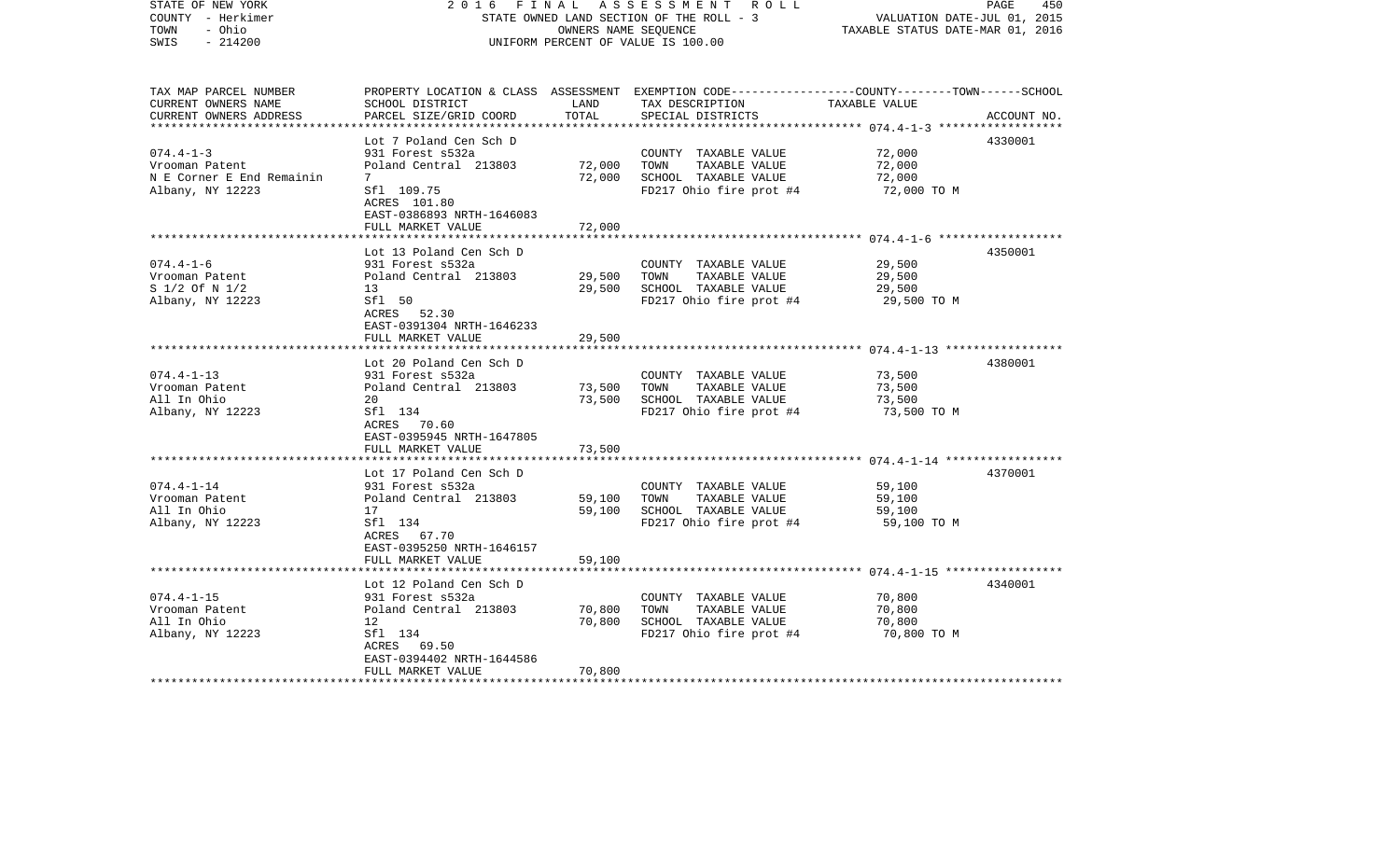| STATE OF NEW YORK<br>COUNTY - Herkimer<br>- Ohio<br>TOWN<br>SWIS<br>$-214200$ | FINAL<br>2016                                       | OWNERS NAME SEQUENCE | A S S E S S M E N T R O L L<br>STATE OWNED LAND SECTION OF THE ROLL - 3<br>UNIFORM PERCENT OF VALUE IS 100.00 | VALUATION DATE-JUL 01, 2015<br>TAXABLE STATUS DATE-MAR 01, 2016 | PAGE<br>451 |
|-------------------------------------------------------------------------------|-----------------------------------------------------|----------------------|---------------------------------------------------------------------------------------------------------------|-----------------------------------------------------------------|-------------|
|                                                                               |                                                     |                      |                                                                                                               |                                                                 |             |
| TAX MAP PARCEL NUMBER                                                         |                                                     |                      | PROPERTY LOCATION & CLASS ASSESSMENT EXEMPTION CODE---------------COUNTY-------TOWN------SCHOOL               |                                                                 |             |
| CURRENT OWNERS NAME                                                           | SCHOOL DISTRICT                                     | LAND                 | TAX DESCRIPTION                                                                                               | TAXABLE VALUE                                                   |             |
| CURRENT OWNERS ADDRESS                                                        | PARCEL SIZE/GRID COORD                              | TOTAL                | SPECIAL DISTRICTS                                                                                             | ******************* 075.1-1-1 *******************               | ACCOUNT NO. |
|                                                                               | Lot Poland Cen Sch D                                |                      |                                                                                                               |                                                                 | 4520001     |
| $075.1 - 1 - 1$                                                               | 931 Forest s532a                                    |                      | COUNTY TAXABLE VALUE                                                                                          | 78,800                                                          |             |
| Vrooman Patent                                                                | Poland Central 213803                               | 78,800               | TOWN<br>TAXABLE VALUE                                                                                         | 78,800                                                          |             |
| Albany, NY 12223                                                              | 41                                                  | 78,800               | SCHOOL TAXABLE VALUE                                                                                          | 78,800                                                          |             |
|                                                                               | Sfl 134<br>ACRES 67.50<br>EAST-0399910 NRTH-1655719 |                      | FD217 Ohio fire prot #4                                                                                       | 78,800 TO M                                                     |             |
|                                                                               | FULL MARKET VALUE                                   | 78,800               |                                                                                                               |                                                                 |             |
|                                                                               |                                                     |                      |                                                                                                               |                                                                 |             |
|                                                                               | Lot 37 Poland Cen Sch D                             |                      |                                                                                                               |                                                                 | 4480001     |
| $075.1 - 1 - 2$                                                               | 931 Forest s532a                                    |                      | COUNTY TAXABLE VALUE                                                                                          | 87,400                                                          |             |
| Vrooman Patent                                                                | Poland Central 213803<br>37                         | 87,400               | TAXABLE VALUE<br>TOWN<br>SCHOOL TAXABLE VALUE                                                                 | 87,400                                                          |             |
| Albany, NY 12223                                                              | Sfl 134                                             | 87,400               | FD217 Ohio fire prot #4                                                                                       | 87,400<br>87,400 TO M                                           |             |
|                                                                               | ACRES 67.90<br>EAST-0399071 NRTH-1654127            |                      |                                                                                                               |                                                                 |             |
|                                                                               | FULL MARKET VALUE                                   | 87,400               |                                                                                                               |                                                                 |             |
|                                                                               | ***********************                             |                      |                                                                                                               |                                                                 |             |
|                                                                               | Lot 34 Poland Cen Sch D                             |                      |                                                                                                               |                                                                 | 4470001     |
| $075.1 - 1 - 3$                                                               | 931 Forest s532a                                    |                      | COUNTY TAXABLE VALUE                                                                                          | 66,000                                                          |             |
| Vrooman Patent                                                                | Poland Central 213803                               | 66,000               | TOWN<br>TAXABLE VALUE                                                                                         | 66,000                                                          |             |
| All In Ohio                                                                   | 34                                                  | 66,000               | SCHOOL TAXABLE VALUE                                                                                          | 66,000                                                          |             |
| Albany, NY 12223                                                              | Sfl 134<br>ACRES 68.10<br>EAST-0398267 NRTH-1652502 |                      | FD217 Ohio fire prot #4                                                                                       | 66,000 TO M                                                     |             |
|                                                                               | FULL MARKET VALUE                                   | 66,000               |                                                                                                               |                                                                 |             |
|                                                                               |                                                     |                      |                                                                                                               |                                                                 |             |
|                                                                               | Lot 28 Poland Cen Sch D                             |                      |                                                                                                               |                                                                 | 4410001     |
| $075.1 - 1 - 4$                                                               | 931 Forest s532a                                    |                      | COUNTY TAXABLE VALUE                                                                                          | 78,400                                                          |             |
| Vrooman Patent                                                                | Poland Central 213803                               | 78,400               | TOWN<br>TAXABLE VALUE                                                                                         | 78,400                                                          |             |
| Albany, NY 12223                                                              | 28<br>Sfl 134                                       | 78,400               | SCHOOL TAXABLE VALUE                                                                                          | 78,400                                                          |             |
|                                                                               | ACRES 68.40                                         |                      | FD217 Ohio fire prot #4                                                                                       | 78,400 TO M                                                     |             |
|                                                                               | EAST-0397477 NRTH-1650934                           |                      |                                                                                                               |                                                                 |             |
|                                                                               | FULL MARKET VALUE                                   | 78,400               |                                                                                                               |                                                                 |             |
|                                                                               |                                                     |                      |                                                                                                               |                                                                 |             |
|                                                                               | 244 A Water Moose R Pcsd                            |                      |                                                                                                               |                                                                 | 1915002     |
| $055. - 1 - 1$                                                                | 931 Forest s532a                                    |                      | COUNTY TAXABLE VALUE                                                                                          | 6688,600                                                        |             |
| Woodhull Tract                                                                | Poland Central 213803                               | 6688,600             | TAXABLE VALUE<br>TOWN                                                                                         | 6688,600                                                        |             |
| Albany, NY 12223                                                              | Sfl 14733.13                                        | 6688,600             | SCHOOL TAXABLE VALUE                                                                                          | 6688,600                                                        |             |
|                                                                               | ACRES14733.10<br>EAST-0405842 NRTH-1734835          |                      | FD215 Ohio fire prot #3                                                                                       | 6688,600 TO M                                                   |             |
|                                                                               | FULL MARKET VALUE                                   | 6688,600             |                                                                                                               |                                                                 |             |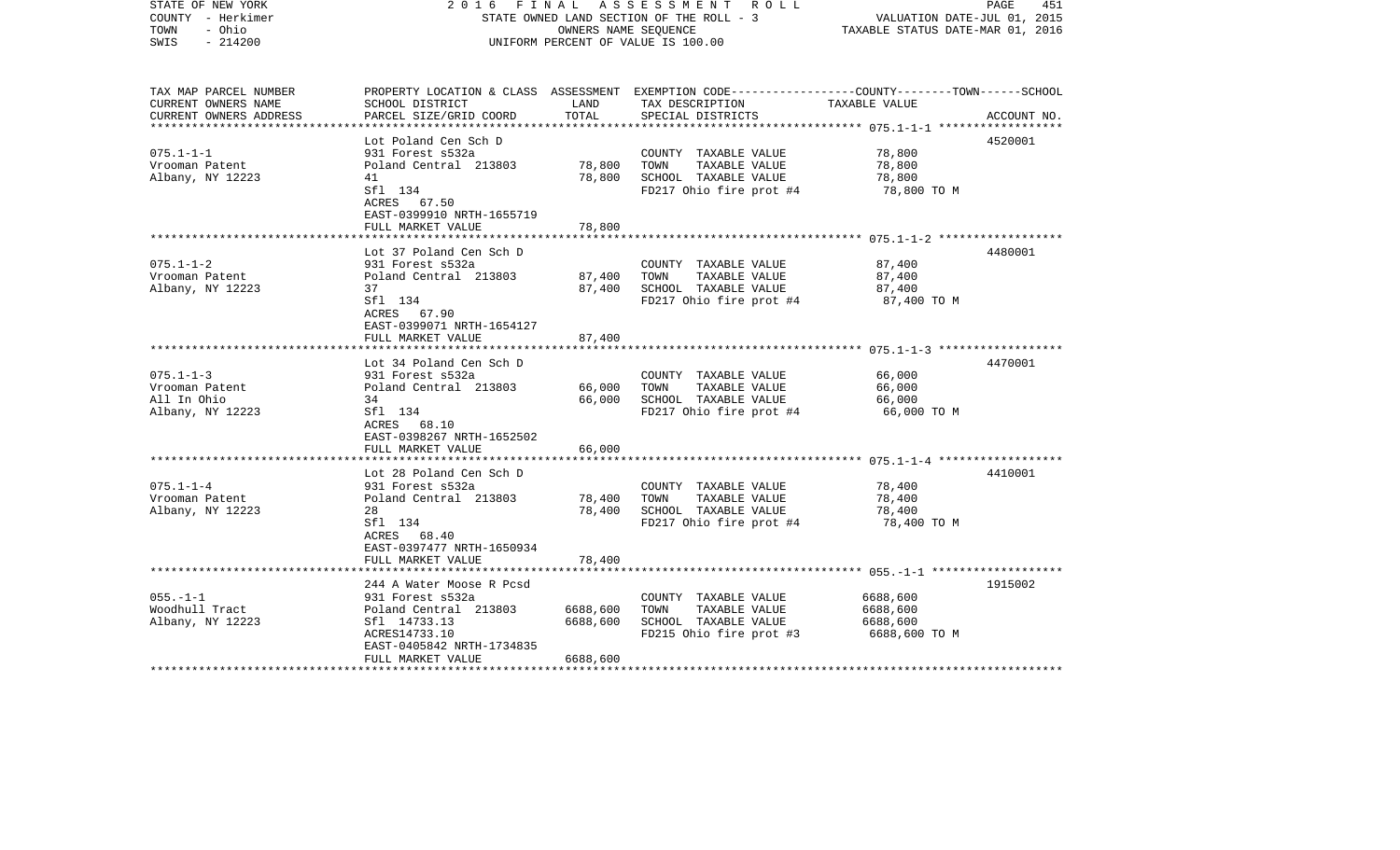| STATE OF NEW YORK<br>COUNTY - Herkimer<br>TOWN<br>- Ohio<br>$-214200$<br>SWIS | 2 0 1 6<br>FINAL<br>STATE OWNED LAND SECTION OF THE ROLL - 3<br>UNIFORM PERCENT OF VALUE IS 100.00 | PAGE<br>452<br>VALUATION DATE-JUL 01, 2015<br>TAXABLE STATUS DATE-MAR 01, 2016 |                                                                                                                                                      |                       |             |
|-------------------------------------------------------------------------------|----------------------------------------------------------------------------------------------------|--------------------------------------------------------------------------------|------------------------------------------------------------------------------------------------------------------------------------------------------|-----------------------|-------------|
| TAX MAP PARCEL NUMBER<br>CURRENT OWNERS NAME<br>CURRENT OWNERS ADDRESS        | SCHOOL DISTRICT<br>PARCEL SIZE/GRID COORD                                                          | LAND<br>TOTAL                                                                  | PROPERTY LOCATION & CLASS ASSESSMENT EXEMPTION CODE--------------COUNTY-------TOWN------SCHOOL<br>TAX DESCRIPTION TAXABLE VALUE<br>SPECIAL DISTRICTS |                       | ACCOUNT NO. |
|                                                                               | Lot 7 Adirondack Csd                                                                               |                                                                                |                                                                                                                                                      |                       | 4650001     |
| 056.-1-1                                                                      | 931 Forest s532a                                                                                   |                                                                                | COUNTY TAXABLE VALUE                                                                                                                                 | 42,300                |             |
| Woodhull Tract                                                                | Adirondack 302601                                                                                  | 42,300                                                                         | TAXABLE VALUE<br>TOWN                                                                                                                                | 42,300                |             |
| All In Ohio                                                                   | $7\phantom{0}$                                                                                     | 42,300                                                                         | SCHOOL TAXABLE VALUE                                                                                                                                 | 42,300                |             |
| Albany, NY 12223                                                              | Sfl 92<br>ACRES 92.00<br>EAST-0333585 NRTH-1710357                                                 |                                                                                | FD215 Ohio fire prot #3                                                                                                                              | 42,300 TO M           |             |
|                                                                               | FULL MARKET VALUE                                                                                  | 42,300                                                                         |                                                                                                                                                      |                       |             |
|                                                                               | Lot 1 Adirondack Csd                                                                               |                                                                                |                                                                                                                                                      |                       | 4600001     |
| $056. - 1 - 2$                                                                | 931 Forest s532a                                                                                   |                                                                                | COUNTY TAXABLE VALUE                                                                                                                                 | 255,100               |             |
| Woodhull Tract                                                                | Adirondack 302601                                                                                  | 255,100                                                                        | TOWN<br>TAXABLE VALUE                                                                                                                                | 255,100               |             |
| Albany, NY 12223                                                              | $\mathbf{1}$                                                                                       | 255,100                                                                        | SCHOOL TAXABLE VALUE                                                                                                                                 | 255,100               |             |
|                                                                               | Sfl 653.04<br>ACRES 653.00<br>EAST-0337206 NRTH-1710900                                            |                                                                                | FD215 Ohio fire prot #3                                                                                                                              | 255,100 TO M          |             |
|                                                                               | FULL MARKET VALUE                                                                                  | 255,100                                                                        |                                                                                                                                                      |                       |             |
|                                                                               |                                                                                                    |                                                                                |                                                                                                                                                      |                       |             |
| $056. - 1 - 3$                                                                | Lot 2 Adirondack Csd<br>931 Forest s532a                                                           |                                                                                | COUNTY TAXABLE VALUE                                                                                                                                 | 332,600               | 4610001     |
| Woodhull Tract                                                                | Adirondack 302601                                                                                  | 332,600                                                                        | TOWN<br>TAXABLE VALUE                                                                                                                                | 332,600               |             |
| Albany, NY 12223                                                              | 2                                                                                                  | 332,600                                                                        | SCHOOL TAXABLE VALUE                                                                                                                                 | 332,600               |             |
|                                                                               | Sfl 640<br>ACRES 640.00<br>EAST-0337326 NRTH-1706273                                               |                                                                                | FD215 Ohio fire prot #3                                                                                                                              | 332,600 TO M          |             |
|                                                                               | FULL MARKET VALUE                                                                                  | 332,600                                                                        |                                                                                                                                                      |                       |             |
|                                                                               |                                                                                                    |                                                                                |                                                                                                                                                      |                       |             |
|                                                                               | Lot 8 Adirondack Csd                                                                               |                                                                                |                                                                                                                                                      |                       | 4660001     |
| $056. - 1 - 4$                                                                | 931 Forest s532a                                                                                   |                                                                                | COUNTY TAXABLE VALUE                                                                                                                                 | 65,600                |             |
| Woodhull Tract<br>E Part All In Herkimer Co                                   | Adirondack 302601<br>8                                                                             | 65,600<br>65,600                                                               | TAXABLE VALUE<br>TOWN<br>SCHOOL TAXABLE VALUE                                                                                                        | 65,600                |             |
| Albany, NY 12223                                                              | Sfl 100                                                                                            |                                                                                | FD215 Ohio fire prot #3                                                                                                                              | 65,600<br>65,600 TO M |             |
|                                                                               | ACRES 100.00<br>EAST-0334034 NRTH-1705689                                                          |                                                                                |                                                                                                                                                      |                       |             |
|                                                                               | FULL MARKET VALUE                                                                                  | 65,600                                                                         |                                                                                                                                                      |                       |             |
|                                                                               | Lot 4 Adirondack Csd                                                                               |                                                                                |                                                                                                                                                      |                       | 4620001     |
| $060. -1 - 14$                                                                | 931 Forest s532a                                                                                   |                                                                                | COUNTY TAXABLE VALUE                                                                                                                                 | 332,500               |             |
| Woodhull Tract                                                                | Adirondack<br>302601                                                                               | 332,500                                                                        | TOWN<br>TAXABLE VALUE                                                                                                                                | 332,500               |             |
| Albany, NY 12223                                                              | 4                                                                                                  | 332,500                                                                        | SCHOOL TAXABLE VALUE                                                                                                                                 | 332,500               |             |
|                                                                               | Sfl 624                                                                                            |                                                                                | FD215 Ohio fire prot #3 332,500 TO M                                                                                                                 |                       |             |
|                                                                               | ACRES 624.00                                                                                       |                                                                                |                                                                                                                                                      |                       |             |
|                                                                               | EAST-0338357 NRTH-1696432<br>FULL MARKET VALUE                                                     | 332,500                                                                        |                                                                                                                                                      |                       |             |
| *********************                                                         |                                                                                                    |                                                                                |                                                                                                                                                      |                       |             |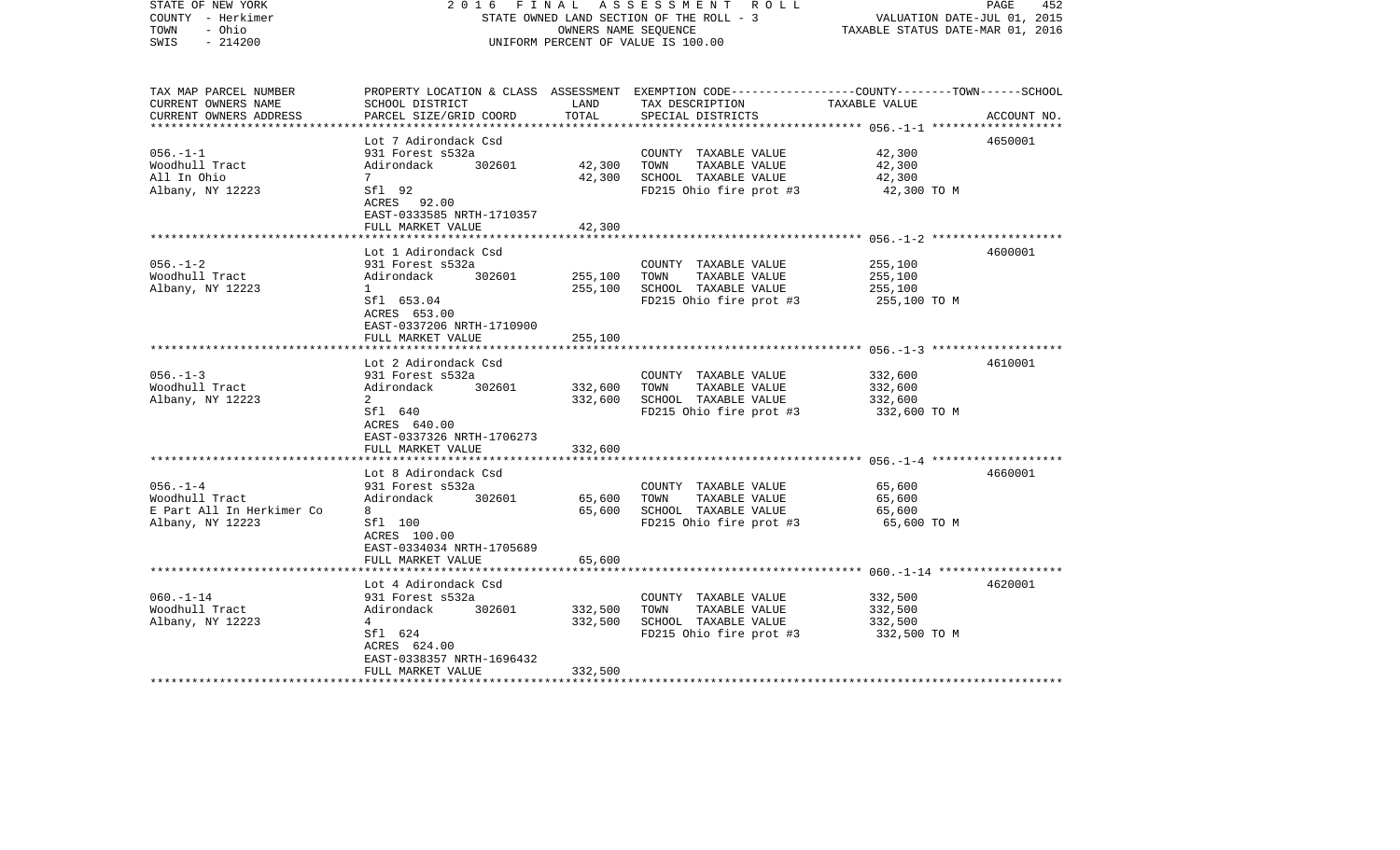| COUNTY<br>- Herkimer<br>- Ohio<br>TOWN<br>$-214200$<br>SWIS            |                                                                                                                                 |                    | STATE OWNED LAND SECTION OF THE ROLL - 3<br>OWNERS NAME SEOUENCE<br>UNIFORM PERCENT OF VALUE IS 100.00                                   | VALUATION DATE-JUL 01, 2015<br>TAXABLE STATUS DATE-MAR 01, 2016 |             |
|------------------------------------------------------------------------|---------------------------------------------------------------------------------------------------------------------------------|--------------------|------------------------------------------------------------------------------------------------------------------------------------------|-----------------------------------------------------------------|-------------|
| TAX MAP PARCEL NUMBER<br>CURRENT OWNERS NAME<br>CURRENT OWNERS ADDRESS | SCHOOL DISTRICT<br>PARCEL SIZE/GRID COORD                                                                                       | LAND<br>TOTAL      | PROPERTY LOCATION & CLASS ASSESSMENT EXEMPTION CODE----------------COUNTY-------TOWN------SCHOOL<br>TAX DESCRIPTION<br>SPECIAL DISTRICTS | TAXABLE VALUE                                                   | ACCOUNT NO. |
|                                                                        |                                                                                                                                 |                    |                                                                                                                                          |                                                                 |             |
| $060. -1 - 17$<br>Woodhull Tract<br>Albany, NY 12223                   | Lot 5 Adirondack Csd<br>931 Forest s532a<br>302601<br>Adirondack<br>5<br>Sfl 656<br>ACRES 656.00<br>EAST-0338673 NRTH-1690850   | 416,400<br>416,400 | COUNTY TAXABLE VALUE<br>TOWN<br>TAXABLE VALUE<br>SCHOOL TAXABLE VALUE<br>FD215 Ohio fire prot #3                                         | 416,400<br>416,400<br>416,400<br>416,400 TO M                   | 4630001     |
|                                                                        | FULL MARKET VALUE                                                                                                               | 416,400            |                                                                                                                                          |                                                                 |             |
|                                                                        | Lot 11 Adirondack Csd                                                                                                           |                    |                                                                                                                                          |                                                                 | 4670001     |
| $060. -1 - 18$<br>Woodhull Tract<br>Albany, NY 12223                   | 931 Forest s532a<br>Adirondack<br>302601<br>11<br>Sf1 152<br>ACRES 152.00<br>EAST-0335331 NRTH-1690484                          | 80,300<br>80,300   | COUNTY TAXABLE VALUE<br>TOWN<br>TAXABLE VALUE<br>SCHOOL TAXABLE VALUE<br>FD215 Ohio fire prot #3                                         | 80,300<br>80,300<br>80,300<br>80,300 TO M                       |             |
|                                                                        | FULL MARKET VALUE                                                                                                               | 80,300             |                                                                                                                                          |                                                                 |             |
| $064. -1 -1$<br>Woodhull Tract<br>Albany, NY 12223                     | Lot 12 Adirondack Csd<br>931 Forest s532a<br>Adirondack<br>302601<br>12<br>Sfl 166<br>ACRES 166.00<br>EAST-0335815 NRTH-1685402 | 96,400<br>96,400   | COUNTY TAXABLE VALUE<br>TOWN<br>TAXABLE VALUE<br>SCHOOL TAXABLE VALUE<br>FD215 Ohio fire prot #3                                         | 96,400<br>96,400<br>96,400<br>96,400 TO M                       | 4680001     |
|                                                                        | FULL MARKET VALUE                                                                                                               | 96,400             |                                                                                                                                          |                                                                 |             |
| $064. -1 - 2$                                                          | ****************************<br>Lot 6 Adirondack Csd<br>931 Forest s532a                                                        |                    | COUNTY TAXABLE VALUE                                                                                                                     | 378,900                                                         | 4640001     |
| Woodhull Tract<br>Albany, NY 12223                                     | Adirondack<br>302601<br>6<br>Sfl 600<br>ACRES 600.00<br>EAST-0339005 NRTH-1685901                                               | 378,900<br>378,900 | TOWN<br>TAXABLE VALUE<br>SCHOOL TAXABLE VALUE<br>FD215 Ohio fire prot #3                                                                 | 378,900<br>378,900<br>378,900 TO M                              |             |
|                                                                        | FULL MARKET VALUE                                                                                                               | 378,900            |                                                                                                                                          |                                                                 |             |
|                                                                        |                                                                                                                                 |                    |                                                                                                                                          |                                                                 |             |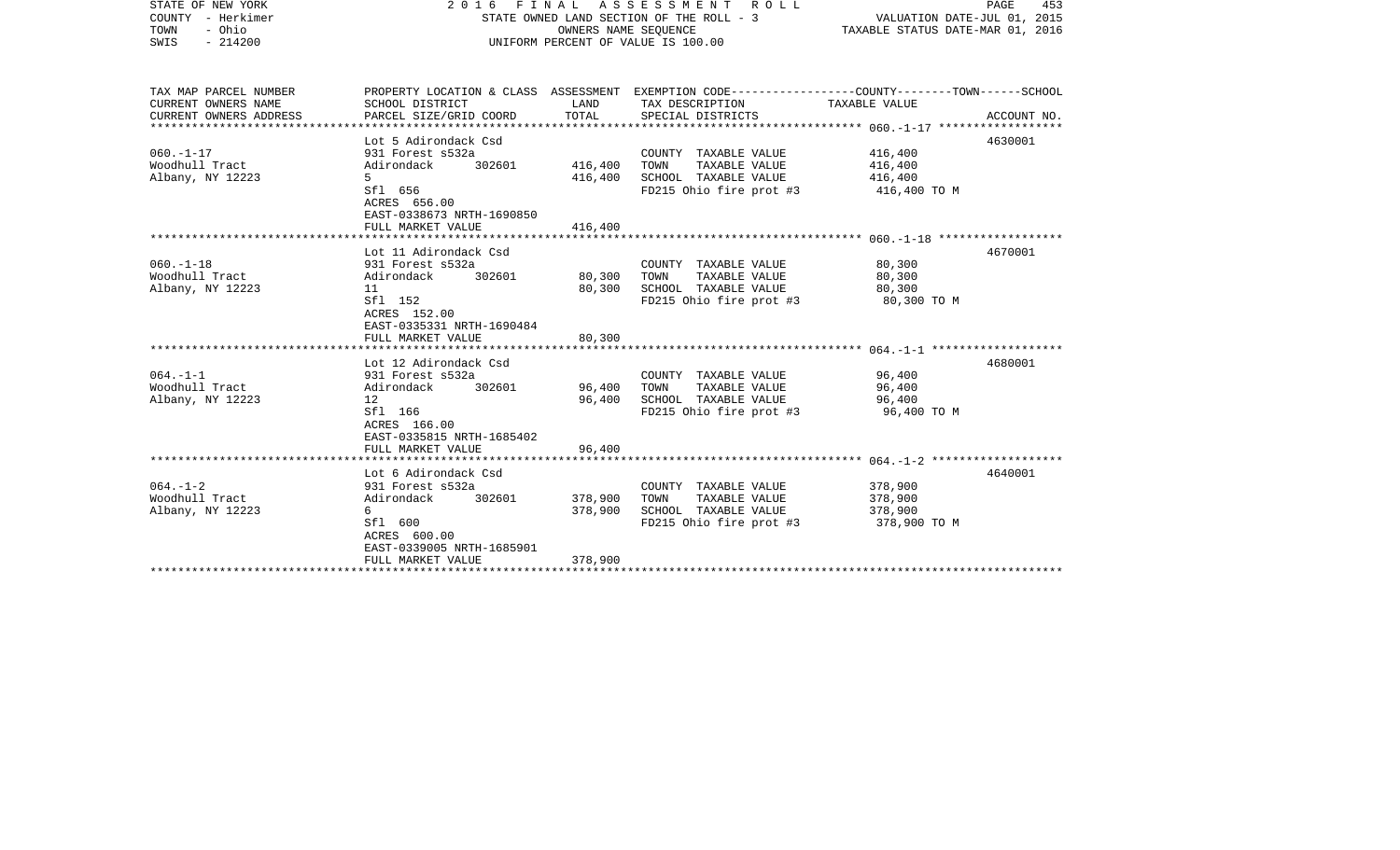| STATE OF NEW YORK | 2016 FINAL ASSESSMENT ROLL               | 454<br>PAGE                      |
|-------------------|------------------------------------------|----------------------------------|
| COUNTY - Herkimer | STATE OWNED LAND SECTION OF THE ROLL - 3 | VALUATION DATE-JUL 01, 2015      |
| TOWN<br>- Ohio    |                                          | TAXABLE STATUS DATE-MAR 01, 2016 |
| SWIS - 214200     | UNIFORM PERCENT OF VALUE IS 100.00       | RPS150/V04/L015                  |
|                   |                                          | CURRENT DATE 6/27/2016           |

### \*\*\* S P E C I A L D I S T R I C T S U M M A R Y \*\*\*

| CODE | DISTRICT NAME        | TOTAL<br>PARCELS TYPE | EXTENSION   | EXTENSION<br>VALUE | AD VALOREM<br>VALUE | EXEMPT<br>AMOUNT | TAXABLE<br>VALUE |
|------|----------------------|-----------------------|-------------|--------------------|---------------------|------------------|------------------|
|      | FD200 Ohio fire prot |                       | 5 TOTAL M   |                    | 125,380             |                  | 125,380          |
|      | FD215 Ohio fire prot |                       | 213 TOTAL M |                    | 41996,520           |                  | 41996,520        |
|      | FD217 Ohio fire prot |                       | 236 ТОТАL М |                    | 46627,596           | 14,800           | 46612,796        |

# \*\*\* S C H O O L D I S T R I C T S U M M A R Y \*\*\*

| CODE                       | DISTRICT NAME                          | TOTAL<br>PARCELS | ASSESSED<br>LAND                   | ASSESSED<br>TOTAL                  | <b>EXEMPT</b><br>AMOUNT | TOTAL<br>TAXABLE                   | <b>STAR</b><br>AMOUNT | STAR<br>TAXABLE                    |
|----------------------------|----------------------------------------|------------------|------------------------------------|------------------------------------|-------------------------|------------------------------------|-----------------------|------------------------------------|
| 213803<br>302601<br>305201 | Poland Central<br>Adirondack<br>Remsen | 363<br>64<br>35  | 47276,680<br>22478,256<br>6898,000 | 85762,210<br>22508,106<br>9256,220 | 24224,580<br>12,750     | 61537,630<br>22508,106<br>9243,470 |                       | 61537,630<br>22508,106<br>9243,470 |
|                            | SUB-TOTAL                              | 462              | 76652,936                          | 117526,536                         | 24237,330               | 93289,206                          |                       | 93289,206                          |
|                            | TOTAL                                  | 462              | 76652,936                          | 117526,536                         | 24237,330               | 93289,206                          |                       | 93289,206                          |

#### \*\*\* S Y S T E M C O D E S S U M M A R Y \*\*\*

| DESCRIPTION              | TOTAL<br>PARCELS | <b>COUNTY</b>          | TOWN      | <b>SCHOOL</b>          |
|--------------------------|------------------|------------------------|-----------|------------------------|
| SCHL TAXBL<br>CNTY EXMPT |                  | 16606,420<br>12148,510 | 16606,420 |                        |
| TOWN EXMPT               |                  |                        | 12148,510 |                        |
| TOTAL                    | 23               | 28754,930              | 28754,930 | 24237,330<br>24237,330 |
|                          | SCHL EXMPT       |                        |           |                        |

## \*\*\* E X E M P T I O N S U M M A R Y \*\*\*

| CODE  | DESCRIPTION       | TOTAL<br>PARCELS | COUNTY           | TOWN             | SCHOOL |
|-------|-------------------|------------------|------------------|------------------|--------|
| 32301 | SOL-CNTY<br>TOTAL |                  | 36,900<br>36,900 | 36,900<br>36,900 |        |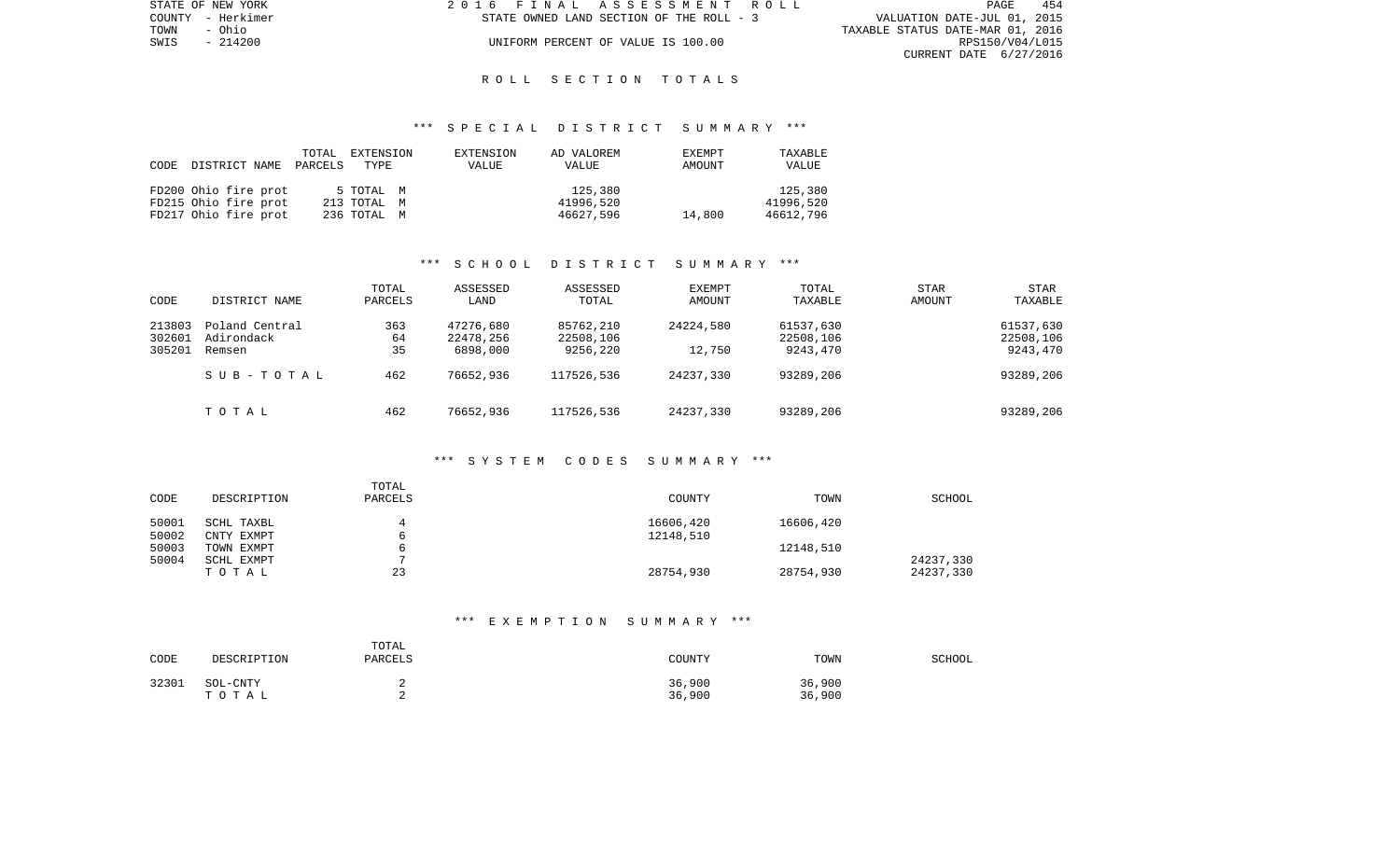|      | STATE OF NEW YORK |                                    | 2016 FINAL ASSESSMENT ROLL               | 455<br>PAGE                      |  |
|------|-------------------|------------------------------------|------------------------------------------|----------------------------------|--|
|      | COUNTY - Herkimer |                                    | STATE OWNED LAND SECTION OF THE ROLL - 3 | VALUATION DATE-JUL 01, 2015      |  |
| TOWN | - Ohio            |                                    |                                          | TAXABLE STATUS DATE-MAR 01, 2016 |  |
| SWIS | - 214200          | UNIFORM PERCENT OF VALUE IS 100.00 |                                          | RPS150/V04/L015                  |  |
|      |                   |                                    |                                          | CURRENT DATE 6/27/2016           |  |

## \*\*\* G R A N D T O T A L S \*\*\*

| ROLL | DESCRIPTION      | TOTAL   | ASSESSED  | ASSESSED   | TAXABLE   | TAXABLE   | TAXABLE       | <b>STAR</b> |
|------|------------------|---------|-----------|------------|-----------|-----------|---------------|-------------|
| SEC  |                  | PARCELS | LAND      | TOTAL      | COUNTY    | TOWN      | <b>SCHOOL</b> | TAXABLE     |
|      | STATE OWNED LAND | 462     | 76652,936 | 117526,536 | 88734,706 | 88734,706 | 93289,206     | 93289,206   |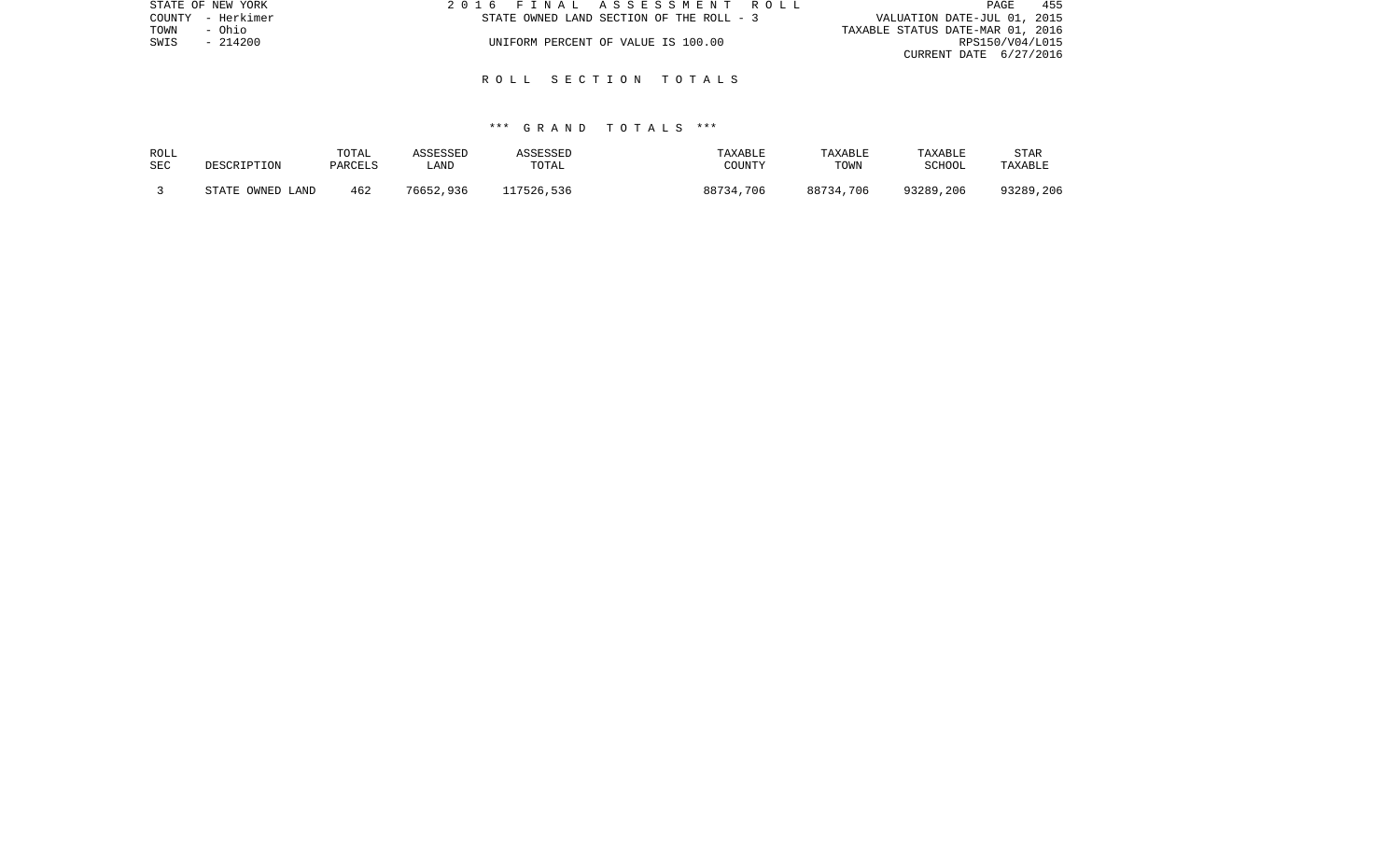| STATE OF NEW YORK                                                                                                                | 2016 FINAL ASSESSMENT ROLL                                  | PAGE<br>456                      |                                                                                                  |             |           |
|----------------------------------------------------------------------------------------------------------------------------------|-------------------------------------------------------------|----------------------------------|--------------------------------------------------------------------------------------------------|-------------|-----------|
| COUNTY - Herkimer                                                                                                                | SPECIAL FRANCHISE SECTION OF THE ROLL - 5                   | VALUATION DATE-JUL 01, 2015      |                                                                                                  |             |           |
| TOWN<br>- Ohio                                                                                                                   |                                                             | TAXABLE STATUS DATE-MAR 01, 2016 |                                                                                                  |             |           |
| $-214200$<br>SWIS                                                                                                                |                                                             |                                  | UNIFORM PERCENT OF VALUE IS 100.00                                                               |             |           |
|                                                                                                                                  |                                                             |                                  |                                                                                                  |             |           |
| TAX MAP PARCEL NUMBER                                                                                                            |                                                             |                                  | PROPERTY LOCATION & CLASS ASSESSMENT EXEMPTION CODE----------------COUNTY-------TOWN------SCHOOL |             |           |
| CURRENT OWNERS NAME                                                                                                              | SCHOOL DISTRICT<br>LAND<br>TAX DESCRIPTION<br>TAXABLE VALUE |                                  |                                                                                                  |             |           |
| CURRENT OWNERS ADDRESS                                                                                                           |                                                             |                                  |                                                                                                  |             |           |
|                                                                                                                                  |                                                             |                                  |                                                                                                  |             |           |
|                                                                                                                                  |                                                             |                                  |                                                                                                  |             | 130500090 |
| $555. - 2 - 1$                                                                                                                   | 866 Telephone                                               |                                  | COUNTY TAXABLE VALUE                                                                             | 46,746      |           |
| Citizens Telecom of NY U-C-I Adirondack                                                                                          |                                                             | 302601 46,746                    | TOWN<br>TAXABLE VALUE                                                                            | 46,746      |           |
| 3 Highridge Park                                                                                                                 | Company Code 618750                                         | 46,746                           | SCHOOL TAXABLE VALUE                                                                             | 46,746      |           |
| Stamford, CT 06905                                                                                                               | DEED BOOK 00000                                             |                                  | FD217 Ohio fire prot #4                                                                          | 46,746 TO M |           |
|                                                                                                                                  | FULL MARKET VALUE                                           | 46,746                           |                                                                                                  |             |           |
|                                                                                                                                  |                                                             |                                  |                                                                                                  |             |           |
|                                                                                                                                  |                                                             |                                  |                                                                                                  |             | 130500030 |
| $555. - 4 - 1.1$                                                                                                                 | 861 Elec & gas                                              |                                  | COUNTY TAXABLE VALUE                                                                             | 1378,437    |           |
| National Grid                                                                                                                    | Poland Central 213803 1378,437                              |                                  | TAXABLE VALUE<br>TOWN                                                                            | 1378,437    |           |
| Real Estate Tax Dept Mapp For School 98.99% 1378,437                                                                             |                                                             |                                  | SCHOOL TAXABLE VALUE                                                                             | 1378,437    |           |
| 300 Erie Blvd West 132350-2142                                                                                                   |                                                             |                                  | FD217 Ohio fire prot #4 1378,437 TO M                                                            |             |           |
| Syracuse, NY 13202                                                                                                               | FULL MARKET VALUE 1378, 437                                 |                                  |                                                                                                  |             |           |
|                                                                                                                                  |                                                             |                                  |                                                                                                  |             |           |
|                                                                                                                                  |                                                             |                                  |                                                                                                  |             | 130500030 |
| $555. - 4 - 1.2$                                                                                                                 | 861 Elec & gas                                              |                                  | COUNTY TAXABLE VALUE                                                                             | 14,064      |           |
| National Grid                                                                                                                    | Adirondack<br>302601                                        | 14,064                           | TAXABLE VALUE<br>TOWN                                                                            | 14,064      |           |
| Special Franchise<br>300 Erie Blvd West<br>300 Erie Blvd West<br>502001 App For School 1.01%<br>132350-2142<br>FULL MARKET VALUE |                                                             | 14,064                           | SCHOOL TAXABLE VALUE                                                                             | 14,064      |           |
|                                                                                                                                  |                                                             |                                  | FD217 Ohio fire prot #4                                                                          | 14,064 TO M |           |
|                                                                                                                                  |                                                             | 14,064                           |                                                                                                  |             |           |
|                                                                                                                                  |                                                             |                                  |                                                                                                  |             |           |
|                                                                                                                                  |                                                             |                                  |                                                                                                  |             | 130500060 |
| $555. - 3 - 1$                                                                                                                   | 866 Telephone                                               |                                  | COUNTY TAXABLE VALUE                                                                             | 216,333     |           |
| Newport Telephone Co Inc                                                                                                         | Poland Central 213803                                       | 216,333                          | TAXABLE VALUE<br>TOWN                                                                            | 216,333     |           |
| PO Box 201                                                                                                                       | 630500-2142                                                 | 216,333                          | SCHOOL TAXABLE VALUE                                                                             | 216,333     |           |
| Newport, NY 13416                                                                                                                | DEED BOOK 00000                                             |                                  | FD217 Ohio fire prot $#4$ 216,333 TO M                                                           |             |           |
|                                                                                                                                  | FULL MARKET VALUE                                           | 216,333                          |                                                                                                  |             |           |
|                                                                                                                                  |                                                             |                                  |                                                                                                  |             |           |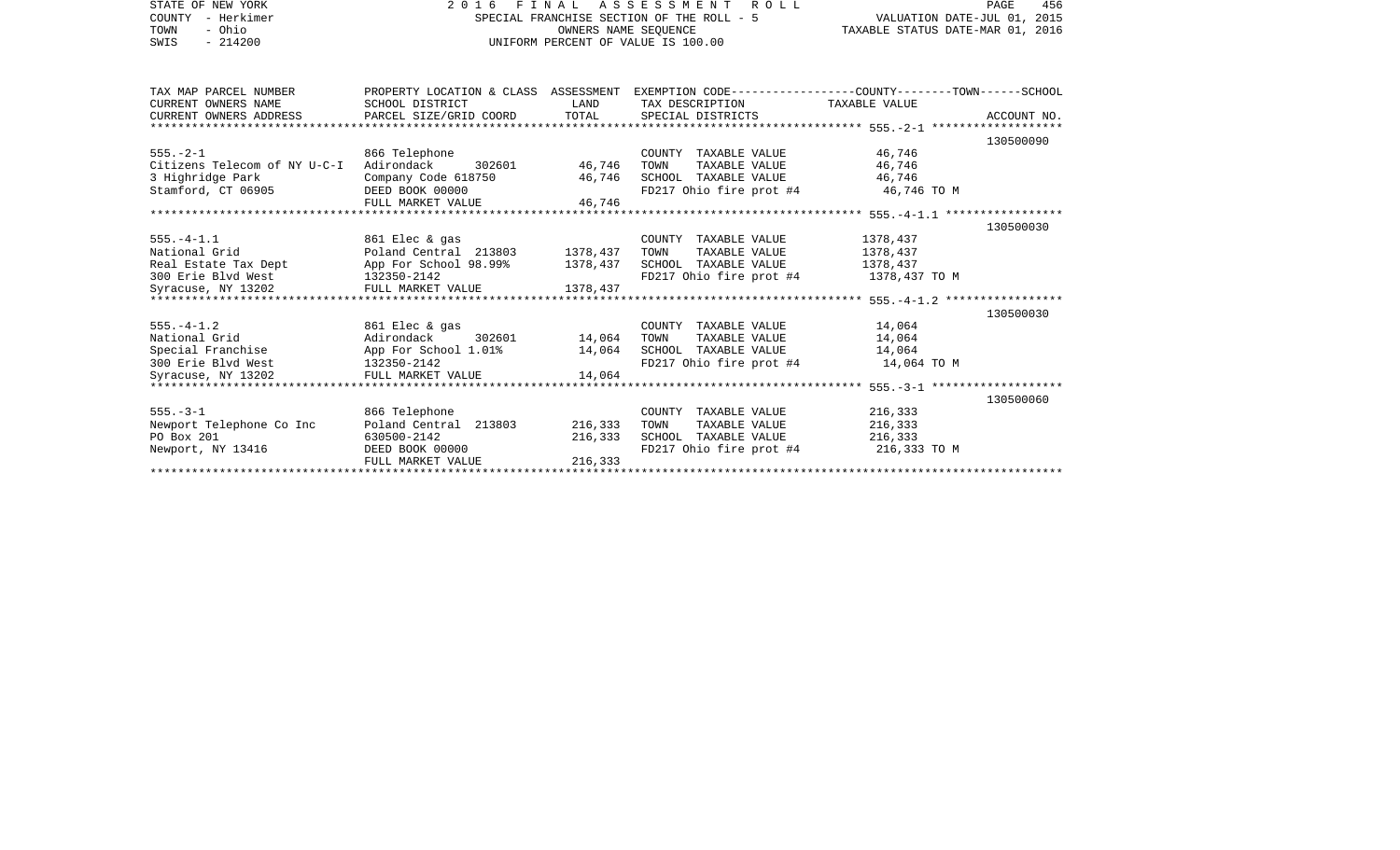| STATE OF NEW YORK | 2016 FINAL ASSESSMENT ROLL                | 457<br>PAGE                      |
|-------------------|-------------------------------------------|----------------------------------|
| COUNTY - Herkimer | SPECIAL FRANCHISE SECTION OF THE ROLL - 5 | VALUATION DATE-JUL 01, 2015      |
| TOWN<br>- Ohio    |                                           | TAXABLE STATUS DATE-MAR 01, 2016 |
| - 214200<br>SWIS  | UNIFORM PERCENT OF VALUE IS 100.00        | RPS150/V04/L015                  |
|                   |                                           | CURRENT DATE 6/27/2016           |

## \*\*\* S P E C I A L D I S T R I C T S U M M A R Y \*\*\*

| CODE | DISTRICT NAME        | PARCELS | TOTAL EXTENSION<br>TYPE | EXTENSION<br>VALUE | AD VALOREM<br>VALUE | <b>EXEMPT</b><br>AMOUNT | TAXABLE<br>VALUE |
|------|----------------------|---------|-------------------------|--------------------|---------------------|-------------------------|------------------|
|      | FD217 Ohio fire prot |         | 4 TOTAL<br>M            |                    | 1655,580            |                         | 1655,580         |

## \*\*\* S C H O O L D I S T R I C T S U M M A R Y \*\*\*

| CODE             | DISTRICT NAME                | TOTAL<br>PARCELS | ASSESSED<br>LAND   | ASSESSED<br>TOTAL  | <b>EXEMPT</b><br>AMOUNT | TOTAL<br>TAXABLE   | <b>STAR</b><br>AMOUNT | <b>STAR</b><br>TAXABLE |
|------------------|------------------------------|------------------|--------------------|--------------------|-------------------------|--------------------|-----------------------|------------------------|
| 213803<br>302601 | Poland Central<br>Adirondack | 2<br>$\sim$<br>∠ | 1594,770<br>60,810 | 1594,770<br>60,810 |                         | 1594,770<br>60,810 |                       | 1594,770<br>60,810     |
|                  | SUB-TOTAL                    | 4                | 1655,580           | 1655,580           |                         | 1655,580           |                       | 1655,580               |
|                  | TOTAL                        | 4                | 1655,580           | 1655,580           |                         | 1655,580           |                       | 1655,580               |

# \*\*\* S Y S T E M C O D E S S U M M A R Y \*\*\*

#### NO SYSTEM EXEMPTIONS AT THIS LEVEL

# \*\*\* E X E M P T I O N S U M M A R Y \*\*\*

# NO EXEMPTIONS AT THIS LEVEL

# \*\*\* G R A N D T O T A L S \*\*\*

| ROLL<br><b>SEC</b> | DESCRIPTION       | TOTAL<br>PARCELS | ASSESSED<br>∟AND | ASSESSED<br>TOTAL | TAXABLE<br>COUNTY | TAXABLE<br>TOWN | TAXABLE<br>SCHOOL | <b>STAR</b><br>TAXABLE |
|--------------------|-------------------|------------------|------------------|-------------------|-------------------|-----------------|-------------------|------------------------|
|                    | SPECIAL FRANCHISE |                  | 1655,580         | 1655,580          | 1655,580          | 1655,580        | 1655,580          | 1655,580               |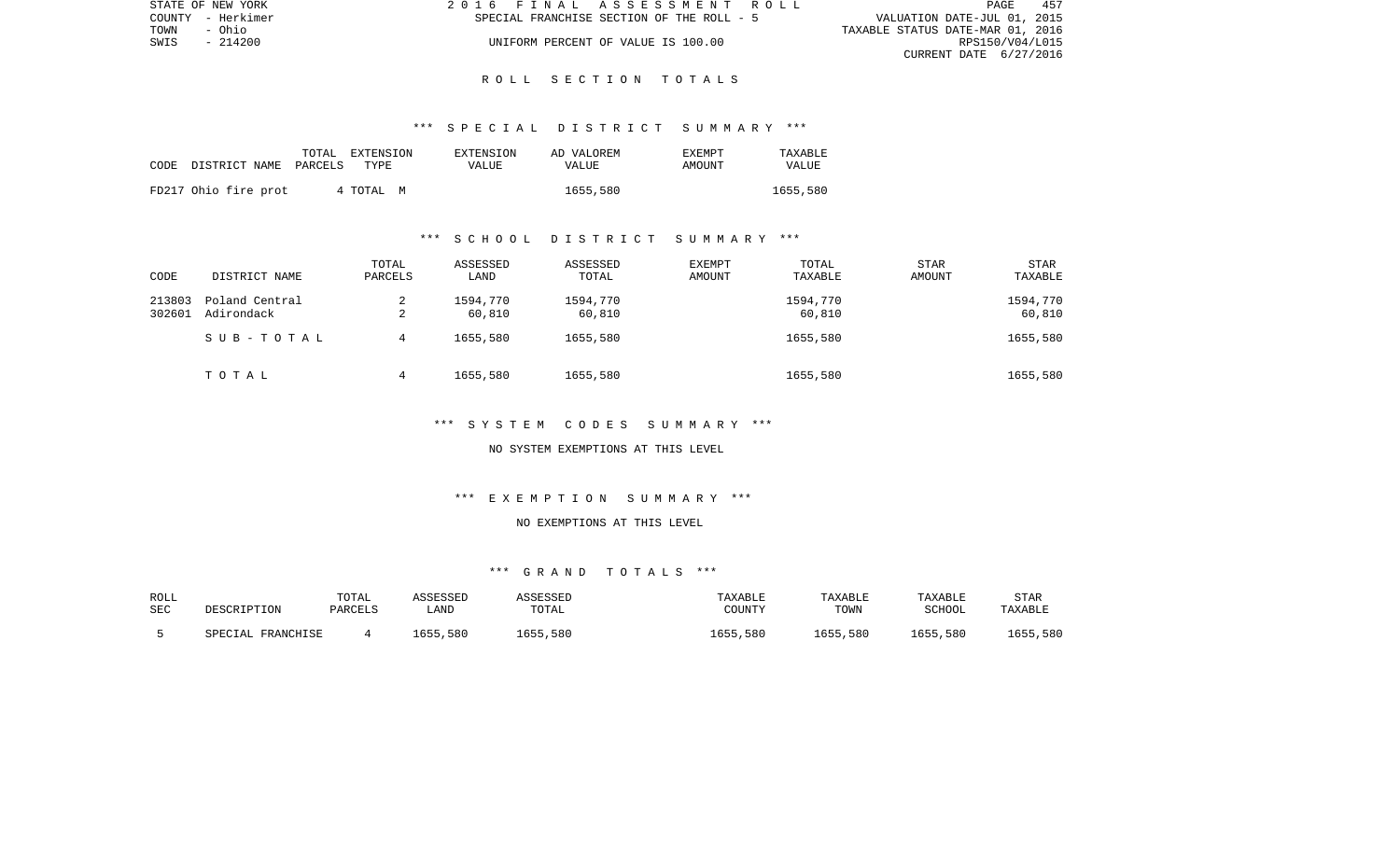| STATE OF NEW YORK<br>COUNTY - Herkimer<br>- Ohio<br>TOWN<br>$-214200$<br>SWIS                                                 | 2 0 1 6                                                                                                                                      | FINAL<br>ASSESSMENT<br>ROLL<br>PAGE<br>UTILITY & R.R. SECTION OF THE ROLL - 6<br>VALUATION DATE-JUL 01, 2015<br>OWNERS NAME SEQUENCE<br>TAXABLE STATUS DATE-MAR 01, 2016<br>UNIFORM PERCENT OF VALUE IS 100.00 |                          |                                                                                                      |                                                                      |                                       | 458                |
|-------------------------------------------------------------------------------------------------------------------------------|----------------------------------------------------------------------------------------------------------------------------------------------|----------------------------------------------------------------------------------------------------------------------------------------------------------------------------------------------------------------|--------------------------|------------------------------------------------------------------------------------------------------|----------------------------------------------------------------------|---------------------------------------|--------------------|
| TAX MAP PARCEL NUMBER<br>CURRENT OWNERS NAME<br>CURRENT OWNERS ADDRESS                                                        | PROPERTY LOCATION & CLASS ASSESSMENT EXEMPTION CODE---------------COUNTY-------TOWN------SCHOOL<br>SCHOOL DISTRICT<br>PARCEL SIZE/GRID COORD | LAND<br>TOTAL                                                                                                                                                                                                  |                          | TAX DESCRIPTION<br>SPECIAL DISTRICTS                                                                 | TAXABLE VALUE<br>********* 642.000-0000-618.750-1881***              |                                       | ACCOUNT NO.        |
| 642.000-0000-618.750-1881<br>Citizens Telecom<br>3 Highridge Park<br>Stamford, CT 06905                                       | poles wires &cables<br>836 Telecom. eq.<br>Poland Central 213803<br>Apportionment .7755<br>FULL MARKET VALUE                                 | $\circ$<br>28,388<br>28,388                                                                                                                                                                                    | Mass Telec 47100<br>TOWN | COUNTY TAXABLE VALUE<br>TAXABLE VALUE<br>SCHOOL TAXABLE VALUE<br>***********************             | 2,840<br>25,548<br>25,548<br>25,548                                  | 2,840<br>642.000-0000-618.750-1882*** | 2,840              |
| 642.000-0000-618.750-1882<br>Citizens Telecom<br>3 Highridge Park<br>Stamford, CT 06905                                       | poles wires &cables<br>836 Telecom. eq.<br>Adirondack<br>302601<br>Apportionment .1754<br>FULL MARKET VALUE                                  | $\circ$<br>6,421<br>6,421                                                                                                                                                                                      | Mass Telec 47100<br>TOWN | COUNTY TAXABLE VALUE<br>TAXABLE VALUE<br>SCHOOL TAXABLE VALUE                                        | 642<br>5,779<br>5,779<br>5,779                                       | 642<br>642.000-0000-618.750-1883***   | 642                |
| 642.000-0000-618.750-1883<br>Citizens Telecom<br>3 Highridge Park<br>Stamford, CT 06905<br>*******************                | poles wires &cables<br>836 Telecom. eq.<br>305201<br>Remsen<br>Apportionment .0491<br>FULL MARKET VALUE                                      | 0<br>1,797<br>1,797                                                                                                                                                                                            | Mass Telec 47100<br>TOWN | COUNTY TAXABLE VALUE<br>TAXABLE VALUE<br>SCHOOL TAXABLE VALUE                                        | 179<br>1,618<br>1,618<br>1,618                                       | 179<br>642.000-9999-630.500-1881***   | 179                |
| 642.000-9999-630.500-1881<br>Newport Telephone Co Inc<br>PO Box 201<br>Newport, NY 13416                                      | 836 Telecom. eq.<br>Poland Central 213803<br>Outside Plant<br>Poles Wires Cable<br>DEED BOOK 00000<br>FULL MARKET VALUE                      | 0<br>35,637<br>35,637                                                                                                                                                                                          | Mass Telec 47100<br>TOWN | COUNTY TAXABLE VALUE<br>TAXABLE VALUE<br>SCHOOL TAXABLE VALUE<br>FD217 Ohio fire prot #4<br>1,412 EX | 1,412<br>34,225<br>34,225<br>34,225<br>34,225 TO M                   | 1,412                                 | 130300060<br>1,412 |
| 642.000-9999-630.500-1882<br>Newport Telephone Co Inc<br>Outside Plant<br>PO Box 201<br>Newport, NY 13416                     | Outside Plant<br>836 Telecom. eq.<br>Adirondack<br>302601<br>Outside Plant<br>FULL MARKET VALUE<br>*************                             | 0<br>7,294<br>7,294                                                                                                                                                                                            | TOWN                     | COUNTY TAXABLE VALUE<br>TAXABLE VALUE<br>SCHOOL TAXABLE VALUE                                        | 7,294<br>7,294<br>7,294                                              | 642.000-9999-630.500-1882***          |                    |
| 642.000-9999-630.500-1883<br>Newport Telephone Co Inc<br>Bridge St<br>PO Box 201<br>Newport, NY 13416<br>******************** | Bridge St<br>836 Telecom. eq.<br>Remsen<br>305201<br>Outside Plant<br>Poles Wires Cables<br>FULL MARKET VALUE<br>****************            | $\Omega$<br>2,571<br>2,571                                                                                                                                                                                     | Mass Telec 47100<br>TOWN | COUNTY TAXABLE VALUE<br>TAXABLE VALUE<br>SCHOOL TAXABLE VALUE                                        | 404<br>2,167<br>2,167<br>2,167                                       | 404                                   | 404                |
| 642.000-999-132.350-1883<br>Niagara Mohawk Power Corp<br>300 Erie Blvd West<br>Syracuse, NY 13202<br>*******************      | Outside Plant<br>884 Elec Dist Out<br>Remsen<br>305201<br>Poles Wires Cables<br>FULL MARKET VALUE<br>***********************                 | 0<br>30,875<br>30,875<br>* * * * * * * * * * * *                                                                                                                                                               | COUNTY<br>TOWN           | TAXABLE VALUE<br>TAXABLE VALUE<br>SCHOOL TAXABLE VALUE                                               | ********* 642.000-999-132.350-1883 ***<br>30,875<br>30,875<br>30,875 | ***************                       |                    |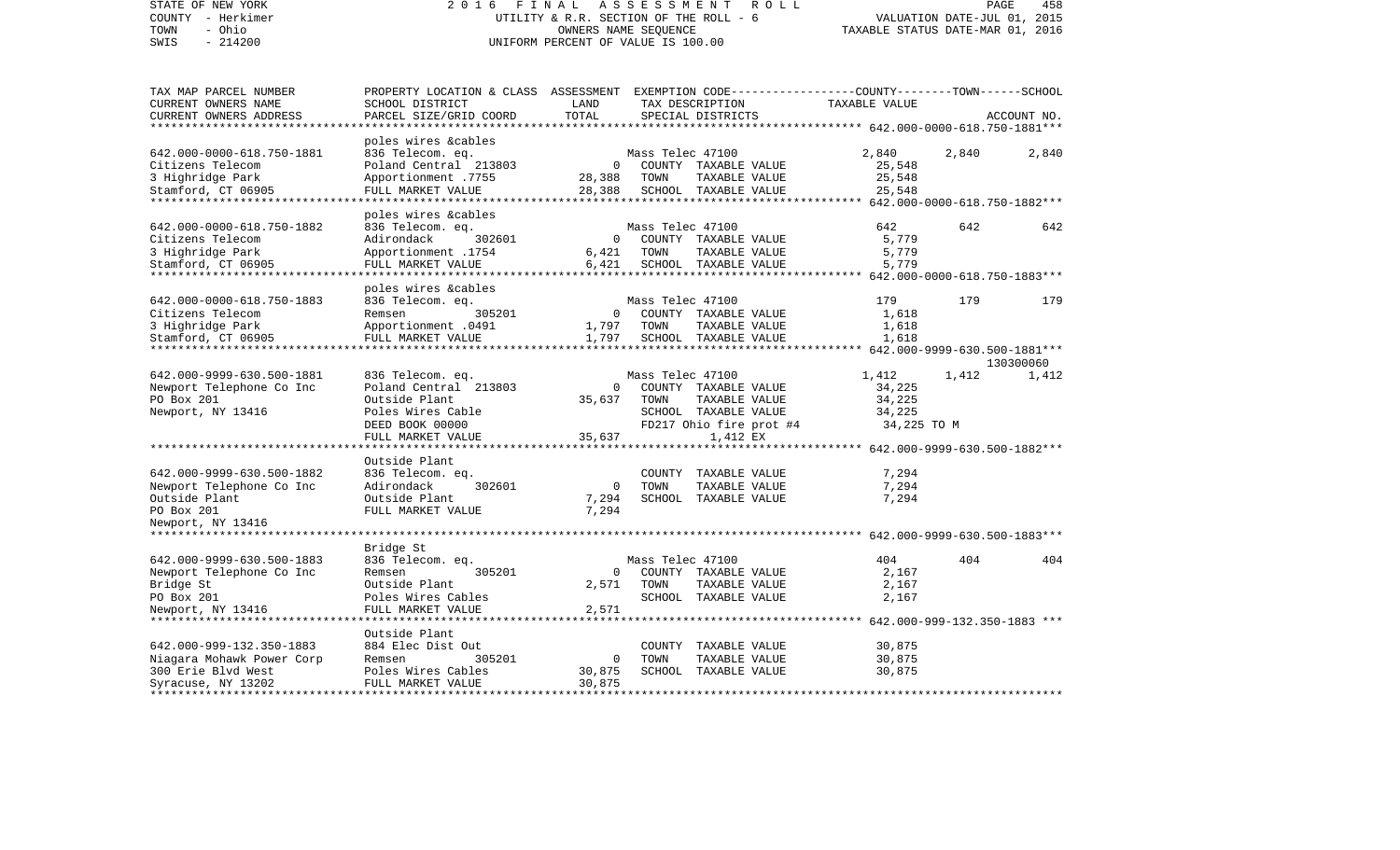| STATE OF NEW YORK<br>COUNTY<br>- Herkimer<br>- Ohio<br>TOWN<br>$-214200$<br>SWIS | 2016 FINAL                                |                | ASSESSMENT ROLL<br>UTILITY & R.R. SECTION OF THE ROLL - 6<br>OWNERS NAME SEQUENCE<br>UNIFORM PERCENT OF VALUE IS 100.00 | 459<br>PAGE<br>VALUATION DATE-JUL 01, 2015<br>TAXABLE STATUS DATE-MAR 01, 2016 |  |  |  |
|----------------------------------------------------------------------------------|-------------------------------------------|----------------|-------------------------------------------------------------------------------------------------------------------------|--------------------------------------------------------------------------------|--|--|--|
| TAX MAP PARCEL NUMBER                                                            | PROPERTY LOCATION & CLASS ASSESSMENT      |                |                                                                                                                         | EXEMPTION CODE-----------------COUNTY-------TOWN------SCHOOL                   |  |  |  |
| CURRENT OWNERS NAME<br>CURRENT OWNERS ADDRESS                                    | SCHOOL DISTRICT<br>PARCEL SIZE/GRID COORD | LAND<br>TOTAL  | TAX DESCRIPTION<br>SPECIAL DISTRICTS                                                                                    | TAXABLE VALUE<br>ACCOUNT NO.                                                   |  |  |  |
| **************************                                                       |                                           |                |                                                                                                                         | 130300030                                                                      |  |  |  |
| 642.000-9999-132.350-1881                                                        | 882 Elec Trans Imp                        |                | COUNTY TAXABLE VALUE                                                                                                    | 427,984                                                                        |  |  |  |
| Niagara Mohawk Power Corp                                                        | Poland Central 213803                     | $\overline{0}$ | TOWN<br>TAXABLE VALUE                                                                                                   | 427,984                                                                        |  |  |  |
| Real Estate Tax Dept                                                             | Outside Plant                             | 427,984        | SCHOOL TAXABLE VALUE                                                                                                    | 427,984                                                                        |  |  |  |
| Attn: Real Estate Tax Dept old app for sch 97.45<br>300 Erie Blvd West           | Poles Wires Cables                        |                | FD217 Ohio fire prot #4                                                                                                 | 427,984 TO M                                                                   |  |  |  |
| Syracuse, NY 13202                                                               | FULL MARKET VALUE                         | 427,984        |                                                                                                                         |                                                                                |  |  |  |
|                                                                                  |                                           |                |                                                                                                                         | 130300030                                                                      |  |  |  |
| 642.000-9999-132.350-1882                                                        | 882 Elec Trans Imp                        |                | TAXABLE VALUE<br>COUNTY                                                                                                 | 87,597                                                                         |  |  |  |
| Niagara Mohawk Power Corp                                                        | Adirondack<br>302601                      | - 0            | TOWN<br>TAXABLE VALUE                                                                                                   | 87,597                                                                         |  |  |  |
| Real Estate Tax Dept                                                             | App For School 2.55%                      | 87,597         | SCHOOL<br>TAXABLE VALUE                                                                                                 | 87,597                                                                         |  |  |  |
| Attn: Real Estate Tax Dept                                                       | Outside Plant                             |                | FD217 Ohio fire prot #4                                                                                                 | 87,597 TO M                                                                    |  |  |  |
| 300 Erie Blvd West                                                               | DEED BOOK 00000                           |                |                                                                                                                         |                                                                                |  |  |  |
| Syracuse, NY 13202                                                               |                                           |                |                                                                                                                         |                                                                                |  |  |  |
|                                                                                  |                                           |                |                                                                                                                         |                                                                                |  |  |  |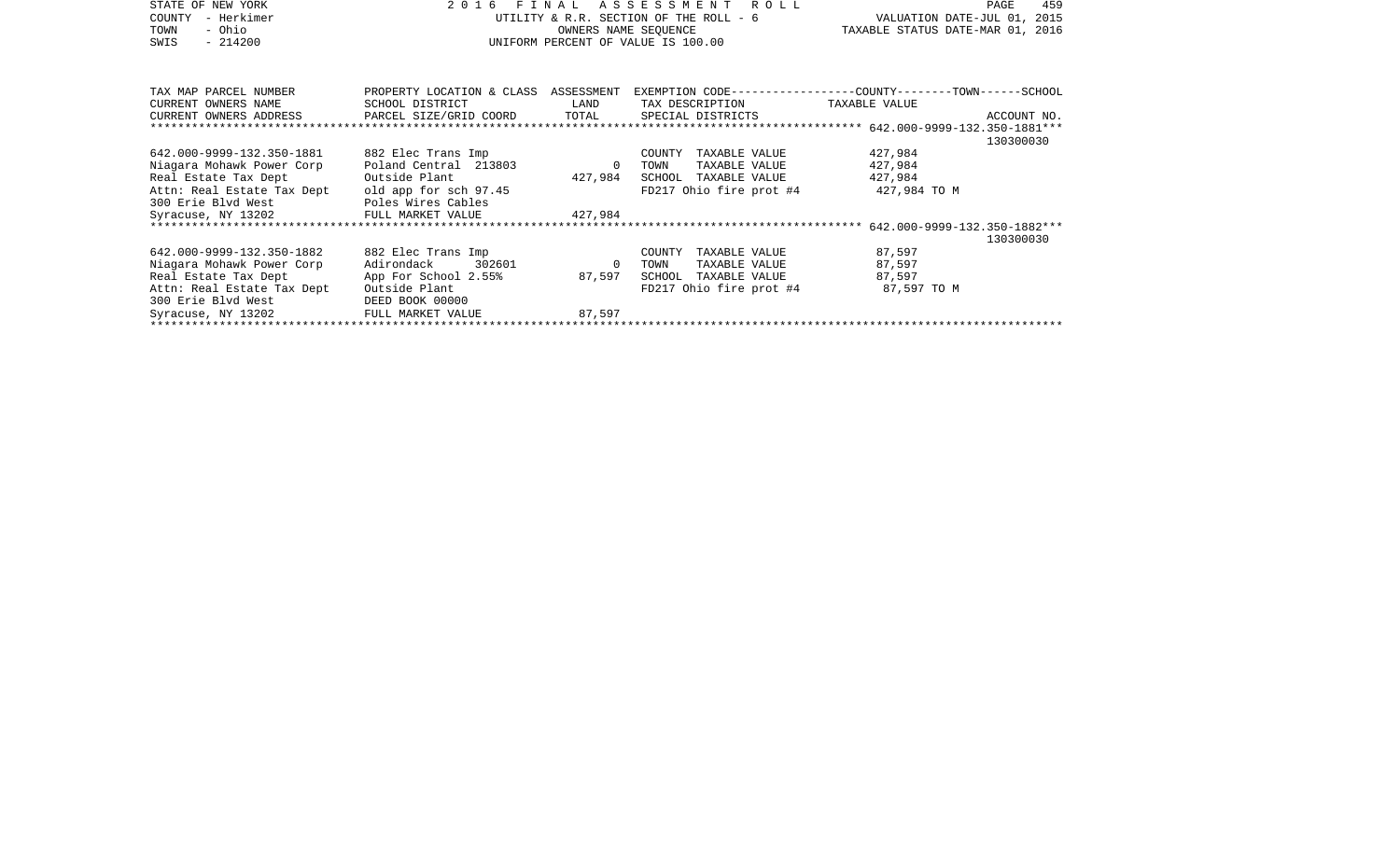| STATE OF NEW YORK | 2016 FINAL ASSESSMENT ROLL             | 460<br><b>PAGE</b>               |
|-------------------|----------------------------------------|----------------------------------|
| COUNTY - Herkimer | UTILITY & R.R. SECTION OF THE ROLL - 6 | VALUATION DATE-JUL 01, 2015      |
| TOWN<br>- Ohio    |                                        | TAXABLE STATUS DATE-MAR 01, 2016 |
| SWIS<br>- 214200  | UNIFORM PERCENT OF VALUE IS 100.00     | RPS150/V04/L015                  |
|                   |                                        | CURRENT DATE 6/27/2016           |

## \*\*\* S P E C I A L D I S T R I C T S U M M A R Y \*\*\*

| CODE DISTRICT NAME PARCELS | TOTAL EXTENSION<br>TYPE | EXTENSION<br>VALUE | AD VALOREM<br>VALUE | <b>EXEMPT</b><br>AMOUNT | <b>TAXARLE</b><br><b>VALUE</b> |
|----------------------------|-------------------------|--------------------|---------------------|-------------------------|--------------------------------|
| FD217 Ohio fire prot       | 3 TOTAL<br>M            |                    | 551,218             | 1,412                   | 549,806                        |

## \*\*\* S C H O O L D I S T R I C T S U M M A R Y \*\*\*

| CODE   | DISTRICT NAME  | TOTAL<br>PARCELS | ASSESSED<br>LAND | ASSESSED<br>TOTAL | <b>EXEMPT</b><br>AMOUNT | TOTAL<br>TAXABLE | <b>STAR</b><br>AMOUNT | <b>STAR</b><br>TAXABLE |
|--------|----------------|------------------|------------------|-------------------|-------------------------|------------------|-----------------------|------------------------|
| 213803 | Poland Central |                  |                  | 492,009           | 4,252                   | 487,757          |                       | 487,757                |
| 302601 | Adirondack     |                  |                  | 101,312           | 642                     | 100,670          |                       | 100,670                |
| 305201 | Remsen         | سه               |                  | 35,243            | 583                     | 34,660           |                       | 34,660                 |
|        | SUB-TOTAL      | 9                |                  | 628,564           | 5,477                   | 623,087          |                       | 623,087                |
|        | TOTAL          | a                |                  | 628,564           | 5,477                   | 623,087          |                       | 623,087                |

## \*\*\* S Y S T E M C O D E S S U M M A R Y \*\*\*

#### NO SYSTEM EXEMPTIONS AT THIS LEVEL

# \*\*\* E X E M P T I O N S U M M A R Y \*\*\*

| CODE  | DESCRIPTION         | TOTAL<br>PARCELS | COUNTY         | TOWN           | SCHOOL         |
|-------|---------------------|------------------|----------------|----------------|----------------|
| 47100 | Mass Telec<br>TOTAL |                  | 5,477<br>5,477 | 5,477<br>5,477 | 5,477<br>5,477 |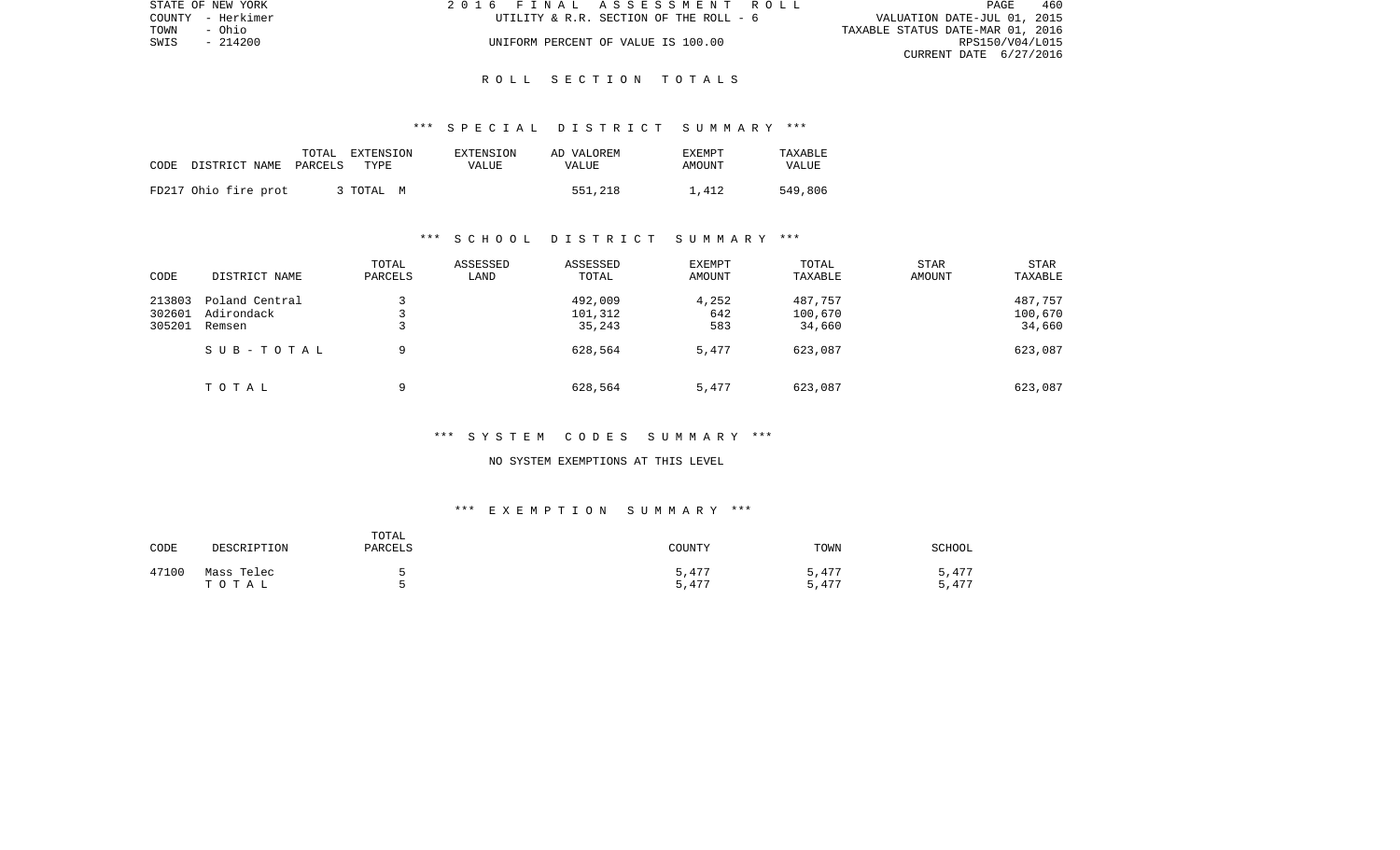| STATE OF NEW YORK | 2016 FINAL ASSESSMENT ROLL             | 461<br>PAGE                      |
|-------------------|----------------------------------------|----------------------------------|
| COUNTY - Herkimer | UTILITY & R.R. SECTION OF THE ROLL - 6 | VALUATION DATE-JUL 01, 2015      |
| TOWN<br>- Ohio    |                                        | TAXABLE STATUS DATE-MAR 01, 2016 |
| $-214200$<br>SWIS | UNIFORM PERCENT OF VALUE IS 100.00     | RPS150/V04/L015                  |
|                   |                                        | CURRENT DATE 6/27/2016           |
|                   |                                        |                                  |

## \*\*\* G R A N D T O T A L S \*\*\*

| ROLL<br>SEC | DESCRIPTION      | TOTAL<br>PARCELS | ASSESSED<br>LAND | <b>ASSESSED</b><br>TOTAL | TAXABLE<br>COUNTY | TAXABLE<br>TOWN | TAXABLE<br><b>SCHOOL</b> | STAR<br>TAXABLE |
|-------------|------------------|------------------|------------------|--------------------------|-------------------|-----------------|--------------------------|-----------------|
|             | UTILITIES & N.C. |                  |                  | 628,564                  | 623,087           | 623,087         | 623,087                  | 623,087         |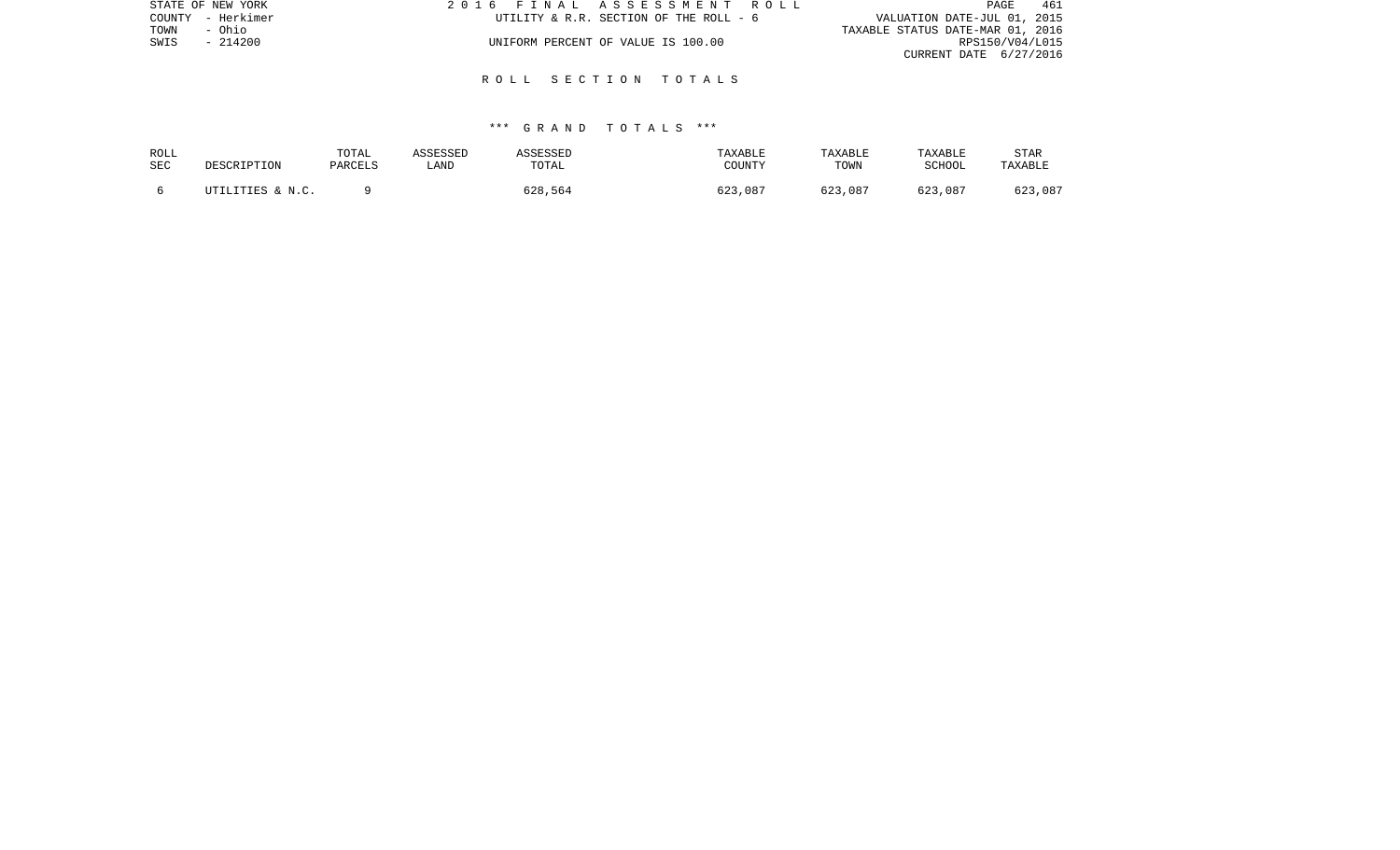| STATE OF NEW YORK<br>COUNTY - Herkimer<br>- Ohio<br>TOWN<br>$-214200$<br>SWIS                    | 2016                                                                                                     | FINAL            | ASSESSMENT<br>ROLL<br>WHOLLY EXEMPT SECTION OF THE ROLL - 8<br>OWNERS NAME SEQUENCE<br>UNIFORM PERCENT OF VALUE IS 100.00                | TAXABLE STATUS DATE-MAR 01, 2016                 | VALUATION DATE-JUL 01, 2015 | PAGE<br>462        |
|--------------------------------------------------------------------------------------------------|----------------------------------------------------------------------------------------------------------|------------------|------------------------------------------------------------------------------------------------------------------------------------------|--------------------------------------------------|-----------------------------|--------------------|
| TAX MAP PARCEL NUMBER<br>CURRENT OWNERS NAME<br>CURRENT OWNERS ADDRESS<br>********************** | SCHOOL DISTRICT<br>PARCEL SIZE/GRID COORD<br>*******************                                         | LAND<br>TOTAL    | PROPERTY LOCATION & CLASS ASSESSMENT EXEMPTION CODE----------------COUNTY-------TOWN------SCHOOL<br>TAX DESCRIPTION<br>SPECIAL DISTRICTS | TAXABLE VALUE                                    |                             | ACCOUNT NO.        |
|                                                                                                  | Gray Wilmurt Rd                                                                                          |                  |                                                                                                                                          |                                                  |                             | 130045758          |
| $079.1 - 1 - 9$<br>Amini Issa<br>300 Beverly Rd<br>Douglaston, NY 11363                          | 632 Benevolent<br>Poland Central 213803<br>Lot 50<br>Jer Pat                                             | 20,600<br>25,600 | NON PROF 9 25300<br>COUNTY TAXABLE VALUE<br>TOWN<br>TAXABLE VALUE<br>SCHOOL TAXABLE VALUE                                                | 25,600<br>$\Omega$<br>$\mathbf 0$<br>$\Omega$    | 25,600                      | 25,600             |
|                                                                                                  | 10 Acres<br>ACRES 10.00<br>EAST-0373943 NRTH-1635978<br>DEED BOOK 1528<br>PG-808<br>FULL MARKET VALUE    | 25,600           | FD217 Ohio fire prot #4<br>25,600 EX                                                                                                     |                                                  | 0 TO M                      |                    |
|                                                                                                  |                                                                                                          |                  |                                                                                                                                          |                                                  |                             |                    |
|                                                                                                  | Gray Wilmurt Rd                                                                                          |                  |                                                                                                                                          |                                                  |                             | 130045788          |
| $079.1 - 1 - 10$<br>Amini Issa<br>300 Beverly Rd<br>Douglaston, NY 11363                         | 330 Vacant comm<br>Poland Central 213803<br>Lot 50<br>Jer Pat                                            | 10,700<br>10,700 | NON PROF 9 25300<br>COUNTY TAXABLE VALUE<br>TOWN<br>TAXABLE VALUE<br>SCHOOL TAXABLE VALUE                                                | 10,700<br>$\mathbf 0$<br>$\mathbf 0$<br>$\Omega$ | 10,700                      | 10,700             |
|                                                                                                  | 4 Acres<br>ACRES<br>4.00<br>EAST-0373735 NRTH-1635517<br>DEED BOOK 1528<br>$PG-808$<br>FULL MARKET VALUE | 10,700           | FD217 Ohio fire prot #4<br>10,700 EX                                                                                                     |                                                  | 0 TO M                      |                    |
|                                                                                                  |                                                                                                          |                  |                                                                                                                                          |                                                  |                             |                    |
| $078.4 - 1 - 40$                                                                                 | Gray-Wilmurt Rd<br>330 Vacant comm                                                                       |                  | NON PROF 9 25300                                                                                                                         | 1,200                                            | 1,200                       | 130045720<br>1,200 |
| Brondstatter Cemetery<br>Cold Brook, NY 13324                                                    | Poland Central 213803<br>FRNT<br>85.00 DPTH<br>50.00                                                     | 1,200<br>1,200   | COUNTY TAXABLE VALUE<br>TOWN<br>TAXABLE VALUE                                                                                            | $\mathbf 0$<br>$\Omega$                          |                             |                    |
|                                                                                                  | 0.10<br>ACRES<br>EAST-0372897 NRTH-1624910<br>DEED BOOK 00000<br>FULL MARKET VALUE                       | 1,200            | SCHOOL TAXABLE VALUE<br>FD217 Ohio fire prot #4<br>1,200 EX                                                                              | $\Omega$                                         | 0 TO M                      |                    |
|                                                                                                  |                                                                                                          |                  |                                                                                                                                          | ************ 999.130-4-54.28 ************        |                             |                    |
| 999.130-4-54.28                                                                                  | 620 Religious                                                                                            |                  | NON PROF 9 25300                                                                                                                         | 1,500                                            | 1,500                       | 130045428<br>1,500 |
| Christian Mission<br>Alliance Chu                                                                | Poland Central 213803<br>44                                                                              | 1,500<br>1,500   | COUNTY TAXABLE VALUE<br>TOWN<br>TAXABLE VALUE                                                                                            | 0<br>$\Omega$                                    |                             |                    |
| Attn: Rev Ralph Murray<br>106 Dicki St<br>Utica, NY 13501                                        | 5 Acres R 1<br><b>ACRES</b><br>0.01<br>FULL MARKET VALUE                                                 | 1,500            | SCHOOL TAXABLE VALUE<br>FD217 Ohio fire prot #4<br>1,500 EX                                                                              | $\Omega$                                         | 0 TO M                      |                    |
|                                                                                                  |                                                                                                          |                  |                                                                                                                                          | ********* 999.130-4-54.58 ************           |                             | 130045458          |
| 999.130-4-54.58                                                                                  | 620 Religious                                                                                            |                  | NON PROF 9 25300                                                                                                                         | 1,500                                            | 1,500                       | 1,500              |
| Christian Mission                                                                                | Poland Central 213803                                                                                    | 1,500            | COUNTY TAXABLE VALUE                                                                                                                     | $\mathbf 0$                                      |                             |                    |
| Alliance Chu                                                                                     | 1 Acre                                                                                                   | 1,500            | TAXABLE VALUE<br>TOWN                                                                                                                    | $\mathbf 0$                                      |                             |                    |
| Attn: Rev Ralph Murray 106<br>St Utica, NY 13501                                                 | ACRES<br>0.01<br>FULL MARKET VALUE                                                                       | 1,500            | SCHOOL TAXABLE VALUE<br>FD217 Ohio fire prot #4<br>1,500 EX                                                                              | $\Omega$                                         | 0 TO M                      |                    |
|                                                                                                  |                                                                                                          |                  | **************                                                                                                                           |                                                  |                             |                    |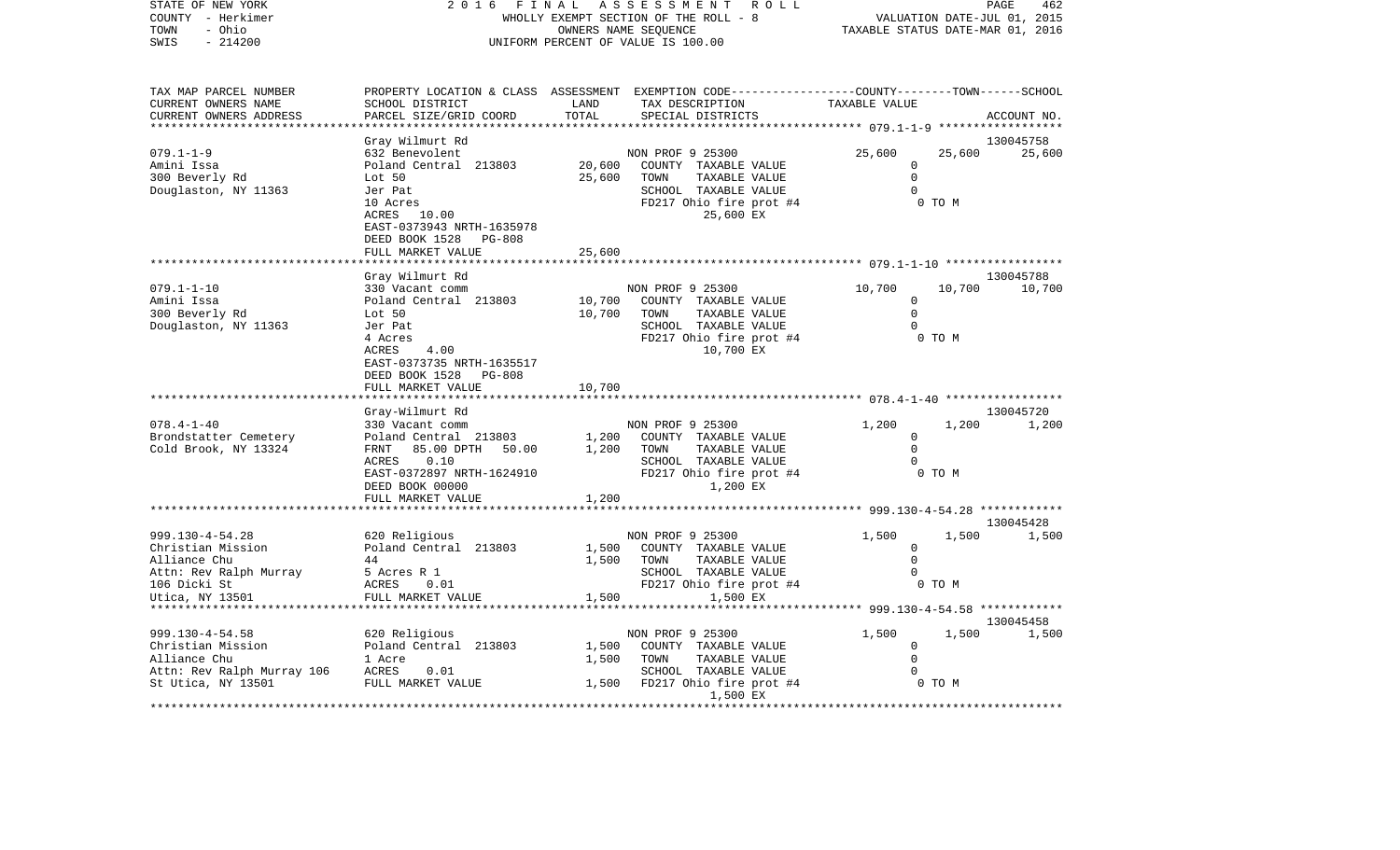| STATE OF NEW YORK<br>COUNTY - Herkimer                                  |                                                                                                                                                                                                                                                                                                                                                                                      |               | 2016 FINAL ASSESSMENT ROLL<br>WHOLLY EXEMPT SECTION OF THE ROLL - 8                                                                                                                                                            | VALUATION DATE-JUL 01, 2015         |        | PAGE<br>463                |
|-------------------------------------------------------------------------|--------------------------------------------------------------------------------------------------------------------------------------------------------------------------------------------------------------------------------------------------------------------------------------------------------------------------------------------------------------------------------------|---------------|--------------------------------------------------------------------------------------------------------------------------------------------------------------------------------------------------------------------------------|-------------------------------------|--------|----------------------------|
| TOWN<br>- Ohio                                                          |                                                                                                                                                                                                                                                                                                                                                                                      |               | OWNERS NAME SEOUENCE                                                                                                                                                                                                           | TAXABLE STATUS DATE-MAR 01, 2016    |        |                            |
| $-214200$<br>SWIS                                                       |                                                                                                                                                                                                                                                                                                                                                                                      |               | UNIFORM PERCENT OF VALUE IS 100.00                                                                                                                                                                                             |                                     |        |                            |
| TAX MAP PARCEL NUMBER                                                   |                                                                                                                                                                                                                                                                                                                                                                                      |               | PROPERTY LOCATION & CLASS ASSESSMENT EXEMPTION CODE----------------COUNTY-------TOWN------SCHOOL<br>TAX DESCRIPTION TAXABLE VALUE                                                                                              |                                     |        |                            |
| CURRENT OWNERS NAME<br>CURRENT OWNERS ADDRESS<br>********************** | SCHOOL DISTRICT<br>PARCEL SIZE/GRID COORD                                                                                                                                                                                                                                                                                                                                            | LAND<br>TOTAL | SPECIAL DISTRICTS                                                                                                                                                                                                              |                                     |        | ACCOUNT NO.                |
|                                                                         | Dagenkolb Rd                                                                                                                                                                                                                                                                                                                                                                         |               |                                                                                                                                                                                                                                |                                     |        | 130045570                  |
| $078.4 - 1 - 2$<br>German Settlement<br>Cemetary                        | 695 Cemetery<br>Poland Central 213803<br>ACRES 1.80                                                                                                                                                                                                                                                                                                                                  | 4,600         | NON PROF 9 25300<br>4,600 COUNTY TAXABLE VALUE<br>TOWN<br>TAXABLE VALUE                                                                                                                                                        | 4,600<br>$\mathbf 0$<br>$\mathbf 0$ |        | 4,600<br>4,600             |
| Cold Brook, NY 13324                                                    | EAST-0359903 NRTH-1630968<br>DEED BOOK 00000<br>FULL MARKET VALUE                                                                                                                                                                                                                                                                                                                    | 4,600         | SCHOOL TAXABLE VALUE<br>FD217 Ohio fire prot #4<br>4,600 EX                                                                                                                                                                    | $\Omega$                            | 0 TO M |                            |
|                                                                         |                                                                                                                                                                                                                                                                                                                                                                                      |               |                                                                                                                                                                                                                                |                                     |        |                            |
| 073.4-1-45                                                              | Figert Rd<br>322 Rural vac>10                                                                                                                                                                                                                                                                                                                                                        |               | MUN OWNED 13100                                                                                                                                                                                                                | 14,900                              | 14,900 | 130013080<br>14,900        |
| Herkimer County<br>108 Court St Ste 3100<br>Herkimer, NY 13350          | Poland Central 213803<br>1910 Ceneral<br>49 Jer Pat<br>Pines10                                                                                                                                                                                                                                                                                                                       | 14,900        | 14,900 COUNTY TAXABLE VALUE<br>TAXABLE VALUE<br>TOWN<br>SCHOOL TAXABLE VALUE                                                                                                                                                   | 0<br>$\Omega$<br>$\Omega$           |        |                            |
|                                                                         | 2.70<br>ACRES<br>EAST-0366640 NRTH-1641223<br>DEED BOOK 1603 PG-939                                                                                                                                                                                                                                                                                                                  |               | FD200 Ohio fire prot #1<br>14,900 EX                                                                                                                                                                                           | O TO M                              |        |                            |
|                                                                         | FULL MARKET VALUE                                                                                                                                                                                                                                                                                                                                                                    | 14,900        |                                                                                                                                                                                                                                |                                     |        |                            |
|                                                                         | Tom Kettle Lk                                                                                                                                                                                                                                                                                                                                                                        |               |                                                                                                                                                                                                                                |                                     |        | 130019080                  |
| 073.4-1-76                                                              | 314 Rural vac<10 - WTRFNT                                                                                                                                                                                                                                                                                                                                                            | 2,000         | MUN OWNED 13100<br>2,000 COUNTY TAXABLE VALUE<br>TAXABLE VALUE<br>TOWN                                                                                                                                                         | 2,000<br>$\mathbf 0$<br>$\Omega$    | 2,000  | 2,000                      |
| Herkimer, NY 13350                                                      | FRNT 132.00 DPTH 165.00<br>ACRES<br>0.50<br>EAST-0368788 NRTH-1644035                                                                                                                                                                                                                                                                                                                |               | SCHOOL TAXABLE VALUE<br>FD200 Ohio fire prot #1<br>2,000 EX                                                                                                                                                                    | $\Omega$                            | 0 TO M |                            |
|                                                                         | DEED BOOK 1603 PG-939<br>FULL MARKET VALUE                                                                                                                                                                                                                                                                                                                                           | 2,000         |                                                                                                                                                                                                                                |                                     |        |                            |
|                                                                         |                                                                                                                                                                                                                                                                                                                                                                                      |               |                                                                                                                                                                                                                                |                                     |        |                            |
| 073.4-2-10<br>Herkimer County                                           | Figert Rd<br>314 Rural vac<10                                                                                                                                                                                                                                                                                                                                                        | 11,000        | MUN OWNED 13100<br>COUNTY TAXABLE VALUE                                                                                                                                                                                        | 11,000<br>$\mathbf 0$               |        | 130038850<br>11,000 11,000 |
| 108 Court St Ste 3100<br>Herkimer, NY 13350                             | Poland Central 213803<br>77 Jer Pat<br>ACRES<br>9.20                                                                                                                                                                                                                                                                                                                                 | 11,000        | TOWN<br>TAXABLE VALUE<br>SCHOOL TAXABLE VALUE                                                                                                                                                                                  | $\Omega$<br>$\Omega$                |        |                            |
|                                                                         | EAST-0370336 NRTH-1644885<br>DEED BOOK 1603 PG-939<br>FULL MARKET VALUE                                                                                                                                                                                                                                                                                                              | 11,000        | FD200 Ohio fire prot #1<br>11,000 EX                                                                                                                                                                                           |                                     | 0 TO M |                            |
|                                                                         |                                                                                                                                                                                                                                                                                                                                                                                      |               |                                                                                                                                                                                                                                |                                     |        |                            |
| 073.4-2-24                                                              | Figert Rd<br>314 Rural vac<10 - WTRFNT                                                                                                                                                                                                                                                                                                                                               |               | MUN OWNED 13100                                                                                                                                                                                                                | 8,000                               | 8,000  | 130028110<br>8,000         |
| .                                                                       | $\overline{a}$ $\overline{a}$ $\overline{a}$ $\overline{a}$ $\overline{a}$ $\overline{a}$ $\overline{a}$ $\overline{a}$ $\overline{a}$ $\overline{a}$ $\overline{a}$ $\overline{a}$ $\overline{a}$ $\overline{a}$ $\overline{a}$ $\overline{a}$ $\overline{a}$ $\overline{a}$ $\overline{a}$ $\overline{a}$ $\overline{a}$ $\overline{a}$ $\overline{a}$ $\overline{a}$ $\overline{$ |               | $0.000$ $0.000$ $0.0000$ $0.0000$ $0.0000$ $0.0000$ $0.0000$ $0.0000$ $0.0000$ $0.0000$ $0.0000$ $0.0000$ $0.0000$ $0.0000$ $0.0000$ $0.0000$ $0.0000$ $0.0000$ $0.0000$ $0.0000$ $0.0000$ $0.0000$ $0.0000$ $0.0000$ $0.0000$ |                                     |        |                            |

|                       | PIYELL NU                 |                         |               | TROPOAT        |  |
|-----------------------|---------------------------|-------------------------|---------------|----------------|--|
| $073.4 - 2 - 24$      | 314 Rural vac<10 - WTRFNT | MUN OWNED 13100         | 8,000         | 8,000<br>8,000 |  |
| Herkimer County       | Poland Central 213803     | 8,000<br>COUNTY         | TAXABLE VALUE |                |  |
| 108 Court St Ste 3100 | 77 Jer Pat                | 8,000<br>TOWN           | TAXABLE VALUE |                |  |
| Herkimer, NY 13350    | 70.00 DPTH 400.00<br>FRNT | SCHOOL                  | TAXABLE VALUE |                |  |
|                       | 0.51<br>ACRES             | FD217 Ohio fire prot #4 |               | 0 TO M         |  |
|                       | EAST-0369410 NRTH-1643993 |                         | 8,000 EX      |                |  |
|                       | DEED BOOK 1603 PG-939     |                         |               |                |  |
|                       | FULL MARKET VALUE         | 8,000                   |               |                |  |
|                       |                           |                         |               |                |  |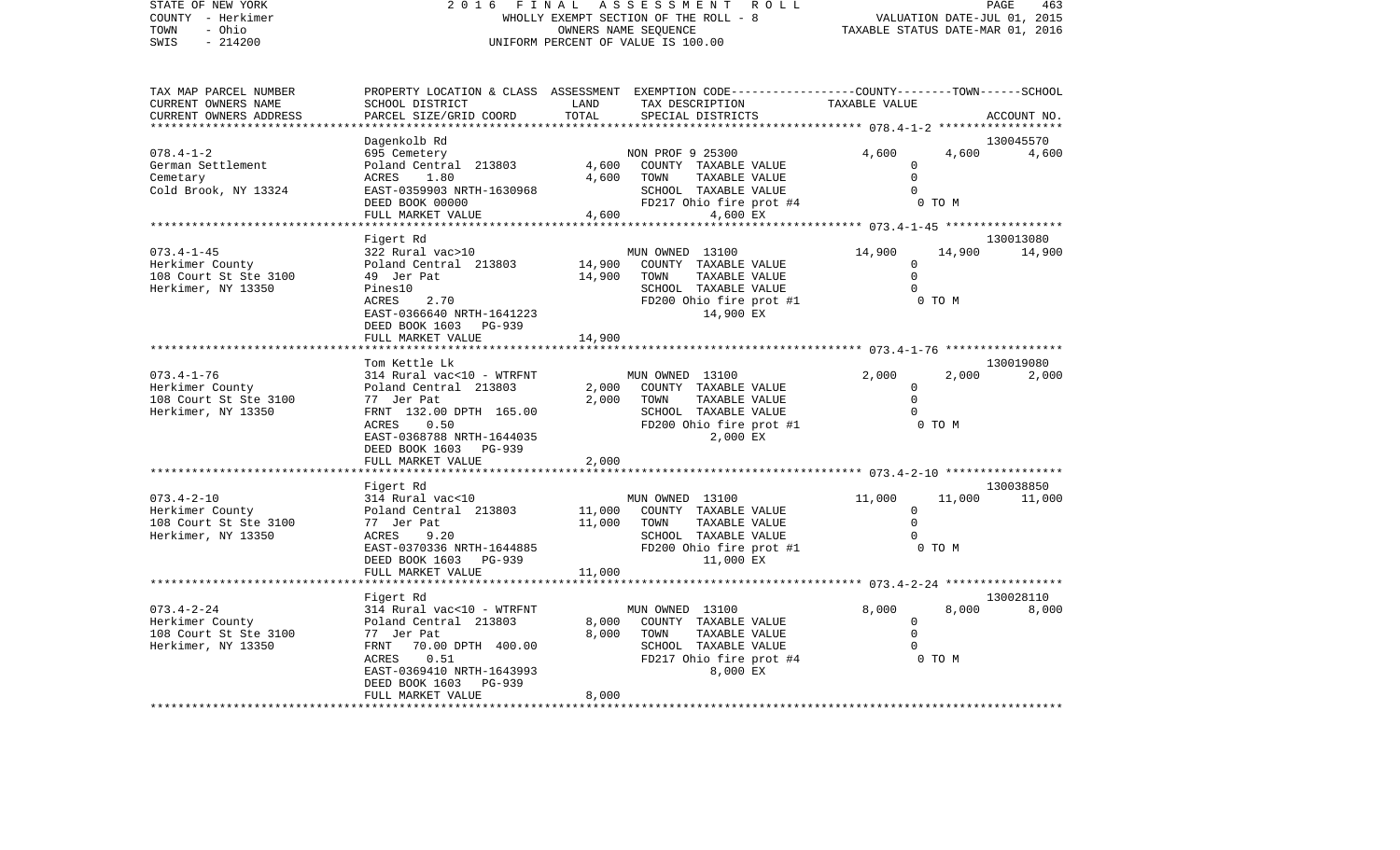| STATE OF NEW YORK<br>COUNTY - Herkimer<br>TOWN<br>- Ohio<br>$-214200$<br>SWIS                     | 2016                                                                                                                                                                                                                        | FINAL                      | ASSESSMENT<br>R O L L<br>WHOLLY EXEMPT SECTION OF THE ROLL - 8<br>OWNERS NAME SEQUENCE<br>UNIFORM PERCENT OF VALUE IS 100.00            | VALUATION DATE-JUL 01, 2015<br>TAXABLE STATUS DATE-MAR 01, 2016                             |                  | PAGE<br>464         |
|---------------------------------------------------------------------------------------------------|-----------------------------------------------------------------------------------------------------------------------------------------------------------------------------------------------------------------------------|----------------------------|-----------------------------------------------------------------------------------------------------------------------------------------|---------------------------------------------------------------------------------------------|------------------|---------------------|
| TAX MAP PARCEL NUMBER<br>CURRENT OWNERS NAME<br>CURRENT OWNERS ADDRESS<br>*********************** | SCHOOL DISTRICT<br>PARCEL SIZE/GRID COORD                                                                                                                                                                                   | LAND<br>TOTAL              | PROPERTY LOCATION & CLASS ASSESSMENT EXEMPTION CODE---------------COUNTY-------TOWN------SCHOOL<br>TAX DESCRIPTION<br>SPECIAL DISTRICTS | TAXABLE VALUE                                                                               |                  | ACCOUNT NO.         |
| $078.1 - 2 - 10.3$<br>Herkimer County<br>108 Court St Ste 3100<br>Herkimer, NY 13350              | Ohio City Rd<br>260 Seasonal res<br>Poland Central 213803<br>ACRES 10.20<br>EAST-0360494 NRTH-1637001<br>DEED BOOK 1603 PG-939<br>FULL MARKET VALUE                                                                         | 20,700<br>36,400<br>36,400 | MUN OWNED 13100<br>COUNTY TAXABLE VALUE<br>TOWN<br>TAXABLE VALUE<br>SCHOOL TAXABLE VALUE<br>FD200 Ohio fire prot #1<br>36,400 EX        | 36,400<br>$\Omega$<br>$\Omega$<br>$\Omega$                                                  | 36,400<br>0 TO M | 36,400              |
| $078.1 - 2 - 10.4$<br>Herkimer County<br>108 Court St Ste 3100<br>Herkimer, NY 13350              | Ohio City Rd<br>322 Rural vac>10<br>Poland Central 213803<br>ACRES 10.20<br>EAST-0360688 NRTH-1637394<br>DEED BOOK 1603 PG-939<br>FULL MARKET VALUE                                                                         | 11,700<br>11,700<br>11,700 | MUN OWNED 13100<br>COUNTY TAXABLE VALUE<br>TAXABLE VALUE<br>TOWN<br>SCHOOL TAXABLE VALUE<br>FD200 Ohio fire prot #1<br>11,700 EX        | 11,700<br>0<br>$\Omega$<br>$\Omega$<br>********* 078.2-1-41 ******************              | 11,700<br>0 TO M | 11,700              |
| $078.2 - 1 - 41$<br>Herkimer County<br>108 Court St Ste 3100<br>Herkimer, NY 13350                | Smith Rd<br>314 Rural vac<10<br>Poland Central 213803<br>49 Jer Pat<br>V12 10A<br>ACRES 10.00<br>EAST-0368759 NRTH-1639217<br>DEED BOOK 1603 PG-939<br>FULL MARKET VALUE                                                    | 11,600<br>11,600<br>11,600 | MUN OWNED 13100<br>COUNTY TAXABLE VALUE<br>TAXABLE VALUE<br>TOWN<br>SCHOOL TAXABLE VALUE<br>FD200 Ohio fire prot #1<br>11,600 EX        | 11,600<br>$\circ$<br>$\Omega$<br>$\mathbf 0$                                                | 11,600<br>0 TO M | 130012960<br>11,600 |
| $078.2 - 2 - 34$<br>Herkimer County<br>108 Court St Ste 3100<br>Herkimer, NY 13350                | 655 Ash Creek Rd<br>210 1 Family Res<br>Poland Central 213803<br>44 Jer Pat<br>R1 1<br>FRNT 450.00 DPTH 140.20<br><b>ACRES</b><br>0.66<br>EAST-0365264 NRTH-1635346<br>DEED BOOK 1603<br><b>PG-939</b><br>FULL MARKET VALUE | 16,000<br>77,500<br>77,500 | MUN OWNED 13100<br>COUNTY TAXABLE VALUE<br>TAXABLE VALUE<br>TOWN<br>SCHOOL TAXABLE VALUE<br>FD200 Ohio fire prot #1<br>77,500 EX        | ************ 078.2-2-34 ******************<br>77,500<br>$\Omega$<br>$\Omega$<br>$\mathbf 0$ | 77,500<br>0 TO M | 130033570<br>77,500 |
| $085.3 - 3 - 24$<br>Herkimer County<br>108 Court St Ste 3100<br>Herkimer, NY 13350                | California Rd<br>314 Rural vac<10<br>Poland Central 213803<br>9 Jer Pat<br>V1 2 1<br>ACRES<br>1.00<br>EAST-0385747 NRTH-1614717<br>DEED BOOK 1603<br>PG-939<br>FULL MARKET VALUE                                            | 3,000<br>3,000<br>3,000    | MUN OWNED 13100<br>COUNTY TAXABLE VALUE<br>TOWN<br>TAXABLE VALUE<br>SCHOOL TAXABLE VALUE<br>FD210 Ohio fire prot #2<br>3,000 EX         | 3,000<br>$\Omega$<br>$\mathbf 0$<br>$\Omega$<br>O TO M                                      | 3,000            | 130040560<br>3,000  |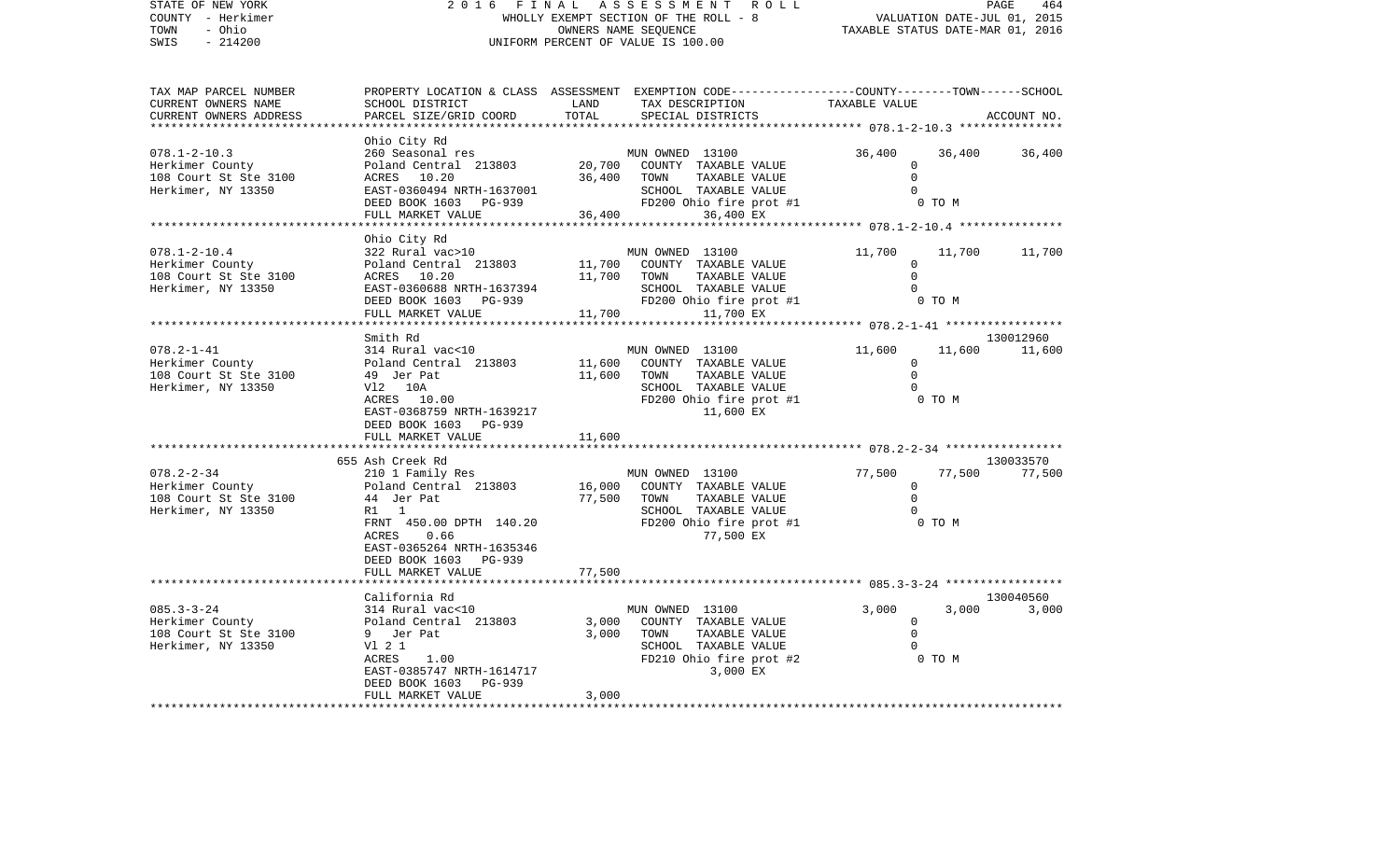| STATE OF NEW YORK<br>ASSESSMENT<br>PAGE<br>2016<br>FINAL<br>R O L L<br>465<br>COUNTY - Herkimer<br>WHOLLY EXEMPT SECTION OF THE ROLL - 8<br>VALUATION DATE-JUL 01, 2015<br>- Ohio<br>OWNERS NAME SEOUENCE<br>TAXABLE STATUS DATE-MAR 01, 2016<br>TOWN<br>$-214200$<br>SWIS<br>UNIFORM PERCENT OF VALUE IS 100.00<br>PROPERTY LOCATION & CLASS ASSESSMENT EXEMPTION CODE---------------COUNTY-------TOWN------SCHOOL<br>TAX MAP PARCEL NUMBER<br>CURRENT OWNERS NAME<br>LAND<br>SCHOOL DISTRICT<br>TAX DESCRIPTION<br>TAXABLE VALUE<br>TOTAL<br>CURRENT OWNERS ADDRESS<br>PARCEL SIZE/GRID COORD<br>SPECIAL DISTRICTS<br>ACCOUNT NO.<br>130045818<br>Figert Rd<br>$073.4 - 1 - 44$<br>NON PROF 9 25300<br>35,000<br>330 Vacant comm<br>35,000<br>35,000<br>35,000<br>Herkimer Post # 38<br>Poland Central 213803<br>COUNTY TAXABLE VALUE<br>$\Omega$<br>40.00<br>35,000<br>TAXABLE VALUE<br>$\Omega$<br>American Legion<br>TOWN<br>ACRES<br>South Washington St<br>EAST-0366255 NRTH-1640973<br>SCHOOL TAXABLE VALUE<br>$\Omega$<br>Herkimer, NY 13350<br>FD217 Ohio fire prot #4<br>DEED BOOK 00260 PG-00557<br>0 TO M<br>FULL MARKET VALUE<br>35,000<br>35,000 EX<br>Ohio City Rd<br>130045488<br>$078.2 - 2 - 33$<br>77,600<br>77,600<br>620 Religious<br>NON PROF 9 25300<br>77,600<br>10,000<br>Methodist Church<br>Poland Central 213803<br>COUNTY TAXABLE VALUE<br>$\mathbf 0$<br>$\mathbf 0$<br>Star Rt<br>$1/4$ Acre<br>77,600<br>TOWN<br>TAXABLE VALUE<br>Cold Brook, NY 13324<br>FRNT 150.00 DPTH 130.00<br>SCHOOL TAXABLE VALUE<br>0.42<br>FD217 Ohio fire prot #4<br><b>ACRES</b><br>0 TO M<br>EAST-0364923 NRTH-1635735<br>77,600 EX<br>DEED BOOK 551<br>PG-488<br>FULL MARKET VALUE<br>77,600<br>130045518<br>Ohio City Rd<br>$078.2 - 2 - 32$<br>620 Religious<br>NON PROF 9 25300<br>98,200<br>98,200<br>98,200<br>Methodist Church -<br>Poland Central 213803<br>9,600<br>COUNTY TAXABLE VALUE<br>$\circ$<br>98,200<br>$\Omega$<br>$1/2$ Acre<br>TOWN<br>TAXABLE VALUE<br>Parsonage<br>Star Rt<br>FRNT 100.00 DPTH 140.00<br>TAXABLE VALUE<br>$\Omega$<br>SCHOOL<br><b>ACRES</b><br>0.36<br>FD217 Ohio fire prot #4<br>Cold Brook, NY 13324<br>0 TO M |                           |           |  |
|------------------------------------------------------------------------------------------------------------------------------------------------------------------------------------------------------------------------------------------------------------------------------------------------------------------------------------------------------------------------------------------------------------------------------------------------------------------------------------------------------------------------------------------------------------------------------------------------------------------------------------------------------------------------------------------------------------------------------------------------------------------------------------------------------------------------------------------------------------------------------------------------------------------------------------------------------------------------------------------------------------------------------------------------------------------------------------------------------------------------------------------------------------------------------------------------------------------------------------------------------------------------------------------------------------------------------------------------------------------------------------------------------------------------------------------------------------------------------------------------------------------------------------------------------------------------------------------------------------------------------------------------------------------------------------------------------------------------------------------------------------------------------------------------------------------------------------------------------------------------------------------------------------------------------------------------------------------------------------------------------------------------------------------------------------------------------------------------------------------------------------------------------------------------|---------------------------|-----------|--|
|                                                                                                                                                                                                                                                                                                                                                                                                                                                                                                                                                                                                                                                                                                                                                                                                                                                                                                                                                                                                                                                                                                                                                                                                                                                                                                                                                                                                                                                                                                                                                                                                                                                                                                                                                                                                                                                                                                                                                                                                                                                                                                                                                                        |                           |           |  |
|                                                                                                                                                                                                                                                                                                                                                                                                                                                                                                                                                                                                                                                                                                                                                                                                                                                                                                                                                                                                                                                                                                                                                                                                                                                                                                                                                                                                                                                                                                                                                                                                                                                                                                                                                                                                                                                                                                                                                                                                                                                                                                                                                                        |                           |           |  |
|                                                                                                                                                                                                                                                                                                                                                                                                                                                                                                                                                                                                                                                                                                                                                                                                                                                                                                                                                                                                                                                                                                                                                                                                                                                                                                                                                                                                                                                                                                                                                                                                                                                                                                                                                                                                                                                                                                                                                                                                                                                                                                                                                                        |                           |           |  |
|                                                                                                                                                                                                                                                                                                                                                                                                                                                                                                                                                                                                                                                                                                                                                                                                                                                                                                                                                                                                                                                                                                                                                                                                                                                                                                                                                                                                                                                                                                                                                                                                                                                                                                                                                                                                                                                                                                                                                                                                                                                                                                                                                                        |                           |           |  |
|                                                                                                                                                                                                                                                                                                                                                                                                                                                                                                                                                                                                                                                                                                                                                                                                                                                                                                                                                                                                                                                                                                                                                                                                                                                                                                                                                                                                                                                                                                                                                                                                                                                                                                                                                                                                                                                                                                                                                                                                                                                                                                                                                                        |                           |           |  |
|                                                                                                                                                                                                                                                                                                                                                                                                                                                                                                                                                                                                                                                                                                                                                                                                                                                                                                                                                                                                                                                                                                                                                                                                                                                                                                                                                                                                                                                                                                                                                                                                                                                                                                                                                                                                                                                                                                                                                                                                                                                                                                                                                                        |                           |           |  |
|                                                                                                                                                                                                                                                                                                                                                                                                                                                                                                                                                                                                                                                                                                                                                                                                                                                                                                                                                                                                                                                                                                                                                                                                                                                                                                                                                                                                                                                                                                                                                                                                                                                                                                                                                                                                                                                                                                                                                                                                                                                                                                                                                                        |                           |           |  |
|                                                                                                                                                                                                                                                                                                                                                                                                                                                                                                                                                                                                                                                                                                                                                                                                                                                                                                                                                                                                                                                                                                                                                                                                                                                                                                                                                                                                                                                                                                                                                                                                                                                                                                                                                                                                                                                                                                                                                                                                                                                                                                                                                                        |                           |           |  |
|                                                                                                                                                                                                                                                                                                                                                                                                                                                                                                                                                                                                                                                                                                                                                                                                                                                                                                                                                                                                                                                                                                                                                                                                                                                                                                                                                                                                                                                                                                                                                                                                                                                                                                                                                                                                                                                                                                                                                                                                                                                                                                                                                                        |                           |           |  |
|                                                                                                                                                                                                                                                                                                                                                                                                                                                                                                                                                                                                                                                                                                                                                                                                                                                                                                                                                                                                                                                                                                                                                                                                                                                                                                                                                                                                                                                                                                                                                                                                                                                                                                                                                                                                                                                                                                                                                                                                                                                                                                                                                                        |                           |           |  |
|                                                                                                                                                                                                                                                                                                                                                                                                                                                                                                                                                                                                                                                                                                                                                                                                                                                                                                                                                                                                                                                                                                                                                                                                                                                                                                                                                                                                                                                                                                                                                                                                                                                                                                                                                                                                                                                                                                                                                                                                                                                                                                                                                                        |                           |           |  |
|                                                                                                                                                                                                                                                                                                                                                                                                                                                                                                                                                                                                                                                                                                                                                                                                                                                                                                                                                                                                                                                                                                                                                                                                                                                                                                                                                                                                                                                                                                                                                                                                                                                                                                                                                                                                                                                                                                                                                                                                                                                                                                                                                                        |                           |           |  |
|                                                                                                                                                                                                                                                                                                                                                                                                                                                                                                                                                                                                                                                                                                                                                                                                                                                                                                                                                                                                                                                                                                                                                                                                                                                                                                                                                                                                                                                                                                                                                                                                                                                                                                                                                                                                                                                                                                                                                                                                                                                                                                                                                                        |                           |           |  |
|                                                                                                                                                                                                                                                                                                                                                                                                                                                                                                                                                                                                                                                                                                                                                                                                                                                                                                                                                                                                                                                                                                                                                                                                                                                                                                                                                                                                                                                                                                                                                                                                                                                                                                                                                                                                                                                                                                                                                                                                                                                                                                                                                                        |                           |           |  |
|                                                                                                                                                                                                                                                                                                                                                                                                                                                                                                                                                                                                                                                                                                                                                                                                                                                                                                                                                                                                                                                                                                                                                                                                                                                                                                                                                                                                                                                                                                                                                                                                                                                                                                                                                                                                                                                                                                                                                                                                                                                                                                                                                                        |                           |           |  |
|                                                                                                                                                                                                                                                                                                                                                                                                                                                                                                                                                                                                                                                                                                                                                                                                                                                                                                                                                                                                                                                                                                                                                                                                                                                                                                                                                                                                                                                                                                                                                                                                                                                                                                                                                                                                                                                                                                                                                                                                                                                                                                                                                                        |                           |           |  |
|                                                                                                                                                                                                                                                                                                                                                                                                                                                                                                                                                                                                                                                                                                                                                                                                                                                                                                                                                                                                                                                                                                                                                                                                                                                                                                                                                                                                                                                                                                                                                                                                                                                                                                                                                                                                                                                                                                                                                                                                                                                                                                                                                                        |                           |           |  |
|                                                                                                                                                                                                                                                                                                                                                                                                                                                                                                                                                                                                                                                                                                                                                                                                                                                                                                                                                                                                                                                                                                                                                                                                                                                                                                                                                                                                                                                                                                                                                                                                                                                                                                                                                                                                                                                                                                                                                                                                                                                                                                                                                                        |                           |           |  |
|                                                                                                                                                                                                                                                                                                                                                                                                                                                                                                                                                                                                                                                                                                                                                                                                                                                                                                                                                                                                                                                                                                                                                                                                                                                                                                                                                                                                                                                                                                                                                                                                                                                                                                                                                                                                                                                                                                                                                                                                                                                                                                                                                                        |                           |           |  |
|                                                                                                                                                                                                                                                                                                                                                                                                                                                                                                                                                                                                                                                                                                                                                                                                                                                                                                                                                                                                                                                                                                                                                                                                                                                                                                                                                                                                                                                                                                                                                                                                                                                                                                                                                                                                                                                                                                                                                                                                                                                                                                                                                                        |                           |           |  |
|                                                                                                                                                                                                                                                                                                                                                                                                                                                                                                                                                                                                                                                                                                                                                                                                                                                                                                                                                                                                                                                                                                                                                                                                                                                                                                                                                                                                                                                                                                                                                                                                                                                                                                                                                                                                                                                                                                                                                                                                                                                                                                                                                                        |                           |           |  |
|                                                                                                                                                                                                                                                                                                                                                                                                                                                                                                                                                                                                                                                                                                                                                                                                                                                                                                                                                                                                                                                                                                                                                                                                                                                                                                                                                                                                                                                                                                                                                                                                                                                                                                                                                                                                                                                                                                                                                                                                                                                                                                                                                                        |                           |           |  |
|                                                                                                                                                                                                                                                                                                                                                                                                                                                                                                                                                                                                                                                                                                                                                                                                                                                                                                                                                                                                                                                                                                                                                                                                                                                                                                                                                                                                                                                                                                                                                                                                                                                                                                                                                                                                                                                                                                                                                                                                                                                                                                                                                                        |                           |           |  |
|                                                                                                                                                                                                                                                                                                                                                                                                                                                                                                                                                                                                                                                                                                                                                                                                                                                                                                                                                                                                                                                                                                                                                                                                                                                                                                                                                                                                                                                                                                                                                                                                                                                                                                                                                                                                                                                                                                                                                                                                                                                                                                                                                                        |                           |           |  |
|                                                                                                                                                                                                                                                                                                                                                                                                                                                                                                                                                                                                                                                                                                                                                                                                                                                                                                                                                                                                                                                                                                                                                                                                                                                                                                                                                                                                                                                                                                                                                                                                                                                                                                                                                                                                                                                                                                                                                                                                                                                                                                                                                                        |                           |           |  |
|                                                                                                                                                                                                                                                                                                                                                                                                                                                                                                                                                                                                                                                                                                                                                                                                                                                                                                                                                                                                                                                                                                                                                                                                                                                                                                                                                                                                                                                                                                                                                                                                                                                                                                                                                                                                                                                                                                                                                                                                                                                                                                                                                                        |                           |           |  |
|                                                                                                                                                                                                                                                                                                                                                                                                                                                                                                                                                                                                                                                                                                                                                                                                                                                                                                                                                                                                                                                                                                                                                                                                                                                                                                                                                                                                                                                                                                                                                                                                                                                                                                                                                                                                                                                                                                                                                                                                                                                                                                                                                                        |                           |           |  |
|                                                                                                                                                                                                                                                                                                                                                                                                                                                                                                                                                                                                                                                                                                                                                                                                                                                                                                                                                                                                                                                                                                                                                                                                                                                                                                                                                                                                                                                                                                                                                                                                                                                                                                                                                                                                                                                                                                                                                                                                                                                                                                                                                                        |                           |           |  |
|                                                                                                                                                                                                                                                                                                                                                                                                                                                                                                                                                                                                                                                                                                                                                                                                                                                                                                                                                                                                                                                                                                                                                                                                                                                                                                                                                                                                                                                                                                                                                                                                                                                                                                                                                                                                                                                                                                                                                                                                                                                                                                                                                                        |                           |           |  |
|                                                                                                                                                                                                                                                                                                                                                                                                                                                                                                                                                                                                                                                                                                                                                                                                                                                                                                                                                                                                                                                                                                                                                                                                                                                                                                                                                                                                                                                                                                                                                                                                                                                                                                                                                                                                                                                                                                                                                                                                                                                                                                                                                                        |                           |           |  |
|                                                                                                                                                                                                                                                                                                                                                                                                                                                                                                                                                                                                                                                                                                                                                                                                                                                                                                                                                                                                                                                                                                                                                                                                                                                                                                                                                                                                                                                                                                                                                                                                                                                                                                                                                                                                                                                                                                                                                                                                                                                                                                                                                                        |                           |           |  |
|                                                                                                                                                                                                                                                                                                                                                                                                                                                                                                                                                                                                                                                                                                                                                                                                                                                                                                                                                                                                                                                                                                                                                                                                                                                                                                                                                                                                                                                                                                                                                                                                                                                                                                                                                                                                                                                                                                                                                                                                                                                                                                                                                                        |                           |           |  |
|                                                                                                                                                                                                                                                                                                                                                                                                                                                                                                                                                                                                                                                                                                                                                                                                                                                                                                                                                                                                                                                                                                                                                                                                                                                                                                                                                                                                                                                                                                                                                                                                                                                                                                                                                                                                                                                                                                                                                                                                                                                                                                                                                                        | EAST-0364984 NRTH-1635845 | 98,200 EX |  |

|                                                      | DEED BOOK 64<br>$PG-363$<br>FULL MARKET VALUE | 98,200                            |                  |           |
|------------------------------------------------------|-----------------------------------------------|-----------------------------------|------------------|-----------|
|                                                      | Tea Cup St                                    |                                   |                  | 130300330 |
| $085.1 - 1 - 11$                                     | 822 Water supply                              | NON PROF 9 25300                  | 28,700<br>28,700 | 28,700    |
| Native Self Sufficiency Center Poland Central 213803 |                                               | 28,700<br>COUNTY<br>TAXABLE VALUE |                  |           |
| Center                                               | 21 Jer Pat                                    | 28,700<br>TOWN<br>TAXABLE VALUE   |                  |           |
| PO Box 88                                            | ACRES 50.00                                   | SCHOOL<br>TAXABLE VALUE           |                  |           |
| Cold Brook, NY 13324                                 | EAST-0376711 NRTH-1620494                     | FD210 Ohio fire prot #2           | 0 TO M           |           |
|                                                      | DEED BOOK 797 PG-072                          | 28,700 EX                         |                  |           |
|                                                      | FULL MARKET VALUE                             | 28,700                            |                  |           |
|                                                      |                                               |                                   |                  |           |
|                                                      | Tea Cup St                                    |                                   |                  | 130045270 |
| $085.1 - 1 - 12$                                     | 322 Rural vac>10                              | NON PROF 9 25300                  | 19,200<br>19,200 | 19,200    |
| Native Self-Sufficiency                              | Poland Central 213803                         | 19,200<br>COUNTY TAXABLE VALUE    |                  |           |
| John Mohawk                                          | 21 Jer Pat                                    | 19,200<br>TOWN<br>TAXABLE VALUE   |                  |           |
| PO Box 88                                            | ACRES 33.50                                   | SCHOOL<br>TAXABLE VALUE           |                  |           |
| Cold Brook, NY 13324                                 | EAST-0377173 NRTH-1620857                     | FD210 Ohio fire prot #2           | 0 TO M           |           |
|                                                      | DEED BOOK 688<br>PG-194                       | 19,200 EX                         |                  |           |
|                                                      | FULL MARKET VALUE                             | 19,200                            |                  |           |
|                                                      |                                               |                                   |                  |           |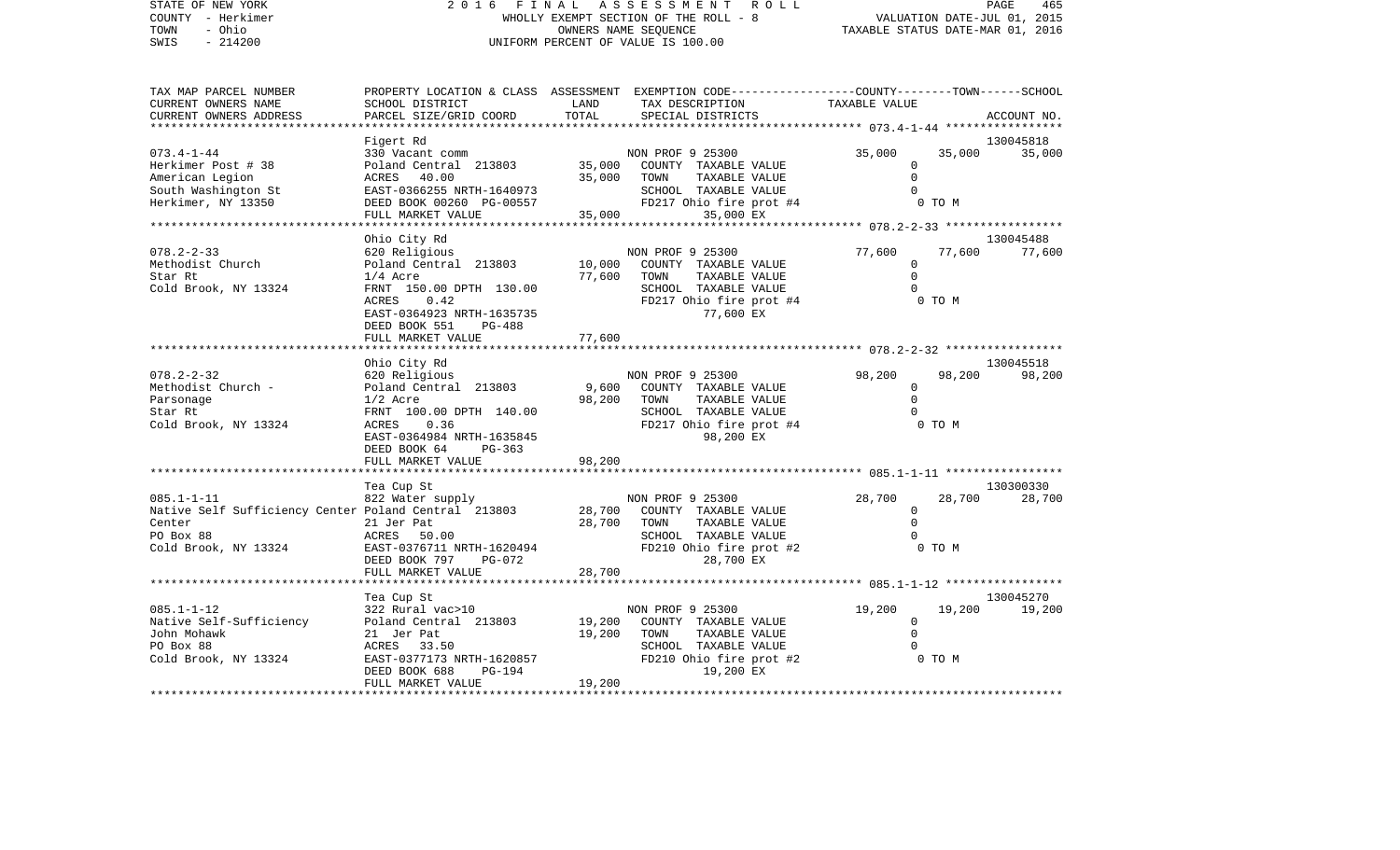| STATE OF NEW YORK<br>COUNTY - Herkimer<br>TOWN<br>- Ohio | 2016 FINAL ASSESSMENT ROLL<br>WHOLLY EXEMPT SECTION OF THE ROLL - 8<br>OWNERS NAME SEQUENCE |         |                                                                                                  | PAGE<br>466<br>VALUATION DATE-JUL 01, 2015<br>TAXABLE STATUS DATE-MAR 01, 2016 |         |                    |
|----------------------------------------------------------|---------------------------------------------------------------------------------------------|---------|--------------------------------------------------------------------------------------------------|--------------------------------------------------------------------------------|---------|--------------------|
| SWIS<br>$-214200$                                        |                                                                                             |         | UNIFORM PERCENT OF VALUE IS 100.00                                                               |                                                                                |         |                    |
| TAX MAP PARCEL NUMBER                                    |                                                                                             |         | PROPERTY LOCATION & CLASS ASSESSMENT EXEMPTION CODE----------------COUNTY-------TOWN------SCHOOL |                                                                                |         |                    |
| CURRENT OWNERS NAME                                      | SCHOOL DISTRICT                                                                             | LAND    | TAX DESCRIPTION                                                                                  | TAXABLE VALUE                                                                  |         |                    |
| CURRENT OWNERS ADDRESS                                   | PARCEL SIZE/GRID COORD                                                                      | TOTAL   | SPECIAL DISTRICTS                                                                                |                                                                                |         | ACCOUNT NO.        |
|                                                          | Tea Cup St                                                                                  |         |                                                                                                  |                                                                                |         | 130045240          |
| $085.1 - 1 - 13$                                         | 240 Rural res                                                                               |         | NON PROF 9 25300                                                                                 | 301,200                                                                        | 301,200 | 301,200            |
| Native Self-Sufficiency Center Poland Central 213803     |                                                                                             | 92,100  | COUNTY TAXABLE VALUE                                                                             | 0                                                                              |         |                    |
| John Mohawk<br>88                                        | 21/ Jer Pat                                                                                 | 301,200 | TAXABLE VALUE<br>TOWN                                                                            | $\mathbf 0$<br>$\cap$                                                          |         |                    |
| Cold Brook, NY 13324                                     | ACRES 114.20<br>EAST-0377591 NRTH-1621534                                                   |         | SCHOOL TAXABLE VALUE<br>FD210 Ohio fire prot #2                                                  |                                                                                | 0 TO M  |                    |
|                                                          | DEED BOOK 688<br>PG-194                                                                     |         | 301,200 EX                                                                                       |                                                                                |         |                    |
|                                                          | FULL MARKET VALUE                                                                           | 301,200 |                                                                                                  |                                                                                |         |                    |
|                                                          |                                                                                             |         |                                                                                                  |                                                                                |         |                    |
| $085.1 - 1 - 14$                                         | Tea Cup St<br>312 Vac w/imprv                                                               |         | NON PROF 9 25300                                                                                 | 8,800                                                                          | 8,800   | 130045300<br>8,800 |
| Native Self-Sufficiency Center Poland Central 213803     |                                                                                             | 7,800   | COUNTY TAXABLE VALUE                                                                             | 0                                                                              |         |                    |
| John Mohawk                                              | 20 Jer Pat                                                                                  | 8,800   | TAXABLE VALUE<br>TOWN                                                                            | $\Omega$                                                                       |         |                    |
| PO Box 88                                                | ACRES<br>2.60                                                                               |         | SCHOOL TAXABLE VALUE                                                                             |                                                                                |         |                    |
| Cold Brook, NY 13324                                     | EAST-0379101 NRTH-1621282<br>DEED BOOK 688<br>PG-194                                        |         | FD210 Ohio fire prot #2<br>8,800 EX                                                              |                                                                                | 0 TO M  |                    |
|                                                          | FULL MARKET VALUE                                                                           | 8,800   |                                                                                                  |                                                                                |         |                    |
|                                                          |                                                                                             |         |                                                                                                  |                                                                                |         |                    |
|                                                          | Kelly & Ohio City Rd                                                                        |         |                                                                                                  |                                                                                |         | 130045630          |
| $078.2 - 2 - 24$<br>Ohio Cemetery                        | 695 Cemetery<br>Poland Central 213803                                                       | 3,000   | NON PROF 9 25300<br>COUNTY TAXABLE VALUE                                                         | 3,000<br>$\mathbf{0}$                                                          | 3,000   | 3,000              |
| Hcr                                                      | FRNT 255.00 DPTH 165.00                                                                     | 3,000   | TOWN<br>TAXABLE VALUE                                                                            | $\Omega$                                                                       |         |                    |
| Cold Brook, NY 13324                                     | ACRES<br>0.97                                                                               |         | SCHOOL TAXABLE VALUE                                                                             |                                                                                |         |                    |
|                                                          | EAST-0364728 NRTH-1635623                                                                   |         | FD217 Ohio fire prot #4                                                                          |                                                                                | 0 TO M  |                    |
|                                                          | DEED BOOK 00000                                                                             |         | 3,000 EX                                                                                         |                                                                                |         |                    |
|                                                          | FULL MARKET VALUE<br>*******************************                                        | 3,000   |                                                                                                  |                                                                                |         |                    |
|                                                          | Ash Creek Rd                                                                                |         |                                                                                                  |                                                                                |         |                    |
| $078.2 - 2 - 39.2$                                       | 620 Religious                                                                               |         | N/P-RELIG 25110                                                                                  | 2,900                                                                          | 2,900   | 2,900              |
| Ohio Community Church                                    | Poland Central 213803                                                                       | 2,900   | COUNTY TAXABLE VALUE                                                                             | 0                                                                              |         |                    |
| Ash Creek Rd                                             | FRNT<br>16.00 DPTH<br><b>ACRES</b><br>0.30                                                  | 2,900   | TAXABLE VALUE<br>TOWN<br>SCHOOL TAXABLE VALUE                                                    | 0<br>$\Omega$                                                                  |         |                    |
| Ohio, NY                                                 | EAST-0366174 NRTH-1633288                                                                   |         |                                                                                                  |                                                                                |         |                    |
|                                                          | FIILL MADVET WALLE                                                                          | 2.900   |                                                                                                  |                                                                                |         |                    |

|                          | FULL MARKET VALUE         | 2,900                            |                    |           |  |
|--------------------------|---------------------------|----------------------------------|--------------------|-----------|--|
|                          |                           |                                  |                    |           |  |
|                          | Old Route 8               |                                  |                    | 130045450 |  |
| $078.2 - 2 - 41$         | 620 Religious             | NON PROF 9 25300                 | 110,000<br>110,000 | 110,000   |  |
| Ohio Community Church Of | Poland Central 213803     | COUNTY TAXABLE VALUE<br>10,200   |                    |           |  |
| The C                    | FRNT 100.00 DPTH 193.00   | 110,000<br>TAXABLE VALUE<br>TOWN |                    |           |  |
| Star Rte                 | 0.44<br>ACRES             | TAXABLE VALUE<br>SCHOOL          |                    |           |  |
| Cold Brook, NY 13324     | EAST-0366252 NRTH-1633402 | FD217 Ohio fire prot #4          | 0 TO M             |           |  |
|                          | DEED BOOK 546<br>PG-326   | 110,000 EX                       |                    |           |  |

FULL MARKET VALUE 110,000 \*\*\*\*\*\*\*\*\*\*\*\*\*\*\*\*\*\*\*\*\*\*\*\*\*\*\*\*\*\*\*\*\*\*\*\*\*\*\*\*\*\*\*\*\*\*\*\*\*\*\*\*\*\*\*\*\*\*\*\*\*\*\*\*\*\*\*\*\*\*\*\*\*\*\*\*\*\*\*\*\*\*\*\*\*\*\*\*\*\*\*\*\*\*\*\*\*\*\*\*\*\*\*\*\*\*\*\*\*\*\*\*\*\*\*\*\*\*\*\*\*\*\*\*\*\*\*\*\*\*\*\*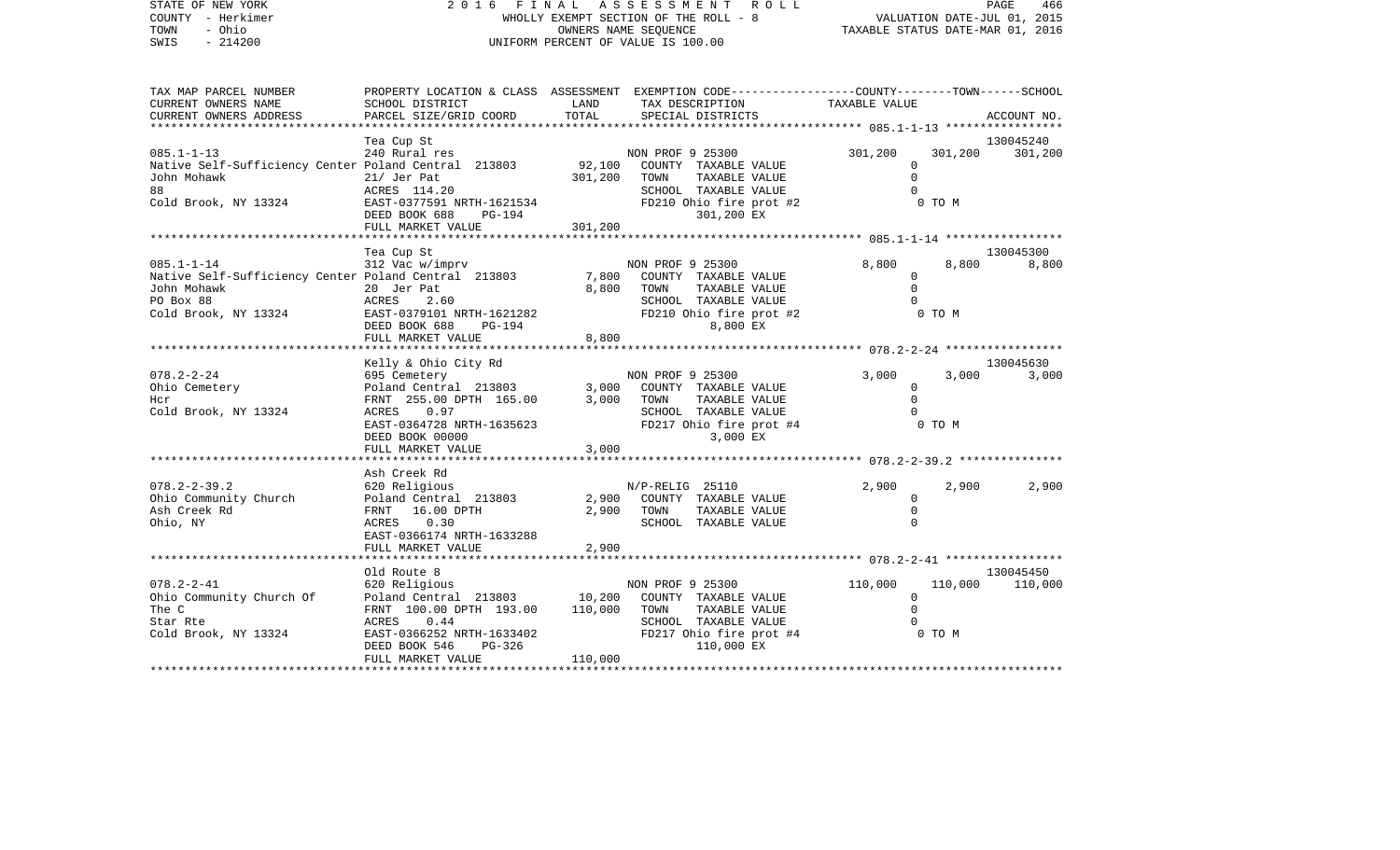| STATE OF NEW YORK<br>COUNTY - Herkimer<br>- Ohio<br>TOWN<br>$-214200$<br>SWIS | FINAL<br>A S S E S S M E N T<br>2016<br>WHOLLY EXEMPT SECTION OF THE ROLL - 8<br>OWNERS NAME SEQUENCE<br>UNIFORM PERCENT OF VALUE IS 100.00 |                |                                                                                                                    | R O L L<br>PAGE<br>467<br>VALUATION DATE-JUL 01, 2015<br>TAXABLE STATUS DATE-MAR 01, 2016 |         |                 |
|-------------------------------------------------------------------------------|---------------------------------------------------------------------------------------------------------------------------------------------|----------------|--------------------------------------------------------------------------------------------------------------------|-------------------------------------------------------------------------------------------|---------|-----------------|
| TAX MAP PARCEL NUMBER<br>CURRENT OWNERS NAME                                  | SCHOOL DISTRICT                                                                                                                             | LAND           | PROPERTY LOCATION & CLASS ASSESSMENT EXEMPTION CODE---------------COUNTY-------TOWN------SCHOOL<br>TAX DESCRIPTION | TAXABLE VALUE                                                                             |         |                 |
| CURRENT OWNERS ADDRESS                                                        | PARCEL SIZE/GRID COORD                                                                                                                      | TOTAL          | SPECIAL DISTRICTS                                                                                                  |                                                                                           |         | ACCOUNT NO.     |
| ********************                                                          | Ohio City Rd                                                                                                                                |                |                                                                                                                    |                                                                                           |         | 130045660       |
| $078.2 - 2 - 60$                                                              | 695 Cemetery                                                                                                                                |                | NON PROF 9 25300                                                                                                   | 3,300                                                                                     | 3,300   | 3,300           |
| Ohio Methodist Cemetery                                                       | Poland Central 213803                                                                                                                       | 3,300          | COUNTY TAXABLE VALUE                                                                                               | 0                                                                                         |         |                 |
| Hcr                                                                           | Jerseyfield Patent                                                                                                                          | 3,300          | TAXABLE VALUE<br>TOWN                                                                                              | $\mathbf 0$                                                                               |         |                 |
| Cold Brook, NY 13324                                                          | Lot 44                                                                                                                                      |                | SCHOOL TAXABLE VALUE                                                                                               | $\Omega$                                                                                  |         |                 |
|                                                                               | FRNT 190.00 DPTH 250.00                                                                                                                     |                | FD217 Ohio fire prot #4                                                                                            |                                                                                           | 0 TO M  |                 |
|                                                                               | ACRES<br>1.09                                                                                                                               |                | 3,300 EX                                                                                                           |                                                                                           |         |                 |
|                                                                               | EAST-0363004 NRTH-1636347                                                                                                                   |                |                                                                                                                    |                                                                                           |         |                 |
|                                                                               | DEED BOOK 273<br>PG-566<br>FULL MARKET VALUE                                                                                                | 3,300          |                                                                                                                    |                                                                                           |         |                 |
|                                                                               |                                                                                                                                             |                |                                                                                                                    |                                                                                           |         |                 |
|                                                                               | Ohio City Rd                                                                                                                                |                |                                                                                                                    |                                                                                           |         | 130032610       |
| $078.2 - 2 - 31$                                                              | 632 Benevolent                                                                                                                              |                | NON PROF 9 25300                                                                                                   | 46,600                                                                                    | 46,600  | 46,600          |
| Olive Branch Garden Club                                                      | Poland Central 213803                                                                                                                       | 4,000          | COUNTY TAXABLE VALUE                                                                                               | 0                                                                                         |         |                 |
| Attn: Mrs Mae Hart                                                            | 44 Jer Pat                                                                                                                                  | 46,600         | TAXABLE VALUE<br>TOWN                                                                                              | $\mathbf 0$                                                                               |         |                 |
| Star Rte                                                                      | Cum 65X52                                                                                                                                   |                | SCHOOL TAXABLE VALUE                                                                                               | $\Omega$                                                                                  |         |                 |
| Cold Brook, NY 13324                                                          | FRNT<br>52.00 DPTH<br>65.00                                                                                                                 |                | FD217 Ohio fire prot #4                                                                                            |                                                                                           | 0 TO M  |                 |
|                                                                               | ACRES<br>0.08<br>EAST-0328369 NRTH-1211348                                                                                                  |                | 46,600 EX                                                                                                          |                                                                                           |         |                 |
|                                                                               | DEED BOOK 00394 PG-00400                                                                                                                    |                |                                                                                                                    |                                                                                           |         |                 |
|                                                                               | FULL MARKET VALUE                                                                                                                           | 46,600         |                                                                                                                    |                                                                                           |         |                 |
|                                                                               |                                                                                                                                             |                |                                                                                                                    |                                                                                           |         |                 |
|                                                                               | Route 8                                                                                                                                     |                |                                                                                                                    |                                                                                           |         | 130030420       |
| $078.2 - 1 - 17$                                                              | 662 Police/fire                                                                                                                             |                | VOL FIRE<br>26400                                                                                                  | 97,000                                                                                    | 97,000  | 97,000          |
| Poland Volunteer Fire                                                         | Poland Central 213803                                                                                                                       | 21,500         | COUNTY TAXABLE VALUE                                                                                               | $\mathbf 0$                                                                               |         |                 |
| Co Inc                                                                        | 49 Jer Pat<br>ACRES                                                                                                                         | 97,000         | TAXABLE VALUE<br>TOWN<br>SCHOOL TAXABLE VALUE                                                                      | $\Omega$                                                                                  |         |                 |
| Attn: Heburn Kenneth<br>Case St                                               | 3.00<br>EAST-0364731 NRTH-1640258                                                                                                           |                | FD200 Ohio fire prot #1                                                                                            |                                                                                           | 0 TO M  |                 |
| Poland, NY 13431                                                              | DEED BOOK 872<br>$PG-223$                                                                                                                   |                | 97,000 EX                                                                                                          |                                                                                           |         |                 |
|                                                                               | FULL MARKET VALUE                                                                                                                           | 97,000         |                                                                                                                    |                                                                                           |         |                 |
|                                                                               |                                                                                                                                             |                |                                                                                                                    | ******** 058.-2-46 *********                                                              |         |                 |
|                                                                               | North Lake Rd.                                                                                                                              |                |                                                                                                                    |                                                                                           |         |                 |
| $058. - 2 - 46$                                                               | 930 State forest                                                                                                                            |                | WHOLLY EX 50000                                                                                                    | 445,788                                                                                   | 445,788 | 445,788         |
| State of New York                                                             | Poland Central 213803                                                                                                                       | 445,788        | COUNTY TAXABLE VALUE                                                                                               | 0                                                                                         |         |                 |
| North Lake Rd.                                                                | FRNT10018.00 DPTH                                                                                                                           | 445,788        | TAXABLE VALUE<br>TOWN                                                                                              | 0<br>$\Omega$                                                                             |         |                 |
| Albany, NY                                                                    | ACRES 812.00<br>EAST-0378712 NRTH-1706518                                                                                                   |                | SCHOOL TAXABLE VALUE                                                                                               |                                                                                           |         |                 |
|                                                                               | FULL MARKET VALUE                                                                                                                           | 445,788        |                                                                                                                    |                                                                                           |         |                 |
|                                                                               |                                                                                                                                             |                |                                                                                                                    |                                                                                           |         |                 |
|                                                                               | South Lk                                                                                                                                    |                |                                                                                                                    |                                                                                           |         | 130025140       |
| $058. - 2 - 68$                                                               | 932 Forest s532b - WTRFNT                                                                                                                   |                | MUN OWNED 13100                                                                                                    | 125,000                                                                                   |         | 125,000 125,000 |
| State Of New York                                                             | Adirondack<br>302601                                                                                                                        | 125,000        | COUNTY TAXABLE VALUE                                                                                               | $\Omega$                                                                                  |         |                 |
| Send Tax To                                                                   | Lot 1 Nob Pat                                                                                                                               | 125,000        | TOWN<br>TAXABLE VALUE                                                                                              | 0                                                                                         |         |                 |
| Nat'l Bank Nort                                                               | Seas. 0.987 A                                                                                                                               |                | SCHOOL TAXABLE VALUE                                                                                               | $\Omega$                                                                                  |         |                 |
| Albany, NY 12223                                                              | Sens .987                                                                                                                                   |                | FD215 Ohio fire prot #3                                                                                            |                                                                                           | 0 TO M  |                 |
|                                                                               | ACRES<br>1.00<br>EAST-0386918 NRTH-1705580                                                                                                  |                | 125,000 EX                                                                                                         |                                                                                           |         |                 |
|                                                                               | FULL MARKET VALUE                                                                                                                           | 125,000        |                                                                                                                    |                                                                                           |         |                 |
|                                                                               |                                                                                                                                             | ************** |                                                                                                                    |                                                                                           |         |                 |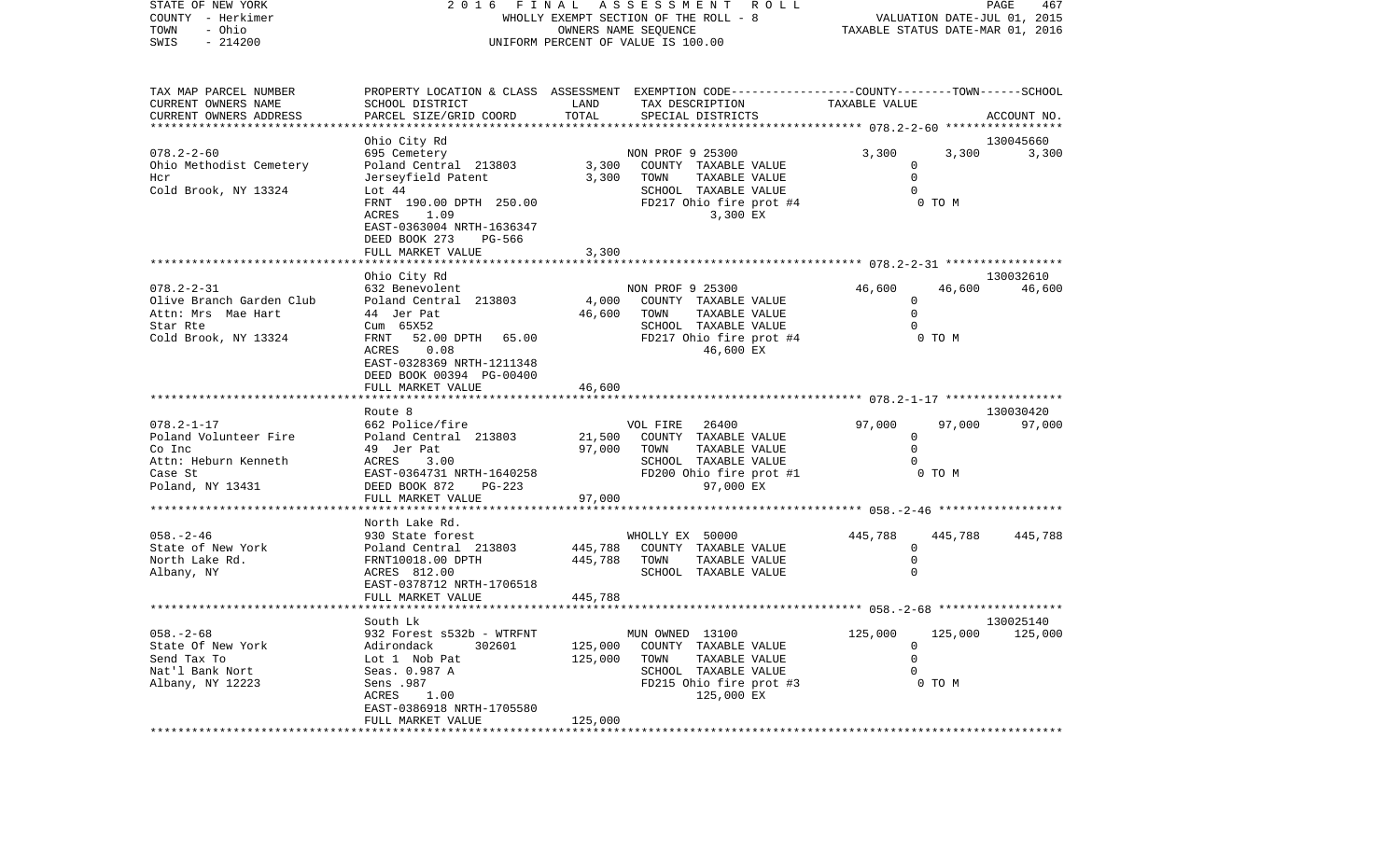| STATE OF NEW YORK<br>COUNTY - Herkimer<br>- Ohio<br>TOWN<br>SWIS<br>$-214200$ | 2 0 1 6<br>FINAL<br>WHOLLY EXEMPT SECTION OF THE ROLL - 8<br>UNIFORM PERCENT OF VALUE IS 100.00                                                                                                 | ASSESSMENT ROLL<br>VALUATION DATE-JUL 01, 2015<br>TAXABLE STATUS DATE-MAR 01, 2016                                                                                 | PAGE<br>468                                                          |                      |
|-------------------------------------------------------------------------------|-------------------------------------------------------------------------------------------------------------------------------------------------------------------------------------------------|--------------------------------------------------------------------------------------------------------------------------------------------------------------------|----------------------------------------------------------------------|----------------------|
| TAX MAP PARCEL NUMBER<br>CURRENT OWNERS NAME<br>CURRENT OWNERS ADDRESS        | SCHOOL DISTRICT<br>PARCEL SIZE/GRID COORD                                                                                                                                                       | PROPERTY LOCATION & CLASS ASSESSMENT EXEMPTION CODE----------------COUNTY-------TOWN------SCHOOL<br>LAND<br>TAX DESCRIPTION<br>TOTAL<br>SPECIAL DISTRICTS          | TAXABLE VALUE                                                        | ACCOUNT NO.          |
| $058. - 2 - 70$<br>State Of New York<br>Albany, NY 12223                      | South Lk<br>971 Wetlands<br>Adirondack<br>302601<br>Lot 1 Nob Pat<br>Sfl Parcel1234<br>2204.3 A.<br>ACRES 1535.70<br>EAST-0356580 NRTH-1279463<br>DEED BOOK 00637 PG-01007<br>FULL MARKET VALUE | MUN OWNED 13100<br>879,100<br>COUNTY TAXABLE VALUE<br>897,100<br>TOWN<br>TAXABLE VALUE<br>SCHOOL TAXABLE VALUE<br>FD215 Ohio fire prot #3<br>897,100 EX<br>897,100 | 897,100<br>897,100<br>$\mathbf 0$<br>$\Omega$<br>$\Omega$<br>0 TO M  | 130046000<br>897,100 |
|                                                                               |                                                                                                                                                                                                 |                                                                                                                                                                    | ********** 062.-1-1 ********************                             |                      |
| $062. -1 -1$<br>State Of New York<br>Albany, NY 12223                         | South Lk<br>932 Forest s532b<br>Adirondack<br>302601<br>Lot 21 Nob Pat<br>Forest 150 A<br>ACRES 150.00                                                                                          | MUN OWNED 13100<br>73,800<br>COUNTY TAXABLE VALUE<br>73,800<br>TAXABLE VALUE<br>TOWN<br>SCHOOL TAXABLE VALUE<br>FD215 Ohio fire prot #3                            | 73,800<br>73,800<br>0<br>$\Omega$<br>$\Omega$<br>0 TO M              | 130046030<br>73,800  |
|                                                                               | EAST-0375490 NRTH-1704982<br>FULL MARKET VALUE                                                                                                                                                  | 73,800 EX<br>73,800<br>************                                                                                                                                | **************************** 062.-1-2 *******************            |                      |
| $062. - 1 - 2$<br>State Of New York<br>Albany, NY 12223                       | South Lk<br>932 Forest s532b<br>Adirondack<br>302601<br>Lot 22 Nob Pat<br>Forest L.150a.<br>ACRES 150.00<br>EAST-0380260 NRTH-1702587<br>FULL MARKET VALUE                                      | MUN OWNED 13100<br>73,800<br>COUNTY TAXABLE VALUE<br>TAXABLE VALUE<br>73,800<br>TOWN<br>SCHOOL TAXABLE VALUE<br>FD215 Ohio fire prot #3<br>73,800 EX<br>73,800     | 73,800<br>73,800<br>$\mathbf 0$<br>$\Omega$<br>0<br>0 TO M           | 130046060<br>73,800  |
|                                                                               | **********************                                                                                                                                                                          |                                                                                                                                                                    |                                                                      |                      |
| $062. - 1 - 30$<br>State Of New York<br>Albany, NY 12223                      | South Lk<br>932 Forest s532b<br>Adirondack<br>302601<br>Lot 55 Nob Pat<br>Sfl 153.80 A<br>ACRES 153.80<br>EAST-0389740 NRTH-1698027<br>FULL MARKET VALUE                                        | MUN OWNED 13100<br>75,400<br>COUNTY TAXABLE VALUE<br>75,400<br>TOWN<br>TAXABLE VALUE<br>SCHOOL TAXABLE VALUE<br>FD215 Ohio fire prot #3<br>75,400 EX<br>75,400     | 75,400<br>75,400<br>0<br>$\mathbf 0$<br>$\Omega$<br>0 TO M           | 130046090<br>75,400  |
|                                                                               |                                                                                                                                                                                                 |                                                                                                                                                                    | **************** 062.-1-40 *******************                       |                      |
| $062. - 1 - 40$<br>State Of New York<br>Albany, NY 12223                      | South Lk<br>932 Forest s532b<br>Adirondack<br>302601<br>Lot 79 Nob Pat<br>Sfl 180.10 A<br>ACRES 180.10<br>EAST-0393272 NRTH-1692609<br>FULL MARKET VALUE                                        | MUN OWNED 13100<br>86,100<br>COUNTY TAXABLE VALUE<br>86,100<br>TAXABLE VALUE<br>TOWN<br>SCHOOL TAXABLE VALUE<br>FD215 Ohio fire prot #3<br>86,100 EX<br>86,100     | 86,100<br>86,100<br>$\mathbf 0$<br>$\mathbf 0$<br>$\Omega$<br>0 TO M | 130046120<br>86,100  |
|                                                                               |                                                                                                                                                                                                 |                                                                                                                                                                    |                                                                      |                      |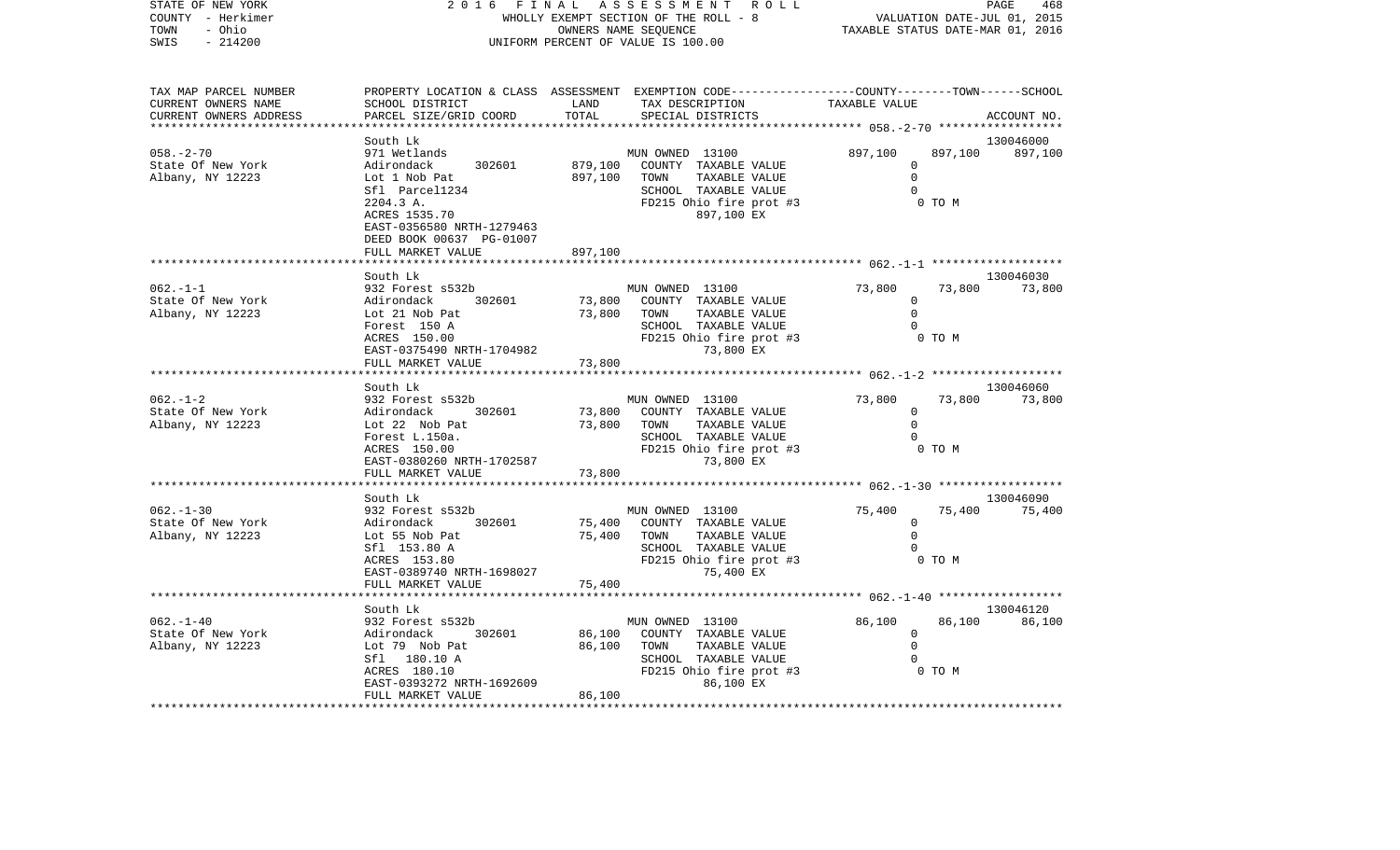| STATE OF NEW YORK<br>COUNTY - Herkimer<br>TOWN<br>- Ohio<br>SWIS<br>$-214200$                        |                                                                                                                                                                                            | 2016 FINAL<br>A S S E S S M E N T<br>R O L L<br>WHOLLY EXEMPT SECTION OF THE ROLL - 8<br>OWNERS NAME SEQUENCE<br>UNIFORM PERCENT OF VALUE IS 100.00 |                                                                                                                                        |                                |                  |                     |  |  |
|------------------------------------------------------------------------------------------------------|--------------------------------------------------------------------------------------------------------------------------------------------------------------------------------------------|-----------------------------------------------------------------------------------------------------------------------------------------------------|----------------------------------------------------------------------------------------------------------------------------------------|--------------------------------|------------------|---------------------|--|--|
| TAX MAP PARCEL NUMBER<br>CURRENT OWNERS NAME<br>CURRENT OWNERS ADDRESS<br>************************** | SCHOOL DISTRICT<br>PARCEL SIZE/GRID COORD                                                                                                                                                  | LAND<br>TOTAL                                                                                                                                       | PROPERTY LOCATION & CLASS ASSESSMENT EXEMPTION CODE---------------COUNTY-------TOWN-----SCHOOL<br>TAX DESCRIPTION<br>SPECIAL DISTRICTS | TAXABLE VALUE                  |                  | ACCOUNT NO.         |  |  |
| $062. - 1 - 41$<br>State Of New York<br>Albany, NY 12223                                             | South Lk<br>932 Forest s532b<br>302601<br>Adirondack<br>Lot 80 Nob Pat<br>Sfl 180.10 A<br>ACRES 180.10<br>EAST-0394018 NRTH-1693929<br>FULL MARKET VALUE                                   | 86,100<br>86,100<br>86,100                                                                                                                          | MUN OWNED 13100<br>COUNTY TAXABLE VALUE<br>TAXABLE VALUE<br>TOWN<br>SCHOOL TAXABLE VALUE<br>FD215 Ohio fire prot #3<br>86,100 EX       | 86,100<br>0<br>$\mathbf 0$     | 86,100<br>0 TO M | 130046150<br>86,100 |  |  |
|                                                                                                      | *****************************                                                                                                                                                              |                                                                                                                                                     |                                                                                                                                        |                                |                  |                     |  |  |
| $062. -1 - 43$<br>State Of New York<br>Albany, NY 12223                                              | South Lk<br>932 Forest s532b<br>302601<br>Adirondack<br>Lot 82 Nob Pat<br>Sfl 165.70 A<br>ACRES 165.70<br>EAST-0395060 NRTH-1696162<br>FULL MARKET VALUE                                   | 80,200<br>80,200<br>80,200                                                                                                                          | MUN OWNED 13100<br>COUNTY TAXABLE VALUE<br>TOWN<br>TAXABLE VALUE<br>SCHOOL TAXABLE VALUE<br>FD215 Ohio fire prot #3<br>80,200 EX       | 80,200<br>$\Omega$<br>$\Omega$ | 80,200<br>0 TO M | 130046180<br>80,200 |  |  |
|                                                                                                      | ******************************                                                                                                                                                             |                                                                                                                                                     |                                                                                                                                        |                                |                  |                     |  |  |
| $062. -1 - 44$<br>State Of New York<br>Albany, NY 12223                                              | South Lk<br>932 Forest s532b<br>302601<br>Adirondack<br>Lot 83 Nob Pat<br>Sfl 165.70 A<br>ACRES 165.70<br>EAST-0395640 NRTH-1697448<br>FULL MARKET VALUE<br>****************************** | 80,200<br>80,200<br>80,200                                                                                                                          | MUN OWNED 13100<br>COUNTY TAXABLE VALUE<br>TOWN<br>TAXABLE VALUE<br>SCHOOL TAXABLE VALUE<br>FD215 Ohio fire prot #3<br>80,200 EX       | 80,200<br>$\Omega$<br>$\Omega$ | 80,200<br>0 TO M | 130046210<br>80,200 |  |  |
|                                                                                                      | South Lk                                                                                                                                                                                   |                                                                                                                                                     |                                                                                                                                        |                                |                  | 130046240           |  |  |
| $062 - 1 - 45$                                                                                       | 932 Forest s532b                                                                                                                                                                           |                                                                                                                                                     | MIIN OWNED 13100                                                                                                                       | 80.200                         | 80.200           | 80.200              |  |  |

|                   | ACRES 165.70<br>EAST-0395640 NRTH-1697448 | FD215 Ohio fire prot #3<br>80,200 EX | 0 TO M           |           |
|-------------------|-------------------------------------------|--------------------------------------|------------------|-----------|
|                   | FULL MARKET VALUE                         | 80,200                               |                  |           |
|                   |                                           |                                      |                  |           |
|                   | South Lk                                  |                                      |                  | 130046240 |
| $062. - 1 - 45$   | 932 Forest s532b                          | MUN OWNED 13100                      | 80,200<br>80,200 | 80,200    |
| State Of New York | Adirondack<br>302601                      | 80,200<br>COUNTY<br>TAXABLE VALUE    |                  |           |
| Albany, NY 12223  | Lot 84 Nob Pat                            | 80,200<br>TOWN<br>TAXABLE VALUE      |                  |           |
|                   | Sfl 165.70 A                              | SCHOOL<br>TAXABLE VALUE              |                  |           |
|                   | ACRES 165.70                              | FD215 Ohio fire prot #3              | 0 TO M           |           |
|                   | EAST-0396205 NRTH-1698518                 | 80,200 EX                            |                  |           |
|                   | FULL MARKET VALUE                         | 80,200                               |                  |           |
|                   |                                           |                                      |                  |           |
|                   | South Lk                                  |                                      |                  | 130046270 |
| $062. - 1 - 46$   | 932 Forest s532b                          | MUN OWNED 13100                      | 80,200<br>80,200 | 80,200    |
| State Of New York | Adirondack<br>302601                      | 80,200<br>COUNTY<br>TAXABLE VALUE    |                  |           |
| Albany, NY 12223  | Lot 85 Nob Pat                            | 80,200<br>TOWN<br>TAXABLE VALUE      |                  |           |
|                   | Sfl 165.70 A                              | SCHOOL<br>TAXABLE VALUE              |                  |           |
|                   | ACRES 165.70                              | FD215 Ohio fire prot #3              | 0 TO M           |           |
|                   | EAST-0396451 NRTH-1699614                 | 80,200 EX                            |                  |           |
|                   | FULL MARKET VALUE                         | 80,200                               |                  |           |
|                   |                                           |                                      |                  |           |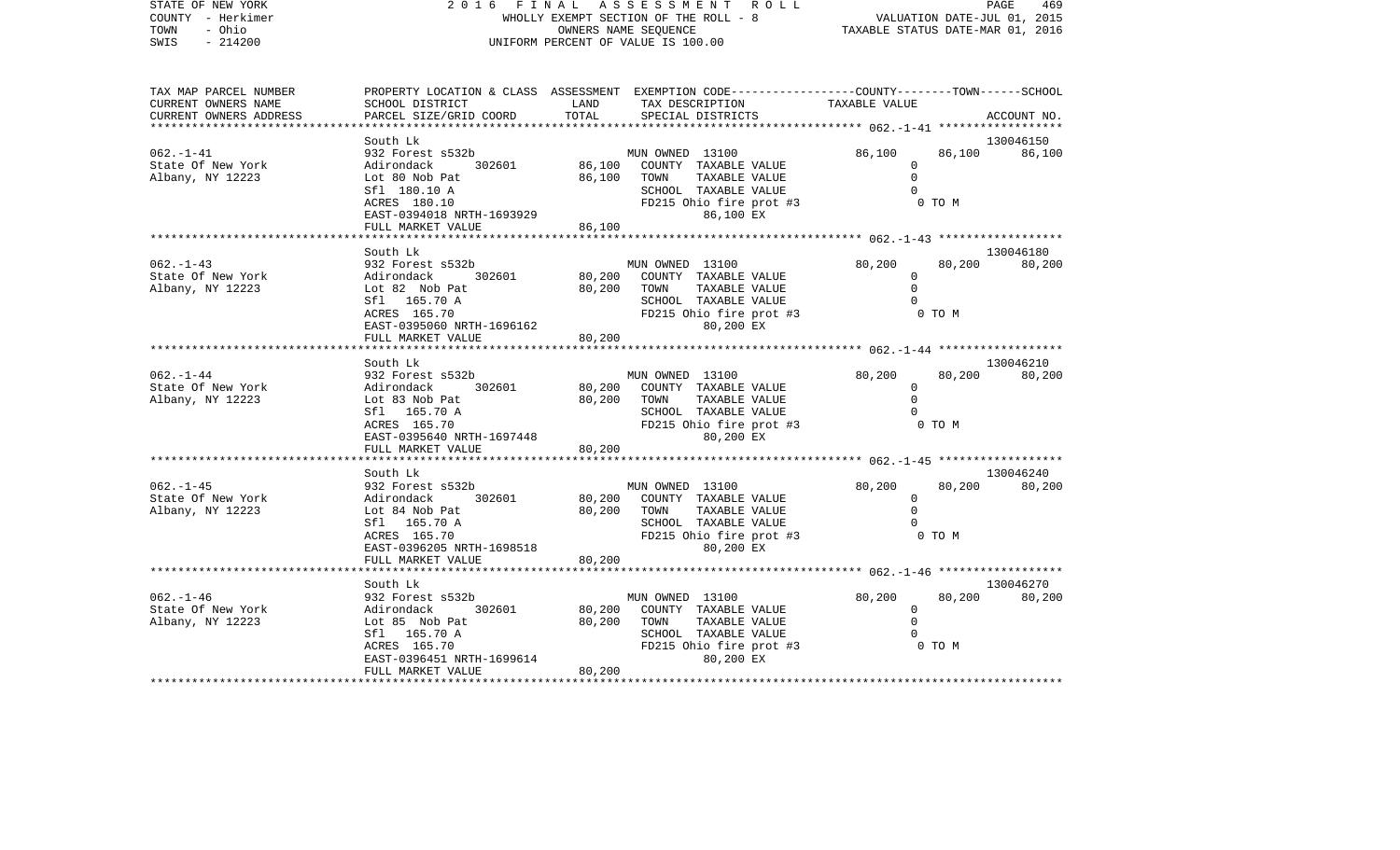| STATE OF NEW YORK<br>COUNTY - Herkimer |                                                |                  | 2016 FINAL ASSESSMENT<br>R O L L<br>WHOLLY EXEMPT SECTION OF THE ROLL - 8                      |                                  |        | PAGE<br>470<br>VALUATION DATE-JUL 01, 2015 |
|----------------------------------------|------------------------------------------------|------------------|------------------------------------------------------------------------------------------------|----------------------------------|--------|--------------------------------------------|
| - Ohio<br>TOWN                         |                                                |                  | OWNERS NAME SEQUENCE                                                                           | TAXABLE STATUS DATE-MAR 01, 2016 |        |                                            |
| $-214200$<br>SWIS                      |                                                |                  | UNIFORM PERCENT OF VALUE IS 100.00                                                             |                                  |        |                                            |
|                                        |                                                |                  |                                                                                                |                                  |        |                                            |
| TAX MAP PARCEL NUMBER                  |                                                |                  | PROPERTY LOCATION & CLASS ASSESSMENT EXEMPTION CODE---------------COUNTY-------TOWN-----SCHOOL |                                  |        |                                            |
| CURRENT OWNERS NAME                    | SCHOOL DISTRICT                                | LAND             | TAX DESCRIPTION                                                                                | TAXABLE VALUE                    |        |                                            |
| CURRENT OWNERS ADDRESS                 | PARCEL SIZE/GRID COORD                         | TOTAL            | SPECIAL DISTRICTS                                                                              |                                  |        | ACCOUNT NO.                                |
|                                        |                                                |                  |                                                                                                |                                  |        |                                            |
| $063. -1 - 14$                         | Nobleboro Patent<br>932 Forest s532b           |                  | MUN OWNED 13100                                                                                | 72,700                           | 72,700 | 130046360                                  |
| State Of New York                      | Adirondack<br>302601                           | 72,700           | COUNTY TAXABLE VALUE                                                                           | 0                                |        | 72,700                                     |
| Albany, NY 12223                       | Lot 89 Nob Pat                                 | 72,700           | TOWN<br>TAXABLE VALUE                                                                          | $\Omega$                         |        |                                            |
|                                        | Sfl 147.20 A                                   |                  | SCHOOL TAXABLE VALUE                                                                           | $\Omega$                         |        |                                            |
|                                        | ACRES 147.20                                   |                  | FD215 Ohio fire prot #3                                                                        |                                  | 0 TO M |                                            |
|                                        | EAST-0398731 NRTH-1704061                      |                  | 72,700 EX                                                                                      |                                  |        |                                            |
|                                        | FULL MARKET VALUE<br>*******************       | 72,700           |                                                                                                |                                  |        |                                            |
|                                        | Nobleboro Patent                               |                  |                                                                                                |                                  |        | 130046330                                  |
| $063. -1 - 15$                         | 932 Forest s532b                               |                  | MUN OWNED 13100                                                                                | 72,700                           | 72,700 | 72,700                                     |
| State Of New York                      | 302601<br>Adirondack                           | 72,700           | COUNTY TAXABLE VALUE                                                                           | $\mathbf 0$                      |        |                                            |
| Albany, NY 12223                       | Lot 88 Nob Pat                                 | 72,700           | TAXABLE VALUE<br>TOWN                                                                          | $\Omega$                         |        |                                            |
|                                        | Sfl 147.20 A                                   |                  | SCHOOL TAXABLE VALUE                                                                           | $\Omega$                         |        |                                            |
|                                        | ACRES 147.20<br>EAST-0398282 NRTH-1703064      |                  | FD215 Ohio fire prot #3<br>72,700 EX                                                           |                                  | 0 TO M |                                            |
|                                        | FULL MARKET VALUE                              | 72,700           |                                                                                                |                                  |        |                                            |
|                                        |                                                |                  |                                                                                                |                                  |        |                                            |
|                                        | Nobleboro Patent                               |                  |                                                                                                |                                  |        | 130046300                                  |
| $063. -1 - 17$                         | 932 Forest s532b                               |                  | MUN OWNED 13100                                                                                | 80,200                           | 80,200 | 80,200                                     |
| State Of New York<br>Albany, NY 12223  | 302601<br>Adirondack<br>Lot 86 Nob Pat         | 80,200<br>80,200 | COUNTY TAXABLE VALUE<br>TOWN<br>TAXABLE VALUE                                                  | $\circ$<br>$\Omega$              |        |                                            |
|                                        | Sfl 165.70 A                                   |                  | SCHOOL TAXABLE VALUE                                                                           |                                  |        |                                            |
|                                        | ACRES 165.70                                   |                  | FD215 Ohio fire prot #3                                                                        |                                  | 0 TO M |                                            |
|                                        | EAST-0397214 NRTH-1700954                      |                  | 80,200 EX                                                                                      |                                  |        |                                            |
|                                        | FULL MARKET VALUE                              | 80,200           |                                                                                                |                                  |        |                                            |
|                                        |                                                |                  |                                                                                                |                                  |        | 130046420                                  |
| $063. - 1 - 21$                        | Nobleboro Patent<br>932 Forest s532b           |                  | MUN OWNED 13100                                                                                | 82,400                           | 82,400 | 82,400                                     |
| State Of New York                      | Adirondack<br>302601                           | 82,400           | COUNTY TAXABLE VALUE                                                                           | $\Omega$                         |        |                                            |
| Albany, NY 12223                       | Lot 96 Nob Pat                                 | 82,400           | TOWN<br>TAXABLE VALUE                                                                          | $\Omega$                         |        |                                            |
|                                        | Sfl 170.90 A                                   |                  | SCHOOL TAXABLE VALUE                                                                           | $\Omega$                         |        |                                            |
|                                        | ACRES 170.90                                   |                  | FD215 Ohio fire prot #3                                                                        |                                  | 0 TO M |                                            |
|                                        | EAST-0400725 NRTH-1694889<br>FULL MARKET VALUE | 82,400           | 82,400 EX                                                                                      |                                  |        |                                            |
|                                        |                                                |                  |                                                                                                |                                  |        |                                            |
|                                        | Nobleboro Patent                               |                  |                                                                                                |                                  |        | 130046390                                  |
| $063. - 1 - 26$                        | 932 Forest s532b                               |                  | MUN OWNED 13100                                                                                | 74,300                           | 74,300 | 74,300                                     |

 $\begin{array}{cccccccccc} \text{Lot} & 92 & \text{Nob} & \text{Pat} & & & & 74,300 & & \text{TOWN} & & \text{TAXABLE VALUE} & & & & & 0 \\ \text{Sf1} & 151.20 & \text{A} & & & & & & \text{SCHOOL} & & \text{TAXABLE VALUE} & & & & & & 0 \end{array}$ 

SCHOOL TAXABLE VALUE 0

0 TO M

State Of New York Adirondack 302601 74,300 COUNTY TAXABLE VALUE 0

EAST-0402744 NRTH-1699714

FULL MARKET VALUE 74,300

ACRES 151.20 FD215 Ohio fire prot #3<br>EAST-0402744 NRTH-1699714 74,300 EX

\*\*\*\*\*\*\*\*\*\*\*\*\*\*\*\*\*\*\*\*\*\*\*\*\*\*\*\*\*\*\*\*\*\*\*\*\*\*\*\*\*\*\*\*\*\*\*\*\*\*\*\*\*\*\*\*\*\*\*\*\*\*\*\*\*\*\*\*\*\*\*\*\*\*\*\*\*\*\*\*\*\*\*\*\*\*\*\*\*\*\*\*\*\*\*\*\*\*\*\*\*\*\*\*\*\*\*\*\*\*\*\*\*\*\*\*\*\*\*\*\*\*\*\*\*\*\*\*\*\*\*\*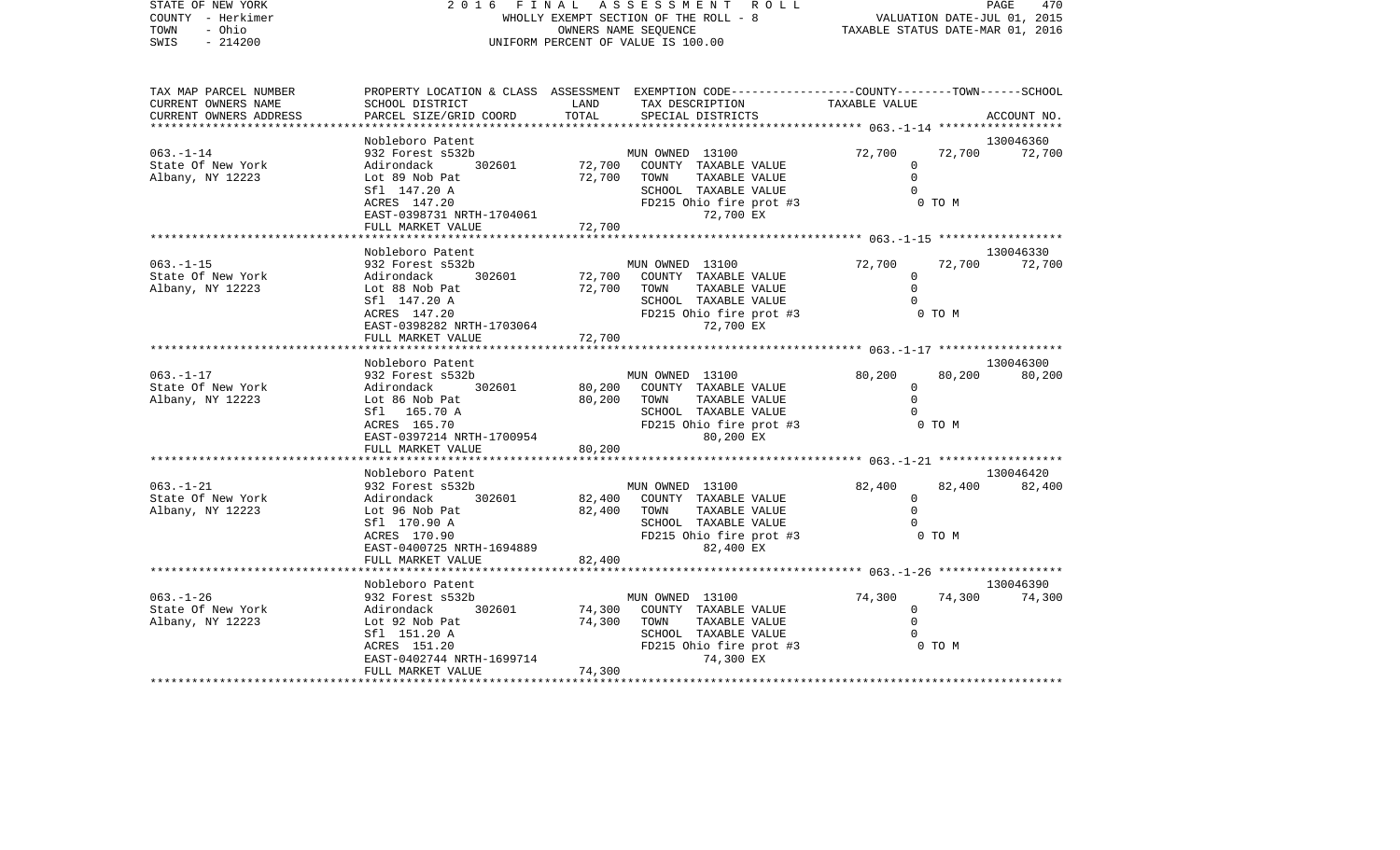| STATE OF NEW YORK<br>COUNTY - Herkimer<br>- Ohio<br>TOWN<br>$-214200$<br>SWIS                                   | FINAL ASSESSMENT<br>2016<br>WHOLLY EXEMPT SECTION OF THE ROLL - 8<br>UNIFORM PERCENT OF VALUE IS 100.00                                                                                                                        | VALUATION DATE-JUL 01, 2015<br>TAXABLE STATUS DATE-MAR 01, 2016 |                                                                                                                                   | PAGE<br>471                                |                  |                     |
|-----------------------------------------------------------------------------------------------------------------|--------------------------------------------------------------------------------------------------------------------------------------------------------------------------------------------------------------------------------|-----------------------------------------------------------------|-----------------------------------------------------------------------------------------------------------------------------------|--------------------------------------------|------------------|---------------------|
| TAX MAP PARCEL NUMBER<br>CURRENT OWNERS NAME<br>CURRENT OWNERS ADDRESS                                          | PROPERTY LOCATION & CLASS ASSESSMENT EXEMPTION CODE---------------COUNTY-------TOWN-----SCHOOL<br>SCHOOL DISTRICT<br>PARCEL SIZE/GRID COORD                                                                                    | LAND<br>TOTAL                                                   | TAX DESCRIPTION<br>SPECIAL DISTRICTS                                                                                              | <b>TAXABLE VALUE</b>                       |                  | ACCOUNT NO.         |
| $073.2 - 1 - 32$<br>State Of New York<br>N Y State<br>Albany, NY 12223                                          | Remsenburgh Patent<br>932 Forest s532b<br>Poland Central 213803<br>Lot 63 Rem Pat<br>Sf1 9.23 A<br>ACRES<br>9.32<br>EAST-0370973 NRTH-1657591<br>DEED BOOK 606<br>$PG-253$<br>FULL MARKET VALUE                                | 14,400<br>14,400<br>14,400                                      | MUN OWNED 13100<br>COUNTY TAXABLE VALUE<br>TOWN<br>TAXABLE VALUE<br>SCHOOL TAXABLE VALUE<br>FD217 Ohio fire prot #4<br>14,400 EX  | 14,400<br>0<br>$\mathbf 0$<br>$\Omega$     | 14,400<br>0 TO M | 130046480<br>14,400 |
| $073.2 - 1 - 70$<br>State Of New York<br>Christman Lot<br>Albany, NY 12223                                      | Remsenburgh Patent<br>932 Forest s532b<br>Poland Central 213803<br>Lot 63 Rem Pat<br>Sfl 26.86 A<br>ACRES 26.86<br>EAST-0371951 NRTH-1656877<br>DEED BOOK 599<br>PG-773<br>FULL MARKET VALUE                                   | 26,400<br>26,400<br>26,400                                      | MUN OWNED 13100<br>COUNTY TAXABLE VALUE<br>TOWN<br>TAXABLE VALUE<br>SCHOOL TAXABLE VALUE<br>FD217 Ohio fire prot #4<br>26,400 EX  | 26,400<br>$\Omega$<br>$\Omega$<br>$\Omega$ | 26,400<br>0 TO M | 130046450<br>26,400 |
| $074.1 - 2 - 66$<br>State Of New York<br>122 Washington Ave<br>Albany, NY 12232                                 | ***********************<br>Rt 8<br>932 Forest s532b<br>Poland Central 213803<br>76 Rem Pat<br>R 1 5<br>4.10<br>ACRES<br>EAST-0371768 NRTH-1651758<br>DEED BOOK 00642 PG-00799<br>FULL MARKET VALUE<br>************************ | 11,400<br>11,400<br>11,400                                      | MUN OWNED 13100<br>COUNTY TAXABLE VALUE<br>TOWN<br>TAXABLE VALUE<br>SCHOOL TAXABLE VALUE<br>FD200 Ohio fire prot #1<br>11,400 EX  | 11,400<br>0<br>$\mathbf 0$                 | 11,400<br>0 TO M | 130024570<br>11,400 |
| $085.1 - 1 - 34.1$<br>The Native Self-Sufficiency Ce Poland Central 213803<br>PO Box 88<br>Cold Brook, NY 13324 | Tea Cup St<br>910 Priv forest<br>9 Jer Pat<br>FRNT 1157.00 DPTH<br>ACRES 63.70<br>EAST-0378870 NRTH-1617540<br>DEED BOOK 691<br>PG-782<br>FULL MARKET VALUE                                                                    | 49,700<br>49,700<br>49,700                                      | NON PROF 9 25300<br>COUNTY TAXABLE VALUE<br>TAXABLE VALUE<br>TOWN<br>SCHOOL TAXABLE VALUE<br>FD210 Ohio fire prot #2<br>49,700 EX | 49,700<br>0<br>$\mathbf 0$<br>$\Omega$     | 49,700<br>0 TO M | 49,700              |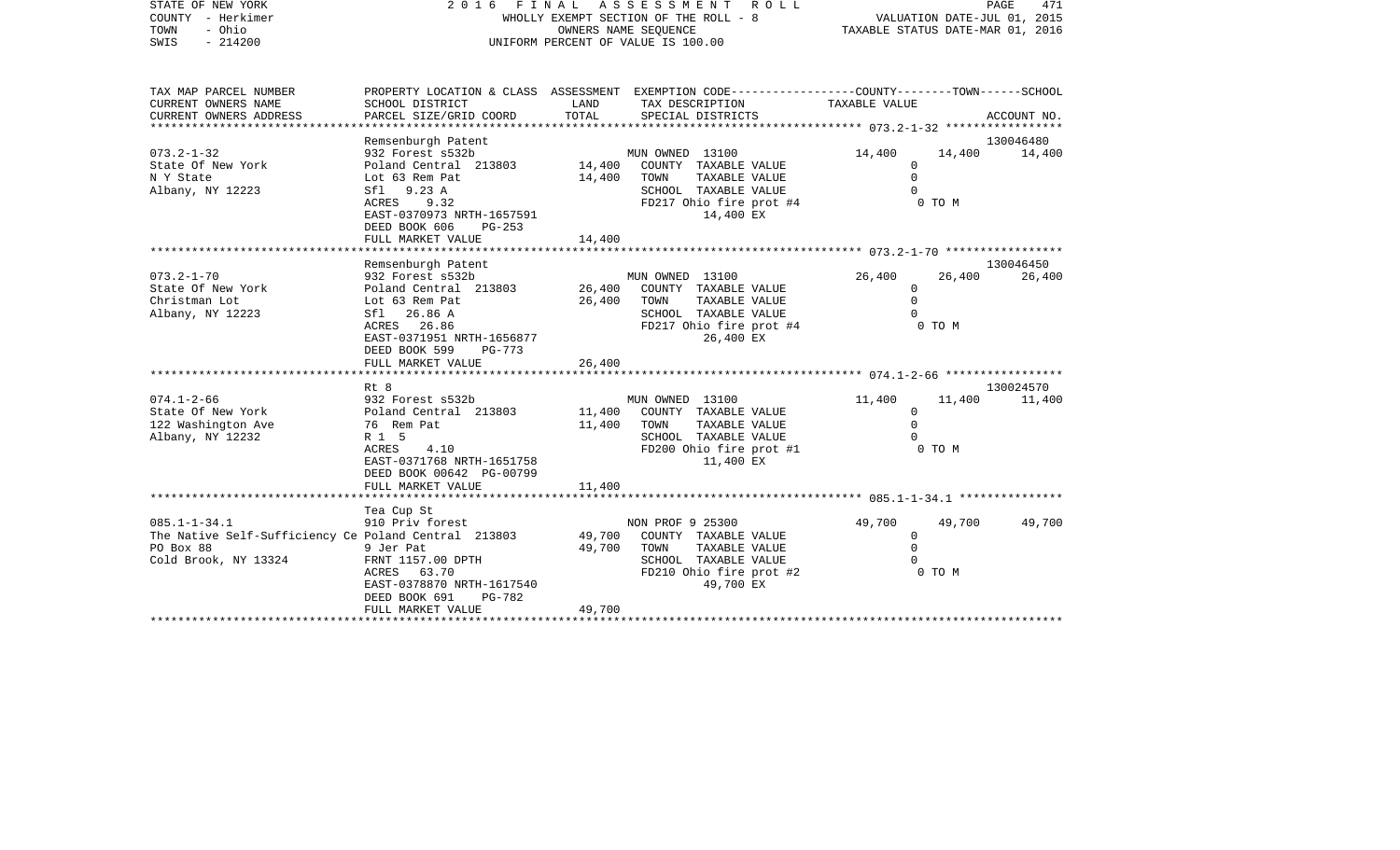| STATE OF NEW YORK<br>COUNTY - Herkimer<br>- Ohio<br>TOWN<br>SWIS<br>$-214200$    | 2016<br>FINAL<br>WHOLLY EXEMPT SECTION OF THE ROLL - 8<br>UNIFORM PERCENT OF VALUE IS 100.00                                                               | ASSESSMENT ROLL<br>PAGE<br>472<br>VALUATION DATE-JUL 01, 2015<br>TAXABLE STATUS DATE-MAR 01, 2016 |                                                                                                                                         |                                                                  |                                           |
|----------------------------------------------------------------------------------|------------------------------------------------------------------------------------------------------------------------------------------------------------|---------------------------------------------------------------------------------------------------|-----------------------------------------------------------------------------------------------------------------------------------------|------------------------------------------------------------------|-------------------------------------------|
| TAX MAP PARCEL NUMBER<br>CURRENT OWNERS NAME<br>CURRENT OWNERS ADDRESS           | PROPERTY LOCATION & CLASS ASSESSMENT EXEMPTION CODE---------------COUNTY-------TOWN------SCHOOL<br>SCHOOL DISTRICT<br>PARCEL SIZE/GRID COORD               | LAND<br>TOTAL                                                                                     | TAX DESCRIPTION<br>SPECIAL DISTRICTS                                                                                                    | TAXABLE VALUE<br>***************** 064.-1-11.2 ***************** | ACCOUNT NO.                               |
| $064. -1 - 11.2$<br>The Town Of Ohio Ny<br>234 Nellis Rd<br>Cold Brook, NY 13324 | North Lake Rd<br>312 Vac w/imprv<br>302601<br>Adirondack<br>20 Woodhull<br>Lot 192<br>ACRES 163.00<br>EAST-0336609 NRTH-1681102<br>DEED BOOK 887<br>PG-299 | 102,100<br>150,000 TOWN                                                                           | MUN OWNED 13100<br>COUNTY TAXABLE VALUE<br>TAXABLE VALUE<br>SCHOOL TAXABLE VALUE<br>FD215 Ohio fire prot #3<br>150,000 EX               | 150,000<br>$\Omega$<br>$\mathbf 0$                               | 130011550<br>150,000<br>150,000<br>0 TO M |
|                                                                                  | FULL MARKET VALUE<br>*************************                                                                                                             | 150,000                                                                                           |                                                                                                                                         |                                                                  |                                           |
| $064. -1 - 12$<br>The Town Of Ohio Ny<br>234 Nellis Rd<br>Cold Brook, NY 13324   | North Lake Rd<br>323 Vacant rural<br>302601<br>Adirondack<br>20 Woodhull<br>ACRES 1.00<br>EAST-0337431 NRTH-1681166<br>DEED BOOK 887<br>PG-299             | 4,000                                                                                             | MUN OWNED 13100<br>COUNTY TAXABLE VALUE<br>4,000 TOWN<br>TAXABLE VALUE<br>SCHOOL TAXABLE VALUE<br>$FD215$ Ohio fire prot #3<br>4,000 EX | 4,000<br>$\mathbf{0}$<br>$\Omega$<br>$\Omega$<br>0 TO M          | 130026910<br>4,000<br>4,000               |
|                                                                                  | FULL MARKET VALUE                                                                                                                                          | 4,000                                                                                             |                                                                                                                                         |                                                                  |                                           |
| $078.4 - 1 - 19$<br>Town Garage Ohio<br>Nellis Rd<br>Cold Brook, NY 13324        | 150 Nellis Rd<br>651 Highway gar<br>Poland Central 213803<br>50.7a<br>ACRES 50.70<br>EAST-0369489 NRTH-1631338                                             | 54,300<br>290,000 TOWN                                                                            | MUN OWNED 13100<br>COUNTY TAXABLE VALUE<br>TAXABLE VALUE<br>SCHOOL TAXABLE VALUE<br>FD217 Ohio fire prot #4                             | 290,000<br>$\mathbf 0$<br>$\Omega$                               | 130045878<br>290,000<br>290,000<br>0 TO M |
|                                                                                  | FULL MARKET VALUE<br>*********************                                                                                                                 | 290,000<br>***********                                                                            | 290,000 EX                                                                                                                              |                                                                  |                                           |
| $078.4 - 1 - 20.2$<br>Town of Ohio<br>234 Nellis Rd<br>Ohio, NY 13324            | Rt. 8<br>314 Rural vac<10<br>Poland Central 213803<br>ACRES<br>7.50<br>EAST-0367842 NRTH-1631187<br>DEED BOOK 948<br>PG-149<br>FULL MARKET VALUE           | 8,300<br>8,300<br>8,300                                                                           | MUN OWNED 13100<br>COUNTY TAXABLE VALUE<br>TOWN<br>TAXABLE VALUE<br>SCHOOL TAXABLE VALUE                                                | 8,300<br>$\mathbf{0}$<br>$\Omega$<br>$\mathbf 0$                 | 8,300<br>8,300                            |
|                                                                                  |                                                                                                                                                            |                                                                                                   |                                                                                                                                         |                                                                  |                                           |
| $078.4 - 1 - 20.3$<br>Town of Ohio<br>234 Nellis Rd<br>Ohio, NY 13324            | Rt. 8<br>314 Rural vac<10<br>Poland Central 213803<br>FRNT 328.00 DPTH<br>ACRES<br>2.80<br>EAST-0367450 NRTH-1631316<br>DEED BOOK 1497 PG-878              | 4,000                                                                                             | MUN OWNED 13100<br>COUNTY TAXABLE VALUE<br>4,000 TOWN<br>TAXABLE VALUE<br>SCHOOL TAXABLE VALUE                                          | 4,000<br>$\mathbf 0$<br>0<br>$\Omega$                            | 4,000<br>4,000                            |
|                                                                                  | FULL MARKET VALUE                                                                                                                                          | 4,000<br>******************                                                                       |                                                                                                                                         |                                                                  |                                           |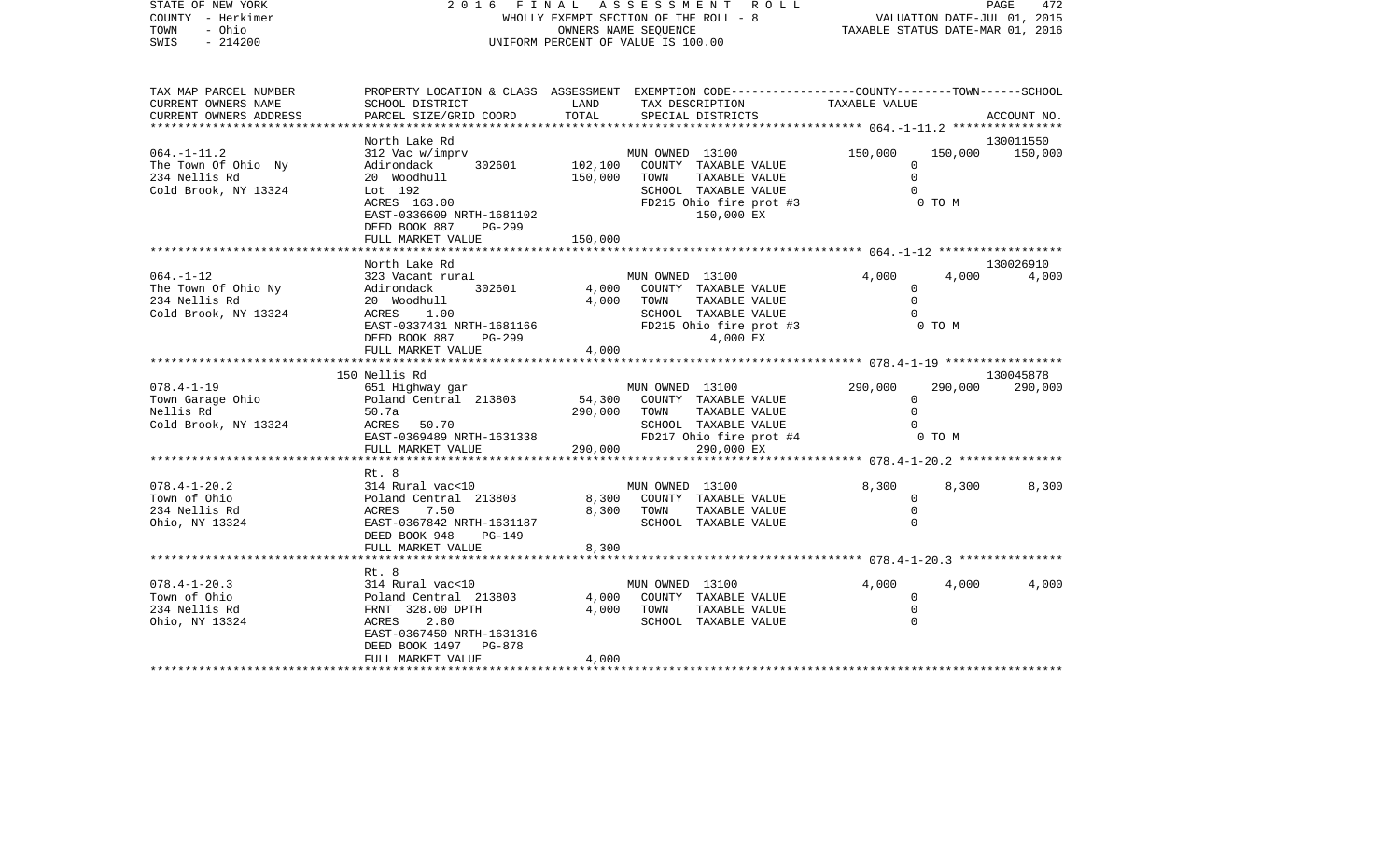| STATE OF NEW YORK<br>2016 FINAL ASSESSMENT ROLL<br>VALUATION DATE-JUL 01, 2015<br>COUNTY - Herkimer<br>WHOLLY EXEMPT SECTION OF THE ROLL - 8<br>- Ohio<br>TOWN<br>OWNERS NAME SEQUENCE<br>TAXABLE STATUS DATE-MAR 01, 2016 | PAGE   | 473                 |
|----------------------------------------------------------------------------------------------------------------------------------------------------------------------------------------------------------------------------|--------|---------------------|
|                                                                                                                                                                                                                            |        |                     |
|                                                                                                                                                                                                                            |        |                     |
| $-214200$<br>UNIFORM PERCENT OF VALUE IS 100.00<br>SWIS                                                                                                                                                                    |        |                     |
|                                                                                                                                                                                                                            |        |                     |
| TAX MAP PARCEL NUMBER<br>PROPERTY LOCATION & CLASS ASSESSMENT EXEMPTION CODE----------------COUNTY-------TOWN------SCHOOL                                                                                                  |        |                     |
| CURRENT OWNERS NAME<br>LAND<br>TAX DESCRIPTION<br>TAXABLE VALUE<br>SCHOOL DISTRICT                                                                                                                                         |        |                     |
| TOTAL<br>CURRENT OWNERS ADDRESS<br>PARCEL SIZE/GRID COORD<br>SPECIAL DISTRICTS                                                                                                                                             |        | ACCOUNT NO.         |
|                                                                                                                                                                                                                            |        |                     |
| Bull Hill Rd                                                                                                                                                                                                               |        | 130060950           |
| 314 Rural vac<10<br>MUN OWNED 13100<br>$085.3 - 2 - 24$<br>3,200<br>Poland Central 213803<br>3,200<br>$\mathbf 0$                                                                                                          | 3,200  | 3,200               |
| Town Of Ohio<br>COUNTY TAXABLE VALUE<br>TAXABLE VALUE<br>$\mathbf 0$<br>RR1 Box 561<br>Lot 9 & 10 Jer.<br>3,200<br>TOWN                                                                                                    |        |                     |
| SCHOOL TAXABLE VALUE<br>Cold Brook, NY 13324<br>FRNT 100.00 DPTH 175.00<br>$\Omega$                                                                                                                                        |        |                     |
| ACRES<br>0.40<br>FD210 Ohio fire prot #2<br>0 TO M                                                                                                                                                                         |        |                     |
| EAST-0377111 NRTH-1613935<br>3,200 EX                                                                                                                                                                                      |        |                     |
| DEED BOOK 821<br>PG-429                                                                                                                                                                                                    |        |                     |
| 3,200<br>FULL MARKET VALUE                                                                                                                                                                                                 |        |                     |
|                                                                                                                                                                                                                            |        |                     |
| Gray Wilmurt Rd                                                                                                                                                                                                            |        | 130045908           |
| 55,900<br>$085.3 - 2 - 68$<br>534 Social org.<br>MUN OWNED 13100                                                                                                                                                           | 55,900 | 55,900              |
| 5,800<br>Town of Ohio<br>Poland Central 213803<br>COUNTY TAXABLE VALUE<br>$\mathbf{0}$                                                                                                                                     |        |                     |
| 234 Nellis Rd<br>55,900<br>TOWN<br>TAXABLE VALUE<br>$\mathbf 0$<br>$1/2$ A                                                                                                                                                 |        |                     |
| FRNT<br>SCHOOL TAXABLE VALUE<br>Ohio, NY 13324<br>50.00 DPTH 110.00<br>ACRES 0.13<br>FD217 Ohio fire prot #4<br>0 TO M                                                                                                     |        |                     |
| EAST-0373048 NRTH-1615023<br>55,900 EX                                                                                                                                                                                     |        |                     |
| DEED BOOK 1158 PG-216                                                                                                                                                                                                      |        |                     |
| 55,900<br>FULL MARKET VALUE                                                                                                                                                                                                |        |                     |
|                                                                                                                                                                                                                            |        |                     |
| Ohio City Rd                                                                                                                                                                                                               |        | 130045968           |
| 322 Rural vac>10<br>MUN OWNED 13100<br>$078.2 - 2 - 7$<br>52,200                                                                                                                                                           | 52,200 | 52,200              |
| Unappropriated State<br>Poland Central 213803<br>52,200<br>COUNTY TAXABLE VALUE<br>$\circ$                                                                                                                                 |        |                     |
| $\mathbf 0$<br>Lands<br>Lot 44<br>52,200<br>TOWN<br>TAXABLE VALUE                                                                                                                                                          |        |                     |
| Albany, NY 12223<br>Jer Pat<br>SCHOOL TAXABLE VALUE<br>$\Omega$                                                                                                                                                            |        |                     |
| 0 TO M<br>63.68 A<br>FD217 Ohio fire prot #4                                                                                                                                                                               |        |                     |
| ACRES 67.80<br>52,200 EX<br>EAST-0360996 NRTH-1635142                                                                                                                                                                      |        |                     |
| FULL MARKET VALUE<br>52,200                                                                                                                                                                                                |        |                     |
|                                                                                                                                                                                                                            |        |                     |
| Ohio City Rd                                                                                                                                                                                                               |        | 130045998           |
| $078.2 - 2 - 26$<br>322 Rural vac>10<br>MUN OWNED 13100<br>33,100                                                                                                                                                          | 33,100 | 33,100              |
| Unappropriated State<br>Poland Central 213803<br>33,100<br>COUNTY TAXABLE VALUE<br>0                                                                                                                                       |        |                     |
| Lands<br>50 A<br>33,100<br>TOWN<br>TAXABLE VALUE<br>$\Omega$                                                                                                                                                               |        |                     |
| Albany, NY 12223<br>ACRES 37.20<br>SCHOOL TAXABLE VALUE                                                                                                                                                                    |        |                     |
| FD217 Ohio fire prot #4<br>EAST-0364112 NRTH-1637823                                                                                                                                                                       | 0 TO M |                     |
| FULL MARKET VALUE<br>33,100<br>33,100 EX                                                                                                                                                                                   |        |                     |
|                                                                                                                                                                                                                            |        |                     |
| $085.3 - 2 - 41$<br>822 Water supply<br>WHOLLY EX 50000<br>50,300                                                                                                                                                          | 50,300 | 130300150<br>50,300 |
| Upper Mohawk Valley<br>Poland Central 213803<br>50,300<br>COUNTY TAXABLE VALUE<br>0                                                                                                                                        |        |                     |
| Regional Water Board<br>$\mathbf 0$<br>9<br>50,300<br>TOWN<br>TAXABLE VALUE                                                                                                                                                |        |                     |
| 1 Kennedy Plz<br>$\mathbf 0$<br>SCHOOL TAXABLE VALUE<br>A Bunce                                                                                                                                                            |        |                     |
| Utica, NY 13502<br>94<br>FD210 Ohio fire prot #2                                                                                                                                                                           | 0 TO M |                     |
| ACRES<br>64.70<br>50,300 EX                                                                                                                                                                                                |        |                     |
| EAST-0377886 NRTH-1612810                                                                                                                                                                                                  |        |                     |
| DEED BOOK 839<br><b>PG-450</b>                                                                                                                                                                                             |        |                     |
| 50,300<br>FULL MARKET VALUE                                                                                                                                                                                                |        |                     |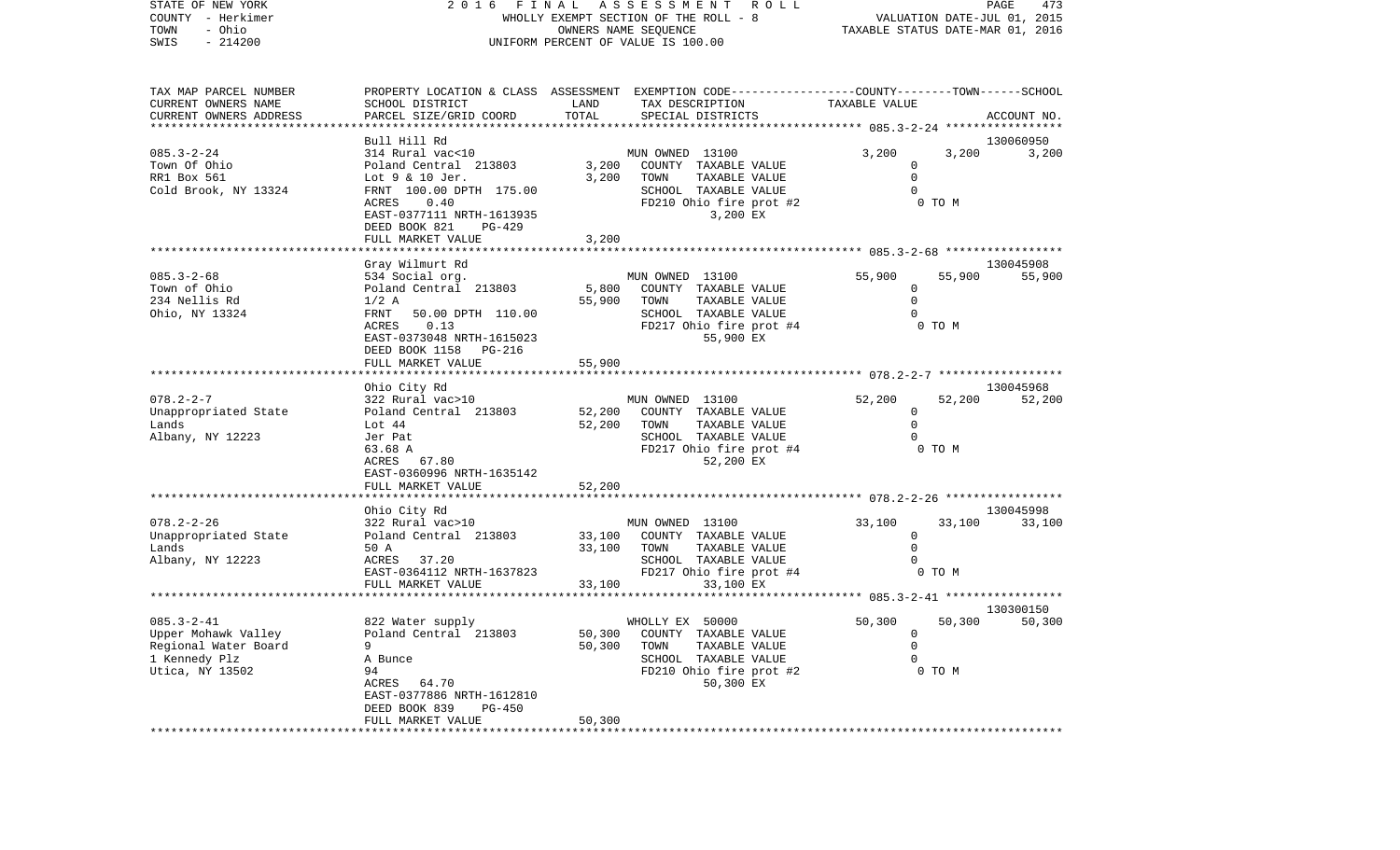| STATE OF NEW YORK<br>COUNTY - Herkimer<br>- Ohio<br>TOWN<br>$-214200$<br>SWIS                      | 2 0 1 6<br>FINAL<br>WHOLLY EXEMPT SECTION OF THE ROLL - 8<br>UNIFORM PERCENT OF VALUE IS 100.00                                              | ROLL<br>TAXABLE STATUS DATE-MAR 01, 2016 | PAGE<br>474<br>VALUATION DATE-JUL 01, 2015                                                                                        |                                                                     |                |
|----------------------------------------------------------------------------------------------------|----------------------------------------------------------------------------------------------------------------------------------------------|------------------------------------------|-----------------------------------------------------------------------------------------------------------------------------------|---------------------------------------------------------------------|----------------|
| TAX MAP PARCEL NUMBER<br>CURRENT OWNERS NAME<br>CURRENT OWNERS ADDRESS                             | PROPERTY LOCATION & CLASS ASSESSMENT EXEMPTION CODE---------------COUNTY-------TOWN------SCHOOL<br>SCHOOL DISTRICT<br>PARCEL SIZE/GRID COORD | LAND<br>TOTAL                            | TAX DESCRIPTION<br>SPECIAL DISTRICTS                                                                                              | TAXABLE VALUE                                                       | ACCOUNT NO.    |
|                                                                                                    |                                                                                                                                              | ******                                   |                                                                                                                                   | ****** 085.3-3-33 *****************                                 |                |
|                                                                                                    |                                                                                                                                              |                                          |                                                                                                                                   |                                                                     | 130300210      |
| $085.3 - 3 - 33$<br>Upper Mohawk Valley<br>Regional Water Board<br>1 Kennedy Plz                   | 822 Water supply<br>Poland Central 213803<br>9<br>$1/6$ Part E. Bun                                                                          | 100,600<br>100,600                       | WHOLLY EX 50000<br>COUNTY TAXABLE VALUE<br>TAXABLE VALUE<br>TOWN<br>SCHOOL TAXABLE VALUE                                          | 100,600<br>100,600<br>$\Omega$<br>$\Omega$<br>$\Omega$              | 100,600        |
| Utica, NY 13502                                                                                    | 150<br>ACRES 157.90<br>EAST-0380452 NRTH-1612511<br>DEED BOOK 839<br>$PG-450$                                                                |                                          | FD210 Ohio fire prot #2<br>100,600 EX                                                                                             | 0 TO M                                                              |                |
|                                                                                                    | FULL MARKET VALUE                                                                                                                            | 100,600                                  |                                                                                                                                   |                                                                     |                |
|                                                                                                    |                                                                                                                                              |                                          |                                                                                                                                   |                                                                     | 130300180      |
| $085.4 - 2 - 8$<br>Upper Mohawk Valley<br>Regional Water Board<br>1 Kennedy Plz<br>Utica, NY 13502 | 822 Water supply - WTRFNT<br>Poland Central 213803<br>89<br>Blaisdell<br>380<br>ACRES 537.30<br>EAST-0384565 NRTH-1611464                    | 158,000<br>158,000                       | WHOLLY EX 50000<br>COUNTY TAXABLE VALUE<br>TOWN<br>TAXABLE VALUE<br>SCHOOL TAXABLE VALUE<br>FD210 Ohio fire prot #2<br>158,000 EX | 158,000<br>158,000<br>$\Omega$<br>$\mathbf 0$<br>$\Omega$<br>0 TO M | 158,000        |
|                                                                                                    | DEED BOOK 839<br><b>PG-450</b><br>FULL MARKET VALUE                                                                                          | 158,000                                  |                                                                                                                                   |                                                                     |                |
|                                                                                                    |                                                                                                                                              |                                          |                                                                                                                                   |                                                                     | 130300120      |
| $666. - 1 - 1$<br>Upper Mohawk Valley<br>Regional Water Board<br>1 Kennedy Plz<br>Utica, NY 13502  | 822 Water supply<br>Poland Central 213803<br>11<br>Ben Western Pl<br>45<br>DEED BOOK 00000                                                   | 3,700<br>3,700                           | WHOLLY EX 50000<br>COUNTY TAXABLE VALUE<br>TOWN<br>TAXABLE VALUE<br>SCHOOL TAXABLE VALUE<br>FD210 Ohio fire prot #2<br>3,700 EX   | 3,700<br>$\mathbf{0}$<br>$\mathbf 0$<br>$\Omega$<br>0 TO M          | 3,700<br>3,700 |
|                                                                                                    | FULL MARKET VALUE                                                                                                                            | 3,700                                    |                                                                                                                                   |                                                                     |                |
|                                                                                                    | ********************                                                                                                                         |                                          |                                                                                                                                   |                                                                     | 130300360      |
| $666. - 1 - 2$<br>Upper Mohawk Valley<br>Regional Water Board<br>1 Kennedy Plz<br>Utica, NY 13502  | 822 Water supply<br>Poland Central 213803<br>41<br>New Survey<br>150<br>DEED BOOK 00000<br>FULL MARKET VALUE                                 | 3,300<br>3,300<br>3,300                  | WHOLLY EX 50000<br>COUNTY TAXABLE VALUE<br>TOWN<br>TAXABLE VALUE<br>SCHOOL TAXABLE VALUE<br>FD217 Ohio fire prot #4<br>3,300 EX   | 3,300<br>$\mathbf 0$<br>$\mathbf 0$<br>0 TO M                       | 3,300<br>3,300 |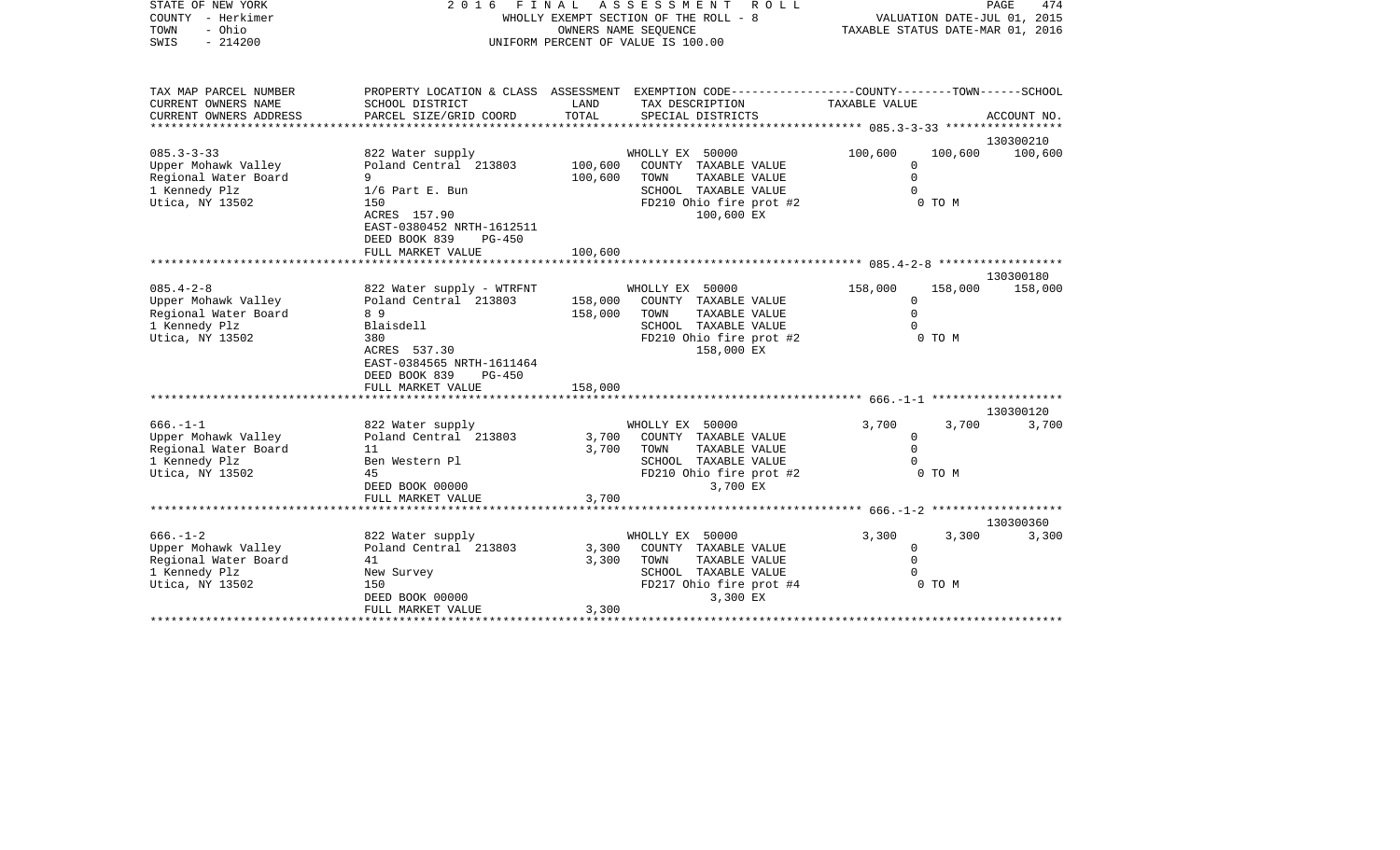| STATE OF NEW YORK<br>- Herkimer<br>COUNTY<br>- Ohio<br>TOWN<br>SWIS<br>$-214200$ | 2016<br>'N A L<br>F T<br>WHOLLY EXEMPT SECTION OF THE ROLL - 8<br>UNIFORM PERCENT OF VALUE IS 100.00 | <b>ROLL</b><br>VALUATION DATE-JUL 01, 2015<br>TAXABLE STATUS DATE-MAR 01, 2016 | 475<br>PAGE             |                                                              |             |
|----------------------------------------------------------------------------------|------------------------------------------------------------------------------------------------------|--------------------------------------------------------------------------------|-------------------------|--------------------------------------------------------------|-------------|
|                                                                                  |                                                                                                      |                                                                                |                         |                                                              |             |
| TAX MAP PARCEL NUMBER                                                            | PROPERTY LOCATION & CLASS                                                                            | ASSESSMENT                                                                     |                         | EXEMPTION CODE-----------------COUNTY-------TOWN------SCHOOL |             |
| CURRENT OWNERS NAME                                                              | SCHOOL DISTRICT                                                                                      | LAND                                                                           | TAX DESCRIPTION         | TAXABLE VALUE                                                |             |
| CURRENT OWNERS ADDRESS                                                           | PARCEL SIZE/GRID COORD                                                                               | TOTAL                                                                          | SPECIAL DISTRICTS       |                                                              | ACCOUNT NO. |
|                                                                                  |                                                                                                      |                                                                                |                         |                                                              |             |
|                                                                                  | Route 8                                                                                              |                                                                                |                         |                                                              | 130045690   |
| $070.4 - 1 - 44$                                                                 | 695 Cemetery                                                                                         |                                                                                | NON PROF 9 25300        | 3,500<br>3,500                                               | 3,500       |
| Wilmurt Cemetery                                                                 | Poland Central<br>213803                                                                             | 3,500                                                                          | COUNTY<br>TAXABLE VALUE |                                                              |             |
| Star Rte                                                                         | 1.50<br>ACRES                                                                                        | 3,500                                                                          | TOWN<br>TAXABLE VALUE   |                                                              |             |
| Cold Brook, NY 13324                                                             | EAST-0384184 NRTH-1655550                                                                            |                                                                                | SCHOOL<br>TAXABLE VALUE |                                                              |             |

FULL MARKET VALUE 3,500 3,500 EX \*\*\*\*\*\*\*\*\*\*\*\*\*\*\*\*\*\*\*\*\*\*\*\*\*\*\*\*\*\*\*\*\*\*\*\*\*\*\*\*\*\*\*\*\*\*\*\*\*\*\*\*\*\*\*\*\*\*\*\*\*\*\*\*\*\*\*\*\*\*\*\*\*\*\*\*\*\*\*\*\*\*\*\*\*\*\*\*\*\*\*\*\*\*\*\*\*\*\*\*\*\*\*\*\*\*\*\*\*\*\*\*\*\*\*\*\*\*\*\*\*\*\*\*\*\*\*\*\*\*\*\*

DEED BOOK 00000 FD217 Ohio fire prot #4 0 TO M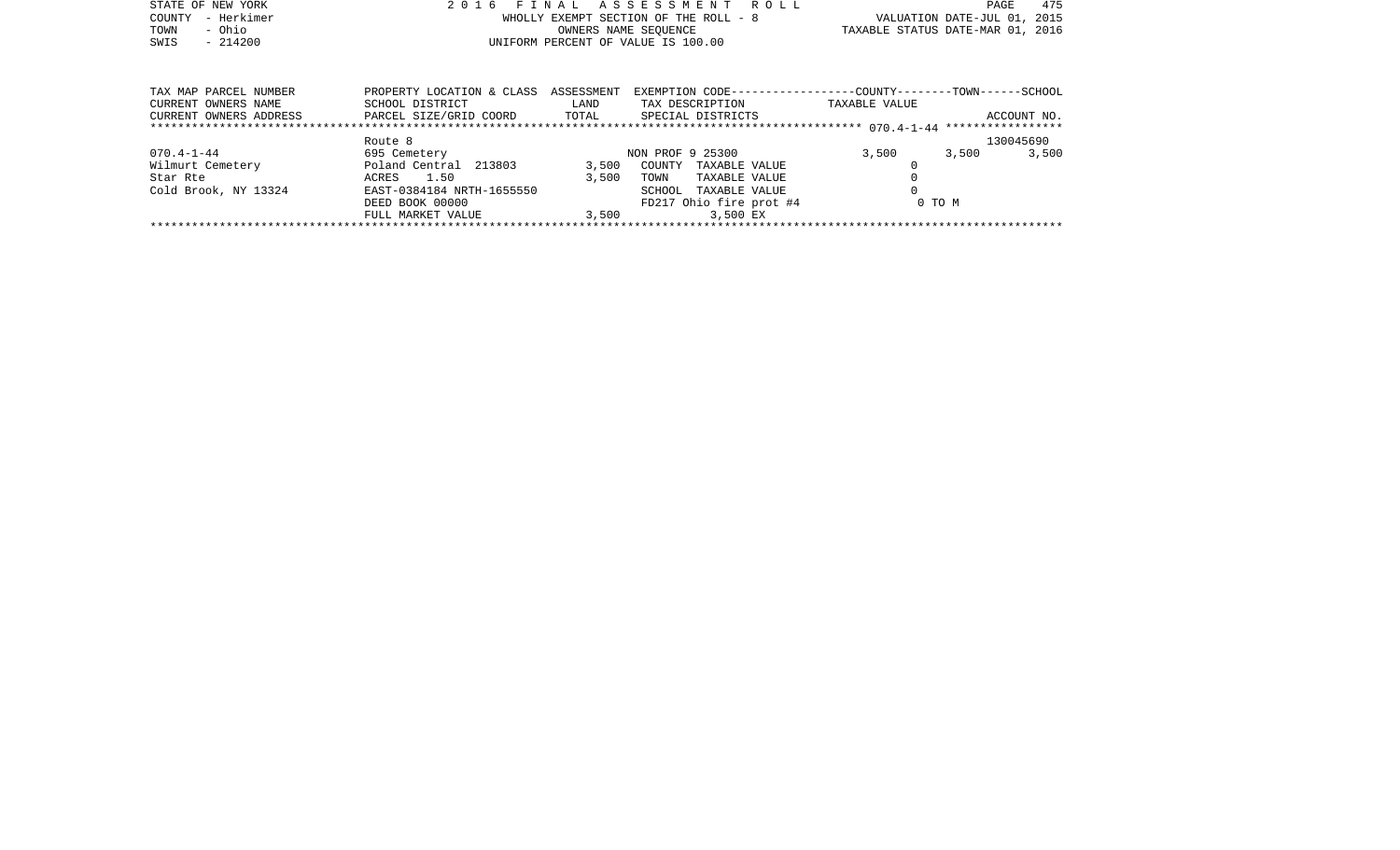| STATE OF NEW YORK | 2016 FINAL ASSESSMENT ROLL            | 476<br>PAGE                      |
|-------------------|---------------------------------------|----------------------------------|
| COUNTY - Herkimer | WHOLLY EXEMPT SECTION OF THE ROLL - 8 | VALUATION DATE-JUL 01, 2015      |
| TOWN<br>- Ohio    |                                       | TAXABLE STATUS DATE-MAR 01, 2016 |
| SWIS - 214200     | UNIFORM PERCENT OF VALUE IS 100.00    | RPS150/V04/L015                  |
|                   |                                       | CURRENT DATE 6/27/2016           |

### R O L L S E C T I O N T O T A L S

### \*\*\* S P E C I A L D I S T R I C T S U M M A R Y \*\*\*

| CODE | DISTRICT NAME        | TOTAL<br>PARCELS | EXTENSION<br>TYPE | EXTENSION<br>VALUE | AD VALOREM<br>VALUE | EXEMPT<br>AMOUNT | TAXABLE<br>VALUE |
|------|----------------------|------------------|-------------------|--------------------|---------------------|------------------|------------------|
|      | FD200 Ohio fire prot |                  | 9 TOTAL M         |                    | 273,500             | 273,500          |                  |
|      | FD210 Ohio fire prot |                  | 11 TOTAL M        |                    | 726,400             | 726,400          |                  |
|      | FD215 Ohio fire prot |                  | 18 TOTAL M        |                    | 2274,400            | 2274,400         |                  |
|      | FD217 Ohio fire prot |                  | 22 TOTAL M        |                    | 905,600             | 905,600          |                  |

# \*\*\* S C H O O L D I S T R I C T S U M M A R Y \*\*\*

| CODE             | DISTRICT NAME                | TOTAL<br>PARCELS | ASSESSED<br>LAND     | ASSESSED<br>TOTAL    | EXEMPT<br>AMOUNT     | TOTAL<br>TAXABLE | <b>STAR</b><br>AMOUNT | STAR<br>TAXABLE |
|------------------|------------------------------|------------------|----------------------|----------------------|----------------------|------------------|-----------------------|-----------------|
| 213803<br>302601 | Poland Central<br>Adirondack | 46<br>18         | 1414,288<br>2208,500 | 2366,488<br>2274,400 | 2366,488<br>2274,400 |                  |                       |                 |
|                  | SUB-TOTAL                    | 64               | 3622,788             | 4640,888             | 4640,888             |                  |                       |                 |
|                  | TOTAL                        | 64               | 3622,788             | 4640,888             | 4640,888             |                  |                       |                 |

#### \*\*\* S Y S T E M C O D E S S U M M A R Y \*\*\*

| CODE  | DESCRIPTION        | TOTAL<br><b>PARCELS</b> | COUNTY             | TOWN               | SCHOOL             |
|-------|--------------------|-------------------------|--------------------|--------------------|--------------------|
| 50000 | WHOLLY EX<br>TOTAL |                         | 761,688<br>761,688 | 761,688<br>761,688 | 761,688<br>761,688 |

## \*\*\* E X E M P T I O N S U M M A R Y \*\*\*

| CODE           | DESCRIPTION            | TOTAL<br>PARCELS | COUNTY            | TOWN              | SCHOOL            |
|----------------|------------------------|------------------|-------------------|-------------------|-------------------|
| 13100<br>25110 | MUN OWNED<br>N/P-RELIG | 37               | 2949,400<br>2,900 | 2949,400<br>2,900 | 2949,400<br>2,900 |
| 25300          | NON PROF 9             | 19               | 829,900           | 829,900           | 829,900           |
| 26400          | VOL FIRE               |                  | 97,000            | 97,000            | 97,000            |
|                | TOTAL                  | 58               | 3879,200          | 3879,200          | 3879,200          |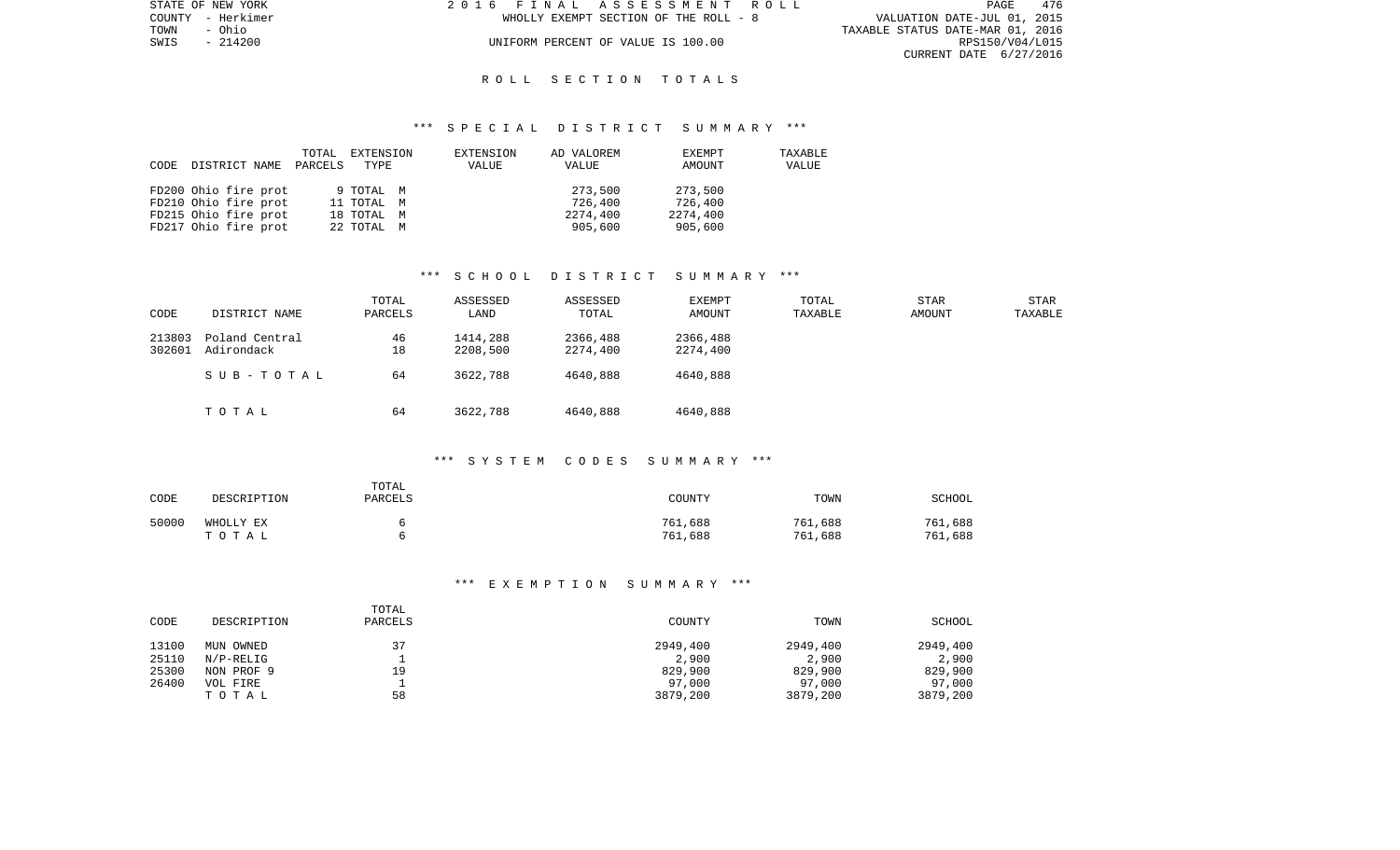| STATE OF NEW YORK | 2016 FINAL ASSESSMENT ROLL            | 477<br>PAGE                      |
|-------------------|---------------------------------------|----------------------------------|
| COUNTY - Herkimer | WHOLLY EXEMPT SECTION OF THE ROLL - 8 | VALUATION DATE-JUL 01, 2015      |
| TOWN<br>- Ohio    |                                       | TAXABLE STATUS DATE-MAR 01, 2016 |
| $-214200$<br>SWIS | UNIFORM PERCENT OF VALUE IS 100.00    | RPS150/V04/L015                  |
|                   |                                       | CURRENT DATE 6/27/2016           |
|                   |                                       |                                  |

### R O L L S E C T I O N T O T A L S

| ROLL       | DESCRIPTION   | TOTAL   | ASSESSED | ASSESSED | TAXABLE | TAXABLE | TAXABLE | <b>STAR</b> |
|------------|---------------|---------|----------|----------|---------|---------|---------|-------------|
| <b>SEC</b> |               | PARCELS | LAND     | TOTAL    | COUNTY  | TOWN    | SCHOOL  | TAXABLE     |
|            | WHOLLY EXEMPT | 64      | 3622,788 | 4640,888 |         |         |         |             |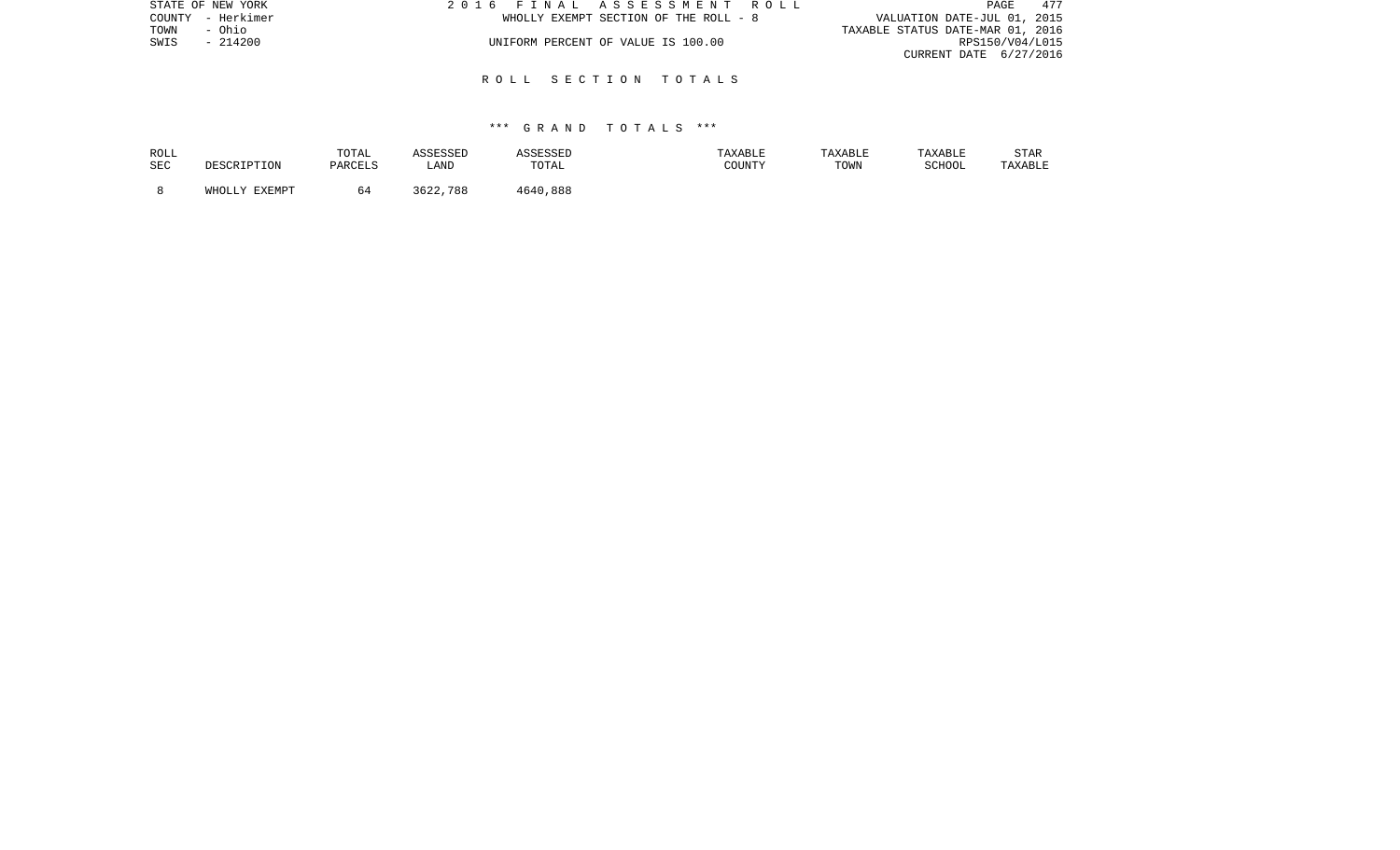PAGE 478 COUNTY - Herkimer VALUATION DATE-JUL 01, 2015 TOWN - Ohio S W I S T O T A L S TAXABLE STATUS DATE-MAR 01, 2016 SWIS - 214200 UNIFORM PERCENT OF VALUE IS 100.00 RPS150/V04/L015 CURRENT DATE 6/27/2016

STATE OF NEW YORK 2016 FINAL ASSESSMENT ROLL

# \*\*\* S P E C I A L D I S T R I C T S U M M A R Y \*\*\*

|      |                      | TOTAL   | EXTENSION     | EXTENSION | AD VALOREM | EXEMPT   | TAXABLE   |
|------|----------------------|---------|---------------|-----------|------------|----------|-----------|
| CODE | DISTRICT NAME        | PARCELS | TYPE          | VALUE     | VALUE      | AMOUNT   | VALUE     |
|      |                      |         |               |           |            |          |           |
|      | FD200 Ohio fire prot |         | 1,012 TOTAL M |           | 49947.194  | 345,800  | 49601,394 |
|      | FD210 Ohio fire prot |         | 175 TOTAL M   |           | 7369,040   | 726,400  | 6642,640  |
|      | FD215 Ohio fire prot |         | 581 TOTAL M   |           | 85521,694  | 2274,400 | 83247,294 |
|      | FD217 Ohio fire prot |         | 441 TOTAL M   |           | 56547,449  | 922,812  | 55624,637 |

# \*\*\* S C H O O L D I S T R I C T S U M M A R Y \*\*\*

| CODE                       | DISTRICT NAME                                       | TOTAL<br>PARCELS            | ASSESSED<br>LAND                                  | ASSESSED<br>TOTAL                                  | EXEMPT<br>AMOUNT                             | TOTAL<br>TAXABLE                                   | STAR<br>AMOUNT                               | STAR<br>TAXABLE                                    |
|----------------------------|-----------------------------------------------------|-----------------------------|---------------------------------------------------|----------------------------------------------------|----------------------------------------------|----------------------------------------------------|----------------------------------------------|----------------------------------------------------|
| 213803<br>302601<br>305201 | Poland Central<br>Adirondack<br>Remsen<br>SUB-TOTAL | 1,891<br>304<br>77<br>2,272 | 101250,807<br>33912,760<br>7567,600<br>142731,167 | 180071,671<br>40131,946<br>10631,163<br>230834,780 | 27109,260<br>2346,792<br>36,058<br>29492,110 | 152962,411<br>37785,154<br>10595,105<br>201342,670 | 11033,730<br>650,800<br>123,075<br>11807,605 | 141928,681<br>37134,354<br>10472,030<br>189535,065 |
|                            | TOTAL                                               | 2,272                       | 142731,167                                        | 230834,780                                         | 29492,110                                    | 201342,670                                         | 11807,605                                    | 189535,065                                         |

#### \*\*\* S Y S T E M C O D E S S U M M A R Y \*\*\*

| CODE  | DESCRIPTION | TOTAL<br>PARCELS | COUNTY    | TOWN      | <b>SCHOOL</b> |
|-------|-------------|------------------|-----------|-----------|---------------|
| 50000 | WHOLLY EX   |                  | 761,688   | 761,688   | 761,688       |
| 50001 | SCHL TAXBL  |                  | 16606,420 | 16606,420 |               |
| 50002 | CNTY EXMPT  | 6                | 12148,510 |           |               |
| 50003 | TOWN EXMPT  | 6                |           | 12148,510 |               |
| 50004 | SCHL EXMPT  |                  |           |           | 24237,330     |
|       | TOTAL       | 29               | 29516,618 | 29516,618 | 24999,018     |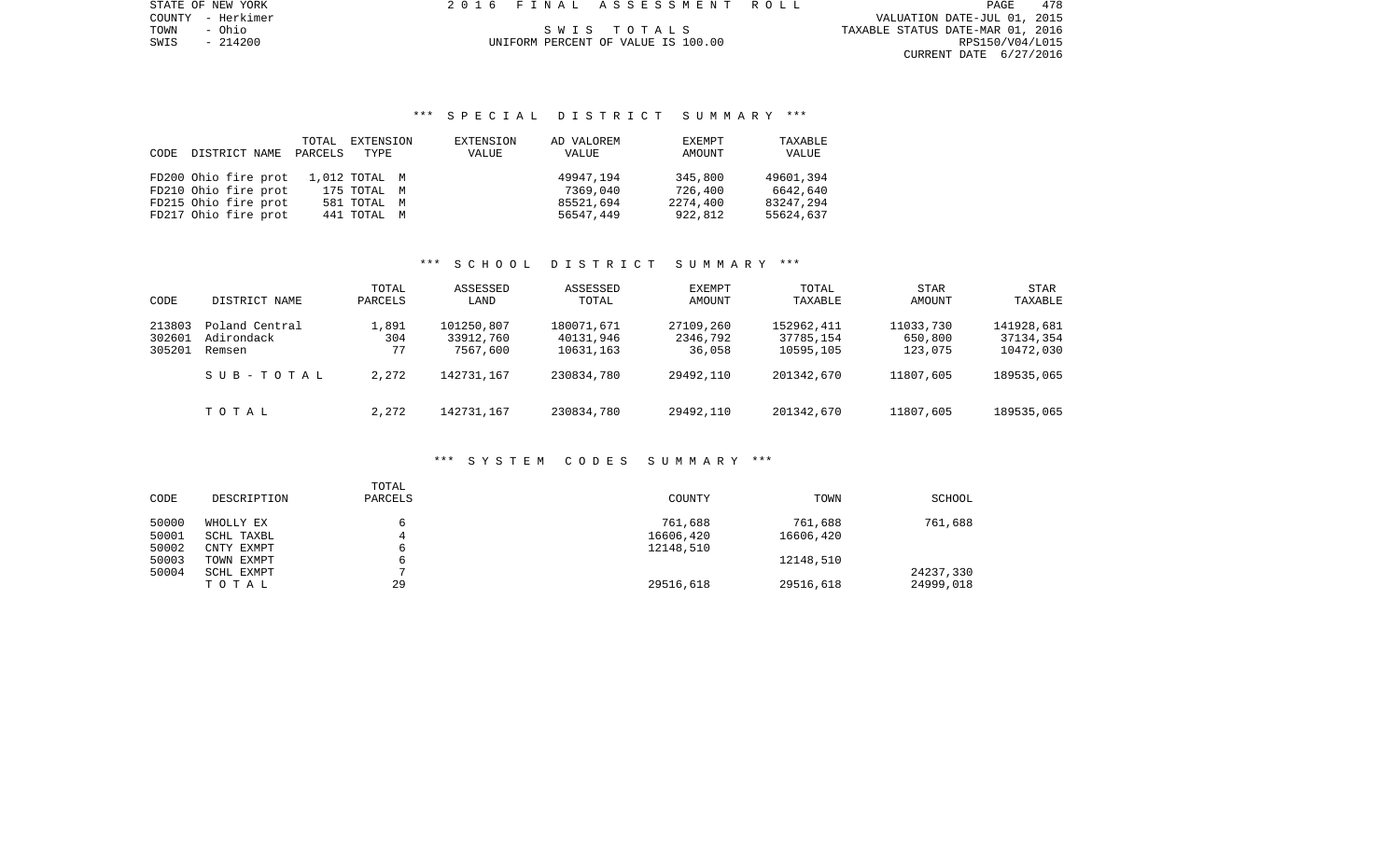COUNTY - Herkimer VALUATION DATE-JUL 01, 2015 TOWN - Ohio S W I S T O T A L S TAXABLE STATUS DATE-MAR 01, 2016 SWIS - 214200 UNIFORM PERCENT OF VALUE IS 100.00 RPS150/V04/L015 CURRENT DATE 6/27/2016

# \*\*\* E X E M P T I O N S U M M A R Y \*\*\*

|       |              | TOTAL           |          |          |           |
|-------|--------------|-----------------|----------|----------|-----------|
| CODE  | DESCRIPTION  | PARCELS         | COUNTY   | TOWN     | SCHOOL    |
| 13100 | MUN OWNED    | 37              | 2949,400 | 2949,400 | 2949,400  |
| 25110 | $N/P-RELIG$  | 2               | 75,200   | 75,200   | 75,200    |
| 25300 | NON PROF 9   | 20              | 830,900  | 830,900  | 830,900   |
| 26400 | VOL FIRE     |                 | 97,000   | 97,000   | 97,000    |
| 32301 | SOL-CNTY     | 2               | 36,900   | 36,900   |           |
| 41101 | VETFUND CT   | $7\phantom{.0}$ | 152,000  | 152,000  |           |
| 41121 | VET WAR CT   | 21              | 174,480  | 208,380  |           |
| 41122 | VET WAR C    | 10              | 80,775   |          |           |
| 41123 | VET WAR T    | 10              |          | 100,500  |           |
| 41131 | VET COM CT   | 17              | 234,725  | 282,925  |           |
| 41132 | VET COM C    | 13              | 166,475  |          |           |
| 41133 | VET COM T    | 13              |          | 194,250  |           |
| 41141 | VET DIS CT   | 12              | 212,740  | 240,240  |           |
| 41142 | VET DIS C    | $\overline{2}$  | 60,000   |          |           |
| 41143 | VET DIS T    | 2               |          | 73,690   |           |
| 41162 | $CW_15_VET/$ | $\mathbf 1$     | 9,000    |          |           |
| 41800 | AGED-ALL     | 4               | 119,050  | 117,550  | 123,550   |
| 41801 | AGED-CT      | 11              | 300,937  | 300,937  |           |
| 41804 | AGED-SCHL    | $\mathbf{1}$    |          |          | 22,725    |
| 41834 | STAR EN      | 102             |          |          | 5675,105  |
| 41854 | STAR B       | 209             |          |          | 6132,500  |
| 47100 | Mass Telec   | 5               | 5,477    | 5,477    | 5,477     |
| 47460 | FOREST       | 7               | 388,840  | 388,840  | 388,840   |
|       | TOTAL        | 509             | 5893,899 | 6054,189 | 16300,697 |

| ROLL<br>SEC | DESCRIPTION      | TOTAL<br>PARCELS | ASSESSED<br>LAND. | ASSESSED<br>TOTAL | TAXABLE<br>COUNTY | TAXABLE<br>TOWN | TAXABLE<br>SCHOOL | STAR<br>TAXABLE |
|-------------|------------------|------------------|-------------------|-------------------|-------------------|-----------------|-------------------|-----------------|
|             | TAXABLE          | 1,733            | 60799,863         | 106383,212        | 104410,890        | 104250,600      | 105774,797        | 93967,192       |
|             | STATE OWNED LAND | 462              | 76652,936         | 117526,536        | 88734,706         | 88734,706       | 93289,206         | 93289,206       |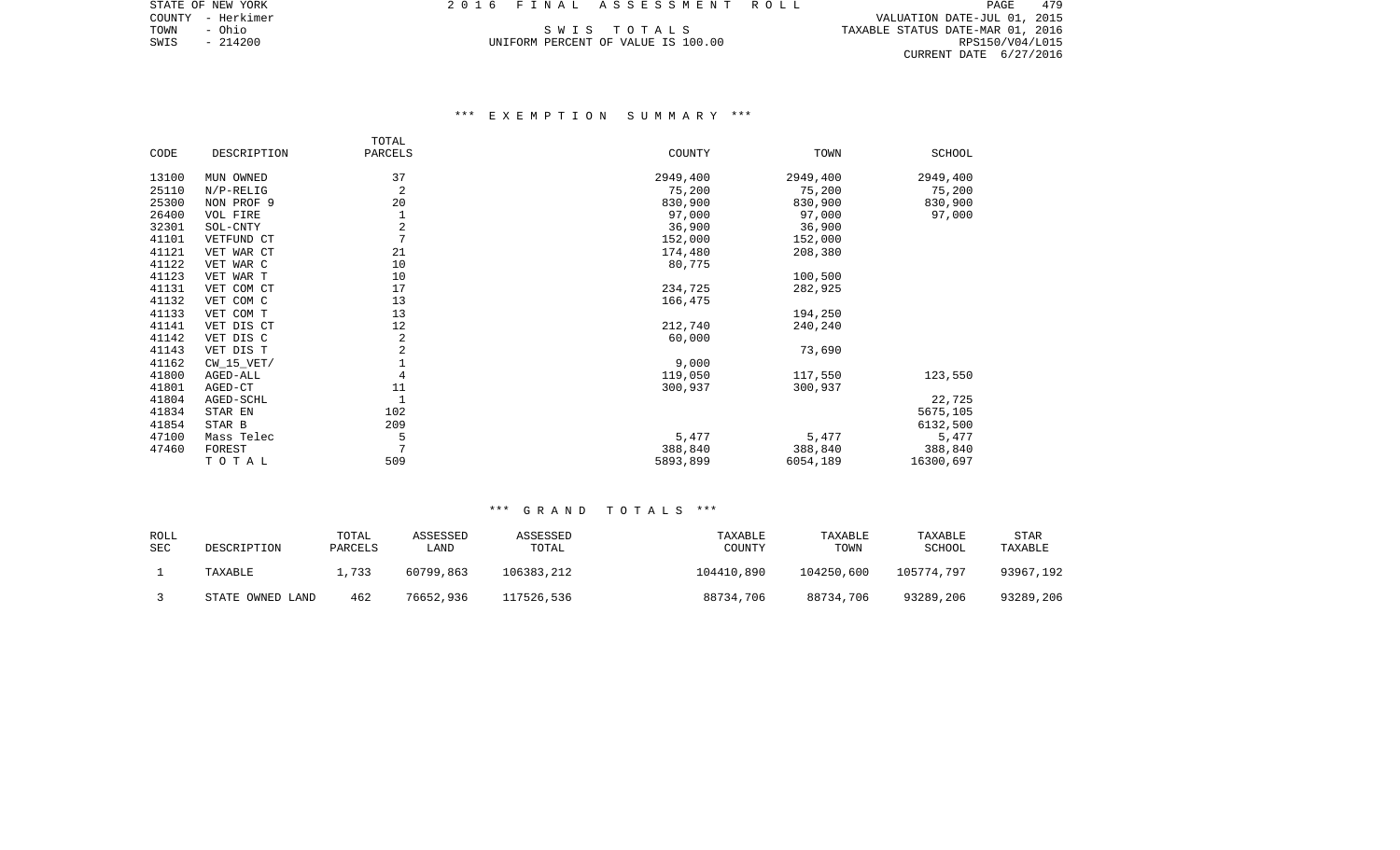| STATE OF NEW YORK    | 2016 FINAL ASSESSMENT ROLL         | 480<br>PAGE                      |
|----------------------|------------------------------------|----------------------------------|
| - Herkimer<br>COUNTY |                                    | VALUATION DATE-JUL 01, 2015      |
| - Ohio<br>TOWN       | SWIS TOTALS                        | TAXABLE STATUS DATE-MAR 01, 2016 |
| SWIS<br>$-214200$    | UNIFORM PERCENT OF VALUE IS 100.00 | RPS150/V04/L015                  |
|                      |                                    | CURRENT DATE 6/27/2016           |
|                      |                                    |                                  |
|                      |                                    |                                  |
|                      |                                    |                                  |
|                      |                                    |                                  |
|                      | *** GRAND TOTALS ***               |                                  |

| ROLL<br><b>SEC</b> | DESCRIPTION         | TOTAL<br>PARCELS | ASSESSED<br>LAND | ASSESSED<br>TOTAL | TAXABLE<br>COUNTY | TAXABLE<br>TOWN | TAXABLE<br>SCHOOL | <b>STAR</b><br>TAXABLE |  |
|--------------------|---------------------|------------------|------------------|-------------------|-------------------|-----------------|-------------------|------------------------|--|
| 5                  | SPECIAL FRANCHISE   | 4                | 1655,580         | 1655,580          | 1655,580          | 1655,580        | 1655,580          | 1655,580               |  |
| 6                  | UTILITIES & N.C.    | 9                |                  | 628,564           | 623,087           | 623,087         | 623,087           | 623,087                |  |
| 8                  | WHOLLY EXEMPT       | 64               | 3622,788         | 4640,888          |                   |                 |                   |                        |  |
| $\star$            | TOTAL<br><b>SUB</b> | 2,272            | 142731,167       | 230834,780        | 195424,263        | 195263,973      | 201342,670        | 189535,065             |  |
| * *                | GRAND TOTAL         | 2,272            | 142731,167       | 230834,780        | 195424,263        | 195263,973      | 201342,670        | 189535,065             |  |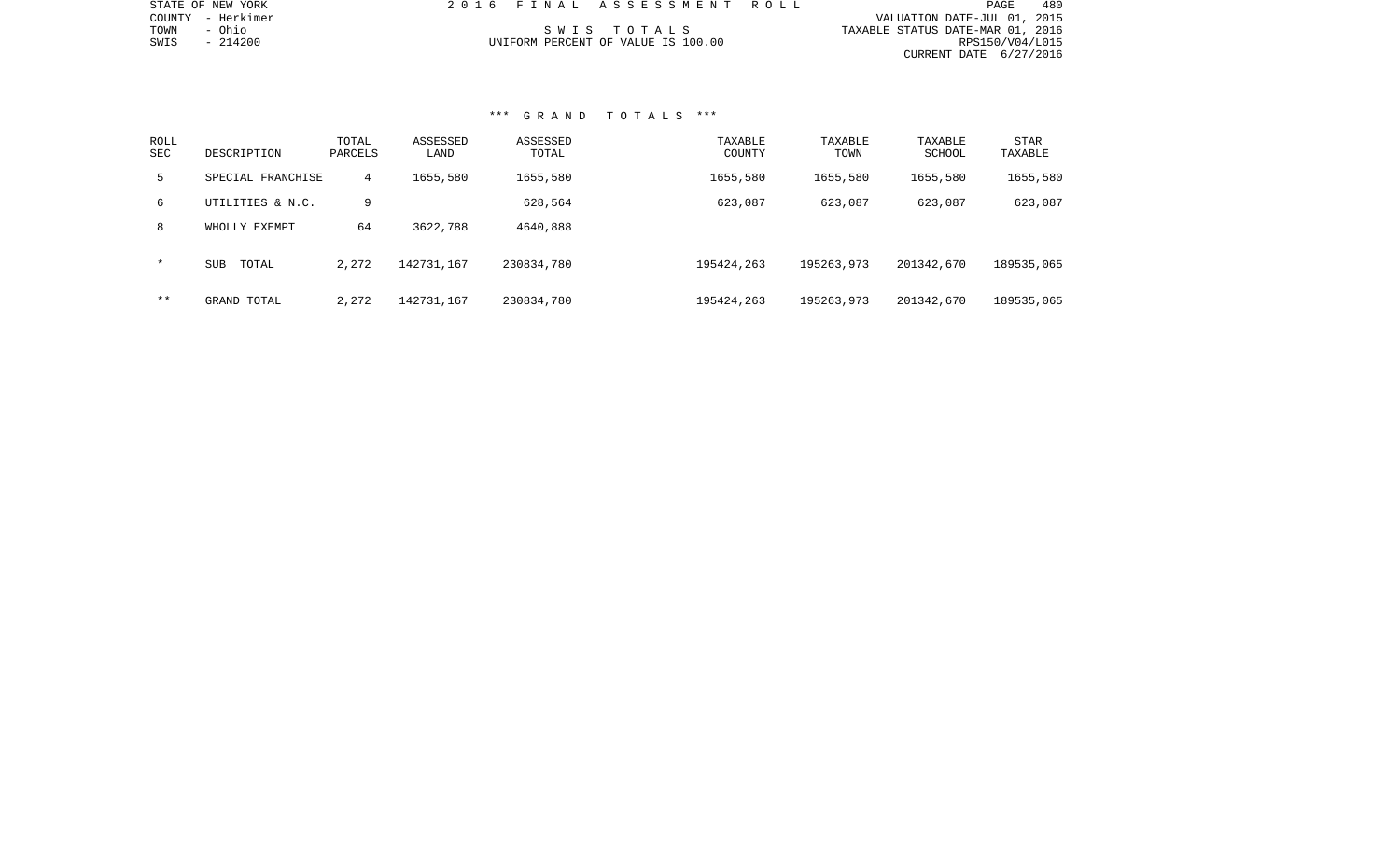PAGE 481 TOWN - Ohio TAXABLE STATUS DATE-MAR 01, 2016 SWIS - 2142<br>
SWIS - 2142<br>
SWIS - 2142<br>
SWIS - 2142<br>
UNIFORM PERCENT OF VALUE IS 100.00 RESISSING DATE-MAR 01, 2016 CURRENT DATE 6/27/2016

STATE OF NEW YORK 2016 FINAL ASSESSMENT ROLL COUNTY - Herkimer T O W N T O T A L S VALUATION DATE-JUL 01, 2015

# \*\*\* S P E C I A L D I S T R I C T S U M M A R Y \*\*\*

|      |                      | TOTAL   | EXTENSION     | EXTENSION | AD VALOREM | EXEMPT   | TAXABLE   |
|------|----------------------|---------|---------------|-----------|------------|----------|-----------|
| CODE | DISTRICT NAME        | PARCELS | TYPE          | VALUE     | VALUE      | AMOUNT   | VALUE     |
|      |                      |         |               |           |            |          |           |
|      | FD200 Ohio fire prot |         | 1,012 TOTAL M |           | 49947,194  | 345,800  | 49601,394 |
|      | FD210 Ohio fire prot |         | 175 TOTAL M   |           | 7369,040   | 726,400  | 6642,640  |
|      | FD215 Ohio fire prot |         | 581 TOTAL M   |           | 85521,694  | 2274,400 | 83247,294 |
|      | FD217 Ohio fire prot |         | 441 TOTAL M   |           | 56547,449  | 922,812  | 55624,637 |

# \*\*\* S C H O O L D I S T R I C T S U M M A R Y \*\*\*

| CODE                       | DISTRICT NAME                          | TOTAL<br>PARCELS   | ASSESSED<br>LAND                    | ASSESSED<br>TOTAL                    | EXEMPT<br>AMOUNT                | TOTAL<br>TAXABLE                     | <b>STAR</b><br>AMOUNT           | STAR<br>TAXABLE                      |
|----------------------------|----------------------------------------|--------------------|-------------------------------------|--------------------------------------|---------------------------------|--------------------------------------|---------------------------------|--------------------------------------|
| 213803<br>302601<br>305201 | Poland Central<br>Adirondack<br>Remsen | 1,891<br>304<br>77 | 101250,807<br>33912,760<br>7567,600 | 180071,671<br>40131,946<br>10631,163 | 27109,260<br>2346,792<br>36,058 | 152962,411<br>37785,154<br>10595,105 | 11033,730<br>650,800<br>123,075 | 141928,681<br>37134,354<br>10472,030 |
|                            | SUB-TOTAL                              | 2,272              | 142731,167                          | 230834,780                           | 29492,110                       | 201342,670                           | 11807,605                       | 189535,065                           |
|                            | TOTAL                                  | 2,272              | 142731,167                          | 230834,780                           | 29492,110                       | 201342,670                           | 11807,605                       | 189535,065                           |

#### \*\*\* S Y S T E M C O D E S S U M M A R Y \*\*\*

| CODE  | DESCRIPTION | TOTAL<br>PARCELS | <b>COUNTY</b> | TOWN      | <b>SCHOOL</b> |
|-------|-------------|------------------|---------------|-----------|---------------|
| 50000 | WHOLLY EX   |                  | 761,688       | 761,688   | 761,688       |
| 50001 | SCHL TAXBL  | 4                | 16606,420     | 16606,420 |               |
| 50002 | CNTY EXMPT  |                  | 12148,510     |           |               |
| 50003 | TOWN EXMPT  |                  |               | 12148,510 |               |
| 50004 | SCHL EXMPT  |                  |               |           | 24237,330     |
|       | TOTAL       | 29               | 29516,618     | 29516,618 | 24999,018     |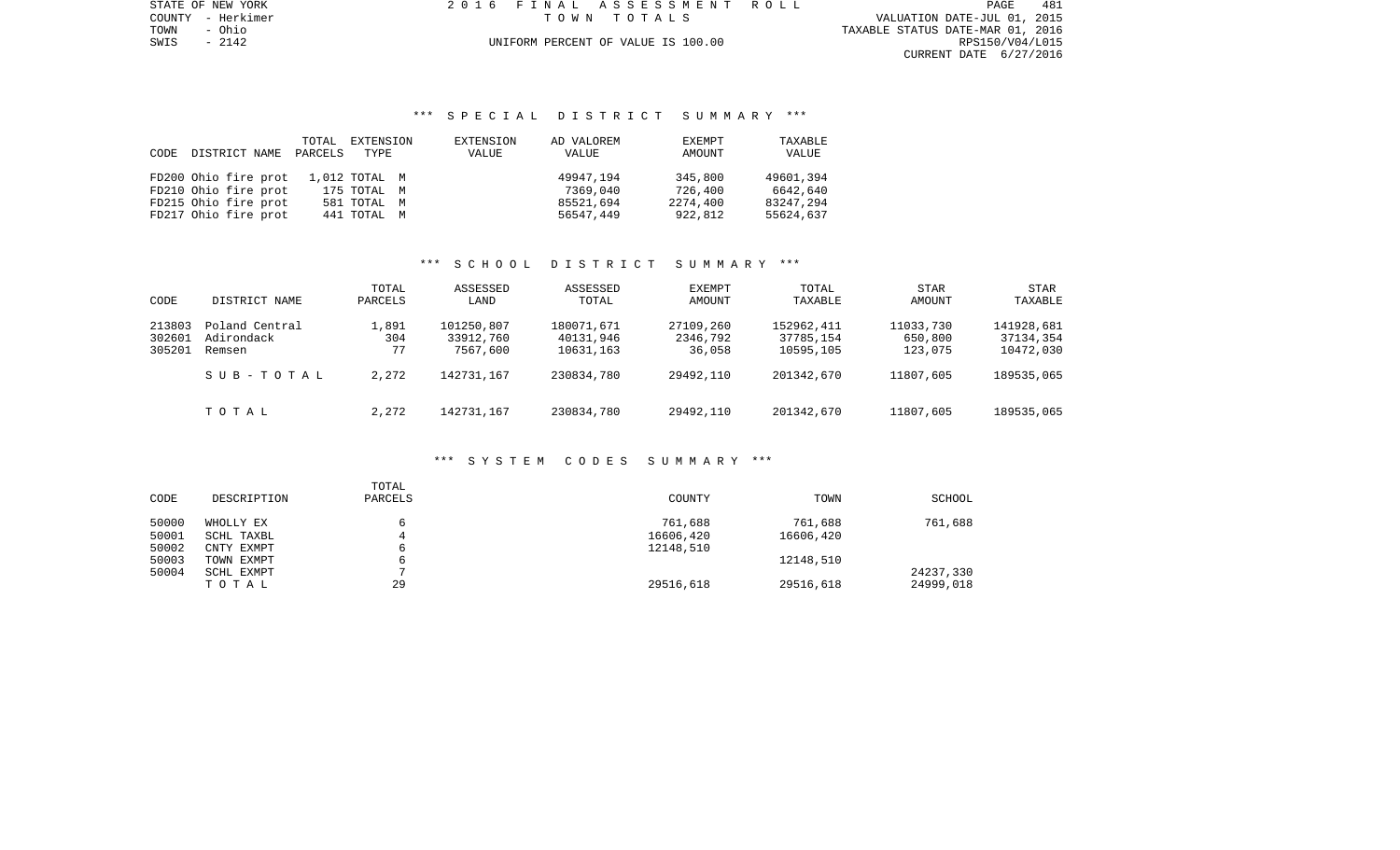| 6 FINAL ASSESSMENT ROLL            |  |  |             |  |  |  |  |  |  |  |  |  |  |                                  | PAGE. | 482 |
|------------------------------------|--|--|-------------|--|--|--|--|--|--|--|--|--|--|----------------------------------|-------|-----|
|                                    |  |  | TOWN TOTALS |  |  |  |  |  |  |  |  |  |  | VALUATION DATE-JUL 01, 2015      |       |     |
|                                    |  |  |             |  |  |  |  |  |  |  |  |  |  | TAXABLE STATUS DATE-MAR 01, 2016 |       |     |
| UNIFORM PERCENT OF VALUE IS 100.00 |  |  |             |  |  |  |  |  |  |  |  |  |  | RPS150/V04/L015                  |       |     |
|                                    |  |  |             |  |  |  |  |  |  |  |  |  |  | CURRENT DATE 6/27/2016           |       |     |

# \*\*\* E X E M P T I O N S U M M A R Y \*\*\*

|       |              | TOTAL          |          |          |           |
|-------|--------------|----------------|----------|----------|-----------|
| CODE  | DESCRIPTION  | PARCELS        | COUNTY   | TOWN     | SCHOOL    |
| 13100 | MUN OWNED    | 37             | 2949,400 | 2949,400 | 2949,400  |
| 25110 | $N/P-RELIG$  | 2              | 75,200   | 75,200   | 75,200    |
| 25300 | NON PROF 9   | 20             | 830,900  | 830,900  | 830,900   |
| 26400 | VOL FIRE     |                | 97,000   | 97,000   | 97,000    |
| 32301 | SOL-CNTY     | 2              | 36,900   | 36,900   |           |
| 41101 | VETFUND CT   | $\overline{7}$ | 152,000  | 152,000  |           |
| 41121 | VET WAR CT   | 21             | 174,480  | 208,380  |           |
| 41122 | VET WAR C    | 10             | 80,775   |          |           |
| 41123 | VET WAR T    | 10             |          | 100,500  |           |
| 41131 | VET COM CT   | 17             | 234,725  | 282,925  |           |
| 41132 | VET COM C    | 13             | 166,475  |          |           |
| 41133 | VET COM T    | 13             |          | 194,250  |           |
| 41141 | VET DIS CT   | 12             | 212,740  | 240,240  |           |
| 41142 | VET DIS C    | 2              | 60,000   |          |           |
| 41143 | VET DIS T    | 2              |          | 73,690   |           |
| 41162 | $CW_15_VET/$ |                | 9,000    |          |           |
| 41800 | AGED-ALL     | 4              | 119,050  | 117,550  | 123,550   |
| 41801 | AGED-CT      | 11             | 300,937  | 300,937  |           |
| 41804 | AGED-SCHL    | $\mathbf{1}$   |          |          | 22,725    |
| 41834 | STAR EN      | 102            |          |          | 5675,105  |
| 41854 | STAR B       | 209            |          |          | 6132,500  |
| 47100 | Mass Telec   | 5              | 5,477    | 5,477    | 5,477     |
| 47460 | FOREST       | 7              | 388,840  | 388,840  | 388,840   |
|       | TOTAL        | 509            | 5893,899 | 6054,189 | 16300,697 |

| ROLL<br>SEC | DESCRIPTION      | TOTAL<br>PARCELS | ASSESSED<br>LAND. | ASSESSED<br>TOTAL | TAXABLE<br>COUNTY | TAXABLE<br>TOWN | TAXABLE<br>SCHOOL | STAR<br>TAXABLE |
|-------------|------------------|------------------|-------------------|-------------------|-------------------|-----------------|-------------------|-----------------|
|             | TAXABLE          | 1,733            | 60799,863         | 106383,212        | 104410,890        | 104250,600      | 105774,797        | 93967,192       |
|             | STATE OWNED LAND | 462              | 76652,936         | 117526,536        | 88734,706         | 88734,706       | 93289,206         | 93289,206       |